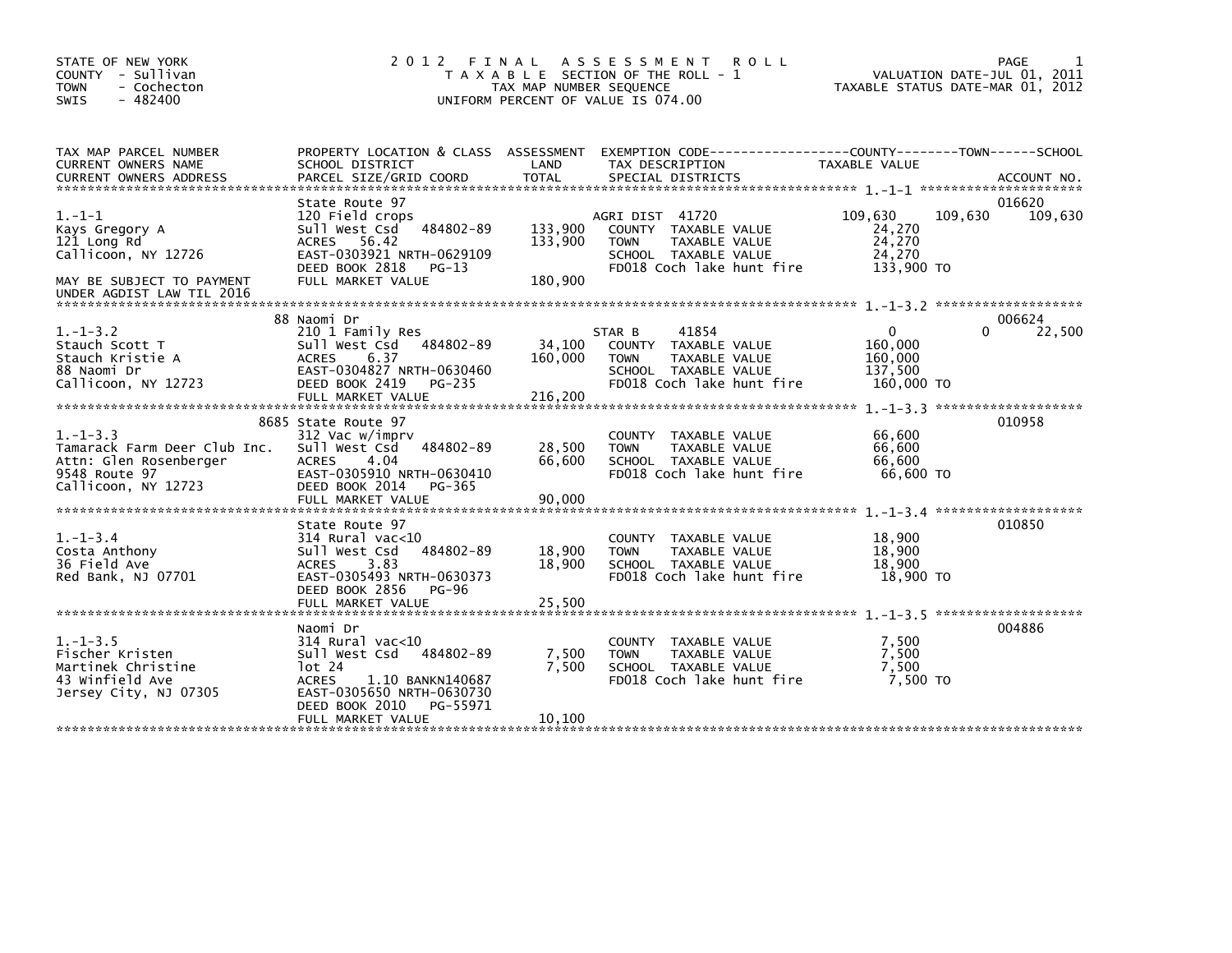| STATE OF NEW YORK<br>COUNTY - Sullivan<br><b>TOWN</b><br>- Cochecton<br>$-482400$<br><b>SWIS</b> | 2012 FINAL                                                                                                                                                                                                             | TAX MAP NUMBER SEQUENCE              | A S S E S S M E N T<br><b>ROLL</b><br>T A X A B L E SECTION OF THE ROLL - 1<br>UNIFORM PERCENT OF VALUE IS 074.00                                                                                                 |                                                                          | <b>PAGE</b><br>VALUATION DATE-JUL 01, 2011<br>TAXABLE STATUS DATE-MAR 01, 2012 |
|--------------------------------------------------------------------------------------------------|------------------------------------------------------------------------------------------------------------------------------------------------------------------------------------------------------------------------|--------------------------------------|-------------------------------------------------------------------------------------------------------------------------------------------------------------------------------------------------------------------|--------------------------------------------------------------------------|--------------------------------------------------------------------------------|
| TAX MAP PARCEL NUMBER<br><b>CURRENT OWNERS NAME</b><br><b>CURRENT OWNERS ADDRESS</b>             | SCHOOL DISTRICT<br>PARCEL SIZE/GRID COORD                                                                                                                                                                              | LAND<br><b>TOTAL</b>                 | PROPERTY LOCATION & CLASS ASSESSMENT EXEMPTION CODE-----------------COUNTY-------TOWN------SCHOOL<br>TAX DESCRIPTION<br>SPECIAL DISTRICTS                                                                         | TAXABLE VALUE                                                            | ACCOUNT NO.                                                                    |
| $1. - 1 - 3.6$<br>Fischer Kristen<br>Martinek Christine<br>PO Box 344<br>Callicoon, NY 12723     | 121 Naomi Dr<br>210 1 Family Res<br>Sull West Csd 484802-89<br>$1$ ot 23<br>ana 121 Naomi<br>1.20 BANKN140687<br><b>ACRES</b><br>EAST-0306000 NRTH-0630760<br>DEED BOOK 2010<br>PG-55971                               | 12,600<br>97,600                     | 41854<br>STAR B<br>COUNTY TAXABLE VALUE<br><b>TOWN</b><br>TAXABLE VALUE<br>SCHOOL TAXABLE VALUE<br>FD018 Coch lake hunt fire                                                                                      | $\Omega$<br>97,600<br>97,600<br>75,100<br>97,600 TO                      | 007690<br>22,500<br>$\Omega$                                                   |
| $1. - 1 - 3.7$<br>Molusky Jean W<br>PO Box 364<br>Callicoon, NY 12723                            | FULL MARKET VALUE<br>State Route 97<br>$314$ Rural vac<10<br>Sull West Csd 484802-89<br>$1$ ot $14$<br>FRNT 360.00 DPTH 218.05<br><b>ACRES</b><br>1.40<br>EAST-0305247 NRTH-0630712                                    | 131,900<br>9,000<br>9,000            | <b>COUNTY</b><br>TAXABLE VALUE<br><b>TOWN</b><br>TAXABLE VALUE<br>SCHOOL TAXABLE VALUE<br>FD018 Coch lake hunt fire                                                                                               | 9.000<br>9.000<br>9.000<br>9,000 TO                                      | 015535                                                                         |
| $1. - 1 - 3.8$<br>Snyder Lester M<br>Snyder Selma<br>8719 State Route 97<br>Callicoon, NY 12723  | DEED BOOK 2559<br>PG-556<br>FULL MARKET VALUE<br>State Route 97<br>311 Res vac land<br>Sull West Csd 484802-89<br>lot 15<br>FRNT 360.00 DPTH 218.05<br><b>ACRES</b><br>1.00<br>EAST-0305441 NRTH-0630774               | 12,200<br>8,500<br>8,500             | COUNTY TAXABLE VALUE<br>TAXABLE VALUE<br><b>TOWN</b><br>SCHOOL TAXABLE VALUE<br>FD018 Coch lake hunt fire                                                                                                         | 8,500<br>8,500<br>8.500<br>8.500 TO                                      | 013017                                                                         |
| $1. - 1 - 3.9$<br>Molusky Jean<br>Molusky Donald<br>PO Box 364<br>Callicoon, NY 12723            | DEED BOOK 1970<br>PG-586<br>FULL MARKET VALUE<br>80 Naomi Dr<br>210 1 Family Res<br>Sull West Csd<br>484802-89<br><b>ACRES</b><br>4.60<br>EAST-0304728 NRTH-0630848<br>DEED BOOK 1353<br>PG-00194<br>FULL MARKET VALUE | 11,500<br>131,500 STAR EN<br>177,700 | 99 PCT OF VALUE USED FOR EXEMPTION PURPOSES<br>41121<br>WAR VET<br>41800<br>31,400 AGED-CTS<br>41834<br>COUNTY TAXABLE VALUE<br><b>TOWN</b><br>TAXABLE VALUE<br>SCHOOL TAXABLE VALUE<br>FD018 Coch lake hunt fire | 19,528<br>49,796<br>$\Omega$<br>62,176<br>62.176<br>26.267<br>131,500 TO | 19,528<br>0<br>58,583<br>49,796<br>46,650<br>0                                 |
| $1. - 1 - 3.10$<br>Molusky Jean<br>Molusky Donald<br>PO Box 364<br>Callicoon, NY 12723           | State Route 97<br>$314$ Rural vac<10<br>Sull West Csd 484802-89<br>lot 13<br>FRNT 160.00 DPTH 220.00<br>0.86<br><b>ACRES</b><br>EAST-0308455 NRTH-0628350<br>DEED BOOK 1353<br>PG-00194<br>FULL MARKET VALUE           | 6,200<br>6,200<br>8,400              | COUNTY TAXABLE VALUE<br><b>TOWN</b><br>TAXABLE VALUE<br>SCHOOL TAXABLE VALUE<br>FD018 Coch lake hunt fire                                                                                                         | 6,200<br>6,200<br>6,200<br>6,200 TO                                      |                                                                                |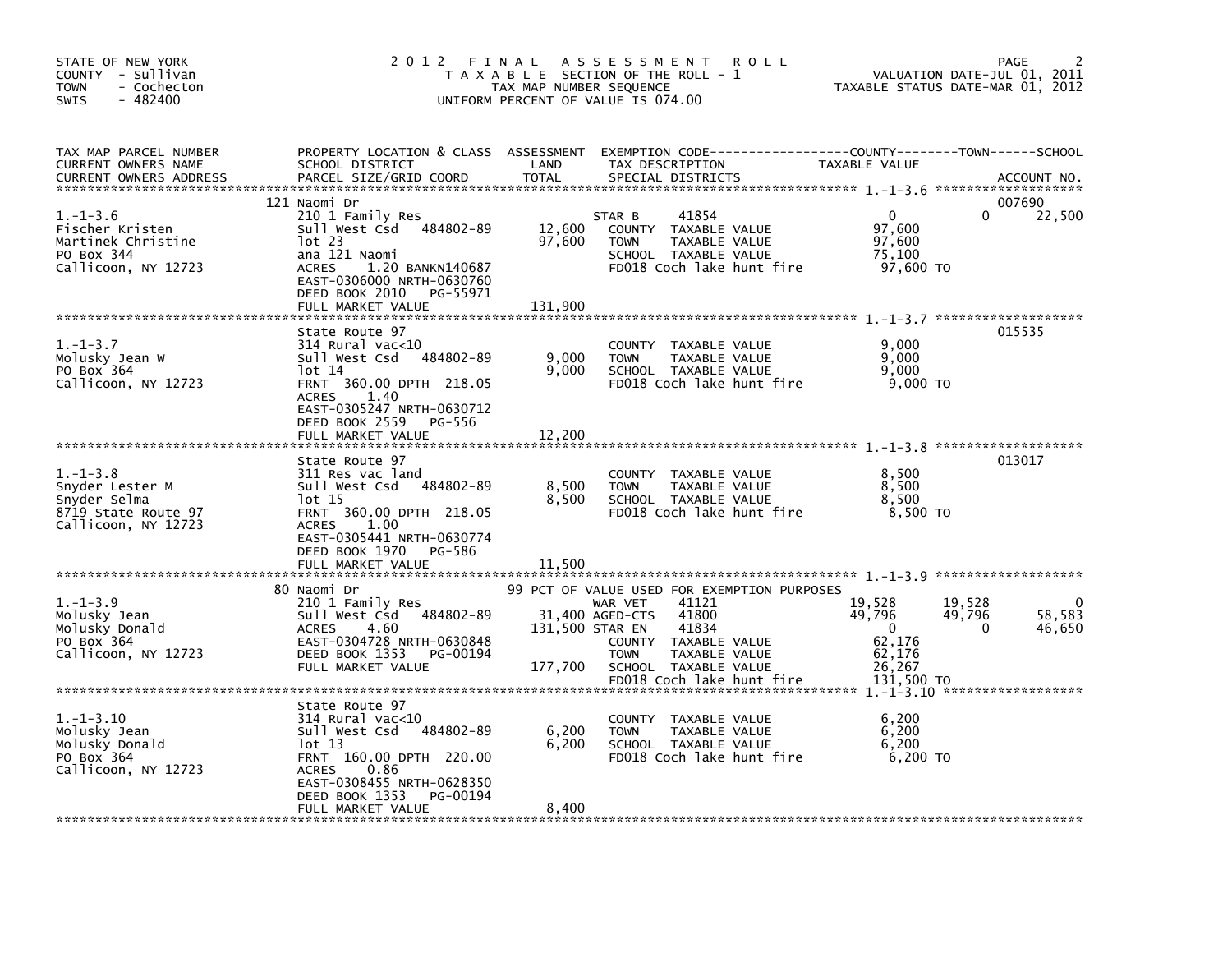| STATE OF NEW YORK<br>COUNTY - Sullivan<br>- Cochecton<br><b>TOWN</b><br>$-482400$<br><b>SWIS</b>            | 2012 FINAL                                                                                                                                                                                 | TAX MAP NUMBER SEQUENCE  | A S S E S S M E N T<br>T A X A B L E SECTION OF THE ROLL - 1<br>UNIFORM PERCENT OF VALUE IS 074.00                                                                 | <b>ROLL</b> |                                                                        | PAGE<br>VALUATION DATE-JUL 01, 2011<br>TAXABLE STATUS DATE-MAR 01, 2012     |
|-------------------------------------------------------------------------------------------------------------|--------------------------------------------------------------------------------------------------------------------------------------------------------------------------------------------|--------------------------|--------------------------------------------------------------------------------------------------------------------------------------------------------------------|-------------|------------------------------------------------------------------------|-----------------------------------------------------------------------------|
| TAX MAP PARCEL NUMBER<br>CURRENT OWNERS NAME<br><b>CURRENT OWNERS ADDRESS</b>                               | PROPERTY LOCATION & CLASS ASSESSMENT<br>SCHOOL DISTRICT<br>PARCEL SIZE/GRID COORD                                                                                                          | LAND<br><b>TOTAL</b>     | TAX DESCRIPTION<br>SPECIAL DISTRICTS                                                                                                                               |             | TAXABLE VALUE                                                          | EXEMPTION CODE-----------------COUNTY-------TOWN------SCHOOL<br>ACCOUNT NO. |
| $1.-1-3.11$<br>Molusky Jean<br>Molusky Donald<br>PO Box 364<br>Callicoon, NY 12723                          | State Route 97<br>$314$ Rural vac<10<br>484802-89<br>Sull West Csd<br>50 Foot Road<br><b>ACRES</b><br>1.93<br>EAST-0305393 NRTH-0630551<br>DEED BOOK 1353<br>PG-00194<br>FULL MARKET VALUE | 1,000<br>1,000<br>1,400  | COUNTY TAXABLE VALUE<br><b>TOWN</b><br>TAXABLE VALUE<br>SCHOOL TAXABLE VALUE<br>FD018 Coch lake hunt fire                                                          |             | 1,000<br>1,000<br>1,000<br>1,000 TO                                    |                                                                             |
|                                                                                                             |                                                                                                                                                                                            |                          |                                                                                                                                                                    |             |                                                                        |                                                                             |
| $1. - 1 - 3.12$<br>Wood Donna E<br>68 Naomi Dr<br>PO Box 112<br>Callicoon, NY 12723                         | 68 Naomi Dr<br>210 1 Family Res<br>Sull West Csd 484802<br><b>ACRES</b><br>1.38<br>FULL MARKET VALUE                                                                                       | 18,500 AGED-S<br>253,400 | 41834<br>STAR EN<br>41804<br>187,500 COMBAT VET 41131<br>COUNTY TAXABLE VALUE<br>TAXABLE VALUE<br><b>TOWN</b><br>SCHOOL TAXABLE VALUE<br>FD018 Coch lake hunt fire |             | 0<br>$\Omega$<br>33,750<br>153,750<br>153,750<br>122,100<br>187,500 TO | 46,650<br>0<br>18,750<br>$\Omega$<br>33,750<br>0                            |
|                                                                                                             |                                                                                                                                                                                            |                          |                                                                                                                                                                    |             |                                                                        |                                                                             |
| $1. - 1 - 3.13$<br>Donatelli Donna<br>68 Naomi Dr<br>PO Box 112<br>Callicoon, NY 12723                      | Naomi Dr<br>311 Res vac land<br>Sull West Csd<br>484802<br>0.78<br><b>ACRES</b><br>FULL MARKET VALUE                                                                                       | 4,162<br>4,162<br>5,600  | COUNTY TAXABLE VALUE<br>TAXABLE VALUE<br><b>TOWN</b><br>SCHOOL TAXABLE VALUE<br>FD018 Coch lake hunt fire                                                          |             | 4,162<br>4.162<br>4.162<br>4,162 TO                                    |                                                                             |
|                                                                                                             | Nancy Ln                                                                                                                                                                                   |                          |                                                                                                                                                                    |             |                                                                        |                                                                             |
| $1. - 1 - 3.14$<br>Snyder Lester M<br>Snyder Selma<br>8719 State Route 97<br>Callicoon, NY 12723            | 311 Res vac land<br>484802<br>Sull West Csd<br>80.00 DPTH 235.00<br><b>FRNT</b><br>0.44<br><b>ACRES</b><br>FULL MARKET VALUE                                                               | 2,640<br>2,640<br>3,600  | COUNTY TAXABLE VALUE<br>TAXABLE VALUE<br><b>TOWN</b><br>SCHOOL TAXABLE VALUE<br>FD018 Coch lake hunt fire                                                          |             | 2,640<br>2,640<br>2,640<br>2,640 TO                                    |                                                                             |
|                                                                                                             | State Route 97                                                                                                                                                                             |                          |                                                                                                                                                                    |             |                                                                        |                                                                             |
| $1.-1-3.15$<br>Snyder Lester M<br>Snyder Selma<br>8719 State Route 97<br>PO Box 8719<br>Callicoon, NY 12723 | 311 Res vac land<br>Sull West Csd 484802<br>FRNT 115.00 DPTH 205.00<br>ACRES<br>0.58<br>FULL MARKET VALUE                                                                                  | 3,480<br>3,480<br>4,700  | COUNTY TAXABLE VALUE<br><b>TOWN</b><br>TAXABLE VALUE<br>SCHOOL TAXABLE VALUE<br>FD018 Coch lake hunt fire                                                          |             | 3,480<br>3,480<br>3,480<br>3,480 TO                                    |                                                                             |
|                                                                                                             | 8719 State Route 97                                                                                                                                                                        |                          |                                                                                                                                                                    |             |                                                                        |                                                                             |
| $1.-1-3.16$<br>Snyder Lester M<br>Snyder Selma<br>8719 State Route 97<br>Callicoon, NY 12723                | 311 Res vac land<br>Sull West Csd<br>484802<br><b>ACRES</b><br>0.39<br>FULL MARKET VALUE                                                                                                   | 2,340<br>2,340<br>3,200  | COUNTY TAXABLE VALUE<br><b>TOWN</b><br>TAXABLE VALUE<br>SCHOOL TAXABLE VALUE<br>FD018 Coch lake hunt fire                                                          |             | 2,340<br>2,340<br>2,340<br>2,340 TO                                    |                                                                             |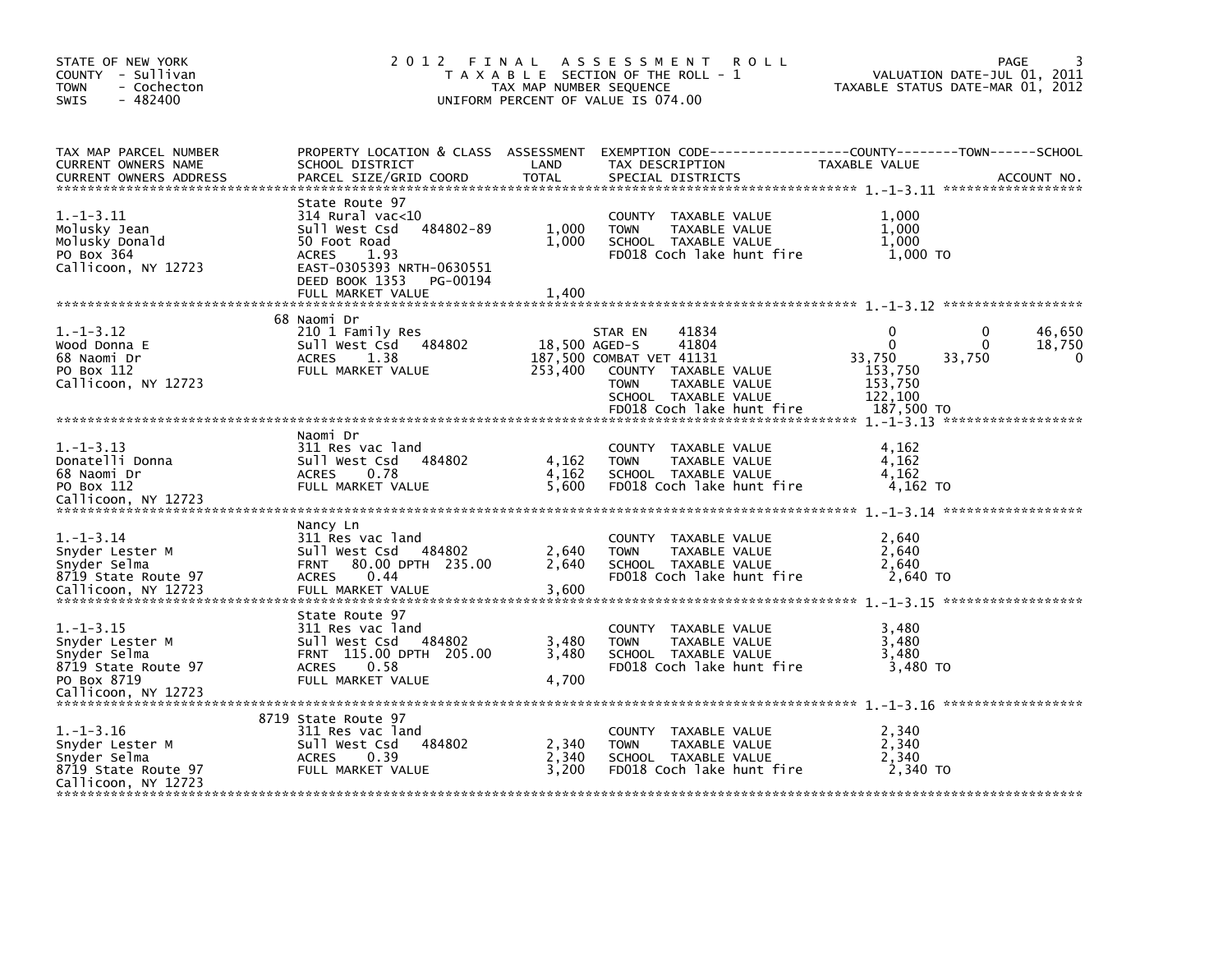| STATE OF NEW YORK<br>COUNTY - Sullivan<br>- Cochecton<br><b>TOWN</b><br>$-482400$<br><b>SWIS</b>                   | 2 0 1 2                                                                                                                                                                              | FINAL<br>TAX MAP NUMBER SEQUENCE | ASSESSMENT ROLL<br>T A X A B L E SECTION OF THE ROLL - 1<br>UNIFORM PERCENT OF VALUE IS 074.00                                          | VALUATION DATE-JUL 01, 2011<br>TAXABLE STATUS DATE-MAR 01, 2012 | PAGE                  |
|--------------------------------------------------------------------------------------------------------------------|--------------------------------------------------------------------------------------------------------------------------------------------------------------------------------------|----------------------------------|-----------------------------------------------------------------------------------------------------------------------------------------|-----------------------------------------------------------------|-----------------------|
| TAX MAP PARCEL NUMBER<br>CURRENT OWNERS NAME<br><b>CURRENT OWNERS ADDRESS</b>                                      | SCHOOL DISTRICT<br>PARCEL SIZE/GRID COORD                                                                                                                                            | LAND<br><b>TOTAL</b>             | PROPERTY LOCATION & CLASS ASSESSMENT EXEMPTION CODE---------------COUNTY-------TOWN------SCHOOL<br>TAX DESCRIPTION<br>SPECIAL DISTRICTS | TAXABLE VALUE                                                   | ACCOUNT NO.           |
| $1.-1-3.17$<br>Fischer Kristen<br>Martinek Christine<br>43 Winfield Ave                                            | State Route 97<br>311 Res vac land<br>Sull West Csd<br>484802<br><b>ACRES</b><br>0.33 BANKN140687<br>DEED BOOK 2010<br>PG-55971                                                      | 1,980<br>1,980<br>2,700          | <b>COUNTY</b><br>TAXABLE VALUE<br>TAXABLE VALUE<br><b>TOWN</b><br>SCHOOL TAXABLE VALUE<br>FD018 Coch lake hunt fire                     | 1,980<br>1,980<br>1,980<br>1,980 TO                             |                       |
| $1. - 1 - 4$<br>Glass Scott J<br>Guerin Brendan A<br>20 Jay St Ste 1110<br>Brooklyn, NY 11201                      | State Route 97<br>312 Vac w/imprv<br>Sull West Csd<br>484802-89<br>ACRES 25.39<br>EAST-0305230 NRTH-0629930<br>DEED BOOK 3241<br>PG-495                                              | 66,100<br>71,000                 | <b>COUNTY</b><br>TAXABLE VALUE<br>TAXABLE VALUE<br><b>TOWN</b><br>SCHOOL TAXABLE VALUE<br>FD018 Coch lake hunt fire                     | 71,000<br>71,000<br>71,000<br>71,000 TO                         | 008280                |
| $1.-1-5.1$<br>Rieger Michael N<br>Rieger Karen A<br>1404 Delray Ct<br>Virginia Beach, VA 23455                     | 8573 State Route 97<br>322 Rural vac>10<br>Sull West Csd<br>484802-89<br><b>ACRES</b><br>52.71<br>EAST-0305300 NRTH-0628800<br>DEED BOOK 3557<br>PG-266<br>FULL MARKET VALUE         | 107,800<br>107,800<br>145,700    | <b>COUNTY</b><br>TAXABLE VALUE<br>TAXABLE VALUE<br><b>TOWN</b><br>SCHOOL TAXABLE VALUE<br>FD018 Coch lake hunt fire                     | 107,800<br>107,800<br>107,800<br>107,800 TO                     | 012280                |
| $1. - 1 - 5.2$<br>Pointer Susan R<br>Pointer Richard R<br>141 McDonnell Rd<br>Pleasant Valley, NY 12569            | State Route 97<br>210 1 Family Res<br>Sull West Csd 484802-89<br>lot 2<br><b>ACRES</b><br>7.93<br>EAST-0305300 NRTH-0628800<br>DEED BOOK 3557<br>PG-343<br>FULL MARKET VALUE         | 35,800<br>65,100<br>88,000       | TAXABLE VALUE<br><b>COUNTY</b><br>TAXABLE VALUE<br><b>TOWN</b><br>SCHOOL TAXABLE VALUE<br>FD018 Coch lake hunt fire                     | 65,100<br>65,100<br>65,100<br>65,100 TO                         | 012280                |
| $1. - 1 - 5.3$<br>Rieger Helen D<br>Rieger Karen A<br>Michael Rieger<br>1404 Delray Ct<br>Virginia Beach, VA 23455 | 8573 State Route 97<br>210 1 Family Res<br>sull west Csd<br>484802-89<br>lot 3<br>2.68<br><b>ACRES</b><br>EAST-0305300 NRTH-0628800<br>DEED BOOK 3557<br>PG-266<br>FULL MARKET VALUE | 23,200<br>123,200<br>166,500     | 41834<br>STAR EN<br><b>COUNTY</b><br>TAXABLE VALUE<br>TAXABLE VALUE<br><b>TOWN</b><br>SCHOOL TAXABLE VALUE<br>FD018 Coch lake hunt fire | $\mathbf{0}$<br>123,200<br>123,200<br>76,550<br>123,200 TO      | 012280<br>46,650<br>0 |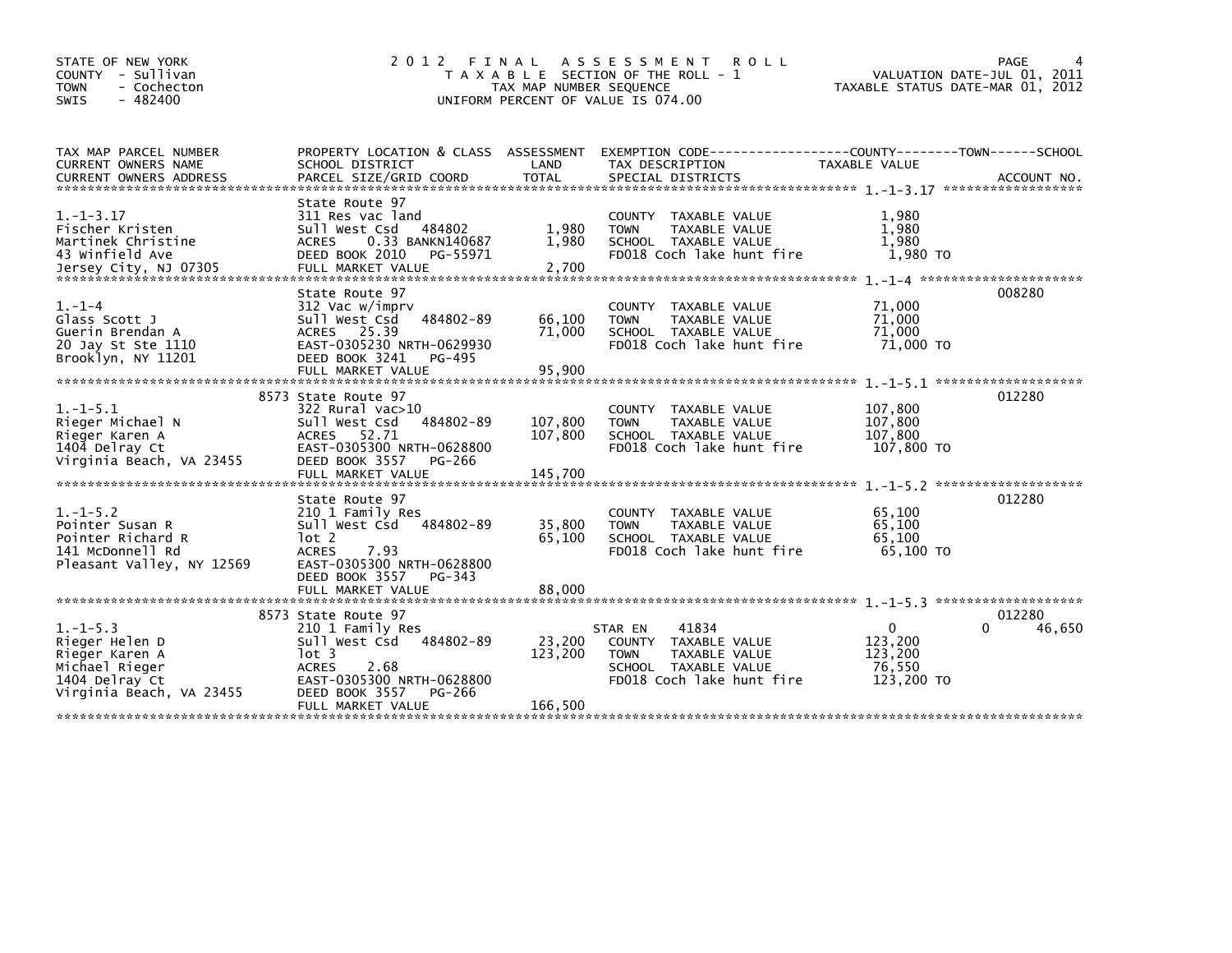| STATE OF NEW YORK<br>COUNTY - Sullivan<br><b>TOWN</b><br>- Cochecton<br>$-482400$<br>SWIS                  | 2012 FINAL                                                                                                                                                                            | TAX MAP NUMBER SEQUENCE       | A S S E S S M E N T<br><b>ROLL</b><br>T A X A B L E SECTION OF THE ROLL - 1<br>UNIFORM PERCENT OF VALUE IS 074.00            |                                                         | PAGE<br>VALUATION DATE-JUL 01, 2011<br>TAXABLE STATUS DATE-MAR 01, 2012 |
|------------------------------------------------------------------------------------------------------------|---------------------------------------------------------------------------------------------------------------------------------------------------------------------------------------|-------------------------------|------------------------------------------------------------------------------------------------------------------------------|---------------------------------------------------------|-------------------------------------------------------------------------|
| TAX MAP PARCEL NUMBER<br><b>CURRENT OWNERS NAME</b>                                                        | PROPERTY LOCATION & CLASS ASSESSMENT<br>SCHOOL DISTRICT                                                                                                                               | LAND                          | EXEMPTION CODE-----------------COUNTY-------TOWN------SCHOOL<br>TAX DESCRIPTION                                              | TAXABLE VALUE                                           |                                                                         |
| $1. - 1 - 7$<br>Winglovitz Craig<br>PO Box 31<br>Cochecton, NY 12726                                       | 8561 State Route 97<br>210 1 Family Res<br>Sull West Csd 484802-89<br><b>ACRES</b><br>6.56 BANKN140687<br>EAST-0305470 NRTH-0627120<br>DEED BOOK 2663<br>PG-646<br>FULL MARKET VALUE  | 47,000<br>164,800<br>222,700  | 41854<br>STAR B<br>COUNTY TAXABLE VALUE<br><b>TOWN</b><br>TAXABLE VALUE<br>SCHOOL TAXABLE VALUE<br>FD018 Coch lake hunt fire | $\Omega$<br>164,800<br>164,800<br>142,300<br>164,800 TO | 016800<br>22,500<br>0                                                   |
| $1. - 1 - 8.1$<br>Golparian Badry<br>37135 North 97th Way<br>Scottsdale, AZ 85262                          | State Route 97<br>322 Rural vac>10<br>Sull West Csd 484802-89<br>R R Z's<br>ACRES 72.91<br>EAST-0305774 NRTH-0624264<br>DEED BOOK 3522<br>PG-277<br>FULL MARKET VALUE                 | 126,000<br>126,000<br>170,300 | COUNTY TAXABLE VALUE<br>TAXABLE VALUE<br><b>TOWN</b><br>SCHOOL TAXABLE VALUE<br>FD018 Coch lake hunt fire                    | 126,000<br>126,000<br>126,000<br>126,000 TO             | 000765                                                                  |
| $1. - 1 - 8.2$<br>Micheels Family Trust Joanne A Sull West Csd<br>7224 Foxstone Ct<br>Middletown, OH 45044 | State Route 97<br>$314$ Rural vac<10<br>484802-89<br>RR easement<br>Landlocked<br><b>ACRES</b><br>4.80<br>EAST-0305123 NRTH-0626514<br>DEED BOOK 3643<br>$PG-22$<br>FULL MARKET VALUE | 10,000<br>10,000<br>13,500    | COUNTY TAXABLE VALUE<br>TAXABLE VALUE<br><b>TOWN</b><br>SCHOOL TAXABLE VALUE<br>FD018 Coch lake hunt fire                    | 10,000<br>10,000<br>10,000<br>10,000 TO                 | 000351                                                                  |
| $1. - 1 - 8.3$<br>Lenza Eric R<br>64 Mallory Ln<br>Pine Bush, NY 12566                                     | State Route 97<br>322 Rural vac>10<br>484802-89<br>Sull West Csd<br>ACRES 20.00<br>EAST-0306220 NRTH-0625560<br>DEED BOOK 2055<br>PG-330<br>FULL MARKET VALUE                         | 60,000<br>60,000<br>81,100    | COUNTY TAXABLE VALUE<br>TAXABLE VALUE<br><b>TOWN</b><br>SCHOOL TAXABLE VALUE<br>FD018 Coch lake hunt fire                    | 60,000<br>60,000<br>60,000<br>60,000 TO                 | 008330                                                                  |
| $1. - 1 - 8.5$<br>Stasiewicz Zbigniew<br>160 Newton St<br>Brooklyn, NY 11222                               | 8532 State Route 97<br>240 Rural res<br>Sull West Csd<br>484802-89<br>ACRES 29.60<br>EAST-0306427 NRTH-0626361<br>DEED BOOK 3360<br>PG-225<br>FULL MARKET VALUE                       | 48,600<br>100,000<br>135,100  | TAXABLE VALUE<br>COUNTY<br><b>TOWN</b><br>TAXABLE VALUE<br>SCHOOL TAXABLE VALUE<br>FD018 Coch lake hunt fire                 | 100,000<br>100,000<br>100,000<br>100,000 TO             |                                                                         |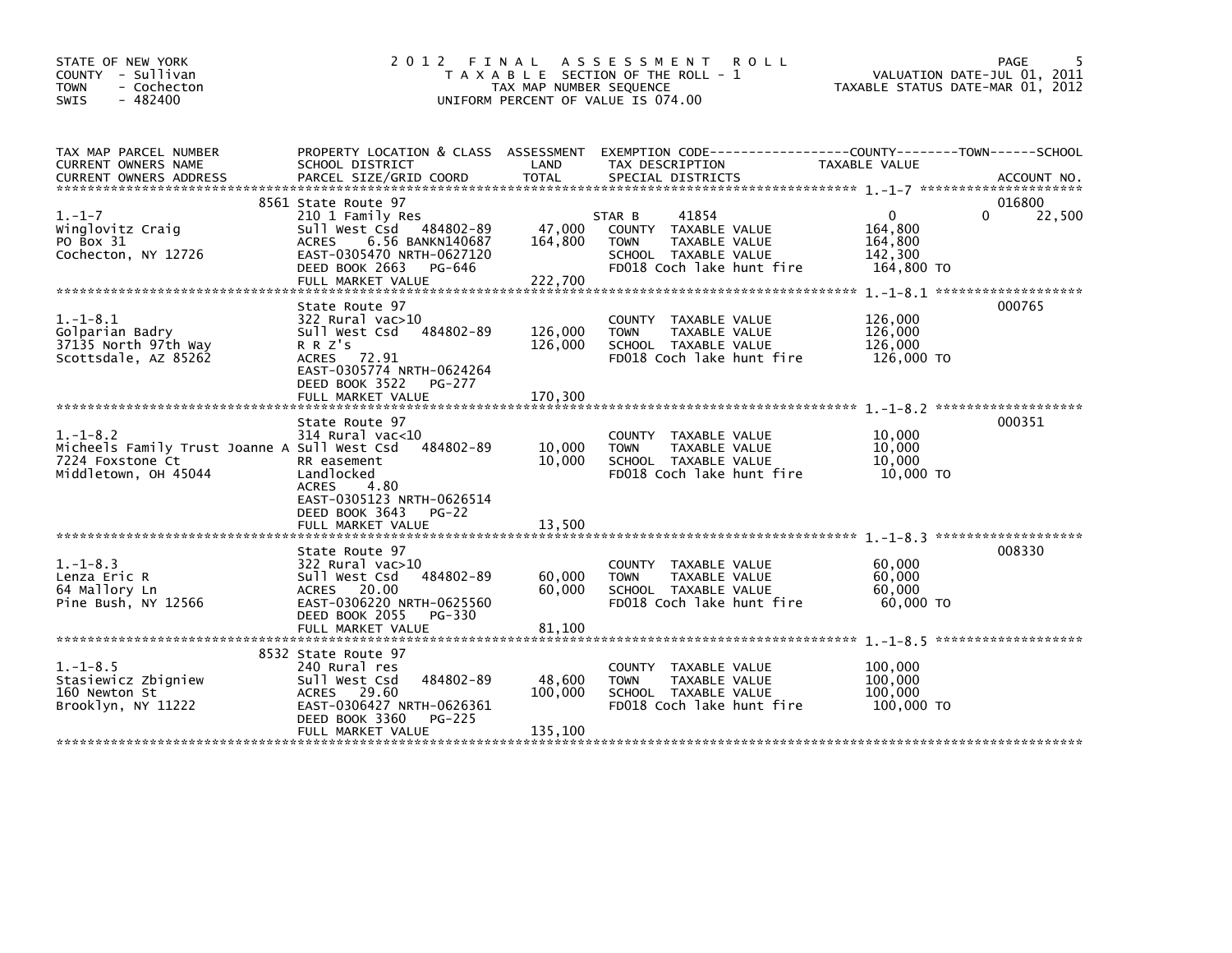| STATE OF NEW YORK<br>COUNTY - Sullivan<br><b>TOWN</b><br>- Cochecton<br>$-482400$<br><b>SWIS</b>                       | 2 0 1 2<br>FINAL                                                                                                                                                           | TAX MAP NUMBER SEQUENCE       | A S S E S S M E N T<br><b>ROLL</b><br>T A X A B L E SECTION OF THE ROLL - 1<br>UNIFORM PERCENT OF VALUE IS 074.00                                        |                                                                    | PAGE<br>VALUATION DATE-JUL 01, 2011<br>TAXABLE STATUS DATE-MAR 01, 2012 |
|------------------------------------------------------------------------------------------------------------------------|----------------------------------------------------------------------------------------------------------------------------------------------------------------------------|-------------------------------|----------------------------------------------------------------------------------------------------------------------------------------------------------|--------------------------------------------------------------------|-------------------------------------------------------------------------|
| TAX MAP PARCEL NUMBER<br>CURRENT OWNERS NAME                                                                           | PROPERTY LOCATION & CLASS ASSESSMENT<br>SCHOOL DISTRICT                                                                                                                    | LAND                          | EXEMPTION CODE-----------------COUNTY-------TOWN------SCHOOL<br>TAX DESCRIPTION                                                                          | TAXABLE VALUE                                                      | ACCOUNT NO.<br>*******************                                      |
| $1. - 1 - 8.6$<br>Golparian Badry<br>37135 North 97th Way<br>Scottsdale, AZ 85262                                      | State Route 97<br>322 Rural vac>10<br>sull west Csd<br>484802-89<br>Rr Z's<br>26.50<br>ACRES<br>EAST-0304996 NRTH-0625340<br>DEED BOOK 3522<br>PG-277<br>FULL MARKET VALUE | 45,000<br>45.000<br>60,800    | COUNTY TAXABLE VALUE<br><b>TOWN</b><br>TAXABLE VALUE<br>SCHOOL TAXABLE VALUE<br>FD018 Coch lake hunt fire                                                | 45,000<br>45,000<br>45,000<br>45,000 TO                            |                                                                         |
| $1. - 1 - 10$<br>Little Joseph Realty LLC<br>1815 Broadhollow Rd<br>Farmingdale, NY 11735                              | State Route 97<br>910 Priv forest<br>484802-89<br>Sull West Csd<br>ACRES 244.94<br>EAST-0307611 NRTH-0628518<br>DEED BOOK 3618<br>PG-139<br>FULL MARKET VALUE              | 245,000<br>247,000<br>333,800 | <b>COUNTY</b><br>TAXABLE VALUE<br>TAXABLE VALUE<br><b>TOWN</b><br>SCHOOL TAXABLE VALUE<br>FD018 Coch lake hunt fire                                      | 247,000<br>247,000<br>247,000<br>247,000 TO                        | 015418                                                                  |
| $1. - 1 - 12$<br>Bertsch Earl C<br>Bertsch Joy A<br>158 Bertsch Rd<br>Cochecton, NY 12726<br>MAY BE SUBJECT TO PAYMENT | 158 Bertsch Rd<br>240 Rural res<br>484802-89<br>Sull West Csd<br>90 ac elig<br>ACRES 114.00<br>EAST-0308660 NRTH-0629830<br>DEED BOOK 1967<br>PG-141<br>FULL MARKET VALUE  | 573,700<br>775.300            | 41854<br>STAR B<br>209,500 FOREST LND 47460<br>COUNTY TAXABLE VALUE<br>TAXABLE VALUE<br><b>TOWN</b><br>SCHOOL TAXABLE VALUE<br>FD018 Coch lake hunt fire | $\Omega$<br>121,176<br>452,524<br>452,524<br>430,024<br>573,700 TO | 000960<br>22,500<br>0<br>121,176<br>121,176                             |
| $1.-1-13.1$<br>Badger Lee<br>Badger R. Reid<br>320 E 57 St Apt 13A<br>New York, NY 10022                               | New Turnpike Rd<br>322 Rural vac>10<br>Sull West Csd<br>484802-89<br>ACRES 102.53<br>EAST-0312300 NRTH-0629140<br>DEED BOOK 3306<br>PG-520<br>FULL MARKET VALUE            | 108,000<br>108,000<br>145,900 | <b>COUNTY</b><br>TAXABLE VALUE<br>TAXABLE VALUE<br><b>TOWN</b><br>SCHOOL TAXABLE VALUE<br>FD018 Coch lake hunt fire                                      | 108,000<br>108,000<br>108,000<br>108,000 TO                        | 014080<br>$1. - 1 - 13.2$ *******************                           |
| $1. -1 - 13.2$<br>Hartmann Robert<br>Hoyle Judith<br>20 Phillips Dr<br>Westford, MA 01886                              | New Turnpike Rd<br>$314$ Rural vac<10<br>Sull West Csd<br>484802-89<br><b>ACRES</b><br>4.57<br>EAST-0313565 NRTH-0628456<br>DEED BOOK 762<br>PG-106<br>FULL MARKET VALUE   | 21,600<br>21,600<br>29,200    | COUNTY TAXABLE VALUE<br><b>TOWN</b><br>TAXABLE VALUE<br>SCHOOL TAXABLE VALUE<br>FD018 Coch lake hunt fire                                                | 21,600<br>21,600<br>21,600<br>21,600 TO                            | 005901                                                                  |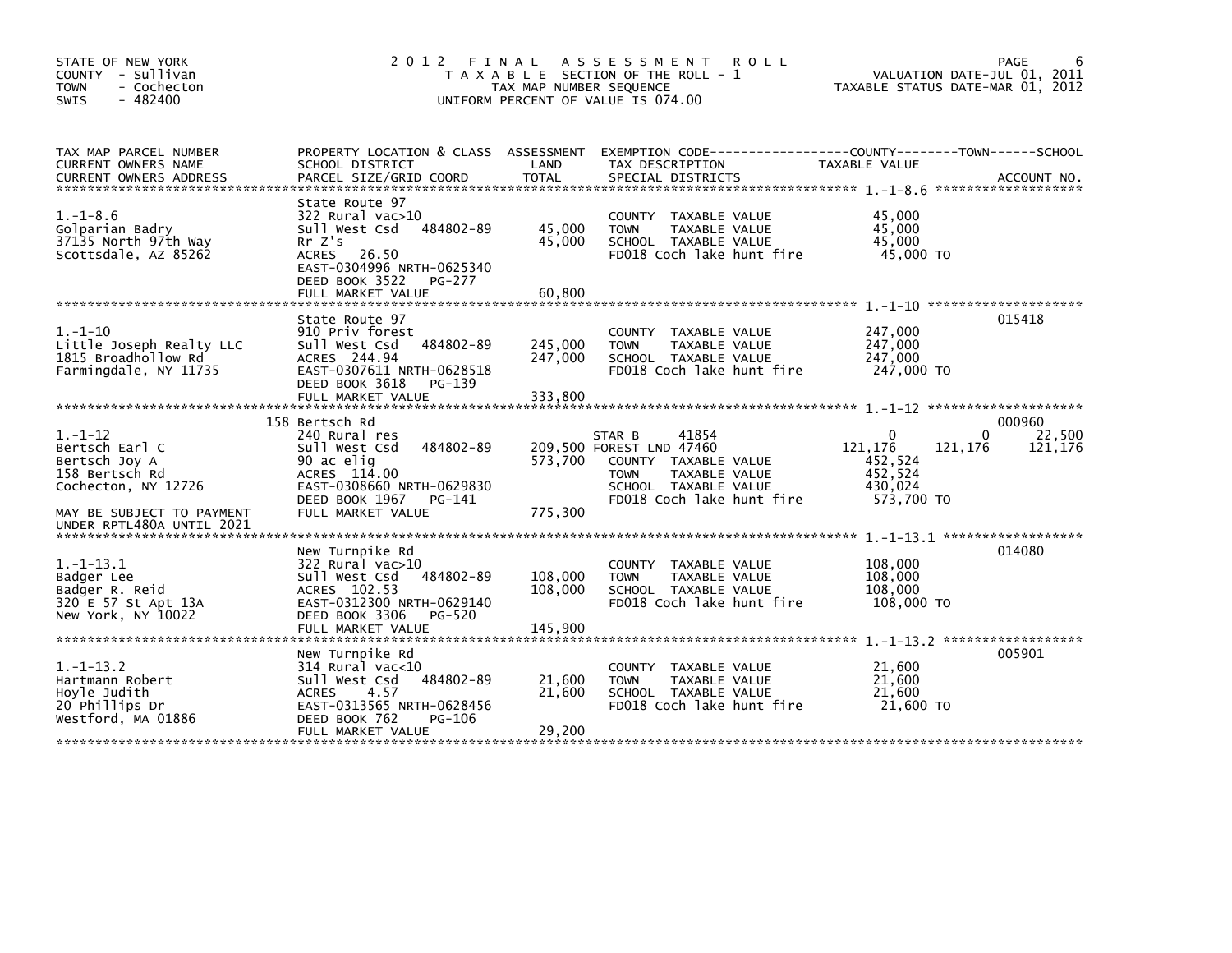| STATE OF NEW YORK<br>COUNTY - Sullivan<br>- Cochecton<br><b>TOWN</b><br>$-482400$<br><b>SWIS</b>                         |                                                                                                                                                                                      | TAX MAP NUMBER SEQUENCE              | 2012 FINAL ASSESSMENT<br><b>ROLL</b><br>T A X A B L E SECTION OF THE ROLL - 1<br>UNIFORM PERCENT OF VALUE IS 074.00                      | VALUATION DATE-JUL 01, 2011<br>TAXABLE STATUS DATE-MAR 01, 2012                      | PAGE                         |
|--------------------------------------------------------------------------------------------------------------------------|--------------------------------------------------------------------------------------------------------------------------------------------------------------------------------------|--------------------------------------|------------------------------------------------------------------------------------------------------------------------------------------|--------------------------------------------------------------------------------------|------------------------------|
| TAX MAP PARCEL NUMBER<br>CURRENT OWNERS NAME<br><b>CURRENT OWNERS ADDRESS</b>                                            | SCHOOL DISTRICT<br>PARCEL SIZE/GRID COORD                                                                                                                                            | LAND<br><b>TOTAL</b>                 | PROPERTY LOCATION & CLASS ASSESSMENT EXEMPTION CODE----------------COUNTY-------TOWN------SCHOOL<br>TAX DESCRIPTION<br>SPECIAL DISTRICTS | TAXABLE VALUE                                                                        | ACCOUNT NO.                  |
| $1.-1-13.3$<br>Van Houten Matthew<br>442 New Turnpike Rd<br>Cochecton, NY 12726                                          | 442 New Turnpike Rd<br>210 1 Family Res<br>Sull West Csd 484802-89<br><b>ACRES</b><br>2.99 BANK B31730<br>EAST-0313158 NRTH-0628426<br>DEED BOOK 3283<br>PG-504<br>FULL MARKET VALUE | 25,000<br>112,200<br>151,600         | 41854<br>STAR B<br>COUNTY TAXABLE VALUE<br><b>TOWN</b><br>TAXABLE VALUE<br>SCHOOL TAXABLE VALUE<br>FD018 Coch lake hunt fire             | $\Omega$<br>$\mathbf{0}$<br>112,200<br>112,200<br>89,700<br>112,200 TO               | 005902<br>22,500             |
| $1.-1-15.1$<br>Badger Reid<br>Badger Lee<br>320 E 57 St 13A<br>New York, NY 10022                                        | 437 New Turnpike Rd<br>210 1 Family Res<br>484802-89<br>Sull West Csd<br><b>ACRES</b><br>4.47<br>EAST-0313005 NRTH-0628754<br>DEED BOOK 2564 PG-386<br>FULL MARKET VALUE             | 28,500<br>232,500<br>314,200         | COUNTY TAXABLE VALUE<br><b>TOWN</b><br>TAXABLE VALUE<br>SCHOOL TAXABLE VALUE<br>FD018 Coch lake hunt fire                                | 232,500<br>232,500<br>232,500<br>232,500 TO                                          |                              |
| $1.-1-15.2$<br>Johnson Gerald T<br>3 Johnson Pl<br>West Harrison, NY 10604                                               | 440 New Turnpike Rd<br>210 1 Family Res<br>Sull West Csd 484802-89<br>FRNT 200.00 DPTH 155.00<br>EAST-0313168 NRTH-0628574<br>DEED BOOK 2011 PG-579                                  | 14,200<br>114,800                    | COUNTY TAXABLE VALUE<br><b>TOWN</b><br>TAXABLE VALUE<br>SCHOOL TAXABLE VALUE<br>FD018 Coch lake hunt fire                                | 114,800<br>114,800<br>114,800<br>114,800 TO                                          |                              |
| $1. - 1 - 16$<br>Schlegel Harry<br>Schlegel Dorothy<br>415 New Turnpike Rd<br>Cochecton, NY 12726                        | 415 New Turnpike Rd<br>210 1 Family Res<br>484802-89<br>sull west Csd<br><b>ACRES</b><br>1.86<br>EAST-0312490 NRTH-0628330<br>PG-00042<br>DEED BOOK 939<br>FULL MARKET VALUE         | 20,300 STAR EN<br>114.000<br>154,100 | 41121<br>WAR VET<br>41834<br>COUNTY TAXABLE VALUE<br>TAXABLE VALUE<br><b>TOWN</b><br>SCHOOL TAXABLE VALUE<br>FD018 Coch lake hunt fire   | 17,100<br>17,100<br>$\Omega$<br>$\Omega$<br>96,900<br>96,900<br>67,350<br>114,000 TO | 003900<br>$\Omega$<br>46,650 |
| $1. - 1 - 17$<br>Squitieri Lawrence J<br>Gilbride Barbara Anne<br>Squire Paul<br>1754 West 11Th St<br>Brooklyn, NY 11223 | 401 New Turnpike Rd<br>210 1 Family Res<br>484802-89<br>Sull West Csd<br>ACRES<br>1.97<br>EAST-0312370 NRTH-0627960<br>DEED BOOK 2268<br>PG-139<br>FULL MARKET VALUE                 | 21,000<br>68,800<br>93,000           | COUNTY TAXABLE VALUE<br><b>TOWN</b><br>TAXABLE VALUE<br>SCHOOL TAXABLE VALUE<br>FD018 Coch lake hunt fire                                | 68,800<br>68,800<br>68,800<br>68,800 TO                                              | 011411                       |
| $1. - 1 - 18$<br>Segrell Arlene J<br>95 Princess St<br>Hicksville, NY 11801                                              | New Turnpike Rd<br>210 1 Family Res<br>484802-89<br>sull west Csd<br><b>ACRES</b><br>2.12<br>EAST-0312300 NRTH-0627820<br>DEED BOOK 1356<br>PG-00182<br>FULL MARKET VALUE            | 21,000<br>73,400<br>99,200           | COUNTY TAXABLE VALUE<br>TAXABLE VALUE<br><b>TOWN</b><br>SCHOOL TAXABLE VALUE<br>FD018 Coch lake hunt fire                                | 73,400<br>73.400<br>73,400<br>73,400 TO                                              | 002193                       |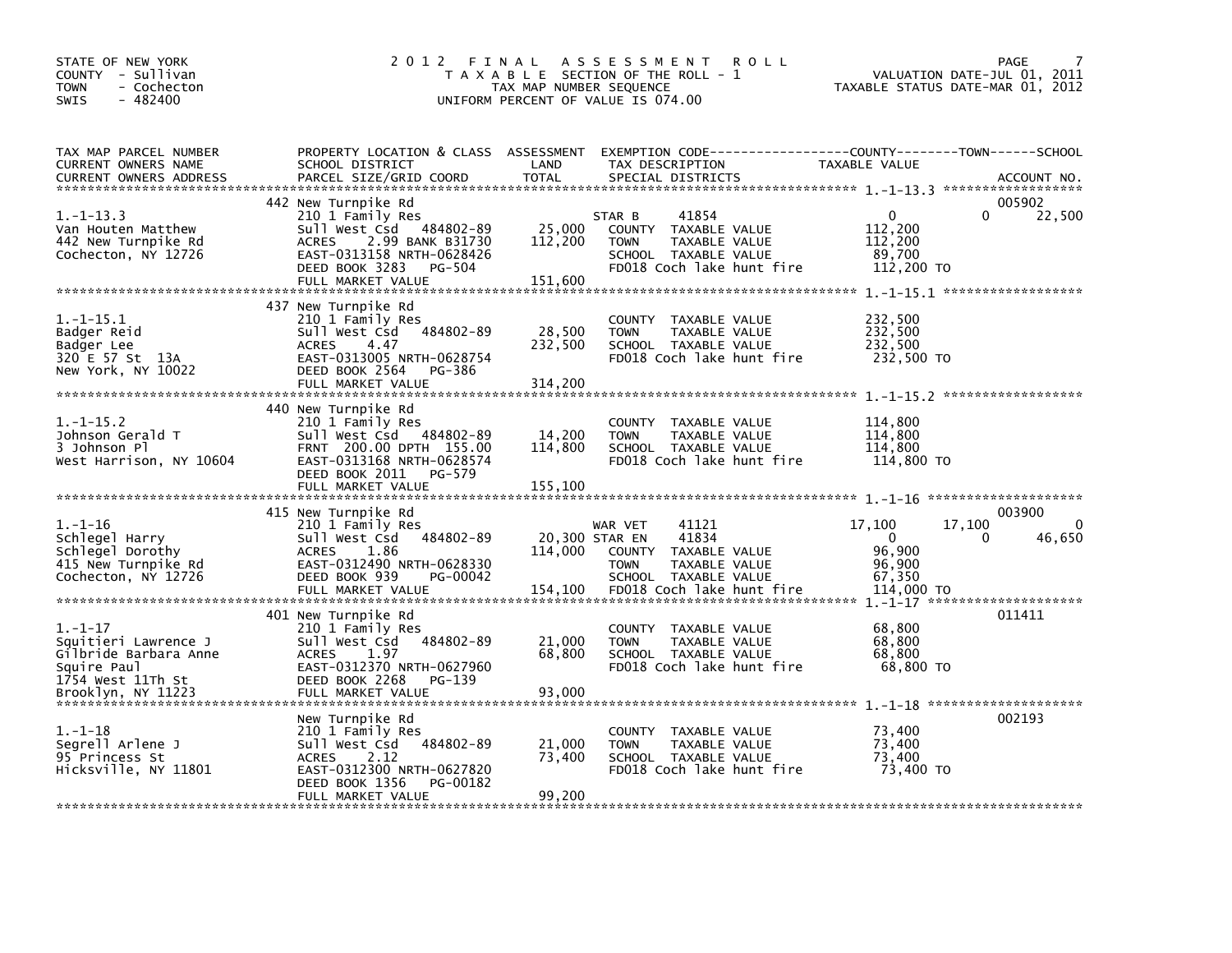| STATE OF NEW YORK<br>COUNTY - Sullivan<br><b>TOWN</b><br>- Cochecton<br>$-482400$<br><b>SWIS</b>  | 2 0 1 2<br>FINAL                                                                                                                                                                   | TAX MAP NUMBER SEQUENCE      | A S S E S S M E N T<br><b>ROLL</b><br>T A X A B L E SECTION OF THE ROLL - 1<br>UNIFORM PERCENT OF VALUE IS 074.00            | TAXABLE STATUS DATE-MAR 01, 2012                 | PAGE<br>8<br>VALUATION DATE-JUL 01, 2011 |
|---------------------------------------------------------------------------------------------------|------------------------------------------------------------------------------------------------------------------------------------------------------------------------------------|------------------------------|------------------------------------------------------------------------------------------------------------------------------|--------------------------------------------------|------------------------------------------|
| TAX MAP PARCEL NUMBER<br>CURRENT OWNERS NAME<br><b>CURRENT OWNERS ADDRESS</b>                     | PROPERTY LOCATION & CLASS ASSESSMENT<br>SCHOOL DISTRICT<br>PARCEL SIZE/GRID COORD                                                                                                  | LAND<br><b>TOTAL</b>         | EXEMPTION CODE-----------------COUNTY-------TOWN------SCHOOL<br>TAX DESCRIPTION<br>SPECIAL DISTRICTS                         | TAXABLE VALUE                                    | ACCOUNT NO.                              |
| $1.-1-19.1$<br>Rose Jeffrey<br>Massaro Fernando R<br>321 New Turnpike Rd<br>Cochecton, NY 12726   | New Turnpike Rd<br>312 Vac w/imprv<br>Sull West Csd<br>484802-89<br>ACRES 31.80<br>EAST-0311549 NRTH-0628214<br>DEED BOOK 3502<br>PG-591<br>FULL MARKET VALUE                      | 55,700<br>78,500<br>106,100  | COUNTY TAXABLE VALUE<br>TAXABLE VALUE<br><b>TOWN</b><br>SCHOOL TAXABLE VALUE<br>FD018 Coch lake hunt fire                    | 78,500<br>78,500<br>78,500<br>78,500 TO          | 013140                                   |
| $1. - 1 - 19.2$<br>Ackermann William P<br>411 New Turnpike Rd<br>Cochecton, NY 12726              | 411 New Turnpike Rd<br>210 1 Family Res<br>Sull West Csd<br>484802-89<br>4.26<br><b>ACRES</b><br>EAST-0312236 NRTH-0628221<br>DEED BOOK 1075<br>PG-00148<br>FULL MARKET VALUE      | 29,400<br>102,500<br>138,500 | 41854<br>STAR B<br>COUNTY TAXABLE VALUE<br><b>TOWN</b><br>TAXABLE VALUE<br>SCHOOL TAXABLE VALUE<br>FD018 Coch lake hunt fire | 0<br>102,500<br>102,500<br>80,000<br>102,500 TO  | 22,500<br>0                              |
| $1. - 1 - 19.3$<br>Berlind Robert<br>Lucier Mary<br>215 W 20th St<br>New York, NY 10011           | 387 New Turnpike B<br>210 1 Family Res<br>484802-89<br>Sull West Csd<br><b>ACRES</b><br>2.38<br>EAST-0312079 NRTH-0627826<br>DEED BOOK 3502<br>PG-576<br>FULL MARKET VALUE         | 22,500<br>90.000<br>121,600  | COUNTY TAXABLE VALUE<br><b>TOWN</b><br>TAXABLE VALUE<br>SCHOOL TAXABLE VALUE<br>FD018 Coch lake hunt fire                    | 90,000<br>90,000<br>90.000<br>90,000 TO          |                                          |
| $1.-1-20.1$<br>Mason Lubica<br>328 8th Ave Box218<br>New York, NY 10001                           | New Turnpike Rd<br>311 Res vac land<br>Sull West Csd<br>484802-89<br>lot 1<br><b>ACRES</b><br>9.37<br>EAST-0316765 NRTH-0627425<br>DEED BOOK 2067<br>PG-612<br>FULL MARKET VALUE   | 32,800<br>32.800<br>44.300   | COUNTY TAXABLE VALUE<br><b>TOWN</b><br><b>TAXABLE VALUE</b><br>SCHOOL TAXABLE VALUE<br>FD018 Coch lake hunt fire             | 32,800<br>32,800<br>32,800<br>32,800 TO          | 014650                                   |
| $1.-1-20.2$<br>Massaro Fernando R<br>Rose Jeffrey F<br>321 New Turnpike Rd<br>Cochecton, NY 12726 | 321 New Turnpike Rd<br>240 Rural res<br>484802-89<br>Sull West Csd<br>lot 2<br>10.27<br><b>ACRES</b><br>EAST-0311245 NRTH-0627595<br>DEED BOOK 2150<br>PG-259<br>FULL MARKET VALUE | 46,600<br>138,500<br>187,200 | 41854<br>STAR B<br>COUNTY TAXABLE VALUE<br><b>TOWN</b><br>TAXABLE VALUE<br>SCHOOL TAXABLE VALUE<br>FD018 Coch lake hunt fire | 0<br>138,500<br>138,500<br>116,000<br>138,500 TO | 014650<br>22,500<br>0                    |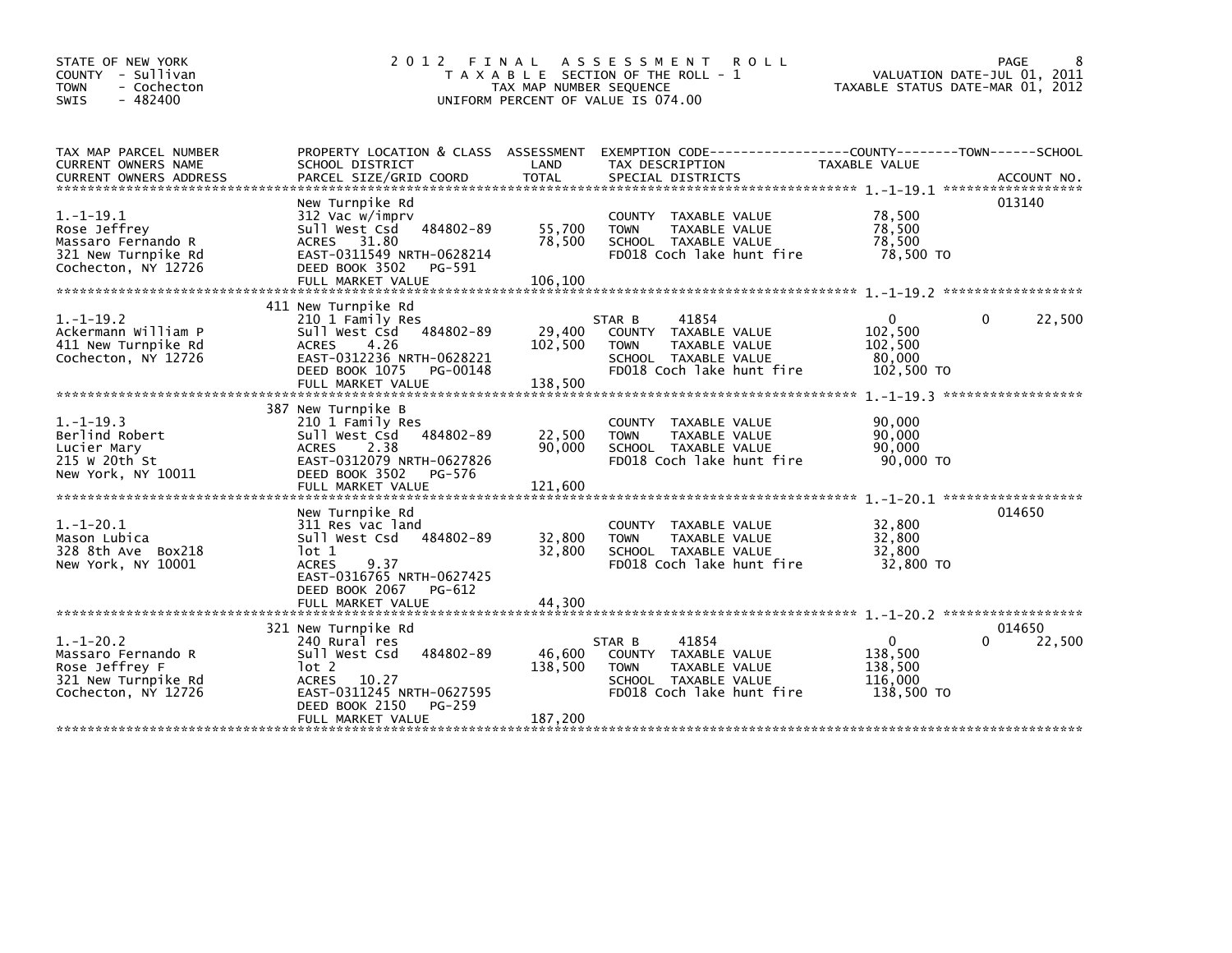| STATE OF NEW YORK<br>COUNTY - Sullivan<br><b>TOWN</b><br>- Cochecton<br>$-482400$<br><b>SWIS</b>                                                        | 2012 FINAL                                                                                                                                                                                | TAX MAP NUMBER SEQUENCE             | A S S E S S M E N T<br><b>ROLL</b><br>T A X A B L E SECTION OF THE ROLL - 1<br>UNIFORM PERCENT OF VALUE IS 074.00                      | VALUATION DATE-JUL 01, 2011<br>TAXABLE STATUS DATE-MAR 01, 2012       | 9<br>PAGE                    |
|---------------------------------------------------------------------------------------------------------------------------------------------------------|-------------------------------------------------------------------------------------------------------------------------------------------------------------------------------------------|-------------------------------------|----------------------------------------------------------------------------------------------------------------------------------------|-----------------------------------------------------------------------|------------------------------|
| TAX MAP PARCEL NUMBER<br>CURRENT OWNERS NAME<br><b>CURRENT OWNERS ADDRESS</b>                                                                           | SCHOOL DISTRICT                                                                                                                                                                           | LAND                                | PROPERTY LOCATION & CLASS ASSESSMENT EXEMPTION CODE---------------COUNTY-------TOWN-----SCHOOL<br>TAX DESCRIPTION                      | TAXABLE VALUE                                                         |                              |
| $1.-1-22.1$<br>Revnolds Frank<br>Reynolds Elvira<br>Karen Alcalde<br>1101 S Arlington Ridge Rd Apt EAST-0309398 NRTH-0626276<br>Arlington, VA 22202     | 229 New Turnpike Rd<br>210 1 Family Res<br>484802-89<br>Sull West Csd<br>lot 1<br><b>ACRES</b><br>2.27<br>DEED BOOK 722<br>PG-00953<br>FULL MARKET VALUE                                  | 21,900<br>89,000<br>120,300         | COUNTY TAXABLE VALUE<br>TAXABLE VALUE<br><b>TOWN</b><br>SCHOOL TAXABLE VALUE<br>FD018 Coch lake hunt fire                              | 89,000<br>89,000<br>89,000<br>89,000 TO                               | 012160                       |
| $1. - 1 - 22.2$<br>Oldano Ed<br>Oldano Norma<br>249 New Turnpike Rd<br>Cochecton, NY 12726                                                              | 249 New Turnpike Rd<br>210 1 Family Res<br>484802-89<br>Sull West Csd<br>Doublewide<br><b>ACRES</b><br>2.00<br>EAST-0309690 NRTH-0626510<br>DEED BOOK 1615<br>PG-544<br>FULL MARKET VALUE | 21,000 STAR EN<br>74,000<br>100,000 | WAR VET<br>41121<br>41834<br>COUNTY TAXABLE VALUE<br>TAXABLE VALUE<br><b>TOWN</b><br>SCHOOL TAXABLE VALUE<br>FD018 Coch lake hunt fire | 11,100<br>11,100<br>0<br>0<br>62,900<br>62,900<br>27,350<br>74,000 TO | 015520<br>$\Omega$<br>46,650 |
| $1. - 1 - 22.3$<br>Reynolds Frank<br>Reynolds Elvira<br>Karen Alcalde<br>1101 S Arlington Ridge Rd Apt EAST-0309236 NRTH-0626736<br>Arlington, VA 22202 | New Turnpike Rd<br>312 Vac w/imprv<br>484802-89<br>Sull West Csd<br>Lot $#2$<br><b>ACRES</b><br>11.58<br>DEED BOOK 722<br>PG-953<br>FULL MARKET VALUE                                     | 31,750<br>47,450<br>64,100          | COUNTY TAXABLE VALUE<br><b>TOWN</b><br>TAXABLE VALUE<br>SCHOOL TAXABLE VALUE<br>FD018 Coch lake hunt fire                              | 47,450<br>47,450<br>47.450<br>47,450 TO                               |                              |
| $1.-1-22.4$<br>Roycroft William<br>Champion Dottie<br>259 New Turnpike Rd<br>Cochecton, NY 12726                                                        | 259 New Turnpike Rd<br>210 1 Family Res<br>Sull West Csd<br>484802-89<br>2.00 BANKN140687<br><b>ACRES</b><br>EAST-0309810 NRTH-0626630<br>DEED BOOK 2679<br>PG-455<br>FULL MARKET VALUE   | 21,000<br>71,100<br>96,100          | 41854<br>STAR B<br>COUNTY TAXABLE VALUE<br><b>TAXABLE VALUE</b><br><b>TOWN</b><br>SCHOOL TAXABLE VALUE<br>FD018 Coch lake hunt fire    | 0<br>0<br>71.100<br>71.100<br>48,600<br>71,100 TO                     | 012258<br>22,500             |
| $1. - 1 - 22.5$<br>Dilevo Anthony S<br>Dilevo Thelma<br>110 Cabot Ct<br>St James, NY 11780                                                              | New Turnpike Rd<br>270 Mfg housing<br>484802-89<br>Sull West Csd<br>2.00<br><b>ACRES</b><br>EAST-0309540 NRTH-0626440<br>DEED BOOK 1034<br>PG-00016<br>FULL MARKET VALUE                  | 21,000<br>34,100<br>46,100          | <b>COUNTY</b><br>TAXABLE VALUE<br><b>TOWN</b><br>TAXABLE VALUE<br>SCHOOL TAXABLE VALUE<br>FD018 Coch lake hunt fire                    | 34,100<br>34.100<br>34,100<br>34,100 TO                               | 012257                       |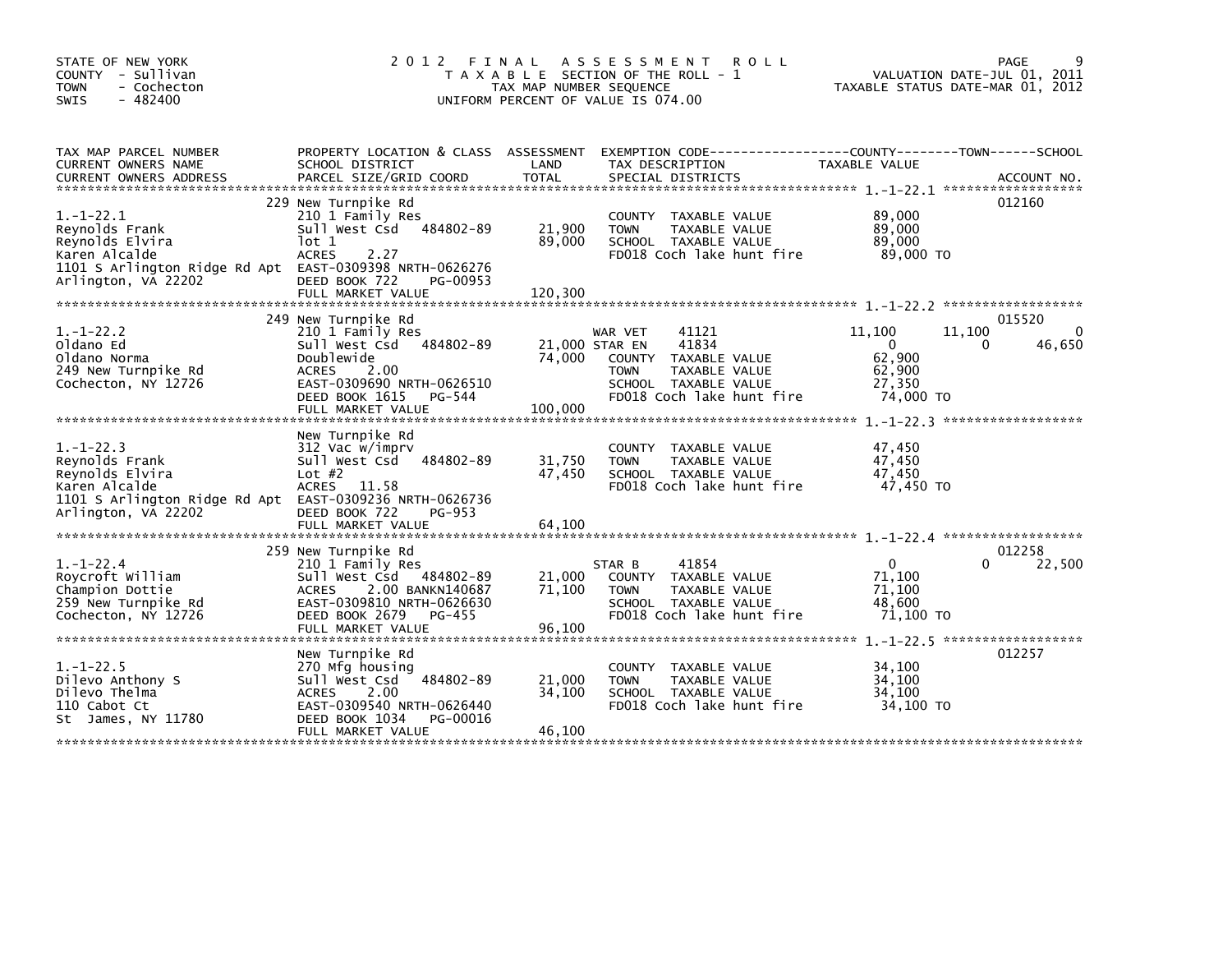| STATE OF NEW YORK<br>COUNTY - Sullivan<br>- Cochecton<br><b>TOWN</b><br>$-482400$<br><b>SWIS</b> | 2 0 1 2                                                                                                                                                                       | FINAL<br>TAX MAP NUMBER SEQUENCE   | A S S E S S M E N T<br>T A X A B L E SECTION OF THE ROLL - 1<br>UNIFORM PERCENT OF VALUE IS 074.00 | <b>ROLL</b>                                                                    | TAXABLE STATUS DATE-MAR 01, 2012                                 |                    | 10<br>PAGE<br>VALUATION DATE-JUL 01, 2011 |
|--------------------------------------------------------------------------------------------------|-------------------------------------------------------------------------------------------------------------------------------------------------------------------------------|------------------------------------|----------------------------------------------------------------------------------------------------|--------------------------------------------------------------------------------|------------------------------------------------------------------|--------------------|-------------------------------------------|
| TAX MAP PARCEL NUMBER<br>CURRENT OWNERS NAME<br><b>CURRENT OWNERS ADDRESS</b>                    | PROPERTY LOCATION & CLASS ASSESSMENT<br>SCHOOL DISTRICT<br>PARCEL SIZE/GRID COORD                                                                                             | LAND<br><b>TOTAL</b>               | TAX DESCRIPTION<br>SPECIAL DISTRICTS                                                               | EXEMPTION CODE-----------------COUNTY-------TOWN------SCHOOL                   | TAXABLE VALUE                                                    |                    | ACCOUNT NO.<br>******************         |
| $1.-1-22.6$<br>Reynolds Wayne<br>216 New Turnpike Rd<br>Cochecton, NY 12726                      | 216 New Turnpike Rd<br>210 1 Family Res<br>Sull West Csd 484802-89<br><b>ACRES</b><br>2.00<br>EAST-0309270 NRTH-0625810<br>DEED BOOK 1072<br>PG-00099<br>FULL MARKET VALUE    | 21,000 STAR B<br>88,900<br>120,100 | COMBAT VET 41131<br>COUNTY TAXABLE VALUE<br><b>TOWN</b><br>SCHOOL TAXABLE VALUE                    | 41854<br>TAXABLE VALUE<br>FD018 Coch lake hunt fire                            | 22,225<br>$\mathbf 0$<br>66,675<br>66,675<br>66.400<br>88,900 TO | 22,225<br>$\Omega$ | 012239<br>$\Omega$<br>22,500              |
| $1.-1-22.7$<br>Dyal Ramesh<br>79 Westminster Rd<br>Brooklyn, NY 11218                            | 252 New Turnpike Rd<br>210 1 Family Res<br>Sull West Csd 484802-89<br><b>ACRES</b><br>9.10<br>EAST-0310190 NRTH-0626050<br>DEED BOOK 2010<br>PG-57971<br>FULL MARKET VALUE    | 42,500<br>85,000<br>114,900        | COUNTY TAXABLE VALUE<br><b>TOWN</b><br>SCHOOL TAXABLE VALUE                                        | TAXABLE VALUE<br>FD018 Coch lake hunt fire                                     | 85,000<br>85,000<br>85,000<br>85,000 TO                          |                    | 012238                                    |
| $1. - 1 - 22.8$<br>Loria Salvator<br>Loria Philip Anna<br>PO Box 15<br>New Suffolk, NY 11956     | New Turnpike Rd<br>322 Rural vac>10<br>484802-89<br>sull west Csd<br>ACRES 11.80<br>EAST-0310080 NRTH-0626910<br>DEED BOOK 1373<br>PG-281<br>FULL MARKET VALUE                | 44,700<br>44,700<br>60,400         | COUNTY TAXABLE VALUE<br><b>TOWN</b><br>SCHOOL TAXABLE VALUE                                        | <b>TAXABLE VALUE</b><br>FD018 Coch lake hunt fire                              | 44,700<br>44.700<br>44,700<br>44,700 TO                          |                    | 008488                                    |
| $1.-1-22.9$<br>Cendroski Scott<br>236 New Turnpike A Rd<br>Cochecton, NY 12726                   | 236 New Turnpike A Rd<br>270 Mfg housing<br>484802-89<br>sull west Csd<br><b>ACRES</b><br>2.50<br>EAST-0309730 NRTH-0625825<br>DEED BOOK 1770<br>PG-0136<br>FULL MARKET VALUE | 23,000<br>55,700<br>75,300         | STAR B<br>COUNTY TAXABLE VALUE<br><b>TOWN</b><br>SCHOOL TAXABLE VALUE                              | 41854<br>TAXABLE VALUE<br>FD018 Coch lake hunt fire                            | $\Omega$<br>55,700<br>55,700<br>33,200<br>55,700 TO              | $\Omega$           | 22,500                                    |
| $1. - 1 - 22.10$<br>MacDonald Paula A<br>230 New Turnpike Rd<br>Cochecton, NY 12726              | 230 New Turnpike Rd<br>210 1 Family Res<br>484802-89<br>Sull West Csd<br>ACRES<br>-4.94<br>EAST-0309521 NRTH-0625815<br>DEED BOOK 3406<br>PG-89                               | 32,800 STAR B<br>169,400           | WAR VET<br>COUNTY TAXABLE VALUE<br><b>TOWN</b><br>SCHOOL TAXABLE VALUE                             | 86 PCT OF VALUE USED FOR EXEMPTION PURPOSES<br>41121<br>41854<br>TAXABLE VALUE | 20,250<br>$\Omega$<br>149,150<br>149,150<br>146,900              | 20.250<br>$\Omega$ | $\Omega$<br>22,500                        |
| $1. - 1 - 22.31$<br>Ganyer Gerald<br>PO Box 266<br>Cochecton, NY 12726                           | 174 New Turnpike Rd<br>270 Mfg housing<br>484802-89<br>Sull West Csd<br>2.10<br><b>ACRES</b><br>EAST-0308700 NRTH-0625800<br>DEED BOOK 1723<br>PG-0604<br>FULL MARKET VALUE   | 21,400<br>38,700<br>52,300         | COUNTY TAXABLE VALUE<br><b>TOWN</b><br>SCHOOL TAXABLE VALUE                                        | TAXABLE VALUE<br>FD018 Coch lake hunt fire                                     | 38,700<br>38,700<br>38,700<br>38,700 TO                          |                    | 013490                                    |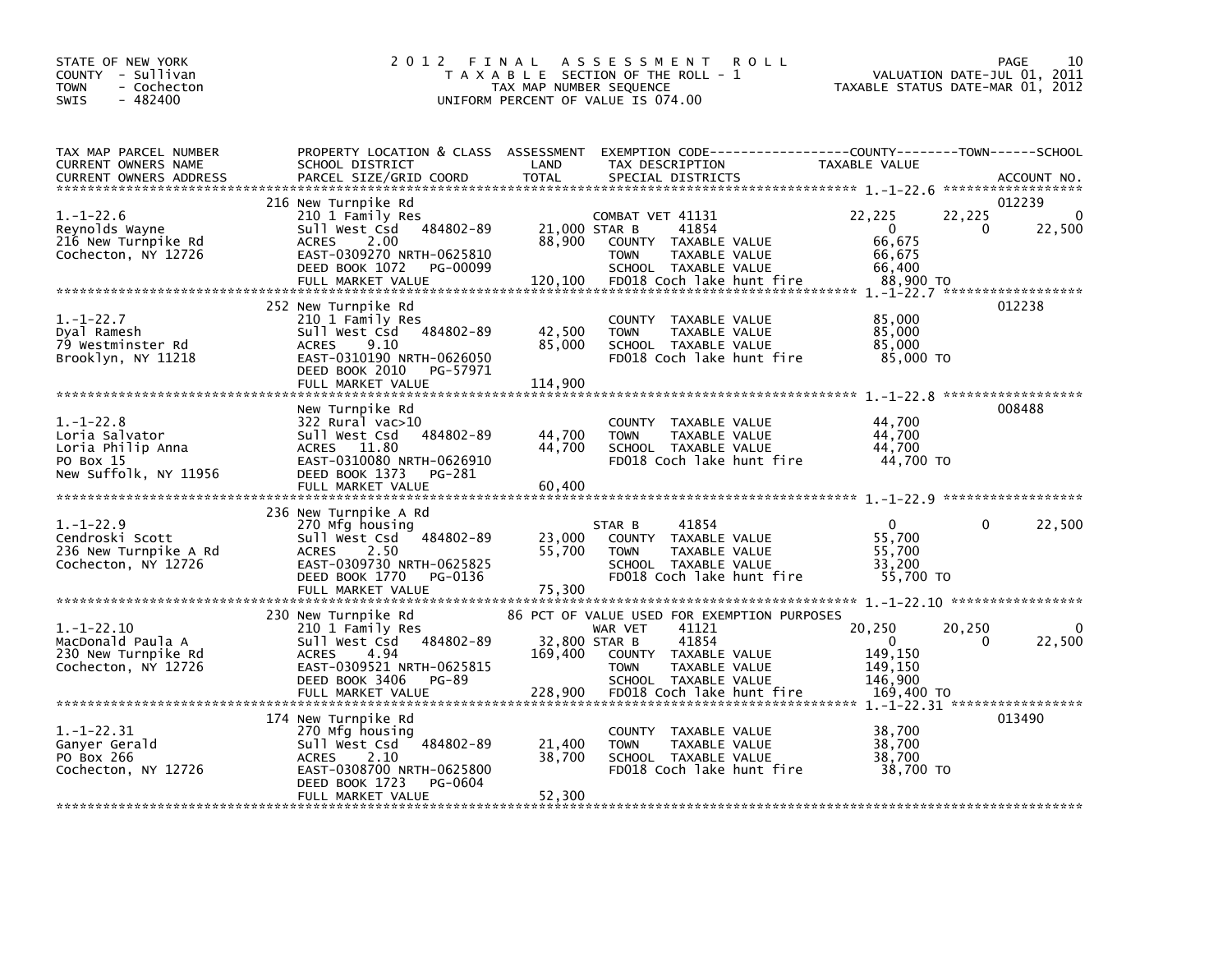| STATE OF NEW YORK<br>COUNTY - Sullivan<br>- Cochecton<br><b>TOWN</b><br>$-482400$<br>SWIS                                                 | 2 0 1 2                                                                                                                                                                                                  | FINAL<br>TAX MAP NUMBER SEQUENCE | A S S E S S M E N T<br><b>ROLL</b><br>T A X A B L E SECTION OF THE ROLL - 1<br>UNIFORM PERCENT OF VALUE IS 074.00                                                                                                       | VALUATION DATE-JUL 01, 2011<br>TAXABLE STATUS DATE-MAR 01, 2012                         | PAGE<br>11                                              |
|-------------------------------------------------------------------------------------------------------------------------------------------|----------------------------------------------------------------------------------------------------------------------------------------------------------------------------------------------------------|----------------------------------|-------------------------------------------------------------------------------------------------------------------------------------------------------------------------------------------------------------------------|-----------------------------------------------------------------------------------------|---------------------------------------------------------|
| TAX MAP PARCEL NUMBER<br>CURRENT OWNERS NAME<br><b>CURRENT OWNERS ADDRESS</b>                                                             | PROPERTY LOCATION & CLASS ASSESSMENT<br>SCHOOL DISTRICT<br>PARCEL SIZE/GRID COORD                                                                                                                        | LAND<br><b>TOTAL</b>             | EXEMPTION CODE------------------COUNTY--------TOWN------SCHOOL<br>TAX DESCRIPTION<br>SPECIAL DISTRICTS                                                                                                                  | TAXABLE VALUE                                                                           | ACCOUNT NO.                                             |
| $1. - 1 - 22.32$<br>Boggs Revocable Trust Catherin Sull West Csd<br>Attn To Bonnie Altadonna<br>1220 NW 7th St<br>Boynton Beach, FL 33426 | 181 New Turnpike Rd<br>240 Rural res<br>484802-89<br>ACRES 24.85<br>EAST-0308680 NRTH-0626590<br>DEED BOOK 3453<br>PG-368<br>FULL MARKET VALUE                                                           | 112,500 STAR EN<br>152,000       | 67 PCT OF VALUE USED FOR EXEMPTION PURPOSES<br>COMBAT VET 41131<br>66,600 DISABL VET 41141<br>41834<br>COUNTY TAXABLE VALUE<br><b>TAXABLE VALUE</b><br><b>TOWN</b><br>SCHOOL TAXABLE VALUE<br>FD018 Coch lake hunt fire | 18,844<br>18,844<br>15,075<br>15,075<br>- 0<br>78,581<br>78,581<br>65,850<br>112,500 TO | 002592<br>$\mathbf 0$<br>$\Omega$<br>46,650<br>$\Omega$ |
|                                                                                                                                           | New Turnpike Rd                                                                                                                                                                                          |                                  |                                                                                                                                                                                                                         |                                                                                         | 002593                                                  |
| $1. - 1 - 22.33$<br>Ganyer Gerald<br>174 New Turnpike Rd<br>Cochecton, NY 12726                                                           | 314 Rural vac<10<br>Sull West Csd<br>484802-89<br>3.52<br><b>ACRES</b><br>EAST-0309040 NRTH-0625830<br>DEED BOOK 1723<br>PG-0604                                                                         | 17,800<br>17,800                 | COUNTY TAXABLE VALUE<br><b>TOWN</b><br>TAXABLE VALUE<br>SCHOOL TAXABLE VALUE<br>FD018 Coch lake hunt fire                                                                                                               | 17,800<br>17,800<br>17,800<br>17,800 TO                                                 |                                                         |
|                                                                                                                                           | FULL MARKET VALUE                                                                                                                                                                                        | 24.100                           |                                                                                                                                                                                                                         |                                                                                         |                                                         |
| $1.-1-22.34$<br>Brush Melissa<br>268 New Turnpike Rd<br>Cochecton, NY 12726                                                               | 268 New Turnpike Rd<br>210 1 Family Res<br>Sull West Csd 484802-89<br>lot 2<br><b>ACRES</b><br>9.10 BANKC170030<br>EAST-0310190 NRTH-0626050<br>DEED BOOK 2012<br>PG-1881                                | 42,500<br>126,100                | COUNTY TAXABLE VALUE<br><b>TOWN</b><br>TAXABLE VALUE<br>SCHOOL TAXABLE VALUE<br>FD018 Coch lake hunt fire                                                                                                               | 126,100<br>126,100<br>126,100<br>126.100 TO                                             | 012238                                                  |
|                                                                                                                                           | FULL MARKET VALUE                                                                                                                                                                                        | 170,400                          |                                                                                                                                                                                                                         |                                                                                         |                                                         |
| $1.-1-23.1$<br>Blanke James M<br>Blanke George<br>93 New Turnpike Rd<br>Cochecton, NY 12726                                               | New Turnpike Rd<br>210 1 Family Res<br>Sull West Csd 484802-89<br>Lot 1 Valley Heights<br>5.01 BANKC130170<br><b>ACRES</b><br>EAST-0307124 NRTH-0624495<br>DEED BOOK 3483<br>PG-378<br>FULL MARKET VALUE | 32,000<br>95,900<br>129,600      | 41854<br>STAR B<br>COUNTY TAXABLE VALUE<br><b>TOWN</b><br>TAXABLE VALUE<br>SCHOOL TAXABLE VALUE<br>FD018 Coch lake hunt fire                                                                                            | $\mathbf{0}$<br>95.900<br>95,900<br>73.400<br>95,900 TO                                 | 011520<br>22,500<br>$\Omega$                            |
| $1.-1-23.2$<br>D'Alessandro Susan<br>Kenneth D'Alessandro as Truste Lot 2 Valley Heights<br>1318 Berning Way<br>Gardnerville, NV 89460    | 111 New Turnpike A<br>210 1 Family Res<br>Sull West Csd 484802-89<br>6.52<br><b>ACRES</b><br>EAST-0307295 NRTH-0624713<br>DEED BOOK 3432<br>PG-436                                                       | 38,700<br>193,500<br>261,500     | COUNTY TAXABLE VALUE<br><b>TOWN</b><br>TAXABLE VALUE<br>SCHOOL TAXABLE VALUE<br>FD018 Coch lake hunt fire                                                                                                               | 193,500<br>193.500<br>193,500<br>193,500 TO                                             |                                                         |
|                                                                                                                                           | FULL MARKET VALUE                                                                                                                                                                                        |                                  |                                                                                                                                                                                                                         |                                                                                         |                                                         |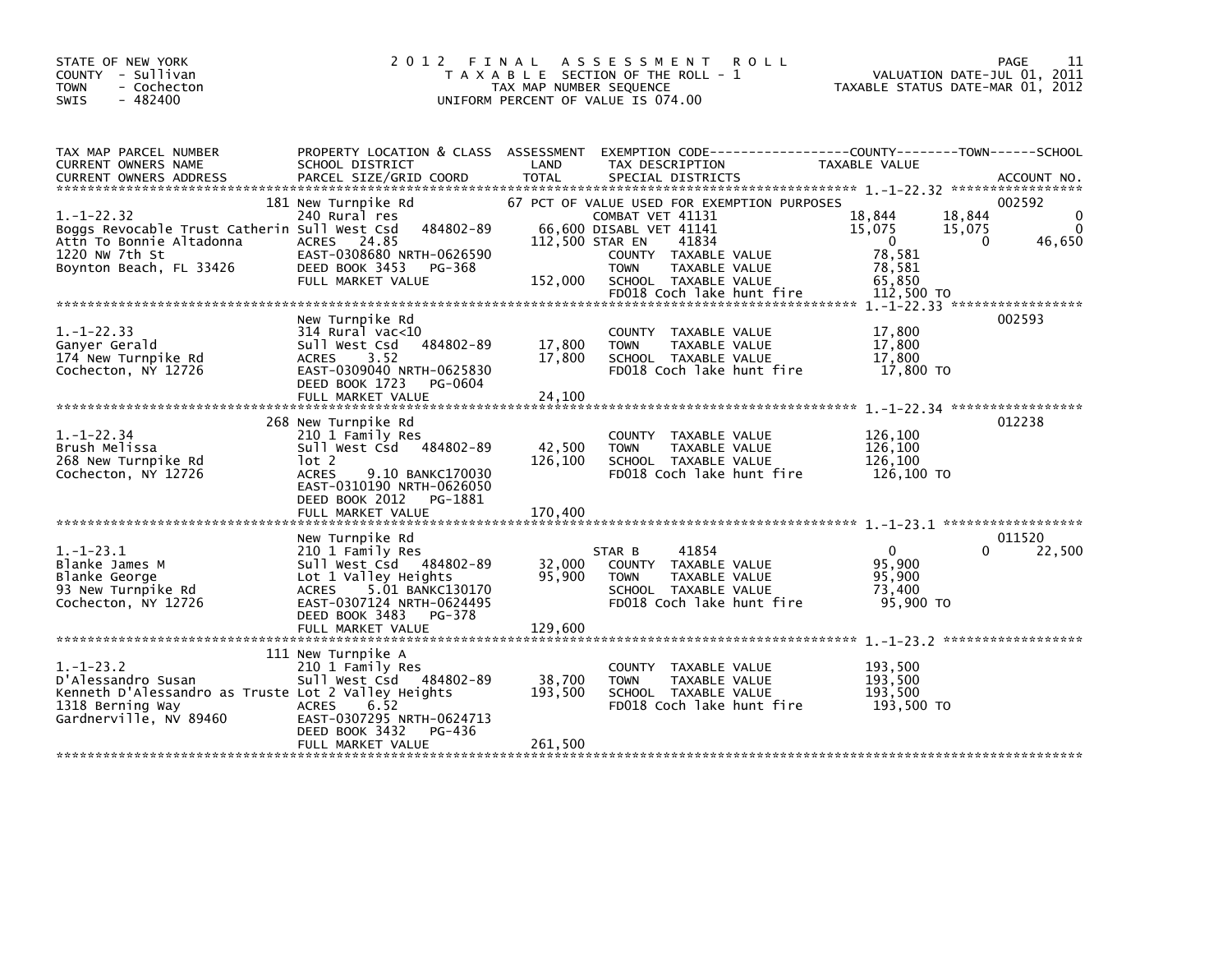| STATE OF NEW YORK<br>COUNTY - Sullivan<br><b>TOWN</b><br>- Cochecton<br>$-482400$<br><b>SWIS</b> |                                                                                                                                                                                         | TAX MAP NUMBER SEQUENCE    | 2012 FINAL ASSESSMENT<br><b>ROLL</b><br>T A X A B L E SECTION OF THE ROLL - 1<br>UNIFORM PERCENT OF VALUE IS 074.00 | TAXABLE STATUS DATE-MAR 01, 2012              | 12<br>PAGE<br>VALUATION DATE-JUL 01, 2011 |
|--------------------------------------------------------------------------------------------------|-----------------------------------------------------------------------------------------------------------------------------------------------------------------------------------------|----------------------------|---------------------------------------------------------------------------------------------------------------------|-----------------------------------------------|-------------------------------------------|
| TAX MAP PARCEL NUMBER<br>CURRENT OWNERS NAME                                                     | SCHOOL DISTRICT                                                                                                                                                                         | LAND                       | PROPERTY LOCATION & CLASS ASSESSMENT EXEMPTION CODE---------------COUNTY-------TOWN-----SCHOOL<br>TAX DESCRIPTION   | TAXABLE VALUE                                 |                                           |
| $1.-1-23.3$<br>Gamandy-Chennuru Camille<br>115-24 121st St<br>South Ozone Park, NY 11420         | New Turnpike Rd<br>$314$ Rural vac<10<br>Sull West Csd 484802-89<br>Lot 3 Valley Heights<br>ACRES 7.02<br>EAST-0307416 NRTH-0624933<br>DEED BOOK 2990<br>PG-507<br>FULL MARKET VALUE    | 29,900<br>29,900<br>40,400 | COUNTY TAXABLE VALUE<br><b>TOWN</b><br>TAXABLE VALUE<br>SCHOOL TAXABLE VALUE<br>FD018 Coch lake hunt fire           | 29,900<br>29,900<br>29,900<br>29,900 TO       |                                           |
| $1.-1-23.4$                                                                                      | 135 New Turnpike Rd<br>210 1 Family Res                                                                                                                                                 |                            | COMBAT VET 41131                                                                                                    | 33,750<br>33,750                              |                                           |
| Doyle Timothy R<br>Doyle Beth Anne<br>135 New Turnpike Rd<br>Cochecton, NY 12726                 | Sull West Csd 484802-89<br>Lot 4 Valley Heights<br>ACRES 8.06 BANKC061155<br>EAST-0307417 NRTH-0625228                                                                                  | 42,500 STAR B<br>173,600   | 41854<br>COUNTY TAXABLE VALUE<br><b>TOWN</b><br>TAXABLE VALUE<br>SCHOOL TAXABLE VALUE                               | $\mathbf{0}$<br>139,850<br>139,850<br>151,100 | 22,500<br>0                               |
|                                                                                                  | DEED BOOK 2010 PG-53144<br>FULL MARKET VALUE                                                                                                                                            | 234,600                    | FD018 Coch lake hunt fire                                                                                           | 173,600 TO                                    |                                           |
| $1. - 1 - 23.5$<br>Kosier James<br>Mary Ann<br>43 Forest Rd<br>Woodburne, NY 12788-5027          | New Turnpike Rd<br>$314$ Rural vac<10<br>Sull West Csd 484802-89<br>Lot 5 Valley Heights<br>8.05<br>ACRES<br>EAST-0307450 NRTH-0625551<br>DEED BOOK 1623 PG-618                         | 33,400<br>33,400           | COUNTY TAXABLE VALUE<br>TAXABLE VALUE<br><b>TOWN</b><br>SCHOOL TAXABLE VALUE<br>FD018 Coch lake hunt fire           | 33,400<br>33,400<br>33,400<br>33,400 TO       |                                           |
|                                                                                                  | FULL MARKET VALUE                                                                                                                                                                       | 45,100                     |                                                                                                                     |                                               |                                           |
| $1.-1-23.6$<br>Panasci Francis S<br>Panasci Tricia A<br>5 Pheasant Run<br>Wading River, NY 11792 | New Turnpike A<br>322 Rural vac>10<br>Sull West Csd 484802-89<br>Lot 6 Valley Heights<br>ACRES 10.13<br>EAST-0307479 NRTH-0625894<br>DEED BOOK 2963<br>PG-104                           | 35,500<br>35,500           | COUNTY TAXABLE VALUE<br><b>TOWN</b><br>TAXABLE VALUE<br>SCHOOL TAXABLE VALUE<br>FD018 Coch lake hunt fire           | 35,500<br>35,500<br>35,500<br>35,500 TO       |                                           |
|                                                                                                  | FULL MARKET VALUE                                                                                                                                                                       | 48,000                     |                                                                                                                     |                                               |                                           |
| $1. - 1 - 23.7$<br>Hanna Fouad S<br>2477 Cypress Ave<br>East Meadow, NY 11554                    | New Turnpike Rd<br>$314$ Rural vac<10<br>Sull West Csd 484802-89<br>Lot 7 Valley Heights<br>ACRES 14.01<br>EAST-0307623 NRTH-0626247<br>DEED BOOK 1327<br>PG-00258<br>FULL MARKET VALUE | 40,300<br>40,300<br>54,500 | COUNTY TAXABLE VALUE<br>TAXABLE VALUE<br>TOWN<br>SCHOOL TAXABLE VALUE<br>FD018 Coch lake hunt fire                  | 40,300<br>40,300<br>40,300<br>40,300 TO       |                                           |
|                                                                                                  |                                                                                                                                                                                         |                            |                                                                                                                     |                                               |                                           |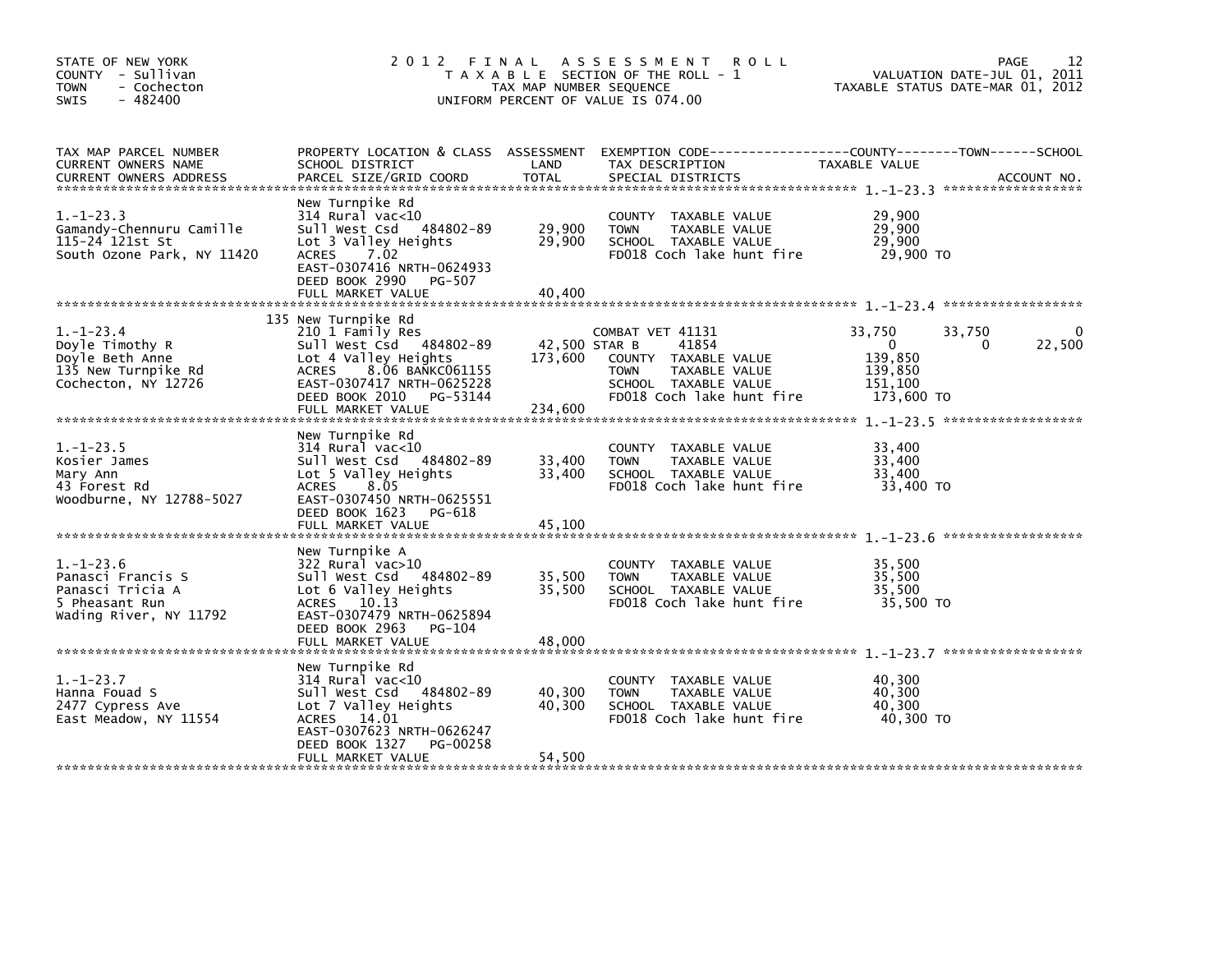| STATE OF NEW YORK<br>COUNTY - Sullivan<br><b>TOWN</b><br>- Cochecton<br>$-482400$<br><b>SWIS</b> | 2 0 1 2<br>A S S E S S M E N T<br>FINAL<br><b>ROLL</b><br>T A X A B L E SECTION OF THE ROLL - 1<br>TAX MAP NUMBER SEQUENCE<br>UNIFORM PERCENT OF VALUE IS 074.00                      |                              |                                                                                                                               |                                                        |             |
|--------------------------------------------------------------------------------------------------|---------------------------------------------------------------------------------------------------------------------------------------------------------------------------------------|------------------------------|-------------------------------------------------------------------------------------------------------------------------------|--------------------------------------------------------|-------------|
| TAX MAP PARCEL NUMBER<br>CURRENT OWNERS NAME                                                     | SCHOOL DISTRICT                                                                                                                                                                       | LAND                         | PROPERTY LOCATION & CLASS ASSESSMENT EXEMPTION CODE----------------COUNTY-------TOWN------SCHOOL<br>TAX DESCRIPTION           | TAXABLE VALUE                                          |             |
| $1. - 1 - 23.8$<br>Lisena Felice<br>Lisena Luisa<br>17 Frost Creek Dr<br>Locust Valley, NY 11560 | 161 New Turnpike Rd<br>210 1 Family Res<br>Sull West Csd 484802-89<br>Lot 8 Valley Heights<br>ACRES 35.63<br>EAST-0307821 NRTH-0626997<br>DEED BOOK 2011 PG-8036<br>FULL MARKET VALUE | 76,500<br>193,500<br>261,500 | COUNTY TAXABLE VALUE<br><b>TOWN</b><br>TAXABLE VALUE<br>SCHOOL TAXABLE VALUE<br>FD018 Coch lake hunt fire                     | 193,500<br>193,500<br>193.500<br>193,500 TO            |             |
| $1. - 1 - 25$<br>Roth Jane<br>8 Peter Cooper Rd Apt 12A<br>New York, NY 10010                    | 468 New Turnpike Rd<br>210 1 Family Res<br>Sull West Csd 484802-89<br>FRNT 116.00 DPTH 280.00<br>EAST-0313797 NRTH-0628528<br>DEED BOOK 2812<br>PG-570<br>FULL MARKET VALUE           | 14,500<br>86,700<br>117,200  | COUNTY TAXABLE VALUE<br>TAXABLE VALUE<br><b>TOWN</b><br>SCHOOL TAXABLE VALUE<br>FD018 Coch lake hunt fire                     | 86,700<br>86,700<br>86,700<br>86.700 TO                | 014610      |
| $1. - 1 - 26$<br>Annunziata Vincent<br>Annunziata Suzanne<br>15 Cross Rd<br>Cochecton, NY 12726  | Cross Rd<br>311 Res vac land<br>Sull West Csd 484802-89<br>FRNT 218.00 DPTH 325.00<br>EAST-0313220 NRTH-0628230<br>DEED BOOK 105<br>PG-1139<br>FULL MARKET VALUE                      | 6,500<br>6,500<br>8,800      | COUNTY TAXABLE VALUE<br><b>TOWN</b><br>TAXABLE VALUE<br>SCHOOL TAXABLE VALUE<br>FD018 Coch lake hunt fire                     | 6,500<br>6,500<br>6,500<br>6,500 TO                    | 000240      |
| $1. - 1 - 27$<br>Annunziata Vincent<br>Annunziata Suzanne<br>15 Cross Rd<br>Cochecton, NY 12726  | Cross Rd<br>$314$ Rural vac< $10$<br>Sull West Csd 484802-89<br>FRNT 100.00 DPTH 300.00<br>EAST-0313260 NRTH-0628120<br>DEED BOOK 705<br>PG-01139                                     | 5,100<br>5.100               | COUNTY TAXABLE VALUE<br><b>TOWN</b><br>TAXABLE VALUE<br>SCHOOL TAXABLE VALUE<br>FD018 Coch lake hunt fire                     | 5,100<br>5,100<br>5.100<br>$5.100$ TO                  |             |
| $1. - 1 - 28$<br>Annunziata Vincent<br>Annunziata Suzanne<br>15 Cross Rd<br>Cochecton, NY 12726  | 15 Cross Rd<br>210 1 Family Res<br>484802-89<br>Sull West Csd<br><b>ACRES</b><br>1.30<br>EAST-0313260 NRTH-0628030<br>DEED BOOK 719<br>PG-01064<br>FULL MARKET VALUE                  | 17,500<br>123,300<br>166,600 | 41834<br>STAR EN<br>COUNTY TAXABLE VALUE<br>TAXABLE VALUE<br><b>TOWN</b><br>SCHOOL TAXABLE VALUE<br>FD018 Coch lake hunt fire | $\Omega$<br>123,300<br>123,300<br>76,650<br>123,300 TO | 46,650<br>0 |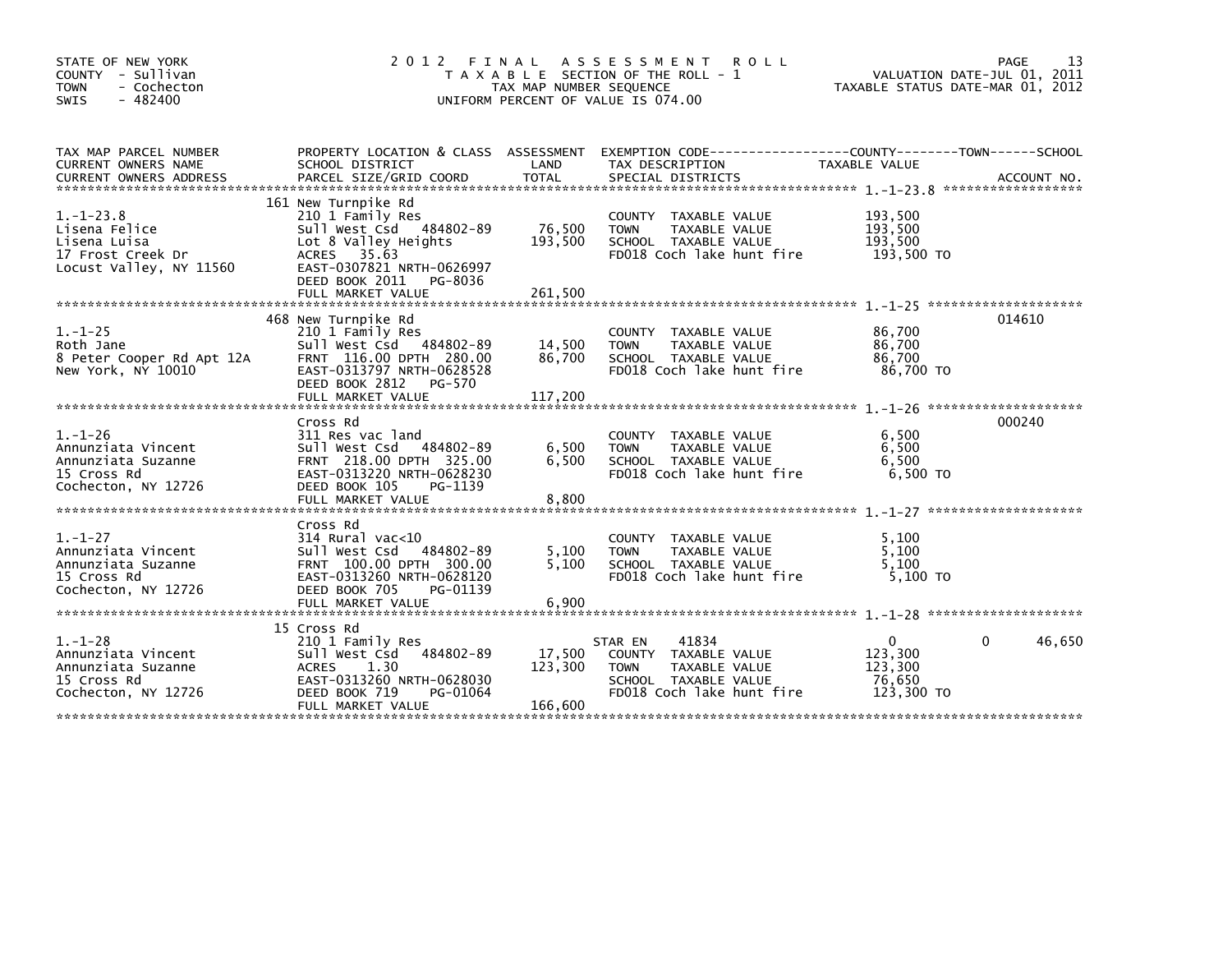| STATE OF NEW YORK<br>COUNTY - Sullivan<br><b>TOWN</b><br>- Cochecton<br>$-482400$<br>SWIS              | 2 0 1 2                                                                                                                                                                               | FINAL<br>A S S E S S M E N T<br><b>ROLL</b><br>T A X A B L E SECTION OF THE ROLL - 1<br>TAX MAP NUMBER SEQUENCE<br>UNIFORM PERCENT OF VALUE IS 074.00               | VALUATION DATE-JUL 01, 2011<br>TAXABLE STATUS DATE-MAR 01, 2012 | PAGE<br>14            |
|--------------------------------------------------------------------------------------------------------|---------------------------------------------------------------------------------------------------------------------------------------------------------------------------------------|---------------------------------------------------------------------------------------------------------------------------------------------------------------------|-----------------------------------------------------------------|-----------------------|
| TAX MAP PARCEL NUMBER<br>CURRENT OWNERS NAME                                                           | PROPERTY LOCATION & CLASS ASSESSMENT<br>SCHOOL DISTRICT                                                                                                                               | LAND<br>TAX DESCRIPTION                                                                                                                                             | <b>TAXABLE VALUE</b>                                            |                       |
|                                                                                                        |                                                                                                                                                                                       |                                                                                                                                                                     |                                                                 |                       |
| $1. - 1 - 29$<br>Wagner Joseph C<br>37 Cross Rd<br>Cochecton, NY 12726                                 | 37 Cross Rd<br>210 1 Family Res<br>Sull West Csd 484802-89<br>2.52 BANKC191006<br><b>ACRES</b><br>EAST-0313520 NRTH-0627390<br>DEED BOOK 3604<br>PG-368<br>FULL MARKET VALUE          | 41854<br>STAR B<br>22,600<br>COUNTY TAXABLE VALUE<br>87,700<br><b>TOWN</b><br>TAXABLE VALUE<br>SCHOOL TAXABLE VALUE<br>FD018 Coch lake hunt fire<br>118,500         | $\Omega$<br>0<br>87,700<br>87,700<br>65,200<br>87,700 TO        | 003126<br>22,500      |
|                                                                                                        |                                                                                                                                                                                       |                                                                                                                                                                     |                                                                 |                       |
| $1. - 1 - 30$<br>Burger Peter<br>Seefiedlt-Burger Stacy<br>59 Cross Rd<br>Cochecton, NY 12726          | 59 Cross Rd<br>210 1 Family Res<br>Sull West Csd 484802-89<br>2.54 BANK0210090<br><b>ACRES</b><br>EAST-0313640 NRTH-0627050<br>DEED BOOK 3361<br>PG-162                               | 41854<br>STAR B<br>21,500<br>COUNTY TAXABLE VALUE<br>143,500<br>TAXABLE VALUE<br><b>TOWN</b><br>SCHOOL TAXABLE VALUE<br>FD018 Coch lake hunt fire                   | $\mathbf 0$<br>143,500<br>143,500<br>121,000<br>143,500 TO      | 013180<br>0<br>22,500 |
|                                                                                                        |                                                                                                                                                                                       |                                                                                                                                                                     |                                                                 |                       |
| $1.-1-31.1$<br>Petry Ian<br>Petry Jill A<br>56 Cross Rd<br>Cochecton, NY 12726                         | 56 Cross Rd<br>210 1 Family Res<br>Sull West Csd 484802-89<br>Lot 6<br><b>ACRES</b><br>5.15 BANK B31730<br>EAST-0313126 NRTH-0627109<br>DEED BOOK 3335<br>PG-503<br>FULL MARKET VALUE | 41854<br>STAR B<br>28,900<br>COUNTY TAXABLE VALUE<br>168,100<br><b>TAXABLE VALUE</b><br><b>TOWN</b><br>SCHOOL TAXABLE VALUE<br>FD018 Coch lake hunt fire<br>227,200 | $\mathbf 0$<br>168,100<br>168,100<br>145,600<br>168,100 TO      | 006390<br>22,500<br>0 |
|                                                                                                        |                                                                                                                                                                                       |                                                                                                                                                                     |                                                                 |                       |
|                                                                                                        | 298 New Turnpike Rd                                                                                                                                                                   |                                                                                                                                                                     |                                                                 | 000145                |
| $1.-1-31.2$<br>Boyd Vincent M<br>Boyd Erica D<br>298 New Turnpike A<br>Cochecton, NY 12726             | 210 1 Family Res<br>484802-89<br>Sull West Csd<br>Lot 1<br><b>ACRES</b><br>2.74<br>EAST-0311217 NRTH-0627056<br>DEED BOOK 2717<br>PG-94                                               | 41854<br>STAR B<br>24,000<br>COUNTY TAXABLE VALUE<br>189,500<br><b>TOWN</b><br>TAXABLE VALUE<br>SCHOOL TAXABLE VALUE<br>FD018 Coch lake hunt fire                   | $\mathbf{0}$<br>189,500<br>189,500<br>167,000<br>189,500 TO     | 22,500                |
|                                                                                                        | FULL MARKET VALUE                                                                                                                                                                     | 256,100                                                                                                                                                             |                                                                 |                       |
|                                                                                                        | 374 New Turnpike Rd                                                                                                                                                                   |                                                                                                                                                                     |                                                                 |                       |
| $1.-1-31.3$<br>Berlind Robert<br>215 W 20 St Apt 4w<br>New York, NY 10011<br>MAY BE SUBJECT TO PAYMENT | 240 Rural res<br>484802-89<br>Sull West Csd<br>Lot 1<br>ACRES 17.00<br>EAST-0312796 NRTH-0627680<br>DEED BOOK 1991<br>PG-163                                                          | AGRI DIST 41720<br>64,800<br>COUNTY TAXABLE VALUE<br>TAXABLE VALUE<br>179,400<br><b>TOWN</b><br>SCHOOL TAXABLE VALUE<br>FD018 Coch lake hunt fire                   | 29,597<br>29,597<br>149,803<br>149,803<br>149,803<br>179.400 TO | 29,597                |
| UNDER AGDIST LAW TIL 2016                                                                              | FULL MARKET VALUE                                                                                                                                                                     | 242,400                                                                                                                                                             |                                                                 |                       |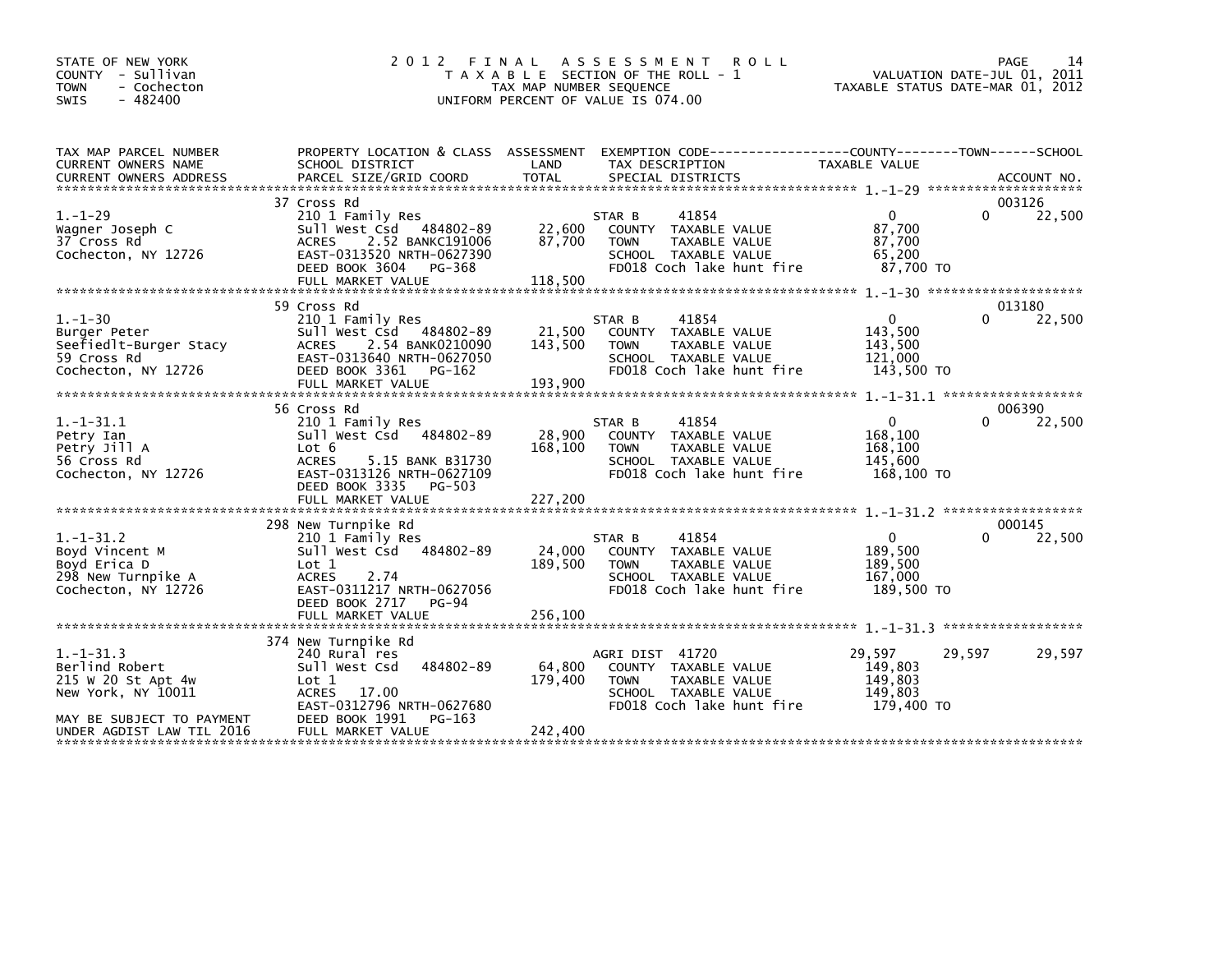| STATE OF NEW YORK<br>COUNTY - Sullivan<br><b>TOWN</b><br>- Cochecton<br>$-482400$<br><b>SWIS</b>                                                                                                                                                                               | 2 0 1 2                                                                                                                                                                              | FINAL<br>TAX MAP NUMBER SEQUENCE | A S S E S S M E N T<br><b>ROLL</b><br>T A X A B L E SECTION OF THE ROLL - 1<br>UNIFORM PERCENT OF VALUE IS 074.00                                                                   | VALUATION DATE-JUL 01, 2011<br>TAXABLE STATUS DATE-MAR 01, 2012                   | 15<br><b>PAGE</b> |
|--------------------------------------------------------------------------------------------------------------------------------------------------------------------------------------------------------------------------------------------------------------------------------|--------------------------------------------------------------------------------------------------------------------------------------------------------------------------------------|----------------------------------|-------------------------------------------------------------------------------------------------------------------------------------------------------------------------------------|-----------------------------------------------------------------------------------|-------------------|
| TAX MAP PARCEL NUMBER<br>CURRENT OWNERS NAME<br>.CURRENT OWNERS ADDRESS PARCEL SIZE/GRID COORD TOTAL SPECIAL DISTRICTS AND MESS ADDRESS PARCEL SIZE/GRID COORD TOTAL SPECIAL DISTRICTS AND MESS AND MESS ASSESSMENT ON A SERVER AND TOTAL SERVER AND TOTAL THE SERVER SERVER A | PROPERTY LOCATION & CLASS ASSESSMENT<br>SCHOOL DISTRICT                                                                                                                              | LAND                             | EXEMPTION CODE------------------COUNTY--------TOWN------SCHOOL<br>TAX DESCRIPTION                                                                                                   | TAXABLE VALUE                                                                     |                   |
| $1. - 1 - 31.4$<br>Van Hulsteyn Grace<br>507 W 111Th St Apt 21<br>New York, NY 10025-1996                                                                                                                                                                                      | 364 New Turnpike Rd<br>260 Seasonal res<br>Sull West Csd<br>484802-89<br>Lot 2<br><b>ACRES</b><br>5.01<br>EAST-0312322 NRTH-0627005<br>DEED BOOK 1220 PG-00038<br>FULL MARKET VALUE  | 35,500<br>60,200<br>81.400       | COUNTY TAXABLE VALUE<br><b>TOWN</b><br>TAXABLE VALUE<br>SCHOOL TAXABLE VALUE<br>FD018 Coch lake hunt fire                                                                           | 60,200<br>60,200<br>60, 200<br>60,200 TO                                          |                   |
| $1.-1-.31.5$<br>Massaro Fernando R<br>Rose Jeffrey F<br>321 New Turnpike Rd<br>Cochecton, NY 12726                                                                                                                                                                             | New Turnpike Rd<br>$314$ Rural vac<10<br>484802-89<br>Sull West Csd<br>Lot 3<br><b>ACRES</b><br>5.01<br>EAST-0311759 NRTH-0626973<br>DEED BOOK 2164 PG-511<br>FULL MARKET VALUE      | 23,000<br>23,000<br>31,100       | COUNTY TAXABLE VALUE<br>TAXABLE VALUE<br><b>TOWN</b><br>SCHOOL TAXABLE VALUE<br>FD018 Coch lake hunt fire                                                                           | 23,000<br>23,000<br>23,000<br>23,000 TO                                           |                   |
| $1. - 1 - 31.6$<br>Pinciotti Michael R<br>Glase Joan C<br>76 Cross Rd<br>Cochecton, NY 12726                                                                                                                                                                                   | 76 Cross Rd<br>210 1 Family Res<br>Sull West Csd 484802-89<br>Lot 5<br><b>ACRES</b><br>5.21 BANKC061222<br>EAST-0312730 NRTH-0627140<br>DEED BOOK 2830<br>PG-79<br>FULL MARKET VALUE | 32,700<br>124,000<br>167,600     | 41854<br>STAR B<br>COUNTY TAXABLE VALUE<br><b>TOWN</b><br>TAXABLE VALUE<br>SCHOOL TAXABLE VALUE<br>FD018 Coch lake hunt fire                                                        | $\Omega$<br>0<br>124,000<br>124,000<br>101,500<br>124,000 TO                      | 22,500            |
| $1. - 1 - 31.7$<br>McAteer Vincenza J<br>McAteer James J<br>2758 Cropsey Ave<br>Brooklyn, NY 11214                                                                                                                                                                             | 84 Cross Rd<br>210 1 Family Res<br>Sull West Csd 484802-89<br>Lot 4<br>5.17 BANK 80395<br><b>ACRES</b><br>EAST-0312730 NRTH-0627140<br>DEED BOOK 3596<br>PG-536                      | 115,600 WAR VET                  | 89 PCT OF VALUE USED FOR EXEMPTION PURPOSES<br>DISABL VET 41141<br>35,500 STAR EN<br>41834<br>41121<br>COUNTY TAXABLE VALUE<br><b>TOWN</b><br>TAXABLE VALUE<br>SCHOOL TAXABLE VALUE | 5,144<br>5,144<br>$\Omega$<br>0<br>15,433<br>15,433<br>95,023<br>95,023<br>68,950 | 46,650            |
| $1. - 1 - 31.8$<br>Rose Jeffrey F<br>Massaro Fernado R<br>321 New Turnpike Rd<br>Cochecton, NY 12726                                                                                                                                                                           | New Turnpike Rd<br>270 Mfg housing<br>484802-89<br>sull west Csd<br>Lot $#2$<br><b>ACRES</b><br>2.02<br>EAST-0311454 NRTH-0627193<br>DEED BOOK 2311<br>PG-294<br>FULL MARKET VALUE   | 21,100<br>31,800<br>43,000       | COUNTY TAXABLE VALUE<br>TAXABLE VALUE<br><b>TOWN</b><br>SCHOOL TAXABLE VALUE<br>FD018 Coch lake hunt fire                                                                           | 31,800<br>31,800<br>31,800<br>31,800 TO                                           |                   |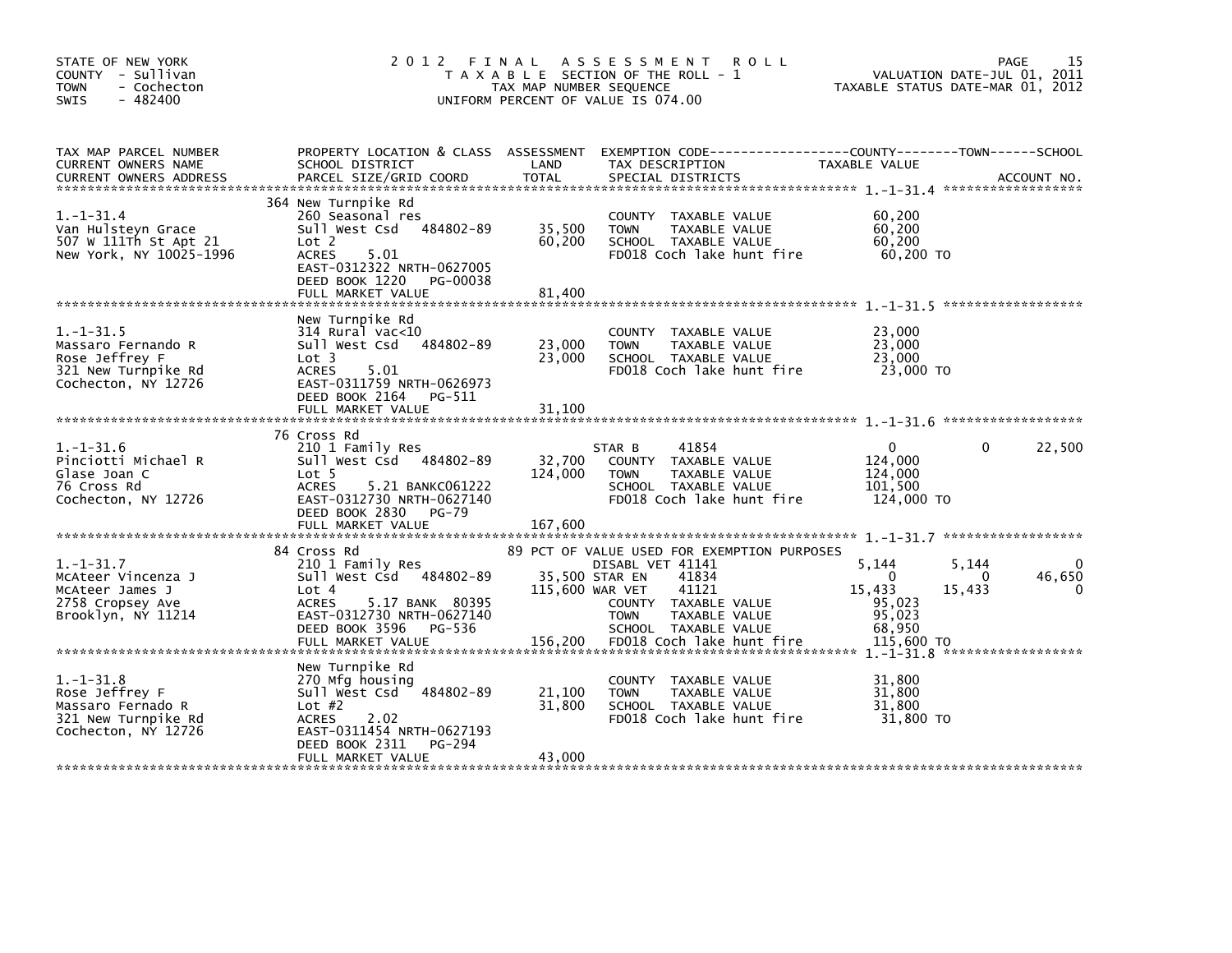| STATE OF NEW YORK<br>COUNTY - Sullivan<br><b>TOWN</b><br>- Cochecton<br>$-482400$<br><b>SWIS</b>        | 2 0 1 2<br>FINAL                                                                                                                                                                      | TAX MAP NUMBER SEQUENCE           | A S S E S S M E N T<br><b>ROLL</b><br>T A X A B L E SECTION OF THE ROLL - 1<br>UNIFORM PERCENT OF VALUE IS 074.00                                                                     | VALUATION DATE-JUL 01, 2011<br>TAXABLE STATUS DATE-MAR 01, 2012                                                          | PAGE<br>16                        |
|---------------------------------------------------------------------------------------------------------|---------------------------------------------------------------------------------------------------------------------------------------------------------------------------------------|-----------------------------------|---------------------------------------------------------------------------------------------------------------------------------------------------------------------------------------|--------------------------------------------------------------------------------------------------------------------------|-----------------------------------|
| TAX MAP PARCEL NUMBER<br>CURRENT OWNERS NAME                                                            | PROPERTY LOCATION & CLASS ASSESSMENT<br>SCHOOL DISTRICT                                                                                                                               | LAND                              | EXEMPTION        CODE------------------COUNTY-------TOWN------SCHOOL<br>TAX DESCRIPTION                                                                                               | TAXABLE VALUE                                                                                                            |                                   |
| $1. - 1 - 32$<br>Fenimore Susan<br>Fenimore James<br>1096 Lakeshore Dr<br>Massapequa Park, NY 11762     | Cross Rd<br>210 1 Family Res<br>484802-89<br>Sull West Csd<br><b>ACRES</b><br>1.84<br>EAST-0313220 NRTH-0627380<br>DEED BOOK 2259<br>PG-571<br>FULL MARKET VALUE                      | 21,000<br>103,000<br>139,200      | COUNTY TAXABLE VALUE<br>TAXABLE VALUE<br><b>TOWN</b><br>SCHOOL TAXABLE VALUE<br>FD018 Coch lake hunt fire                                                                             | 103,000<br>103,000<br>103,000<br>103,000 TO                                                                              | 014100                            |
| $1. - 1 - 33$<br>Fenimore Susan E<br>Fenimore James W<br>1096 Lakeshore Dr<br>Massapequa Park, NY 11762 | Cross Rd<br>$314$ Rural vac< $10$<br>Sull West Csd 484802-89<br>Life Estate Segrell $J & G$<br>FRNT 100.00 DPTH 197.00<br>EAST-0313360 NRTH-0627230<br>DEED BOOK 2259<br>PG-562       | 3,500<br>3.500                    | COUNTY TAXABLE VALUE<br><b>TOWN</b><br>TAXABLE VALUE<br>SCHOOL TAXABLE VALUE<br>FD018 Coch lake hunt fire                                                                             | 3,500<br>3,500<br>3.500<br>3,500 TO                                                                                      | 011060                            |
| *****************************                                                                           | FULL MARKET VALUE                                                                                                                                                                     | 4,700                             |                                                                                                                                                                                       |                                                                                                                          |                                   |
| $1. - 1 - 34.1$<br>Van Keuren Alan L<br>Box 2<br>Lake Huntington, NY 12752                              | Cross Rd<br>270 Mfg housing<br>Sull West Csd<br>484802-89<br>Fo Clevenz<br>2.75<br><b>ACRES</b><br>EAST-0313440 NRTH-0626260<br>DEED BOOK 945<br>PG-00062                             | 24,000 STAR B<br>34,800<br>47,000 | 91 PCT OF VALUE USED FOR EXEMPTION PURPOSES<br>WAR VET<br>41121<br>41854<br>COUNTY TAXABLE VALUE<br>TAXABLE VALUE<br><b>TOWN</b><br>SCHOOL TAXABLE VALUE<br>FD018 Coch lake hunt fire | 4,750<br>4,750<br>$\Omega$<br>30,050<br>30,050<br>12.300<br>34,800 TO                                                    | 006610<br>$\Omega$<br>22,500<br>0 |
| $1. - 1 - 34.2$<br>Feliciano Rene<br>Feliciano Carmen M<br>30 Lenox Rd<br>Rockville Center, NY 11570    | 661 County Road 114<br>210 1 Family Res<br>Sull West Csd<br>484802-89<br>4.00<br><b>ACRES</b><br>EAST-0313390 NRTH-0625830<br>DEED BOOK 2939<br>PG-151<br>FULL MARKET VALUE           | 32,500<br>228.100<br>308,200      | COUNTY TAXABLE VALUE<br><b>TOWN</b><br>TAXABLE VALUE<br>SCHOOL TAXABLE VALUE<br>FD018 Coch lake hunt fire                                                                             | $1. - 1 - 34.2$ *******************<br>228,100<br>228,100<br>228,100<br>228,100 TO<br>$1. -1 - 35.1$ ******************* | 000270                            |
| $1. - 1 - 35.1$<br>Jennett Robert J<br>Jennett Diane<br>15 Tobacco Rd<br>Southwick, MA 01077            | County Road 114<br>322 Rural vac>10<br>Sull West Csd 484802-89<br>Combo $W/ 1. -1-36$<br>54.38<br>ACRES<br>EAST-0311520 NRTH-0624850<br>DEED BOOK 1974<br>PG-135<br>FULL MARKET VALUE | 103,800<br>103,800<br>140,300     | COUNTY TAXABLE VALUE<br>TAXABLE VALUE<br><b>TOWN</b><br>SCHOOL TAXABLE VALUE<br>FD018 Coch lake hunt fire                                                                             | 103,800<br>103,800<br>103.800<br>103,800 TO                                                                              |                                   |
|                                                                                                         |                                                                                                                                                                                       |                                   |                                                                                                                                                                                       |                                                                                                                          |                                   |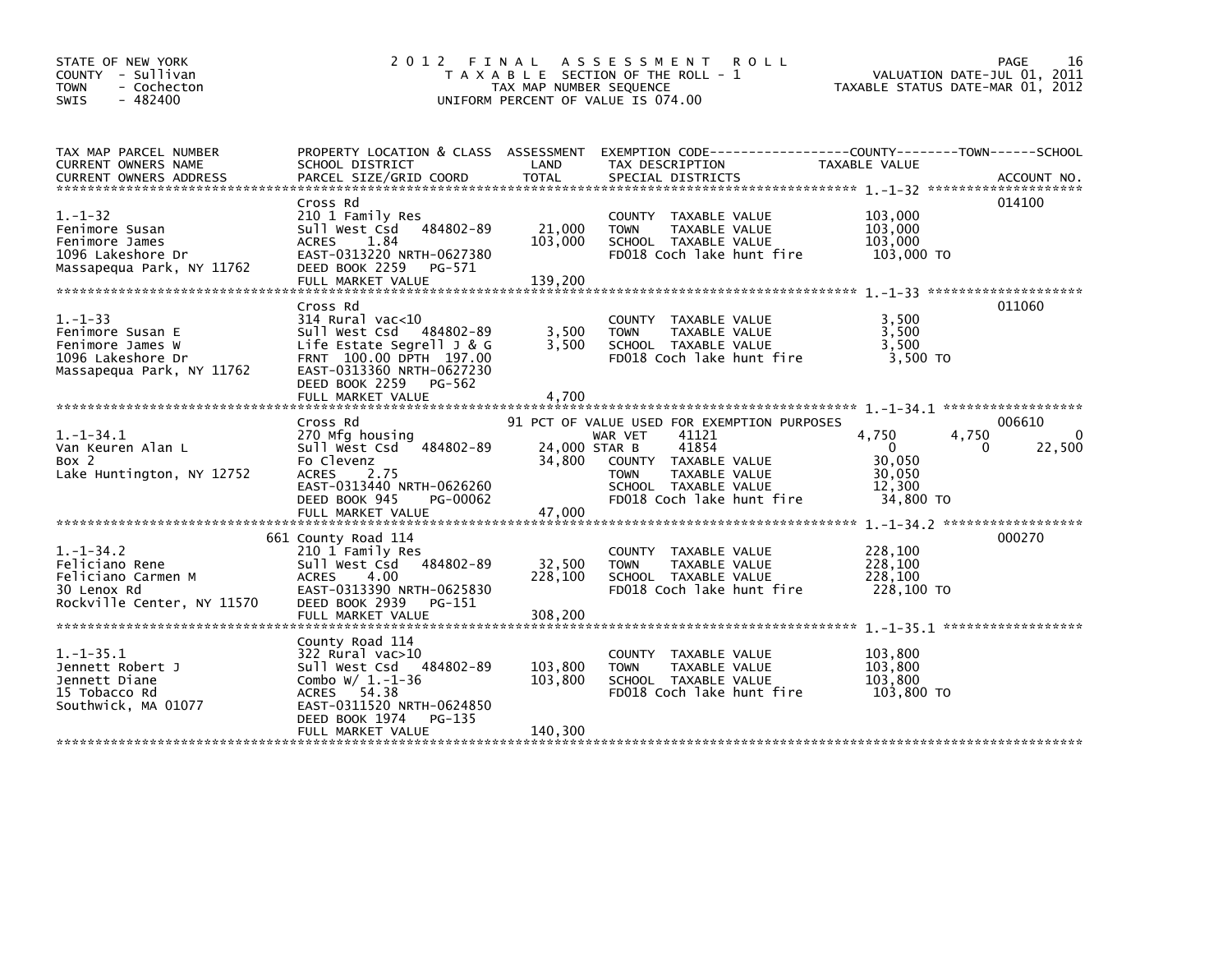| STATE OF NEW YORK<br>COUNTY - Sullivan<br><b>TOWN</b><br>- Cochecton<br>$-482400$<br>SWIS         | 2012 FINAL<br>T A X A B L E SECTION OF THE ROLL - 1<br>TAX MAP NUMBER SEQUENCE<br>UNIFORM PERCENT OF VALUE IS 074.00                                                                                                                              | 17<br>PAGE<br>VALUATION DATE-JUL 01, 2011<br>TAXABLE STATUS DATE-MAR 01, 2012 |                                                                                                                                          |                                             |             |
|---------------------------------------------------------------------------------------------------|---------------------------------------------------------------------------------------------------------------------------------------------------------------------------------------------------------------------------------------------------|-------------------------------------------------------------------------------|------------------------------------------------------------------------------------------------------------------------------------------|---------------------------------------------|-------------|
| TAX MAP PARCEL NUMBER<br>CURRENT OWNERS NAME<br><b>CURRENT OWNERS ADDRESS</b>                     | SCHOOL DISTRICT<br>PARCEL SIZE/GRID COORD                                                                                                                                                                                                         | LAND<br><b>TOTAL</b>                                                          | PROPERTY LOCATION & CLASS ASSESSMENT EXEMPTION CODE----------------COUNTY-------TOWN------SCHOOL<br>TAX DESCRIPTION<br>SPECIAL DISTRICTS | TAXABLE VALUE                               | ACCOUNT NO. |
| $1.-1-35.2$<br>Kirkwood James Neal<br>Harmon Eve<br>715 9th. Avenue Apt 5FN<br>New York, NY 10019 | 583 County Road 114<br>210 1 Family Res<br>Sull West Csd 484802-89<br>2.27<br><b>ACRES</b><br>EAST-0311632 NRTH-0624820<br>DEED BOOK 2735<br>PG-514<br>FULL MARKET VALUE                                                                          | 22,500<br>132,500<br>179.100                                                  | COUNTY TAXABLE VALUE<br>TAXABLE VALUE<br><b>TOWN</b><br>SCHOOL TAXABLE VALUE<br>FD018 Coch lake hunt fire                                | 132,500<br>132,500<br>132.500<br>132,500 TO |             |
| $1. - 1 - 37$<br>Wormuth Raymond<br>Karen Alcalde<br>Arlington, VA 22202                          | 555 County Road 114<br>240 Rural res<br>Sull West Csd<br>484802-89<br>Gas line Main Valve<br>1101 S Arlington Ridge Rd Apt 563 is 911 number for val<br>ACRES 33.50<br>EAST-0311230 NRTH-0625530<br>DEED BOOK 1920<br>PG-624<br>FULL MARKET VALUE | 57,500<br>127,100<br>171,800                                                  | COUNTY TAXABLE VALUE<br><b>TOWN</b><br>TAXABLE VALUE<br>SCHOOL TAXABLE VALUE<br>FD018 Coch lake hunt fire                                | 127,100<br>127,100<br>127,100<br>127,100 TO | 016880      |
| $1. - 1 - 38$<br>Day Raymond<br>18 Eureka St<br>Springfield, MA 01104                             | 541 County Road 114<br>210 1 Family Res<br>Sull West Csd 484802-89<br>Declaration Of Trust<br>ACRES 15.00<br>EAST-0310780 NRTH-0625600<br>DEED BOOK 2011<br>PG-3585<br>FULL MARKET VALUE                                                          | 47,500<br>153,100<br>206,900                                                  | COUNTY TAXABLE VALUE<br>TAXABLE VALUE<br><b>TOWN</b><br>SCHOOL TAXABLE VALUE<br>FD018 Coch lake hunt fire                                | 153,100<br>153,100<br>153,100<br>153,100 TO | 010260      |
| $1. -1 - 39.1$<br>Fisher Fred<br>Fisher Barbara<br>16920 Roosevelt Hwy<br>Kendall, NY 14476       | New Turnpike Rd<br>322 Rural vac>10<br>484802-89<br>Sull West Csd<br>ACRES 11.20<br>EAST-0310564 NRTH-0625765<br>DEED BOOK 998<br>PG-00239<br>FULL MARKET VALUE                                                                                   | 43,100<br>43,100<br>58.200                                                    | COUNTY<br>TAXABLE VALUE<br>TAXABLE VALUE<br><b>TOWN</b><br>SCHOOL TAXABLE VALUE<br>FD018 Coch lake hunt fire                             | 43,100<br>43.100<br>43,100<br>43,100 TO     | 4741        |
| $1.-1-39.2$<br>Wright Norman<br>Wright Irene<br>PO Box 764<br>old Fort, NC 28762                  | 468 County Road 114<br>312 Vac w/imprv<br>484802-89<br>Sull West Csd<br><b>ACRES</b><br>2.70<br>EAST-0310045 NRTH-0623886<br>DEED BOOK 903<br>PG-76<br>FULL MARKET VALUE                                                                          | 14,800<br>22,300<br>30,100                                                    | COUNTY TAXABLE VALUE<br>TAXABLE VALUE<br><b>TOWN</b><br>SCHOOL TAXABLE VALUE<br>FD018 Coch lake hunt fire                                | 22,300<br>22,300<br>22.300<br>22,300 TO     | 016940      |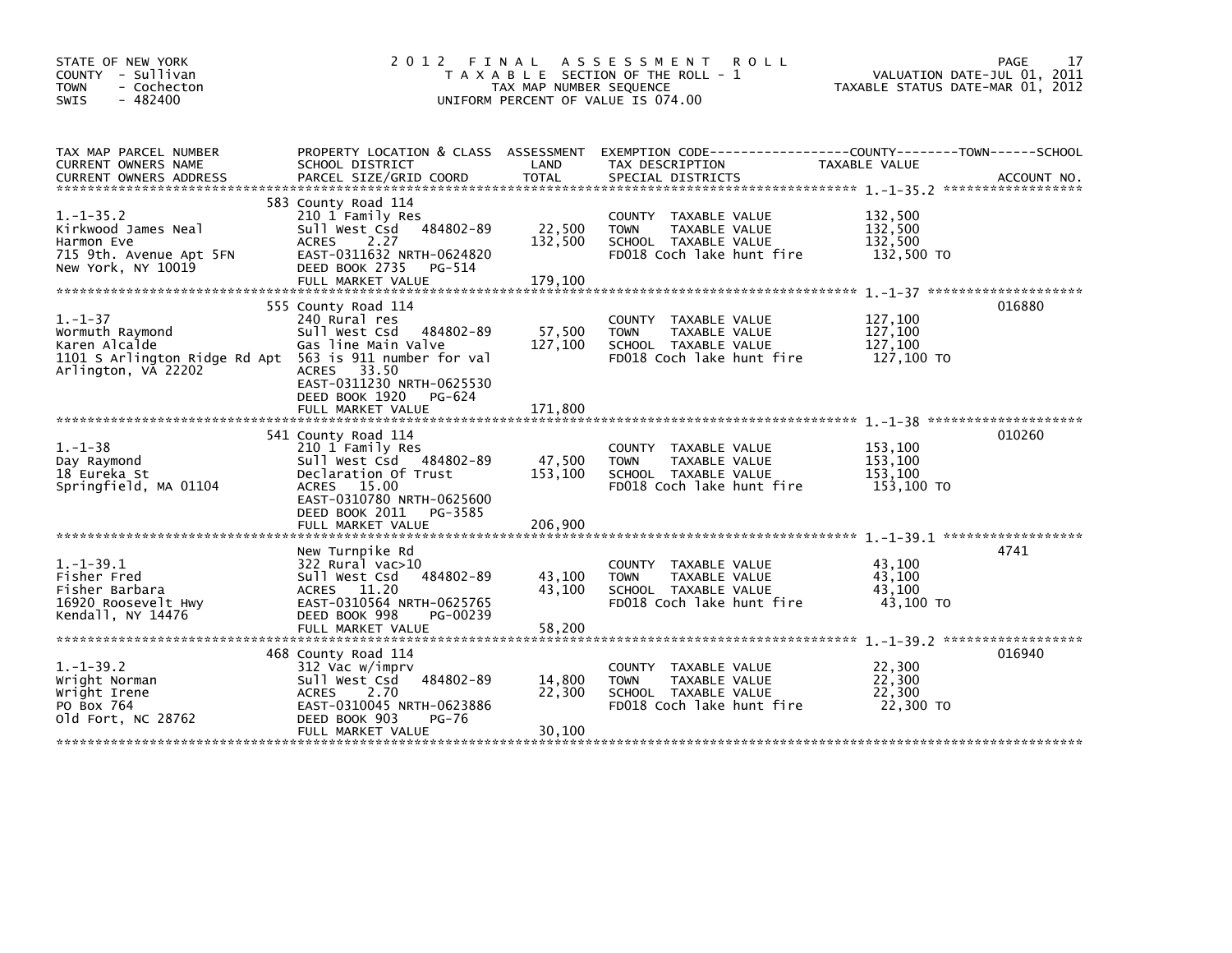| STATE OF NEW YORK<br>COUNTY - Sullivan<br>- Cochecton<br><b>TOWN</b><br>SWIS<br>$-482400$                                    | VALUATION DATE-JUL 01, 2011<br>TAXABLE STATUS DATE-MAR 01, 2012                                                                                                                    | PAGE                         | 18                                                                                                                           |                                                         |          |        |
|------------------------------------------------------------------------------------------------------------------------------|------------------------------------------------------------------------------------------------------------------------------------------------------------------------------------|------------------------------|------------------------------------------------------------------------------------------------------------------------------|---------------------------------------------------------|----------|--------|
| TAX MAP PARCEL NUMBER<br>CURRENT OWNERS NAME                                                                                 | PROPERTY LOCATION & CLASS ASSESSMENT<br>SCHOOL DISTRICT                                                                                                                            | LAND                         | EXEMPTION CODE-----------------COUNTY-------TOWN------SCHOOL<br>TAX DESCRIPTION                                              | TAXABLE VALUE                                           |          |        |
| $1. -1 - 39.3$<br>Ludwig Thomas<br>Ludwig Patricia<br>46 Westminster Ln<br>West Islip, NY 11792<br>MAY BE SUBJECT TO PAYMENT | 483 County Road 114<br>240 Rural res<br>484802-89<br>Sull West Csd<br>Lot 1 Of Sub<br>ACRES 11.78<br>EAST-0309501 NRTH-0624446<br>DEED BOOK 2012<br>PG-1194<br>FULL MARKET VALUE   | 54,100<br>125,000<br>168,900 | AGRI DIST 41720<br>COUNTY TAXABLE VALUE<br><b>TOWN</b><br>TAXABLE VALUE<br>SCHOOL TAXABLE VALUE<br>FD018 Coch lake hunt fire | 28,996<br>96,004<br>96,004<br>96,004<br>125,000 TO      | 28,996   | 28,996 |
| UNDER AGDIST LAW TIL 2016                                                                                                    |                                                                                                                                                                                    |                              |                                                                                                                              |                                                         |          |        |
| $1. - 1 - 39.4$<br>Regevik Nina<br>Weisberg Julie<br>500 W 43 St Apt 12B<br>New York, NY 10036                               | 525 County Road 114<br>210 1 Family Res<br>484802-89<br>Sull West Csd<br><b>ACRES</b><br>4.00<br>EAST-0310462 NRTH-0624585<br>DEED BOOK 3036<br>PG-485<br>FULL MARKET VALUE        | 42,500<br>284,700<br>384,700 | 41854<br>STAR B<br>COUNTY TAXABLE VALUE<br>TAXABLE VALUE<br><b>TOWN</b><br>SCHOOL TAXABLE VALUE<br>FD018 Coch lake hunt fire | $\Omega$<br>284,700<br>284,700<br>262,200<br>284,700 TO | $\Omega$ | 22,500 |
| $1. - 1 - 39.5$<br>Han Chang<br>Han Jae<br>38–11 150th St<br>Flushing, NY 11354                                              | County Road 114<br>$314$ Rural vac<10<br>484802-89<br>Sull West Csd<br>Lot 1<br>9.09<br><b>ACRES</b><br>EAST-0310000 NRTH-0624759<br>DEED BOOK 1661<br>PG-153<br>FULL MARKET VALUE | 36,906<br>36,906<br>49.900   | COUNTY TAXABLE VALUE<br>TAXABLE VALUE<br><b>TOWN</b><br>SCHOOL TAXABLE VALUE<br>FD018 Coch lake hunt fire                    | 36,906<br>36,906<br>36,906<br>36,906 TO                 |          |        |
| $1. - 1 - 39.6$<br>Carriere Michael L<br>469 County Road 114<br>Cochecton, NY 12726                                          | 469 County Road 114<br>240 Rural res<br>484802-89<br>Sull West Csd<br>Lot 2 Of Sub<br>ACRES 15.00<br>EAST-0309350 NRTH-0625170<br>DEED BOOK 3146<br>$PG-473$<br>FULL MARKET VALUE  | 42,500<br>155,400<br>210,000 | 41854<br>STAR B<br>COUNTY TAXABLE VALUE<br><b>TOWN</b><br>TAXABLE VALUE<br>SCHOOL TAXABLE VALUE<br>FD018 Coch lake hunt fire | 0<br>155,400<br>155,400<br>132,900<br>155,400 TO        | 0        | 22,500 |
| $1. - 1 - 39.8$<br>Paciga Michael<br>Paciga Madeline<br>369 Callicoon Center Rd<br>Jeffersonville, NY 12748                  | County Road 114<br>314 Rural vac<10<br>484802-89<br>Sull West Csd<br><b>ACRES</b><br>3.84<br>EAST-0309750 NRTH-0624423<br>DEED BOOK 2513<br>PG-555<br>FULL MARKET VALUE            | 21,900<br>21,900<br>29,600   | COUNTY TAXABLE VALUE<br>TAXABLE VALUE<br><b>TOWN</b><br>SCHOOL TAXABLE VALUE<br>FD018 Coch lake hunt fire                    | 21,900<br>21,900<br>21,900<br>21,900 TO                 |          |        |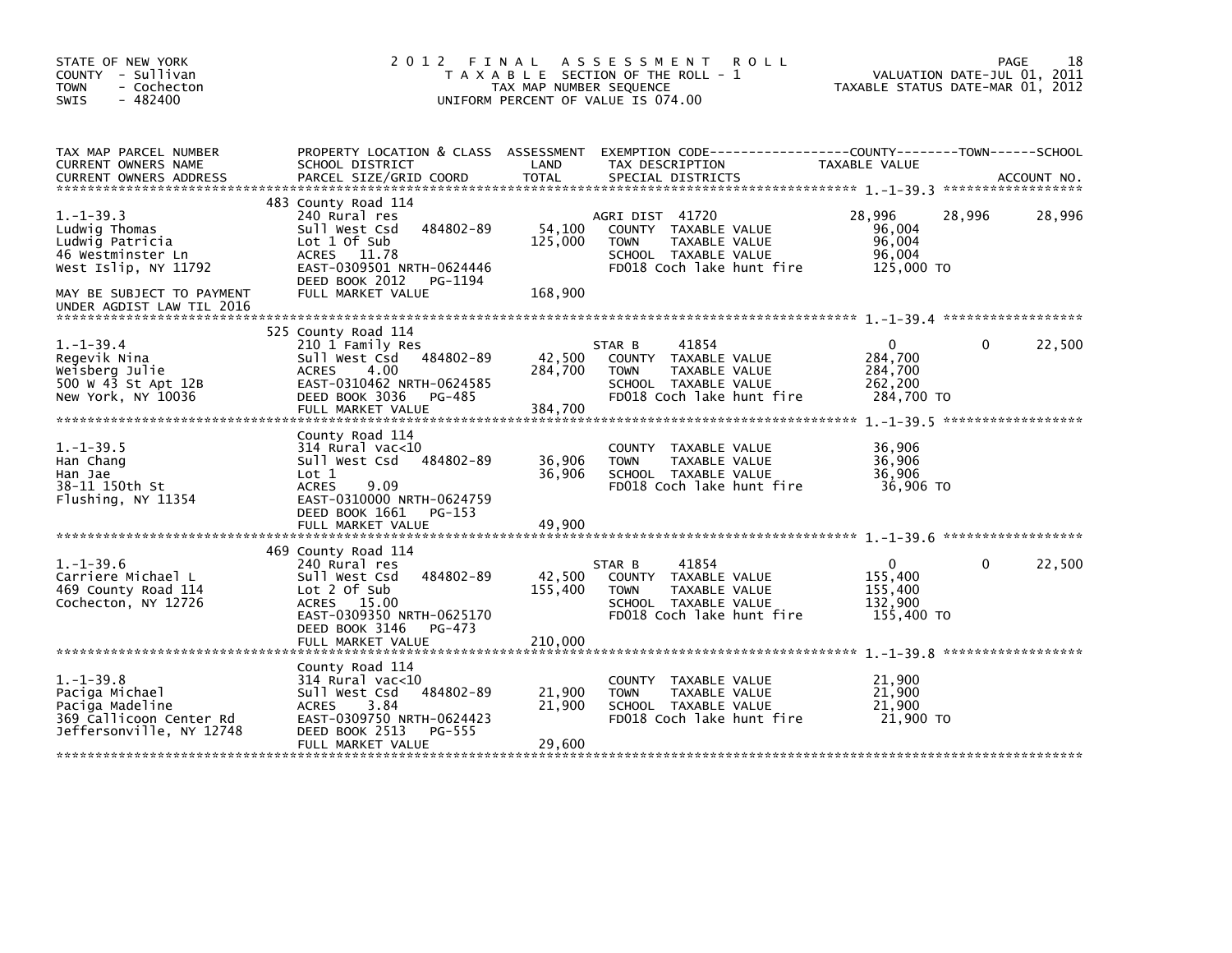| STATE OF NEW YORK<br>COUNTY - Sullivan<br><b>TOWN</b><br>- Cochecton<br>$-482400$<br><b>SWIS</b>                                             | 2012<br>FINAL<br>A S S E S S M E N T<br><b>ROLL</b><br>T A X A B L E SECTION OF THE ROLL - 1<br>TAX MAP NUMBER SEQUENCE<br>UNIFORM PERCENT OF VALUE IS 074.00                               |                              |                                                                                                                              |                                                     |             |
|----------------------------------------------------------------------------------------------------------------------------------------------|---------------------------------------------------------------------------------------------------------------------------------------------------------------------------------------------|------------------------------|------------------------------------------------------------------------------------------------------------------------------|-----------------------------------------------------|-------------|
| TAX MAP PARCEL NUMBER<br>CURRENT OWNERS NAME<br><b>CURRENT OWNERS ADDRESS</b>                                                                | PROPERTY LOCATION & CLASS ASSESSMENT<br>SCHOOL DISTRICT<br>PARCEL SIZE/GRID COORD                                                                                                           | LAND<br><b>TOTAL</b>         | TAX DESCRIPTION<br>SPECIAL DISTRICTS                                                                                         | TAXABLE VALUE                                       | ACCOUNT NO. |
| $1. - 1 - 39.9$<br>Karkos Mathew J<br>Karkos Lori S<br>485 County Road 114<br>Cochecton, NY 12726                                            | 519 County Road 114<br>210 1 Family Res<br>484802-89<br>Sull West Csd<br>Lot 2<br><b>ACRES</b><br>7.85<br>EAST-0310267 NRTH-0624726<br>DEED BOOK 1624<br><b>PG-084</b><br>FULL MARKET VALUE | 28,000<br>129,500<br>175,000 | 41854<br>STAR B<br>COUNTY TAXABLE VALUE<br><b>TOWN</b><br>TAXABLE VALUE<br>SCHOOL TAXABLE VALUE<br>FD018 Coch lake hunt fire | 0<br>129,500<br>129,500<br>107,000<br>129,500 TO    | 0<br>22,500 |
| $1. -1 - 40.1$<br>Williams Connie N<br>Williams Frederick R<br>12 Scotchtown Collabar Rd<br>Middletown, NY 10941                             | New Turnpike Rd<br>270 Mfg housing<br>484802-89<br>Sull West Csd<br><b>ACRES</b><br>4.80<br>EAST-0308648 NRTH-0625158<br>DEED BOOK 2181<br>PG-37<br>FULL MARKET VALUE                       | 31,300<br>44,200<br>59,700   | TAXABLE VALUE<br><b>COUNTY</b><br>TAXABLE VALUE<br><b>TOWN</b><br>SCHOOL TAXABLE VALUE<br>FD018 Coch lake hunt fire          | 44,200<br>44,200<br>44,200<br>44,200 TO             | 004720      |
| $1. - 1 - 40.2$<br>Reynolds Wayne<br>Reynolds Elvira<br>Karen Alcalde<br>1101 S Arlington Ridge Rd Apt DEED BOOK 1669<br>Arlington, VA 22202 | New Turnpike Rd<br>$314$ Rural vac<10<br>484802-89<br>Sull West Csd<br><b>ACRES</b><br>6.90<br>EAST-0308580 NRTH-0624727<br>PG-0522<br>FULL MARKET VALUE                                    | 21,000<br>21,000<br>28,400   | <b>COUNTY</b><br>TAXABLE VALUE<br><b>TOWN</b><br>TAXABLE VALUE<br>SCHOOL TAXABLE VALUE<br>FD018 Coch lake hunt fire          | 21,000<br>21,000<br>21,000<br>21,000 TO             |             |
| $1. - 1 - 40.3$<br>Siena Lillian<br>Siena John P<br>37 Park Ave<br>Ronkonkoma, NY 11779                                                      | New Turnpike Rd<br>270 Mfg housing<br>Sull West Csd<br>484802-89<br>ACRES 12.70<br>EAST-0308534 NRTH-0624382<br>DEED BOOK 1994<br>$PG-355$<br>FULL MARKET VALUE                             | 56,000<br>65,800<br>88,900   | <b>COUNTY</b><br>TAXABLE VALUE<br><b>TOWN</b><br>TAXABLE VALUE<br>SCHOOL TAXABLE VALUE<br>FD018 Coch lake hunt fire          | 65,800<br>65,800<br>65,800<br>65,800 TO             |             |
| $1. - 1 - 40.4$<br>Garozzo Joseph<br>Garozzo Salvatore<br>160 New Turnpike Rd<br>Cochecton, NY 12726                                         | 160 New Turnpike Rd<br>270 Mfg housing<br>Sull West Csd<br>484802-89<br><b>ACRES</b><br>4.60<br>EAST-0308790 NRTH-0625518<br>DEED BOOK 3114<br>PG-170<br>FULL MARKET VALUE                  | 30,600<br>48,100<br>65,000   | 41854<br>STAR B<br>COUNTY TAXABLE VALUE<br><b>TOWN</b><br>TAXABLE VALUE<br>SCHOOL TAXABLE VALUE<br>FD018 Coch lake hunt fire | $\Omega$<br>48,100<br>48,100<br>25,600<br>48.100 TO | 22,500<br>0 |
| $1. - 1 - 40.5$<br>Williams Connie Frederick<br>12 Scotchtown Collabar Rd<br>Middletown, NY 10941                                            | New Turnpike Rd<br>270 Mfg housing<br>Sull West Csd<br>484802-89<br>3.70<br><b>ACRES</b><br>EAST-0308714 NRTH-0625320<br>DEED BOOK 1072<br>PG-00152<br>FULL MARKET VALUE                    | 27,400<br>38,400<br>51,900   | <b>COUNTY</b><br>TAXABLE VALUE<br><b>TOWN</b><br>TAXABLE VALUE<br>SCHOOL TAXABLE VALUE<br>FD018 Coch lake hunt fire          | 38,400<br>38,400<br>38,400<br>38,400 TO             |             |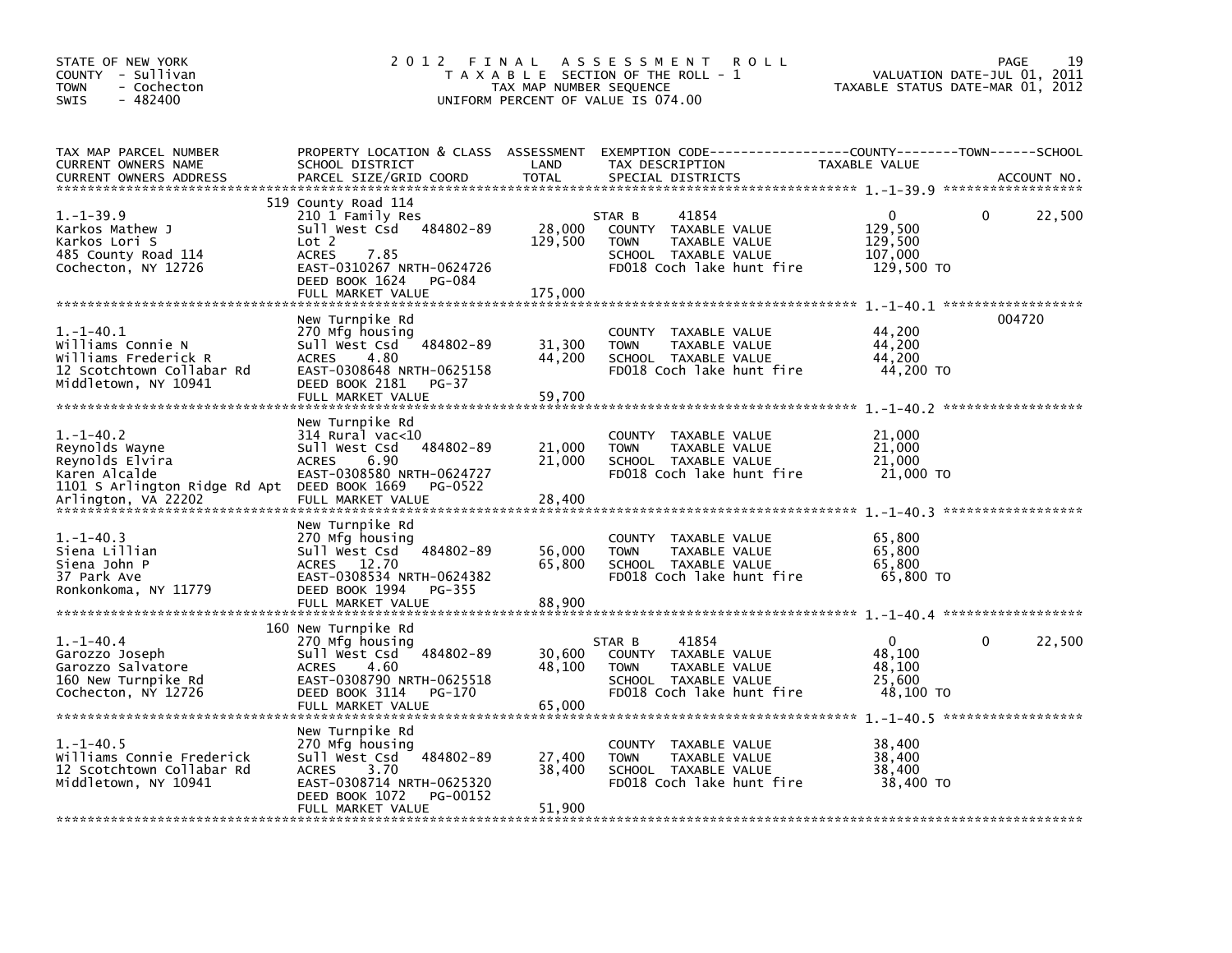| STATE OF NEW YORK<br>COUNTY - Sullivan<br><b>TOWN</b><br>- Cochecton<br>$-482400$<br><b>SWIS</b> | 2 0 1 2                                                                                                                                                                                | FINAL<br>TAX MAP NUMBER SEQUENCE    | <b>ROLL</b><br>A S S E S S M E N T<br>T A X A B L E SECTION OF THE ROLL - 1<br>UNIFORM PERCENT OF VALUE IS 074.00                      | TAXABLE STATUS DATE-MAR 01, 2012                                  | <b>PAGE</b><br>20<br>VALUATION DATE-JUL 01, 2011   |
|--------------------------------------------------------------------------------------------------|----------------------------------------------------------------------------------------------------------------------------------------------------------------------------------------|-------------------------------------|----------------------------------------------------------------------------------------------------------------------------------------|-------------------------------------------------------------------|----------------------------------------------------|
| TAX MAP PARCEL NUMBER                                                                            | PROPERTY LOCATION & CLASS ASSESSMENT                                                                                                                                                   |                                     |                                                                                                                                        |                                                                   |                                                    |
| <b>CURRENT OWNERS NAME</b><br>CURRENT OWNERS ADDRESS                                             | SCHOOL DISTRICT<br>PARCEL SIZE/GRID COORD                                                                                                                                              | LAND<br>TOTAL                       | TAX DESCRIPTION<br>SPECIAL DISTRICTS                                                                                                   | TAXABLE VALUE                                                     | ACCOUNT NO.                                        |
| $1. - 1 - 40.6$<br>Wolf Dianne<br>PO Box 24<br>White Sulpher SpringsNY 12787                     | 138 New Turnpike Rd<br>270 Mfg housing<br>484802-89<br>Sull West Csd<br><b>ACRES</b><br>4.70<br>EAST-0308601 NRTH-0624984<br>DEED BOOK 2011<br>PG-4526<br>FULL MARKET VALUE            | 30,900<br>72,300<br>97,700          | 41834<br>STAR EN<br>COUNTY TAXABLE VALUE<br><b>TOWN</b><br>TAXABLE VALUE<br>SCHOOL TAXABLE VALUE<br>FD018 Coch lake hunt fire          | 0<br>72,300<br>72,300<br>25,650<br>72,300 TO                      | 46,650<br>0                                        |
|                                                                                                  |                                                                                                                                                                                        |                                     |                                                                                                                                        |                                                                   |                                                    |
| $1. - 1 - 41$<br>Lynch Phillip<br>Lynch Merrily<br>528 County Road 114<br>Cochecton, NY 12726    | 528 County Road 114<br>210 1 Family Res<br>Sull West Csd 484802-89<br>2.46 BANK0060806<br><b>ACRES</b><br>EAST-0310490 NRTH-0623910<br>DEED BOOK 1359<br>PG-00248<br>FULL MARKET VALUE | 21,000<br>142,700<br>192,800        | STAR B<br>41854<br>COUNTY TAXABLE VALUE<br><b>TOWN</b><br>TAXABLE VALUE<br>SCHOOL TAXABLE VALUE<br>FD018 Coch lake hunt fire           | $\Omega$<br>142,700<br>142,700<br>120.200<br>142,700 TO           | 014220<br>22,500<br>0                              |
|                                                                                                  | 548 County Road 114                                                                                                                                                                    |                                     |                                                                                                                                        |                                                                   | 011816                                             |
| $1. - 1 - 42$<br>Ranaudo Andrew<br>& Carol Ann<br>548 Cr114<br>Cochecton, NY 12726               | 240 Rural res<br>484802-89<br>Sull West Csd<br>combo $w/1-1-43$<br>17.34<br><b>ACRES</b><br>EAST-0311026 NRTH-0623858<br>DEED BOOK 766<br>PG-00714                                     | 42,500<br>210,500                   | STAR B<br>41854<br>COUNTY TAXABLE VALUE<br>TAXABLE VALUE<br><b>TOWN</b><br>SCHOOL TAXABLE VALUE<br>FD018 Coch lake hunt fire           | 0<br>210,500<br>210,500<br>188,000<br>210,500 TO                  | 22,500<br>$\Omega$                                 |
|                                                                                                  | FULL MARKET VALUE                                                                                                                                                                      | 284,500                             |                                                                                                                                        |                                                                   |                                                    |
| $1.-1-44.1$<br>Just Kenneth<br>& Irene<br>576 Cr 114<br>Cochecton, NY 12726                      | 576 County Road 114<br>210 1 Family Res<br>484802-89<br>Sull West Csd<br>2.00<br><b>ACRES</b><br>EAST-0311620 NRTH-0624340<br>DEED BOOK 904<br>PG-00124<br>FULL MARKET VALUE           | 20,700 STAR B<br>103,700<br>140,100 | COMBAT VET 41131<br>41854<br>COUNTY TAXABLE VALUE<br><b>TOWN</b><br>TAXABLE VALUE<br>SCHOOL TAXABLE VALUE<br>FD018 Coch lake hunt fire | 25,925<br>$\mathbf 0$<br>77,775<br>77,775<br>81,200<br>103,700 TO | 006844<br>25,925<br>$\Omega$<br>22,500<br>$\Omega$ |
|                                                                                                  | 568 County Road 114                                                                                                                                                                    |                                     |                                                                                                                                        |                                                                   | 006845                                             |
| $1.-1-44.2$<br>Just Laurie A<br>568 County RT 114<br>Cochecton, NY 12726                         | 210 1 Family Res<br>Sull West Csd<br>484802-89<br>1.00 BANK0060806<br><b>ACRES</b><br>EAST-0311460 NRTH-0624400<br>DEED BOOK 2477<br>PG-529                                            | 16,000<br>99,200                    | 41854<br>STAR B<br>COUNTY TAXABLE VALUE<br><b>TAXABLE VALUE</b><br><b>TOWN</b><br>SCHOOL TAXABLE VALUE<br>FD018 Coch lake hunt fire    | $\Omega$<br>99.200<br>99.200<br>76.700<br>99,200 TO               | 22,500<br>$1. -1 - 45$ **********************      |
|                                                                                                  | 598 County Road 114                                                                                                                                                                    |                                     |                                                                                                                                        |                                                                   | 009120                                             |
| $1. - 1 - 45$<br>Jansons Andrew<br>Jansons Karen<br>147 Wooster St<br>New York, NY 10012         | 240 Rural res<br>484802-89<br>Sull West Csd<br>26.96<br><b>ACRES</b><br>EAST-0312120 NRTH-0624200<br>DEED BOOK 1304<br>PG-00161<br>FULL MARKET VALUE                                   | 78,500<br>132,500<br>179.100        | COUNTY TAXABLE VALUE<br>TAXABLE VALUE<br><b>TOWN</b><br>SCHOOL TAXABLE VALUE<br>FD018 Coch lake hunt fire                              | 132,500<br>132,500<br>132,500<br>132,500 TO                       |                                                    |
|                                                                                                  |                                                                                                                                                                                        |                                     |                                                                                                                                        |                                                                   |                                                    |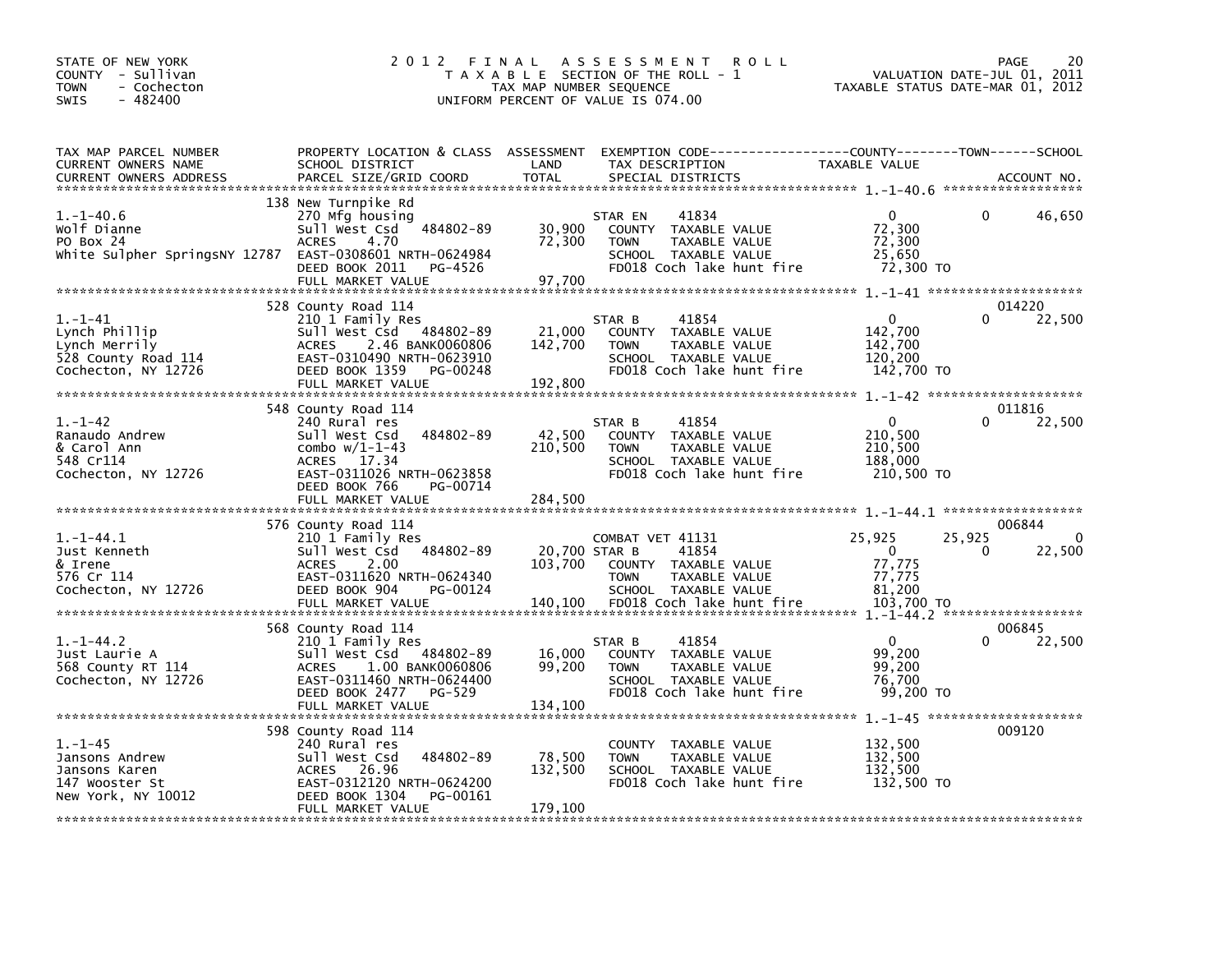| STATE OF NEW YORK<br>COUNTY - Sullivan<br>- Cochecton<br><b>TOWN</b><br>$-482400$<br><b>SWIS</b> | 2 0 1 2<br>FINAL                                                                                                                                                                                     | TAX MAP NUMBER SEQUENCE      | ASSESSMENT ROLL<br>T A X A B L E SECTION OF THE ROLL - 1<br>UNIFORM PERCENT OF VALUE IS 074.00                                | TAXABLE STATUS DATE-MAR 01, 2012                            | PAGE<br>21<br>VALUATION DATE-JUL 01, 2011 |
|--------------------------------------------------------------------------------------------------|------------------------------------------------------------------------------------------------------------------------------------------------------------------------------------------------------|------------------------------|-------------------------------------------------------------------------------------------------------------------------------|-------------------------------------------------------------|-------------------------------------------|
| TAX MAP PARCEL NUMBER<br>CURRENT OWNERS NAME<br><b>CURRENT OWNERS ADDRESS</b>                    | PROPERTY LOCATION & CLASS ASSESSMENT<br>SCHOOL DISTRICT<br>PARCEL SIZE/GRID COORD                                                                                                                    | LAND<br><b>TOTAL</b>         | EXEMPTION CODE-----------------COUNTY-------TOWN------SCHOOL<br>TAX DESCRIPTION<br>SPECIAL DISTRICTS                          | TAXABLE VALUE                                               | ACCOUNT NO.                               |
|                                                                                                  |                                                                                                                                                                                                      |                              |                                                                                                                               |                                                             |                                           |
| $1. - 1 - 46$<br>Brady William<br>Graham Alexia<br>17 E 31 St Apt 4R<br>New York, NY 10016       | 600 County Road 114<br>210 1 Family Res<br>Sull West Csd 484802-89<br>2.21 BANK 70379<br><b>ACRES</b><br>EAST-0312350 NRTH-0624870<br>DEED BOOK 3360<br>PG-424<br>FULL MARKET VALUE                  | 21,800<br>155,800<br>210,500 | COUNTY TAXABLE VALUE<br>TAXABLE VALUE<br><b>TOWN</b><br>SCHOOL TAXABLE VALUE<br>FD018 Coch lake hunt fire                     | 155,800<br>155,800<br>155,800<br>155,800 TO                 | 008685                                    |
|                                                                                                  |                                                                                                                                                                                                      |                              |                                                                                                                               |                                                             |                                           |
| $1. - 1 - 47$<br>Somers Geraldine A<br>Somers Mary Jane<br>32 Leonhard Dr<br>Haledon, NJ 07508   | County Road 114<br>$314$ Rural vac< $10$<br>484802-89<br>Sull West Csd<br><b>ACRES</b><br>8.33<br>EAST-0312620 NRTH-0624300<br>DEED BOOK 3247<br>$PG-344$<br>FULL MARKET VALUE                       | 33,200<br>33,200<br>44.900   | COUNTY TAXABLE VALUE<br>TAXABLE VALUE<br><b>TOWN</b><br>SCHOOL TAXABLE VALUE<br>FD018 Coch lake hunt fire                     | 33,200<br>33,200<br>33,200<br>33,200 TO                     | 014590                                    |
|                                                                                                  | 664 County Road 114                                                                                                                                                                                  |                              |                                                                                                                               |                                                             | 5921                                      |
| $1. - 1 - 48$<br>Epstein Martin<br>664 County Road 114<br>Cochecton, NY 12726                    | 210 1 Family Res<br>484802-89<br>sull west Csd<br>1.03<br><b>ACRES</b><br>EAST-0313590 NRTH-0625560<br>DEED BOOK 2229<br>PG-544<br>FULL MARKET VALUE                                                 | 10,500<br>64.400<br>87,000   | 41834<br>STAR EN<br>COUNTY TAXABLE VALUE<br>TAXABLE VALUE<br><b>TOWN</b><br>SCHOOL TAXABLE VALUE<br>FD018 Coch lake hunt fire | $\mathbf{0}$<br>64,400<br>64,400<br>17,750<br>64.400 TO     | 46,650                                    |
|                                                                                                  | 638 County Road 114                                                                                                                                                                                  |                              |                                                                                                                               |                                                             | 000420                                    |
| $1. - 1 - 49$<br>Santaromita Charles<br>638 County Road 114<br>Cochecton, NY 12726               | 240 Rural res<br>484802-89<br>Sull West Csd<br>38.34<br><b>ACRES</b><br>EAST-0313110 NRTH-0624340<br>DEED BOOK 3462<br>PG-10                                                                         | 129,200<br>199,900           | 41834<br>STAR EN<br>COUNTY TAXABLE VALUE<br>TAXABLE VALUE<br><b>TOWN</b><br>SCHOOL TAXABLE VALUE<br>FD018 Coch lake hunt fire | $\mathbf{0}$<br>199,900<br>199,900<br>153,250<br>199,900 TO | 46,650<br>0                               |
|                                                                                                  | FULL MARKET VALUE                                                                                                                                                                                    | 270,100                      |                                                                                                                               |                                                             |                                           |
| $1. - 1 - 51$<br>DeFalco Bernadette<br>38 Oakmont Rd<br>Lakewood, NJ 08701                       | State Route 97<br>$314$ Rural vac< $10$<br>Sull West Csd<br>484802-89<br>Drake 2/3 Interest<br>Defalco 1/3 Interest<br>3.50<br><b>ACRES</b><br>EAST-0303710 NRTH-0624180<br>DEED BOOK 3510<br>PG-345 | 17,700<br>17,700             | COUNTY TAXABLE VALUE<br>TAXABLE VALUE<br><b>TOWN</b><br>SCHOOL TAXABLE VALUE<br>FD018 Coch lake hunt fire                     | 17,700<br>17,700<br>17.700<br>17.700 TO                     | 003661                                    |
|                                                                                                  | FULL MARKET VALUE                                                                                                                                                                                    | 23,900                       |                                                                                                                               |                                                             |                                           |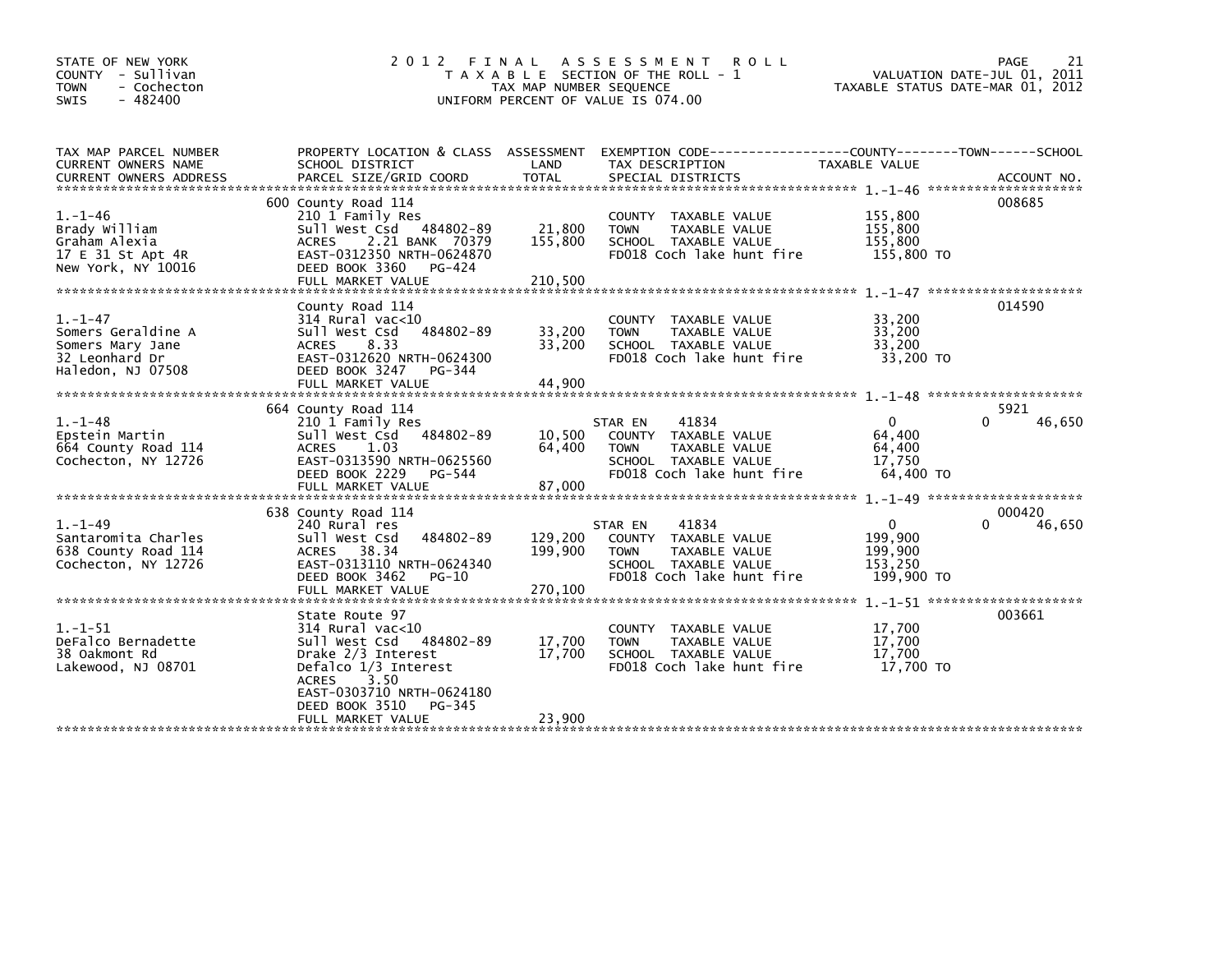| STATE OF NEW YORK<br>- Sullivan<br><b>COUNTY</b><br>- Cochecton<br><b>TOWN</b><br>$-482400$<br><b>SWIS</b>                                                                                                                                                                                       | 2 0 1 2<br>T A X A B L E SECTION OF THE ROLL - 1<br>UNIFORM PERCENT OF VALUE IS 074.00                                                                                       | FINAL ASSESSMENT ROLL<br>AXABLE SECTION OF THE ROLL - 1 VALUATION DATE-JUL 01, 2011<br>TAX MAP NUMBER SEQUENCE |                                                                                                                                     |                                                           |                       |
|--------------------------------------------------------------------------------------------------------------------------------------------------------------------------------------------------------------------------------------------------------------------------------------------------|------------------------------------------------------------------------------------------------------------------------------------------------------------------------------|----------------------------------------------------------------------------------------------------------------|-------------------------------------------------------------------------------------------------------------------------------------|-----------------------------------------------------------|-----------------------|
| TAX MAP PARCEL NUMBER FROPERTY LOCATION<br>CURRENT OWNERS NAME SCHOOL DISTRICT<br>CURRENT OWNERS ADDRESS<br>CURRENT OWNERS ADDRESS FORCEL SIZE/GRID COORD TOTAL SPECIAL DISTRICTS (2008) ACCOUNT NO.<br>EURRENT OWNERS ADDRESS PARCEL SIZE/GRID COORD TOTAL SPECIAL DISTRICTS (2008) 2014 - 2014 |                                                                                                                                                                              | LAND                                                                                                           | PROPERTY LOCATION & CLASS ASSESSMENT EXEMPTION CODE---------------COUNTY-------TOWN------SCHOOL<br>TAX DESCRIPTION TAXABLE VALUE    |                                                           |                       |
| $1.-1-52$<br>:;<br>Stolpinski Raymond<br>138 Windermere Rd<br>Staten Island. NY 10305<br>Staten Island, NY 10305                                                                                                                                                                                 | 8587 State Route 97<br>312 Vac w/imprv<br>Sull West Csd 484802-89<br>House fire<br>ACRES 2.72<br>EAST-0305840 NRTH-0628370<br>DEED BOOK 756<br>PG-01018<br>FULL MARKET VALUE | COUNTY<br>-89 22,500 TOWN<br>-22,500 SCHOO<br>38,500<br>52,000                                                 | COUNTY TAXABLE VALUE<br>TAXABLE VALUE<br>SCHOOL TAXABLE VALUE<br>FD018 Coch lake hunt fire                                          | 38,500<br>38,500<br>38,500<br>38.500 TO                   | 014990                |
| $1. - 1 - 53$<br>Eagle Valley Hunt & Fish Club Sull West Csd 484802-89<br>Scott Ugell<br>Scott Ugell<br>10 Esquire Rd<br>New City, NY 10956                                                                                                                                                      | State Route 97<br>$314$ Rural vac<10<br>Landlocked<br><b>ACRES</b><br>6.50<br>EAST-0303870 NRTH-0630960<br>DEED BOOK 3190<br>PG-190<br>FULL MARKET VALUE                     | 4,875<br>6,600                                                                                                 | COUNTY TAXABLE VALUE<br>4,875 TOWN<br>TAXABLE VALUE<br>SCHOOL TAXABLE VALUE<br>FD018 Coch lake hunt fire                            | 4,875<br>4,875<br>4,875<br>4.875 TO                       | 000742                |
| $1. -1 - 54$<br>Simon Cordell C<br>PO Box 5<br>Callicoon, NY 12723                                                                                                                                                                                                                               | 29 Cross Rd<br>270 Mfg housing<br>Sull West Csd 484802-89<br>ACRES 1.32 BANK0060806<br>EAST-0313340 NRTH-0627770<br>DEED BOOK 2928 PG-262<br>FULL MARKET VALUE               | 69,300<br>93,600                                                                                               | 41854<br>STAR B<br>17,600 COUNTY TAXABLE VALUE<br>TAXABLE VALUE<br><b>TOWN</b><br>SCHOOL TAXABLE VALUE<br>FD018 Coch lake hunt fire | $\overline{0}$<br>69,300<br>69,300<br>46,800<br>69.300 TO | 005965<br>22,500<br>0 |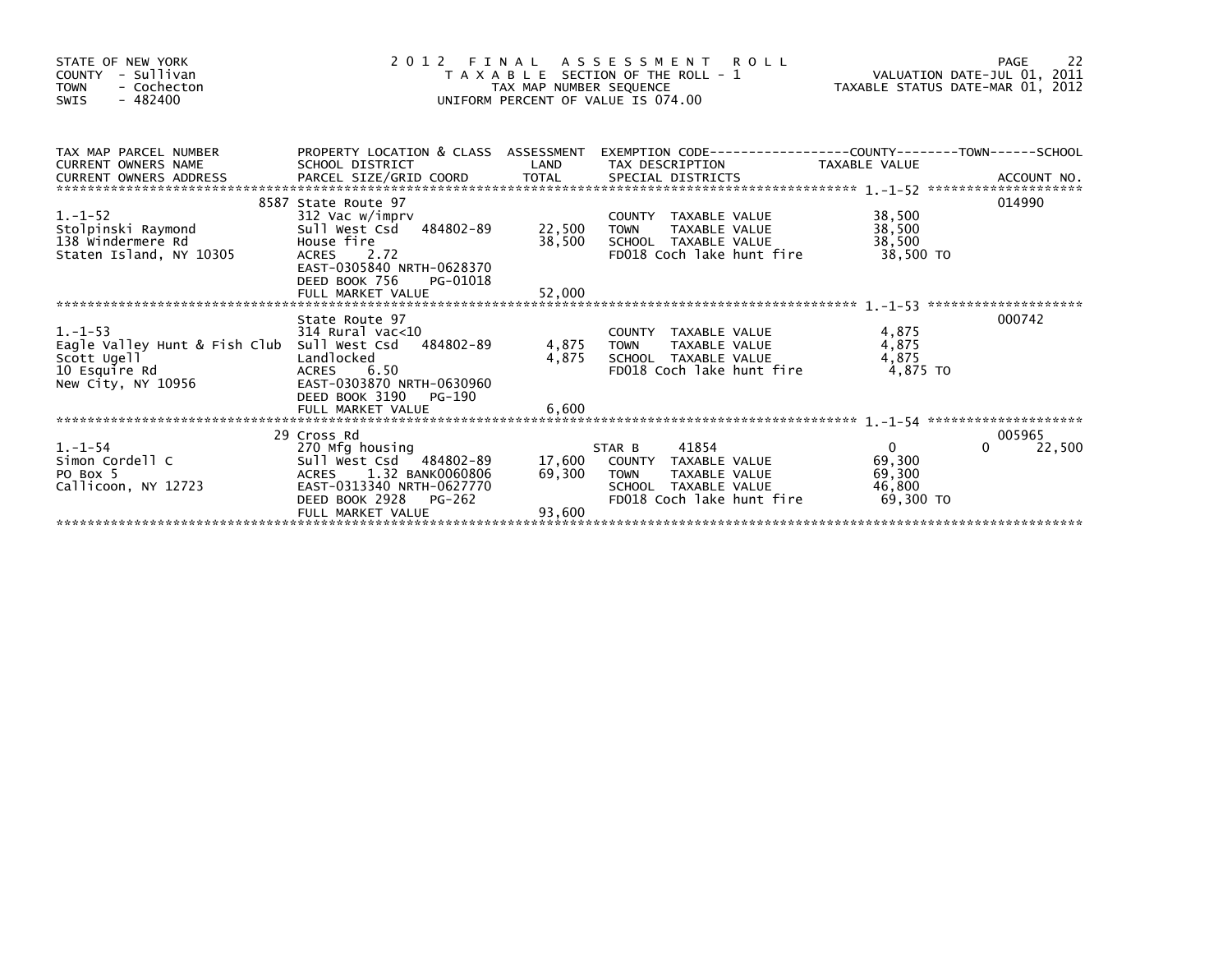| STATE OF NEW YORK   | 2012 FINAL ASSESSMENT ROLL            | -23<br>PAGE                      |
|---------------------|---------------------------------------|----------------------------------|
| COUNTY - Sullivan   | T A X A B L E SECTION OF THE ROLL - 1 | VALUATION DATE-JUL 01, 2011      |
| - Cochecton<br>TOWN | MAP SECTION - 001                     | TAXABLE STATUS DATE-MAR 01, 2012 |
| - 482400<br>SWIS    | SUB-SECTION-                          | RPS150/V04/L015                  |
|                     | UNIFORM PERCENT OF VALUE IS 074.00    | CURRENT DATE 6/19/2012           |

## \*\*\* S P E C I A L D I S T R I C T S U M M A R Y \*\*\*

| CODE | DISTRICT NAME        | PARCELS | TOTAL EXTENSION<br>TYPF | EXTENSION<br><b>VALUE</b> | AD VALOREM<br><b>VALUE</b> | <b>EXEMPT</b><br>AMOUNT | <b>TAXABLE</b><br><b>VALUE</b> |
|------|----------------------|---------|-------------------------|---------------------------|----------------------------|-------------------------|--------------------------------|
|      | FD018 Coch lake hunt |         | 113 TOTAL               |                           | 10285,233                  |                         | 10285.233                      |

## \*\*\* S C H O O L D I S T R I C T S U M M A R Y \*\*\*

| CODE   | DISTRICT NAME    | TOTAL<br><b>PARCELS</b> | ASSESSED<br>LAND | ASSESSED<br><b>TOTAL</b> | <b>EXEMPT</b><br><b>AMOUNT</b> | <b>TOTAL</b><br><b>TAXABLE</b> | <b>STAR</b><br><b>AMOUNT</b> | <b>STAR</b><br><b>TAXABLE</b> |
|--------|------------------|-------------------------|------------------|--------------------------|--------------------------------|--------------------------------|------------------------------|-------------------------------|
| 484802 | sull<br>West Csd | 113                     | 4135.633         | 10285,233                | 366.732                        | 9918,501                       | 1143.150                     | 8775.351                      |
|        | SUB-TOTAL        | 113                     | 4135.633         | 10285,233                | 366,732                        | 9918,501                       | 1143.150                     | 8775,351                      |
| 482689 | Dv Library       | 107                     | 4102.531         | 10083,131                | 347.982                        | 9735.149                       | 1096.500                     | 8638,649                      |
|        | <b>TOTAL</b>     | 220                     | 8238.164         | 20368,364                | 714.714                        | 19653,650                      | 2239,650                     | 17414,000                     |

\*\*\* S Y S T E M C O D E S S U M M A R Y \*\*\*

NO SYSTEM EXEMPTIONS AT THIS LEVEL

## \*\*\* E X E M P T I O N S U M M A R Y \*\*\*

| CODE                                                                          | DESCRIPTION                                                                                                               | <b>TOTAL</b><br><b>PARCELS</b> | <b>COUNTY</b>                                                          | <b>TOWN</b>                                                            | <b>SCHOOL</b>                                                            |
|-------------------------------------------------------------------------------|---------------------------------------------------------------------------------------------------------------------------|--------------------------------|------------------------------------------------------------------------|------------------------------------------------------------------------|--------------------------------------------------------------------------|
| 41121<br>41131<br>41141<br>41720<br>41800<br>41804<br>41834<br>41854<br>47460 | WAR VET<br>COMBAT VET<br>DISABL VET<br>AGRI DIST<br>AGED-CTS<br>AGED-S<br>STAR EN<br>STAR B<br><b>FOREST LND</b><br>TOTAL | b<br>11<br>28<br>58            | 88,161<br>134,494<br>20,219<br>168,223<br>49,796<br>121,176<br>582,069 | 88,161<br>134,494<br>20,219<br>168,223<br>49,796<br>121,176<br>582,069 | 168,223<br>58,583<br>18,750<br>513,150<br>630,000<br>121,176<br>1509,882 |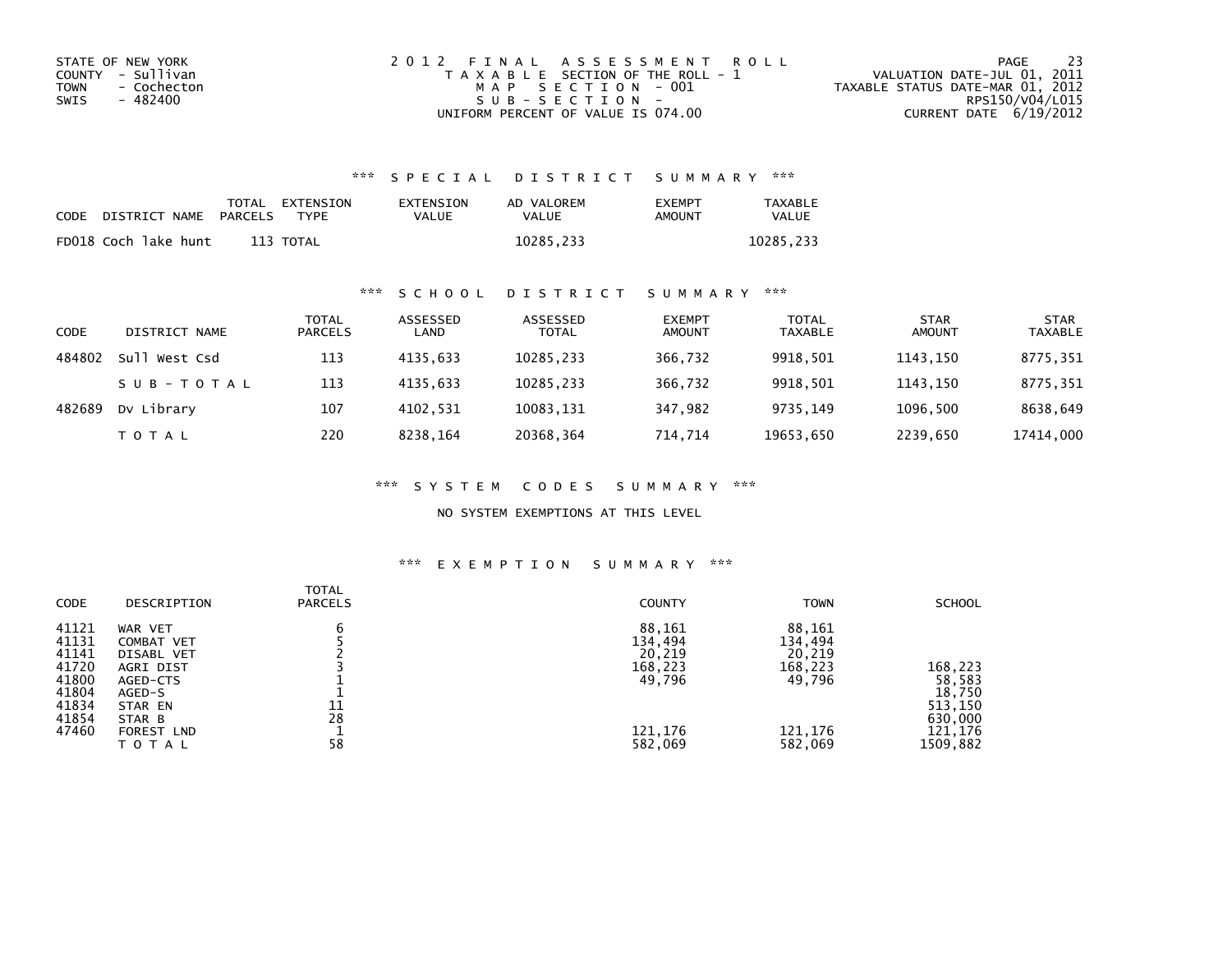| STATE OF NEW YORK          | 2012 FINAL ASSESSMENT ROLL            | 24<br>PAGE                       |
|----------------------------|---------------------------------------|----------------------------------|
| COUNTY - Sullivan          | T A X A B L E SECTION OF THE ROLL - 1 | VALUATION DATE-JUL 01, 2011      |
| <b>TOWN</b><br>- Cochecton | MAP SECTION - 001                     | TAXABLE STATUS DATE-MAR 01, 2012 |
| - 482400<br>SWIS           | SUB-SECTION-                          | RPS150/V04/L015                  |
|                            | UNIFORM PERCENT OF VALUE IS 074.00    | CURRENT DATE 6/19/2012           |

## \*\*\* G R A N D T O T A L S \*\*\*

| ROLL<br><b>SEC</b> | DESCRIPTION | <b>TOTAL</b><br><b>PARCELS</b> | ASSESSEP<br>LAND | <b>SSESSED</b><br>TOTAL | TAXABLE<br>COUNTY | <b>TAXABLE</b><br><b>TOWN</b> | <b>TAXABLE</b><br>SCHOOL | <b>STAR</b><br><b>TAXABLI</b> |
|--------------------|-------------|--------------------------------|------------------|-------------------------|-------------------|-------------------------------|--------------------------|-------------------------------|
|                    | TAYARI F    | ---                            | 633              | 10285                   | ว703<br>. 164     | 9703.164                      | 9918.501                 |                               |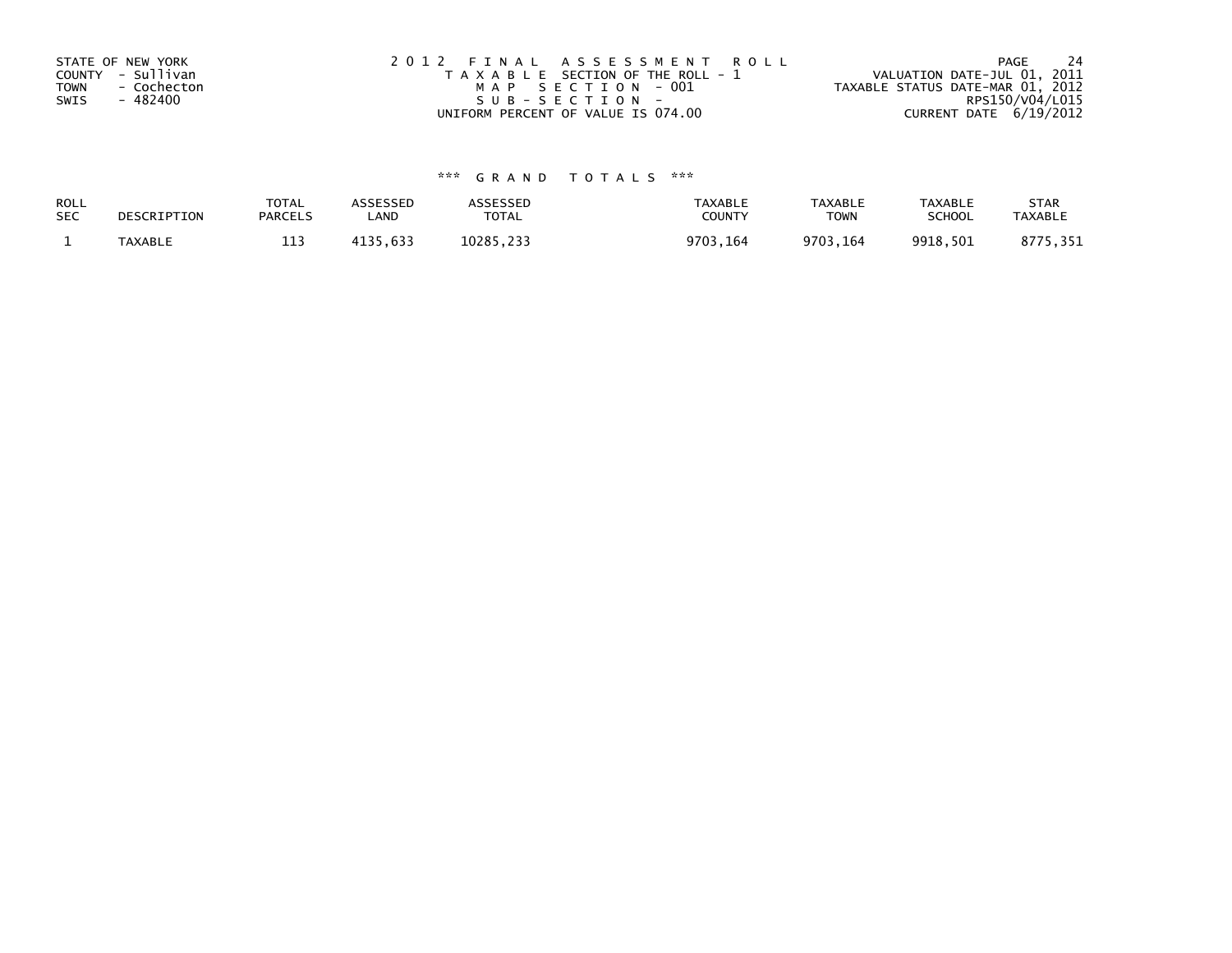| STATE OF NEW YORK<br>COUNTY - Sullivan<br>- Cochecton<br><b>TOWN</b><br>$-482400$<br><b>SWIS</b>                     | 2012 FINAL                                                                                                                                                                        | TAX MAP NUMBER SEQUENCE    | A S S E S S M E N T<br><b>ROLL</b><br>T A X A B L E SECTION OF THE ROLL - 1<br>UNIFORM PERCENT OF VALUE IS 074.00   |                                             | 25<br><b>PAGE</b><br>VALUATION DATE-JUL 01,<br>2011<br>TAXABLE STATUS DATE-MAR 01, 2012 |
|----------------------------------------------------------------------------------------------------------------------|-----------------------------------------------------------------------------------------------------------------------------------------------------------------------------------|----------------------------|---------------------------------------------------------------------------------------------------------------------|---------------------------------------------|-----------------------------------------------------------------------------------------|
| TAX MAP PARCEL NUMBER<br>CURRENT OWNERS NAME                                                                         | SCHOOL DISTRICT                                                                                                                                                                   | LAND<br><b>TOTAL</b>       | PROPERTY LOCATION & CLASS ASSESSMENT EXEMPTION CODE---------------COUNTY-------TOWN-----SCHOOL<br>TAX DESCRIPTION   | TAXABLE VALUE                               |                                                                                         |
| <b>CURRENT OWNERS ADDRESS</b>                                                                                        | PARCEL SIZE/GRID COORD                                                                                                                                                            |                            | SPECIAL DISTRICTS                                                                                                   |                                             | ACCOUNT NO.                                                                             |
| $2. -1 - 1.1$<br>Redfern Jonathan T<br>Redfern Tracy<br>61 Burnett Ter<br>Maplewood, NJ 07040                        | 77 Cross Rd<br>210 1 Family Res<br>Sull West Csd 484802-89<br>4.05 BANKC120345<br>ACRES<br>EAST-0313940 NRTH-0627510<br>DEED BOOK 3367<br>PG-118<br>FULL MARKET VALUE             | 26,200<br>195,000          | COUNTY TAXABLE VALUE<br>TAXABLE VALUE<br><b>TOWN</b><br>SCHOOL TAXABLE VALUE<br>FD018 Coch lake hunt fire           | 195,000<br>195,000<br>195,000<br>195,000 TO | 013160                                                                                  |
|                                                                                                                      |                                                                                                                                                                                   | 263,500                    |                                                                                                                     |                                             |                                                                                         |
| $2. -1 - 1.2$<br>Cortes Eugene<br>Lorenzo Juan<br>4 Elath St<br>New York, NY 10956                                   | New Turnpike A<br>322 Rural vac>10<br>484802-89<br>Sull West Csd<br>ACRES 11.17<br>EAST-0314120 NRTH-0629050<br>DEED BOOK 1249<br>PG-00001<br>FULL MARKET VALUE                   | 34,400<br>34,400<br>46,500 | <b>COUNTY</b><br>TAXABLE VALUE<br>TAXABLE VALUE<br><b>TOWN</b><br>SCHOOL TAXABLE VALUE<br>FD018 Coch lake hunt fire | 34,400<br>34,400<br>34,400<br>34,400 TO     | 000349                                                                                  |
|                                                                                                                      | Cross Rd                                                                                                                                                                          |                            |                                                                                                                     |                                             |                                                                                         |
| $2. -1 - 1.3$<br>Baillie Charles<br>20 Essex Villas<br>London, United Kingdom<br>W8 7BN                              | 314 Rural vac<10<br>Sull West Csd<br>484802-89<br><b>ROAD</b><br><b>ACRES</b><br>0.94<br>EAST-0313486 NRTH-0628122<br>DEED BOOK 3157<br>PG-241<br>FULL MARKET VALUE               | 800<br>800<br>1,100        | <b>COUNTY</b><br>TAXABLE VALUE<br>TAXABLE VALUE<br><b>TOWN</b><br>SCHOOL TAXABLE VALUE<br>FD018 Coch lake hunt fire | 800<br>800<br>800<br>800 TO                 |                                                                                         |
|                                                                                                                      |                                                                                                                                                                                   |                            |                                                                                                                     |                                             |                                                                                         |
| $2. -1 - 1.5$<br>Baillie Charles<br>20 Essex Villas<br>London, United Kingdom<br>W8 7BN                              | Cross Rd<br>311 Res vac land<br>Sull West Csd<br>484802-89<br><b>ACRES</b><br>5.25<br>EAST-0313940 NRTH-0627510<br>DEED BOOK 3157<br>PG-241<br>FULL MARKET VALUE                  | 28,500<br>28,500<br>38,500 | <b>COUNTY</b><br>TAXABLE VALUE<br>TAXABLE VALUE<br><b>TOWN</b><br>SCHOOL TAXABLE VALUE<br>FD018 Coch lake hunt fire | 28,500<br>28,500<br>28,500<br>28,500 TO     | 013160                                                                                  |
|                                                                                                                      |                                                                                                                                                                                   |                            |                                                                                                                     |                                             |                                                                                         |
| 2.-1-1.6<br>Baillie Charles<br>20 Essex Villas<br>London, United Kingdom<br>W8 7BN                                   | Cross Rd<br>322 Rural vac>10<br>484802-89<br>Sull West Csd<br><b>ACRES</b><br>14.62<br>EAST-0313940 NRTH-0627510<br>DEED BOOK 3157<br>PG-241                                      | 65,200<br>65,200           | COUNTY TAXABLE VALUE<br><b>TOWN</b><br>TAXABLE VALUE<br>SCHOOL TAXABLE VALUE<br>FD018 Coch lake hunt fire           | 65,200<br>65,200<br>65,200<br>65,200 TO     | 013160                                                                                  |
|                                                                                                                      | FULL MARKET VALUE                                                                                                                                                                 | 88,100                     |                                                                                                                     |                                             |                                                                                         |
| 2.-1-2.1<br>Chigos Barbara<br>Attn: Bolio-Chigos<br>#80-46<br>2258 World Pkwy Blvd West<br>Clearwater, FL 33763-2872 | New Turnpike A<br>322 Rural vac>10<br>Sull West Csd<br>484802-89<br>Lot 3<br><b>ACRES</b><br>12.38<br>EAST-0314756 NRTH-0628745<br>DEED BOOK 740<br>PG-01155<br>FULL MARKET VALUE | 39,400<br>39,400<br>53,200 | COUNTY<br>TAXABLE VALUE<br><b>TOWN</b><br>TAXABLE VALUE<br>SCHOOL TAXABLE VALUE<br>FD018 Coch lake hunt fire        | 39,400<br>39,400<br>39.400<br>39,400 TO     | 002305                                                                                  |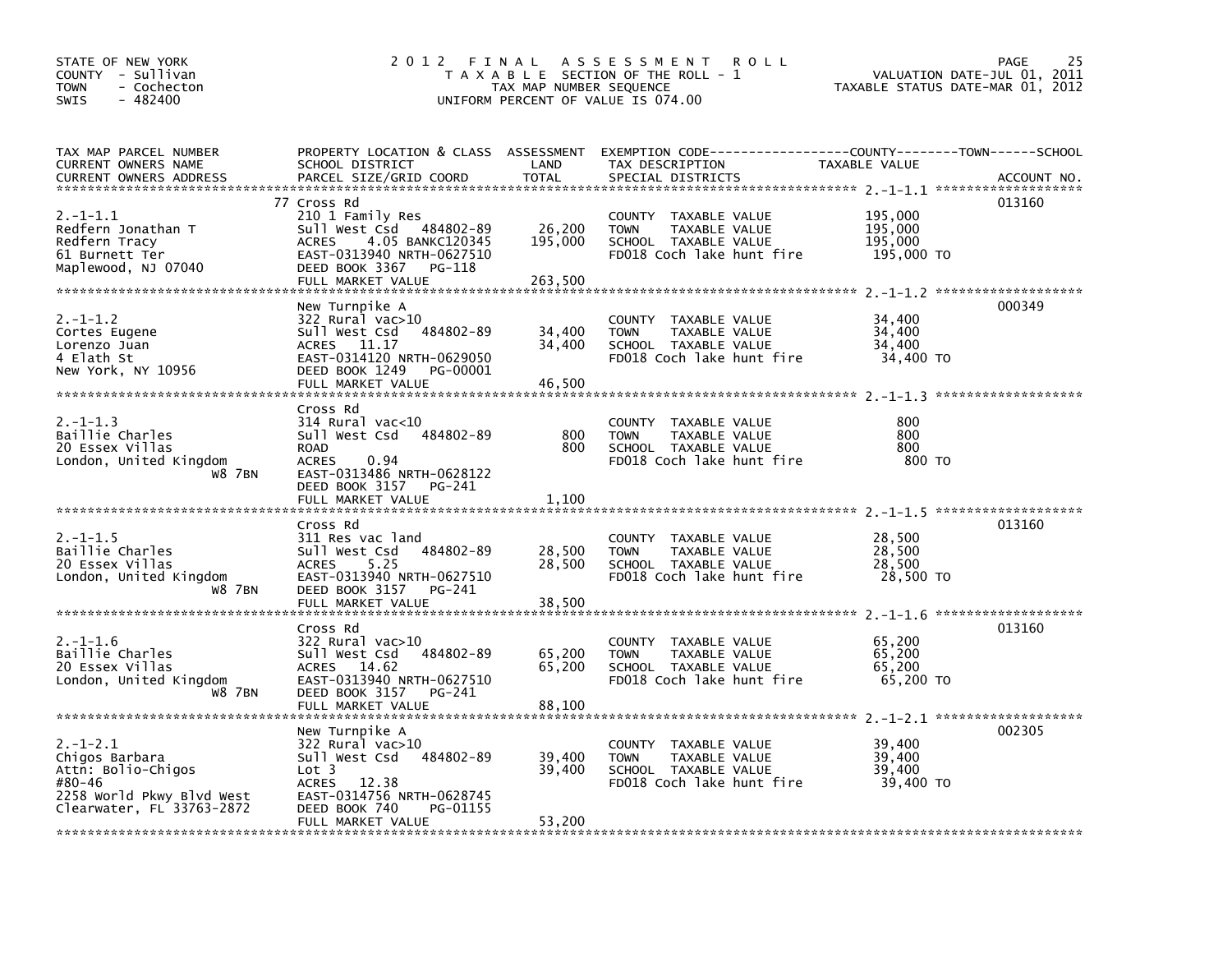| STATE OF NEW YORK<br>COUNTY - Sullivan<br>- Cochecton<br><b>TOWN</b><br>- 482400<br><b>SWIS</b>                                       | 2012 FINAL                                                                                                                                                                                                                             | TAX MAP NUMBER SEQUENCE           | ASSESSMENT ROLL<br>T A X A B L E SECTION OF THE ROLL - 1<br>UNIFORM PERCENT OF VALUE IS 074.00                                           | TAXABLE STATUS DATE-MAR 01, 2012                                  | 26<br><b>PAGE</b><br>VALUATION DATE-JUL 01, 2011 |
|---------------------------------------------------------------------------------------------------------------------------------------|----------------------------------------------------------------------------------------------------------------------------------------------------------------------------------------------------------------------------------------|-----------------------------------|------------------------------------------------------------------------------------------------------------------------------------------|-------------------------------------------------------------------|--------------------------------------------------|
| TAX MAP PARCEL NUMBER<br>CURRENT OWNERS NAME<br><b>CURRENT OWNERS ADDRESS</b>                                                         | SCHOOL DISTRICT<br>PARCEL SIZE/GRID COORD                                                                                                                                                                                              | LAND<br><b>TOTAL</b>              | PROPERTY LOCATION & CLASS ASSESSMENT EXEMPTION CODE-----------------COUNTY-------TOWN-----SCHOOL<br>TAX DESCRIPTION<br>SPECIAL DISTRICTS | TAXABLE VALUE                                                     | ACCOUNT NO.                                      |
| $2. - 1 - 2.2$<br>Agosto Richard<br>31-15 76th St<br>Jackson Heights, NY 11370                                                        | New Turnpike A<br>270 Mfg housing<br>484802-89<br>sull west Csd<br>5.90<br><b>ACRES</b><br>EAST-0314524 NRTH-0629066<br>DEED BOOK 1347<br>PG-00090<br>FULL MARKET VALUE                                                                | 32,300<br>45,200<br>61,100        | COUNTY TAXABLE VALUE<br>TAXABLE VALUE<br><b>TOWN</b><br>SCHOOL TAXABLE VALUE<br>FD018 Coch lake hunt fire                                | 45,200<br>45,200<br>45,200<br>45,200 TO                           | 014690                                           |
| $2. -1 - 2.3$<br>Arzilli Kaleope<br>Poulas Jack<br>497 New Turnpike Rd<br>Cochecton, NY 12726                                         | 497 New Turnpike Rd<br>270 Mfg housing<br>Sull West Csd 484802-89<br>$D/1/p$ 1630-315<br>1630-321 & 1630-327 & 163<br>1630-339<br>2.00<br><b>ACRES</b><br>EAST-0314376 NRTH-0628814<br>DEED BOOK 1630<br>PG-00339<br>FULL MARKET VALUE | 21,000 STAR B<br>31.000<br>41.892 | CW_15_VET/ 41162<br>41854<br>COUNTY TAXABLE VALUE<br><b>TOWN</b><br>TAXABLE VALUE<br>SCHOOL TAXABLE VALUE<br>FD018 Coch lake hunt fire   | 4,650<br>$\overline{0}$<br>26.350<br>31,000<br>8,500<br>31,000 TO | 0<br>0<br>22,500<br>0                            |
| $2. -1 - 2.4$<br>Chigos Barbara<br>Attn: Bolio-Chigos<br>#80-46<br>2258 World Pkwy Blvd West<br>Clearwater, FL 33763-2872             | New Turnpike A<br>270 Mfg housing<br>Sull West Csd<br>484802-89<br>Lot 2<br>ACRES 17.35<br>EAST-0314357 NRTH-0628078<br>DEED BOOK 740<br>PG-01155<br>FULL MARKET VALUE                                                                 | 60,500<br>61,500<br>83,100        | COUNTY TAXABLE VALUE<br>TAXABLE VALUE<br><b>TOWN</b><br>SCHOOL TAXABLE VALUE<br>FD018 Coch lake hunt fire                                | 61,500<br>61,500<br>61,500<br>61,500 TO                           |                                                  |
| $2. - 1 - 3$<br>Bishop Thomas C<br>202 Ridgebury Rd<br>Ridgefield, CT 06877<br>MAY BE SUBJECT TO PAYMENT<br>UNDER AGDIST LAW TIL 2016 | 23 Hartman Rd<br>240 Rural res<br>484802-89<br>sull west Csd<br>Lot 1<br><b>ACRES</b><br>66.44<br>EAST-0314458 NRTH-0627012<br>DEED BOOK 1294<br>PG-00173<br>FULL MARKET VALUE                                                         | 127,100<br>170,800<br>230,800     | AGRI DIST 41720<br>COUNTY TAXABLE VALUE<br><b>TOWN</b><br>TAXABLE VALUE<br>SCHOOL TAXABLE VALUE<br>FD018 Coch lake hunt fire             | 38,060<br>38,060<br>132,740<br>132,740<br>132,740<br>170,800 TO   | 002310<br>38,060                                 |
| $2. - 1 - 4$<br>Kurtz Caroline B<br>85 Cross Rd<br>Cochecton, NY 12726                                                                | 89 Cross Rd<br>210 1 Family Res<br>484802-89<br>Sull West Csd<br><b>ACRES</b><br>2.73<br>EAST-0313830 NRTH-0626240<br>DEED BOOK 1311<br>PG-00104<br>FULL MARKET VALUE                                                                  | 25,000<br>78,100<br>105,500       | 41854<br>STAR B<br>COUNTY TAXABLE VALUE<br>TAXABLE VALUE<br>TOWN<br>SCHOOL TAXABLE VALUE<br>FD018 Coch lake hunt fire                    | $\Omega$<br>78.100<br>78.100<br>55,600<br>78.100 TO               | 014785<br>22,500<br>0                            |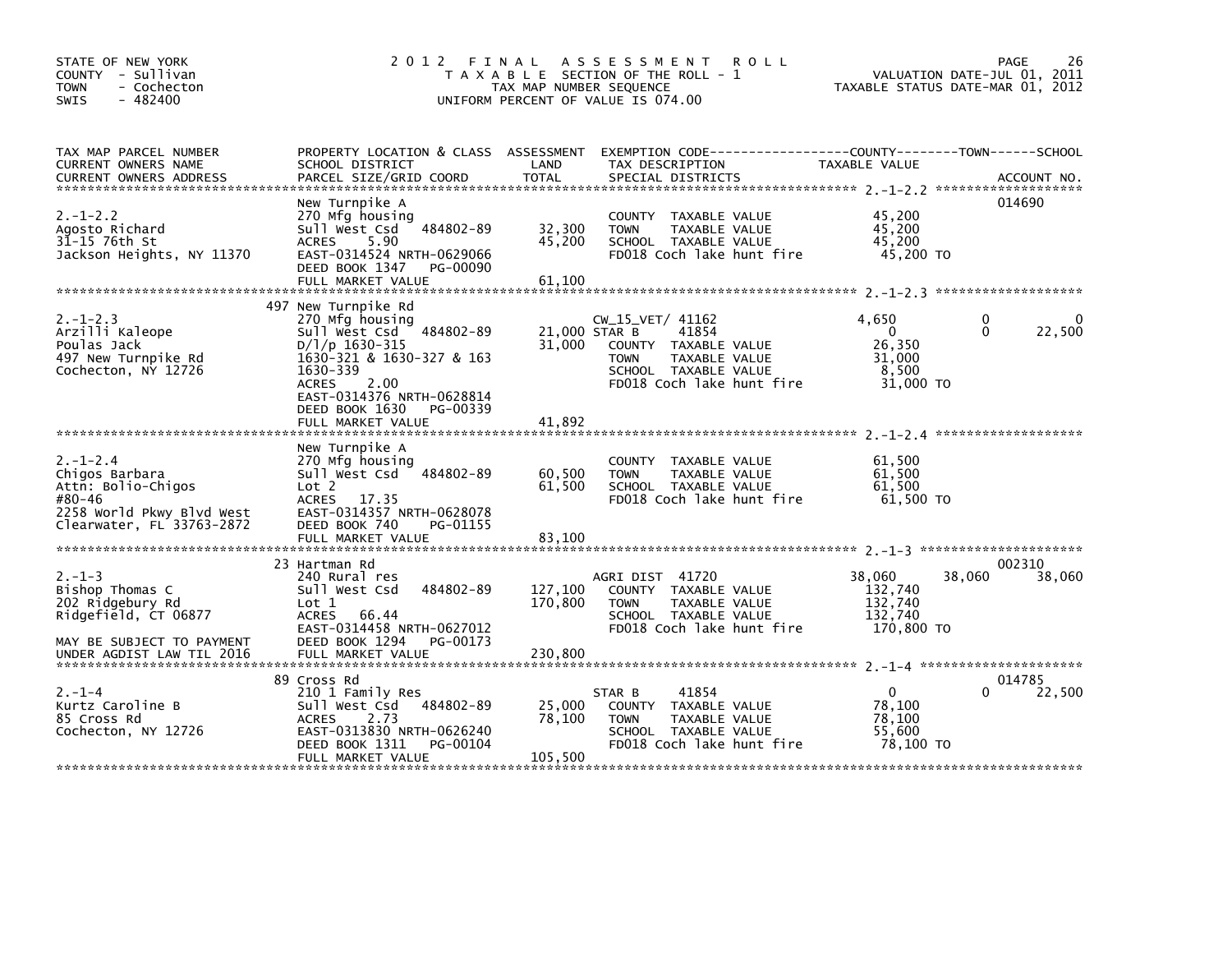| STATE OF NEW YORK<br>COUNTY - Sullivan<br><b>TOWN</b><br>- Cochecton<br>SWIS<br>$-482400$             | 2012 FINAL                                                                                                                                                                           | TAX MAP NUMBER SEQUENCE             | A S S E S S M E N T<br><b>ROLL</b><br>T A X A B L E SECTION OF THE ROLL - 1<br>UNIFORM PERCENT OF VALUE IS 074.00                         | TAXABLE STATUS DATE-MAR 01, 2012                                  | PAGE<br>27<br>VALUATION DATE-JUL 01, 2011    |
|-------------------------------------------------------------------------------------------------------|--------------------------------------------------------------------------------------------------------------------------------------------------------------------------------------|-------------------------------------|-------------------------------------------------------------------------------------------------------------------------------------------|-------------------------------------------------------------------|----------------------------------------------|
| TAX MAP PARCEL NUMBER<br>CURRENT OWNERS NAME<br><b>CURRENT OWNERS ADDRESS</b>                         | SCHOOL DISTRICT<br>PARCEL SIZE/GRID COORD                                                                                                                                            | LAND<br><b>TOTAL</b>                | PROPERTY LOCATION & CLASS ASSESSMENT EXEMPTION CODE----------------COUNTY-------TOWN------SCHOOL<br>TAX DESCRIPTION<br>SPECIAL DISTRICTS  | TAXABLE VALUE                                                     | ACCOUNT NO.                                  |
| $2. - 1 - 8$<br>Rutledge Bradley<br>Rutledge Jacqueline<br>671 County Road 114<br>Cochecton, NY 12726 | 671 County Road 114<br>210 1 Family Res<br>Sull West Csd 484802-89<br>3.71 BANKN140687<br><b>ACRES</b><br>EAST-0314012 NRTH-0625820<br>DEED BOOK 3070<br>PG-235<br>FULL MARKET VALUE | 27,500<br>172,100<br>232,600        | STAR B<br>41854<br>COUNTY TAXABLE VALUE<br><b>TOWN</b><br>TAXABLE VALUE<br>SCHOOL TAXABLE VALUE<br>FD018 Coch lake hunt fire              | 0<br>172,100<br>172,100<br>149,600<br>172,100 TO                  | 000970<br>22,500<br>0                        |
| $2. -1 - 10$<br>Barrett Marie<br>691 County Road 114<br>Cochecton, NY 12726                           | 691 County Road 114<br>210 1 Family Res<br>Sull West Csd 484802-89<br><b>ACRES</b><br>2.00<br>EAST-0314332 NRTH-0625793<br>DEED BOOK 3415<br>PG-323<br>FULL MARKET VALUE             | 21,000 STAR B<br>128,600<br>173,800 | 41121<br>WAR VET<br>41854<br>COUNTY<br>TAXABLE VALUE<br><b>TOWN</b><br>TAXABLE VALUE<br>SCHOOL TAXABLE VALUE<br>FD018 Coch lake hunt fire | 19,290<br>$\Omega$<br>109,310<br>109,310<br>106,100<br>128,600 TO | 0040030<br>19,290<br>$\Omega$<br>22,500<br>∩ |
| 2. -1-11.1<br>Mancuso Charles<br>24 Sutherland Dr<br>Highland Mills, NY 10930                         | County Road 114<br>312 Vac w/imprv<br>Sull West Csd 484802-89<br>ACRES 13.75<br>EAST-0314784 NRTH-0625881<br>DEED BOOK 3627<br>PG-125<br>FULL MARKET VALUE                           | 64,900<br>82,900<br>112,000         | COUNTY TAXABLE VALUE<br><b>TOWN</b><br>TAXABLE VALUE<br>SCHOOL TAXABLE VALUE<br>FD018 Coch lake hunt fire                                 | 82,900<br>82,900<br>82,900<br>82,900 TO                           | 014900                                       |
| $2. - 1 - 12$<br>DeAngelis Roger B<br>6 River Rd<br>Woodridge, NY 12789                               | County Road 114<br>314 Rural vac<10<br>Sull West Csd 484802-89<br>Landlocked<br><b>ACRES</b><br>2.84<br>EAST-0315332 NRTH-0626309<br>DEED BOOK 2427<br>PG-417<br>FULL MARKET VALUE   | 2,500<br>2,500<br>3,400             | COUNTY TAXABLE VALUE<br>TAXABLE VALUE<br><b>TOWN</b><br>SCHOOL TAXABLE VALUE<br>FD018 Coch lake hunt fire                                 | 2,500<br>2,500<br>2,500<br>2.500 TO                               | 005870                                       |
| $2. -1 - 13$<br>Segar Charles R<br>Segar Patricia J<br>745 County Rd 114<br>Cochecton, NY 12726       | 745 County Road 114<br>210 1 Family Res<br>Sull West Csd 484802-89<br>5.77<br><b>ACRES</b><br>EAST-0315530 NRTH-0625630<br>DEED BOOK 2584<br>PG-366<br>FULL MARKET VALUE             | 28,600<br>121,100<br>163,600        | 41854<br>STAR B<br>COUNTY<br>TAXABLE VALUE<br>TAXABLE VALUE<br><b>TOWN</b><br>SCHOOL TAXABLE VALUE<br>FD018 Coch lake hunt fire           | $\Omega$<br>121.100<br>121,100<br>98,600<br>121,100 TO            | 014061<br>22,500                             |
| $2. - 1 - 14$<br>Giannone Peter J<br>Ramirez Gloria<br>20 S Conger Ave<br>Congers, NY 10920           | 755 County Road 114<br>210 1 Family Res<br>Sull West Csd 484802-89<br>9.00<br><b>ACRES</b><br>EAST-0315778 NRTH-0626217<br>DEED BOOK 3485<br>PG-434<br>FULL MARKET VALUE             | 35,400<br>98,800<br>133,500         | COUNTY TAXABLE VALUE<br><b>TOWN</b><br>TAXABLE VALUE<br>SCHOOL TAXABLE VALUE<br>FD018 Coch lake hunt fire                                 | 98,800<br>98,800<br>98,800<br>98,800 TO                           | 013940                                       |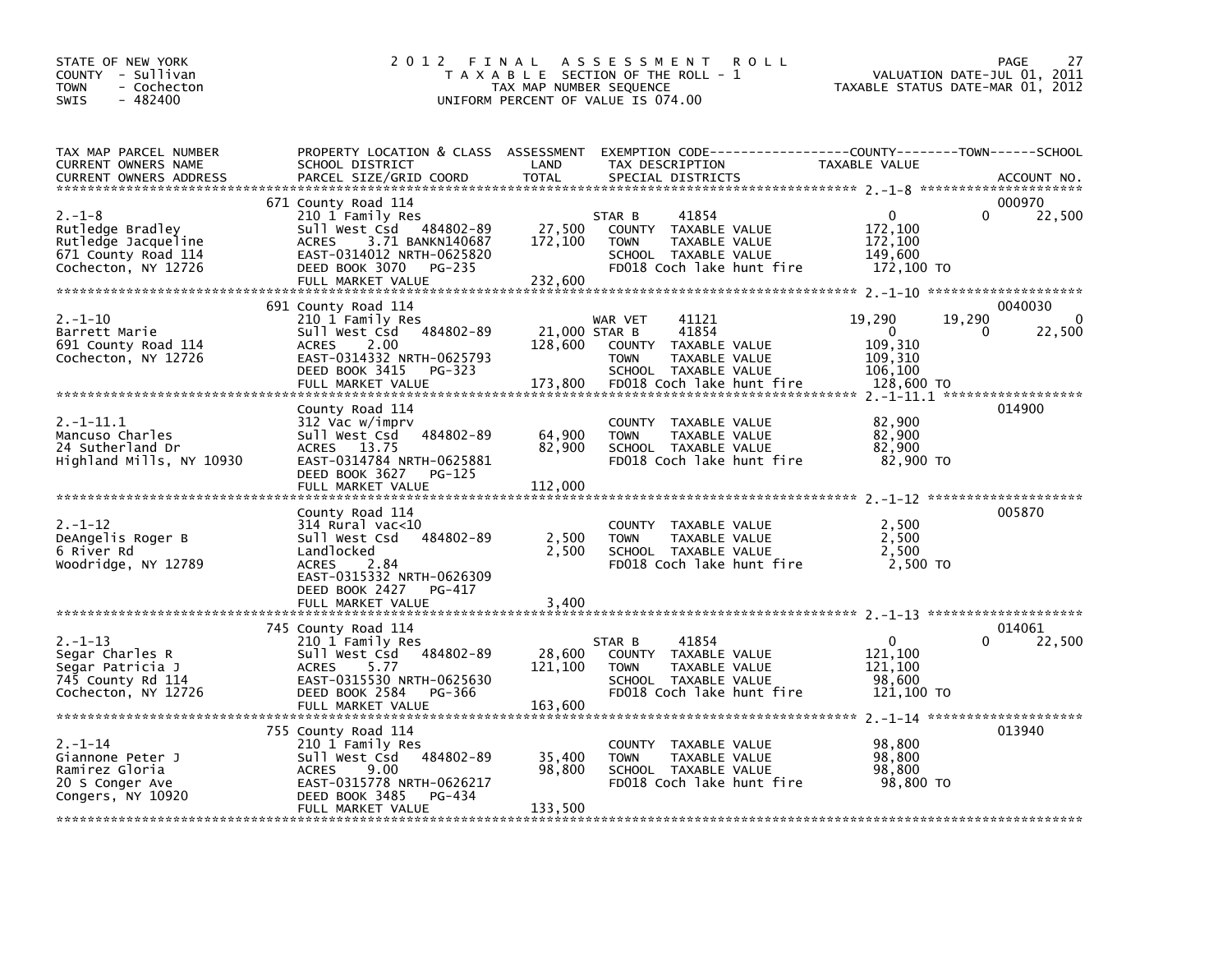| STATE OF NEW YORK<br>COUNTY - Sullivan<br><b>TOWN</b><br>- Cochecton<br>$-482400$<br><b>SWIS</b>           | 2012 FINAL                                                                                                                                                                                                    | TAX MAP NUMBER SEQUENCE      | A S S E S S M E N T<br><b>ROLL</b><br>T A X A B L E SECTION OF THE ROLL - 1<br>UNIFORM PERCENT OF VALUE IS 074.00            |                                                                                       | 28<br>PAGE<br>VALUATION DATE-JUL 01, 2011<br>TAXABLE STATUS DATE-MAR 01, 2012 |
|------------------------------------------------------------------------------------------------------------|---------------------------------------------------------------------------------------------------------------------------------------------------------------------------------------------------------------|------------------------------|------------------------------------------------------------------------------------------------------------------------------|---------------------------------------------------------------------------------------|-------------------------------------------------------------------------------|
| TAX MAP PARCEL NUMBER<br>CURRENT OWNERS NAME<br><b>CURRENT OWNERS ADDRESS</b>                              | PROPERTY LOCATION & CLASS ASSESSMENT<br>SCHOOL DISTRICT<br>PARCEL SIZE/GRID COORD                                                                                                                             | LAND<br><b>TOTAL</b>         | TAX DESCRIPTION<br>SPECIAL DISTRICTS                                                                                         | EXEMPTION        CODE-----------------COUNTY--------TOWN------SCHOOL<br>TAXABLE VALUE | ACCOUNT NO.                                                                   |
| $2. -1 - 15.1$<br>Borko Elzbieta<br>254 Sneden Pl<br>Spring Valley, NY 10977                               | County Road 114<br>314 Rural vac<10<br>Sull West Csd 484802-89<br>Row<br>81.00 DPTH 459.99<br><b>FRNT</b><br><b>BANKN140687</b><br>EAST-0315896 NRTH-0625824<br>DEED BOOK 3174<br>PG-244<br>FULL MARKET VALUE | 6,000<br>6,000<br>8,100      | COUNTY TAXABLE VALUE<br><b>TOWN</b><br>TAXABLE VALUE<br>SCHOOL TAXABLE VALUE<br>FD018 Coch lake hunt fire                    | 6,000<br>6,000<br>6.000<br>$6.000$ TO                                                 | 004180                                                                        |
| $2. - 1 - 16$<br>Baum John<br>763 County Road 114<br>Cochecton, NY 12726                                   | 763 County Road 114<br>240 Rural res<br>Sull West Csd<br>484802-89<br>ACRES 88.00 BANK C30614<br>EAST-0316432 NRTH-0627712                                                                                    | 125,700 STAR B               | 74 PCT OF VALUE USED FOR EXEMPTION PURPOSES<br>COMBAT VET 41131<br>83,700 AGRI DIST 41720<br>41854<br>COUNTY TAXABLE VALUE   | 23,255<br>10,170<br>$\mathbf{0}$<br>92,275                                            | 002190<br>23,255<br>0<br>10,170<br>10,170<br>$\Omega$<br>22,500               |
| MAY BE SUBJECT TO PAYMENT<br>UNDER AGDIST LAW TIL 2016                                                     | DEED BOOK 2376<br>PG-336<br>FULL MARKET VALUE                                                                                                                                                                 | 169,900                      | <b>TOWN</b><br>TAXABLE VALUE<br>SCHOOL TAXABLE VALUE<br>FD018 Coch lake hunt fire                                            | 92,275<br>93,030<br>125,700 TO                                                        |                                                                               |
| $2. -1 - 17.1$<br>Duarte Manfred<br>Duarte Evelyn F<br>777 County Road 114<br>Cochecton, NY 12726          | 777 County Road 114<br>240 Rural res<br>484802-89<br>Sull West Csd<br>ACRES 16.17<br>EAST-0316439 NRTH-0626480<br>DEED BOOK 2718<br>PG-599<br>FULL MARKET VALUE                                               | 55,800<br>189,500<br>256,100 | 41854<br>STAR B<br>COUNTY TAXABLE VALUE<br><b>TOWN</b><br>TAXABLE VALUE<br>SCHOOL TAXABLE VALUE<br>FD018 Coch lake hunt fire | $\mathbf{0}$<br>189,500<br>189,500<br>167,000<br>189,500 TO                           | 005489<br>22,500                                                              |
| $2. -1 - 17.2$<br>Petrovsky David<br>Beyer Petrovsky Linda<br>2133 Saw Mill River Dr<br>Yorktown, NY 10898 | County Road 114<br>311 Res vac land<br>484802-89<br>Sull West Csd<br><b>ACRES</b><br>1.78<br>EAST-0316545 NRTH-0625991<br>DEED BOOK 2229<br>PG-611<br>FULL MARKET VALUE                                       | 10,700<br>10,700<br>14,500   | COUNTY TAXABLE VALUE<br><b>TOWN</b><br>TAXABLE VALUE<br>SCHOOL TAXABLE VALUE<br>FD018 Coch lake hunt fire                    | 10.700<br>10,700<br>10,700<br>10.700 TO                                               |                                                                               |
| $2. -1 - 17.4$<br>Borko Elzbieta<br>PO Box 1842<br>Spring Valley, NY 10977                                 | 767 County Road 114<br>210 1 Family Res<br>sull west Csd<br>484802-89<br>2.57 BANKN140687<br><b>ACRES</b><br>EAST-0316054 NRTH-0625776<br>DEED BOOK 3174<br>PG-244<br>FULL MARKET VALUE                       | 14,300<br>117,900<br>159,324 | TAXABLE VALUE<br><b>COUNTY</b><br><b>TOWN</b><br>TAXABLE VALUE<br>SCHOOL TAXABLE VALUE<br>FD018 Coch lake hunt fire          | 117,900<br>117,900<br>117,900<br>117,900 TO                                           |                                                                               |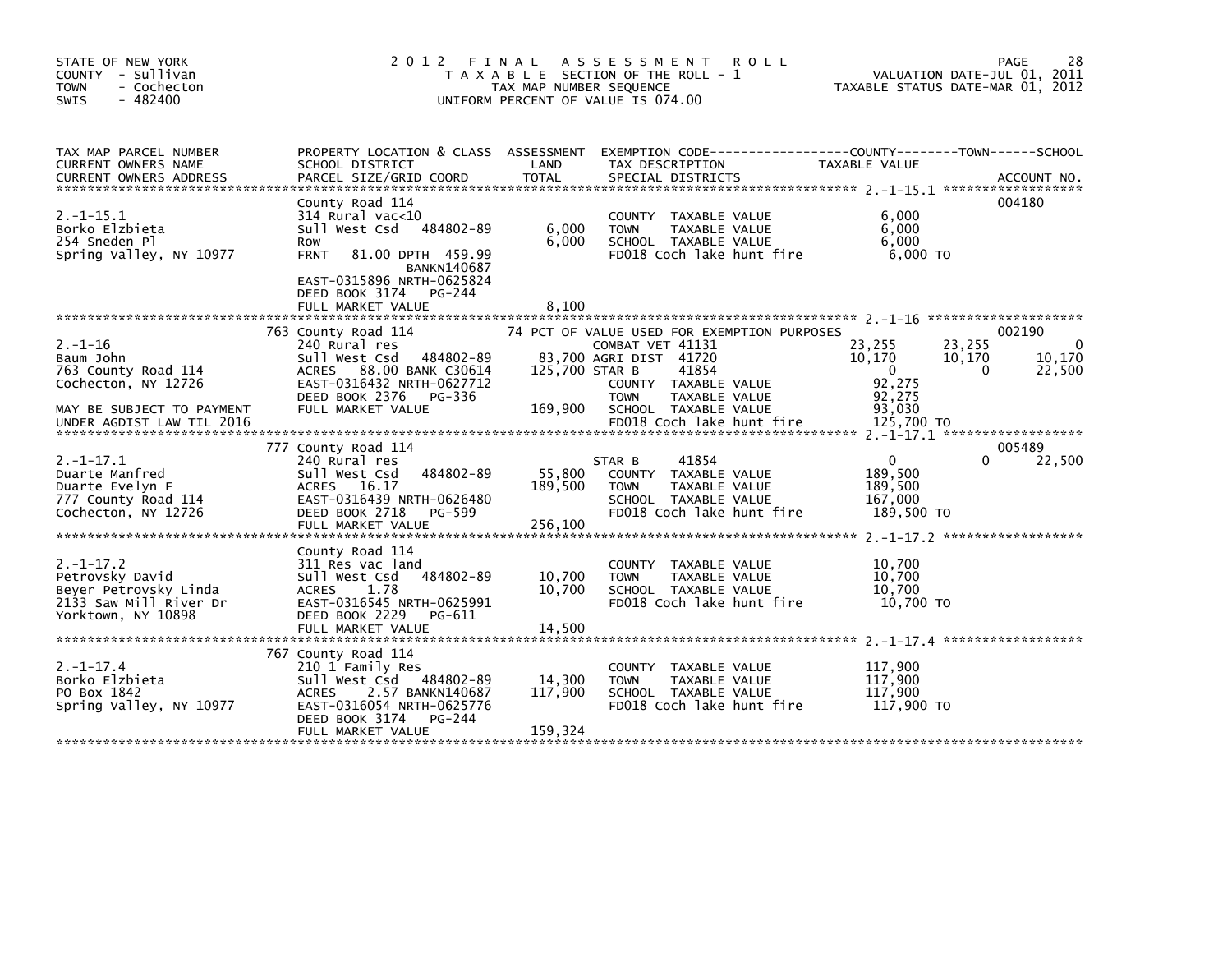| STATE OF NEW YORK<br>COUNTY - Sullivan<br><b>TOWN</b><br>- Cochecton<br>$-482400$<br><b>SWIS</b>           | 2 0 1 2                                                                                                                                                                   | TAX MAP NUMBER SEQUENCE     | FINAL ASSESSMENT<br><b>ROLL</b><br>T A X A B L E SECTION OF THE ROLL - 1<br>UNIFORM PERCENT OF VALUE IS 074.00                           | VALUATION DATE-JUL 01, 2011<br>TAXABLE STATUS DATE-MAR 01, 2012 | 29<br>PAGE  |
|------------------------------------------------------------------------------------------------------------|---------------------------------------------------------------------------------------------------------------------------------------------------------------------------|-----------------------------|------------------------------------------------------------------------------------------------------------------------------------------|-----------------------------------------------------------------|-------------|
| TAX MAP PARCEL NUMBER<br>CURRENT OWNERS NAME<br><b>CURRENT OWNERS ADDRESS</b>                              | SCHOOL DISTRICT<br>PARCEL SIZE/GRID COORD                                                                                                                                 | LAND<br><b>TOTAL</b>        | PROPERTY LOCATION & CLASS ASSESSMENT EXEMPTION CODE----------------COUNTY-------TOWN------SCHOOL<br>TAX DESCRIPTION<br>SPECIAL DISTRICTS | TAXABLE VALUE                                                   | ACCOUNT NO. |
| $2. -1 - 18.1$<br>Petrovsky David<br>Beyer Petrovsky Linda<br>2133 Saw Mill River Rd<br>Yorktown, NY 10898 | County Road 114<br>$314$ Rural vac<10<br>484802-89<br>Sull West Csd<br>9.82<br><b>ACRES</b><br>EAST-0316929 NRTH-0626270<br>DEED BOOK 2229<br>PG-611<br>FULL MARKET VALUE | 39,400<br>39,400<br>53,200  | COUNTY TAXABLE VALUE<br><b>TOWN</b><br>TAXABLE VALUE<br>SCHOOL TAXABLE VALUE<br>FD018 Coch lake hunt fire                                | 39,400<br>39,400<br>39,400<br>39,400 TO                         | 011230      |
| $2. - 1 - 19$<br>Berner Charles<br>Berner Eleanore<br>627 New Turnpike Rd<br>Cochecton, NY 12726           | New Turnpike B<br>$322$ Rural vac $>10$<br>Sull West Csd<br>484802-89<br>Landlocked<br>ACRES 50.00<br>EAST-0318220 NRTH-0628300<br>FULL MARKET VALUE                      | 50,000<br>50,000<br>67,600  | COUNTY TAXABLE VALUE<br><b>TOWN</b><br>TAXABLE VALUE<br>SCHOOL TAXABLE VALUE<br>FD018 Coch lake hunt fire                                | 50,000<br>50,000<br>50,000<br>50,000 TO                         | 000860      |
| $2. -1 - 20.1$<br>Cospito Margaret<br>Cospito Michael<br>61-68 82nd St<br>Middle Village, NY 11379         | 869 County Road 114<br>270 Mfg housing<br>Sull West Csd<br>484802-89<br>ACRES 15.22<br>EAST-0318610 NRTH-0626720<br>DEED BOOK 3637<br>PG-395<br>FULL MARKET VALUE         | 47,500<br>75,000<br>101,400 | COUNTY TAXABLE VALUE<br>TAXABLE VALUE<br><b>TOWN</b><br>SCHOOL TAXABLE VALUE<br>FD018 Coch lake hunt fire                                | 75,000<br>75,000<br>75.000<br>75,000 TO                         | 011850      |
| $2. -1 - 20.2$<br>Rivera Richard Diane<br>833 County Rd 114<br>Cochecton, NY 12726                         | 833 County Road 114<br>270 Mfg housing<br>Sull West Csd<br>484802-89<br>ACRES 15.87<br>EAST-0317800 NRTH-0626842<br>DEED BOOK 1377<br>PG-628<br>FULL MARKET VALUE         | 48,500<br>88,900<br>120,100 | COUNTY TAXABLE VALUE<br>TAXABLE VALUE<br><b>TOWN</b><br>SCHOOL TAXABLE VALUE<br>FD018 Coch lake hunt fire                                | 88,900<br>88,900<br>88,900<br>88,900 TO                         |             |
| $2. -1 - 20.3$<br>Perez Michael<br>Perez Gloria<br>13304 Lisburn Pl<br>La Mirada, CA 90638                 | County Road 114<br>$314$ Rural vac<10<br>Sull West Csd<br>484802-89<br>ACRES 16.43<br>EAST-0317402 NRTH-0626885<br>DEED BOOK 992<br>PG-00136<br>FULL MARKET VALUE         | 55,000<br>55,000<br>74,300  | COUNTY TAXABLE VALUE<br><b>TOWN</b><br>TAXABLE VALUE<br>SCHOOL TAXABLE VALUE<br>FD018 Coch lake hunt fire                                | 55,000<br>55,000<br>55,000<br>55,000 TO                         |             |
| $2. - 1 - 20.4$<br>Russo Frank<br>Russo Louise M<br>317 Cedar St<br>South Hempstead, NY 11550              | County Road 114<br>314 Rural vac<10<br>Sull West Csd<br>484802-89<br>ACRES 15.92<br>EAST-0318188 NRTH-0626784<br>DEED BOOK 1498<br>PG-0063<br>FULL MARKET VALUE           | 54,300<br>54,300<br>73.400  | COUNTY TAXABLE VALUE<br>TAXABLE VALUE<br><b>TOWN</b><br>SCHOOL TAXABLE VALUE<br>FD018 Coch lake hunt fire                                | 54.300<br>54,300<br>54,300<br>54,300 TO                         |             |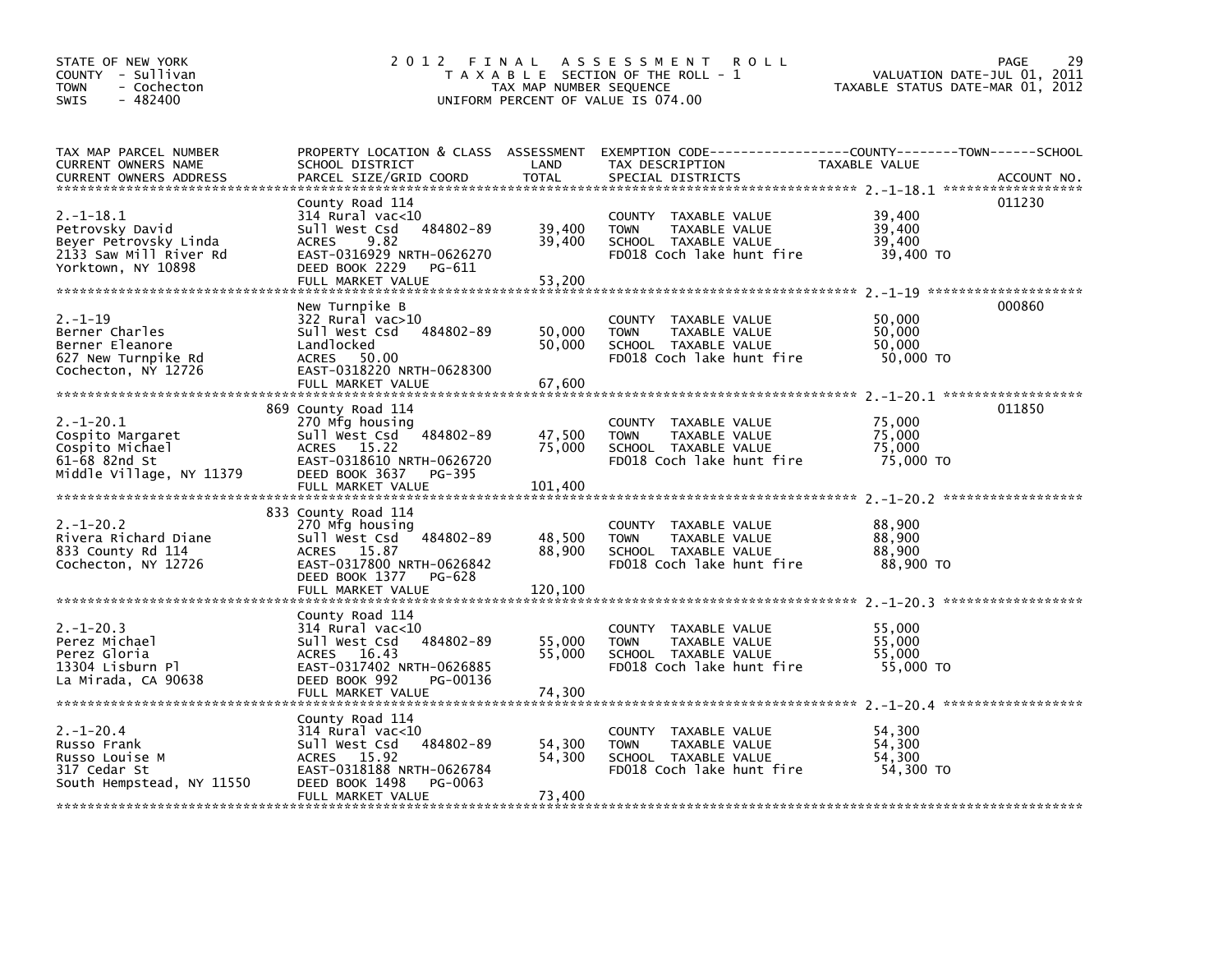| STATE OF NEW YORK<br>COUNTY - Sullivan<br><b>TOWN</b><br>- Cochecton<br>$-482400$<br><b>SWIS</b>   | 2 0 1 2                                                                                                                                                                                   | FINAL<br>TAX MAP NUMBER SEQUENCE | A S S E S S M E N T<br>R O L L<br>T A X A B L E SECTION OF THE ROLL - 1<br>UNIFORM PERCENT OF VALUE IS 074.00                | TAXABLE STATUS DATE-MAR 01, 2012                            | 30<br>PAGE<br>VALUATION DATE-JUL 01, 2011 |
|----------------------------------------------------------------------------------------------------|-------------------------------------------------------------------------------------------------------------------------------------------------------------------------------------------|----------------------------------|------------------------------------------------------------------------------------------------------------------------------|-------------------------------------------------------------|-------------------------------------------|
| TAX MAP PARCEL NUMBER<br>CURRENT OWNERS NAME                                                       | PROPERTY LOCATION & CLASS ASSESSMENT<br>SCHOOL DISTRICT                                                                                                                                   | LAND                             | TAX DESCRIPTION                                                                                                              | TAXABLE VALUE                                               |                                           |
| $2. - 1 - 21$<br>Ruchev Holdings LLC<br>Scher & Scher, P.C.<br>55 Water Mill Ln<br>PO Box 376      | New Turnpike B<br>322 Rural vac>10<br>484802-89<br>Sull West Csd<br>ACRES 11.00<br>EAST-0319846 NRTH-0628406<br>DEED BOOK 3188<br>PG-277                                                  | 33,000<br>33,000<br>44,600       | COUNTY TAXABLE VALUE<br>TAXABLE VALUE<br><b>TOWN</b><br>SCHOOL TAXABLE VALUE<br>FD018 Coch lake hunt fire                    | 33,000<br>33,000<br>33,000<br>33,000 TO                     |                                           |
| $2. - 1 - 22.1$<br>Demasi Michael<br>Demasi Concetta<br>118 Touraine Ave<br>Port Chester, NY 10573 | New Turnpike B<br>270 Mfg housing<br>484802-89<br>Sull West Csd<br>Lot $#1$<br>ACRES 16.69<br>EAST-0318491 NRTH-0627343<br>DEED BOOK 1387 PG-195                                          | 64,400<br>75,100                 | COUNTY TAXABLE VALUE<br>TAXABLE VALUE<br><b>TOWN</b><br>SCHOOL TAXABLE VALUE<br>FD018 Coch lake hunt fire                    | 75,100<br>75,100<br>75,100<br>75,100 TO                     | 008340                                    |
|                                                                                                    | FULL MARKET VALUE                                                                                                                                                                         | 101.500                          |                                                                                                                              |                                                             |                                           |
| $2. -1 - 22.5$<br>Olivieri Awilda<br>951 Cr 114<br>PO Box 84<br>Cochecton, NY 12726                | 915 County Road 114<br>210 1 Family Res<br>Sull West Csd 484802-89<br>Sub Div Lot 5<br><b>ACRES</b><br>5.20<br>EAST-0319946 NRTH-0626143<br>DEED BOOK 1540<br>PG-507<br>FULL MARKET VALUE | 32,500<br>125,000<br>168,900     | 41854<br>STAR B<br>COUNTY TAXABLE VALUE<br>TAXABLE VALUE<br><b>TOWN</b><br>SCHOOL TAXABLE VALUE<br>FD018 Coch lake hunt fire | $\mathbf{0}$<br>125,000<br>125,000<br>102,500<br>125,000 TO | 22,500<br>0                               |
|                                                                                                    |                                                                                                                                                                                           |                                  |                                                                                                                              |                                                             |                                           |
| $2. - 1 - 22.6$<br>Nittis Veli<br>Nittis Katina<br>147-39 Hoover Ave<br>Jamaica, NY 11435          | 885 County Road 114<br>270 Mtg housing<br>Sull West Csd 484802-89<br>lot 1<br>ACRES 10.00<br>EAST-0319066 NRTH-0626615<br>DEED BOOK 3451<br>PG-133<br>FULL MARKET VALUE                   | 42,500<br>90,200<br>121,900      | COUNTY TAXABLE VALUE<br>TAXABLE VALUE<br><b>TOWN</b><br>SCHOOL TAXABLE VALUE<br>FD018 Coch lake hunt fire                    | 90,200<br>90,200<br>90,200<br>90,200 TO                     |                                           |
|                                                                                                    |                                                                                                                                                                                           |                                  |                                                                                                                              |                                                             |                                           |
| $2. - 1 - 22.7$<br>Demasi Michael<br>Demasi Concetta<br>118 Touraine Ave<br>Port Chester, NY 10573 | New Turnpike B<br>322 Rural vac>10<br>Sull West Csd<br>484802-89<br>Lot $#2$<br>ACRES 19.61<br>EAST-0319149 NRTH-0627306<br>DEED BOOK 1387<br>PG-195                                      | 59,500<br>59,500                 | COUNTY TAXABLE VALUE<br>TAXABLE VALUE<br><b>TOWN</b><br>SCHOOL TAXABLE VALUE<br>FD018 Coch lake hunt fire                    | 59,500<br>59,500<br>59,500<br>59,500 TO                     |                                           |
|                                                                                                    | FULL MARKET VALUE                                                                                                                                                                         | 80,400                           |                                                                                                                              |                                                             |                                           |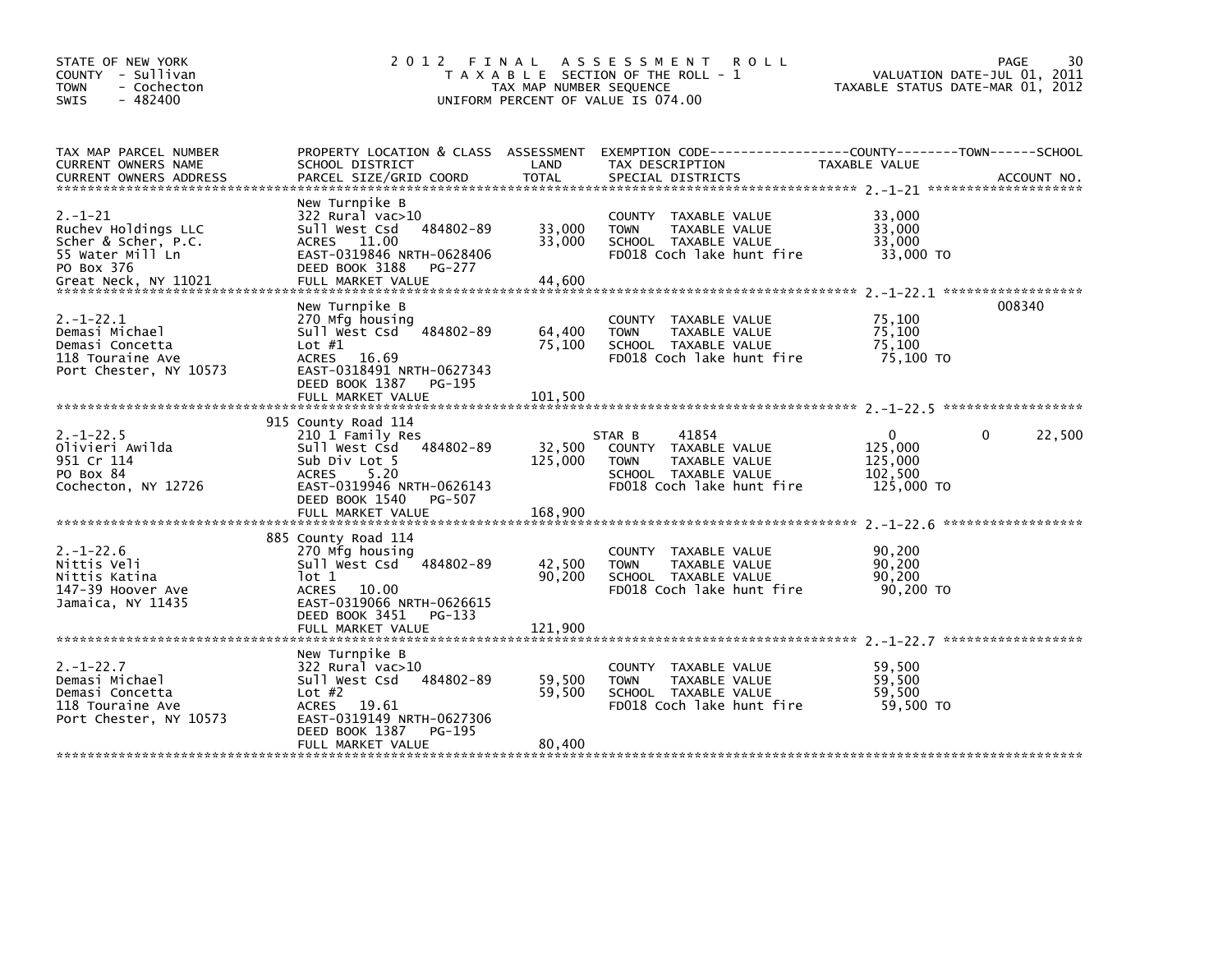| STATE OF NEW YORK<br>COUNTY - Sullivan<br><b>TOWN</b><br>- Cochecton<br>$-482400$<br>SWIS                                                     | 2012 FINAL                                                                                                                                                                        | TAX MAP NUMBER SEQUENCE      | ASSESSMENT ROLL<br>T A X A B L E SECTION OF THE ROLL - 1<br>UNIFORM PERCENT OF VALUE IS 074.00                                         | VALUATION DATE-JUL 01, 2011<br>TAXABLE STATUS DATE-MAR 01, 2012 | 31<br>PAGE            |
|-----------------------------------------------------------------------------------------------------------------------------------------------|-----------------------------------------------------------------------------------------------------------------------------------------------------------------------------------|------------------------------|----------------------------------------------------------------------------------------------------------------------------------------|-----------------------------------------------------------------|-----------------------|
| TAX MAP PARCEL NUMBER<br>CURRENT OWNERS NAME<br><b>CURRENT OWNERS ADDRESS</b>                                                                 | SCHOOL DISTRICT<br>PARCEL SIZE/GRID COORD                                                                                                                                         | LAND<br><b>TOTAL</b>         | PROPERTY LOCATION & CLASS ASSESSMENT EXEMPTION CODE---------------COUNTY-------TOWN-----SCHOOL<br>TAX DESCRIPTION<br>SPECIAL DISTRICTS | TAXABLE VALUE                                                   | ACCOUNT NO.           |
| $2. - 1 - 22.8$<br>Curcio Charles V<br>Curcio Peter G<br>474 Oakdale Rd<br>East Meadow, NY 11554                                              | 893 County Road 114<br>210 1 Family Res<br>Sull West Csd 484802-89<br>lot 2<br>ACRES 10.00<br>EAST-0319440 NRTH-0626595<br>DEED BOOK 3154<br>PG-288<br>FULL MARKET VALUE          | 42,500<br>115,000<br>155,400 | COUNTY TAXABLE VALUE<br><b>TOWN</b><br>TAXABLE VALUE<br>SCHOOL TAXABLE VALUE<br>FD018 Coch lake hunt fire                              | 115,000<br>115,000<br>115,000<br>115,000 TO                     |                       |
|                                                                                                                                               |                                                                                                                                                                                   |                              |                                                                                                                                        |                                                                 |                       |
| $2. -1 - 22.9$<br>Rios Juan<br>123-10 116th. St<br>South Ozone Park, NY 10420                                                                 | 905 County Road 114<br>270 Mfg housing<br>Sull West Csd 484802-89<br>Lot 3<br><b>ACRES</b><br>10.00<br>EAST-0319349 NRTH-0626581<br>DEED BOOK 2747<br>PG-148<br>FULL MARKET VALUE | 42,500<br>57,500<br>77,700   | COUNTY TAXABLE VALUE<br><b>TOWN</b><br>TAXABLE VALUE<br>SCHOOL TAXABLE VALUE<br>FD018 Coch lake hunt fire                              | 57,500<br>57,500<br>57,500<br>57,500 TO                         |                       |
|                                                                                                                                               |                                                                                                                                                                                   |                              |                                                                                                                                        |                                                                 |                       |
| $2. -1 - 23.1$<br>Bruckner Richard Jr<br>236 Glen Cove Ave<br>Carle Place, NY 11514<br>MAY BE SUBJECT TO PAYMENT<br>UNDER RPTL480A UNTIL 2021 | 1241 New Turnpike B Rd<br>322 Rural vac>10<br>Sull West Csd 484802-89<br>Lot $#1$<br>30 elig<br>ACRES 39.47<br>EAST-0319819 NRTH-0627304<br>DEED BOOK 2838<br>PG-340              | 126,600<br>126,600           | FOREST LND 47460<br>COUNTY TAXABLE VALUE<br><b>TOWN</b><br>TAXABLE VALUE<br>SCHOOL TAXABLE VALUE<br>FD018 Coch lake hunt fire          | 20,400<br>20,400<br>106,200<br>106,200<br>106,200<br>126,600 TO | 016780<br>20,400      |
|                                                                                                                                               | FULL MARKET VALUE                                                                                                                                                                 | 171,100                      |                                                                                                                                        |                                                                 |                       |
| $2. -1 - 23.2$<br>Wood Keith<br>McFadden Laurie<br>PO Box 224<br>Callicoon, NY 12723                                                          | 859 New Turnpike B<br>240 Rural res<br>484802-89<br>Sull West Csd<br>Lot #2A<br>ACRES 13.76<br>EAST-0321986 NRTH-0627846<br>DEED BOOK 1683<br>PG-0659                             | 50,400<br>189,500            | 41854<br>STAR B<br>COUNTY TAXABLE VALUE<br>TAXABLE VALUE<br><b>TOWN</b><br>SCHOOL TAXABLE VALUE<br>FD018 Coch lake hunt fire           | $\mathbf{0}$<br>189,500<br>189,500<br>167,000<br>189,500 TO     | 016780<br>22,500<br>0 |
|                                                                                                                                               | FULL MARKET VALUE                                                                                                                                                                 | 256,100                      |                                                                                                                                        |                                                                 |                       |
| $2. -1 - 23.3$<br>Wood Keith<br>McFadden Laurie<br>PO Box 224<br>Callicoon, NY 12723                                                          | 870 New Turnpike B<br>312 Vac w/imprv<br>Sull West Csd 484802-89<br>$Lot$ #2B<br>Garage/studio<br>ACRES 12.57<br>EAST-0321947 NRTH-0627127<br>DEED BOOK 2037<br>PG-514            | 47,425<br>77,425             | COUNTY TAXABLE VALUE<br><b>TOWN</b><br>TAXABLE VALUE<br>SCHOOL TAXABLE VALUE<br>FD018 Coch lake hunt fire                              | 77,425<br>77,425<br>77,425<br>77,425 TO                         | 016780                |
|                                                                                                                                               | FULL MARKET VALUE                                                                                                                                                                 | 104,600                      |                                                                                                                                        |                                                                 |                       |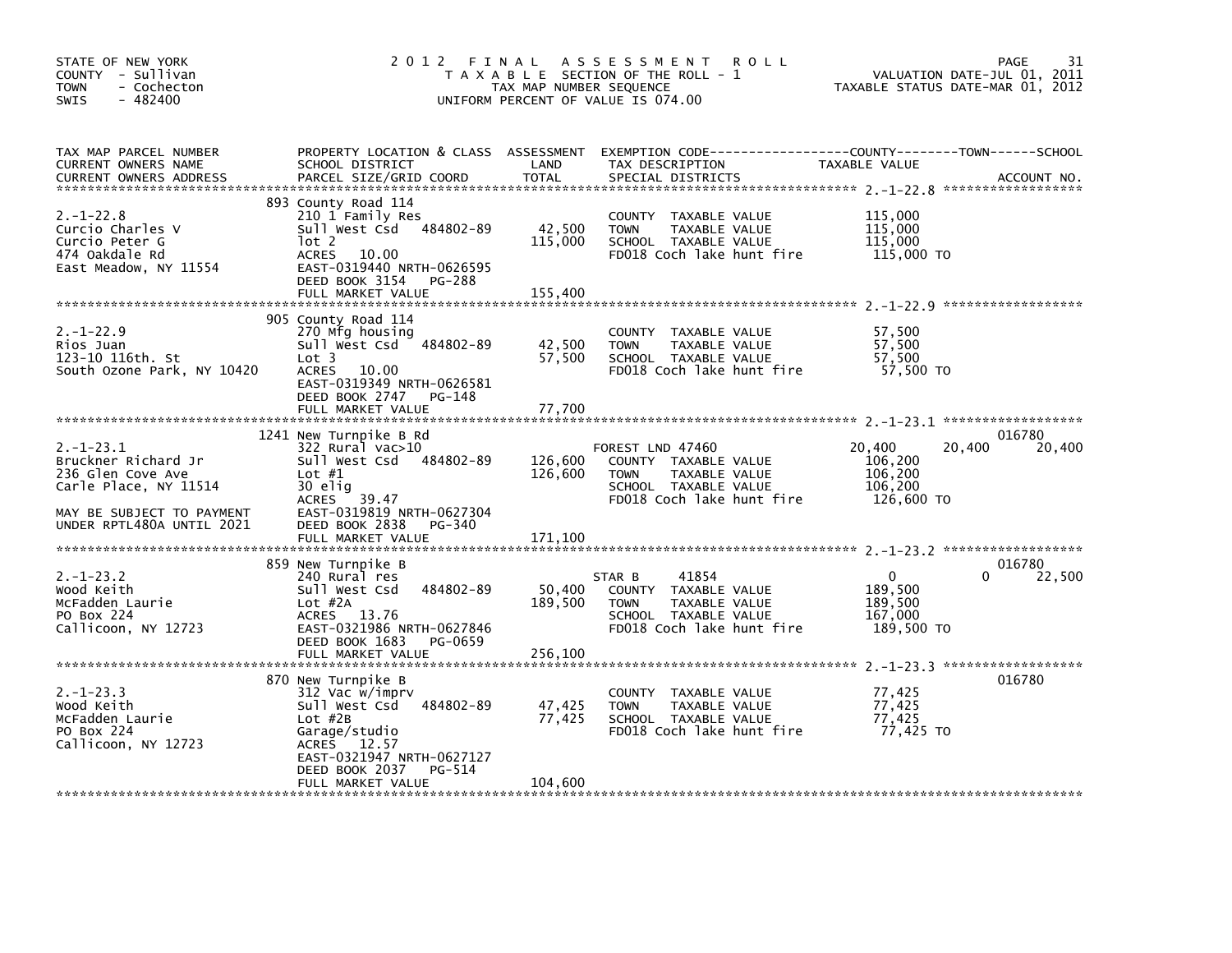| STATE OF NEW YORK<br>COUNTY - Sullivan<br>- Cochecton<br><b>TOWN</b><br><b>SWIS</b><br>- 482400 | 2 0 1 2                                                                                                                                                                                | FINAL<br>TAX MAP NUMBER SEQUENCE | A S S E S S M E N T<br><b>ROLL</b><br>T A X A B L E SECTION OF THE ROLL - 1<br>UNIFORM PERCENT OF VALUE IS 074.00                        | TAXABLE STATUS DATE-MAR 01, 2012                        | 32<br>PAGE<br>VALUATION DATE-JUL 01, 2011 |
|-------------------------------------------------------------------------------------------------|----------------------------------------------------------------------------------------------------------------------------------------------------------------------------------------|----------------------------------|------------------------------------------------------------------------------------------------------------------------------------------|---------------------------------------------------------|-------------------------------------------|
| TAX MAP PARCEL NUMBER<br><b>CURRENT OWNERS NAME</b><br><b>CURRENT OWNERS ADDRESS</b>            | SCHOOL DISTRICT<br>PARCEL SIZE/GRID COORD                                                                                                                                              | LAND<br><b>TOTAL</b>             | PROPERTY LOCATION & CLASS ASSESSMENT EXEMPTION CODE----------------COUNTY-------TOWN------SCHOOL<br>TAX DESCRIPTION<br>SPECIAL DISTRICTS | TAXABLE VALUE                                           | ACCOUNT NO.                               |
| $2. - 1 - 24.1$<br>Smith Patrick<br>Smith Karen<br>945 County Road 114<br>Cochecton, NY 12726   | 945 County Road 114<br>210 1 Family Res<br>484802-89<br>Sull West Csd<br>Lot 2<br>2.31<br><b>ACRES</b><br>EAST-0319972 NRTH-0625523<br>DEED BOOK 1354<br>PG-00670<br>FULL MARKET VALUE | 22,200<br>103,700<br>140,100     | 41854<br>STAR B<br>COUNTY TAXABLE VALUE<br><b>TOWN</b><br>TAXABLE VALUE<br>SCHOOL TAXABLE VALUE<br>FD018 Coch lake hunt fire             | $\Omega$<br>103,700<br>103,700<br>81.200<br>103,700 TO  | 014260<br>22,500<br>0                     |
| $2. - 1 - 24.2$<br>Smith Paul<br>3 Prospect St<br>Wanaque, NJ 07465                             | County Road 114<br>$314$ Rural vac<10<br>484802-89<br>Sull West Csd<br>Lot 1<br><b>ACRES</b><br>2.32<br>EAST-0319711 NRTH-0625547<br>DEED BOOK 1474 PG-0035<br>FULL MARKET VALUE       | 13,300<br>13,300<br>18,000       | COUNTY TAXABLE VALUE<br><b>TOWN</b><br>TAXABLE VALUE<br>SCHOOL TAXABLE VALUE<br>FD018 Coch lake hunt fire                                | 13,300<br>13,300<br>13,300<br>13,300 TO                 | 010810                                    |
| $2. -1 - 24.3$<br>Sheppard Randy<br>953 County Route 114<br>Cochecton, NY 12726                 | 953 County Road 114<br>$322$ Rural vac $>10$<br>Sull West Csd<br>484802-89<br>ACRES 12.50<br>EAST-0320564 NRTH-0626660<br>DEED BOOK 2300<br>PG-145<br>FULL MARKET VALUE                | 37,200<br>37,200<br>50,300       | COUNTY TAXABLE VALUE<br><b>TOWN</b><br>TAXABLE VALUE<br>SCHOOL TAXABLE VALUE<br>FD018 Coch lake hunt fire                                | 37,200<br>37,200<br>37,200<br>37,200 TO                 |                                           |
| $2. - 1 - 24.4$<br>Sheppard Randy J<br>Sheppard April M<br>953 Cr 114<br>Cochecton, NY 12726    | County Road 114<br>$314$ Rural vac< $10$<br>484802-89<br>Sull West Csd<br>4.00<br><b>ACRES</b><br>EAST-0320397 NRTH-0626170<br>DEED BOOK 2494<br>PG-336<br>FULL MARKET VALUE           | 8,000<br>8.000<br>10,800         | COUNTY TAXABLE VALUE<br><b>TOWN</b><br>TAXABLE VALUE<br>SCHOOL TAXABLE VALUE<br>FD018 Coch lake hunt fire                                | 8,000<br>8,000<br>8,000<br>8,000 TO                     |                                           |
| $2. -1 - 24.5$<br>Sheppard Randy J<br>953 Cr 114<br>Cochecton, NY 12726                         | 953 County Road 114<br>210 1 Family Res<br>484802-89<br>Sull West Csd<br><b>ACRES</b><br>2.05<br>EAST-0320659 NRTH-0625822<br>DEED BOOK 1157<br>PG-00264<br>FULL MARKET VALUE          | 21,200<br>95,500<br>129,100      | 41854<br>STAR B<br>COUNTY TAXABLE VALUE<br><b>TOWN</b><br>TAXABLE VALUE<br>SCHOOL TAXABLE VALUE<br>FD018 Coch lake hunt fire             | $\mathbf{0}$<br>95,500<br>95,500<br>73,000<br>95,500 TO | 22,500<br>0                               |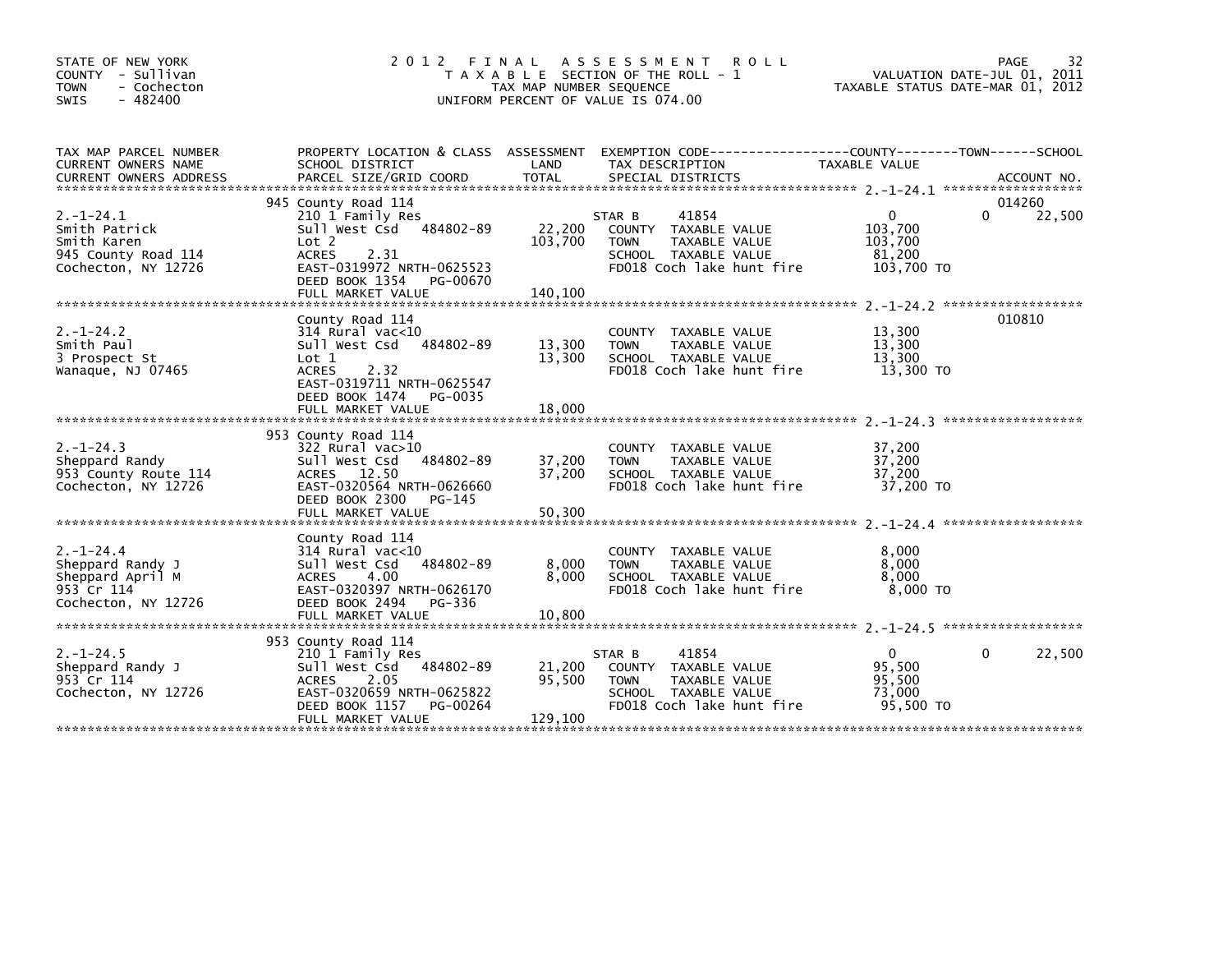| STATE OF NEW YORK<br>COUNTY - Sullivan<br><b>TOWN</b><br>- Cochecton<br>$-482400$<br>SWIS                                   | 2012                                                                                                                                                                               | FINAL<br>TAX MAP NUMBER SEQUENCE    | A S S E S S M E N T<br><b>ROLL</b><br>T A X A B L E SECTION OF THE ROLL - 1<br>UNIFORM PERCENT OF VALUE IS 074.00                     | VALUATION DATE-JUL 01, 2011<br>TAXABLE STATUS DATE-MAR 01, 2012      | 33<br>PAGE                      |
|-----------------------------------------------------------------------------------------------------------------------------|------------------------------------------------------------------------------------------------------------------------------------------------------------------------------------|-------------------------------------|---------------------------------------------------------------------------------------------------------------------------------------|----------------------------------------------------------------------|---------------------------------|
| TAX MAP PARCEL NUMBER<br>CURRENT OWNERS NAME                                                                                | PROPERTY LOCATION & CLASS ASSESSMENT<br>SCHOOL DISTRICT                                                                                                                            | LAND                                | TAX DESCRIPTION                                                                                                                       | TAXABLE VALUE                                                        |                                 |
| $2. - 1 - 25$<br>Erdman William P<br>Erdman Sharon D<br>PO Box 241<br>Jeffersonville, NY 12748<br>MAY BE SUBJECT TO PAYMENT | 969 County Road 114<br>241 Rural res&ag<br>484802-89<br>Sull West Csd<br>25.00<br><b>ACRES</b><br>EAST-0321240 NRTH-0626140<br>DEED BOOK 2629<br>PG-199<br>FULL MARKET VALUE       | 90,000 STAR B<br>207,000<br>279,700 | AGRI DIST 41720<br>41854<br>COUNTY TAXABLE VALUE<br><b>TOWN</b><br>TAXABLE VALUE<br>SCHOOL TAXABLE VALUE<br>FD018 Coch lake hunt fire | 63,000<br>63,000<br>0<br>144,000<br>144,000<br>121.500<br>207,000 TO | 015660<br>63,000<br>22,500<br>0 |
| UNDER AGDIST LAW TIL 2016<br>$2. -1 - 26.1$<br>Wood Keith<br>McFadden Laurie<br>PO Box 224<br>Callicoon, NY 12723           | New Turnpike B<br>$314$ Rural vac<10<br>Sull West Csd<br>484802-89<br>Lot 8<br>5.54<br><b>ACRES</b><br>EAST-0323030 NRTH-0627430<br>DEED BOOK 1683<br>PG-0659<br>FULL MARKET VALUE | 24,836<br>24,836<br>33,600          | COUNTY TAXABLE VALUE<br><b>TOWN</b><br>TAXABLE VALUE<br>SCHOOL TAXABLE VALUE<br>FD018 Coch lake hunt fire                             | 24,836<br>24,836<br>24,836<br>24,836 TO                              | 009160                          |
| $2. -1 - 26.3$<br>Gojka Sever<br>Gojka Jelena<br>924 New Tpke<br>Cochecton, NY 12726                                        | 924 New Turnpike B Rd<br>210 1 Family Res<br>Sull West Csd<br>484802-89<br>2.32<br><b>ACRES</b><br>EAST-0323382 NRTH-0626720<br>DEED BOOK 1973 PG-330<br>FULL MARKET VALUE         | 21,100<br>110,900<br>149,900        | 41854<br>STAR B<br>COUNTY TAXABLE VALUE<br><b>TOWN</b><br>TAXABLE VALUE<br>SCHOOL TAXABLE VALUE<br>FD018 Coch lake hunt fire          | $\Omega$<br>110,900<br>110,900<br>88,400<br>110,900 TO               | 008486<br>22,500<br>0           |
| $2. -1 - 26.5$<br>Wood Keith<br>McFadden Laurie<br>PO Box 224<br>Callicoon, NY 12723                                        | New Turnpike B<br>$314$ Rural vac<10<br>Sull West Csd<br>484802-89<br>Lot 7<br><b>ACRES</b><br>5.07<br>EAST-0321759 NRTH-0627613<br>DEED BOOK 1705<br>PG-0292<br>FULL MARKET VALUE | 25,950<br>25,950<br>35,100          | <b>COUNTY</b><br>TAXABLE VALUE<br>TAXABLE VALUE<br><b>TOWN</b><br>SCHOOL TAXABLE VALUE<br>FD018 Coch lake hunt fire                   | 25,950<br>25,950<br>25,950<br>25.950 TO                              | 009160                          |
| $2. - 1 - 26.6$<br>Heaney Mitchell<br>RD #1 Box 217<br>Cochecton, NY 12726                                                  | New Turnpike B<br>$314$ Rural vac<10<br>Sull West Csd<br>484802-89<br>Lot 6<br>5.09<br><b>ACRES</b><br>EAST-0322053 NRTH-0627636<br>DEED BOOK 1557<br>PG-0520<br>FULL MARKET VALUE | 26,000<br>26,000<br>35,100          | COUNTY<br>TAXABLE VALUE<br><b>TOWN</b><br>TAXABLE VALUE<br>SCHOOL TAXABLE VALUE<br>FD018 Coch lake hunt fire                          | 26,000<br>26,000<br>26,000<br>26,000 TO                              | 009160                          |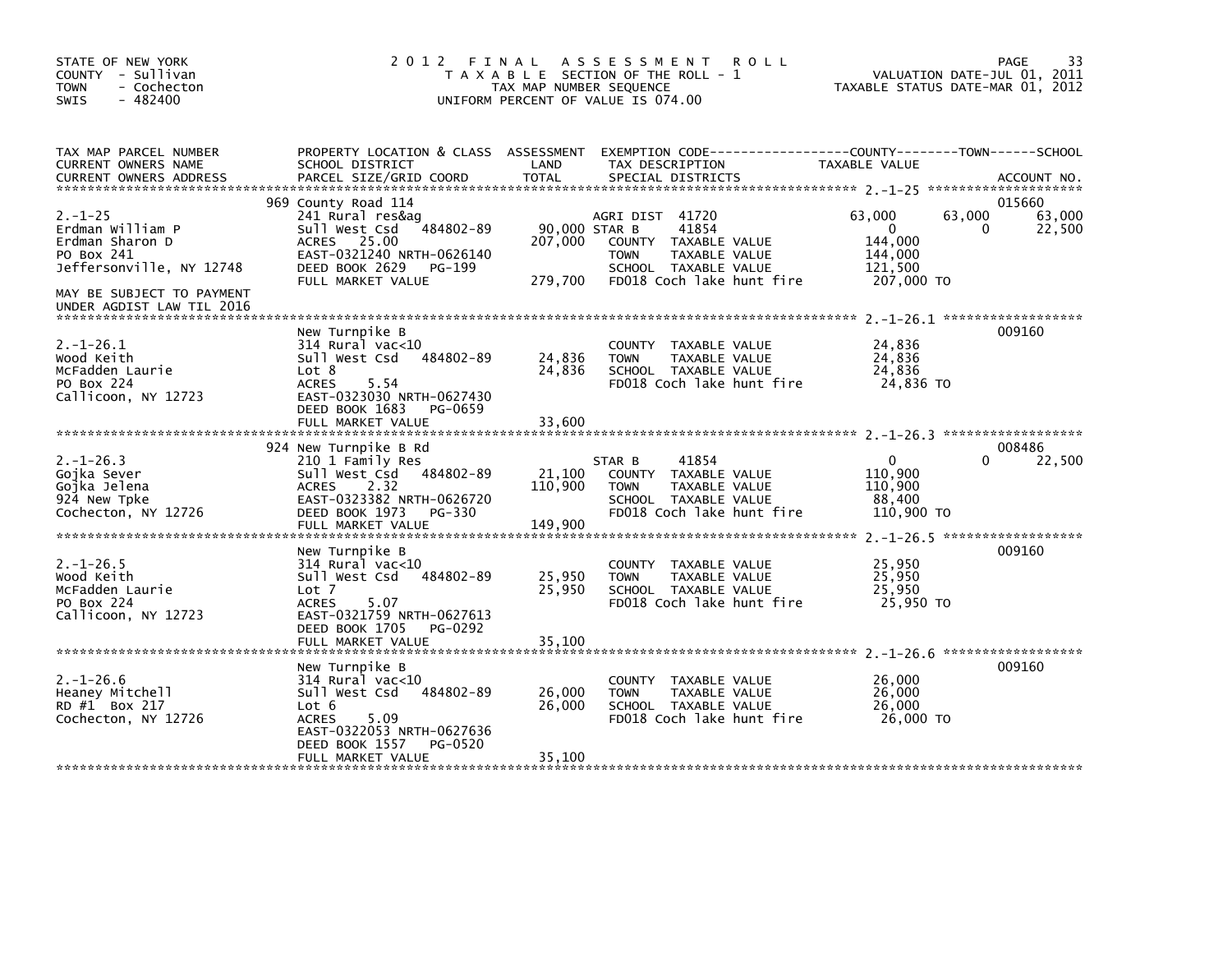| STATE OF NEW YORK<br>COUNTY - Sullivan<br>- Cochecton<br><b>TOWN</b><br>$-482400$<br>SWIS                   | 2012 FINAL                                                                                                                                                                                     | TAX MAP NUMBER SEQUENCE      | A S S E S S M E N T<br><b>ROLL</b><br>T A X A B L E SECTION OF THE ROLL - 1<br>UNIFORM PERCENT OF VALUE IS 074.00             | VALUATION DATE-JUL 01, 2011<br>TAXABLE STATUS DATE-MAR 01, 2012        | 34<br><b>PAGE</b> |
|-------------------------------------------------------------------------------------------------------------|------------------------------------------------------------------------------------------------------------------------------------------------------------------------------------------------|------------------------------|-------------------------------------------------------------------------------------------------------------------------------|------------------------------------------------------------------------|-------------------|
| TAX MAP PARCEL NUMBER<br><b>CURRENT OWNERS NAME</b>                                                         | PROPERTY LOCATION & CLASS ASSESSMENT<br>SCHOOL DISTRICT                                                                                                                                        | LAND                         | EXEMPTION CODE-----------------COUNTY-------TOWN------SCHOOL<br>TAX DESCRIPTION                                               | TAXABLE VALUE                                                          |                   |
| $2. - 1 - 26.7$<br>Heaney Mitchell<br>RD #1 Box 217<br>Cochecton, NY 12726                                  | New Turnpike B<br>$314$ Rural vac< $10$<br>484802-89<br>Sull West Csd<br>Lot 5<br><b>ACRES</b><br>5.02<br>EAST-0322356 NRTH-0627587<br>DEED BOOK 1557 PG-0520<br>FULL MARKET VALUE             | 25,900<br>25,900<br>35,000   | COUNTY TAXABLE VALUE<br>TAXABLE VALUE<br><b>TOWN</b><br>SCHOOL TAXABLE VALUE<br>FD018 Coch lake hunt fire                     | 25,900<br>25,900<br>25,900<br>25,900 TO                                | 009160            |
| $2. - 1 - 26.8$<br>Heaney Mitchell<br>RD #1 Box 217<br>Cochecton, NY 12726                                  | New Turnpike B<br>$314$ Rural vac<10<br>484802-89<br>Sull West Csd<br>Lot 4<br><b>ACRES</b><br>7.26<br>EAST-0322679 NRTH-0627568<br>DEED BOOK 1557 PG-0520<br>FULL MARKET VALUE                | 35,700<br>35,700<br>48,200   | COUNTY TAXABLE VALUE<br><b>TAXABLE VALUE</b><br><b>TOWN</b><br>SCHOOL TAXABLE VALUE<br>FD018 Coch lake hunt fire              | 35,700<br>35,700<br>35,700<br>35,700 TO                                | 009160            |
| $2. - 1 - 26.9$<br>Johanson Christopher<br>888 New Turnpike Rd<br>Cochecton, NY 12726                       | 1076 New Turnpike A<br>210 1 Family Res<br>Sull West Csd 484802-89<br>Lot 1<br>ACRES 10.61<br>EAST-0321700 NRTH-0626836<br>DEED BOOK 2197 PG-222                                               | 45,700<br>221,300            | COUNTY TAXABLE VALUE<br><b>TOWN</b><br><b>TAXABLE VALUE</b><br>SCHOOL TAXABLE VALUE<br>FD018 Coch lake hunt fire              | 221,300<br>221,300<br>221,300<br>221,300 TO                            | 009160            |
| $2. -1 - 26.10$<br>Day Justine A<br>908 New Turnpike Rd<br>Cochecton, NY 12726                              | 908 New Turnpike B Rd<br>210 1 Family Res<br>Sull West Csd 484802-89<br>Lot 2<br><b>ACRES</b><br>2.80<br>EAST-0322149 NRTH-0626889<br>DEED BOOK 2235<br>PG-604                                 | 22,600<br>138,600            | 41834<br>STAR EN<br>COUNTY TAXABLE VALUE<br>TAXABLE VALUE<br><b>TOWN</b><br>SCHOOL TAXABLE VALUE<br>FD018 Coch lake hunt fire | $\mathbf{0}$<br>$\Omega$<br>138,600<br>138,600<br>91,950<br>138,600 TO | 009160<br>46,650  |
| $2. -1 - 26.11$<br>Franskevicz Beverly<br>Franskevicz David E<br>916 New Turnpike Rd<br>Cochecton, NY 12726 | 916 New Turnpike B Rd<br>210 1 Family Res<br>Sull West Csd 484802-89<br>Lot <sub>3</sub><br><b>ACRES</b><br>2.62<br>EAST-0322330 NRTH-0626826<br>DEED BOOK 2313<br>PG-577<br>FULL MARKET VALUE | 22,200<br>181,500<br>245,300 | 41854<br>STAR B<br>COUNTY TAXABLE VALUE<br>TAXABLE VALUE<br><b>TOWN</b><br>SCHOOL TAXABLE VALUE<br>FD018 Coch lake hunt fire  | $\mathbf{0}$<br>0<br>181,500<br>181,500<br>159,000<br>181.500 TO       | 009160<br>22,500  |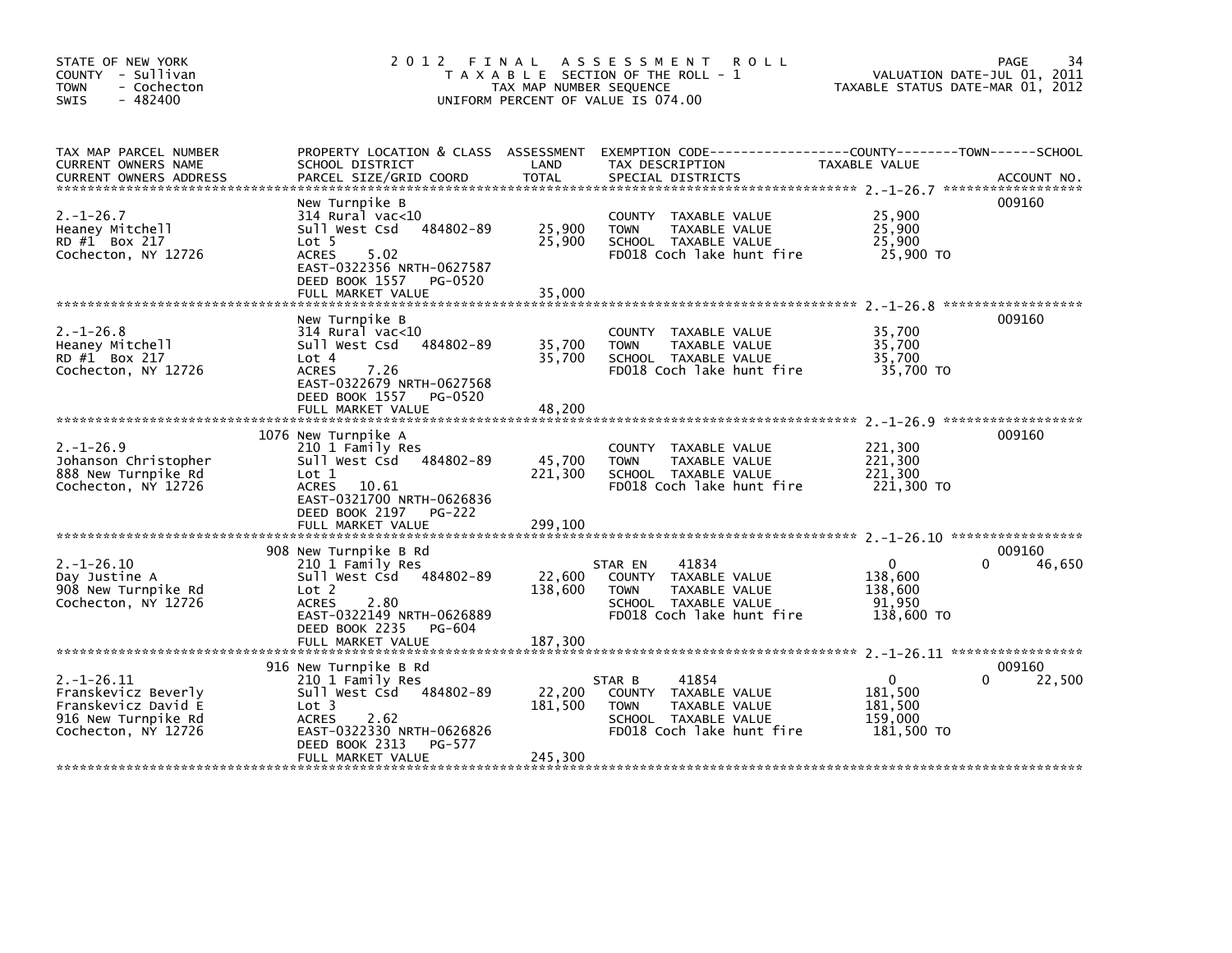| STATE OF NEW YORK<br>COUNTY - Sullivan<br><b>TOWN</b><br>- Cochecton<br>$-482400$<br><b>SWIS</b> | 2012 FINAL                                                    | TAX MAP NUMBER SEQUENCE | A S S E S S M E N T<br><b>ROLL</b><br>T A X A B L E SECTION OF THE ROLL - 1<br>UNIFORM PERCENT OF VALUE IS 074.00 | VALUATION DATE-JUL 01,<br>TAXABLE STATUS DATE-MAR 01, 2012 | 35<br>PAGE<br>2011 |
|--------------------------------------------------------------------------------------------------|---------------------------------------------------------------|-------------------------|-------------------------------------------------------------------------------------------------------------------|------------------------------------------------------------|--------------------|
| TAX MAP PARCEL NUMBER                                                                            | PROPERTY LOCATION & CLASS ASSESSMENT                          |                         | EXEMPTION CODE-----------------COUNTY-------TOWN------SCHOOL                                                      |                                                            |                    |
| CURRENT OWNERS NAME<br><b>CURRENT OWNERS ADDRESS</b>                                             | SCHOOL DISTRICT<br>PARCEL SIZE/GRID COORD                     | LAND<br><b>TOTAL</b>    | TAX DESCRIPTION<br>SPECIAL DISTRICTS                                                                              | TAXABLE VALUE                                              | ACCOUNT NO.        |
|                                                                                                  |                                                               |                         |                                                                                                                   |                                                            | 006468             |
| $2. - 1 - 27$                                                                                    | 930 New Turnpike B<br>210 1 Family Res                        |                         | COUNTY TAXABLE VALUE                                                                                              | 73,900                                                     |                    |
| Heaney Mitchell P                                                                                | Sull West Csd<br>484802-89                                    | 22,700                  | TAXABLE VALUE<br><b>TOWN</b>                                                                                      | 73,900                                                     |                    |
| R D 1 Box 217<br>Cochecton, NY 12726                                                             | 3.76 BANKC191006<br><b>ACRES</b><br>EAST-0323560 NRTH-0626700 | 73,900                  | SCHOOL TAXABLE VALUE<br>FD018 Coch lake hunt fire                                                                 | 73,900<br>73,900 TO                                        |                    |
|                                                                                                  | DEED BOOK 1376<br>PG-105                                      |                         |                                                                                                                   |                                                            |                    |
|                                                                                                  | FULL MARKET VALUE                                             | 99,900                  |                                                                                                                   |                                                            |                    |
|                                                                                                  | New Turnpike B                                                |                         |                                                                                                                   |                                                            | 016061             |
| $2. - 1 - 28.1$                                                                                  | 322 Rural vac>10                                              |                         | COUNTY TAXABLE VALUE                                                                                              | 38,300                                                     |                    |
| Danon Martin                                                                                     | Sull West Csd<br>484802-89                                    | 38,300                  | <b>TOWN</b><br>TAXABLE VALUE                                                                                      | 38,300                                                     |                    |
| 7614 Nw 68Th Ter<br>Tamarac, FL 33321                                                            | ACRES 11.32<br>EAST-0324370 NRTH-0627370                      | 38,300                  | SCHOOL TAXABLE VALUE<br>FD018 Coch lake hunt fire                                                                 | 38,300<br>38,300 TO                                        |                    |
|                                                                                                  | DEED BOOK 2322<br>PG-57                                       |                         |                                                                                                                   |                                                            |                    |
|                                                                                                  | FULL MARKET VALUE                                             | 51,800                  |                                                                                                                   |                                                            |                    |
|                                                                                                  | New Turnpike B                                                |                         |                                                                                                                   |                                                            | 016061             |
| $2. -1 - 28.2$                                                                                   | $314$ Rural vac<10                                            |                         | COUNTY TAXABLE VALUE                                                                                              | 35,100                                                     |                    |
| Ledoux Joseph E Jr                                                                               | 484802-89<br>Sull West Csd                                    | 35,100                  | TAXABLE VALUE<br>TOWN                                                                                             | 35.100                                                     |                    |
| Princenthal Nancy<br>2 Northside Piers Apt 28N                                                   | 8.02<br><b>ACRES</b><br>EAST-0324370 NRTH-0627370             | 35,100                  | SCHOOL TAXABLE VALUE<br>FD018 Coch lake hunt fire                                                                 | 35,100<br>35,100 TO                                        |                    |
| Brooklyn, NY 11249                                                                               | DEED BOOK 3631<br>PG-45                                       |                         |                                                                                                                   |                                                            |                    |
|                                                                                                  | FULL MARKET VALUE                                             | 47,400                  |                                                                                                                   |                                                            |                    |
|                                                                                                  | 1155 New Turnpike B                                           |                         |                                                                                                                   |                                                            | 010830             |
| $2. - 1 - 29$                                                                                    | 210 1 Family Res                                              |                         | COUNTY TAXABLE VALUE                                                                                              | 129,500                                                    |                    |
| Ledoux Joseph                                                                                    | Sull West Csd 484802-89                                       | 18,000                  | TAXABLE VALUE<br><b>TOWN</b>                                                                                      | 129,500<br>129,500                                         |                    |
| Princenthal Nancy<br>1 Washington Square                                                         | 1.57 BANKN140687<br>ACRES<br>EAST-0324570 NRTH-0627000        | 129,500                 | SCHOOL TAXABLE VALUE<br>FD018 Coch lake hunt fire                                                                 | 129,500 TO                                                 |                    |
| Village Apt 9n                                                                                   | DEED BOOK 1674<br>PG-0229                                     |                         |                                                                                                                   |                                                            |                    |
| New York, NY 10012                                                                               | FULL MARKET VALUE                                             | 175,000                 |                                                                                                                   | $2 - 1 - 30$ *********************                         |                    |
|                                                                                                  | 991 New Turnpike B                                            |                         |                                                                                                                   |                                                            | 016060             |
| $2. - 1 - 30$                                                                                    | 210 1 Family Res                                              |                         | COUNTY TAXABLE VALUE                                                                                              | 237,600                                                    |                    |
| Campanile David<br>Tait Heather                                                                  | Sull West Csd<br>484802-89<br><b>ACRES</b><br>5.31            | 36,100<br>237,600       | <b>TOWN</b><br>TAXABLE VALUE<br>SCHOOL TAXABLE VALUE                                                              | 237,600<br>237,600                                         |                    |
| 253 W 73rd St Ste 3C                                                                             | EAST-0325090 NRTH-0627100                                     |                         | FD018 Coch lake hunt fire                                                                                         | 237,600 TO                                                 |                    |
| New York, NY 10023                                                                               | DEED BOOK 3248<br>PG-113                                      |                         |                                                                                                                   |                                                            |                    |
|                                                                                                  | FULL MARKET VALUE                                             | 321,100                 |                                                                                                                   | $2 - 1 - 31$ *********************                         |                    |
|                                                                                                  | State Route 17B                                               |                         |                                                                                                                   |                                                            | 001890             |
| $2. - 1 - 31$                                                                                    | 314 Rural vac<10                                              |                         | FOREST LND 47460                                                                                                  | 993                                                        | 993<br>993         |
| Loughrey Edward<br>Loughrey Debra                                                                | Sull West Csd<br>484802-89<br>2.90<br><b>ACRES</b>            | 3,600<br>3,600          | COUNTY TAXABLE VALUE<br><b>TOWN</b><br>TAXABLE VALUE                                                              | 2,607<br>2,607                                             |                    |
| 374 Mueller Rd                                                                                   | EAST-0325260 NRTH-0627510                                     |                         | SCHOOL TAXABLE VALUE                                                                                              | 2.607                                                      |                    |
| Cochecton, NY 12726                                                                              | DEED BOOK 1393<br>PG-435                                      |                         | FD018 Coch lake hunt fire                                                                                         | 3.600 TO                                                   |                    |
| MAY BE SUBJECT TO PAYMENT<br>UNDER RPTL480A UNTIL 2021                                           | FULL MARKET VALUE                                             | 4,900                   |                                                                                                                   |                                                            |                    |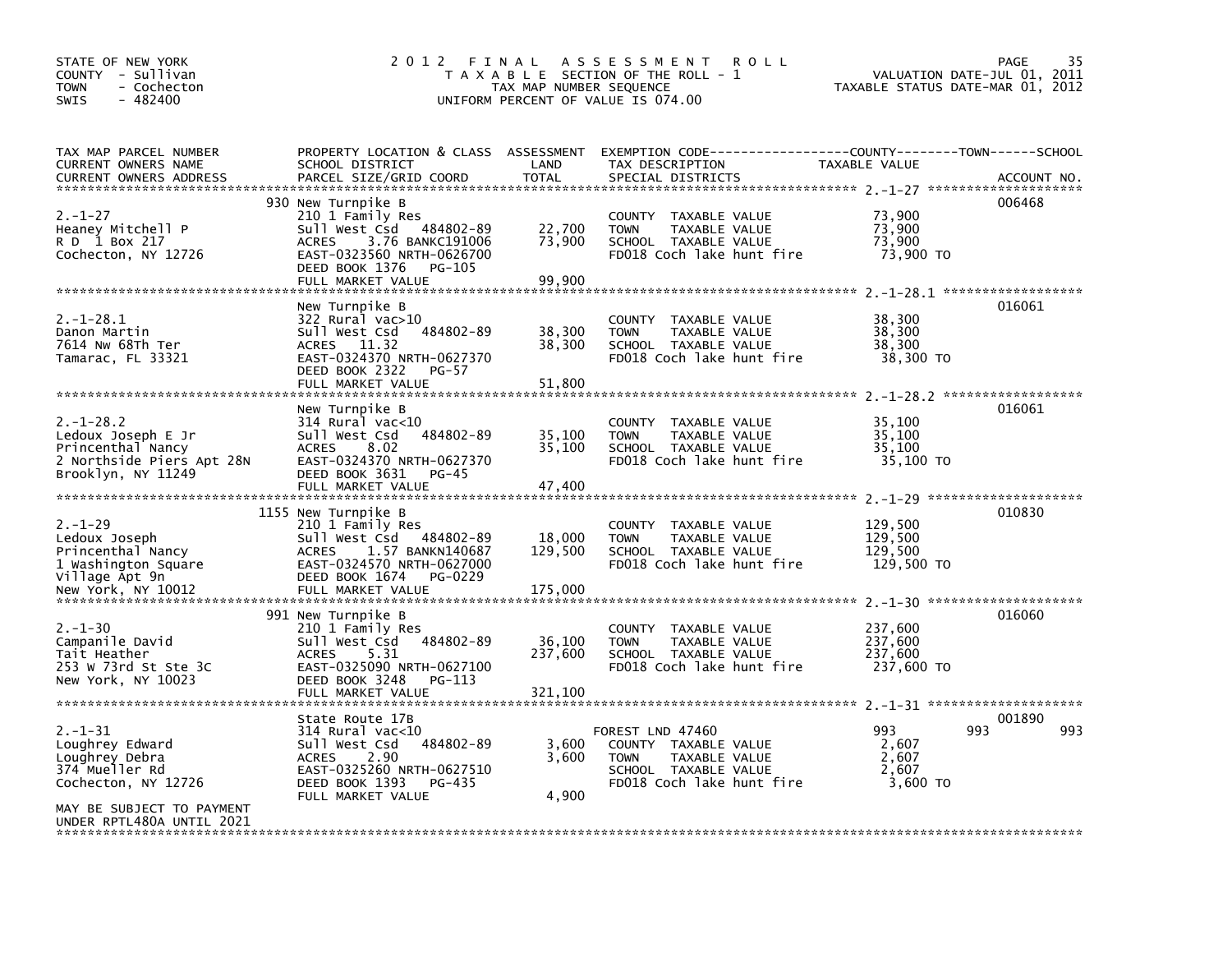| STATE OF NEW YORK<br>COUNTY - Sullivan<br>- Cochecton<br><b>TOWN</b><br>$-482400$<br>SWIS     | 2012 FINAL                                                                                                                                                                                            | TAX MAP NUMBER SEQUENCE     | A S S E S S M E N T<br><b>ROLL</b><br>T A X A B L E SECTION OF THE ROLL - 1<br>UNIFORM PERCENT OF VALUE IS 074.00                                                                                                     | VALUATION DATE-JUL 01, 2011<br>TAXABLE STATUS DATE-MAR 01, 2012                                                   | 36<br>PAGE                                  |
|-----------------------------------------------------------------------------------------------|-------------------------------------------------------------------------------------------------------------------------------------------------------------------------------------------------------|-----------------------------|-----------------------------------------------------------------------------------------------------------------------------------------------------------------------------------------------------------------------|-------------------------------------------------------------------------------------------------------------------|---------------------------------------------|
| TAX MAP PARCEL NUMBER<br>CURRENT OWNERS NAME                                                  | PROPERTY LOCATION & CLASS ASSESSMENT<br>SCHOOL DISTRICT                                                                                                                                               | LAND                        | EXEMPTION CODE-----------------COUNTY-------TOWN------SCHOOL<br>TAX DESCRIPTION                                                                                                                                       | <b>TAXABLE VALUE</b>                                                                                              |                                             |
| $2. -1 - 32.1$<br>Lahey James<br>123 Brook Rd<br>Cochecton, NY 12726                          | 3286 State Route 17B<br>464 Office bldg.<br>Sull West Csd 484802-89<br>1.62 BANK0060806<br><b>ACRES</b><br>EAST-0325749 NRTH-0625908<br>DEED BOOK 2996<br>PG-287                                      | 17,000<br>67,000            | COUNTY TAXABLE VALUE<br><b>TOWN</b><br>TAXABLE VALUE<br>SCHOOL TAXABLE VALUE<br>FD018 Coch lake hunt fire                                                                                                             | 67,000<br>67,000<br>67,000<br>67,000 TO                                                                           | 002785                                      |
|                                                                                               | FULL MARKET VALUE                                                                                                                                                                                     | 90.500                      |                                                                                                                                                                                                                       |                                                                                                                   |                                             |
| $2. -1 - 32.2$<br>Finn Robert G<br>Finn Ruth E<br>1024 New Turnpike Rd<br>Cochecton, NY 12726 | 1206 New Turnpike B<br>210 1 Family Res<br>Sull West Csd<br>484802-89<br><b>ACRES</b><br>1.20<br>EAST-0325390 NRTH-0626170<br>DEED BOOK 1583 PG-224<br>FULL MARKET VALUE                              | 220,000                     | HOME IMP<br>44210<br>41854<br>15,000 STAR B<br>162.800 COMBAT VET 41131<br>DISABL VET 41141<br>COUNTY TAXABLE VALUE<br><b>TOWN</b><br>TAXABLE VALUE<br>SCHOOL TAXABLE VALUE<br>FD018 Coch lake hunt fire<br>31,250 EX | 31,250<br>31,250<br>$\Omega$<br>32,888<br>32,888<br>65,775<br>65,775<br>32,887<br>32,887<br>109,050<br>131,550 TO | 004865<br>31,250<br>22,500<br>- 0<br>0<br>0 |
|                                                                                               |                                                                                                                                                                                                       |                             |                                                                                                                                                                                                                       |                                                                                                                   |                                             |
| $2. -1 - 32.3$<br>Knoerzer Margaret<br>411 Viaduct Rd<br>Callicoon, NY 12723                  | 1005 New Turnpike B<br>210 1 Family Res<br>Sull West Csd 484802-89<br>FRNT 620.00 DPTH 340.00<br><b>ACRES</b><br>0.73<br>EAST-0325410 NRTH-0626580<br>DEED BOOK 2010<br>PG-58754<br>FULL MARKET VALUE | 10,500<br>58,500<br>79,100  | COUNTY TAXABLE VALUE<br><b>TOWN</b><br>TAXABLE VALUE<br>SCHOOL TAXABLE VALUE<br>FD018 Coch lake hunt fire                                                                                                             | 58,500<br>58,500<br>58.500<br>58,500 TO                                                                           | 008287                                      |
|                                                                                               |                                                                                                                                                                                                       |                             |                                                                                                                                                                                                                       |                                                                                                                   |                                             |
| $2. -1 - 32.4$<br>Lalloo Milton<br>& Mary<br>31 Vernon Pl<br>Mt Vernon, NY 10552              | State Route 17B<br>210 1 Family Res<br>Sull West Csd<br>484802-89<br>ACRES 14.70<br>EAST-0325670 NRTH-0626790<br>DEED BOOK 801<br>PG-00678<br>FULL MARKET VALUE                                       | 55,600<br>74,300<br>100.400 | COUNTY TAXABLE VALUE<br><b>TOWN</b><br>TAXABLE VALUE<br>SCHOOL TAXABLE VALUE<br>FD018 Coch lake hunt fire                                                                                                             | 74,300<br>74,300<br>74,300<br>74,300 TO                                                                           | 008158                                      |
| $2. -1 - 32.5$<br>Occhi Primo<br>Occhi Pia<br>7-02 123Rd St<br>College Pt<br>New York, 11356  | State Route 52<br>$314$ Rural vac<10<br>Sull West Csd<br>484802-89<br>2.00<br><b>ACRES</b><br>EAST-0325470 NRTH-0625390<br>DEED BOOK 866<br>PG-00149<br>FULL MARKET VALUE                             | 12,000<br>12,000<br>16,200  | COUNTY TAXABLE VALUE<br><b>TOWN</b><br>TAXABLE VALUE<br>SCHOOL TAXABLE VALUE<br>FD018 Coch lake hunt fire                                                                                                             | 12,000<br>12,000<br>12,000<br>12,000 TO                                                                           | 010860                                      |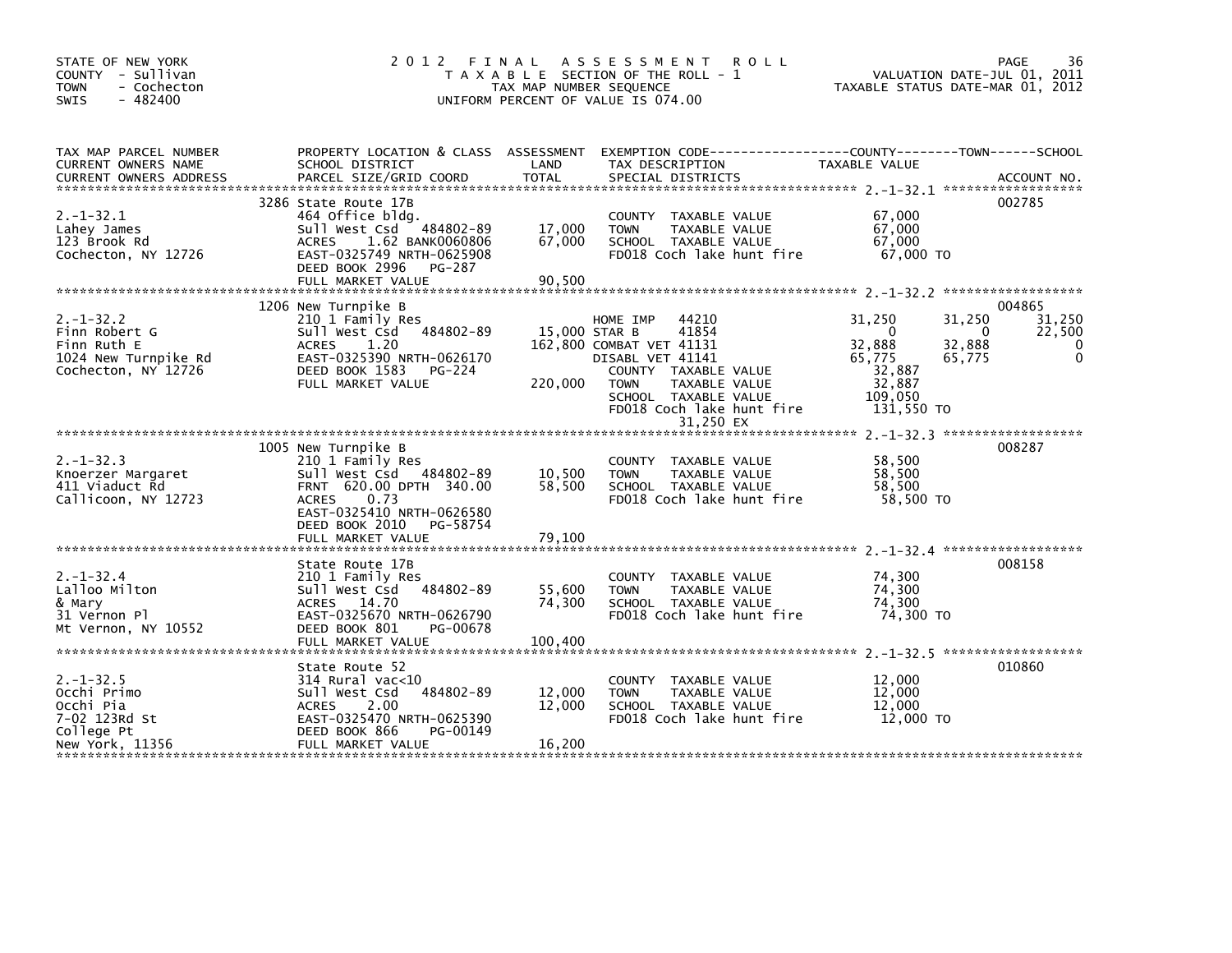| STATE OF NEW YORK<br>COUNTY - Sullivan<br>- Cochecton<br>TOWN<br>$-482400$<br>SWIS                                              | 2012 FINAL                                                                                                                                                                            | TAX MAP NUMBER SEQUENCE             | A S S E S S M E N T<br><b>ROLL</b><br>T A X A B L E SECTION OF THE ROLL - 1<br>UNIFORM PERCENT OF VALUE IS 074.00                     | VALUATION DATE-JUL 01, 2011<br>TAXABLE STATUS DATE-MAR 01, 2012               | 37<br>PAGE                 |
|---------------------------------------------------------------------------------------------------------------------------------|---------------------------------------------------------------------------------------------------------------------------------------------------------------------------------------|-------------------------------------|---------------------------------------------------------------------------------------------------------------------------------------|-------------------------------------------------------------------------------|----------------------------|
| TAX MAP PARCEL NUMBER<br>CURRENT OWNERS NAME                                                                                    | PROPERTY LOCATION & CLASS ASSESSMENT<br>SCHOOL DISTRICT                                                                                                                               | LAND                                | EXEMPTION CODE-----------------COUNTY-------TOWN------SCHOOL<br>TAX DESCRIPTION                                                       | TAXABLE VALUE                                                                 |                            |
| $2. -1 - 32.7$<br>DeAngelo Philip<br>4 Shadyside Ter<br>Kinnelow, NJ 07045                                                      | State Route 52<br>$314$ Rural vac<10<br>484802-89<br>Sull West Csd<br><b>ACRES</b><br>2.00<br>EAST-0325415 NRTH-0625609<br>DEED BOOK 3382<br>PG-634<br>FULL MARKET VALUE              | 12,000<br>12,000<br>16,200          | COUNTY TAXABLE VALUE<br>TAXABLE VALUE<br><b>TOWN</b><br>SCHOOL TAXABLE VALUE<br>FD018 Coch lake hunt fire                             | 12,000<br>12,000<br>12,000<br>12,000 TO                                       |                            |
| $2. -1 - 32.8$<br>Capotorto Rosetta<br>Bero Ronnie<br>228 Jefferson St<br>Hoboken, NJ 07030                                     | 3287 State Rt 17B<br>260 Seasonal res<br>Sull West Csd<br>484802-89<br>2.00<br><b>ACRES</b><br>EAST-0325439 NRTH-0625879<br>DEED BOOK 2690<br>PG-493<br>FULL MARKET VALUE             | 21,000<br>57,500<br>77,700          | COUNTY TAXABLE VALUE<br>TAXABLE VALUE<br><b>TOWN</b><br>SCHOOL TAXABLE VALUE<br>FD018 Coch lake hunt fire                             | 57,500<br>57,500<br>57,500<br>57.500 TO                                       |                            |
| $2. - 1 - 33$<br>Erdman Sharon<br>Townsend Wayne R<br>969 Cr 114<br>Cochecton, NY 12726<br>MAY BE SUBJECT TO PAYMENT            | 1027 County Road 114<br>112 Dairy farm<br>484802-89<br>Sull West Csd<br>87.67<br><b>ACRES</b><br>EAST-0322670 NRTH-0625810<br>DEED BOOK 3563<br>PG-485<br>FULL MARKET VALUE           | 147,700<br>349,900<br>472,800       | AGRI DIST 41720<br>COUNTY TAXABLE VALUE<br><b>TOWN</b><br><b>TAXABLE VALUE</b><br>SCHOOL TAXABLE VALUE<br>FD018 Coch lake hunt fire   | 102,252<br>102,252<br>247,648<br>247,648<br>247,648<br>349,900 TO             | 015600<br>102,252          |
| UNDER AGDIST LAW TIL 2016                                                                                                       |                                                                                                                                                                                       |                                     |                                                                                                                                       |                                                                               |                            |
| $2. - 1 - 34$<br>Ducaeminski Michael T<br>Duczeminski Beth A<br>1021 Cr 114<br>Cochecton, NY 12726<br>MAY BE SUBJECT TO PAYMENT | 1021 County Road 114<br>210 1 Family Res<br>Sull West Csd 484802-89<br>6.00 BANKC030981<br><b>ACRES</b><br>EAST-0322060 NRTH-0625160<br>DEED BOOK 2322<br>PG-280<br>FULL MARKET VALUE | 35,400 STAR B<br>100,000<br>135,100 | AGRI DIST 41720<br>41854<br>COUNTY TAXABLE VALUE<br><b>TOWN</b><br>TAXABLE VALUE<br>SCHOOL TAXABLE VALUE<br>FD018 Coch lake hunt fire | 13,250<br>13,250<br>$\Omega$<br>0<br>86,750<br>86,750<br>64.250<br>100,000 TO | 006400<br>13,250<br>22,500 |
| UNDER AGDIST LAW TIL 2016                                                                                                       |                                                                                                                                                                                       |                                     |                                                                                                                                       |                                                                               |                            |
| $2. -1 - 35.1$<br>Rubin Allan<br>Spilner Susan Candace<br>972 New Turnpike Rd<br>Cochecton, NY 12726                            | 978 New Turnpike B Rd<br>$314$ Rural vac<10<br>sull west Csd<br>484802-89<br>Lot B<br><b>ACRES</b><br>9.27<br>EAST-0323907 NRTH-0626458                                               | 37,500<br>37,500                    | COUNTY TAXABLE VALUE<br>TAXABLE VALUE<br><b>TOWN</b><br>SCHOOL TAXABLE VALUE<br>FD018 Coch lake hunt fire                             | 37,500<br>37,500<br>37,500<br>37,500 TO                                       |                            |
|                                                                                                                                 | DEED BOOK 1370<br>PG-299<br>FULL MARKET VALUE                                                                                                                                         | 50,700                              |                                                                                                                                       |                                                                               |                            |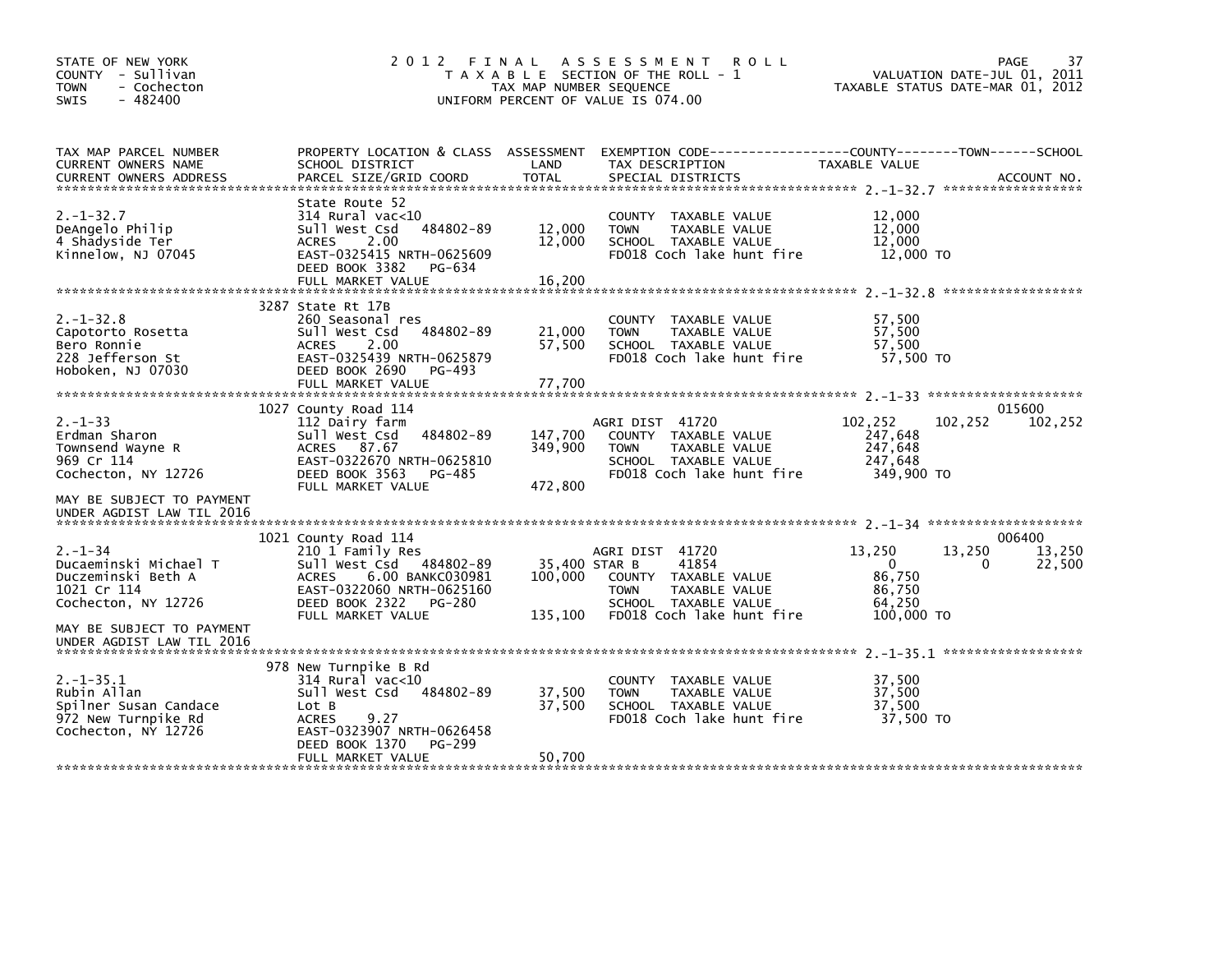| STATE OF NEW YORK<br>COUNTY - Sullivan<br><b>TOWN</b><br>- Cochecton<br>$-482400$<br><b>SWIS</b>                                  |                                                                                                                                                                               | 2012 FINAL ASSESSMENT<br><b>ROLL</b><br>T A X A B L E SECTION OF THE ROLL - 1<br>TAX MAP NUMBER SEQUENCE<br>UNIFORM PERCENT OF VALUE IS 074.00                                                                                                | 38<br>PAGE<br>VALUATION DATE-JUL 01, 2011<br>TAXABLE STATUS DATE-MAR 01, 2012                                                                             |
|-----------------------------------------------------------------------------------------------------------------------------------|-------------------------------------------------------------------------------------------------------------------------------------------------------------------------------|-----------------------------------------------------------------------------------------------------------------------------------------------------------------------------------------------------------------------------------------------|-----------------------------------------------------------------------------------------------------------------------------------------------------------|
| TAX MAP PARCEL NUMBER<br>CURRENT OWNERS NAME                                                                                      | PROPERTY LOCATION & CLASS ASSESSMENT<br>SCHOOL DISTRICT                                                                                                                       | LAND<br>TAX DESCRIPTION                                                                                                                                                                                                                       | EXEMPTION CODE-----------------COUNTY-------TOWN------SCHOOL<br>TAXABLE VALUE                                                                             |
|                                                                                                                                   |                                                                                                                                                                               |                                                                                                                                                                                                                                               |                                                                                                                                                           |
| $2. -1 - 35.2$<br>Rubin Allan<br>Spilner Susan Candace<br>972 New Turnpike Rd<br>Cochecton, NY 12726<br>MAY BE SUBJECT TO PAYMENT | 972 New Turnpike B Rd<br>240 Rural res<br>484802-89<br>Sull West Csd<br>Lot A<br>13.91<br>ACRES<br>EAST-0324385 NRTH-0626448<br>DEED BOOK 1370<br>PG-299<br>FULL MARKET VALUE | AGRI DIST 41720<br>59,200 STAR B<br>41854<br>178,500<br>COUNTY TAXABLE VALUE<br><b>TOWN</b><br>TAXABLE VALUE<br>SCHOOL TAXABLE VALUE<br>FD018 Coch lake hunt fire<br>241,200                                                                  | 35,545<br>35,545<br>35,545<br>22,500<br>$\mathbf{0}$<br>0<br>142,955<br>142,955<br>120,455<br>178,500 TO                                                  |
| UNDER AGDIST LAW TIL 2016                                                                                                         |                                                                                                                                                                               |                                                                                                                                                                                                                                               |                                                                                                                                                           |
| $2. - 1 - 36$<br>Cadman Joel<br>McPherson Elizabeth<br>484 W 43 St 4D<br>New York, NY 10036                                       | 1168 New Turnpike B Rd<br>210 1 Family Res<br>484802-89<br>Sull West Csd<br>ACRES<br>1.43<br>EAST-0324760 NRTH-0626680<br>DEED BOOK 3017 PG-235                               | COUNTY TAXABLE VALUE<br>18,100<br><b>TOWN</b><br>TAXABLE VALUE<br>106,500<br>SCHOOL TAXABLE VALUE<br>FD018 Coch lake hunt fire                                                                                                                | 005515<br>106,500<br>106,500<br>106,500<br>106,500 TO                                                                                                     |
|                                                                                                                                   | FULL MARKET VALUE                                                                                                                                                             | 143,900                                                                                                                                                                                                                                       |                                                                                                                                                           |
| $2. - 1 - 37$<br>Nicholas Robert J<br>Nicholas Margarite<br>1089 County Rd 114<br>Cochecton, NY 12726                             | 1089 County Road 114<br>240 Rural res<br>Sull West Csd<br>484802-89<br>ACRES 27.97<br>EAST-0323910 NRTH-0625140<br>DEED BOOK 748<br>PG-874<br>FULL MARKET VALUE               | 64 PCT OF VALUE USED FOR EXEMPTION PURPOSES<br>CW_15_VET/ 41162<br>67,500 AGED-S<br>41804<br>41834<br>131,500 STAR EN<br>COUNTY TAXABLE VALUE<br>TAXABLE VALUE<br><b>TOWN</b><br>177,700<br>SCHOOL TAXABLE VALUE<br>FD018 Coch lake hunt fire | 010698<br>0<br>9.000<br>$\Omega$<br>8,416<br>$\mathbf{0}$<br>$\Omega$<br>$\mathbf{0}$<br>$\Omega$<br>46,650<br>122,500<br>131,500<br>76,434<br>131.500 TO |
|                                                                                                                                   |                                                                                                                                                                               |                                                                                                                                                                                                                                               |                                                                                                                                                           |
| $2. - 1 - 38$<br>Dubois Brian<br>Manzi Brenda<br>1103 Cr 114<br>Cochecton, NY 12726                                               | 1099 County Road 114<br>210 1 Family Res<br>Sull West Csd 484802-89<br>9.73<br>ACRES<br>EAST-0324200 NRTH-0624980<br>DEED BOOK 2658<br>PG-303<br>FULL MARKET VALUE            | AGRI DIST 41720<br>35,800 STAR B<br>41854<br>147,000<br>COUNTY TAXABLE VALUE<br><b>TOWN</b><br>TAXABLE VALUE<br>SCHOOL TAXABLE VALUE<br>198,600<br>FD018 Coch lake hunt fire                                                                  | 003820<br>12,270<br>12,270<br>12,270<br>$\overline{0}$<br>22,500<br>0<br>134,730<br>134,730<br>112,230<br>147,000 TO                                      |
| MAY BE SUBJECT TO PAYMENT                                                                                                         |                                                                                                                                                                               |                                                                                                                                                                                                                                               |                                                                                                                                                           |
| UNDER AGDIST LAW TIL 2016                                                                                                         |                                                                                                                                                                               |                                                                                                                                                                                                                                               |                                                                                                                                                           |
| $2. -1 - 39.1$<br>Cochecton Alpha LLC<br>1141 County Rd. 114<br>PO Box 688<br>Monticello, NY 12701                                | 1141 County Road 114<br>418 Inn/lodge<br>Sull West Csd<br>484802-89<br>ACRES 77.00<br>EAST-0324816 NRTH-0625219<br>DEED BOOK 3636<br>PG-142<br>FULL MARKET VALUE              | COUNTY TAXABLE VALUE<br>103,000<br><b>TOWN</b><br>TAXABLE VALUE<br>425,000<br>SCHOOL TAXABLE VALUE<br>FD018 Coch lake hunt fire<br>574,300                                                                                                    | 425,000<br>425,000<br>425.000<br>425,000 TO                                                                                                               |
|                                                                                                                                   |                                                                                                                                                                               |                                                                                                                                                                                                                                               |                                                                                                                                                           |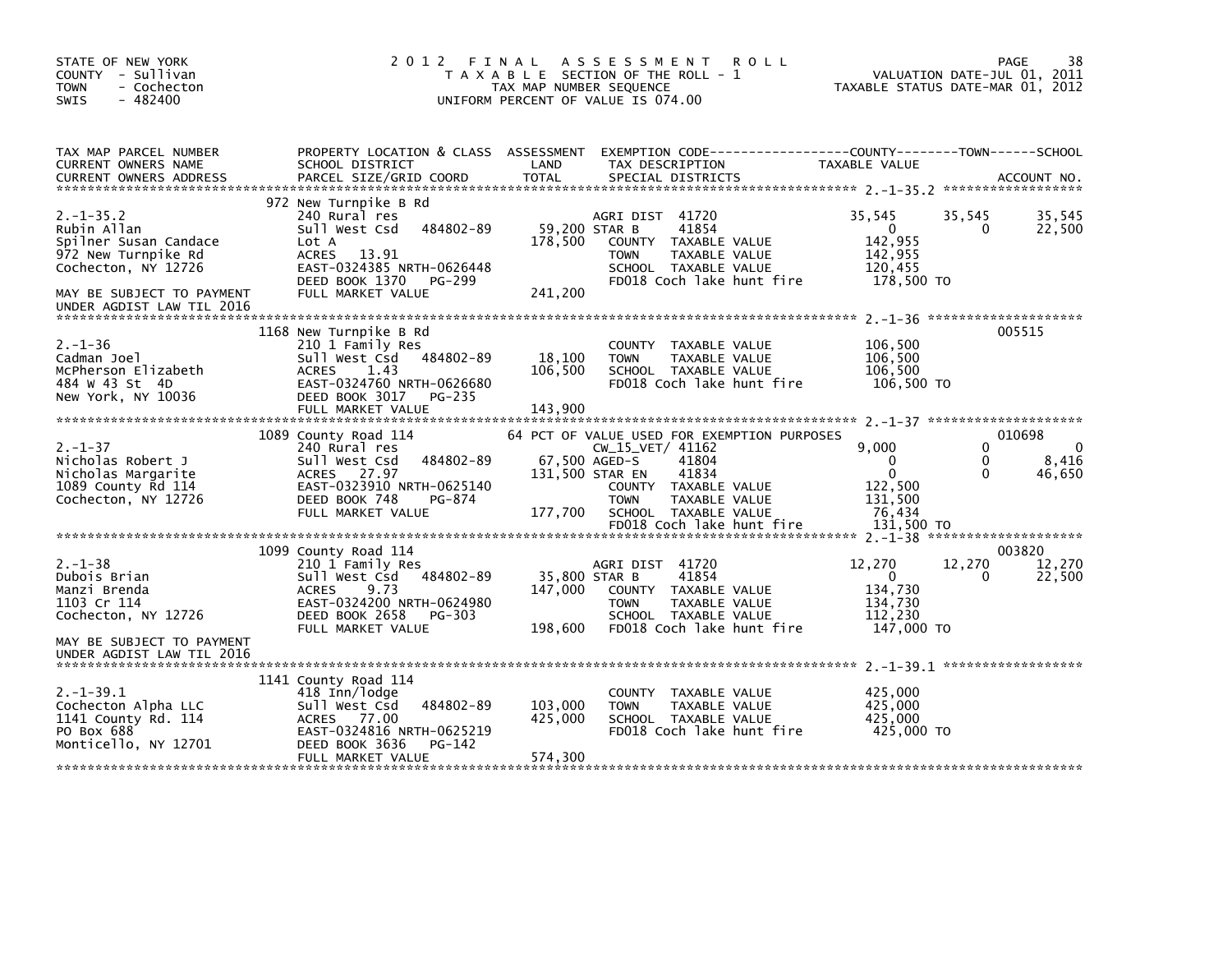| STATE OF NEW YORK<br>COUNTY - Sullivan<br><b>TOWN</b><br>- Cochecton<br>$-482400$<br>SWIS       | 2 0 1 2                                                                                                                                                                        | FINAL<br>ASSESSMENT<br><b>ROLL</b><br>T A X A B L E SECTION OF THE ROLL - 1<br>TAX MAP NUMBER SEQUENCE<br>UNIFORM PERCENT OF VALUE IS 074.00                                                                                 | 39<br>PAGE<br>VALUATION DATE-JUL 01, 2011<br>TAXABLE STATUS DATE-MAR 01, 2012                                       |
|-------------------------------------------------------------------------------------------------|--------------------------------------------------------------------------------------------------------------------------------------------------------------------------------|------------------------------------------------------------------------------------------------------------------------------------------------------------------------------------------------------------------------------|---------------------------------------------------------------------------------------------------------------------|
| TAX MAP PARCEL NUMBER<br>CURRENT OWNERS NAME<br><b>CURRENT OWNERS ADDRESS</b>                   | SCHOOL DISTRICT<br>PARCEL SIZE/GRID COORD                                                                                                                                      | PROPERTY LOCATION & CLASS ASSESSMENT EXEMPTION CODE----------------COUNTY-------TOWN------SCHOOL<br>LAND<br>TAX DESCRIPTION<br><b>TOTAL</b><br>SPECIAL DISTRICTS                                                             | <b>TAXABLE VALUE</b><br>ACCOUNT NO.                                                                                 |
| $2. -1 - 39.2$<br>Blanke Wolfgang H<br>Blanke Susanna<br>1118 Cr 114<br>Cochecton, NY 12726     | County Road 114<br>312 Vac w/imprv<br>484802-89<br>Sull West Csd<br>ACRES 29.15<br>EAST-0324291 NRTH-0622404<br>DEED BOOK 1926<br>PG-704<br>FULL MARKET VALUE                  | AGRI BLDGS 41700<br>58,000 AGRI DIST 41720<br>68,000<br>COUNTY TAXABLE VALUE<br>TAXABLE VALUE<br><b>TOWN</b><br>SCHOOL TAXABLE VALUE<br>91,900<br>FD018 Coch lake hunt fire                                                  | 10,000<br>10,000<br>10,000<br>40.730<br>40,730<br>40,730<br>17,270<br>17,270<br>17.270<br>68,000 TO                 |
| MAY BE SUBJECT TO PAYMENT<br>UNDER AGDIST LAW TIL 2016                                          |                                                                                                                                                                                |                                                                                                                                                                                                                              |                                                                                                                     |
| $2. - 1 - 40$<br>Snedeker Betty<br>Rinaldi C<br>6134 State Route 52<br>Cochecton, NY 12726      | 6134 State Route 52<br>210 1 Family Res<br>484802-89<br>Sull West Csd<br><b>ACRES</b><br>3.71<br>EAST-0325133 NRTH-0625342<br>DEED BOOK 1084<br>PG-00285<br>FULL MARKET VALUE  | STAR B<br>41854<br>26,200<br>COUNTY TAXABLE VALUE<br>107,800<br><b>TOWN</b><br>TAXABLE VALUE<br>SCHOOL TAXABLE VALUE<br>FD018 Coch lake hunt fire<br>145,700                                                                 | 012300<br>22,500<br>$\Omega$<br>0<br>107,800<br>107,800<br>85,300<br>107,800 TO                                     |
| $2. - 1 - 41$<br>Krauss Keith<br>Krauss Veronica<br>6152 State Route 52<br>Cochecton, NY 12726  | 4019 State Route 17B<br>210 1 Family Res<br>484802-89<br>Sull West Csd<br><b>ACRES</b><br>6.37<br>EAST-0325470 NRTH-0624800<br>DEED BOOK 1249<br>PG-00159<br>FULL MARKET VALUE | 83 PCT OF VALUE USED FOR EXEMPTION PURPOSES<br>41121<br>WAR VET<br>36,700 STAR B<br>41854<br>114,500<br>COUNTY TAXABLE VALUE<br><b>TOWN</b><br>TAXABLE VALUE<br>SCHOOL TAXABLE VALUE<br>154,700<br>FD018 Coch lake hunt fire | 007960<br>14,255<br>14,255<br>$\Omega$<br>$\mathbf{0}$<br>22,500<br>0<br>100,245<br>100,245<br>92.000<br>114,500 TO |
| $2. - 1 - 42$<br>Farrell James Jr<br>6168 Nys Rte. 52<br>Cochecton, NY 12726                    | State Route 52<br>$314$ Rural vac< $10$<br>Sull West Csd<br>484802-89<br>FRNT 151.24 DPTH 250.00<br>EAST-0325540 NRTH-0624410<br>DEED BOOK 3503<br>PG-242<br>FULL MARKET VALUE | COUNTY TAXABLE VALUE<br>7,000<br><b>TOWN</b><br>TAXABLE VALUE<br>7,000<br>SCHOOL TAXABLE VALUE<br>FD018 Coch lake hunt fire<br>9,500                                                                                         | 014301<br>7,000<br>7,000<br>7,000<br>7.000 TO                                                                       |
| $2. - 1 - 43$<br>Farrell James R Jr<br>Farrell Nicole M<br>6168 Route 52<br>Cochecton, NY 12726 | 3995 State Route 17B<br>210 1 Family Res<br>484802-89<br>Sull West Csd<br><b>ACRES</b><br>1.11<br>EAST-0325550 NRTH-0624240<br>DEED BOOK 1988<br>PG-526<br>FULL MARKET VALUE   | 41854<br>STAR B<br>16,500<br>COUNTY TAXABLE VALUE<br>66,500<br><b>TOWN</b><br>TAXABLE VALUE<br>SCHOOL TAXABLE VALUE<br>FD018 Coch lake hunt fire<br>89,900                                                                   | 010960<br>$\Omega$<br>22,500<br>0<br>66.500<br>66,500<br>44.000<br>66.500 TO                                        |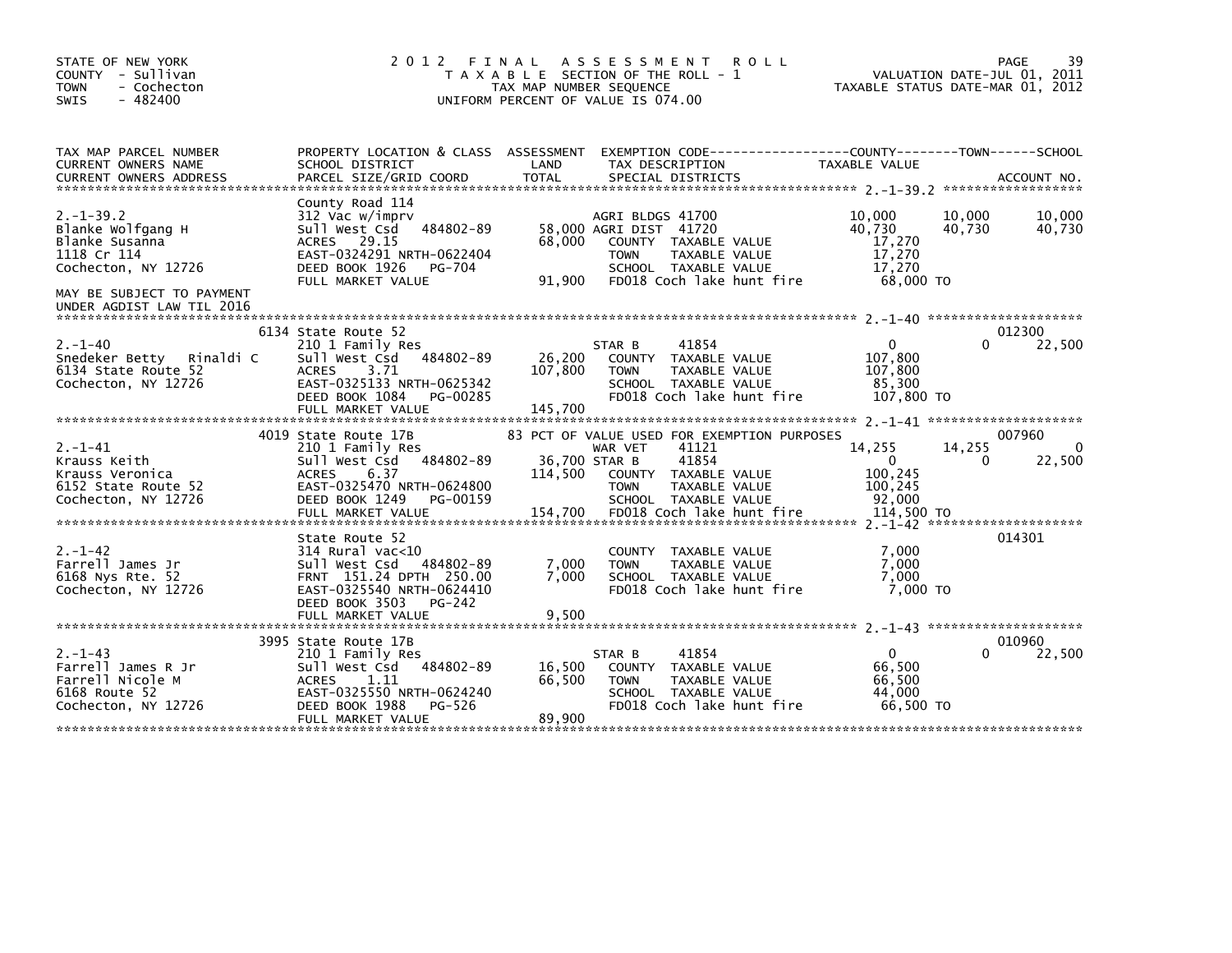| STATE OF NEW YORK<br>COUNTY - Sullivan<br>- Cochecton<br><b>TOWN</b><br>$-482400$<br><b>SWIS</b>                                           | 2 0 1 2                                                                                                                                                                   | TAX MAP NUMBER SEQUENCE     | FINAL ASSESSMENT ROLL<br>T A X A B L E SECTION OF THE ROLL - 1<br>UNIFORM PERCENT OF VALUE IS 074.00                                                    | VALUATION DATE-JUL 01, 2011<br>TAXABLE STATUS DATE-MAR 01, 2012                     | PAGE<br>40                 |
|--------------------------------------------------------------------------------------------------------------------------------------------|---------------------------------------------------------------------------------------------------------------------------------------------------------------------------|-----------------------------|---------------------------------------------------------------------------------------------------------------------------------------------------------|-------------------------------------------------------------------------------------|----------------------------|
| TAX MAP PARCEL NUMBER<br>CURRENT OWNERS NAME<br><b>CURRENT OWNERS ADDRESS</b>                                                              | SCHOOL DISTRICT<br>PARCEL SIZE/GRID COORD                                                                                                                                 | LAND<br><b>TOTAL</b>        | PROPERTY LOCATION & CLASS ASSESSMENT EXEMPTION CODE-----------------COUNTY-------TOWN------SCHOOL<br>TAX DESCRIPTION<br>SPECIAL DISTRICTS               | TAXABLE VALUE                                                                       | ACCOUNT NO.                |
| $2 - 1 - 44$<br>Barletto Daniel A<br>Barletto Marilyn<br>123 Hatfield Pl<br>Staten Island, NY 10302                                        | 6174 State Route 52<br>270 Mfg housing<br>Sull West Csd 484802-89<br>1.09<br><b>ACRES</b><br>EAST-0325510 NRTH-0624050<br>DEED BOOK 2010<br>PG-60257<br>FULL MARKET VALUE | 16,400<br>29,600<br>40,000  | COUNTY TAXABLE VALUE<br>TAXABLE VALUE<br><b>TOWN</b><br>SCHOOL TAXABLE VALUE<br>FD018 Coch lake hunt fire                                               | 29,600<br>29,600<br>29,600<br>29,600 TO                                             | 016297                     |
| $2. - 1 - 45$<br>Cochecton Alpha LLC<br>8313 Bay Parkway Bsmt<br>Brooklyn, NY 11214                                                        | 1153 County Road 114<br>210 1 Family Res<br>Sull West Csd 484802-89<br>8.23<br><b>ACRES</b><br>EAST-0325212 NRTH-0624030<br>DEED BOOK 3550<br>PG-192<br>FULL MARKET VALUE | 43,000<br>53,000<br>71.600  | COUNTY TAXABLE VALUE<br>TAXABLE VALUE<br><b>TOWN</b><br>SCHOOL TAXABLE VALUE<br>FD018 Coch lake hunt fire                                               | 53.000<br>53,000<br>53,000<br>53,000 TO                                             | 000155                     |
| $2. - 1 - 46$<br>Im Florence<br>Franco Kyung H<br>1175 County Road 114<br>Cochecton, NY 12726                                              | 1175 County Road 114<br>483 Converted Re<br>Sull West Csd 484802-89<br>Katies Cafe<br><b>ACRES</b><br>5.97<br>EAST-0325440 NRTH-0623430<br>DEED BOOK 2322<br>PG-692       | 215,300                     | 41854<br>STAR B<br>45,000 BUS IMP AP 47610<br>COUNTY TAXABLE VALUE<br><b>TOWN</b><br>TAXABLE VALUE<br>SCHOOL TAXABLE VALUE<br>FD018 Coch lake hunt fire | $\Omega$<br>0<br>8,254<br>8,254<br>207,046<br>207,046<br>184,546<br>215,300 TO      | 22,500<br>8,254            |
| $2. - 1 - 47$<br>Cochecton Alpha LLC<br>8313 Bay Parkway Bsmt<br>Brooklyn, NY 11214                                                        | 1141 County Road 114<br>210 1 Family Res<br>Sull West Csd 484802-89<br><b>ACRES</b><br>2.99<br>EAST-0325236 NRTH-0623476<br>DEED BOOK 3550<br>PG-192<br>FULL MARKET VALUE | 25,000<br>95,000<br>128,400 | TAXABLE VALUE<br><b>COUNTY</b><br>TAXABLE VALUE<br><b>TOWN</b><br>SCHOOL TAXABLE VALUE<br>FD018 Coch lake hunt fire                                     | 95,000<br>95,000<br>95,000<br>95,000 TO                                             | 000157                     |
| $2. -1 - 49.1$<br>Solvang Robin J<br>117 Charles St Apt 3A<br>New York, NY 10014<br>MAY BE SUBJECT TO PAYMENT<br>UNDER AGDIST LAW TIL 2016 | 688 County Road 114<br>210 1 Family Res<br>Sull West Csd 484802-89<br><b>ACRES</b><br>9.92<br>EAST-0313960 NRTH-0625250<br>DEED BOOK 2674<br>PG-168<br>FULL MARKET VALUE  | 170,000<br>229,700          | AGRI BLDGS 41700<br>48,700 AGRI DIST 41720<br>COUNTY TAXABLE VALUE<br>TAXABLE VALUE<br><b>TOWN</b><br>SCHOOL TAXABLE VALUE<br>FD018 Coch lake hunt fire | 20,000<br>20,000<br>25,590<br>25,590<br>124,410<br>124,410<br>124,410<br>170,000 TO | 003828<br>20,000<br>25,590 |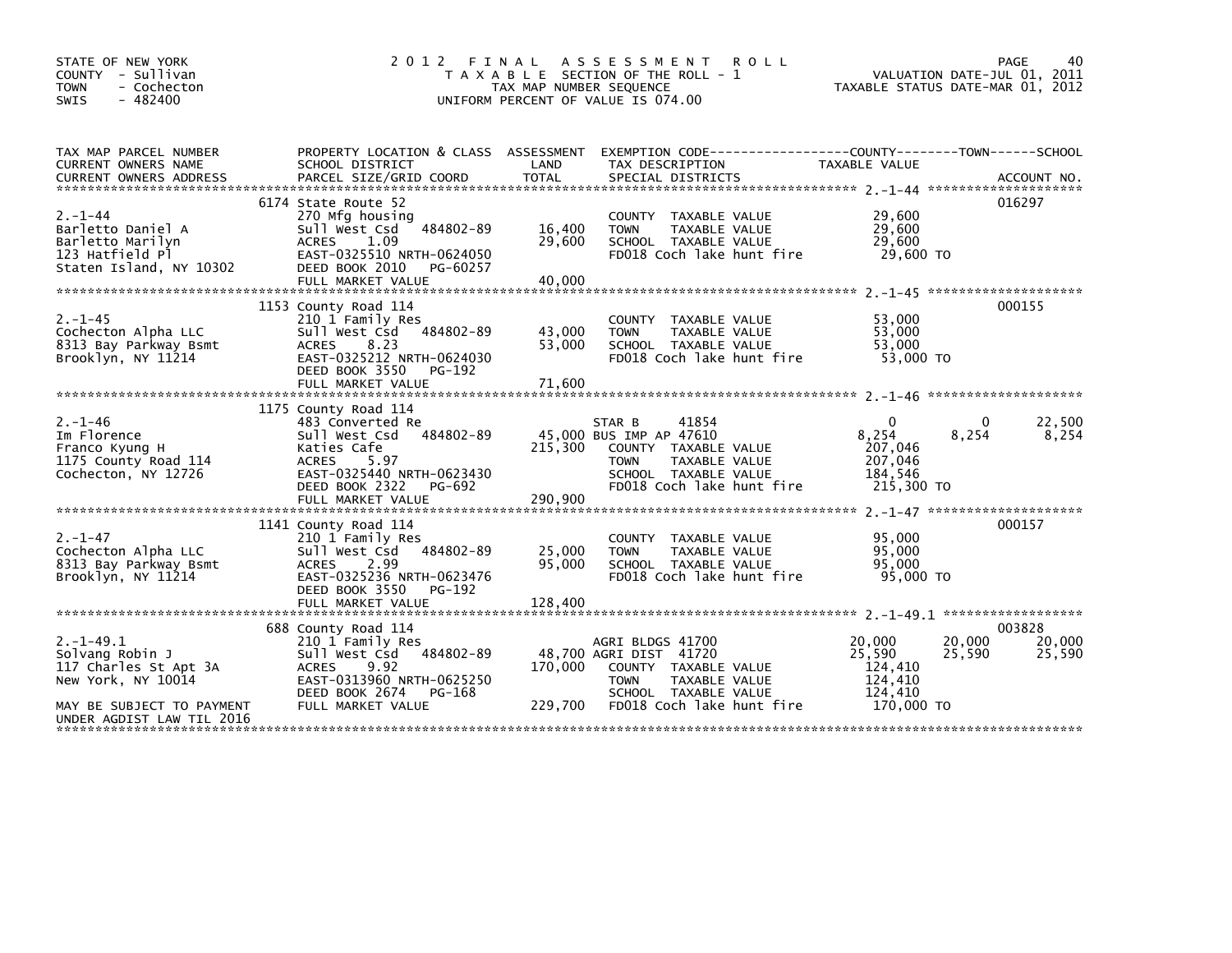| STATE OF NEW YORK<br>COUNTY - Sullivan<br><b>TOWN</b><br>- Cochecton<br>$-482400$<br>SWIS                         | 2012<br>FINAL                                                                                                                                                                         | TAX MAP NUMBER SEQUENCE     | A S S E S S M E N T<br><b>ROLL</b><br>T A X A B L E SECTION OF THE ROLL - 1<br>UNIFORM PERCENT OF VALUE IS 074.00                                                                                                | VALUATION DATE-JUL 01, 2011<br>TAXABLE STATUS DATE-MAR 01, 2012                                            | 41<br>PAGE                            |
|-------------------------------------------------------------------------------------------------------------------|---------------------------------------------------------------------------------------------------------------------------------------------------------------------------------------|-----------------------------|------------------------------------------------------------------------------------------------------------------------------------------------------------------------------------------------------------------|------------------------------------------------------------------------------------------------------------|---------------------------------------|
| TAX MAP PARCEL NUMBER<br>CURRENT OWNERS NAME<br><b>CURRENT OWNERS ADDRESS</b>                                     | SCHOOL DISTRICT<br>PARCEL SIZE/GRID COORD                                                                                                                                             | LAND<br><b>TOTAL</b>        | PROPERTY LOCATION & CLASS ASSESSMENT EXEMPTION CODE----------------COUNTY-------TOWN------SCHOOL<br>TAX DESCRIPTION<br>SPECIAL DISTRICTS                                                                         | <b>TAXABLE VALUE</b>                                                                                       | ACCOUNT NO.                           |
| $2. -1 - 49.2$<br>Epstein Martin<br>664 Cr 114<br>Cochecton, NY 12726                                             | County Road 114<br>311 Res vac land<br>Sull West Csd<br>484802-89<br>1.00<br>ACRES<br>EAST-0313767 NRTH-0625564<br>DEED BOOK 2229<br>PG-544<br>FULL MARKET VALUE                      | 4,900<br>4,900<br>6,600     | COUNTY TAXABLE VALUE<br>TAXABLE VALUE<br><b>TOWN</b><br>SCHOOL TAXABLE VALUE<br>FD018 Coch lake hunt fire                                                                                                        | 4,900<br>4,900<br>4.900<br>4,900 TO                                                                        | 5920                                  |
|                                                                                                                   | County Road 114                                                                                                                                                                       |                             |                                                                                                                                                                                                                  |                                                                                                            | 000380                                |
| $2. - 1 - 50$<br>Diehl Douglas W<br>3461 Shepard Rd<br>Perry, OH 44081                                            | $314$ Rural vac<10<br>sull west Csd<br>484802-89<br>Life Estate To Betty & Ow<br>En Baker<br>ACRES 35.00                                                                              | 66,800<br>66,800            | AGRI DIST 41720<br>COUNTY TAXABLE VALUE<br><b>TOWN</b><br>TAXABLE VALUE<br>SCHOOL TAXABLE VALUE<br>FD018 Coch lake hunt fire                                                                                     | 58,500<br>58,500<br>8,300<br>8,300<br>8.300<br>66,800 TO                                                   | 58,500                                |
| MAY BE SUBJECT TO PAYMENT<br>UNDER AGDIST LAW TIL 2016                                                            | EAST-0313850 NRTH-0624200<br>DEED BOOK 2011<br>PG-8021<br>FULL MARKET VALUE                                                                                                           | 90.300                      |                                                                                                                                                                                                                  |                                                                                                            |                                       |
| $2. - 1 - 51$<br>Diehl Douglas W<br>3461 Shepard Rd<br>Perry, OH 44081<br>PRIOR OWNER ON 3/01/2012<br>Baker Betty | 728 County Road 114<br>112 Dairy farm<br>Sull West Csd 484802-89<br>LifeEstate Betty Baker<br>ACRES 62.00<br>EAST-0314720 NRTH-0624310<br>DEED BOOK 2011 PG-8021<br>FULL MARKET VALUE | 146,400 AGED-CTS<br>323,500 | 28 PCT OF VALUE USED FOR EXEMPTION PURPOSES<br>41834<br>STAR EN<br>41800<br>239,400 AGRI DIST 41720<br>COUNTY TAXABLE VALUE<br><b>TOWN</b><br>TAXABLE VALUE<br>SCHOOL TAXABLE VALUE<br>FD018 Coch lake hunt fire | $\Omega$<br>$\Omega$<br>33,516<br>33,516<br>110,900<br>110,900<br>94,984<br>94,984<br>48,334<br>239,400 TO | 000400<br>46,650<br>33,516<br>110,900 |
| MAY BE SUBJECT TO PAYMENT<br>UNDER AGDIST LAW TIL 2016                                                            |                                                                                                                                                                                       |                             |                                                                                                                                                                                                                  |                                                                                                            |                                       |
| $2. -1 - 52.1$<br>Lebron Michael A III<br>Lebron-Vega Elizabeth<br>36 Coopers Sq Ste 7f<br>New York, NY 10003     | 770 County Road 114<br>210 1 Family Res<br>Sull West Csd 484802-89<br>ACRES 6.94 BANK0060806<br>EAST-0316780 NRTH-0625520<br>DEED BOOK 2195<br>PG-278                                 | 38,800<br>181,100           | COUNTY TAXABLE VALUE<br><b>TOWN</b><br>TAXABLE VALUE<br>SCHOOL TAXABLE VALUE<br>FD018 Coch lake hunt fire                                                                                                        | 181,100<br>181.100<br>181.100<br>181,100 то                                                                | 002690                                |
|                                                                                                                   | FULL MARKET VALUE                                                                                                                                                                     | 244,700                     |                                                                                                                                                                                                                  |                                                                                                            |                                       |
| $2. -1 - 52.2$<br>Breslin Christopher<br>Breslin Jennifer<br>1592 1st St<br>West Babylon, NY 11704                | Mitchell Pond Rd<br>270 Mfg housing<br>Sull West Csd 484802-89<br>FRNT 141.40 DPTH 155.00<br>EAST-0316930 NRTH-0625360<br>DEED BOOK 3005<br>PG-520<br>FULL MARKET VALUE               | 13,300<br>15,800<br>21,400  | COUNTY TAXABLE VALUE<br>TAXABLE VALUE<br><b>TOWN</b><br>SCHOOL TAXABLE VALUE<br>FD018 Coch lake hunt fire                                                                                                        | 15,800<br>15,800<br>15,800<br>15,800 TO                                                                    | 008501                                |
|                                                                                                                   |                                                                                                                                                                                       |                             |                                                                                                                                                                                                                  |                                                                                                            |                                       |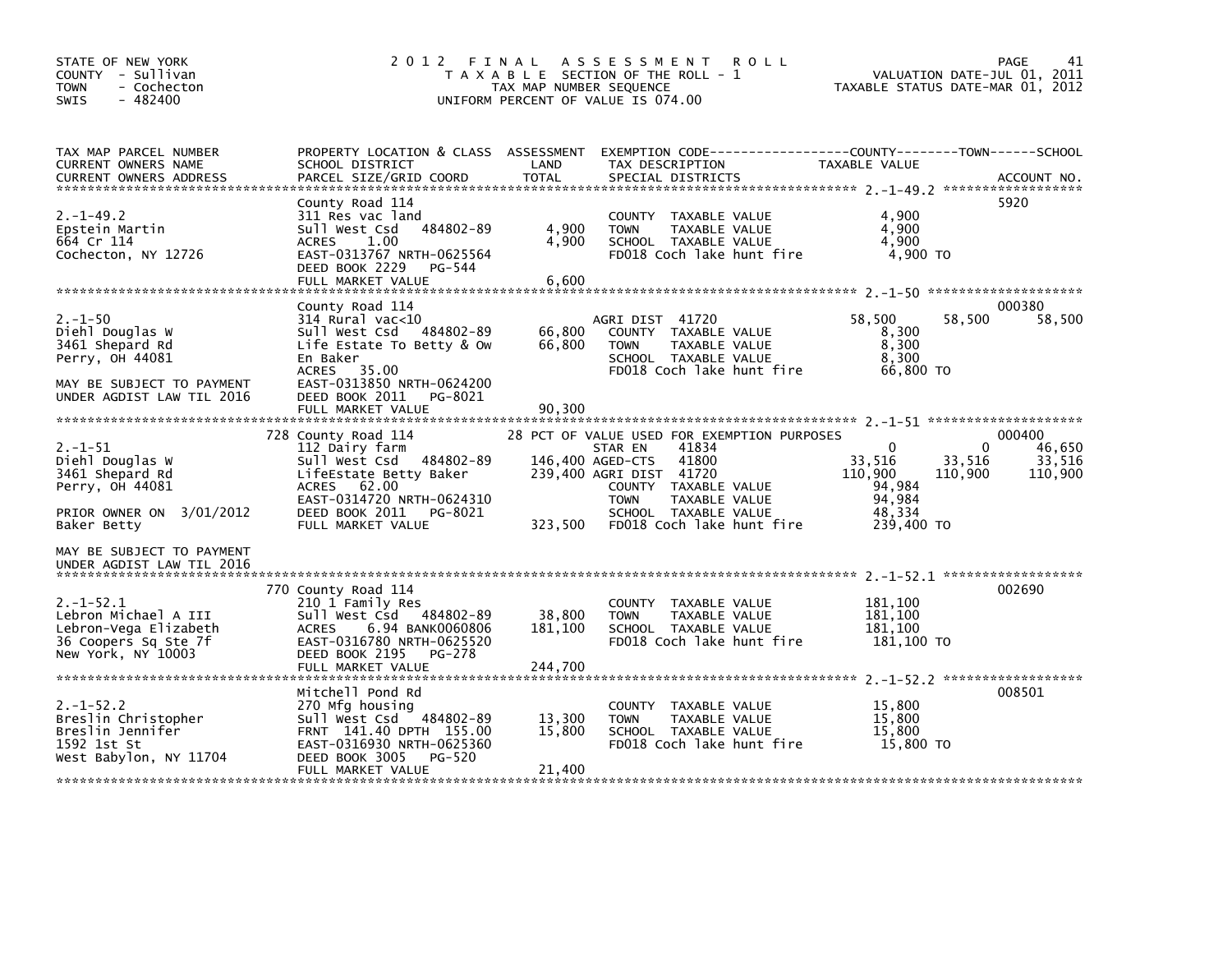| STATE OF NEW YORK<br>COUNTY - Sullivan<br><b>TOWN</b><br>- Cochecton<br>$-482400$<br><b>SWIS</b>         | 2 0 1 2                                                                                                                                                                         | TAX MAP NUMBER SEQUENCE      | FINAL ASSESSMENT<br><b>ROLL</b><br>T A X A B L E SECTION OF THE ROLL - 1<br>UNIFORM PERCENT OF VALUE IS 074.00                          | TAXABLE STATUS DATE-MAR 01, 2012                | PAGE<br>42<br>VALUATION DATE-JUL 01, 2011 |
|----------------------------------------------------------------------------------------------------------|---------------------------------------------------------------------------------------------------------------------------------------------------------------------------------|------------------------------|-----------------------------------------------------------------------------------------------------------------------------------------|-------------------------------------------------|-------------------------------------------|
| TAX MAP PARCEL NUMBER<br>CURRENT OWNERS NAME<br><b>CURRENT OWNERS ADDRESS</b>                            | SCHOOL DISTRICT<br>PARCEL SIZE/GRID COORD                                                                                                                                       | LAND<br><b>TOTAL</b>         | PROPERTY LOCATION & CLASS ASSESSMENT EXEMPTION CODE---------------COUNTY-------TOWN------SCHOOL<br>TAX DESCRIPTION<br>SPECIAL DISTRICTS | TAXABLE VALUE                                   | ACCOUNT NO.                               |
| $2. -1 - 53.2$<br>Thomas Brant<br>Buonocore-Thomas Carol M<br>195 Adams St Apt 16B<br>Brooklyn, NY 11201 | Mitchell Pond West<br>322 Rural vac>10<br>484802-89<br>Sull West Csd<br>ACRES 33.95<br>EAST-0315950 NRTH-0623810<br>DEED BOOK 2010<br>PG-57529<br>FULL MARKET VALUE             | 59,250<br>59,250<br>80,100   | COUNTY TAXABLE VALUE<br><b>TOWN</b><br>TAXABLE VALUE<br>SCHOOL TAXABLE VALUE<br>FD018 Coch lake hunt fire                               | 59,250<br>59,250<br>59.250<br>59,250 TO         | 008815                                    |
| $2. -1 - 53.3$<br>Theis Carol L<br>30 Mitchell Pond Rd<br>West<br>Cochecton, NY 12726                    | Mitchell Pond West<br>311 Res vac land<br>Sull West Csd 484802-89<br>$\text{Lot} 1$<br><b>ACRES</b><br>2.40<br>EAST-0316727 NRTH-0624970<br>DEED BOOK 1669<br>PG-0166           | 12,800<br>12,800             | COUNTY TAXABLE VALUE<br><b>TOWN</b><br>TAXABLE VALUE<br>SCHOOL TAXABLE VALUE<br>FD018 Coch lake hunt fire                               | 12,800<br>12,800<br>12,800<br>12,800 TO         | 009070                                    |
|                                                                                                          | FULL MARKET VALUE                                                                                                                                                               | 17,300                       |                                                                                                                                         |                                                 |                                           |
| $2. -1 - 53.11$<br>Riccio Frank<br>Riccio Grace<br>1 Gable Ct<br>Dix Hills, NY 11746                     | Mitchell Pond West<br>$314$ Rural vac< $10$<br>Sull West Csd<br>484802-89<br><b>ACRES</b><br>5.00<br>EAST-0315390 NRTH-0624900<br>DEED BOOK 2102<br>PG-531<br>FULL MARKET VALUE | 15,130<br>15,130<br>20,400   | AGRI DIST 41720<br>COUNTY TAXABLE VALUE<br><b>TAXABLE VALUE</b><br><b>TOWN</b><br>SCHOOL TAXABLE VALUE<br>FD018 Coch lake hunt fire     | 11,230<br>3,900<br>3,900<br>3,900<br>15.130 TO  | 012262<br>11,230<br>11,230                |
| MAY BE SUBJECT TO PAYMENT<br>UNDER AGDIST LAW TIL 2016                                                   |                                                                                                                                                                                 |                              |                                                                                                                                         |                                                 |                                           |
| $2. -1 - 53.12$<br>Van Staveren William<br>& Lucy M<br>386 Bertha Rd<br>Toms River N J, 08755            | Mitchell Pond West<br>$314$ Rural vac<10<br>Sull West Csd<br>484802-89<br>6.17<br><b>ACRES</b><br>EAST-0316440 NRTH-0624480<br>DEED BOOK 709<br>PG-01195<br>FULL MARKET VALUE   | 27,000<br>27,000<br>36,500   | <b>COUNTY</b><br>TAXABLE VALUE<br><b>TAXABLE VALUE</b><br><b>TOWN</b><br>SCHOOL TAXABLE VALUE<br>FD018 Coch lake hunt fire              | 27,000<br>27,000<br>27,000<br>27,000 TO         | 016080                                    |
|                                                                                                          | 42 Mitchell Pond West                                                                                                                                                           |                              |                                                                                                                                         |                                                 | 006493                                    |
| $2. -1 - 53.13$<br>Ji Henry Lae<br>Ji Jun-Yae<br>42 Mitchell Pond West Rd<br>Cochecton, NY 12726         | 210 1 Family Res<br>sull west Csd<br>484802-89<br><b>ACRES</b><br>5.57<br>EAST-0316590 NRTH-0624770<br>DEED BOOK 3458<br>PG-195<br>FULL MARKET VALUE                            | 33,900<br>117,700<br>159,100 | 41834<br>STAR EN<br>COUNTY TAXABLE VALUE<br><b>TOWN</b><br>TAXABLE VALUE<br>SCHOOL TAXABLE VALUE<br>FD018 Coch lake hunt fire           | 0<br>117,700<br>117,700<br>71,050<br>117,700 TO | 46,650<br>0                               |
|                                                                                                          |                                                                                                                                                                                 |                              |                                                                                                                                         |                                                 |                                           |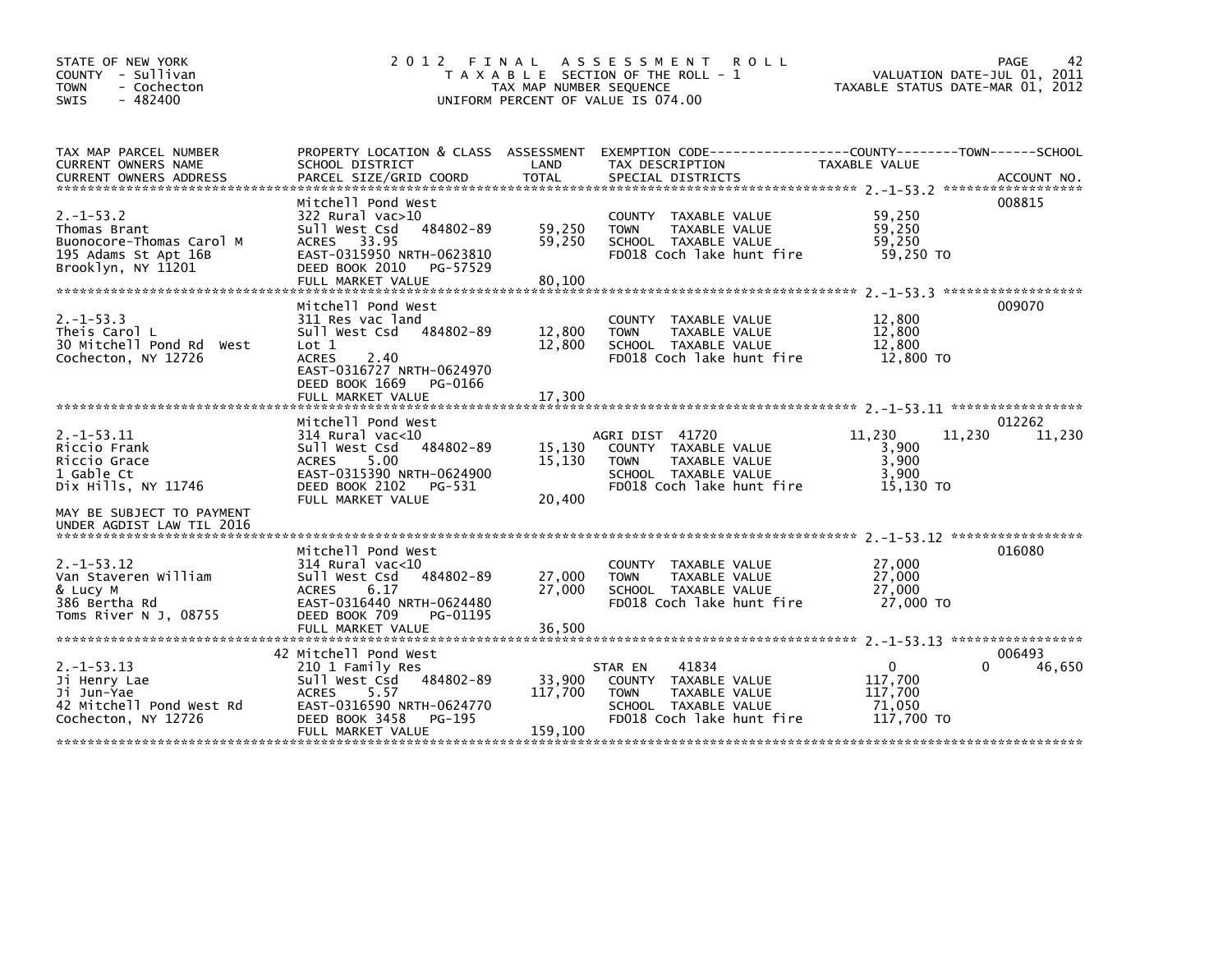| STATE OF NEW YORK<br>COUNTY - Sullivan<br><b>TOWN</b><br>- Cochecton<br>$-482400$<br>SWIS | 2012 FINAL                                                                                                                                                                                         | TAX MAP NUMBER SEQUENCE    | A S S E S S M E N T<br><b>ROLL</b><br>T A X A B L E SECTION OF THE ROLL - 1<br>UNIFORM PERCENT OF VALUE IS 074.00                                        | TAXABLE STATUS DATE-MAR 01, 2012                                        | PAGE<br>43<br>VALUATION DATE-JUL 01, 2011 |
|-------------------------------------------------------------------------------------------|----------------------------------------------------------------------------------------------------------------------------------------------------------------------------------------------------|----------------------------|----------------------------------------------------------------------------------------------------------------------------------------------------------|-------------------------------------------------------------------------|-------------------------------------------|
| TAX MAP PARCEL NUMBER<br>CURRENT OWNERS NAME<br><b>CURRENT OWNERS ADDRESS</b>             | PROPERTY LOCATION & CLASS ASSESSMENT<br>SCHOOL DISTRICT<br>PARCEL SIZE/GRID COORD                                                                                                                  | LAND<br><b>TOTAL</b>       | EXEMPTION CODE------------------COUNTY--------TOWN------SCHOOL<br>TAX DESCRIPTION<br>SPECIAL DISTRICTS                                                   | TAXABLE VALUE                                                           | ACCOUNT NO.                               |
| $2. -1 - 53.14$<br>Theis Carol L<br>30 Mitchell Pond Rd West<br>Cochecton, NY 12726       | 30 Mitchell Pond West<br>210 1 Family Res<br>Sull West Csd<br>484802-89<br>Lot <sub>2</sub><br>2.02<br><b>ACRES</b><br>EAST-0316764 NRTH-0625170<br>DEED BOOK 1669<br>PG-0166<br>FULL MARKET VALUE | 82.400<br>111,400          | 41801<br>AGED-CT<br>21,500 STAR EN<br>41834<br>COUNTY TAXABLE VALUE<br><b>TOWN</b><br>TAXABLE VALUE<br>SCHOOL TAXABLE VALUE<br>FD018 Coch lake hunt fire | 41,200<br>41,200<br>$\Omega$<br>41.200<br>41,200<br>35.750<br>82,400 TO | 009070<br>46,650<br>0                     |
| $2. -1 - 53.15$<br>Riccio Frank<br>Riccio Grace<br>1 Gable Ct<br>Dix Hills, NY 11746      | Mitchell Pond West<br>$314$ Rural vac<10<br>Sull West Csd<br>484802-89<br><b>ACRES</b><br>5.43<br>EAST-0315630 NRTH-0624910<br>DEED BOOK 2102<br>PG-531<br>FULL MARKET VALUE                       | 15,430<br>15,430<br>20,900 | AGRI DIST 41720<br>COUNTY TAXABLE VALUE<br><b>TOWN</b><br><b>TAXABLE VALUE</b><br>SCHOOL TAXABLE VALUE<br>FD018 Coch lake hunt fire                      | 10,840<br>10,840<br>4,590<br>4,590<br>4,590<br>15,430 TO                | 000290<br>10,840                          |
| MAY BE SUBJECT TO PAYMENT<br>UNDER AGDIST LAW TIL 2016                                    |                                                                                                                                                                                                    |                            |                                                                                                                                                          |                                                                         |                                           |
| $2. -1 - 53.16$<br>Riccio Frank<br>Riccio Grace<br>1 Gable Ct<br>Dix Hills, NY 11746      | County Road 114<br>314 Rural vac<10<br>Sull West Csd<br>484802-89<br><b>ACRES</b><br>5.77<br>EAST-0315860 NRTH-0624930<br>DEED BOOK 2102<br>PG-531<br>FULL MARKET VALUE                            | 15,840<br>15,840<br>21,400 | AGRI DIST 41720<br>COUNTY TAXABLE VALUE<br><b>TOWN</b><br>TAXABLE VALUE<br>SCHOOL TAXABLE VALUE<br>FD018 Coch lake hunt fire                             | 11.190<br>11,190<br>4,650<br>4,650<br>4,650<br>15,840 TO                | 016075<br>11,190                          |
| MAY BE SUBJECT TO PAYMENT<br>UNDER AGDIST LAW TIL 2016                                    |                                                                                                                                                                                                    |                            |                                                                                                                                                          |                                                                         |                                           |
| $2. -1 - 53.17$<br>Riccio Frank<br>Riccio Grace<br>1 Gable Ct<br>Dix Hills, NY 11746      | County Road 114<br>270 Mfg housing<br>Sull West Csd<br>484802-89<br><b>ACRES</b><br>8.75<br>EAST-0316200 NRTH-0625270<br>DEED BOOK 2102<br>PG-531<br>FULL MARKET VALUE                             | 27,760<br>35,500           | AGRI DIST 41720<br>COUNTY TAXABLE VALUE<br><b>TOWN</b><br>TAXABLE VALUE<br>SCHOOL TAXABLE VALUE<br>FD018 Coch lake hunt fire                             | 4,260<br>4,260<br>31,240<br>31,240<br>31,240<br>35,500 TO               | 016058<br>4,260                           |
| MAY BE SUBJECT TO PAYMENT<br>UNDER AGDIST LAW TIL 2016                                    |                                                                                                                                                                                                    | 48,000                     |                                                                                                                                                          |                                                                         |                                           |
| $2. -1 - 54.1$<br>Herleth Marilyn<br>387 Concord Ave<br>Lindenhurst, NY 11757             | Mitchell Pond West<br>210 1 Family Res<br>Sull West Csd<br>484802-89<br><b>ACRES</b><br>2.20<br>EAST-0316660 NRTH-0624160<br>DEED BOOK 3155<br>PG-413<br>FULL MARKET VALUE                         | 21,800<br>59,500<br>80,400 | COUNTY<br>TAXABLE VALUE<br><b>TAXABLE VALUE</b><br><b>TOWN</b><br>SCHOOL TAXABLE VALUE<br>FD018 Coch lake hunt fire                                      | 59,500<br>59,500<br>59,500<br>59,500 TO                                 | 006475                                    |
|                                                                                           |                                                                                                                                                                                                    |                            |                                                                                                                                                          |                                                                         |                                           |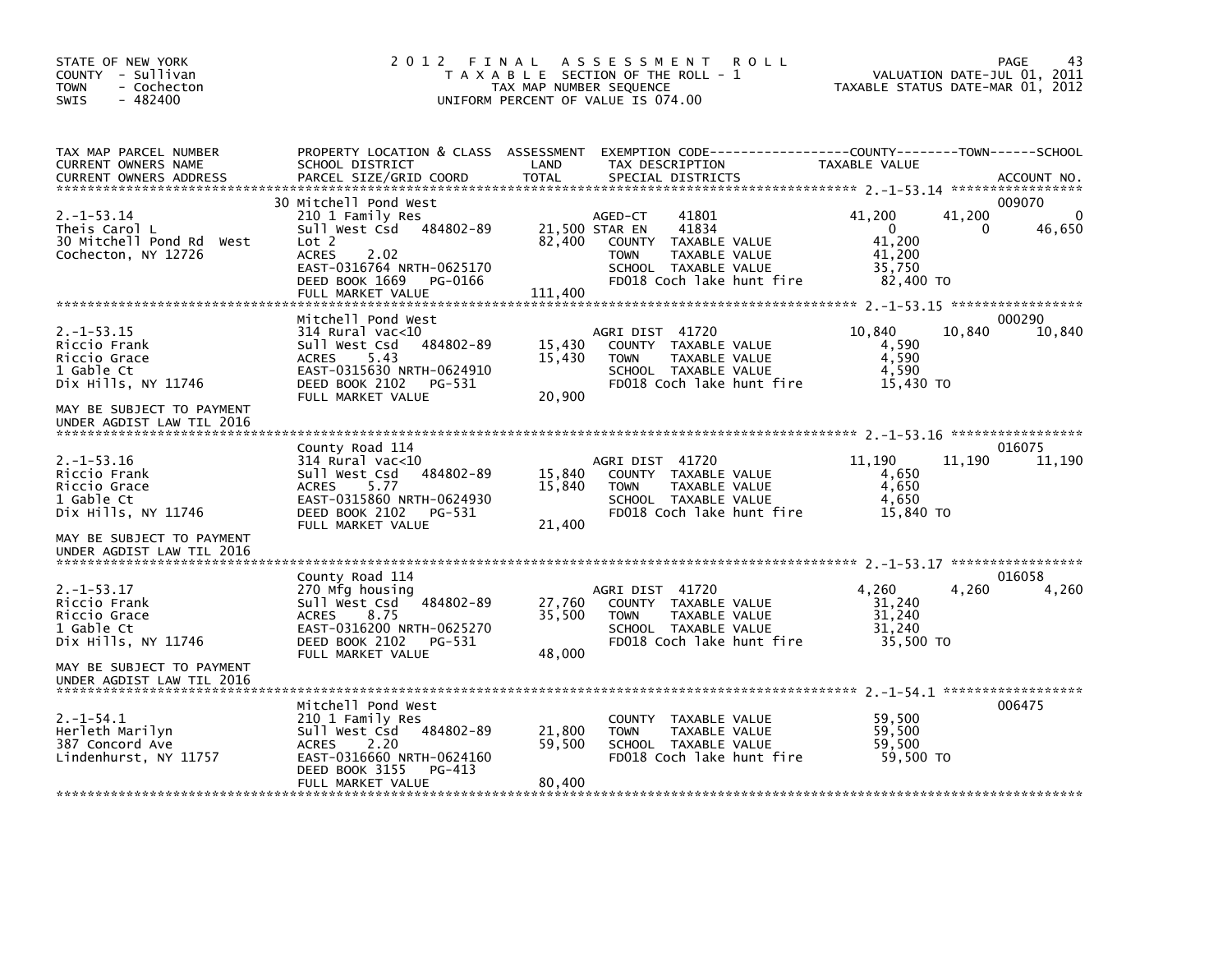| STATE OF NEW YORK<br>COUNTY - Sullivan<br>- Cochecton<br><b>TOWN</b><br>$-482400$<br><b>SWIS</b>                                    | 2012 FINAL                                                                                                                                                                                                  | TAX MAP NUMBER SEQUENCE               | A S S E S S M E N T<br><b>ROLL</b><br>T A X A B L E SECTION OF THE ROLL - 1<br>UNIFORM PERCENT OF VALUE IS 074.00                                 |                                                                    | 44<br><b>PAGE</b><br>VALUATION DATE-JUL 01, 2011<br>TAXABLE STATUS DATE-MAR 01, 2012 |
|-------------------------------------------------------------------------------------------------------------------------------------|-------------------------------------------------------------------------------------------------------------------------------------------------------------------------------------------------------------|---------------------------------------|---------------------------------------------------------------------------------------------------------------------------------------------------|--------------------------------------------------------------------|--------------------------------------------------------------------------------------|
| TAX MAP PARCEL NUMBER<br>CURRENT OWNERS NAME<br>CURRENT OWNERS ADDRESS                                                              | PROPERTY LOCATION & CLASS ASSESSMENT<br>SCHOOL DISTRICT<br>PARCEL SIZE/GRID COORD                                                                                                                           | LAND<br><b>TOTAL</b>                  | EXEMPTION CODE-----------------COUNTY-------TOWN------SCHOOL<br>TAX DESCRIPTION<br>SPECIAL DISTRICTS                                              | TAXABLE VALUE                                                      | ACCOUNT NO.                                                                          |
| $2. -1 - 54.2$<br>Herleth Marilyn<br>387 Concord Ave<br>Lindenhurst, NY 11757                                                       | Mitchell Pond West<br>$314$ Rural vac<10<br>Sull West Csd<br>484802-89<br><b>ACRES</b><br>2.15<br>EAST-0316590 NRTH-0623940<br>DEED BOOK 3155<br>PG-413<br>FULL MARKET VALUE                                | 12,600<br>12,600<br>17,000            | <b>COUNTY</b><br>TAXABLE VALUE<br><b>TOWN</b><br>TAXABLE VALUE<br>SCHOOL TAXABLE VALUE<br>FD018 Coch lake hunt fire                               | 12,600<br>12,600<br>12,600<br>12,600 TO                            | 006470                                                                               |
| $2. - 1 - 55$<br>McFadden Joseph<br>90 Mitchell Pond West Rd<br>Cochecton, NY 12726                                                 | 90 Mitchell Pond West<br>210 1 Family Res<br>484802-89<br>Sull West Csd<br>2.95<br><b>ACRES</b><br>EAST-0316570 NRTH-0623680<br>DEED BOOK 2010<br>PG-55895<br>FULL MARKET VALUE                             | 24,800 STAR EN<br>137,600<br>185,900  | 41800<br>AGED-CTS<br>41834<br><b>COUNTY</b><br>TAXABLE VALUE<br><b>TOWN</b><br>TAXABLE VALUE<br>SCHOOL TAXABLE VALUE<br>FD018 Coch lake hunt fire | 41,280<br>$\mathbf{0}$<br>96,320<br>96,320<br>49,670<br>137,600 TO | 016875<br>41,280<br>41,280<br>∩<br>46,650                                            |
| $2. - 1 - 56$<br>Quant Charles R<br>Quant Georgeanna C<br>31 Fernwood Crescent<br>Riverdale, NJ 07457                               | 106 Mitchell Pond West<br>210 1 Family Res<br>Sull West Csd 484802-89<br>6.70 BANKC030614<br><b>ACRES</b><br>EAST-0315850 NRTH-0623130<br>DEED BOOK 2602<br>PG-224<br>FULL MARKET VALUE                     | 35,600<br>85,000<br>114,900           | TAXABLE VALUE<br><b>COUNTY</b><br>TAXABLE VALUE<br><b>TOWN</b><br>SCHOOL TAXABLE VALUE<br>FD018 Coch lake hunt fire                               | 85,000<br>85,000<br>85,000<br>85,000 TO                            | 009020                                                                               |
| $2. - 1 - 57$<br>Ehrle Raymond Albert<br>852 Woodmont Rd<br>Annapous Maryland, 21401                                                | Mitchell Pond West<br>314 Rural vac<10<br>484802-89<br>Sull West Csd<br>9.00<br><b>ACRES</b><br>EAST-0315750 NRTH-0622910<br>PG-00335<br>DEED BOOK 779<br>FULL MARKET VALUE                                 | 36,600<br>36,600<br>49,500            | <b>COUNTY</b><br>TAXABLE VALUE<br>TAXABLE VALUE<br><b>TOWN</b><br>SCHOOL TAXABLE VALUE<br>FD018 Coch lake hunt fire                               | 36,600<br>36,600<br>36,600<br>36,600 TO                            | 004040                                                                               |
| $2. - 1 - 58$<br>Ehrle Louis Jr<br>325 Towner Rd<br>Monticello, NY 12701-3320                                                       | Mitchell Pond West<br>$314$ Rural vac< $10$<br>484802-89<br>Sull West Csd<br>5.50<br><b>ACRES</b><br>EAST-0315650 NRTH-0622650<br>DEED BOOK 539<br>PG-00265                                                 | 24,700<br>24,700                      | <b>COUNTY</b><br>TAXABLE VALUE<br>TAXABLE VALUE<br><b>TOWN</b><br>SCHOOL TAXABLE VALUE<br>FD018 Coch lake hunt fire                               | 24,700<br>24,700<br>24.700<br>24,700 TO                            | 004020                                                                               |
| $2. -1 - 59.1$<br>Hudshul Farms LLC<br>80 Brooks Rd<br>Ferndale, NY 12734<br>MAY BE SUBJECT TO PAYMENT<br>UNDER AGDIST LAW TIL 2016 | FULL MARKET VALUE<br>848 County Road 114<br>111 Poultry farm<br>484802-89<br>sull west Csd<br>lot 2<br><b>ACRES</b><br>9.00<br>EAST-0318020 NRTH-0625790<br>DEED BOOK 2010<br>PG-55462<br>FULL MARKET VALUE | 33,400<br>38,500<br>78,700<br>106,400 | <b>COUNTY</b><br>TAXABLE VALUE<br><b>TOWN</b><br>TAXABLE VALUE<br>SCHOOL TAXABLE VALUE<br>FD018 Coch lake hunt fire                               | 78,700<br>78,700<br>78.700<br>78,700 TO                            | 013741                                                                               |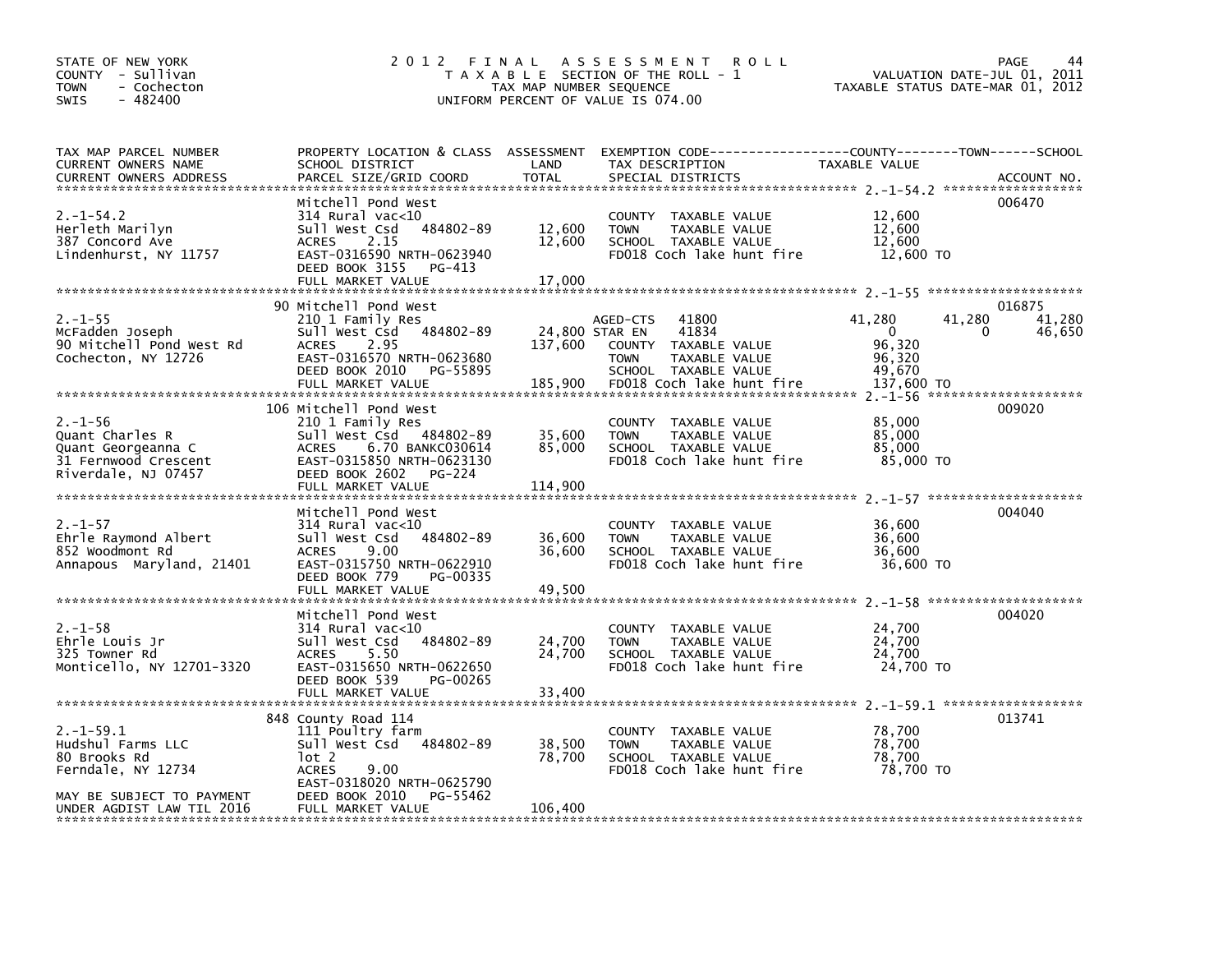| STATE OF NEW YORK<br>COUNTY - Sullivan<br><b>TOWN</b><br>- Cochecton<br>$-482400$<br>SWIS                | 2012 FINAL                                                                                                                                                                                           | TAX MAP NUMBER SEQUENCE      | A S S E S S M E N T<br><b>ROLL</b><br>T A X A B L E SECTION OF THE ROLL - 1<br>UNIFORM PERCENT OF VALUE IS 074.00                        | TAXABLE STATUS DATE-MAR 01, 2012                            | 45<br>PAGE<br>VALUATION DATE-JUL 01, 2011 |
|----------------------------------------------------------------------------------------------------------|------------------------------------------------------------------------------------------------------------------------------------------------------------------------------------------------------|------------------------------|------------------------------------------------------------------------------------------------------------------------------------------|-------------------------------------------------------------|-------------------------------------------|
| TAX MAP PARCEL NUMBER<br>CURRENT OWNERS NAME<br><b>CURRENT OWNERS ADDRESS</b>                            | SCHOOL DISTRICT<br>PARCEL SIZE/GRID COORD                                                                                                                                                            | LAND<br><b>TOTAL</b>         | PROPERTY LOCATION & CLASS ASSESSMENT EXEMPTION CODE----------------COUNTY-------TOWN------SCHOOL<br>TAX DESCRIPTION<br>SPECIAL DISTRICTS | TAXABLE VALUE                                               | ACCOUNT NO.                               |
| $2. -1 - 59.2$<br>Schulman Richard<br>519 Mitchell Pond East<br>Cochecton, NY 12726                      | 848 County Road 114<br>111 Poultry farm<br>Sull West Csd<br>484802-89<br>4.92<br><b>ACRES</b><br>EAST-0318020 NRTH-0625790<br>DEED BOOK 796<br>PG-214                                                | 19,300<br>19,300             | COUNTY TAXABLE VALUE<br>TAXABLE VALUE<br><b>TOWN</b><br>SCHOOL TAXABLE VALUE<br>FD018 Coch lake hunt fire                                | 19,300<br>19,300<br>19.300<br>19,300 TO                     | 013741                                    |
| MAY BE SUBJECT TO PAYMENT<br>UNDER AGDIST LAW TIL 2015                                                   | FULL MARKET VALUE                                                                                                                                                                                    | 26,100                       |                                                                                                                                          |                                                             |                                           |
| $2. - 1 - 60$<br>Mc Bride Gary<br>& Bonnie<br>11 Mitchell Pond West<br>Cochecton, NY 12726               | Mitchell Pond West<br>270 Mfg housing<br>Sull West Csd 484802-89<br>FRNT 300.00 DPTH 114.00<br>EAST-0317140 NRTH-0625570<br>DEED BOOK 821<br>PG-00066<br>FULL MARKET VALUE                           | 14,600<br>28,700<br>38,800   | COUNTY TAXABLE VALUE<br>TAXABLE VALUE<br><b>TOWN</b><br>SCHOOL TAXABLE VALUE<br>FD018 Coch lake hunt fire                                | 28,700<br>28,700<br>28,700<br>28,700 TO                     | 009025                                    |
| $2. -1 - 61.1$<br>Breslin Christopher J<br>Breslin Jennifer J<br>1592 First St<br>West Babylon, NY 11704 | Mitchell Pond West<br>$314$ Rural vac< $10$<br>484802-89<br>Sull West Csd<br>Lot $1$ Map#6-117<br>7.07<br><b>ACRES</b><br>EAST-0317522 NRTH-0625465<br>DEED BOOK 2494<br>PG-156<br>FULL MARKET VALUE | 22,500<br>22,500<br>30,400   | COUNTY TAXABLE VALUE<br>TAXABLE VALUE<br><b>TOWN</b><br>SCHOOL TAXABLE VALUE<br>FD018 Coch lake hunt fire                                | 22,500<br>22,500<br>22.500<br>22,500 TO                     |                                           |
|                                                                                                          | Mitchell Pond West                                                                                                                                                                                   |                              |                                                                                                                                          |                                                             |                                           |
| $2. -1 - 61.2$<br>Takasugi Fumio<br>Takasugi Kyoko<br>425 East 143Rd St<br>Bronx, NY 10454               | 210 1 Family Res<br>Sull West Csd 484802-89<br>Lot 2 Map# $6-117$<br><b>ACRES</b><br>3.07<br>EAST-0317440 NRTH-0625171                                                                               | 20,200<br>30.600             | COUNTY TAXABLE VALUE<br>TAXABLE VALUE<br><b>TOWN</b><br>SCHOOL TAXABLE VALUE<br>FD018 Coch lake hunt fire                                | 30,600<br>30,600<br>30.600<br>30,600 TO                     |                                           |
|                                                                                                          | DEED BOOK 1511<br>PG-0651<br>FULL MARKET VALUE                                                                                                                                                       | 41.400                       |                                                                                                                                          |                                                             |                                           |
| $2. - 1 - 62$<br>Doty John Sheila Platt<br>45 Mitchell Pond West<br>Cochecton, NY 12726                  | 45 Mitchell Pond West<br>210 1 Family Res<br>484802-89<br>Sull West Csd<br><b>ACRES</b><br>9.95<br>EAST-0317380 NRTH-0624830<br>DEED BOOK 1379<br>PG-36<br>FULL MARKET VALUE                         | 45,200<br>144,900<br>195,800 | 41854<br>STAR B<br>COUNTY TAXABLE VALUE<br>TAXABLE VALUE<br><b>TOWN</b><br>SCHOOL TAXABLE VALUE<br>FD018 Coch lake hunt fire             | $\mathbf{0}$<br>144,900<br>144,900<br>122,400<br>144,900 TO | 015296<br>22,500<br>0                     |
|                                                                                                          |                                                                                                                                                                                                      |                              |                                                                                                                                          |                                                             |                                           |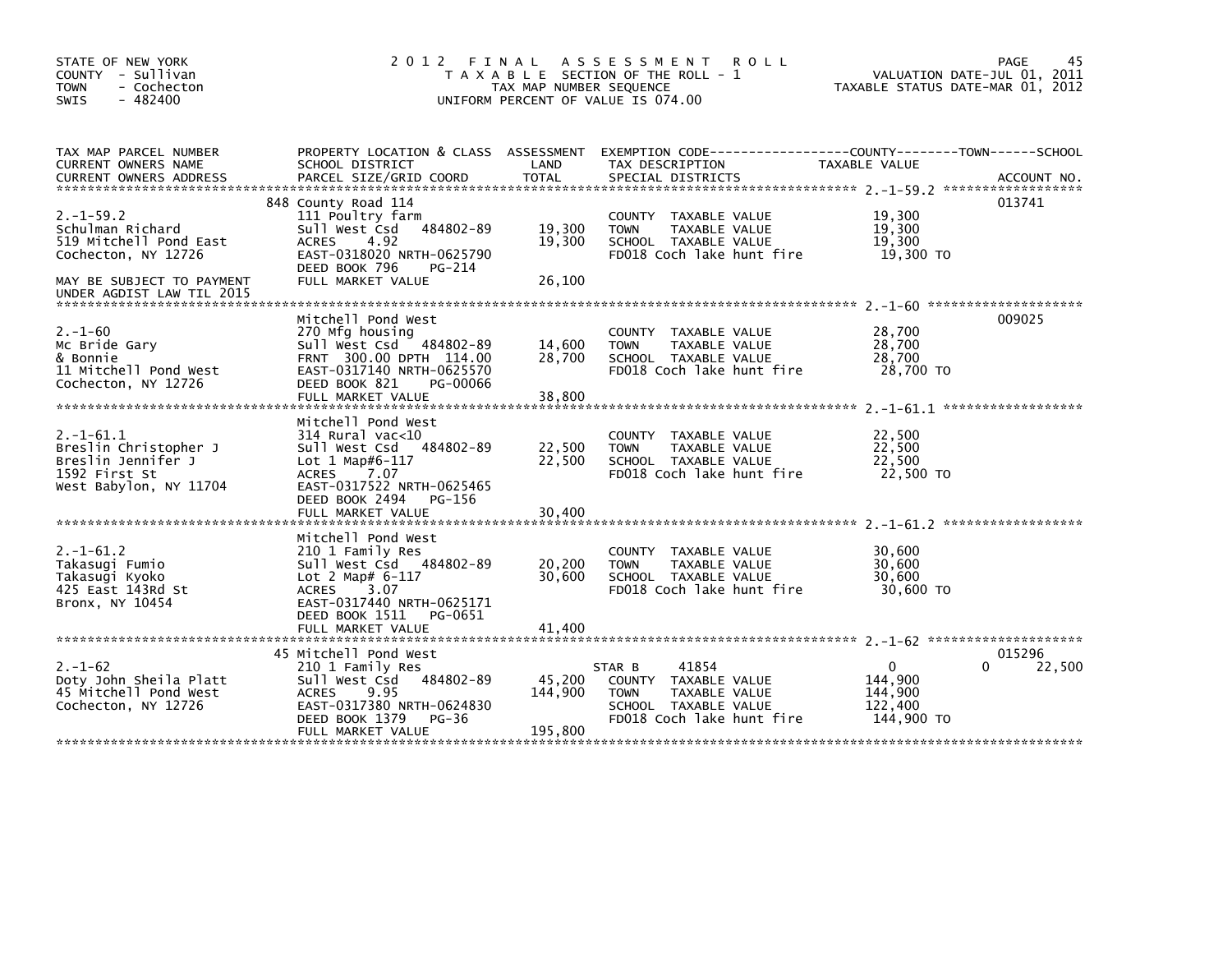| STATE OF NEW YORK<br>COUNTY - Sullivan<br><b>TOWN</b><br>- Cochecton<br>$-482400$<br><b>SWIS</b>        | 2012 FINAL                                                                                                                                                                                      | TAX MAP NUMBER SEQUENCE             | A S S E S S M E N T<br><b>ROLL</b><br>T A X A B L E SECTION OF THE ROLL - 1<br>UNIFORM PERCENT OF VALUE IS 074.00                        | VALUATION DATE-JUL 01,<br>TAXABLE STATUS DATE-MAR 01, 2012                            | PAGE<br>46<br>2011 |
|---------------------------------------------------------------------------------------------------------|-------------------------------------------------------------------------------------------------------------------------------------------------------------------------------------------------|-------------------------------------|------------------------------------------------------------------------------------------------------------------------------------------|---------------------------------------------------------------------------------------|--------------------|
| TAX MAP PARCEL NUMBER<br>CURRENT OWNERS NAME<br><b>CURRENT OWNERS ADDRESS</b>                           | SCHOOL DISTRICT<br>PARCEL SIZE/GRID COORD                                                                                                                                                       | LAND<br><b>TOTAL</b>                | PROPERTY LOCATION & CLASS ASSESSMENT EXEMPTION CODE----------------COUNTY-------TOWN------SCHOOL<br>TAX DESCRIPTION<br>SPECIAL DISTRICTS | TAXABLE VALUE                                                                         | ACCOUNT NO.        |
| $2. - 1 - 63$<br>Chambers Stephen S<br>220 E 84 St 2C<br>New York, NY 10028                             | 61 Mitchell Pond West<br>210 1 Family Res<br>484802-89<br>Sull West Csd<br><b>ACRES</b><br>4.13<br>EAST-0317060 NRTH-0624390<br>DEED BOOK 3165<br>PG-535<br>FULL MARKET VALUE                   | 35,200<br>130,200<br>175,900        | COUNTY TAXABLE VALUE<br><b>TOWN</b><br>TAXABLE VALUE<br>SCHOOL TAXABLE VALUE<br>FD018 Coch lake hunt fire                                | 130,200<br>130,200<br>130,200<br>130,200 TO                                           | 015410             |
| $2. -1 - 64.1$<br>D'Acunto James<br>Prignano Barbara<br>37 Bayview Ave<br>East Islip, NY 11730          | 55 Mitchell Pond West<br>240 Rural res<br>Sull West Csd<br>484802-89<br>Lot 1<br><b>ACRES</b><br>13.04<br>EAST-0317649 NRTH-0623956<br>DEED BOOK 2730<br>PG-100<br>FULL MARKET VALUE            | 54,300<br>174,500<br>235.800        | COUNTY TAXABLE VALUE<br>TAXABLE VALUE<br><b>TOWN</b><br>SCHOOL TAXABLE VALUE<br>FD018 Coch lake hunt fire                                | 174,500<br>174,500<br>174,500<br>174,500 TO                                           | 015411             |
| $2. - 1 - 64.2$<br>Ward Kathleen<br>39-35 51st St<br>Woodside, NY 11377                                 | Mitchell Pond West<br>210 1 Family Res<br>Sull West Csd 484802-89<br><b>ACRES</b><br>2.05<br>EAST-0317280 NRTH-0623430<br>DEED BOOK 2011<br>PG-118<br>FULL MARKET VALUE                         | 21,200<br>68,300<br>92,300          | COUNTY TAXABLE VALUE<br>TAXABLE VALUE<br><b>TOWN</b><br>SCHOOL TAXABLE VALUE<br>FD018 Coch lake hunt fire                                | 68,300<br>68,300<br>68,300<br>68,300 TO                                               | 016295             |
| $2. -1 - 64.3$<br>Kurzyna Danuta<br>12 Diamond St<br>Brooklyn, NY 11222                                 | Mitchell Pond West<br>$314$ Rural vac< $10$<br>Sull West Csd 484802-89<br>5.48<br><b>ACRES</b><br>EAST-0317490 NRTH-0623510<br>DEED BOOK 2186<br>PG-140<br>FULL MARKET VALUE                    | 24,900<br>24,900<br>33,600          | COUNTY TAXABLE VALUE<br>TAXABLE VALUE<br><b>TOWN</b><br>SCHOOL TAXABLE VALUE<br>FD018 Coch lake hunt fire                                | 24,900<br>24,900<br>24.900<br>24,900 TO                                               | 009015             |
| $2. -1 - 64.5$<br>Hische Henry<br>Hische Mary Ann<br>83 Mitchell Pond West<br>Cochecton, NY 12726       | 83 Mitchell Pond West<br>210 1 Family Res<br>Sull West Csd 484802-89<br>4.98 BANK0060806<br><b>ACRES</b><br>EAST-0317427 NRTH-0623131<br>DEED BOOK 1539<br>PG-0172<br>FULL MARKET VALUE         | 31,900 STAR B<br>127,500<br>172,300 | COMBAT VET 41131<br>41854<br>COUNTY TAXABLE VALUE<br><b>TOWN</b><br>TAXABLE VALUE<br>SCHOOL TAXABLE VALUE<br>FD018 Coch lake hunt fire   | 31,875<br>31,875<br>$\Omega$<br>$\Omega$<br>95,625<br>95,625<br>105,000<br>127,500 TO | $\Omega$<br>22,500 |
| $2. - 1 - 64.6$<br>Prichett Kenneth<br>Prichett Sherry<br>127-07 Cronston Ave<br>Belle Harbor, NY 11694 | Mitchell Pond West<br>311 Res vac land<br>sull west Csd<br>484802-89<br>Lot <sub>3</sub><br><b>ACRES</b><br>11.54<br>EAST-0317649 NRTH-0623956<br>DEED BOOK 3482<br>PG-440<br>FULL MARKET VALUE | 59,700<br>59,700<br>80,700          | COUNTY<br>TAXABLE VALUE<br>TAXABLE VALUE<br><b>TOWN</b><br>SCHOOL TAXABLE VALUE<br>FD018 Coch lake hunt fire                             | 59,700<br>59,700<br>59,700<br>59,700 TO                                               | 015411             |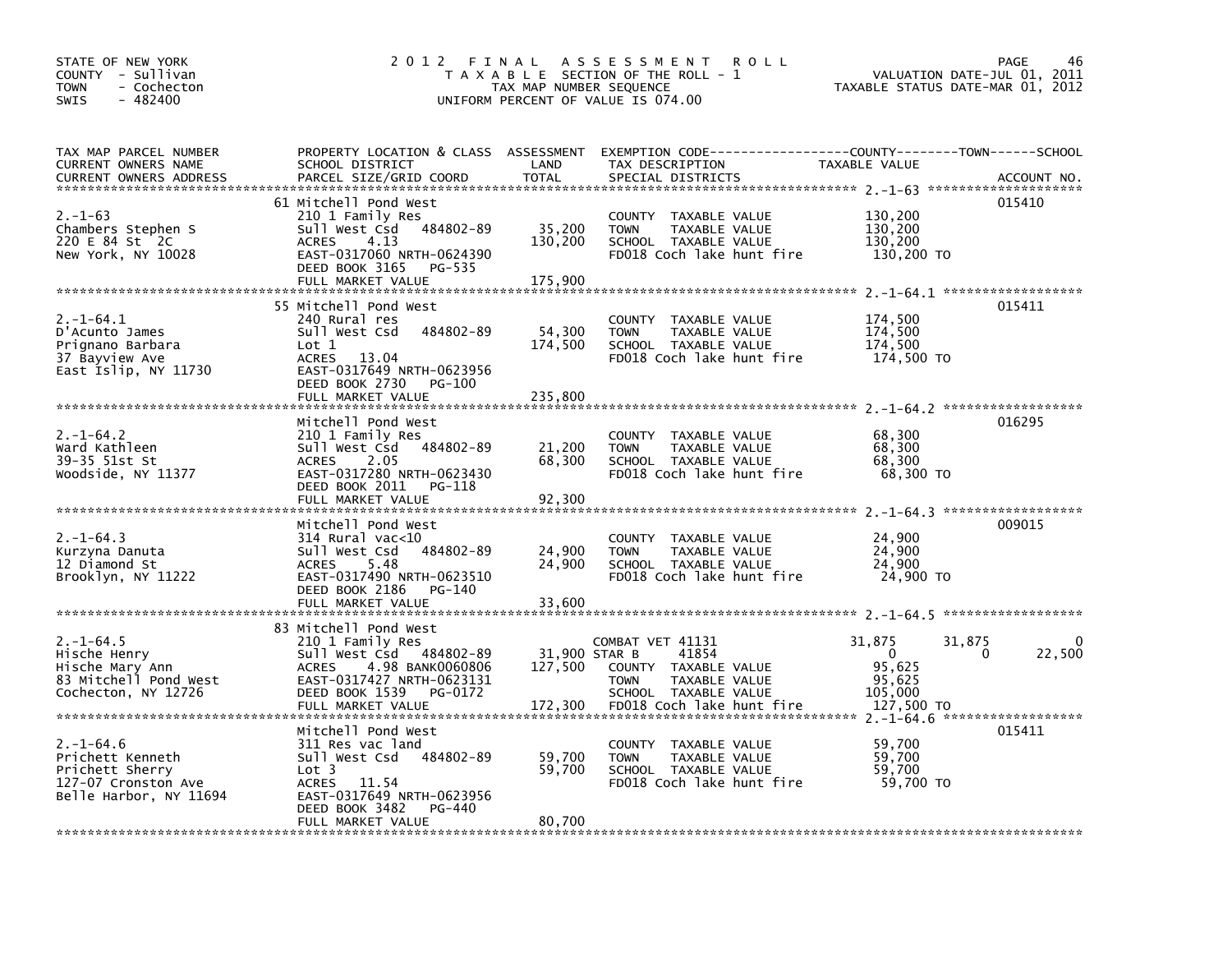| STATE OF NEW YORK<br>COUNTY - Sullivan<br>- Cochecton<br>TOWN<br>$-482400$<br>SWIS                   | 2012 FINAL                                                                                                                                                                           | TAX MAP NUMBER SEQUENCE      | A S S E S S M E N T<br>R O L L<br>T A X A B L E SECTION OF THE ROLL - 1<br>UNIFORM PERCENT OF VALUE IS 074.00                          | VALUATION DATE-JUL 01, 2011<br>TAXABLE STATUS DATE-MAR 01, 2012 | 47<br><b>PAGE</b>            |
|------------------------------------------------------------------------------------------------------|--------------------------------------------------------------------------------------------------------------------------------------------------------------------------------------|------------------------------|----------------------------------------------------------------------------------------------------------------------------------------|-----------------------------------------------------------------|------------------------------|
| TAX MAP PARCEL NUMBER<br>CURRENT OWNERS NAME<br><b>CURRENT OWNERS ADDRESS</b>                        | SCHOOL DISTRICT<br>PARCEL SIZE/GRID COORD                                                                                                                                            | LAND<br><b>TOTAL</b>         | PROPERTY LOCATION & CLASS ASSESSMENT EXEMPTION CODE---------------COUNTY-------TOWN-----SCHOOL<br>TAX DESCRIPTION<br>SPECIAL DISTRICTS | TAXABLE VALUE                                                   | ACCOUNT NO.                  |
| $2. - 1 - 65$<br>Grisafe Philip<br>Grisafe Danielle<br>101 Mitchell Pond West<br>Cochecton, NY 12726 | 101 Mitchell Pond West<br>210 1 Family Res<br>484802-89<br>Sull West Csd<br>5.40<br><b>ACRES</b><br>EAST-0317380 NRTH-0623250<br>DEED BOOK 2230<br>PG-51<br>FULL MARKET VALUE        | 33,400<br>130,300<br>176,100 | 41854<br>STAR B<br>COUNTY TAXABLE VALUE<br>TAXABLE VALUE<br><b>TOWN</b><br>SCHOOL TAXABLE VALUE<br>FD018 Coch lake hunt fire           | $\Omega$<br>130,300<br>130,300<br>107,800<br>130,300 TO         | 015295<br>$\Omega$<br>22,500 |
| $2. -1 - 66.1$<br>Allen Brooke T<br>Oppenheim Eve M<br>11 Columbus Ave<br>Glen Ridge N J, 070281709  | Mitchell Pond West<br>210 1 Family Res<br>Sull West Csd 484802-89<br>4.23<br><b>ACRES</b><br>EAST-0317260 NRTH-0623070<br>DEED BOOK 1290<br>PG-00167<br>FULL MARKET VALUE            | 22,700<br>90,700<br>122,600  | COUNTY TAXABLE VALUE<br><b>TOWN</b><br>TAXABLE VALUE<br>SCHOOL TAXABLE VALUE<br>FD018 Coch lake hunt fire                              | 90,700<br>90,700<br>90.700<br>90,700 TO                         | 003240                       |
| $2. -1 - 66.2$<br>Vain George<br>Vain Maria<br>111 Michell Pond Rd<br>Cochecton, NY 12726            | 111 Mitchell Pond West<br>210 1 Family Res<br>Sull West Csd 484802-89<br>5.40<br><b>ACRES</b><br>EAST-0317170 NRTH-0622900<br>DEED BOOK 1263<br>PG-00086<br>FULL MARKET VALUE        | 33,400<br>100,000<br>135,100 | 41854<br>STAR B<br>COUNTY TAXABLE VALUE<br>TAXABLE VALUE<br><b>TOWN</b><br>SCHOOL TAXABLE VALUE<br>FD018 Coch lake hunt fire           | 0<br>100,000<br>100,000<br>77,500<br>100,000 TO                 | 008990<br>$\Omega$<br>22,500 |
| $2. - 1 - 67$<br>Van Ouwerkerk Sarah<br>139 Mitchell Pond Rd West<br>Cochecton, NY 12726             | 139 Mitchell Pond West<br>210 1 Family Res<br>Sull West Csd<br>484802-89<br>ACRES 13.80<br>EAST-0316840 NRTH-0622630<br>DEED BOOK 2121<br>PG-158<br>FULL MARKET VALUE                | 48,900<br>119,000<br>160,800 | <b>COUNTY</b><br>TAXABLE VALUE<br>TAXABLE VALUE<br><b>TOWN</b><br>SCHOOL TAXABLE VALUE<br>FD018 Coch lake hunt fire                    | 119,000<br>119,000<br>119,000<br>119,000 TO                     | 006435                       |
| $2. -1 - 68.1$<br>Schulman Richard<br>519 Mitchell Pond East<br>Cochecton, NY 12726                  | 910 County Road 114<br>312 Vac w/imprv<br>Sull West Csd<br>484802-89<br>ACRES 15.08<br>EAST-0319350 NRTH-0625690<br>DEED BOOK 936<br>PG-00013                                        | 43,300<br>53,300             | COUNTY TAXABLE VALUE<br>TAXABLE VALUE<br><b>TOWN</b><br>SCHOOL TAXABLE VALUE<br>FD018 Coch lake hunt fire                              | 53,300<br>53,300<br>53,300<br>53,300 TO                         | 013720                       |
| MAY BE SUBJECT TO PAYMENT<br>UNDER AGDIST LAW TIL 2015                                               | FULL MARKET VALUE                                                                                                                                                                    | 72,000                       |                                                                                                                                        |                                                                 |                              |
| $2. -1 - 68.2$<br>Haag Sandra<br>934 County Road 114<br>Cochecton, NY 12726                          | 934 County Road 114<br>210 1 Family Res<br>Sull West Csd 484802-89<br>2.00 BANKC070170<br><b>ACRES</b><br>EAST-0320140 NRTH-0625440<br>DEED BOOK 3242<br>PG-468<br>FULL MARKET VALUE | 21,000<br>61,900<br>83,600   | COUNTY TAXABLE VALUE<br><b>TOWN</b><br>TAXABLE VALUE<br>SCHOOL TAXABLE VALUE<br>FD018 Coch lake hunt fire                              | 61,900<br>61,900<br>61,900<br>61,900 TO                         | 014130                       |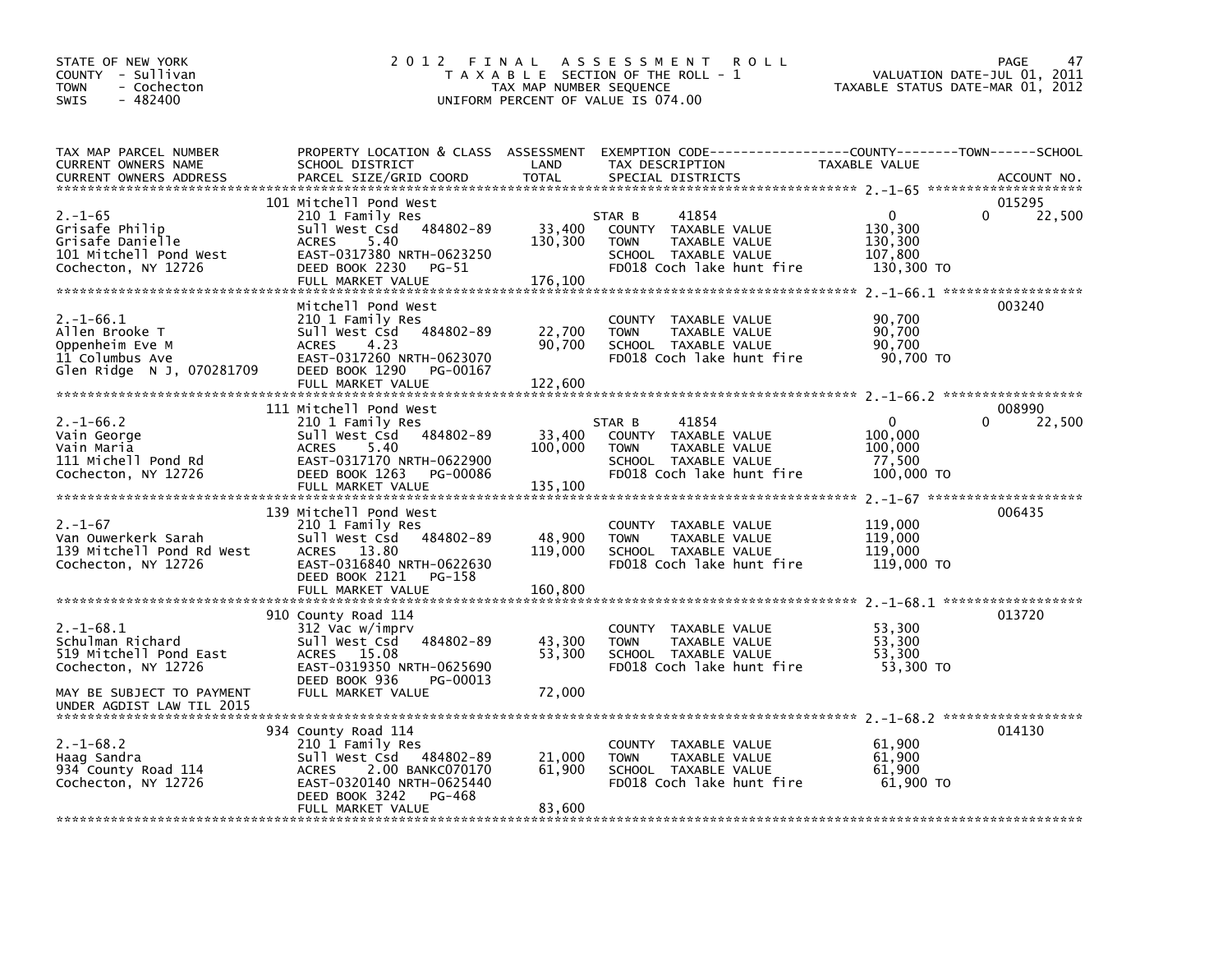| 2 0 1 2                                                                                                                                                             |                                                                                        | <b>ROLL</b>                                                                                                        |                                                                                                                                                                 | PAGE<br>48<br>VALUATION DATE-JUL 01, 2011<br>TAXABLE STATUS DATE-MAR 01, 2012                                                                                                                                                                                                             |
|---------------------------------------------------------------------------------------------------------------------------------------------------------------------|----------------------------------------------------------------------------------------|--------------------------------------------------------------------------------------------------------------------|-----------------------------------------------------------------------------------------------------------------------------------------------------------------|-------------------------------------------------------------------------------------------------------------------------------------------------------------------------------------------------------------------------------------------------------------------------------------------|
| SCHOOL DISTRICT                                                                                                                                                     | LAND                                                                                   | TAX DESCRIPTION                                                                                                    | TAXABLE VALUE                                                                                                                                                   |                                                                                                                                                                                                                                                                                           |
|                                                                                                                                                                     |                                                                                        |                                                                                                                    |                                                                                                                                                                 |                                                                                                                                                                                                                                                                                           |
| County Road 114<br>314 Rural vac<10<br>Sull West Csd 484802-89<br>3.09 BANK C70196<br><b>ACRES</b><br>EAST-0319960 NRTH-0625420<br>DEED BOOK 1243<br>PG-00199       | 16,300<br>16,300                                                                       | COUNTY TAXABLE VALUE<br><b>TOWN</b><br>TAXABLE VALUE<br>SCHOOL TAXABLE VALUE<br>FD018 Coch lake hunt fire          | 16,300<br>16,300<br>16,300                                                                                                                                      | 014131                                                                                                                                                                                                                                                                                    |
|                                                                                                                                                                     |                                                                                        |                                                                                                                    |                                                                                                                                                                 |                                                                                                                                                                                                                                                                                           |
| 210 1 Family Res<br>Sull West Csd 484802-89<br>FRNT 155.00 DPTH 142.00<br>ACRES<br>0.85<br>EAST-0319660 NRTH-0625500<br>DEED BOOK 2412 PG-300                       | 66,900                                                                                 | 41854<br>COUNTY TAXABLE VALUE<br>TAXABLE VALUE<br><b>TOWN</b><br>SCHOOL TAXABLE VALUE<br>FD018 Coch lake hunt fire | 16,725<br>$\mathbf{0}$<br>50,175<br>50,175<br>44,400                                                                                                            | 013740<br>16,725<br>0<br>22,500<br>0                                                                                                                                                                                                                                                      |
|                                                                                                                                                                     |                                                                                        |                                                                                                                    |                                                                                                                                                                 |                                                                                                                                                                                                                                                                                           |
| County Road 114<br>$322$ Rural vac $>10$<br>484802-89<br>Sull West Csd<br>ACRES 24.70<br>EAST-0318360 NRTH-0625020<br>DEED BOOK 2730<br>PG-100<br>FULL MARKET VALUE | 40,400<br>40.400<br>54,600                                                             | COUNTY TAXABLE VALUE<br><b>TOWN</b><br>TAXABLE VALUE<br>SCHOOL TAXABLE VALUE<br>FD018 Coch lake hunt fire          | 40,400<br>40,400<br>40.400                                                                                                                                      | 015412                                                                                                                                                                                                                                                                                    |
|                                                                                                                                                                     |                                                                                        |                                                                                                                    |                                                                                                                                                                 | 013700                                                                                                                                                                                                                                                                                    |
| 322 Rural vac>10<br>Sull West Csd<br>484802-89<br>ACRES 18.16<br>EAST-0319290 NRTH-0624670<br>DEED BOOK 2010<br>PG-58188<br>FULL MARKET VALUE                       | 34,000<br>34,000<br>45,900                                                             | COUNTY TAXABLE VALUE<br><b>TOWN</b><br>TAXABLE VALUE<br>SCHOOL TAXABLE VALUE<br>FD018 Coch lake hunt fire          | 34,000<br>34,000<br>34.000                                                                                                                                      |                                                                                                                                                                                                                                                                                           |
|                                                                                                                                                                     |                                                                                        |                                                                                                                    |                                                                                                                                                                 |                                                                                                                                                                                                                                                                                           |
| Mitchell Pond East<br>322 Rural vac>10<br>Sull West Csd<br>484802-89<br>ACRES 35.20<br>EAST-0318750 NRTH-0622850<br>DEED BOOK 3563<br>PG-485<br>FULL MARKET VALUE   | 35,200<br>35,200<br>47,600                                                             | COUNTY TAXABLE VALUE<br><b>TOWN</b><br>TAXABLE VALUE<br>SCHOOL TAXABLE VALUE<br>FD018 Coch lake hunt fire          | 35,200<br>35,200<br>35,200                                                                                                                                      | 000540                                                                                                                                                                                                                                                                                    |
|                                                                                                                                                                     | FULL MARKET VALUE<br>519 Mitchell Pond East<br>FULL MARKET VALUE<br>Mitchell Pond East | PROPERTY LOCATION & CLASS ASSESSMENT<br>22,000<br>90,400                                                           | FINAL ASSESSMENT<br>T A X A B L E SECTION OF THE ROLL - 1<br>TAX MAP NUMBER SEQUENCE<br>UNIFORM PERCENT OF VALUE IS 074.00<br>COMBAT VET 41131<br>12,800 STAR B | EXEMPTION CODE-----------------COUNTY-------TOWN------SCHOOL<br>.CURRENT OWNERS ADDRESS PARCEL SIZE/GRID COORD TOTAL SPECIAL DISTRICTS (2011-08) ACCOUNT NO ACCOUNT NO AND ARCEL SIZE/GRID COORD TOTAL SPECIAL DISTRICTS<br>16,300 TO<br>66,900 TO<br>40,400 TO<br>34,000 TO<br>35,200 TO |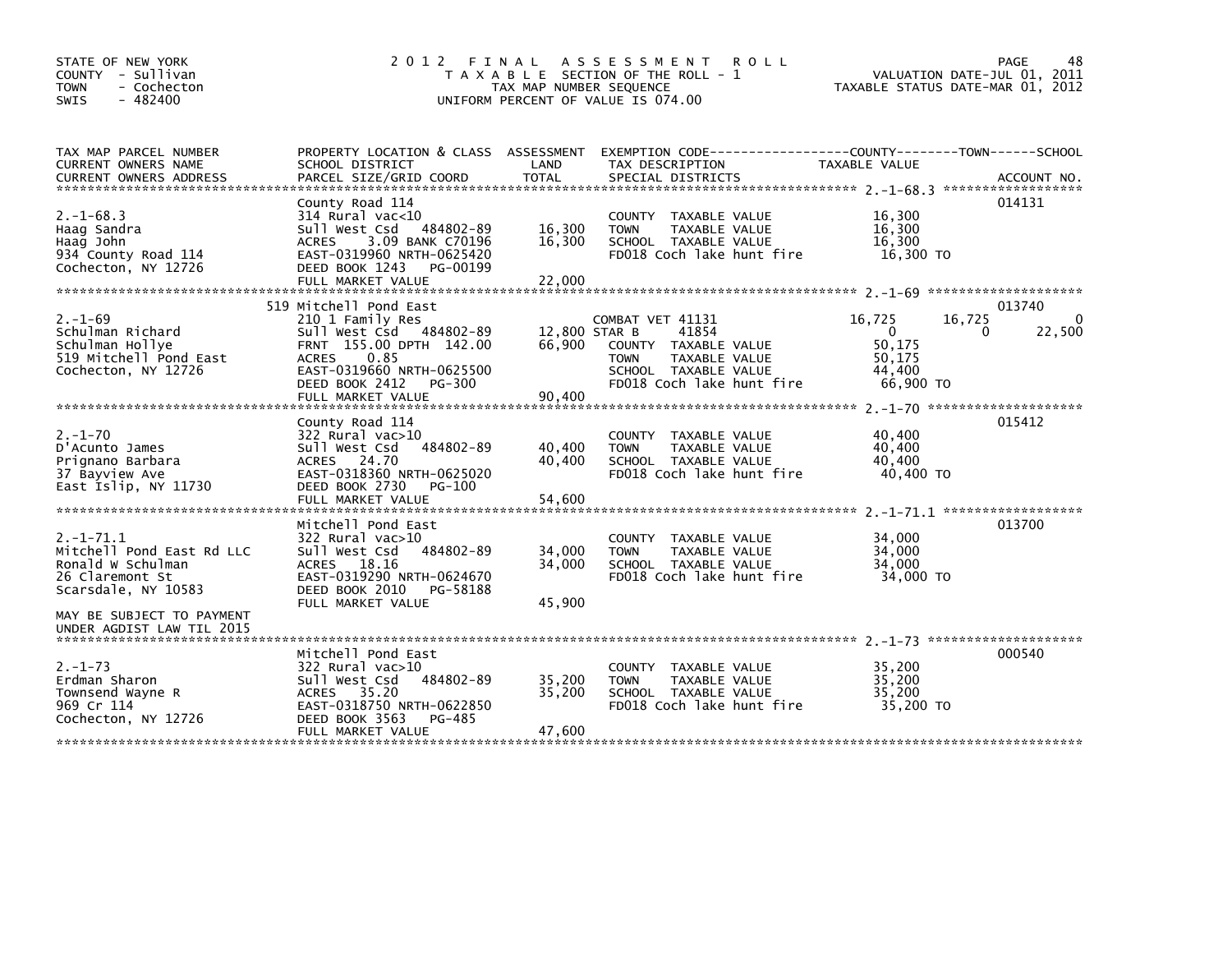| STATE OF NEW YORK<br>COUNTY - Sullivan<br><b>TOWN</b><br>- Cochecton<br>$-482400$<br><b>SWIS</b>                              | 2 0 1 2                                                                                                                                                                                             | TAX MAP NUMBER SEQUENCE       | FINAL ASSESSMENT ROLL<br>T A X A B L E SECTION OF THE ROLL - 1<br>UNIFORM PERCENT OF VALUE IS 074.00                         | VALUATION DATE-JUL 01, 2011<br>TAXABLE STATUS DATE-MAR 01, 2012 | PAGE<br>49  |
|-------------------------------------------------------------------------------------------------------------------------------|-----------------------------------------------------------------------------------------------------------------------------------------------------------------------------------------------------|-------------------------------|------------------------------------------------------------------------------------------------------------------------------|-----------------------------------------------------------------|-------------|
| TAX MAP PARCEL NUMBER<br>CURRENT OWNERS NAME                                                                                  | SCHOOL DISTRICT                                                                                                                                                                                     | LAND                          | PROPERTY LOCATION & CLASS ASSESSMENT EXEMPTION CODE----------------COUNTY-------TOWN------SCHOOL<br>TAX DESCRIPTION          | <b>TAXABLE VALUE</b>                                            |             |
| $2. - 1 - 74$<br>Yorio Beniamino & Susan<br>Miller Lisa S<br>1 Fox Run Rd<br>Amherst, NH 03031                                | 502 Mitchell Pond East<br>270 Mfg housing<br>484802-89<br>Sull West Csd<br><b>ACRES</b><br>8.81<br>EAST-0319808 NRTH-0624789<br>DEED BOOK 2823<br>PG-53                                             | 35,400<br>45,100              | COUNTY TAXABLE VALUE<br>TAXABLE VALUE<br><b>TOWN</b><br>SCHOOL TAXABLE VALUE<br>FD018 Coch lake hunt fire                    | 45,100<br>45,100<br>45,100<br>$45,100$ TO                       | 016990      |
| $2. - 1 - 75$<br>Munn Rosanne<br>Munn Ralph C<br>9 Adams St<br>Hicksville, NY 11801                                           | County Road 114<br>270 Mfg housing<br>Sull West Csd 484802-89<br>8.81<br><b>ACRES</b><br>EAST-0319555 NRTH-0624091<br>DEED BOOK 2180<br>PG-514                                                      | 45,000<br>46,000              | COUNTY TAXABLE VALUE<br><b>TOWN</b><br>TAXABLE VALUE<br>SCHOOL TAXABLE VALUE<br>FD018 Coch lake hunt fire                    | 46,000<br>46,000<br>46,000<br>46,000 TO                         | 016991      |
| $2. - 1 - 76$<br>Townsend Wayne<br>Townsend Lisa<br>Erdman Sharon Depaolo Laurie<br>3914 N Mesa Verde<br>Farmington, NM 87401 | Mitchell Pond East<br>322 Rural vac>10<br>484802-89<br>Sull West Csd<br>ACRES 26.61<br>EAST-0319470 NRTH-0623050<br>DEED BOOK 1991<br>PG-501<br>FULL MARKET VALUE                                   | 36,600<br>36,600<br>49,500    | COUNTY TAXABLE VALUE<br>TAXABLE VALUE<br><b>TOWN</b><br>SCHOOL TAXABLE VALUE<br>FD018 Coch lake hunt fire                    | 36,600<br>36,600<br>36,600<br>36,600 TO                         | 000520      |
| $2. -1 - 77.1$<br>Erdman Sharon<br>Townsend Wayne R<br>969 Cr 114<br>Cochecton, NY 12726                                      | County Road 114<br>$314$ Rural vac< $10$<br>Sull West Csd<br>484802-89<br>69.26<br><b>ACRES</b><br>EAST-0320320 NRTH-0623700<br>DEED BOOK 3563<br>PG-485<br>FULL MARKET VALUE                       | 107,000<br>107,000<br>144,600 | COUNTY TAXABLE VALUE<br>TAXABLE VALUE<br><b>TOWN</b><br>SCHOOL TAXABLE VALUE<br>FD018 Coch lake hunt fire                    | 107,000<br>107,000<br>107,000<br>107,000 TO                     |             |
| $2. -1 - 77.2$<br>Keesler Charles J<br>Keesler Linda<br>PO Box 14<br>Cochecton, NY 12726                                      | 944 County Road 114<br>210 1 Family Res<br>Sull West Csd 484802-89<br>Unfinished 50% Complete<br>3.34<br><b>ACRES</b><br>EAST-0320301 NRTH-0625335<br>DEED BOOK 2171<br>PG-694<br>FULL MARKET VALUE | 26,200<br>130,000<br>175,700  | 41854<br>STAR B<br>COUNTY TAXABLE VALUE<br><b>TOWN</b><br>TAXABLE VALUE<br>SCHOOL TAXABLE VALUE<br>FD018 Coch lake hunt fire | $\mathbf{0}$<br>130,000<br>130,000<br>107,500<br>130,000 TO     | 0<br>22,500 |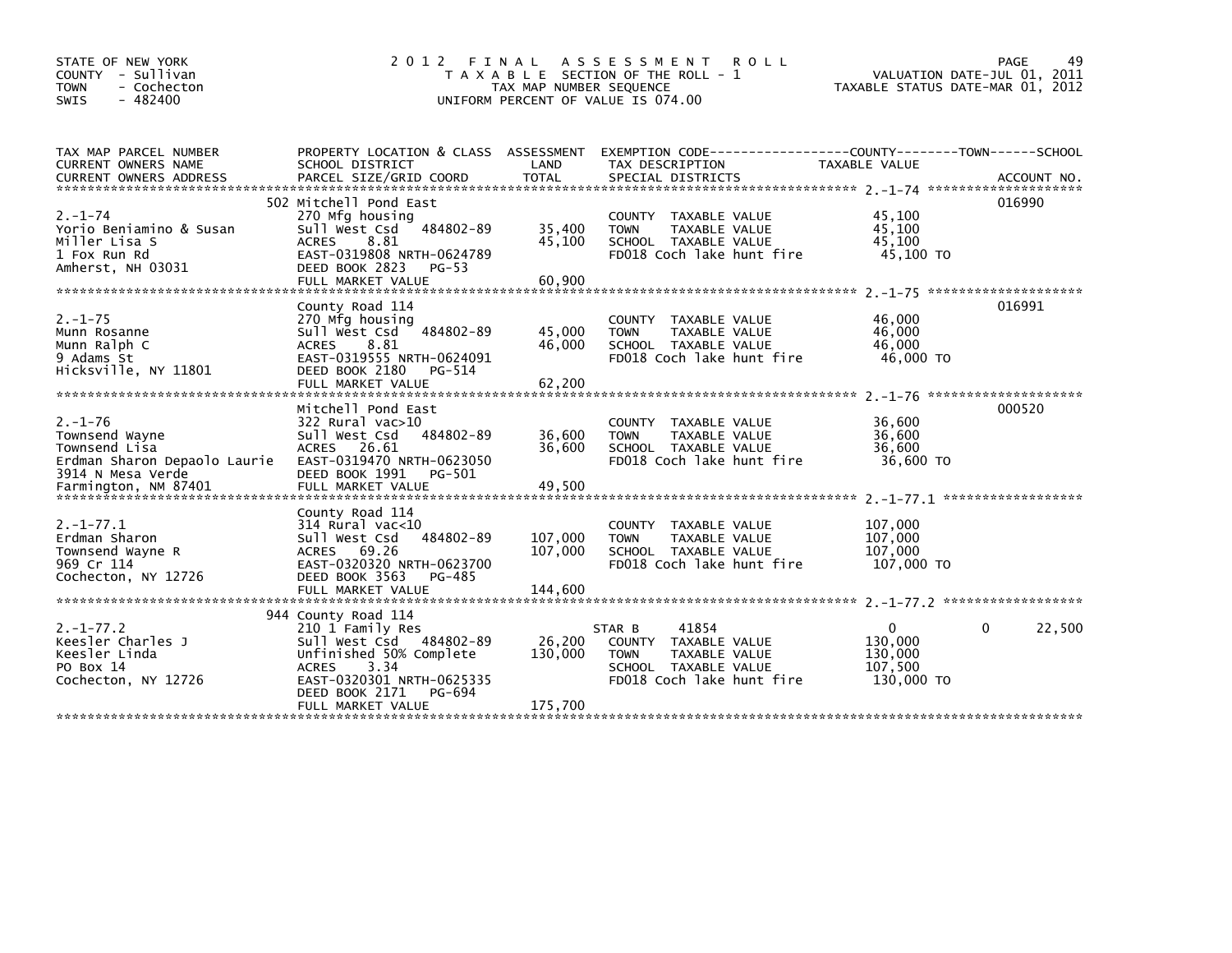| STATE OF NEW YORK<br>COUNTY - Sullivan<br><b>TOWN</b><br>- Cochecton<br>$-482400$<br><b>SWIS</b>                                               | 2012 FINAL                                                                                                                                                                               | A S S E S S M E N T<br><b>ROLL</b><br>T A X A B L E SECTION OF THE ROLL - 1<br>TAX MAP NUMBER SEQUENCE<br>UNIFORM PERCENT OF VALUE IS 074.00                                 | 50<br>PAGE<br>VALUATION DATE-JUL 01, 2011<br>TAXABLE STATUS DATE-MAR 01, 2012                                   |
|------------------------------------------------------------------------------------------------------------------------------------------------|------------------------------------------------------------------------------------------------------------------------------------------------------------------------------------------|------------------------------------------------------------------------------------------------------------------------------------------------------------------------------|-----------------------------------------------------------------------------------------------------------------|
| TAX MAP PARCEL NUMBER<br>CURRENT OWNERS NAME<br><b>CURRENT OWNERS ADDRESS</b>                                                                  | PROPERTY LOCATION & CLASS ASSESSMENT<br>SCHOOL DISTRICT<br>PARCEL SIZE/GRID COORD                                                                                                        | LAND<br>TAX DESCRIPTION<br><b>TOTAL</b><br>SPECIAL DISTRICTS                                                                                                                 | EXEMPTION CODE-----------------COUNTY-------TOWN------SCHOOL<br>TAXABLE VALUE<br>ACCOUNT NO.                    |
| $2. -1 - 78.1$<br>Erdman Sharon<br>Townsend Wayne R<br>969 Cr 114<br>Cochecton, NY 12726                                                       | 1027 County Road 114<br>112 Dairy farm<br>Sull West Csd 484802-89<br>Lot 2<br>ACRES<br>94.70<br>EAST-0321211 NRTH-0623379<br>DEED BOOK 3563<br>PG-485                                    | AGRI DIST 41720<br>186,600<br>COUNTY TAXABLE VALUE<br>186,600<br><b>TOWN</b><br>TAXABLE VALUE<br>SCHOOL TAXABLE VALUE<br>FD018 Coch lake hunt fire                           | 015640<br>150,760<br>150,760<br>150,760<br>35,840<br>35,840<br>35,840<br>186,600 TO                             |
| MAY BE SUBJECT TO PAYMENT<br>UNDER AGDIST LAW TIL 2016                                                                                         | FULL MARKET VALUE                                                                                                                                                                        | 252,162                                                                                                                                                                      |                                                                                                                 |
| $2. - 1 - 78.2$<br>Missbrenner Kenneth S<br>710 W West End Ave Apt 11B<br>New York, NY 10025                                                   | 984 County Road 114<br>210 1 Family Res<br>Sull West Csd 484802-89<br>Lot 1<br><b>ACRES</b><br>5.26<br>EAST-0321309 NRTH-0624929<br>DEED BOOK 2840<br>PG-683<br>FULL MARKET VALUE        | COUNTY TAXABLE VALUE<br>26,000<br>TAXABLE VALUE<br><b>TOWN</b><br>189,900<br>SCHOOL TAXABLE VALUE<br>FD018 Coch lake hunt fire<br>256,600                                    | 015640<br>189,900<br>189,900<br>189.900<br>189,900 TO                                                           |
| $2. -1 - 79.1$<br>Kickuth Harry<br>Kickuth Yvonne<br>1380 Mountain Valley Rd<br>Buchanan, VA 24066                                             | County Road 114<br>$322$ Rural vac $>10$<br>484802-89<br>Sull West Csd<br>ACRES 41.07<br>EAST-0322069 NRTH-0622850<br>DEED BOOK 1320<br>PG-00285<br>FULL MARKET VALUE                    | AGRI DIST 41720<br>88,300<br>COUNTY TAXABLE VALUE<br>88,300<br>TAXABLE VALUE<br><b>TOWN</b><br>SCHOOL TAXABLE VALUE<br>FD018 Coch lake hunt fire<br>119,300                  | 006590<br>30,690<br>30,690<br>30,690<br>57,610<br>57,610<br>57,610<br>88,300 TO                                 |
| MAY BE SUBJECT TO PAYMENT<br>UNDER AGDIST LAW TIL 2016                                                                                         |                                                                                                                                                                                          |                                                                                                                                                                              |                                                                                                                 |
| $2. -1 - 79.2$<br>Carmack, Nacht Rachelle<br>1380 Bellmore Ave<br>Bellmore, NY 12710<br>MAY BE SUBJECT TO PAYMENT<br>UNDER AGDIST LAW TIL 2016 | 1034 County Road 114<br>210 1 Family Res<br>484802-89<br>Sull West Csd<br>10.01<br>ACRES<br>EAST-0322347 NRTH-0624216<br>DEED BOOK 2010<br>PG-57464<br>FULL MARKET VALUE                 | AGRI DIST 41720<br>49,000 STAR B<br>41854<br>223,600<br>COUNTY TAXABLE VALUE<br><b>TOWN</b><br>TAXABLE VALUE<br>SCHOOL TAXABLE VALUE<br>302,200<br>FD018 Coch lake hunt fire | 25,096<br>25,096<br>25,096<br>$\mathbf{0}$<br>$\Omega$<br>22,500<br>198,504<br>198,504<br>176,004<br>223,600 TO |
| $2. - 1 - 80$<br>Bertolina Lori Ellen<br>PO Box 65<br>Kenoza Lake, NY 12750                                                                    | 1050 County Road 114<br>210 1 Family Res<br>Sull West Csd<br>484802-89<br>2.86 BANK0060806<br><b>ACRES</b><br>EAST-0322680 NRTH-0624250<br>DEED BOOK 3635<br>PG-182<br>FULL MARKET VALUE | 41854<br>STAR B<br>24,300<br>COUNTY TAXABLE VALUE<br>86,400<br><b>TOWN</b><br>TAXABLE VALUE<br>SCHOOL TAXABLE VALUE<br>FD018 Coch lake hunt fire<br>116,800                  | 017085<br>22,500<br>$\mathbf{0}$<br>0<br>86,400<br>86,400<br>63,900<br>86,400 TO                                |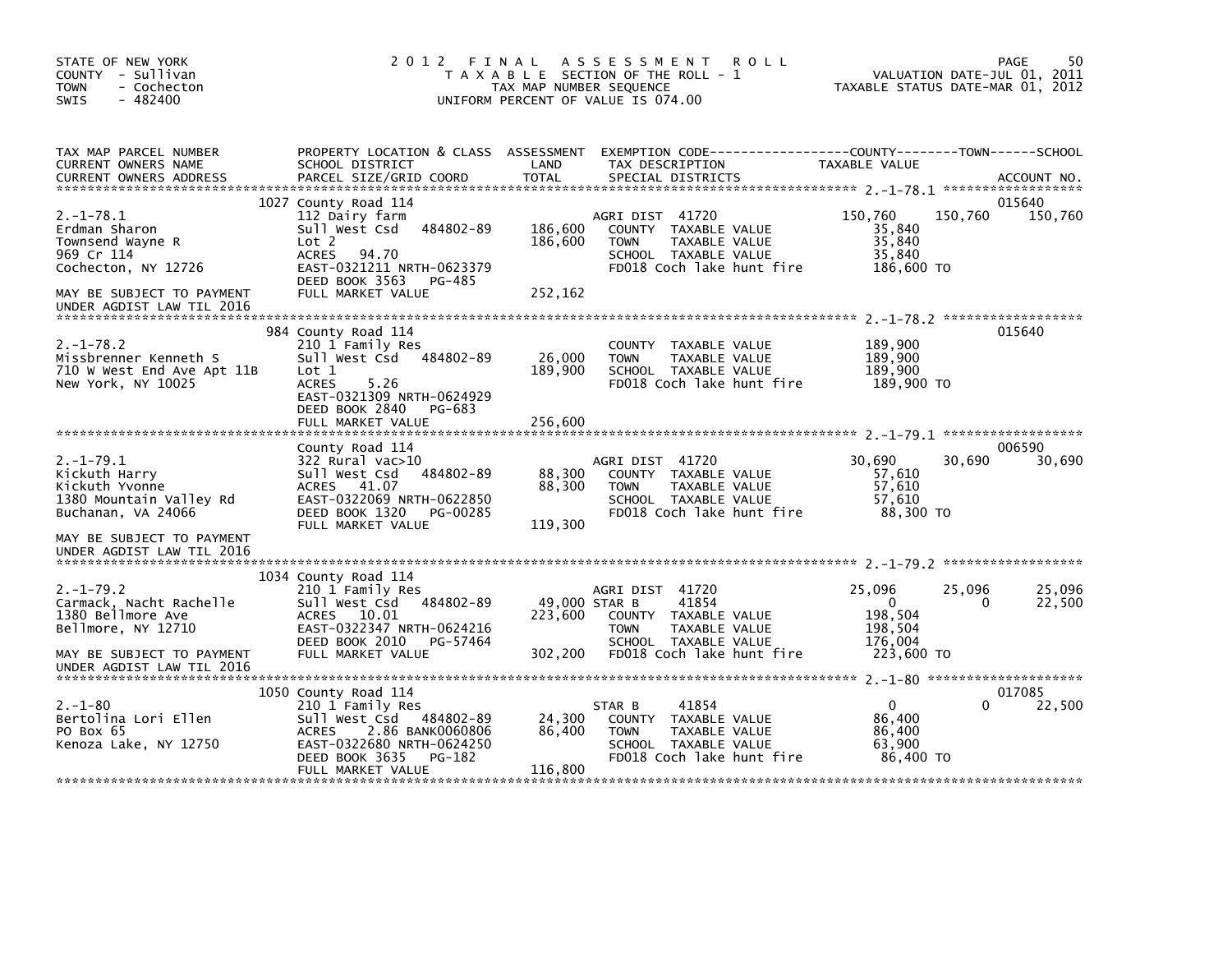| STATE OF NEW YORK<br>COUNTY - Sullivan                 |                                                  |                         | 2012 FINAL ASSESSMENT<br><b>ROLL</b><br>T A X A B L E SECTION OF THE ROLL - 1                                     |                                  | 51<br>PAGE<br>VALUATION DATE-JUL 01, 2011 |  |
|--------------------------------------------------------|--------------------------------------------------|-------------------------|-------------------------------------------------------------------------------------------------------------------|----------------------------------|-------------------------------------------|--|
| <b>TOWN</b><br>- Cochecton<br>$-482400$<br><b>SWIS</b> |                                                  | TAX MAP NUMBER SEQUENCE | UNIFORM PERCENT OF VALUE IS 074.00                                                                                | TAXABLE STATUS DATE-MAR 01, 2012 |                                           |  |
|                                                        |                                                  |                         |                                                                                                                   |                                  |                                           |  |
| TAX MAP PARCEL NUMBER<br>CURRENT OWNERS NAME           | SCHOOL DISTRICT                                  | LAND                    | PROPERTY LOCATION & CLASS ASSESSMENT EXEMPTION CODE---------------COUNTY-------TOWN-----SCHOOL<br>TAX DESCRIPTION | <b>TAXABLE VALUE</b>             |                                           |  |
|                                                        |                                                  |                         |                                                                                                                   |                                  |                                           |  |
|                                                        | 1082 County Road 114                             |                         |                                                                                                                   |                                  | 013560                                    |  |
| $2. -1 - 81.1$                                         | 240 Rural res                                    |                         | COUNTY TAXABLE VALUE                                                                                              | 150,000                          |                                           |  |
| Klein Stuart<br>Klein Esther                           | 484802-89<br>Sull West Csd<br>ACRES 24.34        | 73,100<br>150,000       | <b>TOWN</b><br>TAXABLE VALUE<br>SCHOOL TAXABLE VALUE                                                              | 150,000<br>150,000               |                                           |  |
| 175 Hawthorne St                                       | EAST-0322970 NRTH-0623580                        |                         | FD018 Coch lake hunt fire                                                                                         | 150,000 TO                       |                                           |  |
| West Babylon, NY 11704                                 | DEED BOOK 3108<br>PG-513                         |                         |                                                                                                                   |                                  |                                           |  |
|                                                        | FULL MARKET VALUE                                | 202,700                 |                                                                                                                   |                                  |                                           |  |
|                                                        | 1072 County Road 114                             |                         |                                                                                                                   |                                  | 012845                                    |  |
| $2. -1 - 81.3$                                         | 240 Rural res                                    |                         | STAR B<br>41854                                                                                                   | $\mathbf{0}$                     | 22,500<br>0                               |  |
| Bellock Michael                                        | Sull West Csd<br>484802-89                       | 75,600                  | COUNTY TAXABLE VALUE                                                                                              | 195.000                          |                                           |  |
| Bellock Mary A<br>1072 County Road 114                 | Lot 1<br>ACRES 49.57                             | 195,000                 | TAXABLE VALUE<br><b>TOWN</b><br>SCHOOL TAXABLE VALUE                                                              | 195,000<br>172,500               |                                           |  |
| Cochecton, NY 12726                                    | EAST-0323365 NRTH-0622224                        |                         | FD018 Coch lake hunt fire                                                                                         | 195,000 TO                       |                                           |  |
|                                                        | DEED BOOK 1278<br>PG-00017                       |                         |                                                                                                                   |                                  |                                           |  |
|                                                        | FULL MARKET VALUE                                | 263,500                 |                                                                                                                   |                                  |                                           |  |
|                                                        | County Road 114                                  |                         |                                                                                                                   |                                  |                                           |  |
| $2. -1 - 81.4$                                         | $322$ Rural vac $>10$                            |                         | TAXABLE VALUE<br><b>COUNTY</b>                                                                                    | 60,000                           |                                           |  |
| Schor Bruce<br>Schor Grayce                            | Sull West Csd 484802-89<br>Lot 2                 | 60,000<br>60,000        | <b>TOWN</b><br>TAXABLE VALUE<br>SCHOOL TAXABLE VALUE                                                              | 60,000<br>60,000                 |                                           |  |
| 15 Sunset Blvd                                         | ACRES 20.00                                      |                         | FD018 Coch lake hunt fire                                                                                         | 60.000 TO                        |                                           |  |
| Placitas, NM 87043                                     | EAST-0322575 NRTH-0622126                        |                         |                                                                                                                   |                                  |                                           |  |
|                                                        | DEED BOOK 1390<br>PG-106                         |                         |                                                                                                                   |                                  |                                           |  |
|                                                        |                                                  |                         |                                                                                                                   |                                  |                                           |  |
|                                                        | 1062 County Road 114                             |                         |                                                                                                                   |                                  | 002645                                    |  |
| $2. -1 - 81.21$                                        | 210 1 Family Res                                 |                         | STAR B<br>41854                                                                                                   | $\Omega$                         | $\Omega$<br>22,500                        |  |
| Wingert Harry<br>Wingert Beverly                       | Sull West Csd 484802-89<br>combo $2. -1 - 81.23$ | 25,800<br>84,000        | TAXABLE VALUE<br><b>COUNTY</b><br><b>TOWN</b><br>TAXABLE VALUE                                                    | 84,000<br>84,000                 |                                           |  |
| 1062 Cr 114                                            | 5.31<br><b>ACRES</b>                             |                         | SCHOOL TAXABLE VALUE                                                                                              | 61,500                           |                                           |  |
| Cochecton, NY 12726                                    | EAST-0322960 NRTH-0624180                        |                         | FD018 Coch lake hunt fire                                                                                         | 84,000 TO                        |                                           |  |
|                                                        | DEED BOOK 3263<br>$PG-122$<br>FULL MARKET VALUE  | 113,500                 |                                                                                                                   |                                  |                                           |  |
|                                                        |                                                  |                         |                                                                                                                   |                                  |                                           |  |
|                                                        | 1106 County Road 114                             |                         |                                                                                                                   |                                  | 012660                                    |  |
| $2. - 1 - 82$                                          | 210 1 Family Res<br>Sull West Csd 484802-89      | 28,500                  | 41834<br>STAR EN<br>COUNTY TAXABLE VALUE                                                                          | $\mathbf{0}$<br>89,300           | 46,650<br>∩                               |  |
| Van Keuren Brenda<br>Van Keuren Douglas                | <b>ACRES</b><br>3.64                             | 89.300                  | <b>TOWN</b><br><b>TAXABLE VALUE</b>                                                                               | 89,300                           |                                           |  |
| 1106 Route 114                                         | EAST-0323810 NRTH-0623240                        |                         | SCHOOL TAXABLE VALUE                                                                                              | 42.650                           |                                           |  |
| Cochecton, NY 12726                                    | DEED BOOK 2736<br>PG-244                         |                         | FD018 Coch lake hunt fire                                                                                         | 89,300 TO                        |                                           |  |
|                                                        | FULL MARKET VALUE                                | 120,700                 |                                                                                                                   |                                  |                                           |  |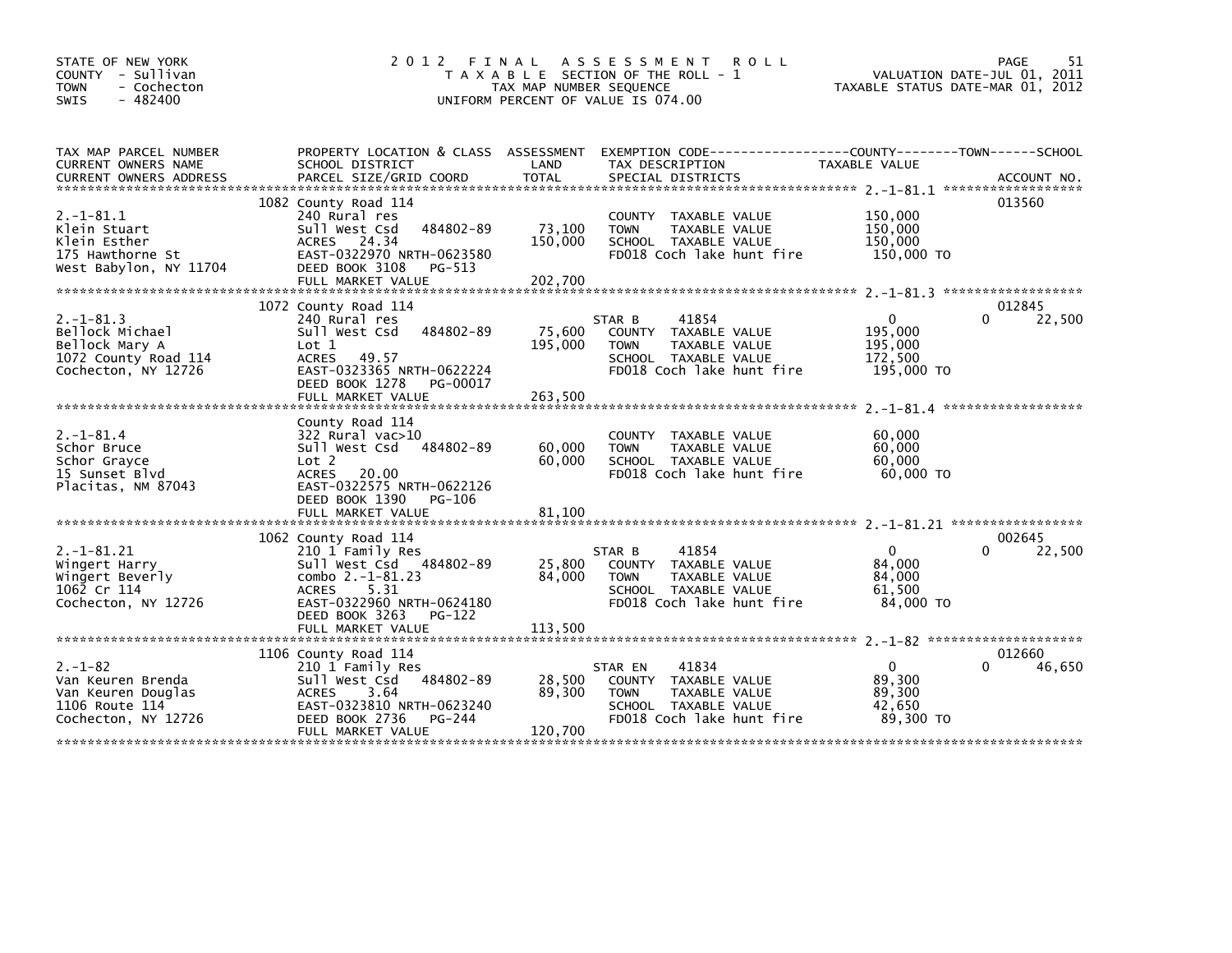| STATE OF NEW YORK<br>COUNTY - Sullivan<br>- Cochecton<br>TOWN<br>$-482400$<br>SWIS                  | 2012 FINAL                                                                                                                                                                    | TAX MAP NUMBER SEQUENCE            | <b>ROLL</b><br>A S S E S S M E N T<br>T A X A B L E SECTION OF THE ROLL - 1<br>UNIFORM PERCENT OF VALUE IS 074.00                      | TAXABLE STATUS DATE-MAR 01, 2012                             | 52<br><b>PAGE</b><br>VALUATION DATE-JUL 01, 2011 |
|-----------------------------------------------------------------------------------------------------|-------------------------------------------------------------------------------------------------------------------------------------------------------------------------------|------------------------------------|----------------------------------------------------------------------------------------------------------------------------------------|--------------------------------------------------------------|--------------------------------------------------|
| TAX MAP PARCEL NUMBER<br>CURRENT OWNERS NAME<br><b>CURRENT OWNERS ADDRESS</b>                       | PROPERTY LOCATION & CLASS ASSESSMENT<br>SCHOOL DISTRICT<br>PARCEL SIZE/GRID COORD                                                                                             | LAND<br><b>TOTAL</b>               | EXEMPTION CODE-----------------COUNTY-------TOWN------SCHOOL<br>TAX DESCRIPTION<br>SPECIAL DISTRICTS                                   | TAXABLE VALUE                                                | ACCOUNT NO.                                      |
| $2. - 1 - 83$<br>Mollica Carlo<br>2835 Harrison Ave<br>Bronx, NY 10461                              | 1114 County Road 114<br>210 1 Family Res<br>484802-89<br>Sull West Csd<br>5.00<br><b>ACRES</b><br>EAST-0324000 NRTH-0623210<br>DEED BOOK 740<br>PG-00919<br>FULL MARKET VALUE | 32,000<br>38,700<br>52,300         | COUNTY TAXABLE VALUE<br>TAXABLE VALUE<br><b>TOWN</b><br>SCHOOL TAXABLE VALUE<br>FD018 Coch lake hunt fire                              | 38,700<br>38,700<br>38,700<br>38,700 TO                      | 010000                                           |
| $2. - 1 - 84$<br>Blanke Wolfgang H<br>Blanke Susanna<br>1118 County Road 114<br>Cochecton, NY 12726 | 1141 County Road 114<br>210 1 Family Res<br>Sull West Csd 484802-89<br><b>ACRES</b><br>1.00<br>EAST-0324200 NRTH-0623380<br>DEED BOOK 2190<br>PG-679<br>FULL MARKET VALUE     | 10,500<br>41,200<br>55,700         | 41834<br>STAR EN<br>COUNTY TAXABLE VALUE<br><b>TOWN</b><br>TAXABLE VALUE<br>SCHOOL TAXABLE VALUE<br>FD018 Coch lake hunt fire          | $\Omega$<br>41,200<br>41,200<br>$\Omega$<br>41,200 TO        | 005520<br>41,200                                 |
| $2. - 1 - 85$<br>Leone Anthony<br>PO Box 284<br>Lake Huntington, NY 12752                           | State Route 17B<br>312 Vac w/imprv<br>Sull West Csd 484802-89<br>FRNT 75.00 DPTH 75.00<br>EAST-0325420 NRTH-0622790<br>DEED BOOK 2010<br>PG-53730<br>FULL MARKET VALUE        | 7,800<br>15,800<br>21,400          | COUNTY TAXABLE VALUE<br>TAXABLE VALUE<br><b>TOWN</b><br>SCHOOL TAXABLE VALUE<br>FD018 Coch lake hunt fire                              | 15,800<br>15,800<br>15,800<br>15.800 TO                      | 000558                                           |
| $2. -1 - 86.1$<br>Tinari Joseph D<br>1166 Cr 114<br>Cochecton, NY 12726                             | 1166 County Road 114<br>415 Motel<br>484802-89<br>Sull West Csd<br>7.62<br><b>ACRES</b><br>EAST-0325190 NRTH-0622750<br>DEED BOOK 1278<br>PG-00250                            | 45,400<br>312,500                  | COUNTY TAXABLE VALUE<br>TAXABLE VALUE<br><b>TOWN</b><br>SCHOOL TAXABLE VALUE<br>FD018 Coch lake hunt fire                              | 312,500<br>312,500<br>312,500<br>312,500 TO                  | 013435                                           |
| $2. -1 - 86.2$<br>Murns Edwina M<br>Murns Howard S<br>1144 Cr 114<br>Cochecton, NY 12726            | 1144 County Road 114<br>210 1 Family Res<br>Sull West Csd<br>484802-89<br>3.00<br><b>ACRES</b><br>EAST-0324790 NRTH-0623000<br>PG-00610<br>DEED BOOK 734<br>FULL MARKET VALUE | 25,000 STAR EN<br>73.500<br>99,300 | CW_15_VET/ 41162<br>41834<br>COUNTY TAXABLE VALUE<br><b>TOWN</b><br>TAXABLE VALUE<br>SCHOOL TAXABLE VALUE<br>FD018 Coch lake hunt fire | 9,000<br>$\Omega$<br>64.500<br>73,500<br>26,850<br>73,500 TO | 010265<br>0<br>0<br>46,650<br>$\Omega$           |
| $2. -1 - 86.3$<br>Quigley Maria<br>102 Burton Ln<br>Commack, NY 11725                               | County Road 114<br>322 Rural vac>10<br>484802-89<br>Sull West Csd<br>ACRES 17.00<br>EAST-0324930 NRTH-0621900<br>DEED BOOK 3527<br>PG-399<br>FULL MARKET VALUE                | 55,800<br>55.800<br>75,400         | COUNTY TAXABLE VALUE<br><b>TOWN</b><br>TAXABLE VALUE<br>SCHOOL TAXABLE VALUE<br>FD018 Coch lake hunt fire                              | 55,800<br>55,800<br>55.800<br>55,800 TO                      | 013190                                           |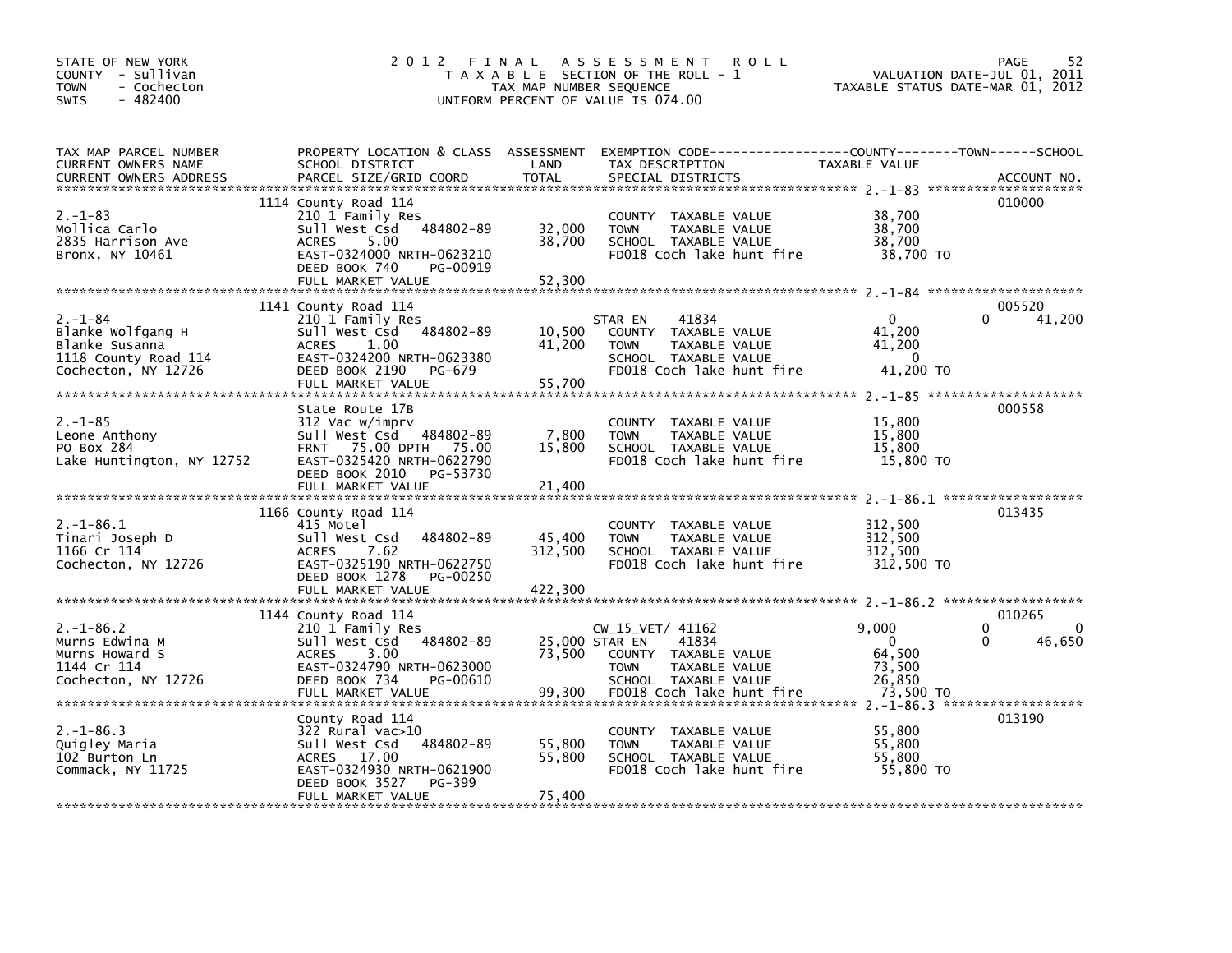| STATE OF NEW YORK<br>- Sullivan<br>COUNTY<br>- Cochecton<br><b>TOWN</b><br>$-482400$<br>SWIS | 2012 FINAL ASSESSMENT ROLL<br>T A X A B L E SECTION OF THE ROLL - 1<br>TAX MAP NUMBER SEQUENCE<br>UNIFORM PERCENT OF VALUE IS 074.00 | VALUATION DATE-JUL 01, 2011<br>TAXABLE STATUS DATE-MAR 01, 2012 | -53<br>PAGE                                                                                        |                  |        |
|----------------------------------------------------------------------------------------------|--------------------------------------------------------------------------------------------------------------------------------------|-----------------------------------------------------------------|----------------------------------------------------------------------------------------------------|------------------|--------|
| TAX MAP PARCEL NUMBER<br><b>CURRENT OWNERS NAME</b>                                          | PROPERTY LOCATION & CLASS ASSESSMENT<br>SCHOOL DISTRICT                                                                              |                                                                 | EXEMPTION CODE-----------------COUNTY-------TOWN------SCHOOL<br>LAND TAX DESCRIPTION TAXABLE VALUE |                  |        |
| CURRENT OWNERS ADDRESS                                                                       |                                                                                                                                      |                                                                 |                                                                                                    |                  |        |
|                                                                                              | County Road 114                                                                                                                      |                                                                 |                                                                                                    |                  | 013185 |
| $2. -1 - 86.4$                                                                               | 314 Rural vac<10<br>314 Rural vac<10<br>Sull West Csd   484802-89                                                                    | 16,000                                                          | COUNTY TAXABLE VALUE                                                                               | 16,000<br>16,000 |        |
| Quigley Maria<br>102 Burton Ln                                                               | ACRES 3.00                                                                                                                           |                                                                 | <b>TOWN</b><br>TAXABLE VALUE<br>16,000 SCHOOL TAXABLE VALUE                                        | 16,000           |        |
| Commack, NY 11725                                                                            | EAST-0324930 NRTH-0622480<br>DEED BOOK 3527 PG-399                                                                                   |                                                                 | FD018 Coch lake hunt fire                                                                          | 16,000 TO        |        |
|                                                                                              | FULL MARKET VALUE                                                                                                                    | 21,600                                                          |                                                                                                    |                  |        |
|                                                                                              |                                                                                                                                      |                                                                 |                                                                                                    |                  |        |
|                                                                                              | 6302 State Route 52                                                                                                                  |                                                                 |                                                                                                    |                  | 015510 |
| $2. -1 - 87$                                                                                 | 322 Rural vac>10                                                                                                                     |                                                                 | COUNTY TAXABLE VALUE                                                                               | 34,000           |        |
| Rial Elva                                                                                    | Sull West Csd 484802-89                                                                                                              | 34,000                                                          | TAXABLE VALUE<br><b>TOWN</b>                                                                       | 34,000           |        |
| 1567 Boulevard St                                                                            | ACRES 15.00                                                                                                                          | 34,000                                                          | SCHOOL TAXABLE VALUE                                                                               | 34,000           |        |
| Peekskill, NY 10566                                                                          | EAST-0324760 NRTH-0621100<br>DEED BOOK 991<br>PG-00064                                                                               |                                                                 | FD018 Coch lake hunt fire                                                                          | 34,000 TO        |        |
|                                                                                              | FULL MARKET VALUE                                                                                                                    | 45,900                                                          |                                                                                                    |                  |        |
|                                                                                              |                                                                                                                                      |                                                                 |                                                                                                    |                  |        |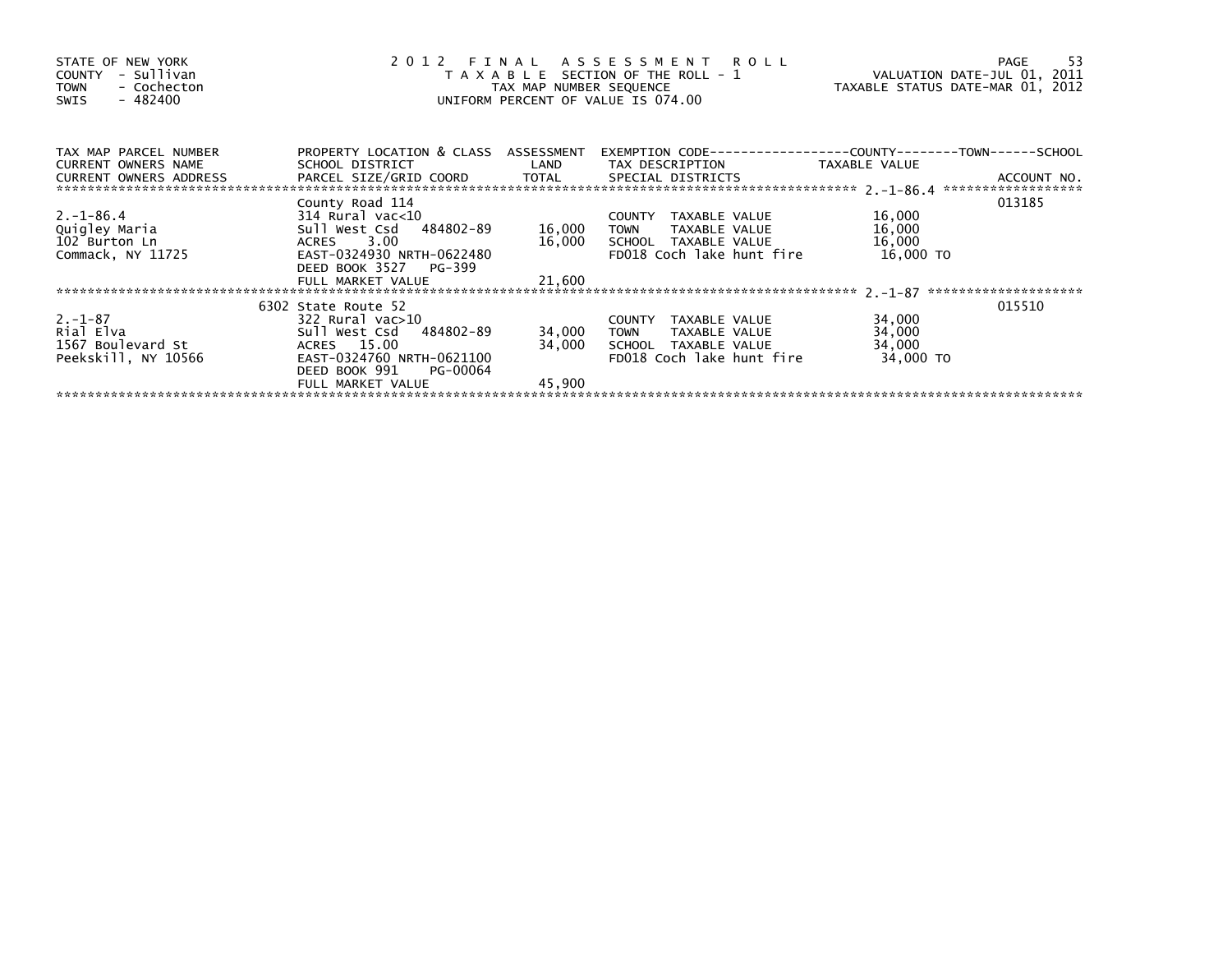| STATE OF NEW YORK   | 2012 FINAL ASSESSMENT ROLL            | -54<br>PAGE                      |
|---------------------|---------------------------------------|----------------------------------|
| COUNTY - Sullivan   | T A X A B L E SECTION OF THE ROLL - 1 | VALUATION DATE-JUL 01, 2011      |
| TOWN<br>- Cochecton | MAP SECTION - 002                     | TAXABLE STATUS DATE-MAR 01, 2012 |
| - 482400<br>SWIS    | SUB-SECTION-                          | RPS150/V04/L015                  |
|                     | UNIFORM PERCENT OF VALUE IS 074.00    | CURRENT DATE 6/19/2012           |

## \*\*\* S P E C I A L D I S T R I C T S U M M A R Y \*\*\*

| CODE | DISTRICT NAME        | PARCELS | TOTAL EXTENSION<br>TYPF | EXTENSION<br>VALUE | AD VALOREM<br>VALUE | <b>EXEMPT</b><br>AMOUNT | <b>TAXABLE</b><br><b>VALUE</b> |
|------|----------------------|---------|-------------------------|--------------------|---------------------|-------------------------|--------------------------------|
|      | FD018 Coch lake hunt |         | 150 TOTAL               |                    | 12945.361           | 31.250                  | 12914.111                      |

## \*\*\* S C H O O L D I S T R I C T S U M M A R Y \*\*\*

| <b>CODE</b>      | DISTRICT NAME            | <b>TOTAL</b><br><b>PARCELS</b> | ASSESSED<br>LAND     | ASSESSED<br><b>TOTAL</b> | <b>EXEMPT</b><br><b>AMOUNT</b> | <b>TOTAL</b><br><b>TAXABLE</b> | <b>STAR</b><br><b>AMOUNT</b> | <b>STAR</b><br><b>TAXABLE</b> |
|------------------|--------------------------|--------------------------------|----------------------|--------------------------|--------------------------------|--------------------------------|------------------------------|-------------------------------|
| 484802           | su1<br>West Csd          | 150                            | 5710.021             | 12945.361                | 928.442                        | 12016.919                      | 1134.400                     | 10882,519                     |
|                  | SUB-TOTAL                | 150                            | 5710.021             | 12945.361                | 928.442                        | 12016.919                      | 1134.400                     | 10882,519                     |
| 482289<br>482689 | Jy Library<br>Dy Library | 59<br>91                       | 2233,411<br>3476.610 | 5976,011<br>6969.350     | 339,146<br>589.296             | 5636,865<br>6380.054           | 565,300<br>569.100           | 5071,565<br>5810,954          |
|                  | TOTAL                    | 300                            | 11420.042            | 25890,722                | 1856,884                       | 24033,838                      | 2268,800                     | 21765,038                     |

### \*\*\* S Y S T E M C O D E S S U M M A R Y \*\*\*

### NO SYSTEM EXEMPTIONS AT THIS LEVEL

### \*\*\* E X E M P T I O N S U M M A R Y \*\*\*

| <b>CODE</b> | DESCRIPTION  | <b>TOTAL</b><br><b>PARCELS</b> | <b>COUNTY</b> | <b>TOWN</b> | <b>SCHOOL</b> |
|-------------|--------------|--------------------------------|---------------|-------------|---------------|
| 41121       | WAR VET      |                                | 33,545        | 33,545      |               |
| 41131       | COMBAT VET   |                                | 104,743       | 104,743     |               |
| 41141       | DISABL VET   |                                | 65,775        | 65,775      |               |
| 41162       | $CW_15_VET/$ |                                | 22,650        |             |               |
| 41700       | AGRI BLDGS   |                                | 30,000        | 30,000      | 30,000        |
| 41720       | AGRI DIST    | 18                             | 754,333       | 754,333     | 754,333       |
| 41800       | AGED-CTS     |                                | 74,796        | 74,796      | 74,796        |
| 41801       | AGED-CT      |                                | 41,200        | 41,200      |               |
| 41804       | AGED-S       |                                |               |             | 8,416         |
| 41834       | STAR EN      | 9                              |               |             | 414,400       |
| 41854       | STAR B       | 32                             |               |             | 720,000       |
| 44210       | HOME IMP     |                                | 31,250        | 31,250      | 31,250        |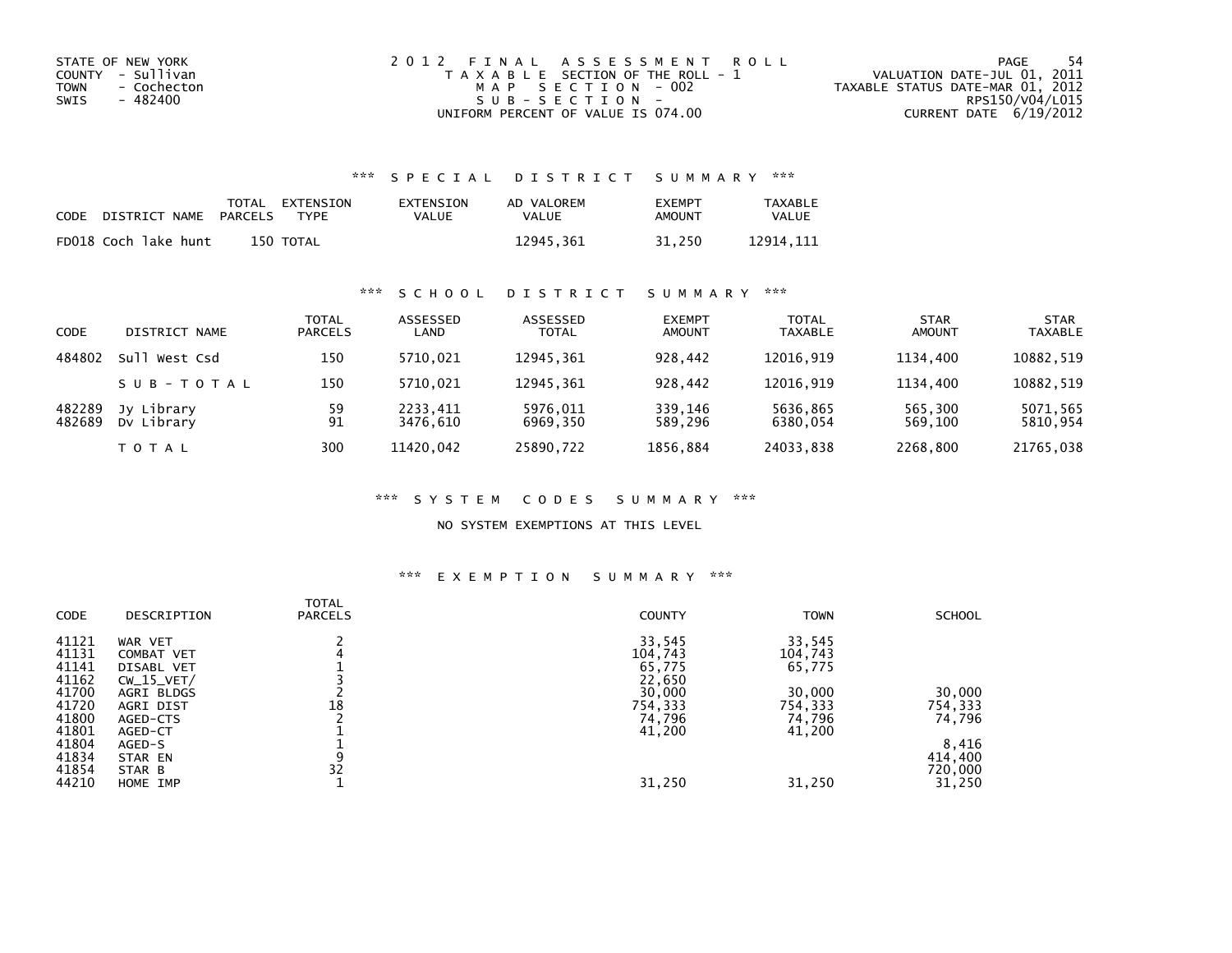| STATE OF NEW YORK          | 2012 FINAL ASSESSMENT ROLL            | - 55<br>PAGE                     |
|----------------------------|---------------------------------------|----------------------------------|
| COUNTY - Sullivan          | T A X A B L E SECTION OF THE ROLL - 1 | VALUATION DATE-JUL 01, 2011      |
| <b>TOWN</b><br>- Cochecton | MAP SECTION - 002                     | TAXABLE STATUS DATE-MAR 01, 2012 |
| - 482400<br>SWIS           | $SUB - SECTION -$                     | RPS150/V04/L015                  |
|                            | UNIFORM PERCENT OF VALUE IS 074.00    | CURRENT DATE 6/19/2012           |

# \*\*\* E X E M P T I O N S U M M A R Y \*\*\*

| CODE  | DESCRIPTION          | <b>TOTAL</b><br><b>PARCELS</b> | <b>COUNTY</b> | <b>TOWN</b> | <b>SCHOOL</b> |
|-------|----------------------|--------------------------------|---------------|-------------|---------------|
| 47460 | FOREST<br><b>LND</b> |                                | 21,393        | 21,393      | 21,393        |
| 47610 | BUS IMP AP           | -                              | 8,254         | 8.254       | 8,254         |
|       | T O T A L            | 70                             | 1187,939      | 1165,289    | 2062,842      |

# \*\*\* G R A N D T O T A L S \*\*\*

| <b>ROLL</b> | DESCRIPTION    | TOTAL          | ASSESSED   | <b>ASSESSED</b> | <b>TAXABLE</b>            | <b>TAXABLE</b> | <b>TAXABLE</b> | <b>STAR</b>    |
|-------------|----------------|----------------|------------|-----------------|---------------------------|----------------|----------------|----------------|
| <b>SEC</b>  |                | <b>PARCELS</b> | <b>AND</b> | <b>TOTAL</b>    | COUNTY                    | ⊤OWN           | <b>SCHOOL</b>  | <b>TAXABLE</b> |
|             | <b>TAXABLE</b> | 150            | 5710.021   | 12945.361       | 11757<br>$^{\prime}$ .422 | 11780.072      | 12016.919      | 10882,519      |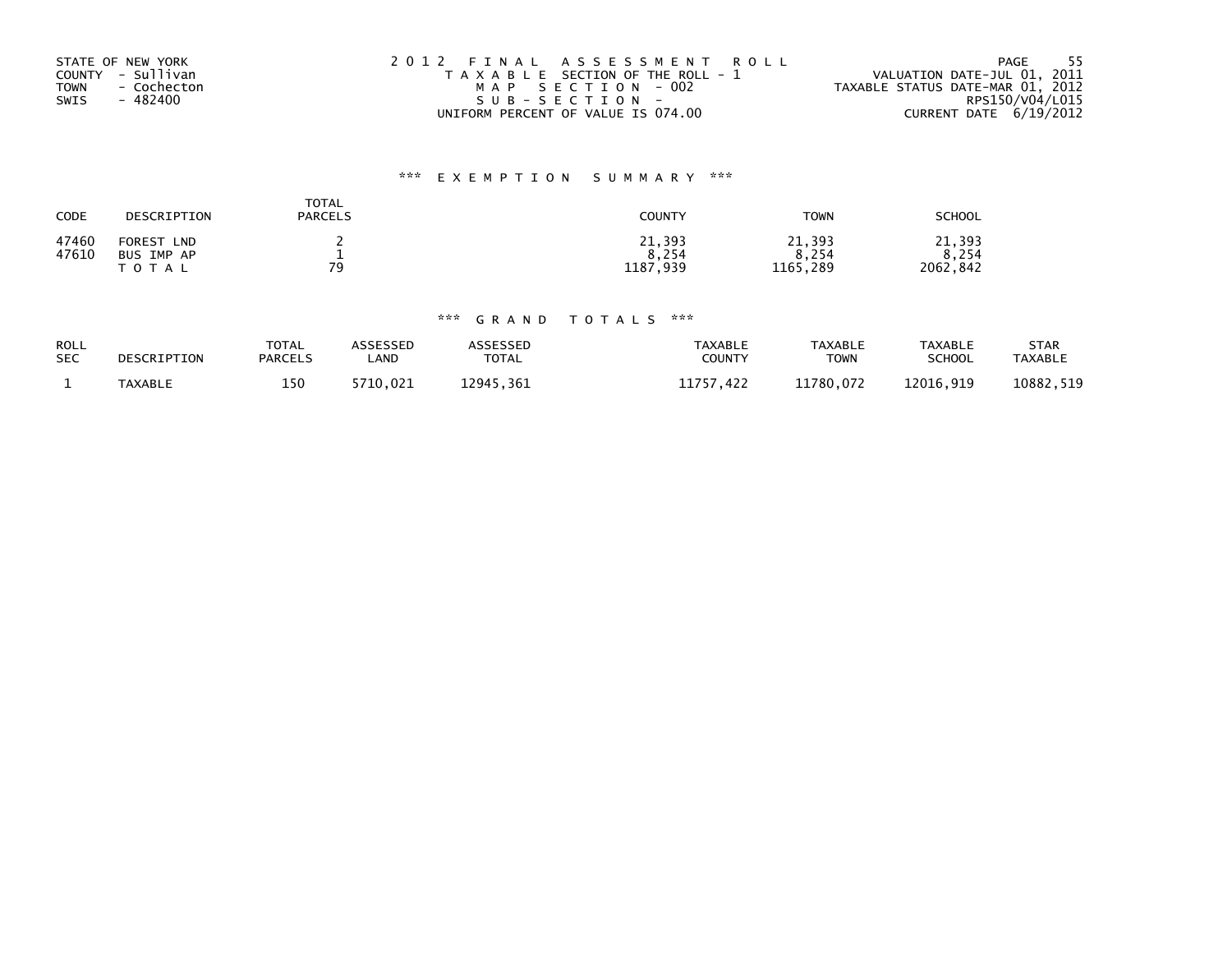| STATE OF NEW YORK<br>COUNTY - Sullivan<br><b>TOWN</b><br>- Cochecton<br>- 482400<br><b>SWIS</b>                 | 2 0 1 2                                                                                                                                                                                           | FINAL<br>TAX MAP NUMBER SEQUENCE | A S S E S S M E N T<br><b>ROLL</b><br>T A X A B L E SECTION OF THE ROLL - 1<br>UNIFORM PERCENT OF VALUE IS 074.00             |                                                        | 56<br>PAGE<br>VALUATION DATE-JUL 01, 2011<br>TAXABLE STATUS DATE-MAR 01, 2012 |
|-----------------------------------------------------------------------------------------------------------------|---------------------------------------------------------------------------------------------------------------------------------------------------------------------------------------------------|----------------------------------|-------------------------------------------------------------------------------------------------------------------------------|--------------------------------------------------------|-------------------------------------------------------------------------------|
| TAX MAP PARCEL NUMBER<br>CURRENT OWNERS NAME<br><b>CURRENT OWNERS ADDRESS</b>                                   | PROPERTY LOCATION & CLASS ASSESSMENT<br>SCHOOL DISTRICT<br>PARCEL SIZE/GRID COORD                                                                                                                 | LAND<br><b>TOTAL</b>             | EXEMPTION CODE-----------------COUNTY-------TOWN------SCHOOL<br>TAX DESCRIPTION<br>SPECIAL DISTRICTS                          | TAXABLE VALUE                                          | ACCOUNT NO.                                                                   |
| $3.-1-1.1$<br>Friendly Providers Inc.<br>320 Roebling St Ste 213<br>Brooklyn, NY 11211                          | 6074 State Route 52<br>418 Inn/lodge<br>484802-89<br>Sull West Csd<br>Lot 1<br>Fire damaged<br>9.69<br><b>ACRES</b><br>EAST-0326379 NRTH-0626459<br>DEED BOOK 3338<br>PG-303<br>FULL MARKET VALUE | 80,200<br>250,000<br>337,800     | COUNTY TAXABLE VALUE<br><b>TOWN</b><br>TAXABLE VALUE<br>SCHOOL TAXABLE VALUE<br>FD018 Coch lake hunt fire                     | 250,000<br>250,000<br>250,000<br>250,000 TO            | 008600                                                                        |
|                                                                                                                 | County Road 114                                                                                                                                                                                   |                                  |                                                                                                                               |                                                        | 008600                                                                        |
| $3. - 1 - 1.2$<br>Loughrey Edward & Debra<br>374 Mueller Rd<br>Cochecton, NY 12726<br>MAY BE SUBJECT TO PAYMENT | 310 Res Vac<br>484802-89<br>Sull West Csd<br>Lot 2<br>1929/83 Line Agreement<br>ACRES 16.18<br>EAST-0326457 NRTH-0627062                                                                          | 33,300<br>33,300                 | FOREST LND 47460<br>COUNTY TAXABLE VALUE<br>TAXABLE VALUE<br><b>TOWN</b><br>SCHOOL TAXABLE VALUE<br>FD018 Coch lake hunt fire | 26,640<br>6,660<br>6,660<br>6,660<br>33,300 TO         | 26,640<br>26,640                                                              |
| UNDER RPTL480A UNTIL 2021                                                                                       | DEED BOOK 1251<br>PG-00242<br>FULL MARKET VALUE                                                                                                                                                   | 45,000                           |                                                                                                                               |                                                        |                                                                               |
|                                                                                                                 |                                                                                                                                                                                                   |                                  |                                                                                                                               |                                                        |                                                                               |
| $3. - 1 - 2.1$<br>Snedeker Mildred<br>6054 State Route 52<br>Cochecton, NY 12726                                | State Route 52<br>314 Rural vac<10<br>Sull West Csd<br>484802-89<br>1929/83 Line Agreement<br>1.58<br><b>ACRES</b><br>EAST-0326454 NRTH-0628424<br>DEED BOOK 2763<br>PG-407                       | 1,500<br>1,500                   | <b>COUNTY</b><br>TAXABLE VALUE<br><b>TOWN</b><br>TAXABLE VALUE<br>SCHOOL TAXABLE VALUE<br>FD018 Coch lake hunt fire           | 1,500<br>1,500<br>1,500<br>1,500 TO                    | 014550                                                                        |
|                                                                                                                 | FULL MARKET VALUE                                                                                                                                                                                 | 2,000                            |                                                                                                                               |                                                        |                                                                               |
| $3. - 1 - 3$<br>Brey Tara<br>6066 State Route 52<br>Cochecton, NY 12726                                         | 6066 State Route 52<br>210 1 Family Res<br>Sull West Csd<br>484802-89<br>Boundary Line Agreement<br>1929/83<br>81.50 DPTH 213.89<br><b>FRNT</b><br><b>BANK C70196</b>                             | 12,500<br>82,000                 | 41854<br>STAR B<br>COUNTY TAXABLE VALUE<br><b>TOWN</b><br>TAXABLE VALUE<br>SCHOOL TAXABLE VALUE<br>FD018 Coch lake hunt fire  | $\mathbf 0$<br>82.000<br>82,000<br>59,500<br>82.000 TO | 010920<br>22,500<br>0                                                         |
|                                                                                                                 | EAST-0326385 NRTH-0628122<br>DEED BOOK 2819<br>PG-47<br>FULL MARKET VALUE                                                                                                                         | 110,800                          |                                                                                                                               |                                                        |                                                                               |
|                                                                                                                 | 6060 State Route 52                                                                                                                                                                               |                                  |                                                                                                                               |                                                        | 014520                                                                        |
| $3. -1 - 4.1$<br>Snedeker Mildred<br>6054 State Route 52<br>Cochecton, NY 12726                                 | 311 Res vac land<br>484802-89<br>Sull West Csd<br>FRNT 160.00 DPTH 75.00<br>EAST-0326873 NRTH-0626485<br>DEED BOOK 2763<br>PG-407                                                                 | 4,000<br>4.000                   | COUNTY TAXABLE VALUE<br><b>TOWN</b><br>TAXABLE VALUE<br>SCHOOL TAXABLE VALUE<br>FD018 Coch lake hunt fire                     | 4,000<br>4,000<br>4.000<br>4,000 TO                    |                                                                               |
|                                                                                                                 | FULL MARKET VALUE                                                                                                                                                                                 | 5,400                            |                                                                                                                               |                                                        |                                                                               |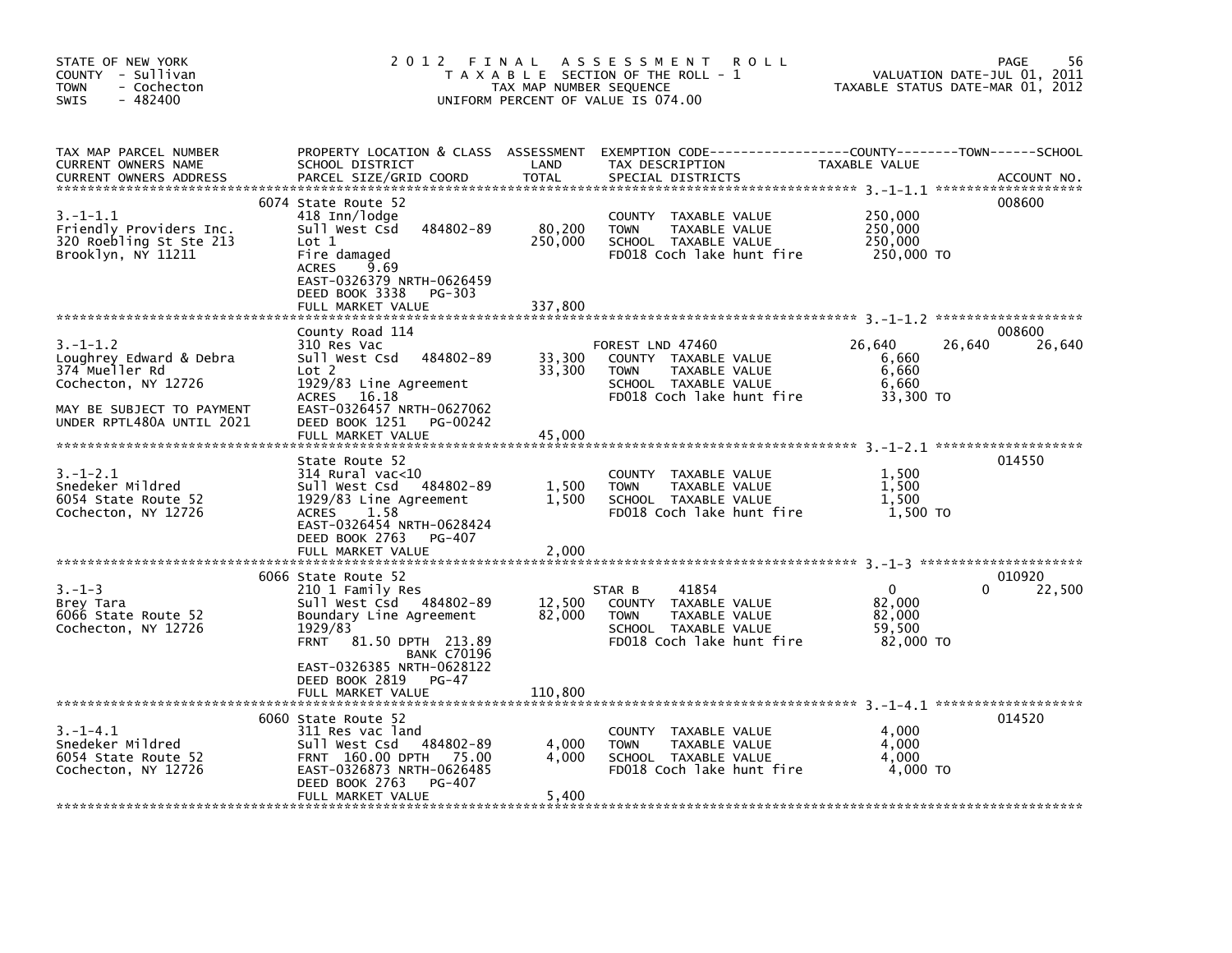| STATE OF NEW YORK<br>COUNTY - Sullivan<br>- Cochecton<br><b>TOWN</b><br>$-482400$<br><b>SWIS</b>                                                                                                                                                     |                                                                                                                                                                                                                         | TAX MAP NUMBER SEQUENCE      | 2012 FINAL ASSESSMENT ROLL<br>T A X A B L E SECTION OF THE ROLL - 1<br>UNIFORM PERCENT OF VALUE IS 074.00                    | VALUATION DATE-JUL 01, 2011<br>TAXABLE STATUS DATE-MAR 01, 2012    | PAGE<br>57                   |
|------------------------------------------------------------------------------------------------------------------------------------------------------------------------------------------------------------------------------------------------------|-------------------------------------------------------------------------------------------------------------------------------------------------------------------------------------------------------------------------|------------------------------|------------------------------------------------------------------------------------------------------------------------------|--------------------------------------------------------------------|------------------------------|
| TAX MAP PARCEL NUMBER<br>CURRENT OWNERS NAME<br>CURRENT OWNERS NAME MANISS STRING OF STATE STATE TO THE SPECIAL DISTRICTS CURRENT OWNERS ADDRESS PARCEL SIZE/GRID COORD TOTAL SPECIAL DISTRICTS (2000) TOTAL STRING ON THE STATE OF ACCOUNT NO.      | PROPERTY LOCATION & CLASS ASSESSMENT EXEMPTION CODE---------------COUNTY-------TOWN-----SCHOOL                                                                                                                          |                              | TAX DESCRIPTION<br>TAX DESCRIPTION<br>SPECIAL DISTRICTS                                                                      |                                                                    |                              |
|                                                                                                                                                                                                                                                      | 6054 State Route 52                                                                                                                                                                                                     |                              |                                                                                                                              |                                                                    | 014560                       |
| $3 - 2 - 1$<br>113 Pooja LLC                                                                                                                                                                                                                         | 3155 State Route 17B<br>452 Nbh shop ctr<br>452 NDM SHOP Ctr<br>Sull West Csd 484802-89 55,000 TOWN<br>FRNT 172.89 DPTH 100.00 258,000 SCHOO<br>DEED BOOK 2010 PG-60230<br>FULL MARKET VALUE                            | 348,600                      | COUNTY TAXABLE VALUE<br>TAXABLE VALUE<br>258,000 SCHOOL TAXABLE VALUE<br>FD018 Coch lake hunt fire                           | 258,000<br>258,000<br>258,000<br>258,000 TO                        | 002787                       |
| $3 - 2 - 2$<br>Pisano Paul A<br>Pisano Kathleen R<br>Pisano Kathleen R<br>317 Burr Rd<br>Cochecton, NY 12726<br>Cochecton, NY 12726<br>Cochecton, NY 12726<br>COCHECTON DEED BOOK 1096<br>DEED BOOK 1096<br>PG-00265                                 | 6237 State Route 52<br>312 Vac w/imprv<br>SIZ VAC WIMIN'S<br>Sull West Csd 484802-89 10,500 TOWN TAXABLE VALUE<br>FRNT 50.00 DPTH 70.00 17,400 SCHOOL TAXABLE VALUE<br>EAST-0325550 NRTH-0622540 FD018 Coch lake hunt f |                              | COUNTY TAXABLE VALUE<br>SCHOOL TAXABLE VALUE<br>FD018 Coch lake hunt fire 17,400 TO                                          | 17,400<br>17,400<br>17,400                                         | 016380                       |
| $3 - 2 - 3$<br>Robisch Keith<br>& Jacalyn<br>3145 Rt 17B<br>Cochecton, NY 12726                                                                                                                                                                      | 3145 State Route 17B<br>210 1 1 1 1 1 1 1 1 1 1 1 1 1 1 1 1 2 2 - 0 50<br>Sull West Csd 484802-0 5<br>FRNT 135.00 DPTH 202.35<br>EAST-0325830 NRTH-0622410<br>DEED BOOK 906 PG-00021                                    |                              | SCHOOL TAXABLE VALUE<br>FD018 Coch lake hunt fire                                                                            | $\overline{0}$<br>78,800<br>78,800<br>56,300<br>78,800 TO          | 012403<br>$\Omega$<br>22,500 |
| $3.-2-4.1$<br>3.-2-4.1<br>Darling Glenn<br>Darling Sally<br>Darling Sally<br>Darling Sally<br>Sull West Csd 484802-89<br>FRNT 206.45 DPTH 202.35<br>70,900<br>3151 Rt 17B<br>202011<br>CAST-0325710 NRTH-0622510<br>202011<br>Cochecton, NY 12726    | 3929 State Route 17B<br>210 1 Family Res<br>DEED BOOK 900<br>PG-00041                                                                                                                                                   |                              | STAR B<br>41854<br>COUNTY TAXABLE VALUE<br>TAXABLE VALUE<br><b>TOWN</b><br>SCHOOL TAXABLE VALUE<br>FD018 Coch lake hunt fire | $\overline{\mathbf{0}}$<br>70,900<br>70,900<br>48,400<br>70.900 TO | 002790<br>$\Omega$<br>22,500 |
| 3.-2-5<br>3881 Fosterdale, LLC<br>60 Sullivan Ln<br>Monroe, NY 10950<br>Monroe, NY 10950<br>CONFINITY CONSIST PASSES<br>CONFINITY CONSIST PASSES<br>CONFINITY PASSES<br>CONFINITY PASSES<br>CONFINITY PASSES<br>CONFINITY PASSES<br>CONFINITY PASSES | 3111 State Route 17B<br>DEED BOOK 2010 PG-55951<br>FULL MARKET VALUE                                                                                                                                                    | 16,000<br>143,900<br>194,500 | COUNTY TAXABLE VALUE<br>TAXABLE VALUE<br><b>TOWN</b><br>SCHOOL TAXABLE VALUE<br>FD018 Coch lake hunt fire                    | 143,900<br>143,900<br>143,900<br>143.900 TO                        | 004590                       |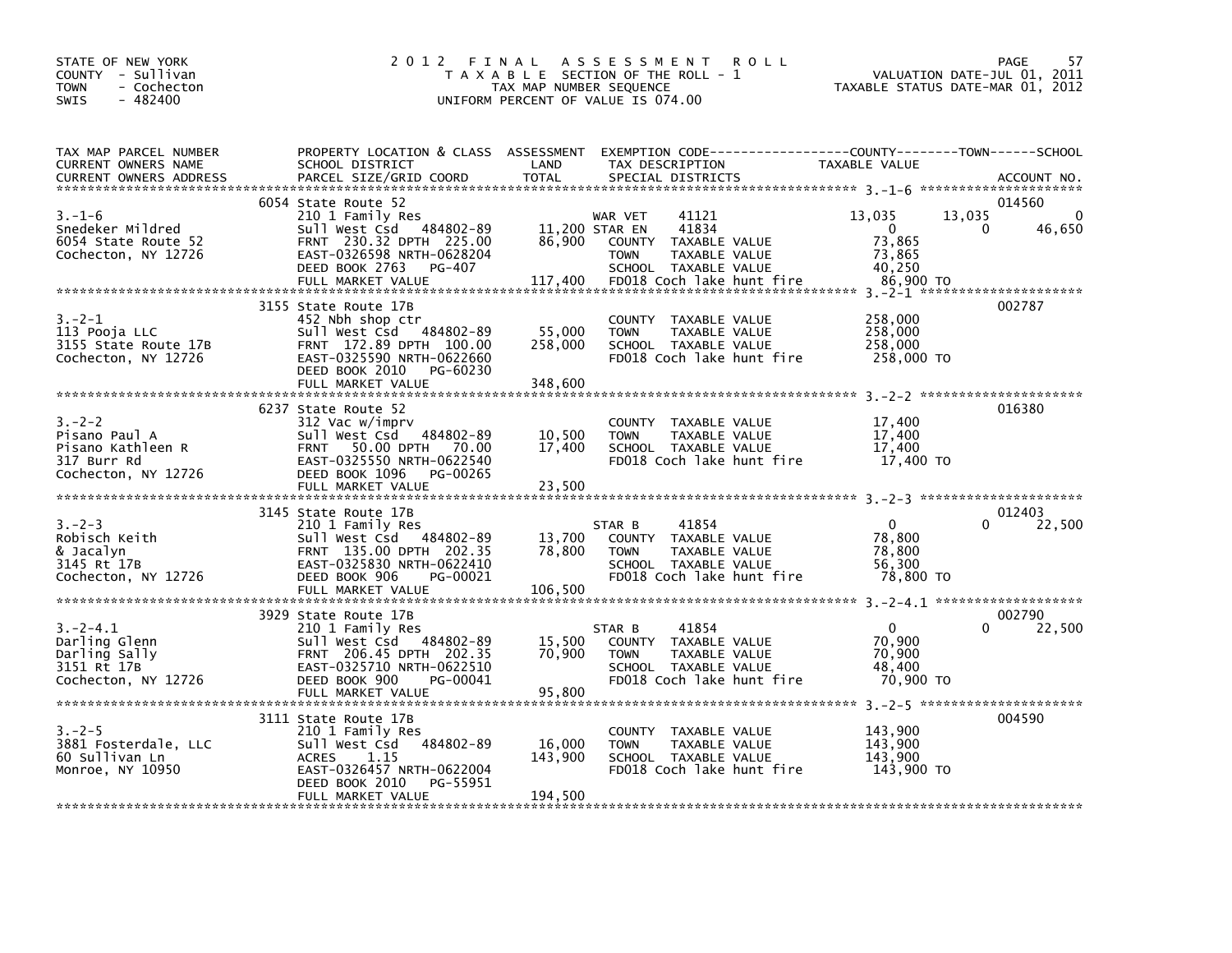| STATE OF NEW YORK<br>COUNTY - Sullivan<br><b>TOWN</b><br>- Cochecton<br><b>SWIS</b><br>- 482400               |                                                                                                                                                                                                    | TAX MAP NUMBER SEQUENCE      | 2012 FINAL ASSESSMENT ROLL<br>T A X A B L E SECTION OF THE ROLL - 1<br>UNIFORM PERCENT OF VALUE IS 074.00                               | VALUATION DATE-JUL 01, 2011<br>TAXABLE STATUS DATE-MAR 01, 2012                 | 58<br>PAGE                       |
|---------------------------------------------------------------------------------------------------------------|----------------------------------------------------------------------------------------------------------------------------------------------------------------------------------------------------|------------------------------|-----------------------------------------------------------------------------------------------------------------------------------------|---------------------------------------------------------------------------------|----------------------------------|
| TAX MAP PARCEL NUMBER<br>CURRENT OWNERS NAME<br><b>CURRENT OWNERS ADDRESS</b>                                 | SCHOOL DISTRICT<br>PARCEL SIZE/GRID COORD                                                                                                                                                          | LAND<br>TOTAL                | PROPERTY LOCATION & CLASS ASSESSMENT EXEMPTION CODE---------------COUNTY-------TOWN------SCHOOL<br>TAX DESCRIPTION<br>SPECIAL DISTRICTS | <b>TAXABLE VALUE</b>                                                            | ACCOUNT NO.                      |
| $3 - 2 - 6$<br>Gjidija Azem<br>Gjidija Nagjija<br>6255 State Route 52<br>Cochecton, NY 12726                  | 6255 State Route 52<br>210 1 Family Res<br>Sull West Csd 484802-89<br>FRNT 125.00 DPTH 135.00<br><b>ACRES</b><br>0.57<br>EAST-0325510 NRTH-0622040<br>DEED BOOK 1139 PG-00318<br>FULL MARKET VALUE | 13,400<br>106,900<br>144,500 | 41834<br>STAR EN<br>COUNTY TAXABLE VALUE<br>TAXABLE VALUE<br><b>TOWN</b><br>SCHOOL TAXABLE VALUE<br>FD018 Coch lake hunt fire           | $\Omega$<br>106,900<br>106,900<br>60,250<br>106,900 TO                          | 011180<br>46,650                 |
| $3.-2-7.1$<br>Fitzpatrick Timothy<br>6243 Rt 52<br>Cochecton, NY 12726                                        | 6243 State Route 52<br>210 1 Family Res<br>Sull West Csd 484802-89<br>4.43 BANKC130170<br><b>ACRES</b><br>EAST-0325870 NRTH-0622160<br>DEED BOOK 3621 PG-458                                       | 32,600 STAR B                | 41121<br>WAR VET<br>41854<br>140,500 COUNTY TAXABLE VALUE<br>TAXABLE VALUE<br><b>TOWN</b><br>SCHOOL TAXABLE VALUE                       | 20,250<br>20,250<br>$\overline{0}$<br>$\Omega$<br>120,250<br>120,250<br>118,000 | 003870<br>$\mathbf{0}$<br>22,500 |
| $3. -2 - 7.2$<br>Martinetti Patrick J Jr<br>Martinetti Daniel J<br>6281 State Route 52<br>Cochecton, NY 12726 | 6281 State Route 52<br>210 1 Family Res<br>Sull West Csd 484802-89<br>ACRES 14.72 BANK0060806<br>EAST-0325910 NRTH-0621700<br>DEED BOOK 3630 PG-198                                                | 46,500<br>134,200            | 41854<br>STAR B<br>COUNTY TAXABLE VALUE<br>TAXABLE VALUE<br><b>TOWN</b><br>SCHOOL TAXABLE VALUE<br>FD018 Coch lake hunt fire            | $\overline{0}$<br>0<br>134,200<br>134,200<br>111,700<br>134,200 TO              | 008132<br>22,500                 |
| $3. -2 - 7.3$<br>Babcock Randy A<br>Babcock Cindy L<br>6263 SR 52<br>Cochecton, NY 12726                      | 6263 State Route 52<br>210 1 Family Res<br>Sull West Csd 484802-89<br>ACRES 2.03 BANKC030981<br>EAST-0325910 NRTH-0621700<br>DEED BOOK 2611 PG-179                                                 | 21,300<br>117,500            | 41854<br>STAR B<br>COUNTY TAXABLE VALUE<br>TAXABLE VALUE<br><b>TOWN</b><br>SCHOOL TAXABLE VALUE<br>FD018 Coch lake hunt fire            | $\overline{0}$<br>0<br>117,500<br>117,500<br>95,000<br>117,500 TO               | 008132<br>22,500                 |
| $3 - 2 - 8$<br>Taylor Michael P<br>29 Arbor Ln<br>Hicksville, NY 11801                                        | 3105 State Route 17B<br>210 1 Family Res<br>484802-89<br>Sull West Csd<br>2.51<br><b>ACRES</b><br>EAST-0326520 NRTH-0621780<br>DEED BOOK 3154 PG-27<br>FULL MARKET VALUE                           | 23,600<br>101,500<br>137,200 | COUNTY TAXABLE VALUE<br>TAXABLE VALUE<br><b>TOWN</b><br>SCHOOL TAXABLE VALUE<br>FD018 Coch lake hunt fire                               | 101,500<br>101,500<br>101,500<br>101,500 TO                                     | 015460                           |
| $3 - 2 - 9$<br>3881 Fosterdale, LLC<br>6 O'Sullivan Ln<br>Monroe, NY 10950                                    | State Route 17B<br>210 1 Family Res<br>484802-89<br>sull west Csd<br>ACRES 2.06<br>EAST-0326610 NRTH-0621640<br>DEED BOOK 3446<br>PG-609<br>FULL MARKET VALUE                                      | 21,000<br>58,000<br>78,400   | COUNTY TAXABLE VALUE<br>TAXABLE VALUE<br><b>TOWN</b><br>SCHOOL TAXABLE VALUE<br>FD018 Coch lake hunt fire                               | 58.000<br>58,000<br>58,000<br>58,000 TO                                         | 005025                           |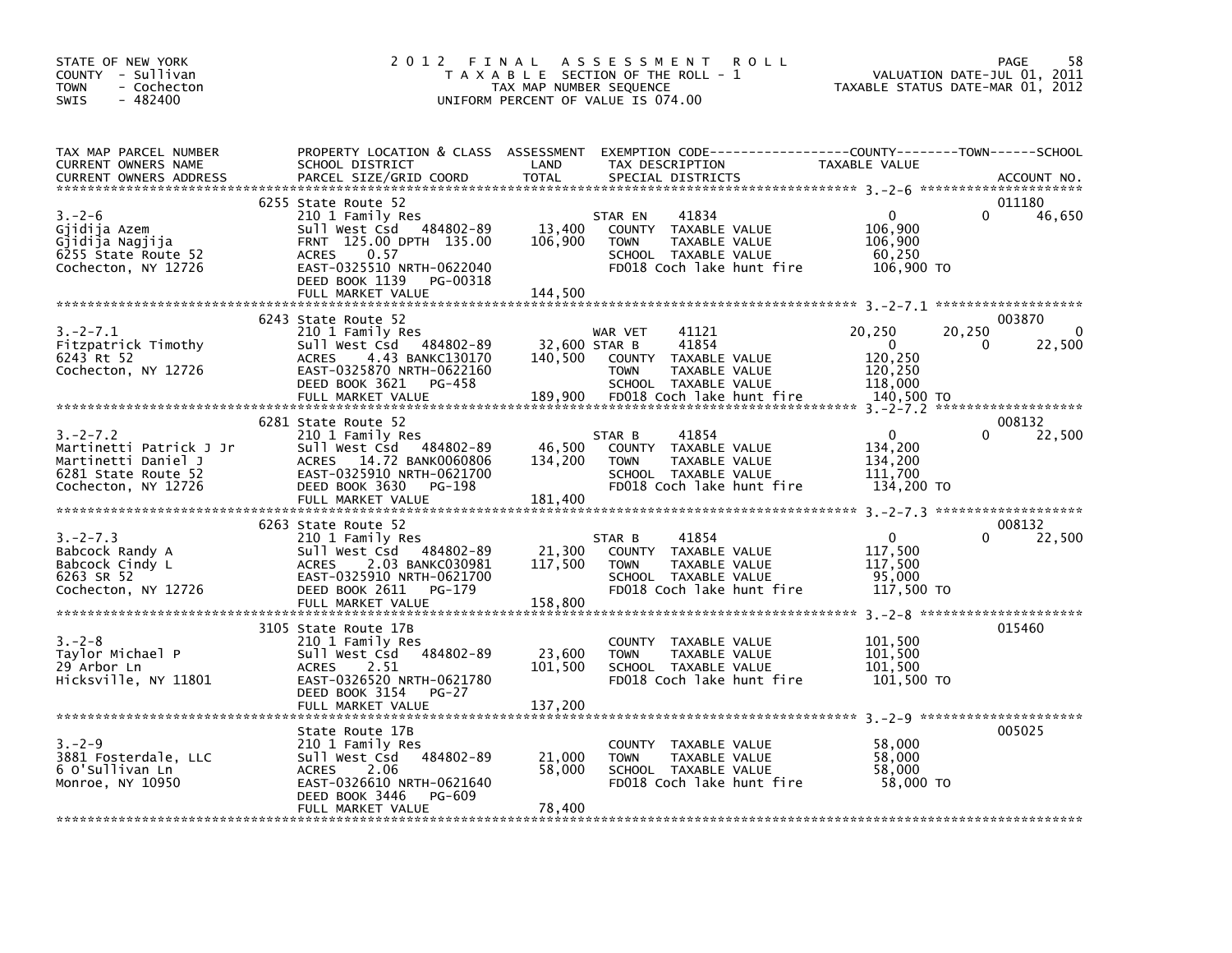| STATE OF NEW YORK<br>COUNTY - Sullivan<br><b>TOWN</b><br>- Cochecton<br>$-482400$<br><b>SWIS</b>                |                                                                                                                                                                                   | TAX MAP NUMBER SEQUENCE     | 2012 FINAL ASSESSMENT<br><b>ROLL</b><br>T A X A B L E SECTION OF THE ROLL - 1<br>UNIFORM PERCENT OF VALUE IS 074.00                       |                                                         | 59<br><b>PAGE</b><br>VALUATION DATE-JUL 01, 2011<br>TAXABLE STATUS DATE-MAR 01, 2012 |
|-----------------------------------------------------------------------------------------------------------------|-----------------------------------------------------------------------------------------------------------------------------------------------------------------------------------|-----------------------------|-------------------------------------------------------------------------------------------------------------------------------------------|---------------------------------------------------------|--------------------------------------------------------------------------------------|
| TAX MAP PARCEL NUMBER<br>CURRENT OWNERS NAME<br><b>CURRENT OWNERS ADDRESS</b>                                   | SCHOOL DISTRICT<br>PARCEL SIZE/GRID COORD                                                                                                                                         | LAND<br><b>TOTAL</b>        | PROPERTY LOCATION & CLASS ASSESSMENT EXEMPTION CODE-----------------COUNTY-------TOWN------SCHOOL<br>TAX DESCRIPTION<br>SPECIAL DISTRICTS | TAXABLE VALUE                                           | ACCOUNT NO.                                                                          |
| $3 - 2 - 10$<br>Pal International<br>Attn: Penfil Indus Inc<br>Station C<br>PO Box 670951<br>Flushing, NY 11367 | State Route 17B<br>322 Rural vac>10<br>484802-89<br>Sull West Csd<br>ACRES 13.36<br>EAST-0326590 NRTH-0621180<br>DEED BOOK 1746 PG-0655<br>FULL MARKET VALUE                      | 48,700<br>48,700<br>65,800  | COUNTY TAXABLE VALUE<br><b>TOWN</b><br>TAXABLE VALUE<br>SCHOOL TAXABLE VALUE<br>FD018 Coch lake hunt fire                                 | 48,700<br>48,700<br>48.700<br>48,700 TO                 | 005026                                                                               |
| $3 - 2 - 12$<br>Forlenza Patrick<br>3859 Rt 17 B<br>Cochecton, NY 12726                                         | State Route 17B<br>210 1 Family Res<br>Sull West Csd 484802-89<br>2.80 BANKC130170<br><b>ACRES</b><br>EAST-0327070 NRTH-0621630<br>DEED BOOK 1708<br>PG-0167<br>FULL MARKET VALUE | 24,107<br>60,000<br>81,100  | 41854<br>STAR B<br>COUNTY TAXABLE VALUE<br><b>TOWN</b><br>TAXABLE VALUE<br>SCHOOL TAXABLE VALUE<br>FD018 Coch lake hunt fire              | $\mathbf{0}$<br>60.000<br>60,000<br>37,500<br>60,000 TO | 000861<br>$\Omega$<br>22,500                                                         |
| $3 - 2 - 13$<br>Pal International Of Ny<br>Attn: Penfil<br>Station C<br>PO Box 670951<br>Flushing, NY 11367     | State Route 17B<br>322 Rural vac>10<br>484802-89<br>Sull West Csd<br><b>ACRES</b><br>12.40<br>EAST-0327960 NRTH-0620900<br>DEED BOOK 1746<br>PG-0655<br>FULL MARKET VALUE         | 46,200<br>46,200<br>62,400  | COUNTY TAXABLE VALUE<br>TAXABLE VALUE<br><b>TOWN</b><br>SCHOOL TAXABLE VALUE<br>FD018 Coch lake hunt fire                                 | 46,200<br>46,200<br>46,200<br>46,200 TO                 | 015425                                                                               |
| $3. - 2 - 14$<br>Crum Bonnie<br>Lagoda Wm and others<br>3027 State Route 17B<br>Cochecton, NY 12726             | 3027 State Route 17B<br>210 1 Family Res<br>Sull West Csd 484802-89<br>1.70<br><b>ACRES</b><br>EAST-0328370 NRTH-0620650<br>DEED BOOK 2940<br>PG-256<br>FULL MARKET VALUE         | 19,400<br>85,600<br>115,700 | COUNTY TAXABLE VALUE<br>TAXABLE VALUE<br><b>TOWN</b><br>SCHOOL TAXABLE VALUE<br>FD018 Coch lake hunt fire                                 | 85,600<br>85,600<br>85,600<br>85,600 TO                 | 008140                                                                               |
| $3. -2 - 15$<br>Berrian Frank Morgan<br>Box 81<br>Beach Lake, PA 18405                                          | State Route 17B<br>210 1 Family Res<br>484802-89<br>Sull West Csd<br><b>ACRES</b><br>3.80<br>EAST-0328690 NRTH-0620410<br>DEED BOOK 1303<br>PG-00320<br>FULL MARKET VALUE         | 27,800<br>83,000<br>112,200 | COUNTY TAXABLE VALUE<br><b>TOWN</b><br>TAXABLE VALUE<br>SCHOOL TAXABLE VALUE<br>FD018 Coch lake hunt fire                                 | 83,000<br>83,000<br>83,000<br>83,000 TO                 | 006880                                                                               |
| $3.-2-16.1$<br>Lagoda Barry<br>Lagoda William J<br>152 County Rd 115<br>Cochecton, NY 12726                     | State Route 97<br>322 Rural vac>10<br>Sull West Csd<br>484802-89<br>ACRES 22.30<br>EAST-0328840 NRTH-0619660<br>DEED BOOK 329<br>PG-356<br>FULL MARKET VALUE                      | 34,400<br>34,400<br>46,500  | COUNTY TAXABLE VALUE<br>TAXABLE VALUE<br><b>TOWN</b><br>SCHOOL TAXABLE VALUE<br>FD018 Coch lake hunt fire                                 | 34,400<br>34,400<br>34,400<br>34,400 TO                 | 013280                                                                               |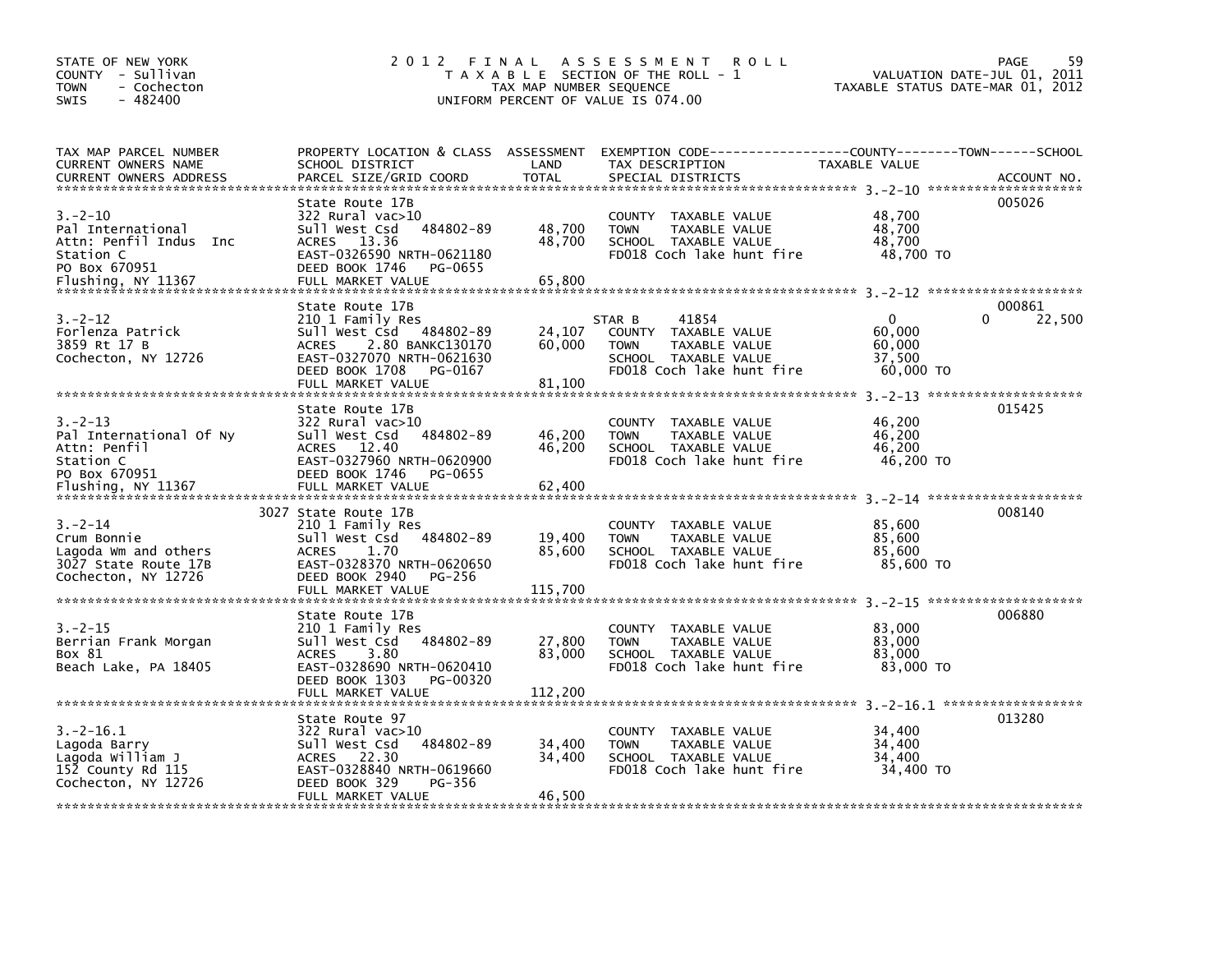| STATE OF NEW YORK<br>COUNTY - Sullivan<br><b>TOWN</b><br>- Cochecton<br>$-482400$<br>SWIS    | 2 0 1 2                                                                                                                                                                                                  | FINAL<br>T A X A B L E SECTION OF THE ROLL - 1<br>TAX MAP NUMBER SEQUENCE<br>UNIFORM PERCENT OF VALUE IS 074.00 | A S S E S S M E N T<br><b>ROLL</b>                                                                                                                 |                                                                        | 60<br>PAGE<br>VALUATION DATE-JUL 01, 2011<br>TAXABLE STATUS DATE-MAR 01, 2012 |
|----------------------------------------------------------------------------------------------|----------------------------------------------------------------------------------------------------------------------------------------------------------------------------------------------------------|-----------------------------------------------------------------------------------------------------------------|----------------------------------------------------------------------------------------------------------------------------------------------------|------------------------------------------------------------------------|-------------------------------------------------------------------------------|
| TAX MAP PARCEL NUMBER<br>CURRENT OWNERS NAME<br><b>CURRENT OWNERS ADDRESS</b>                | PROPERTY LOCATION & CLASS ASSESSMENT EXEMPTION CODE----------------COUNTY-------TOWN------SCHOOL<br>SCHOOL DISTRICT<br>PARCEL SIZE/GRID COORD                                                            | LAND<br><b>TOTAL</b>                                                                                            | TAX DESCRIPTION<br>SPECIAL DISTRICTS                                                                                                               | TAXABLE VALUE                                                          | ACCOUNT NO.                                                                   |
| $3.-2-16.2$<br>Definis Horace<br>Definis Emmy<br>3019 State Route 17B<br>Cochecton, NY 12726 | 3019 State Route 17B<br>210 1 Family Res<br>484802-89<br>Sull West Csd<br>2.03<br><b>ACRES</b><br>EAST-0328500 NRTH-0620570<br>DEED BOOK 1116<br>PG-00280<br>FULL MARKET VALUE                           | 80,000 STAR EN<br><b>TOWN</b><br>108,100                                                                        | COMBAT VET 41131<br>21,000 DISABL VET 41141<br>41834<br>COUNTY TAXABLE VALUE<br>TAXABLE VALUE<br>SCHOOL TAXABLE VALUE<br>FD018 Coch lake hunt fire | 20,000<br>8,000<br>$\Omega$<br>52,000<br>52,000<br>33,350<br>80,000 TO | 010180<br>20,000<br>8,000<br>46,650<br>$\Omega$                               |
| $3. -2 - 17$<br>Goodman Scott<br>Millman Stacey<br>2951 State Rt 17B<br>Cochecton, NY 12726  | 2981 State Route 17B<br>210 1 Family Res<br>Sull West Csd 484802-89<br>FRNT 154.45 DPTH 247.16<br><b>BANKC070152</b><br>EAST-0329290 NRTH-0620290<br>DEED BOOK 2972<br><b>PG-92</b><br>FULL MARKET VALUE | 14,100<br><b>TOWN</b><br>76,000<br>102,700                                                                      | COUNTY TAXABLE VALUE<br>TAXABLE VALUE<br>SCHOOL TAXABLE VALUE<br>FD018 Coch lake hunt fire                                                         | 76,000<br>76,000<br>76,000<br>76,000 TO                                | $3. -2 - 17$ **********************<br>001060                                 |
| $3. -2 - 18.1$<br>Hudson Henry<br>Haring Joyce<br>80 Forman Rd<br>Cochecton, NY 12726        | 80 Forman Rd<br>425 Bar<br>484802-89<br>Sull West Csd<br>1.45<br><b>ACRES</b><br>EAST-0329475 NRTH-0619871<br>DEED BOOK 1380<br>PG-548<br>FULL MARKET VALUE                                              | 18,900<br><b>TOWN</b><br>95,600<br>129,200                                                                      | <b>COUNTY</b><br>TAXABLE VALUE<br>TAXABLE VALUE<br>SCHOOL TAXABLE VALUE<br>FD018 Coch lake hunt fire                                               | 95,600<br>95,600<br>95.600<br>95,600 TO                                | 003821                                                                        |
| $3. -2 - 18.2$<br>Smajlaj Llesh<br>Drejaj Lula<br>20 Secore Pl<br>Yonkers, NY 10704          | 2971 State Route 17B<br>210 1 Family Res<br>Sull West Csd<br>484802-89<br>1.46<br><b>ACRES</b><br>EAST-0329420 NRTH-0620160<br>DEED BOOK 3509<br>PG-680<br>FULL MARKET VALUE                             | 15,750<br><b>TOWN</b><br>60,500<br>81,800                                                                       | COUNTY TAXABLE VALUE<br>TAXABLE VALUE<br>SCHOOL TAXABLE VALUE<br>FD018 Coch lake hunt fire                                                         | 60,500<br>60,500<br>60,500<br>60.500 TO                                | 003129                                                                        |
| $3. -2 - 18.3$<br>Hudson Henry<br>Haring Joyce<br>80 Forman Rd<br>Cochecton, NY 12726        | 70 Forman Rd<br>210 1 Family Res<br>484802-89<br>Sull West Csd<br>1.45<br><b>ACRES</b><br>EAST-0329497 NRTH-0619632<br>DEED BOOK 1380<br>PG-548<br>FULL MARKET VALUE                                     | STAR B<br>15,000<br>55,000<br><b>TOWN</b><br>74,300                                                             | 41854<br>COUNTY TAXABLE VALUE<br>TAXABLE VALUE<br>SCHOOL TAXABLE VALUE<br>FD018 Coch lake hunt fire                                                | $\mathbf{0}$<br>55,000<br>55,000<br>32.500<br>55,000 TO                | 003821<br>22,500<br>0                                                         |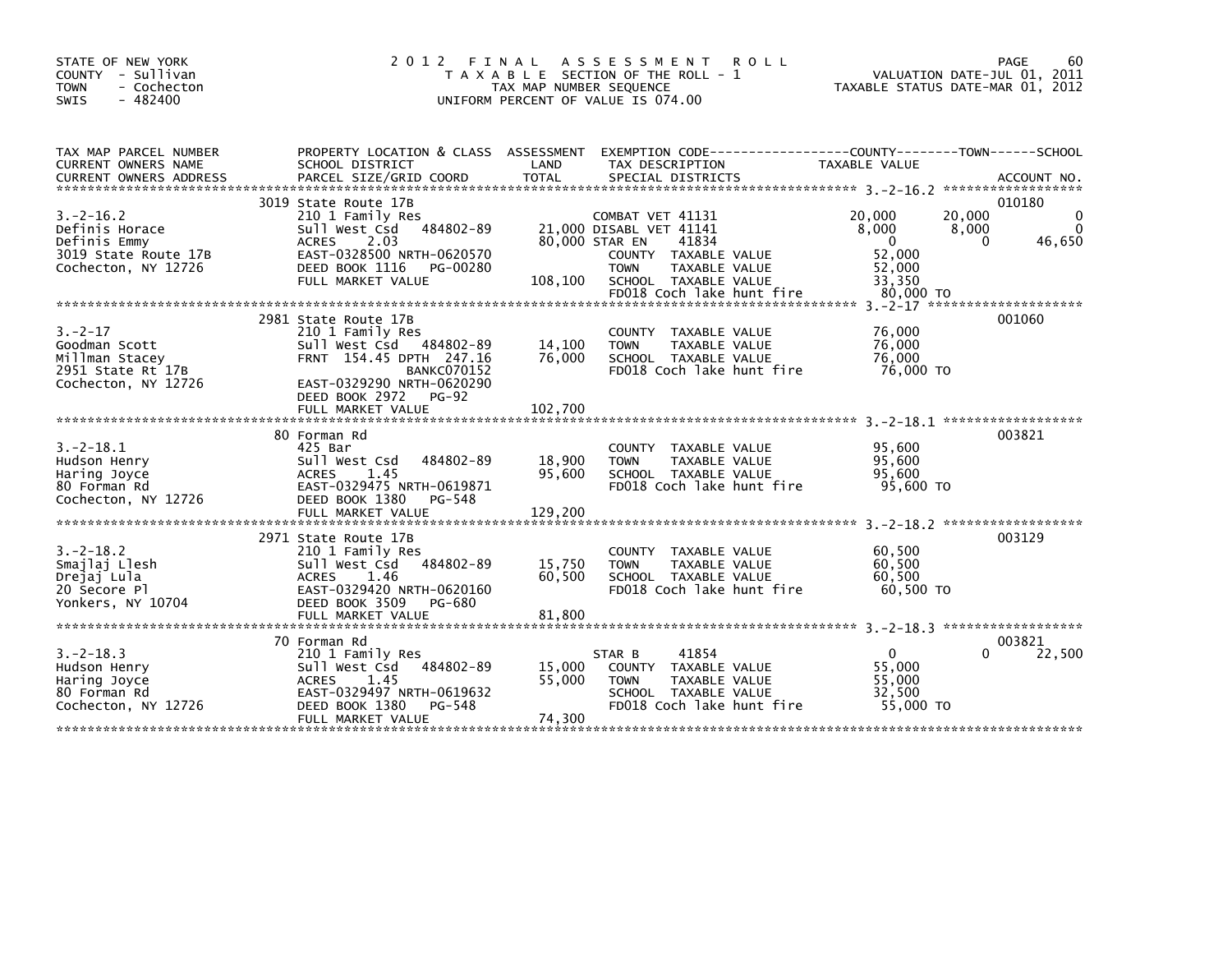| STATE OF NEW YORK<br>COUNTY - Sullivan<br><b>TOWN</b><br>- Cochecton<br>$-482400$<br>SWIS             | 2012<br>FINAL                                                                                                                                                                     | TAX MAP NUMBER SEQUENCE      | A S S E S S M E N T<br><b>ROLL</b><br>T A X A B L E SECTION OF THE ROLL - 1<br>UNIFORM PERCENT OF VALUE IS 074.00                   | TAXABLE STATUS DATE-MAR 01, 2012                          | PAGE<br>61<br>VALUATION DATE-JUL 01, 2011 |
|-------------------------------------------------------------------------------------------------------|-----------------------------------------------------------------------------------------------------------------------------------------------------------------------------------|------------------------------|-------------------------------------------------------------------------------------------------------------------------------------|-----------------------------------------------------------|-------------------------------------------|
| TAX MAP PARCEL NUMBER<br><b>CURRENT OWNERS NAME</b>                                                   | PROPERTY LOCATION & CLASS ASSESSMENT<br>SCHOOL DISTRICT                                                                                                                           | LAND                         | EXEMPTION CODE-----------------COUNTY-------TOWN------SCHOOL<br>TAX DESCRIPTION                                                     | TAXABLE VALUE                                             | ACCOUNT NO.<br>********************       |
| $3. -2 - 19$<br>Scaturro Antonio<br>Scaturro Grazia<br>72-16 67 th Pl<br>Glendale, NY 11385           | 2941 State Route 17B<br>210 1 Family Res<br>Sull West Csd 484802-89<br>7.00 BANKC120345<br>ACRES<br>EAST-0329890 NRTH-0619770<br>DEED BOOK 2936<br>PG-176<br>FULL MARKET VALUE    | 42,800<br>140,000<br>189,200 | COUNTY TAXABLE VALUE<br><b>TOWN</b><br>TAXABLE VALUE<br>SCHOOL TAXABLE VALUE<br>FD018 Coch lake hunt fire                           | 140,000<br>140,000<br>140,000<br>140,000 TO               | 010300                                    |
|                                                                                                       | 2923 State Route 17B                                                                                                                                                              |                              |                                                                                                                                     |                                                           | 000200                                    |
| $3. -2 - 20$<br>DuBois Bradley J<br>DuBois Christina M<br>2923 State Route 17B<br>Cochecton, NY 12726 | 210 1 Family Res<br>484802-89<br>Sull West Csd<br>3.03<br><b>ACRES</b><br>EAST-0330260 NRTH-0619530<br>DEED BOOK 2011<br>PG-8586                                                  | 25,000<br>95,800             | 41854<br>STAR B<br>COUNTY TAXABLE VALUE<br><b>TOWN</b><br>TAXABLE VALUE<br>SCHOOL TAXABLE VALUE<br>FD018 Coch lake hunt fire        | $\mathbf{0}$<br>95,800<br>95,800<br>73,300<br>95,800 TO   | 22,500                                    |
|                                                                                                       |                                                                                                                                                                                   |                              |                                                                                                                                     |                                                           |                                           |
| $3. - 2 - 21$<br>Ramdhany Desmond<br>Ramdhany Vidya<br>156 Amherst Rd<br>Valley Stream, NY 11561      | 10 Forman Rd<br>210 1 Family Res<br>Sull West Csd 484802-89<br>1.80 BANK0080006<br><b>ACRES</b><br>EAST-0330470 NRTH-0619380<br>DEED BOOK 3083<br>PG-633                          | 20,000<br>89,200             | COUNTY TAXABLE VALUE<br><b>TAXABLE VALUE</b><br><b>TOWN</b><br>SCHOOL TAXABLE VALUE<br>FD018 Coch lake hunt fire                    | 89,200<br>89,200<br>89,200<br>89.200 TO                   | 002020                                    |
|                                                                                                       |                                                                                                                                                                                   |                              |                                                                                                                                     |                                                           |                                           |
| $3. -2 - 22$<br>Tougaw Jason<br>Williams David<br>198 Avenue A Apt 4A<br>New York, NY 10009           | 54 Forman Rd<br>210 1 Family Res<br>484802-89<br>Sull West Csd<br><b>ACRES</b><br>4.78 BANK0060806<br>EAST-0329597 NRTH-0619454<br>DEED BOOK 3259<br>PG-414                       | 28,400<br>80,000             | COUNTY TAXABLE VALUE<br>TAXABLE VALUE<br><b>TOWN</b><br>SCHOOL TAXABLE VALUE<br>FD018 Coch lake hunt fire                           | 80,000<br>80,000<br>80,000<br>80.000 TO                   | 004800                                    |
|                                                                                                       |                                                                                                                                                                                   |                              |                                                                                                                                     |                                                           |                                           |
| $3 - 2 - 24$<br>Lagoda Steve<br>30 Forman Rd<br>Cochecton, NY 12726                                   | 30 Forman Rd<br>270 Mfg housing<br>484802-89<br>Sull West Csd<br>1.80 BANK0060806<br><b>ACRES</b><br>EAST-0330106 NRTH-0619212<br>PG-00350<br>DEED BOOK 1387<br>FULL MARKET VALUE | 20,000<br>93,300<br>126,100  | 41854<br>STAR B<br>COUNTY TAXABLE VALUE<br><b>TAXABLE VALUE</b><br><b>TOWN</b><br>SCHOOL TAXABLE VALUE<br>FD018 Coch lake hunt fire | $\overline{0}$<br>93,300<br>93,300<br>70,800<br>93.300 TO | 011780<br>$\Omega$<br>22,500              |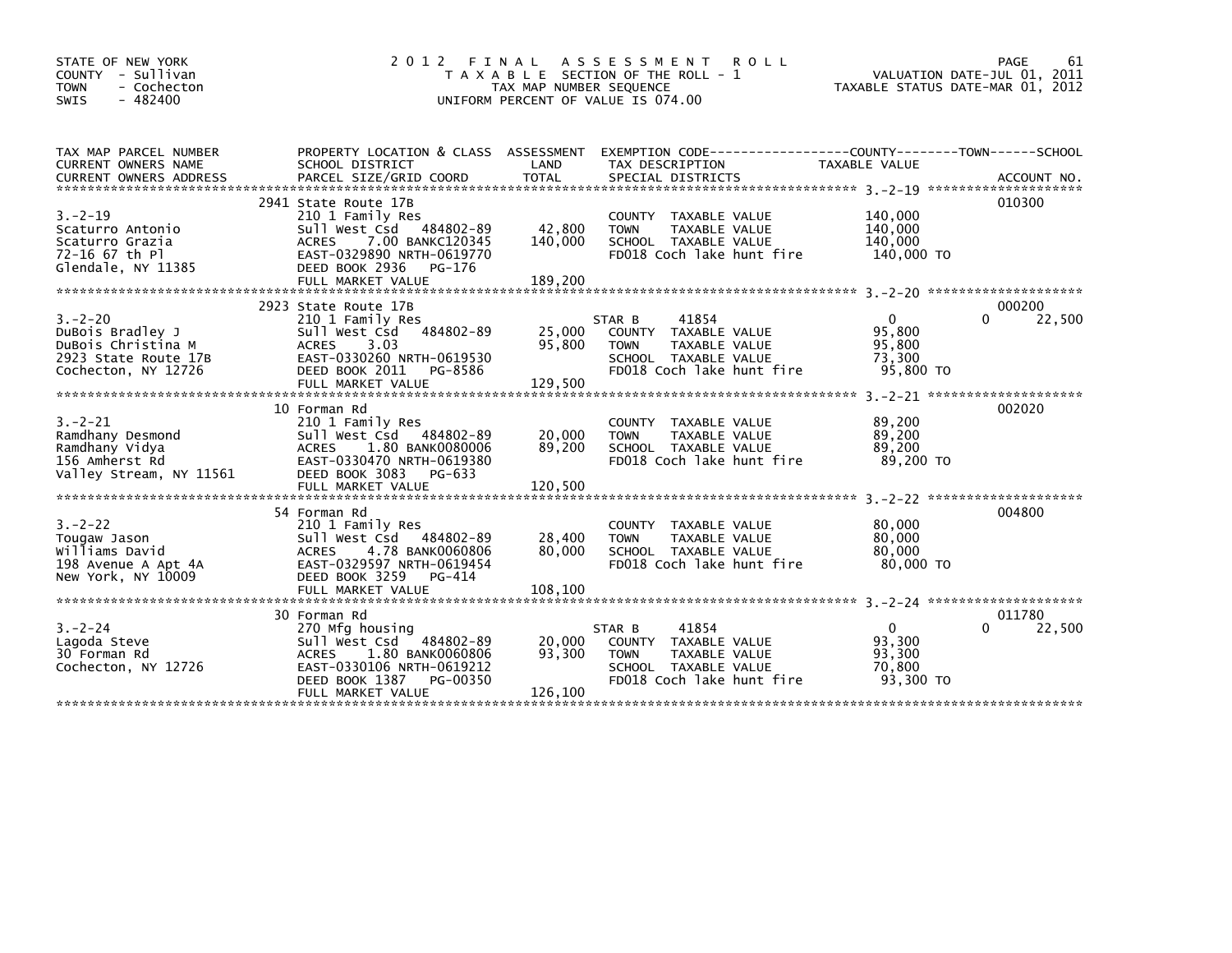| STATE OF NEW YORK<br>COUNTY - Sullivan<br>- Cochecton<br><b>TOWN</b><br>$-482400$<br><b>SWIS</b> | 2 0 1 2<br>FINAL                                                                                                                                                                      | T A X A B L E SECTION OF THE ROLL - 1<br>TAX MAP NUMBER SEQUENCE<br>UNIFORM PERCENT OF VALUE IS 074.00 | A S S E S S M E N T                      | <b>ROLL</b>                                                                                           | TAXABLE STATUS DATE-MAR 01, 2012                                      | VALUATION DATE-JUL 01, 2011 | PAGE<br>62                 |
|--------------------------------------------------------------------------------------------------|---------------------------------------------------------------------------------------------------------------------------------------------------------------------------------------|--------------------------------------------------------------------------------------------------------|------------------------------------------|-------------------------------------------------------------------------------------------------------|-----------------------------------------------------------------------|-----------------------------|----------------------------|
| TAX MAP PARCEL NUMBER<br>CURRENT OWNERS NAME                                                     | PROPERTY LOCATION & CLASS ASSESSMENT<br>SCHOOL DISTRICT                                                                                                                               | LAND                                                                                                   |                                          | EXEMPTION CODE-----------------COUNTY-------TOWN------SCHOOL<br>TAX DESCRIPTION                       | TAXABLE VALUE                                                         |                             |                            |
| $3. -2 - 25.1$<br>Jack Carol<br>41 Forman Rd<br>Cochecton, NY 12726                              | 41 Forman Rd<br>270 Mfg housing<br>Sull West Csd 484802-89<br>FRNT 157.20 DPTH 165.41<br>EAST-0329910 NRTH-0619020<br>DEED BOOK 1176<br>PG-00335                                      | 13,600 STAR EN<br>30,100                                                                               | AGED-CTS<br><b>TOWN</b>                  | 41800<br>41834<br>COUNTY TAXABLE VALUE<br>TAXABLE VALUE<br>SCHOOL TAXABLE VALUE                       | 15,050<br>$\mathbf{0}$<br>15,050<br>15,050<br>$\Omega$                | 15,050<br>$\Omega$          | 005535<br>15,050<br>15,050 |
| $3. -2 - 25.2$<br>Wall Jane M<br>47 Forman Rd<br>Cochecton, NY 12726                             | 47 Forman Rd<br>210 1 Family Res<br>Sull West Csd 484802-89<br>FRNT 221.91 DPTH 165.41<br>EAST-0329740 NRTH-0619060<br>DEED BOOK 1103<br>PG-00288<br>FULL MARKET VALUE                | 15,000<br>73,500<br>99,300                                                                             | STAR B<br><b>TOWN</b>                    | 41854<br>COUNTY TAXABLE VALUE<br>TAXABLE VALUE<br>SCHOOL TAXABLE VALUE<br>FD018 Coch lake hunt fire   | $\mathbf{0}$<br>73,500<br>73,500<br>51,000<br>73.500 TO               | <sup>0</sup>                | 007181<br>22,500           |
| $3. -2 - 25.4$<br>Barry Earlene<br>PO Box 244<br>Jeffersonville, NY 12748                        | 29 Forman Rd<br>270 Mfg housing<br>Sull West Csd<br>484802-89<br>2.20<br><b>ACRES</b><br>EAST-0330310 NRTH-0619010<br>DEED BOOK 1173<br>PG-00307<br>FULL MARKET VALUE                 | 21,800 STAR EN<br>36.100<br>48,800                                                                     | AGED-CTS<br><b>COUNTY</b><br><b>TOWN</b> | 41800<br>41834<br>TAXABLE VALUE<br>TAXABLE VALUE<br>SCHOOL TAXABLE VALUE<br>FD018 Coch lake hunt fire | 12,635<br>$\overline{0}$<br>23.465<br>23,465<br>$\Omega$<br>36,100 TO | 12,635<br>$\Omega$          | 011830<br>12,635<br>23,465 |
| $3 - 2 - 27$<br>Van Swol Noel W<br>71 Viaduct Rd<br>Long Eddy, NY 12760                          | State Route 17B<br>$314$ Rural vac< $10$<br>Sull West Csd 484802-89<br>FRNT 150.00 DPTH 210.00<br>EAST-0329230 NRTH-0620380<br>DEED BOOK 1638<br>PG-00643<br>FULL MARKET VALUE        | 3,100<br>3.100<br>4,200                                                                                | <b>TOWN</b>                              | COUNTY TAXABLE VALUE<br><b>TAXABLE VALUE</b><br>SCHOOL TAXABLE VALUE<br>FD018 Coch lake hunt fire     | 3.100<br>3.100<br>3.100<br>$3.100$ TO                                 |                             | 003131                     |
| $3. - 3 - 1$<br>Johnston Karry A<br>PO Box 183<br>Callicoon, NY 12723                            | 6055 State Route 52<br>210 1 Family Res<br>Sull West Csd 484802-89<br>Life Estate Martha<br>ACRES 13.80<br>EAST-0327230 NRTH-0625970<br>DEED BOOK 3399<br>PG-640<br>FULL MARKET VALUE | 50,500<br>106,500<br>143,900                                                                           | STAR B<br><b>TOWN</b>                    | 41854<br>COUNTY TAXABLE VALUE<br>TAXABLE VALUE<br>SCHOOL TAXABLE VALUE<br>FD018 Coch lake hunt fire   | $\Omega$<br>106.500<br>106,500<br>84,000<br>106,500 TO                |                             | 015458<br>22,500           |
|                                                                                                  |                                                                                                                                                                                       |                                                                                                        |                                          |                                                                                                       |                                                                       |                             |                            |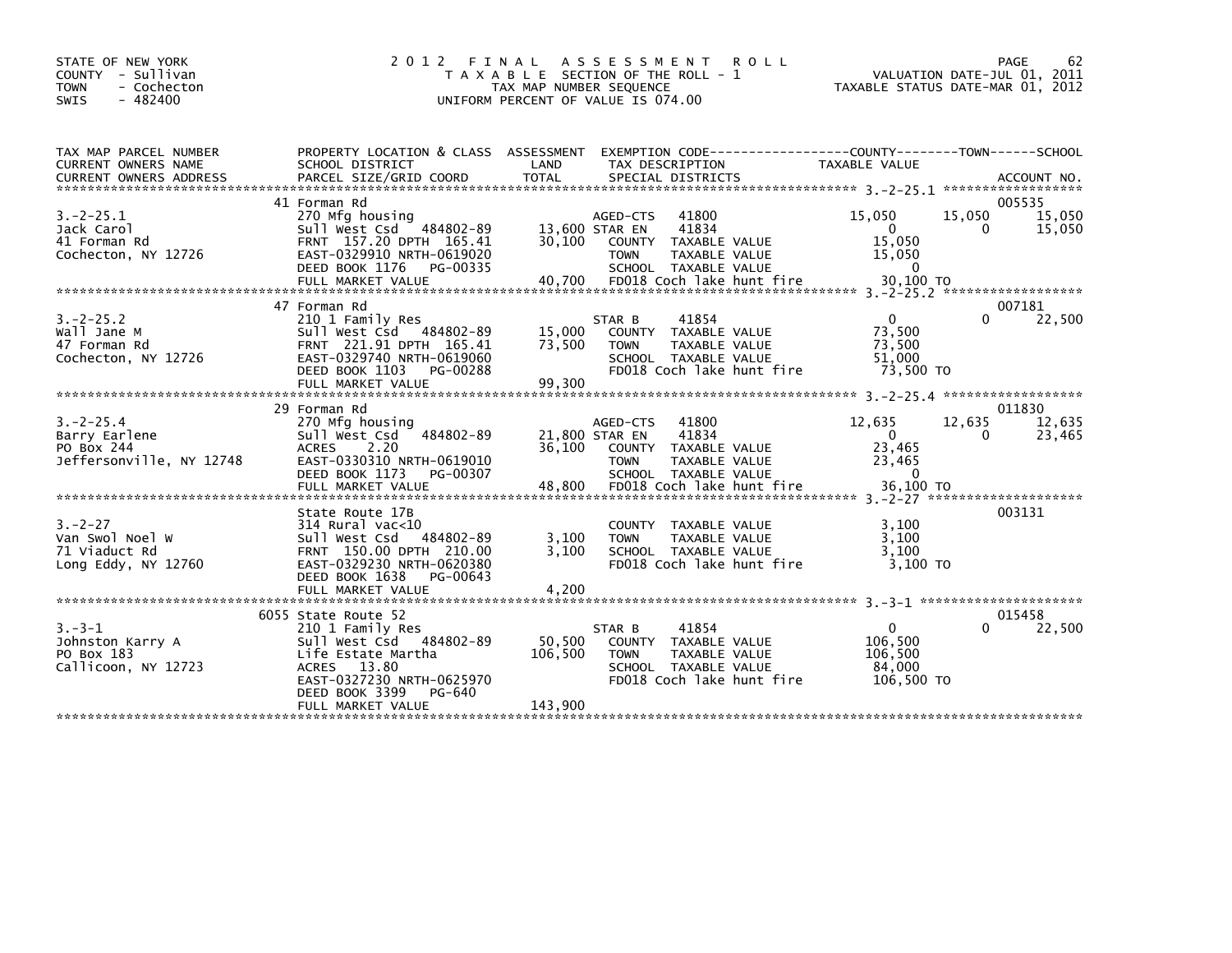| STATE OF NEW YORK<br>COUNTY - Sullivan<br><b>TOWN</b><br>- Cochecton<br>$-482400$<br><b>SWIS</b>          |                                                                                                                                                                             | TAX MAP NUMBER SEQUENCE      | 2012 FINAL ASSESSMENT<br><b>ROLL</b><br>T A X A B L E SECTION OF THE ROLL - 1<br>UNIFORM PERCENT OF VALUE IS 074.00                                               | TAXABLE STATUS DATE-MAR 01, 2012                                                       | 63<br>PAGE<br>VALUATION DATE-JUL 01, 2011                         |
|-----------------------------------------------------------------------------------------------------------|-----------------------------------------------------------------------------------------------------------------------------------------------------------------------------|------------------------------|-------------------------------------------------------------------------------------------------------------------------------------------------------------------|----------------------------------------------------------------------------------------|-------------------------------------------------------------------|
| TAX MAP PARCEL NUMBER<br>CURRENT OWNERS NAME<br><b>CURRENT OWNERS ADDRESS</b>                             | SCHOOL DISTRICT<br>PARCEL SIZE/GRID COORD                                                                                                                                   | LAND<br><b>TOTAL</b>         | PROPERTY LOCATION & CLASS ASSESSMENT EXEMPTION CODE----------------COUNTY-------TOWN------SCHOOL<br>TAX DESCRIPTION<br>SPECIAL DISTRICTS                          | TAXABLE VALUE                                                                          | ACCOUNT NO.                                                       |
| $3 - 3 - 2$<br>Callanan Industries Inc<br>PO Box 15097<br>Albany, NY 12212-5097                           | State Route 52<br>720 Mine/quarry<br>484802-89<br>Sull West Csd<br>ACRES 30.00<br>EAST-0327640 NRTH-0625400<br>DEED BOOK 01754 PG-00570<br>FULL MARKET VALUE                | 74,000<br>80,100<br>108,200  | COUNTY TAXABLE VALUE<br><b>TOWN</b><br>TAXABLE VALUE<br>SCHOOL TAXABLE VALUE<br>FD018 Coch lake hunt fire<br>FD019 Kenoza lake fire                               | 80,100<br>80,100<br>80,100<br>40,050 TO<br>40,050 TO                                   | 015260                                                            |
| $3. - 3 - 3.1$<br>Rieder Katalin<br>Sawall Katalin Marie<br>6089 Rt 52<br>Cochecton, NY 12726             | 6089 State Route 52<br>210 1 Family Res<br>Sull West Csd 484802-89<br>ACRES 11.20<br>EAST-0326545 NRTH-0625621<br>DEED BOOK 1851<br>PG-187<br>FULL MARKET VALUE             | 34,800<br>114,500<br>154.700 | 41854<br>STAR B<br>COUNTY TAXABLE VALUE<br>TAXABLE VALUE<br><b>TOWN</b><br>SCHOOL TAXABLE VALUE<br>FD018 Coch lake hunt fire                                      | $\mathbf 0$<br>114,500<br>114,500<br>92,000<br>114,500 TO                              | 012301<br>$\Omega$<br>22,500                                      |
| $3. - 3 - 3.2$<br>Johnston Karry A<br>PO Box 183<br>Callicoon, NY 12723                                   | State Route 52<br>$314$ Rural vac<10<br>484802-89<br>Sull West Csd<br>FRNT 45.49 DPTH 1051.00<br>EAST-0326834 NRTH-0625893<br>DEED BOOK 3399<br>PG-640<br>FULL MARKET VALUE | 500<br>500<br>700            | COUNTY TAXABLE VALUE<br><b>TOWN</b><br>TAXABLE VALUE<br>SCHOOL TAXABLE VALUE<br>FD018 Coch lake hunt fire                                                         | 500<br>500<br>500<br>500 TO                                                            |                                                                   |
| $3. - 3 - 3.3$<br>Oliveri Lorenzo<br>Oliveri Carmela<br>3 Coffy Rd<br>Monroe, NY 10950                    | State Route 52<br>210 1 Family Res<br>Sull West Csd 484802-89<br>4.90<br><b>ACRES</b><br>EAST-0326357 NRTH-0625133<br>DEED BOOK 1035<br>PG-00211<br>FULL MARKET VALUE       | 31,600<br>113,700<br>153,600 | COUNTY TAXABLE VALUE<br>TAXABLE VALUE<br><b>TOWN</b><br>SCHOOL TAXABLE VALUE<br>FD018 Coch lake hunt fire                                                         | 113,700<br>113,700<br>113,700<br>113,700 TO                                            |                                                                   |
| $3 - 3 - 4$<br>Finnegan Christian F<br>Crews Kambri<br>3423 Steinway St 513<br>Long Island City, NY 11101 | 6111 Route 52<br>210 1 Family Res<br>Sull West Csd 484802-89<br>3.75<br><b>ACRES</b><br>EAST-0326150 NRTH-0625490<br>DEED BOOK 2011<br>PG-296<br>FULL MARKET VALUE          | 24,600<br>105,800<br>143,000 | COUNTY TAXABLE VALUE<br>TAXABLE VALUE<br><b>TOWN</b><br>SCHOOL TAXABLE VALUE<br>FD018 Coch lake hunt fire                                                         | 105,800<br>105,800<br>105,800<br>105,800 TO                                            | 001900                                                            |
| $3 - 3 - 5$<br>Leonardo Frank Jr<br>Leonardo Patricia<br>6115 Route 52<br>Cochecton, NY 12726             | 6115 Nys 52<br>210 1 Family Res<br>Sull West Csd 484802-89<br>FRNT 125.00 DPTH 65.00<br>EAST-0325910 NRTH-0625520<br>DEED BOOK 1346<br>PG-00443<br>FULL MARKET VALUE        | 65.500 STAR B<br>88,500      | COMBAT VET 41131<br>11.100 DISABL VET 41141<br>41854<br>COUNTY TAXABLE VALUE<br>TAXABLE VALUE<br><b>TOWN</b><br>SCHOOL TAXABLE VALUE<br>FD018 Coch lake hunt fire | 16,375<br>16,375<br>6,550<br>$\overline{0}$<br>42,575<br>42,575<br>43,000<br>65,500 TO | 004120<br>$\mathbf{0}$<br>6,550<br>$\Omega$<br>22,500<br>$\Omega$ |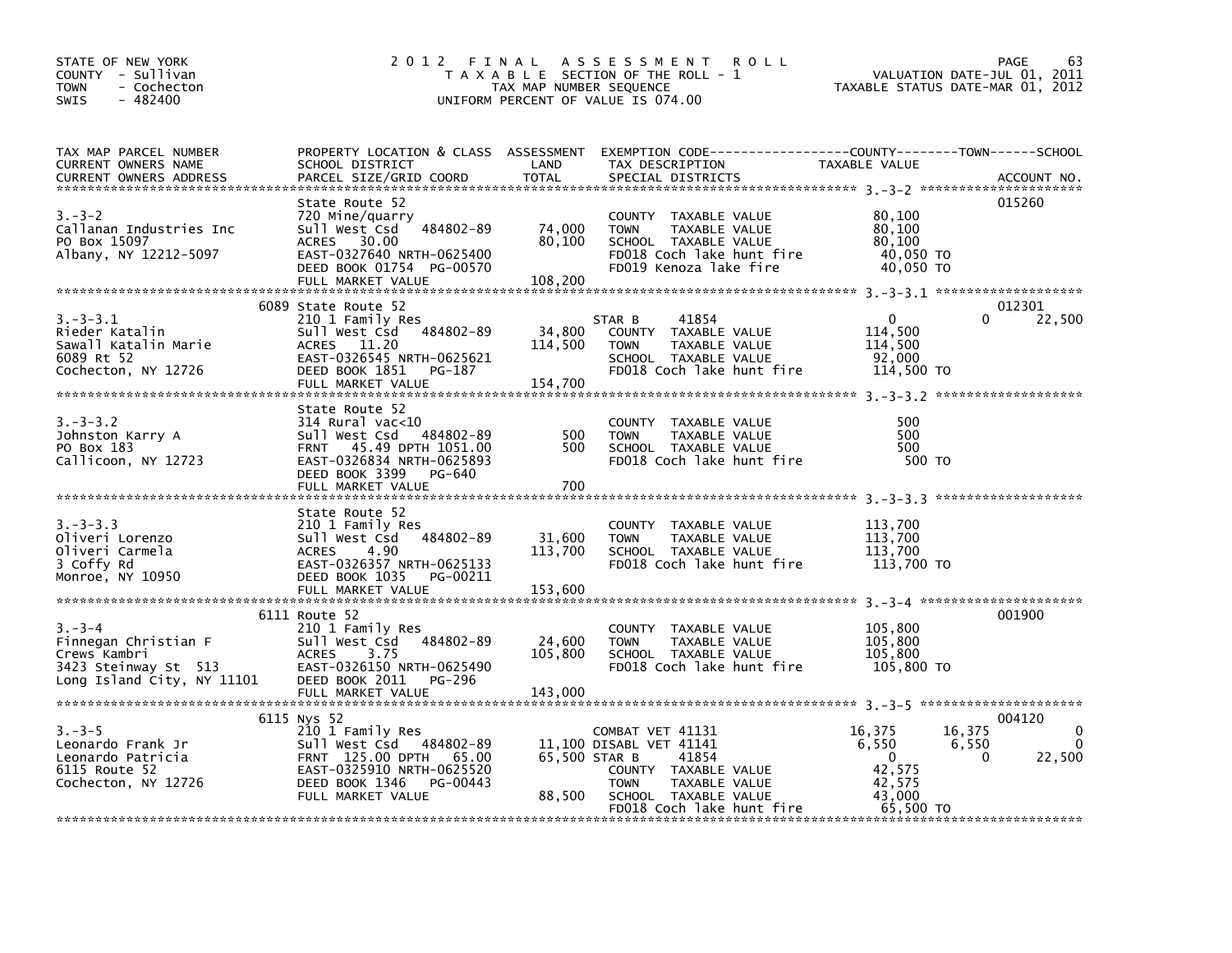| STATE OF NEW YORK<br>COUNTY - Sullivan<br><b>TOWN</b><br>- Cochecton<br>$-482400$<br><b>SWIS</b>      | 2 0 1 2                                                                                                                                                                                                       | FINAL<br>T A X A B L E SECTION OF THE ROLL - 1<br>TAX MAP NUMBER SEQUENCE<br>UNIFORM PERCENT OF VALUE IS 074.00 | A S S E S S M E N T                                         | <b>ROLL</b>                                                                                         | TAXABLE STATUS DATE-MAR 01, 2012                                |                                 | PAGE<br>64<br>VALUATION DATE-JUL 01, 2011 |
|-------------------------------------------------------------------------------------------------------|---------------------------------------------------------------------------------------------------------------------------------------------------------------------------------------------------------------|-----------------------------------------------------------------------------------------------------------------|-------------------------------------------------------------|-----------------------------------------------------------------------------------------------------|-----------------------------------------------------------------|---------------------------------|-------------------------------------------|
| TAX MAP PARCEL NUMBER<br>CURRENT OWNERS NAME                                                          | PROPERTY LOCATION & CLASS ASSESSMENT EXEMPTION CODE----------------COUNTY-------TOWN-----SCHOOL<br>SCHOOL DISTRICT                                                                                            | LAND                                                                                                            | TAX DESCRIPTION                                             |                                                                                                     | TAXABLE VALUE                                                   |                                 |                                           |
|                                                                                                       | 6123 State Route 52                                                                                                                                                                                           |                                                                                                                 |                                                             |                                                                                                     |                                                                 |                                 | 006615                                    |
| $3 - 3 - 6$<br>Ihlefeldt Alicia B<br>Ihlefeldt Arthur G<br>6123 State Route 52<br>Cochecton, NY 12726 | 210 1 Family Res<br>Sull West Csd 484802-89<br>FRNT 200.00 DPTH 170.00<br>EAST-0325940 NRTH-0625340<br>DEED BOOK 727<br>PG-00596<br>FULL MARKET VALUE                                                         | 73,900                                                                                                          | WAR VET<br>14,700 AGED-CTS<br>54,700 STAR EN<br><b>TOWN</b> | 41121<br>41800<br>41834<br>COUNTY TAXABLE VALUE<br>TAXABLE VALUE<br>SCHOOL TAXABLE VALUE            | 8,205<br>23,248<br>$\mathbf{0}$<br>23,247<br>23,247<br>$\Omega$ | 8,205<br>23,248<br>$\mathbf{0}$ | $\Omega$<br>27,350<br>27,350              |
|                                                                                                       |                                                                                                                                                                                                               |                                                                                                                 |                                                             |                                                                                                     |                                                                 |                                 |                                           |
| $3. -3 - 7.1$<br>Krauss Keith A<br>Krauss Veronica<br>6152 State RT 52<br>Cochecton, NY 12726         | County Road 113<br>240 Rural res<br>Sull West Csd<br>484802-89<br>ACRES 12.04<br>EAST-0326430 NRTH-0624760<br>DEED BOOK 2619<br>PG-171                                                                        | 37,000<br>77,000                                                                                                | <b>TOWN</b>                                                 | COUNTY TAXABLE VALUE<br>TAXABLE VALUE<br>SCHOOL TAXABLE VALUE<br>FD018 Coch lake hunt fire          | 77,000<br>77,000<br>77.000<br>77,000 TO                         |                                 | 007980                                    |
|                                                                                                       |                                                                                                                                                                                                               |                                                                                                                 |                                                             |                                                                                                     |                                                                 |                                 |                                           |
|                                                                                                       | 6159 State Route 52                                                                                                                                                                                           |                                                                                                                 |                                                             |                                                                                                     |                                                                 |                                 | 016422                                    |
| $3. -3 - 7.2$<br>Winter Douglas J<br>Winter Deanna M<br>6159 State Route 52<br>Cochecton, NY 12726    | 210 1 Family Res<br>Sull West Csd 484802-89<br><b>ACRES</b><br>2.46<br>EAST-0326060 NRTH-0624580<br>DEED BOOK 2983<br>PG-626<br>FULL MARKET VALUE                                                             | 22,800<br>172,000<br>232,400                                                                                    | STAR B<br><b>TOWN</b>                                       | 41854<br>COUNTY TAXABLE VALUE<br>TAXABLE VALUE<br>SCHOOL TAXABLE VALUE<br>FD018 Coch lake hunt fire | 0<br>172,000<br>172,000<br>149,500<br>172,000 TO                | 0                               | 22,500                                    |
|                                                                                                       |                                                                                                                                                                                                               |                                                                                                                 |                                                             |                                                                                                     |                                                                 |                                 |                                           |
| $3. - 3 - 9.1$<br>Segar Virginia<br>Charles Robert Raymond A<br>3938 Route 17B<br>Cochecton, NY 12726 | County Road 113<br>240 Rural res<br>Sull West Csd<br>484802-89<br>By Will # 80/368<br>ACRES 58.80<br>EAST-0326440 NRTH-0623510<br>FULL MARKET VALUE                                                           | 78,500<br>142,500<br>192,600                                                                                    | STAR B<br><b>TOWN</b>                                       | 41854<br>COUNTY TAXABLE VALUE<br>TAXABLE VALUE<br>SCHOOL TAXABLE VALUE<br>FD018 Coch lake hunt fire | $\Omega$<br>142,500<br>142,500<br>120,000<br>142,500 TO         | 0                               | 14059<br>22,500                           |
|                                                                                                       |                                                                                                                                                                                                               |                                                                                                                 |                                                             |                                                                                                     |                                                                 |                                 |                                           |
| $3. -3 - 9.2$<br>Thomaz Susan<br>PO Box 319<br>Kenoza Lake, NY 12750                                  | 6163 State Route 52 and 17B<br>283 Res w/Comuse<br>Sull West Csd 484802-89<br>FRNT 175.00 DPTH 145.00<br>0.61<br><b>ACRES</b><br>EAST-0325813 NRTH-0624417<br>DEED BOOK 1329<br>PG-00105<br>FULL MARKET VALUE | 13,300<br>32,800<br>44,300                                                                                      | STAR B<br><b>TOWN</b>                                       | 41854<br>COUNTY TAXABLE VALUE<br>TAXABLE VALUE<br>SCHOOL TAXABLE VALUE<br>FD018 Coch lake hunt fire | $\Omega$<br>32,800<br>32,800<br>10,300<br>32,800 TO             | 0                               | 007680<br>22,500                          |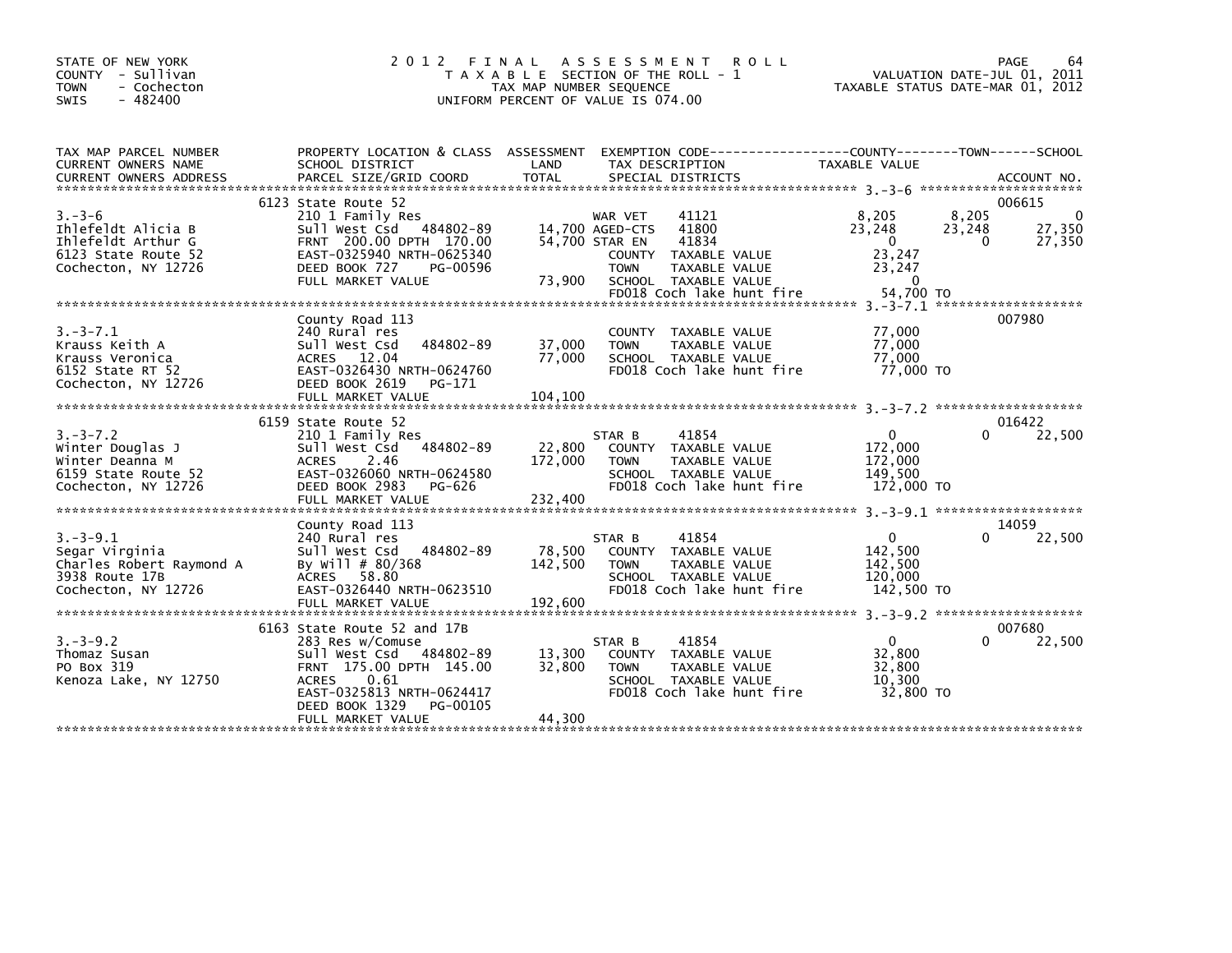| STATE OF NEW YORK<br>COUNTY - Sullivan<br><b>TOWN</b><br>- Cochecton<br>$-482400$<br><b>SWIS</b>  |                                                                                                                                                                                                     | TAX MAP NUMBER SEQUENCE      | 2012 FINAL ASSESSMENT<br><b>ROLL</b><br>T A X A B L E SECTION OF THE ROLL - 1<br>UNIFORM PERCENT OF VALUE IS 074.00                 | TAXABLE STATUS DATE-MAR 01, 2012                        | 65<br>PAGE<br>VALUATION DATE-JUL 01, 2011 |
|---------------------------------------------------------------------------------------------------|-----------------------------------------------------------------------------------------------------------------------------------------------------------------------------------------------------|------------------------------|-------------------------------------------------------------------------------------------------------------------------------------|---------------------------------------------------------|-------------------------------------------|
| TAX MAP PARCEL NUMBER<br>CURRENT OWNERS NAME                                                      | PROPERTY LOCATION & CLASS ASSESSMENT<br>SCHOOL DISTRICT                                                                                                                                             | LAND                         | EXEMPTION CODE-----------------COUNTY-------TOWN------SCHOOL<br>TAX DESCRIPTION                                                     | TAXABLE VALUE                                           |                                           |
| $3. -3 - 9.3$<br>Campanelli Michael Jr.<br>44 Krier Ln<br>Kiamesha Lake, NY 12751                 | 6193 State Route 52<br>423 Snack bar<br>Sull West Csd<br>484802-89<br>FRNT 178.37 DPTH 200.00<br>0.81<br><b>ACRES</b><br>EAST-0325780 NRTH-0623730<br>DEED BOOK 2678<br>PG-565<br>FULL MARKET VALUE | 14,900<br>127,200<br>171,900 | COUNTY TAXABLE VALUE<br><b>TOWN</b><br>TAXABLE VALUE<br>SCHOOL TAXABLE VALUE<br>FD018 Coch lake hunt fire                           | 127,200<br>127,200<br>127,200<br>127,200 TO             | 003128                                    |
| $3 - 3 - 10$<br>Micali Joseph A<br>Revocable<br>43 Greatstone Dr<br>Merimack, NH 03054            | State Route 17B<br>240 Rural res<br>Sull West Csd<br>484802-89<br>ACRES 39.60<br>EAST-0327360 NRTH-0623450<br>DEED BOOK 2155<br>PG-356<br>FULL MARKET VALUE                                         | 95,500<br>104,900<br>141,800 | COUNTY TAXABLE VALUE<br>TAXABLE VALUE<br><b>TOWN</b><br>SCHOOL TAXABLE VALUE<br>FD018 Coch lake hunt fire                           | 104,900<br>104,900<br>104,900<br>104,900 TO             | 009685                                    |
| $3. - 3 - 11$<br>Callanan Industries Inc<br>PO Box 15097<br>Albany, NY 12212-5097                 | County Road 113<br>720 Mine/quarry<br>Sull West Csd 484802-89<br>Div 17<br>ACRES 100.00<br>EAST-0328530 NRTH-0624700<br>DEED BOOK 01754 PG-00570                                                    | 152,000<br>152,000           | COUNTY TAXABLE VALUE<br>TAXABLE VALUE<br><b>TOWN</b><br>SCHOOL TAXABLE VALUE<br>FD018 Coch lake hunt fire<br>FD019 Kenoza lake fire | 152,000<br>152,000<br>152,000<br>76,000 TO<br>76,000 TO | 015280                                    |
|                                                                                                   | FULL MARKET VALUE                                                                                                                                                                                   | 205,400                      |                                                                                                                                     |                                                         |                                           |
| $3. - 3 - 12$<br>Hagel Jean<br>305 Mueller Rd<br>Cochecton, NY 12726<br>MAY BE SUBJECT TO PAYMENT | 305 Mueller Rd<br>240 Rural res<br>Sull West Csd<br>484802-89<br>ACRES 30.50<br>EAST-0329890 NRTH-0625570<br>DEED BOOK 1957<br>PG-0342<br>FULL MARKET VALUE                                         | 63,600<br>102,000<br>137,800 | 41854<br>STAR B<br>COUNTY TAXABLE VALUE<br>TAXABLE VALUE<br><b>TOWN</b><br>SCHOOL TAXABLE VALUE<br>FD019 Kenoza lake fire           | 0<br>102,000<br>102,000<br>79,500<br>102,000 TO         | 011170<br>22,500<br>0                     |
| UNDER AGDIST LAW TIL 2015                                                                         |                                                                                                                                                                                                     |                              |                                                                                                                                     |                                                         |                                           |
| $3. - 3 - 13.1$<br>Halloran Neal<br>Halloran Cynthia<br>317 Mueller Rd<br>Cochecton, NY 12726     | 317 Mueller Rd<br>210 1 Family Res<br>Sull West Csd 484802-89<br>FRNT 260.19 DPTH 118.06<br>EAST-0330450 NRTH-0625560<br>DEED BOOK 1324<br>PG-00183<br>FULL MARKET VALUE                            | 14,200<br>64.200<br>86,800   | COUNTY TAXABLE VALUE<br><b>TOWN</b><br>TAXABLE VALUE<br>SCHOOL TAXABLE VALUE<br>FD019 Kenoza lake fire                              | 64,200<br>64,200<br>64.200<br>64,200 TO                 | 008335                                    |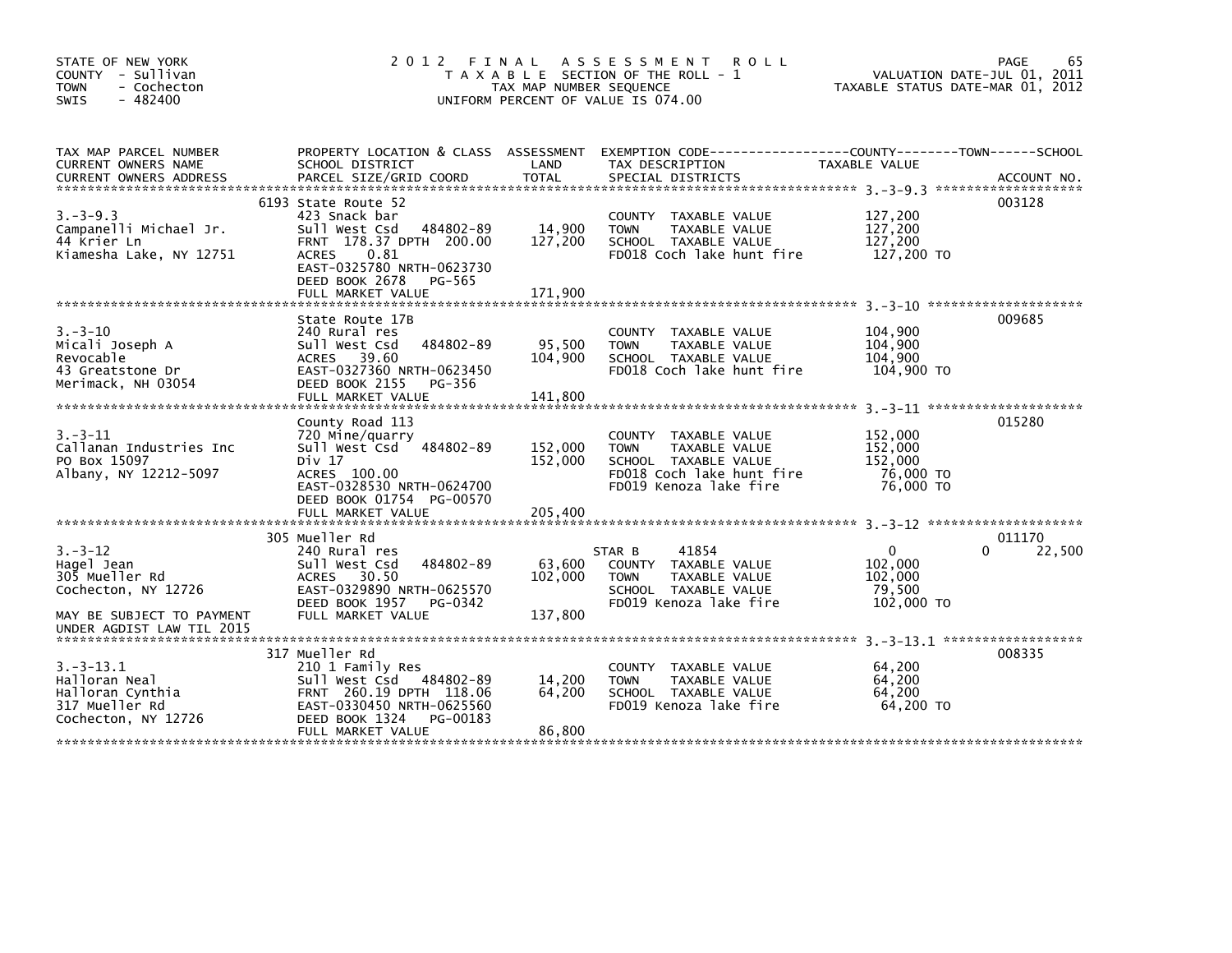| STATE OF NEW YORK<br>- Sullivan<br><b>COUNTY</b><br>- Cochecton<br><b>TOWN</b><br>$-482400$<br><b>SWIS</b>                           | 2 0 1 2<br>T A X A B L E                                                                                                                                                       | FINAL<br>TAX MAP NUMBER SEQUENCE       | A S S E S S M E N T<br><b>ROLL</b><br>SECTION OF THE ROLL - 1<br>UNIFORM PERCENT OF VALUE IS 074.00                                                  | TAXABLE STATUS DATE-MAR 01, 2012                            | PAGE<br>66<br>VALUATION DATE-JUL 01, 2011 |
|--------------------------------------------------------------------------------------------------------------------------------------|--------------------------------------------------------------------------------------------------------------------------------------------------------------------------------|----------------------------------------|------------------------------------------------------------------------------------------------------------------------------------------------------|-------------------------------------------------------------|-------------------------------------------|
| TAX MAP PARCEL NUMBER<br>CURRENT OWNERS NAME                                                                                         | PROPERTY LOCATION & CLASS ASSESSMENT<br>SCHOOL DISTRICT                                                                                                                        | LAND                                   | EXEMPTION CODE-----------------COUNTY-------TOWN------SCHOOL<br>TAX DESCRIPTION                                                                      | TAXABLE VALUE                                               |                                           |
| $3. -3 - 13.3$<br>Myers Warren<br>Myers Iola<br>PO Box 307<br>Kenoza Lake, NY 12750                                                  | 331 Mueller Rd<br>270 Mfg housing<br>Sull West Csd 484802-89<br>Cp9<br>FRNT 203.00 DPTH 154.00<br>EAST-0330530 NRTH-0625900<br>DEED BOOK 1081<br>PG-00026<br>FULL MARKET VALUE | 17,600<br>44,100<br>59,600             | <b>COUNTY</b><br>TAXABLE VALUE<br>TAXABLE VALUE<br><b>TOWN</b><br>SCHOOL TAXABLE VALUE<br>FD019 Kenoza lake fire                                     | 44,100<br>44,100<br>44,100<br>44,100 TO                     | 016843                                    |
| $3. - 3 - 13.4$<br>Ackermann Donna D<br>322 Mueller Rd<br>Cochecton, NY 12726                                                        | 325 Mueller Rd<br>270 Mfg housing<br>Sull West Csd 484802-89<br>FRNT 128.32 DPTH 135.13<br>EAST-0330490 NRTH-0625730<br>DEED BOOK 2011<br>PG-1244                              | 12,200<br>47.000                       | COUNTY TAXABLE VALUE<br><b>TOWN</b><br>TAXABLE VALUE<br>SCHOOL TAXABLE VALUE<br>FD019 Kenoza lake fire                                               | 47,000<br>47,000<br>47.000<br>47,000 TO                     | 010165                                    |
| $3. - 3 - 14$<br>Ackermann William<br>Ackermann Gloria<br>279 Mueller Rd<br>Cochecton, NY 12726                                      | 279 Mueller Rd<br>210 1 Family Res<br>Sull West Csd 484802-89<br><b>ACRES</b><br>2.00<br>EAST-0330380 NRTH-0624580<br>DEED BOOK 486<br>PG-00080                                | 21,000<br>93,800                       | 41834<br>STAR EN<br>TAXABLE VALUE<br><b>COUNTY</b><br><b>TOWN</b><br><b>TAXABLE VALUE</b><br>SCHOOL TAXABLE VALUE<br>FD019 Kenoza lake fire          | $\Omega$<br>93,800<br>93,800<br>47,150<br>93,800 TO         | 000140<br>$\Omega$<br>46,650              |
| $3. - 3 - 15$<br>Ackermann Donna D<br>322 Mueller Rd<br>Cochecton, NY 12726<br>MAY BE SUBJECT TO PAYMENT                             | FULL MARKET VALUE<br>Mueller Rd<br>120 Field crops<br>Sull West Csd<br>484802-89<br>ACRES 48.00<br>EAST-0329780 NRTH-0624150<br>DEED BOOK 2011<br>PG-1244<br>FULL MARKET VALUE | 126,800<br>96.600<br>96,600<br>130,500 | AGRI DIST 41720<br><b>COUNTY</b><br>TAXABLE VALUE<br><b>TOWN</b><br>TAXABLE VALUE<br>SCHOOL TAXABLE VALUE<br>FD019 Kenoza lake fire                  | 86,100<br>86,100<br>10,500<br>10,500<br>10.500<br>96,600 TO | 010200<br>86,100                          |
| UNDER AGDIST LAW TIL 2016<br>$3. - 3 - 16$<br>Simms Robert P<br>Simms Bernadette C<br>464 Amsterdam Ave Apt 1r<br>New York, NY 10024 | 205 Mueller Rd<br>418 Inn/lodge<br>484802-89<br>Sull West Csd<br>19.49<br><b>ACRES</b><br>EAST-0329700 NRTH-0623040<br>DEED BOOK 2255<br>PG-366<br>FULL MARKET VALUE           | 88,300<br>330.000<br>445,900           | TAXABLE VALUE<br><b>COUNTY</b><br><b>TOWN</b><br><b>TAXABLE VALUE</b><br>SCHOOL TAXABLE VALUE<br>FD018 Coch lake hunt fire<br>FD019 Kenoza lake fire | 330,000<br>330,000<br>330,000<br>16,500 TO<br>313,500 TO    | 001240                                    |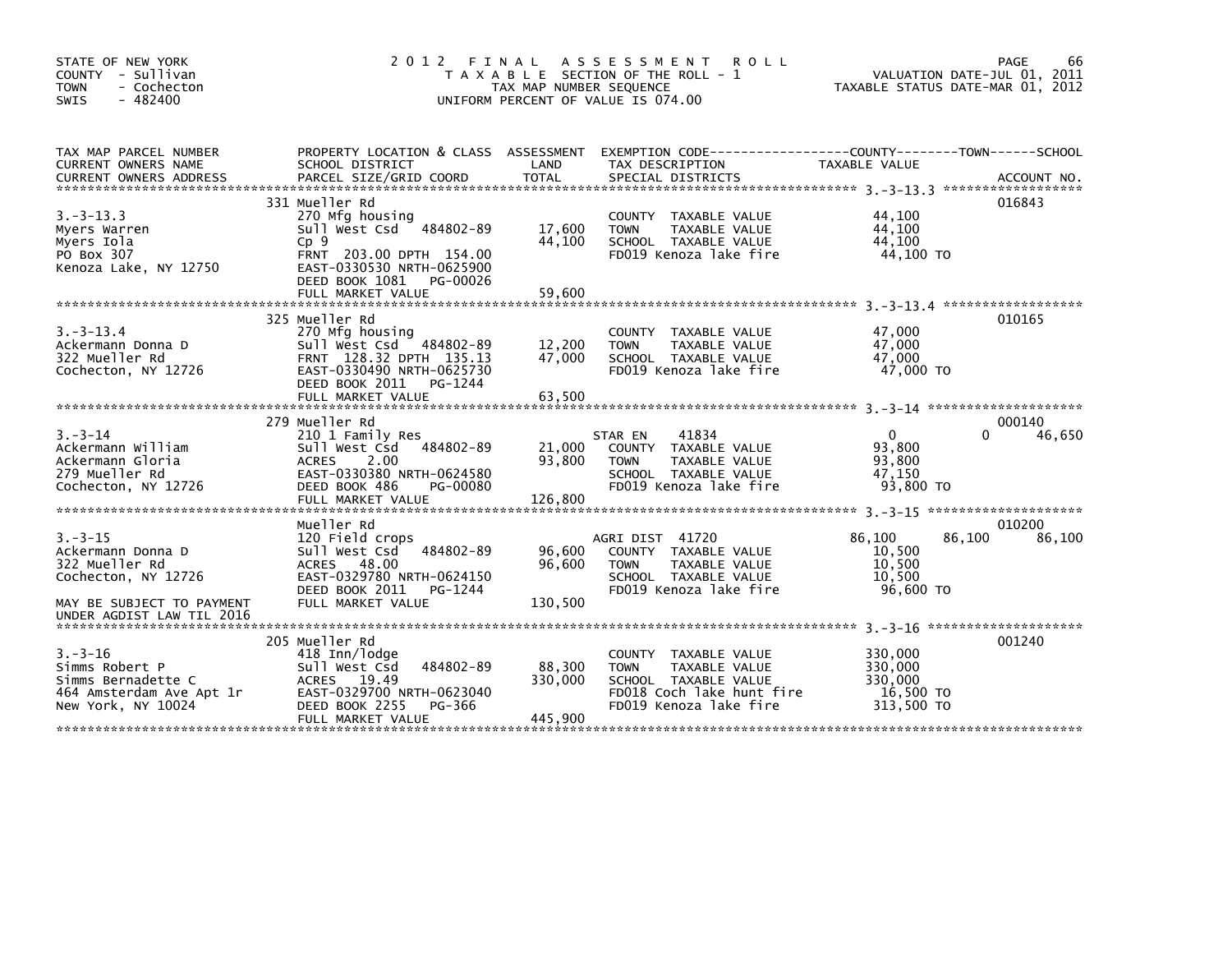| STATE OF NEW YORK<br>COUNTY - Sullivan<br><b>TOWN</b><br>- Cochecton<br>$-482400$<br><b>SWIS</b>     | 2 0 1 2                                                                                                                                                                        | FINAL<br>TAX MAP NUMBER SEQUENCE | A S S E S S M E N T<br><b>ROLL</b><br>T A X A B L E SECTION OF THE ROLL - 1<br>UNIFORM PERCENT OF VALUE IS 074.00                       | VALUATION DATE-JUL 01, 2011<br>TAXABLE STATUS DATE-MAR 01, 2012 | PAGE<br>67  |
|------------------------------------------------------------------------------------------------------|--------------------------------------------------------------------------------------------------------------------------------------------------------------------------------|----------------------------------|-----------------------------------------------------------------------------------------------------------------------------------------|-----------------------------------------------------------------|-------------|
| TAX MAP PARCEL NUMBER<br>CURRENT OWNERS NAME<br><b>CURRENT OWNERS ADDRESS</b>                        | SCHOOL DISTRICT<br>PARCEL SIZE/GRID COORD                                                                                                                                      | LAND<br><b>TOTAL</b>             | PROPERTY LOCATION & CLASS ASSESSMENT EXEMPTION CODE---------------COUNTY-------TOWN------SCHOOL<br>TAX DESCRIPTION<br>SPECIAL DISTRICTS | <b>TAXABLE VALUE</b>                                            | ACCOUNT NO. |
| $3 - 3 - 19$<br>Leone Anthony<br>3088 State Route 17B<br>Cochecton, NY 12726                         | 3088 State Route 17B<br>210 1 Family Res<br>484802-89<br>Sull West Csd<br><b>ACRES</b><br>1.97<br>EAST-0327210 NRTH-0622210<br>DEED BOOK 2010<br>PG-53776<br>FULL MARKET VALUE | 20,800<br>55,000<br>74,324       | COUNTY TAXABLE VALUE<br>TAXABLE VALUE<br><b>TOWN</b><br>SCHOOL TAXABLE VALUE<br>FD018 Coch lake hunt fire                               | 55,000<br>55,000<br>55,000<br>55,000 TO                         |             |
| $3. - 3 - 20$<br>Dubois Scott<br>Dubois Danielle<br>3080 State Route 17B<br>Cochecton, NY 12726      | 3080 State Route 17B<br>210 1 Family Res<br>484802-89<br>Sull West Csd<br>ACRES<br>2.90<br>EAST-0327380 NRTH-0622160<br>DEED BOOK 2638<br>PG-366                               | 24,600<br>115,000                | COUNTY TAXABLE VALUE<br>TAXABLE VALUE<br><b>TOWN</b><br>SCHOOL TAXABLE VALUE<br>FD018 Coch lake hunt fire                               | 115,000<br>115,000<br>115,000<br>115,000 TO                     | 010120      |
| $3. - 3 - 21$<br>Fratello Lawrence<br>Fratello Elsi<br>3160 Fairmount Ave<br>Bronx, NY 10465         | State Route17B<br>240 Rural res<br>484802-89<br>Sull West Csd<br>ACRES 13.19<br>EAST-0327710 NRTH-0622340<br>DEED BOOK 1682<br>PG-0501<br>FULL MARKET VALUE                    | 31,100<br>119,000<br>160.800     | COUNTY TAXABLE VALUE<br><b>TOWN</b><br>TAXABLE VALUE<br>SCHOOL TAXABLE VALUE<br>FD018 Coch lake hunt fire                               | 119,000<br>119,000<br>119,000<br>119,000 TO                     | 006555      |
| $3. - 3 - 22.1$<br>Tritremmel Baldur<br>Tritremmel Ruth<br>58-53 78th St<br>Middle Village, NY 11379 | State Route 17B<br>240 Rural res<br>Sull West Csd<br>484802-89<br>Wet<br>ACRES 14.90<br>EAST-0328070 NRTH-0622160<br>DEED BOOK 2122<br>PG-472<br>FULL MARKET VALUE             | 32,610<br>82,610<br>111.600      | COUNTY TAXABLE VALUE<br>TAXABLE VALUE<br><b>TOWN</b><br>SCHOOL TAXABLE VALUE<br>FD018 Coch lake hunt fire                               | 82,610<br>82,610<br>82,610<br>82,610 TO                         | 004531      |
| $3. - 3 - 22.2$<br>Fratello Lawrence<br>Fratello Elsie<br>3160 Fairmount Ave<br>Bronx, NY 10465      | State Route 17B<br>$314$ Rural vac<10<br>Sull West Csd<br>484802-89<br>FRNT 10.20 DPTH 319.60<br>EAST-0327799 NRTH-0621605<br>DEED BOOK 1682<br>PG-501<br>FULL MARKET VALUE    | 600<br>600<br>800                | COUNTY<br>TAXABLE VALUE<br><b>TOWN</b><br>TAXABLE VALUE<br>SCHOOL TAXABLE VALUE<br>FD018 Coch lake hunt fire                            | 600<br>600<br>600<br>600 TO                                     |             |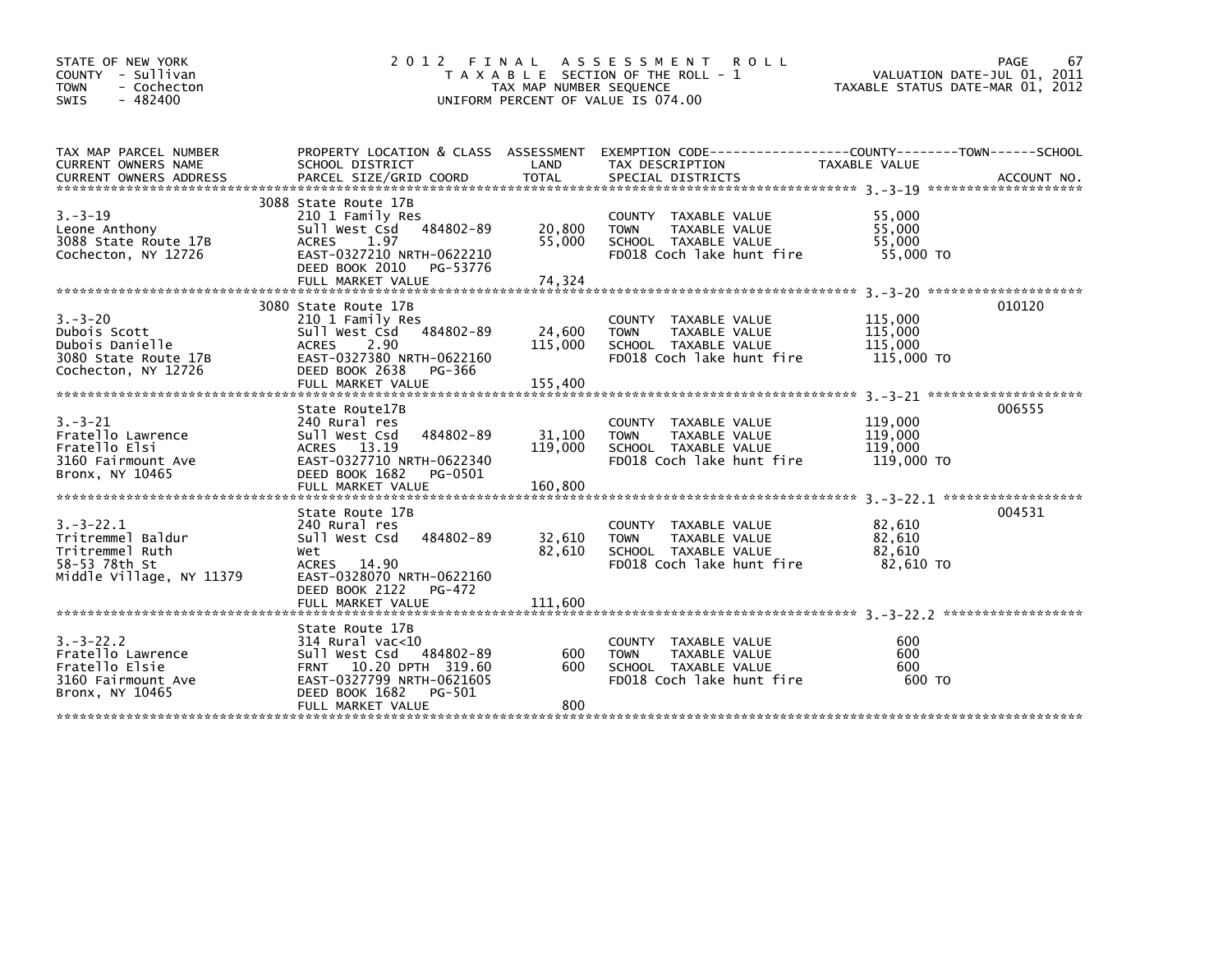| STATE OF NEW YORK<br>COUNTY - Sullivan<br>- Cochecton<br><b>TOWN</b><br>$-482400$<br>SWIS   | 2012 FINAL                                                                                                                                                                                                           | TAX MAP NUMBER SEQUENCE      | A S S E S S M E N T<br><b>ROLL</b><br>T A X A B L E SECTION OF THE ROLL - 1<br>UNIFORM PERCENT OF VALUE IS 074.00               | VALUATION DATE-JUL 01, 2011<br>TAXABLE STATUS DATE-MAR 01, 2012                   | PAGE<br>68                   |
|---------------------------------------------------------------------------------------------|----------------------------------------------------------------------------------------------------------------------------------------------------------------------------------------------------------------------|------------------------------|---------------------------------------------------------------------------------------------------------------------------------|-----------------------------------------------------------------------------------|------------------------------|
| TAX MAP PARCEL NUMBER<br>CURRENT OWNERS NAME                                                | SCHOOL DISTRICT                                                                                                                                                                                                      | LAND                         | PROPERTY LOCATION & CLASS ASSESSMENT EXEMPTION CODE----------------COUNTY-------TOWN------SCHOOL<br>TAX DESCRIPTION             | <b>TAXABLE VALUE</b>                                                              |                              |
| $3. - 3 - 23$<br>Beck Sharon Dorman<br>3038 Route 17B<br>Cochecton, NY 12726                | 3038 State Route 17B<br>210 1 Family Res<br>484802-89<br>Sull West Csd<br><b>ACRES</b><br>7.22<br>EAST-0328320 NRTH-0621940<br>DEED BOOK 2012<br>PG-147<br>FULL MARKET VALUE                                         | 28,600<br>135,400<br>183,000 | 41854<br>STAR B<br>COUNTY TAXABLE VALUE<br><b>TOWN</b><br>TAXABLE VALUE<br>SCHOOL TAXABLE VALUE<br>FD018 Coch lake hunt fire    | 0<br>135,400<br>135,400<br>112,900<br>135,400 TO                                  | 016260<br>$\Omega$<br>22,500 |
| $3. - 3 - 24$<br>Manaseri Joseph<br>Blaso George<br>PO Box 342<br>Lake Huntington, NY 12752 | State Route 17B<br>$314$ Rural vac<10<br>Sull West Csd<br>484802-89<br>ACRES 10.00<br>EAST-0328540 NRTH-0621930<br>DEED BOOK 3170<br>PG-520<br>FULL MARKET VALUE                                                     | 18,400<br>18,400<br>24,900   | COUNTY<br>TAXABLE VALUE<br>TAXABLE VALUE<br><b>TOWN</b><br>SCHOOL TAXABLE VALUE<br>FD018 Coch lake hunt fire                    | 18,400<br>18,400<br>18,400<br>18,400 TO                                           | 004460                       |
| $3. - 3 - 25$<br>Joe's Service Center Inc.<br>3024 N Y S 17B<br>Cochecton, NY 12726         | 3024 State Route 17B<br>430 Mtor veh srv<br>Sull West Csd<br>484802-89<br>ACRES 14.20 BANK0060806<br>EAST-0328800 NRTH-0621860<br>DEED BOOK 2864<br>PG-657<br>FULL MARKET VALUE                                      | 59,900<br>109,500<br>148,000 | <b>COUNTY</b><br>TAXABLE VALUE<br>TAXABLE VALUE<br><b>TOWN</b><br>SCHOOL TAXABLE VALUE<br>FD018 Coch lake hunt fire             | 109,500<br>109,500<br>109,500<br>109,500 TO<br>3. - 3 - 26 ********************** | 000118                       |
| $3. - 3 - 26$<br>Peters George<br>Peters Jean<br>41 Mueller Rd<br>Cochecton, NY 12726       | 41 Mueller Rd<br>240 Rural res<br>484802-89<br>Sull West Csd<br>31.33<br>ACRES<br>EAST-0329196 NRTH-0621628<br>DEED BOOK 1865<br>PG-0222<br>FULL MARKET VALUE                                                        | 60,500<br>140,900<br>190,400 | 41854<br>STAR B<br>COUNTY<br>TAXABLE VALUE<br>TAXABLE VALUE<br><b>TOWN</b><br>SCHOOL TAXABLE VALUE<br>FD018 Coch lake hunt fire | $\mathbf{0}$<br>140.900<br>140,900<br>118,400<br>140,900 TO                       | 013015<br>22,500<br>0        |
| $3. -3 - 27.1$<br>Lagoda Steven J<br>30 Forman Rd<br>Cochecton, NY 12726                    | Mueller & State Route 17B<br>$314$ Rural vac< $10$<br>484802-89<br>Sull West Csd<br>Lot B Of Sub Div<br>5.39 BANK0060806<br><b>ACRES</b><br>EAST-0329535 NRTH-0620757<br>DEED BOOK 2845<br>PG-1<br>FULL MARKET VALUE | 20,475<br>20,475<br>27,700   | TAXABLE VALUE<br>COUNTY<br><b>TOWN</b><br>TAXABLE VALUE<br>SCHOOL TAXABLE VALUE<br>FD018 Coch lake hunt fire                    | 20,475<br>20,475<br>20,475<br>20,475 TO                                           |                              |
|                                                                                             |                                                                                                                                                                                                                      |                              |                                                                                                                                 |                                                                                   |                              |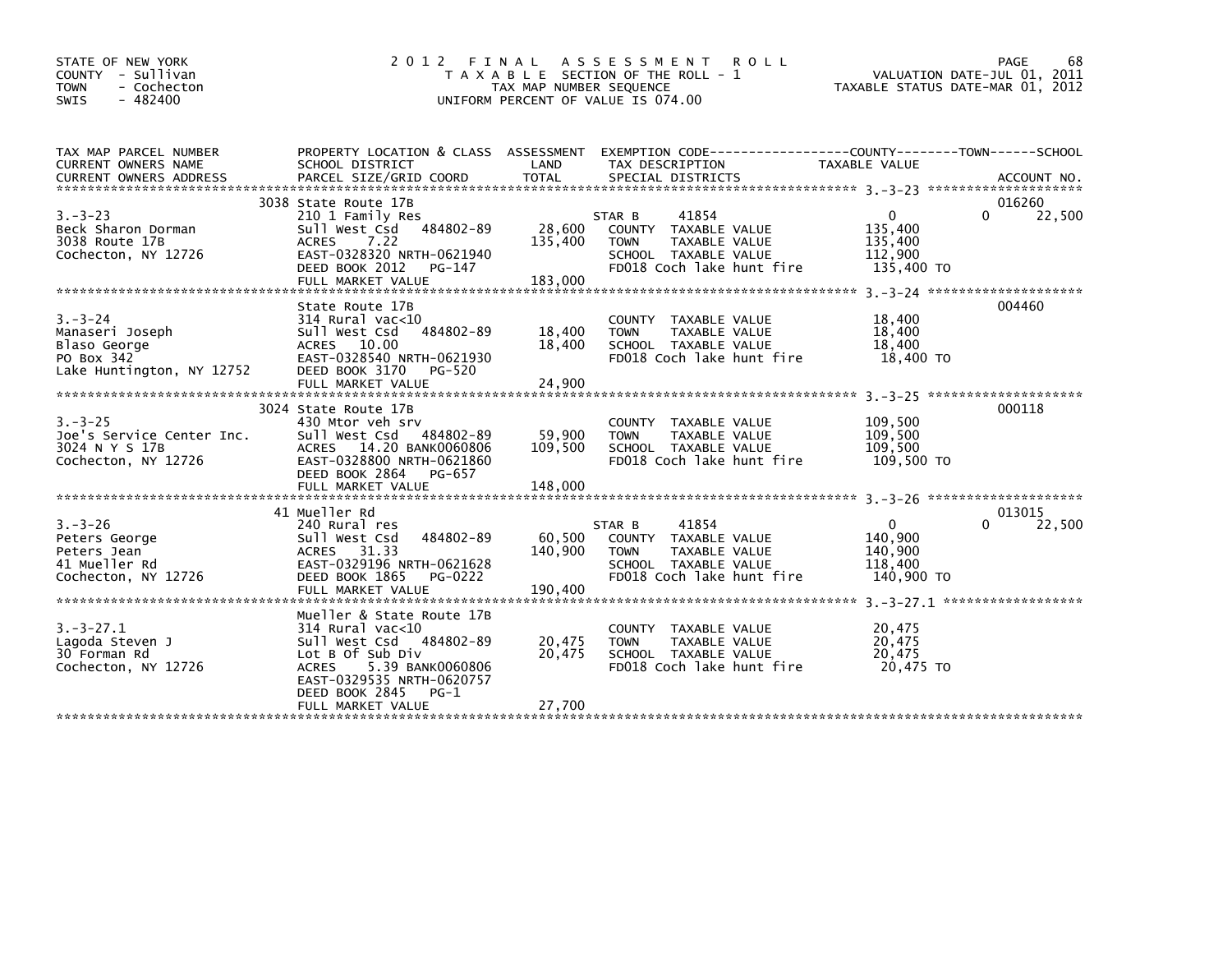| STATE OF NEW YORK<br>COUNTY - Sullivan<br><b>TOWN</b><br>- Cochecton<br>$-482400$<br><b>SWIS</b>                                                            | 2012                                                                                                                                                                                               | TAX MAP NUMBER SEQUENCE      | FINAL ASSESSMENT<br><b>ROLL</b><br>T A X A B L E SECTION OF THE ROLL - 1<br>UNIFORM PERCENT OF VALUE IS 074.00                                                    | TAXABLE STATUS DATE-MAR 01, 2012                                            |                                        | 69<br>PAGE<br>VALUATION DATE-JUL 01, 2011      |
|-------------------------------------------------------------------------------------------------------------------------------------------------------------|----------------------------------------------------------------------------------------------------------------------------------------------------------------------------------------------------|------------------------------|-------------------------------------------------------------------------------------------------------------------------------------------------------------------|-----------------------------------------------------------------------------|----------------------------------------|------------------------------------------------|
| TAX MAP PARCEL NUMBER<br>CURRENT OWNERS NAME<br><b>CURRENT OWNERS ADDRESS</b>                                                                               | SCHOOL DISTRICT<br>PARCEL SIZE/GRID COORD                                                                                                                                                          | LAND<br>TOTAL                | PROPERTY LOCATION & CLASS ASSESSMENT EXEMPTION CODE----------------COUNTY-------TOWN-----SCHOOL<br>TAX DESCRIPTION<br>SPECIAL DISTRICTS                           | TAXABLE VALUE                                                               |                                        | ACCOUNT NO.                                    |
| $3. - 3 - 27.3$<br>Patton Clifford<br>101 Mueller Rd<br>Cochecton, NY 12726                                                                                 | 101 Mueller Rd<br>210 1 Family Res<br>Sull West Csd 484802-89<br>Lot C Of Sub Div<br><b>ACRES</b><br>4.94 BANK 40205<br>EAST-0329687 NRTH-0621867<br>DEED BOOK 2484<br>PG-132<br>FULL MARKET VALUE | 73,800 STAR B<br>99,700      | COMBAT VET 41131<br>31,800 DISABL VET 41141<br>41854<br>COUNTY TAXABLE VALUE<br><b>TOWN</b><br>TAXABLE VALUE<br>SCHOOL TAXABLE VALUE<br>FD018 Coch lake hunt fire | 18,450<br>11,070<br>$\mathbf{0}$<br>44,280<br>44,280<br>51.300<br>73,800 TO | 18,450<br>11,070<br>$\Omega$           | 002330<br>$\Omega$<br>$\Omega$<br>22,500       |
| $3. -3 - 28.2$<br>Ackermann Timothy<br>Ackermann Penny A<br>38 Lounsbury Rd<br>Cochecton, NY 12726                                                          | 38 Lounsbury Rd<br>210 1 Family Res<br>Sull West Csd 484802-89<br>FRNT 160.00 DPTH 150.00<br>EAST-0331570 NRTH-0625700<br>DEED BOOK 1277 PG-00294                                                  | 13,500<br>136,400            | 41854<br>STAR B<br>COUNTY TAXABLE VALUE<br>TAXABLE VALUE<br><b>TOWN</b><br>SCHOOL TAXABLE VALUE<br>FD019 Kenoza lake fire                                         | $\mathbf{0}$<br>136,400<br>136,400<br>113,900<br>136,400 TO                 | $\Omega$                               | 004255<br>22,500                               |
| $3. -3 - 28.3$<br>Ackermann Donna D<br>322 Mueller Rd<br>Cochecton, NY 12726<br>MAY BE SUBJECT TO PAYMENT<br>UNDER RPTL483 UNTIL 2016                       | 322 Mueller Rd<br>241 Rural res&ag<br>Sull West Csd 484802-89<br>Agri Exempt 1200<br>ACRES 47.33<br>EAST-0331050 NRTH-0625000<br>DEED BOOK 2011<br>PG-1245<br>FULL MARKET VALUE                    | 654,600 STAR B<br>884,600    | AGRI BLDGS 41700<br>89,700 AGRI DIST 41720<br>41854<br>AGRI BLDGS 41700<br>COUNTY TAXABLE VALUE<br><b>TOWN</b><br>TAXABLE VALUE<br>SCHOOL TAXABLE VALUE           | 30,000<br>38,080<br>$\Omega$<br>50,000<br>536,520<br>536,520<br>514,020     | 30,000<br>38,080<br>$\Omega$<br>50,000 | 010185<br>30,000<br>38,080<br>22,500<br>50,000 |
|                                                                                                                                                             |                                                                                                                                                                                                    |                              | FD019 Kenoza lake fire                                                                                                                                            | 654.600 TO                                                                  |                                        |                                                |
| $3. - 3 - 29$<br>Ackermann Donna<br>322 Mueller Rd<br>Cochecton, NY 12726<br>MAY BE SUBJECT TO PAYMENT                                                      | Lounsbury Rd<br>120 Field crops<br>Sull West Csd 484802-89<br>Combo $w/$ 3-3-30, 3-3-34.4<br>56.44<br><b>ACRES</b><br>EAST-0332180 NRTH-0624830<br>DEED BOOK 3588<br>PG-345                        | 189,000<br>189,000           | AGRI DIST 41720<br>COUNTY TAXABLE VALUE<br>TAXABLE VALUE<br><b>TOWN</b><br>SCHOOL TAXABLE VALUE<br>FD019 Kenoza lake fire                                         | 177,990<br>11,010<br>11,010<br>11.010<br>189,000 TO                         | 177,990                                | 013060<br>177,990                              |
| $3. - 3 - 31$<br>Accardi Anthony J<br>McGuffin Allison<br>28 Cliff St Apt 3<br>New York, NY 10038<br>MAY BE SUBJECT TO PAYMENT<br>UNDER AGDIST LAW TIL 2016 | 98 Lounsbury Rd<br>240 Rural res<br>484802-89<br>Sull West Csd<br>ACRES 29.35<br>EAST-0333380 NRTH-0624970<br>DEED BOOK 1849<br>PG-125<br>FULL MARKET VALUE                                        | 75,700<br>175,500<br>237,200 | AGRI DIST 41720<br>COUNTY TAXABLE VALUE<br>TAXABLE VALUE<br><b>TOWN</b><br>SCHOOL TAXABLE VALUE<br>FD019 Kenoza lake fire                                         | 48.270<br>127,230<br>127,230<br>127,230<br>175,500 TO                       | 48,270                                 | 008560<br>48,270                               |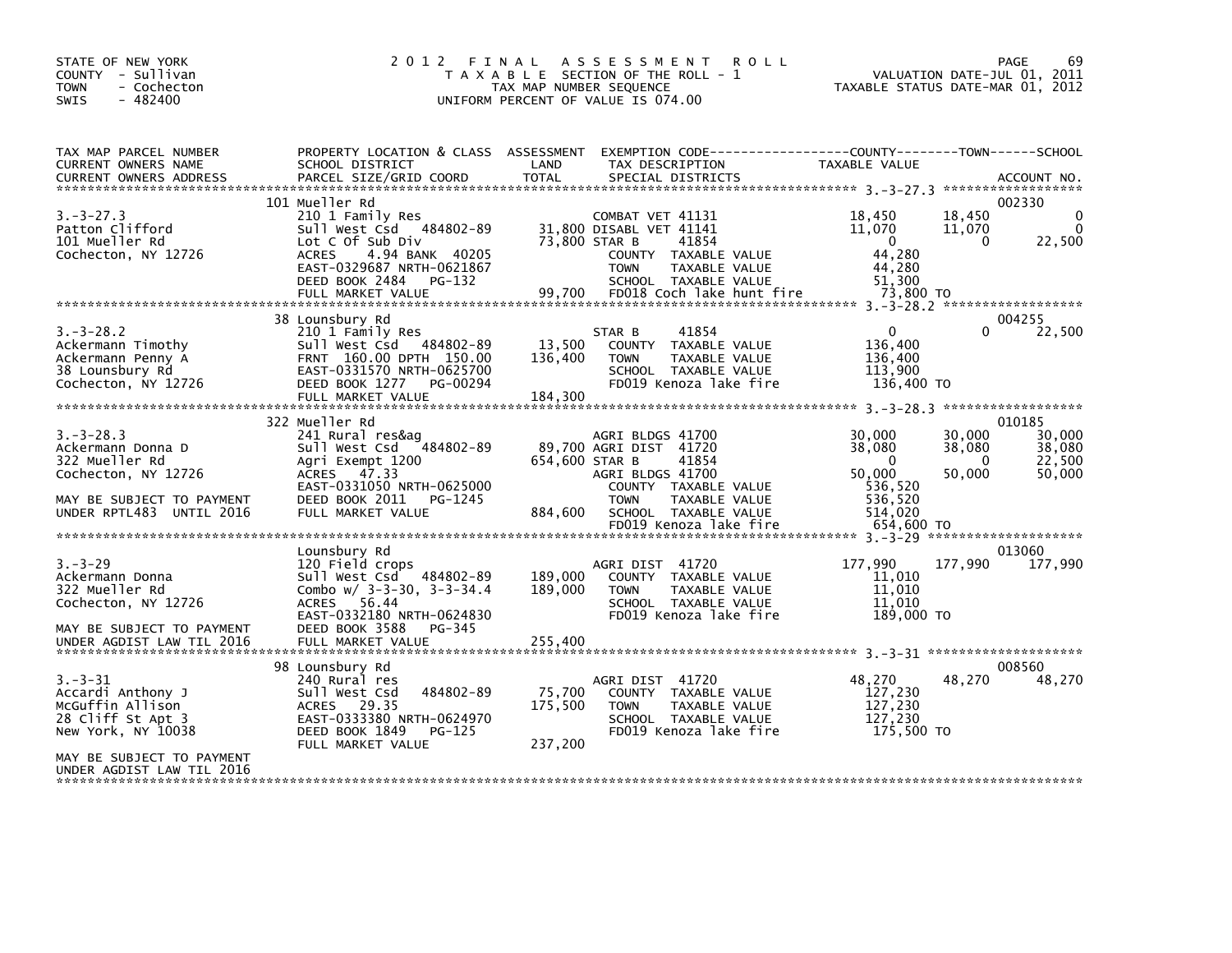| STATE OF NEW YORK<br>COUNTY - Sullivan<br><b>TOWN</b><br>- Cochecton<br>$-482400$<br><b>SWIS</b> | 2 0 1 2<br>FINAL                                       | TAX MAP NUMBER SEQUENCE | A S S E S S M E N T<br><b>ROLL</b><br>T A X A B L E SECTION OF THE ROLL - 1<br>UNIFORM PERCENT OF VALUE IS 074.00   | VALUATION DATE-JUL 01,<br>TAXABLE STATUS DATE-MAR 01, 2012 | 70<br>PAGE<br>2011 |
|--------------------------------------------------------------------------------------------------|--------------------------------------------------------|-------------------------|---------------------------------------------------------------------------------------------------------------------|------------------------------------------------------------|--------------------|
| TAX MAP PARCEL NUMBER<br><b>CURRENT OWNERS NAME</b>                                              | SCHOOL DISTRICT                                        | LAND                    | PROPERTY LOCATION & CLASS ASSESSMENT EXEMPTION CODE----------------COUNTY-------TOWN------SCHOOL<br>TAX DESCRIPTION | TAXABLE VALUE                                              |                    |
| <b>CURRENT OWNERS ADDRESS</b><br>******************************                                  | PARCEL SIZE/GRID COORD                                 | <b>TOTAL</b>            | SPECIAL DISTRICTS                                                                                                   |                                                            | ACCOUNT NO.        |
|                                                                                                  | Loundsbury Rd                                          |                         |                                                                                                                     |                                                            | 008520             |
| $3. - 3 - 32$                                                                                    | $322$ Rural vac $>10$                                  |                         | AGRI DIST 41720                                                                                                     | 101,840<br>101,840                                         | 101,840            |
| Les Marie, LLC                                                                                   | Sull West Csd 484802-89<br>ACRES 56.00                 | 115,200<br>115,200      | COUNTY TAXABLE VALUE                                                                                                | 13,360<br>13,360                                           |                    |
| 6128 Liebig Ave<br>Bronx, NY 10471                                                               | EAST-0334610 NRTH-0624430                              |                         | <b>TOWN</b><br>TAXABLE VALUE<br>SCHOOL TAXABLE VALUE                                                                | 13,360                                                     |                    |
|                                                                                                  | DEED BOOK 3111<br>PG-249                               |                         | FD019 Kenoza lake fire                                                                                              | 115,200 TO                                                 |                    |
| MAY BE SUBJECT TO PAYMENT<br>UNDER AGDIST LAW TIL 2016                                           | FULL MARKET VALUE                                      | 155.700                 |                                                                                                                     |                                                            |                    |
|                                                                                                  | Mueller Rd                                             |                         |                                                                                                                     |                                                            | 012261             |
| $3. -3 - 33.1$                                                                                   | $314$ Rural vac<10                                     |                         | COUNTY TAXABLE VALUE                                                                                                | 34,900                                                     |                    |
| Ricciardi Carmen                                                                                 | 484802-89<br>Sull West Csd                             | 34,900                  | TAXABLE VALUE<br><b>TOWN</b>                                                                                        | 34,900                                                     |                    |
| 400 Glen Cove Ave<br>Sea Cliff, NY 11579                                                         | 8.50<br><b>ACRES</b><br>EAST-0330890 NRTH-0622970      | 34,900                  | SCHOOL TAXABLE VALUE<br>FD019 Kenoza lake fire                                                                      | 34,900<br>34,900 TO                                        |                    |
|                                                                                                  | DEED BOOK 831<br>PG-00095                              |                         |                                                                                                                     |                                                            |                    |
|                                                                                                  | FULL MARKET VALUE                                      | 47,200                  |                                                                                                                     |                                                            |                    |
|                                                                                                  |                                                        |                         |                                                                                                                     |                                                            |                    |
| $3. -3 - 33.2$                                                                                   | 256 Mueller Rd<br>210 1 Family Res                     |                         | 41834<br>STAR EN                                                                                                    | $\mathbf{0}$<br>0                                          | 016872<br>46,650   |
| Wolyniec Helen                                                                                   | Sull West Csd<br>484802-89                             | 33,500                  | COUNTY TAXABLE VALUE                                                                                                | 75,100                                                     |                    |
| Wolyniec Bronislaw                                                                               | 7.00<br><b>ACRES</b>                                   | 75,100                  | <b>TOWN</b><br>TAXABLE VALUE                                                                                        | 75,100                                                     |                    |
| 256 Mueller Rd<br>Cochecton, NY 12726                                                            | EAST-0330905 NRTH-0623910<br>DEED BOOK 881<br>PG-00050 |                         | SCHOOL TAXABLE VALUE<br>FD019 Kenoza lake fire                                                                      | 28,450<br>75,100 TO                                        |                    |
|                                                                                                  | FULL MARKET VALUE                                      | 101,500                 |                                                                                                                     |                                                            |                    |
|                                                                                                  |                                                        |                         |                                                                                                                     |                                                            |                    |
| $3. -3 - 33.3$                                                                                   | 244 Mueller Rd<br>210 1 Family Res                     |                         | 41800<br>AGED-CTS                                                                                                   | 14,000<br>14,000                                           | 012940<br>14,000   |
| Ruhry Herman                                                                                     | Sull West Csd<br>484802-89                             | 30,000 STAR EN          | 41834                                                                                                               | $\mathbf 0$<br>0                                           | 46,650             |
| Ruhry Hilda                                                                                      | 7.04<br><b>ACRES</b>                                   | 70,000                  | COUNTY TAXABLE VALUE                                                                                                | 56,000                                                     |                    |
| 244 Muller Rd                                                                                    | EAST-0330841 NRTH-0623643                              |                         | TAXABLE VALUE<br><b>TOWN</b>                                                                                        | 56,000                                                     |                    |
| Cochecton, NY 12726                                                                              | DEED BOOK 726<br>PG-00989<br>FULL MARKET VALUE         | 94,600                  | SCHOOL TAXABLE VALUE<br>FD019 Kenoza lake fire                                                                      | 9,350<br>70,000 TO                                         |                    |
|                                                                                                  |                                                        |                         |                                                                                                                     |                                                            |                    |
|                                                                                                  | Lux Rd                                                 |                         |                                                                                                                     |                                                            | 001896             |
| $3. -3 - 33.4$<br>Hammett James                                                                  | $314$ Rural vac<10<br>Sull West Csd<br>484802-89       | 21,200                  | COUNTY TAXABLE VALUE<br>TAXABLE VALUE<br><b>TOWN</b>                                                                | 21,200<br>21,200                                           |                    |
| Hammett Others                                                                                   | 4.50<br><b>ACRES</b>                                   | 21,200                  | SCHOOL TAXABLE VALUE                                                                                                | 21,200                                                     |                    |
| PO Box 46                                                                                        | EAST-0331090 NRTH-0622630                              |                         | FD019 Kenoza lake fire                                                                                              | 21,200 TO                                                  |                    |
| Jeffersonville, NY 12748                                                                         | DEED BOOK 2335<br><b>PG-252</b><br>FULL MARKET VALUE   | 28,600                  |                                                                                                                     |                                                            |                    |
|                                                                                                  |                                                        |                         |                                                                                                                     |                                                            |                    |
|                                                                                                  | Mueller Rd                                             |                         |                                                                                                                     |                                                            | 002331             |
| $3. -3 - 33.7$<br>Martin Clemens                                                                 | 210 1 Family Res<br>sull west Csd<br>484802-89         | 25,900                  | COUNTY TAXABLE VALUE<br>TAXABLE VALUE<br><b>TOWN</b>                                                                | 75,900<br>75,900                                           |                    |
| Martin Ingeburg                                                                                  | ACRES 10.62                                            | 75,900                  | SCHOOL TAXABLE VALUE                                                                                                | 75,900                                                     |                    |
| 457 Dunster Ct                                                                                   | EAST-0331000 NRTH-0623323                              |                         | FD019 Kenoza lake fire                                                                                              | 75,900 TO                                                  |                    |
| West Hempstead, NY 11552                                                                         | DEED BOOK 1160<br>PG-00132                             | 102,600                 |                                                                                                                     |                                                            |                    |
|                                                                                                  | FULL MARKET VALUE                                      |                         |                                                                                                                     |                                                            |                    |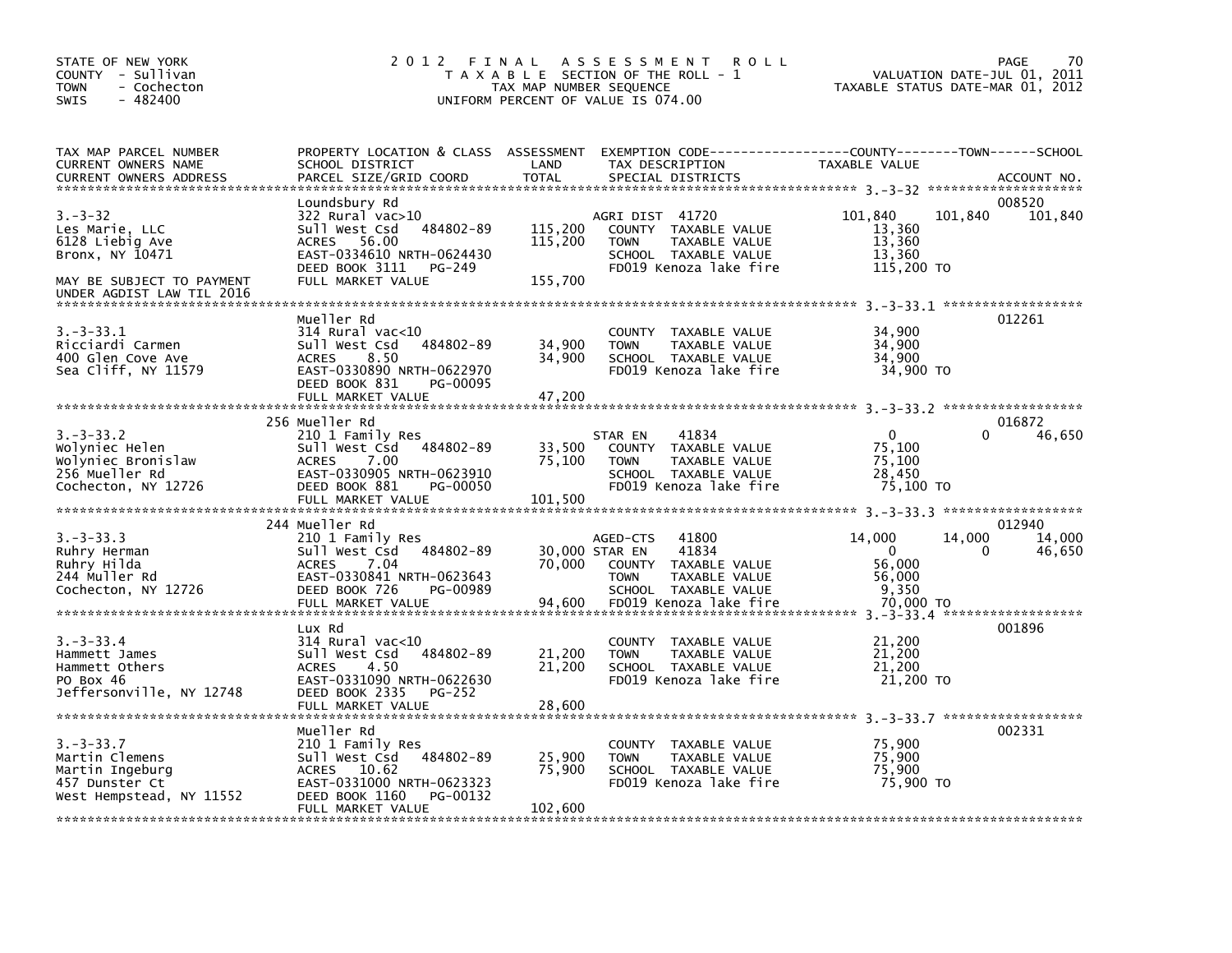| STATE OF NEW YORK<br>COUNTY - Sullivan<br>- Cochecton<br><b>TOWN</b><br>$-482400$<br><b>SWIS</b>     | 2 0 1 2<br>FINAL                                                                                                                                                                     | A S S E S S M E N T<br><b>ROLL</b><br>T A X A B L E SECTION OF THE ROLL - 1<br>TAX MAP NUMBER SEQUENCE<br>UNIFORM PERCENT OF VALUE IS 074.00                 | PAGE<br>VALUATION DATE-JUL 01, 2011<br>TAXABLE STATUS DATE-MAR 01, 2012       | 71                                 |  |  |
|------------------------------------------------------------------------------------------------------|--------------------------------------------------------------------------------------------------------------------------------------------------------------------------------------|--------------------------------------------------------------------------------------------------------------------------------------------------------------|-------------------------------------------------------------------------------|------------------------------------|--|--|
| TAX MAP PARCEL NUMBER<br><b>CURRENT OWNERS NAME</b>                                                  | PROPERTY LOCATION & CLASS ASSESSMENT<br>SCHOOL DISTRICT                                                                                                                              | LAND<br>TAX DESCRIPTION                                                                                                                                      | EXEMPTION CODE-----------------COUNTY-------TOWN------SCHOOL<br>TAXABLE VALUE |                                    |  |  |
|                                                                                                      |                                                                                                                                                                                      |                                                                                                                                                              |                                                                               |                                    |  |  |
|                                                                                                      | 95 Lux Rd                                                                                                                                                                            |                                                                                                                                                              |                                                                               | 004166                             |  |  |
| $3. - 3 - 34.1$<br>Ernst Willi<br>Ernst Michael<br>95 Lux Rd<br>Cochecton, NY 12726                  | 240 Rural res<br>484802-89<br>Sull West Csd<br>Includes $3-3-34.2$<br>29.50<br><b>ACRES</b><br>EAST-0331958 NRTH-0623162<br>DEED BOOK 3624<br>PG-337                                 | 41834<br>STAR EN<br>55,000<br>TAXABLE VALUE<br><b>COUNTY</b><br>140,500<br><b>TOWN</b><br>TAXABLE VALUE<br>SCHOOL TAXABLE VALUE<br>FD019 Kenoza lake fire    | $\Omega$<br>$\Omega$<br>140.500<br>140,500<br>93,850<br>140,500 TO            | 46,650                             |  |  |
|                                                                                                      | FULL MARKET VALUE                                                                                                                                                                    | 189,900                                                                                                                                                      |                                                                               |                                    |  |  |
|                                                                                                      | Loundsbury Rd                                                                                                                                                                        |                                                                                                                                                              |                                                                               | 008540                             |  |  |
| $3. - 3 - 35$<br>Les Marie, LLC<br>6128 Liebig Ave<br>Bronx, NY 10471                                | $322$ Rural vac $>10$<br>484802-89<br>Sull West Csd<br>ACRES 70.00<br>EAST-0333170 NRTH-0623350<br>DEED BOOK 3111<br>PG-249                                                          | AGRI DIST 41720<br>122,000<br>COUNTY TAXABLE VALUE<br>122,000<br><b>TOWN</b><br>TAXABLE VALUE<br>SCHOOL TAXABLE VALUE<br>FD019 Kenoza lake fire              | 109,620<br>109,620<br>12,380<br>12,380<br>12,380<br>122,000 TO                | 109,620                            |  |  |
| MAY BE SUBJECT TO PAYMENT<br>UNDER AGDIST LAW TIL 2016                                               | FULL MARKET VALUE                                                                                                                                                                    | 164,900                                                                                                                                                      |                                                                               |                                    |  |  |
|                                                                                                      | 243 Westervelt Rd                                                                                                                                                                    | 40 PCT OF VALUE USED FOR EXEMPTION PURPOSES                                                                                                                  |                                                                               | 010700                             |  |  |
| $3.-3-36.1$<br>Nicoletti Thomas<br>Nicoletti Doris                                                   | 240 Rural res<br>484802-89<br>Sull West Csd<br>38.43<br>ACRES                                                                                                                        | COMBAT VET 41131<br>94,000 DISABL VET 41141<br>193,700 STAR EN<br>41834                                                                                      | 19,370<br>19,370<br>23,244<br>23,244<br>$\Omega$<br>$\Omega$                  | $\Omega$<br>$\mathbf{0}$<br>46,650 |  |  |
| 243 Westervelt Rd<br>Cochecton, NY 12726                                                             | EAST-0334251 NRTH-0623076<br>DEED BOOK 3431<br>PG-126<br>FULL MARKET VALUE                                                                                                           | COUNTY TAXABLE VALUE<br><b>TOWN</b><br>TAXABLE VALUE<br>261,800<br>SCHOOL TAXABLE VALUE<br>FD019 Kenoza lake fire                                            | 151,086<br>151,086<br>147,050<br>193,700 TO                                   |                                    |  |  |
|                                                                                                      |                                                                                                                                                                                      |                                                                                                                                                              |                                                                               |                                    |  |  |
| $3. - 3 - 36.2$<br>Nicoletti Phillip<br>Nicoletti Susan<br>237 Westervelt Rd<br>Cochecton, NY 12726  | 237 Westervelt Rd<br>210 1 Family Res<br>484802-89<br>Sull West Csd<br>5.76<br><b>ACRES</b><br>EAST-0333811 NRTH-0622287<br>DEED BOOK 1342<br>PG-00352<br>FULL MARKET VALUE          | 41854<br>STAR B<br>34,600<br>COUNTY TAXABLE VALUE<br>172,100<br><b>TOWN</b><br>TAXABLE VALUE<br>SCHOOL TAXABLE VALUE<br>FD018 Coch lake hunt fire<br>232,600 | $\mathbf{0}$<br>$\Omega$<br>172,100<br>172,100<br>149.600<br>172,100 TO       | 22,500                             |  |  |
|                                                                                                      |                                                                                                                                                                                      |                                                                                                                                                              |                                                                               |                                    |  |  |
| $3. -3 - 36.3$<br>Nicoletti James<br>Nicoletti Elizabeth<br>236 Westervelt Rd<br>Cochecton, NY 12726 | 236 Westervelt Rd<br>210 1 Family Res<br>Sull West Csd 484802-89<br><b>ACRES</b><br>5.81 BANKC061222<br>EAST-0334601 NRTH-0622187<br>DEED BOOK 1349<br>PG-00330<br>FULL MARKET VALUE | 41854<br>STAR B<br>34,800<br>COUNTY TAXABLE VALUE<br>155,000<br><b>TOWN</b><br>TAXABLE VALUE<br>SCHOOL TAXABLE VALUE<br>FD019 Kenoza lake fire<br>209,500    | $\mathbf{0}$<br>$\Omega$<br>155,000<br>155,000<br>132,500<br>155,000 TO       | 22,500                             |  |  |
|                                                                                                      |                                                                                                                                                                                      |                                                                                                                                                              |                                                                               |                                    |  |  |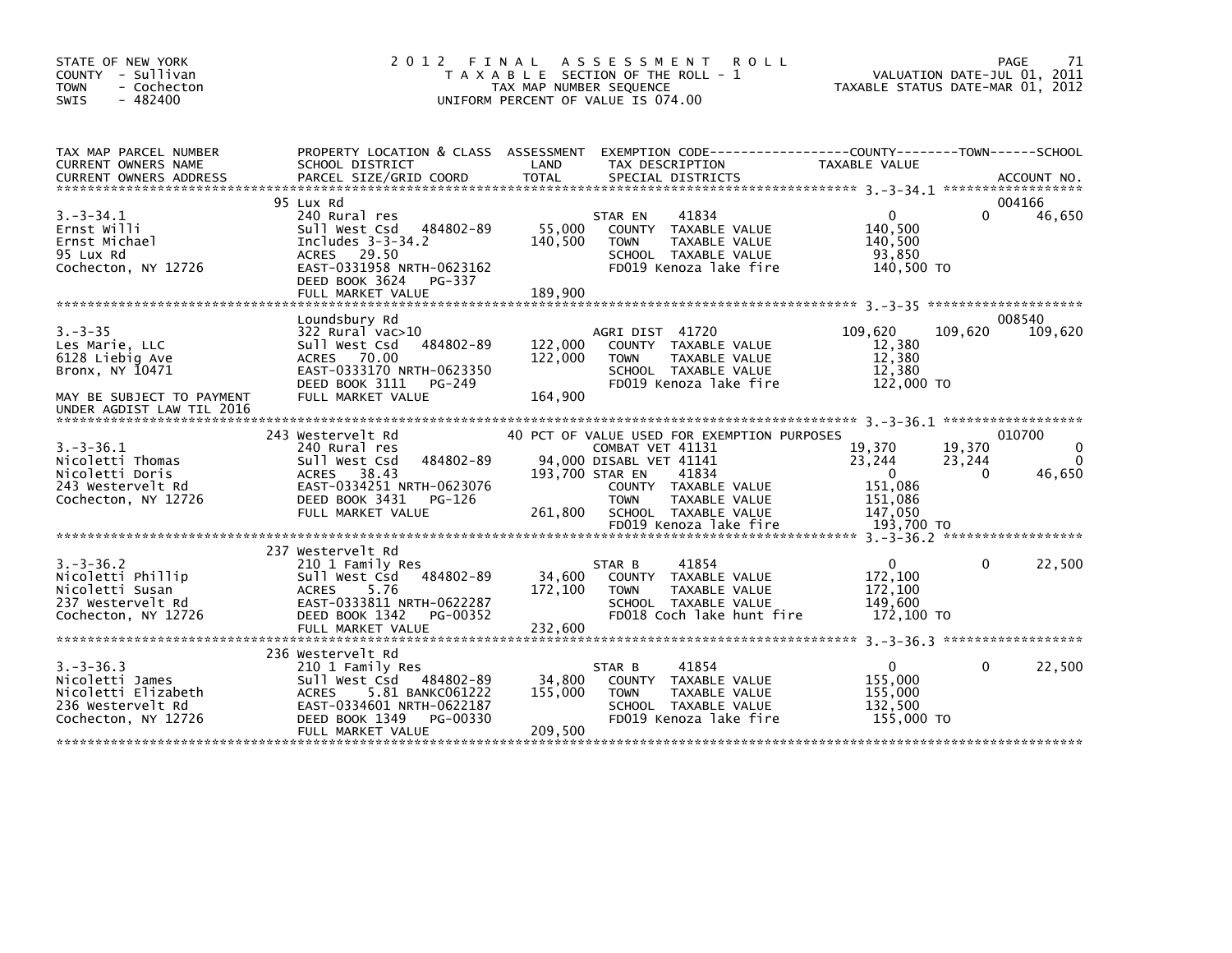| STATE OF NEW YORK<br>COUNTY - Sullivan<br><b>TOWN</b><br>- Cochecton<br>SWIS<br>$-482400$                 | 2012                                                                                                                                                                        | FINAL<br>TAX MAP NUMBER SEQUENCE | A S S E S S M E N T<br><b>ROLL</b><br>T A X A B L E SECTION OF THE ROLL - 1<br>UNIFORM PERCENT OF VALUE IS 074.00                             | VALUATION DATE-JUL 01,<br>TAXABLE STATUS DATE-MAR 01, 2012 | 72<br>PAGE<br>2011           |
|-----------------------------------------------------------------------------------------------------------|-----------------------------------------------------------------------------------------------------------------------------------------------------------------------------|----------------------------------|-----------------------------------------------------------------------------------------------------------------------------------------------|------------------------------------------------------------|------------------------------|
| TAX MAP PARCEL NUMBER<br>CURRENT OWNERS NAME<br><b>CURRENT OWNERS ADDRESS</b>                             | PROPERTY LOCATION & CLASS ASSESSMENT<br>SCHOOL DISTRICT<br>PARCEL SIZE/GRID COORD                                                                                           | LAND<br><b>TOTAL</b>             | EXEMPTION CODE-----------------COUNTY-------TOWN------SCHOOL<br>TAX DESCRIPTION<br>SPECIAL DISTRICTS                                          | TAXABLE VALUE                                              | ACCOUNT NO.                  |
| $3. - 3 - 37$<br>Ayelet Inc<br>Attn: Uri Weinstein<br>117 Burr Rd<br>Cochecton, NY 12726                  | State Route 17B<br>910 Priv forest<br>484802-89<br>Sull West Csd<br>ACRES 144.45<br>EAST-0336010 NRTH-0623410<br>DEED BOOK 1072<br>PG-00210<br>FULL MARKET VALUE            | 150,000<br>150,000<br>202,700    | COUNTY<br>TAXABLE VALUE<br><b>TOWN</b><br>TAXABLE VALUE<br>SCHOOL TAXABLE VALUE<br>FD019 Kenoza lake fire                                     | 150,000<br>150,000<br>150,000<br>150,000 TO                | 011410                       |
|                                                                                                           | 200 Mueller Rd                                                                                                                                                              |                                  |                                                                                                                                               |                                                            | 012255                       |
| 3.–3–38.1<br>Rhodes Dwayne<br>Rhodes Rebecca L<br>200 Mueller Rd<br>Cochecton, NY 12726-5007              | 210 1 Family Res<br>Sull West Csd 484802-89<br>3.13 BANK0060806<br><b>ACRES</b><br>EAST-0330556 NRTH-0622743<br>DEED BOOK 1349<br>PG-00407<br>FULL MARKET VALUE             | 27,500<br>150,800<br>203,800     | 41854<br>STAR B<br>COUNTY TAXABLE VALUE<br><b>TOWN</b><br>TAXABLE VALUE<br>SCHOOL TAXABLE VALUE<br>FD019 Kenoza lake fire                     | $\Omega$<br>150,800<br>150,800<br>128,300<br>150,800 TO    | 22,500<br>$\Omega$           |
|                                                                                                           |                                                                                                                                                                             |                                  |                                                                                                                                               |                                                            |                              |
| 3.–3–39.1<br>Mootz Thomas E<br>Mootz Michelle<br>41 Lounsbury Rd<br>Cochecton, NY 12726                   | Mueller Rd<br>$322$ Rural vac $>10$<br>484802-89<br>Sull West Csd<br><b>ACRES</b><br>8.28<br>EAST-0330350 NRTH-0622350<br>DEED BOOK 3535<br>PG-641<br>FULL MARKET VALUE     | 14,500<br>14,500<br>19,600       | <b>COUNTY</b><br>TAXABLE VALUE<br>TAXABLE VALUE<br><b>TOWN</b><br>SCHOOL TAXABLE VALUE<br>FD018 Coch lake hunt fire<br>FD019 Kenoza lake fire | 14,500<br>14,500<br>14,500<br>725 TO<br>13,775 TO          | 001260                       |
| $3. - 3 - 39.2$<br>Rhodes Dwayne<br>200 Mueller Rd<br>Cochecton, NY 12726                                 | Mueller Rd<br>322 Rural vac>10<br>484802-89<br>Sull West Csd<br>11.73<br><b>ACRES</b><br>EAST-0330350 NRTH-0622350<br>DEED BOOK 2556<br>PG-380<br>FULL MARKET VALUE         | 24,800<br>24,800<br>33,500       | <b>COUNTY</b><br>TAXABLE VALUE<br>TAXABLE VALUE<br><b>TOWN</b><br>SCHOOL TAXABLE VALUE<br>FD018 Coch lake hunt fire<br>FD019 Kenoza lake fire | 24,800<br>24,800<br>24.800<br>1,240 TO<br>23,560 TO        | 001260                       |
|                                                                                                           |                                                                                                                                                                             |                                  |                                                                                                                                               |                                                            |                              |
| $3. - 3 - 40$<br>Bruetsch Carl<br>Bruetsch Eileen<br>Attn: The Honesdale Nat Bank<br>38 North Franklin St | 40 Lux Rd<br>270 Mtg housing<br>484802-89<br>Sull West Csd<br>30.95<br><b>ACRES</b><br>EAST-0331870 NRTH-0621860<br>DEED BOOK 01771 PG-0064                                 | 64,500<br>99,400                 | STAR B<br>41854<br>TAXABLE VALUE<br>COUNTY<br><b>TOWN</b><br>TAXABLE VALUE<br>SCHOOL TAXABLE VALUE<br>FD018 Coch lake hunt fire               | $\mathbf{0}$<br>99,400<br>99,400<br>76,900<br>9,940 TO     | 001800<br>22,500<br>$\Omega$ |
| wilkes-Barre. PA 18701                                                                                    | FULL MARKET VALUE                                                                                                                                                           | 134,300                          | FD019 Kenoza lake fire                                                                                                                        | 89,460 TO                                                  |                              |
| 3.–3–41.1<br>Strainovic Ljubisa<br>Strainovic Stojan<br>18 Mueller Rd<br>Cochecton, NY 12726              | 18 Mueller<br>210 1 Family Res<br>sull west Csd<br>484802-89<br>Lot 1<br><b>ACRES</b><br>5.66<br>EAST-0330240 NRTH-0621160<br>DEED BOOK 2374<br>PG-538<br>FULL MARKET VALUE | 35,700<br>149,100<br>201,500     | 41854<br>STAR B<br>COUNTY<br>TAXABLE VALUE<br><b>TOWN</b><br>TAXABLE VALUE<br>SCHOOL TAXABLE VALUE<br>FD018 Coch lake hunt fire               | 0<br>149,100<br>149,100<br>126,600<br>149,100 TO           | 001880<br>22,500<br>0        |
|                                                                                                           |                                                                                                                                                                             |                                  |                                                                                                                                               |                                                            |                              |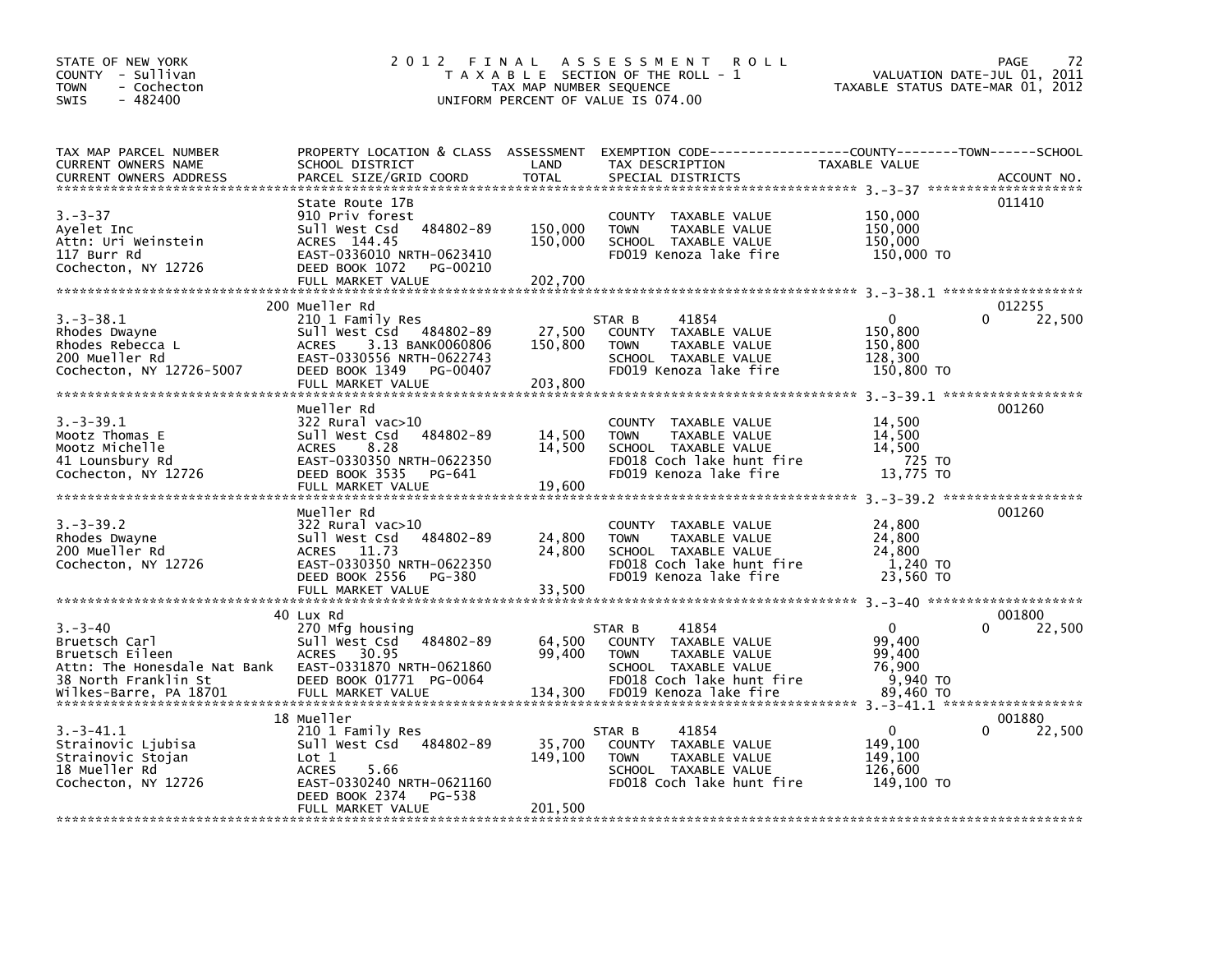| STATE OF NEW YORK<br>COUNTY - Sullivan<br>- Cochecton<br>TOWN<br>- 482400<br><b>SWIS</b>          | 2012 FINAL                                                                                                                                                                               | TAX MAP NUMBER SEQUENCE             | A S S E S S M E N T<br><b>ROLL</b><br>T A X A B L E SECTION OF THE ROLL - 1<br>UNIFORM PERCENT OF VALUE IS 074.00                                                                     | VALUATION DATE-JUL 01, 2011<br>TAXABLE STATUS DATE-MAR 01, 2012               | PAGE<br>73                   |
|---------------------------------------------------------------------------------------------------|------------------------------------------------------------------------------------------------------------------------------------------------------------------------------------------|-------------------------------------|---------------------------------------------------------------------------------------------------------------------------------------------------------------------------------------|-------------------------------------------------------------------------------|------------------------------|
| TAX MAP PARCEL NUMBER<br>CURRENT OWNERS NAME<br><b>CURRENT OWNERS ADDRESS</b>                     | PROPERTY LOCATION & CLASS ASSESSMENT<br>SCHOOL DISTRICT<br>PARCEL SIZE/GRID COORD                                                                                                        | LAND<br><b>TOTAL</b>                | EXEMPTION CODE-----------------COUNTY-------TOWN------SCHOOL<br>TAX DESCRIPTION<br>SPECIAL DISTRICTS                                                                                  | TAXABLE VALUE                                                                 | ACCOUNT NO.                  |
| $3.-3-41.2$<br>Arqueta Carlos<br>PO Box 387<br>White Lake, NY 12786                               | Mueller Rd<br>270 Mfg housing<br>Sull West Csd 484802-89<br>99.99 DPTH 172.12<br><b>FRNT</b><br>EAST-0329900 NRTH-0620900<br>DEED BOOK 2053<br>PG-550<br>FULL MARKET VALUE               | 16,000<br>35,700<br>48,200          | COUNTY TAXABLE VALUE<br>TAXABLE VALUE<br><b>TOWN</b><br>SCHOOL TAXABLE VALUE<br>FD018 Coch lake hunt fire                                                                             | 35,700<br>35,700<br>35,700<br>35,700 TO                                       | 005368                       |
| $3.-3-41.4$<br>Varsam George<br>2807 157 St<br>Flushing, NY 11354                                 | 18 Mueller Rd<br>322 Rural vac>10<br>Sull West Csd 484802-89<br>ACRES 23.18<br>EAST-0330240 NRTH-0621160<br>DEED BOOK 3331<br>PG-26<br>FULL MARKET VALUE                                 | 84,300<br>84,300<br>113,900         | COUNTY TAXABLE VALUE<br>TAXABLE VALUE<br><b>TOWN</b><br>SCHOOL TAXABLE VALUE<br>FD018 Coch lake hunt fire                                                                             | 84,300<br>84,300<br>84,300<br>84,300 TO                                       | 001880                       |
| $3 - 3 - 42$<br>Vlimas Juliett<br>Dorothy Fenton<br>26 Mueller Rd<br>Cochecton, NY 12726          | 26 Mueller Rd<br>270 Mfg housing<br>Sull West Csd 484802-89<br>FRNT 152.99 DPTH 151.77<br>EAST-0329880 NRTH-0620820<br>DEED BOOK 1797<br>PG-261<br>FULL MARKET VALUE                     | 14,100<br>32,500<br>43,900          | COUNTY TAXABLE VALUE<br><b>TOWN</b><br>TAXABLE VALUE<br>SCHOOL TAXABLE VALUE<br>FD018 Coch lake hunt fire                                                                             | 32,500<br>32,500<br>32,500<br>32,500 TO                                       | 007590                       |
| $3. - 3 - 43$<br>Dudley Edward<br>Bauer Adolf<br>1061 L Cherry Valley Rd<br>Stroudsburg, PA 18360 | 6 Mueller Rd<br>210 1 Family Res<br>Sull West Csd 484802-89<br>3.19<br><b>ACRES</b><br>EAST-0330040 NRTH-0620230<br>DEED BOOK 1118<br>PG-00162<br>FULL MARKET VALUE                      | 29,800 STAR B<br>119,600<br>161,600 | 85 PCT OF VALUE USED FOR EXEMPTION PURPOSES<br>COMBAT VET 41131<br>41854<br>COUNTY TAXABLE VALUE<br><b>TOWN</b><br>TAXABLE VALUE<br>SCHOOL TAXABLE VALUE<br>FD018 Coch lake hunt fire | 25,415<br>25,415<br>$\Omega$<br>0<br>94,185<br>94,185<br>97,100<br>119,600 TO | 012330<br>$\Omega$<br>22,500 |
| $3. - 3 - 44$<br>Horyczun Theodore<br>Horyczun Kathy<br>2940 Rt 17B<br>Cochecton, NY 12726        | 2940 Nys 17B<br>210 1 Family Res<br>Sull West Csd 484802-89<br>combo with $3.-3-41.3$<br>6.76<br><b>ACRES</b><br>EAST-0330380 NRTH-0620080<br>DEED BOOK 2302 PG-452<br>FULL MARKET VALUE | 41,500<br>127,800<br>172,700        | 41854<br>STAR B<br>COUNTY TAXABLE VALUE<br><b>TOWN</b><br>TAXABLE VALUE<br>SCHOOL TAXABLE VALUE<br>FD018 Coch lake hunt fire                                                          | $\mathbf{0}$<br>0<br>127,800<br>127,800<br>105,300<br>127,800 TO              | 015505<br>22,500             |
| 3.–3–46.1<br>Varsam George F<br>Varsam Lori A<br>2807 157th St<br>Flushing, NY 11354              | 2858 State Route 17B<br>210 1 Family Res<br>Sull West Csd 484802-89<br><b>ACRES</b><br>4.92<br>EAST-0332107 NRTH-0619083<br>DEED BOOK 2011<br>PG-116<br>FULL MARKET VALUE                | 40,100<br>70,000<br>94,600          | COUNTY TAXABLE VALUE<br>TAXABLE VALUE<br><b>TOWN</b><br>SCHOOL TAXABLE VALUE<br>FD018 Coch lake hunt fire                                                                             | 70,000<br>70,000<br>70,000<br>70,000 TO                                       | 6943                         |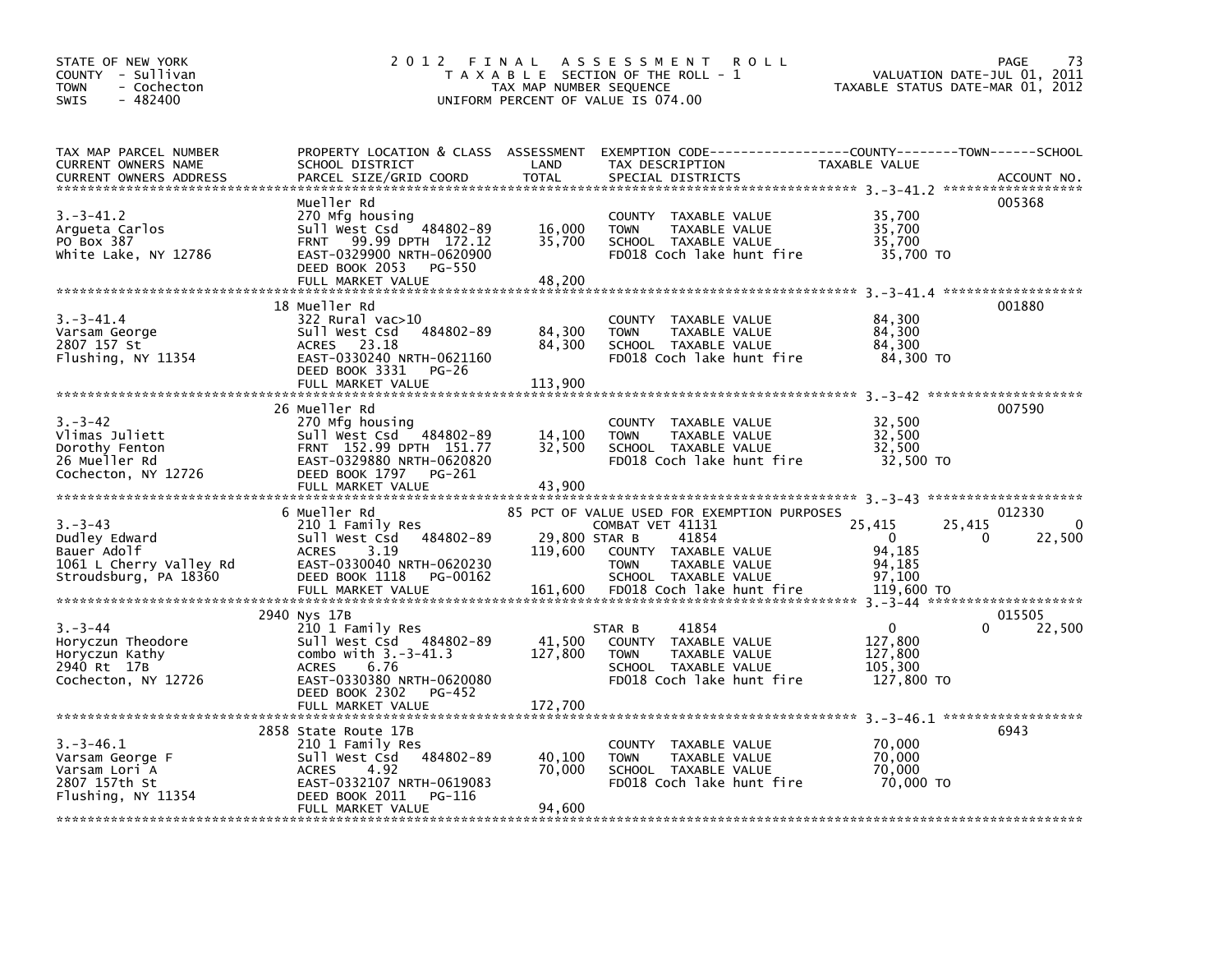| STATE OF NEW YORK<br>COUNTY - Sullivan<br><b>TOWN</b><br>- Cochecton<br>$-482400$<br><b>SWIS</b>                                        | 2012 FINAL                                                                                                                                                                     | TAX MAP NUMBER SEQUENCE       | A S S E S S M E N T<br><b>ROLL</b><br>T A X A B L E SECTION OF THE ROLL - 1<br>UNIFORM PERCENT OF VALUE IS 074.00                   | VALUATION DATE-JUL 01, 2011<br>TAXABLE STATUS DATE-MAR 01, 2012 | PAGE<br>74       |
|-----------------------------------------------------------------------------------------------------------------------------------------|--------------------------------------------------------------------------------------------------------------------------------------------------------------------------------|-------------------------------|-------------------------------------------------------------------------------------------------------------------------------------|-----------------------------------------------------------------|------------------|
| TAX MAP PARCEL NUMBER<br>CURRENT OWNERS NAME                                                                                            | SCHOOL DISTRICT                                                                                                                                                                | LAND                          | PROPERTY LOCATION & CLASS ASSESSMENT EXEMPTION CODE----------------COUNTY--------TOWN------SCHOOL<br>TAX DESCRIPTION                | TAXABLE VALUE                                                   |                  |
| $3. -3 - 46.2$<br>Zawoloka Alex<br>Zawoloka Joanne<br>316 Commonwealth St<br>Franklin Square, NY 11010                                  | 2904 State Route 17B<br>210 1 Family Res<br>Sull West Csd 484802-89<br>Lot 1<br><b>ACRES</b><br>2.33<br>EAST-0330805 NRTH-0619393<br>DEED BOOK 3330 PG-30<br>FULL MARKET VALUE | 32,500<br>232,500<br>314,200  | COUNTY TAXABLE VALUE<br><b>TOWN</b><br>TAXABLE VALUE<br>SCHOOL TAXABLE VALUE<br>FD018 Coch lake hunt fire                           | 232,500<br>232,500<br>232,500<br>232,500 TO                     | 006941           |
| $3. -3 - 46.4$<br>Varsam George<br>Varsam Lori<br>2807 157 St<br>Flushing, NY 11354                                                     | 2882 State Route 17B<br>240 Rural res<br>484802-89<br>Sull West Csd<br>Lot 1<br>ACRES 86.11<br>EAST-0330805 NRTH-0619393<br>DEED BOOK 3330 PG-340                              | 153,700<br>424,300            | AGRI DIST 41720<br>COUNTY TAXABLE VALUE<br><b>TOWN</b><br>TAXABLE VALUE<br>SCHOOL TAXABLE VALUE<br>FD018 Coch lake hunt fire        | 58,700<br>58,700<br>365,600<br>365,600<br>365,600<br>424,300 TO | 006941<br>58,700 |
| MAY BE SUBJECT TO PAYMENT<br>UNDER AGDIST LAW TIL 2016                                                                                  | FULL MARKET VALUE<br>State Route 17B                                                                                                                                           | 573,400                       |                                                                                                                                     |                                                                 | 011135           |
| $3 - 3 - 47$<br>Partnership Hilltop Ponds Gen. Sull West Csd 484802-89<br>Attn: R Dean Blumenthal<br>501 Broadway<br>Lawrence, NY 11559 | 210 1 Family Res<br>ACRES 77.84<br>EAST-0332980 NRTH-0620520<br>DEED BOOK 1298<br>PG-00326<br>FULL MARKET VALUE                                                                | 138,800<br>257,300<br>347,700 | COUNTY TAXABLE VALUE<br>TAXABLE VALUE<br><b>TOWN</b><br>SCHOOL TAXABLE VALUE<br>FD018 Coch lake hunt fire<br>FD019 Kenoza lake fire | 257,300<br>257,300<br>257.300<br>244,435 TO<br>12,865 TO        |                  |
| MAY BE SUBJECT TO PAYMENT<br>UNDER AGDIST LAW TIL 2015                                                                                  |                                                                                                                                                                                |                               |                                                                                                                                     |                                                                 |                  |
| $3. - 3 - 48$<br>Sandor Melissa A<br>2840 NY State Rte 17B<br>Cochecton, NY 12726                                                       | 2840 State Route 17B<br>210 1 Family Res<br>Sull West Csd 484802-89<br>ACRES<br>1.37<br>EAST-0332015 NRTH-0618649<br>DEED BOOK 2894 PG-677                                     | 17,800<br>142,500             | COUNTY TAXABLE VALUE<br>TAXABLE VALUE<br><b>TOWN</b><br>SCHOOL TAXABLE VALUE<br>FD018 Coch lake hunt fire                           | 142,500<br>142,500<br>142,500<br>142,500 TO                     | 009040           |
| $3 - 3 - 49$<br>Sandor Melissa A<br>400 6th Ave Apt 1B<br>Brooklyn, NY 11215                                                            | State Route 17B<br>314 Rural vac<10<br>Sull West Csd 484802-89<br>FRNT 84.00 DPTH 220.75<br>EAST-0332198 NRTH-0618551<br>DEED BOOK 2894<br>PG-677<br>FULL MARKET VALUE         | 500<br>500<br>700             | COUNTY TAXABLE VALUE<br><b>TOWN</b><br>TAXABLE VALUE<br>SCHOOL TAXABLE VALUE<br>FD018 Coch lake hunt fire                           | 500<br>500<br>500<br>500 TO                                     | 009060           |
|                                                                                                                                         |                                                                                                                                                                                |                               |                                                                                                                                     |                                                                 |                  |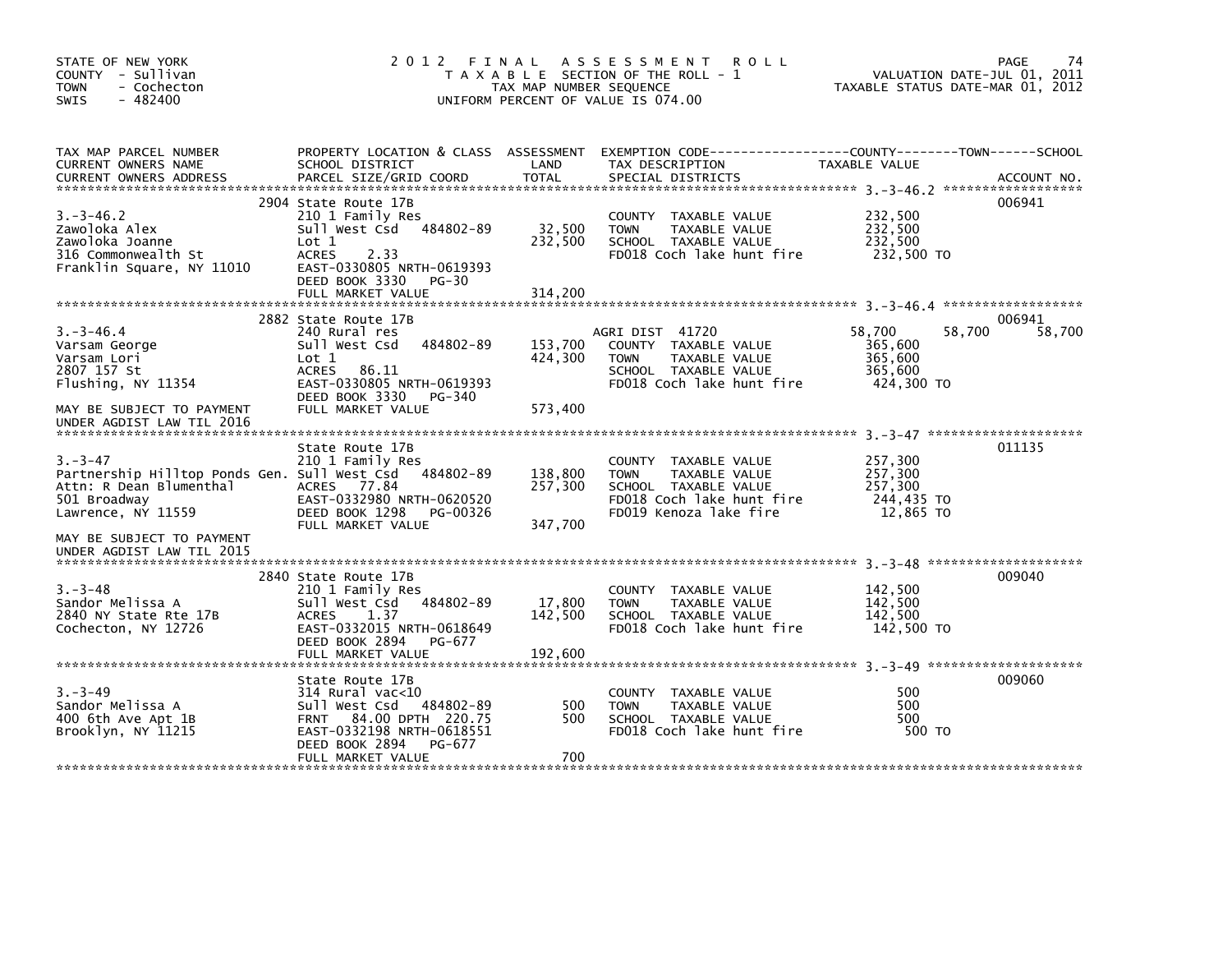| STATE OF NEW YORK<br>COUNTY - Sullivan<br><b>TOWN</b><br>- Cochecton<br>- 482400<br><b>SWIS</b>                     | 2 0 1 2                                                                                                                                                                  | FINAL<br>TAX MAP NUMBER SEQUENCE     | A S S E S S M E N T<br><b>ROLL</b><br>T A X A B L E SECTION OF THE ROLL - 1<br>UNIFORM PERCENT OF VALUE IS 074.00                       | VALUATION DATE-JUL 01, 2011<br>TAXABLE STATUS DATE-MAR 01, 2012                 | PAGE<br>75                                               |
|---------------------------------------------------------------------------------------------------------------------|--------------------------------------------------------------------------------------------------------------------------------------------------------------------------|--------------------------------------|-----------------------------------------------------------------------------------------------------------------------------------------|---------------------------------------------------------------------------------|----------------------------------------------------------|
| TAX MAP PARCEL NUMBER<br>CURRENT OWNERS NAME                                                                        | PROPERTY LOCATION & CLASS ASSESSMENT<br>SCHOOL DISTRICT                                                                                                                  | LAND                                 | EXEMPTION CODE-----------------COUNTY-------TOWN------SCHOOL<br>TAX DESCRIPTION                                                         | TAXABLE VALUE                                                                   |                                                          |
| $3 - 3 - 50$<br>Proctor Kevin<br>1764 Quarter St<br>West Babylon, NY 11704                                          | 46 Westervelt Rd<br>322 Rural vac>10<br>Sull West Csd<br>484802-89<br>ACRES 13.50<br>EAST-0334100 NRTH-0621540<br>DEED BOOK 3111<br>PG-350<br>FULL MARKET VALUE          | 49,100<br>49,100<br>66,400           | COUNTY TAXABLE VALUE<br>TAXABLE VALUE<br><b>TOWN</b><br>SCHOOL TAXABLE VALUE<br>FD018 Coch lake hunt fire<br>FD019 Kenoza lake fire     | 49,100<br>49,100<br>49,100<br>12,275 TO<br>36,825 TO                            | 013430                                                   |
| $3. - 3 - 51$<br>Parsons Robert W<br>Parsons Merle<br>95 Westervelt Rd<br>Cochecton, NY 12726                       | 95 Westervelt Rd<br>210 1 Family Res<br>484802-89<br>Sull West Csd<br><b>ACRES</b><br>9.10<br>EAST-0334060 NRTH-0621010<br>DEED BOOK 1817<br>PG-376<br>FULL MARKET VALUE | 45,900 STAR B<br>149,200<br>201,600  | $CW_15_VET/41162$<br>41854<br>COUNTY TAXABLE VALUE<br><b>TOWN</b><br>TAXABLE VALUE<br>SCHOOL TAXABLE VALUE<br>FD018 Coch lake hunt fire | 9,000<br>$\Omega$<br>140,200<br>149,200<br>126.700<br>149,200 TO                | 011130<br>$\mathbf{0}$<br>$\Omega$<br>22,500<br>$\Omega$ |
| $3. -3 - 52.1$<br>Figueira Antonio<br>Figueira Luz<br>PO Box 17<br>Cochecton, NY 12726<br>MAY BE SUBJECT TO PAYMENT | 73 Westervelt Rd<br>240 Rural res<br>484802-89<br>Sull West Csd<br>ACRES<br>32.27<br>EAST-0333860 NRTH-0619670<br>DEED BOOK 1130<br>PG-00013<br>FULL MARKET VALUE        | 86,000 STAR EN<br>242,500<br>327,700 | AGRI DIST 41720<br>41834<br>COUNTY TAXABLE VALUE<br><b>TOWN</b><br>TAXABLE VALUE<br>SCHOOL TAXABLE VALUE<br>FD018 Coch lake hunt fire   | 17,700<br>17,700<br>$\mathbf{0}$<br>224,800<br>224,800<br>178,150<br>242,500 TO | 012256<br>17,700<br>0<br>46,650                          |
| UNDER AGDIST LAW TIL 2016<br>$3. - 3 - 52.2$<br>Warrenbrand Scott<br>Warrenbrand Debra                              | 79 Westervelt Rd<br>210 1 Family Res<br>Sull West Csd 484802-89<br><b>ACRES</b><br>8.10 BANKC030614                                                                      | 43,500<br>208,900                    | 41854<br>STAR B<br>COUNTY TAXABLE VALUE<br><b>TOWN</b><br>TAXABLE VALUE                                                                 | $3. -3 - 52.2$ *******************<br>0<br>208,900<br>208,900                   | 011131<br>22,500<br>0                                    |
| 79 Westervelt Rd<br>Cochecton, NY 12726                                                                             | EAST-0333990 NRTH-0620560<br>DEED BOOK 3216<br>PG-682<br>FULL MARKET VALUE                                                                                               | 282,300                              | SCHOOL TAXABLE VALUE<br>FD018 Coch lake hunt fire                                                                                       | 186,400<br>208,900 TO                                                           |                                                          |
| $3. - 3 - 52.4$<br>Blumenthal R. Dean<br>Blumenthal Gale<br>501 Broadway<br>Lawrence, NY 11559                      | 13 Fisher Rd<br>210 1 Family Res<br>484802-89<br>Sull West Csd<br>8.42<br><b>ACRES</b><br>EAST-0333419 NRTH-0618979<br>DEED BOOK 2623<br>$PG-27$<br>FULL MARKET VALUE    | 33,700<br>105,300<br>142,300         | TAXABLE VALUE<br><b>COUNTY</b><br>TAXABLE VALUE<br><b>TOWN</b><br>SCHOOL TAXABLE VALUE<br>FD018 Coch lake hunt fire                     | 105,300<br>105.300<br>105,300<br>105,300 TO                                     |                                                          |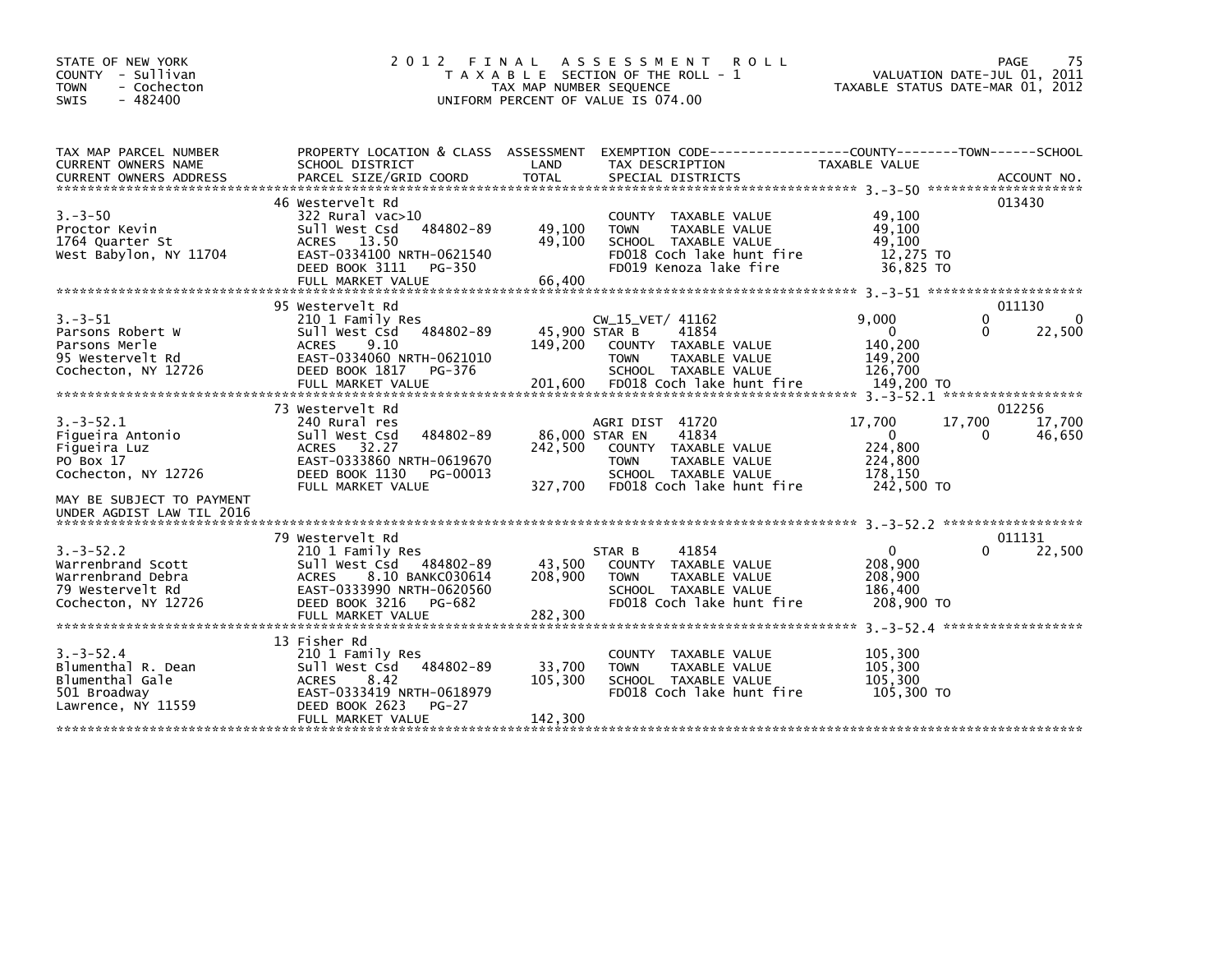| STATE OF NEW YORK<br>COUNTY - Sullivan<br>- Cochecton<br><b>TOWN</b><br>$-482400$<br><b>SWIS</b>                                                        | 2 0 1 2<br>FINAL                                                                                                                                                              | TAX MAP NUMBER SEQUENCE              | A S S E S S M E N T R O L L<br>T A X A B L E SECTION OF THE ROLL - 1<br>UNIFORM PERCENT OF VALUE IS 074.00                            |                                                                      | PAGE<br>76<br>VALUATION DATE-JUL 01, 2011<br>TAXABLE STATUS DATE-MAR 01, 2012 |
|---------------------------------------------------------------------------------------------------------------------------------------------------------|-------------------------------------------------------------------------------------------------------------------------------------------------------------------------------|--------------------------------------|---------------------------------------------------------------------------------------------------------------------------------------|----------------------------------------------------------------------|-------------------------------------------------------------------------------|
| TAX MAP PARCEL NUMBER<br>CURRENT OWNERS NAME                                                                                                            | PROPERTY LOCATION & CLASS ASSESSMENT<br>SCHOOL DISTRICT                                                                                                                       | LAND                                 | EXEMPTION CODE-----------------COUNTY-------TOWN------SCHOOL<br>TAX DESCRIPTION                                                       | TAXABLE VALUE                                                        |                                                                               |
| $3. - 3 - 54$<br>Figueroa Carmen<br>Nicoletti Elizabeth<br>232 Westervelt Rd<br>Cochecton, NY 12726                                                     | Westervelt Rd<br>$314$ Rural vac<10<br>484802-89<br>Sull West Csd<br>1.99<br><b>ACRES</b><br>EAST-0334660 NRTH-0621560<br>DEED BOOK 1895<br>PG-565<br>FULL MARKET VALUE       | 15,000<br>15,000<br>20,300           | COUNTY TAXABLE VALUE<br>TAXABLE VALUE<br><b>TOWN</b><br>SCHOOL TAXABLE VALUE<br>FD019 Kenoza lake fire                                | 15,000<br>15,000<br>15,000<br>15,000 TO                              | 015407                                                                        |
| $3. - 3 - 55$<br>Casagrande Scott<br>77 Chestnut St<br>Ridgefield, NJ 07660                                                                             | Westervelt Rd<br>260 Seasonal res<br>Sull West Csd<br>484802-89<br>ACRES 30.88<br>EAST-0335150 NRTH-0621130<br>DEED BOOK 2392<br>PG-474                                       | 60,000<br>81,500                     | COUNTY TAXABLE VALUE<br><b>TOWN</b><br>TAXABLE VALUE<br>SCHOOL TAXABLE VALUE<br>FD018 Coch lake hunt fire<br>FD019 Kenoza lake fire   | 81,500<br>81,500<br>81,500<br>48,900 TO<br>32,600 TO                 | 002260                                                                        |
| $3. -3 - 56.1$<br>Hendrix Leslie<br>Hendrix Gladys<br>76 Westervelt Rd<br>Cochecton, NY 12726                                                           | 76 Westervelt Rd<br>270 Mfg housing<br>Sull West Csd 484802-89<br>ACRES 10.10 BANK0060806<br>EAST-0335220 NRTH-0620220<br>DEED BOOK 1006<br>PG-00237                          | 39.600 STAR B<br>63.600              | $CW_15_VET/41162$<br>41854<br>COUNTY TAXABLE VALUE<br><b>TOWN</b><br>TAXABLE VALUE<br>SCHOOL TAXABLE VALUE                            | 6.678<br>$\mathbf{0}$<br>56,922<br>63.600<br>41,100                  | 006420<br>0<br>$\Omega$<br>22,500<br>0                                        |
| $3. -3 - 56.2$<br>Hendrix Randy<br>5108 Fort Ellsworth Ct<br>Alexandria, VA 22310                                                                       | 20 Westervelt Rd<br>210 1 Family Res<br>sull west Csd<br>484802-89<br>ACRES 10.90 BANKC000000<br>EAST-0334510 NRTH-0619090<br>DEED BOOK 1192<br>PG-00329<br>FULL MARKET VALUE | 40,900<br>179,600<br>242,700         | COUNTY TAXABLE VALUE<br>TAXABLE VALUE<br><b>TOWN</b><br>SCHOOL TAXABLE VALUE<br>FD018 Coch lake hunt fire                             | 179,600<br>179,600<br>179,600<br>179.600 TO                          | 006430                                                                        |
| $3. -3 - 56.3$<br>Bojku Qemal<br>Bojku Serveta<br>2724 State Route 17B<br>Cochecton, NY 12726<br>MAY BE SUBJECT TO PAYMENT<br>UNDER AGDIST LAW TIL 2016 | 2724 State Route 17B<br>210 1 Family Res<br>Sull West Csd<br>484802-89<br>ACRES 10.49<br>EAST-0335020 NRTH-0618930<br>DEED BOOK 2313<br>PG-572<br>FULL MARKET VALUE           | 39,800 STAR EN<br>148,700<br>200.900 | AGRI DIST 41720<br>41834<br>COUNTY TAXABLE VALUE<br><b>TOWN</b><br>TAXABLE VALUE<br>SCHOOL TAXABLE VALUE<br>FD018 Coch lake hunt fire | 15,972<br>$\mathbf{0}$<br>132,728<br>132,728<br>86,078<br>148,700 TO | 000310<br>15,972<br>15,972<br>46,650<br>0                                     |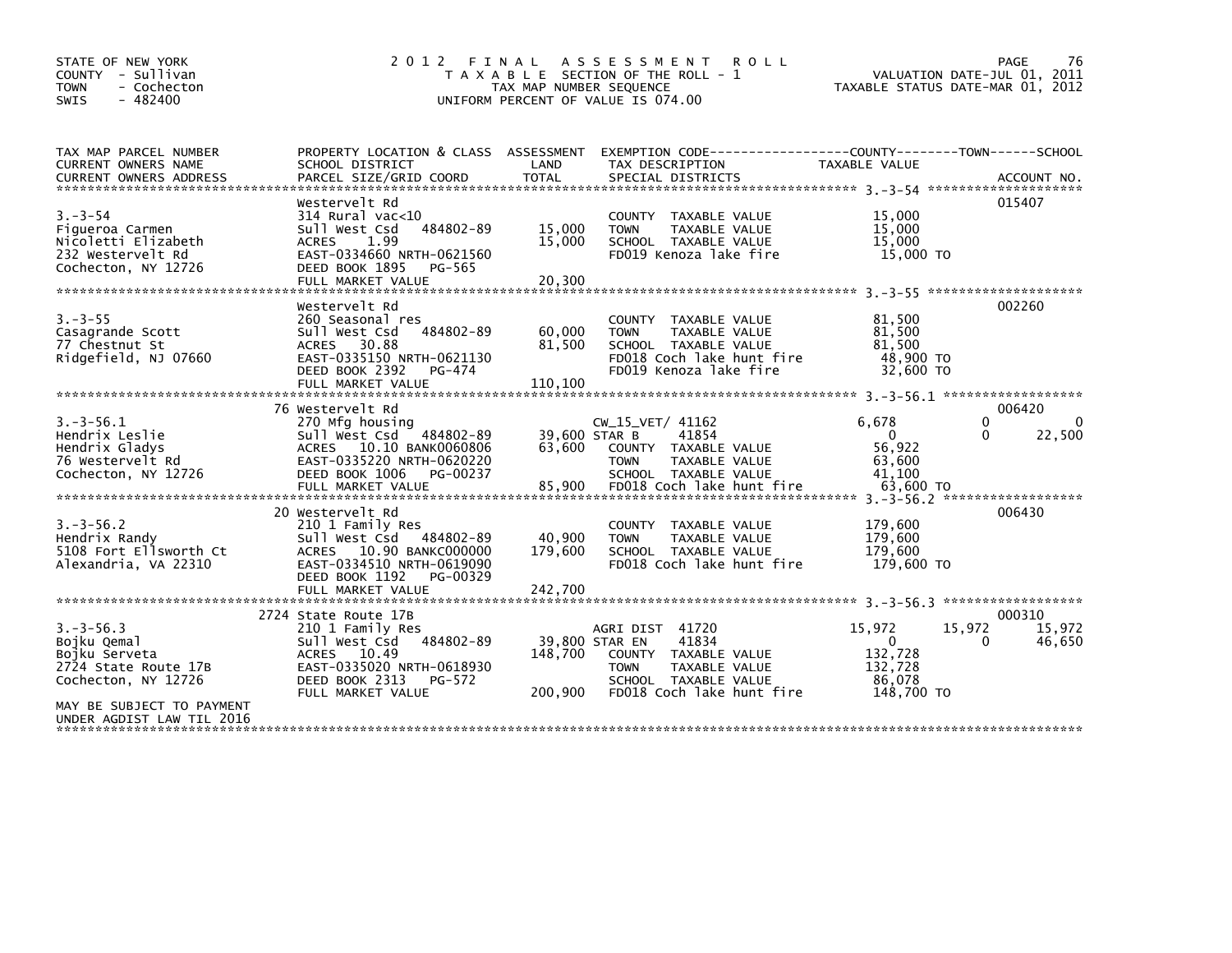| STATE OF NEW YORK<br>COUNTY - Sullivan<br><b>TOWN</b><br>- Cochecton<br>$-482400$<br><b>SWIS</b> | 2 0 1 2<br>FINAL                                                                                                                                                                                          | TAX MAP NUMBER SEQUENCE                 | A S S E S S M E N T<br><b>ROLL</b><br>T A X A B L E SECTION OF THE ROLL - 1<br>UNIFORM PERCENT OF VALUE IS 074.00                   |                                                         | 77<br>PAGE<br>VALUATION DATE-JUL 01, 2011<br>TAXABLE STATUS DATE-MAR 01, 2012 |
|--------------------------------------------------------------------------------------------------|-----------------------------------------------------------------------------------------------------------------------------------------------------------------------------------------------------------|-----------------------------------------|-------------------------------------------------------------------------------------------------------------------------------------|---------------------------------------------------------|-------------------------------------------------------------------------------|
| TAX MAP PARCEL NUMBER<br><b>CURRENT OWNERS NAME</b>                                              | SCHOOL DISTRICT                                                                                                                                                                                           | LAND                                    | PROPERTY LOCATION & CLASS ASSESSMENT EXEMPTION CODE---------------COUNTY-------TOWN------SCHOOL<br>TAX DESCRIPTION                  | TAXABLE VALUE                                           |                                                                               |
| $3. - 3 - 56.4$<br>Saul William<br>Saul Eileen<br>Cochecton, NY 12726                            | State Route 17B<br>210 1 Family Res<br>484802-89<br>Sull West Csd<br>ACRES 13.90<br>EAST-0334900 NRTH-0619710<br>DEED BOOK 843<br>PG-00117<br>FULL MARKET VALUE                                           | 43,100<br>126,100<br>170,400            | COUNTY TAXABLE VALUE<br><b>TOWN</b><br>TAXABLE VALUE<br>SCHOOL TAXABLE VALUE<br>FD018 Coch lake hunt fire                           | 126,100<br>126,100<br>126,100<br>126,100 TO             | 013182                                                                        |
| $3. - 3 - 56.5$<br>Brady Maria<br>66 Westervelt Rd<br>Cochecton, NY 12726                        | 66 Westervelt Rd<br>210 1 Family Res<br>484802-89<br>Sull West Csd<br>3.65<br><b>ACRES</b><br>EAST-0334590 NRTH-0620270<br>DEED BOOK 3153<br>PG-530                                                       | 31,200<br>132,500                       | 41854<br>STAR B<br>COUNTY TAXABLE VALUE<br><b>TOWN</b><br>TAXABLE VALUE<br>SCHOOL TAXABLE VALUE<br>FD018 Coch lake hunt fire        | $\Omega$<br>132,500<br>132,500<br>110.000<br>132,500 TO | 005018<br>22,500<br>$\Omega$                                                  |
| $3. -3 - 56.6$<br>Sayers Karen C<br>80 Westervelt Rd<br>Cochecton, NY 12726                      | FULL MARKET VALUE<br>80 Westervelt Rd<br>210 1 Family Res<br>Sull West Csd<br>484802-89<br>7.12 BANK0060806<br><b>ACRES</b><br>EAST-0335100 NRTH-0620520<br>DEED BOOK 3447<br>PG-208<br>FULL MARKET VALUE | 179,100<br>39,200<br>135,600<br>183,200 | STAR B<br>41854<br>COUNTY TAXABLE VALUE<br>TAXABLE VALUE<br><b>TOWN</b><br>SCHOOL TAXABLE VALUE<br>FD018 Coch lake hunt fire        | 0<br>135,600<br>135,600<br>113,100<br>135,600 TO        | 014430<br>$\Omega$<br>22,500                                                  |
| $3. - 3 - 56.7$<br>Bojku Qemal<br>Bojku Serveta<br>2724 State Route 17B<br>Cochecton, NY 12726   | State Route 17B<br>$314$ Rural vac<10<br>484802-89<br>Sull West Csd<br>8.50<br><b>ACRES</b><br>EAST-0335470 NRTH-0619270<br>DEED BOOK 2313<br>PG-572                                                      | 40,500<br>40,500                        | AGRI DIST 41720<br>COUNTY TAXABLE VALUE<br>TAXABLE VALUE<br><b>TOWN</b><br>SCHOOL TAXABLE VALUE<br>FD018 Coch lake hunt fire        | 37,840<br>2,660<br>2,660<br>2.660<br>40.500 TO          | 000311<br>37,840<br>37,840                                                    |
| MAY BE SUBJECT TO PAYMENT<br>UNDER AGDIST LAW TIL 2016                                           | FULL MARKET VALUE                                                                                                                                                                                         | 54.700                                  |                                                                                                                                     |                                                         |                                                                               |
| $3. - 3 - 57$<br>Ayelet Inc<br>Attn: Weinstein Uri<br>117 Burr Rd<br>Cochecton, NY 12726         | State Route 17B<br>$322$ Rural vac $>10$<br>484802-89<br>Sull West Csd<br>ACRES 50.00<br>EAST-0336080 NRTH-0620030<br>DEED BOOK 1072<br>PG-00210<br>FULL MARKET VALUE                                     | 110,000<br>110,000<br>148,600           | COUNTY TAXABLE VALUE<br><b>TOWN</b><br>TAXABLE VALUE<br>SCHOOL TAXABLE VALUE<br>FD018 Coch lake hunt fire<br>FD019 Kenoza lake fire | 110,000<br>110,000<br>110,000<br>99,000 TO<br>11,000 TO | 000147                                                                        |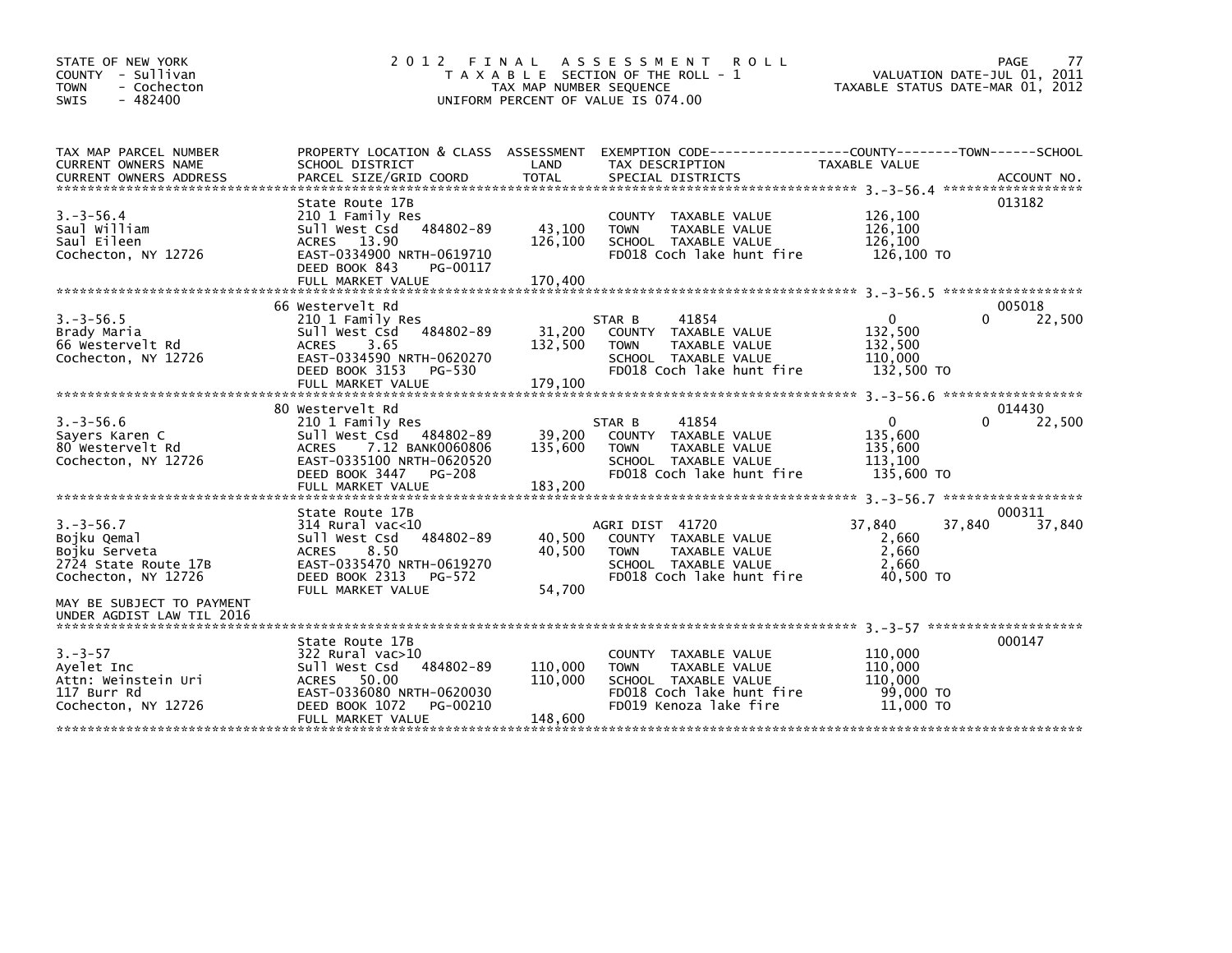| STATE OF NEW YORK          | 2012 FINAL ASSESSMENT ROLL            | -78<br>PAGE                      |
|----------------------------|---------------------------------------|----------------------------------|
| COUNTY - Sullivan          | T A X A B L E SECTION OF THE ROLL - 1 | VALUATION DATE-JUL 01, 2011      |
| <b>TOWN</b><br>- Cochecton | MAP SECTION - 003                     | TAXABLE STATUS DATE-MAR 01, 2012 |
| SWIS<br>- 482400           | $SUB - SECTION -$                     | RPS150/V04/L015                  |
|                            | UNIFORM PERCENT OF VALUE IS 074.00    | CURRENT DATE 6/19/2012           |

| CODE | DISTRICT NAME                                | <b>PARCELS</b> | TOTAL EXTENSION<br>TYPF | EXTENSION<br>VALUE | AD VALOREM<br>VALUE  | <b>FXFMPT</b><br><b>AMOUNT</b> | TAXABLE<br><b>VALUE</b> |
|------|----------------------------------------------|----------------|-------------------------|--------------------|----------------------|--------------------------------|-------------------------|
|      | FD018 Coch lake hunt<br>FD019 Kenoza lake fi |                | 94 TOTAL<br>33 TOTAL    |                    | 8812.150<br>3572.135 |                                | 8812.150<br>3572.135    |

### \*\*\* S C H O O L D I S T R I C T S U M M A R Y \*\*\*

| CODE   | DISTRICT NAME   | <b>TOTAL</b><br><b>PARCELS</b> | ASSESSED<br>LAND | ASSESSED<br><b>TOTAL</b> | <b>EXEMPT</b><br><b>AMOUNT</b> | <b>TOTAL</b><br><b>TAXABLE</b> | <b>STAR</b><br><b>AMOUNT</b> | <b>STAR</b><br><b>TAXABLE</b> |
|--------|-----------------|--------------------------------|------------------|--------------------------|--------------------------------|--------------------------------|------------------------------|-------------------------------|
| 484802 | West Csd<br>Su1 | 117                            | 4758.142         | 12384,285                | 867,787                        | 11516,498                      | 1319,865                     | 10196,633                     |
|        | SUB-TOTAL       | 117                            | 4758.142         | 12384.285                | 867.787                        | 11516.498                      | 1319.865                     | 10196,633                     |
| 482289 | Jy Library      | 117                            | 4758.142         | 12384.285                | 867.787                        | 11516,498                      | 1319.865                     | 10196,633                     |
|        | T O T A L       | 234                            | 9516,284         | 24768,570                | 1735,574                       | 23032,996                      | 2639,730                     | 20393,266                     |

### \*\*\* S Y S T E M C O D E S S U M M A R Y \*\*\*

### NO SYSTEM EXEMPTIONS AT THIS LEVEL

| CODE  | DESCRIPTION       | <b>TOTAL</b><br><b>PARCELS</b> | <b>COUNTY</b> | <b>TOWN</b> | <b>SCHOOL</b> |
|-------|-------------------|--------------------------------|---------------|-------------|---------------|
| 41121 | WAR VET           |                                | 41,490        | 41,490      |               |
| 41131 | COMBAT VET        |                                | 99,610        | 99,610      |               |
| 41141 | <b>DISABL VET</b> |                                | 48,864        | 48,864      |               |
| 41162 | $CW_15_VET/$      |                                | 15,678        |             |               |
| 41700 | AGRI BLDGS        |                                | 80,000        | 80,000      | 80,000        |
| 41720 | AGRI DIST         | 10                             | 692,112       | 692,112     | 692,112       |
| 41800 | AGED-CTS          | 4                              | 64,933        | 64,933      | 69,035        |
| 41834 | STAR EN           | 13                             |               |             | 532,365       |
| 41854 | STAR B            | 35                             |               |             | 787,500       |
| 47460 | FOREST LND        |                                | 26,640        | 26,640      | 26,640        |
|       | <b>TOTAL</b>      | 78                             | 1069,327      | 1053,649    | 2187,652      |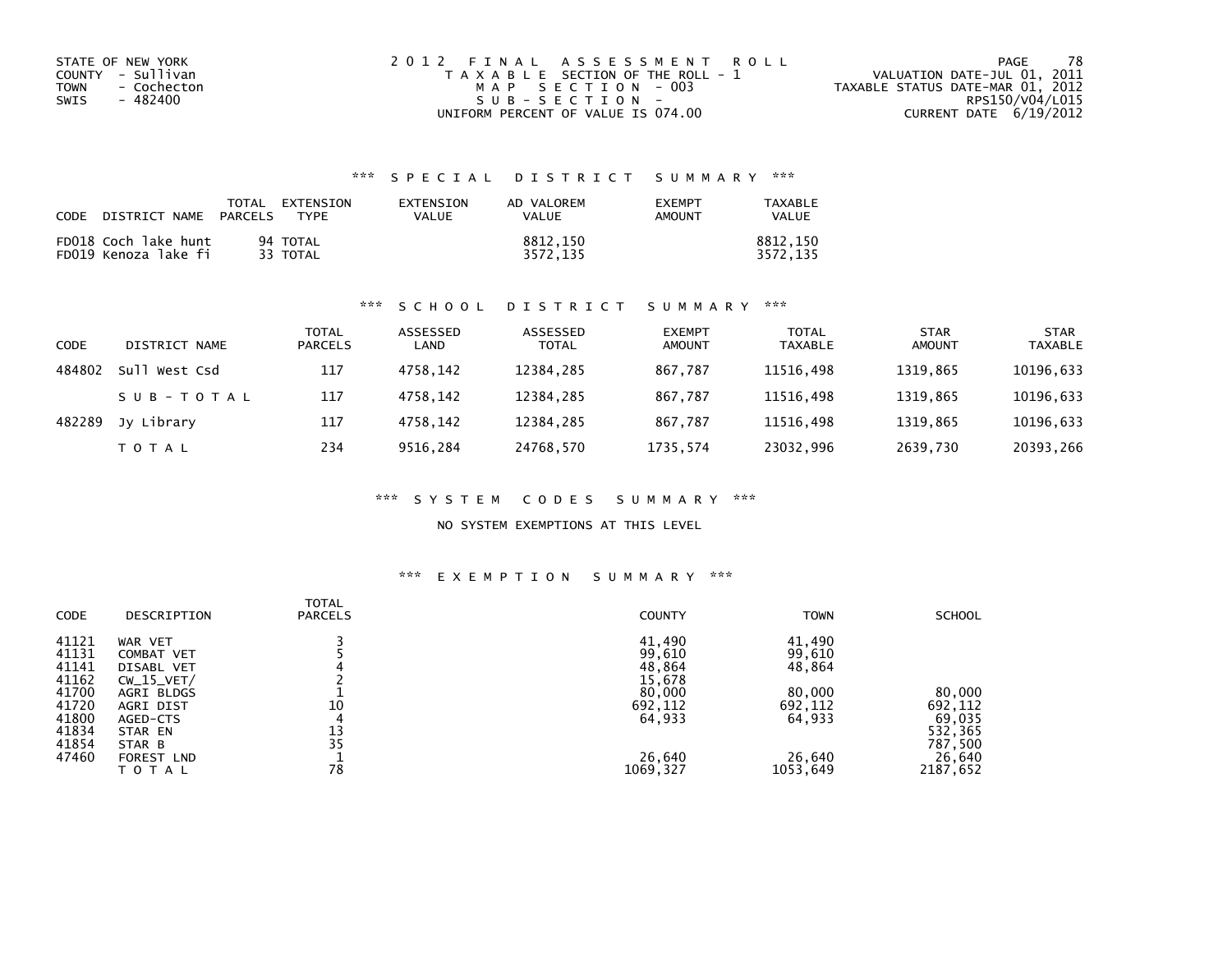| STATE OF NEW YORK          | 2012 FINAL ASSESSMENT ROLL            | -79<br>PAGE                      |
|----------------------------|---------------------------------------|----------------------------------|
| COUNTY - Sullivan          | T A X A B L E SECTION OF THE ROLL - 1 | VALUATION DATE-JUL 01, 2011      |
| <b>TOWN</b><br>- Cochecton | MAP SECTION - 003                     | TAXABLE STATUS DATE-MAR 01, 2012 |
| - 482400<br>SWIS           | SUB-SECTION-                          | RPS150/V04/L015                  |
|                            | UNIFORM PERCENT OF VALUE IS 074.00    | CURRENT DATE 6/19/2012           |

| ROLL       | DESCRIPTION    | <b>TOTAL</b>   | ASSESSED | <b>\SSESSED</b> | <b>TAXABLE</b> | <b>TAXABLE</b> | <b>TAXABLE</b> | <b>STAR</b>    |
|------------|----------------|----------------|----------|-----------------|----------------|----------------|----------------|----------------|
| <b>SEC</b> |                | <b>PARCELS</b> | LAND     | <b>TOTAL</b>    | COUNTY         | <b>TOWN</b>    | <b>SCHOOL</b>  | <b>TAXABLE</b> |
|            | <b>TAXABLE</b> | 117<br>ᅩᆂ      | 4758.142 | 12384.285       | 11314.958      | 11330.636      | 11516,498      | 10196,633      |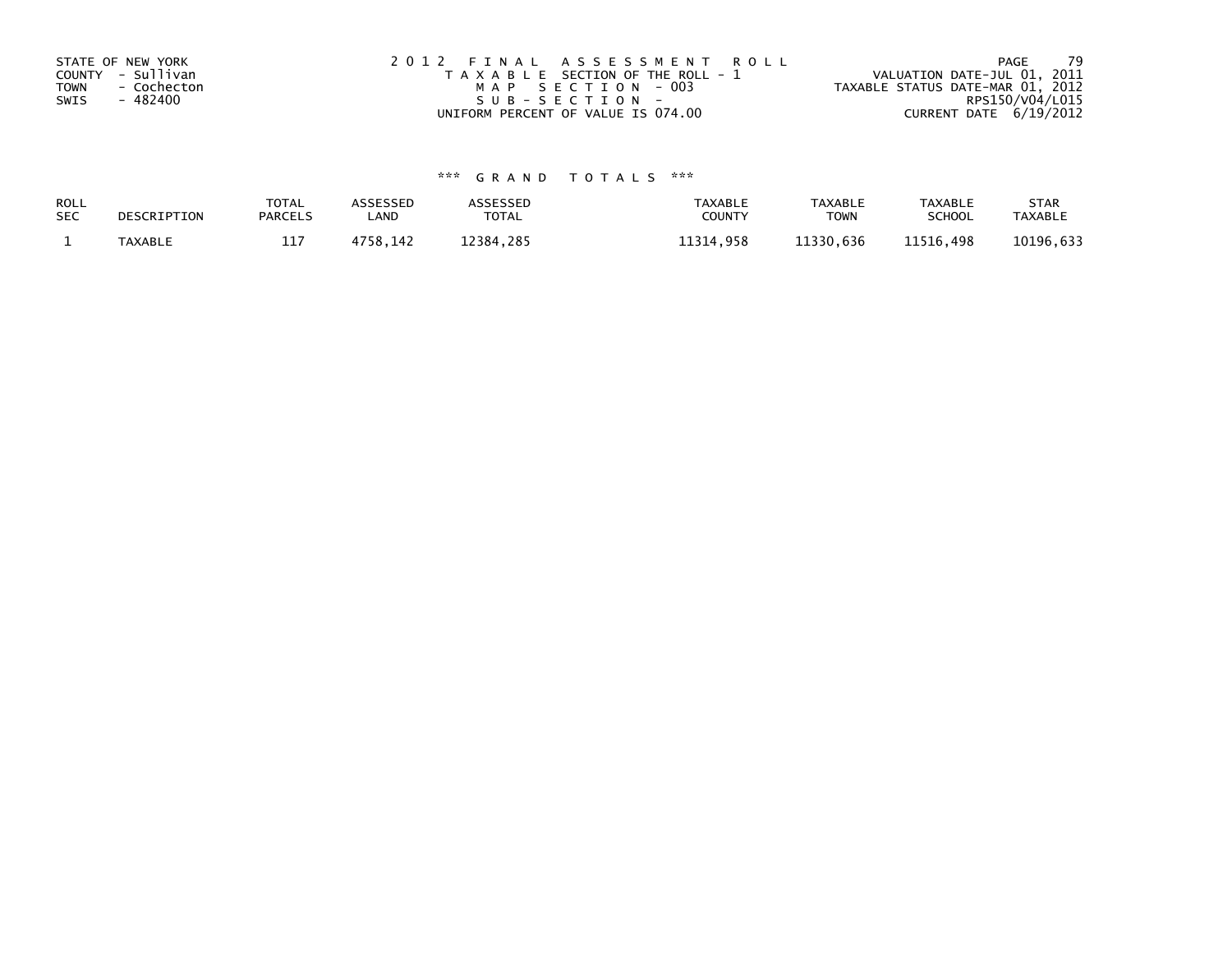| STATE OF NEW YORK<br>COUNTY - Sullivan<br>- Cochecton<br><b>TOWN</b><br>$-482400$<br><b>SWIS</b> |                                                                                                                                                                               | TAX MAP NUMBER SEQUENCE      | 2012 FINAL ASSESSMENT<br><b>ROLL</b><br>T A X A B L E SECTION OF THE ROLL - 1<br>UNIFORM PERCENT OF VALUE IS 074.00                 | VALUATION DATE-JUL 01, 2011<br>TAXABLE STATUS DATE-MAR 01, 2012 | 80<br>PAGE  |
|--------------------------------------------------------------------------------------------------|-------------------------------------------------------------------------------------------------------------------------------------------------------------------------------|------------------------------|-------------------------------------------------------------------------------------------------------------------------------------|-----------------------------------------------------------------|-------------|
| TAX MAP PARCEL NUMBER<br>CURRENT OWNERS NAME                                                     | SCHOOL DISTRICT                                                                                                                                                               | LAND                         | PROPERTY LOCATION & CLASS ASSESSMENT EXEMPTION CODE---------------COUNTY-------TOWN------SCHOOL<br>TAX DESCRIPTION                  | TAXABLE VALUE                                                   |             |
| $4. -1 - 1.1$<br>MCNeill John<br>503 Tanglewood Dr<br>Sicklerville, NJ 08081                     | County Road 114<br>210 1 Family Res - WTRFNT<br>Sull West Csd 484802-89<br>Flood damage 2006<br><b>ACRES</b><br>2.13<br>EAST-0300940 NRTH-0624619<br>DEED BOOK 2536<br>PG-352 | 53,500<br>170,000            | COUNTY TAXABLE VALUE<br>TAXABLE VALUE<br><b>TOWN</b><br>SCHOOL TAXABLE VALUE<br>FD018 Coch lake hunt fire                           | 170,000<br>170,000<br>170,000<br>170,000 TO                     | 001390      |
|                                                                                                  | FULL MARKET VALUE                                                                                                                                                             | 229,700                      |                                                                                                                                     |                                                                 |             |
| $4. -1 - 1.2$<br>Ward Robert<br>PO Box 4<br>Tyler Hill, PA 18469                                 | 64 Point Rd<br>210 1 Family Res - WTRFNT<br>Sull West Csd 484802-89<br><b>ACRES</b><br>2.07<br>EAST-0301276 NRTH-0624642<br>DEED BOOK 2171<br>PG-371                          | 70,000<br>185,000            | COUNTY TAXABLE VALUE<br><b>TOWN</b><br>TAXABLE VALUE<br>SCHOOL TAXABLE VALUE<br>FD018 Coch lake hunt fire                           | 185,000<br>185,000<br>185,000<br>185,000 TO                     |             |
|                                                                                                  |                                                                                                                                                                               |                              |                                                                                                                                     |                                                                 |             |
| $4. -1 - 1.3$<br>Diehl John<br>Diehl Willa<br>92 Point Rd<br>PO Box 12<br>Cochecton, NY 12726    | Cr 114<br>210 1 Family Res - WTRFNT<br>Sull West Csd 484802-89<br><b>ACRES</b><br>2.96<br>EAST-0300261 NRTH-0624596<br>DEED BOOK 1149<br>PG-00098<br>FULL MARKET VALUE        | 74,000<br>150.800<br>203,800 | 41854<br>STAR B<br>COUNTY TAXABLE VALUE<br><b>TOWN</b><br><b>TAXABLE VALUE</b><br>SCHOOL TAXABLE VALUE<br>FD018 Coch lake hunt fire | 0<br>150,800<br>150,800<br>128,300<br>150,800 TO                | 0<br>22,500 |
| $4. -1 - 1.4$<br>Hall George Linda<br>55 Country walk Blvd<br>Manchester, NJ 08759               | Ch 114<br>210 1 Family Res<br>Sull West Csd 484802-89<br>Flood damage<br><b>ACRES</b><br>2.38<br>EAST-0300684 NRTH-0624944<br>DEED BOOK 1381<br>PG-557<br>FULL MARKET VALUE   | 72,000<br>152,000<br>205,400 | <b>COUNTY</b><br>TAXABLE VALUE<br><b>TAXABLE VALUE</b><br><b>TOWN</b><br>SCHOOL TAXABLE VALUE<br>FD018 Coch lake hunt fire          | 152,000<br>152,000<br>152,000<br>152,000 TO                     |             |
|                                                                                                  |                                                                                                                                                                               |                              |                                                                                                                                     |                                                                 |             |
| $4. - 1 - 2$<br>Surac David<br>7137 Myrtle Ave<br>Glendale, NY 11385                             | Cr 114<br>210 1 Family Res - WTRFNT<br>Sull West Csd 484802-89<br>5.00<br><b>ACRES</b><br>EAST-0300430 NRTH-0624320<br>DEED BOOK 3514<br>PG-250<br>FULL MARKET VALUE          | 55,000<br>300,000<br>405,400 | TAXABLE VALUE<br><b>COUNTY</b><br><b>TOWN</b><br>TAXABLE VALUE<br>SCHOOL TAXABLE VALUE<br>FD018 Coch lake hunt fire                 | 300,000<br>300,000<br>300,000<br>300,000 TO                     | 002180      |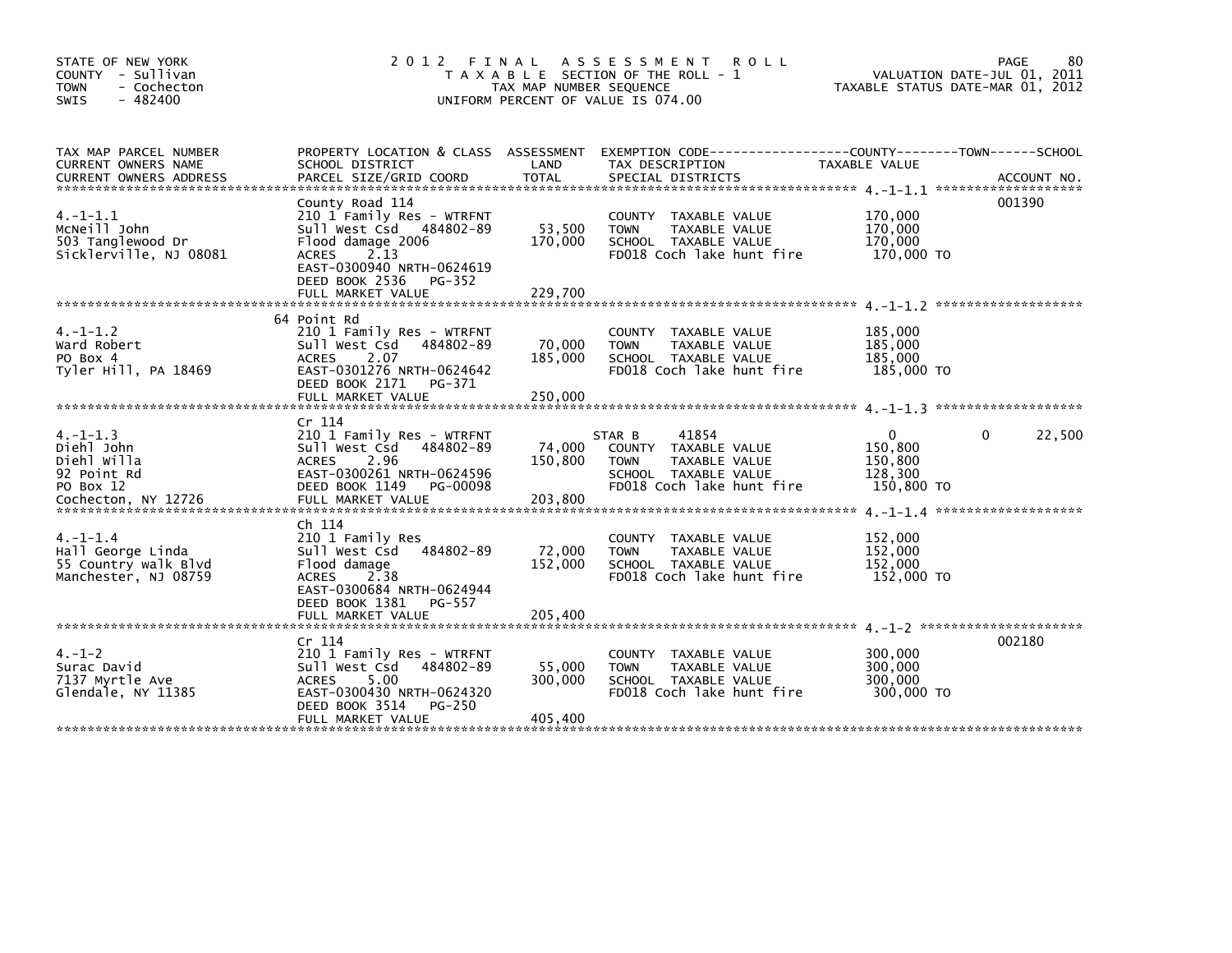| STATE OF NEW YORK<br>COUNTY - Sullivan<br><b>TOWN</b><br>- Cochecton<br>$-482400$<br><b>SWIS</b> |                                                                                                                                                                  | TAX MAP NUMBER SEQUENCE       | 2012 FINAL ASSESSMENT<br><b>ROLL</b><br>T A X A B L E SECTION OF THE ROLL - 1<br>UNIFORM PERCENT OF VALUE IS 074.00          | TAXABLE STATUS DATE-MAR 01, 2012                        | PAGE<br>81<br>VALUATION DATE-JUL 01, 2011 |
|--------------------------------------------------------------------------------------------------|------------------------------------------------------------------------------------------------------------------------------------------------------------------|-------------------------------|------------------------------------------------------------------------------------------------------------------------------|---------------------------------------------------------|-------------------------------------------|
| TAX MAP PARCEL NUMBER<br>CURRENT OWNERS NAME<br><b>CURRENT OWNERS ADDRESS</b>                    | PROPERTY LOCATION & CLASS ASSESSMENT EXEMPTION CODE----------------COUNTY-------TOWN------SCHOOL<br>SCHOOL DISTRICT<br>PARCEL SIZE/GRID COORD                    | LAND<br>TOTAL                 | TAX DESCRIPTION<br>SPECIAL DISTRICTS                                                                                         | TAXABLE VALUE                                           | ACCOUNT NO.                               |
| $4. - 1 - 3$<br>Surac David<br>7137 Myrtle Ave<br>Glendale, NY 11385                             | Cr 114<br>$322$ Rural vac $>10$<br>Sull West Csd 484802-89<br>ACRES 15.87<br>EAST-0300050 NRTH-0624080<br>DEED BOOK 3514 PG-250<br>FULL MARKET VALUE             | 150,000<br>150,000<br>202,700 | COUNTY TAXABLE VALUE<br><b>TOWN</b><br>TAXABLE VALUE<br>SCHOOL TAXABLE VALUE<br>FD018 Coch lake hunt fire                    | 150,000<br>150,000<br>150,000<br>150,000 TO             | 002160                                    |
|                                                                                                  |                                                                                                                                                                  |                               |                                                                                                                              |                                                         |                                           |
| $4. - 1 - 4$<br>Surac David<br>7137 Myrtle Ave<br>Glendale, NY 11385                             | Cr 114<br>$314$ Rural vac<10<br>Sull West Csd<br>484802-89<br>ACRES 9.80<br>EAST-0300060 NRTH-0623700<br>DEED BOOK 3514 PG-250<br>FULL MARKET VALUE              | 95,000<br>95,000<br>128,400   | COUNTY TAXABLE VALUE<br><b>TOWN</b><br>TAXABLE VALUE<br>SCHOOL TAXABLE VALUE<br>FD018 Coch lake hunt fire                    | 95,000<br>95,000<br>95,000<br>95,000 TO                 | 002140                                    |
|                                                                                                  |                                                                                                                                                                  |                               |                                                                                                                              |                                                         |                                           |
| $4. - 1 - 6$<br>White Andrew P<br>40 Parsonage Rd<br>Cochecton, NY 12726                         | 85 Cr 114<br>$314$ Rural vac<10<br>Sull West Csd 484802-89<br>FRNT 95.00 DPTH 205.00<br>EAST-0300960 NRTH-0623840<br>DEED BOOK 2010 PG-57149                     | 300<br>300                    | COUNTY TAXABLE VALUE<br><b>TOWN</b><br>TAXABLE VALUE<br>SCHOOL TAXABLE VALUE<br>FD018 Coch lake hunt fire                    | 300<br>300<br>300<br>300 TO                             | 016551                                    |
|                                                                                                  |                                                                                                                                                                  |                               |                                                                                                                              |                                                         |                                           |
| $4. - 1 - 8$<br>White Andrew P<br>40 Parsonage Rd<br>Cochecton, NY 12726                         | 85 CR 114<br>210 1 Family Res<br>484802-89<br>Sull West Csd<br><b>ACRES</b><br>2.46<br>EAST-0300840 NRTH-0623700<br>DEED BOOK 2010 PG-57149                      | 22,500<br>119,000             | COUNTY TAXABLE VALUE<br><b>TOWN</b><br>TAXABLE VALUE<br>SCHOOL TAXABLE VALUE<br>FD018 Coch lake hunt fire                    | 119,000<br>119,000<br>119,000<br>119,000 TO             | 016550                                    |
|                                                                                                  |                                                                                                                                                                  |                               |                                                                                                                              |                                                         |                                           |
| $4. - 1 - 10$<br>Sauer Steven G<br>Sauer Lisa Marie<br>PO Box 37<br>Cochecton, NY 12726          | 79 Cr 114<br>210 1 Family Res<br>Sull West Csd 484802-89<br>FRNT 68.00 DPTH 66.04<br>EAST-0300756 NRTH-0623378<br>DEED BOOK 2475 PG-201                          | 5,500<br>98,550               | 41854<br>STAR B<br>COUNTY TAXABLE VALUE<br>TAXABLE VALUE<br><b>TOWN</b><br>SCHOOL TAXABLE VALUE<br>FD018 Coch lake hunt fire | $\mathbf{0}$<br>98,550<br>98,550<br>76,050<br>98,550 TO | 011900<br>0<br>22,500                     |
|                                                                                                  |                                                                                                                                                                  |                               |                                                                                                                              |                                                         |                                           |
| $4. -1 - 11$<br>Jarfas Joseph J<br>Jarfas Judith<br>131 Mud Pond Rd<br>Equinunk, PA 18417        | 75 Cr 114<br>220 2 Family Res<br>Sull West Csd 484802-89<br>FRNT 80.00 DPTH 120.00<br>EAST-0300850 NRTH-0623290<br>DEED BOOK 2072<br>PG-018<br>FULL MARKET VALUE | 10,500<br>62,900<br>85,000    | COUNTY TAXABLE VALUE<br>TAXABLE VALUE<br><b>TOWN</b><br>SCHOOL TAXABLE VALUE<br>FD018 Coch lake hunt fire                    | 62,900<br>62,900<br>62,900<br>62,900 TO                 | 003200                                    |
|                                                                                                  |                                                                                                                                                                  |                               |                                                                                                                              |                                                         |                                           |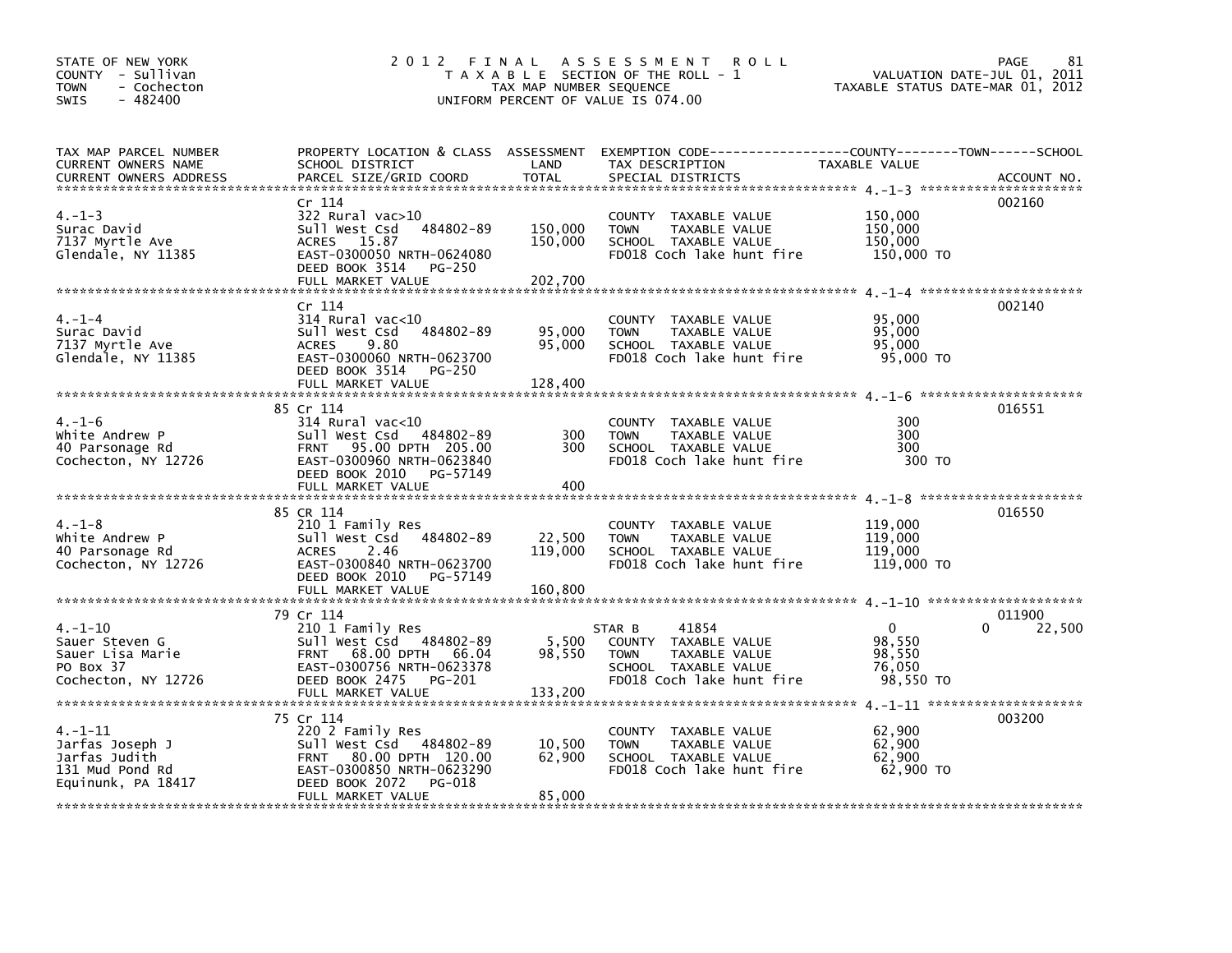| STATE OF NEW YORK<br>COUNTY - Sullivan<br>- Cochecton<br><b>TOWN</b><br>$-482400$<br><b>SWIS</b> | 2012 FINAL                                                                                                                                                                 | TAX MAP NUMBER SEQUENCE     | A S S E S S M E N T<br><b>ROLL</b><br>T A X A B L E SECTION OF THE ROLL - 1<br>UNIFORM PERCENT OF VALUE IS 074.00                       | VALUATION DATE-JUL 01, 2011<br>TAXABLE STATUS DATE-MAR 01, 2012 | PAGE<br>82  |
|--------------------------------------------------------------------------------------------------|----------------------------------------------------------------------------------------------------------------------------------------------------------------------------|-----------------------------|-----------------------------------------------------------------------------------------------------------------------------------------|-----------------------------------------------------------------|-------------|
| TAX MAP PARCEL NUMBER<br>CURRENT OWNERS NAME<br><b>CURRENT OWNERS ADDRESS</b>                    | SCHOOL DISTRICT<br>PARCEL SIZE/GRID COORD                                                                                                                                  | LAND<br><b>TOTAL</b>        | PROPERTY LOCATION & CLASS ASSESSMENT EXEMPTION CODE----------------COUNTY-------TOWN-----SCHOOL<br>TAX DESCRIPTION<br>SPECIAL DISTRICTS | TAXABLE VALUE                                                   | ACCOUNT NO. |
| $4. - 1 - 12$<br>Duderewicz Michael V<br>1657 River Rd<br>Damascus, PA 18415                     | 73 County Road 114<br>312 Vac w/imprv<br>Sull West Csd 484802-89<br>FRNT 120.00 DPTH 150.00<br>EAST-0300840 NRTH-0623220<br>DEED BOOK 990<br>PG-00129<br>FULL MARKET VALUE | 1,600<br>5,200<br>7,000     | COUNTY TAXABLE VALUE<br>TAXABLE VALUE<br><b>TOWN</b><br>SCHOOL TAXABLE VALUE<br>FD018 Coch lake hunt fire                               | 5,200<br>5,200<br>5,200<br>5,200 TO                             | 012253      |
|                                                                                                  | 57 Cr 114                                                                                                                                                                  |                             |                                                                                                                                         |                                                                 | 005810      |
| $4. -1 - 13$<br>Rosa Luanne F<br>Rosa Mark<br>220 Woodlyn Ln<br>Honesdale, PA 18431              | 210 1 Family Res<br>Sull West Csd 484802-89<br>FRNT 355.00 DPTH 146.50<br>EAST-0301030 NRTH-0623670<br>DEED BOOK 3317 PG-52501<br>FULL MARKET VALUE                        | 10,500<br>92,800<br>125,400 | COUNTY TAXABLE VALUE<br><b>TOWN</b><br>TAXABLE VALUE<br>SCHOOL TAXABLE VALUE<br>FD018 Coch lake hunt fire                               | 92,800<br>92,800<br>92,800<br>92,800 TO                         |             |
|                                                                                                  |                                                                                                                                                                            |                             |                                                                                                                                         |                                                                 |             |
| $4. - 1 - 14$<br>white Andrew<br>40 Parsonage Rd<br>Cochecton, NY 12726                          | Cr 114<br>$314$ Rural vac<10<br>Sull West Csd 484802-89<br>FRNT 100.30 DPTH<br>94.20<br>EAST-0301019 NRTH-0623527<br>DEED BOOK 1104<br>PG-00076                            | 2,100<br>2,100              | COUNTY TAXABLE VALUE<br><b>TOWN</b><br>TAXABLE VALUE<br>SCHOOL TAXABLE VALUE<br>FD018 Coch lake hunt fire                               | 2,100<br>2,100<br>2.100<br>2,100 TO                             | 016721      |
|                                                                                                  | FULL MARKET VALUE                                                                                                                                                          | 2,800                       |                                                                                                                                         |                                                                 |             |
| $4. -1 - 15$<br>Whitmore Thomas<br>Whitmore Karen<br>77 whitemore Rd<br>Damascus, PA 18415       | Cr 114<br>312 Vac w/imprv<br>Sull West Csd 484802-89<br>FRNT 93.00 DPTH 118.50<br>EAST-0301010 NRTH-0623410<br>DEED BOOK 1217 PG-00186                                     | 1,100<br>5.100              | COUNTY TAXABLE VALUE<br>TAXABLE VALUE<br><b>TOWN</b><br>SCHOOL TAXABLE VALUE<br>FD018 Coch lake hunt fire                               | 5,100<br>5,100<br>5.100<br>5,100 TO                             | 016600      |
|                                                                                                  | FULL MARKET VALUE                                                                                                                                                          | 6,900                       |                                                                                                                                         |                                                                 |             |
| $4. - 1 - 16$<br>White Andrew P<br>40 Parsonage Rd<br>Cochecton, NY 12726                        | Cr 114<br>311 Res vac land<br>Sull West Csd 484802-89<br>5.00 DPTH<br>94.92<br><b>FRNT</b><br>EAST-0300951 NRTH-0623348<br>DEED BOOK 2010<br>PG-57149<br>FULL MARKET VALUE | 100<br>100<br>100           | COUNTY TAXABLE VALUE<br><b>TOWN</b><br>TAXABLE VALUE<br>SCHOOL TAXABLE VALUE<br>FD018 Coch lake hunt fire                               | 100<br>100<br>100<br>100 TO                                     | 011920      |
|                                                                                                  | 27 Parsonage Rd                                                                                                                                                            |                             |                                                                                                                                         |                                                                 | 000757      |
| $4. - 1 - 17$<br>Moldovan Vadim<br>65hillside Ave Apt 4f<br>New York, NY 10040                   | 210 1 Family Res<br>484802-89<br>Sull West Csd<br><b>ACRES</b><br>2.81<br>EAST-0301270 NRTH-0623220<br>DEED BOOK 2070<br>PG-035                                            | 21,800<br>96,300            | COUNTY TAXABLE VALUE<br><b>TOWN</b><br>TAXABLE VALUE<br>SCHOOL TAXABLE VALUE<br>FD018 Coch lake hunt fire                               | 96,300<br>96,300<br>96,300<br>96,300 TO                         |             |
|                                                                                                  | FULL MARKET VALUE                                                                                                                                                          | 130,100                     |                                                                                                                                         |                                                                 |             |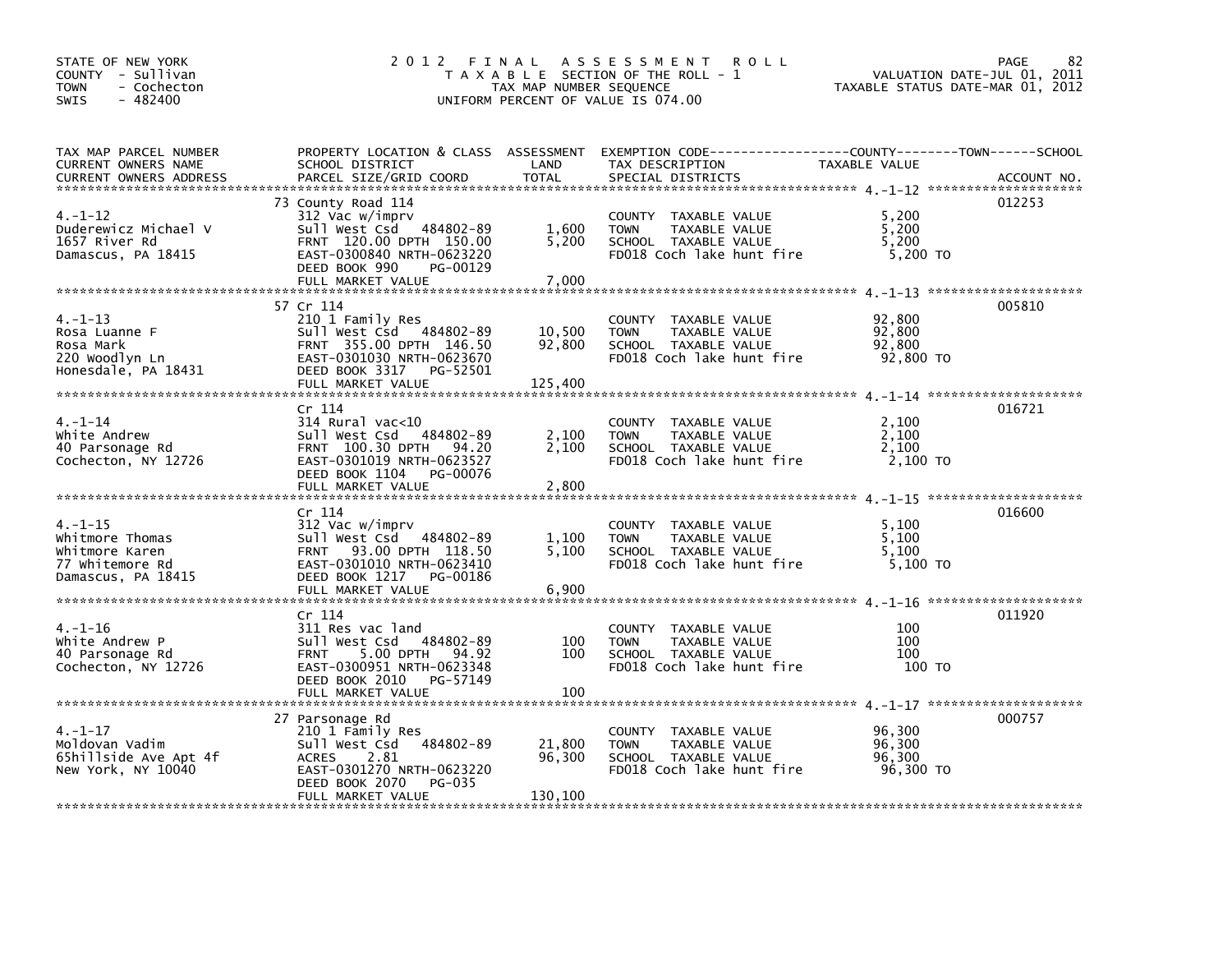| STATE OF NEW YORK<br>COUNTY - Sullivan<br><b>TOWN</b><br>- Cochecton<br>$-482400$<br><b>SWIS</b>                                                                                                           | 2 0 1 2                                                                                                                                                                                                                         | TAX MAP NUMBER SEQUENCE      | FINAL ASSESSMENT<br><b>ROLL</b><br>T A X A B L E SECTION OF THE ROLL - 1<br>UNIFORM PERCENT OF VALUE IS 074.00               | TAXABLE STATUS DATE-MAR 01, 2012                    | PAGE<br>83<br>VALUATION DATE-JUL 01, 2011 |
|------------------------------------------------------------------------------------------------------------------------------------------------------------------------------------------------------------|---------------------------------------------------------------------------------------------------------------------------------------------------------------------------------------------------------------------------------|------------------------------|------------------------------------------------------------------------------------------------------------------------------|-----------------------------------------------------|-------------------------------------------|
| TAX MAP PARCEL NUMBER<br>CURRENT OWNERS NAME<br>.CURRENT OWNERS ADDRESS PARCEL SIZE/GRID COORD TOTAL SPECIAL DISTRICTS (ACCOUNT NO ACCOUNT NO ACCOUNT NO AND ARCEL SIZE/GRID COORD TOTAL SPECIAL DISTRICTS | SCHOOL DISTRICT                                                                                                                                                                                                                 | LAND                         | PROPERTY LOCATION & CLASS ASSESSMENT EXEMPTION CODE----------------COUNTY-------TOWN-----SCHOOL<br>TAX DESCRIPTION           | TAXABLE VALUE                                       |                                           |
| $4. - 1 - 18$<br>Powell Durward<br>Powell Bryon<br>160 Johns Rd<br>Cochecton, NY 12726<br>PRIOR OWNER ON 3/01/2012<br>Lake Huntington Fire Co. INC                                                         | Cr 114<br>662 Police/fire<br>Sull West Csd 484802-89<br>$4 - 1 - 18$<br>Fire House &<br>Lot 80X35x70x60<br>92.91 DPTH<br>85.55<br><b>FRNT</b><br>0.21<br><b>ACRES</b><br>EAST-0300940 NRTH-0623100<br>DEED BOOK 2012<br>PG-2885 | 1,500<br>34,700              | COUNTY TAXABLE VALUE<br>TAXABLE VALUE<br><b>TOWN</b><br>SCHOOL TAXABLE VALUE<br>FD018 Coch lake hunt fire                    | 34,700<br>34,700<br>34,700<br>34,700 TO             | 600240                                    |
|                                                                                                                                                                                                            | FULL MARKET VALUE                                                                                                                                                                                                               | 46,900                       |                                                                                                                              |                                                     |                                           |
| $4. - 1 - 19$<br>Conklin Douglas<br>Conklin Jill<br>65 Conklin Hill Rd<br>Damascus, PA 18415                                                                                                               | 23 Parsonage Rd<br>210 1 Family Res<br>Sull West Csd 484802-89<br>FRNT 97.00 DPTH 267.00<br>EAST-0301110 NRTH-0623110<br>DEED BOOK 1945<br>PG-0508<br>FULL MARKET VALUE                                                         | 10,500<br>125,200<br>169,200 | COUNTY TAXABLE VALUE<br><b>TOWN</b><br>TAXABLE VALUE<br>SCHOOL TAXABLE VALUE<br>FD018 Coch lake hunt fire                    | 125,200<br>125,200<br>125.200<br>125,200 TO         | 000760                                    |
|                                                                                                                                                                                                            | 17 Parsonage Rd                                                                                                                                                                                                                 |                              |                                                                                                                              |                                                     | 004883                                    |
| $4. -1 - 20.1$<br>Galper Hal<br>Box 81<br>Cochecton, NY 12726                                                                                                                                              | 210 1 Family Res<br>484802-89<br>Sull West Csd<br>1.00<br>ACRES<br>EAST-0301170 NRTH-0622980<br>DEED BOOK 1101<br>PG-00075<br>FULL MARKET VALUE                                                                                 | 10,500<br>85,000<br>114,900  | STAR B<br>41854<br>COUNTY TAXABLE VALUE<br>TAXABLE VALUE<br><b>TOWN</b><br>SCHOOL TAXABLE VALUE<br>FD018 Coch lake hunt fire | $\Omega$<br>85,000<br>85,000<br>62,500<br>85,000 TO | 22,500<br>$\Omega$                        |
|                                                                                                                                                                                                            |                                                                                                                                                                                                                                 |                              |                                                                                                                              |                                                     |                                           |
| $4. - 1 - 20.2$<br>Dennis LLC Robert<br>30 Depot Rd<br>PO Box 300<br>Cochecton, NY 12726                                                                                                                   | Tr 35<br>314 Rural vac<10<br>Sull West Csd 484802-89<br>FRNT 20.50 DPTH 46.82<br>EAST-0301240 NRTH-0622830<br>DEED BOOK 3345<br>PG-195<br>FULL MARKET VALUE                                                                     | 500<br>500<br>700            | COUNTY TAXABLE VALUE<br><b>TOWN</b><br>TAXABLE VALUE<br>SCHOOL TAXABLE VALUE<br>FD018 Coch lake hunt fire                    | 500<br>500<br>500<br>500 TO                         |                                           |
|                                                                                                                                                                                                            |                                                                                                                                                                                                                                 |                              |                                                                                                                              |                                                     |                                           |
| $4. - 1 - 21$<br>Dennis LLC Robert<br>30 Depot Rd<br>PO Box 300<br>Cochecton, NY 12726                                                                                                                     | Parsonage Rd<br>311 Res vac land<br>Sull West Csd 484802-89<br>FRNT 60.00 DPTH 132.00<br>EAST-0301220 NRTH-0622790<br>PG-195<br>DEED BOOK 3345                                                                                  | 10,500<br>10,500             | COUNTY TAXABLE VALUE<br>TAXABLE VALUE<br><b>TOWN</b><br>SCHOOL TAXABLE VALUE<br>FD018 Coch lake hunt fire                    | 10,500<br>10,500<br>10.500<br>10,500 TO             | 016077                                    |
|                                                                                                                                                                                                            | FULL MARKET VALUE                                                                                                                                                                                                               | 14,200                       |                                                                                                                              |                                                     |                                           |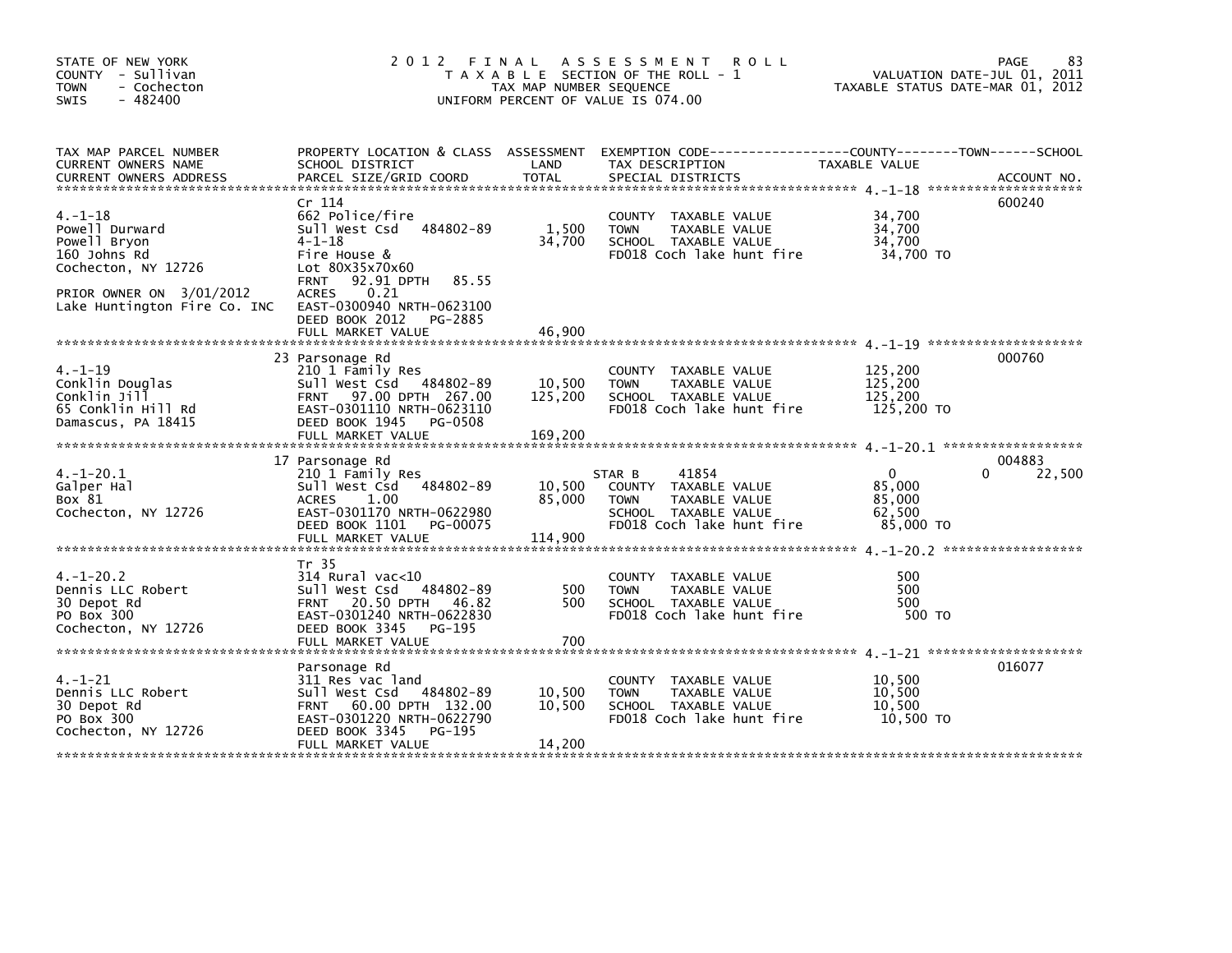| STATE OF NEW YORK<br>COUNTY - Sullivan<br>- Cochecton<br>TOWN<br>$-482400$<br><b>SWIS</b>       | 2012 FINAL                                                                                                                                                                                 | TAX MAP NUMBER SEQUENCE      | A S S E S S M E N T<br><b>ROLL</b><br>T A X A B L E SECTION OF THE ROLL - 1<br>UNIFORM PERCENT OF VALUE IS 074.00            | VALUATION DATE-JUL 01, 2011<br>TAXABLE STATUS DATE-MAR 01, 2012 | PAGE<br>84       |
|-------------------------------------------------------------------------------------------------|--------------------------------------------------------------------------------------------------------------------------------------------------------------------------------------------|------------------------------|------------------------------------------------------------------------------------------------------------------------------|-----------------------------------------------------------------|------------------|
| TAX MAP PARCEL NUMBER<br>CURRENT OWNERS NAME<br><b>CURRENT OWNERS ADDRESS</b>                   | PROPERTY LOCATION & CLASS ASSESSMENT<br>SCHOOL DISTRICT<br>PARCEL SIZE/GRID COORD                                                                                                          | LAND<br><b>TOTAL</b>         | EXEMPTION        CODE-----------------COUNTY-------TOWN------SCHOOL<br>TAX DESCRIPTION<br>SPECIAL DISTRICTS                  | TAXABLE VALUE                                                   | ACCOUNT NO.      |
| $4. - 1 - 22$<br>Chiappetta Geraldine<br>Boyle William<br>171 Bay 35th St<br>Brooklyn, NY 11214 | County Road 114<br>$314$ Rural vac<10<br>484802-89<br>Sull West Csd<br><b>ACRES</b><br>1.76<br>EAST-0301070 NRTH-0624060<br>DEED BOOK 2010<br>PG-57568<br>FULL MARKET VALUE                | 13,100<br>13,100<br>17,700   | COUNTY TAXABLE VALUE<br>TAXABLE VALUE<br><b>TOWN</b><br>SCHOOL TAXABLE VALUE<br>FD018 Coch lake hunt fire                    | 13,100<br>13,100<br>13,100<br>13,100 TO                         | 009983           |
| 4.-1-23.1<br>Chiappetta Geraldine<br>Boyle William M<br>171 Bay 35th St<br>Brooklyn, NY 11214   | W N Y S Hwy 97<br>$314$ Rural vac< $10$<br>Sull West Csd 484802-89<br>FRNT 150.00 DPTH 220.00<br>EAST-0301180 NRTH-0623870<br>DEED BOOK 3599<br><b>PG-24</b><br>FULL MARKET VALUE          | 7,000<br>7,000<br>9,500      | COUNTY TAXABLE VALUE<br>TAXABLE VALUE<br><b>TOWN</b><br>SCHOOL TAXABLE VALUE<br>FD018 Coch lake hunt fire                    | 7,000<br>7,000<br>7,000<br>7,000 TO                             | 005340           |
| 4.-1-23.2<br>Chiappetta Geraldine<br>Boyle William M<br>171 Bay 35th St<br>Brooklyn, NY 11214   | 50 Parsonage Rd<br>260 Seasonal res<br>Sull West Csd 484802-89<br>FRNT 200.00 DPTH 115.00<br>EAST-0301223 NRTH-0623700<br>DEED BOOK 3599<br>PG-24<br>FULL MARKET VALUE                     | 15,500<br>73,000<br>98,600   | COUNTY TAXABLE VALUE<br>TAXABLE VALUE<br><b>TOWN</b><br>SCHOOL TAXABLE VALUE<br>FD018 Coch lake hunt fire                    | 73,000<br>73,000<br>73,000<br>73,000 TO                         | 005341           |
| $4. - 1 - 24$<br>White Andrew<br>40 Parsonage Rd<br>Cochecton, NY 12726                         | 40 Parsonage Rd<br>210 1 Family Res<br>484802-89<br>sull west Csd<br><b>ACRES</b><br>2.40<br>EAST-0301320 NRTH-0623530<br>DEED BOOK 1104<br>PG-00076<br>FULL MARKET VALUE                  | 21,000<br>123,800<br>167,300 | 41854<br>STAR B<br>COUNTY TAXABLE VALUE<br><b>TOWN</b><br>TAXABLE VALUE<br>SCHOOL TAXABLE VALUE<br>FD018 Coch lake hunt fire | $\Omega$<br>123,800<br>123,800<br>101,300<br>123,800 TO         | 016720<br>22,500 |
| $4. - 1 - 25$<br>Brodyn Nicholas E<br>6 Red Fox Trl<br>Warren, NJ 07059                         | 35 Parsonage Rd<br>210 1 Family Res<br>Sull West Csd 484802-89<br>FRNT 122.13 DPTH 297.24<br>EAST-0301260 NRTH-0623370<br>DEED BOOK 3083<br>PG-164<br>FULL MARKET VALUE                    | 10,500<br>140,300<br>189,600 | COUNTY TAXABLE VALUE<br><b>TOWN</b><br>TAXABLE VALUE<br>SCHOOL TAXABLE VALUE<br>FD018 Coch lake hunt fire                    | 140,300<br>140,300<br>140,300<br>140,300 TO                     | 001700           |
| $4. - 1 - 26$<br>Galper Hal<br>Peditto Lillyan N<br>17 Parsonage Rd<br>Cochecton, NY 12726      | Parsonage Rd<br>310 Res Vac<br>Sull West Csd<br>484802-89<br>FRNT 165.00 DPTH 149.00<br>0.66<br><b>ACRES</b><br>EAST-0301380 NRTH-0622970<br>DEED BOOK 3005<br>PG-503<br>FULL MARKET VALUE | 5,880<br>5,880<br>7,900      | COUNTY TAXABLE VALUE<br>TAXABLE VALUE<br><b>TOWN</b><br>SCHOOL TAXABLE VALUE<br>FD018 Coch lake hunt fire                    | 5,880<br>5,880<br>5,880<br>5,880 TO                             | 009030           |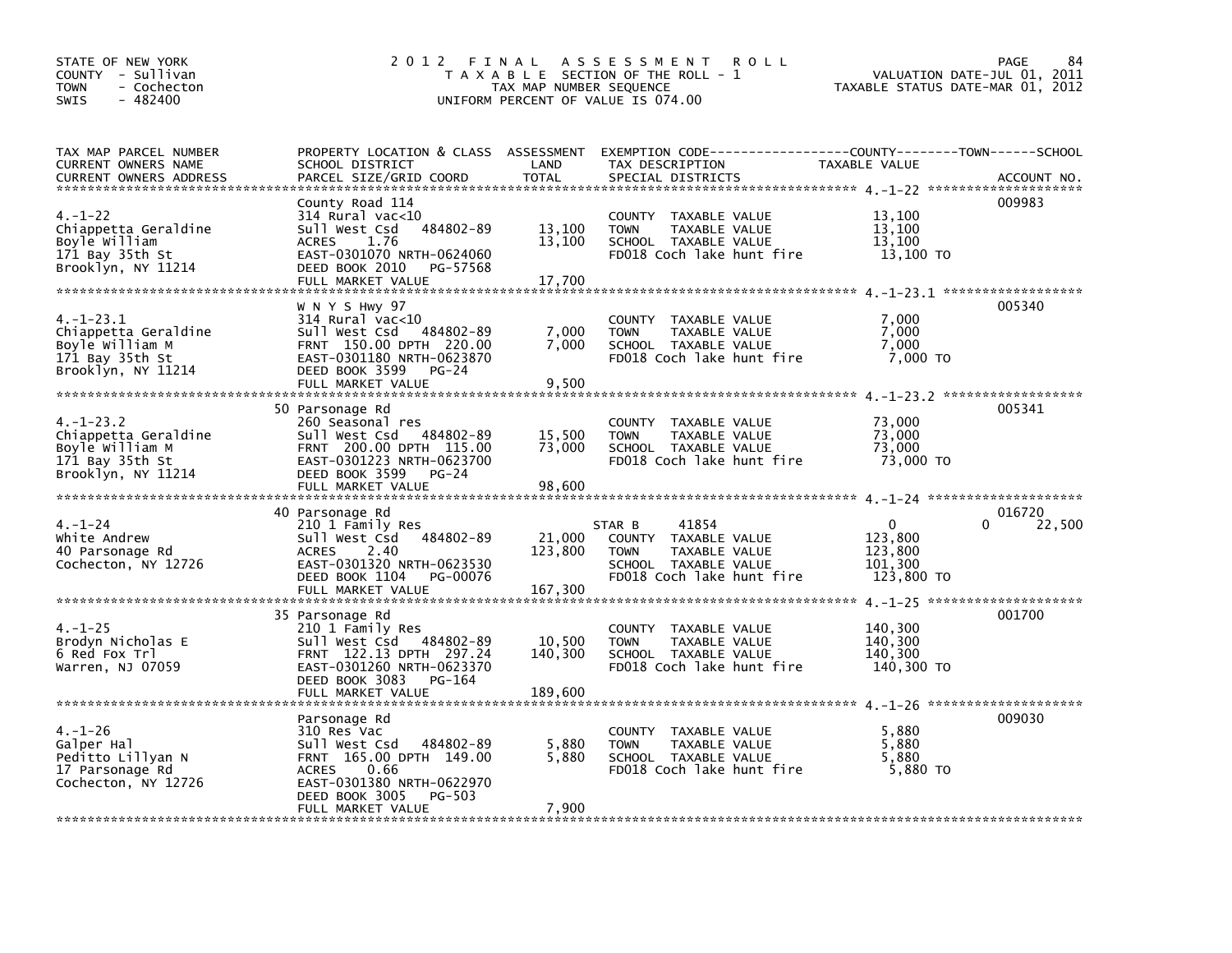| STATE OF NEW YORK<br>- Sullivan<br>COUNTY<br>- Cochecton<br><b>TOWN</b><br>- 482400<br>SWIS |                                                         | TAX MAP NUMBER SEQUENCE | 2012 FINAL ASSESSMENT ROLL<br>T A X A B L E SECTION OF THE ROLL - 1<br>UNIFORM PERCENT OF VALUE IS 074.00 | VALUATION DATE-JUL 01, 2011<br>TAXABLE STATUS DATE-MAR 01, 2012 | 85<br>PAGE                        |
|---------------------------------------------------------------------------------------------|---------------------------------------------------------|-------------------------|-----------------------------------------------------------------------------------------------------------|-----------------------------------------------------------------|-----------------------------------|
| TAX MAP PARCEL NUMBER<br>CURRENT OWNERS NAME                                                | PROPERTY LOCATION & CLASS ASSESSMENT<br>SCHOOL DISTRICT | LAND                    | TAX DESCRIPTION                                                                                           | TAXABLE VALUE                                                   |                                   |
|                                                                                             |                                                         |                         |                                                                                                           |                                                                 | ACCOUNT NO.<br>****************** |
|                                                                                             | 8 Parsonage                                             |                         |                                                                                                           |                                                                 | 016675                            |
| $4. -1 - 27.1$                                                                              | 210 1 Family Res                                        |                         | COMBAT VET 41131                                                                                          | 17,425                                                          | $\mathbf 0$<br>17,425             |
| Das Khianii T                                                                               |                                                         |                         | 41854                                                                                                     | $\Omega$                                                        | 22,500                            |
| 8 Parsonage Rd                                                                              | ACRES 1.50                                              |                         | 69,700 COUNTY TAXABLE VALUE                                                                               | 52,275                                                          |                                   |
| PO Box 13                                                                                   | EAST-0301470 NRTH-0622790                               |                         | <b>TOWN</b><br>TAXABLE VALUE                                                                              | 52,275                                                          |                                   |
| Cochecton, NY 12726-0071                                                                    | DEED BOOK 801<br>PG-00403                               |                         | SCHOOL TAXABLE VALUE                                                                                      | 47,200                                                          |                                   |
|                                                                                             | FULL MARKET VALUE                                       |                         | 94,200 FD018 Coch lake hunt fire                                                                          | 69,700 TO                                                       |                                   |
|                                                                                             |                                                         |                         |                                                                                                           |                                                                 |                                   |
| $4. - 1 - 27.2$                                                                             | 8241 State Route 97<br>210 1 Family Res                 |                         | COUNTY TAXABLE VALUE                                                                                      | 106,300                                                         | 002680                            |
| Gilbert Wayne G                                                                             | Sull West Csd 484802-89                                 | 10,500                  | <b>TOWN</b><br>TAXABLE VALUE                                                                              | 106,300                                                         |                                   |
| Gilbert Dianna                                                                              | FRNT 167.00 DPTH 152.70                                 | 106,300                 | SCHOOL TAXABLE VALUE                                                                                      | 106,300                                                         |                                   |
| 202 Keesler Rd                                                                              | ACRES 0.60                                              |                         | FD018 Coch lake hunt fire                                                                                 | 106,300 то                                                      |                                   |
| Damascus, PA 18415                                                                          | EAST-0301700 NRTH-0622770                               |                         |                                                                                                           |                                                                 |                                   |
|                                                                                             | DEED BOOK 2693<br>PG-202                                |                         |                                                                                                           |                                                                 |                                   |
|                                                                                             | FULL MARKET VALUE                                       | 143,600                 |                                                                                                           |                                                                 |                                   |
|                                                                                             |                                                         |                         |                                                                                                           |                                                                 |                                   |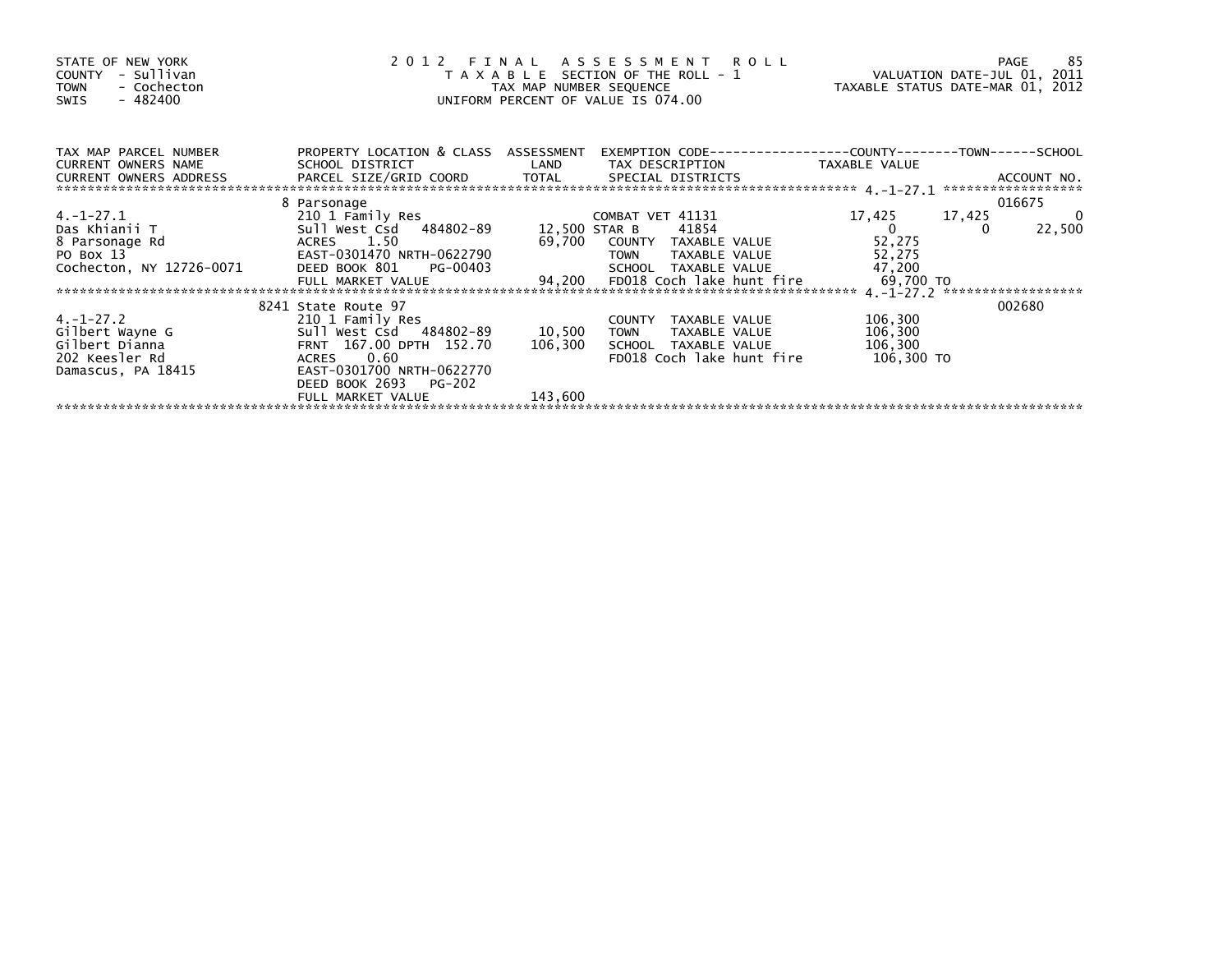| STATE OF NEW YORK   | 2012 FINAL ASSESSMENT ROLL            | 86<br>PAGE                       |
|---------------------|---------------------------------------|----------------------------------|
| COUNTY - Sullivan   | T A X A B L E SECTION OF THE ROLL - 1 | VALUATION DATE-JUL 01, 2011      |
| TOWN<br>- Cochecton | MAP SECTION - 004                     | TAXABLE STATUS DATE-MAR 01, 2012 |
| SWIS<br>- 482400    | SUB-SECTION-                          | RPS150/V04/L015                  |
|                     | UNIFORM PERCENT OF VALUE IS 074.00    | CURRENT DATE 6/19/2012           |

| CODE | DISTRICT NAME        | PARCELS | TOTAL EXTENSION<br><b>TYPF</b> | EXTENSION<br>VALUE | AD VALOREM<br>VALUE | <b>FXFMPT</b><br>AMOUNT | <b>TAXABLE</b><br>VALUE |
|------|----------------------|---------|--------------------------------|--------------------|---------------------|-------------------------|-------------------------|
|      | FD018 Coch lake hunt |         | 30 TOTAL                       |                    | 2480.130            |                         | 2480.130                |

## \*\*\* S C H O O L D I S T R I C T S U M M A R Y \*\*\*

| <b>CODE</b>      | DISTRICT NAME               | TOTAL<br><b>PARCELS</b> | ASSESSED<br>LAND   | ASSESSED<br><b>TOTAL</b> | <b>EXEMPT</b><br><b>AMOUNT</b> | <b>TOTAL</b><br><b>TAXABLE</b> | <b>STAR</b><br><b>AMOUNT</b> | <b>STAR</b><br><b>TAXABLE</b> |
|------------------|-----------------------------|-------------------------|--------------------|--------------------------|--------------------------------|--------------------------------|------------------------------|-------------------------------|
| 484802           | Sull West Csd               | 30                      | 774.980            | 2480,130                 |                                | 2480.130                       | 112,500                      | 2367,630                      |
|                  | SUB-TOTAL                   | 30                      | 774.980            | 2480,130                 |                                | 2480.130                       | 112.500                      | 2367,630                      |
| 482689<br>484889 | Dv Library<br>West Sull Lib | 15<br>15                | 661.500<br>113,480 | 1633.900<br>846,230      |                                | 1633.900<br>846,230            | 45.000<br>67,500             | 1588.900<br>778,730           |
|                  | T O T A L                   | 60                      | 1549.960           | 4960,260                 |                                | 4960.260                       | 225,000                      | 4735.260                      |

### \*\*\* S Y S T E M C O D E S S U M M A R Y \*\*\*

NO SYSTEM EXEMPTIONS AT THIS LEVEL

| CODE           | DESCRIPTION          | TOTAL<br><b>PARCELS</b> | <b>COUNTY</b> | <b>TOWN</b> | SCHOOL         |
|----------------|----------------------|-------------------------|---------------|-------------|----------------|
| 41131<br>41854 | COMBAT VET<br>STAR B |                         | 17,425        | 17,425      | 112,500        |
|                | TOTAL                |                         | 17,425        | ,425<br>17  | 112<br>. , 500 |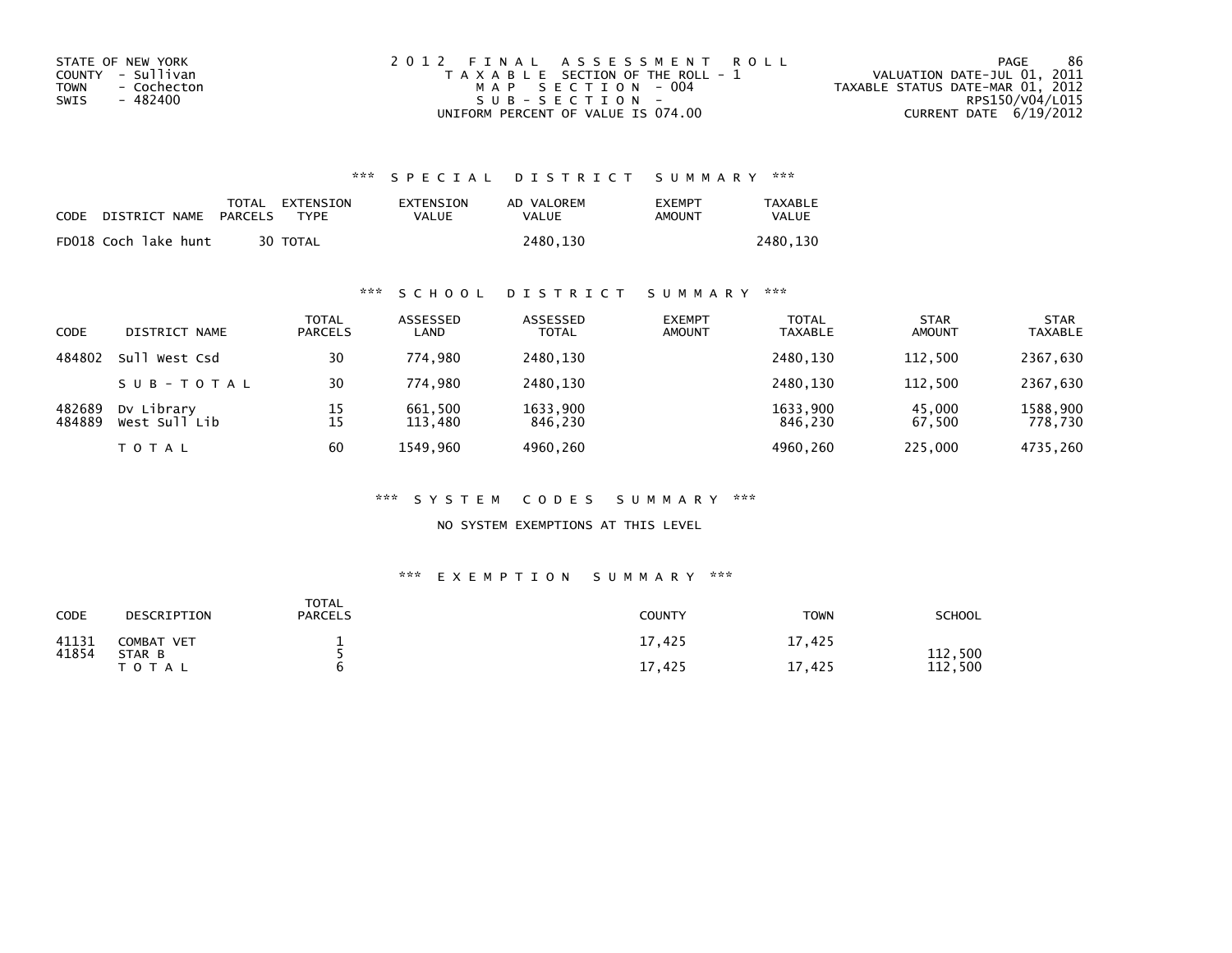| STATE OF NEW YORK   | 2012 FINAL ASSESSMENT ROLL            | -87<br>PAGE                      |
|---------------------|---------------------------------------|----------------------------------|
| COUNTY - Sullivan   | T A X A B L E SECTION OF THE ROLL - 1 | VALUATION DATE-JUL 01, 2011      |
| - Cochecton<br>TOWN | MAP SECTION - 004                     | TAXABLE STATUS DATE-MAR 01, 2012 |
| - 482400<br>SWIS    | SUB-SECTION-                          | RPS150/V04/L015                  |
|                     | UNIFORM PERCENT OF VALUE IS 074.00    | CURRENT DATE $6/19/2012$         |

| ROLL       | DESCRIPTION | <b>TOTAL</b>   | <b>ASSESSED</b> | ASSESSED     | <b>TAXABLE</b> | <b>TAXABLE</b> | TAXABLE       | <b>STAR</b>    |
|------------|-------------|----------------|-----------------|--------------|----------------|----------------|---------------|----------------|
| <b>SEC</b> |             | <b>PARCELS</b> | LAND            | <b>TOTAL</b> | COUNTY         | <b>TOWN</b>    | <b>SCHOOL</b> | <b>TAXABLE</b> |
|            | TAXABLE     | 30             | 774,980         | 2480.130     | 2462.705       | 2462,705       | 2480.130      | 2367,630       |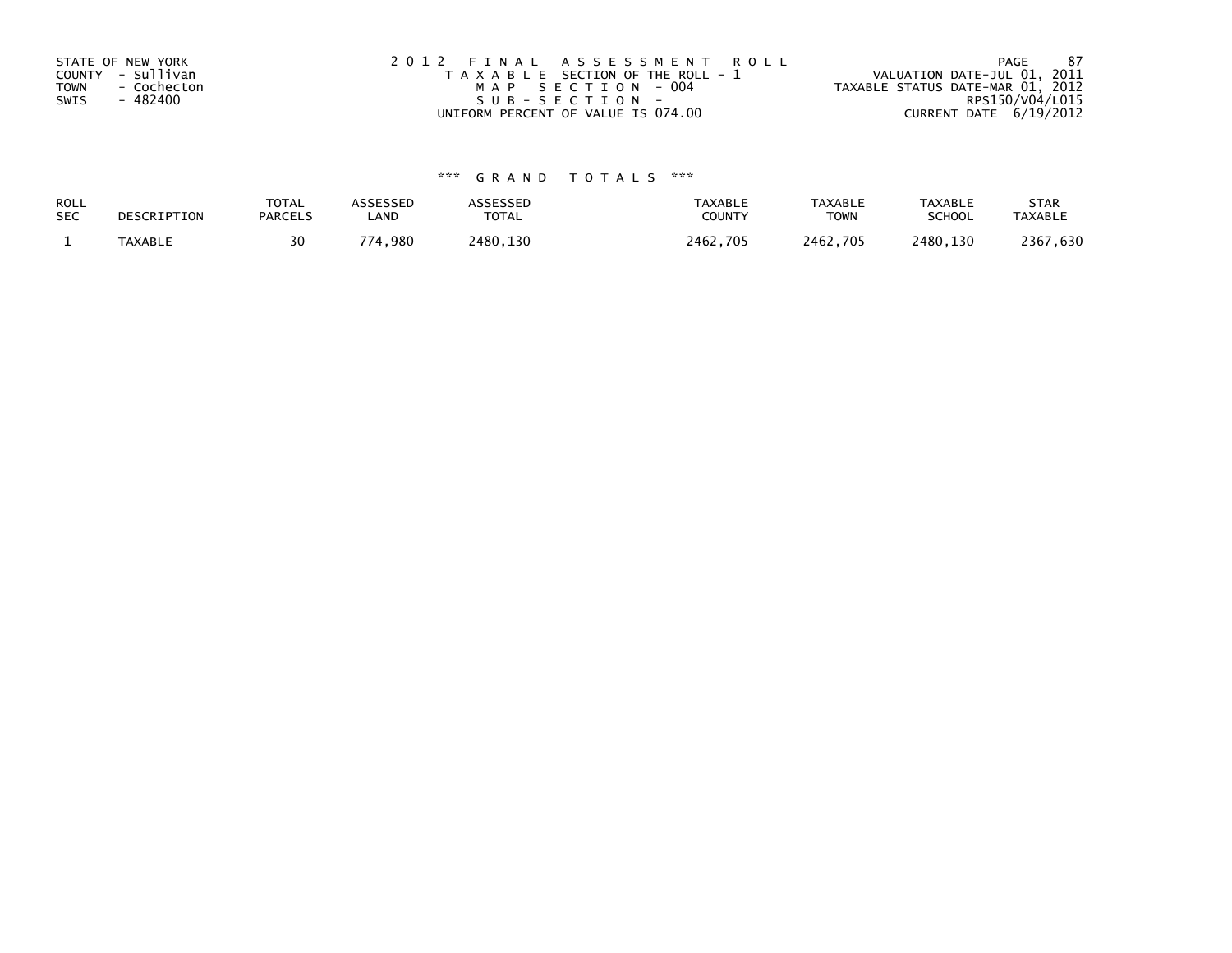| STATE OF NEW YORK<br>COUNTY - Sullivan<br><b>TOWN</b><br>- Cochecton<br>$-482400$<br>SWIS       | 2 0 1 2                                                                                                                                                                                             | TAX MAP NUMBER SEQUENCE | FINAL ASSESSMENT ROLL<br>T A X A B L E SECTION OF THE ROLL - 1<br>UNIFORM PERCENT OF VALUE IS 074.00                 | VALUATION DATE-JUL 01, 2011<br>TAXABLE STATUS DATE-MAR 01, 2012 | 88<br>PAGE |
|-------------------------------------------------------------------------------------------------|-----------------------------------------------------------------------------------------------------------------------------------------------------------------------------------------------------|-------------------------|----------------------------------------------------------------------------------------------------------------------|-----------------------------------------------------------------|------------|
| TAX MAP PARCEL NUMBER<br>CURRENT OWNERS NAME                                                    | SCHOOL DISTRICT                                                                                                                                                                                     | LAND                    | PROPERTY LOCATION & CLASS ASSESSMENT EXEMPTION CODE-----------------COUNTY-------TOWN------SCHOOL<br>TAX DESCRIPTION | TAXABLE VALUE                                                   |            |
| $5. - 1 - 2$<br>Yacino Philip J III<br>Yacino Laura M<br>117 Parker Rd<br>Narrowsburg, NY 12764 | County Road 114<br>$314$ Rural vac< $10$<br>Sull West Csd 484802-89<br>steep embankment to RR ea<br><b>ACRES</b><br>1.00<br>EAST-0301590 NRTH-0624420<br>DEED BOOK 2920 PG-576<br>FULL MARKET VALUE | 2,000<br>2,000<br>2,700 | COUNTY TAXABLE VALUE<br><b>TOWN</b><br>TAXABLE VALUE<br>SCHOOL TAXABLE VALUE<br>FD018 Coch lake hunt fire            | 2,000<br>2,000<br>2.000<br>2,000 TO                             | 012405     |
|                                                                                                 | 201 CR 114                                                                                                                                                                                          |                         |                                                                                                                      |                                                                 | 014601     |
| $5. - 1 - 3$<br>Grodt Donald<br>Grodt Delia<br>38 Tiffany Pl<br>Brooklyn, NY 11231              | 210 1 Family Res<br>Sull West Csd 484802-89<br>FRNT 385.00 DPTH 60.00<br>EAST-0303040 NRTH-0624100<br>DEED BOOK 1301<br>PG-00164                                                                    | 12,600<br>91,600        | COUNTY TAXABLE VALUE<br>TAXABLE VALUE<br><b>TOWN</b><br>SCHOOL TAXABLE VALUE<br>FD018 Coch lake hunt fire            | 91,600<br>91,600<br>91.600<br>91.600 TO                         |            |
|                                                                                                 |                                                                                                                                                                                                     |                         |                                                                                                                      |                                                                 |            |
| $5. - 1 - 4$<br>Hunt Jordan<br>52 Gates Ave<br>Montclair, NJ 07042                              | $Cr$ 114<br>$314$ Rural vac<10<br>Sull West Csd 484802-89<br>FRNT 153.00 DPTH 85.00<br><b>BANKN140687</b><br>EAST-0303320 NRTH-0623940<br>DEED BOOK 2903 PG-226                                     | 1,200<br>1,200          | COUNTY TAXABLE VALUE<br>TAXABLE VALUE<br><b>TOWN</b><br>SCHOOL TAXABLE VALUE<br>FD018 Coch lake hunt fire            | 1,200<br>1,200<br>1,200<br>1,200 TO                             | 003340     |
|                                                                                                 | FULL MARKET VALUE                                                                                                                                                                                   | 1,600                   |                                                                                                                      |                                                                 |            |
| $5. - 1 - 5$<br>Meade Louis J<br>Meade Margaret<br>61 Lafayette Ave<br>Chatham, NJ 07928        | Cr 114<br>$314$ Rural vac<10<br>Sull West Csd 484802-89<br>FRNT 100.00 DPTH 110.00<br>EAST-0303440 NRTH-0623920<br>DEED BOOK 2997 PG-610                                                            | 1,000<br>1,000          | COUNTY TAXABLE VALUE<br><b>TOWN</b><br>TAXABLE VALUE<br>SCHOOL TAXABLE VALUE<br>FD018 Coch lake hunt fire            | 1,000<br>1,000<br>1,000<br>1.000 TO                             | 009220     |
|                                                                                                 | FULL MARKET VALUE                                                                                                                                                                                   | 1,400                   |                                                                                                                      |                                                                 |            |
| $5. - 1 - 6$<br>Boyle William<br>Boyle Donna<br>534 E 9Th Dtreet<br>Brooklyn, NY 11218          | 217 CR 114<br>311 Res vac land<br>Sull West Csd 484802-89<br>FRNT 75.00 DPTH 118.40<br>EAST-0303520 NRTH-0623900<br>DEED BOOK 1183<br>PG-00038<br>FULL MARKET VALUE                                 | 1,700<br>1,700<br>2,300 | COUNTY TAXABLE VALUE<br>TAXABLE VALUE<br><b>TOWN</b><br>SCHOOL TAXABLE VALUE<br>FD018 Coch lake hunt fire            | 1,700<br>1,700<br>1,700<br>1.700 TO                             | 000900     |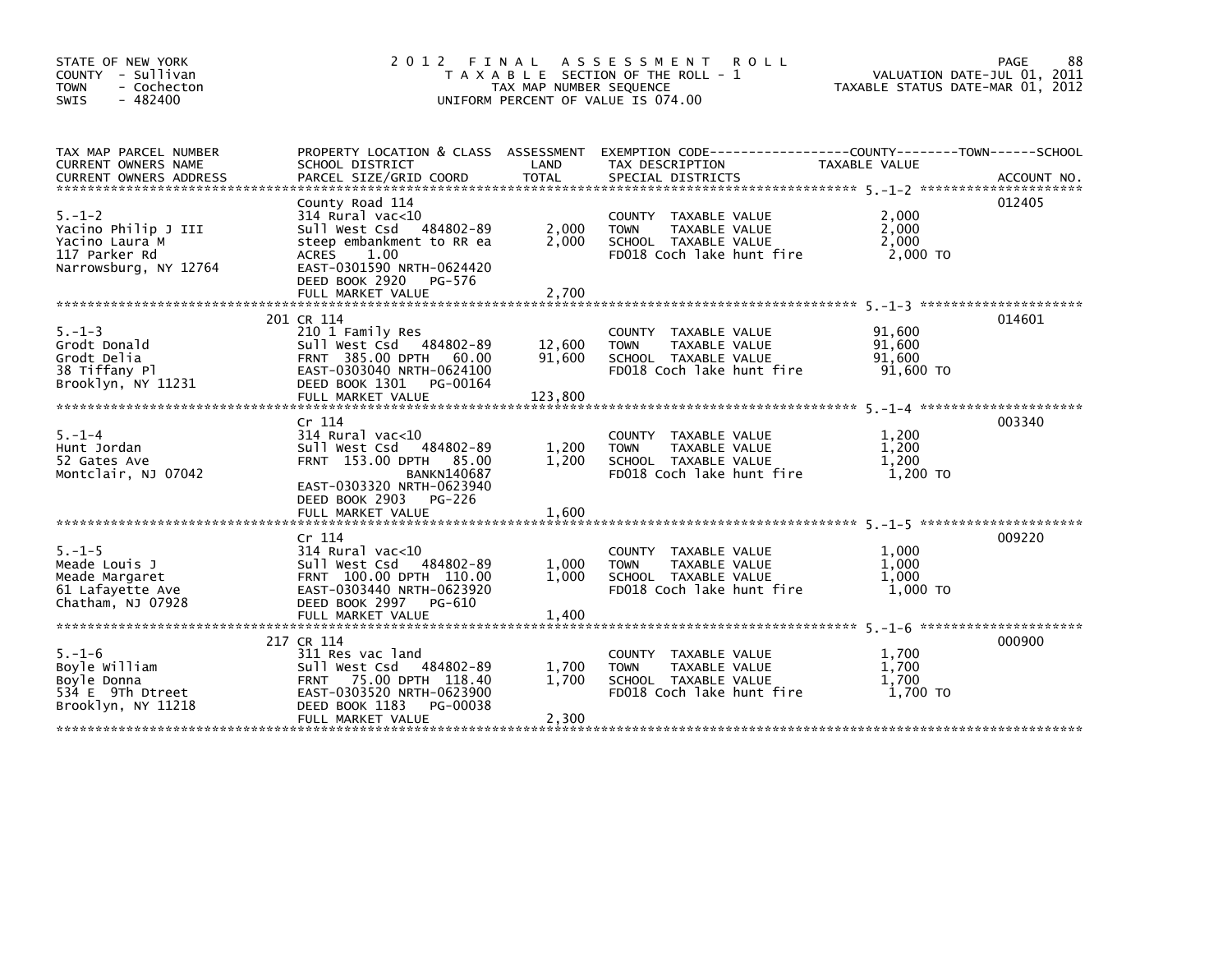| STATE OF NEW YORK<br>COUNTY - Sullivan<br>- Cochecton<br><b>TOWN</b><br>$-482400$<br><b>SWIS</b>      |                                                                                                                                                                  | TAX MAP NUMBER SEQUENCE      | <b>ROLL</b><br>2012 FINAL ASSESSMENT<br>T A X A B L E SECTION OF THE ROLL - 1<br>UNIFORM PERCENT OF VALUE IS 074.00                       | VALUATION DATE-JUL 01, 2011<br>TAXABLE STATUS DATE-MAR 01, 2012 | 89<br>PAGE  |
|-------------------------------------------------------------------------------------------------------|------------------------------------------------------------------------------------------------------------------------------------------------------------------|------------------------------|-------------------------------------------------------------------------------------------------------------------------------------------|-----------------------------------------------------------------|-------------|
| TAX MAP PARCEL NUMBER<br>CURRENT OWNERS NAME<br><b>CURRENT OWNERS ADDRESS</b>                         | SCHOOL DISTRICT<br>PARCEL SIZE/GRID COORD                                                                                                                        | LAND<br><b>TOTAL</b>         | PROPERTY LOCATION & CLASS ASSESSMENT EXEMPTION CODE-----------------COUNTY-------TOWN------SCHOOL<br>TAX DESCRIPTION<br>SPECIAL DISTRICTS | TAXABLE VALUE                                                   | ACCOUNT NO. |
| $5. - 1 - 8$<br>Boyle William<br>DeFalco-Boyle Donna<br>534 E 9th St<br>Brooklyn, NY 11218            | 217 Cr 114<br>210 1 Family Res<br>Sull West Csd 484802-89<br><b>ACRES</b><br>1.06<br>EAST-0303660 NRTH-0623862<br>DEED BOOK 3088<br>PG-167<br>FULL MARKET VALUE  | 16,300<br>40,000<br>54,100   | COUNTY TAXABLE VALUE<br><b>TOWN</b><br>TAXABLE VALUE<br>SCHOOL TAXABLE VALUE<br>FD018 Coch lake hunt fire                                 | 40,000<br>40,000<br>40,000<br>40,000 TO                         | 000460      |
| $5. - 1 - 10$<br>Conklin Freddy R<br>5 Brigham Rd<br>Cochecton, NY 12726                              | Brigham Rd<br>210 1 Family Res<br>Sull West Csd 484802-89<br><b>ACRES</b><br>2.50<br>EAST-0303970 NRTH-0623860<br>DEED BOOK 1891 PG-113<br>FULL MARKET VALUE     | 23,000<br>186,900<br>252,600 | COUNTY TAXABLE VALUE<br>TAXABLE VALUE<br><b>TOWN</b><br>SCHOOL TAXABLE VALUE<br>FD018 Coch lake hunt fire                                 | 186,900<br>186,900<br>186,900<br>186,900 TO                     | 002600      |
| $5. - 1 - 11$<br>DeFalco Bernadette<br>38 Oakmont Rd<br>Lakewood, NJ 08701                            | Cr 114<br>$314$ Rural vac<10<br>Sull West Csd 484802-89<br><b>ACRES</b><br>1.47<br>EAST-0304100 NRTH-0623680<br>DEED BOOK 1368<br>PG-00699<br>FULL MARKET VALUE  | 8,820<br>8,820<br>11,900     | COUNTY TAXABLE VALUE<br><b>TOWN</b><br>TAXABLE VALUE<br>SCHOOL TAXABLE VALUE<br>FD018 Coch lake hunt fire                                 | 8,820<br>8,820<br>8,820<br>8,820 TO                             |             |
| $5. - 1 - 12$<br>Carroll Barbara<br>Attn: Luella Mae Carroll<br>23 Myrtle Ave<br>Middletown, NY 10940 | Cr 114<br>210 1 Family Res<br>Sull West Csd 484802-89<br>FRNT 141.40 DPTH 159.70<br>EAST-0304220 NRTH-0623590<br>DEED BOOK 2373 PG-550<br>FULL MARKET VALUE      | 12,500<br>101,500<br>137,200 | COUNTY TAXABLE VALUE<br>TAXABLE VALUE<br><b>TOWN</b><br>SCHOOL TAXABLE VALUE<br>FD018 Coch lake hunt fire                                 | 101,500<br>101,500<br>101,500<br>101,500 TO                     | 002195      |
| $5. -2 - 1.1$<br>Ferraro Vincent Teresa<br>5 East Byway<br>Greenwich, CT 00360                        | N Y S 97<br>312 Vac w/imprv<br>484802-89<br>Sull West Csd<br>ACRES 13.67<br>EAST-0302090 NRTH-0623920<br>DEED BOOK 1377 PG-360<br>FULL MARKET VALUE              | 49,500<br>59,800<br>80,800   | COUNTY TAXABLE VALUE<br>TAXABLE VALUE<br><b>TOWN</b><br>SCHOOL TAXABLE VALUE<br>FD018 Coch lake hunt fire                                 | 59,800<br>59,800<br>59,800<br>59,800 TO                         | 007425      |
| $5. -2 - 1.2$<br>Khayms Alix<br>Khayms Nelya<br>2915 W 5Th St 17C<br>Brooklyn, NY 11224               | 8289 Nys 97<br>210 1 Family Res<br>Sull West Csd 484802-89<br><b>ACRES</b><br>1.22<br>EAST-0301600 NRTH-0624250<br>DEED BOOK 2062<br>PG-092<br>FULL MARKET VALUE | 17,100<br>89,000<br>120,300  | COUNTY TAXABLE VALUE<br><b>TOWN</b><br>TAXABLE VALUE<br>SCHOOL TAXABLE VALUE<br>FD018 Coch lake hunt fire                                 | 89,000<br>89,000<br>89,000<br>89,000 TO                         | 002183      |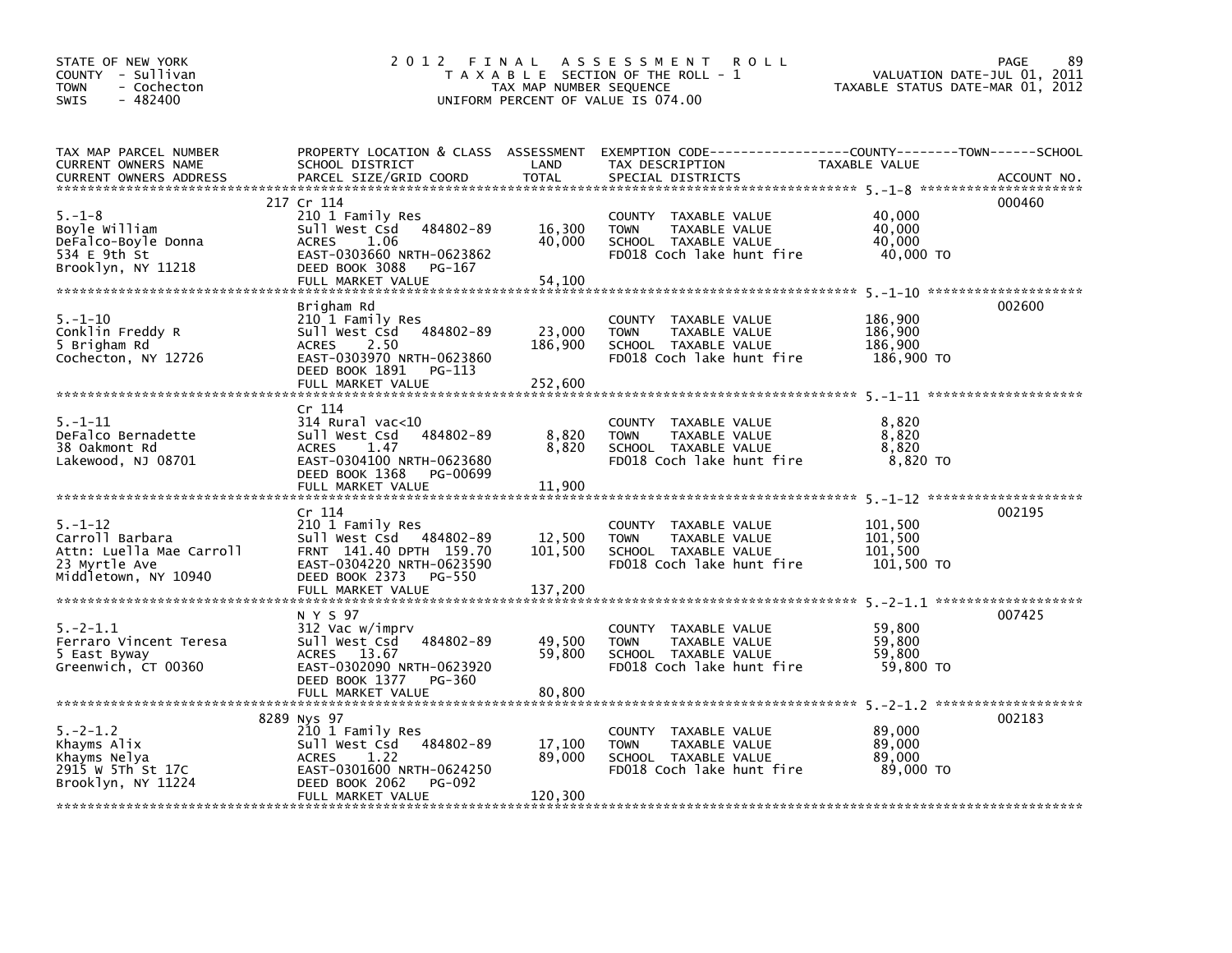| STATE OF NEW YORK<br>COUNTY - Sullivan<br><b>TOWN</b><br>- Cochecton<br>SWIS<br>$-482400$      |                                                                                                                                                                           | TAX MAP NUMBER SEQUENCE      | 2012 FINAL ASSESSMENT<br><b>ROLL</b><br>T A X A B L E SECTION OF THE ROLL - 1<br>UNIFORM PERCENT OF VALUE IS 074.00                      | VALUATION DATE-JUL 01, 2011<br>TAXABLE STATUS DATE-MAR 01, 2012 | 90<br>PAGE            |
|------------------------------------------------------------------------------------------------|---------------------------------------------------------------------------------------------------------------------------------------------------------------------------|------------------------------|------------------------------------------------------------------------------------------------------------------------------------------|-----------------------------------------------------------------|-----------------------|
| TAX MAP PARCEL NUMBER<br>CURRENT OWNERS NAME<br><b>CURRENT OWNERS ADDRESS</b>                  | SCHOOL DISTRICT<br>PARCEL SIZE/GRID COORD                                                                                                                                 | LAND<br>TOTAL                | PROPERTY LOCATION & CLASS ASSESSMENT EXEMPTION CODE----------------COUNTY-------TOWN------SCHOOL<br>TAX DESCRIPTION<br>SPECIAL DISTRICTS | TAXABLE VALUE                                                   | ACCOUNT NO.           |
| $5. - 2 - 3$<br>Vollmers Emil J<br>Vollmers Mary<br>188 CR 114 Rte<br>Cochecton, NY 12726      | 188 County Road 114<br>210 1 Family Res<br>Sull West Csd 484802-89<br>3.00<br>ACRES<br>EAST-0302800 NRTH-0623870<br>DEED BOOK 420<br>PG-00055<br>FULL MARKET VALUE        | 25,000<br>95,300<br>128,800  | COUNTY TAXABLE VALUE<br>TAXABLE VALUE<br><b>TOWN</b><br>SCHOOL TAXABLE VALUE<br>FD018 Coch lake hunt fire                                | 95,300<br>95,300<br>95,300<br>95,300 TO                         | 016220                |
|                                                                                                |                                                                                                                                                                           |                              |                                                                                                                                          |                                                                 |                       |
| $5. -2 - 4$<br>Bortree Bonnie<br>Bortree Raymond<br>200 County Road 114<br>Cochecton, NY 12726 | 200 Cr 114<br>210 1 Family Res<br>Sull West Csd 484802-89<br>ACRES<br>1.26<br>EAST-0303030 NRTH-0623790<br>DEED BOOK 756<br>PG-00109<br>FULL MARKET VALUE                 | 17,300<br>110,100<br>148,800 | STAR EN<br>41834<br>COUNTY TAXABLE VALUE<br><b>TOWN</b><br>TAXABLE VALUE<br>SCHOOL TAXABLE VALUE<br>FD018 Coch lake hunt fire            | $\Omega$<br>110,100<br>110,100<br>63,450<br>110,100 TO          | 001345<br>46,650<br>0 |
|                                                                                                |                                                                                                                                                                           |                              |                                                                                                                                          |                                                                 |                       |
| $5. - 2 - 5$<br>Hunt Jordan Buell<br>209 County Rt 114<br>Cochecton, NY 12726                  | 208 Cr 114<br>210 1 Family Res<br>Sull West Csd 484802-89<br>75.00 DPTH 365.00<br><b>FRNT</b><br><b>BANKN140687</b><br>EAST-0303120 NRTH-0623760<br>DEED BOOK 2903 PG-226 | 29,400<br>164,600            | COUNTY TAXABLE VALUE<br><b>TOWN</b><br>TAXABLE VALUE<br>SCHOOL TAXABLE VALUE<br>FD018 Coch lake hunt fire                                | 164,600<br>164,600<br>164,600<br>164,600 TO                     | 003300                |
|                                                                                                |                                                                                                                                                                           |                              |                                                                                                                                          |                                                                 |                       |
| $5. - 2 - 6$<br>Hunt Jordon-Buell<br>209 CR 114<br>Cochecton, NY 12726                         | Cr 114<br>$314$ Rural vac< $10$<br>Sull West Csd<br>484802-89<br>1.39 BANKN140687<br><b>ACRES</b><br>EAST-0303230 NRTH-0623690<br>DEED BOOK 2903 PG-226                   | 8,900<br>8,900               | COUNTY TAXABLE VALUE<br><b>TOWN</b><br>TAXABLE VALUE<br>SCHOOL TAXABLE VALUE<br>FD018 Coch lake hunt fire                                | 8,900<br>8.900<br>8,900<br>8,900 TO                             | 003320                |
|                                                                                                |                                                                                                                                                                           |                              |                                                                                                                                          |                                                                 |                       |
| $5. - 2 - 7$<br>Meade Louis J<br>Meade Margaret<br>61 Lafayette Ave<br>Chatham, NJ 07928-2057  | 212 CR 114<br>210 1 Family Res<br>Sull West Csd 484802-89<br>FRNT 75.00 DPTH 365.00<br>EAST-0303330 NRTH-0623630<br>DEED BOOK 2997 PG-610                                 | 13,700<br>71,500             | COUNTY TAXABLE VALUE<br><b>TOWN</b><br>TAXABLE VALUE<br>SCHOOL TAXABLE VALUE<br>FD018 Coch lake hunt fire                                | 71,500<br>71,500<br>71,500<br>71,500 TO                         | 009200                |
|                                                                                                | 216 CR 114                                                                                                                                                                |                              |                                                                                                                                          |                                                                 | 017000                |
| $5. - 2 - 8$<br>Chan Chun Kit<br>306 Garfield Pl<br>Brooklyn, NY 11215                         | 210 1 Family Res<br>Sull West Csd 484802-89<br>3.00 BANK0060806<br>ACRES<br>EAST-0303300 NRTH-0623380<br>DEED BOOK 2406<br>PG-383<br>FULL MARKET VALUE                    | 25,000<br>85,300<br>115,300  | COUNTY TAXABLE VALUE<br>TAXABLE VALUE<br><b>TOWN</b><br>SCHOOL TAXABLE VALUE<br>FD018 Coch lake hunt fire                                | 85,300<br>85,300<br>85,300<br>85,300 TO                         |                       |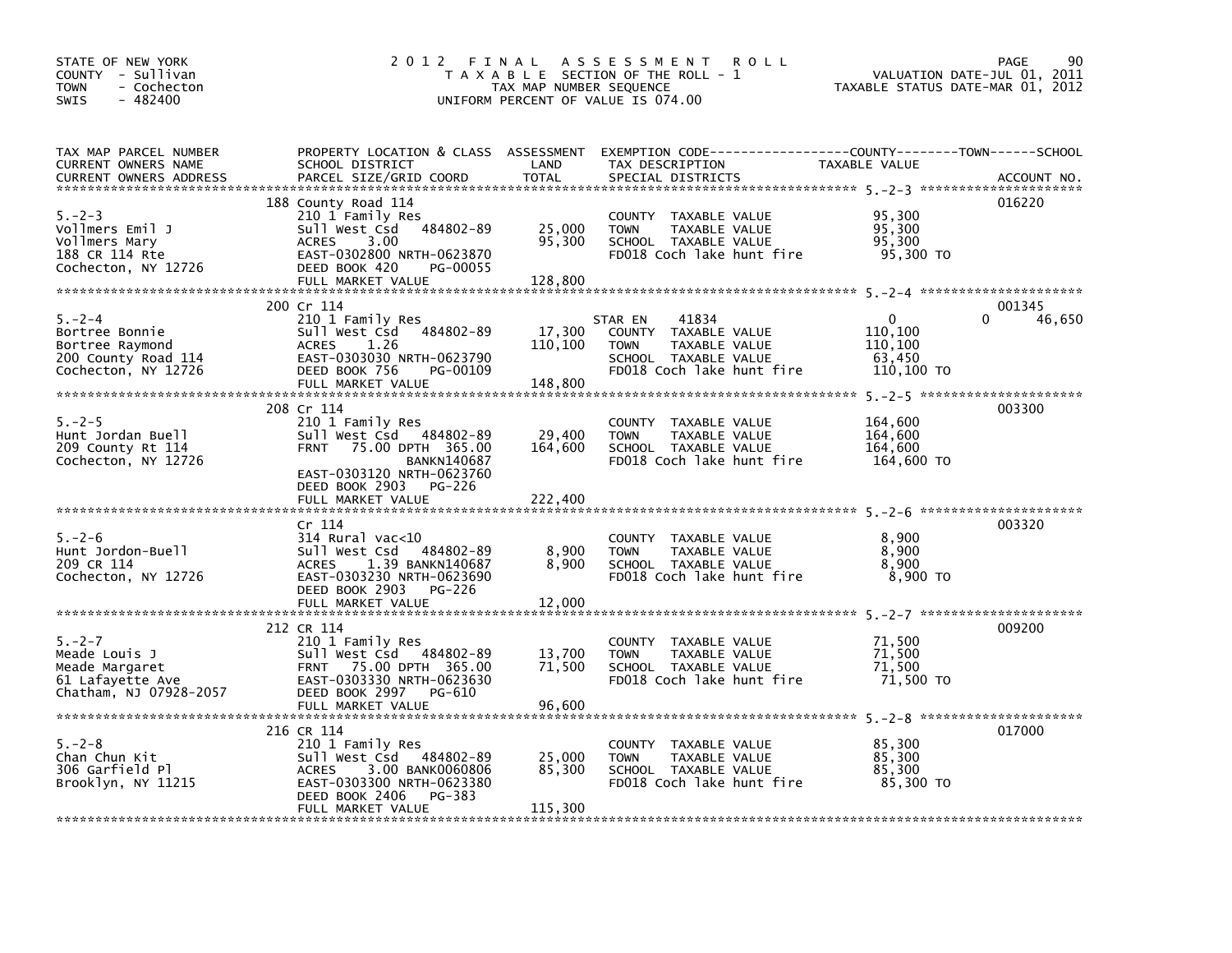| STATE OF NEW YORK<br>COUNTY - Sullivan<br>- Cochecton<br><b>TOWN</b><br><b>SWIS</b><br>$-482400$      | 2012 FINAL                                                                                                                                                                                 | TAX MAP NUMBER SEQUENCE      | A S S E S S M E N T<br><b>ROLL</b><br>T A X A B L E SECTION OF THE ROLL - 1<br>UNIFORM PERCENT OF VALUE IS 074.00                        | VALUATION DATE-JUL 01, 2011<br>TAXABLE STATUS DATE-MAR 01, 2012 | 91<br>PAGE       |
|-------------------------------------------------------------------------------------------------------|--------------------------------------------------------------------------------------------------------------------------------------------------------------------------------------------|------------------------------|------------------------------------------------------------------------------------------------------------------------------------------|-----------------------------------------------------------------|------------------|
| TAX MAP PARCEL NUMBER<br>CURRENT OWNERS NAME<br><b>CURRENT OWNERS ADDRESS</b>                         | SCHOOL DISTRICT<br>PARCEL SIZE/GRID COORD                                                                                                                                                  | LAND<br><b>TOTAL</b>         | PROPERTY LOCATION & CLASS ASSESSMENT EXEMPTION CODE----------------COUNTY-------TOWN------SCHOOL<br>TAX DESCRIPTION<br>SPECIAL DISTRICTS | TAXABLE VALUE                                                   | ACCOUNT NO.      |
| $5. - 2 - 9$<br>Campasano Nancy<br>820 E Hickory Grove Dr<br>Larchmont, NY 10538                      | 218 County Road 114<br>210 1 Family Res<br>Sull West Csd 484802-89<br>FRNT 100.00 DPTH 365.00<br>EAST-0303500 NRTH-0623560<br>DEED BOOK 2349 PG-363                                        | 15,000<br>76,500             | COUNTY TAXABLE VALUE<br>TAXABLE VALUE<br><b>TOWN</b><br>SCHOOL TAXABLE VALUE<br>FD018 Coch lake hunt fire                                | 76,500<br>76,500<br>76,500<br>76,500 TO                         | 012230           |
| $5. - 2 - 10$<br>Frawley Kiernan<br>PO Box 55<br>Cochecton, NY 12726                                  | 226 Cr 114<br>210 1 Family Res<br>Sull West Csd 484802-89<br>FRNT 100.00 DPTH 365.00<br>0.86<br><b>ACRES</b><br>EAST-0303600 NRTH-0623520<br>DEED BOOK 2255<br>PG-619<br>FULL MARKET VALUE | 15,000<br>118,500<br>160,100 | COUNTY TAXABLE VALUE<br>TAXABLE VALUE<br><b>TOWN</b><br>SCHOOL TAXABLE VALUE<br>FD018 Coch lake hunt fire                                | 118,500<br>118,500<br>118,500<br>118,500 TO                     | 000120           |
| $5. - 2 - 11$<br>Crever John<br>St John Margaret K<br>242 John St<br>Princeton, NJ 08542              | 198 Cr 114<br>210 1 Family Res<br>Sull West Csd 484802-89<br>FRNT 100.00 DPTH 365.00<br>EAST-0303700 NRTH-0623487<br>DEED BOOK 2580<br>PG-415<br>FULL MARKET VALUE                         | 10,500<br>64,100<br>86,600   | COUNTY TAXABLE VALUE<br>TAXABLE VALUE<br><b>TOWN</b><br>SCHOOL TAXABLE VALUE<br>FD018 Coch lake hunt fire                                | 64.100<br>64.100<br>64,100<br>64.100 TO                         |                  |
| $5. - 2 - 12$<br>Lingle Kelly<br>PO Box 162<br>Harris, NY 12742                                       | 8295 State Route 97<br>210 1 Family Res<br>Sull West Csd 484802-89<br>2.52 BANK C13170<br><b>ACRES</b><br>EAST-0301410 NRTH-0624070<br>DEED BOOK 3457<br>PG-375                            | 21,600<br>97,500             | 41854<br>STAR B<br>COUNTY TAXABLE VALUE<br><b>TOWN</b><br>TAXABLE VALUE<br>SCHOOL TAXABLE VALUE<br>FD018 Coch lake hunt fire             | $\Omega$<br>97,500<br>97,500<br>75,000<br>97.500 TO             | 012222<br>22,500 |
| $5. - 2 - 13$<br>Pellegrino John<br>Pellegrino Patricia<br>109 Chatham Ln<br>Point Pleasant, NY 08742 | Nys 97<br>$314$ Rural vac<10<br>Sull West Csd<br>484802-89<br>5.90<br><b>ACRES</b><br>EAST-0302783 NRTH-0623466<br>DEED BOOK 3467<br>PG-423<br>FULL MARKET VALUE                           | 2,950<br>2,950<br>4,000      | COUNTY TAXABLE VALUE<br><b>TOWN</b><br>TAXABLE VALUE<br>SCHOOL TAXABLE VALUE<br>FD018 Coch lake hunt fire                                | 2,950<br>2,950<br>2,950<br>2,950 TO                             |                  |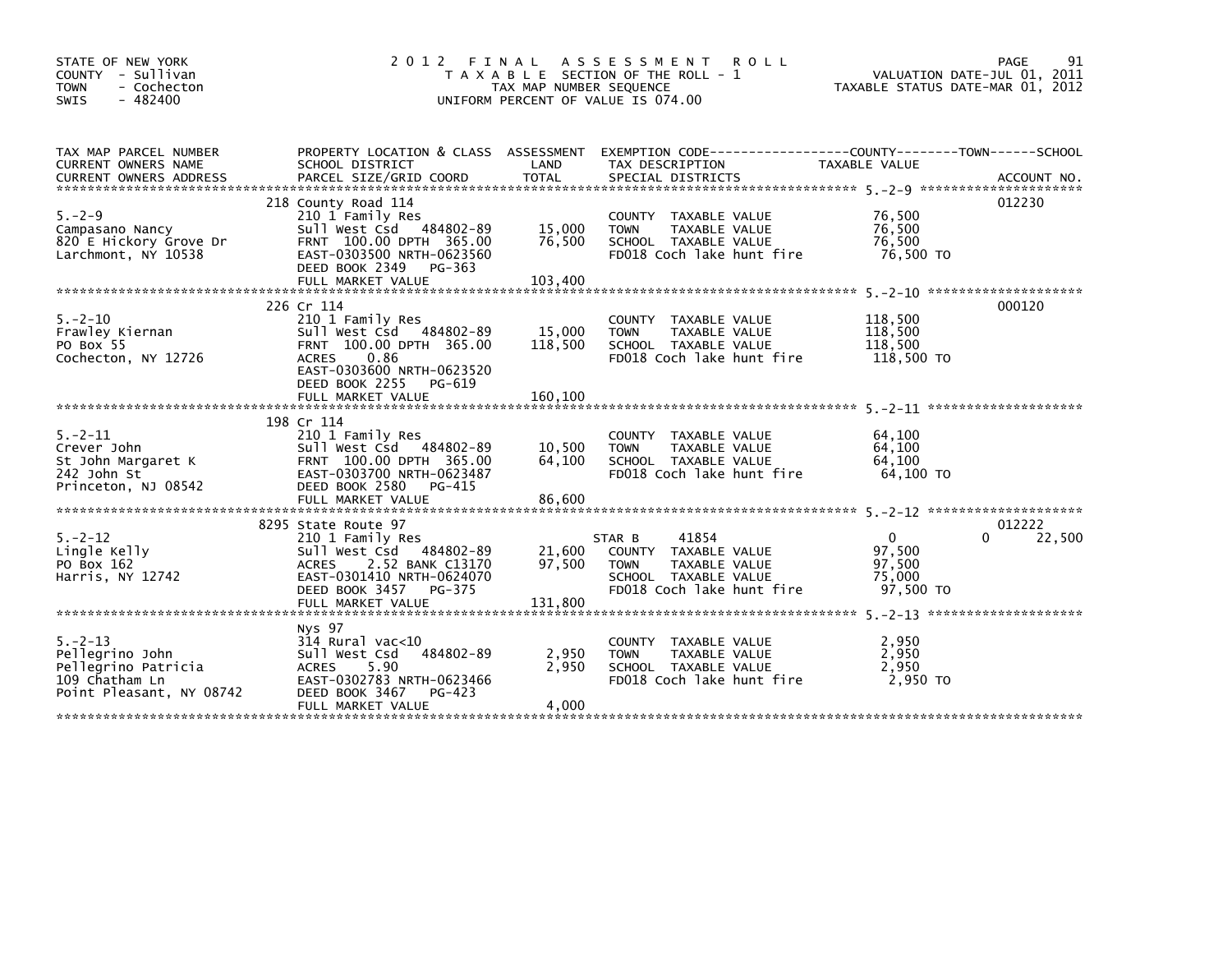| STATE OF NEW YORK   | 2012 FINAL ASSESSMENT ROLL            | -92<br>PAGE                      |
|---------------------|---------------------------------------|----------------------------------|
| COUNTY - Sullivan   | T A X A B L E SECTION OF THE ROLL - 1 | VALUATION DATE-JUL 01, 2011      |
| TOWN<br>- Cochecton | MAP SECTION - 005                     | TAXABLE STATUS DATE-MAR 01, 2012 |
| - 482400<br>SWIS    | SUB-SECTION-                          | RPS150/V04/L015                  |
|                     | UNIFORM PERCENT OF VALUE IS 074.00    | CURRENT DATE 6/19/2012           |

| CODE | DISTRICT NAME        | <b>PARCELS</b> | TOTAL EXTENSION<br>TYPF | EXTENSION<br>VALUE | AD VALOREM<br>VALUE | <b>FXFMPT</b><br>AMOUNT | <b>TAXABLE</b><br>VALUE |
|------|----------------------|----------------|-------------------------|--------------------|---------------------|-------------------------|-------------------------|
|      | FD018 Coch lake hunt |                | 22 TOTAL                |                    | 1478.770            |                         | 1478.770                |

### \*\*\* S C H O O L D I S T R I C T S U M M A R Y \*\*\*

| CODE   | DISTRICT NAME | <b>TOTAL</b><br><b>PARCELS</b> | ASSESSED<br>LAND | ASSESSED<br><b>TOTAL</b> | <b>EXEMPT</b><br><b>AMOUNT</b> | <b>TOTAL</b><br><b>TAXABLE</b> | <b>STAR</b><br><b>AMOUNT</b> | <b>STAR</b><br><b>TAXABLE</b> |
|--------|---------------|--------------------------------|------------------|--------------------------|--------------------------------|--------------------------------|------------------------------|-------------------------------|
| 484802 | Sull West Csd | 22                             | 330.070          | 1478,770                 |                                | 1478.770                       | 69,150                       | 1409,620                      |
|        | SUB-TOTAL     | 22                             | 330.070          | 1478,770                 |                                | 1478,770                       | 69,150                       | 1409,620                      |
| 482689 | Dv Library    | 22                             | 330,070          | 1478,770                 |                                | 1478,770                       | 69,150                       | 1409,620                      |
|        | <b>TOTAL</b>  | 44                             | 660.140          | 2957,540                 |                                | 2957,540                       | 138,300                      | 2819,240                      |

\*\*\* S Y S T E M C O D E S S U M M A R Y \*\*\*

NO SYSTEM EXEMPTIONS AT THIS LEVEL

| CODE           | DESCRIPTION                       | <b>TOTAL</b><br><b>PARCELS</b> | <b>COUNTY</b> | <b>TOWN</b> | <b>SCHOOL</b>              |
|----------------|-----------------------------------|--------------------------------|---------------|-------------|----------------------------|
| 41834<br>41854 | STAR EN<br>STAR B<br><b>TOTAL</b> |                                |               |             | 46,650<br>22,500<br>69,150 |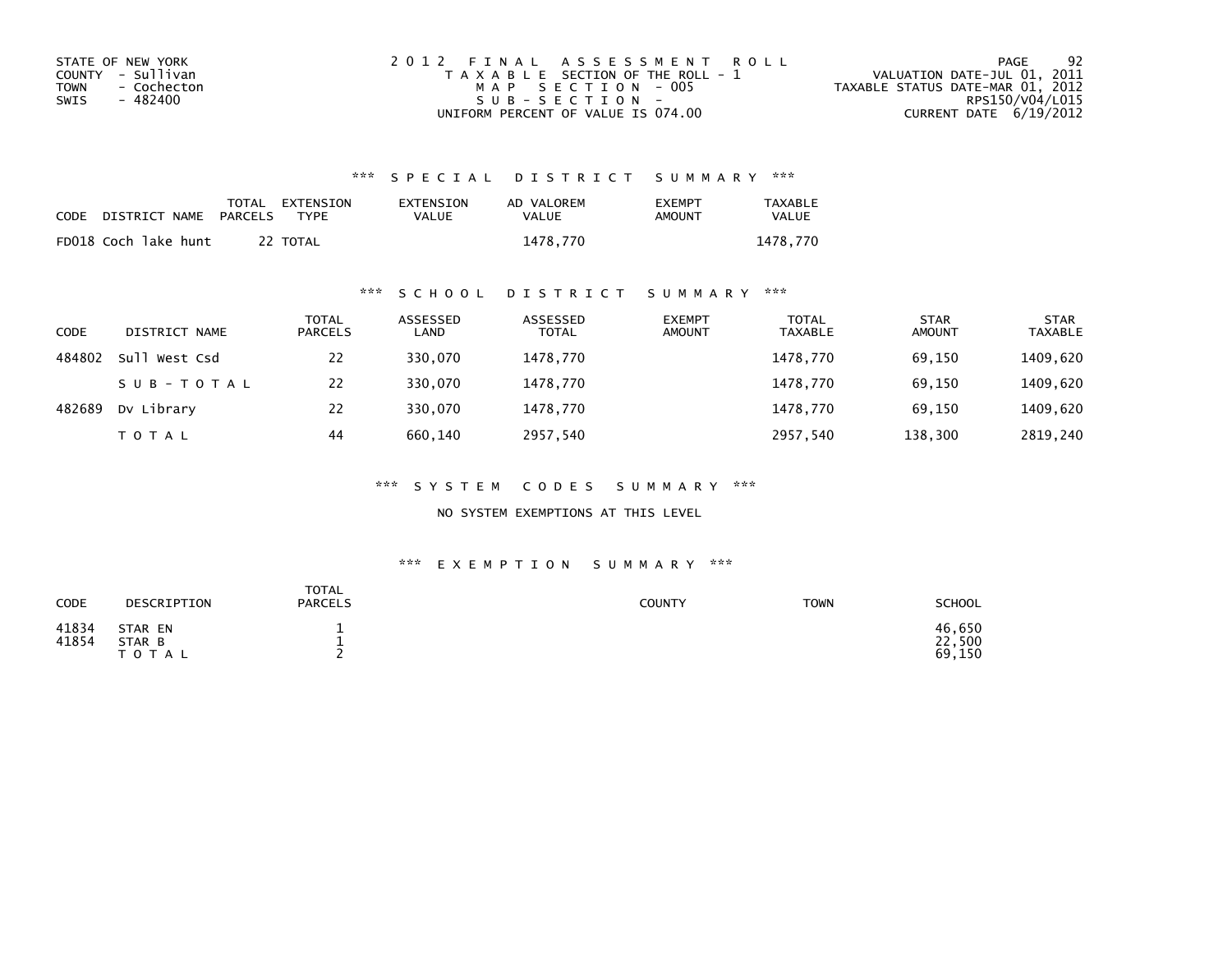| STATE OF NEW YORK<br>COUNTY - Sullivan<br>- Cochecton<br>TOWN<br>- 482400<br>SWIS | 2012 FINAL ASSESSMENT ROLL<br>T A X A B L E SECTION OF THE ROLL - 1<br>MAP SECTION - 005<br>$S \cup B - S \in C \cup D$ | -93<br>PAGE<br>VALUATION DATE-JUL 01, 2011<br>TAXABLE STATUS DATE-MAR 01, 2012<br>RPS150/V04/L015 |
|-----------------------------------------------------------------------------------|-------------------------------------------------------------------------------------------------------------------------|---------------------------------------------------------------------------------------------------|
|                                                                                   | UNIFORM PERCENT OF VALUE IS 074.00                                                                                      | CURRENT DATE 6/19/2012                                                                            |

| ROLL       | DESCRIPTION | <b>TOTAL</b>   | ASSESSED | ASSESSED | <b>TAXABLE</b> | <b>TAXABLE</b> | <b>TAXABLE</b> | <b>STAR</b>    |
|------------|-------------|----------------|----------|----------|----------------|----------------|----------------|----------------|
| <b>SEC</b> |             | <b>PARCELS</b> | LAND     | TOTAL    | <b>COUNTY</b>  | <b>TOWN</b>    | <b>SCHOOL</b>  | <b>TAXABLE</b> |
|            | TAXABLE     | <u>_ _</u>     | 330,070  | 1478,770 | 1478.770       | 1478.770       | 1478.770       | 1409,620       |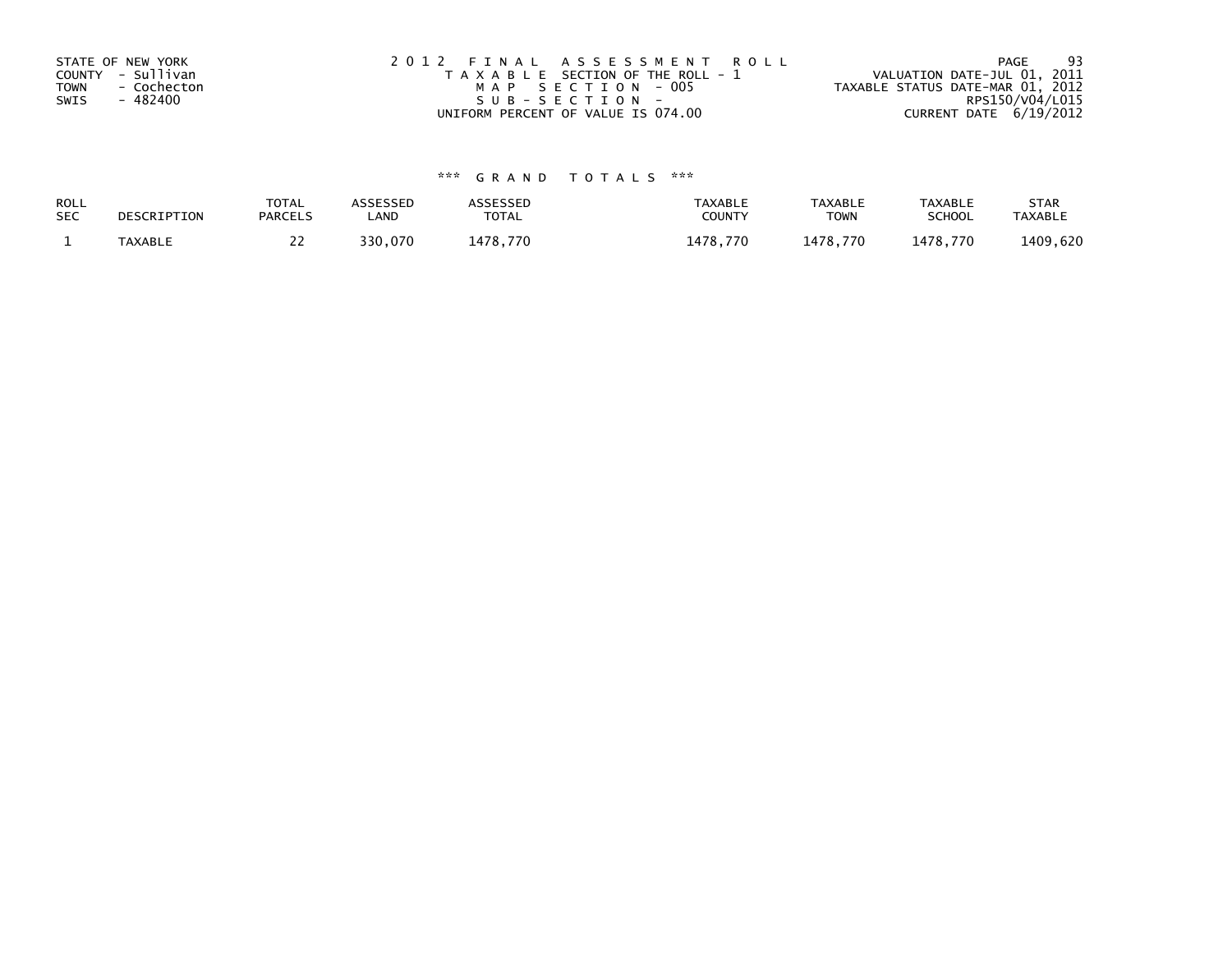| STATE OF NEW YORK<br>COUNTY - Sullivan<br><b>TOWN</b><br>- Cochecton<br>$-482400$<br><b>SWIS</b>   |                                                                                                                                                                                                                | TAX MAP NUMBER SEQUENCE      | 2012 FINAL ASSESSMENT<br><b>ROLL</b><br>T A X A B L E SECTION OF THE ROLL - 1<br>UNIFORM PERCENT OF VALUE IS 074.00  | VALUATION DATE-JUL 01, 2011<br>TAXABLE STATUS DATE-MAR 01, 2012 | 94<br>PAGE |
|----------------------------------------------------------------------------------------------------|----------------------------------------------------------------------------------------------------------------------------------------------------------------------------------------------------------------|------------------------------|----------------------------------------------------------------------------------------------------------------------|-----------------------------------------------------------------|------------|
| TAX MAP PARCEL NUMBER<br>CURRENT OWNERS NAME                                                       | SCHOOL DISTRICT                                                                                                                                                                                                | LAND                         | PROPERTY LOCATION & CLASS ASSESSMENT EXEMPTION CODE-----------------COUNTY-------TOWN------SCHOOL<br>TAX DESCRIPTION | TAXABLE VALUE                                                   |            |
| $6. -1 - 1.1$<br>Klaber III William<br>57 Garcia Rd<br>Long Eddy, NY 12760                         | County Road 114<br>314 Rural vac<10 - WTRFNT<br>Sull West Csd<br>484802-89<br>ACRES 10.00<br>EAST-0299680 NRTH-0623240<br>DEED BOOK 3515 PG-510<br>FULL MARKET VALUE                                           | 68,500<br>68,500<br>92,600   | COUNTY TAXABLE VALUE<br><b>TOWN</b><br>TAXABLE VALUE<br>SCHOOL TAXABLE VALUE<br>FD018 Coch lake hunt fire            | 68,500<br>68,500<br>68,500<br>68,500 TO                         | 016640     |
| $6. -1 - 1.2$<br>Klaber III William<br>57 Garcia Rd<br>Long Eddy, NY 12760                         | NW County Road 114<br>311 Res vac land - WTRFNT<br>Sull West Csd 484802-89<br>combo $w/6$ .-1-3 & 6.-1-2.2<br>9.14<br><b>ACRES</b><br>EAST-0299680 NRTH-0623240<br>DEED BOOK 2011 PG-4511<br>FULL MARKET VALUE | 66,200<br>66,200<br>89,500   | COUNTY TAXABLE VALUE<br>TAXABLE VALUE<br><b>TOWN</b><br>SCHOOL TAXABLE VALUE<br>FD018 Coch lake hunt fire            | 66,200<br>66,200<br>66,200<br>66,200 TO                         | 016640     |
| $6. - 1 - 4$<br>Wagner Laurence M<br>Wagner Jan C<br>225 West End Ave Apt 27<br>New York, NY 10023 | 18 Newman Rd<br>210 1 Family Res<br>Sull West Csd 484802-89<br>Flood damage 2006<br><b>ACRES</b><br>3.18 BANKC030400<br>EAST-0299660 NRTH-0622630<br>DEED BOOK 2915 PG-36<br>FULL MARKET VALUE                 | 45,800<br>145,700<br>196,900 | COUNTY TAXABLE VALUE<br><b>TOWN</b><br>TAXABLE VALUE<br>SCHOOL TAXABLE VALUE<br>FD018 Coch lake hunt fire            | 145,700<br>145,700<br>145,700<br>145,700 TO                     | 160510     |
| $6. - 1 - 5$<br>Garnicas Wilson<br>158 Flanders Rd<br>Niantic, CT 06357                            | Cr 114<br>210 1 Family Res<br>Sull West Csd 484802-89<br>flood damage 2006<br>FRNT 185.00 DPTH 160.00<br>EAST-0299928 NRTH-0622624<br>DEED BOOK 2554 PG-610<br>FULL MARKET VALUE                               | 12,400<br>17,400<br>23,500   | COUNTY TAXABLE VALUE<br><b>TOWN</b><br>TAXABLE VALUE<br>SCHOOL TAXABLE VALUE<br>FD018 Coch lake hunt fire            | 17,400<br>17,400<br>17,400<br>17,400 TO                         | 014595     |
| $6. - 1 - 8$<br>Creighton Richard<br>Creighton Debra<br>382 Jewett Ave<br>Staten Island, NY 10302  | Cr 114 Rd<br>$485 > 1$ use sm bld<br>Sull West Csd 484802-89<br>flood damage<br>FRNT 83.00 DPTH 216.70<br>EAST-0300305 NRTH-0622907<br>DEED BOOK 2874<br>PG-184<br>FULL MARKET VALUE                           | 12,300<br>135,000<br>182,400 | COUNTY TAXABLE VALUE<br><b>TOWN</b><br>TAXABLE VALUE<br>SCHOOL TAXABLE VALUE<br>FD018 Coch lake hunt fire            | 135,000<br>135,000<br>135,000<br>135,000 TO                     | 016540     |
|                                                                                                    |                                                                                                                                                                                                                |                              |                                                                                                                      |                                                                 |            |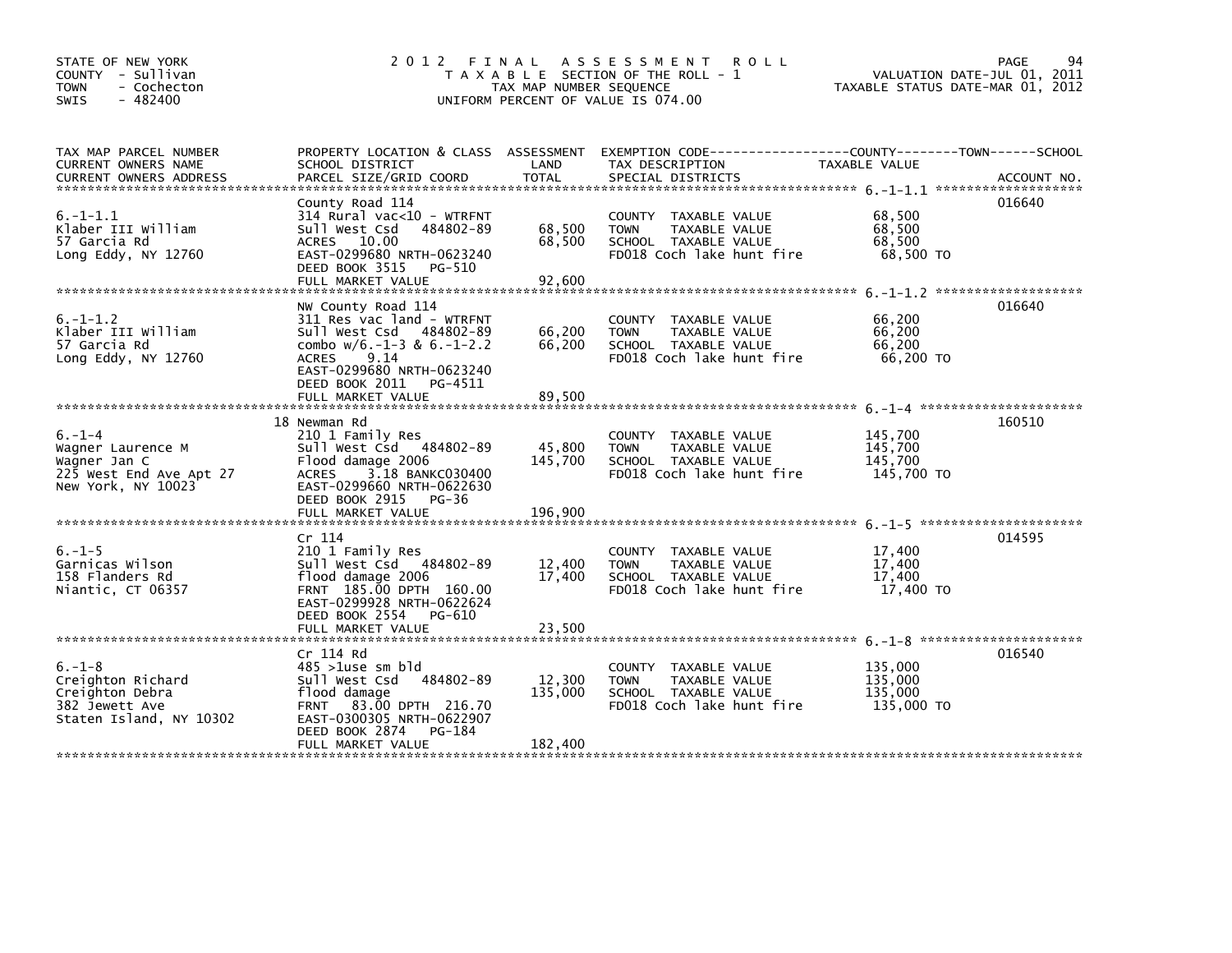| STATE OF NEW YORK<br>COUNTY - Sullivan<br><b>TOWN</b><br>- Cochecton<br>$-482400$<br>SWIS             | 2012 FINAL ASSESSMENT<br>T A X A B L E SECTION OF THE ROLL - 1<br>TAX MAP NUMBER SEQUENCE<br>UNIFORM PERCENT OF VALUE IS 074.00                                                                          | 95<br>PAGE<br>VALUATION DATE-JUL 01, 2011<br>TAXABLE STATUS DATE-MAR 01, 2012 |                                                                                                                                          |                                             |             |
|-------------------------------------------------------------------------------------------------------|----------------------------------------------------------------------------------------------------------------------------------------------------------------------------------------------------------|-------------------------------------------------------------------------------|------------------------------------------------------------------------------------------------------------------------------------------|---------------------------------------------|-------------|
| TAX MAP PARCEL NUMBER<br>CURRENT OWNERS NAME<br><b>CURRENT OWNERS ADDRESS</b>                         | SCHOOL DISTRICT<br>PARCEL SIZE/GRID COORD                                                                                                                                                                | LAND<br>TOTAL                                                                 | PROPERTY LOCATION & CLASS ASSESSMENT EXEMPTION CODE----------------COUNTY-------TOWN------SCHOOL<br>TAX DESCRIPTION<br>SPECIAL DISTRICTS | TAXABLE VALUE                               | ACCOUNT NO. |
| $6. - 1 - 9$<br>Sheard Lucille Ann<br>PO Box 5<br>Damascus, PA 18415                                  | 49 CR 114<br>484 1 use sm bld<br>Sull West Csd 484802-89<br>flood damage<br>FRNT 87.00 DPTH 180.50<br>0.43<br><b>ACRES</b><br>EAST-0300378 NRTH-0622959<br>DEED BOOK 1586<br>PG-636<br>FULL MARKET VALUE | 12,400<br>99,700<br>134.700                                                   | COUNTY TAXABLE VALUE<br>TAXABLE VALUE<br><b>TOWN</b><br>SCHOOL TAXABLE VALUE<br>FD018 Coch lake hunt fire                                | 99,700<br>99,700<br>99,700<br>99,700 TO     | 016521      |
| $6. - 1 - 11$<br>Mace Jack<br>1455 Ferry Ave<br>Niagara Falls, NY 14301                               | 53 CR 114<br>210 1 Family Res<br>Sull West Csd 484802-89<br>flood damage 2006<br>FRNT 65.70 DPTH 214.29<br>EAST-0300460 NRTH-0623000<br>DEED BOOK 1295<br>PG-00001<br>FULL MARKET VALUE                  | 11,800<br>70,000<br>94,600                                                    | COUNTY TAXABLE VALUE<br><b>TOWN</b><br>TAXABLE VALUE<br>SCHOOL TAXABLE VALUE<br>FD018 Coch lake hunt fire                                | 70,000<br>70,000<br>70,000<br>70,000 TO     | 004885      |
| $6. - 1 - 12$<br>Behrens Thomas F<br>Stjarne Fredrika<br>220A West Houston St 3<br>New York, NY 10014 | County Road 114<br>210 1 Family Res<br>Sull West Csd 484802-89<br><b>FRNT</b><br>92.00 DPTH 214.25<br><b>BANK C30614</b><br>EAST-0300520 NRTH-0623050<br>DEED BOOK 2696 PG-414<br>FULL MARKET VALUE      | 12,500<br>137,100<br>185,300                                                  | COUNTY TAXABLE VALUE<br><b>TOWN</b><br>TAXABLE VALUE<br>SCHOOL TAXABLE VALUE<br>FD018 Coch lake hunt fire                                | 137,100<br>137,100<br>137,100<br>137,100 TO | 011580      |
| $6. - 1 - 13$<br>Flynn Maureen M<br>315 East 86 St Apt 6he<br>New York, NY 10028                      | C R 114<br>230 3 Family Res<br>Sull West Csd 484802-89<br>FRNT 110.87 DPTH 212.25<br>EAST-0300600 NRTH-0623100<br>DEED BOOK 2027 PG-125                                                                  | 12,900<br>153,300                                                             | COUNTY TAXABLE VALUE<br><b>TOWN</b><br>TAXABLE VALUE<br>SCHOOL TAXABLE VALUE<br>FD018 Coch lake hunt fire                                | 153,300<br>153,300<br>153.300<br>153,300 TO | 008030      |
| $6. - 1 - 14$<br>Gonzalez Vicente<br>243 Canal St<br>New York, NY 10013                               | 61 County Route 114<br>482 Det row bldg<br>Sull West Csd 484802-89<br>General Store<br>FRNT 42.00 DPTH 212.50<br>EAST-0300660 NRTH-0623150<br>DEED BOOK 3637<br>PG-693<br>FULL MARKET VALUE              | 12,000<br>55,000<br>74,324                                                    | COUNTY TAXABLE VALUE<br><b>TOWN</b><br>TAXABLE VALUE<br>SCHOOL TAXABLE VALUE<br>FD018 Coch lake hunt fire                                | 55,000<br>55,000<br>55,000<br>55,000 TO     | 005525      |
|                                                                                                       |                                                                                                                                                                                                          |                                                                               |                                                                                                                                          |                                             |             |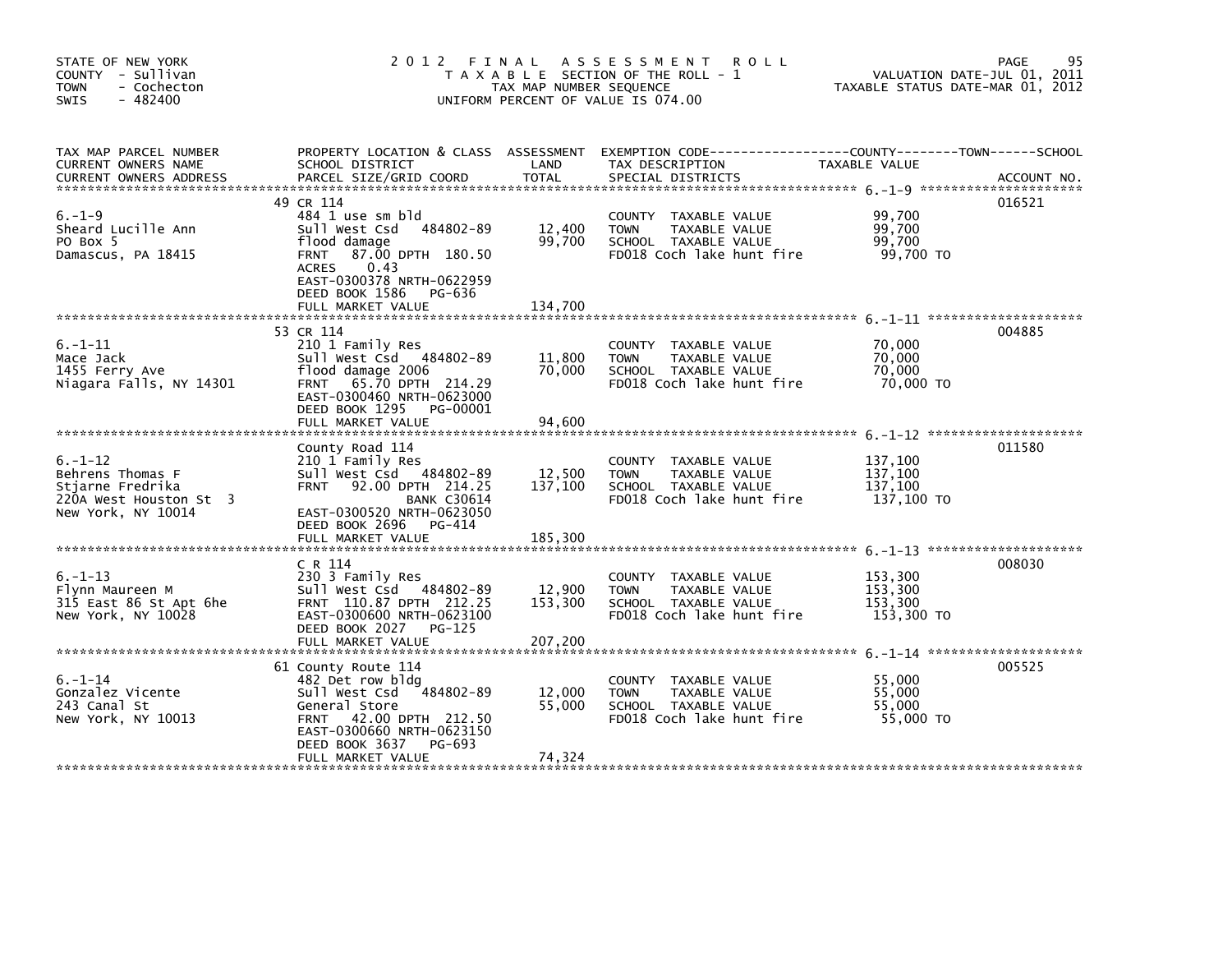| STATE OF NEW YORK<br>COUNTY - Sullivan<br>- Cochecton<br>TOWN<br>- 482400<br>SWIS                               | 2012 FINAL                                                                                                                                                                                   | TAX MAP NUMBER SEQUENCE       | A S S E S S M E N T<br><b>ROLL</b><br>T A X A B L E SECTION OF THE ROLL - 1<br>UNIFORM PERCENT OF VALUE IS 074.00            | VALUATION DATE-JUL 01, 2011<br>TAXABLE STATUS DATE-MAR 01, 2012 | PAGE<br>96            |
|-----------------------------------------------------------------------------------------------------------------|----------------------------------------------------------------------------------------------------------------------------------------------------------------------------------------------|-------------------------------|------------------------------------------------------------------------------------------------------------------------------|-----------------------------------------------------------------|-----------------------|
| TAX MAP PARCEL NUMBER<br>CURRENT OWNERS NAME<br><b>CURRENT OWNERS ADDRESS</b>                                   | PROPERTY LOCATION & CLASS ASSESSMENT<br>SCHOOL DISTRICT<br>PARCEL SIZE/GRID COORD                                                                                                            | LAND<br><b>TOTAL</b>          | EXEMPTION CODE-----------------COUNTY-------TOWN------SCHOOL<br>TAX DESCRIPTION<br>SPECIAL DISTRICTS                         | TAXABLE VALUE                                                   | ACCOUNT NO.           |
| $6. -2 - 1.1$<br>R & H Gorr Inc<br>14 Hortonville Main St<br>Callicoon, NY 12723                                | Tr 7<br>120 Field crops<br>484802-89<br>Sull West Csd<br>ACRES 26.50<br>EAST-0300730 NRTH-0622220<br>DEED BOOK 852<br>PG-00252<br>FULL MARKET VALUE                                          | 122,900<br>122,900<br>166,100 | COUNTY TAXABLE VALUE<br>TAXABLE VALUE<br><b>TOWN</b><br>SCHOOL TAXABLE VALUE<br>FD018 Coch lake hunt fire                    | 122,900<br>122,900<br>122,900<br>122,900 TO                     | 005390                |
| $6. -2 - 1.3$<br>Hennig Randy<br>PO Box 35<br>Cochecton, NY 12726                                               | 78 Cochecton Rd<br>270 Mfg housing<br>Sull West Csd 484802-89<br>Damaged by flood 2006<br><b>ACRES</b><br>0.77<br>EAST-0301510 NRTH-0621890<br>DEED BOOK 2048<br>PG-131<br>FULL MARKET VALUE | 10,500<br>10,500<br>14,200    | COUNTY TAXABLE VALUE<br><b>TOWN</b><br>TAXABLE VALUE<br>SCHOOL TAXABLE VALUE<br>FD018 Coch lake hunt fire                    | 10,500<br>10,500<br>10,500<br>10,500 TO                         | 006595                |
| $6. -2 - 1.4$<br>R & H Gorr Inc<br>Gorr Michael<br>14 Hortonville Main St<br>Callicoon, NY 12723                | Tr 7<br>$314$ Rural vac<10<br>Sull West Csd<br>484802-89<br><b>ACRES</b><br>3.00<br>EAST-0300640 NRTH-0622660<br>DEED BOOK 1305<br>PG-00224<br>FULL MARKET VALUE                             | 16,000<br>16,000<br>21,600    | COUNTY TAXABLE VALUE<br><b>TOWN</b><br>TAXABLE VALUE<br>SCHOOL TAXABLE VALUE<br>FD018 Coch lake hunt fire                    | 16,000<br>16,000<br>16,000<br>16,000 TO                         | 015565                |
| $6. -2 - 1.21$<br>Henning Arthur W<br>Henning Susanne C<br>22 Cochecton Rd<br>PO Box 243<br>Cochecton, NY 12726 | T R 7<br>$314$ Rural vac< $10$<br>484802-89<br>Sull West Csd<br>10.00 DPTH 190.00<br><b>FRNT</b><br>EAST-0301000 NRTH-0622610<br>DEED BOOK 1752<br>PG-252<br>FULL MARKET VALUE               | 2,400<br>2,400<br>3,200       | COUNTY TAXABLE VALUE<br><b>TOWN</b><br>TAXABLE VALUE<br>SCHOOL TAXABLE VALUE<br>FD018 Coch lake hunt fire                    | 2,400<br>2,400<br>2,400<br>2,400 TO                             |                       |
| $6. -2 - 1.22$<br>Hennig Arthur<br>Hennig Susanne<br>22 Cochecton Rd<br>PO Box 243<br>Cochecton, NY 12726       | 20 Cochecton Rd<br>210 1 Family Res<br>Sull West Csd 484802-89<br>FRNT 100.00 DPTH 190.00<br>EAST-0300950 NRTH-0622630<br>DEED BOOK 1474<br>PG-00028<br>FULL MARKET VALUE                    | 12,500<br>82,900<br>112,000   | STAR B<br>41854<br>COUNTY TAXABLE VALUE<br><b>TOWN</b><br>TAXABLE VALUE<br>SCHOOL TAXABLE VALUE<br>FD018 Coch lake hunt fire | $\Omega$<br>82,900<br>82,900<br>60,400<br>82,900 TO             | 000113<br>0<br>22,500 |
| $6. -2 - 1.51$<br>R & H Gorr Inc<br>Gorr Michael<br>14 Hortonville Main St<br>Callicoon, NY 12723               | Tr 7<br>$314$ Rural vac< $10$<br>484802-89<br>Sull West Csd<br>27.90 DPTH 151.10<br><b>FRNT</b><br>EAST-0300570 NRTH-0622800<br>DEED BOOK 1305<br>PG-00224<br>FULL MARKET VALUE              | 1,300<br>1,300<br>1,800       | COUNTY TAXABLE VALUE<br><b>TOWN</b><br>TAXABLE VALUE<br>SCHOOL TAXABLE VALUE<br>FD018 Coch lake hunt fire                    | 1,300<br>1.300<br>1,300<br>1,300 TO                             | 015566                |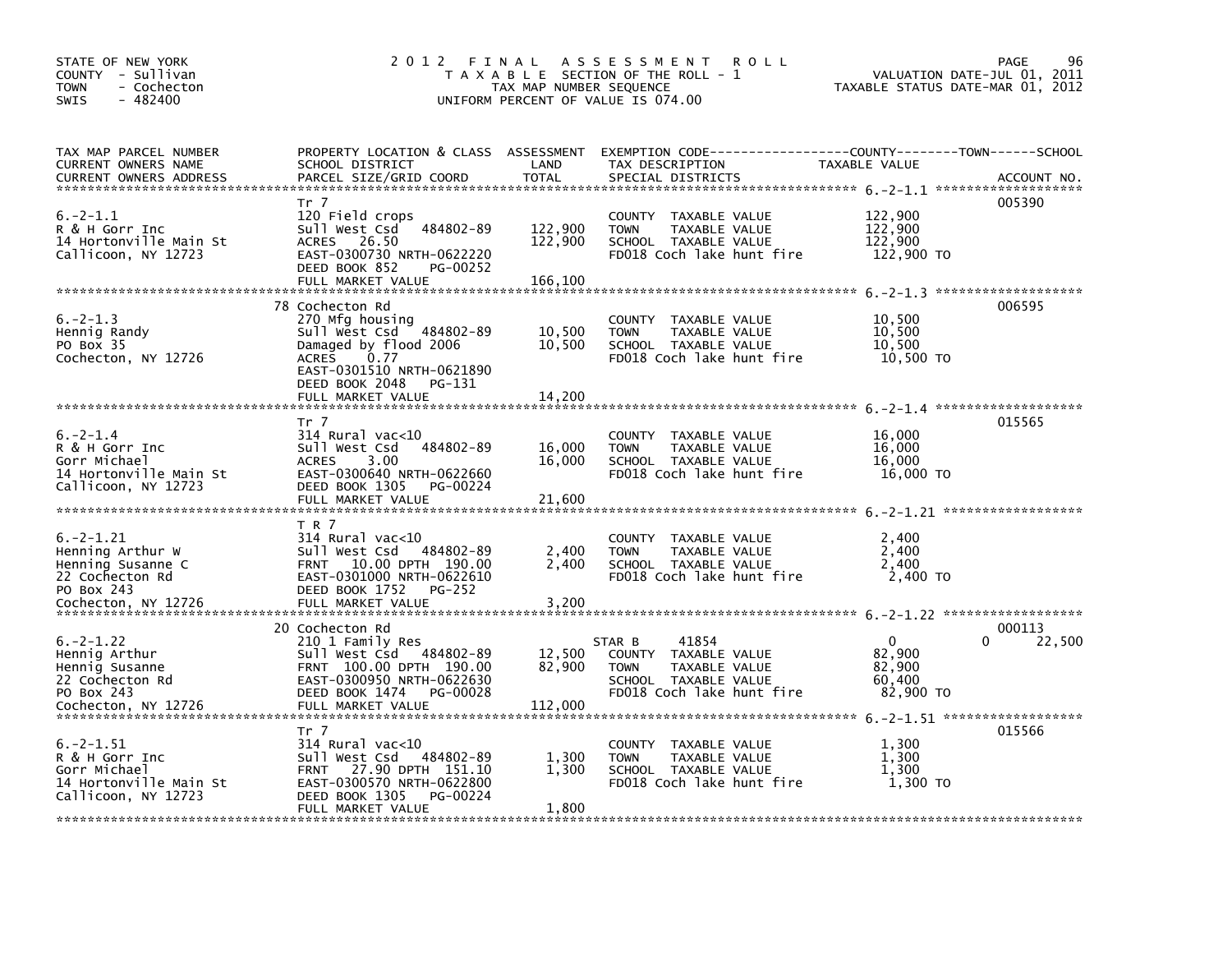| STATE OF NEW YORK<br>COUNTY - Sullivan<br>- Cochecton<br><b>TOWN</b><br>$-482400$<br>SWIS                     |                                                                                                                                                                                                    | TAX MAP NUMBER SEQUENCE      | 2012 FINAL ASSESSMENT<br><b>ROLL</b><br>T A X A B L E SECTION OF THE ROLL - 1<br>UNIFORM PERCENT OF VALUE IS 074.00                     | TAXABLE STATUS DATE-MAR 01, 2012                    | 97<br>PAGE<br>VALUATION DATE-JUL 01, 2011 |
|---------------------------------------------------------------------------------------------------------------|----------------------------------------------------------------------------------------------------------------------------------------------------------------------------------------------------|------------------------------|-----------------------------------------------------------------------------------------------------------------------------------------|-----------------------------------------------------|-------------------------------------------|
| TAX MAP PARCEL NUMBER<br>CURRENT OWNERS NAME<br><b>CURRENT OWNERS ADDRESS</b>                                 | SCHOOL DISTRICT<br>PARCEL SIZE/GRID COORD                                                                                                                                                          | LAND<br><b>TOTAL</b>         | PROPERTY LOCATION & CLASS ASSESSMENT EXEMPTION CODE----------------COUNTY-------TOWN-----SCHOOL<br>TAX DESCRIPTION<br>SPECIAL DISTRICTS | TAXABLE VALUE                                       | ACCOUNT NO.                               |
| $6. -2 - 1.52$<br>Keating John J<br>Box 77 Bridge St<br>Cochecton, NY 12726                                   | 54 CR 114<br>283 Res w/Comuse<br>Sull West Csd 484802-89<br>FRNT 173.30 DPTH 154.70<br>EAST-0300647 NRTH-0622854<br>DEED BOOK 1327<br>PG-00316<br>FULL MARKET VALUE                                | 13,500<br>61,900<br>83,600   | 41834<br>STAR EN<br>COUNTY TAXABLE VALUE<br>TAXABLE VALUE<br><b>TOWN</b><br>SCHOOL TAXABLE VALUE<br>FD018 Coch lake hunt fire           | $\Omega$<br>61,900<br>61,900<br>15,250<br>61,900 TO | 008410<br>46,650                          |
| $6. -2 - 2$<br>Slowey Anne M<br>435 E 14th St 12G<br>New York, NY 10009                                       | 58 County Road 114<br>210 1 Family Res<br>Sull West Csd 484802-89<br>FRNT 111.50 DPTH 157.50<br><b>BANKN140687</b><br>EAST-0300771 NRTH-0622925<br>DEED BOOK 2010<br>PG-58636<br>FULL MARKET VALUE | 12,500<br>130,980<br>177,000 | COUNTY TAXABLE VALUE<br><b>TOWN</b><br>TAXABLE VALUE<br>SCHOOL TAXABLE VALUE<br>FD018 Coch lake hunt fire                               | 130,980<br>130,980<br>130,980<br>130,980 TO         | 008400                                    |
| $6. -2 - 3$<br>Henning Arthur W<br>22 Cochecton Rd<br>PO Box 243<br>Cochecton, NY 12726                       | Tr 7<br>270 Mfg housing<br>Sull West Csd 484802-89<br>FRNT 62.50 DPTH 190.00<br>EAST-0301030 NRTH-0622580<br>DEED BOOK 1925<br>PG-0697<br>FULL MARKET VALUE                                        | 11,600<br>31,200<br>42,200   | COUNTY TAXABLE VALUE<br><b>TOWN</b><br>TAXABLE VALUE<br>SCHOOL TAXABLE VALUE<br>FD018 Coch lake hunt fire                               | 31,200<br>31,200<br>31,200<br>31,200 TO             | 015567                                    |
| $6. -2 - 4$<br>Henning Arthur<br>22 Cochecton Rd<br>PO Box 243<br>Cochecton, NY 12726                         | Tr 7<br>314 Rural vac<10<br>Sull West Csd 484802-89<br>FRNT 62.50 DPTH 190.00<br>EAST-0301070 NRTH-0622530<br>DEED BOOK 1925<br>PG-0697<br>FULL MARKET VALUE                                       | 2,600<br>2,600<br>3,500      | COUNTY TAXABLE VALUE<br><b>TOWN</b><br>TAXABLE VALUE<br>SCHOOL TAXABLE VALUE<br>FD018 Coch lake hunt fire                               | 2,600<br>2,600<br>2.600<br>2,600 TO                 | 015569                                    |
| $6. -2 - 6.1$<br>Schaeffer Thomas<br>Schaeffer Yvonne<br>PO Box 258<br>Cochecton, NY 12726                    | T R 7<br>$314$ Rural vac<10<br>Sull West Csd 484802-89<br>FRNT 33.00 DPTH 190.00<br>EAST-0301180 NRTH-0622300<br>DEED BOOK 1118<br>PG-00174<br>FULL MARKET VALUE                                   | 3,000<br>3.000<br>4,100      | COUNTY TAXABLE VALUE<br><b>TOWN</b><br>TAXABLE VALUE<br>SCHOOL TAXABLE VALUE<br>FD018 Coch lake hunt fire                               | 3,000<br>3,000<br>3,000<br>3,000 TO                 | 016812                                    |
| $6. - 2 - 6.2$<br>Hennig Arthur W<br>Hennig Susanne C<br>38 Cochecton Rd<br>PO Box 243<br>Cochecton, NY 12726 | 38 Cochecton Rd<br>270 Mfg housing<br>484802-89<br>Sull West Csd<br>FRNT 183.00 DPTH 190.00<br>EAST-0301150 NRTH-0622430<br>DEED BOOK 3510<br>PG-234<br>FULL MARKET VALUE                          | 14,800<br>29,900<br>40,400   | COUNTY TAXABLE VALUE<br><b>TOWN</b><br>TAXABLE VALUE<br>SCHOOL TAXABLE VALUE<br>FD018 Coch lake hunt fire                               | 29,900<br>29,900<br>29,900<br>29,900 TO             | 000112                                    |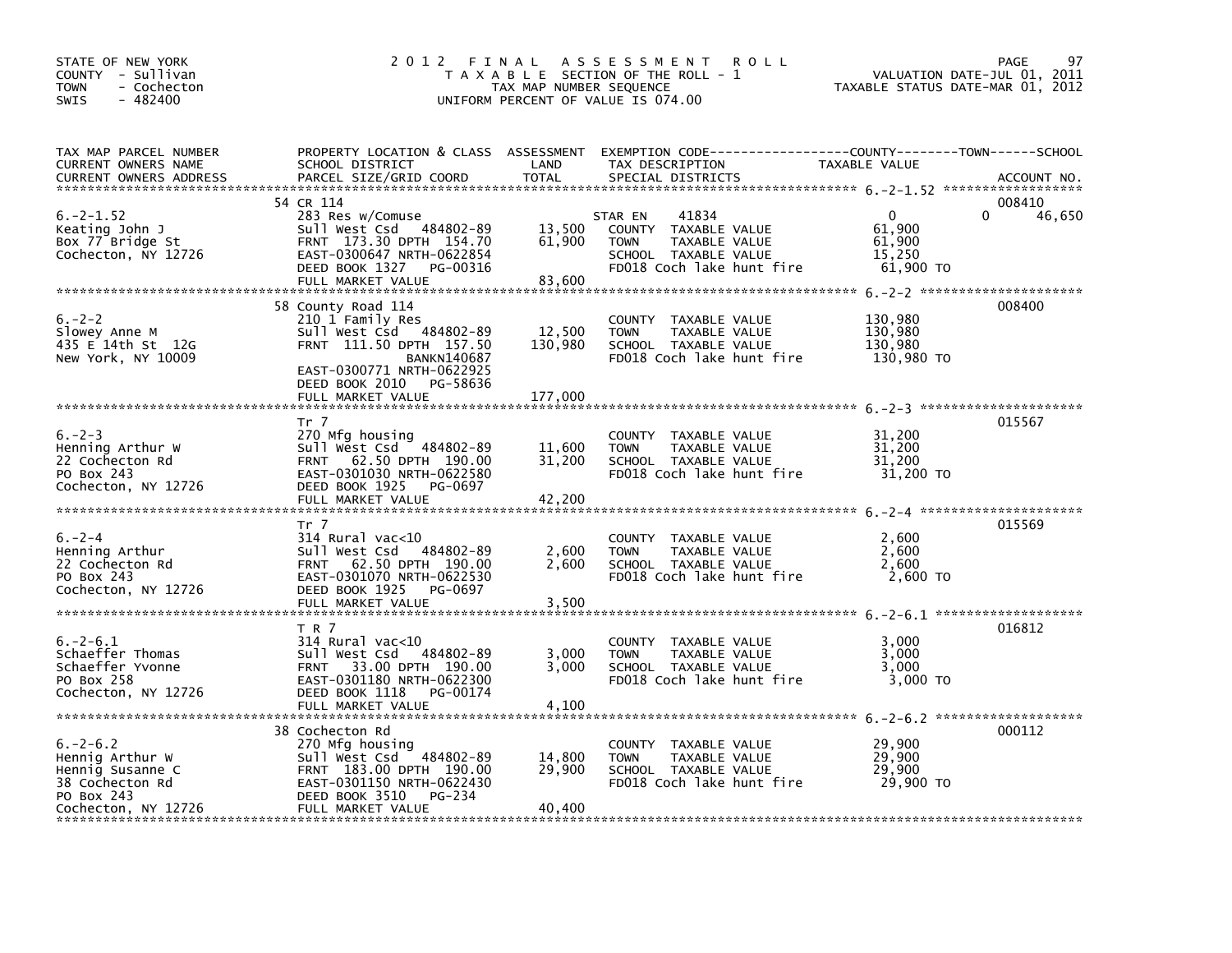| STATE OF NEW YORK<br>COUNTY - Sullivan<br><b>TOWN</b><br>- Cochecton<br>- 482400<br>SWIS |                                                                                                                                                                                                  | TAX MAP NUMBER SEQUENCE | 2012 FINAL ASSESSMENT ROLL<br>T A X A B L E SECTION OF THE ROLL - 1<br>UNIFORM PERCENT OF VALUE IS 074.00                    | VALUATION DATE-JUL 01, 2011<br>TAXABLE STATUS DATE-MAR 01, 2012     | PAGE<br>98       |
|------------------------------------------------------------------------------------------|--------------------------------------------------------------------------------------------------------------------------------------------------------------------------------------------------|-------------------------|------------------------------------------------------------------------------------------------------------------------------|---------------------------------------------------------------------|------------------|
| TAX MAP PARCEL NUMBER<br>CURRENT OWNERS NAME                                             | SCHOOL DISTRICT                                                                                                                                                                                  | LAND                    | PROPERTY LOCATION & CLASS ASSESSMENT EXEMPTION CODE---------------COUNTY--------TOWN------SCHOOL<br>TAX DESCRIPTION          | TAXABLE VALUE                                                       |                  |
| $6. -2 - 7$<br>Schaeffer Thomas<br>Schaeffer Yvonne<br>PO Box 258<br>Cochecton, NY 12726 | T R 7<br>311 Res vac land<br>Sull West Csd 484802-89<br>FRNT 36.00 DPTH 100.00<br>EAST-0301270 NRTH-0622340<br>DEED BOOK 1118 PG-00174<br>FULL MARKET VALUE                                      | 1,100<br>1,100<br>1,500 | COUNTY TAXABLE VALUE<br>TAXABLE VALUE<br><b>TOWN</b><br>SCHOOL TAXABLE VALUE<br>FD018 Coch lake hunt fire                    | 1,100<br>1,100<br>1.100<br>1,100 TO                                 | 016813           |
| $6. -2 - 8$<br>Schaeffer Thomas<br>Schaeffer Yvonne<br>PO Box 258<br>Cochecton, NY 12726 | 48 Cochecton Rd<br>425 Bar<br>Sull West Csd 484802-89<br>Flood damage 2006<br>FRNT 50.00 DPTH 100.00<br>EAST-0301290 NRTH-0622310<br>DEED BOOK 1118 PG-00174                                     | 10,500<br>115,100       | COUNTY TAXABLE VALUE<br>TAXABLE VALUE<br><b>TOWN</b><br>SCHOOL TAXABLE VALUE<br>FD018 Coch lake hunt fire                    | 115,100<br>115,100<br>115,100<br>115,100 TO                         | 016814           |
| $6. -2 - 9$<br>Norris Timothy J<br>1 Lakeview Dr Apt 5F<br>Peekskill, NY 10566           | Tr 55<br>311 Res vac land<br>Sull West Csd 484802-89<br>FRNT 16.00 DPTH 234.00<br>EAST-0301130 NRTH-0622280<br>DEED BOOK 1381 PG-612                                                             | 400<br>400              | COUNTY TAXABLE VALUE<br>TAXABLE VALUE<br><b>TOWN</b><br>SCHOOL TAXABLE VALUE<br>FD018 Coch lake hunt fire                    | 400<br>400<br>400<br>400 TO                                         | 016815           |
| $6. -2 - 10$<br>Kratz Frank I<br>Kratz Kasey I<br>PO Box 88<br>Cochecton, NY 12726       | 10 My Place Rd<br>210 1 Family Res<br>Sull West Csd 484802-89<br>Flood damage 2006<br>35.00 DPTH 234.50<br><b>FRNT</b><br><b>BANK 40205</b><br>EAST-0301110 NRTH-0622260<br>DEED BOOK 2532 PG-40 | 6,000<br>73,000         | 41854<br>STAR B<br>COUNTY TAXABLE VALUE<br><b>TOWN</b><br>TAXABLE VALUE<br>SCHOOL TAXABLE VALUE<br>FD018 Coch lake hunt fire | $\mathbf{0}$<br>$\Omega$<br>73,000<br>73,000<br>50,500<br>73,000 TO | 007070<br>22,500 |
| $6. -2 - 11$<br>Kratz Frank I<br>Kratz Kasey I<br>PO Box 88<br>Cochecton, NY 12726       | My Place Rd<br>314 Rural vac<10<br>484802-89<br>Sull West Csd<br>FRNT 61.00 DPTH 234.50<br><b>BANK 40205</b><br>EAST-0301070 NRTH-0622240<br>DEED BOOK 2532<br>PG-40                             | 1,900<br>1,900          | COUNTY TAXABLE VALUE<br><b>TOWN</b><br>TAXABLE VALUE<br>SCHOOL TAXABLE VALUE<br>FD018 Coch lake hunt fire                    | 1,900<br>1.900<br>1,900<br>1,900 TO                                 |                  |
|                                                                                          | FULL MARKET VALUE                                                                                                                                                                                | 2,600                   |                                                                                                                              |                                                                     |                  |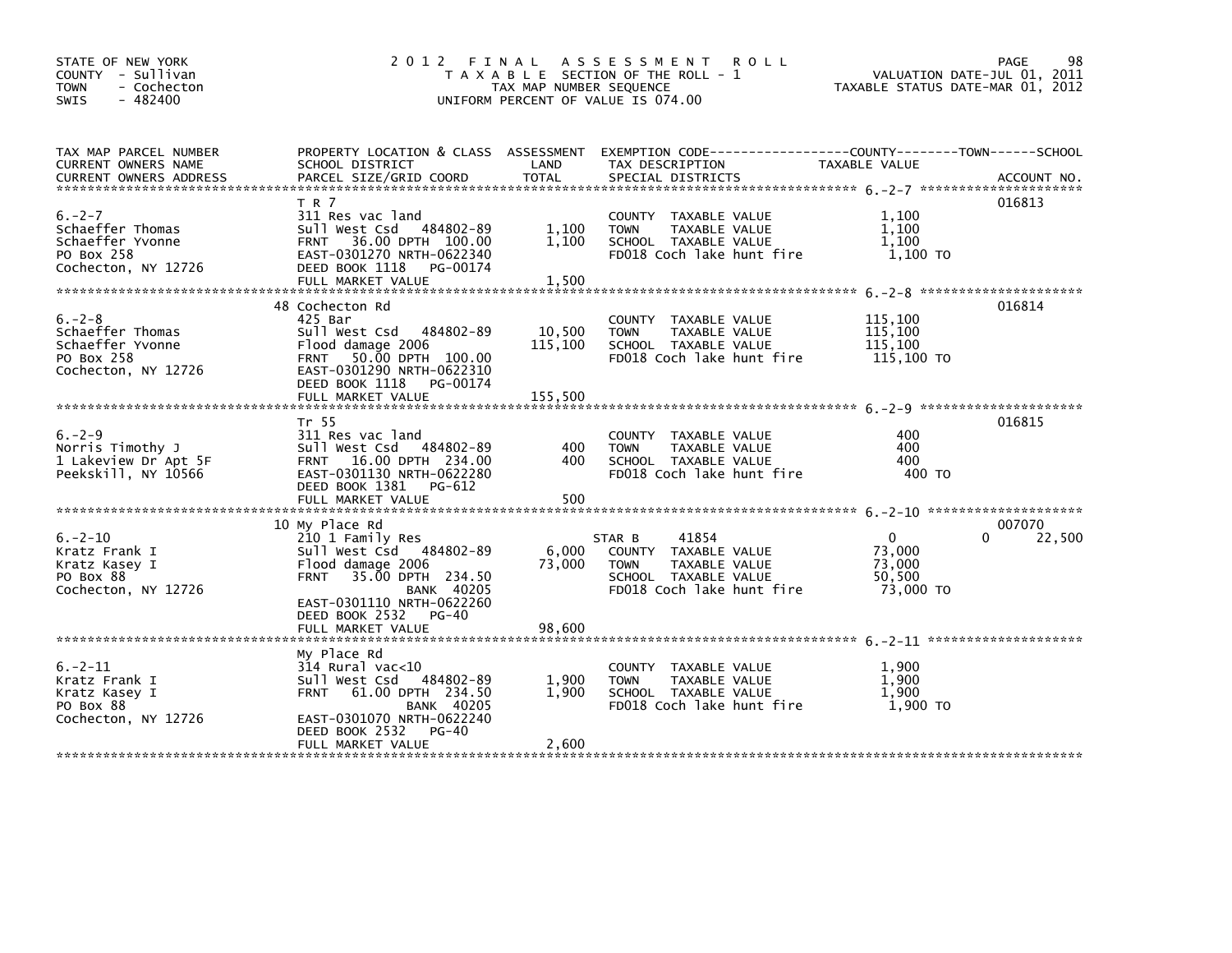| STATE OF NEW YORK<br>COUNTY - Sullivan<br><b>TOWN</b><br>- Cochecton<br>$-482400$<br><b>SWIS</b>                      | 2012 FINAL                                                                                                                                                                                     | TAX MAP NUMBER SEQUENCE     | A S S E S S M E N T<br><b>ROLL</b><br>T A X A B L E SECTION OF THE ROLL - 1<br>UNIFORM PERCENT OF VALUE IS 074.00                                        | VALUATION DATE-JUL 01, 2011<br>TAXABLE STATUS DATE-MAR 01, 2012                    | 99<br>PAGE                 |
|-----------------------------------------------------------------------------------------------------------------------|------------------------------------------------------------------------------------------------------------------------------------------------------------------------------------------------|-----------------------------|----------------------------------------------------------------------------------------------------------------------------------------------------------|------------------------------------------------------------------------------------|----------------------------|
| TAX MAP PARCEL NUMBER<br>CURRENT OWNERS NAME<br><b>CURRENT OWNERS ADDRESS</b>                                         | SCHOOL DISTRICT<br>PARCEL SIZE/GRID COORD                                                                                                                                                      | LAND<br><b>TOTAL</b>        | PROPERTY LOCATION & CLASS ASSESSMENT EXEMPTION CODE----------------COUNTY-------TOWN------SCHOOL<br>TAX DESCRIPTION<br>SPECIAL DISTRICTS                 | TAXABLE VALUE                                                                      | ACCOUNT NO.                |
| $6. -2 - 12$<br>Shakespeare Jacqueline M<br>Shakespeare Frederick<br>160 Tar Hollow Rd Extension<br>Hancock, NY 13783 | My Place Rd<br>270 Mfg housing<br>Sull West Csd 484802-89<br>My Place Road<br>86.00 DPTH 234.50<br><b>FRNT</b><br>EAST-0301010 NRTH-0622190<br>DEED BOOK 2010<br>PG-59024<br>FULL MARKET VALUE | 10,500<br>26,500<br>35,800  | COUNTY TAXABLE VALUE<br>TAXABLE VALUE<br><b>TOWN</b><br>SCHOOL TAXABLE VALUE<br>FD018 Coch lake hunt fire                                                | 26,500<br>26,500<br>26,500<br>26,500 TO                                            | 007570                     |
| $6. -2 - 14$<br>Reiser Gertrude<br>Box 85<br>14 My Place Rd<br>Cochecton, NY 12726                                    | 14 My Place Rd<br>270 Mfg housing<br>Sull West Csd 484802-89<br>FRNT 150.00 DPTH 234.50<br>EAST-0300920 NRTH-0622120<br>DEED BOOK 1224<br>PG-00266<br>FULL MARKET VALUE                        | 35,400<br>47,800            | 41800<br>AGED-CTS<br>41834<br>5,400 STAR EN<br>COUNTY TAXABLE VALUE<br><b>TOWN</b><br>TAXABLE VALUE<br>SCHOOL TAXABLE VALUE<br>FD018 Coch lake hunt fire | 17,700<br>17,700<br>$\mathbf{0}$<br>0<br>17,700<br>17,700<br>$\Omega$<br>35,400 TO | 012140<br>17,700<br>17,700 |
| $6. -2 - 15$<br>Miok Tomica<br>Miok Bozica<br>11 My Place Rd<br>PO Box 11<br>Cochecton, NY 12726                      | 11 My Place Rd<br>210 1 Family Res<br>Sull West Csd 484802-89<br>FRNT 100.67 DPTH 131.79<br>EAST-0301127 NRTH-0622033<br>DEED BOOK 1795<br>PG-00370<br>FULL MARKET VALUE                       | 7,500<br>45,800<br>61,900   | 41834<br>STAR EN<br>COUNTY TAXABLE VALUE<br>TAXABLE VALUE<br><b>TOWN</b><br>SCHOOL TAXABLE VALUE<br>FD018 Coch lake hunt fire                            | $\Omega$<br>45,800<br>45,800<br>$\Omega$<br>45,800 TO                              | 000560<br>45,800           |
| $6. -2 - 16$<br>Cochecton Mills Inc<br>Nearing Robert & Dennis<br>PO Box 300<br>Cochecton, NY 12726                   | Tr 55<br>449 Other Storag<br>Sull West Csd 484802-89<br>FRNT 150.00 DPTH 132.61<br>EAST-0301230 NRTH-0622120<br>DEED BOOK 1000<br>PG-00195                                                     | 7,500<br>18,300             | COUNTY TAXABLE VALUE<br><b>TOWN</b><br>TAXABLE VALUE<br>SCHOOL TAXABLE VALUE<br>FD018 Coch lake hunt fire                                                | 18,300<br>18,300<br>18,300<br>18,300 TO                                            | 009860                     |
| $6. -2 - 17$<br>Norris Timothy J<br>1 Lakeview Dr Apt 5F<br>Peekskill, NY 10566                                       | 56 Cochecton Rd<br>411 Apartment<br>484802-89<br>Sull West Csd<br>FRNT 134.30 DPTH 154.20<br>EAST-0301350 NRTH-0622210<br>DEED BOOK 1381<br>PG-612                                             | 13,300<br>109,000           | COUNTY TAXABLE VALUE<br>TAXABLE VALUE<br><b>TOWN</b><br>SCHOOL TAXABLE VALUE<br>FD018 Coch lake hunt fire                                                | 109,000<br>109,000<br>109,000<br>109,000 TO                                        | 016816                     |
| $6. -2 - 18$<br>Dermody John E<br>3589 North Lake Rd<br>Erieville, NY 13061                                           | 60 Cochecton Rd<br>210 1 Family Res<br>484802-89<br>Sull West Csd<br><b>ACRES</b><br>1.11<br>EAST-0301270 NRTH-0622020<br>DEED BOOK 1374<br>PG-00402<br>FULL MARKET VALUE                      | 16,500<br>87,900<br>118,800 | COUNTY TAXABLE VALUE<br>TAXABLE VALUE<br><b>TOWN</b><br>SCHOOL TAXABLE VALUE<br>FD018 Coch lake hunt fire                                                | 87,900<br>87.900<br>87,900<br>87,900 TO                                            | 016840                     |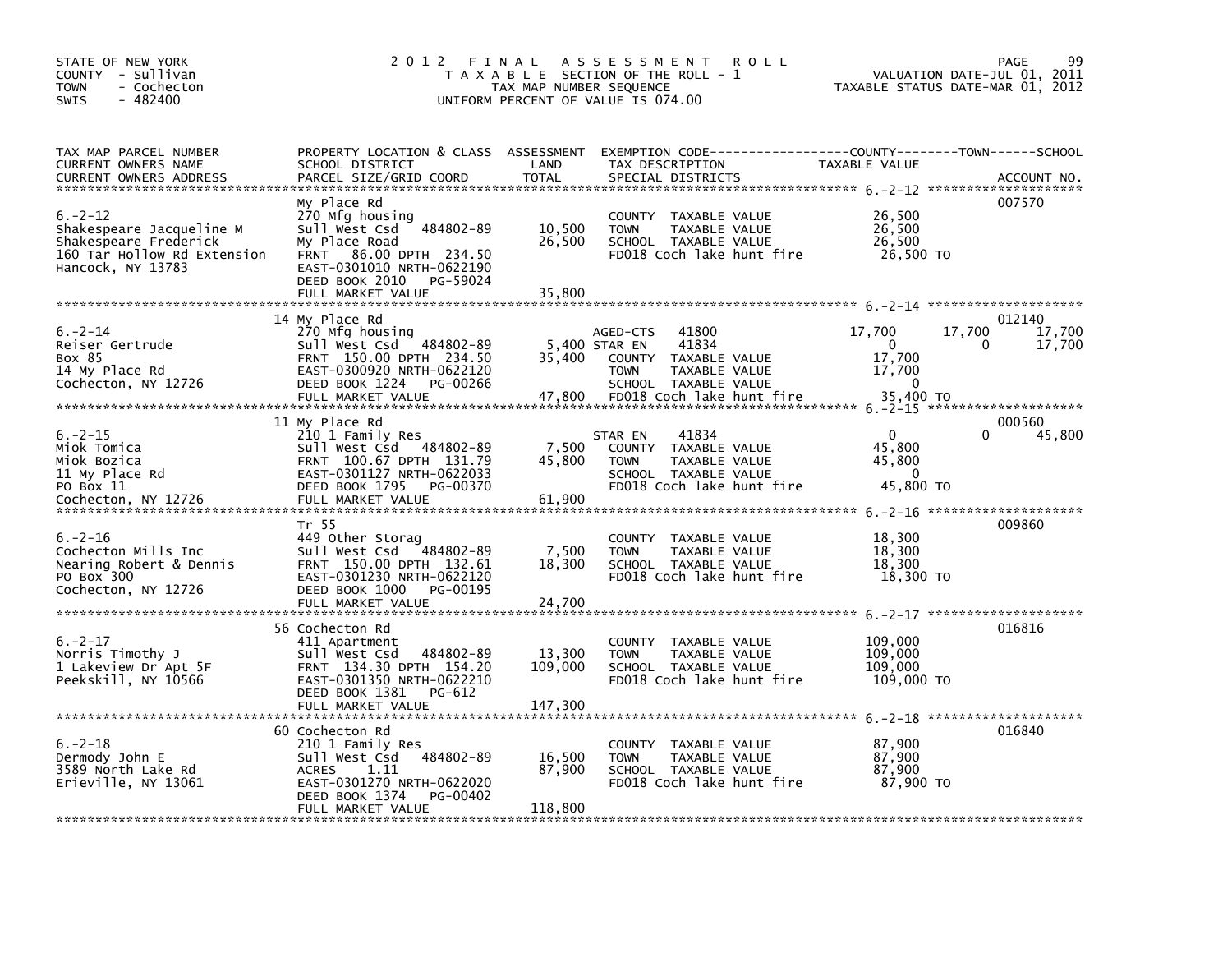| 2012 FINAL ASSESSMENT ROLL<br>STATE OF NEW YORK<br>- Sullivan<br>T A X A B L E SECTION OF THE ROLL - 1<br>COUNTY<br>- Cochecton<br>TAX MAP NUMBER SEQUENCE<br><b>TOWN</b><br>$-482400$<br>UNIFORM PERCENT OF VALUE IS 074.00<br>SWIS |                                      |                   |                                | PAGE<br>VALUATION DATE-JUL 01, 2011<br>TAXABLE STATUS DATE-MAR 01, 2012 | 100         |
|--------------------------------------------------------------------------------------------------------------------------------------------------------------------------------------------------------------------------------------|--------------------------------------|-------------------|--------------------------------|-------------------------------------------------------------------------|-------------|
| TAX MAP PARCEL NUMBER                                                                                                                                                                                                                | PROPERTY LOCATION & CLASS ASSESSMENT |                   |                                | EXEMPTION        CODE-----------------COUNTY--------TOWN------SCHOOL    |             |
| CURRENT OWNERS NAME                                                                                                                                                                                                                  | SCHOOL DISTRICT                      | <b>Example 12</b> | TAX DESCRIPTION                | TAXABLE VALUE                                                           |             |
| CURRENT OWNERS ADDRESS                                                                                                                                                                                                               | PARCEL SIZE/GRID COORD TOTAL         |                   | SPECIAL DISTRICTS              |                                                                         | ACCOUNT NO. |
|                                                                                                                                                                                                                                      | 66 Cochecton Rd                      |                   |                                | 004882                                                                  |             |
| $6. -2 - 19$                                                                                                                                                                                                                         | 210 1 Family Res                     |                   | <b>COUNTY</b><br>TAXABLE VALUE | 101,600                                                                 |             |
| Waistzies Carmen                                                                                                                                                                                                                     | Sull West Csd 484802-89              | 16,000            | TOWN<br>TAXABLE VALUE          | 101,600                                                                 |             |
| 144 Hudson Ave                                                                                                                                                                                                                       | combo w/6-2-1.6                      | 101,600           | SCHOOL TAXABLE VALUE           | 101,600                                                                 |             |
| Haverstraw, NY 10929                                                                                                                                                                                                                 | ACRES 0.77                           |                   | FD018 Coch lake hunt fire      | 101.600 TO                                                              |             |
|                                                                                                                                                                                                                                      | EAST-0301500 NRTH-0622050            |                   |                                |                                                                         |             |
|                                                                                                                                                                                                                                      | DEED BOOK 2656 PG-244                |                   |                                |                                                                         |             |
|                                                                                                                                                                                                                                      | FULL MARKET VALUE                    | 137,300           |                                |                                                                         |             |
|                                                                                                                                                                                                                                      |                                      |                   |                                |                                                                         |             |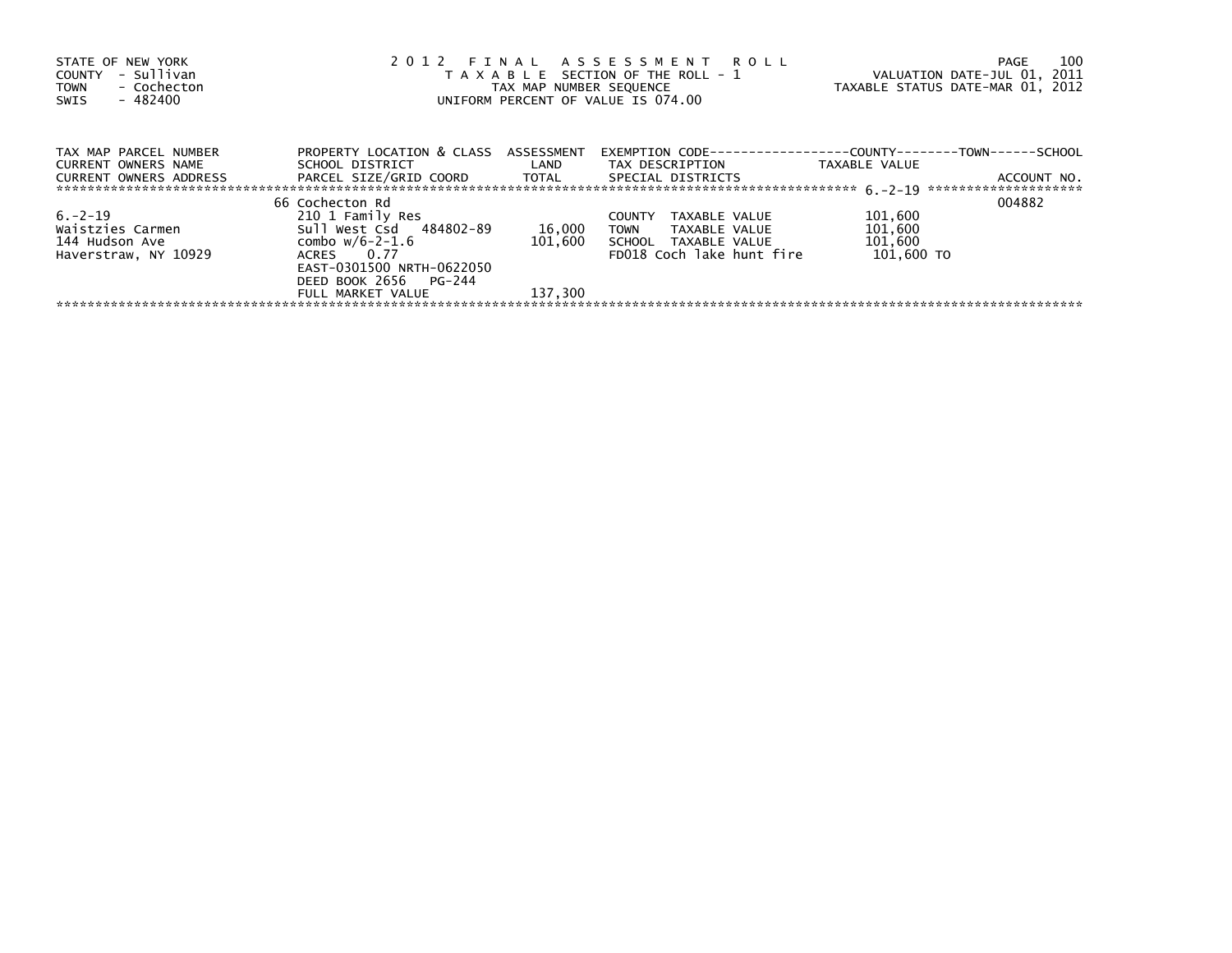| STATE OF NEW YORK   | 2012 FINAL ASSESSMENT ROLL            | 101<br>PAGE                      |
|---------------------|---------------------------------------|----------------------------------|
| COUNTY - Sullivan   | T A X A B L E SECTION OF THE ROLL - 1 | VALUATION DATE-JUL 01, 2011      |
| TOWN<br>- Cochecton | MAP SECTION - 006                     | TAXABLE STATUS DATE-MAR 01, 2012 |
| - 482400<br>SWIS    | SUB-SECTION-                          | RPS150/V04/L015                  |
|                     | UNIFORM PERCENT OF VALUE IS 074.00    | CURRENT DATE 6/19/2012           |

| CODE | DISTRICT NAME        | PARCELS | TOTAL EXTENSION<br><b>TYPF</b> | EXTENSION<br>VALUE | AD VALOREM<br>VALUE | <b>EXEMPT</b><br>AMOUNT | <b>TAXABLE</b><br><b>VALUE</b> |
|------|----------------------|---------|--------------------------------|--------------------|---------------------|-------------------------|--------------------------------|
|      | FD018 Coch lake hunt |         | 34 TOTAL                       |                    | 2059,480            |                         | 2059.480                       |

### \*\*\* S C H O O L D I S T R I C T S U M M A R Y \*\*\*

| CODE   | DISTRICT NAME | <b>TOTAL</b><br><b>PARCELS</b> | ASSESSED<br>LAND | ASSESSED<br><b>TOTAL</b> | <b>EXEMPT</b><br><b>AMOUNT</b> | <b>TOTAL</b><br><b>TAXABLE</b> | <b>STAR</b><br><b>AMOUNT</b> | <b>STAR</b><br><b>TAXABLE</b> |
|--------|---------------|--------------------------------|------------------|--------------------------|--------------------------------|--------------------------------|------------------------------|-------------------------------|
| 484802 | Sull West Csd | 34                             | 587.000          | 2059,480                 | 17,700                         | 2041.780                       | 155.150                      | 1886,630                      |
|        | SUB-TOTAL     | 34                             | 587.000          | 2059,480                 | 17,700                         | 2041.780                       | 155.150                      | 1886,630                      |
| 484889 | West Sull Lib | 34                             | 587,000          | 2059,480                 | 17,700                         | 2041.780                       | 155,150                      | 1886,630                      |
|        | <b>TOTAL</b>  | 68                             | 1174,000         | 4118,960                 | 35,400                         | 4083,560                       | 310,300                      | 3773,260                      |

\*\*\* S Y S T E M C O D E S S U M M A R Y \*\*\*

NO SYSTEM EXEMPTIONS AT THIS LEVEL

| CODE           | DESCRIPTION         | TOTAL<br><b>PARCELS</b> | <b>COUNTY</b> | <b>TOWN</b> | <b>SCHOOL</b>     |
|----------------|---------------------|-------------------------|---------------|-------------|-------------------|
| 41800<br>41834 | AGED-CTS<br>STAR EN |                         | 17,700        | 17.700      | 17,700<br>110,150 |
| 41854          | STAR B<br>T O T A L | h                       | 17,700        | 17,700      | 45.000<br>172,850 |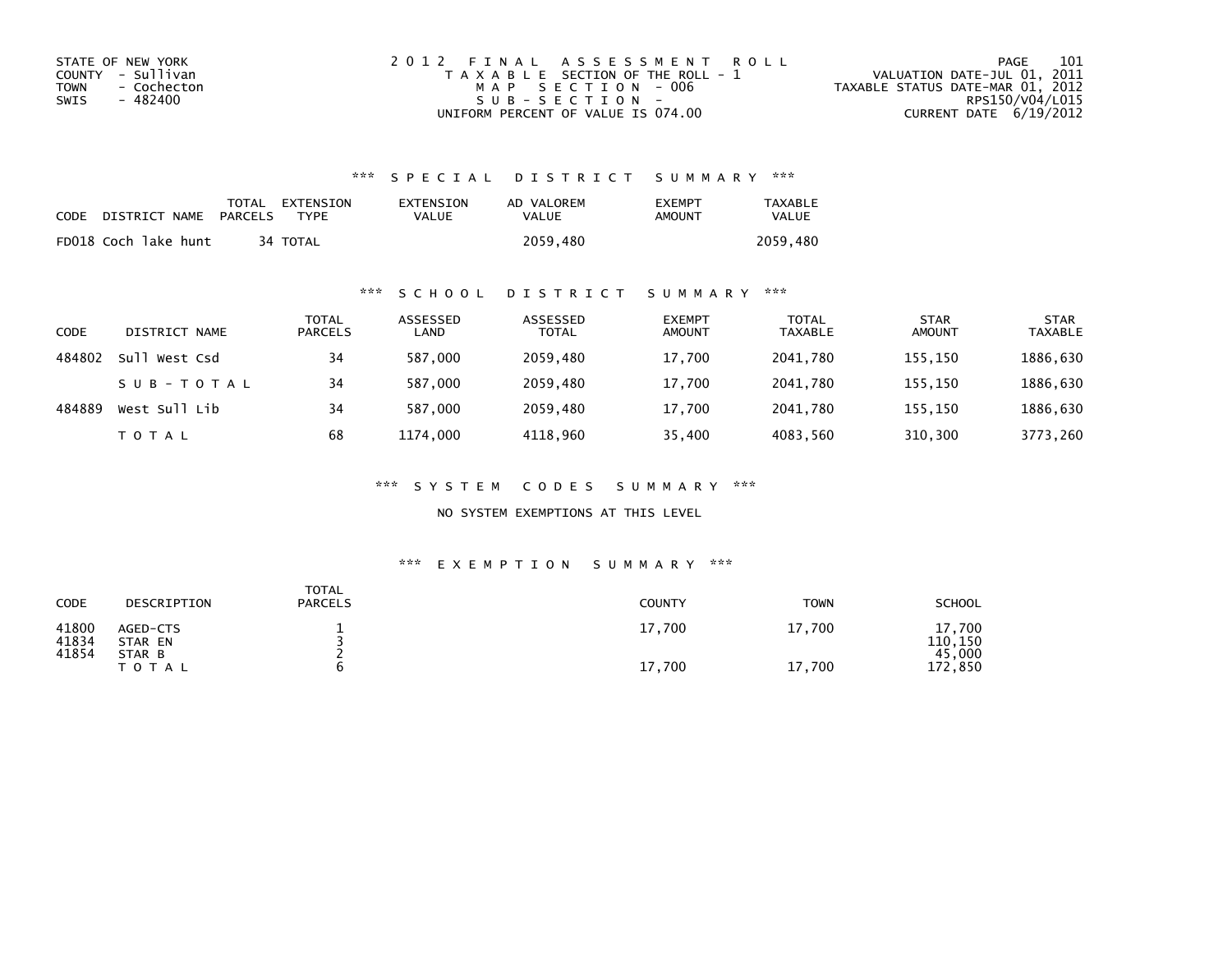| STATE OF NEW YORK<br>COUNTY - Sullivan<br><b>TOWN</b><br>- Cochecton<br>SWIS<br>- 482400 | 2012 FINAL ASSESSMENT ROLL<br>T A X A B L E SECTION OF THE ROLL - 1<br>MAP SECTION - 006<br>SUB-SECTION- | 102<br>PAGE<br>VALUATION DATE-JUL 01, 2011<br>TAXABLE STATUS DATE-MAR 01, 2012<br>RPS150/V04/L015 |
|------------------------------------------------------------------------------------------|----------------------------------------------------------------------------------------------------------|---------------------------------------------------------------------------------------------------|
|                                                                                          | UNIFORM PERCENT OF VALUE IS 074.00                                                                       | CURRENT DATE 6/19/2012                                                                            |

| ROLL       | DESCRIPTION    | <b>TOTAL</b>   | ASSESSED                 | <b>ASSESSED</b> | <b>TAXABLE</b> | <b>TAXABLE</b> | TAXABLE       | <b>STAR</b>    |
|------------|----------------|----------------|--------------------------|-----------------|----------------|----------------|---------------|----------------|
| <b>SEC</b> |                | <b>PARCELS</b> | LAND                     | TOTAL           | COUNT          | TOWN           | <b>SCHOOL</b> | <b>TAXABLE</b> |
|            | <b>TAXABLE</b> |                | $^{\prime}$ , 000<br>587 | 2059.480        | 2041.780       | 2041,780       | 2041,780      | 1886,630       |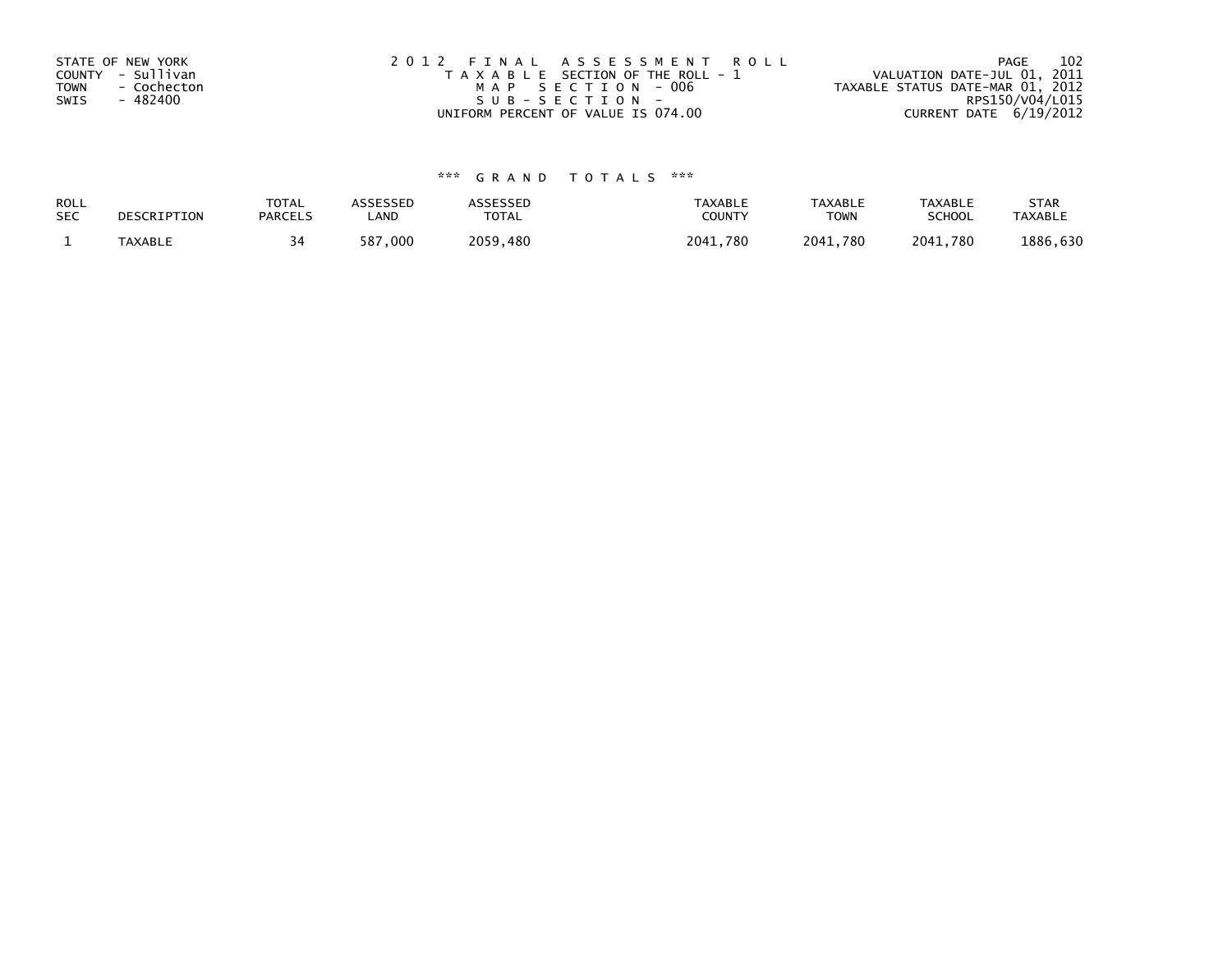| STATE OF NEW YORK<br>COUNTY - Sullivan<br>- Cochecton<br><b>TOWN</b><br>$-482400$<br><b>SWIS</b>           | 2012<br>FINAL                                                                                                                                                                         | TAX MAP NUMBER SEQUENCE      | A S S E S S M E N T<br><b>ROLL</b><br>T A X A B L E SECTION OF THE ROLL - 1<br>UNIFORM PERCENT OF VALUE IS 074.00                      |                                                        | PAGE<br>103<br>VALUATION DATE-JUL 01, 2011<br>TAXABLE STATUS DATE-MAR 01, 2012 |  |
|------------------------------------------------------------------------------------------------------------|---------------------------------------------------------------------------------------------------------------------------------------------------------------------------------------|------------------------------|----------------------------------------------------------------------------------------------------------------------------------------|--------------------------------------------------------|--------------------------------------------------------------------------------|--|
| TAX MAP PARCEL NUMBER<br>CURRENT OWNERS NAME                                                               | SCHOOL DISTRICT                                                                                                                                                                       | LAND                         | PROPERTY LOCATION & CLASS ASSESSMENT EXEMPTION CODE----------------COUNTY-------TOWN------SCHOOL<br>TAX DESCRIPTION                    | TAXABLE VALUE                                          |                                                                                |  |
| $7. - 1 - 1.1$<br>Carroll Mina Elizabeth<br>PO Box 101<br>Bethel, NY 12720                                 | Tr 27<br>314 Rural vac<10<br>sull west Csd<br>484802-89<br><b>ACRES</b><br>10.34<br>EAST-0306645 NRTH-0623903<br>DEED BOOK 936<br>PG-00327<br>FULL MARKET VALUE                       | 40,900<br>40,900<br>55,300   | COUNTY TAXABLE VALUE<br>TAXABLE VALUE<br><b>TOWN</b><br>SCHOOL TAXABLE VALUE<br>FD018 Coch lake hunt fire                              | 40,900<br>40,900<br>40,900<br>40,900 TO                | 12223                                                                          |  |
| $7. - 1 - 1.2$                                                                                             | 41 New Turnpike Rd<br>270 Mfg housing                                                                                                                                                 |                              | 41800<br>AGED-CTS                                                                                                                      | 10,590                                                 | 002130<br>10,590<br>10,590                                                     |  |
| Carroll Mina Elizabeth<br>PO Box 101<br>Bethel, NY 12720                                                   | Sull West Csd 484802-89<br>2.34 A<br><b>ACRES</b><br>2.34<br>EAST-0306310 NRTH-0623320<br>DEED BOOK 936<br>PG-00329                                                                   | 22,400 STAR EN<br>35,300     | 41834<br><b>COUNTY</b><br>TAXABLE VALUE<br>TAXABLE VALUE<br><b>TOWN</b><br>SCHOOL TAXABLE VALUE<br>FD018 Coch lake hunt fire           | $\Omega$<br>24,710<br>24,710<br>$\Omega$<br>35,300 TO  | 24,710<br>0                                                                    |  |
|                                                                                                            | 2 New Turnpike Rd                                                                                                                                                                     |                              |                                                                                                                                        |                                                        |                                                                                |  |
| $7. - 1 - 1.3$<br>Schmidt Allan<br>Mina Elizabeth<br>PO Box 101<br>Bethel, NY 12720                        | 210 1 Family Res<br>Sull West Csd 484802-89<br><b>ACRES</b><br>2.00<br>EAST-0306281 NRTH-0622699<br>DEED BOOK 1389<br>PG-71                                                           | 21,000<br>85,800             | <b>COUNTY</b><br>TAXABLE VALUE<br>TAXABLE VALUE<br><b>TOWN</b><br>SCHOOL TAXABLE VALUE<br>FD018 Coch lake hunt fire                    | 85,800<br>85,800<br>85,800<br>85,800 TO                |                                                                                |  |
|                                                                                                            | T R 27                                                                                                                                                                                |                              |                                                                                                                                        |                                                        |                                                                                |  |
| $7. - 1 - 1.4$<br>Schmidt Mina Elizabeth<br>PO Box 101<br>Bethel, NY 12720                                 | $314$ Rural vac<10<br>484802-89<br>Sull West Csd<br><b>ACRES</b><br>6.85<br>EAST-0306655 NRTH-0623241<br>DEED BOOK 1073<br>PG-00054                                                   | 29,300<br>29,300             | <b>COUNTY</b><br>TAXABLE VALUE<br><b>TAXABLE VALUE</b><br><b>TOWN</b><br>SCHOOL TAXABLE VALUE<br>FD018 Coch lake hunt fire             | 29,300<br>29,300<br>29,300<br>29,300 TO                |                                                                                |  |
|                                                                                                            | FULL MARKET VALUE                                                                                                                                                                     | 39.600                       |                                                                                                                                        |                                                        |                                                                                |  |
| $7. - 1 - 2$<br>Battistessa-Battis Marilyn<br>Battistessa-Battis John<br>300 Cr 114<br>Cochecton, NY 12726 | 300 CR 114<br>240 Rural res<br>Sull West Csd 484802-89<br>Life Estate Battis<br>ACRES 23.00 BANKC200095<br>EAST-0305530 NRTH-0623020<br>DEED BOOK 2143<br>PG-055<br>FULL MARKET VALUE | 38,000<br>108,000<br>145,900 | 41854<br>STAR B<br><b>COUNTY</b><br>TAXABLE VALUE<br><b>TOWN</b><br>TAXABLE VALUE<br>SCHOOL TAXABLE VALUE<br>FD018 Coch lake hunt fire | $\Omega$<br>108,000<br>108,000<br>85,500<br>108,000 TO | 14420<br>22,500<br>0                                                           |  |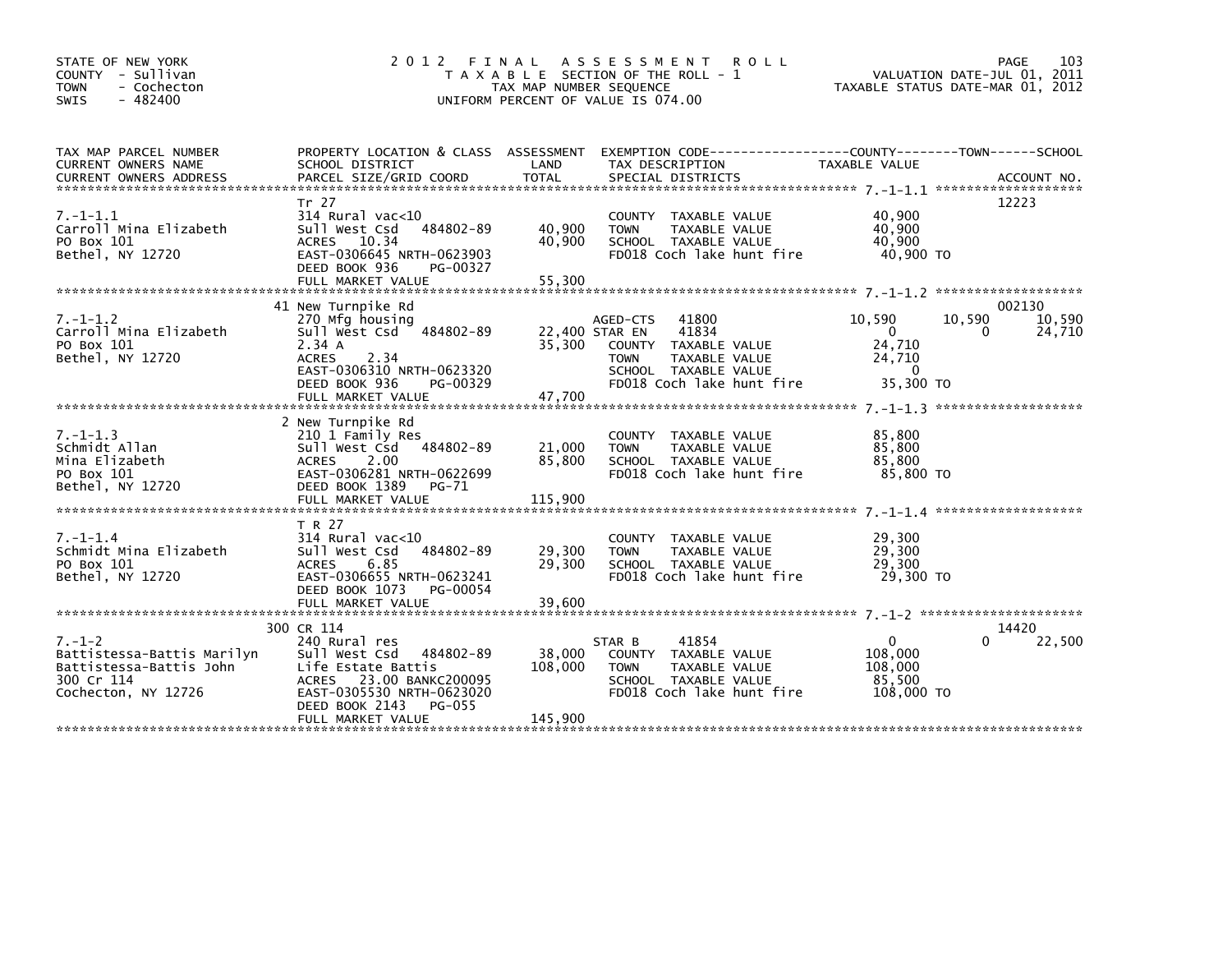| STATE OF NEW YORK<br>COUNTY - Sullivan<br>- Cochecton<br>TOWN<br>$-482400$<br>SWIS                   |                                                                                                                                                                                          | TAX MAP NUMBER SEQUENCE      | 2012 FINAL ASSESSMENT ROLL<br>T A X A B L E SECTION OF THE ROLL - 1<br>UNIFORM PERCENT OF VALUE IS 074.00                                | VALUATION DATE-JUL 01, 2011<br>TAXABLE STATUS DATE-MAR 01, 2012 | PAGE<br>104           |
|------------------------------------------------------------------------------------------------------|------------------------------------------------------------------------------------------------------------------------------------------------------------------------------------------|------------------------------|------------------------------------------------------------------------------------------------------------------------------------------|-----------------------------------------------------------------|-----------------------|
| TAX MAP PARCEL NUMBER<br>CURRENT OWNERS NAME<br><b>CURRENT OWNERS ADDRESS</b>                        | SCHOOL DISTRICT<br>PARCEL SIZE/GRID COORD                                                                                                                                                | LAND<br><b>TOTAL</b>         | PROPERTY LOCATION & CLASS ASSESSMENT EXEMPTION CODE----------------COUNTY-------TOWN------SCHOOL<br>TAX DESCRIPTION<br>SPECIAL DISTRICTS | TAXABLE VALUE                                                   | ACCOUNT NO.           |
| $7. - 1 - 3$<br>Mniewski Myra<br>Pollack Chana<br>346 E 9<br>New York, NY 10003                      | 361 County Road 114<br>210 1 Family Res<br>Sull West Csd 484802-89<br>2.27<br><b>ACRES</b><br>EAST-0306600 NRTH-0622680<br>DEED BOOK 3347<br>PG-166<br>FULL MARKET VALUE                 | 21,800<br>97,800<br>132,200  | COUNTY TAXABLE VALUE<br>TAXABLE VALUE<br><b>TOWN</b><br>SCHOOL TAXABLE VALUE<br>FD018 Coch lake hunt fire                                | 97,800<br>97,800<br>97,800<br>97,800 TO                         | 011695                |
| $7. - 1 - 4$<br>Brosnan John J<br>375 County Route 114<br>Cochecton, NY 12726                        | 375 County Route 114<br>210 1 Family Res<br>Sull West Csd 484802-89<br>5.00<br>ACRES<br>EAST-0306980 NRTH-0622970<br>DEED BOOK 2339<br>PG-139<br>FULL MARKET VALUE                       | 25,000<br>64,300<br>86,900   | STAR B<br>41854<br>COUNTY TAXABLE VALUE<br>TAXABLE VALUE<br><b>TOWN</b><br>SCHOOL TAXABLE VALUE<br>FD018 Coch lake hunt fire             | $\mathbf{0}$<br>64,300<br>64,300<br>41,800<br>64,300 TO         | 005665<br>0<br>22,500 |
| $7. - 1 - 5$<br>DeFalco Bernadette<br>38 Oakmont Rd<br>Lakewood, NJ 08701                            | 234 CR 114<br>210 1 Family Res<br>Sull West Csd 484802-89<br>6.00<br>ACRES<br>EAST-0304030 NRTH-0623320<br>DEED BOOK 3510<br>PG-345<br>FULL MARKET VALUE                                 | 35,400<br>127,800<br>172,700 | COUNTY TAXABLE VALUE<br><b>TOWN</b><br>TAXABLE VALUE<br>SCHOOL TAXABLE VALUE<br>FD018 Coch lake hunt fire                                | 127,800<br>127,800<br>127,800<br>127,800 TO                     | 003640                |
| $7. - 1 - 6$<br>Stiansen Lawrence Jr<br>Stiansen Ann<br>275 Peconic Ave<br>Medford, NY 11763         | 256 CR 114<br>260 Seasonal res<br>Sull West Csd 484802-89<br><b>ACRES</b><br>2.50<br>EAST-0304430 NRTH-0623167<br>DEED BOOK 2690<br>PG-238<br>FULL MARKET VALUE                          | 21,500<br>43,200<br>58,400   | COUNTY TAXABLE VALUE<br><b>TOWN</b><br>TAXABLE VALUE<br>SCHOOL TAXABLE VALUE<br>FD018 Coch lake hunt fire                                | 43,200<br>43,200<br>43,200<br>43,200 TO                         | 014970                |
| $7. - 1 - 7$<br>Diaz Jessica B<br>336 Washington Ave<br>Rutherford, NJ 07070                         | 264 CR 114<br>210 1 Family Res<br>Sull West Csd 484802-89<br>Charlotte Le<br>2.24 BANKN140687<br><b>ACRES</b><br>EAST-0304713 NRTH-0623223<br>DEED BOOK 3443 PG-142<br>FULL MARKET VALUE | 21,000<br>110,000<br>148,600 | COUNTY TAXABLE VALUE<br><b>TOWN</b><br>TAXABLE VALUE<br>SCHOOL TAXABLE VALUE<br>FD018 Coch lake hunt fire                                | 110,000<br>110,000<br>110,000<br>110,000 TO                     | 003120                |
| $7. - 1 - 8$<br>Pellegrino John<br>Pellegrino Patricia<br>109 Chatham Ln<br>Point Pleasant, NJ 08749 | Cr 114<br>$314$ Rural vac< $10$<br>484802-89<br>Sull West Csd<br>4.75<br><b>ACRES</b><br>EAST-0304910 NRTH-0622999<br>DEED BOOK 3467<br>PG-591<br>FULL MARKET VALUE                      | 12,900<br>12,900<br>17,400   | COUNTY TAXABLE VALUE<br>TAXABLE VALUE<br><b>TOWN</b><br>SCHOOL TAXABLE VALUE<br>FD018 Coch lake hunt fire                                | 12,900<br>12,900<br>12,900<br>12,900 TO                         | 003100                |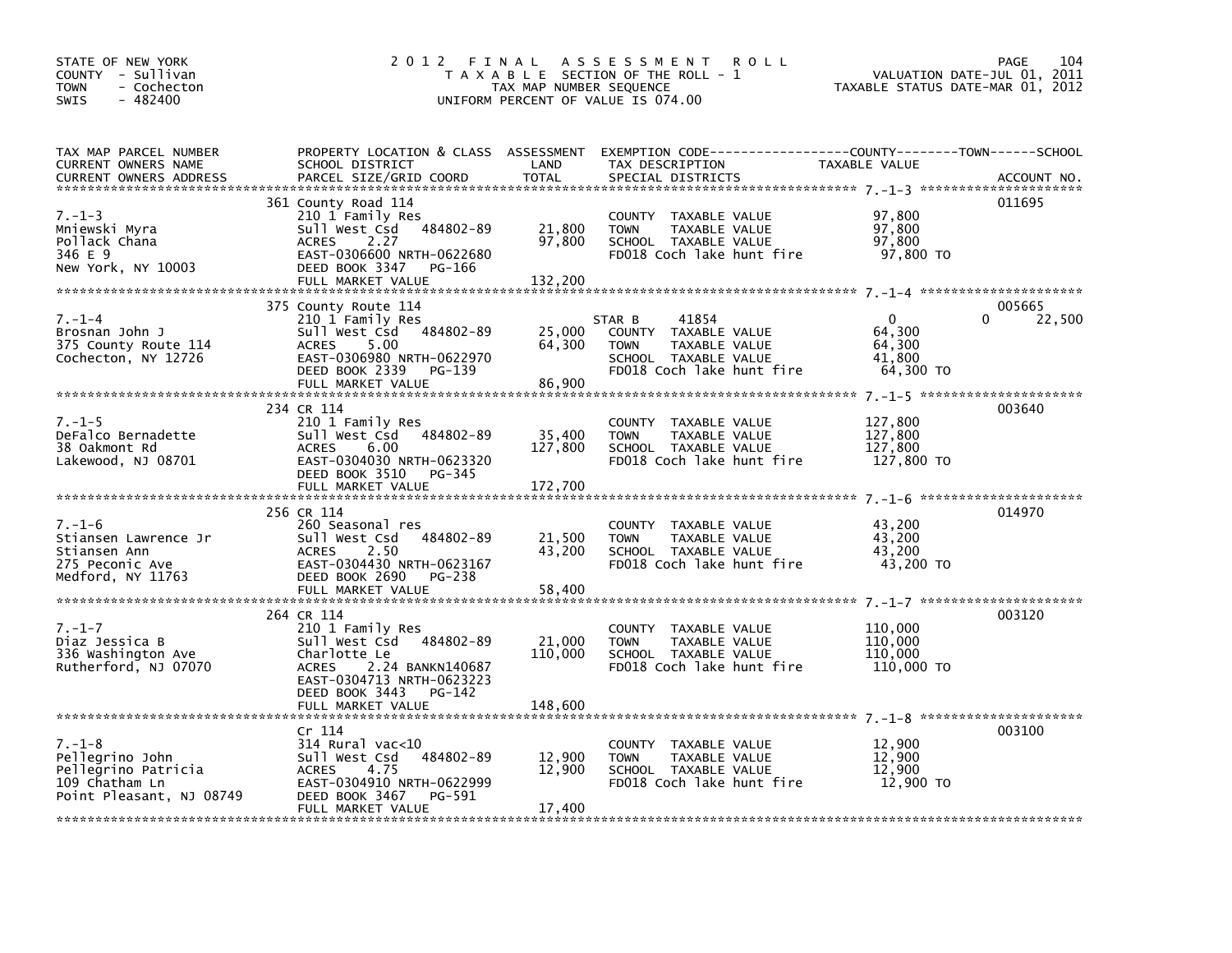| STATE OF NEW YORK<br>COUNTY - Sullivan<br>- Cochecton<br>TOWN<br>$-482400$<br><b>SWIS</b>                     | 2 0 1 2<br>FINAL ASSESSMENT<br>PAGE<br><b>ROLL</b><br>T A X A B L E SECTION OF THE ROLL - 1<br>VALUATION DATE-JUL 01,<br>TAXABLE STATUS DATE-MAR 01, 2012<br>TAX MAP NUMBER SEQUENCE<br>UNIFORM PERCENT OF VALUE IS 074.00 |                             |                                                                                                                                         |                                                        | 105<br>2011      |
|---------------------------------------------------------------------------------------------------------------|----------------------------------------------------------------------------------------------------------------------------------------------------------------------------------------------------------------------------|-----------------------------|-----------------------------------------------------------------------------------------------------------------------------------------|--------------------------------------------------------|------------------|
| TAX MAP PARCEL NUMBER<br>CURRENT OWNERS NAME<br><b>CURRENT OWNERS ADDRESS</b>                                 | SCHOOL DISTRICT<br>PARCEL SIZE/GRID COORD                                                                                                                                                                                  | LAND<br><b>TOTAL</b>        | PROPERTY LOCATION & CLASS ASSESSMENT EXEMPTION CODE---------------COUNTY-------TOWN------SCHOOL<br>TAX DESCRIPTION<br>SPECIAL DISTRICTS | TAXABLE VALUE                                          | ACCOUNT NO.      |
| $7. - 1 - 9$<br>Natale Richard<br>Natale Patricia Boyle<br>11 W Cedar<br>Metuchen, NJ 08840                   | Cr 114<br>$314$ Rural vac<10<br>484802-89<br>Sull West Csd<br>5.00<br><b>ACRES</b><br>EAST-0305160 NRTH-0622920<br>DEED BOOK 3015<br>PG-450<br>FULL MARKET VALUE                                                           | 23,000<br>23,000<br>31,100  | COUNTY TAXABLE VALUE<br>TAXABLE VALUE<br><b>TOWN</b><br>SCHOOL TAXABLE VALUE<br>FD018 Coch lake hunt fire                               | 23,000<br>23,000<br>23,000<br>23,000 TO                | 003660           |
| $7. - 1 - 11$<br>Pellegrino John<br>Pellegrino Patricia<br>109 Chatham Ln<br>Point Pleasant, NJ 08742         | Cr 114<br>322 Rural vac>10<br>sull west Csd<br>484802-89<br>Landlocked<br>ACRES 14.09<br>EAST-0304394 NRTH-0622770<br>DEED BOOK 3467 PG-591<br>FULL MARKET VALUE                                                           | 19,000<br>19,000<br>25,700  | COUNTY TAXABLE VALUE<br>TAXABLE VALUE<br><b>TOWN</b><br>SCHOOL TAXABLE VALUE<br>FD018 Coch lake hunt fire                               | 19,000<br>19,000<br>19,000<br>19,000 TO                | 15980            |
| $7. - 1 - 12.1$<br>Pellegrino John<br>Pellegrino Patricia<br>109 Chatham Ln<br>Point Pleasant, NJ 08742       | Nys 97<br>$322$ Rural vac $>10$<br>Sull West Csd<br>484802-89<br>ACRES 25.40<br>EAST-0303580 NRTH-0622727<br>DEED BOOK 3330<br>PG-571<br>FULL MARKET VALUE                                                                 | 67,100<br>67,100<br>90,700  | COUNTY TAXABLE VALUE<br>TAXABLE VALUE<br><b>TOWN</b><br>SCHOOL TAXABLE VALUE<br>FD018 Coch lake hunt fire                               | 67,100<br>67,100<br>67,100<br>67.100 TO                | 012212           |
| $7. - 1 - 12.2$<br>Sostre Guillermo Sr<br>Sostre Guillermo Jr<br>220 E 115th St Apt 14A<br>New York, NY 10029 | N Y S 97<br>270 Mfg housing<br>Sull West Csd<br>484802-89<br>4.98<br><b>ACRES</b><br>EAST-0301989 NRTH-0623417<br>DEED BOOK 3432<br>PG-38<br>FULL MARKET VALUE                                                             | 31,900<br>44,800<br>60,500  | COUNTY TAXABLE VALUE<br>TAXABLE VALUE<br><b>TOWN</b><br>SCHOOL TAXABLE VALUE<br>FD018 Coch lake hunt fire                               | 44,800<br>44,800<br>44.800<br>44,800 TO                | 012340           |
| $7. - 1 - 13$<br>Ellis John<br>8247 Sr 97<br>Cochecton, NY 12726                                              | 8247 Sr 97<br>210 1 Family Res<br>Sull West Csd 484802-89<br>1.62 BANKC150024<br>ACRES<br>EAST-0301593 NRTH-0623164<br>DEED BOOK 1974<br>PG-374<br>FULL MARKET VALUE                                                       | 18,500<br>88,500<br>119,600 | 41854<br>STAR B<br>COUNTY TAXABLE VALUE<br><b>TOWN</b><br>TAXABLE VALUE<br>SCHOOL TAXABLE VALUE<br>FD018 Coch lake hunt fire            | $\mathbf 0$<br>88,500<br>88,500<br>66,000<br>88,500 TO | 004868<br>22,500 |
| $7. - 1 - 14.1$<br>Pellegrino John<br>Pellegrino Patricia<br>109 Chatham Ln<br>Point Pleasant, NJ 08742       | Nys 97<br>$314$ Rural vac< $10$<br>Sull West Csd 484802-89<br>Sub. Lot $1\,6/8/90$<br>8.02<br><b>ACRES</b><br>EAST-0302620 NRTH-0622800<br>DEED BOOK 3330<br>PG-571<br>FULL MARKET VALUE                                   | 38,500<br>38,500<br>52,000  | COUNTY TAXABLE VALUE<br><b>TOWN</b><br>TAXABLE VALUE<br>SCHOOL TAXABLE VALUE<br>FD018 Coch lake hunt fire                               | 38,500<br>38,500<br>38,500<br>38,500 TO                |                  |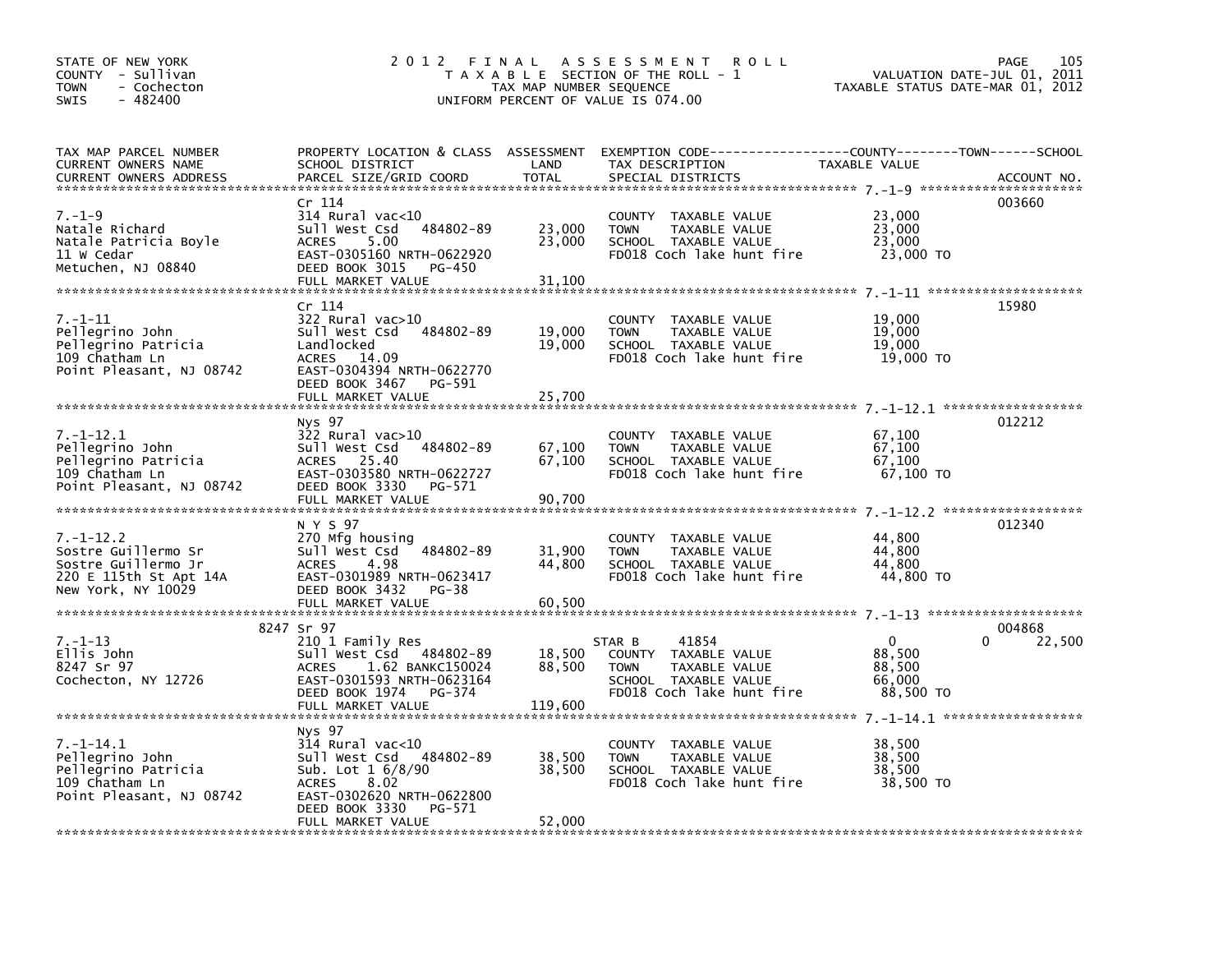| STATE OF NEW YORK<br>COUNTY - Sullivan<br>- Cochecton<br><b>TOWN</b><br>$-482400$<br><b>SWIS</b>                                                                              |                                                                                                                                                                                   | TAX MAP NUMBER SEQUENCE       | 2012 FINAL ASSESSMENT<br><b>ROLL</b><br>T A X A B L E SECTION OF THE ROLL - 1<br>UNIFORM PERCENT OF VALUE IS 074.00           | VALUATION DATE-JUL 01, 2011<br>TAXABLE STATUS DATE-MAR 01, 2012 | 106<br>PAGE |
|-------------------------------------------------------------------------------------------------------------------------------------------------------------------------------|-----------------------------------------------------------------------------------------------------------------------------------------------------------------------------------|-------------------------------|-------------------------------------------------------------------------------------------------------------------------------|-----------------------------------------------------------------|-------------|
| TAX MAP PARCEL NUMBER<br>CURRENT OWNERS NAME<br><b>CURRENT OWNERS ADDRESS</b>                                                                                                 | PROPERTY LOCATION & CLASS ASSESSMENT<br>SCHOOL DISTRICT<br>PARCEL SIZE/GRID COORD                                                                                                 | LAND<br><b>TOTAL</b>          | EXEMPTION CODE-----------------COUNTY-------TOWN------SCHOOL<br>TAX DESCRIPTION<br>SPECIAL DISTRICTS                          | TAXABLE VALUE                                                   | ACCOUNT NO. |
| $7. - 1 - 14.2$<br>Pellegrino John<br>Pellegrino Patricia<br>109 Chatham Ln<br>Point Pleasant, NJ 08742                                                                       | Nys 97<br>210 1 Family Res<br>Sull West Csd 484802-89<br>Sub. Lot 2 6/8/90<br><b>ACRES</b><br>7.93<br>EAST-0302553 NRTH-0622614<br>DEED BOOK 3330<br>PG-571<br>FULL MARKET VALUE  | 54,400<br>345,000<br>466,200  | COUNTY TAXABLE VALUE<br><b>TOWN</b><br>TAXABLE VALUE<br>SCHOOL TAXABLE VALUE<br>FD018 Coch lake hunt fire                     | 345,000<br>345,000<br>345,000<br>345,000 TO                     | 008000      |
| $7. - 1 - 18$<br>Pellegrino John<br>Pellegrino Patricia<br>109 Chatham Ln<br>Point Pleasant, NJ 08742                                                                         | Nys 97<br>$322$ Rural vac $>10$<br>484802-89<br>Sull West Csd<br>22.00<br><b>ACRES</b><br>EAST-0304310 NRTH-0622100<br>DEED BOOK 3330<br>PG-571<br>FULL MARKET VALUE              | 38,500<br>38,500<br>52,000    | COUNTY TAXABLE VALUE<br><b>TOWN</b><br>TAXABLE VALUE<br>SCHOOL TAXABLE VALUE<br>FD018 Coch lake hunt fire                     | 38,500<br>38,500<br>38,500<br>38,500 TO                         | 600142      |
| $7. - 1 - 20.1$<br>Pellegrino John<br>Pellegrino Patricia<br>109 Chatham Ln<br>Point Pleasant, NJ 08742                                                                       | Nys 97<br>$314$ Rural vac<10<br>Sull West Csd<br>484802-89<br>Fo Reilly Est<br><b>ACRES</b><br>9.92<br>EAST-0302018 NRTH-0622197<br>DEED BOOK 3330<br>PG-571<br>FULL MARKET VALUE | 31,500<br>31,500<br>42,600    | <b>COUNTY</b><br>TAXABLE VALUE<br>TAXABLE VALUE<br><b>TOWN</b><br>SCHOOL TAXABLE VALUE<br>FD018 Coch lake hunt fire           | 31,500<br>31,500<br>31,500<br>31,500 TO                         | 012251      |
| $7. - 1 - 20.2$<br>Gilbert Wayne G<br>202 Keesler Rd<br>Damascus, PA 18415                                                                                                    | 4435 N Y S 97<br>270 Mfg housing<br>Sull West Csd 484802-89<br><b>ACRES</b><br>1.56<br>EAST-0301713 NRTH-0622658<br>DEED BOOK 2568<br><b>PG-88</b><br>FULL MARKET VALUE           | 14,400<br>23,000<br>31,100    | COUNTY TAXABLE VALUE<br>TAXABLE VALUE<br><b>TOWN</b><br>SCHOOL TAXABLE VALUE<br>FD018 Coch lake hunt fire                     | 23,000<br>23,000<br>23,000<br>23,000 TO                         | 002599      |
| $7. - 1 - 22.1$<br>Towanto Rod & Gun<br>Club Inc<br>Attn: Pete Projetto<br>690 Millbrook Rd<br>River Edge, NJ 07661<br>MAY BE SUBJECT TO PAYMENT<br>UNDER RPTL480A UNTIL 2021 | Nys 97<br>910 Priv forest<br>Sull West Csd 484802-89<br>108 Elg. Forest<br>ACRES 116.70<br>EAST-0303657 NRTH-0621205<br>DEED BOOK 692<br>PG-422<br>FULL MARKET VALUE              | 139,000<br>189,800<br>256,500 | FOREST LND 47460<br>COUNTY TAXABLE VALUE<br>TAXABLE VALUE<br><b>TOWN</b><br>SCHOOL TAXABLE VALUE<br>FD018 Coch lake hunt fire | 69,120<br>69,120<br>120,680<br>120,680<br>120.680<br>189,800 TO | 69,120      |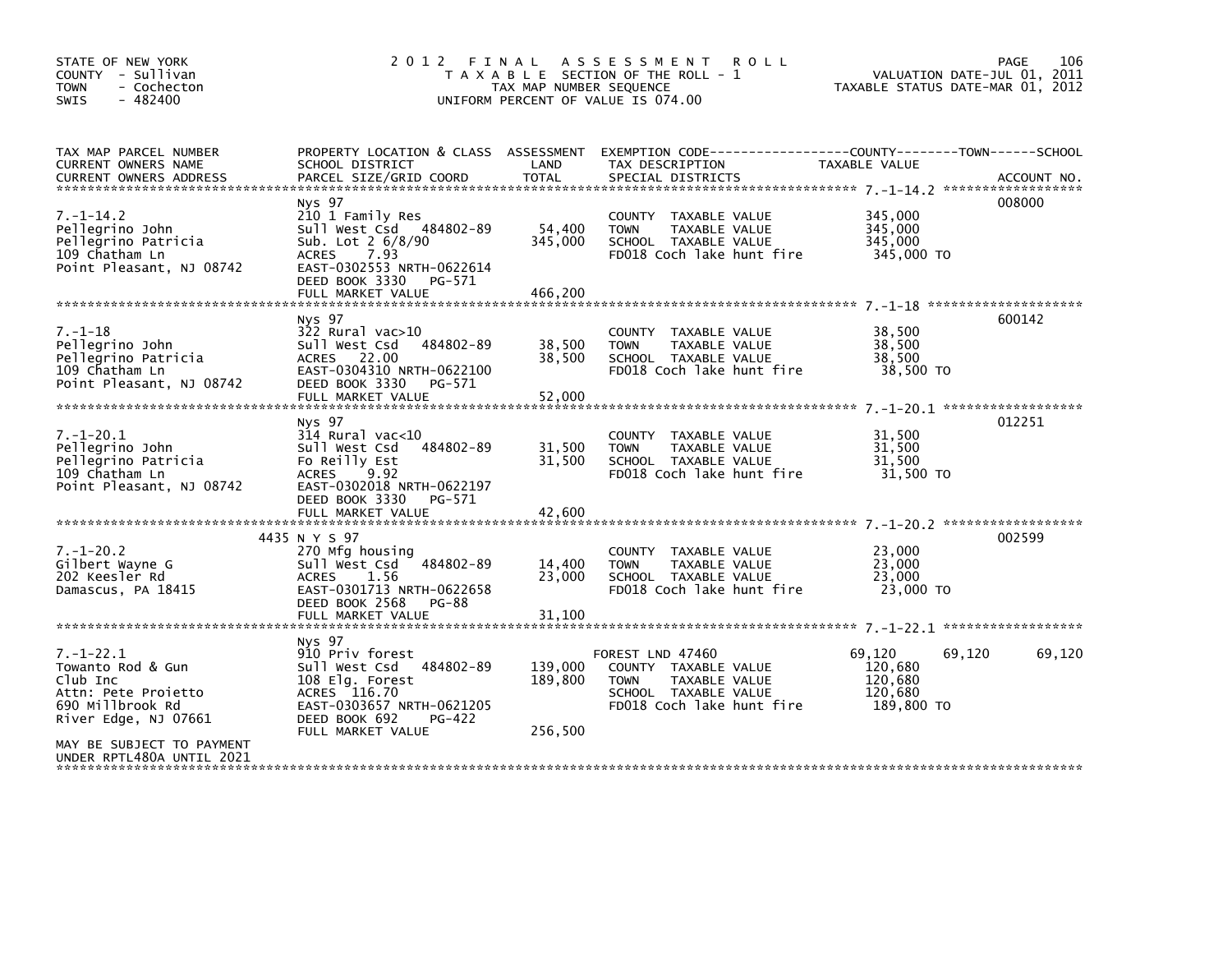| STATE OF NEW YORK<br>COUNTY - Sullivan<br><b>TOWN</b><br>- Cochecton<br>$-482400$<br><b>SWIS</b>       | 2 0 1 2                                                                                                                                                                               | FINAL<br>TAX MAP NUMBER SEQUENCE | A S S E S S M E N T<br><b>ROLL</b><br>T A X A B L E SECTION OF THE ROLL - 1<br>UNIFORM PERCENT OF VALUE IS 074.00            | TAXABLE STATUS DATE-MAR 01, 2012                            | 107<br><b>PAGE</b><br>VALUATION DATE-JUL 01, 2011 |
|--------------------------------------------------------------------------------------------------------|---------------------------------------------------------------------------------------------------------------------------------------------------------------------------------------|----------------------------------|------------------------------------------------------------------------------------------------------------------------------|-------------------------------------------------------------|---------------------------------------------------|
| TAX MAP PARCEL NUMBER<br>CURRENT OWNERS NAME                                                           | PROPERTY LOCATION & CLASS ASSESSMENT<br>SCHOOL DISTRICT                                                                                                                               | LAND                             | EXEMPTION CODE------------------COUNTY--------TOWN------SCHOOL<br>TAX DESCRIPTION                                            | TAXABLE VALUE                                               |                                                   |
| $7. - 1 - 24$<br>Gublet Edward<br>Gublet Mary Ann<br>122 Hoyt St 5J<br>Stamford, CT 06905              | 88 Cochecton Rd<br>210 1 Family Res<br>484802-89<br>Sull West Csd<br>Flood 2006<br><b>ACRES</b><br>5.69<br>EAST-0301317 NRTH-0621575<br>DEED BOOK 2740<br>PG-306<br>FULL MARKET VALUE | 33,400<br>115,700<br>156,400     | COUNTY TAXABLE VALUE<br>TAXABLE VALUE<br><b>TOWN</b><br>SCHOOL TAXABLE VALUE<br>FD018 Coch lake hunt fire                    | 115,700<br>115,700<br>115,700<br>115,700 TO                 | 013580                                            |
|                                                                                                        |                                                                                                                                                                                       |                                  |                                                                                                                              |                                                             | 001320                                            |
| $7. - 1 - 25.1$<br>Peters Sydney<br>Peters Mary<br>3658 Route 34B<br>Scipio Center, NY 13147           | Tr. 7<br>120 Field crops<br>Sull West Csd 484802-89<br>Lot B<br>24.50<br><b>ACRES</b><br>EAST-0300481 NRTH-0618495                                                                    | 69,000<br>69,000                 | AGRI DIST 41720<br>COUNTY TAXABLE VALUE<br><b>TOWN</b><br>TAXABLE VALUE<br>SCHOOL TAXABLE VALUE<br>FD018 Coch lake hunt fire | 45.090<br>45,090<br>23,910<br>23,910<br>23.910<br>69,000 TO | 45,090                                            |
| MAY BE SUBJECT TO PAYMENT<br>UNDER AGDIST LAW TIL 2016                                                 | DEED BOOK 1521<br>PG-454<br>FULL MARKET VALUE                                                                                                                                         | 93,200                           |                                                                                                                              |                                                             |                                                   |
| $7. - 1 - 25.2$<br>Frawley Wm<br>Frawley Margaret<br>PO Box 55<br>Cochecton, NY 12726                  | 96 Cochecton Rd<br>210 1 Family Res<br>Sull West Csd<br>484802-89<br><b>ACRES</b><br>2.00<br>EAST-0300379 NRTH-0619026<br>DEED BOOK 1853<br>PG-621                                    | 21,000<br>69.000                 | COUNTY TAXABLE VALUE<br><b>TOWN</b><br>TAXABLE VALUE<br>SCHOOL TAXABLE VALUE<br>FD018 Coch lake hunt fire                    | 69,000<br>69,000<br>69,000<br>69,000 TO                     | 001320                                            |
|                                                                                                        | FULL MARKET VALUE                                                                                                                                                                     | 93,200                           |                                                                                                                              |                                                             |                                                   |
| $7. - 1 - 26$<br>Porter Carl Alexander<br>321 Dellert Dr<br>Clarks Summit, PA 18411                    | 318 CR 114<br>210 1 Family Res<br>Sull West Csd<br>484802-89<br><b>ACRES</b><br>8.00<br>EAST-0305740 NRTH-0622360<br>DEED BOOK 3580<br>PG-626<br>FULL MARKET VALUE                    | 33,800<br>60,800<br>82,200       | COUNTY<br>TAXABLE VALUE<br>TAXABLE VALUE<br><b>TOWN</b><br>SCHOOL TAXABLE VALUE<br>FD018 Coch lake hunt fire                 | 60,800<br>60,800<br>60,800<br>60.800 TO                     | 011640                                            |
|                                                                                                        | 356 County Rd. 114                                                                                                                                                                    |                                  |                                                                                                                              |                                                             | 014800                                            |
| $7. - 1 - 27.1$<br>Stagl Connie M<br>Stephenson Robert L<br>5899 NYS Route 52<br>Kenoza Lake, NY 12750 | 210 1 Family Res<br>Sull West Csd<br>484802-89<br>Lot 2<br><b>ACRES</b><br>4.93<br>EAST-0306583 NRTH-0622221<br>DEED BOOK 2012<br>PG-3458                                             | 29,100<br>105,200                | 41854<br>STAR B<br>COUNTY TAXABLE VALUE<br>TAXABLE VALUE<br><b>TOWN</b><br>SCHOOL TAXABLE VALUE<br>FD018 Coch lake hunt fire | $\mathbf{0}$<br>105,200<br>105,200<br>82,700<br>105,200 TO  | 22,500                                            |
| PRIOR OWNER ON 3/01/2012<br>Stephenson Leonard                                                         | FULL MARKET VALUE                                                                                                                                                                     | 142.200                          |                                                                                                                              |                                                             |                                                   |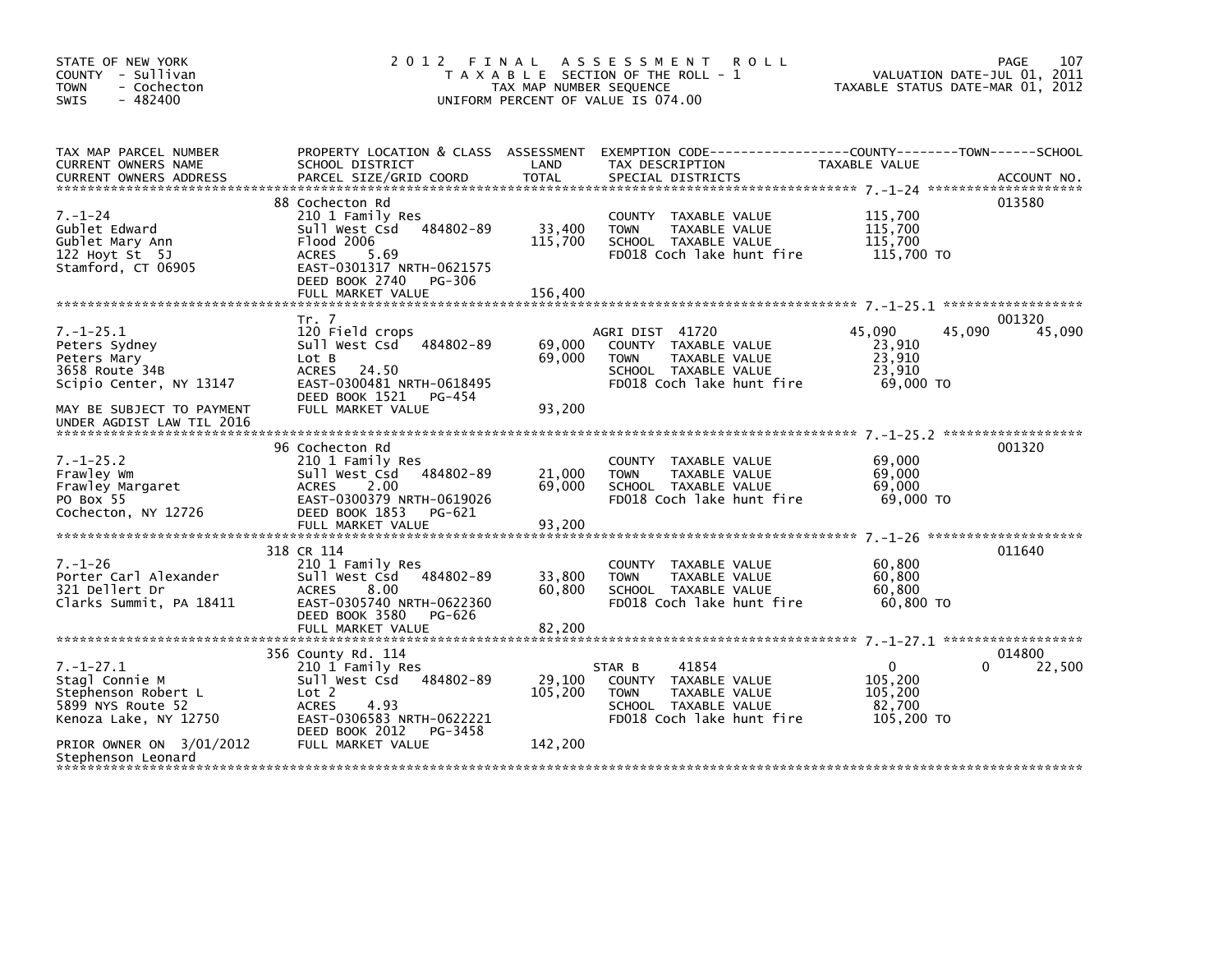| STATE OF NEW YORK<br>COUNTY - Sullivan<br>- Cochecton<br><b>TOWN</b><br>$-482400$<br>SWIS               |                                                                                                                                                                                           | TAX MAP NUMBER SEQUENCE      | 2012 FINAL ASSESSMENT<br><b>ROLL</b><br>T A X A B L E SECTION OF THE ROLL - 1<br>UNIFORM PERCENT OF VALUE IS 074.00           | VALUATION DATE-JUL 01, 2011<br>TAXABLE STATUS DATE-MAR 01, 2012 | 108<br><b>PAGE</b>           |
|---------------------------------------------------------------------------------------------------------|-------------------------------------------------------------------------------------------------------------------------------------------------------------------------------------------|------------------------------|-------------------------------------------------------------------------------------------------------------------------------|-----------------------------------------------------------------|------------------------------|
| TAX MAP PARCEL NUMBER<br>CURRENT OWNERS NAME                                                            | SCHOOL DISTRICT                                                                                                                                                                           | LAND                         | PROPERTY LOCATION & CLASS ASSESSMENT EXEMPTION CODE---------------COUNTY-------TOWN-----SCHOOL<br>TAX DESCRIPTION             | TAXABLE VALUE                                                   |                              |
| $7. - 1 - 27.2$<br>Psarudakis Emanuel<br>Psarudakis Mary<br>24 Len Stephenson Dr<br>Cochecton, NY 12726 | 24 Len Stephenson Dr<br>270 Mfg housing<br>484802-89<br>Sull West Csd<br><b>ACRES</b><br>4.00<br>EAST-0306250 NRTH-0621252<br>DEED BOOK 1348<br>PG-00544<br>FULL MARKET VALUE             | 28,500<br>44,500<br>60,100   | 41854<br>STAR B<br>COUNTY TAXABLE VALUE<br><b>TOWN</b><br>TAXABLE VALUE<br>SCHOOL TAXABLE VALUE<br>FD018 Coch lake hunt fire  | $\Omega$<br>44,500<br>44,500<br>22,000<br>44,500 TO             | 22,500<br>0                  |
| $7. - 1 - 27.3$<br>Donohue Jeannette C<br>Donohue James<br>8 Len Stephenson Dr<br>Cochecton, NY 12726   | 8 Len Stephenson Dr<br>210 1 Family Res<br>Sull West Csd<br>484802-89<br>Lot 2<br><b>ACRES</b><br>2.18<br>EAST-0306078 NRTH-0622393<br>DEED BOOK 2011<br>PG-1165<br>FULL MARKET VALUE     | 28,500<br>145,000<br>195,900 | 41834<br>STAR EN<br>COUNTY TAXABLE VALUE<br><b>TOWN</b><br>TAXABLE VALUE<br>SCHOOL TAXABLE VALUE<br>FD018 Coch lake hunt fire | $\Omega$<br>145.000<br>145,000<br>98,350<br>145,000 TO          | 014800<br>$\Omega$<br>46,650 |
| $7. - 1 - 27.4$<br>Psarudakis Emanuel<br>Psarudakis Mary<br>24 Len Stephenson Dr<br>Cochecton, NY 12726 | Len Stephenson Drive<br>310 Res Vac<br>Sull West Csd<br>484802-89<br>$\text{Lot} 1$<br><b>ACRES</b><br>1.00<br>EAST-0306090 NRTH-0622148<br>DEED BOOK 1834<br>PG-141<br>FULL MARKET VALUE | 6,000<br>6,000<br>8,100      | COUNTY TAXABLE VALUE<br><b>TOWN</b><br>TAXABLE VALUE<br>SCHOOL TAXABLE VALUE<br>FD018 Coch lake hunt fire                     | 6,000<br>6,000<br>6.000<br>$6.000$ TO                           | 014800                       |
| $7. - 1 - 27.5$<br>Stephenson Jason R<br>Stephenson Trish A<br>332 Schumway Rd<br>Neversink, NY 12765   | Len Stephenson Dr<br>311 Res vac land<br>Sull West Csd 484802-89<br>Lot 1<br><b>ACRES</b><br>6.38<br>EAST-0306772 NRTH-0621792<br>DEED BOOK 3393<br>PG-55<br>FULL MARKET VALUE            | 27,600<br>27,600<br>37,300   | COUNTY TAXABLE VALUE<br><b>TOWN</b><br>TAXABLE VALUE<br>SCHOOL TAXABLE VALUE<br>FD018 Coch lake hunt fire                     | 27,600<br>27,600<br>27,600<br>27,600 TO                         | 014800                       |
| $7. - 1 - 27.6$<br>Stephenson Jason R<br>Stephenson Trish A<br>332 Schumway Rd<br>Neversink, NY 12765   | CR 114<br>311 Res vac land<br>Sull West Csd<br>484802-89<br>Lot 2<br><b>ACRES</b><br>2.46<br>EAST-0306583 NRTH-0622221<br>DEED BOOK 3393<br><b>PG-55</b><br>FULL MARKET VALUE             | 12,100<br>12,100<br>16,400   | COUNTY TAXABLE VALUE<br><b>TOWN</b><br>TAXABLE VALUE<br>SCHOOL TAXABLE VALUE<br>FD018 Coch lake hunt fire                     | 12,100<br>12.100<br>12,100<br>12,100 TO                         | 014800                       |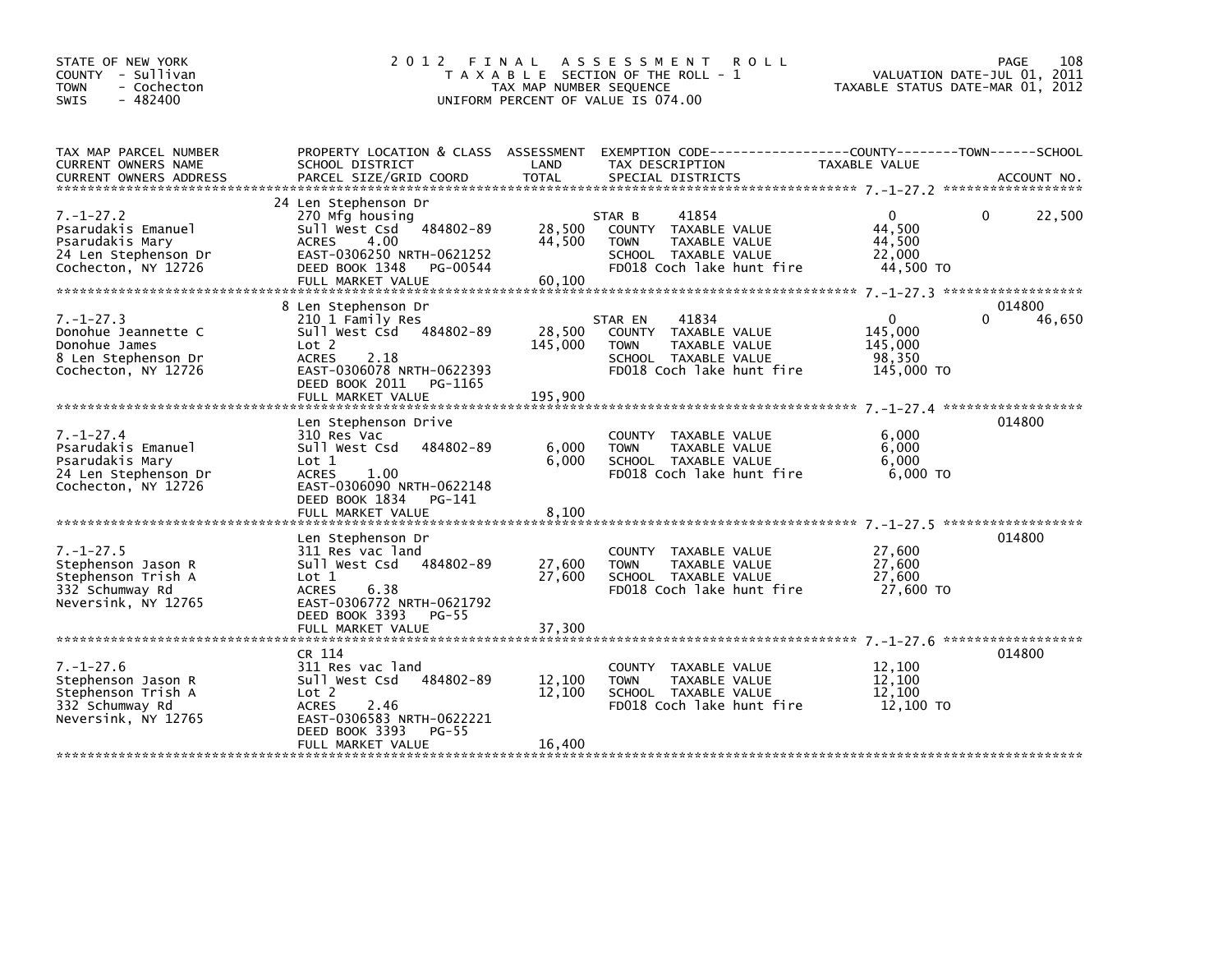| STATE OF NEW YORK<br>COUNTY - Sullivan<br><b>TOWN</b><br>- Cochecton<br>$-482400$<br><b>SWIS</b>    | 2012 FINAL                                                                                                                                                                          | A S S E S S M E N T<br><b>ROLL</b><br>T A X A B L E SECTION OF THE ROLL - 1<br>TAX MAP NUMBER SEQUENCE<br>UNIFORM PERCENT OF VALUE IS 074.00                                                                                                             | 109<br>PAGE<br>VALUATION DATE-JUL 01, 2011<br>TAXABLE STATUS DATE-MAR 01, 2012                |
|-----------------------------------------------------------------------------------------------------|-------------------------------------------------------------------------------------------------------------------------------------------------------------------------------------|----------------------------------------------------------------------------------------------------------------------------------------------------------------------------------------------------------------------------------------------------------|-----------------------------------------------------------------------------------------------|
| TAX MAP PARCEL NUMBER<br>CURRENT OWNERS NAME                                                        | PROPERTY LOCATION & CLASS ASSESSMENT<br>SCHOOL DISTRICT                                                                                                                             | LAND<br>TAX DESCRIPTION<br>.CURRENT OWNERS ADDRESS PARCEL SIZE/GRID COORD TOTAL SPECIAL DISTRICTS AND MELLE ACCOUNT NO ACCOUNT NO AND A ACCOUNT NO A SERVER AND RESERVE TO A A SERVER AND RESERVE TO A SERVER AND RESERVE TO A SERVER AND THE RESERVE TO | EXEMPTION CODE-----------------COUNTY-------TOWN------SCHOOL<br>TAXABLE VALUE                 |
| $7. - 1 - 28.1$<br>Heid Patricia<br>458 County Road 114<br>Cochecton, NY 12726                      | 458 County Road 114<br>210 1 Family Res<br>Sull West Csd 484802-89<br>Lot 3<br>4.24<br>ACRES<br>EAST-0308742 NRTH-0623791<br>DEED BOOK 2111 PG-657<br>FULL MARKET VALUE             | COMBAT VET 41131<br>24,400 STAR EN<br>41834<br>115,800<br>COUNTY TAXABLE VALUE<br>TAXABLE VALUE<br><b>TOWN</b><br>SCHOOL TAXABLE VALUE<br>FD018 Coch lake hunt fire<br>156,500                                                                           | 28,950<br>28,950<br>46,650<br>$\overline{0}$<br>0<br>86,850<br>86,850<br>69,150<br>115,800 TO |
| $7. - 1 - 28.2$<br>Mannino Jeffrey S<br>Mannino Karen<br>437 County Road 114<br>Cochecton, NY 12726 | 437 County Road 114<br>210 1 Family Res<br>Sull West Csd 484802-89<br>unfin cons 2002<br>ACRES<br>5.43<br>EAST-0307646 NRTH-0623637<br>DEED BOOK 2010 PG-58442<br>FULL MARKET VALUE | 41854<br>STAR B<br>24,800<br>COUNTY TAXABLE VALUE<br>165,500<br><b>TOWN</b><br>TAXABLE VALUE<br>SCHOOL TAXABLE VALUE<br>FD018 Coch lake hunt fire<br>223,600                                                                                             | 22,500<br>$\overline{0}$<br>$\Omega$<br>165,500<br>165,500<br>143,000<br>165,500 TO           |
| $7. - 1 - 28.3$<br>Seidl Joseph J<br>Seidl Laura<br>414 Cr 114<br>Cochecton, NY 12726               | 414 CR 114<br>210 1 Family Res<br>Sull West Csd 484802-89<br>Lot 1<br>2.37<br><b>ACRES</b><br>EAST-0308001 NRTH-0623182<br>DEED BOOK 1848 PG-0443<br>FULL MARKET VALUE              | 41854<br>STAR B<br>21,750<br>COUNTY TAXABLE VALUE<br>121,100<br>TAXABLE VALUE<br><b>TOWN</b><br>SCHOOL TAXABLE VALUE<br>FD018 Coch lake hunt fire<br>163,600                                                                                             | 22,500<br>$\Omega$<br>$\Omega$<br>121,100<br>121,100<br>98,600<br>121,100 TO                  |
| $7. - 1 - 28.4$<br>Smith Douglas<br>120 Taggart Rd<br>Cochecton, NY 12726                           | $S/S$ 114<br>310 Res Vac<br>484802-89<br>Sull West Csd<br>Lot 1<br><b>ACRES</b><br>4.68<br>EAST-0308204 NRTH-0623017<br>DEED BOOK 2549<br>PG-601                                    | COUNTY TAXABLE VALUE<br>18,700<br><b>TOWN</b><br>TAXABLE VALUE<br>18,700<br>SCHOOL TAXABLE VALUE<br>FD018 Coch lake hunt fire                                                                                                                            | 18,700<br>18,700<br>18,700<br>18,700 TO                                                       |
| $7. - 1 - 28.5$<br>Drobysh John<br>Drobysh Susan P<br>452 Co Rt 114<br>Cochecton, NY 12726          | 452 CR 114<br>210 1 Family Res<br>Sull West Csd 484802-89<br>Lot 2<br>5.34 BANKH030614<br><b>ACRES</b><br>EAST-0308437 NRTH-0623322<br>DEED BOOK 1966<br>PG-37<br>FULL MARKET VALUE | STAR B<br>41854<br>24,400<br>COUNTY TAXABLE VALUE<br>156,900<br>TAXABLE VALUE<br><b>TOWN</b><br>SCHOOL TAXABLE VALUE<br>FD018 Coch lake hunt fire<br>212,000                                                                                             | $\Omega$<br>22,500<br>$\mathbf{0}$<br>156,900<br>156,900<br>134.400<br>156,900 TO             |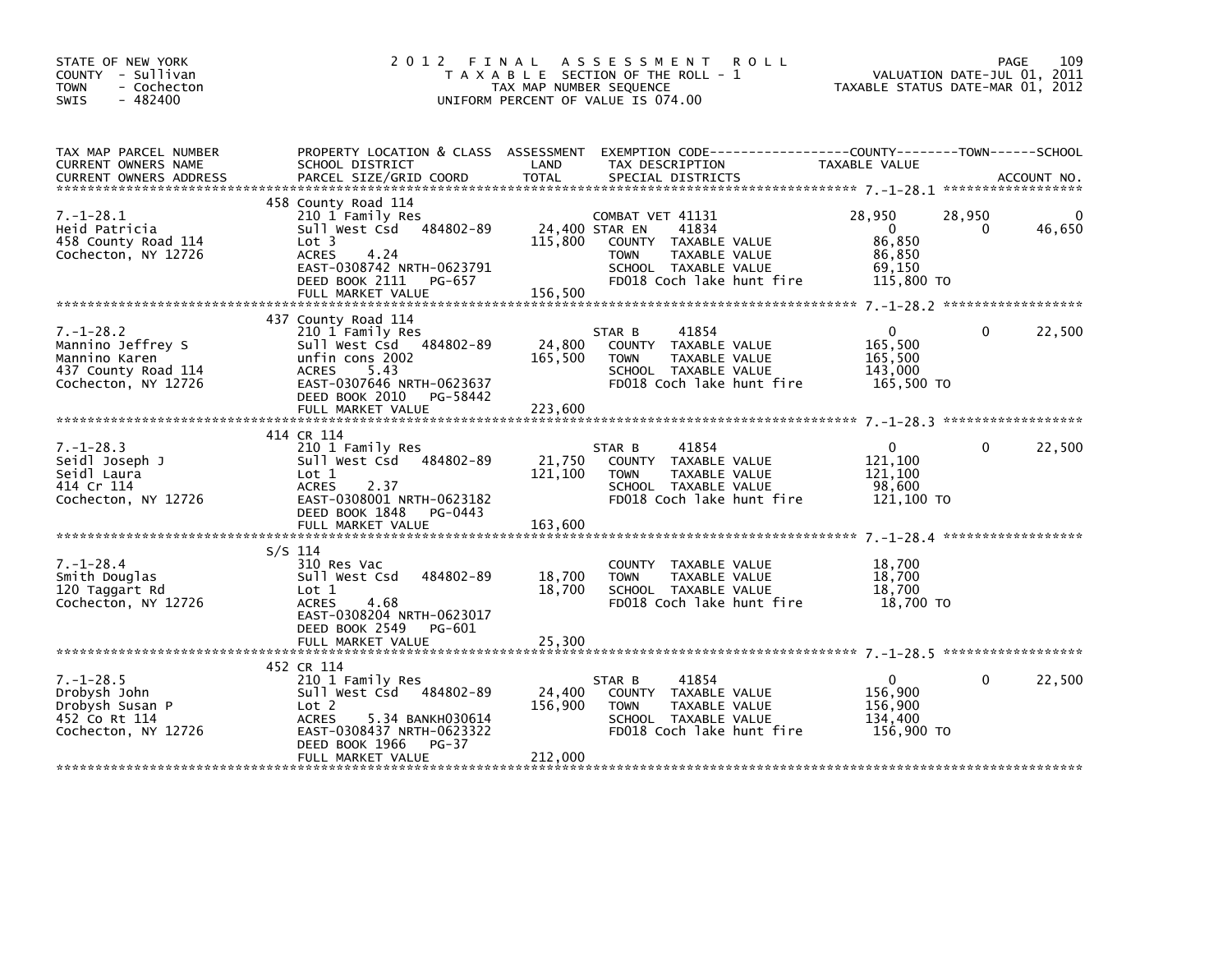| STATE OF NEW YORK<br>COUNTY - Sullivan<br><b>TOWN</b><br>- Cochecton<br>SWIS<br>$-482400$                    | 2 0 1 2<br>FINAL                                                                                                                                                     | TAX MAP NUMBER SEQUENCE      | A S S E S S M E N T<br><b>ROLL</b><br>T A X A B L E SECTION OF THE ROLL - 1<br>UNIFORM PERCENT OF VALUE IS 074.00                        | TAXABLE STATUS DATE-MAR 01, 2012                       | 110<br>PAGE<br>VALUATION DATE-JUL 01, 2011 |
|--------------------------------------------------------------------------------------------------------------|----------------------------------------------------------------------------------------------------------------------------------------------------------------------|------------------------------|------------------------------------------------------------------------------------------------------------------------------------------|--------------------------------------------------------|--------------------------------------------|
| TAX MAP PARCEL NUMBER<br><b>CURRENT OWNERS NAME</b><br><b>CURRENT OWNERS ADDRESS</b>                         | SCHOOL DISTRICT<br>PARCEL SIZE/GRID COORD                                                                                                                            | LAND<br><b>TOTAL</b>         | PROPERTY LOCATION & CLASS ASSESSMENT EXEMPTION CODE----------------COUNTY-------TOWN------SCHOOL<br>TAX DESCRIPTION<br>SPECIAL DISTRICTS | TAXABLE VALUE                                          | ACCOUNT NO.                                |
| $7. - 1 - 28.6$<br>Sandler Adam<br>2339 Nostrand Ave<br>Brooklyn, NY 11210                                   | CR 114<br>310 Res Vac<br>484802-89<br>Sull West Csd<br>Lot 2<br><b>ACRES</b><br>4.13<br>EAST-0308585 NRTH-0623791<br>DEED BOOK 2683<br>PG-191<br>FULL MARKET VALUE   | 15,150<br>15,150<br>20,500   | COUNTY TAXABLE VALUE<br>TAXABLE VALUE<br><b>TOWN</b><br>SCHOOL TAXABLE VALUE<br>FD018 Coch lake hunt fire                                | 15,150<br>15,150<br>15,150<br>15,150 TO                |                                            |
| $7. - 1 - 29.1$<br>Bryant William<br>Vitrano Mary Ellen<br>3546 S Ocean Blvd Apt 618<br>Palm Beach, FL 33480 | Cr 114<br>$322$ Rural vac $>10$<br>484802-89<br>Sull West Csd<br><b>ACRES</b><br>37.10<br>EAST-0307830 NRTH-0622090<br>DEED BOOK 2270<br>PG-476<br>FULL MARKET VALUE | 83,200<br>83,200<br>112,400  | COUNTY TAXABLE VALUE<br>TAXABLE VALUE<br><b>TOWN</b><br>SCHOOL TAXABLE VALUE<br>FD018 Coch lake hunt fire                                | 83,200<br>83,200<br>83,200<br>83,200 TO                | 001815                                     |
| $7. - 1 - 29.2$<br>Stiros Spyros<br>Stiros Bettie<br>Attn: Fletouris Demetra<br>1550 79th St                 | 486 CR 114<br>210 1 Family Res<br>Sull West Csd<br>484802-89<br><b>ACRES</b><br>8.70<br>EAST-0309370 NRTH-0623080<br>DEED BOOK 707<br>$PG-73$                        | 34,400<br>73,900             | 41854<br>STAR B<br>COUNTY TAXABLE VALUE<br><b>TOWN</b><br>TAXABLE VALUE<br>SCHOOL TAXABLE VALUE<br>FD018 Coch lake hunt fire             | $\mathbf 0$<br>73,900<br>73,900<br>51,400<br>73,900 TO | 014975<br>22,500<br>0                      |
| $7. - 1 - 29.3$<br>Juvet Robert E<br>Juvet Tracy A<br>55 Sunset Dr<br>Centereach, NY 11720                   | 395 County Route 114<br>240 Rural res<br>Sull West Csd<br>484802-89<br>ACRES 28.00<br>EAST-0307480 NRTH-0623650<br>DEED BOOK 2494<br>PG-391<br>FULL MARKET VALUE     | 60,200<br>145,500<br>196,600 | COUNTY TAXABLE VALUE<br><b>TOWN</b><br>TAXABLE VALUE<br>SCHOOL TAXABLE VALUE<br>FD018 Coch lake hunt fire                                | 145,500<br>145,500<br>145.500<br>145,500 TO            | 006558                                     |
| $7. - 1 - 29.4$<br>Quesada Noel Ramon<br>47 W 8Th St<br>New York, NY 10011                                   | 396 CR 114<br>210 1 Family Res<br>484802-89<br>Sull West Csd<br><b>ACRES</b><br>5.10<br>EAST-0307700 NRTH-0622800<br>DEED BOOK 1551<br>PG-0647<br>FULL MARKET VALUE  | 32,000<br>126,900<br>171,500 | <b>COUNTY</b><br>TAXABLE VALUE<br>TAXABLE VALUE<br><b>TOWN</b><br>SCHOOL TAXABLE VALUE<br>FD018 Coch lake hunt fire                      | 126,900<br>126,900<br>126,900<br>126,900 TO            | 001343                                     |
| $7. - 1 - 29.5$<br>Pugliese Dominick<br>Pugliese Julia<br>500 Lexington Ave<br>North Babylon, NY 11704       | 468 Cr 114<br>270 Mfg housing<br>484802-89<br>Sull West Csd<br>ACRES 20.28<br>EAST-0309131 NRTH-0623029<br>DEED BOOK 1395<br>PG-172<br>FULL MARKET VALUE             | 60,400<br>119,200<br>161,100 | <b>COUNTY</b><br>TAXABLE VALUE<br>TAXABLE VALUE<br><b>TOWN</b><br>SCHOOL TAXABLE VALUE<br>FD018 Coch lake hunt fire                      | 119,200<br>119,200<br>119,200<br>119,200 TO            |                                            |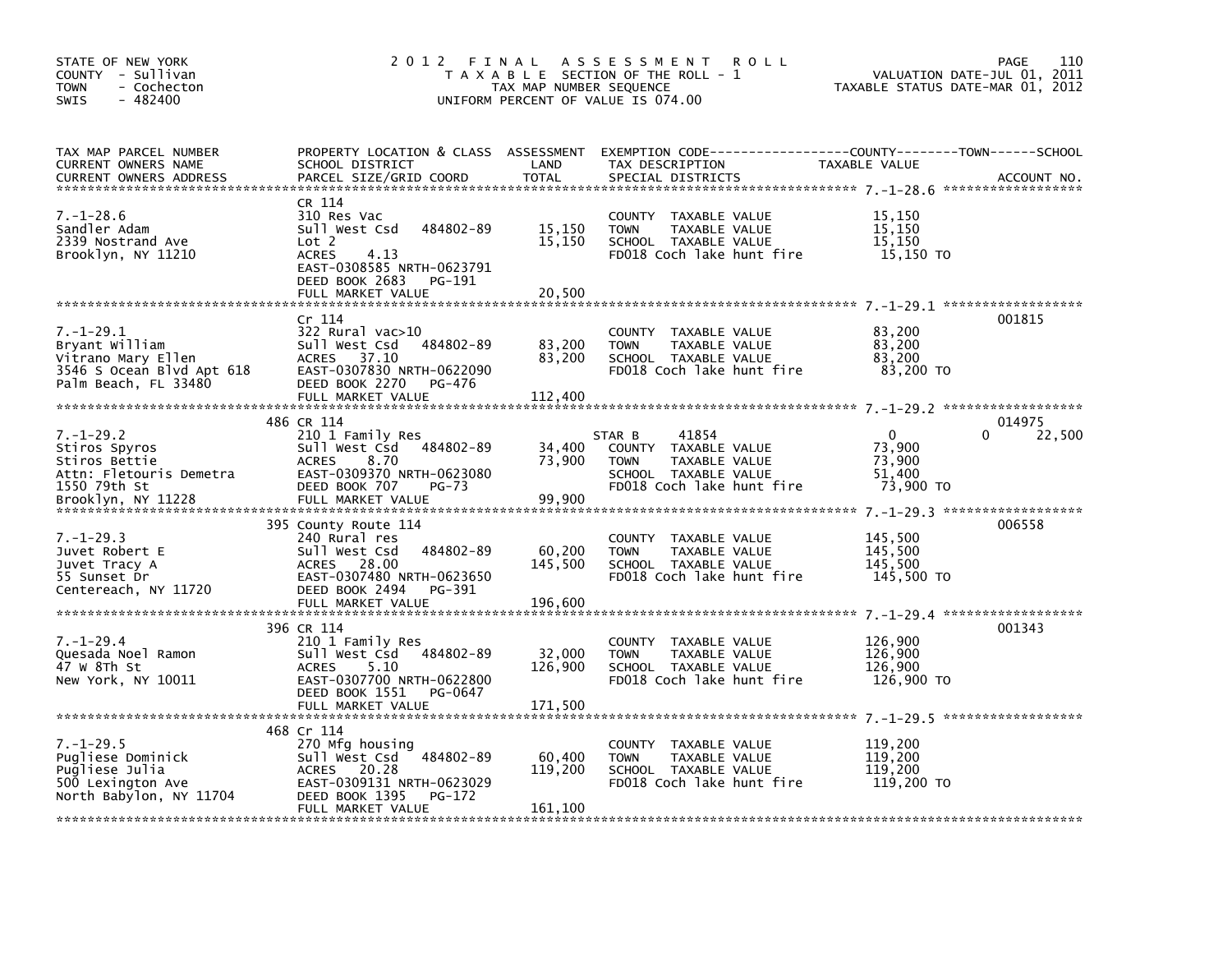| STATE OF NEW YORK<br>COUNTY - Sullivan<br><b>TOWN</b><br>- Cochecton<br>$-482400$<br><b>SWIS</b>                                               |                                                                                                                                                                         | TAX MAP NUMBER SEQUENCE     | 2012 FINAL ASSESSMENT ROLL<br>T A X A B L E SECTION OF THE ROLL - 1<br>UNIFORM PERCENT OF VALUE IS 074.00                               | VALUATION DATE-JUL 01, 2011<br>TAXABLE STATUS DATE-MAR 01, 2012 | PAGE<br>111            |
|------------------------------------------------------------------------------------------------------------------------------------------------|-------------------------------------------------------------------------------------------------------------------------------------------------------------------------|-----------------------------|-----------------------------------------------------------------------------------------------------------------------------------------|-----------------------------------------------------------------|------------------------|
| TAX MAP PARCEL NUMBER<br>CURRENT OWNERS NAME<br><b>CURRENT OWNERS ADDRESS</b>                                                                  | SCHOOL DISTRICT<br>PARCEL SIZE/GRID COORD                                                                                                                               | LAND<br><b>TOTAL</b>        | PROPERTY LOCATION & CLASS ASSESSMENT EXEMPTION CODE----------------COUNTY-------TOWN-----SCHOOL<br>TAX DESCRIPTION<br>SPECIAL DISTRICTS | TAXABLE VALUE                                                   | ACCOUNT NO.            |
| $7. - 1 - 30$<br>Nearing Living Trust Dennis E Sull West Csd<br>Nearing Living Trust Robert A ACRES 51.29<br>PO Box 300<br>Cochecton, NY 12726 | 52 Len Stephenson Dr<br>322 Rural vac>10<br>484802-89<br>EAST-0305820 NRTH-0621110<br>DEED BOOK 3368<br>$PG-29$<br>FULL MARKET VALUE                                    | 78,500<br>78,500<br>106,100 | COUNTY TAXABLE VALUE<br>TAXABLE VALUE<br><b>TOWN</b><br>SCHOOL TAXABLE VALUE<br>FD018 Coch lake hunt fire                               | 78,500<br>78,500<br>78.500<br>78,500 TO                         | 014840                 |
| $7. - 1 - 31.1$<br>Carol A Nearing Living Trust<br>104 Nearing Road<br>Lake Huntington, NY 12752<br>MAY BE SUBJECT TO PAYMENT                  | Nearing Road<br>910 Priv forest<br>Sull West Csd 484802-89<br>Lot 5<br>110 elig<br>ACRES 111.00<br>EAST-0308264 NRTH-0620966                                            | 103,500<br>103,500          | FOREST LND 47460<br>COUNTY TAXABLE VALUE<br>TAXABLE VALUE<br><b>TOWN</b><br>SCHOOL TAXABLE VALUE<br>FD018 Coch lake hunt fire           | 78,000<br>78,000<br>25,500<br>25,500<br>25,500<br>103,500 TO    | 005531<br>78,000       |
| UNDER RPTL480A UNTIL 2021                                                                                                                      | DEED BOOK 3368<br>PG-17                                                                                                                                                 |                             |                                                                                                                                         |                                                                 |                        |
| $7. - 1 - 31.2$<br>Grosser Peter M<br>326 Mill Rd<br>Cochecton, NY 12726                                                                       | 326 Mill Rd<br>210 1 Family Res<br>Sull West Csd 484802-89<br>Lot 1 of Sub<br>3.13 BANK0060806<br><b>ACRES</b><br>EAST-0308362 NRTH-0622565<br>DEED BOOK 2253<br>PG-296 | 16,500<br>159,000           | STAR B<br>41854<br>COUNTY TAXABLE VALUE<br>TAXABLE VALUE<br><b>TOWN</b><br>SCHOOL TAXABLE VALUE<br>FD018 Coch lake hunt fire            | $\mathbf{0}$<br>159,000<br>159,000<br>136,500<br>159,000 TO     | 22,500<br>$\Omega$     |
|                                                                                                                                                |                                                                                                                                                                         |                             |                                                                                                                                         |                                                                 |                        |
| $7. - 1 - 31.3$<br>Nearing Sean P<br>Nearing Beret J<br>314 Mill Rd<br>Cochecton, NY 12726                                                     | 314 Mill Rd<br>210 1 Family Res<br>Sull West Csd 484802-89<br>Lot 2<br><b>ACRES</b><br>5.06 BANK0060806<br>EAST-0308703 NRTH-0622457<br>DEED BOOK 3054 PG-141           | 28,700<br>168,700           | STAR B<br>41854<br>COUNTY TAXABLE VALUE<br>TAXABLE VALUE<br><b>TOWN</b><br>SCHOOL TAXABLE VALUE<br>FD018 Coch lake hunt fire            | $\mathbf{0}$<br>168.700<br>168,700<br>146,200<br>168.700 TO     | 22,500<br>$\mathbf{0}$ |
|                                                                                                                                                |                                                                                                                                                                         |                             |                                                                                                                                         |                                                                 |                        |
| $7. - 1 - 31.4$<br>Nearing Sean P<br>Nearing Beret J<br>314 Mill Rd<br>Cochecton, NY 12726                                                     | Tr 51<br>$314$ Rural vac<10<br>484802-89<br>Sull West Csd<br>Lot 3<br><b>ACRES</b><br>4.47 BANK0060806<br>EAST-0309056 NRTH-0622376                                     | 13,410<br>13,410            | COUNTY TAXABLE VALUE<br>TAXABLE VALUE<br><b>TOWN</b><br>SCHOOL TAXABLE VALUE<br>FD018 Coch lake hunt fire                               | 13,410<br>13.410<br>13,410<br>13,410 TO                         |                        |
|                                                                                                                                                | DEED BOOK 3054<br>PG-141<br>FULL MARKET VALUE                                                                                                                           | 18,100                      |                                                                                                                                         |                                                                 |                        |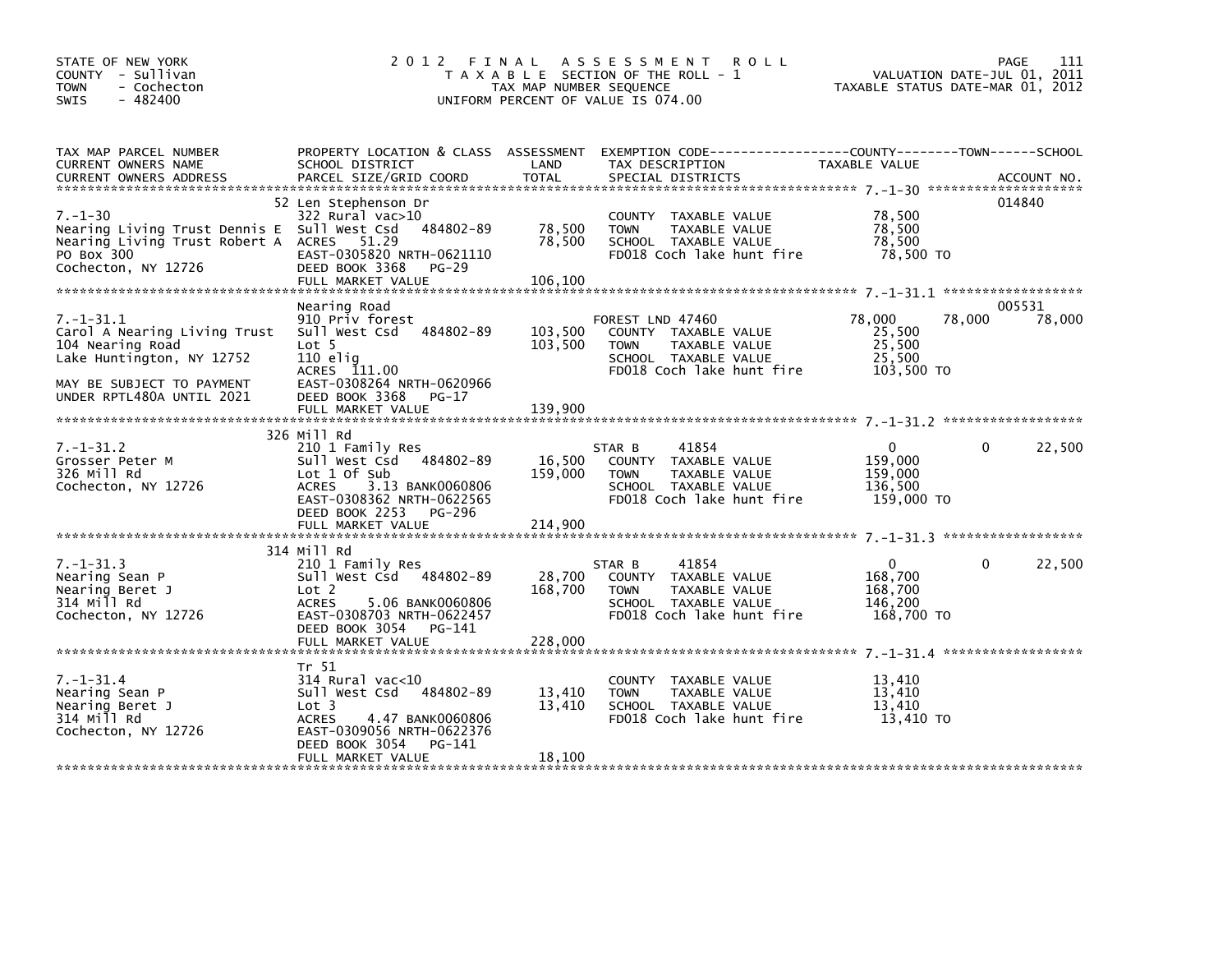| STATE OF NEW YORK<br>- Sullivan<br>COUNTY<br>- Cochecton<br><b>TOWN</b><br>- 482400<br>SWIS | 2 0 1 2                                                 | TAX MAP NUMBER SEQUENCE | FINAL ASSESSMENT ROLL<br>T A X A B L E SECTION OF THE ROLL - 1<br>UNIFORM PERCENT OF VALUE IS 074.00 | VALUATION DATE-JUL 01, 2011<br>TAXABLE STATUS DATE-MAR 01, 2012 | 112<br>PAGE |
|---------------------------------------------------------------------------------------------|---------------------------------------------------------|-------------------------|------------------------------------------------------------------------------------------------------|-----------------------------------------------------------------|-------------|
| TAX MAP PARCEL NUMBER<br>CURRENT OWNERS NAME                                                | PROPERTY LOCATION & CLASS ASSESSMENT<br>SCHOOL DISTRICT | LAND                    | EXEMPTION CODE-----------------COUNTY-------TOWN------SCHOOL<br>TAX DESCRIPTION                      | TAXABLE VALUE                                                   |             |
| CURRENT OWNERS ADDRESS                                                                      |                                                         |                         |                                                                                                      |                                                                 |             |
|                                                                                             | Tr 51                                                   |                         |                                                                                                      |                                                                 |             |
| 7.-1-31.5<br>Nearing Todd M                                                                 | $314$ Rural vac< $10$                                   |                         | COUNTY TAXABLE VALUE                                                                                 | 20,100                                                          |             |
| Nearing Todd M                                                                              | Sull West Csd 484802-89                                 | 20,100                  | TAXABLE VALUE<br><b>TOWN</b>                                                                         | 20,100                                                          |             |
| 104 Nearing Rd                                                                              | Lot 4                                                   | 20,100                  | SCHOOL TAXABLE VALUE                                                                                 | 20,100                                                          |             |
| Lake Huntington, NY 12752                                                                   | 7.40<br><b>ACRES</b>                                    |                         | FD018 Coch lake hunt fire                                                                            | 20,100 TO                                                       |             |
|                                                                                             | EAST-0309429 NRTH-0622318<br>DEED BOOK 3054 PG-145      |                         |                                                                                                      |                                                                 |             |
|                                                                                             | FULL MARKET VALUE                                       | 27,200                  |                                                                                                      |                                                                 |             |
|                                                                                             |                                                         |                         |                                                                                                      |                                                                 |             |
|                                                                                             | Cr 114                                                  |                         |                                                                                                      |                                                                 | 015840      |
| $7. - 1 - 34$                                                                               | 910 Priv forest                                         |                         | COUNTY TAXABLE VALUE                                                                                 | 45,900                                                          |             |
| LongRhodes Property LLC                                                                     | Sull West Csd 484802-89                                 | 45,900                  | <b>TOWN</b><br>TAXABLE VALUE                                                                         | 45,900                                                          |             |
| 91 Garden St                                                                                | ACRES 45.86                                             | 45,900                  | SCHOOL TAXABLE VALUE                                                                                 | 45,900                                                          |             |
| Garden City, NY 11530                                                                       | EAST-0308700 NRTH-0619240                               |                         | FD018 Coch lake hunt fire                                                                            | 45,900 TO                                                       |             |
|                                                                                             | DEED BOOK 3613<br>PG-438<br>FULL MARKET VALUE           | 62,000                  |                                                                                                      |                                                                 |             |
|                                                                                             |                                                         |                         |                                                                                                      |                                                                 |             |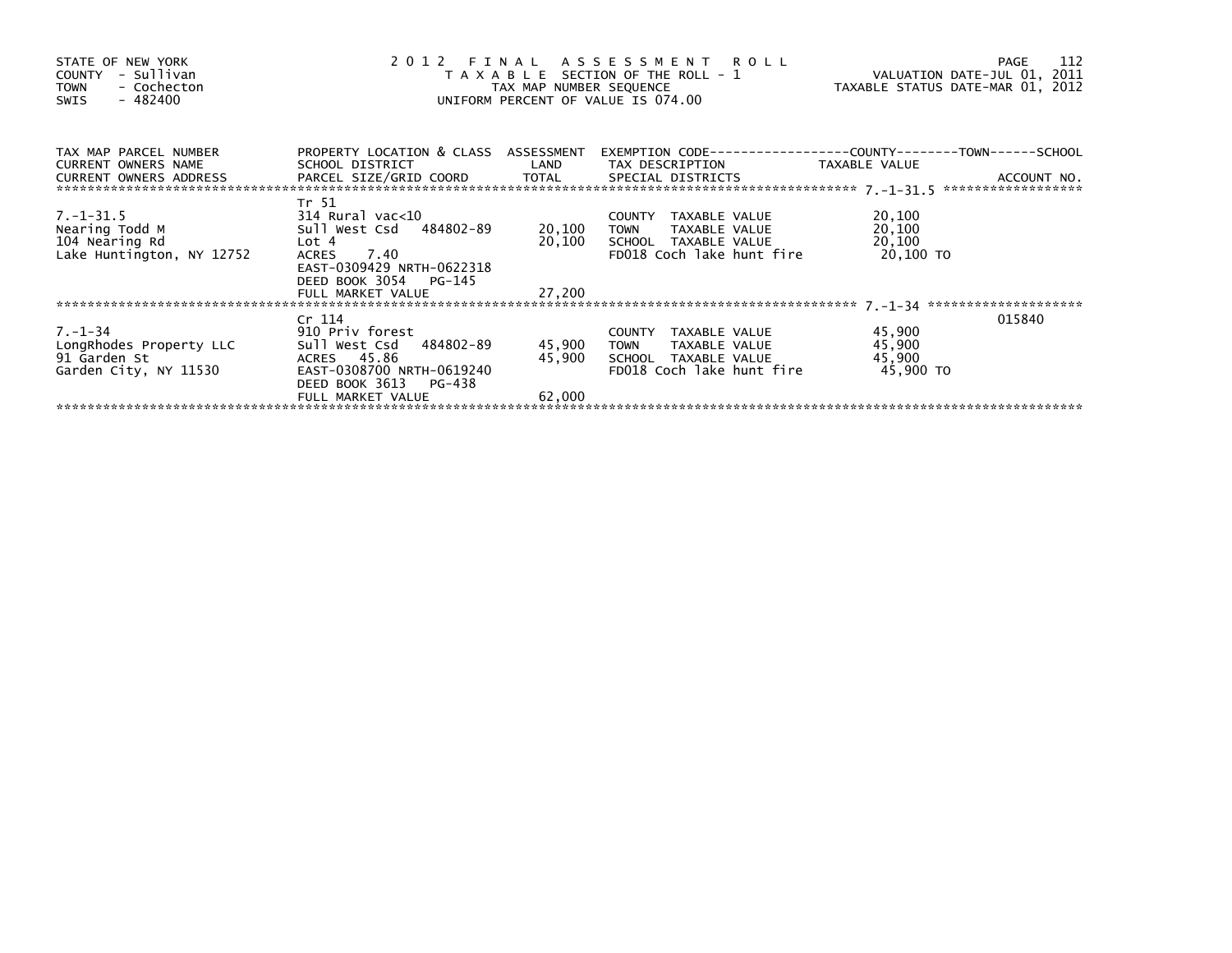| STATE OF NEW YORK   | 2012 FINAL ASSESSMENT ROLL            | - 113<br>PAGE                    |
|---------------------|---------------------------------------|----------------------------------|
| COUNTY - Sullivan   | T A X A B L E SECTION OF THE ROLL - 1 | VALUATION DATE-JUL 01, 2011      |
| TOWN<br>- Cochecton | MAP SECTION - 007                     | TAXABLE STATUS DATE-MAR 01, 2012 |
| - 482400<br>SWIS    | SUB-SECTION-                          | RPS150/V04/L015                  |
|                     | UNIFORM PERCENT OF VALUE IS 074.00    | CURRENT DATE 6/19/2012           |

## \*\*\* S P E C I A L D I S T R I C T S U M M A R Y \*\*\*

| CODE | DISTRICT NAME        | PARCELS | TOTAL EXTENSION<br><b>TYPF</b> | EXTENSION<br><b>VALUE</b> | AD VALOREM<br>VALUE | <b>FXFMPT</b><br>AMOUNT | <b>TAXABLE</b><br><b>VALUE</b> |
|------|----------------------|---------|--------------------------------|---------------------------|---------------------|-------------------------|--------------------------------|
|      | FD018 Coch lake hunt |         | 50 TOTAL                       |                           | 4049.860            |                         | 4049.860                       |

## \*\*\* S C H O O L D I S T R I C T S U M M A R Y \*\*\*

| CODE             | DISTRICT NAME               | TOTAL<br><b>PARCELS</b> | ASSESSED<br>LAND    | ASSESSED<br><b>TOTAL</b> | <b>EXEMPT</b><br><b>AMOUNT</b> | <b>TOTAL</b><br><b>TAXABLE</b> | <b>STAR</b><br><b>AMOUNT</b> | <b>STAR</b><br><b>TAXABLE</b> |
|------------------|-----------------------------|-------------------------|---------------------|--------------------------|--------------------------------|--------------------------------|------------------------------|-------------------------------|
| 484802           | sull<br>West Csd            | 50                      | 1760.010            | 4049.860                 | 202,800                        | 3847.060                       | 365.510                      | 3481.550                      |
|                  | SUB-TOTAL                   | 50                      | 1760.010            | 4049.860                 | 202,800                        | 3847.060                       | 365.510                      | 3481,550                      |
| 482689<br>484889 | Dy Library<br>West Sull Lib | 43                      | 1405.810<br>354.200 | 3505.960<br>543,900      | 88,590<br>114,210              | 3417,370<br>429,690            | 365.510                      | 3051,860<br>429,690           |
|                  | T O T A L                   | 100                     | 3520.020            | 8099.720                 | 405.600                        | 7694,120                       | 731.020                      | 6963,100                      |

#### \*\*\* S Y S T E M C O D E S S U M M A R Y \*\*\*

NO SYSTEM EXEMPTIONS AT THIS LEVEL

#### \*\*\* E X E M P T I O N S U M M A R Y \*\*\*

| <b>CODE</b>                                        | DESCRIPTION                                                                                | <b>TOTAL</b><br><b>PARCELS</b> | <b>COUNTY</b>                                    | <b>TOWN</b>                                      | <b>SCHOOL</b>                                                |
|----------------------------------------------------|--------------------------------------------------------------------------------------------|--------------------------------|--------------------------------------------------|--------------------------------------------------|--------------------------------------------------------------|
| 41131<br>41720<br>41800<br>41834<br>41854<br>47460 | COMBAT VET<br>AGRI DIST<br>AGED-CTS<br>STAR EN<br>STAR B<br><b>FOREST LND</b><br>T O T A L | 11<br>19                       | 28,950<br>45,090<br>10,590<br>147,120<br>231.750 | 28,950<br>45,090<br>10,590<br>147,120<br>231,750 | 45,090<br>10,590<br>118,010<br>247,500<br>147,120<br>568,310 |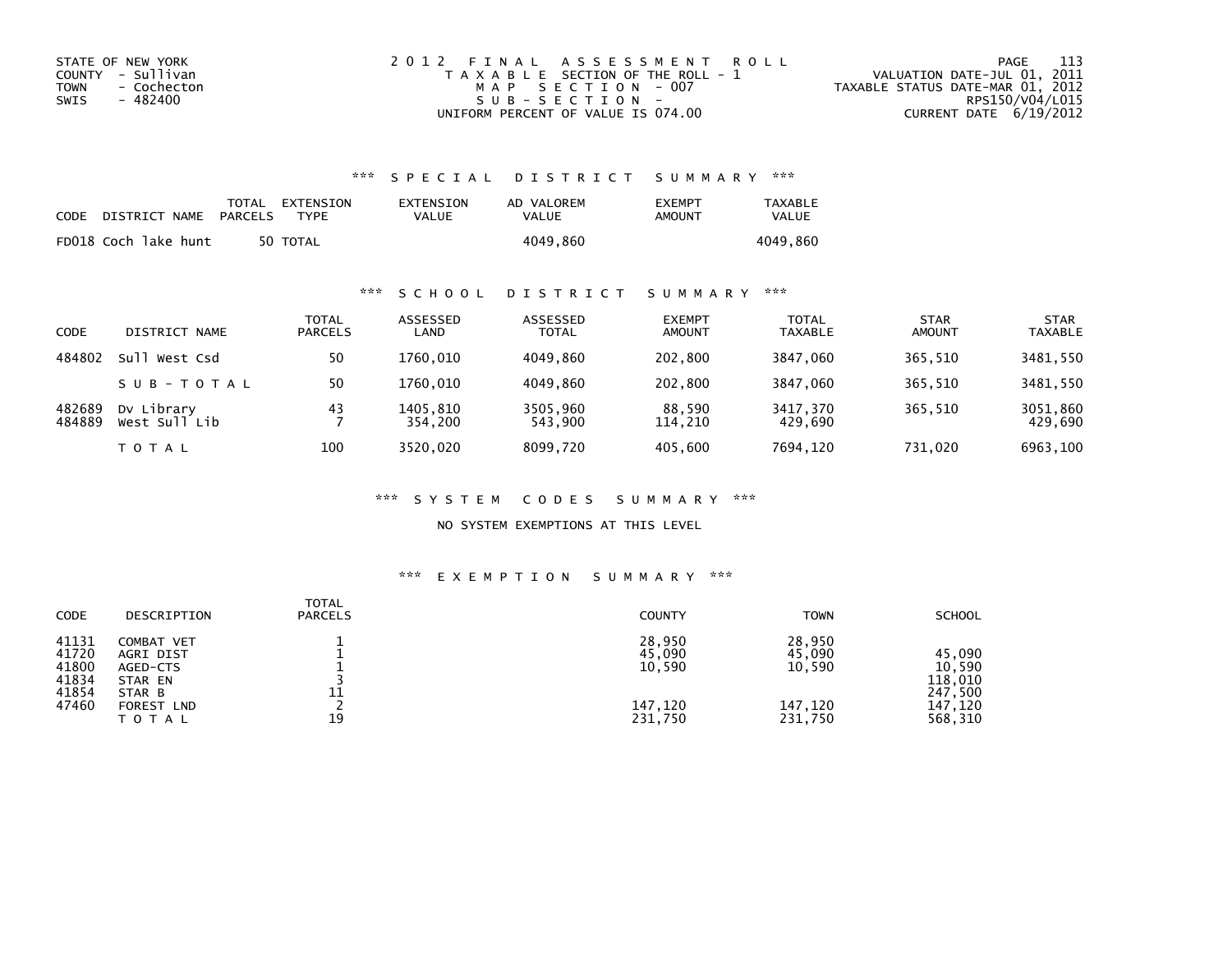| STATE OF NEW YORK | 2012 FINAL ASSESSMENT ROLL            | - 114<br>PAGE                    |
|-------------------|---------------------------------------|----------------------------------|
| COUNTY - Sullivan | T A X A B L E SECTION OF THE ROLL - 1 | VALUATION DATE-JUL 01, 2011      |
| TOWN - Cochecton  | MAP SECTION - 007                     | TAXABLE STATUS DATE-MAR 01, 2012 |
| SWIS<br>- 482400  | SUB-SECTION-                          | RPS150/V04/L015                  |
|                   | UNIFORM PERCENT OF VALUE IS 074.00    | CURRENT DATE 6/19/2012           |

# \*\*\* G R A N D T O T A L S \*\*\*

| ROLL       | DESCRIPTION | <b>TOTAL</b>   | ASSESSED | ASSESSED     | <b>TAXABLE</b> | <b>TAXABLE</b> | <b>TAXABLE</b> | <b>STAR</b>    |
|------------|-------------|----------------|----------|--------------|----------------|----------------|----------------|----------------|
| <b>SEC</b> |             | <b>PARCELS</b> | _AND     | <b>TOTAL</b> | <b>COUNTY</b>  | ⊤OWN           | <b>SCHOOL</b>  | <b>TAXABLE</b> |
|            | TAXABLE     | 50             | 1760.010 | 4049,860     | 3818.110       | 3818.110       | 3847,060       | 3481,550       |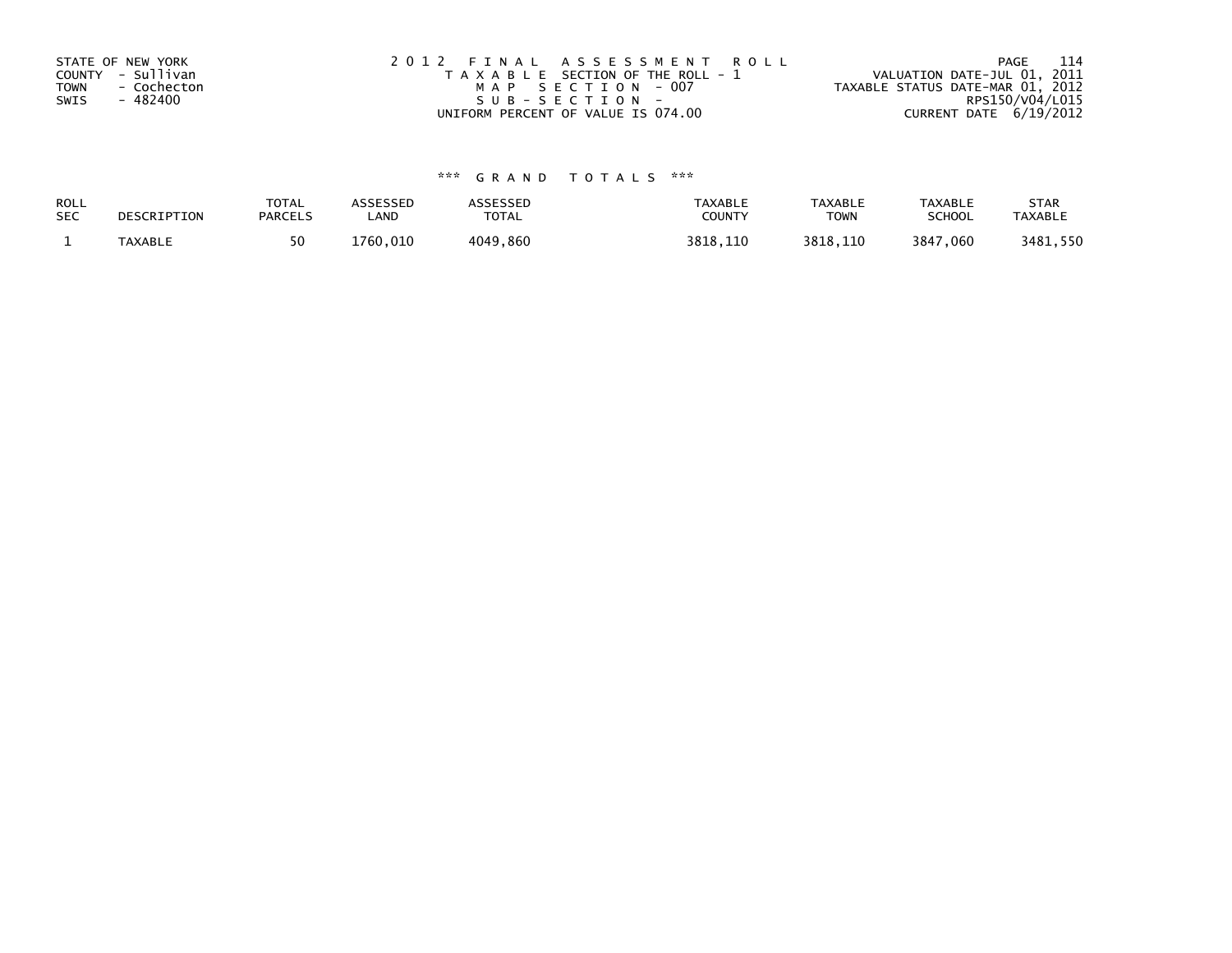| STATE OF NEW YORK<br>COUNTY - Sullivan<br><b>TOWN</b><br>- Cochecton<br>SWIS<br>$-482400$                                                                                   | 2012 FINAL                                                                                                                                                                                          | TAX MAP NUMBER SEQUENCE       | ASSESSMENT ROLL<br>T A X A B L E SECTION OF THE ROLL - 1<br>UNIFORM PERCENT OF VALUE IS 074.00                                          | TAXABLE STATUS DATE-MAR 01, 2012                    | VALUATION DATE-JUL 01, | 115<br>PAGE<br>2011 |
|-----------------------------------------------------------------------------------------------------------------------------------------------------------------------------|-----------------------------------------------------------------------------------------------------------------------------------------------------------------------------------------------------|-------------------------------|-----------------------------------------------------------------------------------------------------------------------------------------|-----------------------------------------------------|------------------------|---------------------|
| TAX MAP PARCEL NUMBER<br>CURRENT OWNERS NAME<br><b>CURRENT OWNERS ADDRESS</b>                                                                                               | SCHOOL DISTRICT<br>PARCEL SIZE/GRID COORD                                                                                                                                                           | LAND<br><b>TOTAL</b>          | PROPERTY LOCATION & CLASS ASSESSMENT EXEMPTION CODE---------------COUNTY-------TOWN------SCHOOL<br>TAX DESCRIPTION<br>SPECIAL DISTRICTS | TAXABLE VALUE                                       |                        | ACCOUNT NO.         |
| $8. - 1 - 1.1$<br>Kinney Earl<br>PO Box 53<br>Hortonville, NY 12745<br>MAY BE SUBJECT TO PAYMENT<br>UNDER RPTL480A UNTIL 2021                                               | Mill Rd<br>912 Forest s480a<br>Sull West Csd 484802-89<br>61 Elig Acres<br>Cert # $48-121$<br>Orig. Cert. Date $2/10/199$<br>ACRES 65.70<br>EAST-0310716 NRTH-0622468<br>DEED BOOK 1315<br>PG-0178  | 101,790<br>101,790            | FOREST LND 47460<br>COUNTY TAXABLE VALUE<br><b>TOWN</b><br>TAXABLE VALUE<br>SCHOOL TAXABLE VALUE<br>FD018 Coch lake hunt fire           | 67,512<br>34,278<br>34,278<br>34,278<br>101,790 TO  | 67,512                 | 67,512              |
|                                                                                                                                                                             | FULL MARKET VALUE                                                                                                                                                                                   | 137,600                       |                                                                                                                                         |                                                     |                        |                     |
| $8. - 1 - 1.2$<br>Smith Craig<br>Smith Lisa<br>520 County Rd 114<br>Cochecton, NY 12726                                                                                     | 520 CR 114<br>210 1 Family Res<br>Sull West Csd 484802-89<br>Lot 2<br>4.65<br><b>ACRES</b><br>EAST-0310405 NRTH-0622956<br>DEED BOOK 1679<br>PG-547                                                 | 26,300<br>115,500             | STAR B<br>41854<br>COUNTY TAXABLE VALUE<br><b>TOWN</b><br>TAXABLE VALUE<br>SCHOOL TAXABLE VALUE<br>FD018 Coch lake hunt fire            | 0<br>115,500<br>115,500<br>93,000<br>115,500 TO     |                        | 22,500              |
|                                                                                                                                                                             | FULL MARKET VALUE                                                                                                                                                                                   | 156,100                       |                                                                                                                                         |                                                     |                        |                     |
| $8. - 1 - 1.3$<br>Smith Craig<br>Smith Lisa<br>520 County Rd. 114<br>Cochecton, NY 12726                                                                                    | 520 County Rd 114<br>$314$ Rural vac< $10$<br>484802-89<br>Sull West Csd<br>$1/2$ Interest<br>Lot 1<br><b>ACRES</b><br>1.10<br>EAST-0310279 NRTH-0623534<br>DEED BOOK 1679<br>PG-0547               | 100<br>100                    | COUNTY TAXABLE VALUE<br>TAXABLE VALUE<br><b>TOWN</b><br>SCHOOL TAXABLE VALUE<br>FD018 Coch lake hunt fire                               | 100<br>100<br>100<br>100 TO                         |                        |                     |
|                                                                                                                                                                             | FULL MARKET VALUE                                                                                                                                                                                   | 100                           |                                                                                                                                         |                                                     |                        |                     |
| $8. - 1 - 2$<br>Stony Brook Hunting Club Inc. Sull West Csd 484802-89<br>Attn: Albert Thony<br>517 Swiss Hill Rd N<br>Jeffersonville, NY 12748<br>MAY BE SUBJECT TO PAYMENT | Tr51<br>910 Priv forest<br>146 Acres Forest Exemp.<br>ACRES 146.00<br>EAST-0312340 NRTH-0622040<br>DEED BOOK 269<br>PG-00168<br>FULL MARKET VALUE                                                   | 178,200<br>178,200<br>240,800 | FOREST LND 47460<br>COUNTY TAXABLE VALUE<br><b>TOWN</b><br>TAXABLE VALUE<br>SCHOOL TAXABLE VALUE<br>FD018 Coch lake hunt fire           | 142,560<br>35,640<br>35,640<br>35,640<br>178,200 TO | 142,560                | 015020<br>142,560   |
| UNDER RPTL480A UNTIL 2021                                                                                                                                                   |                                                                                                                                                                                                     |                               |                                                                                                                                         |                                                     |                        |                     |
| $8. - 1 - 3$<br>Sheppard Jerry<br>953 County Rd 114<br>Cochecton, NY 12726<br>MAY BE SUBJECT TO PAYMENT<br>UNDER RPTL480A UNTIL 2021                                        | Mitchell Pond West Rd<br>910 Priv forest<br>Sull West Csd 484802-89<br>88.23 Forest Exemp.<br>94.23<br><b>ACRES</b><br>EAST-0313890 NRTH-0621600<br>DEED BOOK 1238<br>PG-00219<br>FULL MARKET VALUE | 127,900<br>127,900<br>172,800 | FOREST LND 47460<br>COUNTY TAXABLE VALUE<br><b>TOWN</b><br>TAXABLE VALUE<br>SCHOOL TAXABLE VALUE<br>FD018 Coch lake hunt fire           | 102,320<br>25,580<br>25,580<br>25,580<br>127,900 TO | 102,320                | 014586<br>102,320   |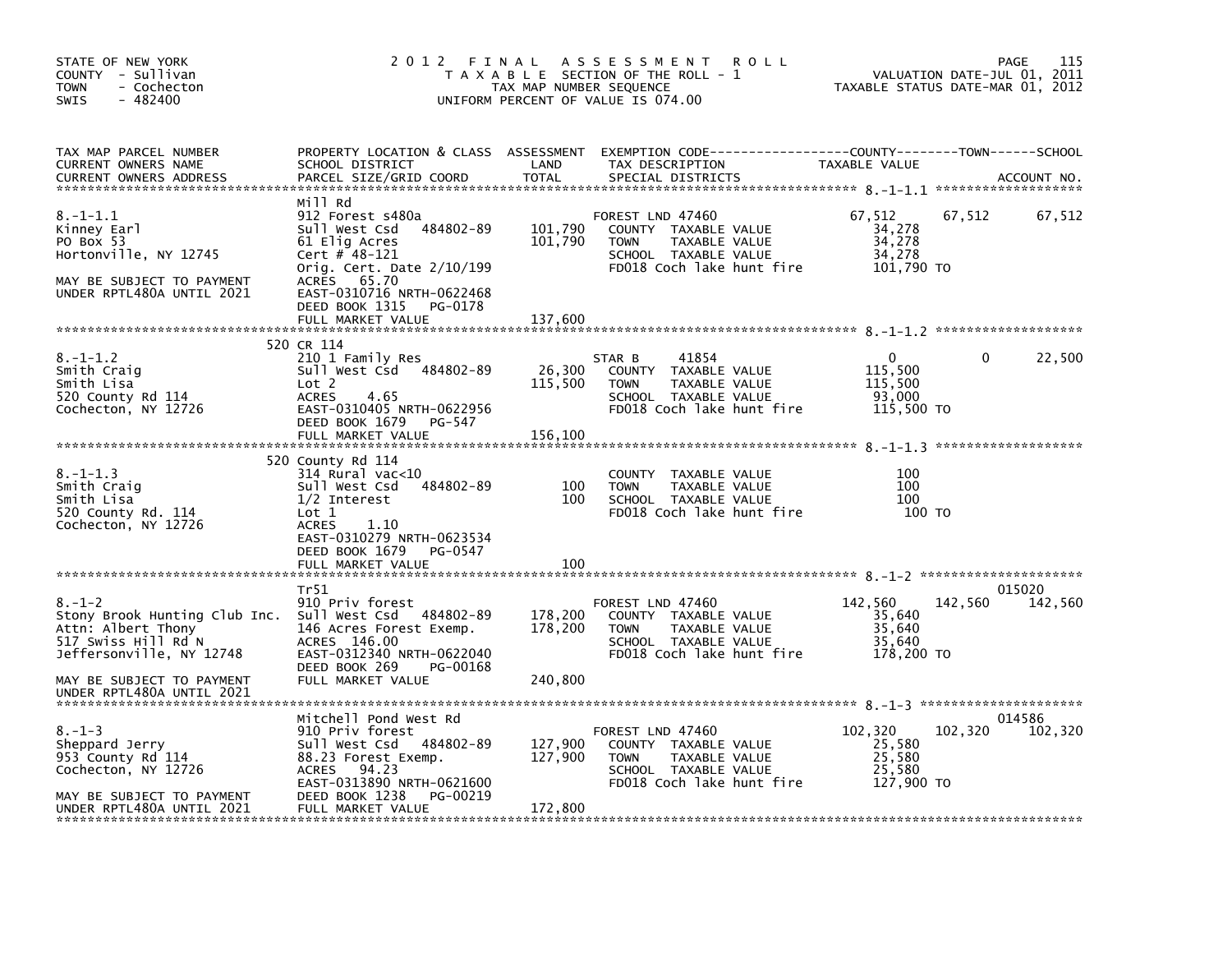| STATE OF NEW YORK<br>COUNTY - Sullivan<br><b>TOWN</b><br>- Cochecton<br>$-482400$<br><b>SWIS</b>                                             | 2012 FINAL                                                                                                                                                                                                | TAX MAP NUMBER SEQUENCE      | A S S E S S M E N T<br><b>ROLL</b><br>T A X A B L E SECTION OF THE ROLL - 1<br>UNIFORM PERCENT OF VALUE IS 074.00                        | VALUATION DATE-JUL 01, 2011<br>TAXABLE STATUS DATE-MAR 01, 2012 | 116<br>PAGE      |
|----------------------------------------------------------------------------------------------------------------------------------------------|-----------------------------------------------------------------------------------------------------------------------------------------------------------------------------------------------------------|------------------------------|------------------------------------------------------------------------------------------------------------------------------------------|-----------------------------------------------------------------|------------------|
| TAX MAP PARCEL NUMBER<br>CURRENT OWNERS NAME<br><b>CURRENT OWNERS ADDRESS</b>                                                                | SCHOOL DISTRICT<br>PARCEL SIZE/GRID COORD                                                                                                                                                                 | LAND<br><b>TOTAL</b>         | PROPERTY LOCATION & CLASS ASSESSMENT EXEMPTION CODE----------------COUNTY-------TOWN------SCHOOL<br>TAX DESCRIPTION<br>SPECIAL DISTRICTS | <b>TAXABLE VALUE</b>                                            | ACCOUNT NO.      |
| $8. - 1 - 4.1$<br>Sheppard Gerald B<br>953 County Rd 114 Rd<br>Cochecton, NY 12726<br>MAY BE SUBJECT TO PAYMENT<br>UNDER RPTL480A UNTIL 2021 | Mitchell Pond West<br>322 Rural vac>10<br>Sull West Csd<br>484802-89<br>all elig<br>ACRES 32.47<br>EAST-0315310 NRTH-0622215<br>DEED BOOK 2346<br>PG-529<br>FULL MARKET VALUE                             | 70,500<br>70,500<br>95,300   | FOREST LND 47460<br>COUNTY TAXABLE VALUE<br><b>TOWN</b><br>TAXABLE VALUE<br>SCHOOL TAXABLE VALUE<br>FD018 Coch lake hunt fire            | 56,400<br>56,400<br>14,100<br>14,100<br>14,100<br>70,500 TO     | 56,400           |
| 8.–1–4.2<br>Edwards Danny M<br>Roth Jade E<br>404 1/2 Henry St<br>Brooklyn, NY 11201                                                         | 169 Mitchell Pond West<br>210 1 Family Res - WTRFNT<br>Sull West Csd 484802-89<br>20.52<br>ACRES<br>EAST-0316663 NRTH-0622066<br>DEED BOOK 2369<br>PG-643                                                 | 63,100<br>157,900            | COUNTY TAXABLE VALUE<br>TAXABLE VALUE<br><b>TOWN</b><br>SCHOOL TAXABLE VALUE<br>FD018 Coch lake hunt fire                                | 157,900<br>157,900<br>157,900<br>157,900 TO                     |                  |
| $8. - 1 - 5.1$<br>Sheppard Jerry<br>953 County Rd 114<br>Cochecton, NY 12726<br>MAY BE SUBJECT TO PAYMENT<br>UNDER RPTL480A UNTIL 2021       | Mitchell Pond<br>$322$ Rural vac $>10$<br>Sull West Csd 484802-89<br>5.97 elig acres<br>Lot A<br><b>ACRES</b><br>11.67<br>EAST-0315136 NRTH-0621518<br>DEED BOOK 1238<br>PG-00223<br>FULL MARKET VALUE    | 44,300<br>44,300<br>59,900   | FOREST LND 47460<br>COUNTY TAXABLE VALUE<br><b>TOWN</b><br>TAXABLE VALUE<br>SCHOOL TAXABLE VALUE<br>FD018 Coch lake hunt fire            | 18,130<br>18,130<br>26,170<br>26,170<br>26,170<br>44,300 TO     | 014585<br>18,130 |
| $8. - 1 - 5.2$<br>Sheppard Jerry<br>953 County Rd 114<br>Cochecton, NY 12726<br>MAY BE SUBJECT TO PAYMENT<br>UNDER RPTL480A UNTIL 2021       | 202 Mitchell Pond West<br>240 Rural res<br>Sull West Csd<br>484802-89<br>Lot B<br>7.47 Acres Forest Exemp.<br>ACRES 11.67<br>EAST-0315054 NRTH-0621099<br>DEED BOOK 1238<br>PG-00223<br>FULL MARKET VALUE | 53,300<br>145,800<br>197,000 | FOREST LND 47460<br>COUNTY TAXABLE VALUE<br>TAXABLE VALUE<br><b>TOWN</b><br>SCHOOL TAXABLE VALUE<br>FD018 Coch lake hunt fire            | 22,320<br>22,320<br>123,480<br>123,480<br>123,480<br>145,800 TO | 22,320           |
| $8. - 1 - 5.3$<br>Sheppard Jerry<br>953 County Rd 114<br>Cochecton, NY 12726<br>MAY BE SUBJECT TO PAYMENT<br>UNDER RPTL480A UNTIL 2021       | Mitchell Pond<br>322 Rural vac>10<br>484802-89<br>Sull West Csd<br>Lot C<br>11.63 Acres Forest Exemp.<br>ACRES<br>11.63<br>EAST-0314984 NRTH-0620694<br>DEED BOOK 1238<br>PG-00223<br>FULL MARKET VALUE   | 44,200<br>44,200<br>59,700   | FOREST LND 47460<br>COUNTY TAXABLE VALUE<br>TAXABLE VALUE<br><b>TOWN</b><br>SCHOOL TAXABLE VALUE<br>FD018 Coch lake hunt fire            | 35,360<br>35,360<br>8,840<br>8,840<br>8,840<br>44,200 TO        | 35,360           |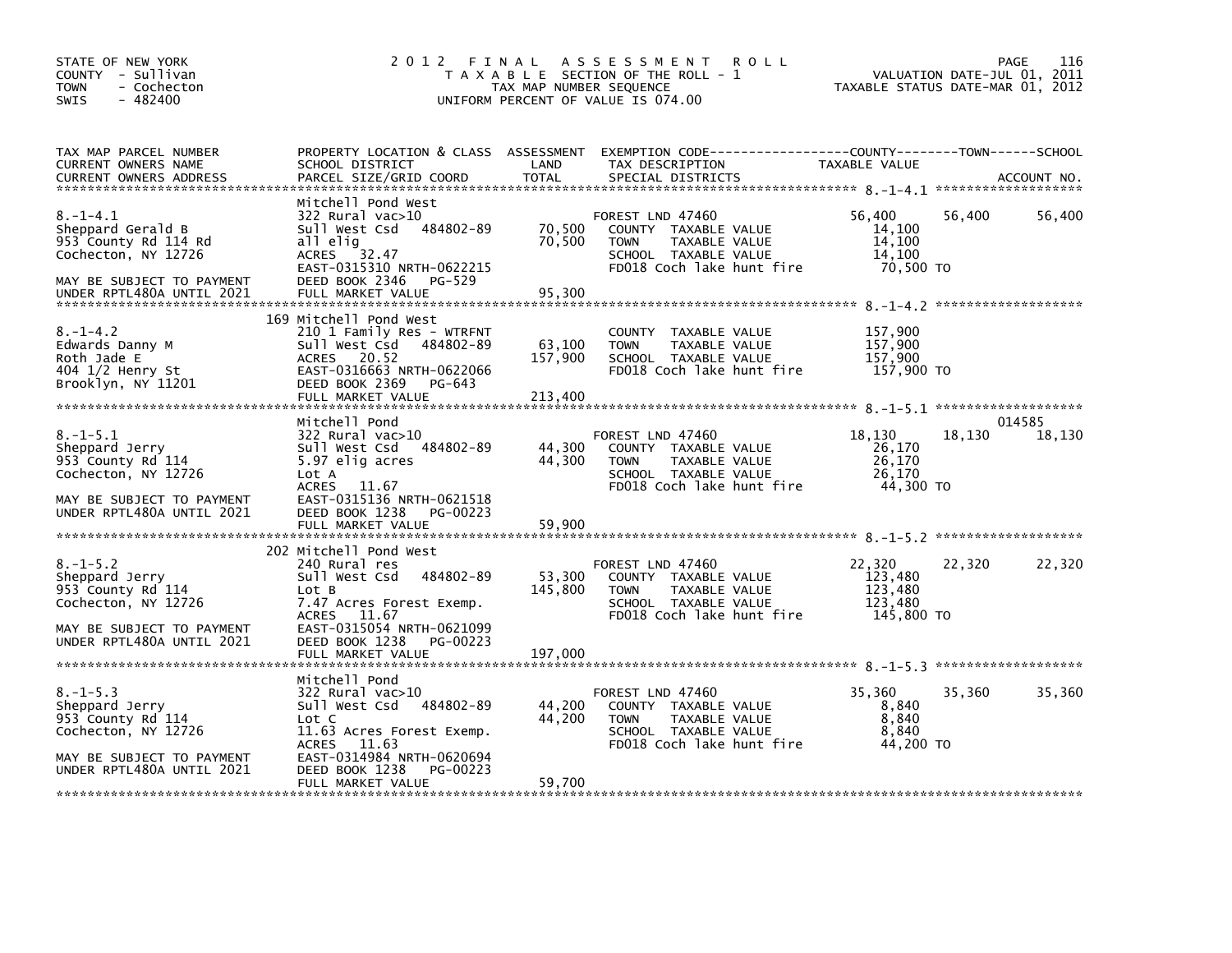| STATE OF NEW YORK<br>COUNTY - Sullivan<br>- Cochecton<br><b>TOWN</b><br>- 482400<br><b>SWIS</b>                                         | 2012 FINAL                                                                                                                                               | A S S E S S M E N T R O L L<br>T A X A B L E SECTION OF THE ROLL - 1<br>TAX MAP NUMBER SEQUENCE<br>UNIFORM PERCENT OF VALUE IS 074.00 | TAXABLE STATUS DATE-MAR 01, 2012                                                                                                                        | PAGE<br>VALUATION DATE-JUL 01, 2011                 | 117        |                       |
|-----------------------------------------------------------------------------------------------------------------------------------------|----------------------------------------------------------------------------------------------------------------------------------------------------------|---------------------------------------------------------------------------------------------------------------------------------------|---------------------------------------------------------------------------------------------------------------------------------------------------------|-----------------------------------------------------|------------|-----------------------|
| TAX MAP PARCEL NUMBER<br>CURRENT OWNERS NAME<br><b>CURRENT OWNERS ADDRESS</b>                                                           | SCHOOL DISTRICT<br>PARCEL SIZE/GRID COORD                                                                                                                | LAND<br>TOTAL                                                                                                                         | PROPERTY LOCATION & CLASS ASSESSMENT EXEMPTION CODE-----------------COUNTY-------TOWN------SCHOOL<br>TAX DESCRIPTION<br>SPECIAL DISTRICTS               | TAXABLE VALUE                                       |            | ACCOUNT NO.           |
|                                                                                                                                         |                                                                                                                                                          |                                                                                                                                       |                                                                                                                                                         |                                                     |            |                       |
| $8. - 1 - 5.4$<br>Sheppard Gerald<br>953 County Rd 114<br>Cochecton, NY 12726<br>MAY BE SUBJECT TO PAYMENT<br>UNDER RPTL480A UNTIL 2021 | Tr51<br>$322$ Rural vac $>10$<br>Sull West Csd<br>484802-89<br>Lot D<br>all elig<br>ACRES 11.71<br>EAST-0314932 NRTH-0620257<br>DEED BOOK 2300<br>PG-141 | 44,400<br>44,400                                                                                                                      | FOREST LND 47460<br>COUNTY TAXABLE VALUE<br>TAXABLE VALUE<br><b>TOWN</b><br>SCHOOL TAXABLE VALUE<br>FD018 Coch lake hunt fire                           | 35,520<br>8,880<br>8,880<br>8.880<br>44,400 TO      | 35.520     | 35,520                |
|                                                                                                                                         | FULL MARKET VALUE                                                                                                                                        | 60,000                                                                                                                                |                                                                                                                                                         |                                                     |            |                       |
|                                                                                                                                         | Tr51                                                                                                                                                     |                                                                                                                                       |                                                                                                                                                         |                                                     |            | 015060                |
| $8. - 1 - 6$<br>Stony Brook Hunting Club Inc.<br>Attn: Albert D Thony<br>517 Swiss Hill Rd N<br>Jeffersonville, NY 12748                | 910 Priv forest<br>484802-89<br>Sull West Csd<br>46 Elig<br>ACRES 47.00<br>EAST-0310370 NRTH-0620210<br>DEED BOOK 427<br>PG-00504                        | 42,500<br>42,500                                                                                                                      | FOREST LND 47460<br>COUNTY TAXABLE VALUE<br>TAXABLE VALUE<br><b>TOWN</b><br>SCHOOL TAXABLE VALUE<br>FD018 Coch lake hunt fire                           | 29,182<br>13,318<br>13,318<br>13,318<br>42,500 TO   | 29,182     | 29,182                |
| MAY BE SUBJECT TO PAYMENT<br>UNDER RPTL480A UNTIL 2021                                                                                  | FULL MARKET VALUE                                                                                                                                        | 57,400                                                                                                                                |                                                                                                                                                         |                                                     |            |                       |
|                                                                                                                                         | Mill Rd                                                                                                                                                  |                                                                                                                                       |                                                                                                                                                         |                                                     | 015860     |                       |
| $8. - 1 - 7$<br>LongRhodes Properties LLC<br>91 Garden St<br>Garden City, NY 11530                                                      | 910 Priv forest<br>484802-89<br>Sull West Csd<br>ACRES 62.71<br>EAST-0310170 NRTH-0618870<br>DEED BOOK 3613<br>PG-438<br>FULL MARKET VALUE               | 56,600<br>56,600<br>76,500                                                                                                            | COUNTY TAXABLE VALUE<br>TAXABLE VALUE<br><b>TOWN</b><br>SCHOOL TAXABLE VALUE<br>FD018 Coch lake hunt fire                                               | 56,600<br>56,600<br>56.600<br>56,600 TO             |            |                       |
|                                                                                                                                         |                                                                                                                                                          |                                                                                                                                       |                                                                                                                                                         |                                                     |            |                       |
| $8. - 1 - 8.1$<br>Twyman Howard<br>145 Mill Rd<br>Cochecton, NY 12726                                                                   | 145 Mill Rd<br>210 1 Family Res<br>Sull West Csd 484802-89<br>5.00<br><b>ACRES</b><br>EAST-0311930 NRTH-0619180<br>DEED BOOK 3201<br>PG-115              | 30,000 WAR VET<br>100,500                                                                                                             | 34 PCT OF VALUE USED FOR EXEMPTION PURPOSES<br>STAR B<br>41854<br>41121<br>COUNTY TAXABLE VALUE<br><b>TOWN</b><br>TAXABLE VALUE<br>SCHOOL TAXABLE VALUE | $\mathbf{0}$<br>5,126<br>95,374<br>95,374<br>78,000 | 0<br>5,126 | 015820<br>22,500<br>0 |
|                                                                                                                                         | Mill Rd                                                                                                                                                  |                                                                                                                                       |                                                                                                                                                         |                                                     | 015820     |                       |
| $8. - 1 - 8.2$<br>Bernas Matthew<br>353 Bernas Rd<br>Cochecton, NY 12726                                                                | 910 Priv forest<br>Sull West Csd<br>484802-89<br>105 Ac Elig<br>ACRES 112.00<br>EAST-0311930 NRTH-0619180                                                | 140,000<br>140,000                                                                                                                    | FOREST LND 47460<br>COUNTY TAXABLE VALUE<br>TAXABLE VALUE<br>TOWN<br>SCHOOL TAXABLE VALUE<br>FD018 Coch lake hunt fire                                  | 105,017<br>34,983<br>34,983<br>34,983<br>140,000 TO | 105,017    | 105,017               |
| MAY BE SUBJECT TO PAYMENT<br>UNDER RPTL480A UNTIL 2021                                                                                  | PG-115<br>DEED BOOK 3201<br>FULL MARKET VALUE                                                                                                            | 189,200                                                                                                                               |                                                                                                                                                         |                                                     |            |                       |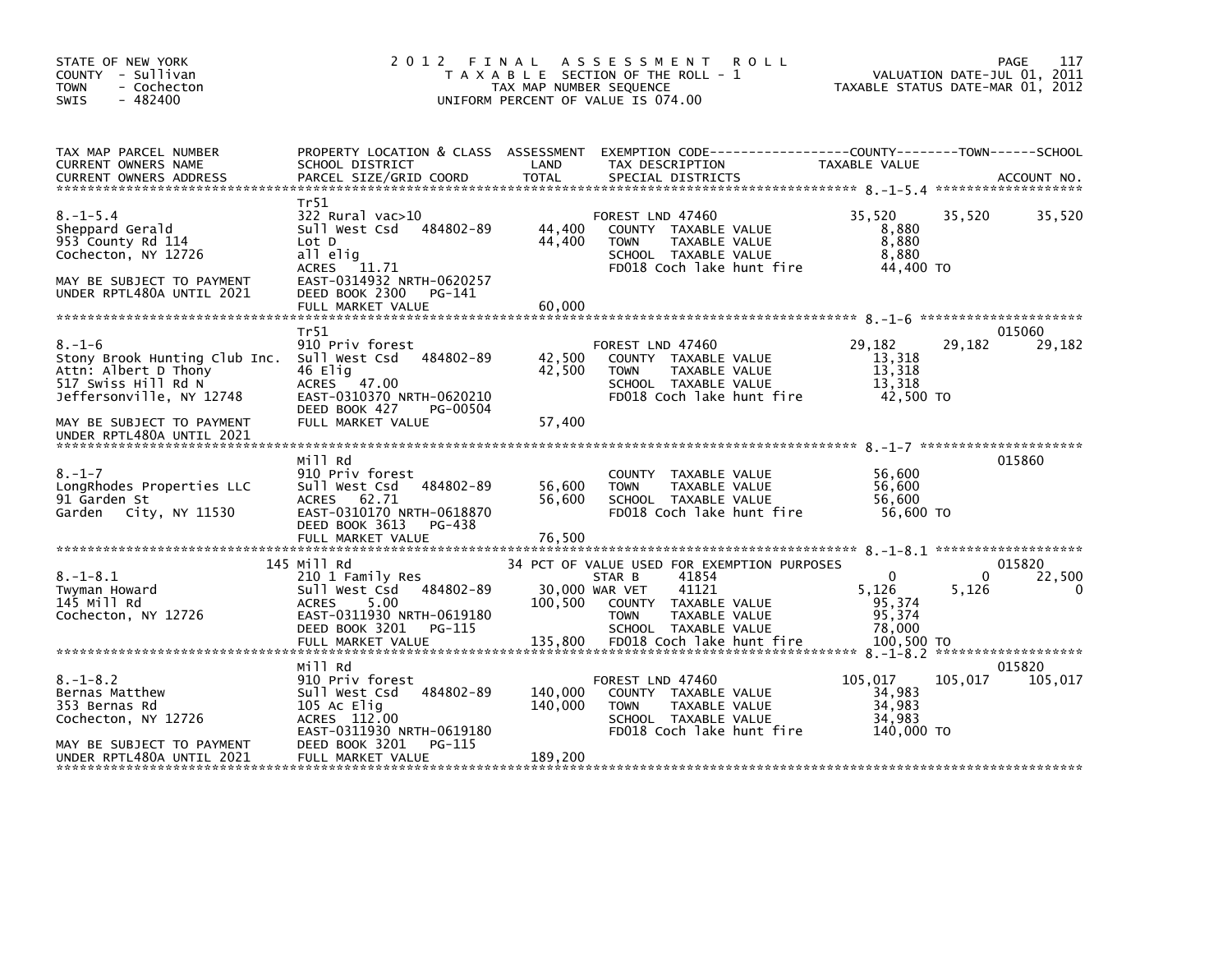| STATE OF NEW YORK<br>COUNTY - Sullivan<br><b>TOWN</b><br>- Cochecton<br>$-482400$<br><b>SWIS</b>                          | 2 0 1 2<br>FINAL                                                                                                                              | TAX MAP NUMBER SEQUENCE       | A S S E S S M E N T<br><b>ROLL</b><br>T A X A B L E SECTION OF THE ROLL - 1<br>UNIFORM PERCENT OF VALUE IS 074.00                        |                                                         | 118<br>PAGE<br>VALUATION DATE-JUL 01, 2011<br>TAXABLE STATUS DATE-MAR 01, 2012 |
|---------------------------------------------------------------------------------------------------------------------------|-----------------------------------------------------------------------------------------------------------------------------------------------|-------------------------------|------------------------------------------------------------------------------------------------------------------------------------------|---------------------------------------------------------|--------------------------------------------------------------------------------|
| TAX MAP PARCEL NUMBER<br>CURRENT OWNERS NAME<br><b>CURRENT OWNERS ADDRESS</b>                                             | SCHOOL DISTRICT<br>PARCEL SIZE/GRID COORD                                                                                                     | LAND<br>TOTAL                 | PROPERTY LOCATION & CLASS ASSESSMENT EXEMPTION CODE----------------COUNTY-------TOWN------SCHOOL<br>TAX DESCRIPTION<br>SPECIAL DISTRICTS | TAXABLE VALUE                                           | ACCOUNT NO.                                                                    |
|                                                                                                                           | Tr51                                                                                                                                          |                               |                                                                                                                                          |                                                         | 015040                                                                         |
| $8. - 1 - 9$<br>Stony Brook Hunting Club Inc.<br>Attn: Albert D Thony<br>517 Swiss Hill Rd N<br>Jeffersonville, NY 12748  | 912 Forest s480a<br>Sull West Csd<br>484802-89<br>ACRES 122.00<br>EAST-0313410 NRTH-0618690<br>DEED BOOK 435<br>PG-00390<br>FULL MARKET VALUE | 120,000<br>120,000<br>162,200 | FOREST LND 47460<br>COUNTY TAXABLE VALUE<br><b>TOWN</b><br>TAXABLE VALUE<br>SCHOOL TAXABLE VALUE<br>FD018 Coch lake hunt fire            | 86,400<br>33,600<br>33,600<br>33,600<br>120,000 TO      | 86,400<br>86,400                                                               |
| MAY BE SUBJECT TO PAYMENT<br>UNDER RPTL480A UNTIL 2021                                                                    |                                                                                                                                               |                               |                                                                                                                                          |                                                         |                                                                                |
|                                                                                                                           | 295 Brook Rd                                                                                                                                  |                               |                                                                                                                                          |                                                         | 015000                                                                         |
| $8. - 1 - 10$<br>Stony Brook Hunting Club Inc.<br>Attn: Albert D Thony<br>517 Swiss Hill Rd N<br>Jeffersonville, NY 12748 | 260 Seasonal res<br>Sull West Csd<br>484802-89<br>42 Elig<br>Hunting Club<br>Cp 15<br><b>ACRES</b><br>50.00<br>EAST-0314970 NRTH-0619210      | 85,000<br>95,000              | FOREST LND 47460<br>COUNTY TAXABLE VALUE<br>TAXABLE VALUE<br><b>TOWN</b><br>SCHOOL TAXABLE VALUE<br>FD018 Coch lake hunt fire            | 33.600<br>61,400<br>61,400<br>61.400<br>95,000 TO       | 33,600<br>33,600                                                               |
| MAY BE SUBJECT TO PAYMENT<br>UNDER RPTL480A UNTIL 2021                                                                    | DEED BOOK 428<br>PG-00558<br>FULL MARKET VALUE                                                                                                | 128,400                       |                                                                                                                                          |                                                         |                                                                                |
|                                                                                                                           | 175 Mitchell Pond Rd West                                                                                                                     |                               |                                                                                                                                          |                                                         | 015700                                                                         |
| $8. - 1 - 11.1$<br>Sheppard Jerry B<br>Attn: Randy Sheppard<br>953 County Rd 114<br>Cochecton, NY 12726                   | 210 1 Family Res<br>Sull West Csd<br>484802-89<br>33 commmitted acres<br>78.16<br><b>ACRES</b><br>EAST-0316830 NRTH-0621100                   | 189,900<br>301,500            | FOREST LND 47460<br>COUNTY TAXABLE VALUE<br><b>TOWN</b><br>TAXABLE VALUE<br>SCHOOL TAXABLE VALUE<br>FD018 Coch lake hunt fire            | 58,529<br>242,971<br>242,971<br>242.971<br>301,500 TO   | 58,529<br>58,529                                                               |
| MAY BE SUBJECT TO PAYMENT<br>UNDER RPTL480A UNTIL 2021                                                                    | DEED BOOK 2678<br>PG-691<br>FULL MARKET VALUE                                                                                                 | 407,400                       |                                                                                                                                          |                                                         |                                                                                |
|                                                                                                                           | 246 Mitchell Pond West                                                                                                                        |                               |                                                                                                                                          |                                                         | 016125                                                                         |
| $8. - 1 - 11.2$<br>Buddenhagen Richard<br>246 Mitchell Pond West Rd<br>Cochecton, NY 12726                                | 210 1 Family Res<br>Sull West Csd<br>484802-89<br><b>ACRES</b><br>6.63<br>EAST-0315840 NRTH-0620150<br>DEED BOOK 1104<br>PG-00059             | 37,500<br>157,500             | 41854<br>STAR B<br>COUNTY TAXABLE VALUE<br><b>TOWN</b><br>TAXABLE VALUE<br>SCHOOL TAXABLE VALUE<br>FD018 Coch lake hunt fire             | $\Omega$<br>157,500<br>157,500<br>135.000<br>157,500 TO | 22,500<br>0                                                                    |
|                                                                                                                           | FULL MARKET VALUE                                                                                                                             | 212,800                       |                                                                                                                                          |                                                         |                                                                                |
|                                                                                                                           | 239 Mitchell Pond East                                                                                                                        |                               |                                                                                                                                          |                                                         | 014499                                                                         |
| $8. - 1 - 12.2$<br>Smith Charles A<br>239 Mitchell Pond Rd                                                                | 240 Rural res<br>484802-89<br>Sull West Csd<br>combo $w/ 8 - 1 - 12.1$<br>50.48<br><b>ACRES</b>                                               | 209,600 STAR EN               | 41121<br>WAR VET<br>72,500 AGRI DIST 41720<br>41834<br><b>COUNTY</b><br>TAXABLE VALUE                                                    | 20,250<br>13,370<br>$\Omega$<br>175,980                 | 20,250<br>0<br>13,370<br>13,370<br>46,650<br>$\Omega$                          |
| Cochecton, NY 12726<br>MAY BE SUBJECT TO PAYMENT<br>UNDER AGDIST LAW TIL 2016                                             | EAST-0317550 NRTH-0619150<br>DEED BOOK 788<br>PG-00054<br>FULL MARKET VALUE                                                                   | 283,200                       | <b>TOWN</b><br>TAXABLE VALUE<br>SCHOOL TAXABLE VALUE<br>FD018 Coch lake hunt fire                                                        | 175,980<br>149,580<br>209,600 TO                        |                                                                                |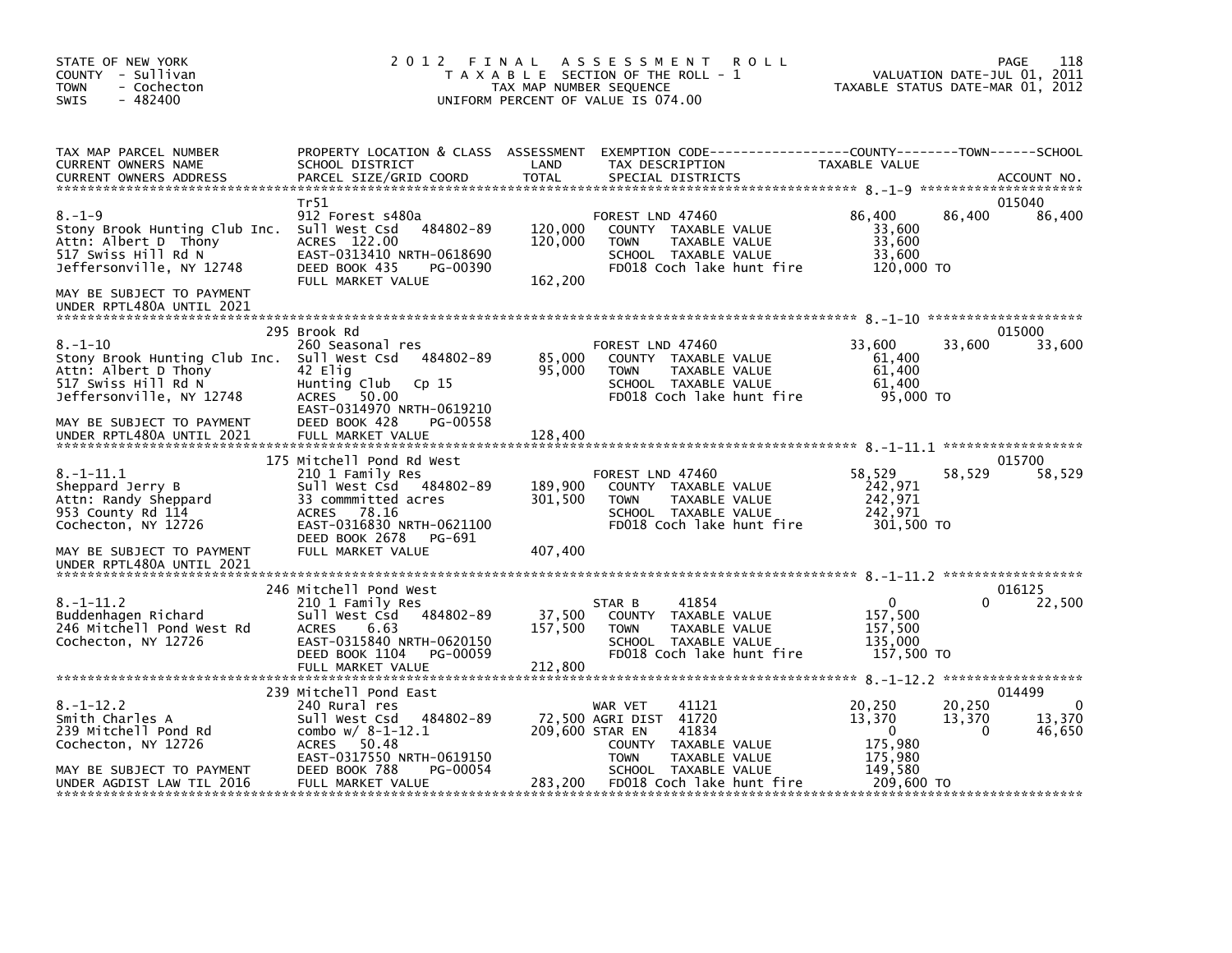| STATE OF NEW YORK<br>COUNTY - Sullivan<br><b>TOWN</b><br>- Cochecton<br>$-482400$<br>SWIS                                   | A S S E S S M E N T<br><b>ROLL</b><br>T A X A B L E SECTION OF THE ROLL - 1<br>TAX MAP NUMBER SEQUENCE<br>UNIFORM PERCENT OF VALUE IS 074.00           | 119<br>PAGE<br>VALUATION DATE-JUL 01, 2011<br>TAXABLE STATUS DATE-MAR 01, 2012 |                                                                                                                               |                                                         |                      |
|-----------------------------------------------------------------------------------------------------------------------------|--------------------------------------------------------------------------------------------------------------------------------------------------------|--------------------------------------------------------------------------------|-------------------------------------------------------------------------------------------------------------------------------|---------------------------------------------------------|----------------------|
| TAX MAP PARCEL NUMBER<br>CURRENT OWNERS NAME<br><b>CURRENT OWNERS ADDRESS</b>                                               | PROPERTY LOCATION & CLASS ASSESSMENT<br>SCHOOL DISTRICT<br>PARCEL SIZE/GRID COORD                                                                      | LAND<br><b>TOTAL</b>                                                           | EXEMPTION CODE-----------------COUNTY-------TOWN------SCHOOL<br>TAX DESCRIPTION<br>SPECIAL DISTRICTS                          | <b>TAXABLE VALUE</b>                                    | ACCOUNT NO.          |
| $8. - 1 - 13$<br>Buddenhagen Richard<br>246 Mitchell Pond West Rd<br>Cochecton, NY 12726                                    | Tr1<br>$314$ Rural vac<10<br>484802-89<br>Sull West Csd<br>1.50<br><b>ACRES</b><br>EAST-0315660 NRTH-0619890<br>DEED BOOK 1192<br>PG-00343             | 9,500<br>9,500                                                                 | COUNTY<br>TAXABLE VALUE<br>TAXABLE VALUE<br><b>TOWN</b><br>SCHOOL TAXABLE VALUE<br>FD018 Coch lake hunt fire                  | 9,500<br>9,500<br>9,500<br>$9.500$ TO                   | 016868               |
|                                                                                                                             | 126 Johns Rd                                                                                                                                           |                                                                                |                                                                                                                               |                                                         | 005351               |
| $8. - 1 - 14$<br>Flansburgh John C<br>PO Box 300<br>Lake Huntington, NY 12752                                               | 210 1 Family Res<br>Sull West Csd<br>484802-89<br><b>ACRES</b><br>8.06<br>EAST-0314960 NRTH-0617490<br>DEED BOOK 2010<br>PG-55576<br>FULL MARKET VALUE | 48,000<br>141,800<br>191,600                                                   | 41854<br>STAR B<br>COUNTY TAXABLE VALUE<br>TAXABLE VALUE<br><b>TOWN</b><br>SCHOOL TAXABLE VALUE<br>FD018 Coch lake hunt fire  | $\Omega$<br>141,800<br>141,800<br>119,300<br>141,800 TO | 22,500<br>0          |
| $8. -1 - 15.1$<br>Campis Nancy<br>PO Box 102<br>Lake Huntington, NY 12752                                                   | 49 Johns Rd<br>240 Rural res<br>Sull West Csd<br>484802-89<br>ACRES 31.24<br>EAST-0314970 NRTH-0616660<br>DEED BOOK 719<br>PG-00716                    | 70,800<br>360,300                                                              | COUNTY TAXABLE VALUE<br>TAXABLE VALUE<br><b>TOWN</b><br>SCHOOL TAXABLE VALUE<br>FD018 Coch lake hunt fire                     | 360,300<br>360,300<br>360,300<br>360,300 TO             | 002126               |
|                                                                                                                             | FULL MARKET VALUE                                                                                                                                      | 486,900                                                                        |                                                                                                                               |                                                         |                      |
| $8. -1 - 15.21$<br>PNP Landscaping Consultant Inc Sull West Csd<br>PO Box 472<br>Brightwaters, NY 11718                     | Brook Rd Tr1<br>270 Mfg housing<br>484802-89<br>ACRES 12.00<br>EAST-0314290 NRTH-0617570<br>DEED BOOK 2010<br>PG-60036<br>FULL MARKET VALUE            | 54,200<br>63,900<br>86,400                                                     | TAXABLE VALUE<br><b>COUNTY</b><br>TAXABLE VALUE<br><b>TOWN</b><br>SCHOOL TAXABLE VALUE<br>FD018 Coch lake hunt fire           | 63.900<br>63,900<br>63,900<br>63.900 TO                 | 011190               |
|                                                                                                                             |                                                                                                                                                        |                                                                                |                                                                                                                               |                                                         |                      |
| $8. -1 - 15.22$<br>Stony Brook Hunting Club Inc.<br>Attn: Albert D Thony<br>517 Swiss Hill Rd N<br>Jeffersonville, NY 12748 | Tr1<br>$314$ Rural vac<10<br>Sull West Csd<br>484802-89<br>1 Elig<br>ACRES<br>2.80<br>EAST-0314612 NRTH-0618707<br>DEED BOOK 780<br>PG-00858           | 2,500<br>2,500                                                                 | FOREST LND 47460<br>COUNTY TAXABLE VALUE<br>TAXABLE VALUE<br><b>TOWN</b><br>SCHOOL TAXABLE VALUE<br>FD018 Coch lake hunt fire | 713<br>1,787<br>1.787<br>1,787<br>2.500 TO              | 014999<br>713<br>713 |
| MAY BE SUBJECT TO PAYMENT<br>UNDER RPTL480A UNTIL 2021                                                                      | FULL MARKET VALUE                                                                                                                                      | 3,400                                                                          |                                                                                                                               |                                                         |                      |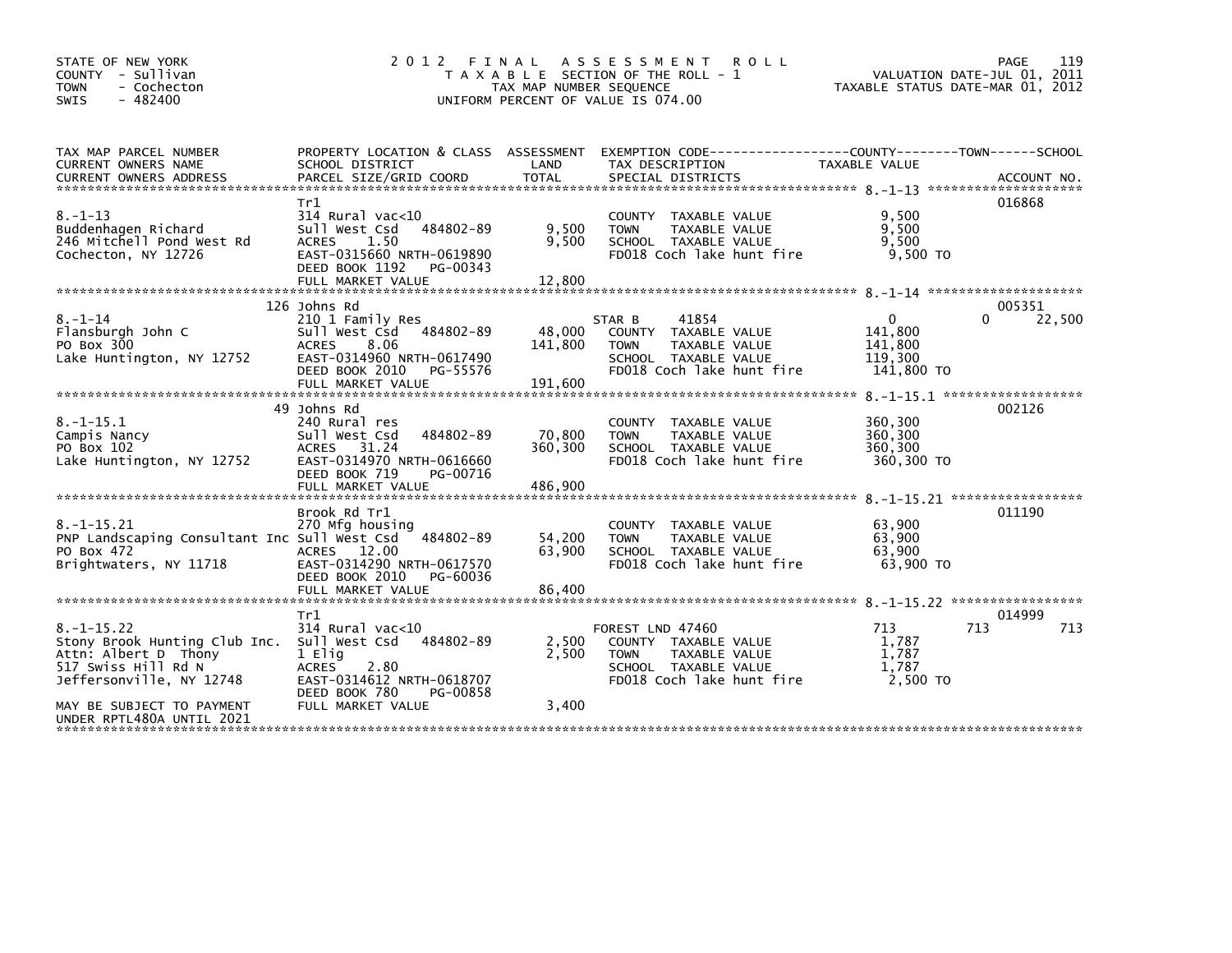| STATE OF NEW YORK<br>COUNTY - Sullivan<br>- Cochecton<br><b>TOWN</b><br>$-482400$<br><b>SWIS</b> | 2 0 1 2<br>FINAL                                                                                                                                                                     | TAX MAP NUMBER SEQUENCE            | A S S E S S M E N T<br><b>ROLL</b><br>T A X A B L E SECTION OF THE ROLL - 1<br>UNIFORM PERCENT OF VALUE IS 074.00                      |                                                               | 120<br><b>PAGE</b><br>VALUATION DATE-JUL 01, 2011<br>TAXABLE STATUS DATE-MAR 01, 2012 |
|--------------------------------------------------------------------------------------------------|--------------------------------------------------------------------------------------------------------------------------------------------------------------------------------------|------------------------------------|----------------------------------------------------------------------------------------------------------------------------------------|---------------------------------------------------------------|---------------------------------------------------------------------------------------|
| TAX MAP PARCEL NUMBER<br>CURRENT OWNERS NAME<br><b>CURRENT OWNERS ADDRESS</b>                    | PROPERTY LOCATION & CLASS ASSESSMENT<br>SCHOOL DISTRICT<br>PARCEL SIZE/GRID COORD                                                                                                    | LAND<br><b>TOTAL</b>               | EXEMPTION CODE------------------COUNTY--------TOWN------SCHOOL<br>TAX DESCRIPTION<br>SPECIAL DISTRICTS                                 | TAXABLE VALUE                                                 | ACCOUNT NO.                                                                           |
|                                                                                                  | 279 Brook Rd                                                                                                                                                                         |                                    |                                                                                                                                        |                                                               | 011662                                                                                |
| $8. -1 - 15.23$<br>Powell Jay Todd<br>279 Brook Rd<br>Cochecton, NY 12726                        | 210 1 Family Res<br>484802-89<br>Sull West Csd<br>8.60<br><b>ACRES</b><br>EAST-0314320 NRTH-0618450<br>DEED BOOK 982<br>PG-00059                                                     | 23,100<br>92,100                   | 41854<br>STAR B<br>COUNTY TAXABLE VALUE<br>TAXABLE VALUE<br><b>TOWN</b><br>SCHOOL TAXABLE VALUE<br>FD018 Coch lake hunt fire           | $\mathbf{0}$<br>92,100<br>92,100<br>69,600<br>92,100 TO       | 22,500                                                                                |
|                                                                                                  | FULL MARKET VALUE                                                                                                                                                                    | 124,500                            |                                                                                                                                        |                                                               |                                                                                       |
|                                                                                                  | 160 Johns Rd                                                                                                                                                                         |                                    |                                                                                                                                        |                                                               | 011663                                                                                |
| $8. -1 - 15.24$<br>Powell Bryon<br>146 Johns Rd<br>Cochecton, NY 12726                           | 210 1 Family Res<br>Sull West Csd 484802-89<br>8.61 BANK0060806<br><b>ACRES</b><br>EAST-0315117 NRTH-0617720<br>DEED BOOK 2981<br>PG-485<br>FULL MARKET VALUE                        | 32,500<br>102,000<br>137,800       | 41854<br>STAR B<br>COUNTY TAXABLE VALUE<br>TAXABLE VALUE<br><b>TOWN</b><br>SCHOOL TAXABLE VALUE<br>FD018 Coch lake hunt fire           | $\mathbf 0$<br>102,000<br>102,000<br>79,500<br>102,000 TO     | 22,500                                                                                |
|                                                                                                  |                                                                                                                                                                                      |                                    |                                                                                                                                        |                                                               |                                                                                       |
|                                                                                                  | 160 Johns Rd                                                                                                                                                                         |                                    |                                                                                                                                        |                                                               | 011665                                                                                |
| $8. -1 - 15.25$<br>Powell Durward<br>Powell Nancy<br>160 Johns Rd<br>Cochecton, NY 12726         | 210 1 Family Res<br>Sull West Csd<br>484802-89<br>1.00<br><b>ACRES</b><br>EAST-0314460 NRTH-0618010<br>DEED BOOK 1615<br><b>PG-054</b><br>FULL MARKET VALUE                          | 16,000 STAR B<br>80,400<br>108,600 | COMBAT VET 41131<br>41854<br>COUNTY TAXABLE VALUE<br>TAXABLE VALUE<br><b>TOWN</b><br>SCHOOL TAXABLE VALUE<br>FD018 Coch lake hunt fire | 20,100<br>$\Omega$<br>60,300<br>60,300<br>57,900<br>80,400 TO | 20,100<br>0<br>0<br>22,500                                                            |
|                                                                                                  |                                                                                                                                                                                      |                                    |                                                                                                                                        |                                                               |                                                                                       |
| $8. - 1 - 15.26$<br>Powell Durward<br>Powell Nancy<br>160 Johns Rd<br>Cochecton, NY 12726        | Brook Rd<br>314 Rural vac<10<br>Sull West Csd<br>484802-89<br>5.10<br><b>ACRES</b><br>EAST-0314720 NRTH-0618090<br>DEED BOOK 1615<br>PG-056<br>FULL MARKET VALUE                     | 6.000<br>6,000<br>8,100            | <b>COUNTY</b><br>TAXABLE VALUE<br>TAXABLE VALUE<br><b>TOWN</b><br>SCHOOL TAXABLE VALUE<br>FD018 Coch lake hunt fire                    | 6,000<br>6,000<br>6,000<br>$6,000$ TO                         | 011666                                                                                |
|                                                                                                  |                                                                                                                                                                                      |                                    |                                                                                                                                        |                                                               |                                                                                       |
| $8. - 1 - 16.1$<br>Ross David J<br>18 Deerfield Ct<br>Babylon, NY 11702                          | Tr <sub>25</sub><br>314 Rural vac<10<br>484802-89<br>Sull West Csd<br>6.02<br><b>ACRES</b><br>EAST-0316634 NRTH-0619531<br>DEED BOOK 2034<br>PG-677                                  | 26,700<br>26,700                   | <b>COUNTY</b><br>TAXABLE VALUE<br><b>TOWN</b><br>TAXABLE VALUE<br>SCHOOL TAXABLE VALUE<br>FD018 Coch lake hunt fire                    | 26,700<br>26,700<br>26.700<br>26,700 TO                       | 003230                                                                                |
|                                                                                                  | FULL MARKET VALUE                                                                                                                                                                    | 36,100                             |                                                                                                                                        |                                                               |                                                                                       |
| $8. - 1 - 16.2$<br>Polatsch Penelope<br>165 W 83 St Apt 92<br>New York, NY 10024                 | 280 Mitchell Pond West<br>240 Rural res<br>484802-89<br>Sull West Csd<br>lot 1<br><b>ACRES</b><br>8.17<br>EAST-0316079 NRTH-0619356<br>DEED BOOK 2704<br>PG-147<br>FULL MARKET VALUE | 58,500<br>176,000<br>237,800       | TAXABLE VALUE<br><b>COUNTY</b><br>TAXABLE VALUE<br><b>TOWN</b><br>SCHOOL TAXABLE VALUE<br>FD018 Coch lake hunt fire                    | 176,000<br>176,000<br>176,000<br>176,000 TO                   | 8. -1-16.2 *******************<br>005512                                              |
|                                                                                                  |                                                                                                                                                                                      |                                    |                                                                                                                                        |                                                               |                                                                                       |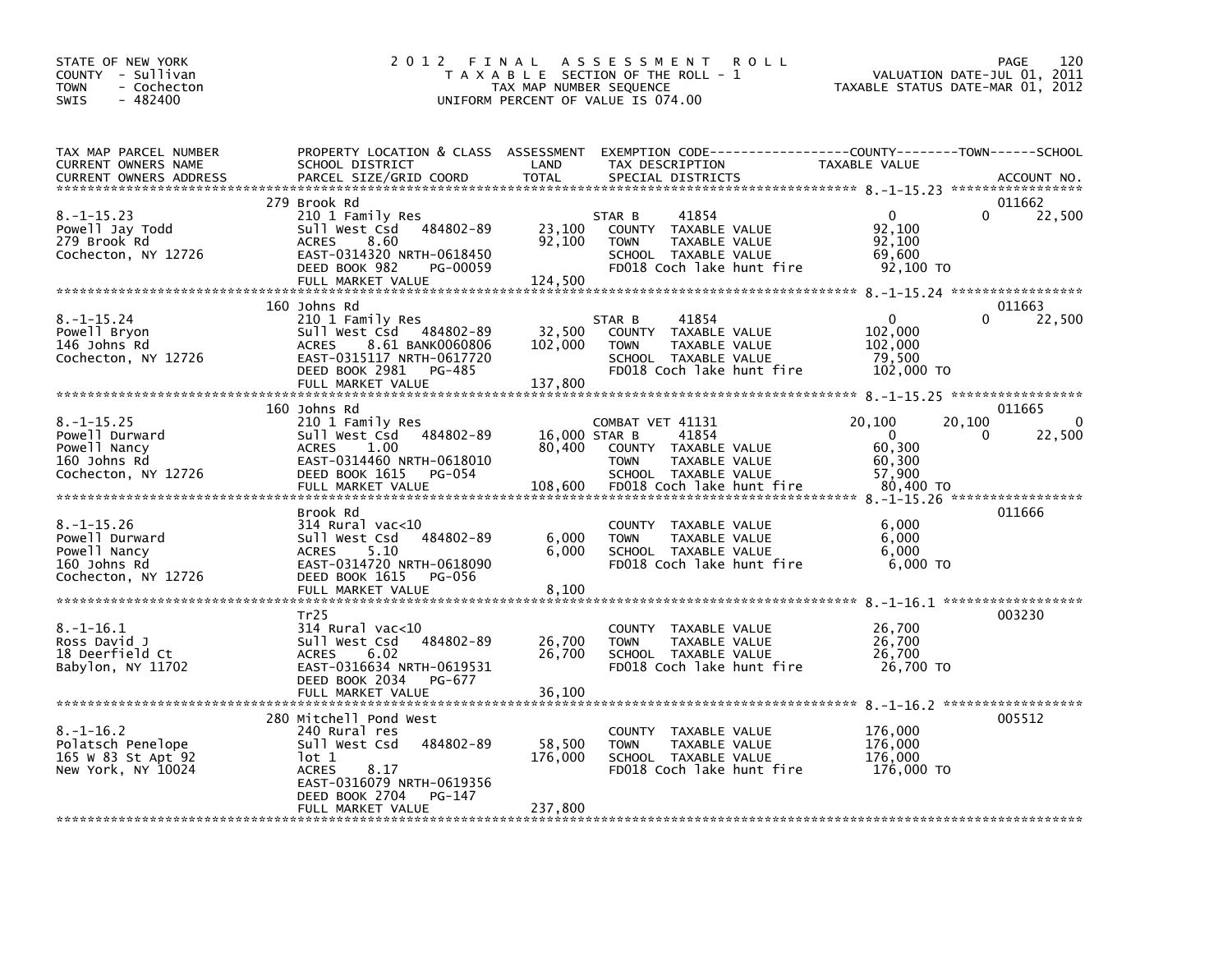| STATE OF NEW YORK<br>COUNTY - Sullivan<br><b>TOWN</b><br>- Cochecton<br>$-482400$<br><b>SWIS</b>      | 2012 FINAL                                                                                                                                                                         | TAX MAP NUMBER SEQUENCE     | A S S E S S M E N T<br><b>ROLL</b><br>T A X A B L E SECTION OF THE ROLL - 1<br>UNIFORM PERCENT OF VALUE IS 074.00                        | VALUATION DATE-JUL 01,<br>TAXABLE STATUS DATE-MAR 01, 2012 | <b>PAGE</b><br>121<br>2011   |
|-------------------------------------------------------------------------------------------------------|------------------------------------------------------------------------------------------------------------------------------------------------------------------------------------|-----------------------------|------------------------------------------------------------------------------------------------------------------------------------------|------------------------------------------------------------|------------------------------|
| TAX MAP PARCEL NUMBER<br>CURRENT OWNERS NAME<br><b>CURRENT OWNERS ADDRESS</b>                         | SCHOOL DISTRICT<br>PARCEL SIZE/GRID COORD                                                                                                                                          | LAND<br><b>TOTAL</b>        | PROPERTY LOCATION & CLASS ASSESSMENT EXEMPTION CODE-----------------COUNTY-------TOWN-----SCHOOL<br>TAX DESCRIPTION<br>SPECIAL DISTRICTS | <b>TAXABLE VALUE</b>                                       | ACCOUNT NO.                  |
| $8. - 1 - 16.3$<br>Grecki Barbara<br>18 W 70th St Apt 6A<br>New York, NY 10023                        | 272 Mitchell Pond West Rd<br>210 1 Family Res<br>Sull West Csd 484802-89<br>3.02 BANKN140687<br>ACRES<br>EAST-0316030 NRTH-0619760<br>DEED BOOK 2010 PG-59123<br>FULL MARKET VALUE | 25,000<br>93,800<br>126,800 | COUNTY TAXABLE VALUE<br>TAXABLE VALUE<br><b>TOWN</b><br>SCHOOL TAXABLE VALUE<br>FD018 Coch lake hunt fire                                | 93,800<br>93,800<br>93.800<br>93,800 TO                    | 015426                       |
| $8. - 1 - 16.5$<br>Reichbach Gustin<br>148 Bond St<br>Brooklyn, NY 11217                              | Mitchell Pond West<br>311 Res vac land<br>Sull West Csd 484802-89<br>lot 2<br><b>ACRES</b><br>8.47<br>EAST-0316357 NRTH-0619003<br>DEED BOOK 1005 PG-00262<br>FULL MARKET VALUE    | 57,500<br>57,500<br>77,700  | COUNTY TAXABLE VALUE<br>TAXABLE VALUE<br><b>TOWN</b><br>SCHOOL TAXABLE VALUE<br>FD018 Coch lake hunt fire                                | 57,500<br>57,500<br>57,500<br>57,500 TO                    | 005512                       |
| $8. - 1 - 17$<br>Laviero Joseph<br>59-11 58th Dr<br>Maspeth, NY 11378                                 | Mitchell Pond West<br>$314$ Rural vac<10<br>Sull West Csd<br>484802-89<br>FRNT 430.00 DPTH 163.55<br>EAST-0316800 NRTH-0618760<br>DEED BOOK 1277 PG-00251                          | 400<br>400                  | COUNTY TAXABLE VALUE<br><b>TOWN</b><br>TAXABLE VALUE<br>SCHOOL TAXABLE VALUE<br>FD018 Coch lake hunt fire                                | 400<br>400<br>400<br>400 TO                                | 4910                         |
| $8. - 1 - 18$<br>Bendle Stacey<br>PO Box 13<br>Jeffersonville, NY 12748                               | 345 Mitchell Pond West<br>210 1 Family Res<br>484802-89<br>Sull West Csd<br>2.20<br>ACRES<br>EAST-0317430 NRTH-0618620<br>DEED BOOK 2011 PG-4181                                   | 21,200<br>80,000            | STAR B<br>41854<br>COUNTY TAXABLE VALUE<br>TAXABLE VALUE<br><b>TOWN</b><br>SCHOOL TAXABLE VALUE<br>FD018 Coch lake hunt fire             | $\mathbf{0}$<br>80,000<br>80,000<br>57,500<br>80,000 TO    | 015290<br>22,500<br>$\Omega$ |
| $8. - 1 - 19.1$<br>Laviero Joseph<br>Laviero Nancy<br>59-11 58 Dr<br>Maspeth, NY 11378                | 429 Mitchell Pond East<br>210 1 Family Res<br>484802-89<br>Sull West Csd<br>ACRES 77.56<br>EAST-0316550 NRTH-0617830<br>DEED BOOK 846<br>PG-00177                                  | 81,500<br>146,500           | COUNTY TAXABLE VALUE<br><b>TOWN</b><br>TAXABLE VALUE<br>SCHOOL TAXABLE VALUE<br>FD018 Coch lake hunt fire                                | 146,500<br>146,500<br>146,500<br>146,500 TO                | 008300                       |
| $8. - 1 - 19.2$<br>Laviero Bruno<br>Laviero Rosalie<br>1088 Foster St<br>Franklin Square LI, NY 11010 | Mitchell Pond East Rd<br>322 Rural vac>10<br>484802-89<br>Sull West Csd<br>ACRES 13.94<br>EAST-0318070 NRTH-0617410<br>DEED BOOK 846<br>PG-00179<br>FULL MARKET VALUE              | 50,200<br>50,200<br>67,800  | COUNTY TAXABLE VALUE<br>TAXABLE VALUE<br><b>TOWN</b><br>SCHOOL TAXABLE VALUE<br>FD018 Coch lake hunt fire                                | 50,200<br>50,200<br>50,200<br>50,200 TO                    | 008301                       |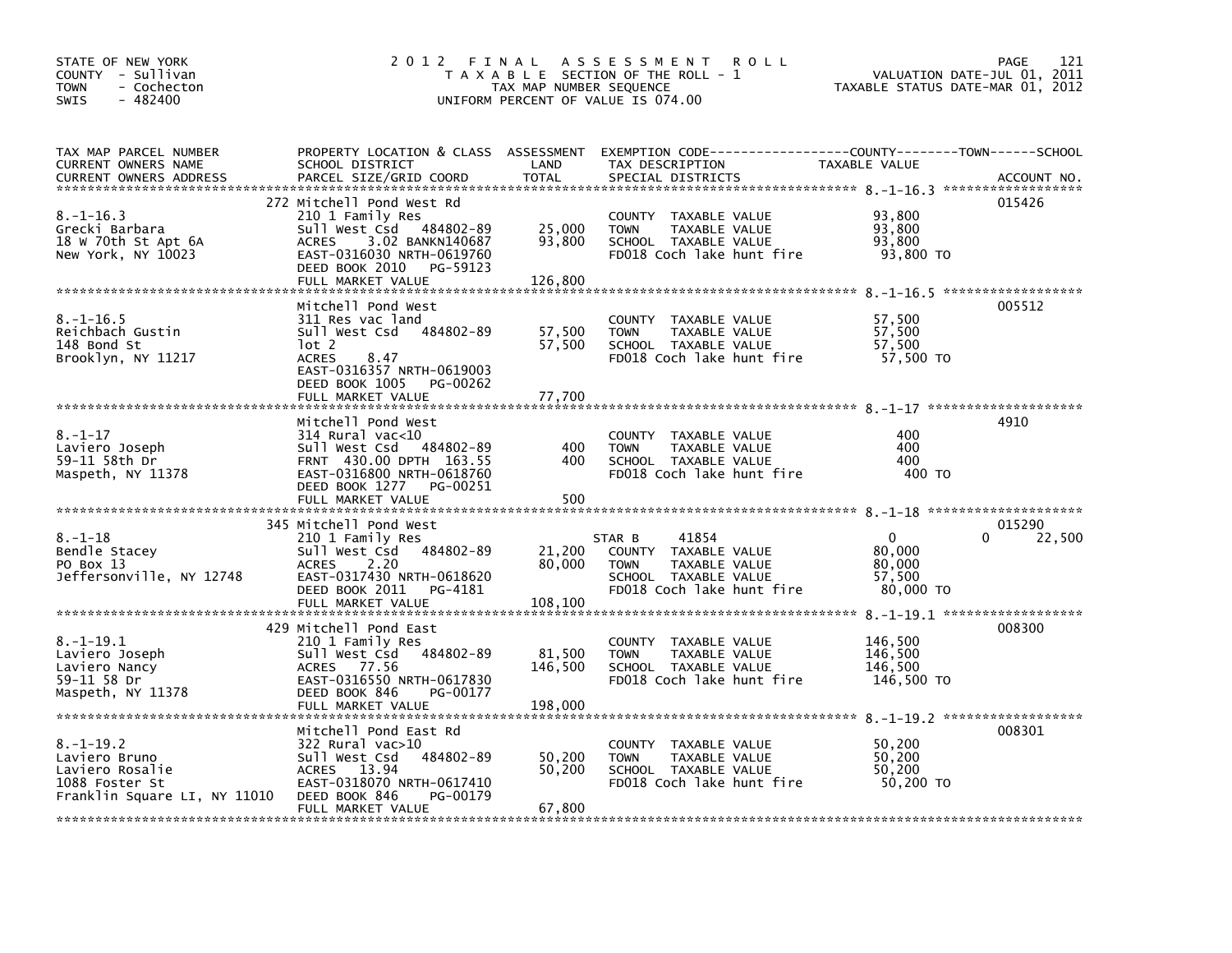| STATE OF NEW YORK<br>COUNTY - Sullivan<br><b>TOWN</b><br>- Cochecton<br>$-482400$<br>SWIS                     | 2 0 1 2                                                                                                                                                                                          | TAX MAP NUMBER SEQUENCE      | FINAL ASSESSMENT<br><b>ROLL</b><br>T A X A B L E SECTION OF THE ROLL - 1<br>UNIFORM PERCENT OF VALUE IS 074.00               | 122<br><b>PAGE</b><br>VALUATION DATE-JUL 01, 2011<br>TAXABLE STATUS DATE-MAR 01, 2012               |  |
|---------------------------------------------------------------------------------------------------------------|--------------------------------------------------------------------------------------------------------------------------------------------------------------------------------------------------|------------------------------|------------------------------------------------------------------------------------------------------------------------------|-----------------------------------------------------------------------------------------------------|--|
| TAX MAP PARCEL NUMBER<br>CURRENT OWNERS NAME<br><b>CURRENT OWNERS ADDRESS</b>                                 | PROPERTY LOCATION & CLASS ASSESSMENT<br>SCHOOL DISTRICT<br>PARCEL SIZE/GRID COORD                                                                                                                | LAND<br><b>TOTAL</b>         | TAX DESCRIPTION<br>SPECIAL DISTRICTS                                                                                         | EXEMPTION        CODE-----------------COUNTY-------TOWN------SCHOOL<br>TAXABLE VALUE<br>ACCOUNT NO. |  |
| $8. - 1 - 20$<br>Puerschner Mark T<br>155 Mitchell Pond East<br>Cochecton, NY 12726                           | 155 Mitchell Pond East<br>210 1 Family Res<br>484802-89<br>Sull West Csd<br><b>ACRES</b><br>3.88<br>EAST-0317180 NRTH-0617030<br>DEED BOOK 1455<br>PG-111<br>FULL MARKET VALUE                   | 28,500<br>79,100<br>106,900  | 41854<br>STAR B<br>COUNTY TAXABLE VALUE<br><b>TOWN</b><br>TAXABLE VALUE<br>SCHOOL TAXABLE VALUE<br>FD018 Coch lake hunt fire | 003460<br>$\mathbf{0}$<br>0<br>22,500<br>79.100<br>79.100<br>56,600<br>79,100 TO                    |  |
|                                                                                                               | 143 Mitchell Pond East Rd                                                                                                                                                                        |                              |                                                                                                                              | 004220                                                                                              |  |
| $8. - 1 - 21$<br>Wolf Amy<br>143 Mitchell Pond Rd E<br>PO Box 143<br>Lake Huntington, NY 12752                | 210 1 Family Res<br>484802-89<br>Sull West Csd<br><b>ACRES</b><br>1.86<br>EAST-0317110 NRTH-0616730<br>DEED BOOK 3306<br>PG-525<br>FULL MARKET VALUE                                             | 19,500<br>126,500<br>170,900 | 41854<br>STAR B<br>COUNTY TAXABLE VALUE<br>TAXABLE VALUE<br><b>TOWN</b><br>SCHOOL TAXABLE VALUE<br>FD018 Coch lake hunt fire | 0<br>0<br>22,500<br>126,500<br>126,500<br>104,000<br>126,500 TO                                     |  |
|                                                                                                               |                                                                                                                                                                                                  |                              |                                                                                                                              |                                                                                                     |  |
| $8. - 1 - 22$<br>Wolf Ronald<br>Wolf Amy<br>PO Box 143<br>Lake Huntington, NY 12752                           | Mitchell Pond East<br>$314$ Rural vac<10<br>Sull West Csd<br>484802-89<br>FRNT 128.00 DPTH 250.00<br>1.00<br><b>ACRES</b><br>EAST-0317060 NRTH-0616530<br>DEED BOOK 3644<br>PG-582               | 5,400<br>5,400               | COUNTY TAXABLE VALUE<br><b>TOWN</b><br>TAXABLE VALUE<br>SCHOOL TAXABLE VALUE<br>FD018 Coch lake hunt fire                    | 015301<br>5,400<br>5,400<br>5,400<br>5.400 TO                                                       |  |
| MAY BE SUBJECT TO PAYMENT<br>UNDER AGDIST LAW TIL 2014                                                        | FULL MARKET VALUE                                                                                                                                                                                | 7,300                        |                                                                                                                              |                                                                                                     |  |
| $8. - 1 - 23.1$<br>Dowling Mildred F<br>Dowling Kevin C<br>171 Rockway Dr<br>Rochester, NY 14612              | Rauch Rd<br>322 Rural vac>10<br>Sull West Csd<br>484802-89<br>36.01<br>ACRES<br>EAST-0316160 NRTH-0616210<br>DEED BOOK 2010<br>PG-58127<br>FULL MARKET VALUE                                     | 35,600<br>35,600<br>48.100   | COUNTY TAXABLE VALUE<br><b>TOWN</b><br>TAXABLE VALUE<br>SCHOOL TAXABLE VALUE<br>FD018 Coch lake hunt fire                    | 015302<br>35,600<br>35.600<br>35,600<br>35,600 TO                                                   |  |
| MAY BE SUBJECT TO PAYMENT<br>UNDER AGDIST LAW TIL 2016                                                        |                                                                                                                                                                                                  |                              |                                                                                                                              |                                                                                                     |  |
| $8. - 1 - 24.1$<br>Laarmann Robert II<br>Laarmann Jennifer J<br>351 Mitchell Pond East<br>Cochecton, NY 12726 | 671 Mitchell Pond East<br>240 Rural res<br>484802-89<br>Sull West Csd<br>Lot <sub>2</sub><br>19.65<br><b>ACRES</b><br>EAST-0318310 NRTH-0621918<br>DEED BOOK 1806<br>PG-240<br>FULL MARKET VALUE | 66,300<br>222,400<br>300,500 | 41854<br>STAR B<br>COUNTY TAXABLE VALUE<br><b>TOWN</b><br>TAXABLE VALUE<br>SCHOOL TAXABLE VALUE<br>FD018 Coch lake hunt fire | 000500<br>$\Omega$<br>0<br>22,500<br>222,400<br>222,400<br>199,900<br>222,400 TO                    |  |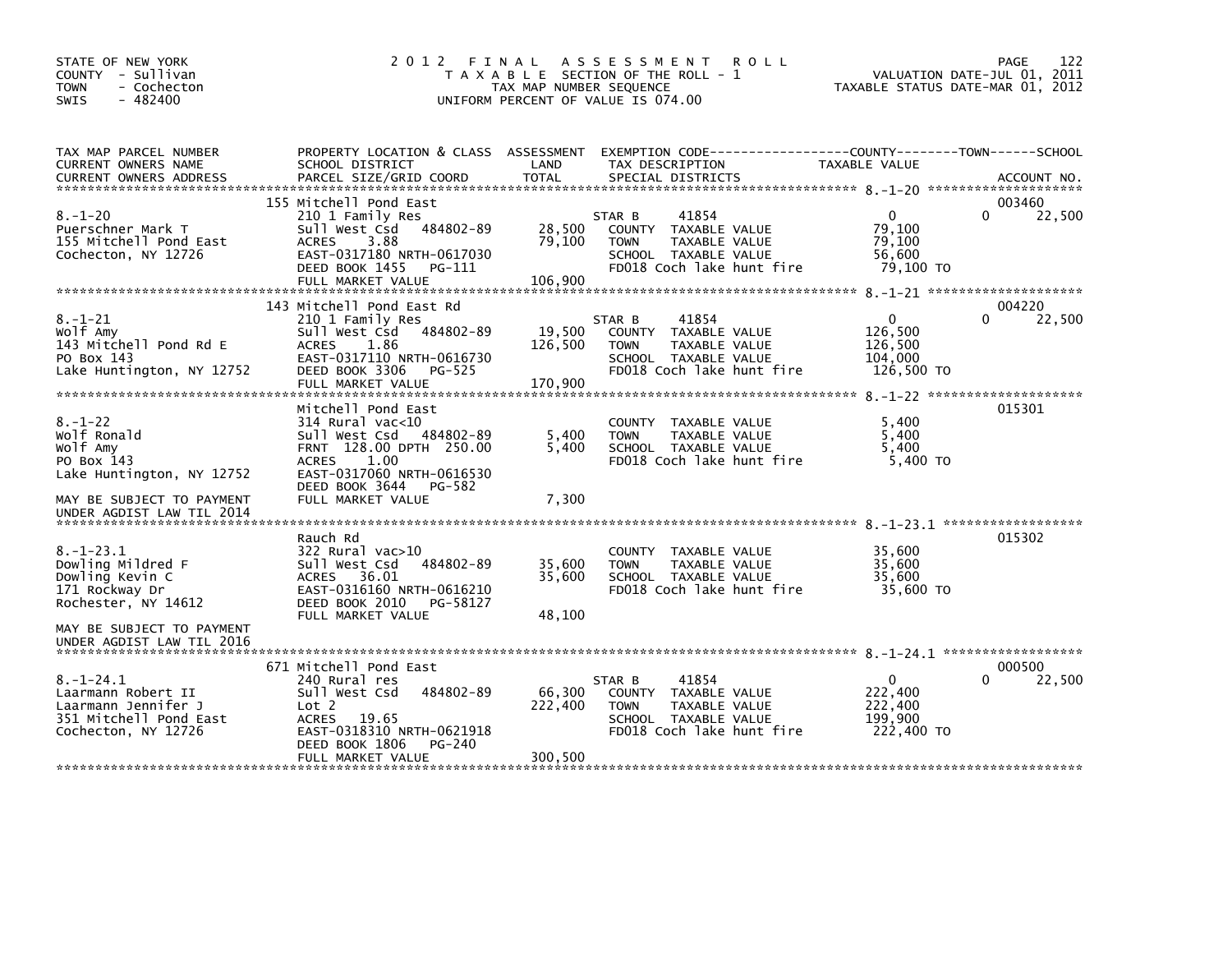| STATE OF NEW YORK<br>COUNTY - Sullivan<br><b>TOWN</b><br>- Cochecton<br>$-482400$<br><b>SWIS</b>                                           | 2012 FINAL                                                                                                                                                                                                          | TAX MAP NUMBER SEQUENCE      | ASSESSMENT ROLL<br>T A X A B L E SECTION OF THE ROLL - 1<br>UNIFORM PERCENT OF VALUE IS 074.00                                          | TAXABLE STATUS DATE-MAR 01, 2012                            | PAGE<br>123<br>VALUATION DATE-JUL 01, 2011 |
|--------------------------------------------------------------------------------------------------------------------------------------------|---------------------------------------------------------------------------------------------------------------------------------------------------------------------------------------------------------------------|------------------------------|-----------------------------------------------------------------------------------------------------------------------------------------|-------------------------------------------------------------|--------------------------------------------|
| TAX MAP PARCEL NUMBER<br>CURRENT OWNERS NAME<br><b>CURRENT OWNERS ADDRESS</b>                                                              | SCHOOL DISTRICT<br>PARCEL SIZE/GRID COORD                                                                                                                                                                           | LAND<br><b>TOTAL</b>         | PROPERTY LOCATION & CLASS ASSESSMENT EXEMPTION CODE---------------COUNTY-------TOWN------SCHOOL<br>TAX DESCRIPTION<br>SPECIAL DISTRICTS | TAXABLE VALUE                                               | ACCOUNT NO.                                |
| $8. - 1 - 24.2$<br>Erdman Sharon<br>Townsend Wayne R<br>969 Cr 114<br>Cochecton, NY 12726                                                  | Tr 37<br>$314$ Rural vac<10<br>484802-89<br>Sull West Csd<br><b>ACRES</b><br>7.27<br>EAST-0318996 NRTH-0621825<br>DEED BOOK 3563<br>PG-485<br>FULL MARKET VALUE                                                     | 21,100<br>21,100<br>28,500   | COUNTY TAXABLE VALUE<br><b>TOWN</b><br>TAXABLE VALUE<br>SCHOOL TAXABLE VALUE<br>FD018 Coch lake hunt fire                               | 21,100<br>21,100<br>21,100<br>21,100 TO                     |                                            |
| $8. - 1 - 24.3$<br>Gans Margaret<br>332 Mitchell Pond East<br>Cochecton, NY 12726                                                          | 332 Mitchell Pond East<br>210 1 Family Res<br>Sull West Csd 484802-89<br>7.82 BANK 260010<br><b>ACRES</b><br>EAST-0318734 NRTH-0621289<br>DEED BOOK 1376 PG-461<br>FULL MARKET VALUE                                | 35,500<br>134,500<br>181,800 | STAR B<br>41854<br>COUNTY TAXABLE VALUE<br>TAXABLE VALUE<br><b>TOWN</b><br>SCHOOL TAXABLE VALUE<br>FD018 Coch lake hunt fire            | $^{\circ}$<br>134,500<br>134,500<br>112,000<br>134,500 TO   | 22,500<br>0                                |
| $8. - 1 - 26$<br>Cambridge Thomas R<br>Burtrum Douglas B<br>278 Mitchell Pond East<br>Cochecton, NY 12726                                  | 278 Mitchell Pond East<br>240 Rural res<br>484802-89<br>Sull West Csd<br>ACRES 13.09 BANKH080006<br>EAST-0318440 NRTH-0619750<br>DEED BOOK 2011<br>PG-1101<br>FULL MARKET VALUE                                     | 62,000<br>262,500<br>354,700 | 41854<br>STAR B<br>COUNTY TAXABLE VALUE<br><b>TOWN</b><br>TAXABLE VALUE<br>SCHOOL TAXABLE VALUE<br>FD018 Coch lake hunt fire            | $\mathbf{0}$<br>262,500<br>262,500<br>240,000<br>262,500 TO | 003500<br>22,500<br>$\Omega$               |
| $8. - 1 - 27.1$<br>Choo Steven S<br>40 Wall Street Ste 31B<br>New York, NY 10005<br>MAY BE SUBJECT TO PAYMENT<br>UNDER RPTL480A UNTIL 2015 | 287 Mitchell Pond East<br>210 1 Family Res<br>484802-89<br>Sull West Csd<br>78 elig acres<br>withdrawn from forest 1-1<br><b>ACRES</b><br>7.04 BANKC030614<br>EAST-0319558 NRTH-0620496<br>DEED BOOK 3230<br>PG-358 | 58,800<br>255,000            | COUNTY TAXABLE VALUE<br><b>TOWN</b><br>TAXABLE VALUE<br>SCHOOL TAXABLE VALUE<br>FD018 Coch lake hunt fire                               | 255,000<br>255,000<br>255,000<br>255,000 TO                 | 003520                                     |
|                                                                                                                                            | FULL MARKET VALUE                                                                                                                                                                                                   | 344,600                      |                                                                                                                                         |                                                             |                                            |
| $8. - 1 - 27.2$<br>Godwin Ralph L Jr<br>Cedar Hill Farm<br>Galleria - Suite 1075<br>1 Galleria Blvd<br>Metairie, LA 70001                  | Mitchell Pond East<br>$322$ Rural vac $>10$<br>Sull West Csd 484802-89<br>78 elig acres<br>withdrawn from forest 1-1<br>ACRES 96.84 BANK0060806<br>EAST-0319558 NRTH-0620496                                        | 258,800<br>258,800           | COUNTY TAXABLE VALUE<br><b>TAXABLE VALUE</b><br><b>TOWN</b><br>SCHOOL TAXABLE VALUE<br>FD018 Coch lake hunt fire                        | 258,800<br>258,800<br>258,800<br>258,800 TO                 | 003520                                     |
| MAY BE SUBJECT TO PAYMENT<br>UNDER RPTL480A UNTIL 2015                                                                                     | DEED BOOK 1741<br>PG-00337<br>FULL MARKET VALUE                                                                                                                                                                     | 349,700                      |                                                                                                                                         |                                                             |                                            |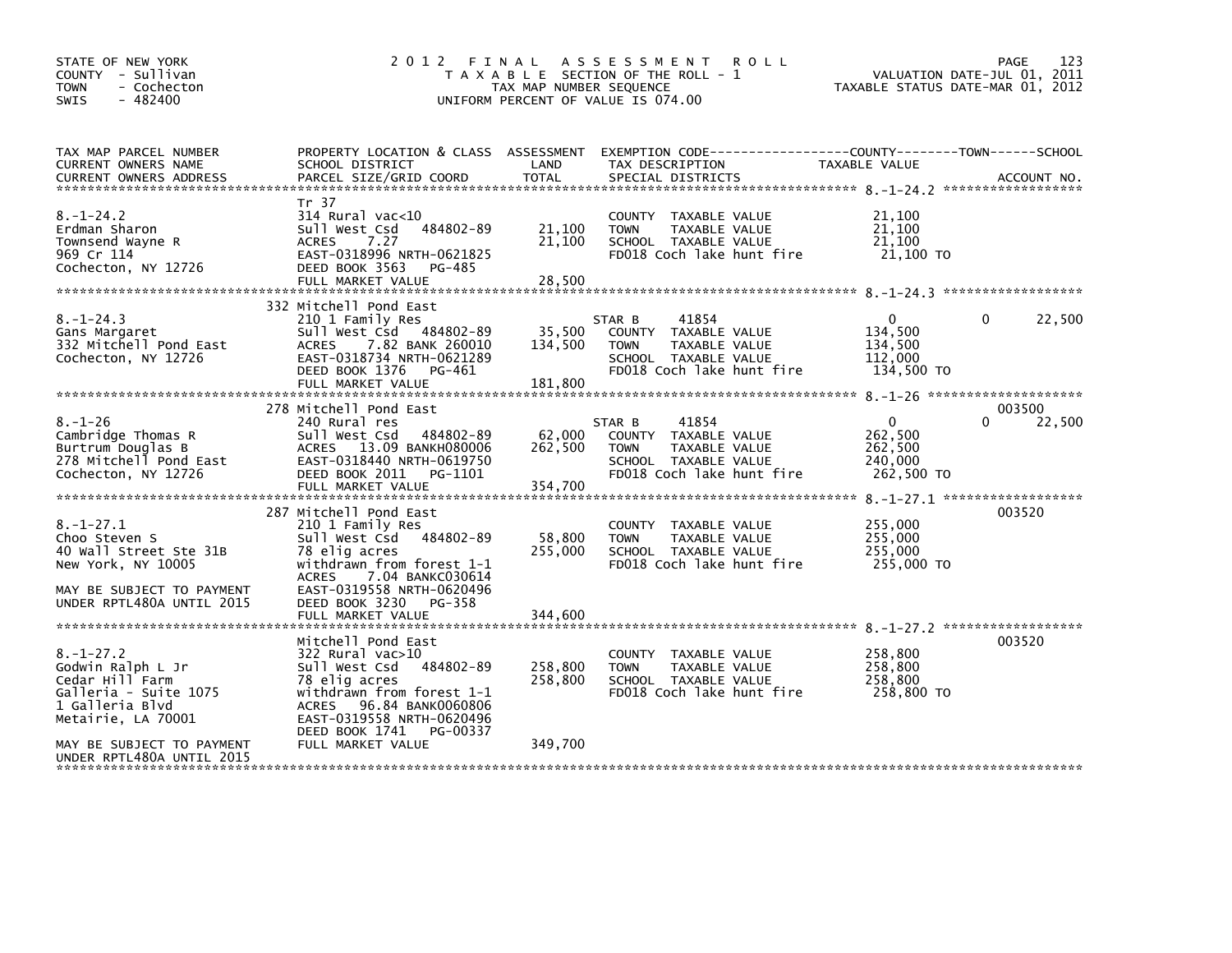| STATE OF NEW YORK<br>COUNTY - Sullivan<br><b>TOWN</b><br>- Cochecton<br>$-482400$<br>SWIS                               | 2 0 1 2                                                                                                                                                                                             | TAX MAP NUMBER SEQUENCE              | FINAL ASSESSMENT<br><b>ROLL</b><br>T A X A B L E SECTION OF THE ROLL - 1<br>UNIFORM PERCENT OF VALUE IS 074.00                                   | VALUATION DATE-JUL 01, 2011<br>TAXABLE STATUS DATE-MAR 01, 2012                  | 124<br><b>PAGE</b>    |
|-------------------------------------------------------------------------------------------------------------------------|-----------------------------------------------------------------------------------------------------------------------------------------------------------------------------------------------------|--------------------------------------|--------------------------------------------------------------------------------------------------------------------------------------------------|----------------------------------------------------------------------------------|-----------------------|
| TAX MAP PARCEL NUMBER<br>CURRENT OWNERS NAME                                                                            | SCHOOL DISTRICT                                                                                                                                                                                     | LAND                                 | PROPERTY LOCATION & CLASS ASSESSMENT EXEMPTION CODE---------------COUNTY-------TOWN------SCHOOL<br>TAX DESCRIPTION                               | TAXABLE VALUE                                                                    |                       |
| $8. - 1 - 27.3$<br>Godwin Ralph L Jr<br>Cedar Hill Farm<br>Galleria Suite 1075<br>1 Galleria Blvd<br>Metairie, LA 70001 | Mitchell Pond East<br>322 Rural vac>10<br>Sull West Csd 484802-89<br>78 elig acres<br>withdrawn from forest 1-1<br><b>ACRES</b><br>13.19<br>EAST-0319558 NRTH-0620496<br>DEED BOOK 1741<br>PG-00337 | 45,500<br>45,500                     | COUNTY TAXABLE VALUE<br>TAXABLE VALUE<br><b>TOWN</b><br>SCHOOL TAXABLE VALUE<br>FD018 Coch lake hunt fire                                        | 45,500<br>45,500<br>45.500<br>45,500 TO                                          | 003520                |
| MAY BE SUBJECT TO PAYMENT<br>UNDER RPTL480A UNTIL 2015                                                                  | FULL MARKET VALUE                                                                                                                                                                                   | 61,500                               |                                                                                                                                                  |                                                                                  |                       |
| $8. - 1 - 29$<br>Healy Patricia<br>248 Mitchell Pond East<br>Cochecton, NY 12726                                        | 248 Mitchell Pond East Rd<br>270 Mfg housing<br>Sull West Csd<br>484802-89<br>1.60<br><b>ACRES</b><br>EAST-0317945 NRTH-0619444<br>DEED BOOK 2395<br>PG-378<br>FULL MARKET VALUE                    | 19,700<br>58,700<br>79,300           | 41854<br>STAR B<br>COUNTY TAXABLE VALUE<br>TAXABLE VALUE<br><b>TOWN</b><br>SCHOOL TAXABLE VALUE<br>FD018 Coch lake hunt fire                     | 0<br>0<br>58.700<br>58,700<br>36,200<br>58,700 TO                                | 014582<br>22,500      |
| $8. - 1 - 30.1$<br>Mladenovic Suzanna<br>564 Dosen Rd<br>Middletown, NY 10940                                           | Mitchell Pond East<br>$322$ Rural vac $>10$<br>Sull West Csd 484802-89<br>ACRES 10.04<br>EAST-0318397 NRTH-0618392<br>DEED BOOK 2697 PG-257<br>FULL MARKET VALUE                                    | 40,400<br>40.400<br>54,600           | COUNTY TAXABLE VALUE<br>TAXABLE VALUE<br><b>TOWN</b><br>SCHOOL TAXABLE VALUE<br>FD018 Coch lake hunt fire                                        | 40,400<br>40,400<br>40,400<br>40,400 TO<br>8. -1-30.2 *******************        | 014510                |
| $8. - 1 - 30.2$<br>Djuretic Dragica<br>5905 74th. Street<br>Middle Village, NY 11379                                    | Mitchell Pond East<br>311 Res vac land<br>Sull West Csd 484802-89<br>ACRES 10.04<br>EAST-0318327 NRTH-0618801<br>DEED BOOK 2697<br>PG-257<br>FULL MARKET VALUE                                      | 40,400<br>40.400<br>54,600           | COUNTY TAXABLE VALUE<br><b>TOWN</b><br>TAXABLE VALUE<br>SCHOOL TAXABLE VALUE<br>FD018 Coch lake hunt fire                                        | 40,400<br>40,400<br>40.400<br>40,400 TO                                          | 014510                |
| $8. - 1 - 31$<br>Fitch Jewell<br>Fitch Richard D<br>226 Mitchell Pond<br>Cochecton, NY 12726                            | 226 Mitchell Pond East<br>210 1 Family Res<br>Sull West Csd 484802-89<br><b>ACRES</b><br>2.00<br>EAST-0317853 NRTH-0618812<br>DEED BOOK 2055<br>PG-489<br>FULL MARKET VALUE                         | 21,000 STAR EN<br>165.300<br>223,400 | 41121<br>WAR VET<br>41834<br>TAXABLE VALUE<br><b>COUNTY</b><br><b>TOWN</b><br>TAXABLE VALUE<br>SCHOOL TAXABLE VALUE<br>FD018 Coch lake hunt fire | 20,250<br>20,250<br>$\Omega$<br>0<br>145,050<br>145,050<br>118,650<br>165,300 TO | 014500<br>0<br>46,650 |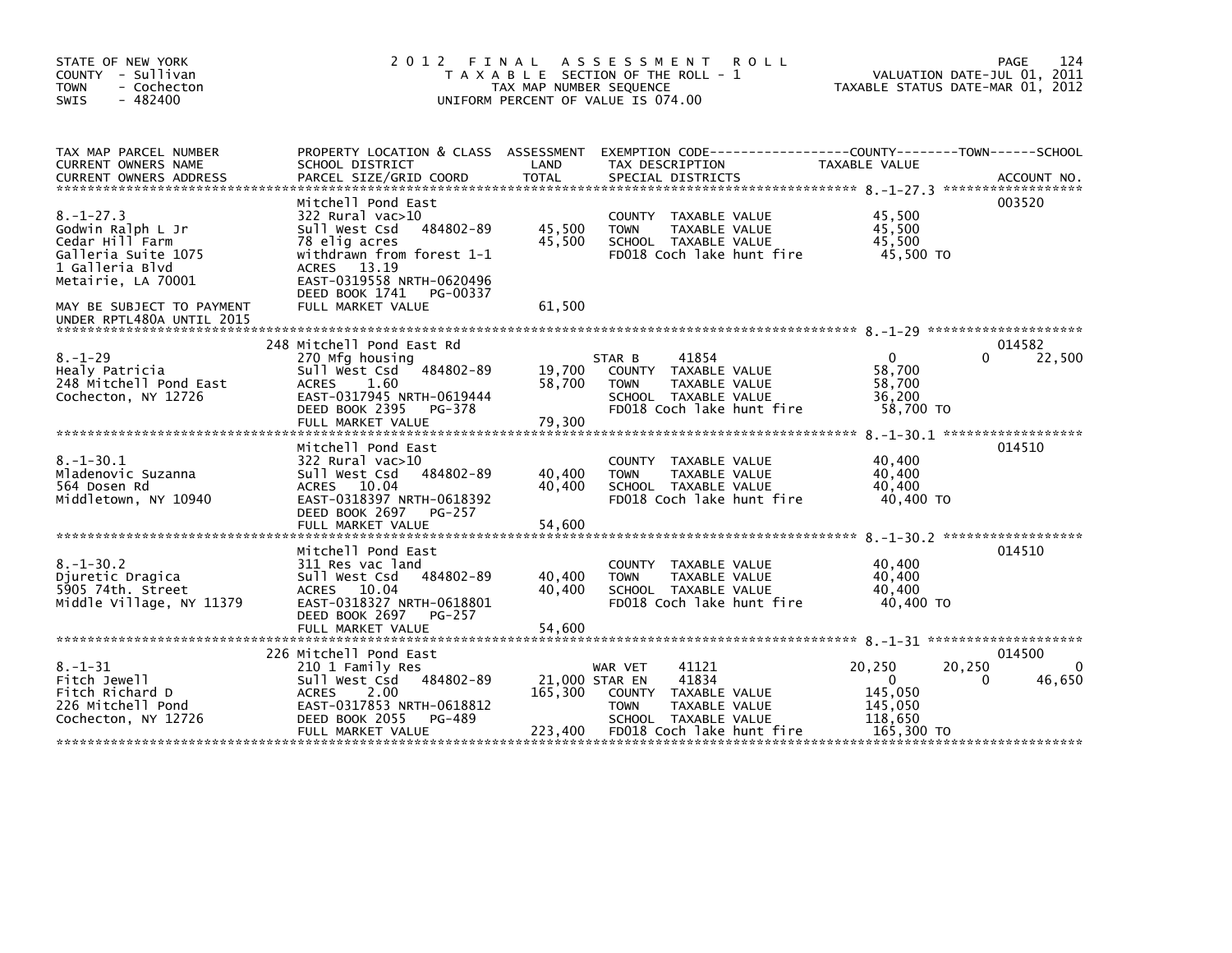| STATE OF NEW YORK<br>COUNTY - Sullivan<br>- Cochecton<br>TOWN<br>$-482400$<br><b>SWIS</b>             | 2 0 1 2                                                                                                                                                                          | FINAL<br>TAX MAP NUMBER SEQUENCE | ASSESSMENT ROLL<br>T A X A B L E SECTION OF THE ROLL - 1<br>UNIFORM PERCENT OF VALUE IS 074.00                                                                                      | VALUATION DATE-JUL 01, 2011<br>TAXABLE STATUS DATE-MAR 01, 2012           | 125<br>PAGE      |
|-------------------------------------------------------------------------------------------------------|----------------------------------------------------------------------------------------------------------------------------------------------------------------------------------|----------------------------------|-------------------------------------------------------------------------------------------------------------------------------------------------------------------------------------|---------------------------------------------------------------------------|------------------|
|                                                                                                       |                                                                                                                                                                                  |                                  |                                                                                                                                                                                     |                                                                           |                  |
| TAX MAP PARCEL NUMBER<br>CURRENT OWNERS NAME<br>CURRENT OWNERS ADDRESS                                | PROPERTY LOCATION & CLASS ASSESSMENT<br>SCHOOL DISTRICT                                                                                                                          | LAND                             | EXEMPTION CODE-----------------COUNTY-------TOWN------SCHOOL<br>TAX DESCRIPTION                                                                                                     | TAXABLE VALUE                                                             |                  |
| $8. - 1 - 32$<br>Leytin Anatoly<br>Leytin Alla<br>17 Oswald Pl<br>Staten Island, NY 10309             | 190 Mitchell Pond Rd East<br>240 Rural res<br>484802-89<br>Sull West Csd<br>ACRES 23.40 BANKN140687<br>EAST-0318120 NRTH-0618110<br>DEED BOOK 3481<br>PG-68<br>FULL MARKET VALUE | 84,600<br>238,500<br>322,300     | COUNTY TAXABLE VALUE<br>TAXABLE VALUE<br><b>TOWN</b><br>SCHOOL TAXABLE VALUE<br>FD018 Coch lake hunt fire                                                                           | 238,500<br>238,500<br>238,500<br>238,500 TO                               | 009260           |
| $8. - 1 - 33$<br>Hubner Barbara J<br>5 Hilton Ct<br>Huntington, NY 11743<br>MAY BE SUBJECT TO PAYMENT | Tr37<br>312 Vac w/imprv<br>Sull West Csd 484802-89<br>15 Eligible Acres<br>ACRES 18.00<br>EAST-0317870 NRTH-0616810<br>DEED BOOK 2379<br>PG-453                                  | 57,200<br>60,500                 | FOREST LND 47460<br>COUNTY TAXABLE VALUE<br>TAXABLE VALUE<br><b>TOWN</b><br>SCHOOL TAXABLE VALUE<br>FD018 Coch lake hunt fire                                                       | 34,960<br>34,960<br>25,540<br>25,540<br>25,540<br>60,500 TO               | 004240<br>34,960 |
| UNDER RPTL480A UNTIL 2021                                                                             | FULL MARKET VALUE                                                                                                                                                                | 81,800                           |                                                                                                                                                                                     |                                                                           |                  |
| $8. - 1 - 34$<br>Hubner Barbara J<br>5 Hilton Ct<br>Huntington, NY 11743<br>MAY BE SUBJECT TO PAYMENT | Mitchell Pond East Rd<br>$322$ Rural vac $>10$<br>Sull West Csd 484802-89<br>50 Acres Eligible<br>ACRES 50.00<br>EAST-0319070 NRTH-0617810<br>DEED BOOK 2379 PG-453              | 99,000<br>99,000                 | FOREST LND 47460<br>COUNTY TAXABLE VALUE<br>TAXABLE VALUE<br><b>TOWN</b><br>SCHOOL TAXABLE VALUE<br>FD018 Coch lake hunt fire                                                       | 79,200<br>79,200<br>19,800<br>19,800<br>19,800<br>99,000 TO               | 004200<br>79,200 |
|                                                                                                       |                                                                                                                                                                                  |                                  |                                                                                                                                                                                     |                                                                           |                  |
| $8. - 1 - 37.1$<br>Stanzoni Robert<br>518 William Floyd Pkwy<br>Shirley, NY 11967                     | Uphill Dr<br>417 Cottages<br>484802-89<br>Sull West Csd<br>ACRES 111.09<br>EAST-0318519 NRTH-0615732<br>DEED BOOK 3180<br>PG-513<br>FULL MARKET VALUE                            | 173,000<br>188,000<br>254,054    | COUNTY TAXABLE VALUE<br><b>TOWN</b><br>TAXABLE VALUE<br>SCHOOL TAXABLE VALUE<br>FD018 Coch lake hunt fire<br>LT011 Lake huntington lght<br>SD010 Lake huntington sew<br>$1.00$ UN M | 188,000<br>188,000<br>188,000<br>188,000 TO<br>112,800 TO<br>188,000 то м | 004160           |
|                                                                                                       |                                                                                                                                                                                  |                                  |                                                                                                                                                                                     |                                                                           |                  |
| $8. - 1 - 37.2$<br>Dietz Irene<br>1446 67th St<br>Brooklyn, NY 11219                                  | Crestwood Rd<br>314 Rural vac<10<br>484802-89<br>Sull West Csd<br>1.00<br><b>ACRES</b><br>EAST-0319865 NRTH-0616079<br>DEED BOOK 1804<br>PG-532                                  | 6,000<br>6,000                   | <b>COUNTY</b><br>TAXABLE VALUE<br>TAXABLE VALUE<br><b>TOWN</b><br>SCHOOL TAXABLE VALUE<br>FD018 Coch lake hunt fire                                                                 | 6,000<br>6,000<br>6,000<br>$6,000$ TO                                     |                  |
|                                                                                                       | FULL MARKET VALUE                                                                                                                                                                | 8,100                            |                                                                                                                                                                                     |                                                                           |                  |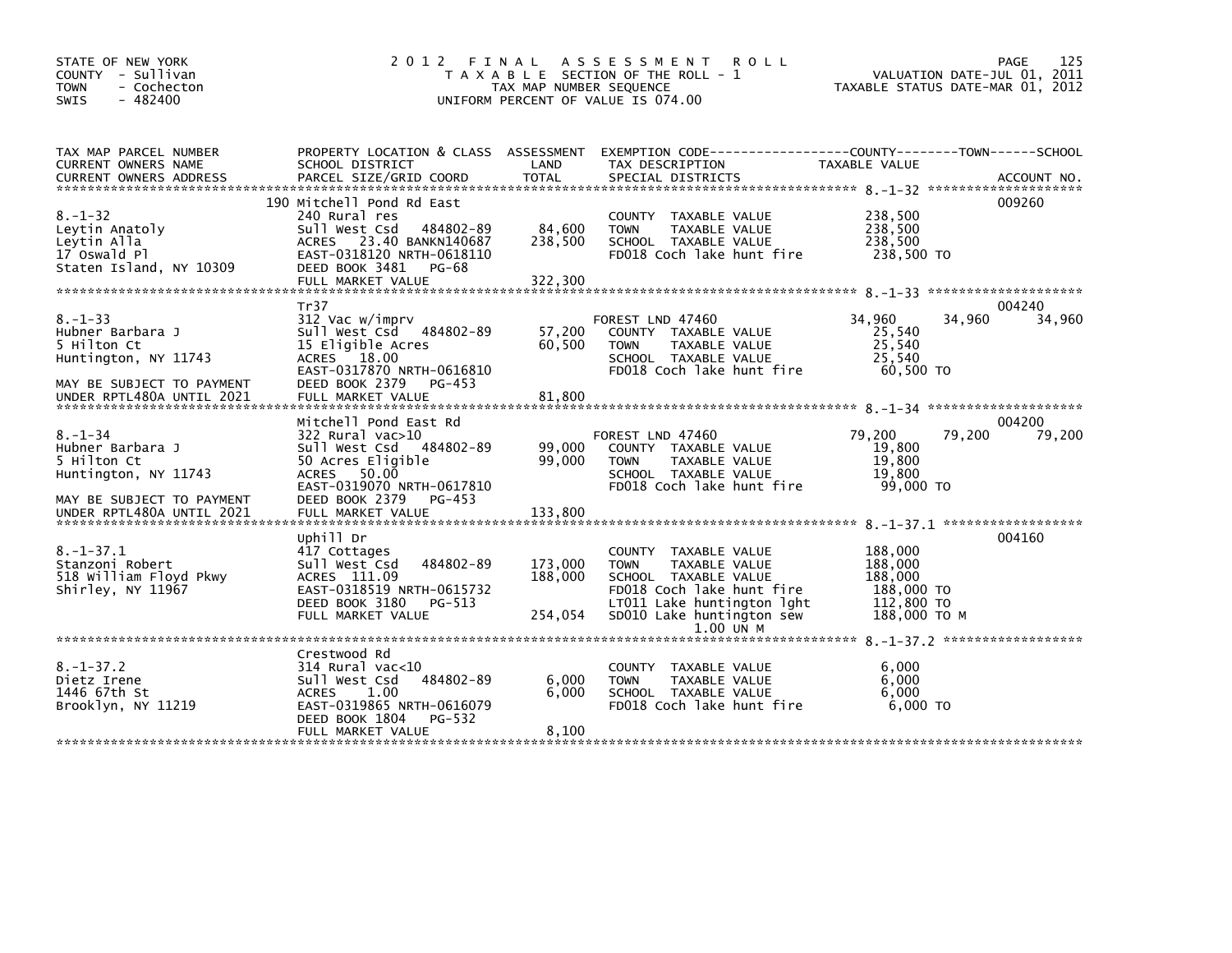| MAP SECTION - 008 | TAXABLE STATUS DATE-MAR 01, 2012            |
|-------------------|---------------------------------------------|
| SUB-SECTION-      | RPS150/V04/L015<br>CURRENT DATE $6/19/2012$ |
|                   | UNIFORM PERCENT OF VALUE IS 074.00          |

## \*\*\* S P E C I A L D I S T R I C T S U M M A R Y \*\*\*

| CODE | DISTRICT NAME PARCELS                                                | TOTAL | EXTENSION<br><b>TYPF</b>                  | EXTENSION<br>VALUE | AD VALOREM<br><b>VALUE</b>     | <b>EXEMPT</b><br>AMOUNT | <b>TAXABLE</b><br><b>VALUE</b>         |
|------|----------------------------------------------------------------------|-------|-------------------------------------------|--------------------|--------------------------------|-------------------------|----------------------------------------|
|      | FD018 Coch lake hunt<br>LT011 Lake huntingto<br>SD010 Lake huntingto |       | 57 TOTAL<br>1 TOTAL<br>1 TOTAL M<br>UNITS | 1.00               | 6086.590<br>112,800<br>188,000 |                         | 6086,590<br>112.800<br>188,000<br>1.00 |

#### \*\*\* S C H O O L D I S T R I C T S U M M A R Y \*\*\*

| CODE             | DISTRICT NAME               | TOTAL<br><b>PARCELS</b> | ASSESSED<br>LAND     | ASSESSED<br><b>TOTAL</b> | <b>EXEMPT</b><br><b>AMOUNT</b> | <b>TOTAL</b><br><b>TAXABLE</b> | <b>STAR</b><br><b>AMOUNT</b> | <b>STAR</b><br><b>TAXABLE</b> |
|------------------|-----------------------------|-------------------------|----------------------|--------------------------|--------------------------------|--------------------------------|------------------------------|-------------------------------|
| 484802           | Sull West Csd               | 57                      | 3289.990             | 6086,590                 | 921.093                        | 5165.497                       | 408.300                      | 4757.197                      |
|                  | SUB-TOTAL                   | 57                      | 3289.990             | 6086.590                 | 921.093                        | 5165.497                       | 408.300                      | 4757.197                      |
| 482689<br>484889 | Dy Library<br>West Sull Lib | 14<br>43                | 1047,790<br>2242.200 | 1711,990<br>4374.600     | 538,651<br>382.442             | 1173,339<br>3992.158           | 67,500<br>340.800            | 1105,839<br>3651.358          |
|                  | TOTAL                       | 114                     | 6579.980             | 12173,180                | 1842,186                       | 10330,994                      | 816.600                      | 9514.394                      |

### \*\*\* S Y S T E M C O D E S S U M M A R Y \*\*\*

#### NO SYSTEM EXEMPTIONS AT THIS LEVEL

## \*\*\* E X E M P T I O N S U M M A R Y \*\*\*

| <b>CODE</b>                                        | DESCRIPTION                                                           | <b>TOTAL</b><br><b>PARCELS</b> | <b>COUNTY</b>                         | <b>TOWN</b>                           | <b>SCHOOL</b>                          |
|----------------------------------------------------|-----------------------------------------------------------------------|--------------------------------|---------------------------------------|---------------------------------------|----------------------------------------|
| 41121<br>41131<br>41720<br>41834<br>41854<br>47460 | WAR VET<br>COMBAT VET<br>AGRI DIST<br>STAR EN<br>STAR B<br>FOREST LND | 14<br>16                       | 45,626<br>20,100<br>13,370<br>907,723 | 45,626<br>20,100<br>13,370<br>907,723 | 13,370<br>93,300<br>315,000<br>907,723 |
|                                                    | TOTAL                                                                 | 37                             | 986,819                               | 986,819                               | 1329, 393                              |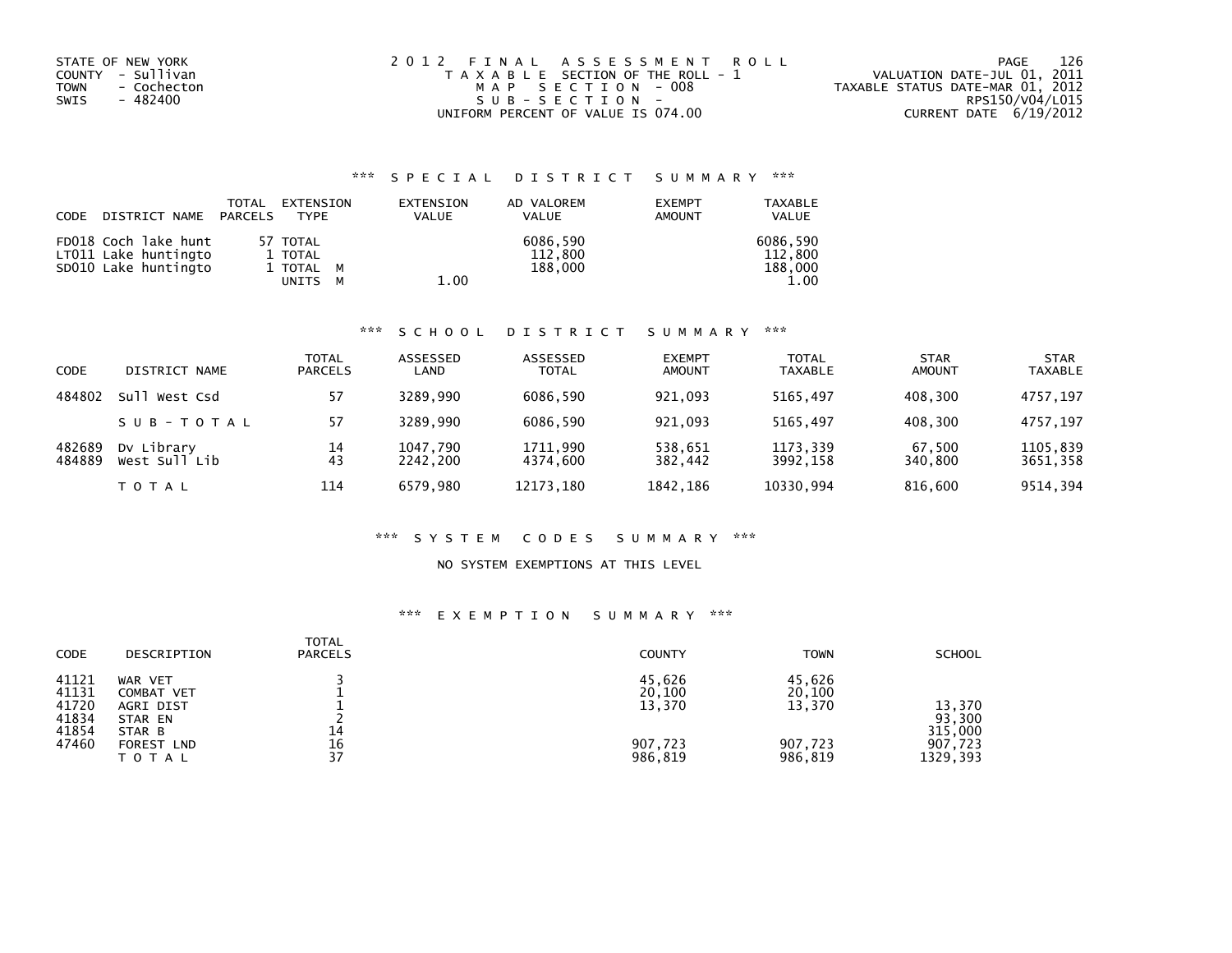| STATE OF NEW YORK          | 2012 FINAL ASSESSMENT ROLL            | 127<br>PAGE                      |
|----------------------------|---------------------------------------|----------------------------------|
| COUNTY - Sullivan          | T A X A B L E SECTION OF THE ROLL - 1 | VALUATION DATE-JUL 01, 2011      |
| <b>TOWN</b><br>- Cochecton | MAP SECTION - 008                     | TAXABLE STATUS DATE-MAR 01, 2012 |
| - 482400<br>SWIS           | SUB-SECTION-                          | RPS150/V04/L015                  |
|                            | UNIFORM PERCENT OF VALUE IS 074.00    | CURRENT DATE 6/19/2012           |

# \*\*\* G R A N D T O T A L S \*\*\*

| ROLL       | DESCRIPTION | <b>TOTAL</b>   | ASSESSED | <b>\SSESSED</b> | <b>TAXABLE</b> | <b>TAXABLE</b> | <b>TAXABLE</b> | <b>STAR</b>    |
|------------|-------------|----------------|----------|-----------------|----------------|----------------|----------------|----------------|
| <b>SEC</b> |             | <b>PARCELS</b> | ∟AND     | <b>TOTAL</b>    | COUNTY         | TOWN           | <b>SCHOOL</b>  | <b>TAXABLE</b> |
|            | TAXABLE     |                | 3289,990 | 6086,590        | 5099.771       | 5099,771       | 5165,497       | 1757.197       |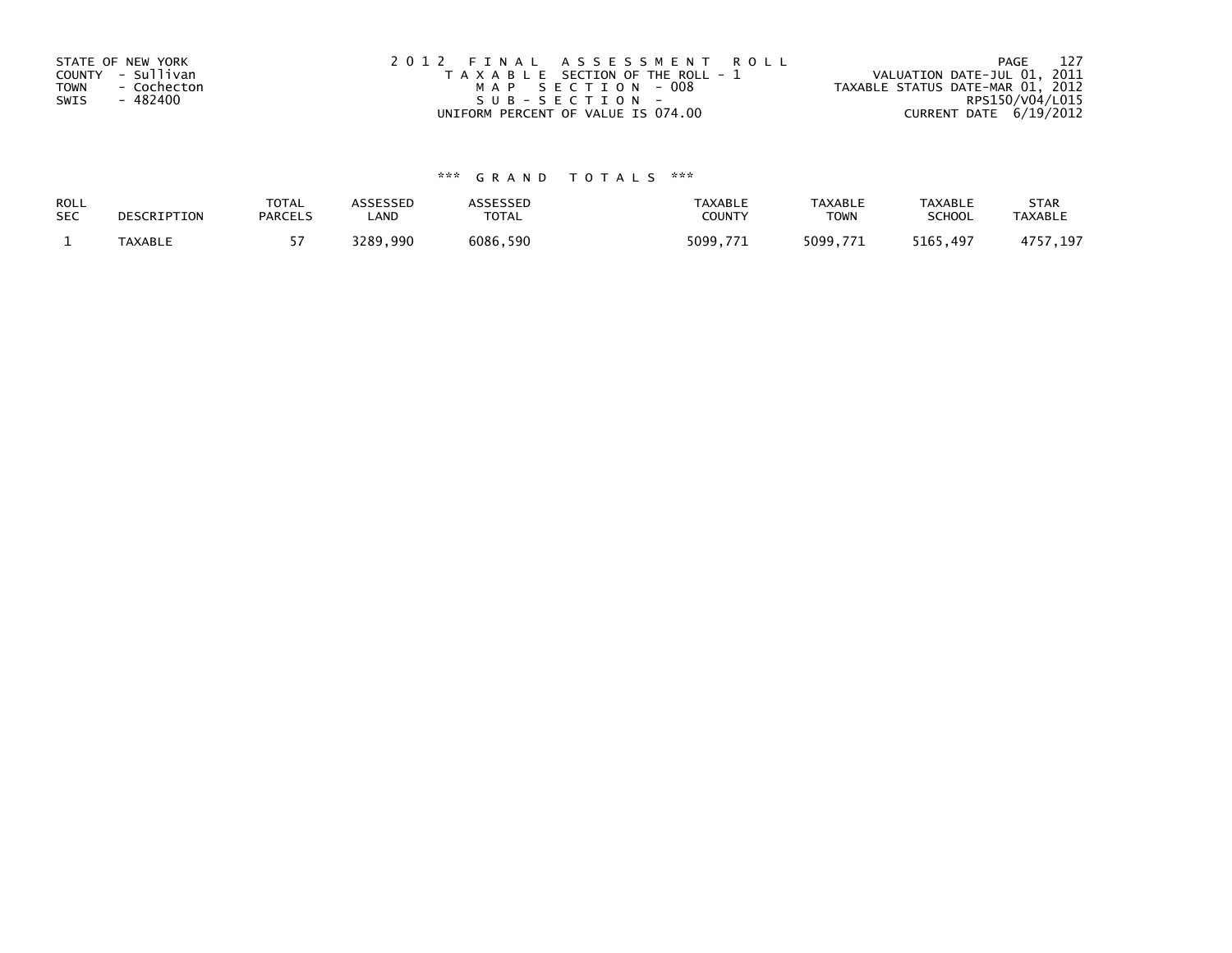| STATE OF NEW YORK<br>COUNTY - Sullivan<br>- Cochecton<br><b>TOWN</b><br>$-482400$<br>SWIS                                            |                                                                                                                                                                         | TAX MAP NUMBER SEQUENCE       | 2012 FINAL ASSESSMENT<br><b>ROLL</b><br>T A X A B L E SECTION OF THE ROLL - 1<br>UNIFORM PERCENT OF VALUE IS 074.00                     | VALUATION DATE-JUL 01, 2011<br>TAXABLE STATUS DATE-MAR 01, 2012 | 128<br>PAGE |
|--------------------------------------------------------------------------------------------------------------------------------------|-------------------------------------------------------------------------------------------------------------------------------------------------------------------------|-------------------------------|-----------------------------------------------------------------------------------------------------------------------------------------|-----------------------------------------------------------------|-------------|
| TAX MAP PARCEL NUMBER<br>CURRENT OWNERS NAME                                                                                         | SCHOOL DISTRICT                                                                                                                                                         | LAND                          | PROPERTY LOCATION & CLASS ASSESSMENT EXEMPTION CODE----------------COUNTY-------TOWN------SCHOOL<br>TAX DESCRIPTION                     | TAXABLE VALUE                                                   |             |
| $9. - 1 - 1.2$<br>Boucher Investments Lp<br>Estate of Tania K. Boucher<br>Gawthrop Greenwood<br>PO Box 562<br>West Chester, PA 19381 | Cr113<br>311 Res vac land<br>Sull West Csd<br>484802-89<br>Lot <sub>2</sub><br>2.13<br><b>ACRES</b><br>EAST-0320744 NRTH-0616067<br>DEED BOOK 1871<br>PG-0507           | 15,450<br>15,450              | COUNTY TAXABLE VALUE<br>TAXABLE VALUE<br><b>TOWN</b><br>SCHOOL TAXABLE VALUE<br>FD018 Coch lake hunt fire<br>LT011 Lake huntington lght | 15,450<br>15,450<br>15,450<br>15,450 TO<br>15,450 TO            | 010691      |
| $9. -1 - 1.3$<br>Boucher Investments Lp<br>Estate of Tania K. Boucher<br>Gawthrop Greenwood<br>PO Box 562<br>West Chester, PA 19381  | Cr113<br>910 Priv forest<br>Sull West Csd<br>484802-89<br>Lot 3<br><b>ACRES</b><br>94.13<br>EAST-0320434 NRTH-0618692<br>DEED BOOK 1871<br>PG-0507<br>FULL MARKET VALUE | 154,500<br>169,900<br>229,600 | COUNTY TAXABLE VALUE<br>TAXABLE VALUE<br><b>TOWN</b><br>SCHOOL TAXABLE VALUE<br>FD018 Coch lake hunt fire<br>LT011 Lake huntington lght | 169,900<br>169,900<br>169,900<br>169,900 TO<br>169,900 TO       | 010691      |
|                                                                                                                                      |                                                                                                                                                                         |                               |                                                                                                                                         |                                                                 | 001160      |
| $9. - 1 - 2$<br>Manaseri Joseph Jr<br>Manaseri Joseph III<br>Blaso George W<br>Blaso George V                                        | Cr113<br>$322$ Rural vac $>10$<br>Sull West Csd<br>484802-89<br>ACRES 43.50<br>EAST-0321740 NRTH-0620150<br>DEED BOOK 2208<br>PG-524                                    | 40,000<br>40,000              | COUNTY TAXABLE VALUE<br><b>TOWN</b><br>TAXABLE VALUE<br>SCHOOL TAXABLE VALUE<br>FD018 Coch lake hunt fire                               | 40,000<br>40,000<br>40.000<br>40,000 TO                         |             |
| PO Box 103                                                                                                                           | FULL MARKET VALUE                                                                                                                                                       | 54,100                        |                                                                                                                                         |                                                                 |             |
| $9. - 1 - 3$<br>Seldin Ronald<br>Seldin Brenda<br>PO Box 81<br>Narrowsburg, NY 12764                                                 | 6460 SR 52<br>240 Rural res<br>484802-89<br>Sull West Csd<br>82.12<br><b>ACRES</b><br>EAST-0322900 NRTH-0619940<br>DEED BOOK 3154<br>PG-554<br>FULL MARKET VALUE        | 133,400<br>193,400<br>261,400 | COUNTY TAXABLE VALUE<br><b>TOWN</b><br>TAXABLE VALUE<br>SCHOOL TAXABLE VALUE<br>FD018 Coch lake hunt fire                               | 193,400<br>193,400<br>193,400<br>193,400 TO                     | 003110      |
|                                                                                                                                      | 6312 State Route 52                                                                                                                                                     |                               |                                                                                                                                         |                                                                 | 008984      |
| $9. -1 - 4.1$<br>Evola Violet A<br>79-27 69th Ave<br>Middle Village, NY 11379                                                        | 210 1 Family Res<br>Sull West Csd<br>484802-89<br>Lot 4<br>2.00<br><b>ACRES</b><br>EAST-0324991 NRTH-0620658<br>DEED BOOK 2498<br>PG-580                                | 21,000<br>125,000             | COUNTY TAXABLE VALUE<br><b>TOWN</b><br>TAXABLE VALUE<br>SCHOOL TAXABLE VALUE<br>FD018 Coch lake hunt fire                               | 125,000<br>125,000<br>125,000<br>125,000 TO                     |             |
|                                                                                                                                      | FULL MARKET VALUE                                                                                                                                                       | 168,900                       |                                                                                                                                         |                                                                 |             |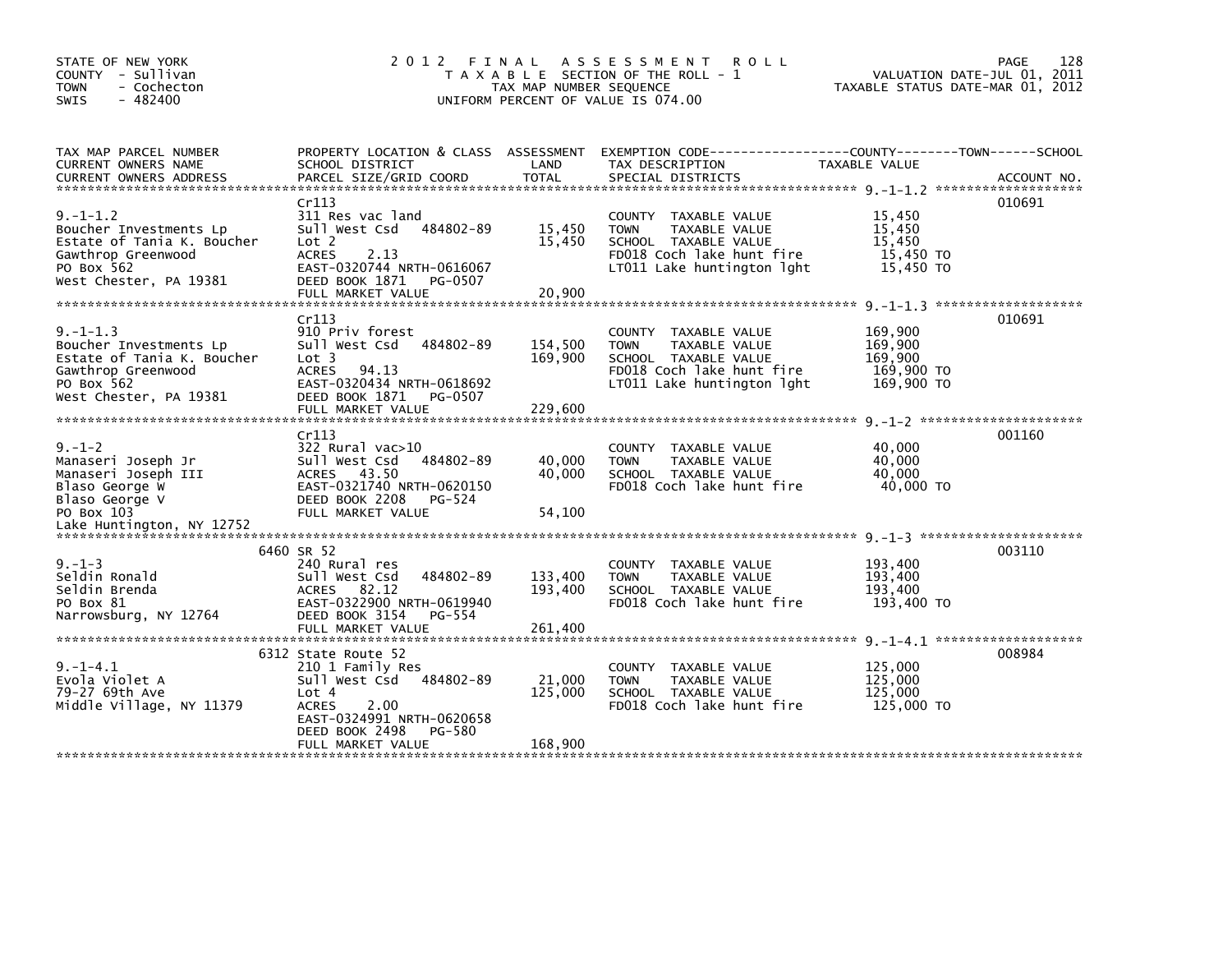| STATE OF NEW YORK<br>COUNTY - Sullivan<br><b>TOWN</b><br>- Cochecton<br>$-482400$<br><b>SWIS</b> | 2012 FINAL                                                                                                                                                                                                           | TAX MAP NUMBER SEQUENCE      | A S S E S S M E N T<br><b>ROLL</b><br>T A X A B L E SECTION OF THE ROLL - 1<br>UNIFORM PERCENT OF VALUE IS 074.00            | TAXABLE STATUS DATE-MAR 01, 2012                            | 129<br>PAGE<br>VALUATION DATE-JUL 01, 2011 |
|--------------------------------------------------------------------------------------------------|----------------------------------------------------------------------------------------------------------------------------------------------------------------------------------------------------------------------|------------------------------|------------------------------------------------------------------------------------------------------------------------------|-------------------------------------------------------------|--------------------------------------------|
| TAX MAP PARCEL NUMBER<br>CURRENT OWNERS NAME<br><b>CURRENT OWNERS ADDRESS</b>                    | PROPERTY LOCATION & CLASS ASSESSMENT<br>SCHOOL DISTRICT<br>PARCEL SIZE/GRID COORD                                                                                                                                    | LAND<br><b>TOTAL</b>         | EXEMPTION CODE------------------COUNTY--------TOWN------SCHOOL<br>TAX DESCRIPTION<br>SPECIAL DISTRICTS                       | TAXABLE VALUE                                               | ACCOUNT NO.                                |
| $9. - 1 - 4.2$<br>Blaso George V<br>Blaso George W<br>6320 State Rte 52<br>Cochecton, NY 12726   | 6320 State Route 52<br>210 1 Family Res<br>Sull West Csd 484802-89<br>Unfinished Home 50%<br>Lot 3<br><b>ACRES</b><br>2.12 BANK0060806<br>EAST-0324959 NRTH-0620486<br>DEED BOOK 3010<br>PG-441<br>FULL MARKET VALUE | 21,500<br>133,700<br>180.700 | 41854<br>STAR B<br>COUNTY TAXABLE VALUE<br>TAXABLE VALUE<br><b>TOWN</b><br>SCHOOL TAXABLE VALUE<br>FD018 Coch lake hunt fire | $\mathbf{0}$<br>133,700<br>133,700<br>111,200<br>133,700 TO | 008984<br>22,500<br>0                      |
|                                                                                                  |                                                                                                                                                                                                                      |                              |                                                                                                                              |                                                             |                                            |
| $9. - 1 - 4.3$<br>Froehlich Darren M<br>Bertholf Robert J<br>PO Box 941<br>Monticello, NY 12701  | 6326 Route 52<br>210 1 Family Res<br>Sull West Csd 484802-89<br>Lot 2<br><b>ACRES</b><br>2.13<br>EAST-0324936 NRTH-0620301<br>DEED BOOK 3289<br>PG-237<br>FULL MARKET VALUE                                          | 21,400<br>138,500<br>187,200 | STAR B<br>41854<br>COUNTY TAXABLE VALUE<br><b>TOWN</b><br>TAXABLE VALUE<br>SCHOOL TAXABLE VALUE<br>FD018 Coch lake hunt fire | $\mathbf{0}$<br>138,500<br>138,500<br>116,000<br>138,500 TO | 008984<br>22,500<br>0                      |
|                                                                                                  |                                                                                                                                                                                                                      |                              |                                                                                                                              |                                                             |                                            |
| $9. - 1 - 4.4$<br>Wlazlo Michael<br>60 First Ave Apt $#15q$<br>New York, NY 10009                | Tr 45<br>311 Res vac land<br>Sull West Csd 484802-89<br>Lot 1<br>2.00<br><b>ACRES</b><br>EAST-0324896 NRTH-0620128<br>DEED BOOK 1969<br>PG-288<br>FULL MARKET VALUE                                                  | 12,000<br>12,000<br>16,200   | COUNTY TAXABLE VALUE<br><b>TOWN</b><br>TAXABLE VALUE<br>SCHOOL TAXABLE VALUE<br>FD018 Coch lake hunt fire                    | 12,000<br>12,000<br>12,000<br>12,000 TO                     | 008984                                     |
|                                                                                                  |                                                                                                                                                                                                                      |                              |                                                                                                                              |                                                             |                                            |
| $9. - 1 - 5$<br>Wlazlo Michael<br>60 First Ave<br>New York, NY 10009                             | 6346 State Route 52<br>280 Res Multiple<br>Sull West Csd 484802-89<br>ACRES 40.50<br>EAST-0324290 NRTH-0620030<br>DEED BOOK 2010 PG-56081<br>FULL MARKET VALUE                                                       | 94,000<br>355,000<br>479,700 | COUNTY TAXABLE VALUE<br><b>TOWN</b><br>TAXABLE VALUE<br>SCHOOL TAXABLE VALUE<br>FD018 Coch lake hunt fire                    | 355,000<br>355,000<br>355,000<br>355,000 TO                 | 011175                                     |
|                                                                                                  |                                                                                                                                                                                                                      |                              |                                                                                                                              |                                                             |                                            |
| $9. - 1 - 6.2$<br>Berger Robert<br>3466 Route 17B<br>Callicoon, NY 12723                         | Cr113<br>$314$ Rural vac<10<br>484802-89<br>Sull West Csd<br>Phone 932-8770<br>FRNT 400.00 DPTH 450.00<br>EAST-0324900 NRTH-0618550<br>DEED BOOK 3475<br>PG-656                                                      | 3,500<br>3,500               | COUNTY TAXABLE VALUE<br>TAXABLE VALUE<br><b>TOWN</b><br>SCHOOL TAXABLE VALUE<br>FD018 Coch lake hunt fire                    | 3.500<br>3,500<br>3,500<br>3.500 TO                         | 001421                                     |
|                                                                                                  | FULL MARKET VALUE                                                                                                                                                                                                    | 4,700                        |                                                                                                                              |                                                             |                                            |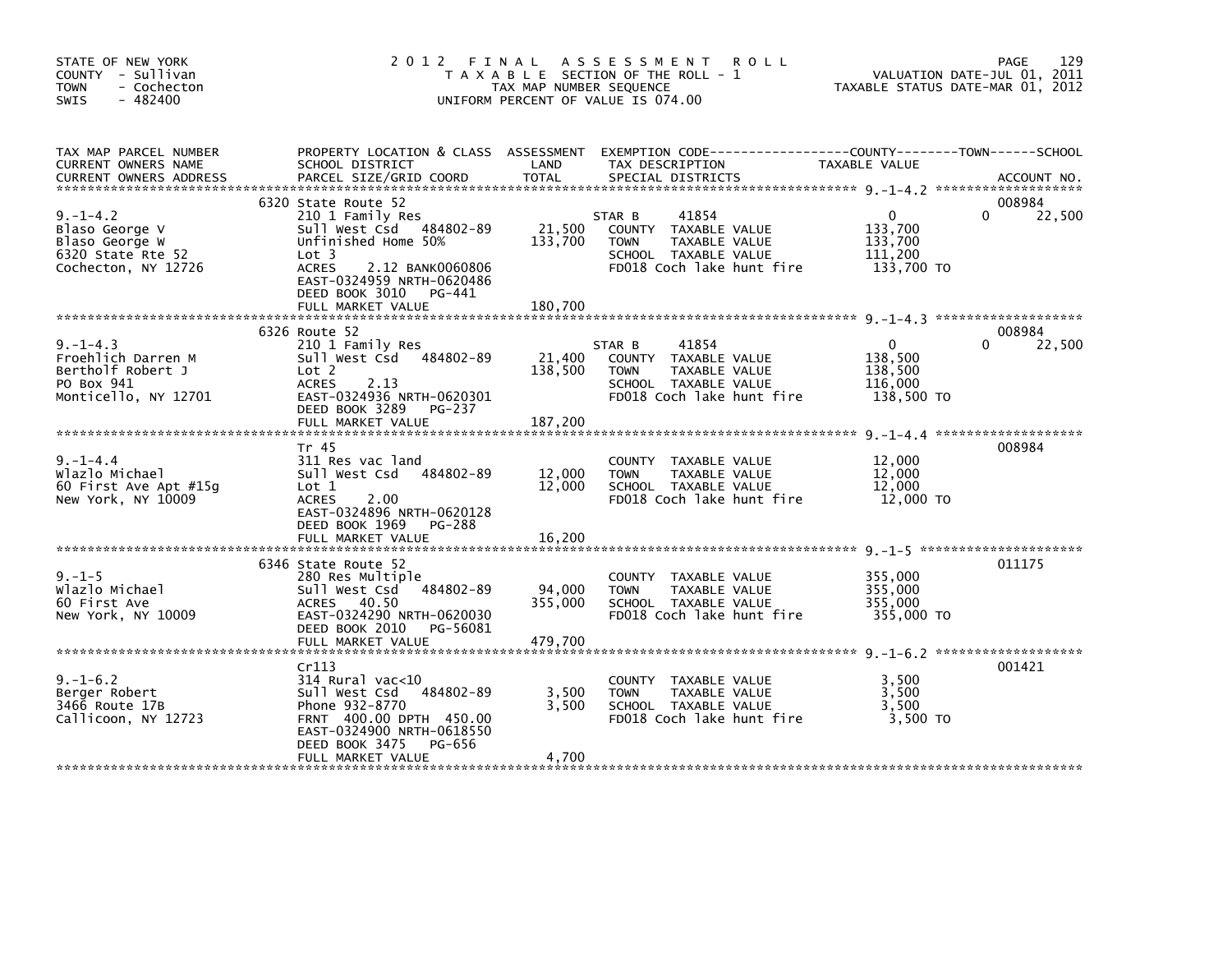| STATE OF NEW YORK<br>COUNTY - Sullivan<br><b>TOWN</b><br>- Cochecton<br>$-482400$<br><b>SWIS</b> | 2 0 1 2                                                                                                                                                                                       | FINAL<br>TAX MAP NUMBER SEQUENCE | A S S E S S M E N T<br><b>ROLL</b><br>T A X A B L E SECTION OF THE ROLL - 1<br>UNIFORM PERCENT OF VALUE IS 074.00                                                                           | TAXABLE STATUS DATE-MAR 01, 2012                                          | 130<br>PAGE<br>VALUATION DATE-JUL 01, 2011 |
|--------------------------------------------------------------------------------------------------|-----------------------------------------------------------------------------------------------------------------------------------------------------------------------------------------------|----------------------------------|---------------------------------------------------------------------------------------------------------------------------------------------------------------------------------------------|---------------------------------------------------------------------------|--------------------------------------------|
| TAX MAP PARCEL NUMBER<br>CURRENT OWNERS NAME<br><b>CURRENT OWNERS ADDRESS</b>                    | SCHOOL DISTRICT<br>PARCEL SIZE/GRID COORD                                                                                                                                                     | LAND<br><b>TOTAL</b>             | PROPERTY LOCATION & CLASS ASSESSMENT EXEMPTION CODE---------------COUNTY-------TOWN------SCHOOL<br>TAX DESCRIPTION<br>SPECIAL DISTRICTS                                                     | TAXABLE VALUE                                                             | ACCOUNT NO.                                |
| $9. - 1 - 6.3$<br>Cuff Walter G<br>Cuff Marilyn D<br>725 Rugby Rd<br>Brooklyn, NY 11230          | 6406 State Route 52<br>210 1 Family Res<br>484802-89<br>Sull West Csd<br>Phone 932-8770<br>1.36<br><b>ACRES</b><br>EAST-0324604 NRTH-0618562<br>DEED BOOK 2897<br>PG-580<br>FULL MARKET VALUE | 18,500<br>116,500<br>157,400     | COUNTY TAXABLE VALUE<br>TAXABLE VALUE<br><b>TOWN</b><br>SCHOOL TAXABLE VALUE<br>FD018 Coch lake hunt fire                                                                                   | 116,500<br>116,500<br>116,500<br>116,500 TO                               | 000980                                     |
|                                                                                                  | 79 Schmidt Ln                                                                                                                                                                                 |                                  |                                                                                                                                                                                             |                                                                           | 016985                                     |
| $9. - 1 - 10$<br>Yavarkovsky Jerold<br>79 Schmidt Ln<br>Lake Huntington, NY 12752                | 210 1 Family Res<br>Sull West Csd<br>484802-89<br>9.50<br><b>ACRES</b><br>EAST-0321300 NRTH-0617780<br>DEED BOOK 710<br>PG-00671<br>FULL MARKET VALUE                                         | 59,900<br>240,500<br>325,000     | 41854<br>STAR B<br>COUNTY TAXABLE VALUE<br>TAXABLE VALUE<br><b>TOWN</b><br>SCHOOL TAXABLE VALUE<br>FD018 Coch lake hunt fire                                                                | $\mathbf{0}$<br>240,500<br>240,500<br>218,000<br>240,500 TO               | 22,500<br>$\Omega$                         |
|                                                                                                  | Cr113                                                                                                                                                                                         |                                  |                                                                                                                                                                                             |                                                                           | 003475                                     |
| $9. - 1 - 11$<br>Dominianni Alphonse<br>& Ann<br>1154 66th St<br>Brooklyn, NY 11219              | 240 Rural res<br>484802-89<br>Sull West Csd<br>ACRES 24.70<br>EAST-0321570 NRTH-0617500<br>DEED BOOK 742<br>PG-01144<br>FULL MARKET VALUE                                                     | 51,200<br>145,500<br>196,600     | TAXABLE VALUE<br><b>COUNTY</b><br>TAXABLE VALUE<br><b>TOWN</b><br>SCHOOL TAXABLE VALUE<br>FD018 Coch lake hunt fire<br>LT011 Lake huntington lght<br>SD010 Lake huntington sew<br>1.00 UN M | 145,500<br>145,500<br>145,500<br>145,500 TO<br>145,500 TO<br>145,500 TO M |                                            |
|                                                                                                  |                                                                                                                                                                                               |                                  |                                                                                                                                                                                             |                                                                           |                                            |
| $9. - 1 - 12.1$<br>Lawler Kelly<br>21 Jones St Apt 2<br>New York, NY 10014                       | 12 C R 113<br>210 1 Family Res<br>484802-89<br>Sull West Csd<br>6.00 BANK C30614<br><b>ACRES</b><br>EAST-0323086 NRTH-0617420<br>DEED BOOK 2011<br>PG-3541                                    | 35,400<br>153,100                | COUNTY TAXABLE VALUE<br><b>TOWN</b><br>TAXABLE VALUE<br>SCHOOL TAXABLE VALUE<br>FD018 Coch lake hunt fire                                                                                   | 153,100<br>153,100<br>153,100<br>153,100 TO                               | 000700                                     |
|                                                                                                  | FULL MARKET VALUE                                                                                                                                                                             | 206,900                          |                                                                                                                                                                                             |                                                                           |                                            |
| $9. - 1 - 12.2$<br>Furino Frank<br>Furino Emily<br>159 Cr 116<br>Cochecton, NY 12726             | C R 113<br>322 Rural vac>10<br>484802-89<br>Sull West Csd<br>ACRES 30.40<br>EAST-0322339 NRTH-0617884<br>DEED BOOK 933<br>PG-00102                                                            | 33,300<br>33,300                 | <b>COUNTY</b><br>TAXABLE VALUE<br>TAXABLE VALUE<br><b>TOWN</b><br>SCHOOL TAXABLE VALUE<br>FD018 Coch lake hunt fire                                                                         | 33,300<br>33,300<br>33,300<br>33,300 TO                                   |                                            |
|                                                                                                  | FULL MARKET VALUE                                                                                                                                                                             | 45,000                           |                                                                                                                                                                                             |                                                                           |                                            |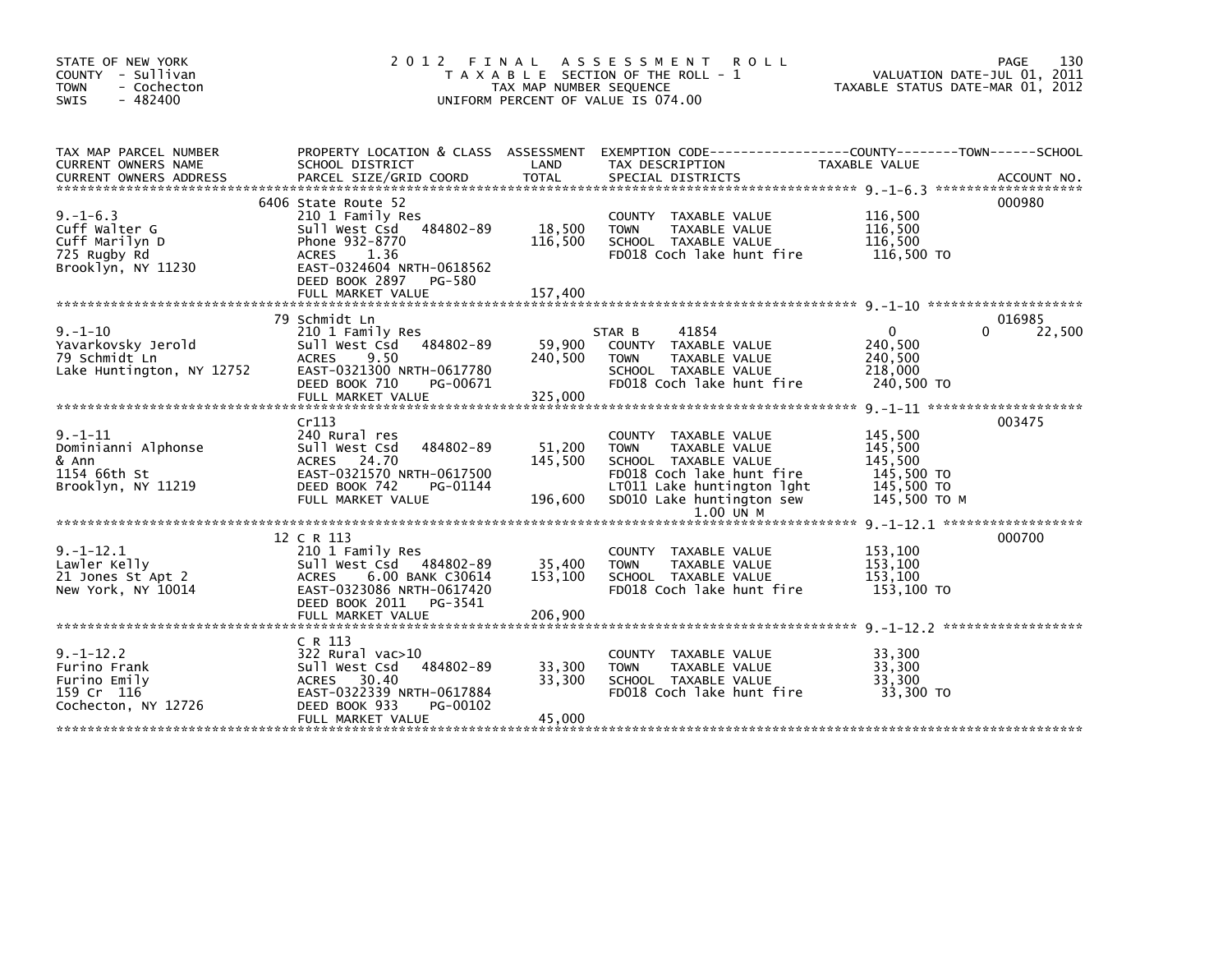| STATE OF NEW YORK<br>COUNTY - Sullivan<br>- Cochecton<br><b>TOWN</b><br>$-482400$<br><b>SWIS</b>             | 2 0 1 2<br>FINAL                                                                                                                                                      | A S S E S S M E N T<br><b>ROLL</b><br>T A X A B L E SECTION OF THE ROLL - 1<br>TAX MAP NUMBER SEQUENCE<br>UNIFORM PERCENT OF VALUE IS 074.00                                                   | 131<br>PAGE<br>VALUATION DATE-JUL 01, 2011<br>TAXABLE STATUS DATE-MAR 01, 2012                                                            |
|--------------------------------------------------------------------------------------------------------------|-----------------------------------------------------------------------------------------------------------------------------------------------------------------------|------------------------------------------------------------------------------------------------------------------------------------------------------------------------------------------------|-------------------------------------------------------------------------------------------------------------------------------------------|
| TAX MAP PARCEL NUMBER<br>CURRENT OWNERS NAME                                                                 | SCHOOL DISTRICT                                                                                                                                                       | PROPERTY LOCATION & CLASS ASSESSMENT EXEMPTION CODE----------------COUNTY-------TOWN------SCHOOL<br>LAND<br>TAX DESCRIPTION                                                                    | <b>TAXABLE VALUE</b>                                                                                                                      |
| $9. - 1 - 13$<br>Wnek Henry<br>Wnek Dorothy<br>146 Bedford Ave<br>Brooklyn, NY 11211                         | 6480 State Rt 52<br>240 Rural res<br>484802-89<br>Sull West Csd<br>ACRES 16.51<br>EAST-0323020 NRTH-0618130<br>DEED BOOK 1521<br>PG-0135                              | COUNTY TAXABLE VALUE<br>61,600<br>TAXABLE VALUE<br><b>TOWN</b><br>161,600<br>SCHOOL TAXABLE VALUE<br>FD018 Coch lake hunt fire                                                                 | 006710<br>161,600<br>161,600<br>161,600<br>161,600 TO                                                                                     |
| $9. -1 - 14.1$<br>Mosher Harriet<br>James Edward<br>6516 Rt 52<br>Lake Huntington, NY 12752                  | 6516 RT 52<br>270 Mfg housing<br>Sull West Csd 484802-89<br>5.50<br><b>ACRES</b><br>EAST-0322000 NRTH-0617130<br>DEED BOOK 1615<br>PG-409<br>FULL MARKET VALUE        | 41854<br>STAR B<br>33,700<br>COUNTY TAXABLE VALUE<br>60,200<br>TAXABLE VALUE<br><b>TOWN</b><br>SCHOOL TAXABLE VALUE<br>FD018 Coch lake hunt fire<br>81,400                                     | 010145<br>$\Omega$<br>22,500<br>0<br>60.200<br>60,200<br>37,700<br>60,200 TO                                                              |
|                                                                                                              | 6508 Rt 52                                                                                                                                                            |                                                                                                                                                                                                | 002403                                                                                                                                    |
| $9. - 1 - 14.2$<br>Grisafe Donna<br>Spangler Homer<br>6508 Rt 52<br>Lake Huntington, NY 12752                | 270 Mfg housing<br>484802-89<br>Sull West Csd<br><b>ACRES</b><br>1.00<br>EAST-0322320 NRTH-0617240<br>DEED BOOK 3057<br>PG-123<br>FULL MARKET VALUE                   | STAR B<br>41854<br>16,000<br>COUNTY TAXABLE VALUE<br>30,300<br><b>TOWN</b><br>TAXABLE VALUE<br>SCHOOL TAXABLE VALUE<br>FD018 Coch lake hunt fire<br>40,900                                     | $\mathbf{0}$<br>22,500<br>0<br>30,300<br>30,300<br>7,800<br>30,300 TO                                                                     |
|                                                                                                              |                                                                                                                                                                       |                                                                                                                                                                                                |                                                                                                                                           |
| $9. -1 - 14.3$<br>Ramos Anthony<br>6532 Route 52<br>Lake Huntington, NY 12752                                | 6532 Route 52<br>210 1 Family Res<br>484802-89<br>Sull West Csd<br>3.10<br><b>ACRES</b><br>EAST-0321910 NRTH-0616800<br>DEED BOOK 2724<br>PG-328<br>FULL MARKET VALUE | 41854<br>STAR B<br>25,300<br>COUNTY TAXABLE VALUE<br>144,200<br>TAXABLE VALUE<br><b>TOWN</b><br>SCHOOL TAXABLE VALUE<br>FD018 Coch lake hunt fire<br>194,900                                   | 014823<br>$\overline{0}$<br>22,500<br>0<br>144,200<br>144,200<br>121.700<br>144,200 TO                                                    |
|                                                                                                              | 6531 State Route 52                                                                                                                                                   |                                                                                                                                                                                                | 015560                                                                                                                                    |
| $9. -1 - 15.1$<br>Toscano Peter<br>Toscano Anita Nardina<br>6531 State Route 52<br>Lake Huntington, NY 12752 | 210 1 Family Res<br>Sull West Csd 484802-89<br>Lot 1<br>8.04<br><b>ACRES</b><br>EAST-0322729 NRTH-0616726<br>DEED BOOK 1989<br>PG-325<br>FULL MARKET VALUE            | COMBAT VET 41131<br>59,400 DISABL VET 41141<br>137,500 STAR B<br>41854<br>COUNTY TAXABLE VALUE<br><b>TOWN</b><br>TAXABLE VALUE<br>SCHOOL TAXABLE VALUE<br>185,800<br>FD018 Coch lake hunt fire | 33,750<br>33,750<br>$\Omega$<br>6,875<br>6,875<br>$\Omega$<br>22,500<br>$\Omega$<br>$\Omega$<br>96,875<br>96,875<br>115,000<br>137,500 TO |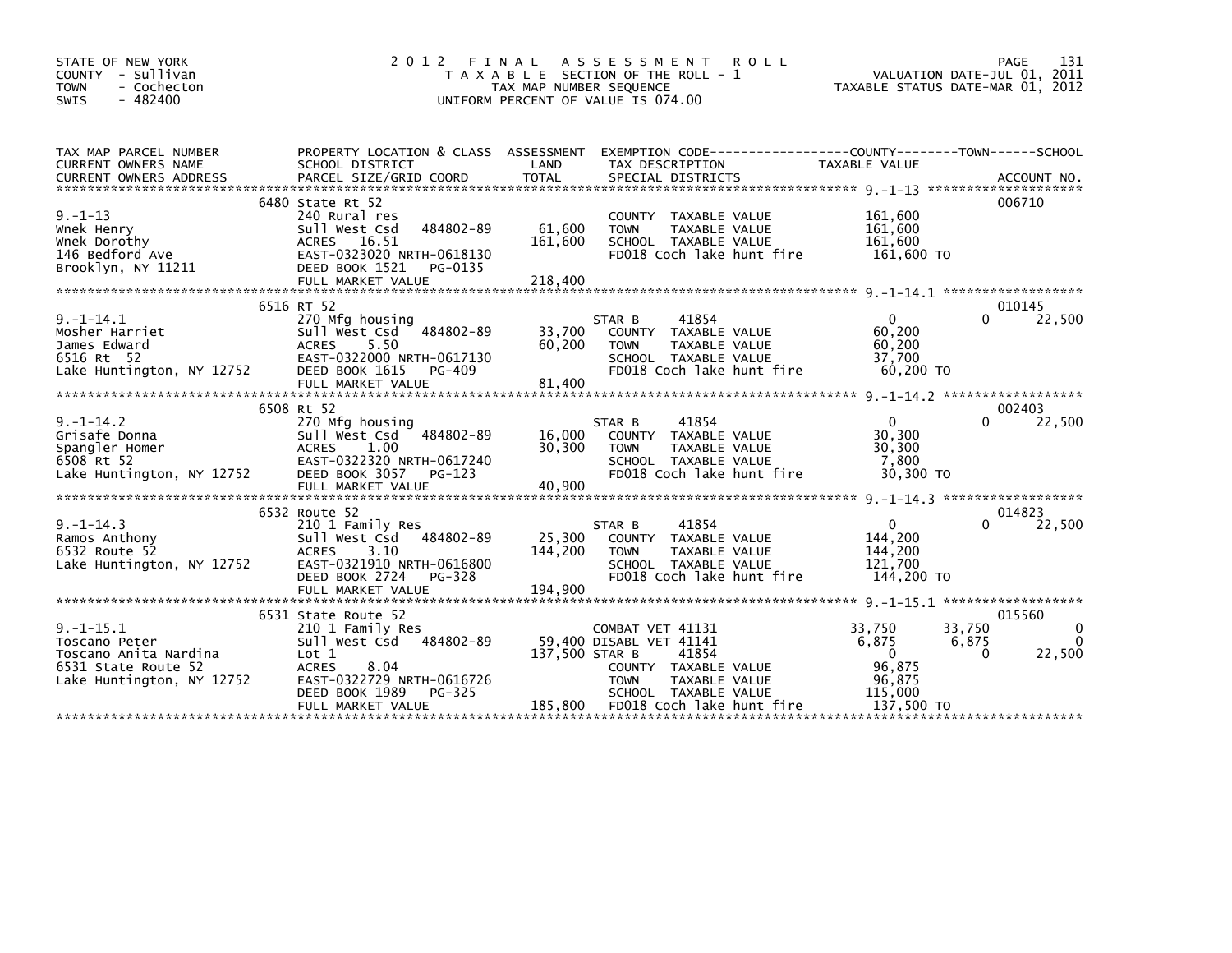| STATE OF NEW YORK<br>COUNTY - Sullivan<br><b>TOWN</b><br>- Cochecton<br>$-482400$<br>SWIS                           | 2012 FINAL                                                                                                                                                                             | TAX MAP NUMBER SEQUENCE       | A S S E S S M E N T<br><b>ROLL</b><br>T A X A B L E SECTION OF THE ROLL - 1<br>UNIFORM PERCENT OF VALUE IS 074.00                                          |                                                                | 132<br>PAGE<br>VALUATION DATE-JUL 01, 2011<br>TAXABLE STATUS DATE-MAR 01, 2012 |
|---------------------------------------------------------------------------------------------------------------------|----------------------------------------------------------------------------------------------------------------------------------------------------------------------------------------|-------------------------------|------------------------------------------------------------------------------------------------------------------------------------------------------------|----------------------------------------------------------------|--------------------------------------------------------------------------------|
| TAX MAP PARCEL NUMBER<br>CURRENT OWNERS NAME                                                                        | PROPERTY LOCATION & CLASS ASSESSMENT<br>SCHOOL DISTRICT                                                                                                                                | LAND                          | EXEMPTION CODE-----------------COUNTY-------TOWN------SCHOOL<br>TAX DESCRIPTION                                                                            | TAXABLE VALUE                                                  |                                                                                |
| $9. -1 - 15.2$<br>Cavanaugh William J<br>Cavanaugh Joyce A<br>PO Box 322<br>Lake Huntington, NY 12752               | 6525 State Route 52<br>210 1 Family Res<br>484802-89<br>Sull West Csd<br>Lot 2<br><b>ACRES</b><br>4.01<br>EAST-0322768 NRTH-0617055<br>DEED BOOK 3534<br>$PG-552$<br>FULL MARKET VALUE | 26,000<br>148,400<br>200,500  | 41854<br>STAR B<br>COUNTY TAXABLE VALUE<br><b>TOWN</b><br>TAXABLE VALUE<br>SCHOOL TAXABLE VALUE<br>FD018 Coch lake hunt fire                               | $\Omega$<br>148,400<br>148,400<br>125,900<br>148,400 TO        | 015560<br>22,500<br>0                                                          |
| $9. -1 - 15.3$<br>Toscano Peterson<br>127 Arch St $\,$ F<br>Sunbury, PA 17801                                       | State Route 52<br>311 Res vac land<br>484802-89<br>Sull West Csd<br>Lot 1b<br><b>ACRES</b><br>2.00<br>EAST-0322729 NRTH-0616726<br>DEED BOOK 3092<br>PG-641<br>FULL MARKET VALUE       | 21,000<br>21,000<br>28,400    | COUNTY<br>TAXABLE VALUE<br>TAXABLE VALUE<br><b>TOWN</b><br>SCHOOL TAXABLE VALUE<br>FD018 Coch lake hunt fire<br>SD010 Lake huntington sew<br>.00 UN M      | 21,000<br>21,000<br>21,000<br>21,000 TO<br>21,000 TO M         | 015560                                                                         |
| $9. - 1 - 16$<br>Brueck Rosanna T<br>Brueck George H<br>130 Lynn St<br>Harrington Park, NJ 07640                    | Devils Rd<br>240 Rural res<br>484802-89<br>Sull West Csd<br>Living Trust<br>ACRES 25.00<br>EAST-0322420 NRTH-0616090<br>DEED BOOK 2114<br>PG-282                                       | 76,000<br>141,900             | AGRI DIST 41720<br>COUNTY TAXABLE VALUE<br><b>TOWN</b><br>TAXABLE VALUE<br>SCHOOL TAXABLE VALUE<br>FD018 Coch lake hunt fire<br>LT011 Lake huntington lght | 45,058<br>96,842<br>96,842<br>96.842<br>141,900 TO<br>1.348 TO | 000300<br>45,058<br>45,058                                                     |
| MAY BE SUBJECT TO PAYMENT<br>UNDER AGDIST LAW TIL 2016                                                              | FULL MARKET VALUE                                                                                                                                                                      | 191,800                       | SD010 Lake huntington sew<br>1.00 UN M                                                                                                                     | 141,900 ТО М                                                   |                                                                                |
| $9. - 1 - 17.1$<br>Zel, IV, LLC<br>Little Walker Lake Estates, LL ACRES 81.58<br>5 Gilbert St<br>Millburn, NJ 07041 | Tr 43<br>312 Vac w/imprv<br>Sull West Csd<br>484802-89<br>EAST-0324289 NRTH-0617502<br>DEED BOOK 3042<br>$PG-449$<br>FULL MARKET VALUE                                                 | 240,000<br>298,000<br>402,700 | COUNTY TAXABLE VALUE<br>TAXABLE VALUE<br><b>TOWN</b><br>SCHOOL TAXABLE VALUE<br>FD018 Coch lake hunt fire                                                  | 298,000<br>298,000<br>298,000<br>298,000 TO                    | 017091                                                                         |
|                                                                                                                     |                                                                                                                                                                                        |                               |                                                                                                                                                            |                                                                |                                                                                |
| $9. -1 - 17.2$<br>Atkinson Colin<br>Atkinson Maryann L<br>PO Box 341<br>Lake Huntington, NY 12742                   | 46 Devils Rd<br>210 1 Family Res<br>Sull West Csd 484802-89<br>3.66 BANK0060806<br><b>ACRES</b><br>EAST-0323656 NRTH-0615696<br>DEED BOOK 2635<br>PG-464<br>FULL MARKET VALUE          | 27,300<br>119,800<br>161,900  | 41854<br>STAR B<br>COUNTY TAXABLE VALUE<br><b>TOWN</b><br>TAXABLE VALUE<br>SCHOOL TAXABLE VALUE<br>FD018 Coch lake hunt fire                               | $\mathbf{0}$<br>119,800<br>119,800<br>97,300<br>119,800 TO     | 22,500<br>0                                                                    |
|                                                                                                                     |                                                                                                                                                                                        |                               |                                                                                                                                                            |                                                                |                                                                                |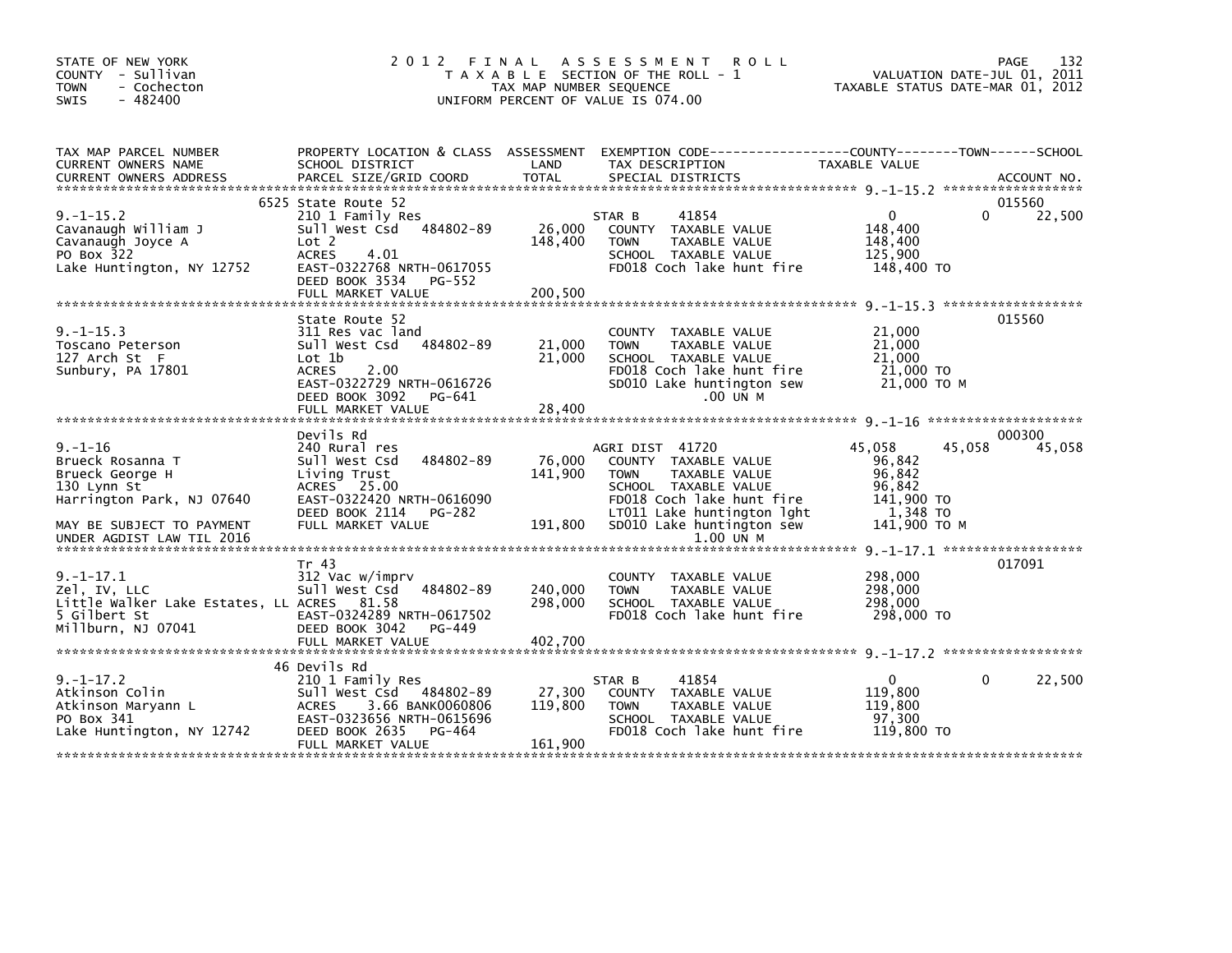|                                                                                                                                                                                 |                              | ROLL                                                                                                               |                                                                                                                                                                                                                                                                              | 133<br><b>PAGE</b><br>VALUATION DATE-JUL 01, 2011                                                                                                 |
|---------------------------------------------------------------------------------------------------------------------------------------------------------------------------------|------------------------------|--------------------------------------------------------------------------------------------------------------------|------------------------------------------------------------------------------------------------------------------------------------------------------------------------------------------------------------------------------------------------------------------------------|---------------------------------------------------------------------------------------------------------------------------------------------------|
| SCHOOL DISTRICT                                                                                                                                                                 | LAND                         | TAX DESCRIPTION                                                                                                    | TAXABLE VALUE                                                                                                                                                                                                                                                                |                                                                                                                                                   |
| 4 Zylstra Rd<br>210 1 Family Res<br>484802-89<br>Sull West Csd<br><b>ACRES</b><br>4.98<br>EAST-0324289 NRTH-0617502<br>DEED BOOK 2991<br>PG-525<br>FULL MARKET VALUE            | 28,500<br>117,000<br>158,100 | COUNTY TAXABLE VALUE<br>TAXABLE VALUE<br><b>TOWN</b><br>SCHOOL TAXABLE VALUE<br>FD018 Coch lake hunt fire          | 117,000<br>117,000<br>117,000<br>117,000 TO                                                                                                                                                                                                                                  | 017091                                                                                                                                            |
| 6452 State Route 52<br>210 1 Family Res<br>Sull West Csd 484802-89<br><b>ACRES</b><br>9.67<br>EAST-0324289 NRTH-0617502<br>DEED BOOK 3264<br>PG-600<br>FULL MARKET VALUE        | 293,200                      | 41854<br>COUNTY TAXABLE VALUE<br><b>TOWN</b><br>TAXABLE VALUE<br>SCHOOL TAXABLE VALUE                              | 33,750<br>30,000<br>8,500<br>27,740<br>$\Omega$<br>117,010<br>117,010<br>128,260                                                                                                                                                                                             | 017091<br>33,750<br>$\mathbf{0}$<br>30,000<br>30,000<br>8,500<br>8,500<br>27,740<br>27,740<br>$\Omega$<br>22,500                                  |
|                                                                                                                                                                                 |                              |                                                                                                                    |                                                                                                                                                                                                                                                                              |                                                                                                                                                   |
| 6436 State Route 52<br>210 1 Family Res<br>Sull West Csd 484802-89<br>ACRES<br>7.51 BANKC030614<br>EAST-0324289 NRTH-0617502<br>DEED BOOK 3181<br>PG-315<br>FULL MARKET VALUE   | 34,775<br>268,000<br>362,200 | 41854<br>COUNTY TAXABLE VALUE<br>TAXABLE VALUE<br><b>TOWN</b><br>SCHOOL TAXABLE VALUE<br>FD018 Coch lake hunt fire | $\mathbf{0}$<br>268,000<br>268,000<br>245.500<br>268,000 TO                                                                                                                                                                                                                  | 017091<br>22,500                                                                                                                                  |
| Short Cut Rd<br>$322$ Rural vac $>10$<br>484802-89<br>Sull West Csd<br>ACRES 26.34<br>EAST-0324289 NRTH-0617502<br>DEED BOOK 3404<br>PG-321                                     | 108,000<br>108,000           | COUNTY TAXABLE VALUE<br>TAXABLE VALUE<br><b>TOWN</b><br>SCHOOL TAXABLE VALUE<br>FD018 Coch lake hunt fire          | 108,000<br>108,000<br>108,000<br>108,000 TO                                                                                                                                                                                                                                  | 017091                                                                                                                                            |
| 24 Short Cut Rd<br>270 Mfg housing<br>Sull West Csd<br>484802-89<br>lot 2<br><b>ACRES</b><br>2.63<br>EAST-0324289 NRTH-0617502<br>DEED BOOK 3415<br>PG-169<br>FULL MARKET VALUE | 22,600<br>105,750<br>142,900 | COUNTY TAXABLE VALUE<br><b>TOWN</b><br>TAXABLE VALUE<br>SCHOOL TAXABLE VALUE<br>FD018 Coch lake hunt fire          | 105,750<br>105,750<br>105,750<br>105,750 TO                                                                                                                                                                                                                                  | 017091                                                                                                                                            |
|                                                                                                                                                                                 |                              | 2012 FINAL                                                                                                         | A S S E S S M E N T<br>T A X A B L E SECTION OF THE ROLL - 1<br>TAX MAP NUMBER SEQUENCE<br>UNIFORM PERCENT OF VALUE IS 074.00<br>COMBAT VET 41131<br>52,100 AGRI BLDGS 41700<br>217,000 AGRI BLDGS 41700<br>AGRI DIST 41720<br>STAR B<br>FD018 Coch lake hunt fire<br>STAR B | TAXABLE STATUS DATE-MAR 01, 2012<br>PROPERTY LOCATION & CLASS ASSESSMENT EXEMPTION CODE----------------COUNTY-------TOWN-----SCHOOL<br>217,000 TO |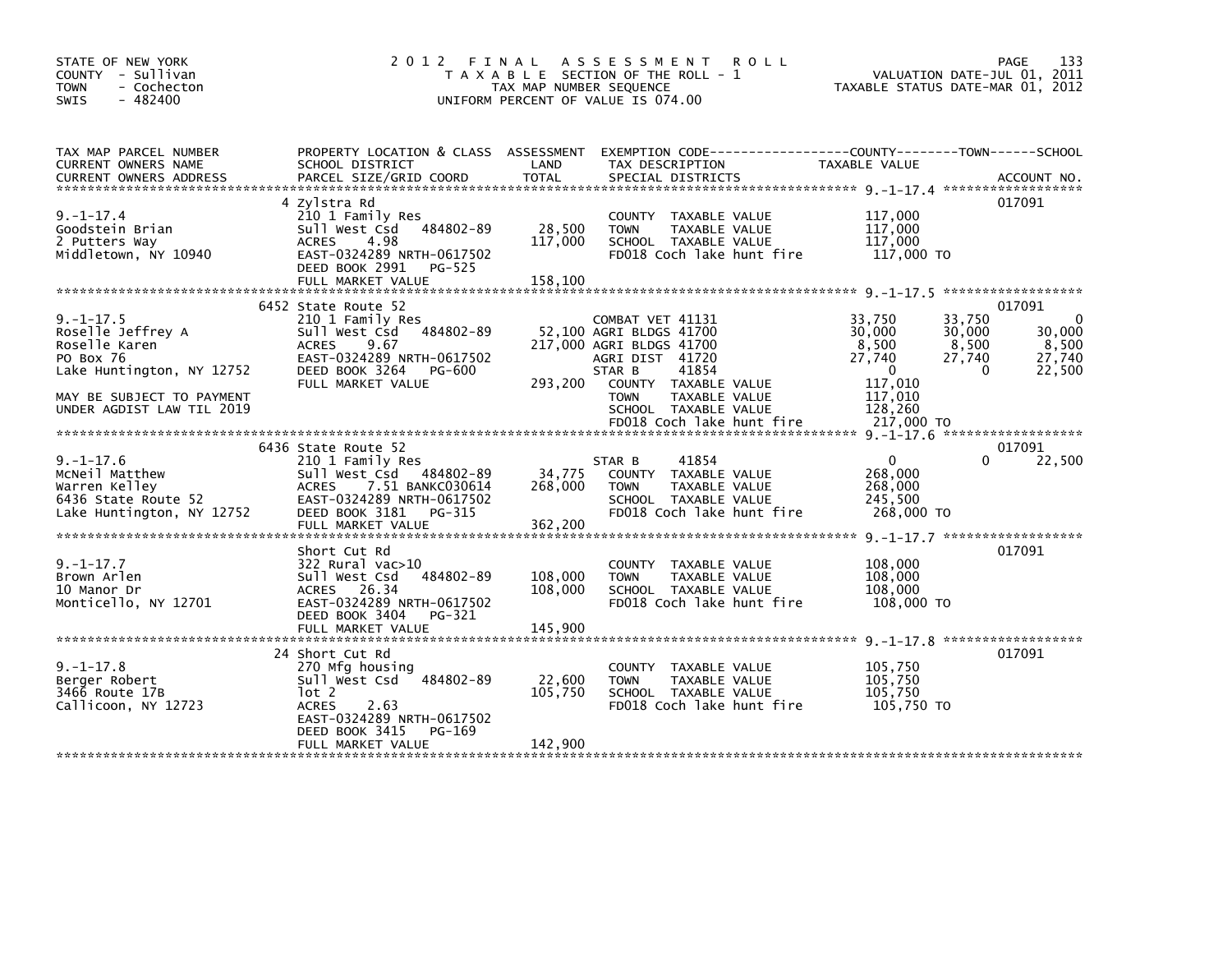| STATE OF NEW YORK<br>COUNTY - Sullivan<br><b>TOWN</b><br>- Cochecton<br>$-482400$<br><b>SWIS</b> | 2 0 1 2                                                                                                                                                                      | FINAL<br>TAX MAP NUMBER SEQUENCE | A S S E S S M E N T<br><b>ROLL</b><br>T A X A B L E SECTION OF THE ROLL - 1<br>UNIFORM PERCENT OF VALUE IS 074.00                        | TAXABLE STATUS DATE-MAR 01, 2012                           | 134<br>PAGE<br>VALUATION DATE-JUL 01, 2011 |
|--------------------------------------------------------------------------------------------------|------------------------------------------------------------------------------------------------------------------------------------------------------------------------------|----------------------------------|------------------------------------------------------------------------------------------------------------------------------------------|------------------------------------------------------------|--------------------------------------------|
| TAX MAP PARCEL NUMBER<br>CURRENT OWNERS NAME<br><b>CURRENT OWNERS ADDRESS</b>                    | SCHOOL DISTRICT<br>PARCEL SIZE/GRID COORD                                                                                                                                    | LAND<br><b>TOTAL</b>             | PROPERTY LOCATION & CLASS ASSESSMENT EXEMPTION CODE----------------COUNTY-------TOWN------SCHOOL<br>TAX DESCRIPTION<br>SPECIAL DISTRICTS | TAXABLE VALUE                                              | ACCOUNT NO.                                |
| $9. -2 - 1.1$<br>Rexhepi Sali<br>Rexhepi Cyma<br>5800 Arlington Ave<br>Riverdale, NY 10471       | 6351 State Route 52<br>220 2 Family Res<br>484802-89<br>Sull West Csd<br>3.80<br><b>ACRES</b><br>EAST-0325476 NRTH-0620455<br>DEED BOOK 976<br>PG-00278<br>FULL MARKET VALUE | 27,800<br>178,200<br>240,800     | STAR B<br>41854<br>COUNTY TAXABLE VALUE<br><b>TOWN</b><br>TAXABLE VALUE<br>SCHOOL TAXABLE VALUE<br>FD018 Coch lake hunt fire             | $\mathbf 0$<br>178,200<br>178,200<br>155,700<br>178,200 TO | 006560<br>$\Omega$<br>22,500               |
| $9. -2 - 1.2$<br>McMackin Daniel<br>116 Newbury Pl<br>Riverdale, NJ 07457                        | Short Cut Rd<br>$314$ Rural vac<10<br>484802-89<br>Sull West Csd<br><b>ACRES</b><br>8.15<br>EAST-0325280 NRTH-0619210<br>DEED BOOK 2946<br>PG-543<br>FULL MARKET VALUE       | 33,200<br>33,200<br>44,900       | <b>COUNTY</b><br>TAXABLE VALUE<br><b>TOWN</b><br>TAXABLE VALUE<br>SCHOOL TAXABLE VALUE<br>FD018 Coch lake hunt fire                      | 33,200<br>33,200<br>33,200<br>33,200 TO                    | 009142                                     |
|                                                                                                  | 6337 Rt 52                                                                                                                                                                   |                                  |                                                                                                                                          |                                                            | 005850                                     |
| $9. -2 - 1.3$<br>Burlingame Julie Frances<br>6337 St Rt 52<br>Cochecton, NY 12726                | 210 1 Family Res<br>Sull West Csd 484802-89<br>1.81 BANK0060806<br><b>ACRES</b><br>EAST-0325410 NRTH-0620060<br>DEED BOOK 2219<br>PG-678<br>FULL MARKET VALUE                | 20,000<br>99,300<br>134,200      | 41854<br>STAR B<br>COUNTY TAXABLE VALUE<br><b>TOWN</b><br>TAXABLE VALUE<br>SCHOOL TAXABLE VALUE<br>FD018 Coch lake hunt fire             | $\Omega$<br>99.300<br>99,300<br>76,800<br>99,300 TO        | 22,500<br>0                                |
| $9. -2 - 1.4$<br>Nikolic Miodrag<br>Nikolic Eudenija<br>6119 Gates Ave<br>Ridgewood, NY 11385    | 6343 State Route 52<br>210 1 Family Res<br>484802-89<br>Sull West Csd<br><b>ACRES</b><br>2.02<br>EAST-0325380 NRTH-0619870<br>DEED BOOK 3626<br>PG-97<br>FULL MARKET VALUE   | 21,000<br>103,000<br>139,200     | COUNTY TAXABLE VALUE<br>TAXABLE VALUE<br><b>TOWN</b><br>SCHOOL TAXABLE VALUE<br>FD018 Coch lake hunt fire                                | 103,000<br>103,000<br>103,000<br>103,000 TO                | 016265                                     |
|                                                                                                  |                                                                                                                                                                              |                                  |                                                                                                                                          |                                                            |                                            |
| $9. -2 - 1.5$<br>Burr Russell W<br>6353 Rt 52<br>Cochecton, NY 12726                             | 6353 Rt 52<br>270 Mfg housing<br>Sull West Csd<br>484802-89<br><b>ACRES</b><br>1.50<br>EAST-0325360 NRTH-0619690<br>DEED BOOK 2874<br>PG-458<br>FULL MARKET VALUE            | 18,500<br>60,200<br>81,400       | 41854<br>STAR B<br>COUNTY TAXABLE VALUE<br><b>TAXABLE VALUE</b><br><b>TOWN</b><br>SCHOOL TAXABLE VALUE<br>FD018 Coch lake hunt fire      | $\mathbf{0}$<br>60,200<br>60,200<br>37,700<br>60,200 TO    | 001898<br>$\Omega$<br>22,500               |
|                                                                                                  | Tr 43                                                                                                                                                                        |                                  |                                                                                                                                          |                                                            | 000470                                     |
| $9. -2 - 1.6$<br>Baldi Salvatore<br>35 Radcliff Dr<br>Huntington, NY 11743                       | 314 Rural vac<10<br>484802-89<br>Sull West Csd<br>6.00<br><b>ACRES</b><br>EAST-0325500 NRTH-0620990<br>DEED BOOK 744<br>PG-00306<br>FULL MARKET VALUE                        | 26,400<br>26,400<br>35,700       | COUNTY TAXABLE VALUE<br>TAXABLE VALUE<br><b>TOWN</b><br>SCHOOL TAXABLE VALUE<br>FD018 Coch lake hunt fire                                | 26,400<br>26,400<br>26,400<br>26,400 TO                    |                                            |
|                                                                                                  |                                                                                                                                                                              |                                  |                                                                                                                                          |                                                            |                                            |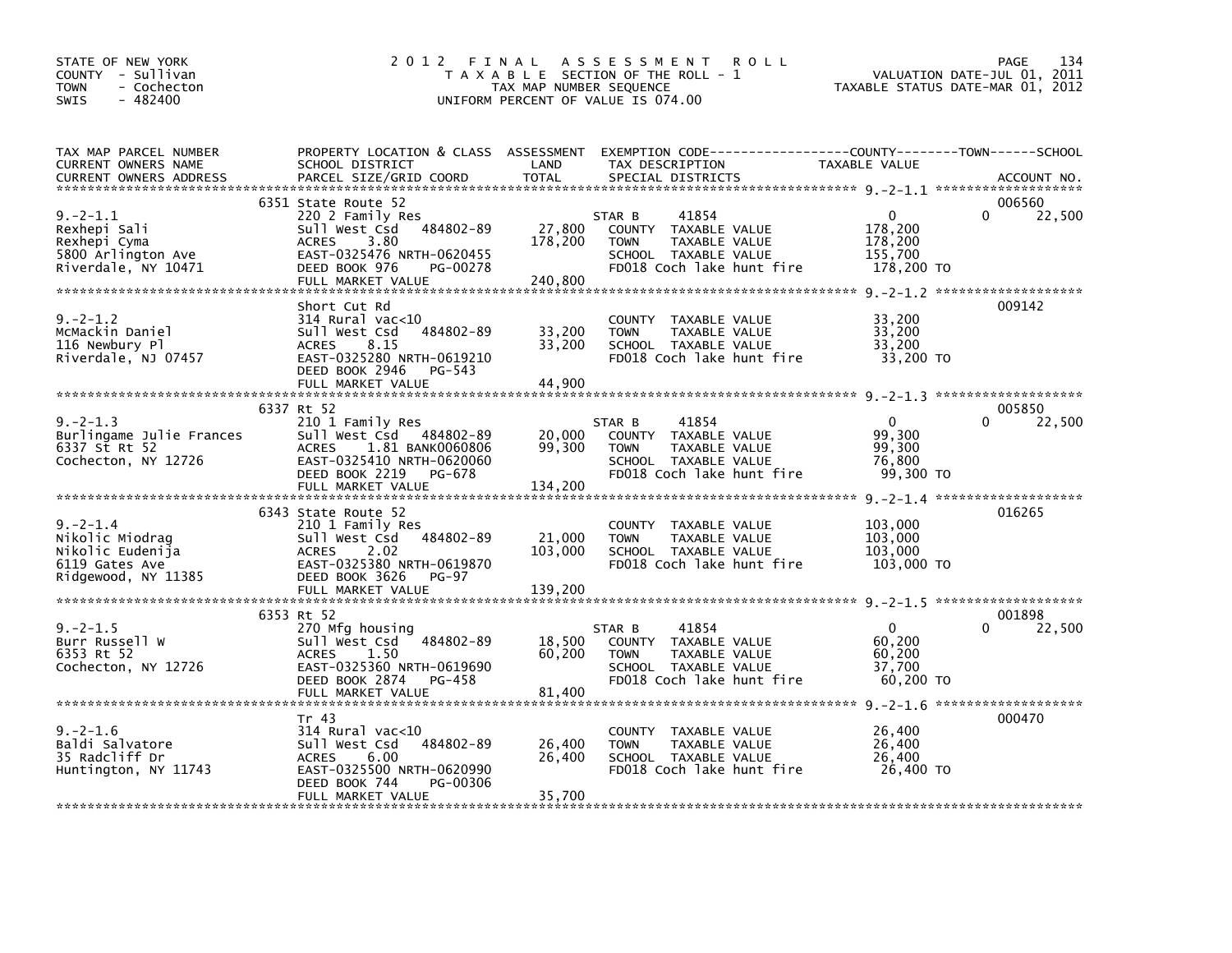| STATE OF NEW YORK<br>COUNTY - Sullivan<br>- Cochecton<br>TOWN<br>$-482400$<br><b>SWIS</b>    | 2 0 1 2                                                                                                                                                                           | TAX MAP NUMBER SEQUENCE       | FINAL ASSESSMENT<br><b>ROLL</b><br>T A X A B L E SECTION OF THE ROLL - 1<br>UNIFORM PERCENT OF VALUE IS 074.00               |                                                             | 135<br>PAGE<br>VALUATION DATE-JUL 01, 2011<br>TAXABLE STATUS DATE-MAR 01, 2012 |
|----------------------------------------------------------------------------------------------|-----------------------------------------------------------------------------------------------------------------------------------------------------------------------------------|-------------------------------|------------------------------------------------------------------------------------------------------------------------------|-------------------------------------------------------------|--------------------------------------------------------------------------------|
| TAX MAP PARCEL NUMBER<br>CURRENT OWNERS NAME                                                 | PROPERTY LOCATION & CLASS ASSESSMENT<br>SCHOOL DISTRICT                                                                                                                           | LAND                          | EXEMPTION CODE-----------------COUNTY-------TOWN------SCHOOL<br>TAX DESCRIPTION                                              | <b>TAXABLE VALUE</b>                                        |                                                                                |
| $9. -2 - 1.7$<br>Bertone Anthony<br>Bertone Mary<br>14 Durham Rd<br>Hewitt New Jersey, 07421 | Cr 113<br>270 Mfg housing<br>Sull West Csd 484802-89<br><b>ACRES</b><br>1.00<br>EAST-0325312 NRTH-0620223<br>DEED BOOK 920<br>PG-00039<br>FULL MARKET VALUE                       | 16,000<br>30,200<br>40,800    | COUNTY TAXABLE VALUE<br><b>TOWN</b><br>TAXABLE VALUE<br>SCHOOL TAXABLE VALUE<br>FD018 Coch lake hunt fire                    | 30,200<br>30,200<br>30.200<br>30,200 TO                     | 000950                                                                         |
| $9. -2 - 2.1$<br>Edler Jo Anne E<br>1 Shortcut Rd<br>Cochecton, NY 12726                     | 1 Short cut Rd<br>210 1 Family Res<br>Sull West Csd 484802-89<br>Lot B<br><b>ACRES</b><br>2.20<br>EAST-0325811 NRTH-0620226<br>DEED BOOK 1894<br>PG-405                           | 21,800<br>41,000              | 41854<br>STAR B<br>COUNTY TAXABLE VALUE<br>TAXABLE VALUE<br><b>TOWN</b><br>SCHOOL TAXABLE VALUE<br>FD018 Coch lake hunt fire | $\mathbf{0}$<br>41,000<br>41,000<br>18,500<br>41,000 TO     | 010730<br>22,500<br>$\Omega$                                                   |
| $9. -2 - 2.2$<br>Pal International Of Ny<br>Station C<br>PO Box 670951<br>Flushing, NY 11367 | Cr <sub>113</sub><br>322 Rural vac>10<br>Sull West Csd 484802-89<br>Lot A<br><b>ACRES</b><br>56.20<br>EAST-0326342 NRTH-0621014<br>DEED BOOK 1746<br>PG-0655<br>FULL MARKET VALUE | 106,400<br>106,400<br>143,800 | COUNTY TAXABLE VALUE<br><b>TAXABLE VALUE</b><br><b>TOWN</b><br>SCHOOL TAXABLE VALUE<br>FD018 Coch lake hunt fire             | 106,400<br>106,400<br>106,400<br>106,400 TO                 |                                                                                |
| $9. -2 - 3.1$<br>Skibinski Julie<br>PO Box 492<br>Mongaup Valley, NY 12762                   | 15 Shortcut Rd<br>210 1 Family Res<br>Sull West Csd<br>484802-89<br>13.66<br><b>ACRES</b><br>EAST-0325820 NRTH-0618430<br>DEED BOOK 3331<br>PG-535<br>FULL MARKET VALUE           | 47,500<br>160,100<br>216,400  | 41854<br>STAR B<br>COUNTY TAXABLE VALUE<br>TAXABLE VALUE<br><b>TOWN</b><br>SCHOOL TAXABLE VALUE<br>FD018 Coch lake hunt fire | $\mathbf{0}$<br>160,100<br>160,100<br>137,600<br>160,100 TO | 017092<br>22,500<br>$\Omega$                                                   |
| $9. - 2 - 3.2$<br>Petrov Katherine Jane<br>PO Box 48473<br>Los Angeles, CA 90048             | 5 Shortcut Rd<br>210 1 Family Res<br>Sull West Csd 484802-89<br><b>ACRES</b><br>2.00 BANK 40205<br>EAST-0325330 NRTH-0618700<br>DEED BOOK 3290<br>PG-540<br>FULL MARKET VALUE     | 15,300<br>50,300<br>68,000    | COUNTY TAXABLE VALUE<br><b>TAXABLE VALUE</b><br><b>TOWN</b><br>SCHOOL TAXABLE VALUE<br>FD018 Coch lake hunt fire             | 50,300<br>50,300<br>50,300<br>50.300 TO                     | 000740                                                                         |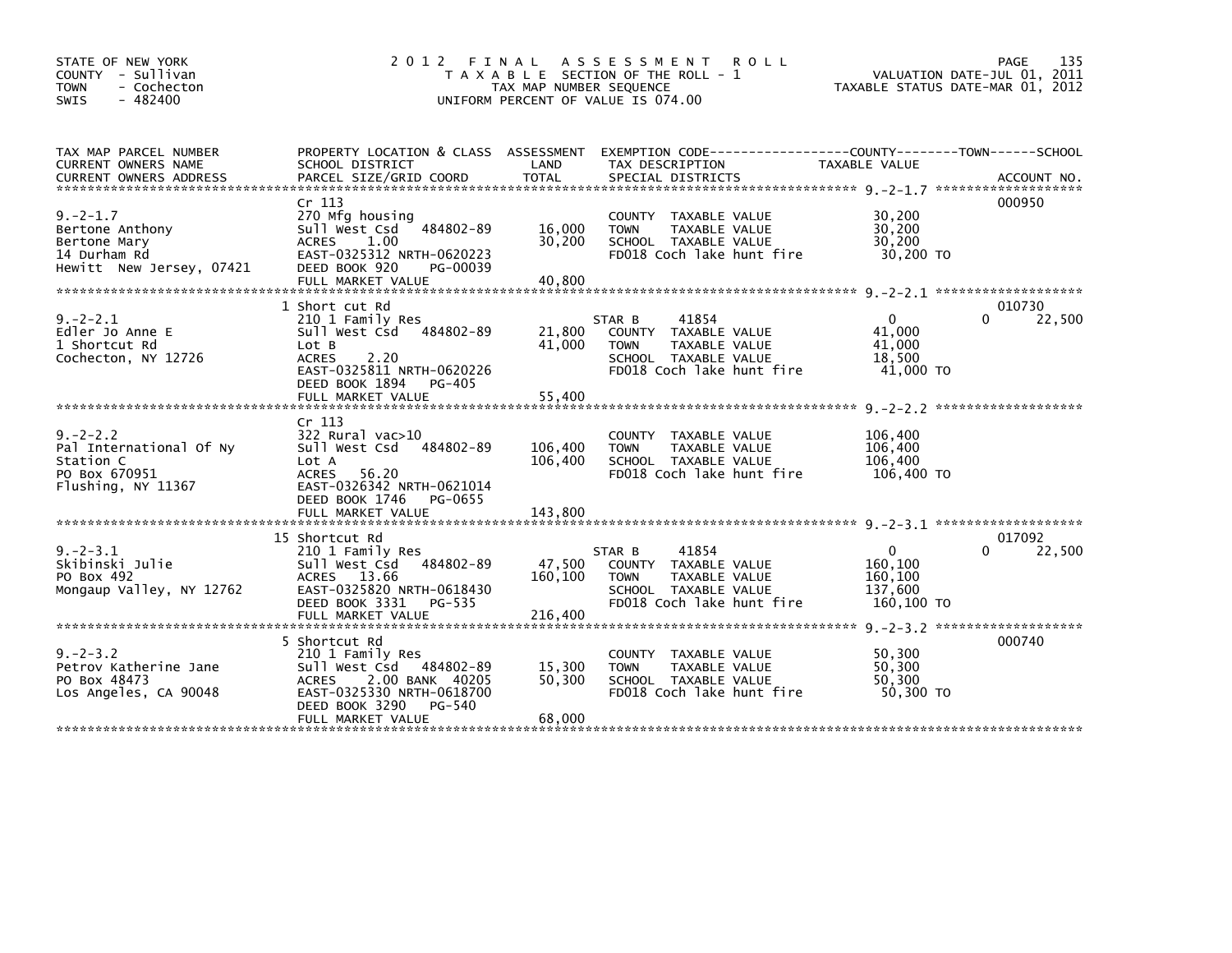| STATE OF NEW YORK<br>COUNTY - Sullivan<br><b>TOWN</b><br>- Cochecton<br>$-482400$<br>SWIS           | 2012 FINAL                                                                                                                                                                                    | TAX MAP NUMBER SEQUENCE             | A S S E S S M E N T<br><b>ROLL</b><br>T A X A B L E SECTION OF THE ROLL - 1<br>UNIFORM PERCENT OF VALUE IS 074.00                                       | TAXABLE STATUS DATE-MAR 01, 2012                                     |             | 136<br>PAGE<br>VALUATION DATE-JUL 01, 2011 |
|-----------------------------------------------------------------------------------------------------|-----------------------------------------------------------------------------------------------------------------------------------------------------------------------------------------------|-------------------------------------|---------------------------------------------------------------------------------------------------------------------------------------------------------|----------------------------------------------------------------------|-------------|--------------------------------------------|
| TAX MAP PARCEL NUMBER<br>CURRENT OWNERS NAME<br><b>CURRENT OWNERS ADDRESS</b>                       | SCHOOL DISTRICT<br>PARCEL SIZE/GRID COORD                                                                                                                                                     | LAND<br><b>TOTAL</b>                | PROPERTY LOCATION & CLASS ASSESSMENT EXEMPTION CODE----------------COUNTY-------TOWN------SCHOOL<br>TAX DESCRIPTION<br>SPECIAL DISTRICTS                | TAXABLE VALUE                                                        |             | ACCOUNT NO.                                |
| $9. -2 - 3.3$<br>Puzio Casey<br>186 Eldred Yulan Rd<br>Eldred, NY 12732                             | 7 Shortcut Rd<br>312 Vac w/imprv<br>Sull West Csd 484802-89<br>FRNT 130.00 DPTH 100.00<br>0.36<br><b>ACRES</b><br>EAST-0325080 NRTH-0618620<br>DEED BOOK 2011<br>PG-7051<br>FULL MARKET VALUE | 2,800<br>19,800<br>26,800           | TAXABLE VALUE<br>COUNTY<br>TAXABLE VALUE<br><b>TOWN</b><br>SCHOOL TAXABLE VALUE<br>FD018 Coch lake hunt fire                                            | 19,800<br>19,800<br>19,800<br>19,800 TO                              |             | 008285                                     |
|                                                                                                     | 81 Shortcut Rd                                                                                                                                                                                |                                     |                                                                                                                                                         |                                                                      |             | 012440                                     |
| $9. -2 - 4.1$<br>Powell Nancy L<br>Rohrmann-Healy Karen A<br>81 Shortcut Rd<br>Cochecton, NY 12726  | 240 Rural res<br>484802-89<br>Sull West Csd<br>life estate E Hulse<br>ACRES 27.80<br>EAST-0325558 NRTH-0616836<br>DEED BOOK 3054<br>PG-201                                                    | 139,700                             | AGRI DIST 41720<br>64,700 STAR EN<br>41834<br>COUNTY TAXABLE VALUE<br>TAXABLE VALUE<br><b>TOWN</b><br>SCHOOL TAXABLE VALUE<br>FD018 Coch lake hunt fire | 31,600<br>$\Omega$<br>108,100<br>108,100<br>61,450<br>139,700 TO     | 31,600<br>0 | 31,600<br>46,650                           |
| MAY BE SUBJECT TO PAYMENT<br>UNDER AGDIST LAW TIL 2016                                              | FULL MARKET VALUE                                                                                                                                                                             | 188,800                             |                                                                                                                                                         |                                                                      |             |                                            |
| $9. -2 - 4.2$<br>Demegret John R<br>182 Seminary Rd<br>Callicoon, NY 12723                          | N/S Bernas<br>$322$ Rural vac $>10$<br>Sull West Csd 484802-89<br>$P/O$ Lot #7<br>combo $w/9-2-4.5$<br>ACRES 20.57<br>EAST-0327149 NRTH-0616701<br>DEED BOOK 1823<br><b>PG-222</b>            | 60,500<br>60,500                    | COUNTY TAXABLE VALUE<br><b>TOWN</b><br>TAXABLE VALUE<br>SCHOOL TAXABLE VALUE<br>FD018 Coch lake hunt fire                                               | 60,500<br>60,500<br>60,500<br>60.500 TO                              |             |                                            |
|                                                                                                     | FULL MARKET VALUE                                                                                                                                                                             | 81,800                              |                                                                                                                                                         |                                                                      |             |                                            |
| $9. -2 - 4.3$<br>Garn Gloria Jean<br>Garn Kenneth Charles<br>PO Box 23<br>Lake Huntington, NY 12752 | 77 Shortcut Rd<br>240 Rural res<br>Sull West Csd<br>484802-89<br>36.12<br><b>ACRES</b><br>EAST-0325686 NRTH-0617832<br>DEED BOOK 1774<br>PG-0054<br>FULL MARKET VALUE                         | 77,200 STAR B<br>156,200<br>211,100 | AGRI DIST 41720<br>41854<br>COUNTY TAXABLE VALUE<br><b>TOWN</b><br>TAXABLE VALUE<br>SCHOOL TAXABLE VALUE<br>FD018 Coch lake hunt fire                   | 43.440<br>$\mathbf{0}$<br>112,760<br>112,760<br>90,260<br>156,200 TO | 43.440<br>0 | 43,440<br>22,500                           |
| MAY BE SUBJECT TO PAYMENT<br>UNDER AGDIST LAW TIL 2016                                              |                                                                                                                                                                                               |                                     |                                                                                                                                                         |                                                                      |             |                                            |
| $9. -2 - 4.4$<br>Harris Jonathan L<br>466 Monmouth Ave<br>Leonardo, NJ 07737                        | 71 Bernas Rd<br>260 Seasonal res<br>Sull West Csd<br>484802-89<br>Lot $#8$<br><b>ACRES</b><br>5.01<br>EAST-0327342 NRTH-0615910<br>DEED BOOK 1636<br>PG-00618<br>FULL MARKET VALUE            | 25,600<br>105,000<br>141,900        | SOLAR/WIND 49500<br>COUNTY TAXABLE VALUE<br><b>TOWN</b><br>TAXABLE VALUE<br>SCHOOL TAXABLE VALUE<br>FD018 Coch lake hunt fire                           | 25,000<br>80,000<br>80,000<br>80,000<br>105,000 TO                   | 25,000      | 25,000                                     |
|                                                                                                     |                                                                                                                                                                                               |                                     |                                                                                                                                                         |                                                                      |             |                                            |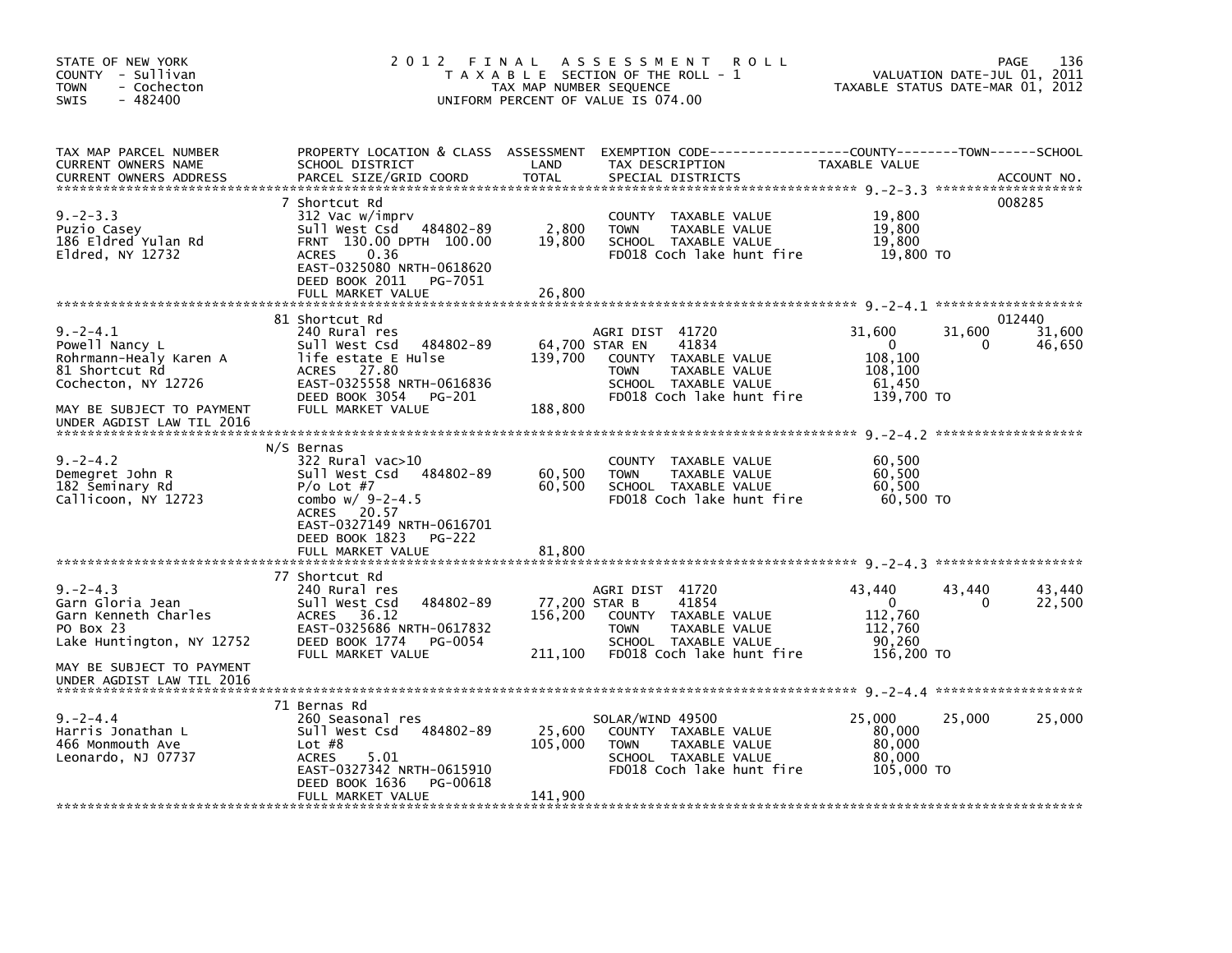| STATE OF NEW YORK<br>COUNTY - Sullivan<br>- Cochecton<br><b>TOWN</b><br>$-482400$<br>SWIS                         | 2012 FINAL                                                                                                                                                                              | TAX MAP NUMBER SEQUENCE      | A S S E S S M E N T<br><b>ROLL</b><br>T A X A B L E SECTION OF THE ROLL - 1<br>UNIFORM PERCENT OF VALUE IS 074.00            |                                                | 137<br>PAGE<br>VALUATION DATE-JUL 01, 2011<br>TAXABLE STATUS DATE-MAR 01, 2012 |
|-------------------------------------------------------------------------------------------------------------------|-----------------------------------------------------------------------------------------------------------------------------------------------------------------------------------------|------------------------------|------------------------------------------------------------------------------------------------------------------------------|------------------------------------------------|--------------------------------------------------------------------------------|
| TAX MAP PARCEL NUMBER<br>CURRENT OWNERS NAME<br><b>CURRENT OWNERS ADDRESS</b>                                     | PROPERTY LOCATION & CLASS ASSESSMENT<br>SCHOOL DISTRICT<br>PARCEL SIZE/GRID COORD                                                                                                       | LAND<br><b>TOTAL</b>         | EXEMPTION CODE-----------------COUNTY-------TOWN------SCHOOL<br>TAX DESCRIPTION<br>SPECIAL DISTRICTS                         | TAXABLE VALUE                                  | ACCOUNT NO.                                                                    |
| $9. -2 - 4.6$<br>Dittmer Donald<br>Dittmer Karen<br>371 Dogwood Ave<br>West Hempstead, NY 11552                   | 47 Bernas<br>240 Rural res<br>484802-89<br>Sull West Csd<br>Lot $#6$<br>ACRES<br>10.19<br>EAST-0326558 NRTH-0616568<br>DEED BOOK 1380<br>PG-138<br>FULL MARKET VALUE                    | 49,500<br>126,300<br>170.700 | COUNTY TAXABLE VALUE<br>TAXABLE VALUE<br><b>TOWN</b><br>SCHOOL TAXABLE VALUE<br>FD018 Coch lake hunt fire                    | 126,300<br>126,300<br>126.300<br>126,300 TO    |                                                                                |
| $9. -2 - 4.7$<br>Lutz Michael G<br>Lutz Kerry Anne M<br>6 Cottontail Ct<br>PO Box 434<br>Wading River, NY 11792   | Bernas Rd<br>312 Vac w/imprv<br>Sull West Csd 484802-89<br>Lot $#5$<br>9.86<br><b>ACRES</b><br>EAST-0326135 NRTH-0616634<br>DEED BOOK 3233<br>PG-353<br>FULL MARKET VALUE               | 31,600<br>37,400<br>50,500   | COUNTY TAXABLE VALUE<br>TAXABLE VALUE<br><b>TOWN</b><br>SCHOOL TAXABLE VALUE<br>FD018 Coch lake hunt fire                    | 37,400<br>37,400<br>37,400<br>37,400 TO        |                                                                                |
| $9. -2 - 4.8$<br>R. Brothers Upstate Dev. LLC<br>16051 Collins Ave Apt 3402<br>Sunny Isles, FL 33160              | Bernas Rd<br>311 Res vac land<br>Sull West Csd 484802-89<br>Lot $#4$<br><b>ACRES</b><br>3.33<br>EAST-0325831 NRTH-0616303<br>DEED BOOK 3315<br>PG-154<br>FULL MARKET VALUE              | 24,700<br>24,700<br>33,400   | COUNTY TAXABLE VALUE<br><b>TOWN</b><br>TAXABLE VALUE<br>SCHOOL TAXABLE VALUE<br>FD018 Coch lake hunt fire                    | 24,700<br>24,700<br>24,700<br>24,700 TO        |                                                                                |
| $9. -2 - 4.9$<br>Healy Peter<br>Healy Karen<br>97 Shortcut Rd<br>Cochecton, NY 12726<br>MAY BE SUBJECT TO PAYMENT | Shortcut Rd<br>$314$ Rural vac< $10$<br>Sull West Csd<br>484802-89<br>Lot 1<br>6.87<br><b>ACRES</b><br>EAST-0325649 NRTH-0617004<br>DEED BOOK 2939<br><b>PG-73</b><br>FULL MARKET VALUE | 29,400<br>29,400<br>39,700   | AGRI DIST 41720<br>COUNTY TAXABLE VALUE<br>TAXABLE VALUE<br><b>TOWN</b><br>SCHOOL TAXABLE VALUE<br>FD018 Coch lake hunt fire | 21,130<br>8,270<br>8,270<br>8,270<br>29,400 TO | 21,130<br>21,130                                                               |
| UNDER AGDIST LAW TIL 2016<br>$9. -2 - 4.10$<br>Dittmer Donald S Sr<br>371 Dogwood Ave<br>West Hempstead, NY 11552 | Bernas Rd<br>$314$ Rural vac< $10$<br>Sull West Csd 484802-89<br>Lot $#3$<br>FRNT 228.00 DPTH 650.00<br>EAST-0325571 NRTH-0616321<br>DEED BOOK 2264<br>PG-172<br>FULL MARKET VALUE      | 2,720<br>2,720<br>3,700      | COUNTY TAXABLE VALUE<br><b>TOWN</b><br>TAXABLE VALUE<br>SCHOOL TAXABLE VALUE<br>FD018 Coch lake hunt fire                    | 2,720<br>2,720<br>2,720<br>2,720 TO            |                                                                                |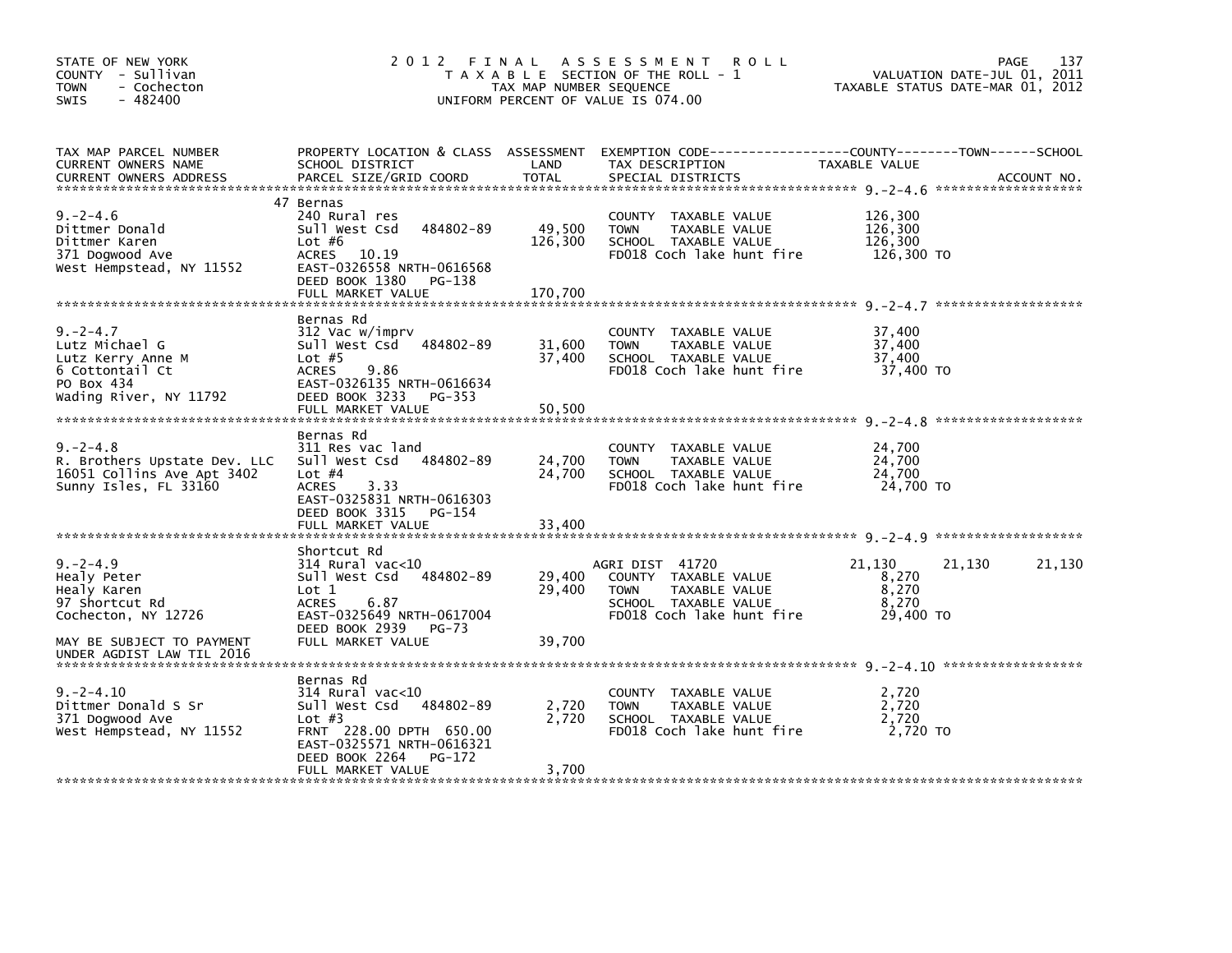| STATE OF NEW YORK<br>COUNTY - Sullivan<br><b>TOWN</b><br>- Cochecton<br>SWIS<br>$-482400$                                                            | 2012 FINAL                                                                                                                                                                            | TAX MAP NUMBER SEQUENCE    | A S S E S S M E N T<br><b>ROLL</b><br>T A X A B L E SECTION OF THE ROLL - 1<br>UNIFORM PERCENT OF VALUE IS 074.00                                                    |                                                                           | 138<br>PAGE<br>VALUATION DATE-JUL 01, 2011<br>TAXABLE STATUS DATE-MAR 01, 2012 |
|------------------------------------------------------------------------------------------------------------------------------------------------------|---------------------------------------------------------------------------------------------------------------------------------------------------------------------------------------|----------------------------|----------------------------------------------------------------------------------------------------------------------------------------------------------------------|---------------------------------------------------------------------------|--------------------------------------------------------------------------------|
| TAX MAP PARCEL NUMBER<br>CURRENT OWNERS NAME<br><b>CURRENT OWNERS ADDRESS</b>                                                                        | PROPERTY LOCATION & CLASS ASSESSMENT<br>SCHOOL DISTRICT<br>PARCEL SIZE/GRID COORD                                                                                                     | LAND<br><b>TOTAL</b>       | EXEMPTION CODE-----------------COUNTY-------TOWN------SCHOOL<br>TAX DESCRIPTION<br>SPECIAL DISTRICTS                                                                 | TAXABLE VALUE                                                             | ACCOUNT NO.                                                                    |
| $9. -2 - 4.11$<br>Mohican Bunk 5 LLC<br>Keith Osber Esq<br>182 W Allendale Ave<br>Allendale, NJ 07401                                                | Tr 22<br>$314$ Rural vac<10<br>484802-89<br>Sull West Csd<br>Lot $#2$<br><b>ACRES</b><br>4.52<br>EAST-0325648 NRTH-0615196<br>DEED BOOK 3203<br>PG-264<br>FULL MARKET VALUE           | 33,400<br>33,400<br>45,100 | COUNTY TAXABLE VALUE<br><b>TOWN</b><br>TAXABLE VALUE<br>SCHOOL TAXABLE VALUE<br>FD018 Coch lake hunt fire                                                            | 33,400<br>33,400<br>33,400<br>33,400 TO                                   |                                                                                |
|                                                                                                                                                      | 97 Shortcut Rd                                                                                                                                                                        |                            |                                                                                                                                                                      |                                                                           | 004154                                                                         |
| $9. - 2 - 5$<br>Healy Peter<br>Healy Karen<br>97 Short Cut Rd<br>Cochecton, NY 12726                                                                 | 210 1 Family Res<br>484802-89<br>Sull West Csd<br>3.20<br><b>ACRES</b><br>EAST-0324870 NRTH-0616300<br>DEED BOOK 1244<br>PG-00168                                                     | 91,300                     | AGRI DIST 41720<br>41854<br>29,800 STAR B<br>COUNTY TAXABLE VALUE<br><b>TOWN</b><br>TAXABLE VALUE<br>SCHOOL TAXABLE VALUE                                            | 8,430<br>$\mathbf{0}$<br>82,870<br>82,870<br>60.370                       | 8,430<br>8,430<br>22,500<br>0                                                  |
| MAY BE SUBJECT TO PAYMENT<br>UNDER AGDIST LAW TIL 2016                                                                                               | FULL MARKET VALUE                                                                                                                                                                     | 123,400                    | FD018 Coch lake hunt fire                                                                                                                                            | $91.300$ TO                                                               |                                                                                |
| $9 - 2 - 6$<br>Semenetz Gregg                                                                                                                        | 41 Bernas Rd<br>210 1 Family Res<br>484802-89<br>Sull West Csd                                                                                                                        | 16,000                     | COUNTY TAXABLE VALUE<br><b>TOWN</b><br>TAXABLE VALUE                                                                                                                 | 85,900<br>85,900                                                          | 004600                                                                         |
| Semenetz Bridget<br>PO Box 659<br>Jeffersonville, NY 12748                                                                                           | <b>ACRES</b><br>1.00<br>EAST-0325688 NRTH-0615296<br>DEED BOOK 3636<br>PG-275                                                                                                         | 85.900                     | SCHOOL TAXABLE VALUE<br>FD018 Coch lake hunt fire                                                                                                                    | 85.900<br>85,900 TO                                                       |                                                                                |
|                                                                                                                                                      | FULL MARKET VALUE                                                                                                                                                                     | 116,100                    |                                                                                                                                                                      |                                                                           |                                                                                |
| $9. -3 - 1.1$                                                                                                                                        | 117 Devils Rd<br>210 1 Family Res                                                                                                                                                     |                            | 41854<br>STAR B                                                                                                                                                      | $\mathbf{0}$                                                              | 009440<br>22,500                                                               |
| Salzberg Paul<br>Salzberg Greta<br>PO Box 274<br>Lake Huntington, NY 12752                                                                           | 484802-89<br>Sull West Csd<br><b>ACRES</b><br>2.47<br>EAST-0321974 NRTH-0615490<br>DEED BOOK 1234<br>PG-00124                                                                         | 22,900<br>142,800          | COUNTY TAXABLE VALUE<br><b>TOWN</b><br>TAXABLE VALUE<br>SCHOOL TAXABLE VALUE<br>FD018 Coch lake hunt fire                                                            | 142,800<br>142,800<br>120,300<br>142,800 TO                               |                                                                                |
| 2010 1011 1193,000 1011 1016 1011 1016 1011 102,800 TO 142,800 TO 142,800 TO 142,800 FOLL MARKET VALUE 193,000 17011 Lake huntington 1ght 142,800 TO |                                                                                                                                                                                       |                            |                                                                                                                                                                      |                                                                           |                                                                                |
| $9. -3 - 1.2$<br>Haxhijaj Elez<br>Haxhijaj Myrvete<br>PO Box 181<br>Lake Huntington, NY 12752                                                        | 125 Devils Rd<br>210 1 Family Res<br>Sull West Csd<br>484802-89<br>Correction Deed 06/91<br>4.60 BANKN140687<br><b>ACRES</b><br>EAST-0321731 NRTH-0615525<br>DEED BOOK 1719<br>PG-229 | 35,600<br>206,200          | COUNTY TAXABLE VALUE<br><b>TOWN</b><br>TAXABLE VALUE<br>SCHOOL TAXABLE VALUE<br>FD018 Coch lake hunt fire<br>LT011 Lake huntington lght<br>SD010 Lake huntington sew | 206,200<br>206,200<br>206,200<br>206,200 TO<br>206,200 TO<br>206.200 ТО М |                                                                                |
|                                                                                                                                                      | FULL MARKET VALUE                                                                                                                                                                     | 278,600                    | 1.00 UN M                                                                                                                                                            |                                                                           |                                                                                |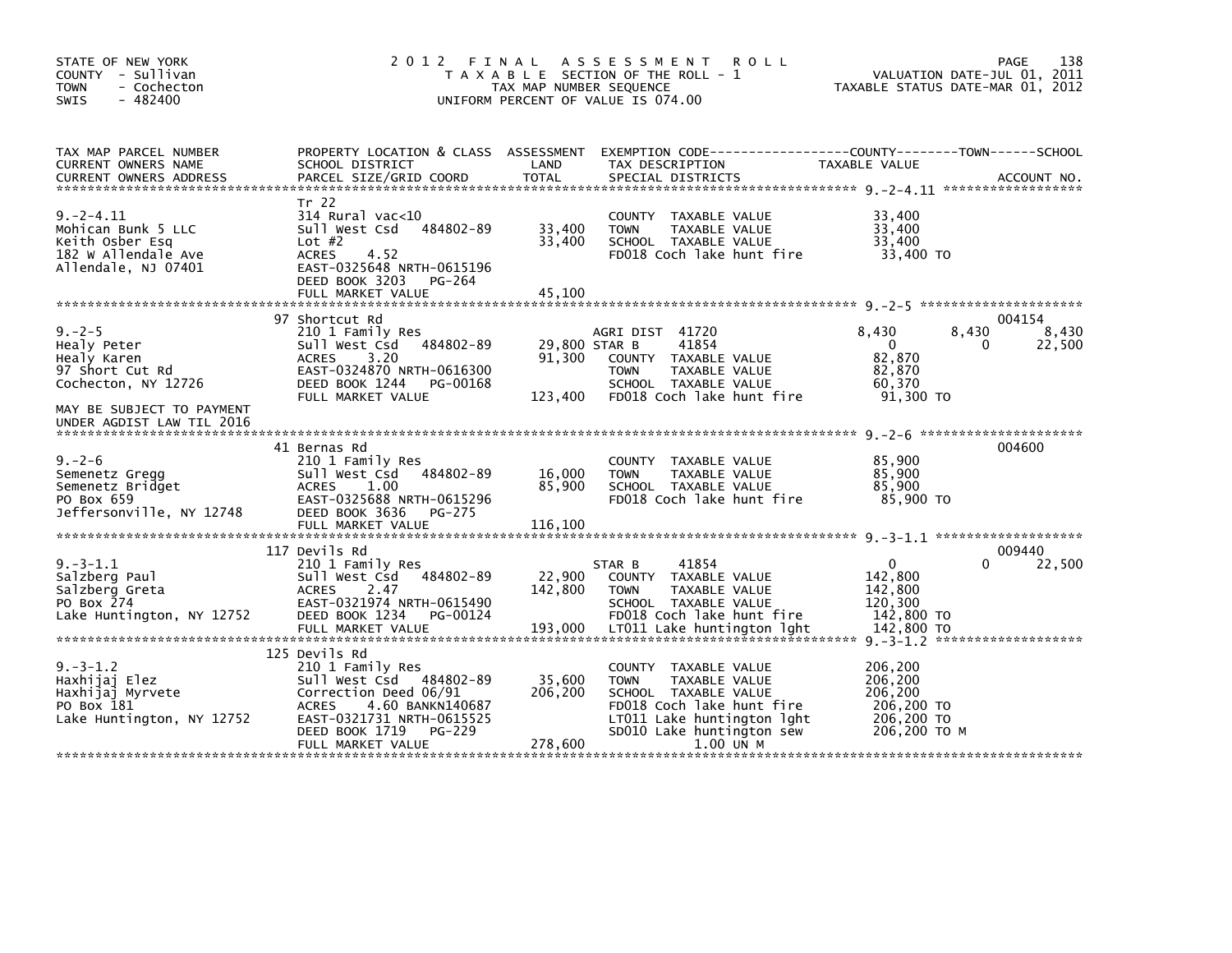| STATE OF NEW YORK<br>COUNTY - Sullivan<br><b>TOWN</b><br>- Cochecton<br>$-482400$<br>SWIS          | 2 0 1 2                                                                                                                                                                                                           | FINAL<br>TAX MAP NUMBER SEQUENCE    | A S S E S S M E N T<br><b>ROLL</b><br>T A X A B L E SECTION OF THE ROLL - 1<br>UNIFORM PERCENT OF VALUE IS 074.00                                                     |                                                                    | 139<br>PAGE<br>VALUATION DATE-JUL 01, 2011<br>TAXABLE STATUS DATE-MAR 01, 2012 |
|----------------------------------------------------------------------------------------------------|-------------------------------------------------------------------------------------------------------------------------------------------------------------------------------------------------------------------|-------------------------------------|-----------------------------------------------------------------------------------------------------------------------------------------------------------------------|--------------------------------------------------------------------|--------------------------------------------------------------------------------|
| TAX MAP PARCEL NUMBER<br>CURRENT OWNERS NAME                                                       | SCHOOL DISTRICT                                                                                                                                                                                                   | LAND                                | PROPERTY LOCATION & CLASS ASSESSMENT EXEMPTION CODE---------------COUNTY-------TOWN------SCHOOL<br>TAX DESCRIPTION                                                    | TAXABLE VALUE                                                      |                                                                                |
| $9. -3 - 2.1$<br>Luning Jonathan M<br>91 Devils Rd<br>Lake Huntington, NY 12752                    | 91 Devils Rd<br>210 1 Family Res<br>484802-89<br>Sull West Csd<br>$9. -3 -3.2$ Now Po $9. -3 -2$<br><b>ACRES</b><br>2.00 BANK 40205<br>EAST-0322340 NRTH-0615480<br>DEED BOOK 2315<br>PG-041<br>FULL MARKET VALUE | 21,000<br>80,000<br>108,100         | 41854<br>STAR B<br>COUNTY TAXABLE VALUE<br><b>TOWN</b><br>TAXABLE VALUE<br>SCHOOL TAXABLE VALUE<br>FD018 Coch lake hunt fire<br>SD010 Lake huntington sew<br>.00 UN M | $\Omega$<br>80,000<br>80,000<br>57,500<br>80,000 TO<br>80,000 то м | 007845<br>22,500<br>0                                                          |
|                                                                                                    | 101 Devils Rd                                                                                                                                                                                                     |                                     |                                                                                                                                                                       |                                                                    | 007845                                                                         |
| $9. -3 - 2.2$<br>Kraack Edward J<br>Luning Ruth Anne<br>101 Devils Rd<br>Lake Huntington, NY 12752 | 210 1 Family Res<br>Sull West Csd<br>484802-89<br>Lot 2<br><b>ACRES</b><br>3.45<br>EAST-0322340 NRTH-0615480<br>DEED BOOK 2318 PG-29<br>FULL MARKET VALUE                                                         | 23,175 STAR B<br>153,175<br>207,000 | WAR VET<br>41121<br>41854<br>COUNTY TAXABLE VALUE<br>TAXABLE VALUE<br><b>TOWN</b><br>SCHOOL TAXABLE VALUE<br>FD018 Coch lake hunt fire                                | 20,250<br>$\Omega$<br>132,925<br>132,925<br>130.675<br>153,175 TO  | 20,250<br>0<br>22,500<br>0                                                     |
| $9. -3 - 3.1$<br>Schmid Horst F<br>PO Box 168<br>Lake Huntington, NY 12752                         | Devils Rd<br>$314$ Rural vac< $10$<br>Sull West Csd 484802-89<br>FRNT 50.00 DPTH 400.00<br>EAST-0322630 NRTH-0615444<br>DEED BOOK 1106<br>PG-00280<br>FULL MARKET VALUE                                           | 3,600<br>3.600<br>4,900             | COUNTY TAXABLE VALUE<br><b>TOWN</b><br>TAXABLE VALUE<br>SCHOOL TAXABLE VALUE<br>FD018 Coch lake hunt fire                                                             | 3,600<br>3,600<br>3.600<br>3,600 TO                                | *******************                                                            |
|                                                                                                    |                                                                                                                                                                                                                   |                                     |                                                                                                                                                                       |                                                                    |                                                                                |
| $9. -3 - 4.1$<br>Schmid Horst<br>PO Box 168<br>Lake Huntington, NY 12752                           | Tr 22<br>$314$ Rural vac<10<br>Sull West Csd 484802-89<br>FRNT 15.00 DPTH 400.00<br>EAST-0322740 NRTH-0615460<br>DEED BOOK 1388<br>PG-00626                                                                       | 1,600<br>1.600                      | COUNTY TAXABLE VALUE<br>TAXABLE VALUE<br><b>TOWN</b><br>SCHOOL TAXABLE VALUE<br>FD018 Coch lake hunt fire                                                             | 1,600<br>1,600<br>1,600<br>1,600 TO                                | 004251                                                                         |
|                                                                                                    | FULL MARKET VALUE                                                                                                                                                                                                 | 2,200                               |                                                                                                                                                                       |                                                                    |                                                                                |
| $9. -3 - 4.2$<br>Schmid Horst<br>Sheldon Schwartz<br>10 Esquire Rd Ste 14<br>New City, NY 10956    | 81 Devils Rd<br>210 1 Family Res<br>Sull West Csd 484802-89<br><b>FRNT</b><br>50.00 DPTH 375.00<br>EAST-0322690 NRTH-0615470<br>DEED BOOK 845<br>PG-00247<br>FULL MARKET VALUE                                    | 12,600<br>113,600<br>153,500        | COUNTY<br>TAXABLE VALUE<br><b>TOWN</b><br>TAXABLE VALUE<br>SCHOOL TAXABLE VALUE<br>FD018 Coch lake hunt fire                                                          | 113,600<br>113,600<br>113,600<br>113,600 TO                        | 013498                                                                         |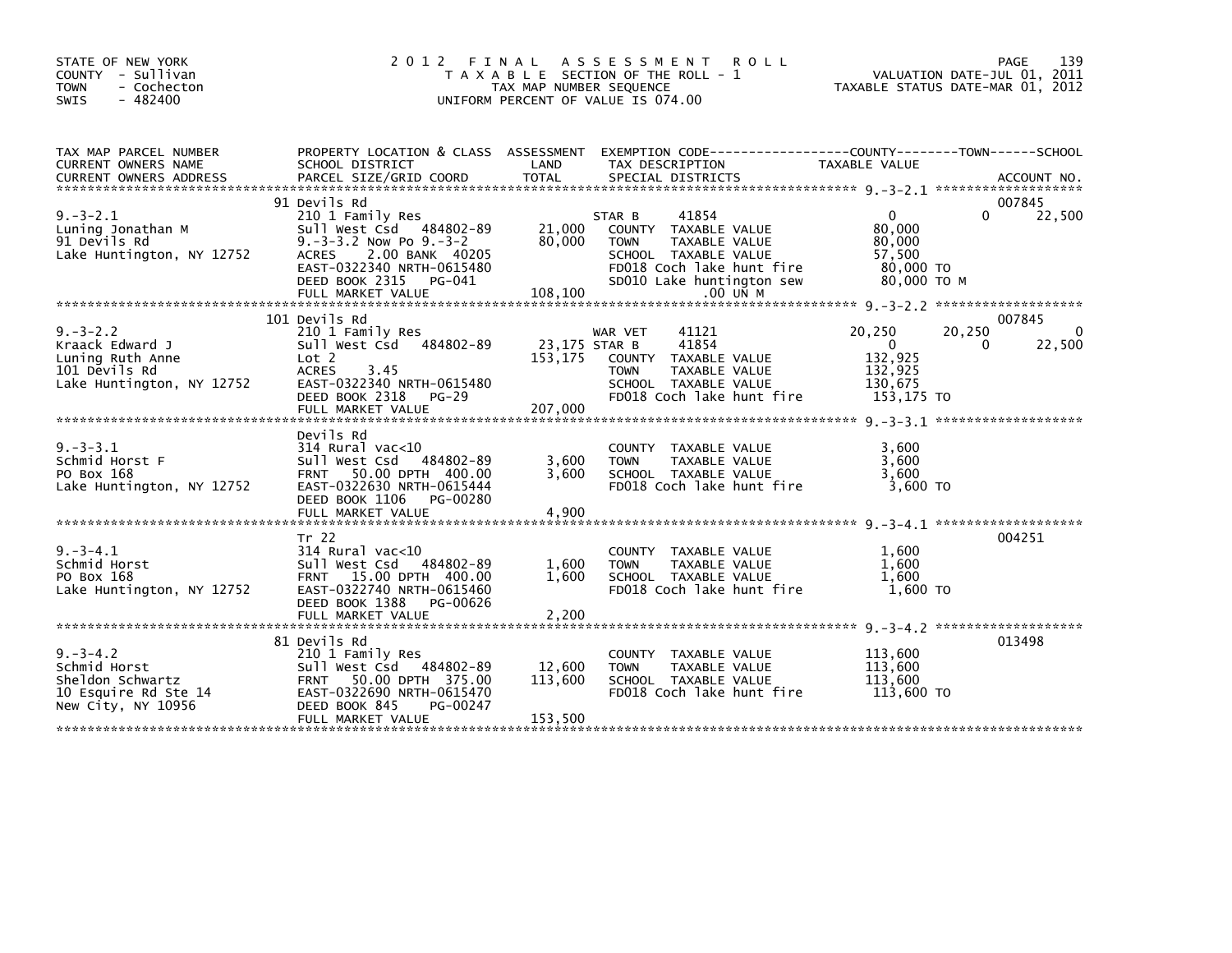| STATE OF NEW YORK<br>COUNTY - Sullivan<br><b>TOWN</b><br>- Cochecton<br>$-482400$<br><b>SWIS</b>            | 2 0 1 2                                                                                                                                                                   | TAX MAP NUMBER SEQUENCE       | FINAL ASSESSMENT ROLL<br>T A X A B L E SECTION OF THE ROLL - 1<br>UNIFORM PERCENT OF VALUE IS 074.00                                                     | TAXABLE STATUS DATE-MAR 01, 2012                                    |             | PAGE<br>140<br>VALUATION DATE-JUL 01, 2011 |
|-------------------------------------------------------------------------------------------------------------|---------------------------------------------------------------------------------------------------------------------------------------------------------------------------|-------------------------------|----------------------------------------------------------------------------------------------------------------------------------------------------------|---------------------------------------------------------------------|-------------|--------------------------------------------|
| TAX MAP PARCEL NUMBER<br>CURRENT OWNERS NAME                                                                | SCHOOL DISTRICT                                                                                                                                                           | LAND                          | PROPERTY LOCATION & CLASS ASSESSMENT EXEMPTION CODE----------------COUNTY--------TOWN------SCHOOL<br>TAX DESCRIPTION                                     | TAXABLE VALUE                                                       |             |                                            |
| $9. -3 - 4.3$<br>Schmid Horst<br>PO Box 168<br>Lake Huntington, NY 12752                                    | Tr 22<br>$314$ Rural vac<10<br>Sull West Csd 484802-89<br><b>FRNT</b><br>16.00 DPTH 375.00<br>EAST-0322720 NRTH-0615470<br>DEED BOOK 845<br>PG-00247<br>FULL MARKET VALUE | 1.700<br>1.700<br>2,300       | COUNTY TAXABLE VALUE<br>TAXABLE VALUE<br><b>TOWN</b><br>SCHOOL TAXABLE VALUE<br>FD018 Coch lake hunt fire                                                | 1,700<br>1,700<br>1.700<br>1,700 TO                                 |             | 013499                                     |
|                                                                                                             |                                                                                                                                                                           |                               |                                                                                                                                                          |                                                                     |             |                                            |
| $9. - 3 - 5$<br>Bernas Luke C<br>75 Devils Rd<br>Lake Huntington, NY 12752                                  | 75 Devils Rd<br>210 1 Family Res<br>Sull West Csd 484802-89<br>Lot 1<br>4.99 BANKC160490<br>ACRES<br>EAST-0322900 NRTH-0615100<br>DEED BOOK 2826<br>PG-527                | 32,000<br>133,700             | 41854<br>STAR B<br>COUNTY TAXABLE VALUE<br>TAXABLE VALUE<br><b>TOWN</b><br>SCHOOL TAXABLE VALUE<br>FD018 Coch lake hunt fire                             | $\mathbf{0}$<br>133,700<br>133,700<br>111,200<br>133.700 TO         | 0           | 004250<br>22,500                           |
|                                                                                                             |                                                                                                                                                                           |                               |                                                                                                                                                          |                                                                     |             |                                            |
|                                                                                                             | 49 Devils Rd                                                                                                                                                              |                               |                                                                                                                                                          |                                                                     |             | 007001                                     |
| $9. - 3 - 6$<br>Katzoff Howard B<br>49 Devils Rd<br>PO Box 38<br>Lake Huntington, NY 12752                  | 210 1 Family Res<br>Sull West Csd 484802-89<br>Life Estate Elaine<br>ACRES<br>1.75<br>EAST-0323560 NRTH-0615380<br>DEED BOOK 2258<br>PG-39                                | 75,700                        | COMBAT VET 41131<br>41834<br>18,500 STAR EN<br>COUNTY TAXABLE VALUE<br>TAXABLE VALUE<br><b>TOWN</b><br>SCHOOL TAXABLE VALUE<br>FD018 Coch lake hunt fire | 18,925<br>$\overline{0}$<br>56,775<br>56,775<br>29,050<br>75.700 TO | 18,925<br>0 | 0<br>46,650                                |
|                                                                                                             |                                                                                                                                                                           |                               |                                                                                                                                                          |                                                                     |             |                                            |
| $9. -3 - 8.1$<br>Falk Paul<br>69-40 138th St Apt B<br>Flushing, NY 11367                                    | Devils Rd<br>210 1 Family Res<br>Sull West Csd 484802-89<br>2.92<br><b>ACRES</b><br>EAST-0323800 NRTH-0614740<br>DEED BOOK 2010<br>PG-60533<br>FULL MARKET VALUE          | 24,700<br>45,700<br>61,800    | COUNTY TAXABLE VALUE<br>TAXABLE VALUE<br><b>TOWN</b><br>SCHOOL TAXABLE VALUE<br>FD018 Coch lake hunt fire                                                | 45,700<br>45,700<br>45,700<br>45,700 TO                             |             | 015800                                     |
|                                                                                                             | Devils Rd                                                                                                                                                                 |                               |                                                                                                                                                          |                                                                     |             | 015800                                     |
| $9. -3 - 8.2$<br>Nearing Todd M<br>104 Nearing Rd<br>Lake Huntington, NY 12752<br>MAY BE SUBJECT TO PAYMENT | 322 Rural vac>10<br>Sull West Csd 484802-89<br>ACRES 44.15 BANK0060806<br>EAST-0323800 NRTH-0614740<br>DEED BOOK 2010<br>PG-60531<br>FULL MARKET VALUE                    | 118,150<br>118,150<br>159,700 | AGRI DIST 41720<br>COUNTY TAXABLE VALUE<br><b>TOWN</b><br>TAXABLE VALUE<br>SCHOOL TAXABLE VALUE<br>FD018 Coch lake hunt fire                             | 85,180<br>32.970<br>32,970<br>32,970<br>118,150 TO                  | 85,180      | 85,180                                     |
| UNDER AGDIST LAW TIL 2016                                                                                   |                                                                                                                                                                           |                               |                                                                                                                                                          |                                                                     |             |                                            |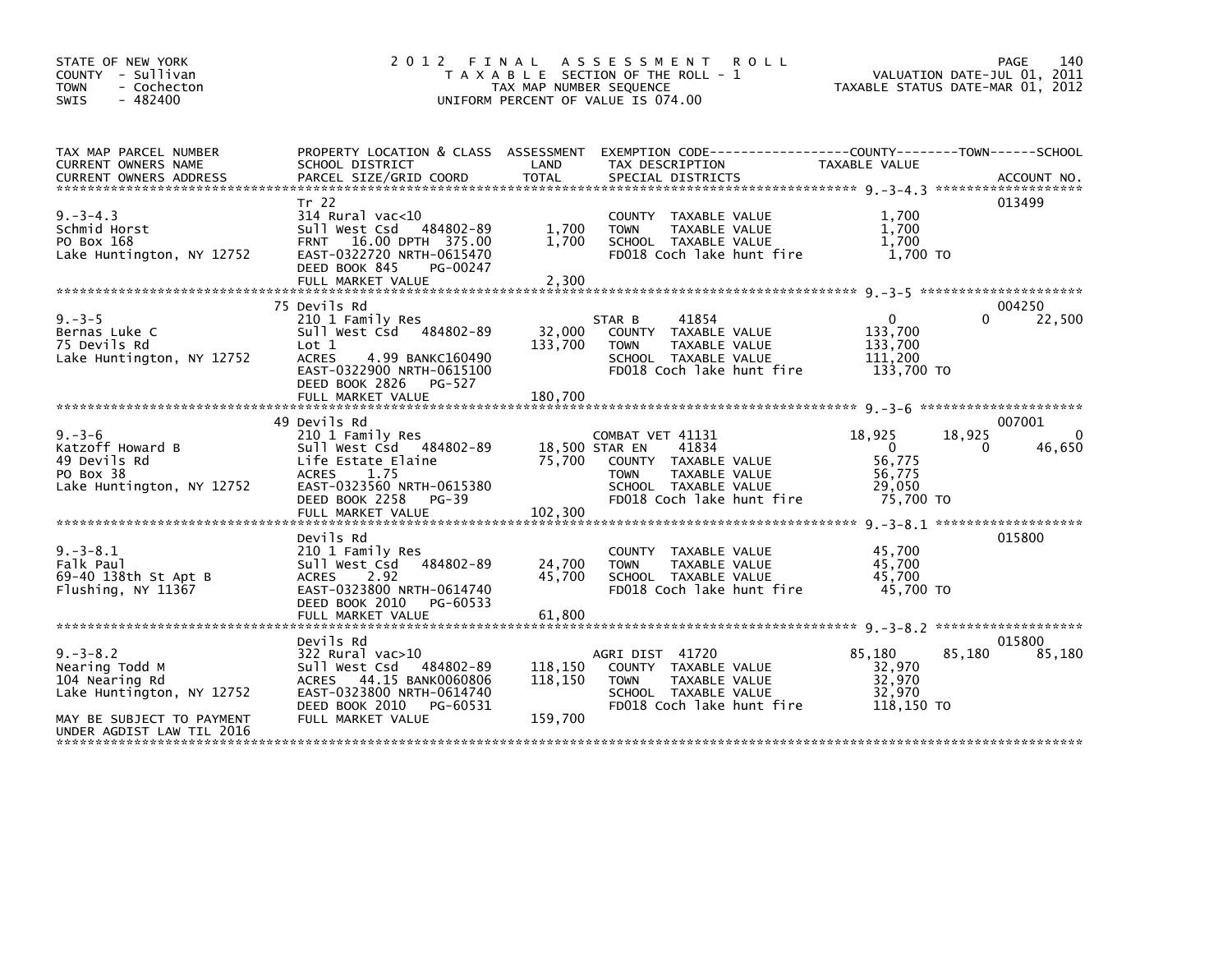| STATE OF NEW YORK<br>COUNTY - Sullivan<br>- Cochecton<br><b>TOWN</b><br>$-482400$<br><b>SWIS</b>                   | 2 0 1 2                                                                                                                                                            | TAX MAP NUMBER SEQUENCE              | FINAL ASSESSMENT<br><b>ROLL</b><br>T A X A B L E SECTION OF THE ROLL - 1<br>UNIFORM PERCENT OF VALUE IS 074.00                        | TAXABLE STATUS DATE-MAR 01, 2012                          | PAGE<br>141<br>VALUATION DATE-JUL 01, 2011      |
|--------------------------------------------------------------------------------------------------------------------|--------------------------------------------------------------------------------------------------------------------------------------------------------------------|--------------------------------------|---------------------------------------------------------------------------------------------------------------------------------------|-----------------------------------------------------------|-------------------------------------------------|
| TAX MAP PARCEL NUMBER<br>CURRENT OWNERS NAME                                                                       | SCHOOL DISTRICT                                                                                                                                                    | LAND                                 | PROPERTY LOCATION & CLASS ASSESSMENT EXEMPTION CODE----------------COUNTY-------TOWN------SCHOOL<br>TAX DESCRIPTION                   | <b>TAXABLE VALUE</b>                                      |                                                 |
| $9. -3 - 9.1$<br>Nugent Rosemary<br>Nugent Dennis P<br>11 Majestic Ct<br>Centereach, NY 11720                      | 54 Bernas Rd<br>210 1 Family Res<br>Sull West Csd 484802-89<br>9.05<br><b>ACRES</b><br>EAST-0325800 NRTH-0614640<br>DEED BOOK 3324<br>PG-694<br>FULL MARKET VALUE  | 45,800<br>105,800<br>143,000         | COUNTY TAXABLE VALUE<br>TAXABLE VALUE<br><b>TOWN</b><br>SCHOOL TAXABLE VALUE<br>FD018 Coch lake hunt fire                             | 105,800<br>105,800<br>105,800<br>105,800 TO               | 007075                                          |
| $9. -3 - 9.2$<br>Orr Robert<br>42 Bernas Rd<br>Cochecton, NY 12726                                                 | 42 Bernas Rd<br>210 1 Family Res<br>Sull West Csd 484802-89<br>ACRES 2.19 BANK0060806<br>EAST-0325530 NRTH-0614800<br>DEED BOOK 3285<br>PG-78<br>FULL MARKET VALUE | 21,800<br>112,000<br>151,400         | COUNTY TAXABLE VALUE<br><b>TOWN</b><br>TAXABLE VALUE<br>SCHOOL TAXABLE VALUE<br>FD018 Coch lake hunt fire                             | 112,000<br>112,000<br>112,000<br>112,000 TO               | 007150                                          |
| $9. -3 - 9.3$<br>Posniack Max J<br>Posniack Judith<br>1566 East 29Th St<br>Brooklyn, NY 11229                      | 40 Bernas Rd<br>210 1 Family Res<br>Sull West Csd 484802-89<br>3.22<br><b>ACRES</b><br>EAST-0325180 NRTH-0615080<br>DEED BOOK 836<br>PG-00134<br>FULL MARKET VALUE | 30,100<br>139,600<br>188,600         | COUNTY TAXABLE VALUE<br><b>TOWN</b><br>TAXABLE VALUE<br>SCHOOL TAXABLE VALUE<br>FD018 Coch lake hunt fire                             | 139,600<br>139,600<br>139,600<br>139,600 TO               | 011645                                          |
| $9. - 3 - 9.4$<br>Posniack Max<br>Posniack Judith<br>1566 East 29Th St<br>Brooklyn, NY 11229                       | Bernas Rd<br>312 Vac w/imprv<br>Sull West Csd<br>484802-89<br>6.01<br><b>ACRES</b><br>EAST-0325310 NRTH-0614810<br>DEED BOOK 1354<br>PG-00016<br>FULL MARKET VALUE | 32,400<br>34,400<br>46,500           | COUNTY TAXABLE VALUE<br>TAXABLE VALUE<br><b>TOWN</b><br>SCHOOL TAXABLE VALUE<br>FD018 Coch lake hunt fire                             | 34,400<br>34,400<br>34,400<br>34,400 TO                   | $9 - 3 - 9 - 4$ *********************<br>007076 |
| $9. -3 - 9.5$<br>Kaumann Frieda<br>Kaumann Friedrich<br>208 Shortcut Rd<br>PO Box 212<br>Lake Huntington, NY 12752 | 208 Shortcut Rd<br>240 Rural res<br>484802-89<br>Sull West Csd<br>ACRES 10.10<br>EAST-0324860 NRTH-0614780<br>DEED BOOK 863<br>PG-242<br>FULL MARKET VALUE         | 49,300 STAR EN<br>144.200<br>194.900 | AGRI DIST 41720<br>41834<br>COUNTY TAXABLE VALUE<br>TAXABLE VALUE<br><b>TOWN</b><br>SCHOOL TAXABLE VALUE<br>FD018 Coch lake hunt fire | 23,490<br>0<br>120,710<br>120,710<br>74,060<br>144,200 TO | 007061<br>23,490<br>23,490<br>0<br>46,650       |
| MAY BE SUBJECT TO PAYMENT<br>UNDER AGDIST LAW TIL 2016                                                             |                                                                                                                                                                    |                                      |                                                                                                                                       |                                                           |                                                 |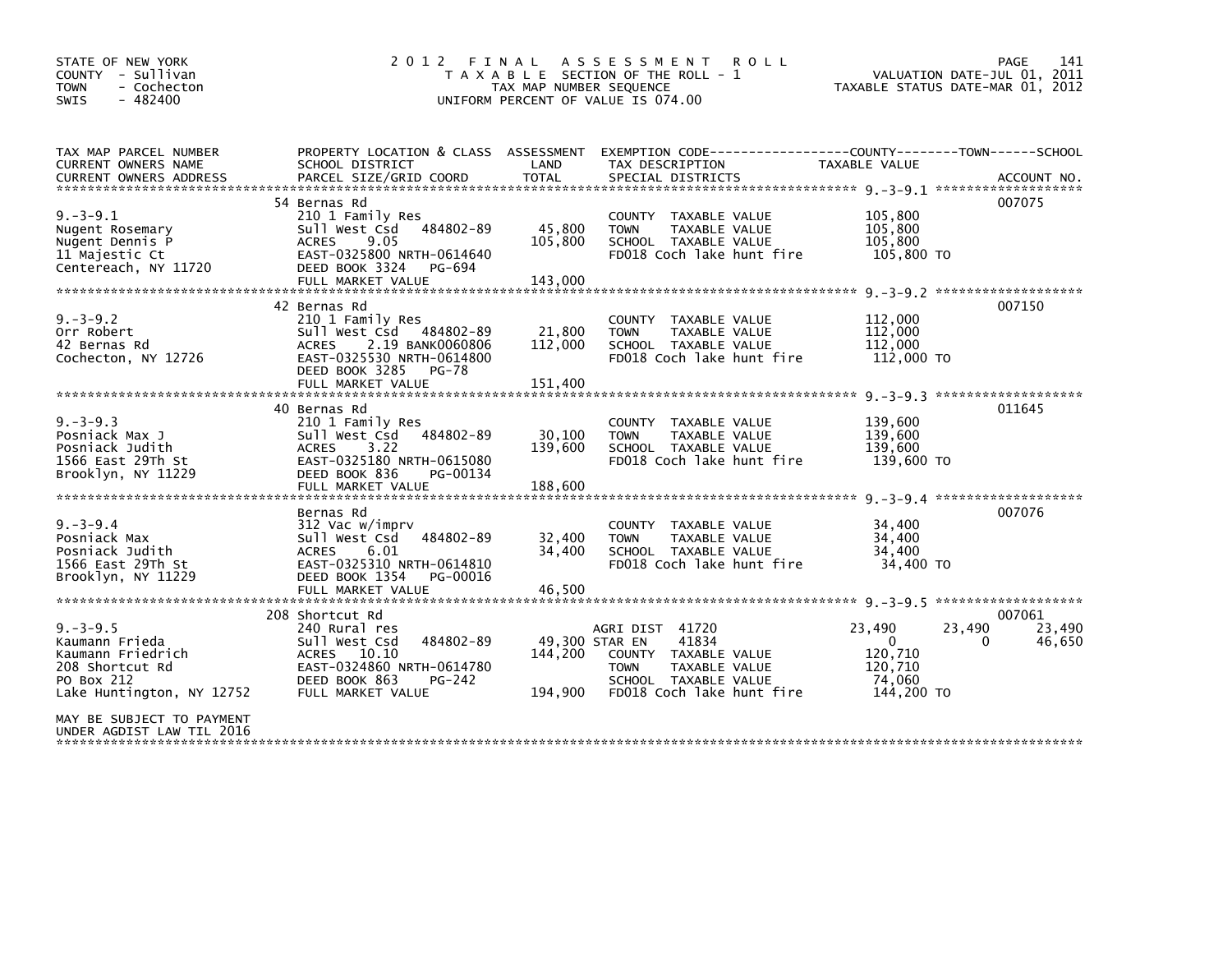| STATE OF NEW YORK<br>COUNTY - Sullivan<br><b>TOWN</b><br>- Cochecton<br>$-482400$<br><b>SWIS</b>                                                           | 2012                                                                                                                                                             | FINAL<br>TAX MAP NUMBER SEQUENCE | A S S E S S M E N T<br><b>ROLL</b><br>T A X A B L E SECTION OF THE ROLL - 1<br>UNIFORM PERCENT OF VALUE IS 074.00            |                                                         | 142<br>PAGE<br>VALUATION DATE-JUL 01, 2011<br>TAXABLE STATUS DATE-MAR 01, 2012 |
|------------------------------------------------------------------------------------------------------------------------------------------------------------|------------------------------------------------------------------------------------------------------------------------------------------------------------------|----------------------------------|------------------------------------------------------------------------------------------------------------------------------|---------------------------------------------------------|--------------------------------------------------------------------------------|
| TAX MAP PARCEL NUMBER<br>CURRENT OWNERS NAME                                                                                                               | SCHOOL DISTRICT                                                                                                                                                  | LAND                             | PROPERTY LOCATION & CLASS ASSESSMENT EXEMPTION CODE---------------COUNTY-------TOWN-----SCHOOL<br>TAX DESCRIPTION            | TAXABLE VALUE                                           |                                                                                |
| $9. -3 - 10.1$<br>Kaumann Frieda<br>Kaumann Friedrich<br>PO Box 212<br>Lake Huntington, NY 12752<br>MAY BE SUBJECT TO PAYMENT<br>UNDER AGDIST LAW TIL 2016 | Shortcut Rd<br>310 Res Vac<br>484802-89<br>Sull West Csd<br>7.03<br><b>ACRES</b><br>EAST-0324711 NRTH-0614277<br>DEED BOOK 1031<br>PG-00298<br>FULL MARKET VALUE | 19,545<br>19,545<br>26,400       | AGRI DIST 41720<br>COUNTY TAXABLE VALUE<br><b>TOWN</b><br>TAXABLE VALUE<br>SCHOOL TAXABLE VALUE<br>FD018 Coch lake hunt fire | 17,780<br>1,765<br>1,765<br>1.765<br>19,545 TO          | 5720<br>17,780<br>17,780                                                       |
|                                                                                                                                                            |                                                                                                                                                                  |                                  |                                                                                                                              |                                                         |                                                                                |
| $9. -3 - 10.2$<br>Finnell Steven H<br>Finnell James T<br>35 Woodvale Ave<br>Kings Park, NY 11754                                                           | Short Cut Rd<br>322 Rural vac>10<br>484802-89<br>Sull West Csd<br>ACRES 17.00<br>EAST-0325340 NRTH-0613970<br>DEED BOOK 2010<br>PG-58950<br>FULL MARKET VALUE    | 27,000<br>27,000<br>36,500       | AGRI DIST 41720<br>COUNTY TAXABLE VALUE<br><b>TOWN</b><br>TAXABLE VALUE<br>SCHOOL TAXABLE VALUE<br>FD018 Coch lake hunt fire | 4,320<br>22,680<br>22,680<br>22,680<br>27,000 TO        | 6910<br>4,320<br>4,320                                                         |
| MAY BE SUBJECT TO PAYMENT<br>UNDER AGDIST LAW TIL 2016                                                                                                     |                                                                                                                                                                  |                                  |                                                                                                                              |                                                         |                                                                                |
|                                                                                                                                                            | 210 Shortcut Rd                                                                                                                                                  |                                  |                                                                                                                              |                                                         | 5720                                                                           |
| $9. -3 - 10.3$<br>Kraack Jason E<br>Russell Wendy L<br>210 Shortcut Rd<br>Cochecton, NY 12726                                                              | 210 1 Family Res<br>Sull West Csd 484802-89<br><b>ACRES</b><br>2.00 BANKC170030<br>EAST-0324571 NRTH-0613924<br>DEED BOOK 1929<br>PG-230<br>FULL MARKET VALUE    | 21,000<br>88,400<br>119,500      | 41854<br>STAR B<br>COUNTY TAXABLE VALUE<br><b>TOWN</b><br>TAXABLE VALUE<br>SCHOOL TAXABLE VALUE<br>FD018 Coch lake hunt fire | $\mathbf{0}$<br>88,400<br>88,400<br>65,900<br>88,400 TO | 22,500<br>0                                                                    |
|                                                                                                                                                            | Tr 31                                                                                                                                                            |                                  |                                                                                                                              |                                                         | 010385                                                                         |
| $9. - 3 - 11$<br>Nearing Living Trust Dennis &<br>Nearing Living Trust Robert &<br>Rd<br>PO Box 300                                                        | 322 Rural vac>10<br>Sull West Csd<br>484802-89<br>ACRES 20.00<br>EAST-0322200 NRTH-0614860<br>DEED BOOK 749<br>PG-01080                                          | 16,000<br>16.000                 | <b>COUNTY</b><br>TAXABLE VALUE<br>TAXABLE VALUE<br><b>TOWN</b><br>SCHOOL TAXABLE VALUE<br>FD018 Coch lake hunt fire          | 16,000<br>16,000<br>16.000<br>16,000 TO                 |                                                                                |
| Cochecton, NY 12726                                                                                                                                        | FULL MARKET VALUE                                                                                                                                                | 21,600                           |                                                                                                                              |                                                         |                                                                                |
| $9. -3 - 12.1$<br>Nearing Linda<br>17 Wessex Rd<br>Newton Center, MA 02419                                                                                 | Tr 31<br>322 Rural vac>10<br>Sull West Csd<br>484802-89<br><b>ACRES</b><br>11.30<br>EAST-0321969 NRTH-0614263<br>DEED BOOK 2830<br>PG-631                        | 43,400<br>43,400                 | COUNTY TAXABLE VALUE<br><b>TOWN</b><br>TAXABLE VALUE<br>SCHOOL TAXABLE VALUE<br>FD018 Coch lake hunt fire                    | 43,400<br>43,400<br>43,400<br>43,400 TO                 | 010540                                                                         |
|                                                                                                                                                            | FULL MARKET VALUE                                                                                                                                                | 58,600                           |                                                                                                                              |                                                         |                                                                                |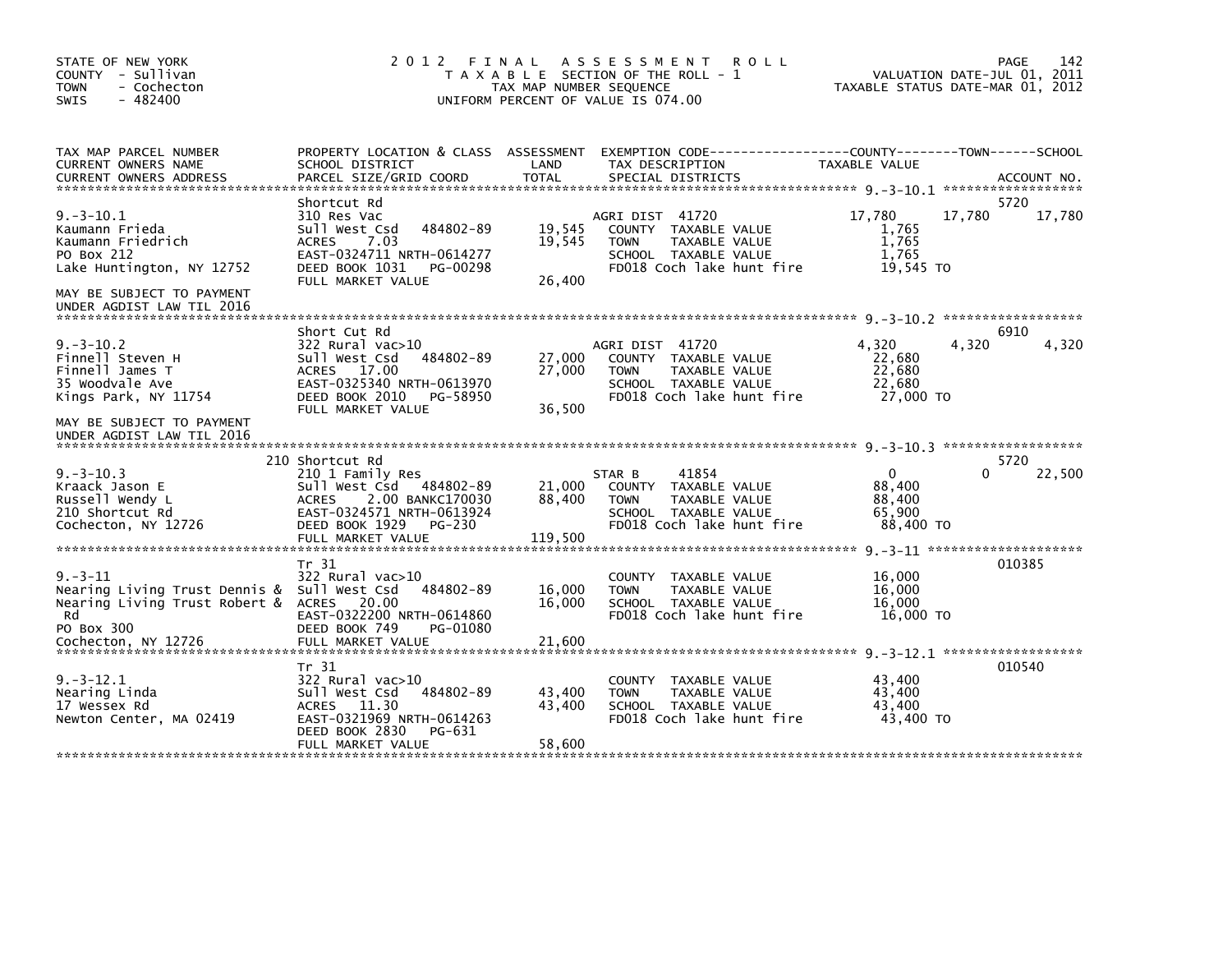| STATE OF NEW YORK<br>COUNTY - Sullivan<br><b>TOWN</b><br>- Cochecton<br>- 482400<br><b>SWIS</b>                                     |                                                                                                                                                                                      | TAX MAP NUMBER SEQUENCE      | 2012 FINAL ASSESSMENT<br><b>ROLL</b><br>T A X A B L E SECTION OF THE ROLL - 1<br>UNIFORM PERCENT OF VALUE IS 074.00 | VALUATION DATE-JUL 01, 2011<br>TAXABLE STATUS DATE-MAR 01, 2012 | 143<br>PAGE |
|-------------------------------------------------------------------------------------------------------------------------------------|--------------------------------------------------------------------------------------------------------------------------------------------------------------------------------------|------------------------------|---------------------------------------------------------------------------------------------------------------------|-----------------------------------------------------------------|-------------|
| TAX MAP PARCEL NUMBER<br>CURRENT OWNERS NAME                                                                                        | SCHOOL DISTRICT                                                                                                                                                                      | LAND                         | PROPERTY LOCATION & CLASS ASSESSMENT EXEMPTION CODE----------------COUNTY-------TOWN------SCHOOL<br>TAX DESCRIPTION | TAXABLE VALUE                                                   |             |
| $9. -3 - 12.2$<br>Nearing Living Trust Dennis & Sull West Csd<br>Nearing Living Trust Robert &<br>PO Box 300<br>Cochecton, NY 12726 | Tr 31<br>$314$ Rural vac<10<br>484802-89<br>Row<br><b>FRNT</b><br>50.00 DPTH 615.00<br>EAST-0322328 NRTH-0614180<br>DEED BOOK 749<br>PG-01080<br>FULL MARKET VALUE                   | 500<br>500<br>700            | COUNTY TAXABLE VALUE<br><b>TOWN</b><br>TAXABLE VALUE<br>SCHOOL TAXABLE VALUE<br>FD018 Coch lake hunt fire           | 500<br>500<br>500<br>500 TO                                     | 010386      |
| $9. -3 - 13.1$<br>Popolillo Michael F<br>Popolillo Patricia<br>6804 Rt 52<br>PO Box 113<br>Lake Huntington, NY 12752                | Nearing Rd<br>311 Res vac land<br>sull west Csd<br>484802-89<br>lot 1<br><b>ACRES</b><br>2.99<br>EAST-0322804 NRTH-0614017<br>DEED BOOK 3063<br>PG-248<br>FULL MARKET VALUE          | 16,950<br>16,950<br>22,900   | COUNTY TAXABLE VALUE<br><b>TOWN</b><br>TAXABLE VALUE<br>SCHOOL TAXABLE VALUE<br>FD018 Coch lake hunt fire           | 16,950<br>16,950<br>16.950<br>16,950 TO                         | 013575      |
| $9. -3 - 13.2$<br>Popolillo Michael F<br>Popolillo Patricia<br>6804 Rt 52<br>PO Box 113<br>Lake Huntington, NY 12752                | Nearing Rd<br>311 Res vac land<br>484802-89<br>Sull West Csd<br>lot 2<br><b>ACRES</b><br>2.69<br>EAST-0322804 NRTH-0614017<br>DEED BOOK 3063<br>PG-248<br>FULL MARKET VALUE          | 15,500<br>15,500<br>20,900   | COUNTY TAXABLE VALUE<br><b>TOWN</b><br>TAXABLE VALUE<br>SCHOOL TAXABLE VALUE<br>FD018 Coch lake hunt fire           | 15,500<br>15.500<br>15,500<br>15,500 TO                         | 013575      |
| $9. -3 - 13.3$<br>Popolillo Michael J<br>Popolillo Alesha E<br>6822 Route 52<br>PO Box 97<br>Lake Huntington, NY 12752              | 181 Nearing Rd<br>210 1 Family Res<br>Sull West Csd<br>484802-89<br>$1$ ot 3<br>4.26<br><b>ACRES</b><br>EAST-0322804 NRTH-0614017<br>DEED BOOK 2010<br>PG-53363<br>FULL MARKET VALUE | 30,300<br>110,300<br>149,100 | COUNTY TAXABLE VALUE<br><b>TOWN</b><br>TAXABLE VALUE<br>SCHOOL TAXABLE VALUE<br>FD018 Coch lake hunt fire           | 110,300<br>110,300<br>110,300<br>110,300 TO                     | 013575      |
| $9. -3 - 13.4$<br>Popolillo Michael F<br>Popolillo Patricia<br>6804 Rt 52<br>PO Box 113<br>Lake Huntington, NY 12752                | Nearing Rd<br>311 Res vac land<br>484802-89<br>Sull West Csd<br><b>ACRES</b><br>3.77<br>EAST-0322804 NRTH-0614017<br>DEED BOOK 3063<br>PG-248<br>FULL MARKET VALUE                   | 21,000<br>21,000<br>28,400   | COUNTY TAXABLE VALUE<br><b>TOWN</b><br>TAXABLE VALUE<br>SCHOOL TAXABLE VALUE<br>FD018 Coch lake hunt fire           | 21,000<br>21,000<br>21,000<br>21,000 TO                         | 013575      |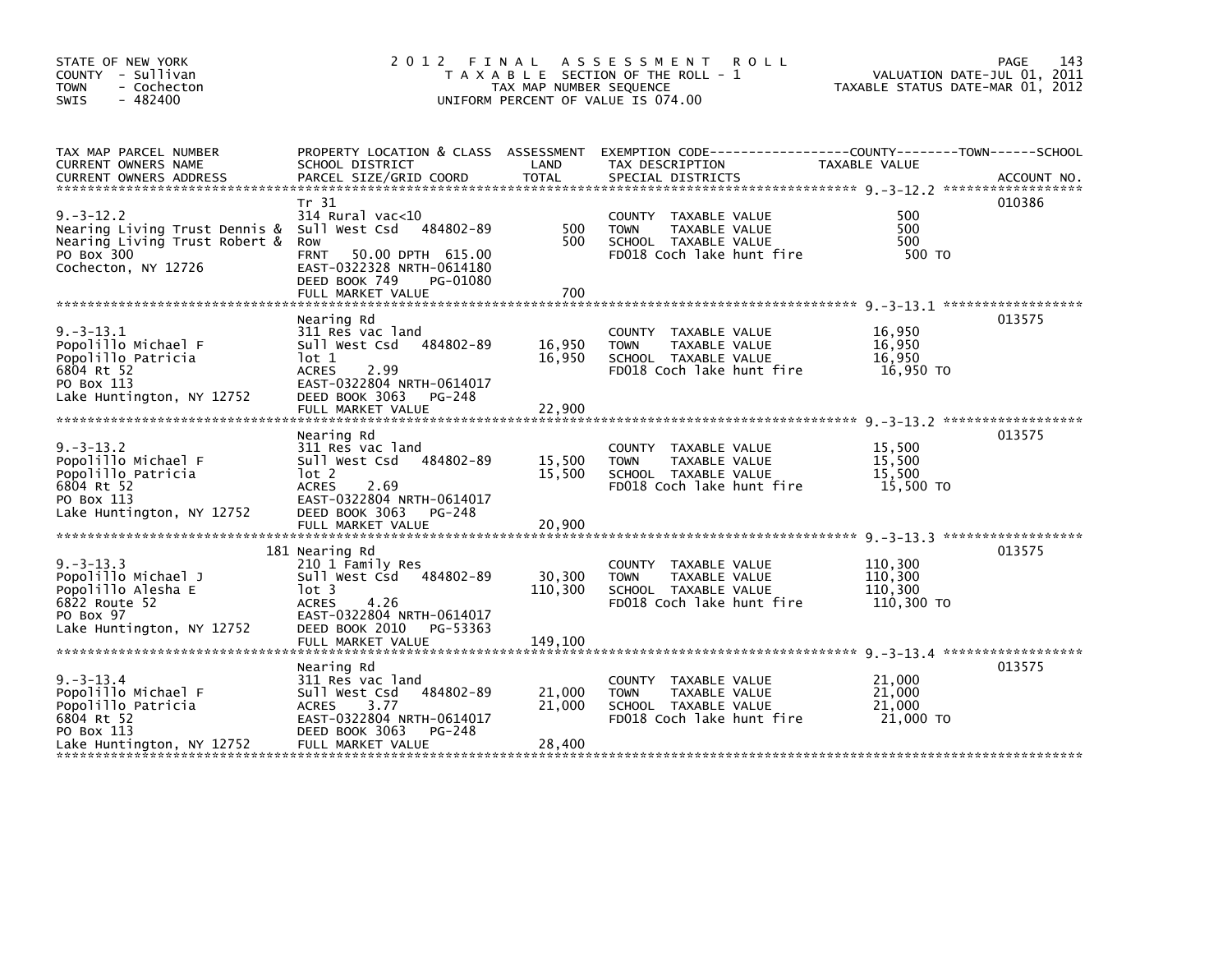| STATE OF NEW YORK<br>2012 FINAL<br>COUNTY - Sullivan                                              | A S S E S S M E N T R O L L<br>T A X A B L E SECTION OF THE ROLL - 1                            | PAGE<br>144<br>VALUATION DATE-JUL 01, 2011                    |
|---------------------------------------------------------------------------------------------------|-------------------------------------------------------------------------------------------------|---------------------------------------------------------------|
| - Cochecton<br><b>TOWN</b><br>$-482400$<br><b>SWIS</b>                                            | TAX MAP NUMBER SEQUENCE<br>UNIFORM PERCENT OF VALUE IS 074.00                                   | TAXABLE STATUS DATE-MAR 01, 2012                              |
|                                                                                                   |                                                                                                 |                                                               |
| TAX MAP PARCEL NUMBER                                                                             | PROPERTY LOCATION & CLASS ASSESSMENT EXEMPTION CODE---------------COUNTY-------TOWN------SCHOOL |                                                               |
| CURRENT OWNERS NAME<br>SCHOOL DISTRICT                                                            | LAND<br>TAX DESCRIPTION                                                                         | <b>TAXABLE VALUE</b>                                          |
| 209 Nearing Rd                                                                                    | 93 PCT OF VALUE USED FOR EXEMPTION PURPOSES                                                     | 001100                                                        |
| $9. - 3 - 14$<br>210 1 Family Res<br>484802-89<br>sull west Csd<br>Sportbert Raymond G            | COMBAT VET 41131<br>16,000 STAR B<br>41854                                                      | 28,365<br>28,365<br>$\Omega$<br>$\overline{0}$<br>22,500<br>0 |
| Cormier Diana<br><b>ACRES</b><br>1.15                                                             | 122,000<br>COUNTY TAXABLE VALUE                                                                 | 93.635                                                        |
| 209 Nearing Rd<br>EAST-0323365 NRTH-0613847<br>Lake Huntington, NY 12752<br>DEED BOOK 3074 PG-433 | TAXABLE VALUE<br><b>TOWN</b><br>SCHOOL TAXABLE VALUE                                            | 93,635<br>99,500                                              |
| FULL MARKET VALUE                                                                                 | 164,900<br>FD018 Coch lake hunt fire                                                            | 122,000 TO                                                    |
| Nearing Rd                                                                                        |                                                                                                 | 010480                                                        |
| $9. - 3 - 15$<br>312 Vac w/imprv                                                                  | AGRI BLDGS 41700                                                                                | 17,500<br>17,500<br>17,500                                    |
| Nearing Dennis E<br>Sull West Csd<br>484802-89<br>Nearing Carol A<br><b>ACRES</b><br>8.71         | 29,800 AGRI DIST 41720<br>47.300<br>COUNTY TAXABLE VALUE                                        | 27,530<br>27,530<br>27,530<br>2,270                           |
| EAST-0323715 NRTH-0613756<br>104 Nearing Rd                                                       | <b>TOWN</b><br>TAXABLE VALUE                                                                    | 2,270                                                         |
| Lake Huntington, NY 12752<br>DEED BOOK 2695<br>PG-291<br>FULL MARKET VALUE                        | SCHOOL TAXABLE VALUE<br>FD018 Coch lake hunt fire<br>63,900                                     | 2,270<br>47,300 TO                                            |
| MAY BE SUBJECT TO PAYMENT<br>UNDER AGDIST LAW TIL 2016                                            |                                                                                                 |                                                               |
| 247 Nearing Rd                                                                                    |                                                                                                 | 005140                                                        |
| $9. -3 - 16.1$<br>$314$ Rural vac<10                                                              | COUNTY TAXABLE VALUE                                                                            | 13,200                                                        |
| 484802-89<br>Szabo Maryann<br>Sull West Csd<br>Szabo Frank<br><b>ACRES</b><br>2.06                | 13,200<br><b>TOWN</b><br>TAXABLE VALUE<br>13,200<br>SCHOOL TAXABLE VALUE                        | 13,200<br>13,200                                              |
| EAST-0324211 NRTH-0613614<br>247 Nearing Rd                                                       | FD018 Coch lake hunt fire                                                                       | 13,200 TO                                                     |
| Lake Huntington, NY 12752<br>DEED BOOK 2023 PG-0662                                               |                                                                                                 |                                                               |
|                                                                                                   |                                                                                                 |                                                               |
| 247 Nearing Rd<br>$9. -3 - 16.2$<br>210 1 Family Res                                              | 41804<br>AGED-S                                                                                 | 015408<br>3,080<br>0<br>0                                     |
| Sull West Csd 484802-89<br>Szabo Maryann                                                          | 11,900 STAR EN<br>41834                                                                         | $\mathbf 0$<br>46,650<br>0                                    |
| FRNT 120.00 DPTH 269.30<br>Szabo Frank<br><b>BANK0060806</b><br>247 Nearing Rd                    | 61.600<br>COUNTY TAXABLE VALUE<br>TAXABLE VALUE<br><b>TOWN</b>                                  | 61.600<br>61.600                                              |
| EAST-0324055 NRTH-0613522<br>Lake Huntington, NY 12752                                            | SCHOOL TAXABLE VALUE                                                                            | 11.870                                                        |
| DEED BOOK 749<br>PG-00641<br>FULL MARKET VALUE                                                    | FD018 Coch lake hunt fire<br>83,200                                                             | $61,600$ TO                                                   |
|                                                                                                   |                                                                                                 |                                                               |
| 220 Shortcut<br>$9. -3 - 17.1$<br>210 1 Family Res                                                | COUNTY TAXABLE VALUE                                                                            | 005120<br>40,500                                              |
| Lafronz William P<br>Sull West Csd 484802-89                                                      | 15,400<br><b>TAXABLE VALUE</b><br><b>TOWN</b>                                                   | 40.500                                                        |
| Lafronz Paula A<br>FRNT 420.00 DPTH 210.00<br>46 Schraalenburgh Rd<br>EAST-0324370 NRTH-0613650   | 40,500<br>SCHOOL TAXABLE VALUE<br>FD018 Coch lake hunt fire                                     | 40,500<br>40,500 TO                                           |
| Haworth, NJ 07641<br>DEED BOOK 2082<br>PG-357                                                     |                                                                                                 |                                                               |
| FULL MARKET VALUE                                                                                 | 54,700                                                                                          |                                                               |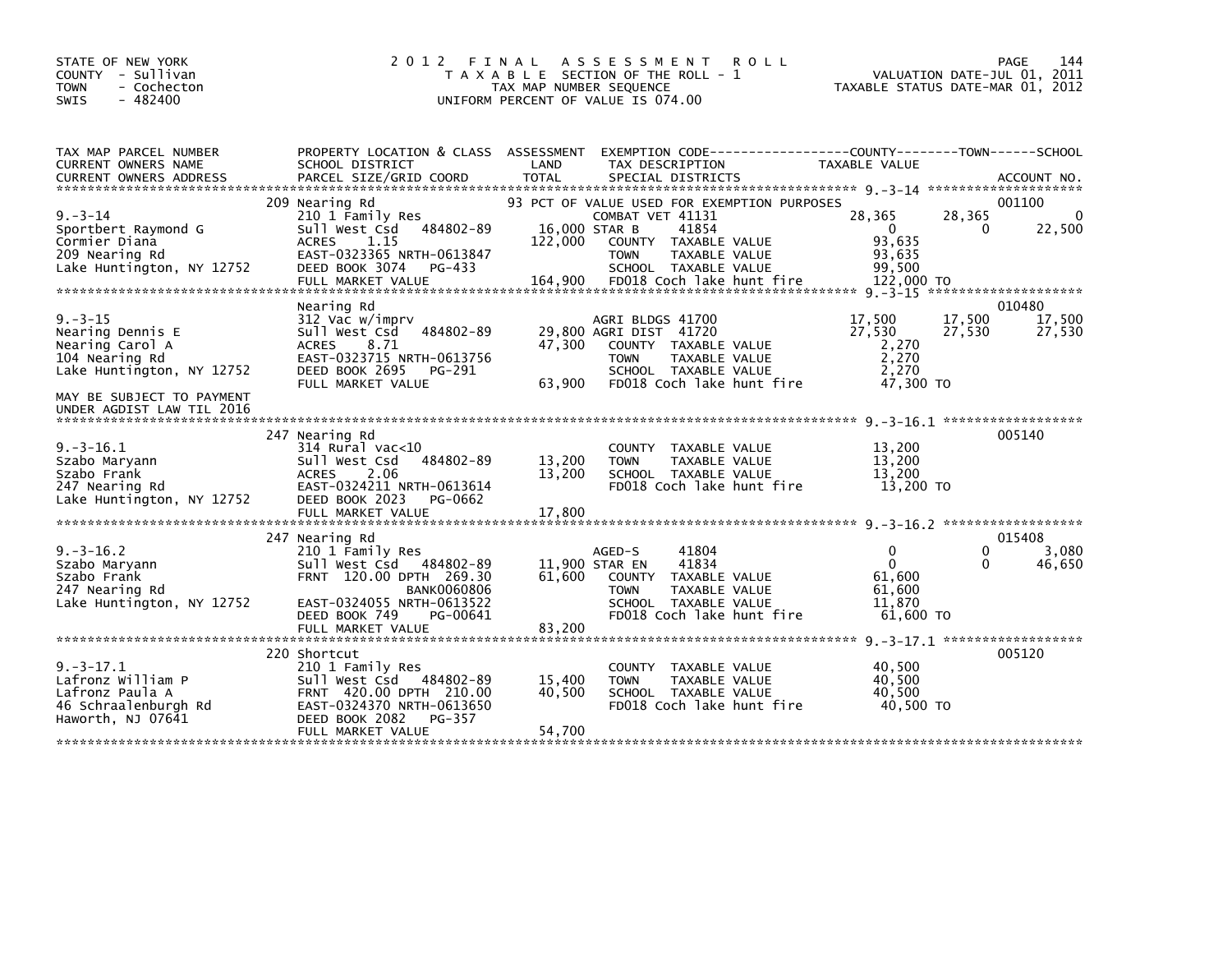| STATE OF NEW YORK<br>COUNTY - Sullivan<br>- Cochecton<br><b>TOWN</b><br>$-482400$<br><b>SWIS</b>                                | 2012<br>FINAL                                                                                                                                                                             | TAX MAP NUMBER SEQUENCE    | A S S E S S M E N T<br><b>ROLL</b><br>T A X A B L E SECTION OF THE ROLL - 1<br>UNIFORM PERCENT OF VALUE IS 074.00                             | VALUATION DATE-JUL 01, 2011<br>TAXABLE STATUS DATE-MAR 01, 2012 | 145<br>PAGE           |
|---------------------------------------------------------------------------------------------------------------------------------|-------------------------------------------------------------------------------------------------------------------------------------------------------------------------------------------|----------------------------|-----------------------------------------------------------------------------------------------------------------------------------------------|-----------------------------------------------------------------|-----------------------|
| TAX MAP PARCEL NUMBER<br>CURRENT OWNERS NAME                                                                                    | PROPERTY LOCATION & CLASS ASSESSMENT<br>SCHOOL DISTRICT                                                                                                                                   | LAND                       | EXEMPTION CODE-----------------COUNTY-------TOWN------SCHOOL<br>TAX DESCRIPTION                                                               | TAXABLE VALUE                                                   |                       |
| $9. -3 - 17.2$<br>Lafronz William<br>Lafronz Paula A<br>46 Schraalenburgh Rd<br>Haworth, NJ 07641                               | Shortcut Rds<br>311 Res vac land<br>Sull West Csd 484802-89<br>FRNT 110.00 DPTH 285.00<br>EAST-0324450 NRTH-0613780<br>DEED BOOK 2087 PG-131                                              | 5,565<br>5,565             | COUNTY TAXABLE VALUE<br>TAXABLE VALUE<br><b>TOWN</b><br>SCHOOL TAXABLE VALUE<br>FD018 Coch lake hunt fire                                     | 5,565<br>5,565<br>5,565<br>5,565 TO                             | 005150                |
| $9. -3 - 18.1$<br>Buback James C<br>PO Box 31<br>Lake Huntington, NY 12752                                                      | 19 Tomel Rd<br>210 1 Family Res<br>Sull West Csd<br>484802-89<br><b>ACRES</b><br>4.69<br>EAST-0325060 NRTH-0613500<br>DEED BOOK 1879<br>PG-607                                            | 40,200<br>114,000          | 41854<br>STAR B<br>COUNTY TAXABLE VALUE<br><b>TOWN</b><br>TAXABLE VALUE<br>SCHOOL TAXABLE VALUE<br>FD018 Coch lake hunt fire                  | $\mathbf{0}$<br>114,000<br>114,000<br>91.500<br>114,000 TO      | 010590<br>0<br>22,500 |
| $9. -3 - 18.2$<br>Buback James C<br>PO Box 31<br>Lake Huntington, NY 12752                                                      | Tomel Rd<br>311 Res vac land<br>484802-89<br>Sull West Csd<br><b>ACRES</b><br>2.24<br>EAST-0325060 NRTH-0613500<br>DEED BOOK 1879<br>PG-607                                               | 23,500<br>23.500           | COUNTY TAXABLE VALUE<br><b>TOWN</b><br>TAXABLE VALUE<br>SCHOOL TAXABLE VALUE<br>FD018 Coch lake hunt fire                                     | 23,500<br>23,500<br>23,500<br>23,500 TO                         | 010590                |
| $9. - 3 - 19$<br>Finnell James<br>8 Valley Rd<br>Kings Park, NY 11754<br>MAY BE SUBJECT TO PAYMENT<br>UNDER AGDIST LAW TIL 2016 | 125 Tommel Rd<br>270 Mfg housing<br>Sull West Csd 484802-89<br>5.47<br><b>ACRES</b><br>EAST-0325620 NRTH-0613310<br>DEED BOOK 3590<br>PG-277<br>FULL MARKET VALUE                         | 20,750<br>28,750<br>38,900 | AGRI DIST 41720<br><b>COUNTY</b><br>TAXABLE VALUE<br><b>TAXABLE VALUE</b><br><b>TOWN</b><br>SCHOOL TAXABLE VALUE<br>FD018 Coch lake hunt fire | 9,310<br>9,310<br>19,440<br>19,440<br>19,440<br>28,750 TO       | 013020<br>9,310       |
| $9. -3 - 20.1$<br>Genco Joseph<br>Femia Frank<br>20 Blanch Ave 212E<br>Harrington Park, NJ 07640                                | Short Cut<br>$314$ Rural vac< $10$<br>Sull West Csd 484802-89<br>FRNT 150.00 DPTH<br>2.41<br><b>ACRES</b><br>EAST-0325196 NRTH-0613538<br>DEED BOOK 1356<br>PG-00373<br>FULL MARKET VALUE | 13,600<br>13,600<br>18.400 | COUNTY TAXABLE VALUE<br><b>TAXABLE VALUE</b><br><b>TOWN</b><br>SCHOOL TAXABLE VALUE<br>FD018 Coch lake hunt fire                              | 13,600<br>13,600<br>13,600<br>13,600 TO                         |                       |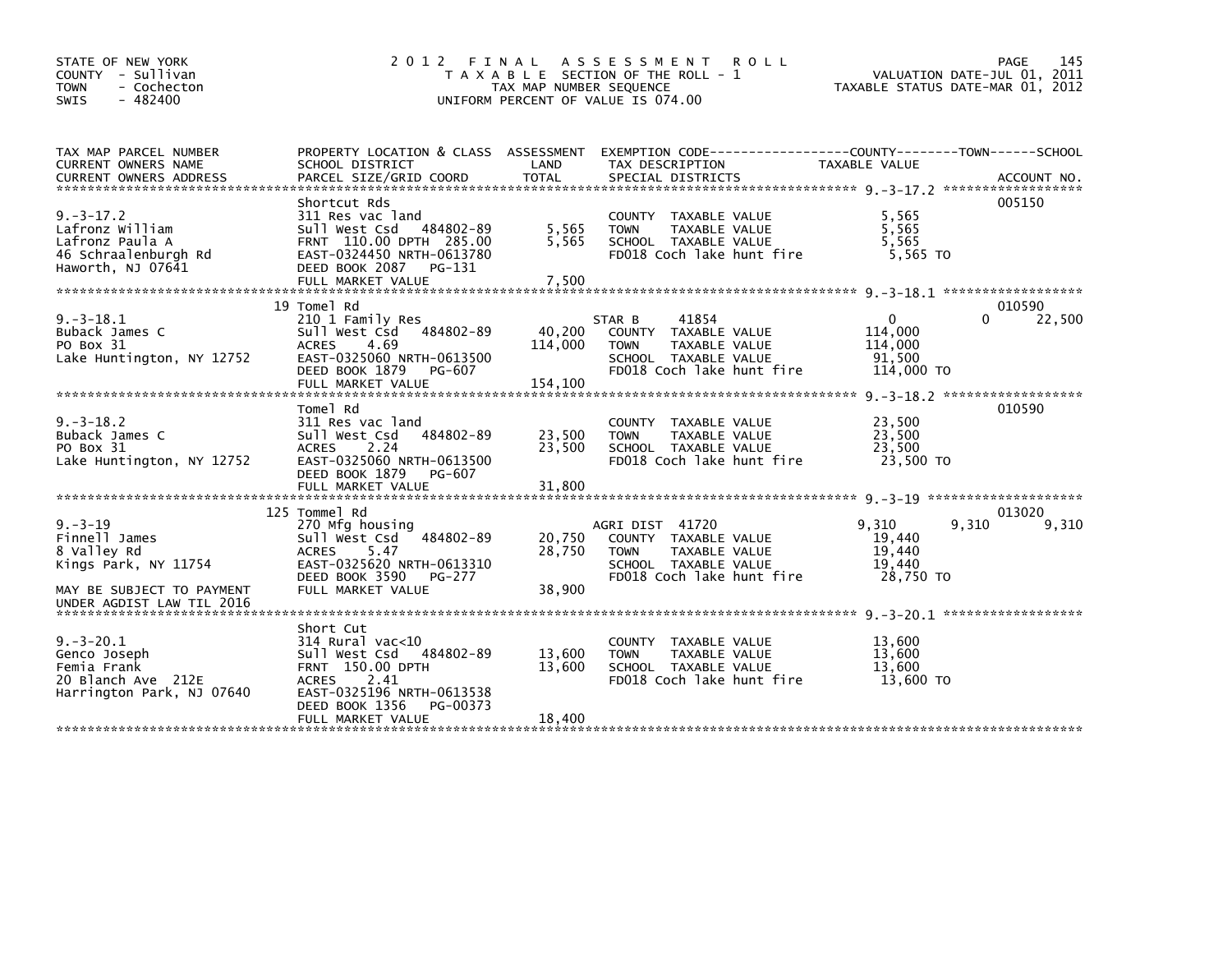| STATE OF NEW YORK<br>COUNTY - Sullivan<br>- Cochecton<br><b>TOWN</b><br>$-482400$<br><b>SWIS</b>                                                       | 2012                                                                                                                                                                      | FINAL<br>TAX MAP NUMBER SEQUENCE | A S S E S S M E N T<br><b>ROLL</b><br>T A X A B L E SECTION OF THE ROLL - 1<br>UNIFORM PERCENT OF VALUE IS 074.00                                       |                                                          | 146<br>PAGE<br>VALUATION DATE-JUL 01, 2011<br>TAXABLE STATUS DATE-MAR 01, 2012 |
|--------------------------------------------------------------------------------------------------------------------------------------------------------|---------------------------------------------------------------------------------------------------------------------------------------------------------------------------|----------------------------------|---------------------------------------------------------------------------------------------------------------------------------------------------------|----------------------------------------------------------|--------------------------------------------------------------------------------|
| TAX MAP PARCEL NUMBER<br>CURRENT OWNERS NAME<br><b>CURRENT OWNERS ADDRESS</b>                                                                          | SCHOOL DISTRICT<br>PARCEL SIZE/GRID COORD                                                                                                                                 | LAND<br><b>TOTAL</b>             | PROPERTY LOCATION & CLASS ASSESSMENT EXEMPTION CODE----------------COUNTY-------TOWN------SCHOOL<br>TAX DESCRIPTION<br>SPECIAL DISTRICTS                | TAXABLE VALUE                                            | ACCOUNT NO.                                                                    |
| $9. - 3 - 20.2$<br>Lima Obed A<br>Lima Liliana C<br>276 Van Sicklen St Fl 2<br>Brooklyn, NY 11223                                                      | 237 Shortcut Rd<br>210 1 Family Res<br>484802-89<br>Sull West Csd<br><b>ACRES</b><br>3.65<br>EAST-0325263 NRTH-0613743<br>DEED BOOK 2010<br>PG-56728<br>FULL MARKET VALUE | 27,300<br>92,200<br>124,600      | COUNTY TAXABLE VALUE<br>TAXABLE VALUE<br><b>TOWN</b><br>SCHOOL TAXABLE VALUE<br>FD018 Coch lake hunt fire                                               | 92,200<br>92,200<br>92,200<br>92,200 TO                  |                                                                                |
| $9. - 3 - 21$<br>Finnell Steven H<br>Finnell James<br>35 Woodvale Ave<br>Kings Park, NY 11754<br>MAY BE SUBJECT TO PAYMENT                             | Tome] Rd<br>$314$ Rural vac< $10$<br>484802-89<br>Sull West Csd<br>8.53<br><b>ACRES</b><br>EAST-0325420 NRTH-0612980<br>DEED BOOK 2010<br>PG-58948<br>FULL MARKET VALUE   | 52,000<br>52,000<br>70,300       | AGRI DIST 41720<br>COUNTY TAXABLE VALUE<br>TAXABLE VALUE<br><b>TOWN</b><br>SCHOOL TAXABLE VALUE<br>FD018 Coch lake hunt fire                            | 33,460<br>18,540<br>18,540<br>18,540<br>52,000 TO        | 014575<br>33,460<br>33,460                                                     |
| UNDER AGDIST LAW TIL 2016<br>$9. - 3 - 22$<br>Nearing Living Truct Carol A<br>104 Nearing Rd<br>Lake Huntington, NY 12752<br>MAY BE SUBJECT TO PAYMENT | 104 Nearing Rd<br>312 Vac w/imprv<br>484802-89<br>Sull West Csd<br>6.90<br><b>ACRES</b><br>EAST-0321600 NRTH-0613800<br>DEED BOOK 3368<br>PG-21<br>FULL MARKET VALUE      | 61,400<br>83,000                 | AGRI BLDGS 41700<br>29,500 AGRI DIST 41720<br>COUNTY TAXABLE VALUE<br><b>TOWN</b><br>TAXABLE VALUE<br>SCHOOL TAXABLE VALUE<br>FD018 Coch lake hunt fire | 31,500<br>27,030<br>2,870<br>2,870<br>2.870<br>61,400 TO | 010520<br>31,500<br>31,500<br>27,030<br>27,030                                 |
| UNDER AGDIST LAW TIL 2016<br>$9. - 3 - 23$<br>Backiel Backiel<br>Backiel Rakowicz<br>61-41 67th St<br>Middle Village, NY 11379                         | 160 Nearing Rd<br>280 Res Multiple<br>Sull West Csd<br>484802-89<br>5.05<br><b>ACRES</b><br>EAST-0321920 NRTH-0613620<br>DEED BOOK 1396<br>PG-437<br>FULL MARKET VALUE    | 32,200<br>135,000<br>182,400     | TAXABLE VALUE<br><b>COUNTY</b><br><b>TOWN</b><br>TAXABLE VALUE<br>SCHOOL TAXABLE VALUE<br>FD018 Coch lake hunt fire                                     | 135,000<br>135,000<br>135,000<br>135,000 TO              | 000150                                                                         |
| $9. - 3 - 24$<br>Coots Alan F<br>176 Nearing Rd<br>Lake Huntington, NY 12752                                                                           | Nearing Rd<br>270 Mfg housing<br>484802-89<br>Sull West Csd<br><b>ACRES</b><br>11.76<br>EAST-0322500 NRTH-0613460<br>DEED BOOK 1888<br>PG-477<br>FULL MARKET VALUE        | 38,500<br>78,500<br>106,100      | 41854<br>STAR B<br>COUNTY TAXABLE VALUE<br>TAXABLE VALUE<br><b>TOWN</b><br>SCHOOL TAXABLE VALUE<br>FD018 Coch lake hunt fire                            | $\mathbf{0}$<br>78,500<br>78,500<br>56,000<br>78,500 TO  | 005538<br>22,500<br>0                                                          |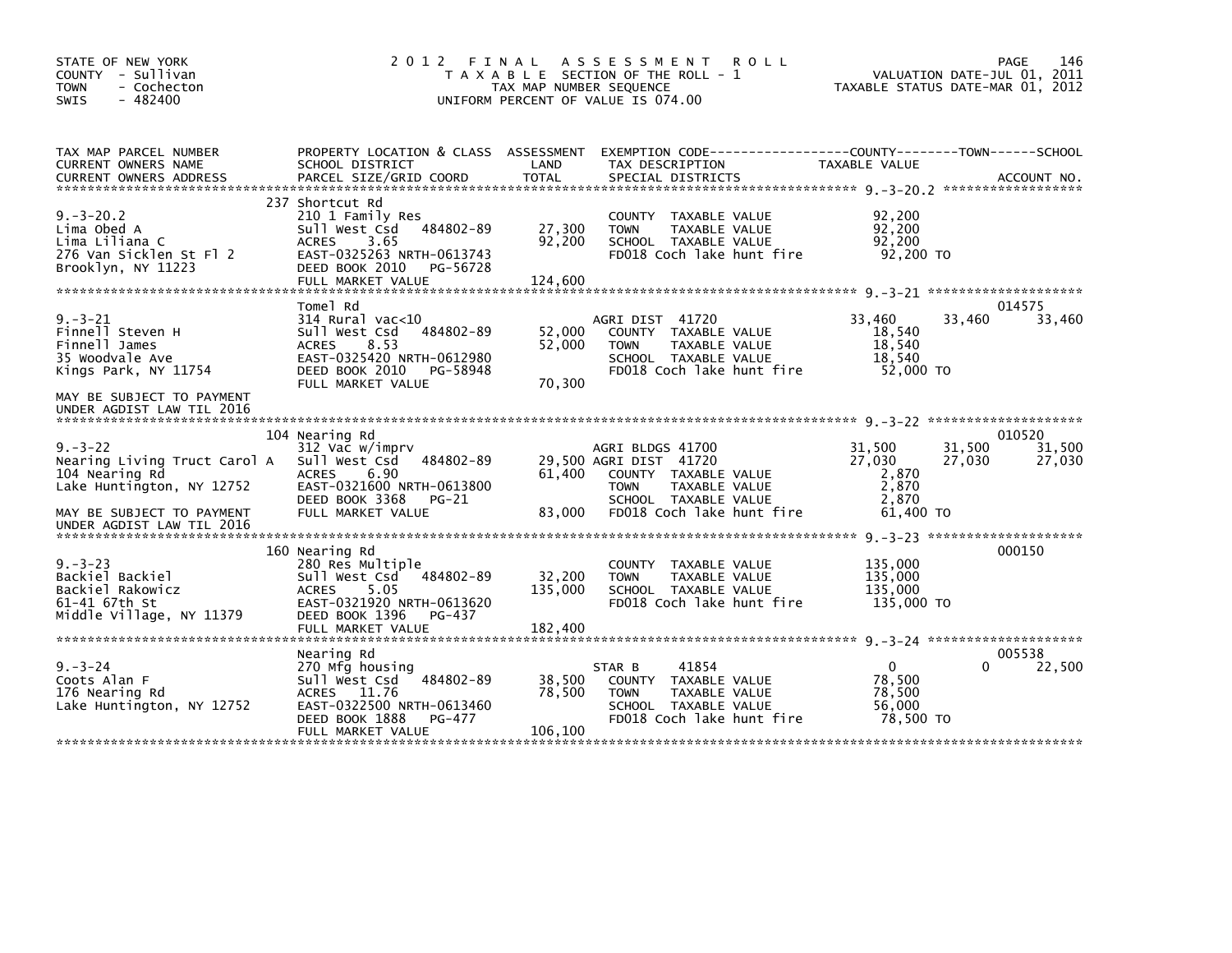| STATE OF NEW YORK<br>COUNTY - Sullivan<br><b>TOWN</b><br>- Cochecton<br>$-482400$<br><b>SWIS</b>                      | 2 0 1 2                                                                                                                                                                                                      | FINAL<br>TAX MAP NUMBER SEQUENCE    | A S S E S S M E N T<br><b>ROLL</b><br>T A X A B L E SECTION OF THE ROLL - 1<br>UNIFORM PERCENT OF VALUE IS 074.00                        | VALUATION DATE-JUL 01, 2011<br>TAXABLE STATUS DATE-MAR 01, 2012      | 147<br>PAGE                     |
|-----------------------------------------------------------------------------------------------------------------------|--------------------------------------------------------------------------------------------------------------------------------------------------------------------------------------------------------------|-------------------------------------|------------------------------------------------------------------------------------------------------------------------------------------|----------------------------------------------------------------------|---------------------------------|
| TAX MAP PARCEL NUMBER<br>CURRENT OWNERS NAME<br><b>CURRENT OWNERS ADDRESS</b>                                         | SCHOOL DISTRICT<br>PARCEL SIZE/GRID COORD                                                                                                                                                                    | LAND<br><b>TOTAL</b>                | PROPERTY LOCATION & CLASS ASSESSMENT EXEMPTION CODE----------------COUNTY-------TOWN------SCHOOL<br>TAX DESCRIPTION<br>SPECIAL DISTRICTS | TAXABLE VALUE                                                        | ACCOUNT NO.                     |
| $9. -3 - 25.1$<br>Gray Michael D<br>Gray Karol Kain<br>6 Millbury Ln<br>South Seauket, NY 11720                       | 252 Shortcut Rd<br>210 1 Family Res<br>Sull West Csd 484802-89<br>Lot 4<br>3.87<br><b>ACRES</b><br>EAST-0323783 NRTH-0612907<br>DEED BOOK 2401<br>PG-125<br>FULL MARKET VALUE                                | 28,000<br>92,500<br>125,000         | COUNTY TAXABLE VALUE<br>TAXABLE VALUE<br><b>TOWN</b><br>SCHOOL TAXABLE VALUE<br>FD018 Coch lake hunt fire                                | 92,500<br>92,500<br>92.500<br>92,500 TO                              |                                 |
| $9. -3 - 25.2$<br>American Electric Llc<br>PO Box 113<br>Lake Huntington, NY 12752                                    | Nearing Rd<br>400 Commercial<br>Sull West Csd 484802-89<br>Lot <sub>3</sub><br><b>FRNT 268.58 DPTH</b><br>4.26<br><b>ACRES</b><br>EAST-0323381 NRTH-0613365<br>DEED BOOK 2139<br>PG-464<br>FULL MARKET VALUE | 25,900<br>135,000<br>182,400        | COUNTY TAXABLE VALUE<br><b>TOWN</b><br>TAXABLE VALUE<br>SCHOOL TAXABLE VALUE<br>FD018 Coch lake hunt fire                                | 135,000<br>135,000<br>135,000<br>135,000 TO                          |                                 |
| $9. -3 - 26.1$<br>Maas Gary D<br>Maas Thomas H<br>100 Pinewood Rd<br>Cochecton, NY 12726<br>MAY BE SUBJECT TO PAYMENT | 242 Nearing Rd<br>210 1 Family Res<br>484802-89<br>Sull West Csd<br><b>ACRES</b><br>9.62<br>EAST-0323840 NRTH-0613060<br>DEED BOOK 2011 PG-3923<br>FULL MARKET VALUE                                         | 47,700 STAR B<br>193,500<br>261,500 | AGRI DIST 41720<br>41854<br>COUNTY TAXABLE VALUE<br><b>TOWN</b><br>TAXABLE VALUE<br>SCHOOL TAXABLE VALUE<br>FD018 Coch lake hunt fire    | 23,381<br>23,381<br>0<br>170.119<br>170,119<br>147,619<br>193,500 TO | 008780<br>23,381<br>22,500<br>0 |
| UNDER AGDIST LAW TIL 2016<br>$9. -3 - 26.2$<br>Maas Gary D<br>Maas Thomas H<br>100 Pinewood Rd<br>Cochecton, NY 12726 | 244 Nearing Rd<br>430 Mtor veh srv<br>Sull West Csd 484802-89<br>FRNT 188.00 DPTH 63.00<br>EAST-0323700 NRTH-0613400<br>DEED BOOK 2011<br>PG-3923<br>FULL MARKET VALUE                                       | 11,600<br>89,600<br>121,100         | COUNTY TAXABLE VALUE<br><b>TOWN</b><br>TAXABLE VALUE<br>SCHOOL TAXABLE VALUE<br>FD018 Coch lake hunt fire                                | 89,600<br>89,600<br>89,600<br>89,600 TO                              | 008779                          |
| $9. - 3 - 27$<br>Burton Claude<br>216 Lincoln Pl 2A<br>Brooklyn, NY 11217                                             | 248 Nearing Rd<br>210 1 Family Res<br>Sull West Csd<br>484802-89<br>75.00 DPTH 265.00<br><b>FRNT</b><br><b>BANK C30614</b><br>EAST-0324100 NRTH-0613260<br>DEED BOOK 3451<br>PG-619<br>FULL MARKET VALUE     | 14,725<br>80,000<br>108,100         | COUNTY TAXABLE VALUE<br><b>TOWN</b><br>TAXABLE VALUE<br>SCHOOL TAXABLE VALUE<br>FD018 Coch lake hunt fire                                | 80,000<br>80,000<br>80,000<br>80.000 TO                              | 013920                          |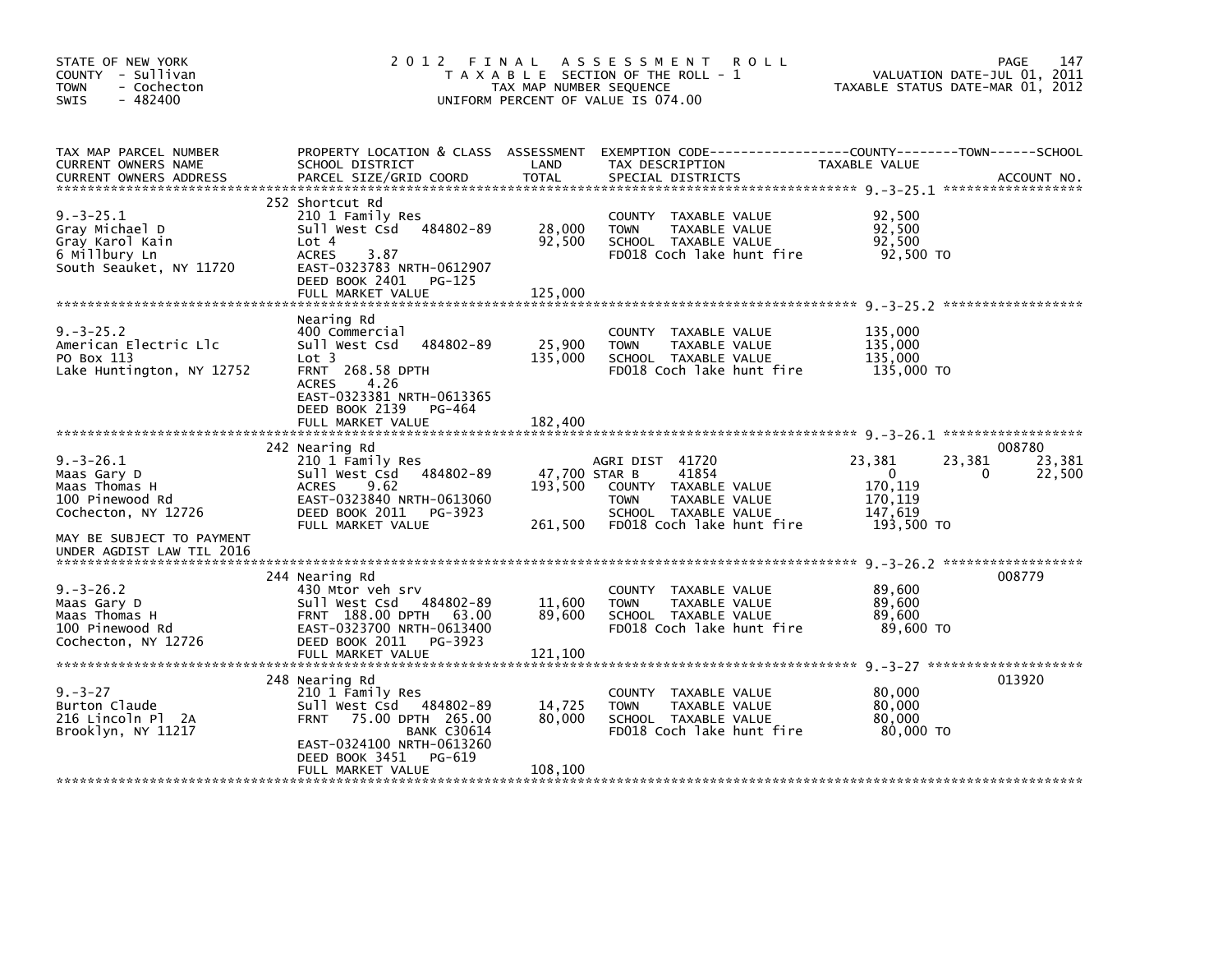| STATE OF NEW YORK<br>COUNTY - Sullivan<br>- Cochecton<br><b>TOWN</b><br>$-482400$<br><b>SWIS</b> | 2012<br>FINAL                                                                                                                                                                       | TAX MAP NUMBER SEQUENCE    | A S S E S S M E N T<br><b>ROLL</b><br>T A X A B L E SECTION OF THE ROLL - 1<br>UNIFORM PERCENT OF VALUE IS 074.00            | 148<br>PAGE<br>VALUATION DATE-JUL 01, 2011<br>TAXABLE STATUS DATE-MAR 01, 2012 |                    |  |  |
|--------------------------------------------------------------------------------------------------|-------------------------------------------------------------------------------------------------------------------------------------------------------------------------------------|----------------------------|------------------------------------------------------------------------------------------------------------------------------|--------------------------------------------------------------------------------|--------------------|--|--|
| TAX MAP PARCEL NUMBER<br>CURRENT OWNERS NAME                                                     | PROPERTY LOCATION & CLASS ASSESSMENT<br>SCHOOL DISTRICT                                                                                                                             | LAND                       | EXEMPTION CODE-----------------COUNTY-------TOWN------SCHOOL<br>TAX DESCRIPTION                                              | TAXABLE VALUE                                                                  |                    |  |  |
| $9. - 3 - 28$<br>Tyler Mark Anthony<br>10801 Pepperbush Ct<br>Glen Allen, VA 23060               | 277 Short Cut Rd<br>312 Vac w/imprv<br>Sull West Csd<br>484802-89<br>75.00 DPTH 220.00<br><b>FRNT</b><br>EAST-0324260 NRTH-0612480<br>DEED BOOK 2172<br>PG-691<br>FULL MARKET VALUE | 5,000<br>5,000<br>6,800    | COUNTY TAXABLE VALUE<br>TAXABLE VALUE<br><b>TOWN</b><br>SCHOOL TAXABLE VALUE<br>FD018 Coch lake hunt fire                    | 5,000<br>5,000<br>5,000<br>5,000 TO                                            | 015920             |  |  |
|                                                                                                  | Shortcut Rd                                                                                                                                                                         |                            |                                                                                                                              |                                                                                | 008760             |  |  |
| $9. -3 - 29.1$<br>Maas Gary D<br>Maas Thomas H<br>100 Pinewood Rd<br>Cochecton, NY 12726         | $322$ Rural vac $>10$<br>Sull West Csd<br>484802-89<br>ACRES 21.00<br>EAST-0324990 NRTH-0612520<br>DEED BOOK 2011<br>PG-3923<br>FULL MARKET VALUE                                   | 55,600<br>55,600<br>75,100 | AGRI DIST 41720<br>COUNTY TAXABLE VALUE<br><b>TOWN</b><br>TAXABLE VALUE<br>SCHOOL TAXABLE VALUE<br>FD018 Coch lake hunt fire | 32.970<br>32,970<br>22,630<br>22,630<br>22.630<br>55,600 TO                    | 32,970             |  |  |
| MAY BE SUBJECT TO PAYMENT<br>UNDER AGDIST LAW TIL 2016                                           |                                                                                                                                                                                     |                            |                                                                                                                              |                                                                                |                    |  |  |
| $9. -3 - 29.2$<br>Mondimore Daniel<br>5 Hutchinson Ave<br>Scarsdale, NY 10583                    | 253 Shortcut Rd<br>210 1 Family Res<br>484802-89<br>Sull West Csd<br><b>ACRES</b><br>2.00<br>EAST-0324350 NRTH-0612980<br>DEED BOOK 2686<br>PG-26                                   | 21,000<br>124,000          | COUNTY TAXABLE VALUE<br><b>TOWN</b><br>TAXABLE VALUE<br>SCHOOL TAXABLE VALUE<br>FD018 Coch lake hunt fire<br>ST011 STAR FINE | 124,000<br>124,000<br>124,000<br>124,000 TO<br>700.00 MT                       | 000746             |  |  |
|                                                                                                  | 100 Pinewood Rd                                                                                                                                                                     |                            |                                                                                                                              |                                                                                | 008730             |  |  |
| $9. -3 - 29.3$<br>Maas Gary D<br>& Judith A<br>100 Pinewood Rd<br>Cochecton, NY 12726            | 210 1 Family Res<br>484802-89<br>Sull West Csd<br>2.00<br><b>ACRES</b><br>EAST-0325670 NRTH-0612510<br>DEED BOOK 853<br>PG-00252                                                    | 21,000<br>128,600          | 41854<br>STAR B<br>COUNTY TAXABLE VALUE<br>TAXABLE VALUE<br><b>TOWN</b><br>SCHOOL TAXABLE VALUE<br>FD018 Coch lake hunt fire | $\mathbf{0}$<br>128,600<br>128,600<br>106,100<br>128,600 TO                    | 22,500<br>$\Omega$ |  |  |
|                                                                                                  | FULL MARKET VALUE                                                                                                                                                                   | 173,800                    |                                                                                                                              |                                                                                |                    |  |  |
| $9. - 3 - 30$<br>Coles L D<br>5801- 16th Street South #3<br>St Petersburg, FL 33705              | Cr 112<br>$314$ Rural vac<10<br>Sull West Csd<br>484802-89<br>50.00 DPTH 233.00<br><b>FRNT</b><br>EAST-0325650 NRTH-0612240<br>DEED BOOK 734<br>PG-01119<br>FULL MARKET VALUE       | 2,600<br>2,600<br>3,500    | COUNTY TAXABLE VALUE<br><b>TOWN</b><br>TAXABLE VALUE<br>SCHOOL TAXABLE VALUE<br>FD018 Coch lake hunt fire                    | 2,600<br>2.600<br>2,600<br>$2.600$ TO                                          | 002585             |  |  |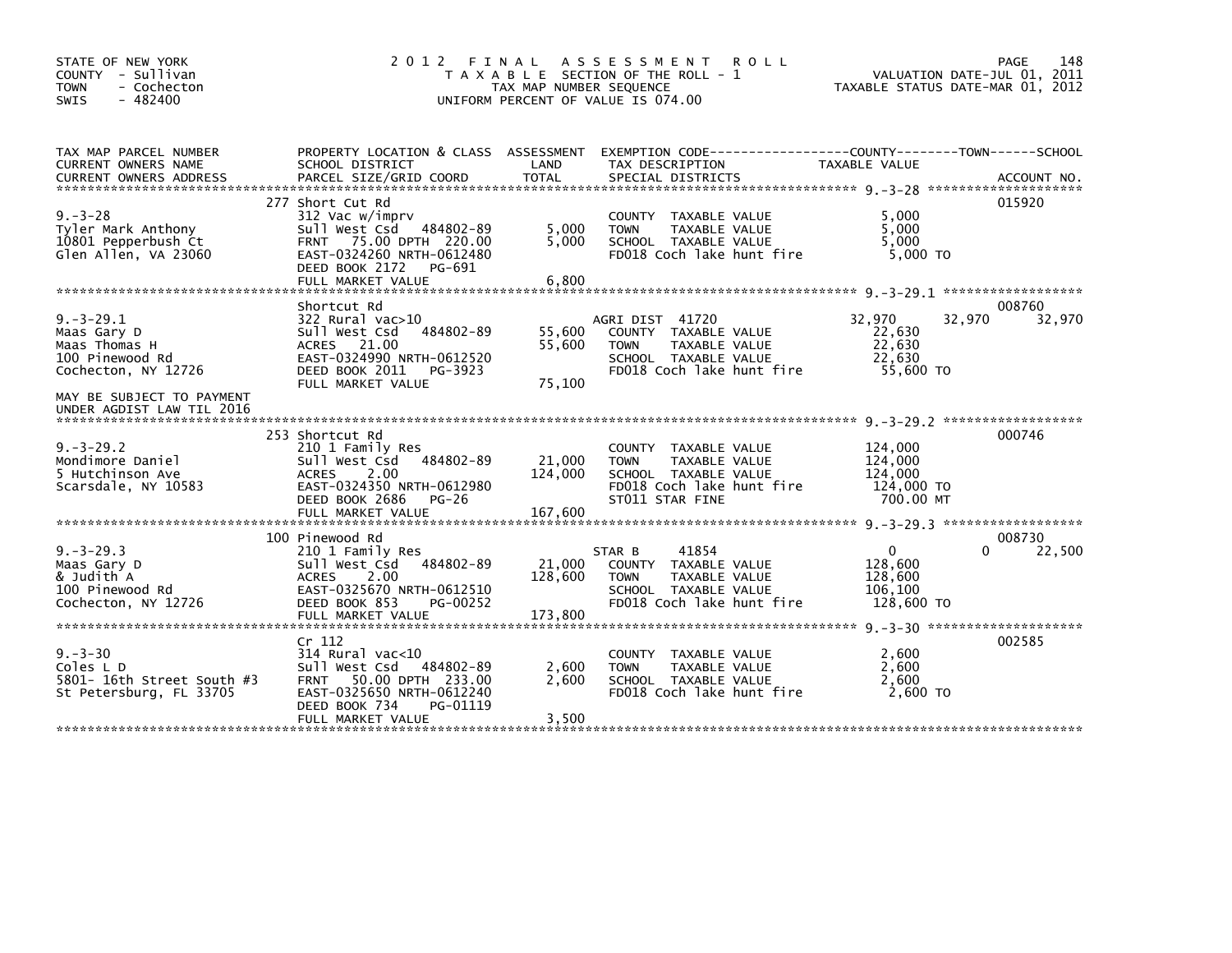| STATE OF NEW YORK<br>COUNTY - Sullivan<br><b>TOWN</b><br>- Cochecton<br>$-482400$<br>SWIS                 | 2 0 1 2                                                                                                                                                            | TAX MAP NUMBER SEQUENCE | FINAL ASSESSMENT ROLL<br>T A X A B L E SECTION OF THE ROLL - 1<br>UNIFORM PERCENT OF VALUE IS 074.00                                         | TAXABLE STATUS DATE-MAR 01, 2012                          |        |
|-----------------------------------------------------------------------------------------------------------|--------------------------------------------------------------------------------------------------------------------------------------------------------------------|-------------------------|----------------------------------------------------------------------------------------------------------------------------------------------|-----------------------------------------------------------|--------|
| TAX MAP PARCEL NUMBER                                                                                     |                                                                                                                                                                    |                         | PROPERTY LOCATION & CLASS ASSESSMENT EXEMPTION CODE----------------COUNTY-------TOWN------SCHOOL                                             | TAXABLE VALUE                                             |        |
| $9. - 3 - 32$<br>Attianese Michael<br>Attianese Barbara Jane<br>124 Pinewood Road<br>Cochecton, NY 12726  | 124 Pinewood Road<br>210 1 Family Res<br>Sull West Csd 484802-89<br>ACRES 1.18<br>EAST-0325637 NRTH-0612107<br>DEED BOOK 3507 PG-334                               | 13,700 TOWN<br>75,000   | COUNTY TAXABLE VALUE<br>TOWN      TAXABLE VALUE<br>SCHOOL TAXABLE VALUE<br>FD018 Coch lake hunt fire                                         | 75,000<br>75,000<br>75,000<br>75,000 TO                   | 015405 |
| $9. -3 - 35$<br>9.-3-35<br>Nelson Frederick J<br>Nelson William M<br>104 Bernas Rd<br>Cochecton, NY 12726 | Pinewood<br>314 Rural vac<10<br>Sull West Csd 484802-89<br>FRNT 30.00 DPTH 200.00<br>EAST-0325640 NRTH-0611970<br>DEED BOOK 3603 PG-671                            | 1,700                   | COUNTY TAXABLE VALUE<br>r TAXABLE VALUE<br>TAXABLE VALUE<br>TAXABLE VALUE<br>1,700 TOWN<br>SCHOOL TAXABLE VALUE<br>FD018 Coch lake hunt fire | 1,700<br>1,700<br>1,700<br>$1.700$ TO                     | 010581 |
| $9. - 3 - 36$<br>יכיכל<br>Nelson Frederick J<br>Nelson William M<br>104 Bernas Rd<br>Cochecton, NY 12726  | 122 Pinewood Rd<br>210 1 Family Res<br>Sull West Csd 484802-89<br>FRNT 50.00 DPTH 100.00<br>EAST-0325670 NRTH-0611920<br>DEED BOOK 3603 PG-671                     | 10,500 TOWN<br>56,800   | COUNTY TAXABLE VALUE<br>TAXABLE VALUE<br>SCHOOL TAXABLE VALUE<br>FD018 Coch lake hunt fire                                                   | 56,800<br>56,800<br>56,800<br>56.800 TO                   | 010580 |
| $9. -3-37$<br>Nelson Frederick J<br>$1 \text{ cm }$ William M<br>Cochecton, NY 12726                      | Pinewood Rd<br>314 Rural vac<10<br>Sull West Csd 484802-89<br>FRNT 50.00 DPTH 133.00<br>EAST-0325550 NRTH-0611970<br>DEED BOOK 3603<br>PG-671<br>FULL MARKET VALUE | 2,000<br>2,700          | COUNTY TAXABLE VALUE<br>2,000 TOWN<br>TOWN      TAXABLE VALUE<br>SCHOOL   TAXABLE VALUE<br>FD018 Coch lake hunt fire                         | 2,000<br>2,000<br>2,000<br>и прострой до 10 км и 2,000 то | 015404 |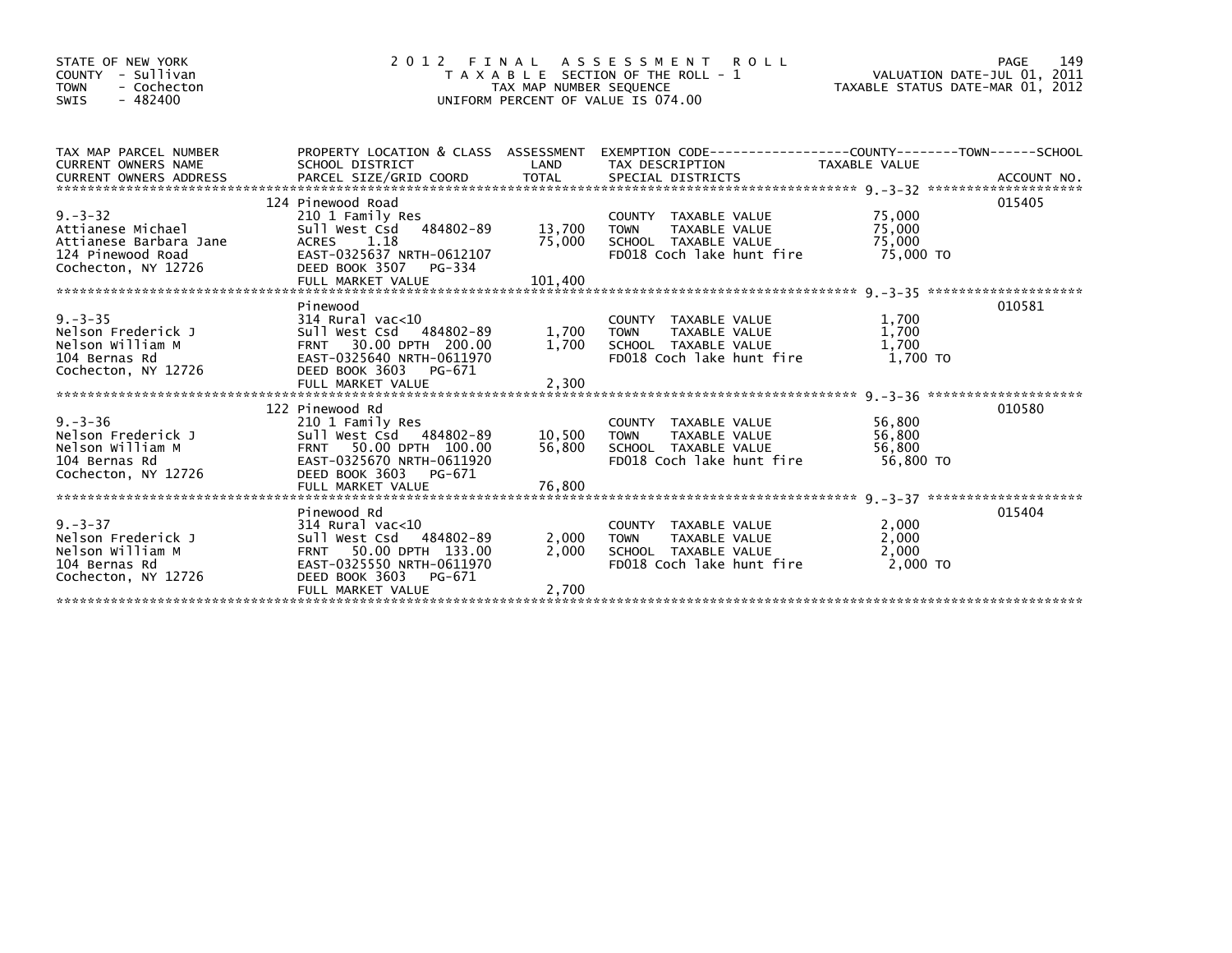| STATE OF NEW YORK<br>COUNTY - Sullivan<br>- Cochecton<br>TOWN<br>- 482400<br>SWIS | 2012 FINAL ASSESSMENT ROLL<br>T A X A B L E SECTION OF THE ROLL - 1<br>MAP SECTION - 009<br>SUB-SECTION- | 150<br>PAGE<br>VALUATION DATE-JUL 01, 2011<br>TAXABLE STATUS DATE-MAR 01, 2012<br>RPS150/V04/L015 |
|-----------------------------------------------------------------------------------|----------------------------------------------------------------------------------------------------------|---------------------------------------------------------------------------------------------------|
|                                                                                   | UNIFORM PERCENT OF VALUE IS 074.00                                                                       | CURRENT DATE 6/19/2012                                                                            |

# \*\*\* S P E C I A L D I S T R I C T S U M M A R Y \*\*\*

| CODE | DISTRICT NAME                                                                           | TOTAL<br>PARCELS | EXTENSION<br><b>TYPE</b>                             |        | EXTENSION<br><b>VALUE</b> | AD VALOREM<br>VALUE            | <b>EXEMPT</b><br><b>AMOUNT</b> | <b>TAXABLE</b><br><b>VALUE</b>                   |
|------|-----------------------------------------------------------------------------------------|------------------|------------------------------------------------------|--------|---------------------------|--------------------------------|--------------------------------|--------------------------------------------------|
|      | ST011 STAR FINE<br>FD018 Coch lake hunt<br>LT011 Lake huntingto<br>SD010 Lake huntingto |                  | 1 MOVTAX<br>110 TOTAL<br>6 TOTAL<br>5 TOTAL<br>UNITS | M<br>м | 700.00<br>3.00            | 9656,155<br>681,198<br>594.600 |                                | 700.00<br>9656.155<br>681.198<br>594,600<br>3.00 |

### \*\*\* S C H O O L D I S T R I C T S U M M A R Y \*\*\*

| CODE             | DISTRICT NAME               | <b>TOTAL</b><br><b>PARCELS</b> | ASSESSED<br>LAND     | ASSESSED<br><b>TOTAL</b> | <b>EXEMPT</b><br><b>AMOUNT</b> | <b>TOTAL</b><br><b>TAXABLE</b> | <b>STAR</b><br><b>AMOUNT</b> | <b>STAR</b><br><b>TAXABLE</b> |
|------------------|-----------------------------|--------------------------------|----------------------|--------------------------|--------------------------------|--------------------------------|------------------------------|-------------------------------|
| 484802           | Sull<br>West Csd            | 110                            | 3685.705             | 9656.155                 | 577.429                        | 9078.726                       | 816,600                      | 8262,126                      |
|                  | SUB-TOTAL                   | 110                            | 3685,705             | 9656.155                 | 577,429                        | 9078.726                       | 816,600                      | 8262,126                      |
| 482289<br>484889 | Jy Library<br>West Sull Lib | 33<br>77                       | 1428,095<br>2257.610 | 3580,870<br>6075.285     | 170,840<br>406.589             | 3410,030<br>5668.696           | 294,150<br>522.450           | 3115,880<br>5146,246          |
|                  | <b>TOTAL</b>                | 220                            | 7371.410             | 19312, 310               | 1154.858                       | 18157,452                      | 1633,200                     | 16524,252                     |

### \*\*\* S Y S T E M C O D E S S U M M A R Y \*\*\*

### NO SYSTEM EXEMPTIONS AT THIS LEVEL

## \*\*\* E X E M P T I O N S U M M A R Y \*\*\*

| <b>CODE</b>                                                          | DESCRIPTION                                                                                   | <b>TOTAL</b><br><b>PARCELS</b> | <b>COUNTY</b>                                   | <b>TOWN</b>                                     | <b>SCHOOL</b>                                    |
|----------------------------------------------------------------------|-----------------------------------------------------------------------------------------------|--------------------------------|-------------------------------------------------|-------------------------------------------------|--------------------------------------------------|
| 41121<br>41131<br>41141<br>41700<br>41720<br>41804<br>41834<br>41854 | WAR VET<br>COMBAT VET<br>DISABL VET<br>AGRI BLDGS<br>AGRI DIST<br>AGED-S<br>STAR EN<br>STAR B | 16<br>28                       | 20,250<br>114,790<br>6.875<br>87,500<br>461,849 | 20,250<br>114,790<br>6.875<br>87,500<br>461,849 | 87,500<br>461,849<br>3,080<br>186,600<br>630,000 |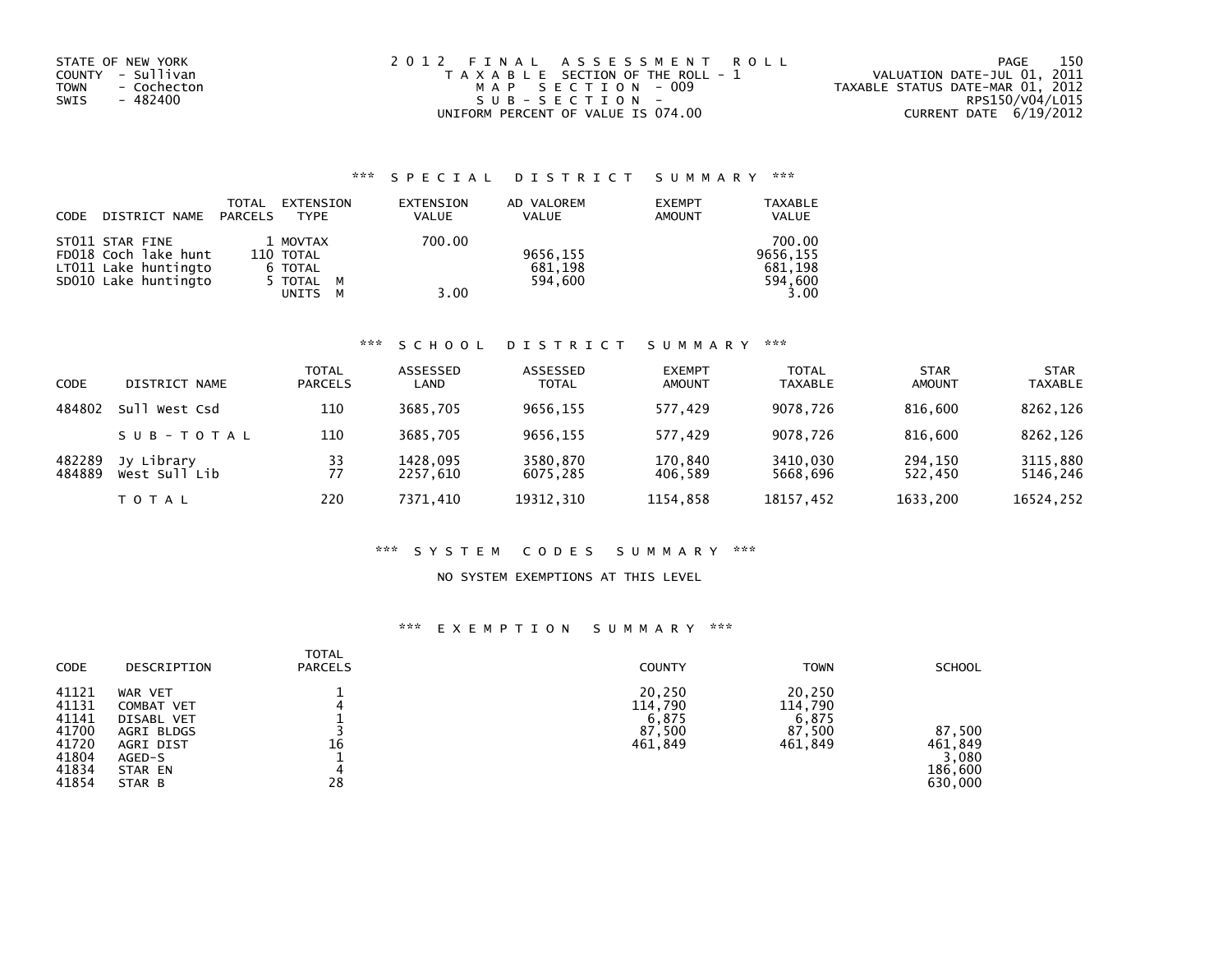| STATE OF NEW YORK   | 2012 FINAL ASSESSMENT ROLL            | 151<br>PAGE                      |
|---------------------|---------------------------------------|----------------------------------|
| COUNTY - Sullivan   | T A X A B L E SECTION OF THE ROLL - 1 | VALUATION DATE-JUL 01, 2011      |
| - Cochecton<br>TOWN | MAP SECTION - 009                     | TAXABLE STATUS DATE-MAR 01, 2012 |
| - 482400<br>SWIS    | SUB-SECTION-                          | RPS150/V04/L015                  |
|                     | UNIFORM PERCENT OF VALUE IS 074.00    | CURRENT DATE $6/19/2012$         |

# \*\*\* E X E M P T I O N S U M M A R Y \*\*\*

| CODE  | DESCRIPTION                | TOTAL<br><b>PARCELS</b> | COUNTY            | <b>TOWN</b>       | SCHOOL             |
|-------|----------------------------|-------------------------|-------------------|-------------------|--------------------|
| 49500 | SOLAR/WIND<br><b>TOTAL</b> | -<br>59<br>- -          | 25,000<br>716.264 | 25,000<br>716.264 | 25,000<br>1394,029 |

## \*\*\* G R A N D T O T A L S \*\*\*

| <b>ROLL</b> | DESCRIPTION    | <b>TOTAL</b>   | <b>ASSESSED</b> | ASSESSED     | TAXABLE       | TAXABLE     | <b>TAXABLE</b> | STAR           |
|-------------|----------------|----------------|-----------------|--------------|---------------|-------------|----------------|----------------|
| <b>SEC</b>  |                | <b>PARCELS</b> | _AND            | <b>TOTAL</b> | <b>COUNTY</b> | <b>TOWN</b> | <b>SCHOOL</b>  | <b>TAXABLE</b> |
|             | <b>TAXABLE</b> | 110            | 3685.705        | 9656.155     | 8939,891      | 8939.891    | 9078.726       | 8262.126       |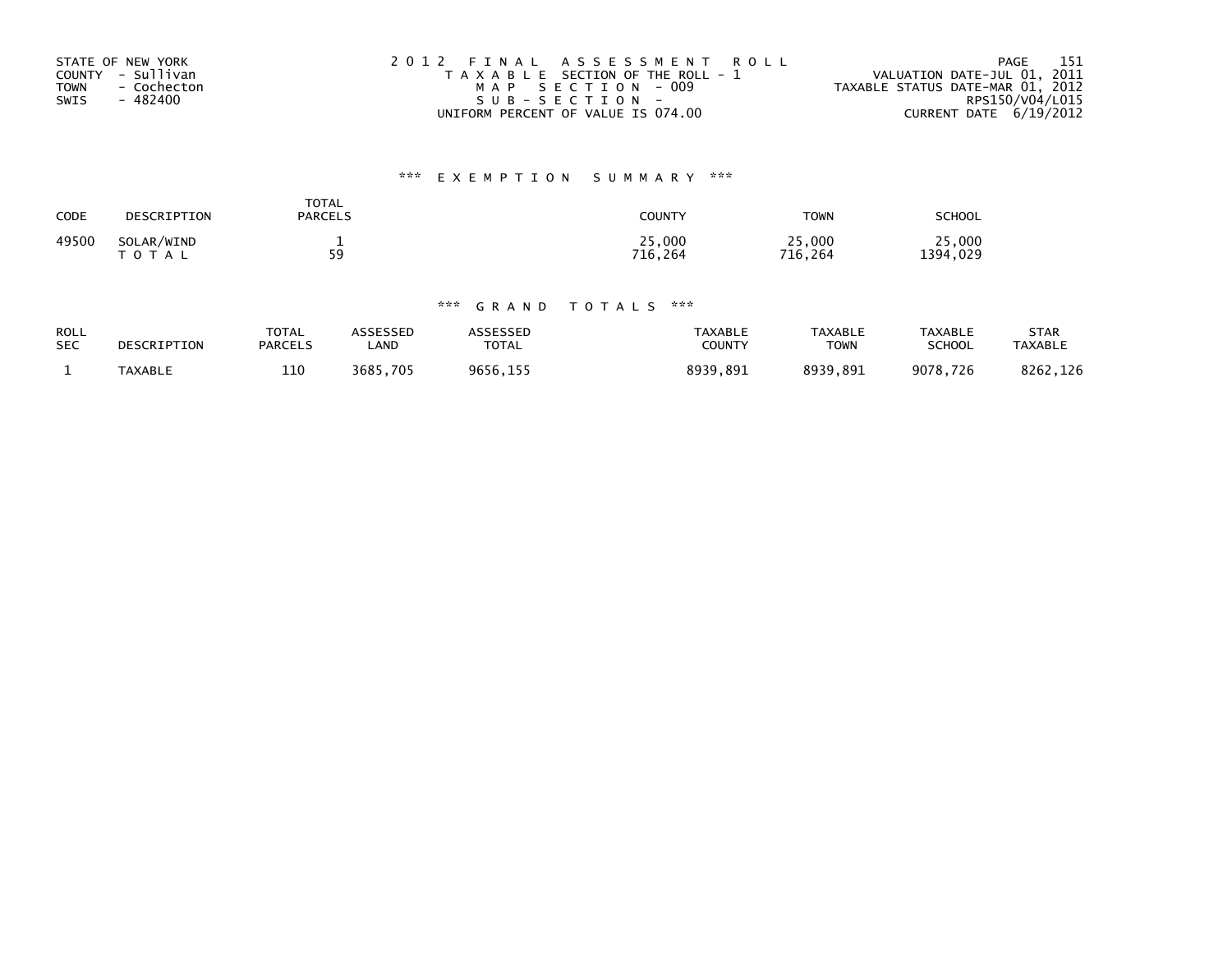| STATE OF NEW YORK<br>COUNTY - Sullivan<br><b>TOWN</b><br>- Cochecton<br>$-482400$<br><b>SWIS</b>                                                                                                                                                     |                                                                                                                                                                                                          | TAX MAP NUMBER SEQUENCE      | 2012 FINAL ASSESSMENT ROLL<br>T A X A B L E SECTION OF THE ROLL - 1<br>UNIFORM PERCENT OF VALUE IS 074.00                                                                                                                                                                  | ۔۔۔<br>2011    VALUATION DATE-JUL<br>2012    TAXABLE STATUS DATE-MAR | 152<br>PAGE                  |
|------------------------------------------------------------------------------------------------------------------------------------------------------------------------------------------------------------------------------------------------------|----------------------------------------------------------------------------------------------------------------------------------------------------------------------------------------------------------|------------------------------|----------------------------------------------------------------------------------------------------------------------------------------------------------------------------------------------------------------------------------------------------------------------------|----------------------------------------------------------------------|------------------------------|
| TAX MAP PARCEL NUMBER<br>CURRENT OWNERS NAME<br>CURRENT OWNERS ADDRESS                                                                                                                                                                               |                                                                                                                                                                                                          |                              |                                                                                                                                                                                                                                                                            |                                                                      |                              |
| $10. -1 - 1$<br>Figuera James J<br>Figuera Wanda<br>Figuera Wanda<br>Figuera Wanda<br>The Rd<br>Construction of the Same School of the Same School of the Same School of the Same School of the School of School of School of the Rd                 | 126 Devils Rd<br>210 1 Family Res<br>$10.-1-2,10.-1-3.2$<br>Po $10.-1-1$<br>FRNT 345.00 DPTH 174.00<br>ACRES 0.238 BANKC030981<br>EAST-0321892 NRTH-0615740<br>DEED BOOK 3137 PG-34<br>FULL MARKET VALUE | 120,000<br>$-34$ 162,200     | 41854<br>STAR B<br><b>TOWN</b><br>TAXABLE VALUE<br>SCHOOL TAXABLE VALUE<br>FDO18 Coch lake hunt fire 120,000 TO<br>LTO11 Lake huntington lght 120,000 TO<br>SDO10 Lake huntington sew 120,000 TO M<br>120,000 TO M<br>1.00 UN M                                            | $\mathbf{0}$<br>120,000<br>120,000                                   | 007859<br>22,500<br>$\Omega$ |
| $10.-1-3.1$<br>10.-1-3.1<br>Stelcer Janez Ivo<br>Stelcer Maria (10 Sull West Csd 484802-89<br>Stelcer Maria (17 Walker St EAST-0321610 NRTH-0615930<br>North Babylon, NY 11703 DEED BOOK 1302 PG-216                                                 | Devils Rd<br>sull West Csd 484802-89<br>DEED BOOK 1302 PG-216<br>FULL MARKET VALUE                                                                                                                       |                              | COUNTY TAXABLE VALUE<br>4,000 TOWN TAXABLE VALUE 4,000<br>4,000 SCHOOL TAXABLE VALUE 4,000<br>FD018 Coch lake hunt fire 4,000 TO<br>LT011 Lake huntington lght 4,000 TO<br>5,400 SD010 Lake huntington sew 4,000 TO M<br>.00 UN M                                          | 4,000                                                                | 012505                       |
|                                                                                                                                                                                                                                                      |                                                                                                                                                                                                          |                              |                                                                                                                                                                                                                                                                            |                                                                      |                              |
| $10. -1 -4$<br>Leonardo Frank F Jr<br>Leonardo Brandy<br>6569 State Route 52<br>Cochecton, NY 12726                                                                                                                                                  | 6569 State Route 52<br>210 1 Family Res<br>Sull West Csd 484802-89<br>FRNT 172.50 DPTH 164.20<br>ACRES 0.37 BANK0060806<br>EAST-0321540 NRTH-0616080<br>DEED BOOK 3630 PG-111<br>FULL MARKET VALUE       |                              | 41854<br>STAR B<br>84802-89 16,200 164.20 55,700<br>164.20 55,700 TOWNY TAXABLE VALUE 55,700<br>RO060806 55,700 SCHOOL TAXABLE VALUE 55,700<br>-0616080 FD018 Coch lake hunt fire 55,700 TO<br>PG-111 12 LT011 Lake huntington 1ght 55,700 TO<br>75,300 SD0<br>$1.00$ UN M | $\overline{0}$<br>55,700 TO M                                        | 005710<br>22,500<br>$\Omega$ |
|                                                                                                                                                                                                                                                      |                                                                                                                                                                                                          |                              |                                                                                                                                                                                                                                                                            |                                                                      |                              |
| 10.-1-5<br>Stelcer Janez Ivo<br>Stelcer Maria<br>417 Walker St<br>North Babylon, NY 11703<br>210 1 Family Res<br>210 1 Family Res<br>Sull West Csd 484802-89<br>FRNT 275.00 DPTH 227.00<br>FRNT 275.00 DPTH 227.00<br>ADFED BOOK 1302<br>PEED BOOK 1 | 138 Devils Rd<br>FULL MARKET VALUE                                                                                                                                                                       | 19,500                       | COUNTY TAXABLE VALUE<br>TAXABLE VALUE<br><b>TOWN</b><br>248,100<br>FD018 Coch lake hunt fire 248,100 TO<br>LT011 Lake huntington lght 248,100 TO<br>335,300 SD010 Lake huntington sew 248,100 TO                                                                           | 248,100<br>248,100<br>248,100 то м                                   | 012506                       |
|                                                                                                                                                                                                                                                      |                                                                                                                                                                                                          |                              |                                                                                                                                                                                                                                                                            |                                                                      |                              |
| $10.-2-1$<br>Genco Mark<br>20 Narrowbrook Ct<br>Manalapan, NJ 07726                                                                                                                                                                                  | State Route 52<br>210 1 Family Res<br>Sull West Csd 484802-89<br>FRNT 177.00 DPTH 258.00<br>EAST-0321180 NRTH-0616710<br>DEED BOOK 1129 PG-00122                                                         | 21,300<br>138,500<br>187,200 | COUNTY TAXABLE VALUE<br>TOWN TAXABLE VALUE<br>TOWN TAXABLE VALUE<br>SCHOOL TAXABLE VALUE<br>FDO18 Coch lake hunt fire<br>SDO10 Lake huntington sew 138,500 TO M<br>SDO10 Lake huntington sew 138,500 TO M                                                                  | 138,500                                                              | 013540                       |
|                                                                                                                                                                                                                                                      | FULL MARKET VALUE                                                                                                                                                                                        |                              | 2.00 UN M                                                                                                                                                                                                                                                                  |                                                                      |                              |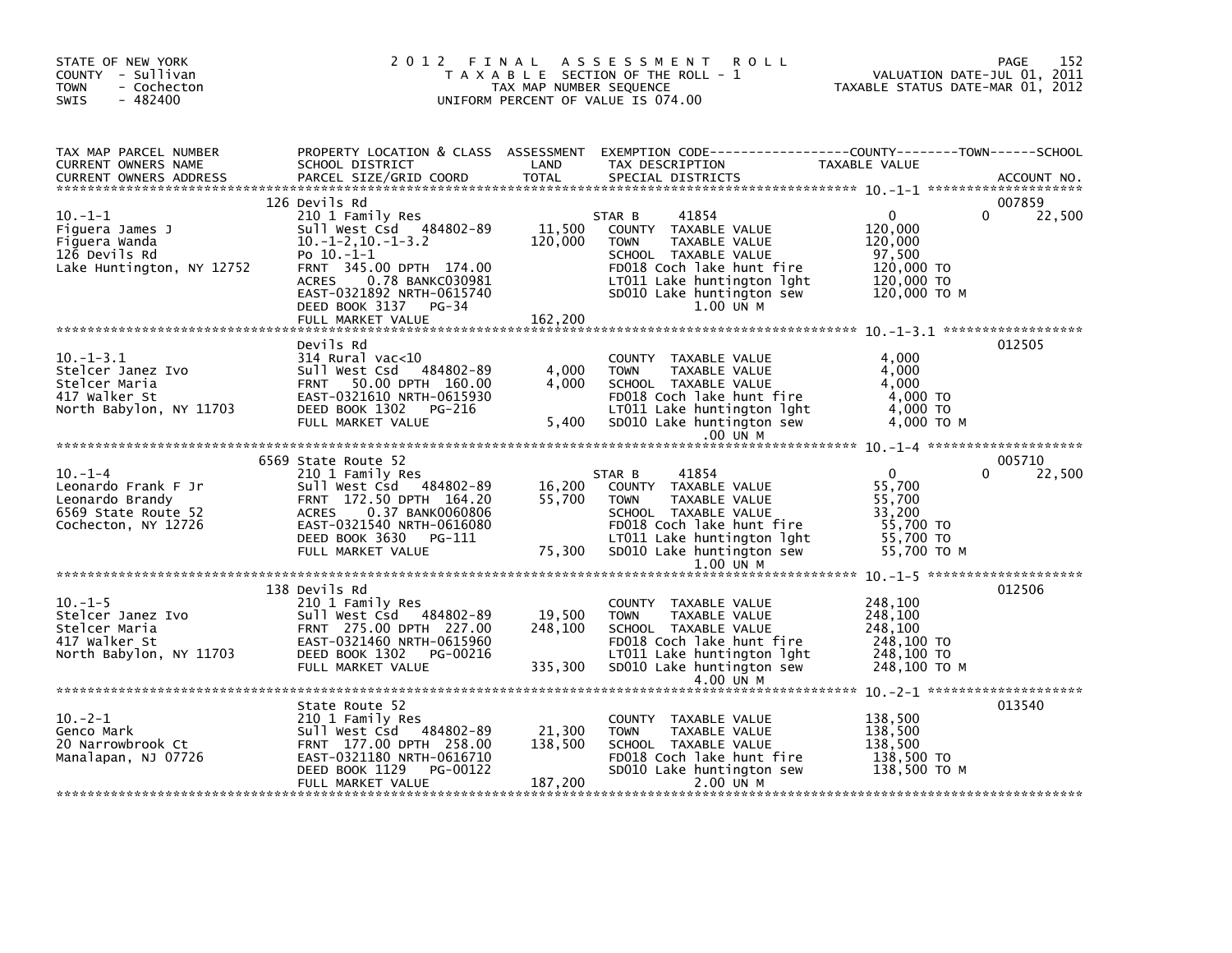| STATE OF NEW YORK<br>COUNTY - Sullivan<br>- Cochecton<br><b>TOWN</b><br>$-482400$<br><b>SWIS</b> | 2012 FINAL                                                                                                                                                                                                                         | TAX MAP NUMBER SEQUENCE    | A S S E S S M E N T<br><b>ROLL</b><br>T A X A B L E SECTION OF THE ROLL - 1<br>UNIFORM PERCENT OF VALUE IS 074.00                                                                                      | VALUATION DATE-JUL 01, 2011<br>TAXABLE STATUS DATE-MAR 01, 2012                      | 153<br>PAGE      |
|--------------------------------------------------------------------------------------------------|------------------------------------------------------------------------------------------------------------------------------------------------------------------------------------------------------------------------------------|----------------------------|--------------------------------------------------------------------------------------------------------------------------------------------------------------------------------------------------------|--------------------------------------------------------------------------------------|------------------|
| TAX MAP PARCEL NUMBER<br><b>CURRENT OWNERS NAME</b>                                              | PROPERTY LOCATION & CLASS ASSESSMENT<br>SCHOOL DISTRICT                                                                                                                                                                            | LAND                       | EXEMPTION CODE-----------------COUNTY-------TOWN------SCHOOL<br>TAX DESCRIPTION                                                                                                                        | <b>TAXABLE VALUE</b>                                                                 |                  |
| $10. -2 - 2$<br>Genco Mark<br>20 Narrowbrook Ct<br>Manalapan, NJ 07726                           | State Route 52<br>$314$ Rural vac<10<br>484802-89<br>Sull West Csd<br><b>ACRES</b><br>1.70<br>EAST-0321150 NRTH-0616400<br>DEED BOOK 1129<br>PG-00122<br>FULL MARKET VALUE                                                         | 19,000<br>19,000<br>25,700 | COUNTY TAXABLE VALUE<br><b>TOWN</b><br><b>TAXABLE VALUE</b><br>SCHOOL TAXABLE VALUE<br>FD018 Coch lake hunt fire<br>LT011 Lake huntington lght<br>SD010 Lake huntington sew<br>.00 UN M                | 19,000<br>19,000<br>19,000<br>19,000 TO<br>19,000 TO<br>19,000 то м                  | 013500           |
|                                                                                                  |                                                                                                                                                                                                                                    |                            |                                                                                                                                                                                                        |                                                                                      |                  |
| $10 - 2 - 4$<br>Capece Christopher<br>Capece Tami<br>PO Box 172<br>Lake Huntington, NY 12752     | 6598 State Route 52<br>210 1 Family Res<br>Sull West Csd 484802-89<br>FRNT 85.00 DPTH 180.00<br>EAST-0320910 NRTH-0616150<br>DEED BOOK 2059<br>PG-069<br>FULL MARKET VALUE                                                         | 17,600<br>60,300<br>81,500 | 41854<br>STAR B<br>COUNTY TAXABLE VALUE<br><b>TOWN</b><br>TAXABLE VALUE<br>SCHOOL TAXABLE VALUE<br>FD018 Coch lake hunt fire<br>LT011 Lake huntington lght<br>SD010 Lake huntington sew<br>$1.00$ UN M | $\Omega$<br>0<br>60,300<br>60,300<br>37,800<br>60,300 TO<br>60,300 ТО<br>60,300 ТО М | 008940<br>22,500 |
|                                                                                                  | County Road 113                                                                                                                                                                                                                    |                            |                                                                                                                                                                                                        | $10. -2 - 5$ **********************                                                  | 012303           |
| $10. -2 - 5$<br>Gartner Reinhard Jr<br>Gartner William<br>249 CR 116<br>Cochecton, NY 12726      | 480 Mult-use bld<br>Sull West Csd<br>484802-89<br>75x180<br>0.31<br><b>ACRES</b><br>EAST-0320980 NRTH-0616080<br>DEED BOOK 1193<br>PG-00083                                                                                        | 14,500<br>70,200           | COUNTY TAXABLE VALUE<br><b>TAXABLE VALUE</b><br><b>TOWN</b><br>SCHOOL TAXABLE VALUE<br>FD018 Coch lake hunt fire<br>LT011 Lake huntington lght<br>SD010 Lake huntington sew                            | 70,200<br>70,200<br>70,200<br>70,200 TO<br>70,200 TO<br>70,200 TO M                  |                  |
|                                                                                                  |                                                                                                                                                                                                                                    |                            |                                                                                                                                                                                                        | $10 - 2 - 7$ **********************                                                  |                  |
| $10. -2 - 7$<br>Genco Paul<br>PO Box 232<br>Lake Huntington, NY 12752                            | County Road 113<br>451 Reg shop ctr<br>Sull West Csd 484802-89<br>$10 - 2 - 7$<br>Fire House & Lot<br>55x160<br>55.00 DPTH 160.00<br><b>FRNT</b><br>0.26<br><b>ACRES</b><br>EAST-0321140 NRTH-0616020<br>DEED BOOK 2011<br>PG-5291 | 14,100<br>70,509           | COUNTY TAXABLE VALUE<br><b>TAXABLE VALUE</b><br><b>TOWN</b><br>SCHOOL TAXABLE VALUE<br>FD018 Coch lake hunt fire<br>LT011 Lake huntington lght<br>SD010 Lake huntington sew<br>$.00$ UN M              | 70,509<br>70,509<br>70,509<br>70,509 TO<br>70,509 TO<br>70,509 ТО М                  | 600230           |
|                                                                                                  | FULL MARKET VALUE                                                                                                                                                                                                                  | 95,300                     |                                                                                                                                                                                                        |                                                                                      |                  |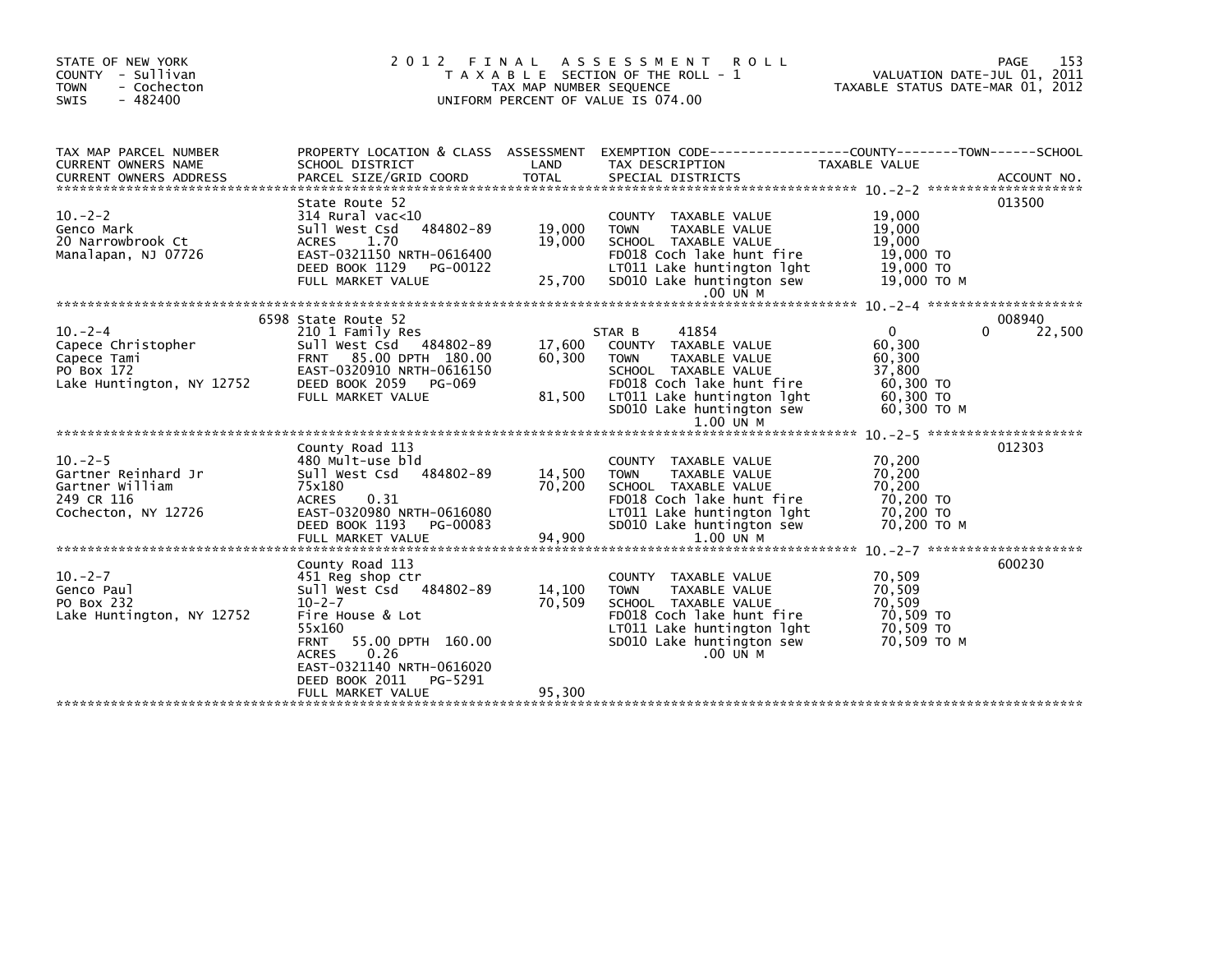| STATE OF NEW YORK<br>COUNTY - Sullivan<br><b>TOWN</b><br>- Cochecton<br>$-482400$<br><b>SWIS</b> |                                                                                                                                                                                       | TAX MAP NUMBER SEQUENCE      | 2012 FINAL ASSESSMENT<br><b>ROLL</b><br>T A X A B L E SECTION OF THE ROLL - 1<br>UNIFORM PERCENT OF VALUE IS 074.00                                                               | PAGE<br>154<br>VALUATION DATE-JUL 01, 2011<br>TAXABLE STATUS DATE-MAR 01, 2012        |
|--------------------------------------------------------------------------------------------------|---------------------------------------------------------------------------------------------------------------------------------------------------------------------------------------|------------------------------|-----------------------------------------------------------------------------------------------------------------------------------------------------------------------------------|---------------------------------------------------------------------------------------|
| TAX MAP PARCEL NUMBER<br>CURRENT OWNERS NAME                                                     | PROPERTY LOCATION & CLASS ASSESSMENT<br>SCHOOL DISTRICT                                                                                                                               | LAND                         | TAX DESCRIPTION                                                                                                                                                                   | EXEMPTION CODE------------------COUNTY--------TOWN------SCHOOL<br>TAXABLE VALUE       |
| $10. -2 - 8.1$<br>Genco Ernest<br>Genco Dorothy<br>104 Emerson Ave<br>Staten Island, NY 10301    | County Road 113<br>311 Res vac land - WTRFNT<br>Sull West Csd 484802-89<br>FRNT 16.50 DPTH 245.00<br>EAST-0321060 NRTH-0615810<br>DEED BOOK 1149 PG-00238<br>FULL MARKET VALUE        | 2,600<br>2,600<br>3,500      | COUNTY TAXABLE VALUE<br><b>TOWN</b><br>TAXABLE VALUE<br>SCHOOL TAXABLE VALUE<br>FD018 Coch lake hunt fire<br>LT011 Lake huntington lght<br>SD010 Lake huntington sew              | 000565<br>2.600<br>2,600<br>2,600<br>2,600 TO<br>2,600 TO<br>2.600 TO M               |
|                                                                                                  |                                                                                                                                                                                       |                              | $.00$ UN M                                                                                                                                                                        |                                                                                       |
| $10 - 2 - 8.2$<br>Olak Ryszard<br>6570 State Route 52<br>Lake Huntington, NY 12752               | County Road 113<br>210 1 Family Res<br>Sull West Csd 484802-89<br>Lot $#1$<br>FRNT 181.80 DPTH 338.00<br>EAST-0321361 NRTH-0616233<br>DEED BOOK 2164<br>$PG-545$<br>FULL MARKET VALUE | 15,800<br>100,500<br>135,800 | COUNTY TAXABLE VALUE<br><b>TOWN</b><br>TAXABLE VALUE<br>SCHOOL TAXABLE VALUE<br>FD018 Coch lake hunt fire<br>LT011 Lake huntington lght<br>SD010 Lake huntington sew<br>1.00 UN M | 014770<br>100,500<br>100,500<br>100,500<br>100,500 TO<br>$100,500$ TO<br>100,500 ТО М |
|                                                                                                  |                                                                                                                                                                                       |                              |                                                                                                                                                                                   |                                                                                       |
| $10. -2 - 8.3$<br>Olak Ryszard<br>6570 State Route 52<br>Lake Huntington, NY 12752               | 6568 State Route 52<br>411 Apartment<br>484802-89<br>Sull West Csd<br>Lot $#2$<br><b>ACRES</b><br>1.18<br>EAST-0321281 NRTH-0616096<br>DEED BOOK 2164 PG-555<br>FULL MARKET VALUE     | 21,100<br>168,000<br>227,027 | COUNTY TAXABLE VALUE<br>TAXABLE VALUE<br><b>TOWN</b><br>SCHOOL TAXABLE VALUE<br>FD018 Coch lake hunt fire<br>LT011 Lake huntington lght<br>SD010 Lake huntington sew<br>7.00 UN M | 014770<br>168,000<br>168,000<br>168,000<br>168,000 TO<br>168,000 TO<br>168,000 ТО М   |
|                                                                                                  | Nearing Rd                                                                                                                                                                            |                              |                                                                                                                                                                                   | 000569                                                                                |
| $10. -2 - 9.1$<br>Genco Ernest<br>Genco Dorothy<br>104 Emerson Ave<br>Staten Island, NY 10301    | 330 Vacant comm - WTRFNT<br>Sull West Csd 484802-89<br>FRNT 25.66 DPTH 190.00<br>EAST-0321090 NRTH-0615720<br>DEED BOOK 1149 PG-00238                                                 | 4,600<br>4,600               | COUNTY TAXABLE VALUE<br><b>TOWN</b><br>TAXABLE VALUE<br>SCHOOL TAXABLE VALUE<br>FD018 Coch lake hunt fire<br>SD010 Lake huntington sew                                            | 4.600<br>4.600<br>4,600<br>4,600 TO<br>4,600 TO M                                     |
|                                                                                                  | Nearing Rd                                                                                                                                                                            |                              |                                                                                                                                                                                   | 008265                                                                                |
| $10. -2 - 9.2$<br>Genco Ernest<br>Genco Dorothy<br>104 Emerson Ave<br>Staten Island, NY 10301    | 210 1 Family Res<br>Sull West Csd 484802-89<br>FRNT 150.00 DPTH 222.00<br>EAST-0321360 NRTH-0615800<br>DEED BOOK 1202<br>PG-00239                                                     | 18,600<br>47,300             | COUNTY TAXABLE VALUE<br><b>TOWN</b><br>TAXABLE VALUE<br>SCHOOL TAXABLE VALUE<br>FD018 Coch lake hunt fire<br>LT011 Lake huntington lght                                           | 47,300<br>47,300<br>47,300<br>47,300 TO<br>47,300 TO                                  |
|                                                                                                  | FULL MARKET VALUE                                                                                                                                                                     | 63,900                       | SD010 Lake huntington sew<br>1.00 UN M                                                                                                                                            | 47.300 TO M                                                                           |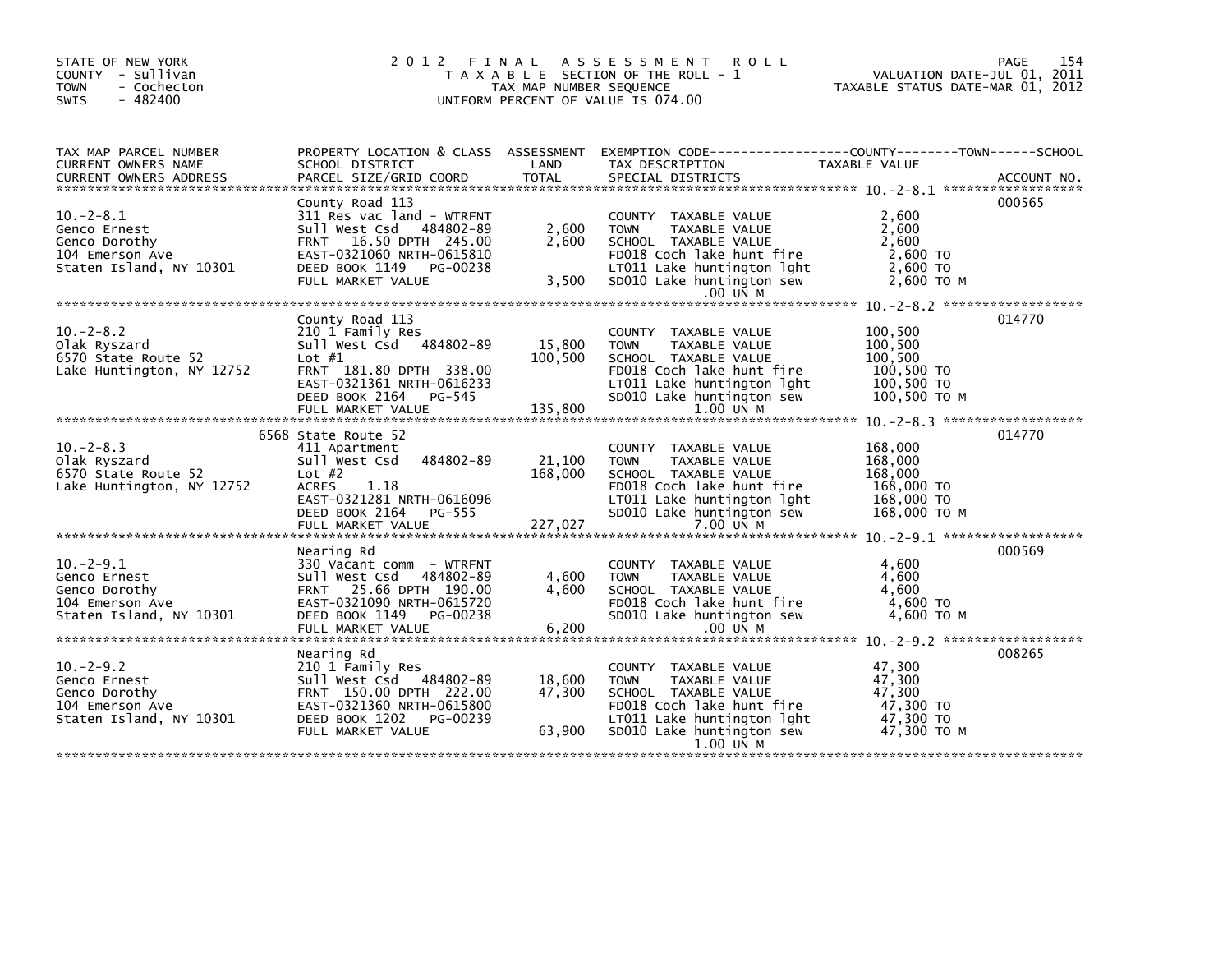| STATE OF NEW YORK<br>COUNTY - Sullivan<br><b>TOWN</b><br>- Cochecton<br>$-482400$<br>SWIS |                                                                                                                                                  | TAX MAP NUMBER SEQUENCE | 2012 FINAL ASSESSMENT<br><b>ROLL</b><br>T A X A B L E SECTION OF THE ROLL - 1<br>UNIFORM PERCENT OF VALUE IS 074.00                            | TAXABLE STATUS DATE-MAR 01, 2012                       | 155<br>PAGE<br>VALUATION DATE-JUL 01, 2011 |
|-------------------------------------------------------------------------------------------|--------------------------------------------------------------------------------------------------------------------------------------------------|-------------------------|------------------------------------------------------------------------------------------------------------------------------------------------|--------------------------------------------------------|--------------------------------------------|
| TAX MAP PARCEL NUMBER<br>CURRENT OWNERS NAME                                              | PROPERTY LOCATION & CLASS ASSESSMENT EXEMPTION CODE-----------------COUNTY-------TOWN------SCHOOL<br>SCHOOL DISTRICT                             | LAND                    | TAX DESCRIPTION                                                                                                                                | TAXABLE VALUE                                          |                                            |
|                                                                                           | 14 Nearing Rd                                                                                                                                    |                         |                                                                                                                                                |                                                        | 006970                                     |
| $10 - 2 - 9.3$<br>Bosco Jane<br>Attn: Judy Lyn Bosco Pigott<br>78 Prescott Ave            | 210 1 Family Res<br>Sull West Csd<br>484802-89<br><b>ACRES</b><br>1.07<br>EAST-0321130 NRTH-0615590                                              | 56,800<br>155,200       | COUNTY TAXABLE VALUE<br><b>TAXABLE VALUE</b><br><b>TOWN</b><br>SCHOOL TAXABLE VALUE<br>FD018 Coch lake hunt fire                               | 155,200<br>155,200<br>155,200<br>155,200 TO            |                                            |
| Staten Island, NY 10306                                                                   | DEED BOOK 1169 PG-00113<br>FULL MARKET VALUE                                                                                                     | 209,700                 | SD010 Lake huntington sew<br>$1.00$ UN M                                                                                                       | 155,200 TO M                                           |                                            |
|                                                                                           |                                                                                                                                                  |                         |                                                                                                                                                |                                                        |                                            |
| $10. -2 - 9.4$<br>Ciolko Januaz<br>Ciolko Jadwia<br>66-12 54th Ave<br>Maspeth, NY 11378   | 135 Devils Rd<br>260 Seasonal res<br>Sull West Csd 484802-89<br>FRNT 84.05 DPTH 125.00<br>EAST-0321470 NRTH-0615780<br>DEED BOOK 813<br>PG-00091 | 14,100<br>83,500        | COUNTY TAXABLE VALUE<br><b>TAXABLE VALUE</b><br><b>TOWN</b><br>SCHOOL TAXABLE VALUE<br>FD018 Coch lake hunt fire<br>LT011 Lake huntington lght | 83,500<br>83,500<br>83,500<br>83,500 TO<br>83,500 TO   | 002350                                     |
|                                                                                           | FULL MARKET VALUE                                                                                                                                | 112,800                 | SD010 Lake huntington sew                                                                                                                      | 83,500 TO M                                            |                                            |
|                                                                                           |                                                                                                                                                  |                         | 2.00 UN M                                                                                                                                      |                                                        |                                            |
|                                                                                           | Nearing Rd                                                                                                                                       |                         |                                                                                                                                                |                                                        | 002340                                     |
| $10. -2 - 9.5$<br>Zmoira Marta<br>365 W 25th St Apt 12C<br>New York, NY 10001             | 260 Seasonal res<br>Sull West Csd<br>484802-89<br>ACRES<br>1.30<br>EAST-0321400 NRTH-0615630<br>DEED BOOK 2011<br>PG-7988                        | 22,400<br>87,500        | COUNTY TAXABLE VALUE<br><b>TAXABLE VALUE</b><br><b>TOWN</b><br>SCHOOL TAXABLE VALUE<br>FD018 Coch lake hunt fire<br>SD010 Lake huntington sew  | 87,500<br>87,500<br>87,500<br>87,500 TO<br>87,500 TO M |                                            |
| PRIOR OWNER ON 3/01/2012                                                                  | FULL MARKET VALUE                                                                                                                                | 118,200                 | $2.00$ UN M                                                                                                                                    |                                                        |                                            |
| Zmoira Marta                                                                              |                                                                                                                                                  |                         |                                                                                                                                                |                                                        |                                            |
| $10. -2 - 10.1$                                                                           | 20 Nearing Rd<br>270 Mfg housing - WTRFNT                                                                                                        |                         | COUNTY TAXABLE VALUE                                                                                                                           | 45.500                                                 | 010350                                     |
| Nearing Ronald C<br>5224 Lake Rd<br>Williamson, NY 14589                                  | Sull West Csd 484802-89<br>Life Estate A.nearing<br>50.00 DPTH 123.50<br><b>FRNT</b><br>EAST-0321136 NRTH-0615401<br>DEED BOOK 3395 PG-184       | 31,500<br>45,500        | <b>TOWN</b><br>TAXABLE VALUE<br>SCHOOL TAXABLE VALUE<br>FD018 Coch lake hunt fire<br>SD010 Lake huntington sew<br>$1.00$ UN M                  | 45,500<br>45,500<br>45,500 TO<br>45,500 TO M           |                                            |
|                                                                                           | FULL MARKET VALUE                                                                                                                                | 61,500                  |                                                                                                                                                |                                                        |                                            |
| $10 - 2 - 10.2$<br>Krauss Keith                                                           | Nearing Rd<br>311 Res vac land - WTRFNT<br>Sull West Csd<br>484802-89                                                                            | 3,000                   | COUNTY<br>TAXABLE VALUE<br><b>TOWN</b><br>TAXABLE VALUE                                                                                        | 3,000<br>3,000                                         | 007031                                     |
| Krauss Victoria<br>6152 State Route 52<br>Cochecton, NY 12726                             | Beach Lot<br>FRNT 24.29 DPTH 84.69<br>EAST-0321149 NRTH-0615213<br>DEED BOOK 2190<br>PG-160                                                      | 3,000                   | SCHOOL TAXABLE VALUE<br>FD018 Coch lake hunt fire<br>SD010 Lake huntington sew<br>$.00$ UN M                                                   | 3.000<br>3,000 TO<br>3.000 TO M                        |                                            |
|                                                                                           | FULL MARKET VALUE                                                                                                                                | 4,100                   |                                                                                                                                                |                                                        |                                            |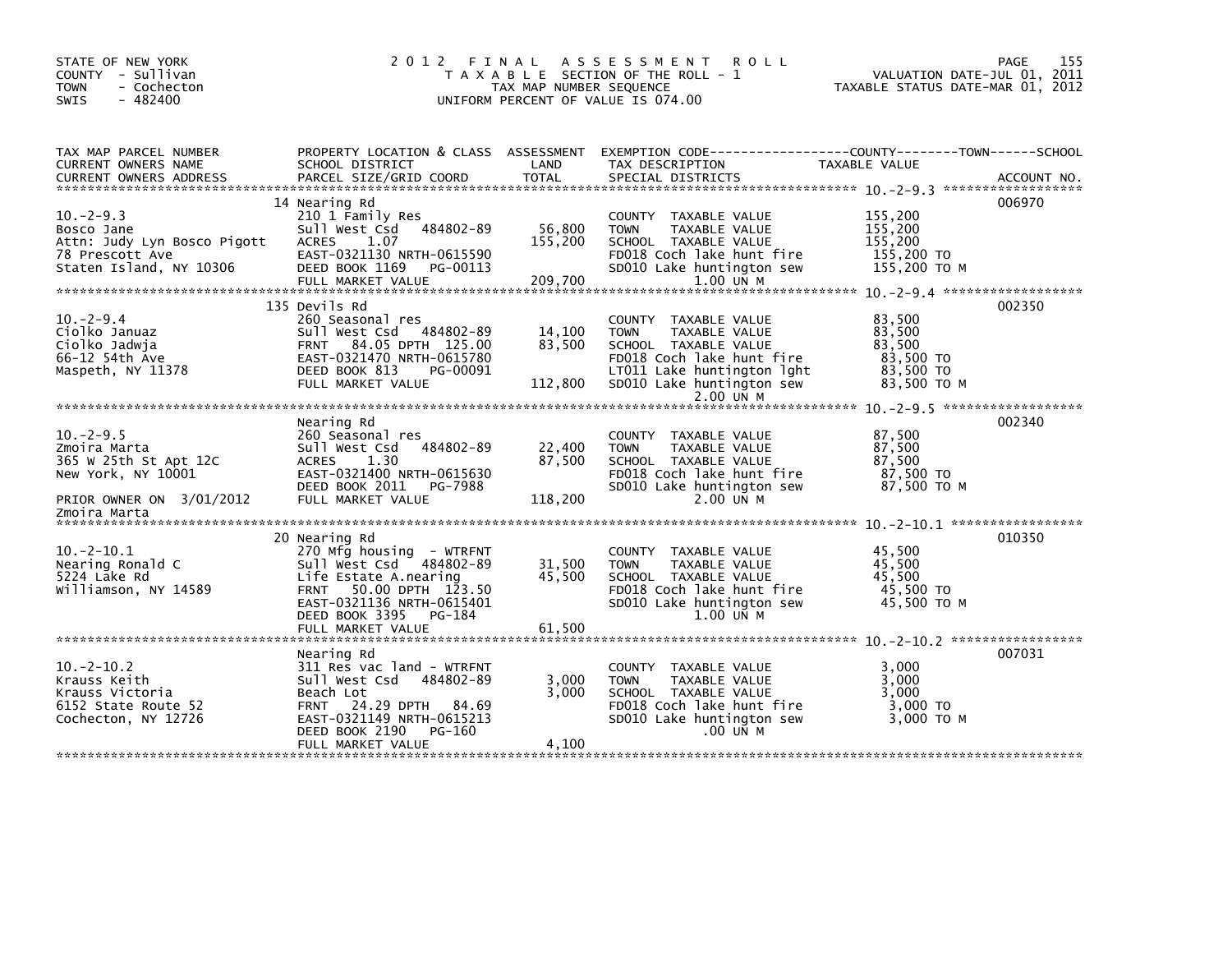| STATE OF NEW YORK<br>COUNTY - Sullivan<br><b>TOWN</b><br>- Cochecton<br>$-482400$<br><b>SWIS</b>                           | 2 0 1 2<br>FINAL<br>T A X A B L E SECTION OF THE ROLL - 1<br>TAX MAP NUMBER SEQUENCE<br>UNIFORM PERCENT OF VALUE IS 074.00                                                              | TAXABLE STATUS DATE-MAR 01, 2012 | 156<br>PAGE<br>VALUATION DATE-JUL 01, 2011                                                                                                                             |                                                                        |                       |
|----------------------------------------------------------------------------------------------------------------------------|-----------------------------------------------------------------------------------------------------------------------------------------------------------------------------------------|----------------------------------|------------------------------------------------------------------------------------------------------------------------------------------------------------------------|------------------------------------------------------------------------|-----------------------|
| TAX MAP PARCEL NUMBER<br>CURRENT OWNERS NAME                                                                               | PROPERTY LOCATION & CLASS ASSESSMENT<br>SCHOOL DISTRICT                                                                                                                                 | LAND                             | EXEMPTION CODE-----------------COUNTY-------TOWN------SCHOOL<br>TAX DESCRIPTION                                                                                        | TAXABLE VALUE                                                          |                       |
| $10 - 2 - 10.3$<br>Rauso Marie<br>65 Nearing Rd<br>Lake Huntington, NY 12752                                               | 65 Nearing Rd<br>210 1 Family Res<br>Sull West Csd 484802-89<br>FRNT 100.00 DPTH 212.94<br>EAST-0321270 NRTH-0614810<br>DEED BOOK 2475<br>PG-227<br>FULL MARKET VALUE                   | 15,700<br>99,300<br>134,200      | 41854<br>STAR B<br>COUNTY TAXABLE VALUE<br>TAXABLE VALUE<br><b>TOWN</b><br>SCHOOL TAXABLE VALUE<br>FD018 Coch lake hunt fire<br>SD010 Lake huntington sew<br>1.00 UN M | $\mathbf{0}$<br>99,300<br>99,300<br>76,800<br>99,300 TO<br>99,300 TO M | 006713<br>22,500<br>0 |
| $10.-2-10.4$<br>Boffa David J<br>Boffa Kristine A<br>30 Whippoorwill Ln<br>Sparta, NJ 07871                                | Nearing Rd<br>312 Vac w/imprv<br>Sull West Csd 484802-89<br>FRNT 105.00 DPTH 201.18<br>EAST-0321290 NRTH-0614910<br>DEED BOOK 1856 PG-480<br>FULL MARKET VALUE                          | 16,100<br>22,200<br>30,000       | <b>COUNTY</b><br>TAXABLE VALUE<br><b>TOWN</b><br>TAXABLE VALUE<br>SCHOOL TAXABLE VALUE<br>FD018 Coch lake hunt fire<br>SD010 Lake huntington sew<br>1.00 UN M          | 22,200<br>22,200<br>22,200<br>22,200 TO<br>22,200 TO M                 | 001305                |
| $10. -2 - 10.5$<br>Ciolko Januaz<br>Ciolko Jadwja<br>& Jadwja<br>66-12 54th Ave<br>Maspeth, NY 11378                       | Nearing Rd<br>311 Res vac land<br>484802-89<br>Sull West Csd<br>Beach Lot<br>FRNT 25.00 DPTH 123.50<br>EAST-0321135 NRTH-0615360<br>DEED BOOK 813<br>PG-00091<br>FULL MARKET VALUE      | 4.000<br>4.000<br>5,400          | COUNTY TAXABLE VALUE<br>TAXABLE VALUE<br><b>TOWN</b><br>SCHOOL TAXABLE VALUE<br>FD018 Coch lake hunt fire<br>SD010 Lake huntington sew<br>.00 UN M                     | 4,000<br>4,000<br>4.000<br>$4,000$ TO<br>4,000 TO M                    | 002351                |
| $10 - 2 - 10.6$<br>Zmoira Marta<br>365 W 25th St Apt 12C<br>New York, NY 10001<br>PRIOR OWNER ON 3/01/2012<br>Zmoira Marta | Nearing Rd<br>311 Res vac land - WTRFNT<br>Sull West Csd<br>484802-89<br>30.00 DPTH 81.75<br><b>FRNT</b><br>EAST-0321149 NRTH-0615199<br>DEED BOOK 2011<br>PG-7988<br>FULL MARKET VALUE | 4,800<br>4,800<br>6,500          | COUNTY<br>TAXABLE VALUE<br>TAXABLE VALUE<br><b>TOWN</b><br>SCHOOL TAXABLE VALUE<br>FD018 Coch lake hunt fire<br>SD010 Lake huntington sew<br>.00 UN M                  | 4,800<br>4.800<br>4,800<br>4,800 TO<br>4.800 TO M                      | 002341                |
| $10.-2-10.7$<br>Skiba Zbigniew<br>& Genowefa<br>57-51 65th St<br>Maspeth, NY 11378                                         | Nearing Rd<br>210 1 Family Res<br>Sull West Csd 484802-89<br>FRNT 100.00 DPTH 219.00<br>EAST-0321290 NRTH-0615010<br>DEED BOOK 825<br>PG-00287<br>FULL MARKET VALUE                     | 16,500<br>78,200<br>105,700      | COUNTY TAXABLE VALUE<br>TAXABLE VALUE<br><b>TOWN</b><br>SCHOOL TAXABLE VALUE<br>FD018 Coch lake hunt fire<br>SD010 Lake huntington sew<br>1.00 UN M                    | 78,200<br>78,200<br>78.200<br>78,200 TO<br>78.200 TO M                 | 014427                |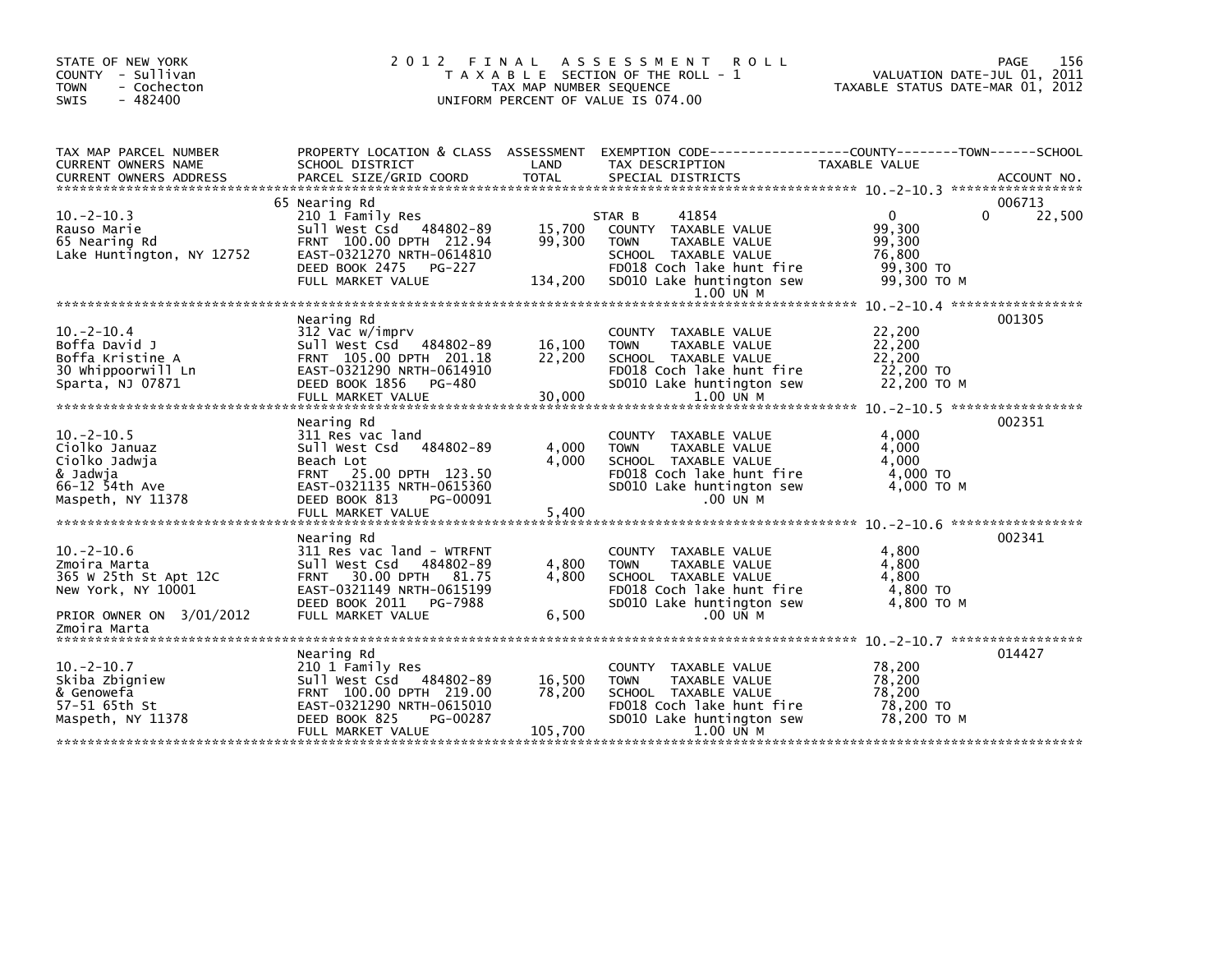| STATE OF NEW YORK                          | 2 0 1 2                                             |                         | FINAL ASSESSMENT<br><b>ROLL</b>                              |                                  | 157<br>PAGE                 |
|--------------------------------------------|-----------------------------------------------------|-------------------------|--------------------------------------------------------------|----------------------------------|-----------------------------|
| COUNTY - Sullivan                          |                                                     |                         | T A X A B L E SECTION OF THE ROLL - 1                        |                                  | VALUATION DATE-JUL 01, 2011 |
| - Cochecton<br><b>TOWN</b>                 |                                                     | TAX MAP NUMBER SEQUENCE |                                                              | TAXABLE STATUS DATE-MAR 01, 2012 |                             |
| $-482400$<br>SWIS                          |                                                     |                         | UNIFORM PERCENT OF VALUE IS 074.00                           |                                  |                             |
|                                            |                                                     |                         |                                                              |                                  |                             |
|                                            |                                                     |                         |                                                              |                                  |                             |
| TAX MAP PARCEL NUMBER                      | PROPERTY LOCATION & CLASS ASSESSMENT                |                         | EXEMPTION CODE-----------------COUNTY-------TOWN------SCHOOL |                                  |                             |
| CURRENT OWNERS NAME                        | SCHOOL DISTRICT                                     | LAND                    | TAX DESCRIPTION                                              | TAXABLE VALUE                    |                             |
|                                            |                                                     |                         |                                                              |                                  |                             |
|                                            |                                                     |                         |                                                              |                                  |                             |
|                                            | Nearing Rd                                          |                         |                                                              |                                  | 008465                      |
| $10. -2 - 10.9$                            | 210 1 Family Res                                    |                         | COUNTY TAXABLE VALUE                                         | 92,100                           |                             |
| Senzon Bobby                               | 484802-89<br>Sull West Csd                          | 15,700                  | <b>TOWN</b><br>TAXABLE VALUE                                 | 92,100                           |                             |
| Senzon Virginia                            | Dbl Modolal                                         | 92,100                  | SCHOOL TAXABLE VALUE                                         | 92.100                           |                             |
| 315 Passaic Ave                            | FRNT 100.00 DPTH 219.00                             |                         | FD018 Coch lake hunt fire                                    | 92,100 TO                        |                             |
| Hasbrouck Heights, NJ 07604                | EAST-0321300 NRTH-0615110                           |                         | SD010 Lake huntington sew                                    | 92,100 ТО М                      |                             |
|                                            | DEED BOOK 1150<br>PG-00175                          |                         | 1.00 UN M                                                    |                                  |                             |
|                                            | FULL MARKET VALUE                                   | 124,500                 |                                                              |                                  |                             |
|                                            |                                                     |                         |                                                              |                                  |                             |
|                                            | Nearing Rd                                          |                         |                                                              |                                  | 008466                      |
| $10. -2 - 10.10$                           | 311 Res vac land - WTRFNT                           |                         | COUNTY TAXABLE VALUE                                         | 4,800                            |                             |
| Senzon Bobby                               | Sull West Csd<br>484802-89                          | 4,800                   | <b>TOWN</b><br>TAXABLE VALUE                                 | 4,800                            |                             |
| Senzon Virginia                            | Beach Lot                                           | 4,800                   | SCHOOL TAXABLE VALUE                                         | 4,800                            |                             |
| 315 Passaic Ave                            | 30.60 DPTH 85.00<br><b>FRNT</b>                     |                         | FD018 Coch lake hunt fire                                    | 4,800 TO                         |                             |
| Hasbrouck Heights, NJ 07604                | EAST-0321146 NRTH-0615124                           |                         | SD010 Lake huntington sew                                    | 4,800 TO M                       |                             |
|                                            | DEED BOOK 1150 PG-00175                             |                         | .00 UN M                                                     |                                  |                             |
|                                            | FULL MARKET VALUE                                   | 6.500                   |                                                              |                                  |                             |
|                                            |                                                     |                         |                                                              |                                  |                             |
|                                            | Nearing Rd                                          |                         |                                                              |                                  | 008270                      |
| $10. -2 - 10.11$                           | 311 Res vac land - WTRFNT                           |                         | COUNTY TAXABLE VALUE                                         | 4,000                            |                             |
| Genco Ernest                               | Sull West Csd 484802-89                             | 4,000<br>4.000          | <b>TOWN</b><br>TAXABLE VALUE                                 | 4,000<br>4,000                   |                             |
| Genco Dorothy                              | FRNT 25.00 DPTH 130.00<br>EAST-0321151 NRTH-0615331 |                         | SCHOOL TAXABLE VALUE<br>FD018 Coch lake hunt fire            | 4,000 TO                         |                             |
| 104 Emerson Ave<br>Staten Island, NY 10301 | DEED BOOK 1202 PG-00239                             |                         | SD010 Lake huntington sew                                    | 4,000 ТО М                       |                             |
|                                            |                                                     |                         |                                                              |                                  |                             |
|                                            |                                                     |                         |                                                              |                                  |                             |
|                                            | Nearing Rd                                          |                         |                                                              |                                  | 007430                      |
| $10. -2 - 10.12$                           | 210 1 Family Res                                    |                         | COUNTY TAXABLE VALUE                                         | 84,300                           |                             |
| Matuszewski Eugene                         | Sull West Csd 484802-89                             | 17,000                  | <b>TOWN</b><br>TAXABLE VALUE                                 | 84,300                           |                             |
| Matuszewski Hedwig                         | FRNT 100.00 DPTH 229.00                             | 84,300                  | SCHOOL TAXABLE VALUE                                         | 84,300                           |                             |
| 66-30 53rd Dr                              | EAST-0321310 NRTH-0615210                           |                         | FD018 Coch lake hunt fire                                    | 84,300 TO                        |                             |
| Maspeth, NY 11378                          | DEED BOOK 1182<br>PG-00278                          |                         | SD010 Lake huntington sew                                    | 84,300 ТО М                      |                             |
|                                            | FULL MARKET VALUE                                   | 113,900                 | 1.00 UN M                                                    |                                  |                             |
|                                            |                                                     |                         |                                                              |                                  |                             |
|                                            | Nearing Rd                                          |                         |                                                              |                                  | 007435                      |
| $10. -2 - 10.13$                           | 311 Res vac land - WTRFNT                           |                         | COUNTY TAXABLE VALUE                                         | 4,000                            |                             |
| Matuszewski Eugene                         | 484802-89<br>Sull West Csd                          | 4,000                   | TAXABLE VALUE<br><b>TOWN</b>                                 | 4,000                            |                             |
| Matuszewski Hedwig                         | Beach Lot                                           | 4,000                   | SCHOOL TAXABLE VALUE                                         | 4,000                            |                             |
| 66-30 53rd Dr                              | FRNT 22.85 DPTH 65.10                               |                         | FD018 Coch lake hunt fire                                    | $4,000$ TO                       |                             |
| Maspeth, NY 11378                          | EAST-0321153 NRTH-0615156                           |                         | SD010 Lake huntington sew                                    | 4,000 TO M                       |                             |
|                                            | DEED BOOK 1182<br>PG-00278                          |                         | .00 UN M                                                     |                                  |                             |
|                                            | FULL MARKET VALUE                                   | 5,400                   |                                                              |                                  |                             |
|                                            |                                                     |                         |                                                              |                                  |                             |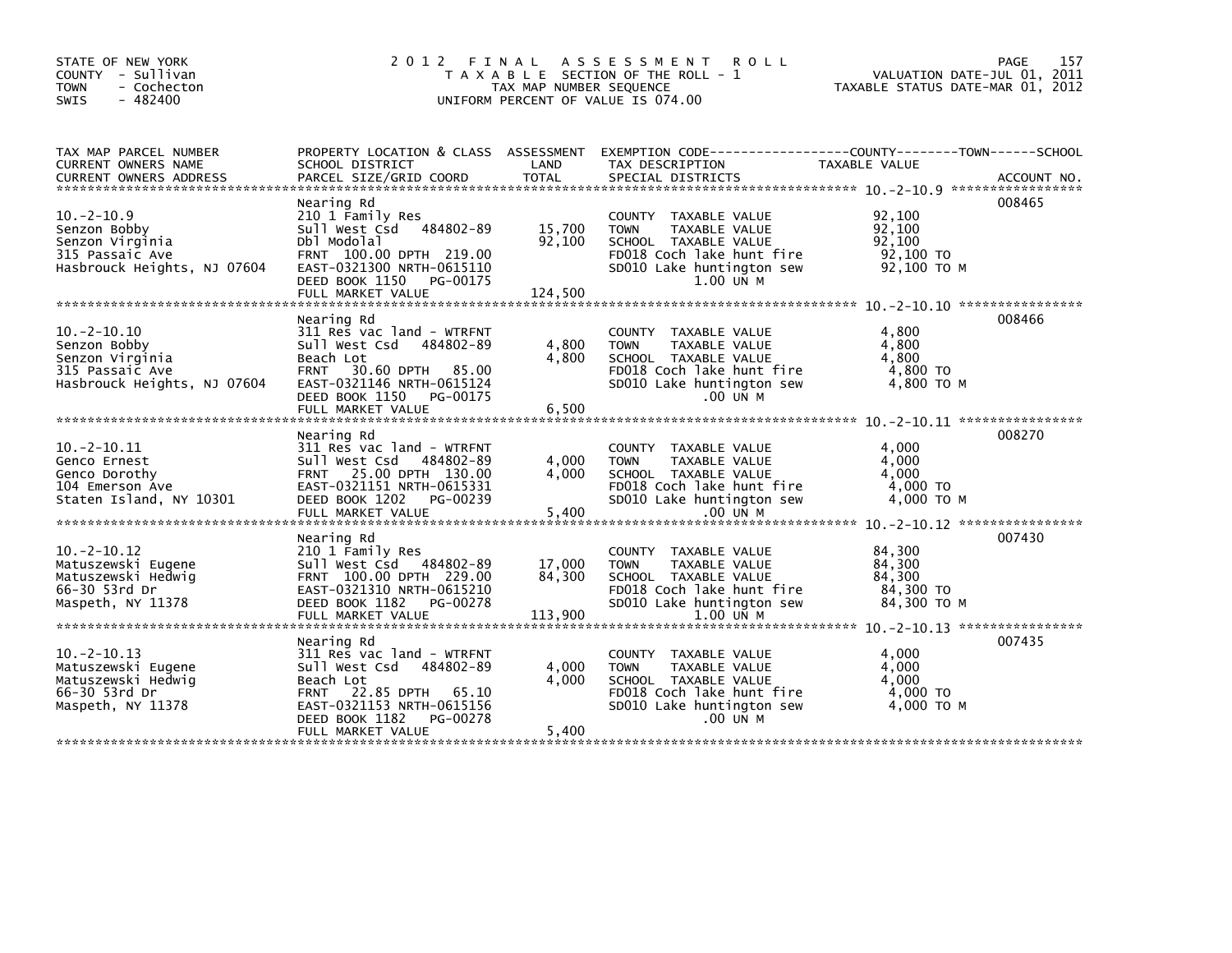| STATE OF NEW YORK                                    | 2 0 1 2<br>FINAL                             |                         | A S S E S S M E N T R O L L                                  |                                  | PAGE<br>158                 |
|------------------------------------------------------|----------------------------------------------|-------------------------|--------------------------------------------------------------|----------------------------------|-----------------------------|
| COUNTY - Sullivan                                    |                                              |                         | T A X A B L E SECTION OF THE ROLL - 1                        |                                  | VALUATION DATE-JUL 01, 2011 |
| - Cochecton<br><b>TOWN</b>                           |                                              | TAX MAP NUMBER SEQUENCE |                                                              | TAXABLE STATUS DATE-MAR 01, 2012 |                             |
| - 482400<br><b>SWIS</b>                              |                                              |                         | UNIFORM PERCENT OF VALUE IS 074.00                           |                                  |                             |
|                                                      |                                              |                         |                                                              |                                  |                             |
|                                                      |                                              |                         |                                                              |                                  |                             |
| TAX MAP PARCEL NUMBER                                | PROPERTY LOCATION & CLASS ASSESSMENT         |                         | EXEMPTION CODE-----------------COUNTY-------TOWN------SCHOOL |                                  |                             |
| CURRENT OWNERS NAME<br><b>CURRENT OWNERS ADDRESS</b> | SCHOOL DISTRICT<br>PARCEL SIZE/GRID COORD    | LAND<br><b>TOTAL</b>    | TAX DESCRIPTION<br>SPECIAL DISTRICTS                         | TAXABLE VALUE                    | ACCOUNT NO.                 |
|                                                      |                                              |                         |                                                              |                                  |                             |
|                                                      | Nearing Rd                                   |                         |                                                              |                                  | 009700                      |
| $10. -2 - 10.14$                                     | 270 Mfg housing                              |                         | COUNTY TAXABLE VALUE                                         | 34,300                           |                             |
| Bzura Stanley                                        | 484802-89<br>Sull West Csd                   | 22,700                  | TAXABLE VALUE<br><b>TOWN</b>                                 | 34,300                           |                             |
| Bzura Stanistawa                                     | 1.27<br>ACRES                                | 34,300                  | SCHOOL TAXABLE VALUE                                         | 34,300                           |                             |
| 68-11 53rd Ave                                       | EAST-0321330 NRTH-0615440                    |                         | FD018 Coch lake hunt fire                                    | 34,300 TO                        |                             |
| Maspeth, NY 11378                                    | DEED BOOK 2053<br>PG-140                     |                         | SD010 Lake huntington sew                                    | 34.300 TO M                      |                             |
|                                                      | FULL MARKET VALUE                            | 46,400                  | 1.00 UN M                                                    |                                  |                             |
|                                                      |                                              |                         |                                                              |                                  |                             |
|                                                      | Nearing Rd                                   |                         |                                                              |                                  | 009701                      |
| $10. -2 - 10.15$                                     | 311 Res vac land - WTRFNT                    |                         | COUNTY TAXABLE VALUE                                         | 8,600                            |                             |
| Bzura Stanley                                        | Sull West Csd<br>484802-89                   | 8,600                   | <b>TOWN</b><br>TAXABLE VALUE                                 | 8,600                            |                             |
| Bzura Stanistawa                                     | FRNT 50.00 DPTH 109.55                       | 8,600                   | SCHOOL TAXABLE VALUE                                         | 8,600                            |                             |
| 68-11 53rd Ave                                       | EAST-0321150 NRTH-0615271                    |                         | FD018 Coch lake hunt fire                                    | 8,600 TO                         |                             |
| Maspeth, NY 11378                                    | DEED BOOK 2053<br>PG-140                     |                         | SD010 Lake huntington sew                                    | 8.600 TO M                       |                             |
|                                                      |                                              |                         |                                                              |                                  |                             |
|                                                      | 27 Nearing Rd                                |                         |                                                              |                                  | 015340                      |
| $10. -2 - 10.16$                                     | 210 1 Family Res                             |                         | <b>COUNTY</b><br>TAXABLE VALUE                               | 82,500                           |                             |
| De Parto Anne                                        | Sull West Csd 484802-89                      | 16,400                  | <b>TOWN</b><br>TAXABLE VALUE                                 | 82,500                           |                             |
| Mc Namara Grace                                      | 96.00 DPTH 235.00<br><b>FRNT</b>             | 82,500                  | SCHOOL TAXABLE VALUE                                         | 82,500                           |                             |
| 46 Orchard Rd                                        | EAST-0321320 NRTH-0615300                    |                         | FD018 Coch lake hunt fire                                    | 82,500 TO                        |                             |
| Watchung, NJ 07069                                   | DEED BOOK 1094 PG-00079                      |                         | SD010 Lake huntington sew                                    | 82,500 TO M                      |                             |
|                                                      | FULL MARKET VALUE                            | 111,500                 | 1.00 UN M                                                    |                                  |                             |
|                                                      |                                              |                         |                                                              |                                  |                             |
|                                                      | Nearing Rd                                   |                         |                                                              |                                  | 015320                      |
| $10. -2 - 10.17$                                     | 311 Res vac land - WTRFNT                    |                         | <b>COUNTY</b><br>TAXABLE VALUE                               | 4,000                            |                             |
| De Parto Anne                                        | Sull West Csd<br>484802-89                   | 4,000                   | <b>TOWN</b><br>TAXABLE VALUE                                 | 4,000                            |                             |
| Mc Namara Grace                                      | Beach Lot                                    | 4,000                   | SCHOOL TAXABLE VALUE                                         | 4,000                            |                             |
| 46 Orchard Rd                                        | FRNT 25.00 DPTH 100.00                       |                         | FD018 Coch lake hunt fire                                    | 4.000 TO                         |                             |
| Watchung, NJ 07069                                   | EAST-0321148 NRTH-0615307                    |                         | SD010 Lake huntington sew                                    | 4,000 TO M                       |                             |
|                                                      | DEED BOOK 1094<br>PG-00079                   |                         | .00 UN M                                                     |                                  |                             |
|                                                      | FULL MARKET VALUE                            | 5,400                   |                                                              |                                  |                             |
|                                                      |                                              |                         |                                                              |                                  |                             |
|                                                      | Nearing Rd                                   |                         |                                                              |                                  |                             |
| $10. -2 - 10.18$                                     | 311 Res vac land - WTRFNT                    |                         | COUNTY TAXABLE VALUE                                         | 4,000                            |                             |
| Cisek Helene                                         | Sull West Csd 484802-89                      | 4,000<br>4,000          | <b>TOWN</b><br>TAXABLE VALUE                                 | 4,000<br>4.000                   |                             |
| 73-21 57 Avenue<br>Maspeth, NY 11378                 | Beach Lot<br>25.00 DPTH 70.00<br><b>FRNT</b> |                         | SCHOOL TAXABLE VALUE<br>FD018 Coch lake hunt fire            | 4,000 TO                         |                             |
|                                                      | EAST-0321152 NRTH-0615179                    |                         | LT011 Lake huntington lght                                   | 4.000 TO                         |                             |
|                                                      | DEED BOOK 946<br>PG-00240                    |                         | SD010 Lake huntington sew                                    | 4,000 TO M                       |                             |
|                                                      | FULL MARKET VALUE                            | 5,400                   | .00 UN M                                                     |                                  |                             |
|                                                      |                                              |                         |                                                              |                                  |                             |
|                                                      |                                              |                         |                                                              |                                  |                             |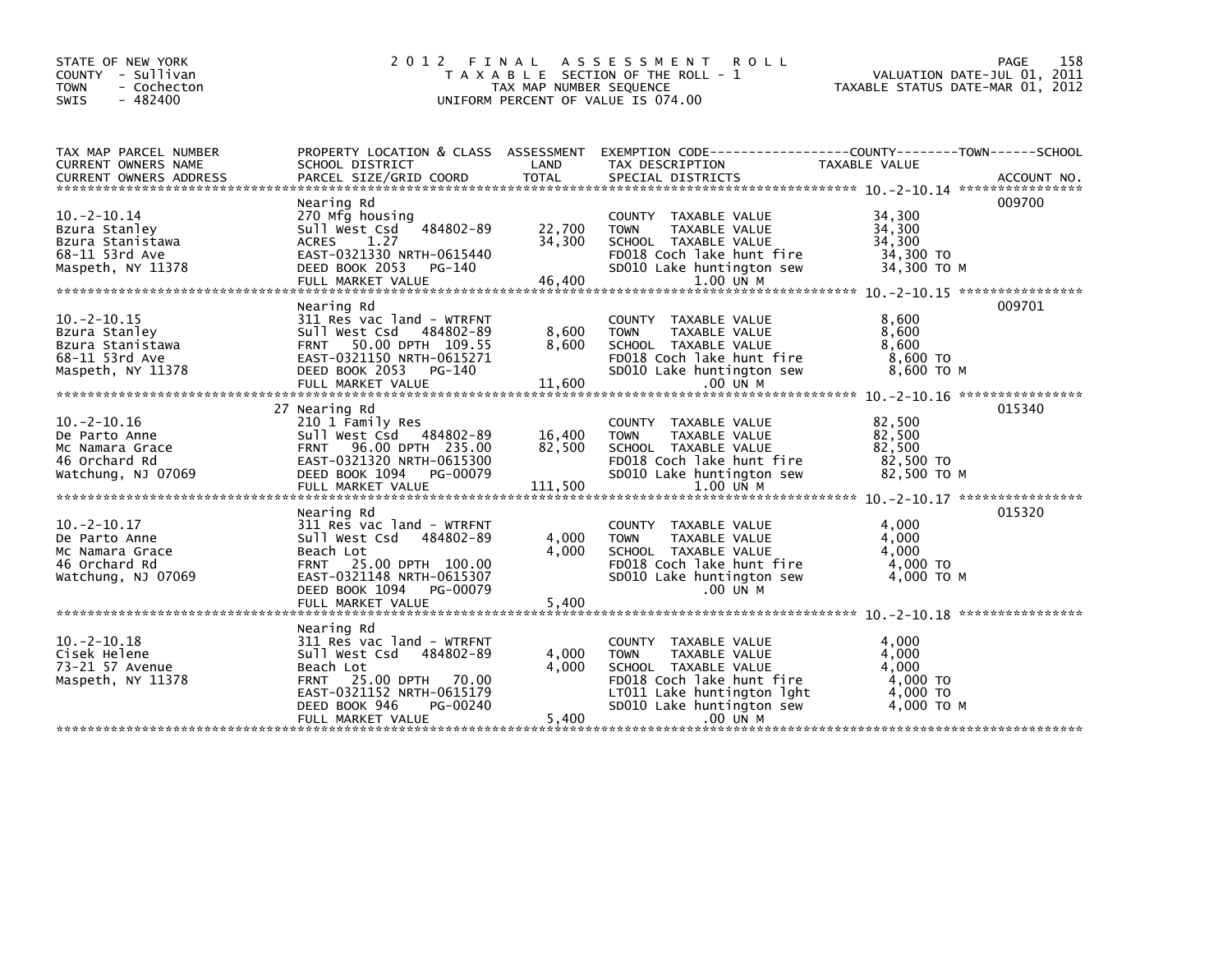| STATE OF NEW YORK<br>COUNTY - Sullivan<br><b>TOWN</b><br>- Cochecton<br>$-482400$<br>SWIS               | 2012 FINAL<br>T A X A B L E SECTION OF THE ROLL - 1<br>TAX MAP NUMBER SEQUENCE<br>UNIFORM PERCENT OF VALUE IS 074.00                                                                                                          | 159<br>PAGE<br>VALUATION DATE-JUL 01, 2011<br>TAXABLE STATUS DATE-MAR 01, 2012 |                                                                                                                                                                                    |                                                                 |        |
|---------------------------------------------------------------------------------------------------------|-------------------------------------------------------------------------------------------------------------------------------------------------------------------------------------------------------------------------------|--------------------------------------------------------------------------------|------------------------------------------------------------------------------------------------------------------------------------------------------------------------------------|-----------------------------------------------------------------|--------|
| TAX MAP PARCEL NUMBER<br><b>CURRENT OWNERS NAME</b>                                                     | SCHOOL DISTRICT                                                                                                                                                                                                               | LAND                                                                           | PROPERTY LOCATION & CLASS ASSESSMENT EXEMPTION CODE----------------COUNTY-------TOWN------SCHOOL<br>TAX DESCRIPTION                                                                | TAXABLE VALUE                                                   |        |
| $10. -2 - 10.19$<br>Haxhijaj Elez<br>PO Box 181<br>Lake Huntington, NY 12752                            | Nearing Rd<br>311 Res vac land - WTRFNT<br>Sull West Csd 484802-89<br>Correction Deed 06/91<br>Devils Rd, Cochecton Ny<br>FRNT 25.00 DPTH 105.00<br>EAST-0321149 NRTH-0615236<br>DEED BOOK 1631 PG-00041<br>FULL MARKET VALUE | 4,000<br>4,000<br>5,400                                                        | COUNTY TAXABLE VALUE<br><b>TOWN</b><br>TAXABLE VALUE<br>SCHOOL TAXABLE VALUE<br>FD018 Coch lake hunt fire<br>LT011 Lake huntington lght<br>SD010 Lake huntington sew<br>$.00$ UN M | 4,000<br>4,000<br>4,000<br>4,000 TO<br>4,000 TO<br>$4,000$ TO M |        |
|                                                                                                         | Nearing Rd                                                                                                                                                                                                                    |                                                                                |                                                                                                                                                                                    |                                                                 | 000975 |
| $10. -2 - 11$<br>Bertsch Earl C<br>158 Bertsch Rd<br>Cochecton, NY 12726                                | 311 Res vac land - WTRFNT<br>Sull West Csd<br>484802-89<br><b>ACRES</b><br>1.02<br>EAST-0321220 NRTH-0614700<br>DEED BOOK 2034 PG-657                                                                                         | 52,900<br>52,900                                                               | COUNTY TAXABLE VALUE<br><b>TOWN</b><br>TAXABLE VALUE<br>SCHOOL TAXABLE VALUE<br>FD018 Coch lake hunt fire<br>SD010 Lake huntington sew                                             | 52,900<br>52,900<br>52.900<br>52,900 TO<br>52,900 TO M          |        |
|                                                                                                         |                                                                                                                                                                                                                               |                                                                                |                                                                                                                                                                                    |                                                                 |        |
| $10. -2 - 12.1$<br>Bertsch Earl C<br>158 Bertsch Rd<br>Cochecton, NY 12726                              | Nearing Rd<br>312 Vac w/imprv<br>Sull West Csd 484802-89<br>FRNT 131.00 DPTH 307.00<br>EAST-0321230 NRTH-0614580<br>DEED BOOK 2034<br>PG-657<br>FULL MARKET VALUE                                                             | 19,100<br>24,100<br>32,600                                                     | COUNTY TAXABLE VALUE<br><b>TOWN</b><br>TAXABLE VALUE<br>SCHOOL TAXABLE VALUE<br>FD018 Coch lake hunt fire<br>SD010 Lake huntington sew<br>$1.00$ UN M                              | 24,100<br>24,100<br>24,100<br>24,100 TO<br>24,100 ТО М          | 000974 |
|                                                                                                         |                                                                                                                                                                                                                               |                                                                                |                                                                                                                                                                                    |                                                                 |        |
| $10. -2 - 12.2$<br>Massa Lynda<br>Giambrone Carole<br>A. Pennino<br>7116 10th Ave<br>Brooklyn, NY 11228 | Nearing Rd<br>312 Vac w/imprv - WTRFNT<br>Sull West Csd 484802-89<br>Deed Restricted<br>Beach Lot<br>FRNT 65.50 DPTH 45.00<br>EAST-0321040 NRTH-0614580<br>DEED BOOK 2964 PG-288                                              | 10,000<br>10,100                                                               | COUNTY TAXABLE VALUE<br><b>TOWN</b><br>TAXABLE VALUE<br>SCHOOL TAXABLE VALUE<br>FD018 Coch lake hunt fire<br>SD010 Lake huntington sew<br>$.00$ UN M                               | 10,100<br>10,100<br>10,100<br>10,100 TO<br>10,100 ТО М          | 011181 |
|                                                                                                         |                                                                                                                                                                                                                               |                                                                                |                                                                                                                                                                                    |                                                                 |        |
| $10. -2 - 13$                                                                                           | Nearing Rd<br>$312$ Vac w/imprv - WTRFNT                                                                                                                                                                                      |                                                                                | COUNTY TAXABLE VALUE                                                                                                                                                               | 86,500                                                          | 010380 |
| Nearing Jack V<br>18 Mansion Pl<br>Greenwich, CT 06831                                                  | Sull West Csd 484802-89<br>FRNT 120.00 DPTH 330.00<br>1.02 BANK0060806<br><b>ACRES</b><br>EAST-0321160 NRTH-0614480<br>DEED BOOK 1918<br>PG-201                                                                               | 58,500<br>86,500                                                               | <b>TOWN</b><br>TAXABLE VALUE<br>SCHOOL TAXABLE VALUE<br>FD018 Coch lake hunt fire<br>SD010 Lake huntington sew<br>1.00 UN M                                                        | 86,500<br>86.500<br>86,500 TO<br>86,500 ТО М                    |        |
|                                                                                                         | FULL MARKET VALUE                                                                                                                                                                                                             | 116,900                                                                        |                                                                                                                                                                                    |                                                                 |        |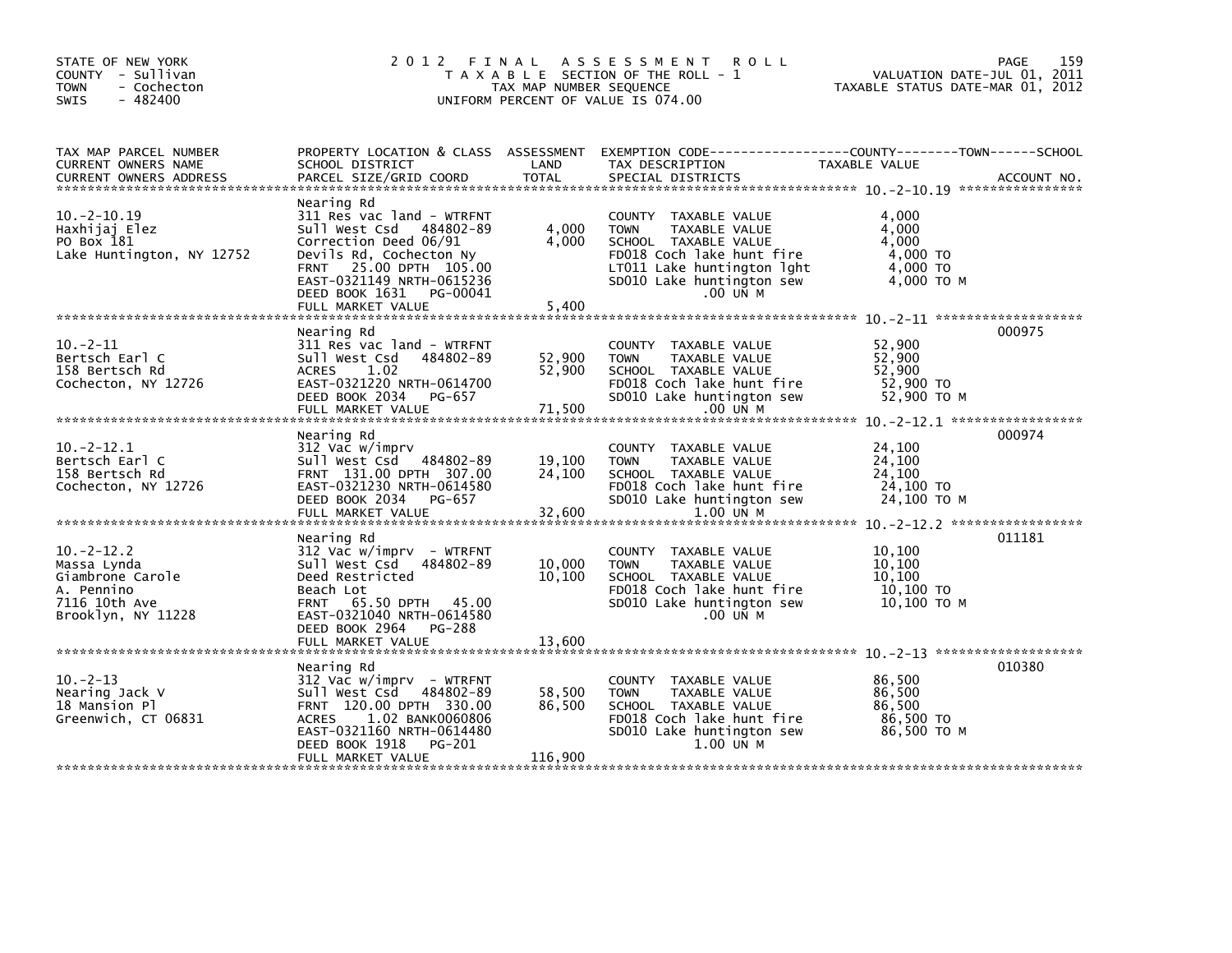| STATE OF NEW YORK<br>COUNTY - Sullivan<br><b>TOWN</b><br>- Cochecton<br>$-482400$<br>SWIS | 2012 FINAL                                                   | TAX MAP NUMBER SEQUENCE | A S S E S S M E N T<br><b>ROLL</b><br>T A X A B L E SECTION OF THE ROLL - 1<br>UNIFORM PERCENT OF VALUE IS 074.00   | VALUATION DATE-JUL 01, 2011<br>TAXABLE STATUS DATE-MAR 01, 2012 | PAGE<br>160 |
|-------------------------------------------------------------------------------------------|--------------------------------------------------------------|-------------------------|---------------------------------------------------------------------------------------------------------------------|-----------------------------------------------------------------|-------------|
| TAX MAP PARCEL NUMBER<br>CURRENT OWNERS NAME                                              | SCHOOL DISTRICT                                              | LAND                    | PROPERTY LOCATION & CLASS ASSESSMENT EXEMPTION CODE----------------COUNTY-------TOWN------SCHOOL<br>TAX DESCRIPTION | TAXABLE VALUE                                                   |             |
|                                                                                           |                                                              |                         |                                                                                                                     |                                                                 |             |
|                                                                                           | 83 Nearing Rd                                                |                         |                                                                                                                     |                                                                 | 010330      |
| $10. -2 - 14$                                                                             | 210 1 Family Res - WTRFNT                                    |                         | COUNTY TAXABLE VALUE                                                                                                | 145,500                                                         |             |
| Backiel Wanda                                                                             | Sull West Csd 484802-89                                      | 41,500                  | TAXABLE VALUE<br><b>TOWN</b>                                                                                        | 145,500                                                         |             |
| Backiel Jerzy<br>53-23 69th St                                                            | 75.10 DPTH 340.00<br><b>FRNT</b><br>0.61<br>ACRES            | 145,500                 | SCHOOL TAXABLE VALUE<br>FD018 Coch lake hunt fire                                                                   | 145,500<br>145,500 TO                                           |             |
| Maspeth, NY 11378                                                                         | EAST-0321130 NRTH-0614390<br>DEED BOOK 1576<br>PG-349        |                         | SD010 Lake huntington sew<br>1.00 UN M                                                                              | 145,500 TO M                                                    |             |
|                                                                                           |                                                              |                         |                                                                                                                     |                                                                 |             |
|                                                                                           | 115 Nearing Rd                                               |                         |                                                                                                                     |                                                                 | 010500      |
| $10 - 2 - 16$                                                                             | 210 1 Family Res - WTRFNT                                    |                         | COUNTY TAXABLE VALUE                                                                                                | 168,200                                                         |             |
| Nearing Linda                                                                             | Sull West Csd 484802-89                                      | 62,000                  | <b>TOWN</b><br>TAXABLE VALUE                                                                                        | 168,200                                                         |             |
| Sharpin Ronald                                                                            | <b>ACRES</b><br>1.10                                         | 168,200                 | SCHOOL TAXABLE VALUE                                                                                                | 168,200                                                         |             |
| 17 Wessex Rd<br>Newton Centre, MA 02159                                                   | EAST-0320124 NRTH-0614378<br>DEED BOOK 2573 PG-410           |                         | FD018 Coch lake hunt fire<br>SD010 Lake huntington sew                                                              | 168,200 TO<br>168,200 ТО М                                      |             |
|                                                                                           |                                                              |                         |                                                                                                                     |                                                                 |             |
|                                                                                           |                                                              |                         |                                                                                                                     |                                                                 |             |
|                                                                                           | Nearing Rd                                                   |                         |                                                                                                                     |                                                                 | 013520      |
| $10 - 2 - 18$                                                                             | 311 Res vac land - WTRFNT                                    |                         | COUNTY TAXABLE VALUE                                                                                                | 10,800                                                          |             |
| Genco Mark John Thomas<br>20 Narrowbrook Ct                                               | Sull West Csd 484802-89<br>& Patrice, Argento, Elise         | 10,800<br>10,800        | <b>TOWN</b><br>TAXABLE VALUE<br>SCHOOL TAXABLE VALUE                                                                | 10,800<br>10,800                                                |             |
| Manalapan, NJ 07726                                                                       | FRNT 70.00 DPTH 70.00                                        |                         | FD018 Coch lake hunt fire                                                                                           | 10,800 TO                                                       |             |
|                                                                                           | EAST-0321070 NRTH-0614630                                    |                         | SD010 Lake huntington sew                                                                                           | 10,800 ТО М                                                     |             |
|                                                                                           | DEED BOOK 1129 PG-00122                                      |                         | .00 UN M                                                                                                            |                                                                 |             |
|                                                                                           | FULL MARKET VALUE                                            | 14,600                  |                                                                                                                     |                                                                 |             |
|                                                                                           | Nearing Rd                                                   |                         |                                                                                                                     |                                                                 | 010831      |
| $10. -2 - 19.1$                                                                           | 311 Res vac land - WTRFNT                                    |                         | COUNTY TAXABLE VALUE                                                                                                | 7,600                                                           |             |
| Popolillo Michael F                                                                       | 484802-89<br>Sull West Csd                                   | 7,600                   | <b>TOWN</b><br>TAXABLE VALUE                                                                                        | 7,600                                                           |             |
| Popolillo Patricia                                                                        | Beach Lot                                                    | 7,600                   | SCHOOL TAXABLE VALUE                                                                                                | 7,600                                                           |             |
| 6804 Rt 52<br>PO Box 113                                                                  | <b>FRNT</b><br>49.91 DPTH 54.50<br>EAST-0321146 NRTH-0614834 |                         | FD018 Coch lake hunt fire<br>SD010 Lake huntington sew                                                              | 7,600 TO<br>7,600 TO M                                          |             |
| Lake Huntington, NY 12752                                                                 | DEED BOOK 3063 PG-248                                        |                         | .00 UN M                                                                                                            |                                                                 |             |
|                                                                                           | FULL MARKET VALUE                                            | 10,300                  |                                                                                                                     |                                                                 |             |
|                                                                                           |                                                              |                         |                                                                                                                     |                                                                 |             |
|                                                                                           | Nearing Rd                                                   |                         |                                                                                                                     |                                                                 | 006714      |
| $10.-2-19.2$<br>Rauso Marie                                                               | 311 Res vac land - WTRFNT<br>Sull West Csd 484802-89         | 4,000                   | COUNTY TAXABLE VALUE<br><b>TOWN</b><br>TAXABLE VALUE                                                                | 4,000<br>4,000                                                  |             |
| 65 Nearing Rd                                                                             | FRNT 25.00 DPTH 61.79                                        | 4.000                   | SCHOOL TAXABLE VALUE                                                                                                | 4.000                                                           |             |
| Lake Huntington, NY 12752                                                                 | EAST-0321130 NRTH-0614781                                    |                         | FD018 Coch lake hunt fire                                                                                           | 4,000 TO                                                        |             |
|                                                                                           | DEED BOOK 2475<br>PG-227                                     |                         | SD010 Lake huntington sew                                                                                           | 4,000 TO M                                                      |             |
|                                                                                           | FULL MARKET VALUE                                            | 5,400                   | .00 UN M                                                                                                            |                                                                 |             |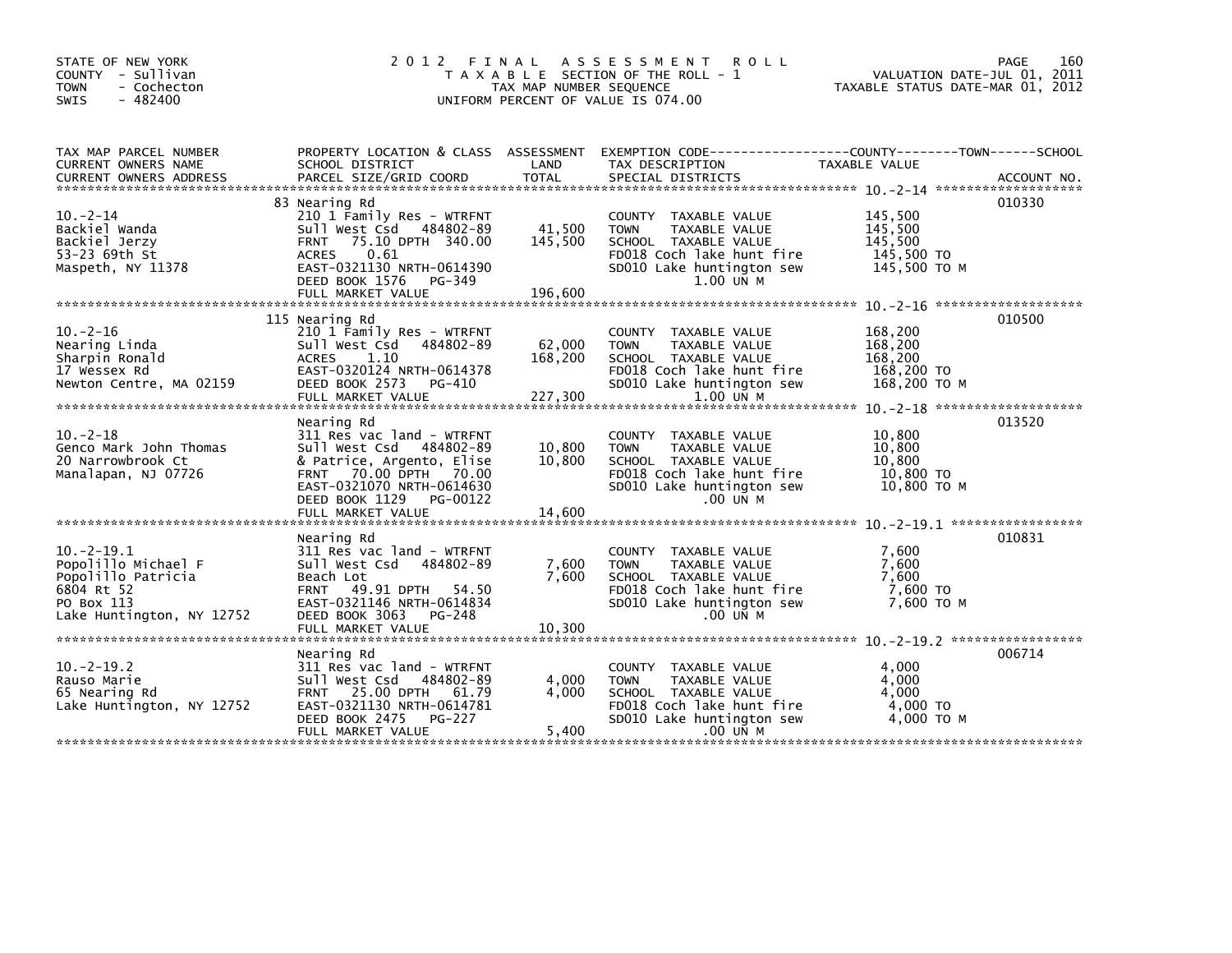| COUNTY - Sullivan<br>- Cochecton<br><b>TOWN</b><br>$-482400$<br>SWIS                                                                           | 2 0 1 2                                                                                                                                                                                               | TAX MAP NUMBER SEQUENCE | FINAL ASSESSMENT<br><b>ROLL</b><br>T A X A B L E SECTION OF THE ROLL - 1<br>UNIFORM PERCENT OF VALUE IS 074.00                                       | VALUATION DATE-JUL 01, 2011<br>TAXABLE STATUS DATE-MAR 01, 2012 | 161<br>PAGE |
|------------------------------------------------------------------------------------------------------------------------------------------------|-------------------------------------------------------------------------------------------------------------------------------------------------------------------------------------------------------|-------------------------|------------------------------------------------------------------------------------------------------------------------------------------------------|-----------------------------------------------------------------|-------------|
| TAX MAP PARCEL NUMBER<br>CURRENT OWNERS NAME<br><b>CURRENT OWNERS ADDRESS</b>                                                                  | SCHOOL DISTRICT<br>PARCEL SIZE/GRID COORD                                                                                                                                                             | LAND<br><b>TOTAL</b>    | PROPERTY LOCATION & CLASS ASSESSMENT EXEMPTION CODE---------------COUNTY-------TOWN------SCHOOL<br>TAX DESCRIPTION<br>SPECIAL DISTRICTS              | TAXABLE VALUE                                                   | ACCOUNT NO. |
| $10. -2 - 19.3$<br>Boffa David J<br>Boffa Kristine A<br>30 Whippoorwill Ln<br>Sparta, NJ 07871                                                 | Nearing Rd<br>311 Res vac land - WTRFNT<br>Sull West Csd 484802-89<br>Beach Lot<br>30.00 DPTH 43.00<br><b>FRNT</b><br>EAST-0321157 NRTH-0614898<br>DEED BOOK 1856<br>PG-0480<br>FULL MARKET VALUE     | 4,800<br>4,800<br>6,500 | COUNTY TAXABLE VALUE<br>TAXABLE VALUE<br><b>TOWN</b><br>SCHOOL TAXABLE VALUE<br>FD018 Coch lake hunt fire<br>SD010 Lake huntington sew<br>.00 UN M   | 4,800<br>4,800<br>4.800<br>4,800 TO<br>4,800 TO M               | 001306      |
| $10. -2 - 19.4$<br>Laviero Joseph<br>Laviero Nancy<br>59-11 58th Dr<br>Maspeth, NY 11378                                                       | Nearing Rd<br>311 Res vac land - WTRFNT<br>Sull West Csd 484802-89<br>Beach Lot Cp 15<br>FRNT 25.00 DPTH 66.83<br>EAST-0321133 NRTH-0614799<br>DEED BOOK 955<br>PG-00073<br>FULL MARKET VALUE         | 4,000<br>4,000<br>5,400 | COUNTY TAXABLE VALUE<br><b>TOWN</b><br>TAXABLE VALUE<br>SCHOOL TAXABLE VALUE<br>FD018 Coch lake hunt fire<br>SD010 Lake huntington sew<br>$.00$ UN M | 4,000<br>4,000<br>4,000<br>4,000 TO<br>4,000 TO M               | 007033      |
| $10. -2 - 19.5$<br>Skiba Zbigniew<br>Genowefa<br>57-51 65th St<br>Maspeth, NY 11378                                                            | Nearing Rd<br>311 Res vac land - WTRFNT<br>Sull West Csd 484802-89<br>FRNT 25.00 DPTH 45.00<br>EAST-0321158 NRTH-0614871<br>DEED BOOK 825<br>PG-00287<br>FULL MARKET VALUE                            | 4.000<br>4.000<br>5.400 | COUNTY TAXABLE VALUE<br>TAXABLE VALUE<br><b>TOWN</b><br>SCHOOL TAXABLE VALUE<br>FD018 Coch lake hunt fire<br>SD010 Lake huntington sew<br>.00 UN M   | 4,000<br>4.000<br>4,000<br>4,000 TO<br>4.000 TO M               | 014426      |
| $10.-2-19.6$<br>Salzberg Paul<br>Salzberg Greta<br>PO Box 274<br>Lake Huntington, NY 12752                                                     | Nearing Rd<br>311 Res vac land - WTRFNT<br>Sull West Csd<br>484802-89<br>Beach Lot<br>38.87 DPTH 53.50<br><b>FRNT</b><br>EAST-0321150 NRTH-0614936<br>DEED BOOK 1234<br>PG-00130<br>FULL MARKET VALUE | 5,400<br>5,400<br>7,300 | COUNTY TAXABLE VALUE<br><b>TOWN</b><br>TAXABLE VALUE<br>SCHOOL TAXABLE VALUE<br>FD018 Coch lake hunt fire<br>SD010 Lake huntington sew<br>.00 UN M   | 5,400<br>5,400<br>5,400<br>5.400 TO<br>5.400 TO M               |             |
| $10. -2 - 19.7$<br>Katzoff Jan<br>Katzoff Sharon<br>105 Fulton St Apt 2E<br>New York, NY 10038<br>PRIOR OWNER ON 3/01/2012<br>Katzoff Gertrude | Nearing Rd<br>311 Res vac land - WTRFNT<br>Sull West Csd<br>484802-89<br>Beach Lot<br>FRNT 38.87 DPTH 54.50<br>EAST-0321171 NRTH-0614879<br>DEED BOOK 2012<br>PG-2539<br>FULL MARKET VALUE            | 4,000<br>4,000<br>5,400 | COUNTY TAXABLE VALUE<br><b>TOWN</b><br>TAXABLE VALUE<br>SCHOOL TAXABLE VALUE<br>FD018 Coch lake hunt fire<br>SD010 Lake huntington sew<br>$.00$ UN M | 4,000<br>4.000<br>4,000<br>4,000 TO<br>4.000 TO M               | 007034      |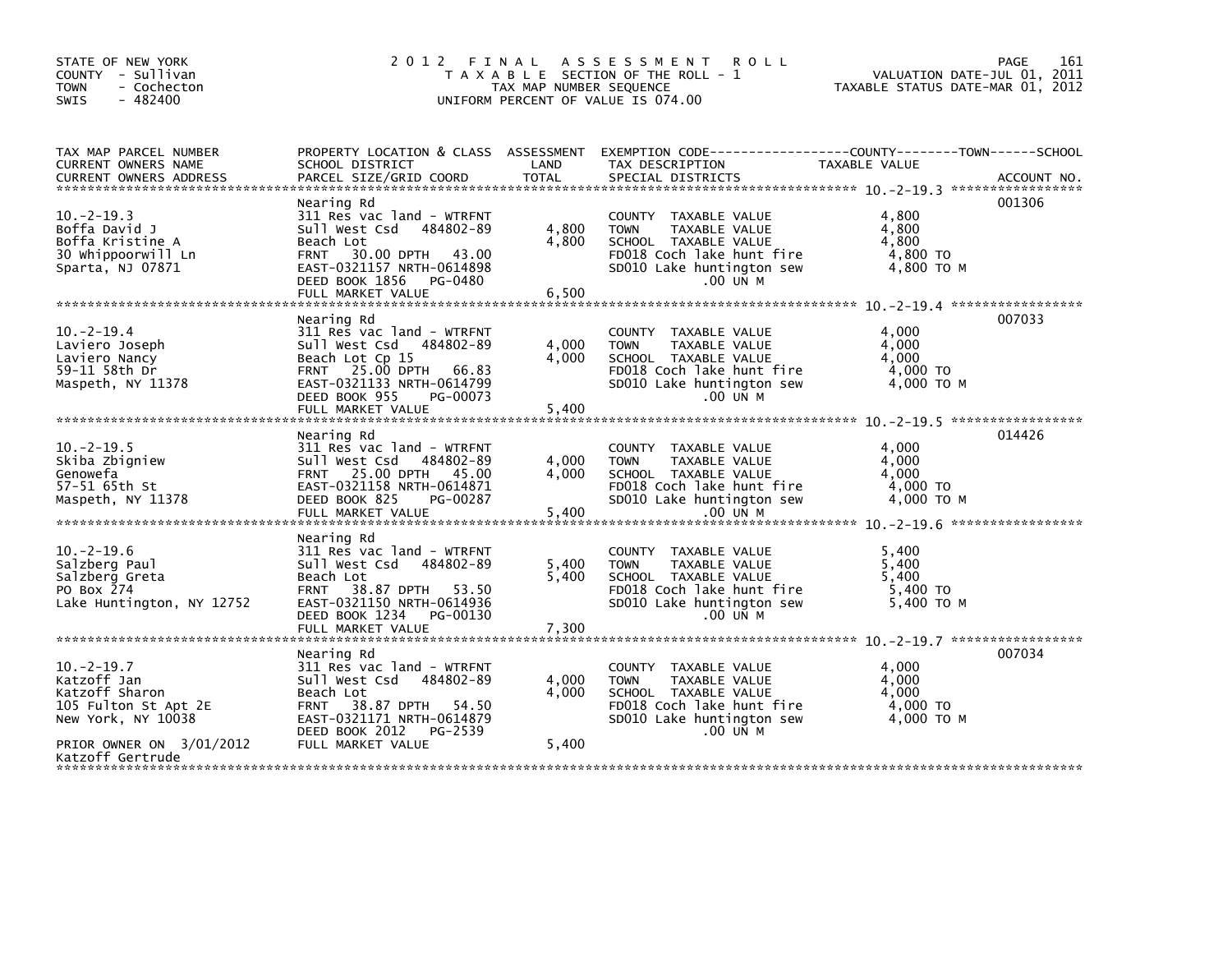| STATE OF NEW YORK<br>COUNTY - Sullivan<br><b>TOWN</b><br>- Cochecton<br>$-482400$<br><b>SWIS</b> | 2 0 1 2                                                                                                                                                                     | FINAL<br>TAX MAP NUMBER SEQUENCE | ASSESSMENT ROLL<br>T A X A B L E SECTION OF THE ROLL - 1<br>UNIFORM PERCENT OF VALUE IS 074.00                                                               | VALUATION DATE-JUL 01, 2011<br>TAXABLE STATUS DATE-MAR 01, 2012 | 162<br>PAGE |
|--------------------------------------------------------------------------------------------------|-----------------------------------------------------------------------------------------------------------------------------------------------------------------------------|----------------------------------|--------------------------------------------------------------------------------------------------------------------------------------------------------------|-----------------------------------------------------------------|-------------|
| TAX MAP PARCEL NUMBER<br>CURRENT OWNERS NAME                                                     | SCHOOL DISTRICT                                                                                                                                                             | LAND                             | PROPERTY LOCATION & CLASS ASSESSMENT EXEMPTION CODE----------------COUNTY-------TOWN------SCHOOL<br>TAX DESCRIPTION                                          | TAXABLE VALUE                                                   |             |
| $10. -2 - 20$<br>Stelcer Janes Ivo<br>417 Walker St<br>North Babylon, NY 11703                   | Nearing Rd<br>311 Res vac land - WTRFNT<br>Sull West Csd 484802-89<br>FRNT 25.00 DPTH 50.00<br>EAST-0321157 NRTH-0615000<br>DEED BOOK 1302 PG-00216<br>FULL MARKET VALUE    | 4,000<br>4,000<br>5,400          | COUNTY TAXABLE VALUE<br>TAXABLE VALUE<br><b>TOWN</b><br>SCHOOL TAXABLE VALUE<br>FD018 Coch lake hunt fire<br>SD010 Lake huntington sew<br>.00 UN M           | 4,000<br>4,000<br>4,000<br>4,000 TO<br>4,000 TO M               | 012507      |
| $10. -2 - 21$<br>Shea William<br>Shea Angela<br>185 President St<br>Brooklyn, NY 11231           | Nearing Rd<br>311 Res vac land - WTRFNT<br>Sull West Csd 484802-89<br>FRNT 25.00 DPTH 55.00<br>EAST-0321155 NRTH-0615023<br>DEED BOOK 2103<br>PG-018<br>FULL MARKET VALUE   | 4,000<br>4,000<br>5,400          | COUNTY TAXABLE VALUE<br>TAXABLE VALUE<br><b>TOWN</b><br>SCHOOL TAXABLE VALUE<br>FD018 Coch lake hunt fire<br>SD010 Lake huntington sew<br>$.00$ UN M         | 4,000<br>4,000<br>4.000<br>4,000 TO<br>4,000 TO M               | 010692      |
| $10 - 2 - 22$<br>Nober Mary Jane<br>15 Olsen Rd<br>Lake Huntington, NY 12752                     | Nearing Rd<br>311 Res vac land - WTRFNT<br>Sull West Csd 484802-89<br>FRNT 25.00 DPTH 65.00<br>EAST-0321152 NRTH-0615054<br>DEED BOOK 2087<br>PG-529<br>FULL MARKET VALUE   | 4,000<br>4,000<br>5,400          | COUNTY TAXABLE VALUE<br>TAXABLE VALUE<br><b>TOWN</b><br>SCHOOL TAXABLE VALUE<br>FD018 Coch lake hunt fire<br>SD010 Lake huntington sew<br>$.00$ UN M         | 4,000<br>4,000<br>4,000<br>4,000 TO<br>4,000 TO M               | 008920      |
| $10. -2 - 23$<br>Joseph David A<br>Joseph Theresa<br>Kimberly Walker<br>1443 Vyse Ave Apt C      | Nearing Rd<br>311 Res vac land - WTRFNT<br>Sull West Csd<br>484802-89<br>FRNT 25.00 DPTH 82.00<br>EAST-0321149 NRTH-0615082<br>DEED BOOK 588<br>PG-422                      | 4,000<br>4.000                   | COUNTY TAXABLE VALUE<br>TAXABLE VALUE<br><b>TOWN</b><br>SCHOOL TAXABLE VALUE<br>FD018 Coch lake hunt fire<br>SD010 Lake huntington sew                       | 4,000<br>4,000<br>4,000<br>4,000 TO<br>4,000 TO M               | 006780      |
| $10. -2 - 24$<br>Nearing Ronald<br>5224 East Lake Rd<br>Williamson, NY 14589                     | Nearing Rd<br>$312$ Vac w/imprv - WTRFNT<br>484802-89<br>Sull West Csd<br>FRNT 50.00 DPTH 200.50<br>EAST-0321118 NRTH-0615452<br>DEED BOOK 1978 PG-319<br>FULL MARKET VALUE | 8,000<br>14,600<br>19,700        | <b>COUNTY</b><br>TAXABLE VALUE<br>TAXABLE VALUE<br><b>TOWN</b><br>SCHOOL TAXABLE VALUE<br>FD018 Coch lake hunt fire<br>SD010 Lake huntington sew<br>.00 UN M | 14,600<br>14,600<br>14,600<br>14,600 TO<br>14,600 ТО М          | 010340      |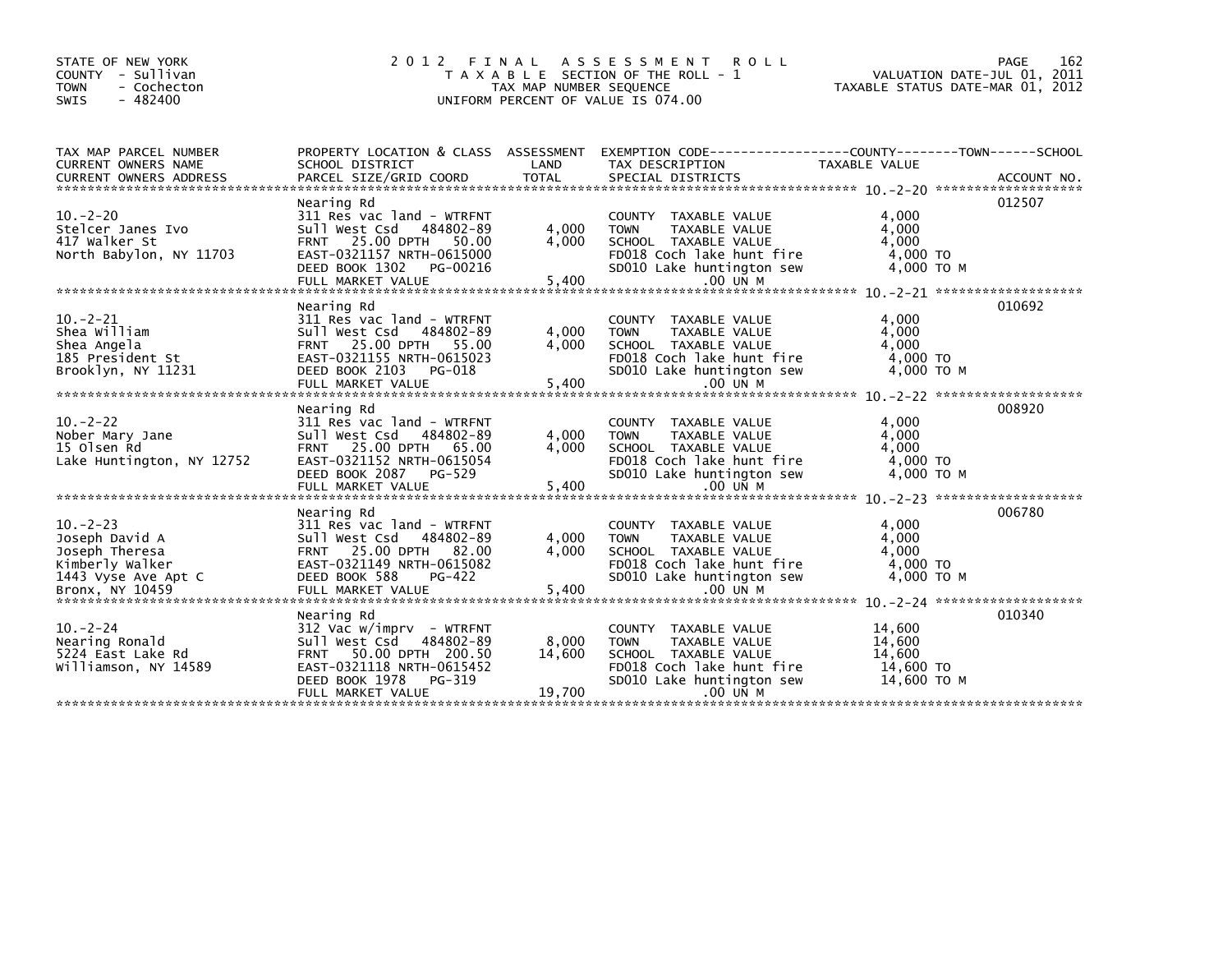| VALUATION DATE-JUL 01, 2011<br>TAXABLE STATUS DATE-MAR 01, 2012                                                                                                                                                                   |
|-----------------------------------------------------------------------------------------------------------------------------------------------------------------------------------------------------------------------------------|
| TAX MAP PARCEL NUMBER PROPERTY LOCATION & CLASS ASSESSMENT EXEMPTION CODE-----------------COUNTY-------TOWN-----SCHOOL CURRENT OWNERS NAME SCHOOL DISTRICT LAND TAX DESCRIPTION TAXABLE VALUE<br>CURRENT OWNERS ADDRESS PARCEL SI |
|                                                                                                                                                                                                                                   |
|                                                                                                                                                                                                                                   |
|                                                                                                                                                                                                                                   |
|                                                                                                                                                                                                                                   |
|                                                                                                                                                                                                                                   |
|                                                                                                                                                                                                                                   |
|                                                                                                                                                                                                                                   |
|                                                                                                                                                                                                                                   |
|                                                                                                                                                                                                                                   |
|                                                                                                                                                                                                                                   |
|                                                                                                                                                                                                                                   |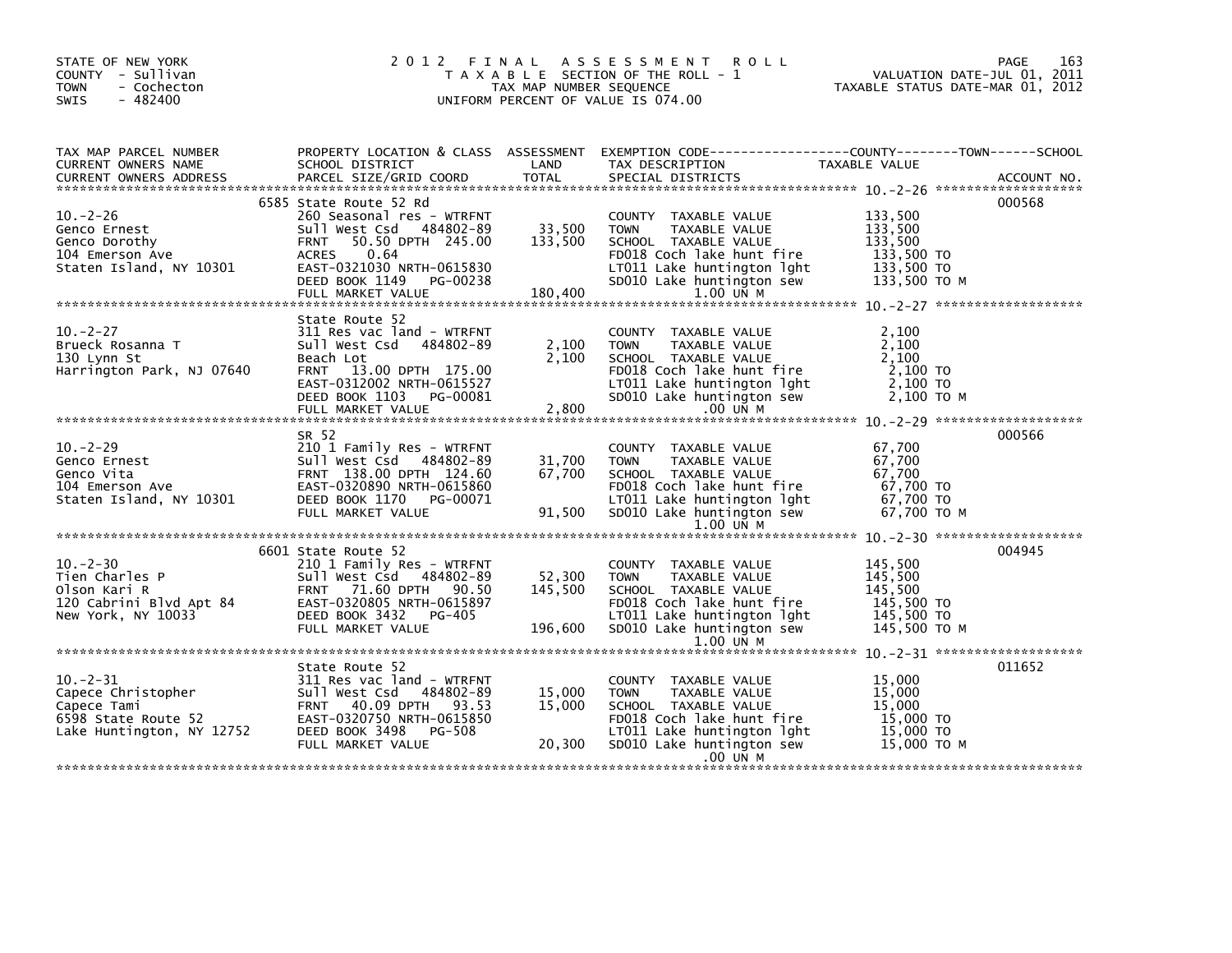| STATE OF NEW YORK<br>COUNTY - Sullivan<br>- Cochecton<br><b>TOWN</b><br>$-482400$<br><b>SWIS</b> | 2012 FINAL                                                                                                                                                                                                                                           | TAX MAP NUMBER SEQUENCE      | A S S E S S M E N T<br><b>ROLL</b><br>T A X A B L E SECTION OF THE ROLL - 1<br>UNIFORM PERCENT OF VALUE IS 074.00                                                                                                         | TAXABLE STATUS DATE-MAR 01, 2012                                                                 | 164<br><b>PAGE</b><br>VALUATION DATE-JUL 01, 2011 |
|--------------------------------------------------------------------------------------------------|------------------------------------------------------------------------------------------------------------------------------------------------------------------------------------------------------------------------------------------------------|------------------------------|---------------------------------------------------------------------------------------------------------------------------------------------------------------------------------------------------------------------------|--------------------------------------------------------------------------------------------------|---------------------------------------------------|
| TAX MAP PARCEL NUMBER<br><b>CURRENT OWNERS NAME</b>                                              | SCHOOL DISTRICT                                                                                                                                                                                                                                      | LAND                         | PROPERTY LOCATION & CLASS ASSESSMENT EXEMPTION CODE----------------COUNTY-------TOWN------SCHOOL<br>TAX DESCRIPTION                                                                                                       | TAXABLE VALUE                                                                                    |                                                   |
| $10. -2 - 32$<br>Manaseri Delores<br>PO Box 103<br>Lake Huntington, NY 12752                     | State Route 52<br>311 Res vac land - WTRFNT<br>Sull West Csd 484802-89<br>FRNT 10.00 DPTH 20.90<br>EAST-0320370 NRTH-0615430<br>DEED BOOK 1774 PG-0585<br>FULL MARKET VALUE                                                                          | 1,600<br>1,600<br>2,200      | COUNTY TAXABLE VALUE<br><b>TOWN</b><br>TAXABLE VALUE<br>SCHOOL TAXABLE VALUE<br>FD018 Coch lake hunt fire<br>LT011 Lake huntington lght<br>SD010 Lake huntington sew<br>$.00$ UN M                                        | 1,600<br>1,600<br>1.600<br>1,600 TO<br>1,600 TO<br>1,600 ТО М                                    | 012600                                            |
| $10 - 2 - 33$<br>Genco Ernest<br>Genco Vita<br>104 Emerson Ave<br>Staten Island, NY 10301        | State Route 52<br>311 Res vac land - WTRFNT<br>Sull West Csd 484802-89<br>FRNT 33.00 DPTH 29.40<br>0.04<br><b>ACRES</b><br>EAST-0320360 NRTH-0615410<br>DEED BOOK 2507 PG-521<br>FULL MARKET VALUE                                                   | 5,200<br>5,200<br>7,000      | COUNTY TAXABLE VALUE<br>TAXABLE VALUE<br><b>TOWN</b><br>SCHOOL TAXABLE VALUE<br>FD018 Coch lake hunt fire<br>LT011 Lake huntington lght<br>SD010 Lake huntington sew<br>.00 UN M                                          | 5,200<br>5,200<br>5.200<br>5,200 TO<br>5,200 TO<br>5.200 TO M                                    | 005229                                            |
| $10. -2 - 34.1$<br>Brothers 2004 LLC<br>6532 State Route 52<br>Lake Huntington, NY 12752         | 6532 State Route 52<br>421 Restaurant<br>Sull West Csd 484802-89<br>FRNT 232.00 DPTH 70.00<br><b>ACRES</b><br>0.34<br>EAST-0320146 NRTH-0614815<br>DEED BOOK 2826<br>PG-329<br>FULL MARKET VALUE                                                     | 56,000<br>215,900<br>291,800 | <b>BUS IMP AP 47610</b><br>COUNTY TAXABLE VALUE<br><b>TOWN</b><br>TAXABLE VALUE<br>SCHOOL TAXABLE VALUE<br>FD018 Coch lake hunt fire<br>LT011 Lake huntington lght<br>15,134 EX<br>SD010 Lake huntington sew<br>15.134 EX | 15,134<br>200,766<br>200,766<br>200,766<br>215,900 TO<br>200,766 ТО<br>200,766 ТО М<br>5.00 UN M | 15.134<br>15,134                                  |
| $10 - 2 - 36$<br>Buzzetti Adele C<br>400 E 14th St Apt 2A<br>New York, NY 10009                  | 6653 State Route 52<br>311 Res vac land - WTRFNT<br>Sull West Csd 484802-89<br>$10.-2-35$ $10.-2-34.2$ Po<br>$10. -2 - 36$<br>Esp<br>56.00 DPTH 70.00<br><b>FRNT</b><br>EAST-0320261 NRTH-0614828<br>PG-00149<br>DEED BOOK 1345<br>FULL MARKET VALUE | 4,000<br>4,000<br>5,400      | COUNTY TAXABLE VALUE<br>TAXABLE VALUE<br><b>TOWN</b><br>SCHOOL TAXABLE VALUE<br>FD018 Coch lake hunt fire<br>LT011 Lake huntington lght<br>SD010 Lake huntington sew<br>$1.00$ UN M                                       | 4.000<br>4,000<br>4.000<br>4,000 TO<br>4,000 TO<br>4.000 TO M                                    | 005100                                            |
|                                                                                                  |                                                                                                                                                                                                                                                      |                              |                                                                                                                                                                                                                           |                                                                                                  |                                                   |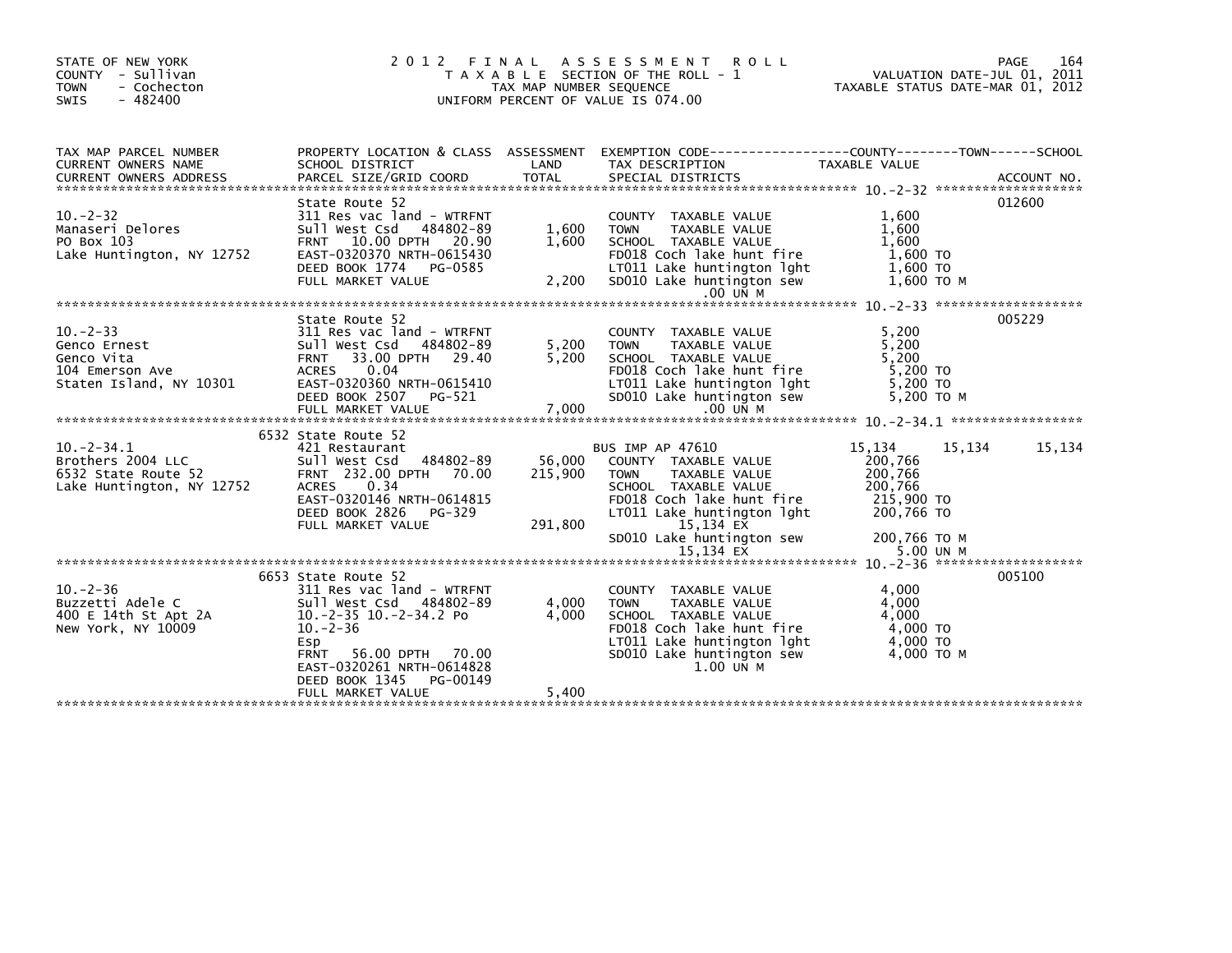| STATE OF NEW YORK<br>COUNTY - Sullivan<br><b>TOWN</b><br>- Cochecton<br>- 482400<br>SWIS                                                                                                                                                                         |                                                                                                                                                                         |                  | 2012 FINAL ASSESSMENT ROLL<br>PAGE 165 کا PAGE 165 کا PAGE 165 کا PAGE 165 کا PAGE 165 کا PAGE 165 کا PAGE 165 کا TAXA B L E SECTION OF THE ROLL – 1<br>TAXA B L E SECTION OF THE ROLL – 1 TAXABLE STATUS DATE-MAR 01, 2012<br>UNIFORM PERCENT OF VALUE IS 074.00 |                                                      |        |
|------------------------------------------------------------------------------------------------------------------------------------------------------------------------------------------------------------------------------------------------------------------|-------------------------------------------------------------------------------------------------------------------------------------------------------------------------|------------------|-------------------------------------------------------------------------------------------------------------------------------------------------------------------------------------------------------------------------------------------------------------------|------------------------------------------------------|--------|
| TAX MAP PARCEL NUMBER<br>TAX MAP PARCEL NUMBER THE SCHOOL DISTRICT<br>CURRENT OWNERS NAME SCHOOL DISTRICT TO THE TAX DESCRIPTION TAXABLE VALUE<br>CURRENT OWNERS ADDRESS PARCEL SIZE/GRID COORD TOTAL SPECIAL DISTRICTS ACCOUNT NO.<br>************************* |                                                                                                                                                                         |                  | PROPERTY LOCATION & CLASS ASSESSMENT EXEMPTION CODE---------------COUNTY-------TOWN-----SCHOOL                                                                                                                                                                    |                                                      |        |
|                                                                                                                                                                                                                                                                  |                                                                                                                                                                         |                  |                                                                                                                                                                                                                                                                   |                                                      |        |
| $10. -2 - 37$<br>Davidson Terry<br>Davidson Lila<br>33 2nd Ave<br>New York, NY 10003                                                                                                                                                                             | State Route 52                                                                                                                                                          |                  | 320 Rural vacant - WTRFNT<br>Sull west Csd 484802-89 7,800 TOWN TAXABLE VALUE 7,800<br>FRNT 52.00 DPTH 70.00 7,800 SCHOOL TAXABLE VALUE 7,800<br>EAST-0320160 NRTH-0614740 FD018 Coch lake hunt fire 7,800 TO<br>DEED BOOK 1182 PG-001                            |                                                      | 014151 |
|                                                                                                                                                                                                                                                                  |                                                                                                                                                                         |                  |                                                                                                                                                                                                                                                                   |                                                      |        |
| 10.-2-38 311 Res vac land - WTRFNT<br>Crocitto Jon Sull West Csd 484802-89 8,100 TOWN TAXABLE VALUE 8,100<br>Crocitto Joseph FRNT 52.00 DPTH 86.35 8,100 SCHOOL TAXABLE VALUE 8,100<br>114 12th St NE EAST-0320120 NRTH-0614700 FD01                             | State Route 52                                                                                                                                                          |                  |                                                                                                                                                                                                                                                                   | 8,100 то м                                           | 002696 |
|                                                                                                                                                                                                                                                                  |                                                                                                                                                                         |                  |                                                                                                                                                                                                                                                                   |                                                      |        |
| 10.-2-39.1 311 Res vac land - WTRFNT<br>Meyer Bruce sull west Csd 484802-89 10,800 TOWN TAXABLE VALUE 10,800<br>PO Box 298 FRNT 61.76 DPTH 84.03 10,800 SCHOOL TAXABLE VALUE 10,800<br>Lake Huntington, NY 12752 EAST-0320073 NRTH-0                             | State Route 52                                                                                                                                                          |                  |                                                                                                                                                                                                                                                                   |                                                      |        |
|                                                                                                                                                                                                                                                                  |                                                                                                                                                                         |                  |                                                                                                                                                                                                                                                                   |                                                      |        |
| Shirley, NY 11967                                                                                                                                                                                                                                                | State Route 52<br>311 Res vac land - WTRFNT<br>Sull West Csd 484802-89<br>ft of wormoth<br>FRNT 120.00 DPTH 80.00<br>EAST-0320049 NRTH-0614456<br>DEED BOOK 3530 PG-574 | 17,700<br>17,700 | COUNTY TAXABLE VALUE<br><b>TOWN</b><br>TAXABLE VALUE<br>SCHOOL TAXABLE VALUE<br>FD018 coch lake hunt fire<br>LT011 Lake huntington lght 17,700 TO<br>SD010 Lake huntington sew                                                                                    | 17,700<br>17,700<br>17,700<br>17,700 то м            | 016930 |
|                                                                                                                                                                                                                                                                  |                                                                                                                                                                         |                  |                                                                                                                                                                                                                                                                   |                                                      |        |
|                                                                                                                                                                                                                                                                  | State Route 52                                                                                                                                                          |                  |                                                                                                                                                                                                                                                                   |                                                      | 600165 |
| $10 - 2 - 40$<br>10.-2-40<br>Santana Nikolay<br>Santana Laura<br>4 Juneau Blvd<br>Woodbury, NY 11797                                                                                                                                                             | 642 Health bldg<br>Sull West Csd 484802-89<br>$10 - 2 - 40$<br>FRNT 40.00 DPTH 80.00<br>EAST-0320050 NRTH-0614460<br>DEED BOOK 2011<br>PG-7332                          | 11,900<br>46,800 | COUNTY TAXABLE VALUE<br>TAXABLE VALUE<br><b>TOWN</b><br>SCHOOL TAXABLE VALUE<br>FD018 Coch lake hunt fire<br>LT011 Lake huntington lght<br>SD010 Lake huntington sew 46,800 TO M                                                                                  | 46,800<br>46,800<br>46.800<br>46,800 TO<br>46,800 TO |        |
|                                                                                                                                                                                                                                                                  | FULL MARKET VALUE                                                                                                                                                       | 63,200           | $.00$ UN M                                                                                                                                                                                                                                                        |                                                      |        |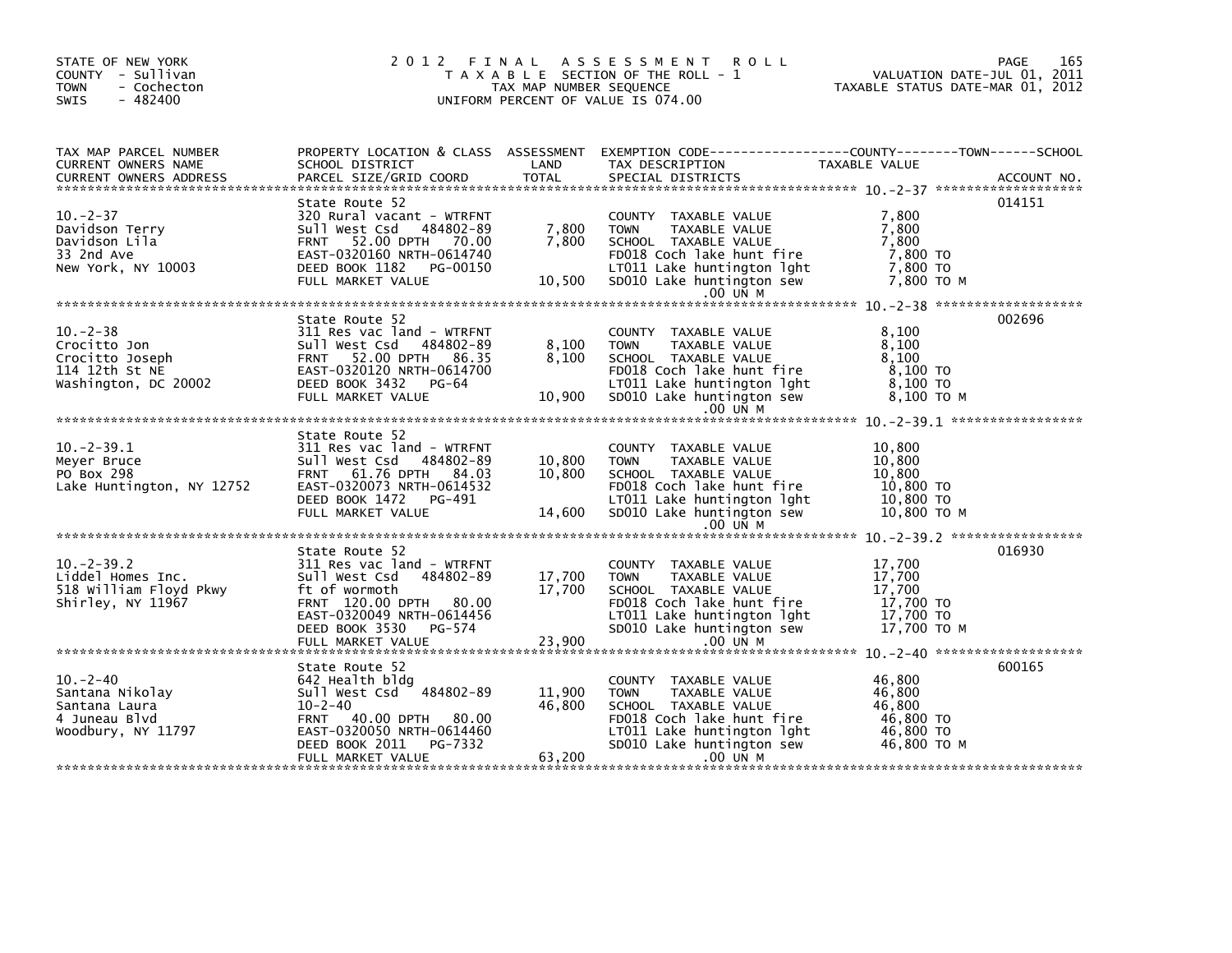| STATE OF NEW YORK<br>COUNTY - Sullivan<br><b>TOWN</b><br>- Cochecton<br>$-482400$<br><b>SWIS</b>                                                                    |                                                                                                                                                                                             |                              | 2012 FINAL ASSESSMENT ROLL<br>$\begin{array}{ccc}\nT & A & N & H \\ T & A & X & A \\ T & T & A\n\end{array}$ T A X A B L E SECTION OF THE ROLL - 1<br>UNIFORM PERCENT OF VALUE IS 074.00 | PAGE 166<br>VALUATION DATE-JUL 01, 2011<br>TAXABLE STATUS DATE WARE 2011<br>TAXABLE STATUS DATE-MAR 01, 2012 |        |
|---------------------------------------------------------------------------------------------------------------------------------------------------------------------|---------------------------------------------------------------------------------------------------------------------------------------------------------------------------------------------|------------------------------|------------------------------------------------------------------------------------------------------------------------------------------------------------------------------------------|--------------------------------------------------------------------------------------------------------------|--------|
| TAX MAP PARCEL NUMBER<br>CURRENT OWNERS NAME                                                                                                                        | SCHOOL DISTRICT                                                                                                                                                                             | LAND                         | PROPERTY LOCATION & CLASS ASSESSMENT EXEMPTION CODE---------------COUNTY-------TOWN------SCHOOL<br>TAX DESCRIPTION                                                                       | TAXABLE VALUE                                                                                                |        |
|                                                                                                                                                                     |                                                                                                                                                                                             |                              |                                                                                                                                                                                          |                                                                                                              |        |
| $10. -2 - 41$<br>Richman Myra & Arlene<br>Richman Ruth<br>9150 E Bell Cactus Ln<br>Tucson, AZ 85715                                                                 | State Route 52<br>311 Res vac land - WTRFNT<br>Sull West Csd 484802-89<br>57.00 DPTH 95.00<br><b>FRNT</b><br>0.14<br><b>ACRES</b><br>EAST-0320030 NRTH-0614410<br>DEED BOOK 937<br>PG-21    | 34,300<br>34,300<br>34,300   | COUNTY TAXABLE VALUE<br><b>TOWN</b><br>TAXABLE VALUE<br>SCHOOL TAXABLE VALUE<br>FD018 Coch lake hunt fire<br>LT011 Lake huntington lght<br>SD010 Lake huntington sew                     | 34,300<br>34,300<br>34,300<br>34,300 TO<br>34,300 TO<br>34,300 TO M                                          | 012260 |
|                                                                                                                                                                     |                                                                                                                                                                                             |                              |                                                                                                                                                                                          |                                                                                                              |        |
| $10 - 2 - 44$<br>Nanaseri Joseph Jr<br>Manaseri Joseph Jr<br>68 Smales Rd<br>PO Box 103<br>Lake Huntington, NY 12752<br>Lake Huntington, NY 12752<br>DEED BOOK 2010 | 6624 State Route 52<br>417 Cottages<br>484802-89<br>2.30 BANK0060806<br>EAST-0320358 NRTH-0615648<br>PG-58882<br>FULL MARKET VALUE                                                          | 24,300<br>119,100<br>160,900 | COUNTY TAXABLE VALUE<br><b>TOWN</b><br>TAXABLE VALUE<br>SCHOOL TAXABLE VALUE<br>FD018 Coch lake hunt fire<br>LT011 Lake huntington lght<br>SD010 Lake huntington sew                     | 119,100<br>119,100<br>119,100<br>119,100 TO<br>119,100 TO<br>119,100 то м                                    | 002521 |
|                                                                                                                                                                     |                                                                                                                                                                                             |                              | 5.00 UN M                                                                                                                                                                                |                                                                                                              |        |
|                                                                                                                                                                     | 47 Crestwood Rd                                                                                                                                                                             |                              |                                                                                                                                                                                          |                                                                                                              | 000220 |
| $10 - 2 - 45$<br>Dietz Irene<br>1446 67th St<br>Brooklyn, NY 11219                                                                                                  | 210 1 Family Res<br>Sull West Csd 484802-89<br>FRNT 150.00 DPTH 127.00<br>EAST-0320140 NRTH-0616100<br>DEED BOOK 1804<br>PG-0532                                                            | 16,000<br>72,000             | COUNTY TAXABLE VALUE<br>TAXABLE VALUE<br><b>TOWN</b><br>SCHOOL TAXABLE VALUE<br>FD018 Coch lake hunt fire<br>SD010 Lake huntington sew                                                   | 72,000<br>72,000<br>72,000<br>72,000 TO<br>72.000 то м                                                       |        |
|                                                                                                                                                                     |                                                                                                                                                                                             |                              |                                                                                                                                                                                          |                                                                                                              |        |
| $10. -2 - 46$<br>Lakeview Cottages &<br>Motel Inc<br>PO Box 73<br>Lake Huntington, NY 12752                                                                         | 23 Crestwood Rd<br>415 Motel<br>484802-89<br>Sull West Csd<br>FRNT 110.00 DPTH 20.90<br>ACRES 2.29<br>EAST-0320130 NRTH-0615610<br>DEED BOOK 1923<br>PG-211<br>FULL MARKET VALUE            | 38,200<br>170,000<br>229,700 | COUNTY TAXABLE VALUE<br><b>TOWN</b><br>TAXABLE VALUE<br>SCHOOL TAXABLE VALUE<br>FD018 Coch lake hunt fire<br>LT011 Lake huntington lght<br>SD010 Lake huntington sew<br>19.00 UN M       | 170,000<br>170,000<br>170,000<br>170,000 TO<br>170,000 TO<br>170,000 TO M                                    | 003470 |
|                                                                                                                                                                     | State Route 52                                                                                                                                                                              |                              |                                                                                                                                                                                          |                                                                                                              | 005040 |
| $10 - 2 - 47$<br>Gasko & Meyer Inc<br>PO Box 298<br>Lake Huntington, NY 12752                                                                                       | 449 Other Storag<br>Sull West Csd 484802-89<br>whse & Dist<br>FRNT 245.00 DPTH 70.00<br><b>ACRES</b><br>1.90<br>EAST-0320170 NRTH-0615320<br>PG-00304<br>DEED BOOK 379<br>FULL MARKET VALUE | 58,000<br>341,300<br>461,200 | COUNTY TAXABLE VALUE<br><b>TOWN</b><br>TAXABLE VALUE<br>SCHOOL TAXABLE VALUE<br>FD018 Coch lake hunt fire<br>LT011 Lake huntington lght<br>SD010 Lake huntington sew<br>2.00 UN M        | 341,300<br>341,300<br>341,300<br>$341,300$ TO<br>341,300 TO<br>341,300 то м                                  |        |
|                                                                                                                                                                     |                                                                                                                                                                                             |                              |                                                                                                                                                                                          |                                                                                                              |        |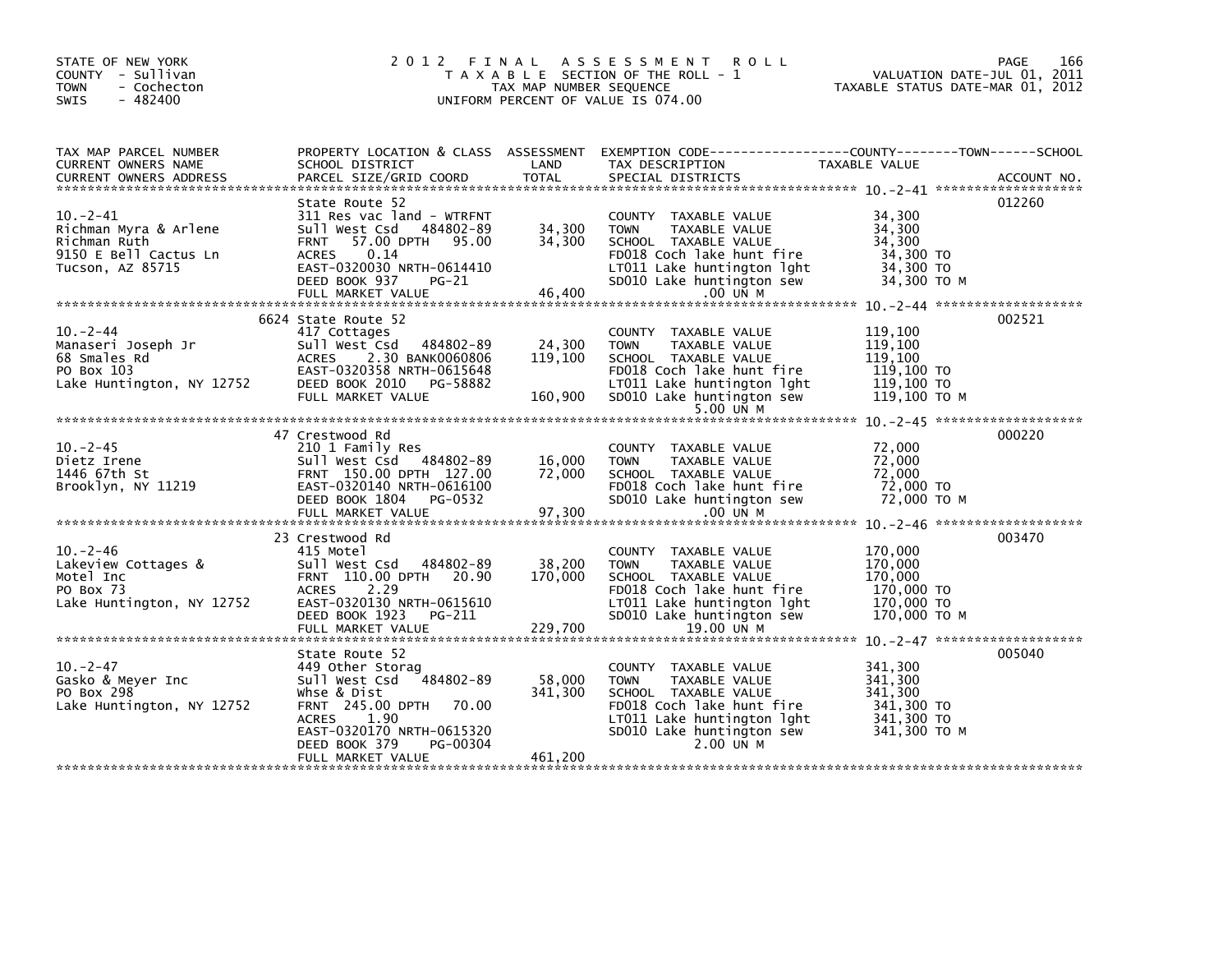| STATE OF NEW YORK<br>COUNTY - Sullivan<br><b>TOWN</b><br>- Cochecton<br>$-482400$<br>SWIS                |                                                                                                                                                                                                             | TAX MAP NUMBER SEQUENCE      | 2012 FINAL ASSESSMENT<br><b>ROLL</b><br>T A X A B L E SECTION OF THE ROLL - 1<br>UNIFORM PERCENT OF VALUE IS 074.00                                                                                   | VALUATION DATE-JUL 01, 2011<br>TAXABLE STATUS DATE-MAR 01, 2012                            | PAGE<br>167           |
|----------------------------------------------------------------------------------------------------------|-------------------------------------------------------------------------------------------------------------------------------------------------------------------------------------------------------------|------------------------------|-------------------------------------------------------------------------------------------------------------------------------------------------------------------------------------------------------|--------------------------------------------------------------------------------------------|-----------------------|
| TAX MAP PARCEL NUMBER<br>CURRENT OWNERS NAME                                                             | SCHOOL DISTRICT                                                                                                                                                                                             | LAND                         | PROPERTY LOCATION & CLASS ASSESSMENT EXEMPTION CODE----------------COUNTY-------TOWN-----SCHOOL<br>TAX DESCRIPTION                                                                                    | TAXABLE VALUE                                                                              |                       |
| $10 - 2 - 48$<br>Di Santo Anthony F<br>Di Santo Claire<br>6641 State Rte 52<br>Lake Huntington, NY 12752 | 6641 State Route 52<br>230 3 Family Res - WTRFNT<br>Sull West Csd 484802-89<br>50.00 DPTH 235.00<br><b>FRNT</b><br>0.34<br>ACRES<br>EAST-0320150 NRTH-0615190<br>DEED BOOK 3597 PG-491<br>FULL MARKET VALUE | 31,500<br>122,900<br>166,100 | 41834<br>STAR EN<br>COUNTY TAXABLE VALUE<br><b>TOWN</b><br>TAXABLE VALUE<br>SCHOOL TAXABLE VALUE<br>FD018 Coch lake hunt fire<br>LT011 Lake huntington lght<br>SD010 Lake huntington sew<br>3.00 UN M | $\mathbf{0}$<br>122,900<br>122,900<br>76,250<br>122,900 TO<br>$122,900$ TO<br>122,900 ТО М | 014965<br>0<br>46,650 |
|                                                                                                          |                                                                                                                                                                                                             |                              |                                                                                                                                                                                                       |                                                                                            | 015561                |
| $10 - 2 - 49$<br>Buzzetti Adele C<br>400 E 14th St Apt 2A<br>New York, NY 10009                          | State Route 52<br>260 Seasonal res - WTRFNT<br>Sull West Csd 484802-89<br>Klinger<br>FRNT 50.00 DPTH 227.20<br>EAST-0320140 NRTH-0615150<br>DEED BOOK 1367 PG-00475<br>FULL MARKET VALUE                    | 32,300<br>76.800<br>103,800  | COUNTY TAXABLE VALUE<br>TAXABLE VALUE<br><b>TOWN</b><br>SCHOOL TAXABLE VALUE<br>FD018 Coch lake hunt fire<br>LT011 Lake huntington lght<br>SD010 Lake huntington sew<br>1.00 UN M                     | 76,800<br>76,800<br>76.800<br>76,800 TO<br>76,800 TO<br>76,800 ТО М                        |                       |
|                                                                                                          | State Route 52                                                                                                                                                                                              |                              |                                                                                                                                                                                                       |                                                                                            | 014967                |
| $10. -2 - 50$<br>Davidson Michael T<br>Davidson Lila J<br>33 2nd Ave<br>New York, NY 10003               | 260 Seasonal res<br>Sull West Csd 484802-89<br>R O W To Lake<br>Included In Deed<br>On East Side Of C R 113<br><b>ACRES</b><br>1.40<br>EAST-0320050 NRTH-0614990<br>DEED BOOK 1366 PG-00444                 | 24,800<br>80,500             | COUNTY TAXABLE VALUE<br>TAXABLE VALUE<br><b>TOWN</b><br>SCHOOL TAXABLE VALUE<br>FD018 Coch lake hunt fire<br>LT011 Lake huntington lght<br>SD010 Lake huntington sew<br>$1.00$ UN M                   | 80,500<br>80,500<br>80,500<br>80,500 TO<br>80,500 TO<br>80,500 ТО М                        |                       |
|                                                                                                          |                                                                                                                                                                                                             |                              |                                                                                                                                                                                                       |                                                                                            |                       |
| $10.-2-51.1$<br>Davidson Terry<br>Davidson Lila<br>33 2nd Ave<br>New York, NY 10003                      | State Route 52<br>220 2 Family Res<br>Sull West Csd 484802-89<br>FRNT 101.30 DPTH 155.00<br>EAST-0319972 NRTH-0614671<br>DEED BOOK 2053 PG-125<br>FULL MARKET VALUE                                         | 15,000<br>139,600<br>188,600 | COUNTY TAXABLE VALUE<br>TAXABLE VALUE<br><b>TOWN</b><br>SCHOOL TAXABLE VALUE<br>FD018 Coch lake hunt fire<br>LT011 Lake huntington lght<br>SD010 Lake huntington sew                                  | 139,600<br>139,600<br>139,600<br>139,600 TO<br>139,600 TO<br>139,600 ТО М                  | 014150                |
|                                                                                                          |                                                                                                                                                                                                             |                              | 2.00 UN M                                                                                                                                                                                             |                                                                                            |                       |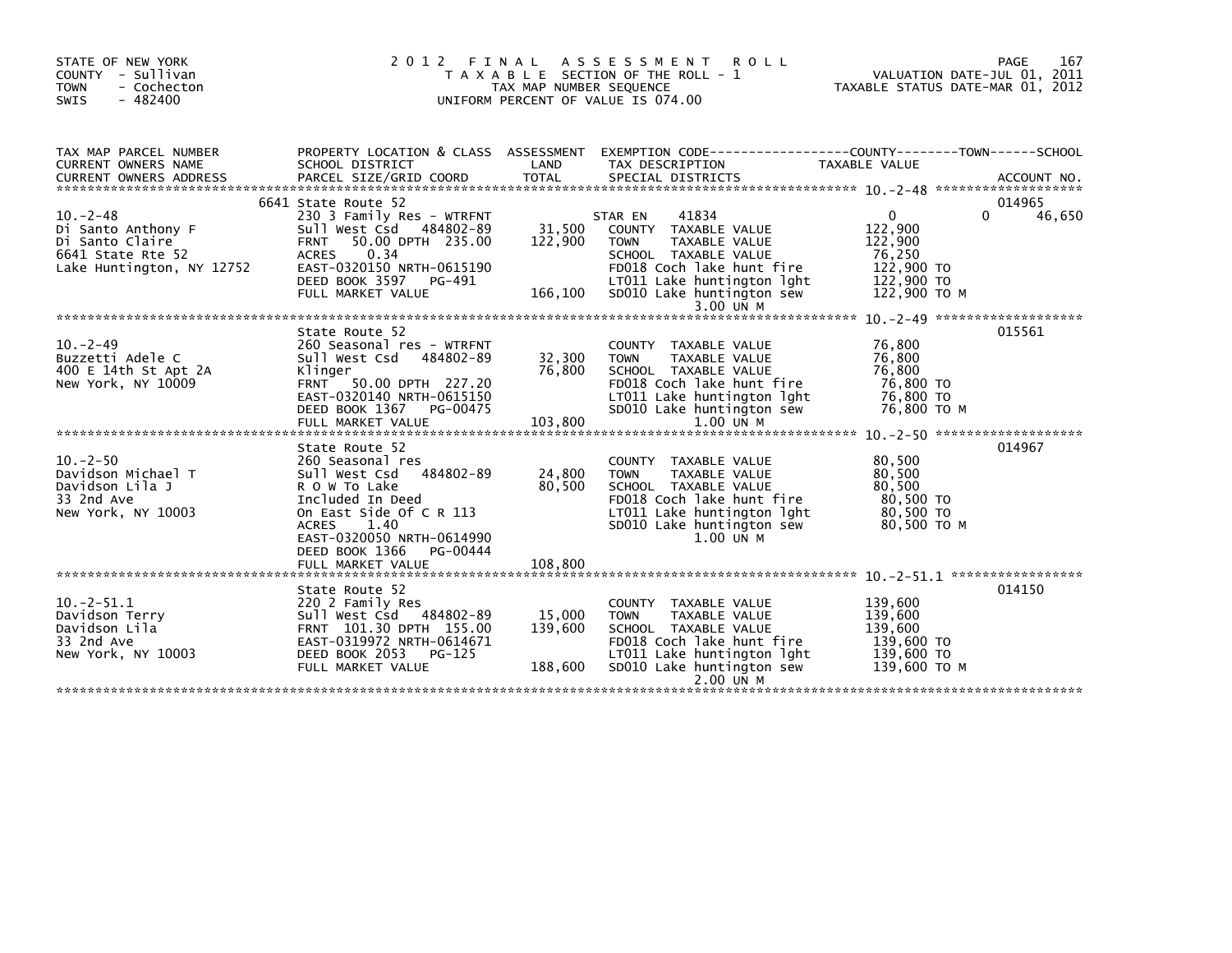| STATE OF NEW YORK<br>COUNTY - Sullivan<br>- Cochecton<br><b>TOWN</b><br><b>SWIS</b><br>$-482400$ | 2012                                                                                                                                                                                                            | FINAL<br>TAX MAP NUMBER SEQUENCE    | A S S E S S M E N T<br><b>ROLL</b><br>T A X A B L E SECTION OF THE ROLL - 1<br>UNIFORM PERCENT OF VALUE IS 074.00                                                                                                         | VALUATION DATE-JUL 01, 2011<br>TAXABLE STATUS DATE-MAR 01, 2012                                             | 168<br>PAGE                      |
|--------------------------------------------------------------------------------------------------|-----------------------------------------------------------------------------------------------------------------------------------------------------------------------------------------------------------------|-------------------------------------|---------------------------------------------------------------------------------------------------------------------------------------------------------------------------------------------------------------------------|-------------------------------------------------------------------------------------------------------------|----------------------------------|
| TAX MAP PARCEL NUMBER<br>CURRENT OWNERS NAME                                                     | PROPERTY LOCATION & CLASS ASSESSMENT<br>SCHOOL DISTRICT                                                                                                                                                         | LAND                                | TAX DESCRIPTION                                                                                                                                                                                                           | TAXABLE VALUE                                                                                               |                                  |
| $10.-2-51.2$<br>Buzzetti Adele C<br>400 E 14th St Apt 2A<br>New York, NY 10009                   | 6646 State Route 52<br>$312$ Vac w/imprv - WTRFNT<br>Sull West Csd 484802-89<br>Wormoth<br><b>FRNT 49.74 DPTH</b><br>70.50<br>EAST-0320180 NRTH-0614790<br>DEED BOOK 1345<br>PG-00152<br>FULL MARKET VALUE      | 10,500<br>22,500<br>30,400          | COUNTY TAXABLE VALUE<br>TAXABLE VALUE<br><b>TOWN</b><br>SCHOOL TAXABLE VALUE<br>FD018 Coch lake hunt fire<br>LT011 Lake huntington lght<br>SD010 Lake huntington sew<br>$1.00$ UN M                                       | 22,500<br>22,500<br>22,500<br>22,500 TO<br>22,500 TO<br>22,500 TO M                                         | 004161                           |
| $10. -2 - 52.2$<br>Crocitto Jon<br>Crocitto Joseph<br>114 12th St NE<br>Washington, DC 20002     | 6662 State Route 52<br>210 1 Family Res<br>Sull West Csd 484802-89<br>FRNT 100.00 DPTH 145.00<br>EAST-0319960 NRTH-0614576<br>DEED BOOK 3432<br>PG-64<br>FULL MARKET VALUE                                      | 14,500 STAR B<br>110,000<br>148,600 | COMBAT VET 41131<br>41854<br>COUNTY TAXABLE VALUE<br><b>TAXABLE VALUE</b><br><b>TOWN</b><br>SCHOOL TAXABLE VALUE<br>FD018 Coch lake hunt fire<br>LT011 Lake huntington lght<br>SD010 Lake huntington sew<br>$1.00$ UN $M$ | 27,500<br>27,500<br>$\Omega$<br>0<br>82,500<br>82,500<br>87,500<br>110,000 TO<br>110,000 TO<br>110,000 ТО М | 002695<br>$\mathbf{0}$<br>22,500 |
| $10 - 2 - 53$<br>Stanzoni Robert<br>518 William Floyd Pkwy<br>Shirley, NY 10967                  | 6672 State Route 52<br>210 1 Family Res<br>Sull West Csd 484802-89<br>FRNT 95.66 DPTH 130.77<br>EAST-0319916 NRTH-0614405<br>DEED BOOK 2395<br>PG-547<br>FULL MARKET VALUE                                      | 14,200<br>75,000<br>101,400         | 41854<br>STAR B<br>COUNTY TAXABLE VALUE<br><b>TOWN</b><br><b>TAXABLE VALUE</b><br>SCHOOL TAXABLE VALUE<br>FD018 Coch lake hunt fire<br>LT011 Lake huntington lght<br>SD010 Lake huntington sew<br>1.00 UN M               | $\Omega$<br>$\Omega$<br>75,000<br>75,000<br>52,500<br>75,000 TO<br>75,000 TO<br>75,000 TO M                 | 014517<br>22,500                 |
| $10 - 2 - 54.1$<br>Liddel Homes Inc.<br>518 William Floyd Pkwy<br>Shirley, NY 11967              | State Route 52<br>311 Res vac land<br>Sull West Csd<br>484802-89<br>House fire<br>FRNT 130.00 DPTH 125.00<br>0.36<br><b>ACRES</b><br>EAST-0319948 NRTH-0614581<br>DEED BOOK 3530<br>PG-574<br>FULL MARKET VALUE | 25,700<br>25,700<br>34,700          | COUNTY TAXABLE VALUE<br><b>TAXABLE VALUE</b><br><b>TOWN</b><br>SCHOOL TAXABLE VALUE<br>FD018 Coch lake hunt fire<br>LT011 Lake huntington lght<br>SD010 Lake huntington sew<br>$1.00$ UN M                                | $10. -2 - 54.1$ ******************<br>25,700<br>25,700<br>25,700<br>25,700 TO<br>25,700 TO<br>25,700 TO M   | 008460                           |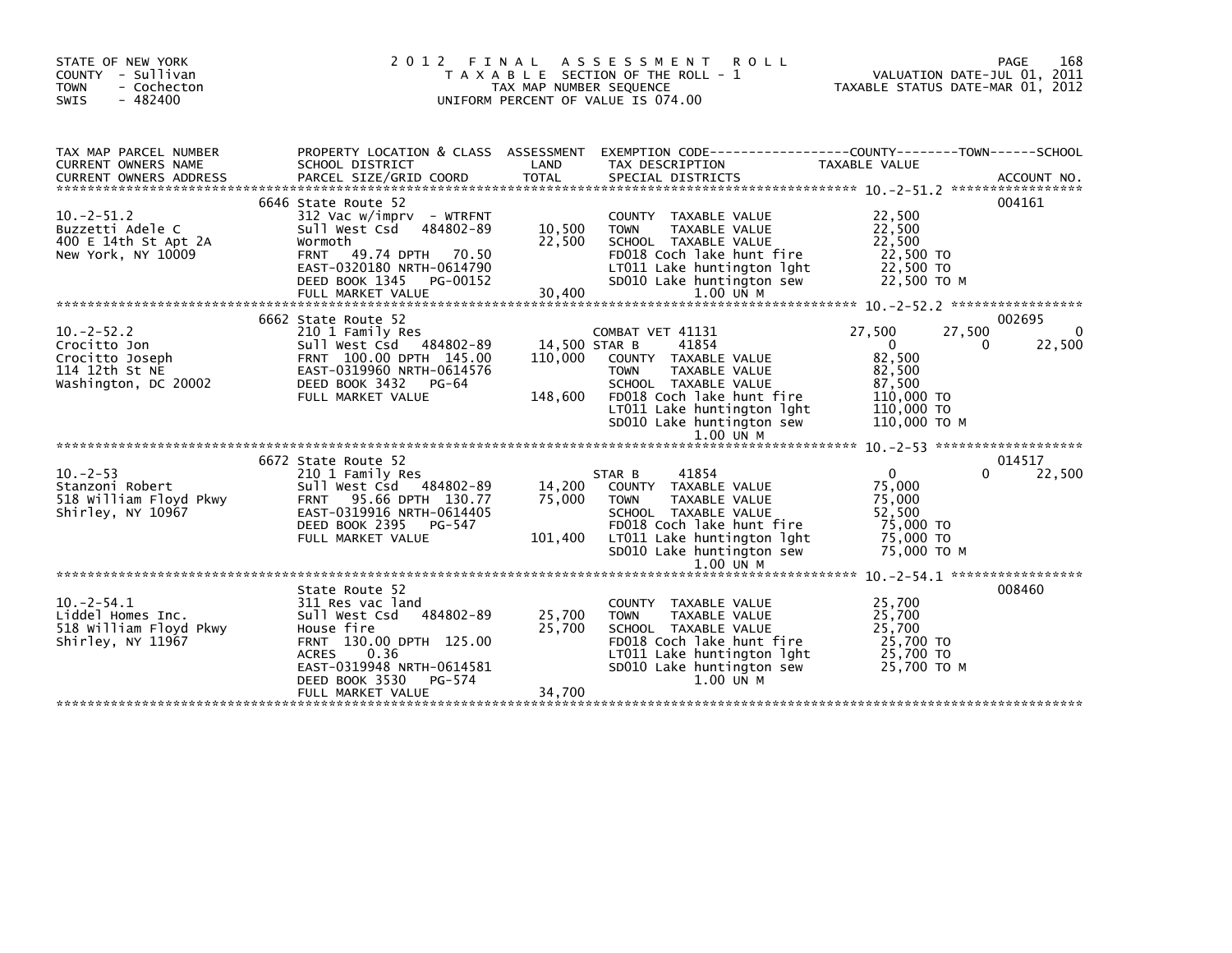| STATE OF NEW YORK<br>COUNTY - Sullivan<br><b>TOWN</b><br>- Cochecton<br>$-482400$<br><b>SWIS</b>   | 2012 FINAL                                                                                                                                                                                                        | TAX MAP NUMBER SEQUENCE      | A S S E S S M E N T<br><b>ROLL</b><br>T A X A B L E SECTION OF THE ROLL - 1<br>UNIFORM PERCENT OF VALUE IS 074.00                                                                                      |                                                                                           | 169<br>PAGE<br>VALUATION DATE-JUL 01, 2011<br>TAXABLE STATUS DATE-MAR 01, 2012 |
|----------------------------------------------------------------------------------------------------|-------------------------------------------------------------------------------------------------------------------------------------------------------------------------------------------------------------------|------------------------------|--------------------------------------------------------------------------------------------------------------------------------------------------------------------------------------------------------|-------------------------------------------------------------------------------------------|--------------------------------------------------------------------------------|
| TAX MAP PARCEL NUMBER<br>CURRENT OWNERS NAME<br><b>CURRENT OWNERS ADDRESS</b>                      | PROPERTY LOCATION & CLASS ASSESSMENT<br>SCHOOL DISTRICT<br>PARCEL SIZE/GRID COORD                                                                                                                                 | LAND<br>TOTAL                | EXEMPTION CODE-----------------COUNTY-------TOWN------SCHOOL<br>TAX DESCRIPTION<br>SPECIAL DISTRICTS                                                                                                   | TAXABLE VALUE                                                                             | ACCOUNT NO.                                                                    |
| $10. -2 - 54.2$<br>Wagner Joseph<br>PO Box 72<br>Lake Huntington, NY 12752                         | Lakeview Drive Rd<br>280 Res Multiple<br>484802-89<br>Sull West Csd<br>1.97<br><b>ACRES</b><br>EAST-0326222 NRTH-0629871<br>DEED BOOK 2947 PG-309<br>FULL MARKET VALUE                                            | 21,000<br>135,000<br>182,400 | 41854<br>STAR B<br>COUNTY TAXABLE VALUE<br>TAXABLE VALUE<br><b>TOWN</b><br>SCHOOL TAXABLE VALUE<br>FD018 Coch lake hunt fire<br>LT011 Lake huntington lght<br>SD010 Lake huntington sew<br>$3.00$ UN M | $\mathbf{0}$<br>135,000<br>135,000<br>112,500<br>135,000 TO<br>135,000 TO<br>135,000 ТО М | 008460<br>22,500<br>$\Omega$                                                   |
|                                                                                                    |                                                                                                                                                                                                                   |                              |                                                                                                                                                                                                        |                                                                                           |                                                                                |
| $10. -3 - 1$<br>Nearing Dennis E<br>Nearing Carol A<br>104 Nearing Rd<br>Lake Huntington, NY 12752 | 104 Nearing Rd<br>210 1 Family Res<br>Sull West Csd 484802-89<br>ACRES<br>1.00<br>EAST-0321130 NRTH-0614080<br>DEED BOOK 2254<br>PG-55<br>FULL MARKET VALUE                                                       | 58,500<br>299,000<br>404,100 | 41854<br>STAR B<br>COUNTY TAXABLE VALUE<br>TAXABLE VALUE<br><b>TOWN</b><br>SCHOOL TAXABLE VALUE<br>FD018 Coch lake hunt fire<br>SD010 Lake huntington sew                                              | $\mathbf{0}$<br>299,000<br>299,000<br>276,500<br>299,000 TO<br>299,000 ТО М               | 010460<br>22,500<br>0                                                          |
|                                                                                                    |                                                                                                                                                                                                                   |                              | $1.00$ UN M                                                                                                                                                                                            |                                                                                           |                                                                                |
| $10. -3 - 2$<br>Nearing Dennis E<br>Nearing Carol A<br>104 Nearing Rd<br>Lake Huntington, NY 12752 | Nearing Rd<br>311 Res vac land - WTRFNT<br>Sull West Csd<br>484802-89<br>FRNT 86.24 DPTH 273.26<br>EAST-0321190 NRTH-0613940<br>DEED BOOK 3368<br>$PG-21$<br>FULL MARKET VALUE                                    | 14,400<br>14,400<br>19,500   | COUNTY TAXABLE VALUE<br><b>TOWN</b><br>TAXABLE VALUE<br>SCHOOL TAXABLE VALUE<br>FD018 Coch lake hunt fire                                                                                              | 14,400<br>14,400<br>14,400<br>14,400 TO                                                   |                                                                                |
|                                                                                                    |                                                                                                                                                                                                                   |                              |                                                                                                                                                                                                        |                                                                                           |                                                                                |
| $10 - 3 - 3$<br>Backiel Backiel<br>Backiel Rakowicz<br>61-41 67th St<br>Middle Village, NY 11379   | Nearing Rd<br>311 Res vac land - WTRFNT<br>Sull West Csd<br>484802-89<br>25.00 DPTH 255.40<br><b>FRNT</b><br>0.23<br><b>ACRES</b><br>EAST-0321186 NRTH-0613900<br>DEED BOOK 1396<br>PG-00437<br>FULL MARKET VALUE | 4,100<br>4,100<br>5,500      | COUNTY TAXABLE VALUE<br>TAXABLE VALUE<br>TOWN<br>SCHOOL TAXABLE VALUE<br>FD018 Coch lake hunt fire                                                                                                     | 4,100<br>4,100<br>4,100<br>4.100 TO                                                       | 000151                                                                         |
|                                                                                                    |                                                                                                                                                                                                                   |                              |                                                                                                                                                                                                        |                                                                                           |                                                                                |
| $10 - 3 - 4$<br>Jay Richard J<br>Jay Sandra<br>7186 State Rte 52<br>Cochecton, NY 12726            | Nearing Rd<br>$312$ Vac w/imprv - WTRFNT<br>Sull West Csd 484802-89<br>190x285x165x220<br>Cp 15<br>FRNT 186.00 DPTH 201.50<br>EAST-0321187 NRTH-0613791<br>DEED BOOK 3580<br>PG-566                               | 27,000<br>28,500             | COUNTY TAXABLE VALUE<br>TAXABLE VALUE<br><b>TOWN</b><br>SCHOOL TAXABLE VALUE<br>FD018 Coch lake hunt fire                                                                                              | 28,500<br>28,500<br>28,500<br>28,500 TO                                                   | 006100                                                                         |
|                                                                                                    | FULL MARKET VALUE                                                                                                                                                                                                 | 38,500                       |                                                                                                                                                                                                        |                                                                                           |                                                                                |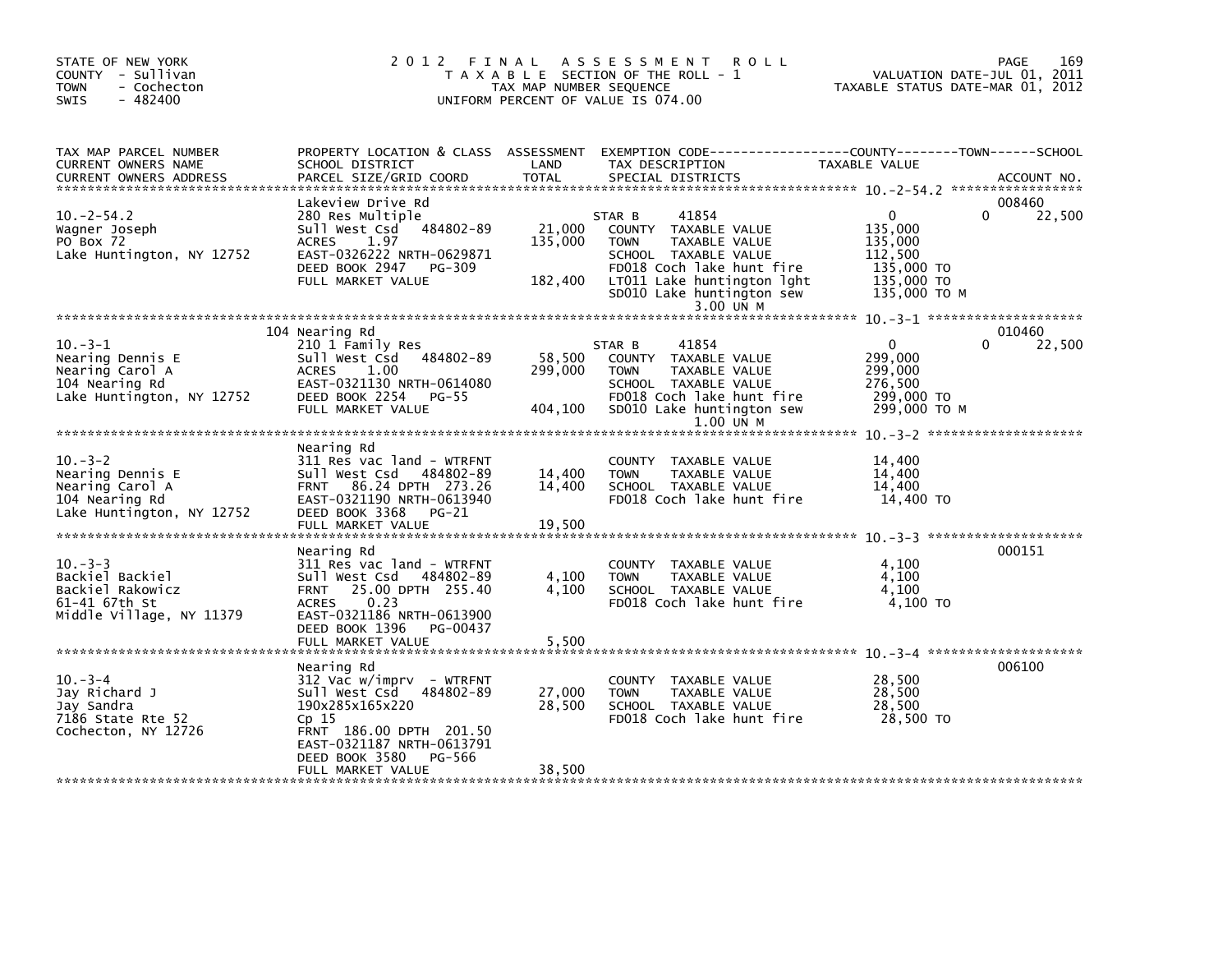| STATE OF NEW YORK          | 2012 FINAL ASSESSMENT ROLL            | 170<br>PAGE                      |
|----------------------------|---------------------------------------|----------------------------------|
| COUNTY - Sullivan          | T A X A B L E SECTION OF THE ROLL - 1 | VALUATION DATE-JUL 01, 2011      |
| <b>TOWN</b><br>- Cochecton | MAP SECTION - 010                     | TAXABLE STATUS DATE-MAR 01, 2012 |
| SWIS<br>- 482400           | SUB-SECTION-                          | RPS150/V04/L015                  |
|                            | UNIFORM PERCENT OF VALUE IS 074.00    | CURRENT DATE 6/19/2012           |

## \*\*\* S P E C I A L D I S T R I C T S U M M A R Y \*\*\*

| CODE | DISTRICT NAME                                                        | TOTAL<br>PARCELS | EXTENSION<br>TYPF                                       | EXTENSION<br><b>VALUE</b> | AD VALOREM<br><b>VALUE</b>       | <b>EXEMPT</b><br><b>AMOUNT</b> | <b>TAXABLE</b><br><b>VALUE</b>            |
|------|----------------------------------------------------------------------|------------------|---------------------------------------------------------|---------------------------|----------------------------------|--------------------------------|-------------------------------------------|
|      | FD018 Coch lake hunt<br>LT011 Lake huntingto<br>SD010 Lake huntingto |                  | 86 TOTAL<br>42 TOTAL<br>83 TOTAL M<br>UNITS<br><b>M</b> | 86.00                     | 5134,009<br>3192,109<br>5087.009 | 15.134<br>15.134               | 5134,009<br>3176.975<br>5071.875<br>86.00 |

### \*\*\* S C H O O L D I S T R I C T S U M M A R Y \*\*\*

| CODE   | DISTRICT NAME | <b>TOTAL</b><br><b>PARCELS</b> | ASSESSED<br>LAND | ASSESSED<br><b>TOTAL</b> | <b>EXEMPT</b><br><b>AMOUNT</b> | <b>TOTAL</b><br><b>TAXABLE</b> | <b>STAR</b><br><b>AMOUNT</b> | <b>STAR</b><br><b>TAXABLE</b> |
|--------|---------------|--------------------------------|------------------|--------------------------|--------------------------------|--------------------------------|------------------------------|-------------------------------|
| 484802 | Sull West Csd | 86                             | 1525.100         | 5134,009                 | 15,134                         | 5118,875                       | 226,650                      | 4892,225                      |
|        | SUB-TOTAL     | 86                             | 1525.100         | 5134.009                 | 15,134                         | 5118.875                       | 226.650                      | 4892,225                      |
| 484889 | West Sull Lib | 86                             | 1525.100         | 5134.009                 | 15,134                         | 5118,875                       | 226.650                      | 4892,225                      |
|        | T O T A L     | 172                            | 3050,200         | 10268,018                | 30,268                         | 10237,750                      | 453,300                      | 9784,450                      |

### \*\*\* S Y S T E M C O D E S S U M M A R Y \*\*\*

### NO SYSTEM EXEMPTIONS AT THIS LEVEL

### \*\*\* E X E M P T I O N S U M M A R Y \*\*\*

| CODE                    | DESCRIPTION                     | <b>TOTAL</b><br><b>PARCELS</b> | <b>COUNTY</b>    | <b>TOWN</b>      | <b>SCHOOL</b>     |
|-------------------------|---------------------------------|--------------------------------|------------------|------------------|-------------------|
| 41131<br>41834<br>41854 | COMBAT VET<br>STAR EN<br>STAR B |                                | 27,500           | 27,500           | 46.650<br>180,000 |
| 47610                   | BUS IMP AP<br><b>TOTAL</b>      | ᆂᆂ                             | 15,134<br>42,634 | 15,134<br>42,634 | 15,134<br>241,784 |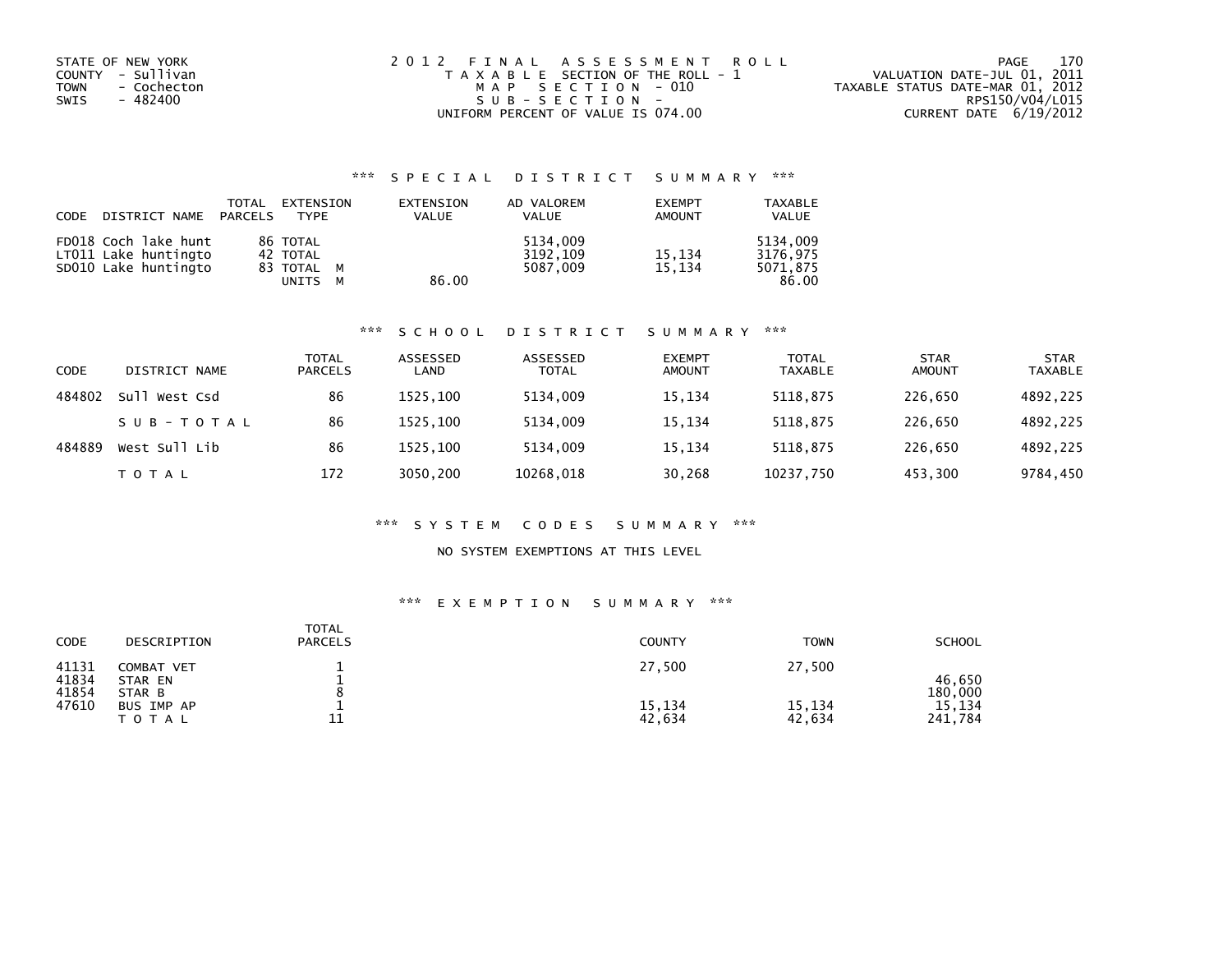| STATE OF NEW YORK<br>COUNTY - Sullivan<br><b>TOWN</b><br>- Cochecton<br>- 482400<br>SWIS | 2012 FINAL ASSESSMENT ROLL<br>T A X A B L E SECTION OF THE ROLL - 1<br>MAP SECTION - 010<br>SUB-SECTION- | 171<br>PAGE<br>VALUATION DATE-JUL 01, 2011<br>TAXABLE STATUS DATE-MAR 01, 2012<br>RPS150/V04/L015 |
|------------------------------------------------------------------------------------------|----------------------------------------------------------------------------------------------------------|---------------------------------------------------------------------------------------------------|
|                                                                                          | UNIFORM PERCENT OF VALUE IS 074.00                                                                       | CURRENT DATE 6/19/2012                                                                            |

# \*\*\* G R A N D T O T A L S \*\*\*

| ROLL       | DESCRIPTION    | <b>TOTAL</b>   | <b>ASSESSED</b> | ASSESSED | <b>TAXABLE</b> | <b>TAXABLE</b> | <b>TAXABLE</b> | <b>STAR</b>    |
|------------|----------------|----------------|-----------------|----------|----------------|----------------|----------------|----------------|
| <b>SEC</b> |                | <b>PARCELS</b> | _AND            | TOTAL    | <b>COUNTY</b>  | <b>TOWN</b>    | <b>SCHOOL</b>  | <b>TAXABLE</b> |
|            | <b>TAXABLE</b> | 86             | 1525,100        | 5134,009 | 5091.375       | 5091.375       | 5118.875       | 4892,225       |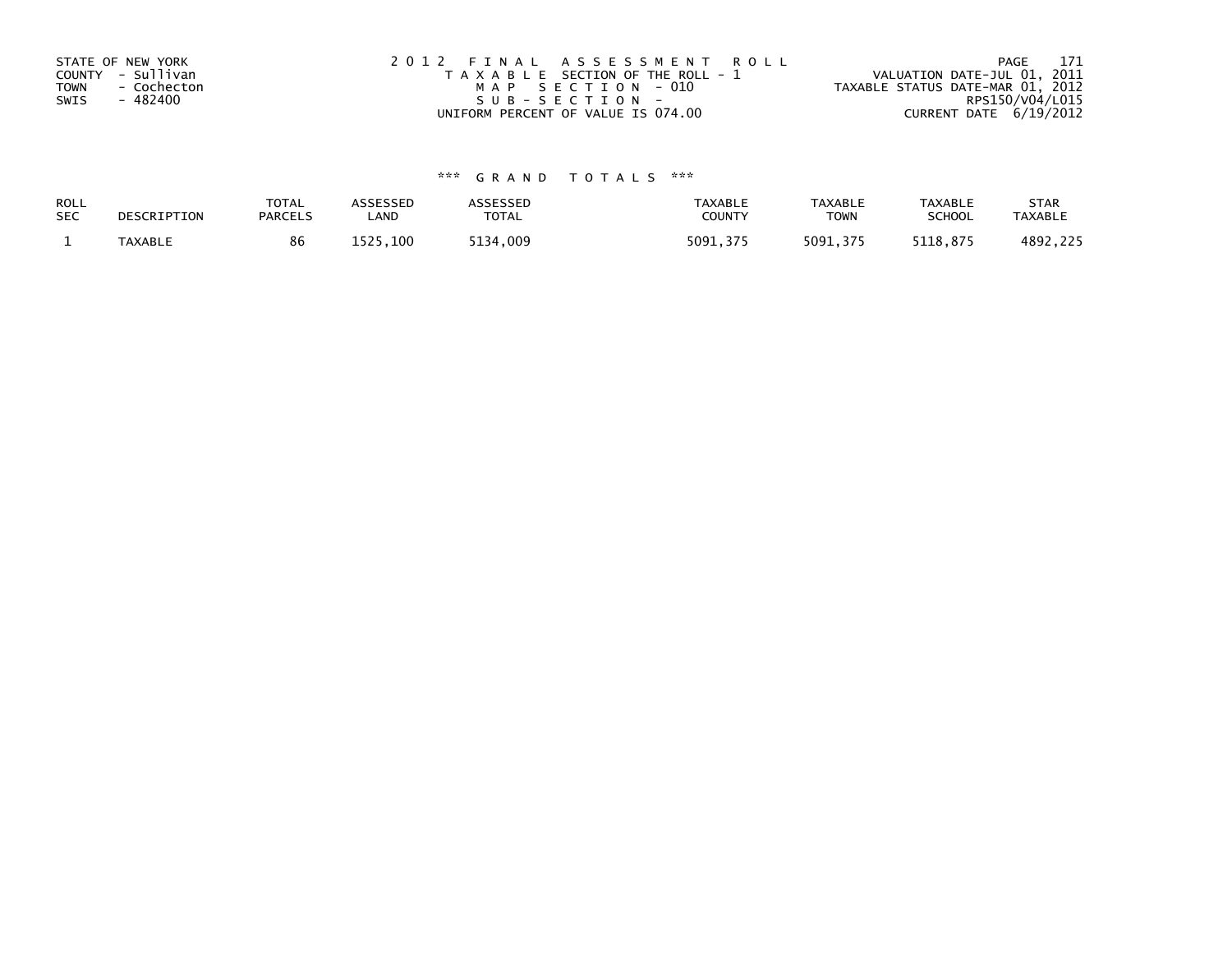| STATE OF NEW YORK<br>COUNTY - Sullivan<br><b>TOWN</b><br>- Cochecton<br>$-482400$<br><b>SWIS</b>                                                              | 2012 FINAL                                                                                                                                                            | TAX MAP NUMBER SEQUENCE<br>UNIFORM PERCENT OF VALUE IS 074.00 | A S S E S S M E N T<br><b>ROLL</b><br>T A X A B L E SECTION OF THE ROLL - 1                                                         | VALUATION DATE-JUL 01, 2011<br>TAXABLE STATUS DATE-MAR 01, 2012                    | 172<br>PAGE      |
|---------------------------------------------------------------------------------------------------------------------------------------------------------------|-----------------------------------------------------------------------------------------------------------------------------------------------------------------------|---------------------------------------------------------------|-------------------------------------------------------------------------------------------------------------------------------------|------------------------------------------------------------------------------------|------------------|
| TAX MAP PARCEL NUMBER<br>CURRENT OWNERS NAME                                                                                                                  | PROPERTY LOCATION & CLASS ASSESSMENT<br>SCHOOL DISTRICT                                                                                                               | LAND                                                          | EXEMPTION CODE-----------------COUNTY-------TOWN------SCHOOL<br>TAX DESCRIPTION                                                     | TAXABLE VALUE                                                                      |                  |
| $11. -1 - 1$<br>Pal International Of NY<br>Attn: Penfil<br>Station C<br>PO Box 670951                                                                         | State Route 17B<br>311 Res vac land - WTRFNT<br>Sull West Csd<br>484802-89<br>ACRES 21.60<br>EAST-0327080 NRTH-0620130<br>DEED BOOK 1746<br>PG-0655                   | 321,600<br>321,600                                            | COUNTY TAXABLE VALUE<br>TAXABLE VALUE<br><b>TOWN</b><br>SCHOOL TAXABLE VALUE<br>FD018 Coch lake hunt fire                           | 321,600<br>321,600<br>321,600<br>321,600 TO                                        | 002670           |
| $11. - 1 - 2$<br>Pal International Of Ny<br>Attn: Penfil<br>Station C<br>PO Box 670951<br>Flushing, NY 11367                                                  | State Route 17B<br>322 Rural vac>10<br>484802-89<br>Sull West Csd<br>ACRES 232.89<br>EAST-0327812 NRTH-0618294<br>DEED BOOK 1746<br>PG-655<br>FULL MARKET VALUE       | 281,600<br>281,600<br>380,500                                 | COUNTY TAXABLE VALUE<br>TAXABLE VALUE<br><b>TOWN</b><br>SCHOOL TAXABLE VALUE<br>FD018 Coch lake hunt fire                           | 281,600<br>281,600<br>281.600<br>281,600 TO                                        | 012640           |
| $11. -1 - 3.1$<br>Gormley Thomas<br>420 E 54Th St 23G<br>New York, NY 10022                                                                                   | 55 Forman Rd<br>240 Rural res<br>Sull West Csd<br>484802-89<br>21.20 BANKC030400<br>ACRES<br>EAST-0329879 NRTH-0618271<br>DEED BOOK 2973<br>PG-347                    | 98,500<br>246,400                                             | COUNTY TAXABLE VALUE<br>TAXABLE VALUE<br><b>TOWN</b><br>SCHOOL TAXABLE VALUE<br>FD018 Coch lake hunt fire                           | $11 - 1 - 3$ 1 ********************<br>246,400<br>246,400<br>246,400<br>246,400 TO | 008136           |
| $11. - 1 - 3.2$<br>Lettieri Dominick M<br>Lettieri Anna Marie<br>1021 81st St<br>Brooklyn, NY 11228                                                           | 1 Forman Rd<br>312 Vac w/imprv<br>484802-89<br>Sull West Csd<br>1.25<br><b>ACRES</b><br>EAST-0330685 NRTH-0619153<br>DEED BOOK 2011<br>PG-7679<br>FULL MARKET VALUE   | 17,200<br>40,100<br>54,200                                    | TAXABLE VALUE<br><b>COUNTY</b><br>TAXABLE VALUE<br><b>TOWN</b><br>SCHOOL TAXABLE VALUE<br>FD018 Coch lake hunt fire                 | 40,100<br>40,100<br>40.100<br>40.100 TO                                            | 006650           |
| $11. - 1 - 3.3$<br>Lettieri Dominick M<br>Lettieri Anna Marie<br>1021 81st St<br>Brooklyn, NY 11228<br>MAY BE SUBJECT TO PAYMENT<br>UNDER AGDIST LAW TIL 2016 | 55 State Route 17B<br>322 Rural vac>10<br>Sull West Csd<br>484802-89<br>55.11<br>ACRES<br>EAST-0330180 NRTH-0617243<br>DEED BOOK 2011<br>PG-7679<br>FULL MARKET VALUE | 150,000<br>150,000<br>202,700                                 | AGRI DIST 41720<br>COUNTY TAXABLE VALUE<br><b>TOWN</b><br><b>TAXABLE VALUE</b><br>SCHOOL TAXABLE VALUE<br>FD018 Coch lake hunt fire | 88,944<br>88,944<br>61,056<br>61,056<br>61,056<br>150,000 TO                       | 008136<br>88,944 |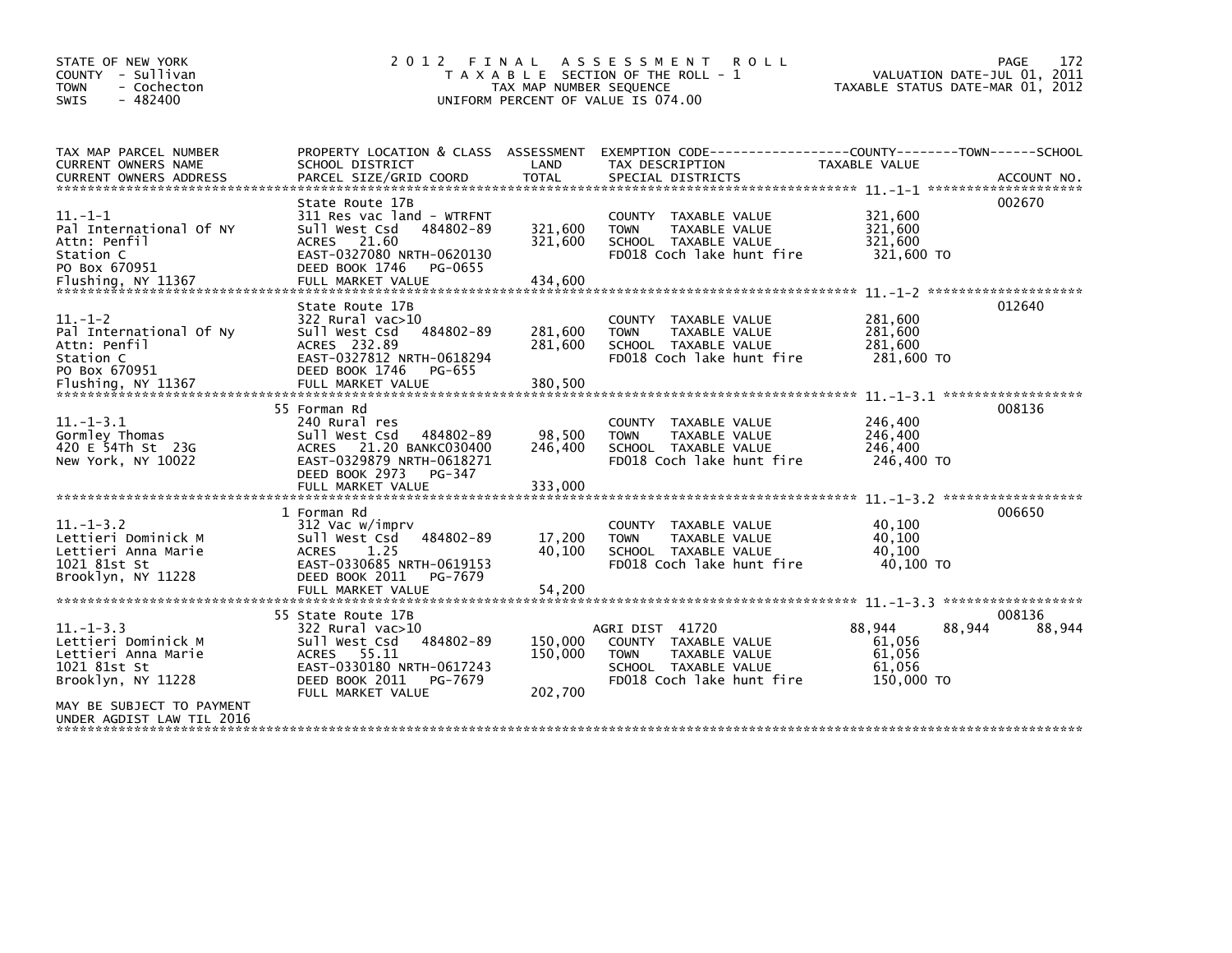| STATE OF NEW YORK<br>COUNTY - Sullivan<br><b>TOWN</b><br>- Cochecton<br>$-482400$<br><b>SWIS</b>                                                          | 2012                                                                                                                                                                                                        | FINAL ASSESSMENT<br><b>ROLL</b><br>T A X A B L E SECTION OF THE ROLL - 1<br>TAX MAP NUMBER SEQUENCE<br>UNIFORM PERCENT OF VALUE IS 074.00                                                                                    | 173<br>PAGE<br>VALUATION DATE-JUL 01, 2011<br>TAXABLE STATUS DATE-MAR 01, 2012                                                  |
|-----------------------------------------------------------------------------------------------------------------------------------------------------------|-------------------------------------------------------------------------------------------------------------------------------------------------------------------------------------------------------------|------------------------------------------------------------------------------------------------------------------------------------------------------------------------------------------------------------------------------|---------------------------------------------------------------------------------------------------------------------------------|
| TAX MAP PARCEL NUMBER<br>CURRENT OWNERS NAME                                                                                                              | SCHOOL DISTRICT                                                                                                                                                                                             | PROPERTY LOCATION & CLASS ASSESSMENT EXEMPTION CODE---------------COUNTY-------TOWN-----SCHOOL<br>LAND<br>TAX DESCRIPTION                                                                                                    | TAXABLE VALUE                                                                                                                   |
| $11. - 1 - 4$<br>Nova Carmen<br>2879 Route 17B<br>Cochecton, NY 12726<br>MAY BE SUBJECT TO PAYMENT<br>UNDER AGDIST LAW TIL 2016                           | 2879 State Route 17B<br>240 Rural res<br>484802-89<br>Sull West Csd<br>Unfinished Cons<br>Tele. {206}522-1365<br>ACRES 74.58<br>EAST-0331260 NRTH-0617680<br>DEED BOOK 1938<br>PG-0455<br>FULL MARKET VALUE | AGRI DIST 41720<br>92,800 STAR B<br>41854<br>300,800<br>COUNTY TAXABLE VALUE<br>TAXABLE VALUE<br>TOWN<br>SCHOOL TAXABLE VALUE<br>FD018 Coch lake hunt fire<br>406,500                                                        | 011260<br>49,480<br>49.480<br>49,480<br>$\overline{0}$<br>$\mathbf{0}$<br>22,500<br>251,320<br>251,320<br>228,820<br>300,800 TO |
|                                                                                                                                                           |                                                                                                                                                                                                             |                                                                                                                                                                                                                              |                                                                                                                                 |
| $11.-1-5$<br>Barth David<br>Barth Erika<br>539 Bernas Rd<br>Cochecton, NY 12726                                                                           | 539 Bernas Rd<br>210 1 Family Res<br>Sull West Csd 484802-89<br><b>ACRES</b><br>1.01 BANKC030981<br>EAST-0332930 NRTH-0618150<br>DEED BOOK 1834<br>PG-167<br>FULL MARKET VALUE                              | 41854<br>STAR B<br>17,500<br>COUNTY TAXABLE VALUE<br>117,100<br><b>TOWN</b><br>TAXABLE VALUE<br>SCHOOL TAXABLE VALUE<br>FD018 Coch lake hunt fire<br>158,200                                                                 | 016700<br>$\mathbf{0}$<br>0<br>22,500<br>117.100<br>117,100<br>94,600<br>117,100 TO                                             |
| $11.-1-6.1$<br>$E11 & E11$ Inc<br>Attn: Seynour Lenter<br>46 Greenwood Dr<br>Millburn, NJ 07041<br>MAY BE SUBJECT TO PAYMENT<br>UNDER AGDIST LAW TIL 2016 | Bernas Rd<br>312 Vac w/imprv<br>484802-89<br>Sull West Csd<br>Lot $#2$<br>ACRES 44.46<br>EAST-0332494 NRTH-0618519<br>DEED BOOK 1361<br>PG-00619<br>FULL MARKET VALUE                                       | AGRI DIST 41720<br>92,400<br>COUNTY TAXABLE VALUE<br>96,500<br>TAXABLE VALUE<br><b>TOWN</b><br>SCHOOL TAXABLE VALUE<br>FD018 Coch lake hunt fire<br>130,400                                                                  | 010840<br>63,940<br>63,940<br>63,940<br>32,560<br>32,560<br>32,560<br>96,500 TO                                                 |
|                                                                                                                                                           |                                                                                                                                                                                                             |                                                                                                                                                                                                                              |                                                                                                                                 |
| $11.-1-6.2$<br>Coots Charles<br>Coots Beverly<br>485 Bernas Rd<br>Cochecton, NY 12726                                                                     | 485 Bernas Rd<br>210 1 Family Res<br>484802-89<br>Sull West Csd<br>3.23<br><b>ACRES</b><br>EAST-0332550 NRTH-0616090<br>DEED BOOK 725<br>PG-00802<br>FULL MARKET VALUE                                      | 95 PCT OF VALUE USED FOR EXEMPTION PURPOSES<br>41121<br>WAR VET<br>41854<br>25,800 STAR B<br>102,100<br>COUNTY TAXABLE VALUE<br>TAXABLE VALUE<br><b>TOWN</b><br>SCHOOL TAXABLE VALUE<br>138,000<br>FD018 Coch lake hunt fire | 002630<br>14,549<br>14,549<br>$\Omega$<br>$\overline{0}$<br>22,500<br>0<br>87,551<br>87.551<br>79,600<br>102,100 TO             |
|                                                                                                                                                           | 495 Bernas Rd                                                                                                                                                                                               | 98 PCT OF VALUE USED FOR EXEMPTION PURPOSES                                                                                                                                                                                  | 003823                                                                                                                          |
| $11.-1-6.3$<br>DuBois Gregory<br>DuBois Donna<br>495 Bernas Rd<br>Cochecton, NY 12726                                                                     | 210 1 Family Res<br>sull west Csd 484802-89<br><b>ACRES</b><br>2.47<br>EAST-0332560 NRTH-0616350<br>DEED BOOK 767<br>PG-00667<br>FULL MARKET VALUE                                                          | 41121<br>WAR VET<br>22,900 STAR B<br>41854<br>98,500<br>COUNTY TAXABLE VALUE<br>TAXABLE VALUE<br><b>TOWN</b><br>SCHOOL TAXABLE VALUE<br>133,100<br>FD018 Coch lake hunt fire                                                 | 14,480<br>14,480<br>$\overline{0}$<br>0<br>22,500<br>84,020<br>84,020<br>76.000<br>98.500 TO                                    |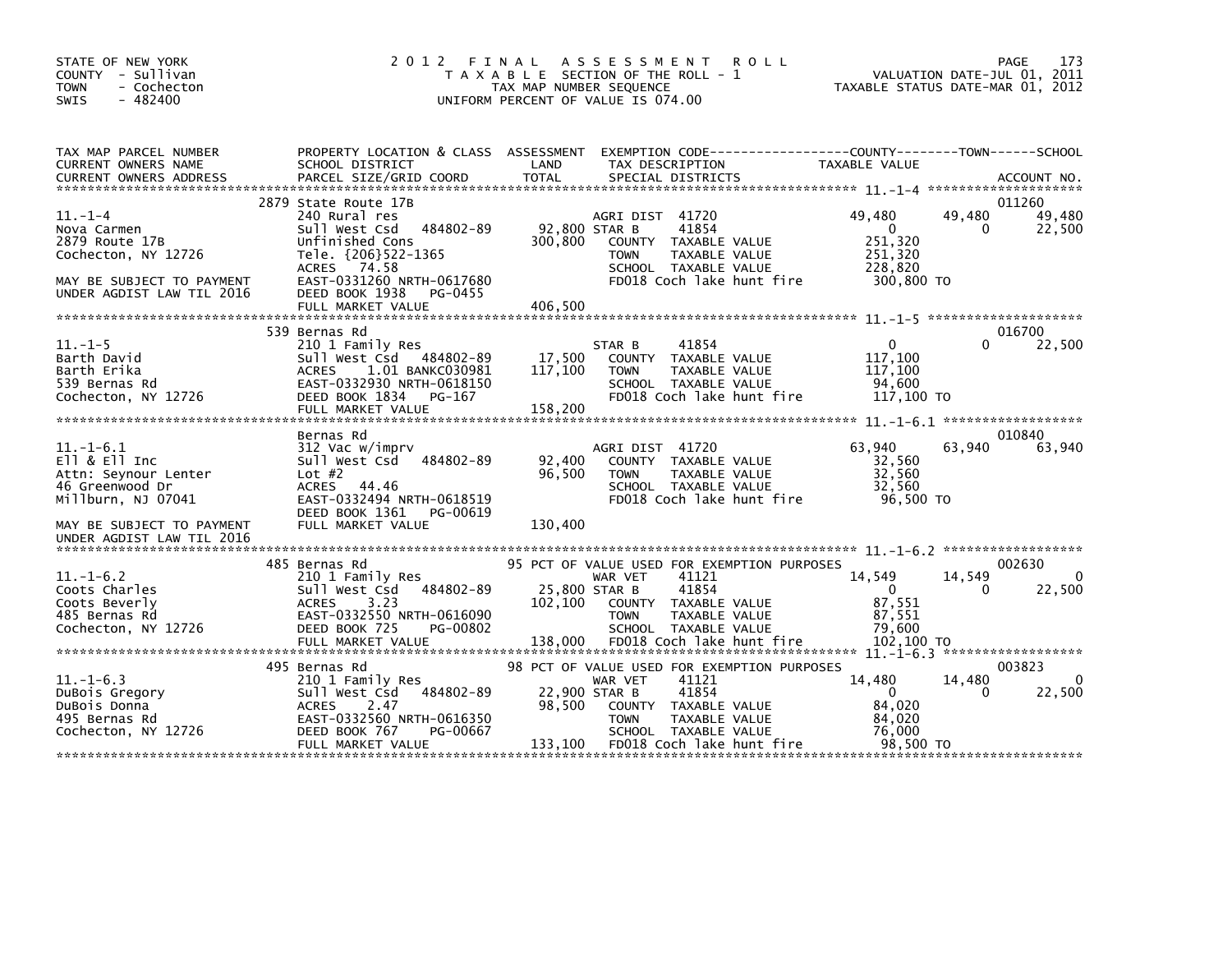| STATE OF NEW YORK<br>COUNTY - Sullivan<br><b>TOWN</b><br>- Cochecton<br>$-482400$<br>SWIS                                                     | 2012 FINAL                                                                                                                                                                              | TAX MAP NUMBER SEQUENCE    | A S S E S S M E N T<br><b>ROLL</b><br>T A X A B L E SECTION OF THE ROLL - 1<br>UNIFORM PERCENT OF VALUE IS 074.00                                 | PAGE<br>VALUATION DATE-JUL 01, 2011<br>TAXABLE STATUS DATE-MAR 01, 2012 | 174 |
|-----------------------------------------------------------------------------------------------------------------------------------------------|-----------------------------------------------------------------------------------------------------------------------------------------------------------------------------------------|----------------------------|---------------------------------------------------------------------------------------------------------------------------------------------------|-------------------------------------------------------------------------|-----|
| TAX MAP PARCEL NUMBER<br>CURRENT OWNERS NAME                                                                                                  | PROPERTY LOCATION & CLASS ASSESSMENT<br>SCHOOL DISTRICT                                                                                                                                 | LAND                       | EXEMPTION CODE-----------------COUNTY-------TOWN------SCHOOL<br>TAX DESCRIPTION                                                                   | TAXABLE VALUE                                                           |     |
| $11. - 1 - 6.4$<br>Sullivan County Treasurer<br>100 North St<br>Monticello, NY 12770<br>PRIOR OWNER ON 3/01/2012                              | 2815 State Route 17B<br>210 1 Family Res<br>Sull West Csd<br>484802-89<br>Lot $#1$<br><b>ACRES</b><br>2.01<br>EAST-0332932 NRTH-0619239<br>DEED BOOK 2012<br>PG-1350                    | 28,500<br>95,600           | C-TAX SALE 33201<br>COUNTY TAXABLE VALUE<br><b>TOWN</b><br>TAXABLE VALUE<br>SCHOOL TAXABLE VALUE<br>FD018 Coch lake hunt fire<br>95,600 EX        | 95,600<br>95,600<br>0<br>$\Omega$<br>95,600<br>0 то                     |     |
| $11. - 1 - 6.5$<br>Bernas John<br>Bernas Lynne M<br>420 Bernas Rd<br>Cochecton, NY 12726                                                      | Bernas Rd<br>311 Res vac land<br>Sull West Csd<br>484802-89<br>Lots $#$ 3A & 3B<br>FRNT 25.00 DPTH 476.92<br>EAST-0332834 NRTH-0617017<br>DEED BOOK 2194<br>PG-457<br>FULL MARKET VALUE | 200<br>200<br>300          | <b>COUNTY</b><br>TAXABLE VALUE<br>TAXABLE VALUE<br><b>TOWN</b><br>SCHOOL TAXABLE VALUE<br>FD018 Coch lake hunt fire                               | 200<br>200<br>200<br>200 TO                                             |     |
| $11.-1-6.7$<br>Sullivan County Treasurer<br>100 North St<br>Monticello, NY 12770<br>PRIOR OWNER ON 3/01/2012                                  | State Route 17B<br>312 Vac w/imprv<br>Sull West Csd<br>484802-89<br>Lot $#4$<br><b>ACRES</b><br>2.00<br>EAST-0332932 NRTH-0619239<br>DEED BOOK 2012<br>PG-1350                          | 25,500<br>35,600           | C-TAX SALE 33201<br>COUNTY TAXABLE VALUE<br>TAXABLE VALUE<br><b>TOWN</b><br>SCHOOL TAXABLE VALUE<br>FD018 Coch lake hunt fire<br>35,600 EX        | 35,600<br>35,600<br>0<br>$\Omega$<br>35,600<br>0 то                     |     |
| $11. - 1 - 6.8$<br>Sullivan County Treasurer<br>100 North St<br>Monticello, NY 12770<br>PRIOR OWNER ON 3/01/2012                              | State Route 17B<br>311 Res vac land<br>Sull West Csd<br>484802-89<br>Lot $#3$<br><b>ACRES</b><br>2.32<br>EAST-0332932 NRTH-0619239<br>DEED BOOK 2012<br>PG-1350                         | 26,500<br>26,500           | C-TAX SALE 33201<br>COUNTY TAXABLE VALUE<br>TAXABLE VALUE<br><b>TOWN</b><br>SCHOOL TAXABLE VALUE<br>FD018 Coch lake hunt fire<br>26,500 EX        | 26,500<br>26,500<br>0<br>$\Omega$<br>26,500<br>0 <sub>T</sub>           |     |
| $11. - 1 - 6.9$<br>Sullivan County Treasurer<br>100 North St<br>Monticello, NY 12770<br>PRIOR OWNER ON 3/01/2012<br>Sullivan County Treasurer | State Route 17B<br>311 Res vac land<br>484802-89<br>Sull West Csd<br>Lot $#4$<br><b>ACRES</b><br>2.04<br>EAST-0332932 NRTH-0619239<br>DEED BOOK 2012<br>PG-1350<br>FULL MARKET VALUE    | 25,500<br>25,500<br>34,500 | C-TAX SALE 33201<br>COUNTY TAXABLE VALUE<br><b>TOWN</b><br><b>TAXABLE VALUE</b><br>SCHOOL TAXABLE VALUE<br>FD018 Coch lake hunt fire<br>25,500 EX | 25,500<br>25,500<br>0<br>$\mathbf{0}$<br>25,500<br>0 <sub>T</sub>       |     |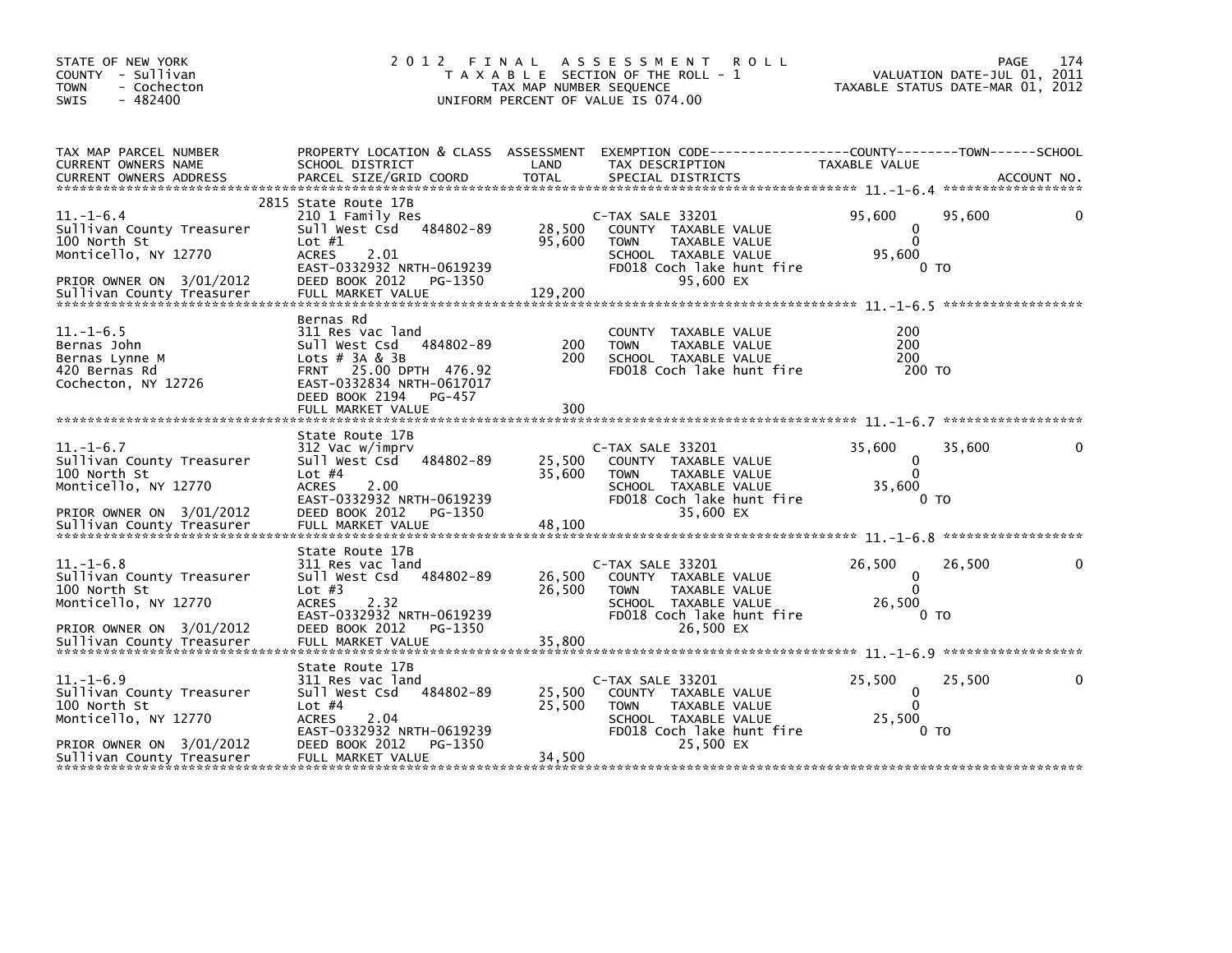| STATE OF NEW YORK<br>COUNTY - Sullivan<br>- Cochecton<br><b>TOWN</b><br>$-482400$<br>SWIS                                              | 2012 FINAL                                                                                                                                                             | TAX MAP NUMBER SEQUENCE      | A S S E S S M E N T<br><b>ROLL</b><br>T A X A B L E SECTION OF THE ROLL - 1<br>UNIFORM PERCENT OF VALUE IS 074.00            | TAXABLE STATUS DATE-MAR 01, 2012                            | 175<br>PAGE<br>VALUATION DATE-JUL 01, 2011 |
|----------------------------------------------------------------------------------------------------------------------------------------|------------------------------------------------------------------------------------------------------------------------------------------------------------------------|------------------------------|------------------------------------------------------------------------------------------------------------------------------|-------------------------------------------------------------|--------------------------------------------|
| TAX MAP PARCEL NUMBER<br>CURRENT OWNERS NAME<br><b>CURRENT OWNERS ADDRESS</b>                                                          | PROPERTY LOCATION & CLASS ASSESSMENT<br>SCHOOL DISTRICT<br>PARCEL SIZE/GRID COORD                                                                                      | LAND<br><b>TOTAL</b>         | EXEMPTION CODE-----------------COUNTY-------TOWN------SCHOOL<br>TAX DESCRIPTION<br>SPECIAL DISTRICTS                         | TAXABLE VALUE                                               | ACCOUNT NO.                                |
| $11. - 1 - 7.2$<br>Beatty Thomas P<br>1111 Midland Ave Apt 4F<br>Bronxville, NY 10708                                                  | 66 Bernas Rd<br>210 1 Family Res<br>Sull West Csd<br>484802-89<br>3.38<br><b>ACRES</b><br>EAST-0325719 NRTH-0616643<br>DEED BOOK 3414<br>PG-496<br>FULL MARKET VALUE   | 47,500<br>150,500<br>203.400 | COUNTY TAXABLE VALUE<br><b>TOWN</b><br>TAXABLE VALUE<br>SCHOOL TAXABLE VALUE<br>FD018 Coch lake hunt fire                    | 150,500<br>150,500<br>150.500<br>150,500 TO                 |                                            |
| $11. - 1 - 7.3$<br>Finnell Steven<br>35 Woodvale Ave<br>Kings Park, NY 11754<br>MAY BE SUBJECT TO PAYMENT<br>UNDER AGDIST LAW TIL 2016 | Bernas Rd<br>270 Mfg housing<br>Sull West Csd<br>484802-89<br>11.40<br><b>ACRES</b><br>EAST-0326360 NRTH-0614180<br>DEED BOOK 2010<br>PG-58949<br>FULL MARKET VALUE    | 43,600<br>78,200<br>105,700  | AGRI DIST 41720<br>COUNTY TAXABLE VALUE<br><b>TOWN</b><br>TAXABLE VALUE<br>SCHOOL TAXABLE VALUE<br>FD018 Coch lake hunt fire | 17,760<br>17,760<br>60,440<br>60,440<br>60,440<br>78,200 TO | 000491<br>17,760                           |
| $11. - 1 - 9$<br>Modular Homes Cntry Livin<br>PO Box 639<br>Jeffersonville, NY 12748                                                   | 89 Bernas Rd<br>210 1 Family Res<br>484802-89<br>Sull West Csd<br><b>ACRES</b><br>2.00<br>EAST-0326780 NRTH-0614920<br>DEED BOOK 1801<br>PG-00539<br>FULL MARKET VALUE | 21,000<br>105,000<br>141,900 | <b>COUNTY</b><br>TAXABLE VALUE<br><b>TOWN</b><br>TAXABLE VALUE<br>SCHOOL TAXABLE VALUE<br>FD018 Coch lake hunt fire          | 105,000<br>105,000<br>105,000<br>105,000 TO                 | 004580                                     |
| $11.-1-10$<br>Shekhter Raisa<br>14060 Beech Ave Apt 5P<br>Flushing, NY 11355                                                           | 93 Bernas Rd<br>210 1 Family Res<br>Sull West Csd<br>484802-89<br><b>ACRES</b><br>1.00<br>EAST-0325925 NRTH-0616306<br>DEED BOOK 2010<br>PG-56472<br>FULL MARKET VALUE | 14,000<br>105,000<br>141,900 | <b>COUNTY</b><br>TAXABLE VALUE<br><b>TOWN</b><br>TAXABLE VALUE<br>SCHOOL TAXABLE VALUE<br>FD018 Coch lake hunt fire          | 105,000<br>105,000<br>105,000<br>105,000 TO                 | 005510                                     |
| $11. -1 - 11.1$<br>Long William<br>Long Lois<br>103 Bernas Rd<br>Cochecton, NY 12726                                                   | 103 Bernas Rd<br>210 1 Family Res<br>484802-89<br>Sull West Csd<br><b>ACRES</b><br>8.93<br>EAST-0327110 NRTH-0615552<br>DEED BOOK 1701<br>PG-1701<br>FULL MARKET VALUE | 22,365<br>57,365<br>77,500   | 41854<br>STAR B<br>COUNTY TAXABLE VALUE<br><b>TOWN</b><br>TAXABLE VALUE<br>SCHOOL TAXABLE VALUE<br>FD018 Coch lake hunt fire | $\mathbf{0}$<br>57,365<br>57,365<br>34,865<br>57,365 TO     | 008320<br>22,500<br>0                      |
| $11. -1 - 11.2$<br>Nelson Fred<br>Nelson Linda L<br>104 Bernas Rd<br>Cochecton, NY 12726                                               | Bernas Rd<br>314 Rural vac<10<br>Sull West Csd<br>484802-89<br><b>ACRES</b><br>3.44<br>EAST-0326720 NRTH-0614064<br>DEED BOOK 2906<br>PG-74<br>FULL MARKET VALUE       | 17,500<br>17,500<br>23,600   | <b>COUNTY</b><br>TAXABLE VALUE<br><b>TOWN</b><br>TAXABLE VALUE<br>SCHOOL TAXABLE VALUE<br>FD018 Coch lake hunt fire          | 17,500<br>17,500<br>17,500<br>17,500 TO                     | 001225                                     |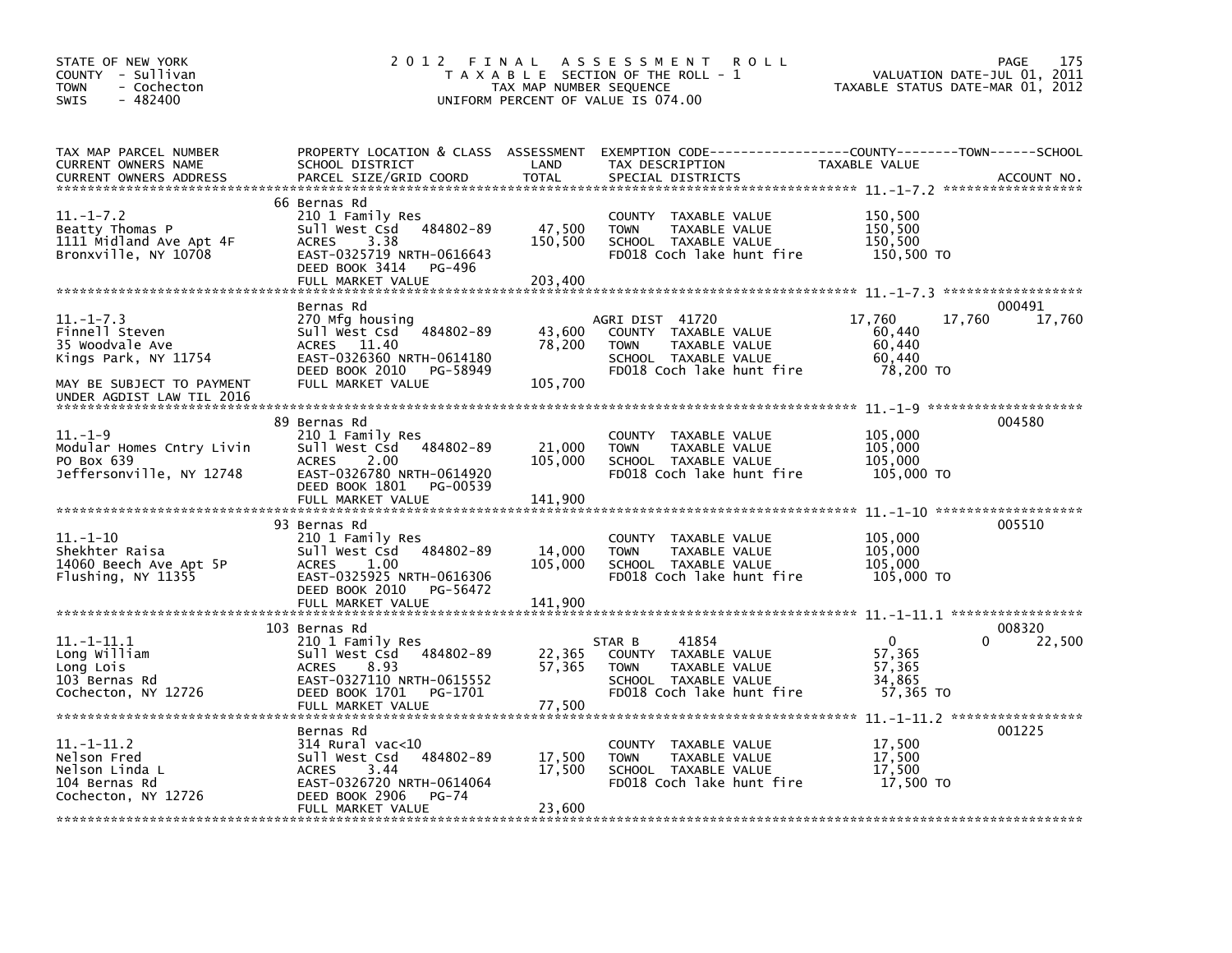| STATE OF NEW YORK<br>- Sullivan<br><b>COUNTY</b><br>- Cochecton<br><b>TOWN</b><br>$-482400$<br><b>SWIS</b> | 2 0 1 2                                                                                                                                                                        | FINAL<br>TAX MAP NUMBER SEOUENCE | A S S E S S M E N T<br><b>ROLL</b><br>T A X A B L E SECTION OF THE ROLL - 1<br>UNIFORM PERCENT OF VALUE IS 074.00                                                                                                | VALUATION DATE-JUL 01, 2011<br>TAXABLE STATUS DATE-MAR 01, 2012                                               | PAGE<br>176             |
|------------------------------------------------------------------------------------------------------------|--------------------------------------------------------------------------------------------------------------------------------------------------------------------------------|----------------------------------|------------------------------------------------------------------------------------------------------------------------------------------------------------------------------------------------------------------|---------------------------------------------------------------------------------------------------------------|-------------------------|
| TAX MAP PARCEL NUMBER<br>CURRENT OWNERS NAME<br><b>CURRENT OWNERS ADDRESS</b>                              | SCHOOL DISTRICT<br>PARCEL SIZE/GRID COORD                                                                                                                                      | LAND<br><b>TOTAL</b>             | PROPERTY LOCATION & CLASS ASSESSMENT EXEMPTION CODE-----------------COUNTY-------TOWN------SCHOOL<br>TAX DESCRIPTION<br>SPECIAL DISTRICTS                                                                        | <b>TAXABLE VALUE</b>                                                                                          | ACCOUNT NO.             |
| $11. -1 - 11.3$<br>Nelson Frederick J<br>Nelson Linda L<br>104 Bernas Rd<br>Cochecton, NY 12726            | 104 Bernas Rd<br>210 1 Family Res<br>Sull West Csd 484802-89<br><b>ACRES</b><br>3.49 BANK0060806<br>EAST-0326951 NRTH-0614019<br>DEED BOOK 2606<br>PG-255<br>FULL MARKET VALUE | 138,700 STAR B<br>187,400        | 80 PCT OF VALUE USED FOR EXEMPTION PURPOSES<br>COMBAT VET 41131<br>26,700 DISABL VET 41141<br>41854<br>COUNTY TAXABLE VALUE<br><b>TOWN</b><br>TAXABLE VALUE<br>SCHOOL TAXABLE VALUE<br>FD018 Coch lake hunt fire | 27,740<br>27,740<br>22,192<br>22,192<br>$\mathbf{0}$<br>$\Omega$<br>88,768<br>88,768<br>116.200<br>138,700 TO | 0<br>$\Omega$<br>22,500 |
| $11. - 1 - 11.5$<br>Martinez Ruth<br>Martinez Mark<br>665 Tenth Ave Apt 3W<br>New York, NY 10036           | 97 Bernas Rd<br>260 Seasonal res<br>484802-89<br>Sull West Csd<br>8.56<br><b>ACRES</b><br>EAST-0326970 NRTH-0615277<br>DEED BOOK 2394<br>PG-582<br>FULL MARKET VALUE           | 30,100<br>49,400<br>66,800       | COUNTY TAXABLE VALUE<br>TAXABLE VALUE<br><b>TOWN</b><br>SCHOOL TAXABLE VALUE<br>FD018 Coch lake hunt fire                                                                                                        | 49.400<br>49,400<br>49,400<br>49,400 TO<br>$11. - 1 - 12.1$ ******************                                |                         |
| $11.-1-12.1$<br>Moss Brian L<br>419 63 Street<br>West New York, NJ 07093                                   | 127 Bernas Rd<br>240 Rural res<br>Sull West Csd<br>484802-89<br>60.60<br><b>ACRES</b><br>EAST-0328090 NRTH-0615400<br>DEED BOOK 2309<br>PG-503<br>FULL MARKET VALUE            | 79,600<br>94,600<br>127,800      | <b>COUNTY</b><br>TAXABLE VALUE<br>TAXABLE VALUE<br><b>TOWN</b><br>SCHOOL TAXABLE VALUE<br>FD018 Coch lake hunt fire                                                                                              | 94,600<br>94,600<br>94,600<br>94,600 TO                                                                       | 009000                  |
| $11.-1-12.2$<br>Nober Jay C<br>Nober Ann Marie<br>180 Bernas Rd<br>PO Box 124                              | 180 Bernas Rd<br>210 1 Family Res<br>484802-89<br>Sull West Csd<br>2.13<br><b>ACRES</b><br>EAST-0328250 NRTH-0613630<br>DEED BOOK 1774<br>PG-0631                              | 21,000<br>75.200                 | 41854<br>STAR B<br>TAXABLE VALUE<br><b>COUNTY</b><br><b>TAXABLE VALUE</b><br><b>TOWN</b><br>SCHOOL TAXABLE VALUE<br>FD018 Coch lake hunt fire                                                                    | $\mathbf{0}$<br>75,200<br>75,200<br>52,700<br>75,200 TO                                                       | 016095<br>22,500        |
| $11.-1-12.3$<br>Pascullo Anthony<br>Fitzpatrick Brian & Kevin<br>52 Cara Dr<br>Pearl River, NY 10965       | 154 Bernas Rd<br>270 Mfg housing<br>484802-89<br>sull west Csd<br>2.00<br><b>ACRES</b><br>EAST-0327940 NRTH-0614020<br>DEED BOOK 2011<br>PG-8625<br>FULL MARKET VALUE          | 21,000<br>27,600<br>37,300       | <b>COUNTY</b><br>TAXABLE VALUE<br>TAXABLE VALUE<br><b>TOWN</b><br>SCHOOL TAXABLE VALUE<br>FD018 Coch lake hunt fire                                                                                              | 27,600<br>27,600<br>27,600<br>27,600 TO                                                                       | 000144                  |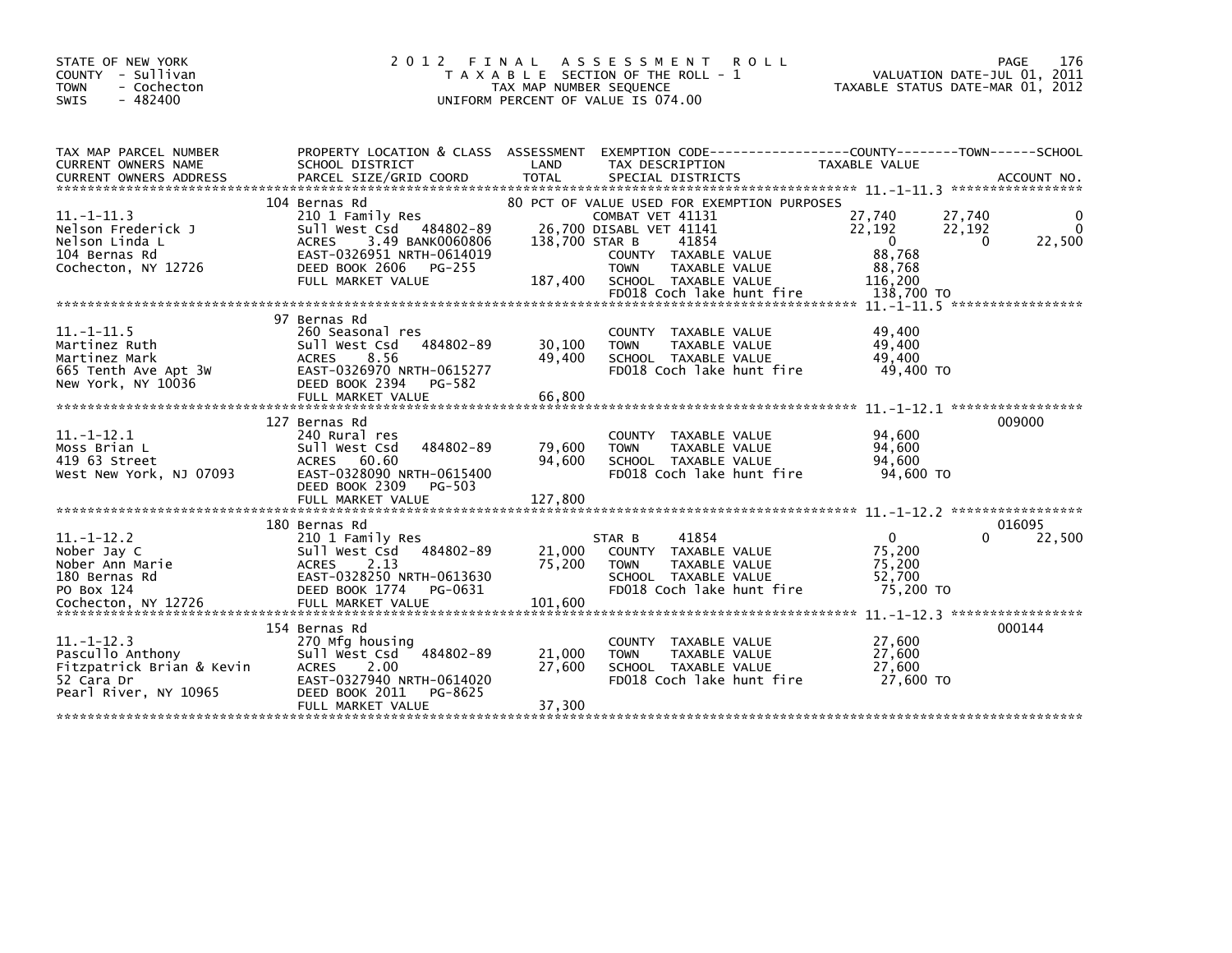| STATE OF NEW YORK<br>- Sullivan<br><b>COUNTY</b><br><b>TOWN</b><br>- Cochecton<br>$-482400$<br>SWIS | 2012 FINAL                                                                                                                                                                  | T A X A B L E SECTION OF THE ROLL - 1<br>TAX MAP NUMBER SEQUENCE<br>UNIFORM PERCENT OF VALUE IS 074.00 | A S S E S S M E N T                       | <b>ROLL</b>                                                                                                           |                                                                               | 177<br>PAGE<br>VALUATION DATE-JUL 01, 2011<br>TAXABLE STATUS DATE-MAR 01, 2012 |
|-----------------------------------------------------------------------------------------------------|-----------------------------------------------------------------------------------------------------------------------------------------------------------------------------|--------------------------------------------------------------------------------------------------------|-------------------------------------------|-----------------------------------------------------------------------------------------------------------------------|-------------------------------------------------------------------------------|--------------------------------------------------------------------------------|
| TAX MAP PARCEL NUMBER<br>CURRENT OWNERS NAME                                                        | PROPERTY LOCATION & CLASS ASSESSMENT<br>SCHOOL DISTRICT                                                                                                                     | LAND                                                                                                   |                                           | TAX DESCRIPTION                                                                                                       | EXEMPTION CODE-----------------COUNTY-------TOWN------SCHOOL<br>TAXABLE VALUE |                                                                                |
| $11.-1-12.4$<br>Richardson Larry<br>& Margaret<br>111 Bernas Rd<br>Cochecton, NY 12726              | 111 Bernas Rd<br>210 1 Family Res<br>Sull West Csd 484802-89<br>8.00<br><b>ACRES</b><br>EAST-0327300 NRTH-0614770<br>DEED BOOK 781<br>PG-00894                              | 42,200<br>119,900                                                                                      | STAR B<br><b>TOWN</b>                     | 41854<br>COUNTY TAXABLE VALUE<br>TAXABLE VALUE<br>SCHOOL TAXABLE VALUE<br>FD018 Coch lake hunt fire                   | 0<br>119,900<br>119,900<br>97.400<br>119,900 TO                               | 012270<br>0<br>22,500                                                          |
| $11. - 1 - 12.5$<br>Mitchell Kevin<br>112 Bernas Rd<br>Cochecton, NY 12726                          | 112 Bernas Rd<br>210 1 Family Res<br>Sull West Csd 484802-89<br>Lot 1<br><b>ACRES</b><br>5.89<br>EAST-0327154 NRTH-0614015<br>DEED BOOK 2989<br>PG-249<br>FULL MARKET VALUE | 28,800<br>73,800<br>99,700                                                                             | STAR B<br><b>TOWN</b>                     | 41854<br>COUNTY TAXABLE VALUE<br>TAXABLE VALUE<br>SCHOOL TAXABLE VALUE<br>FD018 Coch lake hunt fire                   | $\mathbf{0}$<br>73,800<br>73,800<br>51.300<br>73,800 TO                       | 000870<br>22,500<br>$\Omega$                                                   |
| $11.-1-12.6$<br>Pallaria Richard T<br>McClernon Robin T<br>141 Bernas Rd<br>Cochecton, NY 12726     | 141 Bernas Rd<br>210 1 Family Res<br>Sull West Csd 484802-89<br>7.00<br><b>ACRES</b><br>EAST-0328420 NRTH-0614450<br>DEED BOOK 3482<br><b>PG-503</b>                        | 38,800<br>130,900                                                                                      | STAR B<br><b>TOWN</b>                     | 41854<br>COUNTY TAXABLE VALUE<br>TAXABLE VALUE<br>SCHOOL TAXABLE VALUE<br>FD018 Coch lake hunt fire                   | $\Omega$<br>130,900<br>130,900<br>108,400<br>130,900 TO                       | 011110<br>22,500                                                               |
| $11. -1 - 12.7$<br>Card Rosemary<br>164 Bernas Rd<br>Cochecton, NY 12726                            | 164 Bernas Rd<br>270 Mfg housing<br>484802-89<br>Sull West Csd<br>2.08<br><b>ACRES</b><br>EAST-0328030 NRTH-0613860<br>DEED BOOK 1234<br>PG-00052<br>FULL MARKET VALUE      | 21,300 AGED-S<br>69,500                                                                                | WAR VET<br>51,400 STAR EN<br><b>TOWN</b>  | 41121<br>41804<br>41834<br>COUNTY TAXABLE VALUE<br>TAXABLE VALUE<br>SCHOOL TAXABLE VALUE<br>FD018 Coch lake hunt fire | 7.710<br>$\mathbf{0}$<br>0<br>43,690<br>43,690<br>$\Omega$<br>51,400 TO       | 001720<br>7.710<br>$\Omega$<br>5,140<br>0<br>$\Omega$<br>46,260                |
| $11.-1-12.8$<br>Rundle William R<br>Rundle Ruth Ann<br>170 Bernas Rd<br>Cochecton, NY 12726         | 170 Bernas<br>270 Mfg housing<br>484802-89<br>Sull West Csd<br>2.05<br><b>ACRES</b><br>EAST-0328150 NRTH-0613750<br>DEED BOOK 874<br>PG-00272<br>FULL MARKET VALUE          | 32.700<br>44,200                                                                                       | AGED-CTS<br>21,200 STAR EN<br><b>TOWN</b> | 41800<br>41834<br>COUNTY TAXABLE VALUE<br>TAXABLE VALUE<br>SCHOOL TAXABLE VALUE<br>FD018 Coch lake hunt fire          | 16,350<br>$\overline{0}$<br>16,350<br>16,350<br>$\Omega$<br>32,700 TO         | 012950<br>16,350<br>16,350<br>$\Omega$<br>16,350                               |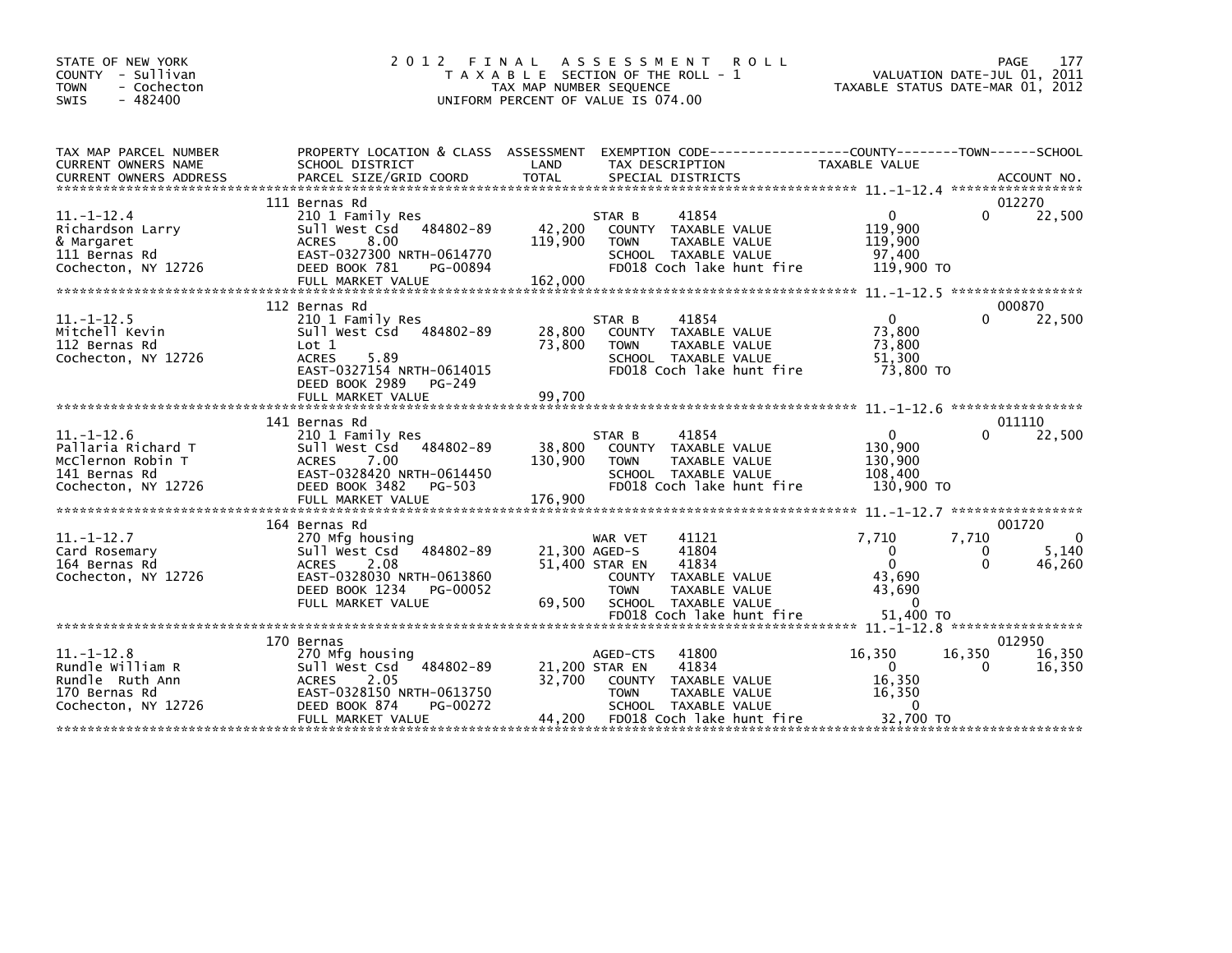| STATE OF NEW YORK<br>COUNTY - Sullivan<br><b>TOWN</b><br>- Cochecton<br>$-482400$<br>SWIS      | 2 0 1 2                                                                                                                                                                         | FINAL<br>TAX MAP NUMBER SEQUENCE | A S S E S S M E N T<br><b>ROLL</b><br>T A X A B L E SECTION OF THE ROLL -<br>UNIFORM PERCENT OF VALUE IS 074.00               | TAXABLE STATUS DATE-MAR 01, 2012                           | 178<br>PAGE<br>VALUATION DATE-JUL 01, 2011                |
|------------------------------------------------------------------------------------------------|---------------------------------------------------------------------------------------------------------------------------------------------------------------------------------|----------------------------------|-------------------------------------------------------------------------------------------------------------------------------|------------------------------------------------------------|-----------------------------------------------------------|
| TAX MAP PARCEL NUMBER<br>CURRENT OWNERS NAME<br>CURRENT OWNERS ADDRESS                         | PROPERTY LOCATION & CLASS ASSESSMENT<br>SCHOOL DISTRICT<br>PARCEL SIZE/GRID COORD                                                                                               | LAND<br>TOTAL                    | EXEMPTION CODE-----------------COUNTY-------TOWN------SCHOOL<br>TAX DESCRIPTION<br>SPECIAL DISTRICTS                          | TAXABLE VALUE                                              | ACCOUNT NO.                                               |
| $11. - 1 - 12.9$<br>Bernstein Judith<br>120 Bernas Rd<br>Cochecton, NY 12726                   | Bernas Rd<br>210 1 Family Res<br>Sull West Csd<br>484802-89<br>Lot 2<br><b>ACRES</b><br>5.45<br>EAST-0327484 NRTH-0614004<br>DEED BOOK 1865<br>PG-478<br>FULL MARKET VALUE      | 27,000<br>73,000<br>98,600       | 41854<br>STAR B<br>COUNTY TAXABLE VALUE<br>TAXABLE VALUE<br><b>TOWN</b><br>SCHOOL TAXABLE VALUE<br>FD018 Coch lake hunt fire  | $\mathbf{0}$<br>73,000<br>73,000<br>50,500<br>73,000 TO    | 000870<br>$\Omega$<br>22,500                              |
|                                                                                                |                                                                                                                                                                                 |                                  |                                                                                                                               |                                                            |                                                           |
| $11.-1-13$<br>Gabriel Joan A<br>149 Bernas Rd<br>Cochecton, NY 12726                           | 149 Bernas Rd<br>210 1 Family Res<br>484802-89<br>Sull West Csd<br>1.60<br><b>ACRES</b><br>EAST-0328300 NRTH-0614180<br>DEED BOOK 734<br>PG-00509                               | 75,600                           | 41804<br>AGED-S<br>41834<br>19,000 STAR EN<br>TAXABLE VALUE<br>COUNTY<br><b>TOWN</b><br>TAXABLE VALUE<br>SCHOOL TAXABLE VALUE | $\mathbf{0}$<br>$\mathbf{0}$<br>75,600<br>75,600<br>25,170 | 005015<br>$\mathbf{0}$<br>3,780<br>46,650<br><sup>0</sup> |
|                                                                                                | FULL MARKET VALUE                                                                                                                                                               | 102,200                          | FD018 Coch lake hunt fire                                                                                                     | 75,600 TO                                                  |                                                           |
| $11.-1-14.1$<br>Slocki Robert<br>Slocki Barbara<br>87 Brooksite Dr<br>Smithtown, NY 11787      | 153 Bernas Rd<br>240 Rural res<br>Sull West Csd<br>484802-89<br>Lot $#3$<br><b>ACRES</b><br>16.49<br>EAST-0328886 NRTH-0616975<br>DEED BOOK 2230<br>PG-282<br>FULL MARKET VALUE | 55,100<br>77,125<br>104,200      | COUNTY TAXABLE VALUE<br><b>TAXABLE VALUE</b><br><b>TOWN</b><br>SCHOOL TAXABLE VALUE<br>FD018 Coch lake hunt fire              | 77,125<br>77,125<br>77,125<br>77,125 TO                    |                                                           |
|                                                                                                |                                                                                                                                                                                 |                                  |                                                                                                                               |                                                            |                                                           |
| $11. -1 - 14.2$<br>Scordino Ralph A<br>Scordino Linda<br>89 Washington St<br>Babylon, NY 11702 | Bernas Rd<br>322 Rural vac>10<br>484802-89<br>Sull West Csd<br>Lot $#2$<br>ACRES 16.37<br>EAST-0328453 NRTH-0616256<br>DEED BOOK 1590<br>PG-415                                 | 35,500<br>35,500<br>48,000       | COUNTY TAXABLE VALUE<br>TAXABLE VALUE<br><b>TOWN</b><br>SCHOOL TAXABLE VALUE<br>FD018 Coch lake hunt fire                     | 35,500<br>35,500<br>35,500<br>35,500 TO                    |                                                           |
|                                                                                                | FULL MARKET VALUE                                                                                                                                                               |                                  |                                                                                                                               |                                                            |                                                           |
| $11. - 1 - 14.3$<br>Scordino Ralph<br>Scordino Linda<br>89 Washington Ave<br>Babylon, NY 11702 | Bernas Rd<br>322 Rural vac>10<br>Sull West Csd<br>484802-89<br>Lot $#1$<br>ACRES 12.00<br>EAST-0328513 NRTH-0615761<br>DEED BOOK 1374<br>PG-231                                 | 27,000<br>27,000                 | COUNTY TAXABLE VALUE<br>TAXABLE VALUE<br><b>TOWN</b><br>SCHOOL TAXABLE VALUE<br>FD018 Coch lake hunt fire                     | 27,000<br>27,000<br>27,000<br>27,000 TO                    |                                                           |
|                                                                                                | FULL MARKET VALUE                                                                                                                                                               | 36,500                           |                                                                                                                               |                                                            |                                                           |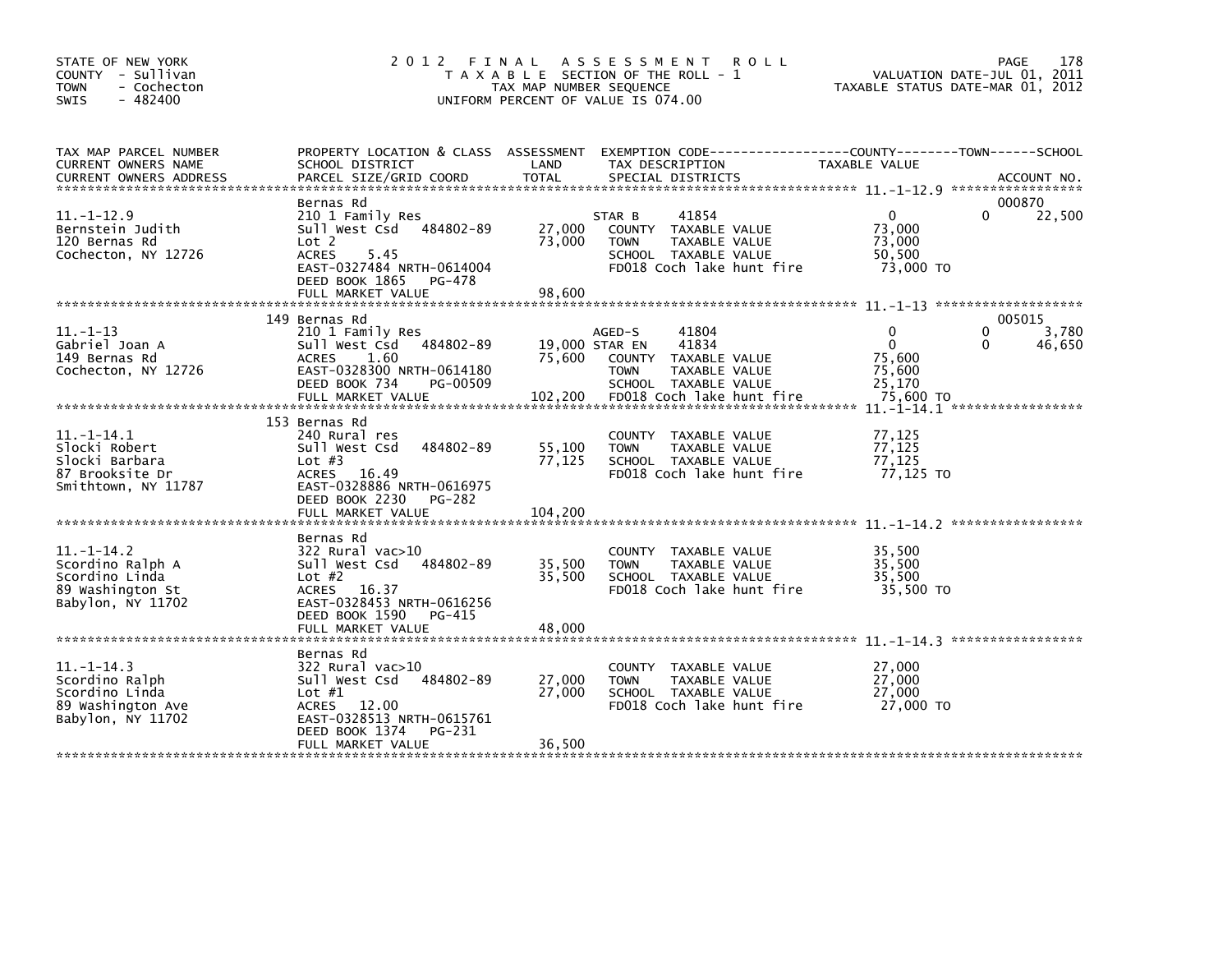| STATE OF NEW YORK<br>COUNTY - Sullivan<br>- Cochecton<br><b>TOWN</b><br>$-482400$<br><b>SWIS</b>             | 2 0 1 2<br>FINAL                                                                                                                                                    | TAX MAP NUMBER SEQUENCE      | A S S E S S M E N T<br><b>ROLL</b><br>T A X A B L E SECTION OF THE ROLL - 1<br>UNIFORM PERCENT OF VALUE IS 074.00                   | VALUATION DATE-JUL 01, 2011<br>TAXABLE STATUS DATE-MAR 01, 2012 | 179<br>PAGE |
|--------------------------------------------------------------------------------------------------------------|---------------------------------------------------------------------------------------------------------------------------------------------------------------------|------------------------------|-------------------------------------------------------------------------------------------------------------------------------------|-----------------------------------------------------------------|-------------|
| TAX MAP PARCEL NUMBER<br>CURRENT OWNERS NAME                                                                 | PROPERTY LOCATION & CLASS ASSESSMENT<br>SCHOOL DISTRICT                                                                                                             | LAND                         | EXEMPTION CODE------------------COUNTY-------TOWN------SCHOOL<br>TAX DESCRIPTION                                                    | TAXABLE VALUE                                                   |             |
|                                                                                                              | Bernas Rd                                                                                                                                                           |                              |                                                                                                                                     |                                                                 | 011140      |
| $11. - 1 - 15$<br>Paszkowski John & Ruth E<br>Robert McDermott<br>110 Marcus Blvd 300<br>Hauppauge, NY 11788 | 314 Rural vac<10<br>Sull West Csd<br>484802-89<br>1.68<br><b>ACRES</b><br>EAST-0328920 NRTH-0613540<br>DEED BOOK 550<br>PG-00585<br>FULL MARKET VALUE               | 10,400<br>10,400<br>14,100   | COUNTY TAXABLE VALUE<br><b>TOWN</b><br>TAXABLE VALUE<br>SCHOOL TAXABLE VALUE<br>FD018 Coch lake hunt fire                           | 10,400<br>10,400<br>10,400<br>10,400 TO                         |             |
|                                                                                                              |                                                                                                                                                                     |                              |                                                                                                                                     | $11. - 1 - 16.1$ *******************                            |             |
| $11. -1 - 16.1$<br>Kurza Donald<br>Kurza Catherine<br>93 Somers Ave<br>Bergenfield, NJ 07621                 | Qualls Rd<br>210 1 Family Res<br>Sull West Csd<br>484802-89<br><b>ACRES</b><br>1.92<br>EAST-0330001 NRTH-0614368<br>DEED BOOK 1156<br>PG-00072<br>FULL MARKET VALUE | 17,700<br>124,000<br>167,600 | COUNTY TAXABLE VALUE<br><b>TAXABLE VALUE</b><br><b>TOWN</b><br>SCHOOL TAXABLE VALUE<br>FD018 Coch lake hunt fire                    | 124,000<br>124,000<br>124,000<br>124,000 TO                     | 013570      |
|                                                                                                              |                                                                                                                                                                     |                              |                                                                                                                                     | $11. - 1 - 16.2$ ******************                             |             |
| $11. -1 - 16.2$<br>McLewin Mark<br>39 Qualls Rd<br>Cochecton, NY 12726                                       | 39 Qualls Rd<br>210 1 Family Res<br>Sull West Csd 484802-89<br>FRNT 350.00 DPTH 175.00<br>EAST-0330175 NRTH-0614226<br>DEED BOOK 2975<br>PG-280                     | 14,200<br>154,700            | COUNTY TAXABLE VALUE<br><b>TOWN</b><br>TAXABLE VALUE<br>SCHOOL TAXABLE VALUE<br>FD018 Coch lake hunt fire                           | 154,700<br>154,700<br>154,700<br>154,700 TO                     | 18571       |
|                                                                                                              |                                                                                                                                                                     |                              |                                                                                                                                     |                                                                 | 011740      |
| $11. -1 - 17.1$<br>McLewin Mark<br>39 Qualls Rd<br>Cochecton, NY 12726                                       | Bernas Rd<br>322 Rural vac>10<br>Sull West Csd<br>484802-89<br>ACRES 23.00<br>EAST-0329505 NRTH-0615411<br>DEED BOOK 2975<br>PG-280                                 | 64,200<br>64,200             | COUNTY TAXABLE VALUE<br><b>TOWN</b><br><b>TAXABLE VALUE</b><br>SCHOOL TAXABLE VALUE<br>FD018 Coch lake hunt fire                    | 64,200<br>64,200<br>64.200<br>64,200 TO                         |             |
|                                                                                                              | FULL MARKET VALUE                                                                                                                                                   | 86,800                       |                                                                                                                                     |                                                                 |             |
|                                                                                                              | 60 Qualls Rd                                                                                                                                                        |                              |                                                                                                                                     |                                                                 | 010695      |
| $11. -1 - 17.2$<br>Carmack William<br>Nacht-Carmack Rachelle<br>276 Southwood Cir<br>Syosset, NY 11791       | 240 Rural res<br>Sull West Csd<br>484802-89<br>lot 1<br>64.32 BANK C30619<br><b>ACRES</b><br>EAST-0330188 NRTH-0614477<br>DEED BOOK 3224<br>PG-71                   | 134,900<br>446,200           | AGRI DIST 41720<br>COUNTY TAXABLE VALUE<br><b>TAXABLE VALUE</b><br><b>TOWN</b><br>SCHOOL TAXABLE VALUE<br>FD018 Coch lake hunt fire | 57,560<br>57,560<br>388,640<br>388,640<br>388.640<br>446,200 TO | 57,560      |
| MAY BE SUBJECT TO PAYMENT<br>UNDER AGDIST LAW TIL 2016                                                       | FULL MARKET VALUE                                                                                                                                                   | 603,000                      |                                                                                                                                     |                                                                 |             |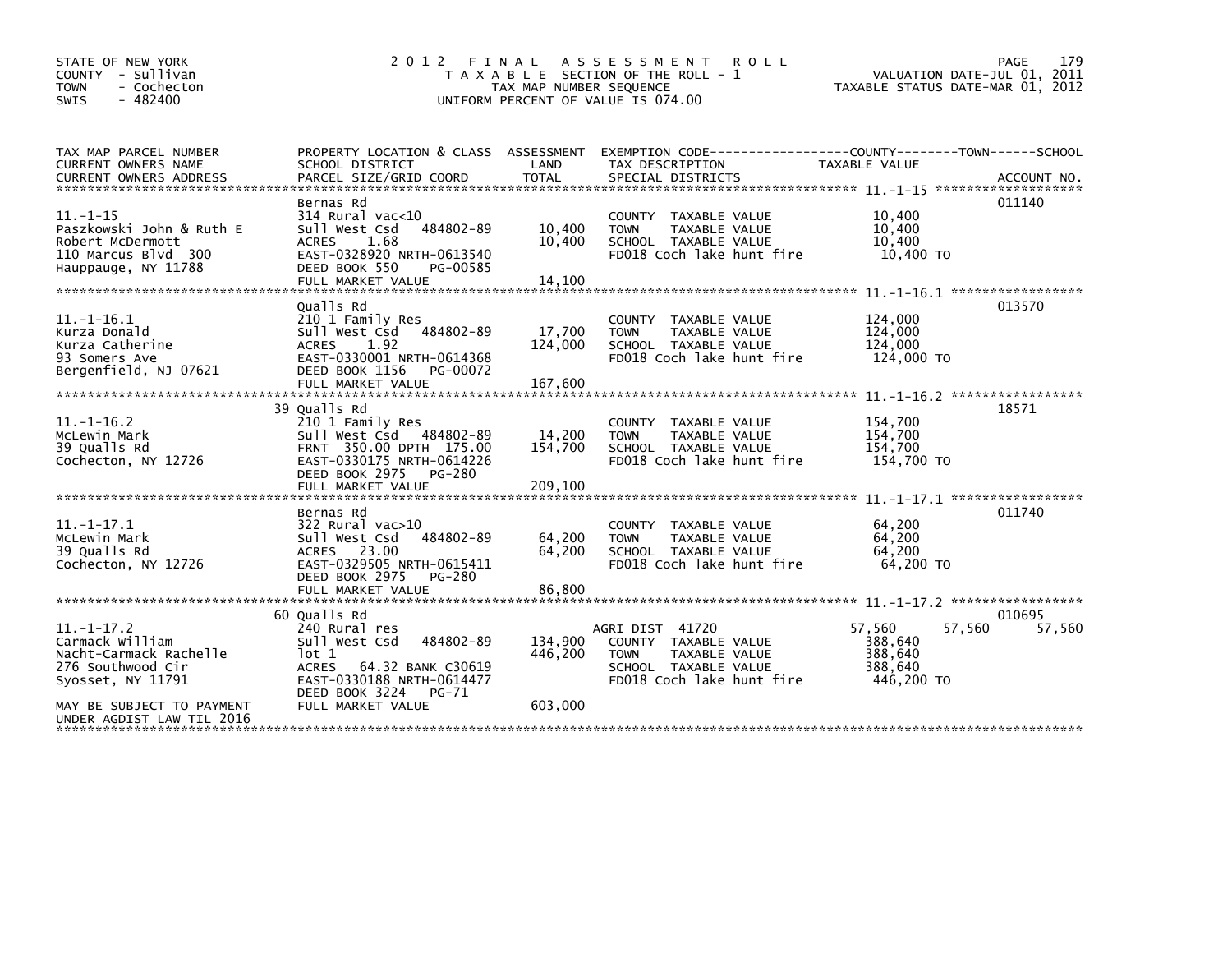| STATE OF NEW YORK<br>COUNTY - Sullivan<br>- Cochecton<br><b>TOWN</b><br>$-482400$<br><b>SWIS</b> | 2 0 1 2<br>FINAL                                                                                                                                                                 | TAX MAP NUMBER SEQUENCE      | A S S E S S M E N T<br><b>ROLL</b><br>T A X A B L E SECTION OF THE ROLL - 1<br>UNIFORM PERCENT OF VALUE IS 074.00            | TAXABLE STATUS DATE-MAR 01, 2012                           | 180<br>PAGE<br>VALUATION DATE-JUL 01, 2011         |
|--------------------------------------------------------------------------------------------------|----------------------------------------------------------------------------------------------------------------------------------------------------------------------------------|------------------------------|------------------------------------------------------------------------------------------------------------------------------|------------------------------------------------------------|----------------------------------------------------|
| TAX MAP PARCEL NUMBER<br><b>CURRENT OWNERS NAME</b><br><b>CURRENT OWNERS ADDRESS</b>             | PROPERTY LOCATION & CLASS ASSESSMENT<br>SCHOOL DISTRICT<br>PARCEL SIZE/GRID COORD                                                                                                | LAND<br><b>TOTAL</b>         | EXEMPTION CODE-----------------COUNTY-------TOWN------SCHOOL<br>TAX DESCRIPTION<br>SPECIAL DISTRICTS                         | TAXABLE VALUE                                              | ACCOUNT NO.                                        |
| $11. -1 - 17.3$<br>Kurza Donald<br>Kurza Catherine<br>93 Somers Ave<br>Bergenfield, NJ 07621     | Qualls Rd<br>$314$ Rural vac< $10$<br>Sull West Csd<br>484802-89<br>1.30<br><b>ACRES</b><br>EAST-0329851 NRTH-0614452<br>DEED BOOK 1156<br>PG-00072<br>FULL MARKET VALUE         | 8,500<br>8,500<br>11,500     | COUNTY TAXABLE VALUE<br>TAXABLE VALUE<br><b>TOWN</b><br>SCHOOL TAXABLE VALUE<br>FD018 Coch lake hunt fire                    | 8,500<br>8,500<br>8,500<br>8.500 TO                        |                                                    |
| $11. - 1 - 17.4$<br>Berger Sam H<br>Berger Wanda H<br>10 Qualls Rd<br>Cochecton, NY 12726        | 10 Qualls Rd<br>210 1 Family Res<br>Sull West Csd 484802-89<br>2.89 BANKN140687<br><b>ACRES</b><br>EAST-0330716 NRTH-0613610<br>DEED BOOK 3074<br>PG-387<br>FULL MARKET VALUE    | 24,600<br>201,400<br>272,200 | 41854<br>STAR B<br>COUNTY TAXABLE VALUE<br><b>TOWN</b><br>TAXABLE VALUE<br>SCHOOL TAXABLE VALUE<br>FD018 Coch lake hunt fire | $\mathbf 0$<br>201,400<br>201,400<br>178,900<br>201,400 TO | 0<br>22,500<br>$11. - 1 - 17.5$ ****************** |
| $11. - 1 - 17.5$<br>Silvers Ronald<br>Roceo Lanel S<br>30 Qualls Rd<br>Cochecton, NY 12726       | 30 Qualls Rd<br>210 1 Family Res<br>Sull West Csd 484802-89<br><b>ACRES</b><br>3.93 BANK C30614<br>EAST-0330665 NRTH-0614044<br>DEED BOOK 2052<br>PG-488<br>FULL MARKET VALUE    | 28,300<br>109.500<br>148,000 | COUNTY TAXABLE VALUE<br><b>TOWN</b><br>TAXABLE VALUE<br>SCHOOL TAXABLE VALUE<br>FD018 Coch lake hunt fire                    | 109,500<br>109,500<br>109,500<br>109,500 TO                |                                                    |
|                                                                                                  |                                                                                                                                                                                  |                              |                                                                                                                              |                                                            |                                                    |
| $11.-1-17.6$<br>Klotz Elizabeth<br>56 Qualls Rd<br>Cochecton, NY 12726                           | 56 Qualls Rd<br>210 1 Family Res<br>Sull West Csd 484802-89<br>split from 11-1-17.2<br><b>ACRES</b><br>2.09 BANKC050594<br>EAST-0330392 NRTH-0614477<br>DEED BOOK 2858<br>PG-439 | 21,900<br>156,000<br>210,800 | 41854<br>STAR B<br>COUNTY TAXABLE VALUE<br><b>TOWN</b><br>TAXABLE VALUE<br>SCHOOL TAXABLE VALUE<br>FD018 Coch lake hunt fire | $\mathbf 0$<br>156,000<br>156,000<br>133,500<br>156,000 TO | 010695<br>22,500                                   |
|                                                                                                  | FULL MARKET VALUE                                                                                                                                                                |                              |                                                                                                                              |                                                            | $11. - 1 - 17.7$ ******************                |
|                                                                                                  | 50 Qualls Rd                                                                                                                                                                     |                              |                                                                                                                              |                                                            | 010695                                             |
| $11.-1-17.7$<br>Sumpter Joann<br>50 Qualls Rd<br>Cochecton, NY 12726                             | 270 Mfg housing<br>Sull West Csd 484802-89<br>lot 1<br>3.39<br><b>ACRES</b><br>EAST-0330485 NRTH-0614503<br>DEED BOOK 3224<br>PG-119<br>FULL MARKET VALUE                        | 25,200<br>143,200            | 41854<br>STAR B<br>COUNTY TAXABLE VALUE<br>TAXABLE VALUE<br><b>TOWN</b><br>SCHOOL TAXABLE VALUE<br>FD018 Coch lake hunt fire | 0<br>143,200<br>143.200<br>120,700<br>143,200 TO           | 22,500                                             |
|                                                                                                  |                                                                                                                                                                                  | 193,500                      |                                                                                                                              |                                                            |                                                    |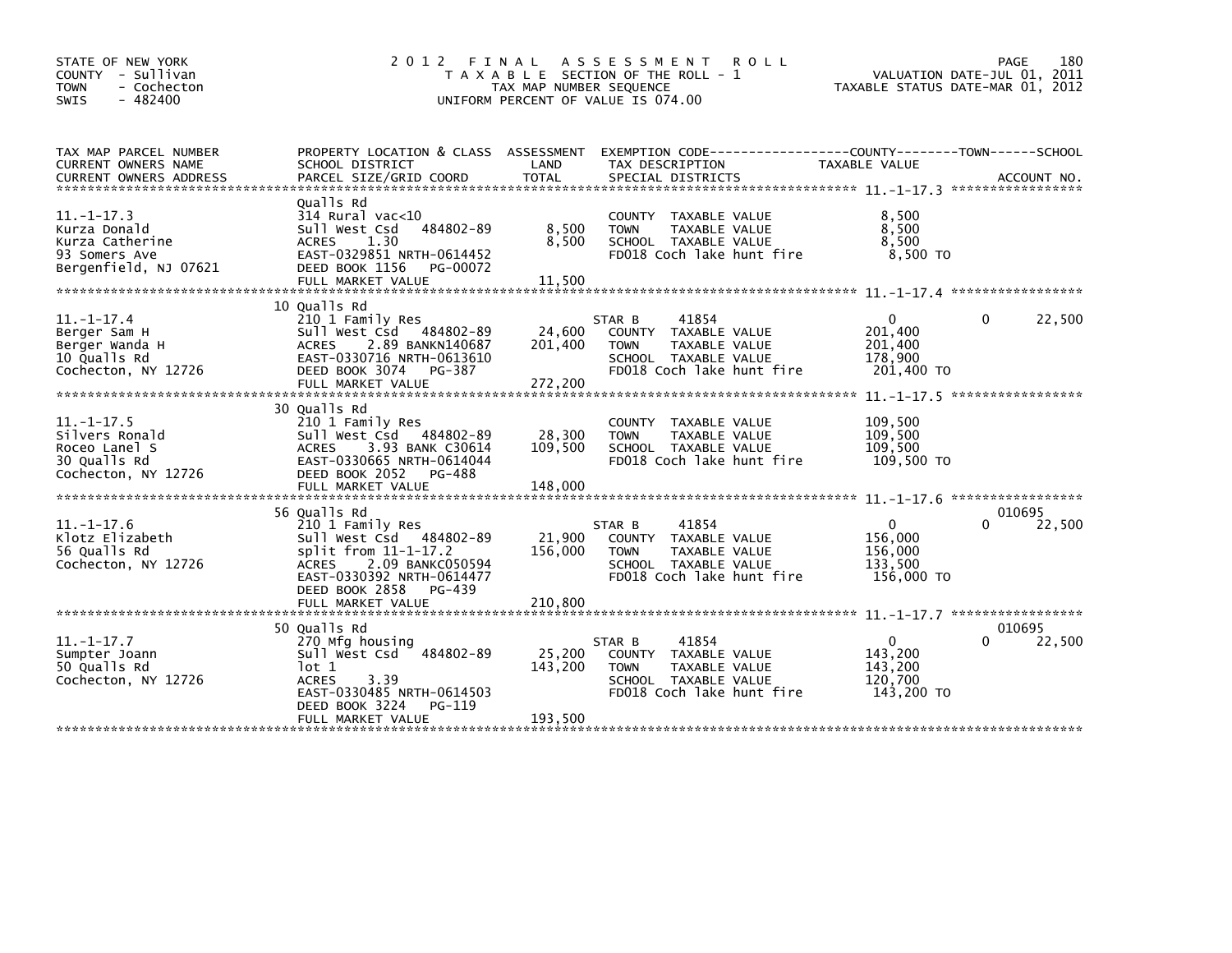| STATE OF NEW YORK<br>COUNTY - Sullivan<br>- Cochecton<br><b>TOWN</b><br>$-482400$<br><b>SWIS</b>                                                                                                                                                                               | 2 0 1 2                                                                                                                                                                      | TAX MAP NUMBER SEQUENCE       | FINAL ASSESSMENT<br><b>ROLL</b><br>T A X A B L E SECTION OF THE ROLL - 1<br>UNIFORM PERCENT OF VALUE IS 074.00                        | TAXABLE STATUS DATE-MAR 01, 2012                                     | PAGE<br>181<br>VALUATION DATE-JUL 01, 2011 |
|--------------------------------------------------------------------------------------------------------------------------------------------------------------------------------------------------------------------------------------------------------------------------------|------------------------------------------------------------------------------------------------------------------------------------------------------------------------------|-------------------------------|---------------------------------------------------------------------------------------------------------------------------------------|----------------------------------------------------------------------|--------------------------------------------|
| TAX MAP PARCEL NUMBER<br>CURRENT OWNERS NAME<br>.CURRENT OWNERS ADDRESS PARCEL SIZE/GRID COORD TOTAL SPECIAL DISTRICTS (ACCOUNT NO ACCOUNT NO ACCOUNT NO AND TAXAS AND RELATION AND RELATION ASSESSMENT AND A STATIONAL SPECIAL DISTRICTS (AND TAXAS AND A AND A AND A AND A A | PROPERTY LOCATION & CLASS ASSESSMENT<br>SCHOOL DISTRICT                                                                                                                      | LAND                          | TAX DESCRIPTION                                                                                                                       | TAXABLE VALUE                                                        |                                            |
|                                                                                                                                                                                                                                                                                | 353 Bernas Rd                                                                                                                                                                |                               |                                                                                                                                       |                                                                      | 000780                                     |
| $11. - 1 - 18$<br>Bernas John Jr<br>420 Bernas Rd<br>Cochecton, NY 12726<br>MAY BE SUBJECT TO PAYMENT                                                                                                                                                                          | 240 Rural res<br>Sull West Csd<br>484802-89<br>Combined $W/$ 11-1-6.6<br>ACRES 110.38<br>EAST-0331810 NRTH-0614660<br>DEED BOOK 1379<br>PG-53                                | 163,300 STAR B<br>371,300     | AGRI DIST 41720<br>41854<br>COUNTY TAXABLE VALUE<br><b>TOWN</b><br>TAXABLE VALUE<br>SCHOOL TAXABLE VALUE<br>FD018 Coch lake hunt fire | 59,590<br>59,590<br>0<br>311,710<br>311,710<br>289,210<br>371,300 TO | 59,590<br>22,500<br>0                      |
| UNDER AGDIST LAW TIL 2016                                                                                                                                                                                                                                                      | FULL MARKET VALUE                                                                                                                                                            | 501.800                       |                                                                                                                                       |                                                                      |                                            |
| $11. - 1 - 19$<br>Golden Maurice E<br>Golden Evelyn<br>309 Dix Hills Rd<br>Dix Hills, NY 11746                                                                                                                                                                                 | 2901 State Route 17B<br>210 1 Family Res<br>Sull West Csd<br>484802-89<br><b>ACRES</b><br>6.00<br>EAST-0330880 NRTH-0618920<br>DEED BOOK 3548<br>PG-687<br>FULL MARKET VALUE | 35,400<br>179,900<br>243,100  | COUNTY TAXABLE VALUE<br><b>TOWN</b><br>TAXABLE VALUE<br>SCHOOL TAXABLE VALUE<br>FD018 Coch lake hunt fire                             | 179,900<br>179,900<br>179,900<br>179,900 TO                          | 017010                                     |
|                                                                                                                                                                                                                                                                                |                                                                                                                                                                              |                               |                                                                                                                                       |                                                                      |                                            |
| $11. -2 - 1$<br>Fisher Arnold W<br>109 S Washington Ave<br>Bergenfield, NJ 07621                                                                                                                                                                                               | 2763 State Route 17B<br>240 Rural res<br>484802-89<br>Sull West Csd<br>ACRES 52.60<br>EAST-0334340 NRTH-0617530<br>DEED BOOK 125<br>PG-00196<br>FULL MARKET VALUE            | 73,600<br>150,800<br>203,800  | COUNTY TAXABLE VALUE<br><b>TOWN</b><br>TAXABLE VALUE<br>SCHOOL TAXABLE VALUE<br>FD018 Coch lake hunt fire                             | 150,800<br>150,800<br>150.800<br>150,800 TO                          | 004700                                     |
|                                                                                                                                                                                                                                                                                |                                                                                                                                                                              |                               |                                                                                                                                       |                                                                      |                                            |
| $11. -2 - 2$<br>Steen Sales Inc<br>Employees' Profit Sharing<br>266 Lafayette Ave<br>Hawthorne, NJ 07506                                                                                                                                                                       | 2715 State Route 17B<br>240 Rural res<br>Sull West Csd<br>484802-89<br>ACRES 78.90<br>EAST-0335510 NRTH-0617200<br>DEED BOOK 1640<br>PG-00214<br>FULL MARKET VALUE           | 135,900<br>175,900<br>237,700 | AGRI DIST 41720<br>COUNTY TAXABLE VALUE<br>TAXABLE VALUE<br><b>TOWN</b><br>SCHOOL TAXABLE VALUE<br>FD018 Coch lake hunt fire          | 92,910<br>92,910<br>82,990<br>82,990<br>82,990<br>175,900 TO         | 002560<br>92,910                           |
| MAY BE SUBJECT TO PAYMENT<br>UNDER AGDIST LAW TIL 2016                                                                                                                                                                                                                         |                                                                                                                                                                              |                               |                                                                                                                                       |                                                                      |                                            |
| $11.-2-3.1$<br>Gluck Kurt<br>Gluck Jennifer<br>1239 DeKalb Ave<br>Brooklyn, NY 11221                                                                                                                                                                                           | 532 Bernas Rd<br>240 Rural res<br>Sull West Csd<br>484802-89<br>ACRES 23.16<br>EAST-0333690 NRTH-0616950<br>DEED BOOK 2011<br>PG-2399<br>FULL MARKET VALUE                   | 38,600<br>184,000<br>248,600  | COUNTY TAXABLE VALUE<br>TAXABLE VALUE<br><b>TOWN</b><br>SCHOOL TAXABLE VALUE<br>FD018 Coch lake hunt fire                             | 184,000<br>184,000<br>184,000<br>184,000 TO                          | 016702                                     |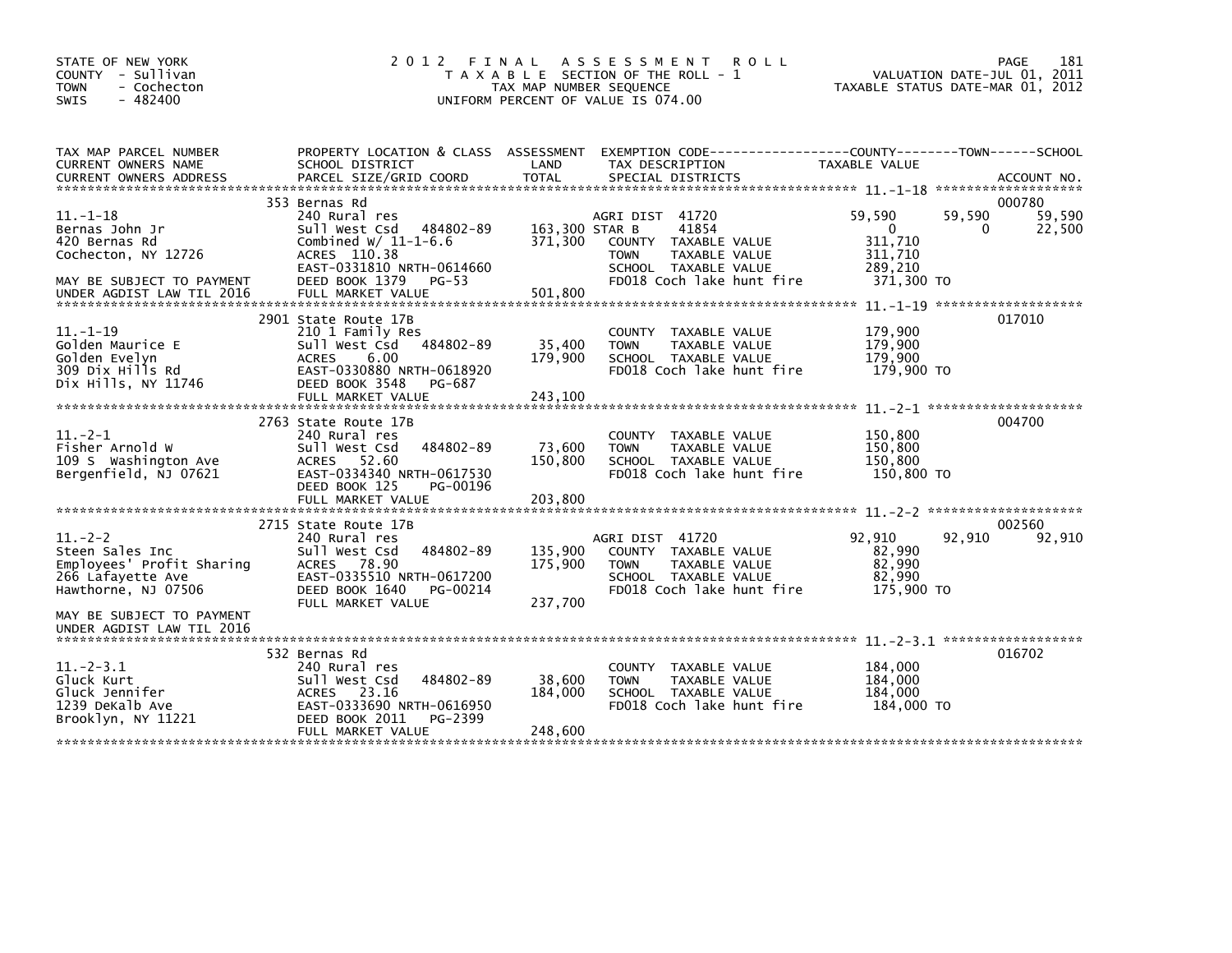| STATE OF NEW YORK<br>COUNTY - Sullivan<br>- Cochecton<br><b>TOWN</b><br>$-482400$<br><b>SWIS</b> | 2 0 1 2                                                                                                                                                                                        | FINAL<br>TAX MAP NUMBER SEQUENCE | <b>ROLL</b><br>A S S E S S M E N T<br>T A X A B L E SECTION OF THE ROLL - 1<br>UNIFORM PERCENT OF VALUE IS 074.00            | TAXABLE STATUS DATE-MAR 01, 2012                            | 182<br>PAGE<br>VALUATION DATE-JUL 01, 2011 |
|--------------------------------------------------------------------------------------------------|------------------------------------------------------------------------------------------------------------------------------------------------------------------------------------------------|----------------------------------|------------------------------------------------------------------------------------------------------------------------------|-------------------------------------------------------------|--------------------------------------------|
| TAX MAP PARCEL NUMBER<br><b>CURRENT OWNERS NAME</b><br><b>CURRENT OWNERS ADDRESS</b>             | PROPERTY LOCATION & CLASS ASSESSMENT<br>SCHOOL DISTRICT<br>PARCEL SIZE/GRID COORD                                                                                                              | LAND<br><b>TOTAL</b>             | EXEMPTION CODE-----------------COUNTY-------TOWN------SCHOOL<br>TAX DESCRIPTION<br>SPECIAL DISTRICTS                         | <b>TAXABLE VALUE</b>                                        | ACCOUNT NO.                                |
| $11 - 2 - 3.2$<br>Nicoletti Thomas<br>Nicoletti Nancy<br>510 Bernas Rd<br>Cochecton, NY 12726    | 544 Bernas Rd<br>322 Rural vac>10<br>484802-89<br>Sull West Csd<br>ACRES 14.97<br>EAST-0333882 NRTH-0616330<br>DEED BOOK 2011<br>PG-571<br>FULL MARKET VALUE                                   | 29,000<br>29,000<br>39,200       | COUNTY TAXABLE VALUE<br>TAXABLE VALUE<br><b>TOWN</b><br>SCHOOL TAXABLE VALUE<br>FD018 Coch lake hunt fire                    | 29,000<br>29,000<br>29,000<br>29,000 TO                     |                                            |
| $11. -2 - 3.3$<br>Blennau Francis<br>Patricia<br>1405 Fifth Ave<br>New Hyde Park, NY 11046       | Bernas Rd<br>$314$ Rural vac<10<br>Sull West Csd<br>484802-89<br>ACRES 10.00<br>EAST-0333696 NRTH-0616909<br>DEED BOOK 986<br>PG-00304<br>FULL MARKET VALUE                                    | 31,700<br>31,700<br>42,800       | COUNTY<br>TAXABLE VALUE<br>TAXABLE VALUE<br><b>TOWN</b><br>SCHOOL TAXABLE VALUE<br>FD018 Coch lake hunt fire                 | 31,700<br>31,700<br>31,700<br>31,700 TO                     |                                            |
| $11. - 2 - 3.4$<br>Nicoletti Thomas<br>Nicoletti Nancy<br>510 Bernas Rd<br>Cochecton, NY 12726   | 510 Bernas Rd<br>210 1 Family Res<br>Sull West Csd<br>484802-89<br><b>ACRES</b><br>5.00<br>EAST-0331176 NRTH-0616513<br>DEED BOOK 1385<br>PG-478<br>FULL MARKET VALUE                          | 32,000<br>123,700<br>167,200     | TAXABLE VALUE<br>COUNTY<br>TAXABLE VALUE<br><b>TOWN</b><br>SCHOOL TAXABLE VALUE<br>FD018 Coch lake hunt fire                 | 123,700<br>123,700<br>123.700<br>123,700 TO                 | 002650                                     |
| $11.-2-4.1$<br>Bernas Karen<br>440 Bernas Rd<br>Cochecton, NY 12726                              | 440 Bernas Rd<br>240 Rural res<br>484802-89<br>Sull West Csd<br>ACRES 24.79<br>EAST-0333440 NRTH-0614880<br>DEED BOOK 787<br>PG-00441<br>FULL MARKET VALUE                                     | 74,900<br>158,400<br>214,100     | 41854<br>STAR B<br>COUNTY TAXABLE VALUE<br><b>TOWN</b><br>TAXABLE VALUE<br>SCHOOL TAXABLE VALUE<br>FD018 Coch lake hunt fire | $\mathbf{0}$<br>158,400<br>158,400<br>135.900<br>158,400 TO | 000840<br>22,500<br>0                      |
| $11 - 2 - 4.2$<br>Lowitz Maureen<br>Luning Jonathan<br>374 Bernas Rd<br>Cochecton, NY 12726      | 374 Bernas Rd<br>210 1 Family Res<br>Sull West Csd 484802-89<br>Cp <sub>3</sub><br>1.5A<br>1.50<br><b>ACRES</b><br>EAST-0332460 NRTH-0613220<br>DEED BOOK 2011<br>PG-5775<br>FULL MARKET VALUE | 16,200<br>89,000<br>120,300      | 41854<br>STAR B<br>COUNTY TAXABLE VALUE<br>TAXABLE VALUE<br><b>TOWN</b><br>SCHOOL TAXABLE VALUE<br>FD018 Coch lake hunt fire | $\mathbf{0}$<br>89,000<br>89,000<br>66,500<br>89,000 TO     | 008610<br>22,500<br>0                      |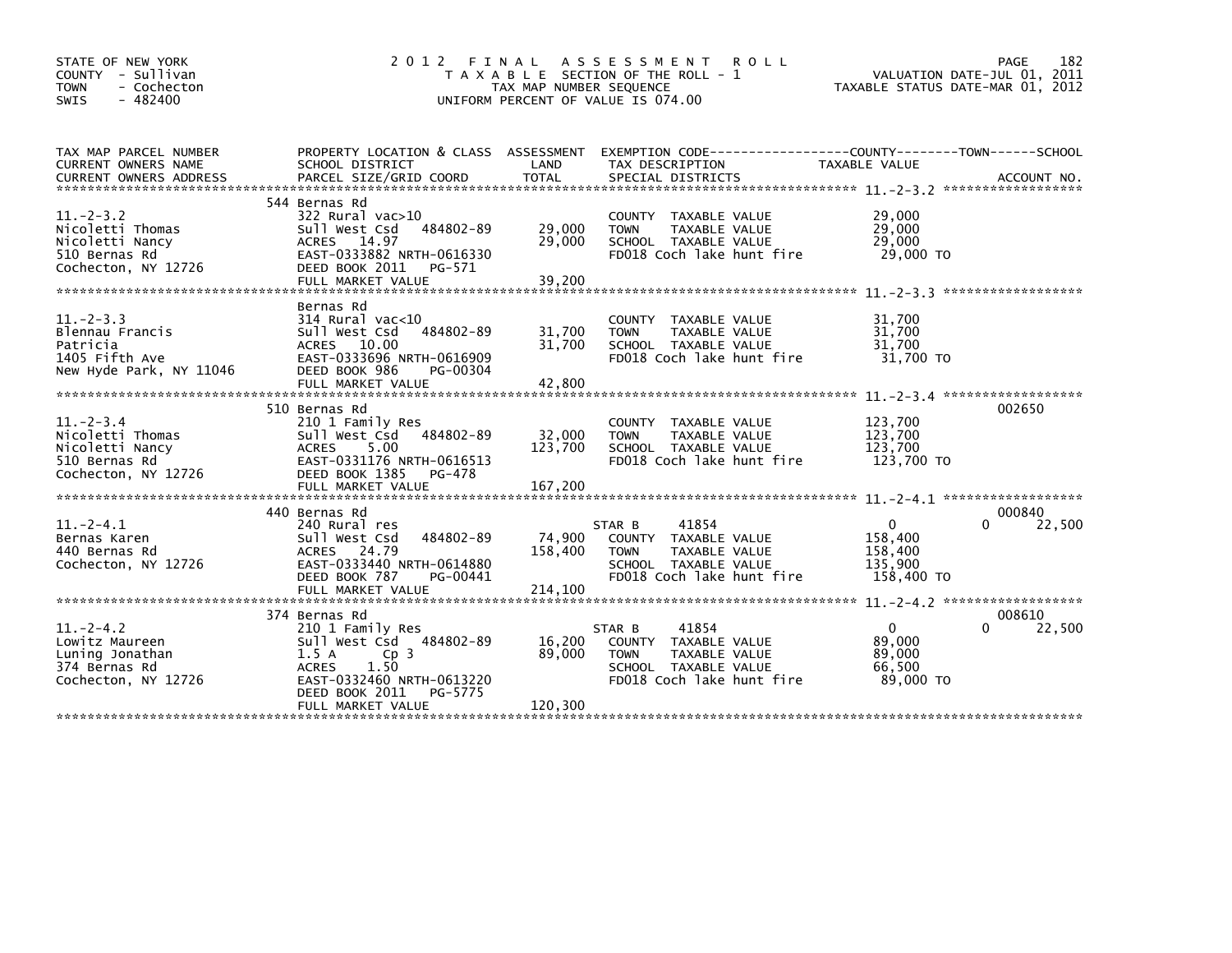| STATE OF NEW YORK<br>COUNTY - Sullivan<br><b>TOWN</b><br>- Cochecton<br>$-482400$<br>SWIS | 2 0 1 2<br>FINAL                                                                                                                                                                              | TAX MAP NUMBER SEQUENCE             | A S S E S S M E N T<br><b>ROLL</b><br>T A X A B L E SECTION OF THE ROLL - 1<br>UNIFORM PERCENT OF VALUE IS 074.00                                                                     | TAXABLE STATUS DATE-MAR 01, 2012                                            | 183<br><b>PAGE</b><br>VALUATION DATE-JUL 01, 2011 |
|-------------------------------------------------------------------------------------------|-----------------------------------------------------------------------------------------------------------------------------------------------------------------------------------------------|-------------------------------------|---------------------------------------------------------------------------------------------------------------------------------------------------------------------------------------|-----------------------------------------------------------------------------|---------------------------------------------------|
| TAX MAP PARCEL NUMBER<br>CURRENT OWNERS NAME<br><b>CURRENT OWNERS ADDRESS</b>             | PROPERTY LOCATION & CLASS ASSESSMENT<br>SCHOOL DISTRICT<br>PARCEL SIZE/GRID COORD                                                                                                             | LAND<br><b>TOTAL</b>                | EXEMPTION CODE------------------COUNTY--------TOWN------SCHOOL<br>TAX DESCRIPTION<br>SPECIAL DISTRICTS                                                                                | TAXABLE VALUE                                                               | ACCOUNT NO.                                       |
| $11. - 2 - 4.3$<br>Ernst Lanny<br>Ernst Joan<br>470 Bernas Rd<br>Cochecton, NY 12726      | 470 Bernas Rd<br>240 Rural res<br>484802-89<br>Sull West Csd<br>ACRES 25.00<br>EAST-0333490 NRTH-0615510<br>DEED BOOK 766<br>PG-00785<br>FULL MARKET VALUE                                    | 76,000 STAR B<br>165,600<br>223,800 | 67 PCT OF VALUE USED FOR EXEMPTION PURPOSES<br>COMBAT VET 41131<br>41854<br>COUNTY TAXABLE VALUE<br><b>TOWN</b><br>TAXABLE VALUE<br>SCHOOL TAXABLE VALUE<br>FD018 Coch lake hunt fire | 27,738<br>27,738<br>$\Omega$<br>137,862<br>137,862<br>143,100<br>165,600 TO | 4156<br>0<br>22,500<br>$\Omega$                   |
| $11. - 2 - 4.4$<br>Bernas Karen<br>430 Bernas Rd<br>Cochecton, NY 12726                   | 430 Bernas Rd<br>464 Office bldg.<br>Sull West Csd 484802-89<br><b>ACRES</b><br>8.71<br>EAST-0332896 NRTH-0614628<br>DEED BOOK 782<br>PG-00575<br>FULL MARKET VALUE                           | 42,000<br>126,000<br>170,300        | COUNTY TAXABLE VALUE<br>TAXABLE VALUE<br><b>TOWN</b><br>SCHOOL TAXABLE VALUE<br>FD018 Coch lake hunt fire                                                                             | 126,000<br>126,000<br>126,000<br>126,000 TO                                 | 000792                                            |
| $11.-2-4.5$<br>Bernas John Jr<br>RD 1<br>Cochecton, NY 12726                              | Bernas Rd<br>480 Mult-use bld<br>Sull West Csd 484802-89<br>ACRES 46.23<br>EAST-0333530 NRTH-0613590<br>DEED BOOK 1379<br><b>PG-55</b><br>FULL MARKET VALUE                                   | 54,800<br>81,300<br>109,900         | COUNTY TAXABLE VALUE<br>TAXABLE VALUE<br><b>TOWN</b><br>SCHOOL TAXABLE VALUE<br>FD018 Coch lake hunt fire                                                                             | 81,300<br>81,300<br>81,300<br>81,300 TO                                     | 790                                               |
| 11. – 2–4.6<br>Maher Morgan<br>428 Bernas Rd<br>Cochecton, NY 12726                       | Bernas Rd<br>311 Res vac land<br>Sull West Csd 484802-89<br>70.84 DPTH 447.00<br><b>FRNT</b><br><b>BANKC160490</b><br>EAST-0332804 NRTH-0614628<br>DEED BOOK 3057 PG-679<br>FULL MARKET VALUE | 5,000<br>5.000<br>6,800             | COUNTY TAXABLE VALUE<br>TAXABLE VALUE<br><b>TOWN</b><br>SCHOOL TAXABLE VALUE<br>FD018 Coch lake hunt fire                                                                             | 5,000<br>5,000<br>5.000<br>5,000 TO                                         | 000840                                            |
| $11.-2-4.7$<br>Maher Morgan<br>428 Bernas Rd<br>Cochecton, NY 12726                       | 428 Bernas Rd<br>210 1 Family Res<br>Sull West Csd 484802-89<br>1.34 BANKC160490<br><b>ACRES</b><br>EAST-0332792 NRTH-0614521<br>DEED BOOK 3057<br>PG-679<br>FULL MARKET VALUE                | 15,000<br>150,000<br>202,700        | 41854<br>STAR B<br>COUNTY TAXABLE VALUE<br>TAXABLE VALUE<br><b>TOWN</b><br>SCHOOL TAXABLE VALUE<br>FD018 Coch lake hunt fire                                                          | $\Omega$<br>150,000<br>150,000<br>127,500<br>150,000 TO                     | 000792<br>22,500                                  |
| $11. - 2 - 5$<br>Fisher Arnold W<br>109 S Washington Ave<br>Bergenfield, NJ 07621         | State Route 17B<br>322 Rural vac>10<br>484802-89<br>Sull West Csd<br>ACRES 50.00<br>EAST-0335150 NRTH-0615030<br>DEED BOOK 572<br>PG-00447<br>FULL MARKET VALUE                               | 60,000<br>60,000<br>81,100          | COUNTY TAXABLE VALUE<br><b>TOWN</b><br>TAXABLE VALUE<br>SCHOOL TAXABLE VALUE<br>FD018 Coch lake hunt fire                                                                             | 60,000<br>60,000<br>60,000<br>60,000 TO                                     | 004620                                            |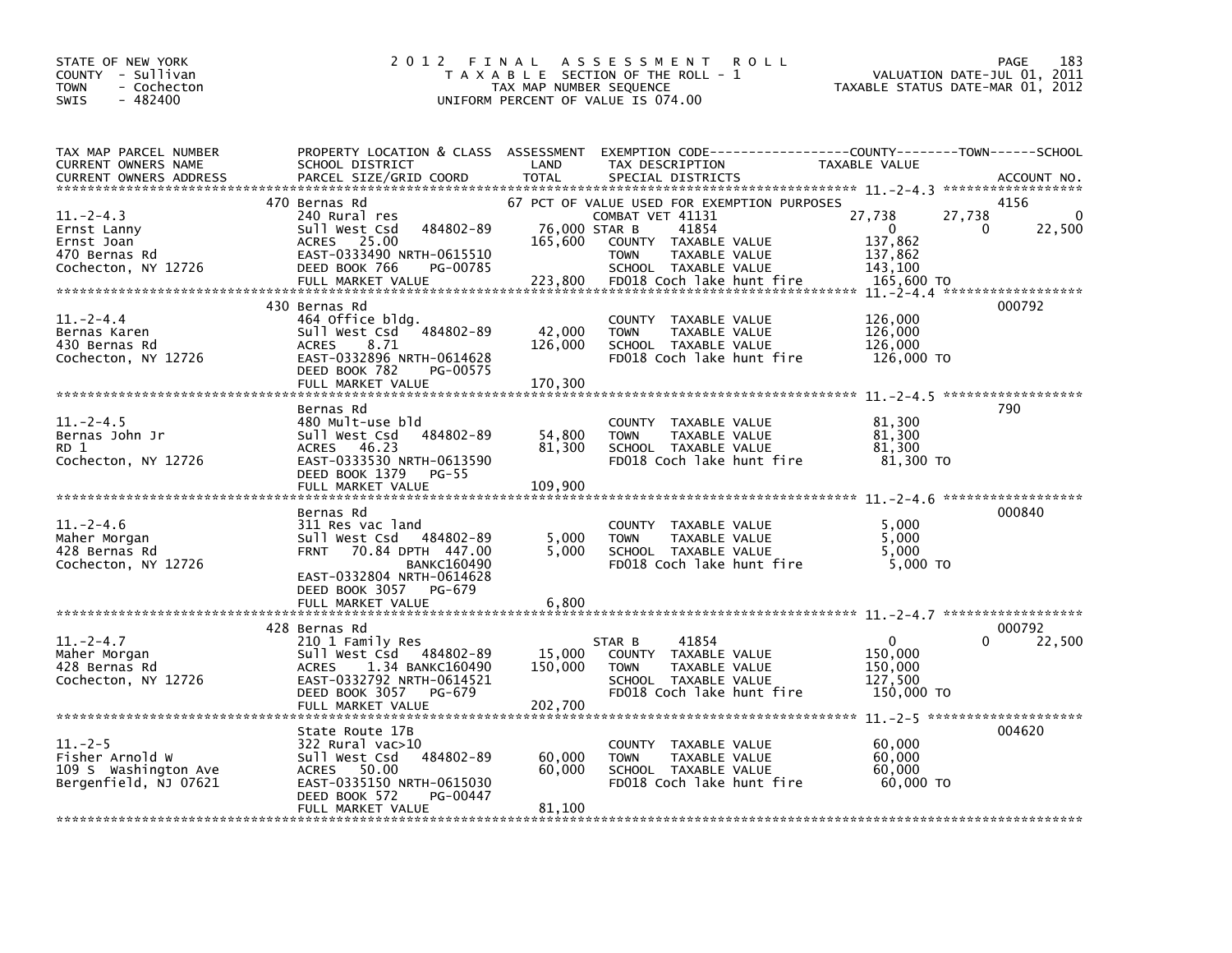| STATE OF NEW YORK<br>- Sullivan<br>COUNTY<br>- Cochecton<br><b>TOWN</b><br>$-482400$<br>SWIS |                                                                                                                                                                                               | TAX MAP NUMBER SEQUENCE | 2012 FINAL ASSESSMENT ROLL<br>T A X A B L E SECTION OF THE ROLL - 1<br>UNIFORM PERCENT OF VALUE IS 074.00        | VALUATION DATE-JUL 01, 2011<br>TAXABLE STATUS DATE-MAR 01, 2012 | 184<br>PAGE |
|----------------------------------------------------------------------------------------------|-----------------------------------------------------------------------------------------------------------------------------------------------------------------------------------------------|-------------------------|------------------------------------------------------------------------------------------------------------------|-----------------------------------------------------------------|-------------|
| TAX MAP PARCEL NUMBER<br>CURRENT OWNERS NAME<br><b>CURRENT OWNERS ADDRESS</b>                | PROPERTY LOCATION & CLASS ASSESSMENT<br>PARCEL SIZE/GRID COORD TOTAL SPECIAL DISTRICTS                                                                                                        |                         | EXEMPTION        CODE------------------COUNTY-------TOWN------SCHOOL                                             | TAXABLE VALUE                                                   | ACCOUNT NO. |
| $11.-2-6$<br>Smith F<br>Smith Burlingame W<br>99 Matt Smith Rd<br>Cochecton, NY 12726        | Bernas Rd<br>322 Rural vac>10<br>Sull West Csd 484802-89<br>1/2 Interest Ward Wendy<br>Burlingame<br>ACRES 50.00<br>EAST-0334910 NRTH-0613500<br>DEED BOOK 1613 PG-00598<br>FULL MARKET VALUE | 60,000<br>81,100        | TAXABLE VALUE<br><b>COUNTY</b><br>TOWN TAXABLE VALUE<br>60,000 SCHOOL TAXABLE VALUE<br>FD018 Coch lake hunt fire | 60,000<br>60,000<br>60,000<br>60.000 TO                         | 014515      |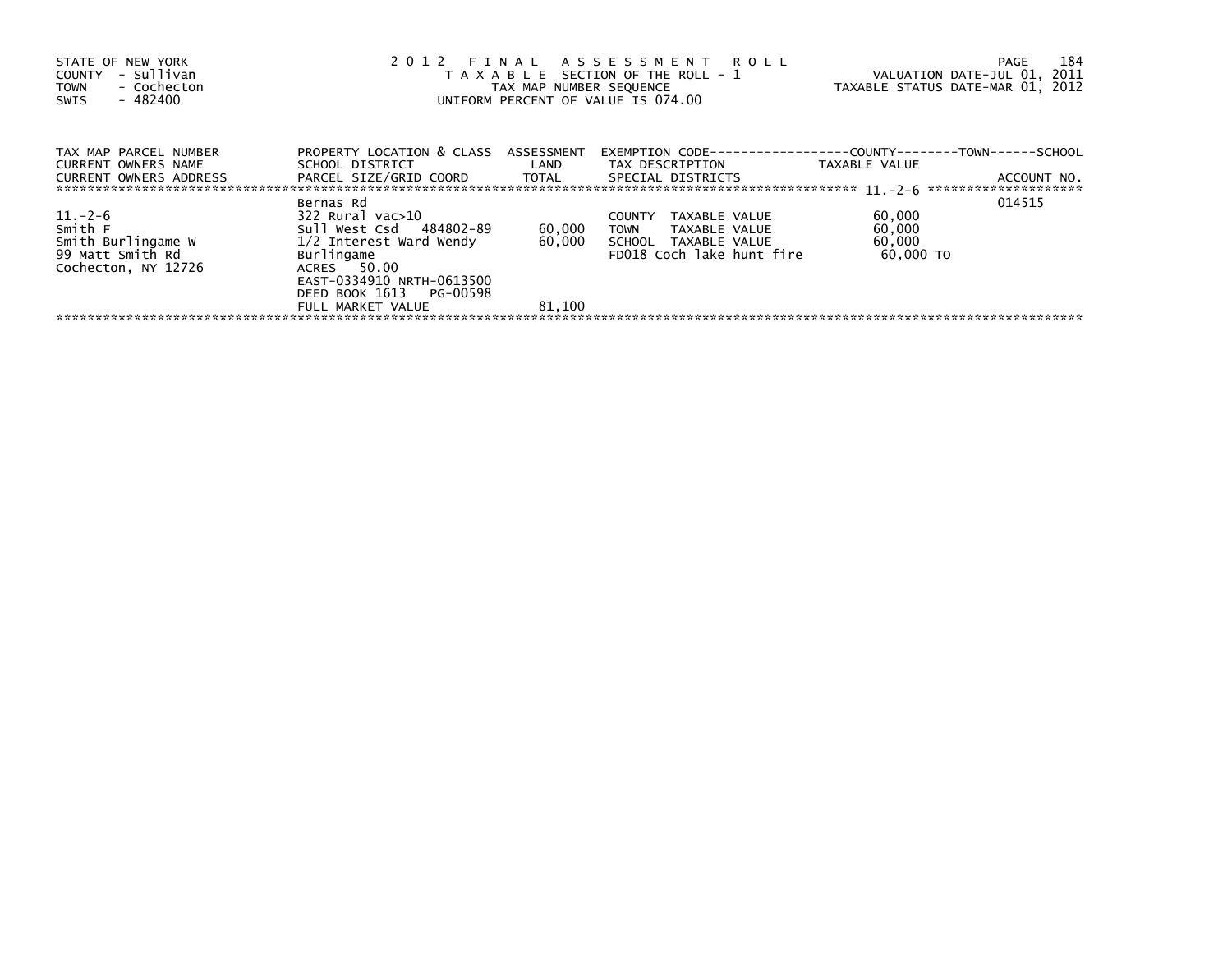| STATE OF NEW YORK   | 2012 FINAL ASSESSMENT ROLL            | 185<br>PAGE                      |
|---------------------|---------------------------------------|----------------------------------|
| COUNTY - Sullivan   | T A X A B L E SECTION OF THE ROLL - 1 | VALUATION DATE-JUL 01, 2011      |
| TOWN<br>- Cochecton | MAP SECTION - 011                     | TAXABLE STATUS DATE-MAR 01, 2012 |
| - 482400<br>SWIS    | SUB-SECTION-                          | RPS150/V04/L015                  |
|                     | UNIFORM PERCENT OF VALUE IS 074.00    | CURRENT DATE 6/19/2012           |

## \*\*\* S P E C I A L D I S T R I C T S U M M A R Y \*\*\*

| CODE | DISTRICT NAME        | PARCELS | TOTAL EXTENSION<br>TYPF | EXTENSION<br>VALUE | AD VALOREM<br>VALUE | <b>EXEMPT</b><br>AMOUNT | <b>TAXABLE</b><br><b>VALUE</b> |
|------|----------------------|---------|-------------------------|--------------------|---------------------|-------------------------|--------------------------------|
|      | FD018 Coch lake hunt |         | 63 TOTAL                |                    | 7093.790            | 183.200                 | 6910.590                       |

## \*\*\* S C H O O L D I S T R I C T S U M M A R Y \*\*\*

| CODE             | DISTRICT NAME               | TOTAL<br><b>PARCELS</b> | ASSESSED<br>LAND    | ASSESSED<br><b>TOTAL</b> | <b>EXEMPT</b><br><b>AMOUNT</b> | <b>TOTAL</b><br><b>TAXABLE</b> | <b>STAR</b><br><b>AMOUNT</b> | <b>STAR</b><br><b>TAXABLE</b> |
|------------------|-----------------------------|-------------------------|---------------------|--------------------------|--------------------------------|--------------------------------|------------------------------|-------------------------------|
| 484802           | Sull<br>West Csd            | 63                      | 3180.065            | 7093.790                 | 455.454                        | 6638.336                       | 536,760                      | 6101,576                      |
|                  | SUB-TOTAL                   | 63                      | 3180.065            | 7093.790                 | 455.454                        | 6638.336                       | 536,760                      | 6101,576                      |
| 482289<br>484889 | Jy Library<br>West Sull Lib | 41<br>22                | 2509,400<br>670.665 | 5487,400<br>1606.390     | 412.424<br>43,030              | 5074.976<br>1563,360           | 270,000<br>266,760           | 4804,976<br>1296,600          |
|                  | <b>TOTAL</b>                | 126                     | 6360.130            | 14187,580                | 910,908                        | 13276,672                      | 1073,520                     | 12203,152                     |

#### \*\*\* S Y S T E M C O D E S S U M M A R Y \*\*\*

### NO SYSTEM EXEMPTIONS AT THIS LEVEL

#### \*\*\* E X E M P T I O N S U M M A R Y \*\*\*

| CODE                                                                          | DESCRIPTION                                                                                                        | <b>TOTAL</b><br><b>PARCELS</b> | <b>COUNTY</b>                                                         | <b>TOWN</b>                                                           | <b>SCHOOL</b>                                               |
|-------------------------------------------------------------------------------|--------------------------------------------------------------------------------------------------------------------|--------------------------------|-----------------------------------------------------------------------|-----------------------------------------------------------------------|-------------------------------------------------------------|
| 33201<br>41121<br>41131<br>41141<br>41720<br>41800<br>41804<br>41834<br>41854 | C-TAX SALE<br>WAR VET<br>COMBAT VET<br>DISABL VET<br>AGRI DIST<br>AGED-CTS<br>AGED-S<br>STAR EN<br>STAR B<br>TOTAL | 19<br>42                       | 183,200<br>36,739<br>55,478<br>22,192<br>430,184<br>16,350<br>744,143 | 183,200<br>36,739<br>55,478<br>22,192<br>430,184<br>16,350<br>744,143 | 430,184<br>16,350<br>8,920<br>109,260<br>427,500<br>992,214 |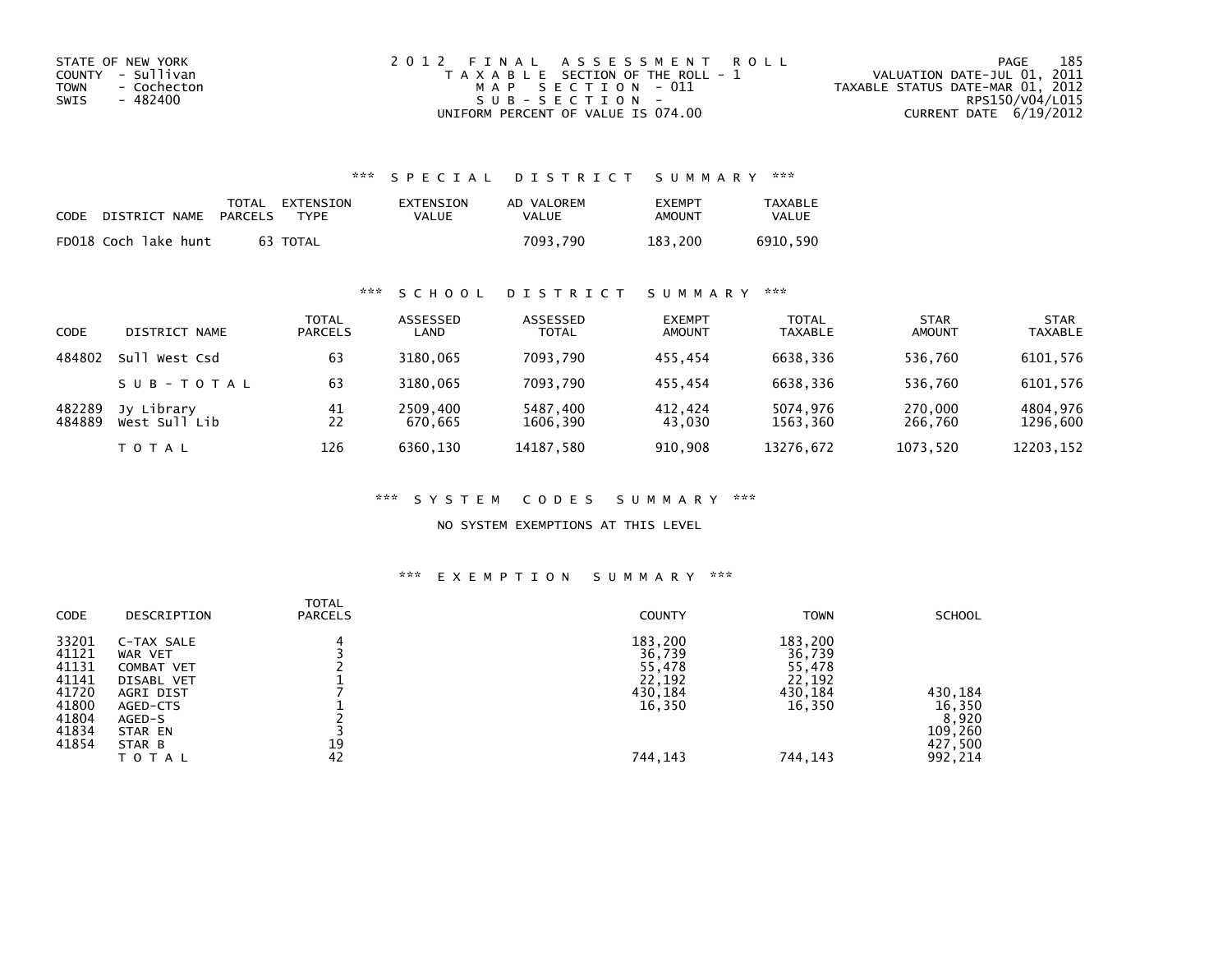| STATE OF NEW YORK          | 2012 FINAL ASSESSMENT ROLL            | 186<br>PAGE                      |
|----------------------------|---------------------------------------|----------------------------------|
| COUNTY - Sullivan          | T A X A B L E SECTION OF THE ROLL - 1 | VALUATION DATE-JUL 01, 2011      |
| <b>TOWN</b><br>- Cochecton | MAP SECTION - 011                     | TAXABLE STATUS DATE-MAR 01, 2012 |
| - 482400<br>SWIS           | SUB-SECTION-                          | RPS150/V04/L015                  |
|                            | UNIFORM PERCENT OF VALUE IS 074.00    | CURRENT DATE 6/19/2012           |

# \*\*\* G R A N D T O T A L S \*\*\*

| ROLL       | DESCRIPTION | <b>TOTAL</b>   | <b>ASSESSED</b> | <b>ASSESSED</b> | <b>TAXABLE</b> | <b>TAXABLE</b> | <b>TAXABLE</b> | <b>STAR</b>    |
|------------|-------------|----------------|-----------------|-----------------|----------------|----------------|----------------|----------------|
| <b>SEC</b> |             | <b>PARCELS</b> | LAND            | <b>TOTAL</b>    | COUNTY         | <b>TOWN</b>    | <b>SCHOOL</b>  | <b>TAXABLE</b> |
|            | TAXABLE     |                | 3180,065        | 7093,790        | 6349.647       | 6349.647       | 6638,336       | 6101,576       |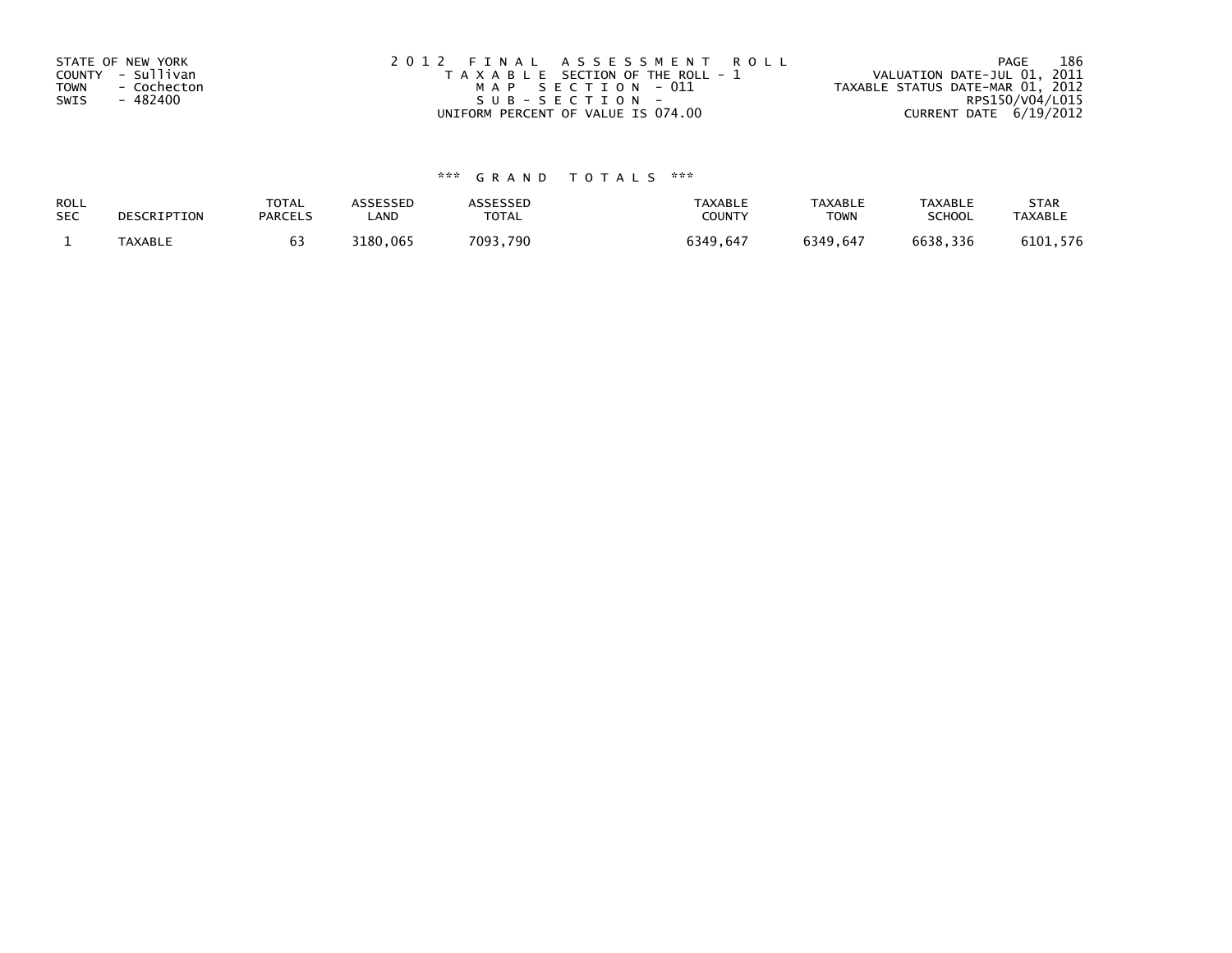| STATE OF NEW YORK<br>COUNTY - Sullivan<br><b>TOWN</b><br>- Cochecton<br>$-482400$<br>SWIS                                                                     | 2012 FINAL                                                                                                                                                                               | TAX MAP NUMBER SEQUENCE      | A S S E S S M E N T<br><b>ROLL</b><br>T A X A B L E SECTION OF THE ROLL - 1<br>UNIFORM PERCENT OF VALUE IS 074.00                                      | TAXABLE STATUS DATE-MAR 01, 2012                                               | PAGE<br>187<br>VALUATION DATE-JUL 01, 2011 |
|---------------------------------------------------------------------------------------------------------------------------------------------------------------|------------------------------------------------------------------------------------------------------------------------------------------------------------------------------------------|------------------------------|--------------------------------------------------------------------------------------------------------------------------------------------------------|--------------------------------------------------------------------------------|--------------------------------------------|
| TAX MAP PARCEL NUMBER<br>CURRENT OWNERS NAME                                                                                                                  | SCHOOL DISTRICT                                                                                                                                                                          | LAND                         | PROPERTY LOCATION & CLASS ASSESSMENT EXEMPTION CODE----------------COUNTY-------TOWN------SCHOOL<br>TAX DESCRIPTION                                    | TAXABLE VALUE                                                                  |                                            |
| $12. -1 - 1$<br>Peters Sydney<br>Peters Mary<br>3648 Route 34 B<br>Scripio Center, NY 13147<br>MAY BE SUBJECT TO PAYMENT<br>UNDER AGDIST LAW TIL 2016         | State Route 97<br>$314$ Rural vac<10<br>484802-89<br>Sull West Csd<br>9.11<br><b>ACRES</b><br>EAST-0302403 NRTH-0620480<br>DEED BOOK 1529 PG-0053<br>FULL MARKET VALUE                   | 37,000<br>37,000<br>50,000   | AGRI DIST 41720<br>COUNTY TAXABLE VALUE<br><b>TOWN</b><br>TAXABLE VALUE<br>SCHOOL TAXABLE VALUE<br>FD018 Coch lake hunt fire                           | 32,010<br>32,010<br>4,990<br>4,990<br>4,990<br>37,000 TO                       | 006480<br>32,010                           |
| $12. - 1 - 2$<br>Vogel Louis<br>Vogel Robin Stevens<br>108 E 86Th St<br>New York, NY 10028                                                                    | 148 Cochecton Rd<br>210 1 Family Res<br>484802-89<br>sull west Csd<br><b>ACRES</b><br>5.76<br>EAST-0302652 NRTH-0620105<br>DEED BOOK 1211 PG-00008<br>FULL MARKET VALUE                  | 44,200<br>148,400<br>200,500 | COUNTY TAXABLE VALUE<br><b>TOWN</b><br>TAXABLE VALUE<br>SCHOOL TAXABLE VALUE<br>FD018 Coch lake hunt fire                                              | 148,400<br>148,400<br>148.400<br>148,400 TO                                    | 002595                                     |
| $12. -1 - 3$<br>Schultz Dorothy<br>PO Box 33<br>Cochecton, NY 12726<br>MAY BE SUBJECT TO PAYMENT                                                              | 150 Cochecton Rd<br>210 1 Family Res<br>Sull West Csd<br>484802-89<br><b>ACRES</b><br>7.00<br>EAST-0303118 NRTH-0620549<br>DEED BOOK 3479<br>PG-185<br>FULL MARKET VALUE                 | 112,560<br>152,100           | AGRI DIST 41720<br>38,800 STAR B<br>41854<br>COUNTY TAXABLE VALUE<br>TAXABLE VALUE<br><b>TOWN</b><br>SCHOOL TAXABLE VALUE<br>FD018 Coch lake hunt fire | 15,070<br>15,070<br>$\overline{0}$<br>97,490<br>97.490<br>74,990<br>112,560 TO | 013800<br>15,070<br>22,500<br>0            |
| UNDER AGDIST LAW TIL 2016<br>$12. - 1 - 4.1$<br>Schultz Dorothy<br>PO Box 33<br>Cochecton, NY 12726<br>MAY BE SUBJECT TO PAYMENT<br>UNDER AGDIST LAW TIL 2016 | 158 Cochecton Rd<br>240 Rural res<br>Sull West Csd<br>484802-89<br>Rr Z's<br>Combo $12-1-5$<br>ACRES 67.00<br>EAST-0303675 NRTH-0617690<br>DEED BOOK 3479<br>PG-185<br>FULL MARKET VALUE | 88,000<br>163,000<br>220,300 | AGRI DIST 41720<br>COUNTY TAXABLE VALUE<br>TAXABLE VALUE<br><b>TOWN</b><br>SCHOOL TAXABLE VALUE<br>FD018 Coch lake hunt fire                           | 19,150<br>19,150<br>143,850<br>143,850<br>143.850<br>163.000 TO                | 013760<br>19,150                           |
| $12. - 1 - 7$<br>Berger Raphael<br>Ron Berger<br>1990 Barona Rd S<br>Palm Springs, CA 92264                                                                   | State Route 97<br>$314$ Rural vac< $10$<br>Sull West Csd<br>484802-89<br>2.20<br><b>ACRES</b><br>EAST-0303060 NRTH-0620530<br>DEED BOOK 1854<br>PG-259<br>FULL MARKET VALUE              | 3,000<br>3,000<br>4,100      | COUNTY TAXABLE VALUE<br><b>TOWN</b><br>TAXABLE VALUE<br>SCHOOL TAXABLE VALUE<br>FD018 Coch lake hunt fire                                              | 3,000<br>3.000<br>3.000<br>3.000 TO                                            | 002596                                     |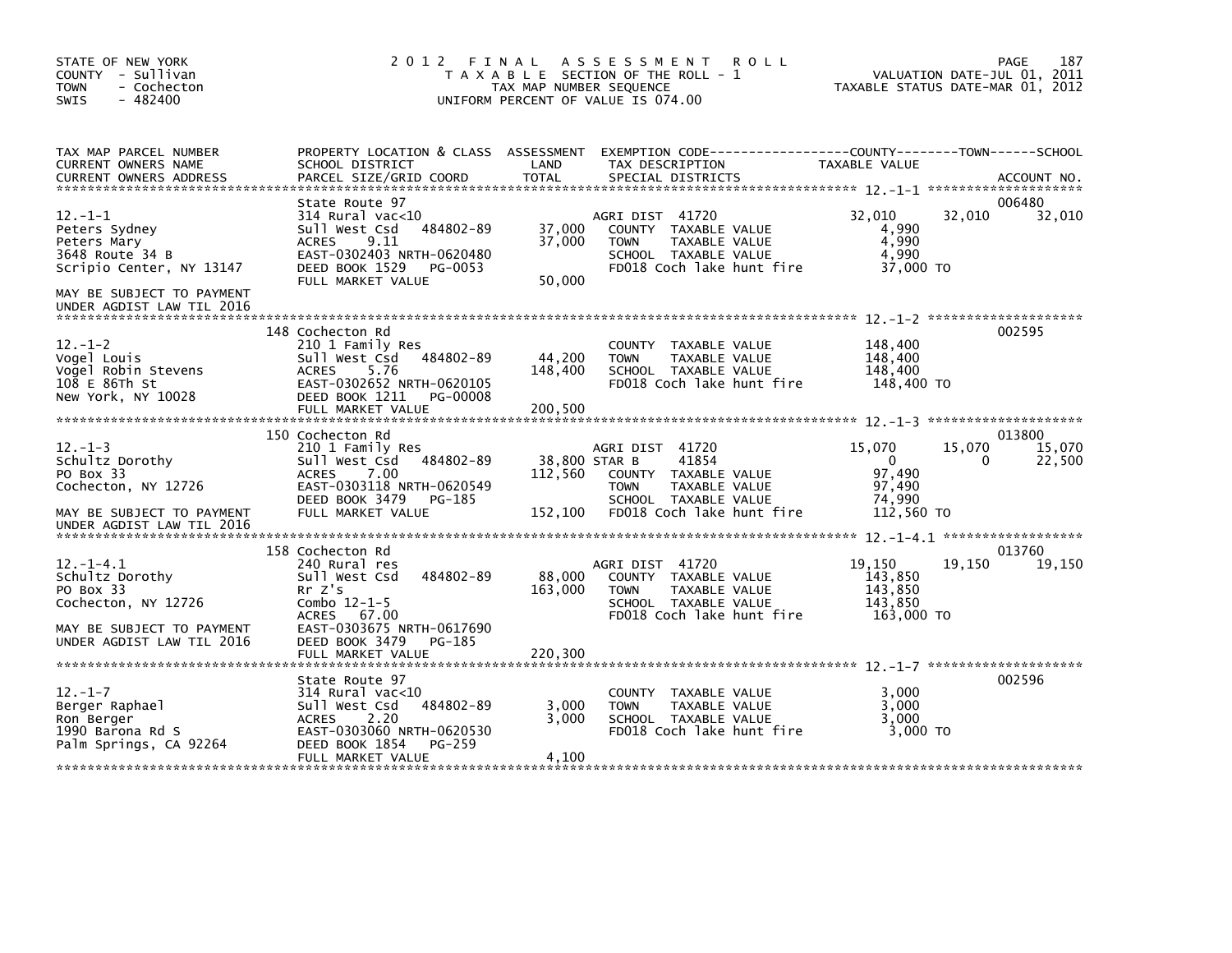| STATE OF NEW YORK<br>COUNTY - Sullivan<br>- Cochecton<br><b>TOWN</b><br>$-482400$<br>SWIS           | 2 0 1 2                                                                                                                                                                                                       | TAX MAP NUMBER SEQUENCE       | FINAL ASSESSMENT<br><b>ROLL</b><br>T A X A B L E SECTION OF THE ROLL - 1<br>UNIFORM PERCENT OF VALUE IS 074.00               | TAXABLE STATUS DATE-MAR 01, 2012            | 188<br><b>PAGE</b><br>VALUATION DATE-JUL 01, 2011 |
|-----------------------------------------------------------------------------------------------------|---------------------------------------------------------------------------------------------------------------------------------------------------------------------------------------------------------------|-------------------------------|------------------------------------------------------------------------------------------------------------------------------|---------------------------------------------|---------------------------------------------------|
| TAX MAP PARCEL NUMBER<br>CURRENT OWNERS NAME                                                        | PROPERTY LOCATION & CLASS ASSESSMENT<br>SCHOOL DISTRICT                                                                                                                                                       | LAND                          | EXEMPTION CODE------------------COUNTY--------TOWN------SCHOOL<br>TAX DESCRIPTION                                            | TAXABLE VALUE                               |                                                   |
| $12. - 1 - 8$<br>Lake Donald A Jr<br>Lake Daniel E<br>8126 State Route 97<br>Cochecton, NY 12726    | 8126 State Route 97<br>210 1 Family Res<br>Sull West Csd 484802-89<br>4.00<br><b>ACRES</b><br>EAST-0303433 NRTH-0620322<br>DEED BOOK 2901<br>PG-36<br>FULL MARKET VALUE                                       | 28,500<br>78,600<br>106,200   | TAXABLE VALUE<br><b>COUNTY</b><br><b>TAXABLE VALUE</b><br><b>TOWN</b><br>SCHOOL TAXABLE VALUE<br>FD018 Coch lake hunt fire   | 78,600<br>78,600<br>78,600<br>78,600 TO     | 003490                                            |
| $12. - 1 - 10$<br>Freeland Erik<br>Burleigh Nina<br>PO Box 249<br>Cochecton, NY 12726               | State Route 97<br>210 1 Family Res<br>Sull West Csd 484802-89<br>FRNT 159.30 DPTH 147.00<br><b>BANKC061222</b><br>EAST-0303394 NRTH-0620059<br>DEED BOOK 2172<br><b>PG-76</b><br>FULL MARKET VALUE            | 13,000<br>52,800<br>71.400    | COUNTY TAXABLE VALUE<br><b>TOWN</b><br>TAXABLE VALUE<br>SCHOOL TAXABLE VALUE<br>FD018 Coch lake hunt fire                    | 52,800<br>52,800<br>52,800<br>52,800 TO     | 004540                                            |
| $12 - 1 - 11$<br>Freeland Erik<br>Burleigh Nina<br>788 Riverside Dr Apt 8B<br>New York, NY 10032    | State Route 97<br>312 Vac w/imprv<br>Sull West Csd 484802-89<br>FRNT 200.00 DPTH 147.00<br>EAST-0303468 NRTH-0619889<br>DEED BOOK 3479<br>PG-65                                                               | 8,000<br>8,700                | COUNTY TAXABLE VALUE<br><b>TAXABLE VALUE</b><br><b>TOWN</b><br>SCHOOL TAXABLE VALUE<br>FD018 Coch lake hunt fire             | 8,700<br>8,700<br>8,700<br>8,700 TO         | 013821                                            |
| $12 - 1 - 12.1$<br>Schultz Dorothy<br>PO Box 33<br>Cochecton, NY 12726<br>MAY BE SUBJECT TO PAYMENT | State Route 97<br>$322$ Rural vac $>10$<br>484802-89<br>Sull West Csd<br>Combo $12.-1-4.3$<br><b>ACRES</b><br>3.00<br>EAST-0303570 NRTH-0619235<br>DEED BOOK 3479<br>PG-185                                   | 14,860<br>14,860              | AGRI DIST 41720<br>COUNTY TAXABLE VALUE<br><b>TOWN</b><br>TAXABLE VALUE<br>SCHOOL TAXABLE VALUE<br>FD018 Coch lake hunt fire | 14.530<br>330<br>330<br>330<br>14,860 TO    | 013820<br>14.530<br>14,530                        |
| $12. - 1 - 14$<br>Schicker Fred O<br>250 Terrace Rd<br>Franklin, NJ 07417                           | 8064 State Route 97<br>240 Rural res<br>484802-89<br>Sull West Csd<br>$12.-1-13$ & $12.-1-15$<br>$7. - 1 - 33$<br>ACRES 298.13<br>EAST-0303754 NRTH-0618259<br>DEED BOOK 1789<br>PG-0080<br>FULL MARKET VALUE | 268,200<br>401,500<br>542,600 | COUNTY TAXABLE VALUE<br><b>TOWN</b><br>TAXABLE VALUE<br>SCHOOL TAXABLE VALUE<br>FD018 Coch lake hunt fire                    | 401,500<br>401,500<br>401.500<br>401,500 TO | 013420                                            |
|                                                                                                     |                                                                                                                                                                                                               |                               |                                                                                                                              |                                             |                                                   |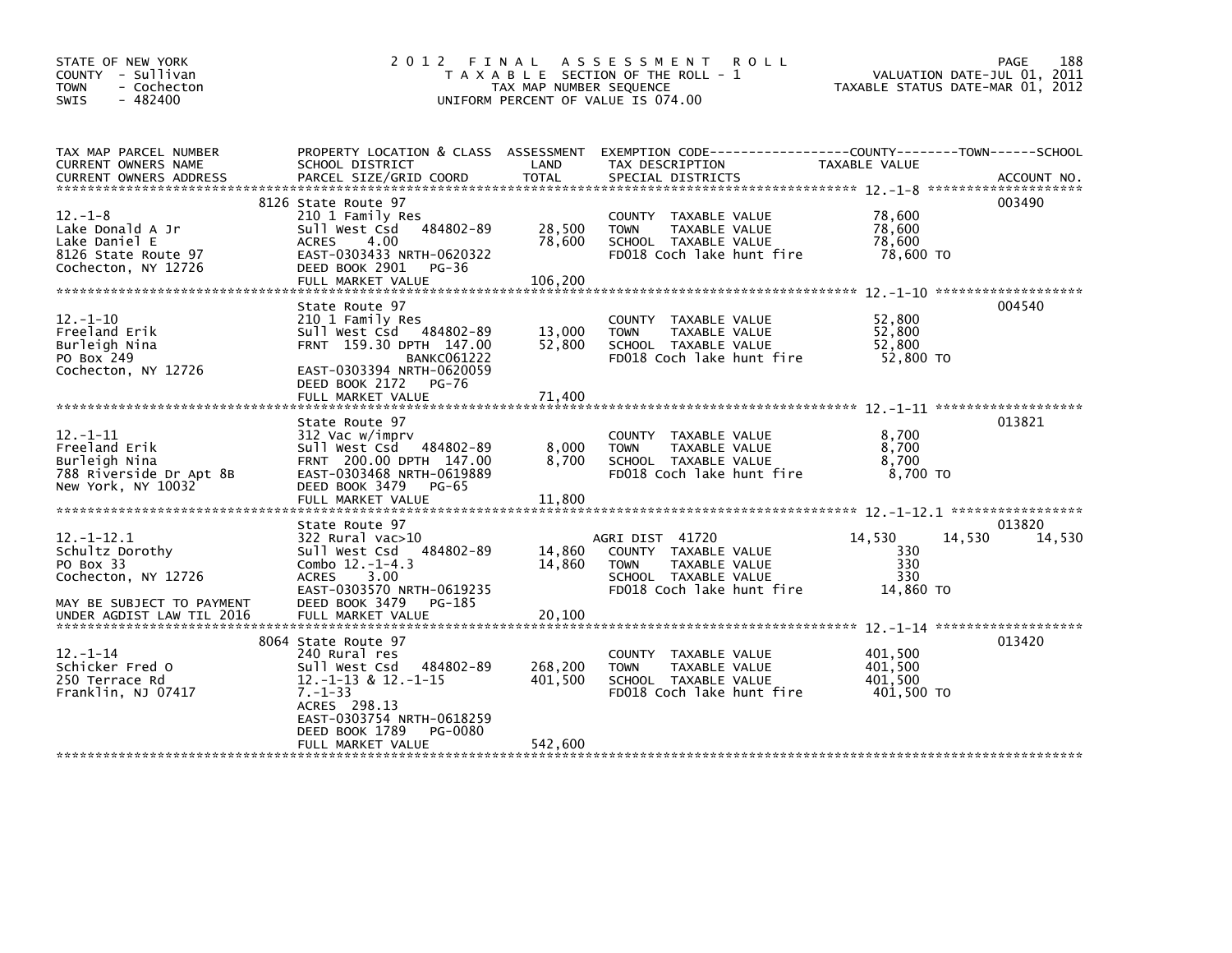| STATE OF NEW YORK<br>COUNTY - Sullivan<br>- Cochecton<br><b>TOWN</b><br>$-482400$<br><b>SWIS</b>                                                                        | 2012<br>FINAL                                                                                                                                                                               | TAX MAP NUMBER SEQUENCE       | A S S E S S M E N T<br><b>ROLL</b><br>T A X A B L E SECTION OF THE ROLL - 1<br>UNIFORM PERCENT OF VALUE IS 074.00                                       |                                                          | 189<br>PAGE<br>VALUATION DATE-JUL 01, 2011<br>TAXABLE STATUS DATE-MAR 01, 2012 |
|-------------------------------------------------------------------------------------------------------------------------------------------------------------------------|---------------------------------------------------------------------------------------------------------------------------------------------------------------------------------------------|-------------------------------|---------------------------------------------------------------------------------------------------------------------------------------------------------|----------------------------------------------------------|--------------------------------------------------------------------------------|
| TAX MAP PARCEL NUMBER<br><b>CURRENT OWNERS NAME</b>                                                                                                                     | PROPERTY LOCATION & CLASS ASSESSMENT<br>SCHOOL DISTRICT                                                                                                                                     | LAND                          | EXEMPTION CODE-----------------COUNTY-------TOWN------SCHOOL<br>TAX DESCRIPTION                                                                         | <b>TAXABLE VALUE</b>                                     |                                                                                |
| $12. - 1 - 16$<br>Pine Valley LLC<br>220-12 Hartland Ave<br>Hollis Hills, NY 11427                                                                                      | Long Rd<br>$322$ Rural vac $>10$<br>Sull West Csd<br>484802-89<br>ACRES 25.00<br>EAST-0306534 NRTH-0616246<br>DEED BOOK 2262<br>PG-608                                                      | 67,000<br>67,000              | COUNTY TAXABLE VALUE<br>TAXABLE VALUE<br><b>TOWN</b><br>SCHOOL TAXABLE VALUE<br>FD018 Coch lake hunt fire                                               | 67,000<br>67,000<br>67,000<br>67.000 TO                  | 000191                                                                         |
| $12. - 1 - 17$<br>Keesler Charles J<br>PO Box 14<br>Cochecton, NY 12726<br>MAY BE SUBJECT TO PAYMENT<br>UNDER RPTL480A UNTIL 2021                                       | Long Rd<br>322 Rural vac>10<br>Sull West Csd 484802-89<br>58 elig<br>ACRES 73.00<br>EAST-0310062 NRTH-0617044<br>DEED BOOK 3545 PG-574<br>FULL MARKET VALUE                                 | 62,000<br>83.800              | AGRI DIST 41720<br>62,000 FOREST LND 47460<br>COUNTY TAXABLE VALUE<br><b>TOWN</b><br>TAXABLE VALUE<br>SCHOOL TAXABLE VALUE<br>FD018 Coch lake hunt fire | 12,615<br>44.080<br>5,305<br>5,305<br>5,305<br>62,000 TO | 007300<br>12,615<br>12,615<br>44,080<br>44,080                                 |
| $12. - 1 - 18$<br>Keesler Charles J<br>PO Box 14<br>Cochecton, NY 12726<br>MAY BE SUBJECT TO PAYMENT                                                                    | Long Rd<br>312 Vac w/imprv<br>484802-89<br>sull west Csd<br>22.5 elig<br>ACRES 30.00<br>EAST-0309928 NRTH-0615921<br>DEED BOOK 3545<br>PG-574                                               | 30.550                        | AGRI DIST 41720<br>28,550 FOREST LND 47460<br>COUNTY TAXABLE VALUE<br>TAXABLE VALUE<br><b>TOWN</b><br>SCHOOL TAXABLE VALUE<br>FD018 Coch lake hunt fire | 3.090<br>18,000<br>9,460<br>9,460<br>9,460<br>30.550 TO  | 007320<br>3,090<br>3.090<br>18,000<br>18,000                                   |
| $12 - 1 - 19$<br>Pine Valley Llc<br>40-36 Clearview Expy Apt 3<br>Bayside, NY 11361                                                                                     | 78 Long Rd<br>260 Seasonal res<br>Sull West Csd<br>484802-89<br>ACRES 26.00<br>EAST-0309834 NRTH-0615188<br>DEED BOOK 2262<br>PG-608                                                        | 103,000<br>210,000            | COUNTY TAXABLE VALUE<br>TAXABLE VALUE<br><b>TOWN</b><br>SCHOOL TAXABLE VALUE<br>FD018 Coch lake hunt fire                                               | 210,000<br>210,000<br>210,000<br>210,000 TO              | 000190                                                                         |
| $12. - 1 - 20$<br>Reddy Latchman & Deorani<br>Hariprashad Hardeo<br>97-12 23rd Ave<br>East Elmhurst, NY 11369<br>MAY BE SUBJECT TO PAYMENT<br>UNDER RPTL480A UNTIL 2021 | 20 State Route 97<br>910 Priv forest<br>Sull West Csd<br>484802-89<br>100 elig acres<br>N D F<br>ACRES 104.87<br>EAST-0306452 NRTH-0615404<br>DEED BOOK 2770<br>PG-496<br>FULL MARKET VALUE | 172,000<br>172.000<br>232,400 | FOREST LND 47460<br>COUNTY TAXABLE VALUE<br><b>TOWN</b><br>TAXABLE VALUE<br>SCHOOL TAXABLE VALUE<br>FD018 Coch lake hunt fire                           | 113,600<br>58,400<br>58,400<br>58,400<br>172,000 TO      | 007940<br>113,600<br>113,600                                                   |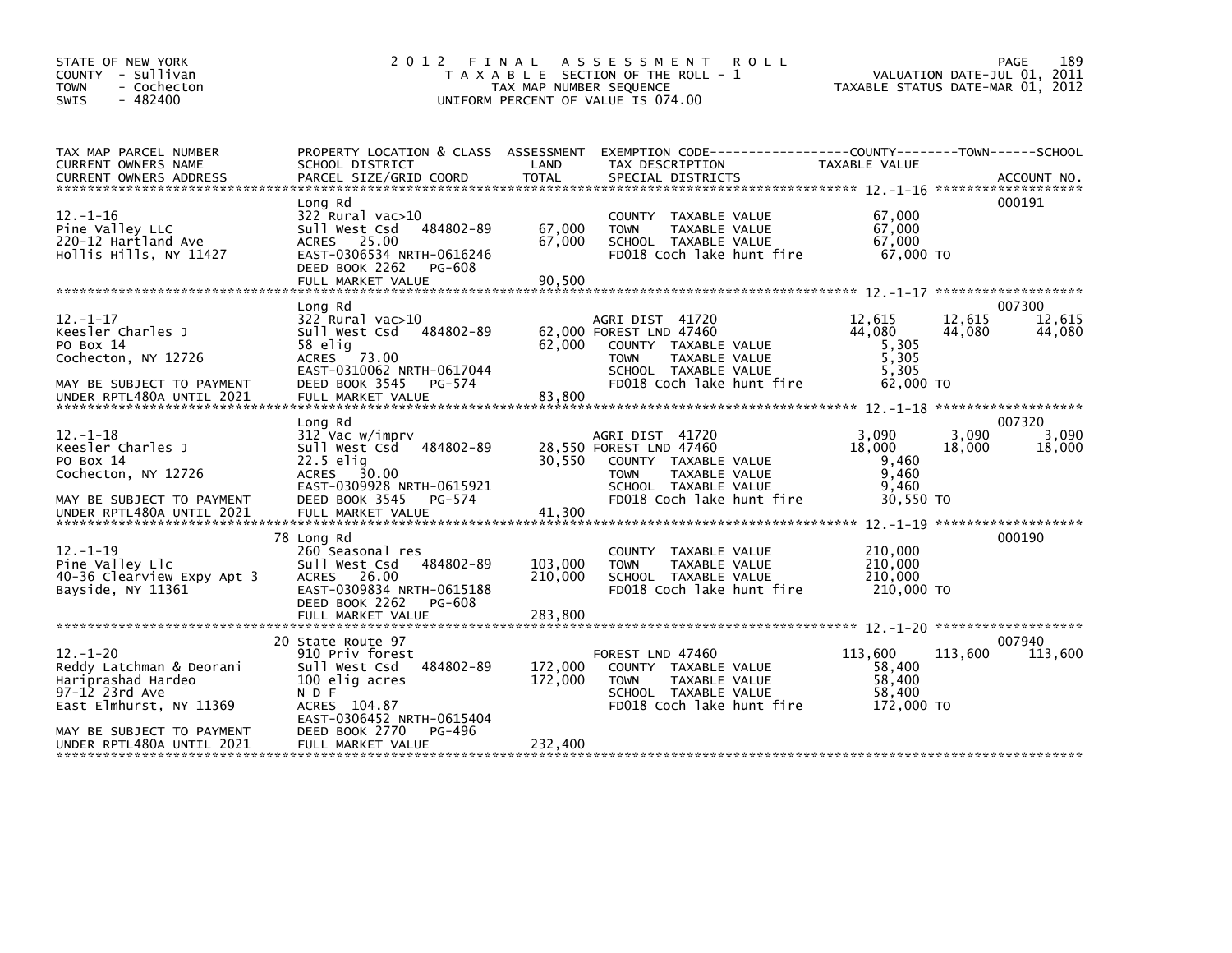| STATE OF NEW YORK<br>COUNTY - Sullivan<br>- Cochecton<br><b>TOWN</b><br>$-482400$<br>SWIS              |                                                                                                                                                                             | TAX MAP NUMBER SEQUENCE    | 2012 FINAL ASSESSMENT ROLL<br>T A X A B L E SECTION OF THE ROLL - 1<br>UNIFORM PERCENT OF VALUE IS 074.00                                | VALUATION DATE-JUL 01, 2011<br>TAXABLE STATUS DATE-MAR 01, 2012 | 190<br>PAGE |
|--------------------------------------------------------------------------------------------------------|-----------------------------------------------------------------------------------------------------------------------------------------------------------------------------|----------------------------|------------------------------------------------------------------------------------------------------------------------------------------|-----------------------------------------------------------------|-------------|
| TAX MAP PARCEL NUMBER<br>CURRENT OWNERS NAME<br><b>CURRENT OWNERS ADDRESS</b>                          | SCHOOL DISTRICT<br>PARCEL SIZE/GRID COORD                                                                                                                                   | LAND<br><b>TOTAL</b>       | PROPERTY LOCATION & CLASS ASSESSMENT EXEMPTION CODE----------------COUNTY-------TOWN------SCHOOL<br>TAX DESCRIPTION<br>SPECIAL DISTRICTS | TAXABLE VALUE                                                   | ACCOUNT NO. |
| $12 - 1 - 21$<br>Pfalzgraf Marjorie Ann<br>34 Arlo Rd Apt 2a<br>Staten Island, NY 10301                | State Route 97<br>260 Seasonal res<br>sull west Csd<br>484802-89<br>ACRES 71.60<br>EAST-0305869 NRTH-0615404<br>DEED BOOK 826<br>PG-00330<br>FULL MARKET VALUE              | 67,700<br>72,700<br>98,200 | COUNTY TAXABLE VALUE<br><b>TOWN</b><br>TAXABLE VALUE<br>SCHOOL TAXABLE VALUE<br>FD018 Coch lake hunt fire                                | 72,700<br>72,700<br>72,700<br>72,700 TO                         | 011238      |
| $12 - 1 - 22$<br>Tarascio Joseph<br>Conklin John B<br>86-36 VanWyck Expy<br>Richmond Hill, NY 11418    | State Route 97<br>$314$ Rural vac<10<br>Sull West Csd<br>484802-89<br><b>ACRES</b><br>3.60<br>EAST-0305066 NRTH-0615438<br>DEED BOOK 2011<br>PG-8186<br>FULL MARKET VALUE   | 13,600<br>13,600<br>18,400 | COUNTY TAXABLE VALUE<br>TAXABLE VALUE<br><b>TOWN</b><br>SCHOOL TAXABLE VALUE<br>FD018 Coch lake hunt fire                                | 13,600<br>13,600<br>13,600<br>13,600 TO                         | 014680      |
| PRIOR OWNER ON 3/01/2012<br>Conklin John B                                                             |                                                                                                                                                                             |                            |                                                                                                                                          |                                                                 |             |
| $12. - 1 - 23$<br>Tarascio Joseph<br>Conklin John B<br>86-36 Vanwyck Expy<br>Richmond Hill, NY 11418   | State Route 97<br>$314$ Rural vac<10<br>Sull West Csd<br>484802-89<br>3.00<br><b>ACRES</b><br>EAST-0305103 NRTH-0615030<br>DEED BOOK 2011<br>PG-8186<br>FULL MARKET VALUE   | 16,000<br>16,000<br>21,600 | COUNTY TAXABLE VALUE<br><b>TOWN</b><br>TAXABLE VALUE<br>SCHOOL TAXABLE VALUE<br>FD018 Coch lake hunt fire                                | 16,000<br>16,000<br>16,000<br>16,000 TO                         |             |
| PRIOR OWNER ON 3/01/2012<br>Conklin John B                                                             |                                                                                                                                                                             |                            |                                                                                                                                          |                                                                 |             |
| $12. - 1 - 24.1$<br>Batenhorst Christopher<br>647 E 11th St Apt 26<br>New York, NY 10009               | 57 State Route 97<br>$314$ Rural vac<10<br>Sull West Csd 484802-89<br>FRNT 576.00 DPTH 335.00<br>EAST-0304722 NRTH-0614836<br>DEED BOOK 2963<br>PG-547<br>FULL MARKET VALUE | 1,000<br>1.000<br>1,400    | COUNTY TAXABLE VALUE<br><b>TOWN</b><br>TAXABLE VALUE<br>SCHOOL TAXABLE VALUE<br>FD018 Coch lake hunt fire                                | 1,000<br>1.000<br>1.000<br>1.000 TO                             |             |
|                                                                                                        | State Route 97                                                                                                                                                              |                            |                                                                                                                                          |                                                                 |             |
| $12. - 1 - 24.2$<br>Tarascio Joseph<br>Conklin John B<br>86-36 Vanwyck Expy<br>Richmond Hill, NY 11418 | $314$ Rural vac< $10$<br>484802-89<br>Sull West Csd<br>3.00<br><b>ACRES</b><br>EAST-0304722 NRTH-0614720<br>DEED BOOK 2011<br>PG-8186                                       | 16,000<br>16,000           | COUNTY TAXABLE VALUE<br><b>TOWN</b><br>TAXABLE VALUE<br>SCHOOL TAXABLE VALUE<br>FD018 Coch lake hunt fire                                | 16,000<br>16.000<br>16.000<br>16,000 TO                         |             |
| PRIOR OWNER ON 3/01/2012<br>Conklin John B                                                             | FULL MARKET VALUE                                                                                                                                                           | 21,600                     |                                                                                                                                          |                                                                 |             |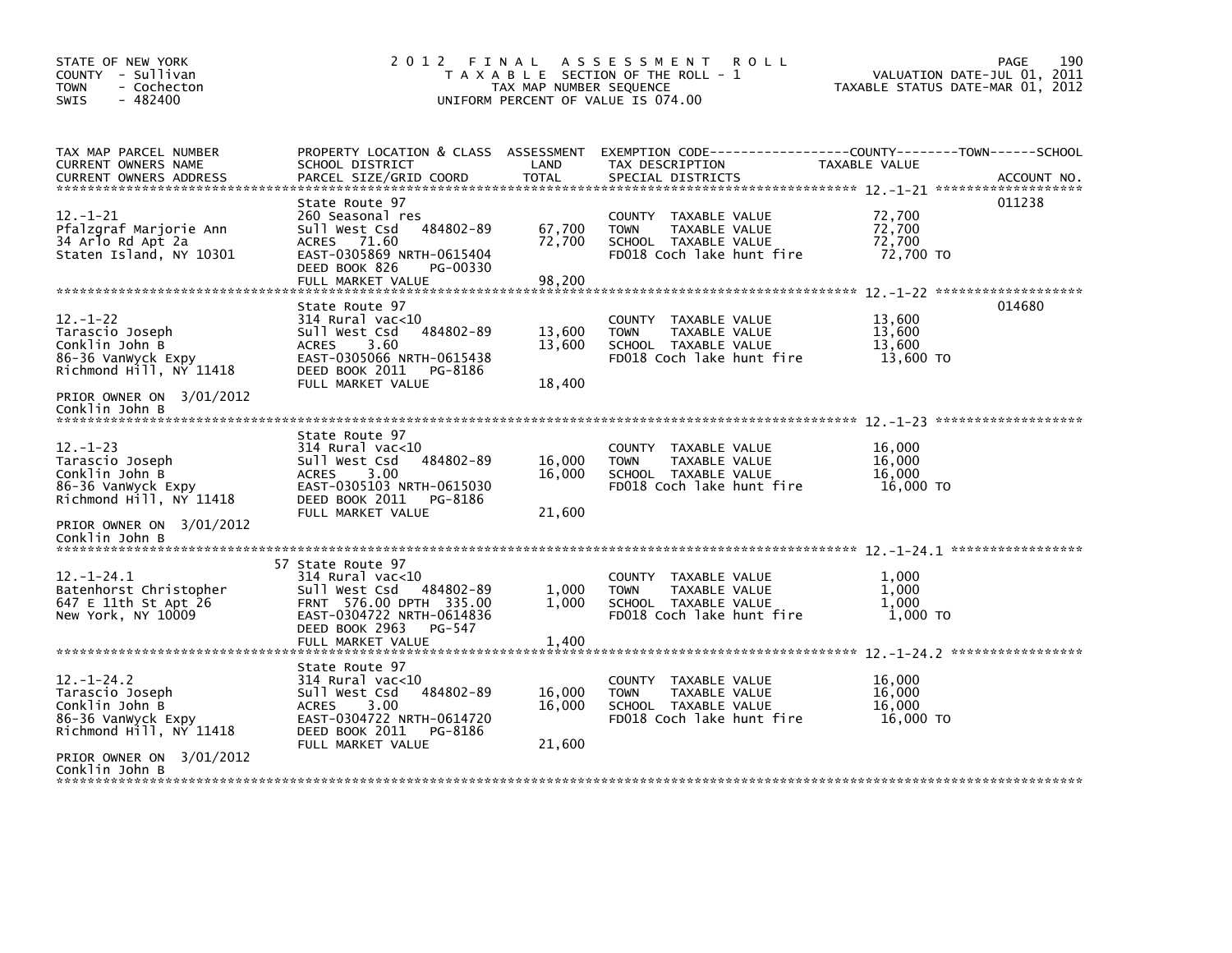| STATE OF NEW YORK<br>COUNTY - Sullivan<br><b>TOWN</b><br>- Cochecton<br>$-482400$<br>SWIS                                                                    | 2012 FINAL                                                                                                                                                                               | TAX MAP NUMBER SEQUENCE    | A S S E S S M E N T<br><b>ROLL</b><br>T A X A B L E SECTION OF THE ROLL - 1<br>UNIFORM PERCENT OF VALUE IS 074.00                                                                                       |                                                                                    | 191<br><b>PAGE</b><br>VALUATION DATE-JUL 01, 2011<br>TAXABLE STATUS DATE-MAR 01, 2012 |
|--------------------------------------------------------------------------------------------------------------------------------------------------------------|------------------------------------------------------------------------------------------------------------------------------------------------------------------------------------------|----------------------------|---------------------------------------------------------------------------------------------------------------------------------------------------------------------------------------------------------|------------------------------------------------------------------------------------|---------------------------------------------------------------------------------------|
| TAX MAP PARCEL NUMBER<br>CURRENT OWNERS NAME                                                                                                                 | PROPERTY LOCATION & CLASS ASSESSMENT<br>SCHOOL DISTRICT                                                                                                                                  | LAND                       | EXEMPTION CODE-----------------COUNTY-------TOWN------SCHOOL<br>TAX DESCRIPTION                                                                                                                         | TAXABLE VALUE                                                                      |                                                                                       |
| $12. - 1 - 24.3$<br>Silvestri James<br>336 Beach 92nd St<br>Rockaway, NY 11693                                                                               | State Route 97<br>312 Vac w/imprv<br>Sull West Csd 484802-89<br>old pump station<br>ACRES<br>1.34<br>EAST-0304527 NRTH-0615014<br>DEED BOOK 2806 PG-98<br>FULL MARKET VALUE              | 8,700<br>8,700<br>11,800   | COUNTY TAXABLE VALUE<br>TAXABLE VALUE<br><b>TOWN</b><br>SCHOOL TAXABLE VALUE<br>FD018 Coch lake hunt fire                                                                                               | 8,700<br>8,700<br>8,700<br>8,700 TO                                                |                                                                                       |
| $12. - 1 - 25.1$<br>Siggia Salvatore<br>29 C. Meyer Rd<br>Cochecton, NY 12726                                                                                | State Route 97<br>240 Rural res<br>Sull West Csd<br>484802-89<br>Rr Z's<br>ACRES 12.10 BANKC030400<br>EAST-0305361 NRTH-0614325<br>DEED BOOK 2843 PG-23                                  | 42,500<br>160,700          | COUNTY TAXABLE VALUE<br>TAXABLE VALUE<br><b>TOWN</b><br>SCHOOL TAXABLE VALUE<br>FD018 Coch lake hunt fire                                                                                               | 160,700<br>160,700<br>160,700<br>160,700 TO                                        | 005731                                                                                |
|                                                                                                                                                              | FULL MARKET VALUE                                                                                                                                                                        | 217,200                    |                                                                                                                                                                                                         |                                                                                    |                                                                                       |
| $12 - 1 - 25.2$<br>Fitzgerald Cornelius Jr.<br>Fitzgerald Alice<br>PO Box 2<br>Cochecton, NY 12726<br>MAY BE SUBJECT TO PAYMENT<br>UNDER AGDIST LAW TIL 2016 | 18 C Meyer Rd<br>241 Rural res&ag<br>Sull West Csd<br>484802-89<br>Rr Z's<br>Game Preserve<br>ACRES 15.41<br>EAST-0304170 NRTH-0615195<br>DEED BOOK 1666<br>PG-0003<br>FULL MARKET VALUE | 175.400                    | 41121<br>WAR VET<br>38,820 AGRI BLDGS 41700<br>129,800 AGRI DIST 41720<br>41834<br>STAR EN<br>COUNTY TAXABLE VALUE<br><b>TOWN</b><br>TAXABLE VALUE<br>SCHOOL TAXABLE VALUE<br>FD018 Coch lake hunt fire | 15.180<br>15,980<br>12,620<br>$\Omega$<br>86,020<br>86,020<br>54,550<br>129,800 TO | 15,180<br>15,980<br>15,980<br>12,620<br>12,620<br>46,650<br>$\Omega$                  |
| $12. - 1 - 26$<br>Reis Jorge T<br>97-32 107th St<br>Ozone Park, NY 11416                                                                                     | 683 County Road 116<br>$314$ Rural vac< $10$<br>484802-89<br>Sull West Csd<br>8.00<br><b>ACRES</b><br>EAST-0305893 NRTH-0614058<br>DEED BOOK 3402<br>PG-351<br>FULL MARKET VALUE         | 16,600<br>16,600<br>22,400 | COUNTY TAXABLE VALUE<br><b>TOWN</b><br>TAXABLE VALUE<br>SCHOOL TAXABLE VALUE<br>FD018 Coch lake hunt fire                                                                                               | 16,600<br>16,600<br>16.600<br>16,600 TO                                            | 003125                                                                                |
| $12. - 1 - 27$<br>Modular Homes<br>For Country Inc<br>PO Box 639<br>Jeffersonville, NY 12748                                                                 | County Road 116<br>210 1 Family Res<br>Sull West Csd 484802-89<br>625 Cty Rd 116<br>5.79<br>ACRES<br>EAST-0306262 NRTH-0613849<br>DEED BOOK 1737<br>PG-00190<br>FULL MARKET VALUE        | 10,500<br>35,600<br>48,100 | COUNTY TAXABLE VALUE<br><b>TOWN</b><br>TAXABLE VALUE<br>SCHOOL TAXABLE VALUE<br>FD018 Coch lake hunt fire                                                                                               | 35,600<br>35.600<br>35.600<br>35,600 TO                                            | 008360                                                                                |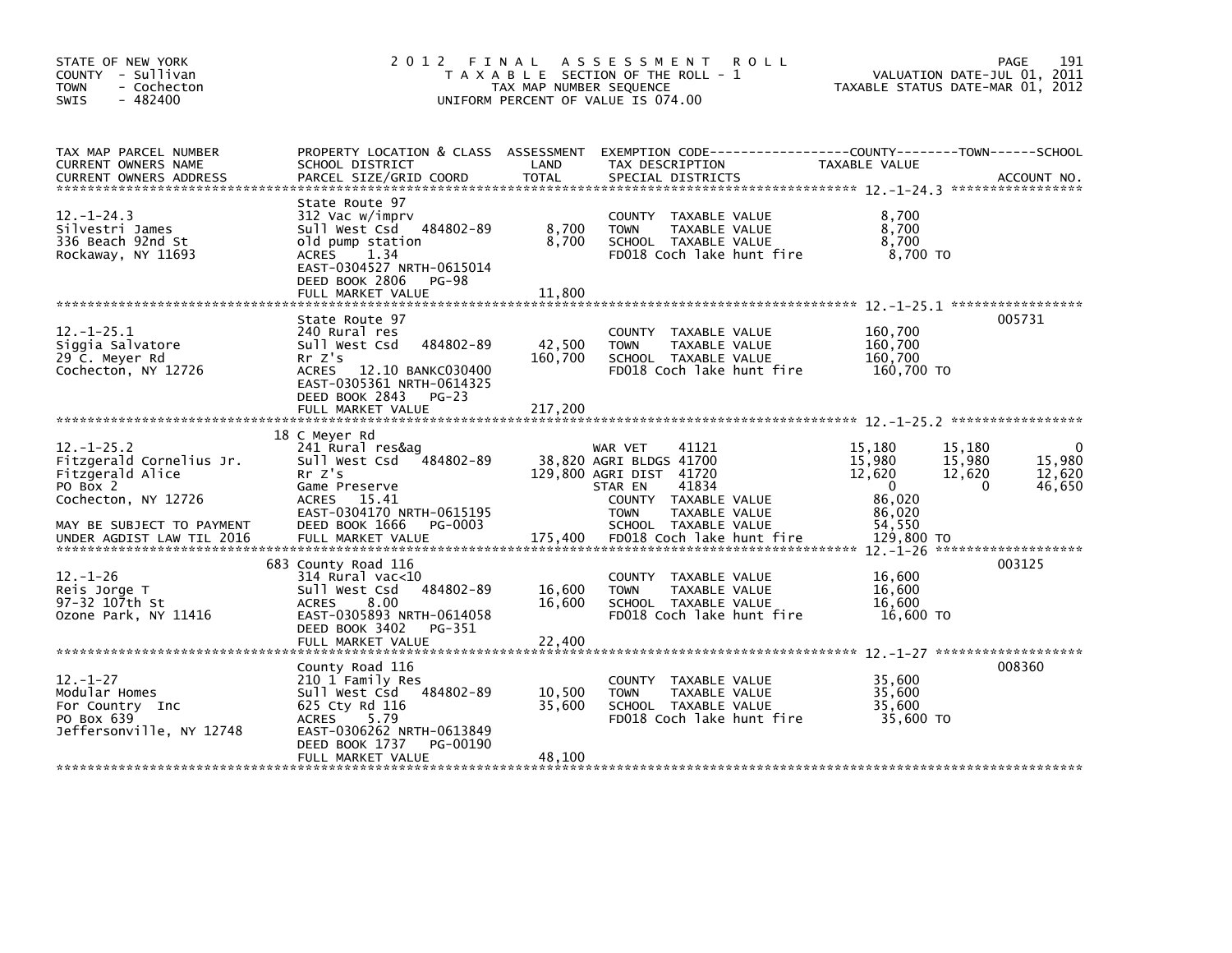| STATE OF NEW YORK<br>COUNTY - Sullivan<br>- Cochecton<br><b>TOWN</b><br>$-482400$<br><b>SWIS</b> | 2 0 1 2                                                                                                                                                                                    | FINAL<br>TAX MAP NUMBER SEQUENCE | A S S E S S M E N T<br><b>ROLL</b><br>T A X A B L E SECTION OF THE ROLL - 1<br>UNIFORM PERCENT OF VALUE IS 074.00 |                                             | 192<br>PAGE<br>VALUATION DATE-JUL 01, 2011<br>TAXABLE STATUS DATE-MAR 01, 2012 |
|--------------------------------------------------------------------------------------------------|--------------------------------------------------------------------------------------------------------------------------------------------------------------------------------------------|----------------------------------|-------------------------------------------------------------------------------------------------------------------|---------------------------------------------|--------------------------------------------------------------------------------|
| TAX MAP PARCEL NUMBER<br>CURRENT OWNERS NAME<br><b>CURRENT OWNERS ADDRESS</b>                    | PROPERTY LOCATION & CLASS ASSESSMENT<br>SCHOOL DISTRICT<br>PARCEL SIZE/GRID COORD                                                                                                          | LAND<br>TOTAL                    | EXEMPTION CODE-----------------COUNTY-------TOWN------SCHOOL<br>TAX DESCRIPTION<br>SPECIAL DISTRICTS              | TAXABLE VALUE                               | ACCOUNT NO.                                                                    |
| $12. - 1 - 28$<br>Napolitano Peter D<br>5463 Golf Course Rd<br>Great Falls, SC 29055             | 615 County Road 116<br>270 Mfg housing<br>Sull West Csd 484802-89<br>N D F<br>FRNT 150.00 DPTH 150.00<br>EAST-0306609 NRTH-0614085<br>DEED BOOK 3042<br>PG-374<br>FULL MARKET VALUE        | 6,900<br>10,500<br>14.200        | COUNTY TAXABLE VALUE<br>TAXABLE VALUE<br><b>TOWN</b><br>SCHOOL TAXABLE VALUE<br>FD018 Coch lake hunt fire         | 10,500<br>10,500<br>10.500<br>10,500 TO     | 007410                                                                         |
| $12. - 1 - 29$<br>Mirabile Angelo J<br>Mirabile Wayne<br>30 Forest St<br>Whitinsville, MA 01588  | 601 County Road 116<br>210 1 Family Res<br>484802-89<br>Sull West Csd<br>ACRES 24.00<br>EAST-0307052 NRTH-0613330<br>DEED BOOK 2719<br>PG-268<br>FULL MARKET VALUE                         | 67,400<br>111,600<br>150,800     | COUNTY TAXABLE VALUE<br><b>TOWN</b><br>TAXABLE VALUE<br>SCHOOL TAXABLE VALUE<br>FD018 Coch lake hunt fire         | 111,600<br>111,600<br>111,600<br>111,600 TO | 009840                                                                         |
| $12 - 1 - 30$<br>Fogarty Lynn<br>Fogarty Sean<br>3 Hamilton Rd<br>Monticello, NY 12701           | County Road 116<br>$314$ Rural vac<10<br>Sull West Csd<br>484802-89<br>1.60<br><b>ACRES</b><br>EAST-0308094 NRTH-0612446<br>DEED BOOK 1662<br>PG-0633<br>FULL MARKET VALUE                 | 10,400<br>10,400<br>14,100       | COUNTY TAXABLE VALUE<br><b>TOWN</b><br>TAXABLE VALUE<br>SCHOOL TAXABLE VALUE<br>FD018 Coch lake hunt fire         | 10,400<br>10,400<br>10,400<br>10,400 TO     | 011761                                                                         |
| $12. - 1 - 31$<br>Barry Danny<br>150 Cold Spring Rd<br>Liberty, NY 12754                         | County Road 116<br>$314$ Rural vac<10<br>Sull West Csd<br>484802-89<br>FRNT 424.00 DPTH 112.00<br>ACRES 1.09<br>EAST-0308416 NRTH-0612142<br>DEED BOOK 2545<br>PG-625<br>FULL MARKET VALUE | 7,200<br>7,200<br>9,700          | COUNTY TAXABLE VALUE<br>TAXABLE VALUE<br><b>TOWN</b><br>SCHOOL TAXABLE VALUE<br>FD018 Coch lake hunt fire         | 7,200<br>7,200<br>7,200<br>7,200 TO         | 014281                                                                         |
| $12. - 1 - 33$<br>Horod William J<br>84 Coventry Ave<br>Albertson, NY 11507                      | 40 Long Rd<br>210 1 Family Res<br>484802-89<br>Sull West Csd<br>ACRES 20.00<br>EAST-0308875 NRTH-0614669<br>DEED BOOK 1811<br>PG-083<br>FULL MARKET VALUE                                  | 48,000<br>83,000<br>112,200      | COUNTY TAXABLE VALUE<br>TAXABLE VALUE<br><b>TOWN</b><br>SCHOOL TAXABLE VALUE<br>FD018 Coch lake hunt fire         | 83,000<br>83,000<br>83,000<br>83,000 TO     | 006350                                                                         |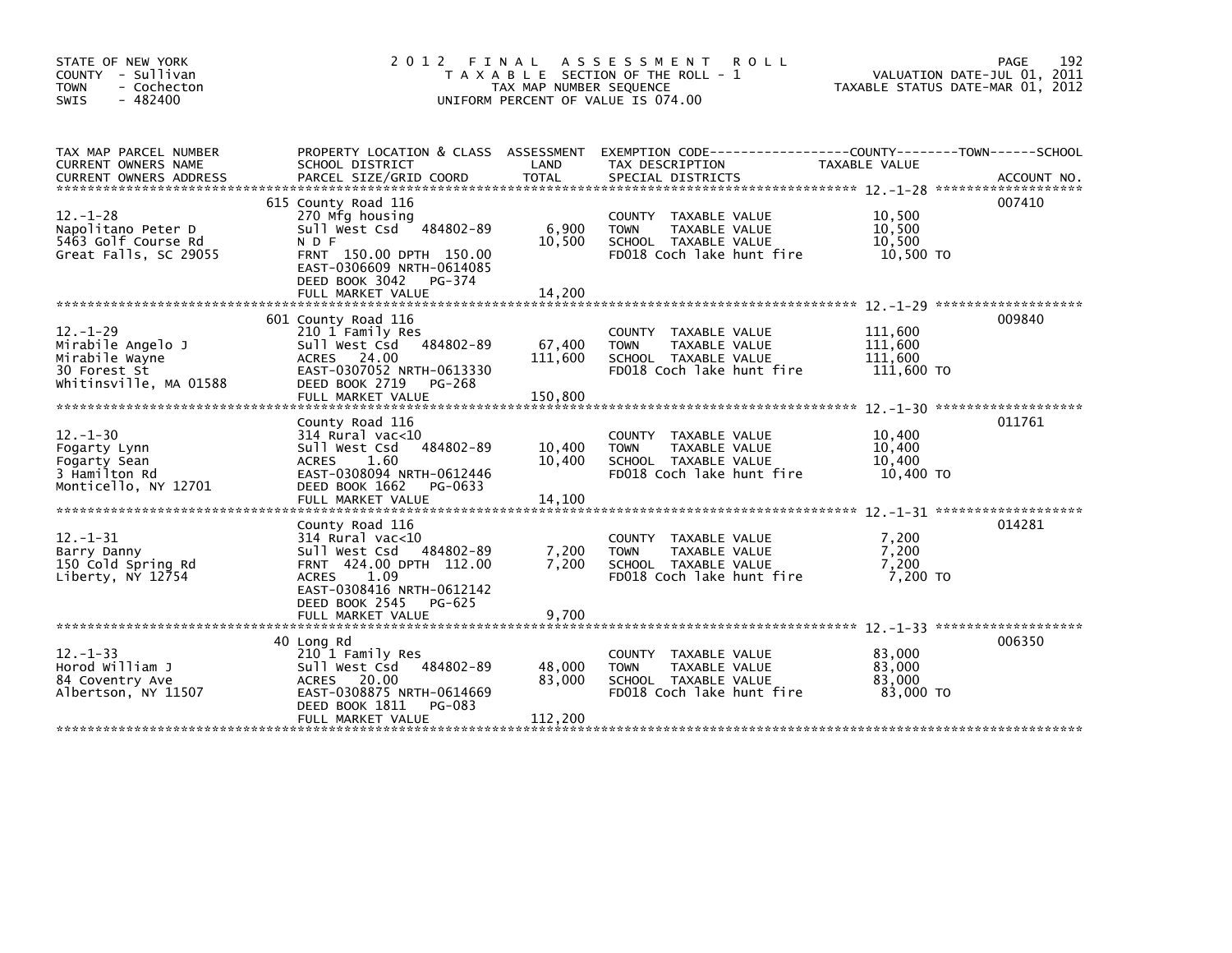| STATE OF NEW YORK<br>COUNTY - Sullivan<br><b>TOWN</b><br>- Cochecton<br>SWIS<br>$-482400$            | 2 0 1 2                                                                                                                                                                                   | TAX MAP NUMBER SEQUENCE       | FINAL ASSESSMENT<br><b>ROLL</b><br>T A X A B L E SECTION OF THE ROLL - 1<br>UNIFORM PERCENT OF VALUE IS 074.00 | TAXABLE STATUS DATE-MAR 01, 2012            | 193<br>PAGE<br>VALUATION DATE-JUL 01, 2011 |
|------------------------------------------------------------------------------------------------------|-------------------------------------------------------------------------------------------------------------------------------------------------------------------------------------------|-------------------------------|----------------------------------------------------------------------------------------------------------------|---------------------------------------------|--------------------------------------------|
| TAX MAP PARCEL NUMBER<br>CURRENT OWNERS NAME<br><b>CURRENT OWNERS ADDRESS</b>                        | PROPERTY LOCATION & CLASS ASSESSMENT<br>SCHOOL DISTRICT<br>PARCEL SIZE/GRID COORD                                                                                                         | LAND<br>TOTAL                 | EXEMPTION CODE-----------------COUNTY-------TOWN------SCHOOL<br>TAX DESCRIPTION<br>SPECIAL DISTRICTS           | TAXABLE VALUE                               | ACCOUNT NO.                                |
| $12 - 1 - 34$<br>Praslick Alexander<br>305 Mountain Rd<br>Pleasantville, NY                          | County Road 116<br>322 Rural vac>10<br>484802-89<br>Sull West Csd<br>ACRES 75.60<br>EAST-0309491 NRTH-0613911<br>DEED BOOK 2514<br>PG-30<br>FULL MARKET VALUE                             | 127,600<br>127,600<br>172,400 | COUNTY TAXABLE VALUE<br><b>TOWN</b><br>TAXABLE VALUE<br>SCHOOL TAXABLE VALUE<br>FD018 Coch lake hunt fire      | 127,600<br>127,600<br>127,600<br>127,600 TO | 011691                                     |
| $12. - 1 - 35$<br>Bailey Lennox<br>Bailey Myrtle<br>PO Box 1685<br>New York, NY 10013                | 630 County Road 116<br>310 Res Vac<br>484802-89<br>Sull West Csd<br>ACRES 22.00<br>EAST-0307198 NRTH-0614736<br>DEED BOOK 2297<br><b>PG-202</b><br>FULL MARKET VALUE                      | 51,000<br>51,000<br>68,900    | COUNTY TAXABLE VALUE<br>TAXABLE VALUE<br><b>TOWN</b><br>SCHOOL TAXABLE VALUE<br>FD018 Coch lake hunt fire      | 51,000<br>51,000<br>51,000<br>51,000 TO     | 014640                                     |
| 12.-1-36.1<br>Praslick Alexander<br>305 Mountain Rd<br>Pleasantville, NY                             | County Road 116<br>240 Rural res<br>Sull West Csd<br>484802-89<br>ACRES 10.13<br>EAST-0307769 NRTH-0613708<br>DEED BOOK 2514<br>$PG-30$<br>FULL MARKET VALUE                              | 49,300<br>75,100<br>101,500   | COUNTY TAXABLE VALUE<br>TAXABLE VALUE<br><b>TOWN</b><br>SCHOOL TAXABLE VALUE<br>FD018 Coch lake hunt fire      | 75,100<br>75,100<br>75,100<br>75,100 TO     | 011690                                     |
| $12. - 1 - 36.2$<br>Frieiro Liliana<br>DeLia Delrio<br>300 E 93rd St Apt 33A<br>New York, NY 10128   | County Road 116<br>210 1 Family Res<br>Sull West Csd 484802-89<br><b>ACRES</b><br>9.35<br>EAST-0307387 NRTH-0614141<br>DEED BOOK 00180 PG-00594<br>FULL MARKET VALUE                      | 51,300<br>150,400<br>203,200  | COUNTY TAXABLE VALUE<br>TAXABLE VALUE<br><b>TOWN</b><br>SCHOOL TAXABLE VALUE<br>FD018 Coch lake hunt fire      | 150,400<br>150,400<br>150,400<br>150,400 TO | 000122                                     |
| $12. - 1 - 37$<br>Marciniak James V<br>Stiglin Nadia D<br>10 S Cottenet St 1N<br>Irvington, NY 10533 | County Road 116<br>322 Rural vac>10<br>Sull West Csd<br>484802-89<br>516-399-3994<br>ACRES 12.50 BANK C80374<br>EAST-0308256 NRTH-0613715<br>DEED BOOK 3444<br>PG-62<br>FULL MARKET VALUE | 34,000<br>34,000<br>45,900    | COUNTY TAXABLE VALUE<br>TAXABLE VALUE<br><b>TOWN</b><br>SCHOOL TAXABLE VALUE<br>FD018 Coch lake hunt fire      | 34,000<br>34,000<br>34,000<br>34,000 TO     | 014645                                     |
| $12.-1-38$<br>Marciniak James V<br>Stiglin Nadia D<br>10 S Cottenet St 1N<br>Irvington, NY 10533     | 552 County Road 116<br>210 1 Family Res<br>Sull West Csd<br>484802-89<br>ACRES 12.16 BANK C80374<br>EAST-0308462 NRTH-0613199<br>DEED BOOK 3444<br><b>PG-62</b><br>FULL MARKET VALUE      | 45,600<br>185,500<br>250,700  | COUNTY TAXABLE VALUE<br>TAXABLE VALUE<br><b>TOWN</b><br>SCHOOL TAXABLE VALUE<br>FD018 Coch lake hunt fire      | 185,500<br>185,500<br>185,500<br>185,500 TO |                                            |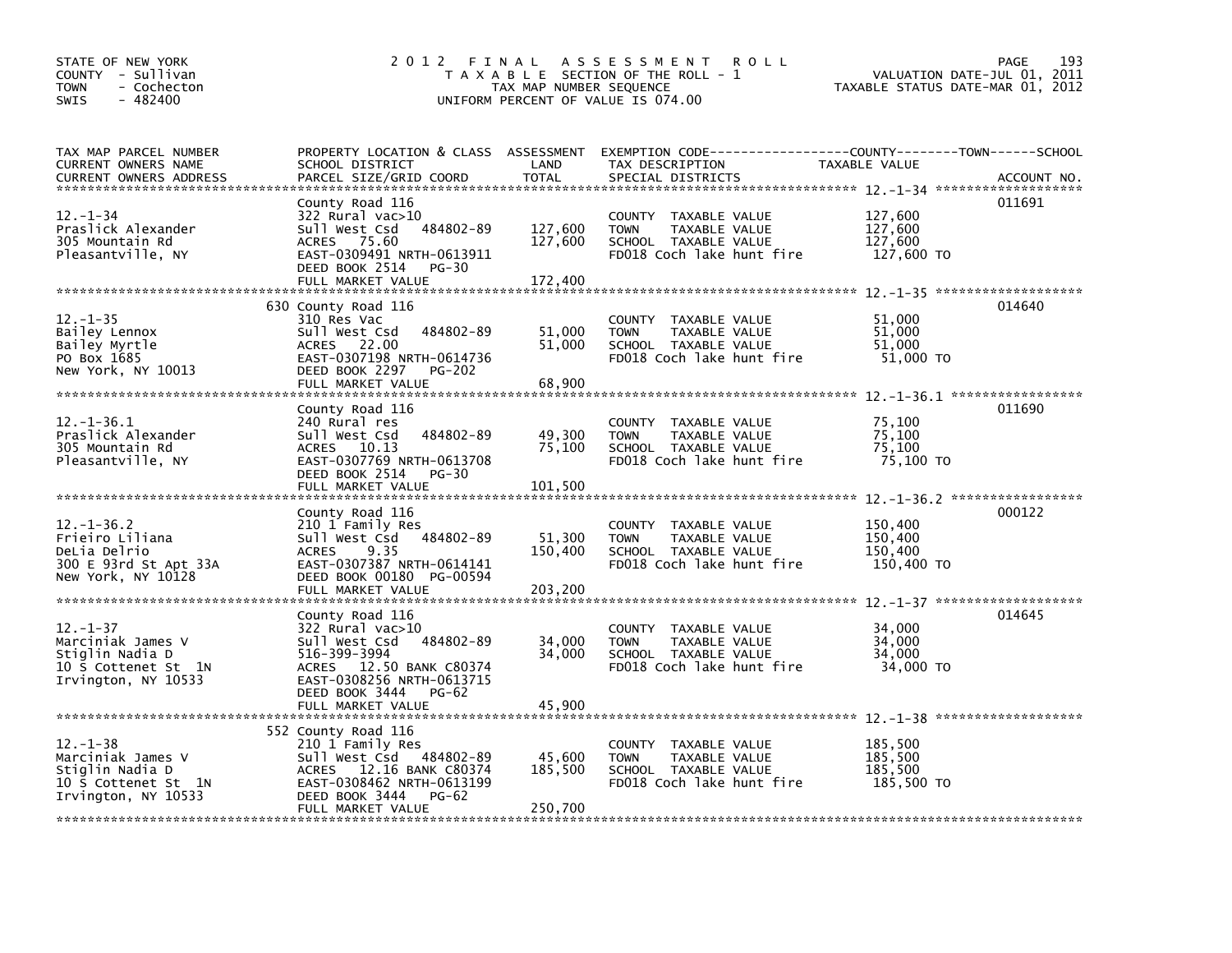| STATE OF NEW YORK<br>COUNTY - Sullivan<br><b>TOWN</b><br>- Cochecton<br>$-482400$<br><b>SWIS</b> | 2012 FINAL                                                                                                         | T A X A B L E SECTION OF THE ROLL - 1<br>TAX MAP NUMBER SEQUENCE<br>UNIFORM PERCENT OF VALUE IS 074.00 | ASSESSMENT ROLL         |                                       |                           | VALUATION DATE-JUL 01, 2011<br>TAXABLE STATUS DATE-MAR 01, 2012 |        | 194<br>PAGE        |
|--------------------------------------------------------------------------------------------------|--------------------------------------------------------------------------------------------------------------------|--------------------------------------------------------------------------------------------------------|-------------------------|---------------------------------------|---------------------------|-----------------------------------------------------------------|--------|--------------------|
| TAX MAP PARCEL NUMBER<br>CURRENT OWNERS NAME                                                     | PROPERTY LOCATION & CLASS ASSESSMENT EXEMPTION CODE----------------COUNTY-------TOWN-----SCHOOL<br>SCHOOL DISTRICT | LAND                                                                                                   | TAX DESCRIPTION         |                                       |                           | TAXABLE VALUE                                                   |        |                    |
|                                                                                                  |                                                                                                                    |                                                                                                        |                         |                                       |                           |                                                                 |        |                    |
|                                                                                                  | County Road 116                                                                                                    |                                                                                                        |                         |                                       |                           |                                                                 |        | 012310             |
| $12 - 1 - 39$<br>Ritzcovan Paul N                                                                | 260 Seasonal res<br>Sull West Csd 484802-89                                                                        | 24,200                                                                                                 | <b>TOWN</b>             | COUNTY TAXABLE VALUE<br>TAXABLE VALUE |                           | 59,500<br>59,500                                                |        |                    |
| Ritzcovan Others                                                                                 | <b>ACRES</b><br>2.80                                                                                               | 59,500                                                                                                 |                         | SCHOOL TAXABLE VALUE                  |                           | 59,500                                                          |        |                    |
| 20 Woodbridge Rd<br>Katonah, NY 10536                                                            | EAST-0308304 NRTH-0612699<br>DEED BOOK 1941<br>PG-431                                                              |                                                                                                        |                         |                                       | FD018 Coch lake hunt fire | 59.500 TO                                                       |        |                    |
|                                                                                                  | FULL MARKET VALUE                                                                                                  | 80,400                                                                                                 |                         |                                       |                           |                                                                 |        |                    |
|                                                                                                  | 524 County Road 116                                                                                                |                                                                                                        |                         |                                       |                           |                                                                 |        | 015423             |
| $12 - 1 - 40$                                                                                    | 210 1 Family Res                                                                                                   |                                                                                                        | STAR B                  | 41854                                 |                           | $\mathbf{0}$                                                    | 0      | 22,500             |
| Pawelic Marian                                                                                   | Sull West Csd 484802-89                                                                                            | 20,000                                                                                                 |                         | COUNTY TAXABLE VALUE                  |                           | 51,200                                                          |        |                    |
| 524 County Road 116                                                                              | April flood damage                                                                                                 | 51,200                                                                                                 | <b>TOWN</b>             | TAXABLE VALUE                         |                           | 51,200                                                          |        |                    |
| Cochecton, NY 12726                                                                              | unfin con                                                                                                          |                                                                                                        |                         | SCHOOL TAXABLE VALUE                  |                           | 28,700                                                          |        |                    |
|                                                                                                  | 1.80<br><b>ACRES</b><br>EAST-0308456 NRTH-0612454                                                                  |                                                                                                        |                         |                                       | FD018 Coch lake hunt fire | 51,200 TO                                                       |        |                    |
|                                                                                                  | DEED BOOK 2779<br>PG-612                                                                                           |                                                                                                        |                         |                                       |                           |                                                                 |        |                    |
|                                                                                                  | FULL MARKET VALUE                                                                                                  | 69,200                                                                                                 |                         |                                       |                           |                                                                 |        |                    |
|                                                                                                  |                                                                                                                    |                                                                                                        |                         |                                       |                           |                                                                 |        |                    |
|                                                                                                  | 500 County Road 116                                                                                                |                                                                                                        |                         |                                       |                           |                                                                 |        | 011815             |
| $12 - 1 - 41$<br>Conservacy Inc Delaware Highla Sull West Csd                                    | 240 Rural res<br>484802-89                                                                                         | 29,000                                                                                                 | <b>TOWN</b>             | COUNTY TAXABLE VALUE<br>TAXABLE VALUE |                           | 75,800<br>75,800                                                |        |                    |
| 508 River St                                                                                     | ACRES 24.60                                                                                                        | 75,800                                                                                                 |                         | SCHOOL TAXABLE VALUE                  |                           | 75,800                                                          |        |                    |
| Hawley, PA 18428                                                                                 | EAST-0309030 NRTH-0612686                                                                                          |                                                                                                        |                         |                                       | FD018 Coch lake hunt fire | 75,800 TO                                                       |        |                    |
|                                                                                                  | DEED BOOK 2010<br>PG-60597                                                                                         |                                                                                                        |                         |                                       |                           |                                                                 |        |                    |
|                                                                                                  |                                                                                                                    |                                                                                                        |                         |                                       |                           |                                                                 |        |                    |
|                                                                                                  |                                                                                                                    |                                                                                                        |                         |                                       |                           |                                                                 |        |                    |
| $12. - 1 - 42$                                                                                   | 486 County Road 116<br>472 Kennel / vet                                                                            |                                                                                                        | STAR B                  | 41854                                 |                           | $\mathbf{0}$                                                    | 0      | 007565             |
| Scharf Dean E                                                                                    | Sull West Csd 484802-89                                                                                            |                                                                                                        | 75,200 BUS IMP CT 47611 |                                       |                           | 30,000                                                          | 30,000 | 22,500<br>$\Omega$ |
| Scharf Krista G                                                                                  | ACRES 24.44 BANK0060806                                                                                            | 316.500                                                                                                |                         | COUNTY TAXABLE VALUE                  |                           | 286,500                                                         |        |                    |
| PO Box 59                                                                                        | EAST-0309637 NRTH-0612254                                                                                          |                                                                                                        | <b>TOWN</b>             | TAXABLE VALUE                         |                           | 286,500                                                         |        |                    |
| Lake Huntington, NY 12752                                                                        | DEED BOOK 3266<br>PG-107                                                                                           |                                                                                                        |                         | SCHOOL TAXABLE VALUE                  |                           | 294,000                                                         |        |                    |
|                                                                                                  | FULL MARKET VALUE                                                                                                  | 427,700                                                                                                |                         |                                       | FD018 Coch lake hunt fire | 316,500 TO                                                      |        |                    |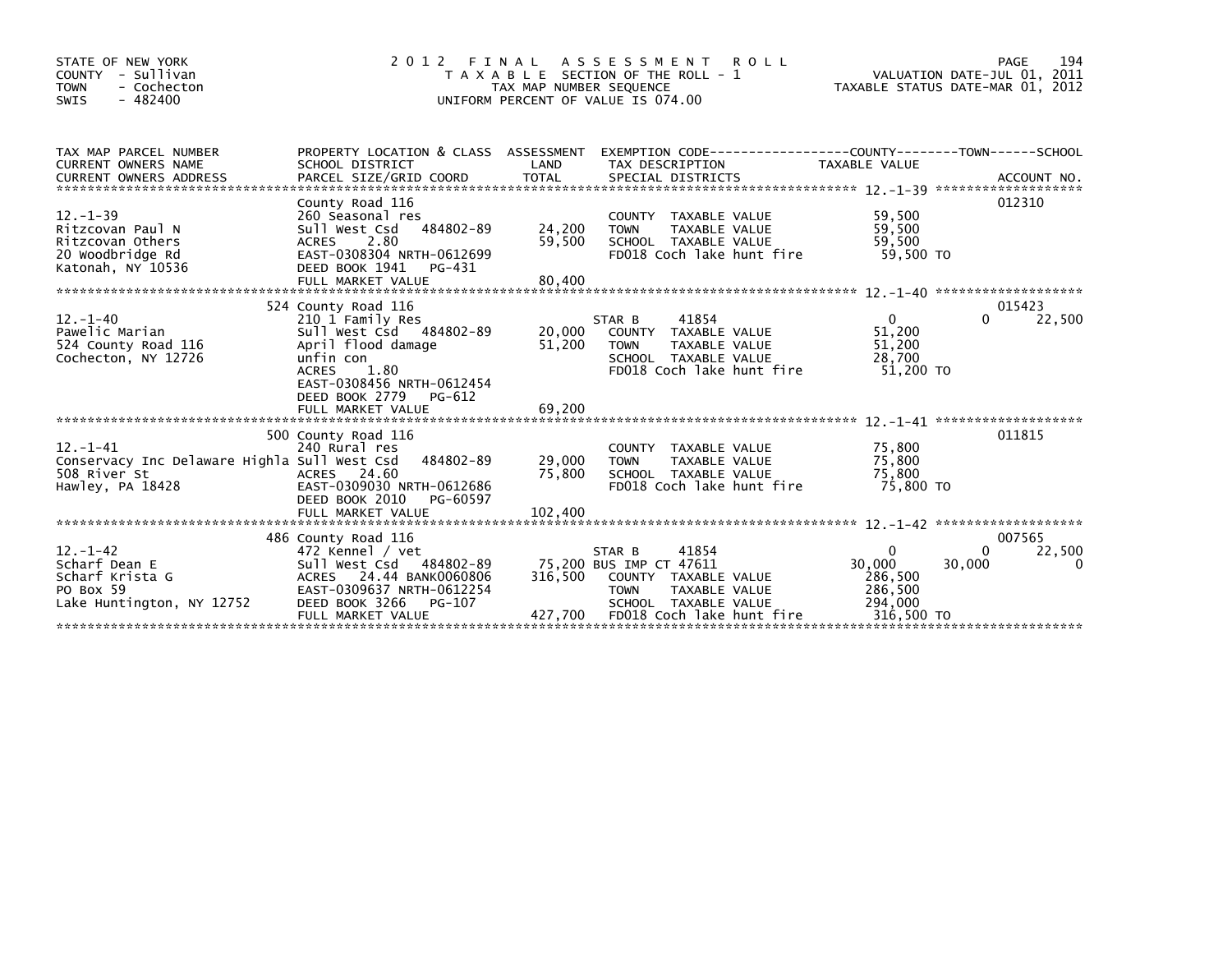| STATE OF NEW YORK   | 2012 FINAL ASSESSMENT ROLL            | 195<br>PAGE                      |
|---------------------|---------------------------------------|----------------------------------|
| COUNTY - Sullivan   | T A X A B L E SECTION OF THE ROLL - 1 | VALUATION DATE-JUL 01, 2011      |
| - Cochecton<br>TOWN | MAP SECTION - 012                     | TAXABLE STATUS DATE-MAR 01, 2012 |
| - 482400<br>SWIS    | SUB-SECTION-                          | RPS150/V04/L015                  |
|                     | UNIFORM PERCENT OF VALUE IS 074.00    | CURRENT DATE 6/19/2012           |

## \*\*\* S P E C I A L D I S T R I C T S U M M A R Y \*\*\*

| CODE | DISTRICT NAME        | PARCELS | TOTAL EXTENSION<br><b>TYPF</b> | EXTENSION<br>VALUE | AD VALOREM<br>VALUE | EXEMPT<br>AMOUNT | <b>TAXABLE</b><br>VALUE |
|------|----------------------|---------|--------------------------------|--------------------|---------------------|------------------|-------------------------|
|      | FD018 Coch lake hunt |         | 40 TOTAL                       |                    | 3381.970            |                  | 3381.970                |

### \*\*\* S C H O O L D I S T R I C T S U M M A R Y \*\*\*

| <b>CODE</b> | DISTRICT NAME    | TOTAL<br><b>PARCELS</b> | ASSESSED<br>LAND | ASSESSED<br><b>TOTAL</b> | <b>EXEMPT</b><br><b>AMOUNT</b> | <b>TOTAL</b><br><b>TAXABLE</b> | <b>STAR</b><br><b>AMOUNT</b> | <b>STAR</b><br><b>TAXABLE</b> |
|-------------|------------------|-------------------------|------------------|--------------------------|--------------------------------|--------------------------------|------------------------------|-------------------------------|
| 484802      | Sull<br>West Csd | 40                      | 1854.630         | 3381.970                 | 300,745                        | 3081.225                       | 114.150                      | 2967,075                      |
|             | SUB-TOTAL        | 40                      | 1854.630         | 3381,970                 | 300,745                        | 3081,225                       | 114,150                      | 2967,075                      |
| 484889      | West Sull Lib    | 40                      | 1854.630         | 3381.970                 | 300,745                        | 3081.225                       | 114.150                      | 2967,075                      |
|             | <b>TOTAL</b>     | 80                      | 3709.260         | 6763,940                 | 601,490                        | 6162,450                       | 228,300                      | 5934,150                      |

\*\*\* S Y S T E M C O D E S S U M M A R Y \*\*\*

NO SYSTEM EXEMPTIONS AT THIS LEVEL

## \*\*\* E X E M P T I O N S U M M A R Y \*\*\*

| <b>CODE</b>                                                 | DESCRIPTION                                                                                                | <b>TOTAL</b><br><b>PARCELS</b> | <b>COUNTY</b>                                               | <b>TOWN</b>                                                 | <b>SCHOOL</b>                                               |
|-------------------------------------------------------------|------------------------------------------------------------------------------------------------------------|--------------------------------|-------------------------------------------------------------|-------------------------------------------------------------|-------------------------------------------------------------|
| 41121<br>41700<br>41720<br>41834<br>41854<br>47460<br>47611 | WAR VET<br>AGRI BLDGS<br>AGRI DIST<br>STAR EN<br>STAR B<br><b>FOREST LND</b><br>BUS IMP CT<br><b>TOTAL</b> | 17                             | 15,180<br>15,980<br>109,085<br>175,680<br>30,000<br>345,925 | 15,180<br>15,980<br>109,085<br>175,680<br>30,000<br>345,925 | 15,980<br>109,085<br>46,650<br>67,500<br>175,680<br>414,895 |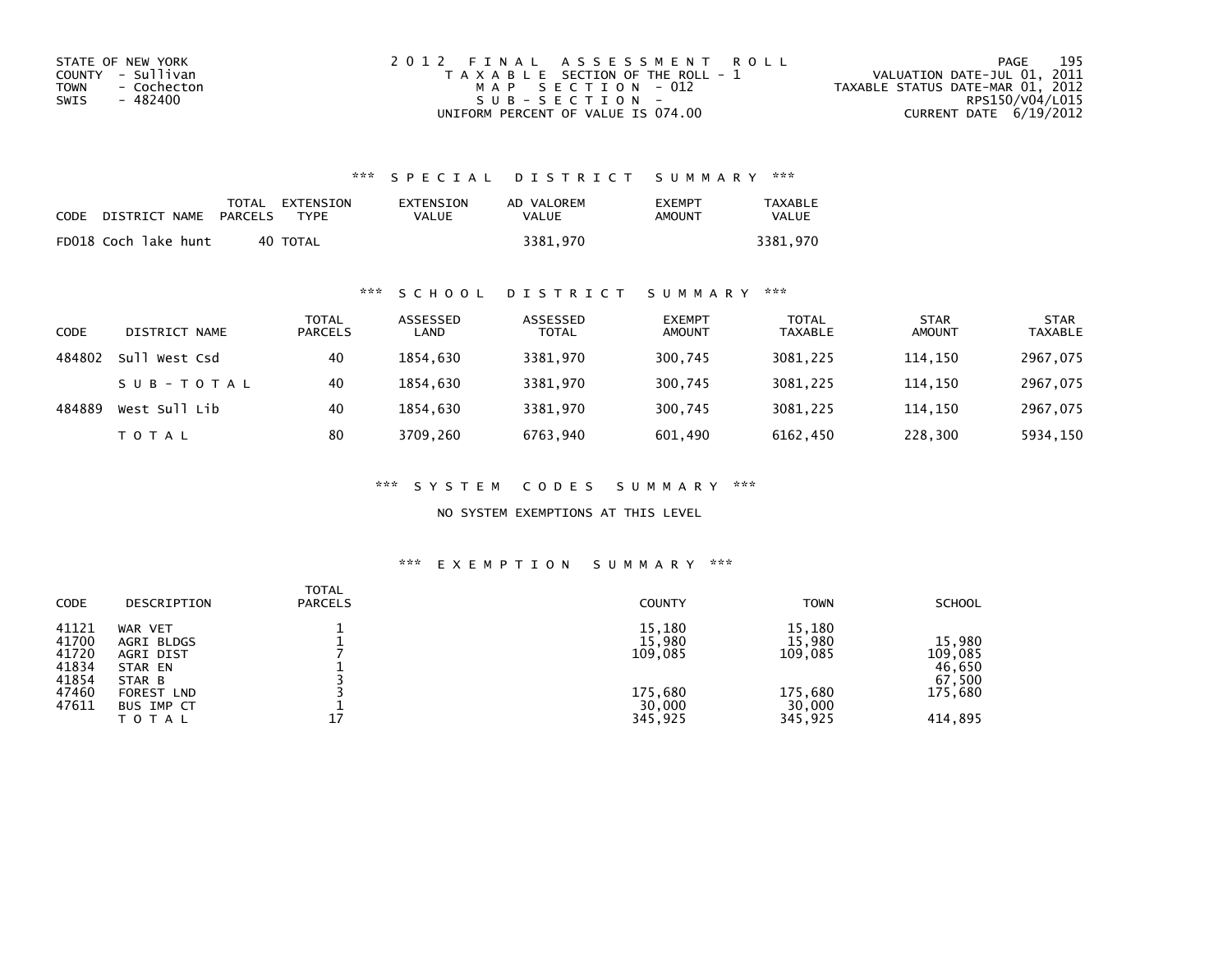| STATE OF NEW YORK          | 2012 FINAL ASSESSMENT ROLL            | 196<br>PAGE                      |
|----------------------------|---------------------------------------|----------------------------------|
| COUNTY - Sullivan          | T A X A B L E SECTION OF THE ROLL - 1 | VALUATION DATE-JUL 01, 2011      |
| <b>TOWN</b><br>- Cochecton | MAP SECTION - 012                     | TAXABLE STATUS DATE-MAR 01, 2012 |
| - 482400<br>SWIS           | SUB-SECTION-                          | RPS150/V04/L015                  |
|                            | UNIFORM PERCENT OF VALUE IS 074.00    | CURRENT DATE 6/19/2012           |

# \*\*\* G R A N D T O T A L S \*\*\*

| ROLL       | DESCRIPTION    | <b>TOTAL</b>   | ASSESSED | ASSESSED | <b>TAXABLE</b> | <b>TAXABLE</b> | <b>TAXABLE</b> | <b>STAR</b>    |
|------------|----------------|----------------|----------|----------|----------------|----------------|----------------|----------------|
| <b>SEC</b> |                | <b>PARCELS</b> | LAND     | TOTAL    | <b>COUNTY</b>  | <b>TOWN</b>    | <b>SCHOOL</b>  | <b>TAXABLE</b> |
|            | <b>TAXABLE</b> | 40             | 1854.630 | 3381.970 | 3036.045       | 3036,045       | 3081.225       | 2967,075       |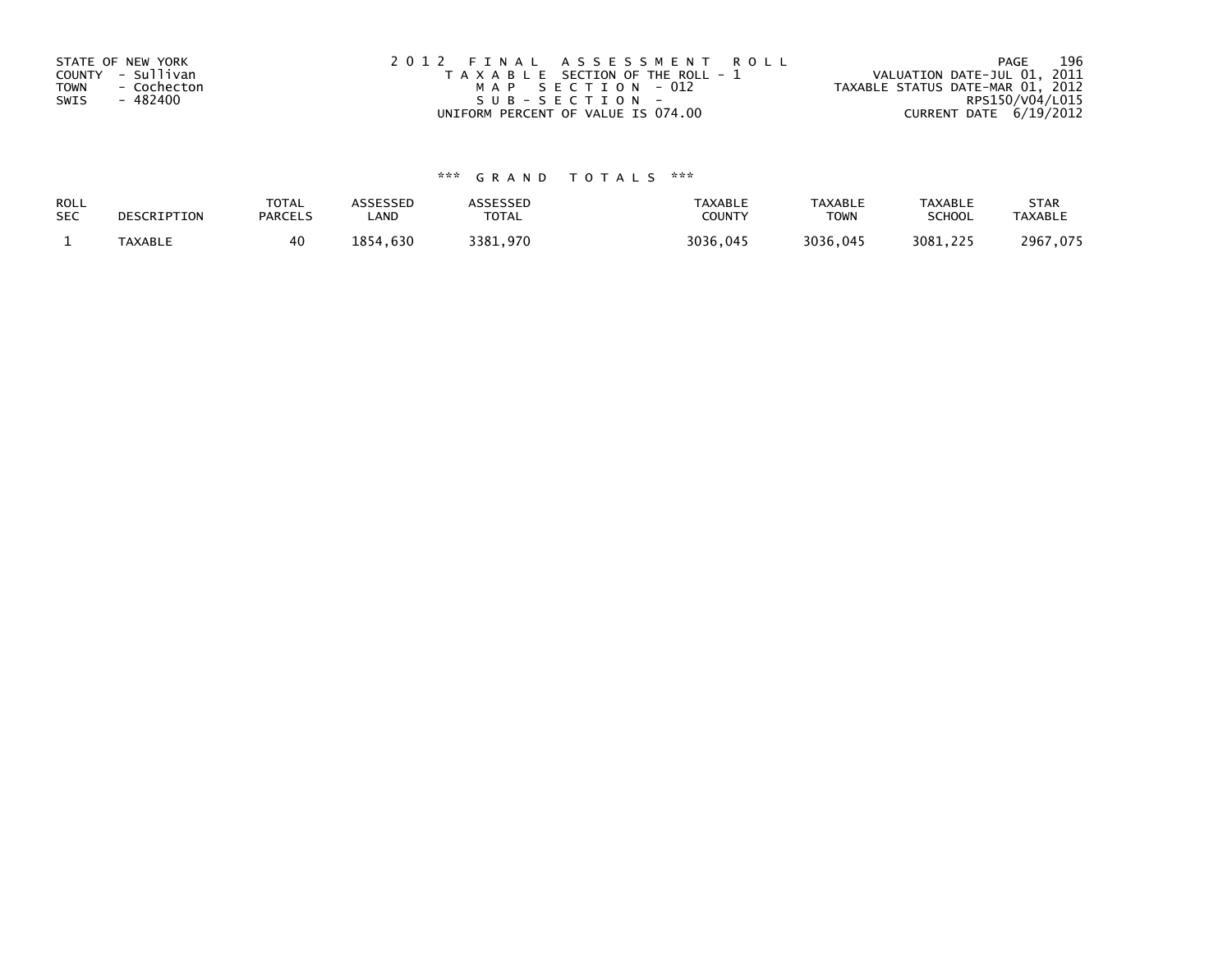| STATE OF NEW YORK<br>COUNTY - Sullivan<br>- Cochecton<br><b>TOWN</b><br>$-482400$<br><b>SWIS</b>                                                   | 2012 FINAL                                                                                                                                                                 | TAX MAP NUMBER SEQUENCE              | A S S E S S M E N T<br><b>ROLL</b><br>T A X A B L E SECTION OF THE ROLL - 1<br>UNIFORM PERCENT OF VALUE IS 074.00                     |                                                                      | PAGE<br>197<br>VALUATION DATE-JUL 01, 2011<br>TAXABLE STATUS DATE-MAR 01, 2012 |
|----------------------------------------------------------------------------------------------------------------------------------------------------|----------------------------------------------------------------------------------------------------------------------------------------------------------------------------|--------------------------------------|---------------------------------------------------------------------------------------------------------------------------------------|----------------------------------------------------------------------|--------------------------------------------------------------------------------|
| TAX MAP PARCEL NUMBER<br>CURRENT OWNERS NAME                                                                                                       | PROPERTY LOCATION & CLASS ASSESSMENT<br>SCHOOL DISTRICT                                                                                                                    | LAND                                 | TAX DESCRIPTION                                                                                                                       | TAXABLE VALUE                                                        |                                                                                |
| $13 - 1 - 1$<br>Keesler Charles J<br>PO Box 14<br>Cochecton, NY 12726<br>MAY BE SUBJECT TO PAYMENT<br>UNDER RPTL480A UNTIL 2021                    | Brook Rd<br>310 Res Vac<br>484802-89<br>Sull West Csd<br>All elig<br>ACRES 19.50<br>EAST-0311200 NRTH-0616700<br>DEED BOOK 3545<br>PG-574<br>FULL MARKET VALUE             | 17,100<br>17,100<br>23,100           | FOREST LND 47460<br>COUNTY TAXABLE VALUE<br>TAXABLE VALUE<br><b>TOWN</b><br>SCHOOL TAXABLE VALUE<br>FD018 Coch lake hunt fire         | 13,680<br>3,420<br>3,420<br>3,420<br>17.100 TO                       | 007259<br>13,680<br>13,680                                                     |
| $13.-1-2$<br>Lahey James<br>164 Bank St<br>New York, NY 10014                                                                                      | 123 Brook Rd<br>280 Res Multiple<br>Sull West Csd 484802-89<br>ACRES 21.30 BANK C30217<br>EAST-0311700 NRTH-0616480<br>DEED BOOK 2038<br>PG-512                            | 79,000<br>180,300                    | COUNTY TAXABLE VALUE<br><b>TOWN</b><br>TAXABLE VALUE<br>SCHOOL TAXABLE VALUE<br>FD018 Coch lake hunt fire                             | 180,300<br>180,300<br>180,300<br>180,300 TO                          | 002080                                                                         |
|                                                                                                                                                    | FULL MARKET VALUE                                                                                                                                                          | 243,600                              |                                                                                                                                       |                                                                      |                                                                                |
| $13 - 1 - 3.1$<br>O'brien Randi<br>O'brien Richard<br>149 Brook Rd<br>Cochecton, NY 12726<br>MAY BE SUBJECT TO PAYMENT                             | 161 Brook Rd<br>240 Rural res<br>484802-89<br>Sull West Csd<br>Lot 1<br>11.50<br>ACRES<br>EAST-0312282 NRTH-0615868<br>PG-0469<br>DEED BOOK 2013<br>FULL MARKET VALUE      | 44,750 STAR B<br>84,750<br>114,500   | AGRI DIST 41720<br>41854<br>COUNTY TAXABLE VALUE<br>TAXABLE VALUE<br><b>TOWN</b><br>SCHOOL TAXABLE VALUE<br>FD018 Coch lake hunt fire | 21,530<br>$\overline{0}$<br>63,220<br>63,220<br>40,720<br>84,750 TO  | 007360<br>21,530<br>21,530<br>22,500<br>0                                      |
| UNDER AGDIST LAW TIL 2016                                                                                                                          |                                                                                                                                                                            |                                      |                                                                                                                                       |                                                                      |                                                                                |
| $13.-1-3.2$<br>Keesler Charles J<br>PO Box 14<br>Cochecton, NY 12726                                                                               | Brook Rd<br>310 Res Vac<br>484802-89<br>Sull West Csd<br>Lot <sub>2</sub><br>36.97<br>ACRES<br>EAST-0312822 NRTH-0616231                                                   | 45,400<br>45,400                     | COUNTY TAXABLE VALUE<br>TAXABLE VALUE<br><b>TOWN</b><br>SCHOOL TAXABLE VALUE<br>FD018 Coch lake hunt fire                             | 45,400<br>45,400<br>45,400<br>45,400 TO                              | 007360                                                                         |
|                                                                                                                                                    | DEED BOOK 3545<br>PG-574<br>FULL MARKET VALUE                                                                                                                              | 61.400                               |                                                                                                                                       |                                                                      |                                                                                |
| $13.-1-4.1$<br>Gartner Reinhard<br>Gartner Elfriede<br>249 Cr 116<br>Cochecton, NY 12726<br>MAY BE SUBJECT TO PAYMENT<br>UNDER AGDIST LAW TIL 2016 | 249 County Road 116<br>240 Rural res<br>484802-89<br>Sull West Csd<br>73.50<br><b>ACRES</b><br>EAST-0313870 NRTH-0614720<br>DEED BOOK 737<br>PG-00126<br>FULL MARKET VALUE | 134,500 STAR B<br>178,400<br>241,100 | AGRI DIST 41720<br>41854<br>COUNTY TAXABLE VALUE<br>TAXABLE VALUE<br><b>TOWN</b><br>SCHOOL TAXABLE VALUE<br>FD018 Coch lake hunt fire | 58,140<br>$\mathbf{0}$<br>120,260<br>120,260<br>97.760<br>178,400 TO | 005030<br>58,140<br>58,140<br>0<br>22,500                                      |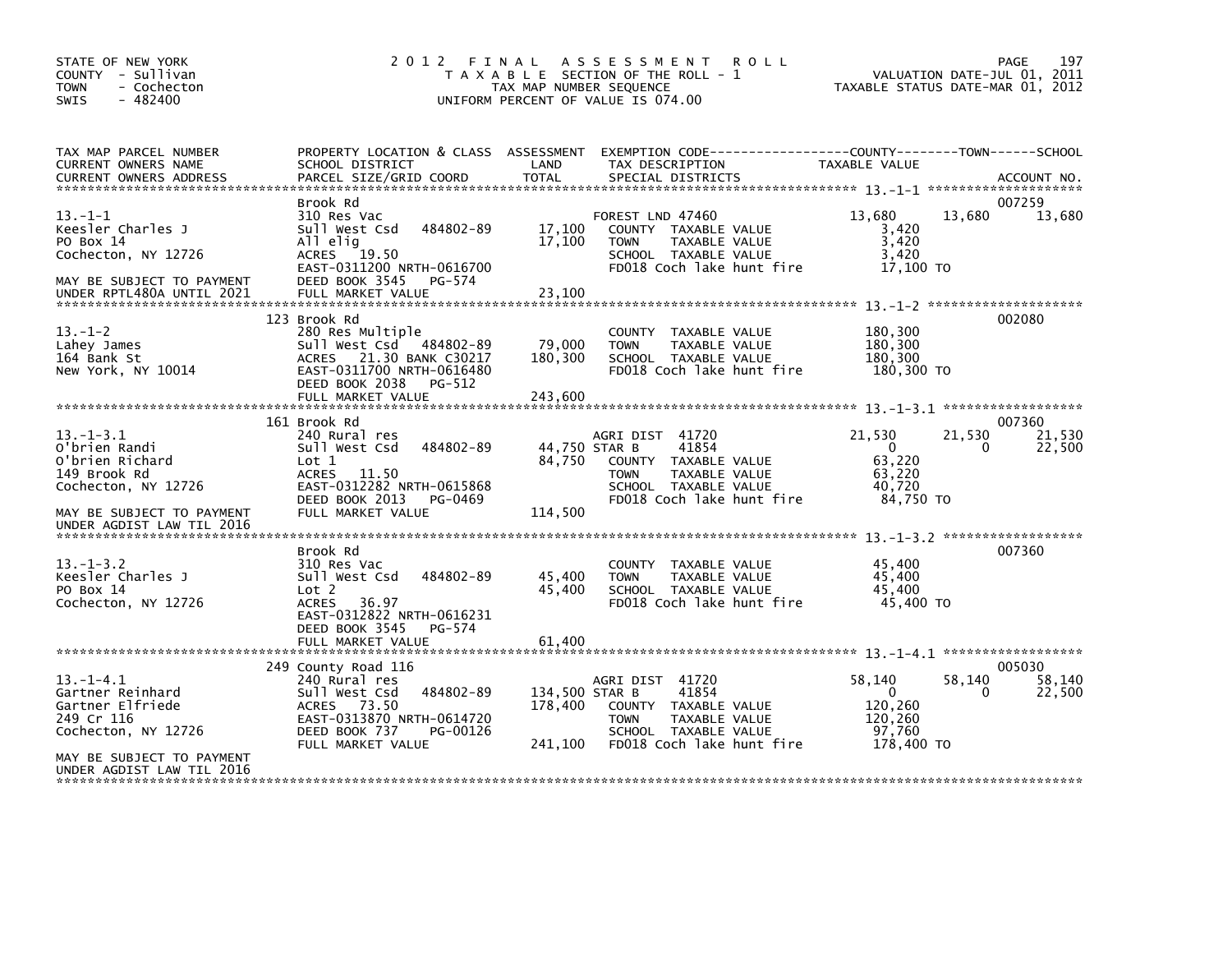| STATE OF NEW YORK<br>COUNTY - Sullivan<br>- Cochecton<br><b>TOWN</b><br>$-482400$<br>SWIS                                 | 2 0 1 2<br>FINAL                                                                                                                                                         | TAX MAP NUMBER SEQUENCE      | A S S E S S M E N T<br><b>ROLL</b><br>T A X A B L E SECTION OF THE ROLL - 1<br>UNIFORM PERCENT OF VALUE IS 074.00                                                                                                | VALUATION DATE-JUL 01,<br>TAXABLE STATUS DATE-MAR 01, 2012                                | PAGE<br>198<br>2011                           |
|---------------------------------------------------------------------------------------------------------------------------|--------------------------------------------------------------------------------------------------------------------------------------------------------------------------|------------------------------|------------------------------------------------------------------------------------------------------------------------------------------------------------------------------------------------------------------|-------------------------------------------------------------------------------------------|-----------------------------------------------|
| TAX MAP PARCEL NUMBER<br>CURRENT OWNERS NAME<br><b>CURRENT OWNERS ADDRESS</b>                                             | PROPERTY LOCATION & CLASS ASSESSMENT<br>SCHOOL DISTRICT<br>PARCEL SIZE/GRID COORD                                                                                        | LAND<br><b>TOTAL</b>         | EXEMPTION CODE-----------------COUNTY-------TOWN------SCHOOL<br>TAX DESCRIPTION<br>SPECIAL DISTRICTS                                                                                                             | TAXABLE VALUE                                                                             | ACCOUNT NO.                                   |
| $13. -1 - 4.2$<br>Halloran Neal<br>Halloran Cynthia M<br>265 County Rt 116<br>Cochecton, NY 12726                         | 265 County Road 116<br>210 1 Family Res<br>Sull West Csd 484802-89<br>1.50<br><b>ACRES</b><br>EAST-0313370 NRTH-0613870<br>DEED BOOK 2199<br>PG-249                      | 18,500<br>104,000            | 41854<br>STAR B<br>COUNTY TAXABLE VALUE<br>TAXABLE VALUE<br><b>TOWN</b><br>SCHOOL TAXABLE VALUE<br>FD018 Coch lake hunt fire                                                                                     | $\mathbf{0}$<br>104,000<br>104,000<br>81,500<br>104,000 TO                                | 005530<br>$\Omega$<br>22,500                  |
| $13. - 1 - 5$<br>Bonanza Thomas F<br>Bonanza Stella<br>225 Co Rt 116<br>Cochecton, NY 12726                               | 225 County Road 116<br>240 Rural res<br>Sull West Csd<br>484802-89<br>ACRES 27.02<br>EAST-0314500 NRTH-0614550<br>DEED BOOK 1926<br>PG-0026<br>FULL MARKET VALUE         | 83,500 STAR B<br>112,800     | 75 PCT OF VALUE USED FOR EXEMPTION PURPOSES<br>41121<br>WAR VET<br>40,000 DISABL VET 41141<br>41854<br>COUNTY TAXABLE VALUE<br><b>TOWN</b><br>TAXABLE VALUE<br>SCHOOL TAXABLE VALUE<br>FD018 Coch lake hunt fire | 9,394<br>9,394<br>12,525<br>12,525<br>$\Omega$<br>61,581<br>61,581<br>61,000<br>83.500 TO | 003440<br>$\Omega$<br>$\Omega$<br>0<br>22,500 |
| $13. - 1 - 6$<br>Genco Ernest<br>Genco Vita<br>104 Emerson Ave<br>Staten Island, NY 10301                                 | 205-211 County Road 116<br>260 Seasonal res<br>Sull West Csd 484802-89<br>ACRES 35.00<br>EAST-0314800 NRTH-0614240<br>DEED BOOK 2507<br>PG-500<br>FULL MARKET VALUE      | 70,500<br>130.500<br>176,400 | <b>COUNTY</b><br>TAXABLE VALUE<br><b>TOWN</b><br>TAXABLE VALUE<br>SCHOOL TAXABLE VALUE<br>FD018 Coch lake hunt fire                                                                                              | 130,500<br>130,500<br>130,500<br>130,500 TO                                               | 005230                                        |
| $13 - 1 - 7.1$<br>Trenkner Ekkhart<br>PO Box 177<br>Lake Huntington, NY 12752                                             | County Road 116<br>240 Rural res<br>Sull West Csd<br>484802-89<br>ACRES 32.09<br>EAST-0315250 NRTH-0614420<br>DEED BOOK 1092<br>PG-00263<br>FULL MARKET VALUE            | 85,700<br>98,000<br>132,400  | <b>COUNTY</b><br>TAXABLE VALUE<br>TAXABLE VALUE<br><b>TOWN</b><br>SCHOOL TAXABLE VALUE<br>FD018 Coch lake hunt fire                                                                                              | 98,000<br>98,000<br>98,000<br>98,000 TO                                                   | 015285                                        |
| $13. - 1 - 7.2$<br>Genco Joseph Jr.<br>& Concetta<br>679-82 Street<br>Brooklyn, NY 11228                                  | County Road 116<br>210 1 Family Res<br>Sull West Csd<br>484802-89<br>6.10<br><b>ACRES</b><br>EAST-0315000 NRTH-0612590<br>DEED BOOK 839<br>PG-00329<br>FULL MARKET VALUE | 35,400<br>105,400<br>142,400 | <b>COUNTY</b><br>TAXABLE VALUE<br>TAXABLE VALUE<br><b>TOWN</b><br>SCHOOL TAXABLE VALUE<br>FD018 Coch lake hunt fire                                                                                              | 105,400<br>105.400<br>105,400<br>105,400 TO                                               | 005231                                        |
| $13.-1-8.1$<br>Dowling Mildred F<br>Dowling Kevin C<br>171 Rockway Dr<br>Rochester, NY 14612<br>MAY BE SUBJECT TO PAYMENT | County Road 116<br>105 Vac farmland<br>Sull West Csd<br>484802-89<br>ACRES 28.70<br>EAST-0315790 NRTH-0614390<br>DEED BOOK 2010<br>PG-58127<br>FULL MARKET VALUE         | 27,600<br>27,600<br>37,300   | <b>COUNTY</b><br>TAXABLE VALUE<br>TAXABLE VALUE<br><b>TOWN</b><br>SCHOOL TAXABLE VALUE<br>FD018 Coch lake hunt fire                                                                                              | 27,600<br>27,600<br>27,600<br>27,600 TO                                                   | 015304                                        |
| UNDER AGDIST LAW TIL 2016                                                                                                 |                                                                                                                                                                          |                              |                                                                                                                                                                                                                  |                                                                                           |                                               |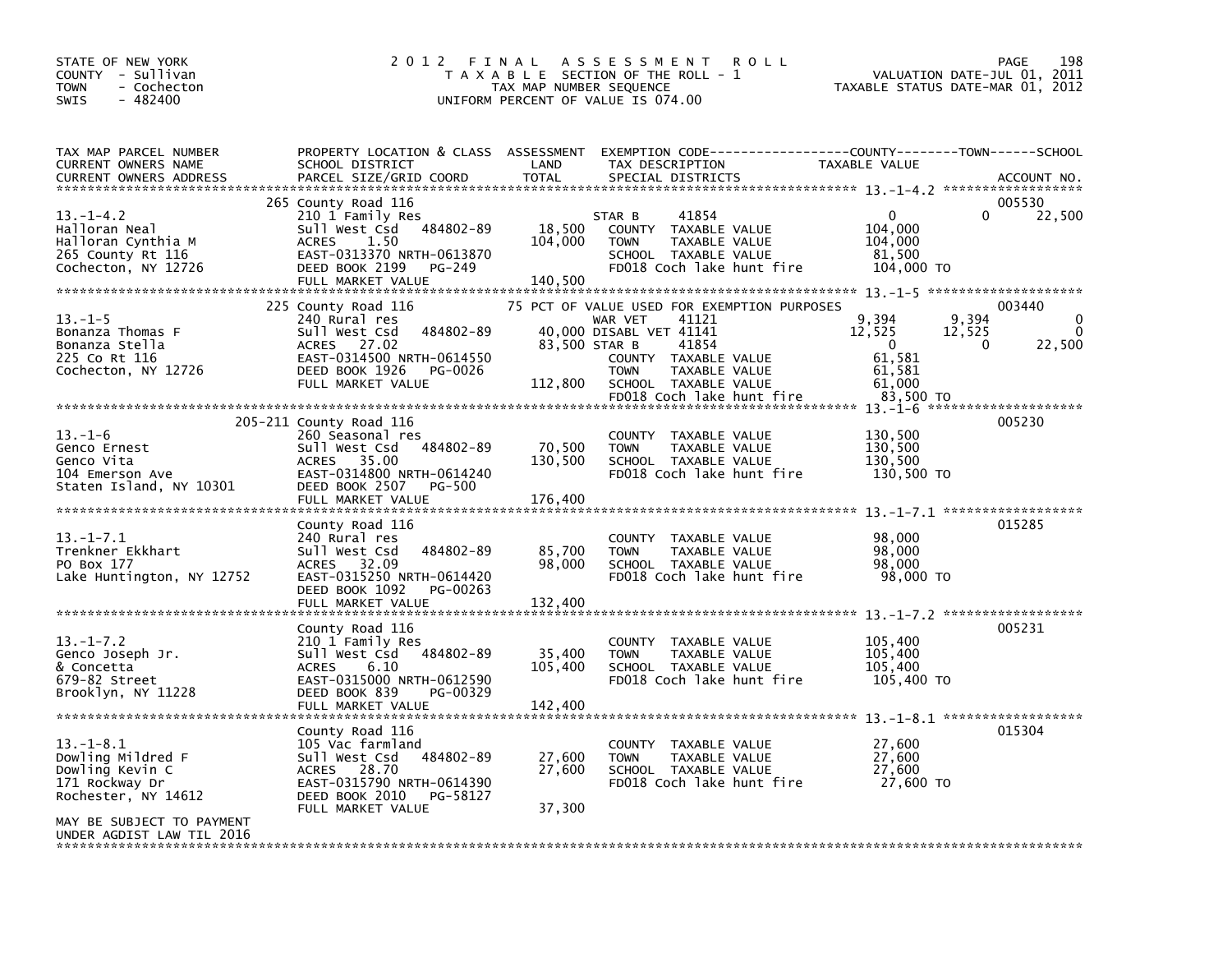| STATE OF NEW YORK<br>COUNTY - Sullivan<br>- Cochecton<br><b>TOWN</b><br>$-482400$<br><b>SWIS</b>           | 2 0 1 2                                                                                                                                                                                                 | FINAL<br>TAX MAP NUMBER SEQUENCE   | A S S E S S M E N T<br><b>ROLL</b><br>T A X A B L E SECTION OF THE ROLL - 1<br>UNIFORM PERCENT OF VALUE IS 074.00                                                                      |                                                                     | 199<br>PAGE<br>VALUATION DATE-JUL 01, 2011<br>TAXABLE STATUS DATE-MAR 01, 2012 |
|------------------------------------------------------------------------------------------------------------|---------------------------------------------------------------------------------------------------------------------------------------------------------------------------------------------------------|------------------------------------|----------------------------------------------------------------------------------------------------------------------------------------------------------------------------------------|---------------------------------------------------------------------|--------------------------------------------------------------------------------|
| TAX MAP PARCEL NUMBER<br><b>CURRENT OWNERS NAME</b>                                                        | PROPERTY LOCATION & CLASS ASSESSMENT<br>SCHOOL DISTRICT                                                                                                                                                 | LAND                               | TAX DESCRIPTION                                                                                                                                                                        | <b>TAXABLE VALUE</b>                                                |                                                                                |
|                                                                                                            |                                                                                                                                                                                                         |                                    |                                                                                                                                                                                        |                                                                     |                                                                                |
| $13 - 1 - 10$<br>Kraack Ronald C<br>Kraack Joanne<br>14 Johns Rd<br>PO Box 63<br>Lake Huntington, NY 12752 | 14 Johns Rd<br>210 1 Family Res<br>Sull West Csd 484802-89<br>combo $w/$ 13-1-8.2 & 8.-1-<br><b>ACRES</b><br>4.55 BANK C60232<br>EAST-0316580 NRTH-0615316<br>DEED BOOK 2747<br>PG-292                  | 28,400 STAR B<br>155,900           | 41121<br>WAR VET<br>41854<br>COUNTY TAXABLE VALUE<br><b>TOWN</b><br>TAXABLE VALUE<br>SCHOOL TAXABLE VALUE<br>FD018 Coch lake hunt fire                                                 | 20,250<br>$\Omega$<br>135,650<br>135,650<br>133,400<br>155,900 TO   | 000745<br>20,250<br>$\mathbf{0}$<br>22,500<br>$\Omega$                         |
|                                                                                                            | FULL MARKET VALUE                                                                                                                                                                                       | 210.700                            |                                                                                                                                                                                        |                                                                     |                                                                                |
| $13 - 1 - 11$<br>Frize Bernard<br>& Margaret<br>33 Maple Ave<br>Dobbs Ferry, NY 10522                      | 73 Mitchell Pond Rd E<br>240 Rural res<br>Sull West Csd<br>484802-89<br>ACRES 14.50<br>EAST-0316390 NRTH-0614660<br>DEED BOOK 791<br>PG-00791<br>FULL MARKET VALUE                                      | 40,000<br>82.500<br>111,500        | <b>COUNTY</b><br>TAXABLE VALUE<br><b>TOWN</b><br>TAXABLE VALUE<br>SCHOOL TAXABLE VALUE<br>FD018 Coch lake hunt fire                                                                    | 82,500<br>82,500<br>82.500<br>82,500 TO                             | 004901                                                                         |
| $13. -1 - 12.1$<br>Cleary Charles J Jr<br>54 Mitchell Pond East Rd<br>Cochecton, NY 12726                  | 54 Mitchell Pond East Rd<br>210 1 Family Res<br>Sull West Csd 484802-89<br>FRNT 403.91 DPTH 45.18<br>0.95<br><b>ACRES</b><br>EAST-0316672 NRTH-0614400<br>DEED BOOK 2896<br>PG-174<br>FULL MARKET VALUE | 14,200<br>73,500<br>99.300         | <b>COUNTY</b><br>TAXABLE VALUE<br>TAXABLE VALUE<br><b>TOWN</b><br>SCHOOL TAXABLE VALUE<br>FD018 Coch lake hunt fire                                                                    | 73,500<br>73.500<br>73,500<br>73.500 TO                             | 011412                                                                         |
| $13 - 1 - 12.2$<br>Sheppard Rose<br>58 Mitchell Pond East<br>Cochecton, NY 12726                           | 58 Mitchell Pond East<br>210 1 Family Res<br>Sull West Csd 484802-89<br>FRNT 480.00 DPTH 109.00<br>EAST-0316707 NRTH-0614804<br>DEED BOOK 1104<br>PG-00088<br>FULL MARKET VALUE                         | 12,600 STAR EN<br>64,200<br>86,800 | 93 PCT OF VALUE USED FOR EXEMPTION PURPOSES<br>41800<br>AGED-CTS<br>41834<br>COUNTY TAXABLE VALUE<br><b>TOWN</b><br>TAXABLE VALUE<br>SCHOOL TAXABLE VALUE<br>FD018 Coch lake hunt fire | 29,853<br>$\Omega$<br>34,347<br>34,347<br>$\mathbf{0}$<br>64,200 TO | 014262<br>29,853<br>29,853<br>34,347<br>0                                      |
| $13 - 1 - 13$<br>Polito Barbara<br>PO Box 0174<br>Franklin Lakes, NJ 07417                                 | Mitchell Pond East<br>210 1 Family Res<br>484802-89<br>Sull West Csd<br><b>ACRES</b><br>2.11<br>EAST-0316962 NRTH-0615148<br>DEED BOOK 1689<br>PG-1689<br>FULL MARKET VALUE                             | 16,800<br>42,000<br>56.800         | TAXABLE VALUE<br><b>COUNTY</b><br>TAXABLE VALUE<br><b>TOWN</b><br>SCHOOL TAXABLE VALUE<br>FD018 Coch lake hunt fire                                                                    | 42,000<br>42.000<br>42,000<br>42,000 TO                             | 006020                                                                         |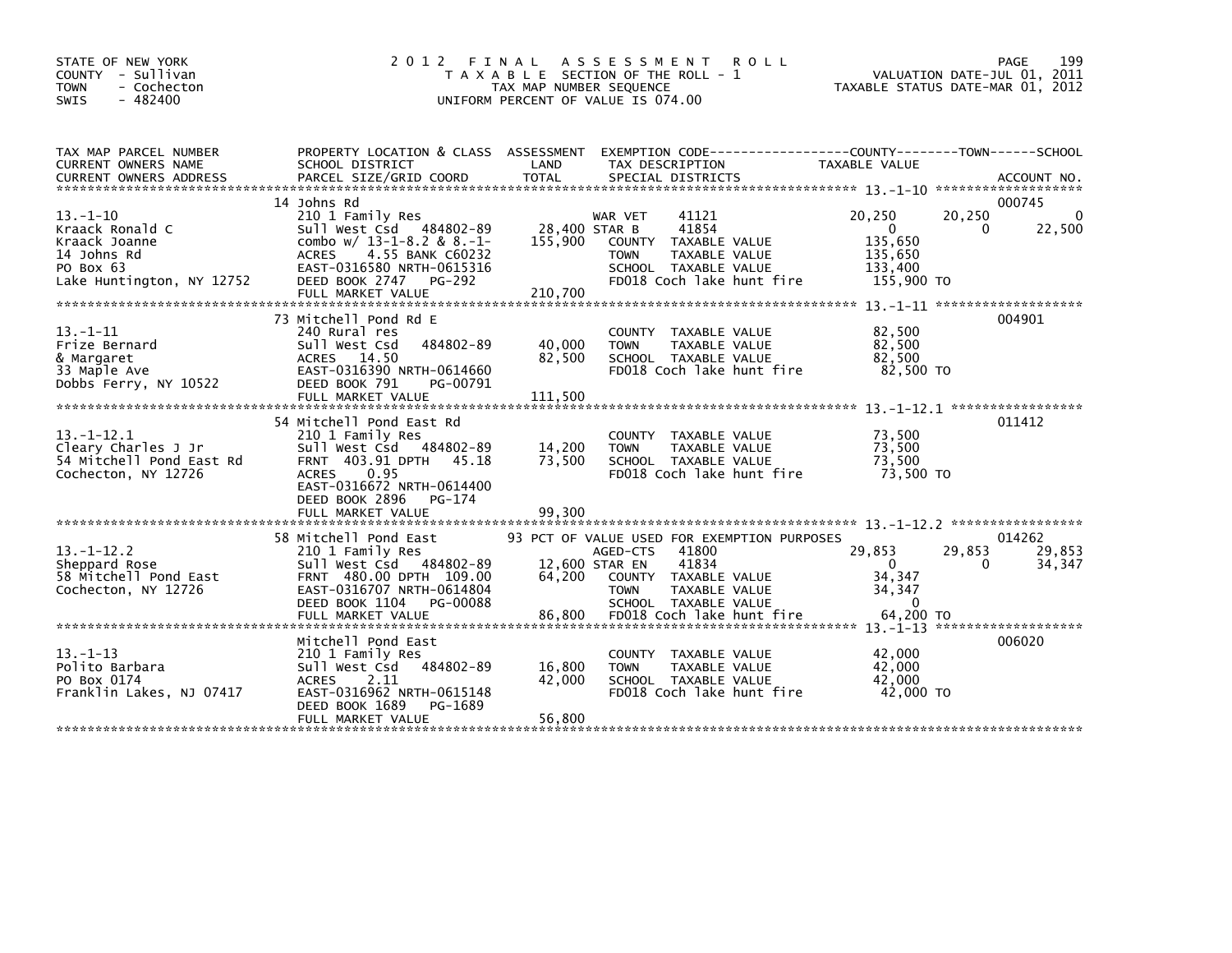| STATE OF NEW YORK<br>COUNTY - Sullivan<br>- Cochecton<br><b>TOWN</b><br>$-482400$<br><b>SWIS</b> | 2 0 1 2                                                                                                                                                                                             | FINAL<br>TAX MAP NUMBER SEQUENCE    | A S S E S S M E N T<br><b>ROLL</b><br>T A X A B L E SECTION OF THE ROLL - 1<br>UNIFORM PERCENT OF VALUE IS 074.00                             | TAXABLE STATUS DATE-MAR 01, 2012                                    | 200<br>PAGE<br>VALUATION DATE-JUL 01, 2011             |
|--------------------------------------------------------------------------------------------------|-----------------------------------------------------------------------------------------------------------------------------------------------------------------------------------------------------|-------------------------------------|-----------------------------------------------------------------------------------------------------------------------------------------------|---------------------------------------------------------------------|--------------------------------------------------------|
| TAX MAP PARCEL NUMBER<br><b>CURRENT OWNERS NAME</b><br><b>CURRENT OWNERS ADDRESS</b>             | PROPERTY LOCATION & CLASS ASSESSMENT<br>SCHOOL DISTRICT<br>PARCEL SIZE/GRID COORD                                                                                                                   | LAND<br><b>TOTAL</b>                | EXEMPTION        CODE-----------------COUNTY-------TOWN------SCHOOL<br>TAX DESCRIPTION<br>SPECIAL DISTRICTS                                   | <b>TAXABLE VALUE</b>                                                | ACCOUNT NO.                                            |
| $13. - 1 - 14.2$<br>Herfield Ellen<br>19 Smales Rd<br>Cochecton, NY 12726                        | 19 Smales Rd<br>270 Mfg housing<br>Sull West Csd 484802-89<br>combo w/ 13.-1-14.3<br>2.44 BANKN140687<br><b>ACRES</b><br>EAST-0317150 NRTH-0615040<br>DEED BOOK 2476<br>PG-541<br>FULL MARKET VALUE | 22,100<br>80,000<br>108,100         | 41854<br>STAR B<br>COUNTY TAXABLE VALUE<br>TAXABLE VALUE<br><b>TOWN</b><br>SCHOOL TAXABLE VALUE<br>FD018 Coch lake hunt fire                  | $\Omega$<br>80,000<br>80,000<br>57,500<br>80,000 TO                 | 007170<br>0<br>22,500                                  |
|                                                                                                  |                                                                                                                                                                                                     |                                     |                                                                                                                                               |                                                                     |                                                        |
| $13 - 1 - 15$<br>Cochrane Jeanette<br>31 Smales Rd<br>Cochecton, NY 12726                        | 31 Smales Rd<br>210 1 Family Res<br>Sull West Csd<br>484802-89<br>1.31<br><b>ACRES</b><br>EAST-0317359 NRTH-0614884<br>DEED BOOK 1358<br>PG-00417<br>FULL MARKET VALUE                              | 11,600 STAR EN<br>94.200<br>127,300 | COMBAT VET 41131<br>41834<br>COUNTY TAXABLE VALUE<br><b>TAXABLE VALUE</b><br><b>TOWN</b><br>SCHOOL TAXABLE VALUE<br>FD018 Coch lake hunt fire | 23.550<br>$\overline{0}$<br>70.650<br>70,650<br>47,550<br>94,200 TO | 014460<br>23,550<br>46,650<br>0<br>******************* |
|                                                                                                  | Smales Rd                                                                                                                                                                                           |                                     |                                                                                                                                               |                                                                     | 004530                                                 |
| $13 - 1 - 16$<br>Hubbard Mary Ellen<br>37 Smales Rd<br>Cochecton. NY 12726                       | 210 1 Family Res<br>Sull West Csd 484802-89<br>1.72 BANKN140687<br><b>ACRES</b><br>EAST-0317500 NRTH-0614880<br>DEED BOOK 2041<br>PG-462<br>FULL MARKET VALUE                                       | 19.600<br>83,300<br>112,600         | 41854<br>STAR B<br>COUNTY TAXABLE VALUE<br>TAXABLE VALUE<br><b>TOWN</b><br>SCHOOL TAXABLE VALUE<br>FD018 Coch lake hunt fire                  | $\mathbf{0}$<br>83.300<br>83,300<br>60.800<br>83.300 TO             | 22,500<br>$\Omega$                                     |
|                                                                                                  |                                                                                                                                                                                                     |                                     |                                                                                                                                               |                                                                     |                                                        |
| $13. - 1 - 17$<br>Symanski Vincent<br>Symanski Laurene<br>43 Smales Rd<br>Cochecton. NY 12726    | 43 Smales Rd<br>210 1 Family Res<br>Sull West Csd 484802-89<br>2.00 BANKC030230<br><b>ACRES</b><br>EAST-0317690 NRTH-0614840<br>DEED BOOK 2666<br><b>PG-80</b><br>FULL MARKET VALUE                 | 21,000<br>78,500<br>106,100         | 41854<br>STAR B<br>COUNTY TAXABLE VALUE<br>TAXABLE VALUE<br><b>TOWN</b><br>SCHOOL TAXABLE VALUE<br>FD018 Coch lake hunt fire                  | $\mathbf{0}$<br>78,500<br>78,500<br>56,000<br>78.500 TO             | 008810<br>22,500                                       |
| $13 - 1 - 18$<br>Dailey Robert G<br>48 Village Rd<br>Beach Lake, PA 18405                        | Smales Rd<br>210 1 Family Res<br>484802-89<br>Sull West Csd<br>1.00<br><b>ACRES</b><br>EAST-0317750 NRTH-0614600<br>DEED BOOK 774<br>PG-01026<br>FULL MARKET VALUE                                  | 16,000<br>61,700<br>83,400          | TAXABLE VALUE<br><b>COUNTY</b><br>TAXABLE VALUE<br><b>TOWN</b><br>SCHOOL TAXABLE VALUE<br>FD018 Coch lake hunt fire                           | 61.700<br>61.700<br>61,700<br>61.700 TO                             | 002740                                                 |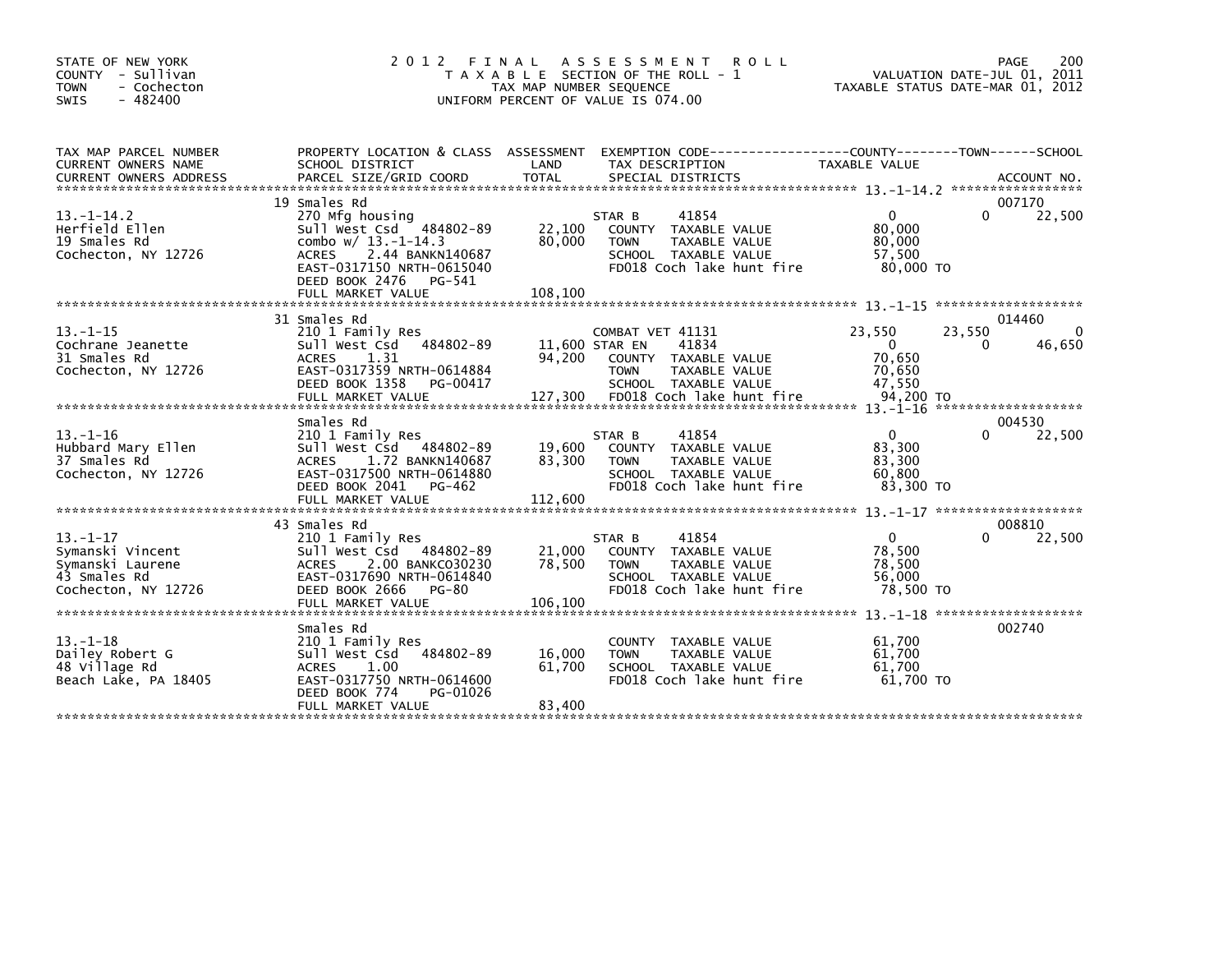| STATE OF NEW YORK<br>COUNTY - Sullivan<br><b>TOWN</b><br>- Cochecton<br>$-482400$<br><b>SWIS</b> | 2 0 1 2<br>FINAL                                                                                                                                                                                      | TAX MAP NUMBER SEQUENCE            | A S S E S S M E N T<br><b>ROLL</b><br>T A X A B L E SECTION OF THE ROLL - 1<br>UNIFORM PERCENT OF VALUE IS 074.00                                                                                                               | TAXABLE STATUS DATE-MAR 01, 2012                                                  | PAGE<br>201<br>VALUATION DATE-JUL 01, 2011 |
|--------------------------------------------------------------------------------------------------|-------------------------------------------------------------------------------------------------------------------------------------------------------------------------------------------------------|------------------------------------|---------------------------------------------------------------------------------------------------------------------------------------------------------------------------------------------------------------------------------|-----------------------------------------------------------------------------------|--------------------------------------------|
| TAX MAP PARCEL NUMBER<br><b>CURRENT OWNERS NAME</b><br><b>CURRENT OWNERS ADDRESS</b>             | PROPERTY LOCATION & CLASS ASSESSMENT EXEMPTION CODE---------------COUNTY-------TOWN------SCHOOL<br>SCHOOL DISTRICT<br>PARCEL SIZE/GRID COORD                                                          | LAND<br>TOTAL                      | TAX DESCRIPTION<br>SPECIAL DISTRICTS                                                                                                                                                                                            | TAXABLE VALUE                                                                     | ACCOUNT NO.                                |
| $13. -1 - 19.2$<br>Blaso George W<br>Blaso Linda<br>PO Box 342<br>Lake Huntington, NY 12752      | Smales Rd<br>210 1 Family Res<br>Sull West Csd 484802-89<br>Lot $#1$<br>FRNT 197.40 DPTH 205.00<br><b>ACRES</b><br>0.87<br>EAST-0317930 NRTH-0614200<br>DEED BOOK 1825<br>PG-318<br>FULL MARKET VALUE | 14,400<br>66,800<br>90.300         | COUNTY TAXABLE VALUE<br><b>TOWN</b><br>TAXABLE VALUE<br>SCHOOL TAXABLE VALUE<br>FD018 Coch lake hunt fire<br>SD010 Lake huntington sew<br>1.00 UN M                                                                             | 66,800<br>66,800<br>66,800<br>66,800 TO<br>66,800 ТО М                            | 013951                                     |
|                                                                                                  |                                                                                                                                                                                                       |                                    |                                                                                                                                                                                                                                 |                                                                                   |                                            |
| $13. -1 - 19.3$<br>Barile Rosemary<br>PO Box 43<br>Lake Huntington, NY 12752                     | 63 Smales Rd<br>210 1 Family Res<br>Sull West Csd 484802-89<br><b>ACRES</b><br>2.74<br>EAST-0317920 NRTH-0614620<br>DEED BOOK 3637<br>PG-364<br>FULL MARKET VALUE                                     | 28,700<br>150,000<br>202,700       | 41854<br>STAR B<br>COUNTY TAXABLE VALUE<br>TAXABLE VALUE<br><b>TOWN</b><br>SCHOOL TAXABLE VALUE<br>FD018 Coch lake hunt fire                                                                                                    | $\mathbf{0}$<br>150,000<br>150,000<br>127,500<br>150,000 TO                       | 013950<br>22,500<br>0                      |
|                                                                                                  |                                                                                                                                                                                                       |                                    |                                                                                                                                                                                                                                 |                                                                                   |                                            |
| $13.-1-19.4$<br>Beatley Robert<br>Beatley Angela<br>75 Smales Rd<br>Cochecton, NY 12726          | 75 Smales Rd<br>270 Mfg housing<br>Sull West Csd 484802-89<br>ACRES 2.81<br>EAST-0318290 NRTH-0614410<br>DEED BOOK 1993<br>PG-192<br>FULL MARKET VALUE                                                | 24,200 STAR EN<br>67,200<br>90,800 | 95 PCT OF VALUE USED FOR EXEMPTION PURPOSES<br>41121<br>WAR VET<br>41834<br>COUNTY TAXABLE VALUE<br>TAXABLE VALUE<br><b>TOWN</b><br>SCHOOL TAXABLE VALUE<br>FD018 Coch lake hunt fire<br>SD010 Lake huntington sew<br>1.00 UN M | 9,576<br>$\overline{0}$<br>57,624<br>57,624<br>20,550<br>67,200 TO<br>67.200 ТО М | 014660<br>9,576<br>$\Omega$<br>46,650<br>0 |
|                                                                                                  | 65 Smales Rd                                                                                                                                                                                          |                                    |                                                                                                                                                                                                                                 |                                                                                   | 004167                                     |
| $13.-1-19.5$<br>Manaseri Joseph<br>Manaseri Dolores<br>PO Box 103<br>Lake Huntington, NY 12752   | 210 1 Family Res<br>Sull West Csd 484802-89<br><b>ACRES</b><br>2.72<br>EAST-0318130 NRTH-0614590<br>DEED BOOK 1392<br>PG-529                                                                          | 23,900 STAR EN<br>127.900          | $CW_15_VET/ 41162$<br>41834<br>COUNTY TAXABLE VALUE<br><b>TOWN</b><br>TAXABLE VALUE<br>SCHOOL TAXABLE VALUE                                                                                                                     | 9,000<br>$\mathbf{0}$<br>118,900<br>127,900<br>81,250                             | $\Omega$<br>0<br>0<br>46,650               |
| $13. - 1 - 19.6$<br>Gorden James<br>Gorden Star<br>117 Lake St Apt 3<br>Liberty, NY 12754        | 70 Smales Rd<br>411 Apartment<br>484802-89<br>Sull West Csd<br>Lot #2 $04/07/89$<br>ACRES<br>0.66<br>EAST-0318194 NRTH-0613649<br>DEED BOOK 1656<br>PG-0587<br>FULL MARKET VALUE                      | 13,900<br>69,000<br>93,200         | COUNTY TAXABLE VALUE<br>TAXABLE VALUE<br><b>TOWN</b><br>SCHOOL TAXABLE VALUE<br>FD018 Coch lake hunt fire<br>SD010 Lake huntington sew<br>7.00 UN M                                                                             | 69,000<br>69,000<br>69,000<br>69,000 TO<br>69,000 ТО М                            |                                            |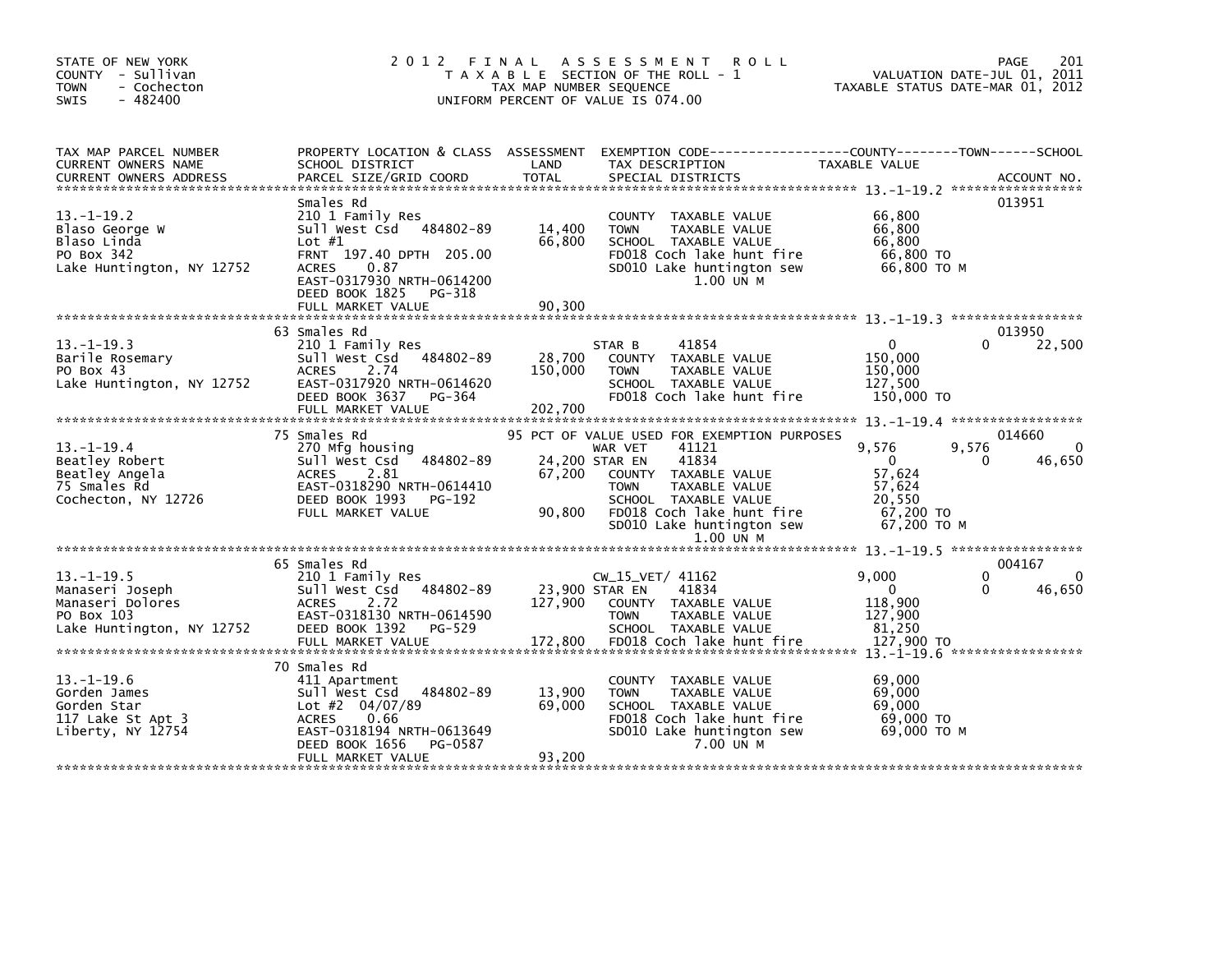| STATE OF NEW YORK<br>COUNTY - Sullivan<br>- Cochecton<br><b>TOWN</b><br>$-482400$<br>SWIS         | 2012 FINAL                                                                                                                                                                 | TAX MAP NUMBER SEQUENCE      | A S S E S S M E N T<br><b>ROLL</b><br>T A X A B L E SECTION OF THE ROLL - 1<br>UNIFORM PERCENT OF VALUE IS 074.00                                                                                             |                                                                                 | 202<br>PAGE<br>VALUATION DATE-JUL 01, 2011<br>TAXABLE STATUS DATE-MAR 01, 2012 |
|---------------------------------------------------------------------------------------------------|----------------------------------------------------------------------------------------------------------------------------------------------------------------------------|------------------------------|---------------------------------------------------------------------------------------------------------------------------------------------------------------------------------------------------------------|---------------------------------------------------------------------------------|--------------------------------------------------------------------------------|
| TAX MAP PARCEL NUMBER<br>CURRENT OWNERS NAME                                                      | PROPERTY LOCATION & CLASS ASSESSMENT<br>SCHOOL DISTRICT                                                                                                                    | LAND                         | EXEMPTION CODE-----------------COUNTY-------TOWN------SCHOOL<br>TAX DESCRIPTION                                                                                                                               | TAXABLE VALUE                                                                   |                                                                                |
| $13. - 1 - 20.2$<br>Biberaj Ahmet<br>Biberaj Hasnije<br>82 Delano Ave Apt 1E<br>Yonkers, NY 10704 | 85 Smales Rd<br>210 1 Family Res<br>Sull West Csd<br>484802-89<br>5.01<br>ACRES<br>EAST-0318516 NRTH-0614338<br>DEED BOOK 931<br>PG-00262<br>FULL MARKET VALUE             | 32,000<br>82,000<br>110,800  | 41834<br>STAR EN<br>COUNTY TAXABLE VALUE<br>TAXABLE VALUE<br><b>TOWN</b><br>SCHOOL TAXABLE VALUE<br>FD018 Coch lake hunt fire<br>LT011 Lake huntington lght<br>SD010 Lake huntington sew<br>.00 UN M          | $\Omega$<br>82,000<br>82,000<br>35,350<br>82,000 TO<br>82,000 TO<br>82,000 TO M | 46,650<br>0                                                                    |
| $13. - 1 - 20.3$<br>Stanzoni Robert<br>518 William Floyd Pkwy<br>Shirley, NY 11967                | 89 County Road 116<br>210 1 Family Res<br>484802-89<br>Sull West Csd<br>5.47<br><b>ACRES</b><br>EAST-0318769 NRTH-0614184<br>DEED BOOK 3317 PG-224<br>FULL MARKET VALUE    | 30,600<br>61,700<br>83,378   | COUNTY TAXABLE VALUE<br>TAXABLE VALUE<br><b>TOWN</b><br>SCHOOL TAXABLE VALUE<br>FD018 Coch lake hunt fire<br>LT011 Lake huntington lght<br>SD010 Lake huntington sew<br>2.00 UN M                             | 61,700<br>61,700<br>61,700<br>61,700 TO<br>61.700 TO<br>61,700 то м             |                                                                                |
| $13. - 1 - 20.5$<br>Boyd Jeffrey<br>277 Tally Ho Rd<br>Middletown, NY 10940                       | County Road 116<br>311 Res vac land<br>484802-89<br>Sull West Csd<br>ACRES<br>8.61<br>EAST-0318592 NRTH-0613429<br>DEED BOOK 3001<br>PG-644<br>FULL MARKET VALUE           | 35,300<br>35,300<br>47,700   | COUNTY TAXABLE VALUE<br><b>TOWN</b><br>TAXABLE VALUE<br>SCHOOL TAXABLE VALUE<br>FD018 Coch lake hunt fire<br>LT011 Lake huntington lght                                                                       | 35,300<br>35,300<br>35,300<br>35,300 TO<br>35,300 TO                            |                                                                                |
| $13 - 1 - 21$<br>Lahey James<br>164 Bank St<br>New York, NY 10014                                 | Brook Rd<br>280 Res Multiple<br>Sull West Csd 484802-89<br>ACRES 28.62 BANK C30217<br>EAST-0311310 NRTH-0615220<br>DEED BOOK 2038<br>PG-512<br>FULL MARKET VALUE           | 75,800<br>255,000<br>344,600 | COUNTY TAXABLE VALUE<br>TAXABLE VALUE<br><b>TOWN</b><br>SCHOOL TAXABLE VALUE<br>FD018 Coch lake hunt fire                                                                                                     | 255,000<br>255,000<br>255,000<br>255,000 TO                                     | 002100                                                                         |
| $13 - 1 - 22$<br>McCarthy Michael T<br>89 Brook Rd<br>Cochecton, NY 12726                         | 89 Brook Rd<br>240 Rural res<br>484802-89<br>Sull West Csd<br>N D F<br><b>ACRES</b><br>13.77<br>EAST-0311220 NRTH-0614440<br>DEED BOOK 15674 PG-05145<br>FULL MARKET VALUE | 95,200<br>128,600            | 82 PCT OF VALUE USED FOR EXEMPTION PURPOSES<br>COMBAT VET 41131<br>39,400 STAR B<br>41854<br>COUNTY TAXABLE VALUE<br><b>TAXABLE VALUE</b><br><b>TOWN</b><br>SCHOOL TAXABLE VALUE<br>FD018 Coch lake hunt fire | 19,516<br>$\mathbf{0}$<br>75,684<br>75,684<br>72,700<br>95,200 TO               | 007340<br>$\Omega$<br>19,516<br>22,500<br>0                                    |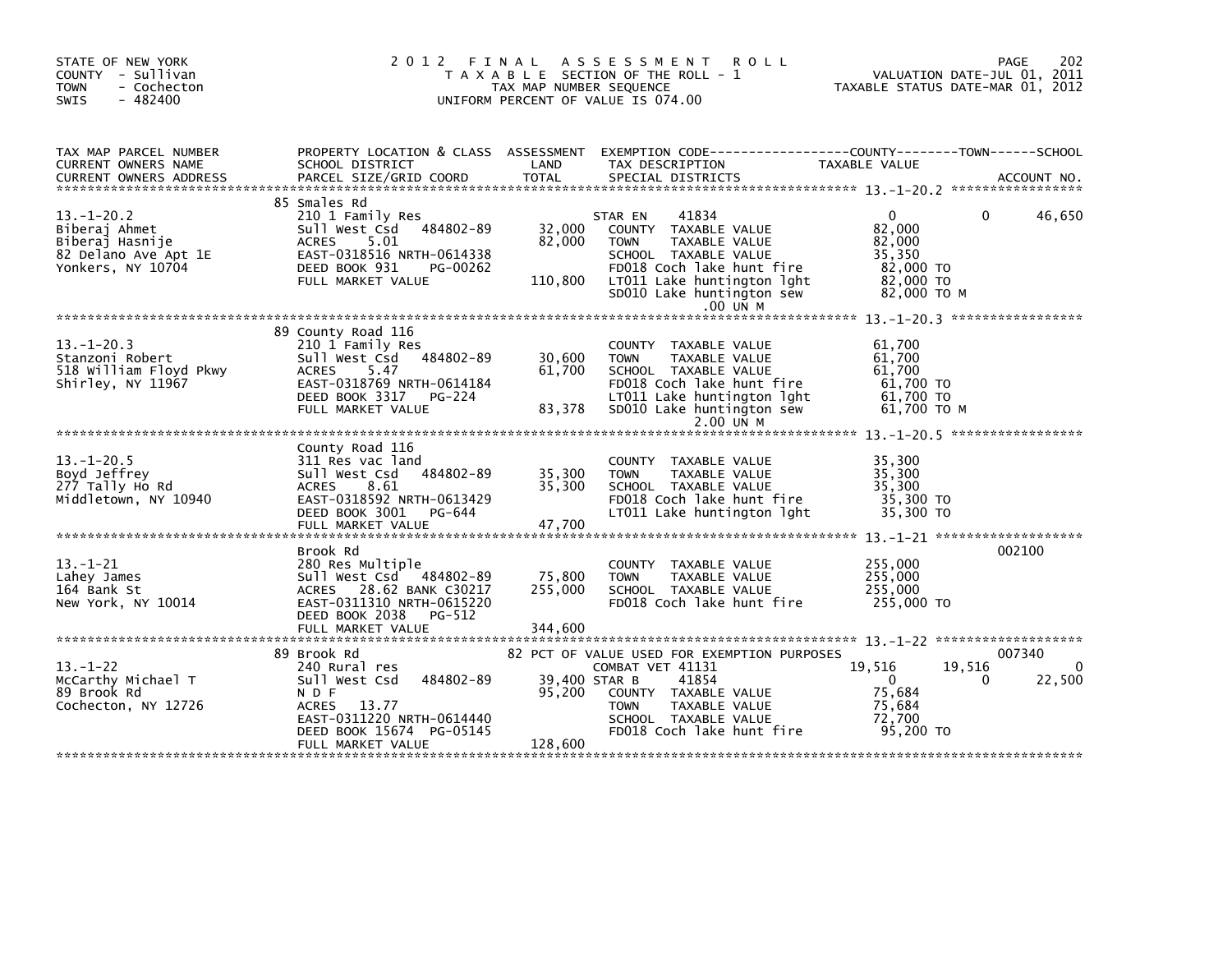| STATE OF NEW YORK<br>COUNTY - Sullivan<br><b>TOWN</b><br>- Cochecton<br>SWIS<br>$-482400$             | 2 0 1 2                                                                                                                                                                              | FINAL<br>TAX MAP NUMBER SEQUENCE | A S S E S S M E N T<br><b>ROLL</b><br>T A X A B L E SECTION OF THE ROLL - 1<br>UNIFORM PERCENT OF VALUE IS 074.00                        |                                                            | 203<br>PAGE<br>VALUATION DATE-JUL 01, 2011<br>TAXABLE STATUS DATE-MAR 01, 2012 |
|-------------------------------------------------------------------------------------------------------|--------------------------------------------------------------------------------------------------------------------------------------------------------------------------------------|----------------------------------|------------------------------------------------------------------------------------------------------------------------------------------|------------------------------------------------------------|--------------------------------------------------------------------------------|
| TAX MAP PARCEL NUMBER<br>CURRENT OWNERS NAME<br><b>CURRENT OWNERS ADDRESS</b>                         | SCHOOL DISTRICT<br>PARCEL SIZE/GRID COORD                                                                                                                                            | LAND<br><b>TOTAL</b>             | PROPERTY LOCATION & CLASS ASSESSMENT EXEMPTION CODE----------------COUNTY-------TOWN------SCHOOL<br>TAX DESCRIPTION<br>SPECIAL DISTRICTS | TAXABLE VALUE                                              | ACCOUNT NO.                                                                    |
| $13 - 1 - 23$<br>Kayser Richard<br>Attn: Paul Kayser<br>Box 302 Cr 116<br>Cochecton, NY 12726         | County Road 116<br>210 1 Family Res<br>Sull West Csd 484802-89<br>ACRES 10.00<br>EAST-0312370 NRTH-0613770<br>DEED BOOK 438<br>PG-00484<br>FULL MARKET VALUE                         | 49,000<br>85,100<br>115,000      | COUNTY TAXABLE VALUE<br><b>TOWN</b><br>TAXABLE VALUE<br>SCHOOL TAXABLE VALUE<br>FD018 Coch lake hunt fire                                | 85,100<br>85,100<br>85,100<br>85,100 TO                    | 007060                                                                         |
| $13 - 1 - 24$<br>PNP Landscaping Consultant Inc Sull West Csd<br>PO Box 472<br>Brightwaters, NY 11718 | County Road 116<br>$322$ Rural vac $>10$<br>484802-89<br>ACRES 40.00<br>EAST-0312470 NRTH-0614650<br>DEED BOOK 2010<br>PG-60036<br>FULL MARKET VALUE                                 | 45,500<br>45,500<br>61,500       | TAXABLE VALUE<br><b>COUNTY</b><br>TAXABLE VALUE<br><b>TOWN</b><br>SCHOOL TAXABLE VALUE<br>FD018 Coch lake hunt fire                      | 45,500<br>45,500<br>45,500<br>45,500 TO                    | 016070                                                                         |
| $13 - 1 - 25$<br>Shea William<br>Shea Angela<br>185 President St<br>Brooklyn, NY 11231                | 284 County Road 116<br>240 Rural res<br>484802-89<br>Sull West Csd<br>10.93<br>ACRES<br>EAST-0313190 NRTH-0614770<br>DEED BOOK 1127<br>PG-00055<br>FULL MARKET VALUE                 | 40,900<br>98,400<br>133,000      | COUNTY TAXABLE VALUE<br>TAXABLE VALUE<br><b>TOWN</b><br>SCHOOL TAXABLE VALUE<br>FD018 Coch lake hunt fire                                | 98,400<br>98,400<br>98,400<br>98,400 TO                    | 010020                                                                         |
| $13 - 1 - 26$<br>Guhring K K E<br>239 County Road 116<br>Cochecton, NY 12726                          | 239 County Road 116<br>210 1 Family Res<br>484802-89<br>Sull West Csd<br><b>ACRES</b><br>5.50<br>EAST-0314038 NRTH-0613191<br>DEED BOOK 265<br>PG-00414                              | 33,700<br>101,800                | 41854<br>STAR B<br>COUNTY TAXABLE VALUE<br>TAXABLE VALUE<br><b>TOWN</b><br>SCHOOL TAXABLE VALUE<br>FD018 Coch lake hunt fire             | $\mathbf{0}$<br>101,800<br>101,800<br>79,300<br>101,800 TO | 005640<br>22,500<br>0                                                          |
| $13 - 1 - 27$<br>Larkin Michael<br>182 County Rd 116<br>Cochecton, NY 12726                           | 182 County Road 116<br>210 1 Family Res<br>Sull West Csd 484802-89<br>73.78 DPTH 267.72<br><b>FRNT</b><br>EAST-0315300 NRTH-0613060<br>DEED BOOK 2395<br>PG-519<br>FULL MARKET VALUE | 12,600<br>63,900<br>86,400       | 41854<br>STAR B<br>COUNTY TAXABLE VALUE<br><b>TOWN</b><br>TAXABLE VALUE<br>SCHOOL TAXABLE VALUE<br>FD018 Coch lake hunt fire             | $\overline{0}$<br>63,900<br>63,900<br>41,400<br>63.900 TO  | 001341<br>0<br>22,500                                                          |
| $13 - 1 - 28$<br>McGrath Henry<br>Mcgrath Susan<br>PO Box 54<br>Lake Huntington, NY 12752             | 178 County Road 116<br>210 1 Family Res<br>Sull West Csd 484802-89<br>FRNT 100.00 DPTH 300.00<br>EAST-0315400 NRTH-0613130<br>DEED BOOK 964<br>PG-00288<br>FULL MARKET VALUE         | 13,600<br>63,800<br>86,200       | 41854<br>STAR B<br>COUNTY TAXABLE VALUE<br>TAXABLE VALUE<br><b>TOWN</b><br>SCHOOL TAXABLE VALUE<br>FD018 Coch lake hunt fire             | $\Omega$<br>63,800<br>63,800<br>41,300<br>63,800 TO        | 001640<br>0<br>22,500                                                          |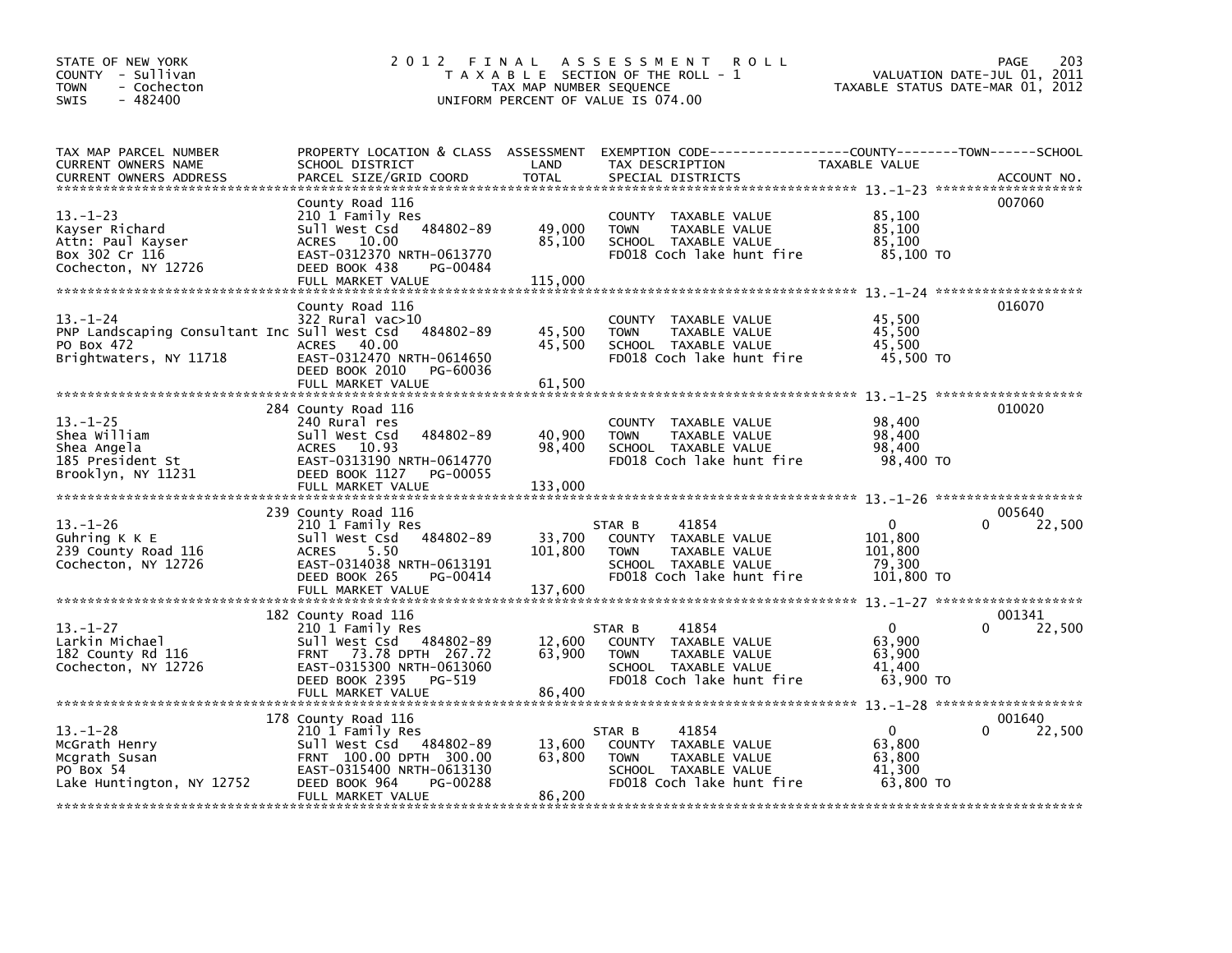| STATE OF NEW YORK<br>COUNTY - Sullivan<br><b>TOWN</b><br>- Cochecton<br>$-482400$<br><b>SWIS</b> | 2 0 1 2                                           | FINAL<br>TAX MAP NUMBER SEQUENCE | <b>ROLL</b><br>A S S E S S M E N T<br>T A X A B L E SECTION OF THE ROLL - 1<br>UNIFORM PERCENT OF VALUE IS 074.00 | TAXABLE STATUS DATE-MAR 01, 2012 | 204<br>PAGE<br>VALUATION DATE-JUL 01, 2011 |
|--------------------------------------------------------------------------------------------------|---------------------------------------------------|----------------------------------|-------------------------------------------------------------------------------------------------------------------|----------------------------------|--------------------------------------------|
| TAX MAP PARCEL NUMBER                                                                            | PROPERTY LOCATION & CLASS ASSESSMENT              |                                  | EXEMPTION CODE------------------COUNTY--------TOWN------SCHOOL                                                    |                                  |                                            |
| CURRENT OWNERS NAME<br><b>CURRENT OWNERS ADDRESS</b>                                             | SCHOOL DISTRICT<br>PARCEL SIZE/GRID COORD         | LAND<br><b>TOTAL</b>             | TAX DESCRIPTION<br>SPECIAL DISTRICTS                                                                              | TAXABLE VALUE                    | ACCOUNT NO.                                |
|                                                                                                  | 160 County Road 116                               |                                  |                                                                                                                   |                                  | 016421                                     |
| $13 - 1 - 29$                                                                                    | 270 Mfg housing                                   |                                  | STAR EN<br>41834                                                                                                  | $\mathbf{0}$                     | $\Omega$<br>46,650                         |
| Smatana Frank                                                                                    | Sull West Csd 484802-89<br><b>ACRES</b>           | 25,200<br>71,200                 | COUNTY TAXABLE VALUE<br>TAXABLE VALUE                                                                             | 71,200<br>71,200                 |                                            |
| Smatana Magdalena<br>160 County Road 116                                                         | 3.05<br>EAST-0315850 NRTH-0613390                 |                                  | <b>TOWN</b><br>SCHOOL TAXABLE VALUE                                                                               | 24,550                           |                                            |
| Cochecton, NY 12726                                                                              | DEED BOOK 972<br>PG-00221                         |                                  | FD018 Coch lake hunt fire                                                                                         | 71,200 TO                        |                                            |
|                                                                                                  | FULL MARKET VALUE                                 | 96,200                           |                                                                                                                   |                                  |                                            |
|                                                                                                  | County Road 116                                   |                                  |                                                                                                                   |                                  | 014320                                     |
| $13 - 1 - 30$                                                                                    | 270 Mfg housing                                   |                                  | 41854<br>STAR B                                                                                                   | $\Omega$                         | 22,500                                     |
| Sanchez Antonio                                                                                  | Sull West Csd<br>484802-89                        | 21,100                           | COUNTY TAXABLE VALUE                                                                                              | 47,500                           |                                            |
| Sanchez Alma                                                                                     | <b>ACRES</b><br>2.02                              | 47,500                           | TAXABLE VALUE<br><b>TOWN</b>                                                                                      | 47,500                           |                                            |
| 30 Montrose Ave Apt 22t<br>Brooklyn, NY 11206                                                    | EAST-0316387 NRTH-0613432<br>DEED BOOK 1793       |                                  | SCHOOL TAXABLE VALUE<br>FD018 Coch lake hunt fire                                                                 | 25,000<br>47,500 TO              |                                            |
|                                                                                                  | PG-0381<br>FULL MARKET VALUE                      | 64,200                           |                                                                                                                   |                                  |                                            |
|                                                                                                  |                                                   |                                  |                                                                                                                   |                                  |                                            |
|                                                                                                  | Mitchell Pond East                                |                                  |                                                                                                                   |                                  | 014340                                     |
| $13 - 1 - 31$                                                                                    | 311 Res vac land<br>484802-89                     | 30,000                           | COUNTY TAXABLE VALUE<br><b>TOWN</b>                                                                               | 30,000<br>30,000                 |                                            |
| McGuigan Peter<br>Miller Amy                                                                     | Sull West Csd<br><b>ACRES</b><br>4.00             | 30,000                           | TAXABLE VALUE<br>SCHOOL TAXABLE VALUE                                                                             | 30,000                           |                                            |
| 31 Mitchell Pond East                                                                            | EAST-0316279 NRTH-0613766                         |                                  | FD018 Coch lake hunt fire                                                                                         | 30,000 TO                        |                                            |
| Cochecton, NY 12726                                                                              | DEED BOOK 3118<br>PG-648                          |                                  |                                                                                                                   |                                  |                                            |
|                                                                                                  | FULL MARKET VALUE                                 | 40,500                           |                                                                                                                   |                                  |                                            |
|                                                                                                  | 31 Mitchell Pond East                             |                                  |                                                                                                                   |                                  | 004520                                     |
| $13 - 1 - 32$                                                                                    | 210 1 Family Res                                  |                                  | COUNTY TAXABLE VALUE                                                                                              | 162,000                          |                                            |
| McGuigan Peter                                                                                   | 484802-89<br>Sull West Csd                        | 18,500                           | TAXABLE VALUE<br><b>TOWN</b>                                                                                      | 162,000                          |                                            |
| Miller Amy<br>140 Skillman Apt 11                                                                | <b>ACRES</b><br>1.62<br>EAST-0316490 NRTH-0614050 | 162,000                          | SCHOOL TAXABLE VALUE<br>FD018 Coch lake hunt fire                                                                 | 162,000<br>162,000 TO            |                                            |
| New York, NY 11211                                                                               | DEED BOOK 2300<br>PG-14                           |                                  |                                                                                                                   |                                  |                                            |
|                                                                                                  | FULL MARKET VALUE                                 | 218,900                          |                                                                                                                   |                                  |                                            |
|                                                                                                  |                                                   |                                  |                                                                                                                   |                                  |                                            |
| $13. - 1 - 34.2$                                                                                 | 30 Smales Rd<br>270 Mfg housing                   |                                  | COUNTY TAXABLE VALUE                                                                                              | 55,600                           | 015300                                     |
| Golden Marc                                                                                      | 484802-89<br>Sull West Csd                        | 25,300                           | TAXABLE VALUE<br><b>TOWN</b>                                                                                      | 55,600                           |                                            |
| Golden Linda                                                                                     | <b>ACRES</b><br>3.10                              | 55,600                           | SCHOOL TAXABLE VALUE                                                                                              | 55,600                           |                                            |
| 309 Dix Hills Rd                                                                                 | EAST-0317560 NRTH-0614410                         |                                  | FD018 Coch lake hunt fire                                                                                         | 55,600 TO                        |                                            |
| Dix Hills, NY 11746                                                                              | DEED BOOK 3037<br>PG-332                          |                                  |                                                                                                                   |                                  |                                            |
|                                                                                                  | 82 County Road 116                                |                                  |                                                                                                                   |                                  | 016845                                     |
| $13 - 1 - 34.3$                                                                                  | 210 1 Family Res                                  |                                  | 41854<br>STAR B                                                                                                   | $\mathbf{0}$                     | 22,500<br>0                                |
| Wolodkowicz Janina                                                                               | 484802-89<br>Sull West Csd                        | 24,600                           | COUNTY TAXABLE VALUE                                                                                              | 111,900                          |                                            |
| 82 County Road 116                                                                               | <b>ACRES</b><br>3.20                              | 111,900                          | TAXABLE VALUE<br><b>TOWN</b>                                                                                      | 111,900                          |                                            |
| Lake Huntington, NY 12752                                                                        | EAST-0317676 NRTH-0613812<br>DEED BOOK 2451       |                                  | SCHOOL TAXABLE VALUE                                                                                              | 89.400<br>111,900 TO             |                                            |
|                                                                                                  | PG-337<br>FULL MARKET VALUE                       | 151,200                          | FD018 Coch lake hunt fire                                                                                         |                                  |                                            |
|                                                                                                  |                                                   |                                  |                                                                                                                   |                                  |                                            |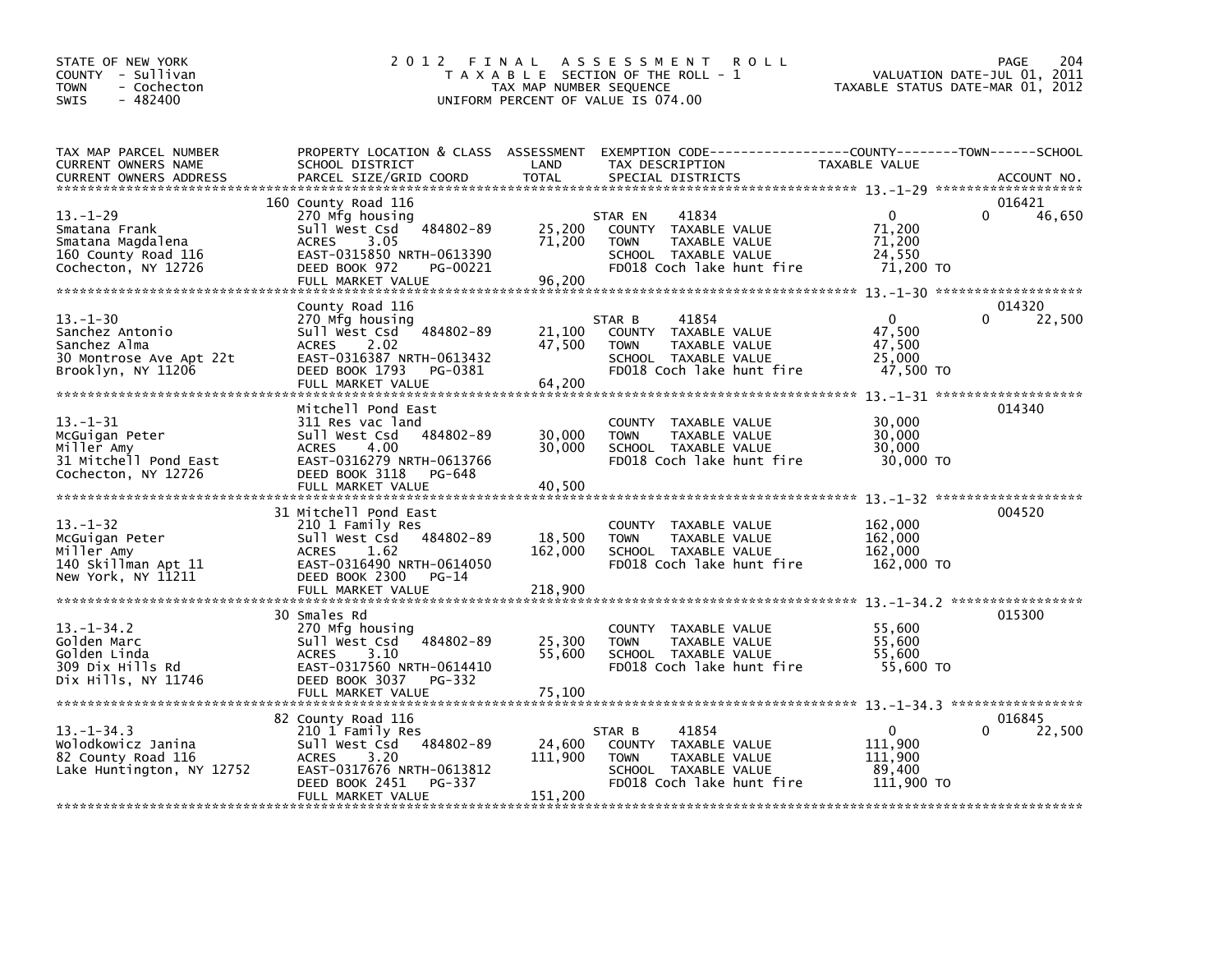| STATE OF NEW YORK<br>COUNTY - Sullivan<br><b>TOWN</b><br>- Cochecton<br>$-482400$<br><b>SWIS</b> | 2 0 1 2                                                                                                                                                                                          | TAX MAP NUMBER SEQUENCE                | FINAL ASSESSMENT<br><b>ROLL</b><br>T A X A B L E SECTION OF THE ROLL - 1<br>UNIFORM PERCENT OF VALUE IS 074.00                          | TAXABLE STATUS DATE-MAR 01, 2012                        | 205<br>PAGE<br>VALUATION DATE-JUL 01, 2011 |
|--------------------------------------------------------------------------------------------------|--------------------------------------------------------------------------------------------------------------------------------------------------------------------------------------------------|----------------------------------------|-----------------------------------------------------------------------------------------------------------------------------------------|---------------------------------------------------------|--------------------------------------------|
| TAX MAP PARCEL NUMBER<br>CURRENT OWNERS NAME<br>CURRENT OWNERS ADDRESS                           | SCHOOL DISTRICT<br>PARCEL SIZE/GRID COORD                                                                                                                                                        | LAND<br><b>TOTAL</b>                   | PROPERTY LOCATION & CLASS ASSESSMENT EXEMPTION CODE---------------COUNTY-------TOWN------SCHOOL<br>TAX DESCRIPTION<br>SPECIAL DISTRICTS | TAXABLE VALUE                                           | ACCOUNT NO.                                |
| $13. - 1 - 34.4$<br>Story Anna<br>102 County Road 116<br>Lake Huntington, NY 12752               | 102 County Road 116<br>240 Rural res<br>Sull West Csd<br>484802-89<br>9.51<br><b>ACRES</b><br>EAST-0317391 NRTH-0613825<br>DEED BOOK 2451<br>PG-341<br>FULL MARKET VALUE                         | 30,900<br>73,900<br>99,900             | 41854<br>STAR B<br>COUNTY TAXABLE VALUE<br><b>TOWN</b><br><b>TAXABLE VALUE</b><br>SCHOOL TAXABLE VALUE<br>FD018 Coch lake hunt fire     | $\mathbf{0}$<br>73,900<br>73,900<br>51,400<br>73,900 TO | 001280<br>0<br>22,500                      |
| $13 - 1 - 35$<br>Longo Michael T<br>41 Memory Ln<br>Denville, NJ 07834                           | County Road 116<br>210 1 Family Res<br>Sull West Csd<br>484802-89<br>ACRES<br>3.48<br>EAST-0313060 NRTH-0613510<br>DEED BOOK 2011<br>PG-325                                                      | 26,700<br>40.000                       | COUNTY TAXABLE VALUE<br><b>TOWN</b><br>TAXABLE VALUE<br>SCHOOL TAXABLE VALUE<br>FD018 Coch lake hunt fire                               | 40,000<br>40,000<br>40,000<br>40,000 TO                 | 008484                                     |
| $13 - 1 - 37$<br>Poppe Bernard W<br>18 Dehart Rd<br>Maplewood, NJ 07040                          | FULL MARKET VALUE<br>185 County Road 116<br>210 1 Family Res<br>Sull West Csd 484802-89<br>2.50 BANKC220053<br>ACRES<br>EAST-0315210 NRTH-0612420<br>DEED BOOK 2011 PG-4236<br>FULL MARKET VALUE | 54,100<br>23,000<br>117,900<br>159,300 | COUNTY TAXABLE VALUE<br><b>TOWN</b><br>TAXABLE VALUE<br>SCHOOL TAXABLE VALUE<br>FD018 Coch lake hunt fire                               | 117,900<br>117,900<br>117,900<br>117,900 TO             | 008985                                     |
| $13 - 1 - 38$<br>Calkin Ralph Jr<br>169 County Road 116<br>Cochecton, NY 12726                   | County Road 116<br>111 Poultry farm<br>Sull West Csd<br>484802-89<br>ACRES<br>6.20<br>EAST-0315470 NRTH-0612310<br>DEED BOOK 509<br>PG-00383<br>FULL MARKET VALUE                                | 29,800<br>51,100<br>69,100             | COUNTY TAXABLE VALUE<br>TAXABLE VALUE<br><b>TOWN</b><br>SCHOOL TAXABLE VALUE<br>FD018 Coch lake hunt fire                               | 51,100<br>51,100<br>51.100<br>51,100 TO                 | 002040                                     |
| $13. - 1 - 39$<br>Calkin Ralph<br>169 County Road 116<br>Cochecton, NY 12726                     | 169 County Road 116<br>210 1 Family Res<br>Sull West Csd<br>484802-89<br>2.00<br><b>ACRES</b><br>EAST-0315460 NRTH-0612750<br>DEED BOOK 569<br>PG-00420<br>FULL MARKET VALUE                     | 21,000<br>63,900<br>86,400             | 41834<br>STAR EN<br>COUNTY TAXABLE VALUE<br><b>TOWN</b><br>TAXABLE VALUE<br>SCHOOL TAXABLE VALUE<br>FD018 Coch lake hunt fire           | $\Omega$<br>63,900<br>63,900<br>17,250<br>63,900 TO     | 001921<br>$\Omega$<br>46,650               |
| $13 - 1 - 40$<br>Calkin Ralph<br>169 County Road 116<br>Cochecton, NY 12726                      | County Road 116<br>210 1 Family Res<br>Sull West Csd 484802-89<br>N D F<br>FRNT 190.00 DPTH 250.00<br>EAST-0315590 NRTH-0612880<br>FULL MARKET VALUE                                             | 9,900<br>27,400<br>37.000              | COUNTY TAXABLE VALUE<br><b>TOWN</b><br>TAXABLE VALUE<br>SCHOOL TAXABLE VALUE<br>FD018 Coch lake hunt fire                               | 27,400<br>27,400<br>27,400<br>27,400 TO                 | 001920                                     |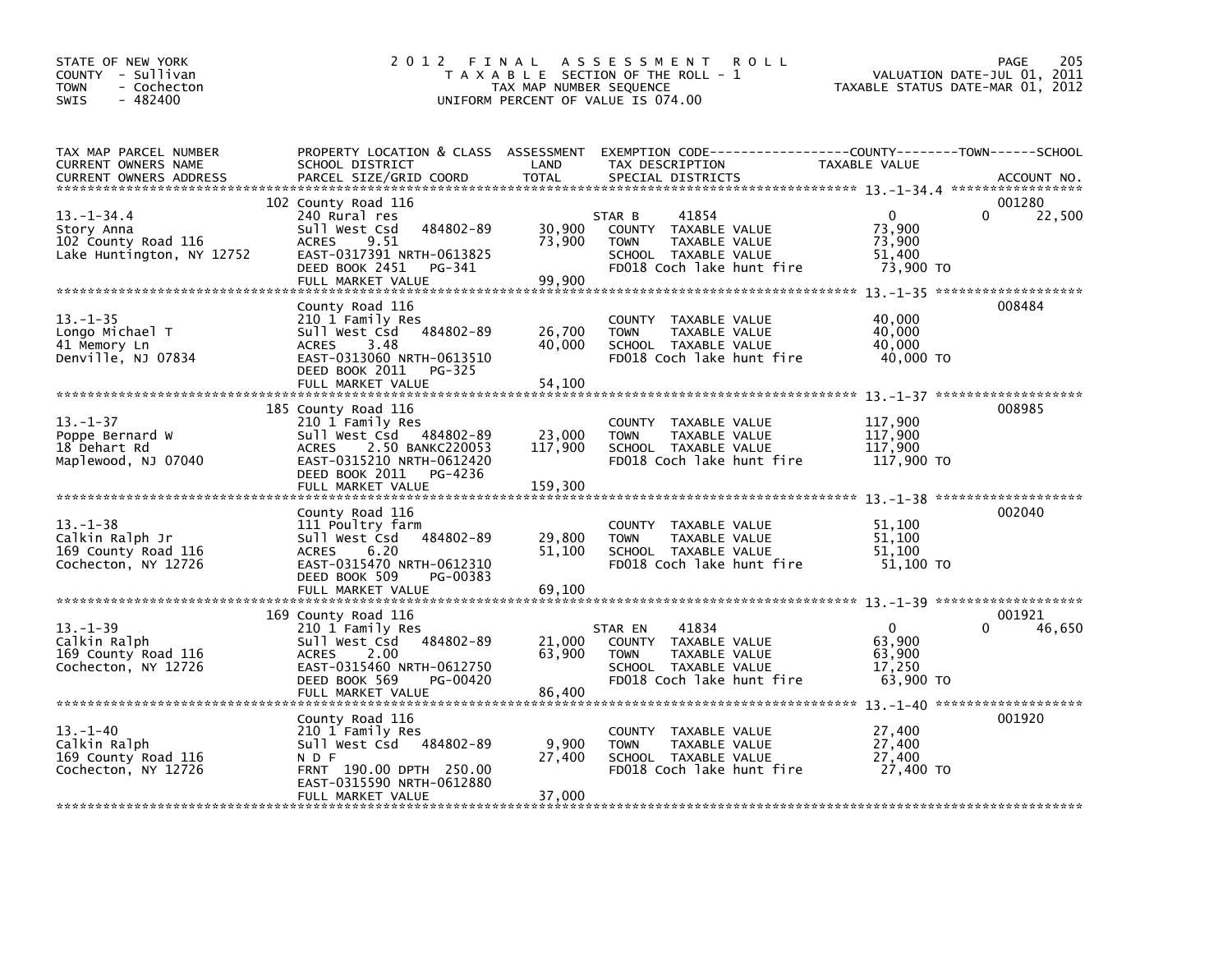| STATE OF NEW YORK<br>COUNTY - Sullivan<br><b>TOWN</b><br>- Cochecton<br>$-482400$<br>SWIS            | 2 0 1 2                                                                                                                                                          | TAX MAP NUMBER SEQUENCE    | FINAL ASSESSMENT<br><b>ROLL</b><br>T A X A B L E SECTION OF THE ROLL - 1<br>UNIFORM PERCENT OF VALUE IS 074.00               | TAXABLE STATUS DATE-MAR 01, 2012                             | PAGE<br>206<br>VALUATION DATE-JUL 01, 2011 |
|------------------------------------------------------------------------------------------------------|------------------------------------------------------------------------------------------------------------------------------------------------------------------|----------------------------|------------------------------------------------------------------------------------------------------------------------------|--------------------------------------------------------------|--------------------------------------------|
| TAX MAP PARCEL NUMBER<br>CURRENT OWNERS NAME<br><b>CURRENT OWNERS ADDRESS</b>                        | PROPERTY LOCATION & CLASS ASSESSMENT<br>SCHOOL DISTRICT<br>PARCEL SIZE/GRID COORD                                                                                | LAND<br><b>TOTAL</b>       | EXEMPTION CODE-----------------COUNTY-------TOWN------SCHOOL<br>TAX DESCRIPTION<br>SPECIAL DISTRICTS                         | TAXABLE VALUE                                                | ACCOUNT NO.                                |
| $13 - 1 - 41$<br>Modular Homes Country Living<br>PO Box 639<br>Jeffersonville, NY 12748              | County Road 116<br>210 1 Family Res<br>Sull West Csd<br>484802-89<br>1.00<br>ACRES<br>EAST-0315680 NRTH-0612740<br>DEED BOOK 3523<br>PG-606<br>FULL MARKET VALUE | 16,000<br>51,000<br>68,900 | COUNTY TAXABLE VALUE<br>TAXABLE VALUE<br><b>TOWN</b><br>SCHOOL TAXABLE VALUE<br>FD018 Coch lake hunt fire                    | 51.000<br>51,000<br>51,000<br>51,000 TO                      | 010420                                     |
|                                                                                                      | 159 County Road 116                                                                                                                                              |                            |                                                                                                                              |                                                              | 8160                                       |
| $13 - 1 - 42$<br>Furino Frank<br>159 County Road 116<br>Cochecton, NY 12726                          | 210 1 Family Res<br>Sull West Csd<br>484802-89<br>5.00<br><b>ACRES</b><br>EAST-0315760 NRTH-0612350<br>DEED BOOK 1023<br>PG-00163                                | 107,100                    | COMBAT VET 41131<br>32,000 STAR EN<br>41834<br>COUNTY TAXABLE VALUE<br><b>TOWN</b><br>TAXABLE VALUE<br>SCHOOL TAXABLE VALUE  | 26,775<br>26,775<br>$\Omega$<br>80,325<br>80.325<br>60,450   | 0<br>46,650                                |
|                                                                                                      |                                                                                                                                                                  |                            |                                                                                                                              | 107,100 TO                                                   | *******************                        |
|                                                                                                      | Stony Rd                                                                                                                                                         |                            |                                                                                                                              |                                                              | 005705                                     |
| $13 - 1 - 44$<br>Nearing Jack V<br>Nearing Anne R<br>18 Mansion Pl                                   | 322 Rural vac>10<br>Sull West Csd<br>484802-89<br>ACRES 13.57<br>EAST-0316670 NRTH-0611920<br>DEED BOOK 1369                                                     | 49,300<br>49,300           | AGRI DIST 41720<br>COUNTY TAXABLE VALUE<br>TAXABLE VALUE<br><b>TOWN</b><br>SCHOOL TAXABLE VALUE<br>FD018 Coch lake hunt fire | 44.090<br>44,090<br>5,210<br>5,210<br>5.210<br>49,300 TO     | 44,090                                     |
| Greenwich, CT 06831                                                                                  | PG-00618<br>FULL MARKET VALUE                                                                                                                                    | 66.600                     |                                                                                                                              |                                                              |                                            |
| MAY BE SUBJECT TO PAYMENT<br>UNDER AGDIST LAW TIL 2016                                               |                                                                                                                                                                  |                            |                                                                                                                              |                                                              |                                            |
|                                                                                                      | 112 County Road 116                                                                                                                                              |                            |                                                                                                                              |                                                              | 015303                                     |
| $13 - 1 - 45.1$<br>Roda Ronald W<br>28 Nobody Rd<br>Narrowsburg, NY 12764                            | 240 Rural res<br>484802-89<br>Sull West Csd<br>$1$ ot 2<br>gas lease Cabot<br>ACRES 28.00                                                                        | 59.500<br>123,145          | AGRI DIST 41720<br>COUNTY TAXABLE VALUE<br>TAXABLE VALUE<br><b>TOWN</b><br>SCHOOL TAXABLE VALUE<br>FD018 Coch lake hunt fire | 31,610<br>31,610<br>91.535<br>91,535<br>91,535<br>123,145 TO | 31,610                                     |
| MAY BE SUBJECT TO PAYMENT<br>UNDER AGDIST LAW TIL 2016                                               | EAST-0316900 NRTH-0613700<br>DEED BOOK 2010<br>PG-54358                                                                                                          |                            |                                                                                                                              |                                                              |                                            |
|                                                                                                      | FULL MARKET VALUE                                                                                                                                                | 166,400                    |                                                                                                                              |                                                              |                                            |
| $13. - 1 - 46$<br>Bringle Elisabeth<br>Radzikowski Renata<br>2 Rauch Rd<br>Lake Huntington, NY 12752 | 2 Rauch Rd<br>220 2 Family Res<br>484802-89<br>Sull West Csd<br><b>ACRES</b><br>2.75<br>EAST-0317212 NRTH-0613112<br>DEED BOOK 2011<br>PG-6346                   | 24,000<br>110,800          | 41854<br>STAR B<br>COUNTY TAXABLE VALUE<br><b>TOWN</b><br>TAXABLE VALUE<br>SCHOOL TAXABLE VALUE<br>FD018 Coch lake hunt fire | 0<br>110,800<br>110,800<br>88,300<br>110,800 TO              | 015130<br>22,500<br>0                      |
|                                                                                                      | FULL MARKET VALUE                                                                                                                                                | 149,700                    |                                                                                                                              |                                                              |                                            |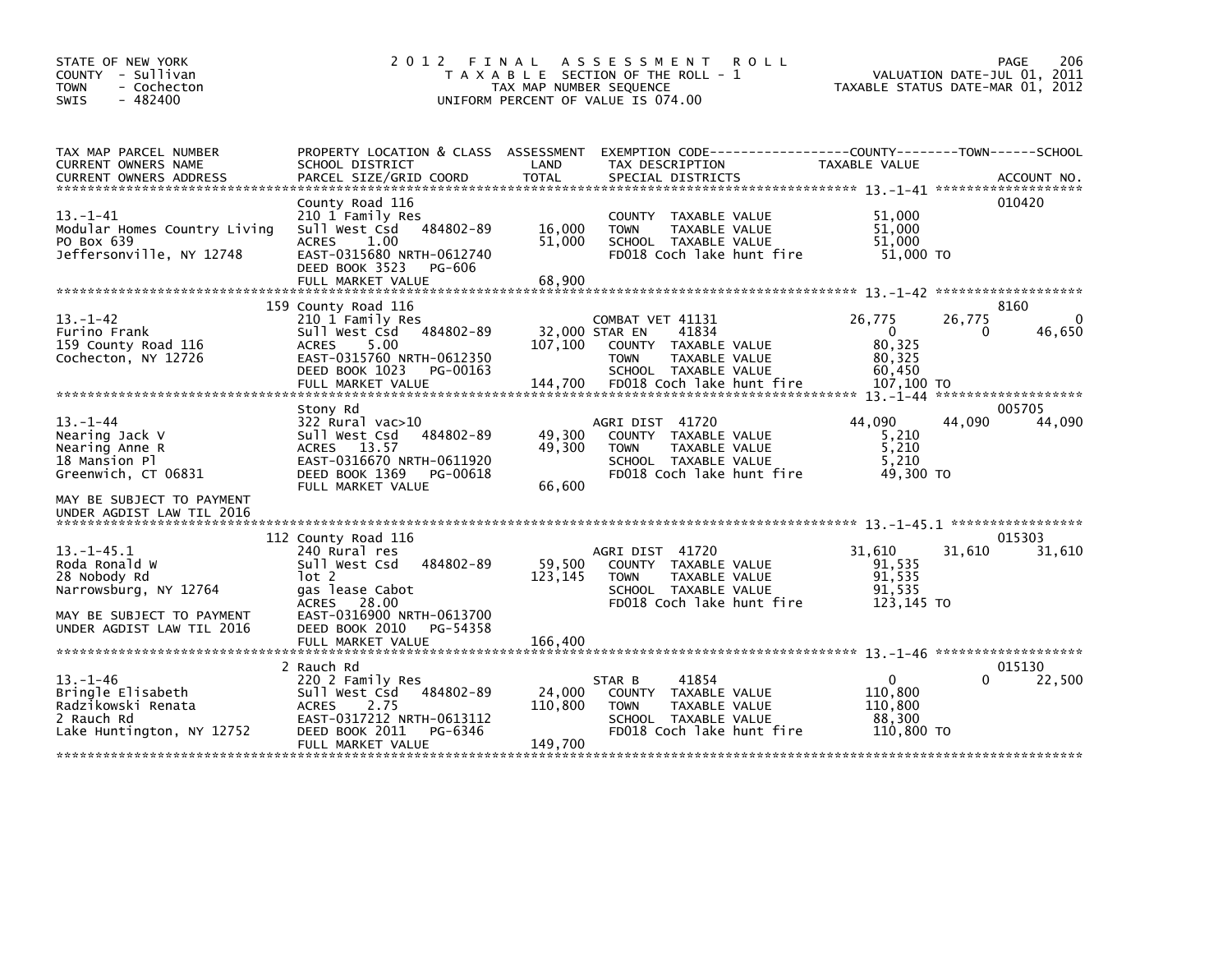| STATE OF NEW YORK<br>COUNTY - Sullivan<br><b>TOWN</b><br>- Cochecton<br>$-482400$<br>SWIS | 2 0 1 2                                                                                                                                                               | FINAL<br>TAX MAP NUMBER SEQUENCE | ASSESSMENT ROLL<br>T A X A B L E SECTION OF THE ROLL - 1<br>UNIFORM PERCENT OF VALUE IS 074.00                                          | TAXABLE STATUS DATE-MAR 01, 2012                        | PAGE<br>207<br>VALUATION DATE-JUL 01, 2011       |
|-------------------------------------------------------------------------------------------|-----------------------------------------------------------------------------------------------------------------------------------------------------------------------|----------------------------------|-----------------------------------------------------------------------------------------------------------------------------------------|---------------------------------------------------------|--------------------------------------------------|
| TAX MAP PARCEL NUMBER<br>CURRENT OWNERS NAME                                              | PROPERTY LOCATION & CLASS ASSESSMENT<br>SCHOOL DISTRICT                                                                                                               | LAND                             | EXEMPTION CODE-----------------COUNTY-------TOWN------SCHOOL<br>TAX DESCRIPTION                                                         | TAXABLE VALUE                                           |                                                  |
| $13 - 1 - 47.1$<br>Van Swol Noel<br>71 Viaduct Rd<br>Long Eddy, NY 12760                  | Rauch Rd<br>$314$ Rural vac< $10$<br>Sull West Csd 484802-89<br>FRNT 205.00 DPTH 190.00<br>EAST-0317580 NRTH-0612950<br>DEED BOOK 1618<br>PG-207<br>FULL MARKET VALUE | 3,500<br>3.500<br>4,700          | COUNTY TAXABLE VALUE<br>TAXABLE VALUE<br><b>TOWN</b><br>SCHOOL TAXABLE VALUE<br>FD018 Coch lake hunt fire                               | 3,500<br>3,500<br>3.500<br>3,500 TO                     | 001285                                           |
|                                                                                           | 38 Rauch Rd                                                                                                                                                           |                                  |                                                                                                                                         |                                                         | 006570                                           |
| $13 - 1 - 47.2$<br>Curtis Peter<br>Feltus Judy<br>Tr 34<br>PO Box 151                     | 210 1 Family Res<br>Sull West Csd 484802-89<br><b>ACRES</b><br>2.14 BANKN140687<br>EAST-0317130 NRTH-0612380<br>DEED BOOK 2242<br>PG-566                              | 21,000<br>73,200                 | 41854<br>STAR B<br>COUNTY TAXABLE VALUE<br>TAXABLE VALUE<br><b>TOWN</b><br>SCHOOL TAXABLE VALUE<br>FD018 Coch lake hunt fire            | $\Omega$<br>73,200<br>73.200<br>50,700<br>73,200 TO     | 22,500<br>0                                      |
|                                                                                           | 44 Rauch Rd                                                                                                                                                           |                                  |                                                                                                                                         |                                                         |                                                  |
| $13 - 1 - 47.3$<br>Blaso George W<br>Blaso Linda<br>44 Rauch Rd<br>PO Box 342             | 210 1 Family Res<br>Sull West Csd 484802-89<br>2.94 BANKN140687<br><b>ACRES</b><br>EAST-0317440 NRTH-0612290<br>DEED BOOK 2238<br>PG-407                              | 22,900<br>87,000                 | STAR EN<br>41834<br><b>COUNTY</b><br>TAXABLE VALUE<br><b>TOWN</b><br>TAXABLE VALUE<br>SCHOOL TAXABLE VALUE<br>FD018 Coch lake hunt fire | $\mathbf{0}$<br>87,000<br>87,000<br>40,350<br>87,000 TO | 46,650<br>0                                      |
| Lake Huntington, NY 12752                                                                 | FULL MARKET VALUE                                                                                                                                                     | 117,600                          |                                                                                                                                         |                                                         |                                                  |
| $13 - 1 - 47.4$<br>Blaso Dorothy E                                                        | 22 Rauch Rd<br>210 1 Family Res<br>Sull West Csd 484802-89                                                                                                            |                                  | 90 PCT OF VALUE USED FOR EXEMPTION PURPOSES<br>41800<br>AGED-CTS<br>29,900 COMBAT VET 41131                                             | 30,139<br>20,093                                        | 013330<br>30,139<br>40,185<br>20,093<br>$\Omega$ |
| Blaso George J<br>22 Rauch Rd<br>PO Box 342<br>Lake Huntington, NY 12752                  | <b>ACRES</b><br>4.40<br>EAST-0317360 NRTH-0612770<br>DEED BOOK 3384<br>PG-339<br>FULL MARKET VALUE                                                                    | 89,300 STAR EN<br>120,700        | 41834<br>COUNTY TAXABLE VALUE<br><b>TOWN</b><br>TAXABLE VALUE<br>SCHOOL TAXABLE VALUE                                                   | $\overline{0}$<br>39,068<br>39,068<br>2,465             | 46,650<br>$\Omega$                               |
|                                                                                           |                                                                                                                                                                       |                                  |                                                                                                                                         |                                                         |                                                  |
| $13 - 1 - 47.5$<br>Curtis Peter<br>Feltus Judy<br>PO Box 151<br>Lake Huntington, NY 12752 | 38 Rauch Rd<br>$314$ Rural vac< $10$<br>Sull West Csd<br>484802-89<br>Row<br><b>FRNT</b><br>50.00 DPTH 590.00<br><b>BANKN140687</b><br>EAST-0317300 NRTH-0612550      | 100<br>100                       | COUNTY TAXABLE VALUE<br>TAXABLE VALUE<br><b>TOWN</b><br>SCHOOL TAXABLE VALUE<br>FD018 Coch lake hunt fire                               | 100<br>100<br>100<br>100 TO                             | 001290                                           |
|                                                                                           | DEED BOOK 2242<br>PG-566<br>FULL MARKET VALUE                                                                                                                         | 100                              |                                                                                                                                         |                                                         |                                                  |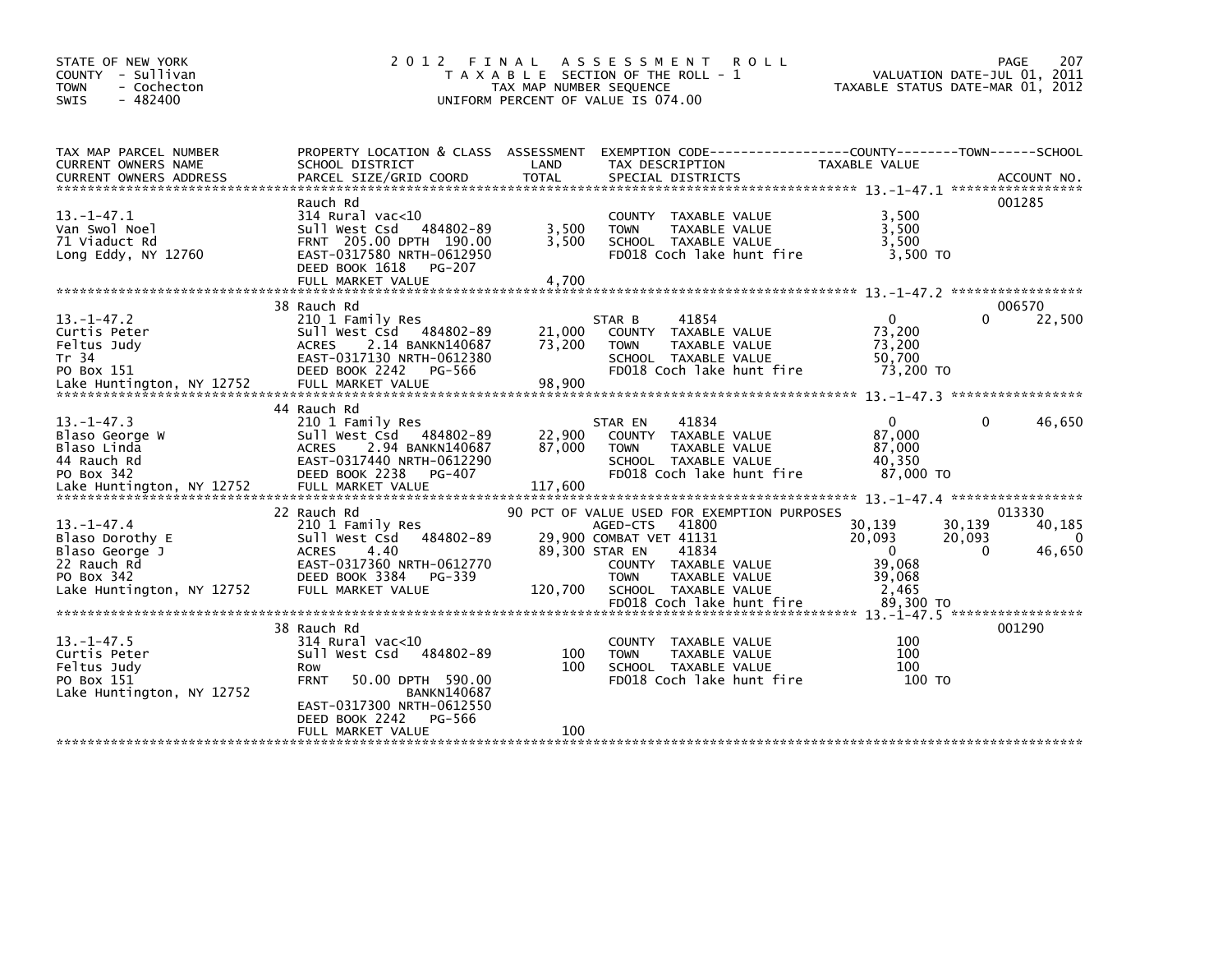| STATE OF NEW YORK<br>COUNTY - Sullivan<br><b>TOWN</b><br>- Cochecton<br>$-482400$<br>SWIS                                               | 2 0 1 2                                                                                                                                                                                  | FINAL<br>TAX MAP NUMBER SEQUENCE      | A S S E S S M E N T<br><b>ROLL</b><br>T A X A B L E SECTION OF THE ROLL - 1<br>UNIFORM PERCENT OF VALUE IS 074.00                     |                                                                | 208<br>PAGE<br>VALUATION DATE-JUL 01, 2011<br>TAXABLE STATUS DATE-MAR 01, 2012 |
|-----------------------------------------------------------------------------------------------------------------------------------------|------------------------------------------------------------------------------------------------------------------------------------------------------------------------------------------|---------------------------------------|---------------------------------------------------------------------------------------------------------------------------------------|----------------------------------------------------------------|--------------------------------------------------------------------------------|
| TAX MAP PARCEL NUMBER<br><b>CURRENT OWNERS NAME</b>                                                                                     | PROPERTY LOCATION & CLASS ASSESSMENT<br>SCHOOL DISTRICT                                                                                                                                  | LAND                                  | EXEMPTION CODE-----------------COUNTY-------TOWN------SCHOOL<br>TAX DESCRIPTION                                                       | TAXABLE VALUE                                                  |                                                                                |
| $13. -1 - 48$<br>Brown Barbara E<br>109 Stony Rd<br>Lake Huntington, NY 12752<br>MAY BE SUBJECT TO PAYMENT<br>UNDER AGDIST LAW TIL 2016 | 109 Stony Rd<br>280 Res Multiple<br>Sull West Csd<br>484802-89<br>ACRES 13.86<br>EAST-0317200 NRTH-0611680<br>DEED BOOK 14923 PG-00457<br>FULL MARKET VALUE                              | 58,800 STAR B<br>125,300<br>169,300   | AGRI DIST 41720<br>41854<br>COUNTY TAXABLE VALUE<br><b>TOWN</b><br>TAXABLE VALUE<br>SCHOOL TAXABLE VALUE<br>FD018 Coch lake hunt fire | 34,260<br>$\Omega$<br>91,040<br>91,040<br>68.540<br>125,300 TO | 008812<br>34,260<br>34,260<br>22,500<br>0                                      |
| $13. - 1 - 49$<br>Palladino Theresa<br>80 North Moore St Apt 36k<br>New York, NY 10013                                                  | Rauch Rd<br>210 1 Family Res<br>Sull West Csd<br>484802-89<br>FRNT 255.22 DPTH 147.48<br>EAST-0317480 NRTH-0611120<br>DEED BOOK 1931<br>PG-580<br>FULL MARKET VALUE                      | 14,100<br>62,000<br>83,800            | TAXABLE VALUE<br>COUNTY<br>TAXABLE VALUE<br><b>TOWN</b><br>SCHOOL TAXABLE VALUE<br>FD018 Coch lake hunt fire                          | 62,000<br>62,000<br>62,000<br>62,000 TO                        | 009780                                                                         |
| $13. -1 - 50$<br>Lewis Matthew R<br>86 Rauch Rd<br>PO Box 171<br>Lake Huntington, NY 12752                                              | 86 Rauch Rd<br>210 1 Family Res<br>Sull West Csd<br>484802-89<br>FRNT 196.60 DPTH 194.46<br><b>BANK0060806</b><br>EAST-0317520 NRTH-0611300<br>DEED BOOK 2010<br>PG-55377                | 13,300<br>62,300                      | <b>COUNTY</b><br>TAXABLE VALUE<br>TAXABLE VALUE<br><b>TOWN</b><br>SCHOOL TAXABLE VALUE<br>FD018 Coch lake hunt fire                   | 62,300<br>62,300<br>62,300<br>62,300 TO                        | 014580                                                                         |
| $13 - 1 - 51$<br>Martin Benjamin W<br>Martin Webster C Jr<br>204 West 106Th St Apt 57<br>New York, NY 10025                             | 76 Rauch Rd<br>210 1 Family Res<br>Sull West Csd 484802-89<br>Unfinished Construction<br>1.00 BANKN140687<br><b>ACRES</b><br>EAST-0317600 NRTH-0611470<br>DEED BOOK 2323<br>PG-648       | 10,500<br>90,000                      | TAXABLE VALUE<br><b>COUNTY</b><br>TAXABLE VALUE<br><b>TOWN</b><br>SCHOOL TAXABLE VALUE<br>FD018 Coch lake hunt fire                   | 90,000<br>90,000<br>90,000<br>90.000 TO                        | 002050                                                                         |
| $13. - 1 - 52$<br>Nearing Jack V<br>18 Mansion Pl<br>Greenwich, CT 06831                                                                | FULL MARKET VALUE<br>74 Rauch Rd<br>210 1 Family Res<br>Sull West Csd<br>484802-89<br><b>ACRES</b><br>1.00<br>EAST-0317660 NRTH-0611620<br>DEED BOOK 2938<br>PG-622<br>FULL MARKET VALUE | 121.600<br>10,500<br>51.900<br>70,100 | TAXABLE VALUE<br><b>COUNTY</b><br><b>TOWN</b><br>TAXABLE VALUE<br>SCHOOL TAXABLE VALUE<br>FD018 Coch lake hunt fire                   | 51,900<br>51,900<br>51.900<br>51,900 TO                        | 010360                                                                         |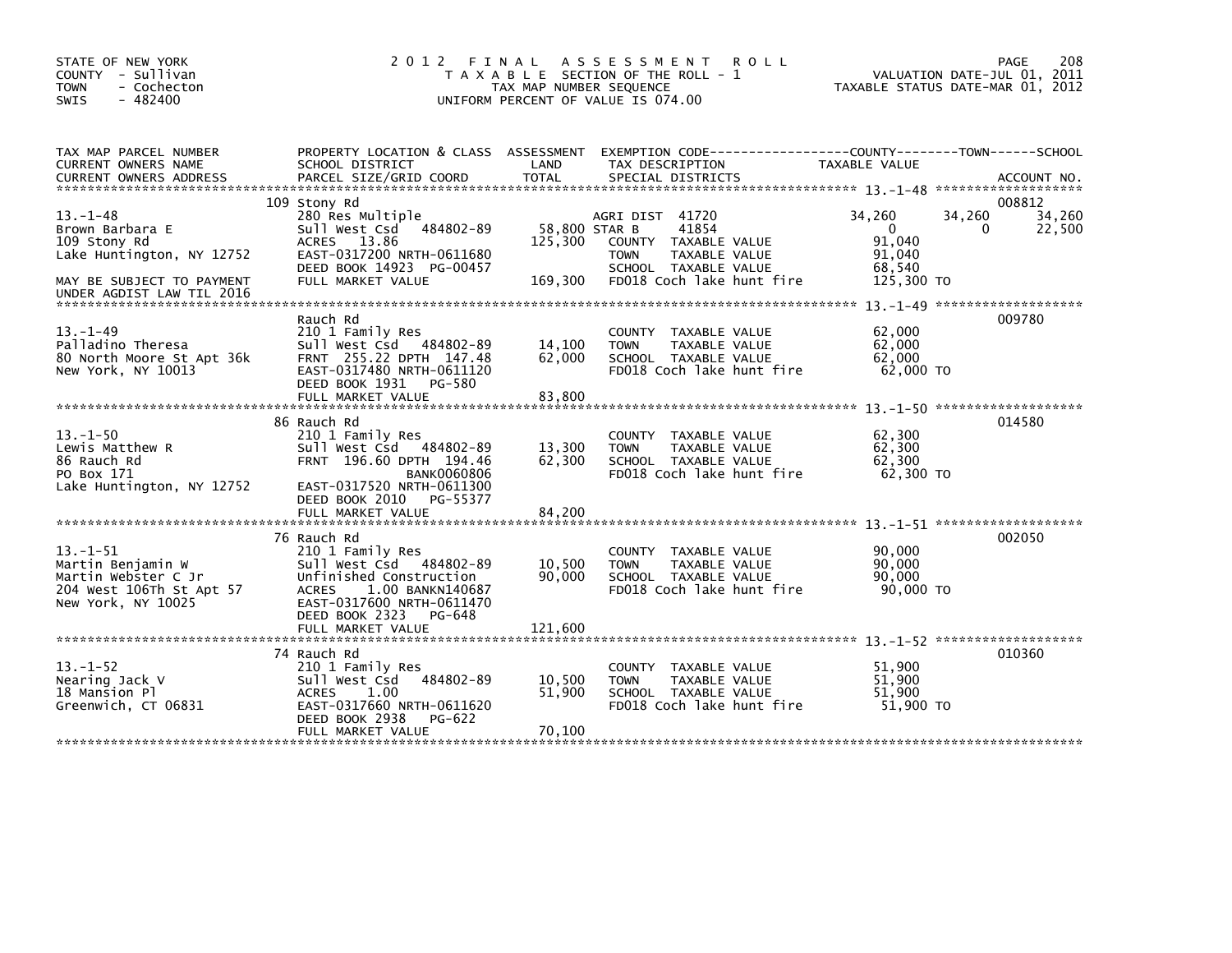| STATE OF NEW YORK<br>COUNTY - Sullivan<br>- Cochecton<br><b>TOWN</b><br>$-482400$<br><b>SWIS</b> | 2 0 1 2                                                                                                                                                                      | TAX MAP NUMBER SEQUENCE      | FINAL ASSESSMENT<br><b>ROLL</b><br>T A X A B L E SECTION OF THE ROLL - 1<br>UNIFORM PERCENT OF VALUE IS 074.00                          | VALUATION DATE-JUL 01, 2011<br>TAXABLE STATUS DATE-MAR 01, 2012 | 209<br>PAGE |
|--------------------------------------------------------------------------------------------------|------------------------------------------------------------------------------------------------------------------------------------------------------------------------------|------------------------------|-----------------------------------------------------------------------------------------------------------------------------------------|-----------------------------------------------------------------|-------------|
| TAX MAP PARCEL NUMBER<br>CURRENT OWNERS NAME                                                     | PROPERTY LOCATION & CLASS ASSESSMENT<br>SCHOOL DISTRICT                                                                                                                      | LAND                         | EXEMPTION        CODE-----------------COUNTY-------TOWN------SCHOOL<br>TAX DESCRIPTION                                                  | TAXABLE VALUE                                                   |             |
| $13 - 1 - 53$<br>Dougherty Terence<br>800 Greenwood Ave Apt 2F<br>Brooklyn, NY 11218             | 60 Rauch Rd<br>210 1 Family Res<br>Sull West Csd 484802-89<br><b>ACRES</b><br>2.54 BANKC061222<br>EAST-0317670 NRTH-0611920<br>DEED BOOK 2343<br>PG-607<br>FULL MARKET VALUE | 23,200<br>124,000<br>167,600 | COUNTY TAXABLE VALUE<br>TAXABLE VALUE<br><b>TOWN</b><br>SCHOOL TAXABLE VALUE<br>FD018 Coch lake hunt fire                               | 124,000<br>124,000<br>124,000<br>124,000 TO                     | 017040      |
| $13. - 1 - 54$<br>Bebenista Wanda B<br>210 14th St<br>Brooklyn, NY 11215                         | 85 County Road 116<br>270 Mfg housing<br>Sull West Csd<br>484802-89<br><b>ACRES</b><br>2.46<br>EAST-0317520 NRTH-0613140<br>DEED BOOK 3625<br>PG-418<br>FULL MARKET VALUE    | 22,800<br>39,500<br>53,400   | COUNTY TAXABLE VALUE<br>TAXABLE VALUE<br><b>TOWN</b><br>SCHOOL TAXABLE VALUE<br>FD018 Coch lake hunt fire                               | 39,500<br>39,500<br>39.500<br>39,500 TO                         | 015416      |
| $13. -1 - 55$<br>Wood Aaron S<br>Perez Andrea<br>561 Hudson St Ste 22<br>New York, NY 10014      | 71 County Road 116<br>210 1 Family Res<br>Sull West Csd<br>484802-89<br>ACRES 8.00<br>EAST-0317960 NRTH-0613170<br>DEED BOOK 3195<br>PG-494                                  | 40,800<br>105.200            | COUNTY TAXABLE VALUE<br>TAXABLE VALUE<br><b>TOWN</b><br>SCHOOL TAXABLE VALUE<br>FD018 Coch lake hunt fire<br>LT011 Lake huntington lght | 105,200<br>105,200<br>105,200<br>105,200 TO<br>105,200 TO       | 001330      |
| $13 - 1 - 58$<br>Fortuna Joseph A Jr<br>Drumke Mila<br>118 8th Ave Apt 10E<br>Brooklyn, NY 11215 | 21 Rauch Rd<br>210 1 Family Res<br>484802-89<br>Sull West Csd<br>1.00<br><b>ACRES</b><br>EAST-0317750 NRTH-0612850<br>DEED BOOK 3101<br>PG-375                               | 16,000<br>144.200            | COUNTY TAXABLE VALUE<br>TAXABLE VALUE<br><b>TOWN</b><br>SCHOOL TAXABLE VALUE<br>FD018 Coch lake hunt fire                               | 144,200<br>144,200<br>144.200<br>144,200 TO                     | 012460      |
| $13 - 1 - 59$<br>Brush Julie<br>68 Thompson St Apt 8<br>New York, NY 10012                       | 27 Rauch Rd<br>210 1 Family Res<br>Sull West Csd 484802-89<br><b>ACRES</b><br>1.00 BANKH080006<br>EAST-0317690 NRTH-0612620<br>DEED BOOK 2072<br>PG-282<br>FULL MARKET VALUE | 16,000<br>57,500<br>77,700   | COUNTY TAXABLE VALUE<br>TAXABLE VALUE<br><b>TOWN</b><br>SCHOOL TAXABLE VALUE<br>FD018 Coch lake hunt fire                               | 57,500<br>57,500<br>57.500<br>57.500 TO                         | 003950      |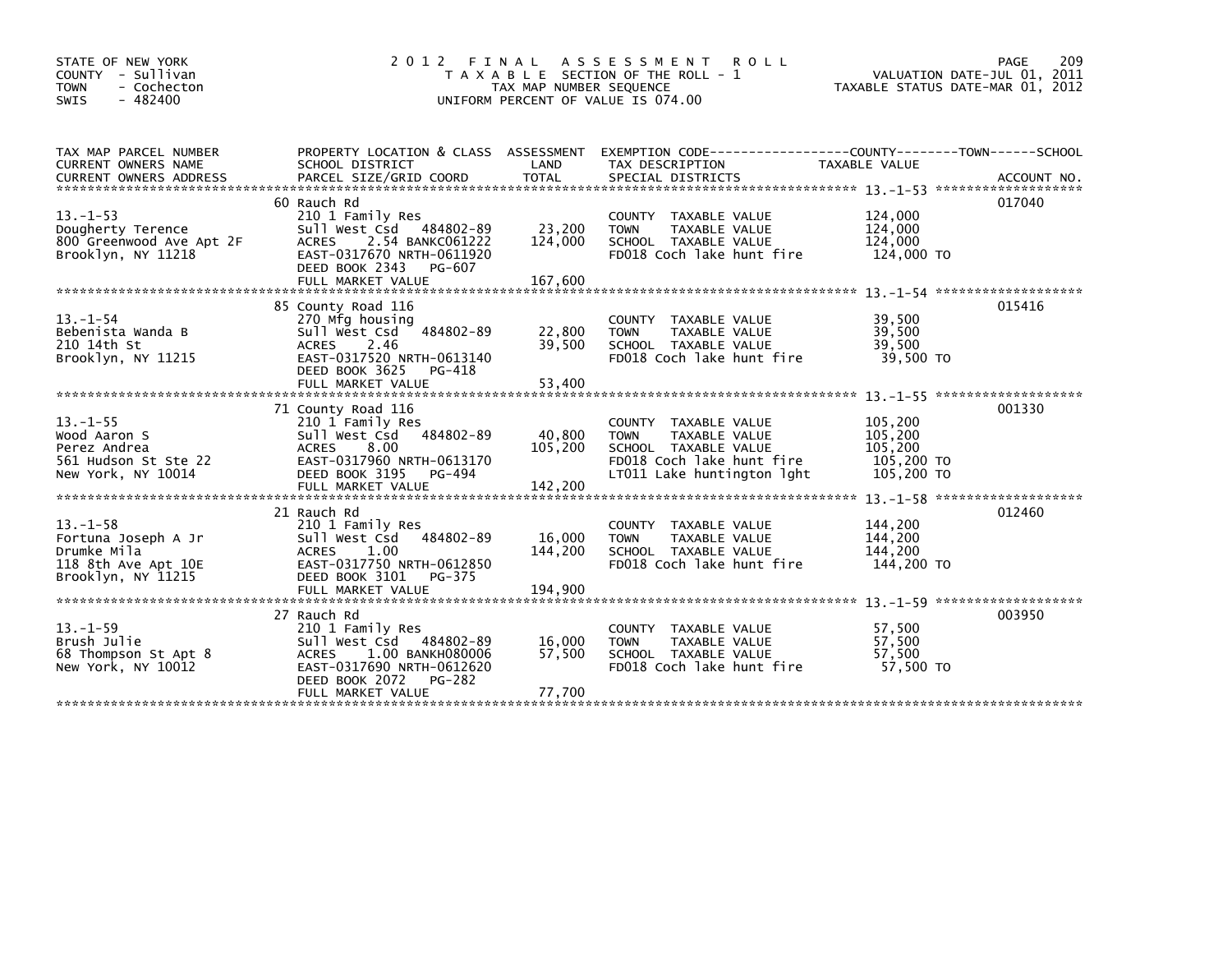| STATE OF NEW YORK<br>COUNTY - Sullivan<br><b>TOWN</b><br>- Cochecton<br>$-482400$<br>SWIS                     | 2 0 1 2                                                                                                                                                                    | FINAL<br>TAX MAP NUMBER SEQUENCE    | A S S E S S M E N T<br><b>ROLL</b><br>T A X A B L E SECTION OF THE ROLL - 1<br>UNIFORM PERCENT OF VALUE IS 074.00                     |                                                                | 210<br>PAGE<br>VALUATION DATE-JUL 01, 2011<br>TAXABLE STATUS DATE-MAR 01, 2012 |
|---------------------------------------------------------------------------------------------------------------|----------------------------------------------------------------------------------------------------------------------------------------------------------------------------|-------------------------------------|---------------------------------------------------------------------------------------------------------------------------------------|----------------------------------------------------------------|--------------------------------------------------------------------------------|
| TAX MAP PARCEL NUMBER<br>CURRENT OWNERS NAME                                                                  | PROPERTY LOCATION & CLASS ASSESSMENT<br>SCHOOL DISTRICT                                                                                                                    | LAND                                | TAX DESCRIPTION                                                                                                                       | TAXABLE VALUE                                                  |                                                                                |
|                                                                                                               | 69 Rauch Rd                                                                                                                                                                |                                     |                                                                                                                                       |                                                                | 009401                                                                         |
| $13.-1-60.1$<br>Hoffmann Michael<br>Froelich Hoffmann Gabriele<br>Feldweg 6 15306<br>Seelow / Werbig, Germany | 240 Rural res<br>Sull West Csd<br>484802-89<br>31.46<br><b>ACRES</b><br>EAST-0318124 NRTH-0612277<br>DEED BOOK 2011<br>PG-8171<br>FULL MARKET VALUE                        | 50,660 STAR B<br>104,660<br>141,400 | AGRI DIST 41720<br>41854<br>COUNTY TAXABLE VALUE<br><b>TOWN</b><br>TAXABLE VALUE<br>SCHOOL TAXABLE VALUE<br>FD018 Coch lake hunt fire | 10,250<br>$\Omega$<br>94,410<br>94,410<br>71,910<br>104,660 TO | 10,250<br>10,250<br>0<br>22,500                                                |
| MAY BE SUBJECT TO PAYMENT<br>UNDER AGDIST LAW TIL 2016                                                        |                                                                                                                                                                            |                                     |                                                                                                                                       |                                                                |                                                                                |
| $13. - 1 - 60.2$<br>Mannino Vito<br>31 Douglas St<br>Brooklyn, NY 12                                          | Rauch Rd<br>$314$ Rural vac<10<br>Sull West Csd<br>484802-89<br>FRNT 299.46 DPTH 158.50<br>EAST-0317594 NRTH-0612288<br>DEED BOOK 2558<br>PG-307<br>FULL MARKET VALUE      | 2,000<br>2,000<br>2,700             | <b>COUNTY</b><br>TAXABLE VALUE<br><b>TOWN</b><br>TAXABLE VALUE<br>SCHOOL TAXABLE VALUE<br>FD018 Coch lake hunt fire                   | 2,000<br>2.000<br>2,000<br>2,000 TO                            |                                                                                |
|                                                                                                               |                                                                                                                                                                            |                                     |                                                                                                                                       |                                                                |                                                                                |
| $13. - 1 - 61$<br>Abplanalp Tim<br>Abplanalp Joanne<br>75 Rauch Rd<br>Lake Huntington, NY 12752               | 75 Rauch Rd<br>210 1 Family Res<br>484802-89<br>Sull West Csd<br><b>ACRES</b><br>1.52<br>EAST-0317860 NRTH-0611449<br>DEED BOOK 2011<br>PG-1992<br>FULL MARKET VALUE       | 15,225<br>75,000<br>101,400         | <b>COUNTY</b><br>TAXABLE VALUE<br><b>TOWN</b><br>TAXABLE VALUE<br>SCHOOL TAXABLE VALUE<br>FD018 Coch lake hunt fire                   | 75,000<br>75,000<br>75.000<br>75,000 TO                        | 011680                                                                         |
|                                                                                                               | 89 Rauch Rd                                                                                                                                                                |                                     |                                                                                                                                       |                                                                | 009442                                                                         |
| $13. - 1 - 62.1$<br>Marrero Angelo<br>Marrero Teresita<br>523 E 14Th St Apt 6h                                | 210 1 Family Res<br>Sull West Csd 484802-89<br>2.61 BANK0060806<br><b>ACRES</b><br>EAST-0317792 NRTH-0611239                                                               | 23,400<br>74,100                    | 41854<br>STAR B<br>COUNTY TAXABLE VALUE<br>TAXABLE VALUE<br><b>TOWN</b><br>SCHOOL TAXABLE VALUE                                       | $\mathbf{0}$<br>74,100<br>74,100<br>51,600                     | 22,500<br>0                                                                    |
| New York, NY 10009                                                                                            | DEED BOOK 1211<br>PG-00299<br>FULL MARKET VALUE                                                                                                                            | 100,100                             | FD018 Coch lake hunt fire                                                                                                             | 74,100 TO                                                      |                                                                                |
| $13 - 1 - 63$<br>Taylor Robert<br>Taylor Kathleen<br>479 Skipperene Rd<br>Narrowsburg, NY 12764               | Rauch Rd<br>$314$ Rural vac< $10$<br>Sull West Csd<br>484802-89<br>ACRES<br>1.00 BANKN140687<br>EAST-0317742 NRTH-0611066<br>DEED BOOK 3062<br>PG-639<br>FULL MARKET VALUE | 4,000<br>4.000<br>5,400             | <b>COUNTY</b><br>TAXABLE VALUE<br>TAXABLE VALUE<br><b>TOWN</b><br>SCHOOL TAXABLE VALUE<br>FD018 Coch lake hunt fire                   | 4,000<br>4,000<br>4.000<br>4,000 TO                            |                                                                                |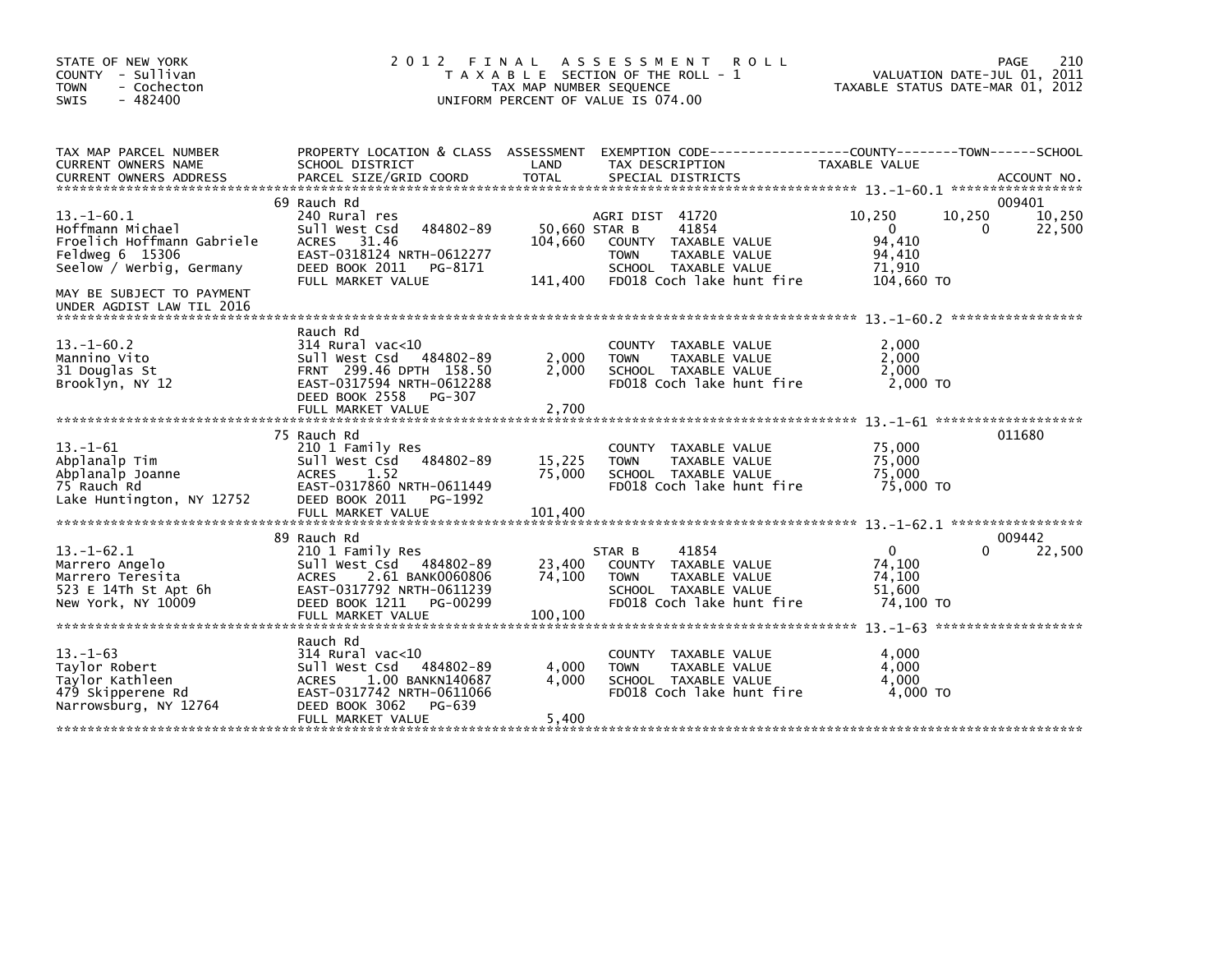| STATE OF NEW YORK<br>COUNTY - Sullivan<br>- Cochecton<br><b>TOWN</b><br>$-482400$<br><b>SWIS</b>     | 2 0 1 2                                                                                                                                                                                | FINAL<br>TAX MAP NUMBER SEQUENCE | A S S E S S M E N T<br><b>ROLL</b><br>T A X A B L E SECTION OF THE ROLL - 1<br>UNIFORM PERCENT OF VALUE IS 074.00            | TAXABLE STATUS DATE-MAR 01, 2012                                | 211<br>PAGE<br>VALUATION DATE-JUL 01, 2011 |
|------------------------------------------------------------------------------------------------------|----------------------------------------------------------------------------------------------------------------------------------------------------------------------------------------|----------------------------------|------------------------------------------------------------------------------------------------------------------------------|-----------------------------------------------------------------|--------------------------------------------|
| TAX MAP PARCEL NUMBER<br>CURRENT OWNERS NAME<br><b>CURRENT OWNERS ADDRESS</b>                        | PROPERTY LOCATION & CLASS ASSESSMENT<br>SCHOOL DISTRICT<br>PARCEL SIZE/GRID COORD                                                                                                      | LAND<br><b>TOTAL</b>             | EXEMPTION CODE-----------------COUNTY-------TOWN------SCHOOL<br>TAX DESCRIPTION<br>SPECIAL DISTRICTS                         | TAXABLE VALUE                                                   | ACCOUNT NO.                                |
| $13. - 1 - 64$<br>Taylor Robert<br>Taylor Kathleen<br>479 Skipperene Rd<br>Narrowsburg, NY 12764     | 97 Rauch Rd<br>220 2 Family Res<br>Sull West Csd 484802-89<br>1.00 BANKN140687<br><b>ACRES</b><br>EAST-0317700 NRTH-0610956<br>DEED BOOK 3062<br>PG-639<br>FULL MARKET VALUE           | 16,000<br>96,000<br>129,700      | COUNTY TAXABLE VALUE<br>TAXABLE VALUE<br><b>TOWN</b><br>SCHOOL TAXABLE VALUE<br>FD018 Coch lake hunt fire                    | 96,000<br>96,000<br>96,000<br>96,000 TO                         | 011800                                     |
| $13 - 1 - 66.1$<br>Fabrizio Joseph<br>Fabrizio Joanne<br>11 Garson Rd<br>Carl Place, NY 11514        | 54 Olsen Rd<br>241 Rural res&ag<br>484802-89<br>sull west Csd<br>Lot 2<br><b>ACRES</b><br>27.94 BANKC030981<br>EAST-0319080 NRTH-0611090<br>DEED BOOK 2371 PG-255<br>FULL MARKET VALUE | 59,900<br>162,500<br>219,600     | AGRI DIST 41720<br>COUNTY TAXABLE VALUE<br><b>TOWN</b><br>TAXABLE VALUE<br>SCHOOL TAXABLE VALUE<br>FD018 Coch lake hunt fire | 31,348<br>31,348<br>131.152<br>131,152<br>131,152<br>162,500 TO | 010980<br>31,348                           |
| MAY BE SUBJECT TO PAYMENT<br>UNDER AGDIST LAW TIL 2016                                               |                                                                                                                                                                                        |                                  |                                                                                                                              |                                                                 |                                            |
| $13. - 1 - 66.2$<br>Jay Roy C<br>7193 State Rt 52<br>Cochecton, NY 12726<br>PRIOR OWNER ON 3/01/2012 | 36 Olsen Rd<br>210 1 Family Res<br>484802-89<br>Sull West Csd<br>2.14<br><b>ACRES</b><br>EAST-0319512 NRTH-0611914<br>DEED BOOK 2011<br>PG-7726<br>FULL MARKET VALUE                   | 21,500<br>116,600<br>157,600     | 41854<br>STAR B<br>COUNTY TAXABLE VALUE<br><b>TOWN</b><br>TAXABLE VALUE<br>SCHOOL TAXABLE VALUE<br>FD018 Coch lake hunt fire | $\mathbf{0}$<br>116,600<br>116,600<br>94.100<br>116,600 TO      | 007058<br>22,500<br>0                      |
| Jay Roy C                                                                                            | 40 Olsen Rd                                                                                                                                                                            |                                  |                                                                                                                              |                                                                 | 012401                                     |
| $13. - 1 - 66.3$<br>Robisch Barry E<br>& Ruth M<br>40 Olsen Rd<br>Lake Huntington, NY 12752          | 210 1 Family Res<br>Sull West Csd<br>484802-89<br>FRNT 260.00 DPTH 125.60<br>EAST-0319590 NRTH-0611600<br>DEED BOOK 768<br>PG-00061                                                    | 15,600<br>86.900                 | <b>COUNTY</b><br>TAXABLE VALUE<br>TAXABLE VALUE<br><b>TOWN</b><br>SCHOOL TAXABLE VALUE<br>FD018 Coch lake hunt fire          | 86,900<br>86,900<br>86.900<br>86,900 TO                         |                                            |
|                                                                                                      | FULL MARKET VALUE                                                                                                                                                                      | 117,400                          |                                                                                                                              |                                                                 |                                            |
| $13.-1-66.4$<br>Olsen Raymond<br>Olsen Shirley<br>Box 83<br>48 Olsen Rd<br>Lake Huntington, NY 12752 | 48 Olsen Rd<br>314 Rural vac<10<br>sull west Csd<br>484802-89<br>20.00 DPTH<br>75.00<br><b>FRNT</b><br>EAST-0319590 NRTH-0611223<br>DEED BOOK 954<br>PG-00167<br>FULL MARKET VALUE     | 400<br>400<br>500                | COUNTY TAXABLE VALUE<br><b>TOWN</b><br>TAXABLE VALUE<br>SCHOOL TAXABLE VALUE<br>FD018 Coch lake hunt fire                    | 400<br>400<br>400<br>400 TO                                     |                                            |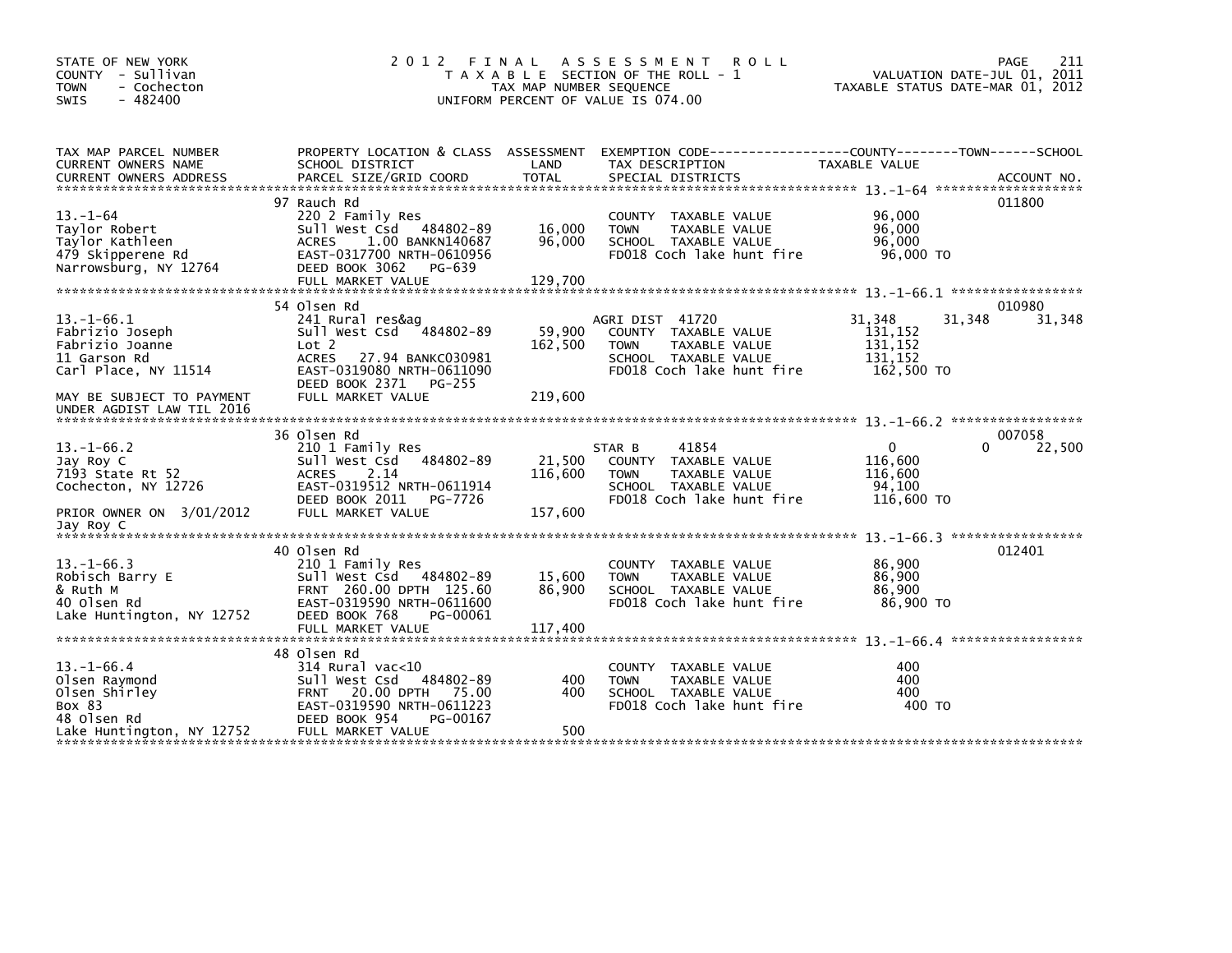| STATE OF NEW YORK<br>COUNTY - Sullivan<br><b>TOWN</b><br>- Cochecton<br>$-482400$<br>SWIS                         | 2012 FINAL                                                                                                                                                            | TAX MAP NUMBER SEQUENCE     | A S S E S S M E N T<br><b>ROLL</b><br>T A X A B L E SECTION OF THE ROLL - 1<br>UNIFORM PERCENT OF VALUE IS 074.00                                             | TAXABLE STATUS DATE-MAR 01, 2012                            | 212<br>PAGE<br>VALUATION DATE-JUL 01, 2011 |
|-------------------------------------------------------------------------------------------------------------------|-----------------------------------------------------------------------------------------------------------------------------------------------------------------------|-----------------------------|---------------------------------------------------------------------------------------------------------------------------------------------------------------|-------------------------------------------------------------|--------------------------------------------|
| TAX MAP PARCEL NUMBER<br>CURRENT OWNERS NAME                                                                      | PROPERTY LOCATION & CLASS ASSESSMENT<br>SCHOOL DISTRICT                                                                                                               | LAND                        | TAX DESCRIPTION                                                                                                                                               | TAXABLE VALUE                                               |                                            |
| $13 - 1 - 66.5$<br>Lake Huntington Summer Comm<br>PO Box 294<br>Lake Huntington, NY 12752                         | Olsen Rd<br>311 Res vac land<br>Sull West Csd<br>484802-89<br><b>ACRES</b><br>5.14<br>EAST-0319040 NRTH-0612322<br>DEED BOOK 1071<br>PG-00217<br>FULL MARKET VALUE    | 25,700<br>25,700<br>34,700  | COUNTY TAXABLE VALUE<br><b>TOWN</b><br>TAXABLE VALUE<br>SCHOOL TAXABLE VALUE<br>FD018 Coch lake hunt fire                                                     | 25,700<br>25,700<br>25,700<br>25,700 TO                     |                                            |
|                                                                                                                   | Stony Rd                                                                                                                                                              |                             |                                                                                                                                                               |                                                             | 010980                                     |
| $13. - 1 - 66.6$<br>Hoffmann Michael<br>Froelich Hoffmann Gabriele<br>Feldweg 6 15306<br>Seelow / Werbig, Germany | $322$ Rural vac $>10$<br>484802-89<br>Sull West Csd<br>Lot 1<br><b>ACRES</b><br>25.17<br>EAST-0319080 NRTH-0611090<br>DEED BOOK 2011<br>PG-8171                       | 36,700<br>36,700            | AG DIS IND 41730<br>COUNTY TAXABLE VALUE<br>TAXABLE VALUE<br><b>TOWN</b><br>SCHOOL TAXABLE VALUE<br>FD018 Coch lake hunt fire                                 | 25,180<br>25,180<br>11,520<br>11,520<br>11,520<br>36.700 TO | 25,180                                     |
| PRIOR OWNER ON 3/01/2012<br>Hoffmann Michael                                                                      | FULL MARKET VALUE                                                                                                                                                     | 49,600                      |                                                                                                                                                               |                                                             |                                            |
| MAY BE SUBJECT TO PAYMENT<br>UNDER AGDIST LAW TIL 2019                                                            |                                                                                                                                                                       |                             |                                                                                                                                                               |                                                             |                                            |
| $13 - 1 - 67$<br>Andrewski Mark J<br>Andrewski Priscilla J<br>55 Hickory Ln<br>Narrowsburg, NY 12764              | Olsen Rd<br>270 Mfg housing<br>Sull West Csd<br>484802-89<br>2.00<br><b>ACRES</b><br>EAST-0319500 NRTH-0612150<br>DEED BOOK 1960<br>PG-655<br>FULL MARKET VALUE       | 21,000<br>32,000<br>43,200  | <b>COUNTY</b><br>TAXABLE VALUE<br><b>TOWN</b><br>TAXABLE VALUE<br>SCHOOL TAXABLE VALUE<br>FD018 Coch lake hunt fire<br>SD010 Lake huntington sew<br>1.00 UN M | 32,000<br>32,000<br>32,000<br>32,000 TO<br>32,000 TO M      | 006905                                     |
|                                                                                                                   |                                                                                                                                                                       |                             |                                                                                                                                                               |                                                             |                                            |
| $13 - 1 - 68$<br>Olsen Raymond A<br>Olsen Shirley M<br>48 Olsen Rd<br>PO Box 83<br>Lake Huntington, NY 12752      | 48 Olsen Rd<br>210 1 Family Res<br>Sull West Csd 484802-89<br>FRNT 235.00 DPTH 136.00<br>EAST-0319585 NRTH-0611339<br>DEED BOOK 1022<br>PG-00260<br>FULL MARKET VALUE | 14,800<br>95,600<br>129,200 | 41834<br>STAR EN<br>COUNTY TAXABLE VALUE<br>TAXABLE VALUE<br><b>TOWN</b><br>SCHOOL TAXABLE VALUE<br>FD018 Coch lake hunt fire                                 | 0<br>95,600<br>95,600<br>48.950<br>95,600 TO                | 010970<br>46,650<br>0                      |
| $13 - 2 - 1$<br>Klatt Charlotte<br>2402 Ceder Mill Rd<br>Baltimore Maryland, 21234                                | Brook Rd<br>314 Rural vac<10<br>Sull West Csd<br>484802-89<br>6.37<br><b>ACRES</b><br>EAST-0310590 NRTH-0614180<br>DEED BOOK 797<br>PG-01066<br>FULL MARKET VALUE     | 27,800<br>27,800<br>37,600  | COUNTY TAXABLE VALUE<br>TAXABLE VALUE<br><b>TOWN</b><br>SCHOOL TAXABLE VALUE<br>FD018 Coch lake hunt fire                                                     | 27,800<br>27,800<br>27,800<br>27,800 TO                     | 007630                                     |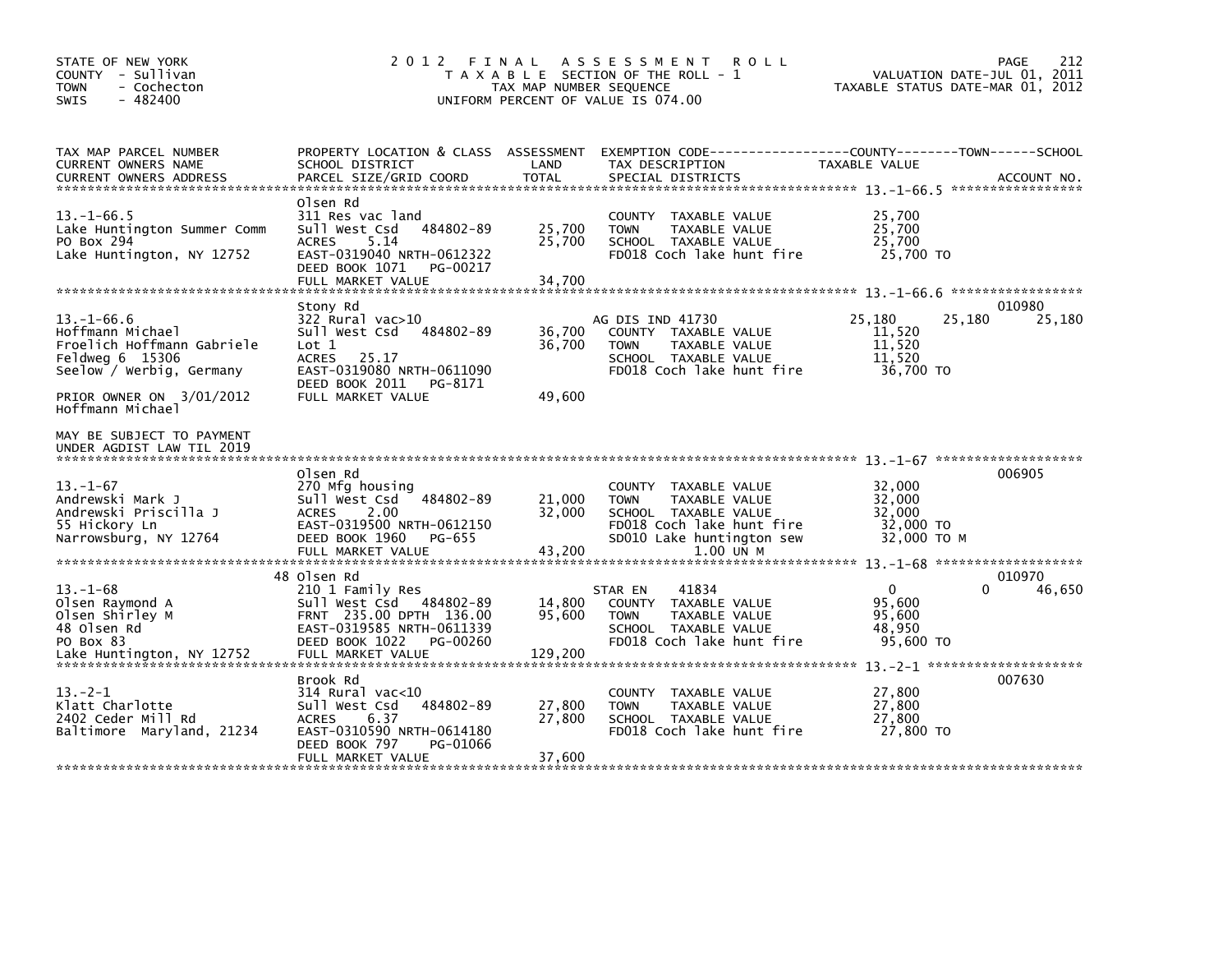| STATE OF NEW YORK<br>COUNTY - Sullivan<br>- Cochecton<br><b>TOWN</b><br>$-482400$<br>SWIS                                                                                                                                              | 2012 FINAL                                                                                                                                                                               | TAX MAP NUMBER SEQUENCE<br>UNIFORM PERCENT OF VALUE IS 074.00 | A S S E S S M E N T<br>T A X A B L E SECTION OF THE ROLL - 1                                                                                                                                   | <b>ROLL</b>                                                                    | 213<br>PAGE<br>VALUATION DATE-JUL 01, 2011<br>TAXABLE STATUS DATE-MAR 01, 2012 |
|----------------------------------------------------------------------------------------------------------------------------------------------------------------------------------------------------------------------------------------|------------------------------------------------------------------------------------------------------------------------------------------------------------------------------------------|---------------------------------------------------------------|------------------------------------------------------------------------------------------------------------------------------------------------------------------------------------------------|--------------------------------------------------------------------------------|--------------------------------------------------------------------------------|
| TAX MAP PARCEL NUMBER<br>CURRENT OWNERS NAME                                                                                                                                                                                           | PROPERTY LOCATION & CLASS ASSESSMENT<br>SCHOOL DISTRICT                                                                                                                                  | LAND                                                          | TAX DESCRIPTION                                                                                                                                                                                | EXEMPTION CODE-----------------COUNTY-------TOWN------SCHOOL<br>TAXABLE VALUE  |                                                                                |
| $13 - 2 - 2$<br>Furk Paul H<br>41 Brook Rd<br>Cochecton, NY 12726<br>200 TOLL MARKET VALUE 200 151,600 FOO18 Coch Take hunt fire 112,200 TO 18-200 TO 18-200 FOO18 Coch Take hunt fire 112,200 TO 18-200 TO 18-200 TO 18-200 TO 18-2-3 | 41 Brook Rd<br>210 1 Family Res<br>Sull West Csd 484802-89<br><b>ACRES</b><br>6.50<br>EAST-0310500 NRTH-0613580<br>DEED BOOK 1037<br>PG-00154                                            | 37,100 AGED-CTS<br>112,200                                    | 84 PCT OF VALUE USED FOR EXEMPTION PURPOSES<br>STAR EN<br>41834<br>41800<br>COUNTY TAXABLE VALUE<br>TAXABLE VALUE<br><b>TOWN</b><br>SCHOOL TAXABLE VALUE                                       | $\mathbf{0}$<br>47,124<br>65,076<br>65,076<br>18.426                           | 004960<br>$\Omega$<br>46,650<br>47,124<br>47,124                               |
| $13 - 2 - 3$<br>Cochrane Gary<br>Cochrane Diane<br>31 Smales Rd<br>Cochecton, NY 12726                                                                                                                                                 | Brook Rd<br>$314$ Rural vac<10<br>Sull West Csd 484802-89<br>Right Of Survivorship<br><b>ACRES</b><br>6.00<br>EAST-0310430 NRTH-0613050<br>DEED BOOK 2752<br>PG-326<br>FULL MARKET VALUE | 26,400<br>26,400<br>35,700                                    | COUNTY TAXABLE VALUE<br>TAXABLE VALUE<br><b>TOWN</b><br>SCHOOL TAXABLE VALUE<br>FD018 Coch lake hunt fire                                                                                      | 26,400<br>26,400<br>26,400<br>26.400 TO                                        | 007380                                                                         |
| $13 - 2 - 4.1$<br>Furk Paul<br>41 Brook Rd<br>Cochecton, NY 12726<br>MAY BE SUBJECT TO PAYMENT<br>UNDER AGDIST LAW TIL 2016                                                                                                            | Brook Rd<br>105 Vac farmland<br>Sull West Csd 484802-89<br>ACRES 19.00<br>EAST-0311092 NRTH-0613162<br>DEED BOOK 1037 PG-00154<br>FULL MARKET VALUE                                      | 58,600<br>58,600<br>79,200                                    | AGRI DIST 41720<br>COUNTY TAXABLE VALUE<br>TAXABLE VALUE<br><b>TOWN</b><br>SCHOOL TAXABLE VALUE<br>FD018 Coch lake hunt fire                                                                   | 46,630<br>11.970<br>11,970<br>11.970<br>58,600 TO                              | 005000<br>46,630<br>46,630                                                     |
|                                                                                                                                                                                                                                        |                                                                                                                                                                                          |                                                               |                                                                                                                                                                                                |                                                                                |                                                                                |
| $13 - 2 - 4.2$<br>Kirschbaum Clayton<br>64 Brook Rd<br>Cochecton, NY 12726                                                                                                                                                             | 64 Brook Rd<br>210 1 Family Res<br>Sull West Csd 484802-89<br><b>ACRES</b><br>1.50<br>EAST-0310910 NRTH-0614020<br>DEED BOOK 764<br>PG-00235<br>FULL MARKET VALUE                        | 16,000 AGED-CTS<br>70,900 STAR EN<br>95.800                   | 91 PCT OF VALUE USED FOR EXEMPTION PURPOSES<br>41121<br>WAR VET<br>41800<br>41834<br>COUNTY TAXABLE VALUE<br>TAXABLE VALUE<br><b>TOWN</b><br>SCHOOL TAXABLE VALUE<br>FD018 Coch lake hunt fire | 9.678<br>27,421<br>$\overline{0}$<br>33,801<br>33,801<br>$\Omega$<br>70,900 TO | 007620<br>9,678<br>$\Omega$<br>27,421<br>32,260<br>38,640<br>$\mathbf{0}$      |
|                                                                                                                                                                                                                                        |                                                                                                                                                                                          |                                                               |                                                                                                                                                                                                |                                                                                |                                                                                |
| $13 - 2 - 4.3$<br>Giovanniello Michael<br>Giovanniello Rosa<br>106 Forth St<br>Glen Cove, NY 11542                                                                                                                                     | County Road 116<br>322 Rural vac>10<br>484802-89<br>Sull West Csd<br>Lot $#3$ Of Sub<br>ACRES 19.17<br>EAST-0312500 NRTH-0612390<br>DEED BOOK 2197<br>PG-451                             | 29,200<br>29,200                                              | COUNTY TAXABLE VALUE<br>TAXABLE VALUE<br><b>TOWN</b><br>SCHOOL TAXABLE VALUE<br>FD018 Coch lake hunt fire                                                                                      | 29,200<br>29,200<br>29,200<br>29,200 TO                                        | 003135                                                                         |
|                                                                                                                                                                                                                                        | FULL MARKET VALUE                                                                                                                                                                        | 39,500                                                        |                                                                                                                                                                                                |                                                                                |                                                                                |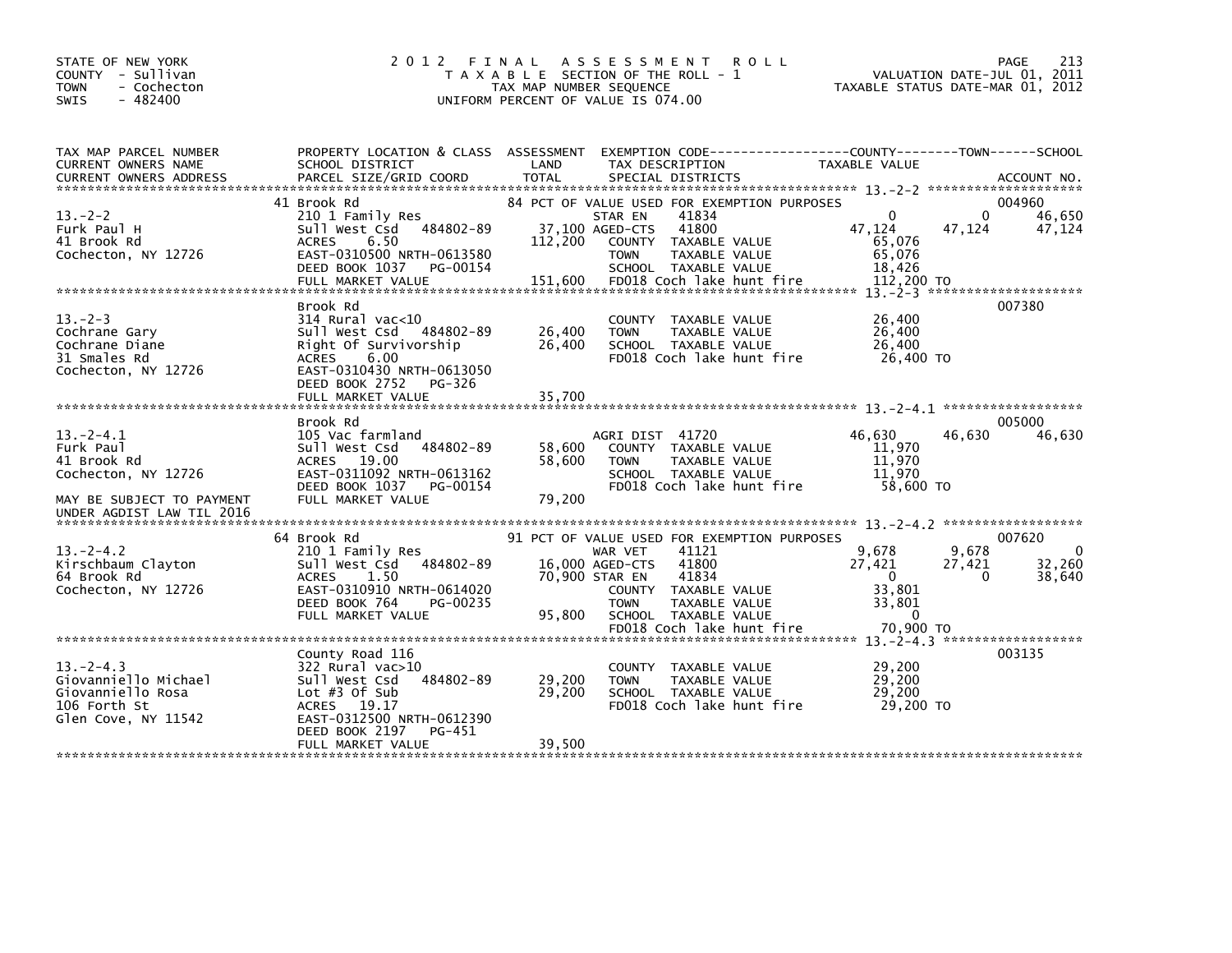| STATE OF NEW YORK<br>COUNTY - Sullivan<br><b>TOWN</b><br>- Cochecton<br>$-482400$<br>SWIS                                                                                                             | 2012 FINAL                                                                                                                                                                                | TAX MAP NUMBER SEQUENCE      | A S S E S S M E N T<br><b>ROLL</b><br>T A X A B L E SECTION OF THE ROLL - 1<br>UNIFORM PERCENT OF VALUE IS 074.00            | TAXABLE STATUS DATE-MAR 01, 2012                        | 214<br>PAGE<br>VALUATION DATE-JUL 01, 2011 |
|-------------------------------------------------------------------------------------------------------------------------------------------------------------------------------------------------------|-------------------------------------------------------------------------------------------------------------------------------------------------------------------------------------------|------------------------------|------------------------------------------------------------------------------------------------------------------------------|---------------------------------------------------------|--------------------------------------------|
| TAX MAP PARCEL NUMBER<br>CURRENT OWNERS NAME<br>CURRENT OWNERS ADDRESS PARCEL SIZE/GRID COORD TOTAL SPECIAL DISTRICTS AND MESS ADDRESS PARCEL SIZE/GRID COORD TOTAL SPECIAL DISTRICTS AND ACCOUNT NO. | PROPERTY LOCATION & CLASS ASSESSMENT<br>SCHOOL DISTRICT                                                                                                                                   | LAND                         | EXEMPTION CODE-----------------COUNTY-------TOWN------SCHOOL<br>TAX DESCRIPTION                                              | TAXABLE VALUE                                           |                                            |
| $13 - 2 - 4.4$<br>Curran Michael<br>Curran Christy<br>875 Braman Rd<br>Equinuck, PA 18417                                                                                                             | 387 County Road 116<br>210 1 Family Res<br>484802-89<br>Sull West Csd<br>Lot $#1$ Of Sub<br>ACRES<br>5.00<br>EAST-0311270 NRTH-0612610<br>DEED BOOK 2010<br>PG-60232<br>FULL MARKET VALUE | 32,000<br>125,500<br>169,600 | COUNTY TAXABLE VALUE<br>TAXABLE VALUE<br><b>TOWN</b><br>SCHOOL TAXABLE VALUE<br>FD018 Coch lake hunt fire                    | 125,500<br>125,500<br>125,500<br>125,500 TO             | 003136                                     |
| $13 - 2 - 4.5$<br>Giovaniello Michael<br>Giovaniello Rosa<br>106 Fourth St<br>Glen Cove, NY 11542                                                                                                     | County Road 116<br>270 Mfg housing<br>484802-89<br>Sull West Csd<br>Lot $#2$ Of Sub<br>ACRES<br>7.85<br>EAST-0311593 NRTH-0612477<br>DEED BOOK 2230<br>PG-510<br>FULL MARKET VALUE        | 29,800<br>36,000<br>48,600   | COUNTY TAXABLE VALUE<br><b>TOWN</b><br>TAXABLE VALUE<br>SCHOOL TAXABLE VALUE<br>FD018 Coch lake hunt fire                    | 36,000<br>36,000<br>36.000<br>36,000 TO                 |                                            |
| $13. -2 - 4.6$<br>Hilton Donald<br>Hilton Richard G<br>20 Long Ln<br>Levittown, NY 11756                                                                                                              | County Road 116<br>$322$ Rural vac $>10$<br>484802-89<br>Sull West Csd<br>Lot $#4$ Of Sub<br>ACRES 17.19<br>EAST-0312215 NRTH-0612102<br>DEED BOOK 2001<br>PG-488<br>FULL MARKET VALUE    | 56,100<br>56,100<br>75,800   | COUNTY TAXABLE VALUE<br>TAXABLE VALUE<br><b>TOWN</b><br>SCHOOL TAXABLE VALUE<br>FD018 Coch lake hunt fire                    | 56,100<br>56.100<br>56,100<br>56.100 TO                 |                                            |
| $13 - 2 - 4.8$<br>Biagi John<br>49-38 Utopia Pkwy<br>Flushing, NY 11365                                                                                                                               | County Road 116<br>260 Seasonal res<br>Sull West Csd<br>484802-89<br>Lot $5 & 6$<br>ACRES 12.46<br>EAST-0312974 NRTH-0613059<br>DEED BOOK 1357<br>PG-00148<br>FULL MARKET VALUE           | 36,700<br>66,700<br>90,100   | 41854<br>STAR B<br>COUNTY TAXABLE VALUE<br><b>TOWN</b><br>TAXABLE VALUE<br>SCHOOL TAXABLE VALUE<br>FD018 Coch lake hunt fire | $\mathbf{0}$<br>66,700<br>66,700<br>44,200<br>66,700 TO | 22,500<br>$\Omega$                         |
| $13 - 2 - 4.9$<br>Kirschbaum Patricia<br>64 Brook Rd<br>Cochecton, NY 12726                                                                                                                           | County Road 116<br>322 Rural vac>10<br>484802-89<br>Sull West Csd<br>ACRES 21.30<br>EAST-0311665 NRTH-0613636<br>DEED BOOK 1037<br>PG-00158<br>FULL MARKET VALUE                          | 29,300<br>29,300<br>39,600   | COUNTY TAXABLE VALUE<br><b>TOWN</b><br>TAXABLE VALUE<br>SCHOOL TAXABLE VALUE<br>FD018 Coch lake hunt fire                    | 29,300<br>29,300<br>29,300<br>29,300 TO                 |                                            |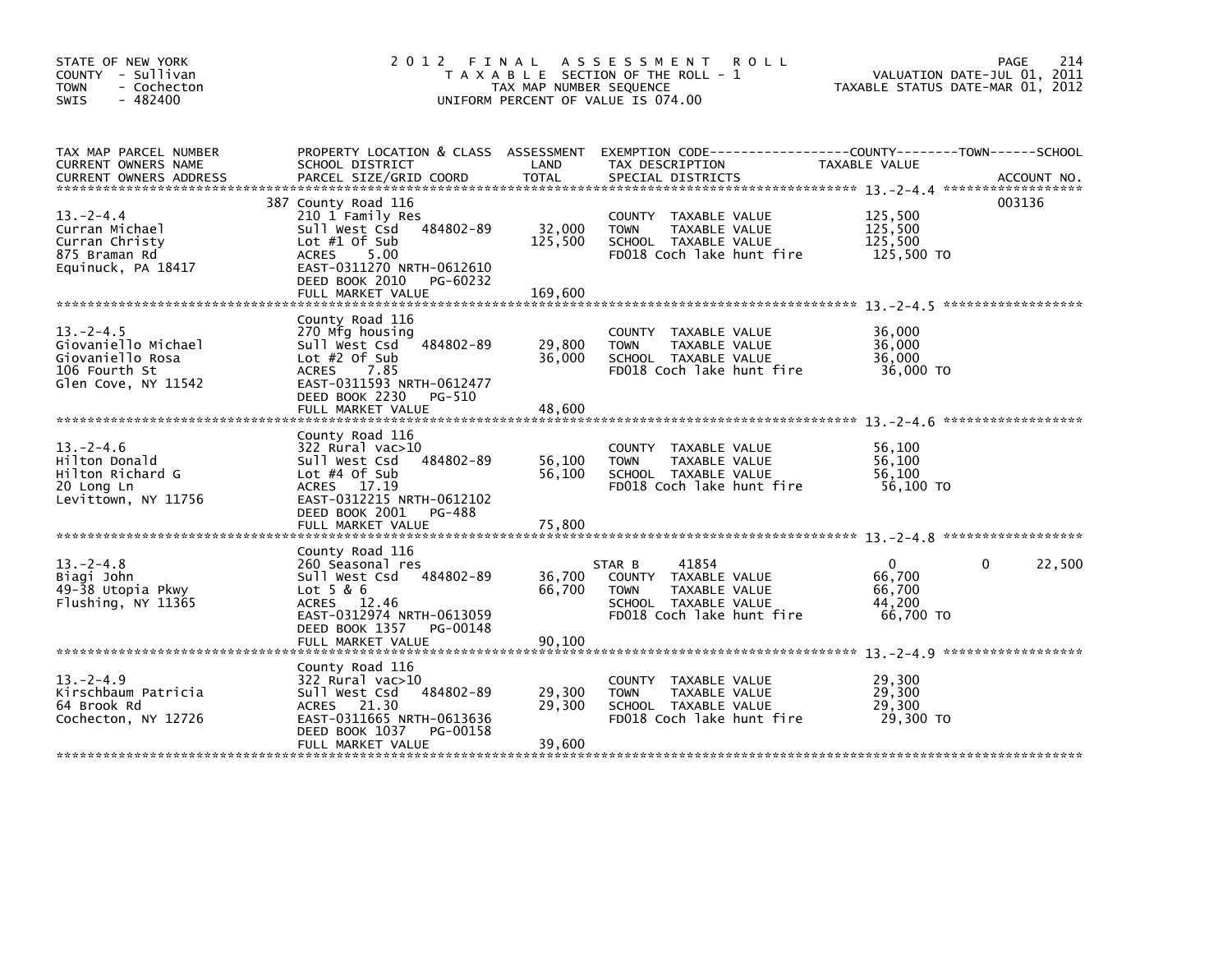| STATE OF NEW YORK<br>COUNTY - Sullivan<br><b>TOWN</b><br>- Cochecton<br>$-482400$<br><b>SWIS</b>  | 2 0 1 2                                                                                                                                                                            | FINAL<br>TAX MAP NUMBER SEQUENCE | A S S E S S M E N T<br><b>ROLL</b><br>T A X A B L E SECTION OF THE ROLL - 1<br>UNIFORM PERCENT OF VALUE IS 074.00             | TAXABLE STATUS DATE-MAR 01, 2012                        | 215<br>PAGE<br>VALUATION DATE-JUL 01, 2011 |
|---------------------------------------------------------------------------------------------------|------------------------------------------------------------------------------------------------------------------------------------------------------------------------------------|----------------------------------|-------------------------------------------------------------------------------------------------------------------------------|---------------------------------------------------------|--------------------------------------------|
| TAX MAP PARCEL NUMBER<br>CURRENT OWNERS NAME<br><b>CURRENT OWNERS ADDRESS</b>                     | PROPERTY LOCATION & CLASS ASSESSMENT<br>SCHOOL DISTRICT<br>PARCEL SIZE/GRID COORD                                                                                                  | LAND<br>TOTAL                    | EXEMPTION CODE-----------------COUNTY-------TOWN------SCHOOL<br>TAX DESCRIPTION<br>SPECIAL DISTRICTS                          | TAXABLE VALUE                                           | ACCOUNT NO.                                |
| $13. -2 - 5$<br>Gartner William<br>Gartner Reinhard<br>249 County Road 116<br>Cochecton, NY 12726 | 249 County Road 116<br>260 Seasonal res<br>Sull West Csd<br>484802-89<br>Landlocked<br>ACRES 50.00<br>EAST-0313780 NRTH-0611860<br>DEED BOOK 1084<br>PG-00057<br>FULL MARKET VALUE | 78,200<br>79,200<br>107,000      | <b>COUNTY</b><br>TAXABLE VALUE<br>TAXABLE VALUE<br><b>TOWN</b><br>SCHOOL TAXABLE VALUE<br>FD018 Coch lake hunt fire           | 79,200<br>79,200<br>79,200<br>79,200 TO                 | 009835                                     |
| $13. - 2 - 6$<br>Genco Ernest<br>Genco Vita<br>104 Emerson Ave<br>Staten Island, NY 10301         | County Road 116<br>910 Priv forest<br>484802-89<br>Sull West Csd<br>ACRES 50.00<br>EAST-0314890 NRTH-0611290<br>DEED BOOK 2507 PG-501<br>FULL MARKET VALUE                         | 79,200<br>79,200<br>107,000      | TAXABLE VALUE<br><b>COUNTY</b><br>TAXABLE VALUE<br><b>TOWN</b><br>SCHOOL TAXABLE VALUE<br>FD018 Coch lake hunt fire           | 79,200<br>79,200<br>79,200<br>79,200 TO                 | 010871                                     |
| $13.-2-8.1$<br>Esselman Dorothy<br>90 Stony Rd<br>Lake Huntington, NY 12752                       | 90 Stony Rd<br>210 1 Family Res<br>Sull West Csd 484802-89<br>2.05 BANK 40205<br><b>ACRES</b><br>EAST-0316872 NRTH-0610719<br>DEED BOOK 2643<br><b>PG-97</b><br>FULL MARKET VALUE  | 21,500<br>99,500<br>134,500      | 41834<br>STAR EN<br>COUNTY TAXABLE VALUE<br><b>TOWN</b><br>TAXABLE VALUE<br>SCHOOL TAXABLE VALUE<br>FD018 Coch lake hunt fire | $\mathbf{0}$<br>99,500<br>99,500<br>52,850<br>99,500 TO | 011225<br>46,650<br>0                      |
| $13. - 2 - 8.2$<br>Mladenovic Sinisa<br>Mladenovic Mira<br>4105 74 St<br>Elmhurst, NY 11373       | 82 Stony Rd<br>210 1 Family Res<br>Sull West Csd<br>484802-89<br>2.42<br><b>ACRES</b><br>EAST-0316718 NRTH-0610719<br>DEED BOOK 3076<br>PG-557<br>FULL MARKET VALUE                | 22,700<br>115,900<br>156,600     | TAXABLE VALUE<br>COUNTY<br><b>TOWN</b><br>TAXABLE VALUE<br>SCHOOL TAXABLE VALUE<br>FD018 Coch lake hunt fire                  | 115,900<br>115,900<br>115,900<br>115,900 TO             |                                            |
| $13. -2 - 8.3$<br>Esselman Kevin<br>Esselman Brenda<br>92 Stony Rd<br>Lake Huntington, NY 12752   | 92 Stony Rd<br>270 Mfg housing<br>Sull West Csd 484802-89<br><b>ACRES</b><br>4.11 BANK 40205<br>EAST-0316872 NRTH-0610719<br>DEED BOOK 3641<br>PG-435<br>FULL MARKET VALUE         | 36,400<br>81,300<br>109,900      | 41854<br>STAR B<br>COUNTY TAXABLE VALUE<br><b>TOWN</b><br>TAXABLE VALUE<br>SCHOOL TAXABLE VALUE<br>FD018 Coch lake hunt fire  | $\Omega$<br>81,300<br>81,300<br>58,800<br>81,300 TO     | 011225<br>22,500<br><sup>0</sup>           |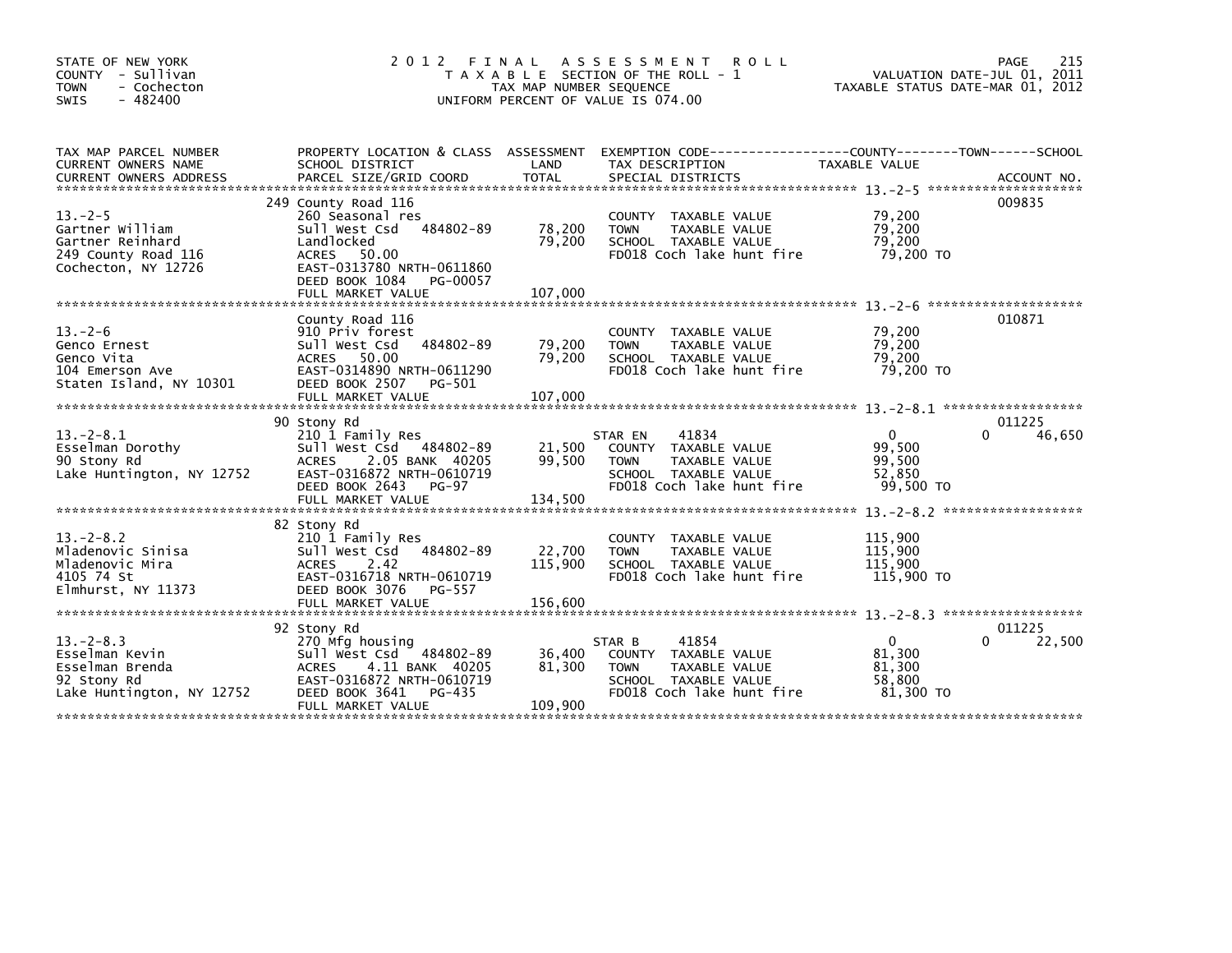| STATE OF NEW YORK<br>COUNTY - Sullivan<br>- Cochecton<br><b>TOWN</b><br>$-482400$<br><b>SWIS</b>                                                            | 2 0 1 2<br>FINAL<br>T A X A B L E SECTION OF THE ROLL - 1<br>TAX MAP NUMBER SEQUENCE<br>UNIFORM PERCENT OF VALUE IS 074.00                                                                                   | 216<br><b>PAGE</b><br>VALUATION DATE-JUL 01, 2011<br>TAXABLE STATUS DATE-MAR 01, 2012 |                                                                                                                                                          |                                                                  |                                                  |
|-------------------------------------------------------------------------------------------------------------------------------------------------------------|--------------------------------------------------------------------------------------------------------------------------------------------------------------------------------------------------------------|---------------------------------------------------------------------------------------|----------------------------------------------------------------------------------------------------------------------------------------------------------|------------------------------------------------------------------|--------------------------------------------------|
| TAX MAP PARCEL NUMBER<br><b>CURRENT OWNERS NAME</b>                                                                                                         | PROPERTY LOCATION & CLASS ASSESSMENT<br>SCHOOL DISTRICT                                                                                                                                                      | LAND                                                                                  | EXEMPTION        CODE-----------------COUNTY-------TOWN------SCHOOL<br>TAX DESCRIPTION                                                                   | TAXABLE VALUE                                                    |                                                  |
|                                                                                                                                                             |                                                                                                                                                                                                              |                                                                                       |                                                                                                                                                          |                                                                  |                                                  |
| $13. - 2 - 9$<br>Ragone Bernardo<br>Ragone Janet<br>221 Lagoon Drive East<br>Lido Beach, NY 11561<br>MAY BE SUBJECT TO PAYMENT<br>UNDER RPTL480A UNTIL 2021 | 120 Stony Rd<br>240 Rural res<br>484802-89<br>Sull West Csd<br>combo $13-2-7$ & $13.-2-15$<br>122 elig acres<br>ACRES 192.87<br>EAST-0316323 NRTH-0609293<br>DEED BOOK 1044<br>PG-00303<br>FULL MARKET VALUE | 285,600<br>385,900                                                                    | AGRI DIST 41720<br>173,700 FOREST LND 47460<br>COUNTY TAXABLE VALUE<br><b>TOWN</b><br>TAXABLE VALUE<br>SCHOOL TAXABLE VALUE<br>FD018 Coch lake hunt fire | 14,230<br>101,120<br>170,250<br>170,250<br>170,250<br>285,600 TO | 008981<br>14,230<br>14,230<br>101,120<br>101,120 |
| $13 - 2 - 10.1$<br>Bonanza Thomas F<br>225 County Road 116<br>Cochecton, NY 12726                                                                           | Stony Rd<br>910 Priv forest<br>Sull West Csd<br>484802-89<br>ACRES 50.00<br>EAST-0318080 NRTH-0609650<br>DEED BOOK 3393<br>PG-464<br>FULL MARKET VALUE                                                       | 84,000<br>84,000<br>113,500                                                           | COUNTY TAXABLE VALUE<br><b>TOWN</b><br>TAXABLE VALUE<br>SCHOOL TAXABLE VALUE<br>FD018 Coch lake hunt fire                                                | 84,000<br>84,000<br>84,000<br>84,000 TO                          | 008950                                           |
| $13 - 2 - 10.2$<br>Brennan Kevin<br>Brennan George L<br>13221 Scottish Hunt Ln<br>Bristow, VA 20136                                                         | Stony Rd<br>910 Priv forest<br>484802-89<br>Sull West Csd<br>ACRES 50.00<br>EAST-0319060 NRTH-0609130<br>DEED BOOK 1479<br>PG-376<br>FULL MARKET VALUE                                                       | 99,900<br>106,100<br>143.400                                                          | <b>COUNTY</b><br>TAXABLE VALUE<br>TAXABLE VALUE<br><b>TOWN</b><br>SCHOOL TAXABLE VALUE<br>FD018 Coch lake hunt fire                                      | 106,100<br>106,100<br>106,100<br>106,100 TO                      | 008060                                           |
| $13 - 2 - 11.1$<br>Rubel Edward<br>5 Brook Rd<br>Cochecton, NY 12726                                                                                        | 5 Brook Rd<br>210 1 Family Res<br>484802-89<br>Sull West Csd<br>9.88<br><b>ACRES</b><br>EAST-0310390 NRTH-0612500<br>DEED BOOK 2985<br>PG-318<br>FULL MARKET VALUE                                           | 33,820<br>98,820<br>133,500                                                           | 41834<br>STAR EN<br>COUNTY TAXABLE VALUE<br>TAXABLE VALUE<br><b>TOWN</b><br>SCHOOL TAXABLE VALUE<br>FD018 Coch lake hunt fire                            | $\mathbf 0$<br>98,820<br>98,820<br>52.170<br>98.820 TO           | 012850<br>$\Omega$<br>46,650                     |
| $13 - 2 - 11.2$<br>Connolly Suzann<br>Connolly Matthew B<br>64-53 60th St<br>Maspeth, NY 11378                                                              | County Road 116<br>$314$ Rural vac< $10$<br>484802-89<br>Sull West Csd<br><b>ACRES</b><br>4.14<br>EAST-0310140 NRTH-0612040<br>DEED BOOK 2360<br>PG-150<br>FULL MARKET VALUE                                 | 20,000<br>20,000<br>27,000                                                            | TAXABLE VALUE<br><b>COUNTY</b><br><b>TOWN</b><br>TAXABLE VALUE<br>SCHOOL TAXABLE VALUE<br>FD018 Coch lake hunt fire                                      | 20,000<br>20,000<br>20,000<br>20,000 TO                          | 016855                                           |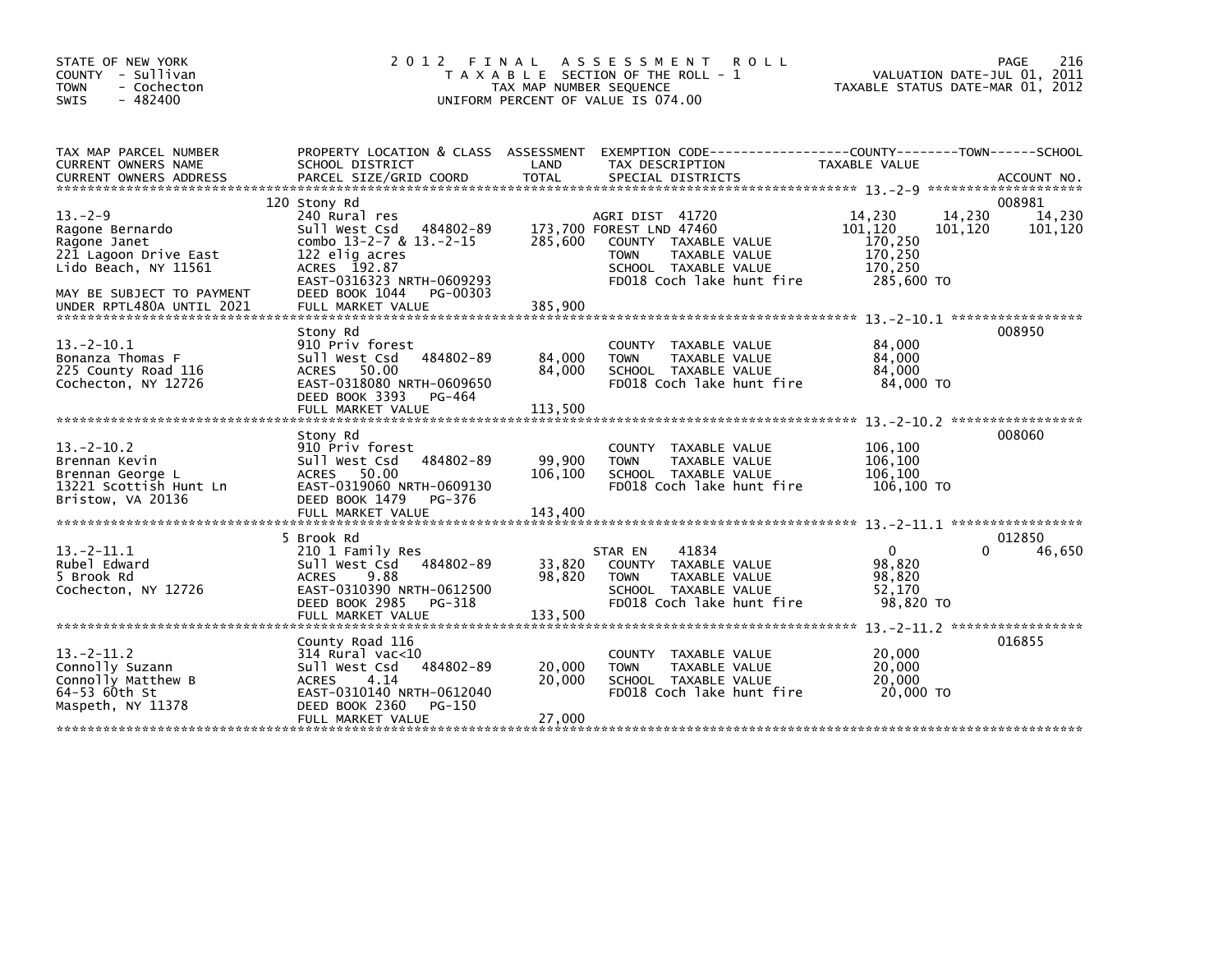| STATE OF NEW YORK<br>COUNTY - Sullivan<br>- Cochecton<br><b>TOWN</b><br>$-482400$<br><b>SWIS</b>                                                       | 2 0 1 2                                                                                                                                                                               | FINAL<br>TAX MAP NUMBER SEQUENCE | A S S E S S M E N T<br><b>ROLL</b><br>T A X A B L E SECTION OF THE ROLL - 1<br>UNIFORM PERCENT OF VALUE IS 074.00                                        | TAXABLE STATUS DATE-MAR 01, 2012                                                 | 217<br>PAGE<br>VALUATION DATE-JUL 01, 2011 |
|--------------------------------------------------------------------------------------------------------------------------------------------------------|---------------------------------------------------------------------------------------------------------------------------------------------------------------------------------------|----------------------------------|----------------------------------------------------------------------------------------------------------------------------------------------------------|----------------------------------------------------------------------------------|--------------------------------------------|
| TAX MAP PARCEL NUMBER<br>CURRENT OWNERS NAME<br><b>CURRENT OWNERS ADDRESS</b>                                                                          | SCHOOL DISTRICT<br>PARCEL SIZE/GRID COORD                                                                                                                                             | LAND<br><b>TOTAL</b>             | PROPERTY LOCATION & CLASS ASSESSMENT EXEMPTION CODE----------------COUNTY-------TOWN------SCHOOL<br>TAX DESCRIPTION<br>SPECIAL DISTRICTS                 | TAXABLE VALUE                                                                    | ACCOUNT NO.                                |
| $13 - 2 - 11.3$<br>Connolly Suzann<br>Connolly Matthew B<br>64-53 60th Ave<br>Masbeth, NY 11378                                                        | County Road 116<br>210 1 Family Res<br>Sull West Csd<br>484802-89<br>2.00<br><b>ACRES</b><br>EAST-0309970 NRTH-0611680<br>DEED BOOK 2360<br>PG-150<br>FULL MARKET VALUE               | 21,000<br>54,600<br>73,800       | COUNTY TAXABLE VALUE<br>TAXABLE VALUE<br><b>TOWN</b><br>SCHOOL TAXABLE VALUE<br>FD018 Coch lake hunt fire                                                | 54,600<br>54,600<br>54,600<br>54,600 TO                                          | 012851                                     |
| $13 - 2 - 12$<br>Daif Aiman<br>1048 60th St<br>Brooklyn, NY 11219                                                                                      | 433 County Road 116<br>210 1 Family Res<br>484802-89<br>Sull West Csd<br>0.69<br><b>ACRES</b><br>EAST-0310580 NRTH-0612030<br>DEED BOOK 3054<br>PG-305<br>FULL MARKET VALUE           | 13,300<br>99,000<br>133,800      | COUNTY TAXABLE VALUE<br>TAXABLE VALUE<br><b>TOWN</b><br>SCHOOL TAXABLE VALUE<br>FD018 Coch lake hunt fire                                                | 99.000<br>99,000<br>99,000<br>99,000 TO                                          | 016860                                     |
| $13 - 2 - 13$<br>Skovron David<br>Rubin Jeffrev<br>117 E 24th St 4<br>New York, NY 10010                                                               | 421 County Road 116<br>240 Rural res<br>Sull West Csd<br>484802-89<br>ACRES 113.71 BANKN140687<br>EAST-0311750 NRTH-0611220<br>DEED BOOK 2422<br><b>PG-005</b><br>FULL MARKET VALUE   | 174,500<br>685,900<br>926,900    | COUNTY TAXABLE VALUE<br><b>TOWN</b><br>TAXABLE VALUE<br>SCHOOL TAXABLE VALUE<br>FD018 Coch lake hunt fire                                                | 685,900<br>685,900<br>685.900<br>685,900 TO                                      | 001380                                     |
| $13 - 2 - 14$<br>Genco Ernest<br>Genco Vita<br>104 Emerson Ave<br>Staten Island, NY 10301                                                              | County Road 116<br>910 Priv forest<br>Sull West Csd<br>484802-89<br>ACRES 109.30<br>EAST-0314180 NRTH-0609770<br>DEED BOOK 2507<br>PG-501                                             | 129,300<br>129,300               | COUNTY TAXABLE VALUE<br><b>TOWN</b><br>TAXABLE VALUE<br>SCHOOL TAXABLE VALUE<br>FD018 Coch lake hunt fire                                                | 129,300<br>129.300<br>129,300<br>129,300 TO                                      | 010870                                     |
| $13 - 2 - 16.1$<br>Haase Gay M<br>Haase Roy O<br>PO Box 510825<br>Key Colony Beach, FL 33051<br>MAY BE SUBJECT TO PAYMENT<br>UNDER RPTL480A UNTIL 2021 | Haase Rd<br>105 Vac farmland<br>Sull West Csd 484802-89<br>52.9 Acres Eligible<br>98.40<br><b>ACRES</b><br>EAST-0318340 NRTH-0607360<br>DEED BOOK 3072<br>PG-305<br>FULL MARKET VALUE | 166,000<br>224,300               | AGRI DIST 41720<br>159,000 FOREST LND 47460<br>COUNTY TAXABLE VALUE<br><b>TOWN</b><br>TAXABLE VALUE<br>SCHOOL TAXABLE VALUE<br>FD018 Coch lake hunt fire | 61.220<br>61,220<br>59,530<br>59.530<br>45,250<br>45,250<br>45.250<br>166,000 TO | 005701<br>61.220<br>59,530                 |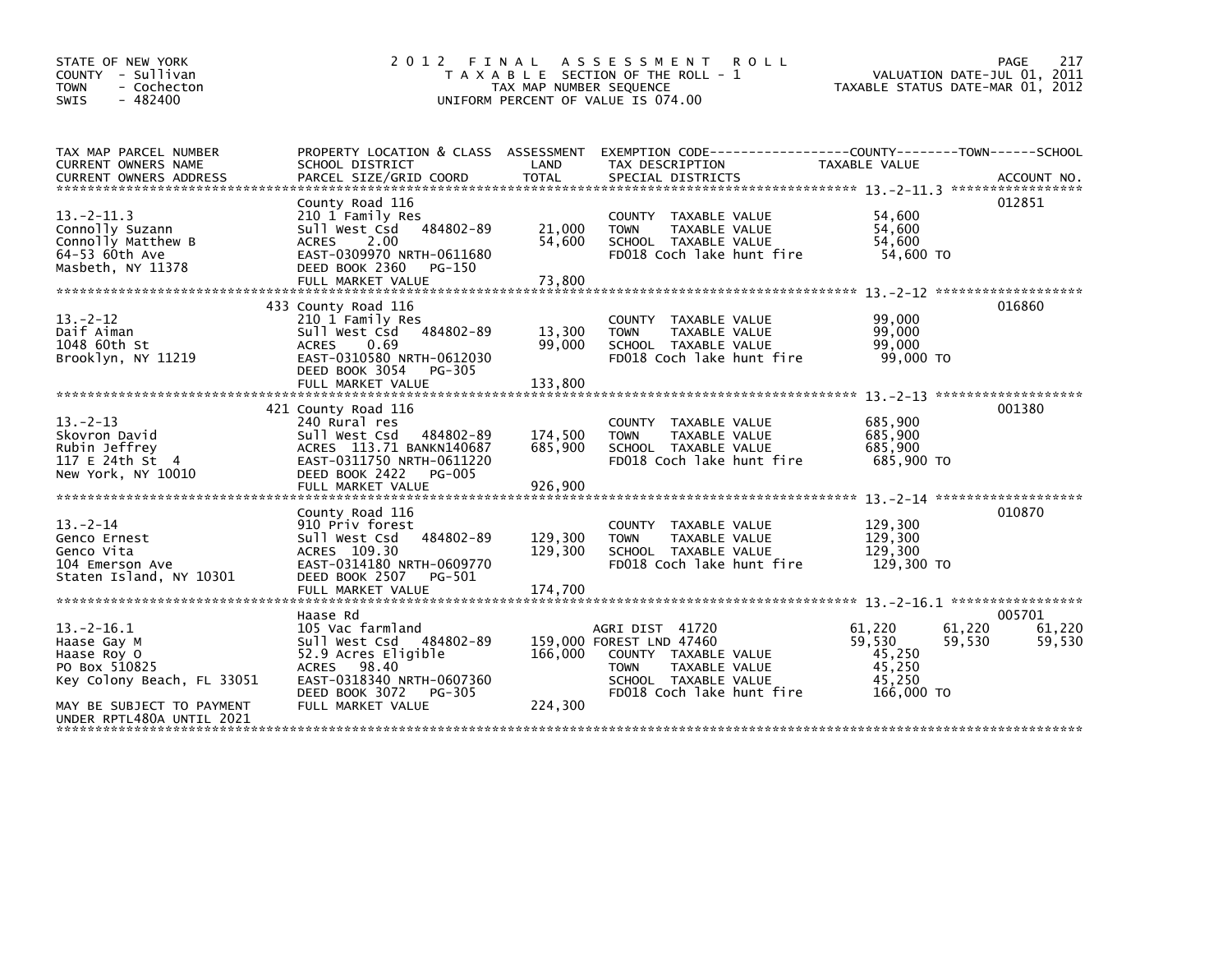| 2012 FINAL ASSESSMENT ROLL<br>STATE OF NEW YORK<br>- Sullivan<br>T A X A B L E SECTION OF THE ROLL - 1<br>COUNTY<br>- Cochecton<br>TAX MAP NUMBER SEQUENCE<br><b>TOWN</b><br>$-482400$<br>UNIFORM PERCENT OF VALUE IS 074.00<br><b>SWIS</b> |                                                 |                            |                                                                      | VALUATION DATE-JUL 01, 2011<br>TAXABLE STATUS DATE-MAR 01, 2012 | 218<br>PAGE |
|---------------------------------------------------------------------------------------------------------------------------------------------------------------------------------------------------------------------------------------------|-------------------------------------------------|----------------------------|----------------------------------------------------------------------|-----------------------------------------------------------------|-------------|
| TAX MAP PARCEL NUMBER                                                                                                                                                                                                                       | PROPERTY LOCATION & CLASS ASSESSMENT            |                            | EXEMPTION        CODE-----------------COUNTY--------TOWN------SCHOOL |                                                                 |             |
| <b>CURRENT OWNERS NAME</b><br><b>CURRENT OWNERS ADDRESS</b>                                                                                                                                                                                 | SCHOOL DISTRICT<br>PARCEL SIZE/GRID COORD TOTAL | <b>Example 18 The LAND</b> | TAX DESCRIPTION<br>SPECIAL DISTRICTS                                 | TAXABLE VALUE                                                   | ACCOUNT NO. |
|                                                                                                                                                                                                                                             | Haase Rd                                        |                            |                                                                      |                                                                 | 005700      |
| 13. –2–16.2                                                                                                                                                                                                                                 | 210 1 Family Res                                |                            | TAXABLE VALUE<br><b>COUNTY</b>                                       | 65,500                                                          |             |
| Haase Gay M                                                                                                                                                                                                                                 | Sull West Csd 484802-89                         | 19,000                     | TOWN<br>TAXABLE VALUE                                                | 65,500                                                          |             |
| Haase Roy O                                                                                                                                                                                                                                 | ACRES 1.60                                      | 65,500                     | SCHOOL TAXABLE VALUE                                                 | 65,500                                                          |             |
| PO Box 510825                                                                                                                                                                                                                               | EAST-0318180 NRTH-0606480                       |                            | FD018 Coch lake hunt fire                                            | 65.500 TO                                                       |             |
| Key Colony Beach, FL 33051                                                                                                                                                                                                                  | DEED BOOK 3072 PG-302<br>FULL MARKET VALUE      | 88.500                     |                                                                      |                                                                 |             |
| MAY BE SUBJECT TO PAYMENT<br>UNDER RPTL480A UNTIL 2013                                                                                                                                                                                      |                                                 |                            |                                                                      |                                                                 |             |
|                                                                                                                                                                                                                                             |                                                 |                            |                                                                      |                                                                 |             |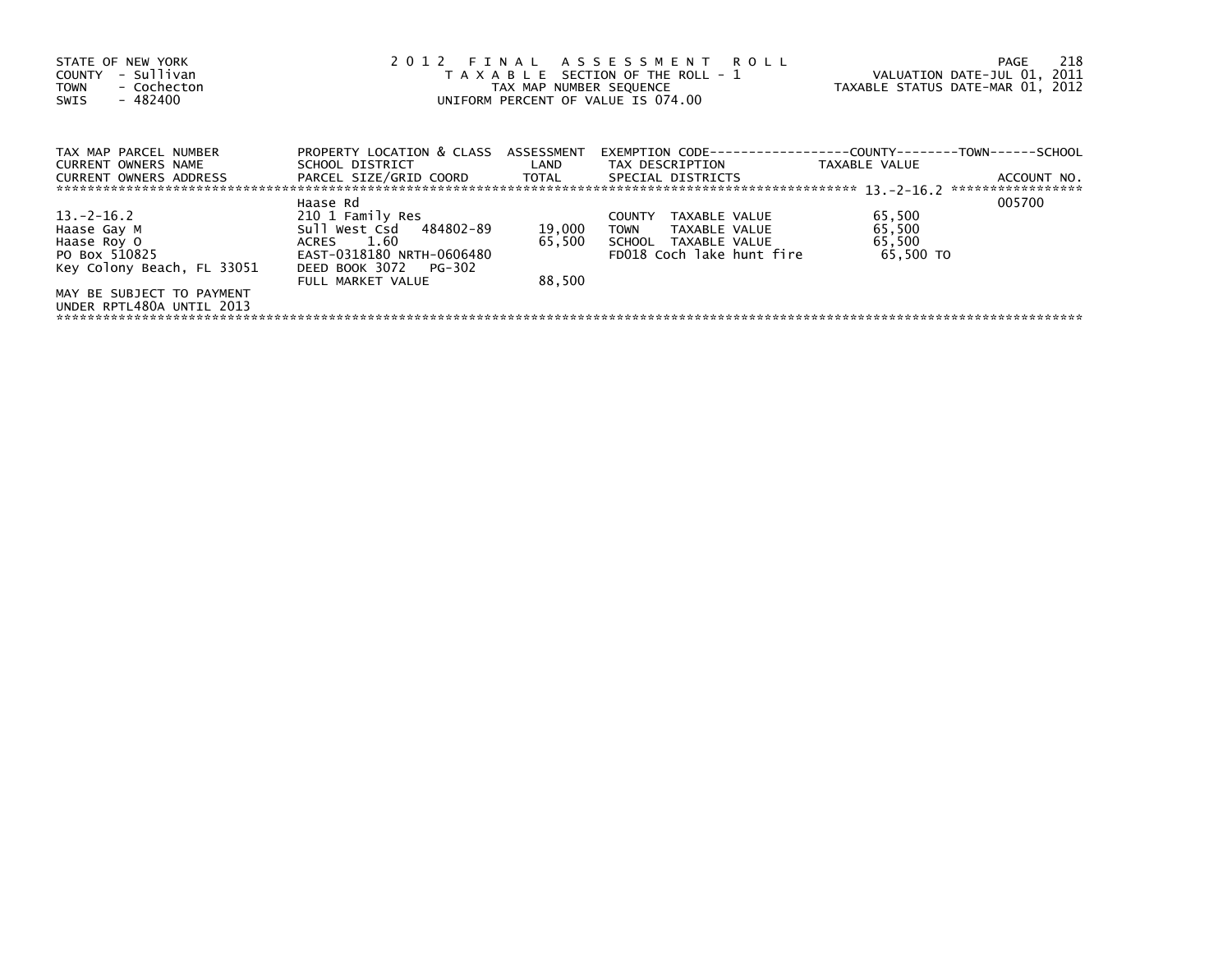| STATE OF NEW YORK   | 2012 FINAL ASSESSMENT ROLL            | 219<br>PAGE                      |
|---------------------|---------------------------------------|----------------------------------|
| COUNTY - Sullivan   | T A X A B L E SECTION OF THE ROLL - 1 | VALUATION DATE-JUL 01, 2011      |
| TOWN<br>- Cochecton | MAP SECTION - 013                     | TAXABLE STATUS DATE-MAR 01, 2012 |
| - 482400<br>SWIS    | SUB-SECTION-                          | RPS150/V04/L015                  |
|                     | UNIFORM PERCENT OF VALUE IS 074.00    | CURRENT DATE $6/19/2012$         |

## \*\*\* S P E C I A L D I S T R I C T S U M M A R Y \*\*\*

| CODE | DISTRICT NAME PARCELS                        | TOTAL | EXTENSION<br>TYPE       | EXTENSION<br><b>VALUE</b> | AD VALOREM<br><b>VALUE</b> | <b>EXEMPT</b><br>AMOUNT | <b>TAXABLE</b><br><b>VALUE</b> |
|------|----------------------------------------------|-------|-------------------------|---------------------------|----------------------------|-------------------------|--------------------------------|
|      | FD018 Coch lake hunt<br>LT011 Lake huntingto |       | 110 TOTAL<br>4 TOTAL    |                           | 9548.875<br>284.200        |                         | 9548.875<br>284.200            |
|      | SD010 Lake huntingto                         |       | 6 TOTAL M<br>UNITS<br>м | 12.00                     | 378.700                    |                         | 378.700<br>12.00               |

#### \*\*\* S C H O O L D I S T R I C T S U M M A R Y \*\*\*

| CODE   | DISTRICT NAME | <b>TOTAL</b><br><b>PARCELS</b> | ASSESSED<br>LAND | ASSESSED<br><b>TOTAL</b> | <b>EXEMPT</b><br><b>AMOUNT</b> | <b>TOTAL</b><br><b>TAXABLE</b> | <b>STAR</b><br><b>AMOUNT</b> | <b>STAR</b><br><b>TAXABLE</b> |
|--------|---------------|--------------------------------|------------------|--------------------------|--------------------------------|--------------------------------|------------------------------|-------------------------------|
| 484802 | Sull West Csd | 110                            | 3935.855         | 9548,875                 | 702.240                        | 8846.635                       | 1219.437                     | 7627,198                      |
|        | SUB-TOTAL     | 110                            | 3935.855         | 9548,875                 | 702.240                        | 8846.635                       | 1219,437                     | 7627,198                      |
| 484889 | West Sull Lib | 110                            | 3935.855         | 9548.875                 | 702.240                        | 8846.635                       | 1219.437                     | 7627,198                      |
|        | <b>TOTAL</b>  | 220                            | 7871.710         | 19097,750                | 1404,480                       | 17693,270                      | 2438,874                     | 15254,396                     |

#### \*\*\* S Y S T E M C O D E S S U M M A R Y \*\*\*

### NO SYSTEM EXEMPTIONS AT THIS LEVEL

## \*\*\* E X E M P T I O N S U M M A R Y \*\*\*

| DESCRIPTION       | <b>TOTAL</b><br><b>PARCELS</b> | <b>COUNTY</b> | <b>TOWN</b> | <b>SCHOOL</b> |
|-------------------|--------------------------------|---------------|-------------|---------------|
| WAR VET           | 4                              | 48,898        | 48,898      |               |
| COMBAT VET        |                                | 89,934        | 89,934      |               |
| DISABL VET        |                                | 12,525        | 12,525      |               |
| $CW_15_VET/$      |                                | 9,000         |             |               |
| AGRI DIST         | 10                             | 353,308       | 353,308     | 353,308       |
| AG DIS IND        |                                | 25,180        | 25,180      | 25,180        |
| AGED-CTS          | 4                              | 134,537       | 134,537     | 149,422       |
| STAR EN           | 15                             |               |             | 679,437       |
| STAR B            | 24                             |               |             | 540,000       |
| <b>FOREST LND</b> |                                | 174,330       | 174,330     | 174,330       |
|                   |                                |               |             |               |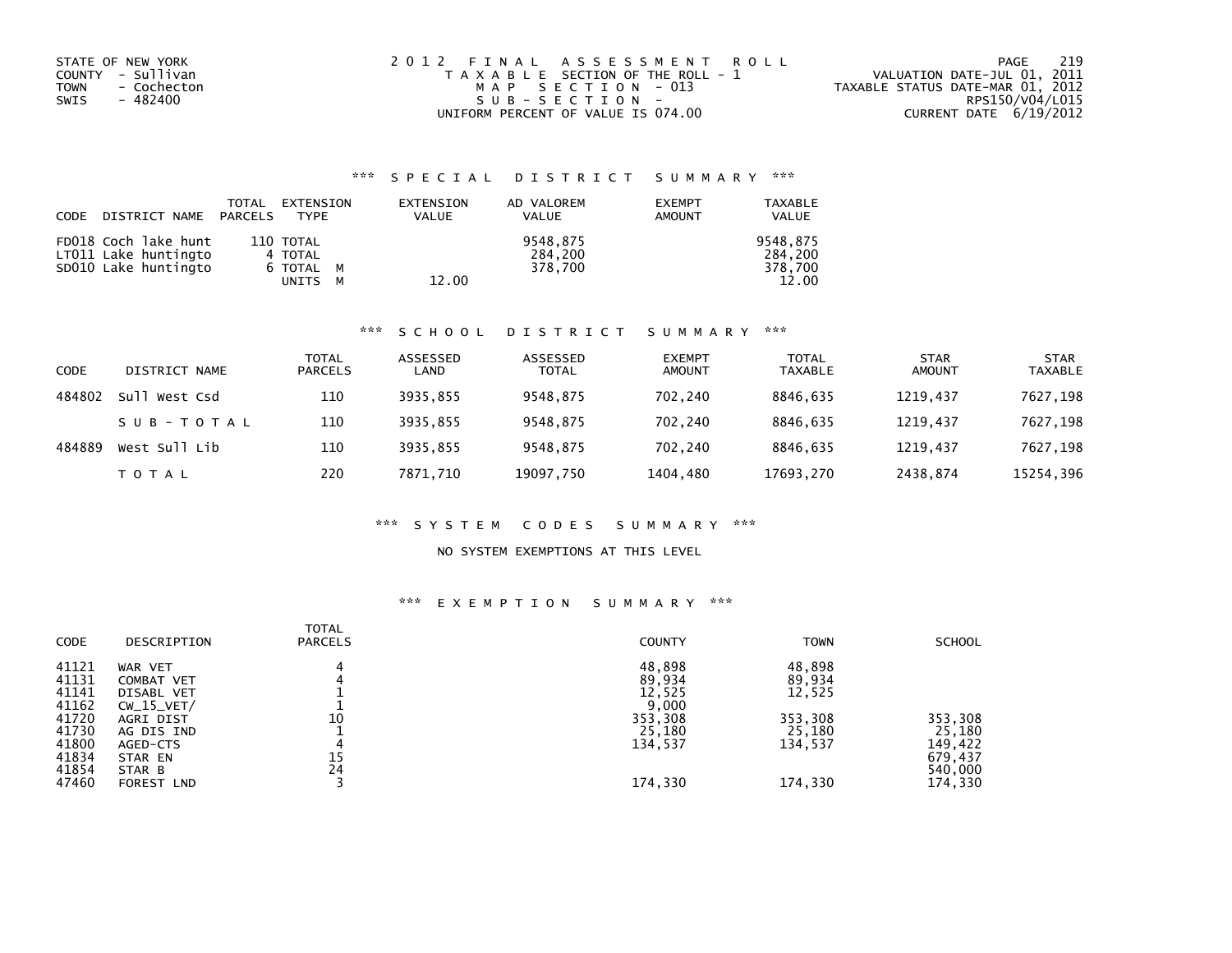| STATE OF NEW YORK          | 2012 FINAL ASSESSMENT ROLL            | 220<br>PAGE                      |
|----------------------------|---------------------------------------|----------------------------------|
| COUNTY - Sullivan          | T A X A B L E SECTION OF THE ROLL - 1 | VALUATION DATE-JUL 01, 2011      |
| <b>TOWN</b><br>- Cochecton | MAP SECTION - 013                     | TAXABLE STATUS DATE-MAR 01, 2012 |
| - 482400<br>SWIS           | $SUB - SECTION -$                     | RPS150/V04/L015                  |
|                            | UNIFORM PERCENT OF VALUE IS 074.00    | CURRENT DATE 6/19/2012           |

# \*\*\* E X E M P T I O N S U M M A R Y \*\*\*

| SCHOOL   | <b>TOWN</b> | COUNTY      | <b>TOTAL</b><br><b>PARCELS</b>           | DESCRIPTION | CODE |
|----------|-------------|-------------|------------------------------------------|-------------|------|
| 1921,677 | 712<br>838, | .712<br>847 | $\overline{\phantom{a}}$<br>ь.<br>$\sim$ | $T$ O T A L |      |

## \*\*\* G R A N D T O T A L S \*\*\*

| <b>ROLL</b> | DESCRIPTION    | <b>TOTAL</b>   | ASSESSED | <b>ASSESSED</b> | TAXABLE       | <b>TAXABLE</b> | TAXABLE       | STAR           |
|-------------|----------------|----------------|----------|-----------------|---------------|----------------|---------------|----------------|
| <b>SEC</b>  |                | <b>PARCELS</b> | LAND     | TOTAL           | <b>COUNTY</b> | TOWN           | <b>SCHOOL</b> | <b>TAXABLE</b> |
|             | <b>TAXABLE</b> | 110            | 3935.855 | 9548,875        | 8701.163      | 8710.163       | 8846.635      | 7627,198       |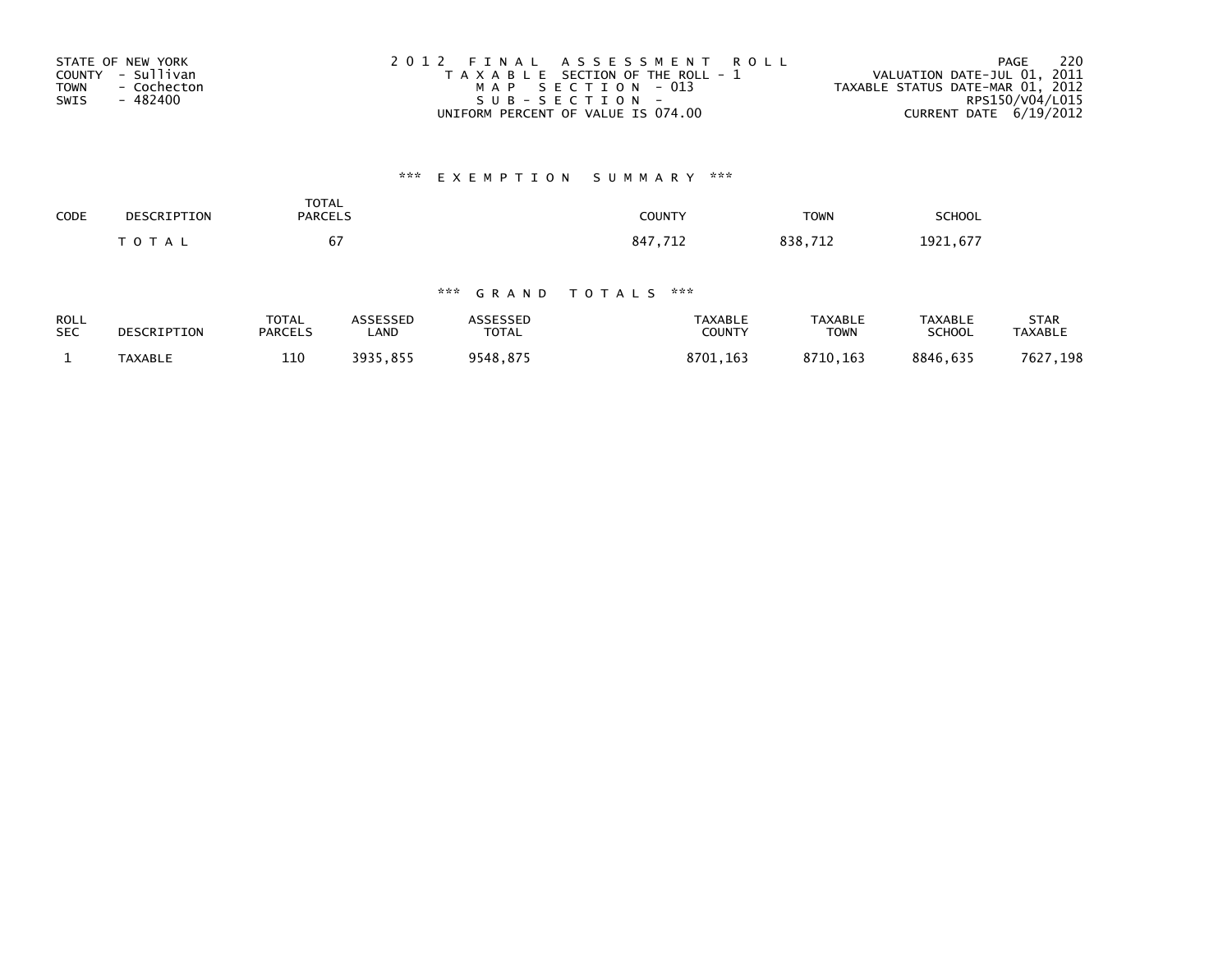| STATE OF NEW YORK<br>COUNTY - Sullivan<br><b>TOWN</b><br>- Cochecton<br>$-482400$<br>SWIS | 2012 FINAL                                                                                                                                                                                           | TAX MAP NUMBER SEQUENCE      | A S S E S S M E N T<br><b>ROLL</b><br>T A X A B L E SECTION OF THE ROLL - 1<br>UNIFORM PERCENT OF VALUE IS 074.00                      | VALUATION DATE-JUL 01,<br>TAXABLE STATUS DATE-MAR 01, 2012 | 221<br><b>PAGE</b><br>2011   |
|-------------------------------------------------------------------------------------------|------------------------------------------------------------------------------------------------------------------------------------------------------------------------------------------------------|------------------------------|----------------------------------------------------------------------------------------------------------------------------------------|------------------------------------------------------------|------------------------------|
| TAX MAP PARCEL NUMBER<br>CURRENT OWNERS NAME<br><b>CURRENT OWNERS ADDRESS</b>             | SCHOOL DISTRICT<br>PARCEL SIZE/GRID COORD                                                                                                                                                            | LAND<br><b>TOTAL</b>         | PROPERTY LOCATION & CLASS ASSESSMENT EXEMPTION CODE---------------COUNTY-------TOWN-----SCHOOL<br>TAX DESCRIPTION<br>SPECIAL DISTRICTS | TAXABLE VALUE                                              | ACCOUNT NO.                  |
| $13.A-1-43.1$<br>Genco Victor<br>Lilly Ann<br>139 Radcliff Rd<br>Staten Island, NY 10305  | County Road 116<br>210 1 Family Res<br>484802-89<br>Sull West Csd<br><b>ACRES</b><br>5.01<br>EAST-0316190 NRTH-0613190<br>DEED BOOK 942<br>PG-00203<br>FULL MARKET VALUE                             | 32,000<br>145,500<br>196,600 | COUNTY TAXABLE VALUE<br>TAXABLE VALUE<br><b>TOWN</b><br>SCHOOL TAXABLE VALUE<br>FD018 Coch lake hunt fire                              | 145,500<br>145,500<br>145,500<br>145,500 TO                | 007080                       |
| $13.A-1-43.2$<br>Esselman Herman<br>23 Stony Rd<br>Lake Huntington, NY 12752              | 23 Stony Rd<br>210 1 Family Res<br>Sull West Csd<br>484802-89<br><b>ACRES</b><br>2.90<br>EAST-0316080 NRTH-0612470<br>DEED BOOK 2380<br>PG-143<br>FULL MARKET VALUE                                  | 24,600<br>125,000<br>168,900 | STAR B<br>41854<br>COUNTY TAXABLE VALUE<br><b>TOWN</b><br>TAXABLE VALUE<br>SCHOOL TAXABLE VALUE<br>FD018 Coch lake hunt fire           | 0<br>125,000<br>125,000<br>102,500<br>125,000 TO           | 004165<br>$\Omega$<br>22,500 |
| $13.A-1-43.3$<br>Blaso George V<br>6320 State Rte 52<br>Cochecton, NY 12726               | 64 Stony Rd<br>270 Mfg housing<br>Sull West Csd<br>484802-89<br>FRNT 298.00 DPTH 133.57<br>0.49<br><b>ACRES</b><br>EAST-0316170 NRTH-0611660<br>DEED BOOK 2208<br><b>PG-521</b><br>FULL MARKET VALUE | 15,100<br>18,400<br>24,900   | <b>COUNTY</b><br>TAXABLE VALUE<br>TAXABLE VALUE<br><b>TOWN</b><br>SCHOOL TAXABLE VALUE<br>FD018 Coch lake hunt fire                    | 18,400<br>18,400<br>18,400<br>18,400 TO                    | 002750                       |
| $13.A-1-43.4$<br>Mannino Vito<br>Mannino Maria<br>31 Douglas St<br>Brooklyn, NY 11231     | Stony Rd<br>310 Res Vac<br>Sull West Csd<br>484802-89<br>FRNT 127.79 DPTH 198.07<br>EAST-0316060 NRTH-0611770<br>DEED BOOK 2740<br>PG-514                                                            | 3,000<br>3,000               | <b>COUNTY</b><br>TAXABLE VALUE<br>TAXABLE VALUE<br><b>TOWN</b><br>SCHOOL TAXABLE VALUE<br>FD018 Coch lake hunt fire                    | 3,000<br>3,000<br>3,000<br>3,000 TO                        | 016870                       |
| $13.A-1-43.5$<br>Rapp Emily<br>67 Stony Rd<br>Lake Huntington, NY 12752                   | FULL MARKET VALUE<br>67 Stony Rd<br>270 Mfg housing<br>484802-89<br>Sull West Csd<br>1.00<br><b>ACRES</b><br>EAST-0316300 NRTH-0611790<br>DEED BOOK 3392<br>PG-232                                   | 4,100<br>15,000<br>37,700    | COUNTY TAXABLE VALUE<br><b>TOWN</b><br>TAXABLE VALUE<br>SCHOOL TAXABLE VALUE<br>FD018 Coch lake hunt fire                              | 37,700<br>37,700<br>37,700<br>37,700 TO                    | 005385                       |
|                                                                                           | FULL MARKET VALUE                                                                                                                                                                                    | 50,900                       |                                                                                                                                        |                                                            | 001340                       |
| $13.A-1-43.6$<br>Dascole Mary<br>60-67 72nd St<br>Maspeth, NY 11378                       | County Road 116<br>314 Rural vac<10<br>Sull West Csd<br>484802-89<br>FRNT 154.00 DPTH 210.00<br><b>ACRES</b><br>1.00<br>EAST-0316030 NRTH-0612990<br>DEED BOOK 1018<br>PG-00330                      | 7,000<br>7,000               | <b>COUNTY</b><br>TAXABLE VALUE<br>TAXABLE VALUE<br><b>TOWN</b><br>SCHOOL TAXABLE VALUE<br>FD018 Coch lake hunt fire                    | 7,000<br>7,000<br>7,000<br>7,000 TO                        |                              |
|                                                                                           | FULL MARKET VALUE                                                                                                                                                                                    | 9,500                        |                                                                                                                                        |                                                            |                              |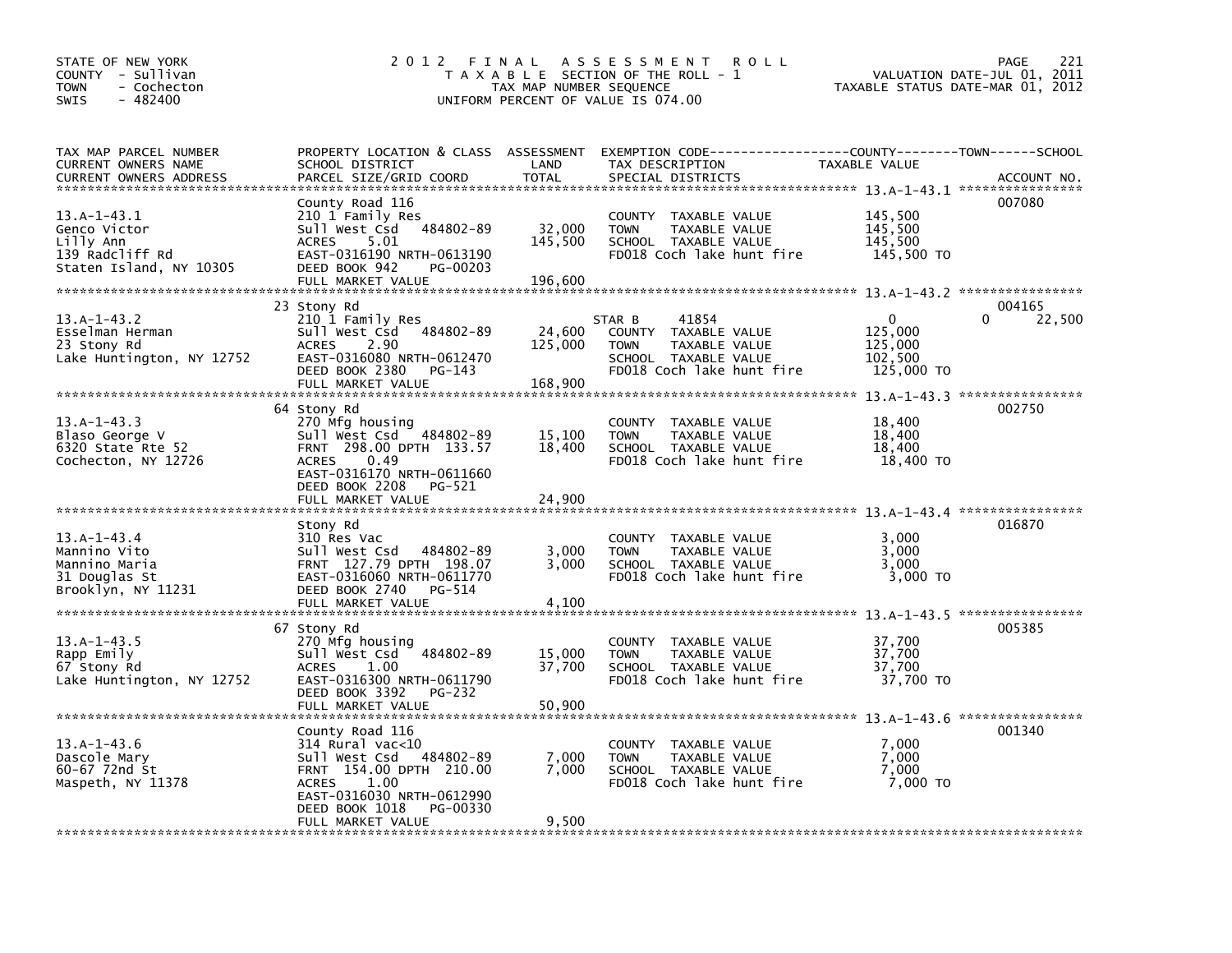| STATE OF NEW YORK<br>COUNTY - Sullivan<br><b>TOWN</b><br>- Cochecton<br>$-482400$<br><b>SWIS</b> | 2 0 1 2                                                                                                                                                                 | FINAL<br>TAX MAP NUMBER SEQUENCE | <b>ROLL</b><br>A S S E S S M E N T<br>T A X A B L E SECTION OF THE ROLL - 1<br>UNIFORM PERCENT OF VALUE IS 074.00            |                                                         | 222<br><b>PAGE</b><br>VALUATION DATE-JUL 01, 2011<br>TAXABLE STATUS DATE-MAR 01, 2012 |
|--------------------------------------------------------------------------------------------------|-------------------------------------------------------------------------------------------------------------------------------------------------------------------------|----------------------------------|------------------------------------------------------------------------------------------------------------------------------|---------------------------------------------------------|---------------------------------------------------------------------------------------|
| TAX MAP PARCEL NUMBER<br>CURRENT OWNERS NAME<br><b>CURRENT OWNERS ADDRESS</b>                    | PROPERTY LOCATION & CLASS ASSESSMENT<br>SCHOOL DISTRICT<br>PARCEL SIZE/GRID COORD                                                                                       | LAND<br><b>TOTAL</b>             | EXEMPTION CODE-----------------COUNTY-------TOWN------SCHOOL<br>TAX DESCRIPTION<br>SPECIAL DISTRICTS                         | TAXABLE VALUE                                           | ACCOUNT NO.                                                                           |
| $13.a-1-43.7$<br>Babcock Glendon Jr<br>Babcock Joyce M<br>Stony Rd<br>PO Box 154                 | 15 Stony Rd<br>210 1 Family Res<br>484802-89<br>Sull West Csd<br>1.26 BANK0060806<br><b>ACRES</b><br>EAST-0316090 NRTH-0612780<br>DEED BOOK 2415<br>PG-075              | 12,500<br>75,800<br>102,400      | STAR B<br>41854<br>COUNTY TAXABLE VALUE<br><b>TOWN</b><br>TAXABLE VALUE<br>SCHOOL TAXABLE VALUE<br>FD018 Coch lake hunt fire | $\mathbf{0}$<br>75,800<br>75,800<br>53,300<br>75,800 TO | 004565<br>$\Omega$<br>22,500                                                          |
| $13.A-1-43.8$<br>Smith Susan<br>Smith Colleen<br>48-03 21st Ave<br>Long Island City, NY 11105    | Stony Rd<br>$314$ Rural vac< $10$<br>484802-89<br>Sull West Csd<br><b>ACRES</b><br>1.00<br>EAST-0316310 NRTH-0612100<br>DEED BOOK 1255<br>PG-00303<br>FULL MARKET VALUE | 7,000<br>7,000<br>9,500          | COUNTY<br>TAXABLE VALUE<br>TAXABLE VALUE<br><b>TOWN</b><br>SCHOOL TAXABLE VALUE<br>FD018 Coch lake hunt fire                 | 7.000<br>7,000<br>7,000<br>7,000 TO                     | 016120                                                                                |
| $13.A-1-43.9$<br>Brock Marion<br>39 Stony Rd<br>Lake Huntington, NY 12752                        | 39 Stony Rd<br>270 Mfg housing<br>484802-89<br>Sull West Csd<br>1.00<br><b>ACRES</b><br>EAST-0315950 NRTH-0612160<br>DEED BOOK 742<br>PG-01023<br>FULL MARKET VALUE     | 10,500<br>23,500<br>31,800       | COUNTY TAXABLE VALUE<br><b>TOWN</b><br>TAXABLE VALUE<br>SCHOOL TAXABLE VALUE<br>FD018 Coch lake hunt fire                    | 23,500<br>23,500<br>23,500<br>23,500 TO                 | 001710                                                                                |
| $13.A-1-43.I1$<br>Rapp Emily<br>67 Stony Rd<br>Lake Huntington, NY 12752                         | 67 Stony Rd<br>314 Rural vac<10<br>Sull West Csd 484802-89<br>FRNT 150.00 DPTH 315.00<br>EAST-0316210 NRTH-0611880<br>DEED BOOK 3392<br>PG-232<br>FULL MARKET VALUE     | 500<br>500<br>700                | COUNTY TAXABLE VALUE<br>TAXABLE VALUE<br><b>TOWN</b><br>SCHOOL TAXABLE VALUE<br>FD018 Coch lake hunt fire                    | 500<br>500<br>500<br>500 TO                             | 005386                                                                                |
| $13.A-1-43.12$<br>Blaso George W<br>PO Box 342<br>Lake Huntington, NY 12752                      | 36 Stony Rd<br>270 Mfg housing<br>484802-89<br>Sull West Csd<br>1.00<br><b>ACRES</b><br>EAST-0316330 NRTH-0612450<br>DEED BOOK 3078<br>PG-318<br>FULL MARKET VALUE      | 16,000<br>25,000<br>33,800       | COUNTY TAXABLE VALUE<br><b>TOWN</b><br>TAXABLE VALUE<br>SCHOOL TAXABLE VALUE<br>FD018 Coch lake hunt fire                    | 25,000<br>25,000<br>25,000<br>25,000 TO                 | 016270                                                                                |
| $13. A - 1 - 43.13$<br>Egan Kelly Sr<br>PO Box 9<br>Youngsville, NY 12791                        | 46 Stony Rd<br>270 Mfg housing<br>Sull West Csd<br>484802-89<br>1.40<br><b>ACRES</b><br>EAST-0315900 NRTH-0611870<br>DEED BOOK 3565<br>$PG-74$<br>FULL MARKET VALUE     | 18,000<br>30,000<br>40,500       | COUNTY TAXABLE VALUE<br><b>TOWN</b><br>TAXABLE VALUE<br>SCHOOL TAXABLE VALUE<br>FD018 Coch lake hunt fire                    | 30,000<br>30,000<br>30,000<br>30,000 TO                 | 015283                                                                                |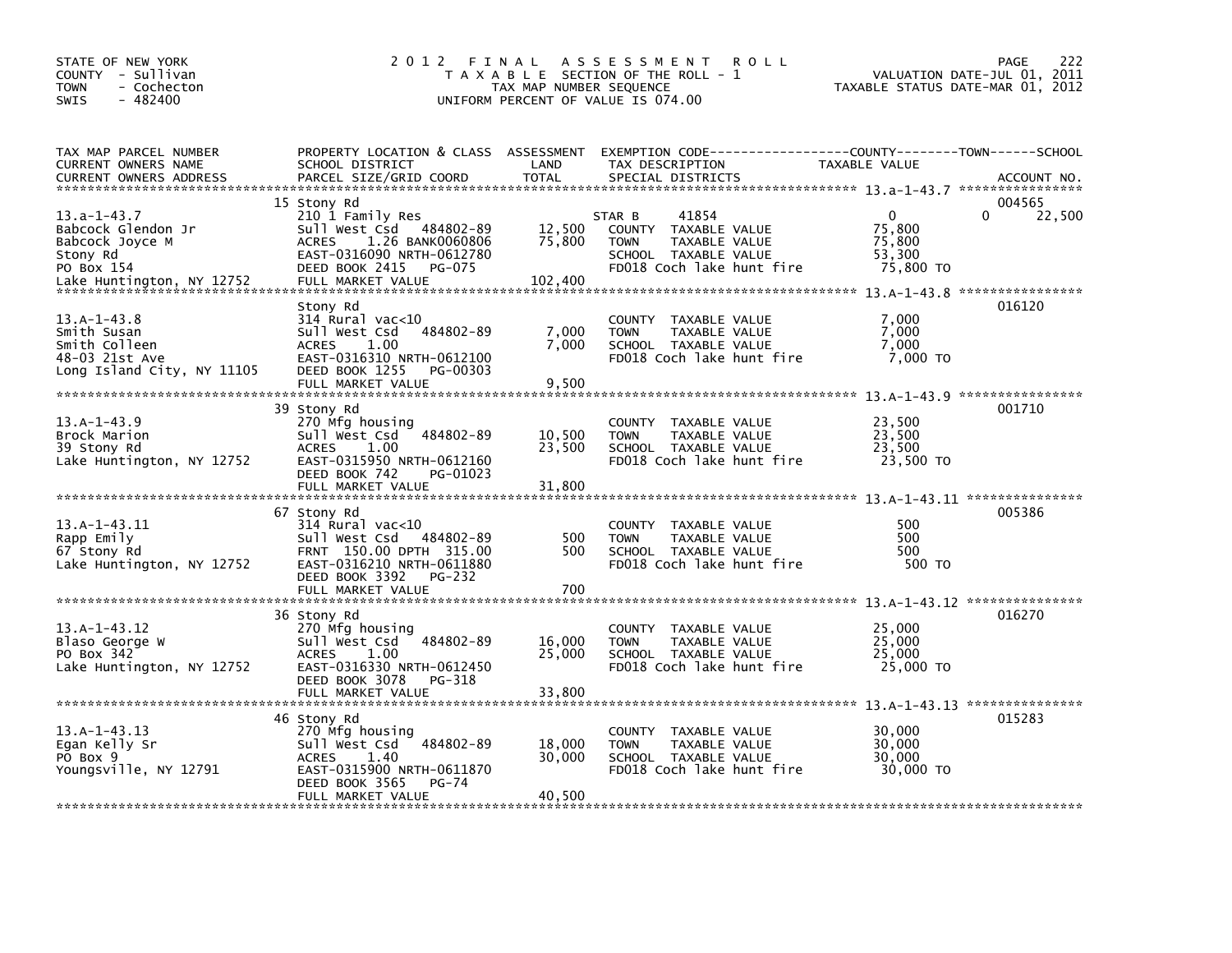| STATE OF NEW YORK<br>- Sullivan<br>COUNTY<br><b>TOWN</b><br>- Cochecton<br>$-482400$<br>SWIS       | FINAL<br>2 0 1 2                                                                                                                                                                                                                      | TAX MAP NUMBER SEQUENCE    | A S S E S S M E N T<br><b>ROLL</b><br>T A X A B L E SECTION OF THE ROLL - 1<br>UNIFORM PERCENT OF VALUE IS 074.00             | VALUATION DATE-JUL 01, 2011<br>TAXABLE STATUS DATE-MAR 01, 2012 | 223<br>PAGE               |
|----------------------------------------------------------------------------------------------------|---------------------------------------------------------------------------------------------------------------------------------------------------------------------------------------------------------------------------------------|----------------------------|-------------------------------------------------------------------------------------------------------------------------------|-----------------------------------------------------------------|---------------------------|
| TAX MAP PARCEL NUMBER<br><b>CURRENT OWNERS NAME</b>                                                | SCHOOL DISTRICT<br>CONNERS ADDRESS FORCEL SIZE/GRID COORD TOTAL SPECIAL DISTRICTS THE SAME HAND CONNERS ACCOUNT NO.<br>EURRENT OWNERS ADDRESS PARCEL SIZE/GRID COORD TOTAL SPECIAL DISTRICTS (2001) 2014 ---------------------------- | LAND                       | PROPERTY LOCATION & CLASS ASSESSMENT EXEMPTION CODE----------------COUNTY-------TOWN-----SCHOOL<br>TAX DESCRIPTION            | TAXABLE VALUE                                                   |                           |
| $13.A-1-43.14$<br>Starner Jane<br>53 Stony Rd<br>Lake Huntington, NY 12752                         | 53 Stony Rd<br>210 1 Family Res<br>Sull West Csd 484802-89<br>1.50<br>ACRES<br>EAST-0316120 NRTH-0612080<br>DEED BOOK 1679<br>PG-0471                                                                                                 | 15,750<br>68,000           | COUNTY TAXABLE VALUE<br>TAXABLE VALUE<br><b>TOWN</b><br>SCHOOL TAXABLE VALUE<br>FD018 Coch lake hunt fire                     | 68,000<br>68,000<br>68,000<br>68,000 TO                         | 008498<br>*************** |
|                                                                                                    | 40 Keesler Rd                                                                                                                                                                                                                         |                            |                                                                                                                               |                                                                 | 005384                    |
| $13. A - 1 - 43.15$<br>Smith Dennis<br>Smith Theresa<br>40 Keesler Rd<br>Lake Huntington, NY 12752 | 270 Mfg housing<br>Sull West Csd 484802-89<br>ACRES 1.00 BANKN140687<br>EAST-0316360 NRTH-0612650<br>DEED BOOK 2900<br>PG-77                                                                                                          | 10,500<br>113,100          | 41854<br>STAR B<br>COUNTY TAXABLE VALUE<br>TAXABLE VALUE<br>TOWN<br>SCHOOL TAXABLE VALUE<br>FD018 Coch lake hunt fire         | $\mathbf{0}$<br>113,100<br>113,100<br>90,600<br>113,100 TO      | 0<br>22,500               |
|                                                                                                    | 137 County Road 116                                                                                                                                                                                                                   |                            |                                                                                                                               |                                                                 | 016811                    |
| $13.A-1-43.17$<br>Russo Thomas J<br>137 Cr 116<br>Lake Huntington, NY 12752                        | 210 1 Family Res<br>484802-89<br>Sull West Csd<br>ACRES 2.45<br>EAST-0316412 NRTH-0612940<br>DEED BOOK 929<br>PG-00253                                                                                                                | 21.450<br>96,550           | 41834<br>STAR EN<br>COUNTY TAXABLE VALUE<br>TAXABLE VALUE<br><b>TOWN</b><br>SCHOOL TAXABLE VALUE<br>FD018 Coch lake hunt fire | $\mathbf{0}$<br>96,550<br>96,550<br>49,900<br>96,550 TO         | 0<br>46,650               |
|                                                                                                    |                                                                                                                                                                                                                                       |                            |                                                                                                                               |                                                                 |                           |
| $13.A-1-43.18$<br>Smith Susan<br>Smith John W<br>48-03 21st Ave<br>Long Island City, NY 11105      | 16 Stony Rd<br>270 Mfg housing<br>Sull West Csd 484802-89<br>FRNT 150.00 DPTH 227.00<br>EAST-0316310 NRTH-0612290<br>DEED BOOK 2739<br>PG-313<br>FULL MARKET VALUE                                                                    | 14.800<br>25,800<br>34,900 | COUNTY TAXABLE VALUE<br>TAXABLE VALUE<br><b>TOWN</b><br>SCHOOL TAXABLE VALUE<br>FD018 Coch lake hunt fire                     | 25,800<br>25,800<br>25,800<br>25,800 TO                         | 014518                    |
|                                                                                                    |                                                                                                                                                                                                                                       |                            |                                                                                                                               |                                                                 |                           |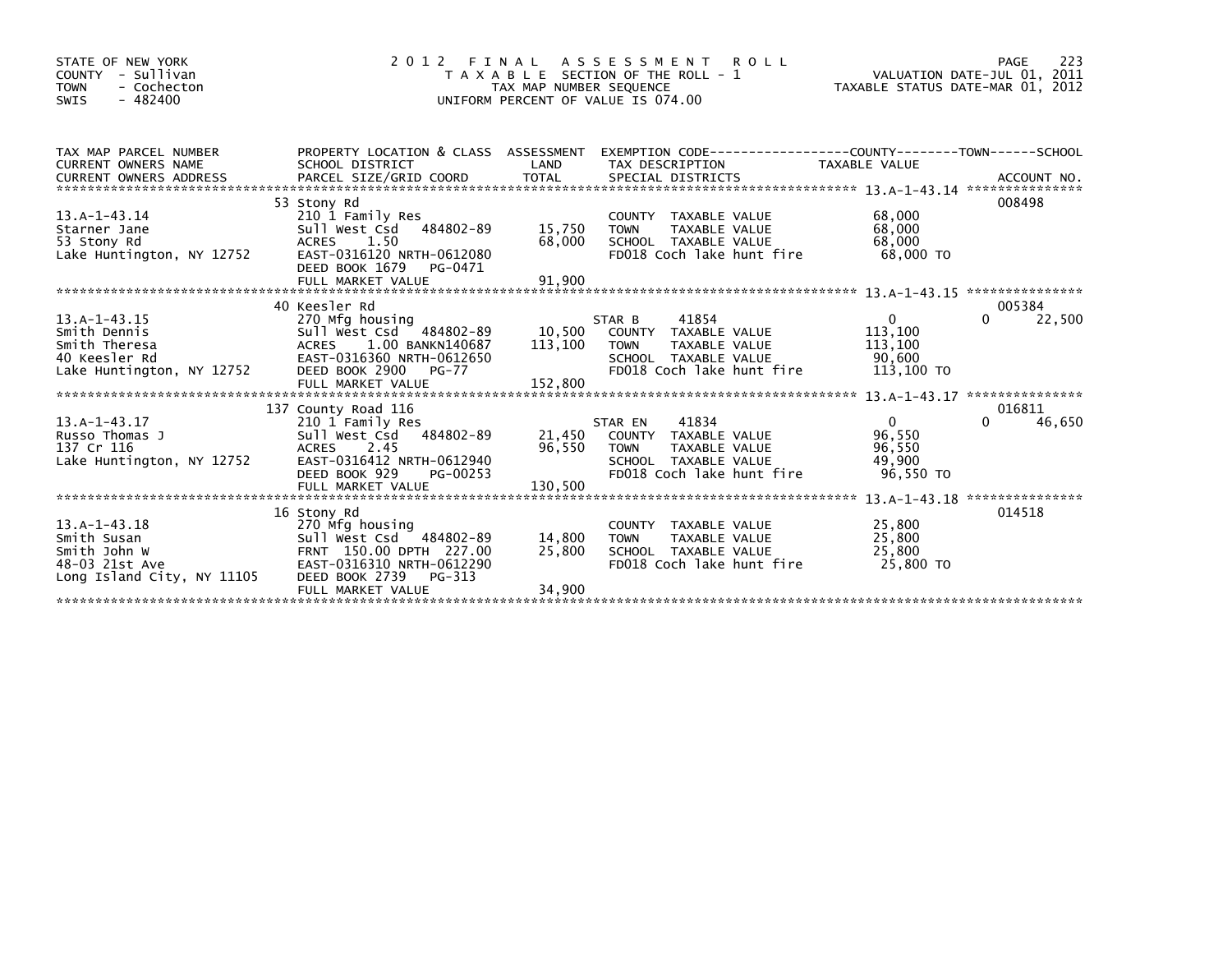| STATE OF NEW YORK   | 2012 FINAL ASSESSMENT ROLL            | -224<br>PAGE                     |
|---------------------|---------------------------------------|----------------------------------|
| COUNTY - Sullivan   | T A X A B L E SECTION OF THE ROLL - 1 | VALUATION DATE-JUL 01, 2011      |
| TOWN<br>- Cochecton | MAP SECTION - 013                     | TAXABLE STATUS DATE-MAR 01, 2012 |
| - 482400<br>SWIS    | $SUB - SECTION - A$                   | RPS150/V04/L015                  |
|                     | UNIFORM PERCENT OF VALUE IS 074.00    | CURRENT DATE $6/19/2012$         |

## \*\*\* S P E C I A L D I S T R I C T S U M M A R Y \*\*\*

| CODE | DISTRICT NAME        | PARCELS | TOTAL EXTENSION<br><b>TYPF</b> | EXTENSION<br>VALUE | AD VALOREM<br>VALUE | <b>FXFMPT</b><br>AMOUNT | <b>TAXABLE</b><br>VALUE |
|------|----------------------|---------|--------------------------------|--------------------|---------------------|-------------------------|-------------------------|
|      | FD018 Coch lake hunt |         | 16 TOTAL                       |                    | 801.850             |                         | 801,850                 |

### \*\*\* S C H O O L D I S T R I C T S U M M A R Y \*\*\*

| CODE   | DISTRICT NAME | <b>TOTAL</b><br><b>PARCELS</b> | ASSESSED<br>LAND | ASSESSED<br><b>TOTAL</b> | <b>EXEMPT</b><br><b>AMOUNT</b> | <b>TOTAL</b><br><b>TAXABLE</b> | <b>STAR</b><br><b>AMOUNT</b> | <b>STAR</b><br><b>TAXABLE</b> |
|--------|---------------|--------------------------------|------------------|--------------------------|--------------------------------|--------------------------------|------------------------------|-------------------------------|
| 484802 | Sull West Csd | 16                             | 223.700          | 801,850                  |                                | 801,850                        | 114,150                      | 687,700                       |
|        | SUB-TOTAL     | 16                             | 223.700          | 801,850                  |                                | 801,850                        | 114.150                      | 687,700                       |
| 484889 | West Sull Lib | 16                             | 223.700          | 801,850                  |                                | 801,850                        | 114.150                      | 687,700                       |
|        | TOTAL         | 32                             | 447.400          | 1603,700                 |                                | 1603,700                       | 228,300                      | 1375,400                      |

\*\*\* S Y S T E M C O D E S S U M M A R Y \*\*\*

NO SYSTEM EXEMPTIONS AT THIS LEVEL

#### \*\*\* E X E M P T I O N S U M M A R Y \*\*\*

| CODE           | DESCRIPTION                       | <b>TOTAL</b><br><b>PARCELS</b> | <b>COUNTY</b> | <b>TOWN</b> | <b>SCHOOL</b>               |
|----------------|-----------------------------------|--------------------------------|---------------|-------------|-----------------------------|
| 41834<br>41854 | STAR EN<br>STAR B<br><b>TOTAL</b> | 4                              |               |             | 46,650<br>67,500<br>114,150 |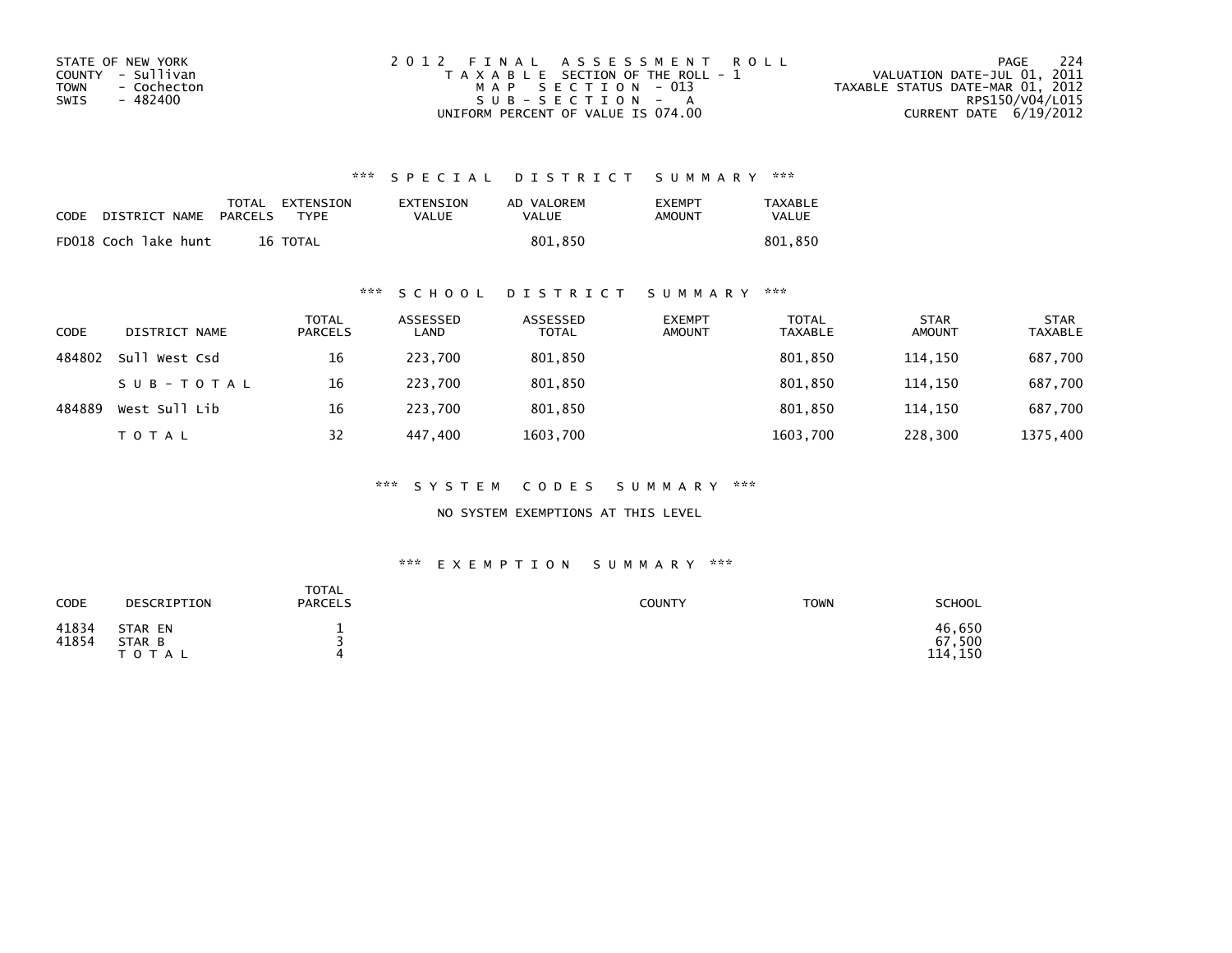| STATE OF NEW YORK<br>COUNTY - Sullivan<br><b>TOWN</b><br>- Cochecton<br>- 482400<br>SWIS | 2012 FINAL ASSESSMENT ROLL<br>T A X A B L E SECTION OF THE ROLL - 1<br>MAP SECTION - 013<br>SUB-SECTION - A | 225<br>PAGE<br>VALUATION DATE-JUL 01, 2011<br>TAXABLE STATUS DATE-MAR 01, 2012<br>RPS150/V04/L015 |
|------------------------------------------------------------------------------------------|-------------------------------------------------------------------------------------------------------------|---------------------------------------------------------------------------------------------------|
|                                                                                          | UNIFORM PERCENT OF VALUE IS 074.00                                                                          | CURRENT DATE 6/19/2012                                                                            |

# \*\*\* G R A N D T O T A L S \*\*\*

| ROLL       | DESCRIPTION | <b>TOTAL</b>   | ASSESSED | ASSESSED | <b>TAXABLE</b> | <b>TAXABLE</b> | <b>TAXABLE</b> | <b>STAR</b>    |
|------------|-------------|----------------|----------|----------|----------------|----------------|----------------|----------------|
| <b>SEC</b> |             | <b>PARCELS</b> | ∟AND     | TOTAL    | <b>COUNTY</b>  | <b>TOWN</b>    | <b>SCHOOL</b>  | <b>TAXABLE</b> |
|            | TAXABLE     | Tр             | 223.700  | 801,850  | 801,850        | 801.850        | 801,850        | 687,700        |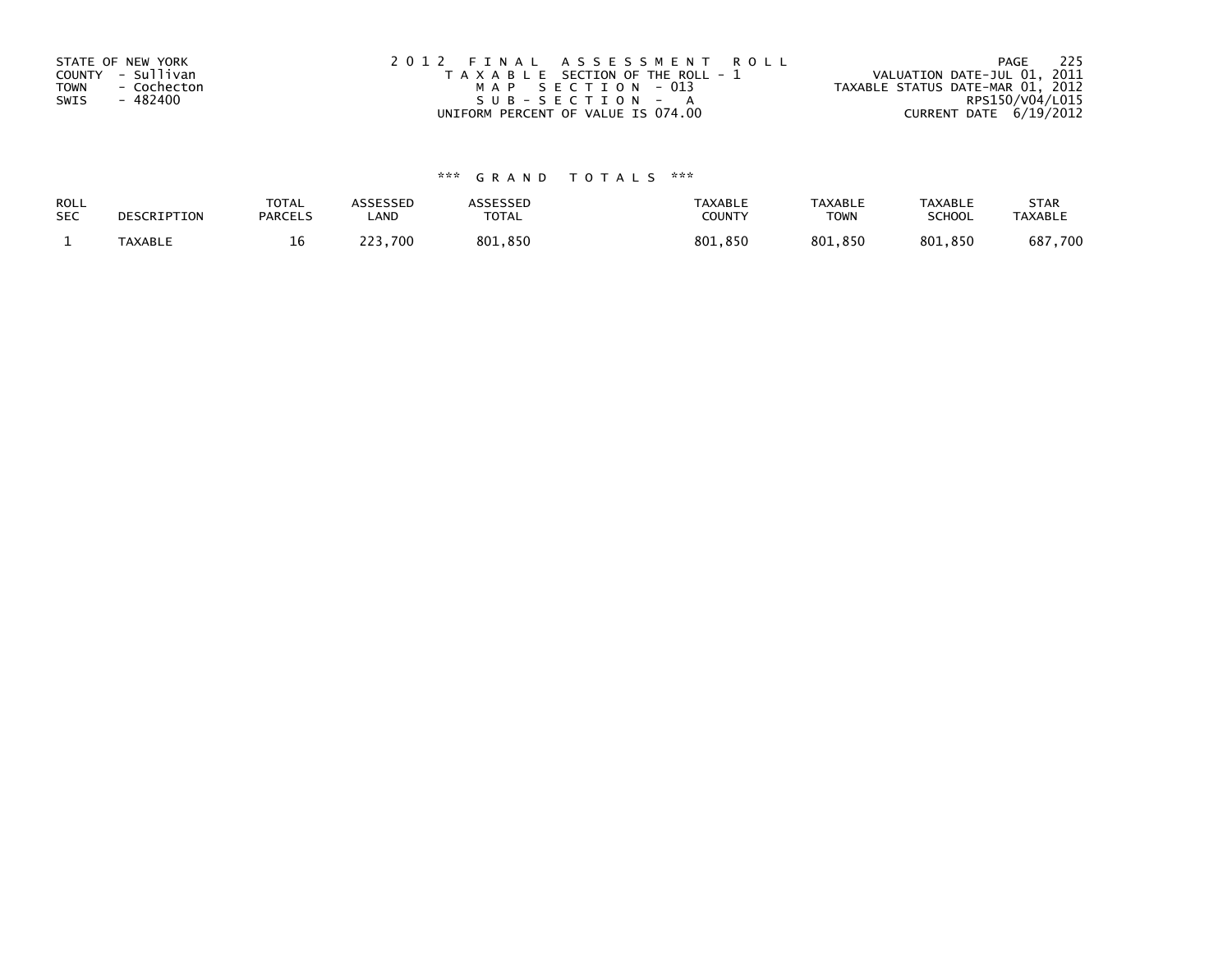| STATE OF NEW YORK<br>COUNTY - Sullivan<br>- Cochecton<br><b>TOWN</b><br>$-482400$<br>SWIS         | 2012 FINAL                                                                                                                                                                                                              | TAX MAP NUMBER SEQUENCE      | ASSESSMENT ROLL<br>T A X A B L E SECTION OF THE ROLL - 1<br>UNIFORM PERCENT OF VALUE IS 074.00                                                                                          | PAGE 226<br>VALUATION DATE-JUL 01, 2011<br>TAXABLE STATUS DATE ULL 21<br>TAXABLE STATUS DATE-MAR 01, 2012 | 226                          |
|---------------------------------------------------------------------------------------------------|-------------------------------------------------------------------------------------------------------------------------------------------------------------------------------------------------------------------------|------------------------------|-----------------------------------------------------------------------------------------------------------------------------------------------------------------------------------------|-----------------------------------------------------------------------------------------------------------|------------------------------|
| TAX MAP PARCEL NUMBER<br>CURRENT OWNERS NAME                                                      | SCHOOL DISTRICT                                                                                                                                                                                                         | LAND                         | PROPERTY LOCATION & CLASS ASSESSMENT EXEMPTION CODE----------------COUNTY-------TOWN-----SCHOOL<br>TAX DESCRIPTION                                                                      | TAXABLE VALUE                                                                                             |                              |
| $14. - 1 - 3$<br>Lake Huntington Summer Comm<br>PO Box 294<br>Lake Huntington, NY 12752           | Nelson Rd<br>260 Seasonal res<br>260 Seasonal res<br>Sull West Csd 484802-89 16,600<br>FRNT 150.00 DPTH 323.00 93,500<br><b>ACRES</b><br>1.24<br>EAST-0318984 NRTH-0613103<br>DEED BOOK 2754 PG-85<br>FULL MARKET VALUE | 126,400                      | COUNTY TAXABLE VALUE<br><b>TOWN</b><br>TAXABLE VALUE<br>SCHOOL TAXABLE VALUE<br>FD018 Coch lake hunt fire<br>LT011 Lake huntington lght<br>SD010 Lake huntington sew<br>1.00 UN M       | 93,500<br>93,500<br>93.500<br>93,500 TO<br>93,500 TO<br>93,500 TO M                                       | 008295                       |
| $14. - 1 - 4.1$<br>Ritz Thomas<br>Gomez Alene<br>31 County Road 116<br>Lake Huntington, NY 12752  | Nelson Rd<br>311 Res vac land<br>Sull West Csd 484802-89<br>Lot A<br><b>FRNT</b><br>4.26 DPTH 175.91<br><b>BANK0060806</b><br>EAST-0318917 NRTH-0613409<br>DEED BOOK 1839<br>PG-0628<br>FULL MARKET VALUE               | 3,400<br>3,400<br>4,600      | COUNTY TAXABLE VALUE<br>TAXABLE VALUE<br><b>TOWN</b><br>SCHOOL TAXABLE VALUE<br>FD018 Coch lake hunt fire<br>LT011 Lake huntington lght<br>SD010 Lake huntington sew<br>$.00$ UN M      | 3.400<br>3,400<br>3.400<br>3,400 TO<br>3,400 TO<br>3,400 TO M                                             | 007056                       |
| $14. - 1 - 4.2$<br>Kaloudov Stefan A<br>Anastassova Tanya G<br>16 Huyler Ave<br>Tenafly, NJ 07670 | Nelson Rd<br>210 1 Family Res<br>Sull West Csd 484802-89<br>FRNT 100.00 DPTH 125.00<br>EAST-0319117 NRTH-0613409<br>DEED BOOK 2341<br>PG-373<br>FULL MARKET VALUE                                                       | 13,000<br>48,700<br>65,800   | COUNTY TAXABLE VALUE<br><b>TOWN</b><br>TAXABLE VALUE<br>SCHOOL TAXABLE VALUE<br>FD018 Coch lake hunt fire<br>LT011 Lake huntington lght<br>SD010 Lake huntington sew<br>1.00 UN M       | 48,700<br>48.700<br>48,700<br>48,700 TO<br>48,700 TO<br>48,700 TO M                                       |                              |
| $14. - 1 - 5$<br>Ritz Thomas<br>Gomez Alene<br>31 County Road 116<br>Lake Huntington, NY 12752    | 27 County Road 116<br>210 1 Family Res<br>Sull West Csd 484802-89<br><b>FRNT</b><br>82.20 DPTH 173.40<br><b>BANK0060806</b><br>EAST-0318926 NRTH-0613598<br>DEED BOOK 1114 PG-00326<br>FULL MARKET VALUE                | 12,000<br>110,000<br>148,600 | 41854<br>STAR B<br>COUNTY TAXABLE VALUE<br><b>TOWN</b><br>TAXABLE VALUE<br>SCHOOL TAXABLE VALUE<br>FD018 Coch lake hunt fire<br>LT011 Lake huntington lght<br>SD010 Lake huntington sew | $\mathbf{0}$<br>110,000<br>110,000<br>87,500<br>110,000 TO<br>110,000 TO<br>110,000 ТО М                  | 010155<br>22,500<br>$\Omega$ |
|                                                                                                   |                                                                                                                                                                                                                         |                              | 1.00 UN M                                                                                                                                                                               |                                                                                                           |                              |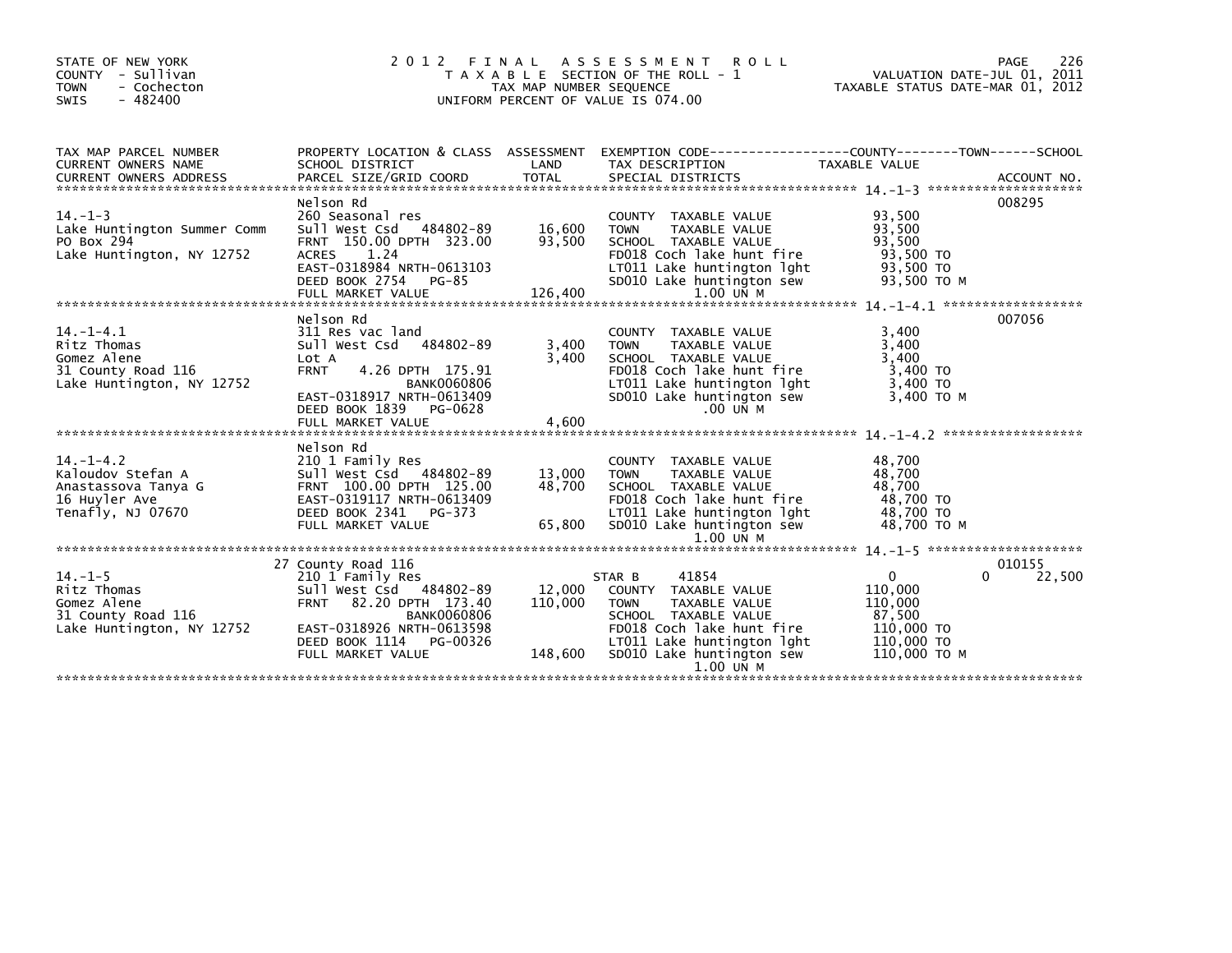| STATE OF NEW YORK<br>COUNTY - Sullivan<br><b>TOWN</b><br>- Cochecton<br>SWIS<br>$-482400$                            | 2012                                                                                                                                                                                                                 | FINAL<br>TAX MAP NUMBER SEQUENCE | A S S E S S M E N T<br><b>ROLL</b><br>T A X A B L E SECTION OF THE ROLL - 1<br>UNIFORM PERCENT OF VALUE IS 074.00                                                                                       | TAXABLE STATUS DATE-MAR 01, 2012                                                         | 227<br>PAGE<br>VALUATION DATE-JUL 01, 2011 |
|----------------------------------------------------------------------------------------------------------------------|----------------------------------------------------------------------------------------------------------------------------------------------------------------------------------------------------------------------|----------------------------------|---------------------------------------------------------------------------------------------------------------------------------------------------------------------------------------------------------|------------------------------------------------------------------------------------------|--------------------------------------------|
| TAX MAP PARCEL NUMBER<br>CURRENT OWNERS NAME<br>CURRENT OWNERS ADDRESS                                               | PROPERTY LOCATION & CLASS ASSESSMENT EXEMPTION CODE----------------COUNTY-------TOWN-----SCHOOL<br>SCHOOL DISTRICT<br>PARCEL SIZE/GRID COORD                                                                         | LAND<br><b>TOTAL</b>             | TAX DESCRIPTION<br>SPECIAL DISTRICTS                                                                                                                                                                    | TAXABLE VALUE                                                                            | ACCOUNT NO.                                |
| $14. - 1 - 6$<br>Starr Brian J<br>25 County Road 116<br>PO Box 115<br>Lake Huntington, NY 12752                      | 25 County Road 116<br>220 2 Family Res<br>Sull West Csd 484802-89<br>Lot B<br><b>FRNT</b><br>98.92 DPTH 275.81<br>0.67<br><b>ACRES</b><br>EAST-0319015 NRTH-0613525<br>DEED BOOK 1823<br>PG-616<br>FULL MARKET VALUE | 12,200<br>98,100<br>132,600      | 41854<br>STAR B<br>COUNTY TAXABLE VALUE<br><b>TOWN</b><br>TAXABLE VALUE<br>SCHOOL TAXABLE VALUE<br>FD018 Coch lake hunt fire<br>LT011 Lake huntington lght<br>SD010 Lake huntington sew<br>$2.00$ UN M  | $\Omega$<br>98,100<br>98,100<br>75,600<br>98,100 TO<br>98,100 TO<br>98,100 TO M          | 007057<br>22,500<br>0                      |
|                                                                                                                      | 17 County Road 116                                                                                                                                                                                                   |                                  |                                                                                                                                                                                                         |                                                                                          | 007046                                     |
| $14. - 1 - 8$<br>Valiunas Julius<br>Valiunas Leslie<br>17 County Road 116<br>PO Box 242<br>Lake Huntington, NY 12752 | 210 1 Family Res<br>Sull West Csd 484802-89<br>FRNT 124.63 DPTH 174.33<br>0.64<br><b>ACRES</b><br>EAST-0319130 NRTH-0613542<br>DEED BOOK 2050<br>PG-313<br>FULL MARKET VALUE                                         | 15,300<br>100,000<br>135,100     | 41854<br>STAR B<br>COUNTY TAXABLE VALUE<br>TAXABLE VALUE<br><b>TOWN</b><br>SCHOOL TAXABLE VALUE<br>FD018 Coch lake hunt fire<br>LT011 Lake huntington lght<br>SD010 Lake huntington sew<br>$1.00$ UN M  | $\Omega$<br>100,000<br>100,000<br>77,500<br>100,000 TO<br>100,000 TO<br>100,000 TO M     | 22,500<br>0                                |
|                                                                                                                      | 6 Olsen Rd                                                                                                                                                                                                           |                                  |                                                                                                                                                                                                         |                                                                                          | 007054                                     |
| $14. - 1 - 9.1$<br>Bossert Katherine<br>6 Olsen Rd<br>Lake Huntington, NY 12752-5113 EAST-0319682 NRTH-0612291       | 210 1 Family Res<br>484802-89<br>Sull West Csd<br><b>ACRES</b><br>1.65<br>DEED BOOK 1313<br>PG-00200<br>FULL MARKET VALUE                                                                                            | 18,000<br>125,100<br>169,100     | 41834<br>STAR EN<br>COUNTY TAXABLE VALUE<br>TAXABLE VALUE<br><b>TOWN</b><br>SCHOOL TAXABLE VALUE<br>FD018 Coch lake hunt fire<br>LT011 Lake huntington lght<br>SD010 Lake huntington sew<br>$1.00$ UN M | $\mathbf{0}$<br>125,100<br>125,100<br>78,450<br>125,100 TO<br>125,100 TO<br>125,100 TO M | 46,650<br>$\Omega$                         |
|                                                                                                                      |                                                                                                                                                                                                                      |                                  |                                                                                                                                                                                                         |                                                                                          |                                            |
| $14. - 1 - 9.2$<br>Lake Huntington Summer Comm<br>PO Box 294<br>Lake Huntington, NY 12752                            | County Road 116<br>417 Cottages<br>Sull West Csd<br>484802-89<br>ACRES 11.30<br>EAST-0319211 NRTH-0612693<br>DEED BOOK 892<br>PG-00074<br>FULL MARKET VALUE                                                          | 177,200<br>1207,800<br>1632,200  | COUNTY TAXABLE VALUE<br><b>TOWN</b><br>TAXABLE VALUE<br>SCHOOL TAXABLE VALUE<br>FD018 Coch lake hunt fire<br>LT011 Lake huntington lght<br>SD010 Lake huntington sew<br>53.00 UN M                      | 1207,800<br>1207,800<br>1207,800<br>1207,800 TO<br>1207,800 TO<br>1207,800 ТО М          | 008155                                     |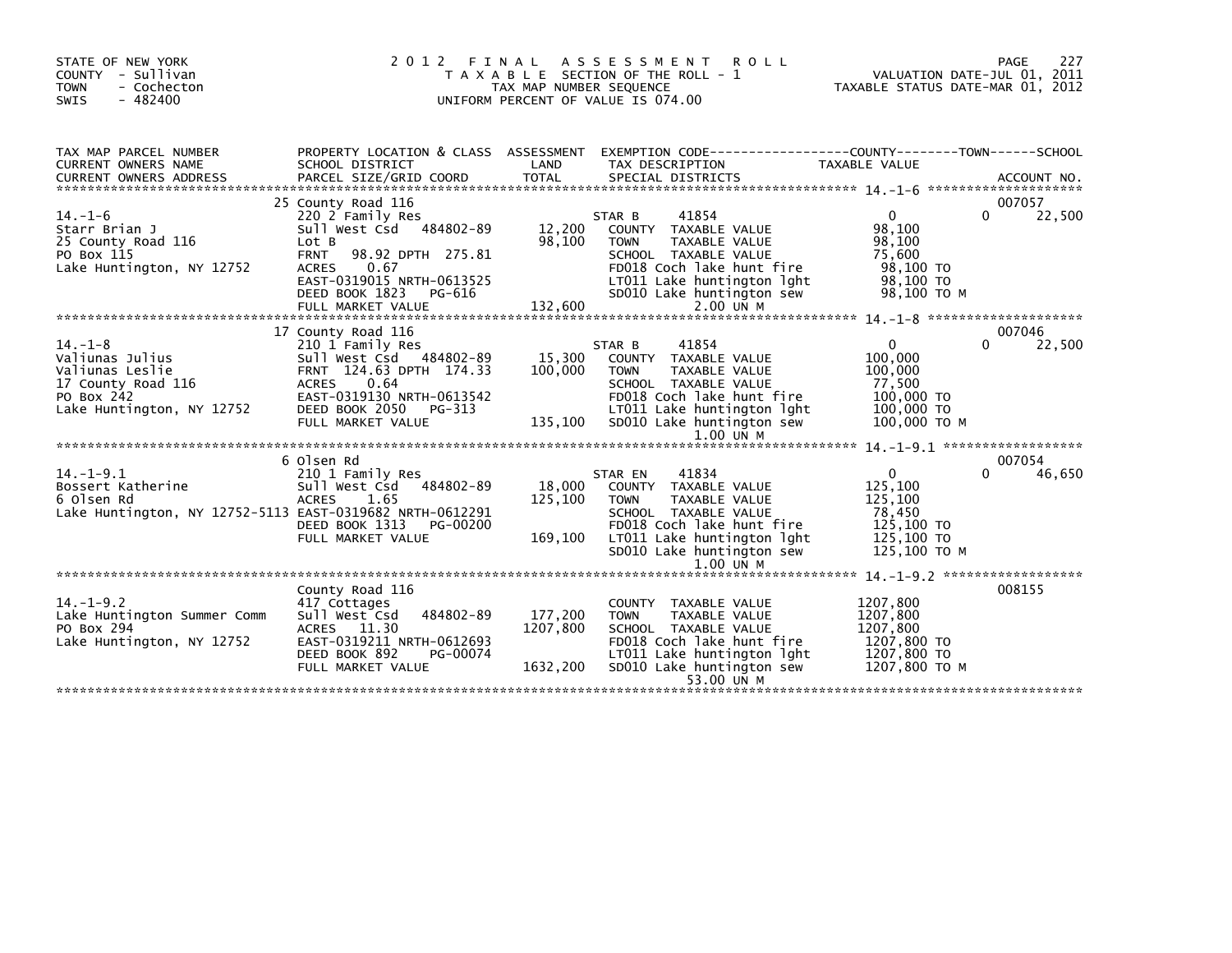| PROPERTY LOCATION & CLASS ASSESSMENT EXEMPTION CODE----------------COUNTY-------TOWN------SCHOOL<br>TAX MAP PARCEL NUMBER<br>TAXABLE VALUE<br>LAND<br>TAX DESCRIPTION<br>CURRENT OWNERS NAME<br>SCHOOL DISTRICT<br>PARCEL SIZE/GRID COORD<br><b>TOTAL</b><br>SPECIAL DISTRICTS<br><b>CURRENT OWNERS ADDRESS</b><br>ACCOUNT NO.<br>6752 State Route 52<br>008482<br>22,500<br>41854<br>$14. - 1 - 12.1$<br>$\overline{0}$<br>0<br>210 1 Family Res<br>STAR B<br>Sull West Csd 484802-89<br>16,600<br>84,000<br>Trabanco Jc Indigo Jr<br>COUNTY TAXABLE VALUE<br>84,000<br>6752 State Route 52<br>FRNT 100.50 DPTH 275.00<br>84,000<br>TAXABLE VALUE<br><b>TOWN</b><br>Cochecton, NY 12726<br>0.72 BANK C80370<br><b>ACRES</b><br>SCHOOL TAXABLE VALUE<br>61,500<br>EAST-0319648 NRTH-0612521<br>FD018 Coch Take hunt fire<br>LT011 Lake huntington 1ght 84,000 TO<br>113,500 SD010 Lake huntington sew 84,000 TO<br>DEED BOOK 2152 PG-324<br>84,000 то м<br>FULL MARKET VALUE<br>1.00 UN M<br>007025<br>State Route 52<br>$14. - 1 - 12.2$<br>311 Res vac land - WTRFNT<br>3,200<br>COUNTY TAXABLE VALUE<br>3,200<br>3,200<br>Sull West Csd<br>484802-89<br><b>TOWN</b><br>TAXABLE VALUE<br>Leytin Anatoly<br>Leytin Alla<br>17 Oswald Pl<br>Staten Island, NY 10309<br>SCHOOL TAXABLE VALUE<br>3,200<br>FRNT 20.00 DPTH 30.00<br>3,200<br>EAST-0319807 NRTH-0612930<br>FD018 Coch lake hunt fire<br>3,200 TO<br>LT011 Lake huntington lght<br>DEED BOOK 3481 PG-68<br>3,200 то<br>3,200 то м<br>4,300<br>SD010 Lake huntington sew<br>FULL MARKET VALUE<br>.00 UN M<br>005940<br>6748 State Route 52<br>119,500<br>210 1 Family Res<br>COUNTY TAXABLE VALUE<br>wse Marie<br>110 Sullivan St<br>New York, NY 10012<br>Sull West Csd 484802-89<br>119,500<br>41,400<br><b>TOWN</b><br>TAXABLE VALUE<br>FRNT 100.00 DPTH 268.00<br>119,500<br>119,500<br>SCHOOL TAXABLE VALUE<br>בג, גבב<br>119,500 TO<br>הם הרי יולד<br>FD018 Coch lake hunt fire<br>EAST-0319674 NRTH-0612625<br>119,500 TO<br>DEED BOOK 1015 PG-00102<br>LT011 Lake huntington lght<br>SD010 Lake huntington sew<br>161,500<br>FULL MARKET VALUE<br>119,500 то м<br>1.00 UN M<br>013922<br>State Route 52<br>$14. - 1 - 14$<br>171,200<br>411 Apartment<br>- WTRFNT<br>COUNTY TAXABLE VALUE<br>27,500<br>Catskill Management Corp<br>Sull West Csd 484802-89<br>171,200<br>TAXABLE VALUE<br><b>TOWN</b><br>171,200<br>FRNT 125.00 DPTH 250.00<br>171,200<br>1166 County Road 114<br>SCHOOL TAXABLE VALUE<br>Cochecton, NY 12726<br><b>ACRES</b><br>0.77<br>FD018 Coch lake hunt fire<br>171,200 TO<br>EAST-0319663 NRTH-0612751<br>LT011 Lake huntington lght<br>171,200 TO<br>SD010 Lake huntington sew<br>171,200 TO M<br>DEED BOOK 2868<br>PG-437<br>014972<br>6738 State Route 52<br>146,500<br>$14. - 1 - 15$<br>483 Converted Re<br>COUNTY TAXABLE VALUE<br>33,500<br>484802-89<br>Stanzoni Robert<br>Sull West Csd<br>146,500<br><b>TOWN</b><br>TAXABLE VALUE<br>FRNT 110.00 DPTH 29.00<br>146,500<br>518 William Floyd Pkwy<br>SCHOOL TAXABLE VALUE<br>146,500<br>146,500 TO<br>Shirley, NY 11467<br><b>ACRES</b><br>1.07<br>FD018 Coch lake hunt fire<br>EAST-0319646 NRTH-0612890<br>146,500 TO<br>LT011 Lake huntington lght<br>DEED BOOK 2988<br>PG-64<br>SD010 Lake huntington sew<br>146,500 то м<br>198,000<br>3.00 UN M<br>FULL MARKET VALUE | STATE OF NEW YORK<br>COUNTY - Sullivan<br><b>TOWN</b><br>- Cochecton<br>$-482400$<br><b>SWIS</b> | 2012 FINAL | TAX MAP NUMBER SEQUENCE | A S S E S S M E N T<br><b>ROLL</b><br>T A X A B L E SECTION OF THE ROLL - 1<br>UNIFORM PERCENT OF VALUE IS 074.00 | 228<br>PAGE<br>VALUATION DATE-JUL 01, 2011<br>TAXABLE STATUS DATE-MAR 01, 2012 |
|------------------------------------------------------------------------------------------------------------------------------------------------------------------------------------------------------------------------------------------------------------------------------------------------------------------------------------------------------------------------------------------------------------------------------------------------------------------------------------------------------------------------------------------------------------------------------------------------------------------------------------------------------------------------------------------------------------------------------------------------------------------------------------------------------------------------------------------------------------------------------------------------------------------------------------------------------------------------------------------------------------------------------------------------------------------------------------------------------------------------------------------------------------------------------------------------------------------------------------------------------------------------------------------------------------------------------------------------------------------------------------------------------------------------------------------------------------------------------------------------------------------------------------------------------------------------------------------------------------------------------------------------------------------------------------------------------------------------------------------------------------------------------------------------------------------------------------------------------------------------------------------------------------------------------------------------------------------------------------------------------------------------------------------------------------------------------------------------------------------------------------------------------------------------------------------------------------------------------------------------------------------------------------------------------------------------------------------------------------------------------------------------------------------------------------------------------------------------------------------------------------------------------------------------------------------------------------------------------------------------------------------------------------------------------------------------------------------------------------------------------------------------------------------------------------------------------------------------------------------------------------------------------------------------------------------------------------------------------------------------------------------------------------------------------------------------------------------------------------------------------------------------------------------------------------------------------------------------------------------------------------------------------------------------------------------------------|--------------------------------------------------------------------------------------------------|------------|-------------------------|-------------------------------------------------------------------------------------------------------------------|--------------------------------------------------------------------------------|
|                                                                                                                                                                                                                                                                                                                                                                                                                                                                                                                                                                                                                                                                                                                                                                                                                                                                                                                                                                                                                                                                                                                                                                                                                                                                                                                                                                                                                                                                                                                                                                                                                                                                                                                                                                                                                                                                                                                                                                                                                                                                                                                                                                                                                                                                                                                                                                                                                                                                                                                                                                                                                                                                                                                                                                                                                                                                                                                                                                                                                                                                                                                                                                                                                                                                                                                              |                                                                                                  |            |                         |                                                                                                                   |                                                                                |
|                                                                                                                                                                                                                                                                                                                                                                                                                                                                                                                                                                                                                                                                                                                                                                                                                                                                                                                                                                                                                                                                                                                                                                                                                                                                                                                                                                                                                                                                                                                                                                                                                                                                                                                                                                                                                                                                                                                                                                                                                                                                                                                                                                                                                                                                                                                                                                                                                                                                                                                                                                                                                                                                                                                                                                                                                                                                                                                                                                                                                                                                                                                                                                                                                                                                                                                              |                                                                                                  |            |                         |                                                                                                                   |                                                                                |
|                                                                                                                                                                                                                                                                                                                                                                                                                                                                                                                                                                                                                                                                                                                                                                                                                                                                                                                                                                                                                                                                                                                                                                                                                                                                                                                                                                                                                                                                                                                                                                                                                                                                                                                                                                                                                                                                                                                                                                                                                                                                                                                                                                                                                                                                                                                                                                                                                                                                                                                                                                                                                                                                                                                                                                                                                                                                                                                                                                                                                                                                                                                                                                                                                                                                                                                              |                                                                                                  |            |                         |                                                                                                                   |                                                                                |
|                                                                                                                                                                                                                                                                                                                                                                                                                                                                                                                                                                                                                                                                                                                                                                                                                                                                                                                                                                                                                                                                                                                                                                                                                                                                                                                                                                                                                                                                                                                                                                                                                                                                                                                                                                                                                                                                                                                                                                                                                                                                                                                                                                                                                                                                                                                                                                                                                                                                                                                                                                                                                                                                                                                                                                                                                                                                                                                                                                                                                                                                                                                                                                                                                                                                                                                              |                                                                                                  |            |                         |                                                                                                                   |                                                                                |
|                                                                                                                                                                                                                                                                                                                                                                                                                                                                                                                                                                                                                                                                                                                                                                                                                                                                                                                                                                                                                                                                                                                                                                                                                                                                                                                                                                                                                                                                                                                                                                                                                                                                                                                                                                                                                                                                                                                                                                                                                                                                                                                                                                                                                                                                                                                                                                                                                                                                                                                                                                                                                                                                                                                                                                                                                                                                                                                                                                                                                                                                                                                                                                                                                                                                                                                              |                                                                                                  |            |                         |                                                                                                                   |                                                                                |
|                                                                                                                                                                                                                                                                                                                                                                                                                                                                                                                                                                                                                                                                                                                                                                                                                                                                                                                                                                                                                                                                                                                                                                                                                                                                                                                                                                                                                                                                                                                                                                                                                                                                                                                                                                                                                                                                                                                                                                                                                                                                                                                                                                                                                                                                                                                                                                                                                                                                                                                                                                                                                                                                                                                                                                                                                                                                                                                                                                                                                                                                                                                                                                                                                                                                                                                              |                                                                                                  |            |                         |                                                                                                                   |                                                                                |
|                                                                                                                                                                                                                                                                                                                                                                                                                                                                                                                                                                                                                                                                                                                                                                                                                                                                                                                                                                                                                                                                                                                                                                                                                                                                                                                                                                                                                                                                                                                                                                                                                                                                                                                                                                                                                                                                                                                                                                                                                                                                                                                                                                                                                                                                                                                                                                                                                                                                                                                                                                                                                                                                                                                                                                                                                                                                                                                                                                                                                                                                                                                                                                                                                                                                                                                              |                                                                                                  |            |                         |                                                                                                                   |                                                                                |
|                                                                                                                                                                                                                                                                                                                                                                                                                                                                                                                                                                                                                                                                                                                                                                                                                                                                                                                                                                                                                                                                                                                                                                                                                                                                                                                                                                                                                                                                                                                                                                                                                                                                                                                                                                                                                                                                                                                                                                                                                                                                                                                                                                                                                                                                                                                                                                                                                                                                                                                                                                                                                                                                                                                                                                                                                                                                                                                                                                                                                                                                                                                                                                                                                                                                                                                              |                                                                                                  |            |                         |                                                                                                                   |                                                                                |
|                                                                                                                                                                                                                                                                                                                                                                                                                                                                                                                                                                                                                                                                                                                                                                                                                                                                                                                                                                                                                                                                                                                                                                                                                                                                                                                                                                                                                                                                                                                                                                                                                                                                                                                                                                                                                                                                                                                                                                                                                                                                                                                                                                                                                                                                                                                                                                                                                                                                                                                                                                                                                                                                                                                                                                                                                                                                                                                                                                                                                                                                                                                                                                                                                                                                                                                              |                                                                                                  |            |                         |                                                                                                                   |                                                                                |
|                                                                                                                                                                                                                                                                                                                                                                                                                                                                                                                                                                                                                                                                                                                                                                                                                                                                                                                                                                                                                                                                                                                                                                                                                                                                                                                                                                                                                                                                                                                                                                                                                                                                                                                                                                                                                                                                                                                                                                                                                                                                                                                                                                                                                                                                                                                                                                                                                                                                                                                                                                                                                                                                                                                                                                                                                                                                                                                                                                                                                                                                                                                                                                                                                                                                                                                              |                                                                                                  |            |                         |                                                                                                                   |                                                                                |
|                                                                                                                                                                                                                                                                                                                                                                                                                                                                                                                                                                                                                                                                                                                                                                                                                                                                                                                                                                                                                                                                                                                                                                                                                                                                                                                                                                                                                                                                                                                                                                                                                                                                                                                                                                                                                                                                                                                                                                                                                                                                                                                                                                                                                                                                                                                                                                                                                                                                                                                                                                                                                                                                                                                                                                                                                                                                                                                                                                                                                                                                                                                                                                                                                                                                                                                              |                                                                                                  |            |                         |                                                                                                                   |                                                                                |
|                                                                                                                                                                                                                                                                                                                                                                                                                                                                                                                                                                                                                                                                                                                                                                                                                                                                                                                                                                                                                                                                                                                                                                                                                                                                                                                                                                                                                                                                                                                                                                                                                                                                                                                                                                                                                                                                                                                                                                                                                                                                                                                                                                                                                                                                                                                                                                                                                                                                                                                                                                                                                                                                                                                                                                                                                                                                                                                                                                                                                                                                                                                                                                                                                                                                                                                              |                                                                                                  |            |                         |                                                                                                                   |                                                                                |
|                                                                                                                                                                                                                                                                                                                                                                                                                                                                                                                                                                                                                                                                                                                                                                                                                                                                                                                                                                                                                                                                                                                                                                                                                                                                                                                                                                                                                                                                                                                                                                                                                                                                                                                                                                                                                                                                                                                                                                                                                                                                                                                                                                                                                                                                                                                                                                                                                                                                                                                                                                                                                                                                                                                                                                                                                                                                                                                                                                                                                                                                                                                                                                                                                                                                                                                              |                                                                                                  |            |                         |                                                                                                                   |                                                                                |
|                                                                                                                                                                                                                                                                                                                                                                                                                                                                                                                                                                                                                                                                                                                                                                                                                                                                                                                                                                                                                                                                                                                                                                                                                                                                                                                                                                                                                                                                                                                                                                                                                                                                                                                                                                                                                                                                                                                                                                                                                                                                                                                                                                                                                                                                                                                                                                                                                                                                                                                                                                                                                                                                                                                                                                                                                                                                                                                                                                                                                                                                                                                                                                                                                                                                                                                              |                                                                                                  |            |                         |                                                                                                                   |                                                                                |
|                                                                                                                                                                                                                                                                                                                                                                                                                                                                                                                                                                                                                                                                                                                                                                                                                                                                                                                                                                                                                                                                                                                                                                                                                                                                                                                                                                                                                                                                                                                                                                                                                                                                                                                                                                                                                                                                                                                                                                                                                                                                                                                                                                                                                                                                                                                                                                                                                                                                                                                                                                                                                                                                                                                                                                                                                                                                                                                                                                                                                                                                                                                                                                                                                                                                                                                              |                                                                                                  |            |                         |                                                                                                                   |                                                                                |
|                                                                                                                                                                                                                                                                                                                                                                                                                                                                                                                                                                                                                                                                                                                                                                                                                                                                                                                                                                                                                                                                                                                                                                                                                                                                                                                                                                                                                                                                                                                                                                                                                                                                                                                                                                                                                                                                                                                                                                                                                                                                                                                                                                                                                                                                                                                                                                                                                                                                                                                                                                                                                                                                                                                                                                                                                                                                                                                                                                                                                                                                                                                                                                                                                                                                                                                              |                                                                                                  |            |                         |                                                                                                                   |                                                                                |
|                                                                                                                                                                                                                                                                                                                                                                                                                                                                                                                                                                                                                                                                                                                                                                                                                                                                                                                                                                                                                                                                                                                                                                                                                                                                                                                                                                                                                                                                                                                                                                                                                                                                                                                                                                                                                                                                                                                                                                                                                                                                                                                                                                                                                                                                                                                                                                                                                                                                                                                                                                                                                                                                                                                                                                                                                                                                                                                                                                                                                                                                                                                                                                                                                                                                                                                              |                                                                                                  |            |                         |                                                                                                                   |                                                                                |
|                                                                                                                                                                                                                                                                                                                                                                                                                                                                                                                                                                                                                                                                                                                                                                                                                                                                                                                                                                                                                                                                                                                                                                                                                                                                                                                                                                                                                                                                                                                                                                                                                                                                                                                                                                                                                                                                                                                                                                                                                                                                                                                                                                                                                                                                                                                                                                                                                                                                                                                                                                                                                                                                                                                                                                                                                                                                                                                                                                                                                                                                                                                                                                                                                                                                                                                              |                                                                                                  |            |                         |                                                                                                                   |                                                                                |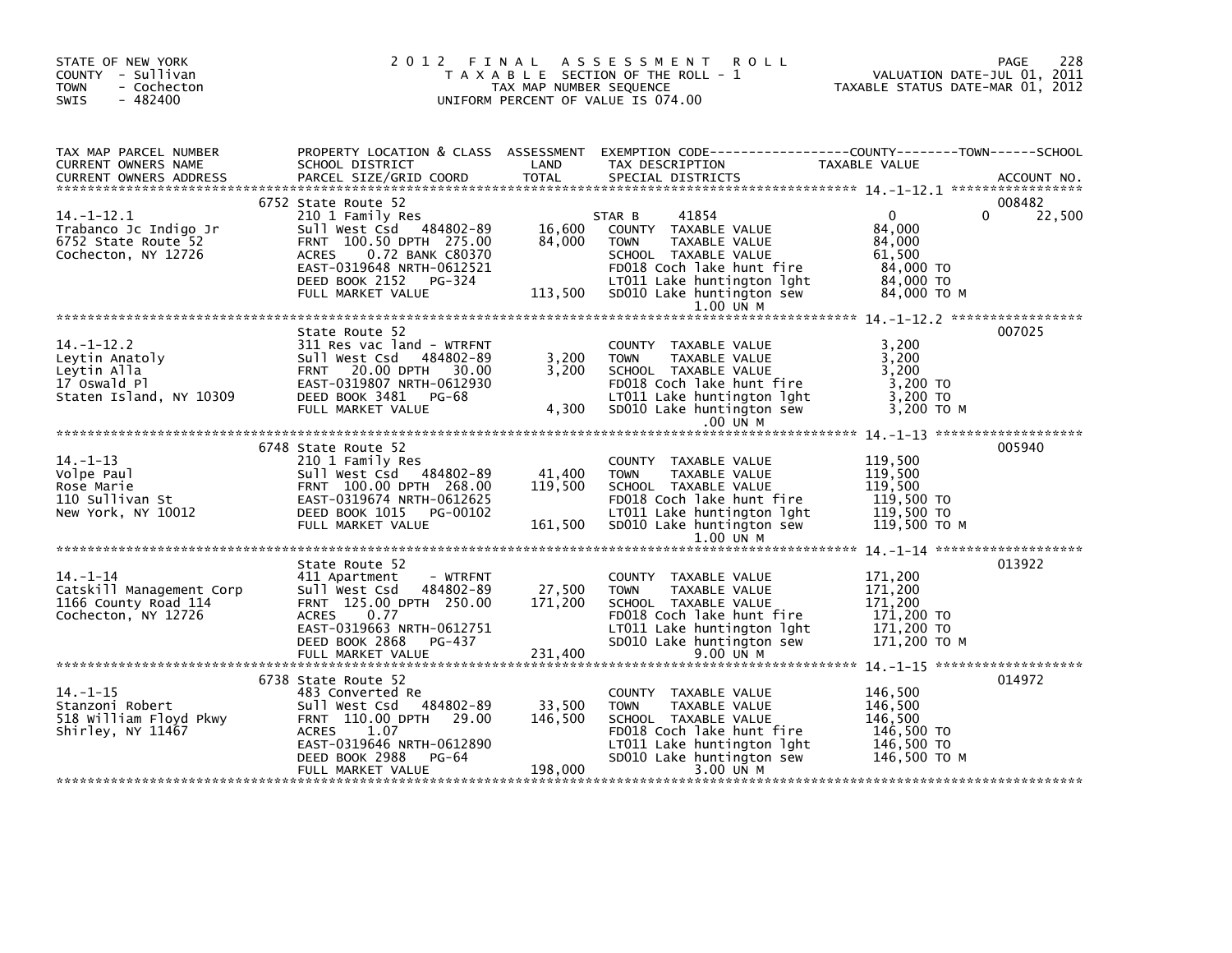| STATE OF NEW YORK<br>COUNTY - Sullivan<br>- Cochecton<br><b>TOWN</b><br>$-482400$<br>SWIS                | 2 0 1 2<br>FINAL                               | A S S E S S M E N T<br>T A X A B L E SECTION OF THE ROLL - 1<br>TAX MAP NUMBER SEQUENCE<br>UNIFORM PERCENT OF VALUE IS 074.00 | ROLL                                                           | TAXABLE STATUS DATE-MAR 01, 2012 | PAGE<br>VALUATION DATE-JUL 01, 2011 | 229         |
|----------------------------------------------------------------------------------------------------------|------------------------------------------------|-------------------------------------------------------------------------------------------------------------------------------|----------------------------------------------------------------|----------------------------------|-------------------------------------|-------------|
| TAX MAP PARCEL NUMBER                                                                                    | PROPERTY LOCATION & CLASS ASSESSMENT           |                                                                                                                               | EXEMPTION CODE------------------COUNTY--------TOWN------SCHOOL |                                  |                                     |             |
| <b>CURRENT OWNERS NAME</b><br>SCHOOL DISTRICT<br><b>CURRENT OWNERS ADDRESS</b><br>PARCEL SIZE/GRID COORD | <b>TOTAL</b>                                   | LAND                                                                                                                          | TAX DESCRIPTION<br>SPECIAL DISTRICTS                           | TAXABLE VALUE                    |                                     | ACCOUNT NO. |
| 6734 State Route 52                                                                                      |                                                |                                                                                                                               |                                                                |                                  |                                     | 004870      |
| $14. - 1 - 16$                                                                                           | 210 1 Family Res - WTRFNT                      |                                                                                                                               | COUNTY TAXABLE VALUE                                           | 193,700                          |                                     |             |
| Miritello Anthony                                                                                        | Sull West Csd 484802-89                        | 41,900<br><b>TOWN</b>                                                                                                         | <b>TAXABLE VALUE</b>                                           | 193,700                          |                                     |             |
| Miritello Mary                                                                                           | FRNT 104.50 DPTH 220.00                        | 193,700                                                                                                                       | SCHOOL TAXABLE VALUE                                           | 193,700                          |                                     |             |
| 19 Lincoln Ave<br>0.41<br><b>ACRES</b>                                                                   |                                                |                                                                                                                               | FD018 Coch lake hunt fire                                      | 193,700 TO                       |                                     |             |
| Ardsley, NY 10502                                                                                        | EAST-0319623 NRTH-0613017                      |                                                                                                                               | LT011 Lake huntington lght                                     | 193,700 TO                       |                                     |             |
| DEED BOOK 1007                                                                                           | PG-00217                                       |                                                                                                                               | SD010 Lake huntington sew                                      | 193,700 ТО М                     |                                     |             |
|                                                                                                          |                                                |                                                                                                                               |                                                                |                                  |                                     |             |
|                                                                                                          |                                                |                                                                                                                               |                                                                |                                  |                                     |             |
| 6728 State Route 52                                                                                      |                                                |                                                                                                                               |                                                                |                                  |                                     | 011120      |
| $14. - 1 - 17$                                                                                           |                                                |                                                                                                                               | 41854                                                          | $\mathbf{0}$                     | 0                                   |             |
|                                                                                                          | 210 1 Family Res - WTRFNT                      | STAR B                                                                                                                        |                                                                | 125,600                          |                                     | 22,500      |
| Genco Paul V                                                                                             | Sull West Csd 484802-89                        | 41,500                                                                                                                        | COUNTY TAXABLE VALUE                                           |                                  |                                     |             |
| PO Box 232<br><b>FRNT</b>                                                                                | 50.00 DPTH 505.00<br>EAST-0319481 NRTH-0613094 | 125,600<br><b>TOWN</b>                                                                                                        | TAXABLE VALUE<br>SCHOOL TAXABLE VALUE                          | 125,600                          |                                     |             |
| Lake Huntington, NY 12752                                                                                |                                                |                                                                                                                               |                                                                | 103,100<br>125,600 TO            |                                     |             |
| DEED BOOK 2435                                                                                           | PG-028                                         |                                                                                                                               | FD018 Coch lake hunt fire                                      |                                  |                                     |             |
| FULL MARKET VALUE                                                                                        |                                                | 169,700                                                                                                                       | LT011 Lake huntington lght                                     | 125,600 TO                       |                                     |             |
|                                                                                                          |                                                |                                                                                                                               | SD010 Lake huntington sew                                      | 125,600 ТО М                     |                                     |             |
|                                                                                                          |                                                |                                                                                                                               | 1.00 UN M                                                      |                                  |                                     |             |
|                                                                                                          |                                                |                                                                                                                               |                                                                |                                  |                                     |             |
| 6726 State Route 52                                                                                      |                                                |                                                                                                                               |                                                                |                                  |                                     | 003140      |
| $14. - 1 - 18$                                                                                           | 210 1 Family Res - WTRFNT                      | WAR VET                                                                                                                       | 41121                                                          | 18,765                           | 18,765                              | 0           |
| DeMonte Louis Jr                                                                                         | Sull West Csd 484802-89                        | 41,000 STAR EN                                                                                                                | 41834                                                          | $\Omega$                         | 0                                   | 46,650      |
| 6726 State Route 52                                                                                      | FRNT 50.00 DPTH 480.00                         | 125,100                                                                                                                       | COUNTY TAXABLE VALUE                                           | 106,335                          |                                     |             |
| PO Box 147                                                                                               | EAST-0319463 NRTH-0613146                      | <b>TOWN</b>                                                                                                                   | TAXABLE VALUE                                                  | 106,335                          |                                     |             |
| Lake Huntington, NY 12752<br>DEED BOOK 1080                                                              | PG-00161                                       |                                                                                                                               | SCHOOL TAXABLE VALUE                                           | 78,450                           |                                     |             |
| FULL MARKET VALUE                                                                                        |                                                | 169,100                                                                                                                       | FD018 Coch lake hunt fire                                      | 125,100 TO                       |                                     |             |
|                                                                                                          |                                                |                                                                                                                               | LT011 Lake huntington lght                                     | 125,100 TO                       |                                     |             |
|                                                                                                          |                                                |                                                                                                                               | SD010 Lake huntington sew                                      | 125,100 ТО М                     |                                     |             |
|                                                                                                          |                                                |                                                                                                                               | $2.00$ $U\bar{N}$ M                                            |                                  |                                     |             |
|                                                                                                          |                                                |                                                                                                                               |                                                                |                                  |                                     |             |
| State Route 52                                                                                           |                                                |                                                                                                                               |                                                                |                                  |                                     | 003160      |
| $14. - 1 - 19$<br>311 Res vac land                                                                       |                                                |                                                                                                                               | COUNTY TAXABLE VALUE                                           | 6,500                            |                                     |             |
| DeMonte Louis Jr                                                                                         | Sull West Csd 484802-89                        | 6,500<br><b>TOWN</b>                                                                                                          | TAXABLE VALUE                                                  | 6,500                            |                                     |             |
| 6726 State Route 52                                                                                      | FRNT 25.00 DPTH 475.00                         | 6,500                                                                                                                         | SCHOOL TAXABLE VALUE                                           | 6.500                            |                                     |             |
| PO Box 147                                                                                               | EAST-0319455 NRTH-0613187                      |                                                                                                                               | FD018 Coch lake hunt fire                                      | 6,500 TO                         |                                     |             |
| Lake Huntington, NY 12752<br>DEED BOOK 1080                                                              | PG-00161                                       |                                                                                                                               | LT011 Lake huntington lght                                     | 6,500 TO                         |                                     |             |
| FULL MARKET VALUE                                                                                        |                                                | 8,800                                                                                                                         | SD010 Lake huntington sew                                      | 6,500 ТО М                       |                                     |             |
|                                                                                                          |                                                |                                                                                                                               | .00 UN M                                                       |                                  |                                     |             |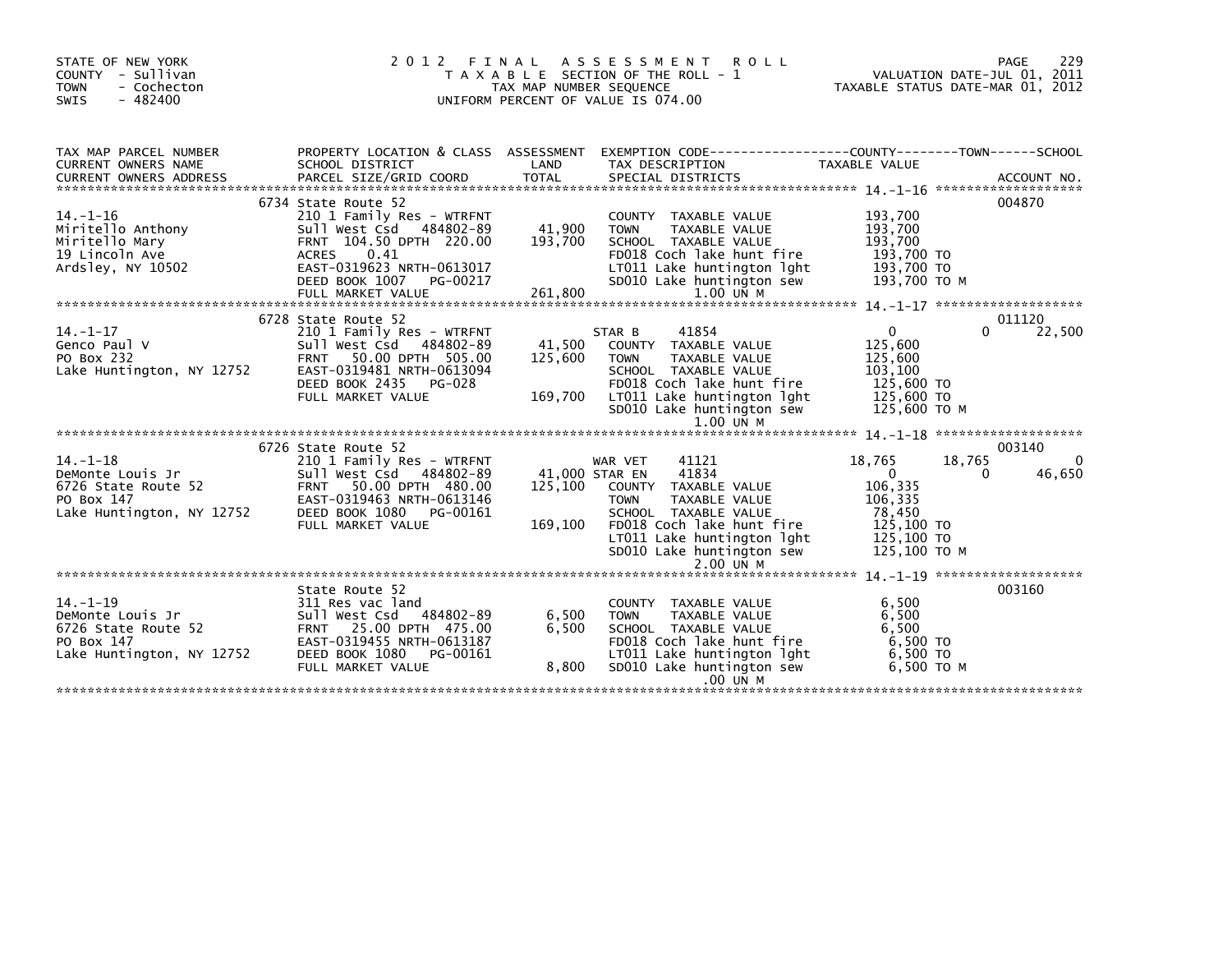| STATE OF NEW YORK<br>COUNTY - Sullivan<br><b>TOWN</b><br>- Cochecton<br>$-482400$<br><b>SWIS</b>    |                                                                                                                                                                                               | TAX MAP NUMBER SEQUENCE      | 2012 FINAL ASSESSMENT<br><b>ROLL</b><br>T A X A B L E SECTION OF THE ROLL - 1<br>UNIFORM PERCENT OF VALUE IS 074.00                                                                     | <br>2011 . VALUATION DATE-JUL<br>2012 ,TAXABLE STATUS DATE-MAR                            | 230<br>PAGE                  |
|-----------------------------------------------------------------------------------------------------|-----------------------------------------------------------------------------------------------------------------------------------------------------------------------------------------------|------------------------------|-----------------------------------------------------------------------------------------------------------------------------------------------------------------------------------------|-------------------------------------------------------------------------------------------|------------------------------|
| TAX MAP PARCEL NUMBER<br>CURRENT OWNERS NAME<br>CURRENT OWNERS ADDRESS                              | SCHOOL DISTRICT<br>PARCEL SIZE/GRID COORD                                                                                                                                                     | LAND<br><b>TOTAL</b>         | PROPERTY LOCATION & CLASS ASSESSMENT EXEMPTION CODE----------------COUNTY-------TOWN------SCHOOL<br>TAX DESCRIPTION<br>SPECIAL DISTRICTS                                                | TAXABLE VALUE                                                                             | ACCOUNT NO.                  |
| $14. - 1 - 20$<br>Boucher William Jr<br>6722 State Route 52<br>Lake Huntington, NY 12752            | 6722 State Route 52<br>280 Res Multiple - WTRFNT<br>Sull West Csd 484802-89<br>Ndf<br>1.12<br>ACRES<br>EAST-0319433 NRTH-0613244<br>DEED BOOK 3143 PG-80<br>FULL MARKET VALUE                 | 39,500<br>142,500<br>192,600 | 41854<br>STAR B<br>COUNTY TAXABLE VALUE<br><b>TOWN</b><br>TAXABLE VALUE<br>SCHOOL TAXABLE VALUE<br>FD018 Coch lake hunt fire<br>LT011 Lake huntington lght<br>SD010 Lake huntington sew | $\mathbf{0}$<br>142,500<br>142,500<br>120,000<br>142,500 TO<br>142,500 TO<br>142,500 TO M | 001600<br>22,500<br>$\Omega$ |
|                                                                                                     |                                                                                                                                                                                               |                              | 2.00 UN M                                                                                                                                                                               |                                                                                           |                              |
| $14. - 1 - 21.1$<br>Schleife Kenneth<br>Schleife Marilyn<br>PO Box 146<br>Lake Huntington, NY 12752 | 16 Nelson Rd<br>210 1 Family Res<br>Sull West Csd 484802-89<br>60.00 DPTH 30.00<br><b>FRNT</b><br>ACRES<br>1.46<br>EAST-0318984 NRTH-0613285<br>DEED BOOK 2126<br>PG-317<br>FULL MARKET VALUE | 16,800<br>125,000<br>168,900 | COUNTY TAXABLE VALUE<br>TAXABLE VALUE<br><b>TOWN</b><br>SCHOOL TAXABLE VALUE<br>FD018 Coch lake hunt fire<br>LT011 Lake huntington lght<br>SD010 Lake huntington sew<br>2.00 UN M       | 125,000<br>125,000<br>125,000<br>125,000 TO<br>125,000 TO<br>125,000 TO M                 | 008297                       |
|                                                                                                     |                                                                                                                                                                                               |                              |                                                                                                                                                                                         |                                                                                           | 008781                       |
|                                                                                                     | 6721 State Route 52<br>311 Res vac land - WTRFNT<br>Sull West Csd 484802-89<br>FRNT 50.00 DPTH 12.00<br>EAST-0319634 NRTH-0613372<br>DEED BOOK 2881 PG-319<br>FULL MARKET VALUE               | 7,800<br>7.800<br>10,500     | COUNTY TAXABLE VALUE<br>TAXABLE VALUE<br><b>TOWN</b><br>SCHOOL TAXABLE VALUE<br>FD018 Coch lake hunt fire<br>LT011 Lake huntington lght<br>SD010 Lake huntington sew<br>$.00$ UN M      | 7,800<br>7,800<br>7.800<br>7,800 TO<br>7,800 TO<br>7.800 то м                             |                              |
|                                                                                                     |                                                                                                                                                                                               |                              |                                                                                                                                                                                         |                                                                                           |                              |
| $14. - 1 - 21.3$<br>Pierce Henrietta D<br>6939 State Route 52<br>Cochecton, NY 12726                | State Route 52<br>311 Res vac land - WTRFNT<br>Sull West Csd 484802-89<br>FRNT 114.00 DPTH 21.00<br>EAST-0319589 NRTH-0613499<br>DEED BOOK 1833 PG-277<br>FULL MARKET VALUE                   | 16,900<br>16,900<br>22,800   | COUNTY TAXABLE VALUE<br><b>TOWN</b><br>TAXABLE VALUE<br>SCHOOL TAXABLE VALUE<br>FD018 Coch lake hunt fire<br>LT011 Lake huntington lght<br>SD010 Lake huntington sew                    | 16,900<br>16,900<br>16.900<br>16,900 TO<br>$16,900$ TO<br>16,900 то м                     | 011405                       |
|                                                                                                     |                                                                                                                                                                                               |                              | .00 UN M                                                                                                                                                                                |                                                                                           |                              |
| $14. - 1 - 21.4$<br>Nasr Khadiga<br>32-43 85th St<br>Jackson Heights, NY 11369                      | 9 County Road 116<br>418 Inn/lodge<br>- WTRFNT<br>sull west Csd<br>484802-89<br>0.02a. Beach Lot<br><b>ACRES</b><br>2.45                                                                      | 47,500<br>146,500            | COUNTY TAXABLE VALUE<br><b>TOWN</b><br>TAXABLE VALUE<br>SCHOOL TAXABLE VALUE<br>FD018 Coch lake hunt fire                                                                               | 146,500<br>146,500<br>146,500<br>146,500 TO                                               | 008297                       |
|                                                                                                     | EAST-0319406 NRTH-0613439<br>PG-472<br>DEED BOOK 1618<br>FULL MARKET VALUE                                                                                                                    | 198,000                      | LT011 Lake huntington lght<br>SD010 Lake huntington sew<br>1.00 UN M                                                                                                                    | 146,500 TO<br>146,500 TO M                                                                |                              |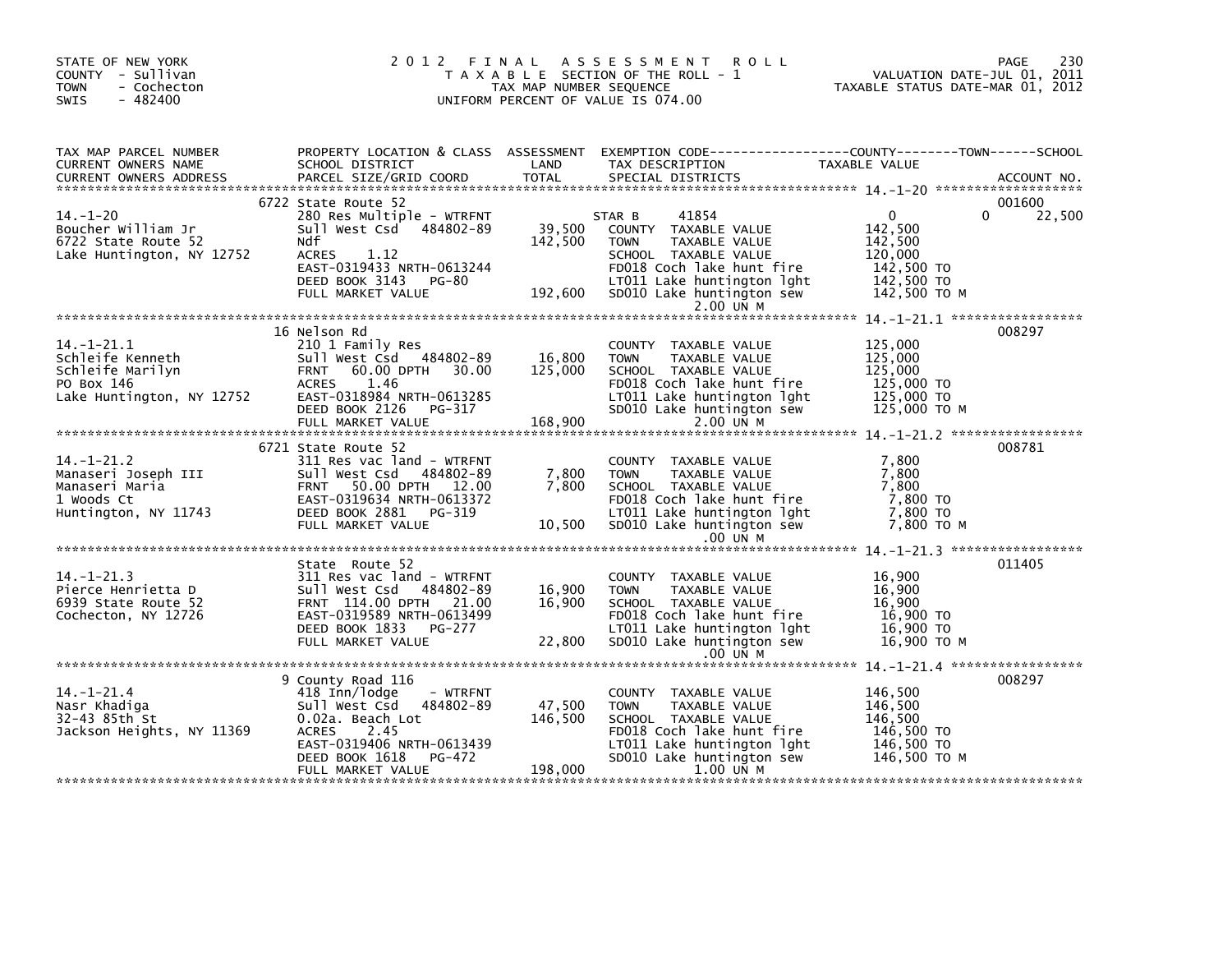| STATE OF NEW YORK<br>COUNTY - Sullivan<br>- Cochecton<br><b>TOWN</b><br>SWIS<br>$-482400$                                                                                                                                                                                |                                                                                                                                                                                             | TAX MAP NUMBER SEQUENCE                     | 2012 FINAL ASSESSMENT<br><b>ROLL</b><br>T A X A B L E SECTION OF THE ROLL - 1<br>UNIFORM PERCENT OF VALUE IS 074.00                                                                                     | <br>VALUATION DATE-JUL 01, 2011<br>TAXABLE STATUS DATE-MAR 01, 2012                   | 231<br>PAGE                  |
|--------------------------------------------------------------------------------------------------------------------------------------------------------------------------------------------------------------------------------------------------------------------------|---------------------------------------------------------------------------------------------------------------------------------------------------------------------------------------------|---------------------------------------------|---------------------------------------------------------------------------------------------------------------------------------------------------------------------------------------------------------|---------------------------------------------------------------------------------------|------------------------------|
| TAX MAP PARCEL NUMBER<br>CURRENT OWNERS NAME<br><b>CURRENT OWNERS ADDRESS</b>                                                                                                                                                                                            | PARCEL SIZE/GRID COORD                                                                                                                                                                      | <b>TOTAL</b>                                | SPECIAL DISTRICTS                                                                                                                                                                                       |                                                                                       | ACCOUNT NO.                  |
| $14. - 1 - 22$<br>First-22<br>Pierce Edward<br>Pierce Susan<br>Pierce Susan<br>Sull West Csd 484802-89<br>Pierce Susan<br>FRNT 60.00 DPTH 110.00<br>13 County Rd 116<br>Lake Huntington, NY 12752<br>DEED BOOK 3420<br>DEED BOOK 3420<br>DEED BOOK 3420<br>DEED BOOK 342 | 13 County Road 116<br>210 1 Family Res<br>sull West Csd 484802-89<br>FULL MARKET VALUE                                                                                                      | 14,500<br>79,800<br>107,800                 | 41854<br>STAR B<br>COUNTY TAXABLE VALUE<br><b>TOWN</b><br>TAXABLE VALUE<br>SCHOOL TAXABLE VALUE<br>FD018 Coch lake hunt fire<br>LTO11 Lake huntington lght<br>SD010 Lake huntington sew<br>1.00 UN M    | $\overline{0}$<br>79,800<br>79,800<br>57,300<br>79,800 TO<br>79,800 TO<br>79,800 то м | 600140<br>22,500<br>$\Omega$ |
| $14. - 1 - 23$<br>Catskill Management Corp<br>1166 County Road 114<br>Cochecton, NY 12726                                                                                                                                                                                | State Route 52<br>311 Res vac land - WTRFNT<br>Sull West Csd 484802-89<br>FRNT 70.00 DPTH 21.00<br>EAST-0319830 NRTH-0612788<br>DEED BOOK 2868 PG-437<br>FULL MARKET VALUE                  | $\frac{10,800}{10,800}$<br>10,800<br>14,600 | COUNTY TAXABLE VALUE<br>TAXABLE VALUE<br><b>TOWN</b><br>SCHOOL TAXABLE VALUE<br>FDO18 Coch lake hunt fire<br>LTO11 Lake huntington lght<br>SDO10 Lake huntington sew<br>$.00$ UN M                      | 10,800<br>10,800<br>10,800<br>10,800 TO<br>10,800 TO<br>10,800 ТО М                   | 007018                       |
| $14. - 1 - 25.1$<br>Leytin Anatoly<br>Leytin Alla<br>17 Oswald Pl<br>Staten Island, NY 10309                                                                                                                                                                             | State Route 52<br>311 Res vac land - WTRFNT<br>Sull West Csd 484802-89<br>FRNT 36.10 DPTH 30.00<br>EAST-0319791 NRTH-0612958<br>DEED BOOK 3481 PG-68<br>FULL MARKET VALUE                   | 5,700<br>5,700<br>7,700                     | COUNTY TAXABLE VALUE<br>TAXABLE VALUE<br><b>TOWN</b><br>SCHOOL TAXABLE VALUE<br>FD018 Coch lake hunt fire<br>LTO11 Lake huntington lght<br>SD010 Lake huntington lght<br>SD010 Lake huntington sew      | 5,700<br>5,700<br>5,700<br>$\frac{1}{5}$ , 700 TO<br>5,700 TO<br>5,700 то м           | 007053                       |
| $14. - 1 - 25.2$<br>Lake Huntington Summer Comm<br>PO Box 7<br>Lake Huntington, NY 12752                                                                                                                                                                                 | State Route 52<br>311 Res vac land - WTRFNT<br>Sull West Csd<br>484802-89<br>36.40 DPTH 30.00<br><b>FRNT</b><br>EAST-0319783 NRTH-0612993<br>DEED BOOK 892<br>PG-00075<br>FULL MARKET VALUE | 5,700<br>5,700<br>7,700                     | .00 UN M<br>COUNTY TAXABLE VALUE<br>TAXABLE VALUE<br><b>TOWN</b><br>SCHOOL TAXABLE VALUE<br>FD018 Coch lake hunt fire<br>LT011 Lake huntington lght<br>SD010 Lake huntington sew<br>$.00$ UN M          | 5,700<br>5,700<br>5,700<br>5,700 TO<br>5,700 TO<br>5,700 TO M                         | 008154                       |
| $14. - 1 - 26$<br>Lake Huntington Summer Comm<br>PO Box 294<br>Lake Huntington, NY 12752                                                                                                                                                                                 | State Route 52<br>311 Res vac land - WTRFNT<br>Sull West Csd 484802-89<br>FRNT 20.00 DPTH 38.13<br>EAST-0319680 NRTH-0613292<br>DEED BOOK 2754 PG-85<br>FULL MARKET VALUE                   | 3,200<br>3,200<br>4,300                     | COUNTY TAXABLE VALUE<br>TAXABLE VALUE<br><b>TOWN</b><br>SCHOOL TAXABLE VALUE<br>$FDO18$ Coch lake hunt fire<br>FD018 Cocn Take There<br>LT011 Lake huntington 1ght 3,200 TO M<br>1,200 TO M<br>.00 UN M | 3,200<br>3,200<br>3,200<br>3,200 TO                                                   | 008296                       |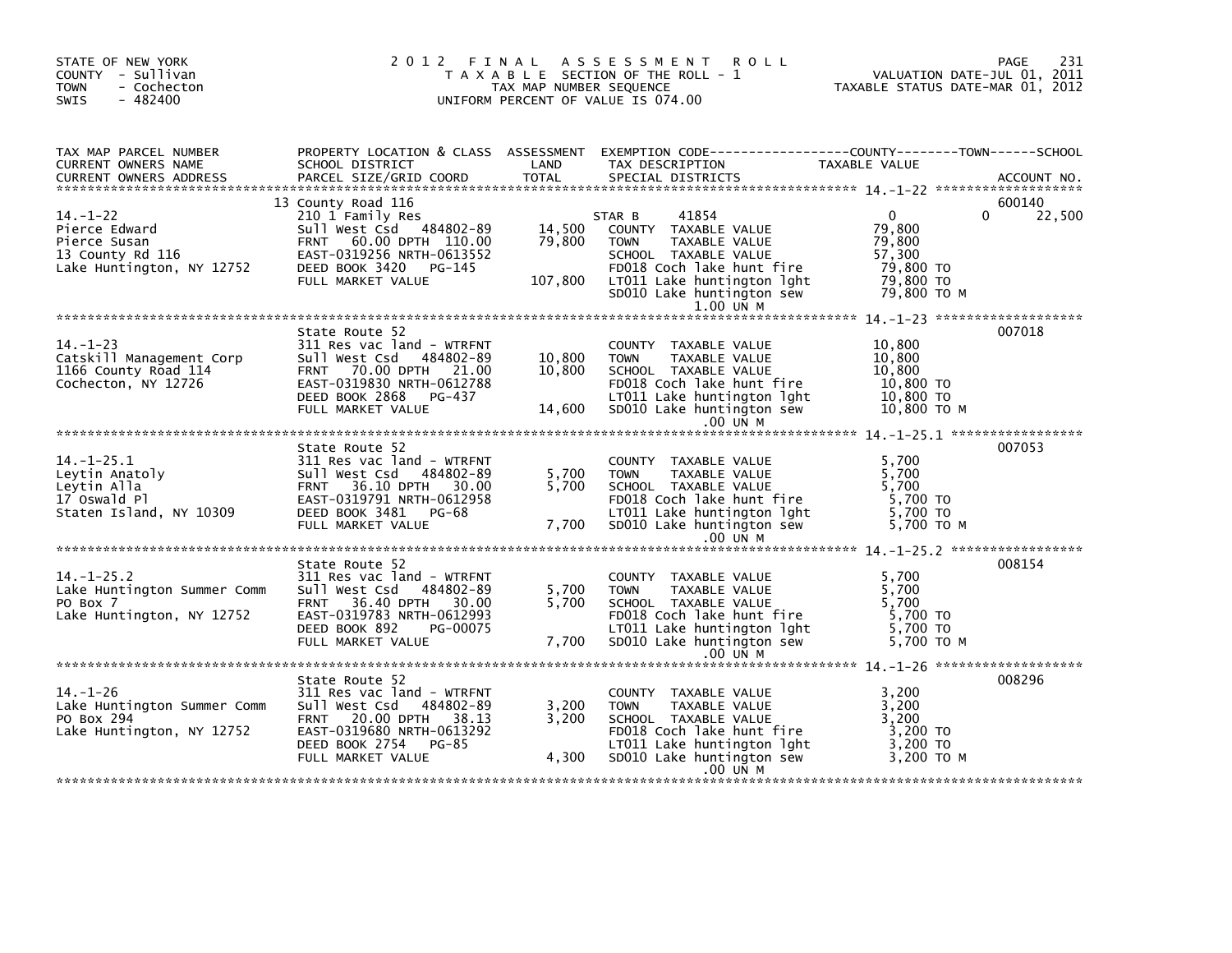| STATE OF NEW YORK<br>COUNTY - Sullivan<br>- Cochecton<br><b>TOWN</b><br>$-482400$<br><b>SWIS</b>                                                          |                                                                                                                                                                             |                               | 2012 FINAL ASSESSMENT ROLL<br>T A X A B L E SECTION OF THE ROLL - 1<br>UNIFORM PERCENT OF VALUE IS 074.00                                                                          | VALUATION DATE-JUL 01, 2011<br>TAXABLE STATUS DATE-MAR 01, 2012<br>TAXABLE STATUS DATE-MAR 01, 2012 | 232<br>PAGE |
|-----------------------------------------------------------------------------------------------------------------------------------------------------------|-----------------------------------------------------------------------------------------------------------------------------------------------------------------------------|-------------------------------|------------------------------------------------------------------------------------------------------------------------------------------------------------------------------------|-----------------------------------------------------------------------------------------------------|-------------|
| TAX MAP PARCEL NUMBER<br>CURRENT OWNERS NAME<br><b>CURRENT OWNERS ADDRESS</b>                                                                             | SCHOOL DISTRICT<br>PARCEL SIZE/GRID COORD                                                                                                                                   | LAND<br><b>TOTAL</b>          | PROPERTY LOCATION & CLASS ASSESSMENT EXEMPTION CODE----------------COUNTY-------TOWN------SCHOOL<br>TAX DESCRIPTION<br>SPECIAL DISTRICTS                                           | TAXABLE VALUE                                                                                       | ACCOUNT NO. |
| $14. - 1 - 27$<br>Manaseri Joseph III<br>Manaseri Maria<br>1 Woods Ct<br>Huntington, NY 11743                                                             | State Route 52<br>311 Res vac land - WTRFNT<br>sull west Csd 484802-89<br>FRNT 10.00 DPTH 212.00<br>EAST-0391751 NRTH-0613334<br>DEED BOOK 2881 PG-319<br>FULL MARKET VALUE | 1,600<br>1,600<br>2,200       | COUNTY TAXABLE VALUE<br><b>TOWN</b><br>TAXABLE VALUE<br>SCHOOL TAXABLE VALUE<br>FD018 Coch lake hunt fire<br>LT011 Lake huntington lght<br>SD010 Lake huntington sew<br>$.00$ UN M | 1,600<br>1.600<br>1,600<br>1,600 TO<br>1.600 TO<br>1,600 TO M                                       | 008135      |
|                                                                                                                                                           |                                                                                                                                                                             |                               |                                                                                                                                                                                    |                                                                                                     |             |
| 14.-1-28<br>Manaseri Joseph III<br>Alissari Maria<br>1 Wood Ct<br>Huntington, NY 11743                                                                    | State Route 52<br>210 1 Family Res - WTRFNT<br>Sull West Csd 484802-89<br>FRNT 50.00 DPTH 30.00<br>EAST-0319662 NRTH-0613334                                                | 10,500<br>81,500              | COUNTY TAXABLE VALUE<br><b>TOWN</b><br>TAXABLE VALUE<br>SCHOOL TAXABLE VALUE<br>FD018 Coch lake hunt fire                                                                          | 81,500<br>81.500<br>81,500<br>81,500 ΤΟ                                                             | 008740      |
|                                                                                                                                                           | DEED BOOK 2479 PG-513<br>FULL MARKET VALUE                                                                                                                                  | 110,100                       | LT011 Lake huntington lght<br>SD010 Lake huntington sew                                                                                                                            | 81,500 TO<br>81,500 ТО М                                                                            |             |
|                                                                                                                                                           |                                                                                                                                                                             |                               | 1.00 UN M                                                                                                                                                                          |                                                                                                     |             |
|                                                                                                                                                           | 16 County Road 116                                                                                                                                                          |                               |                                                                                                                                                                                    |                                                                                                     | 009600      |
| $14. -2 - 1$<br>Meyer Bruce<br>PO Box 298<br>Lake Huntington, NY 12752                                                                                    | 210 1 Family Res<br>Sull West Csd 484802-89<br>FRNT 125.00 DPTH 210.00<br>EAST-0319199 NRTH-0613767<br>DEED BOOK 366<br>PG-00493<br>FULL MARKET VALUE                       | 16,400<br>139,500<br>188,500  | COUNTY TAXABLE VALUE<br>TAXABLE VALUE<br><b>TOWN</b><br>SCHOOL TAXABLE VALUE<br>FD018 Coch lake hunt fire<br>LT011 Lake huntington lght<br>SD010 Lake huntington sew               | 139,500<br>139,500<br>139,500<br>139,500 TO<br>139,500 TO<br>139.500 ТО М                           |             |
|                                                                                                                                                           |                                                                                                                                                                             |                               | 1.00 UN M                                                                                                                                                                          |                                                                                                     |             |
| $14. -2 - 2$<br>Katzoff Jan<br>Katzoff Sharon<br>Note 22 The CAST-0319089 NRTH-0614003<br>New York, NY 10038 DEED BOOK 2012 PG-2539<br>New York, NY 10038 | 20 County Road 116<br>210 1 Family Res<br>Sull West Csd 484802-89<br>3.50<br>ACRES<br>DEED BOOK 2012<br>PG-2539<br>FULL MARKET VALUE                                        | 25,000<br>160, 200<br>216,500 | COUNTY TAXABLE VALUE<br><b>TOWN</b><br>TAXABLE VALUE<br>SCHOOL TAXABLE VALUE<br>FD018 Coch lake hunt fire<br>LT011 Lake huntington lght<br>SD010 Lake huntington sew               | 160,200<br>160,200<br>160,200<br>160,200 TO<br>160,200 TO<br>160,200 то м                           | 007020      |
| PRIOR OWNER ON 3/01/2012<br>Katzoff Gertrude                                                                                                              |                                                                                                                                                                             |                               | 1.00 UN M                                                                                                                                                                          |                                                                                                     |             |
|                                                                                                                                                           | 20 County Road 116                                                                                                                                                          |                               |                                                                                                                                                                                    |                                                                                                     | 007043      |
| $14. - 2 - 3$<br>Katzoff Jan<br>Katzoff Sharon<br>105 Fulton St Apt 2E<br>New York, NY 10038                                                              | 210 1 Family Res<br>Sull West Csd 484802-89<br>FRNT 135.00 DPTH 380.00<br>1.19<br>ACRES<br>EAST-0319154 NRTH-0614251                                                        | 21,800<br>78,000              | COUNTY TAXABLE VALUE<br><b>TOWN</b><br><b>TAXABLE VALUE</b><br>SCHOOL TAXABLE VALUE<br>FD018 Coch lake hunt fire<br>LT011 Lake huntington lght                                     | 78,000<br>78,000<br>78,000<br>78,000 TO<br>78,000 TO                                                |             |
| PRIOR OWNER ON 3/01/2012<br>Katzoff Gertrude                                                                                                              | DEED BOOK 2012<br>PG-2539<br>FULL MARKET VALUE                                                                                                                              | 105,400                       | SD010 Lake huntington sew<br>1.00 UN M                                                                                                                                             | 78,000 то м                                                                                         |             |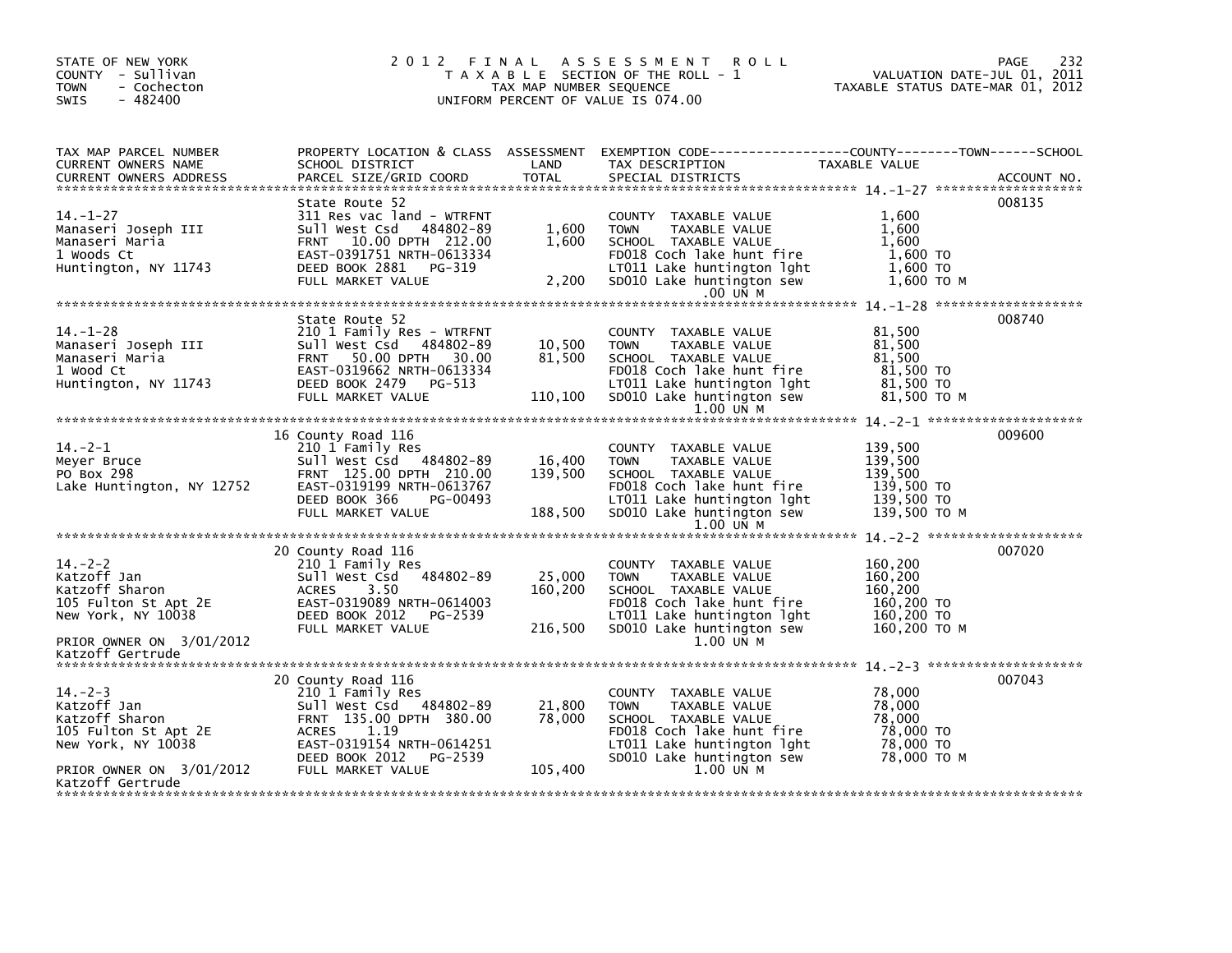| STATE OF NEW YORK<br>COUNTY - Sullivan<br>- Cochecton<br><b>TOWN</b><br>$-482400$<br><b>SWIS</b>                     | 2 0 1 2                                                                                                                                                                                                                                                                     | FINAL<br>TAX MAP NUMBER SEQUENCE                          | A S S E S S M E N T R O L L<br>T A X A B L E SECTION OF THE ROLL - 1<br>UNIFORM PERCENT OF VALUE IS 074.00                                                                                                      | PAGE 233<br>VALUATION DATE-JUL 01, 2011<br>TAXABLE STATUS DATE 11:5 22                                                   |                            |
|----------------------------------------------------------------------------------------------------------------------|-----------------------------------------------------------------------------------------------------------------------------------------------------------------------------------------------------------------------------------------------------------------------------|-----------------------------------------------------------|-----------------------------------------------------------------------------------------------------------------------------------------------------------------------------------------------------------------|--------------------------------------------------------------------------------------------------------------------------|----------------------------|
| TAX MAP PARCEL NUMBER<br>CURRENT OWNERS NAME                                                                         | SCHOOL DISTRICT<br>CURRENT OWNERS ADDRESS FORCEL SIZE/GRID COORD TOTAL SPECIAL DISTRICTS (2001) ACCOUNT NO.<br>A CCOUNT OWNERS ADDRESS FARCEL SIZE/GRID COORD TOTAL SPECIAL DISTRICTS (2004) 2-5 ****************************                                               | LAND                                                      | PROPERTY LOCATION & CLASS ASSESSMENT EXEMPTION CODE----------------COUNTY-------TOWN-----SCHOOL<br>TAX DESCRIPTION                                                                                              | TAXABLE VALUE                                                                                                            |                            |
| $14. -2 - 5$<br>Neidert Jeffrey<br>Nober Heather M<br>10 County Route 116<br>PO Box 293<br>Lake Huntington, NY 12752 | 10 County Road 116<br>210 1 Family Res<br>Sull West Csd 484802-89<br>1.28<br>ACRES<br>כדנכבור EASI-<br>DEED BOOK 3623<br>NY 12752 FULL MARKET VAI<br>EAST-0319345 NRTH-0613872<br>PG-65<br>FULL MARKET VALUE                                                                | 17,300<br>155,600<br>210,300                              | 41854<br>STAR B<br>COUNTY TAXABLE VALUE<br>TAXABLE VALUE<br><b>TOWN</b><br>SCHOOL TAXABLE VALUE<br>FD018 Coch lake hunt fire<br>LTO11 Lake huntington lght<br>SDO10 Lake huntington sew<br>1.00 UN M            | $\overline{0}$<br>$\Omega$<br>155.600<br>155,600<br>133,100<br>155,600 TO<br>155,600 TO<br>155,600 TO M                  | 009340<br>22,500           |
| $14. -2 - 6$<br>Neidert Jeffrey<br>Nober Heather M<br>15 Olsen Rd<br>Lake Huntington, NY 12752                       | County Road 116<br>314 Rural vac<10<br>Sull West Csd 484802-89<br>FRNT 85.00 DPTH 85.00<br>EAST-0319413 NRTH-0613670<br>DEED BOOK 3623<br>PG-65<br>FULL MARKET VALUE                                                                                                        | 5,000<br>5,000<br>6,800                                   | COUNTY TAXABLE VALUE<br><b>TOWN</b><br>TAXABLE VALUE<br>SCHOOL TAXABLE VALUE<br>FD018 Coch lake hunt fire<br>LT011 Lake huntington lght<br>SD010 Lake huntington sew<br>$.00$ UN M                              | 5,000<br>5,000<br>5,000<br>5,000 TO<br>5.000 TO<br>5,000 TO M                                                            | 009341                     |
| $14. -2 - 7.1$<br>Giglio Pietro<br>Giglio Angela<br>PO Box 68<br>Lake Huntington, NY 12752                           | 6706 State Route 52<br>210 1 Family Res - WTRFNT<br>Sull West Csd 484802-89<br>12 Ft Of Driveway To Be<br>Used By Parties Of<br>Conveyance<br>FRNT 220.00 DPTH 74.60<br>0.23<br><b>ACRES</b><br>EAST-0319504 NRTH-0613713<br>DEED BOOK 986<br>PG-00018<br>FULL MARKET VALUE | AGED-CTS<br>60,300 STAR EN<br>COUNT<br>120,300<br>162,600 | 41800<br>AGED-CTS<br>41834<br>COUNTY TAXABLE VALUE<br><b>TOWN</b><br>TAXABLE VALUE<br>SCHOOL TAXABLE VALUE<br>FD018 Coch lake hunt fire<br>LT011 Lake huntington lght<br>SD010 Lake huntington sew<br>3.00 UN M | 30,075<br>30,075<br>$\overline{0}$<br>$\Omega$<br>90,225<br>90,225<br>43,575<br>120,300 TO<br>120,300 TO<br>120,300 ТО М | 011300<br>30,075<br>46,650 |
| $14. -2 - 7.2$<br>Pierce Henrietta<br>6939 Route 52<br>Cochecton, NY 12726                                           | State Route 52<br>312 Vac w/imprv  – WTRFNT<br>Sull West Csd 484802-89<br>FRNT 25.00 DPTH 21.00<br>EAST-0319589 NRTH-0613575<br>DEED BOOK 1833<br>PG-279<br>FULL MARKET VALUE                                                                                               | 4,000<br>6.000<br>8,100                                   | COUNTY TAXABLE VALUE<br>TAXABLE VALUE<br><b>TOWN</b><br>SCHOOL TAXABLE VALUE<br>FD018 Coch lake hunt fire<br>LTO11 Lake huntington lght<br>SD010 Lake huntington sew<br>.00 UN M                                | 6.000<br>6,000<br>6,000<br>6.000 TO<br>$6,000$ TO<br>6.000 TO M                                                          | 011401                     |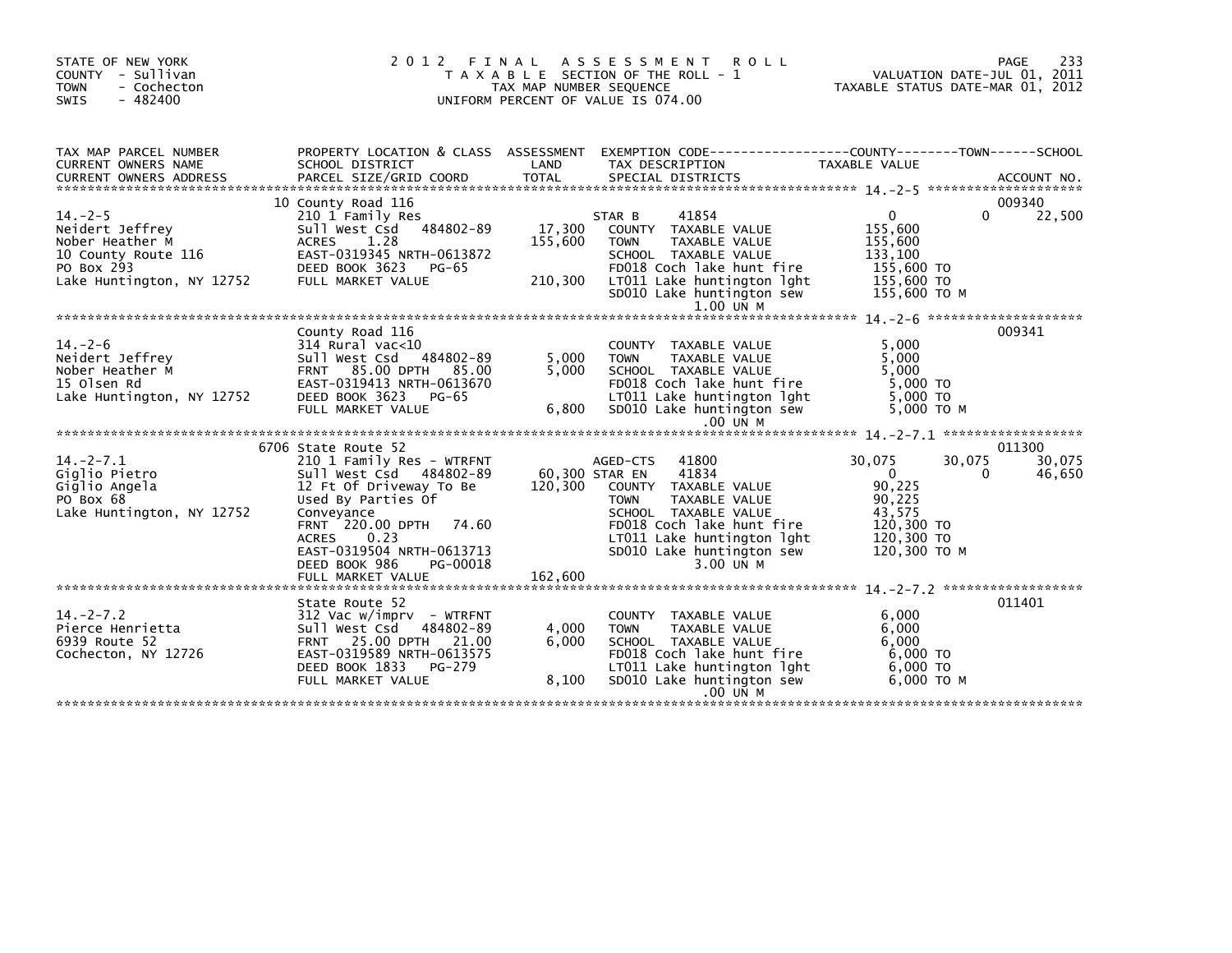| STATE OF NEW YORK<br>COUNTY - Sullivan<br><b>TOWN</b><br>- Cochecton<br>$-482400$<br><b>SWIS</b> |                                                                                                                                                                                                                                                |                                        | 2012 FINAL ASSESSMENT<br><b>ROLL</b><br>T A X A B L E SECTION OF THE ROLL - 1<br>UNIFORM PERCENT OF VALUE IS 074.00                                                                                             | VALUATION DATE-JUL 01, 2011<br>TAXABLE STATUS DATE-MAR 01, 2012           | 234<br>PAGE |
|--------------------------------------------------------------------------------------------------|------------------------------------------------------------------------------------------------------------------------------------------------------------------------------------------------------------------------------------------------|----------------------------------------|-----------------------------------------------------------------------------------------------------------------------------------------------------------------------------------------------------------------|---------------------------------------------------------------------------|-------------|
| TAX MAP PARCEL NUMBER<br>CURRENT OWNERS NAME<br>CURRENT OWNERS ADDRESS                           | SCHOOL DISTRICT<br>PARCEL SIZE/GRID COORD                                                                                                                                                                                                      | LAND<br><b>TOTAL</b>                   | PROPERTY LOCATION & CLASS ASSESSMENT EXEMPTION CODE---------------COUNTY-------TOWN------SCHOOL<br>TAX DESCRIPTION<br>SPECIAL DISTRICTS                                                                         | TAXABLE VALUE                                                             | ACCOUNT NO. |
| $14. - 2 - 8$<br>Highhouse Ronald & Judith<br>8075 134th St<br>Sebastian, FL 32958               | State Route 52<br>411 Apartment<br>Sull West Csd<br>FRNT 80.00 DPTH 245.00<br>0.37<br>ACRES<br>EAST-0319570 NRTH-0613796<br>DEED BOOK 854<br>PG-00072<br>FULL MARKET VALUE                                                                     | 484802-89 28,200<br>143,300<br>193,600 | COUNTY TAXABLE VALUE<br><b>TOWN</b><br>TAXABLE VALUE<br>SCHOOL TAXABLE VALUE<br>FD018 Coch lake hunt fire<br>LT011 Lake huntington lght<br>LTO11 Lake huntington lght<br>SDO10 Lake huntington sew<br>4.00 UN M | 143,300<br>143,300<br>143,300<br>143,300 TO<br>143,300 TO<br>143,300 ТО М | 006479      |
| $14. - 2 - 9$<br>Rigal Juan<br>583 Station Rd<br>Rock Tavern, NY 12575                           | State Route 52<br>311 Res vac land<br>511 Res vac Tanu<br>Sull West Csd 484802-89<br>FRNT 95.00 DPTH 148.00<br>EAST-0319481 NRTH-0613911<br>sull West Csd 484802-89<br>EAST-0319481 NRTH-0613911<br>DEED BOOK 1480 PG-284<br>FULL MARKET VALUE | 2,800<br>2,800                         | COUNTY TAXABLE VALUE<br><b>TOWN</b><br>TAXABLE VALUE<br>SCHOOL TAXABLE VALUE<br>FD018 Coch lake hunt fire<br>LTO11 Lake huntington lght<br>3,800 SD010 Lake huntington sew<br>$.00$ UN M                        | 2,800<br>2,800<br>2.800<br>2,800 TO<br>2,800 TO<br>2,800 TO M             | 002776      |
| $14. - 2 - 10$<br>Rigal Juan                                                                     | State Route 52<br>----- הטענפ 26<br>311 Res vac land<br>Sull West Csd 484802-89<br>FRNT 75 40 מחיי 20                                                                                                                                          | 5,000                                  | COUNTY TAXABLE VALUE<br><b>TOWN</b><br>TAXABLE VALUE                                                                                                                                                            | 5,000<br>5,000                                                            | 002777      |
| 583 Station Rd<br>Rock Tavern, NY 12575                                                          | EAST-0319614 NRTH-0613849<br>DEED BOOK 1480 PG-284<br>FULL MARKET VALUE                                                                                                                                                                        | 5,000                                  | SCHOOL TAXABLE VALUE<br>FD018 Coch lake hunt fire<br>FD018 Cocn Take Hunter<br>LT011 Lake huntington 1ght<br>Cocontraton sew<br>6,800 SD010 Lake huntington sew<br>.00 UN M                                     | 5.000<br>5,000 TO<br>5,000 TO<br>5,000 TO M                               |             |
|                                                                                                  | 6696 State Route 52                                                                                                                                                                                                                            |                                        |                                                                                                                                                                                                                 |                                                                           | 003285      |
| $14. - 2 - 11$<br>Goldfine Eric<br><b>SERPT</b><br>יאבע<br>21 Lake Rd<br>Mahopac, NY 10541       | 422 Diner/lunch<br>484802-89<br>sull west Csd<br><b>ACRES</b><br>0.68<br>EAST-0319626 NRTH-0613945<br>EAST-0319626 NRTH-0613945<br>DEED BOOK 2011   PG-8429                                                                                    | 30,100<br>145,900                      | COUNTY TAXABLE VALUE<br><b>TOWN</b><br>TAXABLE VALUE<br>SCHOOL TAXABLE VALUE<br>FD018 Coch lake hunt fire<br>LT011 Lake huntington lght                                                                         | 145,900<br>145,900<br>145,900<br>145,900 TO<br>145,900 TO<br>145,900 TO   |             |
| PRIOR OWNER ON 3/01/2012<br>Goldfine, SERPT Eric                                                 | FULL MARKET VALUE                                                                                                                                                                                                                              |                                        | 197,200 SD010 Lake huntington sew<br>5.00 UN M                                                                                                                                                                  | 145,900 ТО М                                                              |             |
| $14. -2 - 12.1$<br>Rigal Juan<br>583 Station Rd<br>Rock Tavern, NY 12575                         | 6692 State Route 52<br>424 Night club<br>484802-89<br>sull west Csd<br>ACRES<br>1.05<br>EAST-0319534 NRTH-0614090<br>DEED BOOK 1296 PG-00228<br>FULL MARKET VALUE                                                                              | 22,000<br>230,000<br>310,800           | COUNTY TAXABLE VALUE<br><b>TOWN</b><br>TAXABLE VALUE<br>SCHOOL TAXABLE VALUE<br>FD018 Coch lake hunt fire<br>LT011 Lake huntington lght<br>SD010 Lake huntington sew<br>6.00 UN M                               | 230,000<br>230,000<br>230,000<br>230,000 TO<br>230,000 TO<br>230,000 ТО М | 002778      |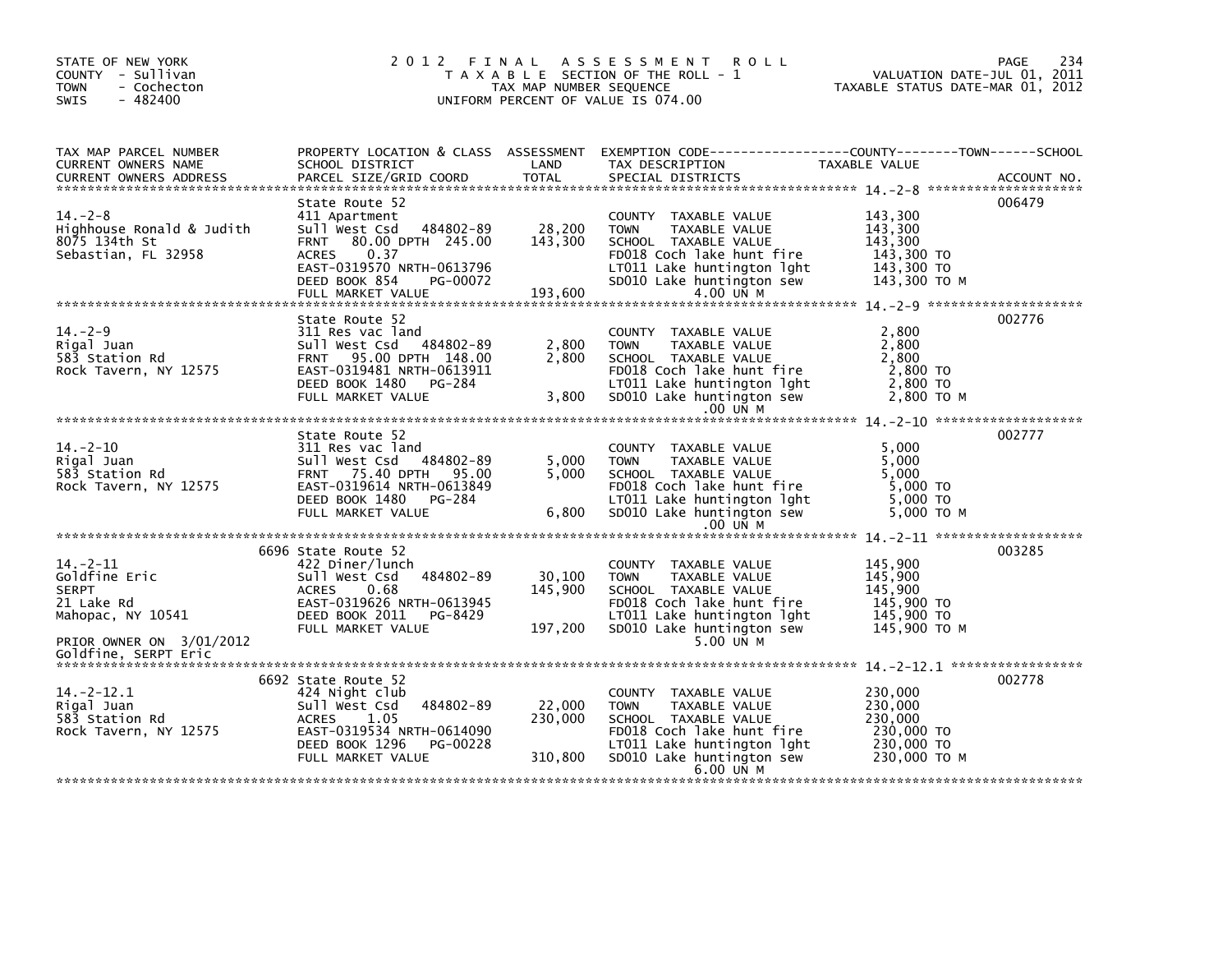| STATE OF NEW YORK<br>COUNTY - Sullivan<br>- Cochecton<br><b>TOWN</b><br>$-482400$<br><b>SWIS</b>                                                             | 2012 FINAL                                                                                                                                                                           | TAX MAP NUMBER SEQUENCE    | A S S E S S M E N T<br><b>ROLL</b><br>T A X A B L E SECTION OF THE ROLL - 1<br>UNIFORM PERCENT OF VALUE IS 074.00                                                                   | VALUATION DATE-JUL 01, 2011<br>TAXABLE STATUS DATE-MAR 01, 2012     | 235<br>PAGE |
|--------------------------------------------------------------------------------------------------------------------------------------------------------------|--------------------------------------------------------------------------------------------------------------------------------------------------------------------------------------|----------------------------|-------------------------------------------------------------------------------------------------------------------------------------------------------------------------------------|---------------------------------------------------------------------|-------------|
| TAX MAP PARCEL NUMBER<br>CURRENT OWNERS NAME<br><b>CURRENT OWNERS ADDRESS</b>                                                                                | SCHOOL DISTRICT<br>PARCEL SIZE/GRID COORD                                                                                                                                            | LAND<br><b>TOTAL</b>       | PROPERTY LOCATION & CLASS ASSESSMENT EXEMPTION CODE----------------COUNTY-------TOWN------SCHOOL<br>TAX DESCRIPTION<br>SPECIAL DISTRICTS                                            | TAXABLE VALUE                                                       | ACCOUNT NO. |
| $14. -2 - 13$<br>Donahue Lisa<br>Donahue Lısa<br>Flamholtz Daniel & Seth<br>26 Steven Ct<br>wallkill, NY 12589                                               | 6682 State Route 52<br>210 1 Family Res<br>Sull West Csd 484802-89<br>50.00 DPTH 350.00<br><b>FRNT</b><br>EAST-0319542 NRTH-0614171<br>DEED BOOK 3629<br>PG-455<br>FULL MARKET VALUE | 17,700<br>44,200<br>59,700 | COUNTY TAXABLE VALUE<br><b>TOWN</b><br>TAXABLE VALUE<br>SCHOOL TAXABLE VALUE<br>FD018 Coch lake hunt fire<br>LT011 Lake huntington lght<br>SD010 Lake huntington sew<br>$1.00$ UN M | 44,200<br>44,200<br>44,200<br>44,200 TO<br>44,200 TO<br>44,200 TO M | 010140      |
| $14. -2 - 14.1$<br>14.-z-14.1<br>Katzoff Jan<br>Katzoff Sharon<br>105 Fulton St Apt 2E<br>New York, NY 10038<br>PRIOR OWNER ON 3/01/2012<br>Katzoff Gertrude | State Route 52<br>312 Vac w/imprv<br>Sull West Csd 484802-89<br><b>ACRES</b><br>2.51<br>EAST-0319183 NRTH-0614421<br>DEED BOOK 2012 PG-2539<br>FULL MARKET VALUE                     | 14,000<br>24,000<br>32,400 | COUNTY TAXABLE VALUE<br><b>TOWN</b><br>TAXABLE VALUE<br>SCHOOL TAXABLE VALUE<br>FD018 Coch lake hunt fire<br>LT011 Lake huntington lght<br>SD010 Lake huntington sew<br>$.00$ UN M  | 24,000<br>24,000<br>24,000<br>24,000 TO<br>24,000 TO<br>24,000 ТО М | 007040      |
| $14. -2 - 14.2$<br>Stanzoni Robert<br>518 William Floyd Pkwy<br>Shirley, NY 11967                                                                            | 6684 State Route 52<br>210 1 Family Res<br>Sull West Csd 484802-89<br>FRNT 131.00 DPTH 221.60<br>EAST-0319707 NRTH-0614209<br>DEED BOOK 2689<br>PG-67<br>FULL MARKET VALUE           | 18,000<br>54,700<br>73,900 | COUNTY TAXABLE VALUE<br><b>TOWN</b><br>TAXABLE VALUE<br>SCHOOL TAXABLE VALUE<br>FD018 Coch lake hunt fire<br>LT011 Lake huntington lght<br>SD010 Lake huntington sew<br>$.00$ UN M  | 54,700<br>54,700<br>54,700<br>54,700 TO<br>54,700 TO<br>54,700 TO M | 002720      |
| $14. -2 - 14.3$<br>Rigal Juan<br>583 Station Rd<br>Rock Tavern, NY 12575                                                                                     | State Route 52<br>311 Res vac land - WTRFNT<br>Sull West Csd<br>484802-89<br>FRNT 55.98 DPTH 40.00<br>EAST-0319887 NRTH-0614121<br>DEED BOOK 3277 PG-527<br>FULL MARKET VALUE        | 8,000<br>8,000<br>10,800   | COUNTY TAXABLE VALUE<br><b>TOWN</b><br>TAXABLE VALUE<br>SCHOOL TAXABLE VALUE<br>FD018 Coch lake hunt fire<br>LT011 Lake huntington lght<br>SD010 Lake huntington sew<br>$.00$ UN M  | 8,000<br>8,000<br>8,000<br>8,000 TO<br>8,000 TO<br>8,000 TO M       | 007044      |
| $14. -2 - 14.4$<br>Wolodkowicz Janina<br>82 County Road 116<br>Lake Huntington, NY 12752                                                                     | State Route 52<br>311 Res vac land - WTRFNT<br>Sull West Csd<br>484802-89<br>FRNT 25.00 DPTH 95.00<br>EAST-0319888 NRTH-0614168<br>DEED BOOK 1157<br>PG-00343<br>FULL MARKET VALUE   | 4,000<br>4,000<br>5,400    | COUNTY TAXABLE VALUE<br><b>TOWN</b><br>TAXABLE VALUE<br>SCHOOL TAXABLE VALUE<br>FD018 Coch lake hunt fire<br>LT011 Lake huntington lght<br>SD010 Lake huntington sew<br>$.00$ UN M  | 4,000<br>4,000<br>4.000<br>4,000 TO<br>4,000 TO<br>4.000 то м       | 015131      |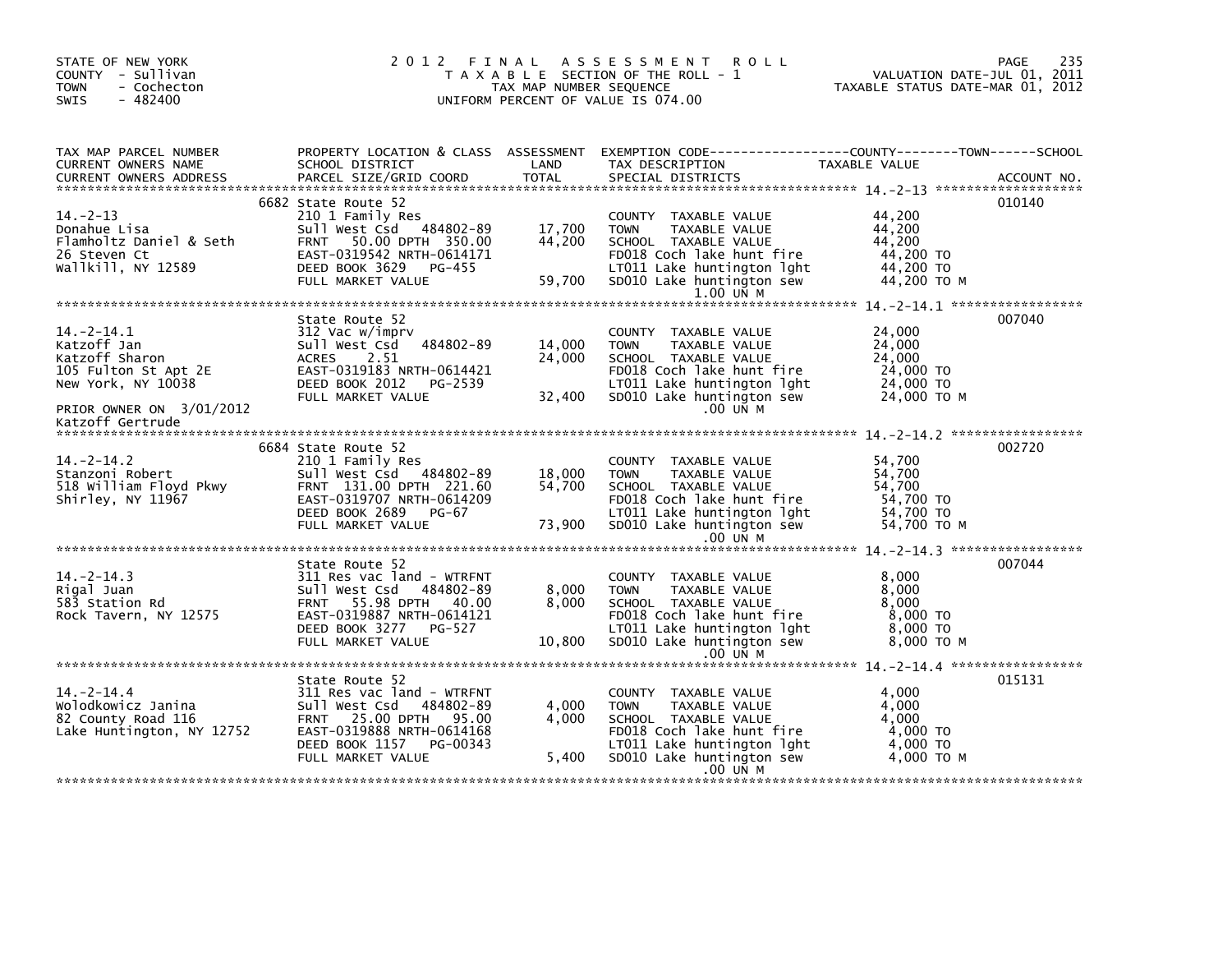| STATE OF NEW YORK<br>COUNTY - Sullivan<br><b>TOWN</b><br>- Cochecton<br>$-482400$<br>SWIS                                                                                                                                                           |                                                                                                                                                                                  |                                       | 2012 FINAL ASSESSMENT ROLL<br>T A X A B L E SECTION OF THE ROLL - 1<br>T A X A B L E SECTION OF THE ROLL - 1<br>TAX MAP NUMBER SEQUENCE TAXABLE STATUS DATE-MAR 01, 2012<br>UNIFORM PERCENT OF VALUE IS 074.00   |                                                                                        | 236<br>PAGE            |
|-----------------------------------------------------------------------------------------------------------------------------------------------------------------------------------------------------------------------------------------------------|----------------------------------------------------------------------------------------------------------------------------------------------------------------------------------|---------------------------------------|------------------------------------------------------------------------------------------------------------------------------------------------------------------------------------------------------------------|----------------------------------------------------------------------------------------|------------------------|
| TAX MAP PARCEL NUMBER<br>CURRENT OWNERS NAME<br>CUNNERS IN THE PARCEL SIZE/GRID COORD<br>CURRENT OWNERS ADDRESS PARCEL SIZE/GRID COORD TOTAL SPECIAL DISTRICTS (2007) ACCOUNT NO                                                                    |                                                                                                                                                                                  |                                       |                                                                                                                                                                                                                  |                                                                                        |                        |
| $14. -2 - 14.5$<br>Loizou Andreas<br>6302 Halifax Dr<br>Newport Richey, FL 34653                                                                                                                                                                    | State Route 52<br>314 Rural vac<10<br>Sull West Csd 484802-89 3,500<br>FRNT 150.00 DPTH 128.40 3,500<br>EAST-0319505 NRTH-0614277<br>DEED BOOK 813 PG-00379<br>FULL MARKET VALUE | 4,700                                 | COUNTY TAXABLE VALUE<br>TAXABLE VALUE<br><b>TOWN</b><br>SCHOOL TAXABLE VALUE<br>FD018 Coch lake hunt fire<br>LT011 Lake huntington lght<br>$5D010$ Lake huntington sew<br>$.00$ UN M                             | 3,500<br>3,500<br>3,500<br>3,500 TO<br>3,500 TO<br>3,500 TO M                          | 008475                 |
| Velez Nelson E<br>Velez Helson E<br>Velez Helen<br>2010 1 Family Res - WTRFNT<br>2011 West Csd<br>484802-89<br>809 Throgs Neck Expswy<br>EAST-0319764 NRTH-0614292<br>Bronx, NY 10465<br>DEED BOOK 2074                                             | State Route 52<br>EAST-031370:<br>DEED BOOK 2074 PG-304<br>FULL MARKET VALUE                                                                                                     | 17.600<br>17,600<br>84,700<br>114,500 | COUNTY TAXABLE VALUE<br><b>TOWN</b><br>TAXABLE VALUE<br>SCHOOL TAXABLE VALUE<br>FD018 Coch lake hunt fire<br>LT011 Lake huntington lght<br>SD010 Lake huntington sew<br>1.00 UN M                                | 84,700<br>84,700<br>84,700<br>84,700 TO<br>84,700 TO<br>84,700 TO M                    | 000353                 |
| 14.-2-15.2<br>Velez Nelson E<br>Velez Helen<br>Velez Helen<br>Velez Helen<br>Sull West Csd 484802-89<br>FRNT 68.30 DPTH 241.00<br>REST-0319493 NRTH-0614391<br>REST-0319493 NRTH-0614391<br>REST-0319493 NRTH-0614391<br>$Bronx$ , $N\bar{Y}$ 10465 | County Route 113<br>EAST-0319493 NRTH-0614391<br>DEED BOOK 2947 PG-498<br>FULL MARKET VALUE 85,300                                                                               | 12,100<br>63,100<br>85,300            | COUNTY TAXABLE VALUE<br>TAXABLE VALUE<br><b>TOWN</b><br>SCHOOL TAXABLE VALUE<br>FD018 Coch lake hunt fire<br>LTO11 Lake huntington lght<br>SDO10 Lake huntington sew                                             | 63,100<br>63,100<br>63,100<br>63,100 TO<br>63,100 TO<br>63,100 ТО М                    | 000205                 |
| 14.-2-15.3<br>Sullivan County Treasurer<br>100 North St<br>Monticello, NY 12770<br>PRIOR OWNER ON 3/01/2012<br>Sullivan County Treasurer                                                                                                            | State Route 52<br>311 Res vac land - WTRFNT<br>Sull West Csd 484802-89<br>FRNT 20.00 DPTH 241.00<br>EAST-0319902 NRTH-0614215<br>DEED BOOK 2012 PG-1350<br>FULL MARKET VALUE     | 3,200<br>3,200<br>4,300               | C-TAX SALE 33201<br>COUNTY TAXABLE VALUE<br>TAXABLE VALUE<br><b>TOWN</b><br>SCHOOL TAXABLE VALUE<br>FD018 Coch lake hunt fire<br>3,200 EX<br>LT011 Lake huntington lght<br>3,200 EX<br>SD010 Lake huntington sew | 3,200<br>3,200<br>0<br>$\Omega$<br>3,200<br>0 <sub>T</sub><br>0 <sub>T</sub><br>O TO M | 000206<br>$\mathbf{0}$ |
|                                                                                                                                                                                                                                                     |                                                                                                                                                                                  |                                       | 3.200 $\overline{EX}$                                                                                                                                                                                            | .00 UN M                                                                               |                        |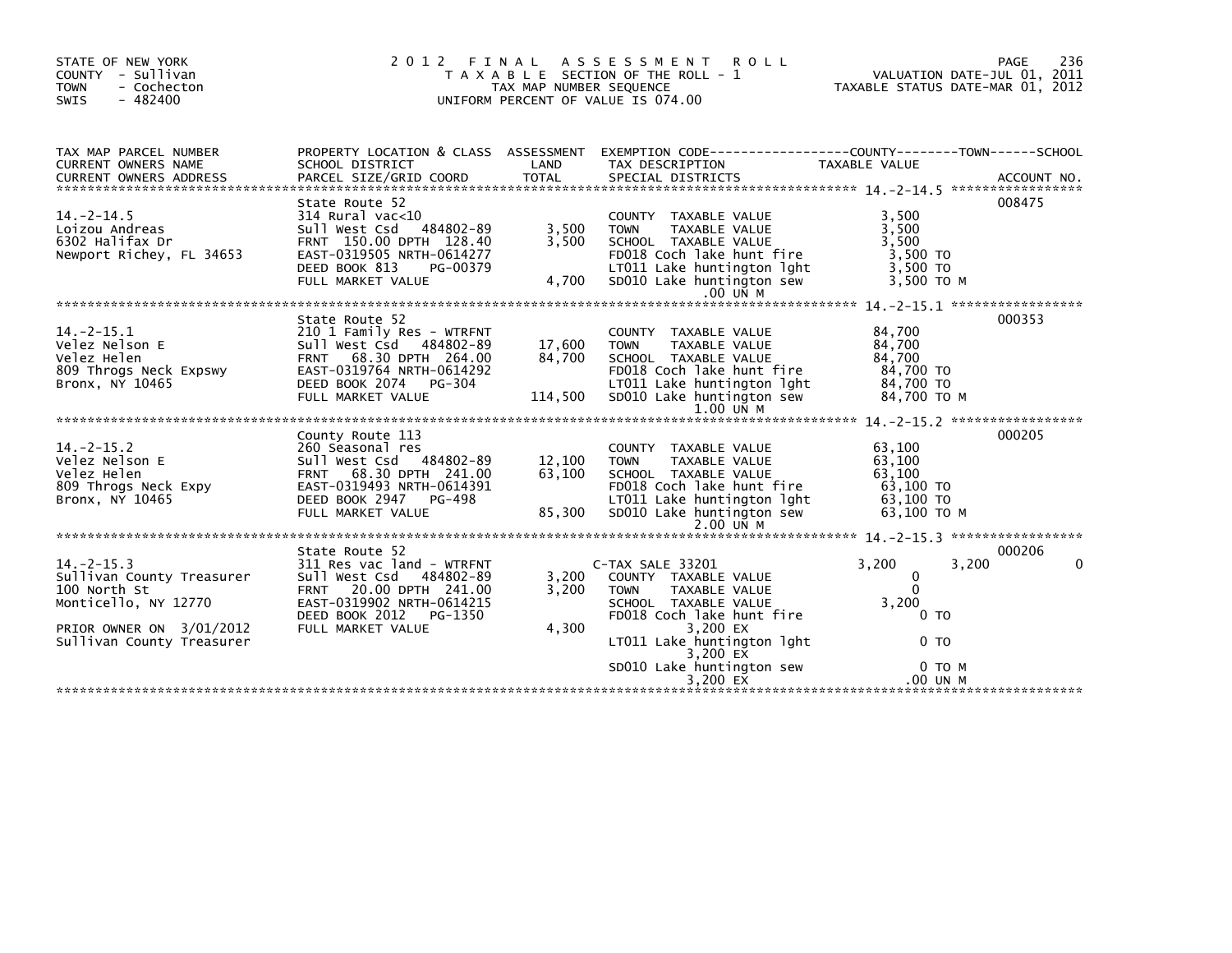| STATE OF NEW YORK<br>COUNTY - Sullivan<br><b>TOWN</b><br>- Cochecton<br>$-482400$<br>SWIS |                                                                                                                                                                                                                                                                                                                                                                                                                                |                            | 2012 FINAL ASSESSMENT ROLL<br>UNIFORM PERCENT OF VALUE IS 074.00                                                                                                                                                           | 2 FINAL ASSESSMENT ROLL<br>TAXABLE SECTION OF THE ROLL - 1 VALUATION DATE-JUL 01, 2011<br>TAX MAP NUMBER SEQUENCE |        |  |
|-------------------------------------------------------------------------------------------|--------------------------------------------------------------------------------------------------------------------------------------------------------------------------------------------------------------------------------------------------------------------------------------------------------------------------------------------------------------------------------------------------------------------------------|----------------------------|----------------------------------------------------------------------------------------------------------------------------------------------------------------------------------------------------------------------------|-------------------------------------------------------------------------------------------------------------------|--------|--|
| TAX MAP PARCEL NUMBER<br>CURRENT OWNERS NAME SCHOOL DISTRICT                              | PROPERTY LOCATION & CLASS ASSESSMENT EXEMPTION CODE----------------COUNTY-------TOWN------SCHOOL<br><b>Example 18 The LAND</b>                                                                                                                                                                                                                                                                                                 |                            | TAX DESCRIPTION TAXABLE VALUE                                                                                                                                                                                              |                                                                                                                   |        |  |
| $14. -2 - 17$                                                                             | 6699 State Route 52                                                                                                                                                                                                                                                                                                                                                                                                            |                            | COUNTY TAXABLE VALUE                                                                                                                                                                                                       | 55,600                                                                                                            | 011460 |  |
|                                                                                           | 270 Mfg housing - WTRFNT<br>Sull West Csd 484802-89 42,700<br>Poley Buddenhagen Jane<br>Poley Buddenhagen Jane<br>Rosenberger Carl E<br>POLEY FRNT 78.00 DPTH 58.00<br>PO Box 60<br>Hortonville, NY 12745<br>DEED BOOK 3613 PG-36                                                                                                                                                                                              | 42,700<br>55,600           | TAXABLE VALUE 55,600<br><b>TOWN</b><br>SCHOOL TAXABLE VALUE 55,600<br>FD018 Coch lake hunt fire 55,600 TO                                                                                                                  |                                                                                                                   |        |  |
|                                                                                           | DEED BOOK 3613 PG-36<br>FULL MARKET VALUE                                                                                                                                                                                                                                                                                                                                                                                      | 75,100                     | LT011 Lake huntington 1ght 55,600 TO<br>SD010 Lake huntington sew 55,600 TO M<br>1.00 UN M                                                                                                                                 |                                                                                                                   |        |  |
|                                                                                           |                                                                                                                                                                                                                                                                                                                                                                                                                                |                            |                                                                                                                                                                                                                            |                                                                                                                   |        |  |
|                                                                                           | DEED BOOK 1154<br>PG-00248                                                                                                                                                                                                                                                                                                                                                                                                     | 43,700 TOWN                | COUNTY TAXABLE VALUE<br>TAXABLE VALUE<br>SCHOOL TAXABLE VALUE<br>FD018 Coch lake hunt fire<br>LT011 Lake huntington 1ght 68,600 TO<br>SD010 Lake huntington sew 68,600 TO M<br>1.00 UN M                                   | 68,600<br>68,600<br>68,600<br>68,600 TO                                                                           | 005630 |  |
|                                                                                           |                                                                                                                                                                                                                                                                                                                                                                                                                                |                            |                                                                                                                                                                                                                            |                                                                                                                   |        |  |
| $14. - 2 - 19$<br>Stanzoni Robert<br>518 William Floyd Parkway<br>Shirley, NY 11967       | State Route 52<br>260 Seasonal res - WTRFNT<br>Sull West Csd 484802-89<br><b>FRNT 27.00 DPTH</b><br>50.00<br>EAST-0319909 NRTH-0614258<br>DEED BOOK 2010 PG-58279<br>an di Salah<br>Salah Salah Salah Salah Salah Salah Salah Salah Salah Salah Salah Salah Salah Salah Salah Salah Salah Salah S<br>Salah Salah Salah Salah Salah Salah Salah Salah Salah Salah Salah Salah Salah Salah Salah Salah Sala<br>FULL MARKET VALUE | 15,200<br>19,500<br>26,400 | COUNTY TAXABLE VALUE 19,500<br>TAXABLE VALUE<br>TOWN<br>SCHOOL TAXABLE VALUE 19,500<br>FD018 Coch lake hunt fire 19,500 TO<br>LT011 Lake huntington lght 19,500 TO<br>SD010 Lake huntington sew 19,500 TO M<br>$1.00$ UN M | 19,500                                                                                                            | 014055 |  |
|                                                                                           |                                                                                                                                                                                                                                                                                                                                                                                                                                |                            |                                                                                                                                                                                                                            |                                                                                                                   |        |  |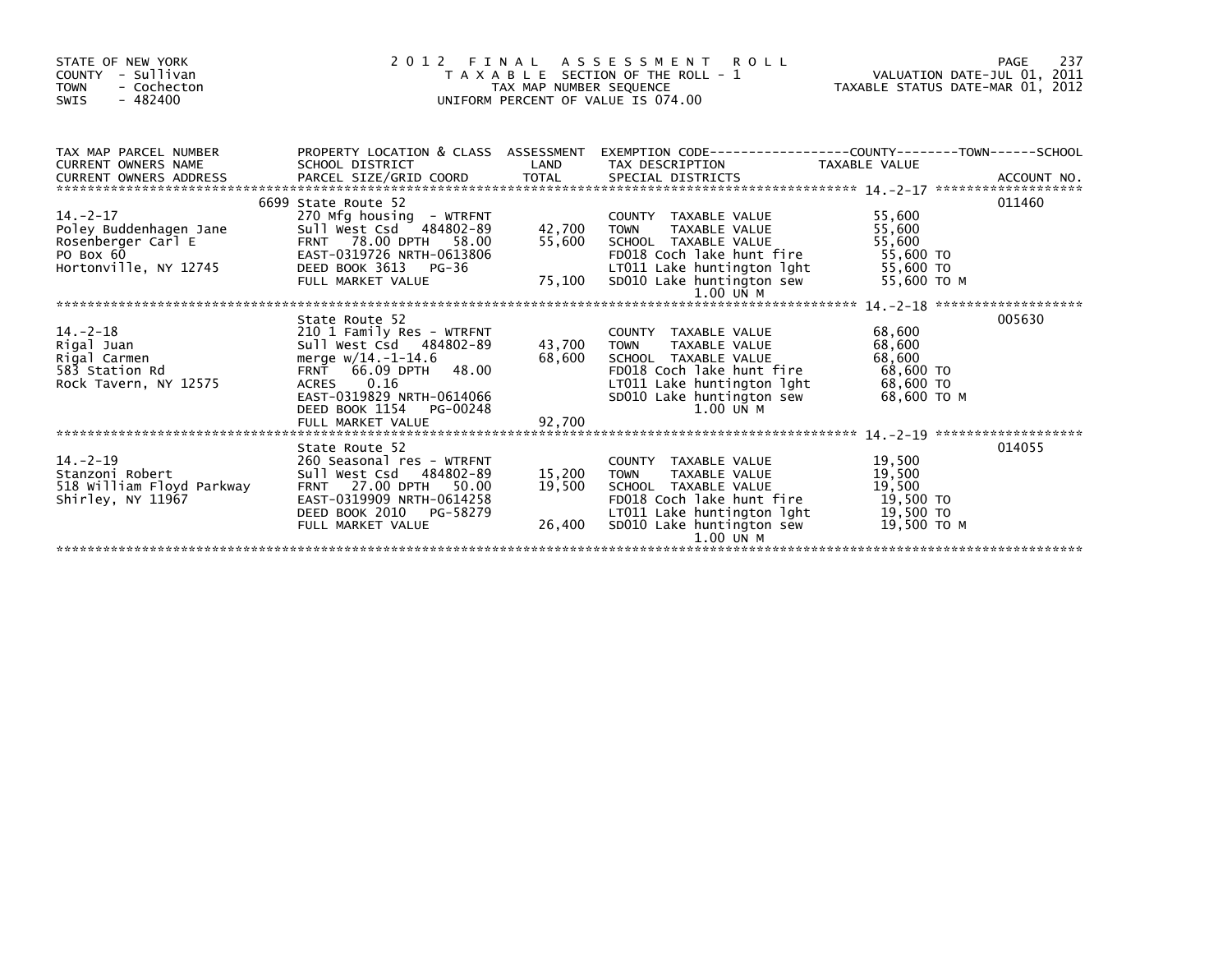| STATE OF NEW YORK<br>COUNTY - Sullivan<br><b>TOWN</b><br>- Cochecton<br>- 482400<br>SWIS | 2012 FINAL ASSESSMENT ROLL<br>T A X A B L E SECTION OF THE ROLL - 1<br>MAP SECTION - 014<br>$SUB - SECTION -$ | - 238<br>PAGE<br>VALUATION DATE-JUL 01, 2011<br>TAXABLE STATUS DATE-MAR 01, 2012<br>RPS150/V04/L015 |
|------------------------------------------------------------------------------------------|---------------------------------------------------------------------------------------------------------------|-----------------------------------------------------------------------------------------------------|
|                                                                                          | UNIFORM PERCENT OF VALUE IS 074.00                                                                            | CURRENT DATE 6/19/2012                                                                              |

## \*\*\* S P E C I A L D I S T R I C T S U M M A R Y \*\*\*

| <b>CODE</b> | DISTRICT NAME                                                        | TOTAL<br>PARCELS | EXTENSION<br><b>TYPF</b>                    |   | EXTENSION<br><b>VALUE</b> | AD VALOREM<br><b>VALUE</b>       | <b>EXEMPT</b><br>AMOUNT | <b>TAXABLE</b><br><b>VALUE</b>             |
|-------------|----------------------------------------------------------------------|------------------|---------------------------------------------|---|---------------------------|----------------------------------|-------------------------|--------------------------------------------|
|             | FD018 Coch lake hunt<br>LT011 Lake huntingto<br>SD010 Lake huntingto |                  | 53 TOTAL<br>53 TOTAL<br>53 TOTAL M<br>UNITS | м | 114.00                    | 5013.600<br>5013.600<br>5013.600 | 3,200<br>3.200<br>3.200 | 5010.400<br>5010.400<br>5010.400<br>114.00 |

#### \*\*\* S C H O O L D I S T R I C T S U M M A R Y \*\*\*

| CODE   | DISTRICT NAME | <b>TOTAL</b><br><b>PARCELS</b> | ASSESSED<br>LAND | ASSESSED<br><b>TOTAL</b> | <b>EXEMPT</b><br><b>AMOUNT</b> | <b>TOTAL</b><br><b>TAXABLE</b> | <b>STAR</b><br><b>AMOUNT</b> | <b>STAR</b><br><b>TAXABLE</b> |
|--------|---------------|--------------------------------|------------------|--------------------------|--------------------------------|--------------------------------|------------------------------|-------------------------------|
| 484802 | Sull West Csd | 53                             | 1138.900         | 5013,600                 | 30,075                         | 4983,525                       | 319,950                      | 4663,575                      |
|        | SUB-TOTAL     | 53                             | 1138.900         | 5013,600                 | 30,075                         | 4983,525                       | 319,950                      | 4663,575                      |
| 484889 | West Sull Lib | 53                             | 1138.900         | 5013.600                 | 30.075                         | 4983.525                       | 319.950                      | 4663,575                      |
|        | T O T A L     | 106                            | 2277,800         | 10027,200                | 60,150                         | 9967,050                       | 639,900                      | 9327,150                      |

#### \*\*\* S Y S T E M C O D E S S U M M A R Y \*\*\*

### NO SYSTEM EXEMPTIONS AT THIS LEVEL

#### \*\*\* E X E M P T I O N S U M M A R Y \*\*\*

| <b>CODE</b>                               | DESCRIPTION                                                     | <b>TOTAL</b><br><b>PARCELS</b> | <b>COUNTY</b>                       | <b>TOWN</b>                         | <b>SCHOOL</b>                           |
|-------------------------------------------|-----------------------------------------------------------------|--------------------------------|-------------------------------------|-------------------------------------|-----------------------------------------|
| 33201<br>41121<br>41800<br>41834<br>41854 | C-TAX SALE<br>WAR VET<br>AGED-CTS<br>STAR EN<br>STAR B<br>TOTAL | 14                             | 3,200<br>18,765<br>30,075<br>52,040 | 3,200<br>18,765<br>30,075<br>52,040 | 30.075<br>139.950<br>180,000<br>350,025 |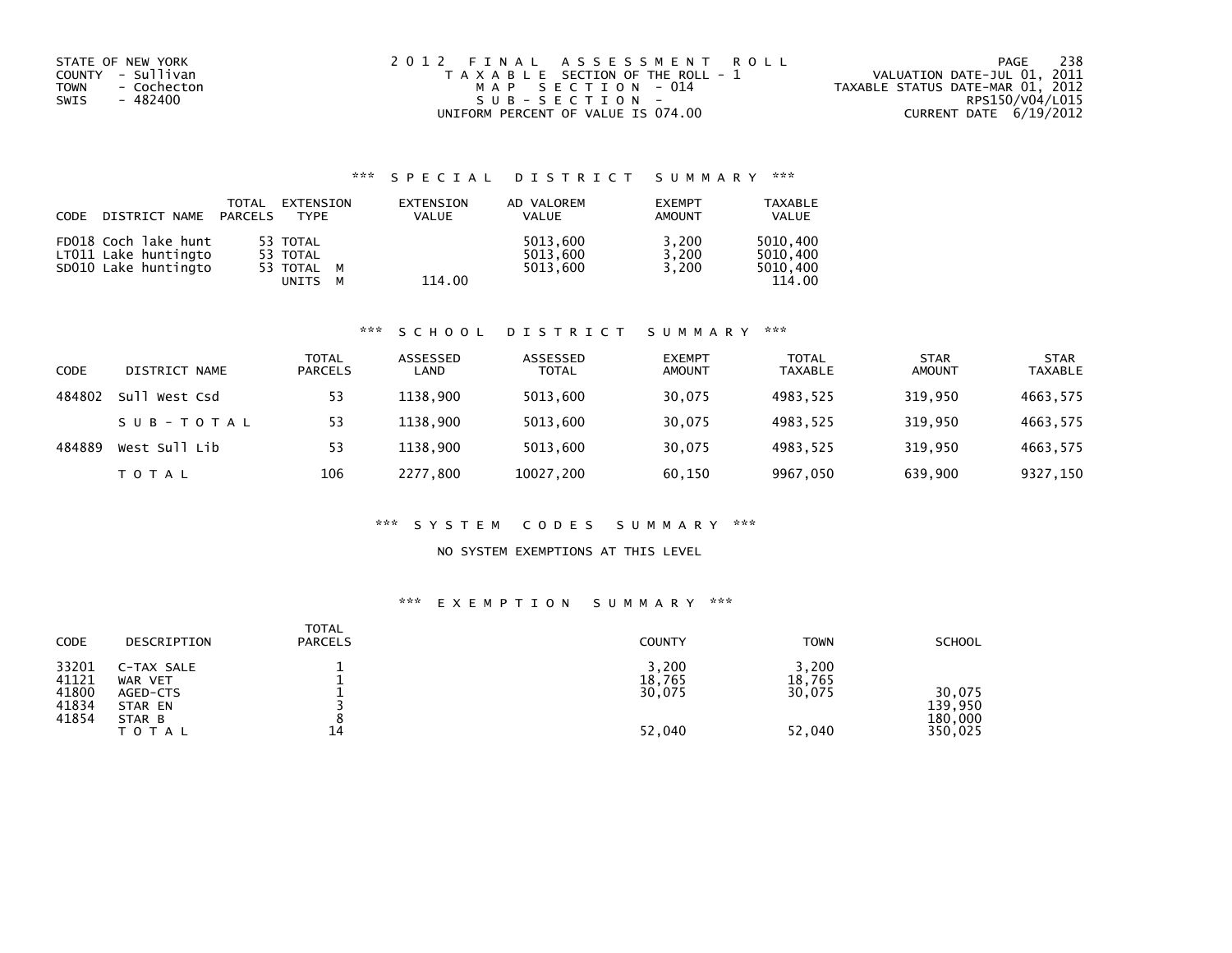| STATE OF NEW YORK | 2012 FINAL ASSESSMENT ROLL            | 239<br>PAGE                      |
|-------------------|---------------------------------------|----------------------------------|
| COUNTY - Sullivan | T A X A B L E SECTION OF THE ROLL - 1 | VALUATION DATE-JUL 01, 2011      |
| TOWN - Cochecton  | MAP SECTION - 014                     | TAXABLE STATUS DATE-MAR 01, 2012 |
| - 482400<br>SWIS  | SUB-SECTION-                          | RPS150/V04/L015                  |
|                   | UNIFORM PERCENT OF VALUE IS 074.00    | CURRENT DATE 6/19/2012           |

# \*\*\* G R A N D T O T A L S \*\*\*

| ROLL       | DESCRIPTION    | <b>TOTAL</b>   | ASSESSED | ASSESSED | <b>TAXABLE</b> | <b>TAXABLE</b> | <b>TAXABLE</b> | <b>STAR</b>    |
|------------|----------------|----------------|----------|----------|----------------|----------------|----------------|----------------|
| <b>SEC</b> |                | <b>PARCELS</b> | LAND     | TOTAL    | <b>COUNTY</b>  | <b>TOWN</b>    | <b>SCHOOL</b>  | <b>TAXABLE</b> |
|            | <b>TAXABLE</b> |                | 1138.900 | 5013.600 | 4961,560       | 4961.560       | 4983.525       | 4663,575       |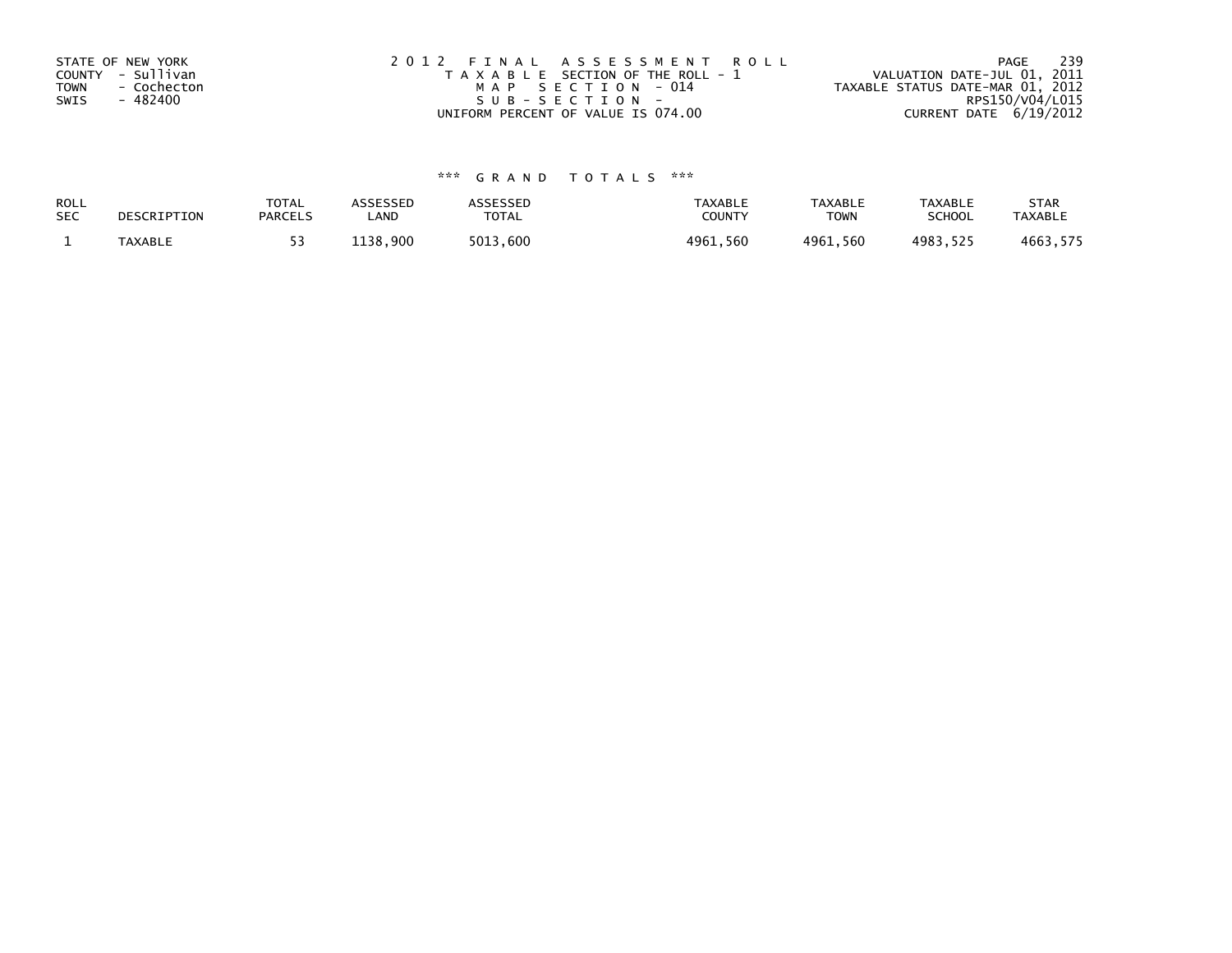| STATE OF NEW YORK<br>COUNTY - Sullivan<br>- Cochecton<br><b>TOWN</b><br>$-482400$<br>SWIS                 |                                                                                                                                                                                            | TAX MAP NUMBER SEQUENCE    | 2012 FINAL ASSESSMENT ROLL<br>T A X A B L E SECTION OF THE ROLL - 1<br>UNIFORM PERCENT OF VALUE IS 074.00                                                                          | PAGE<br>240<br>VALUATION DATE-JUL 01, 2011<br>TAXABLE STATUS DATE-MAR 01, 2012                                    |
|-----------------------------------------------------------------------------------------------------------|--------------------------------------------------------------------------------------------------------------------------------------------------------------------------------------------|----------------------------|------------------------------------------------------------------------------------------------------------------------------------------------------------------------------------|-------------------------------------------------------------------------------------------------------------------|
| TAX MAP PARCEL NUMBER<br>CURRENT OWNERS NAME                                                              | SCHOOL DISTRICT                                                                                                                                                                            | LAND                       | TAX DESCRIPTION                                                                                                                                                                    | PROPERTY LOCATION & CLASS ASSESSMENT EXEMPTION CODE----------------COUNTY-------TOWN------SCHOOL<br>TAXABLE VALUE |
| $15. - 1 - 1.1$<br>Sunshine Jonathan<br>Greco-Sunshine Patrice<br>315 Thompson Rd<br>Monticello, NY 12701 | State Route 52<br>315 Underwtr Ind<br>Sull West Csd 484802-89<br>Lake<br>ACRES 64.40<br>EAST-0320430 NRTH-0613490<br>DEED BOOK 3580<br>PG-694<br>FULL MARKET VALUE                         | 2,000<br>2,000<br>2,700    | COUNTY TAXABLE VALUE<br>TAXABLE VALUE<br><b>TOWN</b><br>SCHOOL TAXABLE VALUE<br>FD018 Coch lake hunt fire<br>LT011 Lake huntington lght<br>SD010 Lake huntington sew<br>.00 UN M   | 2,000<br>2,000<br>2,000<br>2,000 TO<br>2,000 TO<br>$2,000$ TO M                                                   |
| $15. - 1 - 1.2$<br>Reicher Fortunee<br>97-25 64th. Ave Apt F12<br>Rego Park, NY 11374                     | State Route 52<br>315 Underwtr Ind<br>Sull West Csd 484802-89<br>Lot A<br><b>ACRES</b><br>1.73<br>EAST-0320560 NRTH-0612684<br>DEED BOOK 2746 PG-107<br>FULL MARKET VALUE                  | 100<br>100<br>100          | COUNTY TAXABLE VALUE<br>TAXABLE VALUE<br><b>TOWN</b><br>SCHOOL TAXABLE VALUE<br>FD018 Coch lake hunt fire<br>LT011 Lake huntington lght<br>SD010 Lake huntington sew<br>.00 UN M   | 100<br>100<br>100<br>100 TO<br>100 TO<br>100 то м                                                                 |
| $15. - 1 - 1.3$<br>HOA Inc Walnut Creek<br>John Reggero<br>PO Box 306<br>Lake Huntington, NY 12752        | Cr <sub>113</sub><br>315 Underwtr 1nd - WFASOC<br>Sull West Csd 484802-89<br>Lot B<br>FRNT 100.00 DPTH 300.00<br>EAST-0320697 NRTH-0612616<br>DEED BOOK 1295 PG-00317<br>FULL MARKET VALUE | 100<br>100<br>100          | COUNTY TAXABLE VALUE<br>TAXABLE VALUE<br><b>TOWN</b><br>SCHOOL TAXABLE VALUE<br>FD018 Coch lake hunt fire<br>LT011 Lake huntington lght<br>SD010 Lake huntington sew<br>$.00$ UN M | 100<br>100<br>100<br>100 TO<br>100 TO<br>100 то м                                                                 |
| $15. - 1 - 2.1$<br>Mangiameli Peter A<br>674 Route 31<br>Glen Spey, NY 12737<br>MAY BE SUBJECT TO PAYMENT | T R 43<br>322 Rural vac>10<br>Sull West Csd 484802-89<br>Lot 3<br>46.00<br><b>ACRES</b><br>EAST-0322894 NRTH-0612129<br>DEED BOOK 3171<br>PG-474                                           | 94,200<br>94,200           | COUNTY TAXABLE VALUE<br>TAXABLE VALUE<br><b>TOWN</b><br>SCHOOL TAXABLE VALUE<br>FD018 Coch lake hunt fire<br>LT011 Lake huntington lght                                            | 006060<br>94.200<br>94,200<br>94,200<br>94,200 TO<br>94,200 TO                                                    |
| $15. - 1 - 2.2$<br>Heinle Douglas<br>Heinle Penny L<br>14 Tyler Rd<br>Narrowsburg, NY 12764               | Tr 113<br>322 Rural vac>10<br>Sull West Csd 484802-89<br>lot 1<br>ACRES 25.00<br>EAST-0321841 NRTH-0612768<br>PG-390<br>DEED BOOK 2136<br>FULL MARKET VALUE                                | 47,400<br>47,400<br>64,100 | COUNTY TAXABLE VALUE<br><b>TOWN</b><br>TAXABLE VALUE<br>SCHOOL TAXABLE VALUE<br>FD018 Coch lake hunt fire<br>LT011 Lake huntington lght<br>SD010 Lake huntington sew<br>.00 UN M   | 47,400<br>47,400<br>47.400<br>47,400 TO<br>47,400 TO<br>47,400 TO M                                               |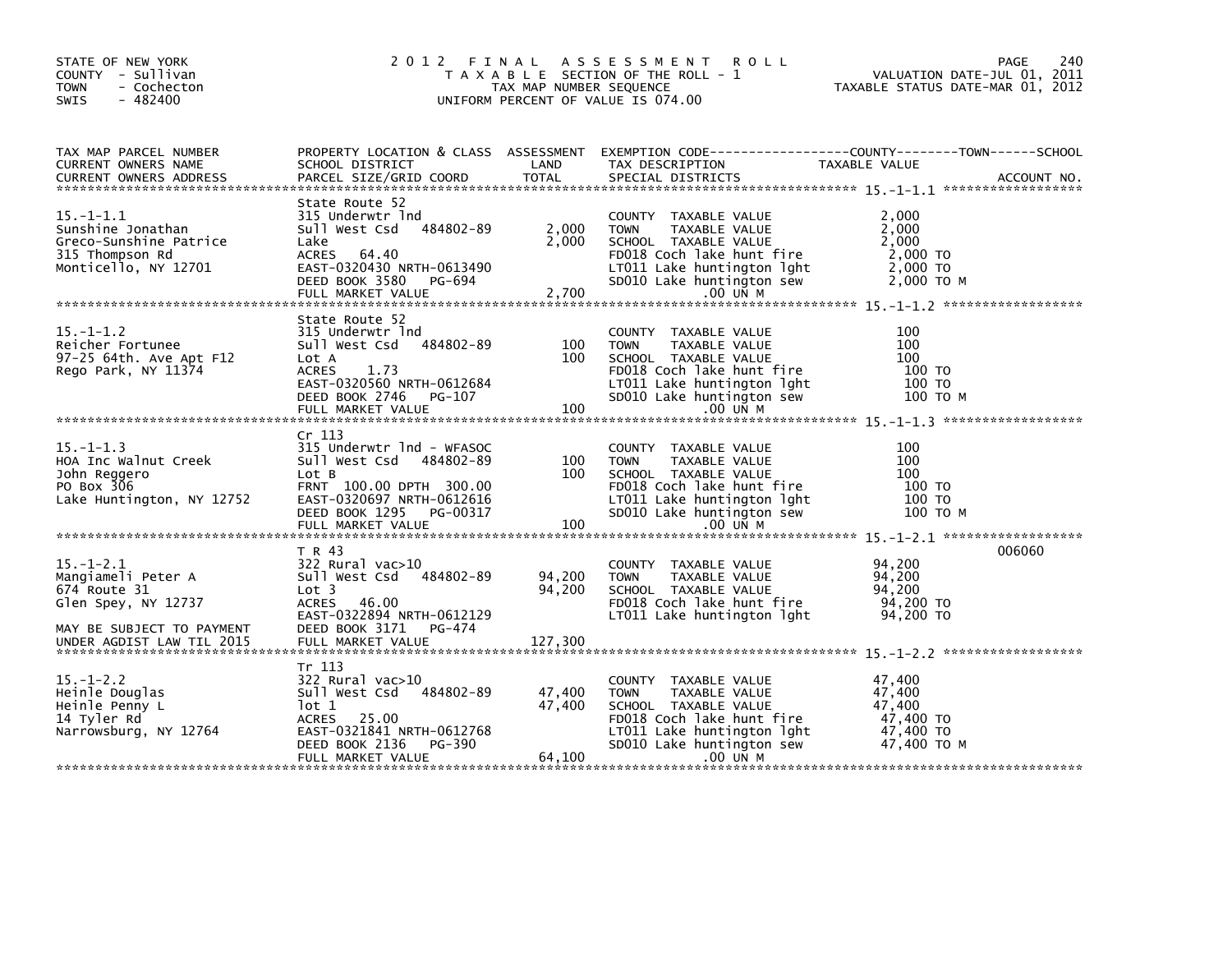| STATE OF NEW YORK<br>COUNTY - Sullivan<br><b>TOWN</b><br>- Cochecton<br>$-482400$<br>SWIS     | 2 0 1 2                                                                                                                                                                                                | FINAL<br>TAX MAP NUMBER SEQUENCE | A S S E S S M E N T<br><b>ROLL</b><br>T A X A B L E SECTION OF THE ROLL - 1<br>UNIFORM PERCENT OF VALUE IS 074.00                                                                                   | TAXABLE STATUS DATE-MAR 01, 2012                                                    | 241<br>PAGE<br>VALUATION DATE-JUL 01, 2011 |
|-----------------------------------------------------------------------------------------------|--------------------------------------------------------------------------------------------------------------------------------------------------------------------------------------------------------|----------------------------------|-----------------------------------------------------------------------------------------------------------------------------------------------------------------------------------------------------|-------------------------------------------------------------------------------------|--------------------------------------------|
| TAX MAP PARCEL NUMBER<br>CURRENT OWNERS NAME                                                  | PROPERTY LOCATION & CLASS ASSESSMENT<br>SCHOOL DISTRICT                                                                                                                                                | LAND                             | TAX DESCRIPTION                                                                                                                                                                                     | TAXABLE VALUE                                                                       |                                            |
| $15. - 1 - 2.3$<br>Heinle Brian J<br>PO Box 36<br>Lake Huntington, NY 12752                   | 7296 State Rte 52<br>210 1 Family Res<br>484802-89<br>Sull West Csd<br>2.00<br><b>ACRES</b><br>EAST-0322169 NRTH-0612772<br>DEED BOOK 1518<br>PG-0493<br>FULL MARKET VALUE                             | 21,000<br>80,700<br>109,100      | 41854<br>STAR B<br>COUNTY TAXABLE VALUE<br><b>TOWN</b><br>TAXABLE VALUE<br>SCHOOL TAXABLE VALUE<br>FD018 Coch lake hunt fire<br>LT011 Lake huntington lght<br>SD010 Lake huntington sew<br>.00 UN M | $\mathbf{0}$<br>80,700<br>80,700<br>58,200<br>80.700 TO<br>80,700 TO<br>80.700 TO M | 22,500<br>0                                |
|                                                                                               | 286 Shortcut Rd                                                                                                                                                                                        |                                  |                                                                                                                                                                                                     |                                                                                     | 006060                                     |
| $15. - 1 - 2.5$<br>Knapp Judith<br>Knapp Dale Louis<br>286 Shortcut Rd<br>Cochecton, NY 12726 | 210 1 Family Res<br>Sull West Csd 484802-89<br>Lot 2<br><b>ACRES</b><br>3.00 BANK0060806<br>EAST-0322894 NRTH-0612129<br>DEED BOOK 2012<br>PG-2320                                                     | 24,000<br>76,000                 | 41854<br>STAR B<br>COUNTY TAXABLE VALUE<br><b>TOWN</b><br>TAXABLE VALUE<br>SCHOOL TAXABLE VALUE<br>FD018 Coch lake hunt fire<br>LT011 Lake huntington lght                                          | $\mathbf{0}$<br>76,000<br>76,000<br>53,500<br>76,000 TO<br>76,000 TO                | 22,500<br>0                                |
| PRIOR OWNER ON 3/01/2012<br>Knapp Dale Louis                                                  | FULL MARKET VALUE                                                                                                                                                                                      | 102,700                          |                                                                                                                                                                                                     |                                                                                     |                                            |
| $15. - 1 - 2.6$<br>Heinle Craig S<br>Heinle Terri<br>PO Box 334<br>Lake Huntington, NY 12752  | 6819 State Route 52<br>210 1 Family Res - WTRFNT<br>Sull West Csd 484802-89<br>lot 2<br><b>ACRES</b><br>3.36 BANK0060806<br>EAST-0321841 NRTH-0612768<br>DEED BOOK 3188<br>PG-148<br>FULL MARKET VALUE | 41,000<br>197,300<br>266,600     | STAR B<br>41854<br>COUNTY TAXABLE VALUE<br>TAXABLE VALUE<br><b>TOWN</b><br>SCHOOL TAXABLE VALUE<br>FD018 Coch lake hunt fire<br>LT011 Lake huntington lght                                          | $\mathbf{0}$<br>197,300<br>197,300<br>174,800<br>197,300 то<br>197,300 TO           | 22,500<br>$\Omega$                         |
|                                                                                               | 278 Shortcut Rd                                                                                                                                                                                        |                                  |                                                                                                                                                                                                     |                                                                                     | 015879                                     |
| $15. - 1 - 3$<br>Tyler Kirby<br>278 Shortcut Rd<br>Cochecton, NY 12726                        | 210 1 Family Res<br>Sull West Csd 484802-89<br>FRNT 197.79 DPTH 314.69<br>EAST-0324040 NRTH-0612500<br>DEED BOOK 893<br>PG-00103<br>FULL MARKET VALUE                                                  | 65,600<br>88,600                 | 41121<br>WAR VET<br>41854<br>10,500 STAR B<br>COUNTY TAXABLE VALUE<br><b>TOWN</b><br>TAXABLE VALUE<br>SCHOOL TAXABLE VALUE<br>FD018 Coch lake hunt fire                                             | 9,840<br>$\Omega$<br>55,760<br>55,760<br>43,100<br>65,600 TO                        | $\Omega$<br>9,840<br>22,500<br>0           |
| $15. - 1 - 4$                                                                                 | Cr 113<br>$314$ Rural vac< $10$                                                                                                                                                                        |                                  | COUNTY TAXABLE VALUE                                                                                                                                                                                | 37,200                                                                              | 015428                                     |
| Roizin LLC Michael<br>65 Nearing Rd<br>Cochecton, NY 12726                                    | 484802-89<br>Sull West Csd<br>6.35<br><b>ACRES</b><br>EAST-0321850 NRTH-0612150<br>DEED BOOK 2731<br>PG-143                                                                                            | 37,200<br>37,200                 | TAXABLE VALUE<br><b>TOWN</b><br>SCHOOL TAXABLE VALUE<br>FD018 Coch lake hunt fire<br>LT011 Lake huntington lght                                                                                     | 37,200<br>37,200<br>37,200 TO<br>37.200 TO                                          |                                            |
|                                                                                               | FULL MARKET VALUE                                                                                                                                                                                      | 50,300                           |                                                                                                                                                                                                     |                                                                                     |                                            |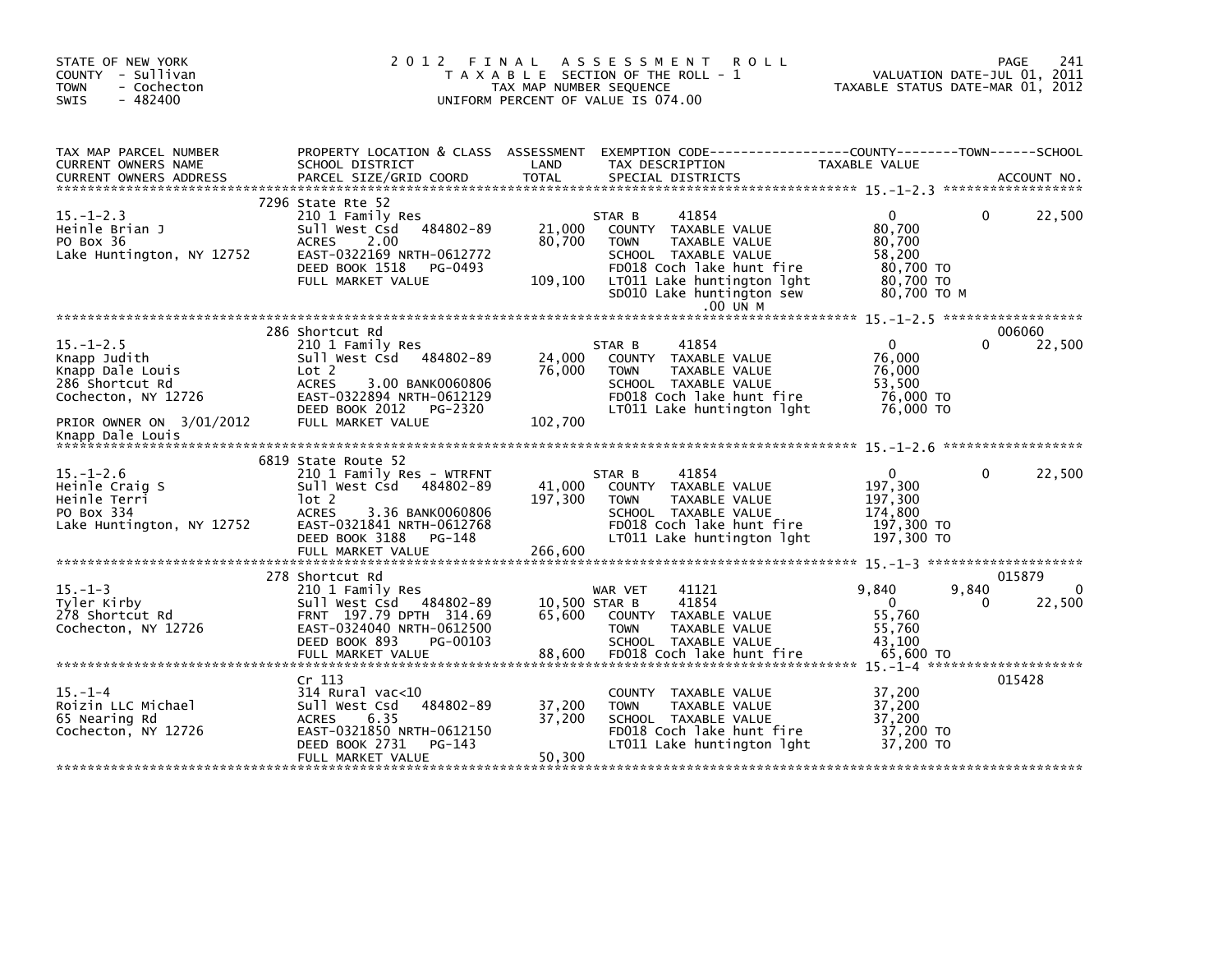| STATE OF NEW YORK<br>COUNTY - Sullivan<br><b>TOWN</b><br>- Cochecton<br>$-482400$<br><b>SWIS</b> |                                                                                                                                                                                     | TAX MAP NUMBER SEQUENCE      | 2012 FINAL ASSESSMENT ROLL<br>T A X A B L E SECTION OF THE ROLL - 1<br>UNIFORM PERCENT OF VALUE IS 074.00                                                                          | VALUATION DATE-JUL 01, 2011<br>TAXABLE STATUS DATE-MAR 01, 2012           | PAGE<br>242 |
|--------------------------------------------------------------------------------------------------|-------------------------------------------------------------------------------------------------------------------------------------------------------------------------------------|------------------------------|------------------------------------------------------------------------------------------------------------------------------------------------------------------------------------|---------------------------------------------------------------------------|-------------|
| TAX MAP PARCEL NUMBER<br>CURRENT OWNERS NAME                                                     | SCHOOL DISTRICT                                                                                                                                                                     | LAND                         | PROPERTY LOCATION & CLASS ASSESSMENT EXEMPTION CODE----------------COUNTY-------TOWN------SCHOOL<br>TAX DESCRIPTION                                                                | TAXABLE VALUE                                                             |             |
| $15. - 1 - 5$<br>Roizin LLC Michael<br>65 Nearing Rd<br>Cochecton, NY 12726                      | 6827 State Route 52<br>418 Inn/lodge<br>484802-89<br>Sull West Csd<br>2.53<br><b>ACRES</b><br>EAST-0321410 NRTH-0612440<br>DEED BOOK 2731<br>PG-143<br>FULL MARKET VALUE            | 63,000<br>270,700<br>365,800 | COUNTY TAXABLE VALUE<br><b>TOWN</b><br>TAXABLE VALUE<br>SCHOOL TAXABLE VALUE<br>FD018 Coch lake hunt fire<br>LT011 Lake huntington lght<br>SD010 Lake huntington sew<br>12.00 UN M | 270,700<br>270,700<br>270,700<br>270,700 TO<br>270,700 TO<br>270,700 TO M | 015429      |
| $15. - 1 - 6$<br>Golden Marc B<br>Golden Linda B<br>309 Dix Hills Rd<br>Dix Hills, NY 11748      | $C$ R $113$<br>311 Res vac land - WTRFNT<br>Sull West Csd 484802-89<br>FRNT 75.00 DPTH 88.00<br>EAST-0321120 NRTH-0612520<br>DEED BOOK 3533<br>PG-188<br>FULL MARKET VALUE          | 11,500<br>11,500<br>15,500   | COUNTY TAXABLE VALUE<br>TAXABLE VALUE<br><b>TOWN</b><br>SCHOOL TAXABLE VALUE<br>FD018 Coch lake hunt fire<br>LT011 Lake huntington lght                                            | 11,500<br>11,500<br>11.500<br>11,500 TO<br>11,500 TO                      | 006099      |
| $15. - 1 - 7$                                                                                    | 6769 Cr 113<br>210 1 Family Res - WTRFNT                                                                                                                                            |                              | COUNTY TAXABLE VALUE                                                                                                                                                               | 151,000                                                                   | 006573      |
| ноѕеу Јоѕерћ<br>Ноѕеу Dorothy<br>474 48th Ave Apt Ph4a<br>Long Island City, NY 11109             | 484802-89<br>Sull West Csd<br><b>ACRES</b><br>3.10<br>EAST-0320064 NRTH-0612522<br>DEED BOOK 916<br>PG-00196<br>FULL MARKET VALUE                                                   | 76,800<br>151,000<br>204,100 | <b>TOWN</b><br>TAXABLE VALUE<br>SCHOOL TAXABLE VALUE<br>FD018 Coch lake hunt fire<br>LT011 Lake huntington lght<br>SD010 Lake huntington sew<br>$1.00$ UN M                        | 151,000<br>151,000<br>151,000 TO<br>151,000 TO<br>151,000 ТО М            |             |
|                                                                                                  |                                                                                                                                                                                     |                              |                                                                                                                                                                                    |                                                                           |             |
| $15. - 1 - 8$<br>Levine George<br>Levine Helene<br>24 Stonegate Rd<br>Ossining, NY 10562         | County Road 113<br>210 1 Family Res<br>Sull West Csd 484802-89<br>Lot $#5$<br>Deeded lake rights<br><b>ACRES</b><br>2.20<br>EAST-0319984 NRTH-0612238<br>DEED BOOK 1156<br>PG-00251 | 29,400<br>92,800             | COUNTY TAXABLE VALUE<br><b>TOWN</b><br>TAXABLE VALUE<br>SCHOOL TAXABLE VALUE<br>FD018 Coch lake hunt fire<br>LT011 Lake huntington lght<br>SD010 Lake huntington sew<br>1.00 UN M  | 92,800<br>92,800<br>92,800<br>92,800 TO<br>92,800 TO<br>92,800 TO M       | 000494      |
|                                                                                                  | FULL MARKET VALUE                                                                                                                                                                   | 125,400                      |                                                                                                                                                                                    |                                                                           |             |
| $15. - 1 - 10$<br>Nober Bruce K<br>15 Olsen Rd<br>Lake Huntington, NY 12752                      | 6790 Rt 52<br>210 1 Family Res<br>Sull West Csd 484802-89<br>FRNT 170.53 DPTH 144.60<br>EAST-0320630 NRTH-0612220<br>DEED BOOK 3142<br>PG-454                                       | 17,500<br>122,500            | COUNTY TAXABLE VALUE<br><b>TOWN</b><br>TAXABLE VALUE<br>SCHOOL TAXABLE VALUE<br>FD018 Coch lake hunt fire<br>LT011 Lake huntington lght                                            | 122,500<br>122,500<br>122.500<br>122,500 TO<br>122,500 TO                 | 013030      |
|                                                                                                  | FULL MARKET VALUE                                                                                                                                                                   | 165,500                      | SD010 Lake huntington sew<br>1.00 UN M                                                                                                                                             | 122,500 то м                                                              |             |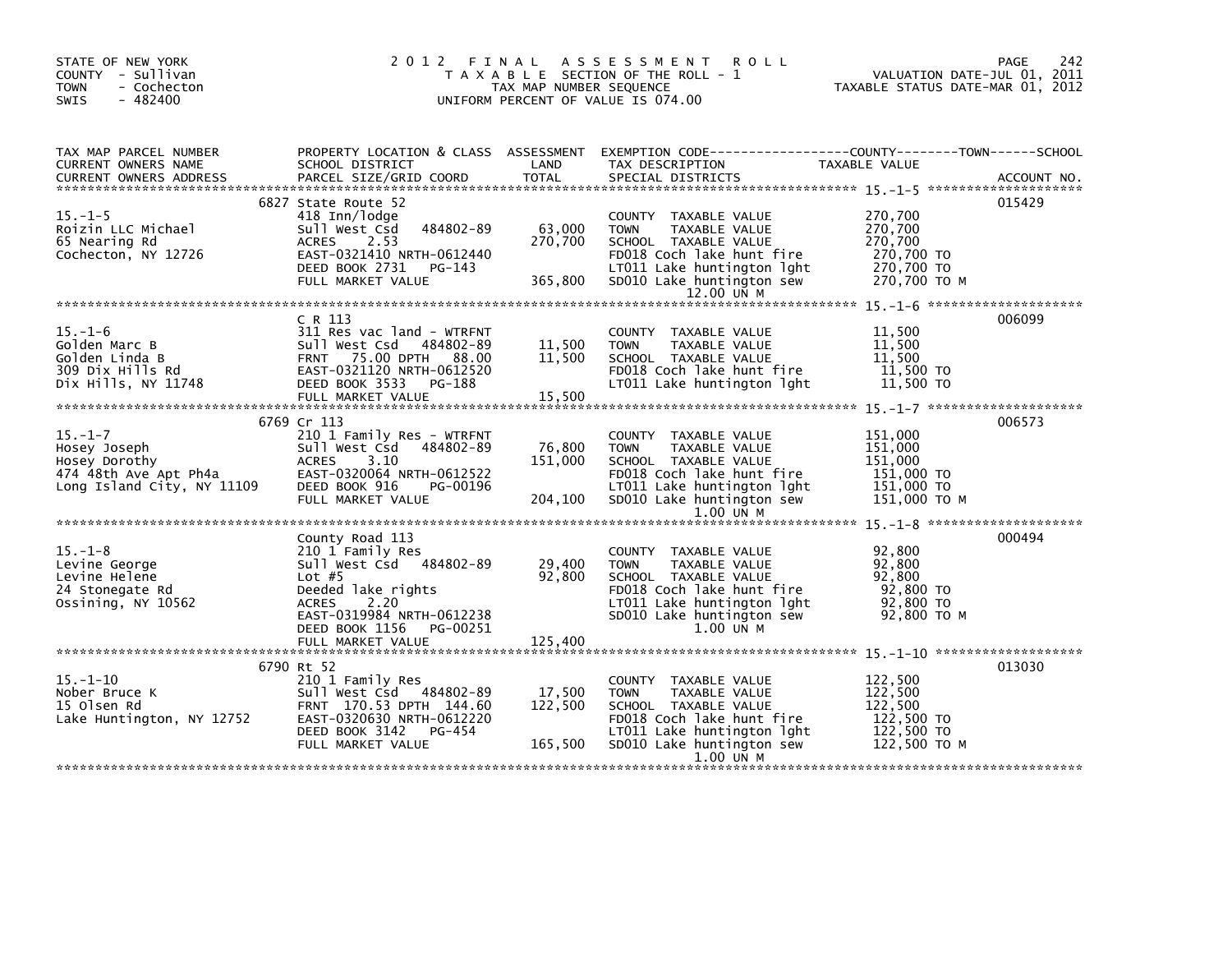| STATE OF NEW YORK<br>COUNTY - Sullivan<br>- Cochecton<br>TOWN<br>$-482400$<br><b>SWIS</b>           | 2012 FINAL                                                                                                                                                                                        | TAX MAP NUMBER SEQUENCE      | A S S E S S M E N T<br><b>ROLL</b><br>T A X A B L E SECTION OF THE ROLL - 1<br>UNIFORM PERCENT OF VALUE IS 074.00                                                                                                                          | TAXABLE STATUS DATE-MAR 01, 2012                                                                                                | 243<br>PAGE<br>VALUATION DATE-JUL 01, 2011 |
|-----------------------------------------------------------------------------------------------------|---------------------------------------------------------------------------------------------------------------------------------------------------------------------------------------------------|------------------------------|--------------------------------------------------------------------------------------------------------------------------------------------------------------------------------------------------------------------------------------------|---------------------------------------------------------------------------------------------------------------------------------|--------------------------------------------|
| TAX MAP PARCEL NUMBER<br>CURRENT OWNERS NAME<br><b>CURRENT OWNERS ADDRESS</b>                       | PROPERTY LOCATION & CLASS ASSESSMENT<br>SCHOOL DISTRICT<br>PARCEL SIZE/GRID COORD                                                                                                                 | LAND<br><b>TOTAL</b>         | EXEMPTION CODE-----------------COUNTY-------TOWN------SCHOOL<br>TAX DESCRIPTION<br>SPECIAL DISTRICTS                                                                                                                                       | TAXABLE VALUE                                                                                                                   | ACCOUNT NO.                                |
| 15. -1-11. 1<br>Ritz George<br>Ritz Ann<br>68 -7th St<br>Ridgefield Park, NJ 77660                  | C R 113<br>311 Res vac land - WTRFNT<br>Sull West Csd<br>484802-89<br>Beach Lot<br><b>FRNT</b><br>33.00 DPTH 59.16<br>EAST-0321028 NRTH-0612491<br>DEED BOOK 976<br>PG-00256<br>FULL MARKET VALUE | 4,000<br>4,000<br>5,400      | COUNTY TAXABLE VALUE<br><b>TOWN</b><br>TAXABLE VALUE<br>SCHOOL TAXABLE VALUE<br>FD018 Coch lake hunt fire<br>LT011 Lake huntington lght                                                                                                    | 4.000<br>4,000<br>4,000<br>4,000 TO<br>4,000 TO                                                                                 |                                            |
| $15. - 1 - 11.3$<br>Ritz Raymond<br>Ritz Joan<br>6810 SR 52<br>Lake Huntington, NY 12752            | 6810 State Route 52<br>210 1 Family Res - WTRFNT<br>sull west Csd<br>484802-89<br>FRNT 118.22 DPTH 242.59<br>EAST-0321108 NRTH-0612352<br>DEED BOOK 976<br>PG-00260<br>FULL MARKET VALUE          | 18,500<br>177,800<br>240,300 | 41834<br>STAR EN<br>COUNTY TAXABLE VALUE<br>TAXABLE VALUE<br><b>TOWN</b><br>SCHOOL TAXABLE VALUE<br>FD018 Coch lake hunt fire<br>LT011 Lake huntington 1ght<br>SD010 Lake huntington sew<br>2.00 UN M                                      | $\Omega$<br>177,800<br>177,800<br>131.150<br>177,800 TO<br>177,800 TO<br>177,800 TO M                                           | 46,650<br>0                                |
| $15. - 1 - 11.4$<br>Ritz George<br>Ritz Ann<br>68 -7th St<br>Ridgefield Park, NJ 07660              | C R 113<br>220 2 Family Res<br>Sull West Csd 484802-89<br><b>ACRES</b><br>1.50<br>EAST-0321238 NRTH-0612232<br>DEED BOOK 976<br>PG-00258<br>FULL MARKET VALUE                                     | 23,800<br>83,300<br>112,600  | COUNTY TAXABLE VALUE<br><b>TOWN</b><br>TAXABLE VALUE<br>SCHOOL TAXABLE VALUE<br>FD018 Coch lake hunt fire<br>LT011 Lake huntington 1ght<br>SD010 Lake huntington sew<br>1.00 UN M                                                          | 83.300<br>83,300<br>83,300<br>83,300 TO<br>83.300 TO<br>83,300 TO M                                                             |                                            |
| $15. - 1 - 12.1$<br>Ritz George<br>Ritz Ann<br>68 -7th St<br>Ridgefield Park, NJ 07660              | Cr 113<br>$314$ Rural vac< $10$<br>Sull West Csd<br>484802-89<br>2.15<br><b>ACRES</b><br>EAST-0321390 NRTH-0612050<br>DEED BOOK 901<br>PG-82                                                      | 12,600<br>12,600             | COUNTY TAXABLE VALUE<br><b>TOWN</b><br>TAXABLE VALUE<br>SCHOOL TAXABLE VALUE<br>FD018 Coch lake hunt fire<br>LT011 Lake huntington lght                                                                                                    | 12,600<br>12,600<br>12,600<br>12,600 TO<br>12,600 TO                                                                            | 005672                                     |
|                                                                                                     | FULL MARKET VALUE<br>6795 State Route 52                                                                                                                                                          | 17,000                       |                                                                                                                                                                                                                                            |                                                                                                                                 | 005670                                     |
| $15. - 1 - 12.2$<br>Helen Guttzeit Living Trust<br>6795 State Route 52<br>Lake Huntington, NY 12752 | 210 1 Family Res<br>484802-89<br>Sull West Csd<br>72.00 DPTH 383.00<br><b>FRNT</b><br>0.88<br><b>ACRES</b><br>EAST-0320800 NRTH-0612230<br>DEED BOOK 3248<br>PG-576<br>FULL MARKET VALUE          | 137,100 STAR EN<br>185,300   | COMBAT VET 41131<br>41800<br>51,500 AGED-CTS<br>41834<br>COUNTY TAXABLE VALUE<br><b>TOWN</b><br>TAXABLE VALUE<br>SCHOOL TAXABLE VALUE<br>FD018 Coch lake hunt fire<br>LT011 Lake huntington 1ght<br>SD010 Lake huntington sew<br>1.00 UN M | 33,750<br>33,750<br>20,670<br>20,670<br>$\mathbf 0$<br>82.680<br>82,680<br>63,030<br>$137,100$ TO<br>137,100 TO<br>137,100 ТО М | 0<br>27,420<br>$\Omega$<br>46,650          |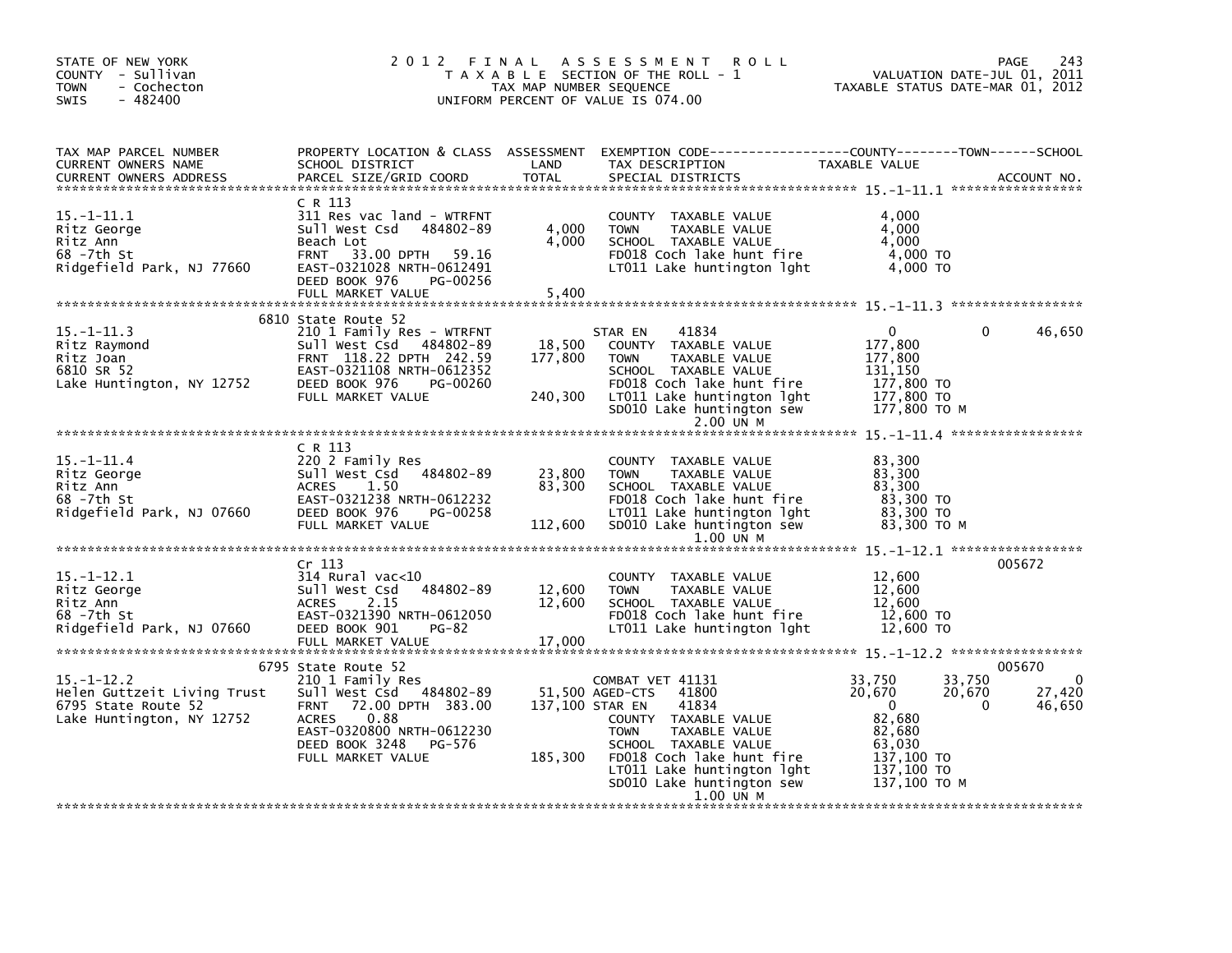| STATE OF NEW YORK<br>COUNTY - Sullivan<br><b>TOWN</b><br>- Cochecton<br>$-482400$<br>SWIS                                                                                                                                                    |                                                   |         | 2012 FINAL ASSESSMENT ROLL<br>T A X A B L E SECTION OF THE ROLL - 1<br>TAX MAP NUMBER SEQUENCE<br>UNIFORM PERCENT OF VALUE IS 074.00 | VALUATION DATE-JUL 01, 2011<br>TAXABLE STATUS DATE-MAR 01, 2012 | PAGE<br>244 |
|----------------------------------------------------------------------------------------------------------------------------------------------------------------------------------------------------------------------------------------------|---------------------------------------------------|---------|--------------------------------------------------------------------------------------------------------------------------------------|-----------------------------------------------------------------|-------------|
| TAX MAP PARCEL NUMBER<br>CURRENT OWNERS NAME                                                                                                                                                                                                 | SCHOOL DISTRICT                                   | LAND    | PROPERTY LOCATION & CLASS ASSESSMENT EXEMPTION CODE----------------COUNTY-------TOWN------SCHOOL<br>TAX DESCRIPTION                  | TAXABLE VALUE                                                   |             |
|                                                                                                                                                                                                                                              |                                                   |         |                                                                                                                                      |                                                                 |             |
|                                                                                                                                                                                                                                              | Cr 113                                            |         |                                                                                                                                      |                                                                 | 2022        |
| $15. - 1 - 12.3$                                                                                                                                                                                                                             | 270 Mfg housing - WTRFNT                          |         | COUNTY TAXABLE VALUE                                                                                                                 | 71,500                                                          |             |
| Bielawski Lech                                                                                                                                                                                                                               | Sull West Csd 484802-89                           | 10,500  | <b>TOWN</b><br>TAXABLE VALUE                                                                                                         | 71,500                                                          |             |
| Bielawski Janina<br>6718 53rd Rd                                                                                                                                                                                                             | 1.01<br><b>ACRES</b><br>EAST-0320930 NRTH-0612200 | 71,500  | SCHOOL TAXABLE VALUE<br>FD018 Coch lake hunt fire                                                                                    | 71,500<br>71,500 TO                                             |             |
| Maspeth, NY 11378                                                                                                                                                                                                                            | DEED BOOK 1833<br>PG-350                          |         |                                                                                                                                      |                                                                 |             |
|                                                                                                                                                                                                                                              | FULL MARKET VALUE                                 |         | LT011 Lake huntington 1ght 71,500 TO<br>96,600 SD010 Lake huntington sew 71,500 TO M                                                 |                                                                 |             |
|                                                                                                                                                                                                                                              |                                                   |         | 1.00 UN M                                                                                                                            |                                                                 |             |
|                                                                                                                                                                                                                                              | Cr <sub>113</sub>                                 |         |                                                                                                                                      |                                                                 | 005671      |
| $15. - 1 - 12.4$                                                                                                                                                                                                                             | 314 Rural vac<10                                  |         | COUNTY TAXABLE VALUE                                                                                                                 | 12,400                                                          |             |
| Helen Guttzeit Living Trust Sull West Csd 484802-89                                                                                                                                                                                          |                                                   | 12,400  | TAXABLE VALUE<br><b>TOWN</b>                                                                                                         | 12,400                                                          |             |
| 6795 State Route 52 <sup>7</sup> ACRES<br>Lake Huntington, NY 12752 EAST-0                                                                                                                                                                   | 2.11                                              | 12,400  | SCHOOL TAXABLE VALUE                                                                                                                 | 12,400                                                          |             |
|                                                                                                                                                                                                                                              | EAST-0321620 NRTH-0611900                         |         | FD018 Coch lake hunt fire                                                                                                            | 12,400 TO                                                       |             |
|                                                                                                                                                                                                                                              | DEED BOOK 3248<br>PG-576                          | 16,800  | LT011 Lake huntington 1ght 12,400 TO                                                                                                 |                                                                 |             |
|                                                                                                                                                                                                                                              | FULL MARKET VALUE                                 |         |                                                                                                                                      |                                                                 |             |
|                                                                                                                                                                                                                                              | 6804 Rt 52                                        |         |                                                                                                                                      |                                                                 | 012308      |
| $15. - 1 - 12.5$                                                                                                                                                                                                                             | 210 1 Family Res - WTRFNT                         |         | 41854<br>STAR B                                                                                                                      | $\mathbf{0}$<br>0                                               | 22,500      |
|                                                                                                                                                                                                                                              |                                                   | 27,000  | COUNTY TAXABLE VALUE                                                                                                                 | 203,800                                                         |             |
| -3.-1-12.3<br>Popolillo Michael Sull West Csd 484802-89<br>Popolillo Patricia ACRES 1.29 BANKH080006<br>6804 Rt 52 EAST-0321050 NRTH-0612160<br>PO Box 113 DEED BOOK 1273 PG-00056<br>Lake Huntington, NY 12752 FULL MARKET VALUE            |                                                   | 203,800 | <b>TOWN</b><br>TAXABLE VALUE                                                                                                         | 203,800                                                         |             |
|                                                                                                                                                                                                                                              |                                                   |         | SCHOOL TAXABLE VALUE                                                                                                                 | 181,300                                                         |             |
|                                                                                                                                                                                                                                              |                                                   |         |                                                                                                                                      |                                                                 |             |
|                                                                                                                                                                                                                                              |                                                   |         | FDULE Coch lake hunt fire<br>275,400 LT011 Lake huntington 1ght 203,800 TO                                                           | 203,800 ТО М                                                    |             |
|                                                                                                                                                                                                                                              |                                                   |         | SD010 Lake huntington sew<br>1.00 UN M                                                                                               |                                                                 |             |
|                                                                                                                                                                                                                                              |                                                   |         |                                                                                                                                      |                                                                 |             |
|                                                                                                                                                                                                                                              | T R 18                                            |         |                                                                                                                                      |                                                                 | 000492      |
| $15. -1 - 13.1$                                                                                                                                                                                                                              | 322 Rural vac>10                                  |         | COUNTY TAXABLE VALUE                                                                                                                 | 3,600                                                           |             |
|                                                                                                                                                                                                                                              |                                                   | 3,600   | TAXABLE VALUE<br><b>TOWN</b>                                                                                                         | 3,600                                                           |             |
|                                                                                                                                                                                                                                              |                                                   | 3,600   | SCHOOL TAXABLE VALUE                                                                                                                 | 3,600                                                           |             |
| 15.-1-13.1<br>HOA, Inc. walnut Creek 5101 West Csd<br>322 RWast Case 36.00<br>20th Reggero 2015 2017-0320952 NRTH-0611254<br>2016 2017-0320952 NRTH-0611254<br>2016 2017-0320952 NRTH-0611254<br>2016 2017-0320952 NRTH-0611254<br>2016 2017 |                                                   |         | FD018 Coch lake hunt fire<br>LT011 Lake huntington lght                                                                              | 3,600 то<br>3,600 то                                            |             |
|                                                                                                                                                                                                                                              |                                                   |         | 4,900 SD010 Lake huntington sew                                                                                                      |                                                                 |             |
|                                                                                                                                                                                                                                              | FULL MARKET VALUE                                 |         | .00 UN M                                                                                                                             | 3,600 TO M                                                      |             |
|                                                                                                                                                                                                                                              |                                                   |         |                                                                                                                                      |                                                                 |             |
|                                                                                                                                                                                                                                              | 6946 NYS Rte 52                                   |         |                                                                                                                                      |                                                                 |             |
| $15. - 1 - 13.2$                                                                                                                                                                                                                             |                                                   |         | COUNTY TAXABLE VALUE                                                                                                                 | 93,500                                                          |             |
|                                                                                                                                                                                                                                              |                                                   |         | <b>TOWN</b><br>TAXABLE VALUE                                                                                                         | 93,500                                                          |             |
|                                                                                                                                                                                                                                              |                                                   |         | SCHOOL TAXABLE VALUE                                                                                                                 | 93.500                                                          |             |
|                                                                                                                                                                                                                                              |                                                   |         | FD018 Coch lake hunt fire 93,500 TO                                                                                                  |                                                                 |             |
| 15.-1-13.2 240 Rural res<br>Guzik Steve Sull West Csd 484802-89 26,500<br>Guzik Lubica Lot 6 of Fpca Subdivision 93,500<br>6946 NYS Rte 52 ACRES 13.90<br>PO Box 25 EAST-0321917 NRTH-0610510<br>Lake Huntington, NY 12752 DEED BOOK 224     |                                                   |         | LTO11 Lake huntington lght                                                                                                           | 93,500 TO                                                       |             |
|                                                                                                                                                                                                                                              | FULL MARKET VALUE                                 | 126,400 |                                                                                                                                      |                                                                 |             |
|                                                                                                                                                                                                                                              |                                                   |         |                                                                                                                                      |                                                                 |             |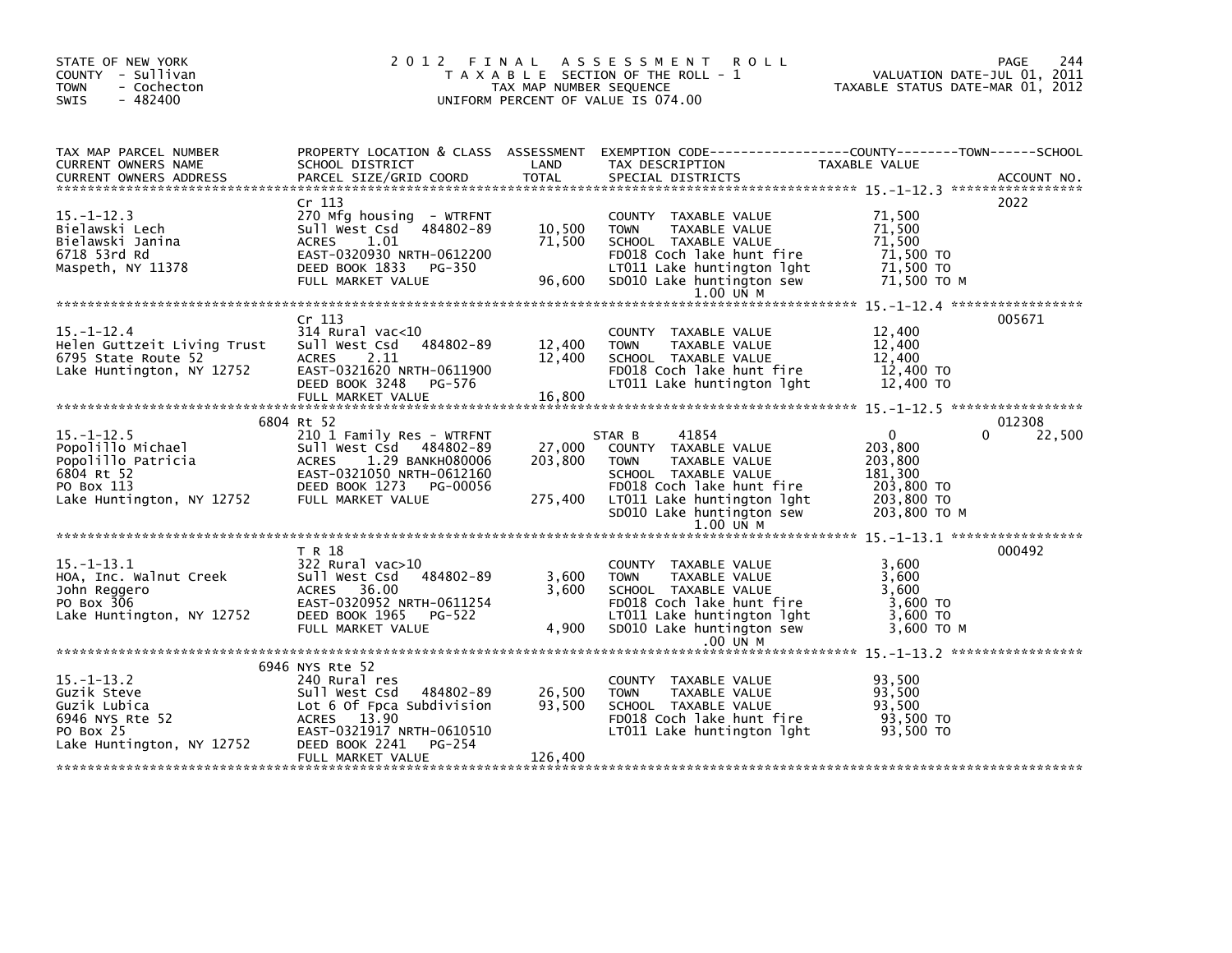| STATE OF NEW YORK<br>COUNTY - Sullivan<br>- Cochecton<br><b>TOWN</b><br>$-482400$<br>SWIS                  | 2012                                                                                                                                                                                                     | FINAL<br>TAX MAP NUMBER SEQUENCE | A S S E S S M E N T<br><b>ROLL</b><br>T A X A B L E SECTION OF THE ROLL - 1<br>UNIFORM PERCENT OF VALUE IS 074.00                                                                                                                   | TAXABLE STATUS DATE-MAR 01, 2012                                                                    |             | 245<br>PAGE<br>VALUATION DATE-JUL 01, 2011 |
|------------------------------------------------------------------------------------------------------------|----------------------------------------------------------------------------------------------------------------------------------------------------------------------------------------------------------|----------------------------------|-------------------------------------------------------------------------------------------------------------------------------------------------------------------------------------------------------------------------------------|-----------------------------------------------------------------------------------------------------|-------------|--------------------------------------------|
| TAX MAP PARCEL NUMBER<br>CURRENT OWNERS NAME                                                               | SCHOOL DISTRICT                                                                                                                                                                                          | LAND                             | PROPERTY LOCATION & CLASS ASSESSMENT EXEMPTION CODE----------------COUNTY-------TOWN------SCHOOL<br>TAX DESCRIPTION                                                                                                                 | TAXABLE VALUE                                                                                       |             |                                            |
| $15. - 1 - 13.3$<br>Nober Jeffrey<br>Nober Mary Jane<br>15 Olsen Rd<br>Lake Huntington, NY 12752           | 15 Olsen Rd<br>210 1 Family Res<br>Sull West Csd 484802-89<br>Lot 4 Of Frca Subdivision<br><b>ACRES</b><br>5.84<br>EAST-0319920 NRTH-0611779<br>DEED BOOK 1025<br>PG-00170<br>FULL MARKET VALUE          | 37,680<br>212,700<br>287,432     | 41854<br>STAR B<br>COUNTY TAXABLE VALUE<br><b>TOWN</b><br><b>TAXABLE VALUE</b><br>SCHOOL TAXABLE VALUE<br>FD018 Coch lake hunt fire<br>SD010 Lake huntington sew<br>$1.00$ UN $M$                                                   | $\mathbf{0}$<br>212,700<br>212,700<br>190,200<br>212,700 TO<br>212,700 TO M                         | $\Omega$    | 22,500                                     |
| $15. - 1 - 13.6$<br>Reicher Fortunee<br>97-25 64th Ave Apt F12<br>Rego Park, NY 11374                      | 6785 State Route 52<br>210 1 Family Res<br>Sull West Csd 484802-89<br>Lot 1A Fpca Subdivision<br>2.00<br>ACRES<br>EAST-0320513 NRTH-0612443<br>DEED BOOK 2746<br>PG-107<br>FULL MARKET VALUE             | 203,500<br>275,000               | 41800<br>AGED-CTS<br>41834<br>66,000 STAR EN<br>COUNTY TAXABLE VALUE<br>TAXABLE VALUE<br><b>TOWN</b><br>SCHOOL TAXABLE VALUE<br>FD018 Coch lake hunt fire<br>LT011 Lake huntington lght<br>SD010 Lake huntington sew<br>$1.00$ UN M | 50,875<br>$\mathbf{0}$<br>152,625<br>152,625<br>105,975<br>203,500 TO<br>203,500 TO<br>203,500 TO M | 50,875<br>0 | 50,875<br>46,650                           |
| $15. - 1 - 13.9$<br>Sunshine Jonathan<br>Greco-Sunshine Patrice<br>315 Thompson Rd<br>Monticello, NY 12701 | Cr113<br>$314$ Rural vac<10<br>484802-89<br>sull west Csd<br>Road/r.o.w<br>$P/O$ Lot $1A$<br>FRNT 70.00 DPTH 339.56<br>EAST-0319694 NRTH-0612407<br>DEED BOOK 3580<br>PG-694<br>FULL MARKET VALUE        | 100<br>100<br>100                | COUNTY TAXABLE VALUE<br><b>TAXABLE VALUE</b><br><b>TOWN</b><br>SCHOOL TAXABLE VALUE<br>FD018 Coch lake hunt fire<br>LT011 Lake huntington lght<br>SD010 Lake huntington sew<br>.00 UN M                                             | 100<br>100<br>100<br>100 TO<br>100 TO<br>100 ТО М                                                   |             |                                            |
| $15. - 1 - 13.13$<br>Trussel Jacque<br>Hamilton Bonnie<br>134 W 93 RD St<br>New York, NY 10025             | 14 Walnut Creek<br>210 1 Family Res<br>484802-89<br>Sull West Csd<br>Lot $#4$ Of Sub<br><b>ACRES</b><br>2.46 BANKC060681<br>EAST-0320200 NRTH-0611731<br>DEED BOOK 1453<br>PG-00700<br>FULL MARKET VALUE | 30,920<br>112,500<br>152,000     | 41854<br>STAR B<br>COUNTY TAXABLE VALUE<br><b>TOWN</b><br><b>TAXABLE VALUE</b><br>SCHOOL TAXABLE VALUE<br>FD018 Coch lake hunt fire<br>LT011 Lake huntington lght<br>SD010 Lake huntington sew<br>1.00 UN M                         | $\mathbf{0}$<br>112,500<br>112,500<br>90,000<br>112,500 TO<br>112,500 TO<br>112,500 TO M            | $\Omega$    | 22,500                                     |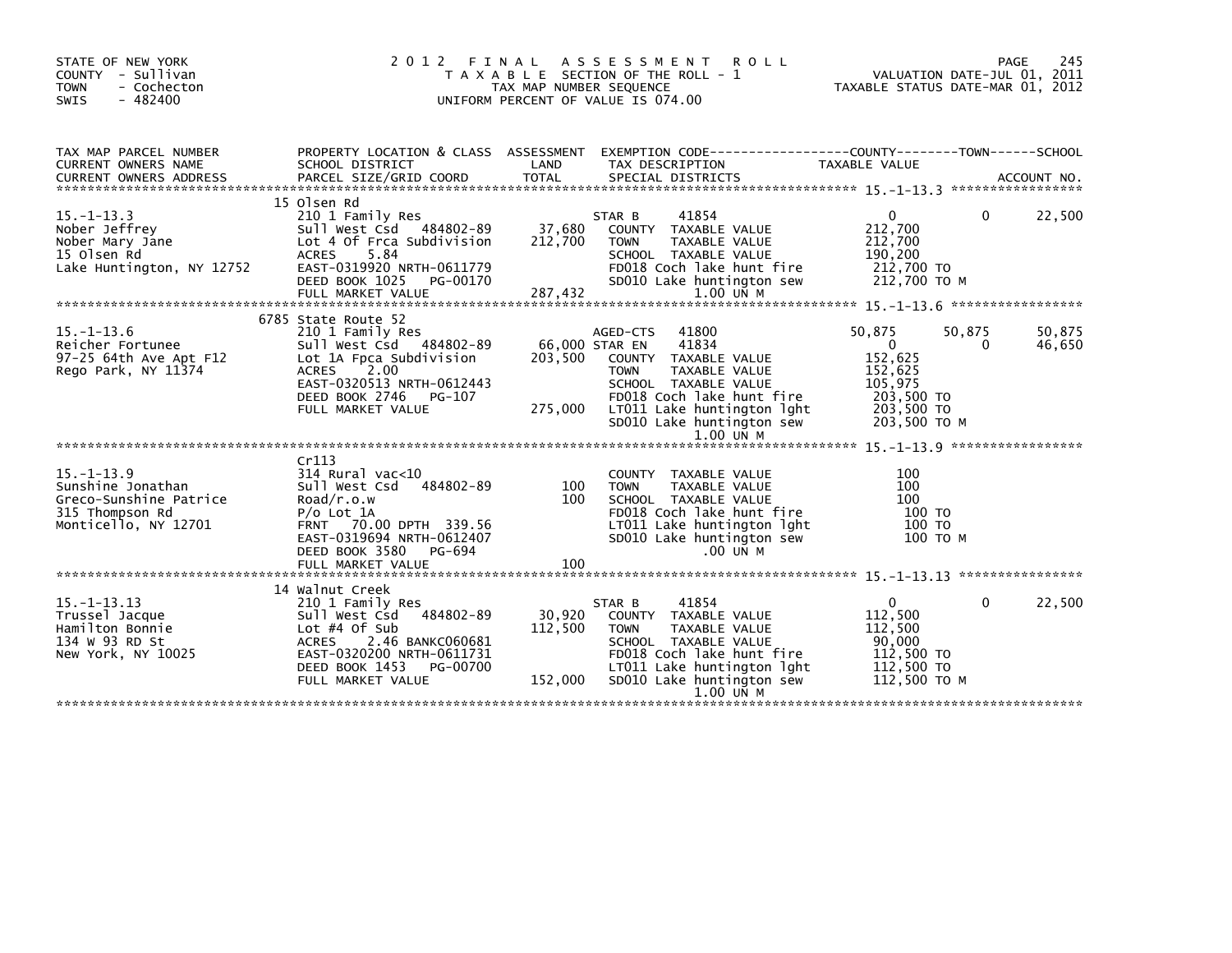| STATE OF NEW YORK<br>COUNTY - Sullivan<br><b>TOWN</b><br>- Cochecton<br>$-482400$<br>SWIS                             | 2 0 1 2<br>FINAL                                                                                                                                                                                              | TAX MAP NUMBER SEQUENCE      | A S S E S S M E N T<br><b>ROLL</b><br>T A X A B L E SECTION OF THE ROLL - 1<br>UNIFORM PERCENT OF VALUE IS 074.00                                                                                      | PAGE<br>VALUATION DATE-JUL 01, 2011<br>TAXABLE STATUS DATE-MAR 01, 2012                              | 246    |
|-----------------------------------------------------------------------------------------------------------------------|---------------------------------------------------------------------------------------------------------------------------------------------------------------------------------------------------------------|------------------------------|--------------------------------------------------------------------------------------------------------------------------------------------------------------------------------------------------------|------------------------------------------------------------------------------------------------------|--------|
| TAX MAP PARCEL NUMBER<br><b>CURRENT OWNERS NAME</b>                                                                   | PROPERTY LOCATION & CLASS ASSESSMENT<br>SCHOOL DISTRICT                                                                                                                                                       | LAND                         | EXEMPTION CODE-----------------COUNTY-------TOWN------SCHOOL<br>TAX DESCRIPTION                                                                                                                        | TAXABLE VALUE                                                                                        |        |
| $15. - 1 - 13.14$<br>Fine Craig S<br>Fine Jacquelyn A<br>3 Walnut Crk<br>PO Box 292<br>Lake Huntington, NY 12752      | 3 Walnut Crk<br>210 1 Family Res<br>Sull West Csd 484802-89<br>Lot $#18$ Of Sub<br>FRNT 138.01 DPTH 140.00<br>EAST-0320502 NRTH-0612163<br>DEED BOOK 2010<br>PG-53380<br>FULL MARKET VALUE                    | 18,000<br>131,500<br>177,700 | 41854<br>STAR B<br>COUNTY TAXABLE VALUE<br><b>TOWN</b><br>TAXABLE VALUE<br>SCHOOL TAXABLE VALUE<br>FD018 Coch lake hunt fire<br>LT011 Lake huntington lght<br>SD010 Lake huntington sew<br>$1.00$ UN M | 0<br>0<br>131,500<br>131,500<br>109,000<br>131,500 TO<br>131,500 TO<br>131,500 TO M                  | 22,500 |
| $15. - 1 - 13.16$<br>Reggero John<br>Reggero Juliet<br>Box 306<br>Lake Huntington, NY 12752                           | 11 Walnut Creek (PVT)<br>210 1 Family Res<br>Sull West Csd 484802-89<br>Lot 17 & 19<br>1.25<br><b>ACRES</b><br>EAST-0320545 NRTH-0612026<br>DEED BOOK 1488<br>PG-0383<br>FULL MARKET VALUE                    | 18,800<br>117,100<br>158,200 | 41854<br>STAR B<br>COUNTY TAXABLE VALUE<br><b>TOWN</b><br>TAXABLE VALUE<br>SCHOOL TAXABLE VALUE<br>FD018 Coch lake hunt fire<br>LT011 Lake huntington lght<br>SD010 Lake huntington sew<br>1.00 UN M   | $\mathbf{0}$<br>$\Omega$<br>117,100<br>117,100<br>94,600<br>117,100 TO<br>117,100 TO<br>117,100 ТО М | 22,500 |
| $15. - 1 - 13.17$<br>Pelzer Jonathan<br>Pelzer Ellen<br>149 Deforest Rd<br>Dix Hills, NY 11746                        | 16 Lakebrook Dr<br>210 1 Family Res<br>Sull West Csd 484802-89<br>Walnut Creek<br>FRNT 100.00 DPTH 243.00<br><b>BANK C70196</b><br>EAST-0320493 NRTH-0611847<br>DEED BOOK 2114<br>PG-673<br>FULL MARKET VALUE | 13,500<br>196,400<br>265,400 | COUNTY TAXABLE VALUE<br><b>TOWN</b><br>TAXABLE VALUE<br>SCHOOL TAXABLE VALUE<br>FD018 Coch lake hunt fire<br>LT011 Lake huntington lght<br>SD010 Lake huntington sew<br>$1.00$ UN M                    | 196,400<br>196,400<br>196,400<br>196,400 TO<br>196,400 TO<br>196,400 ТО М                            |        |
| $15. - 1 - 13.18$<br>Walnut Creek Homeowners Ass<br>Attention John Reggero<br>PO Box 306<br>Lake Huntington, NY 12752 | Cr113<br>692 Road/str/hwy<br>Sull West Csd 484802-89<br>Sub Div Road Marc Lane<br>R.0.W.<br>2.00<br><b>ACRES</b><br>EAST-0320329 NRTH-0611634<br>DEED BOOK 2895<br>PG-664<br>FULL MARKET VALUE                | 100<br>100<br>100            | COUNTY TAXABLE VALUE<br>TAXABLE VALUE<br><b>TOWN</b><br>SCHOOL TAXABLE VALUE<br>FD018 Coch lake hunt fire<br>LT011 Lake huntington lght<br>SD010 Lake huntington sew<br>.00 UN M                       | 100<br>100<br>100<br>100 TO<br>100 TO<br>100 то м                                                    |        |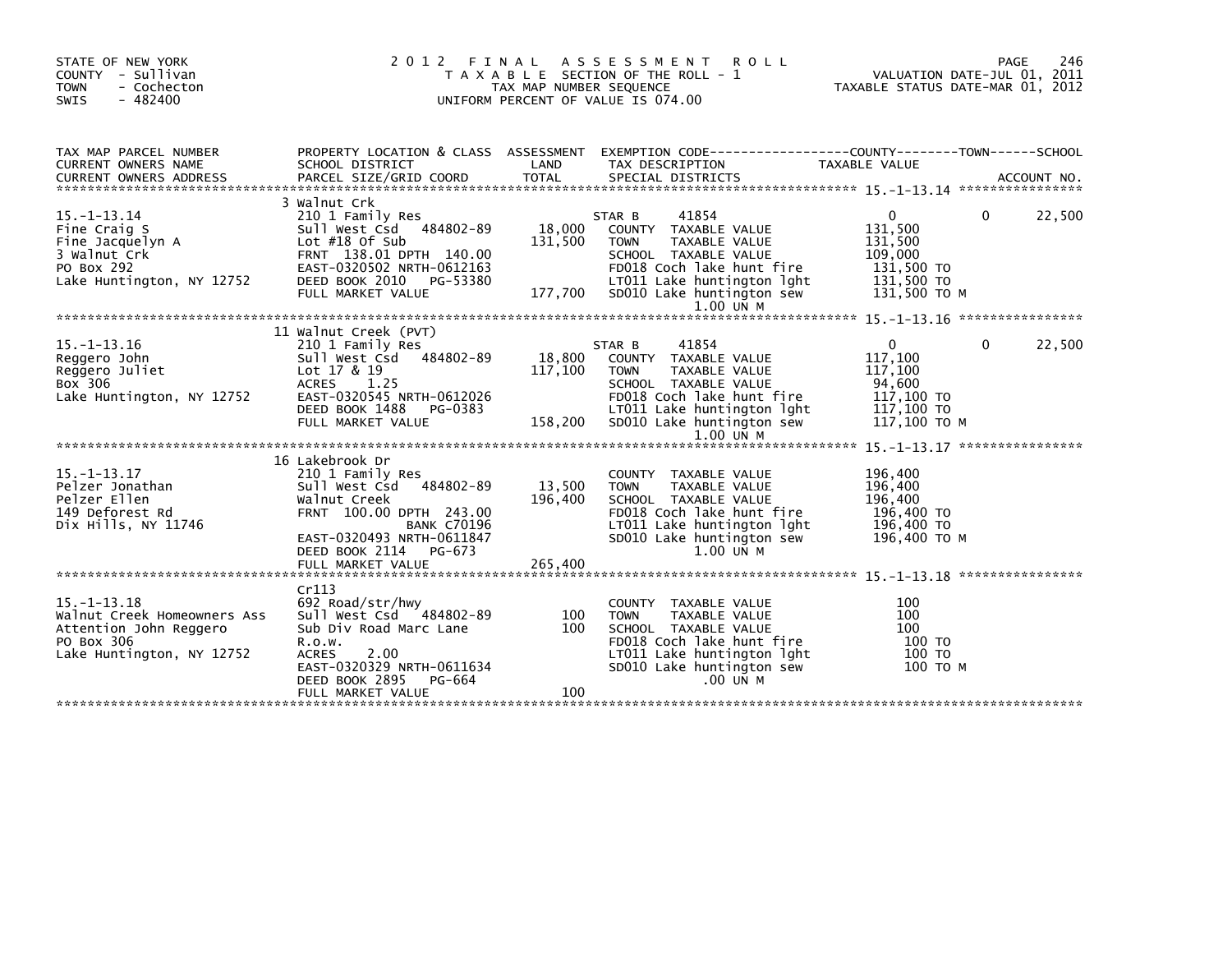| STATE OF NEW YORK<br>COUNTY - Sullivan<br>- Cochecton<br><b>TOWN</b><br>$-482400$<br><b>SWIS</b>                                     | 2012 FINAL                                                                                                                                                                         | TAX MAP NUMBER SEQUENCE             | A S S E S S M E N T<br><b>ROLL</b><br>T A X A B L E SECTION OF THE ROLL - 1<br>UNIFORM PERCENT OF VALUE IS 074.00                                                                                              |                                                                                                     | 247<br>PAGE<br>VALUATION DATE-JUL 01, 2011<br>TAXABLE STATUS DATE-MAR 01, 2012 |
|--------------------------------------------------------------------------------------------------------------------------------------|------------------------------------------------------------------------------------------------------------------------------------------------------------------------------------|-------------------------------------|----------------------------------------------------------------------------------------------------------------------------------------------------------------------------------------------------------------|-----------------------------------------------------------------------------------------------------|--------------------------------------------------------------------------------|
| TAX MAP PARCEL NUMBER<br><b>CURRENT OWNERS NAME</b>                                                                                  | SCHOOL DISTRICT                                                                                                                                                                    | LAND                                | PROPERTY LOCATION & CLASS ASSESSMENT EXEMPTION CODE----------------COUNTY-------TOWN------SCHOOL<br>TAX DESCRIPTION                                                                                            | TAXABLE VALUE                                                                                       |                                                                                |
| $15. - 1 - 13.20$<br>Lupowitz Avaigail<br>Halpin James L<br>6 Walnut Crk<br>PO Box 152<br>Lake Huntington, NY 12752                  | 6 Walnut Crk<br>210 1 Family Res<br>Sull West Csd 484802-89<br>Walnut Creek<br>ACRES<br>1.23<br>EAST-0320297 NRTH-0612119<br>DEED BOOK 1929<br>PG-624<br>FULL MARKET VALUE         | 34,000 STAR B<br>128,500<br>173,600 | 41121<br>WAR VET<br>41854<br>COUNTY TAXABLE VALUE<br><b>TOWN</b><br>TAXABLE VALUE<br>SCHOOL TAXABLE VALUE<br>FD018 Coch lake hunt fire<br>LT011 Lake huntington lght<br>SD010 Lake huntington sew<br>1.00 UN M | 19,275<br>$\mathbf{0}$<br>109,225<br>109,225<br>106,000<br>128,500 TO<br>128,500 TO<br>128,500 ТО М | 19,275<br>22,500<br>$\Omega$                                                   |
| $15. - 1 - 13.21$<br>Trussel Jacque<br>Trussel Bonnie<br>134 W 93 Rd St Apt 2d<br>New York, NY 10025                                 | Marc Ln<br>$314$ Rural vac<10<br>Sull West Csd 484802-89<br>FRNT 50.00 DPTH 200.00<br>EAST-0320225 NRTH-0611982<br>FULL MARKET VALUE                                               | 1,000<br>1,000<br>1,400             | COUNTY TAXABLE VALUE<br><b>TOWN</b><br>TAXABLE VALUE<br>SCHOOL TAXABLE VALUE<br>FD018 Coch lake hunt fire                                                                                                      | 1,000<br>1.000<br>1,000<br>1.000 TO                                                                 |                                                                                |
| $15. - 1 - 13.22$<br>Walnut Creek Homeowners<br>Association Inc<br>Attention John Reggero<br>PO Box 306<br>Lake Huntington, NY 12752 | Cr 113<br>311 Res vac land - WTRFNT<br>Sull West Csd 484802-89<br>Lot 1A Fpca Subdivision<br>FRNT 118.68 DPTH 110.00<br>EAST-0320659 NRTH-0612395<br>DEED BOOK 1882 PG-290         | 1,000<br>1,000<br>1,400             | COUNTY TAXABLE VALUE<br>TAXABLE VALUE<br><b>TOWN</b><br>SCHOOL TAXABLE VALUE<br>FD018 Coch lake hunt fire<br>LT011 Lake huntington lght<br>SD010 Lake huntington sew                                           | 1,000<br>1.000<br>1.000<br>1,000 TO<br>1,000 TO<br>1.000 то м                                       |                                                                                |
| $15. - 1 - 14$<br>Zimmerman John<br>PO Box 122<br>Lake Huntington, NY 12752                                                          | 6860 State Route 52<br>210 1 Family Res<br>Sull West Csd 484802-89<br><b>ACRES</b><br>5.32 BANK B31730<br>EAST-0321723 NRTH-0611345<br>DEED BOOK 1726 PG-0044<br>FULL MARKET VALUE | 27,700<br>125,600<br>169,700        | COUNTY TAXABLE VALUE<br>TAXABLE VALUE<br><b>TOWN</b><br>SCHOOL TAXABLE VALUE<br>FD018 Coch lake hunt fire<br>LT011 Lake huntington lght                                                                        | 125,600<br>125,600<br>125,600<br>125,600 TO<br>125,600 TO                                           | 6440                                                                           |
| $15. - 1 - 15$<br>Carson Thomas W<br>1 Mountain Rd Box 181<br>Highview, NY 12721                                                     | Cr 112<br>314 Rural vac<10<br>Sull West Csd 484802-89<br>FRNT 50.00 DPTH 200.00<br>EAST-0321970 NRTH-0610090<br>DEED BOOK 1719<br>PG-53407<br>FULL MARKET VALUE                    | 2,400<br>2,400<br>3,200             | COUNTY TAXABLE VALUE<br><b>TOWN</b><br>TAXABLE VALUE<br>SCHOOL TAXABLE VALUE<br>FD018 Coch lake hunt fire<br>LT011 Lake huntington lght                                                                        | 2,400<br>2,400<br>2.400<br>2,400 TO<br>2,400 TO                                                     | 016110                                                                         |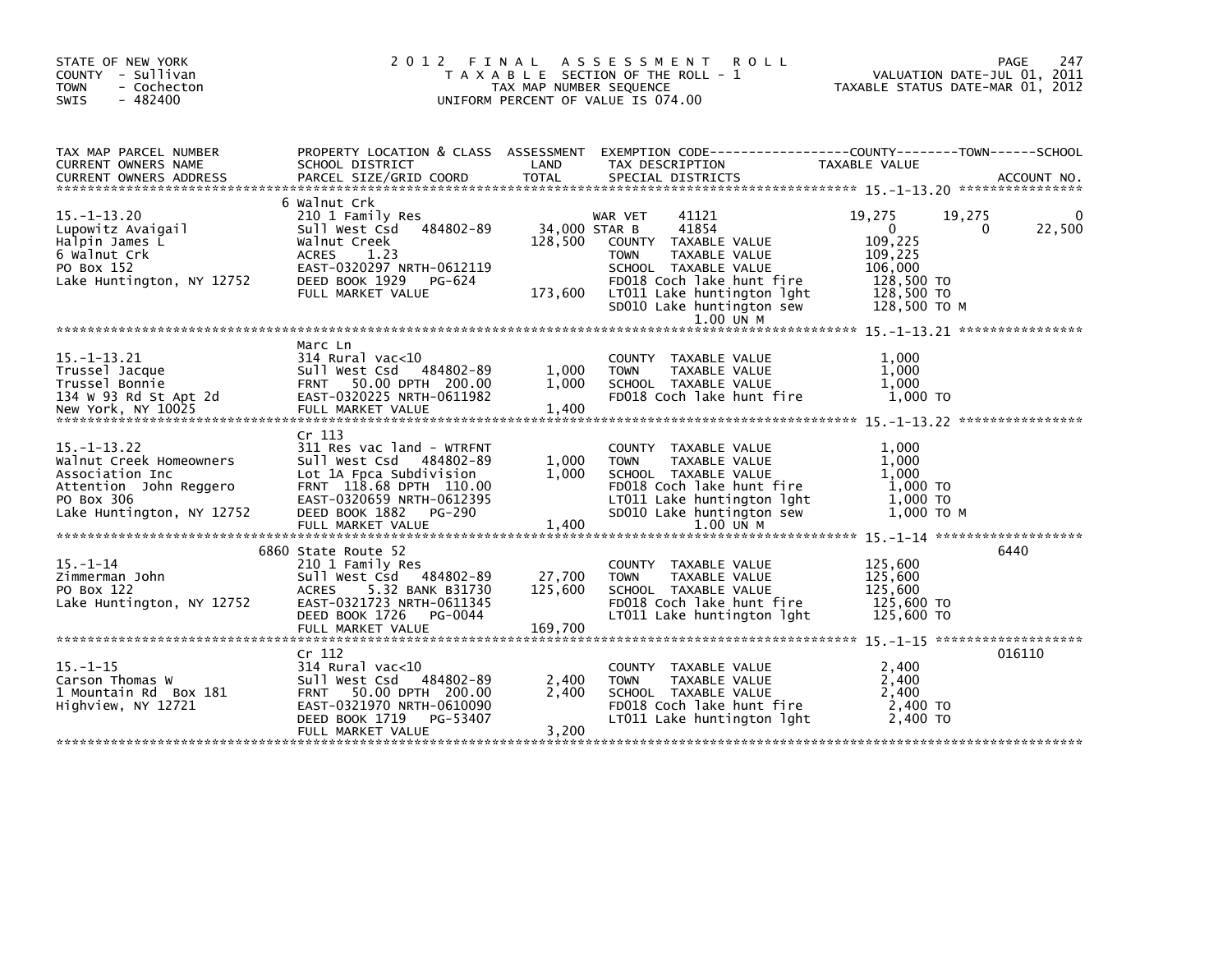| STATE OF NEW YORK<br>COUNTY - Sullivan<br>- Cochecton<br><b>TOWN</b><br>$-482400$<br><b>SWIS</b>                        | 2012 FINAL                                                                                                                                                            | TAX MAP NUMBER SEQUENCE             | A S S E S S M E N T<br><b>ROLL</b><br>T A X A B L E SECTION OF THE ROLL - 1<br>UNIFORM PERCENT OF VALUE IS 074.00                      | VALUATION DATE-JUL 01, 2011<br>TAXABLE STATUS DATE-MAR 01, 2012                      | PAGE<br>248           |
|-------------------------------------------------------------------------------------------------------------------------|-----------------------------------------------------------------------------------------------------------------------------------------------------------------------|-------------------------------------|----------------------------------------------------------------------------------------------------------------------------------------|--------------------------------------------------------------------------------------|-----------------------|
| TAX MAP PARCEL NUMBER<br>CURRENT OWNERS NAME                                                                            | SCHOOL DISTRICT                                                                                                                                                       | LAND                                | PROPERTY LOCATION & CLASS ASSESSMENT EXEMPTION CODE----------------COUNTY-------TOWN------SCHOOL<br>TAX DESCRIPTION                    | TAXABLE VALUE                                                                        |                       |
| $15. - 1 - 16$<br>Clark Eugene<br>Attn: Voges Henry<br>Olsen Rd<br>PO Box 42<br>Lake Huntington, NY 12752               | Olsen Rd<br>210 1 Family Res<br>Sull West Csd 484802-89<br>8.00<br><b>ACRES</b><br>EAST-0320170 NRTH-0611080<br>DEED BOOK 810<br>PG-01125<br>FULL MARKET VALUE        | 42,200 STAR B<br>114,900<br>155,300 | COMBAT VET 41131<br>41854<br>COUNTY TAXABLE VALUE<br><b>TOWN</b><br>TAXABLE VALUE<br>SCHOOL TAXABLE VALUE<br>FD018 Coch lake hunt fire | 28,725<br>28,725<br>$\Omega$<br>$\Omega$<br>86,175<br>86,175<br>92.400<br>114,900 TO | 002400<br>0<br>22,500 |
| $15. - 1 - 17$<br>Eisenstark Keith<br>Walsh Mary Beth<br>PO Box 18<br>Lake Huntington, NY 12752                         | Tr 18<br>240 Rural res<br>Sull West Csd<br>484802-89<br><b>ACRES</b><br>34.44<br>EAST-0320860 NRTH-0610220<br>DEED BOOK 1385<br>PG-189<br>FULL MARKET VALUE           | 88,800<br>177,400<br>239.700        | COUNTY TAXABLE VALUE<br>TAXABLE VALUE<br><b>TOWN</b><br>SCHOOL TAXABLE VALUE<br>FD018 Coch lake hunt fire                              | 177,400<br>177,400<br>177,400<br>177,400 TO                                          | 008496                |
| $15. - 1 - 19$<br>Cochecton Oil Inc.<br>6978 Rt 52<br>Cochecton, NY 12726                                               | 6978 Route 52<br>283 Res w/Comuse<br>sull west Csd<br>484802-89<br>ACRES 16.00<br>EAST-0320800 NRTH-0609790<br>DEED BOOK 1952<br>PG-01<br>FULL MARKET VALUE           | 63,400<br>332,100<br>448,800        | COUNTY TAXABLE VALUE<br><b>TOWN</b><br>TAXABLE VALUE<br>SCHOOL TAXABLE VALUE<br>FD018 Coch lake hunt fire                              | 332,100<br>332,100<br>332.100<br>332,100 TO                                          | 011400                |
| $15. - 1 - 20.1$<br>Sharp Shooter Inc. Cushetunk Sull West Csd<br>Robert Beatley<br>75 Smales Rd<br>Cochecton, NY 12726 | T R 38<br>$314$ Rural vac< $10$<br>484802-89<br>6.36<br><b>ACRES</b><br>EAST-0319902 NRTH-0609942<br>DEED BOOK 2166<br>PG-379<br>FULL MARKET VALUE                    | 19,100<br>19,100<br>25,800          | COUNTY TAXABLE VALUE<br>TAXABLE VALUE<br><b>TOWN</b><br>SCHOOL TAXABLE VALUE<br>FD018 Coch lake hunt fire                              | 19,100<br>19,100<br>19.100<br>19,100 TO                                              | 011380                |
| $15 - 1 - 20.2$<br>Sharp Shooter Inc. Cushetunk<br>Robert Beatley<br>75 Smales Rd<br>Cochecton, NY 12726                | T R 38<br>$314$ Rural vac< $10$<br>484802-89<br>Sull West Csd<br>2.00<br><b>ACRES</b><br>EAST-0320410 NRTH-0609683<br>DEED BOOK 2166<br>PG-379<br>FULL MARKET VALUE   | 12,000<br>12,000<br>16,200          | COUNTY TAXABLE VALUE<br>TAXABLE VALUE<br><b>TOWN</b><br>SCHOOL TAXABLE VALUE<br>FD018 Coch lake hunt fire                              | 12,000<br>12,000<br>12,000<br>12,000 TO                                              |                       |
| $15. - 1 - 20.3$<br>Smith Benjamin J<br>338 Columbus Ave<br>West Harrison, NY 10604                                     | Stony Rd<br>$314$ Rural vac< $10$<br>484802-89<br>Sull West Csd<br><b>ACRES</b><br>2.31<br>EAST-0320672 NRTH-0609551<br>DEED BOOK 3234<br>PG-605<br>FULL MARKET VALUE | 13,200<br>13,200<br>17,800          | COUNTY TAXABLE VALUE<br>TAXABLE VALUE<br><b>TOWN</b><br>SCHOOL TAXABLE VALUE<br>FD018 Coch lake hunt fire                              | 13,200<br>13,200<br>13.200<br>13,200 TO                                              |                       |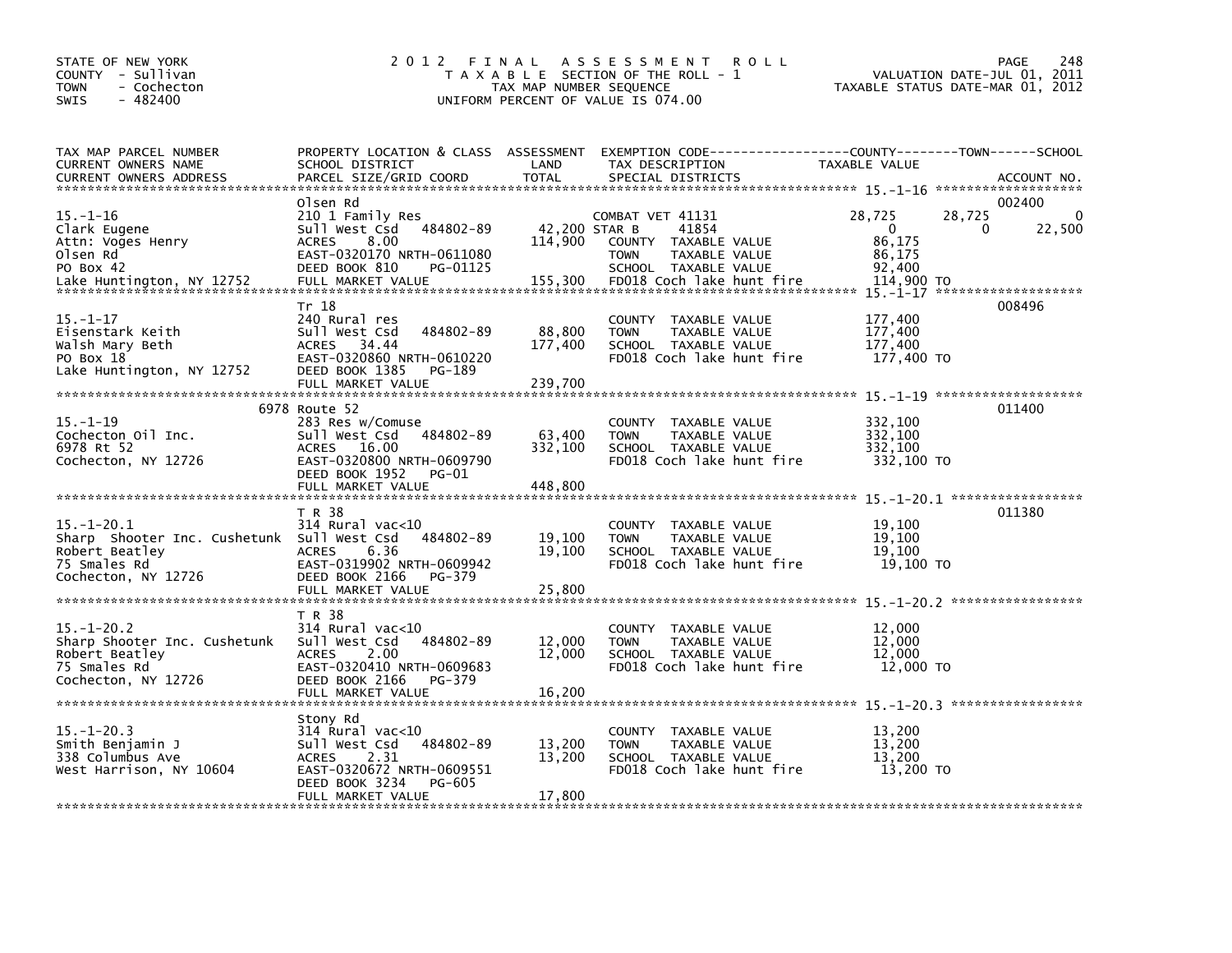| STATE OF NEW YORK<br>COUNTY - Sullivan<br>- Cochecton<br><b>TOWN</b><br>$-482400$<br><b>SWIS</b>   | 2012 FINAL                                                                                                                                                                                                  | <b>ROLL</b><br>A S S E S S M E N T<br>T A X A B L E SECTION OF THE ROLL - 1<br>TAX MAP NUMBER SEQUENCE<br>UNIFORM PERCENT OF VALUE IS 074.00                                                                                                  | PAGE<br>249<br>VALUATION DATE-JUL 01, 2011<br>TAXABLE STATUS DATE-MAR 01, 2012                                                             |
|----------------------------------------------------------------------------------------------------|-------------------------------------------------------------------------------------------------------------------------------------------------------------------------------------------------------------|-----------------------------------------------------------------------------------------------------------------------------------------------------------------------------------------------------------------------------------------------|--------------------------------------------------------------------------------------------------------------------------------------------|
| TAX MAP PARCEL NUMBER<br>CURRENT OWNERS NAME<br><b>CURRENT OWNERS ADDRESS</b>                      | SCHOOL DISTRICT                                                                                                                                                                                             | PROPERTY LOCATION & CLASS ASSESSMENT EXEMPTION CODE---------------COUNTY-------TOWN------SCHOOL<br>LAND<br>TAX DESCRIPTION                                                                                                                    | TAXABLE VALUE                                                                                                                              |
| $15. - 1 - 22$<br>Bellouny Edmund<br>Bellouny Barbara<br>PO Box 131<br>Lake Huntington, NY 12752   | 233 Old County Road<br>210 1 Family Res<br>484802-89<br>Sull West Csd<br>-4.28<br><b>ACRES</b><br>EAST-0321340 NRTH-0609190<br>DEED BOOK 1170 PG-00295<br>FULL MARKET VALUE                                 | 92 PCT OF VALUE USED FOR EXEMPTION PURPOSES<br>41834<br>STAR EN<br>29,500 COMBAT VET 41131<br>125,100 AGED-S<br>41804<br>COUNTY TAXABLE VALUE<br><b>TOWN</b><br>TAXABLE VALUE<br>169,100<br>SCHOOL TAXABLE VALUE<br>FD018 Coch lake hunt fire | 016554<br>$\Omega$<br>46,650<br>28,773<br>28,773<br>$\Omega$<br>$\Omega$<br>11,509<br>$\Omega$<br>96,327<br>96,327<br>66,941<br>125,100 TO |
| $15. - 1 - 23$<br>Boffa Edward<br>Boffa Rosemary<br>183 Old County Rd<br>Cochecton, NY 12726       | 183 old County Rd<br>210 1 Family Res<br>Sull West Csd 484802-89<br>50 % unfin const 2003<br>ACRES 100.75<br>EAST-0320510 NRTH-0608200<br>DEED BOOK 1182<br>PG-00131<br>FULL MARKET VALUE                   | 41834<br>STAR EN<br>182,000<br>COUNTY<br>TAXABLE VALUE<br>322,600<br>TAXABLE VALUE<br><b>TOWN</b><br>SCHOOL TAXABLE VALUE<br>FD018 Coch lake hunt fire<br>435,900                                                                             | 001300<br>46,650<br>$\Omega$<br>322,600<br>322,600<br>275,950<br>322,600 TO                                                                |
| $15. - 1 - 24$<br>Tyler Mark Anthony<br>10801 Pepperbush Ct<br>Glen Allen, VA 23060                | Shortcut Rd<br>312 Vac w/imprv<br>484802-89<br>Sull West Csd<br><b>ACRES</b><br>2.70<br>EAST-0324320 NRTH-0612320<br>DEED BOOK 1998 PG-206                                                                  | COUNTY TAXABLE VALUE<br>16,200<br><b>TOWN</b><br>TAXABLE VALUE<br>16,200<br>SCHOOL TAXABLE VALUE<br>FD018 Coch lake hunt fire                                                                                                                 | 015970<br>16,200<br>16,200<br>16,200<br>16,200 TO                                                                                          |
| $15. - 1 - 26$<br>Gerstler Rory S<br>345 Shortcut Rd<br>Cochecton, NY 12726                        | 345 Shortcut Rd<br>411 Apartment<br>Sull West Csd<br>484802-89<br>FRNT 100.00 DPTH 450.00<br>0.95 BANKC000000<br><b>ACRES</b><br>EAST-0322940 NRTH-0611290<br>DEED BOOK 3085<br>PG-218<br>FULL MARKET VALUE | 41854<br>STAR B<br>16,000<br>COUNTY TAXABLE VALUE<br>189,000<br><b>TOWN</b><br>TAXABLE VALUE<br>SCHOOL TAXABLE VALUE<br>FD018 Coch lake hunt fire<br>255,400                                                                                  | 012065<br>$\mathbf{0}$<br>22,500<br>0<br>189,000<br>189,000<br>166,500<br>189,000 TO                                                       |
| $15. - 1 - 27.1$<br>Solomon Matthew W<br>Smith Hilary A<br>PO Box 262<br>Lake Huntington, NY 12752 | 317 Shortcut<br>240 Rural res<br>484802-89<br>Sull West Csd<br><b>ACRES</b><br>9.93<br>EAST-0323570 NRTH-0611150<br>DEED BOOK 2628<br>PG-509<br>FULL MARKET VALUE                                           | 41854<br>STAR B<br>41,500<br>COUNTY<br>TAXABLE VALUE<br>159,000<br><b>TOWN</b><br>TAXABLE VALUE<br>SCHOOL TAXABLE VALUE<br>FD018 Coch lake hunt fire<br>214,900                                                                               | 013220<br>22,500<br>$\mathbf{0}$<br>159,000<br>159,000<br>136,500<br>159,000 TO                                                            |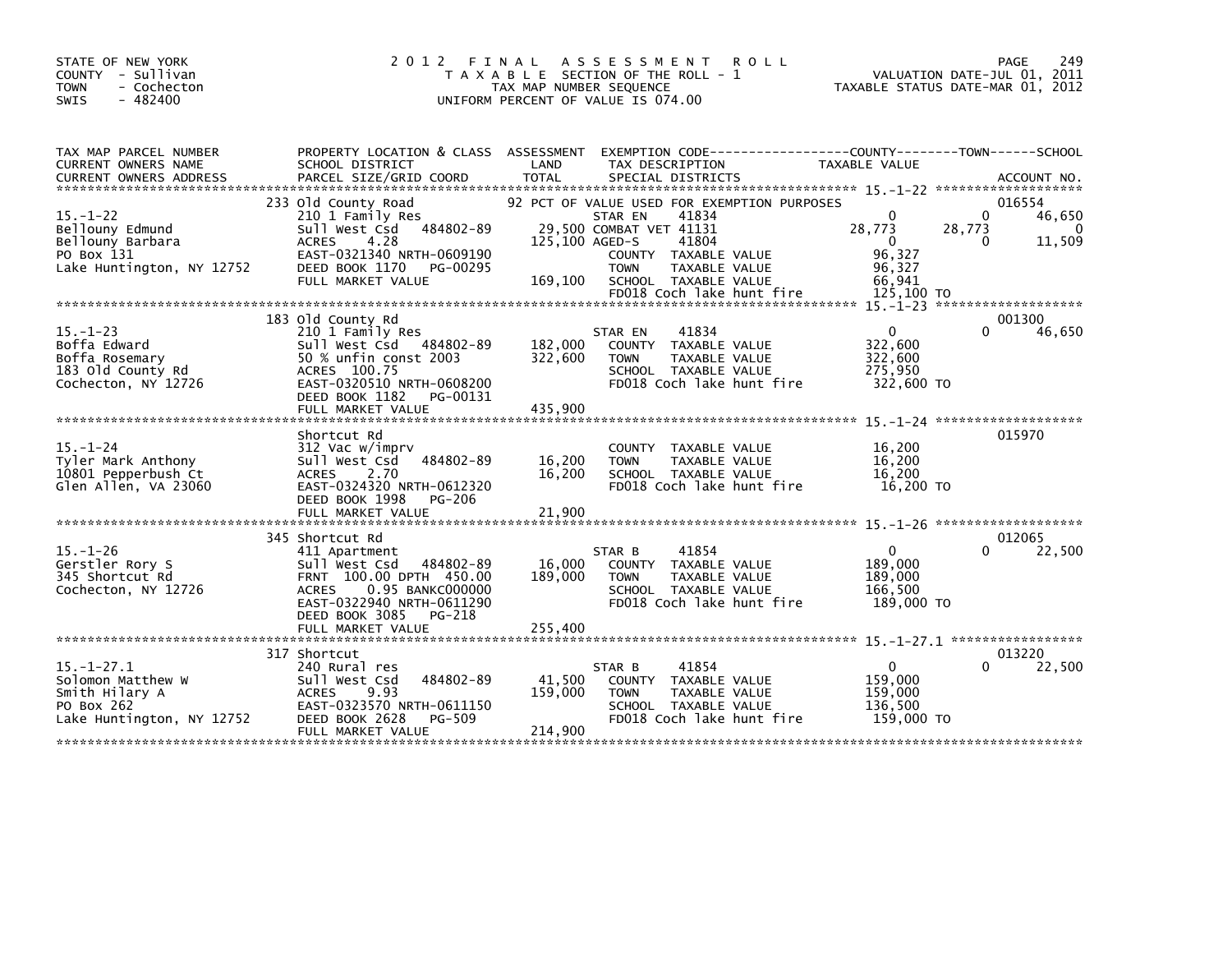| STATE OF NEW YORK<br>COUNTY - Sullivan<br>- Cochecton<br><b>TOWN</b><br>$-482400$<br><b>SWIS</b> | 2 0 1 2<br>T A X A B L E                                                                                                                                 | FINAL<br>TAX MAP NUMBER SEQUENCE | A S S E S S M E N T<br><b>ROLL</b><br>SECTION OF THE ROLL - 1<br>UNIFORM PERCENT OF VALUE IS 074.00                                           | TAXABLE STATUS DATE-MAR 01, 2012             | 250<br>PAGE<br>VALUATION DATE-JUL 01, 2011 |
|--------------------------------------------------------------------------------------------------|----------------------------------------------------------------------------------------------------------------------------------------------------------|----------------------------------|-----------------------------------------------------------------------------------------------------------------------------------------------|----------------------------------------------|--------------------------------------------|
| TAX MAP PARCEL NUMBER<br>CURRENT OWNERS NAME                                                     | PROPERTY LOCATION & CLASS ASSESSMENT<br>SCHOOL DISTRICT                                                                                                  | LAND                             | EXEMPTION        CODE-----------------COUNTY-------TOWN------SCHOOL<br>TAX DESCRIPTION                                                        | TAXABLE VALUE                                |                                            |
| $15. - 1 - 27.2$<br>Gerstler Rory S<br>345 Shortcut Rd<br>Cochecton, NY 12726                    | Shortcut Rd<br>311 Res vac land<br>Sull West Csd 484802<br>0.78 BANKC000000<br><b>ACRES</b><br>DEED BOOK 3085<br>PG-218                                  | 5,500<br>5,500                   | <b>COUNTY</b><br>TAXABLE VALUE<br><b>TOWN</b><br>TAXABLE VALUE<br>SCHOOL TAXABLE VALUE<br>FD018 Coch lake hunt fire                           | 5,500<br>5,500<br>5,500<br>5,500 TO          |                                            |
| $15. - 1 - 28.1$<br>Shaw Harold                                                                  | 116 Buff Rd<br>270 Mfg housing<br>Sull West Csd 484802-89                                                                                                | 25,900                           | STAR B<br>41854<br>TAXABLE VALUE<br><b>COUNTY</b>                                                                                             | $\mathbf{0}$<br>70.000                       | 016150<br>$\mathbf{0}$<br>22,500           |
| Shaw Sheila<br>116 Buff Rd<br>Cochecton, NY 12726                                                | Lot D<br>3.25<br><b>ACRES</b><br>EAST-0325170 NRTH-0610460<br>DEED BOOK 1379<br>PG-275                                                                   | 70,000                           | <b>TOWN</b><br><b>TAXABLE VALUE</b><br>SCHOOL TAXABLE VALUE<br>FD018 Coch lake hunt fire                                                      | 70,000<br>47,500<br>70,000 TO                |                                            |
|                                                                                                  | FULL MARKET VALUE                                                                                                                                        | 94.600                           |                                                                                                                                               |                                              |                                            |
| $15. - 1 - 28.2$<br>Barber Miriam<br>1249 SW 48 Terrace<br>Deerfield Beach, FL 33442             | 542 Skipperene Rd<br>314 Rural vac<10<br>Sull West Csd<br>484802-89<br>7.20<br><b>ACRES</b><br>EAST-0324430 NRTH-0610740<br>DEED BOOK 748<br>PG-00680    | 30,500<br>30.500                 | <b>COUNTY</b><br>TAXABLE VALUE<br><b>TOWN</b><br>TAXABLE VALUE<br>SCHOOL TAXABLE VALUE<br>FD018 Coch lake hunt fire                           | 30,500<br>30,500<br>30.500<br>30,500 TO      | 000490                                     |
|                                                                                                  |                                                                                                                                                          |                                  |                                                                                                                                               |                                              |                                            |
| $15. - 1 - 28.3$<br>Powell Tiffany<br>106 Buff Rd<br>Cochecton, NY 12726                         | 106 Buff Rd<br>270 Mfg housing<br>sull west Csd<br>484802-89<br>Lot C<br><b>ACRES</b><br>2.50<br>EAST-0325183 NRTH-0610429                               | 23,000<br>66,600                 | STAR B<br>41854<br>TAXABLE VALUE<br><b>COUNTY</b><br><b>TAXABLE VALUE</b><br><b>TOWN</b><br>SCHOOL TAXABLE VALUE<br>FD018 Coch lake hunt fire | 0<br>66,600<br>66,600<br>44.100<br>66,600 TO | 22,500<br>0                                |
|                                                                                                  | DEED BOOK 2513<br>$PG-127$<br>FULL MARKET VALUE                                                                                                          | 90.000                           |                                                                                                                                               |                                              |                                            |
| $15. - 1 - 28.4$<br>Ruzan Petar<br>Ruzan Ana<br>6734 Elliott Ave<br>Middle Village, NY 11379     | Buff Rd<br>270 Mfg housing<br>484802-89<br>sull west Csd<br>$Lot$ $#B$<br><b>ACRES</b><br>2.50<br>EAST-0324987 NRTH-0610523<br>DEED BOOK 2177<br>$PG-57$ | 23,000<br>31.900                 | <b>COUNTY</b><br>TAXABLE VALUE<br><b>TOWN</b><br>TAXABLE VALUE<br>SCHOOL TAXABLE VALUE<br>FD018 Coch lake hunt fire                           | 31,900<br>31,900<br>31.900<br>31,900 TO      |                                            |
|                                                                                                  | FULL MARKET VALUE                                                                                                                                        | 43.100                           |                                                                                                                                               |                                              |                                            |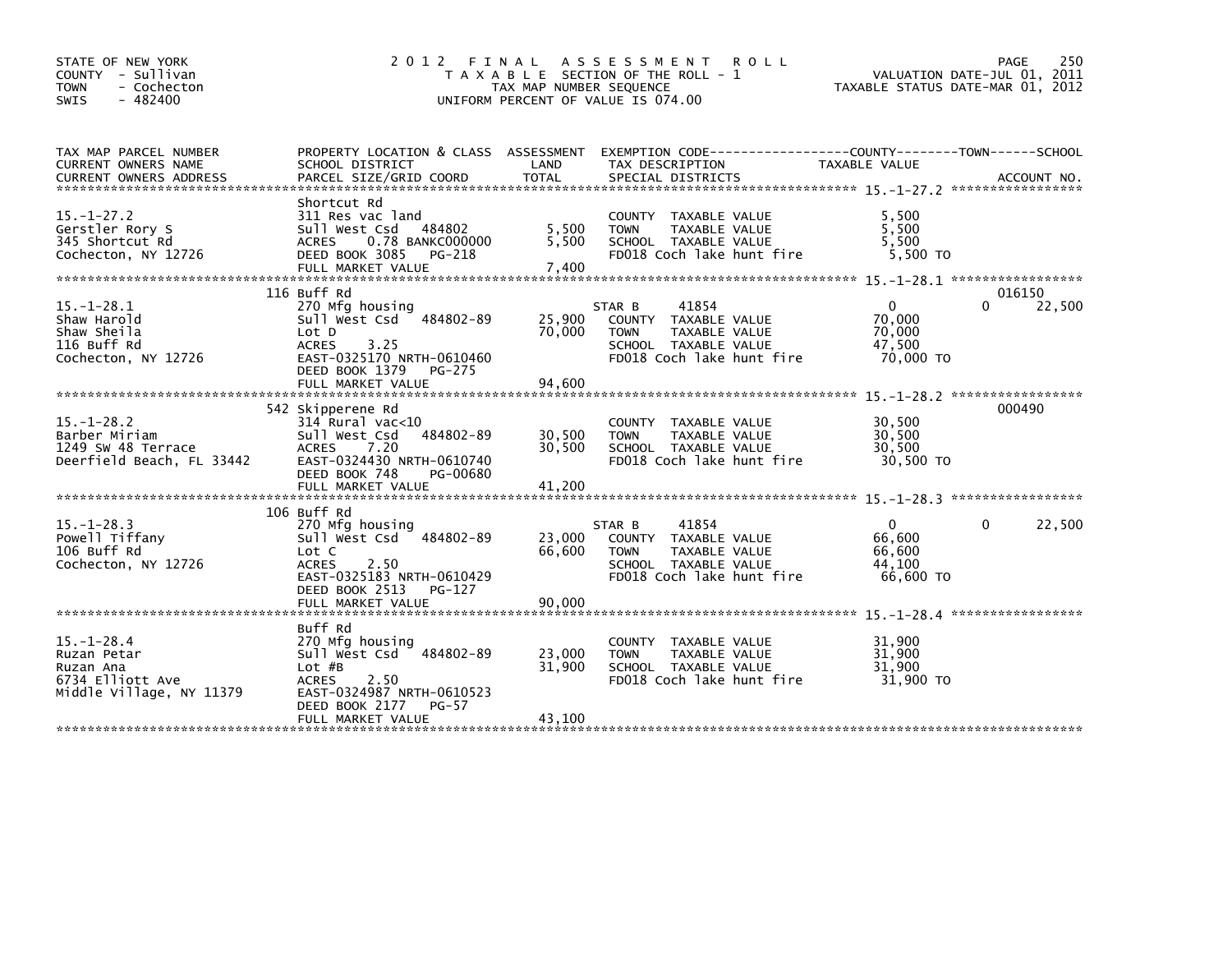| STATE OF NEW YORK<br>COUNTY - Sullivan<br><b>TOWN</b><br>- Cochecton<br>$-482400$<br><b>SWIS</b>                                                          | 2012                                                                                                                                                                        | FINAL<br>A S S E S S M E N T<br>T A X A B L E SECTION OF THE ROLL - 1<br>TAX MAP NUMBER SEQUENCE<br>UNIFORM PERCENT OF VALUE IS 074.00                                                                                                           | 251<br><b>ROLL</b><br>PAGE<br>VALUATION DATE-JUL 01, 2011<br>TAXABLE STATUS DATE-MAR 01, 2012                                                                                            |
|-----------------------------------------------------------------------------------------------------------------------------------------------------------|-----------------------------------------------------------------------------------------------------------------------------------------------------------------------------|--------------------------------------------------------------------------------------------------------------------------------------------------------------------------------------------------------------------------------------------------|------------------------------------------------------------------------------------------------------------------------------------------------------------------------------------------|
| TAX MAP PARCEL NUMBER<br>CURRENT OWNERS NAME<br>CURRENT OWNERS ADDRESS                                                                                    | PROPERTY LOCATION & CLASS ASSESSMENT<br>SCHOOL DISTRICT<br>PARCEL SIZE/GRID COORD                                                                                           | LAND<br>TAX DESCRIPTION<br><b>TOTAL</b><br>SPECIAL DISTRICTS                                                                                                                                                                                     | EXEMPTION CODE-----------------COUNTY-------TOWN------SCHOOL<br>TAXABLE VALUE<br>ACCOUNT NO.                                                                                             |
| $15. - 1 - 28.5$<br>Powell Ralph V<br>Powell Tammy L<br>90 Buff Rd<br>Cochecton, NY 12726                                                                 | 90 Buff Rd<br>210 1 Family Res<br>484802-89<br>Sull West Csd<br>Lot A<br>3.25<br><b>ACRES</b><br>EAST-0324744 NRTH-0610620<br>DEED BOOK 1392<br>PG-986<br>FULL MARKET VALUE | 41854<br>STAR B<br>25,900<br>COUNTY TAXABLE VALUE<br>62,900<br><b>TOWN</b><br>TAXABLE VALUE<br>SCHOOL TAXABLE VALUE<br>FD018 Coch lake hunt fire<br>85,000                                                                                       | 22,500<br>0<br>0<br>62,900<br>62,900<br>40,400<br>62,900 TO                                                                                                                              |
| $15. - 1 - 29.1$<br>Schaefer Walter<br>Schaefer Linda<br>PO Box 65<br>Lake Huntington, NY 12752                                                           | 24 Buff Rd<br>210 1 Family Res<br>484802-89<br>Sull West Csd<br>2.80<br><b>ACRES</b><br>EAST-0323230 NRTH-0610920<br>DEED BOOK 839<br>PG-00075<br>FULL MARKET VALUE         | 98 PCT OF VALUE USED FOR EXEMPTION PURPOSES<br>41121<br>WAR VET<br>41854<br>23,000 STAR B<br>101,600<br>COUNTY TAXABLE VALUE<br>TAXABLE VALUE<br><b>TOWN</b><br>SCHOOL TAXABLE VALUE<br>137,300<br>FD018 Coch lake hunt fire                     | 013241<br>$\Omega$<br>14,935<br>14,935<br>22,500<br>$\overline{0}$<br>0<br>86,665<br>86,665<br>79,100<br>101,600 TO                                                                      |
| $15 - 1 - 29.2$<br>Suozzo James Willow<br>276 Allwood Ave<br>Central Islip, NY 11722                                                                      | Tr 16<br>$314$ Rural vac<10<br>Sull West Csd<br>484802-89<br><b>ACRES</b><br>1.40<br>EAST-0323820 NRTH-0610720<br>DEED BOOK 1156<br>PG-00095<br>FULL MARKET VALUE           | COUNTY TAXABLE VALUE<br>5,600<br>TAXABLE VALUE<br><b>TOWN</b><br>SCHOOL TAXABLE VALUE<br>5,600<br>FD018 Coch lake hunt fire<br>7,600                                                                                                             | 009859<br>5,600<br>5,600<br>5.600<br>$5,600$ TO                                                                                                                                          |
| $15. - 1 - 29.3$<br>Crosby Donald H<br>Kearns Jacalyn A<br>PO Box 26<br>Kiamesha Lake, NY 12751<br>MAY BE SUBJECT TO PAYMENT<br>UNDER AGDIST LAW TIL 2017 | 6921 State Route 52<br>312 Vac w/imprv<br>Sull West Csd 484802-89<br>ACRES 19.92<br>EAST-0323370 NRTH-0610440<br>DEED BOOK 2011<br>PG-3234<br>FULL MARKET VALUE             | AGRI BLDGS 41700<br>68,000 AGRI BLDGS 41700<br>162,800 AGRI BLDGS 41700<br>AGRI DIST 41720<br>COUNTY TAXABLE VALUE<br>220,000<br>TAXABLE VALUE<br><b>TOWN</b><br>SCHOOL TAXABLE VALUE<br>FD018 Coch lake hunt fire<br>LT011 Lake huntington lght | 005350<br>22,750<br>22,750<br>22,750<br>31,300<br>31,300<br>31,300<br>31,000<br>31,000<br>31,000<br>40,930<br>40,930<br>40,930<br>36.820<br>36,820<br>36,820<br>162,800 TO<br>162,800 TO |
| 15. –1–29. 4<br>Cisek Helene<br>55-08 Hamilton Pl<br>Maspeth, NY 11378                                                                                    | 16 Buff Rd<br>270 Mfg housing<br>484802-89<br>Sull West Csd<br><b>ACRES</b><br>2.30<br>EAST-0322810 NRTH-0611100<br>DEED BOOK 2758<br>PG-593<br>FULL MARKET VALUE           | COUNTY TAXABLE VALUE<br>22,200<br>TAXABLE VALUE<br><b>TOWN</b><br>37,200<br>SCHOOL TAXABLE VALUE<br>FD018 Coch lake hunt fire<br>LT011 Lake huntington lght<br>50,300                                                                            | 002355<br>37,200<br>37,200<br>37,200<br>37,200 TO<br>37,200 TO                                                                                                                           |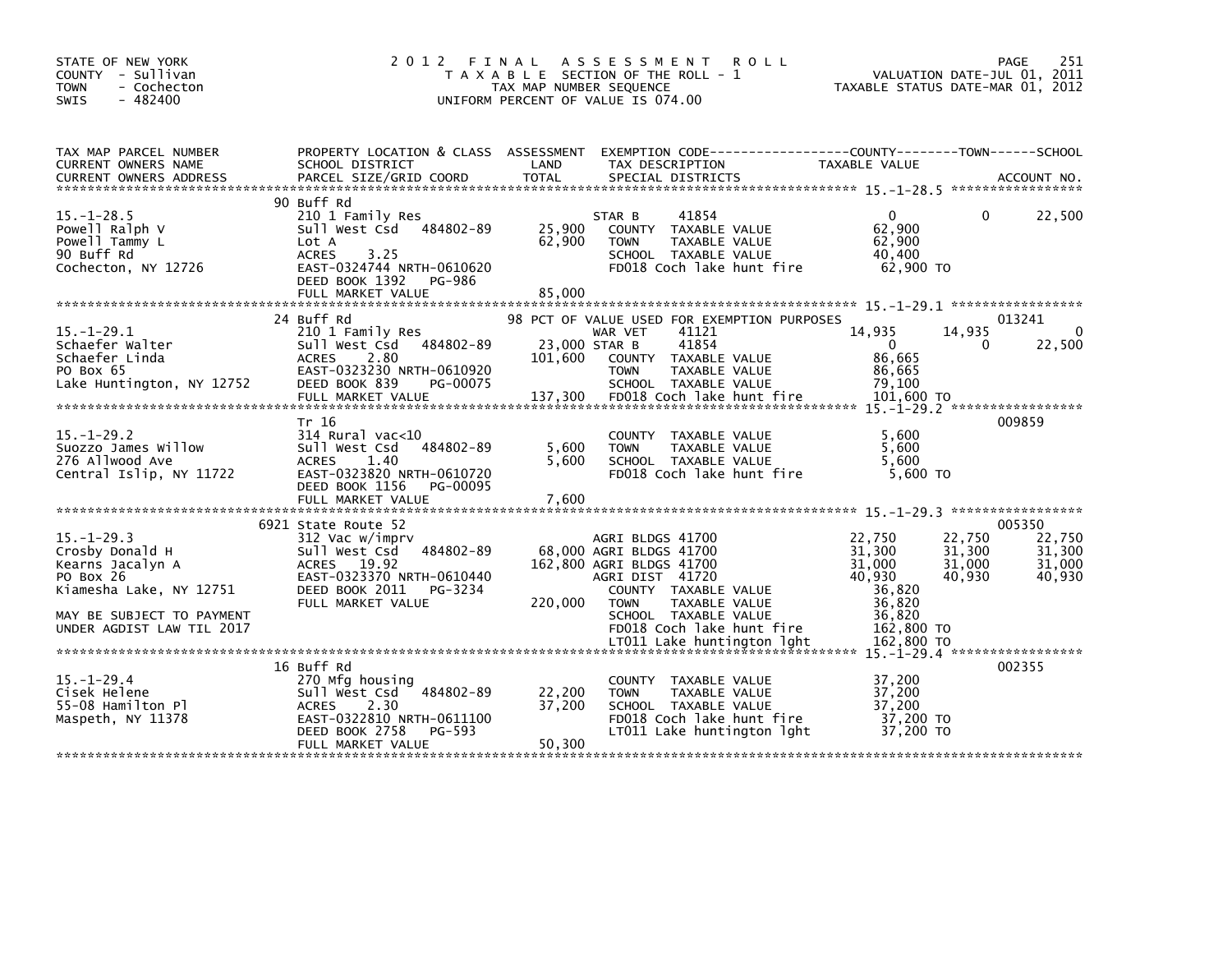| STATE OF NEW YORK<br>COUNTY - Sullivan<br><b>TOWN</b><br>- Cochecton<br>$-482400$<br>SWIS       | 2 0 1 2<br>FINAL                                                                                                                                          | TAX MAP NUMBER SEQUENCE       | A S S E S S M E N T<br><b>ROLL</b><br>T A X A B L E SECTION OF THE ROLL - 1<br>UNIFORM PERCENT OF VALUE IS 074.00             | PAGE<br>252<br>VALUATION DATE-JUL 01, 2011<br>TAXABLE STATUS DATE-MAR 01, 2012       |
|-------------------------------------------------------------------------------------------------|-----------------------------------------------------------------------------------------------------------------------------------------------------------|-------------------------------|-------------------------------------------------------------------------------------------------------------------------------|--------------------------------------------------------------------------------------|
| TAX MAP PARCEL NUMBER<br>CURRENT OWNERS NAME                                                    | PROPERTY LOCATION & CLASS ASSESSMENT<br>SCHOOL DISTRICT                                                                                                   | LAND                          | TAX DESCRIPTION                                                                                                               | EXEMPTION CODE-----------------COUNTY-------TOWN------SCHOOL<br><b>TAXABLE VALUE</b> |
|                                                                                                 | 36 Buff Rd                                                                                                                                                |                               |                                                                                                                               | 008175                                                                               |
| $15. - 1 - 29.5$                                                                                | 210 1 Family Res                                                                                                                                          |                               | 41854<br>STAR B                                                                                                               | $\Omega$<br>22,500<br>$\Omega$                                                       |
| Nober Allan H Jr<br>Nober Kelly S<br>36 Buff Rd<br>Cochecton, NY 12726                          | 484802-89<br>Sull West Csd<br><b>ACRES</b><br>1.95<br>EAST-0323590 NRTH-0610710<br>DEED BOOK 2058<br>PG-604                                               | 21,000<br>85,000              | COUNTY TAXABLE VALUE<br>TAXABLE VALUE<br><b>TOWN</b><br>SCHOOL TAXABLE VALUE<br>FD018 Coch lake hunt fire                     | 85,000<br>85,000<br>62.500<br>85,000 TO                                              |
|                                                                                                 | FULL MARKET VALUE                                                                                                                                         | 114,900                       |                                                                                                                               |                                                                                      |
|                                                                                                 |                                                                                                                                                           |                               |                                                                                                                               |                                                                                      |
| $15. - 1 - 29.6$<br>Bunch Eric<br>Bunch Lauren                                                  | 810 Rt 52<br>210 1 Family Res<br>484802-89<br>Sull West Csd<br>ACRES 11.75                                                                                | 33,500<br>103,500             | 41854<br>STAR B<br>COUNTY TAXABLE VALUE<br><b>TOWN</b><br>TAXABLE VALUE                                                       | 005537<br>$\mathbf{0}$<br>0<br>22,500<br>103,500<br>103,500                          |
| 6900 Rt 52<br>Cochecton, NY 12726                                                               | EAST-0322226 NRTH-0611113<br>DEED BOOK 1459<br>PG-887<br>FULL MARKET VALUE                                                                                | 139,900                       | SCHOOL TAXABLE VALUE<br>FD018 Coch lake hunt fire<br>LT011 Lake huntington lght                                               | 81,000<br>103,500 TO<br>103,500 TO<br>$15 - 1 - 30$ *********************            |
| $15. - 1 - 30$<br>Suozzo James Willow<br>276 Allwood Ave<br>Central Islip, NY 11722             | Tr 16<br>322 Rural vac>10<br>Sull West Csd<br>484802-89<br>ACRES 28.30<br>EAST-0324750 NRTH-0609930<br>DEED BOOK 1156<br>PG-00095<br>FULL MARKET VALUE    | 41.500<br>41,500<br>56,100    | COUNTY TAXABLE VALUE<br><b>TOWN</b><br>TAXABLE VALUE<br>SCHOOL TAXABLE VALUE<br>FD018 Coch lake hunt fire                     | 009858<br>41,500<br>41.500<br>41,500<br>41,500 TO                                    |
|                                                                                                 |                                                                                                                                                           |                               |                                                                                                                               |                                                                                      |
|                                                                                                 | 6939 Route 52                                                                                                                                             |                               |                                                                                                                               | 008490                                                                               |
| $15. - 1 - 31$<br>Pierce Henrietta<br>6939 Route 52<br>Cochecton, NY 12726                      | 210 1 Family Res<br>Sull West Csd<br>484802-89<br>3.00<br><b>ACRES</b><br>EAST-0322433 NRTH-0610359<br>DEED BOOK 1697<br>PG-0060                          | 22,500<br>101,500             | 41834<br>STAR EN<br>COUNTY TAXABLE VALUE<br><b>TOWN</b><br>TAXABLE VALUE<br>SCHOOL TAXABLE VALUE<br>FD018 Coch lake hunt fire | $\mathbf{0}$<br>$\Omega$<br>46,650<br>101,500<br>101,500<br>54.850<br>101,500 TO     |
|                                                                                                 |                                                                                                                                                           |                               |                                                                                                                               |                                                                                      |
| $15. - 1 - 32.1$<br>Crosby Donald H<br>Kearns Jacalyn A<br>PO Box 26<br>Kiamesha Lake, NY 12751 | Cr 112<br>322 Rural vac>10<br>Sull West Csd<br>484802-89<br>51.50<br>ACRES<br>EAST-0323770 NRTH-0609560<br>DEED BOOK 2011<br>PG-3235<br>FULL MARKET VALUE | 117,000<br>117,000<br>158,100 | AGRI DIST 41720<br>COUNTY TAXABLE VALUE<br><b>TOWN</b><br>TAXABLE VALUE<br>SCHOOL TAXABLE VALUE<br>FD018 Coch lake hunt fire  | 015601<br>98,710<br>98,710<br>98,710<br>18,290<br>18,290<br>18,290<br>117,000 TO     |
| MAY BE SUBJECT TO PAYMENT<br>UNDER AGDIST LAW TIL 2016                                          |                                                                                                                                                           |                               |                                                                                                                               |                                                                                      |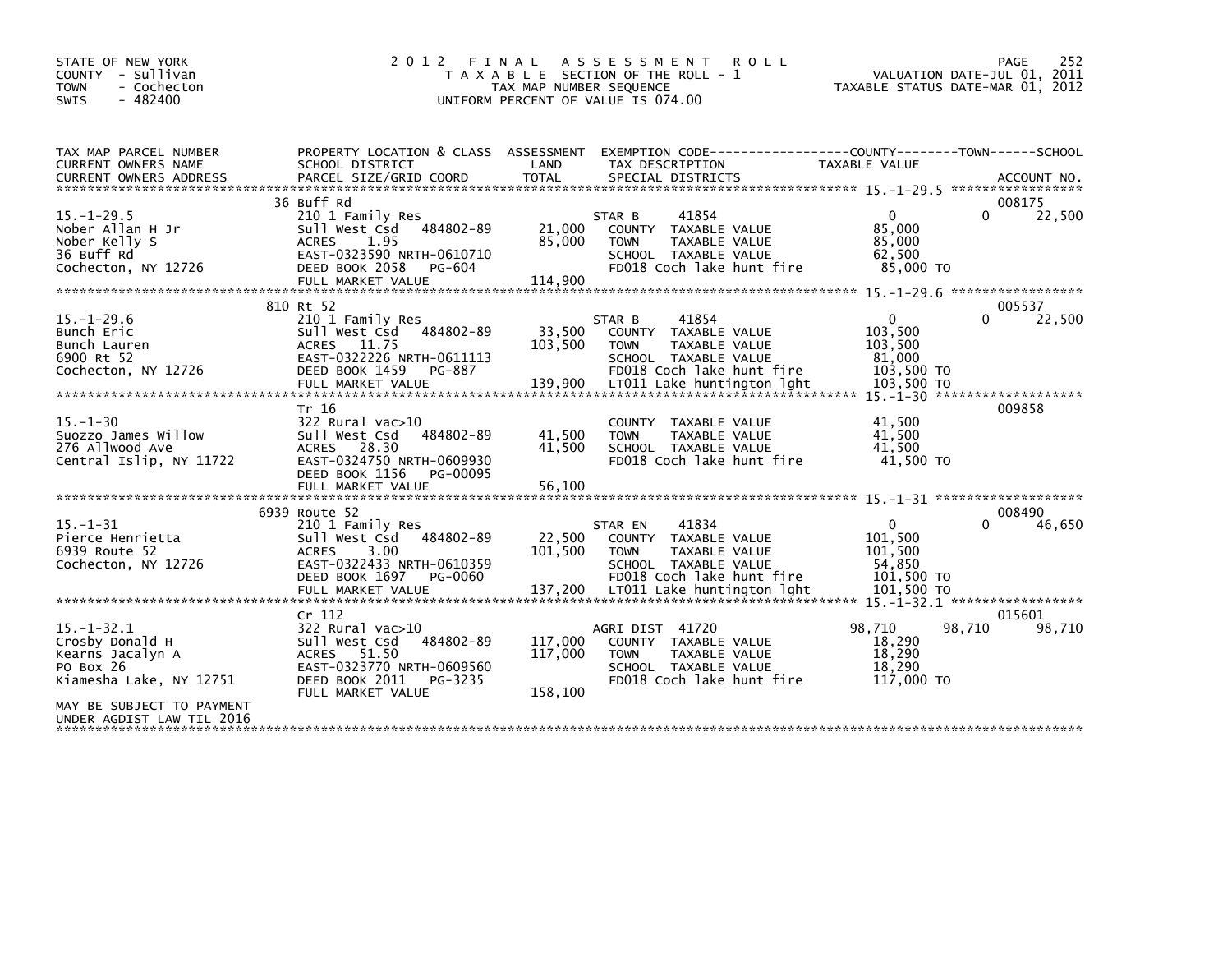| STATE OF NEW YORK<br>COUNTY - Sullivan<br>- Cochecton<br><b>TOWN</b><br>$-482400$<br>SWIS          | 2 0 1 2<br>FINAL                                                                                                                                                | TAX MAP NUMBER SEQUENCE  | A S S E S S M E N T<br><b>ROLL</b><br>T A X A B L E SECTION OF THE ROLL - 1<br>UNIFORM PERCENT OF VALUE IS 074.00                                      | VALUATION DATE-JUL 01, 2011<br>TAXABLE STATUS DATE-MAR 01, 2012                  | PAGE<br>253      |
|----------------------------------------------------------------------------------------------------|-----------------------------------------------------------------------------------------------------------------------------------------------------------------|--------------------------|--------------------------------------------------------------------------------------------------------------------------------------------------------|----------------------------------------------------------------------------------|------------------|
| TAX MAP PARCEL NUMBER<br>CURRENT OWNERS NAME<br><b>CURRENT OWNERS ADDRESS</b>                      | PROPERTY LOCATION & CLASS ASSESSMENT<br>SCHOOL DISTRICT<br>PARCEL SIZE/GRID COORD                                                                               | LAND<br><b>TOTAL</b>     | TAX DESCRIPTION<br>SPECIAL DISTRICTS                                                                                                                   | TAXABLE VALUE                                                                    | ACCOUNT NO.      |
| $15. - 1 - 32.3$<br>Matrazzo Bernice<br>1230 Mc Cllelan St<br>Schenectady, NY 12309                | Cr 112<br>312 Vac w/imprv<br>Sull West Csd<br>484802-89<br>1.50<br><b>ACRES</b><br>EAST-0322270 NRTH-0610040<br>DEED BOOK 1132<br>PG-00153<br>FULL MARKET VALUE | 9,500<br>9,500<br>12,800 | COUNTY TAXABLE VALUE<br><b>TAXABLE VALUE</b><br><b>TOWN</b><br>SCHOOL TAXABLE VALUE<br>FD018 Coch lake hunt fire<br>LT011 Lake huntington lght         | 9,500<br>9.500<br>9,500<br>9,500 TO<br>9,500 TO                                  | 009810           |
|                                                                                                    | 6951 State Route 52                                                                                                                                             |                          |                                                                                                                                                        |                                                                                  | 000800           |
| $15. - 1 - 33.1$<br>Bernas John III<br>Bernas Michelle<br>6951 RT 52<br>Cochecton, NY 12726        | 280 Res Multiple<br>Sull West Csd 484802-89<br>$_{\text{Lot}}$ 1<br><b>ACRES</b><br>43.70 BANK 40205<br>EAST-0323930 NRTH-0608750<br>DEED BOOK 2527 PG-412      | 281,000                  | 41854<br>STAR B<br>75,000 AGRI DIST 41720<br>COUNTY TAXABLE VALUE<br>TAXABLE VALUE<br><b>TOWN</b><br>SCHOOL TAXABLE VALUE<br>FD018 Coch lake hunt fire | $\Omega$<br>0<br>10,209<br>10,209<br>270,791<br>270,791<br>248,291<br>281,000 TO | 22,500<br>10,209 |
| MAY BE SUBJECT TO PAYMENT                                                                          | FULL MARKET VALUE                                                                                                                                               | 379,700                  |                                                                                                                                                        |                                                                                  |                  |
| UNDER AGDIST LAW TIL 2016                                                                          |                                                                                                                                                                 |                          |                                                                                                                                                        |                                                                                  |                  |
| $15. - 1 - 33.2$<br>Bernas Michelle S<br>Bernas John 111<br>6951 NYS Rte 52<br>Cochecton, NY 12752 | NYS Rte 52<br>311 Res vac land<br>484802-89<br>Sull West Csd<br>$15 - 1 - 33.2$<br>8.2 A<br>8.20<br><b>ACRES</b><br>EAST-0322250 NRTH-0609500                   | 42,900<br>53,800         | COUNTY TAXABLE VALUE<br><b>TOWN</b><br>TAXABLE VALUE<br>SCHOOL TAXABLE VALUE<br>FD018 Coch lake hunt fire                                              | 53,800<br>53.800<br>53.800<br>53,800 TO                                          | 600235           |
|                                                                                                    | DEED BOOK 2011<br>PG-6588<br>FULL MARKET VALUE                                                                                                                  | 72,700                   |                                                                                                                                                        |                                                                                  |                  |
|                                                                                                    | 6953 State Route 52                                                                                                                                             |                          |                                                                                                                                                        |                                                                                  | 000800           |
| $15. - 1 - 33.3$<br>Rabii Robin R<br>Rabii Aseda K<br>PO Box 121<br>Cochecton, NY 12726            | 210 1 Family Res<br>Sull West Csd 484802-89<br>Lot 2<br><b>ACRES</b><br>2.74 BANK 260010<br>EAST-0323183 NRTH-0609315<br>DEED BOOK 2221<br>PG-278               | 23,900<br>140,000        | 41854<br>STAR B<br>COUNTY TAXABLE VALUE<br>TAXABLE VALUE<br><b>TOWN</b><br>SCHOOL TAXABLE VALUE<br>FD018 Coch lake hunt fire                           | 0<br>O<br>140,000<br>140,000<br>117,500<br>140,000 TO                            | 22,500           |
|                                                                                                    | FULL MARKET VALUE                                                                                                                                               | 189,200                  |                                                                                                                                                        |                                                                                  |                  |
|                                                                                                    |                                                                                                                                                                 |                          |                                                                                                                                                        |                                                                                  |                  |
| $15. - 1 - 33.4$<br>Bernas John III<br>Bernas Michelle<br>6951 RT 52<br>Cochecton, NY 12726        | Cr 112<br>692 Road/str/hwy<br>Sull West Csd 484802-89<br>Lot 3<br>Row<br>50.00 DPTH 513.60<br><b>FRNT</b>                                                       | 100<br>100               | COUNTY TAXABLE VALUE<br><b>TOWN</b><br>TAXABLE VALUE<br>SCHOOL TAXABLE VALUE<br>FD018 Coch lake hunt fire                                              | 100<br>100<br>100<br>100 TO                                                      | 000800           |
|                                                                                                    | <b>BANK 40205</b><br>EAST-0322823 NRTH-0609714<br>DEED BOOK 2527<br>PG-412<br>FULL MARKET VALUE                                                                 | 100                      |                                                                                                                                                        |                                                                                  |                  |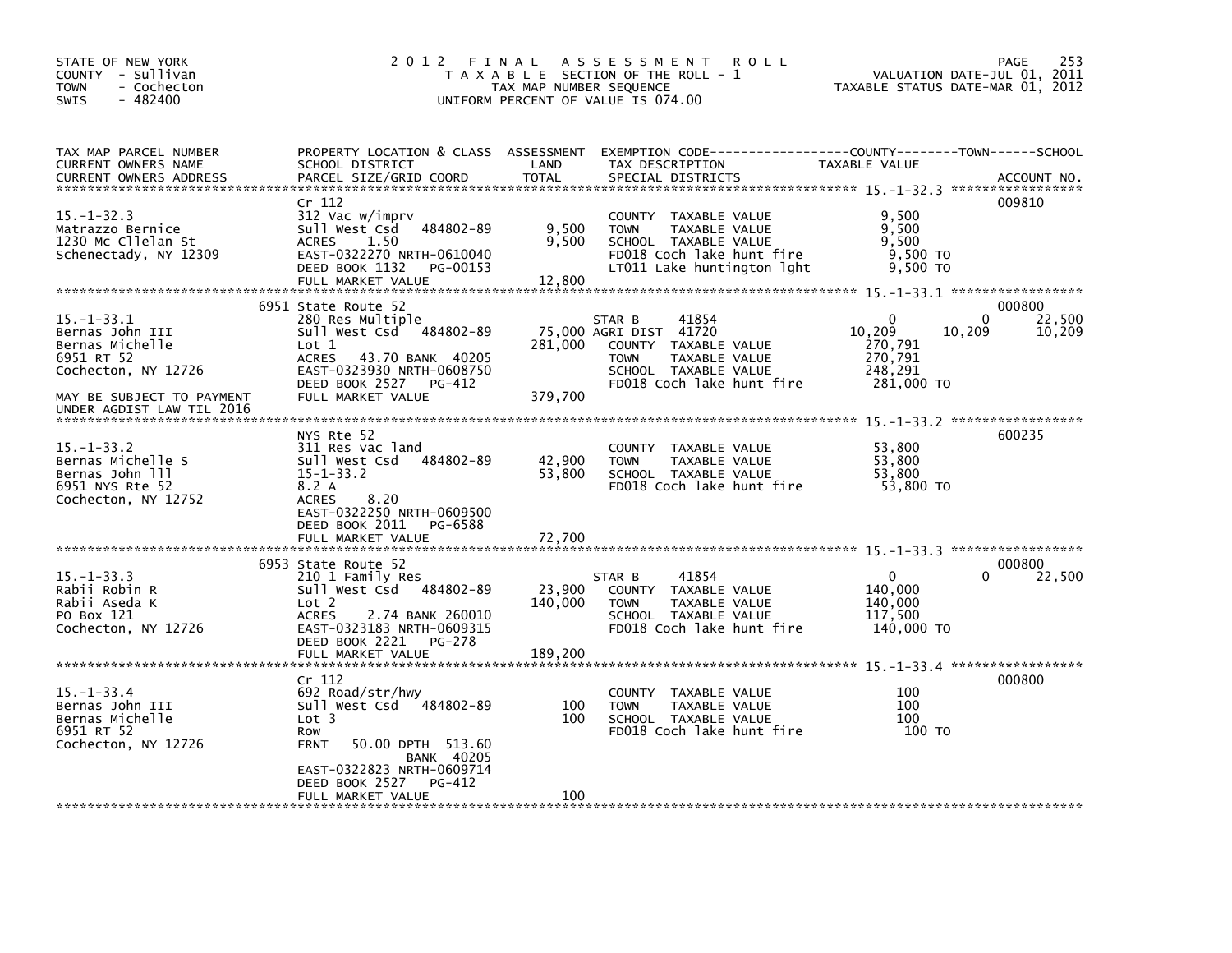| STATE OF NEW YORK<br>COUNTY - Sullivan<br><b>TOWN</b><br>- Cochecton<br>$-482400$<br><b>SWIS</b> | 2012 FINAL                                                                                                                                                                                                                    | TAX MAP NUMBER SEQUENCE | ASSESSMENT ROLL<br>T A X A B L E SECTION OF THE ROLL - 1<br>UNIFORM PERCENT OF VALUE IS 074.00                     | TAXABLE STATUS DATE-MAR 01, 2012 | 254<br>PAGE<br>VALUATION DATE-JUL 01, 2011 |
|--------------------------------------------------------------------------------------------------|-------------------------------------------------------------------------------------------------------------------------------------------------------------------------------------------------------------------------------|-------------------------|--------------------------------------------------------------------------------------------------------------------|----------------------------------|--------------------------------------------|
|                                                                                                  |                                                                                                                                                                                                                               |                         |                                                                                                                    |                                  |                                            |
| TAX MAP PARCEL NUMBER<br>CURRENT OWNERS NAME                                                     | SCHOOL DISTRICT                                                                                                                                                                                                               | LAND                    | PROPERTY LOCATION & CLASS ASSESSMENT EXEMPTION CODE---------------COUNTY-------TOWN------SCHOOL<br>TAX DESCRIPTION | TAXABLE VALUE                    |                                            |
|                                                                                                  | .CURRENT OWNERS ADDRESS PARCEL SIZE/GRID COORD TOTAL SPECIAL DISTRICTS (ACCOUNT NO ACCOUNT NO ACCOUNT NO AND FREE ALL SERIES AND RESEARCH TOTAL SPECIAL DISTRICTS (ASSEMBLIC ACCOUNT NO AND A SERIES AND RESEARCH TO A SERIES |                         |                                                                                                                    |                                  |                                            |
|                                                                                                  | 7 Kelly Rd                                                                                                                                                                                                                    |                         | 50 PCT OF VALUE USED FOR EXEMPTION PURPOSES                                                                        |                                  |                                            |
| $15. -1 - 34.1$<br>Meyer Robert                                                                  | 210 1 Family Res<br>484802-89<br>Sull West Csd                                                                                                                                                                                |                         | COMBAT VET 41131<br>58.100 DISABL VET 41141                                                                        | 21,688<br>39,038                 | 21,688<br>0<br>39,038<br>$\Omega$          |
| Meyer Kathleen                                                                                   | <b>ACRES</b><br>6.51                                                                                                                                                                                                          | 173,500 STAR B          | 41854                                                                                                              | $\Omega$                         | 22,500<br>$\Omega$                         |
| 7 Kelly Rd                                                                                       | EAST-0321998 NRTH-0608819                                                                                                                                                                                                     |                         | COUNTY TAXABLE VALUE                                                                                               | 112,774<br>112,774               |                                            |
| Cochecton, NY 12726                                                                              | DEED BOOK 764<br>PG-01104<br>FULL MARKET VALUE                                                                                                                                                                                | 234,500                 | <b>TOWN</b><br>TAXABLE VALUE<br>SCHOOL TAXABLE VALUE                                                               | 151.000                          |                                            |
|                                                                                                  |                                                                                                                                                                                                                               |                         | FD018 Coch lake hunt fire                                                                                          | 173,500 TO                       |                                            |
|                                                                                                  | 6977 State Route 52                                                                                                                                                                                                           |                         |                                                                                                                    |                                  |                                            |
| $15. -1 - 34.2$                                                                                  | 210 1 Family Res                                                                                                                                                                                                              |                         | 41854<br>STAR B                                                                                                    | $\mathbf{0}$                     | 22,500<br>0                                |
| Meyer Kenneth F                                                                                  | 484802-89<br>Sull West Csd<br>2.00 BANK 80395<br><b>ACRES</b>                                                                                                                                                                 | 21,000<br>161,200       | COUNTY TAXABLE VALUE<br><b>TOWN</b><br>TAXABLE VALUE                                                               | 161,200<br>161,200               |                                            |
| Meyer Jamie Lynn<br>6977 State Route 52                                                          | EAST-0321998 NRTH-0608819                                                                                                                                                                                                     |                         | SCHOOL TAXABLE VALUE                                                                                               | 138,700                          |                                            |
| Cochecton, NY 12726                                                                              | DEED BOOK 2894 PG-44                                                                                                                                                                                                          |                         | FD018 Coch lake hunt fire                                                                                          | 161,200 TO                       |                                            |
|                                                                                                  | FULL MARKET VALUE                                                                                                                                                                                                             | 217,800                 |                                                                                                                    |                                  |                                            |
|                                                                                                  | Kelly Rd                                                                                                                                                                                                                      |                         |                                                                                                                    |                                  | 000820                                     |
| $15. -1 - 35.1$<br>Peck Paul                                                                     | $314$ Rural vac<10<br>Sull West Csd<br>484802-89                                                                                                                                                                              | 15,600                  | COUNTY TAXABLE VALUE<br>TAXABLE VALUE<br><b>TOWN</b>                                                               | 15,600<br>15,600                 |                                            |
| Peck Erin                                                                                        | To be combo $w/15.-1-38.1$                                                                                                                                                                                                    | 15,600                  | SCHOOL TAXABLE VALUE                                                                                               | 15,600                           |                                            |
| 110 Smoke Rise Dr                                                                                | For 2010                                                                                                                                                                                                                      |                         | FD018 Coch lake hunt fire                                                                                          | 15,600 TO                        |                                            |
| Warner Robbins, GA 31088                                                                         | <b>ACRES</b><br>2.90<br>EAST-0323830 NRTH-0607560                                                                                                                                                                             |                         |                                                                                                                    |                                  |                                            |
|                                                                                                  | DEED BOOK 2024<br>PG-248                                                                                                                                                                                                      |                         |                                                                                                                    |                                  |                                            |
|                                                                                                  | FULL MARKET VALUE                                                                                                                                                                                                             | 21,100                  |                                                                                                                    |                                  |                                            |
|                                                                                                  | 43 Kelly Rd                                                                                                                                                                                                                   |                         |                                                                                                                    |                                  | 008281                                     |
| $15. -1 - 35.2$                                                                                  | 240 Rural res                                                                                                                                                                                                                 |                         | COUNTY TAXABLE VALUE                                                                                               | 317,800                          |                                            |
| Trizano Richard<br>Trizano Christina                                                             | 484802-89<br>Sull West Csd<br>ACRES 61.49                                                                                                                                                                                     | 180,800<br>317,800      | TAXABLE VALUE<br><b>TOWN</b><br>SCHOOL TAXABLE VALUE                                                               | 317,800<br>317,800               |                                            |
| 61 Ridge St                                                                                      | EAST-0323950 NRTH-0607950                                                                                                                                                                                                     |                         | FD018 Coch lake hunt fire                                                                                          | 317,800 TO                       |                                            |
| Eastchester, NY 10709                                                                            | DEED BOOK 1980<br>PG-0146<br>FULL MARKET VALUE                                                                                                                                                                                | 429,500                 |                                                                                                                    |                                  |                                            |
|                                                                                                  |                                                                                                                                                                                                                               |                         |                                                                                                                    |                                  |                                            |
|                                                                                                  | Cr 112                                                                                                                                                                                                                        |                         |                                                                                                                    |                                  | 014700                                     |
| $15. - 1 - 36$<br>Epstein Rhoda                                                                  | 322 Rural vac>10<br>Sull West Csd<br>484802-89                                                                                                                                                                                | 65,800                  | COUNTY TAXABLE VALUE<br><b>TAXABLE VALUE</b><br><b>TOWN</b>                                                        | 65,800<br>65,800                 |                                            |
| Epstein Jacob J                                                                                  | ACRES 46.80                                                                                                                                                                                                                   | 65,800                  | SCHOOL TAXABLE VALUE                                                                                               | 65,800                           |                                            |
| 58 Bar Beach Rd<br>Port Washington, NY 11050                                                     | EAST-0322410 NRTH-0607770<br>DEED BOOK 1904<br>$PG-2$                                                                                                                                                                         |                         | FD018 Coch lake hunt fire                                                                                          | 65,800 TO                        |                                            |
|                                                                                                  | FULL MARKET VALUE                                                                                                                                                                                                             | 88,900                  |                                                                                                                    |                                  |                                            |
|                                                                                                  |                                                                                                                                                                                                                               |                         |                                                                                                                    |                                  |                                            |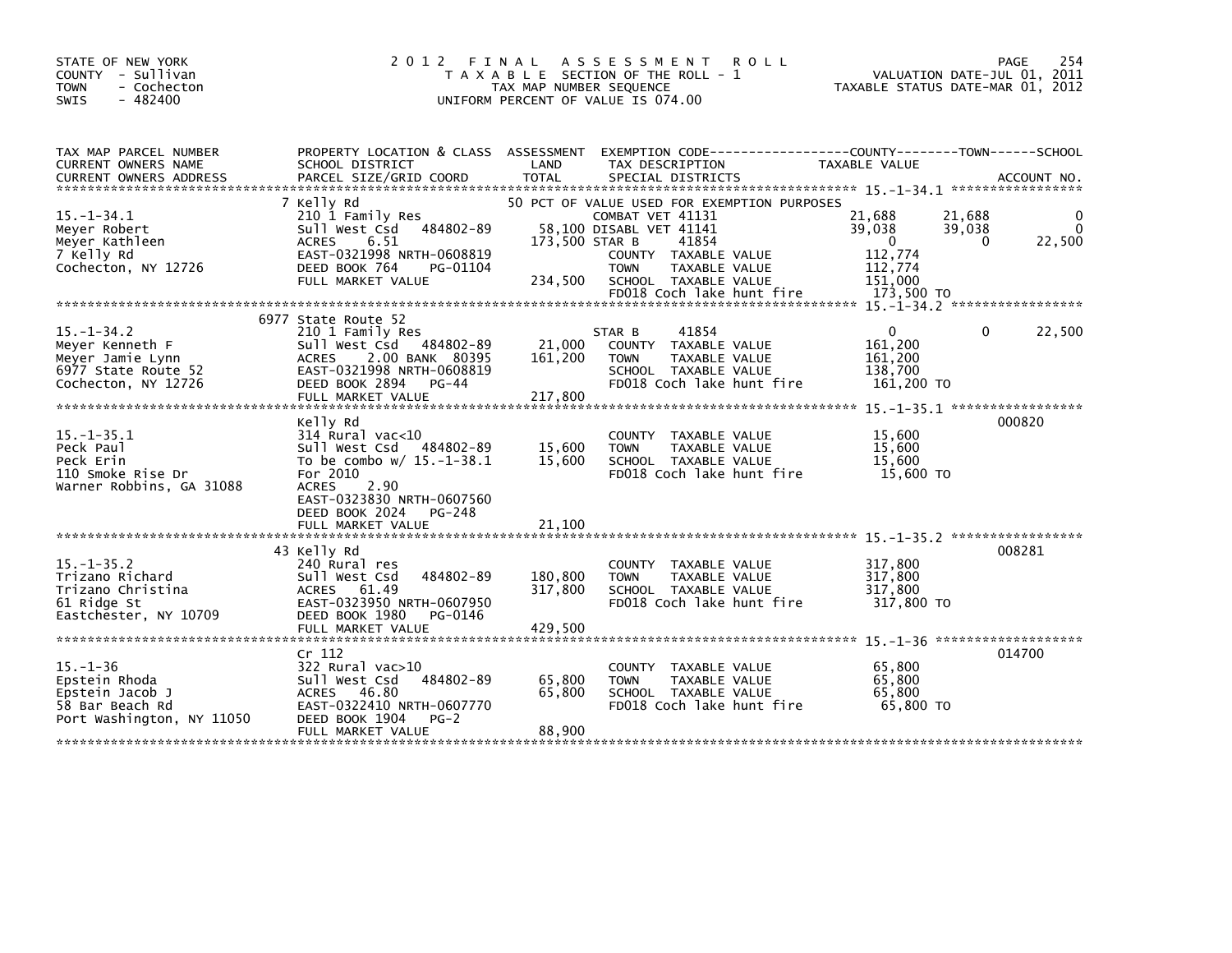| STATE OF NEW YORK<br>COUNTY - Sullivan<br><b>TOWN</b><br>- Cochecton<br>$-482400$<br><b>SWIS</b> | 2 0 1 2                                                                                                                                                                                   | FINAL<br>TAX MAP NUMBER SEQUENCE | ASSESSMENT ROLL<br>T A X A B L E SECTION OF THE ROLL - 1<br>UNIFORM PERCENT OF VALUE IS 074.00                                           | TAXABLE STATUS DATE-MAR 01, 2012            | PAGE<br>255<br>VALUATION DATE-JUL 01, 2011 |
|--------------------------------------------------------------------------------------------------|-------------------------------------------------------------------------------------------------------------------------------------------------------------------------------------------|----------------------------------|------------------------------------------------------------------------------------------------------------------------------------------|---------------------------------------------|--------------------------------------------|
| TAX MAP PARCEL NUMBER<br>CURRENT OWNERS NAME<br><b>CURRENT OWNERS ADDRESS</b>                    | SCHOOL DISTRICT<br>PARCEL SIZE/GRID COORD                                                                                                                                                 | LAND<br><b>TOTAL</b>             | PROPERTY LOCATION & CLASS ASSESSMENT EXEMPTION CODE----------------COUNTY-------TOWN------SCHOOL<br>TAX DESCRIPTION<br>SPECIAL DISTRICTS | TAXABLE VALUE                               | ACCOUNT NO.                                |
|                                                                                                  |                                                                                                                                                                                           |                                  |                                                                                                                                          |                                             |                                            |
| $15. - 1 - 37$<br>Dougherty Grace<br>Olver Joan<br>PO Box 4<br>Honesdale, PA 18431               | Cr 112<br>210 1 Family Res<br>484802-89<br>Sull West Csd<br>ACRES 46.46<br>EAST-0322270 NRTH-0606670<br>DEED BOOK 01721 PG-00392                                                          | 103,800<br>140,500               | COUNTY TAXABLE VALUE<br><b>TOWN</b><br>TAXABLE VALUE<br>SCHOOL TAXABLE VALUE<br>FD018 Coch lake hunt fire                                | 140,500<br>140,500<br>140.500<br>140,500 TO | 003620                                     |
|                                                                                                  | FULL MARKET VALUE                                                                                                                                                                         | 189,900                          |                                                                                                                                          |                                             |                                            |
| 15. –1–38.1<br>Employees Credit Union Utiliti Sull West Csd<br>PO Box 14864<br>Reading, PA 19612 | 61 Kelly Rd<br>210 1 Family Res<br>484802-89<br>Lot 1<br>6.37<br><b>ACRES</b><br>EAST-0324140 NRTH-0606610<br>DEED BOOK 2011<br>PG-3512                                                   | 42,850<br>160,500                | COUNTY<br>TAXABLE VALUE<br>TAXABLE VALUE<br><b>TOWN</b><br>SCHOOL TAXABLE VALUE<br>FD018 Coch lake hunt fire                             | 160,500<br>160,500<br>160,500<br>160,500 TO | 011160                                     |
|                                                                                                  | FULL MARKET VALUE                                                                                                                                                                         | 216,900                          |                                                                                                                                          |                                             |                                            |
| $15. - 1 - 38.2$<br>Peck Thomas<br>Peck Virginia<br>PO Box 108<br>Cochecton, NY 12726            | 75 Kelly Rd<br>260 Seasonal res<br>Sull West Csd<br>484802-89<br>Lot 2<br><b>ACRES</b><br>27.36 BANKF150099<br>EAST-0324140 NRTH-0606610<br>DEED BOOK 2515<br>PG-543<br>FULL MARKET VALUE | 86,500<br>122,500<br>165,500     | COUNTY TAXABLE VALUE<br>TAXABLE VALUE<br><b>TOWN</b><br>SCHOOL TAXABLE VALUE<br>FD018 Coch lake hunt fire                                | 122,500<br>122,500<br>122,500<br>122,500 TO | 011160                                     |
|                                                                                                  |                                                                                                                                                                                           |                                  |                                                                                                                                          |                                             |                                            |
| $15. - 1 - 38.3$<br>Imperial Patricia<br>205 Pinelawn Ave<br>Copiaque, NY 11726                  | Kelly<br>$314$ Rural vac<10<br>484802-89<br>Sull West Csd<br>Lot 3<br>9.09<br><b>ACRES</b><br>EAST-0324140 NRTH-0606610<br>DEED BOOK 1805<br>PG-0065<br>FULL MARKET VALUE                 | 40,900<br>40,900<br>55,300       | COUNTY TAXABLE VALUE<br><b>TAXABLE VALUE</b><br><b>TOWN</b><br>SCHOOL TAXABLE VALUE<br>FD018 Coch lake hunt fire                         | 40,900<br>40,900<br>40.900<br>40.900 TO     | 011160                                     |
|                                                                                                  |                                                                                                                                                                                           |                                  |                                                                                                                                          |                                             |                                            |
| $15. - 1 - 38.4$<br>Peck Evelyn<br>25 Gateway Dr<br>Capeague, NY 11726                           | Kelly Rd<br>$314$ Rural vac< $10$<br>484802-89<br>Sull West Csd<br>Lot 4<br><b>ACRES</b><br>9.10<br>EAST-0324140 NRTH-0606610<br>DEED BOOK 1460<br>PG-0286                                | 41,000<br>41,000                 | COUNTY TAXABLE VALUE<br><b>TAXABLE VALUE</b><br><b>TOWN</b><br>SCHOOL TAXABLE VALUE<br>FD018 Coch lake hunt fire                         | 41,000<br>41.000<br>41,000<br>41,000 TO     | 011160                                     |
|                                                                                                  | FULL MARKET VALUE                                                                                                                                                                         | 55,400                           |                                                                                                                                          |                                             |                                            |
|                                                                                                  |                                                                                                                                                                                           |                                  |                                                                                                                                          |                                             |                                            |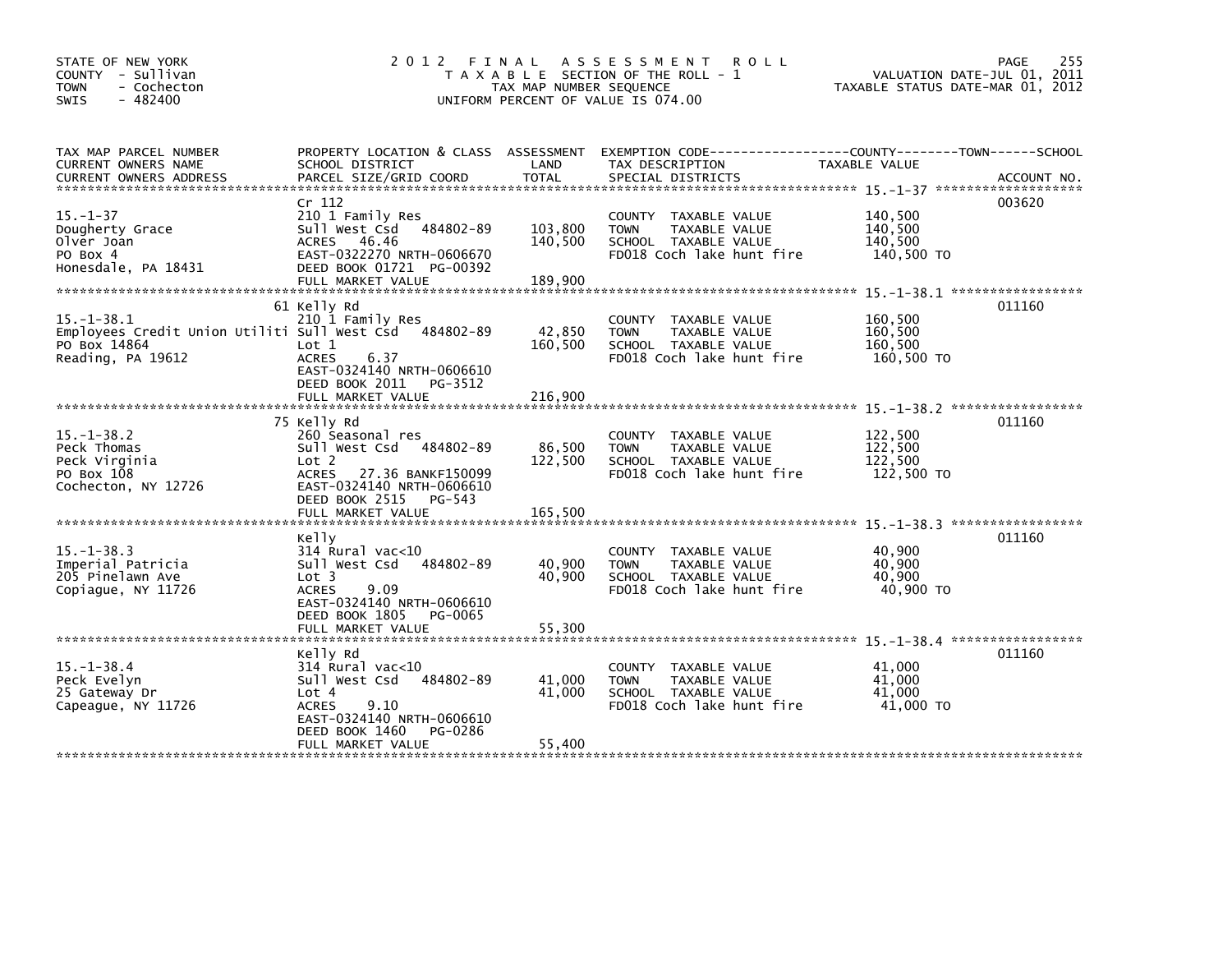| STATE OF NEW YORK<br>COUNTY - Sullivan<br>- Cochecton<br><b>TOWN</b><br>$-482400$<br><b>SWIS</b>                      | 2 0 1 2                                                                                                                                                                      | FINAL<br>TAX MAP NUMBER SEQUENCE | A S S E S S M E N T<br><b>ROLL</b><br>T A X A B L E SECTION OF THE ROLL - 1<br>UNIFORM PERCENT OF VALUE IS 074.00            | 256<br>PAGE<br>VALUATION DATE-JUL 01, 2011<br>TAXABLE STATUS DATE-MAR 01, 2012 |                            |  |
|-----------------------------------------------------------------------------------------------------------------------|------------------------------------------------------------------------------------------------------------------------------------------------------------------------------|----------------------------------|------------------------------------------------------------------------------------------------------------------------------|--------------------------------------------------------------------------------|----------------------------|--|
| TAX MAP PARCEL NUMBER<br><b>CURRENT OWNERS NAME</b>                                                                   | PROPERTY LOCATION & CLASS ASSESSMENT<br>SCHOOL DISTRICT                                                                                                                      | LAND                             | EXEMPTION        CODE-----------------COUNTY-------TOWN------SCHOOL<br>TAX DESCRIPTION                                       | TAXABLE VALUE                                                                  |                            |  |
| $15. - 1 - 39$<br>Scheibel Steven M<br>428 East 9Th St<br>New York, NY 10009                                          | 151 Kelly Road<br>210 1 Family Res<br>Sull West Csd 484802-89<br>9.95 BANK C61155<br><b>ACRES</b><br>EAST-0323420 NRTH-0605720<br>DEED BOOK 2133<br>PG-215                   | 44,800<br>129,200                | COUNTY TAXABLE VALUE<br>TAXABLE VALUE<br><b>TOWN</b><br>SCHOOL TAXABLE VALUE<br>FD018 Coch lake hunt fire                    | 129,200<br>129,200<br>129,200<br>129,200 TO                                    | 005740                     |  |
| $15. - 1 - 40$<br>Schwarz Stephen<br>30 Rumsey Rd<br>Yonkers, NY 10705                                                | 1182 County Road 115<br>240 Rural res<br>Sull West Csd<br>484802-89<br>ACRES 21.26 BANKC061222<br>EAST-0324108 NRTH-0605305<br>DEED BOOK 2639<br>PG-286<br>FULL MARKET VALUE | 70,800<br>158,900<br>214,700     | COUNTY TAXABLE VALUE<br><b>TAXABLE VALUE</b><br><b>TOWN</b><br>SCHOOL TAXABLE VALUE<br>FD018 Coch lake hunt fire             | 158,900<br>158,900<br>158,900<br>158,900 TO                                    | 001780                     |  |
| $15. - 1 - 41$<br>Asea George J<br>Asea Mildred<br>290 Rossiter Ave<br>Paterson, NJ 07502                             | 1192 Cr 115<br>312 Vac w/imprv<br>Sull West Csd<br>484802-89<br><b>ACRES</b><br>2.46<br>EAST-0324030 NRTH-0605130<br>DEED BOOK 734<br>PG-01125<br>FULL MARKET VALUE          | 23,300<br>24,300<br>32,800       | COUNTY TAXABLE VALUE<br>TAXABLE VALUE<br><b>TOWN</b><br>SCHOOL TAXABLE VALUE<br>FD018 Coch lake hunt fire                    | 24,300<br>24,300<br>24,300<br>24,300 TO                                        | 350                        |  |
| $15. - 1 - 42$<br>Pomes Richard<br>Pomes Linda M<br>19 Tyler Rd<br>Narrowsburg, NY 12764<br>MAY BE SUBJECT TO PAYMENT | Cr 115<br>$314$ Rural vac<10<br>Sull West Csd<br>484802-89<br>N D F<br><b>ACRES</b><br>3.21<br>EAST-0324710 NRTH-0605030<br>DEED BOOK 3580<br>PG-588<br>FULL MARKET VALUE    | 16,700<br>16,700<br>22,600       | AGRI DIST 41720<br>COUNTY TAXABLE VALUE<br>TAXABLE VALUE<br><b>TOWN</b><br>SCHOOL TAXABLE VALUE<br>FD018 Coch lake hunt fire | 15,070<br>1,630<br>1,630<br>1,630<br>16.700 TO                                 | 006200<br>15,070<br>15,070 |  |
| UNDER AGDIST LAW TIL 2016<br>$15. - 1 - 43.1$<br>Heinle Penny L<br>14 Tyler Rd<br>Narrowsburg, NY 12764               | NYS RT 52<br>311 Res vac land - WTRFNT<br>484802-89<br>Sull West Csd<br><b>ACRES</b><br>4.00<br>EAST-0321560 NRTH-0613390<br>DEED BOOK 2412<br>PG-296<br>FULL MARKET VALUE   | 21,100<br>21,100<br>28,500       | COUNTY TAXABLE VALUE<br><b>TOWN</b><br>TAXABLE VALUE<br>SCHOOL TAXABLE VALUE<br>FD018 Coch lake hunt fire                    | 21,100<br>21,100<br>21,100<br>21.100 TO                                        | 006341                     |  |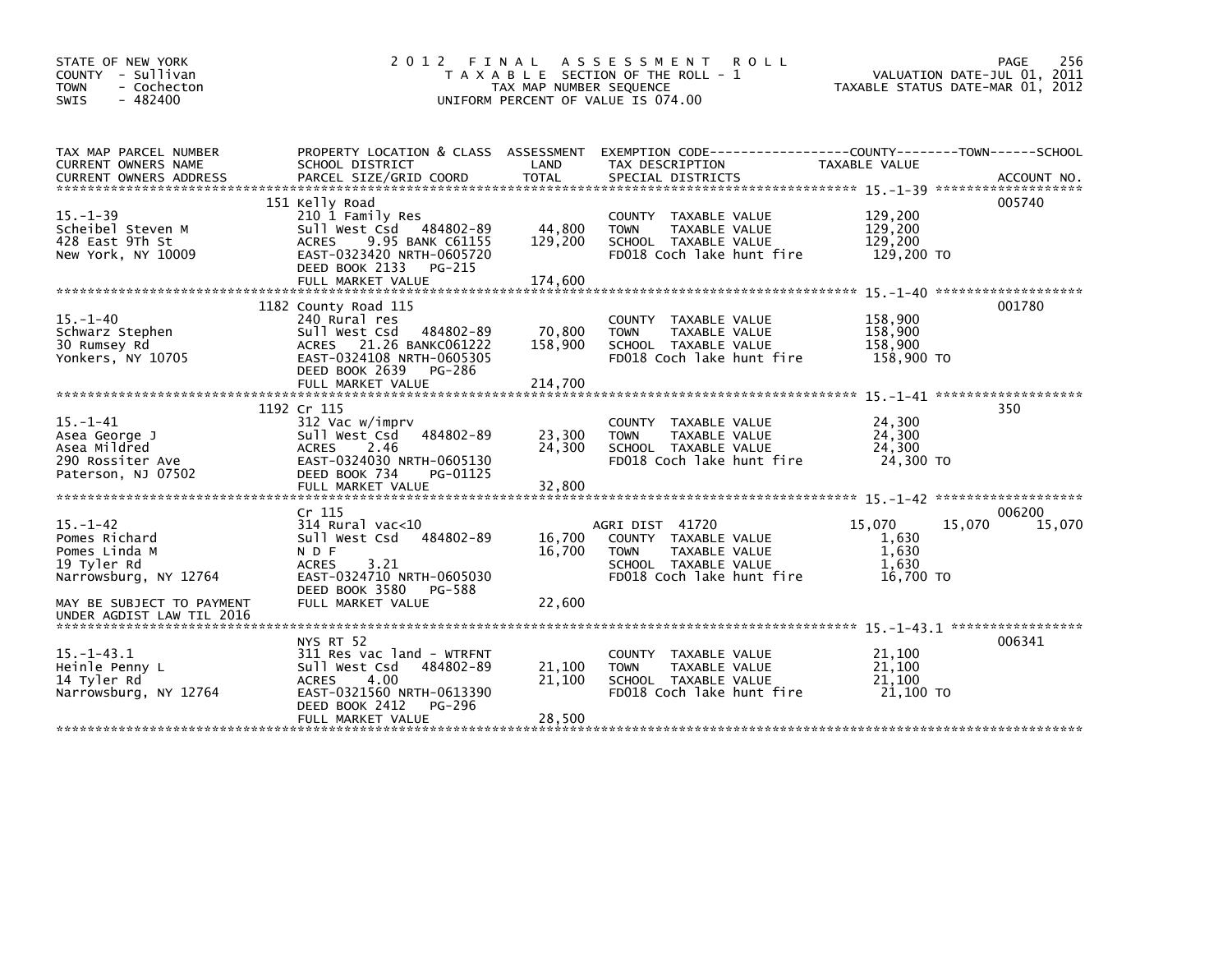| STATE OF NEW YORK<br>- Sullivan<br>COUNTY<br>- Cochecton<br><b>TOWN</b><br>- 482400<br>SWIS |                                                 |        | 2012 FINAL ASSESSMENT ROLL<br>T A X A B L E SECTION OF THE ROLL - 1<br>TAX MAP NUMBER SEQUENCE<br>UNIFORM PERCENT OF VALUE IS 074.00 | VALUATION DATE-JUL 01, 2011<br>TAXABLE STATUS DATE-MAR 01, 2012 | -257<br>PAGE      |
|---------------------------------------------------------------------------------------------|-------------------------------------------------|--------|--------------------------------------------------------------------------------------------------------------------------------------|-----------------------------------------------------------------|-------------------|
| TAX MAP PARCEL NUMBER                                                                       | PROPERTY LOCATION & CLASS ASSESSMENT            |        | EXEMPTION        CODE-----------------COUNTY--------TOWN------SCHOOL                                                                 |                                                                 |                   |
| <b>CURRENT OWNERS NAME</b><br><b>CURRENT OWNERS ADDRESS</b>                                 | SCHOOL DISTRICT<br>PARCEL SIZE/GRID COORD TOTAL | LAND   | TAX DESCRIPTION<br>SPECIAL DISTRICTS                                                                                                 | TAXABLE VALUE                                                   | ACCOUNT NO.       |
|                                                                                             |                                                 |        |                                                                                                                                      |                                                                 | ***************** |
|                                                                                             | Cr <sub>113</sub>                               |        |                                                                                                                                      |                                                                 | 008912            |
| 15. –1–43. 2                                                                                | 311 Res vac land - WTRFNT                       |        | <b>COUNTY</b><br>TAXABLE VALUE                                                                                                       | 21,100                                                          |                   |
| Heinle Allen R                                                                              | Sull West Csd 484802-89                         | 21,100 | <b>TOWN</b><br>TAXABLE VALUE                                                                                                         | 21,100                                                          |                   |
| Heinle Theresa L                                                                            | 4.00<br>ACRES                                   | 21,100 | SCHOOL TAXABLE VALUE                                                                                                                 | 21,100                                                          |                   |
| 4321 Don Quixote St                                                                         | EAST-0321440 NRTH-0613220                       |        | FD018 Coch lake hunt fire                                                                                                            | 21,100 TO                                                       |                   |
| Las Vegas, NV 89121                                                                         | DEED BOOK 2727 PG-300                           |        |                                                                                                                                      |                                                                 |                   |
|                                                                                             | FULL MARKET VALUE                               | 28.500 |                                                                                                                                      |                                                                 |                   |
|                                                                                             |                                                 |        |                                                                                                                                      |                                                                 |                   |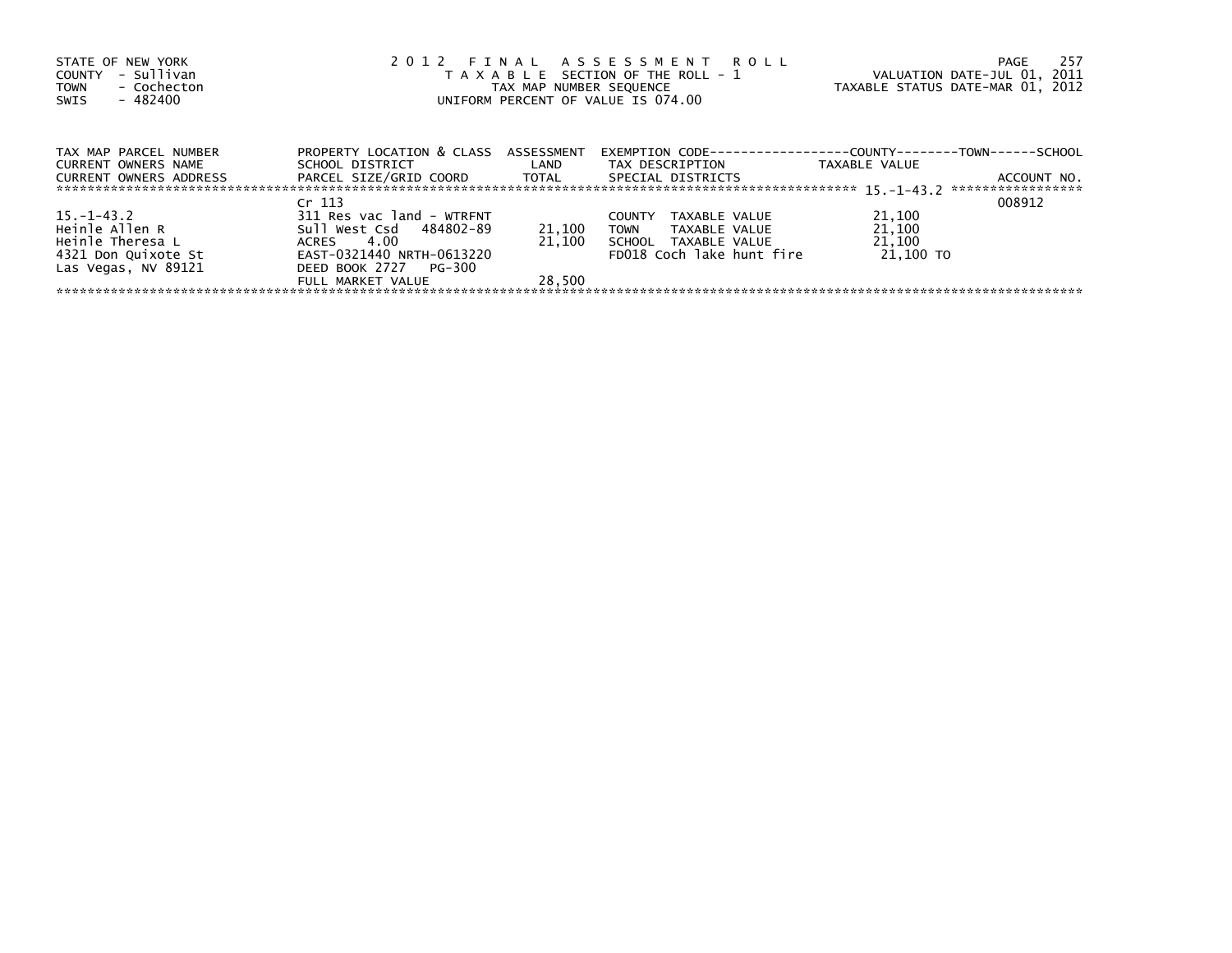| STATE OF NEW YORK   | 2012 FINAL ASSESSMENT ROLL            | 258<br>PAGE                      |
|---------------------|---------------------------------------|----------------------------------|
| COUNTY - Sullivan   | T A X A B L E SECTION OF THE ROLL - 1 | VALUATION DATE-JUL 01, 2011      |
| TOWN<br>- Cochecton | MAP SECTION - 015                     | TAXABLE STATUS DATE-MAR 01, 2012 |
| - 482400<br>SWIS    | SUB-SECTION-                          | RPS150/V04/L015                  |
|                     | UNIFORM PERCENT OF VALUE IS 074.00    | CURRENT DATE $6/19/2012$         |

## \*\*\* S P E C I A L D I S T R I C T S U M M A R Y \*\*\*

| CODE | DISTRICT NAME PARCELS                        | TOTAL | EXTENSION<br>TYPE        | EXTENSION<br>VALUE | AD VALOREM<br><b>VALUE</b> | <b>EXEMPT</b><br><b>AMOUNT</b> | <b>TAXABLE</b><br><b>VALUE</b> |
|------|----------------------------------------------|-------|--------------------------|--------------------|----------------------------|--------------------------------|--------------------------------|
|      | FD018 Coch lake hunt<br>LT011 Lake huntingto |       | 85 TOTAL<br>40 TOTAL     |                    | 7879.800<br>3416.300       |                                | 7879,800<br>3416.300           |
|      | SD010 Lake huntingto                         |       | 25 TOTAL M<br>UNITS<br>M | 29.00              | 2547.800                   |                                | 2547.800<br>29.00              |

#### \*\*\* S C H O O L D I S T R I C T S U M M A R Y \*\*\*

| CODE   | DISTRICT NAME    | <b>TOTAL</b><br><b>PARCELS</b> | ASSESSED<br>LAND | ASSESSED<br><b>TOTAL</b> | <b>EXEMPT</b><br><b>AMOUNT</b> | <b>TOTAL</b><br><b>TAXABLE</b> | <b>STAR</b><br><b>AMOUNT</b> | <b>STAR</b><br><b>TAXABLE</b> |
|--------|------------------|--------------------------------|------------------|--------------------------|--------------------------------|--------------------------------|------------------------------|-------------------------------|
| 484802 | Su11<br>West Csd | 85                             | 2934.850         | 7879.800                 | 339,773                        | 7540.027                       | 797.400                      | 6742,627                      |
|        | SUB-TOTAL        | 85                             | 2934.850         | 7879.800                 | 339.773                        | 7540.027                       | 797.400                      | 6742,627                      |
| 484889 | West Sull Lib    | 84                             | 2929.350         | 7874.300                 | 339.773                        | 7534.527                       | 797.400                      | 6737,127                      |
|        | T O T A L        | 169                            | 5864,200         | 15754,100                | 679,546                        | 15074,554                      | 1594,800                     | 13479,754                     |

#### \*\*\* S Y S T E M C O D E S S U M M A R Y \*\*\*

### NO SYSTEM EXEMPTIONS AT THIS LEVEL

## \*\*\* E X E M P T I O N S U M M A R Y \*\*\*

| <b>CODE</b>             | DESCRIPTION                          | <b>TOTAL</b><br><b>PARCELS</b> | <b>COUNTY</b>               | <b>TOWN</b>                 | <b>SCHOOL</b>                             |
|-------------------------|--------------------------------------|--------------------------------|-----------------------------|-----------------------------|-------------------------------------------|
| 41121<br>41131<br>41141 | WAR VET<br>COMBAT VET<br>DISABL VET  |                                | 44,050<br>112,936<br>39,038 | 44.050<br>112,936<br>39,038 |                                           |
| 41700<br>41720<br>41800 | AGRI BLDGS<br>AGRI DIST<br>AGED-CTS  |                                | 85,050<br>164,919<br>71,545 | 85,050<br>164,919<br>71,545 | 85.050<br>164,919<br>78,295               |
| 41804<br>41834<br>41854 | AGED-S<br>STAR EN<br>STAR B<br>TOTAL | 23<br>45                       | 517,538                     | 517,538                     | 11,509<br>279,900<br>517,500<br>1137, 173 |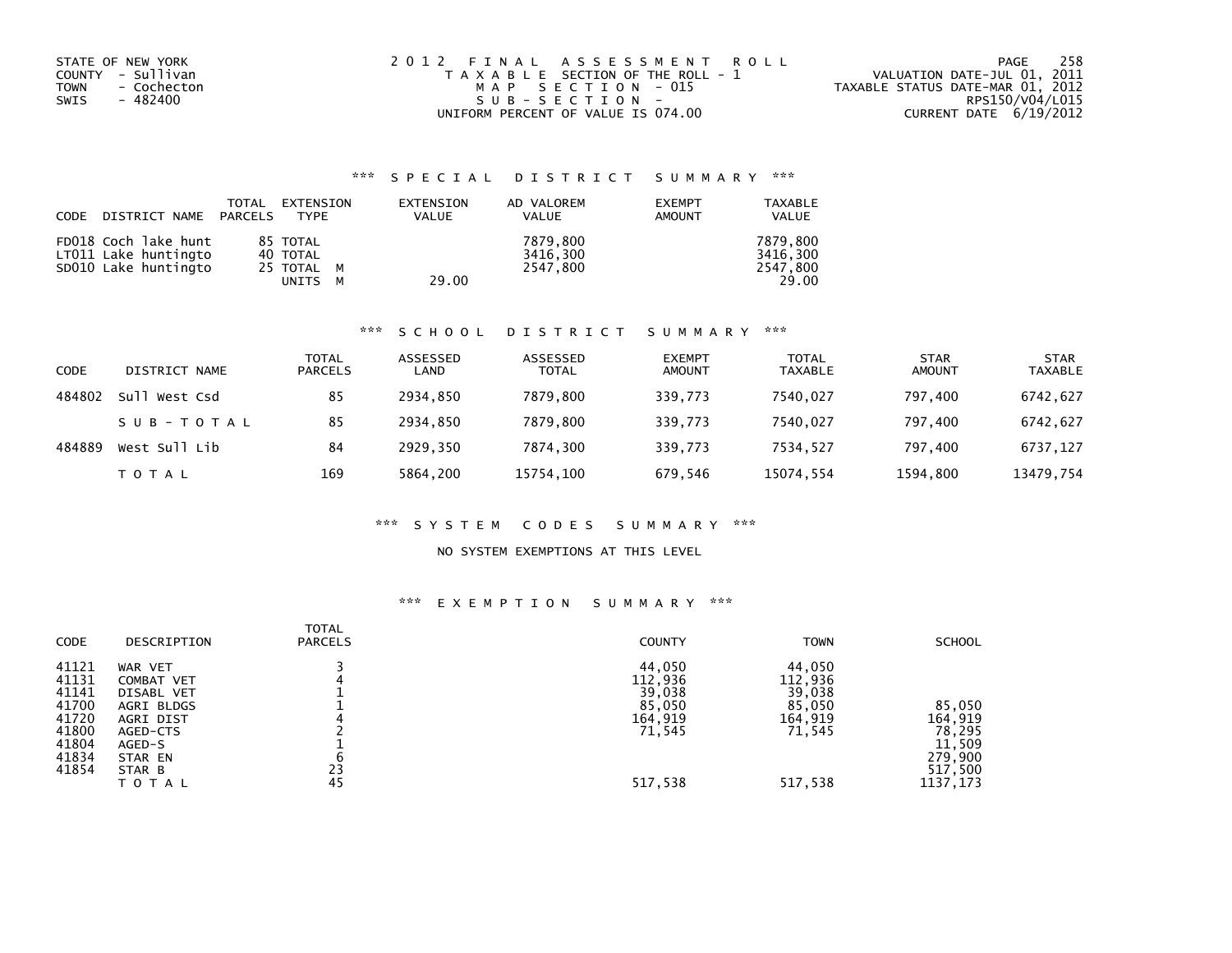| STATE OF NEW YORK          | 2012 FINAL ASSESSMENT ROLL            | 259<br>PAGE                      |
|----------------------------|---------------------------------------|----------------------------------|
| COUNTY - Sullivan          | T A X A B L E SECTION OF THE ROLL - 1 | VALUATION DATE-JUL 01, 2011      |
| <b>TOWN</b><br>- Cochecton | MAP SECTION - 015                     | TAXABLE STATUS DATE-MAR 01, 2012 |
| - 482400<br>SWIS           | SUB-SECTION-                          | RPS150/V04/L015                  |
|                            | UNIFORM PERCENT OF VALUE IS 074.00    | CURRENT DATE 6/19/2012           |

# \*\*\* G R A N D T O T A L S \*\*\*

| ROLL       | DESCRIPTION    | <b>TOTAL</b>   | ASSESSED     | <b>ASSESSED</b> | <b>TAXABLE</b> | <b>TAXABLE</b> | <b>TAXABLE</b> | <b>STAR</b>    |
|------------|----------------|----------------|--------------|-----------------|----------------|----------------|----------------|----------------|
| <b>SEC</b> |                | <b>PARCELS</b> | _AND         | <b>TOTAL</b>    | COUNTY         | <b>TOWN</b>    | <b>SCHOOL</b>  | <b>TAXABLE</b> |
|            | <b>TAXABLE</b> |                | 2934<br>.850 | 7879,800        | 7362.262       | 7362.262       | 7540,027       | 6742,627       |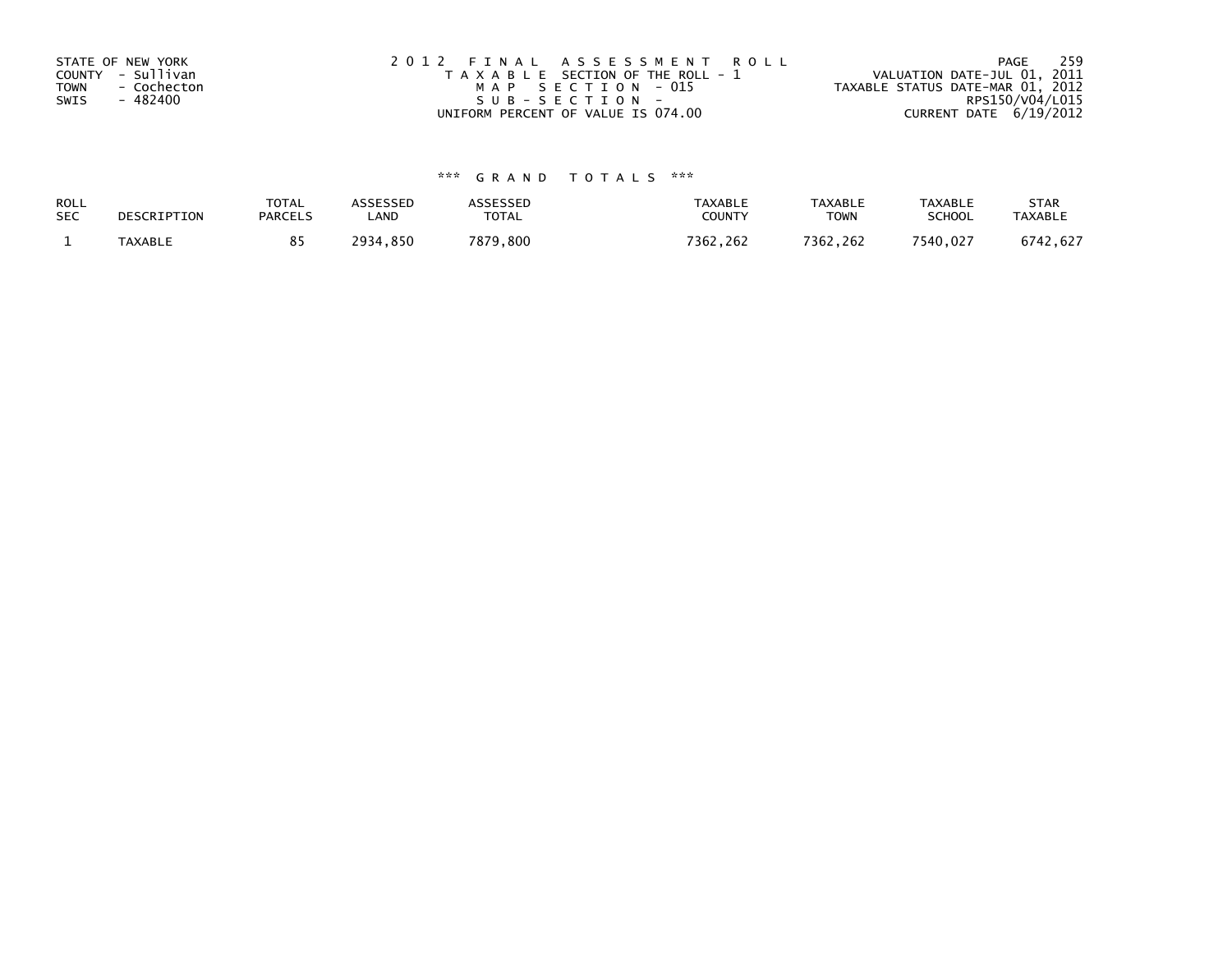| STATE OF NEW YORK<br>COUNTY - Sullivan<br>- Cochecton<br><b>TOWN</b><br>- 482400<br><b>SWIS</b>          | 2012 FINAL                                                                                                                                                                                       | TAX MAP NUMBER SEQUENCE       | A S S E S S M E N T<br><b>ROLL</b><br>T A X A B L E SECTION OF THE ROLL - 1<br>UNIFORM PERCENT OF VALUE IS 074.00            | VALUATION DATE-JUL 01, 2011<br>TAXABLE STATUS DATE-MAR 01, 2012 | PAGE<br>260      |
|----------------------------------------------------------------------------------------------------------|--------------------------------------------------------------------------------------------------------------------------------------------------------------------------------------------------|-------------------------------|------------------------------------------------------------------------------------------------------------------------------|-----------------------------------------------------------------|------------------|
| TAX MAP PARCEL NUMBER<br>CURRENT OWNERS NAME<br><b>CURRENT OWNERS ADDRESS</b>                            | PROPERTY LOCATION & CLASS ASSESSMENT<br>SCHOOL DISTRICT<br>PARCEL SIZE/GRID COORD                                                                                                                | LAND<br><b>TOTAL</b>          | EXEMPTION CODE-----------------COUNTY-------TOWN------SCHOOL<br>TAX DESCRIPTION<br>SPECIAL DISTRICTS                         | TAXABLE VALUE                                                   | ACCOUNT NO.      |
| $16. - 1 - 1$<br>Farmiloe Brenda<br>444 E 75th St Apt 6C<br>New York, NY 10021                           | 89 Pinewood Rd<br>312 Vac w/imprv<br>484802-89<br>Sull West Csd<br>ACRES<br>51.63<br>EAST-0326700 NRTH-0613010<br>DEED BOOK 2011<br>PG-5431<br>FULL MARKET VALUE                                 | 169,890<br>200,500<br>270,900 | COUNTY TAXABLE VALUE<br>TAXABLE VALUE<br><b>TOWN</b><br>SCHOOL TAXABLE VALUE<br>FD018 Coch lake hunt fire                    | 200,500<br>200,500<br>200,500<br>200,500 TO                     | 015780           |
| $16. - 1 - 2.1$<br>Kick Nancy<br>Kick Gerard<br>28 Amy Todt Dr<br>Monroe, NY 10950                       | 147 Pinewood Rd<br>240 Rural res<br>Sull West Csd<br>484802-89<br>ACRES 22.40<br>EAST-0326520 NRTH-0611220<br>DEED BOOK 2750<br>PG-474<br>FULL MARKET VALUE                                      | 52,800<br>146,500<br>198,000  | COUNTY TAXABLE VALUE<br><b>TOWN</b><br>TAXABLE VALUE<br>SCHOOL TAXABLE VALUE<br>FD018 Coch lake hunt fire                    | 146,500<br>146,500<br>146,500<br>146,500 TO                     | 001905           |
| $16. - 1 - 2.2$<br>Smith Frank<br>PO Box 125<br>Lake Huntington, NY 12752                                | 107 Pinewood Rd<br>210 1 Family Res<br>Sull West Csd 484802-89<br>5.44<br><b>ACRES</b><br>EAST-0326640 NRTH-0612240<br>DEED BOOK 2241<br>PG-459<br>FULL MARKET VALUE                             | 33,500<br>65,000<br>87,800    | COUNTY TAXABLE VALUE<br><b>TOWN</b><br>TAXABLE VALUE<br>SCHOOL TAXABLE VALUE<br>FD018 Coch lake hunt fire                    | 65,000<br>65,000<br>65,000<br>65,000 TO                         | 008145           |
| $16. - 1 - 2.3$<br>Bouboudakis Stylianos<br>13331 Brentonwood Ln<br>Houston, TX 77077                    | Pinewood<br>$314$ Rural vac<10<br>Sull West Csd<br>484802-89<br>5.45<br><b>ACRES</b><br>EAST-0326620 NRTH-0612090<br>DEED BOOK 2162<br>PG-355<br>FULL MARKET VALUE                               | 24,500<br>24,500<br>33,100    | COUNTY TAXABLE VALUE<br><b>TOWN</b><br>TAXABLE VALUE<br>SCHOOL TAXABLE VALUE<br>FD018 Coch lake hunt fire                    | 24,500<br>24,500<br>24,500<br>24,500 TO                         | 001500           |
| $16. - 1 - 2.4$<br>Attianese Michael<br>Attianese Barbara Jane<br>127 Pinewood Rd<br>Cochecton, NY 12726 | 127 Pinewood<br>240 Rural res<br>484802-89<br>Sull West Csd<br>unfin cons 2007<br>12.76 BANK0060806<br><b>ACRES</b><br>EAST-0326580 NRTH-0611690<br>DEED BOOK 1011 PG-00127<br>FULL MARKET VALUE | 58,200<br>195,000<br>263,514  | 41854<br>STAR B<br>COUNTY TAXABLE VALUE<br><b>TOWN</b><br>TAXABLE VALUE<br>SCHOOL TAXABLE VALUE<br>FD018 Coch lake hunt fire | $\mathbf{0}$<br>195,000<br>195,000<br>172,500<br>195,000 TO     | 001375<br>22,500 |
| $16. - 1 - 2.5$<br>Mallas Perry<br>Mallas Angelo<br>259 Battery Ave<br>Brooklyn, NY 11209                | Pinewood<br>$314$ Rural vac< $10$<br>484802-89<br>Sull West Csd<br>5.46<br><b>ACRES</b><br>EAST-0326590 NRTH-0611940<br>DEED BOOK 1195<br>PG-00245<br>FULL MARKET VALUE                          | 24,600<br>24,600<br>33,200    | COUNTY TAXABLE VALUE<br>TAXABLE VALUE<br><b>TOWN</b><br>SCHOOL TAXABLE VALUE<br>FD018 Coch lake hunt fire                    | 24,600<br>24,600<br>24,600<br>24,600 TO                         | 001907           |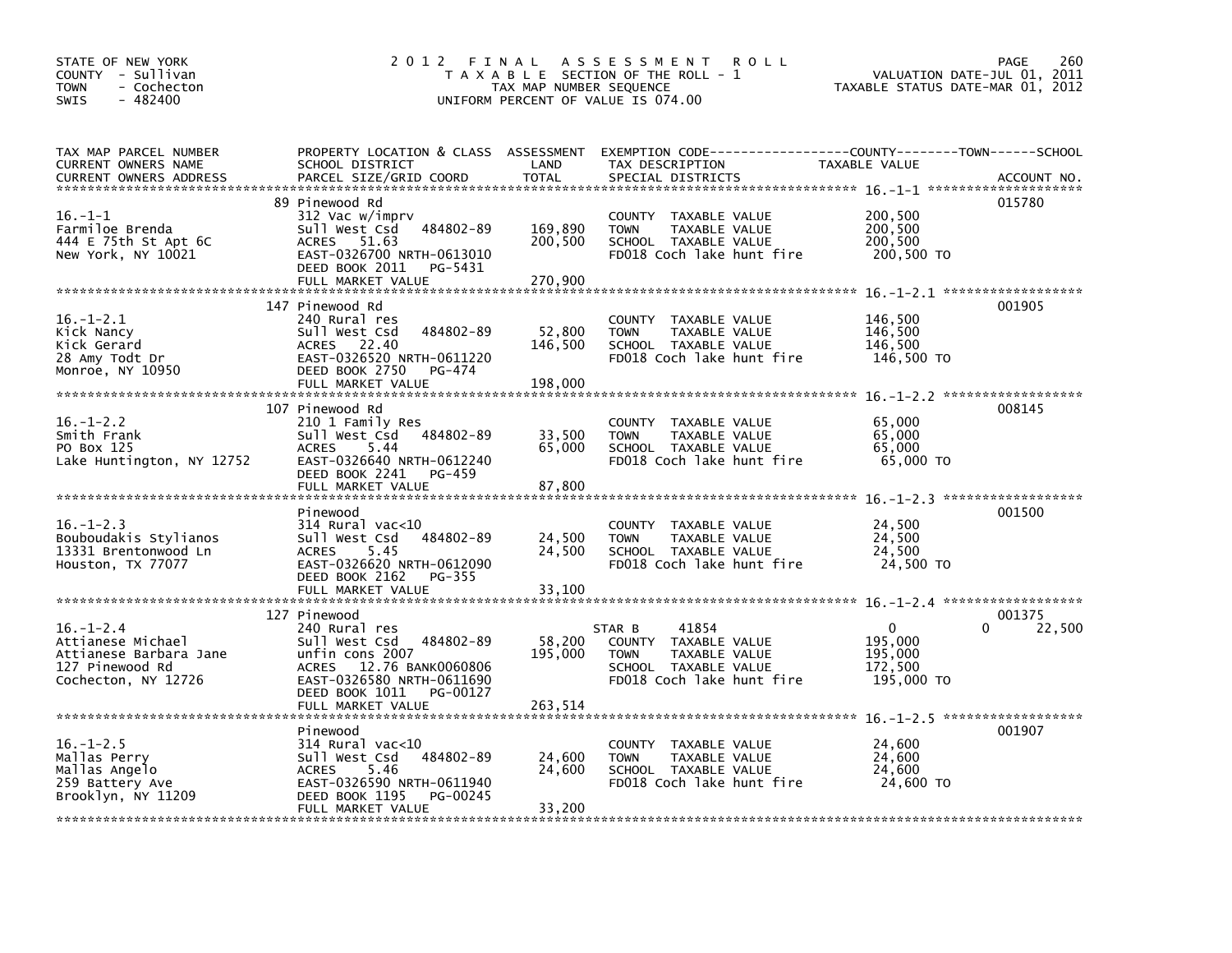| STATE OF NEW YORK<br>COUNTY - Sullivan<br>- Cochecton<br><b>TOWN</b><br>$-482400$<br>SWIS               | 2012 FINAL                                                                                                                                                                | TAX MAP NUMBER SEQUENCE       | A S S E S S M E N T<br><b>ROLL</b><br>T A X A B L E SECTION OF THE ROLL - 1<br>UNIFORM PERCENT OF VALUE IS 074.00            | TAXABLE STATUS DATE-MAR 01, 2012                              | PAGE<br>261<br>VALUATION DATE-JUL 01, 2011 |
|---------------------------------------------------------------------------------------------------------|---------------------------------------------------------------------------------------------------------------------------------------------------------------------------|-------------------------------|------------------------------------------------------------------------------------------------------------------------------|---------------------------------------------------------------|--------------------------------------------|
| TAX MAP PARCEL NUMBER<br>CURRENT OWNERS NAME<br><b>CURRENT OWNERS ADDRESS</b>                           | PROPERTY LOCATION & CLASS ASSESSMENT<br>SCHOOL DISTRICT<br>PARCEL SIZE/GRID COORD                                                                                         | LAND<br><b>TOTAL</b>          | EXEMPTION CODE-----------------COUNTY-------TOWN------SCHOOL<br>TAX DESCRIPTION<br>SPECIAL DISTRICTS                         | TAXABLE VALUE                                                 | ACCOUNT NO.                                |
| $16. - 1 - 3.1$<br>Self Stanley<br>Mathura Raghubeer<br>210 Bernas Rd<br>Cochecton, NY 12726            | Bernas Rd<br>$322$ Rural vac $>10$<br>sull west Csd<br>484802-89<br>12.20<br><b>ACRES</b><br>EAST-0328160 NRTH-0613310<br>DEED BOOK 2010<br>PG-55257<br>FULL MARKET VALUE | 22,800<br>22,800<br>30,811    | COUNTY TAXABLE VALUE<br>TAXABLE VALUE<br><b>TOWN</b><br>SCHOOL TAXABLE VALUE<br>FD018 Coch lake hunt fire                    | 22,800<br>22,800<br>22,800<br>22,800 TO                       | 005960                                     |
|                                                                                                         | 200 Bernas Rd                                                                                                                                                             |                               |                                                                                                                              |                                                               | 005960                                     |
| $16. - 1 - 3.2$<br>Self Stanley<br>Mathura Raghubeer<br>210 Bernas Rd<br>Cochecton, NY 12726            | 210 1 Family Res<br>Sull West Csd 484802-89<br><b>ACRES</b><br>2.50<br>EAST-0328160 NRTH-0613310<br>DEED BOOK 2010<br>PG-55257<br>FULL MARKET VALUE                       | 23,500<br>85,500<br>115,500   | COUNTY TAXABLE VALUE<br><b>TOWN</b><br>TAXABLE VALUE<br>SCHOOL TAXABLE VALUE<br>FD018 Coch lake hunt fire                    | 85,500<br>85,500<br>85,500<br>85.500 TO                       |                                            |
|                                                                                                         | 210 Bernas Rd                                                                                                                                                             |                               |                                                                                                                              |                                                               | 010900                                     |
| $16. - 1 - 4$<br>Self Stanley T Jr<br>Mathura Raghubeer<br>210 Bernas Rd<br>Cochecton, NY 12726         | 210 1 Family Res<br>Sull West Csd 484802-89<br>3.34 BANKC061222<br><b>ACRES</b><br>EAST-0328358 NRTH-0612921<br>DEED BOOK 2035<br>PG-663<br>FULL MARKET VALUE             | 26,200<br>98,100<br>132,600   | 41854<br>STAR B<br>COUNTY TAXABLE VALUE<br>TAXABLE VALUE<br><b>TOWN</b><br>SCHOOL TAXABLE VALUE<br>FD018 Coch lake hunt fire | $\mathbf{0}$<br>98,100<br>98,100<br>75.600<br>98,100 TO       | 22,500<br>0                                |
|                                                                                                         |                                                                                                                                                                           |                               |                                                                                                                              |                                                               |                                            |
| $16. - 1 - 5$<br>Bernas Matthew C<br>Bernas Jennifer<br>353 Bernas Rd<br>Cochecton, NY 12726            | 220 Bernas Rd<br>240 Rural res<br>Sull West Csd<br>484802-89<br>ACRES 77.70 BANKC160490<br>EAST-0328290 NRTH-0611830<br>DEED BOOK 2011<br>PG-6808<br>FULL MARKET VALUE    | 131,000<br>243,600<br>329,200 | 41854<br>STAR B<br>COUNTY TAXABLE VALUE<br>TAXABLE VALUE<br><b>TOWN</b><br>SCHOOL TAXABLE VALUE<br>FD018 Coch lake hunt fire | $\overline{0}$<br>243,600<br>243,600<br>221,100<br>243,600 TO | 008700<br>22,500                           |
|                                                                                                         |                                                                                                                                                                           |                               |                                                                                                                              |                                                               |                                            |
| $16. - 1 - 6.1$<br>Hughes Elizabeth L<br>Lixfield George E<br>116 Homestead Ave<br>Amityville, NY 11701 | 239 Bernas Rd<br>210 1 Family Res<br>484802-89<br>Sull West Csd<br>9.00<br>ACRES<br>EAST-0329374 NRTH-0612920<br>DEED BOOK 2011<br>PG-6661                                | 45,500<br>99,500              | COUNTY TAXABLE VALUE<br>TAXABLE VALUE<br><b>TOWN</b><br>SCHOOL TAXABLE VALUE<br>FD018 Coch lake hunt fire                    | 99,500<br>99,500<br>99,500<br>99,500 TO                       | 008440                                     |
|                                                                                                         |                                                                                                                                                                           |                               |                                                                                                                              |                                                               |                                            |
| $16. - 1 - 6.2$<br>Seibold Charles<br>66 Sunnyridge Rd<br>Easton, CT 06612                              | Tr 22<br>910 Priv forest<br>484802-89<br>Sull West Csd<br>ACRES 135.00<br>EAST-0329740 NRTH-0611323<br>DEED BOOK 2845<br>PG-195<br>FULL MARKET VALUE                      | 135,000<br>135,000<br>182,400 | COUNTY TAXABLE VALUE<br>TAXABLE VALUE<br><b>TOWN</b><br>SCHOOL TAXABLE VALUE<br>FD018 Coch lake hunt fire                    | 135,000<br>135,000<br>135,000<br>135,000 TO                   | 011746                                     |
|                                                                                                         |                                                                                                                                                                           |                               |                                                                                                                              |                                                               |                                            |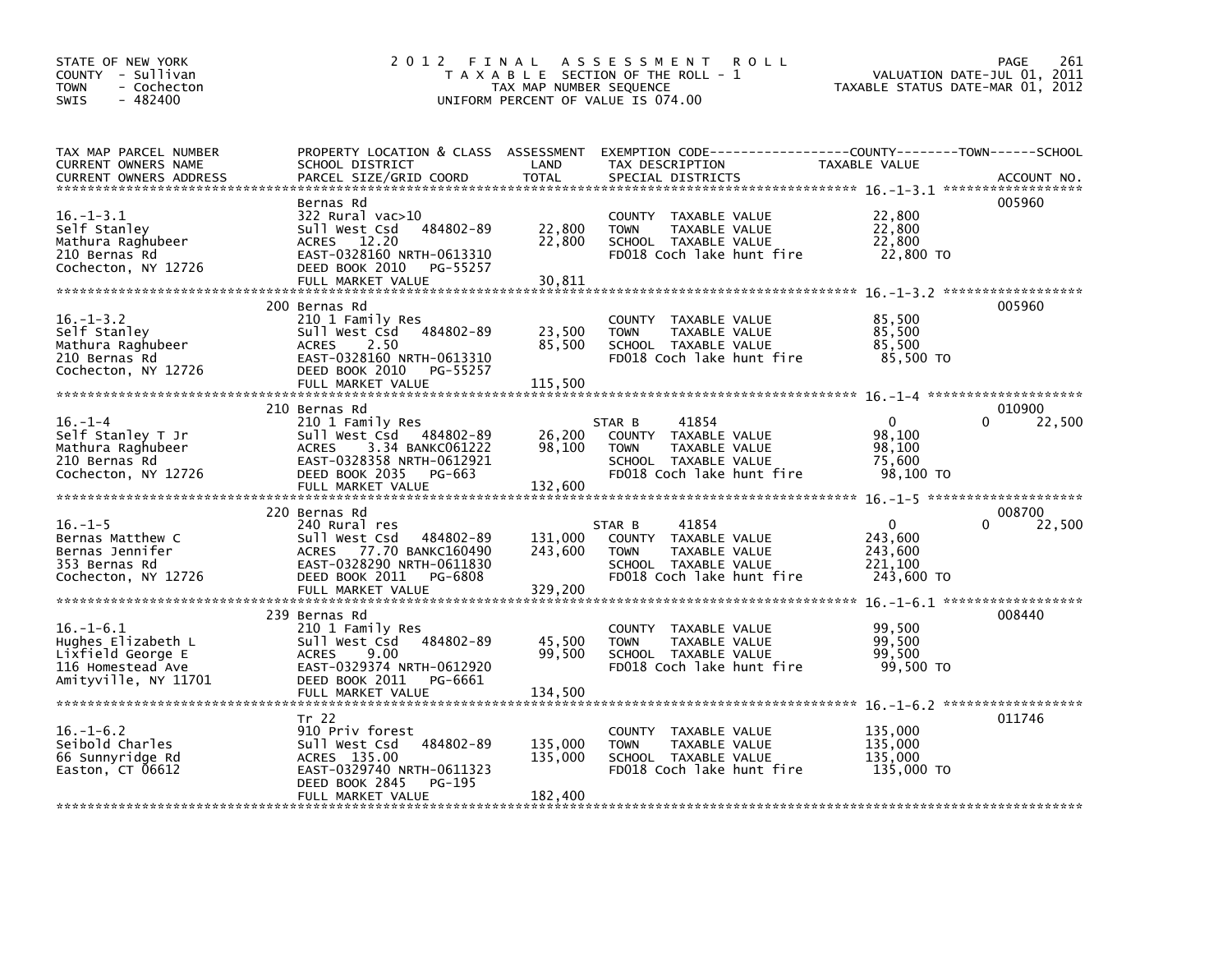| STATE OF NEW YORK<br>- Sullivan<br><b>COUNTY</b><br><b>TOWN</b><br>- Cochecton<br>$-482400$<br><b>SWIS</b>                                                              | 2 0 1 2<br>T A X A B L E                                                                                                                                                          | FINAL<br>A S S E S S M E N T<br>SECTION OF THE ROLL - 1<br>TAX MAP NUMBER SEQUENCE<br>UNIFORM PERCENT OF VALUE IS 074.00 | 262<br>PAGE<br>VALUATION DATE-JUL 01, 2011<br>TAXABLE STATUS DATE-MAR 01, 2012                                                        |                                                                                 |                                 |
|-------------------------------------------------------------------------------------------------------------------------------------------------------------------------|-----------------------------------------------------------------------------------------------------------------------------------------------------------------------------------|--------------------------------------------------------------------------------------------------------------------------|---------------------------------------------------------------------------------------------------------------------------------------|---------------------------------------------------------------------------------|---------------------------------|
| TAX MAP PARCEL NUMBER<br>CURRENT OWNERS NAME<br><b>CURRENT OWNERS ADDRESS</b>                                                                                           | PROPERTY LOCATION & CLASS ASSESSMENT<br>SCHOOL DISTRICT<br>PARCEL SIZE/GRID COORD                                                                                                 | LAND<br><b>TOTAL</b>                                                                                                     | EXEMPTION CODE-----------------COUNTY-------TOWN------SCHOOL<br>TAX DESCRIPTION<br>SPECIAL DISTRICTS                                  | TAXABLE VALUE                                                                   | ACCOUNT NO.                     |
| $16. - 1 - 6.3$<br>Hughes Elizabeth L<br>Lixfield George E<br>116 Homestead Ave<br>Amityville, NY 11701                                                                 | Bernas<br>$314$ Rural vac<10<br>484802-89<br>Sull West Csd<br><b>ACRES</b><br>9.25<br>EAST-0328948 NRTH-0613078<br>DEED BOOK 2011<br>PG-6662                                      | 37,400<br>37,400                                                                                                         | COUNTY TAXABLE VALUE<br>TAXABLE VALUE<br><b>TOWN</b><br>SCHOOL TAXABLE VALUE<br>FD018 Coch lake hunt fire                             | 37,400<br>37,400<br>37,400<br>37,400 TO                                         | 008439                          |
| $16. - 1 - 8$<br>Massa Lynda<br>Giambrone Carole<br>A Pennino<br>7116 10th Ave<br>Brooklyn, NY 11228                                                                    | 326 Bernas<br>210 1 Family Res<br>484802-89<br>Sull West Csd<br>2.75<br><b>ACRES</b><br>EAST-0330970 NRTH-0613100<br>DEED BOOK 2964<br>PG-285<br>FULL MARKET VALUE                | 24,000<br>111,100<br>150,100                                                                                             | COUNTY<br>TAXABLE VALUE<br>TAXABLE VALUE<br><b>TOWN</b><br>SCHOOL TAXABLE VALUE<br>FD018 Coch lake hunt fire                          | 111,100<br>111,100<br>111,100<br>111,100 TO                                     | 011182                          |
| $16. - 1 - 9.1$<br>Johnson Irrevocable Trust<br>Pauline Johnson-Hofer<br>332 Bernas Rd<br>Cochecton, NY 12726<br>MAY BE SUBJECT TO PAYMENT<br>UNDER AGDIST LAW TIL 2016 | 342 Bernas Rd<br>240 Rural res<br>484802-89<br>Sull West Csd<br>ACRES 100.40<br>EAST-0331420 NRTH-0611920<br>DEED BOOK 2010<br>PG-57792<br>FULL MARKET VALUE                      | 97,500 STAR EN<br>187,850<br>253,900                                                                                     | AGRI DIST 41720<br>41834<br>COUNTY TAXABLE VALUE<br><b>TOWN</b><br>TAXABLE VALUE<br>SCHOOL TAXABLE VALUE<br>FD018 Coch lake hunt fire | 13,360<br>13,360<br>$\mathbf{0}$<br>174,490<br>174,490<br>127.840<br>187,850 TO | 006725<br>13,360<br>46,650<br>0 |
| $16. - 1 - 9.2$<br>Hofer Johnson Paulene<br>332 Bernas Rd<br>Cochecton, NY 12726                                                                                        | 332 Bernas Rd<br>210 1 Family Res<br>Sull West Csd<br>484802-89<br>1.00<br><b>ACRES</b><br>EAST-0331210 NRTH-0613040<br>DEED BOOK 791<br>PG-01124                                 | 16,000<br>66,000                                                                                                         | 41834<br>STAR EN<br>COUNTY TAXABLE VALUE<br>TAXABLE VALUE<br><b>TOWN</b><br>SCHOOL TAXABLE VALUE<br>FD018 Coch lake hunt fire         | $\mathbf 0$<br>66,000<br>66,000<br>19.350<br>66,000 TO                          | 006730<br>0<br>46,650           |
| $16. - 1 - 10$<br>Smith Jackie K III<br>Smith Teresa J<br>104 Corona Ave<br>Pelham, NY 10803                                                                            | 360 Bernas Rd<br>210 1 Family Res<br>484802-89<br>Sull West Csd<br>6.00 BANKC000000<br><b>ACRES</b><br>EAST-0332007 NRTH-0613685<br>DEED BOOK 3047<br>PG-346<br>FULL MARKET VALUE | 35,400<br>175,600<br>237,300                                                                                             | <b>COUNTY</b><br>TAXABLE VALUE<br>TAXABLE VALUE<br><b>TOWN</b><br>SCHOOL TAXABLE VALUE<br>FD018 Coch lake hunt fire                   | 175,600<br>175,600<br>175,600<br>175,600 TO                                     | 001680                          |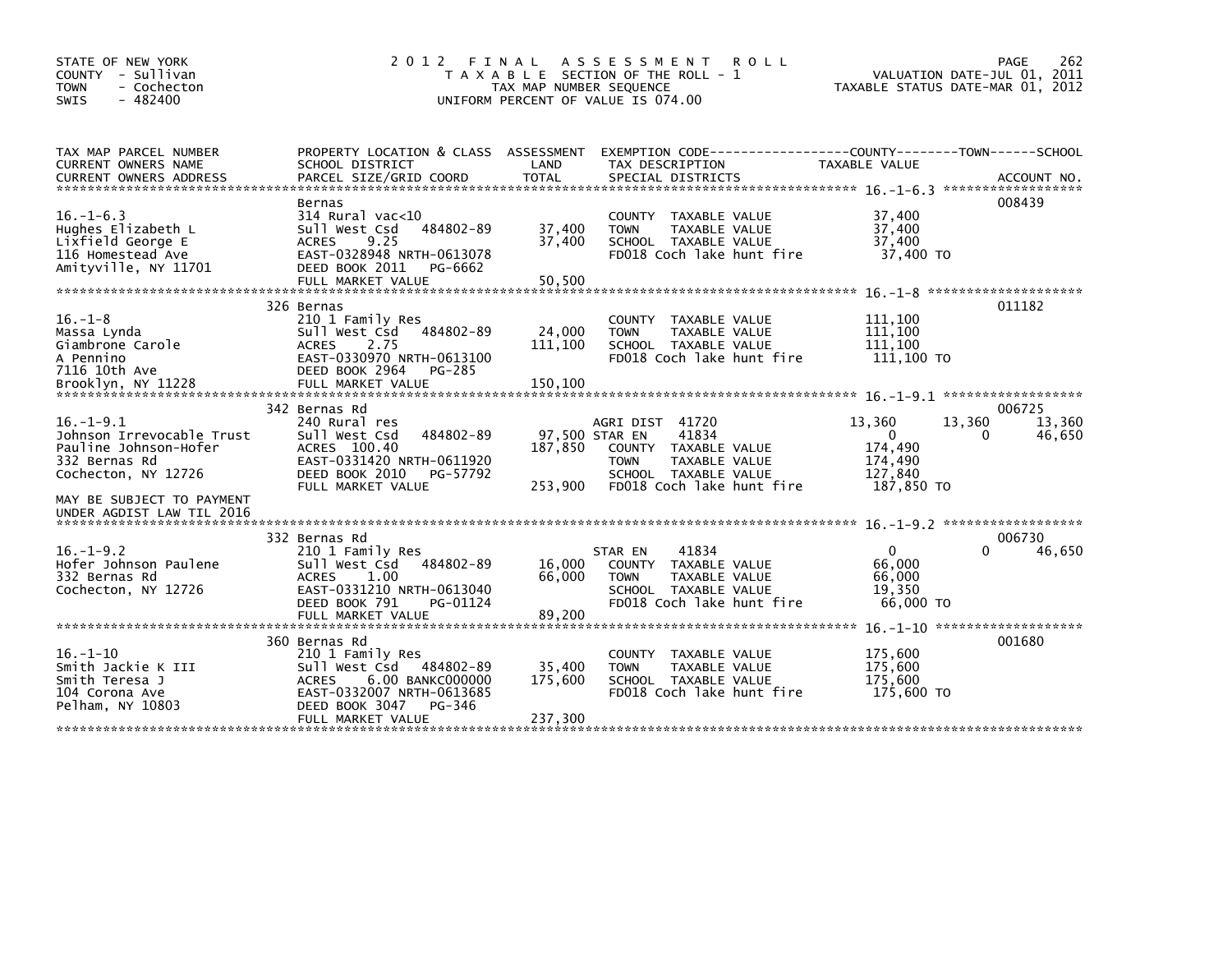| STATE OF NEW YORK<br>COUNTY - Sullivan<br>- Cochecton<br><b>TOWN</b><br>$-482400$<br><b>SWIS</b>                            | 2 0 1 2                                                                                                                                                         | FINAL<br>TAX MAP NUMBER SEQUENCE | A S S E S S M E N T R O L L<br>T A X A B L E SECTION OF THE ROLL - 1<br>UNIFORM PERCENT OF VALUE IS 074.00        | TAXABLE STATUS DATE-MAR 01, 2012            | 263<br>PAGE<br>VALUATION DATE-JUL 01, 2011 |
|-----------------------------------------------------------------------------------------------------------------------------|-----------------------------------------------------------------------------------------------------------------------------------------------------------------|----------------------------------|-------------------------------------------------------------------------------------------------------------------|---------------------------------------------|--------------------------------------------|
| TAX MAP PARCEL NUMBER<br>CURRENT OWNERS NAME                                                                                | SCHOOL DISTRICT                                                                                                                                                 | LAND                             | PROPERTY LOCATION & CLASS ASSESSMENT EXEMPTION CODE---------------COUNTY-------TOWN-----SCHOOL<br>TAX DESCRIPTION | TAXABLE VALUE                               |                                            |
| $16. -1 - 11.1$<br>Pascullo Anthony<br>Fitzpatrick Brian & Kevin<br>Anthony Pascullo<br>52 Cara Dr<br>Pearl River, NY 10965 | Bernas Road<br>$322$ Rural vac $>10$<br>484802-89<br>Sull West Csd<br>ACRES 30.59<br>EAST-0333640 NRTH-0611866<br>DEED BOOK 3544<br>PG-627<br>FULL MARKET VALUE | 54,300<br>54,300<br>73,400       | COUNTY TAXABLE VALUE<br>TAXABLE VALUE<br><b>TOWN</b><br>SCHOOL TAXABLE VALUE<br>FD018 Coch lake hunt fire         | 54,300<br>54,300<br>54.300<br>54,300 TO     | 001895                                     |
| $16. -1 - 11.2$<br>Gorr Randy L Sr<br>370 Bernas Rd<br>Cochecton, NY 12726                                                  | 370 Bernas Rd<br>270 Mfg housing<br>484802-89<br>Sull West Csd<br>68 Elg Forest<br>ACRES 80.00<br>EAST-0332749 NRTH-0611572<br>DEED BOOK 2011 PG-6785           | 109,000<br>134,000               | COUNTY TAXABLE VALUE<br><b>TOWN</b><br>TAXABLE VALUE<br>SCHOOL TAXABLE VALUE<br>FD018 Coch lake hunt fire         | 134,000<br>134,000<br>134,000<br>134,000 TO |                                            |
|                                                                                                                             | 75 Matt Smith Rd                                                                                                                                                |                                  |                                                                                                                   |                                             | 014516                                     |
| $16. - 1 - 12$<br>Svcoff Todd<br>66 Ridge View Rd<br>Basking Ridge, NJ 07920                                                | 910 Priv forest<br>484802-89<br>Sull West Csd<br>ACRES 102.69<br>EAST-0334643 NRTH-0611418<br>DEED BOOK 2326<br>PG-391                                          | 80.600<br>80,600                 | COUNTY TAXABLE VALUE<br><b>TOWN</b><br>TAXABLE VALUE<br>SCHOOL TAXABLE VALUE<br>FD018 Coch lake hunt fire         | 80,600<br>80.600<br>80,600<br>80,600 TO     |                                            |
|                                                                                                                             | FULL MARKET VALUE                                                                                                                                               | 108,900                          |                                                                                                                   |                                             |                                            |
| $16. - 1 - 14$<br>Kick Nancy<br>Kick Gerard<br>28 Amy Todt Dr<br>Monroe, NY 10950                                           | Pinewood<br>910 Priv forest<br>484802-89<br>Sull West Csd<br>ACRES 50.00<br>EAST-0328080 NRTH-0610140<br>DEED BOOK 2750<br>PG-474<br>FULL MARKET VALUE          | 50,000<br>50,000<br>67.600       | COUNTY TAXABLE VALUE<br><b>TOWN</b><br>TAXABLE VALUE<br>SCHOOL TAXABLE VALUE<br>FD018 Coch lake hunt fire         | 50,000<br>50,000<br>50,000<br>50,000 TO     | 001906                                     |
|                                                                                                                             | Tr 16                                                                                                                                                           |                                  |                                                                                                                   |                                             | 000550                                     |
| $16. - 1 - 16$<br>Bar Twenty-Five Rod<br>Attn: Jerome Gangitano<br>& Gun Club Inc<br>7 Richard Dr<br>Selden, NY 11784       | 910 Priv forest<br>484802-89<br>Sull West Csd<br>Landlocked<br>ACRES 41.00<br>EAST-0329430 NRTH-0608550<br>DEED BOOK 732<br>PG-00146                            | 43,200<br>43,200                 | COUNTY TAXABLE VALUE<br><b>TOWN</b><br>TAXABLE VALUE<br>SCHOOL TAXABLE VALUE<br>FD018 Coch lake hunt fire         | 43,200<br>43,200<br>43,200<br>43,200 TO     |                                            |
|                                                                                                                             | FULL MARKET VALUE                                                                                                                                               | 58,400                           |                                                                                                                   |                                             |                                            |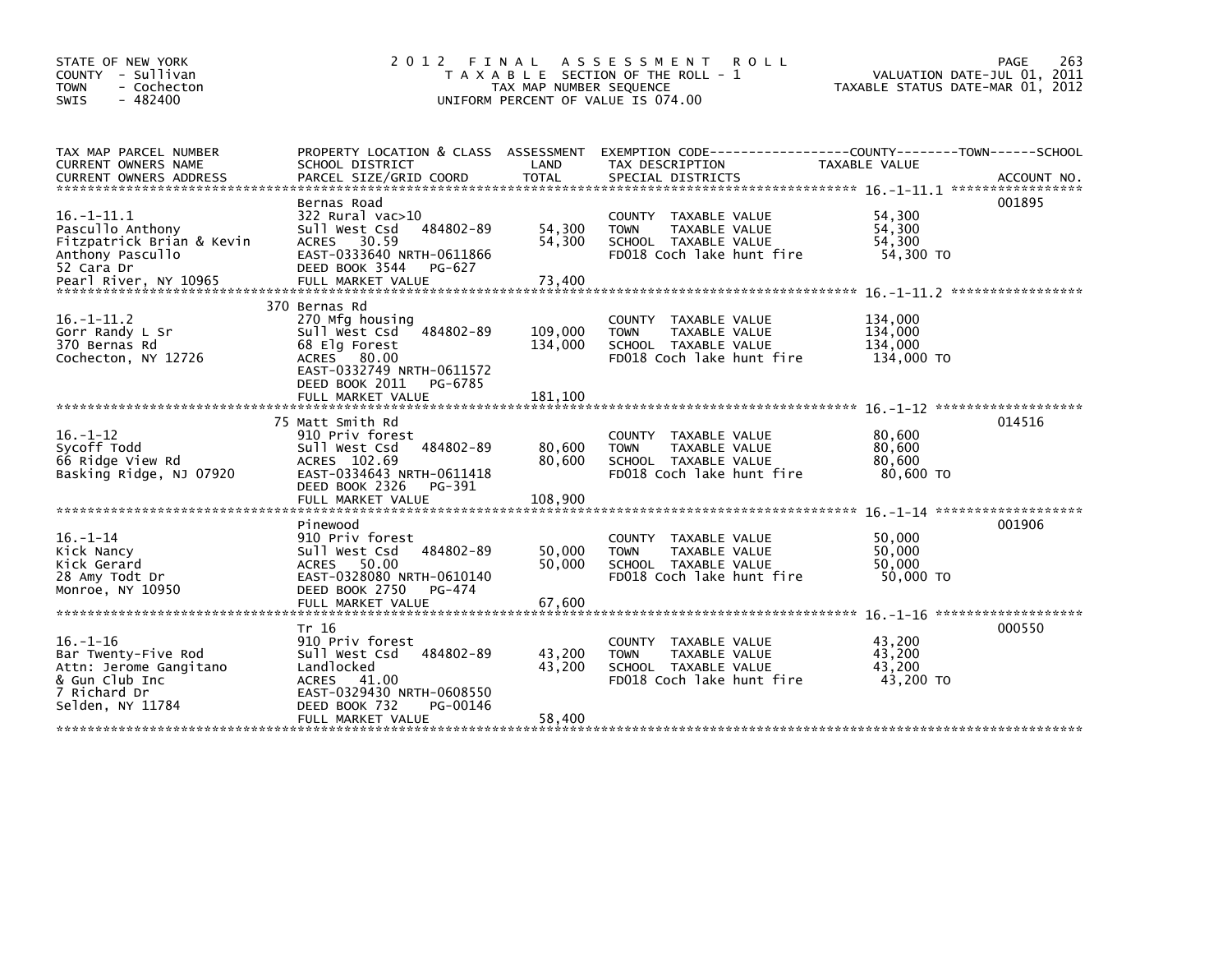| STATE OF NEW YORK<br>COUNTY - Sullivan<br>- Cochecton<br>TOWN<br>$-482400$<br>SWIS                                    | 2012 FINAL ASSESSMENT                                                                                                                                                 | T A X A B L E SECTION OF THE ROLL - 1<br>TAX MAP NUMBER SEQUENCE<br>UNIFORM PERCENT OF VALUE IS 074.00 | VALUATION DATE-JUL 01, 2011<br>TAXABLE STATUS DATE-MAR 01, 2012                                                                          | PAGE<br>264                                                     |                  |
|-----------------------------------------------------------------------------------------------------------------------|-----------------------------------------------------------------------------------------------------------------------------------------------------------------------|--------------------------------------------------------------------------------------------------------|------------------------------------------------------------------------------------------------------------------------------------------|-----------------------------------------------------------------|------------------|
| TAX MAP PARCEL NUMBER<br>CURRENT OWNERS NAME<br><b>CURRENT OWNERS ADDRESS</b>                                         | SCHOOL DISTRICT<br>PARCEL SIZE/GRID COORD                                                                                                                             | LAND<br><b>TOTAL</b>                                                                                   | PROPERTY LOCATION & CLASS ASSESSMENT EXEMPTION CODE----------------COUNTY-------TOWN------SCHOOL<br>TAX DESCRIPTION<br>SPECIAL DISTRICTS | TAXABLE VALUE                                                   | ACCOUNT NO.      |
| $16. - 1 - 17$<br>Bar Twenty-Five Rod<br>Attn: Jerome Gangitano<br>& Gun Club Inc<br>7 Richard Dr<br>Selden, NY 11784 | Cr 115<br>910 Priv forest<br>Sull West Csd 484802-89<br>Landlocked<br>ACRES 113.00<br>EAST-0331190 NRTH-0609080<br>DEED BOOK 732<br>PG-00146<br>FULL MARKET VALUE     | 98,820<br>118,820<br>160.600                                                                           | COUNTY TAXABLE VALUE<br>TAXABLE VALUE<br><b>TOWN</b><br>SCHOOL TAXABLE VALUE<br>FD018 Coch lake hunt fire                                | 118,820<br>118,820<br>118,820<br>118,820 TO                     | 000511           |
|                                                                                                                       | Cr 115                                                                                                                                                                |                                                                                                        |                                                                                                                                          |                                                                 | 013010           |
| $16. - 1 - 18$<br>Cavanna Victoria<br>Skibichi Rosemary<br>Lee Maria<br>26 Oakridge Way<br>Shrewsbury, MA 01545       | 240 Rural res<br>484802-89<br>Sull West Csd<br>80 Elig Acres<br>ACRES 110.00<br>EAST-0333680 NRTH-0609420<br>DEED BOOK 2108<br>PG-334                                 | 107,400<br>157,400                                                                                     | FOREST LND 47460<br>COUNTY TAXABLE VALUE<br><b>TOWN</b><br>TAXABLE VALUE<br>SCHOOL TAXABLE VALUE<br>FD018 Coch lake hunt fire            | 51,200<br>51,200<br>106.200<br>106,200<br>106,200<br>157,400 TO | 51,200           |
| MAY BE SUBJECT TO PAYMENT<br>UNDER RPTL480A UNTIL 2021                                                                | FULL MARKET VALUE                                                                                                                                                     | 212,700                                                                                                |                                                                                                                                          |                                                                 |                  |
|                                                                                                                       |                                                                                                                                                                       |                                                                                                        |                                                                                                                                          |                                                                 |                  |
| $16. - 1 - 19$<br>Cavanna Victoria<br>Skibichi Rosemary<br>Lee Maria<br>26 Oakridge Way<br>Shrewsbury, MA 01545       | $Cr$ 115<br>322 Rural vac>10<br>Sull West Csd 484802-89<br>38 Elig Acres<br>ACRES 50.00<br>EAST-0332750 NRTH-0608090<br>DEED BOOK 2108<br>PG-334<br>FULL MARKET VALUE | 75,000<br>75,000<br>101,400                                                                            | FOREST LND 47460<br>COUNTY TAXABLE VALUE<br><b>TOWN</b><br>TAXABLE VALUE<br>SCHOOL TAXABLE VALUE<br>FD018 Coch lake hunt fire            | 45,600<br>45,600<br>29,400<br>29,400<br>29,400<br>75,000 TO     | 013011<br>45,600 |
| MAY BE SUBJECT TO PAYMENT<br>UNDER RPTL480A UNTIL 2021                                                                |                                                                                                                                                                       |                                                                                                        |                                                                                                                                          |                                                                 |                  |
| $16. - 1 - 20$<br>De Pasquale Michael & Grace<br>119 Dailey Rd<br>Cochecton, NY 12726                                 | 119 Dailey Rd<br>210 1 Family Res<br>Sull West Csd 484802-89<br><b>ACRES</b><br>9.50<br>EAST-0329920 NRTH-0607930<br>DEED BOOK 856<br>PG-00059<br>FULL MARKET VALUE   | 47,300<br>126,600<br>171,100                                                                           | 41834<br>STAR EN<br>COUNTY TAXABLE VALUE<br>TAXABLE VALUE<br><b>TOWN</b><br>SCHOOL TAXABLE VALUE<br>FD018 Coch lake hunt fire            | $\mathbf{0}$<br>0<br>126,600<br>126,600<br>79,950<br>126,600 TO | 003166<br>46,650 |
|                                                                                                                       | Dailey Rd                                                                                                                                                             |                                                                                                        |                                                                                                                                          |                                                                 | 003165           |
| $16. - 1 - 21$<br>De Pasquale Michael & Grace<br>181 Madison Ave<br>Oceanside, NY 11572                               | 314 Rural vac<10<br>Sull West Csd 484802-89<br><b>ACRES</b><br>4.00<br>EAST-0329960 NRTH-0607730<br>DEED BOOK 856<br>PG-00057                                         | 13,600<br>13,600                                                                                       | COUNTY TAXABLE VALUE<br><b>TOWN</b><br>TAXABLE VALUE<br>SCHOOL TAXABLE VALUE<br>FD018 Coch lake hunt fire                                | 13,600<br>13,600<br>13,600<br>13,600 TO                         |                  |
|                                                                                                                       | FULL MARKET VALUE                                                                                                                                                     | 18,400                                                                                                 |                                                                                                                                          |                                                                 |                  |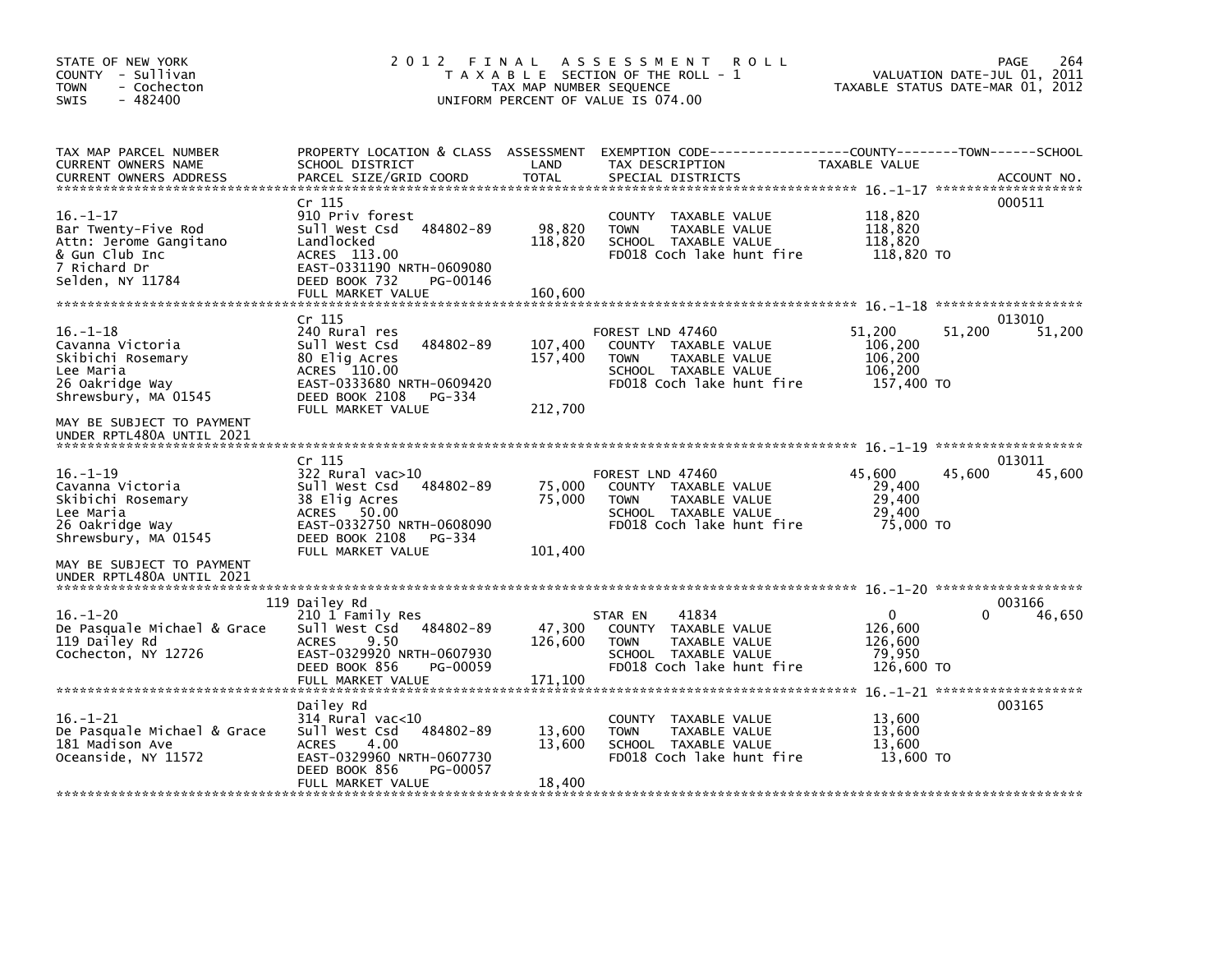| STATE OF NEW YORK   | 2012 FINAL ASSESSMENT ROLL            | 265<br>PAGE                      |
|---------------------|---------------------------------------|----------------------------------|
| COUNTY - Sullivan   | T A X A B L E SECTION OF THE ROLL - 1 | VALUATION DATE-JUL 01, 2011      |
| TOWN<br>- Cochecton | MAP SECTION - 016                     | TAXABLE STATUS DATE-MAR 01, 2012 |
| - 482400<br>SWIS    | SUB-SECTION-                          | RPS150/V04/L015                  |
|                     | UNIFORM PERCENT OF VALUE IS 074.00    | CURRENT DATE 6/19/2012           |

## \*\*\* S P E C I A L D I S T R I C T S U M M A R Y \*\*\*

| CODE | DISTRICT NAME        | <b>PARCELS</b> | TOTAL EXTENSION<br>TYPF | EXTENSION<br>VALUE | AD VALOREM<br>VALUE | <b>FXFMPT</b><br>AMOUNT | <b>TAXABLE</b><br>VALUE |
|------|----------------------|----------------|-------------------------|--------------------|---------------------|-------------------------|-------------------------|
|      | FD018 Coch lake hunt |                | 27 TOTAL                |                    | 2772,070            |                         | 2772.070                |

## \*\*\* S C H O O L D I S T R I C T S U M M A R Y \*\*\*

| CODE             | DISTRICT NAME               | <b>TOTAL</b><br><b>PARCELS</b> | ASSESSED<br>LAND    | ASSESSED<br><b>TOTAL</b> | <b>EXEMPT</b><br><b>AMOUNT</b> | <b>TOTAL</b><br><b>TAXABLE</b> | <b>STAR</b><br><b>AMOUNT</b> | <b>STAR</b><br><b>TAXABLE</b> |
|------------------|-----------------------------|--------------------------------|---------------------|--------------------------|--------------------------------|--------------------------------|------------------------------|-------------------------------|
| 484802           | West Csd<br>Sull            | 27                             | 1637.010            | 2772.070                 | 110.160                        | 2661.910                       | 207.450                      | 2454,460                      |
|                  | SUB-TOTAL                   | 27                             | 1637.010            | 2772.070                 | 110.160                        | 2661.910                       | 207.450                      | 2454,460                      |
| 482289<br>484889 | Jy Library<br>West Sull Lib | 8<br>19                        | 524,200<br>1112.810 | 966,850<br>1805,220      | 64,560<br>45,600               | 902,290<br>1759.620            | 93,300<br>114.150            | 808,990<br>1645,470           |
|                  | T O T A L                   | 54                             | 3274.020            | 5544,140                 | 220,320                        | 5323,820                       | 414,900                      | 4908.920                      |

#### \*\*\* S Y S T E M C O D E S S U M M A R Y \*\*\*

NO SYSTEM EXEMPTIONS AT THIS LEVEL

#### \*\*\* E X E M P T I O N S U M M A R Y \*\*\*

| CODE                    | DESCRIPTION                          | <b>TOTAL</b><br><b>PARCELS</b> | <b>COUNTY</b>     | <b>TOWN</b>       | <b>SCHOOL</b>               |
|-------------------------|--------------------------------------|--------------------------------|-------------------|-------------------|-----------------------------|
| 41720<br>41834<br>41854 | AGRI DIST<br>STAR EN<br>STAR B       |                                | 13,360            | 13,360            | 13,360<br>139.950<br>67,500 |
| 47460                   | FOREST<br><b>LND</b><br><b>TOTAL</b> |                                | 96,800<br>110,160 | 96,800<br>110,160 | 96.800<br>317,610           |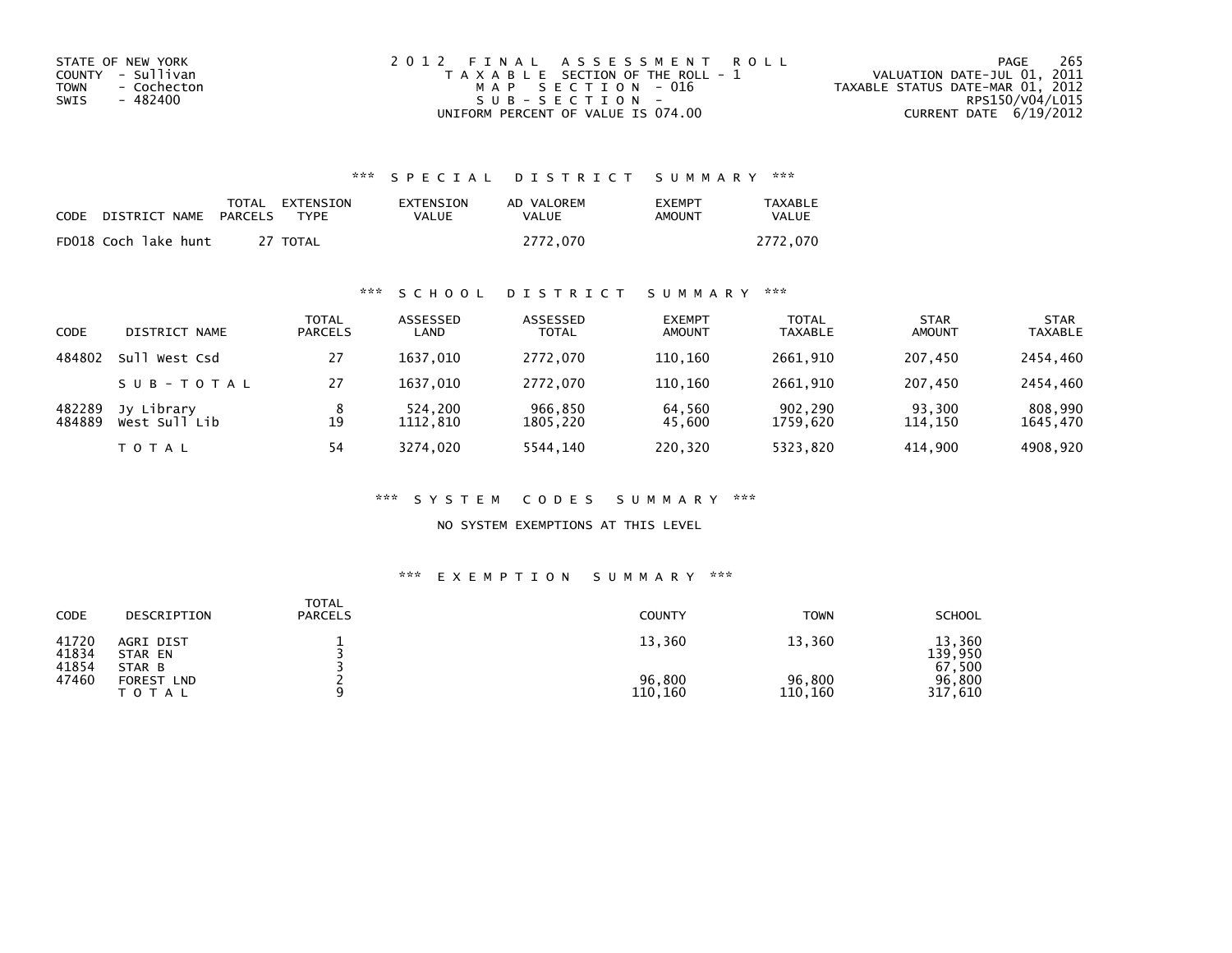| STATE OF NEW YORK   | 2012 FINAL ASSESSMENT ROLL            | 266<br>PAGE                      |
|---------------------|---------------------------------------|----------------------------------|
| COUNTY - Sullivan   | T A X A B L E SECTION OF THE ROLL - 1 | VALUATION DATE-JUL 01, 2011      |
| TOWN<br>- Cochecton | MAP SECTION - 016                     | TAXABLE STATUS DATE-MAR 01, 2012 |
| - 482400<br>SWIS    | SUB-SECTION-                          | RPS150/V04/L015                  |
|                     | UNIFORM PERCENT OF VALUE IS 074.00    | CURRENT DATE $6/19/2012$         |

# \*\*\* G R A N D T O T A L S \*\*\*

| ROLL       | DESCRIPTION    | <b>TOTAL</b>   | ASSESSED     | <b>\SSESSED</b> | <b>TAXABLE</b> | <b>TAXABLE</b> | <b>TAXABLE</b> | <b>STAR</b>    |
|------------|----------------|----------------|--------------|-----------------|----------------|----------------|----------------|----------------|
| <b>SEC</b> |                | <b>PARCELS</b> | LAND         | <b>TOTAL</b>    | COUNTY         | <b>TOWN</b>    | <b>SCHOOL</b>  | <b>TAXABLE</b> |
|            | <b>TAXABLE</b> |                | 1637<br>,010 | רכר<br>.070     | 2661,910       | 2661,910       | 2661,910       | 2454,460       |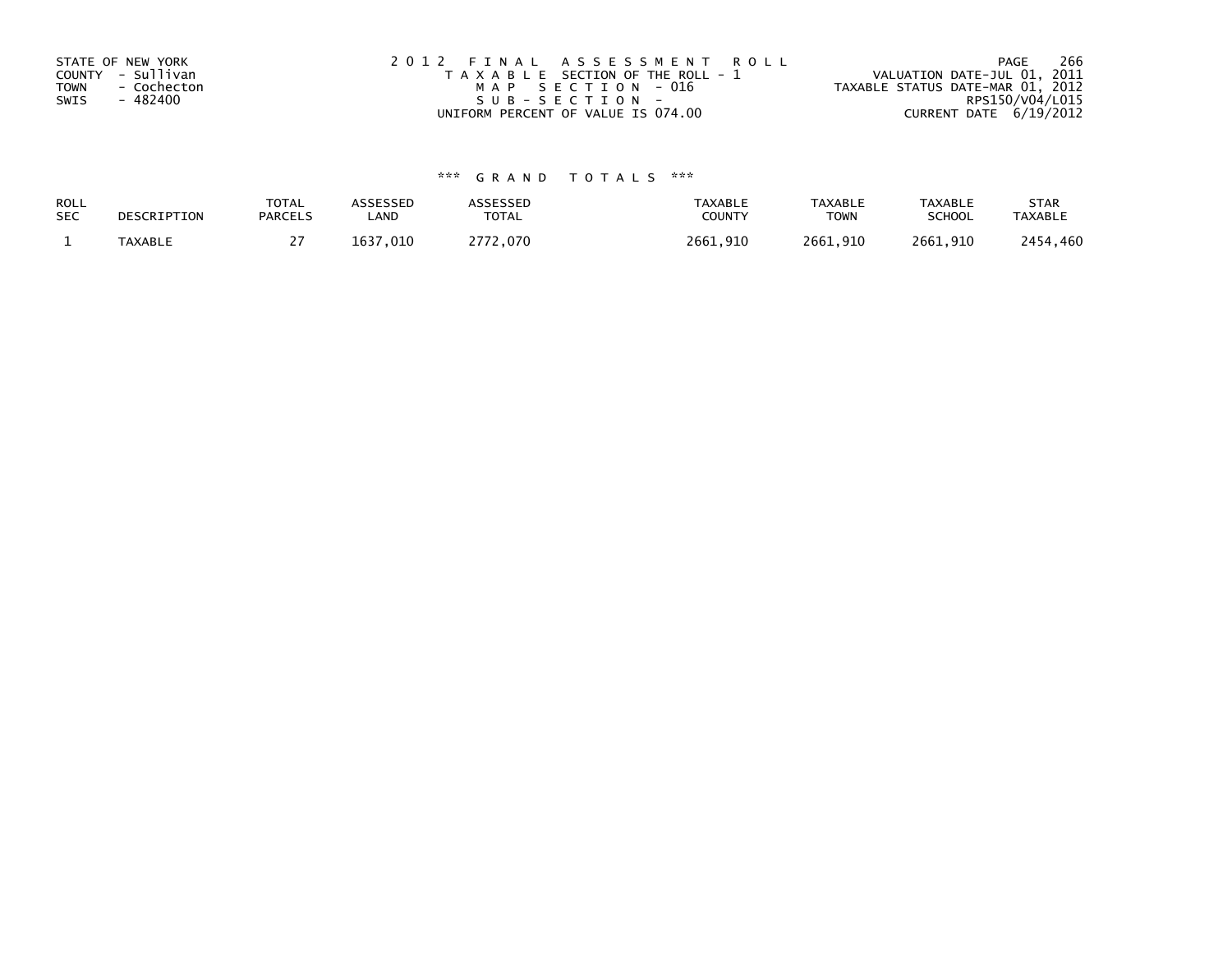| STATE OF NEW YORK<br>COUNTY - Sullivan<br><b>TOWN</b><br>- Cochecton<br>$-482400$<br>SWIS       | 2 0 1 2                                                                                                                                                               | FINAL<br>TAX MAP NUMBER SEQUENCE     | A S S E S S M E N T<br><b>ROLL</b><br>T A X A B L E SECTION OF THE ROLL - 1<br>UNIFORM PERCENT OF VALUE IS 074.00                     | TAXABLE STATUS DATE-MAR 01, 2012                                            | PAGE<br>267<br>VALUATION DATE-JUL 01, 2011 |
|-------------------------------------------------------------------------------------------------|-----------------------------------------------------------------------------------------------------------------------------------------------------------------------|--------------------------------------|---------------------------------------------------------------------------------------------------------------------------------------|-----------------------------------------------------------------------------|--------------------------------------------|
| TAX MAP PARCEL NUMBER<br>CURRENT OWNERS NAME<br><b>CURRENT OWNERS ADDRESS</b>                   | PROPERTY LOCATION & CLASS ASSESSMENT<br>SCHOOL DISTRICT<br>PARCEL SIZE/GRID COORD                                                                                     | LAND<br><b>TOTAL</b>                 | TAX DESCRIPTION<br>SPECIAL DISTRICTS                                                                                                  | TAXABLE VALUE                                                               | ACCOUNT NO.                                |
|                                                                                                 | 200 Buff Rd                                                                                                                                                           |                                      |                                                                                                                                       |                                                                             | 005370                                     |
| $17. - 1 - 1.1$<br>McKeegan James<br>Brody Lisa<br>200 Buff Rd<br>Cochecton, NY 12726           | 240 Rural res<br>484802-89<br>Sull West Csd<br>61.83<br><b>ACRES</b><br>EAST-0326070 NRTH-0608820<br>DEED BOOK 1782<br>PG-0060<br>FULL MARKET VALUE                   | 102,000 STAR B<br>200,000<br>270,300 | AGRI DIST 41720<br>41854<br>COUNTY TAXABLE VALUE<br><b>TOWN</b><br>TAXABLE VALUE<br>SCHOOL TAXABLE VALUE<br>FD018 Coch lake hunt fire | 37,910<br>37,910<br>$\Omega$<br>162,090<br>162,090<br>139,590<br>200,000 TO | 37,910<br>22,500<br>0                      |
| MAY BE SUBJECT TO PAYMENT<br>UNDER AGDIST LAW TIL 2016                                          |                                                                                                                                                                       |                                      |                                                                                                                                       |                                                                             |                                            |
| $17 - 1 - 1.2$<br>Rovitz Debra<br>215 Buff Rd<br>Cochecton, NY 12726                            | Tr 16<br>$314$ Rural vac<10<br>Sull West Csd<br>484802-89<br><b>ACRES</b><br>3.10<br>EAST-0326750 NRTH-0608702<br>DEED BOOK 1356<br>PG-00180<br>FULL MARKET VALUE     | 16,000<br>16,000<br>21,600           | COUNTY<br>TAXABLE VALUE<br>TAXABLE VALUE<br><b>TOWN</b><br>SCHOOL TAXABLE VALUE<br>FD018 Coch lake hunt fire                          | 16,000<br>16,000<br>16,000<br>16,000 TO                                     | 011050                                     |
|                                                                                                 |                                                                                                                                                                       |                                      |                                                                                                                                       |                                                                             |                                            |
| $17. - 1 - 1.4$<br>Cerami Joseph<br>Cerami Paula<br>20 Vickies Pl<br>Millington, NJ 07946       | 185 Buff Rd<br>240 Rural res<br>Sull West Csd<br>484802-89<br>ACRES 17.21<br>EAST-0326704 NRTH-0625583<br>DEED BOOK 1140<br>PG-00204<br>FULL MARKET VALUE             | 51,420<br>101,420<br>137,100         | COUNTY TAXABLE VALUE<br><b>TOWN</b><br>TAXABLE VALUE<br>SCHOOL TAXABLE VALUE<br>FD018 Coch lake hunt fire                             | 101,420<br>101,420<br>101,420<br>101,420 TO                                 | 006860                                     |
|                                                                                                 | 215 Buff Rd                                                                                                                                                           |                                      |                                                                                                                                       |                                                                             |                                            |
| $17. - 1 - 1.5$<br>Rovitz Stephen<br>Rovitz Debra<br>215 Buff Rd<br>Cochecton, NY 12726         | 210 1 Family Res<br>Sull West Csd<br>484802-89<br>2.75<br><b>ACRES</b><br>EAST-0326756 NRTH-0608501<br>DEED BOOK 1027<br>PG-00017                                     | 24,000<br>106,400                    | 41854<br>STAR B<br>COUNTY TAXABLE VALUE<br>TAXABLE VALUE<br><b>TOWN</b><br>SCHOOL TAXABLE VALUE<br>FD018 Coch lake hunt fire          | $\mathbf{0}$<br>106,400<br>106,400<br>83,900<br>106,400 TO                  | 22,500<br>$\Omega$                         |
|                                                                                                 | FULL MARKET VALUE                                                                                                                                                     | 143,800                              |                                                                                                                                       |                                                                             |                                            |
| $17. - 1 - 1.6$<br>Fredenburg Richard<br>Fredenburg Renee<br>245 Buff Rd<br>Cochecton, NY 12726 | 245 Buff Rd<br>210 1 Family Res<br>Sull West Csd<br>484802-89<br>4.22<br><b>ACRES</b><br>EAST-0326816 NRTH-0607946<br>DEED BOOK 1278<br>PG-00001<br>FULL MARKET VALUE | 29,300<br>115,000<br>155,400         | 41854<br>STAR B<br>COUNTY TAXABLE VALUE<br><b>TOWN</b><br>TAXABLE VALUE<br>SCHOOL TAXABLE VALUE<br>FD018 Coch lake hunt fire          | $\Omega$<br>115,000<br>115,000<br>92.500<br>115,000 TO                      | 22,500<br>$\Omega$                         |
|                                                                                                 |                                                                                                                                                                       |                                      |                                                                                                                                       |                                                                             |                                            |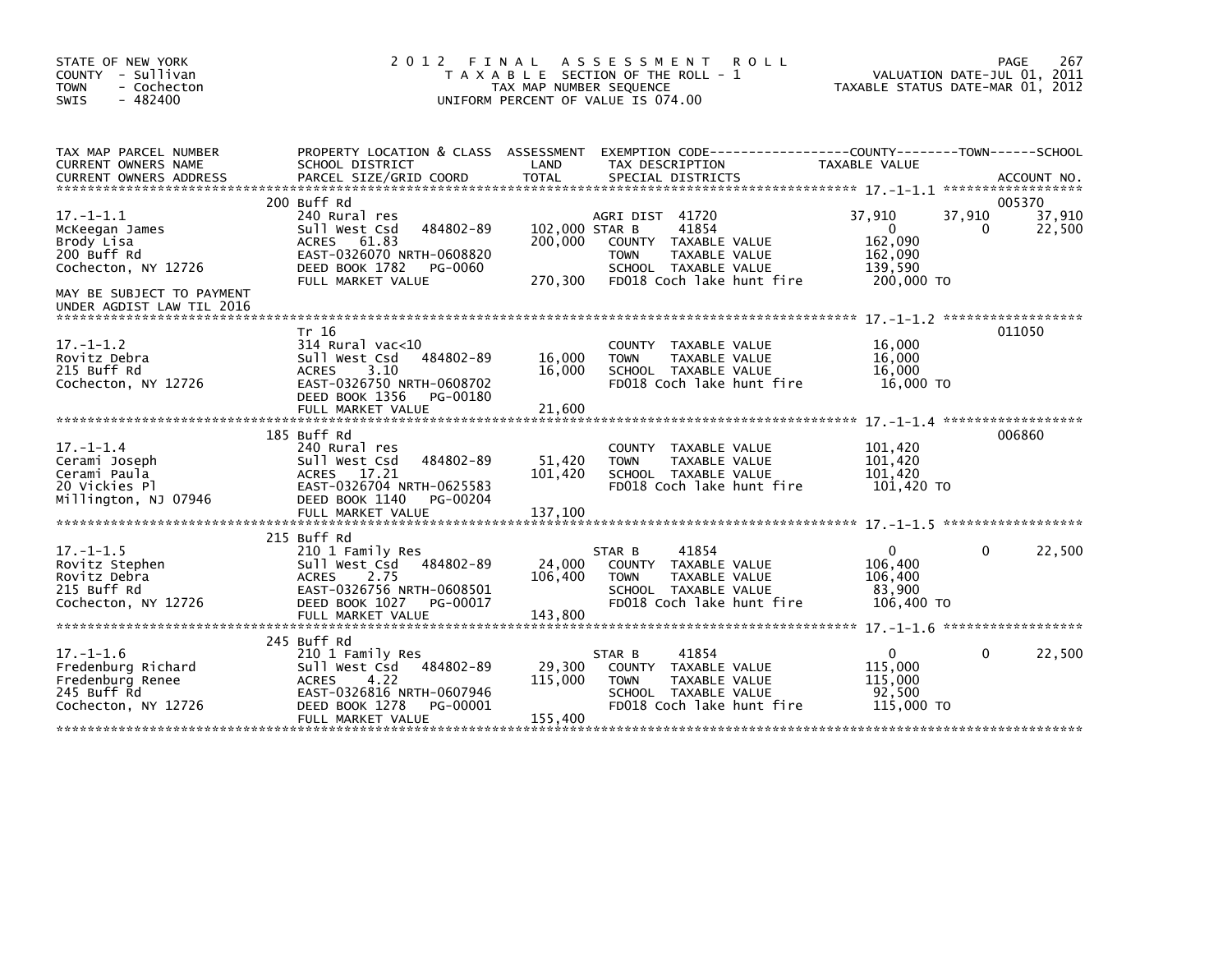| STATE OF NEW YORK<br>COUNTY - Sullivan<br><b>TOWN</b><br>- Cochecton<br>$-482400$<br><b>SWIS</b>          | 2 0 1 2                                                                                                                                                          | FINAL<br>TAX MAP NUMBER SEQUENCE | A S S E S S M E N T<br><b>ROLL</b><br>T A X A B L E SECTION OF THE ROLL - 1<br>UNIFORM PERCENT OF VALUE IS 074.00                | TAXABLE STATUS DATE-MAR 01, 2012                             | 268<br>PAGE<br>VALUATION DATE-JUL 01, 2011 |
|-----------------------------------------------------------------------------------------------------------|------------------------------------------------------------------------------------------------------------------------------------------------------------------|----------------------------------|----------------------------------------------------------------------------------------------------------------------------------|--------------------------------------------------------------|--------------------------------------------|
| TAX MAP PARCEL NUMBER<br>CURRENT OWNERS NAME<br><b>CURRENT OWNERS ADDRESS</b>                             | PROPERTY LOCATION & CLASS ASSESSMENT<br>SCHOOL DISTRICT<br>PARCEL SIZE/GRID COORD                                                                                | LAND<br><b>TOTAL</b>             | EXEMPTION CODE-----------------COUNTY-------TOWN------SCHOOL<br>TAX DESCRIPTION<br>SPECIAL DISTRICTS                             | TAXABLE VALUE                                                | ACCOUNT NO.                                |
| $17. - 1 - 2$<br>Pomes Richard<br>Pomes Linda M<br>19 Tyler Rd<br>Narrowsburg, NY 12764                   | Tr 16<br>120 Field crops<br>484802-89<br>Sull West Csd<br>ACRES 107.90<br>EAST-0326210 NRTH-0606480<br>DEED BOOK 3580<br>PG-576<br>FULL MARKET VALUE             | 117,900<br>121,700<br>164,500    | AGRI DIST 41720<br>COUNTY TAXABLE VALUE<br>TAXABLE VALUE<br><b>TOWN</b><br>SCHOOL TAXABLE VALUE<br>FD018 Coch lake hunt fire     | 52,210<br>52,210<br>69,490<br>69,490<br>69,490<br>121,700 TO | 006220<br>52,210                           |
| MAY BE SUBJECT TO PAYMENT<br>UNDER AGDIST LAW TIL 2016                                                    | Tr 16                                                                                                                                                            |                                  |                                                                                                                                  |                                                              | 006140                                     |
| $17. - 1 - 3.1$<br>Pomes Linda & Richard<br>Jay Thomas C<br>19 Tyler Rd<br>Narrowsburg, NY 12764          | $322$ Rural vac $>10$<br>484802-89<br>Sull West Csd<br>ACRES 14.10<br>EAST-0327440 NRTH-0606540<br>DEED BOOK 3580<br>PG-582                                      | 30,150<br>30,150                 | <b>COUNTY</b><br>TAXABLE VALUE<br><b>TOWN</b><br>TAXABLE VALUE<br>SCHOOL TAXABLE VALUE<br>FD018 Coch lake hunt fire              | 30,150<br>30,150<br>30,150<br>30,150 TO                      |                                            |
|                                                                                                           | FULL MARKET VALUE                                                                                                                                                | 40,700                           |                                                                                                                                  |                                                              |                                            |
| $17. - 1 - 3.2$<br>Ropke Christian F<br>Ropke Stella E<br>Box 45<br>Narrowsburg, NY 12764                 | Tr 16<br>322 Rural vac>10<br>Sull West Csd<br>484802-89<br><b>ACRES</b><br>77.70<br>EAST-0327439 NRTH-0607833<br>DEED BOOK 1509<br>PG-0050<br>FULL MARKET VALUE  | 87,000<br>87,000<br>117,600      | COUNTY<br>TAXABLE VALUE<br><b>TOWN</b><br>TAXABLE VALUE<br>SCHOOL TAXABLE VALUE<br>FD018 Coch lake hunt fire                     | 87,000<br>87,000<br>87,000<br>87,000 TO                      | 012530                                     |
| $17. - 1 - 4.1$<br>Weiss Kristina<br>79 Dailey Rd<br>Cochecton, NY 12726                                  | 79 Dailey Rd<br>240 Rural res<br>Sull West Csd<br>484802-89<br>ACRES 24.46<br>EAST-0328580 NRTH-0607240<br>DEED BOOK 2089<br>PG-327<br>FULL MARKET VALUE         | 43,500<br>48,500<br>65,500       | <b>COUNTY</b><br>TAXABLE VALUE<br><b>TOWN</b><br>TAXABLE VALUE<br>SCHOOL TAXABLE VALUE                                           | 48,500<br>48,500<br>48,500                                   |                                            |
|                                                                                                           | 85 Dailey Rd                                                                                                                                                     |                                  |                                                                                                                                  |                                                              |                                            |
| $17. - 1 - 4.2$<br>The IPEW Trust<br>Irving Weston<br>85 Dailey Rd<br>Cochecton, NY 12726                 | 210 1 Family Res<br>Sull West Csd<br>484802-89<br>5.00 BANK C40280<br>ACRES<br>EAST-0327490 NRTH-0608850<br>DEED BOOK 3128<br>PG-666                             | 27,000<br>172,500                | 41834<br>STAR EN<br>COUNTY<br>TAXABLE VALUE<br>TAXABLE VALUE<br><b>TOWN</b><br>SCHOOL TAXABLE VALUE<br>FD018 Coch lake hunt fire | 0<br>172,500<br>172,500<br>125,850<br>172,500 TO             | 46,650<br>0                                |
|                                                                                                           | FULL MARKET VALUE                                                                                                                                                | 233,100                          |                                                                                                                                  |                                                              |                                            |
| $17. - 1 - 4.3$<br>Molinaro Eugene<br>Molinaro Eugene & Lawrence<br>447 Westcolang Rd<br>Hawley, PA 18428 | Dailey Rd<br>312 Vac w/imprv<br>Sull West Csd<br>484802-89<br><b>ACRES</b><br>3.19<br>EAST-0328732 NRTH-0607830<br>DEED BOOK 3284<br>PG-164<br>FULL MARKET VALUE | 13,800<br>13,800<br>18,600       | <b>COUNTY</b><br>TAXABLE VALUE<br><b>TOWN</b><br>TAXABLE VALUE<br>SCHOOL TAXABLE VALUE                                           | 13,800<br>13,800<br>13,800                                   |                                            |
|                                                                                                           |                                                                                                                                                                  |                                  |                                                                                                                                  |                                                              |                                            |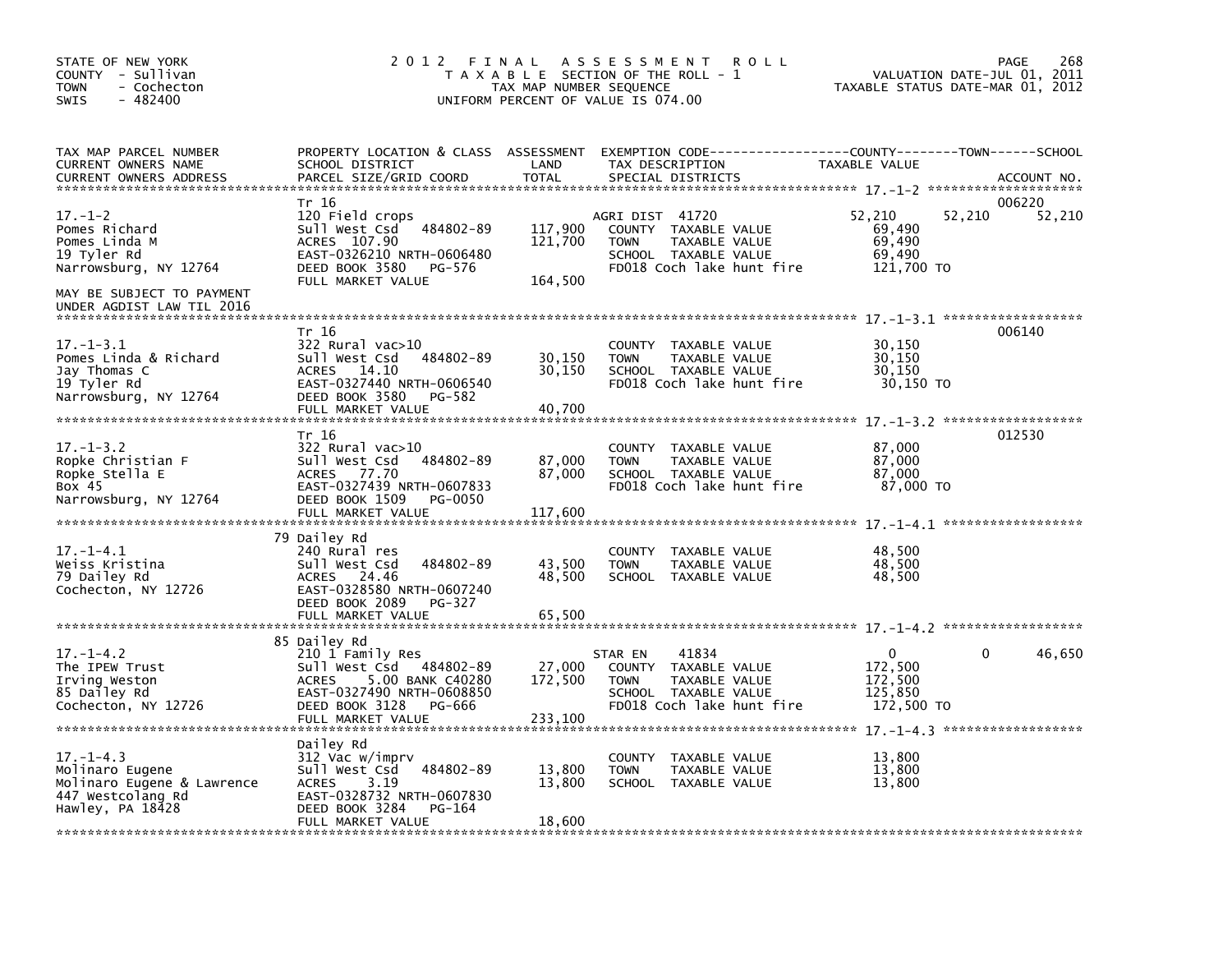| STATE OF NEW YORK<br>COUNTY - Sullivan<br><b>TOWN</b><br>- Cochecton<br>$-482400$<br><b>SWIS</b>                    | 2 0 1 2<br>FINAL                                                                                                                                                               | TAX MAP NUMBER SEQUENCE             | A S S E S S M E N T<br><b>ROLL</b><br>T A X A B L E SECTION OF THE ROLL - 1<br>UNIFORM PERCENT OF VALUE IS 074.00                                                                                      |                                                                       | 269<br><b>PAGE</b><br>2011<br>VALUATION DATE-JUL 01,<br>TAXABLE STATUS DATE-MAR 01, 2012 |
|---------------------------------------------------------------------------------------------------------------------|--------------------------------------------------------------------------------------------------------------------------------------------------------------------------------|-------------------------------------|--------------------------------------------------------------------------------------------------------------------------------------------------------------------------------------------------------|-----------------------------------------------------------------------|------------------------------------------------------------------------------------------|
| TAX MAP PARCEL NUMBER<br>CURRENT OWNERS NAME<br>CURRENT OWNERS ADDRESS                                              | PROPERTY LOCATION & CLASS ASSESSMENT<br>SCHOOL DISTRICT<br>PARCEL SIZE/GRID COORD                                                                                              | LAND<br><b>TOTAL</b>                | EXEMPTION CODE------------------COUNTY--------TOWN------SCHOOL<br>TAX DESCRIPTION<br>SPECIAL DISTRICTS                                                                                                 | TAXABLE VALUE                                                         | ACCOUNT NO.                                                                              |
| $17. - 1 - 5.1$<br>Molinaro Raymond V<br>348 Buff Rd<br>Cochecton, NY 12726                                         | 348 Buff Rd<br>210 1 Family Res<br>Sull West Csd 484802-89<br><b>ACRES</b><br>7.18<br>EAST-0327967 NRTH-0606237<br>DEED BOOK 2492<br>PG-226<br>FULL MARKET VALUE               | 43,900 STAR B<br>162,400<br>219,500 | COMBAT VET 41131<br>41854<br>COUNTY TAXABLE VALUE<br><b>TOWN</b><br>TAXABLE VALUE<br>SCHOOL TAXABLE VALUE<br>FD018 Coch lake hunt fire                                                                 | 33,750<br>$\Omega$<br>128,650<br>128,650<br>139.900<br>162,400 TO     | 016785<br>$\mathbf{0}$<br>33,750<br>22,500<br>0                                          |
| $17. - 1 - 5.2$<br>Molinaro Lawrence<br>54 Dailey Rd<br>Cochecton, NY 12726                                         | Dailey Rd<br>311 Res vac land<br>Sull West Csd<br>484802-89<br>ACRES<br>1.37<br>EAST-0328263 NRTH-0603390<br>DEED BOOK 1861<br>PG-167<br>FULL MARKET VALUE                     | 1,500<br>1,500<br>2.000             | COUNTY TAXABLE VALUE<br><b>TOWN</b><br>TAXABLE VALUE<br>SCHOOL TAXABLE VALUE<br>FD018 Coch lake hunt fire                                                                                              | 1,500<br>1,500<br>1,500<br>1,500 TO                                   | 016785                                                                                   |
| $17. - 1 - 6$<br>Dailey Richard D<br>16 Dailey Rd<br>Cochecton, NY 12726                                            | 16 Dailey Rd<br>220 2 Family Res<br>Sull West Csd 484802-89<br>2.20 BANK C30614<br><b>ACRES</b><br>EAST-0327400 NRTH-0605320<br>DEED BOOK 1734<br>PG-0157<br>FULL MARKET VALUE | 109,300<br>147,700                  | 50 PCT OF VALUE USED FOR EXEMPTION PURPOSES<br>41804<br>AGED-S<br>41834<br>21,200 STAR EN<br>COUNTY TAXABLE VALUE<br><b>TOWN</b><br>TAXABLE VALUE<br>SCHOOL TAXABLE VALUE<br>FD018 Coch lake hunt fire | $\Omega$<br>$\mathbf 0$<br>109.300<br>109,300<br>57.185<br>109,300 TO | 2760<br>0<br>5,465<br>$\Omega$<br>46,650                                                 |
| $17. - 1 - 7$<br>Molinaro Lawrence<br>54 Dailey Rd<br>Cochecton, NY 12726                                           | Tr 8<br>$314$ Rural vac< $10$<br>Sull West Csd 484802-89<br>FRNT 100.00 DPTH 209.00<br>EAST-0328140 NRTH-0605970<br>DEED BOOK 1083 PG-00004<br>FULL MARKET VALUE               | 2,800<br>2,800<br>3,800             | COUNTY TAXABLE VALUE<br>TAXABLE VALUE<br><b>TOWN</b><br>SCHOOL TAXABLE VALUE<br>FD018 Coch lake hunt fire                                                                                              | 2,800<br>2,800<br>2,800<br>2,800 TO                                   | 009990                                                                                   |
| $17. - 1 - 8.1$<br>Legere Andrew & Eileen<br>Cafiero Louis & Yvonne<br>11308 Silverwood Ct<br>Spring Hill, FL 34609 | 30 Dailey Rd<br>210 1 Family Res<br>Sull West Csd<br>484802-89<br>35.00<br><b>ACRES</b><br>EAST-0328970 NRTH-0605290<br>DEED BOOK 1898<br>PG-62                                | 69,500<br>115,600                   | COUNTY TAXABLE VALUE<br>TAXABLE VALUE<br><b>TOWN</b><br>SCHOOL TAXABLE VALUE<br>FD018 Coch lake hunt fire                                                                                              | 115,600<br>115,600<br>115,600<br>115,600 TO                           | 008315                                                                                   |
| $17. - 1 - 8.2$<br>Molinaro Lorenzo<br>40 Ocean Pkwy Apt 4D<br>Brooklyn, NY 11218                                   | 26 Dailey<br>270 Mfg housing<br>Sull West Csd<br>484802-89<br><b>ACRES</b><br>6.93<br>EAST-0327550 NRTH-0605470<br>DEED BOOK 3223<br>PG-36<br>FULL MARKET VALUE                | 30,900<br>35,900<br>48.500          | COUNTY TAXABLE VALUE<br>TAXABLE VALUE<br><b>TOWN</b><br>SCHOOL TAXABLE VALUE<br>FD018 Coch lake hunt fire                                                                                              | 35.900<br>35,900<br>35,900<br>35,900 TO                               | 003170                                                                                   |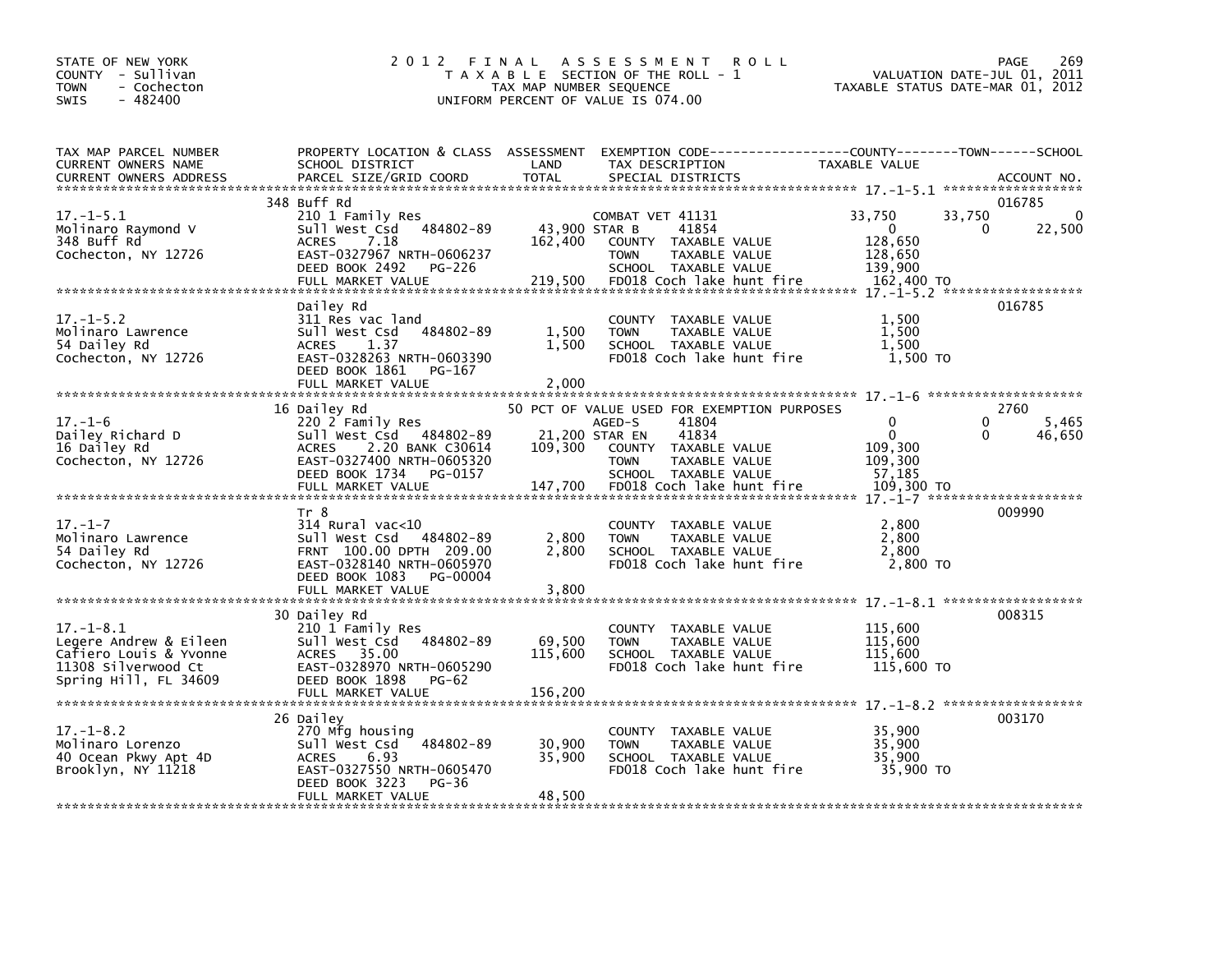| STATE OF NEW YORK<br>COUNTY - Sullivan<br>- Cochecton<br><b>TOWN</b><br>$-482400$<br>SWIS       | 2012 FINAL                                                                                                                                                              | TAX MAP NUMBER SEQUENCE     | ASSESSMENT ROLL<br>T A X A B L E SECTION OF THE ROLL - 1<br>UNIFORM PERCENT OF VALUE IS 074.00                                |                                                                                             | 270<br>PAGE<br>VALUATION DATE-JUL 01, 2011<br>TAXABLE STATUS DATE-MAR 01, 2012 |
|-------------------------------------------------------------------------------------------------|-------------------------------------------------------------------------------------------------------------------------------------------------------------------------|-----------------------------|-------------------------------------------------------------------------------------------------------------------------------|---------------------------------------------------------------------------------------------|--------------------------------------------------------------------------------|
| TAX MAP PARCEL NUMBER<br>CURRENT OWNERS NAME                                                    | PROPERTY LOCATION & CLASS ASSESSMENT<br>SCHOOL DISTRICT                                                                                                                 | LAND                        | TAX DESCRIPTION                                                                                                               | EXEMPTION        CODE-----------------COUNTY-------TOWN------SCHOOL<br><b>TAXABLE VALUE</b> |                                                                                |
|                                                                                                 | 54 Dailey Rd                                                                                                                                                            |                             |                                                                                                                               |                                                                                             | 009985                                                                         |
| $17. - 1 - 9$<br>Molinaro Lawrence<br>54 Dailey Rd<br>Cochecton, NY 12726                       | 210 1 Family Res<br>484802-89<br>Sull West Csd<br>ACRES 22.10<br>EAST-0328750 NRTH-0605990<br>DEED BOOK 1083<br>PG-00008<br>FULL MARKET VALUE                           | 51,600<br>90.000<br>121,600 | 41834<br>STAR EN<br>COUNTY TAXABLE VALUE<br><b>TOWN</b><br>TAXABLE VALUE<br>SCHOOL TAXABLE VALUE<br>FD018 Coch lake hunt fire | $\mathbf{0}$<br>90.000<br>90,000<br>43,350<br>90,000 TO                                     | $\Omega$<br>46,650                                                             |
|                                                                                                 |                                                                                                                                                                         |                             |                                                                                                                               |                                                                                             |                                                                                |
| $17. - 1 - 10$<br>Fulton Viola<br>Hector Jean M<br>916 County Route 115<br>Cochecton, NY 12726  | Tr 8<br>120 Field crops<br>Sull West Csd 484802-89<br>N D F<br>25.00<br><b>ACRES</b><br>EAST-0329930 NRTH-0605890<br>DEED BOOK 3639<br>PG-387                           | 33,500<br>33,500            | AGRI DIST 41720<br>COUNTY TAXABLE VALUE<br>TAXABLE VALUE<br>TOWN<br>SCHOOL TAXABLE VALUE<br>FD018 Coch lake hunt fire         | 28,920<br>4,580<br>4,580<br>4,580<br>33,500 TO                                              | 004940<br>28,920<br>28,920                                                     |
| MAY BE SUBJECT TO PAYMENT<br>UNDER AGDIST LAW TIL 2016                                          | FULL MARKET VALUE                                                                                                                                                       | 45,300                      |                                                                                                                               |                                                                                             |                                                                                |
|                                                                                                 | Tr 8                                                                                                                                                                    |                             |                                                                                                                               |                                                                                             | 009980                                                                         |
| $17. - 1 - 11$<br>Molinaro Eugene<br>Molinaro Lawrence<br>447 Westcolang Rd<br>Hawley, PA 18428 | 322 Rural vac>10<br>sull west Csd<br>484802-89<br>ACRES 51.38<br>EAST-0329770 NRTH-0606960<br>DEED BOOK 3284<br>PG-160                                                  | 61,400<br>61,400            | COUNTY TAXABLE VALUE<br>TAXABLE VALUE<br><b>TOWN</b><br>SCHOOL TAXABLE VALUE<br>FD018 Coch lake hunt fire                     | 61,400<br>61,400<br>61,400<br>61.400 TO                                                     |                                                                                |
|                                                                                                 |                                                                                                                                                                         |                             |                                                                                                                               |                                                                                             |                                                                                |
| $17. - 1 - 12$<br>Molinaro Lawrence<br>54 Dailey Rd<br>Cochecton, NY 12726                      | Cr <sub>115</sub><br>$322$ Rural vac $>10$<br>Sull West Csd 484802-89<br>ACRES 22.80<br>EAST-0331750 NRTH-0607250<br>DEED BOOK 1083                                     | 22,800<br>22,800            | COUNTY TAXABLE VALUE<br><b>TOWN</b><br>TAXABLE VALUE<br>SCHOOL TAXABLE VALUE<br>FD018 Coch lake hunt fire                     | 22,800<br>22,800<br>22,800<br>22,800 TO                                                     | 009986                                                                         |
|                                                                                                 | FULL MARKET VALUE                                                                                                                                                       | 30,800                      |                                                                                                                               |                                                                                             | $17. - 1 - 13$ ********************                                            |
| $17. - 1 - 13$<br>Berman Robert A<br>735 Starlight Rd<br>Monticello, NY 12701                   | Cr 115<br>322 Rural vac>10<br>Sull West Csd 484802-89<br><b>landlocked</b><br>ACRES 51.07<br>EAST-0331720 NRTH-0606540<br>DEED BOOK 2714<br>PG-539<br>FULL MARKET VALUE | 99.000<br>99,000<br>133,800 | COUNTY TAXABLE VALUE<br><b>TOWN</b><br>TAXABLE VALUE<br>SCHOOL TAXABLE VALUE<br>FD018 Coch lake hunt fire                     | 99,000<br>99.000<br>99,000<br>99,000 TO                                                     | 000572                                                                         |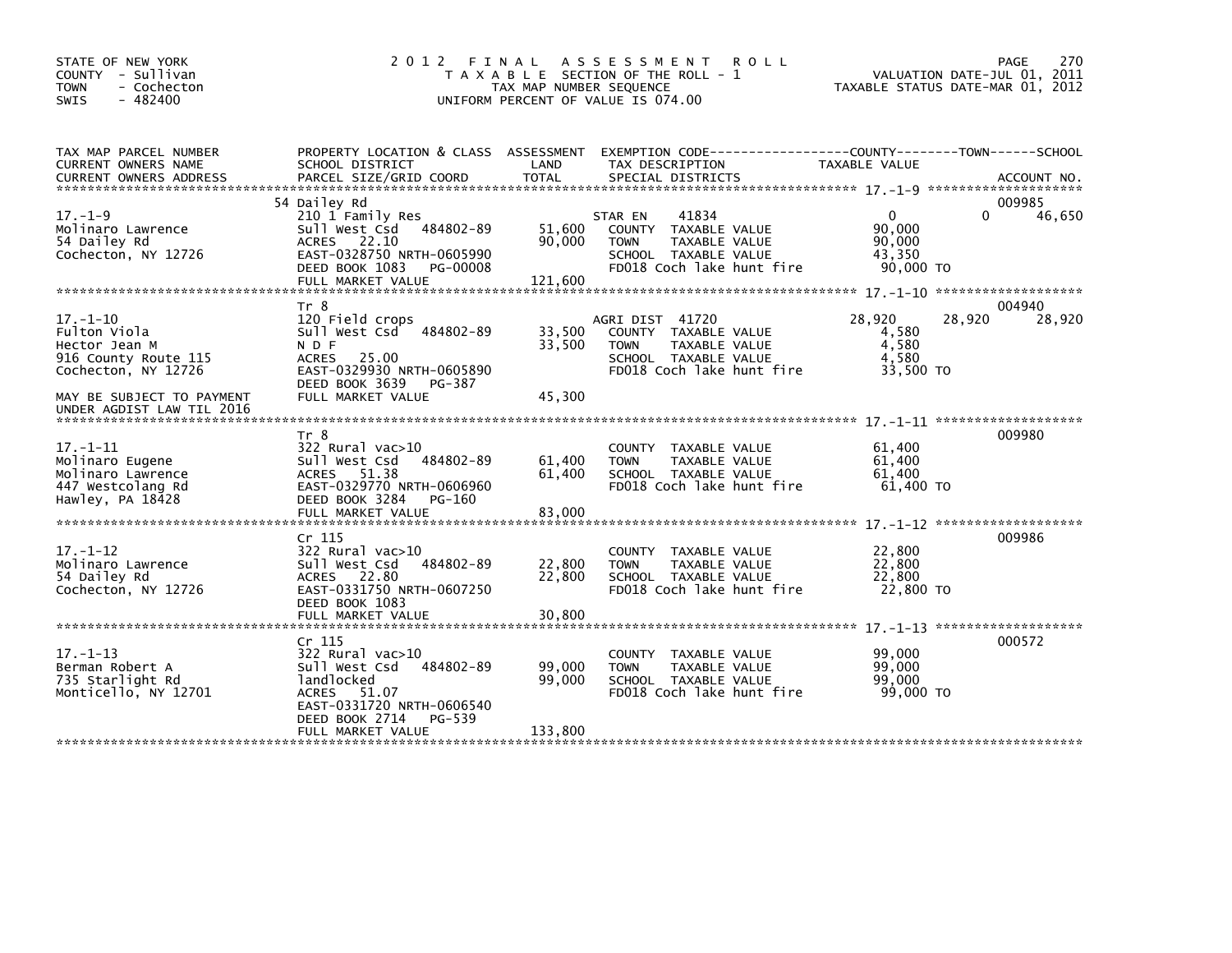| STATE OF NEW YORK<br>COUNTY - Sullivan<br><b>TOWN</b><br>- Cochecton<br>$-482400$<br><b>SWIS</b>                            | 2 0 1 2                                                                                                                                                                     | FINAL<br>TAX MAP NUMBER SEQUENCE | A S S E S S M E N T<br><b>ROLL</b><br>T A X A B L E SECTION OF THE ROLL - 1<br>UNIFORM PERCENT OF VALUE IS 074.00            |                                                   | PAGE<br>271<br>VALUATION DATE-JUL 01, 2011<br>TAXABLE STATUS DATE-MAR 01, 2012 |
|-----------------------------------------------------------------------------------------------------------------------------|-----------------------------------------------------------------------------------------------------------------------------------------------------------------------------|----------------------------------|------------------------------------------------------------------------------------------------------------------------------|---------------------------------------------------|--------------------------------------------------------------------------------|
| TAX MAP PARCEL NUMBER<br>CURRENT OWNERS NAME<br><b>CURRENT OWNERS ADDRESS</b>                                               | PROPERTY LOCATION & CLASS ASSESSMENT<br>SCHOOL DISTRICT<br>PARCEL SIZE/GRID COORD                                                                                           | LAND<br><b>TOTAL</b>             | EXEMPTION CODE-----------------COUNTY-------TOWN------SCHOOL<br>TAX DESCRIPTION<br>SPECIAL DISTRICTS                         | TAXABLE VALUE                                     | ACCOUNT NO.                                                                    |
| $17. - 1 - 14$<br>Fulton Viola<br>Hector Jean M<br>916 County Route 115<br>Cochecton, NY 12726<br>MAY BE SUBJECT TO PAYMENT | Cr 115<br>120 Field crops<br>Sull West Csd<br>484802-89<br><b>ACRES</b><br>66.00<br>EAST-0331540 NRTH-0605420<br>DEED BOOK 3639<br>PG-387<br>FULL MARKET VALUE              | 88,000<br>88,000<br>118,900      | AGRI DIST 41720<br>COUNTY TAXABLE VALUE<br><b>TOWN</b><br>TAXABLE VALUE<br>SCHOOL TAXABLE VALUE<br>FD018 Coch lake hunt fire | 69,210<br>18,790<br>18.790<br>18,790<br>88,000 TO | 004900<br>69,210<br>69,210                                                     |
| UNDER AGDIST LAW TIL 2016<br>$17. - 1 - 15$<br>Berman Robert A<br>735 Starlight Rd<br>Monticello, NY 12701                  | Cr 115 Brown Town Rd<br>240 Rural res<br>Sull West Csd<br>484802-89<br>48.30<br><b>ACRES</b><br>EAST-0333460 NRTH-0606610<br>DEED BOOK 2714<br>PG-548<br>FULL MARKET VALUE  | 128,000<br>288,900<br>390,400    | COUNTY TAXABLE VALUE<br><b>TOWN</b><br>TAXABLE VALUE<br>SCHOOL TAXABLE VALUE<br>FD018 Coch lake hunt fire                    | 288,900<br>288,900<br>288,900<br>288,900 TO       | 014050                                                                         |
| $17. - 1 - 16.1$<br>Berman Robert A<br>735 Starlight Rd<br>Monticello, NY 12701                                             | Cr 115<br>322 Rural vac>10<br>Sull West Csd<br>484802-89<br>1/24 Interest<br>ACRES 22.00<br>EAST-0332973 NRTH-0608993<br>DEED BOOK 2714<br>PG-539<br>FULL MARKET VALUE      | 62,800<br>62,800<br>84,900       | COUNTY TAXABLE VALUE<br>TAXABLE VALUE<br><b>TOWN</b><br>SCHOOL TAXABLE VALUE<br>FD018 Coch lake hunt fire                    | 62,800<br>62,800<br>62,800<br>62,800 TO           | 571<br>****************                                                        |
| $17. - 1 - 16.2$<br>Berman Robert A<br>735 Starlight Rd<br>Monticello, NY 12701                                             | Cr 115<br>260 Seasonal res<br>Sull West Csd<br>484802-89<br>ACRES 44.00<br>EAST-0333925 NRTH-0608612<br>DEED BOOK 2714<br>PG-539<br>FULL MARKET VALUE                       | 91,800<br>113,000<br>152.700     | <b>COUNTY</b><br>TAXABLE VALUE<br><b>TOWN</b><br>TAXABLE VALUE<br>SCHOOL TAXABLE VALUE<br>FD018 Coch lake hunt fire          | 113,000<br>113,000<br>113,000<br>113,000 TO       |                                                                                |
| $17. - 1 - 17.1$<br>Berman Robert A<br>735 Starlight Rd<br>Monticello, NY 12701                                             | Cr 115 Browntown Rd<br>240 Rural res<br>- WTRFNT<br>Sull West Csd<br>484802-89<br>ACRES 19.50<br>EAST-0332875 NRTH-0605370<br>DEED BOOK 2714<br>PG-539<br>FULL MARKET VALUE | 68,300<br>123,900<br>167,400     | <b>COUNTY</b><br>TAXABLE VALUE<br><b>TOWN</b><br>TAXABLE VALUE<br>SCHOOL TAXABLE VALUE<br>FD018 Coch lake hunt fire          | 123,900<br>123,900<br>123,900<br>123,900 TO       | 000570                                                                         |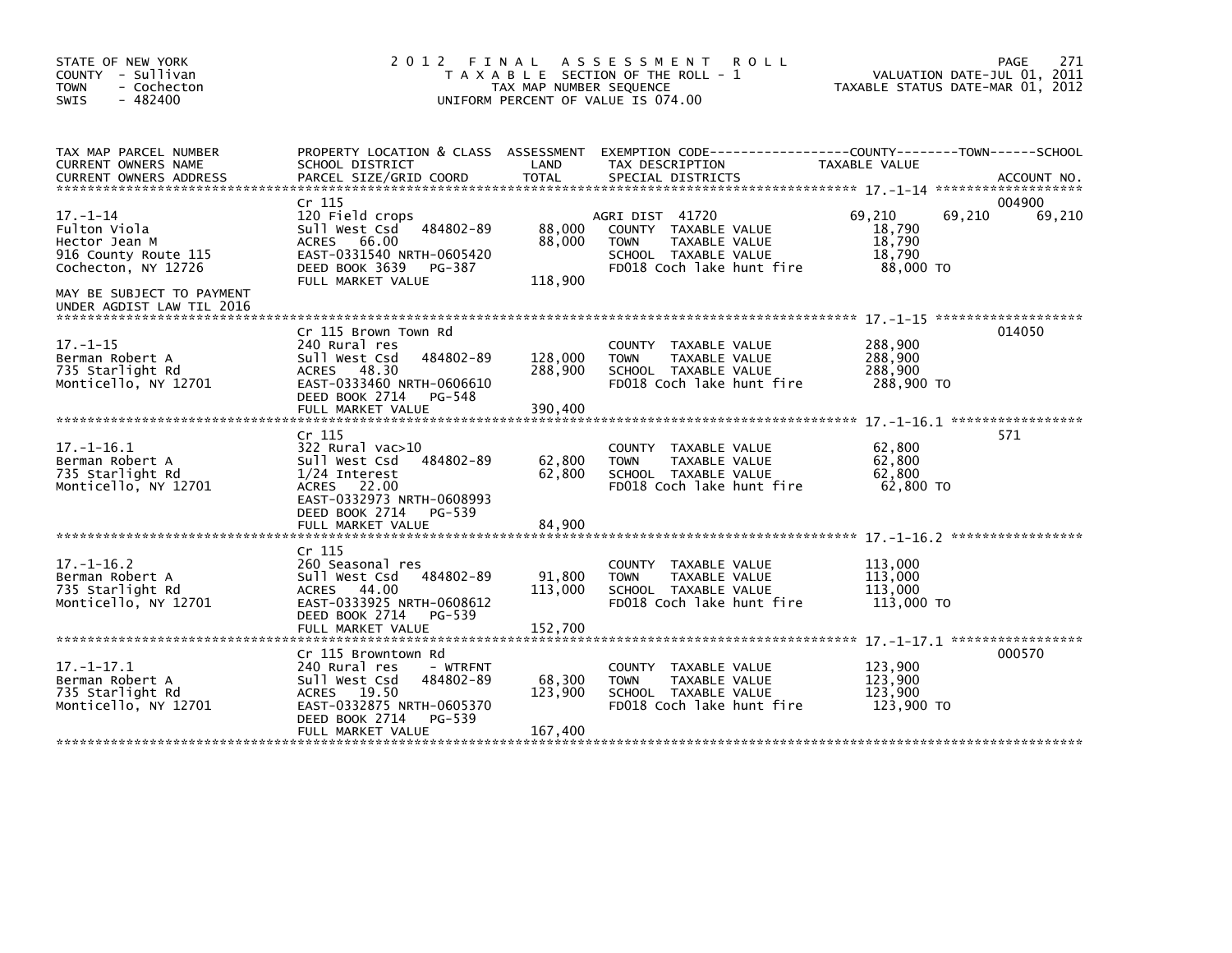| STATE OF NEW YORK                               | 2 0 1 2                                          | FINAL                   | ASSESSMENT ROLL                                      | 272<br><b>PAGE</b>                                              |
|-------------------------------------------------|--------------------------------------------------|-------------------------|------------------------------------------------------|-----------------------------------------------------------------|
| COUNTY - Sullivan<br>- Cochecton<br><b>TOWN</b> |                                                  | TAX MAP NUMBER SEQUENCE | T A X A B L E SECTION OF THE ROLL - 1                | VALUATION DATE-JUL 01, 2011<br>TAXABLE STATUS DATE-MAR 01, 2012 |
| - 482400<br><b>SWIS</b>                         |                                                  |                         | UNIFORM PERCENT OF VALUE IS 074.00                   |                                                                 |
|                                                 |                                                  |                         |                                                      |                                                                 |
|                                                 |                                                  |                         |                                                      |                                                                 |
| TAX MAP PARCEL NUMBER                           | PROPERTY LOCATION & CLASS ASSESSMENT             |                         |                                                      | EXEMPTION CODE-----------------COUNTY-------TOWN------SCHOOL    |
| CURRENT OWNERS NAME                             | SCHOOL DISTRICT                                  | LAND                    | TAX DESCRIPTION                                      | <b>TAXABLE VALUE</b>                                            |
|                                                 |                                                  |                         |                                                      |                                                                 |
|                                                 |                                                  |                         |                                                      |                                                                 |
| $17. - 1 - 17.2$                                | Cr 115 Browntown Rd<br>280 Res Multiple - WTRFNT |                         | COUNTY TAXABLE VALUE                                 | 193,000                                                         |
| Berman Robert A                                 | Sull West Csd 484802-89                          | 125,800                 | TAXABLE VALUE<br><b>TOWN</b>                         | 193,000                                                         |
| 735 Starlight Rd                                | ACRES 53.50                                      | 193,000                 | SCHOOL TAXABLE VALUE                                 | 193,000                                                         |
| Monticello, NY 12701                            | EAST-0333452 NRTH-0605746                        |                         | FD018 Coch lake hunt fire                            | 193,000 TO                                                      |
|                                                 | DEED BOOK 2714<br>PG-539                         |                         |                                                      |                                                                 |
|                                                 | FULL MARKET VALUE                                | 260,800                 |                                                      |                                                                 |
|                                                 |                                                  |                         |                                                      |                                                                 |
| $17. - 1 - 18$                                  | Cr115<br>322 Rural vac>10                        |                         |                                                      | 006691<br>141,000                                               |
| Jay Thomas                                      | 484802-89<br>Sull West Csd                       | 141,000                 | COUNTY TAXABLE VALUE<br>TAXABLE VALUE<br><b>TOWN</b> | 141,000                                                         |
| Jay Richard                                     | ACRES 89.03                                      | 141,000                 | SCHOOL TAXABLE VALUE                                 | 141,000                                                         |
| & Richard                                       | EAST-0325620 NRTH-0604040                        |                         | FD018 Coch lake hunt fire                            | 141,000 TO                                                      |
| 7193 SR 52                                      | DEED BOOK 868<br>PG-00007                        |                         |                                                      |                                                                 |
|                                                 |                                                  |                         |                                                      |                                                                 |
|                                                 |                                                  |                         |                                                      |                                                                 |
|                                                 | 1040 County Road 115                             |                         |                                                      | 010720                                                          |
| $17. - 1 - 19.1$                                | 210 1 Family Res<br>484802-89<br>Sull West Csd   | 43,000                  | COUNTY TAXABLE VALUE<br><b>TOWN</b><br>TAXABLE VALUE | 156,500<br>156,500                                              |
| Brasseale Darryl S<br>Brasseale Cheri           | <b>ACRES</b><br>8.65                             | 156,500                 | SCHOOL TAXABLE VALUE                                 | 156,500                                                         |
| 1040 County Road 115                            | EAST-0327620 NRTH-0603400                        |                         | FD018 Coch lake hunt fire                            | 156,500 TO                                                      |
| Cochecton, NY 12726                             | DEED BOOK 2012<br>PG-462                         |                         |                                                      |                                                                 |
|                                                 | FULL MARKET VALUE                                | 211,500                 |                                                      |                                                                 |
|                                                 |                                                  |                         |                                                      |                                                                 |
|                                                 | Cr <sub>115</sub>                                |                         |                                                      | 002250                                                          |
| $17. - 1 - 19.2$                                | 322 Rural vac>10<br>484802-89                    |                         | COUNTY TAXABLE VALUE                                 | 137,800                                                         |
| Carmody Barry<br>Carmody Margaret               | Sull West Csd<br>Lot 1                           | 137,800<br>137,800      | TAXABLE VALUE<br><b>TOWN</b><br>SCHOOL TAXABLE VALUE | 137,800<br>137,800                                              |
| 64-51 Madison St                                | <b>ACRES</b><br>- 34.93                          |                         | FD018 Coch lake hunt fire                            | 137,800 TO                                                      |
| Ridgewood, NY 11385                             | EAST-0326763 NRTH-0603284                        |                         |                                                      |                                                                 |
|                                                 | DEED BOOK 803<br>PG-01065                        |                         |                                                      |                                                                 |
|                                                 | FULL MARKET VALUE                                | 186,200                 |                                                      |                                                                 |
|                                                 |                                                  |                         |                                                      |                                                                 |
|                                                 | 1025 CR 115                                      |                         |                                                      |                                                                 |
| $17. - 1 - 19.3$<br>Carmody Barry               | 210 1 Family Res<br>Sull West Csd 484802-89      | 34,800                  | COUNTY TAXABLE VALUE<br><b>TOWN</b><br>TAXABLE VALUE | 99,800<br>99,800                                                |
| Carmody Margaret                                | Lot 2                                            | 99,800                  | SCHOOL TAXABLE VALUE                                 | 99,800                                                          |
| 6451 Madison St                                 | <b>ACRES</b><br>5.82                             |                         | FD018 Coch lake hunt fire                            | 99,800 TO                                                       |
| Ridgewood, NY 11385                             | EAST-0327258 NRTH-0602786                        |                         |                                                      |                                                                 |
|                                                 | DEED BOOK 0803<br>PG-1065                        |                         |                                                      |                                                                 |
|                                                 | FULL MARKET VALUE                                | 134,900                 |                                                      |                                                                 |
|                                                 |                                                  |                         |                                                      |                                                                 |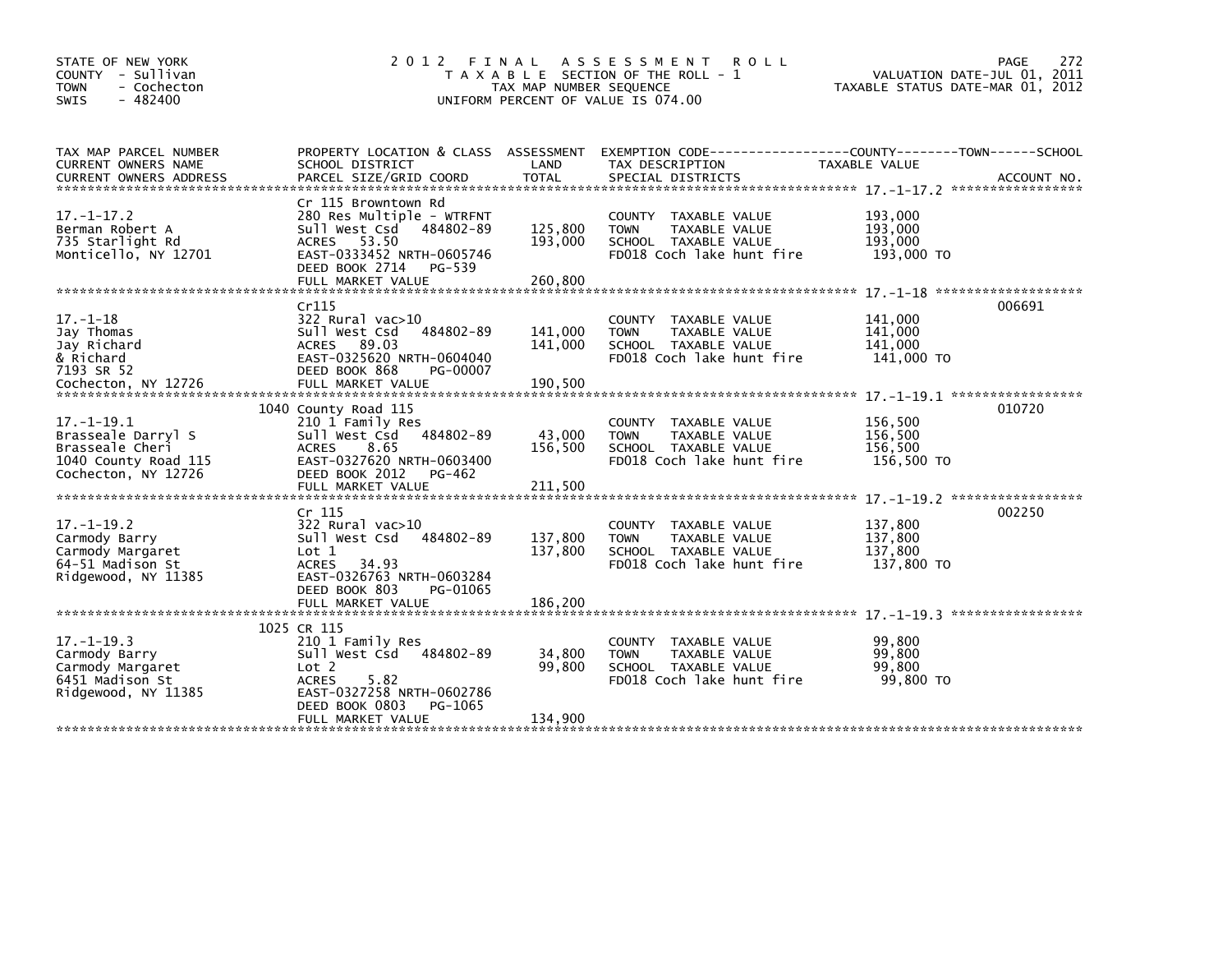| STATE OF NEW YORK<br>COUNTY - Sullivan<br><b>TOWN</b><br>- Cochecton<br>$-482400$<br><b>SWIS</b> | 2 0 1 2                                                 | FINAL<br>TAX MAP NUMBER SEQUENCE | A S S E S S M E N T<br><b>ROLL</b><br>T A X A B L E SECTION OF THE ROLL - 1<br>UNIFORM PERCENT OF VALUE IS 074.00 |                    | <b>PAGE</b><br>273<br>2011<br>VALUATION DATE-JUL 01,<br>TAXABLE STATUS DATE-MAR 01, 2012 |
|--------------------------------------------------------------------------------------------------|---------------------------------------------------------|----------------------------------|-------------------------------------------------------------------------------------------------------------------|--------------------|------------------------------------------------------------------------------------------|
| TAX MAP PARCEL NUMBER<br>CURRENT OWNERS NAME                                                     | PROPERTY LOCATION & CLASS ASSESSMENT<br>SCHOOL DISTRICT | LAND                             | EXEMPTION        CODE------------------COUNTY-------TOWN------SCHOOL<br>TAX DESCRIPTION                           | TAXABLE VALUE      |                                                                                          |
| <b>CURRENT OWNERS ADDRESS</b>                                                                    | PARCEL SIZE/GRID COORD                                  | <b>TOTAL</b>                     | SPECIAL DISTRICTS                                                                                                 |                    | ACCOUNT NO.                                                                              |
|                                                                                                  | 1054 County Route 115                                   |                                  |                                                                                                                   |                    | 011341                                                                                   |
| $17. - 1 - 20$<br>Pierce Katherine N                                                             | 240 Rural res<br>484802-89<br>Sull West Csd             | 96,000                           | COUNTY TAXABLE VALUE<br><b>TOWN</b><br>TAXABLE VALUE                                                              | 202,800<br>202,800 |                                                                                          |
| 1054 County Route 115                                                                            | ACRES 58.58                                             | 202,800                          | SCHOOL TAXABLE VALUE                                                                                              | 202,800            |                                                                                          |
| Cochecton, NY 12726                                                                              | EAST-0327450 NRTH-0604500<br>DEED BOOK 2011<br>PG-1874  |                                  | FD018 Coch lake hunt fire                                                                                         | 202,800 TO         |                                                                                          |
|                                                                                                  | FULL MARKET VALUE                                       | 274,100                          |                                                                                                                   |                    |                                                                                          |
|                                                                                                  | 1054 County Road 115                                    |                                  |                                                                                                                   |                    | 011360                                                                                   |
| $17. - 1 - 21$                                                                                   | 210 1 Family Res                                        |                                  | COMBAT VET 41131                                                                                                  | 13,700             | 13,700<br>0                                                                              |
| Pierce Katherine N<br>Pierce Edward K                                                            | sull west Csd<br>484802-89<br>FRNT 125.00 DPTH 162.50   | 12,600 STAR EN<br>54,800         | 41834<br>COUNTY TAXABLE VALUE                                                                                     | $\Omega$<br>41.100 | 46,650                                                                                   |
| 1054 County Road 115                                                                             | EAST-0327310 NRTH-0604010                               |                                  | TAXABLE VALUE<br><b>TOWN</b>                                                                                      | 41.100             |                                                                                          |
| Cochecton, NY 12726                                                                              | DEED BOOK 3628<br>PG-137                                |                                  | SCHOOL TAXABLE VALUE                                                                                              | 8.150              |                                                                                          |
|                                                                                                  |                                                         |                                  |                                                                                                                   |                    |                                                                                          |
| $17. - 1 - 22$                                                                                   | 1007 Cr 115<br>240 Rural res                            |                                  | 41854<br>STAR B                                                                                                   | 0                  | 013000<br>$\Omega$<br>22,500                                                             |
| Fishbein Elliot                                                                                  | 484802-89<br>Sull West Csd                              | 57,200                           | COUNTY TAXABLE VALUE                                                                                              | 235,500            |                                                                                          |
| Kolbasuk Eileen<br>1007 County Route 115                                                         | ACRES 13.15<br>EAST-0327780 NRTH-0602660                | 235,500                          | <b>TOWN</b><br>TAXABLE VALUE<br>SCHOOL TAXABLE VALUE                                                              | 235,500<br>213,000 |                                                                                          |
| Cochecton, NY 12726                                                                              | DEED BOOK 1380<br>PG-110                                |                                  | FD018 Coch lake hunt fire                                                                                         | 235,500 TO         |                                                                                          |
| *****************************                                                                    | FULL MARKET VALUE                                       | 318,200                          |                                                                                                                   |                    |                                                                                          |
|                                                                                                  | Cr 115                                                  |                                  |                                                                                                                   |                    | 001817                                                                                   |
| $17. - 1 - 23.1$<br>Fm Jilling Inc                                                               | 312 Vac w/imprv<br>Sull West Csd<br>484802-89           | 25,800                           | COUNTY TAXABLE VALUE<br><b>TOWN</b><br>TAXABLE VALUE                                                              | 36,300<br>36,300   |                                                                                          |
| 332 South Third St                                                                               | 8.87<br><b>ACRES</b>                                    | 36,300                           | SCHOOL TAXABLE VALUE                                                                                              | 36,300             |                                                                                          |
| Lindenhurst, NY 11757                                                                            | EAST-0328370 NRTH-0602540<br>PG-448                     |                                  | FD018 Coch lake hunt fire                                                                                         | 36,300 TO          |                                                                                          |
|                                                                                                  | DEED BOOK 2277<br>FULL MARKET VALUE                     | 49,100                           |                                                                                                                   |                    |                                                                                          |
|                                                                                                  | 963 County Road 115                                     |                                  |                                                                                                                   |                    | 002590                                                                                   |
| $17. - 1 - 23.2$                                                                                 | 210 1 Family Res                                        |                                  | COUNTY TAXABLE VALUE                                                                                              | 60,000             |                                                                                          |
| Yochay Mary Ellen                                                                                | 484802-89<br>Sull West Csd<br><b>ACRES</b>              | 35,700<br>60,000                 | <b>TOWN</b><br>TAXABLE VALUE<br>SCHOOL TAXABLE VALUE                                                              | 60,000<br>60.000   |                                                                                          |
| 289 Liberty Ave<br>Hillsdale, NJ 07642                                                           | 6.21<br>EAST-0328850 NRTH-0602380                       |                                  | FD018 Coch lake hunt fire                                                                                         | 60,000 TO          |                                                                                          |
|                                                                                                  | DEED BOOK 2011<br>PG-323<br>FULL MARKET VALUE           | 81,100                           |                                                                                                                   |                    |                                                                                          |
|                                                                                                  |                                                         |                                  |                                                                                                                   |                    |                                                                                          |
| $17. - 1 - 23.3$                                                                                 | Cr 115<br>314 Rural vac<10                              |                                  | AGRI DIST 41720                                                                                                   | 11,480             | 004905<br>11,480<br>11,480                                                               |
| Fulton Bernard                                                                                   | 484802-89<br>Sull West Csd                              | 12,000                           | COUNTY TAXABLE VALUE                                                                                              | 520                |                                                                                          |
| Fulton Viola                                                                                     | 2.00<br><b>ACRES</b>                                    | 12,000                           | TAXABLE VALUE<br><b>TOWN</b>                                                                                      | 520<br>520         |                                                                                          |
| 916 County Route 115<br>Cochecton, NY 12726                                                      | EAST-0328911 NRTH-0602803<br>DEED BOOK 777<br>PG-00476  |                                  | SCHOOL TAXABLE VALUE<br>FD018 Coch lake hunt fire                                                                 | 12,000 TO          |                                                                                          |
|                                                                                                  | FULL MARKET VALUE                                       | 16,200                           |                                                                                                                   |                    |                                                                                          |
| MAY BE SUBJECT TO PAYMENT<br>UNDER AGDIST LAW TIL 2016                                           |                                                         |                                  |                                                                                                                   |                    |                                                                                          |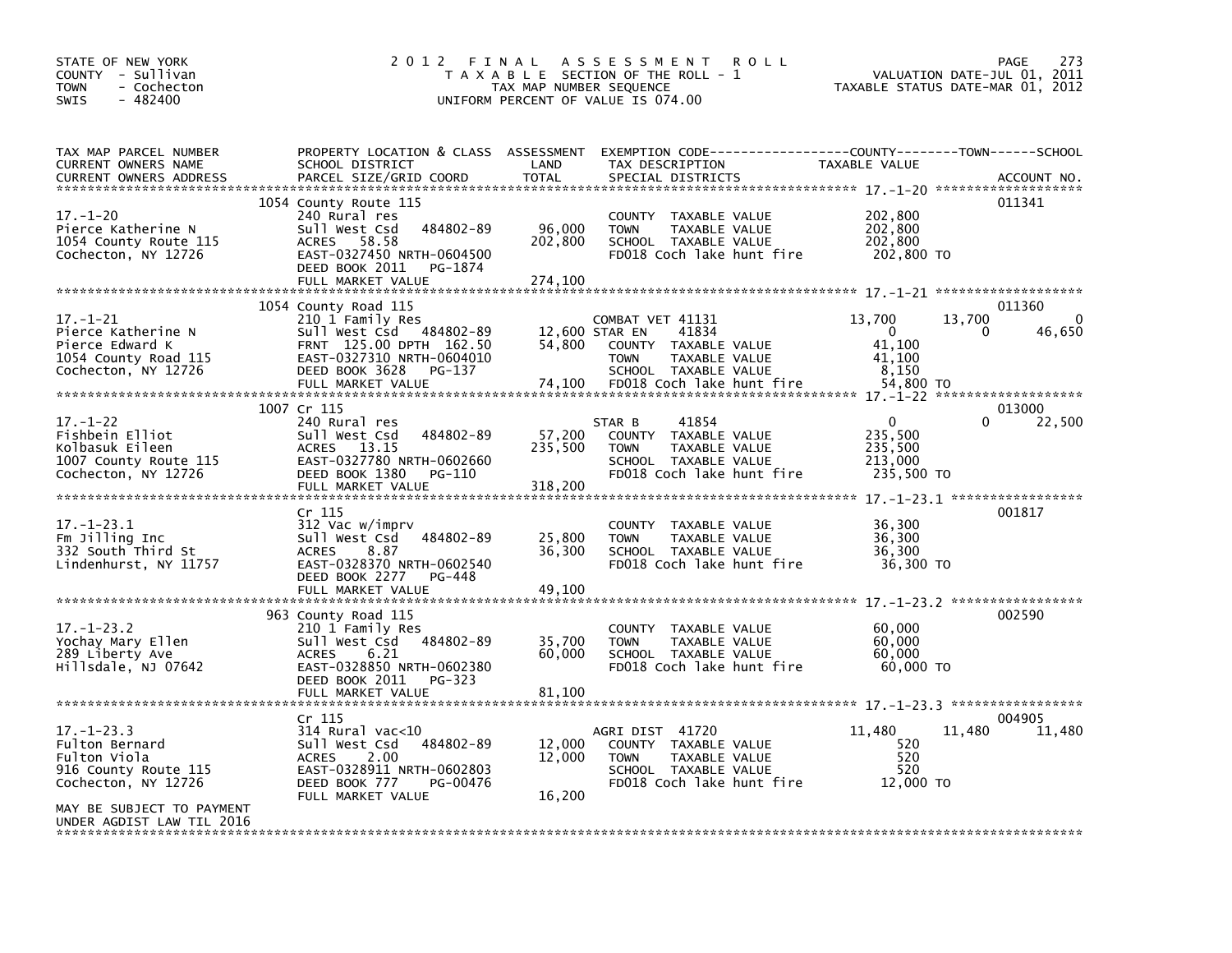| STATE OF NEW YORK<br>COUNTY - Sullivan<br>- Cochecton<br><b>TOWN</b><br>$-482400$<br>SWIS                                                                              | 2 0 1 2                                                                                                                                                                                                         | FINAL<br>TAX MAP NUMBER SEQUENCE               | A S S E S S M E N T<br><b>ROLL</b><br>T A X A B L E SECTION OF THE ROLL - 1<br>UNIFORM PERCENT OF VALUE IS 074.00                                                                                    |                                                                              | 274<br><b>PAGE</b><br>VALUATION DATE-JUL 01, 2011<br>TAXABLE STATUS DATE-MAR 01, 2012 |
|------------------------------------------------------------------------------------------------------------------------------------------------------------------------|-----------------------------------------------------------------------------------------------------------------------------------------------------------------------------------------------------------------|------------------------------------------------|------------------------------------------------------------------------------------------------------------------------------------------------------------------------------------------------------|------------------------------------------------------------------------------|---------------------------------------------------------------------------------------|
| TAX MAP PARCEL NUMBER<br>CURRENT OWNERS NAME<br><b>CURRENT OWNERS ADDRESS</b>                                                                                          | PROPERTY LOCATION & CLASS ASSESSMENT<br>SCHOOL DISTRICT<br>PARCEL SIZE/GRID COORD                                                                                                                               | LAND<br><b>TOTAL</b>                           | EXEMPTION CODE-----------------COUNTY-------TOWN------SCHOOL<br>TAX DESCRIPTION<br>SPECIAL DISTRICTS                                                                                                 | TAXABLE VALUE                                                                | ACCOUNT NO.                                                                           |
| $17. - 1 - 23.4$<br>Armentano John<br>Armentano William<br>Attn: William Armentano<br>4 Pickering Pl                                                                   | Tr 23<br>312 Vac w/imprv<br>484802-89<br>Sull West Csd<br><b>ACRES</b><br>9.10<br>EAST-0329480 NRTH-0602370<br>DEED BOOK 2072<br>PG-328                                                                         | 36,900<br>40,700                               | COUNTY TAXABLE VALUE<br>TAXABLE VALUE<br><b>TOWN</b><br>SCHOOL TAXABLE VALUE<br>FD018 Coch lake hunt fire                                                                                            | 40,700<br>40,700<br>40,700<br>40.700 TO                                      | 000305                                                                                |
| $17. - 1 - 23.6$<br>Fulton May<br>940 Cr 115<br>Cochecton, NY 12726                                                                                                    | 940 Cr 115<br>210 1 Family Res<br>Sull West Csd 484802-89<br><b>ACRES</b><br>2.00<br>EAST-0329397 NRTH-0602730<br>DEED BOOK 1086<br>PG-00342<br>FULL MARKET VALUE                                               | 21,000<br>105,000<br>141,900                   | STAR B<br>41854<br>COUNTY TAXABLE VALUE<br><b>TOWN</b><br>TAXABLE VALUE<br>SCHOOL TAXABLE VALUE<br>FD018 Coch lake hunt fire                                                                         | $\Omega$<br>105,000<br>105,000<br>82,500<br>105,000 TO                       | 22,500<br>0                                                                           |
| $17. - 1 - 24$<br>Bryda Stanley<br>Attn: Karen Bryda-Peebles<br>980 County Road 115<br>Cochecton, NY 12726                                                             | 980 County Road 115<br>210 1 Family Res<br>484802-89<br>Sull West Csd<br><b>ACRES</b><br>2.80<br>EAST-0326826 NRTH-0602590<br>DEED BOOK 3490<br>PG-30                                                           | 23,800<br>140,000                              | COUNTY TAXABLE VALUE<br>TAXABLE VALUE<br><b>TOWN</b><br>SCHOOL TAXABLE VALUE<br>FD018 Coch lake hunt fire                                                                                            | 140,000<br>140,000<br>140,000<br>140,000 TO                                  | 001820                                                                                |
| $17. - 1 - 25$<br>Fulton Viola<br>Hector Jean M<br>916 County Route 115<br>Cochecton, NY 12726<br>MAY BE SUBJECT TO PAYMENT<br>UNDER AGDIST LAW TIL 2016               | 916 County Road 115<br>240 Rural res<br>484802-89<br>Sull West Csd<br>90.10<br><b>ACRES</b><br>EAST-0329300 NRTH-0603900<br>DEED BOOK 3639<br>PG-387<br>FULL MARKET VALUE                                       | 141,100 AGED-CTS<br>218,800 STAR EN<br>295,700 | 41 PCT OF VALUE USED FOR EXEMPTION PURPOSES<br>AGRI DIST 41720<br>41800<br>41834<br>COUNTY TAXABLE VALUE<br><b>TAXABLE VALUE</b><br><b>TOWN</b><br>SCHOOL TAXABLE VALUE<br>FD018 Coch lake hunt fire | 95,400<br>44,854<br>$\mathbf{0}$<br>78,546<br>78,546<br>31,896<br>218,800 TO | 004920<br>95,400<br>95,400<br>44,854<br>44,854<br>$\Omega$<br>46,650                  |
| $17. - 1 - 26$<br>Cherokee Preserve Club<br>Attn: Karen E. Dooling<br>653 Scranton Ave<br>Lynbrook, NY 11563<br>MAY BE SUBJECT TO PAYMENT<br>UNDER RPTL480A UNTIL 2021 | Cr <sub>115</sub><br>910 Priv forest<br>484802-89<br>sull west Csd<br>119 Eligible Ac<br>Easment Wetlands preserve<br>ACRES 137.00<br>EAST-0332550 NRTH-0603890<br>DEED BOOK 226<br>PG-471<br>FULL MARKET VALUE | 167,300<br>167,300<br>226,100                  | FOREST LND 47460<br>COUNTY TAXABLE VALUE<br>TAXABLE VALUE<br><b>TOWN</b><br>SCHOOL TAXABLE VALUE<br>FD018 Coch lake hunt fire                                                                        | 109,480<br>57,820<br>57,820<br>57,820<br>167,300 TO                          | 002300<br>109,480<br>109,480                                                          |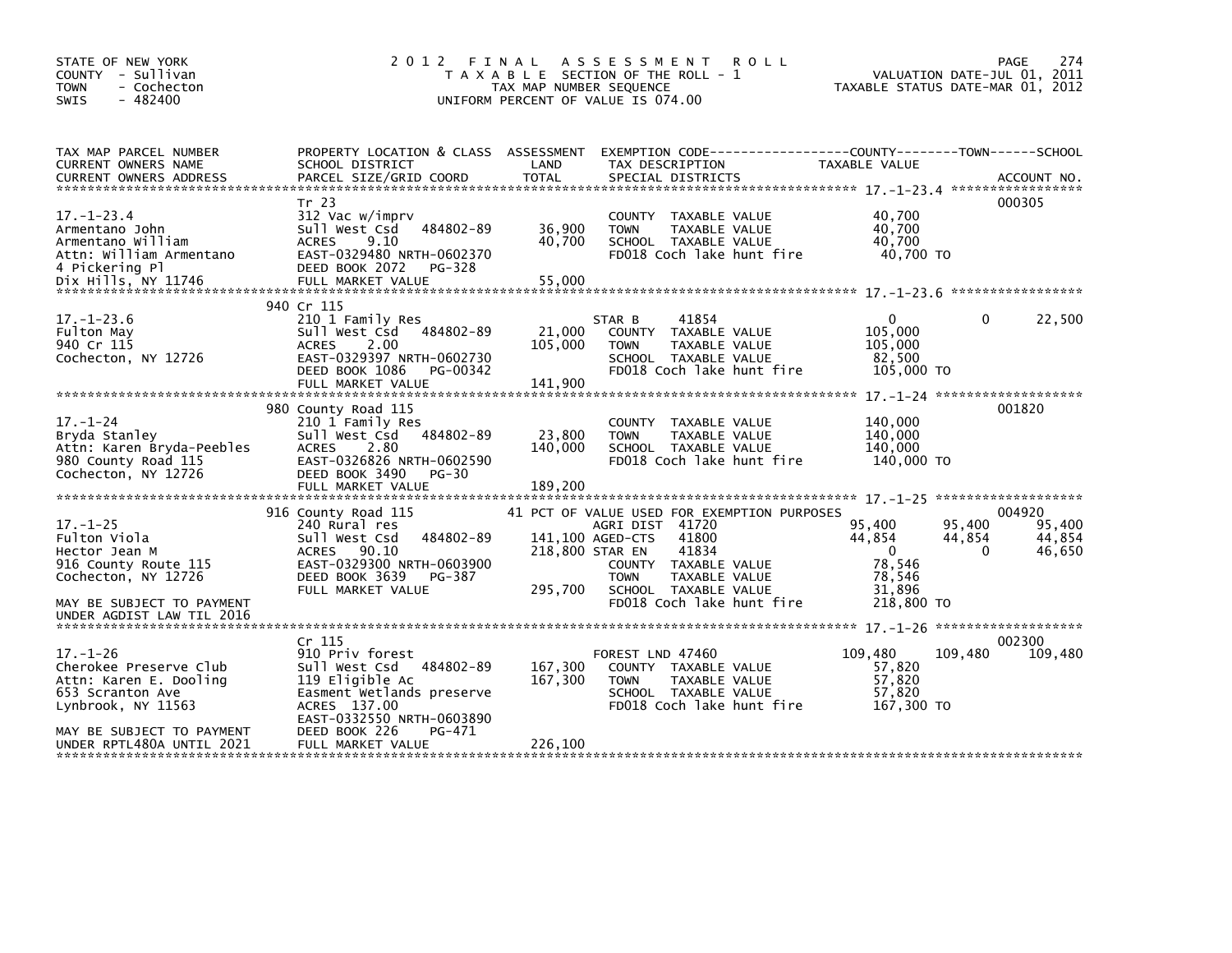| STATE OF NEW YORK<br>COUNTY - Sullivan<br>- Cochecton<br><b>TOWN</b><br>- 482400<br>SWIS                                          |                                                                                                                                                                           | TAX MAP NUMBER SEQUENCE | 2012 FINAL ASSESSMENT ROLL<br>T A X A B L E SECTION OF THE ROLL - 1<br>UNIFORM PERCENT OF VALUE IS 074.00                                    |                                            | 275<br>PAGE<br>VALUATION DATE-JUL 01, 2011<br>TAXABLE STATUS DATE-MAR 01, 2012 |  |
|-----------------------------------------------------------------------------------------------------------------------------------|---------------------------------------------------------------------------------------------------------------------------------------------------------------------------|-------------------------|----------------------------------------------------------------------------------------------------------------------------------------------|--------------------------------------------|--------------------------------------------------------------------------------|--|
| TAX MAP PARCEL NUMBER<br><b>CURRENT OWNERS NAME</b><br>CURRENT OWNERS ADDRESS                                                     | PROPERTY LOCATION & CLASS ASSESSMENT<br>SCHOOL DISTRICT                                                                                                                   | LAND                    | EXEMPTION CODE-----------------COUNTY-------TOWN------SCHOOL<br>TAX DESCRIPTION                                                              | TAXABLE VALUE                              |                                                                                |  |
| 17. –1–27<br>Brewerton, NY 13029                                                                                                  | 872 County Road 115<br>240 Rural res<br>ACRES 51.20<br>EAST-0330970 NRTH-0602620                                                                                          |                         | AGRI DIST 41720<br>101,100 COUNTY TAXABLE VALUE<br>TAXABLE VALUE 151,599<br><b>TOWN</b><br>SCHOOL TAXABLE VALUE<br>FD018 Coch lake hunt fire | 11,901<br>151,599<br>151,599<br>163,500 TO | 016285<br>11,901<br>11,901                                                     |  |
|                                                                                                                                   |                                                                                                                                                                           |                         |                                                                                                                                              |                                            |                                                                                |  |
| 17. –1–28<br>Sioux Hunting Club Inc<br>Attn: Wm Erdman<br>969 County Road 114<br>Cochecton, NY 12726<br>MAY BE SUBJECT TO PAYMENT | 845 Cr 115<br>240 Rural res<br>Sull West Csd 184802-89<br>47 Acres Eligible<br>ACRES 85.20<br>EAST-0333160 NRTH-0602350<br>DEED BOOK 291<br>PG-00051<br>FULL MARKET VALUE | 184,000<br>248,600      | FOREST LND 47460<br>66,560 COUNTY TAXABLE VALUE 163,433<br><b>TOWN</b><br>TAXABLE VALUE<br>SCHOOL TAXABLE VALUE<br>FD018 Coch lake hunt fire | 20,567<br>163,433<br>163,433<br>184,000 TO | 014380<br>20,567<br>20,567                                                     |  |
| UNDER RPTL480A UNTIL 2021                                                                                                         |                                                                                                                                                                           |                         |                                                                                                                                              |                                            |                                                                                |  |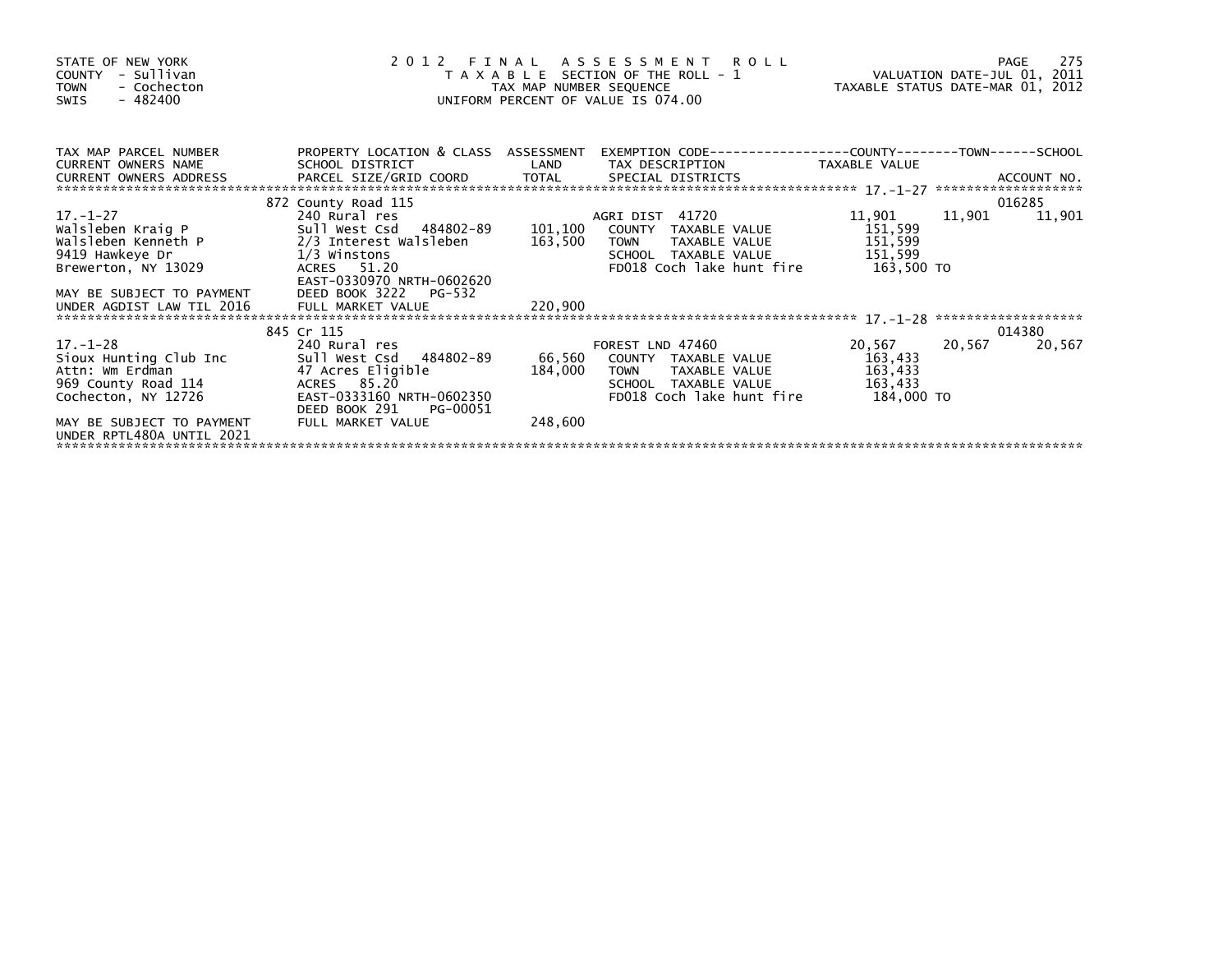| STATE OF NEW YORK   | 2012 FINAL ASSESSMENT ROLL            | 276<br>PAGE                      |
|---------------------|---------------------------------------|----------------------------------|
| COUNTY - Sullivan   | T A X A B L E SECTION OF THE ROLL - 1 | VALUATION DATE-JUL 01, 2011      |
| - Cochecton<br>TOWN | MAP SECTION - 017                     | TAXABLE STATUS DATE-MAR 01, 2012 |
| - 482400<br>SWIS    | SUB-SECTION-                          | RPS150/V04/L015                  |
|                     | UNIFORM PERCENT OF VALUE IS 074.00    | CURRENT DATE 6/19/2012           |

## \*\*\* S P E C I A L D I S T R I C T S U M M A R Y \*\*\*

| <b>CODE</b> | DISTRICT NAME        | PARCELS | TOTAL EXTENSION<br><b>TYPF</b> | EXTENSION<br>VALUE | AD VALOREM<br>VALUE | <b>EXEMPT</b><br>AMOUNT | TAXABLE<br><b>VALUE</b> |
|-------------|----------------------|---------|--------------------------------|--------------------|---------------------|-------------------------|-------------------------|
|             | FD018 Coch lake hunt |         | 43 TOTAL                       |                    | 4709,770            |                         | 4709.770                |

## \*\*\* S C H O O L D I S T R I C T S U M M A R Y \*\*\*

| CODE   | DISTRICT NAME | <b>TOTAL</b><br><b>PARCELS</b> | ASSESSED<br>LAND | ASSESSED<br><b>TOTAL</b> | <b>EXEMPT</b><br><b>AMOUNT</b> | <b>TOTAL</b><br><b>TAXABLE</b> | <b>STAR</b><br><b>AMOUNT</b> | <b>STAR</b><br><b>TAXABLE</b> |
|--------|---------------|--------------------------------|------------------|--------------------------|--------------------------------|--------------------------------|------------------------------|-------------------------------|
| 484802 | Sull West Csd | 45                             | 2698.530         | 4772.070                 | 487.397                        | 4284.673                       | 368,250                      | 3916,423                      |
|        | SUB-TOTAL     | 45                             | 2698.530         | 4772,070                 | 487,397                        | 4284,673                       | 368,250                      | 3916,423                      |
| 484889 | West Sull Lib | 45                             | 2698.530         | 4772.070                 | 487.397                        | 4284.673                       | 368,250                      | 3916,423                      |
|        | T O T A L     | 90                             | 5397.060         | 9544,140                 | 974,794                        | 8569,346                       | 736,500                      | 7832,846                      |

\*\*\* S Y S T E M C O D E S S U M M A R Y \*\*\*

NO SYSTEM EXEMPTIONS AT THIS LEVEL

#### \*\*\* E X E M P T I O N S U M M A R Y \*\*\*

| <b>CODE</b>                                                 | DESCRIPTION                                                                                      | <b>TOTAL</b><br><b>PARCELS</b> | <b>COUNTY</b>                                     | <b>TOWN</b>                                       | <b>SCHOOL</b>                                                          |
|-------------------------------------------------------------|--------------------------------------------------------------------------------------------------|--------------------------------|---------------------------------------------------|---------------------------------------------------|------------------------------------------------------------------------|
| 41131<br>41720<br>41800<br>41804<br>41834<br>41854<br>47460 | COMBAT VET<br>AGRI DIST<br>AGED-CTS<br>AGED-S<br>STAR EN<br>STAR B<br><b>FOREST LND</b><br>TOTAL | 24                             | 47,450<br>307,031<br>44,854<br>130,047<br>529,382 | 47,450<br>307,031<br>44,854<br>130,047<br>529,382 | 307,031<br>44,854<br>5,465<br>233.250<br>135,000<br>130,047<br>855,647 |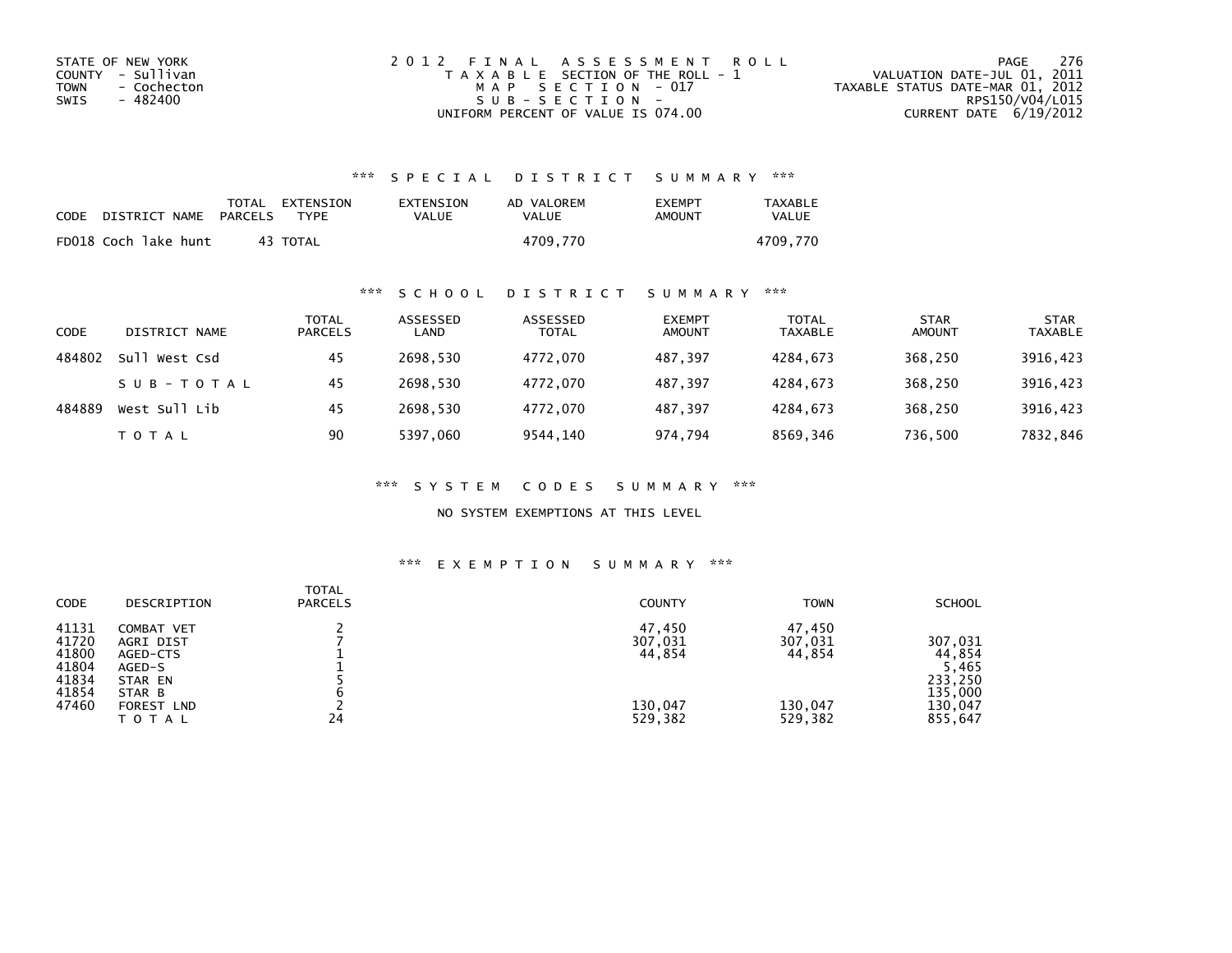| STATE OF NEW YORK<br>COUNTY - Sullivan<br><b>TOWN</b><br>- Cochecton<br>- 482400<br>SWIS | 2012 FINAL ASSESSMENT ROLL<br>T A X A B L E SECTION OF THE ROLL - 1<br>MAP SECTION - 017<br>SUB-SECTION- | 277<br>PAGE<br>VALUATION DATE-JUL 01, 2011<br>TAXABLE STATUS DATE-MAR 01, 2012<br>RPS150/V04/L015 |
|------------------------------------------------------------------------------------------|----------------------------------------------------------------------------------------------------------|---------------------------------------------------------------------------------------------------|
|                                                                                          | UNIFORM PERCENT OF VALUE IS 074.00                                                                       | CURRENT DATE 6/19/2012                                                                            |

# \*\*\* G R A N D T O T A L S \*\*\*

| ROLL       | DESCRIPTION    | <b>TOTAL</b>   | ASSESSED | <b>\SSESSED</b> | TAXABLE  | <b>TAXABLE</b> | <b>TAXABLE</b> | <b>STAR</b>    |
|------------|----------------|----------------|----------|-----------------|----------|----------------|----------------|----------------|
| <b>SEC</b> |                | <b>PARCELS</b> | LAND     | TOTAL           | COUNTY   | <b>TOWN</b>    | <b>SCHOOL</b>  | <b>TAXABLE</b> |
|            | <b>TAXABLE</b> |                | 2698,530 | 4772,070        | 4242,688 | 4242,688       | 4284.673       | 3916,423       |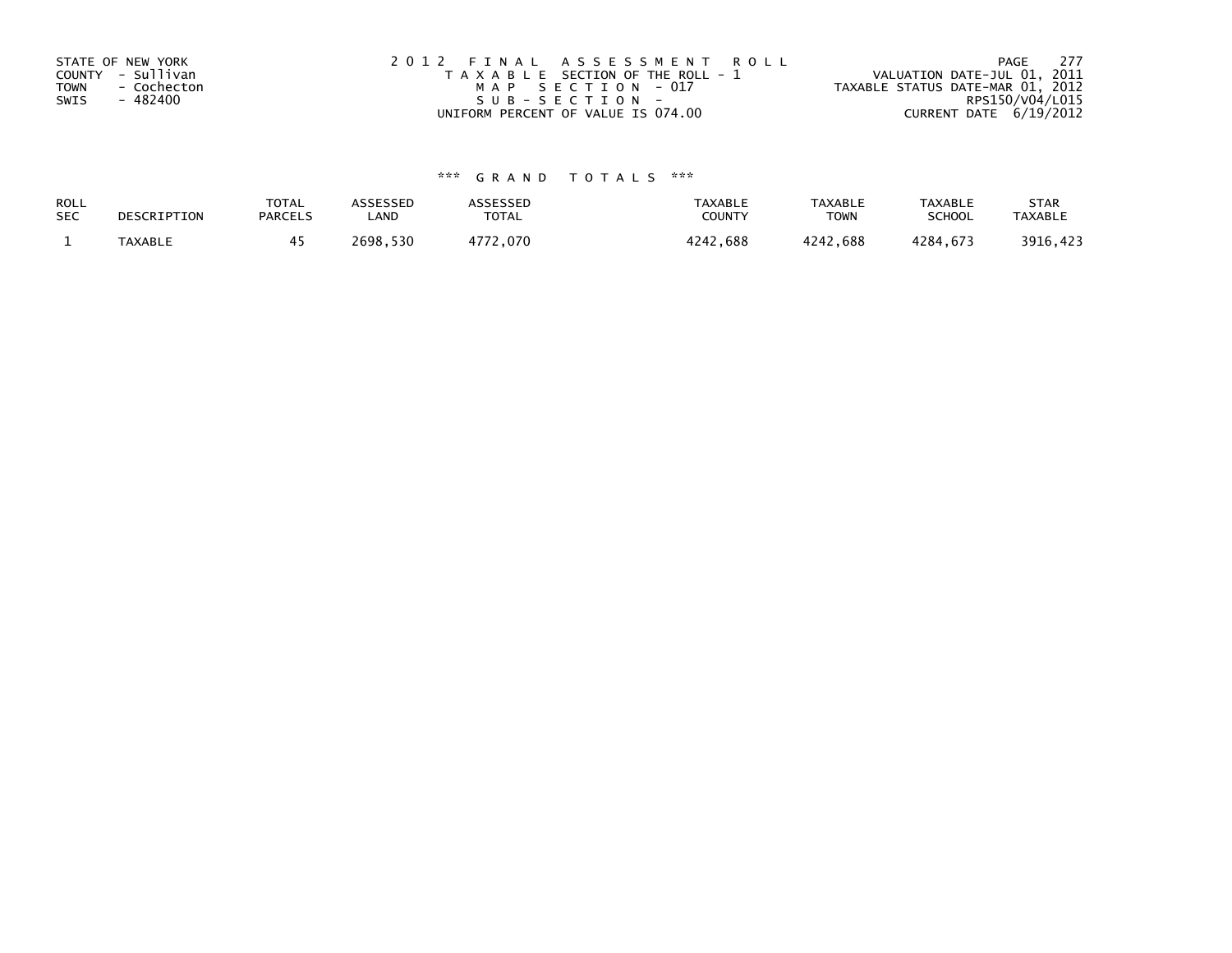| STATE OF NEW YORK<br>COUNTY - Sullivan<br><b>TOWN</b><br>- Cochecton<br>$-482400$<br>SWIS             | 2012 FINAL                                                                                                                                                                    | TAX MAP NUMBER SEQUENCE    | A S S E S S M E N T<br><b>ROLL</b><br>T A X A B L E SECTION OF THE ROLL - 1<br>UNIFORM PERCENT OF VALUE IS 074.00            | TAXABLE STATUS DATE-MAR 01, 2012                        | 278<br>PAGE<br>VALUATION DATE-JUL 01, 2011 |
|-------------------------------------------------------------------------------------------------------|-------------------------------------------------------------------------------------------------------------------------------------------------------------------------------|----------------------------|------------------------------------------------------------------------------------------------------------------------------|---------------------------------------------------------|--------------------------------------------|
| TAX MAP PARCEL NUMBER<br>CURRENT OWNERS NAME<br><b>CURRENT OWNERS ADDRESS</b>                         | PROPERTY LOCATION & CLASS ASSESSMENT<br>SCHOOL DISTRICT<br>PARCEL SIZE/GRID COORD                                                                                             | LAND<br><b>TOTAL</b>       | EXEMPTION CODE----------<br>TAX DESCRIPTION<br>SPECIAL DISTRICTS                                                             | ------COUNTY--------TOWN------SCHOOL<br>TAXABLE VALUE   | ACCOUNT NO.                                |
|                                                                                                       |                                                                                                                                                                               |                            |                                                                                                                              |                                                         |                                            |
| $18. - 1 - 1.1$<br>Devine Arthur<br>303 Skinners Falls Rd<br>Narrowsburg, NY 12764                    | 303 Skinners Falls Rd<br>210 1 Family Res<br>Sull West Csd<br>484802-89<br>Lot 3<br><b>ACRES</b><br>4.49<br>EAST-0304244 NRTH-0610815<br>DEED BOOK 404<br>PG-530              | 30,200<br>85,100           | 41854<br>STAR B<br>COUNTY TAXABLE VALUE<br>TAXABLE VALUE<br><b>TOWN</b><br>SCHOOL TAXABLE VALUE<br>FD018 Coch lake hunt fire | $\mathbf{0}$<br>85,100<br>85,100<br>62,600<br>85,100 TO | 11821<br>22,500<br>$\Omega$                |
|                                                                                                       | FULL MARKET VALUE                                                                                                                                                             | 115,000                    |                                                                                                                              |                                                         |                                            |
| $18. - 1 - 1.2$<br>Cohen Ronald<br>Vazquez Martha R<br>PO Box 2325<br>Astoria, NY 11102               | 265 Skinners Falls Rd<br>210 1 Family Res<br>Sull West Csd 484802-89<br>Lot 2<br><b>ACRES</b><br>2.32<br>EAST-0303044 NRTH-0611423<br>DEED BOOK 3636<br>PG-682                | 30,600<br>195,000          | COUNTY TAXABLE VALUE<br><b>TOWN</b><br>TAXABLE VALUE<br>SCHOOL TAXABLE VALUE<br>FD018 Coch lake hunt fire                    | 195,000<br>195,000<br>195,000<br>195,000 TO             | 004164                                     |
|                                                                                                       | FULL MARKET VALUE                                                                                                                                                             | 263,500                    |                                                                                                                              |                                                         |                                            |
|                                                                                                       |                                                                                                                                                                               |                            |                                                                                                                              |                                                         |                                            |
| $18. - 1 - 1.3$<br>Goodman Scott J<br>Millman Stacey A<br>36 C Meyer Rd<br>Cochecton, NY 12726        | Rt 97<br>$314$ Rural vac< $10$<br>Sull West Csd 484802-89<br>Rr Z's<br><b>ACRES</b><br>12.57 BANKC030982<br>EAST-0304488 NRTH-0612947                                         | 29,800<br>29,800           | AGRI DIST 41720<br>COUNTY TAXABLE VALUE<br>TAXABLE VALUE<br><b>TOWN</b><br>SCHOOL TAXABLE VALUE<br>FD018 Coch lake hunt fire | 24,783<br>5,017<br>5,017<br>5,017<br>29,800 TO          | 24,783<br>24,783                           |
| MAY BE SUBJECT TO PAYMENT<br>UNDER AGDIST LAW TIL 2016                                                | DEED BOOK 3318<br>PG-303<br>FULL MARKET VALUE                                                                                                                                 | 40,300                     |                                                                                                                              |                                                         |                                            |
|                                                                                                       | 289 Skinners Falls Rd                                                                                                                                                         |                            |                                                                                                                              |                                                         |                                            |
| $18. - 1 - 1.4$<br>Haas Paul R<br>235 W 108 St<br>New York, NY 10025                                  | 210 1 Family Res<br>Sull West Csd 484802-89<br>Lot 2<br><b>ACRES</b><br>3.00 BANKC030982<br>EAST-0304299 NRTH-0611748                                                         | 25,000<br>177,900          | <b>COUNTY</b><br>TAXABLE VALUE<br>TAXABLE VALUE<br><b>TOWN</b><br>SCHOOL TAXABLE VALUE<br>FD018 Coch lake hunt fire          | 177,900<br>177,900<br>177,900<br>177,900 TO             |                                            |
|                                                                                                       | DEED BOOK 3411<br>PG-238<br>FULL MARKET VALUE                                                                                                                                 | 240,400                    |                                                                                                                              |                                                         |                                            |
| $18. - 1 - 1.5$<br>Cassagnol Jules A<br>Cassagnol Allene D<br>111-17 66 Ave<br>Forest Hills, NY 11375 | TR 44 Rd<br>$314$ Rural vac< $10$<br>Sull West Csd<br>484802-89<br>Lot 1<br>2.04<br><b>ACRES</b><br>EAST-0304075 NRTH-0611592<br>DEED BOOK 2963<br>PG-10<br>FULL MARKET VALUE | 16,000<br>16,000<br>21,600 | <b>COUNTY</b><br>TAXABLE VALUE<br><b>TOWN</b><br>TAXABLE VALUE<br>SCHOOL TAXABLE VALUE<br>FD018 Coch lake hunt fire          | 16,000<br>16,000<br>16,000<br>16,000 TO                 |                                            |
|                                                                                                       |                                                                                                                                                                               |                            |                                                                                                                              |                                                         |                                            |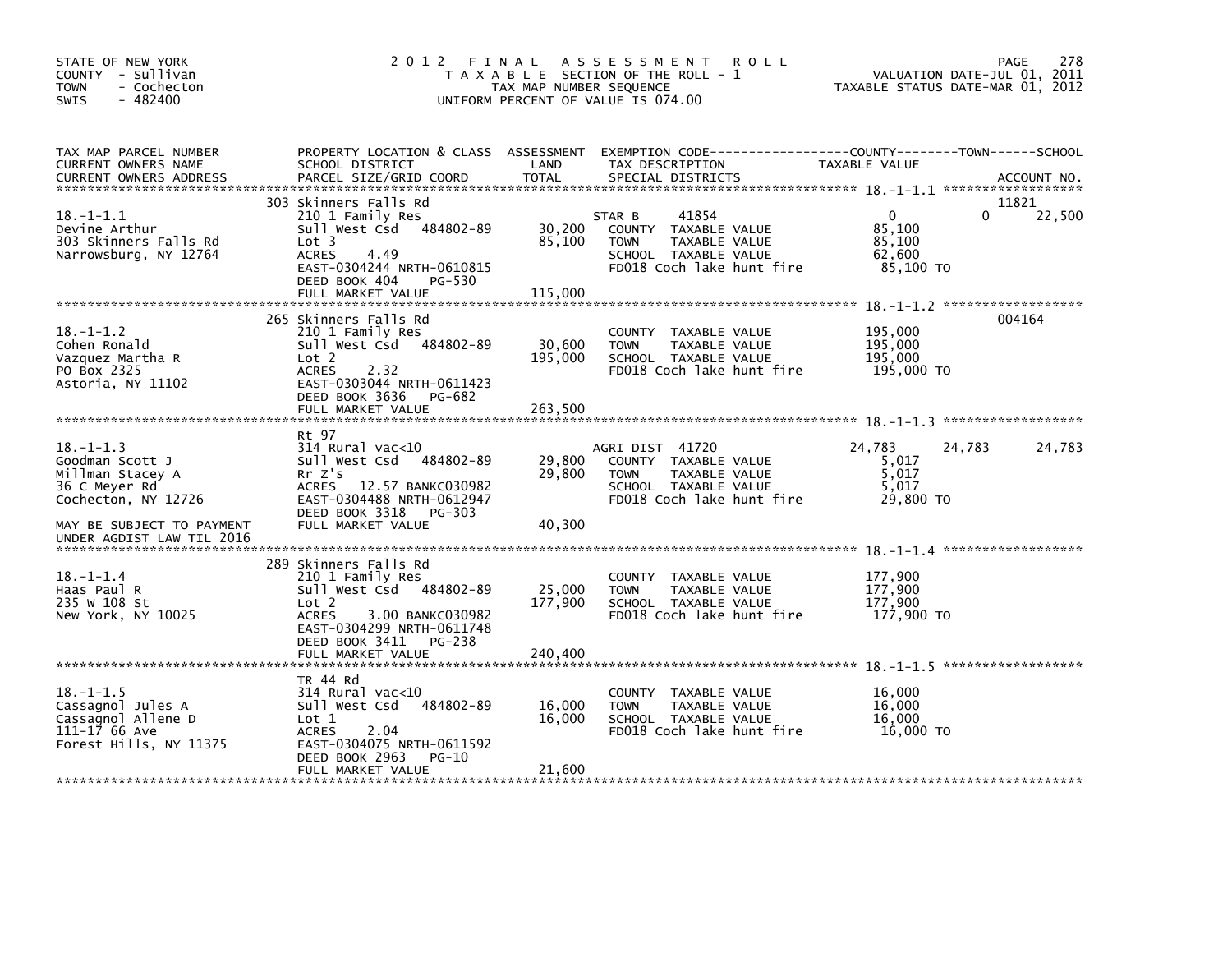| STATE OF NEW YORK<br>COUNTY - Sullivan<br><b>TOWN</b><br>- Cochecton<br>$-482400$<br>SWIS                              | 2012 FINAL                                                                                                                                                                    | TAX MAP NUMBER SEQUENCE      | A S S E S S M E N T<br><b>ROLL</b><br>T A X A B L E SECTION OF THE ROLL - 1<br>UNIFORM PERCENT OF VALUE IS 074.00            | TAXABLE STATUS DATE-MAR 01, 2012                        | 279<br>PAGE<br>VALUATION DATE-JUL 01, 2011 |
|------------------------------------------------------------------------------------------------------------------------|-------------------------------------------------------------------------------------------------------------------------------------------------------------------------------|------------------------------|------------------------------------------------------------------------------------------------------------------------------|---------------------------------------------------------|--------------------------------------------|
| TAX MAP PARCEL NUMBER<br>CURRENT OWNERS NAME                                                                           | SCHOOL DISTRICT                                                                                                                                                               | LAND                         | PROPERTY LOCATION & CLASS ASSESSMENT EXEMPTION CODE----------------COUNTY-------TOWN-----SCHOOL<br>TAX DESCRIPTION           | TAXABLE VALUE                                           |                                            |
|                                                                                                                        |                                                                                                                                                                               |                              |                                                                                                                              |                                                         |                                            |
| $18. - 1 - 1.6$<br>Aliprantis Anthony<br>59 C Meyer Rd<br>Cochecton, NY 12726                                          | 59 C Meyer Rd<br>210 1 Family Res<br>Sull West Csd 484802-89<br>Rr Z's<br><b>ACRES</b><br>9.05<br>EAST-0305154 NRTH-0612948<br>DEED BOOK 2011<br>PG-6186<br>FULL MARKET VALUE | 36,800<br>202,500<br>273,600 | 41854<br>STAR B<br>COUNTY TAXABLE VALUE<br>TAXABLE VALUE<br><b>TOWN</b><br>SCHOOL TAXABLE VALUE<br>FD018 Coch lake hunt fire | 0<br>202,500<br>202,500<br>180,000<br>202,500 TO        | 22,500<br>0                                |
|                                                                                                                        | 257 Skinners Falls Rd                                                                                                                                                         |                              |                                                                                                                              |                                                         | 004164                                     |
| $18. - 1 - 1.7$<br>Butler Herbert A Jr<br>Butler Annette<br>269 St. James Place Garden Apt ACRES<br>Brooklyn, NY 11238 | 210 1 Family Res<br>Sull West Csd<br>484802-89<br>Lot 1<br>2.13<br>EAST-0302810 NRTH-0611220                                                                                  | 23,500<br>98,700             | COUNTY TAXABLE VALUE<br>TAXABLE VALUE<br><b>TOWN</b><br>SCHOOL TAXABLE VALUE<br>FD018 Coch lake hunt fire                    | 98,700<br>98,700<br>98,700<br>98,700 TO                 |                                            |
|                                                                                                                        | DEED BOOK 3444<br>PG-636<br>FULL MARKET VALUE                                                                                                                                 | 133,400                      |                                                                                                                              |                                                         |                                            |
|                                                                                                                        |                                                                                                                                                                               |                              |                                                                                                                              |                                                         | 006810                                     |
| $18. - 1 - 2$<br>Millman Stacey A<br>Goodman Scott J<br>PO Box 74<br>Cochecton, NY 12726                               | 29 C Meyer<br>210 1 Family Res<br>Sull West Csd 484802-89<br><b>FRNT</b><br>40.00 DPTH 92.00<br><b>BANKC030982</b><br>EAST-0304691 NRTH-0614285<br>DEED BOOK 3389<br>PG-251   | 10,500<br>46,800             | 41854<br>STAR B<br>COUNTY TAXABLE VALUE<br>TAXABLE VALUE<br><b>TOWN</b><br>SCHOOL TAXABLE VALUE<br>FD018 Coch lake hunt fire | $\mathbf{0}$<br>46.800<br>46,800<br>24,300<br>46,800 TO | 22,500<br>0                                |
|                                                                                                                        |                                                                                                                                                                               |                              |                                                                                                                              |                                                         |                                            |
| $18. - 1 - 3$<br>Myers Elvina<br>56 C Meyer Rd<br>Cochecton, NY 12726                                                  | 56 C Myers Rd<br>210 1 Family Res<br>Sull West Csd 484802-89<br><b>FRNT 66.00 DPTH</b><br>92.00<br>EAST-0304687 NRTH-0614225<br>DEED BOOK 713<br>PG-01015                     | 11.700<br>67,300             | COUNTY TAXABLE VALUE<br>TAXABLE VALUE<br><b>TOWN</b><br>SCHOOL TAXABLE VALUE<br>FD018 Coch lake hunt fire                    | 67,300<br>67,300<br>67,300<br>67,300 TO                 | 010320                                     |
|                                                                                                                        | FULL MARKET VALUE                                                                                                                                                             | 90.900                       |                                                                                                                              |                                                         |                                            |
| $18. - 1 - 4.1$<br>Sheppard William<br>Heide Marie<br>7856 Rt 97<br>Cochecton, NY 12726                                | 7856 Nys 97<br>270 Mfg housing<br>484802-89<br>Sull West Csd<br><b>ACRES</b><br>4.67<br>EAST-0305079 NRTH-0613865<br>DEED BOOK 1396<br>PG-333<br>FULL MARKET VALUE            | 25,400<br>58.000<br>78,400   | 41854<br>STAR B<br>COUNTY TAXABLE VALUE<br>TAXABLE VALUE<br><b>TOWN</b><br>SCHOOL TAXABLE VALUE<br>FD018 Coch lake hunt fire | $\mathbf{0}$<br>58,000<br>58,000<br>35,500<br>58,000 TO | 004640<br>22,500                           |
|                                                                                                                        |                                                                                                                                                                               |                              |                                                                                                                              | ************************************                    |                                            |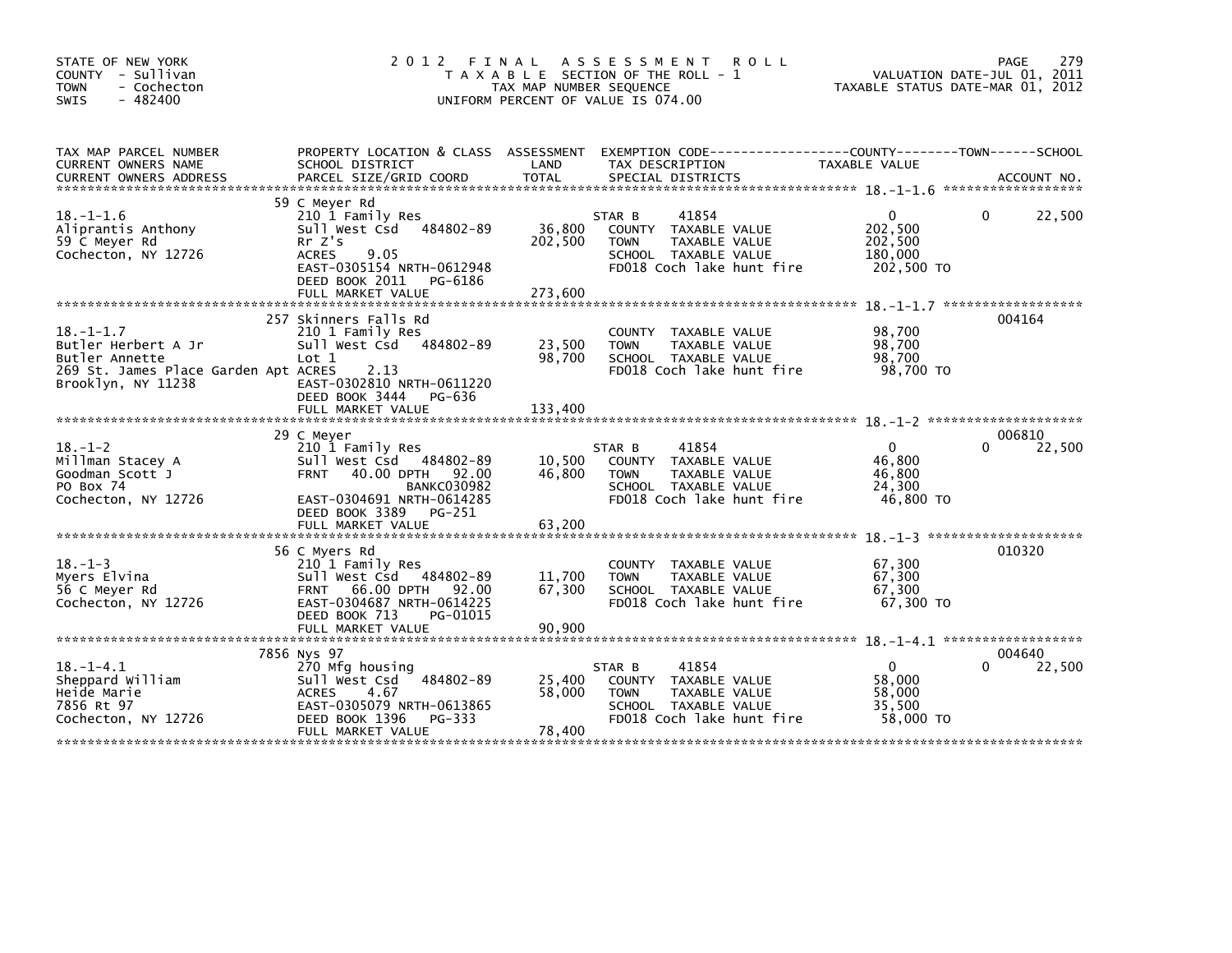| STATE OF NEW YORK<br>COUNTY - Sullivan<br>- Cochecton<br>TOWN<br>$-482400$<br>SWIS     | 2 0 1 2<br>FINAL                                                                                                                                                                       | TAX MAP NUMBER SEQUENCE       | A S S E S S M E N T<br><b>ROLL</b><br>T A X A B L E SECTION OF THE ROLL - 1<br>UNIFORM PERCENT OF VALUE IS 074.00                                                                | VALUATION DATE-JUL 01, 2011<br>TAXABLE STATUS DATE-MAR 01, 2012                         | PAGE       | 280             |
|----------------------------------------------------------------------------------------|----------------------------------------------------------------------------------------------------------------------------------------------------------------------------------------|-------------------------------|----------------------------------------------------------------------------------------------------------------------------------------------------------------------------------|-----------------------------------------------------------------------------------------|------------|-----------------|
| TAX MAP PARCEL NUMBER<br>CURRENT OWNERS NAME<br><b>CURRENT OWNERS ADDRESS</b>          | PROPERTY LOCATION & CLASS ASSESSMENT<br>SCHOOL DISTRICT<br>PARCEL SIZE/GRID COORD                                                                                                      | LAND<br><b>TOTAL</b>          | TAX DESCRIPTION<br>SPECIAL DISTRICTS                                                                                                                                             | TAXABLE VALUE                                                                           |            | ACCOUNT NO.     |
|                                                                                        | 57 C Meyer Rd                                                                                                                                                                          |                               |                                                                                                                                                                                  |                                                                                         |            | 004641          |
| $18. - 1 - 4.2$<br>Schilling Irma<br>57 C Meyer Rd<br>PO Box 75<br>Cochecton, NY 12726 | 210 1 Family Res<br>Sull West Csd 484802-89<br>89.00 DPTH 132.00<br><b>FRNT</b><br><b>BANK0060806</b><br>EAST-0304806 NRTH-0614239<br>DEED BOOK 1280<br>PG-00083                       | 11,600 STAR EN<br>61,500      | 41121<br>WAR VET<br>41834<br><b>COUNTY</b><br>TAXABLE VALUE<br>TAXABLE VALUE<br><b>TOWN</b><br>SCHOOL TAXABLE VALUE<br>FD018 Coch lake hunt fire                                 | 9,225<br>$\Omega$<br>52,275<br>52,275<br>14,850<br>61,500 TO                            | 9,225<br>0 | 0<br>46,650     |
|                                                                                        | FULL MARKET VALUE                                                                                                                                                                      | 83,100                        |                                                                                                                                                                                  |                                                                                         |            |                 |
| $18. - 1 - 5$<br>Peculic Anton<br>Peculic Lina<br>22-10 202 St<br>Bayside, NY 11360    | 7772 Nys 97<br>240 Rural res<br>484802-89<br>Sull West Csd<br>ACRES 87.40<br>EAST-0305650 NRTH-0612064<br>DEED BOOK 1810<br>PG-572<br>FULL MARKET VALUE                                | 104,900<br>159,300<br>215,300 | AGRI DIST 41720<br>COUNTY TAXABLE VALUE<br>TAXABLE VALUE<br><b>TOWN</b><br>SCHOOL TAXABLE VALUE<br>FD018 Coch lake hunt fire                                                     | 7,690<br>151,610<br>151,610<br>151,610<br>159,300 TO                                    | 7,690      | 005730<br>7,690 |
| MAY BE SUBJECT TO PAYMENT<br>UNDER AGDIST LAW TIL 2016                                 |                                                                                                                                                                                        |                               |                                                                                                                                                                                  |                                                                                         |            |                 |
| $18. - 1 - 6.1$<br>Segota Joseph<br>Segota Noreen<br>PO Box 131<br>Cochecton, NY 12726 | 7854 State Route 97<br>240 Rural res<br>484802-89<br>Sull West Csd<br>Lot 98<br>ACRES<br>39.86<br>EAST-0305573 NRTH-0613228<br>DEED BOOK 1396<br>PG-394<br>FULL MARKET VALUE           | 86,000<br>168,500<br>227,700  | 41834<br>STAR EN<br>COUNTY TAXABLE VALUE<br>TAXABLE VALUE<br><b>TOWN</b><br>SCHOOL TAXABLE VALUE<br>FD018 Coch lake hunt fire<br>OT008 Omitted taxes<br>OT009 2009 Omitted taxes | $\mathbf{0}$<br>168,500<br>168,500<br>121,850<br>168,500 TO<br>2656.69 MT<br>2677.42 MT | $\Omega$   | 46,650          |
|                                                                                        |                                                                                                                                                                                        |                               | OT010 2010 Omitted taxes                                                                                                                                                         | 2521.22 MT<br>$18. - 1 - 6.2$ *******************                                       |            |                 |
| $18. - 1 - 6.2$<br>Tyler Brian D<br>Ledbetter Cheryl<br>PO Box 1767<br>Bronx, NY 10451 | Cushetunk Dr<br>$322$ Rural vac $>10$<br>sull west Csd<br>484802-89<br>Lot 82<br><b>ACRES</b><br>20.00<br>EAST-0307386 NRTH-0612365<br>DEED BOOK 1358<br>PG-00503<br>FULL MARKET VALUE | 50,900<br>50,900<br>68,800    | COUNTY TAXABLE VALUE<br>TAXABLE VALUE<br><b>TOWN</b><br>SCHOOL TAXABLE VALUE<br>FD018 Coch lake hunt fire                                                                        | 50,900<br>50,900<br>50,900<br>50,900 TO                                                 |            |                 |
|                                                                                        | Cushetunk Dr                                                                                                                                                                           |                               |                                                                                                                                                                                  |                                                                                         |            |                 |
| $18. - 1 - 6.3$<br>Mathieu Georges<br>165 Audubon Ave Apt 55<br>New York, NY 10033     | $314$ Rural vac<10<br>Sull West Csd<br>484802-89<br>Lot 83<br><b>ACRES</b><br>5.35<br>EAST-0308085 NRTH-0612095<br>DEED BOOK 3238<br>PG-389                                            | 21,600<br>21,600              | COUNTY TAXABLE VALUE<br><b>TOWN</b><br>TAXABLE VALUE<br>SCHOOL TAXABLE VALUE<br>FD018 Coch lake hunt fire                                                                        | 21,600<br>21,600<br>21,600<br>21,600 TO                                                 |            |                 |
|                                                                                        | FULL MARKET VALUE                                                                                                                                                                      | 29,200                        |                                                                                                                                                                                  |                                                                                         |            |                 |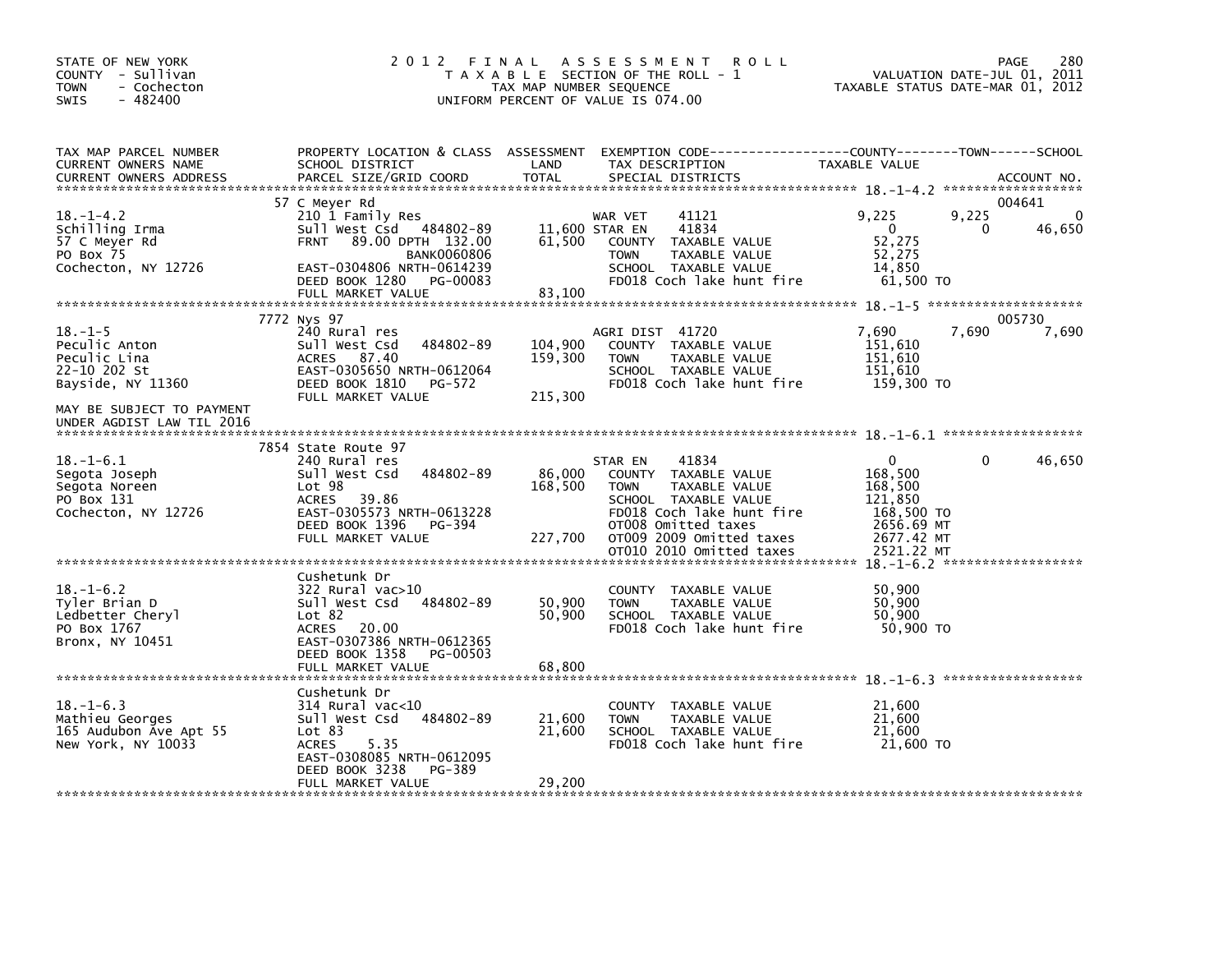| STATE OF NEW YORK<br>COUNTY - Sullivan<br>- Cochecton<br><b>TOWN</b><br>$-482400$<br>SWIS          | 2012                                                                                                                                                                                              | FINAL<br>TAX MAP NUMBER SEQUENCE | A S S E S S M E N T<br><b>ROLL</b><br>T A X A B L E SECTION OF THE ROLL - 1<br>UNIFORM PERCENT OF VALUE IS 074.00   | 281<br>PAGE<br>VALUATION DATE-JUL 01, 2011<br>TAXABLE STATUS DATE-MAR 01, 2012               |
|----------------------------------------------------------------------------------------------------|---------------------------------------------------------------------------------------------------------------------------------------------------------------------------------------------------|----------------------------------|---------------------------------------------------------------------------------------------------------------------|----------------------------------------------------------------------------------------------|
| TAX MAP PARCEL NUMBER<br>CURRENT OWNERS NAME<br><b>CURRENT OWNERS ADDRESS</b>                      | PROPERTY LOCATION & CLASS ASSESSMENT<br>SCHOOL DISTRICT<br>PARCEL SIZE/GRID COORD                                                                                                                 | LAND<br><b>TOTAL</b>             | TAX DESCRIPTION<br>SPECIAL DISTRICTS                                                                                | EXEMPTION CODE-----------------COUNTY-------TOWN------SCHOOL<br>TAXABLE VALUE<br>ACCOUNT NO. |
| $18. - 1 - 6.4$<br>MCMiled Joseph<br>50-59 45th St<br>Woodside, NY 11377                           | Clintonia Way<br>322 Rural vac>10<br>484802-89<br>Sull West Csd<br>Lot 88<br>ACRES 15.00<br>EAST-0309643 NRTH-0611025<br>DEED BOOK 1352<br>PG-00013                                               | 40,900<br>40,900                 | COUNTY TAXABLE VALUE<br><b>TOWN</b><br>TAXABLE VALUE<br>SCHOOL TAXABLE VALUE<br>FD018 Coch lake hunt fire           | 40,900<br>40,900<br>40,900<br>40,900 TO                                                      |
|                                                                                                    | FULL MARKET VALUE                                                                                                                                                                                 | 55,300                           |                                                                                                                     |                                                                                              |
| $18. - 1 - 6.5$<br>Wright David O<br>2025 Crompond Rd<br>Yorktown Heights, NY 10598                | Cushetunk Dr<br>311 Res vac land<br>Sull West Csd<br>484802-89<br>Lot 81<br><b>ACRES</b><br>7.00<br>EAST-0307345 NRTH-0611882<br>DEED BOOK 3572<br>PG-552<br>FULL MARKET VALUE                    | 24,900<br>24,900<br>33,600       | <b>COUNTY</b><br>TAXABLE VALUE<br><b>TOWN</b><br>TAXABLE VALUE<br>SCHOOL TAXABLE VALUE<br>FD018 Coch lake hunt fire | 24,900<br>24,900<br>24,900<br>24,900 TO                                                      |
| $18. - 1 - 6.6$<br>Harmaty Chris<br>Morgado Alice<br>M A<br>416 West 25Th St<br>New York, NY 10001 | Cushetunk Dr<br>210 1 Family Res<br>Sull West Csd 484802-89<br>Lot 80<br>Unfinished House<br><b>ACRES</b><br>6.00<br>EAST-0307187 NRTH-0611571<br>DEED BOOK 1351<br>PG-00634<br>FULL MARKET VALUE | 33,000<br>85,000<br>114,900      | COUNTY TAXABLE VALUE<br>TAXABLE VALUE<br><b>TOWN</b><br>SCHOOL TAXABLE VALUE<br>FD018 Coch lake hunt fire           | ******************<br>85,000<br>85,000<br>85,000<br>85,000 TO                                |
|                                                                                                    |                                                                                                                                                                                                   |                                  |                                                                                                                     |                                                                                              |
| $18. - 1 - 6.7$<br>Harmaty Chris<br>416 West 25Th St<br>New York, NY 10001                         | Cushetunk Dr<br>312 Vac w/imprv<br>Sull West Csd<br>484802-89<br>Lot 79 Of Cochecton Estat<br>Inground Pool<br><b>ACRES</b><br>8.33<br>EAST-0307092 NRTH-0611251<br>DEED BOOK 1354<br>PG-00090    | 27,825<br>32,600                 | COUNTY TAXABLE VALUE<br>TAXABLE VALUE<br><b>TOWN</b><br>SCHOOL TAXABLE VALUE<br>FD018 Coch lake hunt fire           | 32,600<br>32,600<br>32.600<br>32,600 TO                                                      |
|                                                                                                    | FULL MARKET VALUE                                                                                                                                                                                 | 44,100                           |                                                                                                                     |                                                                                              |
| $18. - 1 - 6.8$<br>Lamendola Bernarda<br>Lamendola Saverio<br>105 Covenant Rd<br>Syosset, NY 11791 | 509 Cushetunk Dr<br>210 1 Family Res<br>Sull West Csd 484802-89<br>Lot 78<br><b>ACRES</b><br>10.24<br>EAST-0307292 NRTH-0610821<br>DEED BOOK 2814<br>PG-476<br>FULL MARKET VALUE                  | 38,400<br>133,000<br>179,700     | <b>COUNTY</b><br>TAXABLE VALUE<br><b>TOWN</b><br>TAXABLE VALUE<br>SCHOOL TAXABLE VALUE<br>FD018 Coch lake hunt fire | 133,000<br>133,000<br>133,000<br>133,000 TO                                                  |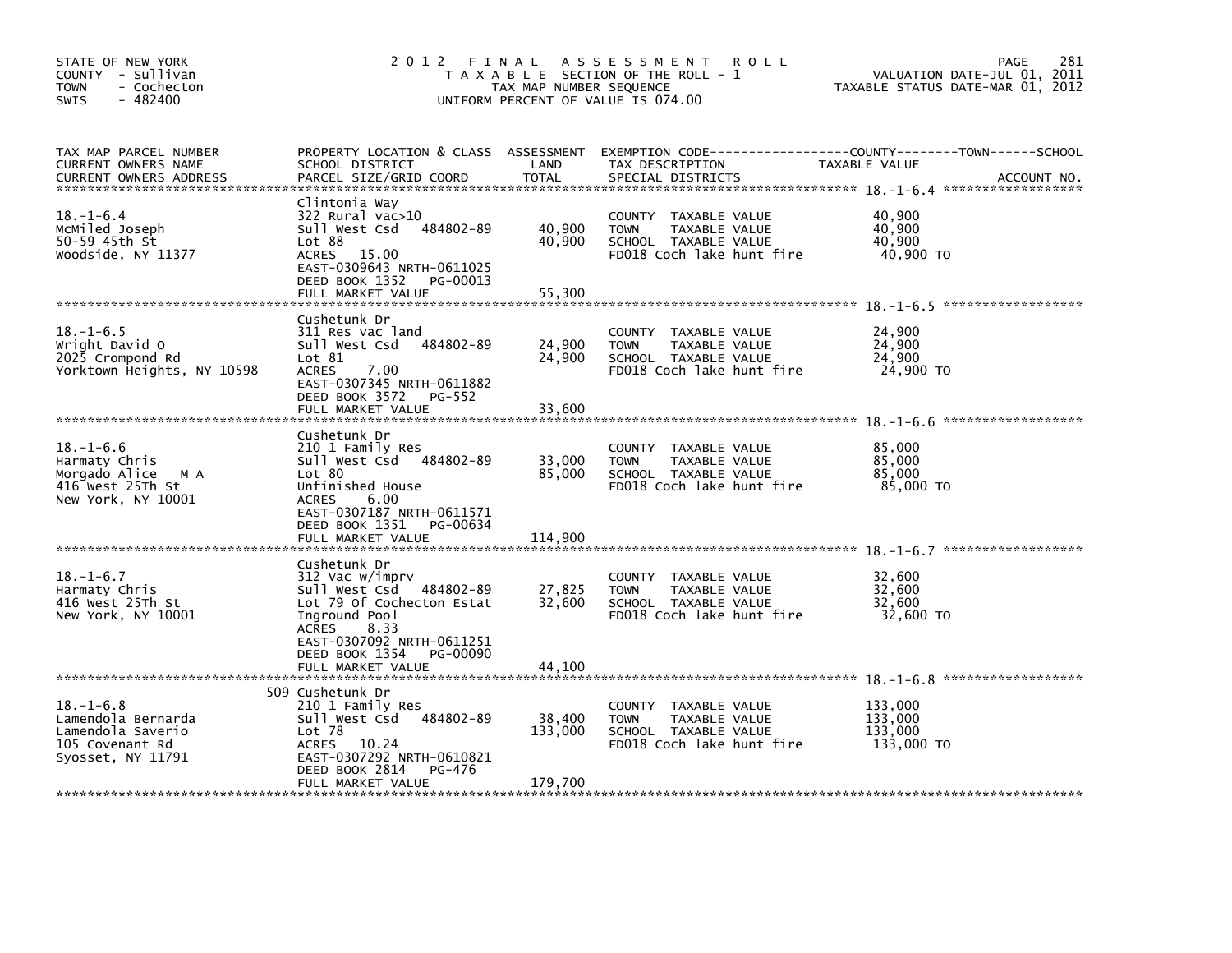| STATE OF NEW YORK<br>COUNTY - Sullivan<br><b>TOWN</b><br>- Cochecton<br>$-482400$<br>SWIS           | 2 0 1 2                                                                                                                                                                                                   | FINAL<br>TAX MAP NUMBER SEQUENCE | <b>ROLL</b><br>A S S E S S M E N T<br>T A X A B L E SECTION OF THE ROLL - 1<br>UNIFORM PERCENT OF VALUE IS 074.00   | 282<br><b>PAGE</b><br>VALUATION DATE-JUL 01, 2011<br>TAXABLE STATUS DATE-MAR 01, 2012 |
|-----------------------------------------------------------------------------------------------------|-----------------------------------------------------------------------------------------------------------------------------------------------------------------------------------------------------------|----------------------------------|---------------------------------------------------------------------------------------------------------------------|---------------------------------------------------------------------------------------|
| TAX MAP PARCEL NUMBER<br>CURRENT OWNERS NAME<br><b>CURRENT OWNERS ADDRESS</b>                       | PROPERTY LOCATION & CLASS ASSESSMENT<br>SCHOOL DISTRICT<br>PARCEL SIZE/GRID COORD                                                                                                                         | LAND<br><b>TOTAL</b>             | TAX DESCRIPTION<br>SPECIAL DISTRICTS                                                                                | TAXABLE VALUE<br>ACCOUNT NO.                                                          |
| $18. - 1 - 6.9$<br>Talbott Christopher<br>584 Cushetunk Dr<br>Cochecton, NY 12726                   | 584 Cushetunk Dr<br>210 1 Family Res<br>Sull West Csd 484802-89<br>Lot 89<br>unfin cons<br><b>ACRES</b><br>5.09 BANKC140100<br>EAST-0308351 NRTH-0611510<br>DEED BOOK 3607<br>PG-581<br>FULL MARKET VALUE | 29,873<br>76.600<br>103,500      | COUNTY TAXABLE VALUE<br><b>TOWN</b><br>TAXABLE VALUE<br>SCHOOL TAXABLE VALUE<br>FD018 Coch lake hunt fire           | 76,600<br>76.600<br>76.600<br>76,600 TO                                               |
| $18. - 1 - 6.10$<br>Talbott Christopher J<br>480 Clinton Ave Apt 3B<br>Brooklyn, NY 11238           | Cushetunk Dr<br>314 Rural vac<10<br>Sull West Csd<br>484802-89<br>Lot 90<br><b>ACRES</b><br>5.10<br>EAST-0307909 NRTH-0611338<br>DEED BOOK 2010<br>PG-57591<br>FULL MARKET VALUE                          | 21,100<br>21,100<br>28,500       | <b>COUNTY</b><br>TAXABLE VALUE<br><b>TOWN</b><br>TAXABLE VALUE<br>SCHOOL TAXABLE VALUE<br>FD018 Coch lake hunt fire | 21,100<br>21,100<br>21,100<br>21,100 TO                                               |
| $18. - 1 - 6.11$<br>Prodoti Dominick<br>Cornachini Marsha<br>203 Kenrose Ter<br>Westbrook, CT 06498 | Cushetunk Dr<br>$314$ Rural vac< $10$<br>484802-89<br>Sull West Csd<br>Lot 91<br><b>ACRES</b><br>6.00<br>EAST-0308245 NRTH-0611083<br>DEED BOOK 1357<br>PG-00063<br>FULL MARKET VALUE                     | 22,900<br>22,900<br>30,900       | <b>COUNTY</b><br>TAXABLE VALUE<br>TAXABLE VALUE<br><b>TOWN</b><br>SCHOOL TAXABLE VALUE<br>FD018 Coch lake hunt fire | 22,900<br>22,900<br>22.900<br>22,900 TO                                               |
| $18. - 1 - 6.12$<br>Lenter Seymour<br>Lenter Steven A<br>46 Greenwood Dr<br>Millburn. NJ 07041      | Cushetunk Dr<br>$314$ Rural vac< $10$<br>Sull West Csd<br>484802-89<br>Lot <sub>92</sub><br><b>ACRES</b><br>6.00<br>EAST-0308328 NRTH-0610830<br>DEED BOOK 1360<br>PG-00332<br>FULL MARKET VALUE          | 22,900<br>22,900<br>30,900       | <b>COUNTY</b><br>TAXABLE VALUE<br>TAXABLE VALUE<br><b>TOWN</b><br>SCHOOL TAXABLE VALUE<br>FD018 Coch lake hunt fire | 22,900<br>22,900<br>22.900<br>22,900 TO                                               |
| $18. - 1 - 6.13$<br>Genco Joseph<br>Genco Phyllis<br>1407 77th St<br>Brooklyn, NY 11228             | Cushetunk Dr<br>$314$ Rural vac<10<br>484802-89<br>Sull West Csd<br>Lot <sub>93</sub><br>6.00<br><b>ACRES</b><br>EAST-0308512 NRTH-0610498<br>DEED BOOK 1353<br>PG-00572<br>FULL MARKET VALUE             | 22,900<br>22,900<br>30,900       | COUNTY TAXABLE VALUE<br><b>TOWN</b><br>TAXABLE VALUE<br>SCHOOL TAXABLE VALUE<br>FD018 Coch lake hunt fire           | 22,900<br>22,900<br>22,900<br>22,900 TO                                               |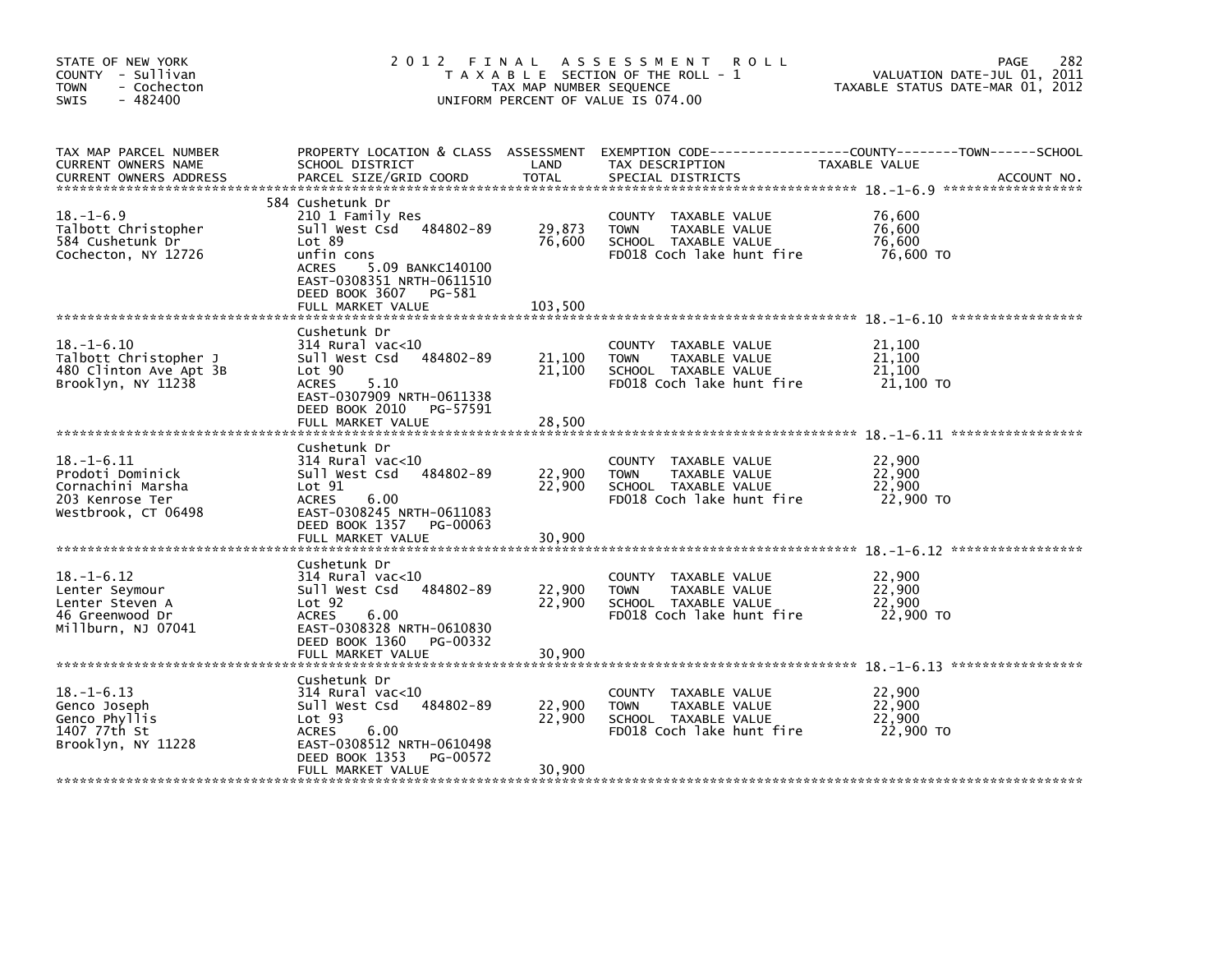| STATE OF NEW YORK<br>COUNTY - Sullivan<br><b>TOWN</b><br>- Cochecton<br>$-482400$<br><b>SWIS</b>   | 2 0 1 2                                                                                                                                                                                         | FINAL<br>TAX MAP NUMBER SEQUENCE | A S S E S S M E N T<br><b>ROLL</b><br>T A X A B L E SECTION OF THE ROLL - 1<br>UNIFORM PERCENT OF VALUE IS 074.00            | TAXABLE STATUS DATE-MAR 01, 2012                       | 283<br><b>PAGE</b><br>VALUATION DATE-JUL 01, 2011 |
|----------------------------------------------------------------------------------------------------|-------------------------------------------------------------------------------------------------------------------------------------------------------------------------------------------------|----------------------------------|------------------------------------------------------------------------------------------------------------------------------|--------------------------------------------------------|---------------------------------------------------|
| TAX MAP PARCEL NUMBER<br>CURRENT OWNERS NAME                                                       | PROPERTY LOCATION & CLASS ASSESSMENT<br>SCHOOL DISTRICT                                                                                                                                         | LAND                             | EXEMPTION CODE-----------------COUNTY-------TOWN------SCHOOL<br>TAX DESCRIPTION                                              | TAXABLE VALUE                                          |                                                   |
| $18. - 1 - 6.14$<br>Kurtz Jonathan<br>Minkler Darlene<br>84 Clintonia Way<br>Cochecton, NY 12726   | 84 Clintonia Way<br>210 1 Family Res<br>Sull West Csd<br>484802-89<br>Lot 84<br><b>ACRES</b><br>5.18 BANKC140178<br>EAST-0308836 NRTH-0611405<br>DEED BOOK 2826 PG-490<br>FULL MARKET VALUE     | 30,250<br>117,000<br>158,100     | 41854<br>STAR B<br>COUNTY TAXABLE VALUE<br>TAXABLE VALUE<br><b>TOWN</b><br>SCHOOL TAXABLE VALUE<br>FD018 Coch lake hunt fire | $\Omega$<br>117,000<br>117,000<br>94,500<br>117,000 TO | 22,500<br>$\Omega$                                |
| $18. - 1 - 6.15$<br>Schultz John<br>Schultz Sheila<br>100 Clintonia Way<br>Cochecton, NY 12726     | Clintonia Dr<br>$314$ Rural vac< $10$<br>484802-89<br>Sull West Csd<br>Lot 85<br><b>ACRES</b><br>4.36<br>EAST-0308985 NRTH-0610885<br>DEED BOOK 2289<br>PG-231<br>FULL MARKET VALUE             | 11,000<br>11,000<br>14,900       | COUNTY TAXABLE VALUE<br>TAXABLE VALUE<br><b>TOWN</b><br>SCHOOL TAXABLE VALUE<br>FD018 Coch lake hunt fire                    | 11,000<br>11,000<br>11,000<br>11,000 TO                |                                                   |
| $18. - 1 - 6.16$<br>Schultz John D<br>Schultz Sheila T<br>100 Clintonia Way<br>Cochecton, NY 12726 | 100 Clintonia Way<br>210 1 Family Res<br>Sull West Csd<br>484802-89<br>Lot 86<br>ACRES 14.06<br>EAST-0309157 NRTH-0610015<br>DEED BOOK 1354<br>PG-00547<br>FULL MARKET VALUE                    | 39,000<br>113,000<br>152,700     | 41854<br>STAR B<br>COUNTY TAXABLE VALUE<br>TAXABLE VALUE<br><b>TOWN</b><br>SCHOOL TAXABLE VALUE<br>FD018 Coch lake hunt fire | $\Omega$<br>113,000<br>113,000<br>90,500<br>113,000 TO | 22,500<br>$\Omega$                                |
| $18. - 1 - 6.17$<br>Genco Joseph<br>Genco Phyllis<br>1407 77th St<br>Brooklyn, NY 11228            | 456 Cushetunk Dr<br>210 1 Family Res<br>Sull West Csd<br>484802-89<br>Lot 94<br><b>ACRES</b><br>5.10<br>EAST-0308613 NRTH-0610102<br>DEED BOOK 1354<br>PG-00624                                 | 35,000<br>168,000                | <b>COUNTY</b><br>TAXABLE VALUE<br><b>TOWN</b><br>TAXABLE VALUE<br>SCHOOL TAXABLE VALUE<br>FD018 Coch lake hunt fire          | 168,000<br>168,000<br>168,000<br>168,000 TO            |                                                   |
| $18. - 1 - 6.18$<br>Caruso Noele<br>446 Cushentunk Dr<br>PO Box 133<br>Cochecton, NY 12726         | 446 Cushetunk Dr<br>210 1 Family Res<br>484802-89<br>Sull West Csd<br>Lot <sub>95</sub><br>5.19<br><b>ACRES</b><br>EAST-0308545 NRTH-0609713<br>DEED BOOK 1359<br>PG-00098<br>FULL MARKET VALUE | 21,300<br>96,300<br>130,100      | <b>COUNTY</b><br>TAXABLE VALUE<br>TAXABLE VALUE<br><b>TOWN</b><br>SCHOOL TAXABLE VALUE<br>FD018 Coch lake hunt fire          | 96.300<br>96,300<br>96,300<br>96,300 TO                |                                                   |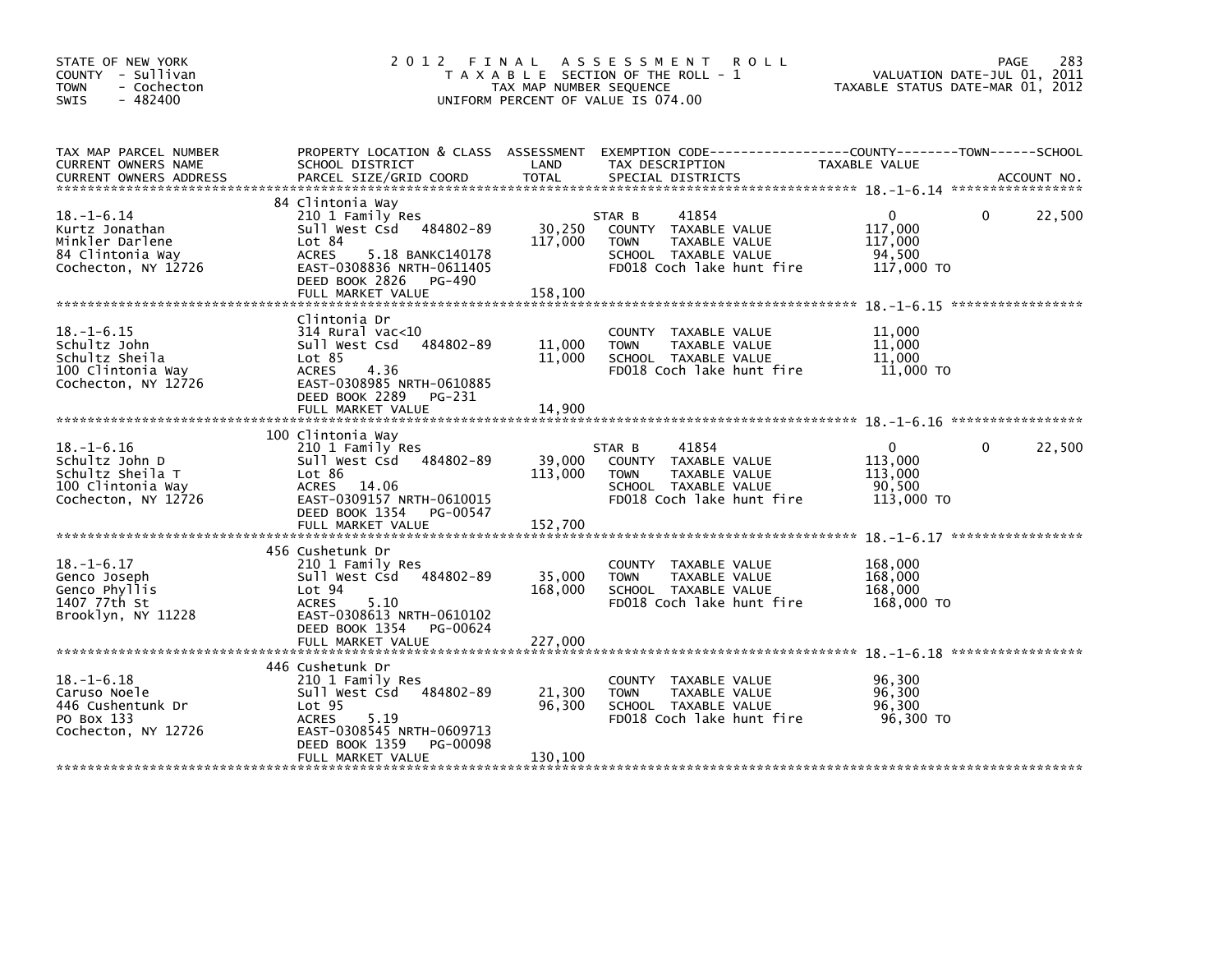| STATE OF NEW YORK<br>COUNTY - Sullivan<br><b>TOWN</b><br>- Cochecton<br>SWIS<br>$-482400$        | 2012 FINAL                                                                                                                                                                  | TAX MAP NUMBER SEQUENCE    | A S S E S S M E N T<br><b>ROLL</b><br>T A X A B L E SECTION OF THE ROLL - 1<br>UNIFORM PERCENT OF VALUE IS 074.00            | VALUATION DATE-JUL 01, 2011<br>TAXABLE STATUS DATE-MAR 01, 2012         | 284<br>PAGE |
|--------------------------------------------------------------------------------------------------|-----------------------------------------------------------------------------------------------------------------------------------------------------------------------------|----------------------------|------------------------------------------------------------------------------------------------------------------------------|-------------------------------------------------------------------------|-------------|
| TAX MAP PARCEL NUMBER<br>CURRENT OWNERS NAME<br><b>CURRENT OWNERS ADDRESS</b>                    | PROPERTY LOCATION & CLASS ASSESSMENT<br>SCHOOL DISTRICT<br>PARCEL SIZE/GRID COORD                                                                                           | LAND<br>TOTAL              | EXEMPTION CODE-----------------COUNTY-------TOWN------SCHOOL<br>TAX DESCRIPTION<br>SPECIAL DISTRICTS                         | TAXABLE VALUE                                                           | ACCOUNT NO. |
| $18. - 1 - 6.19$<br>Becker Michael<br>Falone Vincenzo<br>543 Farview Ct<br>Wyckoff, NJ 07481     | Cushetunk Dr<br>$314$ Rural vac<10<br>484802-89<br>Sull West Csd<br>Lot 96<br>ACRES<br>5.22<br>EAST-0308604 NRTH-0609415<br>DEED BOOK 1359<br>PG-00102<br>FULL MARKET VALUE | 21,300<br>21,300<br>28,800 | COUNTY TAXABLE VALUE<br><b>TOWN</b><br>TAXABLE VALUE<br>SCHOOL TAXABLE VALUE<br>FD018 Coch lake hunt fire                    | 21,300<br>21,300<br>21,300<br>21,300 TO                                 |             |
|                                                                                                  |                                                                                                                                                                             |                            |                                                                                                                              |                                                                         |             |
| $18. - 1 - 6.20$<br>Genco Paul<br>Genco Robert<br>PO Box 232<br>Lake Huntington, NY 12752        | Cushetunk Dr<br>$314$ Rural vac< $10$<br>484802-89<br>Sull West Csd<br>Lot 97<br><b>ACRES</b><br>5.10<br>EAST-0308783 NRTH-0609032                                          | 21,100<br>21,100           | COUNTY TAXABLE VALUE<br>TAXABLE VALUE<br><b>TOWN</b><br>SCHOOL TAXABLE VALUE<br>FD018 Coch lake hunt fire                    | 21,100<br>21,100<br>21,100<br>21,100 TO                                 |             |
|                                                                                                  | DEED BOOK 1354<br>PG-00635<br>FULL MARKET VALUE                                                                                                                             | 28,500                     |                                                                                                                              |                                                                         |             |
| $18. - 1 - 6.21$<br>Sayers Jeffrey<br>PO Box 171<br>Lake Huntington, NY 12752                    | 483 Cushetunk Dr<br>240 Rural res<br>484802-89<br>Sull West Csd<br>Lot 76<br>ACRES 10.00<br>EAST-0307752 NRTH-0610188<br>DEED BOOK 2621 PG-534                              | 30,900<br>185,000          | 41854<br>STAR B<br>COUNTY TAXABLE VALUE<br>TAXABLE VALUE<br><b>TOWN</b><br>SCHOOL TAXABLE VALUE<br>FD018 Coch lake hunt fire | $\Omega$<br>$\mathbf{0}$<br>185,000<br>185,000<br>162.500<br>185,000 TO | 22,500      |
|                                                                                                  | FULL MARKET VALUE                                                                                                                                                           | 250,000                    |                                                                                                                              |                                                                         |             |
| $18. - 1 - 6.22$<br>Bouillon Guy<br>Bouillon Marilyn<br>1631 SW 27th Ter<br>Cape Coral, FL 33914 | 415 Cushetunk Dr<br>210 1 Family Res<br>Sull West Csd 484802-89<br>Lot <sub>75</sub><br>ACRES 10.00<br>EAST-0307569 NRTH-0609802<br>DEED BOOK 1354<br>PG-00162              | 39,900<br>124,900          | COUNTY TAXABLE VALUE<br>TAXABLE VALUE<br><b>TOWN</b><br>SCHOOL TAXABLE VALUE<br>FD018 Coch lake hunt fire                    | 124,900<br>124,900<br>124,900<br>124,900 TO                             |             |
|                                                                                                  | FULL MARKET VALUE                                                                                                                                                           | 168,800                    |                                                                                                                              |                                                                         |             |
| $18. - 1 - 6.23$<br>Caces Wilfredo<br>Caces-Romero Gloria<br>1 Adrian Way<br>Riveredge, NJ 07661 | Cushetunk Dr<br>$322$ Rural vac $>10$<br>Sull West Csd<br>484802-89<br>Lot $74$<br>ACRES 10.00<br>EAST-0307470 NRTH-0609483<br>DEED BOOK 1355<br>PG-00579                   | 30,900<br>30,900           | COUNTY TAXABLE VALUE<br>TAXABLE VALUE<br><b>TOWN</b><br>SCHOOL TAXABLE VALUE<br>FD018 Coch lake hunt fire                    | 30,900<br>30,900<br>30,900<br>30.900 TO                                 |             |
|                                                                                                  | FULL MARKET VALUE                                                                                                                                                           | 41,800                     |                                                                                                                              |                                                                         |             |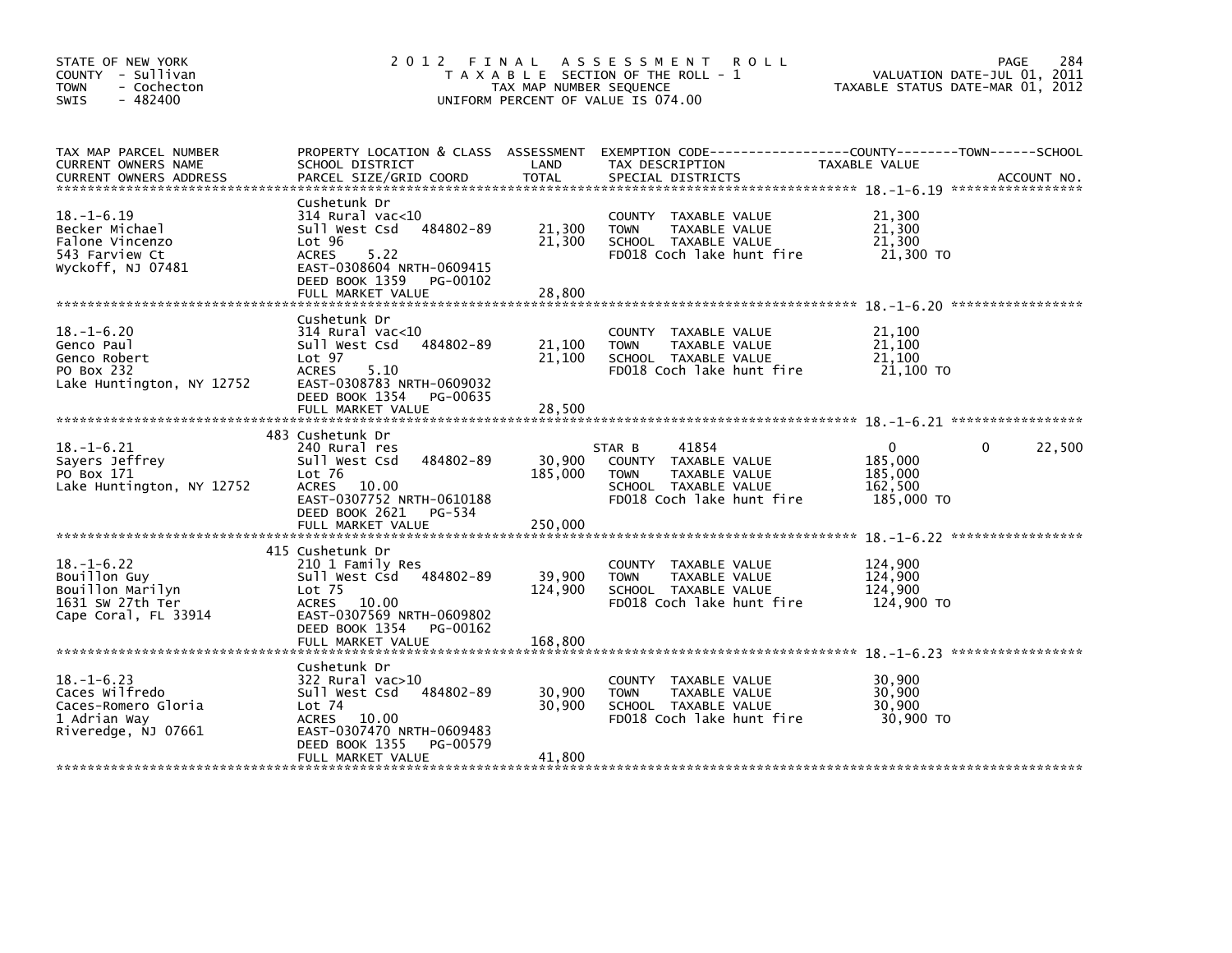| STATE OF NEW YORK<br>COUNTY - Sullivan<br><b>TOWN</b><br>- Cochecton<br>$-482400$<br>SWIS                  | 2012 FINAL                                                                                                                                                                                   | TAX MAP NUMBER SEQUENCE      | A S S E S S M E N T<br><b>ROLL</b><br>T A X A B L E SECTION OF THE ROLL - 1<br>UNIFORM PERCENT OF VALUE IS 074.00            | VALUATION DATE-JUL 01, 2011<br>TAXABLE STATUS DATE-MAR 01, 2012 | 285<br>PAGE            |
|------------------------------------------------------------------------------------------------------------|----------------------------------------------------------------------------------------------------------------------------------------------------------------------------------------------|------------------------------|------------------------------------------------------------------------------------------------------------------------------|-----------------------------------------------------------------|------------------------|
| TAX MAP PARCEL NUMBER<br>CURRENT OWNERS NAME<br><b>CURRENT OWNERS ADDRESS</b>                              | PROPERTY LOCATION & CLASS ASSESSMENT<br>SCHOOL DISTRICT<br>PARCEL SIZE/GRID COORD                                                                                                            | LAND<br><b>TOTAL</b>         | TAX DESCRIPTION<br>SPECIAL DISTRICTS                                                                                         | TAXABLE VALUE                                                   | ACCOUNT NO.            |
| $18. - 1 - 6.24$<br>Iaboni Claudio Josephine<br>43 Ridge Rd<br>Albertson, NY 11507                         | Cushetunk Dr<br>210 1 Family Res<br>484802-89<br>Sull West Csd<br>Lot <sub>73</sub><br><b>ACRES</b><br>15.00<br>EAST-0307487 NRTH-0609148<br>DEED BOOK 1358<br>PG-00405<br>FULL MARKET VALUE | 47,000<br>97,000<br>131,100  | COUNTY TAXABLE VALUE<br>TAXABLE VALUE<br><b>TOWN</b><br>SCHOOL TAXABLE VALUE<br>FD018 Coch lake hunt fire                    | 97,000<br>97,000<br>97.000<br>97,000 TO                         |                        |
|                                                                                                            | Cushetunk Dr                                                                                                                                                                                 |                              |                                                                                                                              |                                                                 |                        |
| $18. - 1 - 6.25$<br>Russell Richard<br>Picciano-Russell Elizabeth<br>3 Hamilton Pl<br>Lake Grove, NY 11755 | 322 Rural vac>10<br>Sull West Csd<br>484802-89<br>$Lot$ 72<br>ACRES 21.33<br>EAST-0307550 NRTH-0608772<br>DEED BOOK 1356<br>PG-00473                                                         | 32,500<br>32,500             | COUNTY TAXABLE VALUE<br>TAXABLE VALUE<br><b>TOWN</b><br>SCHOOL TAXABLE VALUE<br>FD018 Coch lake hunt fire                    | 32,500<br>32,500<br>32,500<br>32,500 TO                         |                        |
|                                                                                                            | FULL MARKET VALUE                                                                                                                                                                            | 43,900                       |                                                                                                                              |                                                                 |                        |
| $18. - 1 - 6.26$<br>Guastella Salvatore<br>Guastella Antonio<br>107 Elm Ave<br>Glen Cove, NY 11542         | Cushetunk Dr<br>210 1 Family Res<br>Sull West Csd<br>484802-89<br>Lot 71<br>ACRES 20.34<br>EAST-0307760 NRTH-0608310<br>DEED BOOK 1353 PG-00479<br>FULL MARKET VALUE                         | 51,600<br>187,600<br>253,500 | 41854<br>STAR B<br>COUNTY TAXABLE VALUE<br><b>TOWN</b><br>TAXABLE VALUE<br>SCHOOL TAXABLE VALUE<br>FD018 Coch lake hunt fire | $\mathbf{0}$<br>187,600<br>187,600<br>165,100<br>187,600 TO     | 22,500<br>$\mathbf{0}$ |
|                                                                                                            | Cushetunk Dr                                                                                                                                                                                 |                              |                                                                                                                              |                                                                 |                        |
| $18. - 1 - 6.27$<br>Edvic Realty Llc<br>Attn: Strocchia Edward J<br>119 Chappel Rd<br>Manhasset, NY 11030  | 322 Rural vac>10<br>Sull West Csd<br>484802-89<br>Lot 70<br>ACRES 12.00<br>EAST-0307597 NRTH-0607842<br>DEED BOOK 2321<br>PG-299                                                             | 32,000<br>32,000             | <b>COUNTY</b><br>TAXABLE VALUE<br>TAXABLE VALUE<br><b>TOWN</b><br>SCHOOL TAXABLE VALUE<br>FD018 Coch lake hunt fire          | 32,000<br>32,000<br>32,000<br>32,000 TO                         |                        |
|                                                                                                            | FULL MARKET VALUE                                                                                                                                                                            | 43,200                       |                                                                                                                              |                                                                 |                        |
| $18. - 1 - 6.28$<br>Ortore Michael<br>Ortore Lisa<br>Attn: Marino<br>3 Foxoboro Ln<br>Manalapan, NJ 07726  | Cushetunk Dr<br>$314$ Rural vac<10<br>484802-89<br>Sull West Csd<br>Lot 69<br>8.05<br><b>ACRES</b><br>EAST-0307903 NRTH-0607401<br>DEED BOOK 1356<br>PG-00477                                | 27,000<br>27,000             | COUNTY TAXABLE VALUE<br>TAXABLE VALUE<br><b>TOWN</b><br>SCHOOL TAXABLE VALUE<br>FD018 Coch lake hunt fire                    | 27,000<br>27,000<br>27,000<br>27,000 TO                         |                        |
|                                                                                                            | FULL MARKET VALUE                                                                                                                                                                            | 36,500                       |                                                                                                                              |                                                                 |                        |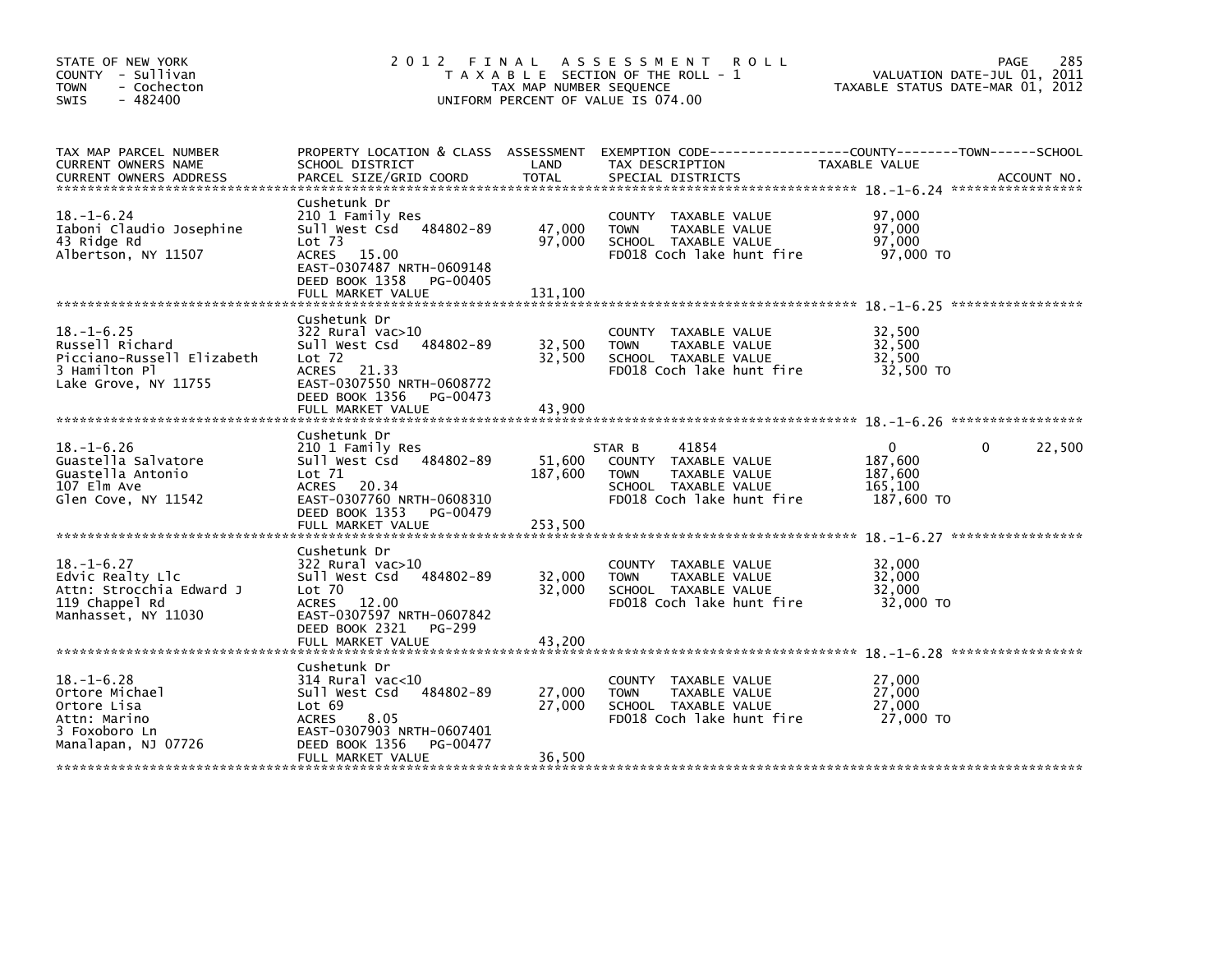| STATE OF NEW YORK<br>COUNTY - Sullivan<br><b>TOWN</b><br>- Cochecton<br>$-482400$<br><b>SWIS</b>  | 2012 FINAL                                                                                                                                                                                             | TAX MAP NUMBER SEQUENCE      | A S S E S S M E N T<br><b>ROLL</b><br>T A X A B L E SECTION OF THE ROLL - 1<br>UNIFORM PERCENT OF VALUE IS 074.00             | 286<br>PAGE<br>VALUATION DATE-JUL 01, 2011<br>TAXABLE STATUS DATE-MAR 01, 2012                 |
|---------------------------------------------------------------------------------------------------|--------------------------------------------------------------------------------------------------------------------------------------------------------------------------------------------------------|------------------------------|-------------------------------------------------------------------------------------------------------------------------------|------------------------------------------------------------------------------------------------|
| TAX MAP PARCEL NUMBER<br>CURRENT OWNERS NAME<br><b>CURRENT OWNERS ADDRESS</b>                     | PROPERTY LOCATION & CLASS ASSESSMENT<br>SCHOOL DISTRICT<br>PARCEL SIZE/GRID COORD                                                                                                                      | LAND<br><b>TOTAL</b>         | TAX DESCRIPTION<br>SPECIAL DISTRICTS                                                                                          | EXEMPTION CODE------------------COUNTY--------TOWN------SCHOOL<br>TAXABLE VALUE<br>ACCOUNT NO. |
| $18. - 1 - 6.29$<br>Hehir Kenneth<br>Hehir Theresa<br>83 Laurel Rd<br>Lindenhurst, NY 11757       | Cushetunk Dr<br>$314$ Rural vac<10<br>484802-89<br>Sull West Csd<br>Lot 68<br>ACRES<br>5.33<br>EAST-0308251 NRTH-0607144<br>DEED BOOK 1359<br>PG-00662<br>FULL MARKET VALUE                            | 21,600<br>21,600<br>29,200   | COUNTY TAXABLE VALUE<br>TAXABLE VALUE<br><b>TOWN</b><br>SCHOOL TAXABLE VALUE<br>FD018 Coch lake hunt fire                     | 21,600<br>21,600<br>21,600<br>21,600 TO                                                        |
| $18. - 1 - 6.30$<br>Genco Robert<br>Genco Maryanne<br>135 Eylandt St<br>Staten Island, NY 10312   | 323 Cushetunk Dr<br>210 1 Family Res<br>484802-89<br>Sull West Csd<br>Lot 67<br><b>ACRES</b><br>5.10<br>EAST-0308516 NRTH-0607002<br>DEED BOOK 1353<br>PG-00674<br>FULL MARKET VALUE                   | 30.100<br>120,500<br>162,800 | COUNTY TAXABLE VALUE<br><b>TOWN</b><br>TAXABLE VALUE<br>SCHOOL TAXABLE VALUE<br>FD018 Coch lake hunt fire                     | 120,500<br>120.500<br>120,500<br>120,500 TO                                                    |
| $18. - 1 - 6.31$<br>Kierney Carolyn<br>203 Canterbury Ave<br>North Arlington, NJ 07031-5013 ACRES | Cushetunk Dr<br>314 Rural vac<10<br>Sull West Csd<br>484802-89<br>Lot 66<br>5.10<br>EAST-0308804 NRTH-0606870<br>DEED BOOK 1353<br>PG-00440<br>FULL MARKET VALUE                                       | 21,100<br>21,100<br>28,500   | COUNTY TAXABLE VALUE<br>TAXABLE VALUE<br><b>TOWN</b><br>SCHOOL TAXABLE VALUE<br>FD018 Coch lake hunt fire                     | 21,100<br>21,100<br>21,100<br>21,100 TO                                                        |
| $18. - 1 - 6.32$<br>Venter John R<br>Venter Marie F<br>269 Cushetunk Dr<br>Narrowsburg, NY 12764  | 269 Cushetunk Dr<br>210 1 Family Res<br>484802-89<br>Sull West Csd<br>Lot 65<br><b>ACRES</b><br>5.10<br>EAST-0309278 NRTH-0606846<br>DEED BOOK 3398 PG-228<br>FULL MARKET VALUE                        | 35,100<br>147,700<br>199,600 | 41834<br>STAR EN<br>COUNTY TAXABLE VALUE<br><b>TOWN</b><br>TAXABLE VALUE<br>SCHOOL TAXABLE VALUE<br>FD018 Coch lake hunt fire | 46,650<br>$\Omega$<br>$\mathbf{0}$<br>147,700<br>147,700<br>101,050<br>147,700 TO              |
| $18. - 1 - 6.33$<br>Coonan Joseph<br>Coonan Stella<br>390 Birch Hollow Dr<br>Shirley, NY 11967    | 261 Cushetunk Dr<br>210 1 Family Res<br>Sull West Csd 484802-89<br>Lot <sub>64</sub><br>5.10 BANKC190908<br><b>ACRES</b><br>EAST-0309190 NRTH-0606522<br>DEED BOOK 3246<br>PG-587<br>FULL MARKET VALUE | 35,100<br>142,300<br>192,300 | COUNTY<br>TAXABLE VALUE<br>TAXABLE VALUE<br><b>TOWN</b><br>SCHOOL TAXABLE VALUE<br>FD018 Coch lake hunt fire                  | 142,300<br>142,300<br>142,300<br>142,300 TO                                                    |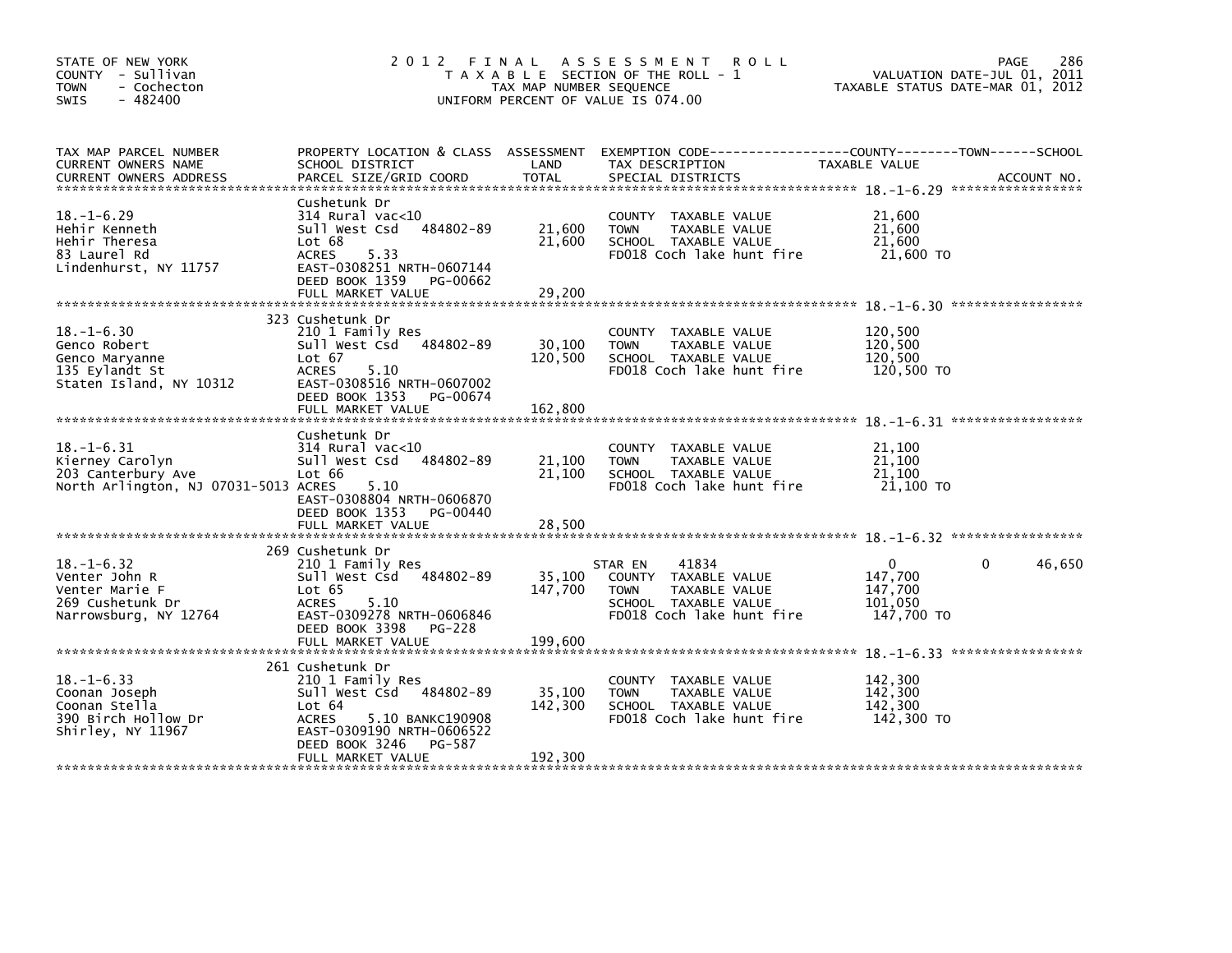| STATE OF NEW YORK<br>COUNTY - Sullivan<br><b>TOWN</b><br>- Cochecton<br>$-482400$<br><b>SWIS</b>            | 2 0 1 2                                                                                                                                                                                             | FINAL<br>TAX MAP NUMBER SEQUENCE | A S S E S S M E N T<br><b>ROLL</b><br>T A X A B L E SECTION OF THE ROLL - 1<br>UNIFORM PERCENT OF VALUE IS 074.00   | 287<br>PAGE<br>VALUATION DATE-JUL 01, 2011<br>TAXABLE STATUS DATE-MAR 01, 2012 |
|-------------------------------------------------------------------------------------------------------------|-----------------------------------------------------------------------------------------------------------------------------------------------------------------------------------------------------|----------------------------------|---------------------------------------------------------------------------------------------------------------------|--------------------------------------------------------------------------------|
| TAX MAP PARCEL NUMBER<br>CURRENT OWNERS NAME<br><b>CURRENT OWNERS ADDRESS</b>                               | PROPERTY LOCATION & CLASS ASSESSMENT<br>SCHOOL DISTRICT<br>PARCEL SIZE/GRID COORD                                                                                                                   | LAND<br><b>TOTAL</b>             | EXEMPTION CODE-----------<br>TAX DESCRIPTION<br>SPECIAL DISTRICTS                                                   | -----COUNTY--------TOWN------SCHOOL<br>TAXABLE VALUE<br>ACCOUNT NO.            |
| $18. - 1 - 6.34$<br>Calo Gaetano<br>DiCarlo Angilina<br>50 Ann St<br>Glen Cove, NY 11542                    | 32 Meadow Sweet Ln<br>240 Rural res<br>Sull West Csd<br>484802-89<br>Lot 44<br>ACRES<br>50.00<br>EAST-0311295 NRTH-0607514<br>DEED BOOK 2429<br>PG-070<br>FULL MARKET VALUE                         | 121,900<br>206,000<br>278,400    | COUNTY TAXABLE VALUE<br>TAXABLE VALUE<br><b>TOWN</b><br>SCHOOL TAXABLE VALUE<br>FD018 Coch lake hunt fire           | 206,000<br>206,000<br>206,000<br>206,000 TO                                    |
| $18. - 1 - 6.35$<br>Guastella Salvatore<br>Guastella Francesco<br>107 Elm Ave<br>Glen Cove, NY 11542        | Meadow Sweet Ln<br>322 Rural vac>10<br>Sull West Csd 484802-89<br>Lot $43$<br>combo 6.36, 6.39, 6.40<br>ACRES 132.46<br>EAST-0311218 NRTH-0606323<br>DEED BOOK 1741<br>PG-0302<br>FULL MARKET VALUE | 152,300<br>152,300<br>205,800    | COUNTY TAXABLE VALUE<br><b>TOWN</b><br>TAXABLE VALUE<br>SCHOOL TAXABLE VALUE<br>FD018 Coch lake hunt fire           | 152,300<br>152,300<br>152,300<br>152,300 TO                                    |
| $18. - 1 - 6.36$<br>Irwin Richard J<br>Squiccimarro Diane M<br>35 Aqueduct Rd<br>Garrison, NY 10524         | Cushetunk Dr<br>314 Rural vac<10<br>Sull West Csd<br>484802-89<br>Lot 41 Of Cochecton Estat<br><b>ACRES</b><br>5.12<br>EAST-0309946 NRTH-0606431<br>DEED BOOK 2067<br>PG-360<br>FULL MARKET VALUE   | 25,150<br>25,150<br>34,000       | COUNTY<br>TAXABLE VALUE<br><b>TOWN</b><br>TAXABLE VALUE<br>SCHOOL TAXABLE VALUE<br>FD018 Coch lake hunt fire        | 25,150<br>25,150<br>25,150<br>25,150 TO                                        |
| $18. - 1 - 6.37$<br>Squiccimarro Anthony<br>Squiccimarro Margaret A<br>35 Aqueduct Rd<br>Garrison, NY 10524 | Cushetunk Dr<br>314 Rural vac<10<br>484802-89<br>Sull West Csd<br>Lot 40<br><b>ACRES</b><br>5.10<br>EAST-0309800 NRTH-0606142<br>DEED BOOK 1357<br>PG-00306<br>FULL MARKET VALUE                    | 25,100<br>25,100<br>33,900       | <b>COUNTY</b><br>TAXABLE VALUE<br>TAXABLE VALUE<br><b>TOWN</b><br>SCHOOL TAXABLE VALUE<br>FD018 Coch lake hunt fire | 25,100<br>25,100<br>25,100<br>25,100 TO                                        |
| $18. - 1 - 6.41$<br>Kojasevic Zijada<br>8023 19th Ave Apt 5G<br>Brooklyn, NY 11214                          | Nys 97<br>$314$ Rural vac<10<br>484802-89<br>Sull West Csd<br>Lot <sub>45</sub><br><b>ACRES</b><br>5.21 BANK0060806<br>EAST-0304873 NRTH-0609081<br>DEED BOOK 3598<br>PG-510<br>FULL MARKET VALUE   | 25,000<br>25,000<br>33,800       | COUNTY<br>TAXABLE VALUE<br><b>TOWN</b><br>TAXABLE VALUE<br>SCHOOL TAXABLE VALUE<br>FD018 Coch lake hunt fire        | 25,000<br>25,000<br>25,000<br>25,000 TO                                        |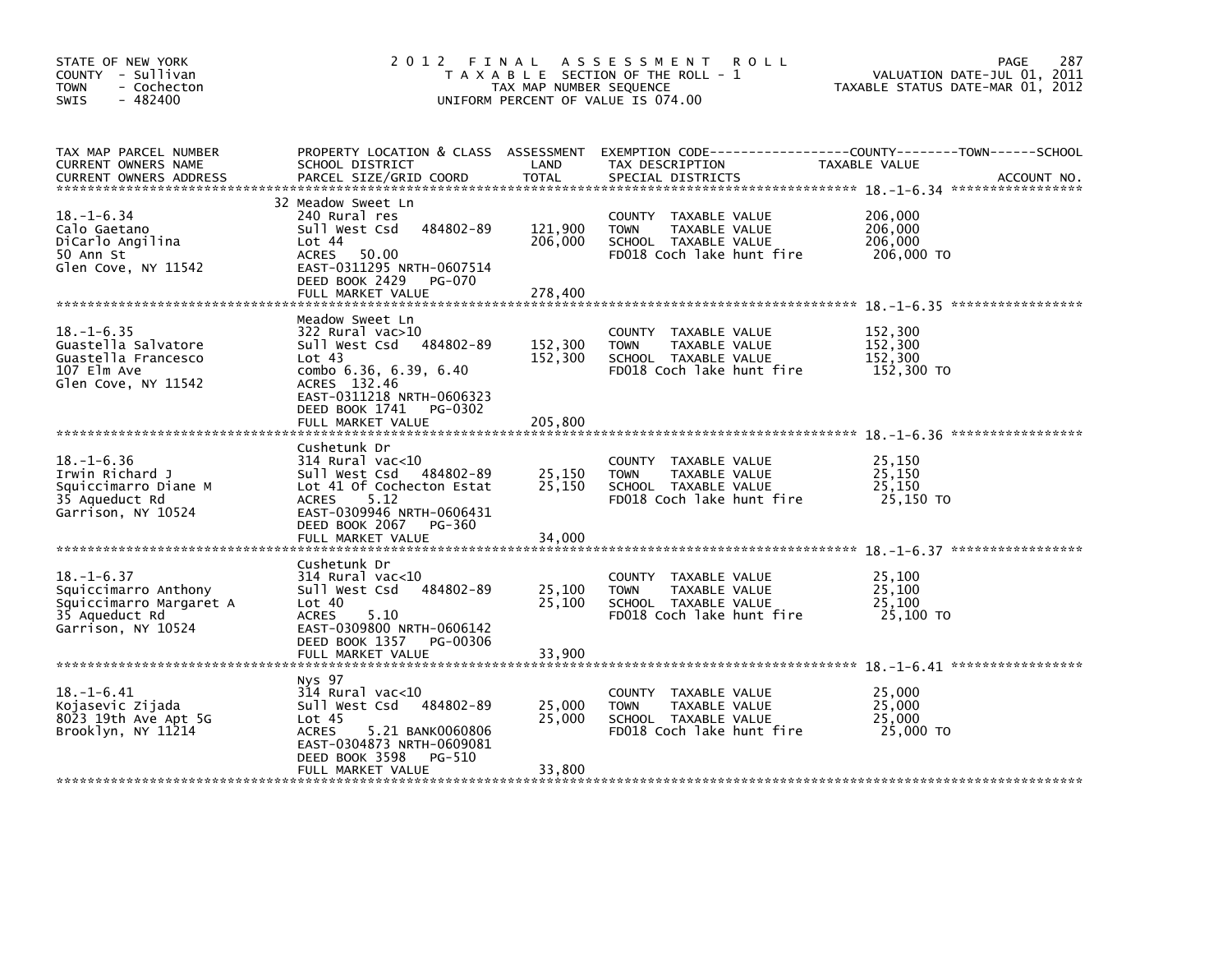| STATE OF NEW YORK<br>COUNTY - Sullivan<br><b>TOWN</b><br>- Cochecton<br>$-482400$<br>SWIS | 2 0 1 2                                                                                                                                                                             | TAX MAP NUMBER SEQUENCE    | FINAL ASSESSMENT<br><b>ROLL</b><br>T A X A B L E SECTION OF THE ROLL - 1<br>UNIFORM PERCENT OF VALUE IS 074.00               | TAXABLE STATUS DATE-MAR 01, 2012                       | 288<br><b>PAGE</b><br>VALUATION DATE-JUL 01, 2011 |
|-------------------------------------------------------------------------------------------|-------------------------------------------------------------------------------------------------------------------------------------------------------------------------------------|----------------------------|------------------------------------------------------------------------------------------------------------------------------|--------------------------------------------------------|---------------------------------------------------|
| TAX MAP PARCEL NUMBER<br>CURRENT OWNERS NAME<br><b>CURRENT OWNERS ADDRESS</b>             | PROPERTY LOCATION & CLASS ASSESSMENT<br>SCHOOL DISTRICT<br>PARCEL SIZE/GRID COORD                                                                                                   | LAND<br>TOTAL              | EXEMPTION CODE-----------------COUNTY-------TOWN------SCHOOL<br>TAX DESCRIPTION<br>SPECIAL DISTRICTS                         | TAXABLE VALUE                                          | ACCOUNT NO.                                       |
| $18. - 1 - 6.42$<br>Kojasevic Zujada<br>8023 19th Ave Apt 5G<br>Brooklyn, NY 11214        | 7652 State Route 97<br>$314$ Rural vac<10<br>Sull West Csd<br>484802-89<br>Lot $46$<br>5.39<br>ACRES<br>EAST-0305133 NRTH-0608799<br>DEED BOOK 3546<br>PG-694<br>FULL MARKET VALUE  | 25,500<br>25,500<br>34,500 | COUNTY TAXABLE VALUE<br><b>TOWN</b><br>TAXABLE VALUE<br>SCHOOL TAXABLE VALUE<br>FD018 Coch lake hunt fire                    | 25,500<br>25,500<br>25,500<br>25,500 TO                |                                                   |
|                                                                                           |                                                                                                                                                                                     |                            |                                                                                                                              |                                                        |                                                   |
| $18. - 1 - 6.43$<br>Keesler Greg<br>Keesler Bobbi<br>PO Box 452<br>Callicoon, NY 12723    | 7630 Route 97<br>210 1 Family Res<br>484802-89<br>Sull West Csd<br>Lot 47<br>ACRES<br>7.25 BANKC130780<br>EAST-0305247 NRTH-0608565<br>DEED BOOK 3369<br>PG-51                      | 34,400<br>121,600          | 41854<br>STAR B<br>COUNTY TAXABLE VALUE<br>TAXABLE VALUE<br><b>TOWN</b><br>SCHOOL TAXABLE VALUE<br>FD018 Coch lake hunt fire | $\Omega$<br>121,600<br>121,600<br>99,100<br>121,600 TO | 22,500<br>$\Omega$                                |
|                                                                                           | FULL MARKET VALUE                                                                                                                                                                   | 164,300                    |                                                                                                                              |                                                        |                                                   |
| $18. - 1 - 6.44$<br>Corcoran Fergus<br>The Gorse Bush<br>Killegar, Bray Co. WiIreland     | 27 Cushetunk Dr<br>$314$ Rural vac<10<br>484802-89<br>Sull West Csd<br>Lot 48<br><b>ACRES</b><br>5.02<br>EAST-0305024 NRTH-0608146<br>DEED BOOK 3277 PG-530<br>FULL MARKET VALUE    | 25,100<br>25,100<br>33,900 | COUNTY TAXABLE VALUE<br><b>TOWN</b><br>TAXABLE VALUE<br>SCHOOL TAXABLE VALUE<br>FD018 Coch lake hunt fire                    | 25,100<br>25,100<br>25,100<br>25,100 TO                |                                                   |
| $18. - 1 - 6.45$<br>Monte Stephen L<br>121 Overlook Ln<br>Honesdale, PA 18431             | Cushetunk Dr<br>$314$ Rural vac< $10$<br>484802-89<br>Sull West Csd<br>Lot 49<br><b>ACRES</b><br>5.06<br>EAST-0305450 NRTH-0608312<br>DEED BOOK 2983<br>PG-614<br>FULL MARKET VALUE | 25,100<br>25,100<br>33,900 | COUNTY TAXABLE VALUE<br><b>TOWN</b><br>TAXABLE VALUE<br>SCHOOL TAXABLE VALUE<br>FD018 Coch lake hunt fire                    | 25.100<br>25,100<br>25,100<br>25,100 TO                |                                                   |
| $18. - 1 - 6.46$<br>Genovese Lawrence M<br>417 Burnt Hill Rd<br>Roscoe, NY 12776          | Cushetunk Dr<br>$314$ Rural vac<10<br>Sull West Csd<br>484802-89<br>Lot 50<br><b>ACRES</b><br>5.05<br>EAST-0305858 NRTH-0608435<br>DEED BOOK 2626<br>PG-132<br>FULL MARKET VALUE    | 25,500<br>25,500<br>34,500 | COUNTY<br>TAXABLE VALUE<br><b>TOWN</b><br>TAXABLE VALUE<br>SCHOOL TAXABLE VALUE<br>FD018 Coch lake hunt fire                 | 25,500<br>25,500<br>25,500<br>25,500 TO                |                                                   |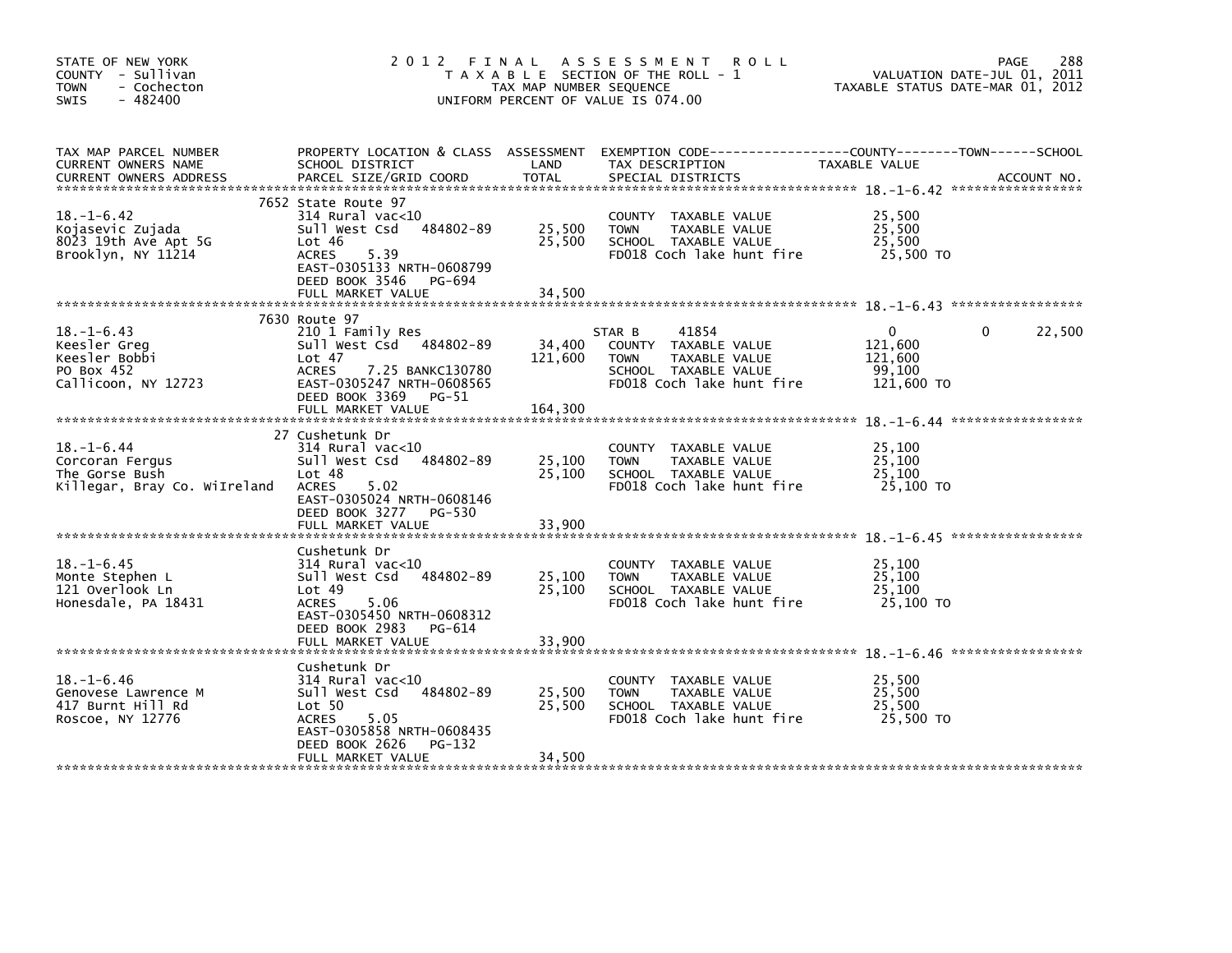| STATE OF NEW YORK<br>COUNTY - Sullivan<br><b>TOWN</b><br>- Cochecton<br>$-482400$<br><b>SWIS</b>                        | 2 0 1 2                                                                                                                                                                                                 | FINAL<br>TAX MAP NUMBER SEQUENCE | A S S E S S M E N T<br><b>ROLL</b><br>T A X A B L E SECTION OF THE ROLL - 1<br>UNIFORM PERCENT OF VALUE IS 074.00 | 289<br><b>PAGE</b><br>VALUATION DATE-JUL 01, 2011<br>TAXABLE STATUS DATE-MAR 01, 2012 |
|-------------------------------------------------------------------------------------------------------------------------|---------------------------------------------------------------------------------------------------------------------------------------------------------------------------------------------------------|----------------------------------|-------------------------------------------------------------------------------------------------------------------|---------------------------------------------------------------------------------------|
| TAX MAP PARCEL NUMBER<br>CURRENT OWNERS NAME<br><b>CURRENT OWNERS ADDRESS</b>                                           | PROPERTY LOCATION & CLASS ASSESSMENT<br>SCHOOL DISTRICT<br>PARCEL SIZE/GRID COORD                                                                                                                       | LAND<br><b>TOTAL</b>             | TAX DESCRIPTION<br>SPECIAL DISTRICTS                                                                              | TAXABLE VALUE<br>ACCOUNT NO.                                                          |
| $18. - 1 - 6.47$<br>Saieva Salvatore<br>Saieva Camille<br>Cushetunk Dr<br>Cochecton, NY 12726                           | 51 Cushetunk Dr<br>$314$ Rural vac< $10$<br>484802-89<br>Sull West Csd<br>Lot 51<br><b>ACRES</b><br>6.17<br>EAST-0306220 NRTH-0608318<br>DEED BOOK 2893 PG-699<br>FULL MARKET VALUE                     | 30,100<br>30,100<br>40,700       | COUNTY TAXABLE VALUE<br><b>TOWN</b><br>TAXABLE VALUE<br>SCHOOL TAXABLE VALUE<br>FD018 Coch lake hunt fire         | 30,100<br>30.100<br>30,100<br>30,100 TO                                               |
|                                                                                                                         | Cushetunk Dr                                                                                                                                                                                            |                                  |                                                                                                                   |                                                                                       |
| $18. - 1 - 6.48$<br>Devine Arthur F<br>303 Skinnersfalls Rd<br>Narrowsburg, NY 12764                                    | $314$ Rural vac<10<br>484802-89<br>Sull West Csd<br>Lot 52<br><b>ACRES</b><br>6.00<br>EAST-0306346 NRTH-0608087<br>DEED BOOK 1833 PG-567                                                                | 28,000<br>28,000                 | COUNTY TAXABLE VALUE<br><b>TOWN</b><br>TAXABLE VALUE<br>SCHOOL TAXABLE VALUE<br>FD018 Coch lake hunt fire         | 28,000<br>28,000<br>28,000<br>28,000 TO                                               |
|                                                                                                                         | FULL MARKET VALUE                                                                                                                                                                                       | 37,800                           |                                                                                                                   |                                                                                       |
| $18. - 1 - 6.49$<br>Krzywosz Trustee Vincent A<br>Krzywosz Trustee Mary Ann<br>88 Park Ave<br>North Arlington, NJ 07031 | 77 Cushetunk Dr<br>210 1 Family Res<br>Sull West Csd<br>484802-89<br>Lot 53<br><b>ACRES</b><br>7.00<br>EAST-0306410 NRTH-0607817<br>DEED BOOK 3431 PG-337                                               | 46,000<br>135,000                | COUNTY TAXABLE VALUE<br>TAXABLE VALUE<br>TOWN<br>SCHOOL TAXABLE VALUE<br>FD018 Coch lake hunt fire                | 135.000<br>135,000<br>135,000<br>135,000 TO                                           |
|                                                                                                                         | FULL MARKET VALUE                                                                                                                                                                                       | 182,400                          |                                                                                                                   |                                                                                       |
| $18. - 1 - 6.50$<br>Pohl Peter K<br>19 Beaver Ave<br>West Milford, NJ 07480                                             | Cushetunk Dr<br>312 Vac w/imprv<br>484802-89<br>Sull West Csd<br>Lot 54<br><b>ACRES</b><br>7.07<br>EAST-0306520 NRTH-0607573<br>DEED BOOK 1354 PG-00086                                                 | 35,700<br>35,700                 | COUNTY TAXABLE VALUE<br>TAXABLE VALUE<br><b>TOWN</b><br>SCHOOL TAXABLE VALUE<br>FD018 Coch lake hunt fire         | 35,700<br>35,700<br>35,700<br>35,700 TO                                               |
|                                                                                                                         | FULL MARKET VALUE                                                                                                                                                                                       | 48,200                           |                                                                                                                   |                                                                                       |
| $18. - 1 - 6.51$<br>Gardella Peter<br>Gardella Janet<br>120-17 Erskine Pl<br>Bronx, NY 10475                            | 71 Cushetunk Dr<br>210 1 Family Res<br>Sull West Csd 484802-89<br>Lot <sub>55</sub><br><b>ACRES</b><br>5.05 BANKN140687<br>EAST-0306678 NRTH-0607397<br>DEED BOOK 1354<br>PG-00399<br>FULL MARKET VALUE | 36,300<br>126,900<br>171,500     | TAXABLE VALUE<br>COUNTY<br>TAXABLE VALUE<br><b>TOWN</b><br>SCHOOL TAXABLE VALUE<br>FD018 Coch lake hunt fire      | 126,900<br>126,900<br>126,900<br>126,900 TO                                           |
|                                                                                                                         |                                                                                                                                                                                                         |                                  |                                                                                                                   |                                                                                       |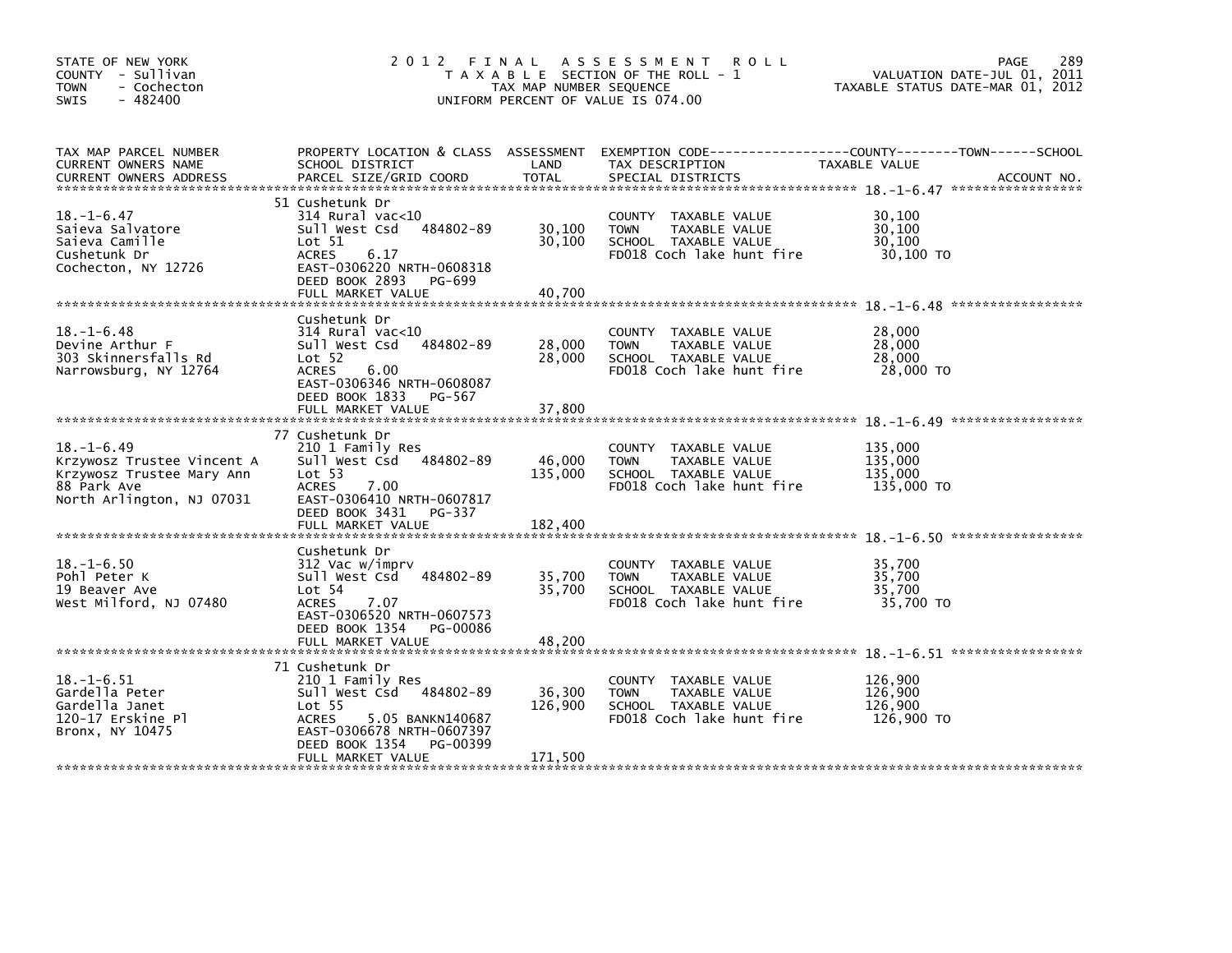| STATE OF NEW YORK<br>COUNTY - Sullivan<br><b>TOWN</b><br>- Cochecton<br>$-482400$<br><b>SWIS</b>   | 2012 FINAL<br>T A X A B L E SECTION OF THE ROLL - 1<br>TAX MAP NUMBER SEQUENCE<br>UNIFORM PERCENT OF VALUE IS 074.00                                                           | 290<br>PAGE<br>VALUATION DATE-JUL 01, 2011<br>TAXABLE STATUS DATE-MAR 01, 2012 |                                                                                                                              |                                                                               |
|----------------------------------------------------------------------------------------------------|--------------------------------------------------------------------------------------------------------------------------------------------------------------------------------|--------------------------------------------------------------------------------|------------------------------------------------------------------------------------------------------------------------------|-------------------------------------------------------------------------------|
| TAX MAP PARCEL NUMBER<br>CURRENT OWNERS NAME<br><b>CURRENT OWNERS ADDRESS</b>                      | PROPERTY LOCATION & CLASS ASSESSMENT<br>SCHOOL DISTRICT<br>PARCEL SIZE/GRID COORD                                                                                              | LAND<br><b>TOTAL</b>                                                           | TAX DESCRIPTION<br>SPECIAL DISTRICTS                                                                                         | TAXABLE VALUE<br>ACCOUNT NO.                                                  |
| $18. - 1 - 6.52$<br>Bustos Orlando<br>Moron Irma B<br>1481 Brightshore Blvd<br>Bay Shore, NY 11706 | Cushetunk Dr<br>314 Rural vac<10<br>484802-89<br>Sull West Csd<br>Lot 56<br><b>ACRES</b><br>5.10<br>EAST-0306944 NRTH-0607316<br>DEED BOOK 3619<br>PG-576<br>FULL MARKET VALUE | 25,100<br>25,100<br>33,900                                                     | COUNTY TAXABLE VALUE<br>TAXABLE VALUE<br><b>TOWN</b><br>SCHOOL TAXABLE VALUE<br>FD018 Coch lake hunt fire                    | 25,100<br>25,100<br>25.100<br>25,100 TO                                       |
| $18. - 1 - 6.53$<br>Ficano Lisa Blomquist<br>327 Strotz Rd<br>Asbury, NJ 08802                     | Cushetunk Dr<br>$314$ Rural vac< $10$<br>484802-89<br>Sull West Csd<br>Lot 57<br><b>ACRES</b><br>5.08<br>EAST-0307173 NRTH-0607139<br>DEED BOOK 2984<br>PG-401                 | 25,800<br>25,800                                                               | COUNTY TAXABLE VALUE<br>TAXABLE VALUE<br><b>TOWN</b><br>SCHOOL TAXABLE VALUE<br>FD018 Coch lake hunt fire                    | 25,800<br>25,800<br>25,800<br>25,800 TO                                       |
|                                                                                                    | FULL MARKET VALUE                                                                                                                                                              | 34,900                                                                         |                                                                                                                              |                                                                               |
| $18. - 1 - 6.54$<br>Cantone Kathleen<br>43 W Lake Dr<br>Patchoque, NY 11772                        | Cushetunk Dr<br>210 1 Family Res<br>484802-89<br>Sull West Csd<br>Lot 58<br>5.03<br>ACRES<br>EAST-0307393 NRTH-0606926<br>DEED BOOK 2059 PG-338                                | 36,000<br>117,800                                                              | COUNTY TAXABLE VALUE<br>TAXABLE VALUE<br><b>TOWN</b><br>SCHOOL TAXABLE VALUE<br>FD018 Coch lake hunt fire                    | 117.800<br>117,800<br>117.800<br>117,800 TO                                   |
|                                                                                                    | FULL MARKET VALUE                                                                                                                                                              | 159,200                                                                        |                                                                                                                              |                                                                               |
| $18. - 1 - 6.55$<br>Hermann Glenn<br>167 Cushetunk Dr<br>Narrowsburg, NY 12764                     | 167 Cushetunk Dr<br>210 1 Family Res<br>Sull West Csd 484802-89<br>Lot 59<br><b>ACRES</b><br>5.11 BANK0060806<br>EAST-0307657 NRTH-0606749<br>DEED BOOK 2435<br>PG-599         | 36,500<br>127,500                                                              | 41854<br>STAR B<br>COUNTY TAXABLE VALUE<br>TAXABLE VALUE<br><b>TOWN</b><br>SCHOOL TAXABLE VALUE<br>FD018 Coch lake hunt fire | 22,500<br>$\Omega$<br>$\Omega$<br>127,500<br>127,500<br>105,000<br>127,500 TO |
|                                                                                                    |                                                                                                                                                                                |                                                                                |                                                                                                                              |                                                                               |
| $18. - 1 - 6.56$<br>Staffa-Barbara Arline<br>34 Lenne Lenape Rd<br>Narrowsburg, NY 12764           | 177 Cushetunk Dr<br>210 1 Family Res<br>Sull West Csd 484802-89<br>Lot 60<br>5.09<br>ACRES<br>EAST-0307976 NRTH-0606565<br>DEED BOOK 2688<br>PG-302                            | 32,500<br>122,500                                                              | COUNTY TAXABLE VALUE<br>TAXABLE VALUE<br><b>TOWN</b><br>SCHOOL TAXABLE VALUE<br>FD018 Coch lake hunt fire                    | 122,500<br>122,500<br>122,500<br>122,500 TO                                   |
|                                                                                                    | FULL MARKET VALUE                                                                                                                                                              | 165,500                                                                        |                                                                                                                              |                                                                               |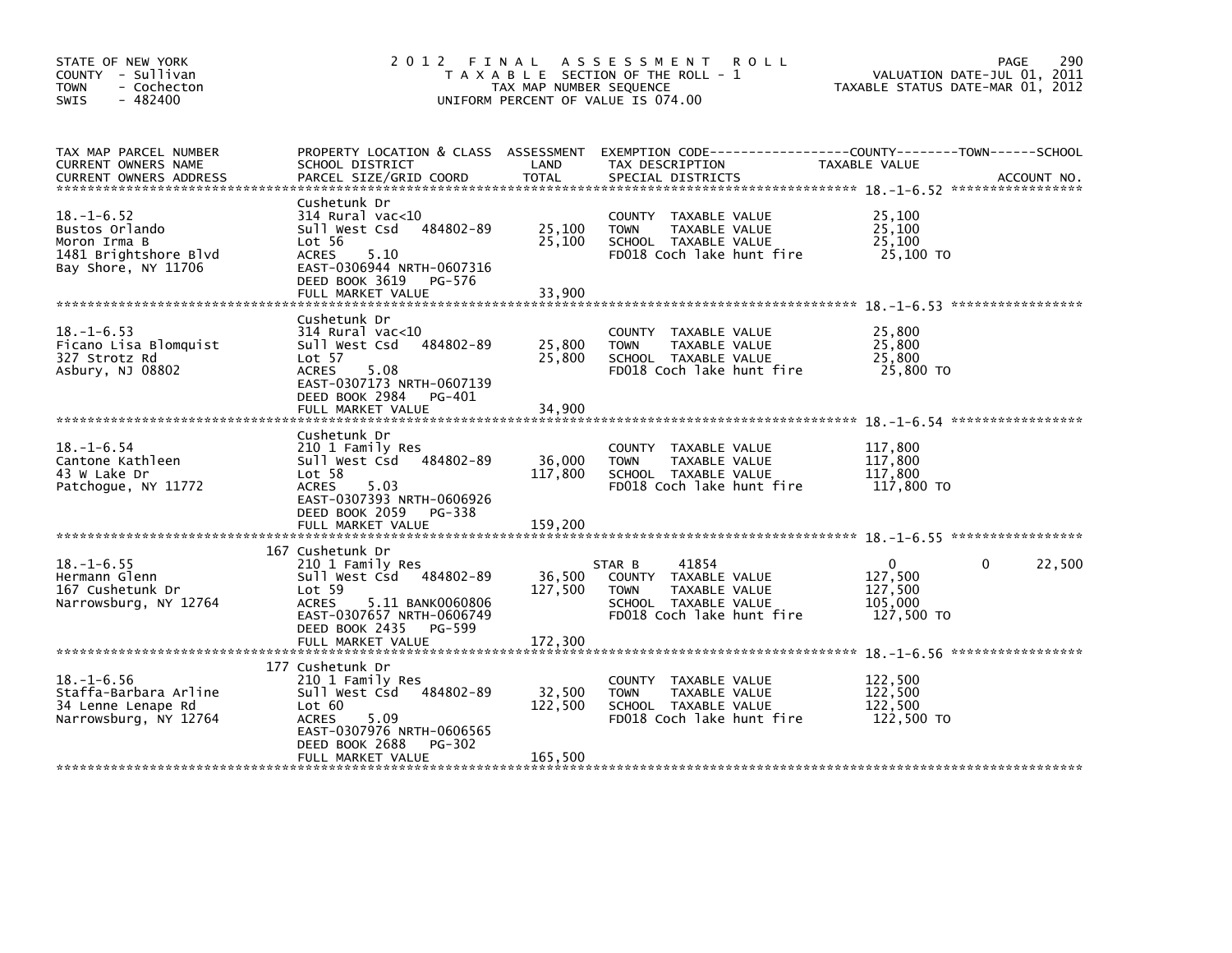| STATE OF NEW YORK<br>COUNTY - Sullivan<br><b>TOWN</b><br>- Cochecton<br>$-482400$<br>SWIS                   | 2012<br>FINAL<br>T A X A B L E SECTION OF THE ROLL - 1<br>TAX MAP NUMBER SEQUENCE<br>UNIFORM PERCENT OF VALUE IS 074.00                                                                              | 291<br><b>PAGE</b><br>VALUATION DATE-JUL 01, 2011<br>TAXABLE STATUS DATE-MAR 01, 2012 |                                                                                                              |                                                                                                                                |
|-------------------------------------------------------------------------------------------------------------|------------------------------------------------------------------------------------------------------------------------------------------------------------------------------------------------------|---------------------------------------------------------------------------------------|--------------------------------------------------------------------------------------------------------------|--------------------------------------------------------------------------------------------------------------------------------|
| TAX MAP PARCEL NUMBER<br>CURRENT OWNERS NAME<br><b>CURRENT OWNERS ADDRESS</b>                               | SCHOOL DISTRICT<br>PARCEL SIZE/GRID COORD                                                                                                                                                            | LAND<br>TOTAL                                                                         | TAX DESCRIPTION<br>SPECIAL DISTRICTS                                                                         | PROPERTY LOCATION & CLASS ASSESSMENT EXEMPTION CODE---------------COUNTY-------TOWN-----SCHOOL<br>TAXABLE VALUE<br>ACCOUNT NO. |
| $18. - 1 - 6.57$<br>Rotoli William<br>Rotoli Linda<br>768 Terry Rd<br>Hauppauge, NY 11788                   | Cushetunk Dr<br>$314$ Rural vac< $10$<br>484802-89<br>Sull West Csd<br>$\textsf{Lot} \ \ 61$<br><b>ACRES</b><br>5.01<br>EAST-0308262 NRTH-0606402<br>DEED BOOK 1358<br>PG-00027<br>FULL MARKET VALUE | 25,100<br>25,100<br>33,900                                                            | COUNTY TAXABLE VALUE<br><b>TOWN</b><br>TAXABLE VALUE<br>SCHOOL TAXABLE VALUE<br>FD018 Coch lake hunt fire    | 25,100<br>25,100<br>25,100<br>25,100 TO                                                                                        |
| $18. - 1 - 6.58$<br>Pfeiffer Rudolph                                                                        | 215 Cushetunk Dr<br>312 Vac w/imprv<br>Sull West Csd<br>484802-89                                                                                                                                    | 20,900                                                                                | COUNTY TAXABLE VALUE<br>TAXABLE VALUE<br><b>TOWN</b>                                                         | 43,900<br>43,900                                                                                                               |
| Pfeiffer Francine<br>7083 Route 97<br>Narrowsburg, NY 12764                                                 | Lot 62<br><b>ACRES</b><br>5.01<br>EAST-0308555 NRTH-0606254<br>DEED BOOK 3207 PG-591                                                                                                                 | 43,900                                                                                | SCHOOL TAXABLE VALUE<br>FD018 Coch lake hunt fire                                                            | 43,900<br>43,900 TO                                                                                                            |
|                                                                                                             | FULL MARKET VALUE                                                                                                                                                                                    | 59,300                                                                                |                                                                                                              |                                                                                                                                |
| $18. - 1 - 6.59$<br>Coonan Joseph P<br>Coonan Stella A<br>390 Birchhollow Rd<br>Shirley, NY 11967           | Cushetunk Dr<br>$314$ Rural vac<10<br>484802-89<br>Sull West Csd<br>Lot 63<br><b>ACRES</b><br>5.05<br>EAST-0308976 NRTH-0606222<br>DEED BOOK 3448 PG-533                                             | 25,500<br>25,500                                                                      | COUNTY TAXABLE VALUE<br>TAXABLE VALUE<br><b>TOWN</b><br>SCHOOL TAXABLE VALUE<br>FD018 Coch lake hunt fire    | 25.500<br>25,500<br>25,500<br>25,500 TO                                                                                        |
|                                                                                                             | FULL MARKET VALUE                                                                                                                                                                                    | 34,500                                                                                |                                                                                                              |                                                                                                                                |
| $18. - 1 - 6.60$<br>Genovese Thomas L<br>Genovese Linda L<br>18 Combahee Rd<br>Hilton Head Island, SC 29928 | Cushetunk Dr<br>$314$ Rural vac<10<br>484802-89<br>Sull West Csd<br>Lot 36<br><b>ACRES</b><br>5.34<br>EAST-0309497 NRTH-0605800                                                                      | 25,500<br>25,500                                                                      | COUNTY TAXABLE VALUE<br>TAXABLE VALUE<br><b>TOWN</b><br>SCHOOL TAXABLE VALUE<br>FD018 Coch lake hunt fire    | 25.500<br>25,500<br>25,500<br>25,500 TO                                                                                        |
|                                                                                                             | DEED BOOK 3236<br>PG-281                                                                                                                                                                             |                                                                                       |                                                                                                              |                                                                                                                                |
| $18. - 1 - 6.61$<br>Galgano Jerry<br>Galgano Yolanda<br>47 Constantine Way<br>Mt. Sinai, NY 11766           | Trillium Trl<br>$322$ Rural vac $>10$<br>Sull West Csd<br>484802-89<br>Lot 37<br>ACRES 35.36<br>EAST-0310202 NRTH-0604875<br>DEED BOOK 1356<br>PG-00262                                              | 70,000<br>70,000                                                                      | COUNTY<br>TAXABLE VALUE<br>TAXABLE VALUE<br><b>TOWN</b><br>SCHOOL TAXABLE VALUE<br>FD018 Coch lake hunt fire | 70,000<br>70.000<br>70,000<br>70,000 TO                                                                                        |
|                                                                                                             | FULL MARKET VALUE                                                                                                                                                                                    | 94,600                                                                                |                                                                                                              |                                                                                                                                |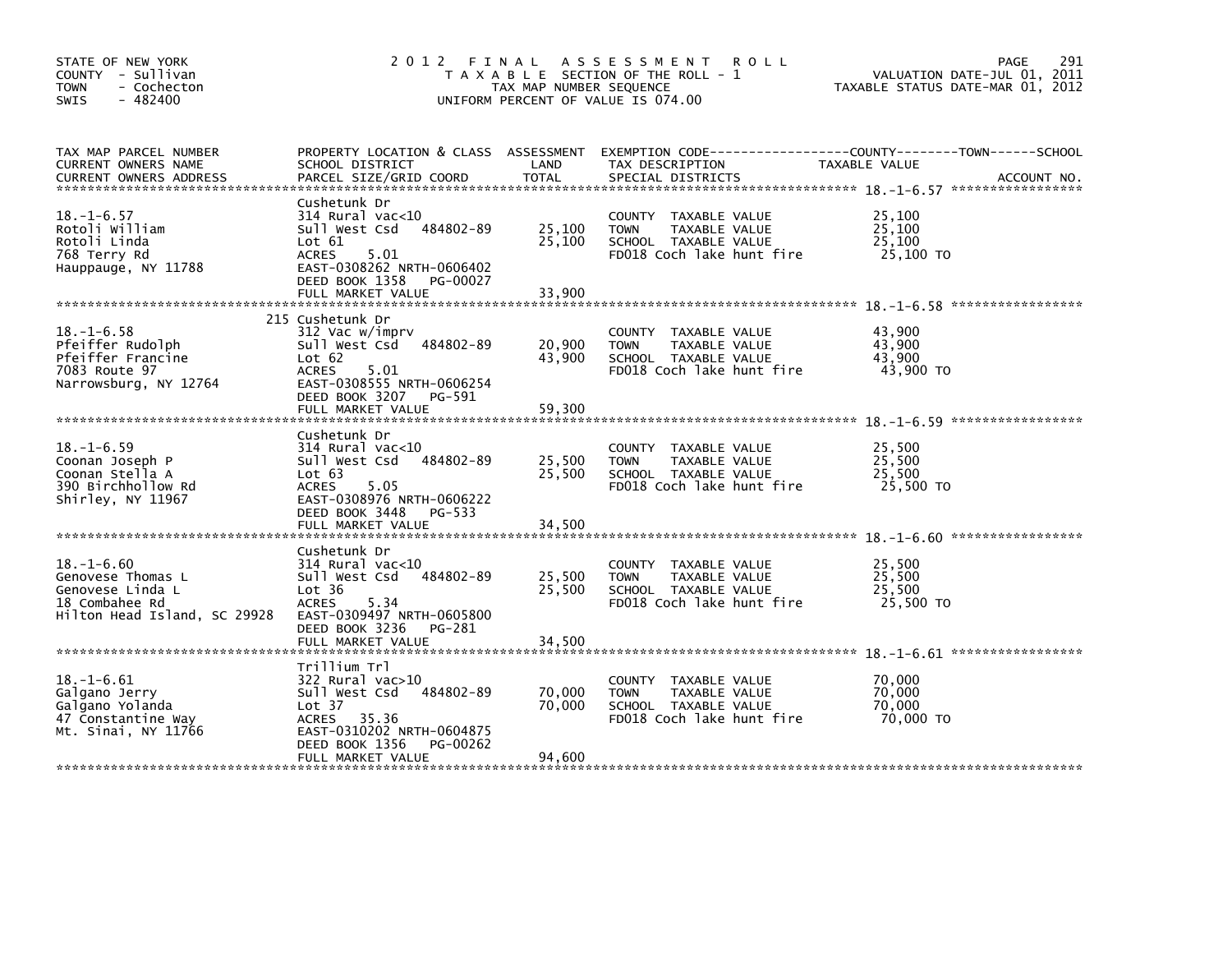| STATE OF NEW YORK<br>COUNTY - Sullivan<br><b>TOWN</b><br>- Cochecton<br>$-482400$<br><b>SWIS</b>                                       | 2 0 1 2                                                                                                                                                                                          | FINAL<br>TAX MAP NUMBER SEQUENCE | A S S E S S M E N T<br><b>ROLL</b><br>T A X A B L E SECTION OF THE ROLL - 1<br>UNIFORM PERCENT OF VALUE IS 074.00   | 292<br><b>PAGE</b><br>VALUATION DATE-JUL 01, 2011<br>TAXABLE STATUS DATE-MAR 01, 2012 |
|----------------------------------------------------------------------------------------------------------------------------------------|--------------------------------------------------------------------------------------------------------------------------------------------------------------------------------------------------|----------------------------------|---------------------------------------------------------------------------------------------------------------------|---------------------------------------------------------------------------------------|
| TAX MAP PARCEL NUMBER<br>CURRENT OWNERS NAME<br><b>CURRENT OWNERS ADDRESS</b>                                                          | PROPERTY LOCATION & CLASS ASSESSMENT<br>SCHOOL DISTRICT<br>PARCEL SIZE/GRID COORD                                                                                                                | LAND<br><b>TOTAL</b>             | TAX DESCRIPTION<br>SPECIAL DISTRICTS                                                                                | TAXABLE VALUE<br>ACCOUNT NO.                                                          |
| $18. - 1 - 6.62$<br>Yewchuck David<br>Theodoropoulos Denise<br>7B School St<br>Narrowsburg, NY 12764<br>****************************** | 226 Cushetunk Dr<br>210 1 Family Res<br>Sull West Csd<br>484802-89<br>Lot <sub>35</sub><br><b>ACRES</b><br>7.10<br>EAST-0308946 NRTH-0605779<br>DEED BOOK 2010<br>PG-58652<br>FULL MARKET VALUE  | 36,300<br>170,000<br>229,700     | COUNTY TAXABLE VALUE<br><b>TOWN</b><br>TAXABLE VALUE<br>SCHOOL TAXABLE VALUE<br>FD018 Coch lake hunt fire           | 170,000<br>170,000<br>170,000<br>170,000 TO                                           |
| $18. - 1 - 6.63$<br>Ng Paul Wai-Yiu<br>Doris Wai-Lan<br>82-18 Ankener Ave<br>Elmhurst, NY 11373                                        | Lenne Lenape Rd<br>314 Rural vac<10<br>Sull West Csd<br>484802-89<br>Lot 34<br><b>ACRES</b><br>6.10<br>EAST-0309044 NRTH-0605393<br>DEED BOOK 1354<br>PG-00018<br>FULL MARKET VALUE              | 30,100<br>30,100<br>40,700       | <b>COUNTY</b><br>TAXABLE VALUE<br>TAXABLE VALUE<br><b>TOWN</b><br>SCHOOL TAXABLE VALUE<br>FD018 Coch lake hunt fire | 30,100<br>30,100<br>30,100<br>30,100 TO                                               |
| $18. - 1 - 6.64$<br>Black Douglas Alan<br>26 Alpine Dr<br>Lincoln Park, NJ 07035                                                       | Lenne Lenape Rd<br>314 Rural vac<10<br>484802-89<br>Sull West Csd<br>Lot 33<br>6.00<br><b>ACRES</b><br>EAST-0309134 NRTH-0605069<br>DEED BOOK 1363<br>PG-00196<br>FULL MARKET VALUE              | 30,000<br>30,000<br>40,500       | <b>COUNTY</b><br>TAXABLE VALUE<br>TAXABLE VALUE<br><b>TOWN</b><br>SCHOOL TAXABLE VALUE<br>FD018 Coch lake hunt fire | 30,000<br>30,000<br>30,000<br>30,000 TO                                               |
| $18. - 1 - 6.65$<br>Black Douglas Alan<br>26 Alpine Dr<br>Lincoln Park, NJ 07035                                                       | Lenne Lenape Rd<br>$314$ Rural vac<10<br>Sull West Csd<br>484802-89<br>Lot <sub>32</sub><br><b>ACRES</b><br>5.50<br>EAST-0309266 NRTH-0604791<br>DEED BOOK 1363<br>PG-00196<br>FULL MARKET VALUE | 25,500<br>25,500<br>34,500       | <b>COUNTY</b><br>TAXABLE VALUE<br><b>TOWN</b><br>TAXABLE VALUE<br>SCHOOL TAXABLE VALUE<br>FD018 Coch lake hunt fire | 25,500<br>25,500<br>25,500<br>25,500 TO                                               |
| $18. - 1 - 6.66$<br>Black Douglas Alan<br>26 Alpine Dr<br>Lincoln Park, NJ 07035                                                       | Lenne Lenape Rd<br>$314$ Rural vac<10<br>484802-89<br>Sull West Csd<br>Lot 31<br>5.01<br><b>ACRES</b><br>EAST-0309401 NRTH-0604528<br>DEED BOOK 1363<br>PG-00196<br>FULL MARKET VALUE            | 25,100<br>25,100<br>33,900       | <b>COUNTY</b><br>TAXABLE VALUE<br>TAXABLE VALUE<br><b>TOWN</b><br>SCHOOL TAXABLE VALUE<br>FD018 Coch lake hunt fire | 25.100<br>25,100<br>25,100<br>25,100 TO                                               |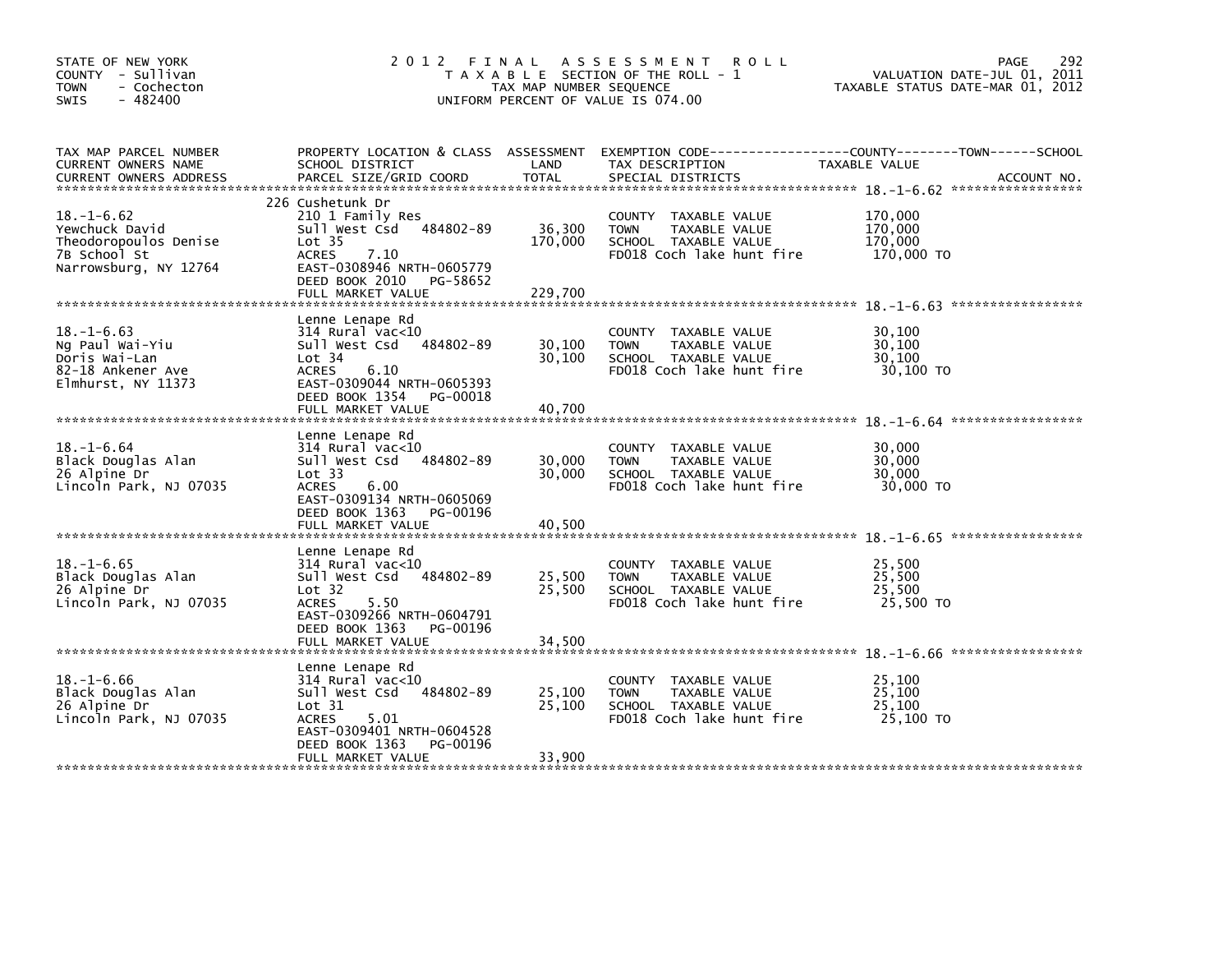| STATE OF NEW YORK<br>COUNTY - Sullivan<br><b>TOWN</b><br>- Cochecton<br>$-482400$<br>SWIS         | 2012<br>FINAL<br>T A X A B L E SECTION OF THE ROLL - 1<br>TAX MAP NUMBER SEQUENCE<br>UNIFORM PERCENT OF VALUE IS 074.00                                                                         | PAGE<br>VALUATION DATE-JUL 01, 2011<br>TAXABLE STATUS DATE-MAR 01, 2012 | 293                                                                                                                          |                                                                             |             |
|---------------------------------------------------------------------------------------------------|-------------------------------------------------------------------------------------------------------------------------------------------------------------------------------------------------|-------------------------------------------------------------------------|------------------------------------------------------------------------------------------------------------------------------|-----------------------------------------------------------------------------|-------------|
| TAX MAP PARCEL NUMBER<br>CURRENT OWNERS NAME<br><b>CURRENT OWNERS ADDRESS</b>                     | PROPERTY LOCATION & CLASS ASSESSMENT<br>SCHOOL DISTRICT<br>PARCEL SIZE/GRID COORD                                                                                                               | LAND<br><b>TOTAL</b>                                                    | TAX DESCRIPTION<br>SPECIAL DISTRICTS                                                                                         | TAXABLE VALUE                                                               | ACCOUNT NO. |
| $18. - 1 - 6.67$<br>Galgano Jerry<br>Galgano Yolanda<br>47 Constantine Way<br>Mt. Sinai, NY 11766 | Lenne Lenape Rd<br>$314$ Rural vac<10<br>484802-89<br>Sull West Csd<br>Lot 30<br><b>ACRES</b><br>6.00<br>EAST-0309558 NRTH-0604255<br>DEED BOOK 1356<br>PG-00262<br>FULL MARKET VALUE           | 30,000<br>30,000<br>40,500                                              | COUNTY TAXABLE VALUE<br><b>TOWN</b><br>TAXABLE VALUE<br>SCHOOL TAXABLE VALUE<br>FD018 Coch lake hunt fire                    | 30,000<br>30,000<br>30,000<br>30,000 TO                                     |             |
| $18. - 1 - 6.68$<br>Marsh Steven<br>Marsh Regina<br>8 Acorn Rd<br>St James, NY 11780              | Cushetunk Dr<br>$314$ Rural vac< $10$<br>Sull West Csd<br>484802-89<br>Lot <sub>2</sub><br><b>ACRES</b><br>6.00<br>EAST-0305670 NRTH-0607680<br>DEED BOOK 1352<br>PG-00292<br>FULL MARKET VALUE | 30,000<br>30,000<br>40,500                                              | COUNTY TAXABLE VALUE<br>TAXABLE VALUE<br><b>TOWN</b><br>SCHOOL TAXABLE VALUE<br>FD018 Coch lake hunt fire                    | 30,000<br>30,000<br>30,000<br>30,000 TO                                     |             |
| $18. - 1 - 6.69$<br>Lenczuk William<br>42 Burgess Pl<br>Passaic, NJ 07055-8602                    | Cushetunk Dr<br>$314$ Rural vac<10<br>Sull West Csd<br>484802-89<br>Lot 1<br><b>ACRES</b><br>5.62<br>EAST-0305349 NRTH-0607509<br>DEED BOOK 1352<br>PG-00491<br>FULL MARKET VALUE               | 25,600<br>25,600<br>34,600                                              | COUNTY TAXABLE VALUE<br>TAXABLE VALUE<br><b>TOWN</b><br>SCHOOL TAXABLE VALUE<br>FD018 Coch lake hunt fire                    | 25,600<br>25,600<br>25,600<br>25,600 TO                                     |             |
| $18. - 1 - 6.70$<br>Gentile Mary<br>86 Cushetunk Dr<br>PO Box 21<br>Cochecton, NY 12726           | Cushetunk Dr<br>210 1 Family Res<br>Sull West Csd<br>484802-89<br>Lot <sub>3</sub><br><b>ACRES</b><br>5.10<br>EAST-0305678 NRTH-0607105<br>DEED BOOK 1356<br>PG-00481                           | 36,100<br>126,200                                                       | 41854<br>STAR B<br>COUNTY TAXABLE VALUE<br>TAXABLE VALUE<br><b>TOWN</b><br>SCHOOL TAXABLE VALUE<br>FD018 Coch lake hunt fire | $\mathbf{0}$<br>$\mathbf{0}$<br>126,200<br>126,200<br>103.700<br>126,200 TO | 22,500      |
| $18. - 1 - 6.71$<br>Odonoghue Daniel<br>Odonoghue Mary<br>7 Maywood Ave<br>Rye Brook, NY 10573    | Cushetunk Dr<br>$314$ Rural vac<10<br>484802-89<br>Sull West Csd<br>Lot 4<br>5.10<br><b>ACRES</b><br>EAST-0306020 NRTH-0606913<br>DEED BOOK 1353<br>PG-00678<br>FULL MARKET VALUE               | 25,100<br>25,100<br>33,900                                              | TAXABLE VALUE<br>COUNTY<br><b>TOWN</b><br>TAXABLE VALUE<br>SCHOOL TAXABLE VALUE<br>FD018 Coch lake hunt fire                 | 25,100<br>25,100<br>25,100<br>25,100 TO                                     |             |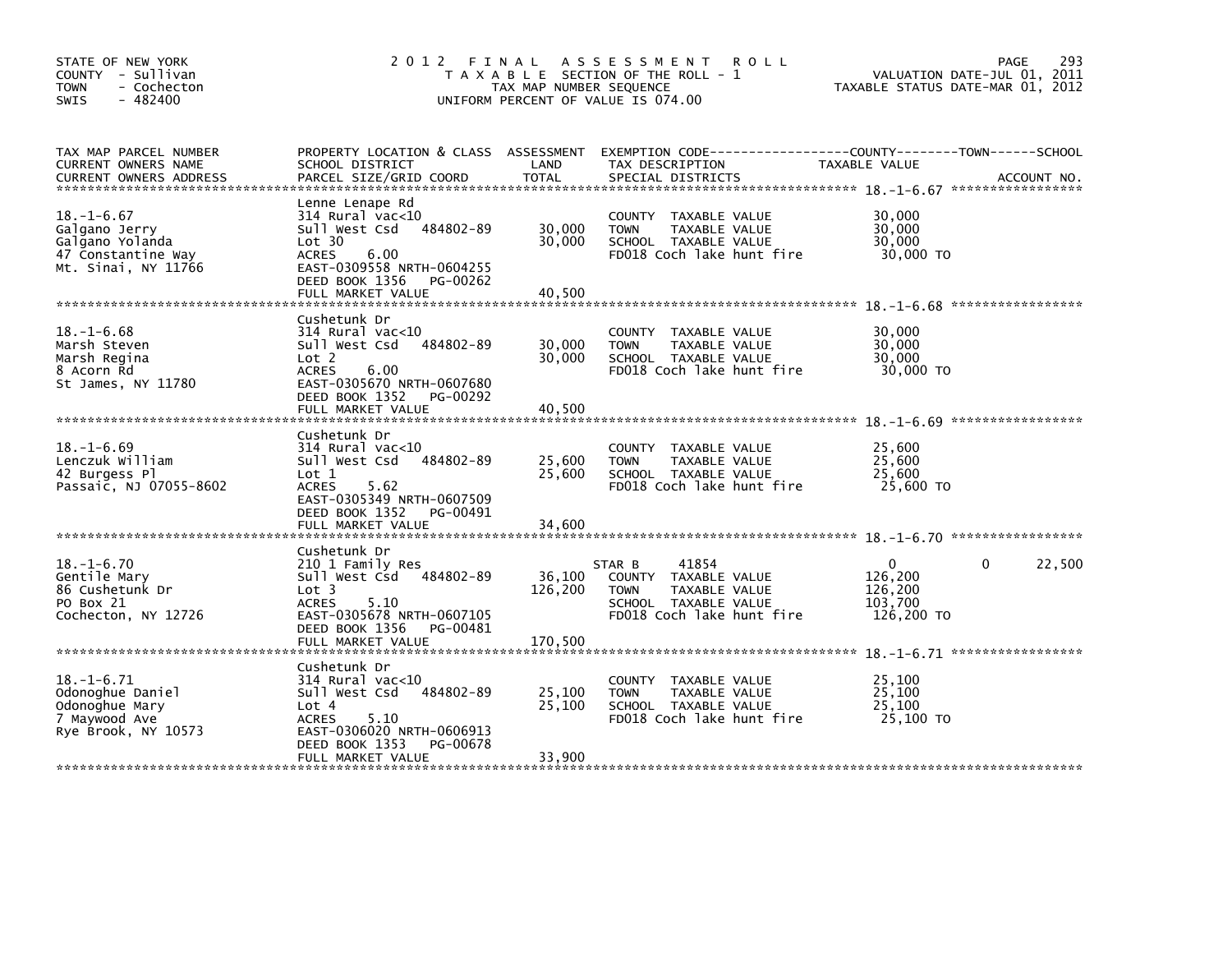| STATE OF NEW YORK<br>COUNTY - Sullivan<br><b>TOWN</b><br>- Cochecton<br>$-482400$<br>SWIS                  | 2012 FINAL                                                                                                                                                                     | TAX MAP NUMBER SEQUENCE    | A S S E S S M E N T<br><b>ROLL</b><br>T A X A B L E SECTION OF THE ROLL - 1<br>UNIFORM PERCENT OF VALUE IS 074.00                                        | TAXABLE STATUS DATE-MAR 01, 2012                                | 294<br>PAGE<br>VALUATION DATE-JUL 01, 2011 |
|------------------------------------------------------------------------------------------------------------|--------------------------------------------------------------------------------------------------------------------------------------------------------------------------------|----------------------------|----------------------------------------------------------------------------------------------------------------------------------------------------------|-----------------------------------------------------------------|--------------------------------------------|
| TAX MAP PARCEL NUMBER<br>CURRENT OWNERS NAME<br><b>CURRENT OWNERS ADDRESS</b>                              | PROPERTY LOCATION & CLASS ASSESSMENT<br>SCHOOL DISTRICT<br>PARCEL SIZE/GRID COORD                                                                                              | LAND<br>TOTAL              | EXEMPTION CODE-----------------COUNTY-------TOWN------SCHOOL<br>TAX DESCRIPTION<br>SPECIAL DISTRICTS                                                     | TAXABLE VALUE                                                   | ACCOUNT NO.                                |
| $18. - 1 - 6.72$<br>Garvey John J<br>Garvey Joan T<br>10 Halstead Ave<br>Portchester, NY 10573             | Cushetunk Dr<br>314 Rural vac<10<br>484802-89<br>Sull West Csd<br>Lot 5<br><b>ACRES</b><br>5.10<br>EAST-0306418 NRTH-0606769<br>DEED BOOK 1354<br>PG-154<br>FULL MARKET VALUE  | 25,100<br>25,100<br>33,900 | COUNTY TAXABLE VALUE<br><b>TOWN</b><br>TAXABLE VALUE<br>SCHOOL TAXABLE VALUE<br>FD018 Coch lake hunt fire                                                | 25,100<br>25,100<br>25,100<br>25,100 TO                         |                                            |
|                                                                                                            |                                                                                                                                                                                |                            |                                                                                                                                                          |                                                                 |                                            |
| $18. - 1 - 6.73$<br>Deman Robert E<br>Deman Pamela J<br>118 Cushetunk Dr<br>Narrowsburg, NY 12764          | 118 Cushetunk Rd<br>210 1 Family Res<br>484802-89<br>Sull West Csd<br>Lot 6<br><b>ACRES</b><br>5.10<br>EAST-0306750 NRTH-0606601<br>DEED BOOK 1956 PG-141<br>FULL MARKET VALUE | 142,600<br>192,700         | CW_15_VET/ 41162<br>36,500 STAR EN<br>41834<br>COUNTY TAXABLE VALUE<br>TAXABLE VALUE<br><b>TOWN</b><br>SCHOOL TAXABLE VALUE<br>FD018 Coch lake hunt fire | 9.000<br>$\Omega$<br>133,600<br>142,600<br>95,950<br>142,600 TO | 0<br>$\Omega$<br>46,650                    |
|                                                                                                            |                                                                                                                                                                                |                            |                                                                                                                                                          |                                                                 |                                            |
| $18. - 1 - 6.74$<br>Roy Angelina<br>230 Basil Rd<br>Chicopee, MA 01020                                     | Cushetunk Dr<br>$314$ Rural vac< $10$<br>484802-89<br>Sull West Csd<br>Lot <sub>7</sub><br><b>ACRES</b><br>5.10<br>EAST-0307038 NRTH-0605673<br>DEED BOOK 2011<br>PG-2275      | 25,100<br>25,100           | COUNTY TAXABLE VALUE<br>TAXABLE VALUE<br><b>TOWN</b><br>SCHOOL TAXABLE VALUE<br>FD018 Coch lake hunt fire                                                | 25,100<br>25,100<br>25,100<br>25,100 TO                         |                                            |
|                                                                                                            | FULL MARKET VALUE                                                                                                                                                              | 33,900                     |                                                                                                                                                          |                                                                 |                                            |
| $18. - 1 - 6.75$<br>Barbara Paul R<br>Staffa-Barbara Arline<br>34 Lenni Lenape Rd<br>Narrowsburg, NY 12764 | Cushetunk Dr<br>$322$ Rural vac $>10$<br>Sull West Csd<br>484802-89<br>Lot 8<br>ACRES 35.72<br>EAST-0307414 NRTH-0605407<br>DEED BOOK 2943<br>PG-462                           | 73,500<br>73,500           | COUNTY TAXABLE VALUE<br>TAXABLE VALUE<br><b>TOWN</b><br>SCHOOL TAXABLE VALUE<br>FD018 Coch lake hunt fire                                                | 73,500<br>73,500<br>73,500<br>73,500 TO                         |                                            |
|                                                                                                            | FULL MARKET VALUE                                                                                                                                                              | 99,300                     |                                                                                                                                                          |                                                                 |                                            |
| $18. - 1 - 6.76$<br>Barbara Paul R<br>Staffa-Barbara Arline<br>34 Lenni Lenape Rd<br>Narrowsburg, NY 12764 | Cushetunk Dr<br>$314$ Rural vac<10<br>484802-89<br>Sull West Csd<br>Lot 9<br>8.39<br><b>ACRES</b><br>EAST-0308229 NRTH-0605943<br>DEED BOOK 3330<br>PG-101                     | 29,500<br>29,500           | COUNTY TAXABLE VALUE<br>TAXABLE VALUE<br><b>TOWN</b><br>SCHOOL TAXABLE VALUE<br>FD018 Coch lake hunt fire                                                | 29,500<br>29,500<br>29,500<br>29,500 TO                         |                                            |
|                                                                                                            | FULL MARKET VALUE                                                                                                                                                              | 39,900                     |                                                                                                                                                          |                                                                 |                                            |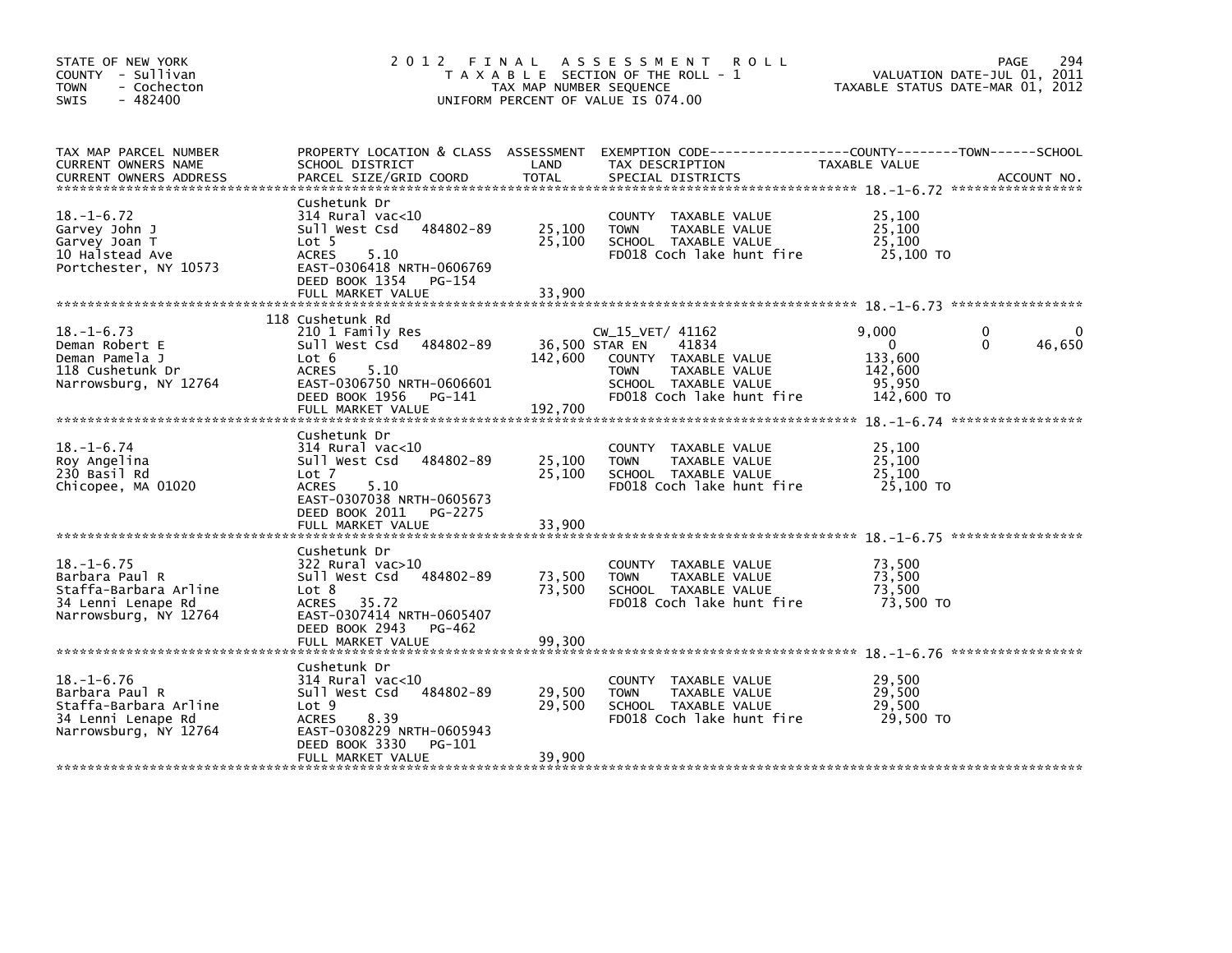| STATE OF NEW YORK<br>COUNTY - Sullivan<br><b>TOWN</b><br>- Cochecton<br>$-482400$<br>SWIS                  | 2012 FINAL                                                                                                                                                                                           | TAX MAP NUMBER SEQUENCE             | A S S E S S M E N T<br><b>ROLL</b><br>T A X A B L E SECTION OF THE ROLL - 1<br>UNIFORM PERCENT OF VALUE IS 074.00                      | VALUATION DATE-JUL 01, 2011<br>TAXABLE STATUS DATE-MAR 01, 2012                   | 295<br>PAGE        |
|------------------------------------------------------------------------------------------------------------|------------------------------------------------------------------------------------------------------------------------------------------------------------------------------------------------------|-------------------------------------|----------------------------------------------------------------------------------------------------------------------------------------|-----------------------------------------------------------------------------------|--------------------|
| TAX MAP PARCEL NUMBER<br>CURRENT OWNERS NAME<br><b>CURRENT OWNERS ADDRESS</b>                              | PROPERTY LOCATION & CLASS ASSESSMENT<br>SCHOOL DISTRICT<br>PARCEL SIZE/GRID COORD                                                                                                                    | LAND<br>TOTAL                       | EXEMPTION CODE-----------------COUNTY-------TOWN------SCHOOL<br>TAX DESCRIPTION<br>SPECIAL DISTRICTS                                   | TAXABLE VALUE                                                                     | ACCOUNT NO.        |
| $18. - 1 - 6.77$<br>Martinez Tina M<br>Martinez Efrain<br>10 Cushetunk<br>Narrowsburg, NY 12764            | 8 Lenni Lenape Rd<br>210 1 Family Res<br>Sull West Csd 484802-89<br>Lot 10<br><b>ACRES</b><br>5.10 BANKC170030<br>EAST-0308346 NRTH-0605613<br>DEED BOOK 3174<br>PG-123<br>FULL MARKET VALUE         | 34,500<br>170,000<br>229,700        | 41854<br>STAR B<br>COUNTY TAXABLE VALUE<br><b>TOWN</b><br>TAXABLE VALUE<br>SCHOOL TAXABLE VALUE<br>FD018 Coch lake hunt fire           | 0<br>170,000<br>170,000<br>147,500<br>170,000 TO                                  | 22,500<br>$\Omega$ |
| $18. - 1 - 6.78$<br>Staffa-Barbara Arline<br>34 Lenne Lenape Rd<br>Narrowsburg, NY 12764                   | Lenne Lenape Rd<br>$314$ Rural vac< $10$<br>484802-89<br>Sull West Csd<br>$\textsf{Lot} \; 11$<br><b>ACRES</b><br>5.20<br>EAST-0308269 NRTH-0605113<br>DEED BOOK 2852<br>PG-302<br>FULL MARKET VALUE | 25,200<br>25,200<br>34,100          | COUNTY TAXABLE VALUE<br><b>TOWN</b><br>TAXABLE VALUE<br>SCHOOL TAXABLE VALUE<br>FD018 Coch lake hunt fire                              | 25,200<br>25,200<br>25,200<br>25,200 TO                                           |                    |
| $18. - 1 - 6.79$<br>Barbara Paul R<br>Staffa-Barbara Arline<br>34 Lenne Lenape Rd<br>Narrowsburg, NY 12764 | 34 Lenne Lenape Rd<br>210 1 Family Res<br>Sull West Csd 484802-89<br>Lot 12<br>ACRES<br>7.00<br>EAST-0308276 NRTH-0604784<br>DEED BOOK 2371<br>PG-179<br>FULL MARKET VALUE                           | 46,000 STAR B<br>143,400<br>193,800 | 41121<br>WAR VET<br>41854<br>COUNTY TAXABLE VALUE<br>TAXABLE VALUE<br><b>TOWN</b><br>SCHOOL TAXABLE VALUE<br>FD018 Coch lake hunt fire | 20,250<br>20,250<br>$\overline{0}$<br>123,150<br>123,150<br>120,900<br>143,400 TO | 22,500<br>$\Omega$ |
| $18. - 1 - 6.80$<br>Barbara Paul R<br>Barbara Arlene Staffa<br>34 Lenne Lenape Rd<br>Narrowsburg, NY 12764 | Lenni Lenape Rd<br>311 Res vac land<br>484802-89<br>Sull West Csd<br>Lot 13<br>5.25<br>ACRES<br>EAST-0308483 NRTH-0604547<br>DEED BOOK 2719<br>PG-532<br>FULL MARKET VALUE                           | 25,200<br>25,200<br>34,100          | COUNTY TAXABLE VALUE<br>TAXABLE VALUE<br><b>TOWN</b><br>SCHOOL TAXABLE VALUE<br>FD018 Coch lake hunt fire                              | 25,200<br>25,200<br>25,200<br>25,200 TO                                           |                    |
| $18. - 1 - 6.81$<br>Kwong Choi<br>PO Box 580432<br>Flushing, NY 11358                                      | Lenne Lenape Rd<br>$314$ Rural vac<10<br>484802-89<br>Sull West Csd<br>Lot 14<br>5.50<br><b>ACRES</b><br>EAST-0308615 NRTH-0604295<br>DEED BOOK 1358<br>PG-00350<br>FULL MARKET VALUE                | 25,500<br>25,500<br>34,500          | COUNTY TAXABLE VALUE<br>TAXABLE VALUE<br><b>TOWN</b><br>SCHOOL TAXABLE VALUE<br>FD018 Coch lake hunt fire                              | 25,500<br>25,500<br>25,500<br>25,500 TO                                           |                    |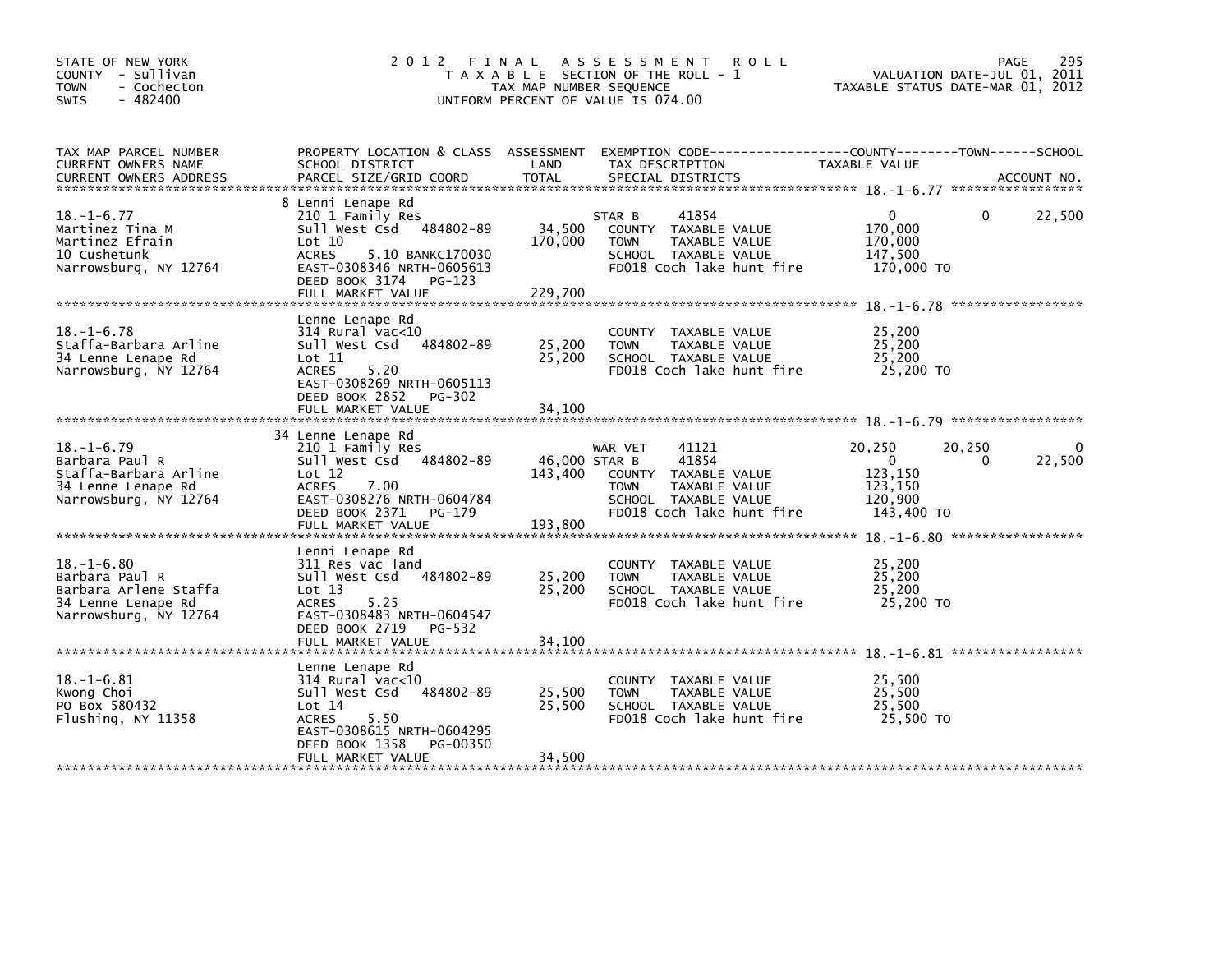| STATE OF NEW YORK<br>COUNTY - Sullivan<br><b>TOWN</b><br>- Cochecton<br>$-482400$<br>SWIS         | 2012 FINAL                                                                                                                                                                                              | TAX MAP NUMBER SEQUENCE       | A S S E S S M E N T<br><b>ROLL</b><br>T A X A B L E SECTION OF THE ROLL - 1<br>UNIFORM PERCENT OF VALUE IS 074.00                                        | TAXABLE STATUS DATE-MAR 01, 2012                                         | 296<br>PAGE<br>VALUATION DATE-JUL 01, 2011 |
|---------------------------------------------------------------------------------------------------|---------------------------------------------------------------------------------------------------------------------------------------------------------------------------------------------------------|-------------------------------|----------------------------------------------------------------------------------------------------------------------------------------------------------|--------------------------------------------------------------------------|--------------------------------------------|
| TAX MAP PARCEL NUMBER<br>CURRENT OWNERS NAME                                                      | PROPERTY LOCATION & CLASS ASSESSMENT<br>SCHOOL DISTRICT                                                                                                                                                 | LAND                          | TAX DESCRIPTION                                                                                                                                          | TAXABLE VALUE                                                            |                                            |
| $18. - 1 - 6.82$<br>Lizama Scott<br>Schneiderman Deborah<br>58 Carroll St<br>Brooklyn, NY 11231   | Lenne Lenape Rd<br>$314$ Rural vac<10<br>Sull West Csd<br>484802-89<br>Lot 15<br><b>FRNT 335.58 DPTH</b><br>ACRES<br>7.00<br>EAST-0308697 NRTH-0603989<br>DEED BOOK 2908<br>PG-219<br>FULL MARKET VALUE | 25,000<br>25,000<br>33,800    | COUNTY TAXABLE VALUE<br><b>TOWN</b><br>TAXABLE VALUE<br>SCHOOL TAXABLE VALUE<br>FD018 Coch lake hunt fire                                                | 25,000<br>25,000<br>25,000<br>25,000 TO                                  |                                            |
|                                                                                                   | 493 Cushetunk Dr                                                                                                                                                                                        |                               |                                                                                                                                                          |                                                                          |                                            |
| $18. - 1 - 6.83$<br>Cucovic Sadek<br>Cucovic Agnieszka<br>493 Cushetunk Dr<br>Cochecton, NY 12726 | 210 1 Family Res<br>Sull West Csd 484802-89<br>Lot 77<br><b>ACRES</b><br>5.10 BANKN140687<br>EAST-0307687 NRTH-0610508<br>DEED BOOK 3352<br>PG-689                                                      | 36,500<br>145,500             | 41854<br>STAR B<br>COUNTY TAXABLE VALUE<br>TAXABLE VALUE<br><b>TOWN</b><br>SCHOOL TAXABLE VALUE<br>FD018 Coch lake hunt fire                             | $\Omega$<br>145,500<br>145.500<br>123,000<br>145,500 TO                  | 22,500<br>$\Omega$                         |
|                                                                                                   | FULL MARKET VALUE                                                                                                                                                                                       | 196,600                       |                                                                                                                                                          |                                                                          |                                            |
| $18. - 1 - 7$<br>Burmeister John H<br>105 Clintonia Way<br>Cochecton, NY 12726                    | 105 Clintonia Way<br>242 Rurl res&rec<br>Sull West Csd 484802-89<br>Lot 87 Of Cochecton Estat<br>ACRES 125.45<br>EAST-0310962 NRTH-0609566<br>DEED BOOK 3629<br>PG-410<br>FULL MARKET VALUE             | 180,600<br>532,700<br>719,900 | COUNTY TAXABLE VALUE<br>TAXABLE VALUE<br><b>TOWN</b><br>SCHOOL TAXABLE VALUE<br>FD018 Coch lake hunt fire                                                | 532,700<br>532,700<br>532.700<br>532,700 TO                              |                                            |
|                                                                                                   |                                                                                                                                                                                                         |                               |                                                                                                                                                          |                                                                          |                                            |
| $18. - 1 - 9$<br>Feely-Nahem Erin R<br>Nahem Isaac<br>595 Main St Apt 602                         | 315 Skinners Falls Rd<br>210 1 Family Res<br>Sull West Csd<br>484802-89<br>1.08<br>ACRES<br>EAST-0304271 NRTH-0610680<br>DEED BOOK 2430<br>PG-684                                                       | 16,400<br>75,000              | COUNTY TAXABLE VALUE<br><b>TOWN</b><br>TAXABLE VALUE<br>SCHOOL TAXABLE VALUE<br>FD018 Coch lake hunt fire                                                | 75,000<br>75,000<br>75,000<br>75,000 TO                                  | 000480                                     |
| New York, NY 10044                                                                                | FULL MARKET VALUE                                                                                                                                                                                       | 101,400                       |                                                                                                                                                          |                                                                          |                                            |
|                                                                                                   | 7737 N Y S 97                                                                                                                                                                                           |                               |                                                                                                                                                          |                                                                          | 011471                                     |
| $18.-1-10.1$<br>Clarke Colleen M<br>Rizzo Peter P<br>7737 Route 97<br>Narrowsburg, NY 12764       | 240 Rural res<br>Sull West Csd<br>484802-89<br>lot 1<br><b>ACRES</b><br>36.21 BANKN140687<br>EAST-0303716 NRTH-0610706<br>DEED BOOK 2325<br>$PG-23$                                                     | 88,000<br>178,500             | 41854<br>STAR B<br>COUNTY TAXABLE VALUE<br>TAXABLE VALUE<br><b>TOWN</b><br>SCHOOL TAXABLE VALUE<br>FD018 Coch lake hunt fire<br>OT010 2010 Omitted taxes | $\mathbf 0$<br>178,500<br>178,500<br>156,000<br>178,500 TO<br>1191.97 MT | 22,500<br>0                                |
|                                                                                                   | FULL MARKET VALUE                                                                                                                                                                                       | 241,200                       |                                                                                                                                                          |                                                                          |                                            |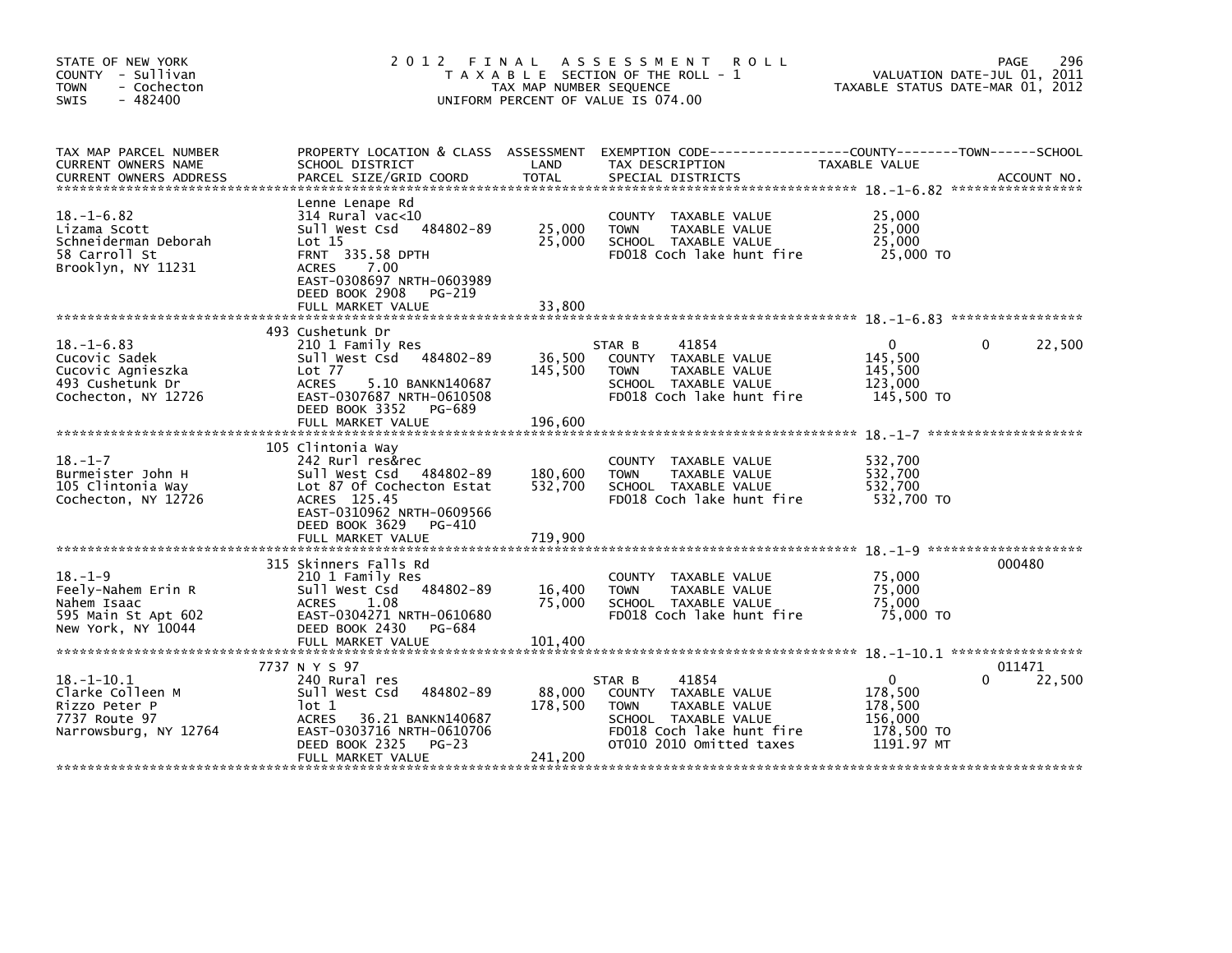| STATE OF NEW YORK<br>COUNTY - Sullivan<br>- Cochecton<br><b>TOWN</b><br>$-482400$<br>SWIS           | 2012 FINAL                                                                                                                                                          | TAX MAP NUMBER SEQUENCE             | A S S E S S M E N T<br><b>ROLL</b><br>T A X A B L E SECTION OF THE ROLL - 1<br>UNIFORM PERCENT OF VALUE IS 074.00                        | TAXABLE STATUS DATE-MAR 01, 2012                                  | 297<br>PAGE<br>VALUATION DATE-JUL 01, 2011 |
|-----------------------------------------------------------------------------------------------------|---------------------------------------------------------------------------------------------------------------------------------------------------------------------|-------------------------------------|------------------------------------------------------------------------------------------------------------------------------------------|-------------------------------------------------------------------|--------------------------------------------|
| TAX MAP PARCEL NUMBER<br>CURRENT OWNERS NAME<br>CURRENT OWNERS ADDRESS                              | SCHOOL DISTRICT<br>PARCEL SIZE/GRID COORD                                                                                                                           | LAND<br><b>TOTAL</b>                | PROPERTY LOCATION & CLASS ASSESSMENT EXEMPTION CODE----------------COUNTY-------TOWN------SCHOOL<br>TAX DESCRIPTION<br>SPECIAL DISTRICTS | TAXABLE VALUE                                                     | ACCOUNT NO.                                |
| $18. - 1 - 10.2$<br>Magarie Ronald<br>Magarie Susan<br>349 Coolidge St<br>West Hempstead, NY 11552  | 7727 Nys 97<br>210 1 Family Res<br>484802-89<br>Sull West Csd<br>2.07<br><b>ACRES</b><br>EAST-0304098 NRTH-0610694<br>DEED BOOK 2433<br>PG-161<br>FULL MARKET VALUE | 21,300<br>73,900<br>99,900          | COUNTY TAXABLE VALUE<br><b>TOWN</b><br>TAXABLE VALUE<br>SCHOOL TAXABLE VALUE<br>FD018 Coch lake hunt fire                                | 73,900<br>73,900<br>73,900<br>73,900 TO                           |                                            |
|                                                                                                     | N Y S 97                                                                                                                                                            |                                     |                                                                                                                                          |                                                                   | 011471                                     |
| $18. - 1 - 10.3$<br>Clarke Colleen M<br>Rizzo Peter P<br>7737 Route 97<br>Narrowsburg, NY 12764     | $322$ Rural vac $>10$<br>484802-89<br>Sull West Csd<br>10.00<br>ACRES<br>EAST-0303716 NRTH-0610706<br>DEED BOOK 2325<br>$PG-23$<br>FULL MARKET VALUE                | 45,000<br>45,000<br>60,800          | COUNTY TAXABLE VALUE<br><b>TOWN</b><br>TAXABLE VALUE<br>SCHOOL TAXABLE VALUE<br>FD018 Coch lake hunt fire                                | 45,000<br>45,000<br>45,000<br>45,000 TO                           |                                            |
|                                                                                                     | 7712 NYS 97                                                                                                                                                         |                                     |                                                                                                                                          |                                                                   | 006410                                     |
| $18. - 1 - 11$<br>Mavrovic Nikola<br>Mavrovic Maria<br>7712 NYS 97<br>Narrowsburg, NY 12764         | 240 Rural res<br>484802-89<br>Sull West Csd<br>23.90<br>ACRES<br>EAST-0304762 NRTH-0610924<br>DEED BOOK 1925<br>PG-159<br>FULL MARKET VALUE                         | 74,500<br>218,000<br>294,600        | 41834<br>STAR EN<br>COUNTY TAXABLE VALUE<br><b>TOWN</b><br>TAXABLE VALUE<br>SCHOOL TAXABLE VALUE<br>FD018 Coch lake hunt fire            | $\mathbf 0$<br>218,000<br>218,000<br>171,350<br>218,000 TO        | 0<br>46,650                                |
|                                                                                                     | 7714 Route 97                                                                                                                                                       |                                     |                                                                                                                                          |                                                                   | 003280                                     |
| $18. - 1 - 12$<br>Halloran James J<br>Halloran Lorraine B<br>7714 Route 97<br>Narrowsburg, NY 12764 | 210 1 Family Res<br>Sull West Csd 484802-89<br>FRNT 136.19 DPTH 159.70<br>EAST-0304475 NRTH-0610391<br>DEED BOOK 1281<br>PG-00344<br>FULL MARKET VALUE              | 12,000 STAR EN<br>91,600<br>123,800 | COMBAT VET 41131<br>41834<br>COUNTY TAXABLE VALUE<br><b>TOWN</b><br>TAXABLE VALUE<br>SCHOOL TAXABLE VALUE<br>FD018 Coch lake hunt fire   | 22,900<br>$\mathbf{0}$<br>68,700<br>68,700<br>44,950<br>91,600 TO | 22,900<br>$\Omega$<br>46,650<br>0          |
|                                                                                                     | 3480 Nys 97                                                                                                                                                         |                                     |                                                                                                                                          |                                                                   | 10820                                      |
| $18. - 1 - 13.1$<br>Sfera Petar<br>60-93 Myrtle Ave<br>Ridgewood, NY 11385                          | 240 Rural res<br>484802-89<br>Sull West Csd<br>93.50 Elig<br>ACRES 104.26<br>EAST-0305908 NRTH-0609971                                                              | 123,260<br>178,260                  | FOREST LND 47460<br>COUNTY TAXABLE VALUE<br>TAXABLE VALUE<br><b>TOWN</b><br>SCHOOL TAXABLE VALUE<br>FD018 Coch lake hunt fire            | 74,800<br>103,460<br>103,460<br>103,460<br>178,260 TO             | 74,800<br>74,800                           |
| MAY BE SUBJECT TO PAYMENT                                                                           | DEED BOOK 2321 PG-579                                                                                                                                               |                                     |                                                                                                                                          |                                                                   |                                            |
| $18. - 1 - 13.2$                                                                                    | 7714 N Y S 97<br>312 Vac w/imprv                                                                                                                                    |                                     | COUNTY TAXABLE VALUE                                                                                                                     | 8,800                                                             | 003281                                     |
| Halloran James J<br>Halloran Lorraine B<br>3496 Route 97<br>Narrowsburg, NY 12764                   | Sull West Csd 484802-89<br>FRNT 129.00 DPTH 200.00<br>EAST-0304466 NRTH-0610235<br>DEED BOOK 1281<br>PG-00344                                                       | 3,800<br>8,800                      | TAXABLE VALUE<br><b>TOWN</b><br>SCHOOL TAXABLE VALUE<br>FD018 Coch lake hunt fire                                                        | 8,800<br>8,800<br>8,800 TO                                        |                                            |
|                                                                                                     | FULL MARKET VALUE                                                                                                                                                   | 11,900                              |                                                                                                                                          |                                                                   |                                            |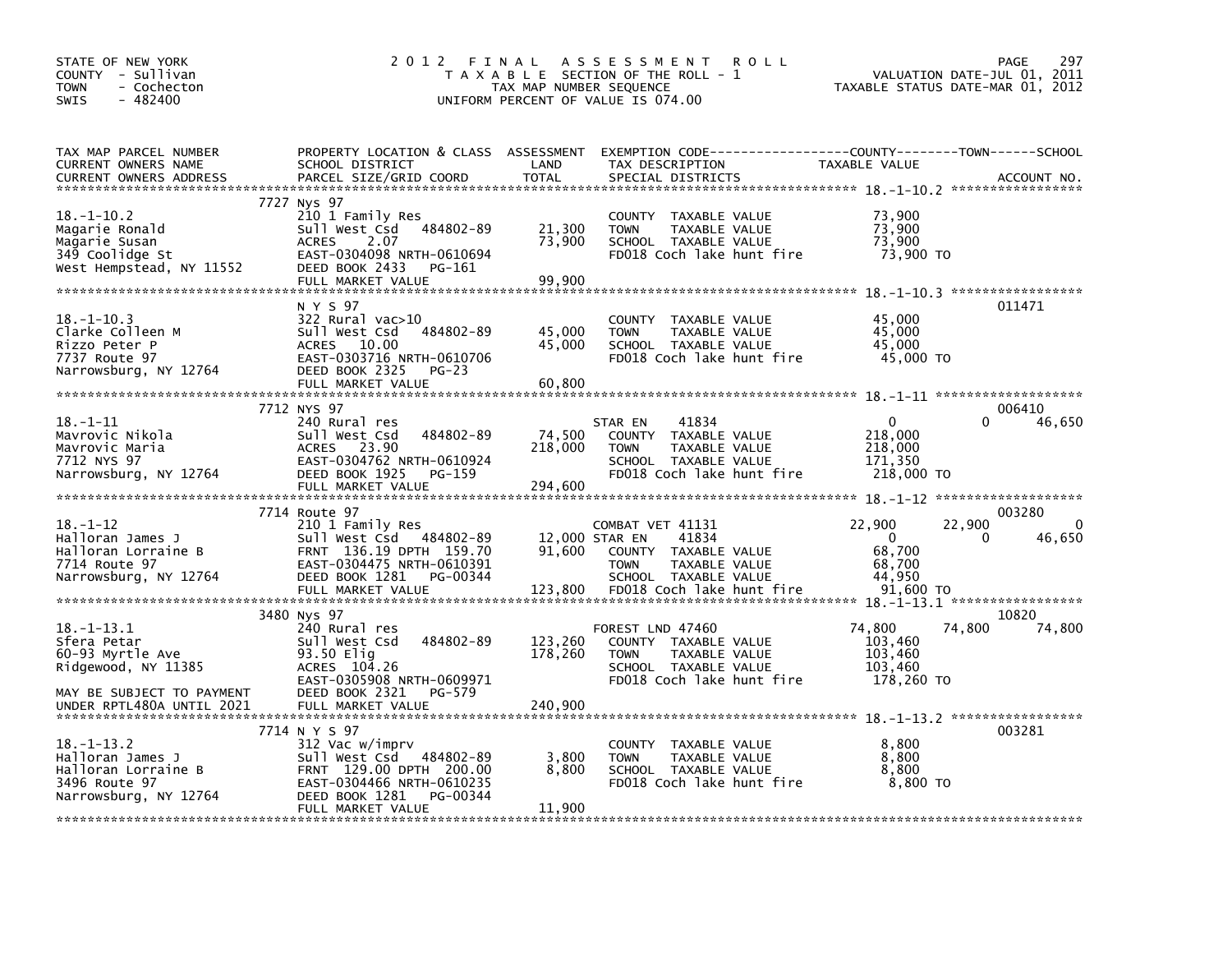| STATE OF NEW YORK<br>COUNTY - Sullivan<br>- Cochecton<br><b>TOWN</b><br>$-482400$<br><b>SWIS</b>                                                                                                                                                                               | 2 0 1 2                                                                                                                                                                                                                      | FINAL<br>TAX MAP NUMBER SEQUENCE | ASSESSMENT ROLL<br>T A X A B L E SECTION OF THE ROLL - 1<br>UNIFORM PERCENT OF VALUE IS 074.00                                                                            | VALUATION DATE-JUL 01, 2011<br>TAXABLE STATUS DATE-MAR 01, 2012                                     | 298<br><b>PAGE</b>                     |
|--------------------------------------------------------------------------------------------------------------------------------------------------------------------------------------------------------------------------------------------------------------------------------|------------------------------------------------------------------------------------------------------------------------------------------------------------------------------------------------------------------------------|----------------------------------|---------------------------------------------------------------------------------------------------------------------------------------------------------------------------|-----------------------------------------------------------------------------------------------------|----------------------------------------|
| TAX MAP PARCEL NUMBER<br>CURRENT OWNERS NAME<br>.CURRENT OWNERS ADDRESS PARCEL SIZE/GRID COORD TOTAL SPECIAL DISTRICTS (ACCOUNT NO ACCOUNT NO ACCOUNT NO AND REALLY SERVER AND REALLY SERVER AND REALLY SERVER AND REALLY AND REALLY AND REALLY AND REALLY AND REALLY AND REAL | SCHOOL DISTRICT                                                                                                                                                                                                              | LAND<br><b>TOTAL</b>             | PROPERTY LOCATION & CLASS ASSESSMENT EXEMPTION CODE---------------COUNTY-------TOWN-----SCHOOL<br>TAX DESCRIPTION                                                         | TAXABLE VALUE                                                                                       |                                        |
| $18. - 1 - 14$<br>Smith Thomas M<br>Smith Travis Kiesel<br>42 Ross Ave<br>Metuchen, NJ 08840<br>MAY BE SUBJECT TO PAYMENT<br>UNDER RPTL480A UNTIL 2021                                                                                                                         | N Y S 97<br>910 Priv forest<br>Sull West Csd 484802-89<br>99 Elig Acres<br>Hunting<br>ACRES 101.77<br>EAST-0309642 NRTH-0607991<br>DEED BOOK 2010 PG-57799<br>FULL MARKET VALUE                                              | 210,900<br>266,000<br>359,500    | FOREST LND 47460<br>COUNTY TAXABLE VALUE<br>TAXABLE VALUE<br><b>TOWN</b><br>SCHOOL TAXABLE VALUE<br>FD018 Coch lake hunt fire                                             | 146,320<br>146,320<br>119,680<br>119.680<br>119,680<br>266,000 TO                                   | 014512<br>146,320                      |
| $18. - 1 - 15.1$<br>Vladu Gabriel<br>Vladu Floarea<br>116 Skinners Falls Rd<br>Narrowsberg, 12764                                                                                                                                                                              | Tr 44<br>$314$ Rural vac<10<br>Sull West Csd 484802-89<br><b>ACRES</b><br>5.80<br>EAST-0302515 NRTH-0610055<br>DEED BOOK 1288<br>PG-00140                                                                                    | 24,400<br>24,400                 | COUNTY TAXABLE VALUE<br>TAXABLE VALUE<br><b>TOWN</b><br>SCHOOL TAXABLE VALUE<br>FD018 Coch lake hunt fire                                                                 | 24,400<br>24,400<br>24,400<br>24,400 TO                                                             | 015457                                 |
| $18. -1 - 15.2$<br>Lander Richard & Lisa<br>Route 97<br>Narrowsburg, NY 12764                                                                                                                                                                                                  | 40 Skinners Falls Way<br>582 Camping park<br>Sull West Csd 484802-89<br>Skinners Falls Campground<br>Flood damage 2006<br>ACRES 18.30 BANK0060806<br>EAST-0301973 NRTH-0610092<br>DEED BOOK 2008 PG-341<br>FULL MARKET VALUE | 156,500<br>345,500<br>466,900    | COUNTY TAXABLE VALUE<br>TAXABLE VALUE<br><b>TOWN</b><br>SCHOOL TAXABLE VALUE<br>FD018 Coch lake hunt fire                                                                 | 345,500<br>345,500<br>345.500<br>345,500 TO                                                         | 008261                                 |
| $18. - 1 - 15.3$<br>Weiss Stephen<br>Kait Casey<br>156 Nobel St 1<br>Brooklyn, NY 11222                                                                                                                                                                                        | 253 Skinners Falls Rd<br>210 1 Family Res<br>Sull West Csd 484802-89<br><b>ACRES</b><br>2.00 BANKC030623<br>EAST-0302869 NRTH-0610879<br>DEED BOOK 3228<br>PG-234                                                            | 21,000<br>115,000                | COUNTY TAXABLE VALUE<br><b>TAXABLE VALUE</b><br><b>TOWN</b><br>SCHOOL TAXABLE VALUE<br>FD018 Coch lake hunt fire                                                          | 115,000<br>115,000<br>115,000<br>115,000 TO                                                         | 006870                                 |
| $18. - 1 - 15.4$<br>Budz Jeffrev<br>PO Box 206<br>Jeffersonville, NY 12748                                                                                                                                                                                                     | 239 Skinners Falls Rd<br>210 1 Family Res<br>Sull West Csd 484802-89<br>2.00<br><b>ACRES</b><br>EAST-0302880 NRTH-0610610<br>DEED BOOK 2315 PG-585<br>FULL MARKET VALUE                                                      | 85,000 STAR EN<br>114,900        | WAR VET<br>41121<br>41800<br>21.000 AGED-CTS<br>41834<br>COUNTY TAXABLE VALUE<br><b>TAXABLE VALUE</b><br><b>TOWN</b><br>SCHOOL TAXABLE VALUE<br>FD018 Coch lake hunt fire | 12,750<br>12,750<br>32,513<br>32,513<br>$\overline{0}$<br>0<br>39,737<br>39.737<br>100<br>85,000 TO | 002268<br>$\Omega$<br>38.250<br>46,650 |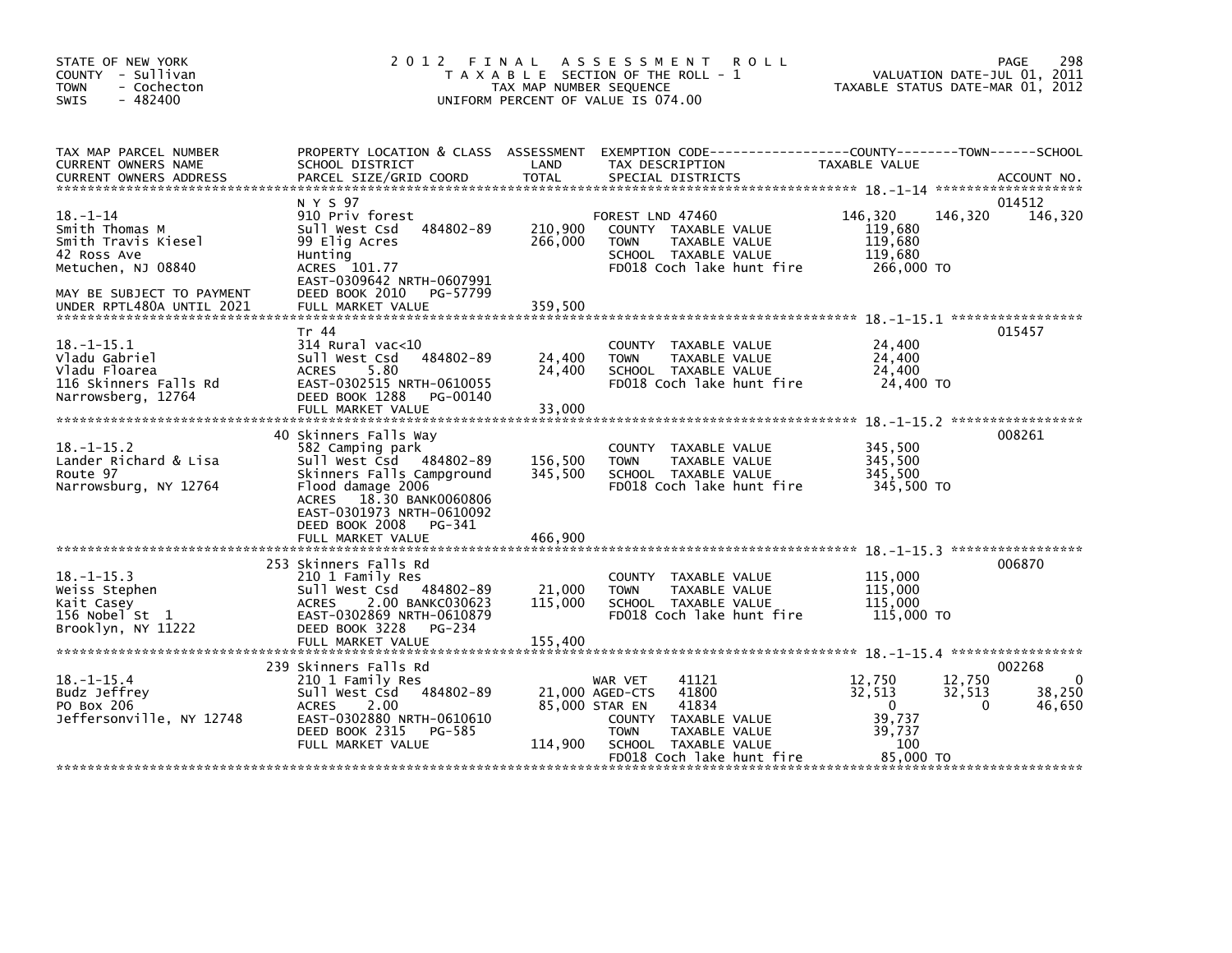| STATE OF NEW YORK<br>COUNTY - Sullivan<br><b>TOWN</b><br>- Cochecton<br>$-482400$<br><b>SWIS</b>          | 2 0 1 2<br>FINAL                                                                                                                                                      | TAX MAP NUMBER SEQUENCE      | A S S E S S M E N T<br><b>ROLL</b><br>T A X A B L E SECTION OF THE ROLL - 1<br>UNIFORM PERCENT OF VALUE IS 074.00                       | TAXABLE STATUS DATE-MAR 01, 2012                           | 299<br>PAGE<br>VALUATION DATE-JUL 01, 2011 |
|-----------------------------------------------------------------------------------------------------------|-----------------------------------------------------------------------------------------------------------------------------------------------------------------------|------------------------------|-----------------------------------------------------------------------------------------------------------------------------------------|------------------------------------------------------------|--------------------------------------------|
|                                                                                                           |                                                                                                                                                                       |                              |                                                                                                                                         |                                                            |                                            |
| TAX MAP PARCEL NUMBER<br>CURRENT OWNERS NAME                                                              | PROPERTY LOCATION & CLASS ASSESSMENT<br>SCHOOL DISTRICT                                                                                                               | LAND                         | EXEMPTION CODE-----------------COUNTY-------TOWN------SCHOOL<br>TAX DESCRIPTION                                                         | TAXABLE VALUE                                              |                                            |
| <b>CURRENT OWNERS ADDRESS</b>                                                                             | PARCEL SIZE/GRID COORD                                                                                                                                                | <b>TOTAL</b>                 | SPECIAL DISTRICTS                                                                                                                       |                                                            | ACCOUNT NO.                                |
| $18. -1 - 15.5$<br>Gotham Industries PA. Inc.<br>820 Main St<br>Freeland, PA 18224                        | Skinners Falls Rd<br>$322$ Rural vac $>10$<br>Sull West Csd<br>484802-89<br>ACRES 11.20<br>EAST-0302544 NRTH-0610607<br>DEED BOOK 3018<br>PG-375<br>FULL MARKET VALUE | 60,000<br>60,000<br>81,100   | COUNTY TAXABLE VALUE<br>TAXABLE VALUE<br><b>TOWN</b><br>SCHOOL TAXABLE VALUE<br>FD018 Coch lake hunt fire                               | 60,000<br>60,000<br>60,000<br>60,000 TO                    |                                            |
|                                                                                                           | 165 Skinners Falls Rd                                                                                                                                                 |                              |                                                                                                                                         |                                                            | 006580                                     |
| $18. - 1 - 16$<br>Mathews Jeffery C<br>Mathews Andrea L<br>165 Skinners Falls Rd<br>Narrowsburg, NY 12764 | 210 1 Family Res<br>484802-89<br>Sull West Csd<br>1.03<br>ACRES<br>EAST-0302842 NRTH-0610005<br>DEED BOOK 3097<br>PG-520<br>FULL MARKET VALUE                         | 16,000<br>115,000<br>155,400 | 41854<br>STAR B<br>COUNTY TAXABLE VALUE<br><b>TOWN</b><br>TAXABLE VALUE<br>SCHOOL TAXABLE VALUE<br>FD018 Coch lake hunt fire            | $\mathbf{0}$<br>115,000<br>115,000<br>92,500<br>115,000 TO | $\Omega$<br>22,500                         |
|                                                                                                           |                                                                                                                                                                       |                              |                                                                                                                                         |                                                            |                                            |
| $18. - 1 - 17$<br>Vladu Gabriel<br>Vladu Floarea<br>116 Skinners Falls Rd<br>Narrowsburg, NY 12764        | 116 Skinners Falls Rd<br>210 1 Family Res<br>Sull West Csd 484802-89<br>FRNT 170.00 DPTH 125.00<br>EAST-0302642 NRTH-0609801<br>DEED BOOK 1288<br>PG-00140            | 12,700<br>95,000             | 41834<br>STAR EN<br><b>COUNTY</b><br>TAXABLE VALUE<br>TAXABLE VALUE<br><b>TOWN</b><br>SCHOOL TAXABLE VALUE<br>FD018 Coch lake hunt fire | $\mathbf{0}$<br>95,000<br>95,000<br>48,350<br>95,000 TO    | 15455<br>46,650<br>O                       |
|                                                                                                           |                                                                                                                                                                       |                              |                                                                                                                                         |                                                            |                                            |
| $18. - 1 - 18$<br>Lander Richard<br>Lander Lisa<br>16 Evergreen Ln<br>Narrowsburg, NY 12764               | Tr 44<br>$314$ Rural vac<10<br>Sull West Csd<br>484802-89<br>79.00 DPTH 242.00<br><b>FRNT</b><br>0.40<br><b>ACRES</b><br>EAST-0302593 NRTH-0609510                    | 3,300<br>3,300               | COUNTY TAXABLE VALUE<br>TAXABLE VALUE<br><b>TOWN</b><br>SCHOOL TAXABLE VALUE<br>FD018 Coch lake hunt fire                               | 3,300<br>3,300<br>3,300<br>3.300 TO                        | 008262                                     |
|                                                                                                           | DEED BOOK 2008<br>PG-341<br>FULL MARKET VALUE                                                                                                                         | 4,500                        |                                                                                                                                         |                                                            |                                            |
| $18. - 1 - 19$<br>Lothian William<br>Mary Louise<br>12 Spinnaker Dr<br>South Amboy, NJ 08879              | Tr 44<br>210 1 Family Res - WTRFNT<br>Sull West Csd 484802-89<br>flood damage 2006<br>2.20<br><b>ACRES</b><br>EAST-0302386 NRTH-0609087<br>DEED BOOK 862<br>PG-00114  | 105,800<br>445,000           | COUNTY TAXABLE VALUE<br>TAXABLE VALUE<br><b>TOWN</b><br>SCHOOL TAXABLE VALUE<br>FD018 Coch lake hunt fire                               | 445,000<br>445,000<br>445,000<br>445,000 TO                | 008489                                     |
|                                                                                                           | FULL MARKET VALUE                                                                                                                                                     | 601,400                      |                                                                                                                                         |                                                            |                                            |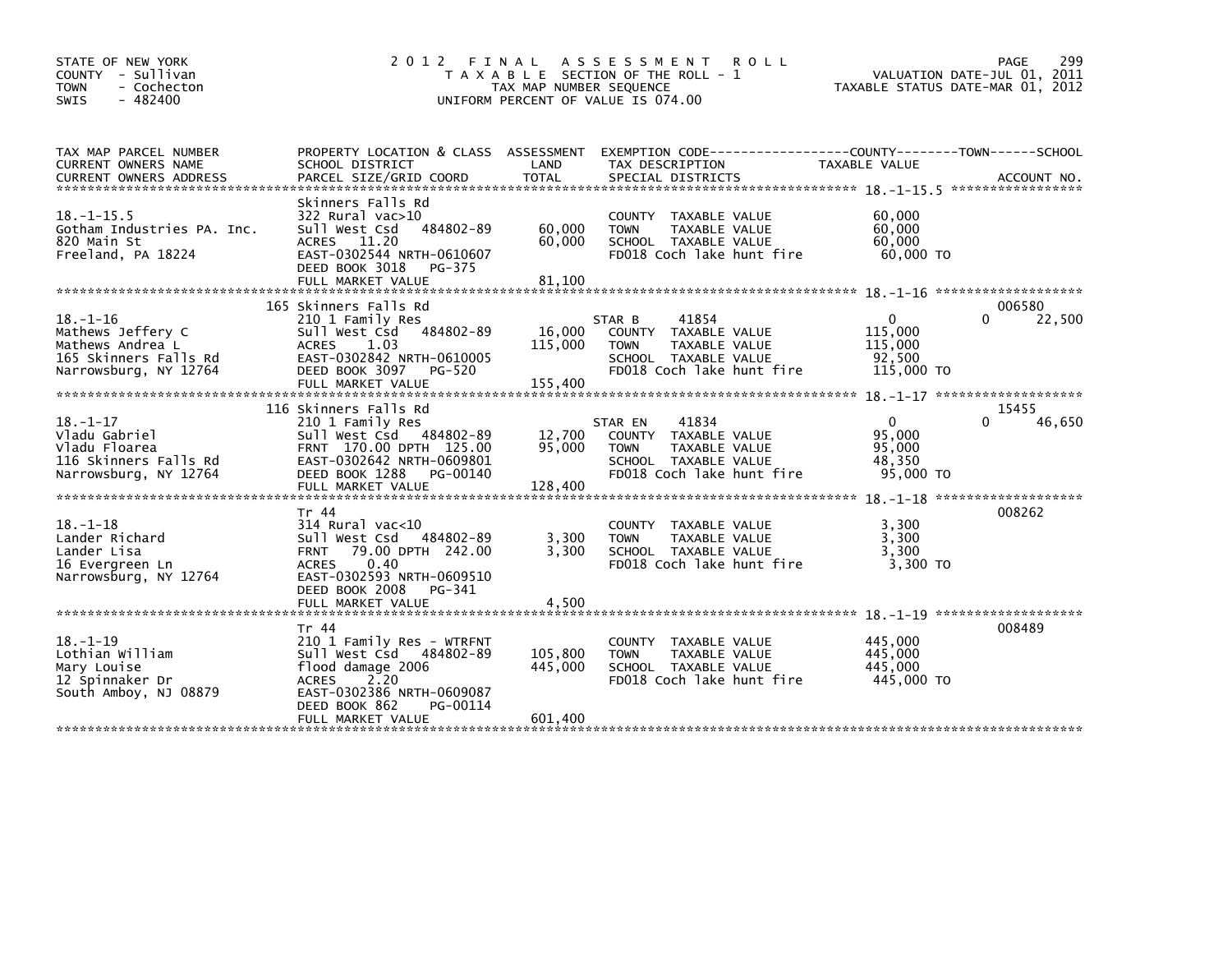| STATE OF NEW YORK<br>COUNTY - Sullivan<br>- Cochecton<br><b>TOWN</b><br>$-482400$<br><b>SWIS</b>        | 2 0 1 2<br>FINAL                                                                                                                                                                         | TAX MAP NUMBER SEQUENCE    | A S S E S S M E N T<br><b>ROLL</b><br>T A X A B L E SECTION OF THE ROLL - 1<br>UNIFORM PERCENT OF VALUE IS 074.00                        | PAGE<br>VALUATION DATE-JUL 01, 2011<br>TAXABLE STATUS DATE-MAR 01, 2012 | 300         |
|---------------------------------------------------------------------------------------------------------|------------------------------------------------------------------------------------------------------------------------------------------------------------------------------------------|----------------------------|------------------------------------------------------------------------------------------------------------------------------------------|-------------------------------------------------------------------------|-------------|
| TAX MAP PARCEL NUMBER<br>CURRENT OWNERS NAME<br><b>CURRENT OWNERS ADDRESS</b>                           | SCHOOL DISTRICT<br>PARCEL SIZE/GRID COORD                                                                                                                                                | LAND<br><b>TOTAL</b>       | PROPERTY LOCATION & CLASS ASSESSMENT EXEMPTION CODE----------------COUNTY-------TOWN------SCHOOL<br>TAX DESCRIPTION<br>SPECIAL DISTRICTS | TAXABLE VALUE                                                           | ACCOUNT NO. |
| $18. - 1 - 20.1$<br>Franco Mariano<br>Franco Kyung<br>1175 County Road 114<br>Cochecton, NY 12726       | Skinners Falls Rd<br>$322$ Rural vac $>10$<br>Sull West Csd 484802-89<br>Lot 7 Of Sub Div<br>ACRES 10.80<br>EAST-0303594 NRTH-0609658<br>DEED BOOK 1289<br>PG-00208<br>FULL MARKET VALUE | 30,800<br>30,800<br>41.600 | COUNTY<br>TAXABLE VALUE<br>TAXABLE VALUE<br><b>TOWN</b><br>SCHOOL TAXABLE VALUE<br>FD018 Coch lake hunt fire                             | 015456<br>30,800<br>30,800<br>30,800<br>30,800 TO                       |             |
| $18. - 1 - 20.2$<br>Lander Richard<br>Lander Lisa<br>Rt 97<br>Narrowsburg, NY 12764                     | Tr 44<br>$314$ Rural vac<10<br>484802-89<br>Sull West Csd<br>5.60<br><b>ACRES</b><br>EAST-0302797 NRTH-0609114<br>DEED BOOK 2008<br>PG-341<br>FULL MARKET VALUE                          | 40,000<br>40,000<br>54,100 | COUNTY TAXABLE VALUE<br><b>TOWN</b><br>TAXABLE VALUE<br>SCHOOL TAXABLE VALUE<br>FD018 Coch lake hunt fire                                | 008263<br>40,000<br>40,000<br>40,000<br>40,000 TO                       |             |
| $18. - 1 - 20.4$<br>Wolff Rohen Susanne<br>Wolff William<br>890 West End Ave Ph B<br>New York, NY 10025 | Tr 44<br>322 Rural vac>10<br>Sull West Csd<br>484802-89<br>ACRES 17.30<br>EAST-0304054 NRTH-0608151<br>DEED BOOK 2301<br>PG-586<br>FULL MARKET VALUE                                     | 70,000<br>70,000<br>94,600 | <b>COUNTY</b><br>TAXABLE VALUE<br><b>TOWN</b><br>TAXABLE VALUE<br>SCHOOL TAXABLE VALUE<br>FD018 Coch lake hunt fire                      | 70,000<br>70,000<br>70,000<br>70,000 TO                                 |             |
| $18. - 1 - 20.5$<br>Wolff Rohen Susanne<br>Wolff William<br>890 West End Ave Ph B<br>New York, NY 10025 | Tr 44 Skinners Falls Rd<br>260 Seasonal res<br>484802-89<br>Sull West Csd<br><b>ACRES</b><br>7.40<br>EAST-0303551 NRTH-0608838<br>DEED BOOK 2301<br>PG-591<br>FULL MARKET VALUE          | 28,200<br>45,600<br>61.600 | TAXABLE VALUE<br><b>COUNTY</b><br><b>TOWN</b><br>TAXABLE VALUE<br>SCHOOL TAXABLE VALUE<br>FD018 Coch lake hunt fire                      | 45,600<br>45.600<br>45,600<br>45,600 TO                                 |             |
| $18. - 1 - 20.6$<br>Brewer Michael H<br>Hegarty Bernadette Ann<br>18 Foxwood Ter<br>Modena, NY 12548    | Tr44<br>314 Rural vac<10<br>Sull West Csd 484802-89<br>Lot 8 Of Sub Div<br>8.50<br><b>ACRES</b><br>EAST-0304131 NRTH-0609232<br>DEED BOOK 2073<br>PG-669<br>FULL MARKET VALUE            | 25,500<br>25.500<br>34,500 | <b>COUNTY</b><br>TAXABLE VALUE<br><b>TOWN</b><br>TAXABLE VALUE<br>SCHOOL TAXABLE VALUE<br>FD018 Coch lake hunt fire                      | 25.500<br>25,500<br>25.500<br>25,500 TO                                 |             |
|                                                                                                         |                                                                                                                                                                                          |                            |                                                                                                                                          |                                                                         |             |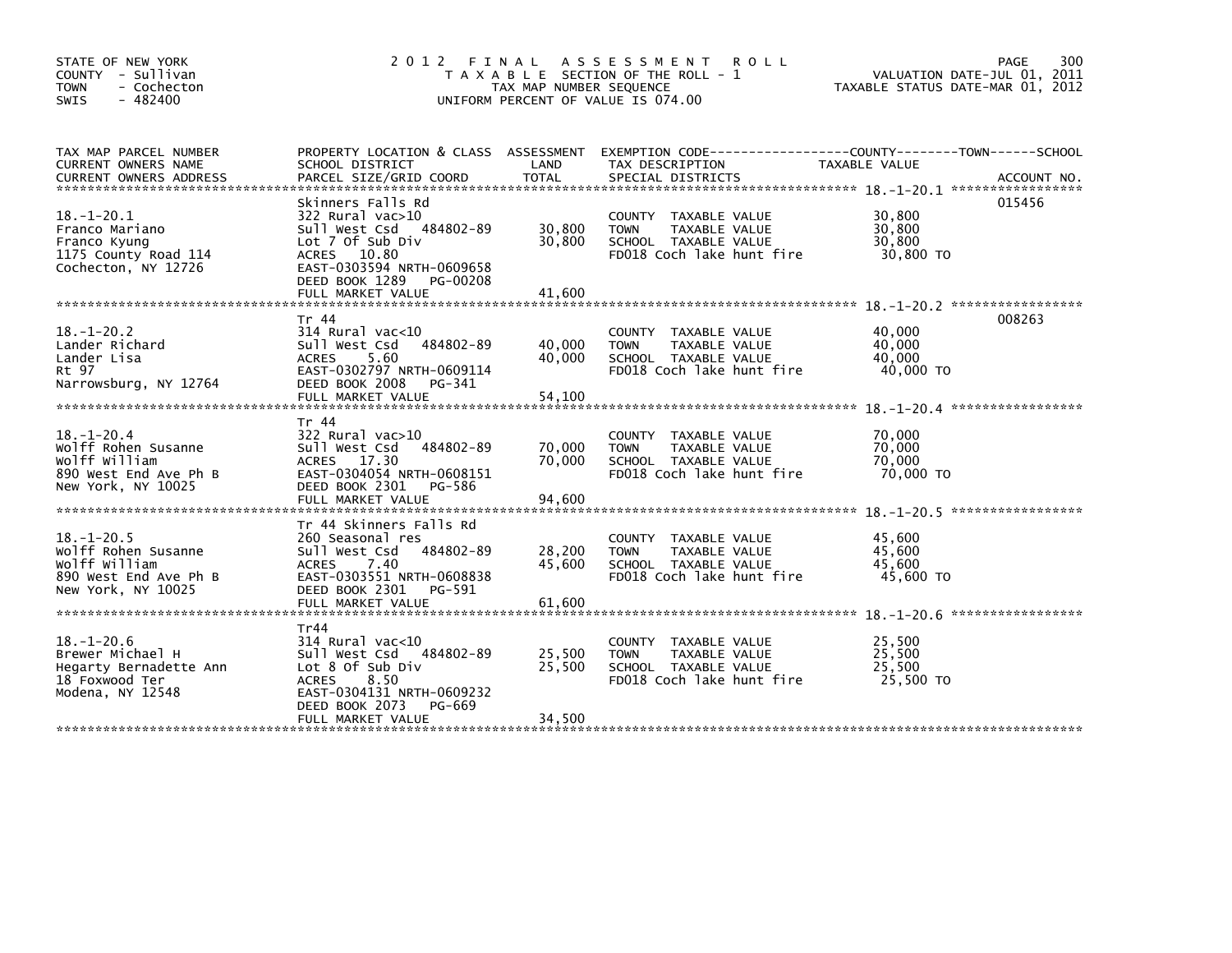| STATE OF NEW YORK<br>COUNTY - Sullivan<br>- Cochecton<br><b>TOWN</b><br>$-482400$<br>SWIS       | 2 0 1 2                                                                                                                                                                           | FINAL<br>TAX MAP NUMBER SEQUENCE | A S S E S S M E N T<br><b>ROLL</b><br>T A X A B L E SECTION OF THE ROLL - 1<br>UNIFORM PERCENT OF VALUE IS 074.00                             | TAXABLE STATUS DATE-MAR 01, 2012                 | PAGE<br>301<br>VALUATION DATE-JUL 01, 2011 |
|-------------------------------------------------------------------------------------------------|-----------------------------------------------------------------------------------------------------------------------------------------------------------------------------------|----------------------------------|-----------------------------------------------------------------------------------------------------------------------------------------------|--------------------------------------------------|--------------------------------------------|
| TAX MAP PARCEL NUMBER<br>CURRENT OWNERS NAME<br><b>CURRENT OWNERS ADDRESS</b>                   | SCHOOL DISTRICT<br>PARCEL SIZE/GRID COORD                                                                                                                                         | LAND<br><b>TOTAL</b>             | PROPERTY LOCATION & CLASS ASSESSMENT EXEMPTION CODE---------------COUNTY-------TOWN------SCHOOL<br>TAX DESCRIPTION<br>SPECIAL DISTRICTS       | <b>TAXABLE VALUE</b>                             | ACCOUNT NO.                                |
| $18. - 1 - 20.7$<br>Billard Lionel M<br>Carlsen Kim L<br>7639 Route 97<br>Narrowsburg, NY 12764 | 7639 Rt 97<br>210 1 Family Res<br>Sull West Csd 484802-89<br>Lot 9 Of Sub Div<br>3.90<br><b>ACRES</b><br>EAST-0304978 NRTH-0607740<br>FULL MARKET VALUE                           | 27,800<br>206,000<br>278,400     | STAR B<br>41854<br><b>COUNTY</b><br>TAXABLE VALUE<br><b>TAXABLE VALUE</b><br><b>TOWN</b><br>SCHOOL TAXABLE VALUE<br>FD018 Coch lake hunt fire | 0<br>206,000<br>206,000<br>183,500<br>206,000 TO | 22,500<br>0<br>*****************           |
| $18. - 1 - 20.8$<br>Donnelly Michael G<br>79 Forest View Dr<br>Wappinger Falls, NY 12590        | Tr44<br>260 Seasonal res<br>484802-89<br>Sull West Csd<br>Lot 10 Of Sub Div<br><b>ACRES</b><br>9.79<br>EAST-0303080 NRTH-0609520<br>DEED BOOK 1604<br>PG-427<br>FULL MARKET VALUE | 42,600<br>76,500<br>103,400      | <b>COUNTY</b><br>TAXABLE VALUE<br><b>TOWN</b><br>TAXABLE VALUE<br>SCHOOL TAXABLE VALUE<br>FD018 Coch lake hunt fire                           | 76,500<br>76,500<br>76,500<br>76,500 TO          |                                            |
|                                                                                                 |                                                                                                                                                                                   |                                  |                                                                                                                                               |                                                  |                                            |
| $18. - 1 - 21$<br>Warren Walter<br>Warren Lois<br>7670 Rt 97<br>Narrowsburg, NY 12764           | 3452 NV 97<br>270 Mfg housing<br>Sull West Csd 484802-89<br>FRNT 100.00 DPTH 150.00<br>EAST-0304543 NRTH-0609227<br>DEED BOOK 1458<br>PG-0425<br>FULL MARKET VALUE                | 12,000<br>33,700<br>45,500       | 41854<br>STAR B<br>TAXABLE VALUE<br><b>COUNTY</b><br><b>TOWN</b><br><b>TAXABLE VALUE</b><br>SCHOOL TAXABLE VALUE<br>FD018 Coch lake hunt fire | 0<br>33,700<br>33,700<br>11,200<br>33,700 TO     | 009240<br>22,500<br>0                      |
| $18. - 1 - 22$<br>Massina Gale Monique Lynne<br>7654 Route 97<br>Narrowsburg, NY 12764          | N Y S 97<br>$314$ Rural vac<10<br>Sull West Csd<br>484802-89<br>FRNT 100.00 DPTH 150.00<br>EAST-0304555 NRTH-0609122<br>DEED BOOK 2255<br>PG-463                                  | 3,000<br>3.000                   | <b>COUNTY</b><br>TAXABLE VALUE<br><b>TAXABLE VALUE</b><br><b>TOWN</b><br>SCHOOL TAXABLE VALUE<br>FD018 Coch lake hunt fire                    | 3,000<br>3,000<br>3,000<br>$3.000$ TO            | 009301                                     |
|                                                                                                 |                                                                                                                                                                                   |                                  |                                                                                                                                               |                                                  |                                            |
| $18. - 1 - 23$<br>Messina Gale Monique Lynne<br>7654 Route 97<br>Narrowsburg, NY 12764          | N Y S 97<br>314 Rural vac<10<br>484802-89<br>Sull West Csd<br>FRNT 100.00 DPTH 150.00<br>EAST-0304570 NRTH-0609021<br>DEED BOOK 2255<br>PG-463<br>FULL MARKET VALUE               | 3,000<br>3,000<br>4,100          | <b>COUNTY</b><br>TAXABLE VALUE<br><b>TOWN</b><br>TAXABLE VALUE<br>SCHOOL TAXABLE VALUE<br>FD018 Coch lake hunt fire                           | 3,000<br>3,000<br>3,000<br>3,000 TO              | 009300                                     |
|                                                                                                 |                                                                                                                                                                                   |                                  |                                                                                                                                               |                                                  |                                            |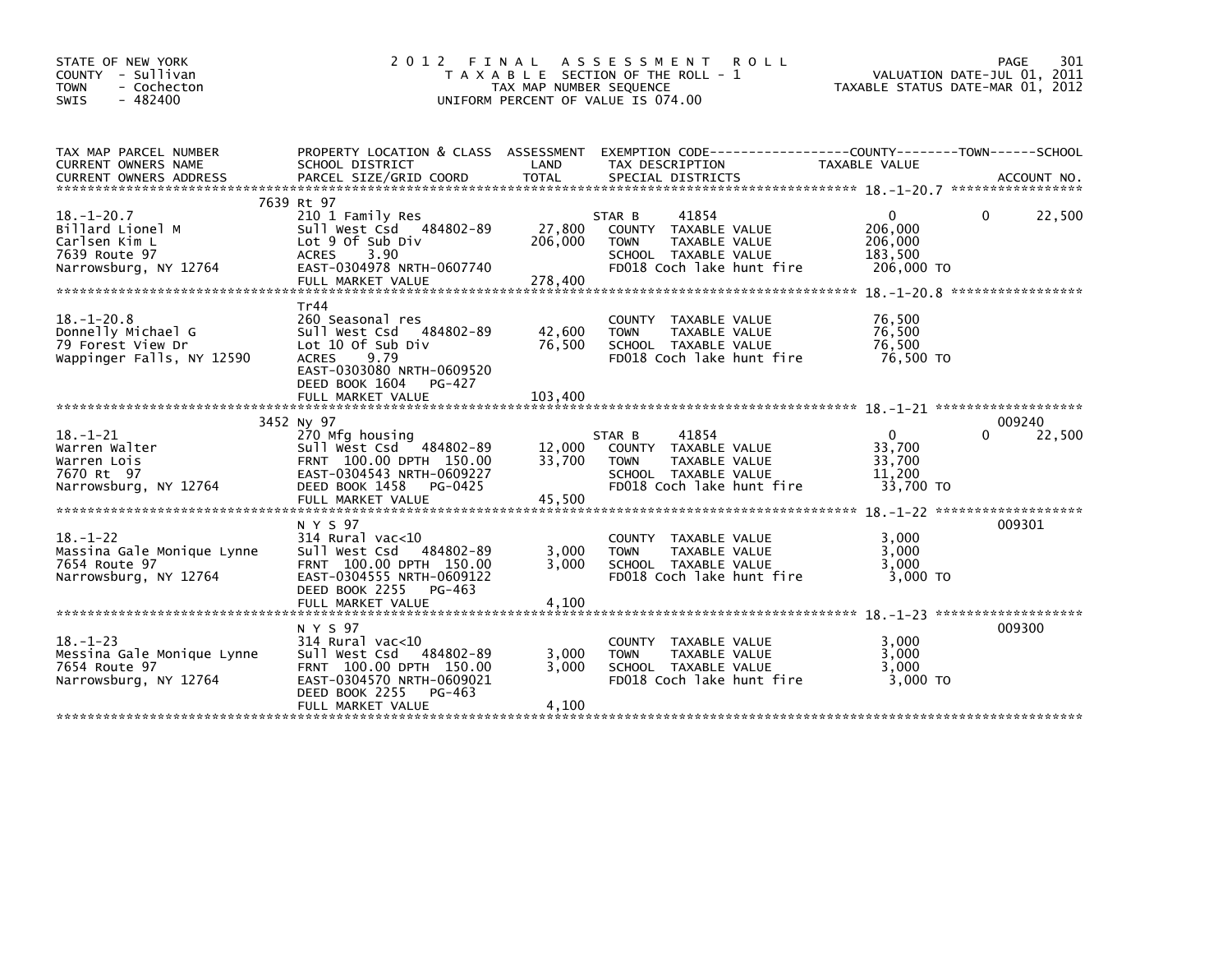| STATE OF NEW YORK<br>COUNTY - Sullivan<br><b>TOWN</b><br>- Cochecton<br>$-482400$<br><b>SWIS</b>        | 2 0 1 2                                                                                                                                                               | FINAL<br>TAX MAP NUMBER SEQUENCE | A S S E S S M E N T<br><b>ROLL</b><br>T A X A B L E SECTION OF THE ROLL - 1<br>UNIFORM PERCENT OF VALUE IS 074.00               | TAXABLE STATUS DATE-MAR 01, 2012                                      |             | 302<br>PAGE<br>VALUATION DATE-JUL 01, 2011 |
|---------------------------------------------------------------------------------------------------------|-----------------------------------------------------------------------------------------------------------------------------------------------------------------------|----------------------------------|---------------------------------------------------------------------------------------------------------------------------------|-----------------------------------------------------------------------|-------------|--------------------------------------------|
| TAX MAP PARCEL NUMBER<br>CURRENT OWNERS NAME                                                            | PROPERTY LOCATION & CLASS ASSESSMENT<br>SCHOOL DISTRICT                                                                                                               | LAND                             | EXEMPTION CODE-----------------COUNTY-------TOWN------SCHOOL<br>TAX DESCRIPTION                                                 | TAXABLE VALUE                                                         |             |                                            |
| $18. - 1 - 24$                                                                                          | 7654 Nys 97<br>210 1 Family Res                                                                                                                                       |                                  | 41854<br>STAR B                                                                                                                 | $\mathbf{0}$                                                          | 0           | 009280<br>22,500                           |
| Messina Gale Monique Lynne<br>7654 Route 97<br>Narrowsburg, NY 12764                                    | Sull West Csd 484802-89<br>FRNT 100.00 DPTH 150.00<br>EAST-0304589 NRTH-0608922<br>DEED BOOK 514<br>PG-00274                                                          | 12,000<br>105,000                | COUNTY TAXABLE VALUE<br><b>TOWN</b><br>TAXABLE VALUE<br>SCHOOL TAXABLE VALUE<br>FD018 Coch lake hunt fire                       | 105,000<br>105,000<br>82.500<br>105,000 TO                            |             |                                            |
|                                                                                                         |                                                                                                                                                                       |                                  |                                                                                                                                 |                                                                       |             |                                            |
| $18. - 1 - 25$<br>Utegg Harold<br>Utegg Shirley                                                         | 7648 State Route 97<br>210 1 Family Res<br>Sull West Csd 484802-89<br>FRNT 200.00 DPTH 150.00                                                                         | 20,700 STAR EN<br>102,500        | 41121<br>WAR VET<br>41834<br>COUNTY TAXABLE VALUE                                                                               | 15,375<br>$\overline{0}$<br>87,125                                    | 15,375<br>0 | 016040<br>$\Omega$<br>46,650               |
| 7648 Route 97<br>Narrowsburg, NY 12764                                                                  | EAST-0304627 NRTH-0608729<br>DEED BOOK 615<br>PG-00249                                                                                                                |                                  | <b>TOWN</b><br>TAXABLE VALUE<br>SCHOOL TAXABLE VALUE                                                                            | 87,125<br>55.850                                                      |             |                                            |
|                                                                                                         | NYS 97                                                                                                                                                                |                                  |                                                                                                                                 |                                                                       |             | 001660                                     |
| $18. - 1 - 27$<br>Goldstein Moshe<br>322 Felter Ave<br>Hewlett, NY 11557                                | $314$ Rural vac<10<br>Sull West Csd 484802-89<br>FRNT 100.00 DPTH 150.00<br>EAST-0304663 NRTH-0608584<br>DEED BOOK 2012<br>PG-1797                                    | 3,000<br>3.000                   | COUNTY TAXABLE VALUE<br>TAXABLE VALUE<br><b>TOWN</b><br>SCHOOL TAXABLE VALUE<br>FD018 Coch lake hunt fire                       | 3,000<br>3,000<br>3.000<br>$3.000$ TO                                 |             |                                            |
|                                                                                                         |                                                                                                                                                                       |                                  |                                                                                                                                 |                                                                       |             |                                            |
| $18. - 1 - 28$<br>Newman Judith<br>Attn: Jack Silberlicht<br>963 County Road 3495<br>Hawkings, TX 75765 | Tr 44<br>$314$ Rural vac<10<br>484802-89<br>sull west Csd<br>Land-Locked<br><b>ACRES</b><br>4.00<br>EAST-0304311 NRTH-0608048                                         | 4,000<br>4.000                   | COUNTY TAXABLE VALUE<br><b>TOWN</b><br>TAXABLE VALUE<br>SCHOOL TAXABLE VALUE<br>FD018 Coch lake hunt fire                       | 4,000<br>4.000<br>4.000<br>4,000 TO                                   |             | 010690                                     |
|                                                                                                         | DEED BOOK 492<br>PG-00015<br>FULL MARKET VALUE                                                                                                                        | 5,400                            |                                                                                                                                 |                                                                       |             |                                            |
|                                                                                                         | 3357 Nys 97                                                                                                                                                           |                                  | 86 PCT OF VALUE USED FOR EXEMPTION PURPOSES                                                                                     |                                                                       |             | 006498                                     |
| $18. - 1 - 29.1$<br>Hoffmann Herbert P<br>Hoffmann Alice C<br>7599 Route 97<br>Narrowsburg, NY 12764    | 210 1 Family Res<br>Sull West Csd 484802-89<br>Life Estate Herbert,alice<br>3.95 BANKN140687<br><b>ACRES</b><br>EAST-0304732 NRTH-0607490<br>DEED BOOK 2026<br>PG-605 | 27,800 STAR B<br>125,800         | 41121<br>WAR VET<br>41854<br>COUNTY TAXABLE VALUE<br>TOWN<br>TAXABLE VALUE<br>SCHOOL TAXABLE VALUE<br>FD018 Coch lake hunt fire | 16,228<br>$\mathbf{0}$<br>109,572<br>109,572<br>103,300<br>125,800 TO | 16,228<br>0 | 0<br>22,500                                |
|                                                                                                         | FULL MARKET VALUE                                                                                                                                                     | 170,000                          |                                                                                                                                 |                                                                       |             |                                            |
|                                                                                                         |                                                                                                                                                                       |                                  |                                                                                                                                 |                                                                       |             |                                            |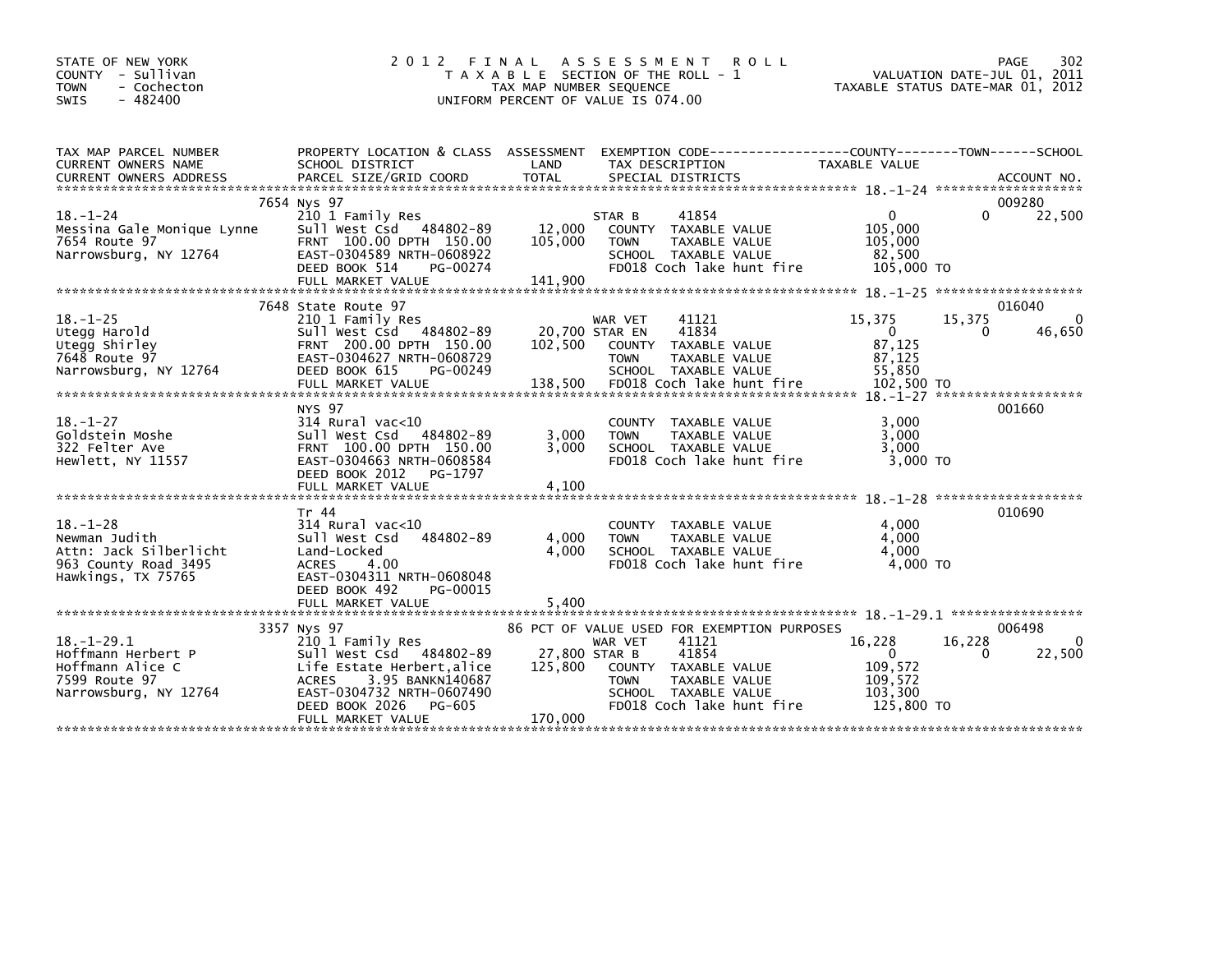| STATE OF NEW YORK<br>COUNTY - Sullivan<br>- Cochecton<br><b>TOWN</b><br>$-482400$<br>SWIS                                       | 2012 FINAL ASSESSMENT ROLL<br>T A X A B L E SECTION OF THE ROLL - 1<br>TAX MAP NUMBER SEQUENCE<br>UNIFORM PERCENT OF VALUE IS 074.00                                    |                    |                                                                                                                                     | VALUATION DATE-JUL 01, 2011<br>TAXABLE STATUS DATE-MAR 01, 2012 | 303<br>PAGE                   |
|---------------------------------------------------------------------------------------------------------------------------------|-------------------------------------------------------------------------------------------------------------------------------------------------------------------------|--------------------|-------------------------------------------------------------------------------------------------------------------------------------|-----------------------------------------------------------------|-------------------------------|
| TAX MAP PARCEL NUMBER<br>CURRENT OWNERS NAME<br>CURRENT OWNERS ADDRESS                                                          | PROPERTY LOCATION & CLASS ASSESSMENT<br>SCHOOL DISTRICT                                                                                                                 | LAND               | EXEMPTION CODE-----------------COUNTY-------TOWN------SCHOOL<br>TAX DESCRIPTION                                                     | TAXABLE VALUE                                                   |                               |
| $18. - 1 - 29.2$<br>Scardino Michael Sull West Csd<br>Scardino Lorriane House fire 2008<br>7611 Nys 97<br>Narrowsburg, NY 12764 | 7611 State Route 97<br>210 1 Family Res<br>Sull West Csd 484802-89<br>ACRES 4.13 BANK0060806<br>EAST-0304516 NRTH-0608009<br>DEED BOOK 1655 PG-286<br>FULL MARKET VALUE | 170,000<br>229,700 | 41854<br>STAR B<br>28,500 COUNTY TAXABLE VALUE<br><b>TOWN</b><br>TAXABLE VALUE<br>SCHOOL TAXABLE VALUE<br>FD018 Coch lake hunt fire | $\mathbf{0}$<br>170,000<br>170,000<br>147,500<br>170,000 TO     | $\mathbf{0}$<br>22,500        |
| $18. - 1 - 30$<br>Wolfe Fred<br>wolfe Gerda<br>7584 Rt 97<br>Narrowsburg, NY 12764                                              | 7584 N Y S 97<br>415 Motel<br>Sull West Csd 484802-89<br>Motel<br>ACRES 3.20<br>EAST-0305112 NRTH-0607320<br>DEED BOOK 1267<br>PG-00173                                 | 30,500<br>217,700  | COUNTY TAXABLE VALUE<br>TOWN<br>TAXABLE VALUE<br>SCHOOL TAXABLE VALUE<br>FD018 Coch lake hunt fire                                  | 217,700<br>217,700<br>217,700<br>217,700 TO                     | *******************<br>003390 |
|                                                                                                                                 | FULL MARKET VALUE                                                                                                                                                       | 294,200            |                                                                                                                                     |                                                                 |                               |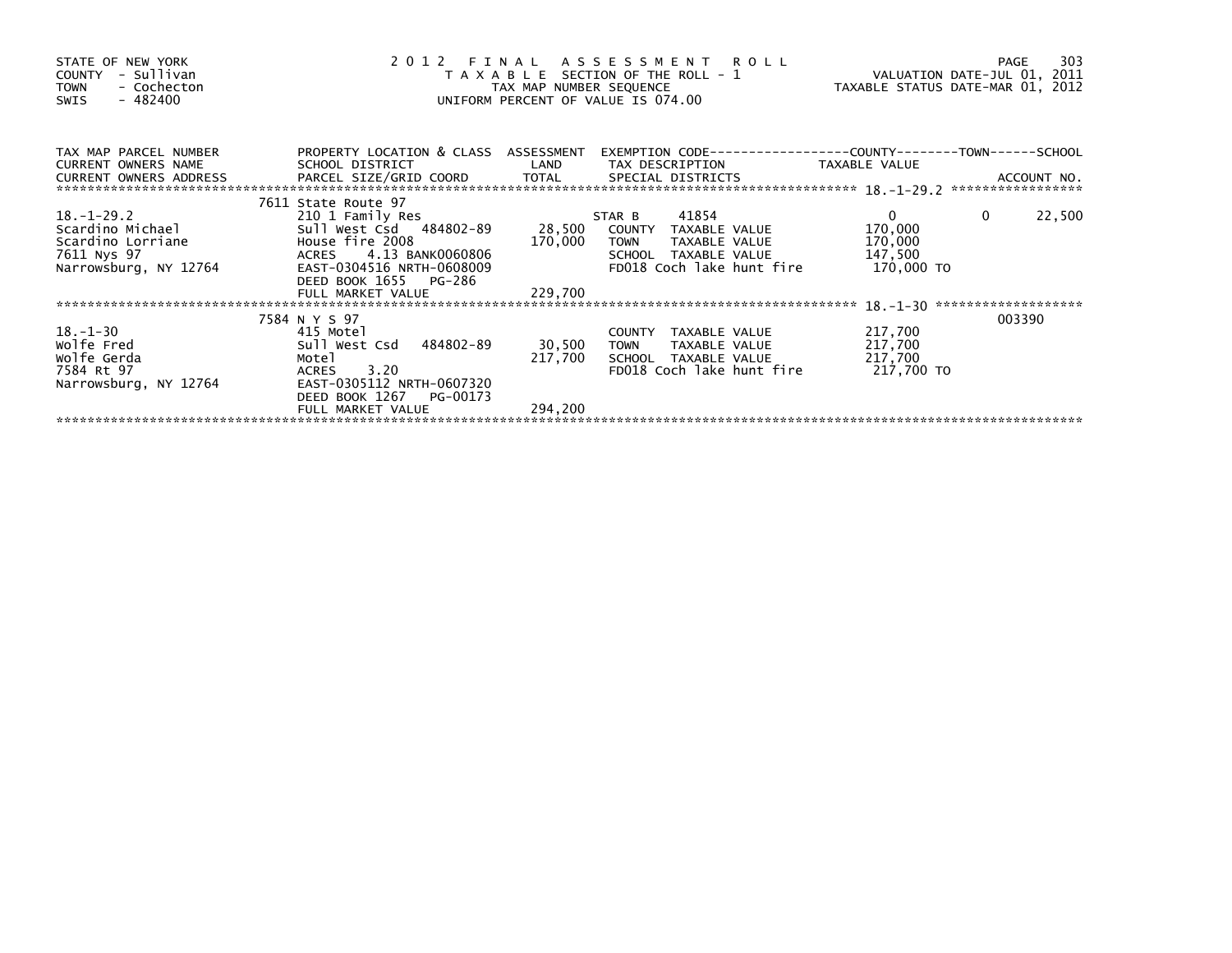| STATE OF NEW YORK<br>COUNTY - Sullivan<br>TOWN<br>- Cochecton<br>- 482400<br>SWIS | 2012 FINAL ASSESSMENT ROLL<br>T A X A B L E SECTION OF THE ROLL - 1<br>MAP SECTION - 018<br>$SUB - SECTION -$ | 304<br>PAGE<br>VALUATION DATE-JUL 01, 2011<br>TAXABLE STATUS DATE-MAR 01, 2012<br>RPS150/V04/L015 |
|-----------------------------------------------------------------------------------|---------------------------------------------------------------------------------------------------------------|---------------------------------------------------------------------------------------------------|
|                                                                                   | UNIFORM PERCENT OF VALUE IS 074.00                                                                            | CURRENT DATE 6/19/2012                                                                            |

# \*\*\* S P E C I A L D I S T R I C T S U M M A R Y \*\*\*

| CODE | DISTRICT NAME        | TOTAL<br>EXTENSION<br>PARCELS<br><b>TYPF</b> | EXTENSION<br>VALUE | AD VALOREM<br><b>VALUE</b> | <b>EXEMPT</b><br>AMOUNT | TAXABLE<br><b>VALUE</b> |
|------|----------------------|----------------------------------------------|--------------------|----------------------------|-------------------------|-------------------------|
|      | OTOO8 Omitted taxes  | 1 MOVTAX                                     | 2656.69            |                            |                         | 2.656.69                |
|      | o⊤009 2009 Omitted t | 1 MOVTAX                                     | 2677.42            |                            |                         | 2.677.42                |
|      | OT010 2010 Omitted t | 2 MOVTAX                                     | 3713.19            |                            |                         | 3.713.19                |
|      | FD018 Coch lake hunt | 128 TOTAL                                    |                    | 10851.510                  |                         | 10851.510               |

### \*\*\* S C H O O L D I S T R I C T S U M M A R Y \*\*\*

| CODE   | DISTRICT NAME | TOTAL<br><b>PARCELS</b> | ASSESSED<br>LAND | ASSESSED<br><b>TOTAL</b> | <b>EXEMPT</b><br><b>AMOUNT</b> | <b>TOTAL</b><br><b>TAXABLE</b> | <b>STAR</b><br><b>AMOUNT</b> | <b>STAR</b><br><b>TAXABLE</b> |
|--------|---------------|-------------------------|------------------|--------------------------|--------------------------------|--------------------------------|------------------------------|-------------------------------|
| 484802 | Sull West Csd | 128                     | 4704.258         | 10851.510                | 291.843                        | 10559.667                      | 892.350                      | 9667, 317                     |
|        | SUB-TOTAL     | 128                     | 4704.258         | 10851,510                | 291.843                        | 10559.667                      | 892.350                      | 9667,317                      |
| 484889 | West Sull Lib | 128                     | 4704.258         | 10851,510                | 291.843                        | 10559.667                      | 892.350                      | 9667,317                      |
|        | TOTAL         | 256                     | 9408.516         | 21703,020                | 583,686                        | 21119.334                      | 1784,700                     | 19334,634                     |

### \*\*\* S Y S T E M C O D E S S U M M A R Y \*\*\*

## NO SYSTEM EXEMPTIONS AT THIS LEVEL

## \*\*\* E X E M P T I O N S U M M A R Y \*\*\*

| <b>CODE</b> | DESCRIPTION  | <b>TOTAL</b><br><b>PARCELS</b> | <b>COUNTY</b> | <b>TOWN</b> | <b>SCHOOL</b> |
|-------------|--------------|--------------------------------|---------------|-------------|---------------|
| 41121       | WAR VET      |                                | 73,828        | 73,828      |               |
| 41131       | COMBAT VET   |                                | 22,900        | 22,900      |               |
| 41162       | $CW_15_VET/$ |                                | 9,000         |             |               |
| 41720       | AGRI DIST    |                                | 32,473        | 32,473      | 32,473        |
| 41800       | AGED-CTS     |                                | 32,513        | 32,513      | 38,250        |
| 41834       | STAR EN      | 9                              |               |             | 419,850       |
| 41854       | STAR B       | 21                             |               |             | 472,500       |
| 47460       | FOREST LND   |                                | 221,120       | 221,120     | 221,120       |
|             | TOTAL        | 42                             | 391,834       | 382,834     | 1184, 193     |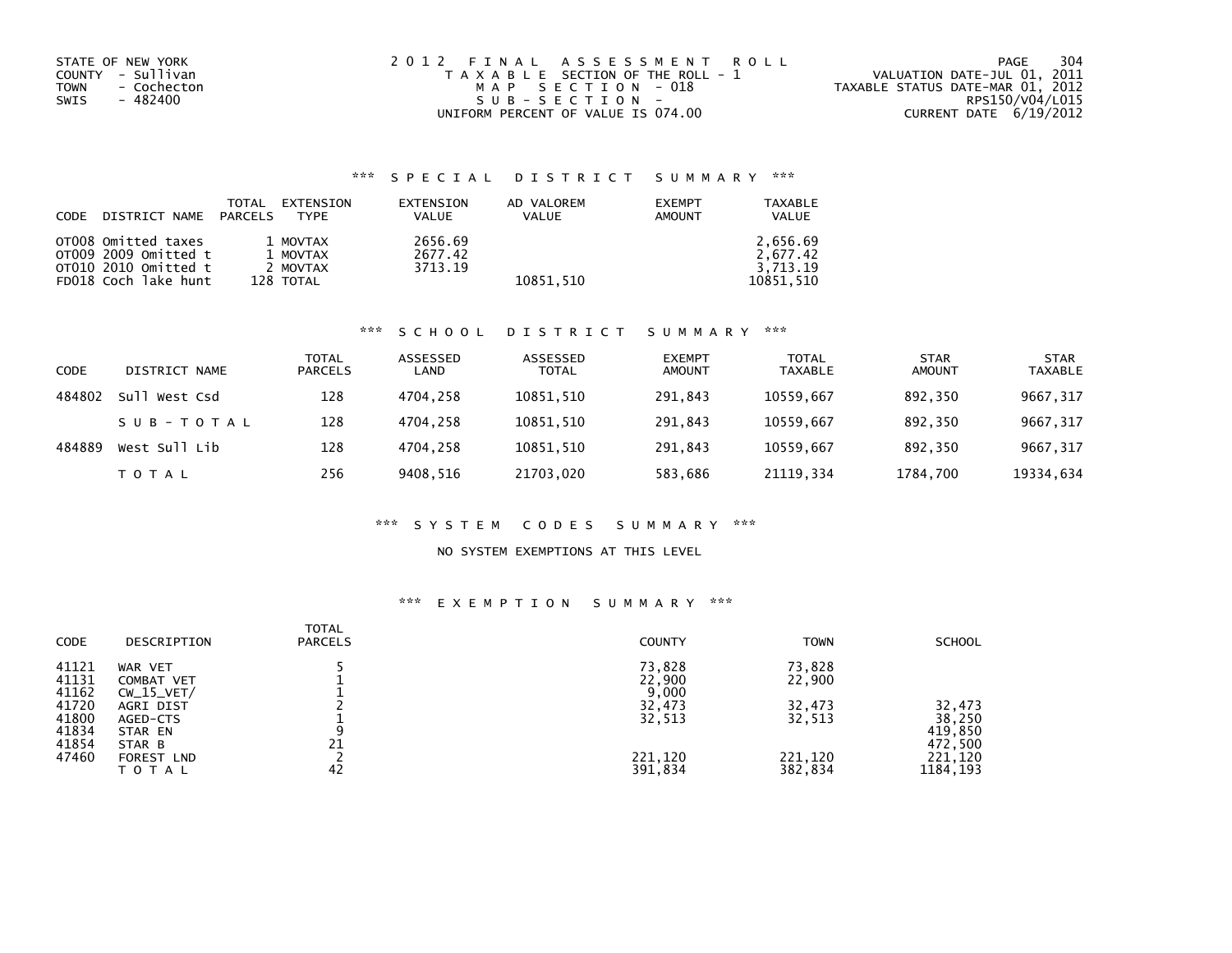| STATE OF NEW YORK          | 2012 FINAL ASSESSMENT ROLL            | - 305<br>PAGE                    |
|----------------------------|---------------------------------------|----------------------------------|
| COUNTY - Sullivan          | T A X A B L E SECTION OF THE ROLL - 1 | VALUATION DATE-JUL 01, 2011      |
| <b>TOWN</b><br>- Cochecton | MAP SECTION - 018                     | TAXABLE STATUS DATE-MAR 01, 2012 |
| SWIS<br>- 482400           | $SUB - SECTION -$                     | RPS150/V04/L015                  |
|                            | UNIFORM PERCENT OF VALUE IS 074.00    | CURRENT DATE 6/19/2012           |

# \*\*\* G R A N D T O T A L S \*\*\*

| ROLL       | DESCRIPTION    | <b>TOTAL</b>   | ASSESSED | ASSESSED  | <b>TAXABLE</b> | <b>TAXABLE</b> | <b>TAXABLE</b> | <b>STAR</b>    |
|------------|----------------|----------------|----------|-----------|----------------|----------------|----------------|----------------|
| <b>SEC</b> |                | <b>PARCELS</b> | LAND     | TOTAL     | <b>COUNTY</b>  | <b>TOWN</b>    | <b>SCHOOL</b>  | <b>TAXABLE</b> |
|            | <b>TAXABLE</b> | 128            | 4704,258 | 10851.510 | 10459.676      | 10468.676      | 10559.667      | 9667,317       |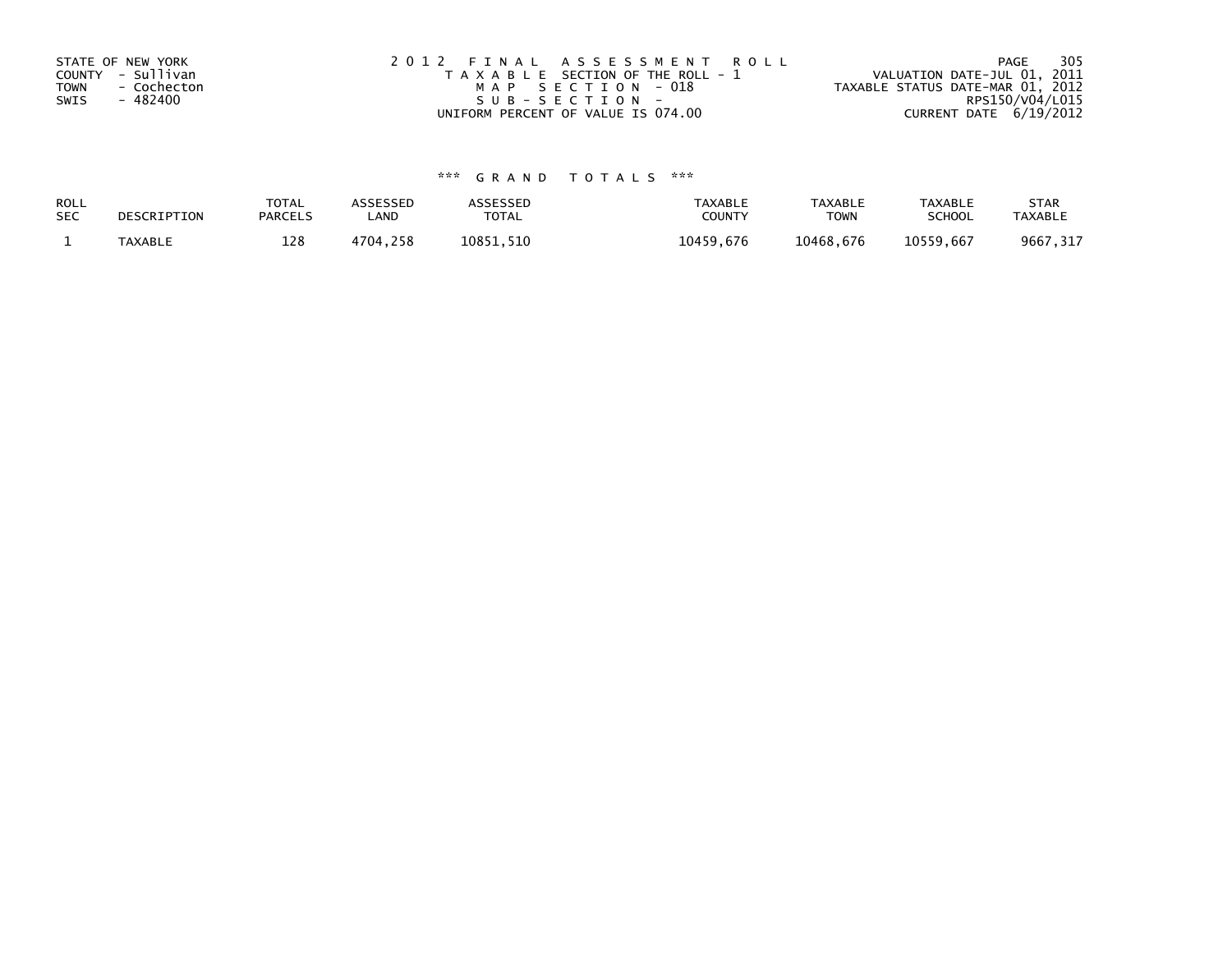| STATE OF NEW YORK<br>COUNTY - Sullivan<br>- Cochecton<br>TOWN<br>$-482400$<br><b>SWIS</b>                                                | 2 0 1 2                                                                                                                                                                                              | FINAL<br>TAX MAP NUMBER SEQUENCE | <b>ROLL</b><br>A S S E S S M E N T<br>T A X A B L E SECTION OF THE ROLL - 1<br>UNIFORM PERCENT OF VALUE IS 074.00                        | VALUATION DATE-JUL 01, 2011<br>TAXABLE STATUS DATE-MAR 01, 2012 | 306<br><b>PAGE</b> |
|------------------------------------------------------------------------------------------------------------------------------------------|------------------------------------------------------------------------------------------------------------------------------------------------------------------------------------------------------|----------------------------------|------------------------------------------------------------------------------------------------------------------------------------------|-----------------------------------------------------------------|--------------------|
| TAX MAP PARCEL NUMBER<br>CURRENT OWNERS NAME<br><b>CURRENT OWNERS ADDRESS</b>                                                            | SCHOOL DISTRICT<br>PARCEL SIZE/GRID COORD                                                                                                                                                            | LAND<br><b>TOTAL</b>             | PROPERTY LOCATION & CLASS ASSESSMENT EXEMPTION CODE----------------COUNTY-------TOWN------SCHOOL<br>TAX DESCRIPTION<br>SPECIAL DISTRICTS | TAXABLE VALUE                                                   | ACCOUNT NO.        |
| $19. - 1 - 1$<br>Highland Lake Rod<br>& Gun Club Inc<br>231<br>Barryville, NY 12719<br>MAY BE SUBJECT TO PAYMENT                         | Corduroy Rd<br>900 wild, Forest<br>Sull West Csd 484802-89<br>100 Acres Eligible<br>Forest Exempt.<br>ACRES 100.00<br>EAST-0313640 NRTH-0608010<br>DEED BOOK 713<br>PG-00555                         | 152,000<br>152,000               | FOREST LND 47460<br>COUNTY TAXABLE VALUE<br><b>TOWN</b><br>TAXABLE VALUE<br>SCHOOL TAXABLE VALUE<br>FD018 Coch lake hunt fire            | 121,600<br>121,600<br>30,400<br>30,400<br>30,400<br>152,000 TO  | 006490<br>121,600  |
| UNDER RPTL480A UNTIL 2021                                                                                                                | FULL MARKET VALUE                                                                                                                                                                                    | 205,400                          |                                                                                                                                          |                                                                 |                    |
| $19. - 1 - 2$<br>Highland Lake Rod & Gun<br>PO Box 231<br>Barryville, NY 12719<br>MAY BE SUBJECT TO PAYMENT<br>UNDER RPTL480A UNTIL 2021 | Corduroy Rd<br>900 Wild, Forest<br>Sull West Csd<br>484802-89<br>100 Eligible Acres<br>Forest Exempt.<br>ACRES 100.00<br>EAST-0315700 NRTH-0606840<br>DEED BOOK 713<br>PG-00555<br>FULL MARKET VALUE | 152,000<br>152,000<br>205,400    | FOREST LND 47460<br>COUNTY TAXABLE VALUE<br><b>TOWN</b><br>TAXABLE VALUE<br>SCHOOL TAXABLE VALUE<br>FD018 Coch lake hunt fire            | 121,600<br>121,600<br>30,400<br>30,400<br>30,400<br>152,000 TO  | 006491<br>121,600  |
|                                                                                                                                          | 140 Mohn Rd                                                                                                                                                                                          |                                  |                                                                                                                                          |                                                                 | 005617             |
| $19. - 1 - 3.1$<br>Leamer Stephen J<br>405 W 23 St Apt 16G<br>New York, NY 10011                                                         | 210 1 Family Res<br>484802-89<br>Sull West Csd<br>3.33<br><b>ACRES</b><br>EAST-0317830 NRTH-0605950<br>DEED BOOK 2966<br>PG-692<br>FULL MARKET VALUE                                                 | 36,000<br>225,900<br>305,300     | COUNTY TAXABLE VALUE<br><b>TOWN</b><br>TAXABLE VALUE<br>SCHOOL TAXABLE VALUE<br>FD018 Coch lake hunt fire                                | 225,900<br>225,900<br>225,900<br>225,900 TO                     |                    |
|                                                                                                                                          | Mohn Rd                                                                                                                                                                                              |                                  |                                                                                                                                          |                                                                 | 005615             |
| $19. - 1 - 3.2$<br>Grund Edwin P<br>Grund Diane M<br>207 Mohn Rd<br>Narrowsburg, NY 12764                                                | 312 Vac w/imprv<br>Sull West Csd<br>484802-89<br>ACRES 29.80<br>EAST-0317475 NRTH-0605924<br>DEED BOOK 2485<br>PG-81<br>FULL MARKET VALUE                                                            | 53,000<br>88,000<br>118,900      | AGRI DIST 41720<br>COUNTY TAXABLE VALUE<br><b>TOWN</b><br>TAXABLE VALUE<br>SCHOOL TAXABLE VALUE<br>FD018 Coch lake hunt fire             | 22,990<br>22,990<br>65,010<br>65,010<br>65,010<br>88,000 TO     | 22,990             |
| MAY BE SUBJECT TO PAYMENT<br>UNDER AGDIST LAW TIL 2016                                                                                   |                                                                                                                                                                                                      |                                  |                                                                                                                                          |                                                                 |                    |
| $19. - 1 - 3.3$<br>Grund Edwin P<br>Grund Diane M<br>207 Mohn Rd<br>Narrowsburg, NY 12764                                                | 207 Mohn Rd<br>210 1 Family Res<br>Sull West Csd<br>484802-89<br>4.00<br><b>ACRES</b><br>EAST-0317170 NRTH-0605200<br>DEED BOOK 893<br>PG-00207<br>FULL MARKET VALUE                                 | 38,500<br>162,500<br>219,600     | COUNTY TAXABLE VALUE<br><b>TOWN</b><br>TAXABLE VALUE<br>SCHOOL TAXABLE VALUE<br>FD018 Coch lake hunt fire                                | 162,500<br>162,500<br>162,500<br>162,500 TO                     | 005600             |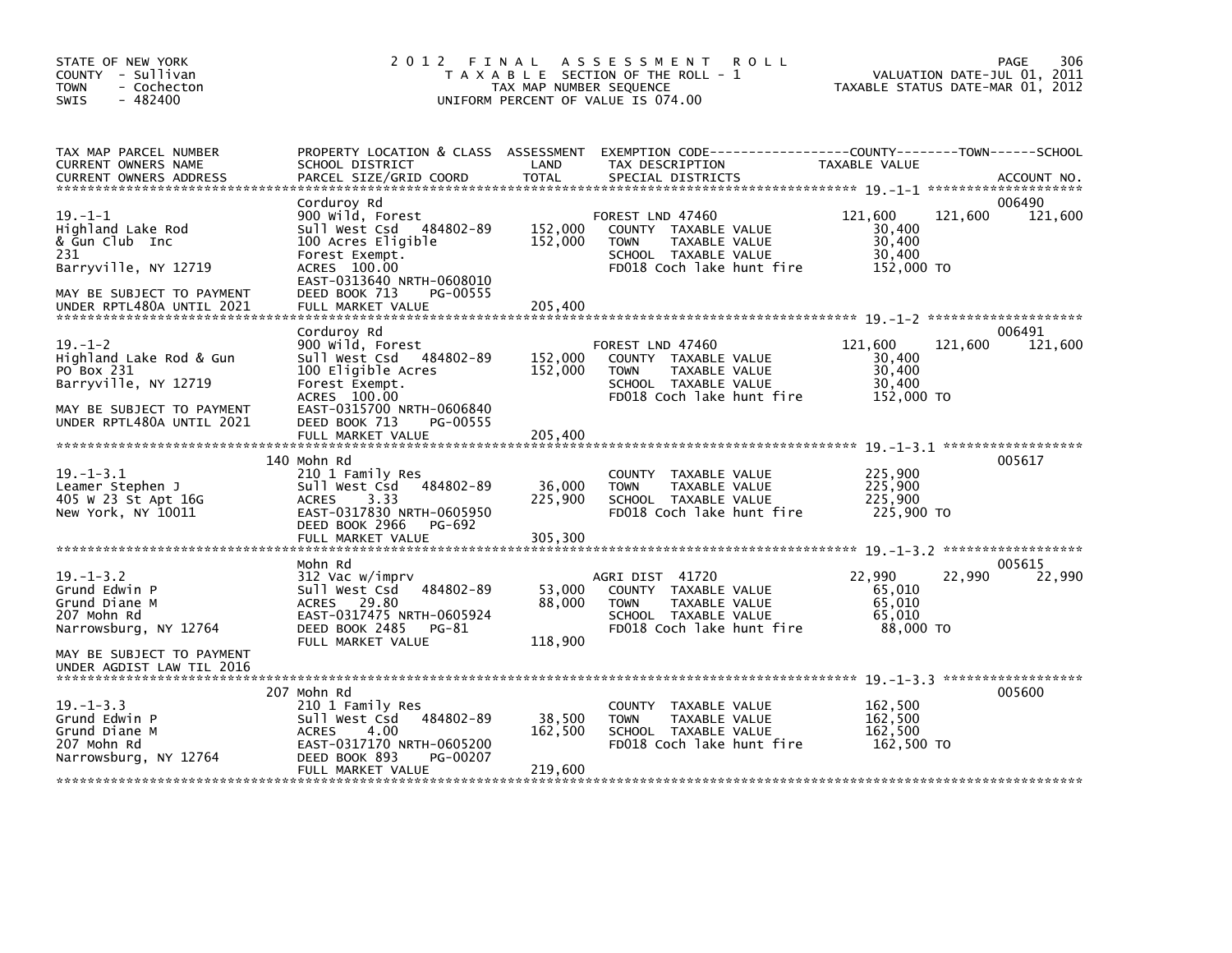| STATE OF NEW YORK<br>COUNTY - Sullivan<br><b>TOWN</b><br>- Cochecton<br>$-482400$<br><b>SWIS</b>                                     | 2 0 1 2                                                                                                                                                                      | FINAL<br>TAX MAP NUMBER SEQUENCE | A S S E S S M E N T<br><b>ROLL</b><br>T A X A B L E SECTION OF THE ROLL - 1<br>UNIFORM PERCENT OF VALUE IS 074.00             |                                                            | 307<br>PAGE<br>VALUATION DATE-JUL 01, 2011<br>TAXABLE STATUS DATE-MAR 01, 2012 |
|--------------------------------------------------------------------------------------------------------------------------------------|------------------------------------------------------------------------------------------------------------------------------------------------------------------------------|----------------------------------|-------------------------------------------------------------------------------------------------------------------------------|------------------------------------------------------------|--------------------------------------------------------------------------------|
| TAX MAP PARCEL NUMBER<br>CURRENT OWNERS NAME                                                                                         | PROPERTY LOCATION & CLASS ASSESSMENT<br>SCHOOL DISTRICT                                                                                                                      | LAND                             | EXEMPTION CODE-----------------COUNTY-------TOWN------SCHOOL<br>TAX DESCRIPTION                                               | TAXABLE VALUE                                              |                                                                                |
| $19. - 1 - 3.4$<br>Scocca George<br>5 Pinecone Ln<br>Commack, NY 11725                                                               | 116 Mohn Rd<br>210 1 Family Res<br>Sull West Csd 484802-89<br>2.70 BANKC030981<br><b>ACRES</b><br>EAST-0318429 NRTH-0605081<br>DEED BOOK 2575<br>PG-510<br>FULL MARKET VALUE | 24,800<br>128,000<br>173,000     | COUNTY TAXABLE VALUE<br><b>TOWN</b><br>TAXABLE VALUE<br>SCHOOL TAXABLE VALUE<br>FD018 Coch lake hunt fire                     | 128,000<br>128,000<br>128,000<br>128,000 TO                |                                                                                |
|                                                                                                                                      |                                                                                                                                                                              |                                  |                                                                                                                               |                                                            |                                                                                |
| $19. - 1 - 3.5$<br>Rugar Daniel<br>Rugar-Pierpoint Elaine<br>190 Mohn Rd<br>Narrowsburg, NY 12764                                    | 190 Mohn Rd<br>210 1 Family Res<br>Sull West Csd<br>484802-89<br>Lot 1<br><b>ACRES</b><br>5.68<br>EAST-0317792 NRTH-0604611<br>DEED BOOK 1496<br>PG-0683                     | 40,800<br>145,000                | 41834<br>STAR EN<br>COUNTY TAXABLE VALUE<br>TAXABLE VALUE<br><b>TOWN</b><br>SCHOOL TAXABLE VALUE<br>FD018 Coch lake hunt fire | $\mathbf{0}$<br>145,000<br>145,000<br>98,350<br>145,000 TO | 46,650<br>$\Omega$                                                             |
|                                                                                                                                      | FULL MARKET VALUE                                                                                                                                                            | 195,900                          |                                                                                                                               |                                                            |                                                                                |
|                                                                                                                                      | Mohn Rd                                                                                                                                                                      |                                  |                                                                                                                               |                                                            | *******************<br>005615                                                  |
| $19. - 1 - 3.6$<br>Walter Michael G<br>54 Mohn Rd<br>Narrowsburg, NY 12764<br>MAY BE SUBJECT TO PAYMENT<br>UNDER AGDIST LAW TIL 2016 | 111 Poultry farm<br>Sull West Csd<br>484802-89<br>ACRES 33.43 BANK0060806<br>EAST-0317970 NRTH-0605220<br>DEED BOOK 2205<br>PG-485<br>FULL MARKET VALUE                      | 97,920<br>186,944<br>252,600     | AGRI DIST 41720<br>COUNTY TAXABLE VALUE<br>TAXABLE VALUE<br><b>TOWN</b><br>SCHOOL TAXABLE VALUE<br>FD018 Coch lake hunt fire  | 96,410<br>90,534<br>90,534<br>90,534<br>186,944 TO         | 96,410<br>96,410                                                               |
|                                                                                                                                      |                                                                                                                                                                              |                                  |                                                                                                                               |                                                            |                                                                                |
| $19. - 1 - 3.7$<br>Leamer Stephen J<br>405 W 23 St Apt 16G<br>New York, NY 10011                                                     | Mohn Rd<br>311 Res vac land<br>Sull West Csd<br>484802-89<br>6.33<br><b>ACRES</b><br>EAST-0317970 NRTH-0605220<br>DEED BOOK 2966<br>PG-692<br>FULL MARKET VALUE              | 42,500<br>42,500<br>57,400       | <b>COUNTY</b><br>TAXABLE VALUE<br><b>TAXABLE VALUE</b><br><b>TOWN</b><br>SCHOOL TAXABLE VALUE<br>FD018 Coch lake hunt fire    | 42,500<br>42.500<br>42,500<br>42,500 TO                    | 005615                                                                         |
|                                                                                                                                      |                                                                                                                                                                              |                                  |                                                                                                                               |                                                            | ******************                                                             |
| $19. - 1 - 3.8$<br>Walter Michael G<br>54 Mohn Rd<br>Narrowsburg, NY 12764<br>MAY BE SUBJECT TO PAYMENT                              | Mohn Rd<br>311 Res vac land<br>484802-89<br>Sull West Csd<br>9.20<br><b>ACRES</b><br>EAST-0318841 NRTH-0605417<br>DEED BOOK 2563<br>$PG-11$<br>FULL MARKET VALUE             | 45.600<br>45,600<br>61,600       | AGRI DIST 41720<br>COUNTY TAXABLE VALUE<br><b>TOWN</b><br>TAXABLE VALUE<br>SCHOOL TAXABLE VALUE<br>FD018 Coch lake hunt fire  | 42.920<br>2,680<br>2,680<br>2.680<br>45,600 TO             | 005615<br>42,920<br>42,920                                                     |
| UNDER AGDIST LAW TIL 2016                                                                                                            |                                                                                                                                                                              |                                  |                                                                                                                               |                                                            |                                                                                |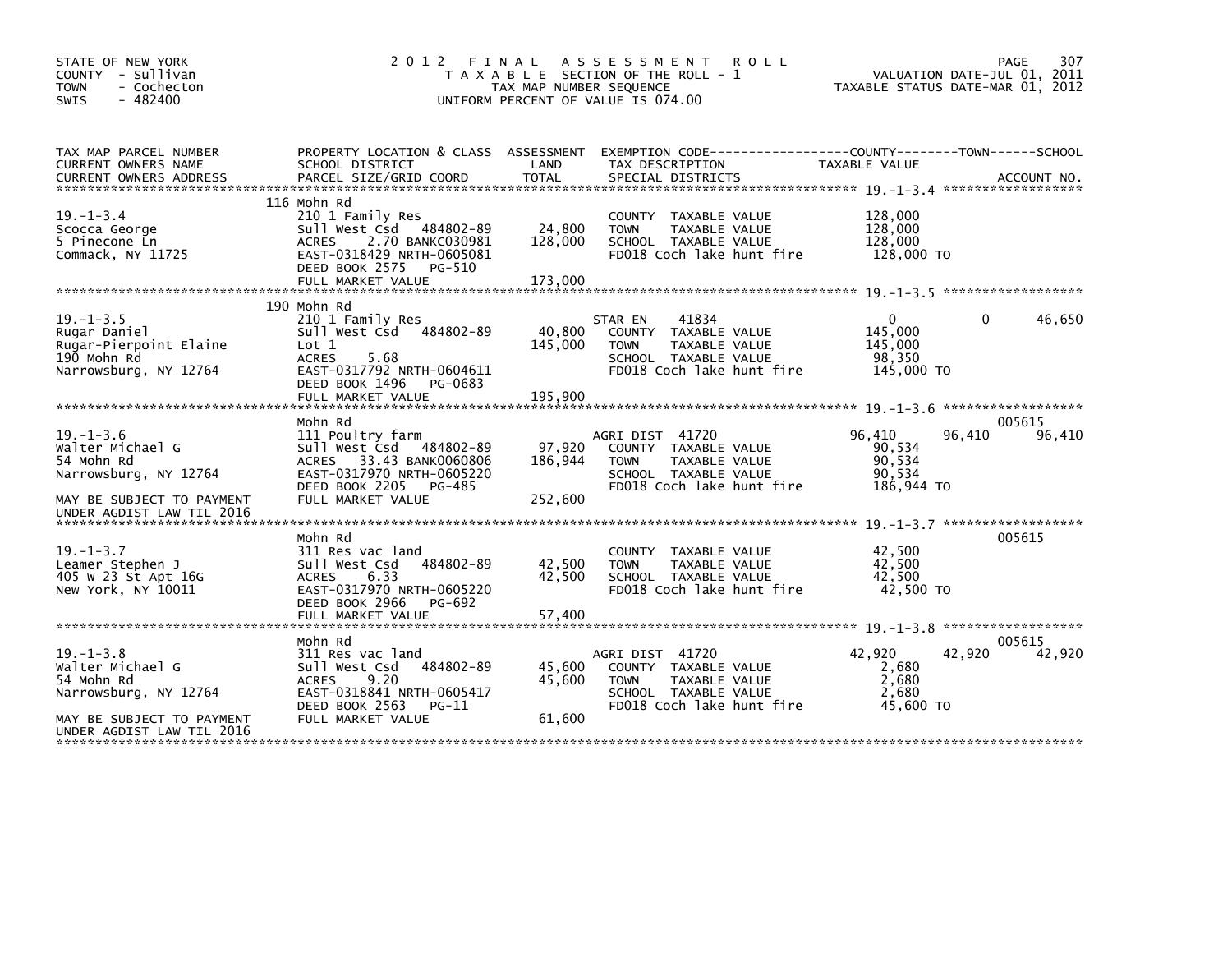| STATE OF NEW YORK<br>COUNTY - Sullivan<br><b>TOWN</b><br>- Cochecton<br>$-482400$<br>SWIS     | 2012 FINAL                                                                                                                                                     | A S S E S S M E N T<br>T A X A B L E SECTION OF THE ROLL - 1<br>TAX MAP NUMBER SEQUENCE<br>UNIFORM PERCENT OF VALUE IS 074.00 | <b>ROLL</b>                                                                   | 308<br>PAGE<br>VALUATION DATE-JUL 01, 2011<br>TAXABLE STATUS DATE-MAR 01, 2012 |
|-----------------------------------------------------------------------------------------------|----------------------------------------------------------------------------------------------------------------------------------------------------------------|-------------------------------------------------------------------------------------------------------------------------------|-------------------------------------------------------------------------------|--------------------------------------------------------------------------------|
| TAX MAP PARCEL NUMBER<br>CURRENT OWNERS NAME<br><b>CURRENT OWNERS ADDRESS</b>                 | PROPERTY LOCATION & CLASS ASSESSMENT<br>SCHOOL DISTRICT<br>PARCEL SIZE/GRID COORD                                                                              | LAND<br>TAX DESCRIPTION<br>TOTAL<br>SPECIAL DISTRICTS                                                                         | EXEMPTION CODE-----------------COUNTY-------TOWN------SCHOOL<br>TAXABLE VALUE | ACCOUNT NO.                                                                    |
|                                                                                               | 196 Mohn Rd                                                                                                                                                    |                                                                                                                               |                                                                               | 005615                                                                         |
| $19. - 1 - 3.9$<br>Grund Sue A<br>Rodriguez Chris                                             | 210 1 Family Res<br>484802-89<br>Sull West Csd<br>8.07 BANK0060806<br><b>ACRES</b>                                                                             | AGRI DIST 41720<br>45,900 STAR B<br>41854<br>179,000<br>COUNTY TAXABLE VALUE                                                  | 22,500<br>$\mathbf 0$<br>156,500                                              | 22,500<br>22,500<br>22,500<br>0                                                |
| 196 Mohn Rd<br>Narrowsburg, NY 12764                                                          | EAST-0317970 NRTH-0605220<br>DEED BOOK 2787 PG-324<br>FULL MARKET VALUE                                                                                        | <b>TOWN</b><br>SCHOOL TAXABLE VALUE<br>241,900                                                                                | TAXABLE VALUE<br>156,500<br>134,000<br>FD018 Coch lake hunt fire              | 179,000 TO                                                                     |
| MAY BE SUBJECT TO PAYMENT<br>UNDER AGDIST LAW TIL 2016                                        |                                                                                                                                                                |                                                                                                                               |                                                                               |                                                                                |
|                                                                                               | 74 Mohn Rd                                                                                                                                                     |                                                                                                                               |                                                                               | 000610                                                                         |
| $19. - 1 - 4$<br>Hubbert Betsy L<br>74 Mohn Rd<br>Narrowsburg, NY 12764                       | 210 1 Family Res<br>484802-89<br>Sull West Csd<br>5.00<br><b>ACRES</b><br>EAST-0319348 NRTH-0605139                                                            | 41834<br>STAR EN<br>31,500<br>COUNTY TAXABLE VALUE<br>97.400<br><b>TOWN</b><br>SCHOOL TAXABLE VALUE                           | TAXABLE VALUE                                                                 | 46,650<br>$\mathbf{0}$<br>97,400<br>97,400<br>50,750                           |
|                                                                                               | DEED BOOK 1831<br>PG-355                                                                                                                                       |                                                                                                                               | FD018 Coch lake hunt fire                                                     | 97.400 TO                                                                      |
|                                                                                               | FULL MARKET VALUE                                                                                                                                              | 131,600                                                                                                                       |                                                                               |                                                                                |
|                                                                                               | 54 Mohn Rd                                                                                                                                                     |                                                                                                                               |                                                                               | 005610                                                                         |
| $19. -1 - 5.1$<br>Walter Michael G<br>54 Mohn Rd<br>Narrowsburg, NY 12764                     | 240 Rural res<br>Sull West Csd<br>484802-89<br>ACRES 57.79<br>EAST-0319994 NRTH-0605723                                                                        | AGRI DIST 41720<br>105.400 STAR B<br>41854<br>175,400<br>COUNTY TAXABLE VALUE<br><b>TOWN</b>                                  | 24,390<br>$\mathbf{0}$<br>151,010<br>151,010<br>TAXABLE VALUE                 | 24,390<br>24,390<br>22,500<br>0                                                |
| MAY BE SUBJECT TO PAYMENT<br>UNDER AGDIST LAW TIL 2016                                        | DEED BOOK 2563<br>PG-11<br>FULL MARKET VALUE                                                                                                                   | SCHOOL TAXABLE VALUE<br>237,000                                                                                               | 128,510<br>FD018 Coch lake hunt fire                                          | 175,400 TO                                                                     |
|                                                                                               |                                                                                                                                                                |                                                                                                                               |                                                                               |                                                                                |
| $19. -1 - 5.3$<br>Schalck Ronald<br>Schalck Carol<br>399 Delaware Dr<br>Narrowsburg, NY 12764 | 50 Mohn Rd<br>210 1 Family Res<br>Sull West Csd<br>484802-89<br># 1012516<br>ACRES 13.71<br>EAST-0319935 NRTH-0604808<br>DEED BOOK 2154<br>PG-117              | 41854<br>STAR B<br>52,700<br>COUNTY TAXABLE VALUE<br>127,000<br><b>TOWN</b><br>SCHOOL TAXABLE VALUE                           | 127,000<br>TAXABLE VALUE<br>104,500<br>FD018 Coch lake hunt fire              | 22,500<br>$\Omega$<br>$\Omega$<br>127,000<br>127,000 TO                        |
|                                                                                               |                                                                                                                                                                |                                                                                                                               |                                                                               |                                                                                |
|                                                                                               | Skipperene Rd                                                                                                                                                  |                                                                                                                               |                                                                               | 005616                                                                         |
| $19. - 1 - 6.1$<br>Schineller John M<br>880 East Meadow Ave<br>East Meadow, NY 11554          | 311 Res vac land<br>Sull West Csd<br>484802-89<br>Combined With $19-1-5.5$<br><b>ACRES</b><br>- 7.46<br>EAST-0319731 NRTH-0603836<br>DEED BOOK 2211<br>$PG-42$ | COUNTY TAXABLE VALUE<br>20,200<br><b>TOWN</b><br>20,200<br>SCHOOL TAXABLE VALUE                                               | TAXABLE VALUE<br>FD018 Coch lake hunt fire                                    | 20,200<br>20,200<br>20,200<br>20,200 TO                                        |
|                                                                                               | FULL MARKET VALUE                                                                                                                                              | 27,300                                                                                                                        |                                                                               |                                                                                |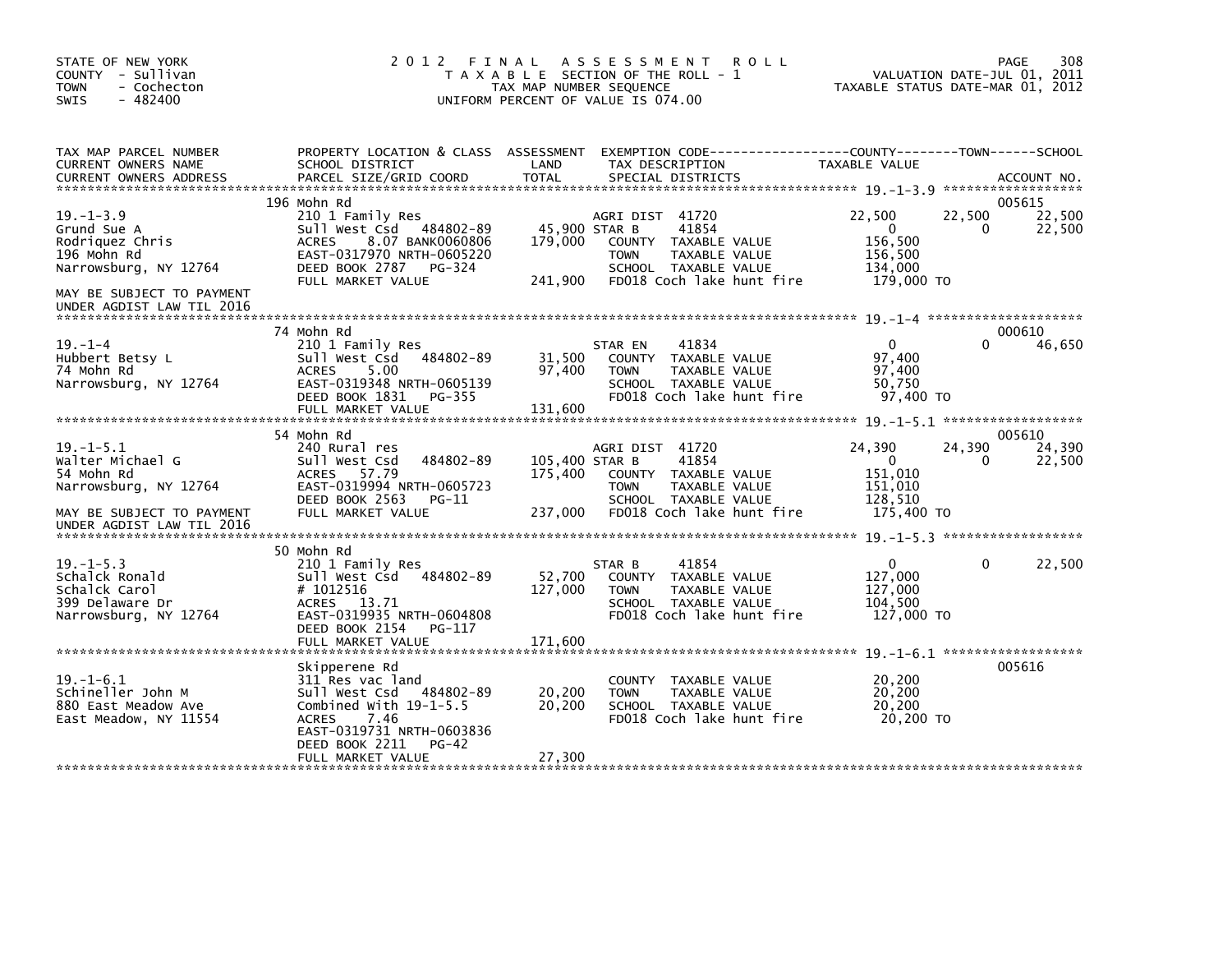| STATE OF NEW YORK<br>COUNTY - Sullivan<br>- Cochecton<br><b>TOWN</b><br>$-482400$<br><b>SWIS</b>       | 2 0 1 2                                                                                                                                                                             | FINAL<br>TAX MAP NUMBER SEQUENCE | ASSESSMENT ROLL<br>T A X A B L E SECTION OF THE ROLL - 1<br>UNIFORM PERCENT OF VALUE IS 074.00                                |                                                             | PAGE<br>309<br>VALUATION DATE-JUL 01, 2011<br>TAXABLE STATUS DATE-MAR 01, 2012 |
|--------------------------------------------------------------------------------------------------------|-------------------------------------------------------------------------------------------------------------------------------------------------------------------------------------|----------------------------------|-------------------------------------------------------------------------------------------------------------------------------|-------------------------------------------------------------|--------------------------------------------------------------------------------|
| TAX MAP PARCEL NUMBER<br>CURRENT OWNERS NAME                                                           | PROPERTY LOCATION & CLASS ASSESSMENT EXEMPTION CODE---------------COUNTY-------TOWN------SCHOOL<br>SCHOOL DISTRICT                                                                  | LAND                             | TAX DESCRIPTION                                                                                                               | <b>TAXABLE VALUE</b>                                        |                                                                                |
|                                                                                                        | 14 Mohn Rd                                                                                                                                                                          |                                  |                                                                                                                               |                                                             | 005625                                                                         |
| $19. - 1 - 6.2$<br>Grund William C<br>& Nancy L<br>14 Mohn Rd<br>Narrowsburg, NY 12764                 | 240 Rural res<br>484802-89<br>Sull West Csd<br>14.70<br><b>ACRES</b><br>EAST-0320430 NRTH-0604380<br>DEED BOOK 746<br>PG-01161                                                      | 61,200<br>147,700                | 41834<br>STAR EN<br>COUNTY TAXABLE VALUE<br><b>TOWN</b><br>TAXABLE VALUE<br>SCHOOL TAXABLE VALUE<br>FD018 Coch lake hunt fire | $\mathbf{0}$<br>147,700<br>147,700<br>101,050<br>147,700 TO | $\Omega$<br>46,650                                                             |
|                                                                                                        |                                                                                                                                                                                     |                                  |                                                                                                                               |                                                             |                                                                                |
| $19. - 1 - 6.3$<br>Yewchuck Daniel<br>& Carol Ann<br>720 Skipperene Rd<br>Narrowsburg, NY 12764        | 720 Skipperene Rd<br>210 1 Family Res<br>Sull West Csd<br>484802-89<br>1.65<br><b>ACRES</b><br>EAST-0320530 NRTH-0603760<br>DEED BOOK 764<br>PG-00744                               | 19,200 STAR B<br>123,300         | 41121<br>WAR VET<br>41854<br>COUNTY TAXABLE VALUE<br>TAXABLE VALUE<br><b>TOWN</b><br>SCHOOL TAXABLE VALUE                     | 18,495<br>$\mathbf 0$<br>104,805<br>104,805<br>100.800      | 016987<br>18,495<br>$\Omega$<br>22,500<br>0                                    |
|                                                                                                        | FULL MARKET VALUE                                                                                                                                                                   | 166,600                          | FD018 Coch lake hunt fire                                                                                                     | 123,300 TO                                                  |                                                                                |
|                                                                                                        |                                                                                                                                                                                     |                                  |                                                                                                                               |                                                             |                                                                                |
| $19. - 1 - 6.4$<br>Yewchuck Daniel<br>Yewchuck Carol Ann<br>720 Skipperene Rd<br>Narrowsburg, NY 12764 | Skipperene<br>$314$ Rural vac<10<br>Sull West Csd<br>484802-89<br>5.50<br><b>ACRES</b><br>EAST-0320290 NRTH-0603490<br>DEED BOOK 886<br>PG-00130<br>FULL MARKET VALUE               | 25,700<br>25,700<br>34,700       | COUNTY TAXABLE VALUE<br>TAXABLE VALUE<br><b>TOWN</b><br>SCHOOL TAXABLE VALUE<br>FD018 Coch lake hunt fire                     | 25,700<br>25,700<br>25,700<br>25,700 TO                     | 016988                                                                         |
|                                                                                                        |                                                                                                                                                                                     |                                  |                                                                                                                               |                                                             | 19. -1-6.5 *******************                                                 |
| $19. - 1 - 6.5$<br>Holbert Karen<br>137 Atco Rd<br>Beach Lake, PA 18405                                | 14 Mohn Rd<br>314 Rural vac<10<br>Sull West Csd<br>484802-89<br>4.80<br><b>ACRES</b><br>EAST-0320200 NRTH-0603970<br>DEED BOOK 2995<br>PG-360                                       | 16,800<br>16,800                 | <b>COUNTY</b><br>TAXABLE VALUE<br>TAXABLE VALUE<br><b>TOWN</b><br>SCHOOL TAXABLE VALUE<br>FD018 Coch lake hunt fire           | 16,800<br>16,800<br>16,800<br>16,800 TO                     | 005626                                                                         |
|                                                                                                        |                                                                                                                                                                                     |                                  |                                                                                                                               |                                                             |                                                                                |
| $19. - 1 - 7$<br>Voltz Peter J<br>24 Roberta Ln<br>Commack, NY 11725                                   | Mohn Rd<br>320 Rural vacant<br>Sull West Csd<br>484802-89<br>$1/7$ Interest<br><b>ACRES</b><br>98.00<br>EAST-0314400 NRTH-0605580<br>DEED BOOK 1657<br>PG-0309<br>FULL MARKET VALUE | 75,000<br>75,000<br>101,400      | COUNTY TAXABLE VALUE<br>TAXABLE VALUE<br><b>TOWN</b><br>SCHOOL TAXABLE VALUE<br>FD018 Coch lake hunt fire                     | 75,000<br>75,000<br>75.000<br>75,000 TO                     | 013460                                                                         |
|                                                                                                        |                                                                                                                                                                                     |                                  |                                                                                                                               |                                                             |                                                                                |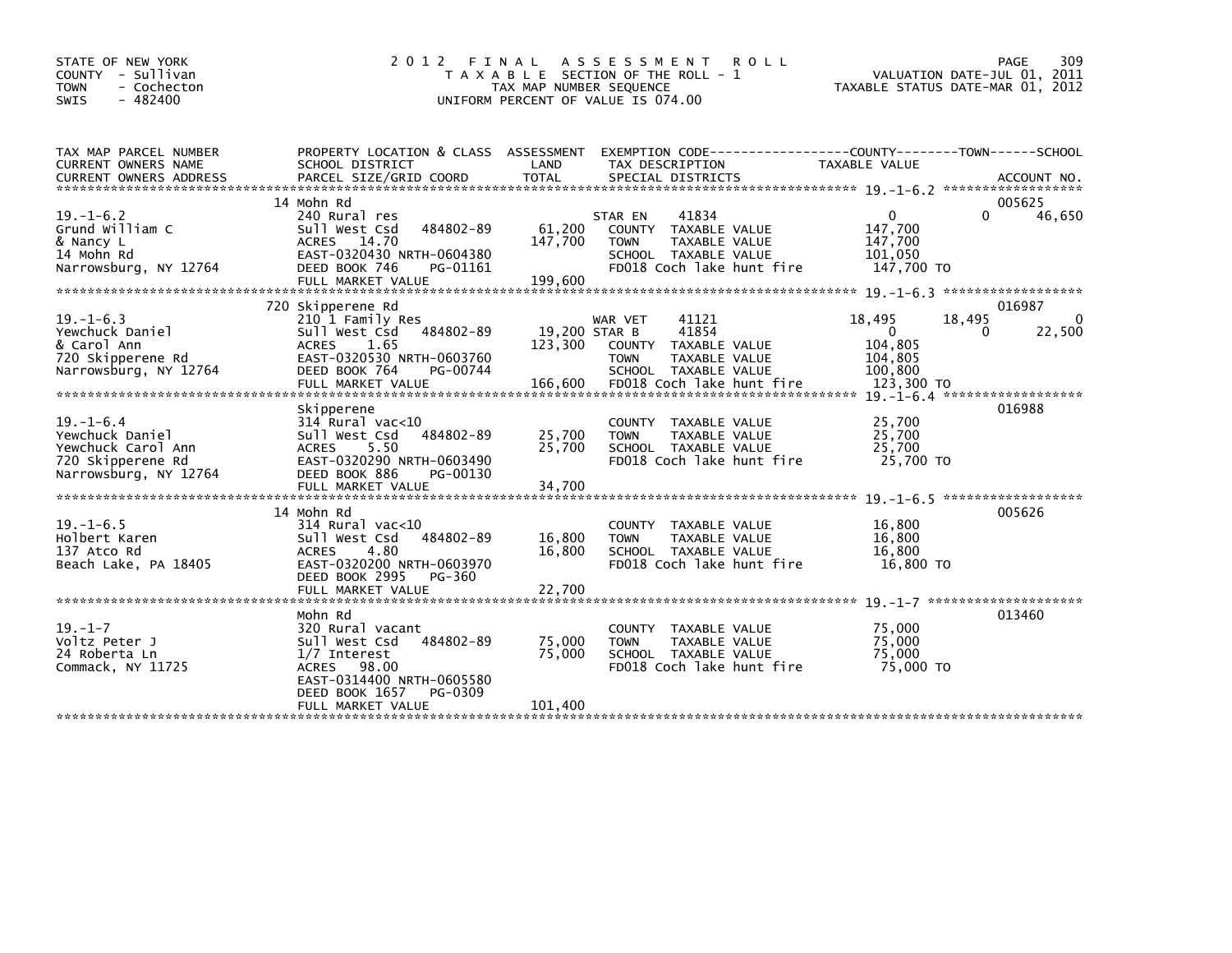| STATE OF NEW YORK<br>COUNTY - Sullivan<br><b>TOWN</b><br>- Cochecton<br>$-482400$<br>SWIS      | 2 0 1 2                                                                                                                                                                          | FINAL<br>TAX MAP NUMBER SEQUENCE | A S S E S S M E N T<br><b>ROLL</b><br>T A X A B L E SECTION OF THE ROLL - 1<br>UNIFORM PERCENT OF VALUE IS 074.00                                                                   | VALUATION DATE-JUL 01, 2011<br>TAXABLE STATUS DATE-MAR 01, 2012                | 310<br>PAGE                                 |
|------------------------------------------------------------------------------------------------|----------------------------------------------------------------------------------------------------------------------------------------------------------------------------------|----------------------------------|-------------------------------------------------------------------------------------------------------------------------------------------------------------------------------------|--------------------------------------------------------------------------------|---------------------------------------------|
| TAX MAP PARCEL NUMBER<br>CURRENT OWNERS NAME                                                   | PROPERTY LOCATION & CLASS ASSESSMENT<br>SCHOOL DISTRICT                                                                                                                          | LAND                             | EXEMPTION CODE-----------------COUNTY-------TOWN------SCHOOL<br>TAX DESCRIPTION                                                                                                     | TAXABLE VALUE                                                                  |                                             |
| $19. - 1 - 8.1$<br>Jungblut Denis<br>Jungblut Mary Kay<br>240 Mohn Rd<br>Narrowsburg, NY 12764 | 212 Mohn Rd<br>240 Rural res<br>484802-89<br>Sull West Csd<br>ACRES 60.48<br>EAST-0316178 NRTH-0604655<br>DEED BOOK 1795<br>PG-00635<br>FULL MARKET VALUE                        | 163,500 STAR EN<br>220,900       | 38 PCT OF VALUE USED FOR EXEMPTION PURPOSES<br>COMBAT VET 41131<br>104.000 AGRI DIST 41720<br>41834<br>COUNTY TAXABLE VALUE<br><b>TOWN</b><br>TAXABLE VALUE<br>SCHOOL TAXABLE VALUE | 15,533<br>15,533<br>52,610<br>52,610<br>$\Omega$<br>95,357<br>95,357<br>64.240 | 006820<br>0<br>52,610<br>46,650<br>$\Omega$ |
| MAY BE SUBJECT TO PAYMENT<br>UNDER AGDIST LAW TIL 2016                                         |                                                                                                                                                                                  |                                  | FD018 Coch lake hunt fire                                                                                                                                                           | 163,500 TO                                                                     |                                             |
| $19. - 1 - 8.2$<br>Voltz Peter<br>24 Roberta Ln<br>Commack, NY 11725                           | Mohn Rd<br>$314$ Rural vac< $10$<br>484802-89<br>Sull West Csd<br>Right Of Way<br>FRNT 15.00 DPTH 1300.00<br>EAST-0316356 NRTH-0605422<br>DEED BOOK 939<br>PG-00337              | 100<br>100                       | COUNTY<br>TAXABLE VALUE<br><b>TOWN</b><br>TAXABLE VALUE<br>SCHOOL TAXABLE VALUE<br>FD018 Coch lake hunt fire                                                                        | 100<br>100<br>100<br>100 TO                                                    |                                             |
|                                                                                                | FULL MARKET VALUE                                                                                                                                                                | 100                              |                                                                                                                                                                                     |                                                                                |                                             |
| $19. - 1 - 9$<br>Morse Frances<br>Henry Carol<br>294 Mohn Rd<br>Narrowsburg, NY 12764          | 294 Mohn Rd<br>210 1 Family Res<br>484802-89<br>Sull West Csd<br>1.54<br><b>ACRES</b><br>EAST-0316910 NRTH-0603350<br>DEED BOOK 2319<br>PG-550<br>FULL MARKET VALUE              | 18,000<br>86,400<br>116,800      | 41854<br>STAR B<br>COUNTY TAXABLE VALUE<br>TAXABLE VALUE<br><b>TOWN</b><br>SCHOOL TAXABLE VALUE<br>FD018 Coch lake hunt fire                                                        | $\mathbf{0}$<br>86,400<br>86,400<br>63.900<br>86,400 TO                        | 006821<br>22,500                            |
|                                                                                                | Mohn Rd                                                                                                                                                                          |                                  |                                                                                                                                                                                     |                                                                                | 013440                                      |
| $19. - 1 - 10$<br>Tawadros Joan Schineller<br>1316 Meadowoods Dr<br>East Meadow, NY 11554      | 260 Seasonal res<br>484802-89<br>Sull West Csd<br><b>ACRES</b><br>1.47<br>EAST-0316980 NRTH-0604410<br>DEED BOOK 1508<br>PG-0337                                                 | 18,300<br>25,200                 | COUNTY TAXABLE VALUE<br>TAXABLE VALUE<br><b>TOWN</b><br>SCHOOL TAXABLE VALUE<br>FD018 Coch lake hunt fire                                                                           | 25,200<br>25,200<br>25,200<br>25,200 TO                                        |                                             |
|                                                                                                | FULL MARKET VALUE                                                                                                                                                                | 34.100                           |                                                                                                                                                                                     |                                                                                |                                             |
| $19. - 1 - 11.2$<br>Tradar Diana E<br>10 Waterside Plaza #20H<br>New York, NY 10010            | 231 Mohn Rd<br>210 1 Family Res<br>Sull West Csd<br>484802-89<br>1.00 BANKC030982<br><b>ACRES</b><br>EAST-0317210 NRTH-0604820<br>DEED BOOK 1729<br>PG-0447<br>FULL MARKET VALUE | 16,000<br>68,200<br>92,200       | <b>COUNTY</b><br>TAXABLE VALUE<br><b>TOWN</b><br>TAXABLE VALUE<br>SCHOOL TAXABLE VALUE<br>FD018 Coch lake hunt fire                                                                 | 68,200<br>68,200<br>68,200<br>68,200 TO                                        | 008310                                      |
|                                                                                                |                                                                                                                                                                                  |                                  |                                                                                                                                                                                     |                                                                                |                                             |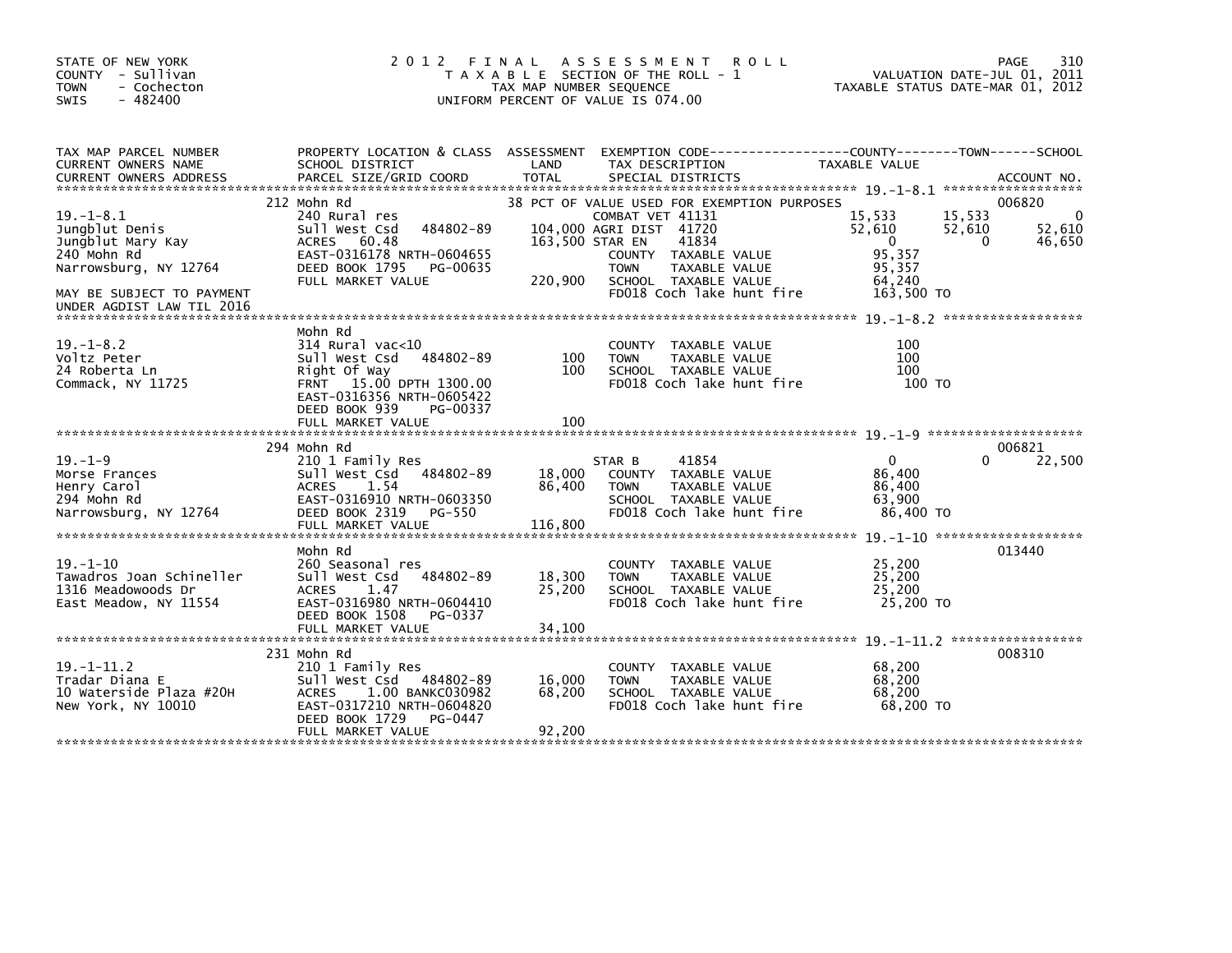| STATE OF NEW YORK<br>COUNTY - Sullivan<br>- Cochecton<br><b>TOWN</b><br>$-482400$<br>SWIS      | 2 0 1 2<br>FINAL                                                                                                                                                                | TAX MAP NUMBER SEQUENCE    | A S S E S S M E N T<br><b>ROLL</b><br>T A X A B L E SECTION OF THE ROLL - 1<br>UNIFORM PERCENT OF VALUE IS 074.00                                                 | VALUATION DATE-JUL 01, 2011<br>TAXABLE STATUS DATE-MAR 01, 2012                                      | 311<br>PAGE                       |
|------------------------------------------------------------------------------------------------|---------------------------------------------------------------------------------------------------------------------------------------------------------------------------------|----------------------------|-------------------------------------------------------------------------------------------------------------------------------------------------------------------|------------------------------------------------------------------------------------------------------|-----------------------------------|
| TAX MAP PARCEL NUMBER<br><b>CURRENT OWNERS NAME</b><br><b>CURRENT OWNERS ADDRESS</b>           | SCHOOL DISTRICT<br>PARCEL SIZE/GRID COORD                                                                                                                                       | LAND<br><b>TOTAL</b>       | PROPERTY LOCATION & CLASS ASSESSMENT EXEMPTION CODE----------------COUNTY-------TOWN------SCHOOL<br>TAX DESCRIPTION<br>SPECIAL DISTRICTS                          | <b>TAXABLE VALUE</b>                                                                                 | ACCOUNT NO.                       |
| $19. - 1 - 11.3$<br>Lynch James<br>250 Mohn Rd<br>PO Box 161<br>Lake Huntington, NY 12752      | Mohn Rd<br>$314$ Rural vac<10<br>Sull West Csd 484802-89<br><b>ACRES</b><br>1.50<br>EAST-0316810 NRTH-0604180<br>DEED BOOK 2011<br>PG-7432                                      | 9,500<br>9.500             | <b>COUNTY</b><br>TAXABLE VALUE<br>TAXABLE VALUE<br><b>TOWN</b><br>SCHOOL TAXABLE VALUE<br>FD018 Coch lake hunt fire                                               | 9.500<br>9.500<br>9.500<br>$9.500$ TO                                                                | 000495                            |
| $19 - 1 - 11.4$<br>Lynch James<br>Lynch Mary Jo<br>PO Box 161<br>Lake Huntington, NY 12752     | 250 Mohn Rd<br>270 Mfg housing<br>Sull West Csd 484802-89<br>2.50<br><b>ACRES</b><br>EAST-0316760 NRTH-0603900<br>DEED BOOK 1107<br>PG-00243<br>FULL MARKET VALUE               | 23,000<br>40,000<br>54,100 | 41834<br>STAR EN<br>TAXABLE VALUE<br><b>COUNTY</b><br><b>TOWN</b><br>TAXABLE VALUE<br>SCHOOL TAXABLE VALUE<br>FD018 Coch lake hunt fire                           | $\Omega$<br>$\Omega$<br>40.000<br>40,000<br>$\Omega$<br>40,000 TO                                    | 008680<br>40,000                  |
| $19. -1 - 11.5$<br>Parisi Angelo<br>Parisi Donna<br>249 Mohn Rd<br>Narrowsburg, NY 12764       | Mohn Rd<br>260 Seasonal res<br>484802-89<br>Sull West Csd<br>2.50<br><b>ACRES</b><br>EAST-0316750 NRTH-0603600<br>DEED BOOK 1240<br>PG-00089<br>FULL MARKET VALUE               | 14,750<br>33.750<br>45,600 | <b>COUNTY</b><br>TAXABLE VALUE<br>TAXABLE VALUE<br><b>TOWN</b><br>SCHOOL TAXABLE VALUE<br>FD018 Coch lake hunt fire                                               | 33,750<br>33,750<br>33,750<br>33,750 TO                                                              | 011125                            |
| 19. -1-11.6<br>Tradar Diana E<br>10 Waterside Plaza #20H<br>New York, NY 10010                 | Mohn Rd<br>314 Rural vac<10<br>Sull West Csd 484802-89<br>3.62 BANKC030982<br><b>ACRES</b><br>EAST-0317270 NRTH-0604580<br>DEED BOOK 1729<br>PG-0447<br>FULL MARKET VALUE       | 17,600<br>17,600<br>23,800 | TAXABLE VALUE<br><b>COUNTY</b><br><b>TOWN</b><br>TAXABLE VALUE<br>SCHOOL TAXABLE VALUE<br>FD018 Coch lake hunt fire                                               | 19. -1-11. 6 *******************<br>17,600<br>17,600<br>17,600<br>17,600 TO                          | 008311                            |
| $19. - 1 - 11.7$<br>Hennessy Thomas<br>Hennessy Eileen<br>295 Mohn Rd<br>Narrowsburg, NY 12764 | 295 Mohn Road<br>210 1 Family Res<br>Sull West Csd 484802-89<br><b>ACRES</b><br>1.01 BANK0210090<br>EAST-0317190 NRTH-0603310<br>DEED BOOK 1938<br>PG-0003<br>FULL MARKET VALUE | 77,500 STAR B<br>104,700   | COMBAT VET 41131<br>10,500 DISABL VET 41141<br>41854<br>COUNTY TAXABLE VALUE<br><b>TOWN</b><br>TAXABLE VALUE<br>SCHOOL TAXABLE VALUE<br>FD018 Coch lake hunt fire | 19,375<br>19,375<br>13,563<br>13,563<br>$\mathbf{0}$<br>0<br>44,562<br>44,562<br>55,000<br>77.500 TO | 002698<br>0<br>$\Omega$<br>22,500 |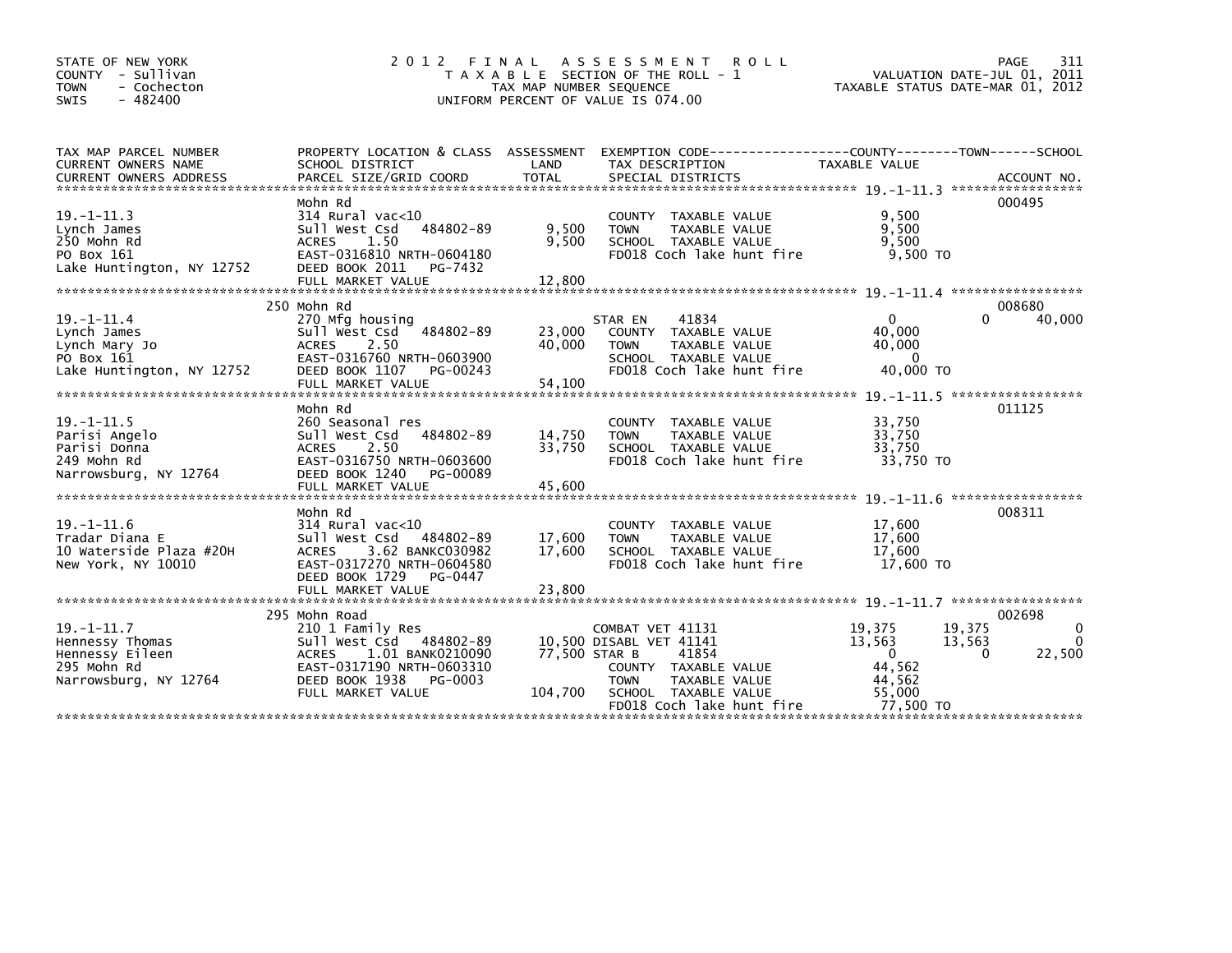| STATE OF NEW YORK<br>COUNTY - Sullivan<br><b>TOWN</b><br>- Cochecton<br>$-482400$<br><b>SWIS</b>                                           | 2 0 1 2                                                                                                                                                                    | FINAL<br>TAX MAP NUMBER SEQUENCE | A S S E S S M E N T<br><b>ROLL</b><br>T A X A B L E SECTION OF THE ROLL - 1<br>UNIFORM PERCENT OF VALUE IS 074.00                                                                                                                    | TAXABLE STATUS DATE-MAR 01, 2012                                         | VALUATION DATE-JUL 01, 2011  | 312<br>PAGE                               |
|--------------------------------------------------------------------------------------------------------------------------------------------|----------------------------------------------------------------------------------------------------------------------------------------------------------------------------|----------------------------------|--------------------------------------------------------------------------------------------------------------------------------------------------------------------------------------------------------------------------------------|--------------------------------------------------------------------------|------------------------------|-------------------------------------------|
| TAX MAP PARCEL NUMBER<br>CURRENT OWNERS NAME<br><b>CURRENT OWNERS ADDRESS</b>                                                              | PROPERTY LOCATION & CLASS ASSESSMENT<br>SCHOOL DISTRICT<br>PARCEL SIZE/GRID COORD                                                                                          | LAND<br><b>TOTAL</b>             | EXEMPTION CODE-----------------COUNTY-------TOWN------SCHOOL<br>TAX DESCRIPTION<br>SPECIAL DISTRICTS                                                                                                                                 | TAXABLE VALUE                                                            |                              | ACCOUNT NO.                               |
| $19. - 1 - 11.8$<br>Blaine David<br>Blaine Erika<br>275 Mohn Rd<br>Narrowsburg, NY 12764                                                   | 275 Mohn Rd<br>210 1 Family Res<br>Sull West Csd 484802-89<br>lot 2<br>3.29<br><b>ACRES</b><br>EAST-0317413 NRTH-0603233<br>DEED BOOK 2761<br>PG-262<br>FULL MARKET VALUE  | 23,000<br>202,000<br>273,000     | 41854<br>STAR B<br>COUNTY TAXABLE VALUE<br><b>TOWN</b><br>TAXABLE VALUE<br>SCHOOL TAXABLE VALUE<br>FD018 Coch lake hunt fire                                                                                                         | $\mathbf{0}$<br>202,000<br>202,000<br>179,500<br>202,000 TO              | $\Omega$                     | 22,500                                    |
| $19. -1 - 11.9$<br>Parisi Daniel<br>249 Mohn Rd<br>Narrowsburg, NY 12764<br>MAY BE SUBJECT TO PAYMENT<br>UNDER AGDIST LAW TIL 2016         | 249 Mohn Rd<br>240 Rural res<br>484802-89<br>Sull West Csd<br>lot 11<br>ACRES 11.35<br>EAST-0317413 NRTH-0603233<br>DEED BOOK 2761<br><b>PG-223</b><br>FULL MARKET VALUE   | 207,300<br>280,100               | AGRI DIST 41720<br>40,500 STAR B<br>41854<br>COUNTY TAXABLE VALUE<br>TAXABLE VALUE<br><b>TOWN</b><br>SCHOOL TAXABLE VALUE<br>FD018 Coch lake hunt fire                                                                               | 15,000<br>0<br>192,300<br>192,300<br>169,800<br>207,300 TO               | 15,000<br>0                  | 15,000<br>22,500                          |
| 19. -1-11.10<br>Crocitto Jon<br>114 12th St NE Apt B<br>Washington, DC 20002                                                               | Mohn Rd<br>311 Res vac land<br>Sull West Csd 484802-89<br>$1$ ot 3<br><b>ACRES</b><br>2.02<br>EAST-0317413 NRTH-0603233<br>DEED BOOK 2761<br>PG-231<br>FULL MARKET VALUE   | 12,200<br>12,200<br>16,500       | COUNTY TAXABLE VALUE<br><b>TOWN</b><br>TAXABLE VALUE<br>SCHOOL TAXABLE VALUE<br>FD018 Coch lake hunt fire                                                                                                                            | 12,200<br>12,200<br>12,200<br>12,200 TO                                  |                              |                                           |
| $19. - 1 - 12$<br>Gaetano Charles<br>Gaetano Debra L<br>311 Mohn Rd<br>Narrowsburg, NY 12764                                               | 311 Mohn Rd<br>240 Rural res<br>484802-89<br>Sull West Csd<br>ACRES 24.30 BANKC006023<br>EAST-0318229 NRTH-0603194<br>DEED BOOK 3618<br>PG-521<br>FULL MARKET VALUE        | 63,400<br>212,000<br>286,500     | STAR B<br>41854<br>COUNTY TAXABLE VALUE<br><b>TOWN</b><br>TAXABLE VALUE<br>SCHOOL TAXABLE VALUE<br>FD018 Coch lake hunt fire                                                                                                         | $\Omega$<br>212,000<br>212,000<br>189.500<br>212,000 TO                  | $\Omega$                     | 22,500                                    |
| MAY BE SUBJECT TO PAYMENT<br>UNDER AGDIST LAW TIL 2014<br>$19. - 1 - 13$<br>Drollinger Laura<br>649 Skipperene Rd<br>Narrowsburg, NY 12764 | 649 Skipperene Rd<br>210 1 Family Res<br>484802-89<br>Sull West Csd<br>4.40<br><b>ACRES</b><br>EAST-0318860 NRTH-0603290<br>DEED BOOK 491<br>PG-00155<br>FULL MARKET VALUE | 161,500                          | 92 PCT OF VALUE USED FOR EXEMPTION PURPOSES<br>41121<br>WAR VET<br>29,900 AGED-CTS<br>41800<br>119,500 STAR EN<br>41834<br>COUNTY TAXABLE VALUE<br>TAXABLE VALUE<br><b>TOWN</b><br>SCHOOL TAXABLE VALUE<br>FD018 Coch lake hunt fire | 16,491<br>37,380<br>$\Omega$<br>65,629<br>65,629<br>28,874<br>119,500 TO | 16,491<br>37,380<br>$\Omega$ | 003780<br>$\mathbf 0$<br>43,976<br>46,650 |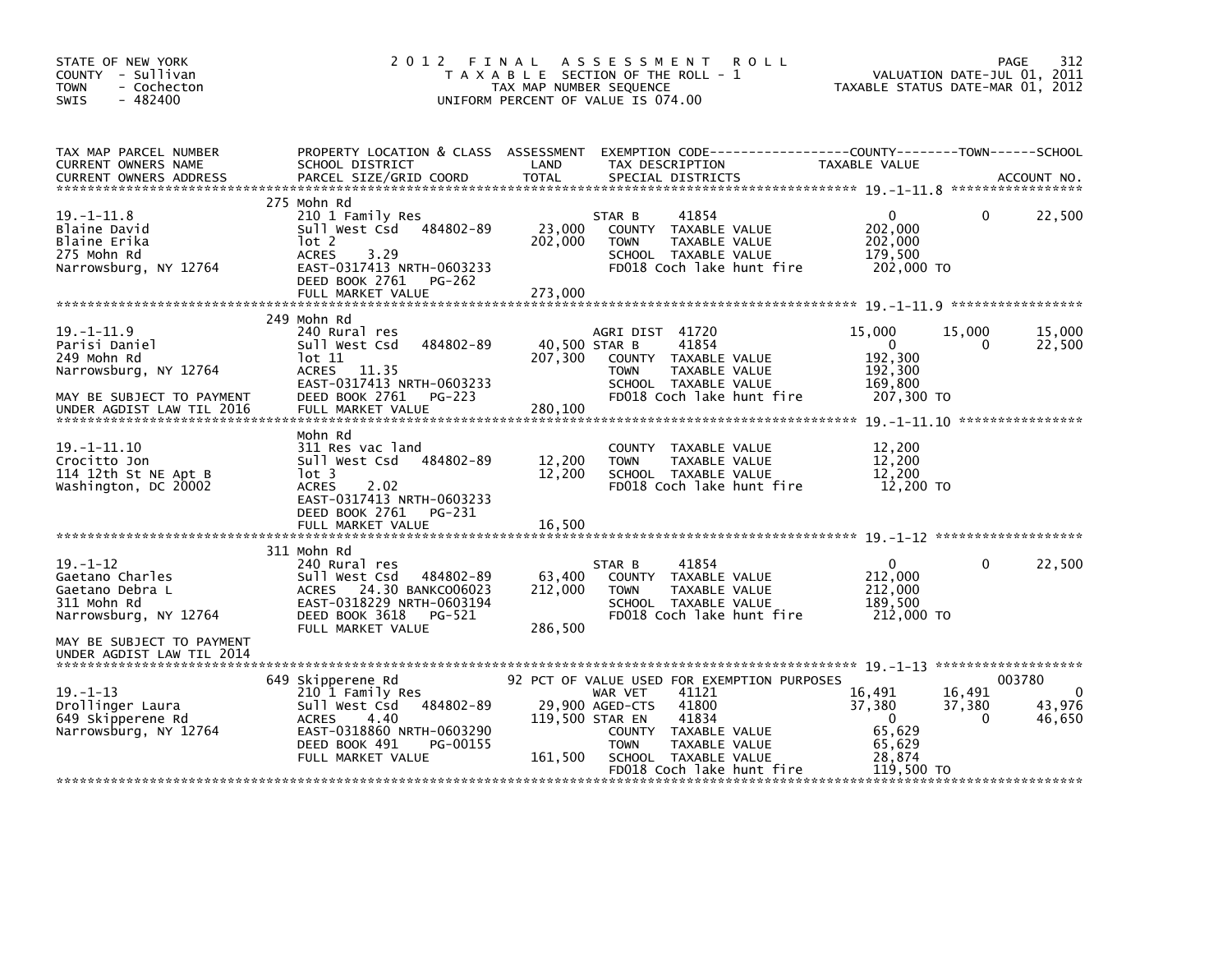| 313<br>PAGE<br>VALUATION DATE-JUL 01, 2011<br>TAXABLE STATUS DATE-MAR 01, 2012                  |  |  |
|-------------------------------------------------------------------------------------------------|--|--|
| PROPERTY LOCATION & CLASS ASSESSMENT EXEMPTION CODE----------------COUNTY-------TOWN-----SCHOOL |  |  |
|                                                                                                 |  |  |
|                                                                                                 |  |  |
|                                                                                                 |  |  |
|                                                                                                 |  |  |
|                                                                                                 |  |  |
| 013480                                                                                          |  |  |
|                                                                                                 |  |  |
|                                                                                                 |  |  |
|                                                                                                 |  |  |
|                                                                                                 |  |  |
| 43,234<br>0<br>46,650<br>75,120                                                                 |  |  |
| 008130<br>001220<br>007920                                                                      |  |  |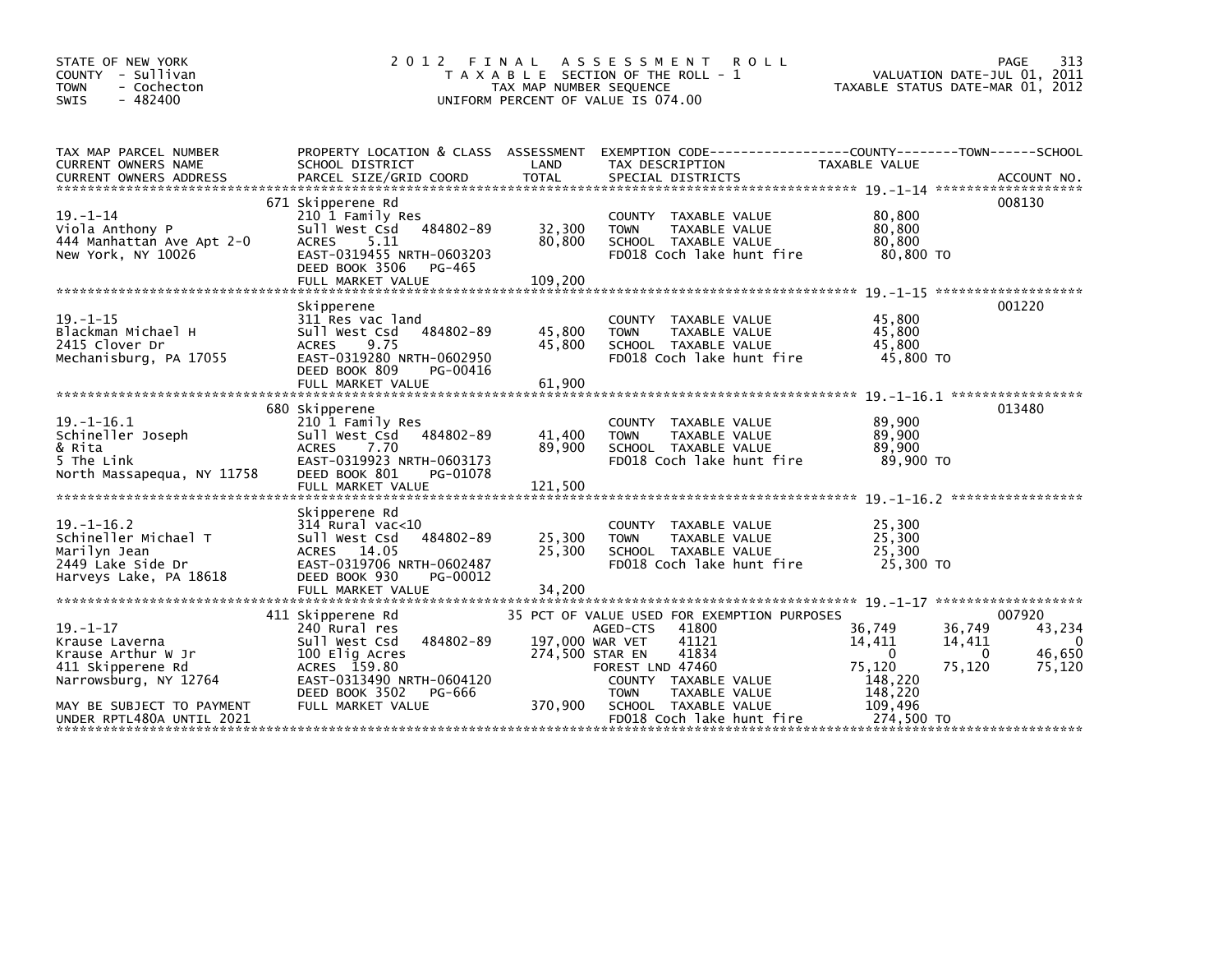| STATE OF NEW YORK<br>COUNTY - Sullivan<br>- Cochecton<br>TOWN<br>$-482400$<br><b>SWIS</b>                             | 2012 FINAL                                                                                                                                                               | TAX MAP NUMBER SEQUENCE      | A S S E S S M E N T<br><b>ROLL</b><br>T A X A B L E SECTION OF THE ROLL - 1<br>UNIFORM PERCENT OF VALUE IS 074.00            | VALUATION DATE-JUL 01, 2011<br>TAXABLE STATUS DATE-MAR 01, 2012 | 314<br><b>PAGE</b> |
|-----------------------------------------------------------------------------------------------------------------------|--------------------------------------------------------------------------------------------------------------------------------------------------------------------------|------------------------------|------------------------------------------------------------------------------------------------------------------------------|-----------------------------------------------------------------|--------------------|
| TAX MAP PARCEL NUMBER<br>CURRENT OWNERS NAME<br><b>CURRENT OWNERS ADDRESS</b>                                         | PROPERTY LOCATION & CLASS ASSESSMENT<br>SCHOOL DISTRICT<br>PARCEL SIZE/GRID COORD                                                                                        | LAND<br><b>TOTAL</b>         | EXEMPTION CODE-----------------COUNTY-------TOWN------SCHOOL<br>TAX DESCRIPTION<br>SPECIAL DISTRICTS                         | TAXABLE VALUE                                                   | ACCOUNT NO.        |
| $19. - 1 - 18.1$<br>Lee Robert E<br>North Country Rd<br>Wading River, NY 11792                                        | Skipperene Rd<br>$314$ Rural vac<10<br>484802-89<br>Sull West Csd<br>2.50<br><b>ACRES</b><br>EAST-0315220 NRTH-0602340<br>DEED BOOK 904<br>PG-00182<br>FULL MARKET VALUE | 14,000<br>14,000<br>18,900   | COUNTY TAXABLE VALUE<br><b>TOWN</b><br>TAXABLE VALUE<br>SCHOOL TAXABLE VALUE<br>FD018 Coch lake hunt fire                    | 14,000<br>14,000<br>14,000<br>14,000 TO                         | 008313             |
| $19. - 1 - 18.2$<br>Taylor Robert<br>Taylor Kathleen<br>479 Skipperene Rd<br>Narrowsburg, NY 12764                    | 479 Skipperene Rd<br>210 1 Family Res<br>Sull West Csd 484802-89<br><b>ACRES</b><br>2.50<br>EAST-0315610 NRTH-0602160<br>DEED BOOK 1387<br>PG-682<br>FULL MARKET VALUE   | 23,000<br>115,100<br>155,500 | 41854<br>STAR B<br>COUNTY TAXABLE VALUE<br>TAXABLE VALUE<br><b>TOWN</b><br>SCHOOL TAXABLE VALUE<br>FD018 Coch lake hunt fire | $\Omega$<br>115,100<br>115,100<br>92,600<br>115,100 TO          | 007622<br>22,500   |
| $19. - 1 - 18.3$<br>Nery Robert<br>Palumbo Wm<br>14 Durrschmidt Rd<br>Stormville, NY 12582                            | Tr 15<br>$314$ Rural vac<10<br>Sull West Csd<br>484802-89<br>2.50<br><b>ACRES</b><br>EAST-0315750 NRTH-0602080<br>DEED BOOK 742<br>PG-00130<br>FULL MARKET VALUE         | 14,000<br>14,000<br>18,900   | COUNTY TAXABLE VALUE<br>TAXABLE VALUE<br><b>TOWN</b><br>SCHOOL TAXABLE VALUE<br>FD018 Coch lake hunt fire                    | 14,000<br>14,000<br>14,000<br>14,000 TO                         | 015450             |
| $19. - 1 - 18.4$<br>Ten Point Buck<br>Hunting Club Inc<br>Attn: Angelo Parisi<br>249 Mohn Rd<br>Narrowsburg, NY 12764 | Mohn and Skippereen Rd<br>910 Priv forest<br>Sull West Csd<br>484802-89<br>ACRES 57.50<br>EAST-0315980 NRTH-0602870<br>DEED BOOK 742<br>PG-00130<br>FULL MARKET VALUE    | 74,400<br>74,400<br>100,500  | COUNTY TAXABLE VALUE<br><b>TOWN</b><br>TAXABLE VALUE<br>SCHOOL TAXABLE VALUE<br>FD018 Coch lake hunt fire                    | 74,400<br>74,400<br>74,400<br>74,400 TO                         | 015451             |
| $19. - 1 - 18.5$<br>Van Allen Jennifer<br>63 Freemont St<br>Callicoon, NY 12723                                       | 449 Skipperene Rd<br>312 Vac w/imprv<br>484802-89<br>Sull West Csd<br>2.50<br><b>ACRES</b><br>EAST-0315430 NRTH-0602270<br>DEED BOOK 3087<br>PG-453                      | 14,000<br>45,800             | COUNTY TAXABLE VALUE<br>TAXABLE VALUE<br><b>TOWN</b><br>SCHOOL TAXABLE VALUE<br>FD018 Coch lake hunt fire                    | 45,800<br>45,800<br>45,800<br>45,800 TO                         |                    |
| $19. - 1 - 19.1$<br>Randall Mark<br>Baseman Andrew<br>255 West 23rd St Apt 1CW<br>New York, NY 10011                  | Mohn Rd<br>240 Rural res<br>484802-89<br>Sull West Csd<br>15.33<br>ACRES<br>EAST-0316950 NRTH-0602410<br>DEED BOOK 3456<br>PG-128<br>FULL MARKET VALUE                   | 73,200<br>80,000<br>108,100  | COUNTY TAXABLE VALUE<br>TAXABLE VALUE<br><b>TOWN</b><br>SCHOOL TAXABLE VALUE<br>FD018 Coch lake hunt fire                    | 80,000<br>80,000<br>80,000<br>80,000 TO                         | 010780             |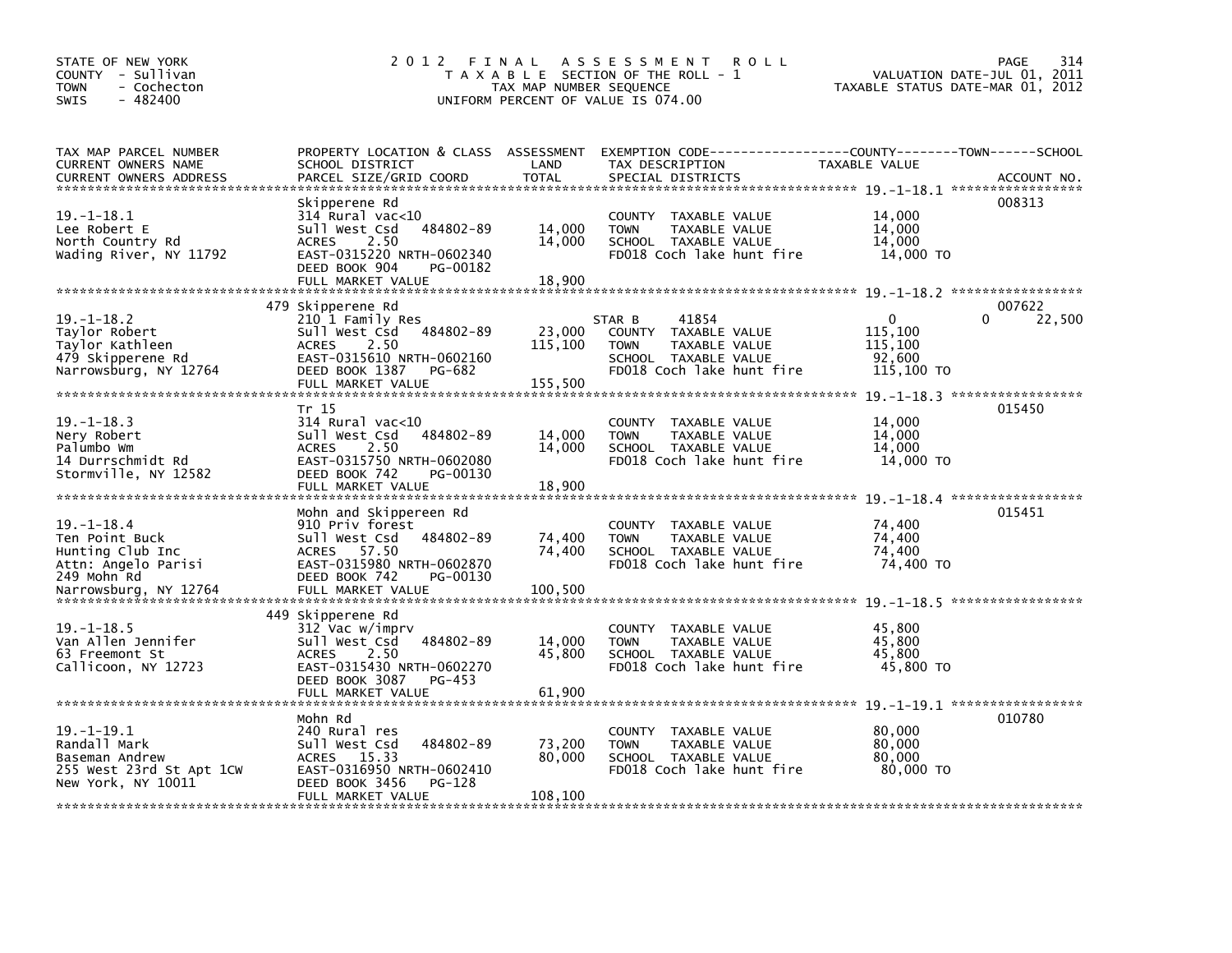| STATE OF NEW YORK<br>COUNTY - Sullivan<br>- Cochecton<br><b>TOWN</b><br>$-482400$<br><b>SWIS</b>     | 2 0 1 2<br>FINAL<br>T A X A B L E SECTION OF THE ROLL - 1<br>TAX MAP NUMBER SEQUENCE<br>UNIFORM PERCENT OF VALUE IS 074.00                                                                   | 315<br>PAGE<br>VALUATION DATE-JUL 01, 2011<br>TAXABLE STATUS DATE-MAR 01, 2012 |                                                                                                                     |                                         |             |
|------------------------------------------------------------------------------------------------------|----------------------------------------------------------------------------------------------------------------------------------------------------------------------------------------------|--------------------------------------------------------------------------------|---------------------------------------------------------------------------------------------------------------------|-----------------------------------------|-------------|
| TAX MAP PARCEL NUMBER<br>CURRENT OWNERS NAME<br><b>CURRENT OWNERS ADDRESS</b>                        | PROPERTY LOCATION & CLASS ASSESSMENT<br>SCHOOL DISTRICT<br>PARCEL SIZE/GRID COORD                                                                                                            | LAND<br><b>TOTAL</b>                                                           | EXEMPTION CODE-----------------COUNTY-------TOWN------SCHOOL<br>TAX DESCRIPTION<br>SPECIAL DISTRICTS                | TAXABLE VALUE                           | ACCOUNT NO. |
| $19. - 1 - 19.2$<br>Randall Mark<br>Baseman Andrew<br>255 West 23rd St Apt 1CW<br>New York, NY 10011 | Skipperene Rd<br>311 Res vac land<br>484802-89<br>Sull West Csd<br>lot 1<br><b>ACRES</b><br>8.42<br>EAST-0316950 NRTH-0602410<br>DEED BOOK 3456 PG-128<br>FULL MARKET VALUE                  | 28,100<br>28,100<br>38,000                                                     | COUNTY TAXABLE VALUE<br><b>TOWN</b><br>TAXABLE VALUE<br>SCHOOL TAXABLE VALUE<br>FD018 Coch lake hunt fire           | 28,100<br>28,100<br>28,100<br>28,100 TO | 010780      |
| $19. - 1 - 20$<br>Pollick Robert<br>Pollick Linda<br>17 Fair Fax St<br>Berkely Spring, WV 25411      | 557 Skipperene Rd<br>260 Seasonal res<br>Sull West Csd 484802-89<br>FRNT 250.00 DPTH 208.89<br>EAST-0317320 NRTH-0602040<br>DEED BOOK 805<br>PG-00958<br>FULL MARKET VALUE                   | 7,500<br>27,500<br>37,200                                                      | COUNTY TAXABLE VALUE<br>TAXABLE VALUE<br><b>TOWN</b><br>SCHOOL TAXABLE VALUE<br>FD018 Coch lake hunt fire           | 27,500<br>27,500<br>27,500<br>27,500 TO | 011490      |
| $19. - 1 - 21.1$<br>Pollick Robert<br>Pollick Linda<br>17 Fair Fax St<br>Berkely Spring, WV 25411    | 577 Skipperene Rd<br>210 1 Family Res<br>484802-89<br>Sull West Csd<br>9.30<br><b>ACRES</b><br>EAST-0317600 NRTH-0602530<br>DEED BOOK 1318<br>PG-00119<br>FULL MARKET VALUE                  | 36,600<br>89,500<br>120,900                                                    | COUNTY TAXABLE VALUE<br><b>TOWN</b><br>TAXABLE VALUE<br>SCHOOL TAXABLE VALUE<br>FD018 Coch lake hunt fire           | 89,500<br>89,500<br>89,500<br>89.500 TO | 013880      |
| $19. - 1 - 21.2$<br>Pollick Robert<br>Pollick Linda<br>17 Fair Fax St<br>Berkely Spring, WV 25411    | Mohn Rd<br>$314$ Rural vac<10<br>Sull West Csd<br>484802-89<br>FRNT 150.00 DPTH 400.00<br>EAST-0317335 NRTH-0602888<br>DEED BOOK 1318<br>PG-00119<br>FULL MARKET VALUE                       | 7,800<br>7,800<br>10.500                                                       | <b>COUNTY</b><br>TAXABLE VALUE<br>TAXABLE VALUE<br><b>TOWN</b><br>SCHOOL TAXABLE VALUE<br>FD018 Coch lake hunt fire | 7,800<br>7,800<br>7,800<br>7,800 TO     |             |
| $19. - 1 - 21.3$<br>Pollick Robert<br>Pollick Linda<br>17 Fair Fax St<br>Berkely Spring, WV 25411    | Tr 15<br>$314$ Rural vac<10<br>sull west Csd<br>484802-89<br>FRNT 100.55 DPTH 344.19<br><b>ACRES</b><br>0.48<br>EAST-0317351 NRTH-0602162<br>DEED BOOK 1073<br>PG-00168<br>FULL MARKET VALUE | 2,880<br>2,880<br>3,900                                                        | COUNTY TAXABLE VALUE<br>TAXABLE VALUE<br><b>TOWN</b><br>SCHOOL TAXABLE VALUE<br>FD018 Coch lake hunt fire           | 2,880<br>2,880<br>2.880<br>2,880 TO     |             |
|                                                                                                      |                                                                                                                                                                                              |                                                                                |                                                                                                                     |                                         |             |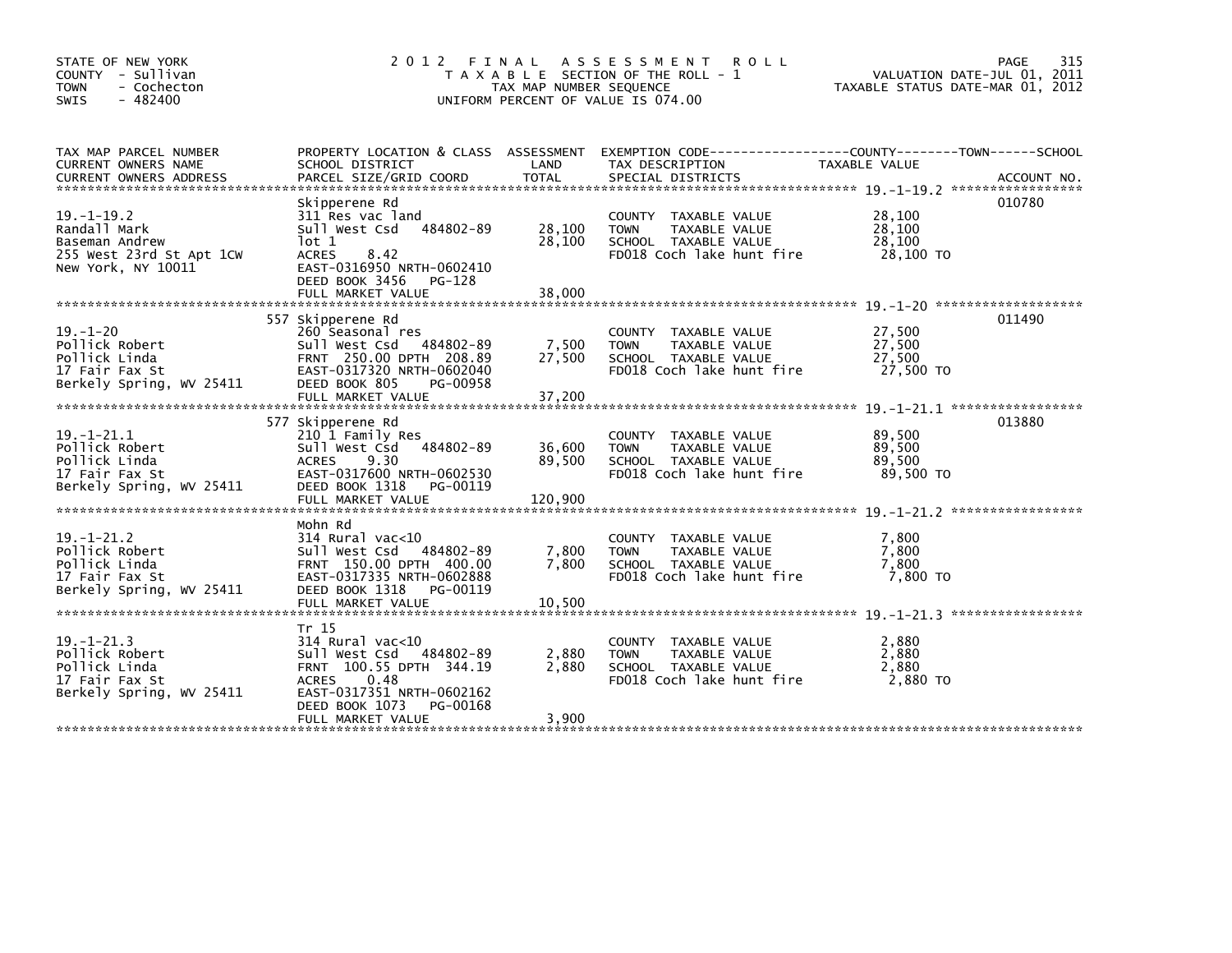| STATE OF NEW YORK<br>COUNTY - Sullivan<br><b>TOWN</b><br>- Cochecton<br>$-482400$<br><b>SWIS</b>       | 2 0 1 2<br>FINAL<br>T A X A B L E SECTION OF THE ROLL - 1<br>TAX MAP NUMBER SEQUENCE<br>UNIFORM PERCENT OF VALUE IS 074.00                                                          | VALUATION DATE-JUL 01, 2011<br>TAXABLE STATUS DATE-MAR 01, 2012 | 316<br>PAGE                                                                                                                              |                                             |             |
|--------------------------------------------------------------------------------------------------------|-------------------------------------------------------------------------------------------------------------------------------------------------------------------------------------|-----------------------------------------------------------------|------------------------------------------------------------------------------------------------------------------------------------------|---------------------------------------------|-------------|
| TAX MAP PARCEL NUMBER<br>CURRENT OWNERS NAME<br><b>CURRENT OWNERS ADDRESS</b>                          | SCHOOL DISTRICT<br>PARCEL SIZE/GRID COORD                                                                                                                                           | LAND<br>TOTAL                                                   | PROPERTY LOCATION & CLASS ASSESSMENT EXEMPTION CODE----------------COUNTY-------TOWN------SCHOOL<br>TAX DESCRIPTION<br>SPECIAL DISTRICTS | TAXABLE VALUE                               | ACCOUNT NO. |
| $19. - 1 - 22$<br>Robe Ethel<br>Willis Leona<br>Leona Willis<br>PO Box 321<br>Jeffersonville, NY 12748 | 572 Skipperene Rd<br>210 1 Family Res<br>484802-89<br>Sull West Csd<br>3.89<br><b>ACRES</b><br>EAST-0317830 NRTH-0602070<br>DEED BOOK 2938<br>PG-62<br>FULL MARKET VALUE            | 28,100<br>85,100<br>115,000                                     | COUNTY TAXABLE VALUE<br>TAXABLE VALUE<br><b>TOWN</b><br>SCHOOL TAXABLE VALUE<br>FD018 Coch lake hunt fire                                | 85,100<br>85,100<br>85.100<br>85,100 TO     | 012325      |
| $19. - 1 - 23.1$<br>Gabriele Jeffrey<br>Gabriele Jane<br>6 William St<br>Bloomingdale, NJ 07403        | 608 Skipperene Rd<br>240 Rural res<br>484802-89<br>Sull West Csd<br>Lot $#2$<br><b>ACRES</b><br>42.86<br>EAST-0318798 NRTH-0602034<br>DEED BOOK 2020<br>PG-480<br>FULL MARKET VALUE | 64,000<br>117,400<br>158,600                                    | TAXABLE VALUE<br>COUNTY<br>TAXABLE VALUE<br><b>TOWN</b><br>SCHOOL TAXABLE VALUE<br>FD018 Coch lake hunt fire                             | 117,400<br>117,400<br>117,400<br>117,400 TO | 005020      |
| $19. - 1 - 23.2$<br>Hager Lois S<br>Hager Roger A<br>1108 Clevenger Rd<br>Ontario, NY 14519            | 586 Skipperene Rd<br>210 1 Family Res<br>484802-89<br>Sull West Csd<br>1.00<br><b>ACRES</b><br>EAST-0317980 NRTH-0602340<br>DEED BOOK 2265<br>PG-657<br>FULL MARKET VALUE           | 16,000<br>80,000<br>108,100                                     | COUNTY TAXABLE VALUE<br>TAXABLE VALUE<br><b>TOWN</b><br>SCHOOL TAXABLE VALUE<br>FD018 Coch lake hunt fire                                | 80,000<br>80,000<br>80,000<br>80,000 TO     | 013900      |
| $19. - 1 - 23.3$<br>Gabriele Louis<br>Gabriele Sandra<br>10 Patrick Brem Cts<br>Mahwah, NJ 07430       | Skipperene Rd<br>210 1 Family Res<br>Sull West Csd<br>484802-89<br>Lot 1<br><b>ACRES</b><br>20.14<br>EAST-0318423 NRTH-0603458<br>DEED BOOK 2020<br>PG-477<br>FULL MARKET VALUE     | 48,200<br>142,300<br>192,300                                    | <b>COUNTY</b><br>TAXABLE VALUE<br><b>TAXABLE VALUE</b><br><b>TOWN</b><br>SCHOOL TAXABLE VALUE<br>FD018 Coch lake hunt fire               | 142,300<br>142,300<br>142,300<br>142,300 TO |             |
| $19. - 1 - 24.1$<br>Baseman Andrew<br>Randall Mark J<br>255 W. 23 St Apt #1CW<br>New York, NY 10011    | 542 Skipperene<br>210 1 Family Res<br>Sull West Csd<br>484802-89<br><b>ACRES</b><br>9.90<br>EAST-0317837 NRTH-0601297<br>DEED BOOK 2173<br>PG-250<br>FULL MARKET VALUE              | 45,900<br>175,900<br>237,700                                    | TAXABLE VALUE<br>COUNTY<br><b>TOWN</b><br>TAXABLE VALUE<br>SCHOOL TAXABLE VALUE<br>FD018 Coch lake hunt fire                             | 175,900<br>175,900<br>175,900<br>175,900 TO | 014240      |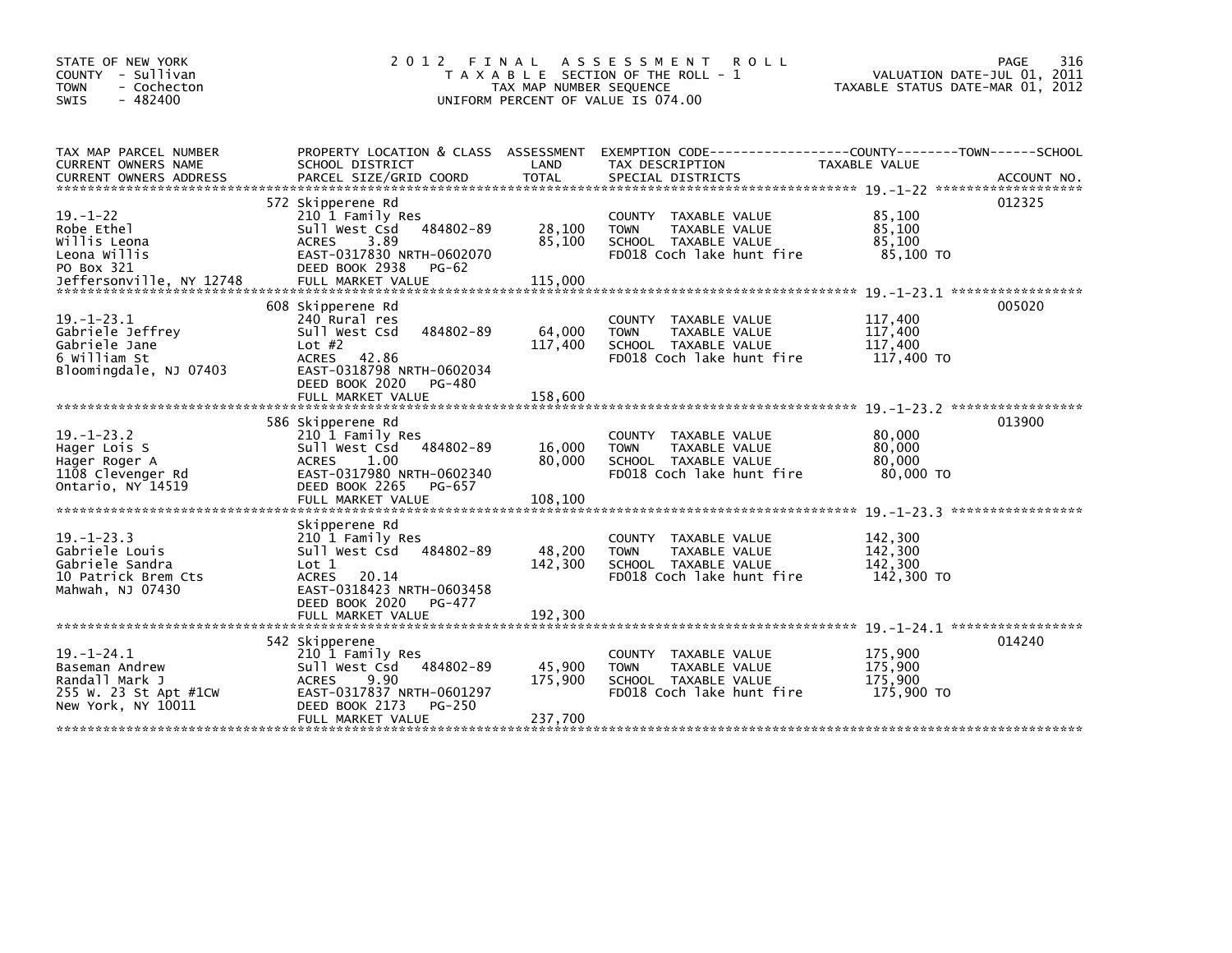| STATE OF NEW YORK<br>- Sullivan<br><b>COUNTY</b><br>- Cochecton<br><b>TOWN</b><br>- 482400<br>SWIS | 2012 FINAL ASSESSMENT ROLL<br>T A X A B L E SECTION OF THE ROLL - 1<br>TAX MAP NUMBER SEQUENCE<br>UNIFORM PERCENT OF VALUE IS 074.00 | VALUATION DATE-JUL 01, 2011<br>TAXABLE STATUS DATE-MAR 01, 2012 | -317<br>PAGE                                                         |               |                                  |
|----------------------------------------------------------------------------------------------------|--------------------------------------------------------------------------------------------------------------------------------------|-----------------------------------------------------------------|----------------------------------------------------------------------|---------------|----------------------------------|
| TAX MAP PARCEL NUMBER                                                                              | PROPERTY LOCATION & CLASS                                                                                                            | ASSESSMENT                                                      | EXEMPTION        CODE-----------------COUNTY--------TOWN------SCHOOL |               |                                  |
| <b>CURRENT OWNERS NAME</b>                                                                         | SCHOOL DISTRICT                                                                                                                      | LAND                                                            | TAX DESCRIPTION                                                      | TAXABLE VALUE |                                  |
| <b>CURRENT OWNERS ADDRESS</b>                                                                      | PARCEL SIZE/GRID COORD TOTAL                                                                                                         |                                                                 | SPECIAL DISTRICTS                                                    |               | ACCOUNT NO.<br>***************** |
|                                                                                                    | Skipperene                                                                                                                           |                                                                 |                                                                      |               | 001897                           |
| $19. - 1 - 24.2$                                                                                   | 210 1 Family Res                                                                                                                     |                                                                 | TAXABLE VALUE<br><b>COUNTY</b>                                       | 115,800       |                                  |
| Oliver Victor                                                                                      | Sull West Csd 484802-89                                                                                                              | 96,400                                                          | <b>TOWN</b><br>TAXABLE VALUE                                         | 115,800       |                                  |
| Oliver Nydia                                                                                       | ACRES 40.30                                                                                                                          | 115,800                                                         | SCHOOL TAXABLE VALUE                                                 | 115,800       |                                  |
| 3555 Bainbridge Ave Apt 7d                                                                         | EAST-0318470 NRTH-0601140                                                                                                            |                                                                 | FD018 Coch lake hunt fire                                            | 115,800 TO    |                                  |
| Bronx, NY 10467                                                                                    | DEED BOOK 1143<br>PG-00301                                                                                                           |                                                                 |                                                                      |               |                                  |
|                                                                                                    | FULL MARKET VALUE                                                                                                                    | 156.500                                                         |                                                                      |               |                                  |
|                                                                                                    |                                                                                                                                      |                                                                 |                                                                      |               |                                  |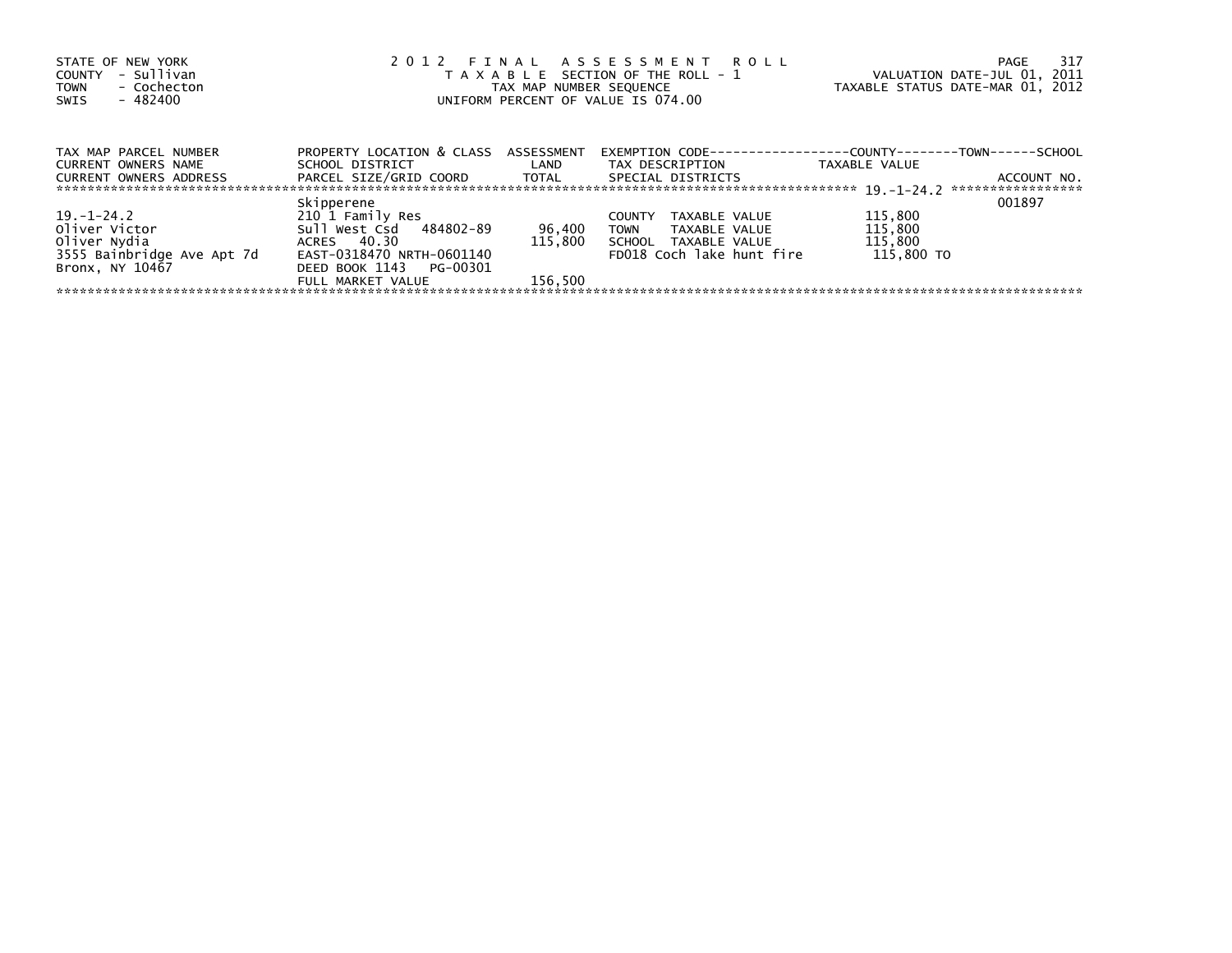| STATE OF NEW YORK   | 2012 FINAL ASSESSMENT ROLL            | 318<br>PAGE                      |
|---------------------|---------------------------------------|----------------------------------|
| COUNTY - Sullivan   | T A X A B L E SECTION OF THE ROLL - 1 | VALUATION DATE-JUL 01, 2011      |
| - Cochecton<br>TOWN | MAP SECTION - 019                     | TAXABLE STATUS DATE-MAR 01, 2012 |
| - 482400<br>SWIS    | SUB-SECTION-                          | RPS150/V04/L015                  |
|                     | UNIFORM PERCENT OF VALUE IS 074.00    | CURRENT DATE 6/19/2012           |

# \*\*\* S P E C I A L D I S T R I C T S U M M A R Y \*\*\*

| CODE | DISTRICT NAME        | PARCELS | TOTAL EXTENSION<br>TYPF | EXTENSION<br><b>VALUE</b> | AD VALOREM<br>VALUE | <b>EXEMPT</b><br>AMOUNT | <b>TAXABLE</b><br><b>VALUE</b> |
|------|----------------------|---------|-------------------------|---------------------------|---------------------|-------------------------|--------------------------------|
|      | FD018 Coch lake hunt |         | 57 TOTAL                |                           | 5322.574            |                         | 5322.574                       |

# \*\*\* S C H O O L D I S T R I C T S U M M A R Y \*\*\*

| CODE   | DISTRICT NAME    | <b>TOTAL</b><br><b>PARCELS</b> | ASSESSED<br>LAND | ASSESSED<br><b>TOTAL</b> | <b>EXEMPT</b><br><b>AMOUNT</b> | <b>TOTAL</b><br><b>TAXABLE</b> | <b>STAR</b><br><b>AMOUNT</b> | <b>STAR</b><br><b>TAXABLE</b> |
|--------|------------------|--------------------------------|------------------|--------------------------|--------------------------------|--------------------------------|------------------------------|-------------------------------|
| 484802 | sull<br>West Csd | 57                             | 2473.350         | 5322.574                 | 682,350                        | 4640.224                       | 544.900                      | 4095,324                      |
|        | SUB-TOTAL        | 57                             | 2473.350         | 5322,574                 | 682,350                        | 4640.224                       | 544.900                      | 4095,324                      |
| 484889 | West Sull Lib    | 57                             | 2473.350         | 5322.574                 | 682.350                        | 4640.224                       | 544,900                      | 4095,324                      |
|        | T O T A L        | 114                            | 4946.700         | 10645,148                | 1364,700                       | 9280,448                       | 1089,800                     | 8190,648                      |

\*\*\* S Y S T E M C O D E S S U M M A R Y \*\*\*

NO SYSTEM EXEMPTIONS AT THIS LEVEL

### \*\*\* E X E M P T I O N S U M M A R Y \*\*\*

| <b>CODE</b>                                                          | DESCRIPTION                                                                                     | TOTAL<br><b>PARCELS</b> | <b>COUNTY</b>                                              | <b>TOWN</b>                                                | <b>SCHOOL</b>                                      |
|----------------------------------------------------------------------|-------------------------------------------------------------------------------------------------|-------------------------|------------------------------------------------------------|------------------------------------------------------------|----------------------------------------------------|
| 41121<br>41131<br>41141<br>41720<br>41800<br>41834<br>41854<br>47460 | WAR VET<br>COMBAT VET<br>DISABL VET<br>AGRI DIST<br>AGED-CTS<br>STAR EN<br>STAR B<br>FOREST LND | 10                      | 49,397<br>34,908<br>13,563<br>276,820<br>74,129<br>318,320 | 49,397<br>34,908<br>13,563<br>276,820<br>74,129<br>318,320 | 276,820<br>87,210<br>319,900<br>225,000<br>318,320 |
|                                                                      | TOTAL                                                                                           | 35                      | 767,137                                                    | 767,137                                                    | 1227,250                                           |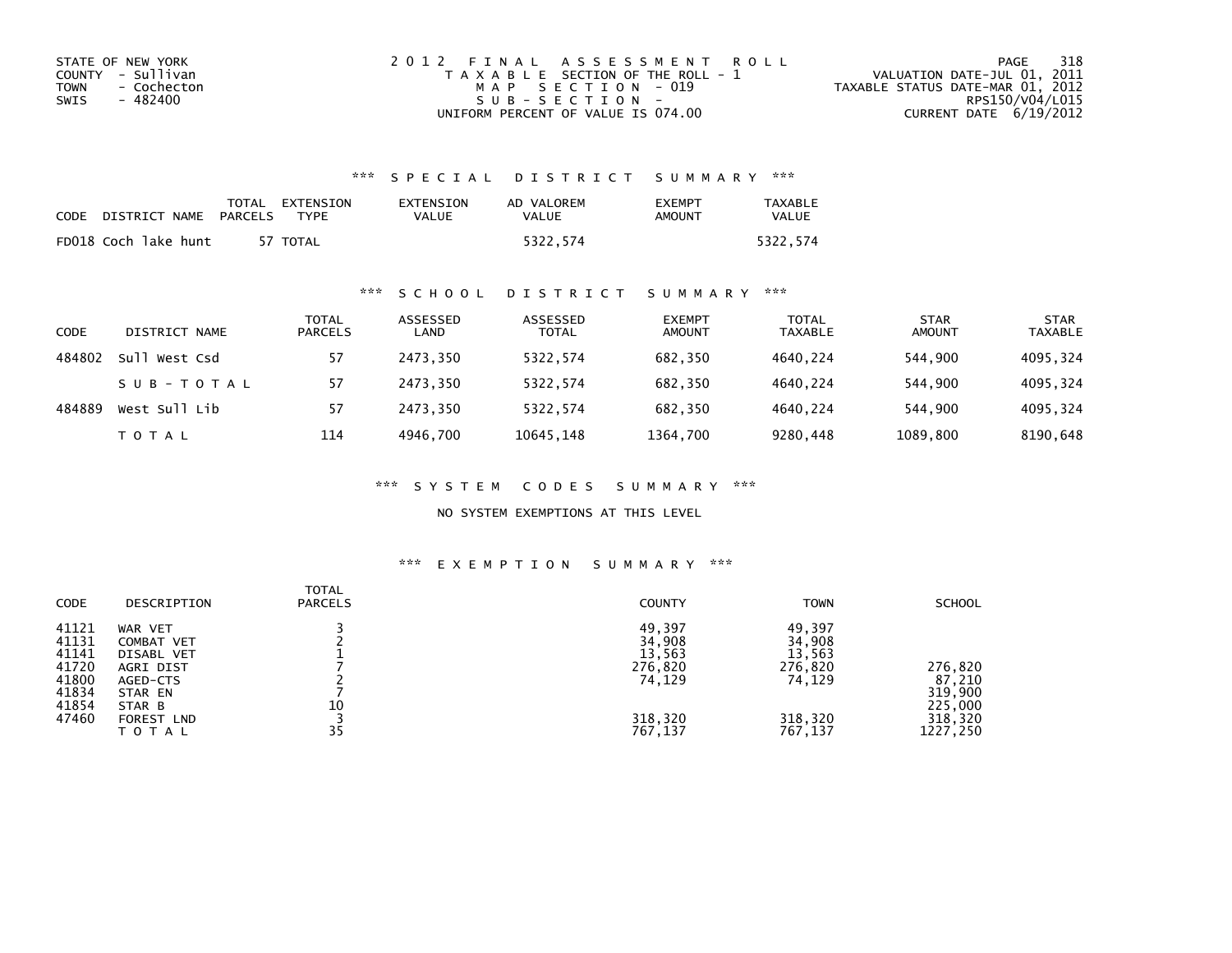| STATE OF NEW YORK<br>COUNTY - Sullivan<br>TOWN<br>- Cochecton<br>- 482400<br>SWIS | 2012 FINAL ASSESSMENT ROLL<br>T A X A B L E SECTION OF THE ROLL - 1<br>MAP SECTION - 019<br>$SUB - SECTION -$ | 319<br>PAGE<br>VALUATION DATE-JUL 01, 2011<br>TAXABLE STATUS DATE-MAR 01, 2012<br>RPS150/V04/L015 |
|-----------------------------------------------------------------------------------|---------------------------------------------------------------------------------------------------------------|---------------------------------------------------------------------------------------------------|
|                                                                                   | UNIFORM PERCENT OF VALUE IS 074.00                                                                            | CURRENT DATE 6/19/2012                                                                            |

# \*\*\* G R A N D T O T A L S \*\*\*

| ROLL       | DESCRIPTION    | <b>TOTAL</b>   | ASSESSED       | <b>\SSESSED</b> | <b>TAXABLE</b> | <b>TAXABLE</b> | <b>TAXABLE</b> | <b>STAR</b>    |
|------------|----------------|----------------|----------------|-----------------|----------------|----------------|----------------|----------------|
| <b>SEC</b> |                | <b>PARCELS</b> | LAND           | <b>TOTAL</b>    | COUNTY         | <b>TOWN</b>    | <b>SCHOOL</b>  | <b>TAXABLE</b> |
|            | <b>TAXABLE</b> |                | , 350<br>?473. | 5322,574        | , 437          | 4555,437       | 4640,224       | 4095,324       |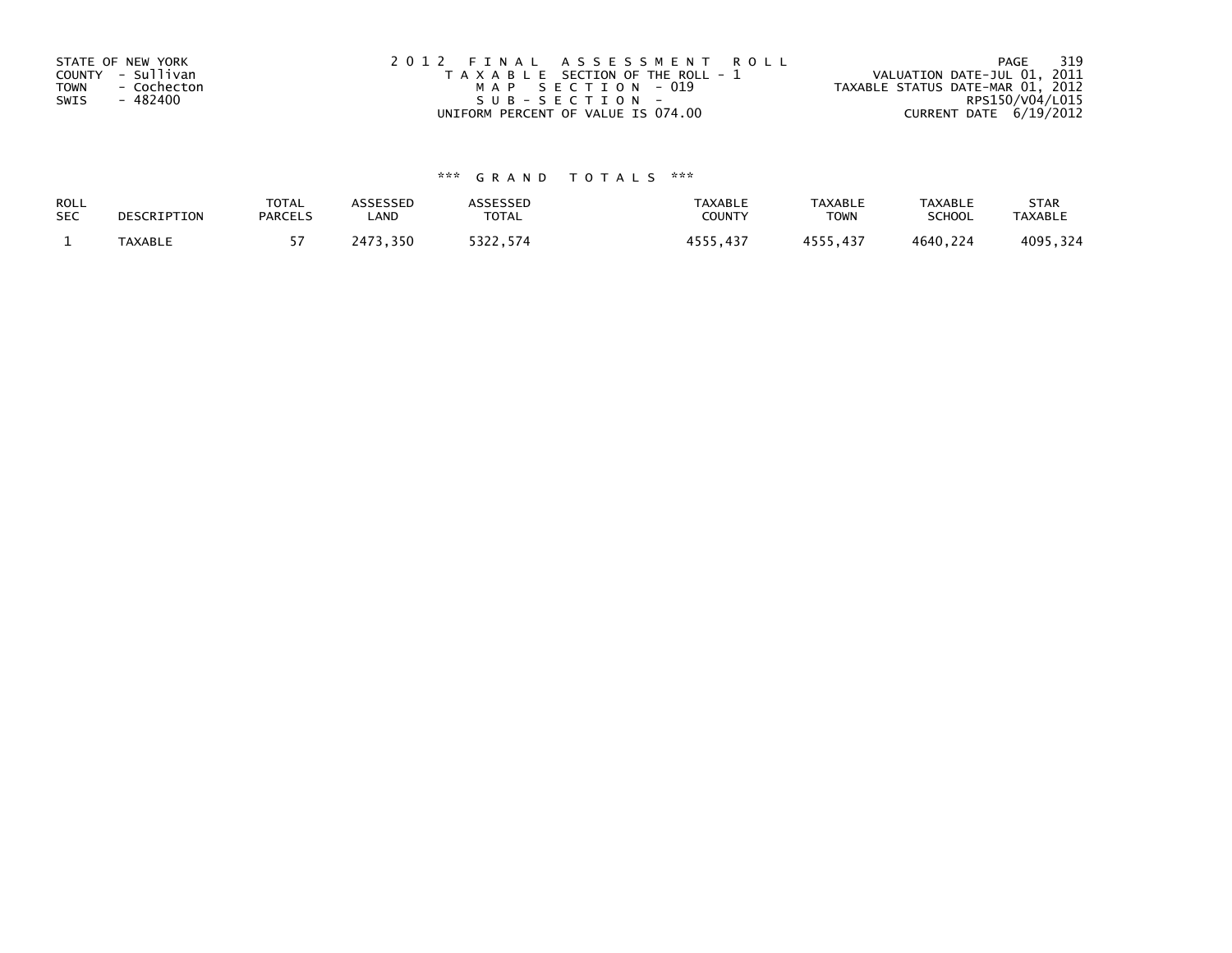| STATE OF NEW YORK<br>COUNTY - Sullivan<br>- Cochecton<br><b>TOWN</b><br>$-482400$<br><b>SWIS</b>              | 2012 FINAL                                                                                                                                                                            | TAX MAP NUMBER SEQUENCE      | <b>ROLL</b><br>A S S E S S M E N T<br>T A X A B L E SECTION OF THE ROLL - 1<br>UNIFORM PERCENT OF VALUE IS 074.00            | TAXABLE STATUS DATE-MAR 01, 2012                           | 320<br>PAGE<br>VALUATION DATE-JUL 01, 2011 |
|---------------------------------------------------------------------------------------------------------------|---------------------------------------------------------------------------------------------------------------------------------------------------------------------------------------|------------------------------|------------------------------------------------------------------------------------------------------------------------------|------------------------------------------------------------|--------------------------------------------|
| TAX MAP PARCEL NUMBER<br>CURRENT OWNERS NAME<br><b>CURRENT OWNERS ADDRESS</b>                                 | PROPERTY LOCATION & CLASS ASSESSMENT<br>SCHOOL DISTRICT<br>PARCEL SIZE/GRID COORD                                                                                                     | LAND<br><b>TOTAL</b>         | EXEMPTION CODE-----------------COUNTY-------TOWN------SCHOOL<br>TAX DESCRIPTION<br>SPECIAL DISTRICTS                         | TAXABLE VALUE                                              | ACCOUNT NO.                                |
| 20.-1-1<br>Bonafede Anna<br>451 Cold Spring Harbor Rd<br>Syosset, NY 11791                                    | 101 Old County Rd<br>240 Rural res<br>484802-89<br>Sull West Csd<br>88.70<br><b>ACRES</b><br>EAST-0321160 NRTH-0606080<br>DEED BOOK 2166<br>PG-585                                    | 149,700<br>216,800           | COUNTY TAXABLE VALUE<br>TAXABLE VALUE<br><b>TOWN</b><br>SCHOOL TAXABLE VALUE<br>FD018 Coch lake hunt fire                    | 216,800<br>216,800<br>216,800<br>216,800 TO                | 007650                                     |
|                                                                                                               | FULL MARKET VALUE                                                                                                                                                                     | 293,000                      |                                                                                                                              |                                                            |                                            |
| $20.-1-2.1$<br>Pollick Robert<br>Pollick Linda<br>17 Fair Fax St<br>Berkely Spring, WV 25411                  | Tr 15<br>$314$ Rural vac< $10$<br>Sull West Csd<br>484802-89<br><b>ACRES</b><br>3.07<br>EAST-0320973 NRTH-0604124<br>DEED BOOK 1758<br>PG-0693<br>FULL MARKET VALUE                   | 14,140<br>14,140<br>19,100   | COUNTY TAXABLE VALUE<br>TAXABLE VALUE<br><b>TOWN</b><br>SCHOOL TAXABLE VALUE<br>FD018 Coch lake hunt fire                    | 14,140<br>14,140<br>14.140<br>14,140 TO                    | 014980                                     |
| $20. -1 - 2.2$<br>Maury Patrick A<br>428 E 9th St Apt 11<br>New York, NY 10009                                | 763 Skipperene Rd<br>210 1 Family Res<br>484802-89<br>Sull West Csd<br>2.86 BANKC030614<br><b>ACRES</b><br>EAST-0321175 NRTH-0604150<br>DEED BOOK 3575<br>PG-656<br>FULL MARKET VALUE | 23,900<br>148,600<br>200,800 | COUNTY TAXABLE VALUE<br><b>TOWN</b><br>TAXABLE VALUE<br>SCHOOL TAXABLE VALUE<br>FD018 Coch lake hunt fire                    | 148,600<br>148.600<br>148,600<br>148,600 TO                |                                            |
|                                                                                                               | 39 Old County Rd                                                                                                                                                                      |                              |                                                                                                                              |                                                            | 008800                                     |
| $20. -1 - 3.1$<br>Burgess Carolyn<br>39 Old County Rd<br>PO Box 117<br>Narrowsburg, NY 12764                  | 210 1 Family Res<br>Sull West Csd 484802-89<br><b>ACRES</b><br>3.22 BANKC070170<br>EAST-0321702 NRTH-0604485<br>DEED BOOK 3160<br>PG-330<br>FULL MARKET VALUE                         | 25,800<br>100,200<br>135,400 | 41854<br>STAR B<br>COUNTY TAXABLE VALUE<br><b>TOWN</b><br>TAXABLE VALUE<br>SCHOOL TAXABLE VALUE<br>FD018 Coch lake hunt fire | $\mathbf{0}$<br>100,200<br>100,200<br>77,700<br>100,200 TO | 22,500                                     |
|                                                                                                               |                                                                                                                                                                                       |                              |                                                                                                                              |                                                            |                                            |
| $20. -1 - 3.2$<br>Van Orden Beatrice<br>Attn: Robert E Drollinger<br>48 Old Country Rd<br>Cochecton, NY 12726 | Old County Route<br>$314$ Rural vac< $10$<br>484802-89<br>Sull West Csd<br>2.14<br><b>ACRES</b><br>EAST-0321690 NRTH-0604700<br>DEED BOOK 2012<br>PG-297                              | 12,600<br>12,600             | COUNTY TAXABLE VALUE<br><b>TOWN</b><br>TAXABLE VALUE<br>SCHOOL TAXABLE VALUE<br>FD018 Coch lake hunt fire                    | 12,600<br>12,600<br>12,600<br>12,600 TO                    | 016078                                     |
| $20 - 1 - 3.3$<br>Penberg David<br>Lynch Janelle<br>Bennet i Mateu St #58<br>Piso 2 #2A Barcelona, Spain      | 31 Old County Rd<br>260 Seasonal res<br>484802-89<br>Sull West Csd<br>3.17<br><b>ACRES</b><br>EAST-0321529 NRTH-0604197<br>DEED BOOK 3094<br>PG-199<br>08034 FULL MARKET VALUE        | 23,400<br>38,900<br>52,600   | COUNTY TAXABLE VALUE<br>TAXABLE VALUE<br><b>TOWN</b><br>SCHOOL TAXABLE VALUE<br>FD018 Coch lake hunt fire                    | 38,900<br>38,900<br>38,900<br>38,900 TO                    |                                            |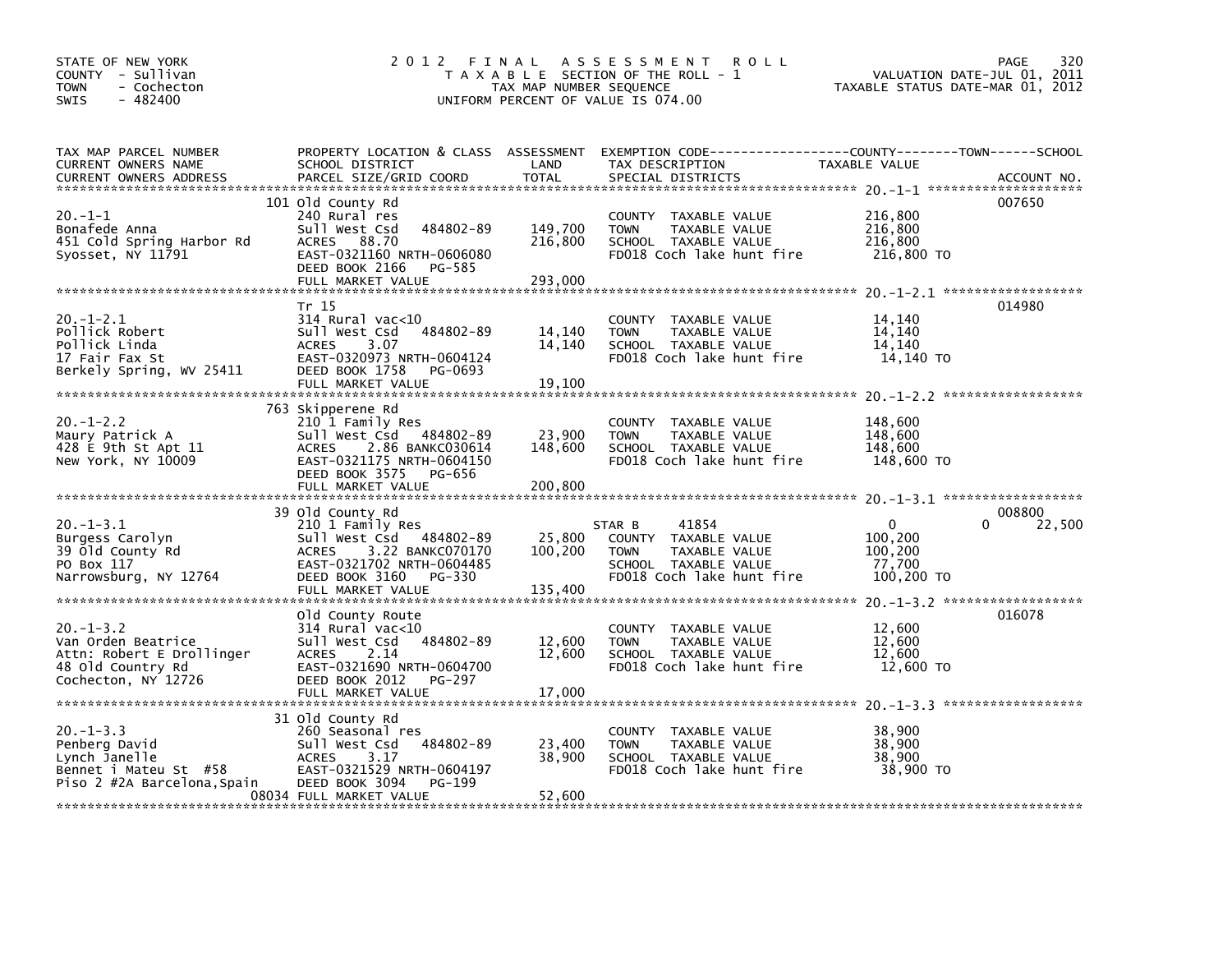| STATE OF NEW YORK<br>COUNTY - Sullivan<br><b>TOWN</b><br>- Cochecton<br>$-482400$<br>SWIS              | 2012 FINAL                                                                                                                                                                                                                   | TAX MAP NUMBER SEQUENCE      | A S S E S S M E N T<br><b>ROLL</b><br>T A X A B L E SECTION OF THE ROLL - 1<br>UNIFORM PERCENT OF VALUE IS 074.00             | TAXABLE STATUS DATE-MAR 01, 2012                           | 321<br>PAGE<br>VALUATION DATE-JUL 01, 2011 |
|--------------------------------------------------------------------------------------------------------|------------------------------------------------------------------------------------------------------------------------------------------------------------------------------------------------------------------------------|------------------------------|-------------------------------------------------------------------------------------------------------------------------------|------------------------------------------------------------|--------------------------------------------|
| TAX MAP PARCEL NUMBER<br>CURRENT OWNERS NAME<br><b>CURRENT OWNERS ADDRESS</b>                          | PROPERTY LOCATION & CLASS ASSESSMENT<br>SCHOOL DISTRICT<br>PARCEL SIZE/GRID COORD                                                                                                                                            | LAND<br><b>TOTAL</b>         | EXEMPTION CODE------------------COUNTY--------TOWN------SCHOOL<br>TAX DESCRIPTION<br>SPECIAL DISTRICTS                        | TAXABLE VALUE                                              | ACCOUNT NO.                                |
| $20. -1 - 4$<br>Santana Nikolay<br>Santana Laura<br>4 Juneau Blvd<br>Woodbury, NY 11797                | 775 Skipperene Rd<br>210 1 Family Res<br>Sull West Csd<br>484802-89<br>old school<br>80.00 DPTH 105.00<br><b>FRNT</b><br>1.29<br><b>ACRES</b><br>EAST-0321749 NRTH-0604091<br>DEED BOOK 2011<br>PG-4548<br>FULL MARKET VALUE | 20,700<br>138,000<br>186,500 | COUNTY TAXABLE VALUE<br><b>TOWN</b><br>TAXABLE VALUE<br>SCHOOL TAXABLE VALUE<br>FD018 Coch lake hunt fire                     | 138,000<br>138,000<br>138,000<br>138,000 TO                | 012410                                     |
|                                                                                                        | 27 Old County Rd                                                                                                                                                                                                             |                              |                                                                                                                               |                                                            | 006460                                     |
| $20. -1 - 6$<br>Henry Terrance P<br>606 Madame Moores Ln<br>New Bern, NC 28560                         | 210 1 Family Res<br>Sull West Csd 484802-89<br>50.00 DPTH 130.00<br><b>FRNT</b><br>1.00<br>ACRES<br>EAST-0321960 NRTH-0604200<br>DEED BOOK 2085<br>PG-555<br>FULL MARKET VALUE                                               | 16,000<br>42,500<br>57,400   | COUNTY TAXABLE VALUE<br>TAXABLE VALUE<br><b>TOWN</b><br>SCHOOL TAXABLE VALUE<br>FD018 Coch lake hunt fire                     | 42,500<br>42,500<br>42,500<br>42,500 TO                    |                                            |
|                                                                                                        |                                                                                                                                                                                                                              |                              |                                                                                                                               |                                                            |                                            |
| $20. -1 - 8.1$<br>Santana Nikolay<br>Santana Laura<br>4 Juneau Blyd<br>Woodbury, NY 11797              | Route 52 & Old County Rd<br>454 Supermarket<br>Sull West Csd<br>484802-89<br>FRNT 160.00 DPTH 292.11<br>EAST-0322500 NRTH-0603920<br>DEED BOOK 2011<br>PG-3327<br>FULL MARKET VALUE                                          | 21,000<br>100,000<br>135,100 | COUNTY TAXABLE VALUE<br>TAXABLE VALUE<br><b>TOWN</b><br>SCHOOL TAXABLE VALUE<br>FD018 Coch lake hunt fire                     | 100,000<br>100,000<br>100,000<br>100,000 TO                | 006340                                     |
|                                                                                                        |                                                                                                                                                                                                                              |                              |                                                                                                                               |                                                            |                                            |
| $20.-1-9$<br>Pomes Linda & Richard<br>Jay & others Thomas C<br>19 Tyler Rd<br>Narrowsburg, NY 12764    | 28 Old County Rd<br>210 1 Family Res<br>484802-89<br>Sull West Csd<br><b>ACRES</b><br>3.50<br>EAST-0322190 NRTH-0604550<br>DEED BOOK 3580<br>PG-594<br>FULL MARKET VALUE                                                     | 26,700<br>137,500<br>185,800 | COUNTY TAXABLE VALUE<br><b>TOWN</b><br>TAXABLE VALUE<br>SCHOOL TAXABLE VALUE<br>FD018 Coch lake hunt fire                     | 137,500<br>137,500<br>137,500<br>137.500 TO                | 006120                                     |
|                                                                                                        | 48 Old County Rd                                                                                                                                                                                                             |                              |                                                                                                                               |                                                            | 003810                                     |
| $20. -1 - 10$<br>Drollinger Robert E<br>Drollinger Barbara<br>48 Old Country Rd<br>Cochecton, NY 12726 | 240 Rural res<br>Sull West Csd<br>484802-89<br>1.09A<br>126x221.2x243.3<br><b>ACRES</b><br>1.40<br>EAST-0322100 NRTH-0604900                                                                                                 | 16,400<br>141,500            | 41834<br>STAR EN<br>COUNTY TAXABLE VALUE<br><b>TOWN</b><br>TAXABLE VALUE<br>SCHOOL TAXABLE VALUE<br>FD018 Coch lake hunt fire | $\mathbf{0}$<br>141.500<br>141,500<br>94.850<br>141,500 TO | 46,650<br>0                                |
|                                                                                                        | FULL MARKET VALUE                                                                                                                                                                                                            | 191,200                      |                                                                                                                               |                                                            |                                            |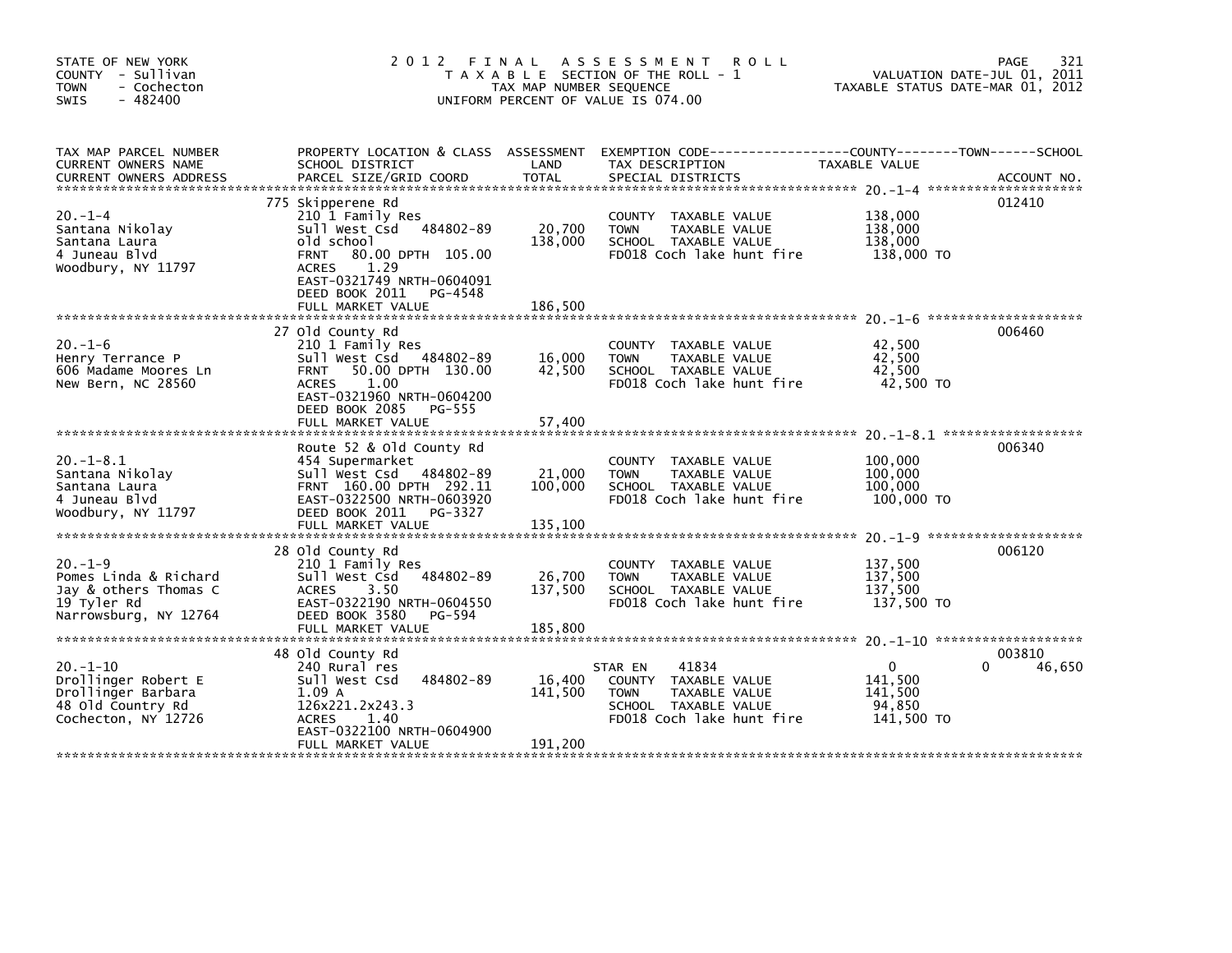| STATE OF NEW YORK<br>COUNTY - Sullivan<br><b>TOWN</b><br>- Cochecton<br>$-482400$<br><b>SWIS</b> | 2 0 1 2                                                                                                                                                                      | FINAL<br>T A X A B L E SECTION OF THE ROLL - 1<br>TAX MAP NUMBER SEQUENCE<br>UNIFORM PERCENT OF VALUE IS 074.00 | A S S E S S M E N T                  | <b>ROLL</b>                                                                                                                                                 | TAXABLE STATUS DATE-MAR 01, 2012                                              |             | 322<br>PAGE<br>VALUATION DATE-JUL 01, 2011                     |
|--------------------------------------------------------------------------------------------------|------------------------------------------------------------------------------------------------------------------------------------------------------------------------------|-----------------------------------------------------------------------------------------------------------------|--------------------------------------|-------------------------------------------------------------------------------------------------------------------------------------------------------------|-------------------------------------------------------------------------------|-------------|----------------------------------------------------------------|
| TAX MAP PARCEL NUMBER<br><b>CURRENT OWNERS NAME</b><br><b>CURRENT OWNERS ADDRESS</b>             | PROPERTY LOCATION & CLASS ASSESSMENT<br>SCHOOL DISTRICT<br>PARCEL SIZE/GRID COORD                                                                                            | LAND<br><b>TOTAL</b>                                                                                            | TAX DESCRIPTION<br>SPECIAL DISTRICTS |                                                                                                                                                             | EXEMPTION CODE-----------------COUNTY-------TOWN------SCHOOL<br>TAXABLE VALUE |             | ACCOUNT NO.                                                    |
| $20. -1 - 11.1$<br>Pomes Linda & Richard<br>Jay Thomas C<br>19 Tyler Rd<br>Narrowsburg, NY 12764 | Tr 58<br>312 Vac w/imprv<br>484802-89<br>Sull West Csd<br><b>ACRES</b><br>20.42<br>EAST-0322590 NRTH-0605000<br>DEED BOOK 3580<br>PG-601<br>FULL MARKET VALUE                | 31,536<br>34,536<br>46,700                                                                                      | AGRI DIST 41720<br><b>TOWN</b>       | COUNTY TAXABLE VALUE<br>TAXABLE VALUE<br>SCHOOL TAXABLE VALUE<br>FD018 Coch lake hunt fire                                                                  | 20,000<br>14,536<br>14,536<br>14,536<br>34,536 TO                             | 20,000      | 006040<br>20,000                                               |
| MAY BE SUBJECT TO PAYMENT<br>UNDER AGDIST LAW TIL 2016                                           |                                                                                                                                                                              |                                                                                                                 |                                      |                                                                                                                                                             |                                                                               |             |                                                                |
| $20. -1 - 11.2$<br>Jay Richard<br>Jay Sandra<br>7186 SR 52<br>Cochecton, NY 12726                | 7186 State Route 52<br>210 1 Family Res<br>484802-89<br>Sull West Csd<br><b>ACRES</b><br>4.39<br>EAST-0323010 NRTH-0604630<br>DEED BOOK 805<br>PG-00209<br>FULL MARKET VALUE | 29,900<br>102,700<br>138,800                                                                                    | STAR B<br><b>TOWN</b>                | 41854<br>COUNTY TAXABLE VALUE<br>TAXABLE VALUE<br>SCHOOL TAXABLE VALUE<br>FD018 Coch lake hunt fire                                                         | $\Omega$<br>102,700<br>102,700<br>80,200<br>102,700 TO                        | 0           | 006690<br>22,500                                               |
| $20. -1 - 11.4$<br>Jay Thomas<br>Jay Karen<br>7193 SR 52<br>Cochecton, NY 12726                  | 7193 State Route 52<br>210 1 Family Res<br>484802-89<br>Sull West Csd<br><b>ACRES</b><br>3.50<br>EAST-0323140 NRTH-0604230<br>DEED BOOK 830<br>PG-00294<br>FULL MARKET VALUE | 26,700 STAR B<br>128,900<br>174,200                                                                             | WAR VET<br><b>TOWN</b>               | 96 PCT OF VALUE USED FOR EXEMPTION PURPOSES<br>41121<br>41854<br>COUNTY TAXABLE VALUE<br>TAXABLE VALUE<br>SCHOOL TAXABLE VALUE<br>FD018 Coch lake hunt fire | 18,562<br>$\mathbf{0}$<br>110,338<br>110,338<br>106,400<br>128,900 TO         | 18,562<br>0 | 006692<br>$\Omega$<br>22,500<br>20. -1-11.5 ****************** |
| $20. -1 - 11.5$<br>Umnik Howard<br>62 Old County Rd<br>Cochecton, NY 12726                       | 62 Old County Rd<br>210 1 Family Res<br>Sull West Csd<br>484802-89<br>3.00<br><b>ACRES</b><br>EAST-0322130 NRTH-0605240<br>DEED BOOK 871<br>PG-00041<br>FULL MARKET VALUE    | 25,000<br>85,300<br>115,300                                                                                     | STAR B<br><b>TOWN</b>                | 41854<br>COUNTY TAXABLE VALUE<br>TAXABLE VALUE<br>SCHOOL TAXABLE VALUE<br>FD018 Coch lake hunt fire                                                         | $\mathbf{0}$<br>85,300<br>85,300<br>62,800<br>85.300 TO                       | 0           | 016023<br>22,500                                               |
| $20. -1 - 11.6$<br>Ferrell Joseph<br>Ferrell Elizabeth<br>PO Box 161<br>Catlett, VA 20119        | Tr 58<br>$314$ Rural vac<10<br>484802-89<br>Sull West Csd<br><b>ACRES</b><br>3.00<br>EAST-0322200 NRTH-0605690<br>DEED BOOK 907<br>PG-00106<br>FULL MARKET VALUE             | 16,000<br>16,000<br>21,600                                                                                      | <b>COUNTY</b><br><b>TOWN</b>         | TAXABLE VALUE<br>TAXABLE VALUE<br>SCHOOL TAXABLE VALUE<br>FD018 Coch lake hunt fire                                                                         | 16,000<br>16,000<br>16,000<br>16,000 TO                                       |             | 004475                                                         |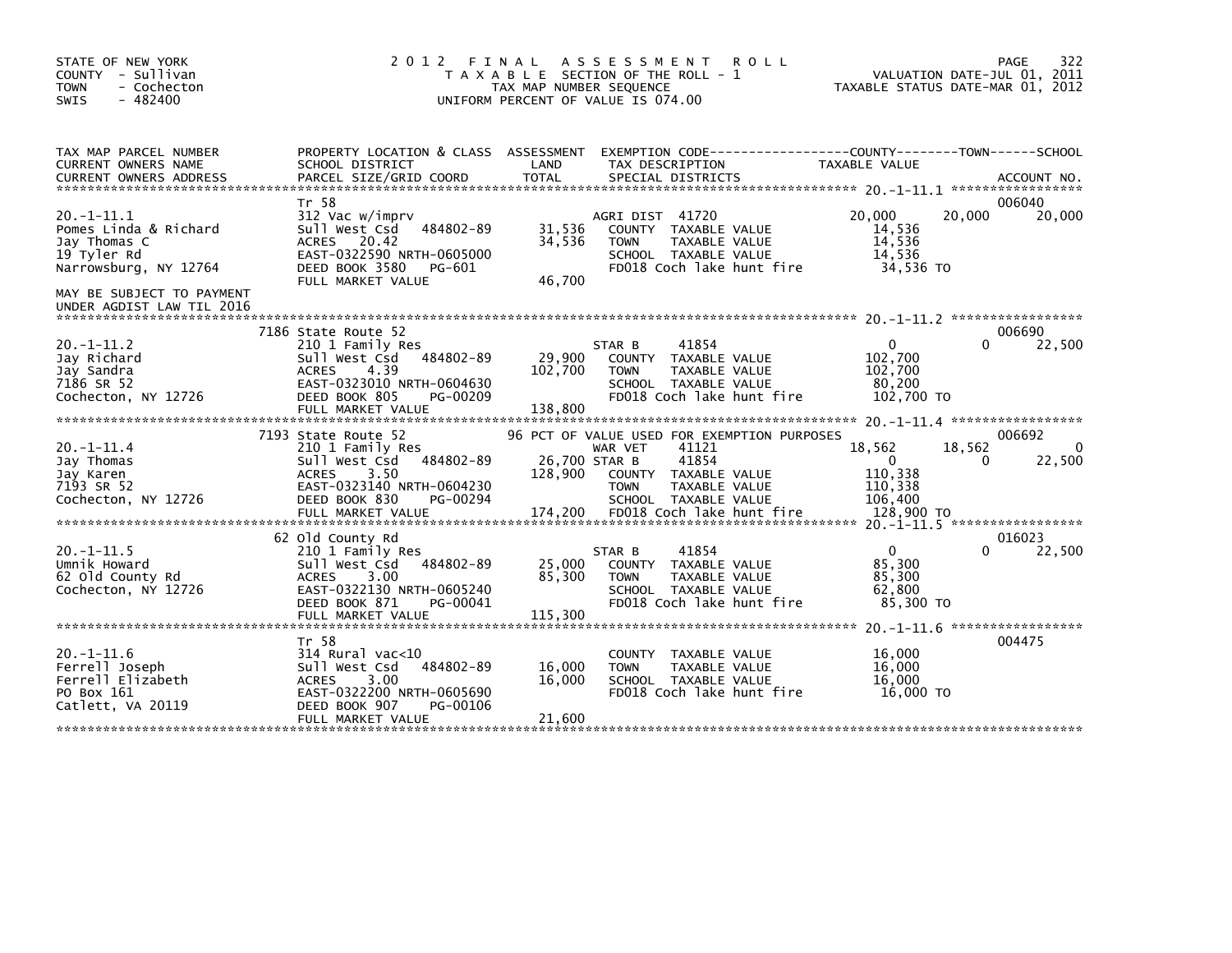| STATE OF NEW YORK<br>COUNTY - Sullivan<br>- Cochecton<br><b>TOWN</b><br>SWIS<br>$-482400$        | 2 0 1 2<br>FINAL                                                                                                                                                                    | TAX MAP NUMBER SEQUENCE      | A S S E S S M E N T<br><b>ROLL</b><br>T A X A B L E SECTION OF THE ROLL - 1<br>UNIFORM PERCENT OF VALUE IS 074.00                      | VALUATION DATE-JUL 01, 2011<br>TAXABLE STATUS DATE-MAR 01, 2012 | 323<br><b>PAGE</b> |
|--------------------------------------------------------------------------------------------------|-------------------------------------------------------------------------------------------------------------------------------------------------------------------------------------|------------------------------|----------------------------------------------------------------------------------------------------------------------------------------|-----------------------------------------------------------------|--------------------|
| TAX MAP PARCEL NUMBER<br><b>CURRENT OWNERS NAME</b><br><b>CURRENT OWNERS ADDRESS</b>             | SCHOOL DISTRICT<br>PARCEL SIZE/GRID COORD                                                                                                                                           | LAND<br><b>TOTAL</b>         | PROPERTY LOCATION & CLASS ASSESSMENT EXEMPTION CODE---------------COUNTY-------TOWN-----SCHOOL<br>TAX DESCRIPTION<br>SPECIAL DISTRICTS | TAXABLE VALUE                                                   | ACCOUNT NO.        |
| $20. -1 - 11.7$<br>Beeson Steven A<br>265 Lafayette St Apt 8<br>New York, NY 10012-4018          | 10 Old County Rd<br>210 1 Family Res<br>484802-89<br>Sull West Csd<br>4.00 BANK 40205<br><b>ACRES</b><br>EAST-0322630 NRTH-0604200<br>DEED BOOK 2008<br>PG-302<br>FULL MARKET VALUE | 28,500<br>112,100<br>151,500 | COUNTY TAXABLE VALUE<br>TAXABLE VALUE<br><b>TOWN</b><br>SCHOOL TAXABLE VALUE<br>FD018 Coch lake hunt fire                              | 112,100<br>112,100<br>112,100<br>112,100 TO                     | 016723             |
| $20. -1 - 12.1$<br>Rizzotti John M<br>Hudson William C<br>PO Box 3<br>Lake Huntington, NY 12752  | Cr 115<br>$314$ Rural vac<10<br>484802-89<br>Sull West Csd<br>5.90<br><b>ACRES</b><br>EAST-0323480 NRTH-0605220<br>DEED BOOK 2146<br><b>PG-203</b><br>FULL MARKET VALUE             | 21,200<br>21,200<br>28,600   | COUNTY TAXABLE VALUE<br><b>TOWN</b><br>TAXABLE VALUE<br>SCHOOL TAXABLE VALUE<br>FD018 Coch lake hunt fire                              | 21,200<br>21,200<br>21,200<br>21,200 TO                         |                    |
| $20. -1 - 12.2$<br>Hudson William C                                                              | 1212 County Road 115<br>210 1 Family Res<br>Sull West Csd<br>484802-89                                                                                                              | 21,800                       | 41854<br>STAR B<br>COUNTY TAXABLE VALUE                                                                                                | $\mathbf{0}$<br>0<br>151,000                                    | 009028<br>22,500   |
| Rizzotti John M<br>PO Box 3<br>Lake Huntington, NY 12752                                         | 2.21<br><b>ACRES</b><br>EAST-0323980 NRTH-0604960<br>DEED BOOK 1310<br>PG-00199<br>FULL MARKET VALUE                                                                                | 151,000<br>204,100           | TAXABLE VALUE<br><b>TOWN</b><br>SCHOOL TAXABLE VALUE<br>FD018 Coch lake hunt fire                                                      | 151,000<br>128,500<br>151,000 TO                                |                    |
|                                                                                                  | Cr 115                                                                                                                                                                              |                              |                                                                                                                                        |                                                                 |                    |
| $20. -1 - 13$<br>Jay Thomas<br>Jay Richard<br>7193 SR 52<br>Cochecton, NY 12726                  | 322 Rural vac>10<br>Sull West Csd<br>484802-89<br>ACRES 22.48<br>EAST-0324020 NRTH-0604480<br>DEED BOOK 868<br>PG-00007                                                             | 27,000<br>27,000             | COUNTY TAXABLE VALUE<br>TAXABLE VALUE<br><b>TOWN</b><br>SCHOOL TAXABLE VALUE<br>FD018 Coch lake hunt fire                              | 27,000<br>27,000<br>27,000<br>27,000 TO                         |                    |
|                                                                                                  | FULL MARKET VALUE                                                                                                                                                                   | 36,500                       |                                                                                                                                        |                                                                 |                    |
| $20. -1 - 14.1$<br>Pomes Linda & Richard<br>Jay Thomas C<br>19 Tyler Rd<br>Narrowsburg, NY 12764 | Tr 45<br>312 Vac w/imprv<br>484802-89<br>Sull West Csd<br>ACRES 26.50<br>EAST-0323880 NRTH-0603790<br>DEED BOOK 3580<br>PG-570<br>FULL MARKET VALUE                                 | 41,400<br>43.400<br>58,600   | AGRI DIST 41720<br>COUNTY TAXABLE VALUE<br><b>TOWN</b><br>TAXABLE VALUE<br>SCHOOL TAXABLE VALUE<br>FD018 Coch lake hunt fire           | 26,130<br>26,130<br>17,270<br>17,270<br>17,270<br>43,400 TO     | 006240<br>26,130   |
| MAY BE SUBJECT TO PAYMENT<br>UNDER AGDIST LAW TIL 2016                                           |                                                                                                                                                                                     |                              |                                                                                                                                        |                                                                 |                    |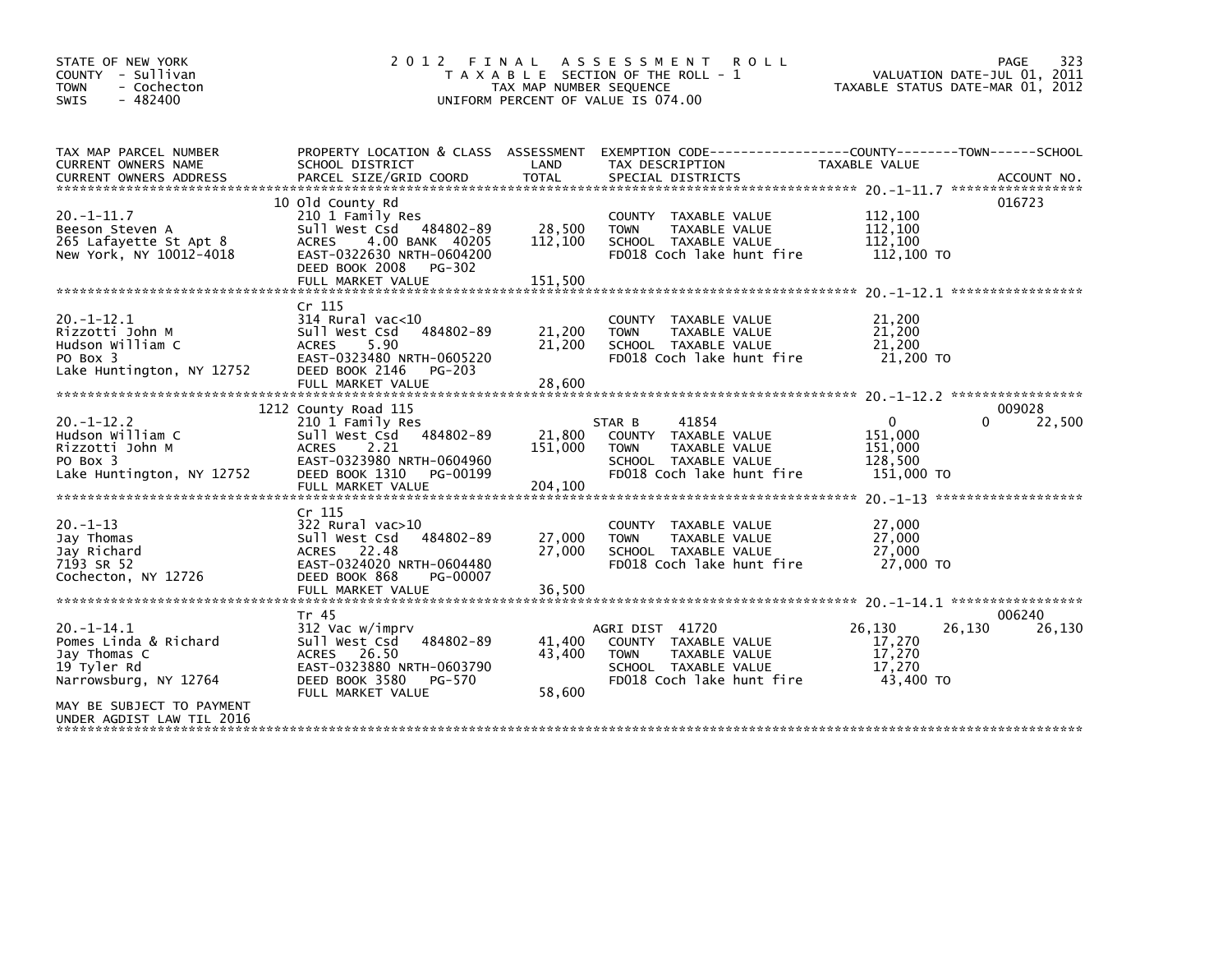| STATE OF NEW YORK<br>COUNTY - Sullivan<br><b>TOWN</b><br>- Cochecton<br>$-482400$<br><b>SWIS</b>         | 2 0 1 2                                                                                                                                                                   | FINAL<br>A S S E S S M E N T<br><b>ROLL</b><br>T A X A B L E SECTION OF THE ROLL - 1<br>TAX MAP NUMBER SEQUENCE<br>UNIFORM PERCENT OF VALUE IS 074.00                                                                   | 324<br>PAGE<br>VALUATION DATE-JUL 01, 2011<br>TAXABLE STATUS DATE-MAR 01, 2012                                                                      |
|----------------------------------------------------------------------------------------------------------|---------------------------------------------------------------------------------------------------------------------------------------------------------------------------|-------------------------------------------------------------------------------------------------------------------------------------------------------------------------------------------------------------------------|-----------------------------------------------------------------------------------------------------------------------------------------------------|
| TAX MAP PARCEL NUMBER<br><b>CURRENT OWNERS NAME</b>                                                      | PROPERTY LOCATION & CLASS ASSESSMENT<br>SCHOOL DISTRICT                                                                                                                   | LAND<br>TAX DESCRIPTION                                                                                                                                                                                                 | EXEMPTION CODE-----------------COUNTY-------TOWN------SCHOOL<br>TAXABLE VALUE                                                                       |
| $20. -1 - 14.2$<br>Pomes Richard G<br>Pomes Linda M<br>19 Tyler Rd<br>Narrowsburg, NY 12764              | 19 Tyler Rd<br>210 1 Family Res<br>Sull West Csd 484802-89<br>2.00<br><b>ACRES</b><br>EAST-0322928 NRTH-0603462<br>DEED BOOK 1114<br>PG-00083<br>FULL MARKET VALUE        | 41854<br>STAR B<br>21,000<br>COUNTY TAXABLE VALUE<br>138,300<br>TAXABLE VALUE<br><b>TOWN</b><br>SCHOOL TAXABLE VALUE<br>FD018 Coch lake hunt fire<br>186,900                                                            | 22,500<br>0<br>0<br>138,300<br>138,300<br>115,800<br>138,300 TO                                                                                     |
| $20. -1 - 15$<br>Macintyre Jeff & Lynn<br>Macintyre Thomas<br>PO Box 221<br>Narrowsburg, NY 12764        | 27 Tyler Rd<br>210 1 Family Res<br>Sull West Csd 484802-89<br>Life Estate Marilyn<br><b>ACRES</b><br>4.50<br>EAST-0323050 NRTH-0603170<br>DEED BOOK 2480<br>PG-661        | 41834<br>STAR EN<br>40,500<br>COUNTY TAXABLE VALUE<br>146,600<br><b>TOWN</b><br>TAXABLE VALUE<br>SCHOOL TAXABLE VALUE<br>FD018 Coch lake hunt fire                                                                      | 016100<br>$\mathbf 0$<br>0<br>46,650<br>146,600<br>146,600<br>99,950<br>146,600 TO                                                                  |
| $20. -1 - 18.1$<br>Martin Eleanor Heinle<br>14 Tyler Rd<br>Narrowsburg, NY 12764                         | 782 Skipperene Rd<br>270 Mfg housing<br>484802-89<br>Sull West Csd<br><b>ACRES</b><br>3.40<br>EAST-0321744 NRTH-0603867<br>DEED BOOK 910<br>PG-00138<br>FULL MARKET VALUE | 82 PCT OF VALUE USED FOR EXEMPTION PURPOSES<br>COMBAT VET 41131<br>41854<br>25,500 STAR B<br>65.500<br>COUNTY TAXABLE VALUE<br><b>TOWN</b><br>TAXABLE VALUE<br>SCHOOL TAXABLE VALUE<br>88,500 FD018 Coch lake hunt fire | 008910<br>13,428<br>13,428<br>$\mathbf{0}$<br>$\Omega$<br>22,500<br>0<br>52,072<br>52,072<br>43,000<br>65,500 TO                                    |
| $20. -1 - 18.2$<br>Van Pelt Dorothy R<br>13 Old County Rd<br>Cochecton, NY 12726                         | 13 Old County Rd<br>210 1 Family Res<br>Sull West Csd<br>484802-89<br>2.00<br><b>ACRES</b><br>EAST-0322060 NRTH-0603800<br>DEED BOOK 1710<br>PG-0363<br>FULL MARKET VALUE | COMBAT VET 41131<br>41800<br>21,000 AGED-CTS<br>41834<br>70,500 STAR EN<br>COUNTY TAXABLE VALUE<br><b>TOWN</b><br>TAXABLE VALUE<br>95,300<br>SCHOOL TAXABLE VALUE<br>FD018 Coch lake hunt fire                          | 016079<br>17,625<br>17,625<br>$\Omega$<br>23,794<br>23,794<br>31,725<br>$\Omega$<br>38,775<br>$\Omega$<br>29,081<br>29,081<br>$\Omega$<br>70.500 TO |
| $20. -1 - 18.3$<br>Heinle Field, LLC<br>Brian J Heinle, Member<br>PO Box 36<br>Lake Huntington, NY 12752 | old County Rd<br>592 Athletic fld<br>484802-89<br>Sull West Csd<br>2.11<br><b>ACRES</b><br>EAST-0322646 NRTH-0602952<br>DEED BOOK 2012<br>PG-2557<br>FULL MARKET VALUE    | COUNTY TAXABLE VALUE<br>4,500<br><b>TOWN</b><br>TAXABLE VALUE<br>5,500<br>SCHOOL TAXABLE VALUE<br>FD018 Coch lake hunt fire<br>7,400                                                                                    | 5,500<br>5.500<br>5,500<br>5.500 TO                                                                                                                 |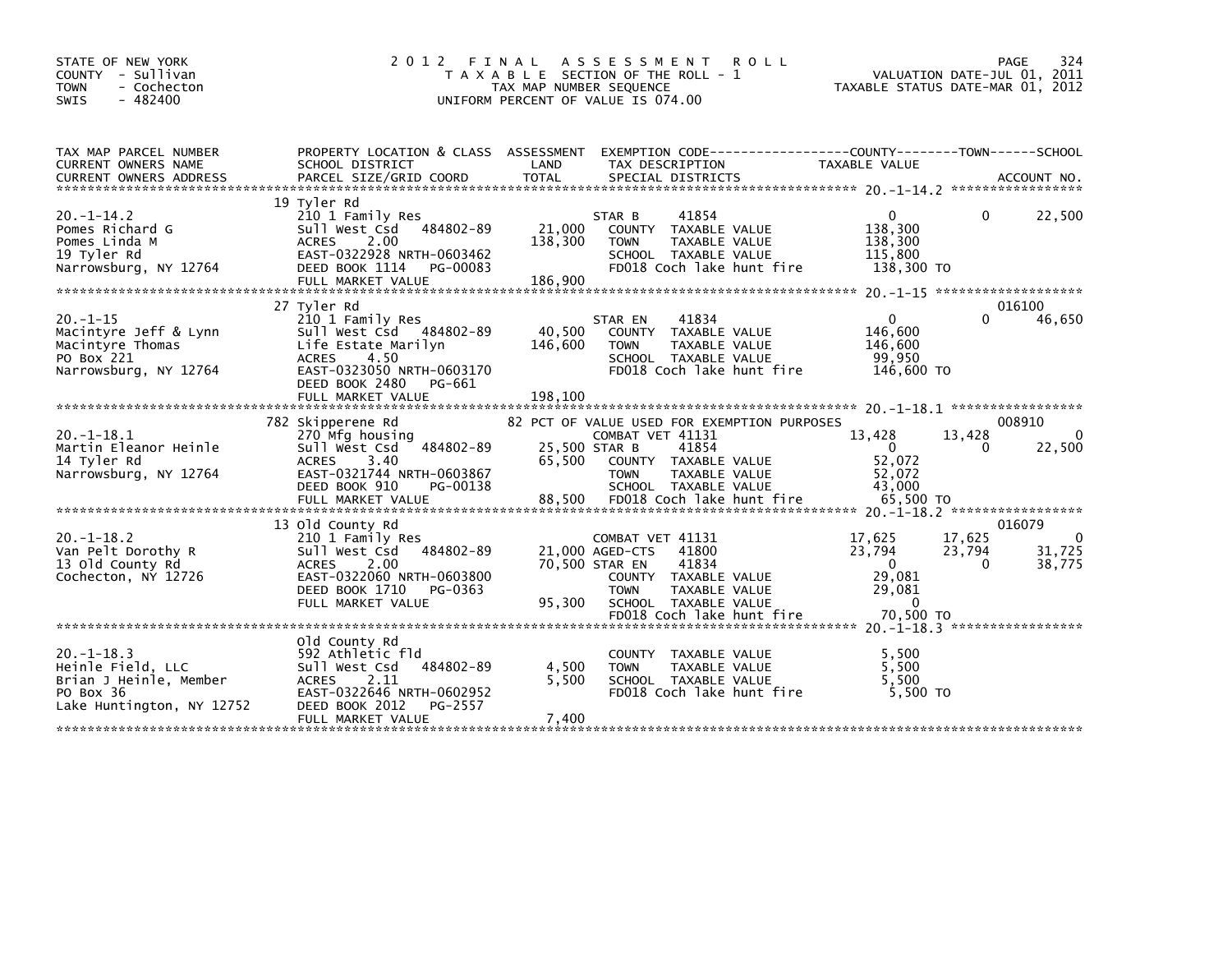| STATE OF NEW YORK<br>COUNTY - Sullivan<br><b>TOWN</b><br>- Cochecton<br>$-482400$<br><b>SWIS</b>         | 2012 FINAL                                                                                                                                                                           | TAX MAP NUMBER SEQUENCE      | A S S E S S M E N T<br><b>ROLL</b><br>T A X A B L E SECTION OF THE ROLL - 1<br>UNIFORM PERCENT OF VALUE IS 074.00                         | TAXABLE STATUS DATE-MAR 01, 2012                        | 325<br>PAGE<br>VALUATION DATE-JUL 01, 2011 |
|----------------------------------------------------------------------------------------------------------|--------------------------------------------------------------------------------------------------------------------------------------------------------------------------------------|------------------------------|-------------------------------------------------------------------------------------------------------------------------------------------|---------------------------------------------------------|--------------------------------------------|
| TAX MAP PARCEL NUMBER<br>CURRENT OWNERS NAME<br><b>CURRENT OWNERS ADDRESS</b>                            | SCHOOL DISTRICT<br>PARCEL SIZE/GRID COORD                                                                                                                                            | LAND<br><b>TOTAL</b>         | PROPERTY LOCATION & CLASS ASSESSMENT EXEMPTION CODE-----------------COUNTY-------TOWN------SCHOOL<br>TAX DESCRIPTION<br>SPECIAL DISTRICTS | TAXABLE VALUE                                           | ACCOUNT NO.                                |
| $20. -1 - 18.5$<br>Heinle Kristen D<br>Sayers Jason R<br>PO Box 122<br>Cochecton Center, NY 12727        | 748 Skipperene Rd<br>210 1 Family Res<br>Sull West Csd 484802-89<br>ACRES 24.08 BANK0060806<br>EAST-0321744 NRTH-0603867<br>DEED BOOK 3208<br>PG-670<br>FULL MARKET VALUE            | 83,000<br>198,100<br>267,700 | 41854<br>STAR B<br>COUNTY TAXABLE VALUE<br>TAXABLE VALUE<br><b>TOWN</b><br>SCHOOL TAXABLE VALUE<br>FD018 Coch lake hunt fire              | $\Omega$<br>198,100<br>198,100<br>175,600<br>198,100 TO | 008910<br>22,500                           |
| $20. -1 - 18.6$<br>Heinle Field, LLC<br>Brian J Heinle, Member<br>PO Box 36<br>Lake Huntington, NY 12752 | CR 112<br>311 Res vac land<br>Sull West Csd<br>484802<br>65.18 DPTH 324.12<br><b>FRNT</b><br>0.56<br>ACRES<br>DEED BOOK 2012<br>PG-2557<br>FULL MARKET VALUE                         | 2,000<br>2,000<br>2,700      | TAXABLE VALUE<br>COUNTY<br><b>TOWN</b><br>TAXABLE VALUE<br>SCHOOL TAXABLE VALUE                                                           | 2,000<br>2,000<br>2,000                                 |                                            |
| $20. -1 - 19$<br>Hartman Phillip<br>Kornish Doris<br>34 Avenue A 3rdFl<br>New York, NY 10009             | 7254 State Route 52<br>210 1 Family Res<br>Sull West Csd 484802-89<br>5.95 BANK0060806<br><b>ACRES</b><br>EAST-0322291 NRTH-0602600<br>DEED BOOK 2159<br>PG-412<br>FULL MARKET VALUE | 35,400<br>113,500<br>153,400 | COUNTY TAXABLE VALUE<br><b>TOWN</b><br>TAXABLE VALUE<br>SCHOOL TAXABLE VALUE<br>FD018 Coch lake hunt fire                                 | 113,500<br>113,500<br>113,500<br>113,500 TO             | 000321                                     |
| $20. - 1 - 20$<br>Heinle Douglas A<br>Heinle Penny L<br>14 Tyler Rd<br>Narrowsburg, NY 12764             | 14 Tyler Rd<br>210 1 Family Res<br>484802-89<br>Sull West Csd<br>5.00<br><b>ACRES</b><br>EAST-0322470 NRTH-0603380<br>DEED BOOK 2136<br>PG-393<br>FULL MARKET VALUE                  | 32,000<br>170,500<br>230,400 | 41854<br>STAR B<br>COUNTY TAXABLE VALUE<br>TAXABLE VALUE<br><b>TOWN</b><br>SCHOOL TAXABLE VALUE<br>FD018 Coch lake hunt fire              | 0<br>170,500<br>170,500<br>148,000<br>170,500 TO        | 006280<br>22,500<br>0                      |
| $20. - 1 - 21$<br>Machcinski Theodore<br>722 Kingsland Rd<br>Lyndhurst, NJ 07071                         | Tr 45<br>210 1 Family Res<br>Sull West Csd 484802-89<br>unfin const<br>FRNT 350.00 DPTH 180.00<br>EAST-0322750 NRTH-0603120<br>DEED BOOK 1003<br>PG-00064<br>FULL MARKET VALUE       | 14,800<br>65,800<br>88,900   | COUNTY TAXABLE VALUE<br><b>TOWN</b><br>TAXABLE VALUE<br>SCHOOL TAXABLE VALUE<br>FD018 Coch lake hunt fire                                 | 65,800<br>65.800<br>65,800<br>65,800 TO                 | 016030                                     |
| $20. - 1 - 22$<br>D'Acquisto Steven S<br>Preziotti Steven F<br>1321 84th St<br>Brooklyn, NY 11228        | Tyler Rd<br>240 Rural res<br>Sull West Csd<br>484802-89<br>ACRES 29.99<br>EAST-0322280 NRTH-0602690<br>DEED BOOK 2010<br>PG-59599<br>FULL MARKET VALUE                               | 80,200<br>121,300<br>163,900 | COUNTY TAXABLE VALUE<br><b>TOWN</b><br>TAXABLE VALUE<br>SCHOOL TAXABLE VALUE<br>FD018 Coch lake hunt fire                                 | 121,300<br>121,300<br>121,300<br>121,300 TO             | 016000                                     |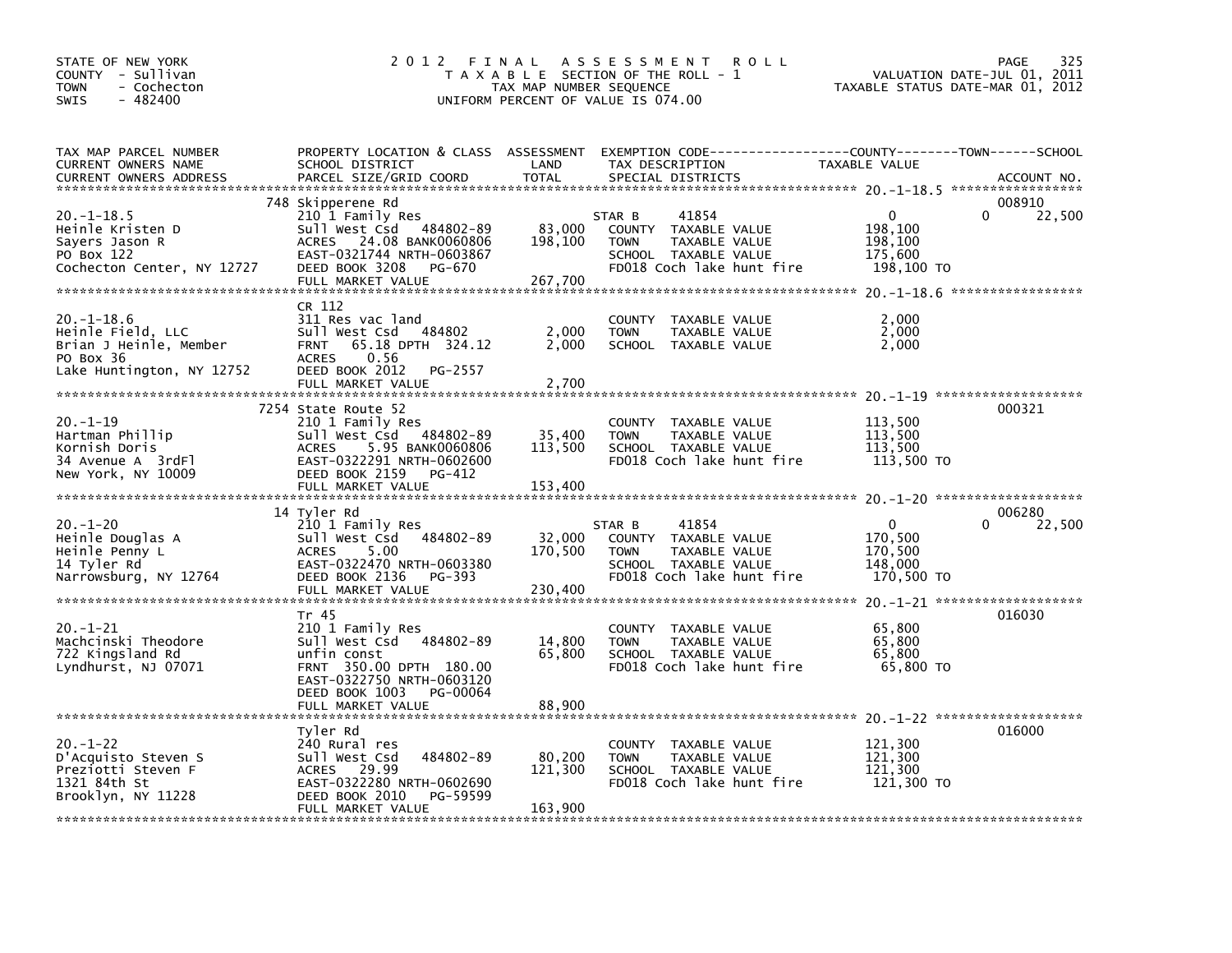| STATE OF NEW YORK<br>COUNTY - Sullivan<br><b>TOWN</b><br>- Cochecton<br>$-482400$<br><b>SWIS</b>                   | 2 0 1 2<br>FINAL                                                                                                                                                                        | TAX MAP NUMBER SEQUENCE      | A S S E S S M E N T<br><b>ROLL</b><br>T A X A B L E SECTION OF THE ROLL - 1<br>UNIFORM PERCENT OF VALUE IS 074.00                                       | TAXABLE STATUS DATE-MAR 01, 2012                           | 326<br>PAGE<br>VALUATION DATE-JUL 01, 2011    |
|--------------------------------------------------------------------------------------------------------------------|-----------------------------------------------------------------------------------------------------------------------------------------------------------------------------------------|------------------------------|---------------------------------------------------------------------------------------------------------------------------------------------------------|------------------------------------------------------------|-----------------------------------------------|
| TAX MAP PARCEL NUMBER<br>CURRENT OWNERS NAME                                                                       | PROPERTY LOCATION & CLASS ASSESSMENT<br>SCHOOL DISTRICT                                                                                                                                 | LAND                         | EXEMPTION CODE-----------------COUNTY-------TOWN------SCHOOL<br>TAX DESCRIPTION                                                                         | TAXABLE VALUE                                              |                                               |
|                                                                                                                    |                                                                                                                                                                                         |                              |                                                                                                                                                         |                                                            | 004400                                        |
| $20. - 1 - 23$<br>o'Farrell Michael J<br>35 W Broad St Unit 413<br>Stamford, CT 06902<br>MAY BE SUBJECT TO PAYMENT | Tyler Rd<br>$322$ Rural vac $>10$<br>Sull West Csd<br>484802-89<br>36 committed<br><b>ACRES</b><br>50.00<br>EAST-0323780 NRTH-0602000<br>DEED BOOK 2694<br>PG-697                       | 77,900                       | AGRI DIST 41720<br>77,900 FOREST LND 47460<br>COUNTY TAXABLE VALUE<br><b>TOWN</b><br>TAXABLE VALUE<br>SCHOOL TAXABLE VALUE<br>FD018 Coch lake hunt fire | 4,260<br>23.040<br>50,600<br>50,600<br>50,600<br>77,900 TO | 4,260<br>4,260<br>23,040<br>23,040            |
| UNDER RPTL480A UNTIL 2021                                                                                          | FULL MARKET VALUE                                                                                                                                                                       | 105,300                      |                                                                                                                                                         |                                                            |                                               |
| $20. - 1 - 24$<br>D'alessandro Anthony<br>D'alessandro Gail A<br>9 Hampton Ave<br>Yonkers, NY 10710                | Tr 45<br>240 Rural res<br>Sull West Csd<br>484802-89<br>20 Ft Row To Stetka Pcl<br><b>ACRES</b><br>73.37<br>EAST-0324528 NRTH-0602445<br>DEED BOOK 1772<br>PG-0611<br>FULL MARKET VALUE | 92,370<br>144,370<br>195,100 | COUNTY TAXABLE VALUE<br><b>TOWN</b><br>TAXABLE VALUE<br>SCHOOL TAXABLE VALUE<br>FD018 Coch lake hunt fire                                               | 144,370<br>144,370<br>144,370<br>144.370 TO                | 014940                                        |
|                                                                                                                    | 7296 County Rd 112                                                                                                                                                                      |                              |                                                                                                                                                         |                                                            | $20. -1 - 25$ ********************<br>006300  |
| $20. -1 - 25$<br>Heinle Brian<br>Heinle Katrina<br>7296 State Route 52<br>Narrowsburg, NY 12764                    | 210 1 Family Res<br>Sull West Csd<br>484802-89<br>7.77 BANK 31730<br><b>ACRES</b><br>EAST-0320780 NRTH-0602740<br>DEED BOOK 2011<br>PG-1039<br>FULL MARKET VALUE                        | 42,500<br>100,800<br>136,200 | COUNTY TAXABLE VALUE<br>TAXABLE VALUE<br><b>TOWN</b><br>SCHOOL TAXABLE VALUE<br>FD018 Coch lake hunt fire                                               | 100,800<br>100,800<br>100,800<br>100,800 TO                |                                               |
|                                                                                                                    | Cr 112                                                                                                                                                                                  |                              |                                                                                                                                                         |                                                            | $20. -1 - 26.1$ *******************<br>016020 |
| $20. -1 - 26.1$<br>Ferrell Elizabeth A<br>Umnik Howard W<br>410 Cabin Court<br>Stafford, VA 22554                  | $322$ Rural vac $>10$<br>484802-89<br>Sull West Csd<br>ACRES 21.98<br>EAST-0321290 NRTH-0601870<br>DEED BOOK 2873<br>PG-129                                                             | 55,800<br>55,800             | COUNTY TAXABLE VALUE<br><b>TOWN</b><br>TAXABLE VALUE<br>SCHOOL TAXABLE VALUE<br>FD018 Coch lake hunt fire                                               | 55,800<br>55.800<br>55,800<br>55,800 TO                    |                                               |
|                                                                                                                    |                                                                                                                                                                                         |                              |                                                                                                                                                         |                                                            |                                               |
| $20. -1 - 26.2$<br>Umnik Henry A<br>Umnik Sharon M<br>PO Box 326<br>Lake Huntington, NY 12752                      | Cr 112<br>240 Rural res<br>Sull West Csd<br>484802-89<br>22.02<br><b>ACRES</b><br>EAST-0320440 NRTH-0602210<br>DEED BOOK 831<br>PG-00010<br>FULL MARKET VALUE                           | 81,000<br>167,500<br>226,400 | 41854<br>STAR B<br>COUNTY TAXABLE VALUE<br>TAXABLE VALUE<br><b>TOWN</b><br>SCHOOL TAXABLE VALUE<br>FD018 Coch lake hunt fire                            | 0<br>167,500<br>167,500<br>145,000<br>167,500 TO           | 016022<br>22,500<br>∩                         |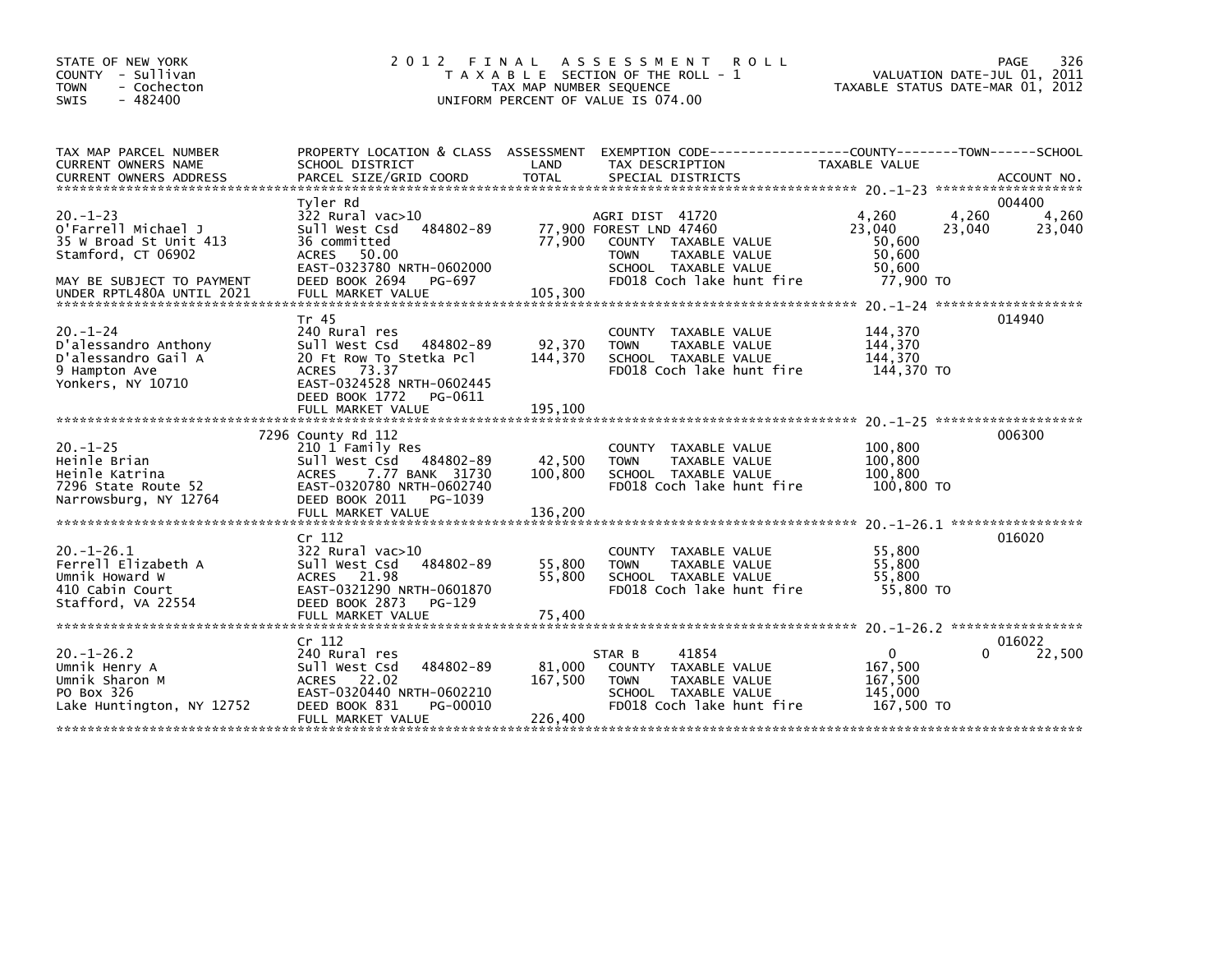| STATE OF NEW YORK<br><b>COUNTY</b><br>- Sullivan<br>- Cochecton<br><b>TOWN</b><br>$-482400$<br>SWIS               | 2 0 1 2                                                                                                                                                   | FINAL<br>T A X A B L E SECTION OF THE ROLL - 1<br>TAX MAP NUMBER SEQUENCE<br>UNIFORM PERCENT OF VALUE IS 074.00 | A S S E S S M E N T                                                  |                                                                          | <b>ROLL</b>               | TAXABLE STATUS DATE-MAR 01, 2012                                               |                  | 327<br>PAGE<br>VALUATION DATE-JUL 01, 2011 |
|-------------------------------------------------------------------------------------------------------------------|-----------------------------------------------------------------------------------------------------------------------------------------------------------|-----------------------------------------------------------------------------------------------------------------|----------------------------------------------------------------------|--------------------------------------------------------------------------|---------------------------|--------------------------------------------------------------------------------|------------------|--------------------------------------------|
| TAX MAP PARCEL NUMBER<br>CURRENT OWNERS NAME                                                                      | PROPERTY LOCATION & CLASS ASSESSMENT<br>SCHOOL DISTRICT                                                                                                   | LAND                                                                                                            | TAX DESCRIPTION                                                      |                                                                          |                           | EXEMPTION CODE-----------------COUNTY--------TOWN------SCHOOL<br>TAXABLE VALUE |                  |                                            |
|                                                                                                                   | 78 Tyler Rd                                                                                                                                               | 66 PCT OF VALUE USED FOR EXEMPTION PURPOSES                                                                     |                                                                      |                                                                          |                           |                                                                                |                  | 012100                                     |
| $20. - 1 - 28$<br>Chmura Christina W<br>78 Tyler Rd<br>Narrowsburg, NY 12764                                      | 210 1 Family Res<br>Sull West Csd 484802-89<br>Life Estate Reszka Maria<br>32.00<br><b>ACRES</b><br>EAST-0322120 NRTH-0601490<br>DEED BOOK 2116<br>PG-385 | 110,500                                                                                                         | STAR EN<br>45,900 AGED-CTS<br>COUNTY<br><b>TOWN</b>                  | 41834<br>41800<br>TAXABLE VALUE<br>TAXABLE VALUE<br>SCHOOL TAXABLE VALUE | FD018 Coch lake hunt fire | 0<br>36,465<br>74,035<br>74,035<br>27.385<br>110,500 TO                        | 0<br>36,465      | 46,650<br>36,465                           |
|                                                                                                                   |                                                                                                                                                           |                                                                                                                 |                                                                      |                                                                          |                           |                                                                                |                  | $20. -1 - 29$ *********************        |
| $20. -1 - 29$<br>Davi Rose<br>Petrella Joseph<br>115 Seawatch Trl<br>Webster, NY 14580                            | 112 Tyler Rd<br>210 1 Family Res<br>Sull West Csd<br>484802-89<br>35.52<br><b>ACRES</b><br>EAST-0323030 NRTH-0600960<br>DEED BOOK 2010<br>PG-58072        | 89,700<br>327,300                                                                                               | COUNTY<br><b>TOWN</b>                                                | TAXABLE VALUE<br>TAXABLE VALUE<br>SCHOOL TAXABLE VALUE                   | FD018 Coch lake hunt fire | 327,300<br>327,300<br>327,300<br>327,300 TO                                    |                  | 011220                                     |
|                                                                                                                   | 140 Tyler Rd                                                                                                                                              |                                                                                                                 |                                                                      |                                                                          |                           |                                                                                |                  | 004340                                     |
| $20. -1 - 30$<br>o'Farrell Michael J<br>35 W Broad St Unit 413<br>Stamford, CT 06902<br>MAY BE SUBJECT TO PAYMENT | 240 Rural res<br>484802-89<br>Sull West Csd<br><b>ACRES</b><br>30.00<br>EAST-0324000 NRTH-0600430<br>DEED BOOK 2694<br>PG-697<br>FULL MARKET VALUE        | 267,500<br>361,500                                                                                              | AGRI DIST 41720<br>114,400 FOREST LND 47460<br>COUNTY<br><b>TOWN</b> | TAXABLE VALUE<br><b>TAXABLE VALUE</b><br>SCHOOL TAXABLE VALUE            | FD018 Coch lake hunt fire | 62.570<br>18,700<br>186,230<br>186,230<br>186,230<br>267.500 TO                | 62,570<br>18,700 | 62.570<br>18,700                           |
| UNDER RPTL480A UNTIL 2021                                                                                         |                                                                                                                                                           |                                                                                                                 |                                                                      |                                                                          |                           |                                                                                |                  |                                            |
|                                                                                                                   | Tvler Rd                                                                                                                                                  |                                                                                                                 |                                                                      |                                                                          |                           |                                                                                |                  | 004380                                     |
| $20. -1 - 31.1$<br>O'Farrell Michael J<br>35 W Broad St Unit 413<br>Stamford, CT 06902                            | $322$ Rural vac $>10$<br>Sull West Csd<br>484802-89<br>42 Elig<br><b>ACRES</b><br>52.00<br>EAST-0325269 NRTH-0600401                                      | 77,600                                                                                                          | AGRI DIST 41720<br>77,600 FOREST LND 47460<br><b>TOWN</b>            | COUNTY TAXABLE VALUE<br>TAXABLE VALUE<br>SCHOOL TAXABLE VALUE            |                           | 30,860<br>26,880<br>19,860<br>19,860<br>19.860                                 | 30,860<br>26,880 | 30,860<br>26,880                           |
| MAY BE SUBJECT TO PAYMENT<br>UNDER RPTL480A UNTIL 2021                                                            | DEED BOOK 2694<br>PG-697<br>FULL MARKET VALUE                                                                                                             | 104,900                                                                                                         |                                                                      |                                                                          | FD018 Coch lake hunt fire | 77,600 TO                                                                      |                  |                                            |
|                                                                                                                   |                                                                                                                                                           |                                                                                                                 |                                                                      |                                                                          |                           |                                                                                |                  | $20. -1 - 32.1$ ******************         |
| $20. -1 - 32.1$<br>Noble Dora<br>Benny Farm<br>44 County Rd<br>Simsbury, CT 06070                                 | 7380 State Route 52<br>240 Rural res<br>Sull West Csd<br>484802-89<br>- 33.55<br><b>ACRES</b><br>EAST-0320880 NRTH-0600570<br>DEED BOOK 2173<br>PG-394    | 52,550<br>148,550                                                                                               | COUNTY<br><b>TOWN</b>                                                | TAXABLE VALUE<br>TAXABLE VALUE<br>SCHOOL TAXABLE VALUE                   | FD018 Coch lake hunt fire | 148,550<br>148,550<br>148,550<br>148,550 TO                                    |                  | 014760                                     |
|                                                                                                                   | FULL MARKET VALUE                                                                                                                                         | 200,700                                                                                                         |                                                                      |                                                                          |                           |                                                                                |                  |                                            |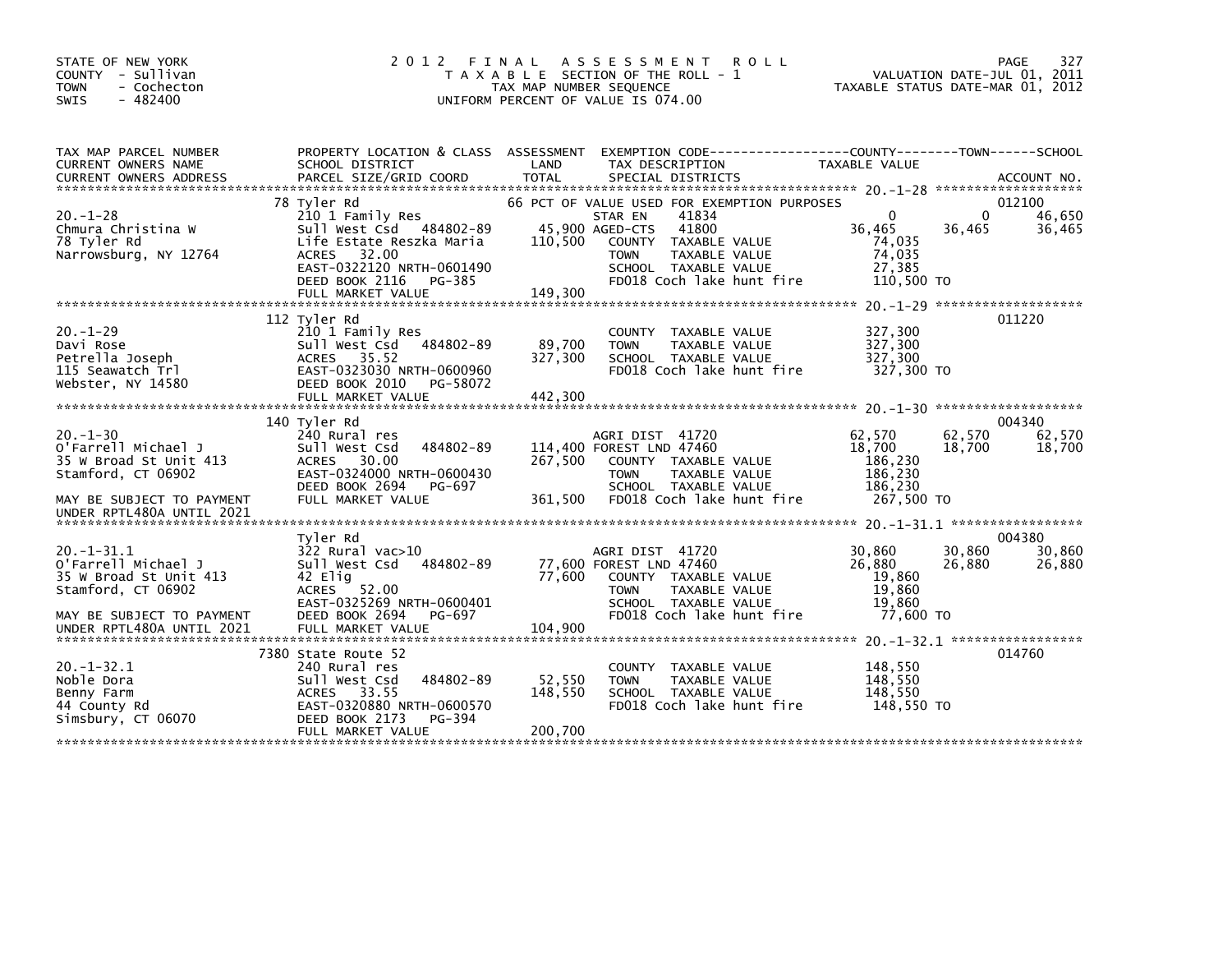| STATE OF NEW YORK<br>COUNTY - Sullivan<br><b>TOWN</b><br>- Cochecton<br>$-482400$<br>SWIS                                         | 2012                                                                                                                                                                           | FINAL<br>TAX MAP NUMBER SEQUENCE | <b>ROLL</b><br>A S S E S S M E N T<br>T A X A B L E SECTION OF THE ROLL - 1<br>UNIFORM PERCENT OF VALUE IS 074.00            | VALUATION DATE-JUL 01, 2011<br>TAXABLE STATUS DATE-MAR 01, 2012 | 328<br>PAGE |
|-----------------------------------------------------------------------------------------------------------------------------------|--------------------------------------------------------------------------------------------------------------------------------------------------------------------------------|----------------------------------|------------------------------------------------------------------------------------------------------------------------------|-----------------------------------------------------------------|-------------|
| TAX MAP PARCEL NUMBER<br>CURRENT OWNERS NAME<br><b>CURRENT OWNERS ADDRESS</b>                                                     | PROPERTY LOCATION & CLASS ASSESSMENT<br>SCHOOL DISTRICT<br>PARCEL SIZE/GRID COORD                                                                                              | LAND<br><b>TOTAL</b>             | EXEMPTION CODE-----------------COUNTY-------TOWN------SCHOOL<br>TAX DESCRIPTION<br>SPECIAL DISTRICTS                         | TAXABLE VALUE                                                   | ACCOUNT NO. |
| $20. -1 - 32.2$<br>Gorzynski John<br>Gorzynski Susan<br>7470 State Route 52<br>Narrowsburg, NY 12764<br>MAY BE SUBJECT TO PAYMENT | County Road 112<br>140 Truck crops<br>484802-89<br>Sull West Csd<br><b>ACRES</b><br>50.79<br>EAST-0321072 NRTH-0600339<br>DEED BOOK 1345<br>PG-00219<br>FULL MARKET VALUE      | 82,200<br>95,000<br>128,400      | AGRI DIST 41720<br>COUNTY TAXABLE VALUE<br>TAXABLE VALUE<br><b>TOWN</b><br>SCHOOL TAXABLE VALUE<br>FD018 Coch lake hunt fire | 64,340<br>64,340<br>30,660<br>30,660<br>30,660<br>95,000 TO     | 64,340      |
| UNDER AGDIST LAW TIL 2016<br>$20. -1 - 32.3$<br>Gorzynski John<br>Gorzynski Susan<br>7460 State Route 52<br>Narrowsburg, NY 12764 | Cr112<br>270 Mfg housing<br>484802-89<br>sull west Csd<br>2.21<br><b>ACRES</b><br>EAST-0320395 NRTH-0601409<br>DEED BOOK 1345 PG-00219<br>FULL MARKET VALUE                    | 21,000<br>26,000<br>35,100       | COUNTY TAXABLE VALUE<br><b>TOWN</b><br>TAXABLE VALUE<br>SCHOOL TAXABLE VALUE<br>FD018 Coch lake hunt fire                    | 26,000<br>26,000<br>26,000<br>26,000 TO                         |             |
| $20. -1 - 33.1$<br>Tamburello Michael<br>Tamburello Ignazio<br>60-19 74th St<br>Elmhurst, NY 11373                                | TR.42 Daub Rd<br>270 Mfg housing<br>484802-89<br>Sull West Csd<br>Lot $1 & 4$<br>ACRES 23.83<br>EAST-0322550 NRTH-0600022<br>DEED BOOK 1552 PG-0416<br>FULL MARKET VALUE       | 47,200<br>52,200<br>70,500       | COUNTY TAXABLE VALUE<br>TAXABLE VALUE<br><b>TOWN</b><br>SCHOOL TAXABLE VALUE<br>FD018 Coch lake hunt fire                    | 52,200<br>52,200<br>52,200<br>52,200 TO                         |             |
| $20. -1 - 33.2$<br>Buchakian Erik<br>Crosen Carolyn<br>71 Daub Rd<br>Narrowsburg, NY 12764                                        | 71 Daub Rd<br>210 1 Family Res<br>Sull West Csd 484802-89<br>Lot $#2$<br><b>ACRES</b><br>7.73<br>EAST-0324313 NRTH-0599448<br>DEED BOOK 2306 PG-93<br>FULL MARKET VALUE        | 35,500<br>179,500<br>242,600     | COUNTY<br>TAXABLE VALUE<br>TAXABLE VALUE<br><b>TOWN</b><br>SCHOOL TAXABLE VALUE<br>FD018 Coch lake hunt fire                 | 179,500<br>179,500<br>179,500<br>179,500 TO                     |             |
| $20 - 1 - 33.4$<br>Buchakian Erik<br>Crosen Crolyn<br>71 Daub Rd<br>Narrowsburg, NY 12764                                         | Daub Rd<br>$314$ Rural vac<10<br>484802-89<br>Sull West Csd<br>Lot $#3$<br>8.45<br><b>ACRES</b><br>EAST-0324207 NRTH-0599175<br>DEED BOOK 2306<br>$PG-93$<br>FULL MARKET VALUE | 34,730<br>34,730<br>46,900       | COUNTY<br>TAXABLE VALUE<br>TAXABLE VALUE<br><b>TOWN</b><br>SCHOOL TAXABLE VALUE<br>FD018 Coch lake hunt fire                 | 34,730<br>34,730<br>34,730<br>34.730 TO                         |             |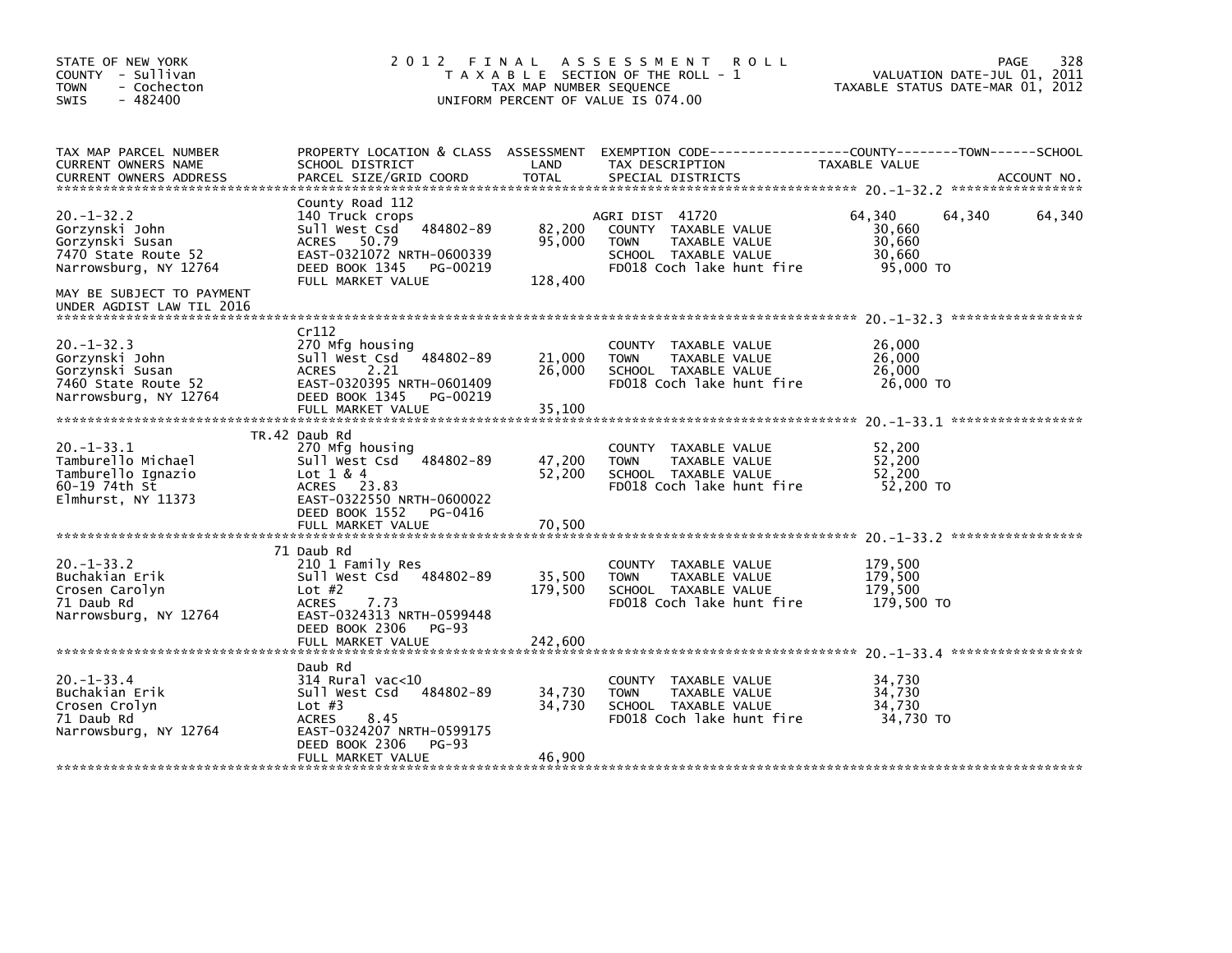| STATE OF NEW YORK<br>- Sullivan<br>COUNTY<br>- Cochecton<br><b>TOWN</b><br>$-482400$<br><b>SWIS</b>               | 2 0 1 2                                                                                                                                     | TAX MAP NUMBER SEQUENCE | R O L L<br>FINAL ASSESSMENT<br>T A X A B L E SECTION OF THE ROLL - 1<br>UNIFORM PERCENT OF VALUE IS 074.00                                               | N I KULL<br>VALUATION DATE-JUL 01, 2011<br>TAXABLE STATUS DATE-MAR 01, 2012 |                  | 329<br>PAGE                |
|-------------------------------------------------------------------------------------------------------------------|---------------------------------------------------------------------------------------------------------------------------------------------|-------------------------|----------------------------------------------------------------------------------------------------------------------------------------------------------|-----------------------------------------------------------------------------|------------------|----------------------------|
| TAX MAP PARCEL NUMBER<br><b>CURRENT OWNERS NAME</b>                                                               | SCHOOL DISTRICT                                                                                                                             | LAND                    | PROPERTY LOCATION & CLASS ASSESSMENT EXEMPTION CODE---------------COUNTY-------TOWN------SCHOOL<br>TAX DESCRIPTION                                       | TAXABLE VALUE                                                               |                  |                            |
|                                                                                                                   |                                                                                                                                             |                         |                                                                                                                                                          |                                                                             |                  |                            |
| $20. -1 - 34.1$<br>O'Farrell Sheila<br>7 Chateau Ridge Dr<br>Greenwich, CT 06831                                  | 128 Daub Rd<br>210 1 Family Res<br>Sull west Csd 484802-89 49,770 COUNTY TAXABLE VALUE<br>Lot 1<br>ACRES 21.81<br>EAST-0322950 NRTH-0599160 | 97,000                  | AGRI DIST 41720<br><b>TOWN</b><br>TAXABLE VALUE<br>SCHOOL TAXABLE VALUE<br>FD018 Coch lake hunt fire                                                     | 16,350<br>80,650<br>80,650<br>80,650<br>97.000 TO                           | 16,350           | 002880<br>16,350           |
|                                                                                                                   |                                                                                                                                             |                         |                                                                                                                                                          |                                                                             |                  |                            |
|                                                                                                                   | 128 Daub Rd                                                                                                                                 |                         |                                                                                                                                                          |                                                                             |                  | 002880                     |
| $20. -1 - 34.2$<br>O'Farrell Sheila<br>7 Chateau Ridge Rd<br>Greenwich, CT 06831                                  | 311 Res vac land<br>Sull West Csd 484802-89<br>Lot2<br>ACRES 19.50<br>EAST-0322950 NRTH-0599160<br>DEED BOOK 3389 PG-680                    | 38,250 TOWN<br>38,250   | COUNTY TAXABLE VALUE<br>TAXABLE VALUE<br>SCHOOL TAXABLE VALUE<br>FD018 Coch lake hunt fire                                                               | 38,250<br>38,250<br>38,250<br>38,250 TO                                     |                  |                            |
|                                                                                                                   |                                                                                                                                             |                         |                                                                                                                                                          |                                                                             |                  |                            |
| $20. -1 - 35$<br>O'Farrell Michael J<br>35 W Broad St Unit 413<br>Stamford, CT 06902<br>MAY BE SUBJECT TO PAYMENT | Tyler Rd<br>910 Priv forest<br>Sull West Csd 484802-89<br>104 Elia<br>ACRES 116.00<br>EAST-0325210 NRTH-0598310<br>DEED BOOK 2694 PG-697    | 148,000                 | AGRI DIST 41720<br>148,000 FOREST LND 47460<br>COUNTY TAXABLE VALUE<br>TAXABLE VALUE<br><b>TOWN</b><br>SCHOOL TAXABLE VALUE<br>FD018 Coch lake hunt fire | 39,130<br>66,560<br>42,310<br>42,310<br>42,310<br>148,000 TO                | 39,130<br>66,560 | 004360<br>39,130<br>66,560 |
| UNDER RPTL480A UNTIL 2021                                                                                         | FULL MARKET VALUE                                                                                                                           | 200,000                 |                                                                                                                                                          |                                                                             |                  |                            |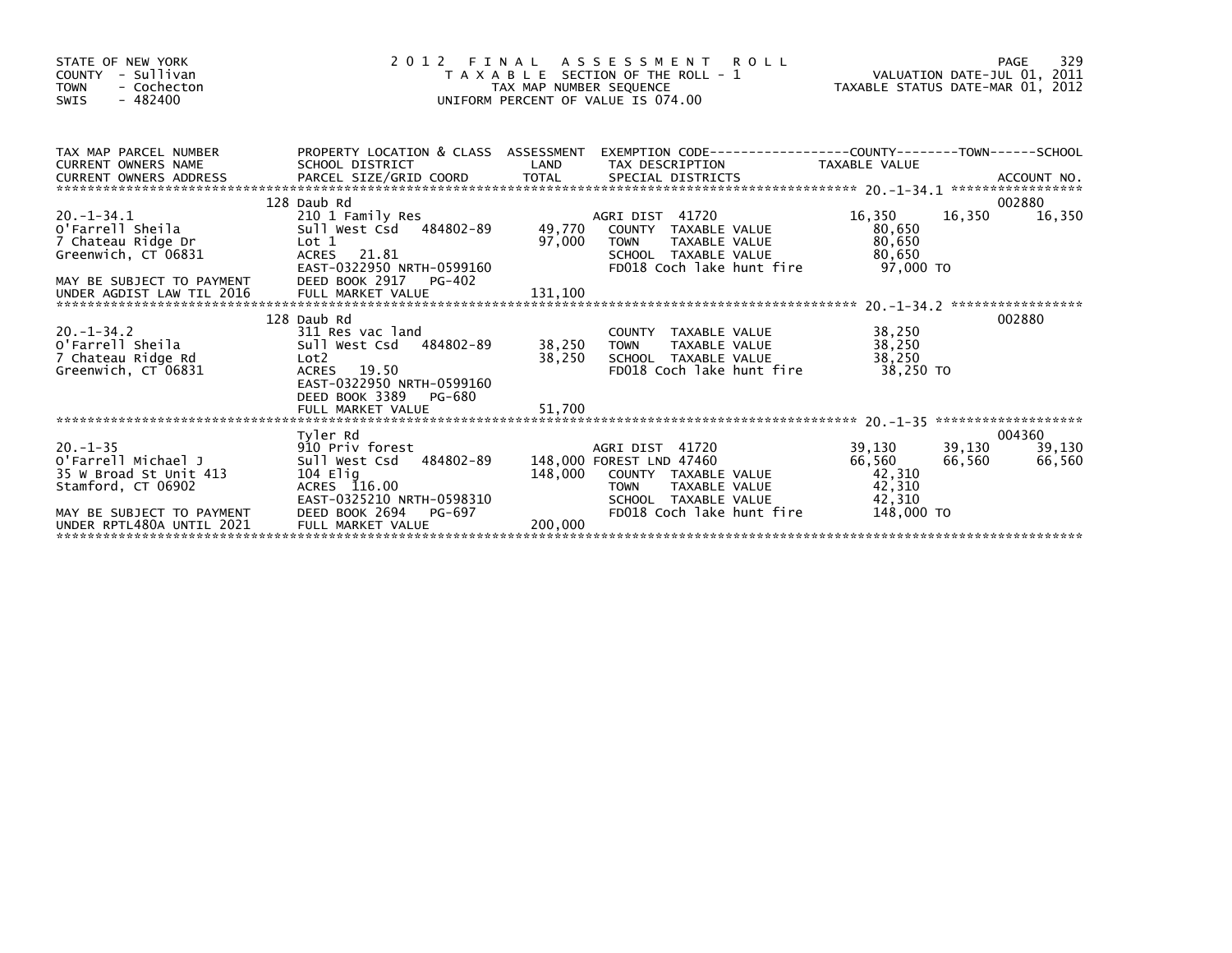| STATE OF NEW YORK   | 2012 FINAL ASSESSMENT ROLL            | 330<br>PAGE                      |
|---------------------|---------------------------------------|----------------------------------|
| COUNTY - Sullivan   | T A X A B L E SECTION OF THE ROLL - 1 | VALUATION DATE-JUL 01, 2011      |
| TOWN<br>- Cochecton | MAP SECTION - 020                     | TAXABLE STATUS DATE-MAR 01, 2012 |
| - 482400<br>SWIS    | SUB-SECTION-                          | RPS150/V04/L015                  |
|                     | UNIFORM PERCENT OF VALUE IS 074.00    | CURRENT DATE 6/19/2012           |

## \*\*\* S P E C I A L D I S T R I C T S U M M A R Y \*\*\*

| CODE | DISTRICT NAME        | PARCELS | TOTAL EXTENSION<br><b>TYPF</b> | EXTENSION<br>VALUE | AD VALOREM<br>VALUE | <b>EXEMPT</b><br>AMOUNT | <b>TAXABLE</b><br><b>VALUE</b> |
|------|----------------------|---------|--------------------------------|--------------------|---------------------|-------------------------|--------------------------------|
|      | FD018 Coch lake hunt |         | 49 TOTAL                       |                    | 5056,976            |                         | 5056.976                       |

### \*\*\* S C H O O L D I S T R I C T S U M M A R Y \*\*\*

| CODE   | DISTRICT NAME    | TOTAL<br><b>PARCELS</b> | ASSESSED<br>LAND | ASSESSED<br><b>TOTAL</b> | <b>EXEMPT</b><br><b>AMOUNT</b> | <b>TOTAL</b><br><b>TAXABLE</b> | <b>STAR</b><br><b>AMOUNT</b> | <b>STAR</b><br>TAXABLE |
|--------|------------------|-------------------------|------------------|--------------------------|--------------------------------|--------------------------------|------------------------------|------------------------|
| 484802 | Sul'<br>West Csd | 50                      | 2165.646         | 5058.976                 | 467.010                        | 4591.966                       | 403.725                      | 4188,241               |
|        | SUB-TOTAL        | 50                      | 2165.646         | 5058.976                 | 467.010                        | 4591.966                       | 403.725                      | 4188,241               |
| 484889 | West Sull Lib    | 49                      | 2163.646         | 5056,976                 | 467.010                        | 4589.966                       | 403,725                      | 4186,241               |
|        | T O T A L        | 99                      | 4329,292         | 10115,952                | 934,020                        | 9181,932                       | 807,450                      | 8374,482               |

\*\*\* S Y S T E M C O D E S S U M M A R Y \*\*\*

NO SYSTEM EXEMPTIONS AT THIS LEVEL

## \*\*\* E X E M P T I O N S U M M A R Y \*\*\*

| <b>CODE</b>                                                 | DESCRIPTION                                                                                    | <b>TOTAL</b><br><b>PARCELS</b> | <b>COUNTY</b>                                               | <b>TOWN</b>                                                 | <b>SCHOOL</b>                                                 |
|-------------------------------------------------------------|------------------------------------------------------------------------------------------------|--------------------------------|-------------------------------------------------------------|-------------------------------------------------------------|---------------------------------------------------------------|
| 41121<br>41131<br>41720<br>41800<br>41834<br>41854<br>47460 | WAR VET<br>COMBAT VET<br>AGRI DIST<br>AGED-CTS<br>STAR EN<br>STAR B<br>FOREST LND<br>T O T A L | 10<br>4<br>31                  | 18,562<br>31,053<br>263,640<br>60,259<br>135,180<br>508,694 | 18,562<br>31,053<br>263,640<br>60,259<br>135,180<br>508,694 | 263,640<br>68,190<br>178,725<br>225,000<br>135,180<br>870,735 |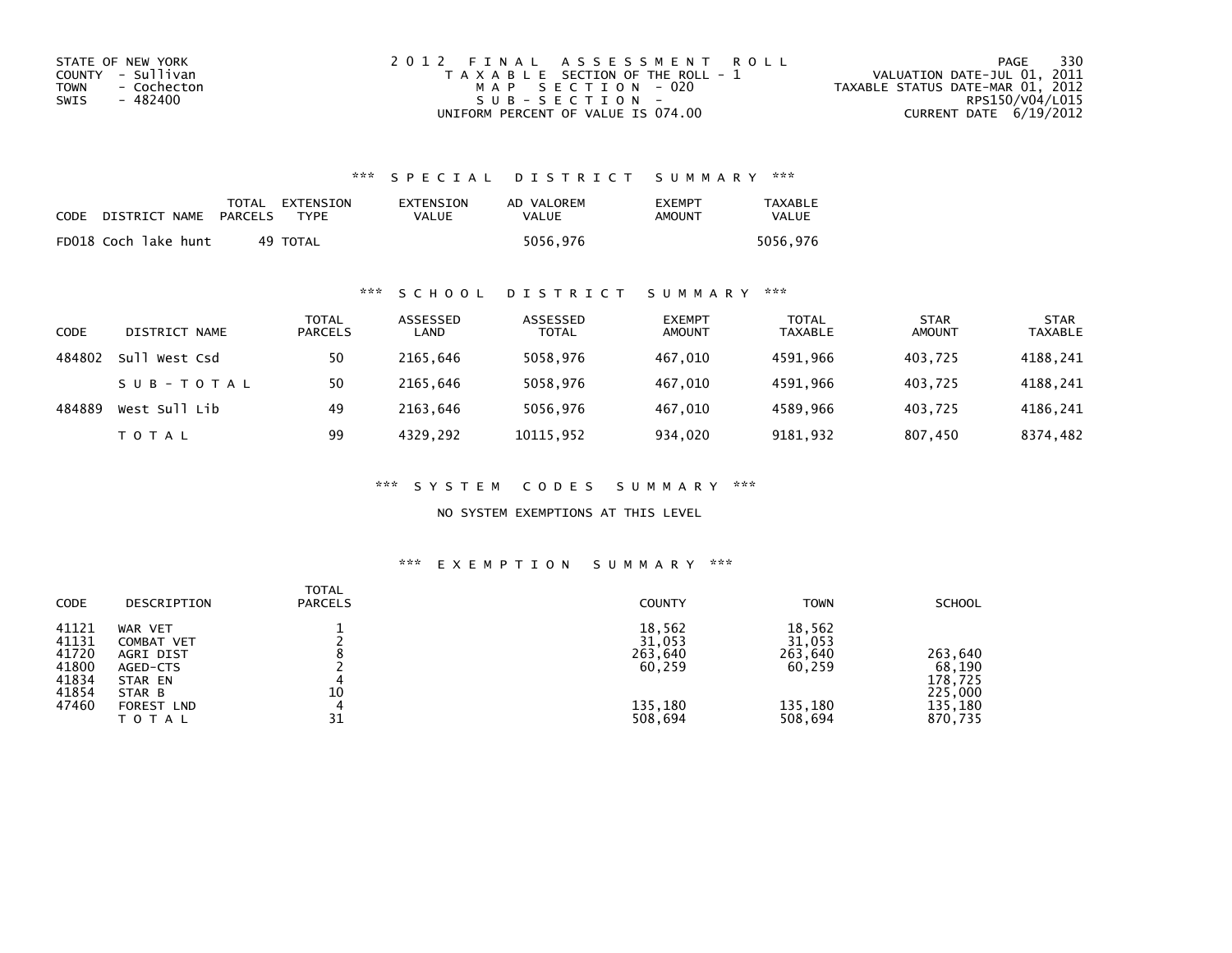| STATE OF NEW YORK<br>COUNTY - Sullivan<br><b>TOWN</b><br>- Cochecton<br>- 482400<br>SWIS | 2012 FINAL ASSESSMENT ROLL<br>T A X A B L E SECTION OF THE ROLL - 1<br>MAP SECTION - 020<br>SUB-SECTION- | - 331<br>PAGE<br>VALUATION DATE-JUL 01, 2011<br>TAXABLE STATUS DATE-MAR 01, 2012<br>RPS150/V04/L015 |
|------------------------------------------------------------------------------------------|----------------------------------------------------------------------------------------------------------|-----------------------------------------------------------------------------------------------------|
|                                                                                          | UNIFORM PERCENT OF VALUE IS 074.00                                                                       | CURRENT DATE 6/19/2012                                                                              |

# \*\*\* G R A N D T O T A L S \*\*\*

| ROLL       | DESCRIPTION    | <b>TOTAL</b>   | ASSESSED | <b>ASSESSED</b> | <b>TAXABLE</b> | <b>TAXABLE</b> | TAXABLE       | <b>STAR</b>    |
|------------|----------------|----------------|----------|-----------------|----------------|----------------|---------------|----------------|
| <b>SEC</b> |                | <b>PARCELS</b> | LAND     | TOTAL           | COUNT          | TOWN           | <b>SCHOOL</b> | <b>TAXABLE</b> |
|            | <b>TAXABLE</b> |                | 2165.646 | 5058,976        | 4550.282       | 4550,282       | 4591,966      | 4188,241       |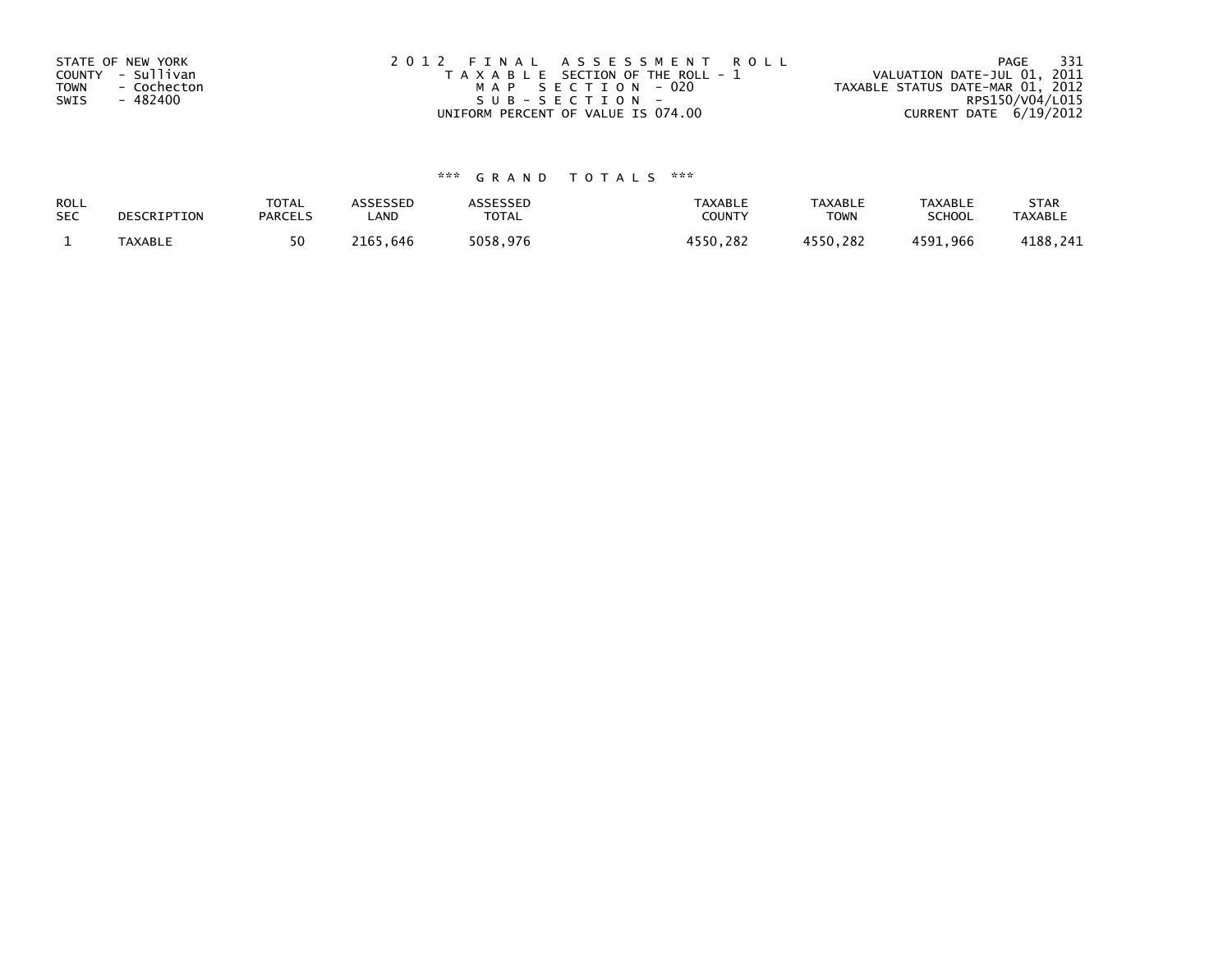| STATE OF NEW YORK<br>COUNTY - Sullivan<br>- Cochecton<br><b>TOWN</b><br>$-482400$<br><b>SWIS</b>                                                     | 2 0 1 2                                                                                                                                                                                   | FINAL<br>TAX MAP NUMBER SEQUENCE | A S S E S S M E N T<br><b>ROLL</b><br>T A X A B L E SECTION OF THE ROLL - 1<br>UNIFORM PERCENT OF VALUE IS 074.00             | TAXABLE STATUS DATE-MAR 01, 2012                            | 332<br>PAGE<br>VALUATION DATE-JUL 01, 2011 |
|------------------------------------------------------------------------------------------------------------------------------------------------------|-------------------------------------------------------------------------------------------------------------------------------------------------------------------------------------------|----------------------------------|-------------------------------------------------------------------------------------------------------------------------------|-------------------------------------------------------------|--------------------------------------------|
| TAX MAP PARCEL NUMBER<br>CURRENT OWNERS NAME<br><b>CURRENT OWNERS ADDRESS</b>                                                                        | PROPERTY LOCATION & CLASS ASSESSMENT<br>SCHOOL DISTRICT<br>PARCEL SIZE/GRID COORD                                                                                                         | LAND<br><b>TOTAL</b>             | TAX DESCRIPTION<br>SPECIAL DISTRICTS                                                                                          | TAXABLE VALUE                                               | ACCOUNT NO.                                |
| $21. -1 - 1.1$<br>Fugawe Gunners Assoc Inc<br>Attn: James Calo<br>59 Chestnut Cir<br>Northport, NY 11768                                             | 235 Tyler Rd<br>240 Rural res<br>Sull West Csd<br>484802-89<br>Combo $20.-1-31.2$<br>60.74<br><b>ACRES</b><br>EAST-0326778 NRTH-0601617<br>DEED BOOK 595<br>PG-00237<br>FULL MARKET VALUE | 120,600<br>170,600<br>230,500    | COUNTY TAXABLE VALUE<br><b>TOWN</b><br>TAXABLE VALUE<br>SCHOOL TAXABLE VALUE<br>FD018 Coch lake hunt fire                     | 170,600<br>170,600<br>170.600<br>170,600 TO                 | 004875                                     |
| $21.-1-2.1$<br>Ketro Aatos<br>Ketro Polly<br>41 W 76Th St<br>New York, NY 10023<br>MAY BE SUBJECT TO PAYMENT                                         | Tr 23<br>322 Rural vac>10<br>484802-89<br>Sull West Csd<br>51 committed<br><b>ACRES</b><br>73.00<br>EAST-0329760 NRTH-0601090<br>DEED BOOK 762<br>PG-00612<br>FULL MARKET VALUE           | 182,500<br>182,500<br>246,600    | <b>COUNTY</b><br>TAXABLE VALUE<br><b>TOWN</b><br>TAXABLE VALUE<br>SCHOOL TAXABLE VALUE<br>FD018 Coch lake hunt fire           | 182,500<br>182,500<br>182,500<br>182,500 TO                 | 007563                                     |
| UNDER AGDIST LAW TIL 2016<br>$21. - 1 - 2.2$<br>Miano Josheph<br>Rothfeld Florence<br>Helen Miano<br>18 S Lakeshore Dr<br>Hypoluxo, FL 33462         | 139 Fred White Rd<br>240 Rural res<br>Sull West Csd<br>484802-89<br><b>ACRES</b><br>52.18<br>EAST-0328420 NRTH-0601240<br>DEED BOOK 2011<br>PG-6410<br>FULL MARKET VALUE                  | 152,400<br>287,200<br>388,100    | <b>COUNTY</b><br>TAXABLE VALUE<br><b>TOWN</b><br>TAXABLE VALUE<br>SCHOOL TAXABLE VALUE<br>FD018 Coch lake hunt fire           | 287,200<br>287,200<br>287,200<br>287,200 TO                 | 015293                                     |
| $21. -1 - 3$<br>Sioux Hunting Club Inc<br>Attn: Wm Erdman<br>969 County Road 114<br>Cochecton, NY 12726<br>MAY BE SUBJECT TO PAYMENT                 | Tr 23<br>910 Priv forest<br>Sull West Csd<br>484802-89<br>N D F<br>210 Acres Forest Exemp.<br>ACRES 230.00<br>EAST-0332480 NRTH-0600400<br>FULL MARKET VALUE                              | 55,200<br>55,200<br>74,600       | FOREST LND 47460<br>COUNTY TAXABLE VALUE<br><b>TOWN</b><br>TAXABLE VALUE<br>SCHOOL TAXABLE VALUE<br>FD018 Coch lake hunt fire | 40.320<br>40,320<br>14,880<br>14,880<br>14,880<br>55,200 TO | 014400<br>40,320                           |
| UNDER RPTL480A UNTIL 2021<br>$21. -1 - 4.1$<br>Meyer Joseph G<br>Meyer Maria M<br>245 Tyler Rd<br>Narrowsburg, NY 12764<br>MAY BE SUBJECT TO PAYMENT | Tyler Rd<br>312 Vac w/imprv<br>Sull West Csd<br>484802-89<br>$\text{Lot} 1$<br>48.98<br><b>ACRES</b><br>EAST-0326830 NRTH-0600250<br>DEED BOOK 3580<br>PG-651<br>FULL MARKET VALUE        | 110,500<br>147,200<br>198,900    | <b>COUNTY</b><br>TAXABLE VALUE<br><b>TOWN</b><br>TAXABLE VALUE<br>SCHOOL TAXABLE VALUE<br>FD018 Coch lake hunt fire           | 147,200<br>147,200<br>147,200<br>147,200 TO                 |                                            |
| UNDER AGDIST LAW TIL 2015                                                                                                                            |                                                                                                                                                                                           |                                  |                                                                                                                               |                                                             |                                            |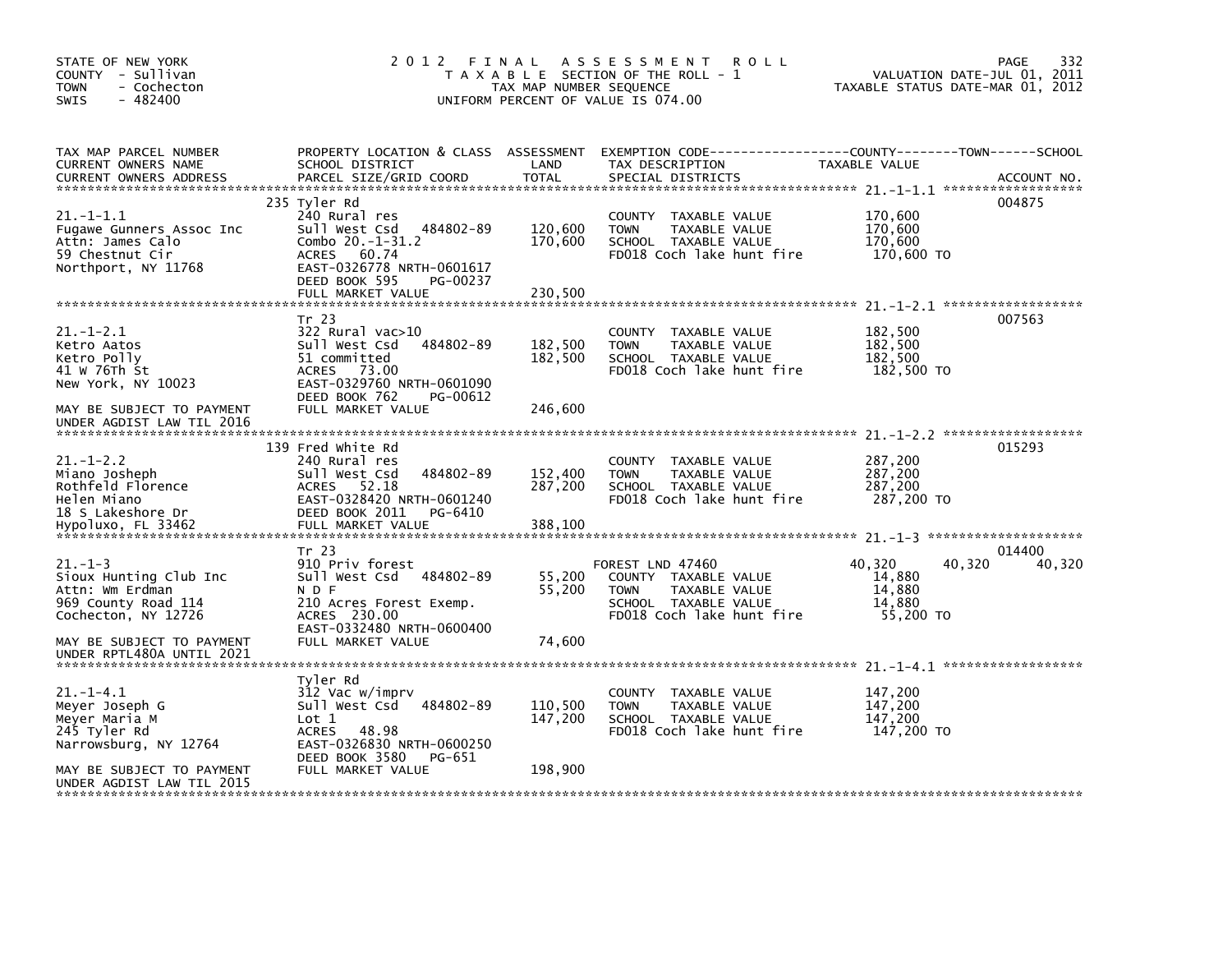| STATE OF NEW YORK<br>COUNTY - Sullivan<br><b>TOWN</b><br>- Cochecton<br>- 482400<br><b>SWIS</b>                                                        | 2 0 1 2                                                                                                                                                             | TAX MAP NUMBER SEQUENCE    | FINAL ASSESSMENT<br><b>ROLL</b><br>T A X A B L E SECTION OF THE ROLL - 1<br>UNIFORM PERCENT OF VALUE IS 074.00                                                     | PAGE<br>VALUATION DATE-JUL 01, 2011<br>TAXABLE STATUS DATE-MAR 01, 2012                   | 333                    |
|--------------------------------------------------------------------------------------------------------------------------------------------------------|---------------------------------------------------------------------------------------------------------------------------------------------------------------------|----------------------------|--------------------------------------------------------------------------------------------------------------------------------------------------------------------|-------------------------------------------------------------------------------------------|------------------------|
| TAX MAP PARCEL NUMBER<br>CURRENT OWNERS NAME                                                                                                           | SCHOOL DISTRICT                                                                                                                                                     | LAND                       | PROPERTY LOCATION & CLASS ASSESSMENT EXEMPTION CODE---------------COUNTY-------TOWN-----SCHOOL<br>TAX DESCRIPTION                                                  | TAXABLE VALUE                                                                             |                        |
| $21. - 1 - 4.2$<br>Indelicato Salvatore<br>Indelicato Helene<br>285 Tyler Rd<br>Narrowsburg, NY 12764                                                  | 50 Tr 45<br>$314$ Rural vac<10<br>Sull West Csd 484802-89<br>FRNT 50.00 DPTH 472.50<br>EAST-0327480 NRTH-0599440<br>DEED BOOK 728<br>PG-01061<br>FULL MARKET VALUE  | 500<br>500<br>700          | COUNTY TAXABLE VALUE<br><b>TOWN</b><br>TAXABLE VALUE<br>SCHOOL TAXABLE VALUE<br>FD018 Coch lake hunt fire                                                          | 006621<br>500<br>500<br>500<br>500 TO                                                     |                        |
| $21. -1 - 4.3$<br>Meyer Irrevocable Trust Joseph Sull West Csd<br>Meyer Irrevocable Trust Maria Lot 2<br>245 Tyler Rd<br>Narrowsburg, NY 12764         | Tyler Rd<br>310 Res Vac<br>484802-89<br>FRNT 278.55 DPTH 129.45<br>EAST-0325024 NRTH-0600019<br>DEED BOOK 3580<br>PG-644                                            | 500<br>500                 | COUNTY TAXABLE VALUE<br><b>TOWN</b><br>TAXABLE VALUE<br>SCHOOL TAXABLE VALUE<br>FD018 Coch lake hunt fire                                                          | 500<br>500<br>500<br>500 TO                                                               |                        |
| $21. -1 - 4.4$<br>Meyer Robert Alan<br>Meyer Rosemary Anne<br>7603 St Rt 52<br>Narrowsburg, NY 12764                                                   | Tr 45<br>310 Res Vac<br>484802-89<br>Sull West Csd<br>Lot 3<br>2.96<br><b>ACRES</b><br>EAST-0324998 NRTH-0600223<br>DEED BOOK 2011<br>PG-698<br>FULL MARKET VALUE   | 17,500<br>17,500<br>23,600 | COUNTY TAXABLE VALUE<br>TAXABLE VALUE<br><b>TOWN</b><br>SCHOOL TAXABLE VALUE                                                                                       | 17,500<br>17.500<br>17,500                                                                |                        |
| $21. -1 - 5$<br>Meyer Irrevocable Trust Joseph Sull West Csd 484802-89<br>Meyer Irrevocable Trust Maria ACRES<br>245 Tyler Rd<br>Narrowsburg, NY 12764 | 245 Tyler Rd<br>210 1 Family Res<br>1.60<br>EAST-0324937 NRTH-0599891<br>DEED BOOK 3580<br>PG-644                                                                   | 19,000<br>116,500          | 41834<br>STAR EN<br><b>COUNTY</b><br>TAXABLE VALUE<br><b>TOWN</b><br>TAXABLE VALUE<br>SCHOOL TAXABLE VALUE<br>FD018 Coch lake hunt fire                            | 009580<br>$\mathbf{0}$<br>0<br>116,500<br>116,500<br>69,850<br>116,500 TO                 | 46,650                 |
| $21 - 1 - 6$<br>Meyer Mildred<br>253 Tyler Rd<br>Narrowsburg, NY 12764                                                                                 | 253 Tyler Rd<br>210 1 Family Res<br>Sull West Csd 484802-89<br><b>ACRES</b><br>2.87<br>EAST-0325260 NRTH-0599883<br>DEED BOOK 1341<br>PG-00271<br>FULL MARKET VALUE | 137,300<br>185,500         | WAR VET<br>41121<br>41834<br>24,500 STAR EN<br><b>COUNTY</b><br>TAXABLE VALUE<br>TAXABLE VALUE<br><b>TOWN</b><br>SCHOOL TAXABLE VALUE<br>FD018 Coch lake hunt fire | 009500<br>20,250<br>20,250<br>$\Omega$<br>0<br>117,050<br>117,050<br>90,650<br>137,300 TO | $\mathbf{0}$<br>46,650 |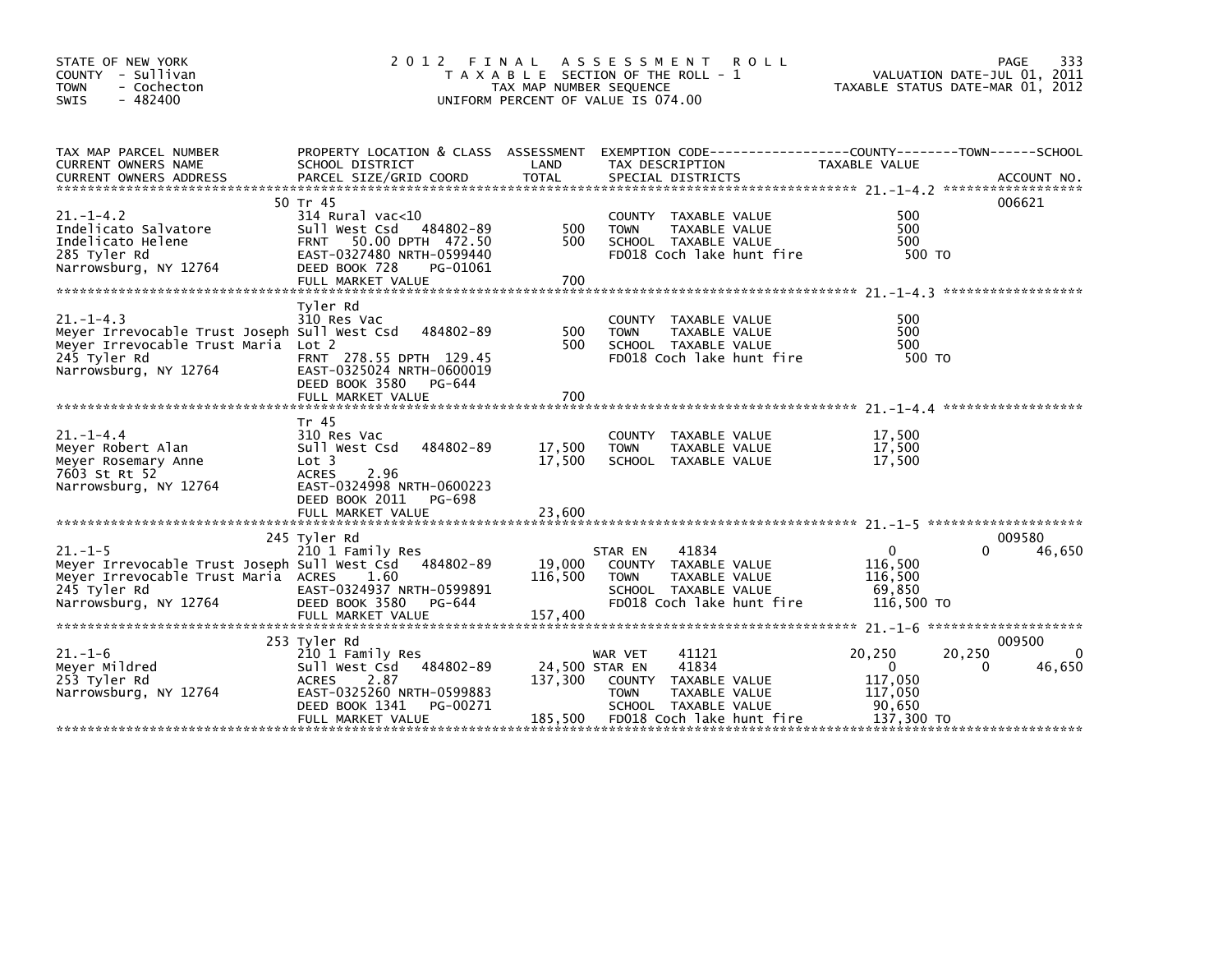| STATE OF NEW YORK<br>COUNTY - Sullivan<br><b>TOWN</b><br>- Cochecton<br>- 482400<br><b>SWIS</b>      | 2 0 1 2<br>FINAL                                                                                                                                                      | TAX MAP NUMBER SEQUENCE      | A S S E S S M E N T<br><b>ROLL</b><br>T A X A B L E SECTION OF THE ROLL - 1<br>UNIFORM PERCENT OF VALUE IS 074.00            |                                                             | 334<br>PAGE<br>VALUATION DATE-JUL 01, 2011<br>TAXABLE STATUS DATE-MAR 01, 2012 |
|------------------------------------------------------------------------------------------------------|-----------------------------------------------------------------------------------------------------------------------------------------------------------------------|------------------------------|------------------------------------------------------------------------------------------------------------------------------|-------------------------------------------------------------|--------------------------------------------------------------------------------|
| TAX MAP PARCEL NUMBER<br>CURRENT OWNERS NAME                                                         | PROPERTY LOCATION & CLASS ASSESSMENT EXEMPTION CODE---------------COUNTY-------TOWN-----SCHOOL<br>SCHOOL DISTRICT                                                     | LAND                         | TAX DESCRIPTION                                                                                                              | TAXABLE VALUE                                               |                                                                                |
|                                                                                                      |                                                                                                                                                                       |                              |                                                                                                                              |                                                             |                                                                                |
| $21. - 1 - 8$<br>Indelicato Salvatore<br>Indelicato Helene<br>285 Tyler Rd<br>Narrowsburg, NY 12764  | 285 Tyler Rd<br>210 1 Family Res<br>Sull West Csd<br>484802-89<br>5.50<br><b>ACRES</b><br>EAST-0327100 NRTH-0599270<br>DEED BOOK 642<br>PG-00229<br>FULL MARKET VALUE | 40,700<br>273,100<br>369,100 | 41854<br>STAR B<br>COUNTY TAXABLE VALUE<br>TAXABLE VALUE<br><b>TOWN</b><br>SCHOOL TAXABLE VALUE<br>FD018 Coch lake hunt fire | $\mathbf{0}$<br>273,100<br>273,100<br>250,600<br>273,100 TO | 22,500<br>0                                                                    |
|                                                                                                      | Fred White Rd                                                                                                                                                         |                              |                                                                                                                              |                                                             | 001695                                                                         |
| $21. -1 - 9.1$<br>Indelicato Salvatore<br>Indelicato Helene<br>285 Tyler Rd<br>Narrowsburg, NY 12726 | 311 Res vac land<br>484802-89<br>Sull West Csd<br><b>ACRES</b><br>5.85<br>EAST-0328070 NRTH-0599030<br>DEED BOOK 2434<br>PG-065                                       | 18,500<br>18,500             | COUNTY TAXABLE VALUE<br>TAXABLE VALUE<br><b>TOWN</b><br>SCHOOL TAXABLE VALUE<br>FD018 Coch lake hunt fire                    | 18,500<br>18,500<br>18,500<br>18,500 TO                     |                                                                                |
|                                                                                                      | Tvler Rd                                                                                                                                                              |                              |                                                                                                                              |                                                             | 016842                                                                         |
| $21. - 1 - 9.2$<br>W J M Z Assoc Inc<br>HC-01 Box 7217<br>Yauco, PR 00698                            | 417 Cottages<br>484802-89<br>Sull West Csd<br>ACRES 10.00<br>EAST-0327660 NRTH-0599010<br>DEED BOOK 924<br>PG-00022                                                   | 66,600<br>76,600             | COUNTY TAXABLE VALUE<br>TAXABLE VALUE<br><b>TOWN</b><br>SCHOOL TAXABLE VALUE<br>FD018 Coch lake hunt fire                    | 76,600<br>76,600<br>76.600<br>76,600 TO                     |                                                                                |
|                                                                                                      |                                                                                                                                                                       |                              |                                                                                                                              |                                                             |                                                                                |
| $21. -1 - 9.3$<br>L R E Associates, LLC<br>PO Box 631<br>Goshen, NY 10924                            | Tr 45<br>$314$ Rural vac<10<br>484802-89<br>Sull West Csd<br>1.00<br><b>ACRES</b><br>EAST-0328058 NRTH-0598509<br>DEED BOOK 3486<br>PG-659                            | 5,700<br>5,700               | COUNTY TAXABLE VALUE<br><b>TOWN</b><br>TAXABLE VALUE<br>SCHOOL TAXABLE VALUE<br>FD018 Coch lake hunt fire                    | 5,700<br>5,700<br>5,700<br>5.700 TO                         |                                                                                |
|                                                                                                      |                                                                                                                                                                       |                              |                                                                                                                              |                                                             |                                                                                |
|                                                                                                      | Bill Nelson                                                                                                                                                           |                              |                                                                                                                              |                                                             | 006622                                                                         |
| $21. - 1 - 10$<br>Indelicato Salvatore<br>Indelicato Helene<br>285 Tyler Rd<br>Narrowsburg, NY 12764 | 312 Vac w/imprv<br>Sull West Csd<br>484802-89<br>ACRES 35.00<br>EAST-0328445 NRTH-0599886<br>DEED BOOK 722<br>PG-00041<br>FULL MARKET VALUE                           | 55,000<br>65,000<br>87,800   | AGRI DIST 41720<br>COUNTY TAXABLE VALUE<br><b>TOWN</b><br>TAXABLE VALUE<br>SCHOOL TAXABLE VALUE<br>FD018 Coch lake hunt fire | 27,470<br>37,530<br>37,530<br>37,530<br>65,000 TO           | 27,470<br>27,470                                                               |
| MAY BE SUBJECT TO PAYMENT<br>UNDER AGDIST LAW TIL 2016                                               |                                                                                                                                                                       |                              |                                                                                                                              |                                                             |                                                                                |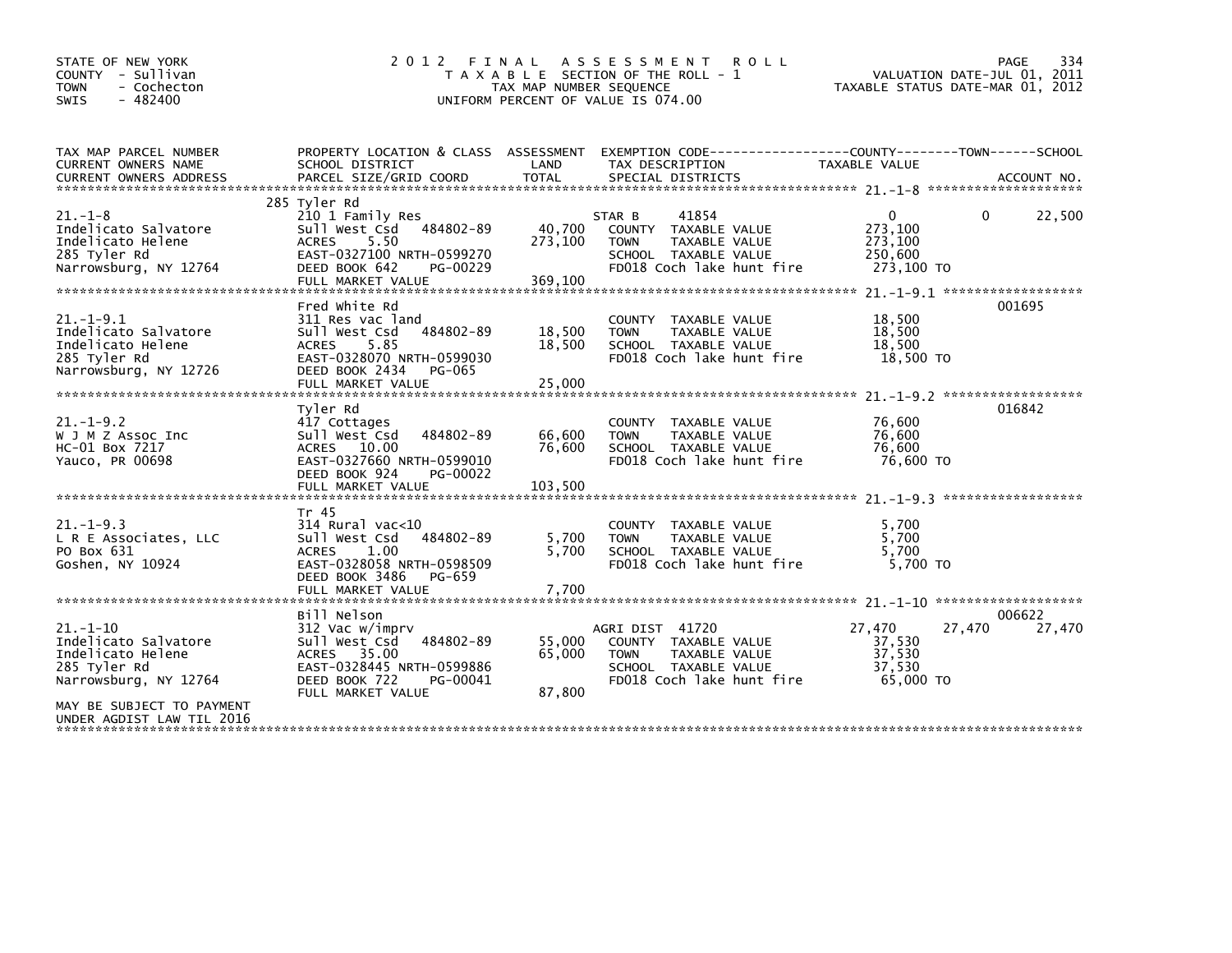| STATE OF NEW YORK<br>COUNTY - Sullivan<br><b>TOWN</b><br>- Cochecton<br>$-482400$<br><b>SWIS</b>                                                                    | 2 0 1 2                                                                                                                                                                             | FINAL<br>TAX MAP NUMBER SEQUENCE | A S S E S S M E N T<br><b>ROLL</b><br>T A X A B L E SECTION OF THE ROLL - 1<br>UNIFORM PERCENT OF VALUE IS 074.00                         | TAXABLE STATUS DATE-MAR 01, 2012                    | 335<br>PAGE<br>VALUATION DATE-JUL 01, 2011 |
|---------------------------------------------------------------------------------------------------------------------------------------------------------------------|-------------------------------------------------------------------------------------------------------------------------------------------------------------------------------------|----------------------------------|-------------------------------------------------------------------------------------------------------------------------------------------|-----------------------------------------------------|--------------------------------------------|
| TAX MAP PARCEL NUMBER<br>CURRENT OWNERS NAME<br><b>CURRENT OWNERS ADDRESS</b>                                                                                       | SCHOOL DISTRICT<br>PARCEL SIZE/GRID COORD                                                                                                                                           | LAND<br><b>TOTAL</b>             | PROPERTY LOCATION & CLASS ASSESSMENT EXEMPTION CODE-----------------COUNTY-------TOWN------SCHOOL<br>TAX DESCRIPTION<br>SPECIAL DISTRICTS | TAXABLE VALUE                                       | ACCOUNT NO.                                |
| $21. - 1 - 11$<br>Sioux Hunting Club Inc<br>Attn: Wm Erdman<br>969 County Road 114<br>Cochecton, NY 12726<br>MAY BE SUBJECT TO PAYMENT<br>UNDER RPTL480A UNTIL 2021 | Tr 45<br>910 Priv forest<br>Sull West Csd<br>484802-89<br>15 Acres Eligible<br><b>ACRES</b><br>30.30<br>EAST-0329840 NRTH-0599690<br>DEED BOOK 653<br>PG-00431<br>FULL MARKET VALUE | 5,100<br>5,100<br>6,900          | FOREST LND 47460<br>COUNTY TAXABLE VALUE<br><b>TAXABLE VALUE</b><br><b>TOWN</b><br>SCHOOL TAXABLE VALUE<br>FD018 Coch lake hunt fire      | 4.080<br>1,020<br>1,020<br>1,020<br>5,100 TO        | 014410<br>4,080<br>4,080                   |
|                                                                                                                                                                     |                                                                                                                                                                                     |                                  |                                                                                                                                           |                                                     |                                            |
| $21. -1 - 12.1$<br>Meyer Joseph G<br>Meyer Maria M<br>245 Tyler Rd<br>Narrowsburg, NY 12764                                                                         | S/S Tyler Rd<br>314 Rural vac<10<br>Sull West Csd<br>484802-89<br>FRNT 240.00 DPTH 120.00<br>EAST-0326221 NRTH-0599302<br>DEED BOOK 3580<br>PG-651<br>FULL MARKET VALUE             | 1,000<br>1,000<br>1,400          | COUNTY TAXABLE VALUE<br>TAXABLE VALUE<br><b>TOWN</b><br>SCHOOL TAXABLE VALUE<br>FD018 Coch lake hunt fire                                 | 1.000<br>1,000<br>1,000<br>1,000 TO                 | 009550                                     |
|                                                                                                                                                                     | Tvler Rd                                                                                                                                                                            |                                  |                                                                                                                                           |                                                     | 016291                                     |
| $21. -1 - 13.1$<br>Walter George<br>Walter Barbara<br>300 Tyler Rd<br>Narrowsburg, NY 12764-9460                                                                    | 312 Vac w/imprv<br>Sull West Csd<br>484802-89<br><b>ACRES</b><br>2.10<br>EAST-0327560 NRTH-0598430<br>DEED BOOK 900<br>PG-00188                                                     | 12,400<br>30,400                 | TAXABLE VALUE<br><b>COUNTY</b><br>TAXABLE VALUE<br><b>TOWN</b><br>SCHOOL TAXABLE VALUE<br>FD018 Coch lake hunt fire                       | 30,400<br>30,400<br>30,400<br>30,400 TO             |                                            |
|                                                                                                                                                                     | FULL MARKET VALUE                                                                                                                                                                   | 41,100                           |                                                                                                                                           |                                                     |                                            |
| $21. - 1 - 13.2$<br>Walter George A<br>Walter Barbara J<br>300 Tyler Rd                                                                                             | 300 Tyler Rd<br>220 2 Family Res<br>Sull West Csd 484802-89<br>FRNT 245.00 DPTH 170.00<br>EAST-0327410 NRTH-0598570                                                                 | 21,000<br>95,100                 | 41854<br>STAR B<br>COUNTY TAXABLE VALUE<br><b>TOWN</b><br>TAXABLE VALUE<br>SCHOOL TAXABLE VALUE                                           | $\Omega$<br>95,100<br>95,100<br>72,600              | 016290<br>22,500<br>0                      |
| Narrowsburg, NY 12764-9460                                                                                                                                          | DEED BOOK 1358<br>PG-00688<br>FULL MARKET VALUE                                                                                                                                     | 128,500                          | FD018 Coch lake hunt fire                                                                                                                 | 95,100 TO                                           |                                            |
|                                                                                                                                                                     | Tr41                                                                                                                                                                                |                                  |                                                                                                                                           |                                                     | 002820                                     |
| $21. -1 - 14.1$<br>Daub Jeffrey A<br>Daub Sandra L<br>21 Schalck Rd<br>Narrowsburg, NY 12764                                                                        | 120 Field crops<br>484802-89<br>Sull West Csd<br>Lot 2<br>ACRES 105.80<br>EAST-0326830 NRTH-0597736                                                                                 | 151,560<br>151,560               | AGRI DIST 41720<br>COUNTY TAXABLE VALUE<br><b>TOWN</b><br>TAXABLE VALUE<br>SCHOOL TAXABLE VALUE<br>FD018 Coch lake hunt fire              | 119,280<br>32,280<br>32,280<br>32,280<br>151,560 TO | 119,280<br>119,280                         |
| MAY BE SUBJECT TO PAYMENT<br>UNDER AGDIST LAW TIL 2016                                                                                                              | DEED BOOK 3596<br>PG-263<br>FULL MARKET VALUE                                                                                                                                       | 204,800                          |                                                                                                                                           |                                                     |                                            |
|                                                                                                                                                                     |                                                                                                                                                                                     |                                  |                                                                                                                                           |                                                     |                                            |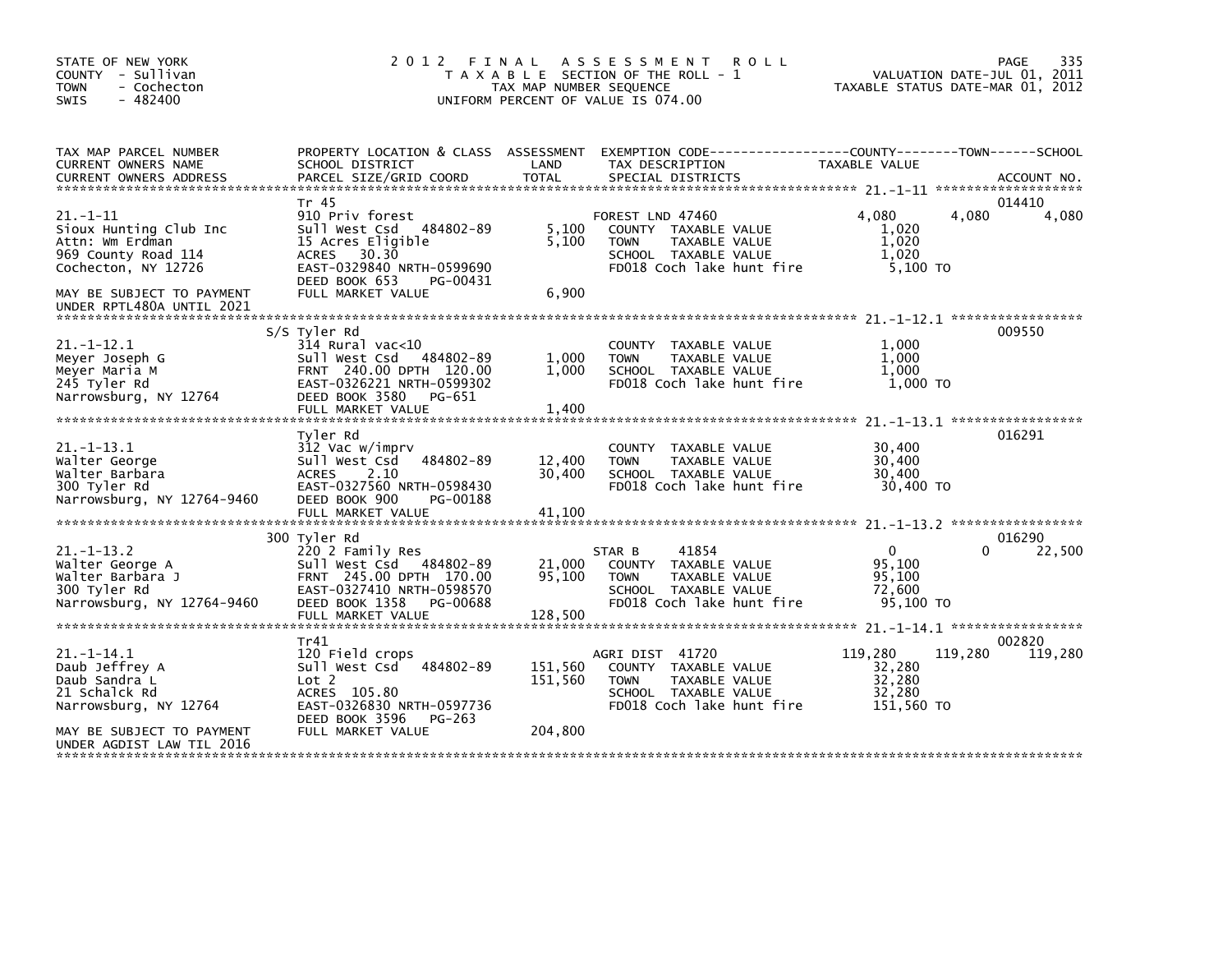| STATE OF NEW YORK<br>COUNTY - Sullivan<br><b>TOWN</b><br>- Cochecton<br>$-482400$<br>SWIS           |                                                                                                                                                                                                                    | TAX MAP NUMBER SEQUENCE      | 2012 FINAL ASSESSMENT<br><b>ROLL</b><br>T A X A B L E SECTION OF THE ROLL - 1<br>UNIFORM PERCENT OF VALUE IS 074.00                    | VALUATION DATE-JUL 01, 2011<br>TAXABLE STATUS DATE-MAR 01, 2012 | 336<br><b>PAGE</b>           |
|-----------------------------------------------------------------------------------------------------|--------------------------------------------------------------------------------------------------------------------------------------------------------------------------------------------------------------------|------------------------------|----------------------------------------------------------------------------------------------------------------------------------------|-----------------------------------------------------------------|------------------------------|
| TAX MAP PARCEL NUMBER<br>CURRENT OWNERS NAME                                                        | SCHOOL DISTRICT                                                                                                                                                                                                    | LAND                         | PROPERTY LOCATION & CLASS ASSESSMENT EXEMPTION CODE---------------COUNTY-------TOWN-----SCHOOL<br>TAX DESCRIPTION                      | TAXABLE VALUE                                                   |                              |
| $21. - 1 - 14.2$<br>Walter George<br>Walter Barbara<br>300 Tyler Rd<br>Narrowsburg, NY 12764-9460   | Schalck Rd<br>312 Vac w/imprv<br>484802-89<br>Sull West Csd<br><b>ACRES</b><br>2.30<br>EAST-0327256 NRTH-0598376<br>DEED BOOK 925<br>PG-00057<br>FULL MARKET VALUE                                                 | 22,200<br>31,000<br>41,900   | TAXABLE VALUE<br><b>COUNTY</b><br>TAXABLE VALUE<br><b>TOWN</b><br>SCHOOL TAXABLE VALUE<br>FD018 Coch lake hunt fire                    | 31.000<br>31,000<br>31,000<br>31,000 TO                         |                              |
| $21. - 1 - 14.3$<br>Daub Daniel<br>3801 Kalikwa Club Rd<br>Erie, PA 16505                           | 36 Schalck Rd<br>210 1 Family Res<br>Sull West Csd 484802-89<br>Lot <sub>3</sub><br>life estate Fred & Marion<br><b>ACRES</b><br>5.29<br>EAST-0327401 NRTH-0598047<br>DEED BOOK 3281<br>PG-70<br>FULL MARKET VALUE | 35,500<br>105,000<br>141,900 | 41834<br>STAR EN<br>COUNTY TAXABLE VALUE<br><b>TOWN</b><br>TAXABLE VALUE<br>SCHOOL TAXABLE VALUE<br>FD018 Coch lake hunt fire          | $\Omega$<br>105.000<br>105,000<br>58,350<br>105,000 TO          | 002820<br>$\Omega$<br>46,650 |
| $21. - 1 - 14.4$<br>Dailey Jennifer<br>78 Schalck Rd<br>Narrowsburg, NY 12764                       | 78 Schalck Rd<br>270 Mfg housing<br>Sull West Csd 484802-89<br>Lot 1<br>2.12 BANK 40205<br><b>ACRES</b><br>EAST-0327222 NRTH-0596791<br>DEED BOOK 2010 PG-54304<br>FULL MARKET VALUE                               | 21,200<br>48.500<br>65,500   | <b>COUNTY</b><br>TAXABLE VALUE<br>TAXABLE VALUE<br><b>TOWN</b><br>SCHOOL TAXABLE VALUE<br>FD018 Coch lake hunt fire                    | 48,500<br>48,500<br>48.500<br>48,500 TO                         | 002820                       |
| $21 - 1 - 14.5$<br>Finch Annette<br>248 Tyler Rd<br>Narrowsburg, NY 12764                           | 248 Tyler Rd<br>210 1 Family Res<br>Sull West Csd 484802-89<br>4.15 BANK 31730<br><b>ACRES</b><br>EAST-0326221 NRTH-0599302<br>DEED BOOK 2011 PG-7980                                                              | 27,500<br>132,500            | <b>COUNTY</b><br>TAXABLE VALUE<br><b>TOWN</b><br>TAXABLE VALUE<br>SCHOOL TAXABLE VALUE                                                 | 132,500<br>132,500<br>132,500                                   |                              |
| $21. - 1 - 14.6$<br>Popolillo Brian G<br>Popolillo Amanda<br>PO Box 85<br>Lake Huntington, NY 12752 | 282 Tyler Rd<br>210 1 Family Res<br>Sull West Csd 484802-89<br>Lot 1<br><b>ACRES</b><br>4.00 BANKN140687<br>EAST-0326516 NRTH-0599134<br>DEED BOOK 3545<br>PG-546<br>FULL MARKET VALUE                             | 27,000<br>140,000<br>189,200 | STAR B<br>41854<br>TAXABLE VALUE<br><b>COUNTY</b><br>TAXABLE VALUE<br><b>TOWN</b><br>SCHOOL TAXABLE VALUE<br>FD018 Coch lake hunt fire | $\mathbf 0$<br>140,000<br>140,000<br>117,500<br>140,000 TO      | 002820<br>22,500<br>0        |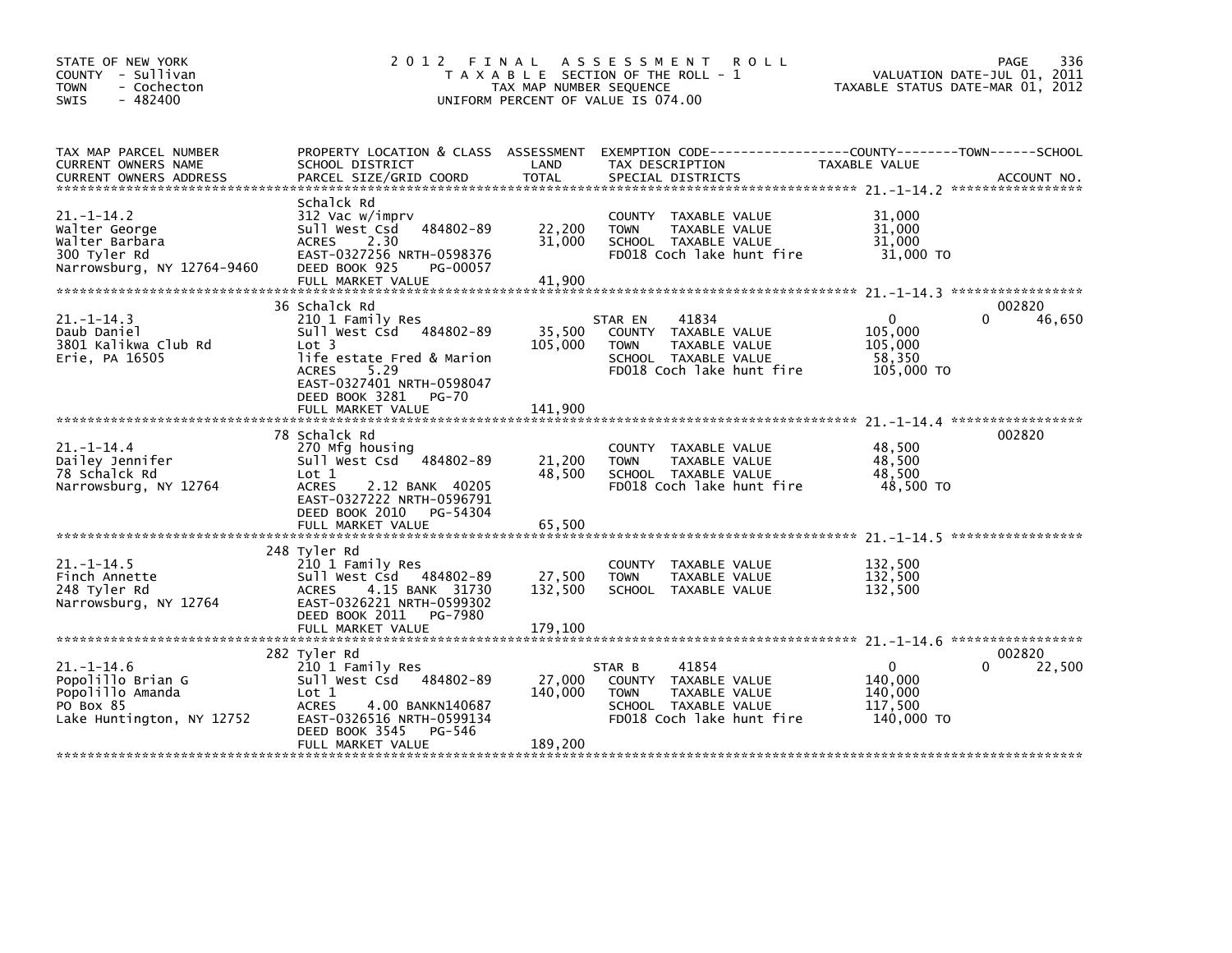| STATE OF NEW YORK<br>COUNTY - Sullivan<br>- Cochecton<br><b>TOWN</b><br>$-482400$<br><b>SWIS</b>    |                                                                                                                                                                                  | TAX MAP NUMBER SEQUENCE | 2012 FINAL ASSESSMENT ROLL<br>T A X A B L E SECTION OF THE ROLL - 1<br>UNIFORM PERCENT OF VALUE IS 074.00                    | VALUATION DATE-JUL 01, 2011<br>TAXABLE STATUS DATE-MAR 01, 2012 | 337<br>PAGE                  |
|-----------------------------------------------------------------------------------------------------|----------------------------------------------------------------------------------------------------------------------------------------------------------------------------------|-------------------------|------------------------------------------------------------------------------------------------------------------------------|-----------------------------------------------------------------|------------------------------|
| TAX MAP PARCEL NUMBER<br>CURRENT OWNERS NAME                                                        | SCHOOL DISTRICT                                                                                                                                                                  | LAND                    | PROPERTY LOCATION & CLASS ASSESSMENT EXEMPTION CODE----------------COUNTY-------TOWN-----SCHOOL<br>TAX DESCRIPTION           | TAXABLE VALUE                                                   |                              |
| $21. - 1 - 15$<br>McKinley Franklin W<br>245 Avenue C Apt 6F<br>New York, NY 10009                  | Tr 31<br>210 1 Family Res<br>Sull West Csd 484802-89<br>FRNT 132.00 DPTH 165.00<br>EAST-0327860 NRTH-0598370<br>DEED BOOK 01579 PG-00250                                         | 15,800<br>62,700        | COUNTY TAXABLE VALUE<br>TAXABLE VALUE<br><b>TOWN</b><br>SCHOOL TAXABLE VALUE<br>FD018 Coch lake hunt fire                    | 62,700<br>62,700<br>62,700<br>62,700 TO                         | 000148                       |
|                                                                                                     |                                                                                                                                                                                  |                         |                                                                                                                              |                                                                 |                              |
| $21. - 1 - 16.1$<br>Daub Jeffrey A<br>Daub Sandra L<br>21 Schalck Rd<br>Narrowsburg, NY 12764       | Tr 41<br>210 1 Family Res<br>Sull West Csd<br>484802-89<br>Lot 1<br>2.01<br><b>ACRES</b><br>EAST-0327891 NRTH-0598139<br>DEED BOOK 3596<br>PG-263                                | 21,100<br>91,500        | 41854<br>STAR B<br>COUNTY TAXABLE VALUE<br><b>TOWN</b><br>TAXABLE VALUE<br>SCHOOL TAXABLE VALUE<br>FD018 Coch lake hunt fire | $\mathbf{0}$<br>91.500<br>91,500<br>69,000<br>91,500 TO         | 002840<br>$\Omega$<br>22,500 |
|                                                                                                     |                                                                                                                                                                                  |                         |                                                                                                                              |                                                                 |                              |
| $21. - 1 - 16.2$<br>Daub Jeffrey A<br>Daub Sandra L<br>21 Schalck Rd<br>Narrowsburg, NY 12764       | Tr 41<br>312 Vac w/imprv<br>484802-89<br>Sull West Csd<br>4.75<br><b>ACRES</b><br>EAST-0327861 NRTH-0597840<br>DEED BOOK 3596<br>PG-263                                          | 20,500<br>22,500        | COUNTY TAXABLE VALUE<br>TAXABLE VALUE<br><b>TOWN</b><br>SCHOOL TAXABLE VALUE<br>FD018 Coch lake hunt fire                    | 22,500<br>22,500<br>22,500<br>22,500 TO                         | 002841                       |
|                                                                                                     | FULL MARKET VALUE                                                                                                                                                                | 30,400                  |                                                                                                                              |                                                                 |                              |
| $21. - 1 - 16.3$<br>Cariello Andrew Sr<br>Cariello Andrew Jr<br>190 Isabel St<br>Holbrook, NY 11741 | Schalck Rd<br>270 Mfg housing<br>Sull West Csd<br>484802-89<br>ACRES 10.16<br>EAST-0327780 NRTH-0597197<br>DEED BOOK 1930<br>PG-0112                                             | 40,500<br>51,500        | COUNTY<br>TAXABLE VALUE<br>TAXABLE VALUE<br><b>TOWN</b><br>SCHOOL TAXABLE VALUE<br>FD018 Coch lake hunt fire                 | 51,500<br>51,500<br>51.500<br>51,500 TO                         |                              |
|                                                                                                     | FULL MARKET VALUE                                                                                                                                                                | 69,600                  |                                                                                                                              |                                                                 |                              |
| $21. - 1 - 16.4$<br>McKinley Franklin W<br>245 Avenue C Apt 6F<br>New York, NY 10009                | Tr 41<br>$314$ Rural vac< $10$<br>484802-89<br>Sull West Csd<br>Lot 2<br>FRNT 253.52 DPTH 146.58<br>EAST-0327994 NRTH-0598266<br>DEED BOOK 1579<br>PG-00244<br>FULL MARKET VALUE | 4,500<br>4,500<br>6,100 | COUNTY TAXABLE VALUE<br><b>TOWN</b><br>TAXABLE VALUE<br>SCHOOL TAXABLE VALUE<br>FD018 Coch lake hunt fire                    | 4,500<br>4,500<br>4.500<br>4,500 TO                             | 002840                       |
|                                                                                                     |                                                                                                                                                                                  |                         |                                                                                                                              |                                                                 |                              |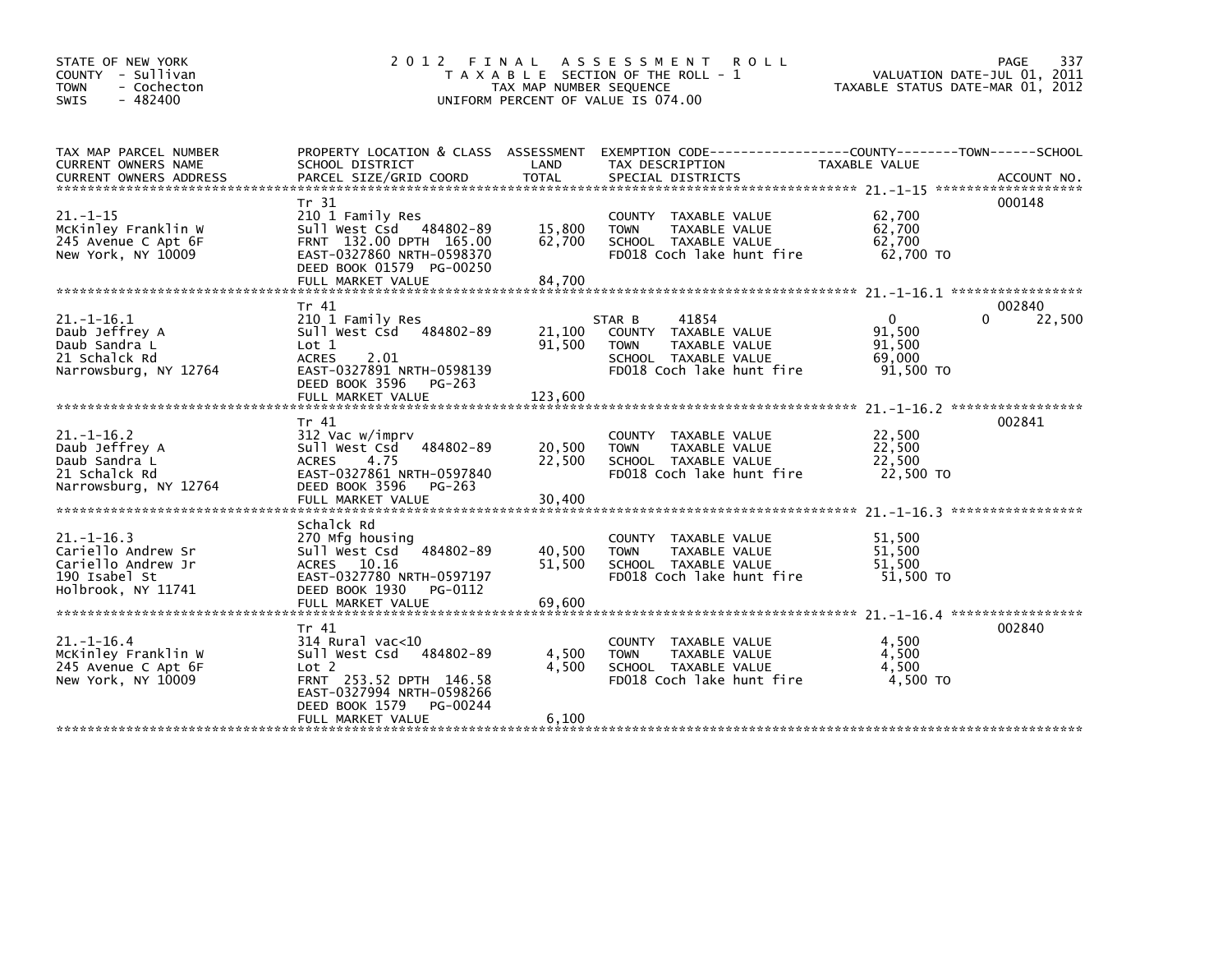| STATE OF NEW YORK<br>COUNTY - Sullivan<br><b>TOWN</b><br>- Cochecton<br>$-482400$<br>SWIS              | 2 0 1 2<br>FINAL                                                                                                                                                     | TAX MAP NUMBER SEQUENCE      | A S S E S S M E N T<br><b>ROLL</b><br>T A X A B L E SECTION OF THE ROLL - 1<br>UNIFORM PERCENT OF VALUE IS 074.00                        | VALUATION DATE-JUL 01, 2011<br>TAXABLE STATUS DATE-MAR 01, 2012                | 338<br><b>PAGE</b> |
|--------------------------------------------------------------------------------------------------------|----------------------------------------------------------------------------------------------------------------------------------------------------------------------|------------------------------|------------------------------------------------------------------------------------------------------------------------------------------|--------------------------------------------------------------------------------|--------------------|
| TAX MAP PARCEL NUMBER<br>CURRENT OWNERS NAME<br><b>CURRENT OWNERS ADDRESS</b>                          | SCHOOL DISTRICT<br>PARCEL SIZE/GRID COORD                                                                                                                            | LAND<br><b>TOTAL</b>         | PROPERTY LOCATION & CLASS ASSESSMENT EXEMPTION CODE----------------COUNTY-------TOWN------SCHOOL<br>TAX DESCRIPTION<br>SPECIAL DISTRICTS | TAXABLE VALUE                                                                  | ACCOUNT NO.        |
| $21. - 1 - 17.1$<br>Fidler Cezary J<br>Fidler Boguslawa A<br>343 Tyler Rd<br>Narrowsburg, NY 12764     | 343 Tyler Rd<br>210 1 Family Res<br>484802-89<br>sull west Csd<br>5.03<br><b>ACRES</b><br>EAST-0328382 NRTH-0598352<br>DEED BOOK 2692<br>PG-336<br>FULL MARKET VALUE | 45,300<br>122,500<br>165,500 | 41854<br>STAR B<br>COUNTY TAXABLE VALUE<br><b>TAXABLE VALUE</b><br><b>TOWN</b><br>SCHOOL TAXABLE VALUE<br>FD018 Coch lake hunt fire      | $\mathbf 0$<br>122,500<br>122,500<br>100,000<br>122,500 TO                     | 002660<br>22,500   |
| $21. - 1 - 17.2$<br>Alpert Glenn A<br>325 Riverside Dr Apt 91<br>New York, NY 10025                    | Tyler Rd<br>311 Res vac land<br>Sull West Csd<br>484802-89<br>9.49<br><b>ACRES</b><br>EAST-0329219 NRTH-0596971<br>DEED BOOK 2714<br>PG-507<br>FULL MARKET VALUE     | 47,450<br>47,450<br>64,100   | COUNTY TAXABLE VALUE<br><b>TAXABLE VALUE</b><br><b>TOWN</b><br>SCHOOL TAXABLE VALUE<br>FD018 Coch lake hunt fire                         | 47,450<br>47,450<br>47,450<br>47,450 TO                                        | 002660             |
| $21. - 1 - 17.3$<br>Alpert Glenn A<br>325 Riverside Dr Apt 91<br>New York, NY 10025                    | Tyler Rd<br>311 Res vac land<br>Sull West Csd<br>484802-89<br>ACRES 10.22<br>EAST-0329227 NRTH-0597260<br>DEED BOOK 2714<br>PG-507                                   | 50,900<br>50,900             | COUNTY TAXABLE VALUE<br>TAXABLE VALUE<br><b>TOWN</b><br>SCHOOL TAXABLE VALUE<br>FD018 Coch lake hunt fire                                | $21. - 1 - 17.3$ ******************<br>50,900<br>50,900<br>50,900<br>50,900 TO | 002660             |
|                                                                                                        | FULL MARKET VALUE                                                                                                                                                    | 68,800                       |                                                                                                                                          | 21. -1-17. 4 ******************                                                |                    |
| $21. - 1 - 17.4$<br>Patriot Properties Realty LLC Sull West Csd<br>169 Airmont Ave<br>Mahwah, NJ 07430 | 17 Tyler Rd<br>311 Res vac land<br>484802-89<br>4.17<br><b>ACRES</b><br>EAST-0328786 NRTH-0597597<br>DEED BOOK 2699<br>PG-321                                        | 19,200<br>19,200             | COUNTY TAXABLE VALUE<br><b>TOWN</b><br>TAXABLE VALUE<br>SCHOOL TAXABLE VALUE<br>FD018 Coch lake hunt fire                                | 19,200<br>19,200<br>19,200<br>19,200 TO                                        | 002660             |
|                                                                                                        | FULL MARKET VALUE                                                                                                                                                    | 25,900                       |                                                                                                                                          | 21. -1-17.5 ******************                                                 |                    |
| $21. -1 - 17.5$<br>Pattison Patricia<br>PO Box 73<br>Cochecton, NY 12726                               | Tvler Rd<br>311 Res vac land<br>484802-89<br>Sull West Csd<br><b>ACRES</b><br>2.62<br>EAST-0328637 NRTH-0597817<br>DEED BOOK 3549<br>PG-269<br>FULL MARKET VALUE     | 21,000<br>21,000<br>28,400   | COUNTY TAXABLE VALUE<br><b>TOWN</b><br>TAXABLE VALUE<br>SCHOOL TAXABLE VALUE<br>FD018 Coch lake hunt fire                                | 21,000<br>21,000<br>21,000<br>21,000 TO                                        | 002660             |
|                                                                                                        |                                                                                                                                                                      |                              |                                                                                                                                          | 21. -1-17.6 ******************                                                 |                    |
| $21. - 1 - 17.6$<br>Barreto Craig<br>Barreto Rita<br>82 Nassau St<br>Islip Terrace, NY 11752           | Tyler Rd<br>311 Res vac land<br>484802-89<br>Sull West Csd<br>2.49<br><b>ACRES</b><br>EAST-0328537 NRTH-0598015<br>DEED BOOK 3581<br>PG-288                          | 20,000<br>20,000             | COUNTY TAXABLE VALUE<br><b>TOWN</b><br>TAXABLE VALUE<br>SCHOOL TAXABLE VALUE<br>FD018 Coch lake hunt fire                                | 20,000<br>20,000<br>20,000<br>20,000 TO                                        | 002660             |
|                                                                                                        | FULL MARKET VALUE                                                                                                                                                    | 27,000                       |                                                                                                                                          |                                                                                |                    |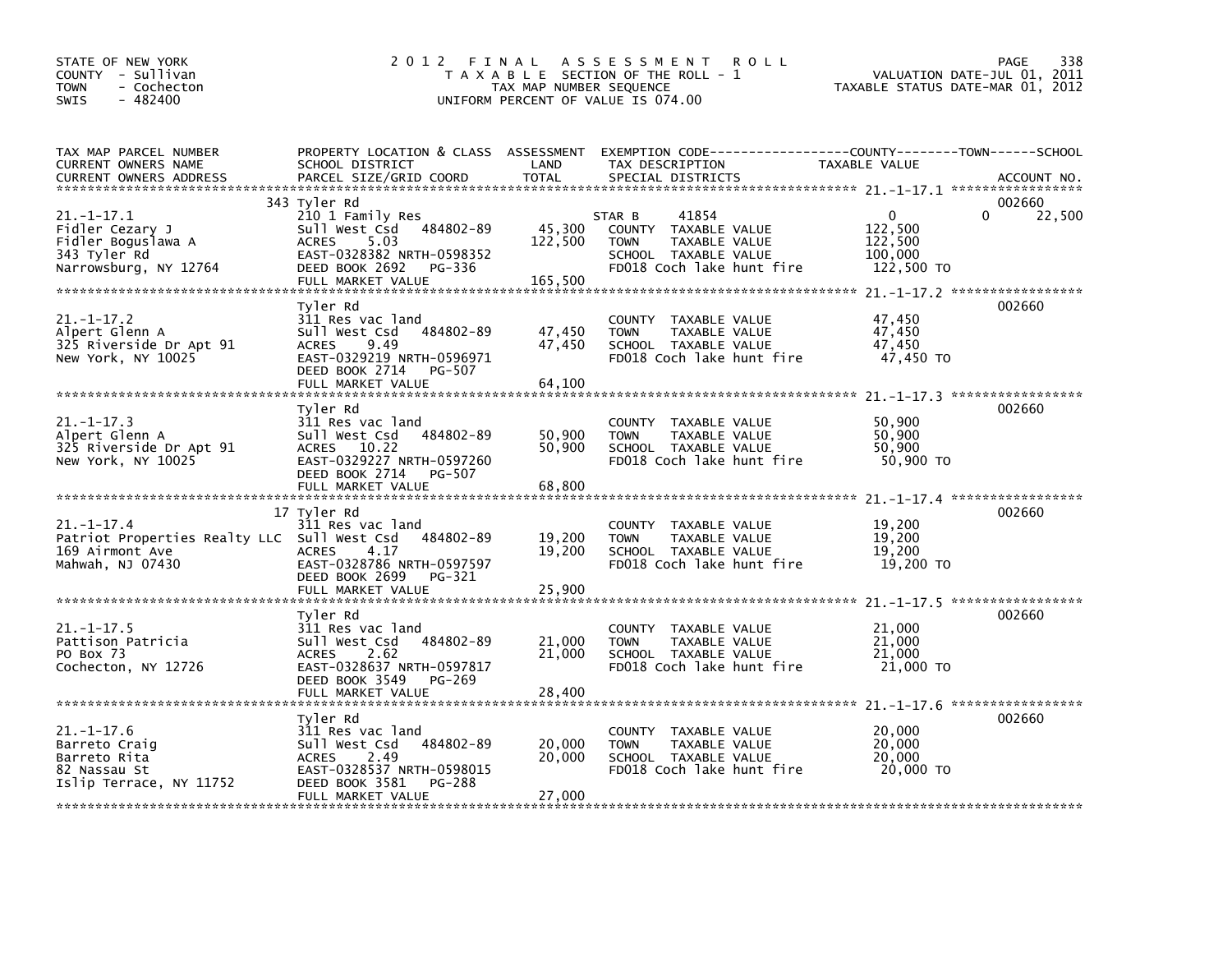| STATE OF NEW YORK<br>COUNTY - Sullivan<br>- Cochecton<br><b>TOWN</b><br>- 482400<br><b>SWIS</b> | 2 0 1 2<br>FINAL                                                                                                                                                                                  | TAX MAP NUMBER SEQUENCE      | A S S E S S M E N T<br><b>ROLL</b><br>T A X A B L E SECTION OF THE ROLL - 1<br>UNIFORM PERCENT OF VALUE IS 074.00 | VALUATION DATE-JUL 01, 2011<br>TAXABLE STATUS DATE-MAR 01, 2012                                   | 339<br>PAGE                 |
|-------------------------------------------------------------------------------------------------|---------------------------------------------------------------------------------------------------------------------------------------------------------------------------------------------------|------------------------------|-------------------------------------------------------------------------------------------------------------------|---------------------------------------------------------------------------------------------------|-----------------------------|
| TAX MAP PARCEL NUMBER<br><b>CURRENT OWNERS NAME</b>                                             | PROPERTY LOCATION & CLASS ASSESSMENT<br>SCHOOL DISTRICT                                                                                                                                           | LAND                         | EXEMPTION CODE-----------------COUNTY-------TOWN------SCHOOL<br>TAX DESCRIPTION                                   | TAXABLE VALUE                                                                                     |                             |
| $21. - 1 - 17.7$<br>Alpert Glenn A<br>325 Riverside Dr Apt 91<br>New York, NY 10025             | Tyler Rd<br>311 Res vac land<br>Sull West Csd<br>484802-89<br>ACRES 11.33<br>EAST-0329228 NRTH-0596660<br>DEED BOOK 2714<br>PG-507<br>FULL MARKET VALUE                                           | 56,160<br>56,160<br>75,900   | COUNTY TAXABLE VALUE<br>TAXABLE VALUE<br><b>TOWN</b><br>SCHOOL TAXABLE VALUE<br>FD018 Coch lake hunt fire         | 56,160<br>56,160<br>56,160<br>56,160 TO                                                           | 002660                      |
| $21. -1 - 17.8$<br>Schaefer Trans Inc.<br>580 Atlantic Ave<br>East Rockaway, NY 11518           | Fred White Rd<br>322 Rural vac>10<br>484802-89<br>Sull West Csd<br>ACRES 25.80<br>EAST-0329192 NRTH-0598041<br>DEED BOOK 2010<br>PG-55476<br>FULL MARKET VALUE                                    | 78,000<br>78,000<br>105,400  | COUNTY TAXABLE VALUE<br>TAXABLE VALUE<br><b>TOWN</b><br>SCHOOL TAXABLE VALUE<br>FD018 Coch lake hunt fire         | $21 - 1 - 17.8$<br>78,000<br>78,000<br>78,000<br>78,000 TO<br>$21. - 1 - 17.9$ ****************** | *****************<br>002660 |
| $21. - 1 - 17.9$<br>Schaefer Trans Inc.<br>580 Atlantic Ave<br>East Rockaway, NY 11518          | 28 Fred White Rd<br>210 1 Family Res<br>484802-89<br>Sull West Csd<br>2.95<br><b>ACRES</b><br>EAST-0328747 NRTH-0598822<br>DEED BOOK 2010<br>PG-55476                                             | 31,000<br>205,220            | COUNTY TAXABLE VALUE<br><b>TOWN</b><br>TAXABLE VALUE<br>SCHOOL TAXABLE VALUE<br>FD018 Coch lake hunt fire         | 205,220<br>205,220<br>205,220<br>205,220 TO                                                       | 002660                      |
| $21. - 1 - 17.10$<br>Schaefer Trans Inc.<br>580 Atlantic Ave<br>East Rockaway, NY 11518         | Fred White Rd<br>322 Rural vac>10<br>Sull West Csd<br>484802-89<br>DEC wetlands<br>LH 53<br>28.94<br><b>ACRES</b><br>EAST-0329622 NRTH-0598736<br>DEED BOOK 2010<br>PG-55476<br>FULL MARKET VALUE | 83,000<br>83,000<br>112,200  | COUNTY TAXABLE VALUE<br><b>TOWN</b><br>TAXABLE VALUE<br>SCHOOL TAXABLE VALUE<br>FD018 Coch lake hunt fire         | 83,000<br>83,000<br>83,000<br>83,000 TO                                                           | 002660                      |
| $21. -1 - 17.11$<br>Manzi Jeffrey J<br>Manzi Brenda K<br>1103 CR 114<br>Cochecton, NY 12726     | 19 Fred White Rd<br>210 1 Family Res<br>484802-89<br>Sull West Csd<br><b>ACRES</b><br>4.59<br>EAST-0328436 NRTH-0599070<br>DEED BOOK 2698<br>PG-156<br>FULL MARKET VALUE                          | 36,800<br>314,900<br>425,500 | COUNTY TAXABLE VALUE<br><b>TOWN</b><br>TAXABLE VALUE<br>SCHOOL TAXABLE VALUE<br>FD018 Coch lake hunt fire         | 314,900<br>314,900<br>314,900<br>314,900 TO                                                       | 002660                      |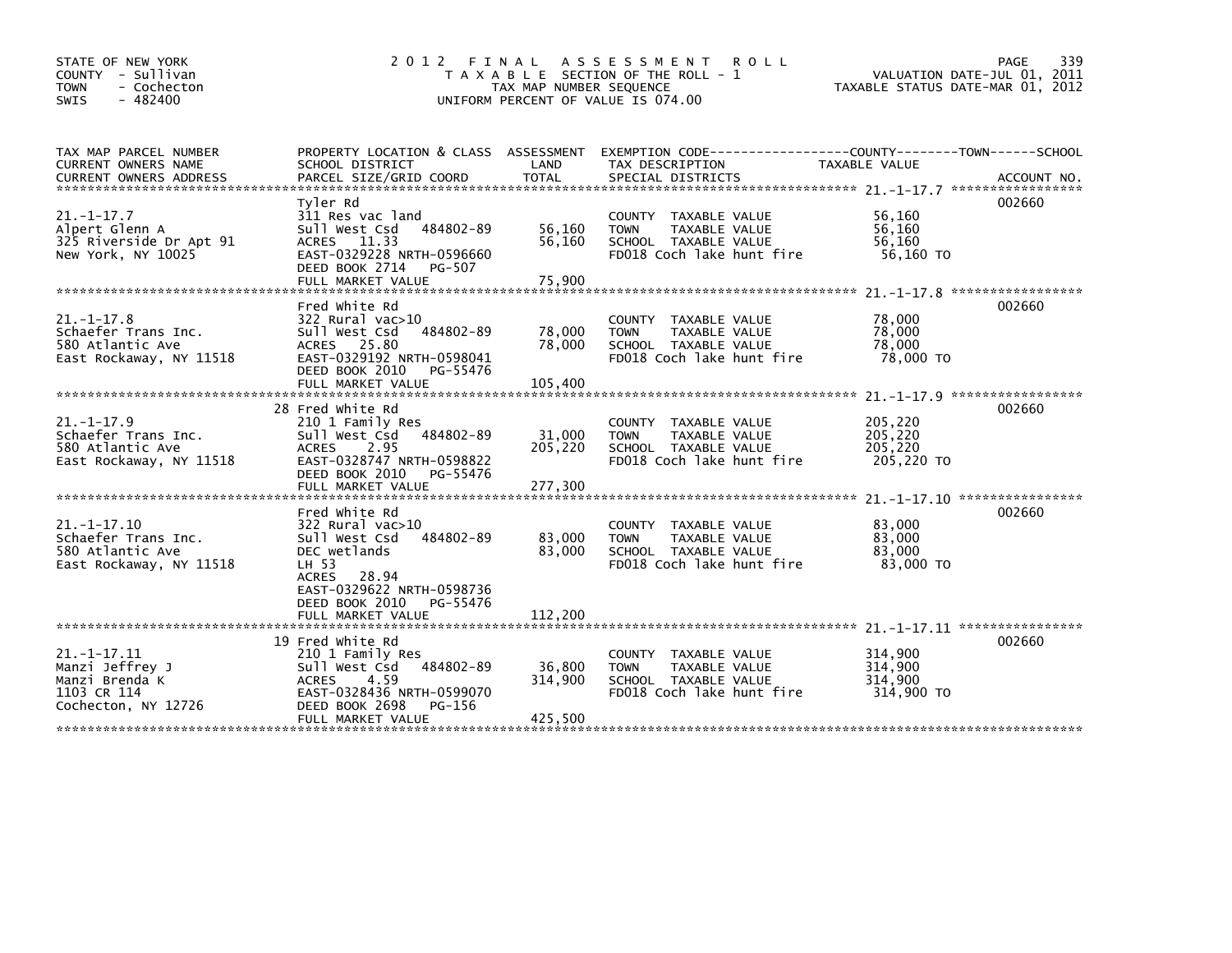| STATE OF NEW YORK<br>COUNTY - Sullivan<br>- Cochecton<br><b>TOWN</b><br>$-482400$<br><b>SWIS</b>                      | 2012                                                                          | TAX MAP NUMBER SEQUENCE | FINAL ASSESSMENT ROLL<br>T A X A B L E SECTION OF THE ROLL - 1<br>UNIFORM PERCENT OF VALUE IS 074.00               | VALUATION DATE-JUL 01, 2011<br>TAXABLE STATUS DATE-MAR 01, 2012 | 340<br>PAGE |
|-----------------------------------------------------------------------------------------------------------------------|-------------------------------------------------------------------------------|-------------------------|--------------------------------------------------------------------------------------------------------------------|-----------------------------------------------------------------|-------------|
| TAX MAP PARCEL NUMBER<br><b>CURRENT OWNERS NAME</b>                                                                   | SCHOOL DISTRICT                                                               | LAND                    | PROPERTY LOCATION & CLASS ASSESSMENT EXEMPTION CODE----------------COUNTY-------TOWN-----SCHOOL<br>TAX DESCRIPTION | TAXABLE VALUE                                                   |             |
|                                                                                                                       |                                                                               |                         |                                                                                                                    |                                                                 |             |
|                                                                                                                       | Tyler Rd                                                                      |                         |                                                                                                                    |                                                                 | 002660      |
| $21. -1 - 17.12$<br>Patriot Properties Realty LLC Sull West Csd 484802-89<br>.<br>169 Airmont Ave<br>Mahwah. NJ 07430 | 311 Res vac land<br>ACRES 2.49<br>EAST-0328201 NRTH-0597807                   | 20,000<br>20,000        | COUNTY TAXABLE VALUE<br>TAXABLE VALUE<br><b>TOWN</b><br>SCHOOL TAXABLE VALUE<br>FD018 Coch lake hunt fire          | 20,000<br>20,000<br>20,000<br>20.000 TO                         |             |
|                                                                                                                       | DEED BOOK 2699 PG-321                                                         | 27,000                  |                                                                                                                    |                                                                 |             |
|                                                                                                                       | FULL MARKET VALUE                                                             |                         |                                                                                                                    |                                                                 |             |
| $21. -1 - 17.13$                                                                                                      | Tyler Rd<br>311 Res vac land                                                  |                         | COUNTY TAXABLE VALUE                                                                                               | 18,000                                                          | 002660      |
| Patriot Properties Realty LLC Sull West Csd 484802-89                                                                 |                                                                               | 18.000                  | TAXABLE VALUE<br>TOWN                                                                                              | 18,000                                                          |             |
| 169 Airmont Ave                                                                                                       | ACRES 2.25                                                                    | 18,000                  | SCHOOL TAXABLE VALUE                                                                                               | 18,000                                                          |             |
| Mahwah, NJ 07430                                                                                                      | EAST-0328250 NRTH-0597499<br>DEED BOOK 2699<br>PG-321                         |                         | FD018 Coch lake hunt fire                                                                                          | 18,000 TO                                                       |             |
|                                                                                                                       |                                                                               |                         |                                                                                                                    |                                                                 |             |
|                                                                                                                       | Tyler Rd                                                                      |                         |                                                                                                                    |                                                                 | 002660      |
| $21. -1 - 17.14$<br>Patriot Properties Realty LLC Sull West Csd 484802-89                                             | 311 Res vac land                                                              | 15,950                  | COUNTY TAXABLE VALUE<br>TAXABLE VALUE<br>TOWN                                                                      | 15,950<br>15,950                                                |             |
| 169 Airmont Ave                                                                                                       | DEC Wetland LH 53                                                             | 15,950                  | SCHOOL TAXABLE VALUE                                                                                               | 15,950                                                          |             |
| Mahwah, NJ 07430                                                                                                      | lot 14<br>9.50<br>ACRES<br>EAST-0328282 NRTH-0596984<br>DEED BOOK 2699 PG-321 |                         | FD018 Coch lake hunt fire                                                                                          | 15.950 TO                                                       |             |
|                                                                                                                       | FULL MARKET VALUE                                                             | 21,600                  |                                                                                                                    |                                                                 |             |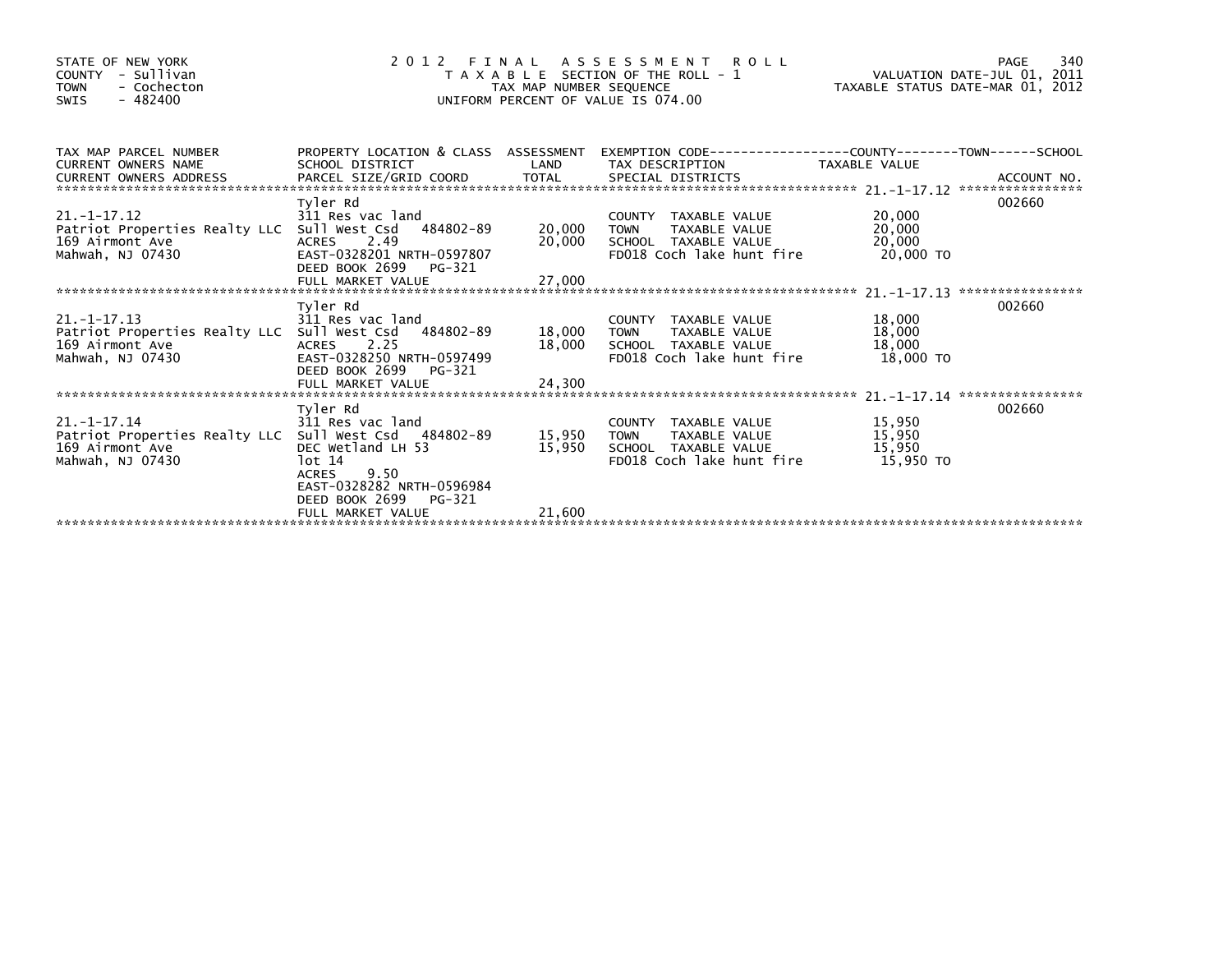| STATE OF NEW YORK   | 2012 FINAL ASSESSMENT ROLL            | -341<br>PAGE                     |
|---------------------|---------------------------------------|----------------------------------|
| COUNTY - Sullivan   | T A X A B L E SECTION OF THE ROLL - 1 | VALUATION DATE-JUL 01, 2011      |
| - Cochecton<br>TOWN | MAP SECTION - 021                     | TAXABLE STATUS DATE-MAR 01, 2012 |
| - 482400<br>SWIS    | SUB-SECTION-                          | RPS150/V04/L015                  |
|                     | UNIFORM PERCENT OF VALUE IS 074.00    | CURRENT DATE 6/19/2012           |

## \*\*\* S P E C I A L D I S T R I C T S U M M A R Y \*\*\*

| CODE | DISTRICT NAME        | PARCELS | TOTAL EXTENSION<br><b>TYPF</b> | EXTENSION<br>VALUE | AD VALOREM<br>VALUE | <b>EXEMPT</b><br>AMOUNT | <b>TAXABLE</b><br><b>VALUE</b> |
|------|----------------------|---------|--------------------------------|--------------------|---------------------|-------------------------|--------------------------------|
|      | FD018 Coch lake hunt | 42      | TOTAL                          |                    | 3449,040            |                         | 3449.040                       |

### \*\*\* S C H O O L D I S T R I C T S U M M A R Y \*\*\*

| CODE   | DISTRICT NAME    | TOTAL<br><b>PARCELS</b> | ASSESSED<br>LAND | ASSESSED<br><b>TOTAL</b> | <b>EXEMPT</b><br><b>AMOUNT</b> | <b>TOTAL</b><br><b>TAXABLE</b> | <b>STAR</b><br><b>AMOUNT</b> | <b>STAR</b><br>TAXABLE |
|--------|------------------|-------------------------|------------------|--------------------------|--------------------------------|--------------------------------|------------------------------|------------------------|
| 484802 | sull<br>West Csd | 44                      | 1839.320         | 3599.040                 | 191,150                        | 3407.890                       | 252.450                      | 3155,440               |
|        | SUB-TOTAL        | 44                      | 1839.320         | 3599.040                 | 191.150                        | 3407.890                       | 252.450                      | 3155,440               |
| 484889 | West Sull Lib    | 44                      | 1839.320         | 3599,040                 | 191,150                        | 3407,890                       | 252,450                      | 3155,440               |
|        | T O T A L        | 88                      | 3678,640         | 7198,080                 | 382,300                        | 6815,780                       | 504,900                      | 6310,880               |

\*\*\* S Y S T E M C O D E S S U M M A R Y \*\*\*

NO SYSTEM EXEMPTIONS AT THIS LEVEL

## \*\*\* E X E M P T I O N S U M M A R Y \*\*\*

| <b>TOTAL</b><br><b>CODE</b><br><b>PARCELS</b><br>DESCRIPTION                                                      | <b>COUNTY</b>                                | <b>TOWN</b>                            | <b>SCHOOL</b>                                      |
|-------------------------------------------------------------------------------------------------------------------|----------------------------------------------|----------------------------------------|----------------------------------------------------|
| 41121<br>WAR VET<br>41720<br>AGRI DIST<br>41834<br>STAR EN<br>41854<br>STAR B<br>47460<br>FOREST LND<br>T O T A L | 20,250<br>146,750<br>44,400<br>13<br>211,400 | 20,250<br>146,750<br>44,400<br>211,400 | 146.750<br>139,950<br>112,500<br>44,400<br>443,600 |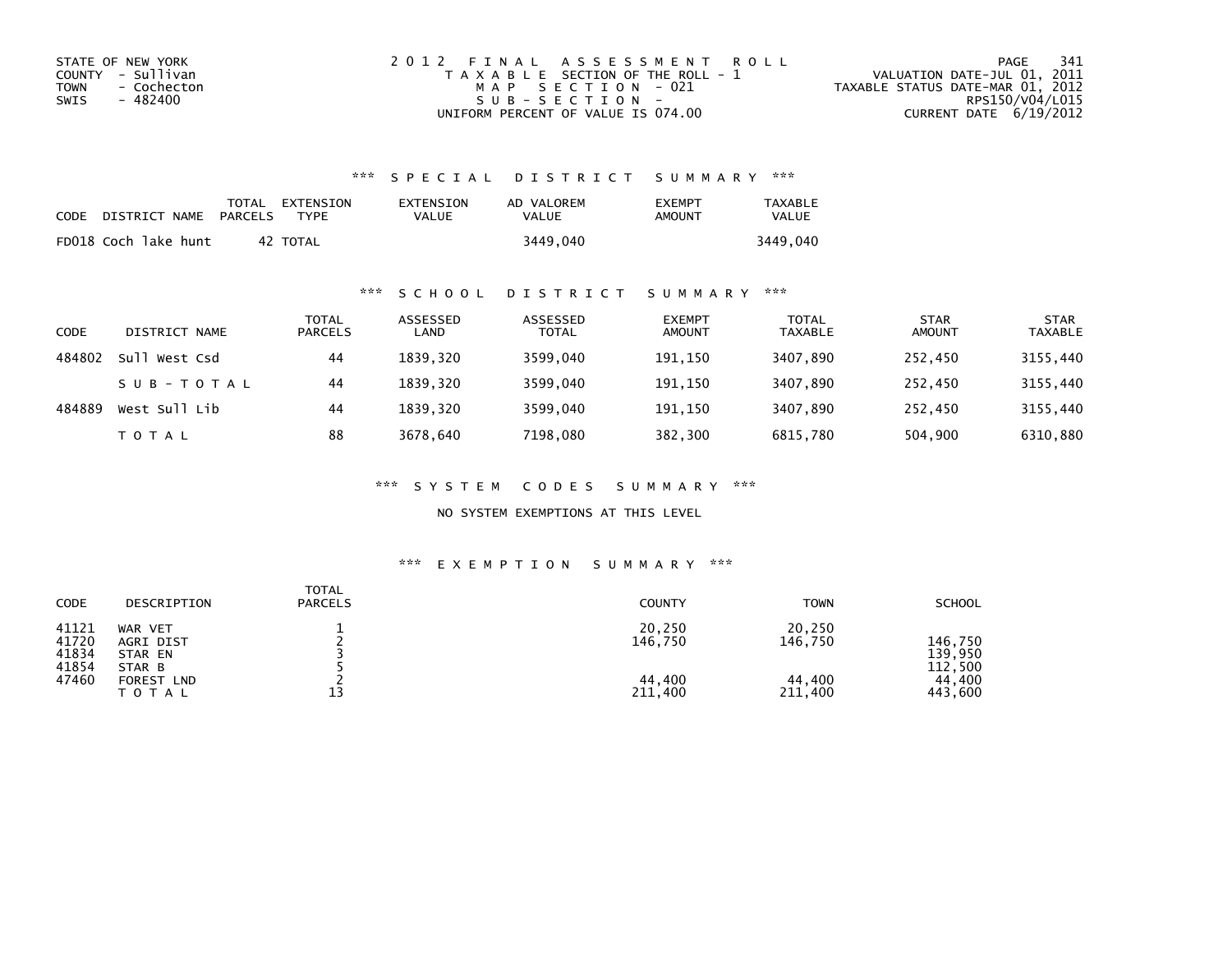| STATE OF NEW YORK          | 2012 FINAL ASSESSMENT ROLL            | 342<br>PAGE                      |
|----------------------------|---------------------------------------|----------------------------------|
| COUNTY - Sullivan          | T A X A B L E SECTION OF THE ROLL - 1 | VALUATION DATE-JUL 01, 2011      |
| <b>TOWN</b><br>- Cochecton | MAP SECTION - 021                     | TAXABLE STATUS DATE-MAR 01, 2012 |
| - 482400<br>SWIS           | SUB-SECTION-                          | RPS150/V04/L015                  |
|                            | UNIFORM PERCENT OF VALUE IS 074.00    | CURRENT DATE 6/19/2012           |

# \*\*\* G R A N D T O T A L S \*\*\*

| ROLL       | DESCRIPTION | <b>TOTAL</b>   | <b>ASSESSED</b> | <b>ASSESSED</b> | <b>TAXABLE</b> | <b>TAXABLE</b> | TAXABLE       | <b>STAR</b>    |
|------------|-------------|----------------|-----------------|-----------------|----------------|----------------|---------------|----------------|
| <b>SEC</b> |             | <b>PARCELS</b> | LAND            | <b>TOTAL</b>    | COUNTY         | TOWN           | <b>SCHOOL</b> | <b>TAXABLE</b> |
|            | TAXABLE     |                | 1839.320        | 3599.040        | 3387,640       | 3387,640       | 3407,890      | 3155,440       |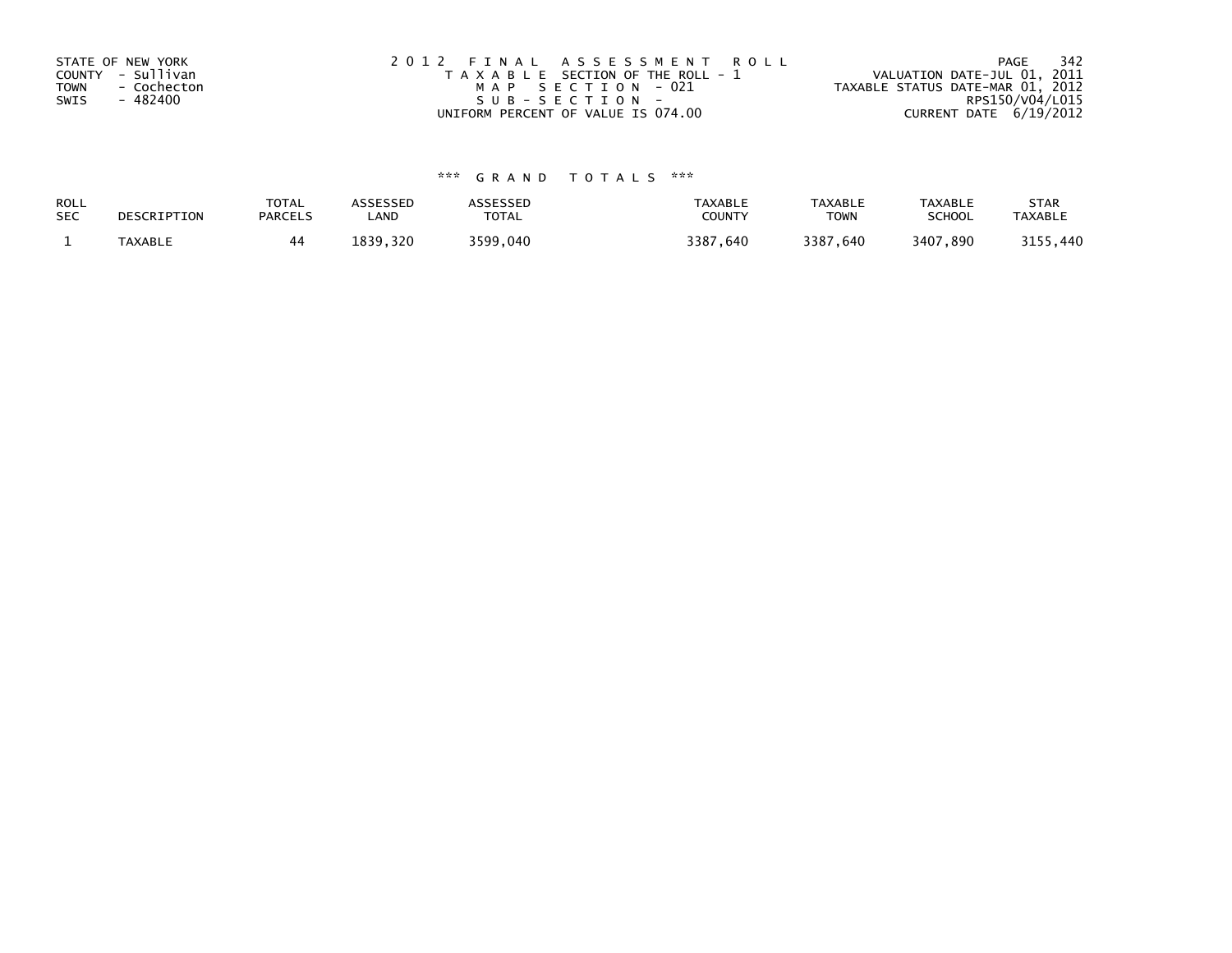| STATE OF NEW YORK<br>COUNTY - Sullivan<br><b>TOWN</b><br>- Cochecton<br>$-482400$<br><b>SWIS</b>                                          |                                                                                                                                                                        | TAX MAP NUMBER SEQUENCE      | 2012 FINAL ASSESSMENT ROLL<br>T A X A B L E SECTION OF THE ROLL - 1<br>UNIFORM PERCENT OF VALUE IS 074.00                                                                                                                                       | VALUATION DATE-JUL 01, 2011<br>TAXABLE STATUS DATE-MAR 01, 2012                                                                        | PAGE<br>343                                                      |
|-------------------------------------------------------------------------------------------------------------------------------------------|------------------------------------------------------------------------------------------------------------------------------------------------------------------------|------------------------------|-------------------------------------------------------------------------------------------------------------------------------------------------------------------------------------------------------------------------------------------------|----------------------------------------------------------------------------------------------------------------------------------------|------------------------------------------------------------------|
| TAX MAP PARCEL NUMBER<br>CURRENT OWNERS NAME                                                                                              | SCHOOL DISTRICT                                                                                                                                                        | LAND                         | PROPERTY LOCATION & CLASS ASSESSMENT EXEMPTION CODE----------------COUNTY-------TOWN-----SCHOOL<br>TAX DESCRIPTION                                                                                                                              | TAXABLE VALUE                                                                                                                          |                                                                  |
| $22. -1 - 1$<br>Roy Pierre-Georges<br>McMaster Heather<br>210 6 th Ave Apt 6A/H<br>New York, NY 10014                                     | 7549 Nys 97<br>210 1 Family Res<br>484802-89<br>Sull West Csd<br><b>ACRES</b><br>1.00<br>EAST-0305123 NRTH-0606555<br>DEED BOOK 2569<br>PG-380<br>FULL MARKET VALUE    | 16,000<br>142,000<br>191,900 | COUNTY TAXABLE VALUE<br>TAXABLE VALUE<br><b>TOWN</b><br>SCHOOL TAXABLE VALUE<br>FD018 Coch lake hunt fire                                                                                                                                       | 142,000<br>142,000<br>142,000<br>142,000 TO                                                                                            | 008133                                                           |
| $22. - 1 - 2$<br>Roy Pierre-Georges<br>McMaster Heather<br>$210$ 6 th Ave Apt $6A/H$<br>New York, NY 10014                                | N Y S 97<br>312 Vac w/imprv<br>Sull West Csd 484802-89<br>FRNT 36.00 DPTH 150.00<br>EAST-0305177 NRTH-0606392<br>DEED BOOK 2569<br>PG-380<br>FULL MARKET VALUE         | 2,000<br>2,000<br>2,700      | COUNTY TAXABLE VALUE<br>TAXABLE VALUE<br><b>TOWN</b><br>SCHOOL TAXABLE VALUE<br>FD018 Coch lake hunt fire                                                                                                                                       | 2,000<br>2,000<br>2.000<br>2,000 TO                                                                                                    |                                                                  |
| $22. -1 - 3$<br>Swendsen Glenden<br>Swendsen Thelma<br>3276 Route 97<br>Narrowsburg, NY 12764                                             | N Y S 97<br>$314$ Rural vac<10<br>484802-89<br>Sull West Csd<br>2.00<br>ACRES<br>EAST-0305228 NRTH-0606169<br>DEED BOOK 1141<br>PG-00221<br>FULL MARKET VALUE          | 10,000<br>10,000<br>13,500   | COUNTY TAXABLE VALUE<br>TAXABLE VALUE<br><b>TOWN</b><br>SCHOOL TAXABLE VALUE<br>FD018 Coch lake hunt fire                                                                                                                                       | 10,000<br>10,000<br>10.000<br>10,000 TO                                                                                                | 015400                                                           |
|                                                                                                                                           |                                                                                                                                                                        |                              |                                                                                                                                                                                                                                                 |                                                                                                                                        |                                                                  |
| $22. - 1 - 4.1$<br>Swendson Glendon A<br>7512 Route 97<br>Narrowsburg, NY 12764<br>MAY BE SUBJECT TO PAYMENT<br>UNDER AGDIST LAW TIL 2016 | 7512 Route 97<br>112 Dairy farm<br>484802-89<br>Sull West Csd<br>Rr Z's<br>ACRES 90.80<br>EAST-0305298 NRTH-0606871<br>DEED BOOK 1298<br>PG-00121<br>FULL MARKET VALUE | 280,811                      | 37 PCT OF VALUE USED FOR EXEMPTION PURPOSES<br>41121<br>WAR VET<br>151,800 DISABL VET 41141<br>207,800 AGRI DIST 41720<br>41800<br>AGED-CTS<br>41834<br>STAR EN<br>COUNTY TAXABLE VALUE<br>TAXABLE VALUE<br><b>TOWN</b><br>SCHOOL TAXABLE VALUE | 11,533<br>11,533<br>5.766<br>5,766<br>113,284<br>113,284<br>14,897<br>14,897<br>$\mathbf{0}$<br>$\Omega$<br>62,320<br>62,320<br>28,644 | 015380<br>$\mathbf 0$<br>$\Omega$<br>113,284<br>19,222<br>46.650 |
|                                                                                                                                           |                                                                                                                                                                        |                              | FD018 Coch lake hunt fire                                                                                                                                                                                                                       | 207,800 TO                                                                                                                             |                                                                  |
| $22. -1 - 4.2$<br>Swendson Clarence<br>Swendson Julie<br>3322 Rt 97<br>Narrowsburg, NY 12764                                              | 7570 Rt 97<br>210 1 Family Res<br>Sull West Csd 484802-89<br>2.00 BANK0060806<br>ACRES<br>EAST-0305299 NRTH-0606873<br>DEED BOOK 1298<br>PG-00121<br>FULL MARKET VALUE | 21,000<br>107,900<br>145,800 | 41854<br>STAR B<br>COUNTY TAXABLE VALUE<br>TAXABLE VALUE<br><b>TOWN</b><br>SCHOOL TAXABLE VALUE<br>FD018 Coch lake hunt fire                                                                                                                    | $\Omega$<br>107,900<br>107,900<br>85,400<br>107,900 TO                                                                                 | 22,500                                                           |
|                                                                                                                                           |                                                                                                                                                                        |                              |                                                                                                                                                                                                                                                 |                                                                                                                                        |                                                                  |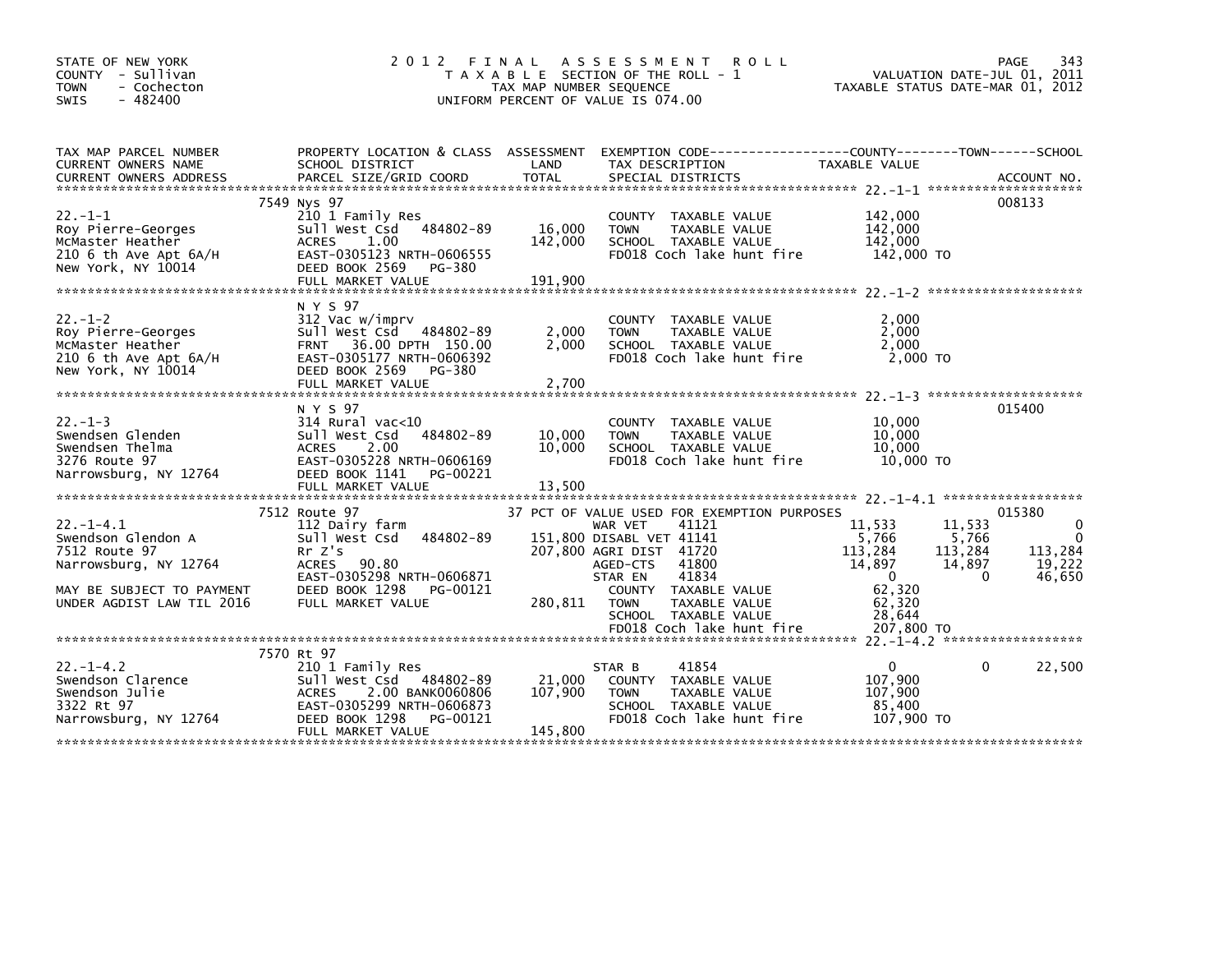| STATE OF NEW YORK<br>COUNTY - Sullivan<br>- Cochecton<br><b>TOWN</b><br>$-482400$<br><b>SWIS</b> | 2 0 1 2                                                                                                                                                                   | FINAL<br>TAX MAP NUMBER SEQUENCE | A S S E S S M E N T<br><b>ROLL</b><br>T A X A B L E SECTION OF THE ROLL - 1<br>UNIFORM PERCENT OF VALUE IS 074.00 |                                             | 344<br>PAGE<br>VALUATION DATE-JUL 01, 2011<br>TAXABLE STATUS DATE-MAR 01, 2012 |
|--------------------------------------------------------------------------------------------------|---------------------------------------------------------------------------------------------------------------------------------------------------------------------------|----------------------------------|-------------------------------------------------------------------------------------------------------------------|---------------------------------------------|--------------------------------------------------------------------------------|
| TAX MAP PARCEL NUMBER<br>CURRENT OWNERS NAME<br><b>CURRENT OWNERS ADDRESS</b>                    | PROPERTY LOCATION & CLASS ASSESSMENT<br>SCHOOL DISTRICT<br>PARCEL SIZE/GRID COORD                                                                                         | LAND<br><b>TOTAL</b>             | TAX DESCRIPTION<br>SPECIAL DISTRICTS                                                                              | TAXABLE VALUE                               | ACCOUNT NO.                                                                    |
| $22. -1 - 4.3$<br>Swendson Glendon<br>7512 Route 97<br>Narrowsburg, NY 12764                     | Nys 97<br>314 Rural vac<10<br>484802-89<br>Sull West Csd<br>R R Z's<br>4.00<br><b>ACRES</b><br>EAST-0304627 NRTH-0608145<br>DEED BOOK 1298<br>PG-121<br>FULL MARKET VALUE | 3,400<br>3,400<br>4,600          | COUNTY TAXABLE VALUE<br><b>TOWN</b><br>TAXABLE VALUE<br>SCHOOL TAXABLE VALUE                                      | 3,400<br>3,400<br>3,400                     |                                                                                |
|                                                                                                  |                                                                                                                                                                           |                                  |                                                                                                                   |                                             |                                                                                |
| $22. - 1 - 6$<br>Partners Hunting Group Inc<br>PO Box 342<br>Lake Huntington, NY 12752           | N Y S 97<br>240 Rural res<br>484802-89<br>Sull West Csd<br>ACRES 93.35<br>EAST-0306520 NRTH-0604380<br>DEED BOOK 2609<br>PG-490<br>FULL MARKET VALUE                      | 101,900<br>156,900<br>212,000    | COUNTY TAXABLE VALUE<br>TAXABLE VALUE<br><b>TOWN</b><br>SCHOOL TAXABLE VALUE<br>FD018 Coch lake hunt fire         | 156,900<br>156,900<br>156,900<br>156,900 TO | 010240                                                                         |
|                                                                                                  | 7448 Route 97                                                                                                                                                             |                                  |                                                                                                                   |                                             | 008151                                                                         |
| $22 - 1 - 8$<br>Roda Ronald W<br>28 Nobody Rd<br>Narrowsburg, NY 12764                           | 210 1 Family Res<br>Sull West Csd 484802-89<br>FRNT 100.00 DPTH 218.00<br>0.50<br><b>ACRES</b><br>EAST-0305908 NRTH-0603919<br>DEED BOOK 3325<br>PG-651                   | 12,500<br>77,500                 | COUNTY TAXABLE VALUE<br>TAXABLE VALUE<br><b>TOWN</b><br>SCHOOL TAXABLE VALUE<br>FD018 Coch lake hunt fire         | 77,500<br>77,500<br>77,500<br>77,500 TO     |                                                                                |
|                                                                                                  | FULL MARKET VALUE                                                                                                                                                         | 104,700                          |                                                                                                                   |                                             |                                                                                |
| $22. - 1 - 10$<br>Roda Adria J<br>28 Nobody Rd<br>Narrowsburg, NY 12764                          | 16 Nobody Rd<br>210 1 Family Res<br>Sull West Csd 484802-89<br>FRNT 210.00 DPTH 198.50<br>EAST-0305520 NRTH-0603130<br>DEED BOOK 2160<br>PG-438                           | 14,900<br>56,500                 | COUNTY TAXABLE VALUE<br>TAXABLE VALUE<br><b>TOWN</b><br>SCHOOL TAXABLE VALUE<br>FD018 Coch lake hunt fire         | 56,500<br>56,500<br>56,500<br>56,500 TO     | 012480                                                                         |
|                                                                                                  | FULL MARKET VALUE                                                                                                                                                         | 76,400                           |                                                                                                                   |                                             |                                                                                |
| $22. - 1 - 11$<br>Luchsinger Jane<br>7805 State Route 52<br>Narrowsburg, NY 12764                | 22 Nobody Rd<br>210 1 Family Res<br>Sull West Csd 484802-89<br>FRNT 115.00 DPTH 190.00<br>EAST-0305470 NRTH-0603020<br>DEED BOOK 2011<br>PG-802<br>FULL MARKET VALUE      | 12,500<br>50,300<br>68,000       | TAXABLE VALUE<br>COUNTY<br><b>TOWN</b><br>TAXABLE VALUE<br>SCHOOL TAXABLE VALUE<br>FD018 Coch lake hunt fire      | 50,300<br>50,300<br>50,300<br>50.300 TO     | 007560                                                                         |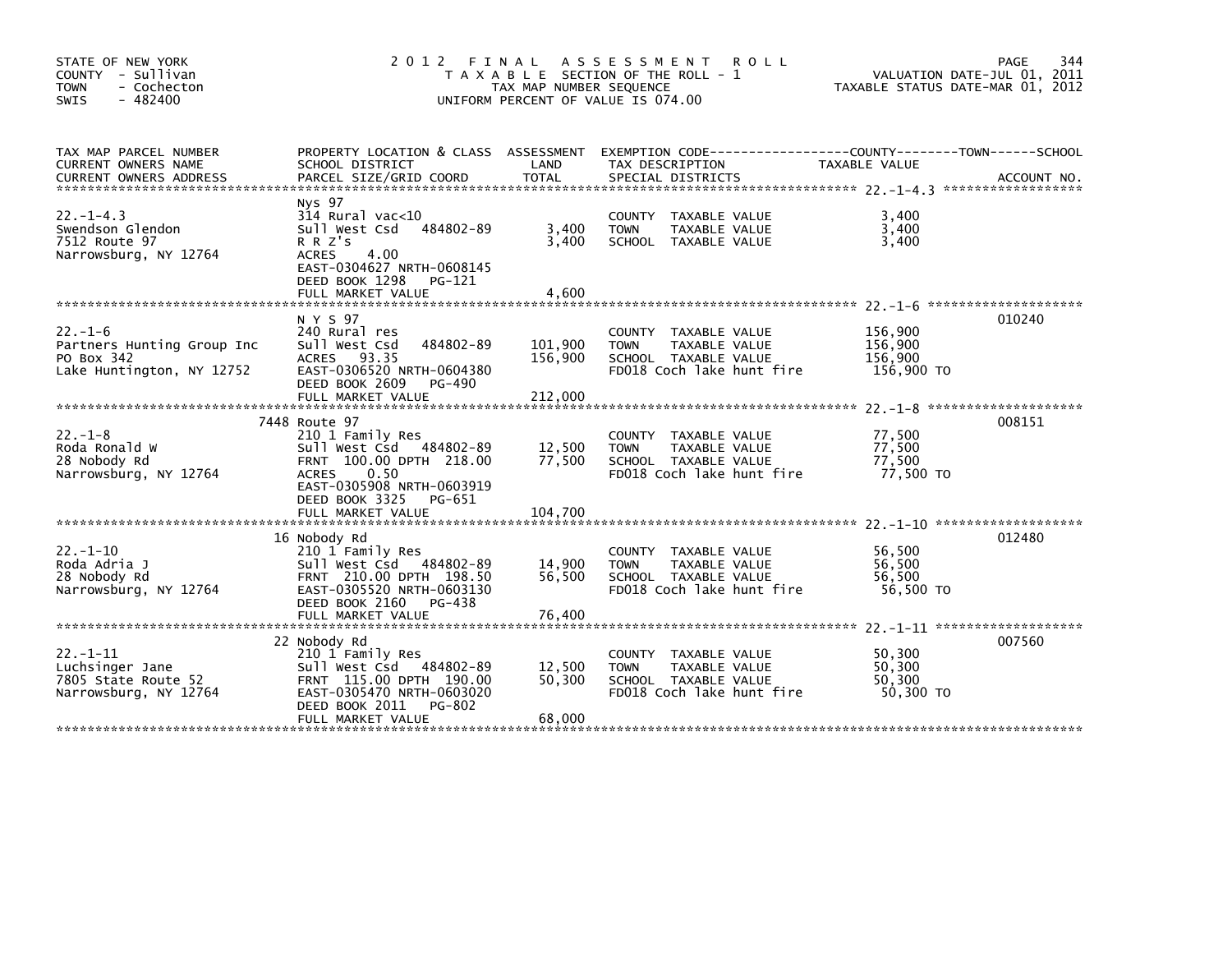| STATE OF NEW YORK<br>COUNTY - Sullivan<br><b>TOWN</b><br>- Cochecton<br>$-482400$<br>SWIS                              | 2012 FINAL                                                                                                                                                                                   | TAX MAP NUMBER SEQUENCE    | A S S E S S M E N T<br><b>ROLL</b><br>T A X A B L E SECTION OF THE ROLL - 1<br>UNIFORM PERCENT OF VALUE IS 074.00                                                                  | VALUATION DATE-JUL 01, 2011<br>TAXABLE STATUS DATE-MAR 01, 2012                               | 345<br>PAGE                              |
|------------------------------------------------------------------------------------------------------------------------|----------------------------------------------------------------------------------------------------------------------------------------------------------------------------------------------|----------------------------|------------------------------------------------------------------------------------------------------------------------------------------------------------------------------------|-----------------------------------------------------------------------------------------------|------------------------------------------|
| TAX MAP PARCEL NUMBER<br>CURRENT OWNERS NAME                                                                           | PROPERTY LOCATION & CLASS ASSESSMENT<br>SCHOOL DISTRICT                                                                                                                                      | LAND                       | EXEMPTION CODE-----------------COUNTY-------TOWN------SCHOOL<br>TAX DESCRIPTION                                                                                                    | TAXABLE VALUE                                                                                 |                                          |
| $22. - 1 - 12$<br>Burns Catherine A<br>87 Old Minisink Ford Rd<br>Barryville, NY 12719                                 | N Y S 97<br>210 1 Family Res<br>Sull West Csd<br>484802-89<br>House fire<br>1.00 BANKC150024<br><b>ACRES</b><br>EAST-0305740 NRTH-0601690<br>DEED BOOK 2010<br>PG-57280<br>FULL MARKET VALUE | 16,000<br>50,000<br>67,600 | COUNTY TAXABLE VALUE<br><b>TOWN</b><br>TAXABLE VALUE<br>SCHOOL TAXABLE VALUE<br>FD018 Coch lake hunt fire                                                                          | 50,000<br>50.000<br>50,000<br>50,000 TO                                                       | 002110                                   |
|                                                                                                                        |                                                                                                                                                                                              |                            |                                                                                                                                                                                    |                                                                                               |                                          |
| $22. -1 - 13.1$<br>Roda Ronald W<br>Roda Adria J<br>28 Nobody Rd<br>Narrowsburg, NY 12764<br>MAY BE SUBJECT TO PAYMENT | 28 Nobody Rd<br>210 1 Family Res<br>Sull West Csd<br>484802-89<br>51 ac Com<br>approval until 2023<br>ACRES 77.42<br>EAST-0306220 NRTH-0603180<br>DEED BOOK 2921<br>PG-99                    |                            | AGRI DIST 41720<br>82,500 STAR B<br>41854<br>216,000 FOREST LND 47460<br>COUNTY TAXABLE VALUE<br>TAXABLE VALUE<br><b>TOWN</b><br>SCHOOL TAXABLE VALUE<br>FD018 Coch lake hunt fire | 4,190<br>4,190<br>$\Omega$<br>48,191<br>48,191<br>163,619<br>163,619<br>141,119<br>216,000 TO | 003260<br>4,190<br>22,500<br>0<br>48,191 |
| UNDER RPTL480A UNTIL 2021                                                                                              | FULL MARKET VALUE                                                                                                                                                                            | 291,900                    |                                                                                                                                                                                    |                                                                                               |                                          |
| $22 - 1 - 13.2$<br>Roda Adria J<br>28 Nobody Rd<br>Narrowsburg, NY 12764                                               | N Y S 97<br>$314$ Rural vac<10<br>Sull West Csd 484802-89<br>FRNT 172.30 DPTH 188.30<br>EAST-0305320 NRTH-0603180<br>DEED BOOK 2160<br>PG-438                                                | 4,600<br>4.600             | COUNTY TAXABLE VALUE<br><b>TOWN</b><br>TAXABLE VALUE<br>SCHOOL TAXABLE VALUE<br>FD018 Coch lake hunt fire                                                                          | 4,600<br>4,600<br>4.600<br>4,600 TO                                                           | 012500                                   |
|                                                                                                                        | FULL MARKET VALUE                                                                                                                                                                            | 6,200                      |                                                                                                                                                                                    |                                                                                               |                                          |
| $22. -1 - 14.1$<br>Miss Steven G<br>Pinkava Richard G<br>260-04 83rd Ave<br>Floral Park, NY 11004                      | 51 Skipperene Rd<br>312 Vac w/imprv<br>Sull West Csd<br>484802-89<br>34.47 elig<br>36.07<br><b>ACRES</b><br>EAST-0306544 NRTH-0601974                                                        | 65,500<br>70,500           | COUNTY TAXABLE VALUE<br><b>TOWN</b><br>TAXABLE VALUE<br>SCHOOL TAXABLE VALUE<br>FD018 Coch lake hunt fire                                                                          | 70,500<br>70,500<br>70,500<br>70,500 TO                                                       |                                          |
| MAY BE SUBJECT TO PAYMENT                                                                                              | DEED BOOK 2321<br>PG-017<br>FULL MARKET VALUE                                                                                                                                                | 95,300                     |                                                                                                                                                                                    |                                                                                               |                                          |
| UNDER RPTL480A UNTIL 2016                                                                                              |                                                                                                                                                                                              |                            |                                                                                                                                                                                    |                                                                                               |                                          |
| $22 - 1 - 14.2$<br>Servisi Mauro<br>Desilva Anna<br>280 Degraw St                                                      | 55 Nobody Rd<br>210 1 Family Res<br>Sull West Csd 484802-89<br>2.30 BANKC061222<br><b>ACRES</b><br>EAST-0305740 NRTH-0602300<br>DEED BOOK 2235                                               | 22,200<br>158,200          | COUNTY TAXABLE VALUE<br><b>TOWN</b><br><b>TAXABLE VALUE</b><br>SCHOOL TAXABLE VALUE<br>FD018 Coch lake hunt fire                                                                   | 158,200<br>158,200<br>158,200<br>158,200 TO                                                   | 003295                                   |
| Brooklyn, NY 11231                                                                                                     | PG-221<br>FULL MARKET VALUE                                                                                                                                                                  | 213,800                    |                                                                                                                                                                                    |                                                                                               |                                          |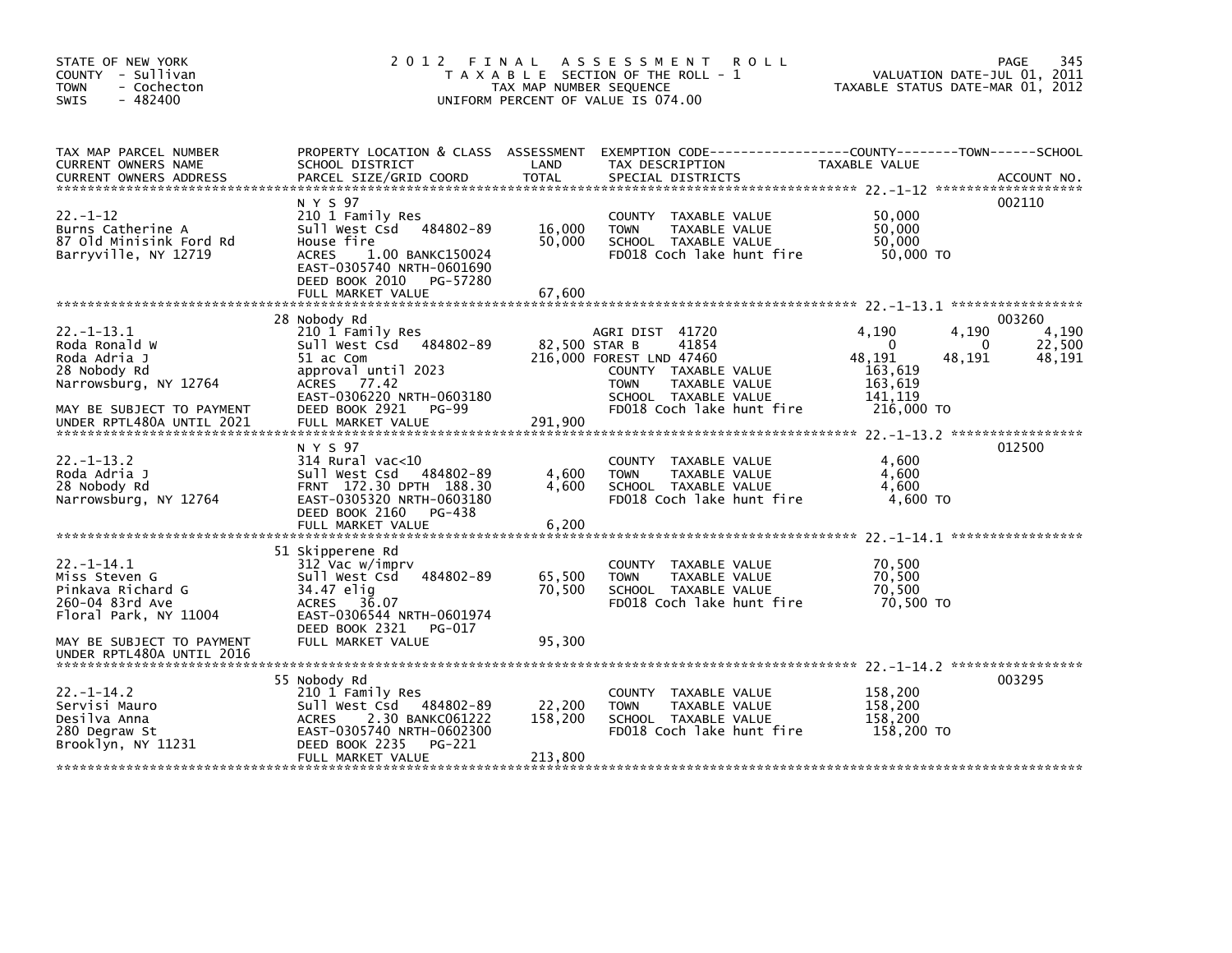| STATE OF NEW YORK<br>COUNTY - Sullivan<br><b>TOWN</b><br>- Cochecton<br>$-482400$<br><b>SWIS</b>  | 2012 FINAL                                                                                                                                                                     | TAX MAP NUMBER SEQUENCE      | A S S E S S M E N T<br><b>ROLL</b><br>T A X A B L E SECTION OF THE ROLL - 1<br>UNIFORM PERCENT OF VALUE IS 074.00 |                                                     | 346<br>PAGE<br>VALUATION DATE-JUL 01, 2011<br>TAXABLE STATUS DATE-MAR 01, 2012 |
|---------------------------------------------------------------------------------------------------|--------------------------------------------------------------------------------------------------------------------------------------------------------------------------------|------------------------------|-------------------------------------------------------------------------------------------------------------------|-----------------------------------------------------|--------------------------------------------------------------------------------|
| TAX MAP PARCEL NUMBER<br>CURRENT OWNERS NAME                                                      | PROPERTY LOCATION & CLASS ASSESSMENT<br>SCHOOL DISTRICT                                                                                                                        | LAND                         | TAX DESCRIPTION                                                                                                   | TAXABLE VALUE                                       |                                                                                |
| $22. -1 - 14.3$<br>Diefenbach Peter<br>Carol Jean<br>1216 Beach Lake Hwy<br>Beach Lake, PA 18405  | Nobody Rd<br>210 1 Family Res<br>Sull West Csd 484802-89<br>lot 1<br><b>ACRES</b><br>7.07<br>EAST-0305083 NRTH-0602499<br>DEED BOOK 931<br>PG-00267<br>FULL MARKET VALUE       | 33,700<br>126,800<br>171,400 | COUNTY TAXABLE VALUE<br>TAXABLE VALUE<br><b>TOWN</b><br>SCHOOL TAXABLE VALUE<br>FD018 Coch lake hunt fire         | 126,800<br>126,800<br>126,800<br>126,800 TO         |                                                                                |
| $22 - 1 - 14.4$<br>Coles Samuel A                                                                 | 61 Nobody Rd<br>210 1 Family Res<br>Sull West Csd 484802-89                                                                                                                    |                              | COMBAT VET 41131<br>16,100 DISABL VET 41141                                                                       | 24,450<br>44,010                                    | 24,450<br>$\Omega$<br>44,010                                                   |
| 61 Nobody Rd<br>Narrowsburg, NY 12764                                                             | 1.53 BANKC061222<br><b>ACRES</b><br>EAST-0305710 NRTH-0601945<br>DEED BOOK 3105 PG-638<br>FULL MARKET VALUE                                                                    | 132,200                      | 97,800 STAR EN<br>41834<br>COUNTY TAXABLE VALUE<br>TAXABLE VALUE<br><b>TOWN</b><br>SCHOOL TAXABLE VALUE           | $\Omega$<br>29,340<br>29,340<br>51,150<br>97,800 TO | 46,650<br>0                                                                    |
|                                                                                                   |                                                                                                                                                                                |                              | FD018 Coch lake hunt fire                                                                                         |                                                     |                                                                                |
| $22. - 1 - 14.5$<br>Diefenbach Peter<br>Carol Jean<br>1216 Beach Lake Hwy<br>Beach Lake, PA 18405 | Nobody Rd<br>311 Res vac land<br>Sull West Csd<br>484802-89<br>$1$ ot 2<br><b>ACRES</b><br>5.50<br>EAST-0305083 NRTH-0602499<br>DEED BOOK 931<br>PG-00267<br>FULL MARKET VALUE | 25,750<br>25,750<br>34,800   | COUNTY TAXABLE VALUE<br><b>TOWN</b><br>TAXABLE VALUE<br>SCHOOL TAXABLE VALUE<br>FD018 Coch lake hunt fire         | 25,750<br>25,750<br>25,750<br>25.750 TO             |                                                                                |
|                                                                                                   | Nobody Rd                                                                                                                                                                      |                              |                                                                                                                   |                                                     |                                                                                |
| $22 - 1 - 14.6$<br>Diefenbach Peter<br>Carol Jean<br>1216 Beach Lake Hwy<br>Beach Lake, PA 18405  | 311 Res vac land<br>Sull West Csd 484802-89<br>$1$ ot 3<br><b>ACRES</b><br>5.77<br>EAST-0305083 NRTH-0602499<br>DEED BOOK 931<br>PG-00267                                      | 27,100<br>27,100             | COUNTY TAXABLE VALUE<br><b>TOWN</b><br>TAXABLE VALUE<br>SCHOOL TAXABLE VALUE<br>FD018 Coch lake hunt fire         | 27,100<br>27,100<br>27,100<br>27,100 TO             |                                                                                |
|                                                                                                   | FULL MARKET VALUE                                                                                                                                                              | 36.600                       |                                                                                                                   |                                                     |                                                                                |
| $22. -1 - 14.7$<br>Diefenbach Peter<br>Carol Jean<br>1216 Beach Lake Hwy<br>Beach Lake, PA 18405  | Nobody Rd<br>311 Res vac land<br>484802-89<br>Sull West Csd<br><b>ACRES</b><br>0.62<br>EAST-0305083 NRTH-0602499<br>DEED BOOK 931<br>PG-00267<br>FULL MARKET VALUE             | 2,000<br>2,000<br>2,700      | COUNTY TAXABLE VALUE<br>TAXABLE VALUE<br><b>TOWN</b><br>SCHOOL TAXABLE VALUE<br>FD018 Coch lake hunt fire         | 2,000<br>2,000<br>2,000<br>2,000 TO                 |                                                                                |
|                                                                                                   |                                                                                                                                                                                |                              |                                                                                                                   |                                                     |                                                                                |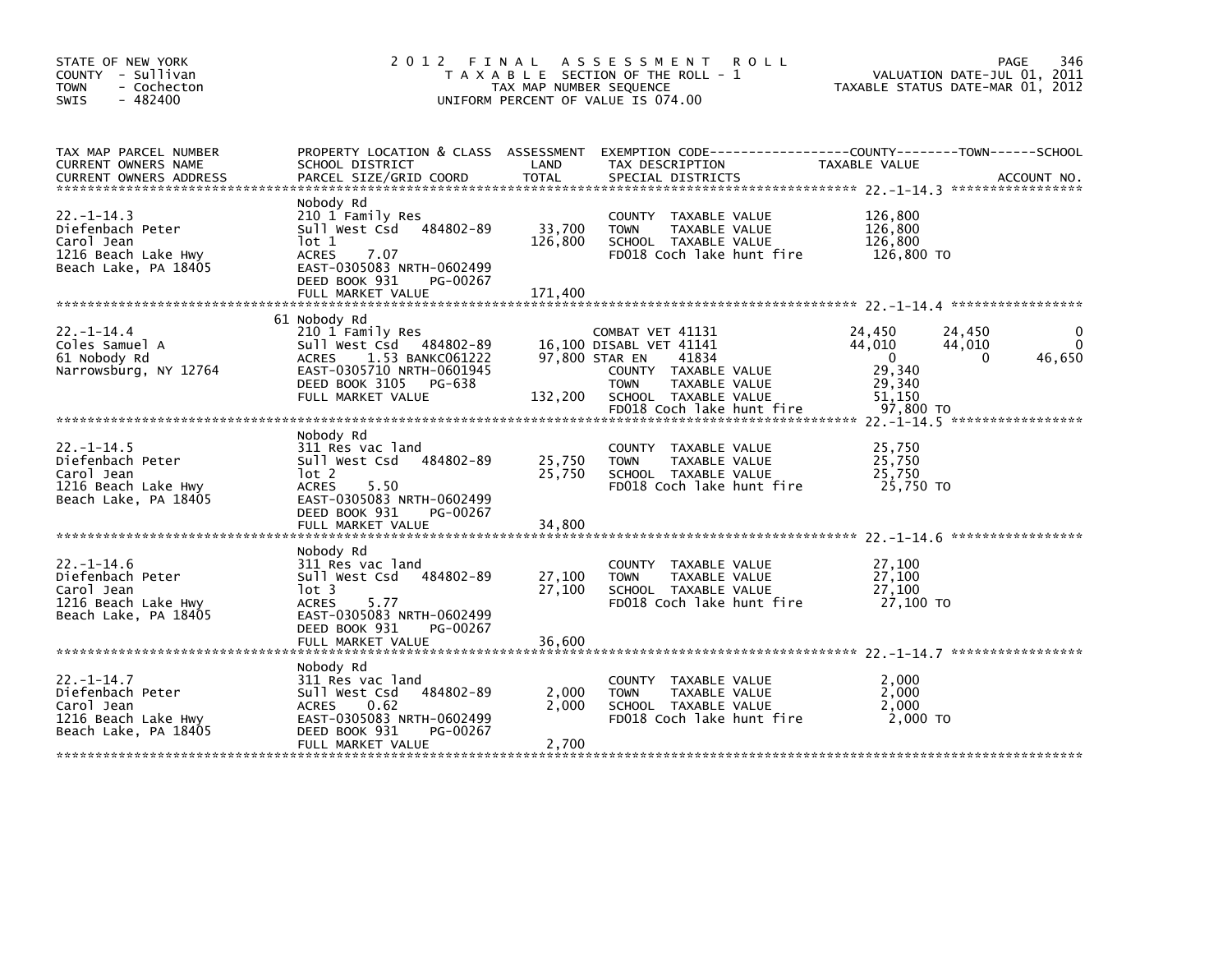| STATE OF NEW YORK<br>COUNTY - Sullivan<br><b>TOWN</b><br>- Cochecton<br>$-482400$<br><b>SWIS</b>                | 2 0 1 2<br>FINAL<br>T A X A B L E SECTION OF THE ROLL - 1<br>TAX MAP NUMBER SEQUENCE<br>UNIFORM PERCENT OF VALUE IS 074.00                                                        | 347<br>PAGE<br>VALUATION DATE-JUL 01, 2011<br>TAXABLE STATUS DATE-MAR 01, 2012 |                                                                                                                     |                                         |             |
|-----------------------------------------------------------------------------------------------------------------|-----------------------------------------------------------------------------------------------------------------------------------------------------------------------------------|--------------------------------------------------------------------------------|---------------------------------------------------------------------------------------------------------------------|-----------------------------------------|-------------|
| TAX MAP PARCEL NUMBER<br><b>CURRENT OWNERS NAME</b><br><b>CURRENT OWNERS ADDRESS</b>                            | PROPERTY LOCATION & CLASS ASSESSMENT<br>SCHOOL DISTRICT<br>PARCEL SIZE/GRID COORD                                                                                                 | LAND<br><b>TOTAL</b>                                                           | EXEMPTION CODE------------------COUNTY--------TOWN------SCHOOL<br>TAX DESCRIPTION<br>SPECIAL DISTRICTS              | TAXABLE VALUE                           | ACCOUNT NO. |
| $22. - 1 - 14.8$<br>Diefenbach Peter<br>Carol Jean<br>1216 Beach Lake Hwy<br>Beach Lake, PA 18405               | Nobody Rd<br>311 Res vac land<br>Sull West Csd<br>484802-89<br><b>ACRES</b><br>0.33<br>EAST-0305083 NRTH-0602499<br>DEED BOOK 931<br>PG-00267<br>FULL MARKET VALUE                | 1,000<br>1,000<br>1,400                                                        | COUNTY TAXABLE VALUE<br><b>TOWN</b><br>TAXABLE VALUE<br>SCHOOL TAXABLE VALUE<br>FD018 Coch lake hunt fire           | 1,000<br>1.000<br>1,000<br>1,000 TO     |             |
| $22. -1 - 14.9$<br>Diefenbach Peter<br>Carol Jean<br>1216 Beach Lake Hwy<br>Beach Lake, PA 18405                | Nobody Rd<br>311 Res vac land<br>Sull West Csd<br>484802-89<br>$p/o$ lot 3<br>0.23<br><b>ACRES</b><br>EAST-0305083 NRTH-0602499<br>DEED BOOK 931<br>PG-00267<br>FULL MARKET VALUE | 1,000<br>1,000<br>1,400                                                        | <b>COUNTY</b><br>TAXABLE VALUE<br><b>TOWN</b><br>TAXABLE VALUE<br>SCHOOL TAXABLE VALUE<br>FD018 Coch lake hunt fire | 1,000<br>1,000<br>1.000<br>1.000 TO     |             |
| $22 - 1 - 15$<br>Miss Steven G<br>Pinkava Richard G<br>260-04 83rd Ave<br>Floral Park, NY 11004                 | Tr 15<br>$322$ Rural vac $>10$<br>Sull West Csd<br>484802-89<br>all elig<br>ACRES 49.26<br>EAST-0308380 NRTH-0601190<br>DEED BOOK 2321<br>PG-017                                  | 99,000<br>99,000                                                               | <b>COUNTY</b><br>TAXABLE VALUE<br>TAXABLE VALUE<br><b>TOWN</b><br>SCHOOL TAXABLE VALUE<br>FD018 Coch lake hunt fire | 99,000<br>99,000<br>99,000<br>99,000 TO | 012282      |
| MAY BE SUBJECT TO PAYMENT<br>UNDER RPTL480A UNTIL 2016                                                          | FULL MARKET VALUE                                                                                                                                                                 | 133,800                                                                        |                                                                                                                     |                                         |             |
| $22. -1 - 16.1$<br>Piscitelli Vincent Jr<br>Assunta Piscitelli Sabrina<br>141 Gatto Ln<br>Pearl River, NY 10965 | Skipperene Rd<br>$314$ Rural vac< $10$<br>Sull West Csd<br>484802-89<br>Lot $#1$<br><b>ACRES</b><br>8.99<br>EAST-0309630 NRTH-0601550<br>DEED BOOK 2010<br>PG-54475               | 28,900<br>28,900                                                               | <b>COUNTY</b><br>TAXABLE VALUE<br><b>TOWN</b><br>TAXABLE VALUE<br>SCHOOL TAXABLE VALUE<br>FD018 Coch lake hunt fire | 28,900<br>28,900<br>28,900<br>28,900 TO | 005402      |
|                                                                                                                 | FULL MARKET VALUE                                                                                                                                                                 | 39,100                                                                         |                                                                                                                     |                                         |             |
| $22. -1 - 16.2$<br>Squillante Christopher<br>Sullivan Brian<br>7 Crestview Dr<br>Tomkins Cove, NY 10986         | Skipperene Rd<br>$314$ Rural vac< $10$<br>Sull West Csd<br>484802-89<br>Lot $#2$<br><b>ACRES</b><br>7.33<br>EAST-0309414 NRTH-0601796<br>DEED BOOK 2932<br>PG-245                 | 25,600<br>25,600                                                               | <b>COUNTY</b><br>TAXABLE VALUE<br>TAXABLE VALUE<br><b>TOWN</b><br>SCHOOL TAXABLE VALUE<br>FD018 Coch lake hunt fire | 25,600<br>25,600<br>25.600<br>25,600 TO |             |
|                                                                                                                 | FULL MARKET VALUE                                                                                                                                                                 | 34,600                                                                         |                                                                                                                     |                                         |             |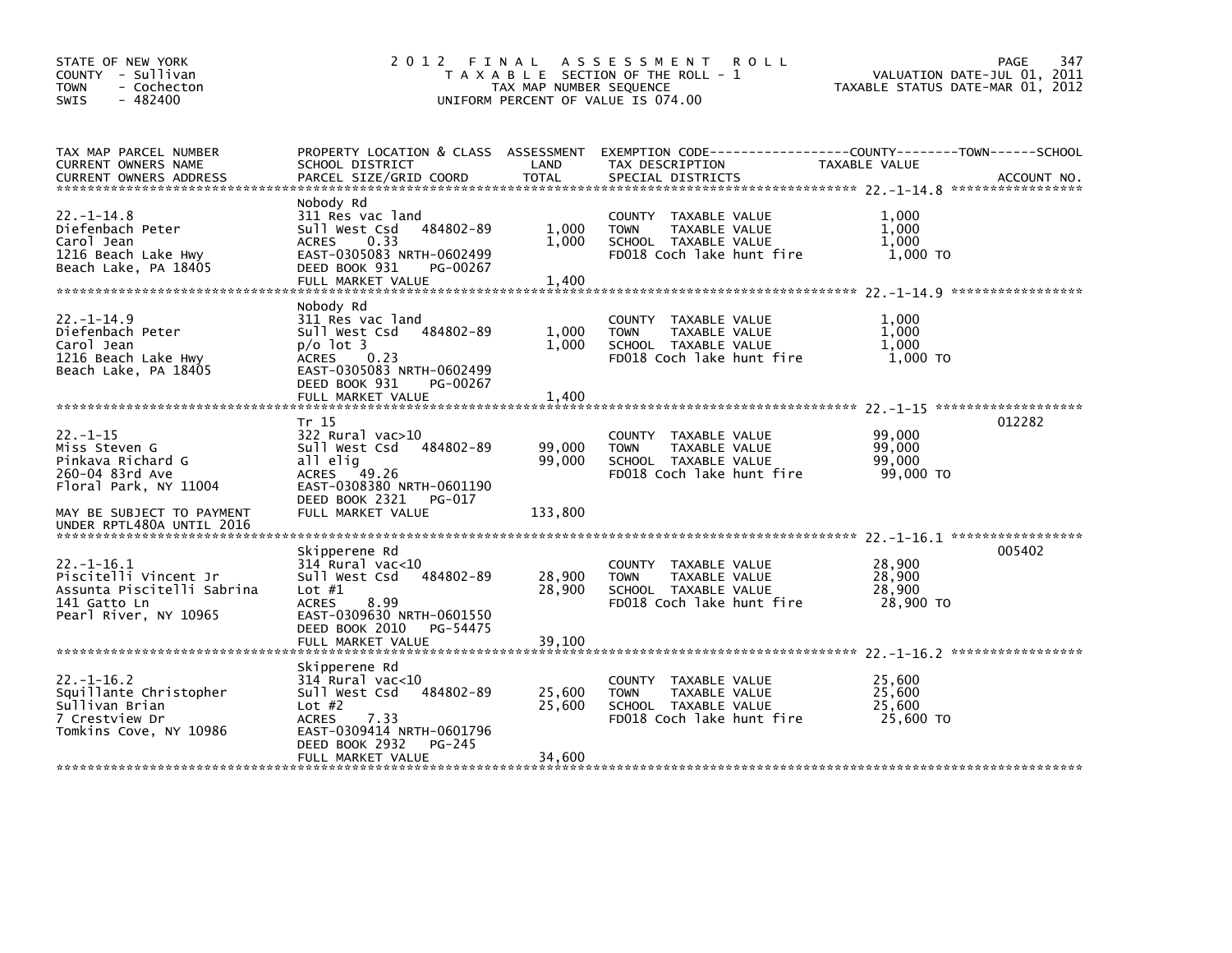| STATE OF NEW YORK<br>COUNTY - Sullivan<br><b>TOWN</b><br>- Cochecton<br>$-482400$<br>SWIS              | 2 0 1 2                                                                                                                                                                                             | FINAL<br>TAX MAP NUMBER SEQUENCE | A S S E S S M E N T<br><b>ROLL</b><br>T A X A B L E SECTION OF THE ROLL - 1<br>UNIFORM PERCENT OF VALUE IS 074.00             | 348<br>PAGE<br>VALUATION DATE-JUL 01, 2011<br>TAXABLE STATUS DATE-MAR 01, 2012                      |
|--------------------------------------------------------------------------------------------------------|-----------------------------------------------------------------------------------------------------------------------------------------------------------------------------------------------------|----------------------------------|-------------------------------------------------------------------------------------------------------------------------------|-----------------------------------------------------------------------------------------------------|
| TAX MAP PARCEL NUMBER<br>CURRENT OWNERS NAME<br><b>CURRENT OWNERS ADDRESS</b>                          | PROPERTY LOCATION & CLASS ASSESSMENT<br>SCHOOL DISTRICT<br>PARCEL SIZE/GRID COORD                                                                                                                   | LAND<br><b>TOTAL</b>             | TAX DESCRIPTION<br>SPECIAL DISTRICTS                                                                                          | EXEMPTION CODE-----------------COUNTY-------TOWN------SCHOOL<br><b>TAXABLE VALUE</b><br>ACCOUNT NO. |
| $22. -1 - 16.3$<br>Berridge Amy<br>378 Warren St<br>Phillipsburg, NJ 08865                             | Skipperene Rd<br>$314$ Rural vac< $10$<br>484802-89<br>Sull West Csd<br>Lot $#3$<br><b>ACRES</b><br>3.50<br>EAST-0309778 NRTH-0601682<br>DEED BOOK 3153<br>PG-668                                   | 17.900<br>17,900                 | COUNTY TAXABLE VALUE<br>TAXABLE VALUE<br><b>TOWN</b><br>SCHOOL TAXABLE VALUE<br>FD018 Coch lake hunt fire                     | 17,900<br>17,900<br>17,900<br>17,900 TO                                                             |
|                                                                                                        | FULL MARKET VALUE                                                                                                                                                                                   | 24,200                           |                                                                                                                               |                                                                                                     |
| $22. - 1 - 16.4$<br>Simonet Jason<br>Simonet Julianna<br>199 Skipperene Rd<br>Narrowsburg, NY 12764    | 199 Skipperene Rd<br>210 1 Family Res<br>Sull West Csd<br>484802-89<br>Lot $#4$<br><b>ACRES</b><br>3.01<br>EAST-0310048 NRTH-0601706<br>DEED BOOK 3410<br>PG-275<br>FULL MARKET VALUE               | 23,525<br>115,400<br>155,900     | 41854<br>STAR B<br>COUNTY TAXABLE VALUE<br>TAXABLE VALUE<br><b>TOWN</b><br>SCHOOL TAXABLE VALUE<br>FD018 Coch lake hunt fire  | 0<br>22,500<br>0<br>115,400<br>115,400<br>92,900<br>115,400 TO                                      |
| $22. - 1 - 16.5$<br>Simonet Jeffery<br>Simonet Nancy<br>134 Lenni Lenape Rd<br>Narrowsburg, NY 12764   | Tr 15<br>$314$ Rural vac<10<br>484802-89<br>Sull West Csd<br>Lot $#5$<br><b>ACRES</b><br>3.01<br>EAST-0310284 NRTH-0601790<br>DEED BOOK 1582<br>PG-412<br>FULL MARKET VALUE                         | 16,900<br>16,900<br>22,800       | TAXABLE VALUE<br>COUNTY<br><b>TOWN</b><br>TAXABLE VALUE<br>SCHOOL TAXABLE VALUE<br>FD018 Coch lake hunt fire                  | 16,900<br>16,900<br>16.900<br>16,900 TO                                                             |
| $22 - 1 - 17.1$<br>Mancuso Thomas<br>314 Degraw St<br>Brooklyn, NY 11231                               | Tr15<br>$314$ Rural vac<10<br>484802-89<br>Sull West Csd<br>Lot $17$<br>Oak Ridge Hts<br><b>ACRES</b><br>5.02<br>EAST-0309626 NRTH-0600849<br>DEED BOOK 2916<br>PG-245<br>FULL MARKET VALUE         | 17,200<br>17,200<br>23,200       | COUNTY TAXABLE VALUE<br>TAXABLE VALUE<br><b>TOWN</b><br>SCHOOL TAXABLE VALUE<br>FD018 Coch lake hunt fire                     | 17,200<br>17,200<br>17,200<br>17,200 TO                                                             |
| $22 - 1 - 17.2$<br>D'Ottavio Michael<br>D'Ottavio Judith<br>190 Skipperene Rd<br>Narrowsburg, NY 12764 | 190 Skipperene Rd<br>210 1 Family Res<br>Sull West Csd 484802-89<br>Lot 16<br>Oak Ridge Hts<br><b>ACRES</b><br>6.59<br>EAST-0309867 NRTH-0600820<br>DEED BOOK 1353<br>PG-00310<br>FULL MARKET VALUE | 32,700<br>140,000<br>189,200     | STAR EN<br>41834<br>COUNTY TAXABLE VALUE<br><b>TOWN</b><br>TAXABLE VALUE<br>SCHOOL TAXABLE VALUE<br>FD018 Coch lake hunt fire | 46,650<br>$\Omega$<br>$\Omega$<br>140,000<br>140,000<br>93,350<br>140,000 TO                        |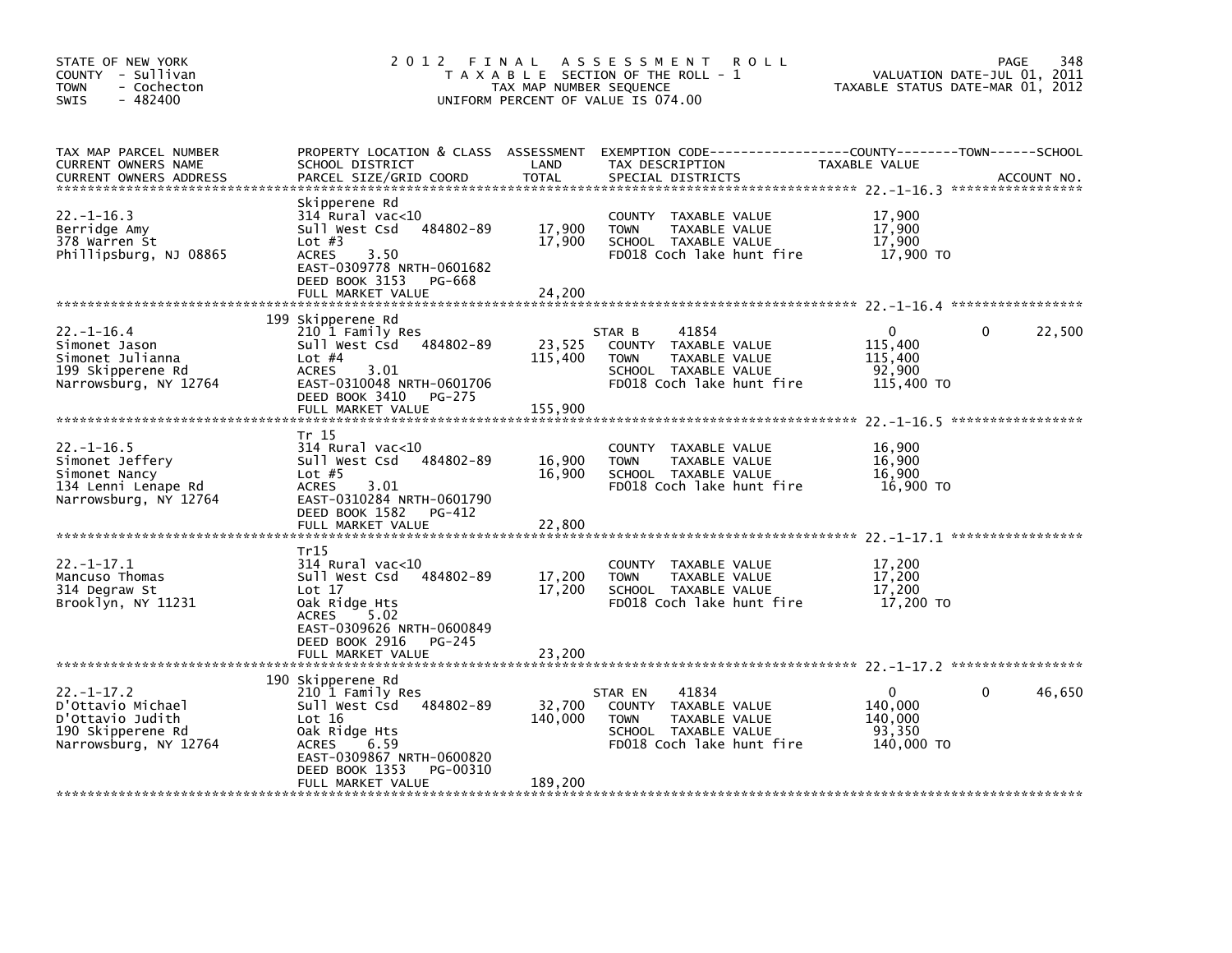| STATE OF NEW YORK<br>COUNTY - Sullivan<br><b>TOWN</b><br>- Cochecton<br>$-482400$<br>SWIS                         | 2 0 1 2<br>FINAL                                                                                                                                                                                                            | TAX MAP NUMBER SEQUENCE             | ASSESSMENT<br><b>ROLL</b><br>T A X A B L E SECTION OF THE ROLL - 1<br>UNIFORM PERCENT OF VALUE IS 074.00                               |                                                                   | 349<br>PAGE<br>VALUATION DATE-JUL 01, 2011<br>TAXABLE STATUS DATE-MAR 01, 2012 |
|-------------------------------------------------------------------------------------------------------------------|-----------------------------------------------------------------------------------------------------------------------------------------------------------------------------------------------------------------------------|-------------------------------------|----------------------------------------------------------------------------------------------------------------------------------------|-------------------------------------------------------------------|--------------------------------------------------------------------------------|
| TAX MAP PARCEL NUMBER<br>CURRENT OWNERS NAME<br><b>CURRENT OWNERS ADDRESS</b>                                     | PROPERTY LOCATION & CLASS ASSESSMENT<br>SCHOOL DISTRICT<br>PARCEL SIZE/GRID COORD                                                                                                                                           | LAND<br><b>TOTAL</b>                | EXEMPTION CODE-----------------COUNTY-------TOWN------SCHOOL<br>TAX DESCRIPTION<br>SPECIAL DISTRICTS                                   | TAXABLE VALUE                                                     | ACCOUNT NO.                                                                    |
| $22. - 1 - 17.3$<br>Ochal Steven G<br>1401 Manatuck Blvd<br>Bay Shore, NY 11706                                   | Skipperene<br>311 Res vac land<br>484802-89<br>Sull West Csd<br>Lot 15<br>Oak Ridge Hts<br><b>ACRES</b><br>7.85<br>EAST-0310109 NRTH-0600773<br>DEED BOOK 2012<br>PG-1811<br>FULL MARKET VALUE                              | 35,800<br>35,800<br>48,400          | COUNTY TAXABLE VALUE<br>TAXABLE VALUE<br><b>TOWN</b><br>SCHOOL TAXABLE VALUE<br>FD018 Coch lake hunt fire                              | 35,800<br>35,800<br>35,800<br>35,800 TO                           |                                                                                |
| $22. - 1 - 17.4$<br>Ryf Louis V<br>Sheffield Andrea L<br>206 Skipperene Rd<br>PO Box 312<br>Narrowsburg, NY 12764 | Skipperene Rd<br>$314$ Rural vac<10<br>Sull West Csd<br>484802-89<br>Lot 14<br>Oak Ridge Hts<br>Life Estate Louis<br><b>ACRES</b><br>8.89<br>EAST-0310342 NRTH-0600675<br>DEED BOOK 2010<br>PG-57378                        | 23,500<br>23,500                    | COUNTY TAXABLE VALUE<br>TAXABLE VALUE<br><b>TOWN</b><br>SCHOOL TAXABLE VALUE<br>FD018 Coch lake hunt fire                              | 23,500<br>23,500<br>23,500<br>23.500 TO                           |                                                                                |
| $22. - 1 - 17.5$<br>Ryf Louis V<br>Sheffield Andrea L<br>206 Skipperene Rd<br>PO Box 312<br>Narrowsburg, NY 12764 | 206 Skipperene Rd<br>210 1 Family Res<br>484802-89<br>Sull West Csd<br>Lot 13<br>Oak Ridge Hts<br>Life Estate Louis<br>9.89<br><b>ACRES</b><br>EAST-0310611 NRTH-0600702<br>DEED BOOK 2010<br>PG-57378<br>FULL MARKET VALUE | 30,800 STAR B<br>135,100<br>182,600 | 41121<br>WAR VET<br>41854<br>COUNTY TAXABLE VALUE<br><b>TOWN</b><br>TAXABLE VALUE<br>SCHOOL TAXABLE VALUE<br>FD018 Coch lake hunt fire | 20,250<br>$\Omega$<br>114,850<br>114,850<br>112,600<br>135,100 TO | 20,250<br>22,500<br>0                                                          |
| $22. - 1 - 17.6$<br>Alesci Filippo<br>252-38 58 Ave<br>Little Neck, NY 11362                                      | Skipperene Rd<br>$322$ Rural vac $>10$<br>Sull West Csd<br>484802-89<br>Lot $12$<br>Oak Ridge Hts<br>ACRES<br>11.05<br>EAST-0310856 NRTH-0600711<br>DEED BOOK 3410<br>PG-267<br>FULL MARKET VALUE                           | 27,100<br>27,100<br>36,600          | TAXABLE VALUE<br><b>COUNTY</b><br>TAXABLE VALUE<br><b>TOWN</b><br>SCHOOL TAXABLE VALUE<br>FD018 Coch lake hunt fire                    | 27,100<br>27,100<br>27,100<br>27,100 TO                           |                                                                                |
|                                                                                                                   |                                                                                                                                                                                                                             |                                     |                                                                                                                                        |                                                                   |                                                                                |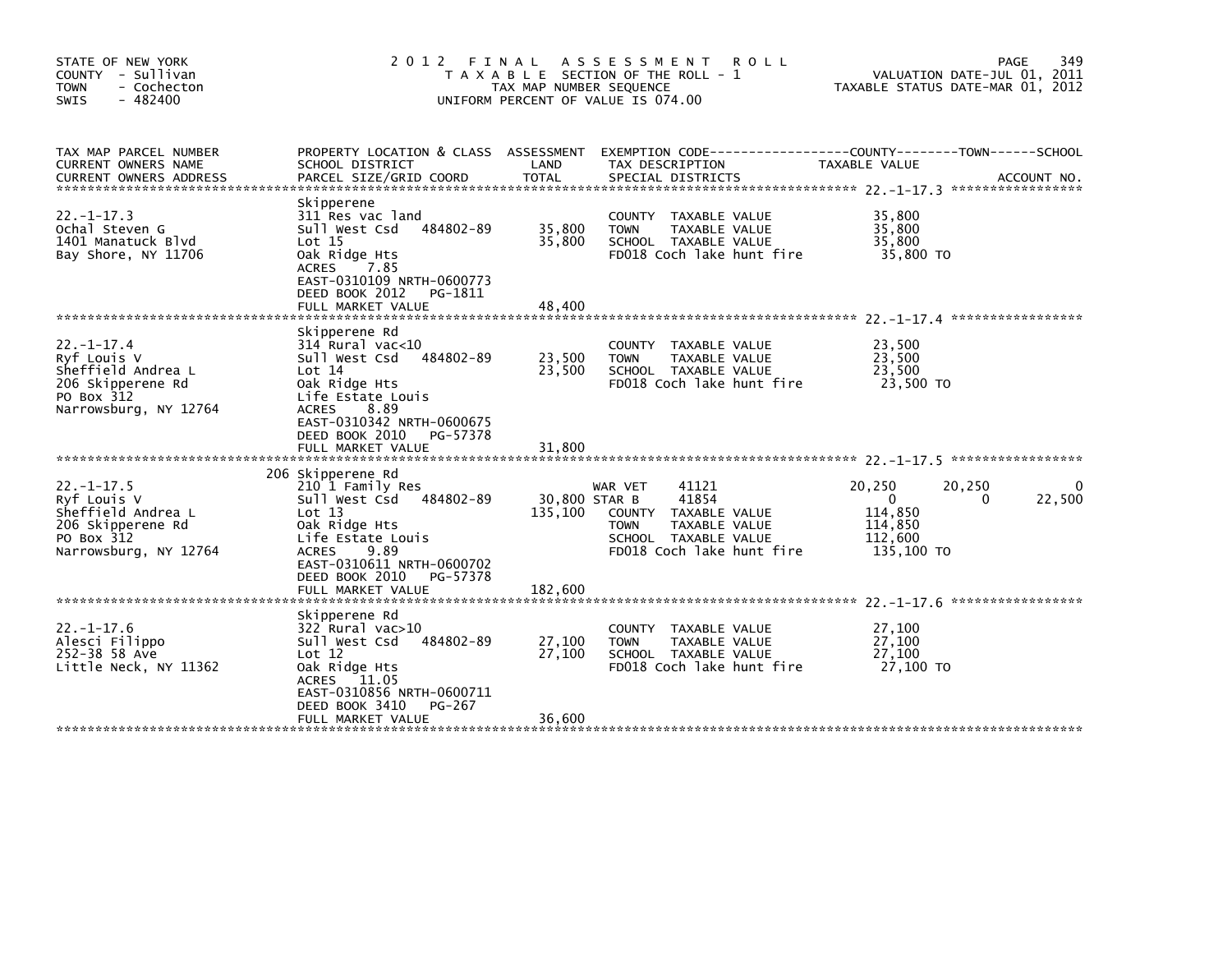| STATE OF NEW YORK<br>COUNTY - Sullivan<br>- Cochecton<br><b>TOWN</b><br>$-482400$<br><b>SWIS</b>           | 2 0 1 2                                                                                                                                                                                               | FINAL<br>TAX MAP NUMBER SEQUENCE | A S S E S S M E N T<br><b>ROLL</b><br>T A X A B L E SECTION OF THE ROLL - 1<br>UNIFORM PERCENT OF VALUE IS 074.00   | VALUATION DATE-JUL 01, 2011<br>TAXABLE STATUS DATE-MAR 01, 2012 | 350<br>PAGE |
|------------------------------------------------------------------------------------------------------------|-------------------------------------------------------------------------------------------------------------------------------------------------------------------------------------------------------|----------------------------------|---------------------------------------------------------------------------------------------------------------------|-----------------------------------------------------------------|-------------|
| TAX MAP PARCEL NUMBER<br><b>CURRENT OWNERS NAME</b><br><b>CURRENT OWNERS ADDRESS</b>                       | PROPERTY LOCATION & CLASS ASSESSMENT<br>SCHOOL DISTRICT<br>PARCEL SIZE/GRID COORD                                                                                                                     | LAND<br><b>TOTAL</b>             | EXEMPTION CODE-----------------COUNTY-------TOWN------SCHOOL<br>TAX DESCRIPTION<br>SPECIAL DISTRICTS                | TAXABLE VALUE                                                   | ACCOUNT NO. |
| $22. -1 - 17.7$<br>Alesci Filippo<br>252-38 58th Ave<br>Littleneck, NY 11362                               | 228 Skipperene Rd<br>240 Rural res<br>Sull West Csd<br>484802-89<br>Lot 11<br>Oak Ridge Hts<br>ACRES 11.54 BANK0060806<br>EAST-0311107 NRTH-0600752<br>DEED BOOK 3410<br>$PG-25$<br>FULL MARKET VALUE | 39,000<br>183,500<br>248,000     | <b>COUNTY</b><br>TAXABLE VALUE<br><b>TOWN</b><br>TAXABLE VALUE<br>SCHOOL TAXABLE VALUE<br>FD018 Coch lake hunt fire | 183,500<br>183,500<br>183,500<br>183,500 TO                     |             |
|                                                                                                            |                                                                                                                                                                                                       |                                  |                                                                                                                     |                                                                 |             |
| $22. - 1 - 17.8$<br>Alesci Filippo<br>252-38 58th Ave<br>Little Neck, $NY +3$                              | Skipperene Rd<br>311 Res vac land<br>484802-89<br>Sull West Csd<br>Lot 10<br>Oak Ridge Hts<br><b>ACRES</b><br>8.29<br>EAST-0311327 NRTH-0600872                                                       | 22,500<br>22,500                 | COUNTY<br>TAXABLE VALUE<br><b>TOWN</b><br>TAXABLE VALUE<br>SCHOOL TAXABLE VALUE<br>FD018 Coch lake hunt fire        | 22,500<br>22,500<br>22.500<br>22,500 TO                         |             |
|                                                                                                            | DEED BOOK 2010<br>PG-56227<br>FULL MARKET VALUE                                                                                                                                                       | 30.400                           |                                                                                                                     |                                                                 |             |
|                                                                                                            |                                                                                                                                                                                                       |                                  |                                                                                                                     |                                                                 |             |
| $22. - 1 - 17.9$<br>Boccio-Angle Rosemarie K<br>Boccio Ralph F<br>2642 Eddington Ave<br>Bensalem, PA 19020 | Skiperene Rd<br>314 Rural vac<10<br>484802-89<br>Sull West Csd<br>Lot 9<br>Oak Ridge Hts<br>5.48<br>ACRES<br>EAST-0311507 NRTH-0600971<br>DEED BOOK 1316<br><b>PG-00085</b><br>FULL MARKET VALUE      | 17,900<br>17,900<br>24,200       | COUNTY TAXABLE VALUE<br>TAXABLE VALUE<br><b>TOWN</b><br>SCHOOL TAXABLE VALUE<br>FD018 Coch lake hunt fire           | 17,900<br>17,900<br>17,900<br>17,900 TO                         |             |
|                                                                                                            |                                                                                                                                                                                                       |                                  |                                                                                                                     |                                                                 |             |
| $22. -1 - 17.11$<br>Cerbolles Teresita<br>11 Lake View Ct<br>Congers, NY 10920                             | Tr15<br>314 Rural vac<10<br>Sull West Csd<br>484802-89<br>Lot 7<br>Oak Ridge Hts<br>2.04<br><b>ACRES</b><br>EAST-0311934 NRTH-0601621<br>DEED BOOK 1288<br>PG-00208<br>FULL MARKET VALUE              | 12,200<br>12,200                 | COUNTY TAXABLE VALUE<br><b>TOWN</b><br>TAXABLE VALUE<br>SCHOOL TAXABLE VALUE<br>FD018 Coch lake hunt fire           | 12,200<br>12,200<br>12,200<br>12,200 TO                         |             |
|                                                                                                            |                                                                                                                                                                                                       | 16,500                           |                                                                                                                     |                                                                 |             |
| $22. -1 - 17.12$<br>Cerbolles Josepito<br>11 Lake View Ct<br>Congers, NY 10920                             | Tr15<br>$314$ Rural vac< $10$<br>Sull West Csd<br>484802-89<br>Lot 6<br>Oak Ridge Hts<br>2.82<br><b>ACRES</b><br>EAST-0312219 NRTH-0601643<br>DEED BOOK 1288<br>PG-00214<br>FULL MARKET VALUE         | 13,600<br>13,600<br>18,400       | COUNTY TAXABLE VALUE<br>TAXABLE VALUE<br><b>TOWN</b><br>SCHOOL TAXABLE VALUE<br>FD018 Coch lake hunt fire           | 13,600<br>13,600<br>13,600<br>13,600 TO                         |             |
|                                                                                                            |                                                                                                                                                                                                       |                                  |                                                                                                                     |                                                                 |             |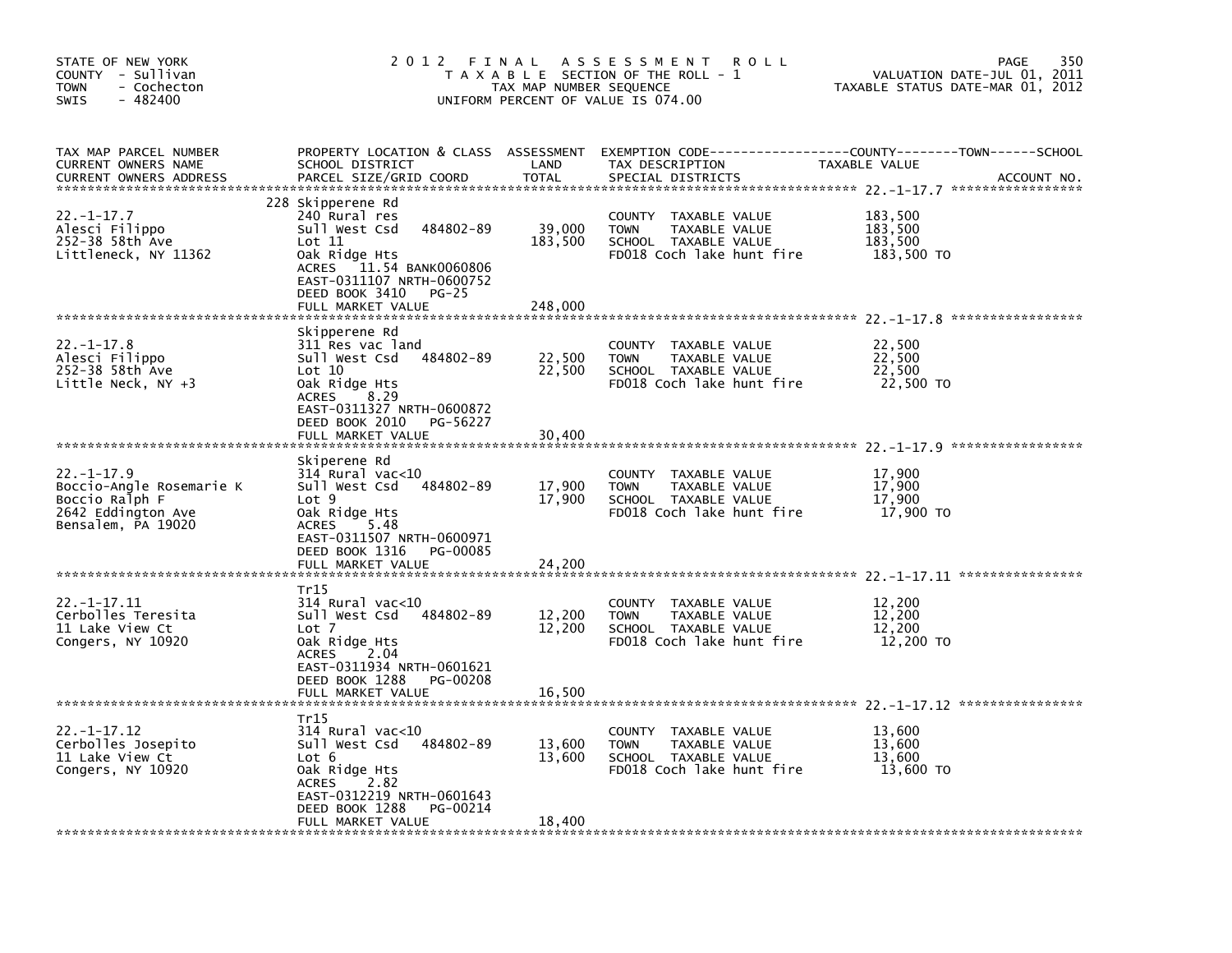| STATE OF NEW YORK<br>COUNTY - Sullivan<br><b>TOWN</b><br>- Cochecton<br>$-482400$<br><b>SWIS</b> | 2 0 1 2                                                                                                                                                                                                                             | FINAL<br>TAX MAP NUMBER SEQUENCE | <b>ROLL</b><br>A S S E S S M E N T<br>T A X A B L E SECTION OF THE ROLL - 1<br>UNIFORM PERCENT OF VALUE IS 074.00            | TAXABLE STATUS DATE-MAR 01, 2012                           | 351<br>PAGE<br>VALUATION DATE-JUL 01, 2011 |
|--------------------------------------------------------------------------------------------------|-------------------------------------------------------------------------------------------------------------------------------------------------------------------------------------------------------------------------------------|----------------------------------|------------------------------------------------------------------------------------------------------------------------------|------------------------------------------------------------|--------------------------------------------|
| TAX MAP PARCEL NUMBER<br>CURRENT OWNERS NAME<br><b>CURRENT OWNERS ADDRESS</b>                    | PROPERTY LOCATION & CLASS ASSESSMENT<br>SCHOOL DISTRICT<br>PARCEL SIZE/GRID COORD                                                                                                                                                   | LAND<br><b>TOTAL</b>             | EXEMPTION        CODE------------------COUNTY--------TOWN------SCHOOL<br>TAX DESCRIPTION<br>SPECIAL DISTRICTS                | TAXABLE VALUE                                              | ACCOUNT NO.                                |
| $22. -1 - 17.13$<br>Cerbolles Teresita<br>11 Lake View Ct<br>Congers, NY 10920                   | Tr15<br>$314$ Rural vac<10<br>484802-89<br>Sull West Csd<br>Lot 5<br>Oak Ridge Hts<br>5.59<br><b>ACRES</b><br>EAST-0312587 NRTH-0601592<br>DEED BOOK 1733<br>PG-311<br>FULL MARKET VALUE                                            | 18,100<br>18,100<br>24,500       | COUNTY<br>TAXABLE VALUE<br><b>TOWN</b><br>TAXABLE VALUE<br>SCHOOL TAXABLE VALUE<br>FD018 Coch lake hunt fire                 | 18,100<br>18,100<br>18,100<br>18,100 TO                    |                                            |
|                                                                                                  |                                                                                                                                                                                                                                     |                                  |                                                                                                                              |                                                            |                                            |
| $22. -1 - 17.14$<br>Torres Enrique<br>Torres Anna<br>326 Hortontown Rd<br>Kent, NY 12533         | Tr15<br>$314$ Rural vac<10<br>484802-89<br>Sull West Csd<br>Lot 4<br>Oak Ridge Hts<br><b>ACRES</b><br>5.01<br>EAST-0312724 NRTH-0601890                                                                                             | 17,100<br>17,100                 | COUNTY<br>TAXABLE VALUE<br>TAXABLE VALUE<br><b>TOWN</b><br>SCHOOL TAXABLE VALUE<br>FD018 Coch lake hunt fire                 | 17,100<br>17,100<br>17,100<br>17,100 TO                    |                                            |
|                                                                                                  | DEED BOOK 2061<br>PG-566<br>FULL MARKET VALUE                                                                                                                                                                                       | 23,100                           |                                                                                                                              |                                                            |                                            |
|                                                                                                  |                                                                                                                                                                                                                                     |                                  |                                                                                                                              |                                                            |                                            |
| $22. -1 - 17.15$<br>Jay Todd T<br>7193 State Route 52<br>Cochecton, NY 12726                     | 324 Skipperene Rd<br>210 1 Family Res<br>Sull West Csd 484802-89<br>Lot 3<br>Oak Ridge Hts<br>combo w/ 22-1-17.16<br>3.13 BANK0060806<br><b>ACRES</b><br>EAST-0312791 NRTH-0602167<br>DEED BOOK 3560<br>PG-670<br>FULL MARKET VALUE | 23,825<br>117,900<br>159,300     | 41854<br>STAR B<br>COUNTY TAXABLE VALUE<br>TAXABLE VALUE<br><b>TOWN</b><br>SCHOOL TAXABLE VALUE<br>FD018 Coch lake hunt fire | $\mathbf{0}$<br>117,900<br>117,900<br>95,400<br>117,900 TO | 22,500<br>0                                |
|                                                                                                  |                                                                                                                                                                                                                                     |                                  |                                                                                                                              |                                                            |                                            |
| $22. - 1 - 17.17$<br>Saluzzo Brian<br>Croshaw Brian<br>34 Woodland Rd<br>Maplewood, NJ 07040     | 344 Skipperene Rd<br>210 1 Family Res<br>484802-89<br>Sull West Csd<br>Lot 1<br><b>ACRES</b><br>8.01<br>EAST-0313109 NRTH-0601879                                                                                                   | 33,550<br>225,000                | COUNTY TAXABLE VALUE<br><b>TOWN</b><br>TAXABLE VALUE<br>SCHOOL TAXABLE VALUE<br>FD018 Coch lake hunt fire                    | 225,000<br>225,000<br>225,000<br>225,000 TO                |                                            |
|                                                                                                  | DEED BOOK 2010<br>PG-56322<br>FULL MARKET VALUE                                                                                                                                                                                     | 304,100                          |                                                                                                                              |                                                            |                                            |
| $22. - 1 - 18$<br>Daly Jason<br>Sheeler Douglas<br>45 Comber St<br>Valley Stream, NY 11580       | Lenne Lenape Rd<br>311 Res vac land<br>Sull West Csd<br>484802-89<br>Lot 16<br><b>ACRES</b><br>8.00<br>EAST-0308449 NRTH-0603921<br>DEED BOOK 1357<br>PG-00316<br>FULL MARKET VALUE                                                 | 26,900<br>26,900<br>36,400       | <b>COUNTY</b><br>TAXABLE VALUE<br><b>TOWN</b><br>TAXABLE VALUE<br>SCHOOL TAXABLE VALUE<br>FD018 Coch lake hunt fire          | 26,900<br>26,900<br>26,900<br>26,900 TO                    |                                            |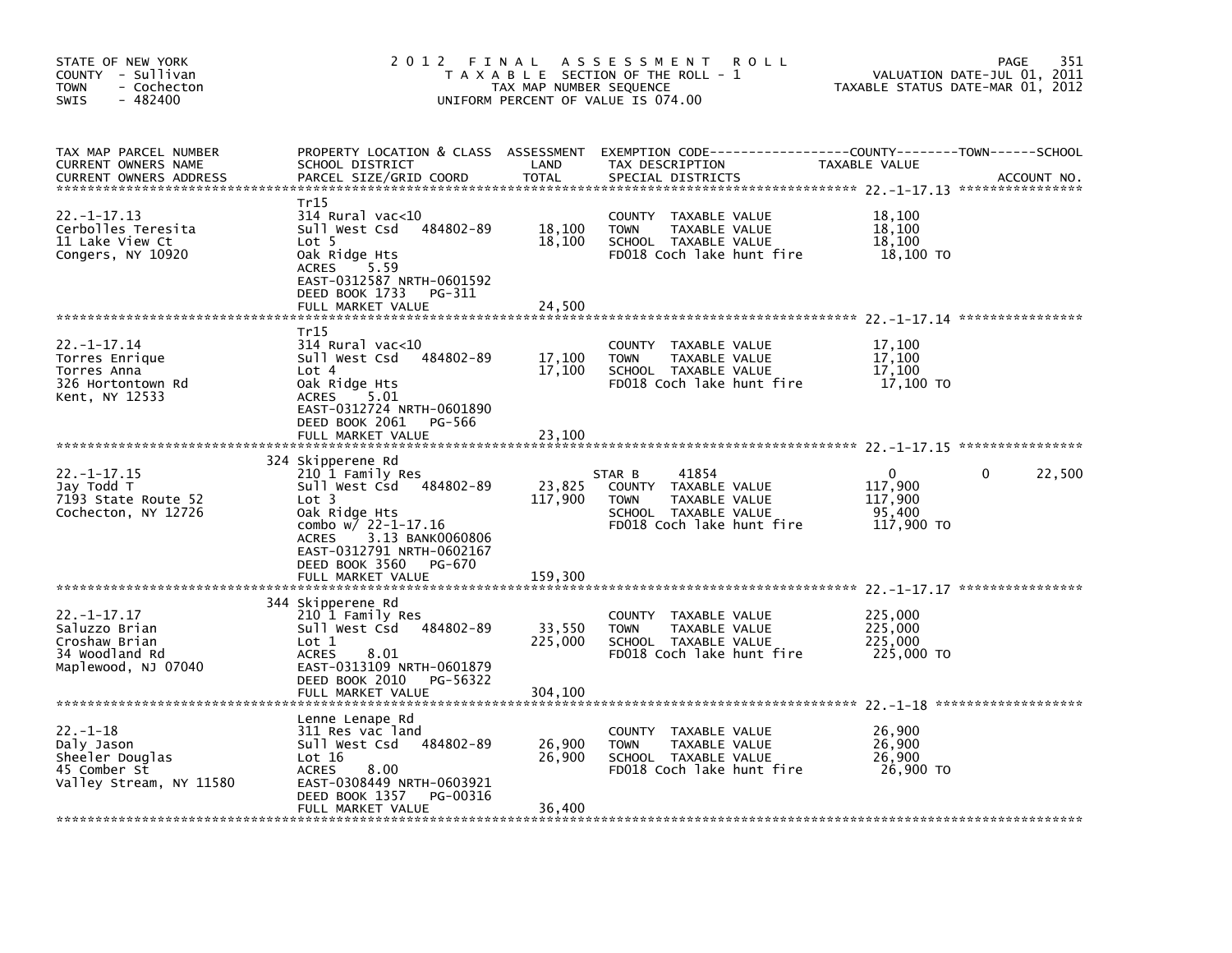| STATE OF NEW YORK<br>COUNTY - Sullivan<br><b>TOWN</b><br>- Cochecton<br>$-482400$<br>SWIS                 | 2012 FINAL                                                                                                                                                                                          | TAX MAP NUMBER SEQUENCE              | A S S E S S M E N T<br><b>ROLL</b><br>T A X A B L E SECTION OF THE ROLL - 1<br>UNIFORM PERCENT OF VALUE IS 074.00   |                                             | 352<br>PAGE<br>VALUATION DATE-JUL 01, 2011<br>TAXABLE STATUS DATE-MAR 01, 2012 |
|-----------------------------------------------------------------------------------------------------------|-----------------------------------------------------------------------------------------------------------------------------------------------------------------------------------------------------|--------------------------------------|---------------------------------------------------------------------------------------------------------------------|---------------------------------------------|--------------------------------------------------------------------------------|
| TAX MAP PARCEL NUMBER<br>CURRENT OWNERS NAME                                                              | PROPERTY LOCATION & CLASS ASSESSMENT<br>SCHOOL DISTRICT                                                                                                                                             | LAND                                 | TAX DESCRIPTION                                                                                                     | TAXABLE VALUE                               |                                                                                |
| $22 - 1 - 19$<br>Barber Michael<br>Barber-O'toole Coleen T<br>87 Lenni Lenape Rd<br>Narrowsburg, NY 12764 | 87 Lenne Lenape Rd<br>210 1 Family Res<br>Sull West Csd 484802-89<br>Lot 29 Of Cochecton Estat<br><b>ACRES</b><br>6.04<br>EAST-0309620 NRTH-0604305<br>DEED BOOK 2186<br>PG-1<br>FULL MARKET VALUE  | 32,000<br>159,200<br>215,100         | COUNTY TAXABLE VALUE<br>TAXABLE VALUE<br><b>TOWN</b><br>SCHOOL TAXABLE VALUE<br>FD018 Coch lake hunt fire           | 159,200<br>159,200<br>159.200<br>159,200 TO |                                                                                |
| $22 - 1 - 20$<br>Genovese Thomas<br>Geonvese Thomas As T<br>18 Combahee Rd<br>Hilton Head Isl, SC 29928   | Lenne Lenape Rd<br>314 Rural vac<10<br>Sull West Csd<br>484802-89<br>Lot 28<br><b>ACRES</b><br>6.17<br>EAST-0309848 NRTH-0604016<br>DEED BOOK 2199 PG-165                                           | 23,200<br>23,200                     | COUNTY TAXABLE VALUE<br>TAXABLE VALUE<br><b>TOWN</b><br>SCHOOL TAXABLE VALUE<br>FD018 Coch lake hunt fire           | 23,200<br>23,200<br>23,200<br>23,200 TO     |                                                                                |
| $22. - 1 - 21$<br>Adelstein Aloha<br>201-11 26th Ave<br>Bayside, NY 11360                                 | FULL MARKET VALUE<br>Lenne Lenape Rd<br>311 Res vac land<br>Sull West Csd<br>484802-89<br>Lot 27<br>5.10<br><b>ACRES</b><br>EAST-0310016 NRTH-0603749<br>DEED BOOK 3326 PG-374<br>FULL MARKET VALUE | 31,400<br>21,100<br>21,100<br>28,500 | <b>COUNTY</b><br>TAXABLE VALUE<br>TAXABLE VALUE<br><b>TOWN</b><br>SCHOOL TAXABLE VALUE<br>FD018 Coch lake hunt fire | 21,100<br>21,100<br>21,100<br>21,100 TO     |                                                                                |
| $22 - 1 - 22$<br>Bercze Antal Jr<br>Bercze Lisa R<br>111 Lenne Lanape Rd<br>Narrowsburg, NY 12764         | Lenne Lenape Rd<br>210 1 Family Res<br>Sull West Csd 484802-89<br>Lot 26<br><b>ACRES</b><br>5.39 BANKC150024<br>EAST-0310171 NRTH-0603454<br>DEED BOOK 1879<br>PG-121<br>FULL MARKET VALUE          | 29,136<br>104,136<br>140,700         | <b>COUNTY</b><br>TAXABLE VALUE<br><b>TOWN</b><br>TAXABLE VALUE<br>SCHOOL TAXABLE VALUE<br>FD018 Coch lake hunt fire | 104,136<br>104,136<br>104,136<br>104,136 TO |                                                                                |
| $22 - 1 - 23$<br>Matos Arturo W<br>800 Concourse Vlg W 13N<br>Bronx, NY 10451                             | Lenne Lenape Rd<br>$314$ Rural vac<10<br>484802-89<br>Sull West Csd<br>Lot <sub>25</sub><br>6.34<br><b>ACRES</b><br>EAST-0310356 NRTH-0603090<br>DEED BOOK 1361<br>PG-00252<br>FULL MARKET VALUE    | 23,600<br>23,600<br>31,900           | COUNTY TAXABLE VALUE<br>TAXABLE VALUE<br><b>TOWN</b><br>SCHOOL TAXABLE VALUE<br>FD018 Coch lake hunt fire           | 23,600<br>23,600<br>23,600<br>23,600 TO     |                                                                                |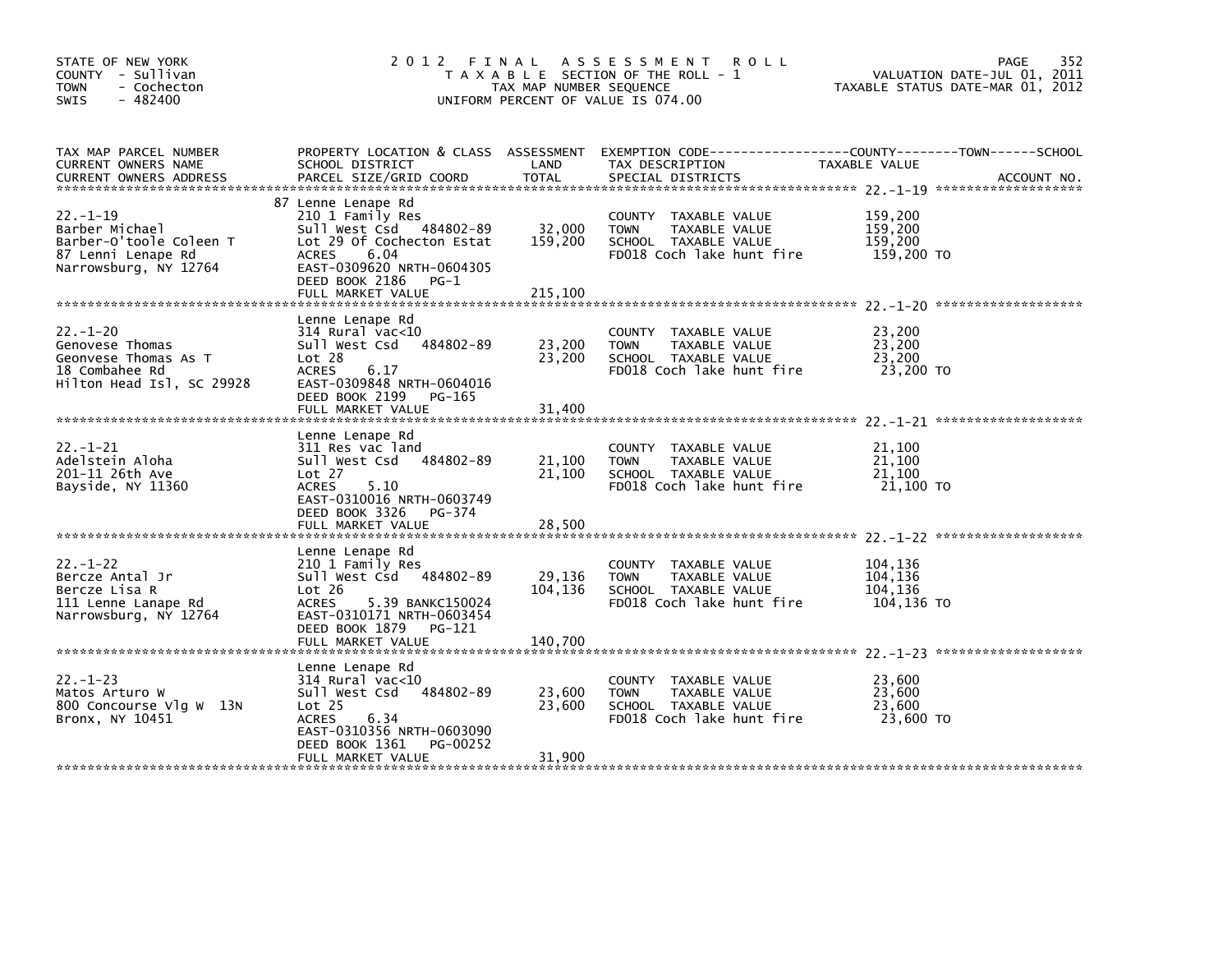| STATE OF NEW YORK<br>COUNTY - Sullivan<br><b>TOWN</b><br>- Cochecton<br>$-482400$<br><b>SWIS</b>                                                                                                                                                       | 2012 FINAL                                                                                                                                                                                 | TAX MAP NUMBER SEQUENCE      | A S S E S S M E N T<br><b>ROLL</b><br>T A X A B L E SECTION OF THE ROLL - 1<br>UNIFORM PERCENT OF VALUE IS 074.00 |                                             | 353<br>PAGE<br>VALUATION DATE-JUL 01, 2011<br>TAXABLE STATUS DATE-MAR 01, 2012 |
|--------------------------------------------------------------------------------------------------------------------------------------------------------------------------------------------------------------------------------------------------------|--------------------------------------------------------------------------------------------------------------------------------------------------------------------------------------------|------------------------------|-------------------------------------------------------------------------------------------------------------------|---------------------------------------------|--------------------------------------------------------------------------------|
| TAX MAP PARCEL NUMBER<br>CURRENT OWNERS NAME<br>.CURRENT OWNERS ADDRESS PARCEL SIZE/GRID COORD TOTAL SPECIAL DISTRICTS AND MESS ADDRESS PARCEL SIZE/GRID COORD TOTAL SPECIAL DISTRICTS AND MESS ADDRESS PARCEL SIZE/GRID COORD TOTAL SPECIAL DISTRICTS | PROPERTY LOCATION & CLASS ASSESSMENT<br>SCHOOL DISTRICT                                                                                                                                    | LAND                         | EXEMPTION CODE-----------------COUNTY-------TOWN------SCHOOL<br>TAX DESCRIPTION                                   | TAXABLE VALUE                               |                                                                                |
| $22 - 1 - 24$<br>Bissell William<br>Bissell Carmen<br>37 W 12 St<br>New York, NY 10011                                                                                                                                                                 | 127 Lenne Lenape Rd<br>210 1 Family Res<br>Sull West Csd 484802-89<br>Lot 24<br><b>ACRES</b><br>6.01 BANK 130171<br>EAST-0310531 NRTH-0602608<br>DEED BOOK 3187 PG-22<br>FULL MARKET VALUE | 38,500<br>195,500<br>264,200 | COUNTY TAXABLE VALUE<br>TAXABLE VALUE<br><b>TOWN</b><br>SCHOOL TAXABLE VALUE<br>FD018 Coch lake hunt fire         | 195,500<br>195,500<br>195,500<br>195,500 TO |                                                                                |
| $22. - 1 - 25$<br>Radziunas-Smith Audra<br>418 East Shore Rd<br>Kings Point, NY 11024                                                                                                                                                                  | Skipperene Rd<br>$314$ Rural vac<10<br>484802-89<br>Sull West Csd<br>Lot 23<br>6.00<br><b>ACRES</b><br>EAST-0310650 NRTH-0602179<br>DEED BOOK 3421<br>PG-690<br>FULL MARKET VALUE          | 22,900<br>22,900<br>30,900   | COUNTY TAXABLE VALUE<br>TAXABLE VALUE<br><b>TOWN</b><br>SCHOOL TAXABLE VALUE<br>FD018 Coch lake hunt fire         | 22,900<br>22,900<br>22,900<br>22,900 TO     |                                                                                |
| $22 - 1 - 26$<br>Leonetti Gennaro<br>Leonetti Beverly<br>38 DuBois Rd<br>West Islip, NY 11795                                                                                                                                                          | Lenne Lenape Rd<br>$322$ Rural vac $>10$<br>Sull West Csd<br>484802-89<br>Lot $17$<br>ACRES 17.00<br>EAST-0308064 NRTH-0603332<br>DEED BOOK 1351<br>PG-00261<br>FULL MARKET VALUE          | 39,300<br>39,300<br>53,100   | COUNTY TAXABLE VALUE<br><b>TOWN</b><br>TAXABLE VALUE<br>SCHOOL TAXABLE VALUE<br>FD018 Coch lake hunt fire         | 39,300<br>39.300<br>39,300<br>39,300 TO     |                                                                                |
| $22 - 1 - 27$<br>Romano Girolamo<br>Romano Agata<br>15 Dorcas Ave<br>Syossett, NY 11791                                                                                                                                                                | Lenne Lenape Rd<br>240 Rural res<br>484802-89<br>Sull West Csd<br>Lot 18<br>ACRES 26.40<br>EAST-0308316 NRTH-0603013<br>DEED BOOK 250<br>PG-46<br>FULL MARKET VALUE                        | 46,900<br>121,100<br>163,600 | COUNTY TAXABLE VALUE<br>TAXABLE VALUE<br><b>TOWN</b><br>SCHOOL TAXABLE VALUE<br>FD018 Coch lake hunt fire         | 121,100<br>121,100<br>121,100<br>121,100 TO |                                                                                |
| $22. - 1 - 28$<br>Burke Christopher<br>Burke Catherine M<br>1767 Creek Dr<br>Waymart, PA 18472                                                                                                                                                         | Lenne Lenape Rd<br>$314$ Rural vac<10<br>484802-89<br>Sull West Csd<br>Lot 19<br>5.10<br><b>ACRES</b><br>EAST-0309317 NRTH-0603257<br>DEED BOOK 2142<br><b>PG-71</b><br>FULL MARKET VALUE  | 21,100<br>21,100<br>28,500   | COUNTY TAXABLE VALUE<br>TAXABLE VALUE<br><b>TOWN</b><br>SCHOOL TAXABLE VALUE<br>FD018 Coch lake hunt fire         | 21,100<br>21,100<br>21,100<br>21,100 TO     |                                                                                |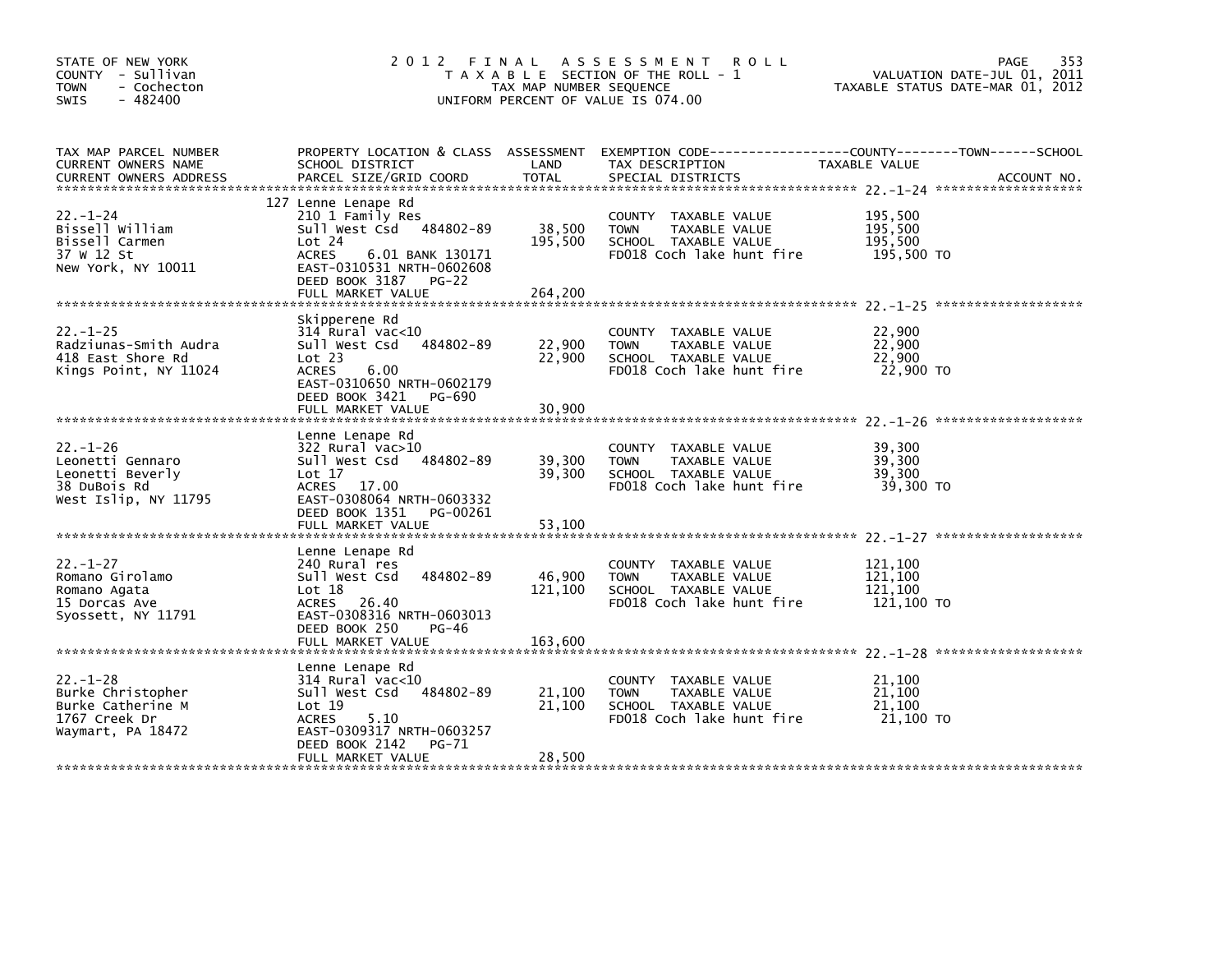| STATE OF NEW YORK<br>COUNTY - Sullivan<br><b>TOWN</b><br>- Cochecton<br>$-482400$<br>SWIS                                                                 |                                                                                                                                                                                      | TAX MAP NUMBER SEQUENCE             | 2012 FINAL ASSESSMENT<br><b>ROLL</b><br>T A X A B L E SECTION OF THE ROLL - 1<br>UNIFORM PERCENT OF VALUE IS 074.00                              | VALUATION DATE-JUL 01, 2011<br>TAXABLE STATUS DATE-MAR 01, 2012                               | PAGE<br>354      |
|-----------------------------------------------------------------------------------------------------------------------------------------------------------|--------------------------------------------------------------------------------------------------------------------------------------------------------------------------------------|-------------------------------------|--------------------------------------------------------------------------------------------------------------------------------------------------|-----------------------------------------------------------------------------------------------|------------------|
| TAX MAP PARCEL NUMBER<br>CURRENT OWNERS NAME                                                                                                              | SCHOOL DISTRICT                                                                                                                                                                      | LAND                                | PROPERTY LOCATION & CLASS ASSESSMENT EXEMPTION CODE----------------COUNTY-------TOWN------SCHOOL<br>TAX DESCRIPTION                              | TAXABLE VALUE                                                                                 |                  |
| $22 - 1 - 29$<br>Pascoo Stan<br>Pascoo Melvin<br>176 Parrot Rd<br>West Nyack, NY 10994                                                                    | Lenne Lenape Rd<br>$322$ Rural vac $>10$<br>484802-89<br>Sull West Csd<br>Lot 20<br>ACRES 25.00<br>EAST-0308659 NRTH-0602728<br>DEED BOOK 1360<br>PG-00336<br>FULL MARKET VALUE      | 60,900<br>60,900<br>82,300          | COUNTY TAXABLE VALUE<br><b>TOWN</b><br>TAXABLE VALUE<br>SCHOOL TAXABLE VALUE<br>FD018 Coch lake hunt fire                                        | 60,900<br>60,900<br>60,900<br>60,900 TO                                                       |                  |
| $22 - 1 - 30$<br>Gilligan Robert H<br>Gilligan Ruth M<br>PO Box 169<br>Bayport, NY 11705                                                                  | Lenne Lenape Rd<br>$314$ Rural vac< $10$<br>Sull West Csd<br>484802-89<br>Lot 21<br><b>ACRES</b><br>5.32<br>EAST-0309659 NRTH-0602706<br>DEED BOOK 1391<br>PG-28                     | 21,500<br>21,500                    | COUNTY TAXABLE VALUE<br>TAXABLE VALUE<br><b>TOWN</b><br>SCHOOL TAXABLE VALUE<br>FD018 Coch lake hunt fire                                        | 21,500<br>21,500<br>21,500<br>21,500 TO                                                       |                  |
|                                                                                                                                                           | FULL MARKET VALUE                                                                                                                                                                    | 29,100                              |                                                                                                                                                  |                                                                                               |                  |
| $22. - 1 - 31$<br>Simonet Jeffrey<br>134 Lenni Lenape Rd<br>Narrowsburg, NY 12764                                                                         | 134 Lenne Lenape Rd<br>210 1 Family Res<br>Sull West Csd 484802-89<br>Lot 22<br>5.66<br><b>ACRES</b><br>EAST-0309758 NRTH-0602412<br>DEED BOOK 1352<br>PG-00424<br>FULL MARKET VALUE | 29,784 STAR EN<br>94,784<br>128,100 | 41121<br>WAR VET<br>41834<br>TAXABLE VALUE<br><b>COUNTY</b><br>TAXABLE VALUE<br><b>TOWN</b><br>SCHOOL TAXABLE VALUE<br>FD018 Coch lake hunt fire | 14,218<br>14,218<br>$\overline{0}$<br>$\mathbf{0}$<br>80.566<br>80.566<br>48.134<br>94,784 TO | 46,650           |
| $22 - 2 - 1$<br>Harris Corporation<br>1025 W Nasa Blvd<br>Melbourne, FL 32919                                                                             | Tr 15<br>833 Radio<br>Sull West Csd 484802-89<br>FRNT 200.00 DPTH 200.00<br>EAST-0311710 NRTH-0602960<br>DEED BOOK 3582<br>PG-631<br>FULL MARKET VALUE                               | 12,000<br>37,000<br>50,000          | COUNTY TAXABLE VALUE<br><b>TOWN</b><br>TAXABLE VALUE<br>SCHOOL TAXABLE VALUE<br>FD018 Coch lake hunt fire                                        | 37,000<br>37,000<br>37,000<br>37,000 TO                                                       | 008820           |
| $22 - 2 - 2.1$<br>Loeb Daniel E<br>Neunzig Winifred<br>7306 willow Ave<br>Takoma Park, MD 20912<br>MAY BE SUBJECT TO PAYMENT<br>UNDER RPTL480A UNTIL 2021 | T R 15<br>322 Rural vac>10<br>Sull West Csd<br>484802-89<br>ACRES 71.55<br>EAST-0311490 NRTH-0602960<br>DEED BOOK 1613<br>PG-260<br>FULL MARKET VALUE                                | 127,800<br>127,800<br>172,700       | FOREST LND 47460<br>COUNTY TAXABLE VALUE<br><b>TOWN</b><br>TAXABLE VALUE<br>SCHOOL TAXABLE VALUE<br>FD018 Coch lake hunt fire                    | 59,120<br>59,120<br>68,680<br>68,680<br>68.680<br>127,800 TO                                  | 010660<br>59,120 |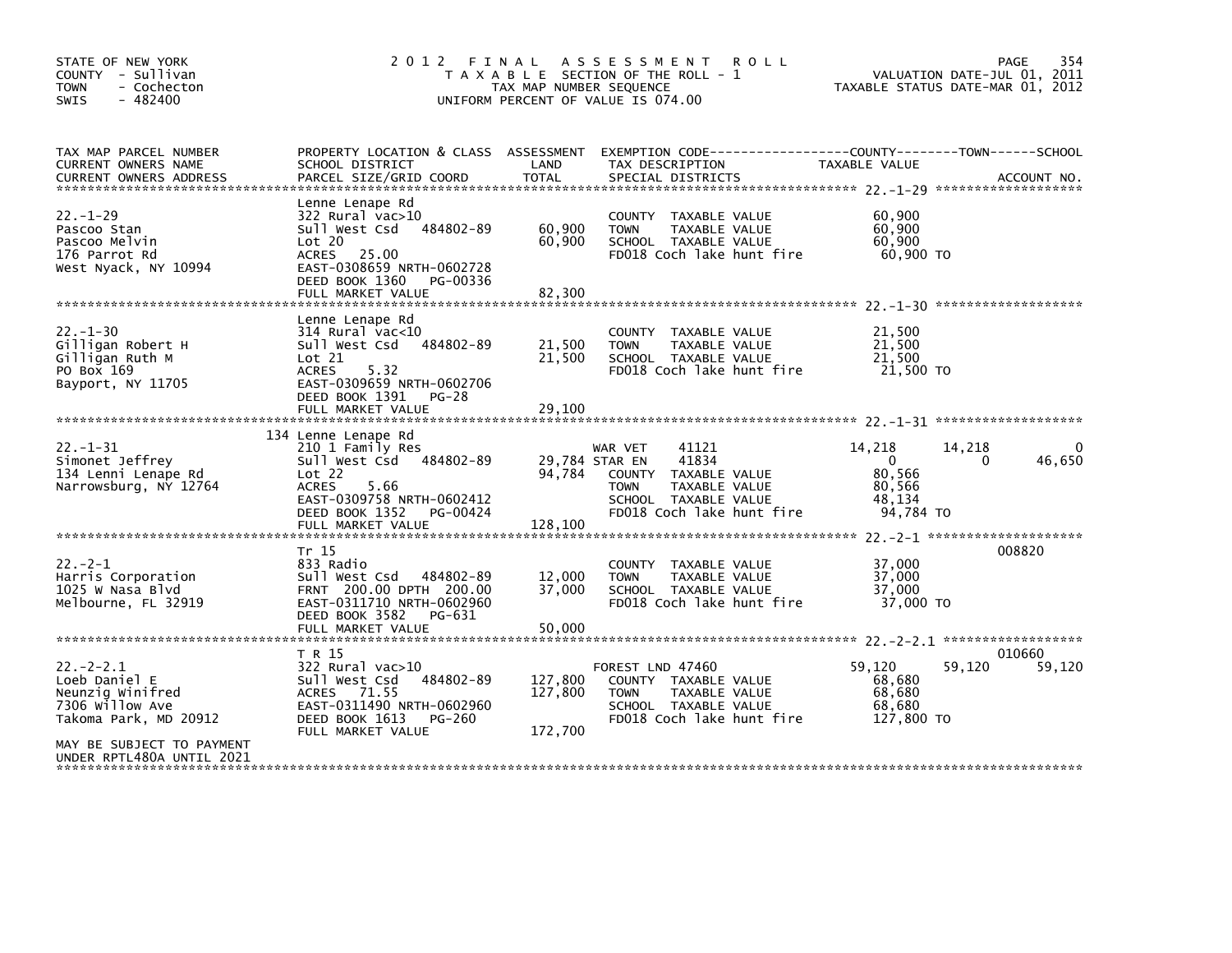| STATE OF NEW YORK<br>- Sullivan<br><b>COUNTY</b><br><b>TOWN</b><br>- Cochecton<br>$-482400$<br>SWIS |                                       |                         | 2012 FINAL ASSESSMENT ROLL<br>T A X A B L E SECTION OF THE ROLL - 1<br>TAX MAP NUMBER SEQUENCE<br>UNIFORM PERCENT OF VALUE IS 074.00 | VALUATION DATE-JUL 01, 2011<br>TAXABLE STATUS DATE-MAR 01, 2012 | 355<br>PAGE |
|-----------------------------------------------------------------------------------------------------|---------------------------------------|-------------------------|--------------------------------------------------------------------------------------------------------------------------------------|-----------------------------------------------------------------|-------------|
| TAX MAP PARCEL NUMBER<br>CURRENT OWNERS NAME                                                        | PROPERTY LOCATION & CLASS ASSESSMENT  |                         | SCHOOL DISTRICT                      LAND        TAX DESCRIPTION                 TAXABLE VALUE                                       |                                                                 |             |
| CURRENT OWNERS ADDRESS                                                                              |                                       |                         |                                                                                                                                      |                                                                 |             |
|                                                                                                     | 285 Skipperene Rd                     |                         |                                                                                                                                      |                                                                 | 009010      |
| $22 - 2 - 2 - 2$                                                                                    | 210 1 Family Res                      | $\frac{21,800}{50,905}$ | COUNTY TAXABLE VALUE                                                                                                                 | 58,900                                                          |             |
| Boccio John                                                                                         | Sull West Csd 484802-89               |                         | <b>TOWN</b><br>TAXABLE VALUE                                                                                                         | 58,900                                                          |             |
| Boccio Barbara                                                                                      | ACRES 2.20                            |                         | 58,900 SCHOOL TAXABLE VALUE                                                                                                          | 58,900                                                          |             |
| PO Box 34                                                                                           | EAST-0312120 NRTH-0602100             |                         | FD018 Coch lake hunt fire                                                                                                            | 58,900 TO                                                       |             |
| Lake Huntington, NY 12752                                                                           | DEED BOOK 1240 PG-00094               |                         |                                                                                                                                      |                                                                 |             |
|                                                                                                     | FULL MARKET VALUE                     | 79,600                  |                                                                                                                                      |                                                                 |             |
|                                                                                                     |                                       |                         |                                                                                                                                      |                                                                 |             |
| $22 - 2 - 2 - 3$                                                                                    | 279 Skipperene Rd<br>210 1 Family Res |                         | 41121<br>WAR VET                                                                                                                     | 17,565<br>17,565                                                |             |
| Passarella Frank P                                                                                  | Sull West Csd 484802-89               | 32,100 STAR B           | 41854                                                                                                                                | $\overline{0}$                                                  | 0<br>22,500 |
| Passarella Christina                                                                                | ACRES 5.02                            |                         | 117,100 COUNTY TAXABLE VALUE                                                                                                         | 99,535                                                          |             |
| 279 Skipperene Rd                                                                                   | EAST-0311853 NRTH-0602096             |                         | TAXABLE VALUE<br><b>TOWN</b>                                                                                                         | 99,535                                                          |             |
| Narrowsburg, NY 12764                                                                               | DEED BOOK 2895<br>PG-442              |                         | TAXABLE VALUE<br>SCHOOL                                                                                                              | 94,600                                                          |             |
|                                                                                                     | FULL MARKET VALUE                     |                         | 158,200 FD018 Coch lake hunt fire                                                                                                    | 117,100 TO                                                      |             |
|                                                                                                     |                                       |                         |                                                                                                                                      |                                                                 |             |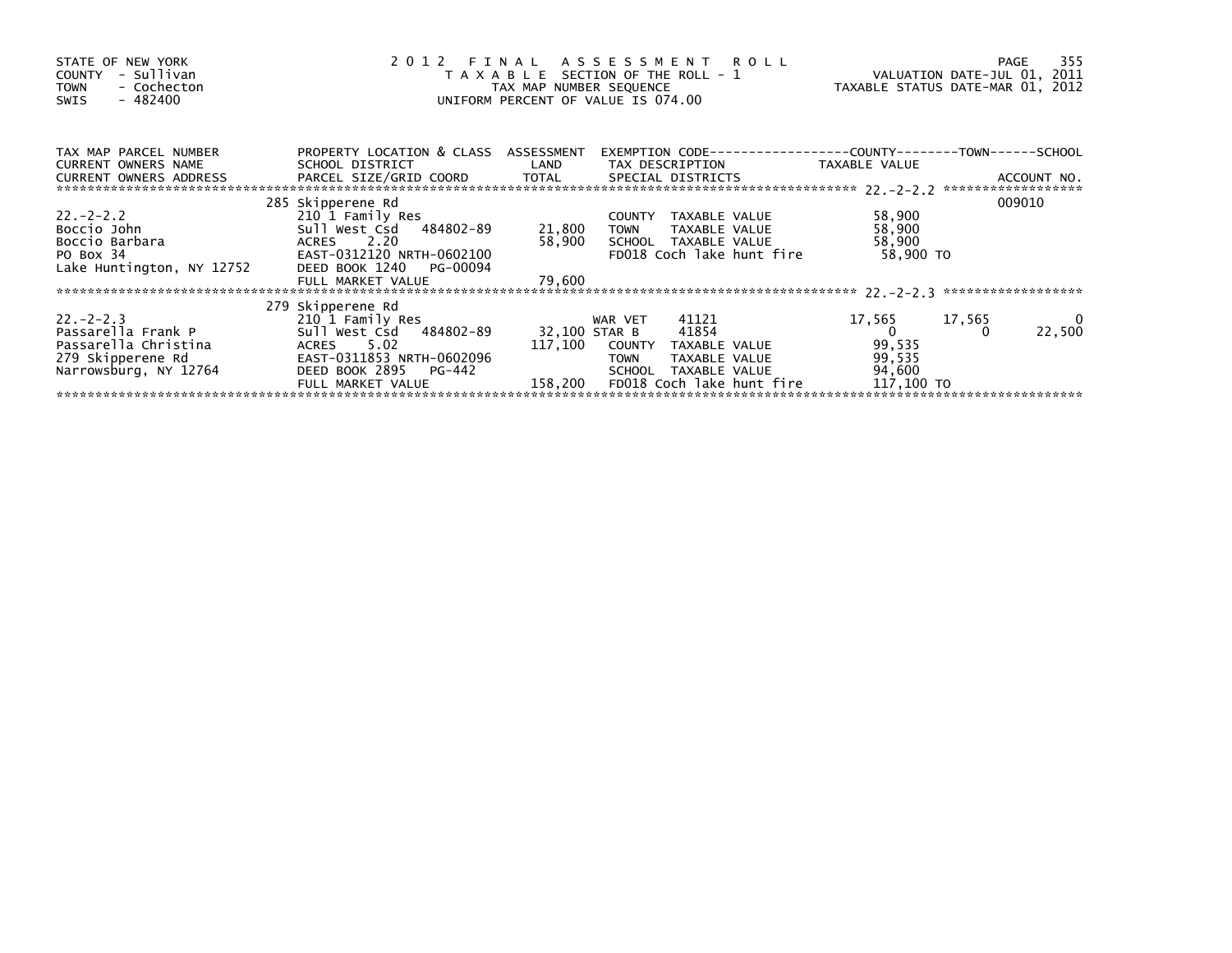| STATE OF NEW YORK   | 2012 FINAL ASSESSMENT ROLL            | 356<br>PAGE                      |
|---------------------|---------------------------------------|----------------------------------|
| COUNTY - Sullivan   | T A X A B L E SECTION OF THE ROLL - 1 | VALUATION DATE-JUL 01, 2011      |
| - Cochecton<br>TOWN | MAP SECTION - 022                     | TAXABLE STATUS DATE-MAR 01, 2012 |
| - 482400<br>SWIS    | SUB-SECTION-                          | RPS150/V04/L015                  |
|                     | UNIFORM PERCENT OF VALUE IS 074.00    | CURRENT DATE 6/19/2012           |

## \*\*\* S P E C I A L D I S T R I C T S U M M A R Y \*\*\*

| CODE | DISTRICT NAME        | PARCELS | TOTAL EXTENSION<br><b>TYPF</b> | EXTENSION<br>VALUE | AD VALOREM<br>VALUE | EXEMPT<br>AMOUNT | <b>TAXABLE</b><br>VALUE |
|------|----------------------|---------|--------------------------------|--------------------|---------------------|------------------|-------------------------|
|      | FD018 Coch lake hunt |         | 60 TOTAL                       |                    | 4177.870            |                  | 4177.870                |

## \*\*\* S C H O O L D I S T R I C T S U M M A R Y \*\*\*

| CODE   | DISTRICT NAME    | TOTAL<br><b>PARCELS</b> | ASSESSED<br>LAND | ASSESSED<br><b>TOTAL</b> | <b>EXEMPT</b><br><b>AMOUNT</b> | <b>TOTAL</b><br><b>TAXABLE</b> | <b>STAR</b><br><b>AMOUNT</b> | <b>STAR</b><br><b>TAXABLE</b> |
|--------|------------------|-------------------------|------------------|--------------------------|--------------------------------|--------------------------------|------------------------------|-------------------------------|
| 484802 | sull<br>West Csd | 61                      | 1850.670         | 4181.270                 | 244,007                        | 3937,263                       | 321.600                      | 3615,663                      |
|        | SUB-TOTAL        | -61                     | 1850.670         | 4181.270                 | 244,007                        | 3937.263                       | 321.600                      | 3615,663                      |
| 484889 | West Sull Lib    | 61                      | 1850.670         | 4181,270                 | 244,007                        | 3937,263                       | 321,600                      | 3615,663                      |
|        | T O T A L        | 122                     | 3701,340         | 8362,540                 | 488,014                        | 7874,526                       | 643,200                      | 7231,326                      |

\*\*\* S Y S T E M C O D E S S U M M A R Y \*\*\*

NO SYSTEM EXEMPTIONS AT THIS LEVEL

#### \*\*\* E X E M P T I O N S U M M A R Y \*\*\*

| <b>CODE</b> | DESCRIPTION  | <b>TOTAL</b><br><b>PARCELS</b> | <b>COUNTY</b> | <b>TOWN</b> | <b>SCHOOL</b> |
|-------------|--------------|--------------------------------|---------------|-------------|---------------|
| 41121       | WAR VET      | 4                              | 63,566        | 63,566      |               |
| 41131       | COMBAT VET   |                                | 24,450        | 24,450      |               |
| 41141       | DISABL VET   |                                | 49,776        | 49,776      |               |
| 41720       | AGRI DIST    |                                | 117,474       | 117,474     | 117,474       |
| 41800       | AGED-CTS     |                                | 14,897        | 14,897      | 19,222        |
| 41834       | STAR EN      |                                |               |             | 186,600       |
| 41854       | STAR B       |                                |               |             | 135,000       |
| 47460       | FOREST LND   |                                | 107,311       | 107,311     | 107,311       |
|             | <b>TOTAL</b> | 22                             | 377,474       | 377,474     | 565,607       |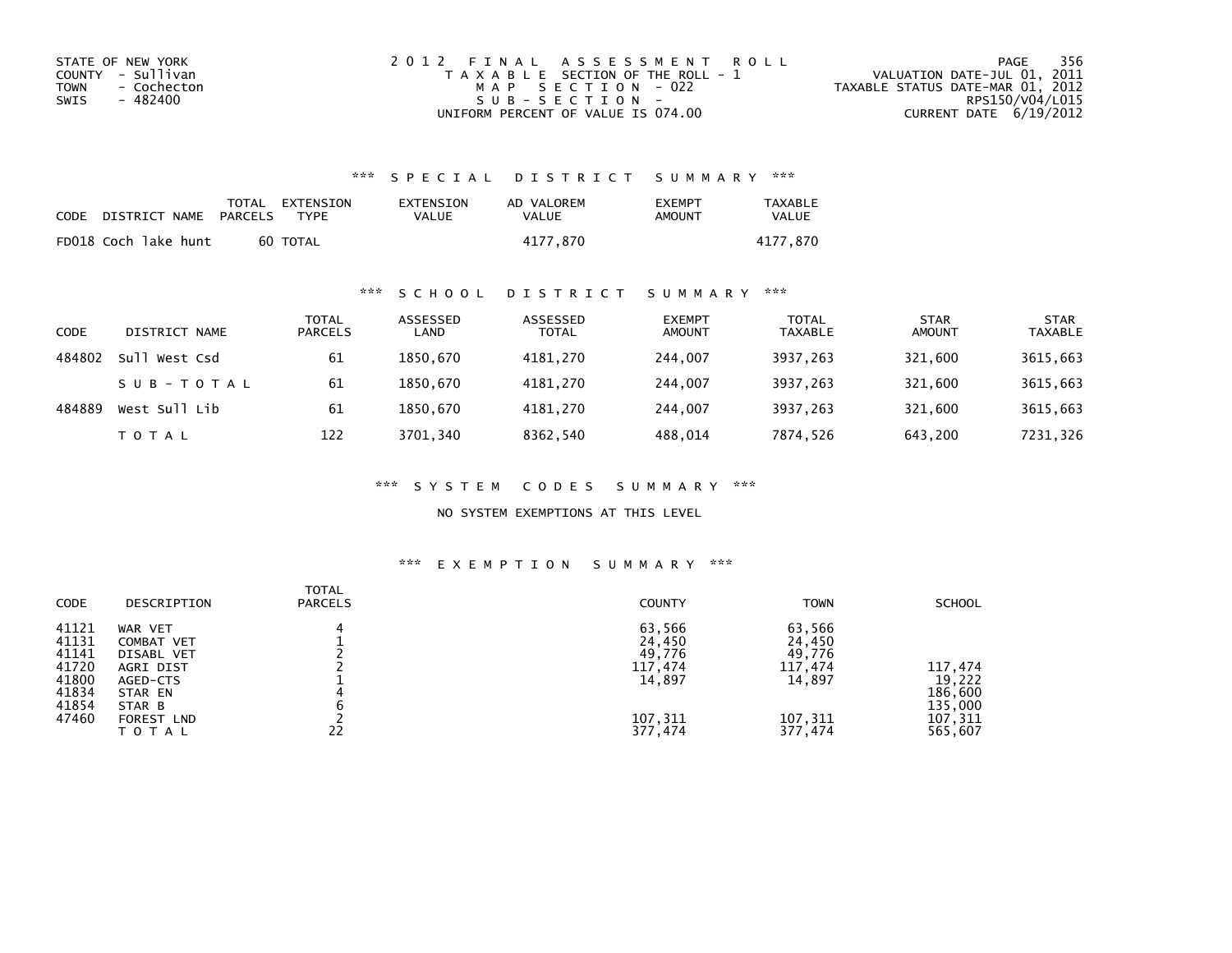| STATE OF NEW YORK          | 2012 FINAL ASSESSMENT ROLL            | 357<br>PAGE                      |
|----------------------------|---------------------------------------|----------------------------------|
| COUNTY - Sullivan          | T A X A B L E SECTION OF THE ROLL - 1 | VALUATION DATE-JUL 01, 2011      |
| <b>TOWN</b><br>- Cochecton | MAP SECTION - 022                     | TAXABLE STATUS DATE-MAR 01, 2012 |
| - 482400<br>SWIS           | SUB-SECTION-                          | RPS150/V04/L015                  |
|                            | UNIFORM PERCENT OF VALUE IS 074.00    | CURRENT DATE 6/19/2012           |

# \*\*\* G R A N D T O T A L S \*\*\*

| ROLL<br><b>SEC</b> | DESCRIPTION | <b>TOTAL</b><br><b>PARCELS</b> | ASSESSED<br>LAND | <b>\SSESSED</b><br>TOTAL | TAXABLE<br>COUNTY | <b>TAXABLE</b><br><b>TOWN</b> | <b>TAXABLE</b><br><b>SCHOOL</b> | <b>STAR</b><br><b>TAXABLE</b> |
|--------------------|-------------|--------------------------------|------------------|--------------------------|-------------------|-------------------------------|---------------------------------|-------------------------------|
|                    | TAXABLE     | υ⊥                             | .850.<br>.670    | . 270<br>11 R 1          | 3803,796          | 3803,796                      | 3937,263                        | 3615,663                      |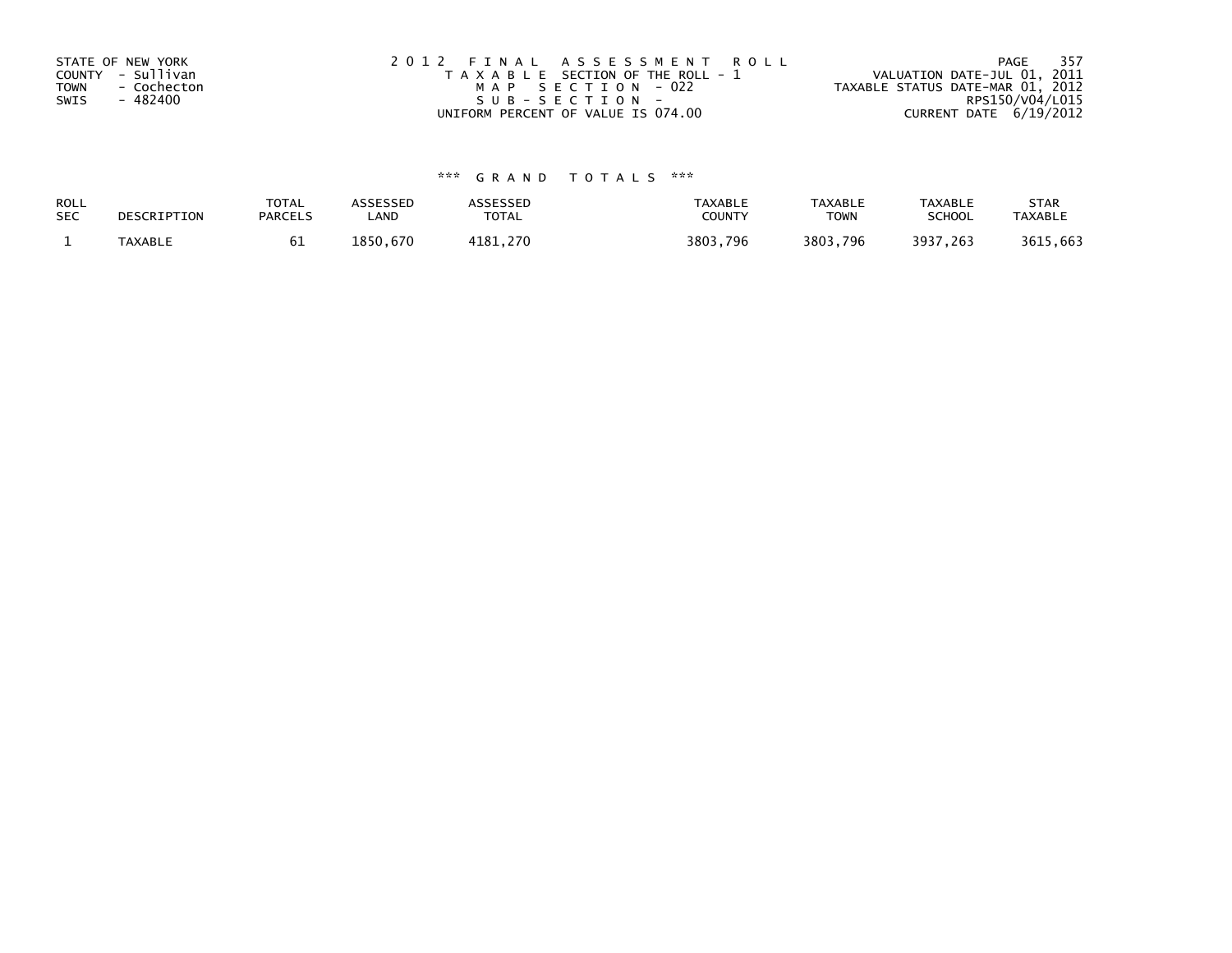| EXEMPTION CODE------------------COUNTY--------TOWN------SCHOOL<br>TAX MAP PARCEL NUMBER<br>PROPERTY LOCATION & CLASS ASSESSMENT                                                                                                                                                                                                                                                                                                                                                                                                                                                                                              | STATE OF NEW YORK<br>COUNTY - Sullivan<br>- Cochecton<br>$-482400$ | 2012 FINAL      | TAX MAP NUMBER SEQUENCE | A S S E S S M E N T<br>T A X A B L E SECTION OF THE ROLL - 1<br>UNIFORM PERCENT OF VALUE IS 074.00 | <b>ROLL</b> | TAXABLE STATUS DATE-MAR 01, 2012 | 358<br>PAGE<br>VALUATION DATE-JUL 01, 2011 |
|------------------------------------------------------------------------------------------------------------------------------------------------------------------------------------------------------------------------------------------------------------------------------------------------------------------------------------------------------------------------------------------------------------------------------------------------------------------------------------------------------------------------------------------------------------------------------------------------------------------------------|--------------------------------------------------------------------|-----------------|-------------------------|----------------------------------------------------------------------------------------------------|-------------|----------------------------------|--------------------------------------------|
| <b>TOTAL</b><br>PARCEL SIZE/GRID COORD<br><b>CURRENT OWNERS ADDRESS</b><br>SPECIAL DISTRICTS<br>ACCOUNT NO.                                                                                                                                                                                                                                                                                                                                                                                                                                                                                                                  | CURRENT OWNERS NAME                                                | SCHOOL DISTRICT | LAND                    | TAX DESCRIPTION                                                                                    |             | TAXABLE VALUE                    |                                            |
| 305 Skipperene Rd<br>005560<br>$23 - 1 - 1$<br>39,940<br>39,940<br>39,940<br>240 Rural res<br>AGRI DIST 41720<br>484802-89<br>65,500<br>Stauch Christine<br>Sull West Csd<br>COUNTY TAXABLE VALUE<br>161,060<br>161,060<br>305 Skipperene Rd<br>N D F<br>201,000<br><b>TOWN</b><br>TAXABLE VALUE<br>ACRES 17.50<br>161,060<br>Narrowsburg, NY 12764<br>SCHOOL TAXABLE VALUE<br>FD018 Coch lake hunt fire<br>201,000 TO<br>EAST-0312550 NRTH-0602860<br>DEED BOOK 2011<br>PG-10<br>MAY BE SUBJECT TO PAYMENT<br>FULL MARKET VALUE<br>271,600<br>UNDER AGDIST LAW TIL 2016                                                     |                                                                    |                 |                         |                                                                                                    |             |                                  |                                            |
| 005580<br>Skipperene Rd<br>$23. - 1 - 2.1$<br>28,700<br>28,700<br>$314$ Rural vac< $10$<br>AGRI DIST 41720<br>28,700<br>484802-89<br>31,300<br>Grund Bruce F<br>Sull West Csd<br>COUNTY TAXABLE VALUE<br>2.600<br>7.45<br>31,300<br>2,600<br>396 Skipperene Rd<br><b>ACRES</b><br>TAXABLE VALUE<br><b>TOWN</b><br>EAST-0313050 NRTH-0602850<br>2,600<br>Narrowsburg, NY 12764<br>SCHOOL TAXABLE VALUE<br>FD018 Coch lake hunt fire<br>DEED BOOK 2011<br>31,300 TO<br>PG-11<br>42,300<br>FULL MARKET VALUE<br>MAY BE SUBJECT TO PAYMENT<br>UNDER AGDIST LAW TIL 2016                                                          |                                                                    |                 |                         |                                                                                                    |             |                                  |                                            |
| 005400<br>Skipperene Rd<br>$23. - 1 - 2.2$<br>$314$ Rural vac<10<br>14,200<br>COUNTY TAXABLE VALUE<br>Martin Claire<br>Sull West Csd<br>484802-89<br>14,200<br>14,200<br>TAXABLE VALUE<br><b>TOWN</b><br>Leidersdorff Catherine<br>2.55<br>14,200<br>14,200<br><b>ACRES</b><br>SCHOOL TAXABLE VALUE<br>14,200 TO<br>244 Delaware Lake Rd<br>EAST-0313310 NRTH-0602880<br>FD018 Coch lake hunt fire<br>DEED BOOK 3939<br>Long Eddy, NY $12760$<br>PG-353<br>19,200<br>FULL MARKET VALUE                                                                                                                                       |                                                                    |                 |                         |                                                                                                    |             |                                  |                                            |
| 363 Skipperene<br>005403<br>$23 - 1 - 3$<br>210 1 Family Res<br>55,000<br>COUNTY TAXABLE VALUE<br>Sull West Csd 484802-89<br>16,700<br>55,000<br>Long Eddy Real Estate, Inc.<br><b>TOWN</b><br>TAXABLE VALUE<br>3 Delaware Lake Rd<br>Fire, oil spill<br>55,000<br>55,000<br>SCHOOL TAXABLE VALUE<br>Long Eddy, NY $12760$<br><b>ACRES</b><br>1.13<br>FD018 Coch lake hunt fire<br>55,000 TO<br>EAST-0313430 NRTH-0602490<br>DEED BOOK 3638<br>PG-485<br>FULL MARKET VALUE<br>74,300                                                                                                                                         |                                                                    |                 |                         |                                                                                                    |             |                                  |                                            |
| 377 Skipperene Rd<br>$23 - 1 - 4$<br>20,030<br>210 1 Family Res<br>AGRI DIST 41720<br>20,030<br>20,030<br>Sull West Csd 484802-89<br>43,200 STAR B<br>41854<br>22,500<br>Ross Richard<br>$\Omega$<br>$\Omega$<br>Ross Alice<br>196,700<br>8.30<br>COUNTY TAXABLE VALUE<br>176,670<br><b>ACRES</b><br>EAST-0313670 NRTH-0602630<br>176.670<br>377 Skipperene Rd<br><b>TOWN</b><br>TAXABLE VALUE<br>DEED BOOK 968<br>Narrowsburg, NY 12764<br>PG-00291<br>SCHOOL TAXABLE VALUE<br>154.170<br>FD018 Coch lake hunt fire<br>196,700 TO<br>FULL MARKET VALUE<br>265,800<br>MAY BE SUBJECT TO PAYMENT<br>UNDER AGDIST LAW TIL 2016 |                                                                    |                 |                         |                                                                                                    |             |                                  |                                            |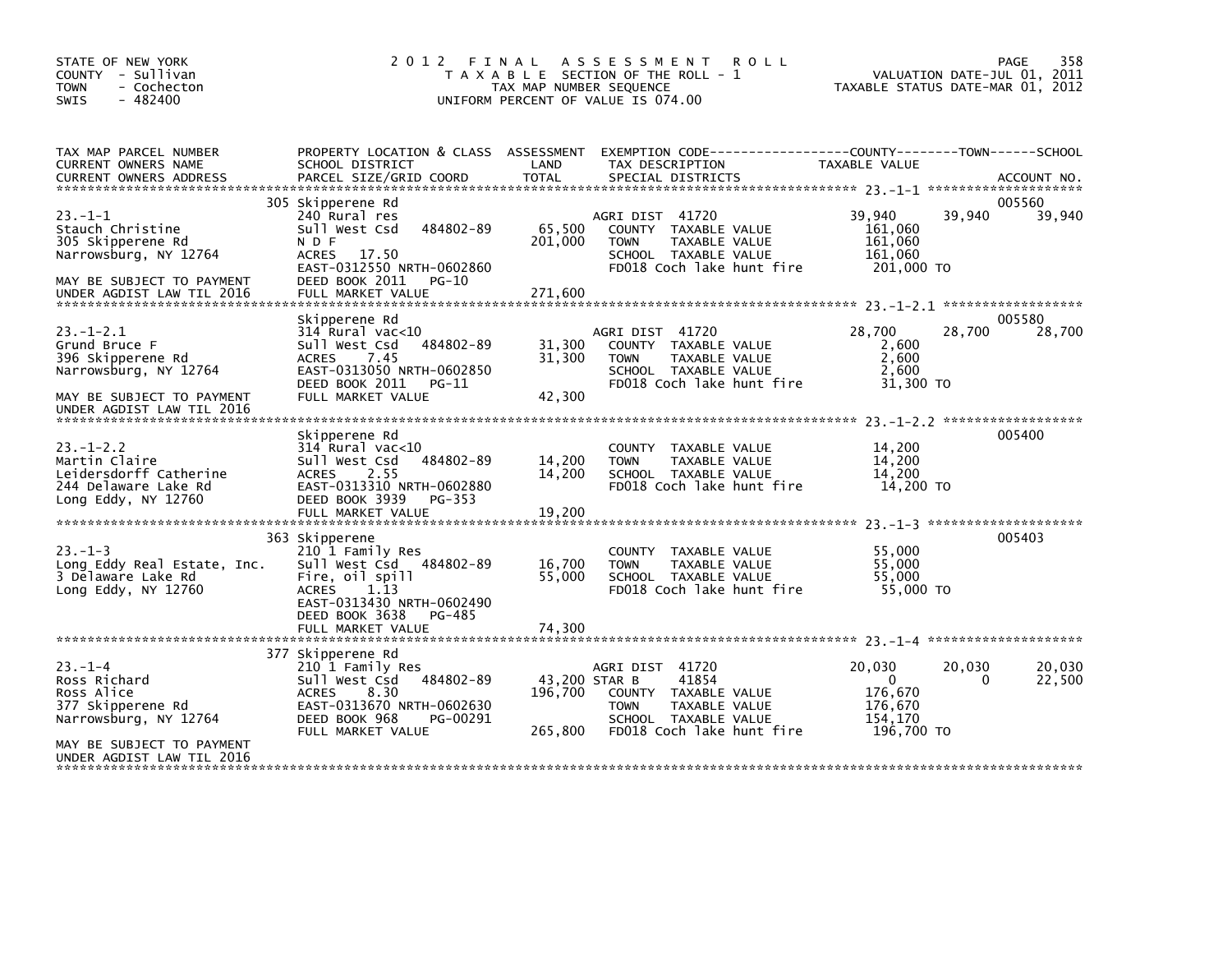| STATE OF NEW YORK<br>COUNTY - Sullivan<br><b>TOWN</b><br>- Cochecton<br>$-482400$<br><b>SWIS</b>                                                        | 2 0 1 2<br>FINAL                                                                                                                                                           | TAX MAP NUMBER SEQUENCE             | A S S E S S M E N T<br><b>ROLL</b><br>T A X A B L E SECTION OF THE ROLL - 1<br>UNIFORM PERCENT OF VALUE IS 074.00                       | VALUATION DATE-JUL 01, 2011<br>TAXABLE STATUS DATE-MAR 01, 2012                  | PAGE<br>359                  |
|---------------------------------------------------------------------------------------------------------------------------------------------------------|----------------------------------------------------------------------------------------------------------------------------------------------------------------------------|-------------------------------------|-----------------------------------------------------------------------------------------------------------------------------------------|----------------------------------------------------------------------------------|------------------------------|
| TAX MAP PARCEL NUMBER<br>CURRENT OWNERS NAME<br><b>CURRENT OWNERS ADDRESS</b>                                                                           | SCHOOL DISTRICT<br>PARCEL SIZE/GRID COORD                                                                                                                                  | LAND<br><b>TOTAL</b>                | PROPERTY LOCATION & CLASS ASSESSMENT EXEMPTION CODE---------------COUNTY-------TOWN------SCHOOL<br>TAX DESCRIPTION<br>SPECIAL DISTRICTS | TAXABLE VALUE                                                                    | ACCOUNT NO.                  |
| $23. -1 - 5$<br>Krause Arthur Jr<br>397 Skipperene Rd<br>Narrowsburg, NY 12764                                                                          | 397 Skipperene Rd<br>210 1 Family Res<br>484802-89<br>Sull West Csd<br>3.50<br><b>ACRES</b><br>EAST-0314120 NRTH-0602560<br>DEED BOOK 912<br>PG-00240<br>FULL MARKET VALUE | 27,600<br>79,500<br>107,400         | 41854<br>STAR B<br>COUNTY TAXABLE VALUE<br>TAXABLE VALUE<br><b>TOWN</b><br>SCHOOL TAXABLE VALUE<br>FD018 Coch lake hunt fire            | $\mathbf{0}$<br>0<br>79,500<br>79,500<br>57,000<br>79,500 TO                     | 007921<br>22,500             |
| $23 - 1 - 8.1$<br>Grund Bruce<br>Grund Margaret<br>396 Skipperene Rd<br>Narrowsburg, NY 12764<br>MAY BE SUBJECT TO PAYMENT<br>UNDER AGDIST LAW TIL 2016 | Skipperene Rd<br>120 Field crops<br>Sull West Csd<br>484802-89<br>ACRES 56.80<br>EAST-0314850 NRTH-0601350<br>DEED BOOK 1643<br>PG-129<br>FULL MARKET VALUE                | 96,400<br>96,400<br>130,300         | AGRI DIST 41720<br>COUNTY TAXABLE VALUE<br><b>TAXABLE VALUE</b><br><b>TOWN</b><br>SCHOOL TAXABLE VALUE<br>FD018 Coch lake hunt fire     | 82,086<br>82,086<br>14,314<br>14,314<br>14.314<br>96,400 TO                      | 005540<br>82,086             |
| $23 - 1 - 8.2$<br>Grund Bruce F<br>396 Skipperene Rd<br>Narrowsburg, NY 12764                                                                           | 396 Skipperene Rd<br>210 1 Family Res<br>Sull West Csd<br>484802-89<br><b>ACRES</b><br>8.85<br>EAST-0314280 NRTH-0602170<br>DEED BOOK 767<br>PG-00134<br>FULL MARKET VALUE | 45,100 STAR B<br>165,000<br>223,000 | COMBAT VET 41131<br>41854<br>COUNTY TAXABLE VALUE<br><b>TOWN</b><br>TAXABLE VALUE<br>SCHOOL TAXABLE VALUE<br>FD018 Coch lake hunt fire  | 33,750<br>33,750<br>$\Omega$<br>0<br>131,250<br>131,250<br>142,500<br>165,000 TO | 005539<br>$\Omega$<br>22,500 |
| $23 - 1 - 8.3$<br>Ross Richard A<br>Ross Alice E<br>377 Skipperene Rd<br>Narrowsburg, NY 12764<br>MAY BE SUBJECT TO PAYMENT                             | Skipperene Rd<br>312 Vac w/imprv<br>Sull West Csd<br>484802-89<br>ACRES 15.65<br>EAST-0313530 NRTH-0601660<br>DEED BOOK 1970<br>PG-485<br>FULL MARKET VALUE                | 53,900<br>83,500<br>112,800         | AGRI DIST 41720<br>COUNTY TAXABLE VALUE<br>TAXABLE VALUE<br><b>TOWN</b><br>SCHOOL TAXABLE VALUE<br>FD018 Coch lake hunt fire            | 49,640<br>49,640<br>33,860<br>33,860<br>33.860<br>83,500 TO                      | 005401<br>49,640             |
| UNDER AGDIST LAW TIL 2016<br>$23 - 1 - 8.4$<br>Mahon Gloria T<br>1071 Candlelight Blvd Apt 116 ACRES<br>Brookville, FL 34601                            | 421 Skipperene Rd<br>270 Mfg housing<br>Sull West Csd<br>484802-89<br>1.10<br>EAST-0314830 NRTH-0602310<br>DEED BOOK 900<br>PG-00246<br>FULL MARKET VALUE                  | 11,500<br>36,800<br>49,700          | COUNTY TAXABLE VALUE<br>TAXABLE VALUE<br><b>TOWN</b><br>SCHOOL TAXABLE VALUE<br>FD018 Coch lake hunt fire                               | 36,800<br>36,800<br>36,800<br>36,800 TO                                          | 008816                       |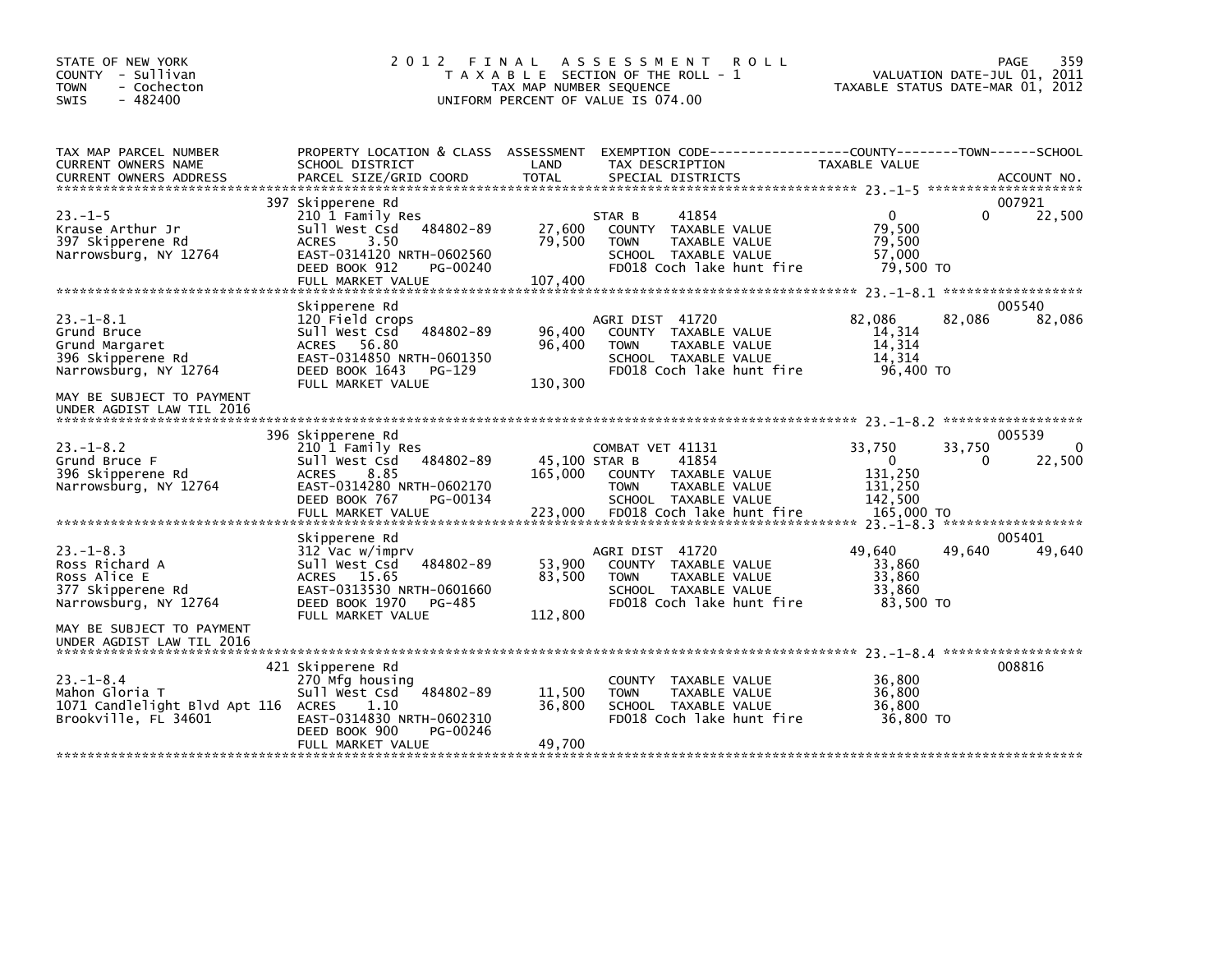| STATE OF NEW YORK<br>COUNTY - Sullivan<br><b>TOWN</b><br>- Cochecton<br>$-482400$<br><b>SWIS</b>      | 2012 FINAL                                                                                                                                   | TAX MAP NUMBER SEQUENCE | ASSESSMENT ROLL<br>T A X A B L E SECTION OF THE ROLL - 1<br>UNIFORM PERCENT OF VALUE IS 074.00                                | VALUATION DATE-JUL 01, 2011<br>TAXABLE STATUS DATE-MAR 01, 2012 | 360<br>PAGE       |
|-------------------------------------------------------------------------------------------------------|----------------------------------------------------------------------------------------------------------------------------------------------|-------------------------|-------------------------------------------------------------------------------------------------------------------------------|-----------------------------------------------------------------|-------------------|
| TAX MAP PARCEL NUMBER<br>CURRENT OWNERS NAME<br><b>CURRENT OWNERS ADDRESS</b>                         | PROPERTY LOCATION & CLASS ASSESSMENT<br>SCHOOL DISTRICT<br>PARCEL SIZE/GRID COORD                                                            | LAND<br><b>TOTAL</b>    | TAX DESCRIPTION<br>SPECIAL DISTRICTS                                                                                          | TAXABLE VALUE                                                   | ACCOUNT NO.       |
| $23 - 1 - 9.2$<br>Ricco Joseph D<br>Ricco April D<br>54 Elm St<br>Cornwall, NY 12518                  | Tr15<br>$314$ Rural vac<10<br>484802-89<br>Sull West Csd<br><b>ACRES</b><br>4.80<br>EAST-0316106 NRTH-0601542<br>DEED BOOK 2537<br>PG-418    | 22,300<br>22,300        | COUNTY TAXABLE VALUE<br><b>TOWN</b><br>TAXABLE VALUE<br>SCHOOL TAXABLE VALUE<br>FD018 Coch lake hunt fire                     | 22,300<br>22,300<br>22,300<br>22,300 TO                         |                   |
|                                                                                                       | FULL MARKET VALUE                                                                                                                            | 30,100                  |                                                                                                                               |                                                                 |                   |
| $23 - 1 - 12.1$<br>Reeves Clarence W<br>Reeves Jinni<br>7452 State Route 52<br>Narrowsburg, NY 12764  | SR 52<br>312 Vac w/imprv<br>Sull West Csd<br>484802-89<br>Lot 2<br><b>ACRES</b><br>80.03<br>EAST-0321035 NRTH-0598946<br>DEED BOOK 3567 PG-1 | 157,500<br>159,800      | FOREST LND 47460<br>COUNTY TAXABLE VALUE<br>TAXABLE VALUE<br><b>TOWN</b><br>SCHOOL TAXABLE VALUE<br>FD018 Coch lake hunt fire | 109,200<br>109.200<br>50,600<br>50,600<br>50,600<br>159,800 TO  | 011880<br>109,200 |
| MAY BE SUBJECT TO PAYMENT<br>UNDER RPTL480A UNTIL 2021                                                | FULL MARKET VALUE                                                                                                                            | 215,900                 |                                                                                                                               |                                                                 |                   |
|                                                                                                       | 7460 State Route 52                                                                                                                          |                         |                                                                                                                               |                                                                 | 011879            |
| $23. - 1 - 12.2$<br>Gorzynski John<br>Gorzynski Susan<br>7460 State Route 52<br>Narrowsburg, NY 12764 | 210 1 Family Res<br>484802-89<br>Sull West Csd<br><b>ACRES</b><br>3.51<br>EAST-0319440 NRTH-0598850<br>DEED BOOK 1360<br>PG-00376            | 26,800<br>96,600        | 41854<br>STAR B<br>COUNTY TAXABLE VALUE<br>TAXABLE VALUE<br><b>TOWN</b><br>SCHOOL TAXABLE VALUE<br>FD018 Coch lake hunt fire  | $\mathbf{0}$<br>0<br>96,600<br>96,600<br>74.100<br>96,600 TO    | 22,500            |
|                                                                                                       |                                                                                                                                              |                         |                                                                                                                               |                                                                 |                   |
|                                                                                                       | 7452 SR 52                                                                                                                                   |                         |                                                                                                                               |                                                                 |                   |
| $23 - 1 - 12.3$<br>Reeves Clarence W Sr<br>Reeves Jinni<br>7452 SR 52<br>Narrowsburg, NY 12764        | 240 Rural res<br>484802-89<br>Sull West Csd<br>Lot $#1$<br>ACRES<br>17.02<br>EAST-0319790 NRTH-0599656<br>DEED BOOK 1504<br>PG-548           | 44,800<br>111,600       | 41854<br>STAR B<br>COUNTY TAXABLE VALUE<br><b>TOWN</b><br>TAXABLE VALUE<br>SCHOOL TAXABLE VALUE<br>FD018 Coch lake hunt fire  | 0<br>0<br>111,600<br>111,600<br>89,100<br>111,600 TO            | 22,500            |
|                                                                                                       | FULL MARKET VALUE                                                                                                                            | 150,800                 |                                                                                                                               |                                                                 |                   |
|                                                                                                       | Skipperene Rd                                                                                                                                |                         |                                                                                                                               |                                                                 | 016555            |
| $23 - 1 - 13.1$<br>Gluszak James<br>PO Box 309<br>walker Valley, NY 12588                             | 311 Res vac land<br>Sull West Csd<br>484802-89<br>5.01<br><b>ACRES</b><br>EAST-0311757 NRTH-0601307<br>DEED BOOK 2011<br>PG-1230             | 32,000<br>32,000        | <b>COUNTY</b><br>TAXABLE VALUE<br>TAXABLE VALUE<br><b>TOWN</b><br>SCHOOL TAXABLE VALUE<br>FD018 Coch lake hunt fire           | 32,000<br>32,000<br>32,000<br>32,000 TO                         |                   |
|                                                                                                       | FULL MARKET VALUE                                                                                                                            | 43,200                  |                                                                                                                               |                                                                 |                   |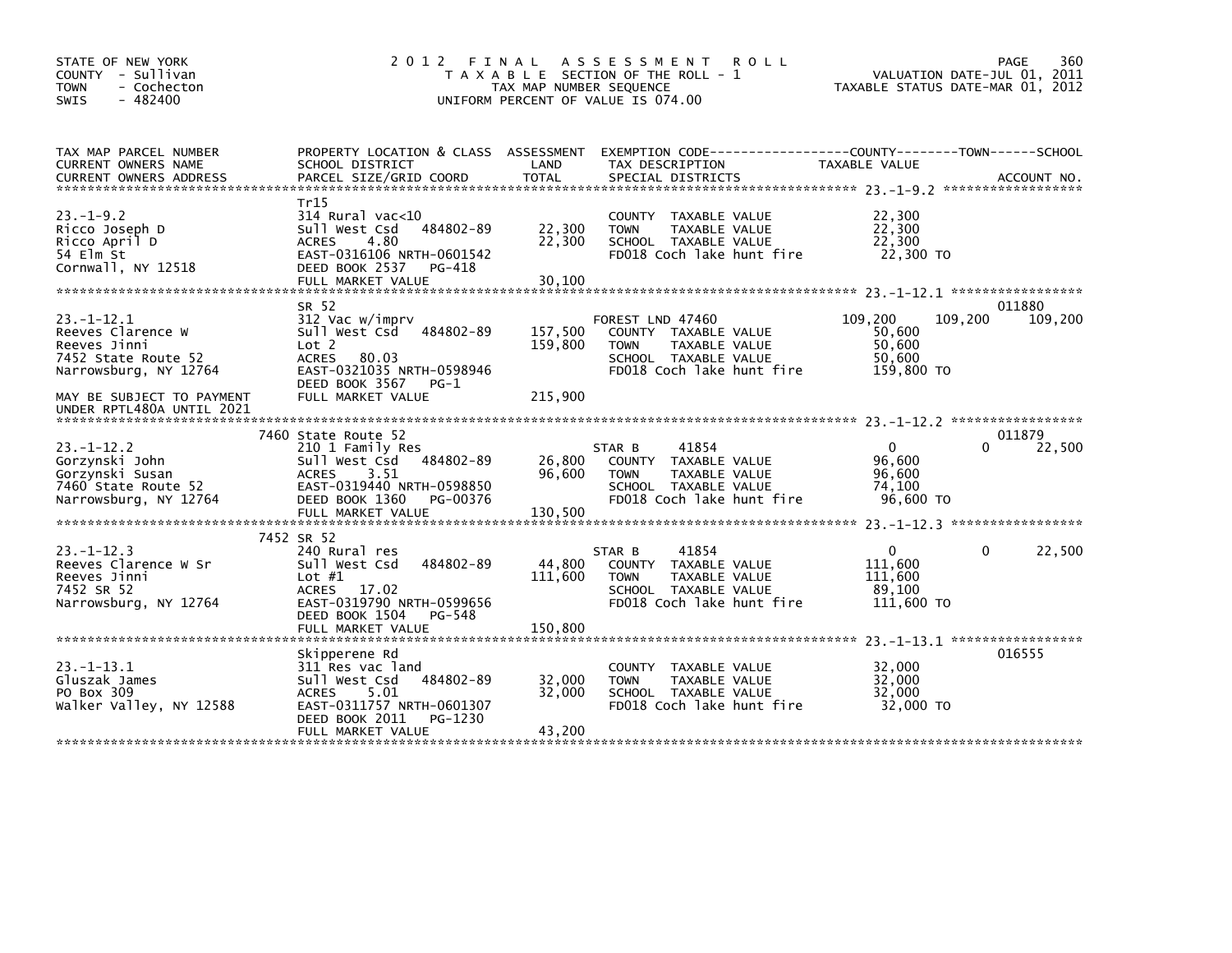| STATE OF NEW YORK<br>COUNTY - Sullivan<br>- Cochecton<br><b>TOWN</b><br>$-482400$<br><b>SWIS</b>                                    | 2012 FINAL                                                                                                                                                                                                  | TAX MAP NUMBER SEQUENCE       | A S S E S S M E N T R O L L<br>T A X A B L E SECTION OF THE ROLL - 1<br>UNIFORM PERCENT OF VALUE IS 074.00                          | VALUATION DATE-JUL 01, 2011<br>TAXABLE STATUS DATE-MAR 01, 2012  | 361<br>PAGE       |
|-------------------------------------------------------------------------------------------------------------------------------------|-------------------------------------------------------------------------------------------------------------------------------------------------------------------------------------------------------------|-------------------------------|-------------------------------------------------------------------------------------------------------------------------------------|------------------------------------------------------------------|-------------------|
| TAX MAP PARCEL NUMBER<br>CURRENT OWNERS NAME                                                                                        | PROPERTY LOCATION & CLASS ASSESSMENT<br>SCHOOL DISTRICT                                                                                                                                                     | LAND                          | EXEMPTION CODE-----------------COUNTY-------TOWN------SCHOOL<br>TAX DESCRIPTION                                                     | TAXABLE VALUE                                                    |                   |
| $23 - 1 - 13.2$<br>Gluszak James<br>159 Wilkins Rd<br>Pine Bush, NY 12566<br>MAY BE SUBJECT TO PAYMENT<br>UNDER RPTL480A UNTIL 2021 | Skipperene Rd<br>912 Forest s480a<br>484802-89<br>Sull West Csd<br>229 Committed<br>forestry approved until 2<br>ACRES 245.32<br>EAST-0314264 NRTH-0599745<br>DEED BOOK 2869<br>PG-280<br>FULL MARKET VALUE | 196,480<br>196,480<br>265,500 | FOREST LND 47460<br>COUNTY TAXABLE VALUE<br><b>TOWN</b><br>TAXABLE VALUE<br>SCHOOL TAXABLE VALUE<br>FD018 Coch lake hunt fire       | 130,400<br>130,400<br>66,080<br>66,080<br>66,080<br>196,480 TO   | 016555<br>130,400 |
|                                                                                                                                     |                                                                                                                                                                                                             |                               |                                                                                                                                     |                                                                  |                   |
| 23. –1–14.1<br>Van Swol Noel<br>71 Viaduct Rd<br>Long Eddy, $NY$ 12760                                                              | Tr 15<br>322 Rural vac>10<br>sull west Csd<br>484802-89<br>ACRES 20.50<br>EAST-0317282 NRTH-0598684<br>DEED BOOK 3595<br>PG-600<br>FULL MARKET VALUE                                                        | 19,200<br>19,200<br>25,900    | COUNTY TAXABLE VALUE<br>TAXABLE VALUE<br><b>TOWN</b><br>SCHOOL TAXABLE VALUE<br>FD018 Coch lake hunt fire                           | 19,200<br>19,200<br>19,200<br>19,200 TO                          | 004420            |
|                                                                                                                                     |                                                                                                                                                                                                             |                               |                                                                                                                                     |                                                                  | 014118            |
| $23 - 1 - 15$<br>Wagner Chris<br>Wagner Cynthia<br>516 Skipperene Rd<br>Narrowsburg, NY 12764                                       | 516 Skipperene<br>283 Res w/Comuse<br>Sull West Csd<br>484802-89<br>ACRES 182.11<br>EAST-0318090 NRTH-0598540<br>DEED BOOK 1940<br>PG-648<br>FULL MARKET VALUE                                              | 149,000<br>394,000<br>532,400 | 41854<br>STAR B<br>COUNTY TAXABLE VALUE<br><b>TOWN</b><br><b>TAXABLE VALUE</b><br>SCHOOL TAXABLE VALUE<br>FD018 Coch lake hunt fire | $\mathbf{0}$<br>0<br>394,000<br>394,000<br>371,500<br>394,000 TO | 22,500            |
|                                                                                                                                     |                                                                                                                                                                                                             |                               |                                                                                                                                     |                                                                  |                   |
| $23 - 1 - 16$<br>Schalck Maureen<br>7480 Rt 52<br>PO Box 5<br>Narrowsburg, NY 12764                                                 | 7480 Rt 52<br>210 1 Family Res<br>Sull West Csd 484802-89<br>FRNT 200.00 DPTH 470.00<br>3.94<br><b>ACRES</b><br>EAST-0319260 NRTH-0598490<br>DEED BOOK 3615<br>PG-577<br>FULL MARKET VALUE                  | 21,600<br>101,200<br>136,800  | 41854<br>STAR B<br>COUNTY TAXABLE VALUE<br>TAXABLE VALUE<br><b>TOWN</b><br>SCHOOL TAXABLE VALUE<br>FD018 Coch lake hunt fire        | $\mathbf{0}$<br>0<br>101,200<br>101,200<br>78,700<br>101,200 TO  | 012990<br>22,500  |
|                                                                                                                                     | 64 Cr 112                                                                                                                                                                                                   |                               |                                                                                                                                     |                                                                  | 012503            |
| $23. -1 - 17.1$<br>Shelly Living Trust<br>3234 Irwin Ave<br>Bronx, NY 10463                                                         | 210 1 Family Res<br>Sull West Csd 484802-89<br>Lot B<br><b>ACRES</b><br>2.00<br>EAST-0318411 NRTH-0598403<br>DEED BOOK 2970<br>PG-31                                                                        | 21,000<br>200,000             | COUNTY TAXABLE VALUE<br><b>TOWN</b><br>TAXABLE VALUE<br>SCHOOL TAXABLE VALUE<br>FD018 Coch lake hunt fire                           | 200,000<br>200,000<br>200,000<br>200,000 TO                      |                   |
|                                                                                                                                     | FULL MARKET VALUE                                                                                                                                                                                           | 270,300                       |                                                                                                                                     |                                                                  |                   |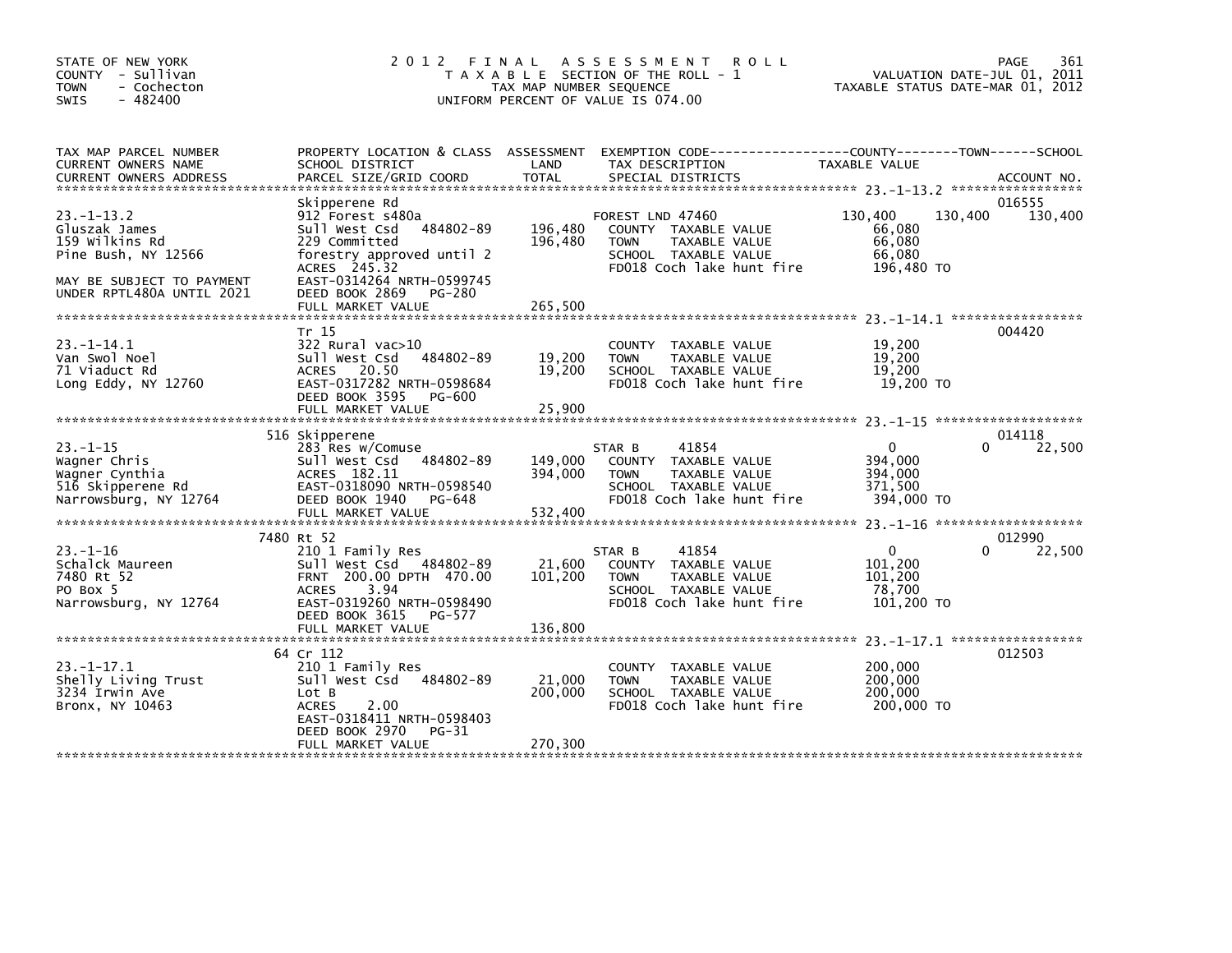| STATE OF NEW YORK<br>COUNTY - Sullivan<br>- Cochecton<br><b>TOWN</b><br>$-482400$<br><b>SWIS</b>                       | 2012 FINAL                                                                                                                                                                    | TAX MAP NUMBER SEQUENCE      | ASSESSMENT ROLL<br>T A X A B L E SECTION OF THE ROLL - 1<br>UNIFORM PERCENT OF VALUE IS 074.00                                         | VALUATION DATE-JUL 01, 2011<br>TAXABLE STATUS DATE-MAR 01, 2012                    | PAGE<br>362           |
|------------------------------------------------------------------------------------------------------------------------|-------------------------------------------------------------------------------------------------------------------------------------------------------------------------------|------------------------------|----------------------------------------------------------------------------------------------------------------------------------------|------------------------------------------------------------------------------------|-----------------------|
| TAX MAP PARCEL NUMBER<br>CURRENT OWNERS NAME<br><b>CURRENT OWNERS ADDRESS</b>                                          | PROPERTY LOCATION & CLASS ASSESSMENT<br>SCHOOL DISTRICT<br>PARCEL SIZE/GRID COORD                                                                                             | LAND<br><b>TOTAL</b>         | EXEMPTION        CODE-----------------COUNTY-------TOWN------SCHOOL<br>TAX DESCRIPTION<br>SPECIAL DISTRICTS                            | TAXABLE VALUE                                                                      | ACCOUNT NO.           |
| $23 - 1 - 17.2$<br>Mulrenin William<br>PO Box 292<br>Narrowsburg, NY 12764                                             | Cr 112<br>210 1 Family Res<br>Sull West Csd<br>484802-89<br><b>ACRES</b><br>6.40<br>EAST-0319680 NRTH-0598290<br>DEED BOOK 1609<br>PG-671                                     | 34,200<br>92,500             | COUNTY TAXABLE VALUE<br>TAXABLE VALUE<br><b>TOWN</b><br>SCHOOL TAXABLE VALUE<br>FD018 Coch lake hunt fire                              | 92,500<br>92,500<br>92,500<br>92,500 TO                                            | 002770                |
|                                                                                                                        | FULL MARKET VALUE                                                                                                                                                             | 125,000                      |                                                                                                                                        |                                                                                    |                       |
| $23 - 1 - 17.3$<br>Ciccone Eugene M<br>Ciccone Eileen A<br>245 Cr 112<br>Cochecton, NY 12726                           | 245 Cr 112<br>210 1 Family Res<br>Sull West Csd<br>484802-89<br><b>ACRES</b><br>6.40 BANKC030981<br>EAST-0318746 NRTH-0597921<br>DEED BOOK 302<br>PG-351                      | 36,800<br>123,400            | COUNTY TAXABLE VALUE<br><b>TAXABLE VALUE</b><br><b>TOWN</b><br>SCHOOL TAXABLE VALUE<br>FD018 Coch lake hunt fire                       | 123,400<br>123,400<br>123,400<br>123,400 TO                                        | 016123                |
|                                                                                                                        | FULL MARKET VALUE                                                                                                                                                             | 166,800                      |                                                                                                                                        |                                                                                    |                       |
| $23 - 1 - 17.4$<br>Washko Mary<br>Drewett Sharyl<br>7498 NYS Rt 52<br>Narrowsburg, NY 12764                            | 7498 Rt 52<br>210 1 Family Res<br>Sull West Csd<br>484802-89<br>Lot A<br><b>ACRES</b><br>2.01<br>EAST-0318319 NRTH-0598153<br>DEED BOOK 2459<br>PG-189                        | 20,200<br>161,500            | 41854<br>STAR B<br><b>COUNTY</b><br>TAXABLE VALUE<br>TAXABLE VALUE<br><b>TOWN</b><br>SCHOOL TAXABLE VALUE<br>FD018 Coch lake hunt fire | 0<br>161,500<br>161.500<br>139,000<br>161,500 TO                                   | 22,500<br>0           |
|                                                                                                                        | FULL MARKET VALUE                                                                                                                                                             | 218,200                      |                                                                                                                                        |                                                                                    |                       |
| $23 - 1 - 18$<br>Grasso Rosario S<br>Grasso Lauren A<br>PO Box 64<br>Bethel, NY 12720                                  | 7511 State Route 52<br>210 1 Family Res<br>Sull West Csd<br>484802-89<br><b>ACRES</b><br>5.81<br>EAST-0318363 NRTH-0597283<br>DEED BOOK 2010<br>PG-59036<br>FULL MARKET VALUE | 34,800<br>154,600<br>208,900 | 41834<br>STAR EN<br>COUNTY TAXABLE VALUE<br><b>TOWN</b><br>TAXABLE VALUE<br>SCHOOL TAXABLE VALUE<br>FD018 Coch lake hunt fire          | 0<br>154,600<br>154,600<br>107,950<br>154,600 TO<br>23. -1-20 ******************** | 014115<br>0<br>46,650 |
|                                                                                                                        | Daub Rd                                                                                                                                                                       |                              |                                                                                                                                        |                                                                                    | 003480                |
| $23 - 1 - 20$<br>Parker David<br>Parker Hegener Mary<br>31 Gramercy Park South Apt 1A ACRES<br>New York, NY 10003-1733 | 210 1 Family Res<br>Sull West Csd 484802-89<br>FRNT 115.00 DPTH 250.00<br>0.63<br>EAST-0321980 NRTH-0597600<br>DEED BOOK 1069<br>PG-00347                                     | 13,700<br>34,500             | COUNTY TAXABLE VALUE<br><b>TOWN</b><br>TAXABLE VALUE<br>SCHOOL TAXABLE VALUE<br>FD018 Coch lake hunt fire                              | 34,500<br>34,500<br>34.500<br>34,500 TO                                            |                       |
|                                                                                                                        | FULL MARKET VALUE                                                                                                                                                             | 46,600                       |                                                                                                                                        |                                                                                    |                       |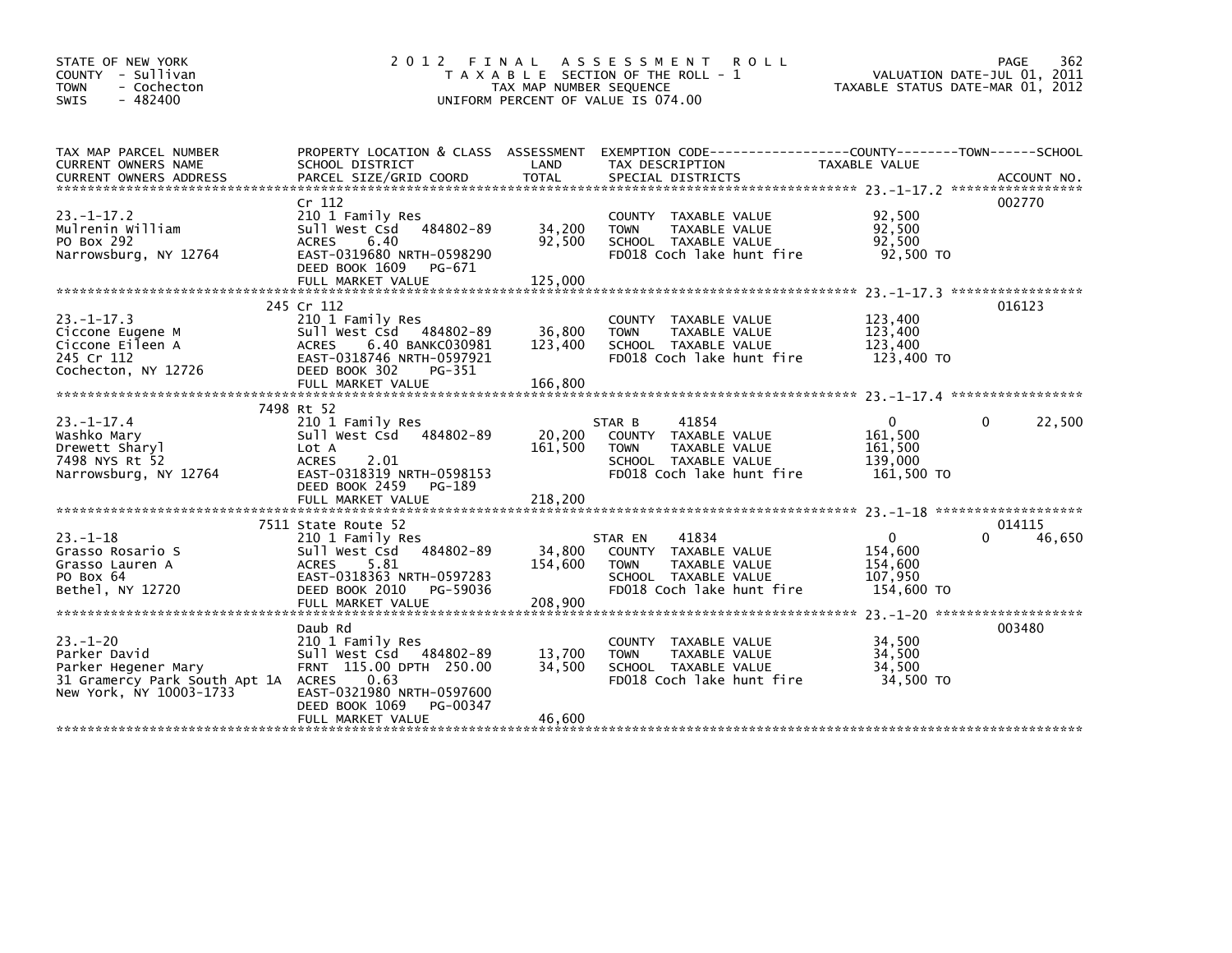| STATE OF NEW YORK<br>COUNTY - Sullivan<br>- Cochecton<br><b>TOWN</b><br>$-482400$<br><b>SWIS</b>                                                      | 2 0 1 2                                                                                                                                                                     | ASSESSMENT<br>FINAL<br><b>ROLL</b><br>T A X A B L E SECTION OF THE ROLL - 1<br>TAX MAP NUMBER SEQUENCE<br>UNIFORM PERCENT OF VALUE IS 074.00                                                       | 363<br>PAGE<br>VALUATION DATE-JUL 01, 2011<br>TAXABLE STATUS DATE-MAR 01, 2012                                                          |
|-------------------------------------------------------------------------------------------------------------------------------------------------------|-----------------------------------------------------------------------------------------------------------------------------------------------------------------------------|----------------------------------------------------------------------------------------------------------------------------------------------------------------------------------------------------|-----------------------------------------------------------------------------------------------------------------------------------------|
| TAX MAP PARCEL NUMBER<br>CURRENT OWNERS NAME<br><b>CURRENT OWNERS ADDRESS</b>                                                                         | PROPERTY LOCATION & CLASS ASSESSMENT<br>SCHOOL DISTRICT<br>PARCEL SIZE/GRID COORD                                                                                           | LAND<br>TAX DESCRIPTION<br><b>TOTAL</b><br>SPECIAL DISTRICTS                                                                                                                                       | EXEMPTION        CODE-----------------COUNTY-------TOWN------SCHOOL<br>TAXABLE VALUE<br>ACCOUNT NO.                                     |
| $23 - 1 - 21.1$<br>Hofer Richard V<br>Hofer Zachary<br>208 Daub Rd<br>Narrowsburg, NY 12764<br>MAY BE SUBJECT TO PAYMENT<br>UNDER AGDIST LAW TIL 2016 | 208 Daub Rd<br>240 Rural res<br>484802-89<br>Sull West Csd<br>ACRES 104.50<br>EAST-0321022 NRTH-0597422<br>DEED BOOK 2010<br>PG-57370<br>FULL MARKET VALUE                  | WAR VET<br>41121<br>134,700 AGRI DIST 41720<br>219,300 STAR EN<br>41834<br>COUNTY<br>TAXABLE VALUE<br>TAXABLE VALUE<br><b>TOWN</b><br>296,400<br>SCHOOL TAXABLE VALUE<br>FD018 Coch lake hunt fire | 006496<br>20,250<br>20,250<br>0<br>53,010<br>53,010<br>53,010<br>46,650<br>0<br>$\Omega$<br>146,040<br>146,040<br>119,640<br>219,300 TO |
| $23 - 1 - 21.2$<br>Jaffee Adrian<br>Jaffee Christina A<br>219 Daub Rd<br>Narrowsburg, NY 12764                                                        | 219 Daub Rd<br>270 Mfg housing<br>484802-89<br>Sull West Csd<br>2.76<br><b>ACRES</b><br>EAST-0321927 NRTH-0597501<br>DEED BOOK 1856<br>PG-19<br>FULL MARKET VALUE           | 41121<br>WAR VET<br>41854<br>24,000 STAR B<br>51.200<br>TAXABLE VALUE<br><b>COUNTY</b><br>TAXABLE VALUE<br><b>TOWN</b><br>SCHOOL TAXABLE VALUE<br>69,200<br>FD018 Coch lake hunt fire              | *****************<br>007700<br>7,680<br>7,680<br>0<br>22,500<br>$\mathbf{0}$<br>0<br>43.520<br>43,520<br>28,700<br>51,200 TO            |
| $23 - 1 - 21.4$<br>Daley Patrick<br>Kufta Adriane<br>408 W 48Th St Apt 3fw<br>New York, NY 10036                                                      | Tr 42<br>$322$ Rural vac $>10$<br>Sull West Csd<br>484802-89<br><b>ACRES</b><br>15.30<br>EAST-0319880 NRTH-0596850<br>DEED BOOK 1807<br>PG-0114<br>FULL MARKET VALUE        | COUNTY TAXABLE VALUE<br>38,600<br><b>TOWN</b><br>TAXABLE VALUE<br>38.600<br>SCHOOL TAXABLE VALUE<br>FD018 Coch lake hunt fire<br>52,200                                                            | 008485<br>38,600<br>38,600<br>38.600<br>38,600 TO                                                                                       |
| $23 - 1 - 22$<br>O'farrell Sheila<br>7 Chateau Ridge Dr<br>Greenwich, CT 06831                                                                        | Tr 42<br>$322$ Rural vac $>10$<br>484802-89<br>Sull West Csd<br>ACRES 21.00<br>EAST-0322548 NRTH-0596237<br>DEED BOOK 2166<br><b>PG-96</b><br>FULL MARKET VALUE             | TAXABLE VALUE<br><b>COUNTY</b><br>40,500<br><b>TAXABLE VALUE</b><br><b>TOWN</b><br>40,500<br>SCHOOL TAXABLE VALUE<br>FD018 Coch lake hunt fire<br>54,700                                           | 002900<br>40,500<br>40,500<br>40.500<br>40.500 TO                                                                                       |
| $23. - 1 - 23$<br>Coleman Allen R<br>424 Fostertown Rd<br>Newburgh, NY 12550                                                                          | 237 Daub Rd<br>270 Mfg housing<br>Sull West Csd<br>484802-89<br>combo<br><b>ACRES</b><br>7.97<br>EAST-0321666 NRTH-0597137<br>DEED BOOK 1388<br>PG-165<br>FULL MARKET VALUE | COUNTY TAXABLE VALUE<br>28,500<br>TAXABLE VALUE<br><b>TOWN</b><br>65,700<br>SCHOOL TAXABLE VALUE<br>FD018 Coch lake hunt fire<br>88,800                                                            | 009490<br>65,700<br>65.700<br>65.700<br>65,700 TO                                                                                       |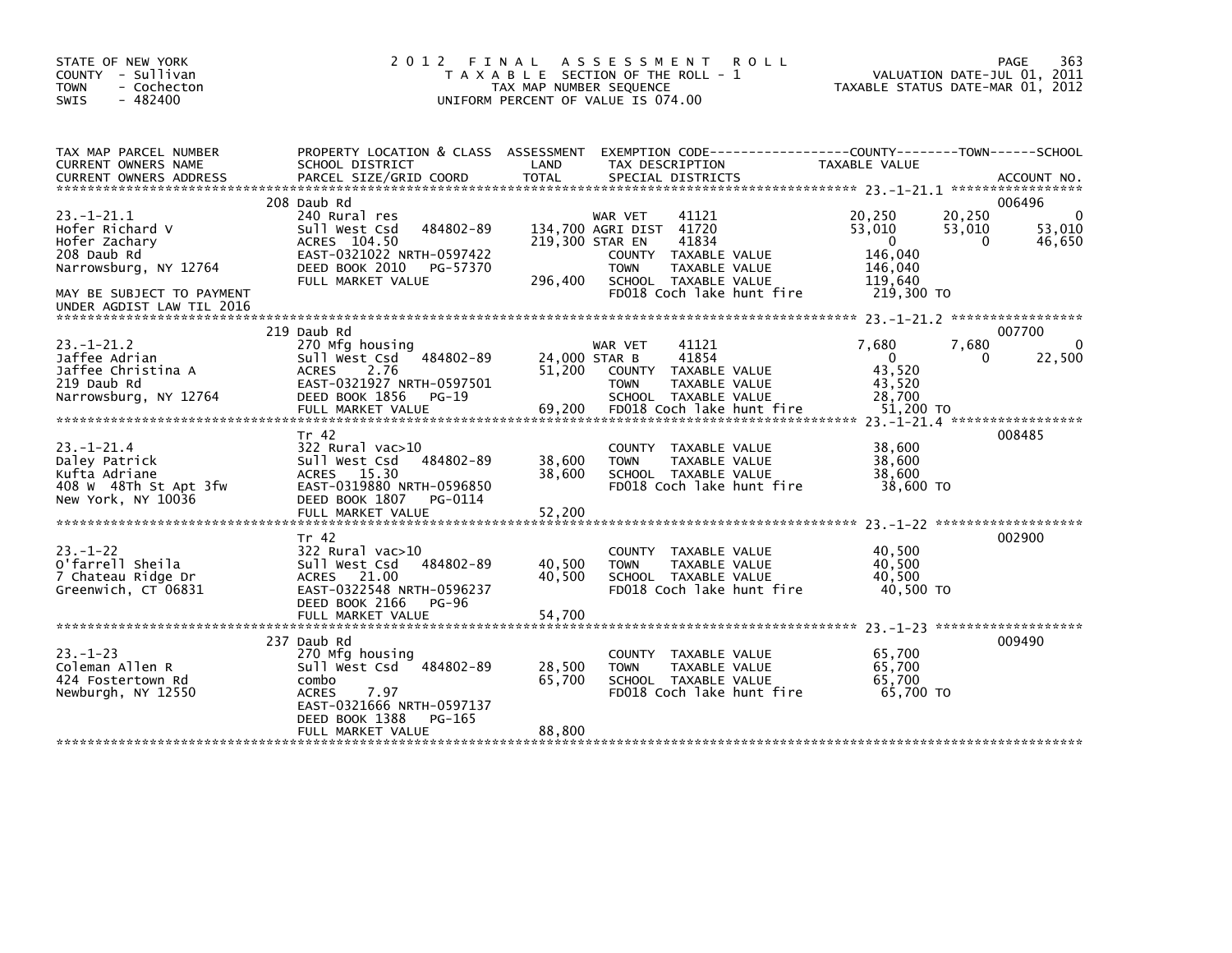| STATE OF NEW YORK   | 2012 FINAL ASSESSMENT ROLL            | 364<br>PAGE                      |
|---------------------|---------------------------------------|----------------------------------|
| COUNTY - Sullivan   | T A X A B L E SECTION OF THE ROLL - 1 | VALUATION DATE-JUL 01, 2011      |
| - Cochecton<br>TOWN | MAP SECTION - 023                     | TAXABLE STATUS DATE-MAR 01, 2012 |
| - 482400<br>SWIS    | SUB-SECTION-                          | RPS150/V04/L015                  |
|                     | UNIFORM PERCENT OF VALUE IS 074.00    | CURRENT DATE 6/19/2012           |

| CODE | DISTRICT NAME        | TOTAL EXTENSION<br>PARCELS | EXTENSION<br>VALUE<br>TYPF | AD VALOREM<br>VALUE | <b>FXFMPT</b><br>AMOUNT | <b>TAXABLE</b><br><b>VALUE</b> |
|------|----------------------|----------------------------|----------------------------|---------------------|-------------------------|--------------------------------|
|      | FD018 Coch lake hunt | 30 TOTAL                   |                            | 3274.380            |                         | 3274.380                       |

# \*\*\* S C H O O L D I S T R I C T S U M M A R Y \*\*\*

| CODE   | DISTRICT NAME    | TOTAL<br><b>PARCELS</b> | ASSESSED<br>LAND | ASSESSED<br><b>TOTAL</b> | <b>EXEMPT</b><br><b>AMOUNT</b> | <b>TOTAL</b><br><b>TAXABLE</b> | <b>STAR</b><br><b>AMOUNT</b> | <b>STAR</b><br><b>TAXABLE</b> |
|--------|------------------|-------------------------|------------------|--------------------------|--------------------------------|--------------------------------|------------------------------|-------------------------------|
| 484802 | Sull<br>West Csd | 30                      | 1502.080         | 3274,380                 | 513,006                        | 2761.374                       | 295,800                      | 2465,574                      |
|        | SUB-TOTAL        | 30                      | 1502.080         | 3274.380                 | 513,006                        | 2761.374                       | 295,800                      | 2465,574                      |
| 484889 | West Sull Lib    | 30                      | 1502.080         | 3274.380                 | 513,006                        | 2761.374                       | 295,800                      | 2465,574                      |
|        | T O T A L        | 60                      | 3004,160         | 6548,760                 | 1026,012                       | 5522,748                       | 591,600                      | 4931,148                      |

\*\*\* S Y S T E M C O D E S S U M M A R Y \*\*\*

NO SYSTEM EXEMPTIONS AT THIS LEVEL

| <b>CODE</b>                                        | DESCRIPTION                                                                                  | <b>TOTAL</b><br><b>PARCELS</b> | <b>COUNTY</b>                                     | <b>TOWN</b>                                       | <b>SCHOOL</b>                                      |
|----------------------------------------------------|----------------------------------------------------------------------------------------------|--------------------------------|---------------------------------------------------|---------------------------------------------------|----------------------------------------------------|
| 41121<br>41131<br>41720<br>41834<br>41854<br>47460 | WAR VET<br>COMBAT VET<br>AGRI DIST<br>STAR EN<br>STAR B<br><b>FOREST LND</b><br><b>TOTAL</b> | 22                             | 27,930<br>33,750<br>273.406<br>239,600<br>574,686 | 27,930<br>33,750<br>273.406<br>239,600<br>574,686 | 273.406<br>93,300<br>202,500<br>239,600<br>808,806 |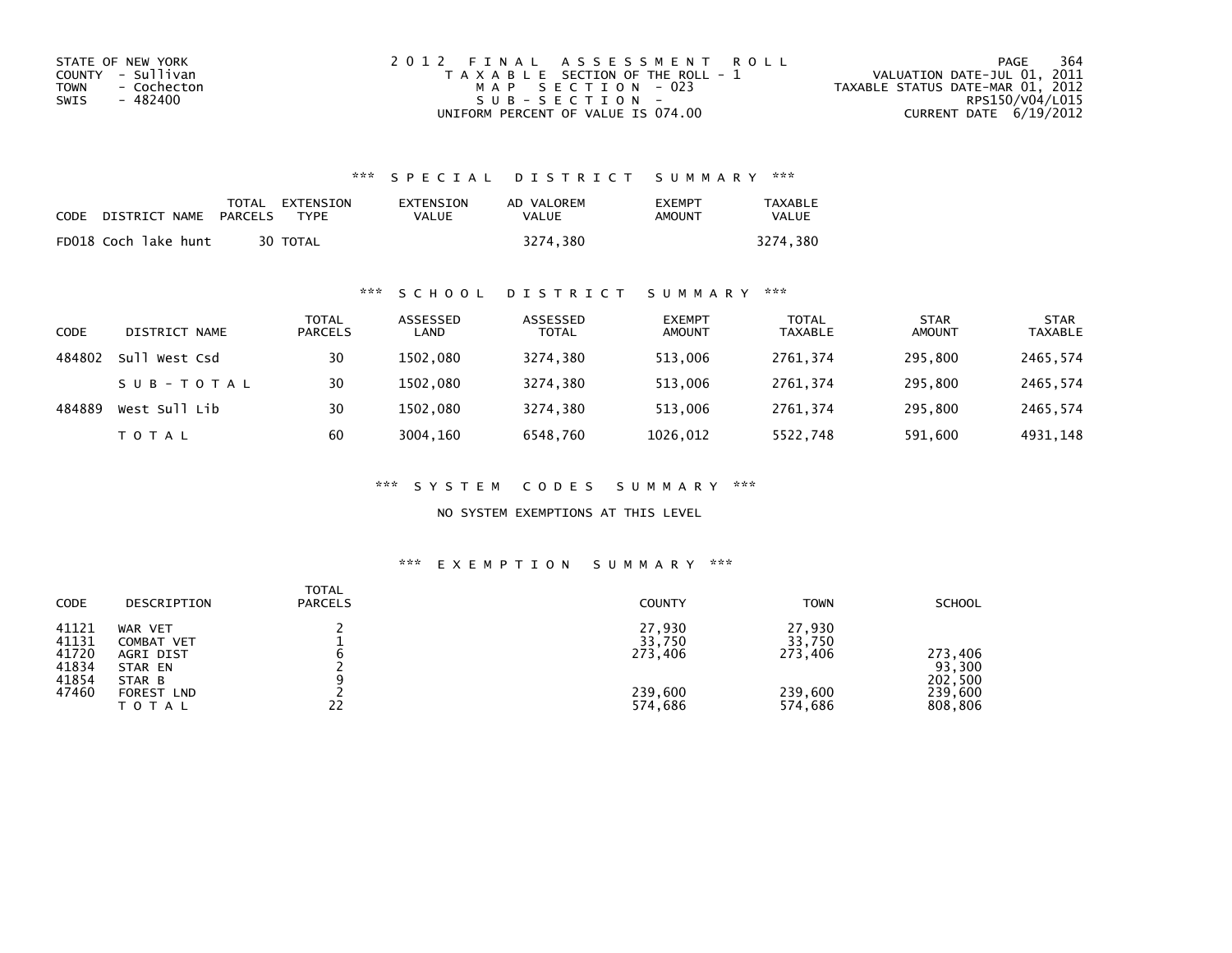| STATE OF NEW YORK<br>COUNTY - Sullivan<br><b>TOWN</b><br>- Cochecton<br>- 482400<br>SWIS | 2012 FINAL ASSESSMENT ROLL<br>T A X A B L E SECTION OF THE ROLL - 1<br>MAP SECTION - 023<br>SUB-SECTION- | - 365<br>PAGE<br>VALUATION DATE-JUL 01, 2011<br>TAXABLE STATUS DATE-MAR 01, 2012<br>RPS150/V04/L015 |
|------------------------------------------------------------------------------------------|----------------------------------------------------------------------------------------------------------|-----------------------------------------------------------------------------------------------------|
|                                                                                          | UNIFORM PERCENT OF VALUE IS 074.00                                                                       | CURRENT DATE 6/19/2012                                                                              |

| ROLL       | DESCRIPTION    | <b>TOTAL</b>   | ASSESSED | ASSESSED     | <b>TAXABLE</b> | <b>TAXABLE</b> | <b>TAXABLE</b> | <b>STAR</b>    |
|------------|----------------|----------------|----------|--------------|----------------|----------------|----------------|----------------|
| <b>SEC</b> |                | <b>PARCELS</b> | _AND     | <b>TOTAL</b> | COUNTY         | <b>TOWN</b>    | <b>SCHOOL</b>  | <b>TAXABLE</b> |
|            | <b>TAXABLE</b> |                | 1502,080 | 3274,380     | 2699.694       | 2699,694       | 2761.374       | 2465,574       |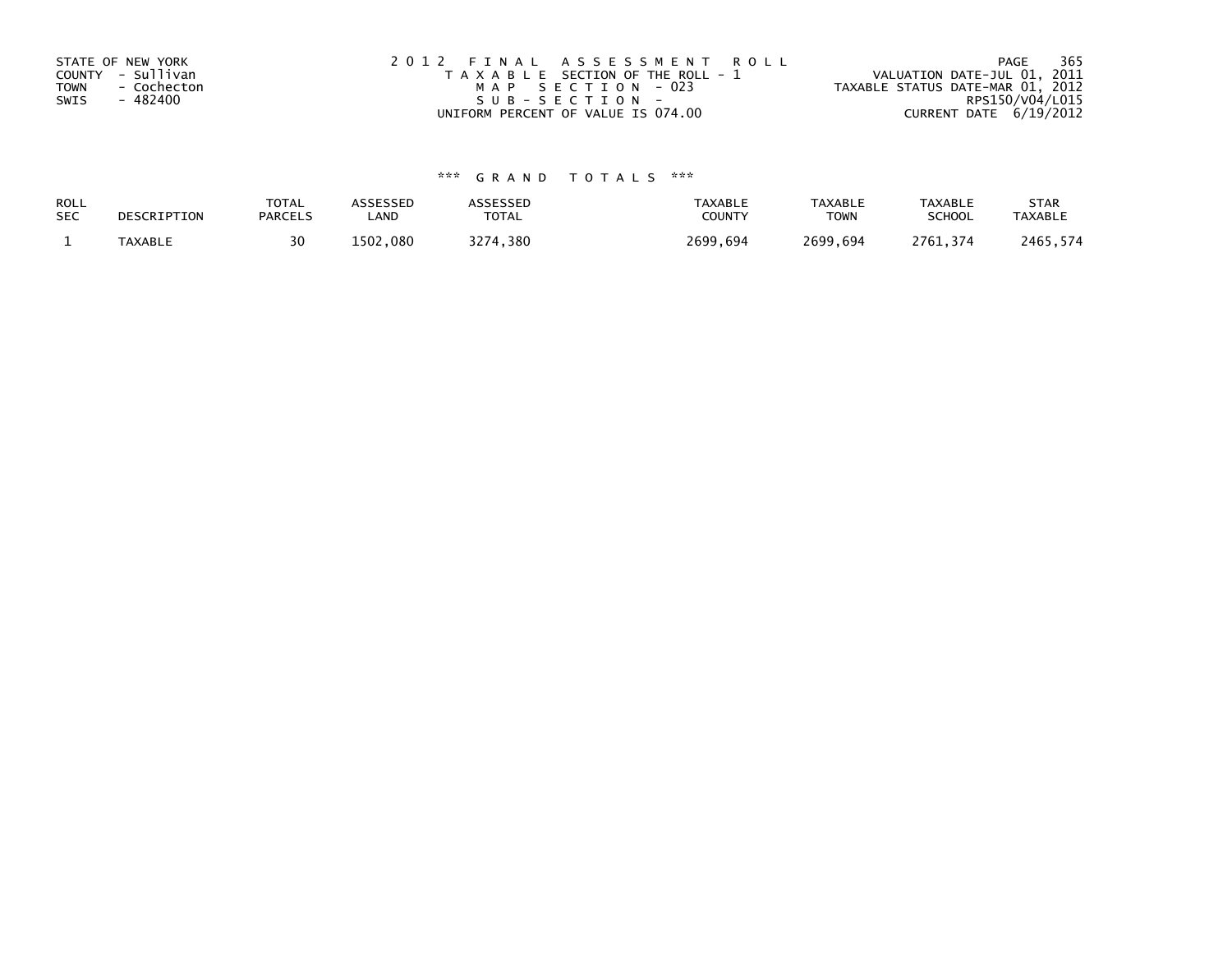| STATE OF NEW YORK<br>COUNTY - Sullivan<br>- Cochecton<br><b>TOWN</b><br>$-482400$<br><b>SWIS</b> | 2 0 1 2                                                                                                                                                                                | FINAL<br>TAX MAP NUMBER SEQUENCE | A S S E S S M E N T<br><b>ROLL</b><br>T A X A B L E SECTION OF THE ROLL - 1<br>UNIFORM PERCENT OF VALUE IS 074.00            | TAXABLE STATUS DATE-MAR 01, 2012                        | 366<br>PAGE<br>VALUATION DATE-JUL 01, 2011 |
|--------------------------------------------------------------------------------------------------|----------------------------------------------------------------------------------------------------------------------------------------------------------------------------------------|----------------------------------|------------------------------------------------------------------------------------------------------------------------------|---------------------------------------------------------|--------------------------------------------|
| TAX MAP PARCEL NUMBER<br><b>CURRENT OWNERS NAME</b>                                              | PROPERTY LOCATION & CLASS ASSESSMENT<br>SCHOOL DISTRICT                                                                                                                                | LAND                             | EXEMPTION CODE-----------------COUNTY-------TOWN------SCHOOL<br>TAX DESCRIPTION                                              | TAXABLE VALUE                                           |                                            |
| $24. - 1 - 1.2$<br>Abplanalp Cameron<br>PO Box 265<br>Lake Huntington, NY 12752                  | Daub Rd<br>$314$ Rural vac< $10$<br>Sull West Csd 484802-89<br>Lot 2 Of Sub Div<br><b>ACRES</b><br>2.03<br>EAST-0322298 NRTH-0598044<br>DEED BOOK 1937<br>PG-0180<br>FULL MARKET VALUE | 15,100<br>15,100<br>20,400       | COUNTY<br>TAXABLE VALUE<br>TAXABLE VALUE<br><b>TOWN</b><br>SCHOOL TAXABLE VALUE<br>FD018 Coch lake hunt fire                 | 15,100<br>15,100<br>15,100<br>15,100 TO                 |                                            |
| $24. -1 - 1.3$<br>Abplanalp Cameron<br>PO Box 265<br>Lake Huntington, NY 12752                   | Tr 42<br>$314$ Rural vac<10<br>Sull West Csd 484802-89<br>Lot 3 Of Sub Div<br><b>ACRES</b><br>2.04<br>EAST-0322198 NRTH-0597787<br>DEED BOOK 2273<br>$PG-59$<br>FULL MARKET VALUE      | 12,200<br>12,200<br>16,500       | COUNTY TAXABLE VALUE<br><b>TOWN</b><br>TAXABLE VALUE<br>SCHOOL TAXABLE VALUE<br>FD018 Coch lake hunt fire                    | 12,200<br>12,200<br>12,200<br>12,200 TO                 |                                            |
|                                                                                                  |                                                                                                                                                                                        |                                  |                                                                                                                              |                                                         | 010940                                     |
| $24. -1 - 1.11$<br>Disanto Michael A<br>Disanto Shari L<br>146 Daub Rd<br>Narrowsburg, NY 12764  | 146 Daub Rd<br>210 1 Family Res<br>Sull West Csd<br>484802-89<br><b>ACRES</b><br>5.95<br>EAST-0322540 NRTH-0598710<br>DEED BOOK 2283<br>PG-673<br>FULL MARKET VALUE                    | 35,300<br>146,900<br>198,500     | 41854<br>STAR B<br>COUNTY TAXABLE VALUE<br>TAXABLE VALUE<br><b>TOWN</b><br>SCHOOL TAXABLE VALUE<br>FD018 Coch lake hunt fire | $\Omega$<br>146.900<br>146,900<br>124,400<br>146,900 TO | 22,500<br>0                                |
| $24. -1 - 1.12$<br>Kirk Julianna<br>9 Trout Ponds Ct<br>Brookhaven, NY 11719                     | Tr 42<br>$314$ Rural vac<10<br>Sull West Csd 484802-89<br>FRNT 149.00 DPTH 305.00<br>EAST-0322550 NRTH-0598400<br>DEED BOOK 1661<br>PG-0224<br>FULL MARKET VALUE                       | 5,600<br>5.600<br>7,600          | COUNTY TAXABLE VALUE<br>TAXABLE VALUE<br><b>TOWN</b><br>SCHOOL TAXABLE VALUE<br>FD018 Coch lake hunt fire                    | 5.600<br>5,600<br>5.600<br>5,600 TO                     | 004570                                     |
|                                                                                                  | Tr 42                                                                                                                                                                                  |                                  |                                                                                                                              |                                                         | 003670                                     |
| $24. -1 - 1.21$<br>O'Farrell Sheila<br>7 Chateau Ridge Rd<br>Greenwich, CT 06831                 | $322$ Rural vac $>10$<br>484802-89<br>Sull West Csd<br>ACRES 27.10<br>EAST-0323550 NRTH-0597430<br>DEED BOOK 3389<br>PG-680                                                            | 69,900<br>69,900                 | TAXABLE VALUE<br><b>COUNTY</b><br><b>TOWN</b><br>TAXABLE VALUE<br>SCHOOL TAXABLE VALUE<br>FD018 Coch lake hunt fire          | 69,900<br>69,900<br>69,900<br>69.900 TO                 |                                            |
|                                                                                                  | FULL MARKET VALUE                                                                                                                                                                      | 94,500                           |                                                                                                                              |                                                         |                                            |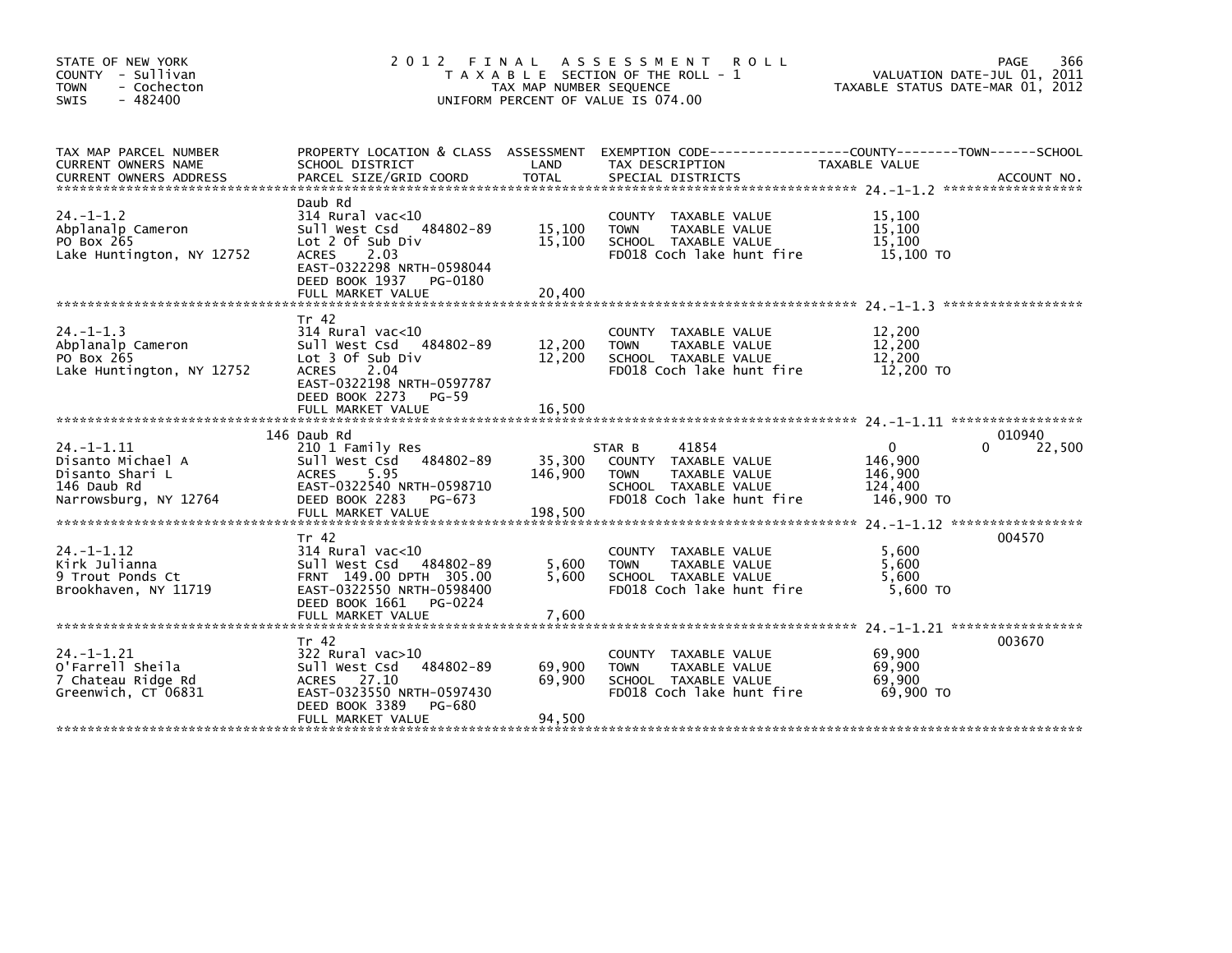| STATE OF NEW YORK<br>COUNTY - Sullivan<br>- Cochecton<br><b>TOWN</b><br>$-482400$<br><b>SWIS</b>    | 2012                                                                                                                                                                                | FINAL<br>TAX MAP NUMBER SEQUENCE | ASSESSMENT ROLL<br>T A X A B L E SECTION OF THE ROLL - 1<br>UNIFORM PERCENT OF VALUE IS 074.00                               | TAXABLE STATUS DATE-MAR 01, 2012                            | 367<br>PAGE<br>VALUATION DATE-JUL 01, 2011 |
|-----------------------------------------------------------------------------------------------------|-------------------------------------------------------------------------------------------------------------------------------------------------------------------------------------|----------------------------------|------------------------------------------------------------------------------------------------------------------------------|-------------------------------------------------------------|--------------------------------------------|
| TAX MAP PARCEL NUMBER<br>CURRENT OWNERS NAME<br><b>CURRENT OWNERS ADDRESS</b>                       | PROPERTY LOCATION & CLASS ASSESSMENT<br>SCHOOL DISTRICT<br>PARCEL SIZE/GRID COORD                                                                                                   | LAND<br><b>TOTAL</b>             | TAX DESCRIPTION<br>SPECIAL DISTRICTS                                                                                         | TAXABLE VALUE                                               | ACCOUNT NO.                                |
|                                                                                                     | 162 Daub Rd                                                                                                                                                                         |                                  |                                                                                                                              |                                                             | 016761                                     |
| $24. -1 - 1.22$<br>Abplanalp Cameron<br>PO Box 265<br>Lake Huntington, NY 12752                     | 210 1 Family Res<br>Sull West Csd 484802-89<br>Lot 1 Of Sub Div<br><b>ACRES</b><br>4.39<br>EAST-0322380 NRTH-0598320<br>DEED BOOK 1937 PG-0180                                      | 29,900<br>92,500                 | 41854<br>STAR B<br>COUNTY TAXABLE VALUE<br>TAXABLE VALUE<br><b>TOWN</b><br>SCHOOL TAXABLE VALUE<br>FD018 Coch lake hunt fire | $\overline{0}$<br>92,500<br>92,500<br>70,000<br>92,500 TO   | 22,500<br>$\Omega$                         |
|                                                                                                     | FULL MARKET VALUE                                                                                                                                                                   | 125,000                          |                                                                                                                              |                                                             |                                            |
| $24. -1 - 1.23$<br>O'Farrell Sheila<br>7 Chateau Ridge Rd<br>Greenwich, CT 06831                    | 141 Daub Rd<br>240 Rural res<br>484802-89<br>Sull West Csd<br>ACRES 16.60<br>EAST-0323110 NRTH-0598130<br>DEED BOOK 3389<br>PG-680<br>FULL MARKET VALUE                             | 64,200<br>136,600<br>184,600     | COUNTY TAXABLE VALUE<br><b>TOWN</b><br>TAXABLE VALUE<br>SCHOOL TAXABLE VALUE<br>FD018 Coch lake hunt fire                    | 136,600<br>136,600<br>136,600<br>136,600 TO                 | 014594                                     |
|                                                                                                     | 169 Daub Rd                                                                                                                                                                         |                                  |                                                                                                                              |                                                             | 011227                                     |
| 24. –1–1.24<br>Jacobi Linda<br>169 Daub Rd<br>Narrowsburg, NY 12764                                 | 210 1 Family Res<br>Sull West Csd 484802-89<br>FRNT 315.00 DPTH<br><b>ACRES</b><br>6.00<br>EAST-0322932 NRTH-0597733<br>DEED BOOK 2011<br>PG-1176<br>FULL MARKET VALUE              | 46,400<br>214,300<br>289,600     | 41854<br>STAR B<br>COUNTY TAXABLE VALUE<br>TAXABLE VALUE<br><b>TOWN</b><br>SCHOOL TAXABLE VALUE<br>FD018 Coch lake hunt fire | $\mathbf{0}$<br>214,300<br>214,300<br>191,800<br>214,300 TO | 22,500<br>0                                |
|                                                                                                     |                                                                                                                                                                                     |                                  |                                                                                                                              |                                                             |                                            |
| $24. -1 -4$<br>Indelicato Salvatore<br>Indelicato Helene<br>285 Tyler Rd<br>Narrowsburg, NY 12764   | Tr 41<br>$322$ Rural vac $>10$<br>Sull West Csd 484802-89<br>24.-1-21 Now Po 24.-1-4<br>ACRES 86.10<br>EAST-0324455 NRTH-0597560<br>DEED BOOK 1181<br>PG-00169<br>FULL MARKET VALUE | 86,100<br>86,100<br>116,400      | COUNTY TAXABLE VALUE<br>TAXABLE VALUE<br><b>TOWN</b><br>SCHOOL TAXABLE VALUE<br>FD018 Coch lake hunt fire                    | 86,100<br>86,100<br>86,100<br>86,100 TO                     | 002860                                     |
|                                                                                                     |                                                                                                                                                                                     |                                  |                                                                                                                              |                                                             |                                            |
| $24. - 1 - 6$<br>Indelicato Salvatore<br>Indelicato Helene<br>285 Tyler Rd<br>Narrowsburg, NY 12764 | Tr 30<br>$314$ Rural vac<10<br>Sull West Csd<br>484802-89<br>$24.-1-5$ Now Po $24.-1-6$<br>ACRES 91.18<br>EAST-0323870 NRTH-0595531<br>DEED BOOK 1380<br>PG-101                     | 91,180<br>91,180                 | AGRI DIST 41720<br>COUNTY TAXABLE VALUE<br>TAXABLE VALUE<br><b>TOWN</b><br>SCHOOL TAXABLE VALUE<br>FD018 Coch lake hunt fire | 20,650<br>70,530<br>70,530<br>70,530<br>91,180 TO           | 008860<br>20,650<br>20,650                 |
| MAY BE SUBJECT TO PAYMENT<br>UNDER AGDIST LAW TIL 2016                                              | FULL MARKET VALUE                                                                                                                                                                   | 123,200                          |                                                                                                                              |                                                             |                                            |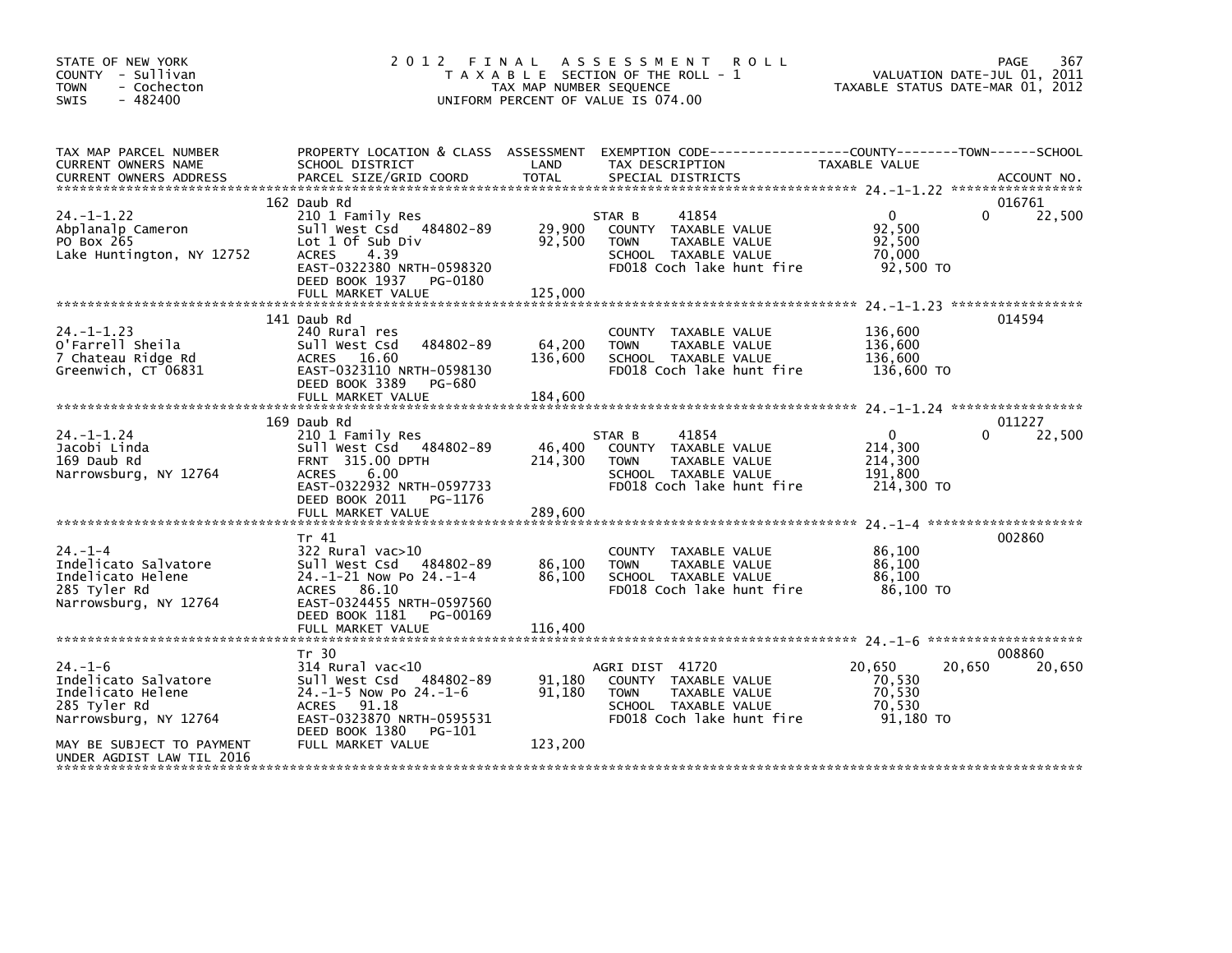| STATE OF NEW YORK<br>COUNTY - Sullivan<br><b>TOWN</b><br>- Cochecton<br>$-482400$<br><b>SWIS</b>                                  | 2 0 1 2                                                                                                                                                                     | FINAL<br>TAX MAP NUMBER SEQUENCE | A S S E S S M E N T<br>R O L L<br>T A X A B L E SECTION OF THE ROLL - 1<br>UNIFORM PERCENT OF VALUE IS 074.00                | TAXABLE STATUS DATE-MAR 01, 2012                            | 368<br>PAGE<br>VALUATION DATE-JUL 01, 2011 |
|-----------------------------------------------------------------------------------------------------------------------------------|-----------------------------------------------------------------------------------------------------------------------------------------------------------------------------|----------------------------------|------------------------------------------------------------------------------------------------------------------------------|-------------------------------------------------------------|--------------------------------------------|
| TAX MAP PARCEL NUMBER<br>CURRENT OWNERS NAME<br><b>CURRENT OWNERS ADDRESS</b>                                                     | PROPERTY LOCATION & CLASS ASSESSMENT<br>SCHOOL DISTRICT<br>PARCEL SIZE/GRID COORD                                                                                           | LAND<br><b>TOTAL</b>             | TAX DESCRIPTION<br>SPECIAL DISTRICTS                                                                                         | TAXABLE VALUE                                               | ACCOUNT NO.                                |
| $24. - 1 - 7$<br>Pollack Eric<br>Pollack Holly J<br>149 Schalck Rd<br>Narrowsburg, NY 12764                                       | 149 Schalck Rd<br>210 1 Family Res<br>Sull West Csd<br>484802-89<br>ACRES 76.50<br>EAST-0327230 NRTH-0595490<br>DEED BOOK 1218<br>PG-00337<br>FULL MARKET VALUE             | 107,000<br>215,200<br>290,800    | 41854<br>STAR B<br>COUNTY TAXABLE VALUE<br><b>TOWN</b><br>TAXABLE VALUE<br>SCHOOL TAXABLE VALUE<br>FD018 Coch lake hunt fire | $\mathbf{0}$<br>215,200<br>215,200<br>192,700<br>215,200 TO | 006575<br>22,500<br>0                      |
| $24. - 1 - 8.1$<br>Pollack Eric<br>Pollack Holly<br>149 Schalck Rd<br>Narrowsburg, NY 12764                                       | Tyler Rd<br>310 Res Vac<br>484802-89<br>Sull West Csd<br>Lot $#1A$<br>ACRES 24.63<br>EAST-0328233 NRTH-0596271<br>DEED BOOK 2123 PG-203<br>FULL MARKET VALUE                | 30,100<br>30,100<br>40.700       | COUNTY TAXABLE VALUE<br><b>TOWN</b><br>TAXABLE VALUE<br>SCHOOL TAXABLE VALUE<br>FD018 Coch lake hunt fire                    | 30,100<br>30,100<br>30,100<br>30.100 TO                     |                                            |
| $24. - 1 - 8.2$<br>Collins Family Trust Paul & El Sull West Csd 484802-89<br>44 Dry Pond Rd<br>PO Box 55<br>Cold Spring, NY 10516 | Tyler Rd<br>$322$ Rural vac $>10$<br>Lot $#2$<br>ACRES 10.02<br>EAST-0328910 NRTH-0596732<br>DEED BOOK 3522<br>PG-503<br>FULL MARKET VALUE                                  | 20,822<br>20,822<br>28.100       | COUNTY TAXABLE VALUE<br><b>TOWN</b><br>TAXABLE VALUE<br>SCHOOL TAXABLE VALUE<br>FD018 Coch lake hunt fire                    | 20,822<br>20,822<br>20,822<br>20,822 TO                     | 09/2009                                    |
| $24. - 1 - 8.3$<br>Alpert Glenn A<br>325 Riverside Dr Apt 91<br>New York, NY 10025                                                | 409 Tyler Rd<br>210 1 Family Res<br>Sull West Csd 484802-89<br>Lot 1B<br><b>ACRES</b><br>4.86<br>EAST-0329045 NRTH-0596254<br>DEED BOOK 1887<br>PG-305<br>FULL MARKET VALUE | 25,290<br>70,290<br>95,000       | COUNTY TAXABLE VALUE<br><b>TOWN</b><br>TAXABLE VALUE<br>SCHOOL TAXABLE VALUE                                                 | 70,290<br>70,290<br>70,290                                  |                                            |
| $24. -1 - 9.1$<br>Keesler Charles J<br>PO Box 14<br>Cochecton, NY 12726                                                           | Erhley Rd<br>311 Res vac land<br>484802-89<br>Sull West Csd<br>lot 1<br><b>ACRES</b><br>5.35<br>EAST-0326400 NRTH-0593260<br>DEED BOOK 3458<br>PG-525<br>FULL MARKET VALUE  | 23,350<br>23,350<br>31,554       | COUNTY TAXABLE VALUE<br>TAXABLE VALUE<br><b>TOWN</b><br>SCHOOL TAXABLE VALUE<br>FD018 Coch lake hunt fire                    | 23,350<br>23,350<br>23,350<br>23,350 TO                     | 007280                                     |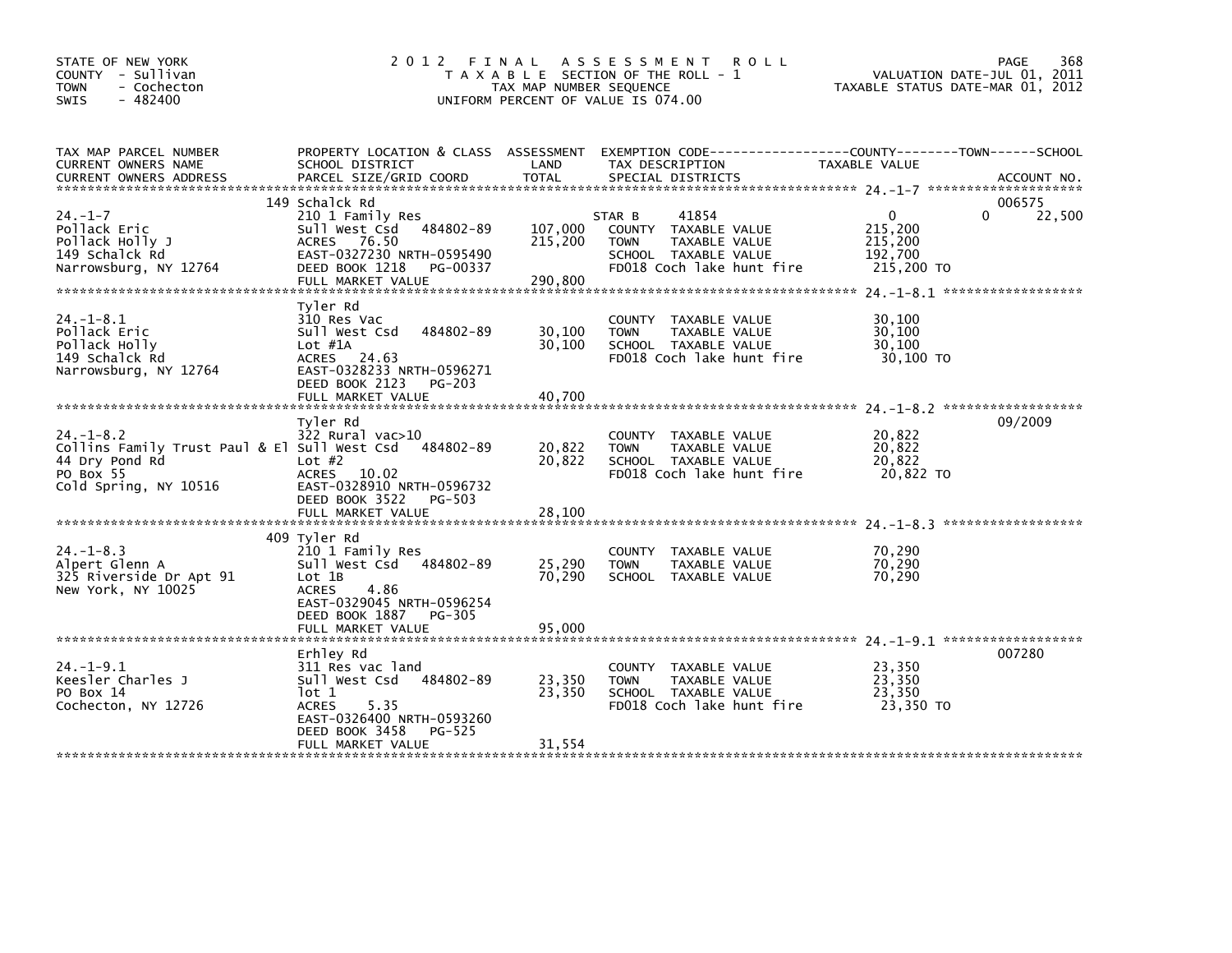| STATE OF NEW YORK<br>COUNTY - Sullivan<br><b>TOWN</b><br>- Cochecton<br>$-482400$<br><b>SWIS</b>                            | 2012 FINAL                                                                                                                                                                 | TAX MAP NUMBER SEQUENCE       | A S S E S S M E N T<br><b>ROLL</b><br>T A X A B L E SECTION OF THE ROLL - 1<br>UNIFORM PERCENT OF VALUE IS 074.00                   |                                                    | 369<br>PAGE<br>VALUATION DATE-JUL 01, 2011<br>TAXABLE STATUS DATE-MAR 01, 2012 |
|-----------------------------------------------------------------------------------------------------------------------------|----------------------------------------------------------------------------------------------------------------------------------------------------------------------------|-------------------------------|-------------------------------------------------------------------------------------------------------------------------------------|----------------------------------------------------|--------------------------------------------------------------------------------|
| TAX MAP PARCEL NUMBER<br>CURRENT OWNERS NAME<br><b>CURRENT OWNERS ADDRESS</b>                                               | PROPERTY LOCATION & CLASS ASSESSMENT<br>SCHOOL DISTRICT<br>PARCEL SIZE/GRID COORD                                                                                          | LAND<br><b>TOTAL</b>          | EXEMPTION CODE-----------------COUNTY-------TOWN------SCHOOL<br>TAX DESCRIPTION<br>SPECIAL DISTRICTS                                | TAXABLE VALUE                                      | ACCOUNT NO.                                                                    |
| $24. -1 - 9.2$<br>Keesler Charles J<br>944 County Road 114<br>PO Box 14<br>Cochecton, NY 12726<br>MAY BE SUBJECT TO PAYMENT | Erhley Rd<br>311 Res vac land<br>Sull West Csd<br>484802-89<br>lot 2<br>5.34<br><b>ACRES</b><br>EAST-0326400 NRTH-0593260<br>DEED BOOK 3458<br>PG-525<br>FULL MARKET VALUE | 24,300<br>24,300<br>32,800    | AGRI DIST 41720<br>COUNTY TAXABLE VALUE<br>TAXABLE VALUE<br><b>TOWN</b><br>SCHOOL TAXABLE VALUE<br>FD018 Coch lake hunt fire        | 1,370<br>22,930<br>22,930<br>22,930<br>24,300 TO   | 007280<br>1,370<br>1,370                                                       |
| UNDER AGDIST LAW TIL 2016<br>$24. -1 - 9.3$                                                                                 | Erhley Rd                                                                                                                                                                  |                               |                                                                                                                                     | 3.210                                              | 007280                                                                         |
| Keesler Charles J<br>944 County Road 114<br>PO Box 14<br>Cochecton, NY 12726                                                | 311 Res vac land<br>Sull West Csd<br>484802-89<br>5.56<br><b>ACRES</b><br>EAST-0326400 NRTH-0593260<br>DEED BOOK 3458<br>PG-525<br>FULL MARKET VALUE                       | 25,500<br>25,500<br>34.500    | AGRI DIST 41720<br>COUNTY TAXABLE VALUE<br><b>TOWN</b><br>TAXABLE VALUE<br>SCHOOL TAXABLE VALUE<br>FD018 Coch lake hunt fire        | 22,290<br>22,290<br>22,290<br>25,500 TO            | 3,210<br>3,210                                                                 |
| MAY BE SUBJECT TO PAYMENT<br>UNDER AGDIST LAW TIL 2016                                                                      |                                                                                                                                                                            |                               |                                                                                                                                     |                                                    |                                                                                |
| $24. -1 - 9.4$<br>Keesler Charles J<br>944 County Road 114<br>PO Box 14<br>Cochecton, NY 12726<br>MAY BE SUBJECT TO PAYMENT | Erhley Rd<br>311 Res vac land<br>Sull West Csd<br>484802-89<br>Lot 4<br><b>ACRES</b><br>7.46<br>EAST-0326400 NRTH-0593260<br>DEED BOOK 3458<br>PG-525<br>FULL MARKET VALUE | 33,000<br>33,000<br>44,600    | AGRI DIST 41720<br>COUNTY TAXABLE VALUE<br><b>TAXABLE VALUE</b><br><b>TOWN</b><br>SCHOOL TAXABLE VALUE<br>FD018 Coch lake hunt fire | 19,774<br>13,226<br>13,226<br>13,226<br>33,000 TO  | 007280<br>19,774<br>19,774                                                     |
| UNDER AGDIST LAW TIL 2016                                                                                                   | Erhley Rd                                                                                                                                                                  |                               |                                                                                                                                     |                                                    | 007280                                                                         |
| $24. -1 - 9.5$<br>Keesler Charles J<br>944 County Road 114<br>PO Box 14<br>Cochecton, NY 12726<br>MAY BE SUBJECT TO PAYMENT | $322$ Rural vac $>10$<br>Sull West Csd<br>484802-89<br>lot 5<br>ACRES<br>37.18<br>EAST-0326400 NRTH-0593260<br>DEED BOOK 3458<br>PG-525<br>FULL MARKET VALUE               | 105,500<br>105,500<br>142,600 | AGRI DIST 41720<br>COUNTY TAXABLE VALUE<br><b>TAXABLE VALUE</b><br><b>TOWN</b><br>SCHOOL TAXABLE VALUE<br>FD018 Coch lake hunt fire | 28,010<br>77,490<br>77,490<br>77,490<br>105,500 TO | 28,010<br>28,010                                                               |
| UNDER AGDIST LAW TIL 2016                                                                                                   |                                                                                                                                                                            |                               |                                                                                                                                     |                                                    |                                                                                |
| $24. - 1 - 9.6$<br>Keesler Charles J<br>944 County Road 114<br>PO Box 14<br>Cochecton, NY 12726                             | Erhlev Rd<br>311 Res vac land<br>Sull West Csd<br>484802-89<br>lot 6<br><b>ACRES</b><br>3.11<br>EAST-0326400 NRTH-0593260<br>DEED BOOK 3458<br>PG-525                      | 23,100<br>23,100              | AGRI DIST 41720<br>COUNTY TAXABLE VALUE<br><b>TAXABLE VALUE</b><br><b>TOWN</b><br>SCHOOL TAXABLE VALUE<br>FD018 Coch lake hunt fire | 10,520<br>12,580<br>12,580<br>12.580<br>23.100 TO  | 007280<br>10,520<br>10,520                                                     |
| MAY BE SUBJECT TO PAYMENT<br>UNDER AGDIST LAW TIL 2016                                                                      | FULL MARKET VALUE                                                                                                                                                          | 31,200                        |                                                                                                                                     |                                                    |                                                                                |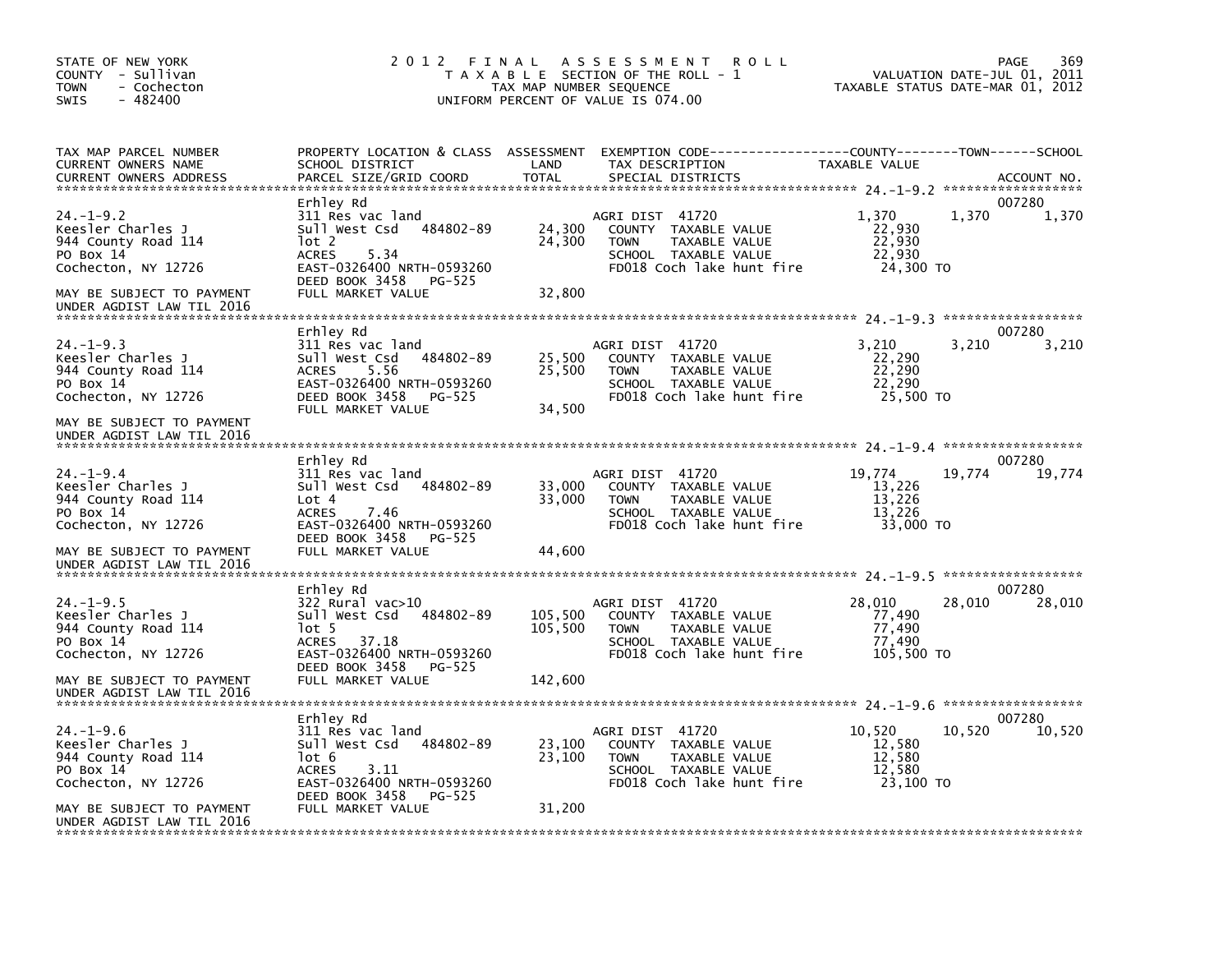| STATE OF NEW YORK<br>COUNTY - Sullivan<br><b>TOWN</b><br>- Cochecton<br>$-482400$<br><b>SWIS</b>           | 2012 FINAL                                                                                                                                                 | TAX MAP NUMBER SEQUENCE              | A S S E S S M E N T<br><b>ROLL</b><br>T A X A B L E SECTION OF THE ROLL - 1<br>UNIFORM PERCENT OF VALUE IS 074.00                                                                     |                                                                       | 370<br>PAGE<br>VALUATION DATE-JUL 01, 2011<br>TAXABLE STATUS DATE-MAR 01, 2012 |
|------------------------------------------------------------------------------------------------------------|------------------------------------------------------------------------------------------------------------------------------------------------------------|--------------------------------------|---------------------------------------------------------------------------------------------------------------------------------------------------------------------------------------|-----------------------------------------------------------------------|--------------------------------------------------------------------------------|
| TAX MAP PARCEL NUMBER<br>CURRENT OWNERS NAME<br><b>CURRENT OWNERS ADDRESS</b>                              | SCHOOL DISTRICT<br>PARCEL SIZE/GRID COORD                                                                                                                  | LAND<br><b>TOTAL</b>                 | PROPERTY LOCATION & CLASS ASSESSMENT EXEMPTION CODE----------------COUNTY-------TOWN------SCHOOL<br>TAX DESCRIPTION<br>SPECIAL DISTRICTS                                              | TAXABLE VALUE                                                         | ACCOUNT NO.                                                                    |
| $24. - 1 - 9.7$<br>Keesler Charles J<br>944 County Road 114<br>PO Box 14<br>Cochecton, NY 12726            | Erhley Rd<br>322 Rural vac>10<br>Sull West Csd 484802-89<br>lot 7<br>ACRES 12.93<br>EAST-0326400 NRTH-0593260<br>DEED BOOK 3458<br>PG-525                  | 55,600<br>55,600                     | COUNTY TAXABLE VALUE<br><b>TOWN</b><br>TAXABLE VALUE<br>SCHOOL TAXABLE VALUE<br>FD018 Coch lake hunt fire                                                                             | 55.600<br>55,600<br>55,600<br>55,600 TO                               | 007280                                                                         |
|                                                                                                            | FULL MARKET VALUE                                                                                                                                          | 75,100                               |                                                                                                                                                                                       |                                                                       |                                                                                |
| $24. - 1 - 10$<br>Keesler Patti Jane<br>752 Tyler Rd<br>Narrowsburg, NY 12764<br>MAY BE SUBJECT TO PAYMENT | 752 Tyler Rd<br>112 Dairy farm<br>484802-89<br>Sull West Csd<br>ACRES 140.00<br>EAST-0329730 NRTH-0592870<br>DEED BOOK 2551<br>PG-601<br>FULL MARKET VALUE | 130,000 STAR B<br>250,000<br>337,800 | AGRI DIST 41720<br>41854<br>COUNTY TAXABLE VALUE<br>TAXABLE VALUE<br><b>TOWN</b><br>SCHOOL TAXABLE VALUE<br>FD018 Coch lake hunt fire                                                 | 78,310<br>$\Omega$<br>171,690<br>171,690<br>149.190<br>250,000 TO     | 007260<br>78,310<br>78,310<br>0<br>22,500                                      |
| UNDER AGDIST LAW TIL 2016                                                                                  | 516 Tyler Rd                                                                                                                                               |                                      |                                                                                                                                                                                       |                                                                       | 015880                                                                         |
| $24. -1 - 11.1$<br>Slover Jane Rose<br>86 Auerbach Ln<br>Lawrence, NY 11559<br>MAY BE SUBJECT TO PAYMENT   | 240 Rural res<br>484802-89<br>Sull West Csd<br>Lot 1<br>ACRES 74.46<br>EAST-0328802 NRTH-0594453<br>DEED BOOK 2124<br>PG-444                               | 78,600<br>235,000                    | AGRI DIST 41720<br>COUNTY TAXABLE VALUE<br>TAXABLE VALUE<br><b>TOWN</b><br>SCHOOL TAXABLE VALUE<br>FD018 Coch lake hunt fire                                                          | 22,745<br>212,255<br>212,255<br>212,255<br>235,000 ΤΟ                 | 22,745<br>22,745                                                               |
|                                                                                                            |                                                                                                                                                            |                                      |                                                                                                                                                                                       |                                                                       |                                                                                |
| $24. -1 - 11.2$<br>Tyler Leona K<br>511 Tyler Rd<br>Narrowsburg, NY 12764                                  | 511 Tyler Rd<br>240 Rural res<br>484802-89<br>Sull West Csd<br>Lot <sub>2</sub><br>ACRES 101.65<br>EAST-0330499 NRTH-0594674<br>DEED BOOK 1386 PG-667      | 154,500 AGED-CTS<br>301,500          | 55 PCT OF VALUE USED FOR EXEMPTION PURPOSES<br>STAR EN<br>41834<br>41800<br>COUNTY TAXABLE VALUE<br>TAXABLE VALUE<br><b>TOWN</b><br>SCHOOL TAXABLE VALUE<br>FD018 Coch lake hunt fire | $\mathbf{0}$<br>82,913<br>218,587<br>218,587<br>171,937<br>301,500 TO | 015880<br>$\mathbf{0}$<br>46,650<br>82,913<br>82.913                           |
|                                                                                                            |                                                                                                                                                            |                                      |                                                                                                                                                                                       |                                                                       |                                                                                |
| $24. -1 - 11.3$<br>Dowling Timothy E<br>Dowling Lisa<br>29 Hickory Land<br>Narrowsburg, NY 12764           | 465 Tyler Rd<br>$322$ Rural vac $>10$<br>484802-89<br>Sull West Csd<br>Lot 1<br>ACRES 30.00<br>EAST-0330499 NRTH-0594674                                   | 60,000<br>60,000                     | COUNTY TAXABLE VALUE<br><b>TOWN</b><br>TAXABLE VALUE<br>SCHOOL TAXABLE VALUE<br>FD018 Coch lake hunt fire                                                                             | 60,000<br>60.000<br>60,000<br>60,000 TO                               | 015880                                                                         |
|                                                                                                            | DEED BOOK 3146<br>PG-89<br>FULL MARKET VALUE                                                                                                               | 81,100                               |                                                                                                                                                                                       |                                                                       |                                                                                |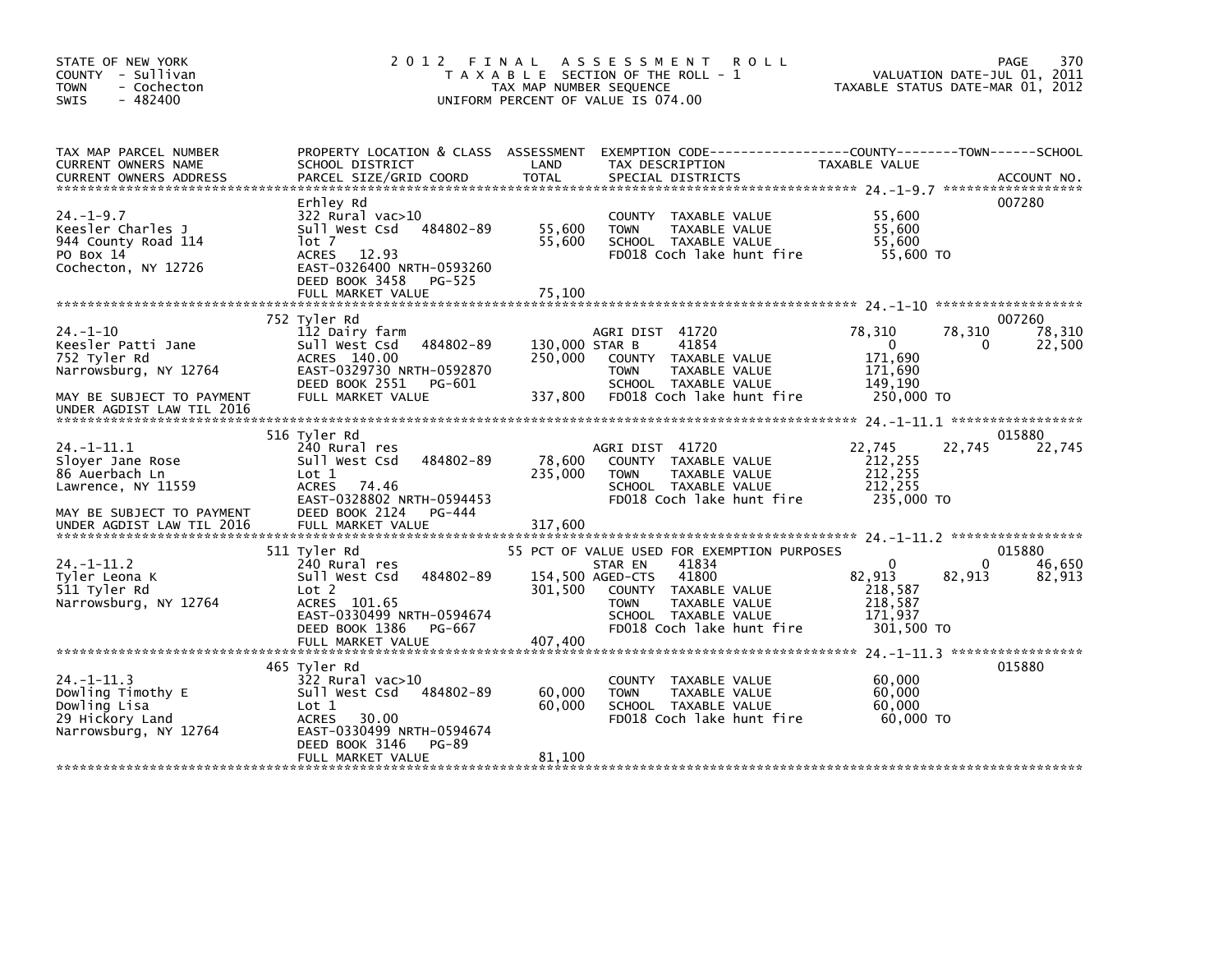| STATE OF NEW YORK<br>COUNTY - Sullivan<br><b>TOWN</b><br>- Cochecton<br>$-482400$<br><b>SWIS</b>                                   | 2 0 1 2                                                                                                                                                 | FINAL<br>TAX MAP NUMBER SEQUENCE | A S S E S S M E N T<br><b>ROLL</b><br>T A X A B L E SECTION OF THE ROLL - 1<br>UNIFORM PERCENT OF VALUE IS 074.00            |                                                     | 371<br>PAGE<br>VALUATION DATE-JUL 01, 2011<br>TAXABLE STATUS DATE-MAR 01, 2012 |
|------------------------------------------------------------------------------------------------------------------------------------|---------------------------------------------------------------------------------------------------------------------------------------------------------|----------------------------------|------------------------------------------------------------------------------------------------------------------------------|-----------------------------------------------------|--------------------------------------------------------------------------------|
| TAX MAP PARCEL NUMBER<br>CURRENT OWNERS NAME<br><b>CURRENT OWNERS ADDRESS</b>                                                      | PROPERTY LOCATION & CLASS ASSESSMENT<br>SCHOOL DISTRICT<br>PARCEL SIZE/GRID COORD                                                                       | LAND<br><b>TOTAL</b>             | EXEMPTION CODE-----------------COUNTY-------TOWN------SCHOOL<br>TAX DESCRIPTION<br>SPECIAL DISTRICTS                         | TAXABLE VALUE                                       | ACCOUNT NO.                                                                    |
|                                                                                                                                    | 270 Schalck                                                                                                                                             |                                  |                                                                                                                              |                                                     | 013320                                                                         |
| $24. -1 - 14.1$<br>Schrader Edith<br>Schalck George E Jr<br>Gruebel Deborah Finney Nancy<br><b>BOX 88</b><br>Narrowsburg, NY 12764 | 240 Rural res<br>Sull West Csd<br>484802-89<br>ACRES 121.08<br>EAST-0325420 NRTH-0591983<br>DEED BOOK 1917<br>PG-576<br>FULL MARKET VALUE               | 182,100<br>205,500<br>277,700    | AGRI DIST 41720<br>COUNTY TAXABLE VALUE<br>TAXABLE VALUE<br><b>TOWN</b><br>SCHOOL TAXABLE VALUE<br>FD018 Coch lake hunt fire | 123,250<br>82,250<br>82,250<br>82,250<br>205,500 TO | 123,250<br>123,250                                                             |
| MAY BE SUBJECT TO PAYMENT<br>UNDER AGDIST LAW TIL 2016                                                                             |                                                                                                                                                         |                                  |                                                                                                                              |                                                     |                                                                                |
| $24. -1 - 14.2$<br>Schrader William                                                                                                | 262 Schalck Rd<br>270 Mfg housing<br>Sull West Csd 484802-89                                                                                            | 12,000                           | 41854<br>STAR B<br>COUNTY TAXABLE VALUE                                                                                      | $\Omega$<br>40.000                                  | 013590<br>22,500<br>0                                                          |
| 262 Schalck Rd<br>Narrowsburg, NY 12764                                                                                            | FRNT 200.00 DPTH 180.00<br>EAST-0325536 NRTH-0592439<br>DEED BOOK 2322<br>PG-199<br>FULL MARKET VALUE                                                   | 40,000<br>54,100                 | TAXABLE VALUE<br><b>TOWN</b><br>SCHOOL TAXABLE VALUE<br>FD018 Coch lake hunt fire                                            | 40,000<br>17.500<br>40,000 TO                       |                                                                                |
|                                                                                                                                    |                                                                                                                                                         |                                  |                                                                                                                              |                                                     |                                                                                |
| $24. -1 - 15$<br>Cordiner Andrew J<br>Cordiner Roseann<br>176 N Windhorst Ave<br>Bethpage, NY 11714                                | 148 Erhley Rd<br>260 Seasonal res<br>484802-89<br>Sull West Csd<br>Hunting Club<br>ACRES 37.50<br>EAST-0327890 NRTH-0591300<br>DEED BOOK 3535<br>PG-637 | 98,400<br>120,600                | COUNTY TAXABLE VALUE<br><b>TOWN</b><br>TAXABLE VALUE<br>SCHOOL TAXABLE VALUE<br>FD018 Coch lake hunt fire                    | 120,600<br>120,600<br>120,600<br>120,600 TO         | 015940                                                                         |
|                                                                                                                                    | FULL MARKET VALUE                                                                                                                                       | 163,000                          |                                                                                                                              |                                                     |                                                                                |
| $24. - 1 - 16$<br>Cordiner Andrew J<br>Cordiner Roseann<br>176 N Windhorst Ave<br>Bethpage, NY 11714                               | Erhley<br>322 Rural vac>10<br>Sull West Csd<br>484802-89<br>ACRES 16.56<br>EAST-0328560 NRTH-0591890<br>DEED BOOK 3542<br>PG-279                        | 32,000<br>32,000                 | COUNTY TAXABLE VALUE<br>TAXABLE VALUE<br><b>TOWN</b><br>SCHOOL TAXABLE VALUE<br>FD018 Coch lake hunt fire                    | 32,000<br>32,000<br>32,000<br>32,000 TO             | 014020                                                                         |
|                                                                                                                                    | FULL MARKET VALUE                                                                                                                                       | 43,200                           |                                                                                                                              |                                                     |                                                                                |
| $24. - 1 - 17$<br>Red Rock Investments Inc.<br>Vivian Rosado<br>3235 Riviera Dr<br>Coral Gables, FL 33134                          | Tr 30<br>322 Rural vac>10<br>Sull West Csd<br>484802-89<br>Erhley Road<br>ACRES 40.25<br>EAST-0329650 NRTH-0591410<br>DEED BOOK 2679<br>PG-252          | 87,300<br>87,300                 | COUNTY TAXABLE VALUE<br>TAXABLE VALUE<br><b>TOWN</b><br>SCHOOL TAXABLE VALUE<br>FD018 Coch lake hunt fire                    | 87,300<br>87,300<br>87,300<br>87,300 TO             | 007281                                                                         |
|                                                                                                                                    | FULL MARKET VALUE                                                                                                                                       | 118,000                          |                                                                                                                              |                                                     |                                                                                |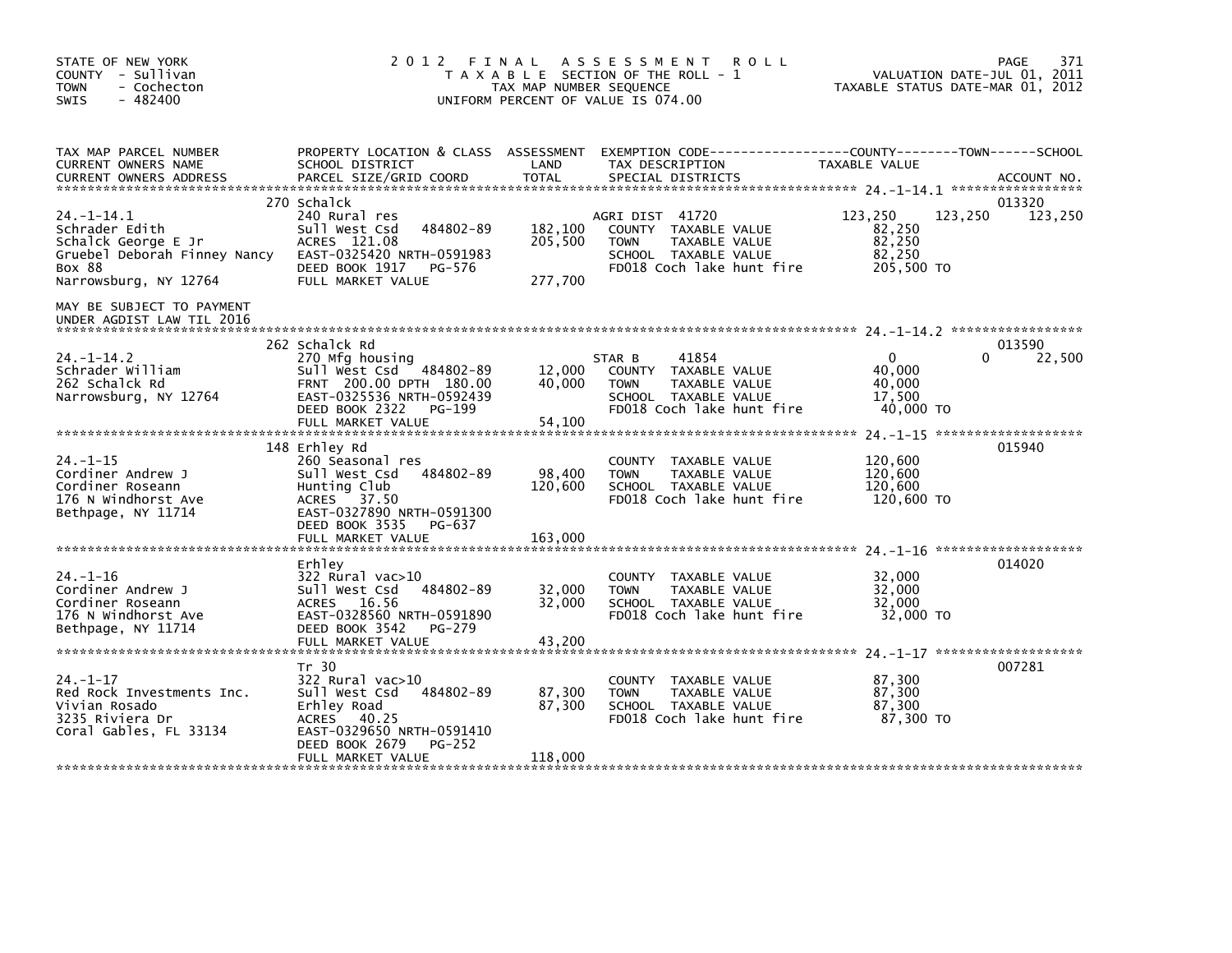| STATE OF NEW YORK<br>- Sullivan<br><b>COUNTY</b><br>- Cochecton<br><b>TOWN</b><br>$-482400$<br><b>SWIS</b>      | 2 0 1 2                                                                                                                                                               | FINAL<br>TAX MAP NUMBER SEQUENCE | A S S E S S M E N T R O L L<br>T A X A B L E SECTION OF THE ROLL - 1<br>UNIFORM PERCENT OF VALUE IS 074.00                          | r HAS - 1972<br>2011, 2011 VALUATION DATE-JUL<br>2012 TAXABLE STATUS DATE-MAR 01, 2012 | 372<br>PAGE                  |
|-----------------------------------------------------------------------------------------------------------------|-----------------------------------------------------------------------------------------------------------------------------------------------------------------------|----------------------------------|-------------------------------------------------------------------------------------------------------------------------------------|----------------------------------------------------------------------------------------|------------------------------|
| TAX MAP PARCEL NUMBER<br>CURRENT OWNERS NAME<br>CURRENT OWNERS ADDRESS                                          | SCHOOL DISTRICT                                                                                                                                                       | LAND                             | PROPERTY LOCATION & CLASS ASSESSMENT EXEMPTION CODE----------------COUNTY-------TOWN-----SCHOOL<br>TAX DESCRIPTION                  | TAXABLE VALUE                                                                          |                              |
| 24. -1-18. 1<br>Tyler Sandra E<br>725 Swamp Pond Rd<br>Narrowsburg, NY 12764                                    | 725 Swamp Pond Rd<br>270 Mfg housing<br>Sull West Csd 484802-89<br>Lot 2<br>ACRES 12.63<br>EAST-0330327 NRTH-0591818<br>DEED BOOK 1845<br>PG-582<br>FULL MARKET VALUE | 51,951<br>70,200                 | 41854<br>STAR B<br>34,351 COUNTY TAXABLE VALUE<br>TAXABLE VALUE<br><b>TOWN</b><br>SCHOOL TAXABLE VALUE<br>FD018 Coch lake hunt fire | $\overline{0}$<br>51,951<br>51,951<br>29,451<br>51,951 TO                              | 008100<br>22,500<br>$\Omega$ |
| $24. - 1 - 18.2$<br>Red Rock Investments Inc.<br>C/O Vivian Rosado<br>3235 Riviera Dr<br>Coral Gables, FL 33134 | Swamp Pond Rd<br>320 Rural vacant<br>Sull West Csd 484802-89<br>Lot 1<br>12.63<br>ACRES<br>EAST-0330103 NRTH-0591117<br>DEED BOOK 2671<br>PG-31<br>FULL MARKET VALUE  | 35,000<br>35,000<br>47,300       | COUNTY TAXABLE VALUE<br>TAXABLE VALUE<br><b>TOWN</b><br>SCHOOL TAXABLE VALUE<br>FD018 Coch lake hunt fire                           | 35,000<br>35,000<br>35,000<br>35.000 TO                                                | 008100                       |
| $24. -1 - 19$<br>Ten Mile River Rifle<br>Pistol Club Inc<br>PO Box 54<br>Woodmere, NY 11598                     | Weiden Rd<br>$322$ Rural vac $>10$<br>484802-89<br>Sull West Csd<br>ACRES 62.30<br>EAST-0332010 NRTH-0591210<br>DEED BOOK 2216 PG-343<br>FULL MARKET VALUE            | 89,900<br>89,900<br>121,500      | COUNTY TAXABLE VALUE<br><b>TOWN</b><br>TAXABLE VALUE<br>SCHOOL TAXABLE VALUE<br>FD018 Coch lake hunt fire                           | 89,900<br>89,900<br>89,900<br>89,900 TO                                                | 008080                       |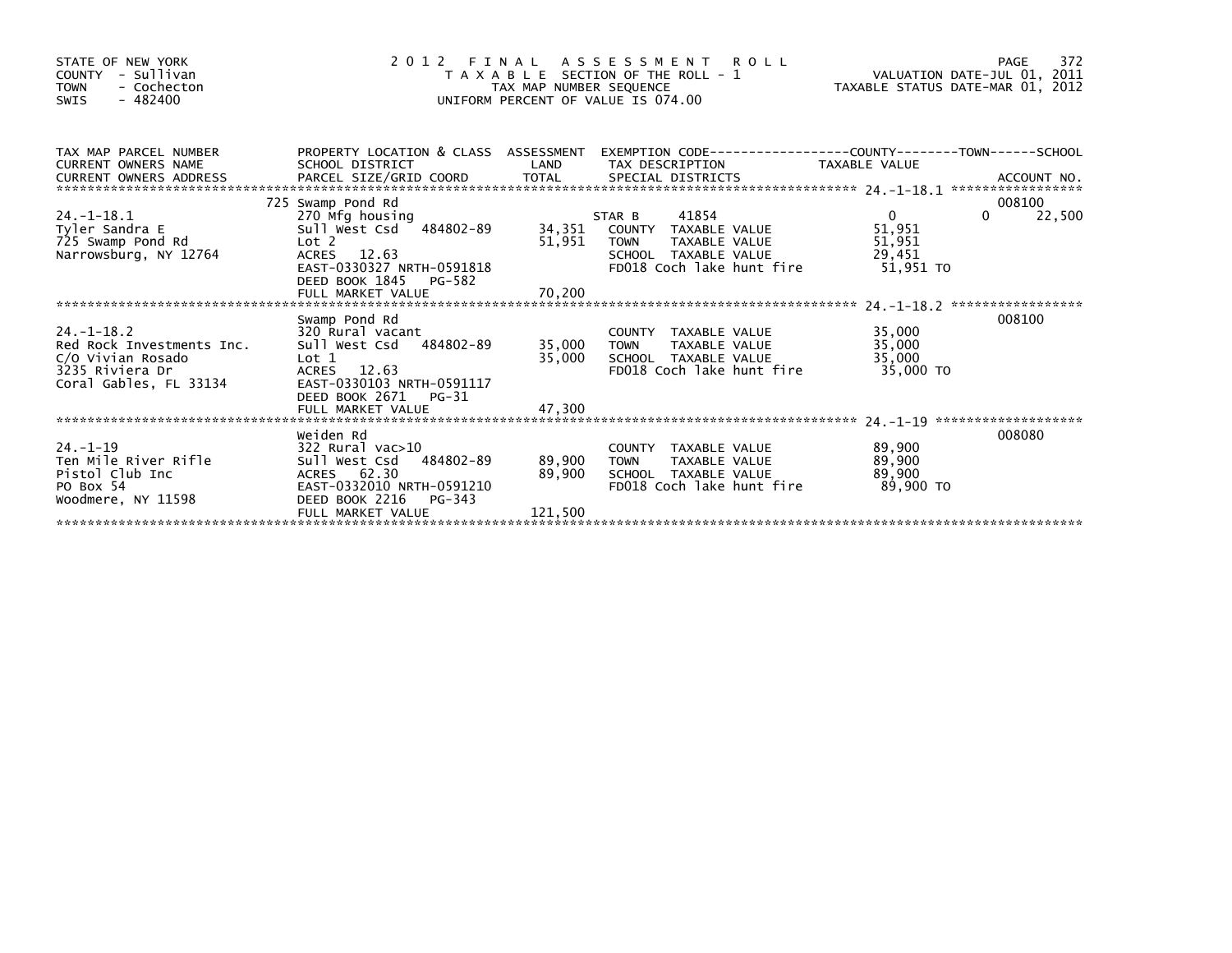| STATE OF NEW YORK   | 2012 FINAL ASSESSMENT ROLL            | 373<br>PAGE                      |
|---------------------|---------------------------------------|----------------------------------|
| COUNTY - Sullivan   | T A X A B L E SECTION OF THE ROLL - 1 | VALUATION DATE-JUL 01, 2011      |
| - Cochecton<br>TOWN | MAP SECTION - 024                     | TAXABLE STATUS DATE-MAR 01, 2012 |
| - 482400<br>SWIS    | SUB-SECTION-                          | RPS150/V04/L015                  |
|                     | UNIFORM PERCENT OF VALUE IS 074.00    | CURRENT DATE 6/19/2012           |

| CODE | DISTRICT NAME        | PARCELS | TOTAL EXTENSION<br>TYPF | EXTENSION<br>VALUE | AD VALOREM<br>VALUE | <b>EXEMPT</b><br>AMOUNT | <b>TAXABLE</b><br><b>VALUE</b> |
|------|----------------------|---------|-------------------------|--------------------|---------------------|-------------------------|--------------------------------|
|      | FD018 Coch lake hunt |         | 32 TOTAL                |                    | 2935.603            |                         | 2935.603                       |

# \*\*\* S C H O O L D I S T R I C T S U M M A R Y \*\*\*

| CODE   | DISTRICT NAME       | TOTAL<br><b>PARCELS</b> | ASSESSED<br>LAND | ASSESSED<br><b>TOTAL</b> | <b>EXEMPT</b><br><b>AMOUNT</b> | <b>TOTAL</b><br><b>TAXABLE</b> | <b>STAR</b><br><b>AMOUNT</b> | <b>STAR</b><br><b>TAXABLE</b> |
|--------|---------------------|-------------------------|------------------|--------------------------|--------------------------------|--------------------------------|------------------------------|-------------------------------|
| 484802 | $S$ ull<br>West Csd | 33                      | 1923.593         | 3005,893                 | 390,752                        | 2615.141                       | 204.150                      | 2410,991                      |
|        | SUB-TOTAL           | 33                      | 1923.593         | 3005,893                 | 390,752                        | 2615.141                       | 204,150                      | 2410,991                      |
| 484889 | West Sull Lib       | 33                      | 1923.593         | 3005,893                 | 390,752                        | 2615.141                       | 204,150                      | 2410,991                      |
|        | T O T A L           | 66                      | 3847,186         | 6011,786                 | 781,504                        | 5230,282                       | 408,300                      | 4821,982                      |

\*\*\* S Y S T E M C O D E S S U M M A R Y \*\*\*

NO SYSTEM EXEMPTIONS AT THIS LEVEL

| CODE                             | DESCRIPTION                                             | <b>TOTAL</b><br><b>PARCELS</b> | <b>COUNTY</b>                | <b>TOWN</b>                  | <b>SCHOOL</b>                                     |
|----------------------------------|---------------------------------------------------------|--------------------------------|------------------------------|------------------------------|---------------------------------------------------|
| 41720<br>41800<br>41834<br>41854 | AGRI DIST<br>AGED-CTS<br>STAR EN<br>STAR B<br>T O T A L | 18                             | 307,839<br>82,913<br>390.752 | 307,839<br>82,913<br>390,752 | 307,839<br>82,913<br>46.650<br>157,500<br>594,902 |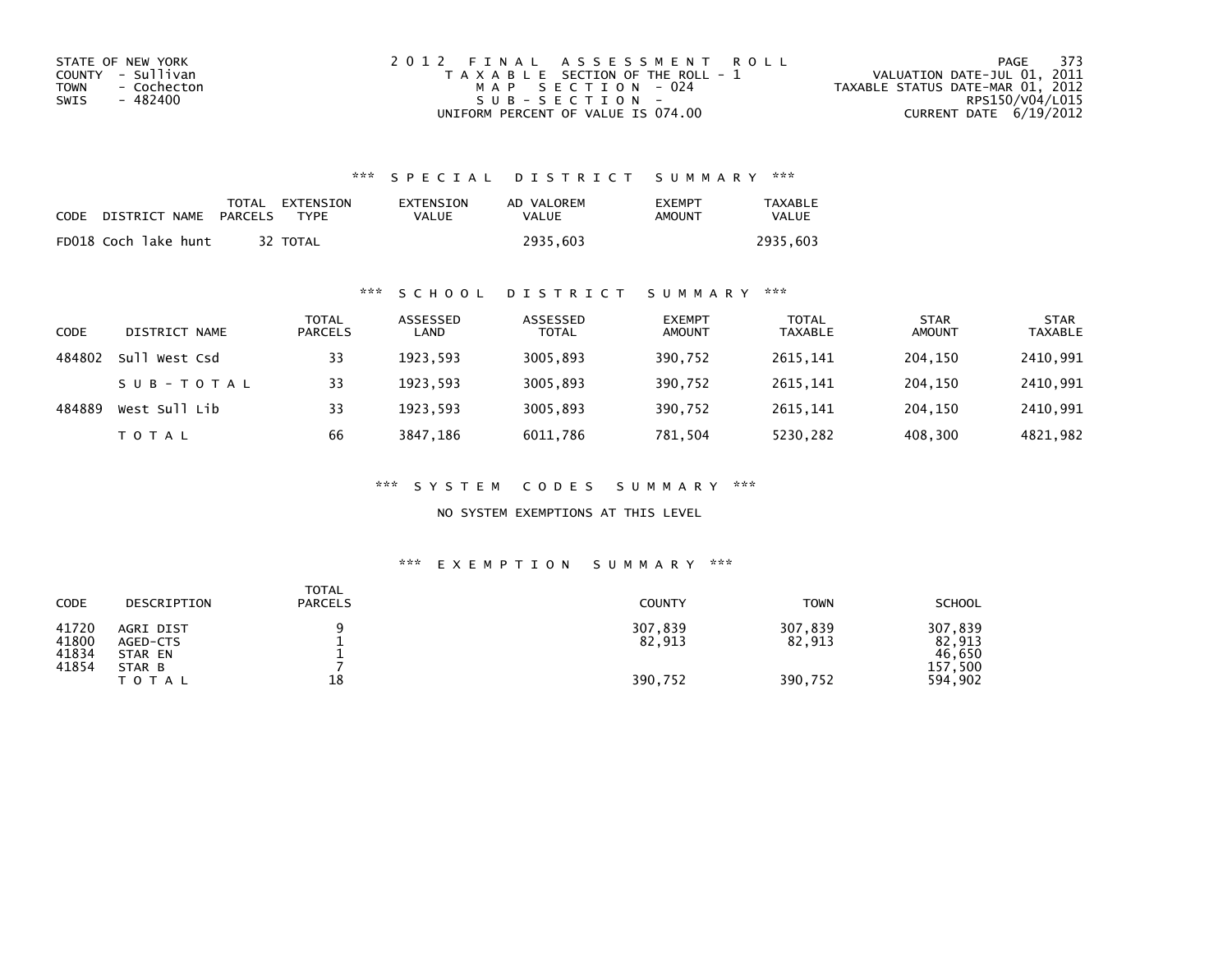| STATE OF NEW YORK          | 2012 FINAL ASSESSMENT ROLL            | 374<br>PAGE                      |
|----------------------------|---------------------------------------|----------------------------------|
| COUNTY - Sullivan          | T A X A B L E SECTION OF THE ROLL - 1 | VALUATION DATE-JUL 01, 2011      |
| <b>TOWN</b><br>- Cochecton | MAP SECTION - 024                     | TAXABLE STATUS DATE-MAR 01, 2012 |
| - 482400<br>SWIS           | SUB-SECTION-                          | RPS150/V04/L015                  |
|                            | UNIFORM PERCENT OF VALUE IS 074.00    | CURRENT DATE 6/19/2012           |

| ROLL<br><b>SEC</b> | DESCRIPTION    | <b>TOTAL</b><br><b>PARCELS</b> | ASSESSEP<br>LAND   | <b>\SSESSED</b><br>TOTAL | <b>TAXABLE</b><br><b>COUNT</b> | <b>TAXABLE</b><br><b>TOWN</b> | <b>TAXABLE</b><br><b>SCHOOL</b> | <b>STAR</b><br><b>TAXABLE</b> |
|--------------------|----------------|--------------------------------|--------------------|--------------------------|--------------------------------|-------------------------------|---------------------------------|-------------------------------|
|                    | <b>TAXABLE</b> |                                | 593<br>1923<br>--- | 3005.<br>.893            | 261                            | 2615<br>. .                   | 2615<br>. 141                   | ,991<br>110                   |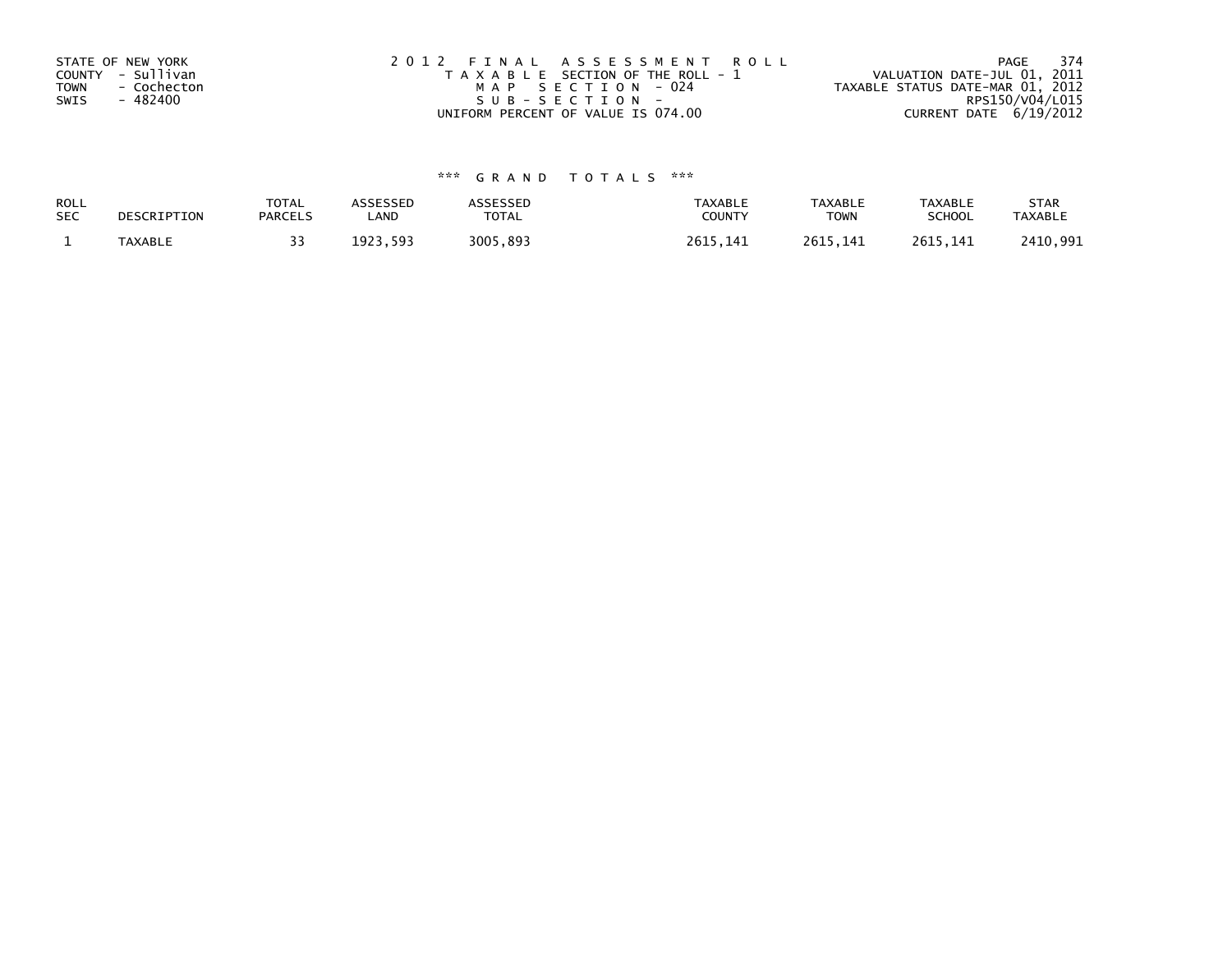| STATE OF NEW YORK<br>COUNTY - Sullivan |             | 2012 FINAL ASSESSMENT ROLL<br>T A X A B L E SECTION OF THE ROLL - 1 | 375<br>PAGE<br>VALUATION DATE-JUL 01, 2011 |
|----------------------------------------|-------------|---------------------------------------------------------------------|--------------------------------------------|
| <b>TOWN</b>                            | - Cochecton |                                                                     | TAXABLE STATUS DATE-MAR 01, 2012           |
| SWIS                                   | - 482400    | UNIFORM PERCENT OF VALUE IS 074.00                                  | RPS150/V04/L015                            |
|                                        |             |                                                                     | CURRENT DATE 6/19/2012                     |

### \*\*\* S P E C I A L D I S T R I C T S U M M A R Y \*\*\*

| <b>CODE</b> | DISTRICT NAME                                                                                                  | TOTAL<br><b>PARCELS</b> | EXTENSION<br><b>TYPE</b>                                    |        | <b>EXTENSION</b><br><b>VALUE</b>        | AD VALOREM<br><b>VALUE</b>         | <b>EXEMPT</b><br><b>AMOUNT</b> | <b>TAXABLE</b><br><b>VALUE</b>                           |
|-------------|----------------------------------------------------------------------------------------------------------------|-------------------------|-------------------------------------------------------------|--------|-----------------------------------------|------------------------------------|--------------------------------|----------------------------------------------------------|
|             | OT008 Omitted taxes<br>OT009 2009 Omitted t<br>OT010 2010 Omitted t<br>ST011 STAR FINE<br>FD018 Coch lake hunt |                         | 1 MOVTAX<br>1 MOVTAX<br>2 MOVTAX<br>1 MOVTAX<br>1,581 TOTAL |        | 2656.69<br>2677.42<br>3713.19<br>700.00 | 139257,416                         | 217,650                        | 2,656.69<br>2,677.42<br>3,713.19<br>700.00<br>139039,766 |
|             | FD019 Kenoza lake fi<br>LT011 Lake huntingto<br>SD010 Lake huntingto                                           |                         | 33 TOTAL<br>146 TOTAL<br>173 TOTAL<br><b>UNITS</b>          | м<br>м | 245.00                                  | 3572,135<br>12700,207<br>13809.709 | 18,334<br>18,334               | 3572,135<br>12681,873<br>13791,375<br>245.00             |

#### \*\*\* S C H O O L D I S T R I C T S U M M A R Y \*\*\*

| <b>CODE</b>                | DISTRICT NAME                             | <b>TOTAL</b><br><b>PARCELS</b> | ASSESSED<br>LAND                    | ASSESSED<br><b>TOTAL</b>            | <b>EXEMPT</b><br><b>AMOUNT</b>   | <b>TOTAL</b><br><b>TAXABLE</b>      | <b>STAR</b><br><b>AMOUNT</b>     | <b>STAR</b><br><b>TAXABLE</b>       |
|----------------------------|-------------------------------------------|--------------------------------|-------------------------------------|-------------------------------------|----------------------------------|-------------------------------------|----------------------------------|-------------------------------------|
| 484802                     | West Csd<br>su1                           | 1,611                          | 60619.108                           | 143117,541                          | 9103.079                         | 134014,462                          | 12343.797                        | 121670,665                          |
|                            | SUB-TOTAL                                 | 1,611                          | 60619.108                           | 143117.541                          | 9103.079                         | 134014.462                          | 12343.797                        | 121670,665                          |
| 482289<br>482689<br>484889 | Jy Library<br>Dy Library<br>West Sull Lib | 258<br>292<br>1,053            | 11453.248<br>11024.311<br>38100.947 | 28395,416<br>25383,101<br>89129.422 | 1854,757<br>1564,519<br>5665.053 | 26540,659<br>23818,582<br>83464.369 | 2542,615<br>2212,760<br>7541.772 | 23998,044<br>21605,822<br>75922,597 |
|                            | T O T A L                                 | 3.214                          | 121197.614                          | 286025,480                          | 18187,408                        | 267838,072                          | 24640,944                        | 243197.128                          |

#### \*\*\* S Y S T E M C O D E S S U M M A R Y \*\*\*

#### NO SYSTEM EXEMPTIONS AT THIS LEVEL

| <b>CODE</b>             | DESCRIPTION                         | TOTAL<br><b>PARCELS</b> | COUNTY                         | <b>TOWN</b>                    | SCHOOL |
|-------------------------|-------------------------------------|-------------------------|--------------------------------|--------------------------------|--------|
| 33201<br>41121<br>41131 | C-TAX SALE<br>WAR VET<br>COMBAT VET | 42<br>41                | 186,400<br>646.237<br>1000.471 | 186.400<br>646.237<br>1000,471 |        |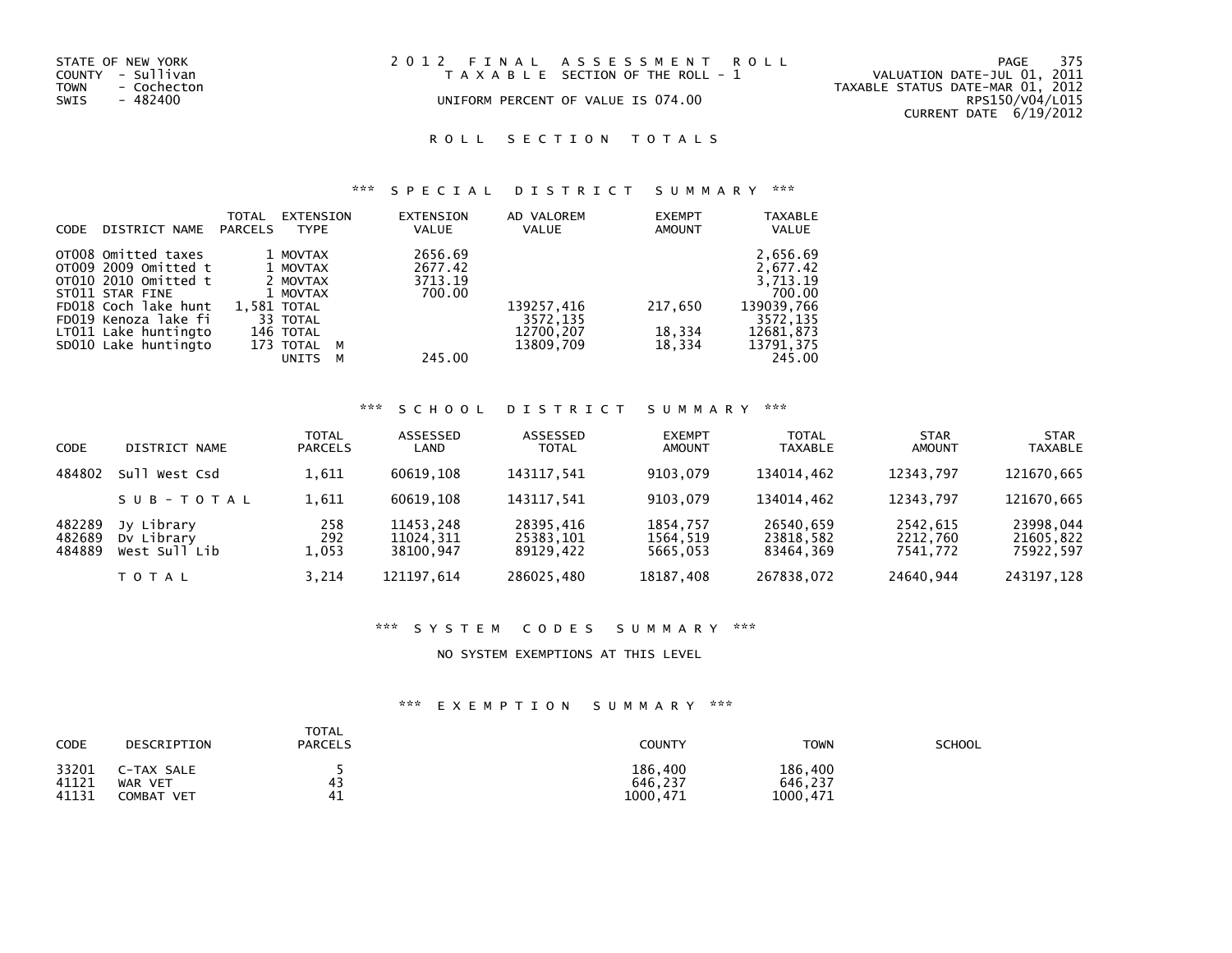| STATE OF NEW YORK<br>COUNTY - Sullivan<br><b>TOWN</b><br>- Cochecton<br>SWIS<br>- 482400 | 2012 FINAL ASSESSMENT ROLL<br>T A X A B L E SECTION OF THE ROLL - 1<br>UNIFORM PERCENT OF VALUE IS 074.00 | - 376<br>PAGE<br>VALUATION DATE-JUL 01, 2011<br>TAXABLE STATUS DATE-MAR 01, 2012<br>RPS150/V04/L015 |
|------------------------------------------------------------------------------------------|-----------------------------------------------------------------------------------------------------------|-----------------------------------------------------------------------------------------------------|
|                                                                                          |                                                                                                           | CURRENT DATE 6/19/2012                                                                              |

# \*\*\* E X E M P T I O N S U M M A R Y \*\*\*

|       |              | <b>TOTAL</b>   |               |             |               |
|-------|--------------|----------------|---------------|-------------|---------------|
| CODE  | DESCRIPTION  | <b>PARCELS</b> | <b>COUNTY</b> | <b>TOWN</b> | <b>SCHOOL</b> |
| 41141 | DISABL VET   | 14             | 278,827       | 278,827     |               |
| 41162 | $CW_15_VET/$ |                | 56.328        |             |               |
| 41700 | AGRI BLDGS   |                | 298,530       | 298,530     | 298,530       |
| 41720 | AGRI DIST    | 121            | 4931,266      | 4931,266    | 4931,266      |
| 41730 | AG DIS IND   |                | 25,180        | 25,180      | 25,180        |
| 41800 | AGED-CTS     | 25             | 779,887       | 779,887     | 845,485       |
| 41801 | AGED-CT      |                | 41,200        | 41,200      |               |
| 41804 | AGED-S       |                |               |             | 56,140        |
| 41834 | STAR EN      | 114            |               |             | 5121,297      |
| 41854 | STAR B       | 321            |               |             | 7222,500      |
| 44210 | HOME IMP     |                | 31,250        | 31,250      | 31,250        |
| 47460 | FOREST LND   | 47             | 2866,840      | 2866,840    | 2866,840      |
| 47610 | BUS IMP AP   |                | 23,388        | 23,388      | 23,388        |
| 47611 | BUS IMP CT   |                | 30,000        | 30,000      |               |
| 49500 | SOLAR/WIND   |                | 25,000        | 25,000      | 25,000        |
|       | TOTAL        | 760            | 11220.804     | 11164.476   | 21446.876     |

| <b>ROLL</b> | DESCRIPTION    | TOTAL          | ASSESSED  | <b>ASSESSED</b> | TAXABLE    | <b>TAXABLE</b> | TAXABLE    | <b>STAR</b>    |
|-------------|----------------|----------------|-----------|-----------------|------------|----------------|------------|----------------|
| <b>SEC</b>  |                | <b>PARCELS</b> | .AND      | <b>TOTAL</b>    | COUNTY     | <b>TOWN</b>    | SCHOOL     | <b>TAXABLE</b> |
|             | <b>TAXABLE</b> | 1.611          | 60619.108 | 143117.541      | 131896.737 | 131953.065     | 134014.462 | 121670.665     |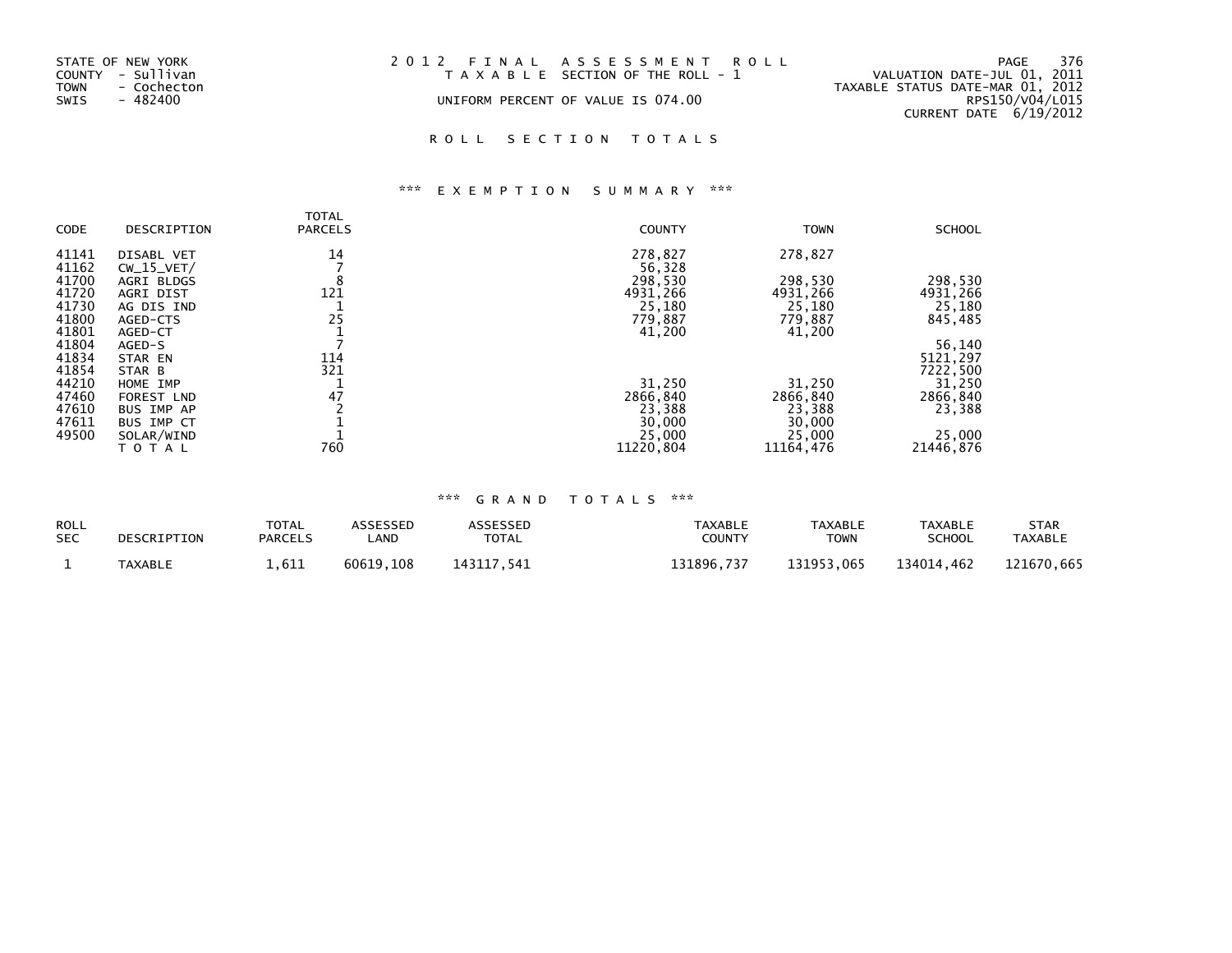| STATE OF NEW YORK<br>COUNTY - Sullivan<br>- Cochecton<br>TOWN<br>$-482400$<br><b>SWIS</b> | 2012                                        | FINAL<br>TAX MAP NUMBER SEQUENCE | A S S E S S M E N T<br>R O L L<br>SPECIAL FRANCHISE SECTION OF THE ROLL - 5<br>UNIFORM PERCENT OF VALUE IS 074.00 | PAGE<br>VALUATION DATE-JUL 01, 2011<br>TAXABLE STATUS DATE-MAR 01, 2012 | 377         |
|-------------------------------------------------------------------------------------------|---------------------------------------------|----------------------------------|-------------------------------------------------------------------------------------------------------------------|-------------------------------------------------------------------------|-------------|
|                                                                                           |                                             |                                  |                                                                                                                   |                                                                         |             |
| TAX MAP PARCEL NUMBER                                                                     | PROPERTY LOCATION & CLASS ASSESSMENT        |                                  | EXEMPTION CODE-----------------COUNTY-------TOWN------SCHOOL                                                      |                                                                         |             |
| CURRENT OWNERS NAME                                                                       | SCHOOL DISTRICT                             | LAND                             | TAX DESCRIPTION                                                                                                   | TAXABLE VALUE                                                           |             |
| <b>CURRENT OWNERS ADDRESS</b>                                                             | PARCEL SIZE/GRID COORD                      | <b>TOTAL</b>                     | SPECIAL DISTRICTS                                                                                                 |                                                                         | ACCOUNT NO. |
|                                                                                           | Main                                        |                                  |                                                                                                                   |                                                                         | 13160-4824  |
| $500.-1-9$                                                                                | 861 Elec & gas                              |                                  | COUNTY TAXABLE VALUE                                                                                              | 664,173                                                                 |             |
| New York State Elec & Gas                                                                 | Sull West Csd 484802-89                     | $\Omega$                         | <b>TOWN</b><br>TAXABLE VALUE                                                                                      | 664,173                                                                 |             |
| 70 Farm View Dr                                                                           | Spec Franchise 14850                        | 664,173                          | SCHOOL TAXABLE VALUE                                                                                              | 664,173                                                                 |             |
| New Gloucester, ME 04260                                                                  | S.f. F.v. 1030747                           |                                  | FD018 Coch lake hunt fire                                                                                         | 646,462 TO                                                              |             |
|                                                                                           | 65%                                         |                                  | LT011 Lake huntington lght                                                                                        | 646,462 TO                                                              |             |
|                                                                                           | FULL MARKET VALUE                           | 897,500                          |                                                                                                                   |                                                                         |             |
|                                                                                           | матп                                        |                                  |                                                                                                                   |                                                                         | 13160-4824  |
| $500 - 1 - 10$                                                                            | 861 Elec & gas                              |                                  | COUNTY TAXABLE VALUE                                                                                              | 194,143                                                                 |             |
| New York State Elec & Gas                                                                 | Sull West Csd<br>484802-89                  | $\mathbf{0}$                     | TAXABLE VALUE<br><b>TOWN</b>                                                                                      | 194,143                                                                 |             |
| PO Box 3287                                                                               | Spec Franchise 14850                        | 194,143                          | SCHOOL TAXABLE VALUE                                                                                              | 194,143                                                                 |             |
| Ithaca, NY 14852-3287                                                                     | Sffv 1030747                                |                                  | FD018 Coch lake hunt fire                                                                                         | 132,276 TO                                                              |             |
|                                                                                           | 19%                                         |                                  | FD019 Kenoza lake fire                                                                                            | 56,690 TO                                                               |             |
|                                                                                           | FULL MARKET VALUE                           | 262,400                          |                                                                                                                   |                                                                         |             |
|                                                                                           |                                             |                                  |                                                                                                                   |                                                                         |             |
| $500. -1 - 11$                                                                            | Main<br>861 Elec & gas                      |                                  | COUNTY TAXABLE VALUE                                                                                              | 163,489                                                                 | 13160-4824  |
| New York State Elec & Gas                                                                 | Sull West Csd<br>484802-89                  | $\Omega$                         | TAXABLE VALUE<br><b>TOWN</b>                                                                                      | 163,489                                                                 |             |
| 70 Farm View Dr                                                                           | Spec Franchise 14850                        | 163,489                          | SCHOOL TAXABLE VALUE                                                                                              | 163,489                                                                 |             |
| New Glousester, ME 04260                                                                  | S.f. F.v. 1030747                           |                                  | FD018 Coch lake hunt fire                                                                                         | 159,129 TO                                                              |             |
|                                                                                           | 16%                                         |                                  |                                                                                                                   |                                                                         |             |
|                                                                                           |                                             |                                  |                                                                                                                   |                                                                         |             |
|                                                                                           |                                             |                                  |                                                                                                                   |                                                                         |             |
|                                                                                           | Main                                        |                                  |                                                                                                                   |                                                                         | 62520-4824  |
| $500.-1-18$<br>Citizens Telecom                                                           | 866 Telephone<br>Sull West Csd<br>484802-89 | $\Omega$                         | COUNTY TAXABLE VALUE<br><b>TOWN</b><br>TAXABLE VALUE                                                              | 88,549<br>88,549                                                        |             |
| Corporate Tax Dept                                                                        | Spec Franchise 12764                        | 88,549                           | SCHOOL TAXABLE VALUE                                                                                              | 88,549                                                                  |             |
| Citizens Utilities                                                                        | S.f. F.v. 368372                            |                                  | FD018 Coch lake hunt fire                                                                                         | 86,187 TO                                                               |             |
| 3 High Ridge Park                                                                         | 85%                                         |                                  |                                                                                                                   |                                                                         |             |
| Stamford, CT 06905                                                                        | FULL MARKET VALUE                           | 119,700                          |                                                                                                                   |                                                                         |             |
|                                                                                           |                                             |                                  |                                                                                                                   |                                                                         |             |
|                                                                                           | Main                                        |                                  |                                                                                                                   |                                                                         | 93070-4824  |
| $500 - 1 - 20$                                                                            | 869 Television                              |                                  | COUNTY TAXABLE VALUE                                                                                              | 245,356                                                                 |             |
| Time Warner- Orange                                                                       | Sull West Csd 484802-89                     | $\Omega$                         | TAXABLE VALUE<br><b>TOWN</b>                                                                                      | 245,356                                                                 |             |
| Tax Dept<br>PO Box 7467                                                                   | 11.5 Miles Of Cable<br>FULL MARKET VALUE    | 245,356<br>331,600               | SCHOOL TAXABLE VALUE<br>FD018 Coch lake hunt fire                                                                 | 245,356<br>238,813 TO                                                   |             |
| Charlotte, NC 28241                                                                       |                                             |                                  |                                                                                                                   |                                                                         |             |
|                                                                                           |                                             |                                  |                                                                                                                   |                                                                         |             |
|                                                                                           | Main                                        |                                  |                                                                                                                   |                                                                         | 63190-4824  |
| $500. - 1 - 26$                                                                           | 866 Telephone                               |                                  | COUNTY TAXABLE VALUE                                                                                              | 124,173                                                                 |             |
| Verizon                                                                                   | 484802-89<br>Sull West Csd                  | 0                                | TAXABLE VALUE<br><b>TOWN</b>                                                                                      | 124,173                                                                 |             |
| Property Tax Dept                                                                         | Spec Franchise 10007                        | 124,173                          | SCHOOL TAXABLE VALUE                                                                                              | 124,173                                                                 |             |
| PO Box 152206                                                                             | S.f. F.v. 445349                            |                                  | FD018 Coch lake hunt fire                                                                                         | 120,862 TO                                                              |             |
| Irving, $TX$ 75015                                                                        | 50%                                         |                                  | LT011 Lake huntington lght                                                                                        | 120,862 TO                                                              |             |
|                                                                                           | FULL MARKET VALUE                           | 167,800                          |                                                                                                                   |                                                                         |             |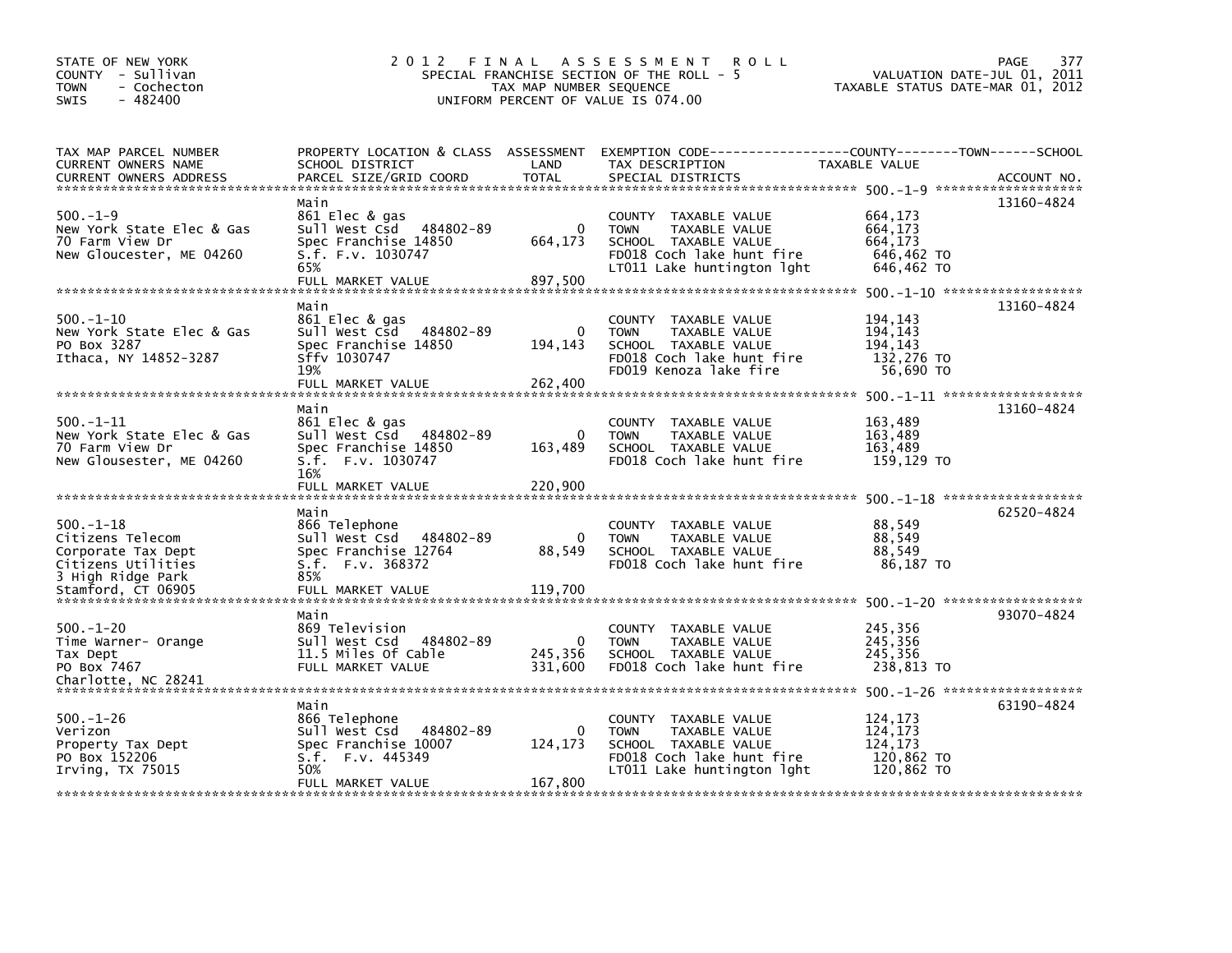| PROPERTY LOCATION & CLASS ASSESSMENT<br>TAX MAP PARCEL NUMBER<br>EXEMPTION        CODE-----------------COUNTY--------TOWN------SCHOOL<br>SCHOOL DISTRICT<br>LAND<br>TAX DESCRIPTION TAXABLE VALUE<br><b>CURRENT OWNERS NAME</b><br>CURRENT OWNERS ADDRESS                                                                                                                                                                                                      | 378<br>VALUATION DATE-JUL 01, 2011<br>TAXABLE STATUS DATE-MAR 01, 2012 |
|----------------------------------------------------------------------------------------------------------------------------------------------------------------------------------------------------------------------------------------------------------------------------------------------------------------------------------------------------------------------------------------------------------------------------------------------------------------|------------------------------------------------------------------------|
|                                                                                                                                                                                                                                                                                                                                                                                                                                                                |                                                                        |
| Main<br>63190-4824<br>$500. - 1 - 27$<br>866 Telephone<br>49,669<br>COUNTY TAXABLE VALUE<br>Verizon<br>Sull West Csd 484802-89<br>$\overline{\phantom{0}}$<br>49,669<br><b>TOWN</b><br>TAXABLE VALUE<br>49,669<br>49,669<br>Spec Franchise 10007<br>SCHOOL TAXABLE VALUE<br>Property Tax Dept<br>FD018 Coch lake hunt fire<br>48.344 TO<br>PO Box 152206<br>$S.f.f.v.$ 445349<br>20%<br>Irving, TX 75015<br>67,100<br>FULL MARKET VALUE                        |                                                                        |
| 63190-4824<br>Main<br>$500 - 1 - 29$<br>866 Telephone<br>74,504<br>COUNTY TAXABLE VALUE<br>74,504<br>Sull West Csd 484802-89<br>Verizon<br>TAXABLE VALUE<br>$\overline{0}$<br>TOWN<br>74,504<br>Spec Franchise 10007<br>74,504<br>SCHOOL TAXABLE VALUE<br>Property Tax Dept<br>47,136 TO<br>FD018 Coch lake hunt fire<br>PO Box 152206<br>S.f. F.v. 445349<br>30%<br>FD019 Kenoza lake fire<br>25,381 TO<br>Irving, $TX$ 75015<br>100,700<br>FULL MARKET VALUE |                                                                        |
| Main<br>$500 - 1 - 30$<br>866 Telephone<br>15,626<br>COUNTY TAXABLE VALUE<br>484802<br>Sull West Csd<br>15,626<br>Citizens Telecom U-C-I<br>TAXABLE VALUE<br><b>TOWN</b><br>15,626<br>3 Highridge Park<br>Telephone<br>15,626<br>SCHOOL TAXABLE VALUE<br>15,210 TO<br>Stamford, CT 06905<br>61875-4824<br>FD018 Coch lake hunt fire<br>15%<br>21,100<br>FULL MARKET VALUE                                                                                      |                                                                        |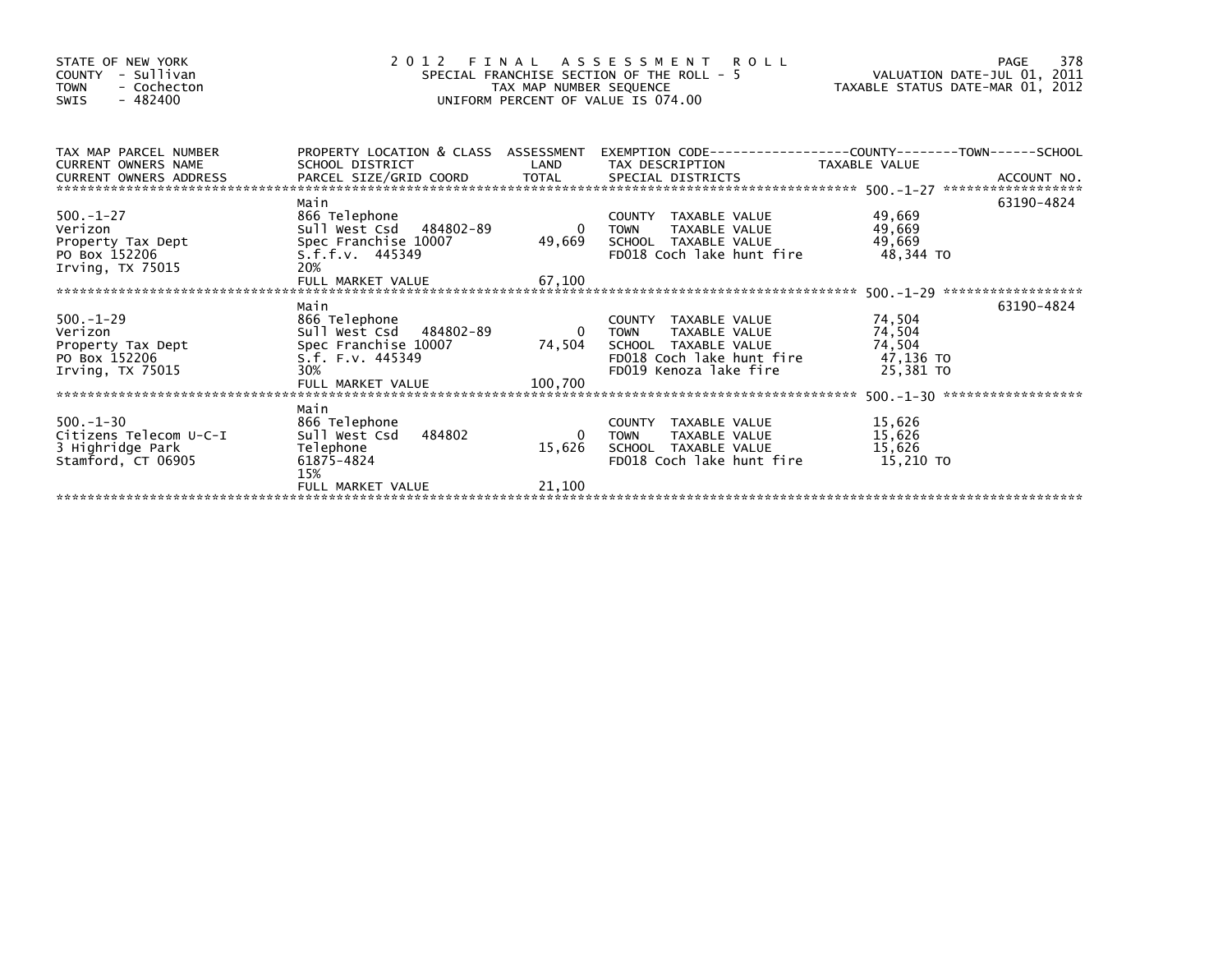| STATE OF NEW YORK          | 2012 FINAL ASSESSMENT ROLL                | - 379<br>PAGE                    |
|----------------------------|-------------------------------------------|----------------------------------|
| COUNTY - Sullivan          | SPECIAL FRANCHISE SECTION OF THE ROLL - 5 | VALUATION DATE-JUL 01, 2011      |
| <b>TOWN</b><br>- Cochecton | MAP SECTION - 500                         | TAXABLE STATUS DATE-MAR 01, 2012 |
| SWIS<br>- 482400           | SUB-SECTION-                              | RPS150/V04/L015                  |
|                            | UNIFORM PERCENT OF VALUE IS 074.00        | CURRENT DATE 6/19/2012           |

| CODE | DISTRICT NAME PARCELS                                                | TOTAL | EXTENSION<br><b>TYPF</b>      | EXTENSION<br>VALUE | AD VALOREM<br>VALUE           | <b>EXEMPT</b><br><b>AMOUNT</b> | TAXABLE<br><b>VALUE</b>       |
|------|----------------------------------------------------------------------|-------|-------------------------------|--------------------|-------------------------------|--------------------------------|-------------------------------|
|      | FD018 Coch lake hunt<br>FD019 Kenoza lake fi<br>LT011 Lake huntingto |       | 9 TOTAL<br>2 TOTAL<br>2 TOTAL |                    | 1494.419<br>82.071<br>767.324 |                                | 1494.419<br>82.071<br>767.324 |

### \*\*\* S C H O O L D I S T R I C T S U M M A R Y \*\*\*

| CODE                       | DISTRICT NAME                             | <b>TOTAL</b><br><b>PARCELS</b> | ASSESSED<br>LAND | ASSESSED<br><b>TOTAL</b>       | <b>EXEMPT</b><br><b>AMOUNT</b> | <b>TOTAL</b><br><b>TAXABLE</b> | <b>STAR</b><br><b>AMOUNT</b> | <b>STAR</b><br><b>TAXABLE</b>  |
|----------------------------|-------------------------------------------|--------------------------------|------------------|--------------------------------|--------------------------------|--------------------------------|------------------------------|--------------------------------|
| 484802                     | Sull West Csd                             | 9                              |                  | 1619,682                       |                                | 1619,682                       |                              | 1619,682                       |
|                            | SUB-TOTAL                                 | 9                              |                  | 1619,682                       |                                | 1619,682                       |                              | 1619,682                       |
| 482289<br>482689<br>484889 | Jy Library<br>Dy Library<br>West Sull Lib |                                |                  | 268,647<br>213,158<br>1122,251 |                                | 268,647<br>213,158<br>1122,251 |                              | 268,647<br>213,158<br>1122,251 |
|                            | T O T A L                                 | 17                             |                  | 3223,738                       |                                | 3223,738                       |                              | 3223,738                       |

#### \*\*\* S Y S T E M C O D E S S U M M A R Y \*\*\*

### NO SYSTEM EXEMPTIONS AT THIS LEVEL

### \*\*\* E X E M P T I O N S U M M A R Y \*\*\*

#### NO EXEMPTIONS AT THIS LEVEL

| ROLL       | DESCRIPTION          | <b>TOTAL</b>   | <b>\SSESSED</b> | <b>\SSESSED</b> | <b>TAXABLE</b> | <b>TAXABLE</b> | <b>TAXABLE</b> | <b>STAR</b>    |
|------------|----------------------|----------------|-----------------|-----------------|----------------|----------------|----------------|----------------|
| <b>SEC</b> |                      | <b>PARCELS</b> | _AND            | <b>TOTAL</b>    | <b>COUNTY</b>  | <b>TOWN</b>    | <b>SCHOOL</b>  | <b>TAXABLE</b> |
|            | SPECIAL<br>FRANCHISE |                |                 | 1619,682        | 1619.682       | 1619.682       | 1619.682       | 1619,682       |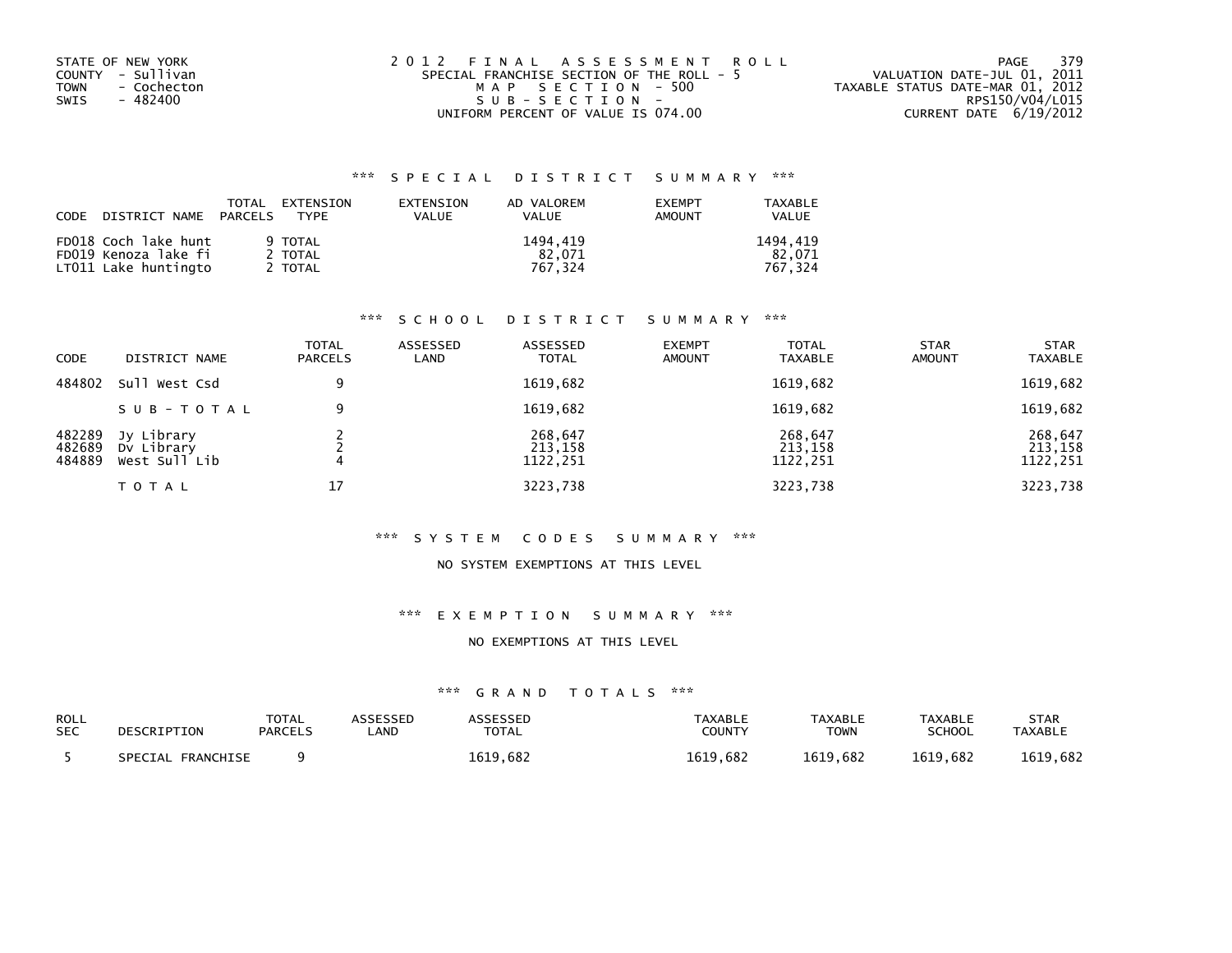| STATE OF NEW YORK<br>COUNTY - Sullivan<br>TOWN - Cochecton<br>SWIS<br>- 482400 | 2012 FINAL ASSESSMENT ROLL<br>SPECIAL FRANCHISE SECTION OF THE ROLL - 5<br>UNIFORM PERCENT OF VALUE IS 074.00 | 380<br>PAGE<br>VALUATION DATE-JUL 01, 2011<br>TAXABLE STATUS DATE-MAR 01, 2012<br>RPS150/V04/L015<br>CURRENT DATE 6/19/2012 |
|--------------------------------------------------------------------------------|---------------------------------------------------------------------------------------------------------------|-----------------------------------------------------------------------------------------------------------------------------|
|                                                                                |                                                                                                               |                                                                                                                             |

# \*\*\* S P E C I A L D I S T R I C T S U M M A R Y \*\*\*

| CODE DISTRICT NAME PARCELS | TOTAL<br>EXTENSION<br>TYPF | EXTENSION<br><b>VALUE</b> | AD VALOREM<br><b>VALUE</b> | <b>EXEMPT</b><br>AMOUNT | TAXABLE<br><b>VALUE</b> |
|----------------------------|----------------------------|---------------------------|----------------------------|-------------------------|-------------------------|
| FD018 Coch lake hunt       | 9 TOTAL                    |                           | 1494.419                   |                         | 1494.419                |
| FD019 Kenoza lake fi       | 2 TOTAL                    |                           | 82.071                     |                         | 82.071                  |
| LT011 Lake huntingto       | 2 TOTAL                    |                           | 767.324                    |                         | 767.324                 |

### \*\*\* S C H O O L D I S T R I C T S U M M A R Y \*\*\*

| CODE                       | DISTRICT NAME                             | <b>TOTAL</b><br><b>PARCELS</b> | ASSESSED<br>LAND | ASSESSED<br><b>TOTAL</b>       | <b>EXEMPT</b><br><b>AMOUNT</b> | <b>TOTAL</b><br><b>TAXABLE</b> | <b>STAR</b><br><b>AMOUNT</b> | <b>STAR</b><br><b>TAXABLE</b>  |
|----------------------------|-------------------------------------------|--------------------------------|------------------|--------------------------------|--------------------------------|--------------------------------|------------------------------|--------------------------------|
| 484802                     | Sull West Csd                             | 9                              |                  | 1619,682                       |                                | 1619,682                       |                              | 1619,682                       |
|                            | SUB-TOTAL                                 | 9                              |                  | 1619,682                       |                                | 1619,682                       |                              | 1619,682                       |
| 482289<br>482689<br>484889 | Jy Library<br>Dy Library<br>West Sull Lib |                                |                  | 268,647<br>213,158<br>1122,251 |                                | 268,647<br>213,158<br>1122,251 |                              | 268,647<br>213,158<br>1122,251 |
|                            | T O T A L                                 | 17                             |                  | 3223,738                       |                                | 3223,738                       |                              | 3223,738                       |

#### \*\*\* S Y S T E M C O D E S S U M M A R Y \*\*\*

#### NO SYSTEM EXEMPTIONS AT THIS LEVEL

#### \*\*\* E X E M P T I O N S U M M A R Y \*\*\*

#### NO EXEMPTIONS AT THIS LEVEL

| <b>ROLL</b> | DESCRIPTION          | TOTAL          | ASSESSED | <b>ASSESSED</b> | <b>TAXABLE</b> | <b>TAXABLE</b> | <b>TAXABLE</b> | <b>STAR</b>    |
|-------------|----------------------|----------------|----------|-----------------|----------------|----------------|----------------|----------------|
| <b>SEC</b>  |                      | <b>PARCELS</b> | _AND     | <b>TOTAL</b>    | <b>COUNTY</b>  | TOWN           | SCHOOL         | <b>TAXABLE</b> |
|             | FRANCHISE<br>SPECIAL |                |          | 1619,682        | 1619,682       | 1619.682       | 1619.682       | 1619,682       |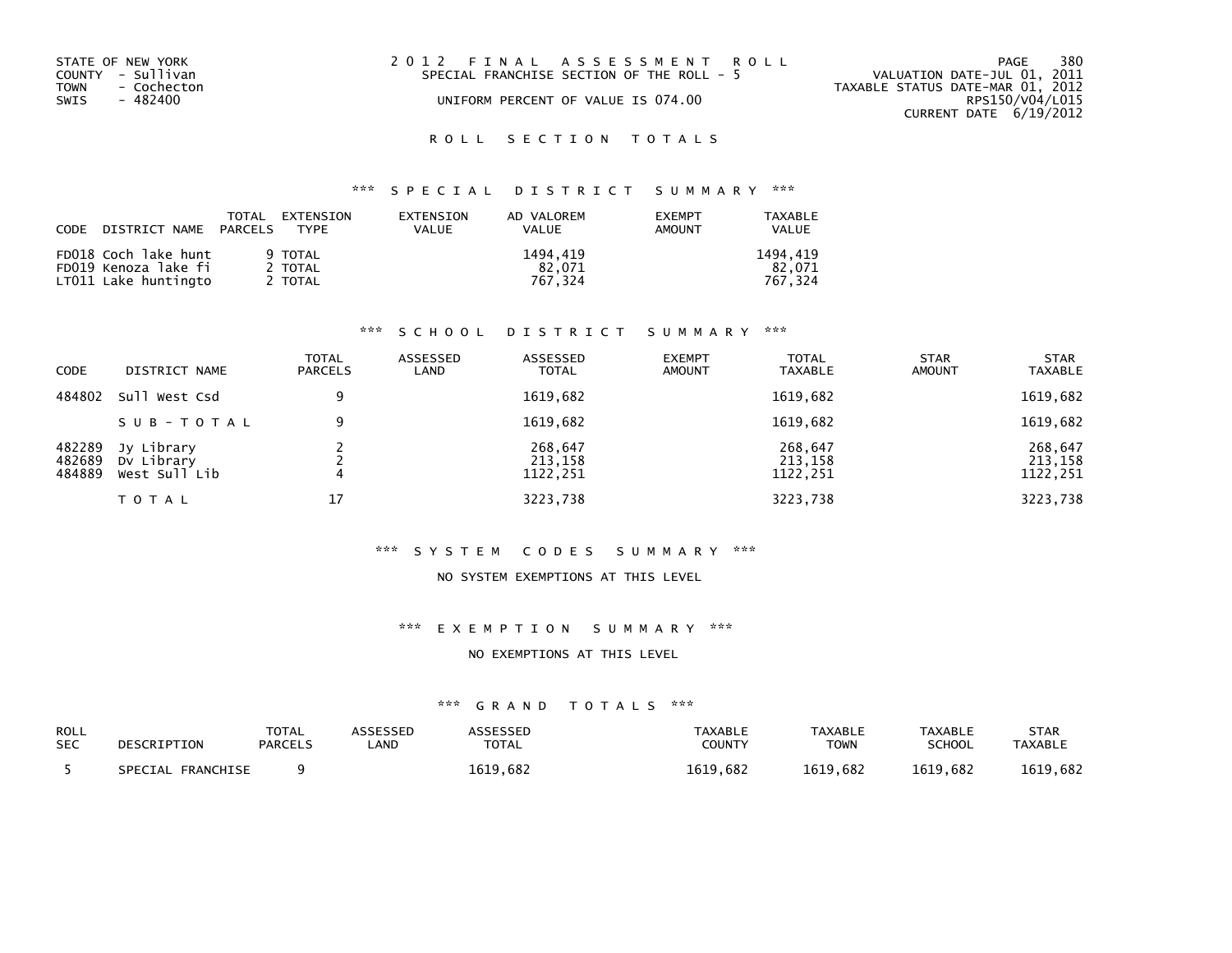| STATE OF NEW YORK<br>- Sullivan<br>COUNTY<br>- Cochecton<br><b>TOWN</b><br>- 482400<br>SWIS | 2012 FINAL ASSESSMENT ROLL<br>UNIFORM PERCENT OF VALUE IS 074.00                                                                                                                                                    | 381<br>PAGE<br>UTILITY & R.R. SECTION OF THE ROLL - 6 VALUATION DATE-JUL 01, 2011<br>TAX MAP NUMBER SEQUENCE TAXABLE STATUS DATE-MAR 01, 2012 |                                                                                                                               |                                             |             |
|---------------------------------------------------------------------------------------------|---------------------------------------------------------------------------------------------------------------------------------------------------------------------------------------------------------------------|-----------------------------------------------------------------------------------------------------------------------------------------------|-------------------------------------------------------------------------------------------------------------------------------|---------------------------------------------|-------------|
| TAX MAP PARCEL NUMBER<br><b>CURRENT OWNERS NAME</b><br><b>CURRENT OWNERS ADDRESS</b>        | PROPERTY LOCATION & CLASS ASSESSMENT<br>PARCEL SIZE/GRID COORD TOTAL SPECIAL DISTRICTS                                                                                                                              |                                                                                                                                               | EXEMPTION        CODE-----------------COUNTY-------TOWN------SCHOOL<br>SCHOOL DISTRICT TAN LAND TAX DESCRIPTION TAXABLE VALUE |                                             | ACCOUNT NO. |
| $9. -2 - 7$<br>NYS Electric & Gas Corp<br>70 Farm View Dr<br>New Gloucester, ME 04260       | Short Cut Rd<br>872 Elec-Substation<br>Sull West Csd 484802-89<br>Fosterdale Substation<br>Lake Huntington Hwy<br>FRNT 100.00 DPTH 150.00<br>EAST-0326168 NRTH-0618719<br>DEED BOOK 384 PG-212<br>FULL MARKET VALUE | 12,000<br>344.700<br>465.800                                                                                                                  | COUNTY<br>TAXABLE VALUE<br><b>TOWN</b><br>TAXABLE VALUE<br>SCHOOL TAXABLE VALUE<br>FD018 Coch lake hunt fire                  | 344,700<br>344,700<br>344,700<br>344,700 TO | 400052      |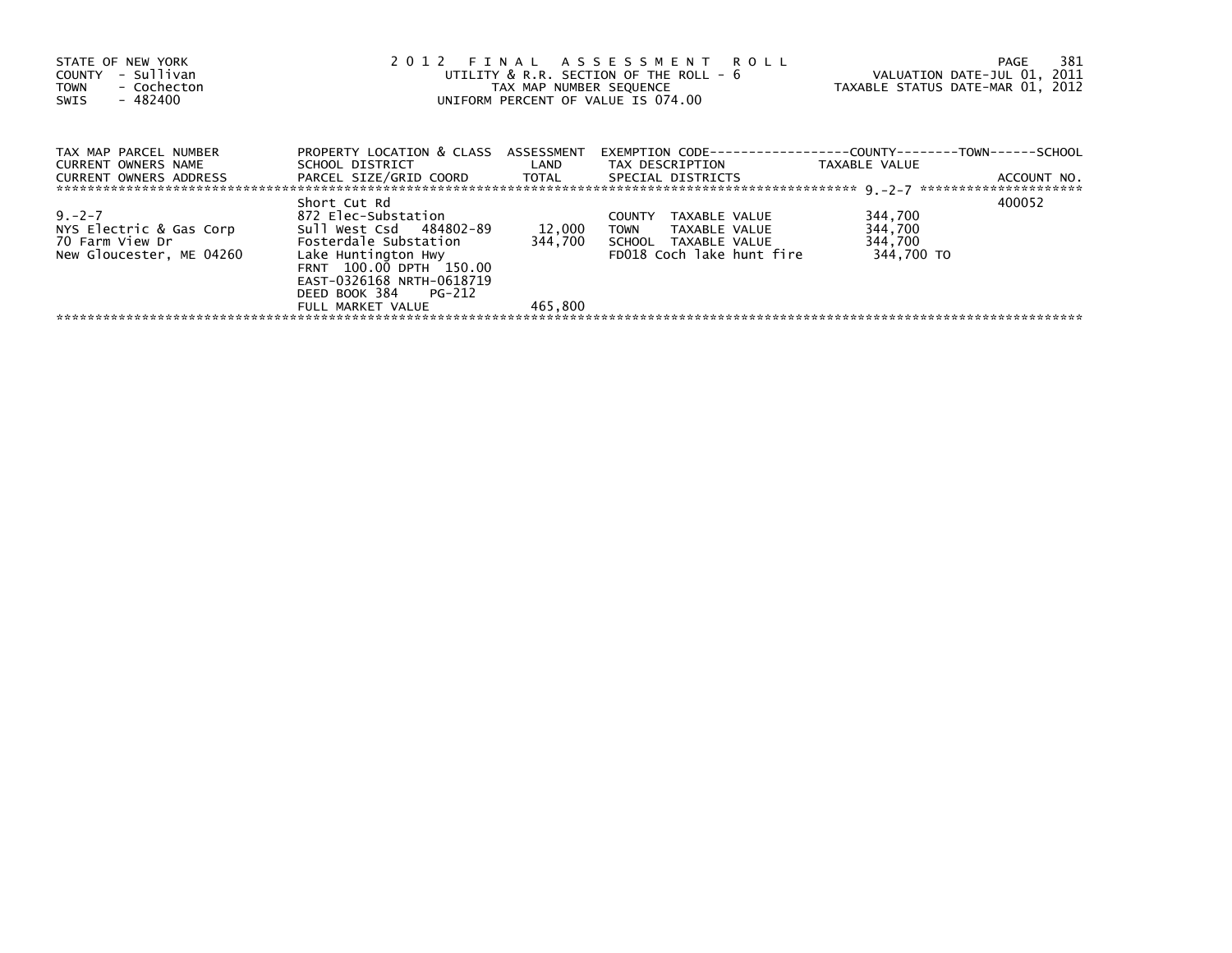| STATE OF NEW YORK   | 2012 FINAL ASSESSMENT ROLL                  | 382<br>PAGE                      |
|---------------------|---------------------------------------------|----------------------------------|
| COUNTY - Sullivan   | UTILITY $\&$ R.R. SECTION OF THE ROLL - $6$ | VALUATION DATE-JUL 01, 2011      |
| - Cochecton<br>TOWN | MAP SECTION - 009                           | TAXABLE STATUS DATE-MAR 01, 2012 |
| - 482400<br>SWIS    | SUB-SECTION-                                | RPS150/V04/L015                  |
|                     | UNIFORM PERCENT OF VALUE IS 074.00          | CURRENT DATE 6/19/2012           |

| CODE | DISTRICT NAME        | PARCELS | TOTAL EXTENSION<br>TYPF | EXTENSION<br><b>VALUE</b> | AD VALOREM<br>VALUE | <b>EXEMPT</b><br>AMOUNT | <b>TAXABLE</b><br><b>VALUE</b> |
|------|----------------------|---------|-------------------------|---------------------------|---------------------|-------------------------|--------------------------------|
|      | FD018 Coch lake hunt |         | TOTAL                   |                           | 344.700             |                         | 344,700                        |

### \*\*\* S C H O O L D I S T R I C T S U M M A R Y \*\*\*

| <b>CODE</b> | DISTRICT NAME | <b>TOTAL</b><br><b>PARCELS</b> | ASSESSED<br>LAND | ASSESSED<br><b>TOTAL</b> | <b>EXEMPT</b><br><b>AMOUNT</b> | <b>TOTAL</b><br><b>TAXABLE</b> | <b>STAR</b><br><b>AMOUNT</b> | <b>STAR</b><br><b>TAXABLE</b> |
|-------------|---------------|--------------------------------|------------------|--------------------------|--------------------------------|--------------------------------|------------------------------|-------------------------------|
| 484802      | Sull West Csd |                                | 12,000           | 344,700                  |                                | 344,700                        |                              | 344,700                       |
|             | SUB-TOTAL     |                                | 12,000           | 344,700                  |                                | 344,700                        |                              | 344,700                       |
| 482289      | Jy Library    |                                | 12,000           | 344,700                  |                                | 344.700                        |                              | 344,700                       |
|             | <b>TOTAL</b>  |                                | 24,000           | 689,400                  |                                | 689,400                        |                              | 689,400                       |

\*\*\* S Y S T E M C O D E S S U M M A R Y \*\*\*

NO SYSTEM EXEMPTIONS AT THIS LEVEL

\*\*\* E X E M P T I O N S U M M A R Y \*\*\*

#### NO EXEMPTIONS AT THIS LEVEL

| ROLL       | DESCRIPTION      | <b>TOTAL</b>   | ASSESSED | ASSESSED     | <b>TAXABLE</b> | <b>TAXABLE</b> | TAXABLE       | STAR           |
|------------|------------------|----------------|----------|--------------|----------------|----------------|---------------|----------------|
| <b>SEC</b> |                  | <b>PARCELS</b> | .AND     | <b>TOTAL</b> | COUNTY         | TOWN           | <b>SCHOOL</b> | <b>TAXABLE</b> |
|            | UTILITIES & N.C. |                | 000.∠⊾   | 344,700      | 344,700        | 344,700        | 344,700       | 344,700        |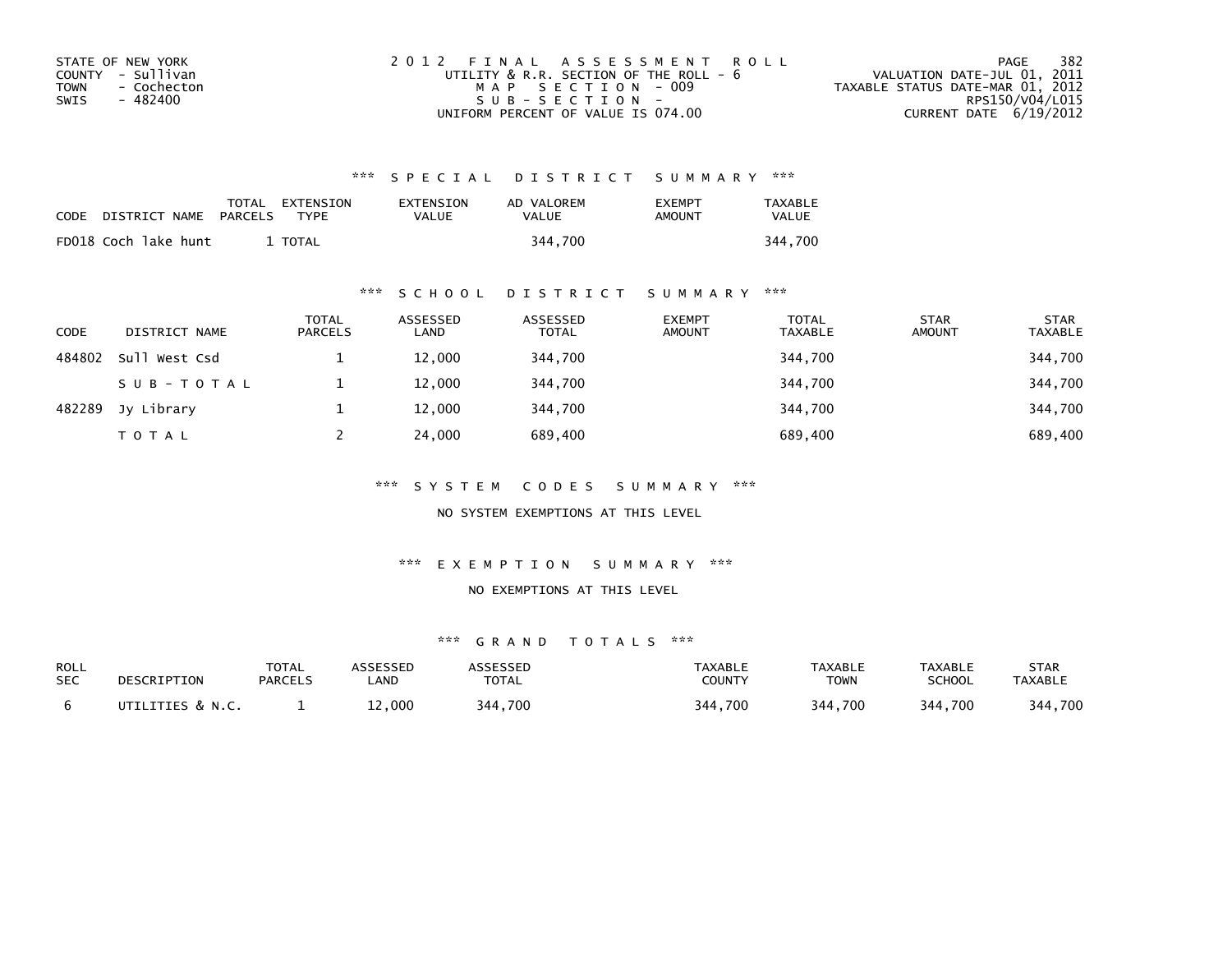| STATE OF NEW YORK<br>- Sullivan<br>COUNTY<br>- Cochecton<br><b>TOWN</b><br>- 482400<br>SWIS | 2012 FINAL ASSESSMENT ROLL<br>UTILITY & R.R. SECTION OF THE ROLL - 6<br>TAX MAP NUMBER SEQUENCE<br>UNIFORM PERCENT OF VALUE IS 074.00                                       | 383<br>PAGE<br>VALUATION DATE-JUL 01, 2011<br>TAXABLE STATUS DATE-MAR 01, 2012 |                                                                                                                                                      |                                                      |             |
|---------------------------------------------------------------------------------------------|-----------------------------------------------------------------------------------------------------------------------------------------------------------------------------|--------------------------------------------------------------------------------|------------------------------------------------------------------------------------------------------------------------------------------------------|------------------------------------------------------|-------------|
| TAX MAP PARCEL NUMBER<br>CURRENT OWNERS NAME<br><b>CURRENT OWNERS ADDRESS</b>               | PROPERTY LOCATION & CLASS ASSESSMENT<br>SCHOOL DISTRICT<br>PARCEL SIZE/GRID COORD TOTAL                                                                                     | LAND                                                                           | EXEMPTION CODE-----------------COUNTY-------TOWN------SCHOOL<br>TAX DESCRIPTION<br>SPECIAL DISTRICTS                                                 | TAXABLE VALUE                                        | ACCOUNT NO. |
| $10. -2 - 3$<br>Verizon New York Inc<br>PO Box 152206<br>Irving, TX 75015                   | County Road 113<br>831 Tele Comm<br>Sull West Csd 484802-89<br>Bldg Only<br>Off Rt $#$ 52<br>Lake Huntington Central O<br>97.00 DPTH 155.00<br><b>FRNT</b><br>0.35<br>ACRES | 15,100<br>50,370                                                               | TAXABLE VALUE<br><b>COUNTY</b><br>TAXABLE VALUE<br>TOWN<br>TAXABLE VALUE<br><b>SCHOOL</b><br>FD018 Coch lake hunt fire<br>LT011 Lake huntington lght | 50,370<br>50,370<br>50,370<br>67,500 TO<br>50,370 TO | 400044      |
|                                                                                             | EAST-0312200 NRTH-0616032<br>DEED BOOK 425<br>PG-497<br>FULL MARKET VALUE                                                                                                   | 68,100                                                                         |                                                                                                                                                      |                                                      |             |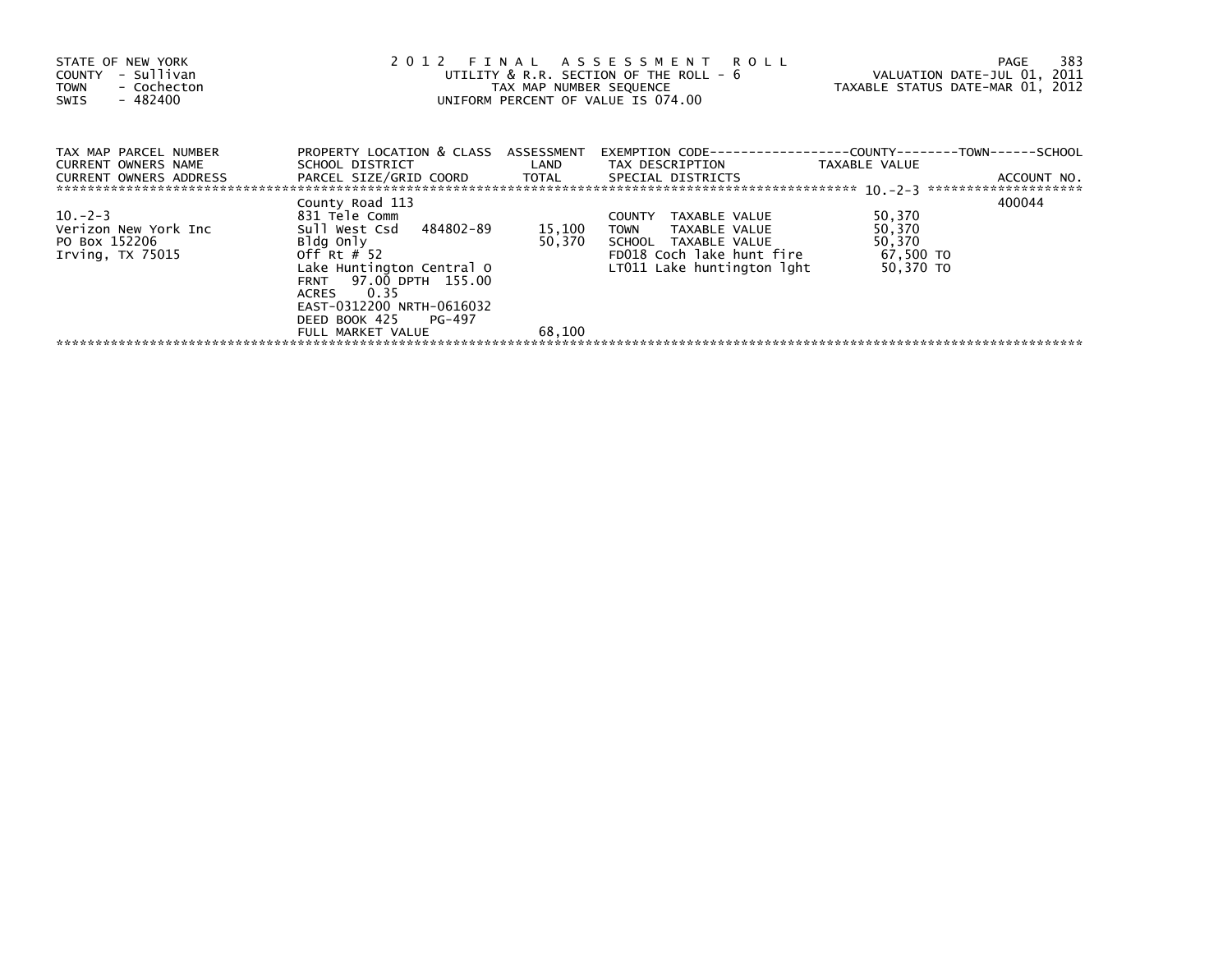| STATE OF NEW YORK   | 2012 FINAL ASSESSMENT ROLL             | 384<br>PAGE                      |
|---------------------|----------------------------------------|----------------------------------|
| COUNTY - Sullivan   | UTILITY & R.R. SECTION OF THE ROLL - 6 | VALUATION DATE-JUL 01, 2011      |
| - Cochecton<br>TOWN | MAP SECTION - 010                      | TAXABLE STATUS DATE-MAR 01, 2012 |
| SWIS<br>- 482400    | $SUB - SECTION -$                      | RPS150/V04/L015                  |
|                     | UNIFORM PERCENT OF VALUE IS 074.00     | CURRENT DATE 6/19/2012           |

| CODE | DISTRICT NAME                                | PARCELS | TOTAL EXTENSION<br>TYPF | EXTENSION<br><b>VALUE</b> | AD VALOREM<br><b>VALUE</b> | <b>EXEMPT</b><br>AMOUNT | TAXABLE<br><b>VALUE</b> |
|------|----------------------------------------------|---------|-------------------------|---------------------------|----------------------------|-------------------------|-------------------------|
|      | FD018 Coch lake hunt<br>LTO11 Lake huntingto |         | 1 TOTAL<br>1 TOTAL      |                           | 67.500<br>50.370           |                         | 67.500<br>50.370        |

#### \*\*\* S C H O O L D I S T R I C T S U M M A R Y \*\*\*

| <b>CODE</b> | DISTRICT NAME | <b>TOTAL</b><br><b>PARCELS</b> | ASSESSED<br>LAND | ASSESSED<br><b>TOTAL</b> | <b>EXEMPT</b><br><b>AMOUNT</b> | <b>TOTAL</b><br><b>TAXABLE</b> | <b>STAR</b><br><b>AMOUNT</b> | <b>STAR</b><br><b>TAXABLE</b> |
|-------------|---------------|--------------------------------|------------------|--------------------------|--------------------------------|--------------------------------|------------------------------|-------------------------------|
| 484802      | Sull West Csd |                                | 15,100           | 50,370                   |                                | 50,370                         |                              | 50,370                        |
|             | SUB-TOTAL     |                                | 15,100           | 50,370                   |                                | 50,370                         |                              | 50,370                        |
| 484889      | West Sull Lib |                                | 15,100           | 50,370                   |                                | 50,370                         |                              | 50,370                        |
|             | TOTAL         |                                | 30,200           | 100,740                  |                                | 100,740                        |                              | 100,740                       |

#### \*\*\* S Y S T E M C O D E S S U M M A R Y \*\*\*

NO SYSTEM EXEMPTIONS AT THIS LEVEL

#### \*\*\* E X E M P T I O N S U M M A R Y \*\*\*

### NO EXEMPTIONS AT THIS LEVEL

| <b>ROLL</b> | DESCRIPTION      | <b>TOTAL</b>   | ASSESSED | <b>ASSESSED</b> | <b>TAXABLE</b> | <b>TAXABLE</b> | <b>TAXABLE</b> | <b>STAR</b>    |
|-------------|------------------|----------------|----------|-----------------|----------------|----------------|----------------|----------------|
| <b>SEC</b>  |                  | <b>PARCELS</b> | .AND     | <b>TOTAL</b>    | <b>COUNTY</b>  | <b>TOWN</b>    | <b>SCHOOL</b>  | <b>TAXABLE</b> |
|             | UTILITIES & N.C. |                | 15,100   | 50,370          | 50.370         | 50,370         | 50,370         | 50,370         |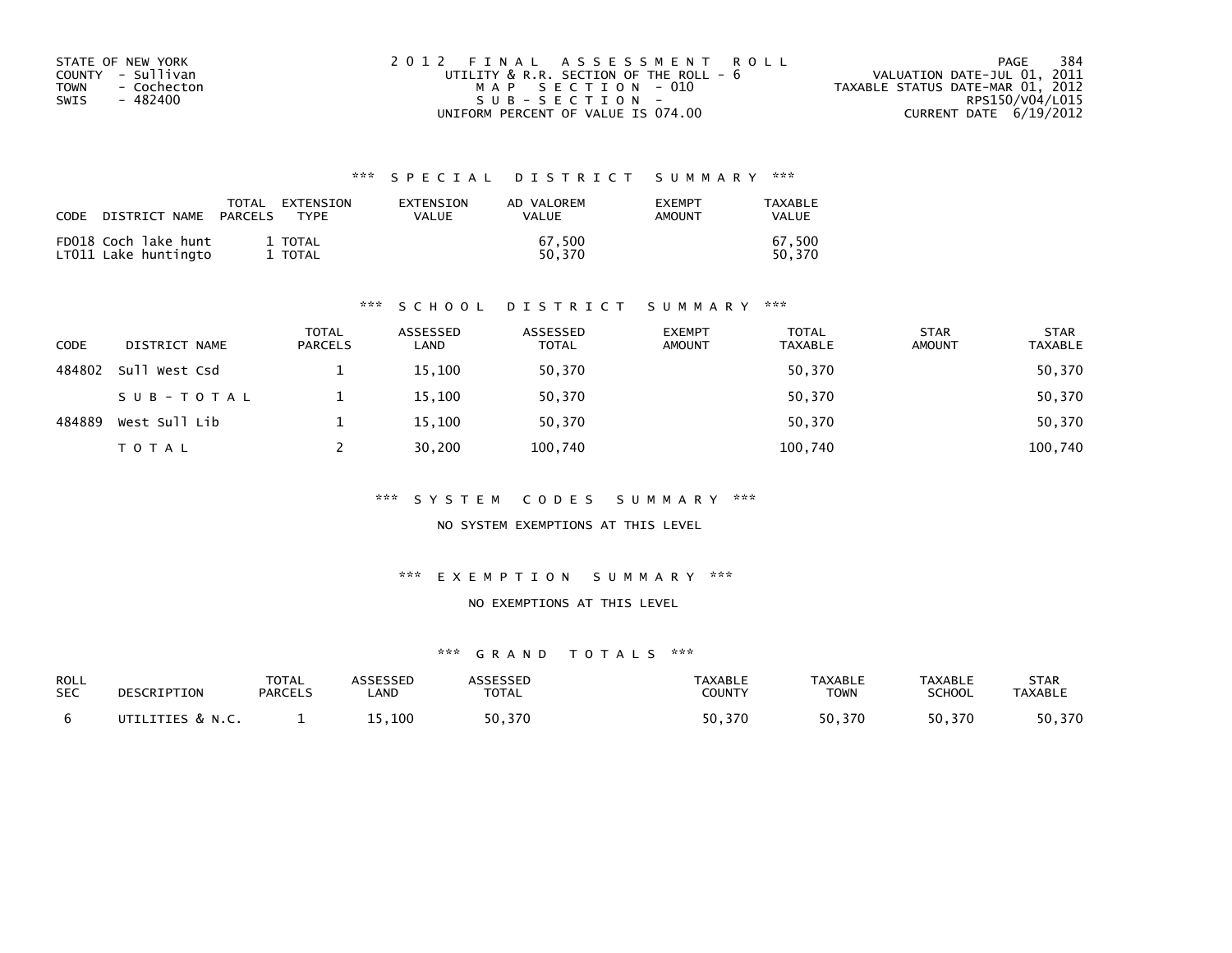| STATE OF NEW YORK<br>- Sullivan<br>COUNTY<br>- Cochecton<br>TOWN<br>- 482400<br>SWIS                                          |                                                                                                                                                     |          | 2012 FINAL ASSESSMENT ROLL<br>UTILITY $&$ R.R. SECTION OF THE ROLL - $&$<br>TAX MAP NUMBER SEQUENCE TAXABLE STATUS DATE-MAR 01, 2012<br>UNIFORM PERCENT OF VALUE IS 074.00    | VALUATION DATE-JUL 01, 2011         | 385<br>PAGE |
|-------------------------------------------------------------------------------------------------------------------------------|-----------------------------------------------------------------------------------------------------------------------------------------------------|----------|-------------------------------------------------------------------------------------------------------------------------------------------------------------------------------|-------------------------------------|-------------|
| TAX MAP PARCEL NUMBER<br>CURRENT OWNERS NAME<br>CURRENT OWNERS ADDRESS                                                        | PROPERTY LOCATION & CLASS ASSESSMENT                                                                                                                |          | EXEMPTION        CODE-----------------COUNTY-------TOWN------SCHOOL<br>SCHOOL DISTRICT                          LAND         TAX DESCRIPTION                    TAXABLE VALUE |                                     | ACCOUNT NO. |
| $15. -1 - 25$<br>NYS Electric & Gas Corp.<br>Local tax dept in the Sub Station<br>70 Farm View Dr<br>New Gloucester, ME 04260 | Shortcut Rd<br>872 Elec-Substation<br>Sull West Csd 484802-89<br>Short Cut Rd<br>ACRES 61.48<br>EAST-0324394 NRTH-0611331<br>DEED BOOK 967 PG-00073 | 85,800   | COUNTY<br>TAXABLE VALUE<br>TOWN TAXABLE VALUE<br>1126,300 SCHOOL TAXABLE VALUE 1126,300<br>FD018 Coch lake hunt fire                                                          | 1126,300<br>1126,300<br>1126.300 TO |             |
|                                                                                                                               | FULL MARKET VALUE                                                                                                                                   | 1522.000 |                                                                                                                                                                               |                                     |             |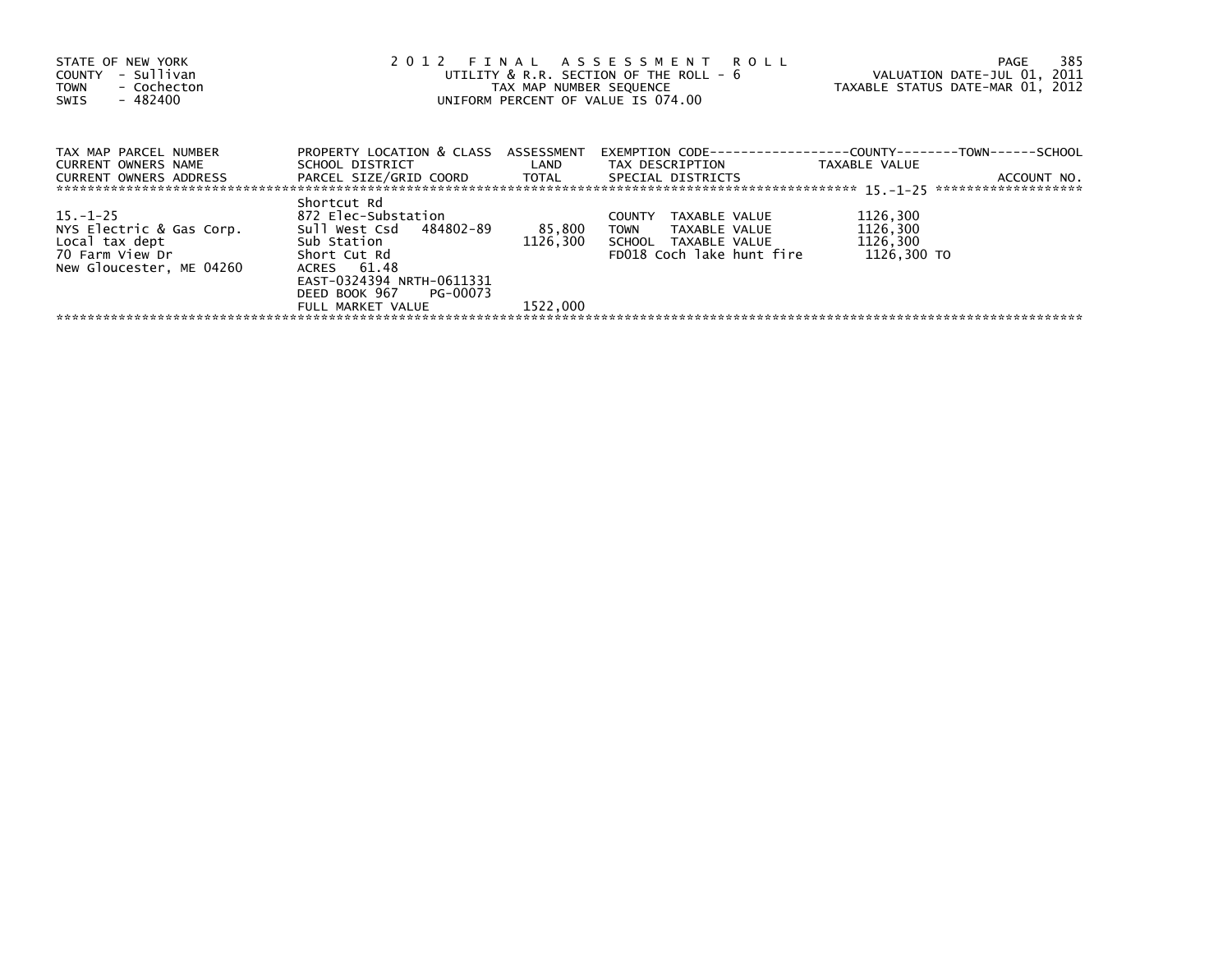| STATE OF NEW YORK   | 2012 FINAL ASSESSMENT ROLL                  | 386<br>PAGE                      |
|---------------------|---------------------------------------------|----------------------------------|
| COUNTY - Sullivan   | UTILITY $\&$ R.R. SECTION OF THE ROLL - $6$ | VALUATION DATE-JUL 01, 2011      |
| - Cochecton<br>TOWN | MAP SECTION - 015                           | TAXABLE STATUS DATE-MAR 01, 2012 |
| - 482400<br>SWIS    | SUB-SECTION-                                | RPS150/V04/L015                  |
|                     | UNIFORM PERCENT OF VALUE IS 074.00          | CURRENT DATE 6/19/2012           |

| CODE | DISTRICT NAME PARCELS | TOTAL EXTENSION<br>TYPF | EXTENSION<br>VALUE | AD VALOREM<br>VALUE | <b>EXEMPT</b><br>AMOUNT | <b>TAXABLE</b><br><b>VALUE</b> |
|------|-----------------------|-------------------------|--------------------|---------------------|-------------------------|--------------------------------|
|      | FD018 Coch lake hunt  | TOTAL                   |                    | 1126,300            |                         | 1126.300                       |

### \*\*\* S C H O O L D I S T R I C T S U M M A R Y \*\*\*

| <b>CODE</b> | DISTRICT NAME | <b>TOTAL</b><br><b>PARCELS</b> | ASSESSED<br>LAND | ASSESSED<br><b>TOTAL</b> | <b>EXEMPT</b><br><b>AMOUNT</b> | <b>TOTAL</b><br><b>TAXABLE</b> | <b>STAR</b><br><b>AMOUNT</b> | <b>STAR</b><br><b>TAXABLE</b> |
|-------------|---------------|--------------------------------|------------------|--------------------------|--------------------------------|--------------------------------|------------------------------|-------------------------------|
| 484802      | Sull West Csd |                                | 85,800           | 1126,300                 |                                | 1126,300                       |                              | 1126,300                      |
|             | SUB-TOTAL     |                                | 85,800           | 1126,300                 |                                | 1126,300                       |                              | 1126,300                      |
| 484889      | West Sull Lib |                                | 85.800           | 1126.300                 |                                | 1126.300                       |                              | 1126,300                      |
|             | <b>TOTAL</b>  |                                | 171,600          | 2252,600                 |                                | 2252,600                       |                              | 2252,600                      |

\*\*\* S Y S T E M C O D E S S U M M A R Y \*\*\*

NO SYSTEM EXEMPTIONS AT THIS LEVEL

\*\*\* E X E M P T I O N S U M M A R Y \*\*\*

#### NO EXEMPTIONS AT THIS LEVEL

| ROLL       | DESCRIPTION      | <b>TOTAL</b>   | <b>ISSESSEN</b> | <b>ASSESSED</b> | TAXABLE       | <b>TAXABLE</b> | <b>TAXABLE</b> | STAR           |
|------------|------------------|----------------|-----------------|-----------------|---------------|----------------|----------------|----------------|
| <b>SEC</b> |                  | <b>PARCELS</b> | .AND            | TOTAL           | <b>COUNTY</b> | <b>TOWN</b>    | SCHOOL         | <b>TAXABLE</b> |
|            | UTILITIES & N.C. |                | 85,800<br>O E.  | 1126,300        | 1126,300      | 1126,300       | 1126,300       | 1126,300       |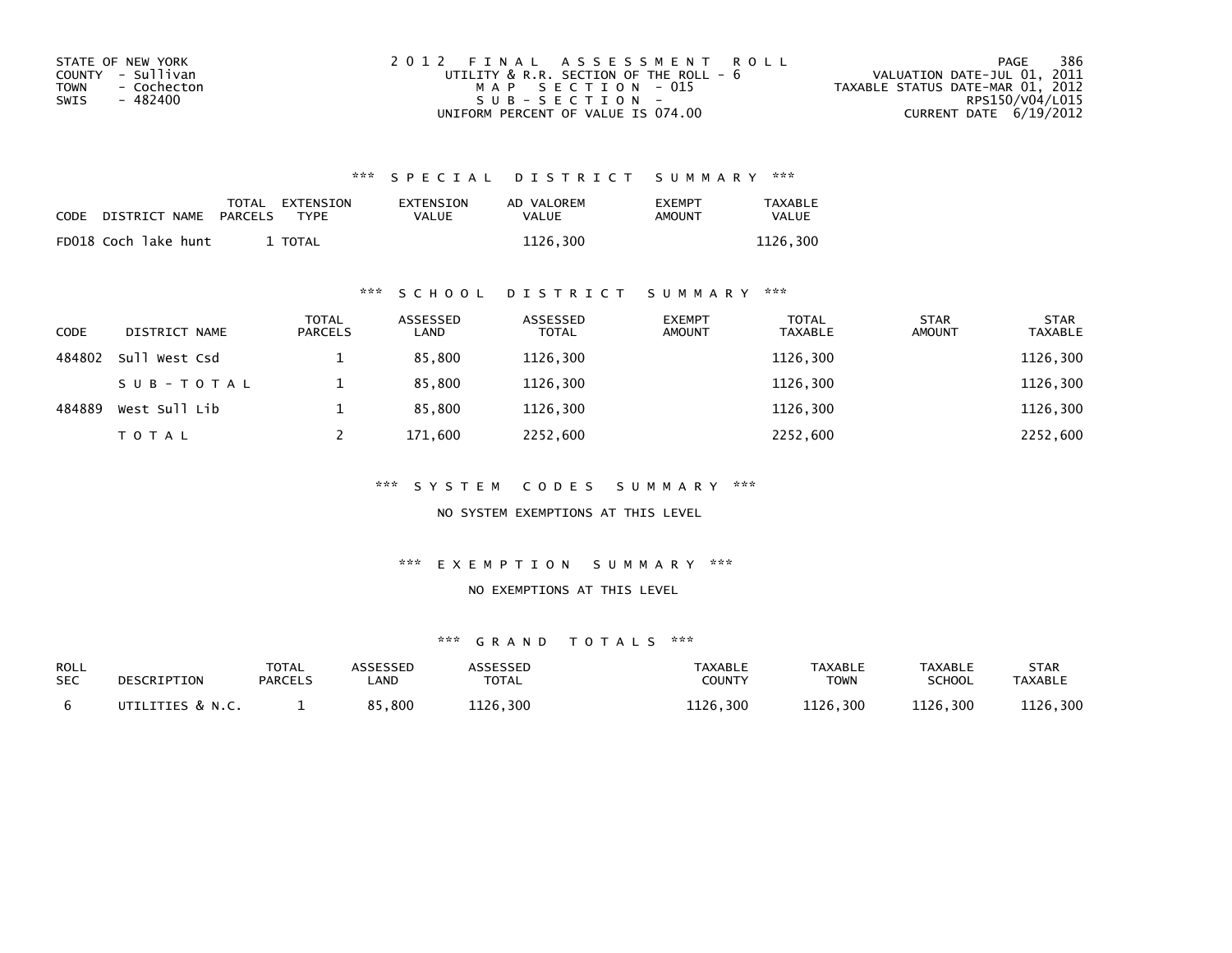| STATE OF NEW YORK<br>COUNTY - Sullivan<br>- Cochecton<br><b>TOWN</b><br>- 482400<br>SWIS |                                      |        | 2012 FINAL ASSESSMENT ROLL<br>UTILITY & R.R. SECTION OF THE ROLL - 6 VALUATION DATE-JUL 01, 2011<br>TAX MAP NUMBER SEQUENCE TAXABLE STATUS DATE-MAR 01, 2012<br>UNIFORM PERCENT OF VALUE IS 074.00 |                     | 387<br>PAGE |
|------------------------------------------------------------------------------------------|--------------------------------------|--------|----------------------------------------------------------------------------------------------------------------------------------------------------------------------------------------------------|---------------------|-------------|
| TAX MAP PARCEL NUMBER<br>CURRENT OWNERS NAME                                             | PROPERTY LOCATION & CLASS ASSESSMENT |        | EXEMPTION        CODE-----------------COUNTY-------TOWN------SCHOOL                                                                                                                                |                     |             |
| CURRENT OWNERS ADDRESS PARCEL SIZE/GRID COORD TOTAL SPECIAL DISTRICTS                    |                                      |        | SCHOOL DISTRICT                       LAND        TAX DESCRIPTION                  TAXABLE VALUE                                                                                                   |                     | ACCOUNT NO. |
| $20. -1 - 8.3$                                                                           | Cr 112<br>831 Tele Comm              |        | TAXABLE VALUE<br><b>COUNTY</b>                                                                                                                                                                     | 49,200              |             |
| Citizens Telecom Co of NY Inc. Sull West Csd 484802-89                                   |                                      | 12,500 | TOWN TAXABLE VALUE                                                                                                                                                                                 | 49,200              |             |
| Attn: Ax Dept DMS Hut<br>Citizens Utilities Corporate T Rts #112 & # 45                  |                                      |        | 49,200 SCHOOL TAXABLE VALUE<br>FD018 Coch lake hunt fire                                                                                                                                           | 49,200<br>49.200 TO |             |
| 3 High Ridge Park FRNT 165.81 DPTH 42.33<br>Stamford, CT 06905                           | EAST-0322592 NRTH-0603736            |        |                                                                                                                                                                                                    |                     |             |
|                                                                                          | DEED BOOK 1776 PG-0038               |        |                                                                                                                                                                                                    |                     |             |
|                                                                                          | FULL MARKET VALUE                    | 66,500 |                                                                                                                                                                                                    |                     |             |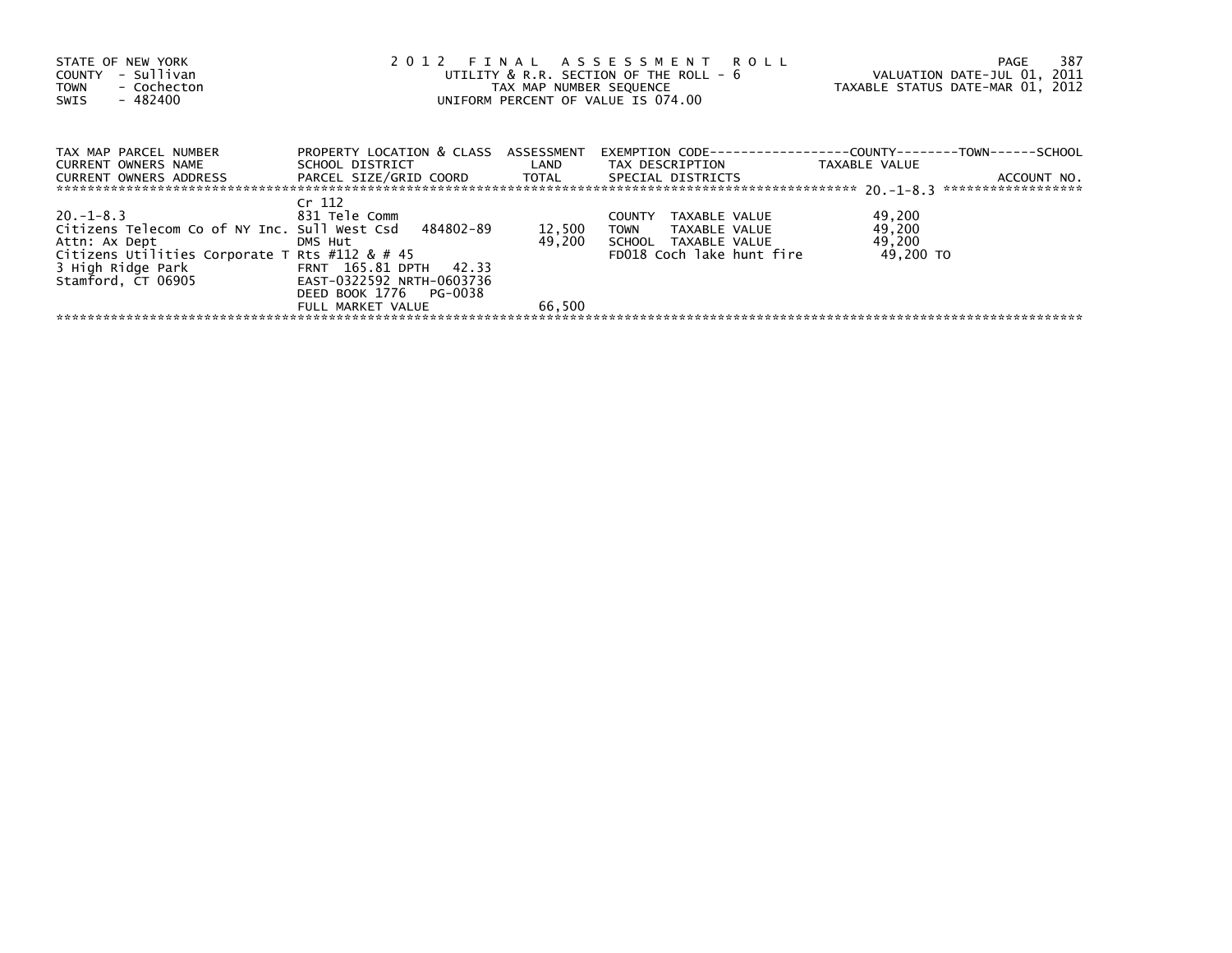| STATE OF NEW YORK   | 2012 FINAL ASSESSMENT ROLL                  | 388<br>PAGE                      |
|---------------------|---------------------------------------------|----------------------------------|
| COUNTY - Sullivan   | UTILITY $\&$ R.R. SECTION OF THE ROLL - $6$ | VALUATION DATE-JUL 01, 2011      |
| TOWN<br>- Cochecton | MAP SECTION - 020                           | TAXABLE STATUS DATE-MAR 01, 2012 |
| - 482400<br>SWIS    | $SUB - SECTION -$                           | RPS150/V04/L015                  |
|                     | UNIFORM PERCENT OF VALUE IS 074.00          | CURRENT DATE $6/19/2012$         |

| <b>CODE</b> | DISTRICT NAME        | TOTAL EXTENSION<br>PARCELS<br><b>TYPF</b> | EXTENSION<br>VALUE | AD VALOREM<br>VALUE | <b>FXFMPT</b><br>AMOUNT | <b>TAXABLE</b><br>VALUE |
|-------------|----------------------|-------------------------------------------|--------------------|---------------------|-------------------------|-------------------------|
|             | FD018 Coch lake hunt | TOTAL                                     |                    | 49.200              |                         | 49.200                  |

### \*\*\* S C H O O L D I S T R I C T S U M M A R Y \*\*\*

| <b>CODE</b> | DISTRICT NAME | <b>TOTAL</b><br><b>PARCELS</b> | ASSESSED<br>LAND | ASSESSED<br><b>TOTAL</b> | <b>EXEMPT</b><br><b>AMOUNT</b> | <b>TOTAL</b><br><b>TAXABLE</b> | <b>STAR</b><br><b>AMOUNT</b> | <b>STAR</b><br><b>TAXABLE</b> |
|-------------|---------------|--------------------------------|------------------|--------------------------|--------------------------------|--------------------------------|------------------------------|-------------------------------|
| 484802      | Sull West Csd |                                | 12,500           | 49,200                   |                                | 49,200                         |                              | 49,200                        |
|             | SUB-TOTAL     |                                | 12,500           | 49,200                   |                                | 49,200                         |                              | 49,200                        |
| 484889      | West Sull Lib |                                | 12,500           | 49.200                   |                                | 49,200                         |                              | 49,200                        |
|             | <b>TOTAL</b>  |                                | 25,000           | 98,400                   |                                | 98,400                         |                              | 98,400                        |

\*\*\* S Y S T E M C O D E S S U M M A R Y \*\*\*

NO SYSTEM EXEMPTIONS AT THIS LEVEL

\*\*\* E X E M P T I O N S U M M A R Y \*\*\*

#### NO EXEMPTIONS AT THIS LEVEL

| ROLL       | DESCRIPTION      | <b>TOTAL</b>   | ASSESSED   | ASSESSED      | TAXABLE       | <b>TAXABLE</b> | <b>TAXABLE</b> | STAR           |
|------------|------------------|----------------|------------|---------------|---------------|----------------|----------------|----------------|
| <b>SEC</b> |                  | <b>PARCELS</b> | <b>AND</b> | <b>TOTAL</b>  | <b>COUNTY</b> | <b>TOWN</b>    | <b>SCHOOL</b>  | <b>TAXABLE</b> |
|            | UTILITIES & N.C. |                | 12,500     | .9,200<br>49. | 49,200        | 49,200         | 49,200         | 49,200         |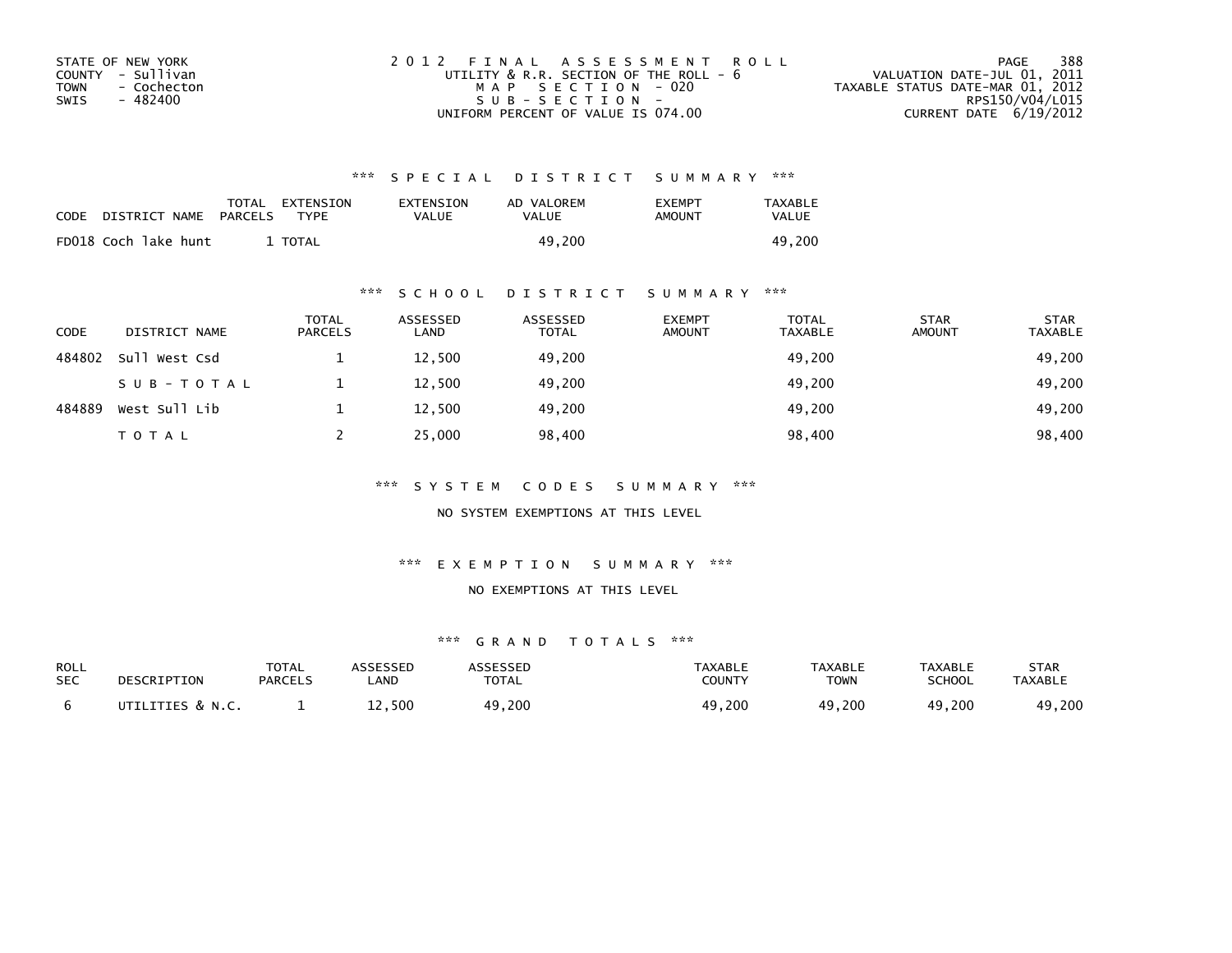| STATE OF NEW YORK<br>COUNTY - Sullivan<br>- Cochecton<br><b>TOWN</b><br>$-482400$<br><b>SWIS</b>                                                   | 2 0 1 2                                                                                                                                      | TAX MAP NUMBER SEQUENCE            | FINAL ASSESSMENT<br><b>ROLL</b><br>UTILITY $\&$ R.R. SECTION OF THE ROLL - $6$<br>UNIFORM PERCENT OF VALUE IS 074.00                                                 | PAGE<br>VALUATION DATE-JUL 01, 2011<br>TAXABLE STATUS DATE-MAR 01, 2012                                                         | 389 |
|----------------------------------------------------------------------------------------------------------------------------------------------------|----------------------------------------------------------------------------------------------------------------------------------------------|------------------------------------|----------------------------------------------------------------------------------------------------------------------------------------------------------------------|---------------------------------------------------------------------------------------------------------------------------------|-----|
| TAX MAP PARCEL NUMBER<br>CURRENT OWNERS NAME<br><b>CURRENT OWNERS ADDRESS</b>                                                                      | SCHOOL DISTRICT<br>PARCEL SIZE/GRID COORD                                                                                                    | LAND<br><b>TOTAL</b>               | TAX DESCRIPTION<br>SPECIAL DISTRICTS                                                                                                                                 | PROPERTY LOCATION & CLASS ASSESSMENT EXEMPTION CODE---------------COUNTY-------TOWN------SCHOOL<br>TAXABLE VALUE<br>ACCOUNT NO. |     |
| 624.000-9999-131.600/1001<br>NYS Electric & Gas Cop<br>70 Farm View Dr<br>New Gloucester, ME 04260                                                 | Main<br>882 Elec Trans Imp<br>484802-89<br>sull west Csd<br>Transmission Lines 23<br>34.5 KV 1951<br>66.31%                                  | $\Omega$<br>211,600                | COUNTY TAXABLE VALUE<br><b>TOWN</b><br>TAXABLE VALUE<br>SCHOOL TAXABLE VALUE<br>FD018 Coch lake hunt fire                                                            | 400048<br>211,600<br>211,600<br>211,600<br>211,600 TO                                                                           |     |
|                                                                                                                                                    | FULL MARKET VALUE                                                                                                                            | 285,900                            |                                                                                                                                                                      |                                                                                                                                 |     |
| 624.000-9999-131.600/1011<br>NYS Electric & Gas Corp<br>70 Farm View Dr<br>New Gloucester, ME 04260                                                | Main<br>882 Elec Trans Imp<br>Sull West Csd 484802-89<br>Transmission Line #30<br>Total Value 79000<br>80%<br>DEED BOOK 967<br>PG-00073      | $\mathbf{0}$<br>672,700            | COUNTY TAXABLE VALUE<br><b>TOWN</b><br>TAXABLE VALUE<br>SCHOOL TAXABLE VALUE<br>FD018 Coch lake hunt fire                                                            | 672,700<br>672,700<br>672,700<br>672.700 TO                                                                                     |     |
|                                                                                                                                                    | FULL MARKET VALUE                                                                                                                            | 909,100                            |                                                                                                                                                                      |                                                                                                                                 |     |
| 624.000-9999-131.600/1881<br>NYS Electric & Gas Corp<br>70 Farm View Dr<br>New Gloucester, ME 04260                                                | Main<br>884 Elec Dist Out<br>Sull West Csd<br>484802-89<br>Distribution Lines<br>367700 Poles wires cables<br>66.30%                         | 0<br>1022,700                      | COUNTY TAXABLE VALUE<br>TAXABLE VALUE<br><b>TOWN</b><br>SCHOOL TAXABLE VALUE<br>FD018 Coch lake hunt fire<br>LT011 Lake huntington lght                              | 400053<br>1022,700<br>1022,700<br>1022,700<br>1022,700 TO<br>281,243 TO                                                         |     |
|                                                                                                                                                    | FULL MARKET VALUE                                                                                                                            | 1382,000                           |                                                                                                                                                                      |                                                                                                                                 |     |
| 624.000-9999-618.750/1881<br>Citizens Telecom Co of NY Inc. Sull West Csd 484802-89<br>Stefan Peleschuk<br>3 High Ridge Park<br>Stamford, CT 06905 | Main<br>836 Telecom. eq.<br>Rts 112 & Tyler Rd<br>Outside Plant<br>App Factor 1.0000                                                         | $\Omega$<br>220,900                | COUNTY TAXABLE VALUE<br>TAXABLE VALUE<br><b>TOWN</b><br>SCHOOL TAXABLE VALUE<br>FD018 Coch lake hunt fire                                                            | 400060<br>220,900<br>220,900<br>220,900<br>220,900 TO                                                                           |     |
|                                                                                                                                                    | FULL MARKET VALUE                                                                                                                            | 298,500                            |                                                                                                                                                                      |                                                                                                                                 |     |
| 624.000-9999-631.900/1881<br>Verizon New York Inc<br>PO Box 152206<br>Irving, TX 75015                                                             | Main<br>836 Telecom. eq.<br>Sull West Csd 484802-89<br>Outside Plant<br>Poles Wires Cables<br>Conduit App Factor 1.0000<br>FULL MARKET VALUE | $\mathbf{0}$<br>238,999<br>323,000 | COUNTY TAXABLE VALUE<br><b>TOWN</b><br>TAXABLE VALUE<br>SCHOOL TAXABLE VALUE<br>FD018 Coch lake hunt fire<br>LT011 Lake huntington lght<br>SD010 Lake huntington sew | 400040<br>238,999<br>238,999<br>238,999<br>641,215 TO<br>641,215 TO<br>238,999 ТО М                                             |     |
|                                                                                                                                                    |                                                                                                                                              |                                    | .00 UN M                                                                                                                                                             |                                                                                                                                 |     |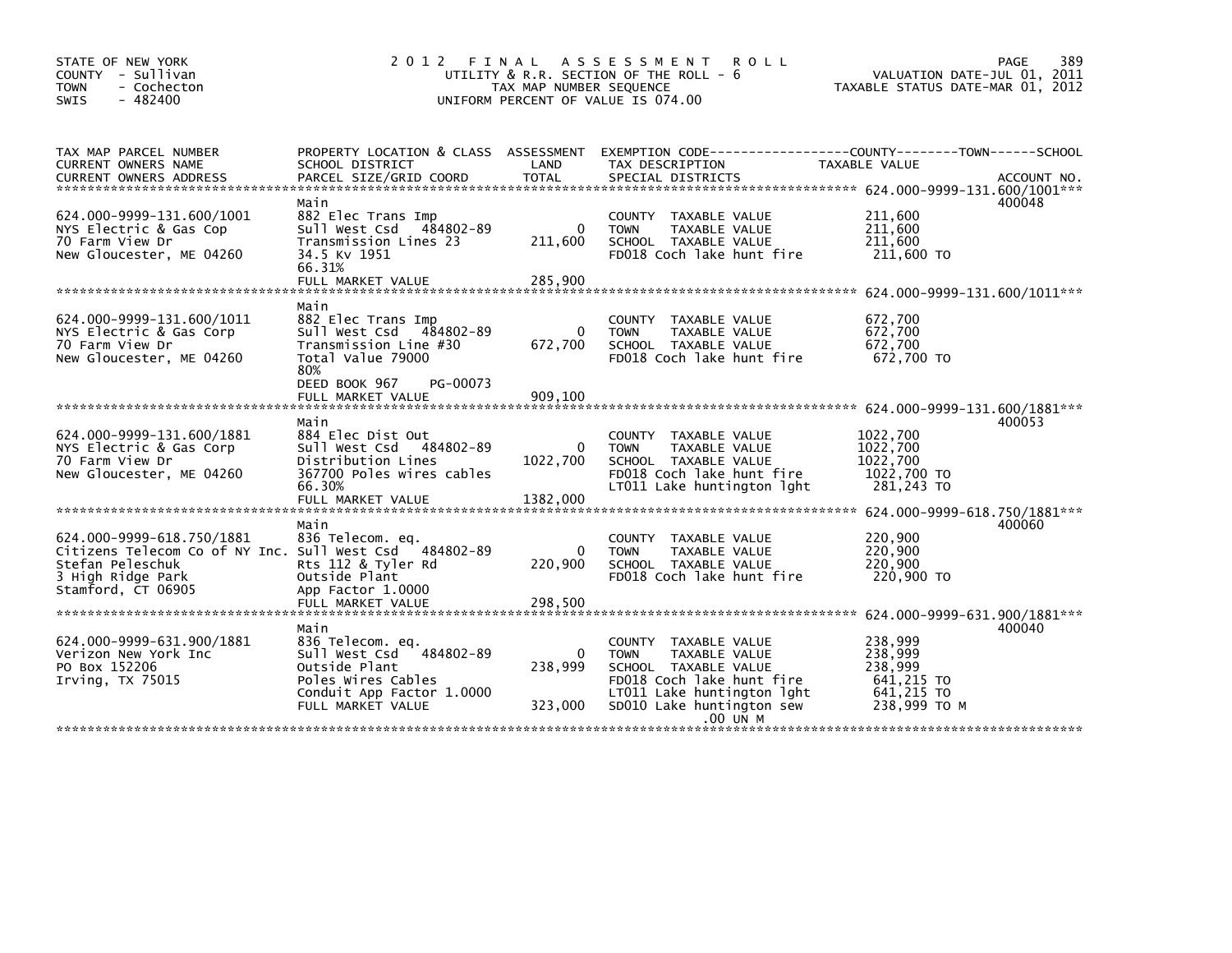| STATE OF NEW YORK   | 2012 FINAL ASSESSMENT ROLL             | 390<br>PAGE                      |
|---------------------|----------------------------------------|----------------------------------|
| COUNTY - Sullivan   | UTILITY & R.R. SECTION OF THE ROLL - 6 | VALUATION DATE-JUL 01, 2011      |
| - Cochecton<br>TOWN | MAP SECTION - 624                      | TAXABLE STATUS DATE-MAR 01, 2012 |
| SWIS<br>- 482400    | SUB-SECTION-000                        | RPS150/V04/L015                  |
|                     | UNIFORM PERCENT OF VALUE IS 074.00     | CURRENT DATE 6/19/2012           |

| CODE DISTRICT NAME PARCELS                                           | TOTAL | EXTENSION<br>TYPE                          | EXTENSION<br><b>VALUE</b> | AD VALOREM<br>VALUE            | <b>EXEMPT</b><br>AMOUNT | TAXABLE<br><b>VALUE</b>        |
|----------------------------------------------------------------------|-------|--------------------------------------------|---------------------------|--------------------------------|-------------------------|--------------------------------|
| FD018 Coch lake hunt<br>LT011 Lake huntingto<br>SD010 Lake huntingto |       | 5 TOTAL<br>2 TOTAL<br>1 TOTAL M<br>UNITS M |                           | 2769,115<br>922,458<br>238.999 |                         | 2769.115<br>922.458<br>238,999 |

#### \*\*\* S C H O O L D I S T R I C T S U M M A R Y \*\*\*

| <b>CODE</b> | DISTRICT NAME | TOTAL<br><b>PARCELS</b> | ASSESSED<br>LAND | ASSESSED<br><b>TOTAL</b> | <b>EXEMPT</b><br><b>AMOUNT</b> | <b>TOTAL</b><br>TAXABLE | <b>STAR</b><br><b>AMOUNT</b> | <b>STAR</b><br><b>TAXABLE</b> |
|-------------|---------------|-------------------------|------------------|--------------------------|--------------------------------|-------------------------|------------------------------|-------------------------------|
| 484802      | Sull West Csd |                         |                  | 2366,899                 |                                | 2366,899                |                              | 2366,899                      |
|             | SUB-TOTAL     |                         |                  | 2366,899                 |                                | 2366,899                |                              | 2366,899                      |
| 484889      | West Sull Lib |                         |                  | 2366,899                 |                                | 2366,899                |                              | 2366,899                      |
|             | <b>TOTAL</b>  | 10                      |                  | 4733,798                 |                                | 4733,798                |                              | 4733,798                      |

#### \*\*\* S Y S T E M C O D E S S U M M A R Y \*\*\*

### NO SYSTEM EXEMPTIONS AT THIS LEVEL

#### \*\*\* E X E M P T I O N S U M M A R Y \*\*\*

#### NO EXEMPTIONS AT THIS LEVEL

| ROLL       | DESCRIPTION      | <b>TOTAL</b> | ASSESSED | <b>ASSESSED</b> | <b>TAXABLE</b> | TAXABLE     | TAXABLE       | <b>STAR</b>    |
|------------|------------------|--------------|----------|-----------------|----------------|-------------|---------------|----------------|
| <b>SEC</b> |                  | PARCELS      | _AND     | <b>TOTAL</b>    | COUNTY         | <b>TOWN</b> | <b>SCHOOL</b> | <b>TAXABLE</b> |
|            | UTILITIES & N.C. |              |          | 2366.899        | 2366.899       | 2366.899    | 2366.899      | 2366,899       |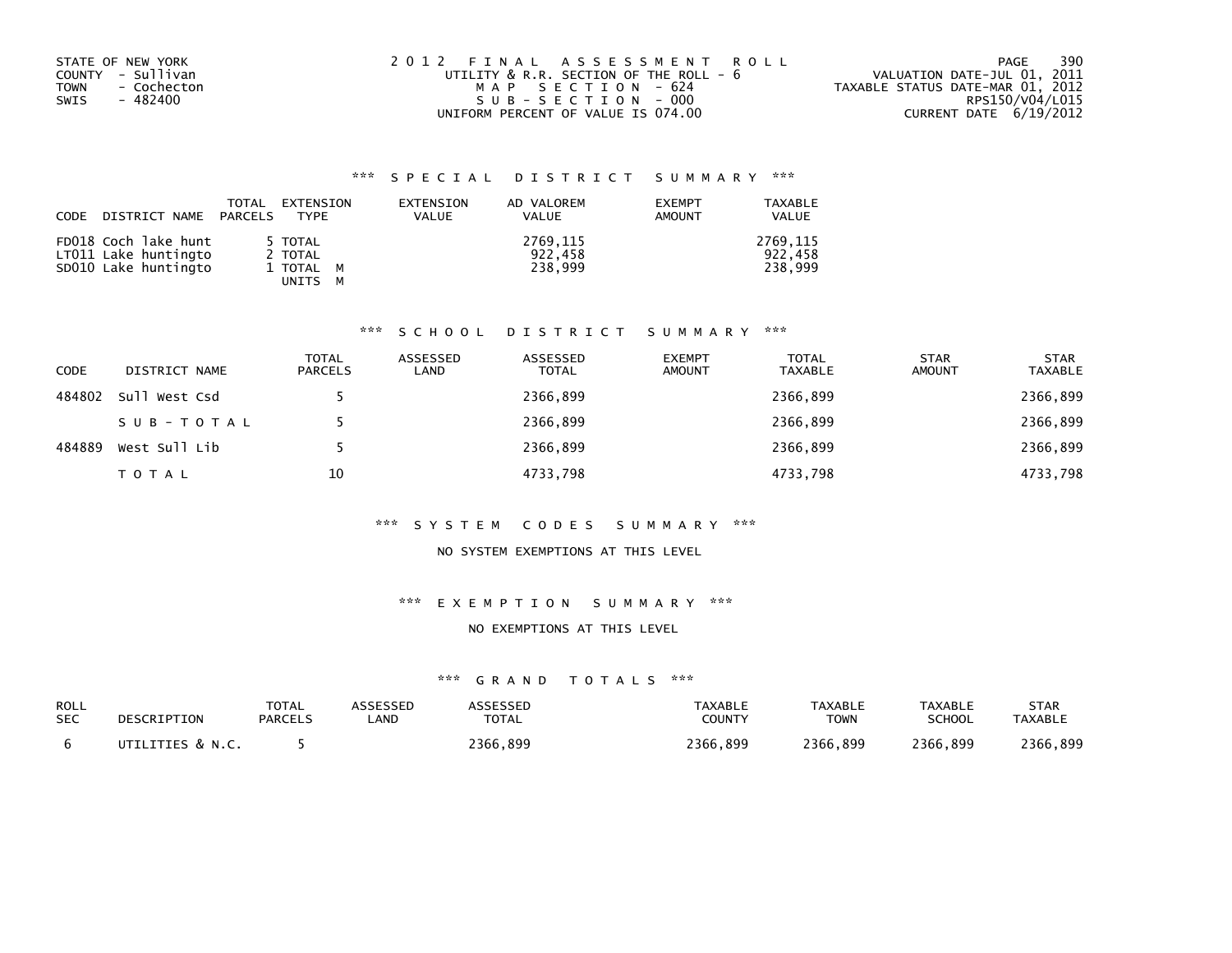| STATE OF NEW YORK<br>COUNTY - Sullivan<br>- Cochecton<br>TOWN<br>SWIS<br>- 482400 | 2012 FINAL ASSESSMENT ROLL<br>UTILITY & R.R. SECTION OF THE ROLL - 6<br>UNIFORM PERCENT OF VALUE IS 074.00 | 391<br>PAGE<br>VALUATION DATE-JUL 01, 2011<br>TAXABLE STATUS DATE-MAR 01, 2012<br>RPS150/V04/L015<br>CURRENT DATE 6/19/2012 |
|-----------------------------------------------------------------------------------|------------------------------------------------------------------------------------------------------------|-----------------------------------------------------------------------------------------------------------------------------|
|                                                                                   |                                                                                                            |                                                                                                                             |

# \*\*\* S P E C I A L D I S T R I C T S U M M A R Y \*\*\*

| CODE | DISTRICT NAME PARCELS                                                | TOTAL | EXTENSION<br>TYPF                                    | EXTENSION<br><b>VALUE</b> | AD VALOREM<br><b>VALUE</b>     | <b>EXEMPT</b><br>AMOUNT | <b>TAXABLE</b><br><b>VALUE</b> |
|------|----------------------------------------------------------------------|-------|------------------------------------------------------|---------------------------|--------------------------------|-------------------------|--------------------------------|
|      | FD018 Coch lake hunt<br>LT011 Lake huntingto<br>SD010 Lake huntingto |       | 9 TOTAL<br>3 TOTAL<br>1 TOTAL M<br>UNITS<br><b>M</b> |                           | 4356.815<br>972.828<br>238.999 |                         | 4356.815<br>972.828<br>238.999 |

#### \*\*\* S C H O O L D I S T R I C T S U M M A R Y \*\*\*

| <b>CODE</b>      | DISTRICT NAME               | <b>TOTAL</b><br><b>PARCELS</b> | ASSESSED<br>LAND  | ASSESSED<br><b>TOTAL</b> | <b>EXEMPT</b><br><b>AMOUNT</b> | <b>TOTAL</b><br><b>TAXABLE</b> | <b>STAR</b><br><b>AMOUNT</b> | <b>STAR</b><br><b>TAXABLE</b> |
|------------------|-----------------------------|--------------------------------|-------------------|--------------------------|--------------------------------|--------------------------------|------------------------------|-------------------------------|
| 484802           | Sull West Csd               | Q                              | 125.400           | 3937,469                 |                                | 3937,469                       |                              | 3937,469                      |
|                  | SUB-TOTAL                   | 9                              | 125.400           | 3937,469                 |                                | 3937,469                       |                              | 3937,469                      |
| 482289<br>484889 | Jy Library<br>West Sull Lib | 8                              | 12,000<br>113,400 | 344,700<br>3592,769      |                                | 344,700<br>3592,769            |                              | 344,700<br>3592,769           |
|                  | T O T A L                   | 18                             | 250,800           | 7874,938                 |                                | 7874,938                       |                              | 7874,938                      |

#### \*\*\* S Y S T E M C O D E S S U M M A R Y \*\*\*

#### NO SYSTEM EXEMPTIONS AT THIS LEVEL

#### \*\*\* E X E M P T I O N S U M M A R Y \*\*\*

#### NO EXEMPTIONS AT THIS LEVEL

| ROLL       | DESCRIPTION      | <b>TOTAL</b>   | ASSESSED | ASSESSED     | <b>TAXABLE</b> | <b>TAXABLE</b> | <b>TAXABLE</b> | <b>STAR</b>    |
|------------|------------------|----------------|----------|--------------|----------------|----------------|----------------|----------------|
| <b>SEC</b> |                  | <b>PARCELS</b> | LAND     | <b>TOTAL</b> | COUNTY         | <b>TOWN</b>    | <b>SCHOOL</b>  | <b>TAXABLE</b> |
|            | UTILITIES & N.C. |                | 125.400  | 3937.469     | 3937.469       | 3937.469       | 3937.469       | 3937,469       |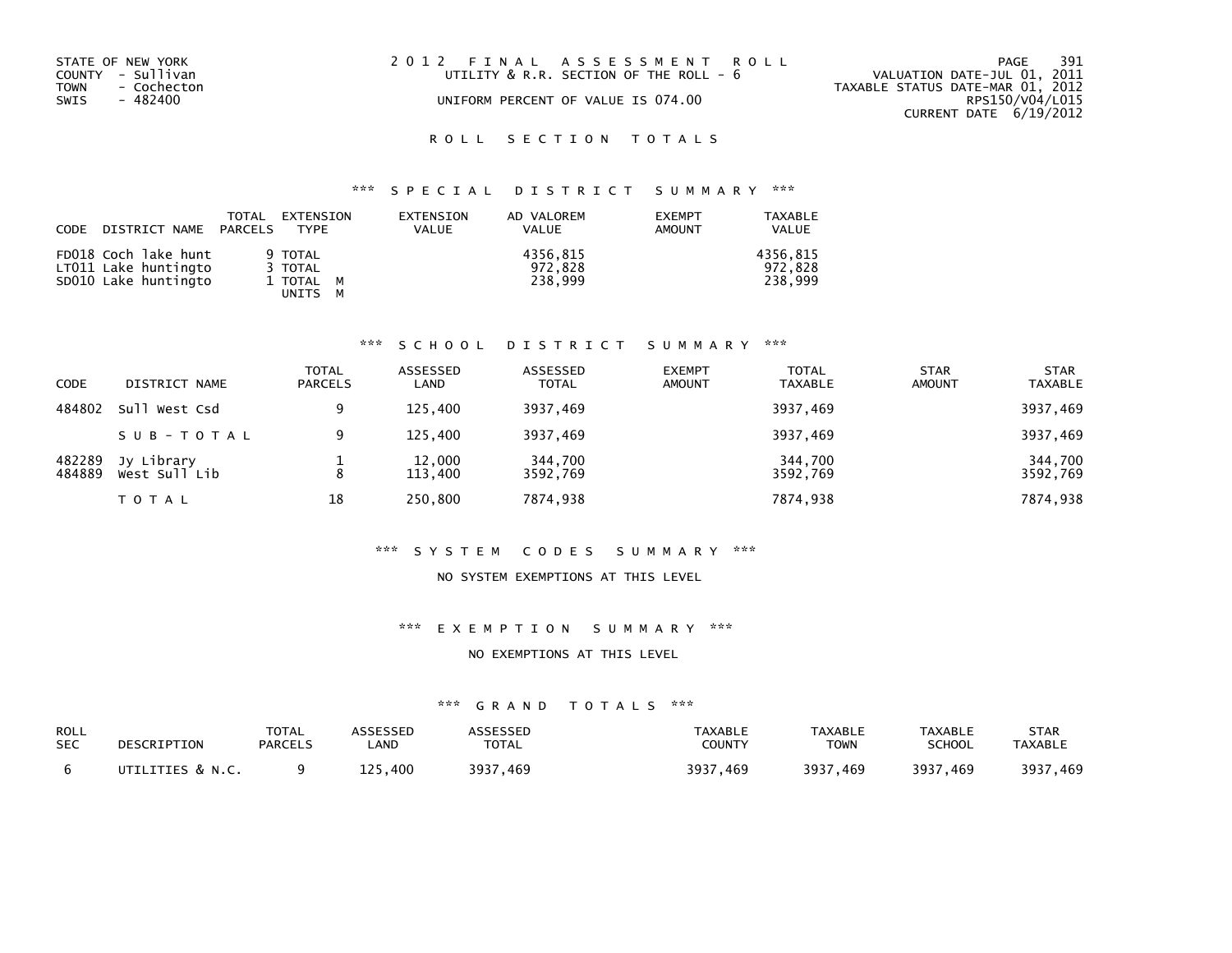| STATE OF NEW YORK<br>COUNTY - Sullivan<br><b>TOWN</b><br>- Cochecton<br>$-482400$<br>SWIS  | 2 0 1 2                                                                                                                                                                                       | TAX MAP NUMBER SEQUENCE | FINAL ASSESSMENT ROLL<br>WHOLLY EXEMPT SECTION OF THE ROLL - 8<br>UNIFORM PERCENT OF VALUE IS 074.00                                              | 992 - PAGE<br>VALUATION DATE-JUL 01, 2011<br>TAXABLE STATUS DATE-MAR 01, 2012 | 392<br>PAGE                    |
|--------------------------------------------------------------------------------------------|-----------------------------------------------------------------------------------------------------------------------------------------------------------------------------------------------|-------------------------|---------------------------------------------------------------------------------------------------------------------------------------------------|-------------------------------------------------------------------------------|--------------------------------|
| TAX MAP PARCEL NUMBER<br><b>CURRENT OWNERS NAME</b><br>CURRENT OWNERS ADDRESS              | SCHOOL DISTRICT                                                                                                                                                                               | LAND                    | PROPERTY LOCATION & CLASS ASSESSMENT EXEMPTION CODE----------------COUNTY-------TOWN-----SCHOOL<br>TAX DESCRIPTION TAXABLE VALUE                  |                                                                               |                                |
| $1. - 1 - 2.2$<br>Pennsylvania Lines LLC<br>Property Tax Dept<br>Central New York Railroad | State Route 97<br>842 Ceiling rr<br>Sull West Csd 484802-89<br>25% RR<br>ACRES 38.47                                                                                                          | 153,880<br>1685,830     | MIDA<br>18020<br>COUNTY TAXABLE VALUE<br>TAXABLE VALUE<br><b>TOWN</b><br>SCHOOL TAXABLE VALUE                                                     | 1685,830<br>$\Omega$                                                          | 400071<br>1685,830<br>1685,830 |
| $1. - 1 - 8.4$<br>Cochecton Preservation Society Sull West Csd 484802-89                   | State Route 97<br>963 Municpl park<br>ACRES 4.76<br>EAST-0305532 NRTH-0626502<br>DEED BOOK 176<br>PG-323                                                                                      |                         | NP ORGINS 23,300<br>23,300 COUNTY TAXABLE VALUE<br>SCHOOL TAXABLE VALUE<br>FD018 Coch lake hunt fire                                              | 63,300<br>0<br>0<br>0 <sub>T</sub>                                            | 63,300<br>63,300               |
| $1.-1-50$<br>old Cochecton Cemetery<br>NYS Rt 97<br>Cochecton, NY 12726                    | State Route 97<br>695 Cemetery<br>484802-89<br>Sull West Csd<br>$1 - 1 - 50$<br>Cemetery Lot 1 A<br>Curtis Lot<br><b>ACRES</b><br>1.00<br>EAST-0304450 NRTH-0624300<br>DEED BOOK 67<br>PG-176 | 7,000<br>7,000          | 27350<br><b>CEMETERY</b><br>COUNTY TAXABLE VALUE<br><b>TOWN</b><br>TAXABLE VALUE<br>SCHOOL TAXABLE VALUE<br>FD018 Coch lake hunt fire<br>7,000 EX | 7,000<br>0<br>$\mathbf 0$<br>$\Omega$<br>0 <sub>T</sub>                       | 600218<br>7,000<br>7,000       |
|                                                                                            | FULL MARKET VALUE                                                                                                                                                                             | 9,500                   |                                                                                                                                                   |                                                                               |                                |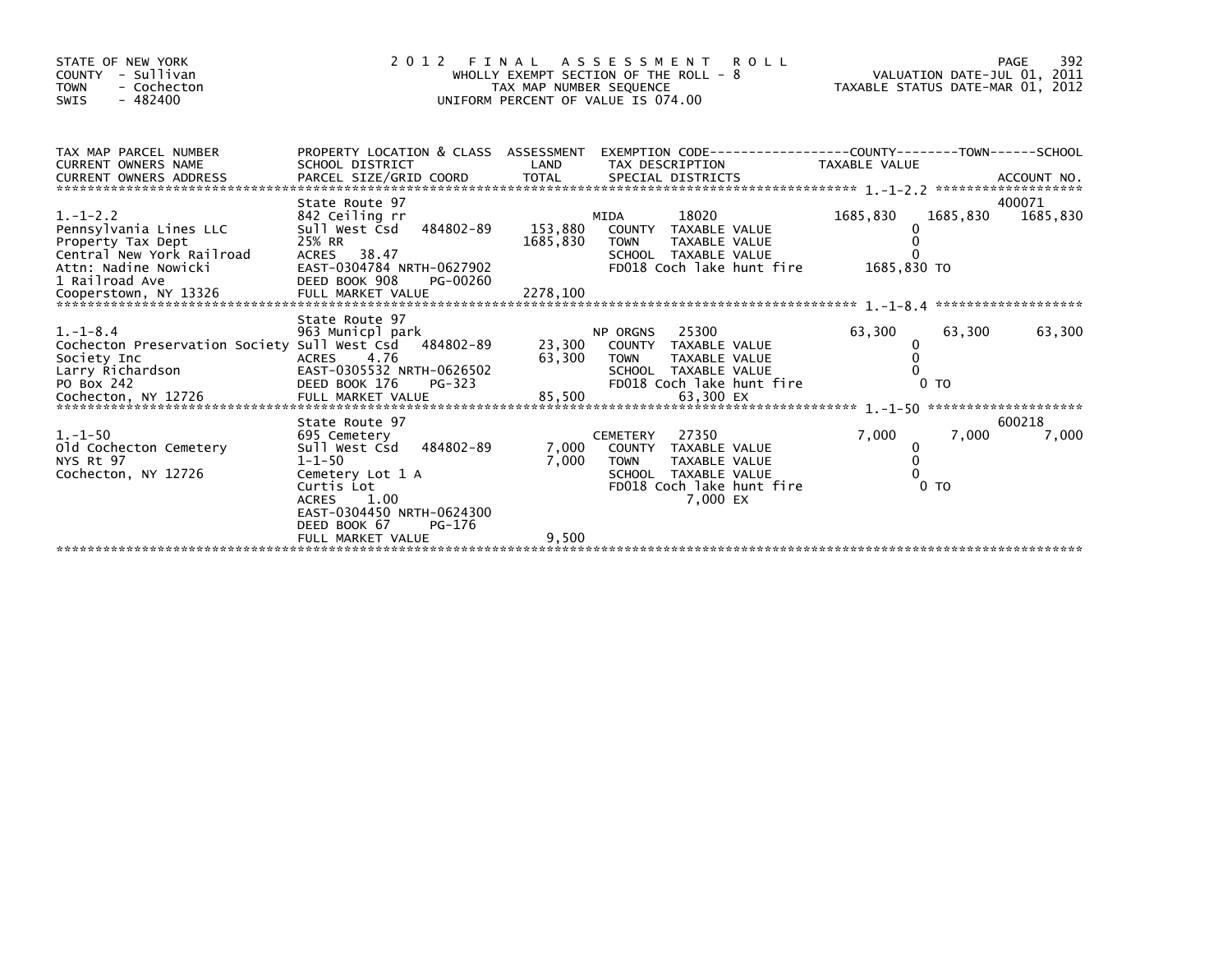| STATE OF NEW YORK   | 2012 FINAL ASSESSMENT ROLL            | 393<br>PAGE                      |
|---------------------|---------------------------------------|----------------------------------|
| COUNTY - Sullivan   | WHOLLY EXEMPT SECTION OF THE ROLL - 8 | VALUATION DATE-JUL 01, 2011      |
| TOWN<br>- Cochecton | MAP SECTION - 001                     | TAXABLE STATUS DATE-MAR 01, 2012 |
| - 482400<br>SWIS    | SUB-SECTION-                          | RPS150/V04/L015                  |
|                     | UNIFORM PERCENT OF VALUE IS 074.00    | CURRENT DATE 6/19/2012           |

| CODE | DISTRICT NAME        | TOTAL<br>PARCELS | EXTENSION<br>TYPF | EXTENSION<br>VALUE | AD VALOREM<br>VALUE | <b>EXEMPT</b><br>AMOUNT | TAXABLE<br>VALUE |
|------|----------------------|------------------|-------------------|--------------------|---------------------|-------------------------|------------------|
|      | FD018 Coch lake hunt |                  | <b>TOTAL</b>      |                    | 1756.130            | 70.300                  | 1685.830         |

# \*\*\* S C H O O L D I S T R I C T S U M M A R Y \*\*\*

| <b>CODE</b> | DISTRICT NAME | <b>TOTAL</b><br>PARCELS | ASSESSED<br>LAND | ASSESSED<br><b>TOTAL</b> | <b>EXEMPT</b><br><b>AMOUNT</b> | <b>TOTAL</b><br><b>TAXABLE</b> | <b>STAR</b><br><b>AMOUNT</b> | <b>STAR</b><br><b>TAXABLE</b> |
|-------------|---------------|-------------------------|------------------|--------------------------|--------------------------------|--------------------------------|------------------------------|-------------------------------|
| 484802      | Sull West Csd |                         | 184,180          | 1756,130                 | 1756,130                       |                                |                              |                               |
|             | SUB-TOTAL     |                         | 184,180          | 1756,130                 | 1756,130                       |                                |                              |                               |
| 482689      | Dv Library    |                         | 184,180          | 1756,130                 | 1756,130                       |                                |                              |                               |
|             | <b>TOTAL</b>  | b                       | 368,360          | 3512,260                 | 3512,260                       |                                |                              |                               |

\*\*\* S Y S T E M C O D E S S U M M A R Y \*\*\*

NO SYSTEM EXEMPTIONS AT THIS LEVEL

| CODE                    | DESCRIPTION                                      | <b>TOTAL</b><br><b>PARCELS</b> | COUNTY                                 | <b>TOWN</b>                                         | <b>SCHOOL</b>                          |
|-------------------------|--------------------------------------------------|--------------------------------|----------------------------------------|-----------------------------------------------------|----------------------------------------|
| 18020<br>25300<br>27350 | MIDA<br><b>NP ORGNS</b><br>CEMETERY<br>T O T A L |                                | 1685,830<br>63,300<br>,000<br>1756,130 | 1685.830<br>63,300<br>$^{\prime}$ , 000<br>1756,130 | 1685,830<br>63,300<br>.000<br>1756,130 |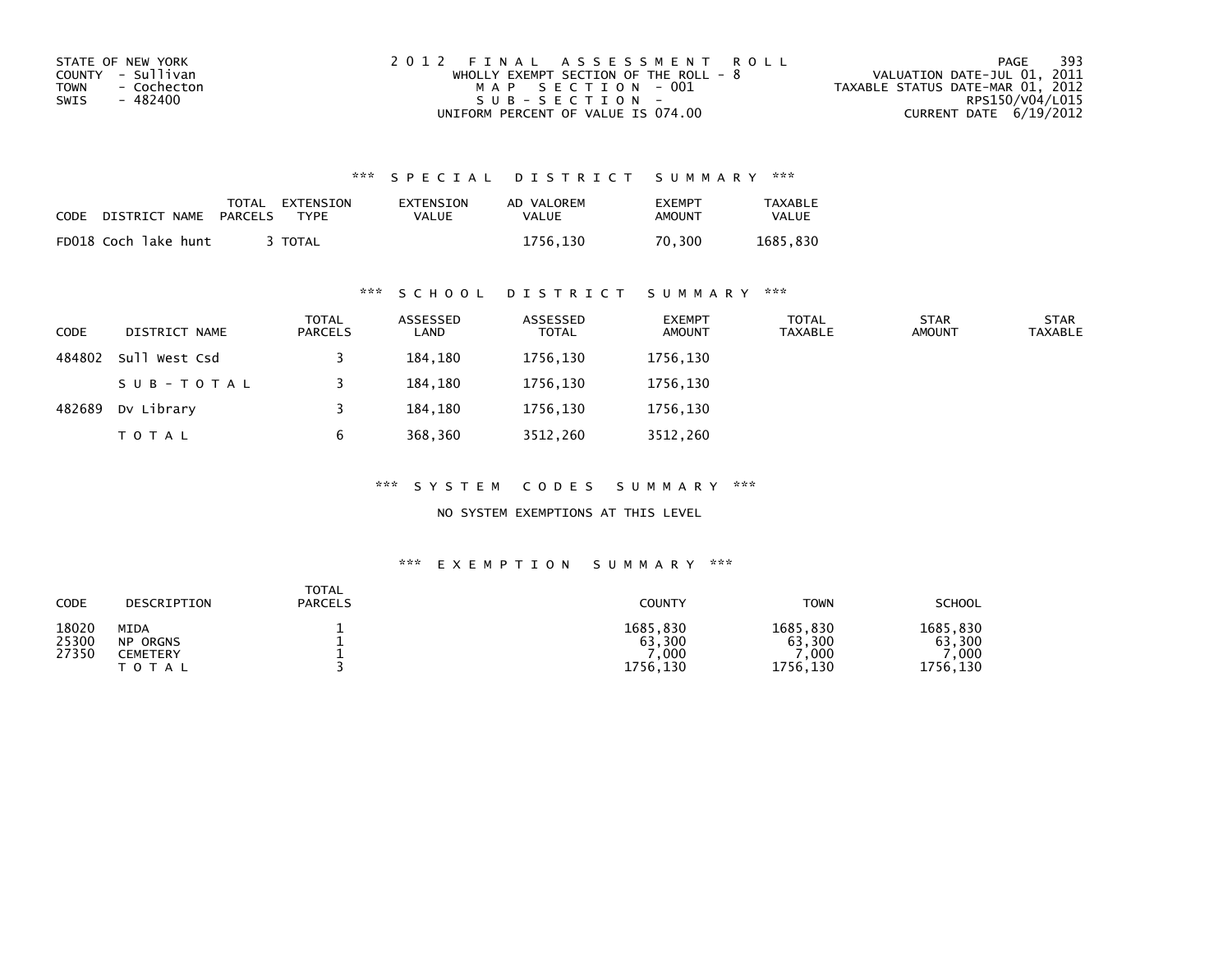| STATE OF NEW YORK          | 2012 FINAL ASSESSMENT ROLL              | 394<br>PAGE                      |
|----------------------------|-----------------------------------------|----------------------------------|
| COUNTY - Sullivan          | WHOLLY EXEMPT SECTION OF THE ROLL - $8$ | VALUATION DATE-JUL 01, 2011      |
| <b>TOWN</b><br>- Cochecton | MAP SECTION - 001                       | TAXABLE STATUS DATE-MAR 01, 2012 |
| SWIS<br>- 482400           | SUB-SECTION-                            | RPS150/V04/L015                  |
|                            | UNIFORM PERCENT OF VALUE IS 074.00      | CURRENT DATE 6/19/2012           |

| ROLL       | DESCRIPTION   | <b>TOTAL</b>   | <b>ASSESSED</b> | <b>ASSESSED</b> | <b>TAXABLE</b> | <b>TAXABLE</b> | <b>TAXABLE</b> | STAR           |
|------------|---------------|----------------|-----------------|-----------------|----------------|----------------|----------------|----------------|
| <b>SEC</b> |               | <b>PARCELS</b> | <b>_AND</b>     | <b>TOTAL</b>    | <b>COUNTY</b>  | <b>TOWN</b>    | <b>SCHOOL</b>  | <b>TAXABLE</b> |
|            | WHOLLY EXEMPT |                | 184,180         | 1756.130        |                |                |                |                |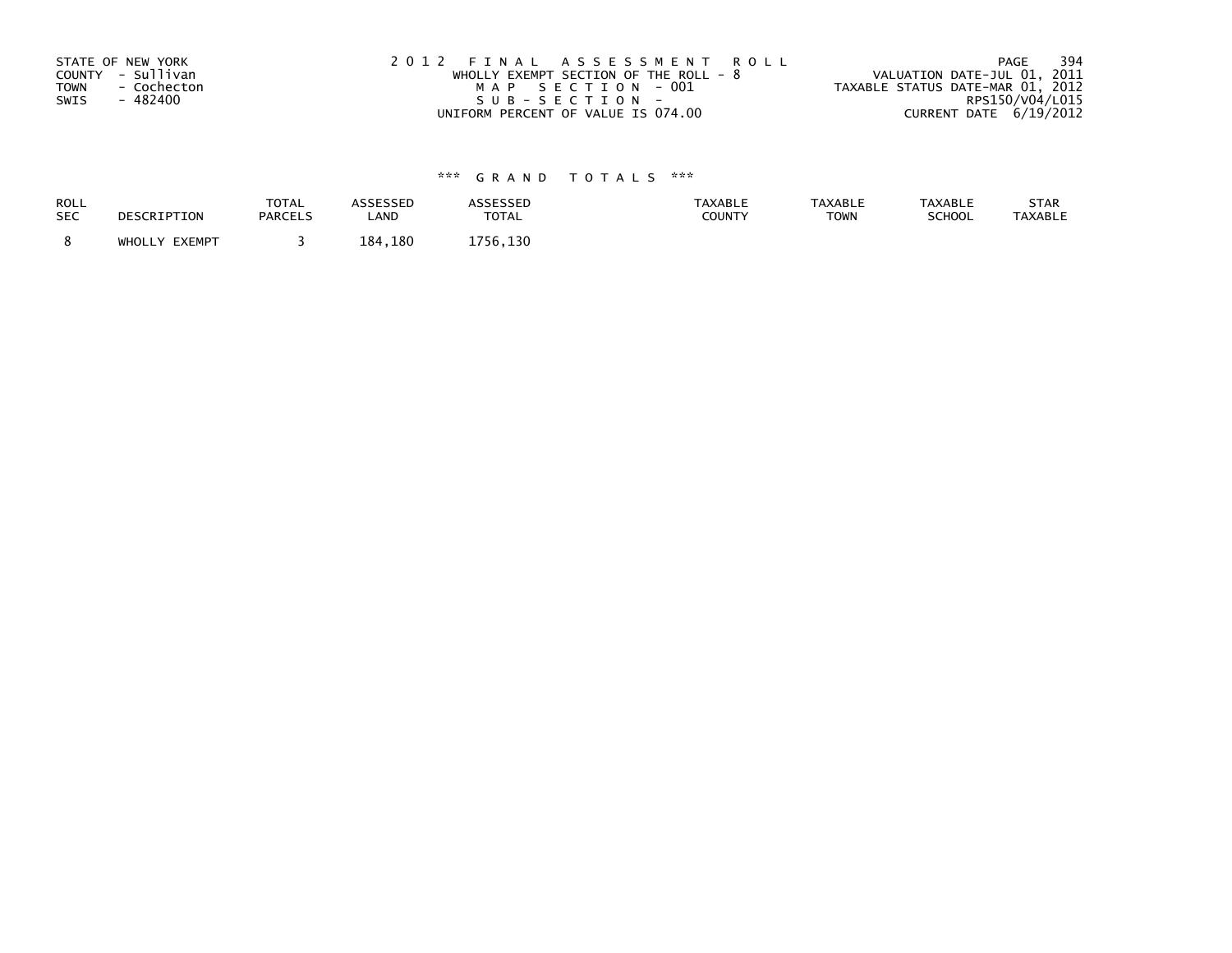| STATE OF NEW YORK<br>COUNTY - Sullivan<br>TOWN - Cochecton<br>SWIS - 482400 | WHOLLY EXEMPT SEAT SEQUENCE<br>TAX MAP NUMBER SEQUENCE<br>UNIFORM PERCENT OF VALUE IS 074.00                                      | 2012 FINAL ASSESSMENT ROLL<br>WHOLLY EXEMPT SECTION OF THE ROLL - 8 WHOLLY EXEMPT SECTION OF THE ROLL - 8 VALUATION DATE-JUL 01, 2011<br>TAX MAP NUMBER SEQUENCE TAXABLE STATUS DATE-MAR 01, 2012<br>UNIFORM PERCENT OF VALUE IS 074.00                                                                   |                                                                                             |        |
|-----------------------------------------------------------------------------|-----------------------------------------------------------------------------------------------------------------------------------|-----------------------------------------------------------------------------------------------------------------------------------------------------------------------------------------------------------------------------------------------------------------------------------------------------------|---------------------------------------------------------------------------------------------|--------|
| CURRENT OWNERS NAME                                                         |                                                                                                                                   | TAX MAP PARCEL NUMBER PROPERTY LOCATION & CLASS ASSESSMENT EXEMPTION CODE---------------COUNTY--------TOWN------SCHOOL<br>SCHOOL DISTRICT                       LAND        TAX DESCRIPTION                 TAXABLE VALUE                                                                                 |                                                                                             |        |
| Earl Bertsch<br>158 Bertsch Rd<br>Cochecton, NY 12726                       | County Road 114<br>Sull West CSu<br>combo 2-1-11.4<br>Cemetery<br>ACRES 2.27<br>EAST-0313690_NRTH-0625972<br>DEED BOOK 856 PG-112 | 2.-1-5<br>East Cochecton Cemetery 695 Cemetry<br>East Cochecton Cemetery 501 West Csd 484802-89 7,700 COUNTY TAXABLE VALUE<br>Earl Bertsch<br>Cemetery Cemetery 158 Bertsch Bd Cemetery<br>Cemetery 158 Bertsch Bd Cemetery Cemetery SCH<br>SCHOOL TAXABLE VALUE<br>FD018 Coch lake hunt fire<br>7,700 EX | 600171<br>7,700<br>7,700<br>0 <sub>T</sub>                                                  | 7,700  |
|                                                                             |                                                                                                                                   |                                                                                                                                                                                                                                                                                                           |                                                                                             |        |
|                                                                             | DEED BOOK 258 PG-206<br>FULL MARKET VALUE                                                                                         | 57,000                                                                                                                                                                                                                                                                                                    | 600160<br>42,200<br>42,200<br>$\begin{smallmatrix}0\0\0\end{smallmatrix}$<br>0 <sub>T</sub> | 42,200 |
|                                                                             |                                                                                                                                   |                                                                                                                                                                                                                                                                                                           |                                                                                             |        |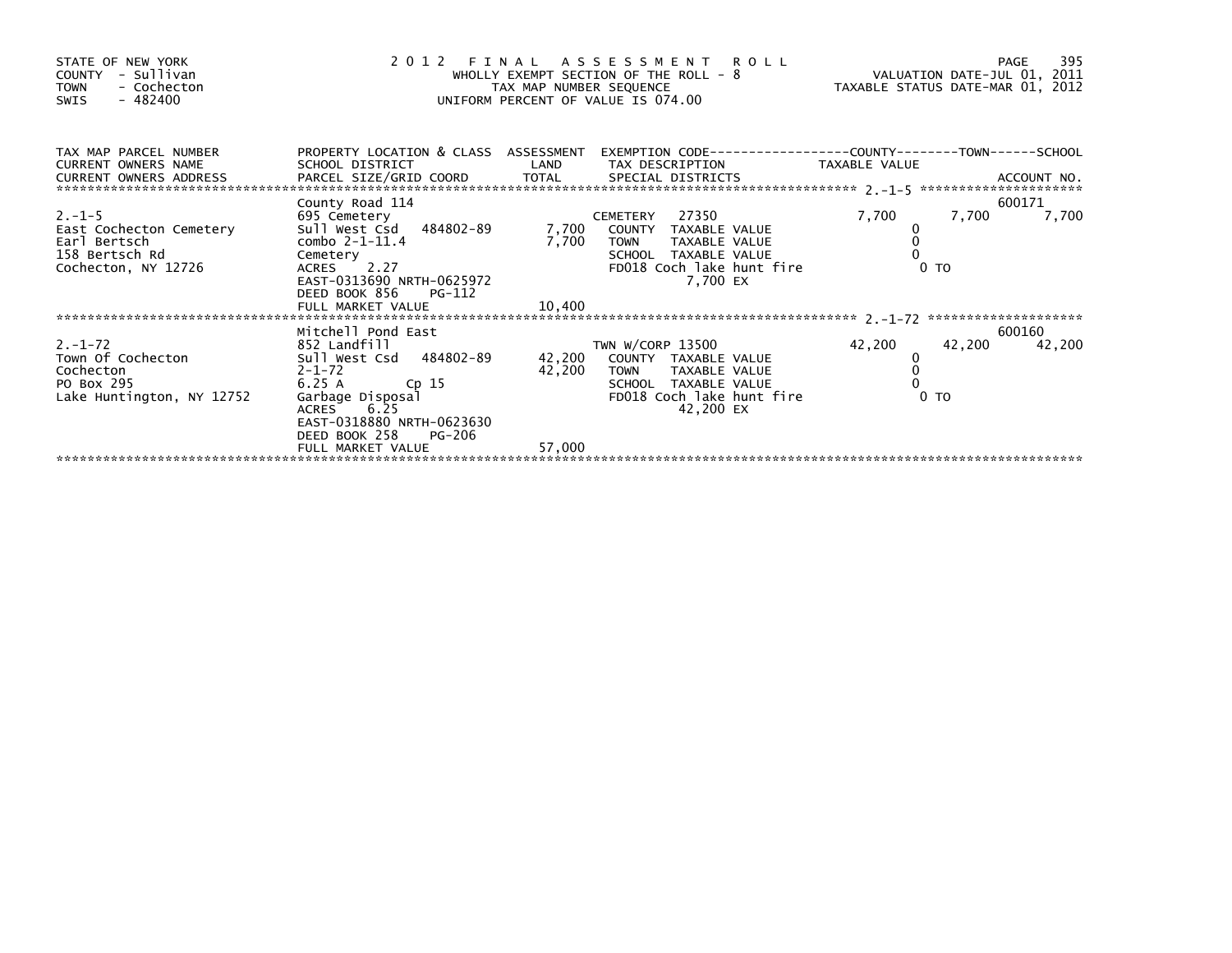| STATE OF NEW YORK   | 2012 FINAL ASSESSMENT ROLL              | 396<br>PAGE                      |
|---------------------|-----------------------------------------|----------------------------------|
| COUNTY - Sullivan   | WHOLLY EXEMPT SECTION OF THE ROLL - $8$ | VALUATION DATE-JUL 01, 2011      |
| TOWN<br>- Cochecton | MAP SECTION - 002                       | TAXABLE STATUS DATE-MAR 01, 2012 |
| - 482400<br>SWIS    | SUB-SECTION-                            | RPS150/V04/L015                  |
|                     | UNIFORM PERCENT OF VALUE IS 074.00      | CURRENT DATE $6/19/2012$         |

| CODE | DISTRICT NAME        | TOTAL<br>PARCELS | EXTENSION<br>TYPF | EXTENSION<br>VALUE | AD VALOREM<br>VALUE | <b>FXFMPT</b><br>AMOUNT | TAXABLE<br><b>VALUE</b> |
|------|----------------------|------------------|-------------------|--------------------|---------------------|-------------------------|-------------------------|
|      | FD018 Coch lake hunt |                  | <b>TOTAL</b>      |                    | 49.900              | 49,900                  |                         |

### \*\*\* S C H O O L D I S T R I C T S U M M A R Y \*\*\*

| <b>CODE</b> | DISTRICT NAME | <b>TOTAL</b><br>PARCELS | ASSESSED<br>LAND | ASSESSED<br><b>TOTAL</b> | <b>EXEMPT</b><br><b>AMOUNT</b> | <b>TOTAL</b><br><b>TAXABLE</b> | <b>STAR</b><br><b>AMOUNT</b> | <b>STAR</b><br><b>TAXABLE</b> |
|-------------|---------------|-------------------------|------------------|--------------------------|--------------------------------|--------------------------------|------------------------------|-------------------------------|
| 484802      | Sull West Csd |                         | 49,900           | 49,900                   | 49,900                         |                                |                              |                               |
|             | SUB-TOTAL     |                         | 49,900           | 49,900                   | 49,900                         |                                |                              |                               |
| 482689      | Dv Library    |                         | 49,900           | 49,900                   | 49,900                         |                                |                              |                               |
|             | <b>TOTAL</b>  |                         | 99,800           | 99,800                   | 99,800                         |                                |                              |                               |

\*\*\* S Y S T E M C O D E S S U M M A R Y \*\*\*

NO SYSTEM EXEMPTIONS AT THIS LEVEL

| CODE           | DESCRIPTION                                | <b>TOTAL</b><br><b>PARCELS</b> | <b>COUNTY</b>             | <b>TOWN</b>              | SCHOOL                  |
|----------------|--------------------------------------------|--------------------------------|---------------------------|--------------------------|-------------------------|
| 13500<br>27350 | TWN W/CORP<br><b>CEMETERY</b><br>T O T A L |                                | 42,200<br>7.700<br>49,900 | 42,200<br>,700<br>49,900 | 42,200<br>700<br>49,900 |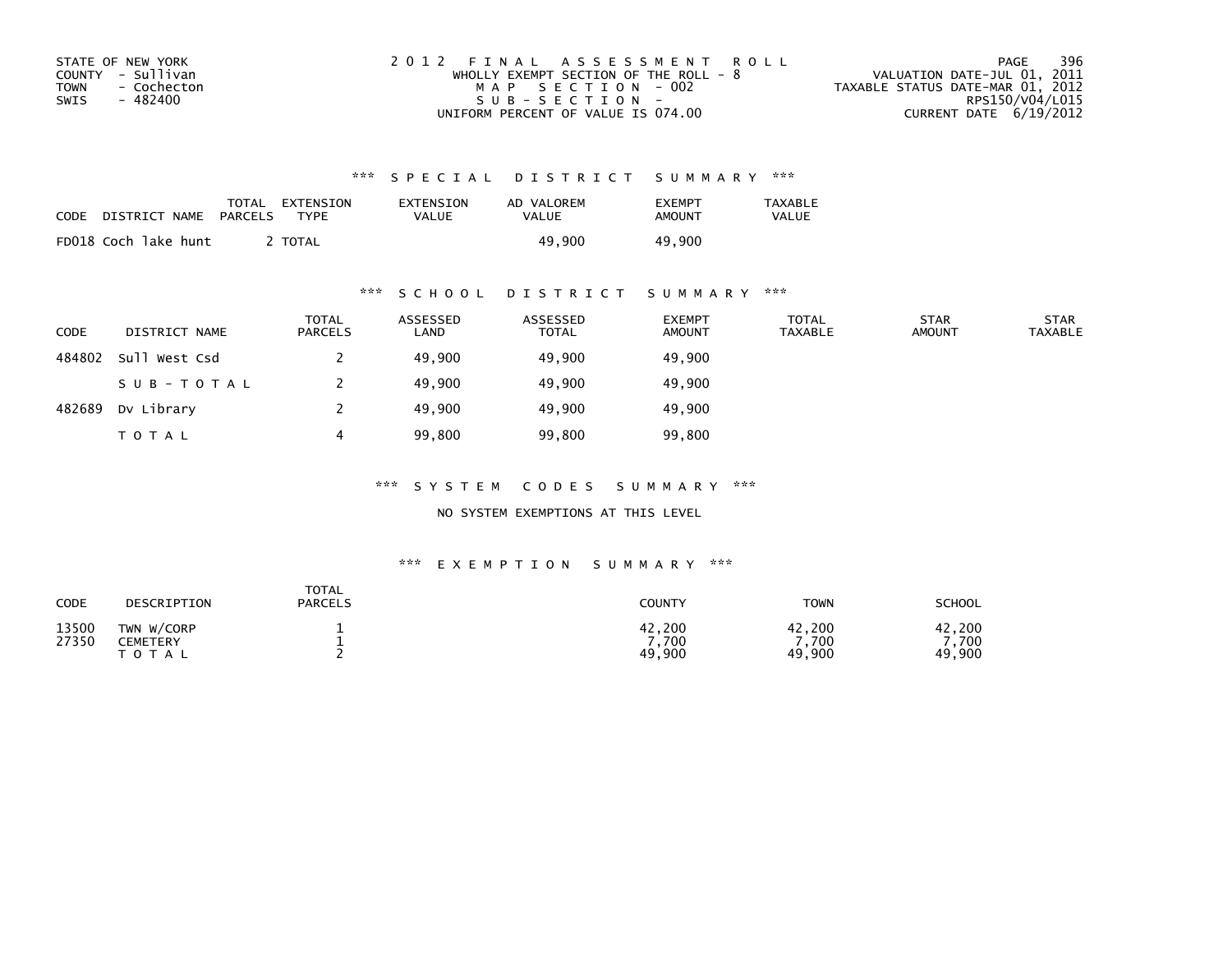| STATE OF NEW YORK          | 2012 FINAL ASSESSMENT ROLL              | -397<br>PAGE                     |
|----------------------------|-----------------------------------------|----------------------------------|
| COUNTY - Sullivan          | WHOLLY EXEMPT SECTION OF THE ROLL - $8$ | VALUATION DATE-JUL 01, 2011      |
| <b>TOWN</b><br>- Cochecton | MAP SECTION - 002                       | TAXABLE STATUS DATE-MAR 01, 2012 |
| SWIS<br>- 482400           | SUB-SECTION-                            | RPS150/V04/L015                  |
|                            | UNIFORM PERCENT OF VALUE IS 074.00      | CURRENT DATE 6/19/2012           |

| <b>ROLL</b> | DESCRIPTION   | <b>TOTAL</b>   | <b>ASSESSED</b> | <b>ASSESSED</b> | <b>TAXABLE</b> | <b>TAXABLE</b> | <b>TAXABLE</b> | STAR           |
|-------------|---------------|----------------|-----------------|-----------------|----------------|----------------|----------------|----------------|
| <b>SEC</b>  |               | <b>PARCELS</b> | LAND            | <b>TOTAL</b>    | <b>COUNTY</b>  | <b>TOWN</b>    | SCHOOL         | <b>TAXABLE</b> |
|             | WHOLLY EXEMPT |                | 900. ن<br>49    | 49,900          |                |                |                |                |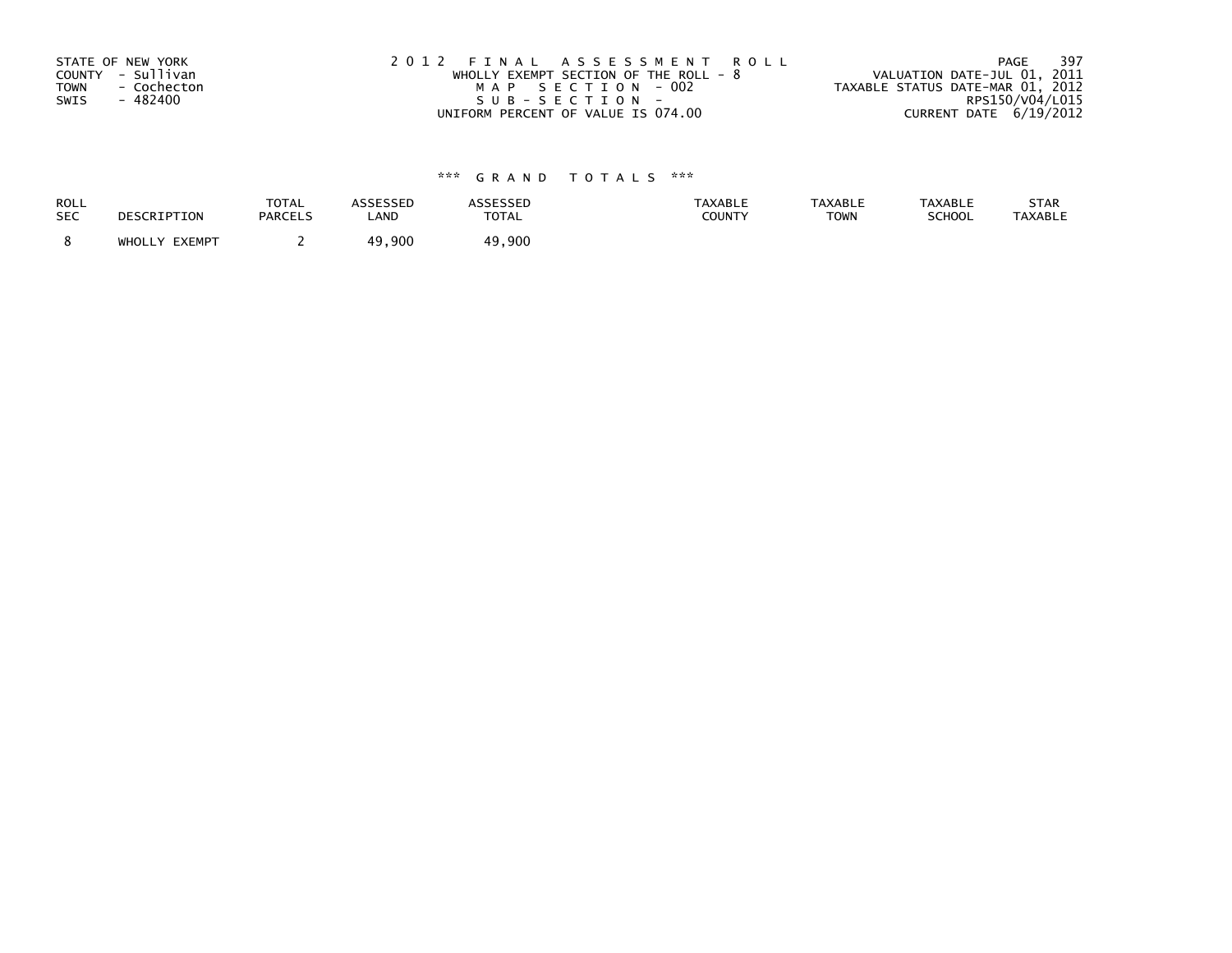| STATE OF NEW YORK<br>COUNTY - Sullivan<br>- Cochecton<br><b>TOWN</b><br>$-482400$<br><b>SWIS</b>          | 2 0 1 2<br>FINAL                                                                                                                                                                                                                                  | A S S E S S M E N T<br>WHOLLY EXEMPT SECTION OF THE ROLL - 8<br>TAX MAP NUMBER SEQUENCE<br>UNIFORM PERCENT OF VALUE IS 074.00 | <b>ROLL</b>                                                                                                      | TAXABLE STATUS DATE-MAR 01, 2012                   | VALUATION DATE-JUL 01, 2011 | 398<br>PAGE       |
|-----------------------------------------------------------------------------------------------------------|---------------------------------------------------------------------------------------------------------------------------------------------------------------------------------------------------------------------------------------------------|-------------------------------------------------------------------------------------------------------------------------------|------------------------------------------------------------------------------------------------------------------|----------------------------------------------------|-----------------------------|-------------------|
| TAX MAP PARCEL NUMBER<br>CURRENT OWNERS NAME                                                              | PROPERTY LOCATION & CLASS ASSESSMENT<br>SCHOOL DISTRICT                                                                                                                                                                                           | LAND<br>TAX DESCRIPTION                                                                                                       | EXEMPTION CODE-----------------COUNTY-------TOWN------SCHOOL                                                     | TAXABLE VALUE                                      | *******************         | ACCOUNT NO.       |
| $3. -2 - 4.2$<br>County Of Sullivan IDA<br>One Cablevision Center<br>Ferndale, NY 12734                   | 3137 State Route 17B<br>455 Dealer-prod.<br>Sull West Csd 484802-89<br>Fosterdale Equipment Corp<br><b>ACRES</b><br>3.40<br>EAST-0326150 NRTH-0622270<br>DEED BOOK 2078<br>PG-581<br>FULL MARKET VALUE                                            | MIDA<br>26,400<br>268,800<br><b>TOWN</b><br>363,200                                                                           | 18020<br>COUNTY TAXABLE VALUE<br>TAXABLE VALUE<br>SCHOOL TAXABLE VALUE<br>FD018 Coch lake hunt fire              | 268,800<br>0<br>$\Omega$<br>$\Omega$<br>268,800 TO | 268,800                     | 001770<br>268,800 |
| $3 - 2 - 11$<br>United Methodist Church<br>Pastor William Hargerty<br>PO Box 117<br>Kenoza Lake, NY 12750 | State Route 17B<br>480 Mult-use bld<br>484802-89<br>sull west Csd<br>Grange Hall<br>$S/S$ $\bar{N}$ $\gamma$ $S$ 17B<br>11-11-78 913/209<br>FRNT 87.00 DPTH 120.00<br>EAST-0326930 NRTH-0621810<br>DEED BOOK 1540<br>PG-0043<br>FULL MARKET VALUE | $N/P$ RELIG 25110<br>16,500<br>59,600<br><b>TOWN</b><br>80,500                                                                | COUNTY TAXABLE VALUE<br>TAXABLE VALUE<br>SCHOOL TAXABLE VALUE<br>FD018 Coch lake hunt fire<br>59,600 EX          | 59,600<br>0<br>$\mathbf{0}$<br>$\Omega$            | 59,600<br>0 <sub>T</sub>    | 600201<br>59,600  |
| $3. - 3 - 17$<br>Methodist Church<br>Fosterdale, NY                                                       | State Route 17B<br>695 Cemetery<br>Sull West Csd<br>484802-89<br>$3 - 3 - 17$<br>Cemetery Lot 2.8 A<br>ACRES 2.80<br>EAST-0326830 NRTH-0622650<br>FULL MARKET VALUE                                                                               | <b>CEMETERY</b><br>24,200<br>24,200<br><b>TOWN</b><br>32,700                                                                  | 27350<br>COUNTY TAXABLE VALUE<br>TAXABLE VALUE<br>SCHOOL TAXABLE VALUE<br>FD018 Coch lake hunt fire<br>24,200 EX | 24,200<br>0<br>$\mathbf{0}$<br>$\Omega$            | 24,200<br>0 <sub>T</sub>    | 600200<br>24,200  |
| $3 - 3 - 18$<br>Methodist Church<br>Fosterdale, NY                                                        | State Route 17B<br>620 Religious<br>Sull West Csd<br>484802-89<br>$3 - 3 - 18$<br>Church Bldg<br>1.8A<br><b>ACRES</b><br>1.80<br>EAST-0326780 NRTH-0622250<br>DEED BOOK 23<br>PG-357<br>FULL MARKET VALUE                                         | $N/P$ RELIG 25110<br>20,000<br>64,900<br><b>TOWN</b><br>87,700                                                                | COUNTY TAXABLE VALUE<br>TAXABLE VALUE<br>SCHOOL TAXABLE VALUE<br>FD018 Coch lake hunt fire<br>64,900 EX          | 64,900<br>0<br>$\mathbf{0}$<br>$\Omega$            | 64,900<br>0 <sub>T</sub>    | 600100<br>64,900  |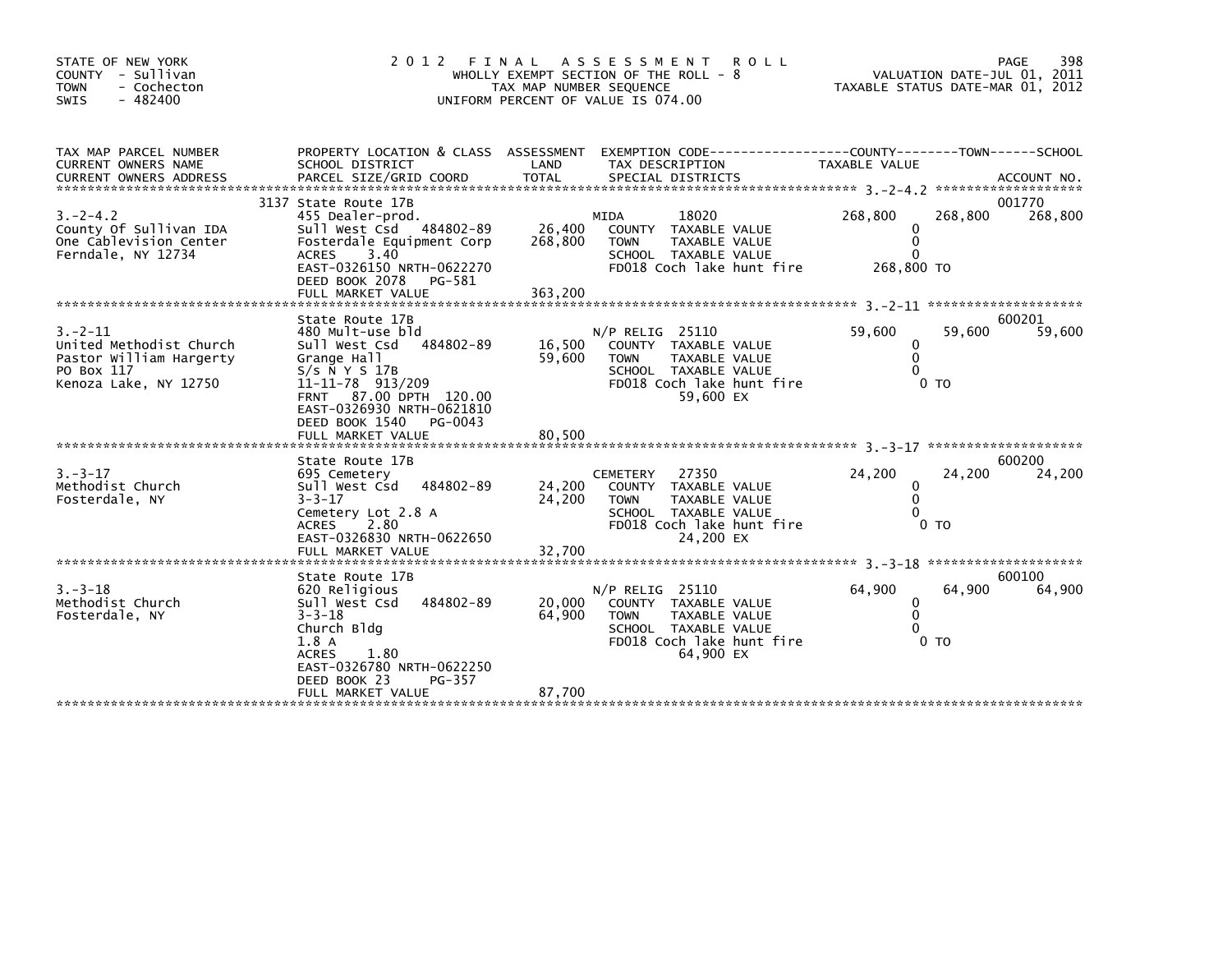| STATE OF NEW YORK   | 2012 FINAL ASSESSMENT ROLL            | 399<br>PAGE                      |
|---------------------|---------------------------------------|----------------------------------|
| COUNTY - Sullivan   | WHOLLY EXEMPT SECTION OF THE ROLL - 8 | VALUATION DATE-JUL 01, 2011      |
| TOWN<br>- Cochecton | MAP SECTION - 003                     | TAXABLE STATUS DATE-MAR 01, 2012 |
| - 482400<br>SWIS    | $SUB - SECTION -$                     | RPS150/V04/L015                  |
|                     | UNIFORM PERCENT OF VALUE IS 074.00    | CURRENT DATE 6/19/2012           |

| <b>CODE</b> | DISTRICT NAME        | TOTAL<br>PARCELS | EXTENSION<br><b>TYPE</b> | <b>EXTENSION</b><br>VALUE | AD VALOREM<br>VALUE | <b>EXEMPT</b><br>AMOUNT | TAXABLE<br><b>VALUE</b> |
|-------------|----------------------|------------------|--------------------------|---------------------------|---------------------|-------------------------|-------------------------|
|             | FD018 Coch lake hunt |                  | 4 TOTAL                  |                           | 417.500             | 148.700                 | 268.800                 |

## \*\*\* S C H O O L D I S T R I C T S U M M A R Y \*\*\*

| <b>CODE</b> | DISTRICT NAME | <b>TOTAL</b><br>PARCELS | ASSESSED<br>LAND | ASSESSED<br>TOTAL | <b>EXEMPT</b><br><b>AMOUNT</b> | <b>TOTAL</b><br><b>TAXABLE</b> | <b>STAR</b><br><b>AMOUNT</b> | <b>STAR</b><br><b>TAXABLE</b> |
|-------------|---------------|-------------------------|------------------|-------------------|--------------------------------|--------------------------------|------------------------------|-------------------------------|
| 484802      | Sull West Csd |                         | 87,100           | 417,500           | 417,500                        |                                |                              |                               |
|             | SUB-TOTAL     | 4                       | 87,100           | 417,500           | 417,500                        |                                |                              |                               |
| 482289      | Jy Library    | 4                       | 87,100           | 417,500           | 417,500                        |                                |                              |                               |
|             | <b>TOTAL</b>  | 8                       | 174,200          | 835,000           | 835,000                        |                                |                              |                               |

\*\*\* S Y S T E M C O D E S S U M M A R Y \*\*\*

NO SYSTEM EXEMPTIONS AT THIS LEVEL

| CODE                    | DESCRIPTION                                | <b>TOTAL</b><br><b>PARCELS</b> | COUNTY                                      | <b>TOWN</b>                             | SCHOOL                                  |
|-------------------------|--------------------------------------------|--------------------------------|---------------------------------------------|-----------------------------------------|-----------------------------------------|
| 18020<br>25110<br>27350 | MIDA<br>N/P RELIG<br>CEMETERY<br>T O T A L |                                | 268,800<br>124,500<br>24,200<br>,500<br>417 | 268,800<br>124,500<br>24,200<br>417,500 | 268,800<br>124,500<br>24,200<br>417,500 |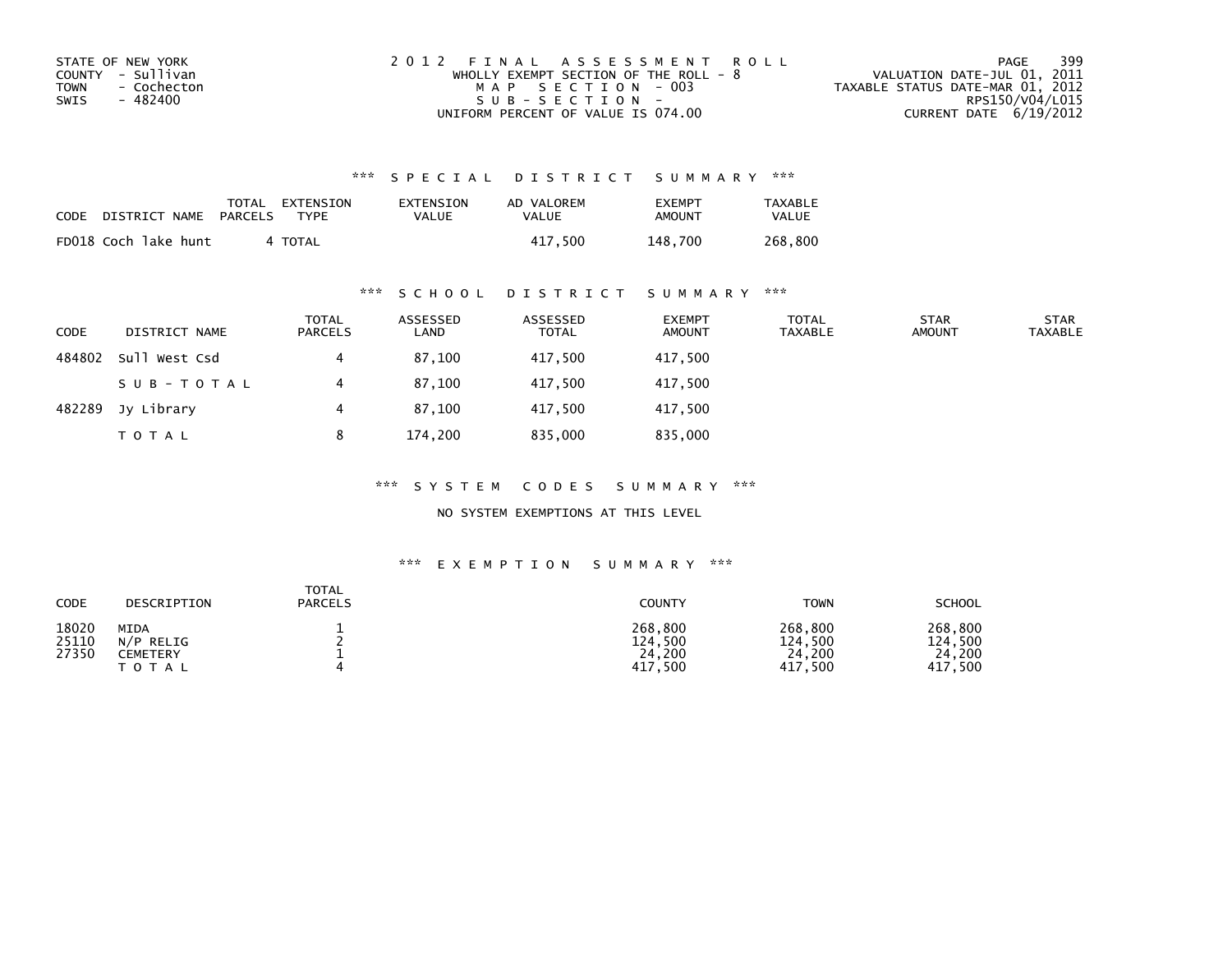| STATE OF NEW YORK          | 2012 FINAL ASSESSMENT ROLL              | 400<br>PAGE                      |
|----------------------------|-----------------------------------------|----------------------------------|
| COUNTY - Sullivan          | WHOLLY EXEMPT SECTION OF THE ROLL - $8$ | VALUATION DATE-JUL 01, 2011      |
| <b>TOWN</b><br>- Cochecton | MAP SECTION - 003                       | TAXABLE STATUS DATE-MAR 01, 2012 |
| - 482400<br>SWIS           | SUB-SECTION-                            | RPS150/V04/L015                  |
|                            | UNIFORM PERCENT OF VALUE IS 074.00      | CURRENT DATE $6/19/2012$         |

| ROLL       | DESCRIPTION   | <b>TOTAL</b>   | ASSESSED | <b>ASSESSED</b> | <b>TAXABLE</b> | <b>TAXABLE</b> | <b>TAXABLE</b> | STAR           |
|------------|---------------|----------------|----------|-----------------|----------------|----------------|----------------|----------------|
| <b>SEC</b> |               | <b>PARCELS</b> | LAND     | TOTAL           | COUNTY         | <b>TOWN</b>    | SCHOOL         | <b>TAXABLE</b> |
|            | WHOLLY EXEMPT |                | 87,100   | 417,500         |                |                |                |                |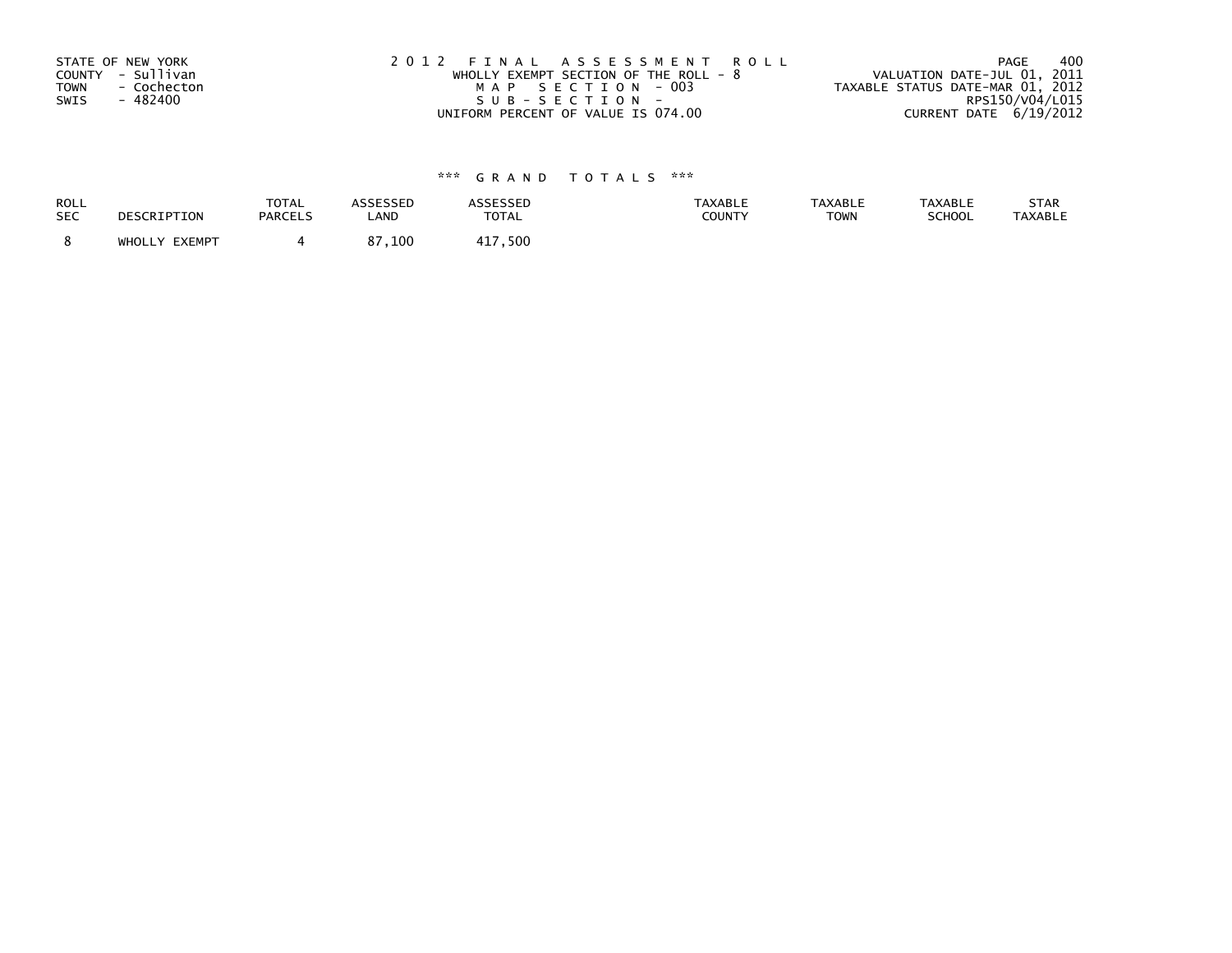| STATE OF NEW YORK<br>COUNTY - Sullivan<br><b>TOWN</b><br>- Cochecton<br>$-482400$<br>SWIS                                 | 2 0 1 2                                                                                                                                                                       | TAX MAP NUMBER SEQUENCE | FINAL ASSESSMENT ROLL<br>WHOLLY EXEMPT SECTION OF THE ROLL - 8<br>UNIFORM PERCENT OF VALUE IS 074.00                                                       |                                           | 401<br>PAGE<br>VALUATION DATE-JUL 01, 2011<br>TAXABLE STATUS DATE-MAR 01, 2012 |
|---------------------------------------------------------------------------------------------------------------------------|-------------------------------------------------------------------------------------------------------------------------------------------------------------------------------|-------------------------|------------------------------------------------------------------------------------------------------------------------------------------------------------|-------------------------------------------|--------------------------------------------------------------------------------|
| TAX MAP PARCEL NUMBER<br>CURRENT OWNERS NAME<br><b>CURRENT OWNERS ADDRESS</b>                                             | SCHOOL DISTRICT                                                                                                                                                               | LAND                    | PROPERTY LOCATION & CLASS ASSESSMENT EXEMPTION CODE----------------COUNTY-------TOWN------SCHOOL<br>TAX DESCRIPTION                                        | TAXABLE VALUE                             |                                                                                |
| $6. - 1 - 6$<br>Cochecton Mens Club Inc<br>John Keating Esq<br>PO Box 77<br>Cochecton, NY 12726                           | Cr 114<br>592 Athletic fld<br>Sull West Csd 484802-89<br>$6 - 1 - 6$<br>2 A Cp 2<br>3.39<br>ACRES<br>EAST-0300003 NRTH-0622778<br>DEED BOOK 2011<br>PG-4512                   | 14,200                  | N/P IMPROV 25230<br>12,000 COUNTY TAXABLE VALUE<br><b>TOWN</b><br><b>TAXABLE VALUE</b><br>SCHOOL TAXABLE VALUE<br>FD018 Coch lake hunt fire<br>14,200 EX   | 14,200<br>0<br>$\Omega$<br>0 <sub>T</sub> | 600225<br>14,200<br>14,200                                                     |
|                                                                                                                           |                                                                                                                                                                               |                         |                                                                                                                                                            |                                           |                                                                                |
| $6. - 1 - 7$<br>The Mens Club Of<br>Cochecton Ny Inc<br>John Keating Esq<br>Bridge St<br>PO Box 77<br>Cochecton, NY 12726 | Cr 114<br>632 Benevolent<br>Sull West Csd 484802-89<br>$6 - 1 - 7$<br>FRNT 100.00 DPTH 197.50<br>EAST-0300240 NRTH-0622860<br>DEED BOOK 1360<br>PG-00572<br>FULL MARKET VALUE | 104,700                 | $N/P$ IMPROV 25230<br>12,500 COUNTY TAXABLE VALUE<br>77,500 TOWN<br><b>TAXABLE VALUE</b><br>SCHOOL TAXABLE VALUE<br>FD018 Coch lake hunt fire<br>77,500 EX | 77,500<br>0<br>0 <sub>T</sub>             | 600080<br>77,500<br>77,500                                                     |
| $6. - 1 - 17$<br>State Of New York<br>Attn: Sullivan County Treasur<br>Monticello, NY 12701                               | Tr 49<br>$314$ Rural vac<10<br>Sull West Csd 484802-89<br>P/o Newman Road<br>66.00 DPTH 330.00<br><b>FRNT</b><br>0.50<br><b>ACRES</b><br>EAST-0299676 NRTH-0622351            | 5,000<br>5,000          | 12100<br>N.Y.S.<br>COUNTY TAXABLE VALUE<br><b>TOWN</b><br>TAXABLE VALUE<br>SCHOOL TAXABLE VALUE                                                            | 5,000<br>0<br>$\Omega$                    | 5,000<br>5,000                                                                 |
|                                                                                                                           | DEED BOOK 224<br>PG-229<br>FULL MARKET VALUE                                                                                                                                  | 6,800                   |                                                                                                                                                            |                                           |                                                                                |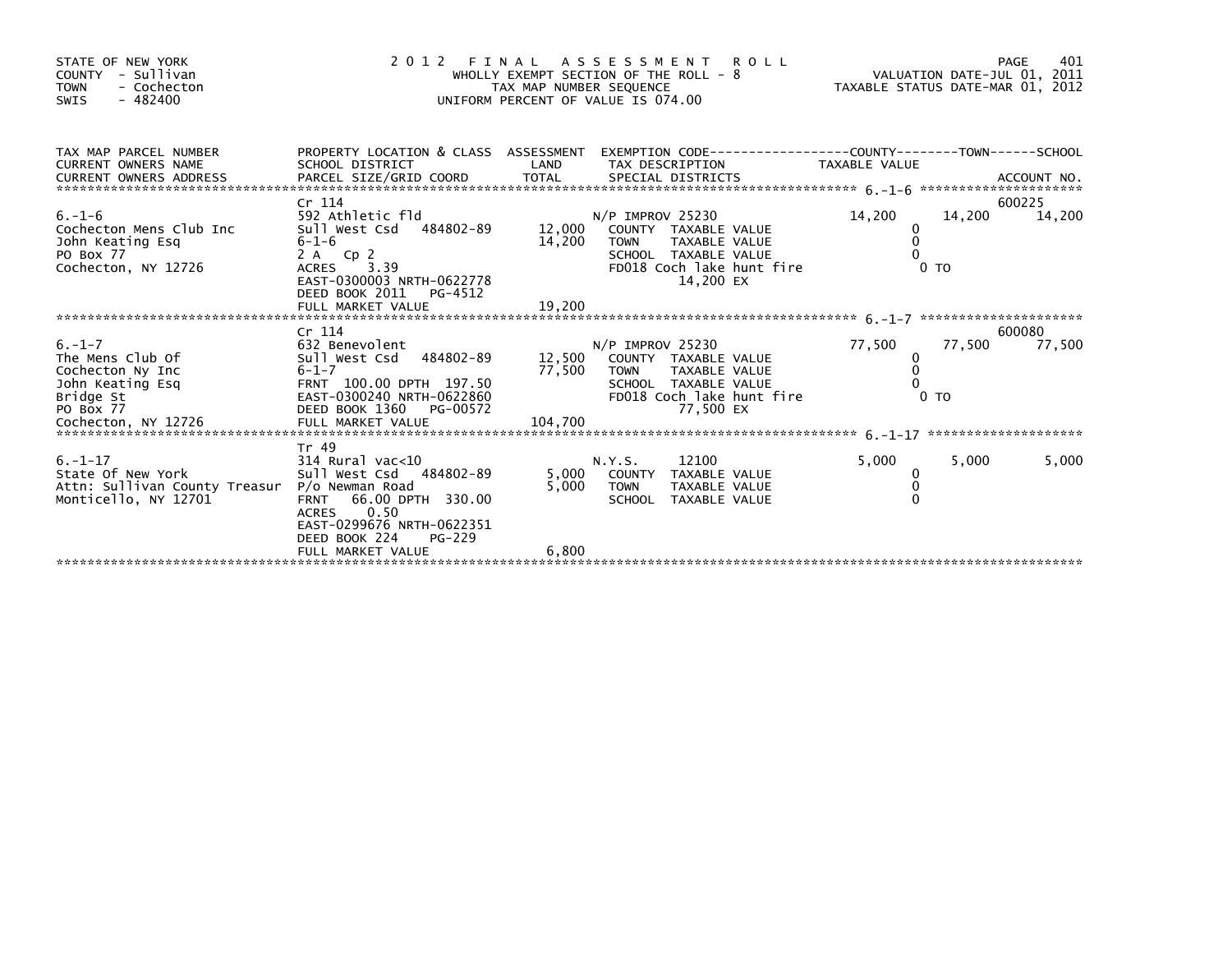| STATE OF NEW YORK   | 2012 FINAL ASSESSMENT ROLL            | 402<br>PAGE                      |
|---------------------|---------------------------------------|----------------------------------|
| COUNTY - Sullivan   | WHOLLY EXEMPT SECTION OF THE ROLL - 8 | VALUATION DATE-JUL 01, 2011      |
| TOWN<br>- Cochecton | MAP SECTION - 006                     | TAXABLE STATUS DATE-MAR 01, 2012 |
| - 482400<br>SWIS    | $SUB - SECTION -$                     | RPS150/V04/L015                  |
|                     | UNIFORM PERCENT OF VALUE IS 074.00    | CURRENT DATE 6/19/2012           |

| CODE | DISTRICT NAME        | TOTAL<br>PARCELS | EXTENSION<br>TYPF | EXTENSION<br>VALUE | AD VALOREM<br>VALUE | <b>EXEMPT</b><br>AMOUNT | TAXABLE<br><b>VALUE</b> |
|------|----------------------|------------------|-------------------|--------------------|---------------------|-------------------------|-------------------------|
|      | FD018 Coch lake hunt |                  | <b>TOTAL</b>      |                    | 91.700              | 91.700                  |                         |

## \*\*\* S C H O O L D I S T R I C T S U M M A R Y \*\*\*

| <b>CODE</b> | DISTRICT NAME | <b>TOTAL</b><br><b>PARCELS</b> | ASSESSED<br>LAND | ASSESSED<br><b>TOTAL</b> | <b>EXEMPT</b><br><b>AMOUNT</b> | <b>TOTAL</b><br><b>TAXABLE</b> | <b>STAR</b><br><b>AMOUNT</b> | <b>STAR</b><br><b>TAXABLE</b> |
|-------------|---------------|--------------------------------|------------------|--------------------------|--------------------------------|--------------------------------|------------------------------|-------------------------------|
| 484802      | Sull West Csd |                                | 29,500           | 96,700                   | 96,700                         |                                |                              |                               |
|             | SUB-TOTAL     |                                | 29,500           | 96,700                   | 96,700                         |                                |                              |                               |
| 484889      | West Sull Lib |                                | 29,500           | 96,700                   | 96,700                         |                                |                              |                               |
|             | <b>TOTAL</b>  | b                              | 59,000           | 193,400                  | 193,400                        |                                |                              |                               |

\*\*\* S Y S T E M C O D E S S U M M A R Y \*\*\*

NO SYSTEM EXEMPTIONS AT THIS LEVEL

| CODE           | DESCRIPTION                          | TOTAL<br><b>PARCELS</b> | COUNTY                    | <b>TOWN</b>              | <b>SCHOOL</b>            |
|----------------|--------------------------------------|-------------------------|---------------------------|--------------------------|--------------------------|
| 12100<br>25230 | N.Y.S.<br>N/P<br>IMPROV<br>T O T A L |                         | 5,000<br>91,700<br>96,700 | ,000<br>91,700<br>96,700 | .000<br>91,700<br>96,700 |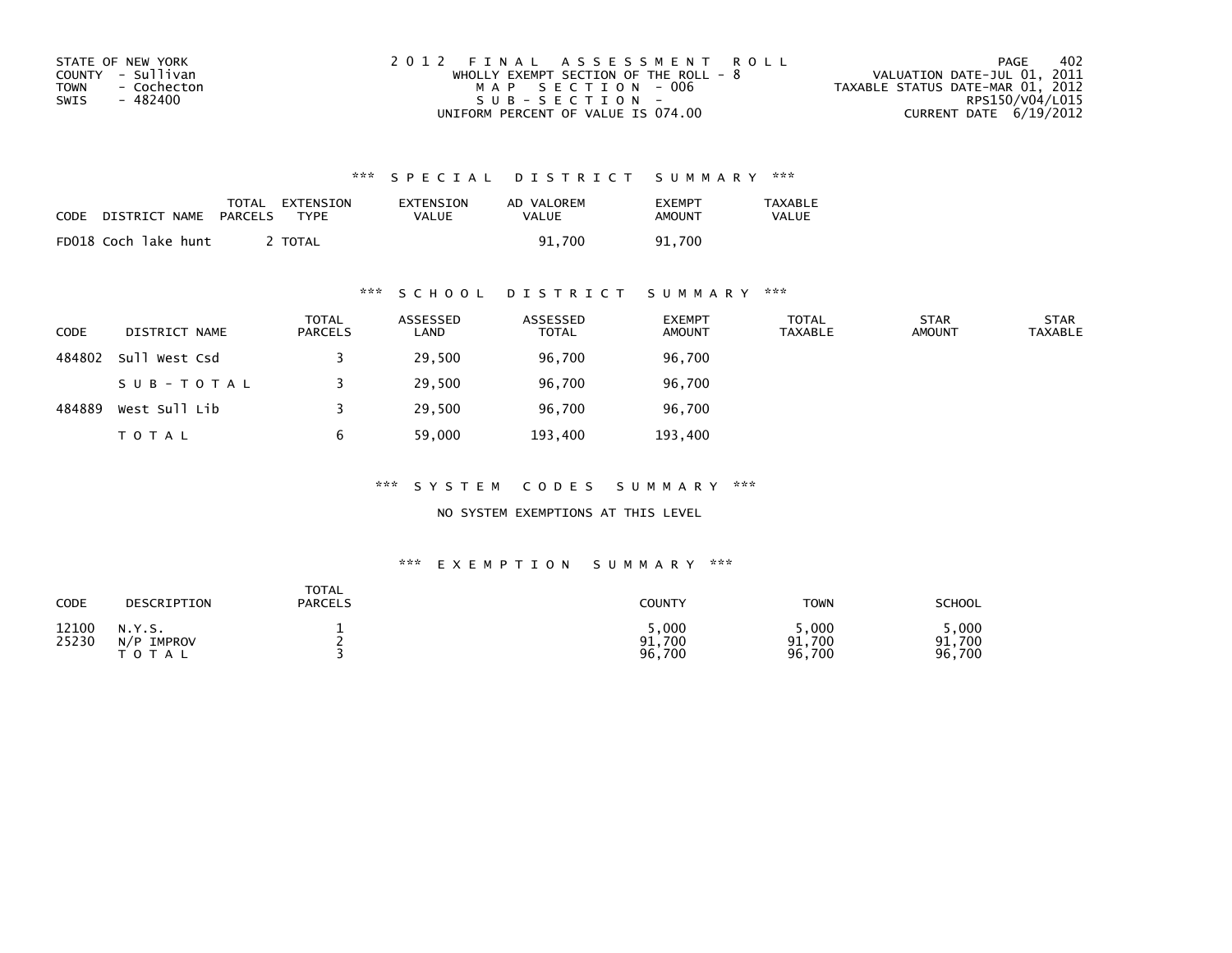| STATE OF NEW YORK          | 2012 FINAL ASSESSMENT ROLL              | -403<br>PAGE                     |
|----------------------------|-----------------------------------------|----------------------------------|
| COUNTY - Sullivan          | WHOLLY EXEMPT SECTION OF THE ROLL - $8$ | VALUATION DATE-JUL 01, 2011      |
| <b>TOWN</b><br>- Cochecton | MAP SECTION - 006                       | TAXABLE STATUS DATE-MAR 01, 2012 |
| SWIS<br>- 482400           | SUB-SECTION-                            | RPS150/V04/L015                  |
|                            | UNIFORM PERCENT OF VALUE IS 074.00      | CURRENT DATE 6/19/2012           |

| <b>ROLL</b> | DESCRIPTION   | <b>TOTAL</b>   | <b>ASSESSED</b> | ASSESSED     | <b>TAXABLE</b> | <b>TAXABLE</b> | <b>TAXABLE</b> | STAR           |
|-------------|---------------|----------------|-----------------|--------------|----------------|----------------|----------------|----------------|
| <b>SEC</b>  |               | <b>PARCELS</b> | LAND            | <b>TOTAL</b> | <b>COUNTY</b>  | <b>TOWN</b>    | SCHOOL         | <b>TAXABLE</b> |
|             | WHOLLY EXEMPT |                | 29,500          | 96,700       |                |                |                |                |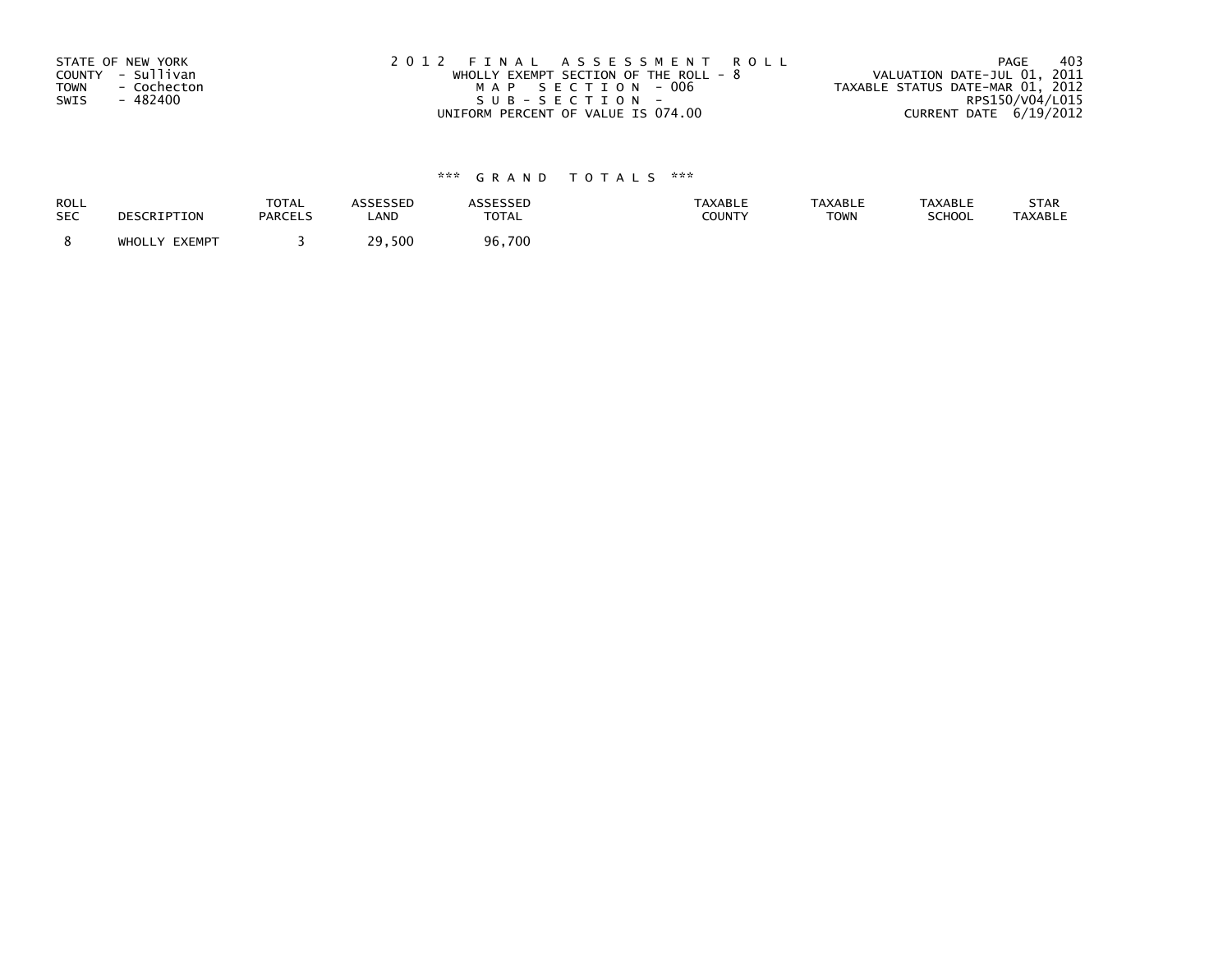| STATE OF NEW YORK<br>COUNTY - Sullivan<br>- Cochecton<br><b>TOWN</b><br>- 482400<br>SWIS                                                                                                                                                                                                                                                                                        | +04 FINAL ASSESSMENT ROLL<br>WHOLLY EXEMPT SECTION OF THE ROLL - 8<br>WHOLLY EXEMPT SECTION OF THE ROLL - 8<br>TAXABLE STATUS DATE-MAR 01, 2012<br>$\overline{a}$<br>UNIFORM PERCENT OF VALUE IS 074.00 |                         |                                                                                                                                                             |         |         |         |
|---------------------------------------------------------------------------------------------------------------------------------------------------------------------------------------------------------------------------------------------------------------------------------------------------------------------------------------------------------------------------------|---------------------------------------------------------------------------------------------------------------------------------------------------------------------------------------------------------|-------------------------|-------------------------------------------------------------------------------------------------------------------------------------------------------------|---------|---------|---------|
| TAX MAP PARCEL NUMBER PROPERTY LOCATION & CLASS ASSESSMENT EXEMPTION CODE--------------COUNTY--------TOWN-----SCHOOL<br>CURRENT OWNERS NAME<br>CURRENT OWNERS (WILLING THE STATE OF THE SPECIAL DISTRICTS AND RESERVE AND ACCOUNT NO.<br>- ARCEL SIZE/GRID COORD TOTAL SPECIAL DISTRICTS AND ARCOUNT NO. ACCOUNT NO. AND A SPECIAL DISTRICTS AND A SPECIAL PRESS, AND A SPECIAL |                                                                                                                                                                                                         |                         | SCHOOL DISTRICT                     LAND       TAX DESCRIPTION                TAXABLE VALUE                                                                 |         |         |         |
| $7. - 1 - 20.3$<br>County Of Sullivan IDA<br>One Cablevision Center<br>Ferndale, NY 12734                                                                                                                                                                                                                                                                                       | Nys 97<br>$314$ Rural vac< $10$<br>Sull West Csd 484802-89 6,200 COUNTY TAXABLE VALUE                                                                                                                   |                         | 18020<br>MIDA<br>6,200 TOWN<br>TAXABLE VALUE<br>SCHOOL TAXABLE VALUE<br>FD018 Coch lake hunt fire 6,200 TO                                                  | 6,200   | 6,200   | 6,200   |
| 7.-1-22.2<br>County Of Sullivan IDA<br>One Cablevision Center<br>Ferndale, NY 12734                                                                                                                                                                                                                                                                                             | Rte 97<br>312 Vac w/imprv<br>sull west Csd 484802-89<br>FRNT 242.02 DPTH 344.98<br>EAST-0301751 NRTH-0622391<br>DEED BOOK 2071 PG-309<br>FULL MARKET VALUE                                              | 13,000                  | <b>MIDA</b><br>6,600 COUNTY TAXABLE VALUE<br>9,600 TOWN TAXABLE VALUE<br>SCHOOL TAXABLE VALUE<br>SCHOOL TAXABLE VALUE<br>FD018 Coch lake hunt fire 9,600 TO | 9,600   | 9,600   | 9,600   |
| $7. - 1 - 35$<br>County Of Sullivan IDA<br>One Cablevision Center<br>Ferndale, NY 12734                                                                                                                                                                                                                                                                                         | Depot Rd<br>443 Feed sales<br>Sull West Csd 484802-89 29,500 COUNTY TAXABLE VALUE<br>ACRES 4.28<br>EAST-0300235 NRTH-0619854<br>DEED BOOK 2071 PG-309<br>FULL MARKET VALUE                              | 701,500 TOWN<br>948,000 | 18020 — 18020 — 18020 — 18020 — 18020 — 18020 — 18020 — 18020 — 18020 — 18030 — 1804<br>MIDA<br>TAXABLE VALUE<br>SCHOOL TAXABLE VALUE                       | 701,500 | 701,500 | 701,500 |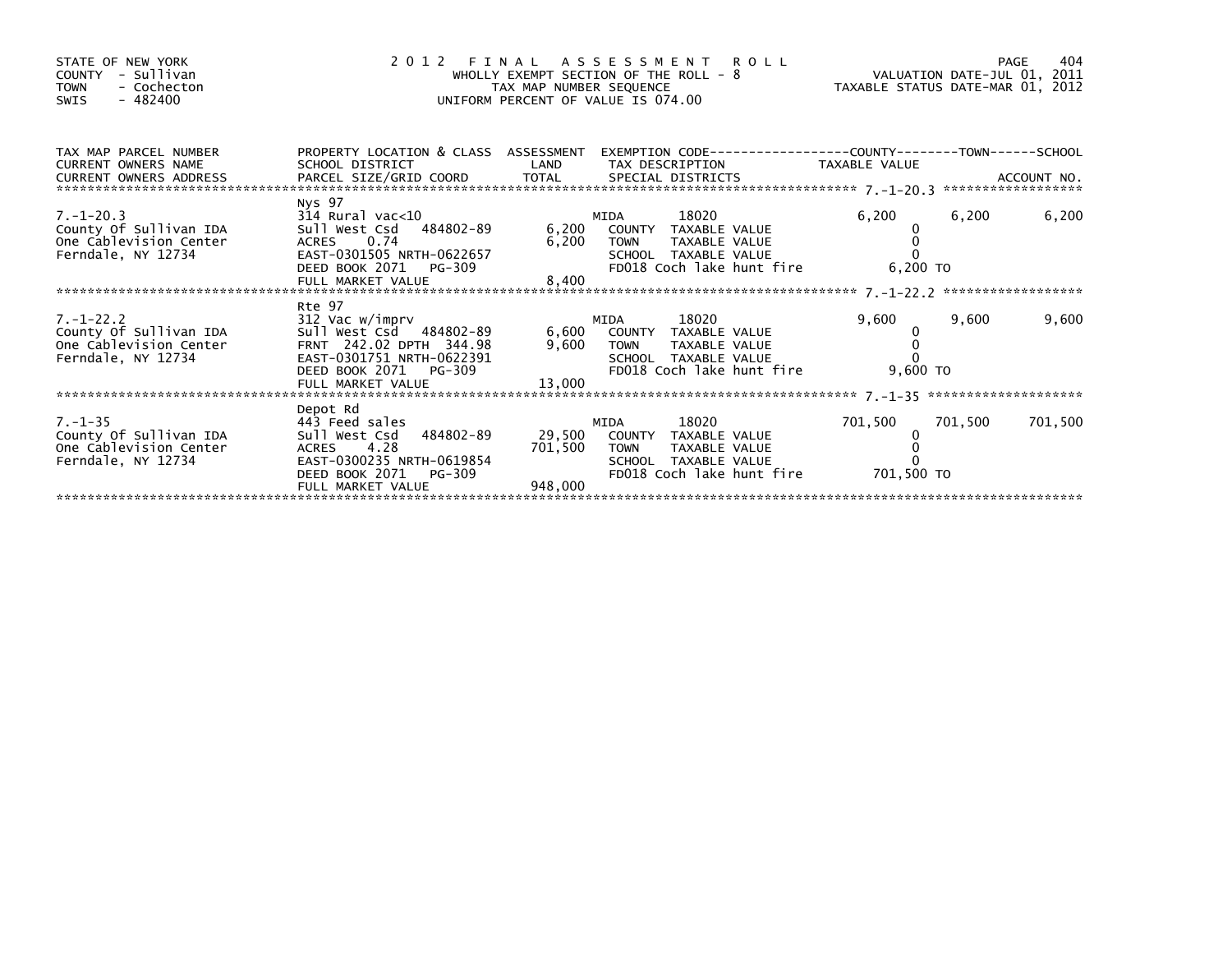| STATE OF NEW YORK          | 2012 FINAL ASSESSMENT ROLL              | 405<br>PAGE                      |
|----------------------------|-----------------------------------------|----------------------------------|
| COUNTY - Sullivan          | WHOLLY EXEMPT SECTION OF THE ROLL - $8$ | VALUATION DATE-JUL 01, 2011      |
| <b>TOWN</b><br>- Cochecton | MAP SECTION - 007                       | TAXABLE STATUS DATE-MAR 01, 2012 |
| - 482400<br>SWIS           | SUB-SECTION-                            | RPS150/V04/L015                  |
|                            | UNIFORM PERCENT OF VALUE IS 074.00      | CURRENT DATE 6/19/2012           |

| CODE | DISTRICT NAME        | PARCELS | TOTAL EXTENSION<br><b>TYPF</b> | EXTENSION<br>VALUE | AD VALOREM<br>VALUE | <b>FXFMPT</b><br>AMOUNT | TAXABLE<br><b>VALUE</b> |
|------|----------------------|---------|--------------------------------|--------------------|---------------------|-------------------------|-------------------------|
|      | FD018 Coch lake hunt |         | <b>TOTAL</b>                   |                    | 717.300             |                         | 717.300                 |

## \*\*\* S C H O O L D I S T R I C T S U M M A R Y \*\*\*

| <b>CODE</b> | DISTRICT NAME | <b>TOTAL</b><br>PARCELS | ASSESSED<br>LAND | ASSESSED<br><b>TOTAL</b> | <b>EXEMPT</b><br><b>AMOUNT</b> | <b>TOTAL</b><br>TAXABLE | <b>STAR</b><br><b>AMOUNT</b> | <b>STAR</b><br><b>TAXABLE</b> |
|-------------|---------------|-------------------------|------------------|--------------------------|--------------------------------|-------------------------|------------------------------|-------------------------------|
| 484802      | Sull West Csd |                         | 42,300           | 717,300                  | 717,300                        |                         |                              |                               |
|             | SUB-TOTAL     |                         | 42,300           | 717,300                  | 717,300                        |                         |                              |                               |
| 484889      | West Sull Lib |                         | 42,300           | 717,300                  | 717,300                        |                         |                              |                               |
|             | <b>TOTAL</b>  | 6                       | 84,600           | 1434,600                 | 1434,600                       |                         |                              |                               |

\*\*\* S Y S T E M C O D E S S U M M A R Y \*\*\*

#### NO SYSTEM EXEMPTIONS AT THIS LEVEL

#### \*\*\* E X E M P T I O N S U M M A R Y \*\*\*

| CODE  | DESCRIPTION       | <b>TOTAL</b><br><b>PARCELS</b> | <b>COUNTY</b>                               | <b>TOWN</b>                                        | <b>SCHOOL</b>            |
|-------|-------------------|--------------------------------|---------------------------------------------|----------------------------------------------------|--------------------------|
| 18020 | MIDA<br>T O T A L |                                | 717,300<br>717<br>$^{\prime}$ ,300<br>$\pm$ | ,300<br>717<br>717<br>$^{\prime}$ ,300<br><b>L</b> | 717<br>300<br>717<br>300 |

| ROLL       | DESCRIPTION   | <b>TOTAL</b>   | ASSESSED    | ASSESSED                | <b>TAXABLE</b> | <b>TAXABLE</b> | <b>TAXABLE</b> | STAR           |
|------------|---------------|----------------|-------------|-------------------------|----------------|----------------|----------------|----------------|
| <b>SEC</b> |               | <b>PARCELS</b> | <b>_AND</b> | <b>TOTAL</b>            | <b>COUNTY</b>  | <b>TOWN</b>    | <b>SCHOOL</b>  | <b>TAXABLE</b> |
|            | WHOLLY EXEMPT |                | .300        | $^{\prime}$ ,300<br>717 |                |                |                |                |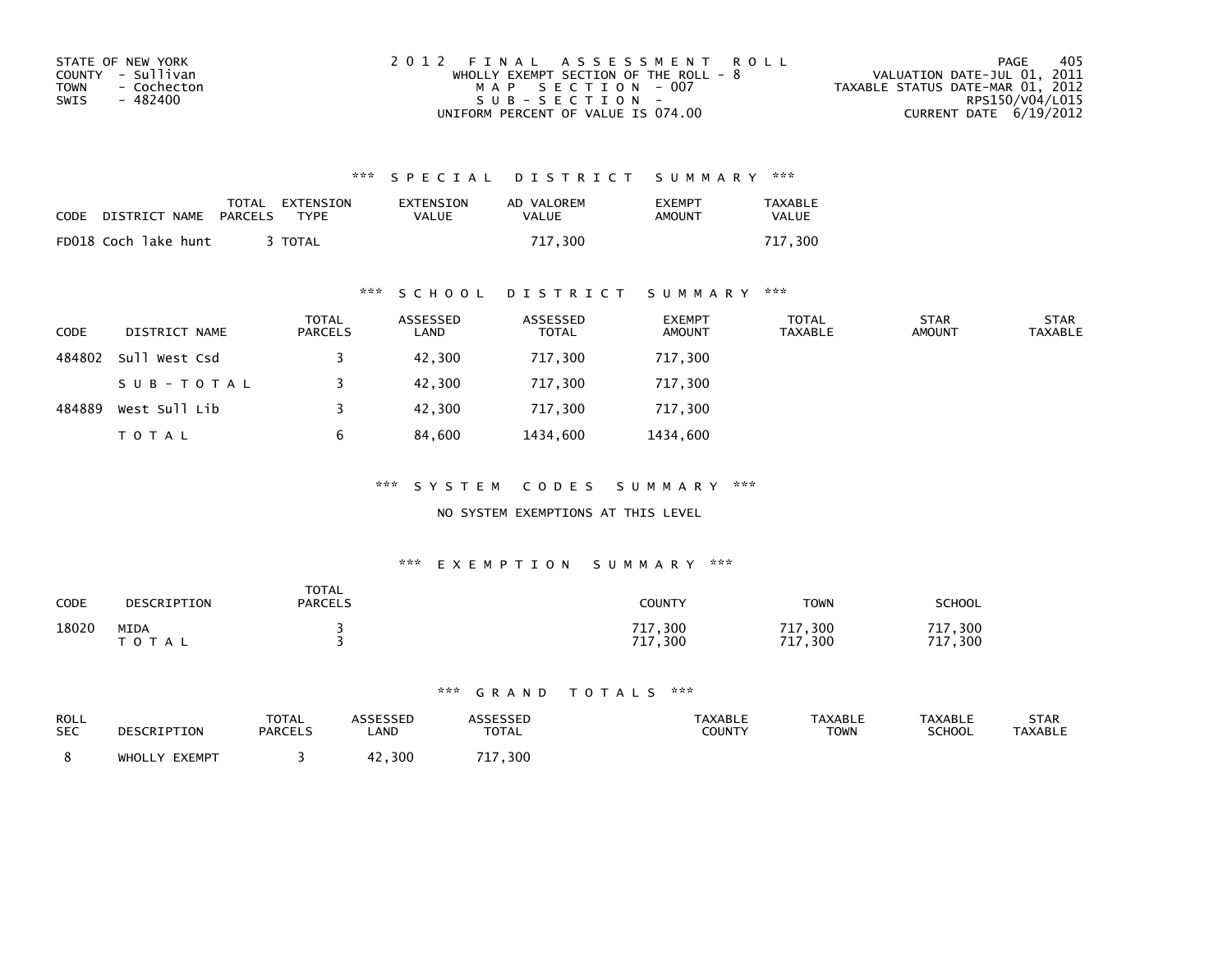| STATE OF NEW YORK<br>COUNTY - Sullivan<br>- Cochecton<br><b>TOWN</b><br>$-482400$<br>SWIS | 2 0 1 2<br>FINAL<br>ASSESSMENT<br><b>ROLL</b><br>WHOLLY EXEMPT SECTION OF THE ROLL - 8<br>TAX MAP NUMBER SEQUENCE<br>UNIFORM PERCENT OF VALUE IS 074.00                              |                                   |                                                                                                                                                                                       | PAGE<br>406<br>VALUATION DATE-JUL 01, 2011<br>TAXABLE STATUS DATE-MAR 01, 2012      |                     |  |
|-------------------------------------------------------------------------------------------|--------------------------------------------------------------------------------------------------------------------------------------------------------------------------------------|-----------------------------------|---------------------------------------------------------------------------------------------------------------------------------------------------------------------------------------|-------------------------------------------------------------------------------------|---------------------|--|
| TAX MAP PARCEL NUMBER<br>CURRENT OWNERS NAME                                              | SCHOOL DISTRICT                                                                                                                                                                      | LAND                              | PROPERTY LOCATION & CLASS ASSESSMENT EXEMPTION CODE----------------COUNTY-------TOWN-----SCHOOL<br>TAX DESCRIPTION                                                                    | TAXABLE VALUE                                                                       |                     |  |
| $9. -1 - 1.1$<br>Sullivan West CSD<br>PO Box 308<br>Jeffersonville, NY 12748              | Cr113<br>612 School<br>484802-89<br>Sull West Csd<br>Lot 1<br>48.58<br><b>ACRES</b><br>EAST-0320815 NRTH-0617636<br>DEED BOOK 2227<br>PG-364<br>FULL MARKET VALUE                    | 261,500<br>10623,300<br>14355,800 | $N/P$ EDUC<br>25120<br>COUNTY TAXABLE VALUE<br><b>TAXABLE VALUE</b><br><b>TOWN</b><br>SCHOOL TAXABLE VALUE<br>FD018 Coch lake hunt fire<br>10623,300 EX<br>LT011 Lake huntington lght | 10623,300<br>10623,300<br>$\Omega$<br>$\Omega$<br>0 <sub>T</sub><br>0 <sub>TO</sub> | 010691<br>10623,300 |  |
|                                                                                           |                                                                                                                                                                                      |                                   |                                                                                                                                                                                       |                                                                                     |                     |  |
| $9. - 1 - 1.4$<br>CSD Sullivan West<br>PO Box 308<br>Jeffersonville, NY 12748             | State RT 52<br>322 Rural vac>10<br>Sull West Csd<br>484802-89<br>Lot 4<br><b>ACRES</b><br>20.00<br>EAST-0321137 NRTH-0620161<br>DEED BOOK 2258<br>PG-115<br>FULL MARKET VALUE        | 40.000<br>40,000<br>54,100        | SCHOOL DIS 13800<br>COUNTY TAXABLE VALUE<br><b>TOWN</b><br><b>TAXABLE VALUE</b><br>SCHOOL TAXABLE VALUE<br>FD018 Coch lake hunt fire<br>40,000 EX<br>LT011 Lake huntington lght       | 40,000<br>40,000<br>0<br>$\mathbf{0}$<br>$\Omega$<br>0 TO<br>0 <sub>T</sub>         | 010691<br>40,000    |  |
|                                                                                           |                                                                                                                                                                                      |                                   | 40,000 EX                                                                                                                                                                             |                                                                                     |                     |  |
| $9. -3 - 25.3$<br>Town Of Cochecton<br>PO Box 295<br>Lake Huntington, NY 12752            | Nearing Rd<br>$314$ Rural vac<10<br>sull west Csd<br>484802-89<br>Lot 2<br>3.00<br><b>ACRES</b><br>EAST-0323153 NRTH-0613428<br>DEED BOOK 2121<br><b>PG-200</b>                      | 16,000<br>16,000                  | TWN W/CORP 13500<br>COUNTY TAXABLE VALUE<br><b>TOWN</b><br><b>TAXABLE VALUE</b><br>SCHOOL TAXABLE VALUE<br>FD018 Coch lake hunt fire<br>16,000 EX                                     | 16,000<br>16,000<br>0<br>$\mathbf{0}$<br>$\Omega$<br>0 <sub>T</sub>                 | 16,000              |  |
|                                                                                           |                                                                                                                                                                                      |                                   |                                                                                                                                                                                       |                                                                                     |                     |  |
| $9. -3 - 25.4$<br>Town Of Cochecton<br>PO Box 295<br>Lake Huntington, NY 12752            | Nearing Rd<br>$314$ Rural vac<10<br>484802-89<br>sull west Csd<br>Lot 1<br><b>ACRES</b><br>3.00<br>EAST-0322982 NRTH-0613469<br>DEED BOOK 2121<br><b>PG-200</b><br>FULL MARKET VALUE | 16,000<br>16,000<br>21,600        | TWN W/CORP 13500<br>COUNTY TAXABLE VALUE<br><b>TOWN</b><br>TAXABLE VALUE<br>SCHOOL TAXABLE VALUE<br>FD018 Coch lake hunt fire<br>16,000 EX                                            | 16,000<br>16,000<br>$\mathbf{0}$<br>0<br>$\Omega$<br>0 <sub>T</sub>                 | 16,000              |  |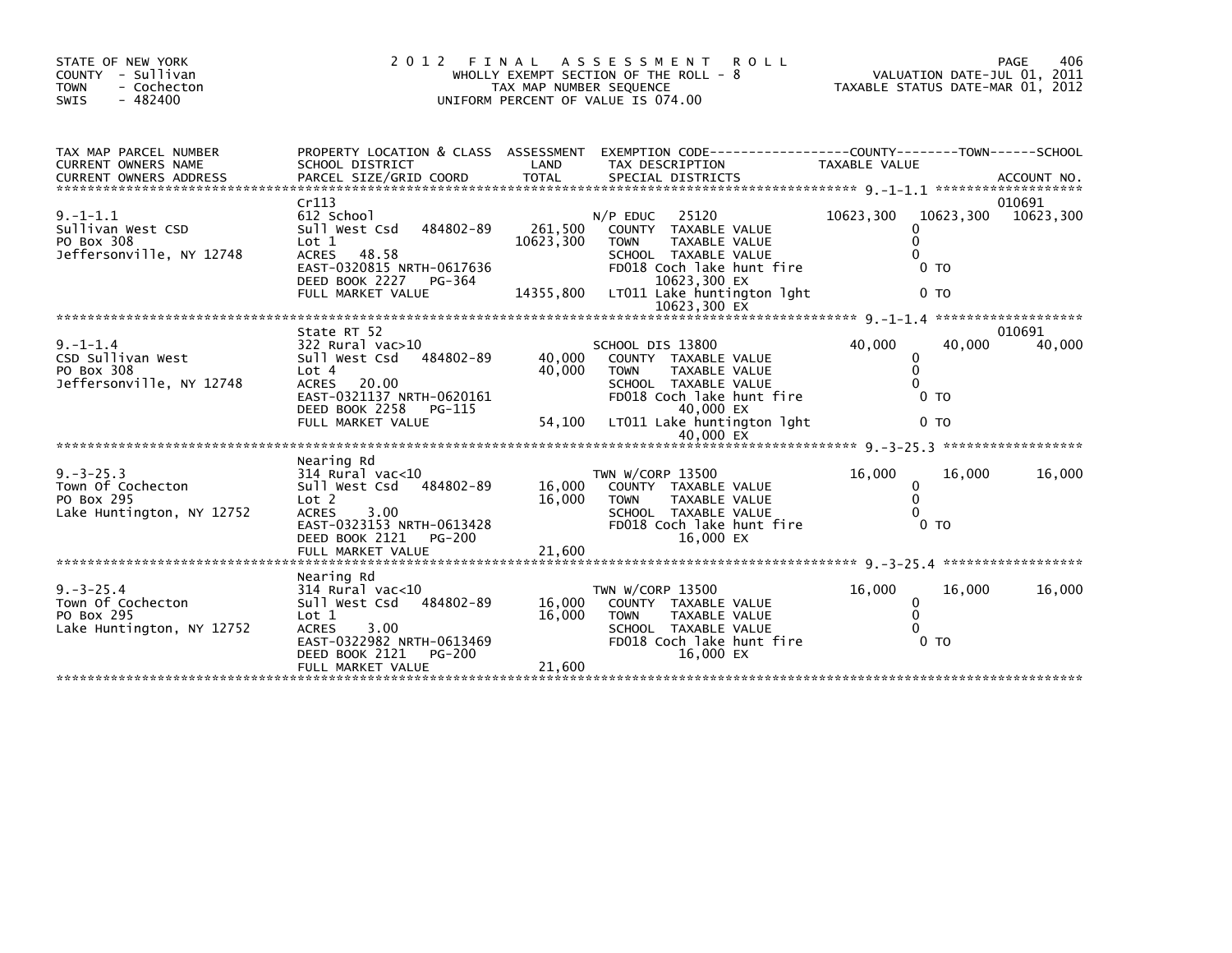| STATE OF NEW YORK<br>COUNTY - Sullivan<br><b>TOWN</b><br>- Cochecton | 2012 FINAL ASSESSMENT ROLL<br>WHOLLY EXEMPT SECTION OF THE ROLL - 8<br>MAP SECTION - 009 | -407<br>PAGE<br>VALUATION DATE-JUL 01, 2011<br>TAXABLE STATUS DATE-MAR 01, 2012 |
|----------------------------------------------------------------------|------------------------------------------------------------------------------------------|---------------------------------------------------------------------------------|
| - 482400<br>SWIS                                                     | $SUB - SECTION -$                                                                        | RPS150/V04/L015                                                                 |
|                                                                      | UNIFORM PERCENT OF VALUE IS 074.00                                                       | CURRENT DATE 6/19/2012                                                          |

| CODE | DISTRICT NAME                                | TOTAL<br>PARCELS | EXTENSION<br>TYPF  | EXTENSION<br>VALUE | AD VALOREM<br><b>VALUE</b> | <b>FXFMPT</b><br>AMOUNT | <b>TAXABLE</b><br>VALUE |
|------|----------------------------------------------|------------------|--------------------|--------------------|----------------------------|-------------------------|-------------------------|
|      | FD018 Coch lake hunt<br>LT011 Lake huntingto |                  | 4 TOTAL<br>2 TOTAL |                    | 10695,300<br>10663,300     | 10695,300<br>10663,300  |                         |

# \*\*\* S C H O O L D I S T R I C T S U M M A R Y \*\*\*

| CODE   | DISTRICT NAME | TOTAL<br><b>PARCELS</b> | ASSESSED<br>LAND | ASSESSED<br><b>TOTAL</b> | <b>EXEMPT</b><br><b>AMOUNT</b> | <b>TOTAL</b><br>TAXABLE | <b>STAR</b><br><b>AMOUNT</b> | <b>STAR</b><br><b>TAXABLE</b> |
|--------|---------------|-------------------------|------------------|--------------------------|--------------------------------|-------------------------|------------------------------|-------------------------------|
| 484802 | Sull West Csd | 4                       | 333,500          | 10695,300                | 10695,300                      |                         |                              |                               |
|        | SUB-TOTAL     | 4                       | 333,500          | 10695,300                | 10695,300                      |                         |                              |                               |
| 484889 | West Sull Lib | 4                       | 333.500          | 10695,300                | 10695,300                      |                         |                              |                               |
|        | T O T A L     | 8                       | 667,000          | 21390,600                | 21390,600                      |                         |                              |                               |

#### \*\*\* S Y S T E M C O D E S S U M M A R Y \*\*\*

## NO SYSTEM EXEMPTIONS AT THIS LEVEL

| CODE                    | DESCRIPTION                                                    | <b>TOTAL</b><br><b>PARCELS</b> | COUNTY                                     | <b>TOWN</b>                                | <b>SCHOOL</b>                              |
|-------------------------|----------------------------------------------------------------|--------------------------------|--------------------------------------------|--------------------------------------------|--------------------------------------------|
| 13500<br>13800<br>25120 | TWN W/CORP<br>SCHOOL DIS<br>N/P<br><b>EDUC</b><br><b>TOTAL</b> |                                | 32,000<br>40,000<br>10623,300<br>10695,300 | 32,000<br>40.000<br>10623,300<br>10695,300 | 32,000<br>40,000<br>10623,300<br>10695,300 |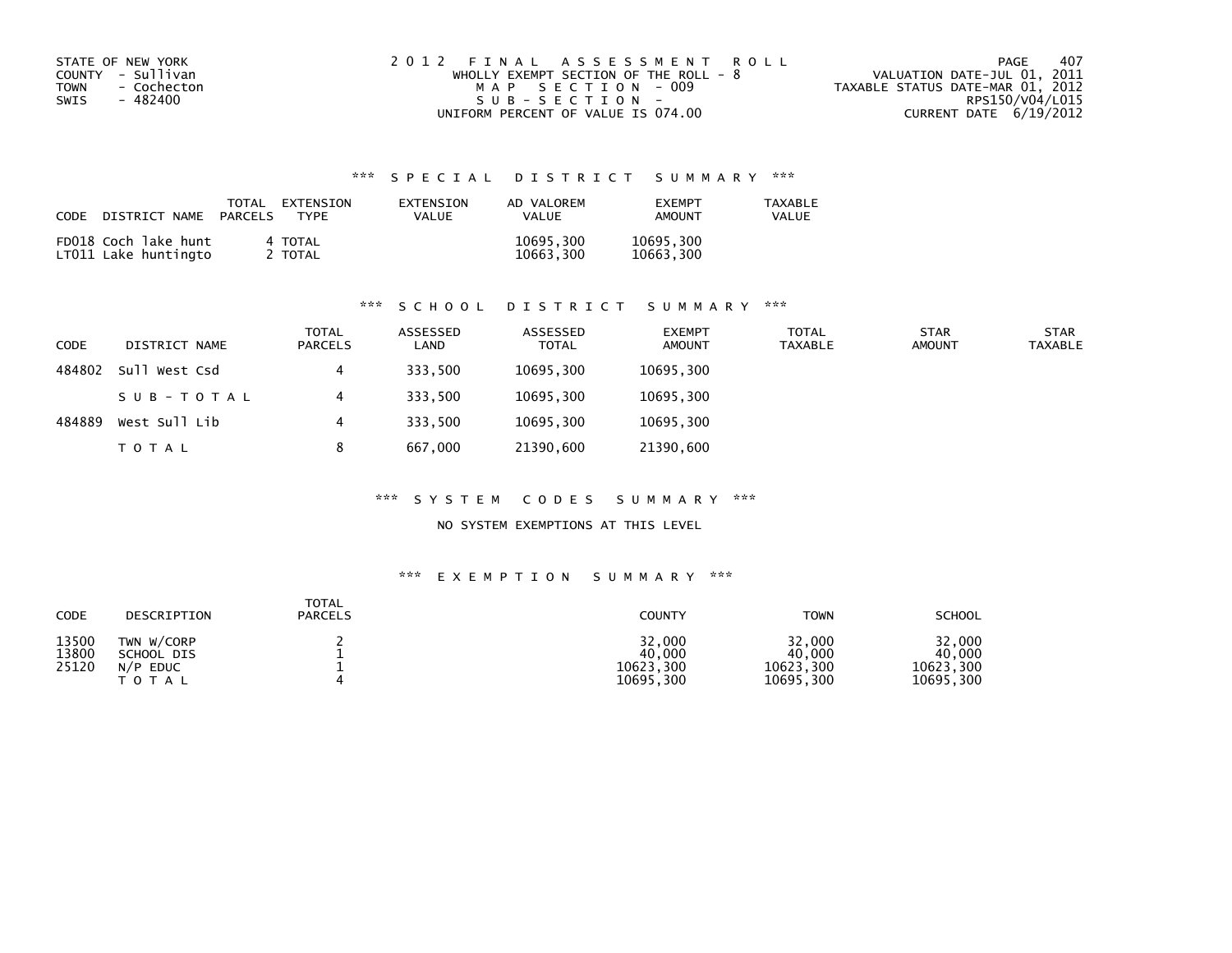| STATE OF NEW YORK   | 2012 FINAL ASSESSMENT ROLL              | 408<br>PAGE                      |
|---------------------|-----------------------------------------|----------------------------------|
| COUNTY - Sullivan   | WHOLLY EXEMPT SECTION OF THE ROLL - $8$ | VALUATION DATE-JUL 01, 2011      |
| TOWN<br>- Cochecton | MAP SECTION - 009                       | TAXABLE STATUS DATE-MAR 01, 2012 |
| SWIS<br>- 482400    | SUB-SECTION-                            | RPS150/V04/L015                  |
|                     | UNIFORM PERCENT OF VALUE IS 074.00      | CURRENT DATE 6/19/2012           |

| <b>ROLL</b> | DESCRIPTION   | <b>TOTAL</b>   | <b>ASSESSED</b> | <b>ASSESSED</b> | <b>TAXABLE</b> | <b>TAXABLE</b> | <b>TAXABLE</b> | STAR           |
|-------------|---------------|----------------|-----------------|-----------------|----------------|----------------|----------------|----------------|
| <b>SEC</b>  |               | <b>PARCELS</b> | LAND            | TOTAL           | <b>COUNTY</b>  | <b>TOWN</b>    | <b>SCHOOL</b>  | <b>TAXABLE</b> |
|             | WHOLLY EXEMPT |                | 333.500         | 10695,300       |                |                |                |                |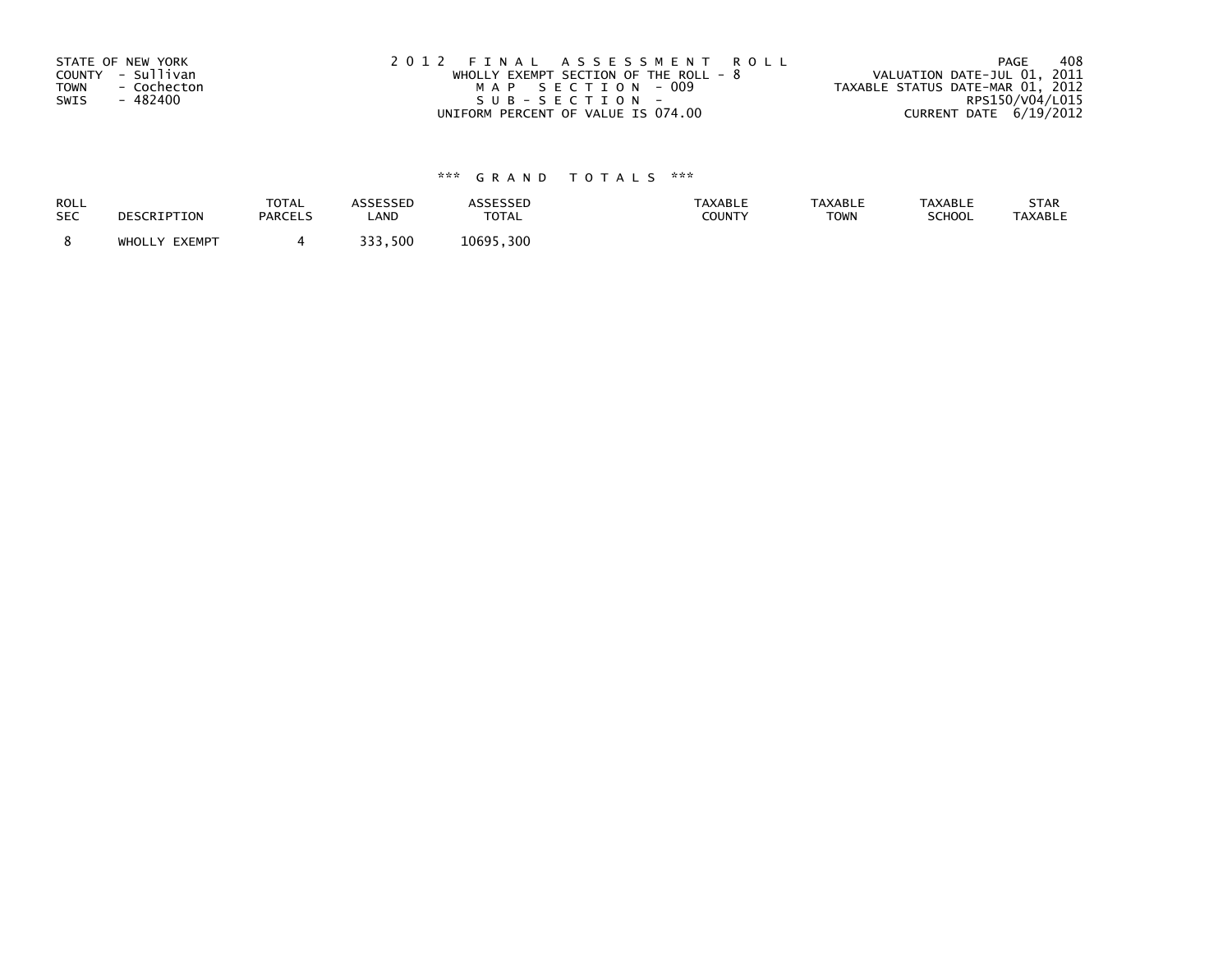| STATE OF NEW YORK<br>COUNTY - Sullivan<br>- Cochecton<br><b>TOWN</b><br>$-482400$<br><b>SWIS</b> | 2 0 1 2                                                                                              | TAX MAP NUMBER SEQUENCE | FINAL ASSESSMENT ROLL<br>WHOLLY EXEMPT SECTION OF THE ROLL - 8<br>UNIFORM PERCENT OF VALUE IS 074.00                           | VALUATION DATE-JUL 01, 2011<br>TAXABLE STATUS DATE-MAR 01, 2012 |         | 409<br>PAGE |
|--------------------------------------------------------------------------------------------------|------------------------------------------------------------------------------------------------------|-------------------------|--------------------------------------------------------------------------------------------------------------------------------|-----------------------------------------------------------------|---------|-------------|
| TAX MAP PARCEL NUMBER                                                                            |                                                                                                      | LAND                    | PROPERTY LOCATION & CLASS ASSESSMENT EXEMPTION CODE----------------COUNTY-------TOWN------SCHOOL                               |                                                                 |         |             |
| CURRENT OWNERS NAME                                                                              | SCHOOL DISTRICT                                                                                      |                         | TAX DESCRIPTION                                                                                                                | TAXABLE VALUE                                                   |         |             |
|                                                                                                  | County Road 113                                                                                      |                         |                                                                                                                                |                                                                 |         | 600130      |
| $10. -2 - 6$<br>The Church Of St Francis<br>Xavier<br>Narrowsburg, NY 12764                      | 620 Religious<br>Sull West Csd 484802-89<br>$10 - 2 - 6$<br>St Francis Xavier<br>Catholic Church     | 15,000<br>120,465       | $N/P$ RELIG 25110<br>COUNTY TAXABLE VALUE<br><b>TOWN</b><br>TAXABLE VALUE<br>SCHOOL TAXABLE VALUE<br>FD018 Coch lake hunt fire | 120,465<br>0<br>$\Omega$<br>$\Omega$<br>0 <sub>T</sub>          | 120,465 | 120,465     |
|                                                                                                  | 0.37<br><b>ACRES</b><br>EAST-0321030 NRTH-0615910<br>DEED BOOK 1391 PG-611<br>FULL MARKET VALUE      | 162,800                 | 120,465 EX<br>LT011 Lake huntington lght<br>120.465 EX<br>SD010 Lake huntington sew                                            | 0 <sub>T</sub>                                                  | 0 TO M  |             |
|                                                                                                  |                                                                                                      |                         |                                                                                                                                |                                                                 |         |             |
|                                                                                                  | Nearing Rd                                                                                           |                         |                                                                                                                                |                                                                 |         | 600250      |
| $10.-2-10.8$<br>Sewer Pump Station<br>Attn: George Walter                                        | 853 Sewage<br>Sull West Csd<br>484802-89<br>20x30                                                    | 1,900<br>2,300          | SPEC DIST 10100<br>COUNTY TAXABLE VALUE<br><b>TAXABLE VALUE</b><br><b>TOWN</b>                                                 | 2.300<br>0<br>0                                                 | 2.300   | 2,300       |
| 300 Tyler Rd<br>Narrowsburg, NY 12764                                                            | W/s Tr $31$<br>FRNT 20.00 DPTH 40.00<br>EAST-0321168 NRTH-0615102                                    |                         | SCHOOL TAXABLE VALUE<br>FD018 Coch lake hunt fire<br>2.300 EX                                                                  | $\Omega$<br>0 <sub>T</sub>                                      |         |             |
|                                                                                                  | PG-391<br>DEED BOOK 736                                                                              |                         | SD010 Lake huntington sew                                                                                                      |                                                                 | 0 TO M  |             |
|                                                                                                  | County Road 113                                                                                      |                         |                                                                                                                                |                                                                 |         | 600131      |
| $10. -2 - 25$<br>The Church Of St. Francis<br>Xavier<br>Narrowsburg, NY 12726                    | 653 Govt pk lot<br>Sull West Csd 484802-89<br>$10 - 2 - 25$<br>St Francis Xavier                     | 15,700<br>15,700        | $N/P$ RELIG 25110<br>COUNTY TAXABLE VALUE<br><b>TOWN</b><br>TAXABLE VALUE<br>SCHOOL TAXABLE VALUE                              | 15,700<br>0<br>$\mathbf{0}$<br>$\Omega$                         | 15,700  | 15.700      |
|                                                                                                  | Parish Parking Lot<br>58.00<br>FRNT 154.50 DPTH<br>0.46<br><b>ACRES</b><br>EAST-0321130 NRTH-0615790 |                         | FD018 Coch lake hunt fire<br>15,700 EX<br>LT011 Lake huntington lght<br>15.700 EX                                              | 0 <sub>T</sub><br>0 <sub>T</sub>                                |         |             |
|                                                                                                  | DEED BOOK 724<br>$PG-32$<br>FULL MARKET VALUE                                                        | 21,200                  | SD010 Lake huntington sew<br>15,700 EX                                                                                         | .00 UN M                                                        | 0 TO M  |             |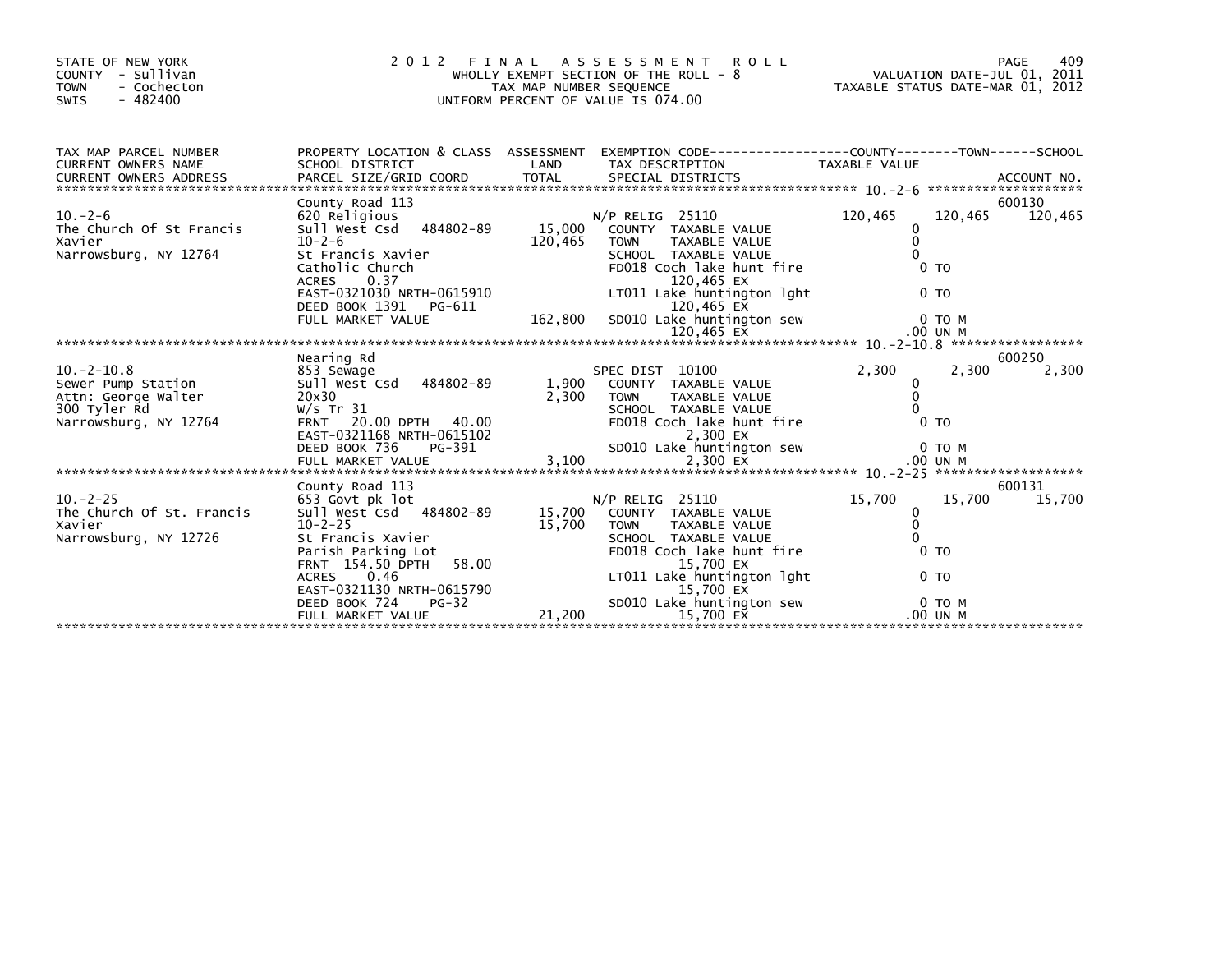| STATE OF NEW YORK   | 2012 FINAL ASSESSMENT ROLL              | -410<br>PAGE                     |
|---------------------|-----------------------------------------|----------------------------------|
| COUNTY - Sullivan   | WHOLLY EXEMPT SECTION OF THE ROLL - $8$ | VALUATION DATE-JUL 01, 2011      |
| - Cochecton<br>TOWN | MAP SECTION - 010                       | TAXABLE STATUS DATE-MAR 01, 2012 |
| SWIS<br>- 482400    | $SUB - SECTION -$                       | RPS150/V04/L015                  |
|                     | UNIFORM PERCENT OF VALUE IS 074.00      | CURRENT DATE 6/19/2012           |

| CODE | DISTRICT NAME PARCELS                                                | TOTAL | EXTENSION<br>TYPF                          | EXTENSION<br><b>VALUE</b> | AD VALOREM<br>VALUE           | <b>EXEMPT</b><br>AMOUNT       | <b>TAXABLE</b><br>VALUE |
|------|----------------------------------------------------------------------|-------|--------------------------------------------|---------------------------|-------------------------------|-------------------------------|-------------------------|
|      | FD018 Coch lake hunt<br>LT011 Lake huntingto<br>SD010 Lake huntingto |       | 3 TOTAL<br>2 TOTAL<br>3 TOTAL M<br>UNITS M |                           | 138,465<br>136,165<br>138.465 | 138,465<br>136,165<br>138.465 |                         |

#### \*\*\* S C H O O L D I S T R I C T S U M M A R Y \*\*\*

| <b>CODE</b> | DISTRICT NAME | TOTAL<br><b>PARCELS</b> | ASSESSED<br>LAND | ASSESSED<br><b>TOTAL</b> | <b>EXEMPT</b><br><b>AMOUNT</b> | <b>TOTAL</b><br>TAXABLE | <b>STAR</b><br><b>AMOUNT</b> | <b>STAR</b><br><b>TAXABLE</b> |
|-------------|---------------|-------------------------|------------------|--------------------------|--------------------------------|-------------------------|------------------------------|-------------------------------|
| 484802      | Sull West Csd |                         | 32,600           | 138,465                  | 138,465                        |                         |                              |                               |
|             | SUB-TOTAL     |                         | 32,600           | 138,465                  | 138,465                        |                         |                              |                               |
| 484889      | West Sull Lib |                         | 32,600           | 138,465                  | 138,465                        |                         |                              |                               |
|             | T O T A L     | b                       | 65,200           | 276,930                  | 276,930                        |                         |                              |                               |

#### \*\*\* S Y S T E M C O D E S S U M M A R Y \*\*\*

## NO SYSTEM EXEMPTIONS AT THIS LEVEL

| CODE           | DESCRIPTION                                   | <b>TOTAL</b><br><b>PARCELS</b> | COUNTY                      | <b>TOWN</b>                 | <b>SCHOOL</b>               |
|----------------|-----------------------------------------------|--------------------------------|-----------------------------|-----------------------------|-----------------------------|
| 10100<br>25110 | <b>SPEC DIST</b><br>N/P<br>RELIG<br>T O T A L |                                | 2,300<br>136,165<br>138,465 | 2,300<br>136,165<br>138.465 | 2,300<br>136,165<br>138.465 |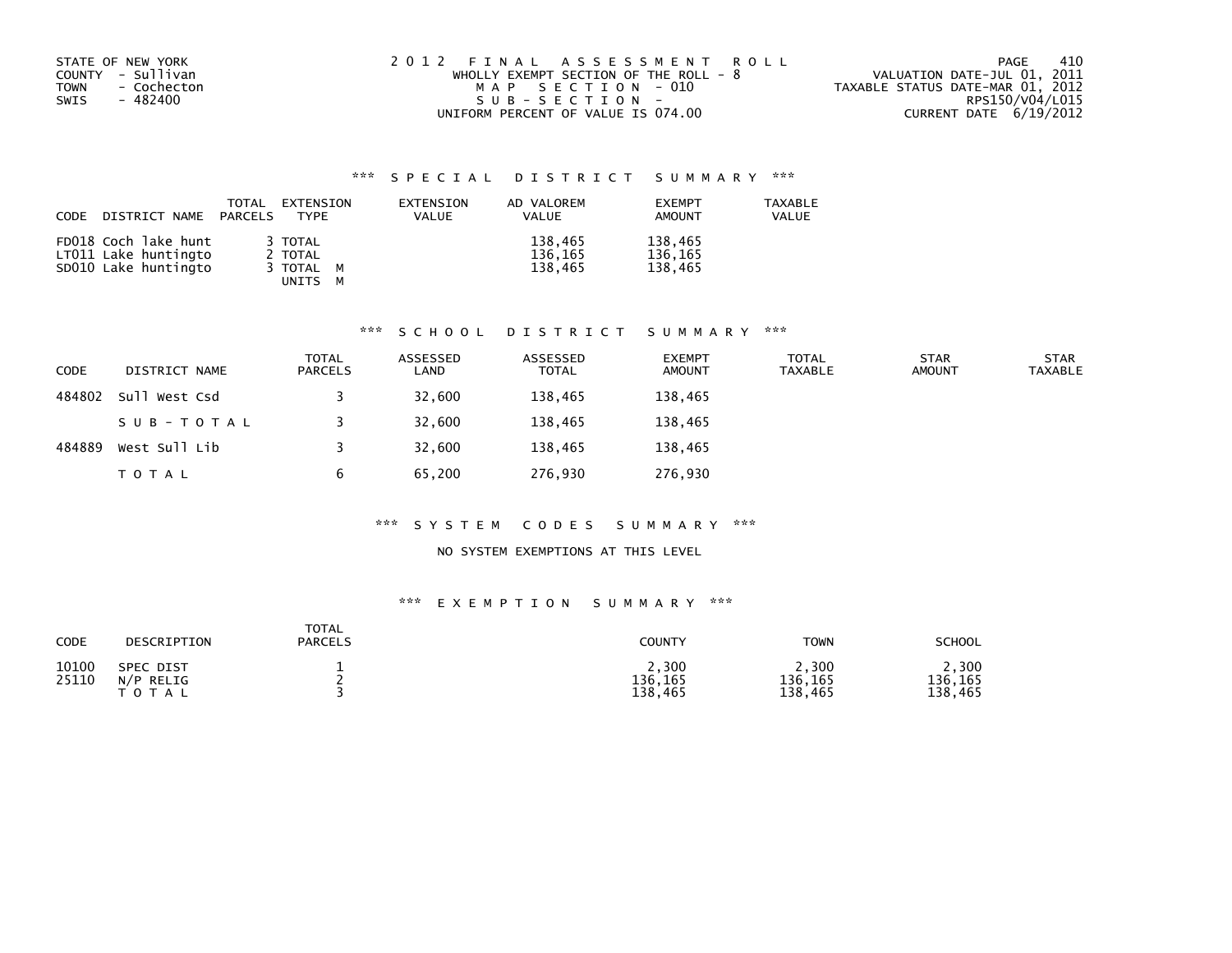| STATE OF NEW YORK          | 2012 FINAL ASSESSMENT ROLL              | - 411<br>PAGE                    |
|----------------------------|-----------------------------------------|----------------------------------|
| COUNTY - Sullivan          | WHOLLY EXEMPT SECTION OF THE ROLL - $8$ | VALUATION DATE-JUL 01, 2011      |
| <b>TOWN</b><br>- Cochecton | MAP SECTION - 010                       | TAXABLE STATUS DATE-MAR 01, 2012 |
| SWIS<br>- 482400           | SUB-SECTION-                            | RPS150/V04/L015                  |
|                            | UNIFORM PERCENT OF VALUE IS 074.00      | CURRENT DATE 6/19/2012           |

| <b>ROLL</b> | DESCRIPTION   | <b>TOTAL</b>   | <b>ASSESSED</b> | <b>ASSESSED</b> | <b>TAXABLE</b> | <b>TAXABLE</b> | <b>TAXABLE</b> | STAR           |
|-------------|---------------|----------------|-----------------|-----------------|----------------|----------------|----------------|----------------|
| <b>SEC</b>  |               | <b>PARCELS</b> | LAND            | <b>TOTAL</b>    | COUNTY         | <b>TOWN</b>    | SCHOOL         | <b>TAXABLE</b> |
|             | WHOLLY EXEMPT |                | 32,600          | 138.465         |                |                |                |                |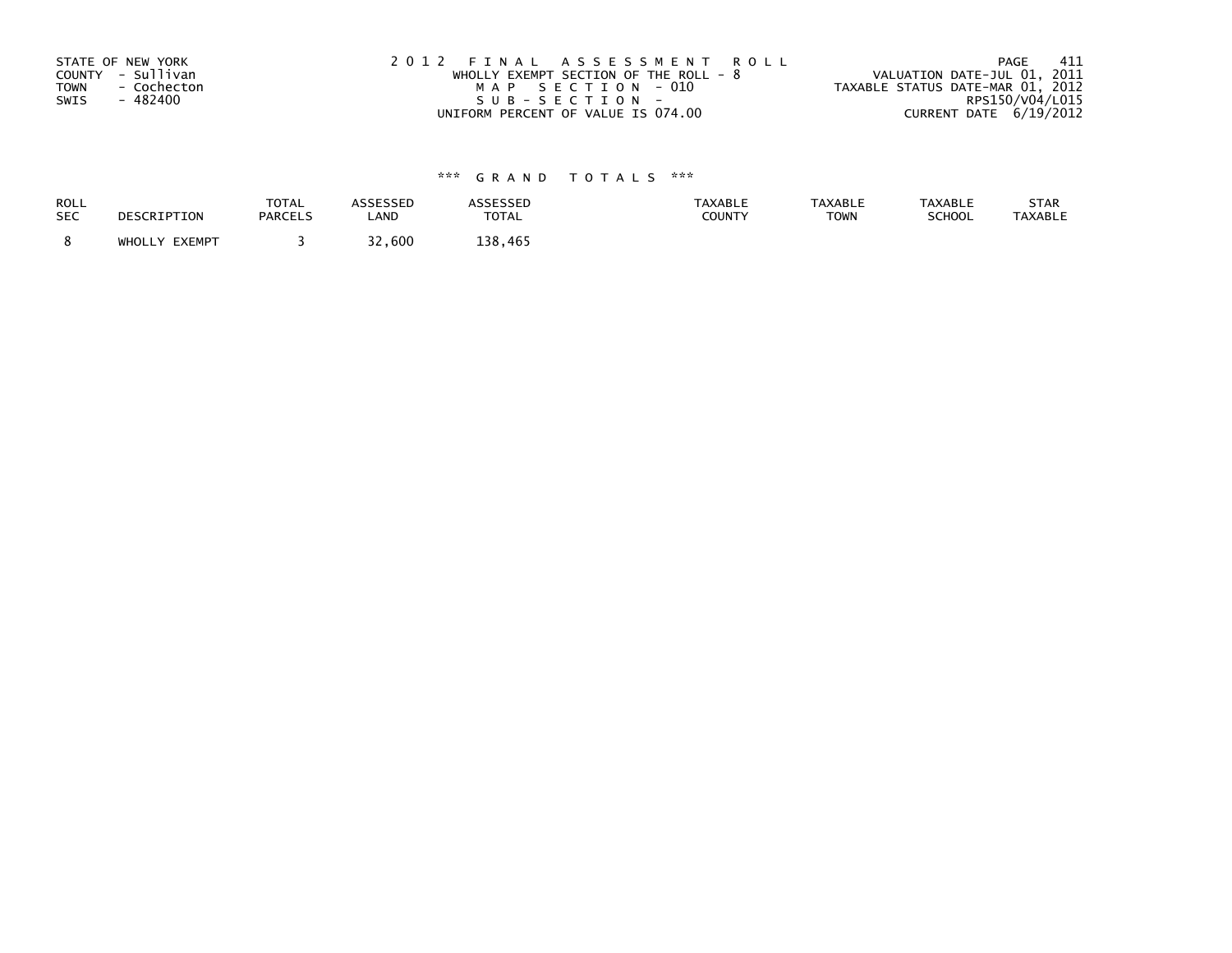| STATE OF NEW YORK<br>COUNTY - Sullivan<br>- Cochecton<br><b>TOWN</b><br>- 482400<br>SWIS         | UNIFORM PERCENT OF VALUE IS 074.00                                                                                                               | 2012 FINAL ASSESSMENT KULL<br>WHOLLY EXEMPT SECTION OF THE ROLL - 8<br>TAXABLE STATUS DATE-MAR 01, 2012 |                                                                                                                                          |                                    |                          |
|--------------------------------------------------------------------------------------------------|--------------------------------------------------------------------------------------------------------------------------------------------------|---------------------------------------------------------------------------------------------------------|------------------------------------------------------------------------------------------------------------------------------------------|------------------------------------|--------------------------|
| TAX MAP PARCEL NUMBER<br><b>CURRENT OWNERS NAME</b><br>CURRENT OWNERS ADDRESS                    | PROPERTY LOCATION & CLASS ASSESSMENT<br>SCHOOL DISTRICT                                                                                          | LAND                                                                                                    | EXEMPTION CODE-----------------COUNTY-------TOWN------SCHOOL<br>TAX DESCRIPTION                                                          | TAXABLE VALUE                      |                          |
| Attn: Isdom<br>Order Of Melchizadec Ancient W FRNT 46.17 DPTH 96.57<br>Long Eddy, NY 12760       | State Route 97<br>653 Govt pk lot<br>$12 - 1 - 4.2$<br>EAST-0303222 NRTH-0620549<br>DEED BOOK 769<br>PG-768                                      | 1,500                                                                                                   | <b>TOWN</b><br>TAXABLE VALUE<br>SCHOOL TAXABLE VALUE<br>FD018 Coch lake hunt fire<br>1,500 EX                                            | 1,500<br>$0$ TO                    | 600121<br>1,500<br>1,500 |
| $12. - 1 - 9$<br>Helion Temple Of<br>C/O Tolakii Deylii<br>100 County Rd 94<br>Hankins, NY 12741 | State Route 97<br>620 Religious<br>Sull West Csd 484802-89<br>12-1-9<br>120x96.57x180x77<br>EAST-0303173 NRTH-0620024<br>DEED BOOK 768<br>PG-997 | 57,600                                                                                                  | $N/P$ RELIG 25110<br>11,800 COUNTY TAXABLE VALUE<br>TOWN TAXABLE VALUE<br>SCHOOL TAXABLE VALUE<br>FD018 Coch lake hunt fire<br>57,600 EX | 57,600<br>57,600<br>0 <sub>T</sub> | 600120<br>57,600         |
|                                                                                                  | FULL MARKET VALUE                                                                                                                                | 77,800                                                                                                  |                                                                                                                                          |                                    |                          |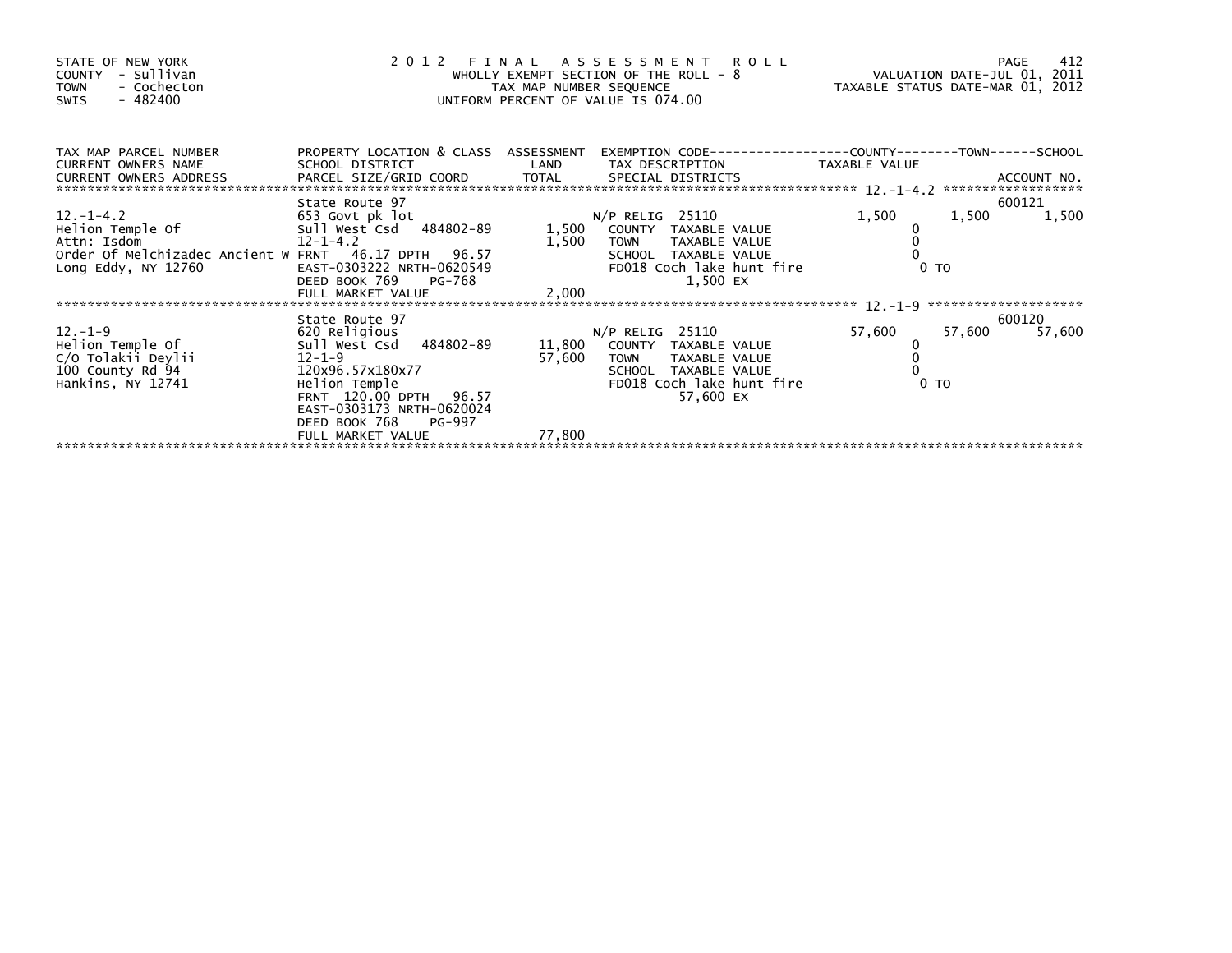| STATE OF NEW YORK   | 2012 FINAL ASSESSMENT ROLL            | -413<br>PAGE                     |
|---------------------|---------------------------------------|----------------------------------|
| COUNTY - Sullivan   | WHOLLY EXEMPT SECTION OF THE ROLL - 8 | VALUATION DATE-JUL 01, 2011      |
| TOWN<br>- Cochecton | MAP SECTION - 012                     | TAXABLE STATUS DATE-MAR 01, 2012 |
| - 482400<br>SWIS    | $SUB - SECTION -$                     | RPS150/V04/L015                  |
|                     | UNIFORM PERCENT OF VALUE IS 074.00    | CURRENT DATE 6/19/2012           |

| CODE | DISTRICT NAME        | TOTAL<br>PARCELS | EXTENSION<br><b>TYPF</b> | EXTENSION<br>VALUE | AD VALOREM<br>VALUE | <b>EXEMPT</b><br>AMOUNT | TAXABLE<br>VALUE |
|------|----------------------|------------------|--------------------------|--------------------|---------------------|-------------------------|------------------|
|      | FD018 Coch lake hunt |                  | <b>TOTAL</b>             |                    | 59.100              | 59.100                  |                  |

## \*\*\* S C H O O L D I S T R I C T S U M M A R Y \*\*\*

| CODE   | DISTRICT NAME | <b>TOTAL</b><br>PARCELS | ASSESSED<br>LAND | ASSESSED<br><b>TOTAL</b> | <b>EXEMPT</b><br><b>AMOUNT</b> | <b>TOTAL</b><br><b>TAXABLE</b> | <b>STAR</b><br><b>AMOUNT</b> | <b>STAR</b><br><b>TAXABLE</b> |
|--------|---------------|-------------------------|------------------|--------------------------|--------------------------------|--------------------------------|------------------------------|-------------------------------|
| 484802 | Sull West Csd |                         | 13,300           | 59,100                   | 59,100                         |                                |                              |                               |
|        | SUB-TOTAL     |                         | 13,300           | 59,100                   | 59,100                         |                                |                              |                               |
| 484889 | West Sull Lib |                         | 13,300           | 59.100                   | 59,100                         |                                |                              |                               |
|        | <b>TOTAL</b>  |                         | 26,600           | 118,200                  | 118,200                        |                                |                              |                               |

\*\*\* S Y S T E M C O D E S S U M M A R Y \*\*\*

NO SYSTEM EXEMPTIONS AT THIS LEVEL

#### \*\*\* E X E M P T I O N S U M M A R Y \*\*\*

| CODE  | DESCRIPTION               | <b>TOTAL</b><br><b>PARCELS</b> | <b>COUNTY</b>    | TOWN             | SCHOOL           |
|-------|---------------------------|--------------------------------|------------------|------------------|------------------|
| 25110 | N/P RELIG<br><b>TOTAL</b> |                                | 59,100<br>59,100 | 59,100<br>59,100 | 59,100<br>59,100 |

| ROLL       | DESCRIPTION   | TOTAL          | <b>ASSESSED</b> | <b>ASSESSED</b> | <b>TAXABLE</b> | <b>TAXABLE</b> | <b>TAXABLE</b> | STAR           |
|------------|---------------|----------------|-----------------|-----------------|----------------|----------------|----------------|----------------|
| <b>SEC</b> |               | <b>PARCELS</b> | LAND            | <b>TOTAL</b>    | COUNTY         | TOWN           | <b>SCHOOL</b>  | <b>TAXABLE</b> |
|            | WHOLLY EXEMPT |                | 13,300          | 59,100          |                |                |                |                |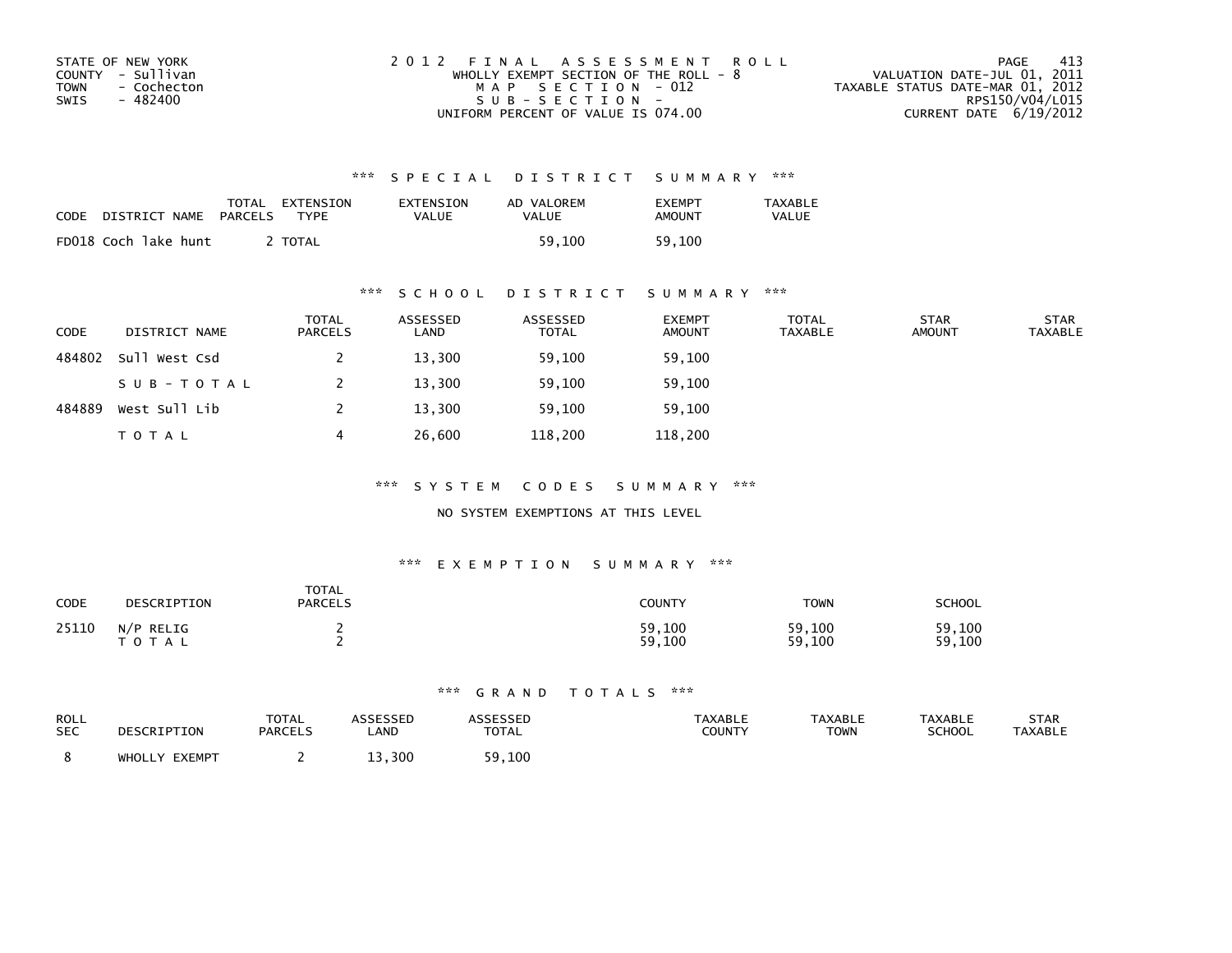| STATE OF NEW YORK<br>- Sullivan<br><b>COUNTY</b><br>- Cochecton<br><b>TOWN</b><br>$-482400$<br>SWIS                                                                                                                                                              | 2 0 1 2<br>FINAL<br>WHOLLY EXEMPT SECTION OF THE ROLL - 8<br>TAX MAP NUMBER SEQUENCE<br>UNIFORM PERCENT OF VALUE IS 074.00                                                                        | 414<br>PAGE<br>VALUATION DATE-JUL 01, 2011<br>TAXABLE STATUS DATE-MAR 01, 2012 |                                 |                                                                                                                                                               |               |                                                                                     |                   |
|------------------------------------------------------------------------------------------------------------------------------------------------------------------------------------------------------------------------------------------------------------------|---------------------------------------------------------------------------------------------------------------------------------------------------------------------------------------------------|--------------------------------------------------------------------------------|---------------------------------|---------------------------------------------------------------------------------------------------------------------------------------------------------------|---------------|-------------------------------------------------------------------------------------|-------------------|
| TAX MAP PARCEL NUMBER<br><b>CURRENT OWNERS NAME</b><br>CURRENT OWNERS ADDRESS FORCEL SIZE/GRID COORD TOTAL SPECIAL DISTRICTS (2001) ACCOUNT NO.<br>EURRENT OWNERS ADDRESS PARCEL SIZE/GRID COORD TOTAL SPECIAL DISTRICTS (2001) 2014 - 2014 - 2014 - 2014 - 2014 | PROPERTY LOCATION & CLASS ASSESSMENT<br>SCHOOL DISTRICT                                                                                                                                           | LAND                                                                           |                                 | TAX DESCRIPTION                                                                                                                                               | TAXABLE VALUE |                                                                                     |                   |
| $13 - 1 - 19.1$<br>Town of Cochecton<br>PO Box 295<br>Lake Huntington, NY 12752                                                                                                                                                                                  | 74 Smales Rd<br>652 Govt bldgs<br>484802-89<br>Sull West Csd<br>Lot 1<br><b>ACRES</b><br>4.13<br>EAST-0318060 NRTH-0613850<br>DEED BOOK 3534<br>PG-628<br>FULL MARKET VALUE                       | 30,200<br>300,000<br>405,400                                                   | <b>NP ORGNS</b><br><b>TOWN</b>  | 25300<br>COUNTY TAXABLE VALUE<br>TAXABLE VALUE<br>SCHOOL TAXABLE VALUE<br>FD018 Coch lake hunt fire<br>300,000 EX<br>LT011 Lake huntington lght<br>300,000 EX | 300,000       | 300,000<br>$\mathbf{0}$<br>$\Omega$<br>$\Omega$<br>0 <sub>T</sub><br>0 <sub>T</sub> | 005232<br>300,000 |
|                                                                                                                                                                                                                                                                  |                                                                                                                                                                                                   |                                                                                |                                 |                                                                                                                                                               |               |                                                                                     |                   |
| $13 - 1 - 19.7$<br>Lake Huntington Fire Co INC<br>1 Depot Rd<br>Cochecton, NY 12726                                                                                                                                                                              | 70 County Road 116<br>662 Police/fire<br>Sull West Csd<br>484802-89<br>Lot 2<br><b>ACRES</b><br>4.14<br>EAST-0318060 NRTH-0613850<br>DEED BOOK 3636<br>PG-415<br>FULL MARKET VALUE                | 56,350<br>850,000<br>1148,600                                                  | VOL FIREMN 26400<br><b>TOWN</b> | COUNTY TAXABLE VALUE<br><b>TAXABLE VALUE</b><br>SCHOOL TAXABLE VALUE<br>FD018 Coch lake hunt fire<br>850,000 EX<br>LT011 Lake huntington lght<br>850,000 EX   | 850,000       | 850,000<br>$\mathbf{0}$<br>$\mathbf{0}$<br>0 TO<br>0 <sub>T</sub>                   | 005232<br>850,000 |
|                                                                                                                                                                                                                                                                  |                                                                                                                                                                                                   |                                                                                |                                 |                                                                                                                                                               |               |                                                                                     |                   |
| $13 - 1 - 20.1$<br>Town of Cochecton Ambulance<br>PO Box 4<br>Lake Huntington, NY 12752                                                                                                                                                                          | County Road 116<br>600 Community Se<br>Sull West Csd 484802-89<br>Emergency Vehicle parking<br>FRNT 320.00 DPTH 300.00<br>EAST-0318389 NRTH-0613817<br>DEED BOOK 2701 PG-294<br>FULL MARKET VALUE | 15,000<br>15,000<br>20,300                                                     | <b>NP ORGNS</b><br><b>TOWN</b>  | 25300<br>COUNTY TAXABLE VALUE<br>TAXABLE VALUE<br>SCHOOL TAXABLE VALUE<br>FD018 Coch lake hunt fire<br>15,000 EX<br>LT011 Lake huntington lght                | 15,000        | 15,000<br>0<br>$\Omega$<br>0 <sub>T</sub><br>0 <sub>T</sub>                         | 005375<br>15,000  |
|                                                                                                                                                                                                                                                                  |                                                                                                                                                                                                   |                                                                                |                                 | 15,000 EX                                                                                                                                                     |               |                                                                                     |                   |
|                                                                                                                                                                                                                                                                  |                                                                                                                                                                                                   |                                                                                |                                 |                                                                                                                                                               |               |                                                                                     |                   |
| $13 - 1 - 33$<br>Town Of Cochecton<br>Attn: Town Clerk<br>PO Box 295<br>Lake Huntington, NY 12752                                                                                                                                                                | 116 County Road 116<br>652 Govt bldgs<br>484802-89<br>Sull West Csd<br>Town Hall<br>$N/s$ Cr 116<br>1964 684/318<br><b>ACRES</b><br>2.67<br>EAST-0316650 NRTH-0613520<br>FULL MARKET VALUE        | 21,000<br>200,000<br>270,300                                                   | TWN W/CORP 13500<br><b>TOWN</b> | COUNTY TAXABLE VALUE<br>TAXABLE VALUE<br>SCHOOL TAXABLE VALUE<br>FD018 Coch lake hunt fire<br>200,000 EX<br>LT011 Lake huntington lght<br>200,000 EX          | 200,000       | 200,000<br>0<br>$\Omega$<br>$\Omega$<br>0 <sub>T</sub><br>0 <sub>T</sub>            | 600150<br>200,000 |
|                                                                                                                                                                                                                                                                  |                                                                                                                                                                                                   |                                                                                |                                 |                                                                                                                                                               |               |                                                                                     |                   |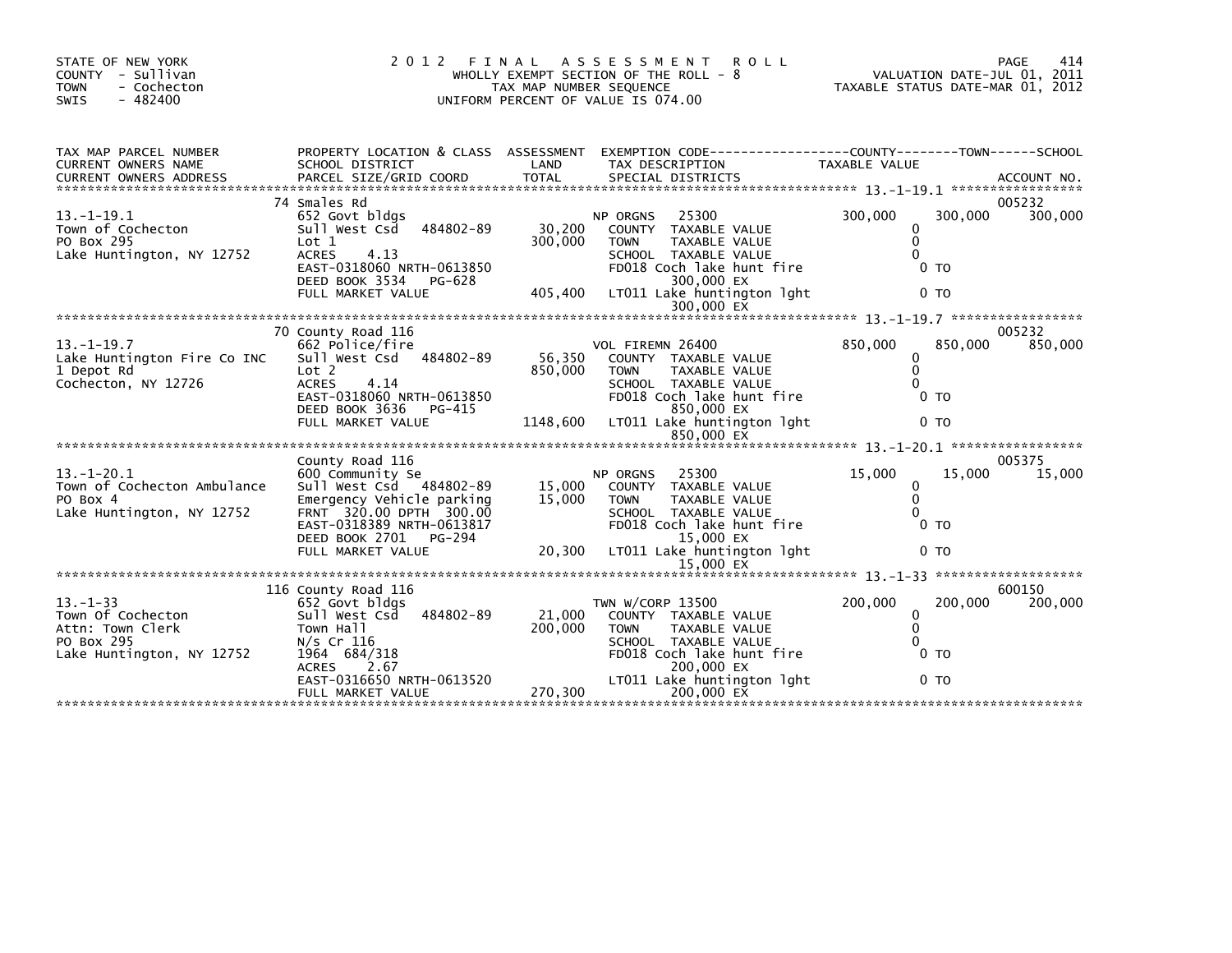| STATE OF NEW YORK<br>- Sullivan<br><b>COUNTY</b><br><b>TOWN</b><br>- Cochecton<br>$-482400$<br>SWIS | 2 0 1 2<br>FINAL                                                                                                                                                                                                                 | TAX MAP NUMBER SEQUENCE     | <b>ROLL</b><br>ASSESSMENT<br>WHOLLY EXEMPT SECTION OF THE ROLL - 8<br>UNIFORM PERCENT OF VALUE IS 074.00                                                                                    | TAXABLE STATUS DATE-MAR 01, 2012 | 415<br>PAGE<br>VALUATION DATE-JUL 01, 2011 |                                    |
|-----------------------------------------------------------------------------------------------------|----------------------------------------------------------------------------------------------------------------------------------------------------------------------------------------------------------------------------------|-----------------------------|---------------------------------------------------------------------------------------------------------------------------------------------------------------------------------------------|----------------------------------|--------------------------------------------|------------------------------------|
| TAX MAP PARCEL NUMBER<br><b>CURRENT OWNERS NAME</b>                                                 | PROPERTY LOCATION & CLASS ASSESSMENT<br>SCHOOL DISTRICT                                                                                                                                                                          | LAND                        | EXEMPTION        CODE-----------------COUNTY-------TOWN------SCHOOL<br>TAX DESCRIPTION                                                                                                      | TAXABLE VALUE                    |                                            | ACCOUNT NO.<br>******************* |
| $13. - 1 - 36$<br>Presbyterian Church<br>Lake Huntington, NY 12752                                  | County Road 116<br>695 Cemetery<br>484802-89<br>Sull West Csd<br>$13 - 1 - 36$<br>Cemetery Lot 1 A<br>Cemetery<br>FRNT 150.00 DPTH 134.00<br>EAST-0314224 NRTH-0613333                                                           | 7,000<br>7,000              | 27350<br><b>CEMETERY</b><br>COUNTY TAXABLE VALUE<br><b>TOWN</b><br><b>TAXABLE VALUE</b><br>SCHOOL TAXABLE VALUE<br>FD018 Coch lake hunt fire<br>7.000 EX                                    | 7,000<br>0<br>$\Omega$           | 7,000<br>0 <sub>T</sub>                    | 600180<br>7,000                    |
|                                                                                                     | FULL MARKET VALUE<br>112 Mitchell Pond East Rd                                                                                                                                                                                   | 9,500                       |                                                                                                                                                                                             |                                  |                                            | *****************<br>015303        |
| $13 - 1 - 45.2$<br>Town of Cochecton<br>PO Box 295<br>Lake Huntington, NY 12752                     | 311 Res vac land<br>Sull West Csd 484802-89<br><b>ACRES</b><br>1.00<br>EAST-0316900 NRTH-0613700<br>DEED BOOK 3482<br>PG-324                                                                                                     | 6,000<br>6,000              | TWN W/CORP 13500<br>COUNTY TAXABLE VALUE<br>TAXABLE VALUE<br><b>TOWN</b><br>SCHOOL TAXABLE VALUE<br>FD018 Coch lake hunt fire                                                               | 6.000<br>0                       | 6.000<br>0 <sub>T</sub>                    | 6,000                              |
|                                                                                                     | FULL MARKET VALUE                                                                                                                                                                                                                | 8,100                       | 6,000 EX                                                                                                                                                                                    |                                  |                                            | *******************                |
| $13. - 1 - 56$<br>Presbyterian Church<br>PO Box 231<br>Lake Huntington, NY 12752                    | 55 County Road 116<br>620 Religious<br>Sull West Csd<br>484802-89<br>$13 - 1 - 56$<br>90x173x126.2x173<br>Church Bldg & Lot<br>FRNT 100.00 DPTH 198.00<br>0.45<br><b>ACRES</b><br>EAST-0318290 NRTH-0613520<br>FULL MARKET VALUE | 12,500<br>80,500<br>108,800 | N/P RELIG 25110<br>COUNTY TAXABLE VALUE<br><b>TOWN</b><br><b>TAXABLE VALUE</b><br>SCHOOL TAXABLE VALUE<br>FD018 Coch lake hunt fire<br>80.500 EX<br>LT011 Lake huntington lght<br>80,500 EX | 80,500<br>0<br>$\mathbf 0$       | 80,500<br>0 <sub>T</sub><br>0 <sub>T</sub> | 600090<br>80,500                   |
|                                                                                                     |                                                                                                                                                                                                                                  |                             |                                                                                                                                                                                             |                                  |                                            |                                    |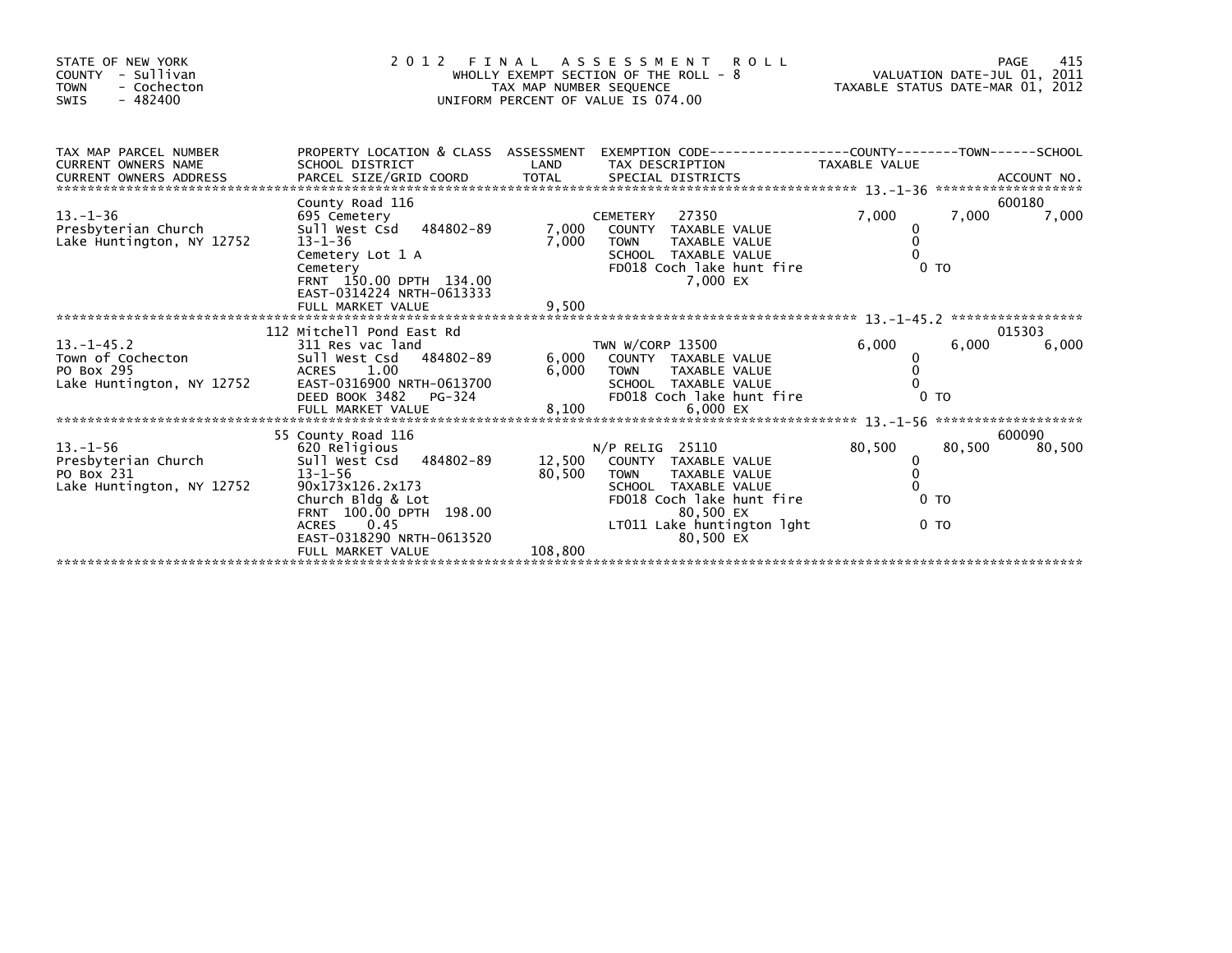| STATE OF NEW YORK<br>COUNTY - Sullivan<br>TOWN<br>- Cochecton<br>- 482400<br>SWIS | 2012 FINAL ASSESSMENT ROLL<br>WHOLLY EXEMPT SECTION OF THE ROLL - $8$<br>MAP SECTION - 013<br>$SUB - SECTION -$ | -416<br>PAGE<br>VALUATION DATE-JUL 01, 2011<br>TAXABLE STATUS DATE-MAR 01, 2012<br>RPS150/V04/L015 |
|-----------------------------------------------------------------------------------|-----------------------------------------------------------------------------------------------------------------|----------------------------------------------------------------------------------------------------|
|                                                                                   | UNIFORM PERCENT OF VALUE IS 074.00                                                                              | CURRENT DATE 6/19/2012                                                                             |

| CODE DISTRICT NAME                           | TOTAL<br>PARCELS | EXTENSION<br><b>TYPF</b> | EXTENSION<br><b>VALUE</b> | AD VALOREM<br><b>VALUE</b> | <b>FXFMPT</b><br>AMOUNT | <b>TAXABLE</b><br>VALUE |
|----------------------------------------------|------------------|--------------------------|---------------------------|----------------------------|-------------------------|-------------------------|
| FD018 Coch lake hunt<br>LT011 Lake huntingto |                  | TOTAL<br>5 TOTAL         |                           | 1458,500<br>1445.500       | 1458,500<br>1445,500    |                         |

#### \*\*\* S C H O O L D I S T R I C T S U M M A R Y \*\*\*

| <b>CODE</b> | DISTRICT NAME | <b>TOTAL</b><br><b>PARCELS</b> | ASSESSED<br>LAND | ASSESSED<br><b>TOTAL</b> | <b>EXEMPT</b><br><b>AMOUNT</b> | <b>TOTAL</b><br><b>TAXABLE</b> | <b>STAR</b><br><b>AMOUNT</b> | <b>STAR</b><br><b>TAXABLE</b> |
|-------------|---------------|--------------------------------|------------------|--------------------------|--------------------------------|--------------------------------|------------------------------|-------------------------------|
| 484802      | Sull West Csd |                                | 148,050          | 1458,500                 | 1458,500                       |                                |                              |                               |
|             | SUB-TOTAL     |                                | 148,050          | 1458,500                 | 1458,500                       |                                |                              |                               |
| 484889      | West Sull Lib |                                | 148,050          | 1458,500                 | 1458,500                       |                                |                              |                               |
|             | T O T A L     | 14                             | 296,100          | 2917,000                 | 2917,000                       |                                |                              |                               |

#### \*\*\* S Y S T E M C O D E S S U M M A R Y \*\*\*

#### NO SYSTEM EXEMPTIONS AT THIS LEVEL

| <b>CODE</b>                               | DESCRIPTION                                                                                 | <b>TOTAL</b><br><b>PARCELS</b> | <b>COUNTY</b>                                               | <b>TOWN</b>                                                 | <b>SCHOOL</b>                                               |
|-------------------------------------------|---------------------------------------------------------------------------------------------|--------------------------------|-------------------------------------------------------------|-------------------------------------------------------------|-------------------------------------------------------------|
| 13500<br>25110<br>25300<br>26400<br>27350 | TWN W/CORP<br>N/P RELIG<br><b>NP ORGNS</b><br><b>VOL FIREMN</b><br>CEMETERY<br><b>TOTAL</b> |                                | 206,000<br>80,500<br>315,000<br>850,000<br>.000<br>1458,500 | 206,000<br>80,500<br>315,000<br>850.000<br>.000<br>1458.500 | 206,000<br>80,500<br>315,000<br>850,000<br>.000<br>1458,500 |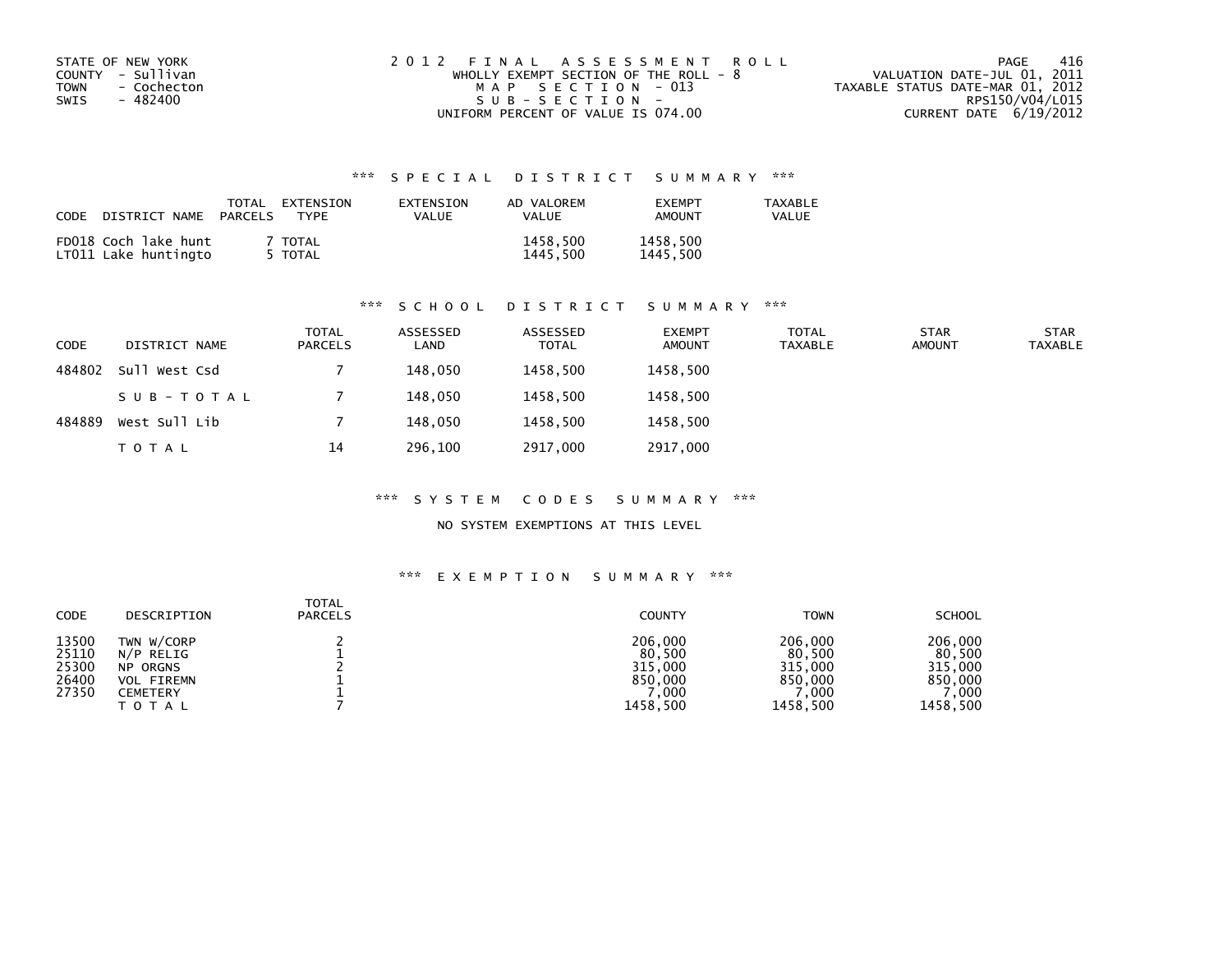| STATE OF NEW YORK          | 2012 FINAL ASSESSMENT ROLL             | 417<br>PAGE                      |
|----------------------------|----------------------------------------|----------------------------------|
| COUNTY - Sullivan          | WHOLLY EXEMPT SECTION OF THE ROLL $-8$ | VALUATION DATE-JUL 01, 2011      |
| <b>TOWN</b><br>- Cochecton | MAP SECTION - 013                      | TAXABLE STATUS DATE-MAR 01, 2012 |
| SWIS<br>- 482400           | SUB-SECTION-                           | RPS150/V04/L015                  |
|                            | UNIFORM PERCENT OF VALUE IS 074.00     | CURRENT DATE 6/19/2012           |

| ROLL       | DESCRIPTION   | <b>TOTAL</b>   | ASSESSED | <b>ASSESSED</b> | <b>TAXABLE</b> | <b>TAXABLE</b> | <b>TAXABLE</b> | STAR           |
|------------|---------------|----------------|----------|-----------------|----------------|----------------|----------------|----------------|
| <b>SEC</b> |               | <b>PARCELS</b> | LAND     | <b>TOTAL</b>    | COUNTY         | <b>TOWN</b>    | SCHOOL         | <b>TAXABLE</b> |
|            | WHOLLY EXEMPT |                | 148,050  | 1458,500        |                |                |                |                |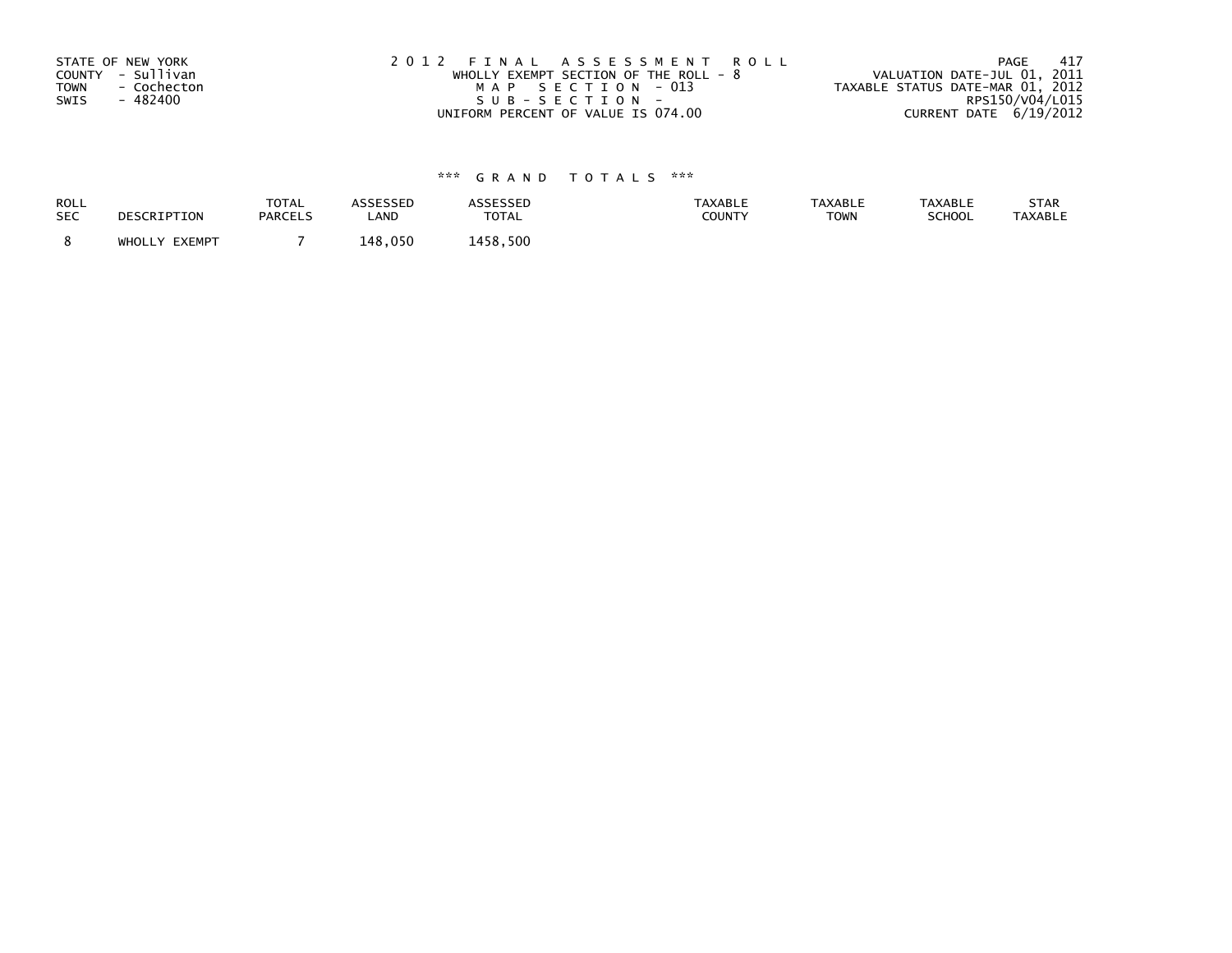| STATE OF NEW YORK<br>- Sullivan<br><b>COUNTY</b><br>- Cochecton<br><b>TOWN</b><br>- 482400<br>SWIS      | FINAL<br>2012<br>WHOLLY EXEMPT SECTION OF THE ROLL - 8<br>TAX MAP NUMBER SEQUENCE<br>UNIFORM PERCENT OF VALUE IS 074.00                                       | VALUATION DATE-JUL 01, 2011<br>TAXABLE STATUS DATE-MAR 01, 2012 | 418<br>PAGE                                                                                                                                                                                                                                 |                                                                  |                                  |
|---------------------------------------------------------------------------------------------------------|---------------------------------------------------------------------------------------------------------------------------------------------------------------|-----------------------------------------------------------------|---------------------------------------------------------------------------------------------------------------------------------------------------------------------------------------------------------------------------------------------|------------------------------------------------------------------|----------------------------------|
| TAX MAP PARCEL NUMBER<br><b>CURRENT OWNERS NAME</b><br><b>CURRENT OWNERS ADDRESS</b>                    | PROPERTY LOCATION & CLASS ASSESSMENT<br>SCHOOL DISTRICT<br>PARCEL SIZE/GRID COORD                                                                             | LAND<br>TOTAL                                                   | EXEMPTION        CODE-----------------COUNTY--------TOWN------SCHOOL<br>TAX DESCRIPTION<br>SPECIAL DISTRICTS                                                                                                                                | TAXABLE VALUE                                                    | ACCOUNT NO.<br>***************** |
| 14. -2 -12. 2<br><b>NYSDEC</b><br>Region 3 Headquarters<br>21 So Putt Corners Rd<br>New Paltz, NY 12561 | State Route 52<br>590 Park<br>Sull West Csd 484802-89<br>FRNT 104.27 DPTH 161.70<br>EAST-0319864 NRTH-0613945<br>DEED BOOK 1166 PG-00068<br>FULL MARKET VALUE | 13,600<br>13,600<br>18,400                                      | 12100<br>N.Y.S.<br>COUNTY<br>TAXABLE VALUE<br><b>TOWN</b><br>TAXABLE VALUE<br><b>SCHOOL</b><br>TAXABLE VALUE<br>FD018 Coch lake hunt fire<br>13.600 EX<br>LT011 Lake huntington lght<br>13.600 EX<br>SD010 Lake huntington sew<br>13,600 EX | 13,600<br>13,600<br>0 <sub>T</sub><br>0 TO<br>0 TO M<br>.00 UN M | 13,600                           |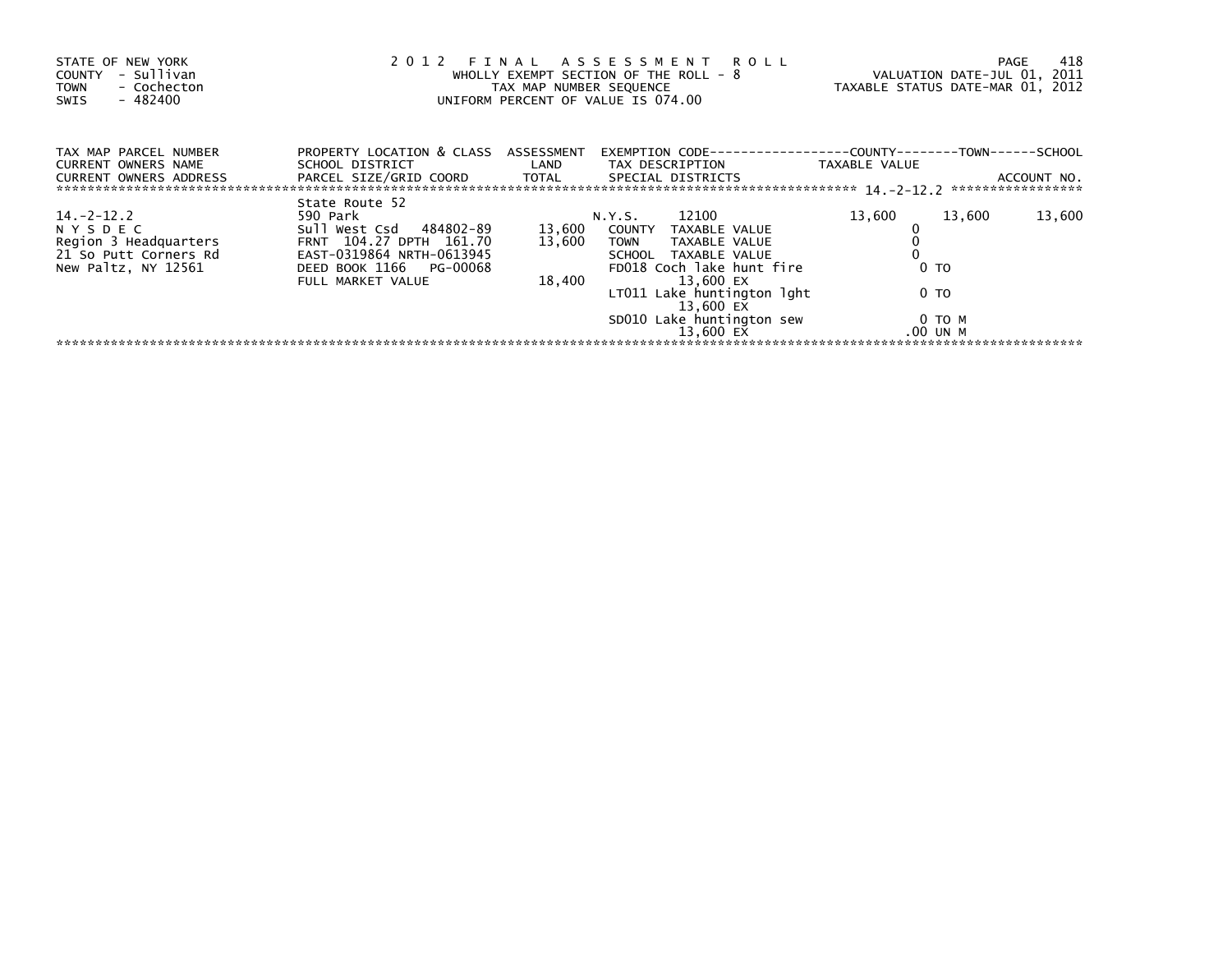| STATE OF NEW YORK<br>COUNTY - Sullivan<br><b>TOWN</b><br>- Cochecton<br>SWIS<br>- 482400 | 2012 FINAL ASSESSMENT ROLL<br>WHOLLY EXEMPT SECTION OF THE ROLL - $8$<br>MAP SECTION - 014<br>SUB-SECTION- | -419<br>PAGE<br>VALUATION DATE-JUL 01, 2011<br>TAXABLE STATUS DATE-MAR 01, 2012<br>RPS150/V04/L015 |
|------------------------------------------------------------------------------------------|------------------------------------------------------------------------------------------------------------|----------------------------------------------------------------------------------------------------|
|                                                                                          | UNIFORM PERCENT OF VALUE IS 074.00                                                                         | CURRENT DATE 6/19/2012                                                                             |

| CODE | DISTRICT NAME                                                        | <b>TOTAL</b><br>PARCELS | EXTENSION<br><b>TYPE</b>                      | EXTENSION<br><b>VALUE</b> | AD VALOREM<br>VALUE        | <b>EXEMPT</b><br>AMOUNT    | <b>TAXABLE</b><br>VALUE |
|------|----------------------------------------------------------------------|-------------------------|-----------------------------------------------|---------------------------|----------------------------|----------------------------|-------------------------|
|      | FD018 Coch lake hunt<br>LT011 Lake huntingto<br>SD010 Lake huntingto |                         | 1 TOTAL<br>1 TOTAL<br>1 TOTAL M<br>UNITS<br>м |                           | 13,600<br>13,600<br>13.600 | 13,600<br>13,600<br>13.600 |                         |

#### \*\*\* S C H O O L D I S T R I C T S U M M A R Y \*\*\*

| <b>CODE</b> | DISTRICT NAME | <b>TOTAL</b><br><b>PARCELS</b> | ASSESSED<br>LAND | ASSESSED<br><b>TOTAL</b> | <b>EXEMPT</b><br><b>AMOUNT</b> | <b>TOTAL</b><br>TAXABLE | <b>STAR</b><br><b>AMOUNT</b> | <b>STAR</b><br><b>TAXABLE</b> |
|-------------|---------------|--------------------------------|------------------|--------------------------|--------------------------------|-------------------------|------------------------------|-------------------------------|
| 484802      | Sull West Csd |                                | 13,600           | 13,600                   | 13,600                         |                         |                              |                               |
|             | SUB-TOTAL     |                                | 13,600           | 13,600                   | 13,600                         |                         |                              |                               |
| 484889      | West Sull Lib |                                | 13,600           | 13,600                   | 13,600                         |                         |                              |                               |
|             | T O T A L     |                                | 27,200           | 27,200                   | 27,200                         |                         |                              |                               |

#### \*\*\* S Y S T E M C O D E S S U M M A R Y \*\*\*

## NO SYSTEM EXEMPTIONS AT THIS LEVEL

| <b>CODE</b> | DESCRIPTION         | TOTAL<br><b>PARCELS</b> | <b>COUNTY</b>    | <b>TOWN</b>      | <b>SCHOOL</b>    |
|-------------|---------------------|-------------------------|------------------|------------------|------------------|
| 12100       | N.Y.S.<br>T O T A L |                         | 13,600<br>13,600 | 13,600<br>13,600 | 13,600<br>13,600 |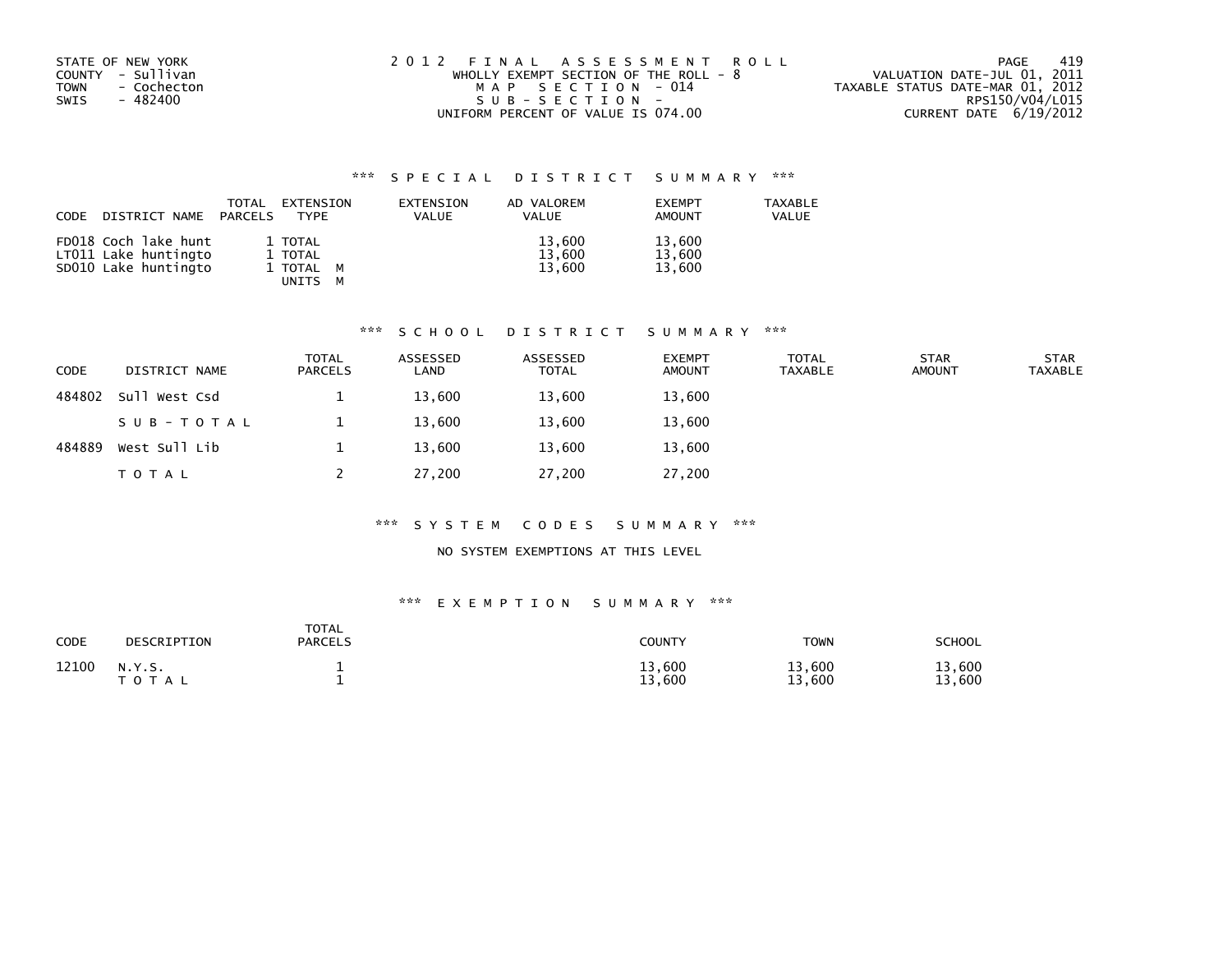| STATE OF NEW YORK          | 2012 FINAL ASSESSMENT ROLL              | - 420<br>PAGE                    |
|----------------------------|-----------------------------------------|----------------------------------|
| COUNTY - Sullivan          | WHOLLY EXEMPT SECTION OF THE ROLL - $8$ | VALUATION DATE-JUL 01, 2011      |
| <b>TOWN</b><br>- Cochecton | MAP SECTION - 014                       | TAXABLE STATUS DATE-MAR 01, 2012 |
| SWIS<br>- 482400           | SUB-SECTION-                            | RPS150/V04/L015                  |
|                            | UNIFORM PERCENT OF VALUE IS 074.00      | CURRENT DATE 6/19/2012           |

| ROLL       | DESCRIPTION   | <b>TOTAL</b>   | ASSESSED | <b>ASSESSED</b> | <b>TAXABLE</b> | <b>TAXABLE</b> | <b>TAXABLE</b> | STAR           |
|------------|---------------|----------------|----------|-----------------|----------------|----------------|----------------|----------------|
| <b>SEC</b> |               | <b>PARCELS</b> | LAND     | <b>TOTAL</b>    | COUNTY         | <b>TOWN</b>    | SCHOOL         | <b>TAXABLE</b> |
|            | WHOLLY EXEMPT |                | 13,600   | 13,600          |                |                |                |                |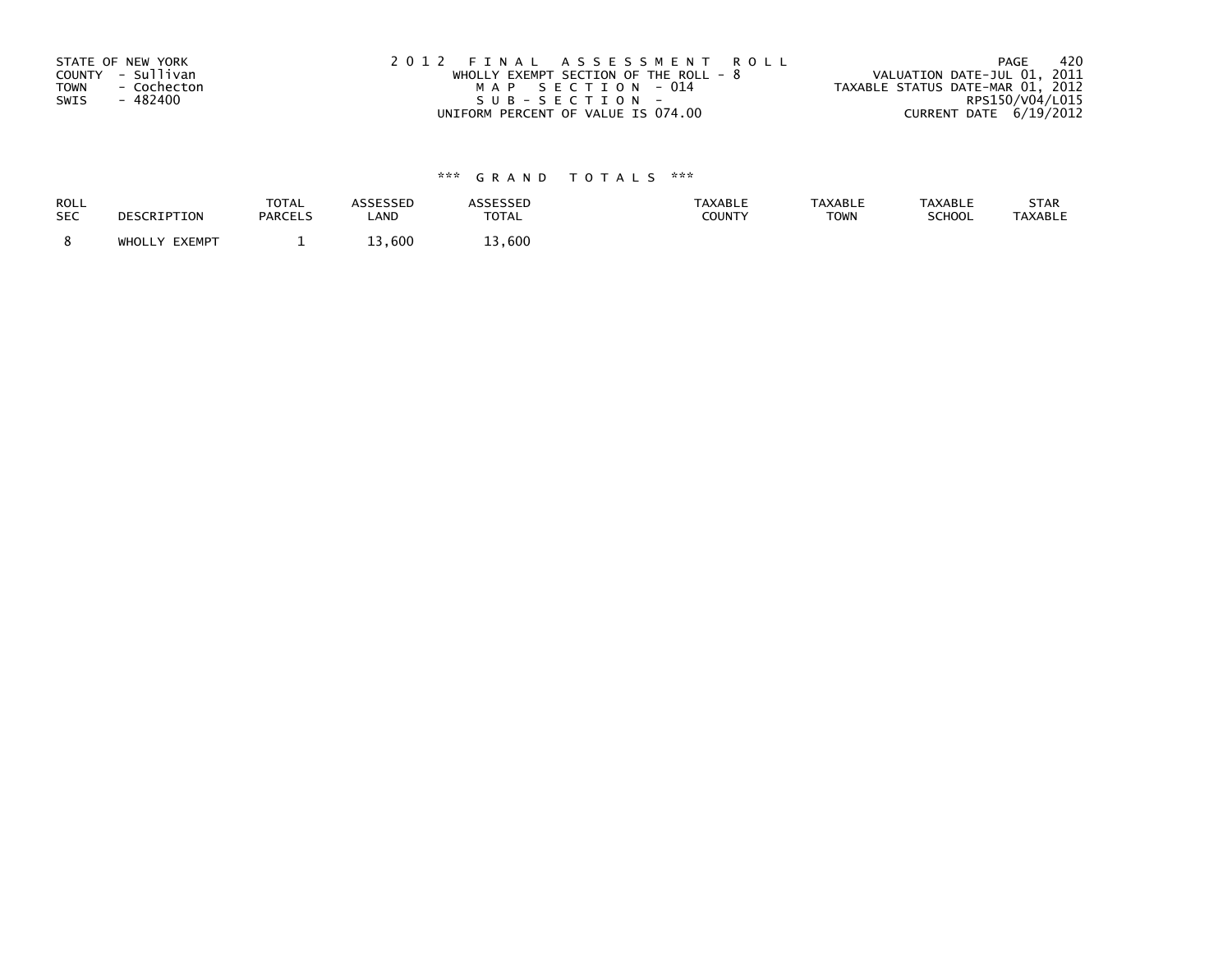| STATE OF NEW YORK<br>COUNTY - Sullivan<br><b>TOWN</b><br>- Cochecton<br>- 482400<br>SWIS                                                                                                                                                     | UNIFORM PERCENT OF VALUE IS 074.00   | 2012 FINAL ASSESSMENT ROLL<br>WHOLLY EXEMPT SECTION OF THE ROLL - 8<br>TAXABLE STATUS DATE-JUL 01, 2011 |                                                                     |                |                  |
|----------------------------------------------------------------------------------------------------------------------------------------------------------------------------------------------------------------------------------------------|--------------------------------------|---------------------------------------------------------------------------------------------------------|---------------------------------------------------------------------|----------------|------------------|
| TAX MAP PARCEL NUMBER<br>CURRENT OWNERS NAME                                                                                                                                                                                                 | PROPERTY LOCATION & CLASS ASSESSMENT |                                                                                                         | EXEMPTION        CODE-----------------COUNTY-------TOWN------SCHOOL |                |                  |
|                                                                                                                                                                                                                                              | Tr 18                                |                                                                                                         |                                                                     |                | 600245           |
| 15. –1–18                                                                                                                                                                                                                                    | 853 Sewage                           |                                                                                                         | SPEC DIST 10100                                                     | 23,500         | 23,500<br>23,500 |
|                                                                                                                                                                                                                                              |                                      |                                                                                                         | 23,500 COUNTY TAXABLE VALUE                                         |                |                  |
|                                                                                                                                                                                                                                              |                                      | 23,500                                                                                                  | <b>TOWN</b><br>TAXABLE VALUE                                        |                |                  |
|                                                                                                                                                                                                                                              |                                      |                                                                                                         |                                                                     |                |                  |
|                                                                                                                                                                                                                                              |                                      |                                                                                                         |                                                                     |                |                  |
|                                                                                                                                                                                                                                              |                                      |                                                                                                         |                                                                     |                |                  |
|                                                                                                                                                                                                                                              |                                      |                                                                                                         |                                                                     |                |                  |
| ATCHO CONTRABLE VALUE<br>300 Tyler Rd<br>Narrowsburg, NY 12764 Plant And Lines<br>ACRES 2.50 EX<br>EAST-0320030 NRTH-0610470 31,800 23,500 EX<br>FULL MARKET VALUE 31,800 23,500 EX<br>PULL MARKET VALUE 31,800 23,500 EX .00 UN M<br>FULL M |                                      |                                                                                                         |                                                                     |                |                  |
|                                                                                                                                                                                                                                              | Tr 38                                |                                                                                                         |                                                                     |                | 600216           |
| $15. - 1 - 21$                                                                                                                                                                                                                               | 695 Cemetery                         |                                                                                                         | CEMETERY 27350                                                      | 7,000          | 7,000<br>7,000   |
| Stony Road Cemetery                                                                                                                                                                                                                          | Sull West Csd 484802-89              |                                                                                                         | 7,000 COUNTY TAXABLE VALUE                                          |                |                  |
| Attn: Jean Mccoach                                                                                                                                                                                                                           | $15 - 1 - 21$                        | 7,000                                                                                                   | TAXABLE VALUE<br><b>TOWN</b>                                        |                |                  |
| 674 Route 31                                                                                                                                                                                                                                 | Cemetery Lot 1A                      |                                                                                                         | SCHOOL TAXABLE VALUE                                                |                |                  |
| Glen Spey, NY 12737                                                                                                                                                                                                                          | Lot $1$ Div 64 G L $18$              |                                                                                                         | FD018 Coch lake hunt fire                                           | 0 <sub>T</sub> |                  |
|                                                                                                                                                                                                                                              | ACRES 1.00                           |                                                                                                         | 7,000 EX                                                            |                |                  |
|                                                                                                                                                                                                                                              | EAST-0320930 NRTH-0609360            |                                                                                                         |                                                                     |                |                  |
|                                                                                                                                                                                                                                              | FULL MARKET VALUE                    | 9,500                                                                                                   |                                                                     |                |                  |
|                                                                                                                                                                                                                                              |                                      |                                                                                                         |                                                                     |                |                  |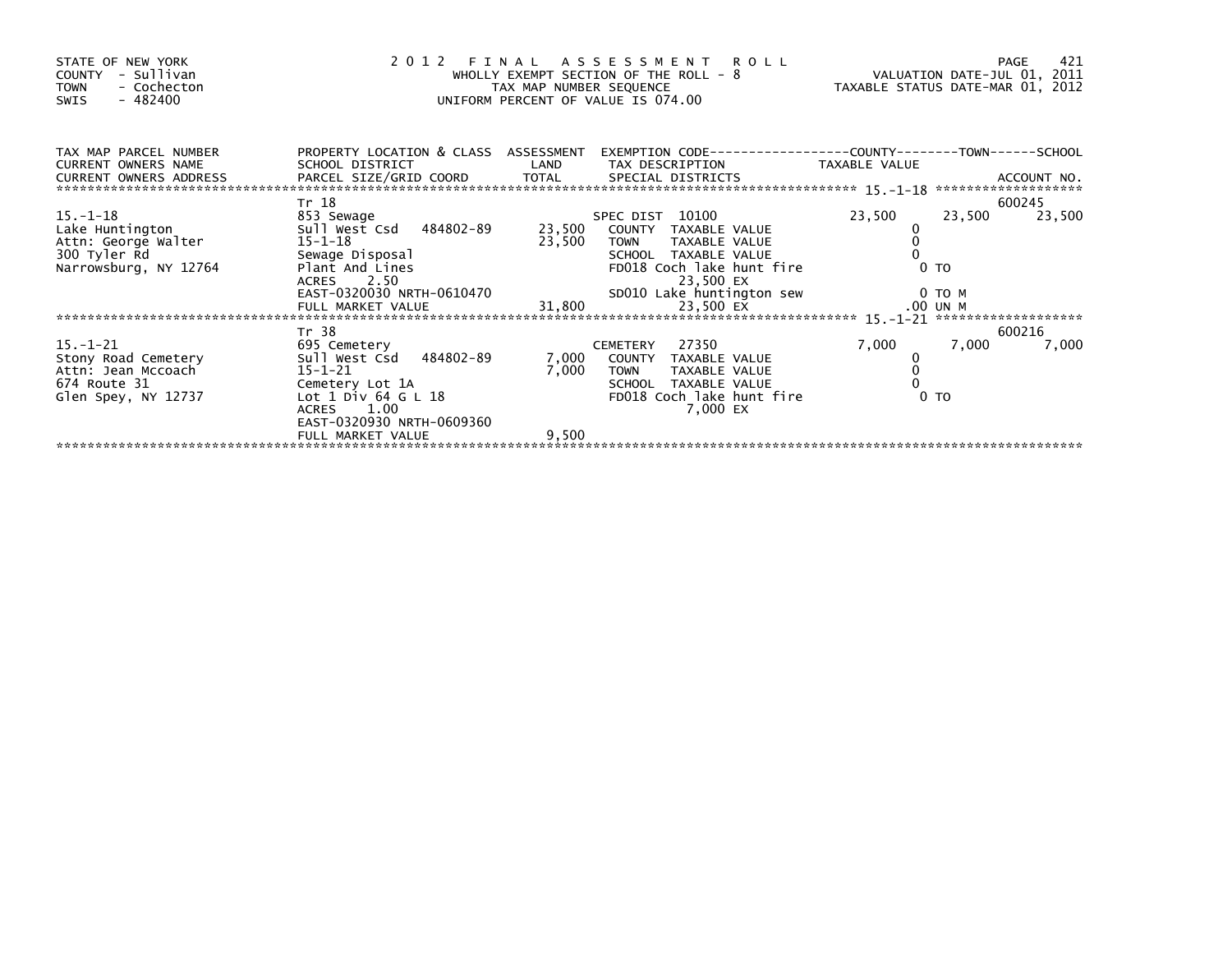| STATE OF NEW YORK   | 2012 FINAL ASSESSMENT ROLL              | - 422<br>PAGE                    |
|---------------------|-----------------------------------------|----------------------------------|
| COUNTY - Sullivan   | WHOLLY EXEMPT SECTION OF THE ROLL - $8$ | VALUATION DATE-JUL 01, 2011      |
| TOWN<br>- Cochecton | MAP SECTION - 015                       | TAXABLE STATUS DATE-MAR 01, 2012 |
| - 482400<br>SWIS    | SUB-SECTION-                            | RPS150/V04/L015                  |
|                     | UNIFORM PERCENT OF VALUE IS 074.00      | CURRENT DATE $6/19/2012$         |

| CODE<br>DISTRICT NAME                        | EXTENSION<br>TOTAL<br>PARCELS<br><b>TYPF</b> | EXTENSION<br><b>VALUE</b> | AD VALOREM<br><b>VALUE</b> | <b>FXFMPT</b><br><b>AMOUNT</b> | <b>TAXABLE</b><br>VALUE |
|----------------------------------------------|----------------------------------------------|---------------------------|----------------------------|--------------------------------|-------------------------|
| FD018 Coch lake hunt<br>SD010 Lake huntingto | 2 TOTAL<br>1 TOTAL M<br>UNITS                |                           | 30,500<br>23.500           | 30,500<br>23.500               |                         |

## \*\*\* S C H O O L D I S T R I C T S U M M A R Y \*\*\*

| <b>CODE</b> | DISTRICT NAME     | TOTAL<br><b>PARCELS</b> | ASSESSED<br>LAND | ASSESSED<br><b>TOTAL</b> | <b>EXEMPT</b><br><b>AMOUNT</b> | <b>TOTAL</b><br><b>TAXABLE</b> | <b>STAR</b><br><b>AMOUNT</b> | <b>STAR</b><br><b>TAXABLE</b> |
|-------------|-------------------|-------------------------|------------------|--------------------------|--------------------------------|--------------------------------|------------------------------|-------------------------------|
| 484802      | Sull West Csd     |                         | 30,500           | 30,500                   | 30,500                         |                                |                              |                               |
|             | S U B - T O T A L |                         | 30,500           | 30,500                   | 30,500                         |                                |                              |                               |
| 484889      | West Sull Lib     |                         | 30,500           | 30,500                   | 30,500                         |                                |                              |                               |
|             | T O T A L         | 4                       | 61,000           | 61,000                   | 61,000                         |                                |                              |                               |

#### \*\*\* S Y S T E M C O D E S S U M M A R Y \*\*\*

## NO SYSTEM EXEMPTIONS AT THIS LEVEL

| <b>CODE</b>    | DESCRIPTION                               | <b>TOTAL</b><br><b>PARCELS</b> | <b>COUNTY</b>            | <b>TOWN</b>              | SCHOOL                   |
|----------------|-------------------------------------------|--------------------------------|--------------------------|--------------------------|--------------------------|
| 10100<br>27350 | <b>SPEC DIST</b><br>CEMETERY<br>T O T A L |                                | 23,500<br>,000<br>30,500 | 23,500<br>,000<br>30,500 | 23,500<br>,000<br>30,500 |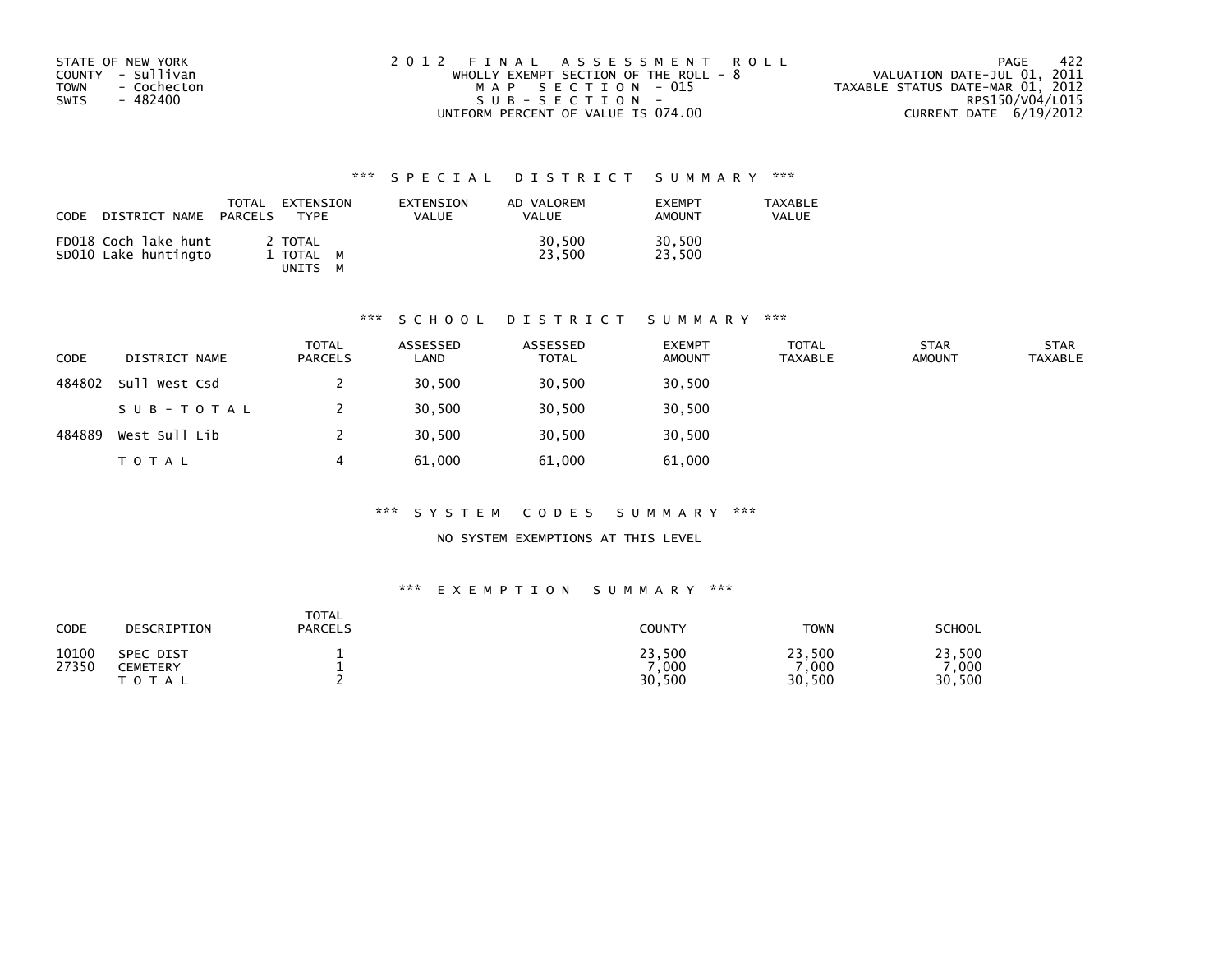| STATE OF NEW YORK          | 2012 FINAL ASSESSMENT ROLL             | - 423<br>PAGE                    |
|----------------------------|----------------------------------------|----------------------------------|
| COUNTY - Sullivan          | WHOLLY EXEMPT SECTION OF THE ROLL $-8$ | VALUATION DATE-JUL 01, 2011      |
| <b>TOWN</b><br>- Cochecton | MAP SECTION - 015                      | TAXABLE STATUS DATE-MAR 01, 2012 |
| SWIS<br>- 482400           | SUB-SECTION-                           | RPS150/V04/L015                  |
|                            | UNIFORM PERCENT OF VALUE IS 074.00     | CURRENT DATE 6/19/2012           |

| ROLL       | DESCRIPTION   | <b>TOTAL</b>   | ASSESSED | <b>ASSESSED</b> | <b>TAXABLE</b> | <b>TAXABLE</b> | <b>TAXABLE</b> | STAR           |
|------------|---------------|----------------|----------|-----------------|----------------|----------------|----------------|----------------|
| <b>SEC</b> |               | <b>PARCELS</b> | LAND     | <b>TOTAL</b>    | COUNTY         | <b>TOWN</b>    | SCHOOL         | <b>TAXABLE</b> |
|            | WHOLLY EXEMPT |                | 30,500   | 30,500          |                |                |                |                |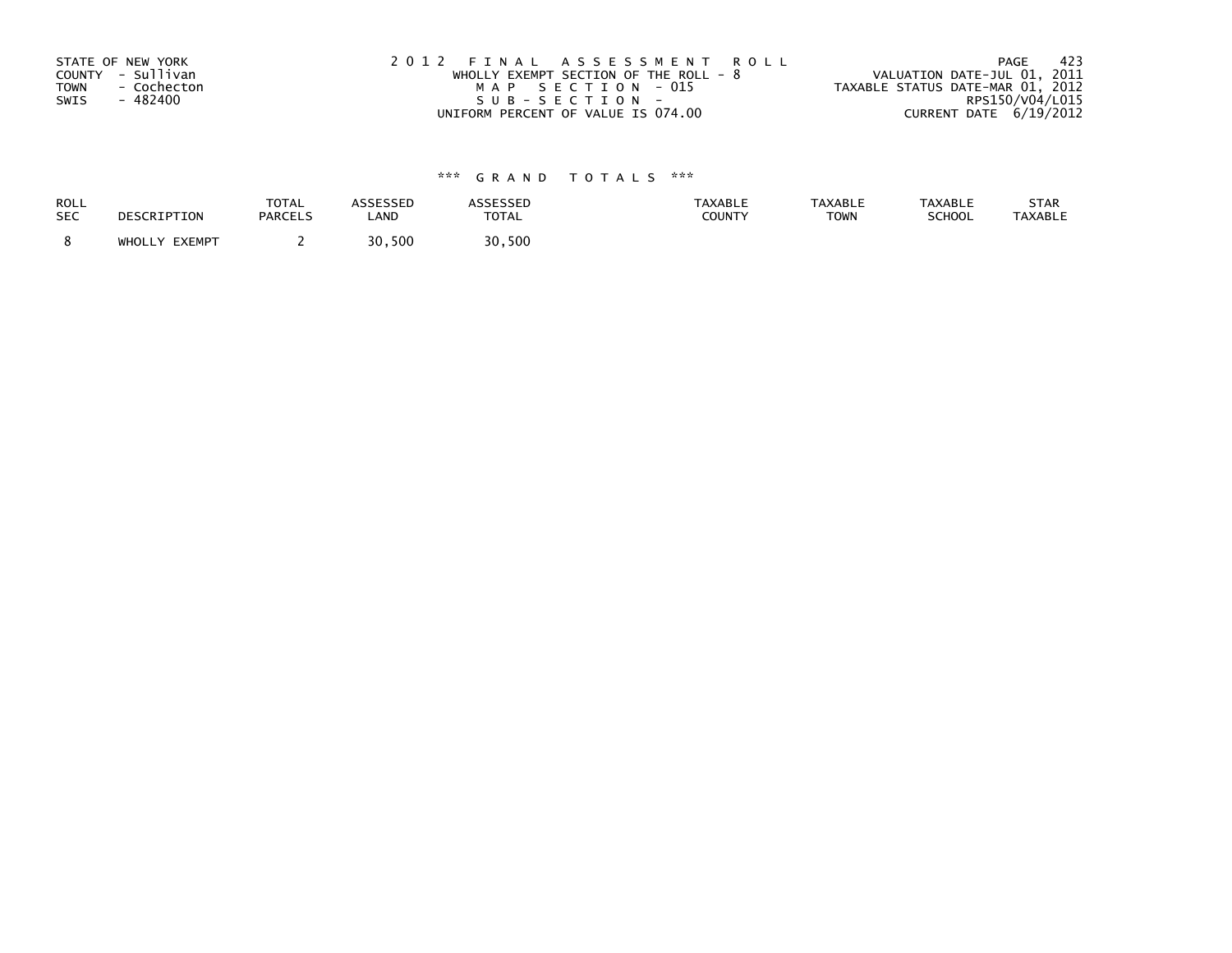| STATE OF NEW YORK<br>- Sullivan<br>COUNTY<br>- Cochecton<br><b>TOWN</b><br>- 482400<br>SWIS | 2012 FINAL ASSESSMENT ROLL<br>WHOLLY EXEMPT SECTION OF THE ROLL - 8<br>TAX MAP NUMBER SEQUENCE<br>UNIFORM PERCENT OF VALUE IS 074.00 |                   |                                                                      | -424<br>PAGE<br>VALUATION DATE-JUL 01, 2011<br>TAXABLE STATUS DATE-MAR 01, 2012 |                    |  |
|---------------------------------------------------------------------------------------------|--------------------------------------------------------------------------------------------------------------------------------------|-------------------|----------------------------------------------------------------------|---------------------------------------------------------------------------------|--------------------|--|
|                                                                                             |                                                                                                                                      |                   |                                                                      |                                                                                 |                    |  |
| TAX MAP PARCEL NUMBER                                                                       | PROPERTY LOCATION & CLASS ASSESSMENT                                                                                                 |                   | EXEMPTION        CODE-----------------COUNTY--------TOWN------SCHOOL |                                                                                 |                    |  |
| CURRENT OWNERS NAME                                                                         | SCHOOL DISTRICT                                                                                                                      | <b>Example 12</b> | TAX DESCRIPTION                                                      | TAXABLE VALUE                                                                   |                    |  |
| CURRENT OWNERS ADDRESS                                                                      |                                                                                                                                      |                   | SPECIAL DISTRICTS                                                    |                                                                                 | ACCOUNT NO.        |  |
|                                                                                             | 155 Buff Rd                                                                                                                          |                   |                                                                      |                                                                                 | 001860             |  |
| $16. - 1 - 13$                                                                              | 240 Rural res                                                                                                                        |                   | $N/P$ RELIG 25110                                                    | 239,800                                                                         | 239,800<br>239.800 |  |
| United Trungram Buddhist                                                                    | Sull West Csd 484802-89                                                                                                              | 88,200            | COUNTY TAXABLE VALUE                                                 |                                                                                 |                    |  |
| 155 Buff Rd <sup>o</sup>                                                                    | ACRES 34.03                                                                                                                          | 239.800           | TOWN<br>TAXABLE VALUE                                                |                                                                                 |                    |  |
| Cochecton, NY 12726                                                                         | EAST-0326420 NRTH-0610470                                                                                                            |                   | SCHOOL TAXABLE VALUE                                                 |                                                                                 |                    |  |
|                                                                                             | DEED BOOK 2430<br>PG-51                                                                                                              |                   | FD018 Coch lake hunt fire                                            | 0 <sub>T</sub>                                                                  |                    |  |
|                                                                                             | FULL MARKET VALUE                                                                                                                    | 324.100           | 239.800 EX                                                           |                                                                                 |                    |  |
|                                                                                             |                                                                                                                                      |                   |                                                                      |                                                                                 |                    |  |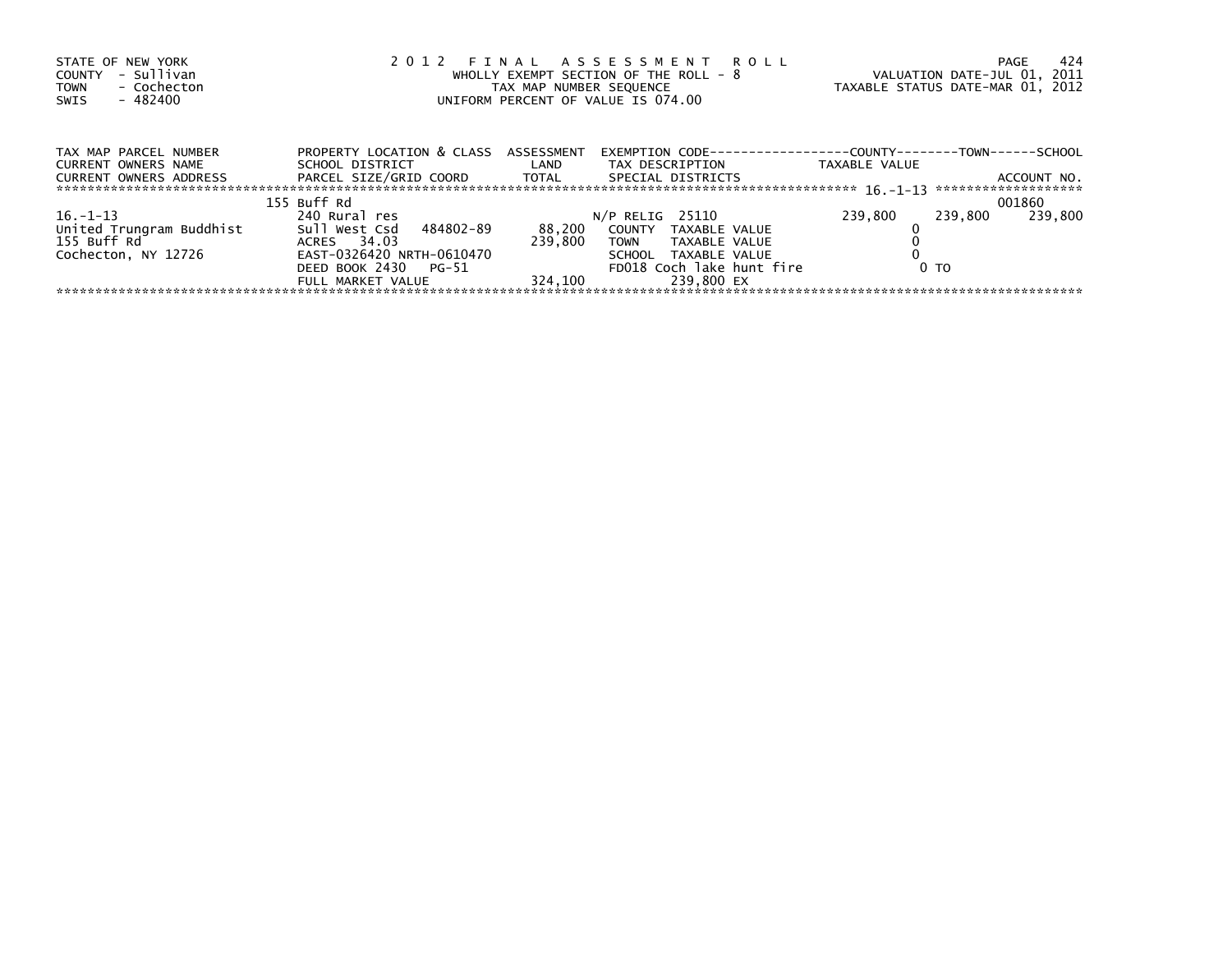| STATE OF NEW YORK   | 2012 FINAL ASSESSMENT ROLL            | -425<br>PAGE                     |
|---------------------|---------------------------------------|----------------------------------|
| COUNTY - Sullivan   | WHOLLY EXEMPT SECTION OF THE ROLL - 8 | VALUATION DATE-JUL 01, 2011      |
| TOWN<br>- Cochecton | MAP SECTION - 016                     | TAXABLE STATUS DATE-MAR 01, 2012 |
| - 482400<br>SWIS    | $SUB - SECTION -$                     | RPS150/V04/L015                  |
|                     | UNIFORM PERCENT OF VALUE IS 074.00    | CURRENT DATE 6/19/2012           |

| <b>CODE</b> | DISTRICT NAME        | TOTAL<br>PARCELS | EXTENSION<br>TYPF | EXTENSION<br>VALUE | AD VALOREM<br>VALUE | <b>EXEMPT</b><br>AMOUNT | TAXABLE<br><b>VALUE</b> |
|-------------|----------------------|------------------|-------------------|--------------------|---------------------|-------------------------|-------------------------|
|             | FD018 Coch lake hunt |                  | TOTAL             |                    | 239.800             | 239,800                 |                         |

## \*\*\* S C H O O L D I S T R I C T S U M M A R Y \*\*\*

| <b>CODE</b> | DISTRICT NAME | <b>TOTAL</b><br>PARCELS | ASSESSED<br>LAND | ASSESSED<br><b>TOTAL</b> | <b>EXEMPT</b><br><b>AMOUNT</b> | <b>TOTAL</b><br><b>TAXABLE</b> | <b>STAR</b><br><b>AMOUNT</b> | <b>STAR</b><br><b>TAXABLE</b> |
|-------------|---------------|-------------------------|------------------|--------------------------|--------------------------------|--------------------------------|------------------------------|-------------------------------|
| 484802      | Sull West Csd |                         | 88,200           | 239,800                  | 239,800                        |                                |                              |                               |
|             | SUB-TOTAL     |                         | 88,200           | 239,800                  | 239,800                        |                                |                              |                               |
| 484889      | West Sull Lib |                         | 88.200           | 239,800                  | 239,800                        |                                |                              |                               |
|             | <b>TOTAL</b>  |                         | 176,400          | 479,600                  | 479,600                        |                                |                              |                               |

\*\*\* S Y S T E M C O D E S S U M M A R Y \*\*\*

NO SYSTEM EXEMPTIONS AT THIS LEVEL

#### \*\*\* E X E M P T I O N S U M M A R Y \*\*\*

| <b>CODE</b> | DESCRIPTION               | <b>TOTAL</b><br><b>PARCELS</b> | <b>COUNTY</b>      | <b>TOWN</b>        | <b>SCHOOL</b>      |
|-------------|---------------------------|--------------------------------|--------------------|--------------------|--------------------|
| 25110       | N/P RELIG<br><b>TOTAL</b> |                                | 239,800<br>239,800 | 239,800<br>239,800 | 239,800<br>239,800 |

| ROLL<br><b>SEC</b> | DESCRIPTION   | <b>TOTAL</b><br><b>PARCELS</b> | ASSESSEP<br>LAND | <b>\SSESSED</b><br><b>TOTAL</b> | <b>TAXABLE</b><br>COUNTY | <b>TAXABLE</b><br>TOWN | <b>TAXABLE</b><br><b>SCHOOL</b> | <b>STAR</b><br><b>TAXABLE</b> |
|--------------------|---------------|--------------------------------|------------------|---------------------------------|--------------------------|------------------------|---------------------------------|-------------------------------|
|                    | WHOLLY EXEMPT |                                | 88,200           | 239,800                         |                          |                        |                                 |                               |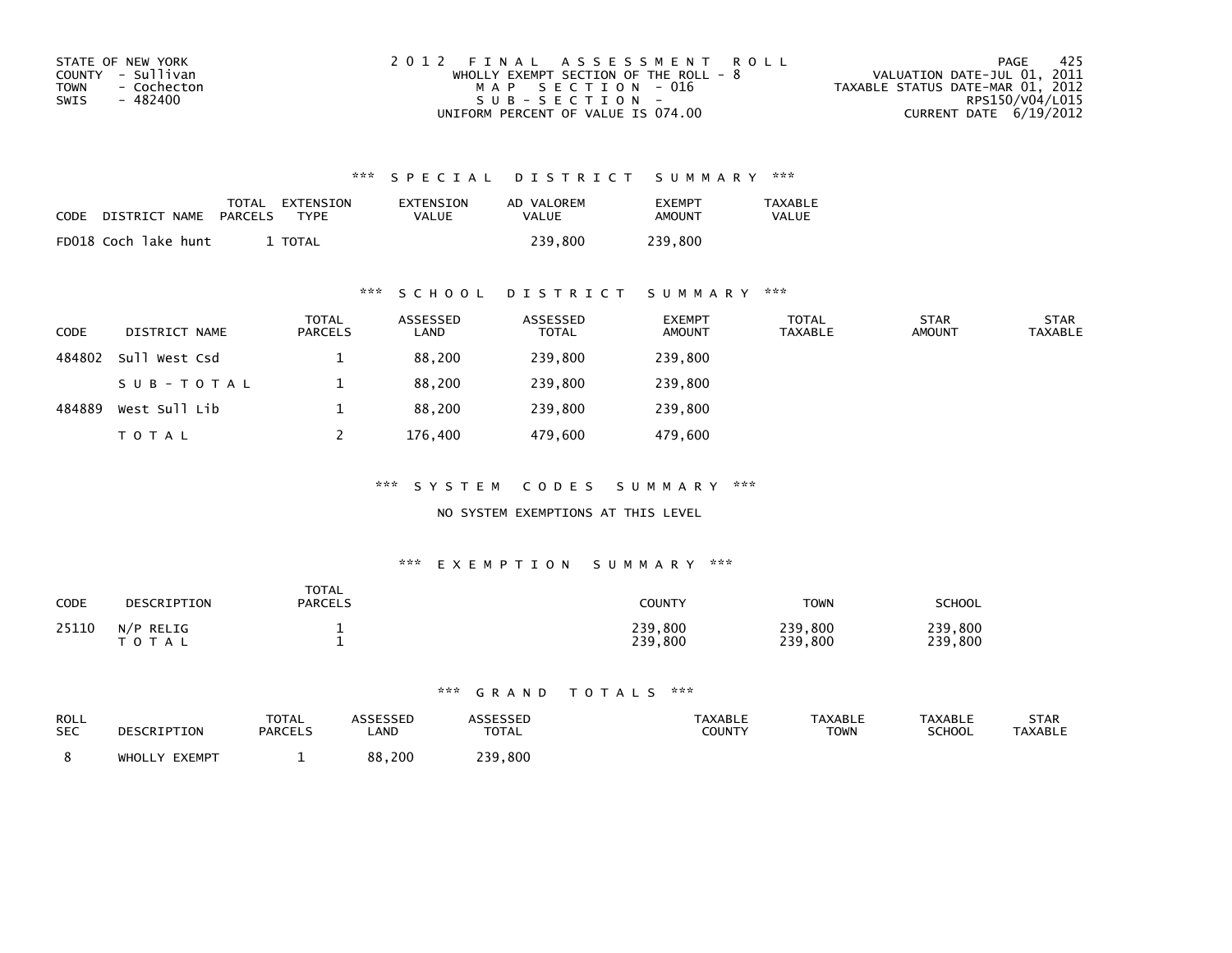| STATE OF NEW YORK<br>- Sullivan<br><b>COUNTY</b><br>- Cochecton<br><b>TOWN</b><br>$-482400$<br>SWIS | 2 0 1 2                                                 | FINAL<br>TAX MAP NUMBER SEQUENCE | A S S E S S M E N T<br>R O L L<br>WHOLLY EXEMPT SECTION OF THE ROLL - 8<br>UNIFORM PERCENT OF VALUE IS 074.00 | VALUATION DATE-JUL 01, 2011<br>TAXABLE STATUS DATE-MAR 01, 2012 | 426<br><b>PAGE</b> |
|-----------------------------------------------------------------------------------------------------|---------------------------------------------------------|----------------------------------|---------------------------------------------------------------------------------------------------------------|-----------------------------------------------------------------|--------------------|
| TAX MAP PARCEL NUMBER<br>CURRENT OWNERS NAME                                                        | PROPERTY LOCATION & CLASS ASSESSMENT<br>SCHOOL DISTRICT | LAND                             | TAX DESCRIPTION                                                                                               | TAXABLE VALUE                                                   |                    |
|                                                                                                     | Tr 44                                                   |                                  |                                                                                                               |                                                                 | 600020             |
| $18. - 1 - 20.3$                                                                                    | 653 Govt pk lot                                         |                                  | 12100<br>N.Y.S.                                                                                               | 100,400<br>100,400                                              | 100,400            |
| The People Of The                                                                                   | Sull West Csd 484802-89                                 | 70,000                           | COUNTY<br>TAXABLE VALUE                                                                                       |                                                                 |                    |
| State Of New York                                                                                   | $18 - 1 - 20.3$                                         | 100,400                          | <b>TOWN</b><br>TAXABLE VALUE                                                                                  |                                                                 |                    |
| Albany, NY                                                                                          | 2a<br>Cp <sub>2</sub><br>2.00<br>ACRES                  |                                  | SCHOOL TAXABLE VALUE<br>FD018 Coch lake hunt fire                                                             | 0 <sub>T</sub>                                                  |                    |
|                                                                                                     | EAST-0302180 NRTH-0609210                               |                                  | 100,400 EX                                                                                                    |                                                                 |                    |
|                                                                                                     | FULL MARKET VALUE                                       | 135,700                          |                                                                                                               |                                                                 |                    |
|                                                                                                     |                                                         |                                  |                                                                                                               |                                                                 |                    |
|                                                                                                     | Nys 97                                                  |                                  |                                                                                                               |                                                                 |                    |
| $18. - 1 - 31$                                                                                      | 842 Ceiling rr                                          |                                  | 18020<br>MIDA                                                                                                 | 2220,000<br>2220,000                                            | 2220,000           |
| Pennsylvania Lines LLC                                                                              | Sull West Csd 484802-89                                 | 290,000                          | COUNTY TAXABLE VALUE                                                                                          |                                                                 |                    |
| Property Tax Dept                                                                                   | ACRES 72.40                                             | 2220,000                         | TAXABLE VALUE<br><b>TOWN</b>                                                                                  |                                                                 |                    |
| Central New York Railroad                                                                           | EAST-0304109 NRTH-0611971                               |                                  | TAXABLE VALUE<br>SCHOOL                                                                                       |                                                                 |                    |
| Attn: Nadine Nowicki                                                                                | DEED BOOK 1109<br>PG-96                                 |                                  | FD018 Coch lake hunt fire                                                                                     | 5057,492 TO                                                     |                    |
| 1 Railroad Ave                                                                                      | FULL MARKET VALUE                                       | 3000,000                         |                                                                                                               |                                                                 |                    |
| Cooperstown, NY 13326                                                                               |                                                         |                                  |                                                                                                               |                                                                 |                    |
|                                                                                                     |                                                         |                                  |                                                                                                               |                                                                 |                    |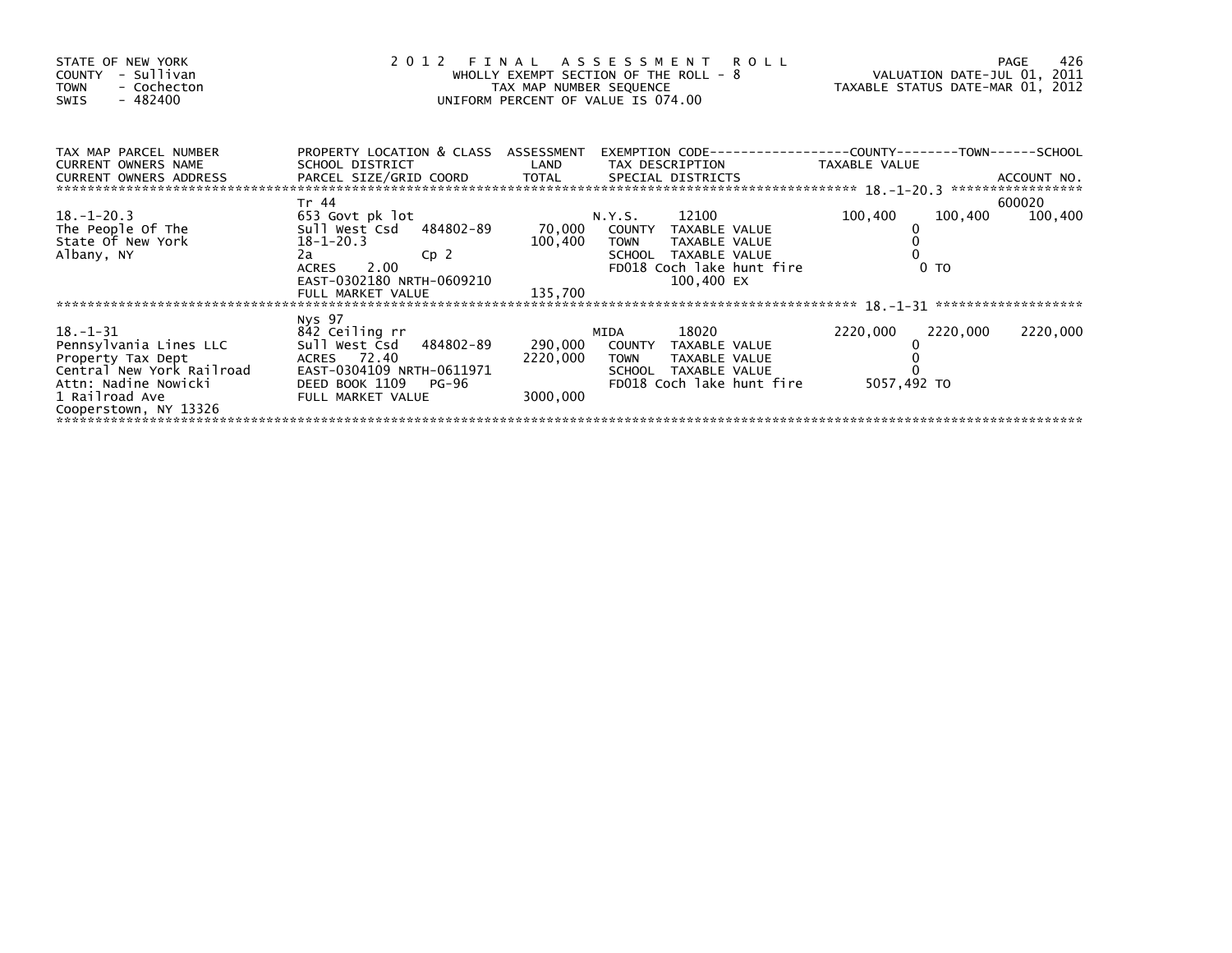| STATE OF NEW YORK   | 2012 FINAL ASSESSMENT ROLL            | -427<br>PAGE                     |
|---------------------|---------------------------------------|----------------------------------|
| COUNTY - Sullivan   | WHOLLY EXEMPT SECTION OF THE ROLL - 8 | VALUATION DATE-JUL 01, 2011      |
| TOWN<br>- Cochecton | MAP SECTION - 018                     | TAXABLE STATUS DATE-MAR 01, 2012 |
| - 482400<br>SWIS    | $SUB - SECTION -$                     | RPS150/V04/L015                  |
|                     | UNIFORM PERCENT OF VALUE IS 074.00    | CURRENT DATE 6/19/2012           |

| CODE | DISTRICT NAME        | TOTAL<br>PARCELS | EXTENSION<br><b>TYPF</b> | <b>EXTENSION</b><br>VALUE | AD VALOREM<br>VALUE | <b>EXEMPT</b><br>AMOUNT | <b>TAXABLE</b><br><b>VALUE</b> |
|------|----------------------|------------------|--------------------------|---------------------------|---------------------|-------------------------|--------------------------------|
|      | FD018 Coch lake hunt |                  | <b>TOTAL</b>             |                           | 5157.892            | 100.400                 | 5057.492                       |

## \*\*\* S C H O O L D I S T R I C T S U M M A R Y \*\*\*

| <b>CODE</b> | DISTRICT NAME | <b>TOTAL</b><br>PARCELS | ASSESSED<br>LAND | ASSESSED<br><b>TOTAL</b> | <b>EXEMPT</b><br><b>AMOUNT</b> | <b>TOTAL</b><br><b>TAXABLE</b> | <b>STAR</b><br><b>AMOUNT</b> | <b>STAR</b><br><b>TAXABLE</b> |
|-------------|---------------|-------------------------|------------------|--------------------------|--------------------------------|--------------------------------|------------------------------|-------------------------------|
| 484802      | Sull West Csd |                         | 360,000          | 2320,400                 | 2320,400                       |                                |                              |                               |
|             | SUB-TOTAL     |                         | 360,000          | 2320,400                 | 2320.400                       |                                |                              |                               |
| 484889      | West Sull Lib |                         | 360,000          | 2320,400                 | 2320,400                       |                                |                              |                               |
|             | <b>TOTAL</b>  |                         | 720,000          | 4640,800                 | 4640,800                       |                                |                              |                               |

\*\*\* S Y S T E M C O D E S S U M M A R Y \*\*\*

NO SYSTEM EXEMPTIONS AT THIS LEVEL

| <b>CODE</b>    | DESCRIPTION             | <b>TOTAL</b><br><b>PARCELS</b> | <b>COUNTY</b>                   | <b>TOWN</b>                     | <b>SCHOOL</b>                   |
|----------------|-------------------------|--------------------------------|---------------------------------|---------------------------------|---------------------------------|
| 12100<br>18020 | N.Y.S.<br>MIDA<br>TOTAL |                                | 100.400<br>2220,000<br>2320,400 | 100,400<br>2220,000<br>2320,400 | 100,400<br>2220,000<br>2320,400 |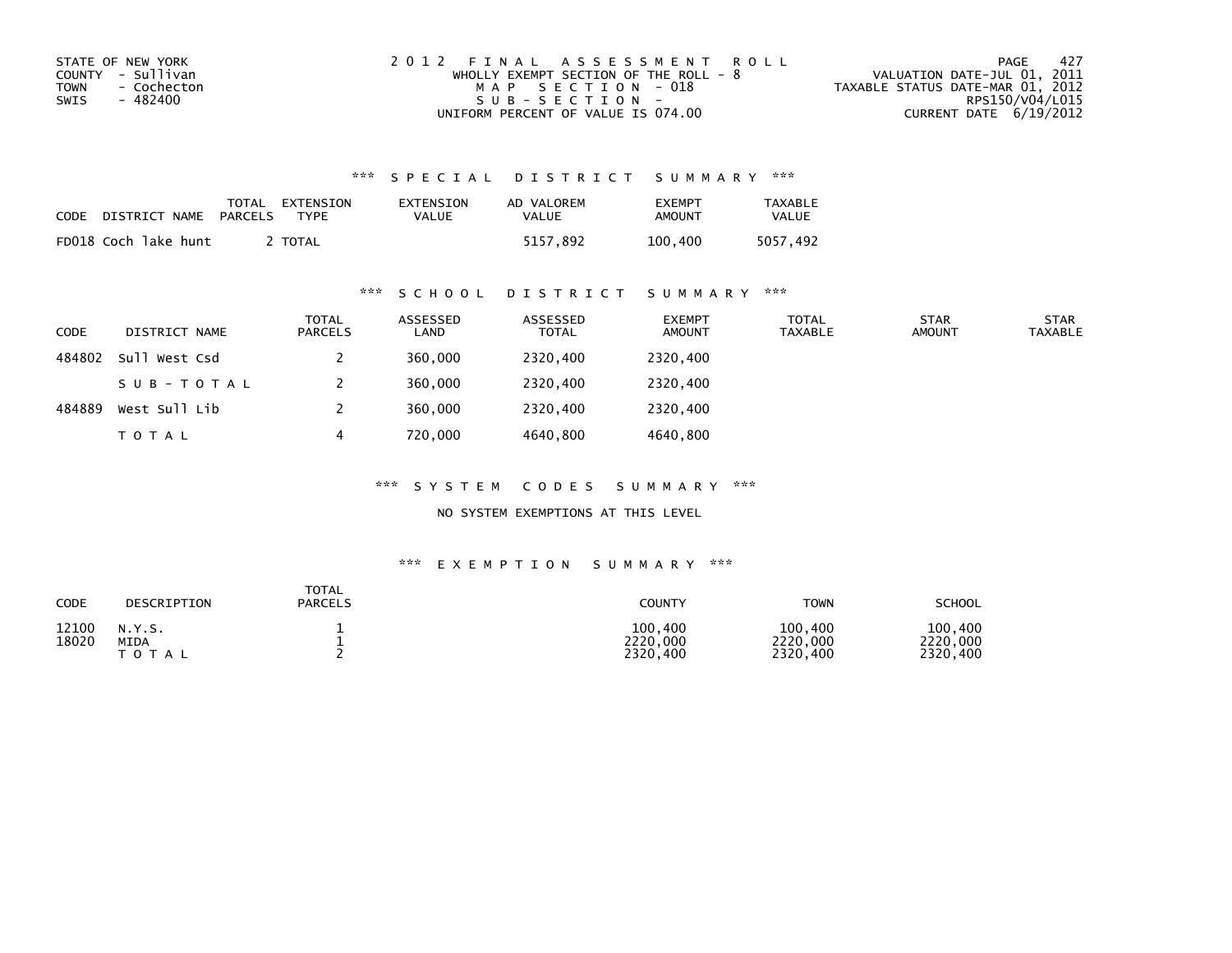| STATE OF NEW YORK          | 2012 FINAL ASSESSMENT ROLL             | -428<br>PAGE                     |
|----------------------------|----------------------------------------|----------------------------------|
| COUNTY - Sullivan          | WHOLLY EXEMPT SECTION OF THE ROLL $-8$ | VALUATION DATE-JUL 01, 2011      |
| <b>TOWN</b><br>- Cochecton | MAP SECTION - 018                      | TAXABLE STATUS DATE-MAR 01, 2012 |
| SWIS<br>- 482400           | SUB-SECTION-                           | RPS150/V04/L015                  |
|                            | UNIFORM PERCENT OF VALUE IS 074.00     | CURRENT DATE 6/19/2012           |

| ROLL       | DESCRIPTION   | <b>TOTAL</b>   | ASSESSED | <b>ASSESSED</b> | <b>TAXABLE</b> | <b>TAXABLE</b> | <b>TAXABLE</b> | STAR           |
|------------|---------------|----------------|----------|-----------------|----------------|----------------|----------------|----------------|
| <b>SEC</b> |               | <b>PARCELS</b> | LAND     | <b>TOTAL</b>    | COUNTY         | <b>TOWN</b>    | SCHOOL         | <b>TAXABLE</b> |
|            | WHOLLY EXEMPT |                | 360,000  | 2320.400        |                |                |                |                |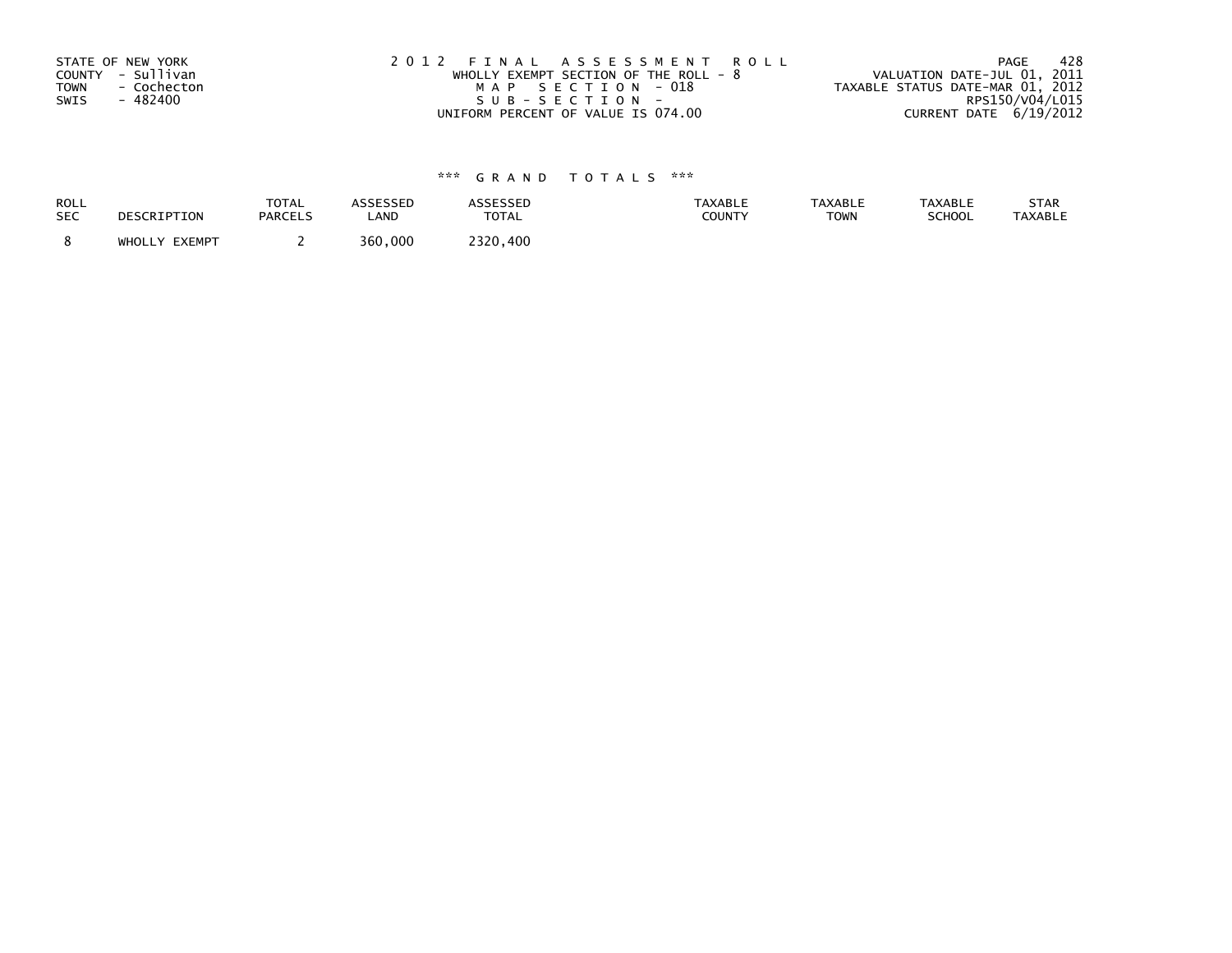| STATE OF NEW YORK<br>COUNTY - Sullivan<br><b>TOWN</b><br>- Cochecton<br>$-482400$<br>SWIS                                                                                                                                                                                                                                  |                                                                                                                                                                                             |                            | 2012 FINAL ASSESSMENT ROLL<br>WHOLLY EXEMPT SECTION OF THE ROLL - 8 VALUATION DATE-JUL 01, 2011<br>TAX MAP NUMBER SEQUENCE<br>UNIFORM PERCENT OF VALUE IS 074.00 |                                              |        |                  |
|----------------------------------------------------------------------------------------------------------------------------------------------------------------------------------------------------------------------------------------------------------------------------------------------------------------------------|---------------------------------------------------------------------------------------------------------------------------------------------------------------------------------------------|----------------------------|------------------------------------------------------------------------------------------------------------------------------------------------------------------|----------------------------------------------|--------|------------------|
| TAX MAP PARCEL NUMBER<br><b>CURRENT OWNERS NAME</b>                                                                                                                                                                                                                                                                        | SCHOOL DISTRICT                                                                                                                                                                             | LAND                       | PROPERTY LOCATION & CLASS ASSESSMENT EXEMPTION CODE---------------COUNTY-------TOWN------SCHOOL<br>TAX DESCRIPTION TAXABLE VALUE                                 |                                              |        |                  |
| $20 - 1 - 7$<br>Cochecton Community Center Inc Sull West Csd 484802-89<br>Attn: George Walter Treas<br>300 Tyler Rd<br>Narrowsburg, NY 12764                                                                                                                                                                               | Tr 15<br>620 Religious<br>Community Center<br>Fellowship Hall & Church<br>FRNT 200.00 DPTH 146.00<br>ACRES 0.67<br>EAST-0322030 NRTH-0604090<br>DEED BOOK 1916 PG-0589<br>FULL MARKET VALUE | 14,000<br>72,000<br>97,300 | 25300<br>NP ORGNS<br>COUNTY TAXABLE VALUE<br>TAXABLE VALUE<br><b>TOWN</b><br>SCHOOL TAXABLE VALUE<br>FD018 Coch lake hunt fire<br>72,000 EX                      | 72,000<br>0<br>0<br>0 <sub>T</sub>           | 72,000 | 600110<br>72,000 |
| $20. -1 - 8.2$<br>Cochecton Community Center Inc Sull West Csd 484802-89 800<br>Community Center<br>Community Center<br>Community Center<br>EAST-0322776 NRTH-0603843<br>DEED BOOK 2068 PG-372 FULL MARKET VALUE<br>Narrowsburg, NY 12764 FULL MARKET VALUE 71,100<br>Narrowsburg, NY 12764 FULL MARKET VALUE 71,100 800 E | Cr115<br>314 Rural vac<10                                                                                                                                                                   |                            | $N/P$ ORGNS 26600<br>COUNTY TAXABLE VALUE                                                                                                                        | 800<br>0                                     | 800    | 800              |
| $20. - 1 - 27$<br>Methodist Church Cemetery<br>Attn: Eleanor Martin<br>Cochecton Center, NY 12727                                                                                                                                                                                                                          | Cr 112<br>695 Cemetery<br>Sull West Csd 484802-89<br>$20 - 1 - 27$<br>Cemetery Lot 1&50 A<br>ACRES 2.40<br>EAST-0320540 NRTH-0601590<br>FULL MARKET VALUE                                   | 13,600<br>13,600<br>18,400 | 27350<br><b>CEMETERY</b><br>COUNTY TAXABLE VALUE<br>TAXABLE VALUE<br><b>TOWN</b><br>SCHOOL TAXABLE VALUE<br>FD018 Coch lake hunt fire<br>13,600 EX               | 13,600<br>0<br>$\mathbf 0$<br>0 <sub>T</sub> | 13,600 | 600190<br>13,600 |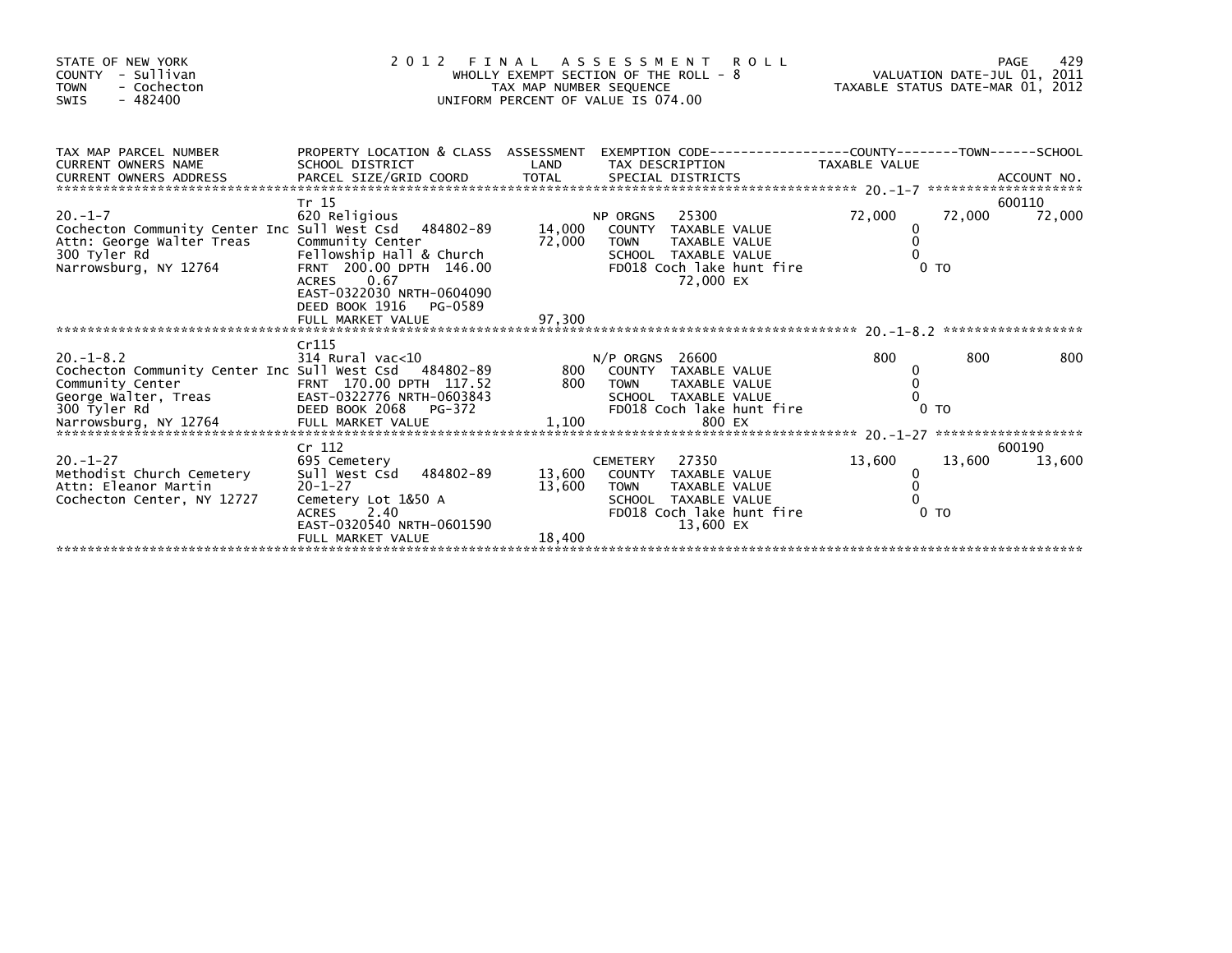| STATE OF NEW YORK   | 2012 FINAL ASSESSMENT ROLL              | - 430<br>PAGE                    |
|---------------------|-----------------------------------------|----------------------------------|
| COUNTY - Sullivan   | WHOLLY EXEMPT SECTION OF THE ROLL - $8$ | VALUATION DATE-JUL 01, 2011      |
| TOWN<br>- Cochecton | MAP SECTION - 020                       | TAXABLE STATUS DATE-MAR 01, 2012 |
| - 482400<br>SWIS    | SUB-SECTION-                            | RPS150/V04/L015                  |
|                     | UNIFORM PERCENT OF VALUE IS 074.00      | CURRENT DATE $6/19/2012$         |

| CODE | DISTRICT NAME        | TOTAL<br>PARCELS | EXTENSION<br><b>TYPF</b> | EXTENSION<br>VALUE | AD VALOREM<br>VALUE | <b>EXEMPT</b><br>AMOUNT | TAXABLE<br>VALUE |
|------|----------------------|------------------|--------------------------|--------------------|---------------------|-------------------------|------------------|
|      | FD018 Coch lake hunt |                  | TOTAL                    |                    | 86,400              | 86,400                  |                  |

## \*\*\* S C H O O L D I S T R I C T S U M M A R Y \*\*\*

| CODE   | DISTRICT NAME | <b>TOTAL</b><br>PARCELS | ASSESSED<br>LAND | ASSESSED<br><b>TOTAL</b> | <b>EXEMPT</b><br><b>AMOUNT</b> | <b>TOTAL</b><br><b>TAXABLE</b> | <b>STAR</b><br><b>AMOUNT</b> | <b>STAR</b><br><b>TAXABLE</b> |
|--------|---------------|-------------------------|------------------|--------------------------|--------------------------------|--------------------------------|------------------------------|-------------------------------|
| 484802 | Sull West Csd |                         | 28,400           | 86,400                   | 86,400                         |                                |                              |                               |
|        | SUB-TOTAL     |                         | 28,400           | 86,400                   | 86,400                         |                                |                              |                               |
| 484889 | West Sull Lib |                         | 28,400           | 86.400                   | 86,400                         |                                |                              |                               |
|        | <b>TOTAL</b>  | b                       | 56,800           | 172,800                  | 172,800                        |                                |                              |                               |

\*\*\* S Y S T E M C O D E S S U M M A R Y \*\*\*

NO SYSTEM EXEMPTIONS AT THIS LEVEL

| CODE                    | DESCRIPTION                                                    | TOTAL<br><b>PARCELS</b> | <b>COUNTY</b>                     | <b>TOWN</b>                       | <b>SCHOOL</b>                     |
|-------------------------|----------------------------------------------------------------|-------------------------|-----------------------------------|-----------------------------------|-----------------------------------|
| 25300<br>26600<br>27350 | <b>NP ORGNS</b><br>$N/P$ ORGNS<br><b>CEMETERY</b><br>T O T A L |                         | 72,000<br>800<br>13,600<br>86,400 | 72,000<br>800<br>13,600<br>86,400 | 72,000<br>800<br>13,600<br>86,400 |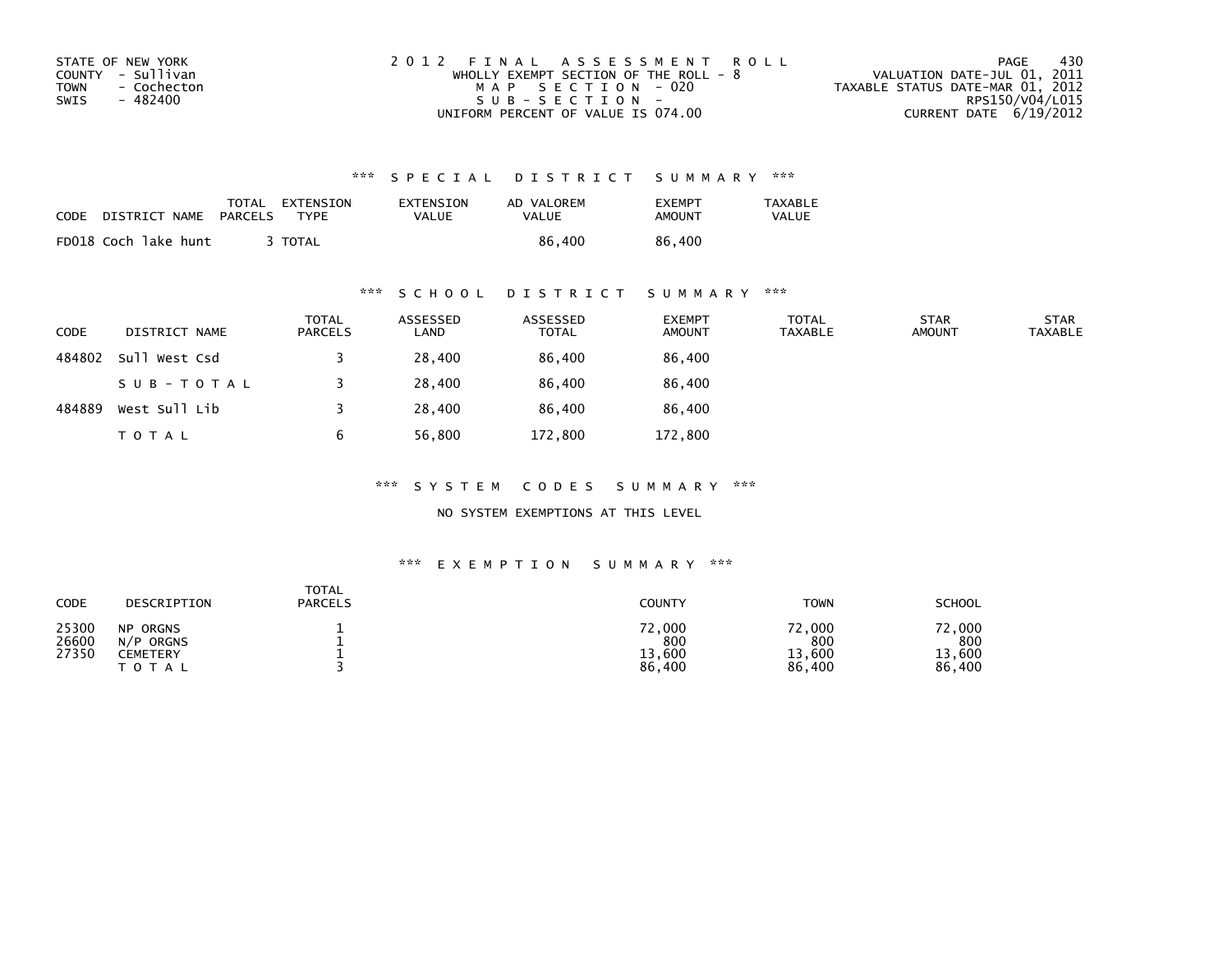| STATE OF NEW YORK          | 2012 FINAL ASSESSMENT ROLL              | - 431<br>PAGE                    |
|----------------------------|-----------------------------------------|----------------------------------|
| COUNTY - Sullivan          | WHOLLY EXEMPT SECTION OF THE ROLL - $8$ | VALUATION DATE-JUL 01, 2011      |
| <b>TOWN</b><br>- Cochecton | MAP SECTION - 020                       | TAXABLE STATUS DATE-MAR 01, 2012 |
| SWIS<br>- 482400           | SUB-SECTION-                            | RPS150/V04/L015                  |
|                            | UNIFORM PERCENT OF VALUE IS 074.00      | CURRENT DATE 6/19/2012           |

| <b>ROLL</b> | DESCRIPTION   | <b>TOTAL</b>   | <b>ASSESSED</b> | <b>ASSESSED</b> | <b>TAXABLE</b> | <b>TAXABLE</b> | <b>TAXABLE</b> | STAR           |
|-------------|---------------|----------------|-----------------|-----------------|----------------|----------------|----------------|----------------|
| <b>SEC</b>  |               | <b>PARCELS</b> | LAND            | <b>TOTAL</b>    | <b>COUNTY</b>  | <b>TOWN</b>    | SCHOOL         | <b>TAXABLE</b> |
|             | WHOLLY EXEMPT |                | 28,400          | 86,400          |                |                |                |                |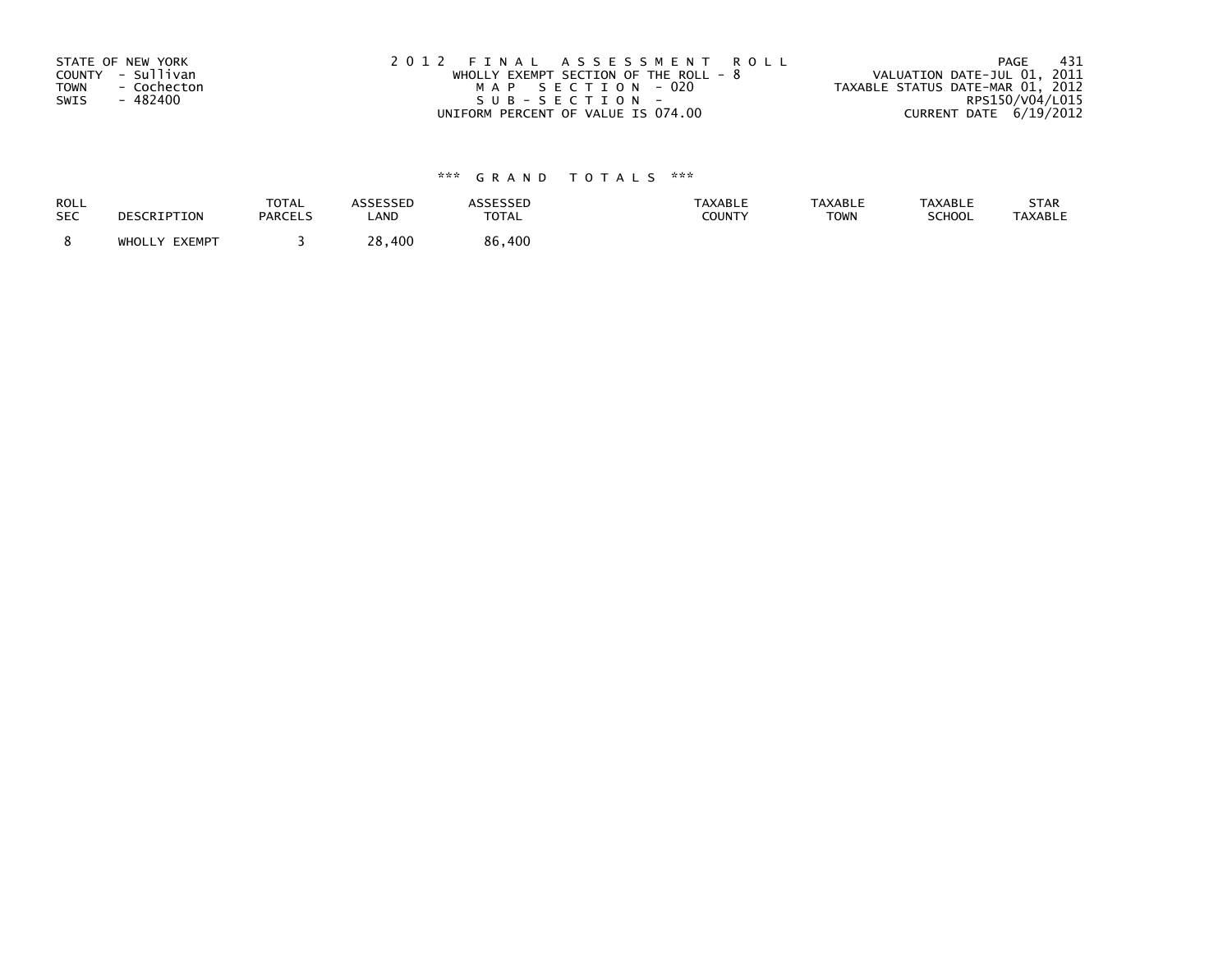| STATE OF NEW YORK<br>COUNTY - Sullivan<br>- Cochecton<br><b>TOWN</b><br>$-482400$<br>SWIS                   | 2012 FINAL ASSESSMENT ROLL<br>WHOLLY EXEMPT SECTION OF THE ROLL - 8<br>TAX MAP NUMBER SEQUENCE<br>UNIFORM PERCENT OF VALUE IS 074.00                        |                    |                                                                                                                              |                                                      | 432<br>PAGE<br>VALUATION DATE-JUL 01, 2011<br>TAXABLE STATUS DATE-MAR 01, 2012                |                           |                   |
|-------------------------------------------------------------------------------------------------------------|-------------------------------------------------------------------------------------------------------------------------------------------------------------|--------------------|------------------------------------------------------------------------------------------------------------------------------|------------------------------------------------------|-----------------------------------------------------------------------------------------------|---------------------------|-------------------|
| TAX MAP PARCEL NUMBER<br>CURRENT OWNERS NAME                                                                | PROPERTY LOCATION & CLASS ASSESSMENT<br>SCHOOL DISTRICT                                                                                                     | LAND               |                                                                                                                              |                                                      | EXEMPTION CODE-----------------COUNTY-------TOWN------SCHOOL<br>TAX DESCRIPTION TAXABLE VALUE |                           |                   |
| $21. - 1 - 7$<br>21.-1-7<br>Cemetery<br>Attn: Joseph Meyer<br>Ruby M Sackett<br>Narrowsburg, NY 12764       | Tr 45<br>695 Cemetery<br>Sull West Csd 484802-89<br>21-1-7<br>Private Cemetery<br>Lot 25X25<br>ACRES 0.02<br>EAST-0327090 NRTH-0599890<br>FULL MARKET VALUE | 300<br>300<br>400  | 27350<br>CEMETERY<br>COUNTY TAXABLE VALUE<br><b>TOWN</b><br>SCHOOL TAXABLE VALUE                                             | TAXABLE VALUE<br>FD018 Coch lake hunt fire<br>300 EX | 300                                                                                           | 300<br>0 <sub>T</sub>     | 600212<br>300     |
|                                                                                                             |                                                                                                                                                             |                    |                                                                                                                              |                                                      |                                                                                               |                           |                   |
| $21 - 1 - 18$<br>Boy Scouts of America<br>Greater NY Councils<br>350 5th Ave Ste 7830<br>New York, NY 10118 | Fred White Rd<br>910 Priv forest<br>Sull West Csd 484802-89<br>ACRES 239.00<br>EAST-0331930 NRTH-0597590<br>FULL MARKET VALUE                               | 956,000<br>956,000 | N/P IMPROV 25230<br>COUNTY TAXABLE VALUE<br>TOWN TAXABLE VALUE<br>SCHOOL TAXABLE VALUE<br>1291,900 FD018 Coch lake hunt fire | 956,000 EX                                           | 956,000                                                                                       | 956,000<br>0 <sub>T</sub> | 600175<br>956,000 |
|                                                                                                             |                                                                                                                                                             |                    |                                                                                                                              |                                                      |                                                                                               |                           |                   |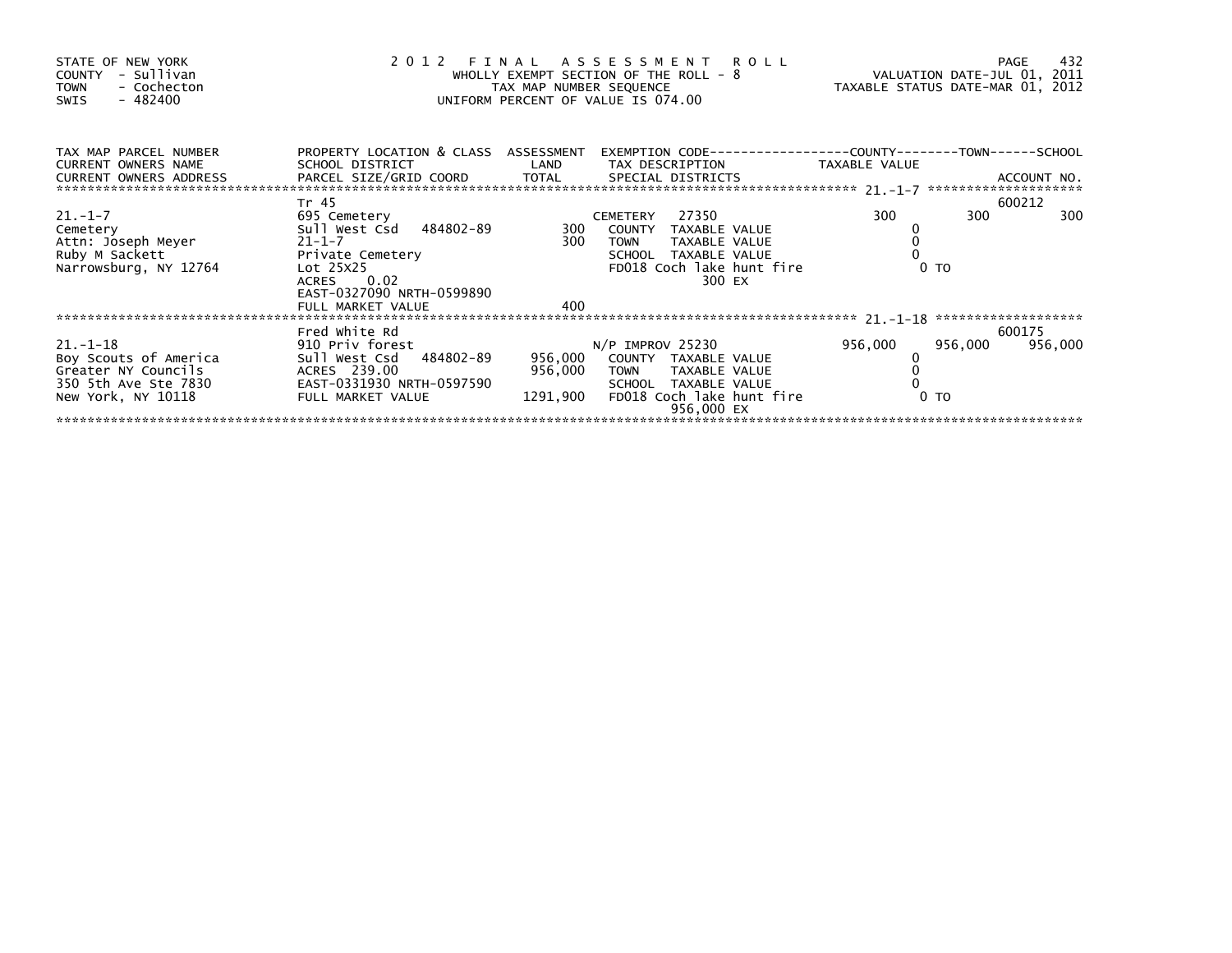| STATE OF NEW YORK   | 2012 FINAL ASSESSMENT ROLL              | - 433<br>PAGE                    |
|---------------------|-----------------------------------------|----------------------------------|
| COUNTY - Sullivan   | WHOLLY EXEMPT SECTION OF THE ROLL - $8$ | VALUATION DATE-JUL 01, 2011      |
| TOWN<br>- Cochecton | MAP SECTION - 021                       | TAXABLE STATUS DATE-MAR 01, 2012 |
| - 482400<br>SWIS    | $SUB - SECTION -$                       | RPS150/V04/L015                  |
|                     | UNIFORM PERCENT OF VALUE IS 074.00      | CURRENT DATE $6/19/2012$         |

| CODE | DISTRICT NAME        | TOTAL<br>PARCELS | EXTENSION<br><b>TYPF</b> | EXTENSION<br>VALUE | AD VALOREM<br>VALUE | <b>FXFMPT</b><br><b>AMOUNT</b> | <b>TAXABLE</b><br>VALUE |
|------|----------------------|------------------|--------------------------|--------------------|---------------------|--------------------------------|-------------------------|
|      | FD018 Coch lake hunt |                  | <b>TOTAL</b>             |                    | 956.300             | 956.300                        |                         |

### \*\*\* S C H O O L D I S T R I C T S U M M A R Y \*\*\*

| <b>CODE</b> | DISTRICT NAME | <b>TOTAL</b><br>PARCELS | ASSESSED<br>LAND | ASSESSED<br><b>TOTAL</b> | <b>EXEMPT</b><br><b>AMOUNT</b> | <b>TOTAL</b><br>TAXABLE | <b>STAR</b><br><b>AMOUNT</b> | <b>STAR</b><br><b>TAXABLE</b> |
|-------------|---------------|-------------------------|------------------|--------------------------|--------------------------------|-------------------------|------------------------------|-------------------------------|
| 484802      | Sull West Csd |                         | 956,300          | 956,300                  | 956,300                        |                         |                              |                               |
|             | SUB-TOTAL     |                         | 956,300          | 956,300                  | 956,300                        |                         |                              |                               |
| 484889      | West Sull Lib |                         | 956,300          | 956,300                  | 956,300                        |                         |                              |                               |
|             | <b>TOTAL</b>  | 4                       | 1912,600         | 1912,600                 | 1912,600                       |                         |                              |                               |

\*\*\* S Y S T E M C O D E S S U M M A R Y \*\*\*

NO SYSTEM EXEMPTIONS AT THIS LEVEL

| <b>CODE</b>    | DESCRIPTION                            | TOTAL<br><b>PARCELS</b> | COUNTY                    | <b>TOWN</b>               | <b>SCHOOL</b>             |
|----------------|----------------------------------------|-------------------------|---------------------------|---------------------------|---------------------------|
| 25230<br>27350 | N/P IMPROV<br>CEMETERY<br><b>TOTAL</b> |                         | 956,000<br>300<br>956,300 | 956,000<br>300<br>956,300 | 956,000<br>300<br>956,300 |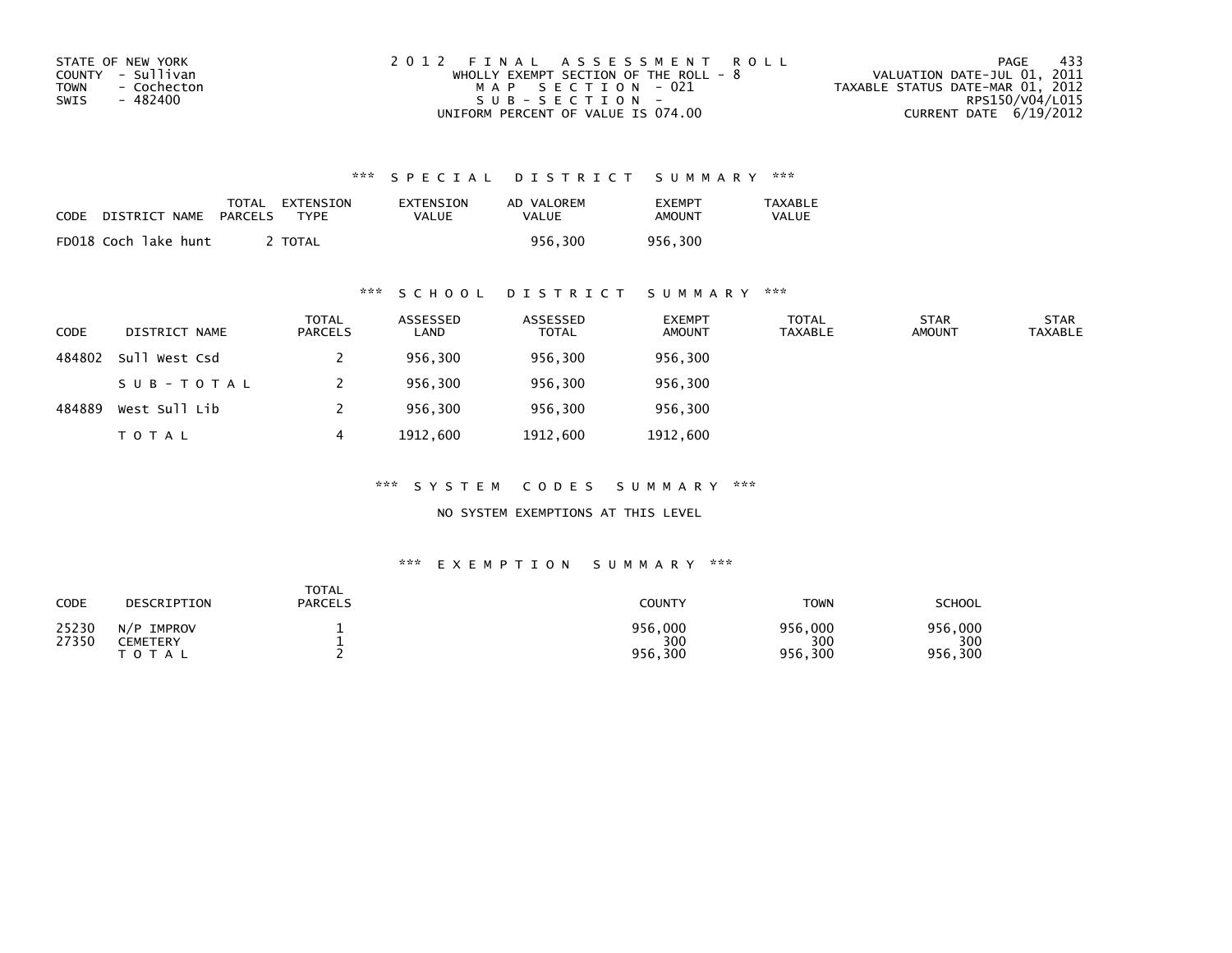| STATE OF NEW YORK          | 2012 FINAL ASSESSMENT ROLL             | -434<br>PAGE                     |
|----------------------------|----------------------------------------|----------------------------------|
| COUNTY - Sullivan          | WHOLLY EXEMPT SECTION OF THE ROLL $-8$ | VALUATION DATE-JUL 01, 2011      |
| <b>TOWN</b><br>- Cochecton | MAP SECTION - 021                      | TAXABLE STATUS DATE-MAR 01, 2012 |
| SWIS<br>- 482400           | SUB-SECTION-                           | RPS150/V04/L015                  |
|                            | UNIFORM PERCENT OF VALUE IS 074.00     | CURRENT DATE 6/19/2012           |

| ROLL       | DESCRIPTION   | <b>TOTAL</b>   | ASSESSED | <b>ASSESSED</b> | TAXABLE | <b>TAXABLE</b> | <b>TAXABLE</b> | STAR           |
|------------|---------------|----------------|----------|-----------------|---------|----------------|----------------|----------------|
| <b>SEC</b> |               | <b>PARCELS</b> | LAND     | <b>TOTAL</b>    | COUNTY  | <b>TOWN</b>    | SCHOOL         | <b>TAXABLE</b> |
|            | WHOLLY EXEMPT |                | 956,300  | 956,300         |         |                |                |                |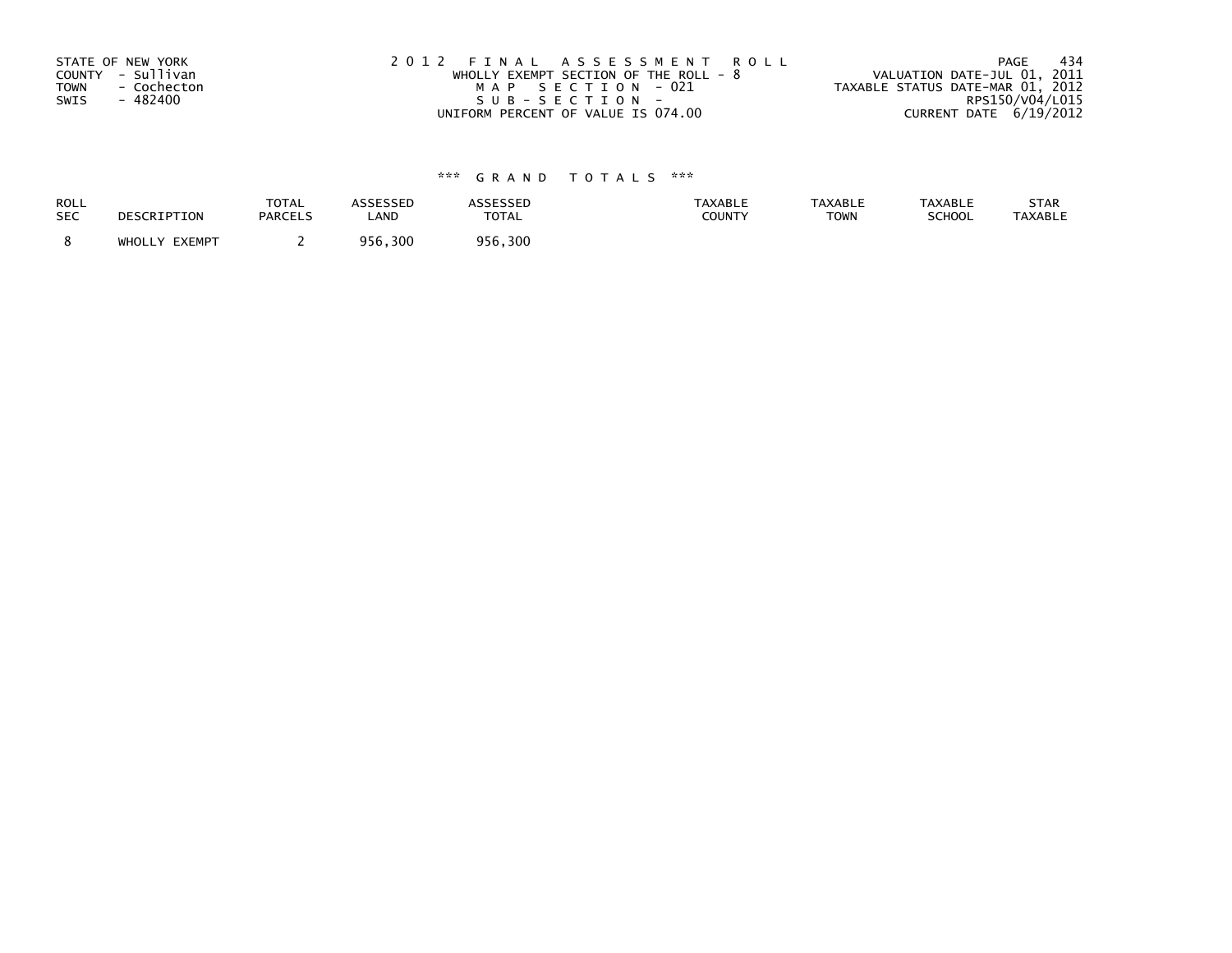| STATE OF NEW YORK<br>- Sullivan<br>COUNTY<br>- Cochecton<br><b>TOWN</b><br>- 482400<br>SWIS | 2012 FINAL ASSESSMENT ROLL<br>WHOLLY EXEMPT SECTION OF THE ROLL - 8<br>TAX MAP NUMBER SEQUENCE<br>UNIFORM PERCENT OF VALUE IS 074.00 | TAXABLE STATUS DATE-MAR 01, 2012 | -435<br>PAGE<br>VALUATION DATE-JUL 01, 2011                                            |                |                |
|---------------------------------------------------------------------------------------------|--------------------------------------------------------------------------------------------------------------------------------------|----------------------------------|----------------------------------------------------------------------------------------|----------------|----------------|
| TAX MAP PARCEL NUMBER<br>CURRENT OWNERS NAME                                                | PROPERTY LOCATION & CLASS ASSESSMENT<br>SCHOOL DISTRICT LAND                                                                         |                                  | EXEMPTION        CODE-----------------COUNTY-------TOWN------SCHOOL<br>TAX DESCRIPTION | TAXABLE VALUE  |                |
|                                                                                             | CURRENT OWNERS ADDRESS FARCEL SIZE/GRID COORD TOTAL SPECIAL DISTRICTS                                                                |                                  |                                                                                        |                | ACCOUNT NO.    |
|                                                                                             | N Y S 97                                                                                                                             |                                  |                                                                                        |                | 600210         |
| $22. - 1 - 7$                                                                               | 695 Cemetery                                                                                                                         |                                  | 27350<br>CEMETERY                                                                      | 7,000          | 7,000<br>7,000 |
| St Xavier Cemetery Corp                                                                     | Sull West Csd 484802-89                                                                                                              | 7,000                            | COUNTY TAXABLE VALUE                                                                   |                |                |
| 151 Bridge St                                                                               | $22 - 1 - 7$                                                                                                                         | 7.000                            | TOWN<br>TAXABLE VALUE                                                                  |                |                |
| Narrowsburg, NY 12764                                                                       | Cemetery Lot 1 A                                                                                                                     |                                  | SCHOOL TAXABLE VALUE                                                                   |                |                |
|                                                                                             | ACRES 2.15                                                                                                                           |                                  | FD018 Coch lake hunt fire                                                              | 0 <sub>T</sub> |                |
|                                                                                             | EAST-0306091 NRTH-0603969                                                                                                            |                                  | 7.000 EX                                                                               |                |                |
|                                                                                             | FULL MARKET VALUE                                                                                                                    | 9.500                            |                                                                                        |                |                |
|                                                                                             |                                                                                                                                      |                                  |                                                                                        |                |                |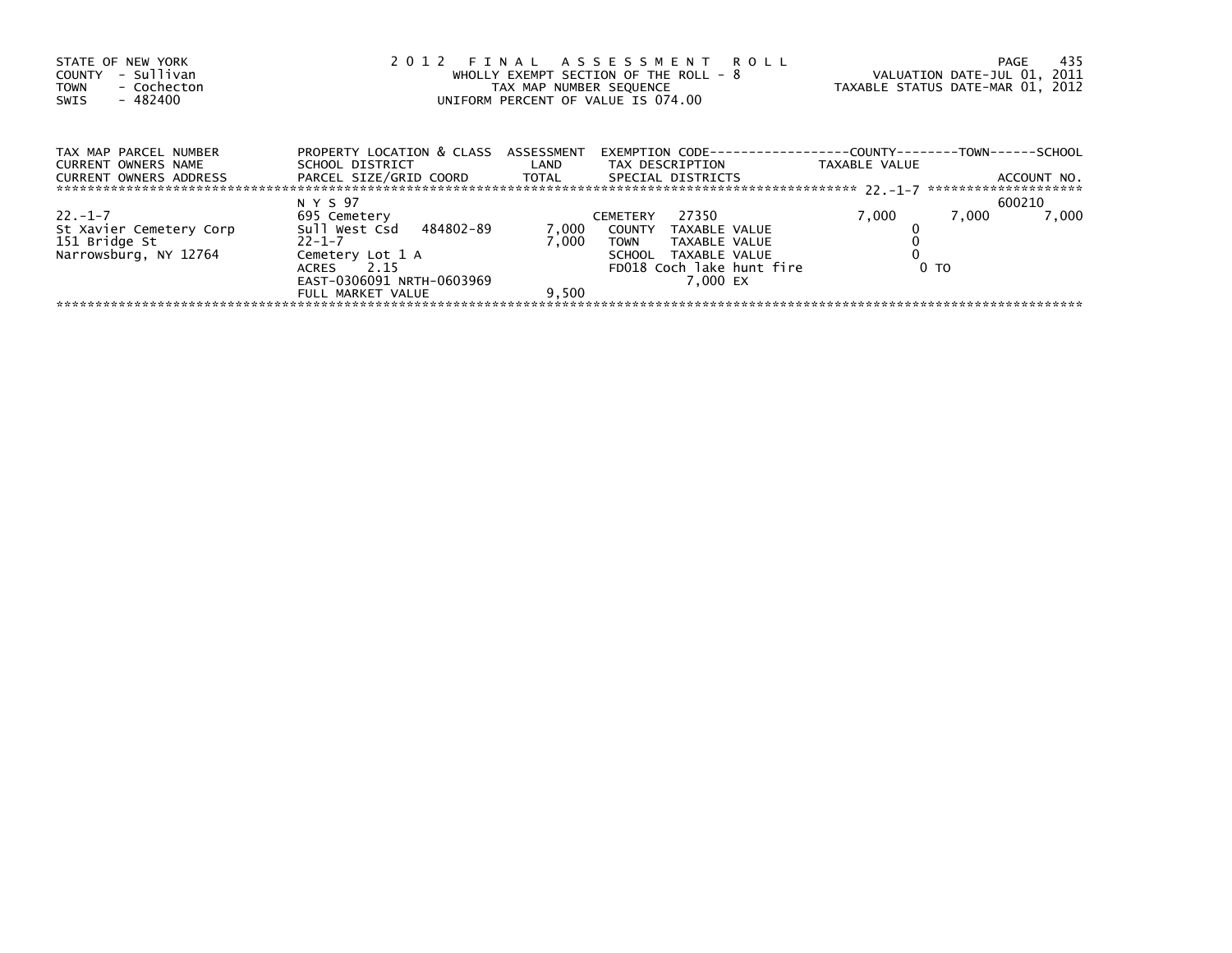| STATE OF NEW YORK   | 2012 FINAL ASSESSMENT ROLL              | 436<br>PAGE                      |
|---------------------|-----------------------------------------|----------------------------------|
| COUNTY - Sullivan   | WHOLLY EXEMPT SECTION OF THE ROLL - $8$ | VALUATION DATE-JUL 01, 2011      |
| TOWN<br>- Cochecton | MAP SECTION - 022                       | TAXABLE STATUS DATE-MAR 01, 2012 |
| - 482400<br>SWIS    | $SUB - SECTION -$                       | RPS150/V04/L015                  |
|                     | UNIFORM PERCENT OF VALUE IS 074.00      | CURRENT DATE $6/19/2012$         |

| CODE | DISTRICT NAME        | PARCELS | TOTAL EXTENSION<br>TYPF | EXTENSION<br><b>VALUE</b> | AD VALOREM<br><b>VALUE</b> | <b>EXEMPT</b><br>AMOUNT | TAXABLE<br><b>VALUE</b> |
|------|----------------------|---------|-------------------------|---------------------------|----------------------------|-------------------------|-------------------------|
|      | FD018 Coch lake hunt |         | TOTAL                   |                           | 7.000                      | .000                    |                         |

### \*\*\* S C H O O L D I S T R I C T S U M M A R Y \*\*\*

| <b>CODE</b> | DISTRICT NAME | <b>TOTAL</b><br>PARCELS | ASSESSED<br>LAND | ASSESSED<br><b>TOTAL</b> | <b>EXEMPT</b><br><b>AMOUNT</b> | <b>TOTAL</b><br><b>TAXABLE</b> | <b>STAR</b><br><b>AMOUNT</b> | <b>STAR</b><br><b>TAXABLE</b> |
|-------------|---------------|-------------------------|------------------|--------------------------|--------------------------------|--------------------------------|------------------------------|-------------------------------|
| 484802      | Sull West Csd |                         | 7,000            | 7,000                    | 7,000                          |                                |                              |                               |
|             | SUB-TOTAL     |                         | 7,000            | 7,000                    | 7,000                          |                                |                              |                               |
| 484889      | West Sull Lib |                         | 7,000            | 7,000                    | 7,000                          |                                |                              |                               |
|             | T O T A L     |                         | 14,000           | 14,000                   | 14,000                         |                                |                              |                               |

\*\*\* S Y S T E M C O D E S S U M M A R Y \*\*\*

NO SYSTEM EXEMPTIONS AT THIS LEVEL

### \*\*\* E X E M P T I O N S U M M A R Y \*\*\*

| CODE  | DESCRIPTION                   | <b>TOTAL</b><br><b>PARCELS</b> | COUNTY                  | <b>TOWN</b>   | SCHOOL       |
|-------|-------------------------------|--------------------------------|-------------------------|---------------|--------------|
| 27350 | <b>CEMETERY</b><br>тот<br>A L |                                | $\,$ , 000 $\,$<br>,000 | 7,000<br>.000 | ,000<br>,000 |

| ROLL       | DESCRIPTION   | TOTAL          | <b>ASSESSED</b> | <b>ASSESSED</b> | <b>TAXABLE</b> | <b>TAXABLE</b> | <b>TAXABLE</b> | <b>STAR</b>    |
|------------|---------------|----------------|-----------------|-----------------|----------------|----------------|----------------|----------------|
| <b>SEC</b> |               | <b>PARCELS</b> | LAND            | <b>TOTAL</b>    | COUNTY         | <b>TOWN</b>    | <b>SCHOOL</b>  | <b>TAXABLE</b> |
|            | WHOLLY EXEMPT |                | 000,            | ,000            |                |                |                |                |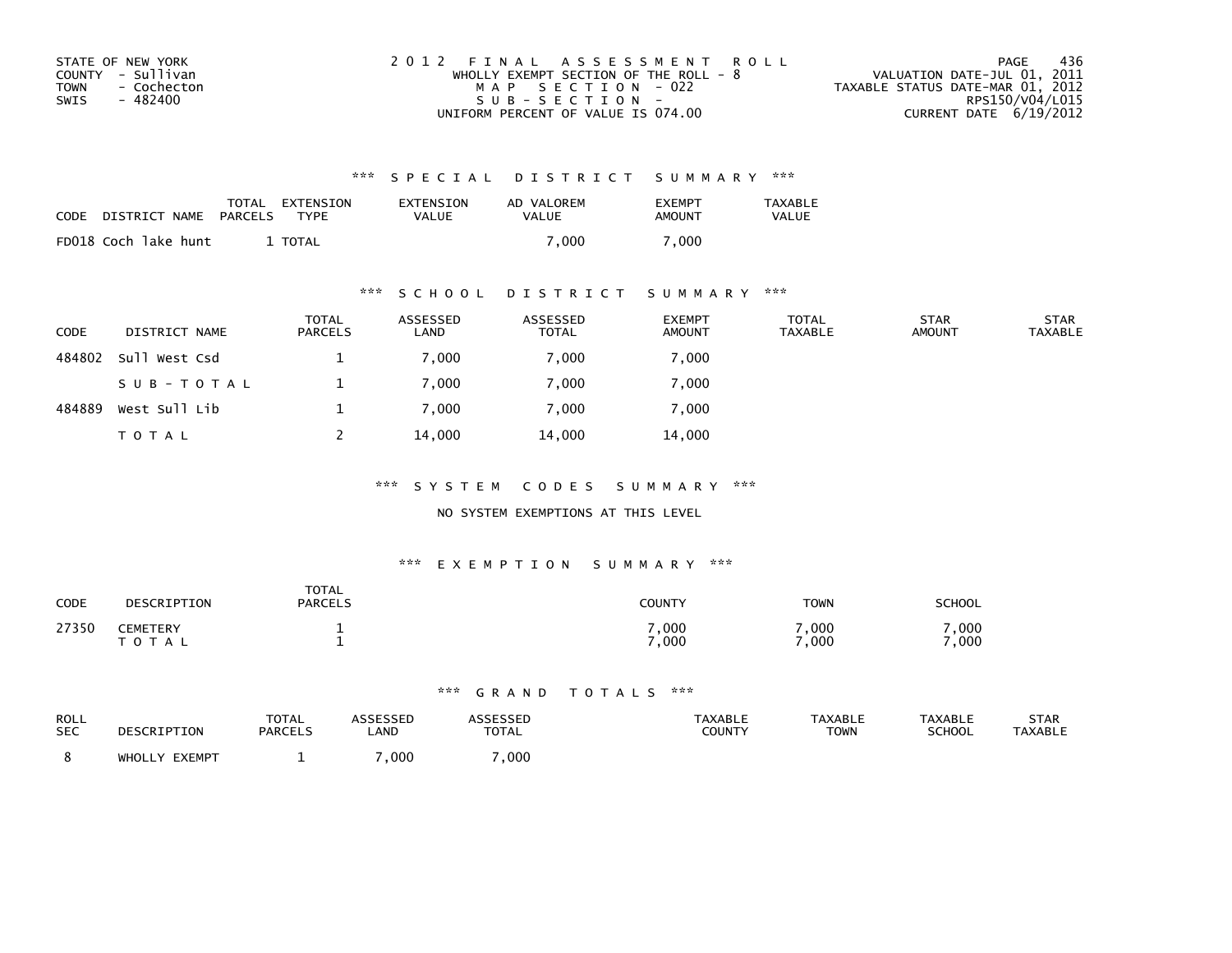| STATE OF NEW YORK<br>COUNTY - Sullivan<br><b>TOWN</b><br>- Cochecton<br>$-482400$<br>SWIS                    | 2 0 1 2                                                                                                                                                                     | TAX MAP NUMBER SEQUENCE       | FINAL ASSESSMENT<br><b>ROLL</b><br>WHOLLY EXEMPT SECTION OF THE ROLL - 8<br>UNIFORM PERCENT OF VALUE IS 074.00                                    | TAXABLE STATUS DATE-MAR 01, 2012 |                           | 437<br>PAGE<br>VALUATION DATE-JUL 01, 2011 |
|--------------------------------------------------------------------------------------------------------------|-----------------------------------------------------------------------------------------------------------------------------------------------------------------------------|-------------------------------|---------------------------------------------------------------------------------------------------------------------------------------------------|----------------------------------|---------------------------|--------------------------------------------|
| TAX MAP PARCEL NUMBER<br>CURRENT OWNERS NAME<br><b>CURRENT OWNERS ADDRESS</b>                                | PROPERTY LOCATION & CLASS ASSESSMENT<br>SCHOOL DISTRICT                                                                                                                     | LAND                          | EXEMPTION CODE-----------------COUNTY-------TOWN------SCHOOL<br>TAX DESCRIPTION                                                                   | TAXABLE VALUE                    |                           |                                            |
| $24. - 1 - 12$<br>Boy Scouts of America<br>Greater NY Councils<br>350 5th Ave Ste 7830<br>New York, NY 10118 | Tr 30<br>322 Rural vac>10<br>Sull West Csd 484802-89<br>ACRES 200.00<br>EAST-0333046 NRTH-0593910<br>FULL MARKET VALUE                                                      | 252,000<br>252,000<br>340,500 | $N/P$ IMPROV 25230<br>COUNTY TAXABLE VALUE<br>TAXABLE VALUE<br><b>TOWN</b><br>SCHOOL TAXABLE VALUE<br>FD018 Coch lake hunt fire<br>252,000 EX     | 252,000<br>0<br>$\Omega$         | 252,000<br>0 <sub>T</sub> | 252,000                                    |
|                                                                                                              | Tr 30                                                                                                                                                                       |                               |                                                                                                                                                   |                                  |                           | 600214                                     |
| $24. - 1 - 13$<br>Cemetery Smith Hill<br>Attn: Patti Jane Keesler<br>Narrowsburg, NY 12764                   | 695 Cemetery<br>Sull West Csd<br>484802-89<br>$24 - 1 - 13$<br>Cemetery Lot 1 A<br>Lot $5$ Div $55$<br>ACRES 1.50<br>EAST-0331440 NRTH-0593330                              | 9.500<br>9,500                | 27350<br><b>CEMETERY</b><br>COUNTY TAXABLE VALUE<br>TAXABLE VALUE<br><b>TOWN</b><br>SCHOOL TAXABLE VALUE<br>FD018 Coch lake hunt fire<br>9.500 EX | 9.500<br>0<br>$\mathbf{0}$       | 9,500<br>0 <sub>T</sub>   | 9,500                                      |
|                                                                                                              | FULL MARKET VALUE                                                                                                                                                           | 12,800                        |                                                                                                                                                   |                                  |                           |                                            |
|                                                                                                              | Tr 30                                                                                                                                                                       |                               |                                                                                                                                                   |                                  |                           |                                            |
| $24. - 1 - 20$<br>Boy Scouts of America<br>Greater NY Councils<br>350 5th Rd Ste 7830<br>New York, NY 10118  | $314$ Rural vac<10<br>Sull West Csd<br>484802-89<br>2.69<br><b>ACRES</b><br>EAST-0332873 NRTH-0590457<br>FULL MARKET VALUE                                                  | 14,800<br>14,800<br>20,000    | $N/P$ IMPROV 25230<br>COUNTY TAXABLE VALUE<br>TAXABLE VALUE<br>TOWN<br>SCHOOL TAXABLE VALUE<br>FD018 Coch lake hunt fire                          | 14,800<br>0                      | 14,800<br>0 <sub>T</sub>  | 14,800                                     |
|                                                                                                              |                                                                                                                                                                             |                               |                                                                                                                                                   |                                  |                           |                                            |
| $24. - 1 - 22$<br>Cecil M Hulse<br>Cemetery<br>School District #8<br>Cochecton, NY 12726                     | Erhley Rd<br>695 Cemetery<br>484802<br>Sull West Csd<br>Cemetery<br>FRNT 210.00 DPTH 204.00<br><b>ACRES</b><br>0.94<br>EAST-0331572 NRTH-0593598<br>DEED BOOK 117<br>PG-581 | 1,000<br>1,000                | N/P CEMTRY 25220<br>COUNTY TAXABLE VALUE<br><b>TOWN</b><br>TAXABLE VALUE<br>SCHOOL TAXABLE VALUE<br>FD018 Coch lake hunt fire<br>1.000 EX         | 1,000<br>0<br>$\Omega$           | 1,000<br>0 <sub>T</sub>   | 1,000                                      |
|                                                                                                              | FULL MARKET VALUE                                                                                                                                                           | 1,400                         |                                                                                                                                                   |                                  |                           |                                            |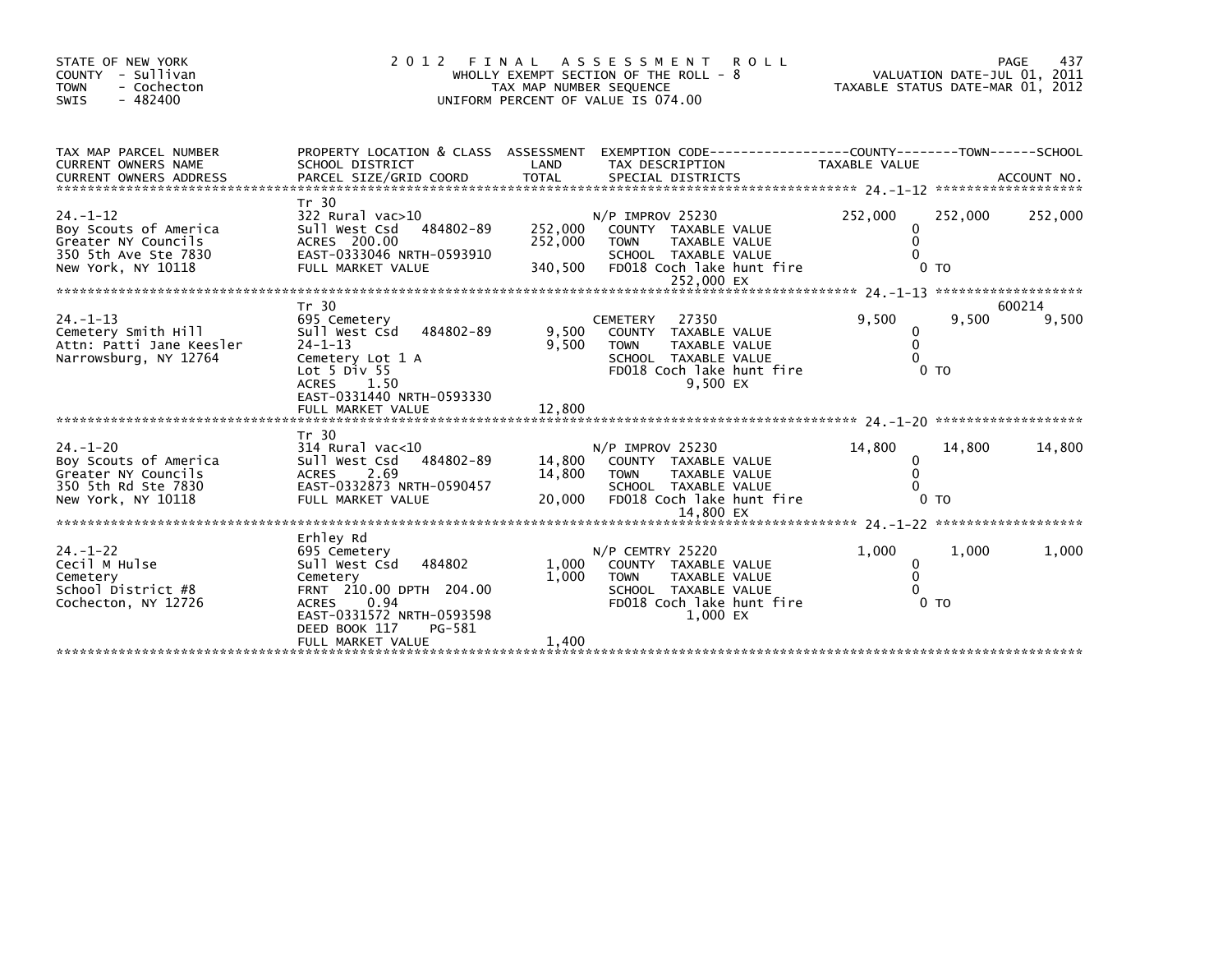| STATE OF NEW YORK   | 2012 FINAL ASSESSMENT ROLL            | 438<br>PAGE                      |
|---------------------|---------------------------------------|----------------------------------|
| COUNTY - Sullivan   | WHOLLY EXEMPT SECTION OF THE ROLL - 8 | VALUATION DATE-JUL 01, 2011      |
| TOWN<br>- Cochecton | MAP SECTION - 024                     | TAXABLE STATUS DATE-MAR 01, 2012 |
| - 482400<br>SWIS    | SUB-SECTION-                          | RPS150/V04/L015                  |
|                     | UNIFORM PERCENT OF VALUE IS 074.00    | CURRENT DATE 6/19/2012           |

| CODE | DISTRICT NAME        | TOTAL<br>PARCELS | EXTENSION<br><b>TYPF</b> | EXTENSION<br>VALUE | AD VALOREM<br><b>VALUE</b> | <b>EXEMPT</b><br>AMOUNT | TAXABLE<br><b>VALUE</b> |
|------|----------------------|------------------|--------------------------|--------------------|----------------------------|-------------------------|-------------------------|
|      | FD018 Coch lake hunt |                  | 4 TOTAL                  |                    | 277.300                    | 277.300                 |                         |

### \*\*\* S C H O O L D I S T R I C T S U M M A R Y \*\*\*

| <b>CODE</b> | DISTRICT NAME | <b>TOTAL</b><br>PARCELS | ASSESSED<br>LAND | ASSESSED<br><b>TOTAL</b> | <b>EXEMPT</b><br><b>AMOUNT</b> | <b>TOTAL</b><br>TAXABLE | <b>STAR</b><br><b>AMOUNT</b> | <b>STAR</b><br><b>TAXABLE</b> |
|-------------|---------------|-------------------------|------------------|--------------------------|--------------------------------|-------------------------|------------------------------|-------------------------------|
| 484802      | Sull West Csd | 4                       | 277,300          | 277,300                  | 277,300                        |                         |                              |                               |
|             | SUB-TOTAL     | 4                       | 277,300          | 277,300                  | 277,300                        |                         |                              |                               |
| 484889      | West Sull Lib |                         | 276,300          | 276,300                  | 276,300                        |                         |                              |                               |
|             | <b>TOTAL</b>  |                         | 553,600          | 553,600                  | 553,600                        |                         |                              |                               |

\*\*\* S Y S T E M C O D E S S U M M A R Y \*\*\*

NO SYSTEM EXEMPTIONS AT THIS LEVEL

| CODE                    | DESCRIPTION                                                           | TOTAL<br><b>PARCELS</b> | <b>COUNTY</b>                                        | <b>TOWN</b>                                   | <b>SCHOOL</b>                          |
|-------------------------|-----------------------------------------------------------------------|-------------------------|------------------------------------------------------|-----------------------------------------------|----------------------------------------|
| 25220<br>25230<br>27350 | <b>CEMTRY</b><br>N/P<br><b>IMPROV</b><br>N/P<br>CEMETERY<br>T O T A L |                         | 1,000<br>266,800<br>9,500<br>$^{\prime}$ ,300<br>277 | 1,000<br>266,800<br>, 500<br>a<br>277<br>,300 | 1,000<br>266,800<br>500<br>277<br>,300 |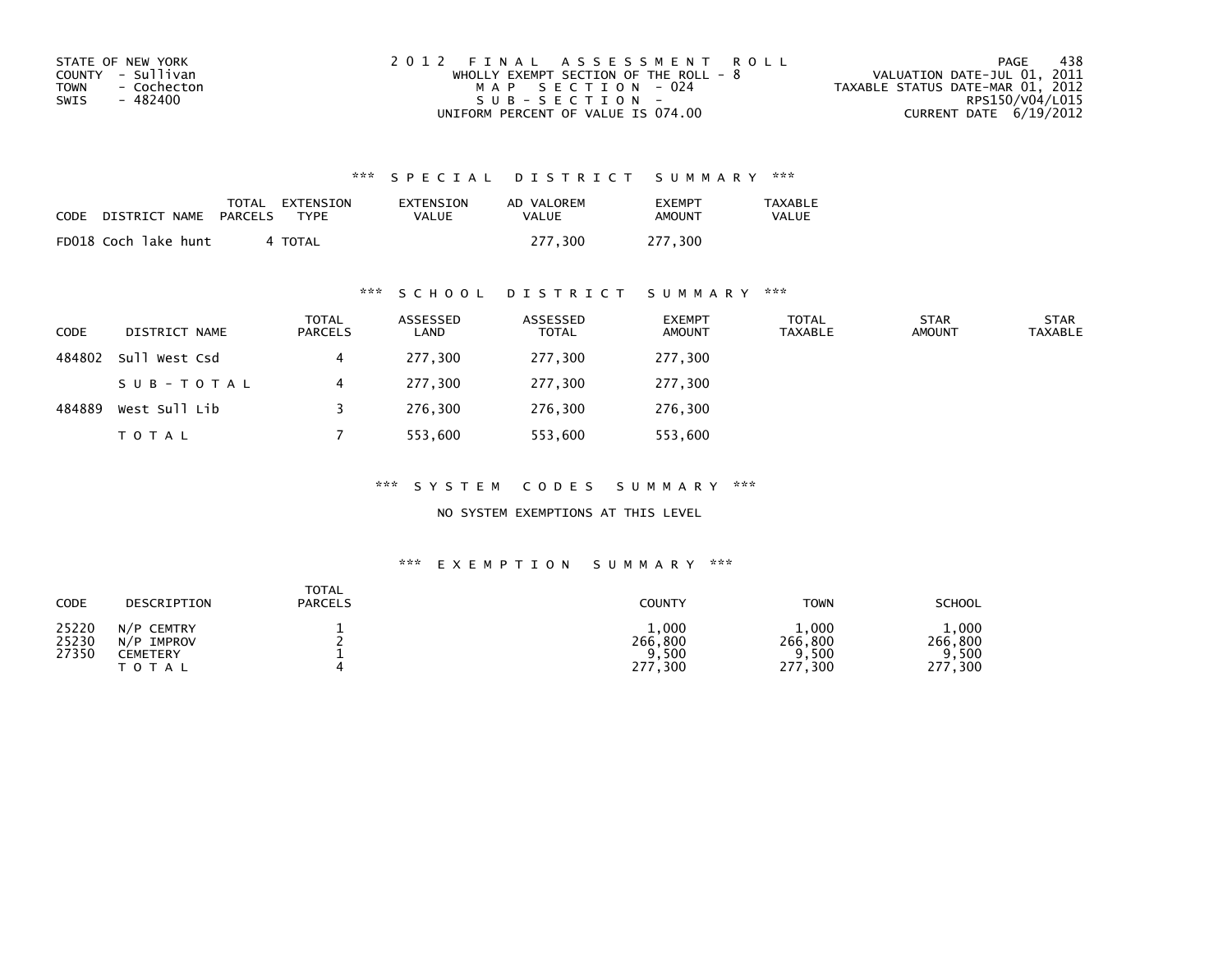| STATE OF NEW YORK<br>COUNTY - Sullivan<br><b>TOWN</b><br>- Cochecton<br>SWIS<br>- 482400 | 2012 FINAL ASSESSMENT ROLL<br>WHOLLY EXEMPT SECTION OF THE ROLL - $8$<br>MAP SECTION - 024<br>SUB-SECTION- | - 439<br>PAGE<br>VALUATION DATE-JUL 01, 2011<br>TAXABLE STATUS DATE-MAR 01, 2012<br>RPS150/V04/L015 |
|------------------------------------------------------------------------------------------|------------------------------------------------------------------------------------------------------------|-----------------------------------------------------------------------------------------------------|
|                                                                                          | UNIFORM PERCENT OF VALUE IS 074.00                                                                         | CURRENT DATE 6/19/2012                                                                              |

| <b>ROLL</b> | DESCRIPTION   | TOTAL          | ASSESSED     | <b>ASSESSED</b>         | <b>TAXABLE</b> | <b>TAXABLE</b> | <b>TAXABLE</b> | STAR           |
|-------------|---------------|----------------|--------------|-------------------------|----------------|----------------|----------------|----------------|
| <b>SEC</b>  |               | <b>PARCELS</b> | LAND         | <b>TOTAL</b>            | COUNTY         | <b>TOWN</b>    | SCHOOL         | <b>TAXABLE</b> |
|             | WHOLLY EXEMPT |                | つフフ<br>, 300 | 277<br>$^{\prime}$ .300 |                |                |                |                |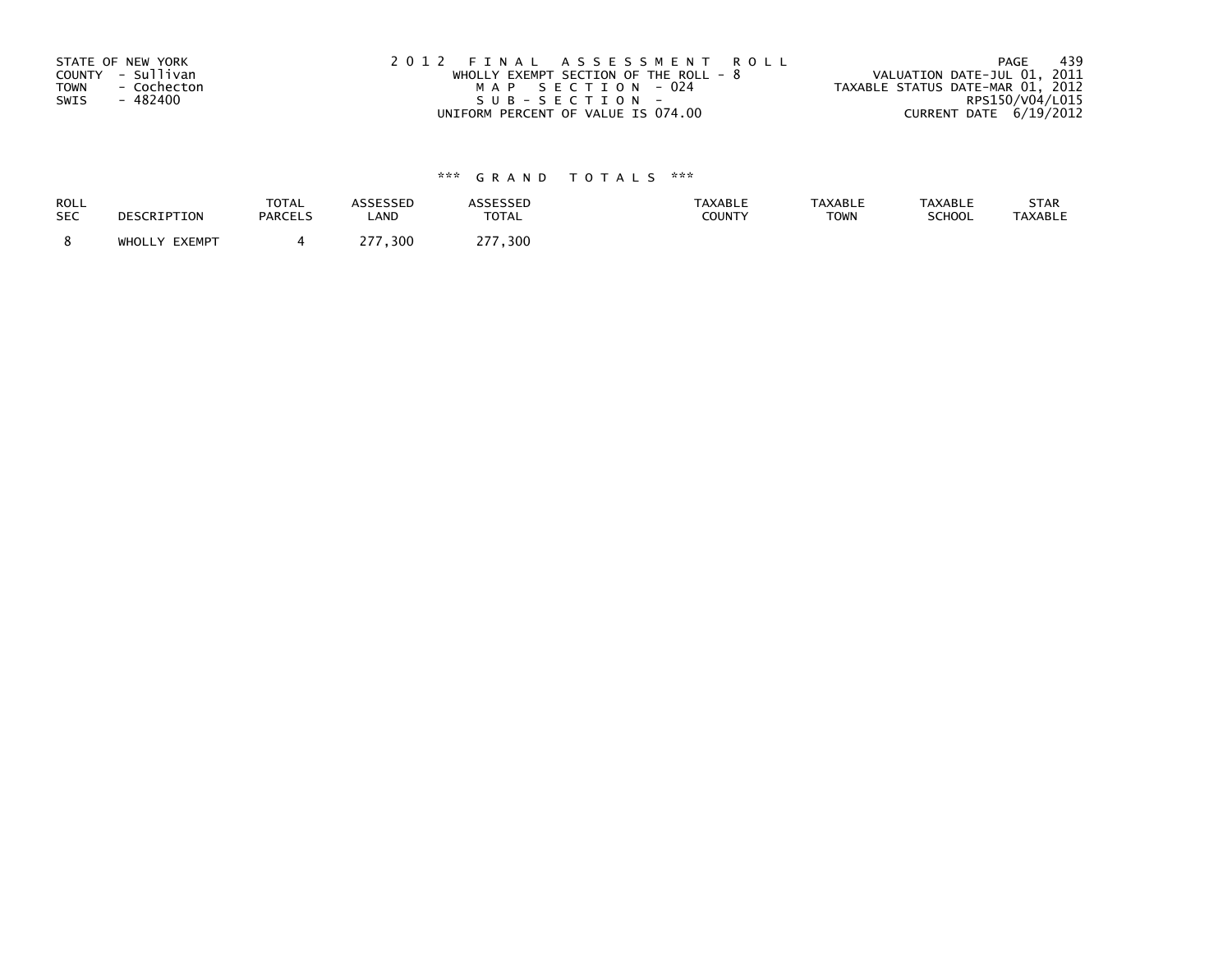| STATE OF NEW YORK<br>- Sullivan<br>COUNTY<br>- Cochecton<br><b>TOWN</b><br>- 482400<br>SWIS           | 2012<br>and a strong of the state.<br>The strong of the strong of the strong of the strong of the strong strong strong strong strong strong strong s |               | FINAL ASSESSMENT ROLL<br>WHOLLY EXEMPT SECTION OF THE ROLL - 8<br>TAX MAP NUMBER SEQUENCE<br>UNIFORM PERCENT OF VALUE IS 074.00 |                                                 | -440<br>PAGE       |
|-------------------------------------------------------------------------------------------------------|------------------------------------------------------------------------------------------------------------------------------------------------------|---------------|---------------------------------------------------------------------------------------------------------------------------------|-------------------------------------------------|--------------------|
| TAX MAP PARCEL NUMBER<br>CURRENT OWNERS NAME                                                          | PROPERTY LOCATION & CLASS ASSESSMENT<br>SCHOOL DISTRICT                                                                                              |               | LAND TAX DESCRIPTION TAXABLE VALUE                                                                                              |                                                 |                    |
| 624.000-9999-810.500/2001<br>Millennium Pipeline<br>1 Blue Hill Plz 7thFloor<br>Pearl River, NY 10965 | Main<br>883 Gas Trans Im<br>sull West Csd 484802-89<br>30 In Pipe Line<br>17.6%<br>8,286 ft<br>DEED BOOK 3557 PG-392                                 | 2312,125 TOWN | 18020<br>MIDA<br>0 COUNTY TAXABLE VALUE<br>TAXABLE VALUE<br>SCHOOL TAXABLE VALUE<br>FD018 Coch lake hunt fire                   | 2312,125<br>2312,125<br>2312,125 TO             | 400076<br>2312,125 |
|                                                                                                       |                                                                                                                                                      |               |                                                                                                                                 |                                                 |                    |
|                                                                                                       | main                                                                                                                                                 |               |                                                                                                                                 |                                                 | 400075             |
| 624.000-9999-810.500/2011<br>Millennium Pipeline<br>1 Blue Hill Plz 7thFloor<br>Pearl River, NY 10965 | 873 Gas Meas Sta<br>30 In Pipeline M&R statio 10825.078 TOWN<br>82.4% IDA leaseback<br>38,794 ft<br>DEED BOOK 3557 PG-392                            |               | 18020<br>TAXABLE VALUE<br>SCHOOL TAXABLE VALUE<br>FD018 Coch lake hunt fire                                                     | 10825,078  10825,078  10825,078<br>10825,078 TO |                    |
|                                                                                                       | FULL MARKET VALUE                                                                                                                                    | 14628,500     |                                                                                                                                 |                                                 |                    |
|                                                                                                       |                                                                                                                                                      |               |                                                                                                                                 |                                                 |                    |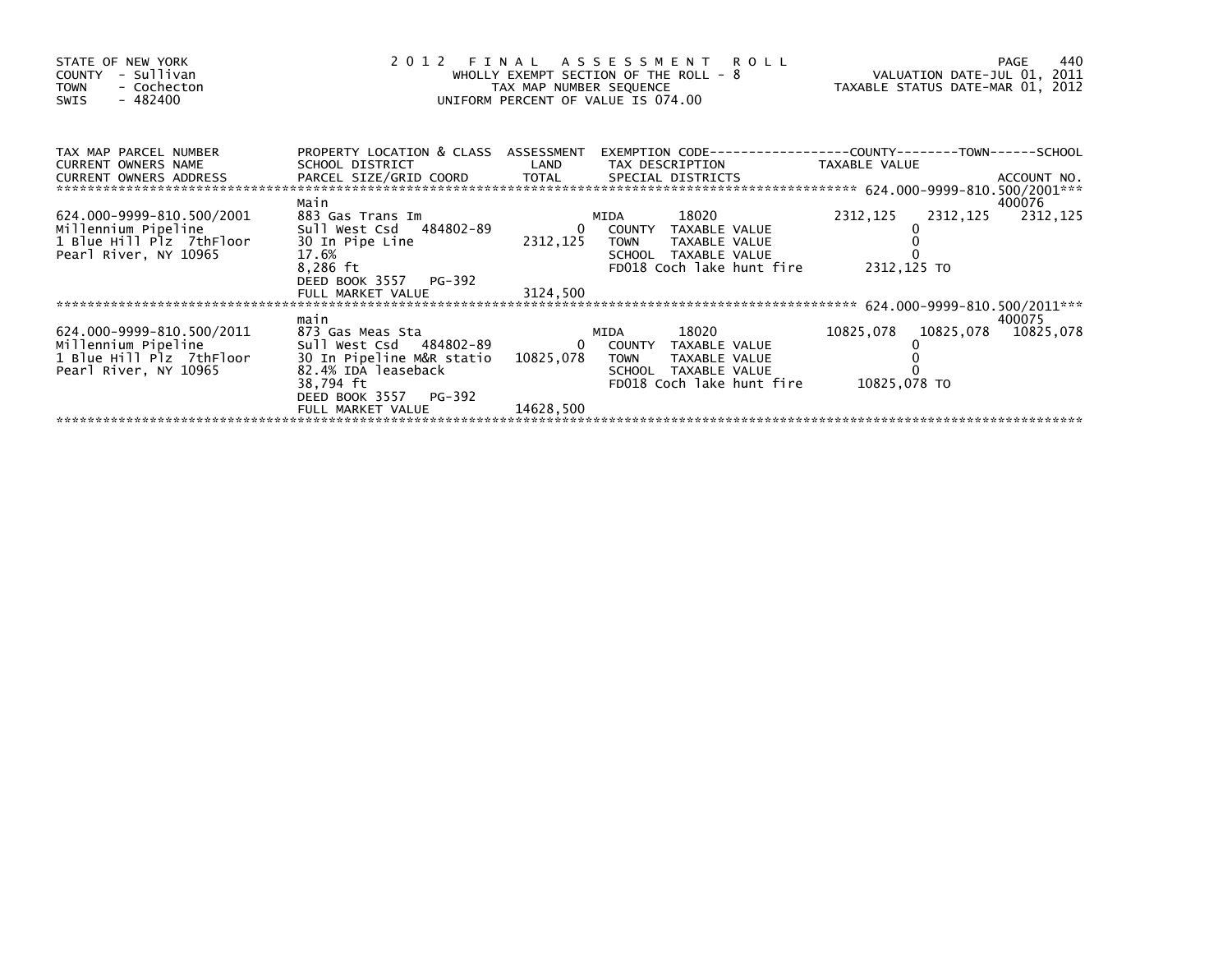| STATE OF NEW YORK   | 2012 FINAL ASSESSMENT ROLL              | 441<br>PAGE                      |
|---------------------|-----------------------------------------|----------------------------------|
| COUNTY - Sullivan   | WHOLLY EXEMPT SECTION OF THE ROLL - $8$ | VALUATION DATE-JUL 01, 2011      |
| - Cochecton<br>TOWN | MAP SECTION - 624                       | TAXABLE STATUS DATE-MAR 01, 2012 |
| - 482400<br>SWIS    | SUB-SECTION - 000                       | RPS150/V04/L015                  |
|                     | UNIFORM PERCENT OF VALUE IS 074.00      | CURRENT DATE 6/19/2012           |

| CODE | DISTRICT NAME PARCELS | TOTAL EXTENSION<br><b>TYPF</b> | EXTENSION<br>VALUE | AD VALOREM<br>VALUE | <b>FXFMPT</b><br>AMOUNT | TAXABLE<br><b>VALUE</b> |
|------|-----------------------|--------------------------------|--------------------|---------------------|-------------------------|-------------------------|
|      | FD018 Coch lake hunt  | <b>TOTAL</b>                   |                    | 13137.203           |                         | 13137.203               |

# \*\*\* S C H O O L D I S T R I C T S U M M A R Y \*\*\*

| CODE             | DISTRICT NAME               | <b>TOTAL</b><br>PARCELS | ASSESSED<br>LAND | ASSESSED<br><b>TOTAL</b> | <b>EXEMPT</b><br><b>AMOUNT</b> | <b>TOTAL</b><br><b>TAXABLE</b> | <b>STAR</b><br><b>AMOUNT</b> | <b>STAR</b><br>TAXABLE |
|------------------|-----------------------------|-------------------------|------------------|--------------------------|--------------------------------|--------------------------------|------------------------------|------------------------|
| 484802           | Sull West Csd               |                         |                  | 13137,203                | 13137,203                      |                                |                              |                        |
|                  | SUB-TOTAL                   |                         |                  | 13137,203                | 13137,203                      |                                |                              |                        |
| 482689<br>484889 | Dv Library<br>West Sull Lib |                         |                  | 2312,125<br>10825,078    | 2312,125<br>10825,078          |                                |                              |                        |
|                  | TOTAL                       |                         |                  | 26274,406                | 26274,406                      |                                |                              |                        |

### \*\*\* S Y S T E M C O D E S S U M M A R Y \*\*\*

### NO SYSTEM EXEMPTIONS AT THIS LEVEL

| <b>CODE</b> | DESCRIPTION              | <b>TOTAL</b><br><b>PARCELS</b> | <b>COUNTY</b>          | <b>TOWN</b>            | <b>SCHOOL</b>          |
|-------------|--------------------------|--------------------------------|------------------------|------------------------|------------------------|
| 18020       | <b>MIDA</b><br>T O T A L |                                | 13137,203<br>13137,203 | 13137,203<br>13137,203 | 13137,203<br>13137,203 |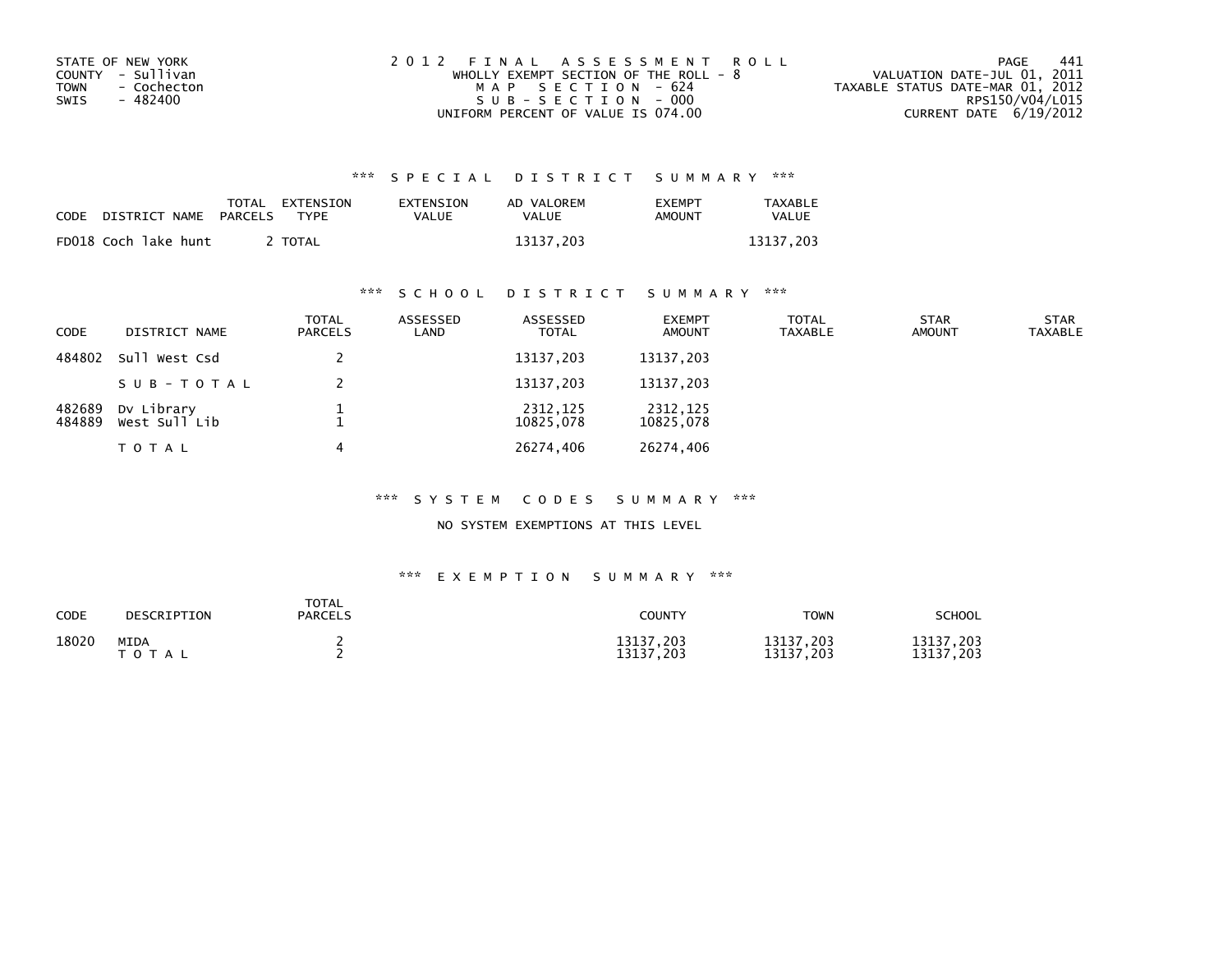| STATE OF NEW YORK          | 2012 FINAL ASSESSMENT ROLL              | -442<br>PAGE                     |
|----------------------------|-----------------------------------------|----------------------------------|
| COUNTY - Sullivan          | WHOLLY EXEMPT SECTION OF THE ROLL - $8$ | VALUATION DATE-JUL 01, 2011      |
| - Cochecton<br><b>TOWN</b> | MAP SECTION - 624                       | TAXABLE STATUS DATE-MAR 01, 2012 |
| - 482400<br>SWIS           | SUB-SECTION-000                         | RPS150/V04/L015                  |
|                            | UNIFORM PERCENT OF VALUE IS 074.00      | CURRENT DATE 6/19/2012           |

| ROLL<br><b>SEC</b> | DESCRIPTION   | <b>TOTAL</b><br><b>PARCELS</b> | ASSESSED<br>LAND | <b>ASSESSED</b><br><b>TOTAL</b> | <b>TAXABLE</b><br><b>COUNTY</b> | <b>TAXABLE</b><br><b>TOWN</b> | <b>TAXABLE</b><br>SCHOOL | <b>STAR</b><br><b>TAXABLE</b> |
|--------------------|---------------|--------------------------------|------------------|---------------------------------|---------------------------------|-------------------------------|--------------------------|-------------------------------|
|                    | WHOLLY EXEMPT |                                |                  | 3137<br>$^{\prime}$ . 203       |                                 |                               |                          |                               |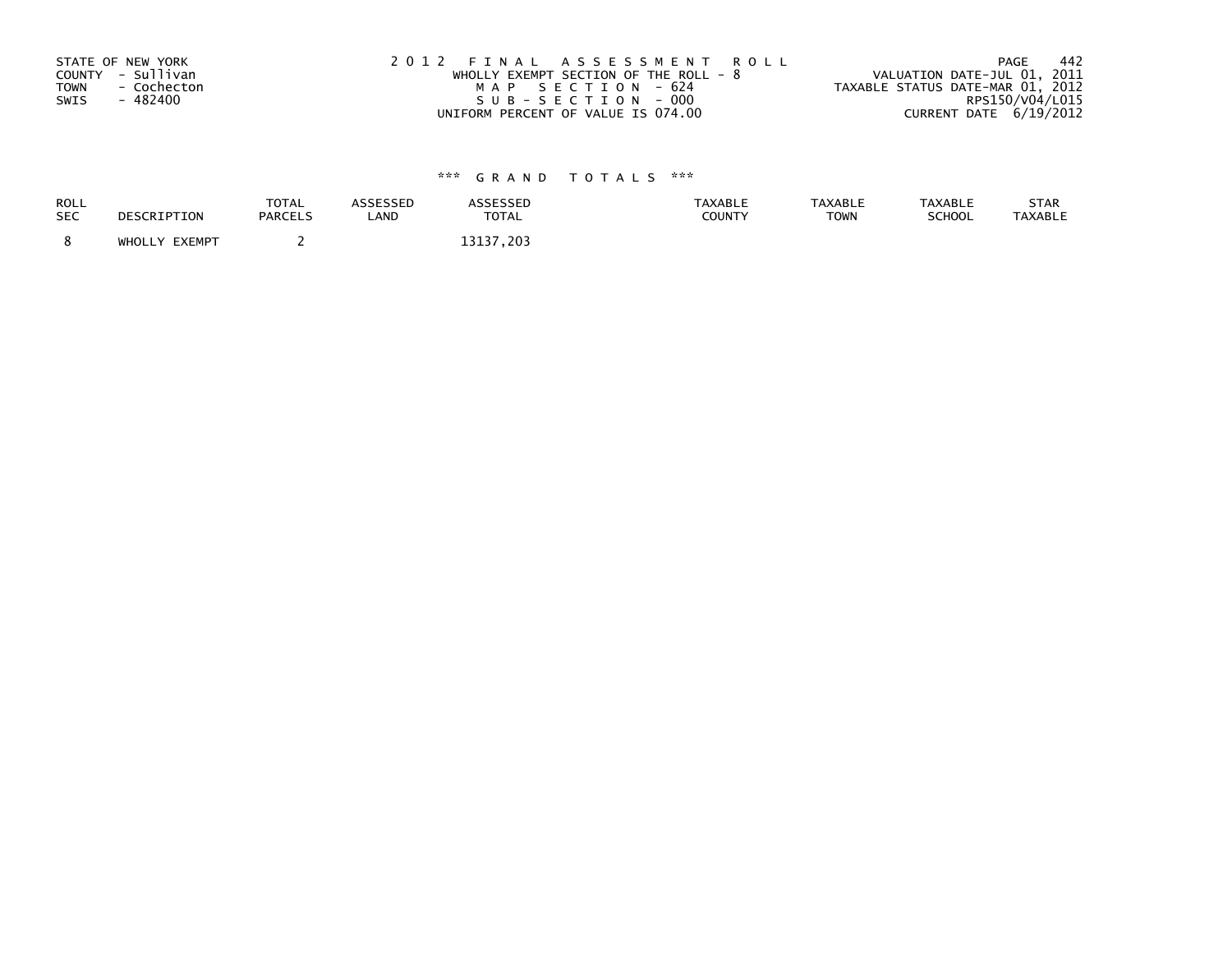| STATE OF NEW YORK<br>COUNTY - Sullivan<br><b>TOWN</b><br>- Cochecton<br>SWIS<br>- 482400 | 2012 FINAL ASSESSMENT ROLL<br>WHOLLY EXEMPT SECTION OF THE ROLL - 8<br>UNIFORM PERCENT OF VALUE IS 074.00 | 443<br>PAGE<br>VALUATION DATE-JUL 01, 2011<br>TAXABLE STATUS DATE-MAR 01, 2012<br>RPS150/V04/L015<br>CURRENT DATE 6/19/2012 |
|------------------------------------------------------------------------------------------|-----------------------------------------------------------------------------------------------------------|-----------------------------------------------------------------------------------------------------------------------------|
|                                                                                          |                                                                                                           |                                                                                                                             |
|                                                                                          |                                                                                                           |                                                                                                                             |

# ROLL SECTION TOTALS

# \*\*\* S P E C I A L D I S T R I C T S U M M A R Y \*\*\*

| CODE DISTRICT NAME PARCELS                                           | TOTAL | EXTENSION<br>TYPF                            | EXTENSION<br><b>VALUE</b> | AD VALOREM<br><b>VALUE</b>        | <b>EXEMPT</b><br>AMOUNT           | <b>TAXABLE</b><br>VALUE |
|----------------------------------------------------------------------|-------|----------------------------------------------|---------------------------|-----------------------------------|-----------------------------------|-------------------------|
| FD018 Coch lake hunt<br>LT011 Lake huntingto<br>SD010 Lake huntingto |       | 48 TOTAL<br>10 TOTAL<br>5 TOTAL M<br>UNITS M |                           | 35289.890<br>12258,565<br>175.565 | 14423.265<br>12258,565<br>175.565 | 20866,625               |

### \*\*\* S C H O O L D I S T R I C T S U M M A R Y \*\*\*

| <b>CODE</b>                | DISTRICT NAME                             | TOTAL<br><b>PARCELS</b> | ASSESSED<br>LAND              | ASSESSED<br><b>TOTAL</b>         | <b>EXEMPT</b><br><b>AMOUNT</b>   | <b>TOTAL</b><br><b>TAXABLE</b> | <b>STAR</b><br><b>AMOUNT</b> | <b>STAR</b><br><b>TAXABLE</b> |
|----------------------------|-------------------------------------------|-------------------------|-------------------------------|----------------------------------|----------------------------------|--------------------------------|------------------------------|-------------------------------|
| 484802                     | Sull West Csd                             | 49                      | 2681.730                      | 32457.398                        | 32457,398                        |                                |                              |                               |
|                            | SUB-TOTAL                                 | 49                      | 2681.730                      | 32457.398                        | 32457,398                        |                                |                              |                               |
| 482289<br>482689<br>484889 | Jy Library<br>Dy Library<br>West Sull Lib | 4<br>6<br>38            | 87,100<br>234,080<br>2359.550 | 417,500<br>4118.155<br>27920,743 | 417,500<br>4118,155<br>27920,743 |                                |                              |                               |
|                            | <b>TOTAL</b>                              | 97                      | 5362,460                      | 64913,796                        | 64913,796                        |                                |                              |                               |

### \*\*\* S Y S T E M C O D E S S U M M A R Y \*\*\*

### NO SYSTEM EXEMPTIONS AT THIS LEVEL

| <b>CODE</b>                                                 | DESCRIPTION                                                                        | <b>TOTAL</b><br><b>PARCELS</b> | <b>COUNTY</b>                                                               | <b>TOWN</b>                                                                 | <b>SCHOOL</b>                                                               |
|-------------------------------------------------------------|------------------------------------------------------------------------------------|--------------------------------|-----------------------------------------------------------------------------|-----------------------------------------------------------------------------|-----------------------------------------------------------------------------|
| 10100<br>12100<br>13500<br>13800<br>18020<br>25110<br>25120 | SPEC DIST<br>N.Y.S.<br>TWN W/CORP<br>SCHOOL DIS<br>MIDA<br>N/P RELIG<br>$N/P$ EDUC |                                | 25,800<br>119,000<br>280,200<br>40.000<br>18029.133<br>640,065<br>10623.300 | 25,800<br>119,000<br>280,200<br>40.000<br>18029.133<br>640,065<br>10623.300 | 25,800<br>119,000<br>280,200<br>40,000<br>18029.133<br>640,065<br>10623,300 |
| 25220                                                       | N/P CEMTRY                                                                         |                                | 1,000                                                                       | 1,000                                                                       | 1,000                                                                       |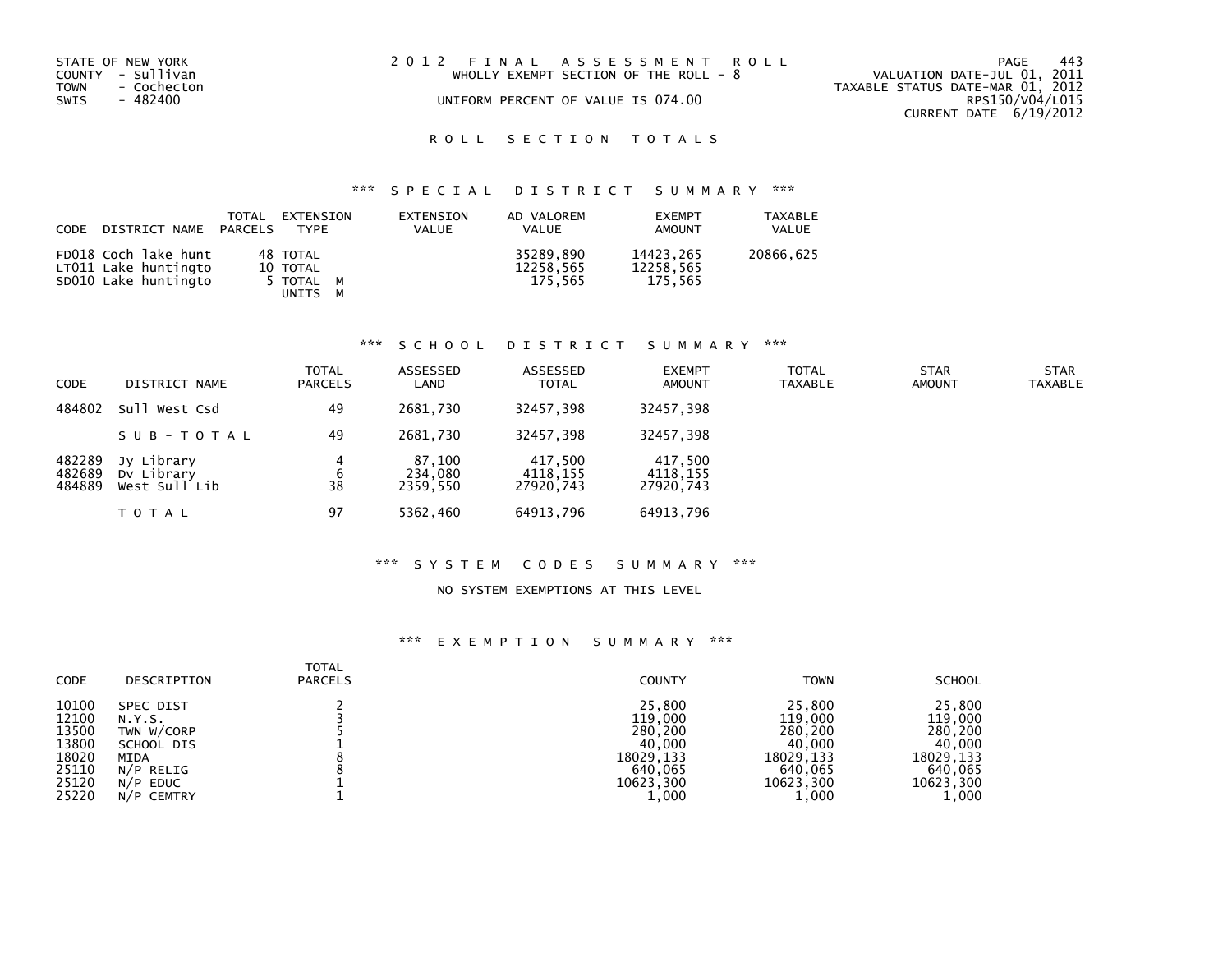| STATE OF NEW YORK   | 2012 FINAL ASSESSMENT ROLL              | 444<br>PAGE                      |
|---------------------|-----------------------------------------|----------------------------------|
| COUNTY - Sullivan   | WHOLLY EXEMPT SECTION OF THE ROLL - $8$ | VALUATION DATE-JUL 01, 2011      |
| TOWN<br>- Cochecton |                                         | TAXABLE STATUS DATE-MAR 01, 2012 |
| SWIS<br>- 482400    | UNIFORM PERCENT OF VALUE IS 074.00      | RPS150/V04/L015                  |
|                     |                                         | CURRENT DATE 6/19/2012           |
|                     |                                         |                                  |

# ROLL SECTION TOTALS

# \*\*\* E X E M P T I O N S U M M A R Y \*\*\*

| <b>CODE</b>                               | DESCRIPTION                                                                          | <b>TOTAL</b><br><b>PARCELS</b> | <b>COUNTY</b>                                                | <b>TOWN</b>                                                  | <b>SCHOOL</b>                                                |
|-------------------------------------------|--------------------------------------------------------------------------------------|--------------------------------|--------------------------------------------------------------|--------------------------------------------------------------|--------------------------------------------------------------|
| 25230<br>25300<br>26400<br>26600<br>27350 | N/P IMPROV<br><b>NP ORGNS</b><br><b>VOL FIREMN</b><br>N/P ORGNS<br>CEMETERY<br>TOTAL | 49                             | 1314,500<br>450,300<br>850,000<br>800<br>83.300<br>32457,398 | 1314.500<br>450,300<br>850,000<br>800<br>83.300<br>32457,398 | 1314.500<br>450,300<br>850,000<br>800<br>83.300<br>32457,398 |

| ROLL<br><b>SEC</b> | DESCRIPTION   | <b>TOTAL</b><br><b>PARCELS</b> | <b>ISSESSED</b><br>_AND | <b>ASSESSED</b><br><b>TOTAL</b> | <b>TAXABLE</b><br>COUNTY | <b>TAXABLE</b><br><b>TOWN</b> | TAXABLE<br><b>SCHOOL</b> | STAR<br><b>TAXABLE</b> |
|--------------------|---------------|--------------------------------|-------------------------|---------------------------------|--------------------------|-------------------------------|--------------------------|------------------------|
|                    | WHOLLY EXEMPT | 49.                            | 2681<br>730             | つつ ハ ロ フ<br>-398                |                          |                               |                          |                        |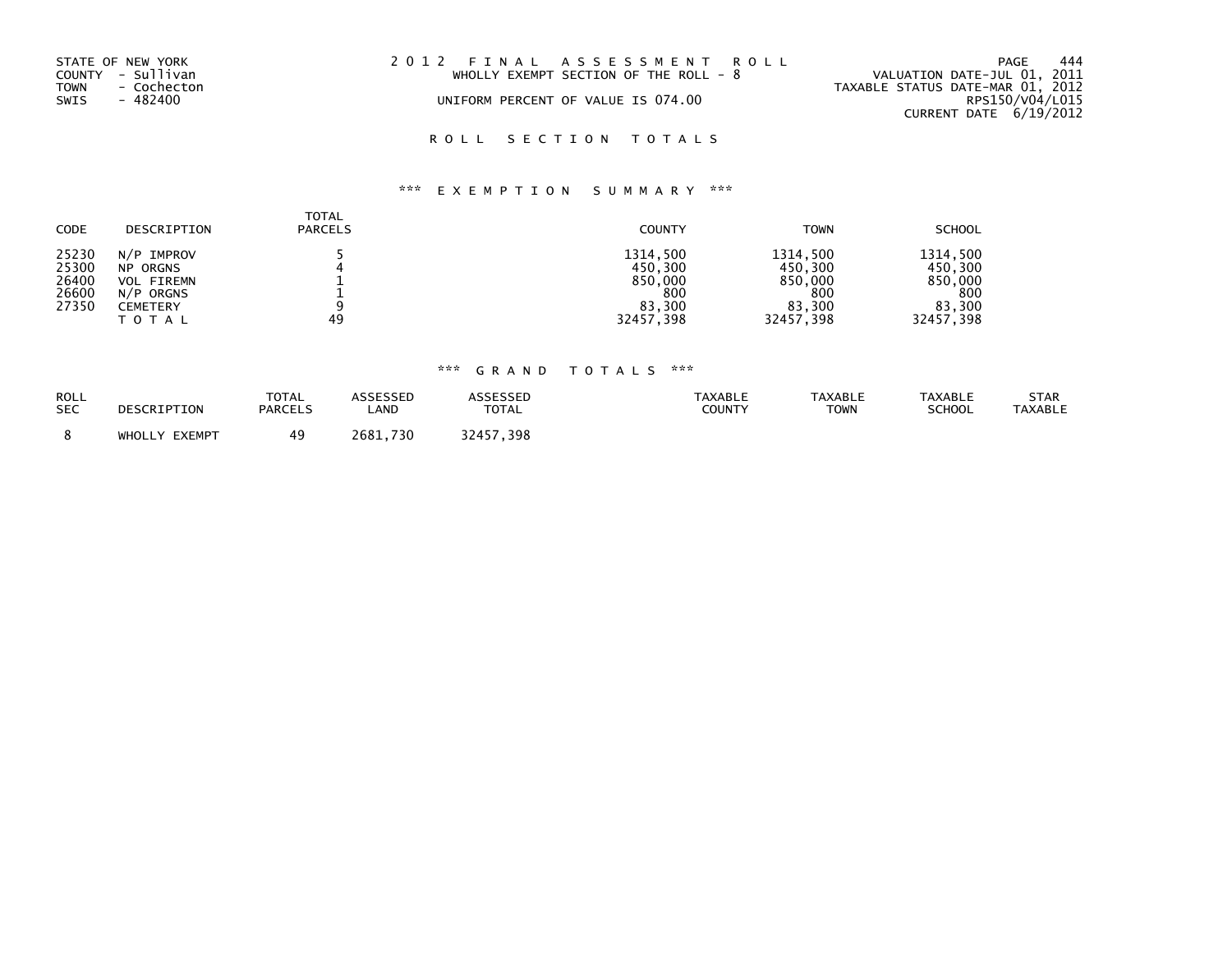|  |  |  | 2012 FINAL ASSESSMENT ROLL |  |  |  |
|--|--|--|----------------------------|--|--|--|
|--|--|--|----------------------------|--|--|--|

UNIFORM PERCENT OF VALUE IS 074.00

STATE OF NEW YORK PAGE 445<br>COUNTY - Sullivan and the surface that the conduct of the surface of the surface of the surface of the surface<br>TOWN - Cochecton swits - 482400 swits - 482400 swits - 482400 swits - 482400 swits - COUNTY - Sullivan VALUATION DATE-JUL 01, 2011 TOWN - Cochecton S W I S T O T A L S TAXABLE STATUS DATE-MAR 01, 2012RPS150/V04/L015 CURRENT DATE 6/19/2012

### \*\*\* S P E C I A L D I S T R I C T S U M M A R Y \*\*\*

| <b>CODE</b> | DISTRICT NAME        | TOTAL<br><b>PARCELS</b> | EXTENSION<br><b>TYPE</b> |   | EXTENSION<br><b>VALUE</b> | AD VALOREM<br><b>VALUE</b> | <b>EXEMPT</b><br><b>AMOUNT</b> | <b>TAXABLE</b><br><b>VALUE</b> |
|-------------|----------------------|-------------------------|--------------------------|---|---------------------------|----------------------------|--------------------------------|--------------------------------|
|             | OT008 Omitted taxes  |                         | 1 MOVTAX                 |   | 2656.69                   |                            |                                | 2,656.69                       |
|             | OT009 2009 Omitted t |                         | 1 MOVTAX                 |   | 2677.42                   |                            |                                | 2,677.42                       |
|             | OT010 2010 Omitted t |                         | 2 MOVTAX                 |   | 3713.19                   |                            |                                | 3.713.19                       |
|             | ST011 STAR FINE      |                         | 1 MOVTAX                 |   | 700.00                    |                            |                                | 700.00                         |
|             | FD018 Coch lake hunt |                         | 1,647 TOTAL              |   |                           | 180398,540                 | 14640,915                      | 165757,625                     |
|             | FD019 Kenoza lake fi |                         | 35 TOTAL                 |   |                           | 3654,206                   |                                | 3654,206                       |
|             | LT011 Lake huntingto |                         | 161 TOTAL                |   |                           | 26698.924                  | 12276,899                      | 14422.025                      |
|             | SD010 Lake huntingto |                         | 179 TOTAL                | M |                           | 14224.273                  | 193.899                        | 14030, 374                     |
|             |                      |                         | <b>UNITS</b>             | м | 245.00                    |                            |                                | 245.00                         |

### \*\*\* S C H O O L D I S T R I C T S U M M A R Y \*\*\*

| <b>CODE</b>                | DISTRICT NAME                             | <b>TOTAL</b><br><b>PARCELS</b> | ASSESSED<br>LAND                    | ASSESSED<br><b>TOTAL</b>             | <b>EXEMPT</b><br><b>AMOUNT</b>    | <b>TOTAL</b><br><b>TAXABLE</b>      | <b>STAR</b><br><b>AMOUNT</b>     | <b>STAR</b><br><b>TAXABLE</b>       |
|----------------------------|-------------------------------------------|--------------------------------|-------------------------------------|--------------------------------------|-----------------------------------|-------------------------------------|----------------------------------|-------------------------------------|
| 484802                     | Sull<br>West Csd                          | 1,678                          | 63426.238                           | 181132.090                           | 41560.477                         | 139571.613                          | 12343.797                        | 127227,816                          |
|                            | SUB-TOTAL                                 | 1,678                          | 63426.238                           | 181132.090                           | 41560.477                         | 139571,613                          | 12343.797                        | 127227,816                          |
| 482289<br>482689<br>484889 | Jy Library<br>Dy Library<br>West Sull Lib | 265<br>300<br>1,103            | 11552,348<br>11258,391<br>40573.897 | 29426,263<br>29714,414<br>121765.185 | 2272,257<br>5682,674<br>33585.796 | 27154.006<br>24031,740<br>88179.389 | 2542,615<br>2212,760<br>7541.772 | 24611,391<br>21818,980<br>80637,617 |
|                            | TOTAL                                     | 3.346                          | 126810.874                          | 362037,952                           | 83101.204                         | 278936,748                          | 24640.944                        | 254295,804                          |

### \*\*\* S Y S T E M C O D E S S U M M A R Y \*\*\*

#### NO SYSTEM EXEMPTIONS AT THIS LEVEL

| CODE  | DESCRIPTION      | <b>TOTAL</b><br>PARCELS | <b>COUNTY</b> | <b>TOWN</b> | <b>SCHOOL</b> |
|-------|------------------|-------------------------|---------------|-------------|---------------|
| 10100 | <b>SPEC DIST</b> |                         | 25,800        | 25,800      | 25,800        |
| 12100 | N.Y.S.           |                         | 119,000       | 119,000     | 119,000       |
| 13500 | TWN W/CORP       |                         | 280.200       | 280,200     | 280,200       |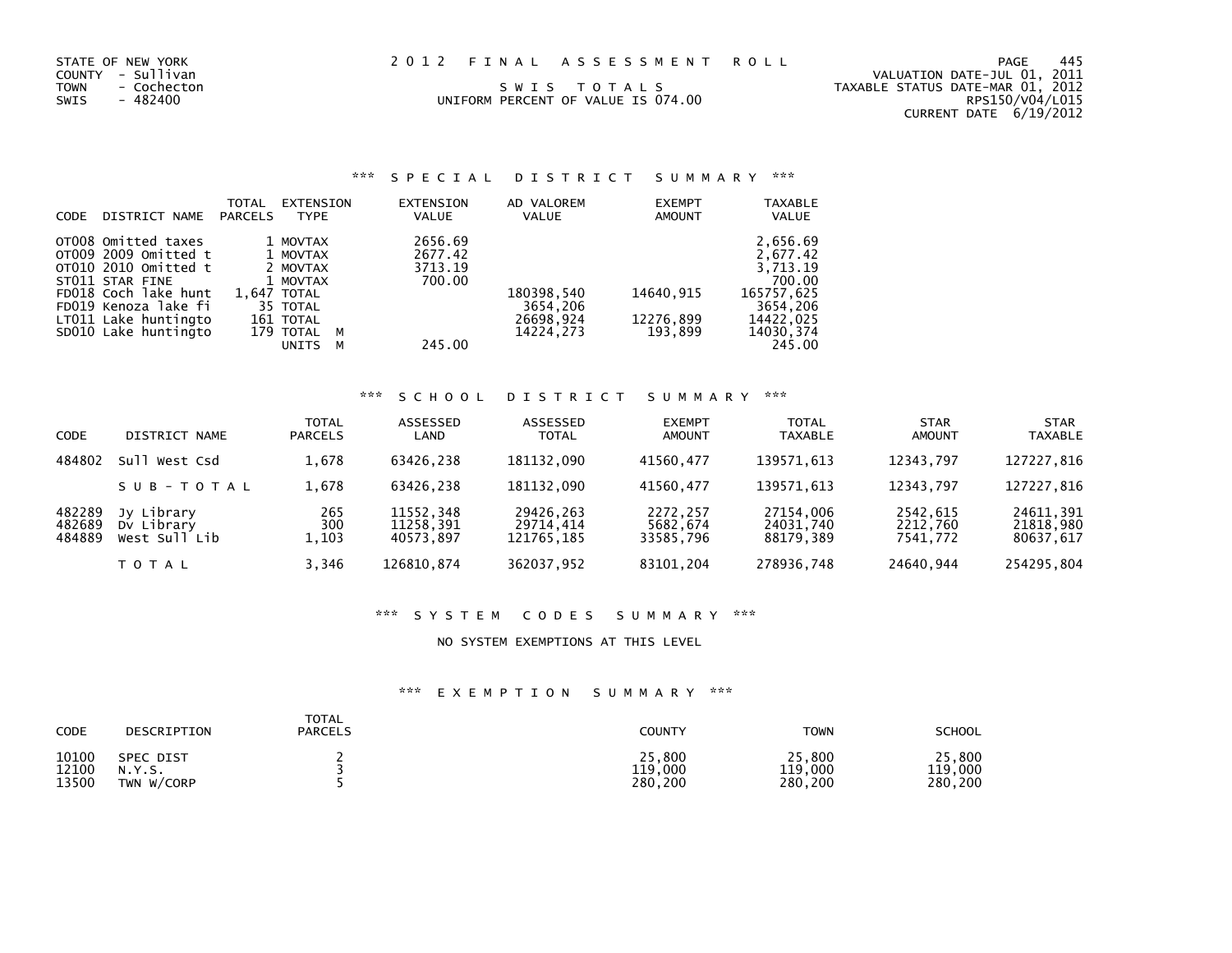| STATE OF NEW YORK   | 2012 FINAL ASSESSMENT ROLL         | 446<br>PAGE                      |
|---------------------|------------------------------------|----------------------------------|
| COUNTY - Sullivan   |                                    | VALUATION DATE-JUL 01, 2011      |
| TOWN<br>- Cochecton | SWIS TOTALS                        | TAXABLE STATUS DATE-MAR 01, 2012 |
| SWIS<br>- 482400    | UNIFORM PERCENT OF VALUE IS 074.00 | RPS150/V04/L015                  |
|                     |                                    | CURRENT DATE 6/19/2012           |

### STATE OF NEW YORK 2012 FINAL ASSESSMENT R

| <b>CODE</b>    | DESCRIPTION       | <b>TOTAL</b><br><b>PARCELS</b> | <b>COUNTY</b> | <b>TOWN</b> | <b>SCHOOL</b>      |
|----------------|-------------------|--------------------------------|---------------|-------------|--------------------|
| 13800          | SCHOOL DIS        | 1<br>8                         | 40,000        | 40,000      | 40,000             |
| 18020          | <b>MIDA</b>       |                                | 18029,133     | 18029,133   | 18029, 133         |
| 25110          | $N/P$ RELIG       |                                | 640,065       | 640,065     | 640,065            |
| 25120          | $N/P$ EDUC        |                                | 10623,300     | 10623,300   | 10623,300          |
| 25220          | N/P CEMTRY        |                                | 1,000         | 1,000       | 1,000              |
| 25230          | $N/P$ IMPROV      |                                | 1314,500      | 1314,500    | 1314,500           |
| 25300          | NP ORGNS          |                                | 450,300       | 450,300     | 450,300            |
| 26400          | <b>VOL FIREMN</b> |                                | 850,000       | 850,000     | 850,000            |
| 26600          | $N/P$ ORGNS       |                                | 800           | 800         | 800                |
| 27350          | <b>CEMETERY</b>   | 9                              | 83,300        | 83,300      | 83,300             |
| 33201          | C-TAX SALE        |                                | 186,400       | 186,400     |                    |
| 41121          | WAR VET           | 43                             | 646,237       | 646,237     |                    |
| 41131          | COMBAT VET        | 41                             | 1000,471      | 1000,471    |                    |
| 41141          | DISABL VET        | 14                             | 278,827       | 278,827     |                    |
| 41162          | $CW_15_VET/$      |                                | 56,328        |             |                    |
| 41700          | AGRI BLDGS        | 8                              | 298,530       | 298,530     | 298,530            |
| 41720          | AGRI DIST         | 121                            | 4931,266      | 4931,266    | 4931,266           |
| 41730          | AG DIS IND        |                                | 25,180        | 25,180      | 25,180             |
| 41800          | AGED-CTS          | 25                             | 779,887       | 779,887     | 845,485            |
| 41801<br>41804 | AGED-CT<br>AGED-S | 7                              | 41,200        | 41,200      |                    |
| 41834          | STAR EN           | 114                            |               |             | 56,140<br>5121,297 |
| 41854          | STAR B            | 321                            |               |             | 7222,500           |
| 44210          | HOME IMP          | 1                              | 31,250        | 31,250      | 31,250             |
| 47460          | FOREST LND        | 47                             | 2866,840      | 2866,840    | 2866,840           |
| 47610          | BUS IMP AP        | 2                              | 23,388        | 23,388      | 23,388             |
| 47611          | BUS IMP CT        |                                | 30,000        | 30,000      |                    |
| 49500          | SOLAR/WIND        |                                | 25,000        | 25,000      | 25,000             |
|                | ΤΟΤΑL             | 809                            | 43678,202     | 43621,874   | 53904,274          |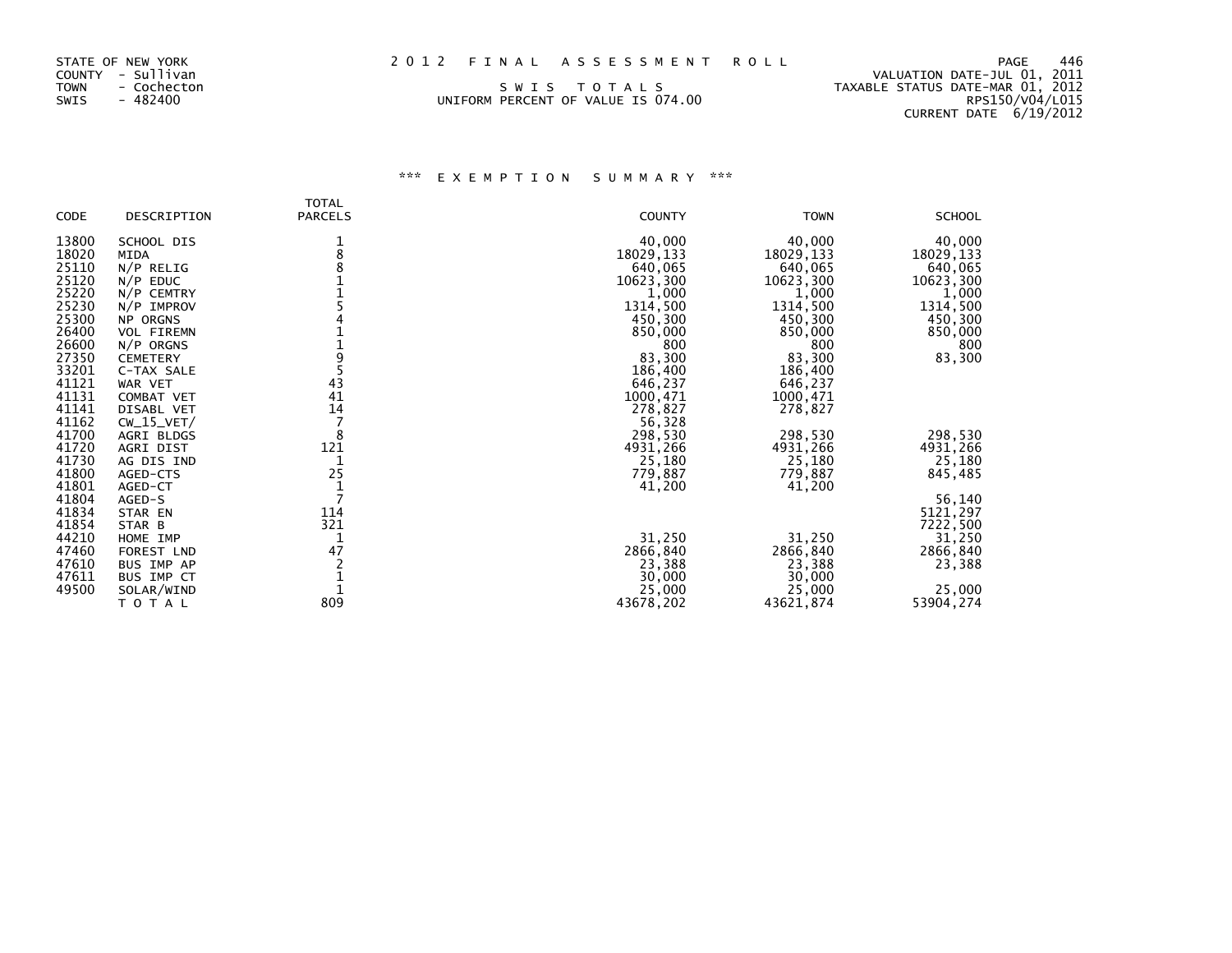| STATE OF NEW YORK   | 2012 FINAL ASSESSMENT ROLL         | -447<br>PAGE                     |
|---------------------|------------------------------------|----------------------------------|
| COUNTY - Sullivan   |                                    | VALUATION DATE-JUL 01, 2011      |
| TOWN<br>- Cochecton | SWIS TOTALS                        | TAXABLE STATUS DATE-MAR 01, 2012 |
| SWIS<br>- 482400    | UNIFORM PERCENT OF VALUE IS 074.00 | RPS150/V04/L015                  |
|                     |                                    | CURRENT DATE 6/19/2012           |

| <b>ROLL</b><br><b>SEC</b> | DESCRIPTION                | <b>TOTAL</b><br><b>PARCELS</b> | ASSESSED<br>LAND | ASSESSED<br><b>TOTAL</b> | <b>TAXABLE</b><br><b>COUNTY</b> | <b>TAXABLE</b><br><b>TOWN</b> | <b>TAXABLE</b><br><b>SCHOOL</b> | <b>STAR</b><br><b>TAXABLE</b> |
|---------------------------|----------------------------|--------------------------------|------------------|--------------------------|---------------------------------|-------------------------------|---------------------------------|-------------------------------|
| 1                         | <b>TAXABLE</b>             | 1,611                          | 60619,108        | 143117,541               | 131896,737                      | 131953,065                    | 134014,462                      | 121670,665                    |
| 5.                        | SPECIAL FRANCHISE          | 9                              |                  | 1619,682                 | 1619,682                        | 1619,682                      | 1619,682                        | 1619,682                      |
| 6                         | UTILITIES & N.C.           | 9                              | 125,400          | 3937,469                 | 3937,469                        | 3937,469                      | 3937,469                        | 3937,469                      |
| 8                         | WHOLLY EXEMPT              | 49                             | 2681,730         | 32457,398                |                                 |                               |                                 |                               |
| $\star$                   | <b>TOTAL</b><br><b>SUB</b> | 1,678                          | 63426,238        | 181132,090               | 137453,888                      | 137510,216                    | 139571,613                      | 127227,816                    |
| **                        | <b>GRAND TOTAL</b>         | 1.678                          | 63426.238        | 181132.090               | 137453.888                      | 137510.216                    | 139571.613                      | 127227,816                    |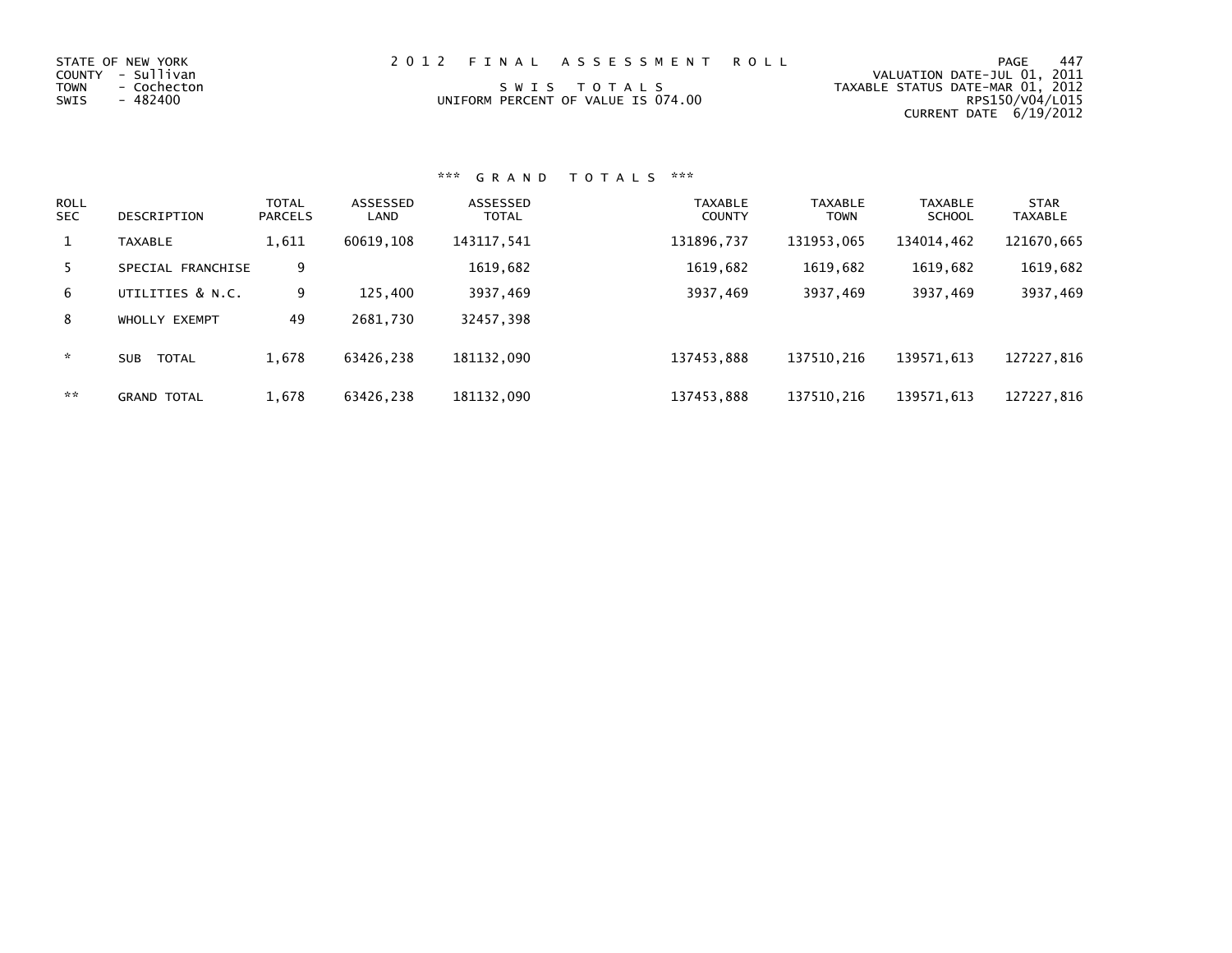| STATE OF NEW YORK<br>COUNTY - Sullivan<br>TOWN<br>- Cochecton | 2012 FINAL ASSESSMENT ROLL<br>TOWN TOTALS | 448<br>PAGE<br>VALUATION DATE-JUL 01, 2011<br>TAXABLE STATUS DATE-MAR 01, 2012 |
|---------------------------------------------------------------|-------------------------------------------|--------------------------------------------------------------------------------|
| SWIS<br>- 4824                                                | UNIFORM PERCENT OF VALUE IS 074.00        | RPS150/V04/L015<br>CURRENT DATE 6/19/2012                                      |

#### STATE OF NEW YORK 2012 FINAL ASSESSMENT T O W N T O T A L S

### UNIFORM PERCENT OF VALUE IS 074.00

### \*\*\* S P E C I A L D I S T R I C T S U M M A R Y \*\*\*

| CODE | DISTRICT NAME        | <b>TOTAL</b><br><b>PARCELS</b> | EXTENSION<br><b>TYPE</b> |   | <b>EXTENSION</b><br><b>VALUE</b> | AD VALOREM<br><b>VALUE</b> | <b>EXEMPT</b><br><b>AMOUNT</b> | <b>TAXABLE</b><br><b>VALUE</b> |
|------|----------------------|--------------------------------|--------------------------|---|----------------------------------|----------------------------|--------------------------------|--------------------------------|
|      |                      |                                |                          |   |                                  |                            |                                |                                |
|      | OTO08 Omitted taxes  |                                | 1 MOVTAX                 |   | 2656.69                          |                            |                                | 2,656.69                       |
|      | OT009 2009 Omitted t |                                | 1 MOVTAX                 |   | 2677.42                          |                            |                                | 2,677.42                       |
|      | OT010 2010 Omitted t |                                | 2 MOVTAX                 |   | 3713.19                          |                            |                                | 3.713.19                       |
|      | ST011 STAR FINE      |                                | 1 MOVTAX                 |   | 700.00                           |                            |                                | 700.00                         |
|      | FD018 Coch lake hunt |                                | 1.647 TOTAL              |   |                                  | 180398,540                 | 14640.915                      | 165757.625                     |
|      | FD019 Kenoza lake fi |                                | 35 TOTAL                 |   |                                  | 3654,206                   |                                | 3654.206                       |
|      | LT011 Lake huntingto |                                | 161 TOTAL                |   |                                  | 26698,924                  | 12276,899                      | 14422,025                      |
|      | SD010 Lake huntingto |                                | 179 TOTAL                | M |                                  | 14224.273                  | 193.899                        | 14030, 374                     |
|      |                      |                                | <b>UNITS</b>             | м | 245.00                           |                            |                                | 245.00                         |

### \*\*\* S C H O O L D I S T R I C T S U M M A R Y \*\*\*

| <b>CODE</b>                | DISTRICT NAME                             | <b>TOTAL</b><br><b>PARCELS</b> | ASSESSED<br>LAND                    | ASSESSED<br><b>TOTAL</b>             | <b>EXEMPT</b><br><b>AMOUNT</b>    | <b>TOTAL</b><br><b>TAXABLE</b>      | <b>STAR</b><br><b>AMOUNT</b>     | <b>STAR</b><br><b>TAXABLE</b>       |
|----------------------------|-------------------------------------------|--------------------------------|-------------------------------------|--------------------------------------|-----------------------------------|-------------------------------------|----------------------------------|-------------------------------------|
| 484802                     | sull.<br>West Csd                         | 1,678                          | 63426.238                           | 181132.090                           | 41560.477                         | 139571,613                          | 12343.797                        | 127227,816                          |
|                            | SUB-TOTAL                                 | 1,678                          | 63426.238                           | 181132.090                           | 41560.477                         | 139571.613                          | 12343.797                        | 127227,816                          |
| 482289<br>482689<br>484889 | Jy Library<br>Dy Library<br>West Sull Lib | 265<br>300<br>1,103            | 11552,348<br>11258,391<br>40573.897 | 29426,263<br>29714,414<br>121765,185 | 2272,257<br>5682,674<br>33585,796 | 27154.006<br>24031,740<br>88179,389 | 2542,615<br>2212,760<br>7541,772 | 24611,391<br>21818,980<br>80637,617 |
|                            | TOTAL                                     | 3,346                          | 126810,874                          | 362037,952                           | 83101,204                         | 278936,748                          | 24640,944                        | 254295,804                          |

### \*\*\* S Y S T E M C O D E S S U M M A R Y \*\*\*

#### NO SYSTEM EXEMPTIONS AT THIS LEVEL

| CODE  | DESCRIPTION | TOTAL<br><b>PARCELS</b> | COUNTY  | <b>TOWN</b> | <b>SCHOOL</b> |
|-------|-------------|-------------------------|---------|-------------|---------------|
| 10100 | SPEC DIST   |                         | 25,800  | 25,800      | 25,800        |
| 12100 | N.Y.S.      |                         | 119,000 | 119,000     | 119,000       |
| 13500 | TWN W/CORP  |                         | 280,200 | 280,200     | 280,200       |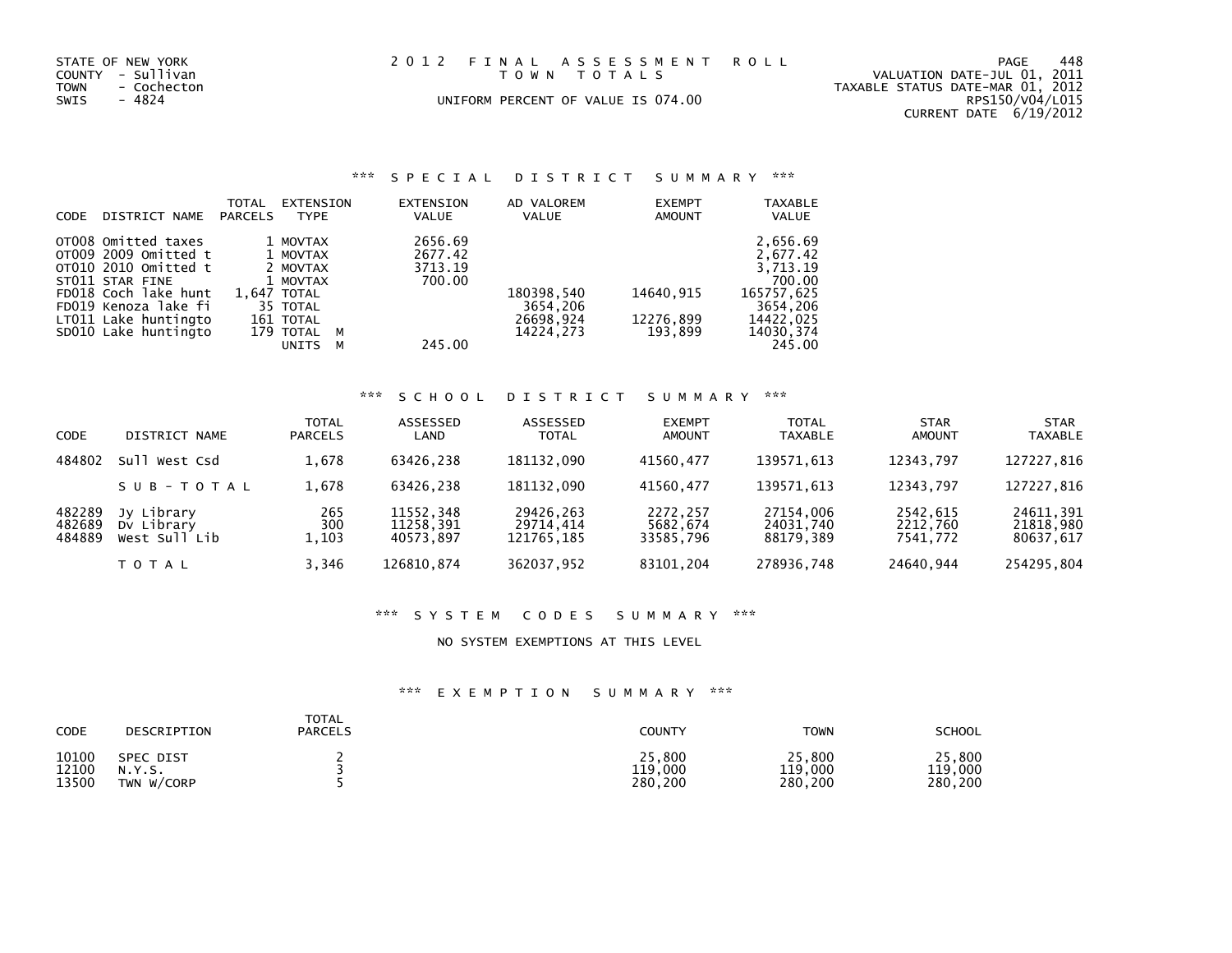| STATE OF NEW YORK   | 2012 FINAL ASSESSMENT ROLL         | 449<br>PAGE                      |
|---------------------|------------------------------------|----------------------------------|
| COUNTY - Sullivan   | TOWN TOTALS                        | VALUATION DATE-JUL 01, 2011      |
| TOWN<br>- Cochecton |                                    | TAXABLE STATUS DATE-MAR 01, 2012 |
| SWIS<br>- 4824      | UNIFORM PERCENT OF VALUE IS 074.00 | RPS150/V04/L015                  |
|                     |                                    | CURRENT DATE 6/19/2012           |

### STATE OF NEW YORK 2012 FINAL ASSESSMENT ROLL T O W N T O T A L S

### UNIFORM PERCENT OF VALUE IS 074.00

| <b>CODE</b>    | DESCRIPTION             | <b>TOTAL</b><br><b>PARCELS</b> | <b>COUNTY</b>       | <b>TOWN</b>         | <b>SCHOOL</b>       |
|----------------|-------------------------|--------------------------------|---------------------|---------------------|---------------------|
| 13800          | SCHOOL DIS              |                                | 40,000              | 40,000              | 40,000              |
| 18020          | MIDA                    | 1<br>8                         | 18029,133           | 18029,133           | 18029, 133          |
| 25110          | $N/P$ RELIG             |                                | 640,065             | 640,065             | 640,065             |
| 25120          | $N/P$ EDUC              |                                | 10623,300           | 10623,300           | 10623,300           |
| 25220          | N/P CEMTRY              |                                | 1,000               | 1,000               | 1,000               |
| 25230          | N/P IMPROV              |                                | 1314,500            | 1314,500            | 1314,500            |
| 25300          | NP ORGNS                |                                | 450,300             | 450,300             | 450,300             |
| 26400          | <b>VOL FIREMN</b>       |                                | 850,000             | 850,000             | 850,000             |
| 26600          | $N/P$ ORGNS             |                                | 800                 | 800                 | 800                 |
| 27350          | <b>CEMETERY</b>         | 9                              | 83,300              | 83,300              | 83,300              |
| 33201          | C-TAX SALE              |                                | 186,400             | 186,400             |                     |
| 41121          | WAR VET                 | 43                             | 646,237             | 646,237             |                     |
| 41131          | <b>COMBAT VET</b>       | 41                             | 1000,471            | 1000,471            |                     |
| 41141          | DISABL VET              | 14                             | 278,827             | 278,827             |                     |
| 41162<br>41700 | $CW_15_VET/$            | 8                              | 56,328              |                     |                     |
| 41720          | AGRI BLDGS<br>AGRI DIST | 121                            | 298,530<br>4931,266 | 298,530<br>4931,266 | 298,530<br>4931,266 |
| 41730          | AG DIS IND              |                                | 25,180              | 25,180              | 25,180              |
| 41800          | AGED-CTS                | 25                             | 779,887             | 779,887             | 845,485             |
| 41801          | AGED-CT                 |                                | 41,200              | 41,200              |                     |
| 41804          | AGED-S                  |                                |                     |                     | 56,140              |
| 41834          | STAR EN                 | 114                            |                     |                     | 5121,297            |
| 41854          | STAR B                  | 321                            |                     |                     | 7222,500            |
| 44210          | HOME IMP                |                                | 31,250              | 31,250              | 31,250              |
| 47460          | FOREST LND              | 47                             | 2866,840            | 2866,840            | 2866,840            |
| 47610          | BUS IMP AP              |                                | 23,388              | 23,388              | 23,388              |
| 47611          | BUS IMP CT              |                                | 30,000              | 30,000              |                     |
| 49500          | SOLAR/WIND              |                                | 25,000              | 25,000              | 25,000              |
|                | ΤΟΤΑΙ                   | 809                            | 43678,202           | 43621,874           | 53904,274           |